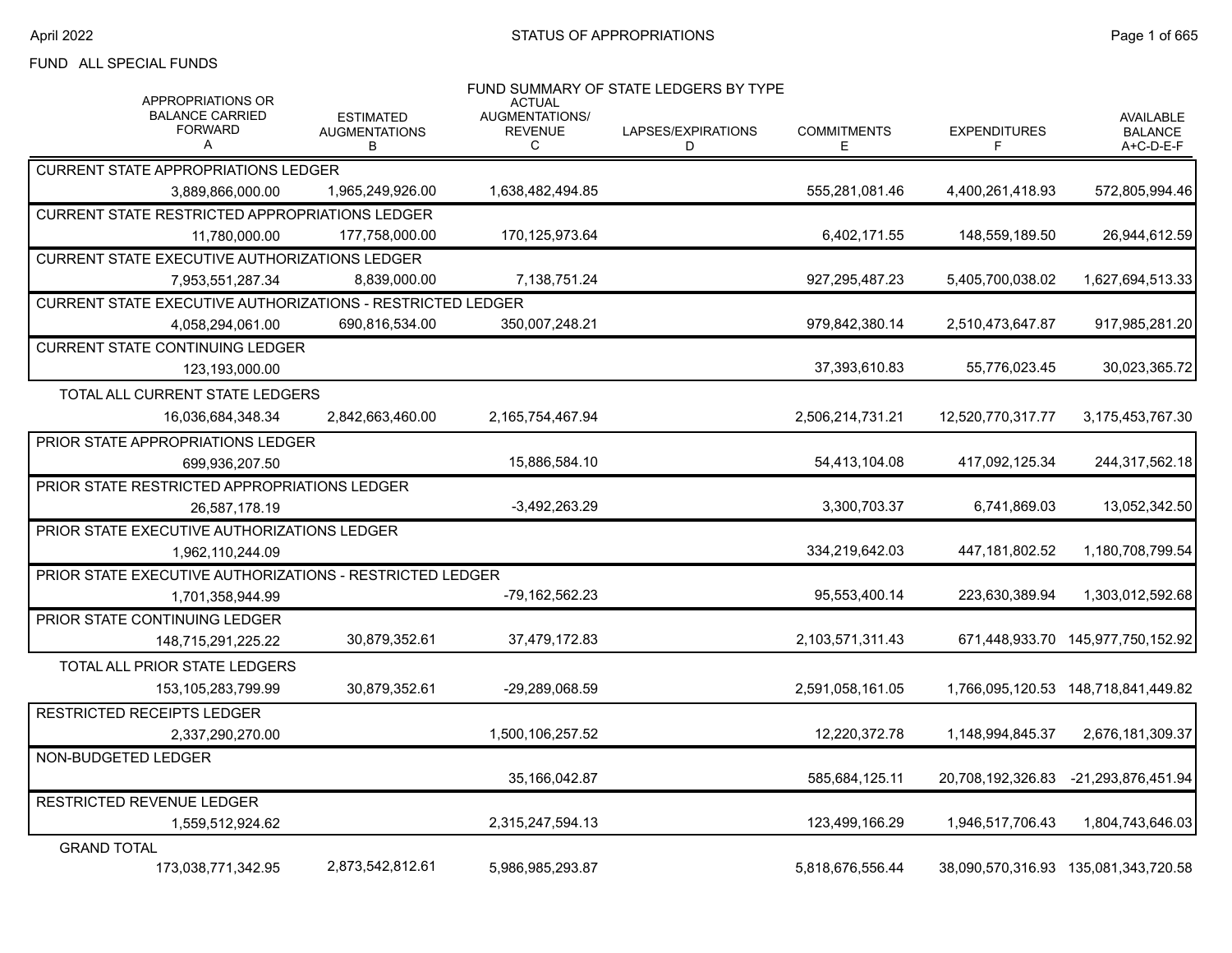# FUND 002 STATE LOTTERY FUND

| <b>APPROPRIATIONS OR</b><br><b>BALANCE CARRIED</b><br><b>FORWARD</b> | <b>ESTIMATED</b><br><b>AUGMENTATIONS</b><br>B | <b>ACTUAL</b><br><b>AUGMENTATIONS/</b><br><b>REVENUE</b> | FUND SUMMARY OF STATE LEDGERS BY TYPE<br>LAPSES/EXPIRATIONS<br>D | <b>COMMITMENTS</b><br>E | <b>EXPENDITURES</b> | <b>AVAILABLE</b><br><b>BALANCE</b><br>$A+C-D-E-F$ |
|----------------------------------------------------------------------|-----------------------------------------------|----------------------------------------------------------|------------------------------------------------------------------|-------------------------|---------------------|---------------------------------------------------|
| <b>CURRENT STATE APPROPRIATIONS LEDGER</b>                           |                                               |                                                          |                                                                  |                         |                     |                                                   |
| 822,733,000.00                                                       | 805,000.00                                    | 311,205.89                                               |                                                                  | 47.819.278.56           | 687.557.223.08      | 87,667,704.25                                     |
| CURRENT STATE EXECUTIVE AUTHORIZATIONS LEDGER                        |                                               |                                                          |                                                                  |                         |                     |                                                   |
| 1,195,752,000.00                                                     | 663.000.00                                    | 660,805.00                                               |                                                                  | 184.754.084.09          | 885.447.840.92      | 126,210,879.99                                    |
| TOTAL ALL CURRENT STATE LEDGERS                                      |                                               |                                                          |                                                                  |                         |                     |                                                   |
| 2,018,485,000.00                                                     | 1,468,000.00                                  | 972,010.89                                               |                                                                  | 232,573,362.65          | 1,573,005,064.00    | 213,878,584.24                                    |
| <b>PRIOR STATE APPROPRIATIONS LEDGER</b>                             |                                               |                                                          |                                                                  |                         |                     |                                                   |
| 121,293,513.57                                                       |                                               | 485.00                                                   |                                                                  | 477,695.91              | 87.881.120.17       | 32,935,182.49                                     |
| PRIOR STATE EXECUTIVE AUTHORIZATIONS LEDGER                          |                                               |                                                          |                                                                  |                         |                     |                                                   |
| 182,906,135.19                                                       |                                               |                                                          |                                                                  | 12.855.149.70           | 65.278.440.02       | 104,772,545.47                                    |
| <b>TOTAL ALL PRIOR STATE LEDGERS</b>                                 |                                               |                                                          |                                                                  |                         |                     |                                                   |
| 304,199,648.76                                                       |                                               | 485.00                                                   |                                                                  | 13,332,845.61           | 153,159,560.19      | 137,707,727.96                                    |
| <b>RESTRICTED RECEIPTS LEDGER</b>                                    |                                               |                                                          |                                                                  |                         |                     |                                                   |
| 404.684.42                                                           |                                               | 90,000.00                                                |                                                                  |                         | 80,000.00           | 414,684.42                                        |
| <b>RESTRICTED REVENUE LEDGER</b>                                     |                                               |                                                          |                                                                  |                         |                     |                                                   |
| 2,650.00                                                             |                                               |                                                          |                                                                  |                         |                     | 2,650.00                                          |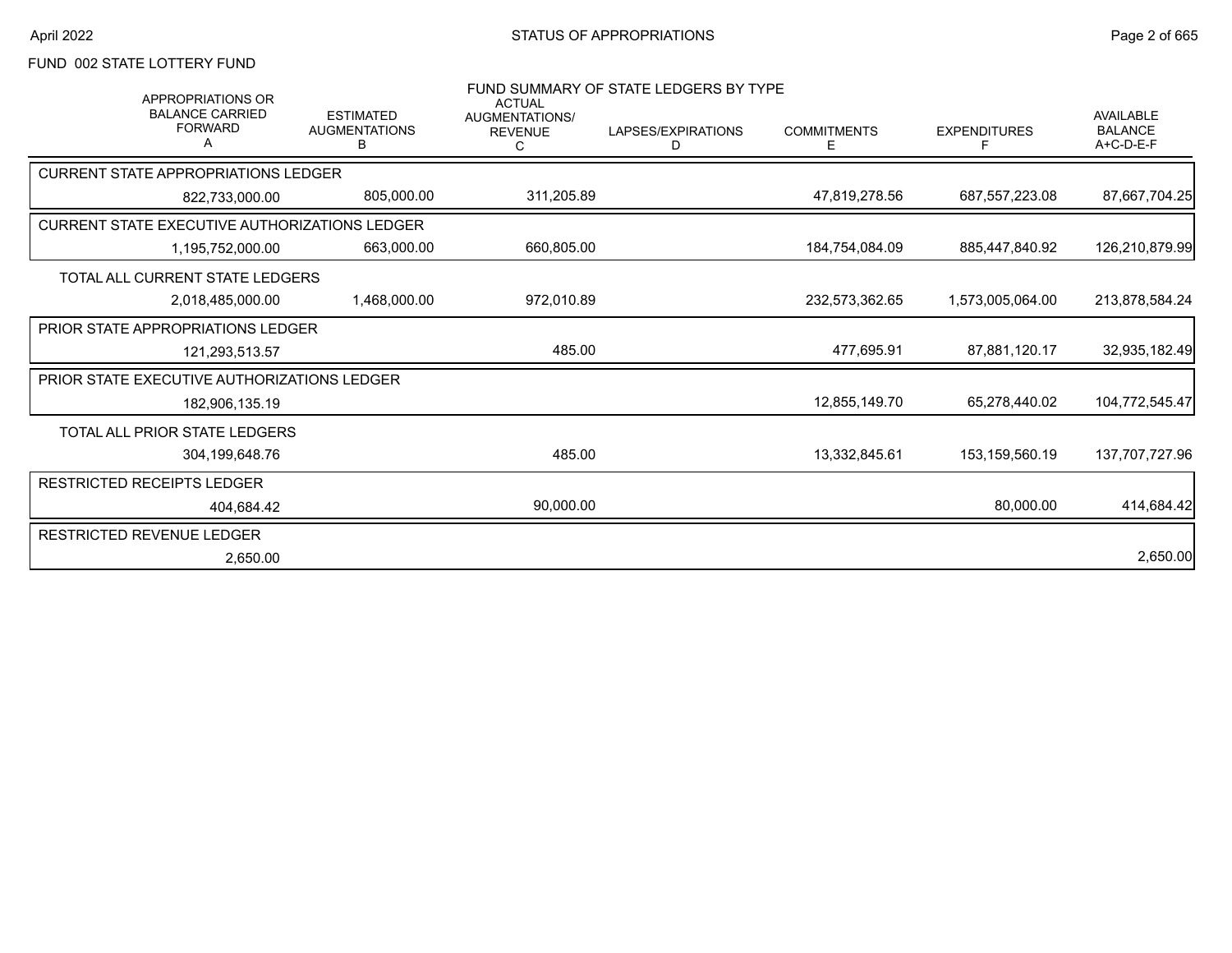### FUND 003 WILD RESOURCE CONSERVATION FUND

| APPROPRIATIONS OR<br><b>BALANCE CARRIED</b><br><b>FORWARD</b><br>A | <b>ESTIMATED</b><br><b>AUGMENTATIONS</b> | <b>ACTUAL</b><br><b>AUGMENTATIONS/</b><br><b>REVENUE</b> | FUND SUMMARY OF STATE LEDGERS BY TYPE<br>LAPSES/EXPIRATIONS | <b>COMMITMENTS</b> | <b>EXPENDITURES</b> | AVAILABLE<br><b>BALANCE</b><br>A+C-D-E-F |
|--------------------------------------------------------------------|------------------------------------------|----------------------------------------------------------|-------------------------------------------------------------|--------------------|---------------------|------------------------------------------|
| CURRENT STATE EXECUTIVE AUTHORIZATIONS LEDGER                      |                                          |                                                          |                                                             |                    |                     |                                          |
| 132.000.00                                                         |                                          |                                                          |                                                             | 49,993.27          | 8,252.82            | 73,753.91                                |
| TOTAL ALL CURRENT STATE LEDGERS                                    |                                          |                                                          |                                                             |                    |                     |                                          |
| 132,000.00                                                         |                                          |                                                          |                                                             | 49,993.27          | 8,252.82            | 73,753.91                                |
| PRIOR STATE EXECUTIVE AUTHORIZATIONS LEDGER                        |                                          |                                                          |                                                             |                    |                     |                                          |
| 126,058.54                                                         |                                          |                                                          |                                                             |                    | 22.461.65           | 103,596.89                               |
| TOTAL ALL PRIOR STATE LEDGERS                                      |                                          |                                                          |                                                             |                    |                     |                                          |
| 126,058.54                                                         |                                          |                                                          |                                                             |                    | 22.461.65           | 103,596.89                               |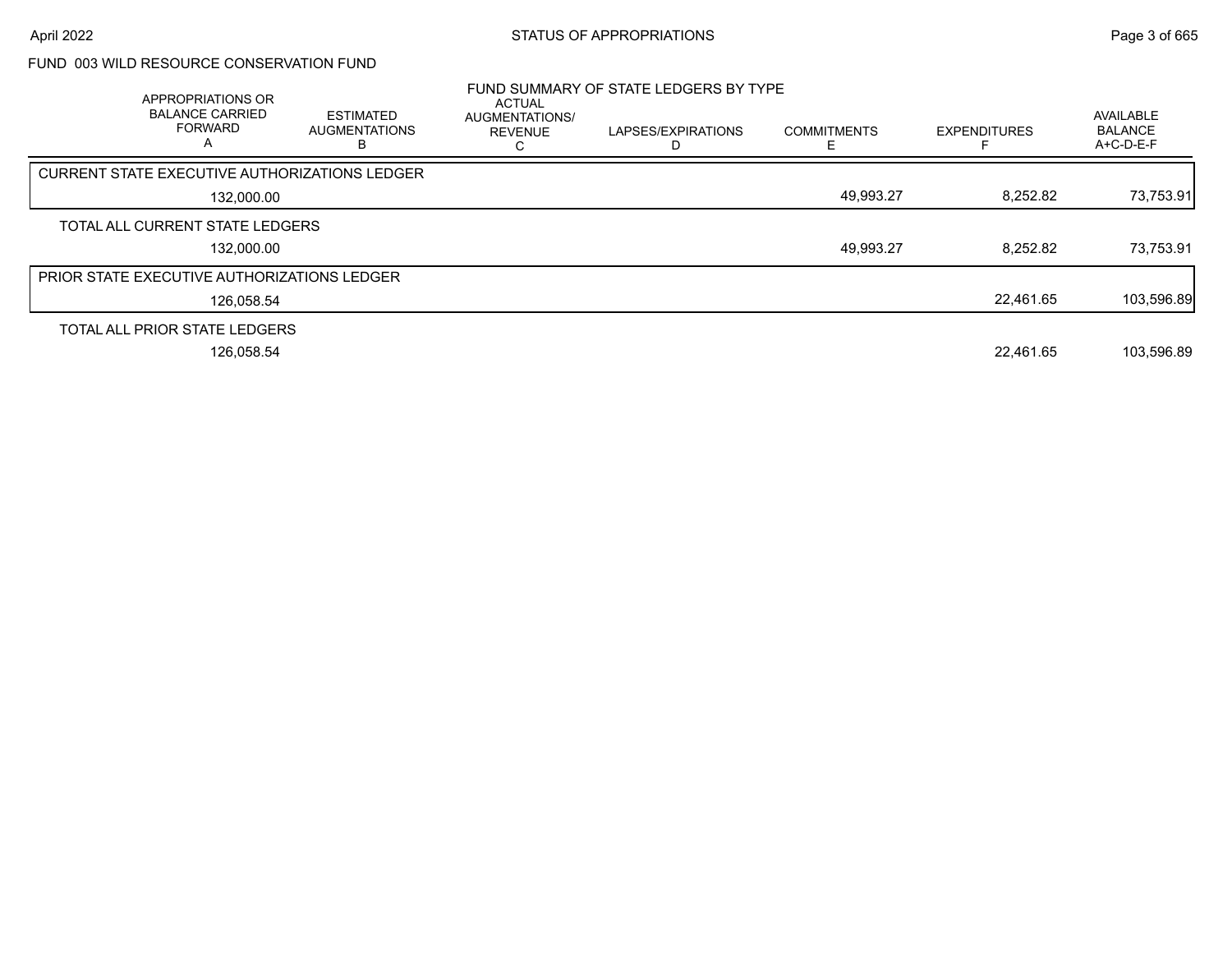# FUND 004 ENERGY DEVELOPMENT FUND

| APPROPRIATIONS OR<br><b>BALANCE CARRIED</b><br><b>FORWARD</b><br>A | <b>ESTIMATED</b><br><b>AUGMENTATIONS</b> | <b>ACTUAL</b><br>AUGMENTATIONS/<br><b>REVENUE</b> | FUND SUMMARY OF STATE LEDGERS BY TYPE<br>LAPSES/EXPIRATIONS | <b>COMMITMENTS</b><br>F | <b>EXPENDITURES</b> | <b>AVAILABLE</b><br><b>BALANCE</b><br>A+C-D-E-F |
|--------------------------------------------------------------------|------------------------------------------|---------------------------------------------------|-------------------------------------------------------------|-------------------------|---------------------|-------------------------------------------------|
| CURRENT STATE EXECUTIVE AUTHORIZATIONS LEDGER                      |                                          |                                                   |                                                             |                         |                     |                                                 |
| 139,000.00                                                         |                                          |                                                   |                                                             |                         | 53,879.64           | 85,120.36                                       |
| TOTAL ALL CURRENT STATE LEDGERS                                    |                                          |                                                   |                                                             |                         |                     |                                                 |
| 139,000.00                                                         |                                          |                                                   |                                                             |                         | 53,879.64           | 85,120.36                                       |
| PRIOR STATE EXECUTIVE AUTHORIZATIONS LEDGER                        |                                          |                                                   |                                                             |                         |                     |                                                 |
| 2,385,170.72                                                       |                                          |                                                   |                                                             |                         | 2,816.10            | 2,382,354.62                                    |
| TOTAL ALL PRIOR STATE LEDGERS                                      |                                          |                                                   |                                                             |                         |                     |                                                 |
| 2,385,170.72                                                       |                                          |                                                   |                                                             |                         | 2,816.10            | 2,382,354.62                                    |
| <b>RESTRICTED REVENUE LEDGER</b>                                   |                                          |                                                   |                                                             |                         |                     |                                                 |
|                                                                    |                                          |                                                   |                                                             |                         |                     |                                                 |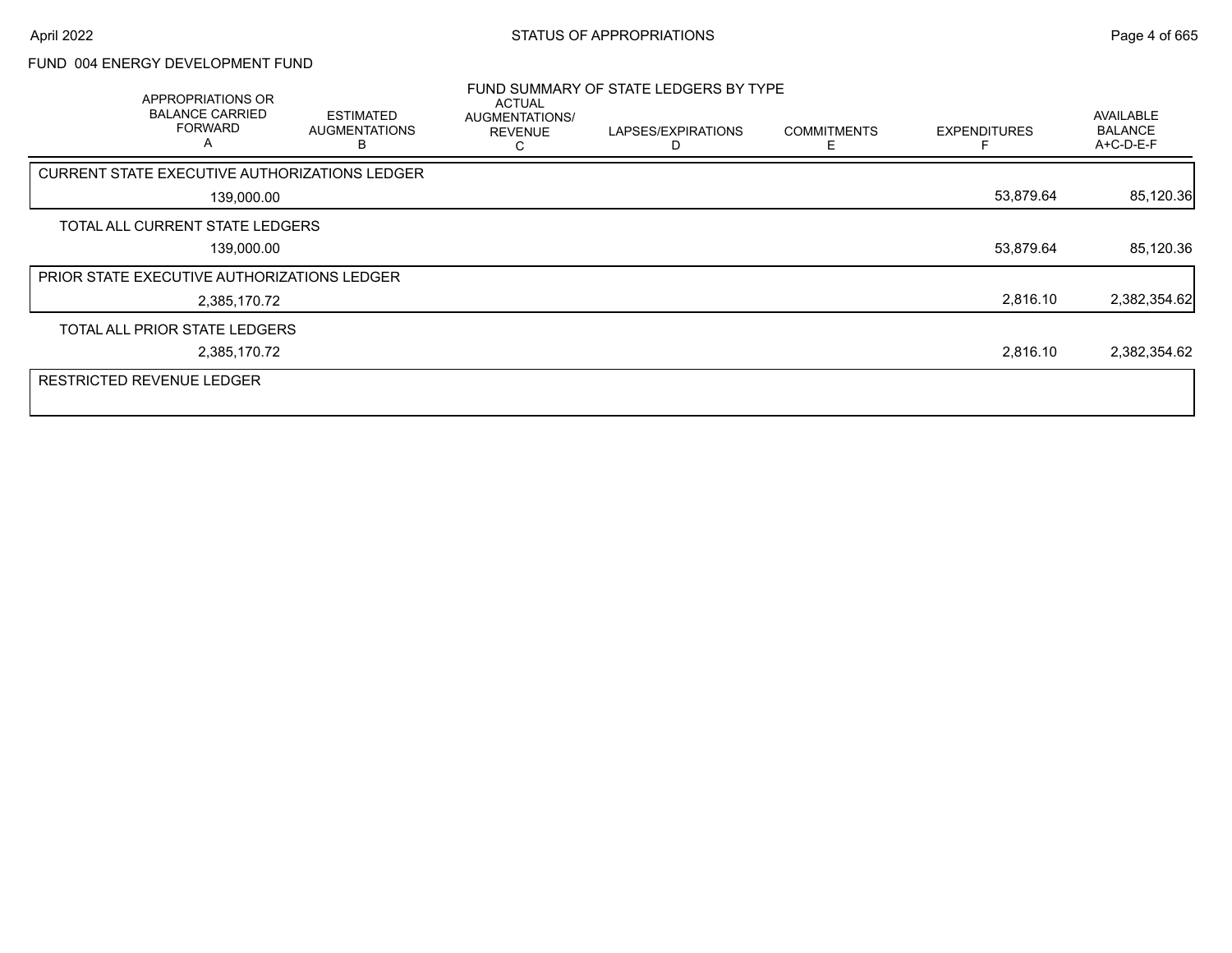#### FUND 005 STATE RACING FUND

| APPROPRIATIONS OR<br><b>BALANCE CARRIED</b><br><b>FORWARD</b><br>$\overline{A}$ | <b>ESTIMATED</b><br><b>AUGMENTATIONS</b><br>в | <b>ACTUAL</b><br>AUGMENTATIONS/<br><b>REVENUE</b><br>С | FUND SUMMARY OF STATE LEDGERS BY TYPE<br>LAPSES/EXPIRATIONS<br>D | <b>COMMITMENTS</b><br>E. | <b>EXPENDITURES</b> | AVAILABLE<br><b>BALANCE</b><br>A+C-D-E-F |
|---------------------------------------------------------------------------------|-----------------------------------------------|--------------------------------------------------------|------------------------------------------------------------------|--------------------------|---------------------|------------------------------------------|
| <b>CURRENT STATE APPROPRIATIONS LEDGER</b>                                      |                                               |                                                        |                                                                  |                          |                     |                                          |
| 22,665,000.00                                                                   | 10,000.00                                     |                                                        |                                                                  | 2,855,291.51             | 14,483,164.68       | 5,326,543.81                             |
| TOTAL ALL CURRENT STATE LEDGERS                                                 |                                               |                                                        |                                                                  |                          |                     |                                          |
| 22,665,000.00                                                                   | 10,000.00                                     |                                                        |                                                                  | 2,855,291.51             | 14,483,164.68       | 5,326,543.81                             |
| PRIOR STATE APPROPRIATIONS LEDGER                                               |                                               |                                                        |                                                                  |                          |                     |                                          |
| 5,606,897.74                                                                    |                                               |                                                        |                                                                  |                          | 1,360,665.28        | 4,246,232.46                             |
| <b>PRIOR STATE EXECUTIVE AUTHORIZATIONS LEDGER</b>                              |                                               |                                                        |                                                                  |                          |                     |                                          |
| 10,000,000.00                                                                   |                                               |                                                        |                                                                  |                          |                     | 10,000,000.00                            |
| TOTAL ALL PRIOR STATE LEDGERS                                                   |                                               |                                                        |                                                                  |                          |                     |                                          |
| 15,606,897.74                                                                   |                                               |                                                        |                                                                  |                          | 1,360,665.28        | 14,246,232.46                            |
| <b>RESTRICTED REVENUE LEDGER</b>                                                |                                               |                                                        |                                                                  |                          |                     |                                          |
| 24,388,875.09                                                                   |                                               | 27,972,360.08                                          |                                                                  |                          | 24,606,428.86       | 27,754,806.31                            |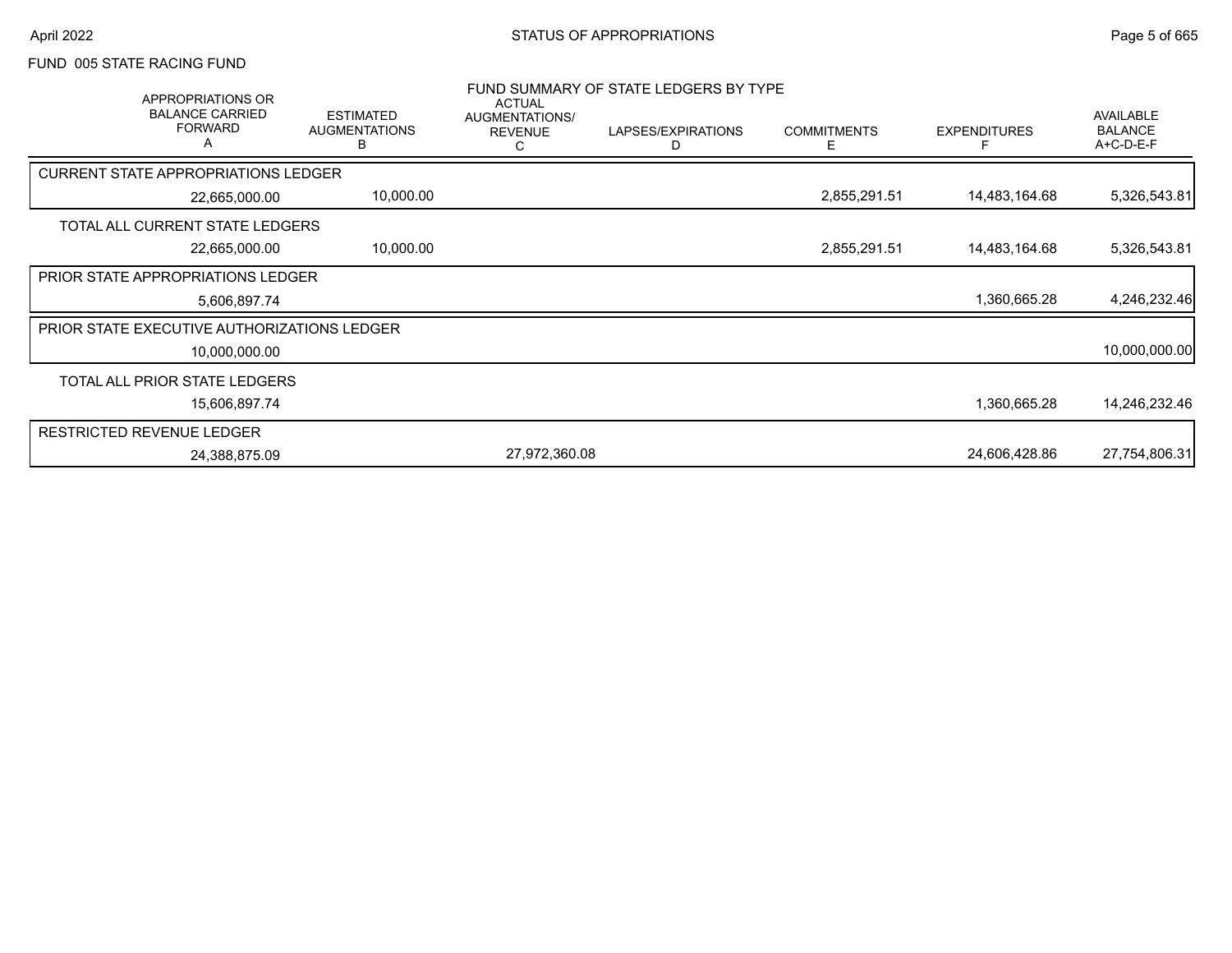### FUND 006 HAZARDOUS SITES CLEANUP FUND

| APPROPRIATIONS OR<br><b>BALANCE CARRIED</b><br><b>FORWARD</b>     | <b>ESTIMATED</b><br><b>AUGMENTATIONS</b><br>B | <b>ACTUAL</b><br>AUGMENTATIONS/<br><b>REVENUE</b> | FUND SUMMARY OF STATE LEDGERS BY TYPE<br>LAPSES/EXPIRATIONS<br>D | <b>COMMITMENTS</b><br>E | <b>EXPENDITURES</b> | AVAILABLE<br><b>BALANCE</b><br>A+C-D-E-F |
|-------------------------------------------------------------------|-----------------------------------------------|---------------------------------------------------|------------------------------------------------------------------|-------------------------|---------------------|------------------------------------------|
| CURRENT STATE EXECUTIVE AUTHORIZATIONS LEDGER                     |                                               |                                                   |                                                                  |                         |                     |                                          |
| 38,195,000.00                                                     |                                               |                                                   |                                                                  | 6,598,704.77            | 18,480,893.63       | 13,115,401.60                            |
| <b>CURRENT STATE EXECUTIVE AUTHORIZATIONS - RESTRICTED LEDGER</b> |                                               |                                                   |                                                                  |                         |                     |                                          |
|                                                                   | 15,000,000.00                                 | 3,750,000.00                                      |                                                                  | 9,337,311.84            | 2,915,269.91        | $-8,502,581.75$                          |
| TOTAL ALL CURRENT STATE LEDGERS                                   |                                               |                                                   |                                                                  |                         |                     |                                          |
| 38,195,000.00                                                     | 15,000,000.00                                 | 3,750,000.00                                      |                                                                  | 15,936,016.61           | 21,396,163.54       | 4,612,819.85                             |
| <b>PRIOR STATE EXECUTIVE AUTHORIZATIONS LEDGER</b>                |                                               |                                                   |                                                                  |                         |                     |                                          |
| 21,948,258.22                                                     |                                               |                                                   |                                                                  | 42,699.31               | 3,200,202.98        | 18,705,355.93                            |
| TOTAL ALL PRIOR STATE LEDGERS                                     |                                               |                                                   |                                                                  |                         |                     |                                          |
| 21,948,258.22                                                     |                                               |                                                   |                                                                  | 42,699.31               | 3,200,202.98        | 18,705,355.93                            |
| <b>RESTRICTED REVENUE LEDGER</b>                                  |                                               |                                                   |                                                                  |                         |                     |                                          |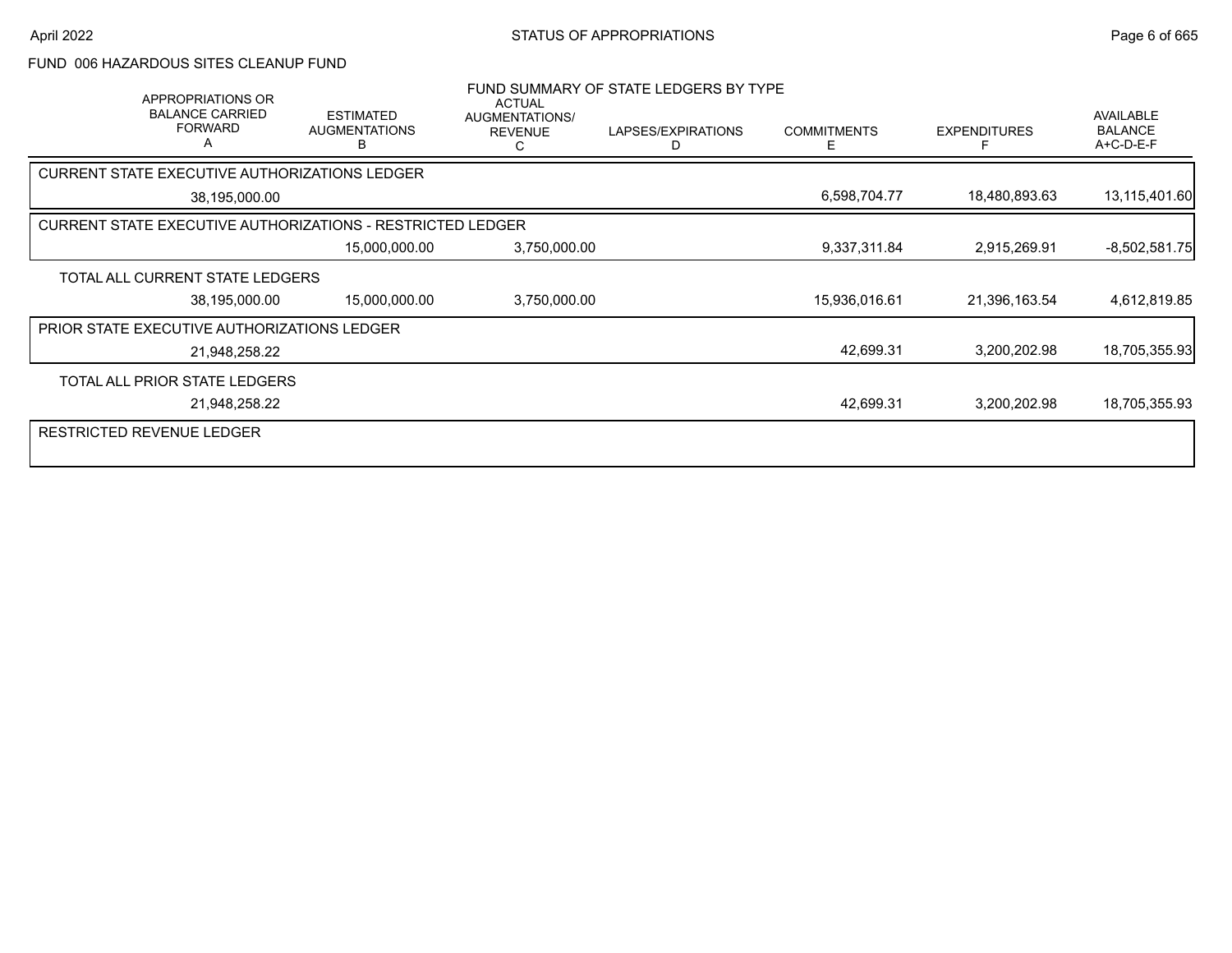### FUND 007 HIGHWAY BEAUTIFICATION FUND

| APPROPRIATIONS OR<br><b>BALANCE CARRIED</b><br><b>FORWARD</b><br>A | <b>ESTIMATED</b><br><b>AUGMENTATIONS</b> | <b>ACTUAL</b><br>AUGMENTATIONS/<br><b>REVENUE</b> | FUND SUMMARY OF STATE LEDGERS BY TYPE<br>LAPSES/EXPIRATIONS | <b>COMMITMENTS</b> | <b>EXPENDITURES</b> | AVAILABLE<br><b>BALANCE</b><br>A+C-D-E-F |
|--------------------------------------------------------------------|------------------------------------------|---------------------------------------------------|-------------------------------------------------------------|--------------------|---------------------|------------------------------------------|
| CURRENT STATE EXECUTIVE AUTHORIZATIONS LEDGER                      |                                          |                                                   |                                                             |                    |                     |                                          |
| 350,000.00                                                         |                                          |                                                   |                                                             |                    | 292,431.74          | 57,568.26                                |
| TOTAL ALL CURRENT STATE LEDGERS                                    |                                          |                                                   |                                                             |                    |                     |                                          |
| 350,000.00                                                         |                                          |                                                   |                                                             |                    | 292,431.74          | 57,568.26                                |
| <b>PRIOR STATE EXECUTIVE AUTHORIZATIONS LEDGER</b>                 |                                          |                                                   |                                                             |                    |                     |                                          |
| 230,700.99                                                         |                                          |                                                   |                                                             |                    | 18,087.29           | 212,613.70                               |
| TOTAL ALL PRIOR STATE LEDGERS                                      |                                          |                                                   |                                                             |                    |                     |                                          |
| 230,700.99                                                         |                                          |                                                   |                                                             |                    | 18.087.29           | 212,613.70                               |
| RESTRICTED RECEIPTS LEDGER                                         |                                          |                                                   |                                                             |                    |                     |                                          |
| 20,566.64                                                          |                                          |                                                   |                                                             |                    |                     | 20,566.64                                |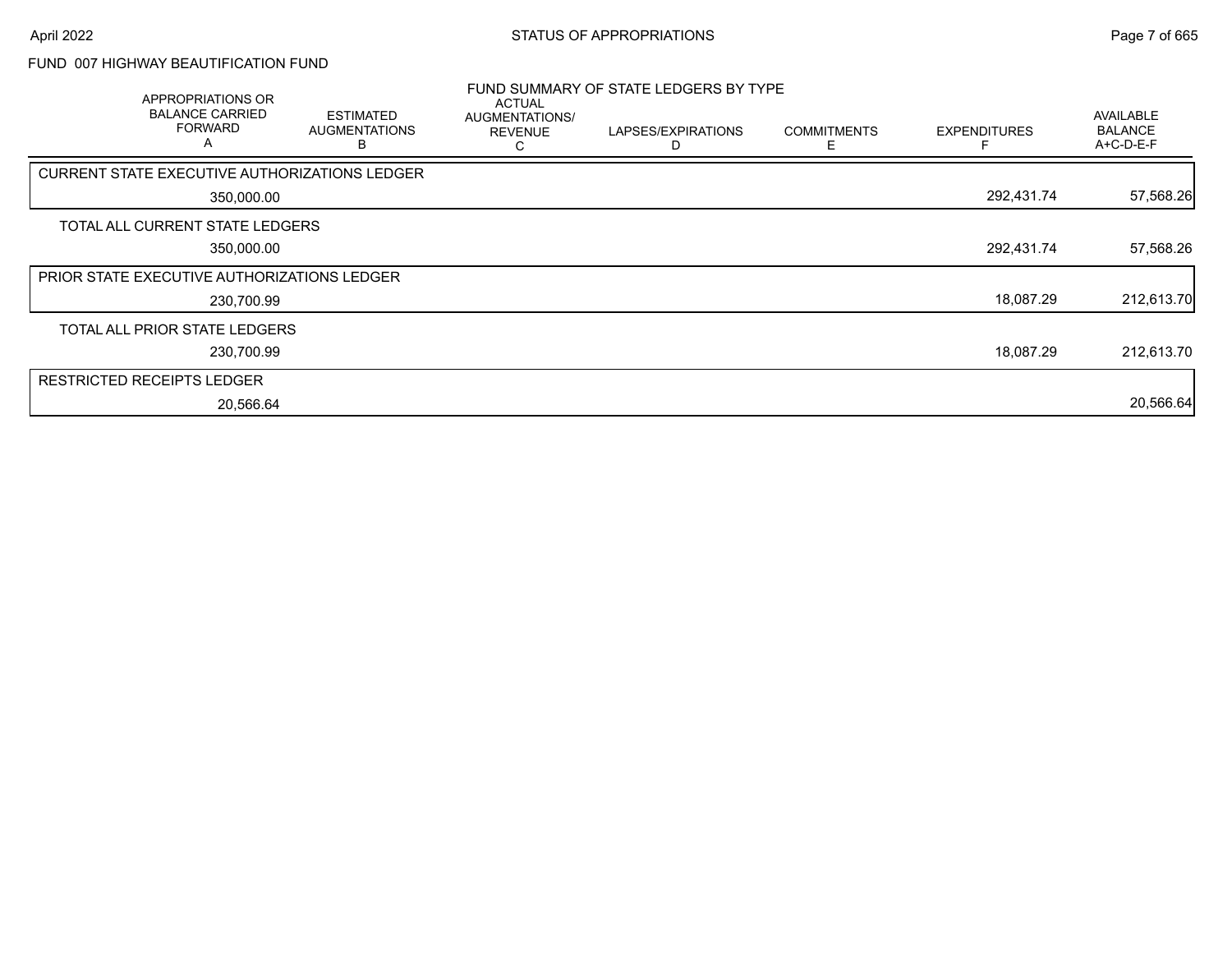#### FUND 008 ENVIRONMENTAL STEWARDSHIP FUND

| APPROPRIATIONS OR<br><b>BALANCE CARRIED</b><br><b>ESTIMATED</b><br><b>AUGMENTATIONS</b> | <b>ACTUAL</b><br>AUGMENTATIONS/<br><b>REVENUE</b> | FUND SUMMARY OF STATE LEDGERS BY TYPE<br>LAPSES/EXPIRATIONS<br>D | <b>COMMITMENTS</b><br>Е | <b>EXPENDITURES</b> | AVAILABLE<br><b>BALANCE</b><br>A+C-D-E-F |
|-----------------------------------------------------------------------------------------|---------------------------------------------------|------------------------------------------------------------------|-------------------------|---------------------|------------------------------------------|
| CURRENT STATE EXECUTIVE AUTHORIZATIONS LEDGER                                           |                                                   |                                                                  |                         |                     |                                          |
| 80,753,000.00                                                                           |                                                   |                                                                  | 28,296,806.32           | 45,547,238.81       | 6,908,954.87                             |
| TOTAL ALL CURRENT STATE LEDGERS                                                         |                                                   |                                                                  |                         |                     |                                          |
| 80,753,000.00                                                                           |                                                   |                                                                  | 28,296,806.32           | 45,547,238.81       | 6,908,954.87                             |
| <b>PRIOR STATE APPROPRIATIONS LEDGER</b>                                                |                                                   |                                                                  |                         |                     |                                          |
|                                                                                         |                                                   |                                                                  |                         |                     |                                          |
| <b>PRIOR STATE EXECUTIVE AUTHORIZATIONS LEDGER</b>                                      |                                                   |                                                                  |                         |                     |                                          |
| 161,257,104.89                                                                          |                                                   |                                                                  | 92,596,202.01           | 34,582,244.45       | 34,078,658.43                            |
| TOTAL ALL PRIOR STATE LEDGERS                                                           |                                                   |                                                                  |                         |                     |                                          |
| 161,257,104.89                                                                          |                                                   |                                                                  | 92,596,202.01           | 34,582,244.45       | 34,078,658.43                            |
| RESTRICTED RECEIPTS LEDGER                                                              |                                                   |                                                                  |                         |                     |                                          |
|                                                                                         |                                                   |                                                                  |                         |                     |                                          |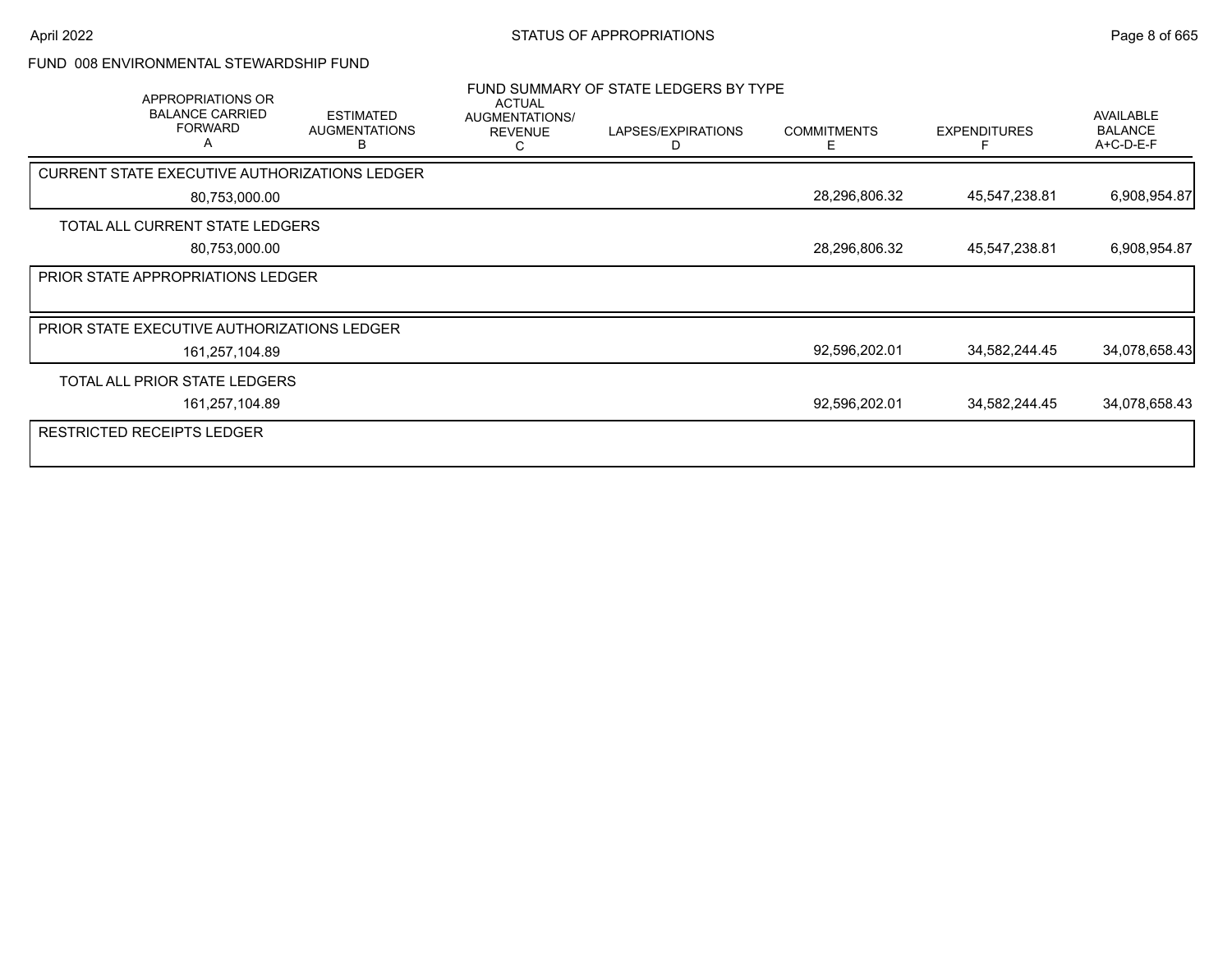#### FUND 009 RECYCLING FUND

| APPROPRIATIONS OR<br><b>BALANCE CARRIED</b><br><b>FORWARD</b><br>$\overline{a}$ | <b>ESTIMATED</b><br><b>AUGMENTATIONS</b><br>В | <b>ACTUAL</b><br>AUGMENTATIONS/<br><b>REVENUE</b> | FUND SUMMARY OF STATE LEDGERS BY TYPE<br>LAPSES/EXPIRATIONS | <b>COMMITMENTS</b> | <b>EXPENDITURES</b> | AVAILABLE<br><b>BALANCE</b><br>$A+C-D-E-F$ |
|---------------------------------------------------------------------------------|-----------------------------------------------|---------------------------------------------------|-------------------------------------------------------------|--------------------|---------------------|--------------------------------------------|
| CURRENT STATE EXECUTIVE AUTHORIZATIONS LEDGER                                   |                                               |                                                   |                                                             |                    |                     |                                            |
| 78,172,000.00                                                                   |                                               |                                                   |                                                             | 43,286,312.81      | 30,302,999.29       | 4,582,687.90                               |
| TOTAL ALL CURRENT STATE LEDGERS                                                 |                                               |                                                   |                                                             |                    |                     |                                            |
| 78,172,000.00                                                                   |                                               |                                                   |                                                             | 43,286,312.81      | 30,302,999.29       | 4,582,687.90                               |
| <b>PRIOR STATE EXECUTIVE AUTHORIZATIONS LEDGER</b>                              |                                               |                                                   |                                                             |                    |                     |                                            |
| 38,334,568.57                                                                   |                                               |                                                   |                                                             |                    | 14,492,944.38       | 23,841,624.19                              |
| TOTAL ALL PRIOR STATE LEDGERS                                                   |                                               |                                                   |                                                             |                    |                     |                                            |
| 38,334,568.57                                                                   |                                               |                                                   |                                                             |                    | 14,492,944.38       | 23,841,624.19                              |
| <b>RESTRICTED REVENUE LEDGER</b>                                                |                                               |                                                   |                                                             |                    |                     |                                            |
| 4,368,461.35                                                                    |                                               | 1,000,000.00                                      |                                                             |                    | 1,320,145.37        | 4,048,315.98                               |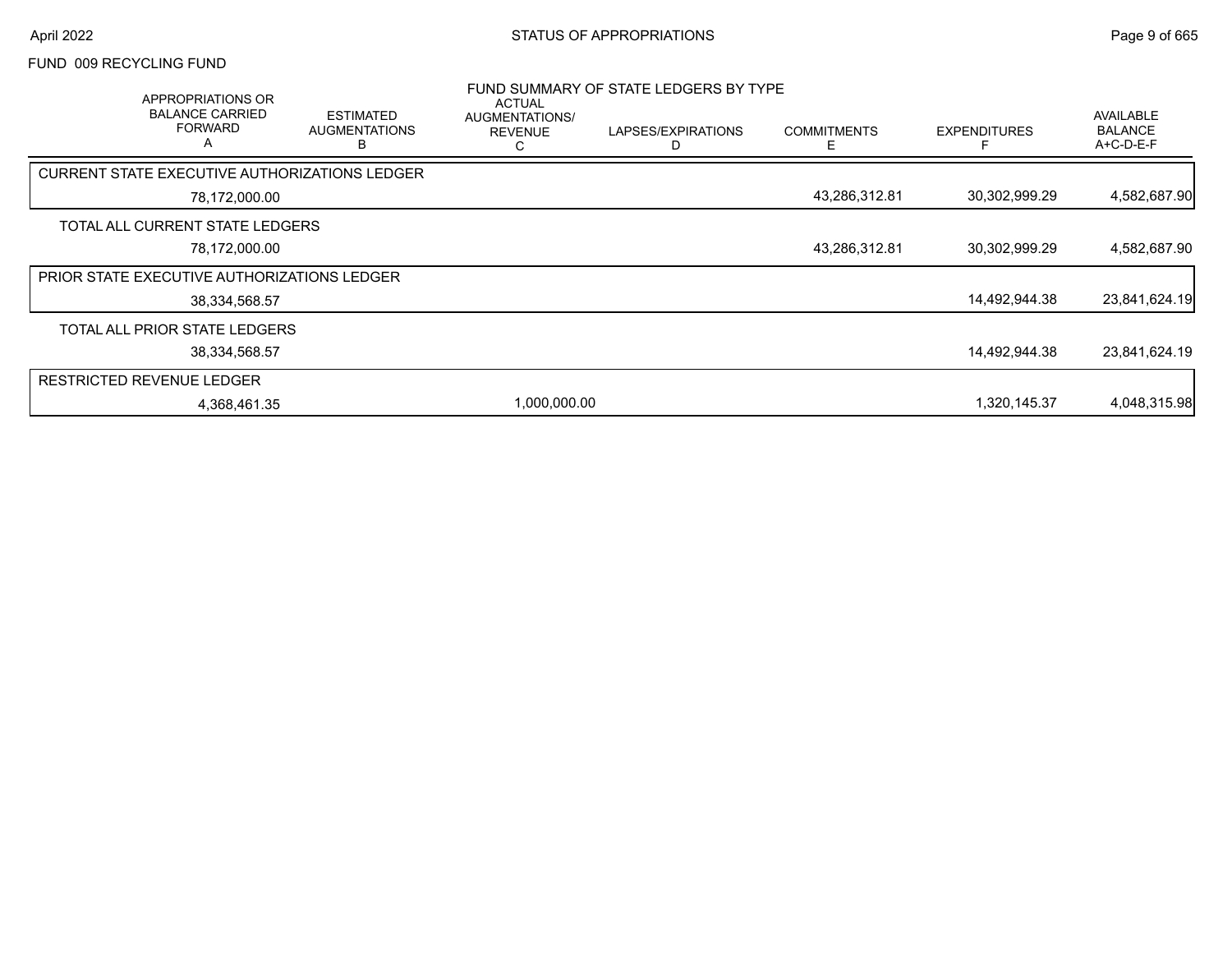# FUND 010 MOTOR LICENSE FUND

| <b>APPROPRIATIONS OR</b><br><b>BALANCE CARRIED</b><br><b>FORWARD</b><br>A | <b>ESTIMATED</b><br><b>AUGMENTATIONS</b><br>B                     | <b>ACTUAL</b><br>AUGMENTATIONS/<br><b>REVENUE</b><br>С | FUND SUMMARY OF STATE LEDGERS BY TYPE<br>LAPSES/EXPIRATIONS<br>D | <b>COMMITMENTS</b><br>Е | <b>EXPENDITURES</b><br>F. | <b>AVAILABLE</b><br><b>BALANCE</b><br>A+C-D-E-F |  |
|---------------------------------------------------------------------------|-------------------------------------------------------------------|--------------------------------------------------------|------------------------------------------------------------------|-------------------------|---------------------------|-------------------------------------------------|--|
| <b>CURRENT STATE APPROPRIATIONS LEDGER</b>                                |                                                                   |                                                        |                                                                  |                         |                           |                                                 |  |
| 2,530,917,000.00                                                          | 1,964,059,926.00                                                  | 1.635.638.218.93                                       |                                                                  | 478.228.144.87          | 3,447,852,062.25          | 240.475.011.81                                  |  |
| <b>CURRENT STATE RESTRICTED APPROPRIATIONS LEDGER</b>                     |                                                                   |                                                        |                                                                  |                         |                           |                                                 |  |
| 11,780,000.00                                                             | 500,000.00                                                        | 463,034.66                                             |                                                                  | 3,636,834.23            | 3,329,200.14              | 5,277,000.29                                    |  |
| <b>CURRENT STATE EXECUTIVE AUTHORIZATIONS LEDGER</b>                      |                                                                   |                                                        |                                                                  |                         |                           |                                                 |  |
| 321,393,000.00                                                            |                                                                   |                                                        |                                                                  | 20,026.70               | 137,893,289.34            | 183,479,683.96                                  |  |
|                                                                           | <b>CURRENT STATE EXECUTIVE AUTHORIZATIONS - RESTRICTED LEDGER</b> |                                                        |                                                                  |                         |                           |                                                 |  |
| 1,921,144,107.00                                                          | 540,429,000.00                                                    | 209,778,466.39                                         |                                                                  | 177,595,461.25          | 1,444,862,387.61          | 508,464,724.53                                  |  |
| <b>CURRENT STATE CONTINUING LEDGER</b>                                    |                                                                   |                                                        |                                                                  |                         |                           |                                                 |  |
| 28,000,000.00                                                             |                                                                   |                                                        |                                                                  | 2,427,183.21            | 25,183,482.44             | 389,334.35                                      |  |
| TOTAL ALL CURRENT STATE LEDGERS                                           |                                                                   |                                                        |                                                                  |                         |                           |                                                 |  |
| 4,813,234,107.00                                                          | 2,504,988,926.00                                                  | 1,845,879,719.98                                       |                                                                  | 661,907,650.26          | 5,059,120,421.78          | 938,085,754.94                                  |  |
| <b>PRIOR STATE APPROPRIATIONS LEDGER</b>                                  |                                                                   |                                                        |                                                                  |                         |                           |                                                 |  |
| 448,101,430.56                                                            |                                                                   | 15,886,099.10                                          |                                                                  | 43,550,080.63           | 292, 133, 117.39          | 128,304,331.64                                  |  |
| PRIOR STATE RESTRICTED APPROPRIATIONS LEDGER                              |                                                                   |                                                        |                                                                  |                         |                           |                                                 |  |
| 11,749,183.25                                                             |                                                                   | 9,988.15                                               |                                                                  | 1,772,076.43            | 2,005,416.07              | 7,981,678.90                                    |  |
| PRIOR STATE EXECUTIVE AUTHORIZATIONS LEDGER                               |                                                                   |                                                        |                                                                  |                         |                           |                                                 |  |
| 4,053,979.05                                                              |                                                                   |                                                        |                                                                  |                         | 580,741.27                | 3,473,237.78                                    |  |
| PRIOR STATE EXECUTIVE AUTHORIZATIONS - RESTRICTED LEDGER                  |                                                                   |                                                        |                                                                  |                         |                           |                                                 |  |
| 373,240,632.92                                                            |                                                                   | 163,669.33                                             |                                                                  | 86,704,214.61           | 126,572,694.57            | 160, 127, 393.07                                |  |
| <b>PRIOR STATE CONTINUING LEDGER</b>                                      |                                                                   |                                                        |                                                                  |                         |                           |                                                 |  |
| 2,318,818.47                                                              |                                                                   |                                                        |                                                                  | 57,341.89               | 2.340.633.46              | $-79,156.88$                                    |  |
| TOTAL ALL PRIOR STATE LEDGERS                                             |                                                                   |                                                        |                                                                  |                         |                           |                                                 |  |
| 839,464,044.25                                                            |                                                                   | 16,059,756.58                                          |                                                                  | 132,083,713.56          | 423,632,602.76            | 299,807,484.51                                  |  |
| <b>RESTRICTED RECEIPTS LEDGER</b>                                         |                                                                   |                                                        |                                                                  |                         |                           |                                                 |  |
| 61,460,096.00                                                             |                                                                   | 194,376,123.37                                         |                                                                  | 11,214,255.66           | 179,468,048.97            | 65,153,914.74                                   |  |
| NON-BUDGETED LEDGER                                                       |                                                                   |                                                        |                                                                  |                         |                           |                                                 |  |
|                                                                           |                                                                   |                                                        |                                                                  |                         |                           |                                                 |  |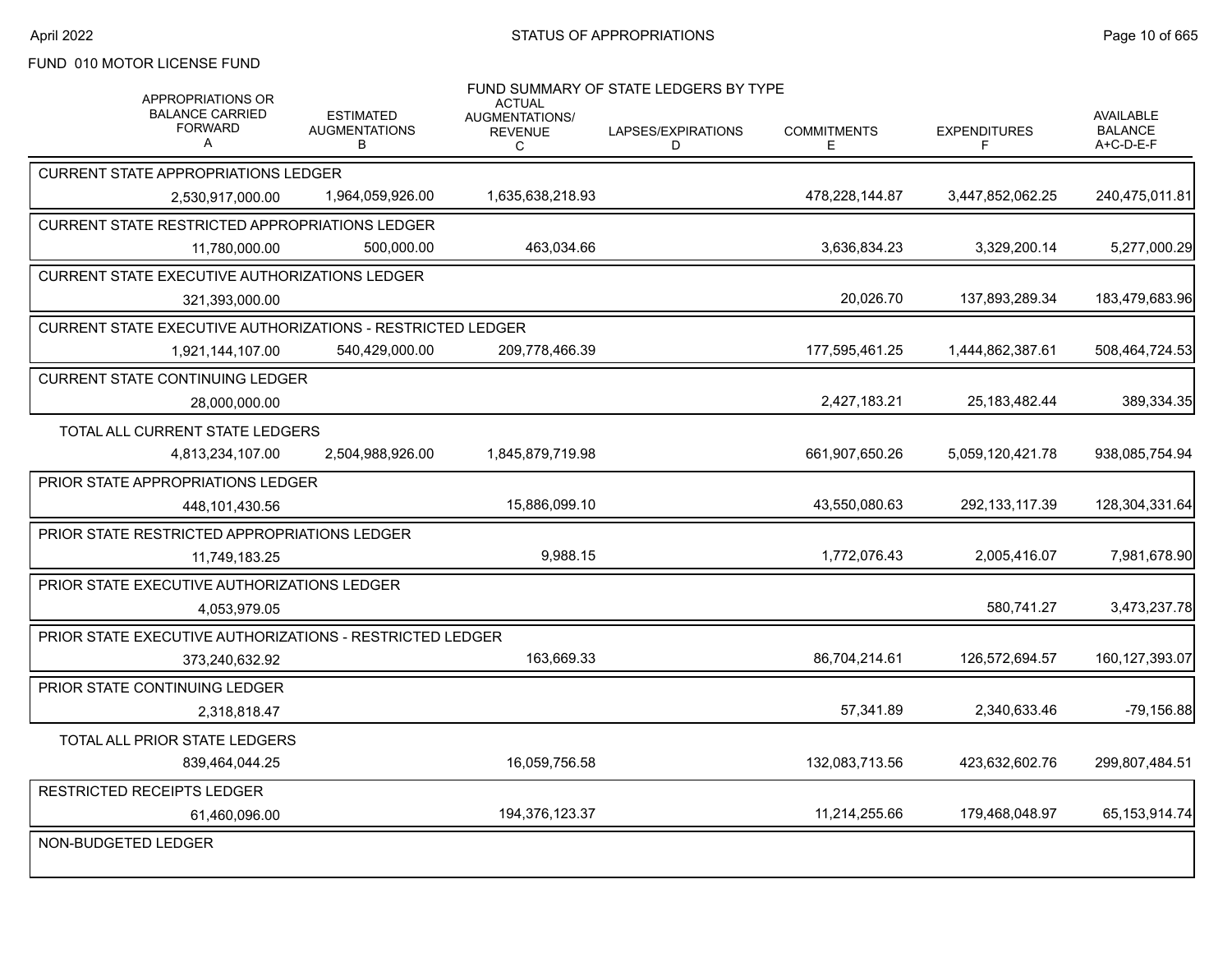# FUND 010 MOTOR LICENSE FUND

| APPROPRIATIONS OR<br><b>BALANCE CARRIED</b><br><b>FORWARD</b> | ESTIMATED<br><b>AUGMENTATIONS</b> | ACTUAL<br>AUGMENTATIONS/<br>REVENUE | FUND SUMMARY OF STATE LEDGERS BY TYPE<br>LAPSES/EXPIRATIONS | <b>COMMITMENTS</b> | <b>EXPENDITURES</b> | AVAILABLE<br><b>BALANCE</b><br>$A+C-D-E-F$ |
|---------------------------------------------------------------|-----------------------------------|-------------------------------------|-------------------------------------------------------------|--------------------|---------------------|--------------------------------------------|
| RESTRICTED REVENUE LEDGER                                     |                                   |                                     |                                                             |                    |                     |                                            |
| 152,755,394.10                                                |                                   | 28,408,918.00                       |                                                             | 48,736,393.87      | 7,813,656.65        | 124,614,261.58                             |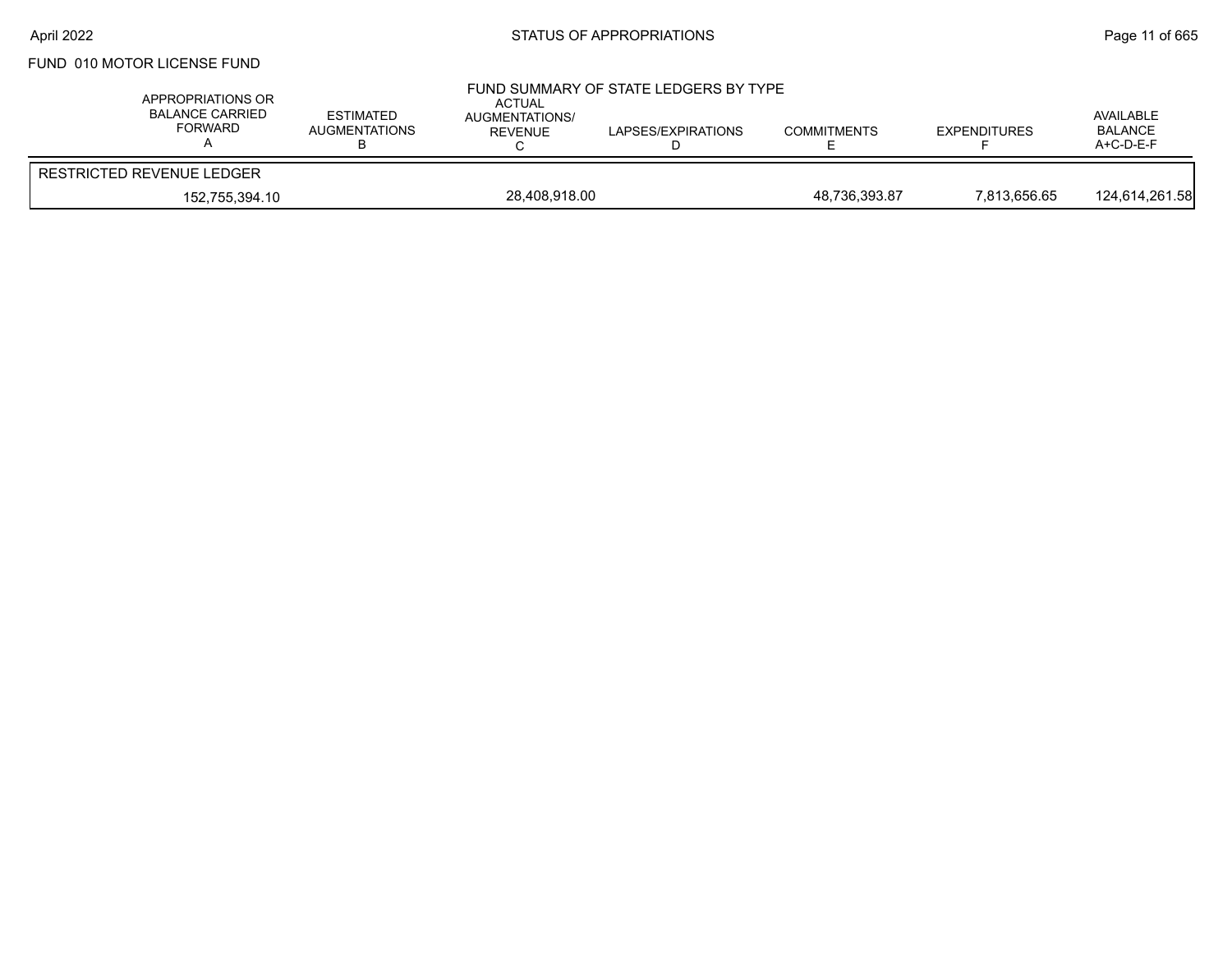# FUND 011 GAME FUND

| <b>APPROPRIATIONS OR</b><br><b>BALANCE CARRIED</b><br><b>FORWARD</b><br>А | <b>ESTIMATED</b><br><b>AUGMENTATIONS</b> | <b>ACTUAL</b><br>AUGMENTATIONS/<br><b>REVENUE</b> | FUND SUMMARY OF STATE LEDGERS BY TYPE<br>LAPSES/EXPIRATIONS | <b>COMMITMENTS</b> | <b>EXPENDITURES</b> | <b>AVAILABLE</b><br><b>BALANCE</b> |
|---------------------------------------------------------------------------|------------------------------------------|---------------------------------------------------|-------------------------------------------------------------|--------------------|---------------------|------------------------------------|
|                                                                           | В                                        | С                                                 | D                                                           | E.                 |                     | A+C-D-E-F                          |
| CURRENT STATE EXECUTIVE AUTHORIZATIONS LEDGER                             |                                          |                                                   |                                                             |                    |                     |                                    |
| 125,646,000.00                                                            |                                          |                                                   |                                                             | 29,385,782.32      | 81,629,313.01       | 14,630,904.67                      |
| CURRENT STATE EXECUTIVE AUTHORIZATIONS - RESTRICTED LEDGER                |                                          |                                                   |                                                             |                    |                     |                                    |
|                                                                           | 9,000,000.00                             | 9,000,000.00                                      |                                                             |                    | 9,000,000.00        |                                    |
| TOTAL ALL CURRENT STATE LEDGERS                                           |                                          |                                                   |                                                             |                    |                     |                                    |
| 125,646,000.00                                                            | 9,000,000.00                             | 9,000,000.00                                      |                                                             | 29,385,782.32      | 90,629,313.01       | 14,630,904.67                      |
| <b>PRIOR STATE EXECUTIVE AUTHORIZATIONS LEDGER</b>                        |                                          |                                                   |                                                             |                    |                     |                                    |
| 45.072.740.47                                                             |                                          |                                                   |                                                             | 35,506.24          | 20,769,835.67       | 24, 267, 398.56                    |
| <b>PRIOR STATE EXECUTIVE AUTHORIZATIONS - RESTRICTED LEDGER</b>           |                                          |                                                   |                                                             |                    |                     |                                    |
|                                                                           |                                          |                                                   |                                                             |                    |                     |                                    |
| TOTAL ALL PRIOR STATE LEDGERS                                             |                                          |                                                   |                                                             |                    |                     |                                    |
| 45.072.740.47                                                             |                                          |                                                   |                                                             | 35,506.24          | 20.769.835.67       | 24,267,398.56                      |
| <b>RESTRICTED RECEIPTS LEDGER</b>                                         |                                          |                                                   |                                                             |                    |                     |                                    |
| 82,283.79                                                                 |                                          | 127,000.00                                        |                                                             |                    |                     | 209,283.79                         |
| RESTRICTED REVENUE LEDGER                                                 |                                          |                                                   |                                                             |                    |                     |                                    |
| 28,331,890.16                                                             |                                          | 16,808,296.23                                     |                                                             | 5,674,758.71       | 10,666,689.93       | 28,798,737.75                      |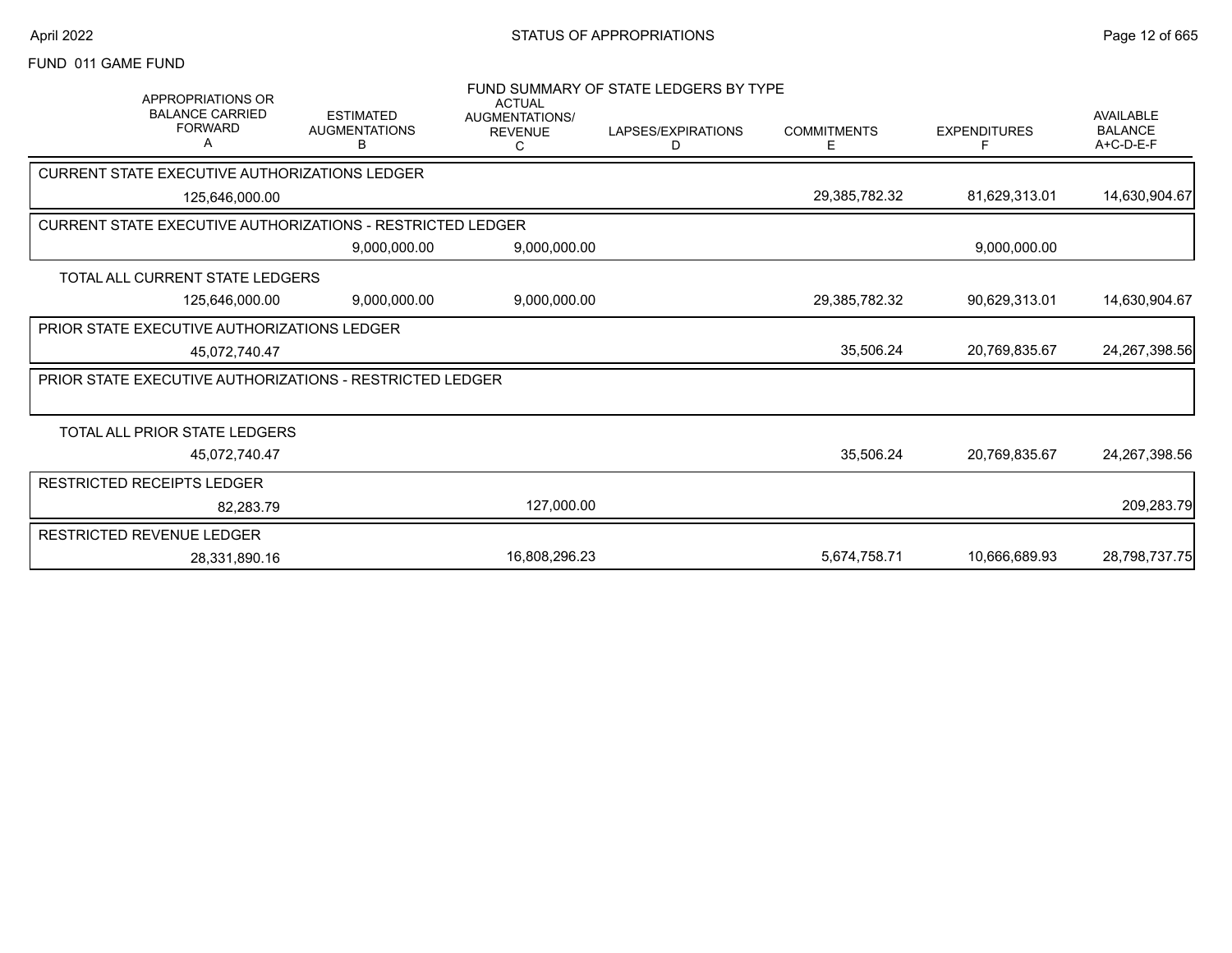#### FUND 012 FISH FUND

| APPROPRIATIONS OR<br><b>BALANCE CARRIED</b><br><b>FORWARD</b><br>A | <b>ESTIMATED</b><br><b>AUGMENTATIONS</b><br>в | ACTUAL<br>AUGMENTATIONS/<br><b>REVENUE</b><br>С | FUND SUMMARY OF STATE LEDGERS BY TYPE<br>LAPSES/EXPIRATIONS | <b>COMMITMENTS</b> | <b>EXPENDITURES</b> | AVAILABLE<br><b>BALANCE</b><br>$A+C-D-E-F$ |
|--------------------------------------------------------------------|-----------------------------------------------|-------------------------------------------------|-------------------------------------------------------------|--------------------|---------------------|--------------------------------------------|
| CURRENT STATE EXECUTIVE AUTHORIZATIONS LEDGER                      |                                               |                                                 |                                                             |                    |                     |                                            |
| 34,527,000.00                                                      |                                               |                                                 |                                                             | 5,884,493.10       | 21,233,002.90       | 7,409,504.00                               |
| TOTAL ALL CURRENT STATE LEDGERS                                    |                                               |                                                 |                                                             |                    |                     |                                            |
| 34,527,000.00                                                      |                                               |                                                 |                                                             | 5,884,493.10       | 21,233,002.90       | 7,409,504.00                               |
| PRIOR STATE EXECUTIVE AUTHORIZATIONS LEDGER                        |                                               |                                                 |                                                             |                    |                     |                                            |
|                                                                    | 7,742,286.49                                  |                                                 |                                                             | 474,742.06         | 4,753,978.74        | 2,513,565.69                               |
| TOTAL ALL PRIOR STATE LEDGERS                                      |                                               |                                                 |                                                             |                    |                     |                                            |
|                                                                    | 7,742,286.49                                  |                                                 |                                                             | 474,742.06         | 4,753,978.74        | 2,513,565.69                               |
| <b>RESTRICTED REVENUE LEDGER</b>                                   |                                               |                                                 |                                                             |                    |                     |                                            |
| 26,061,651.14                                                      |                                               | 2,155,895.55                                    |                                                             | 2,429,169.65       | 2,272,282.96        | 23,516,094.08                              |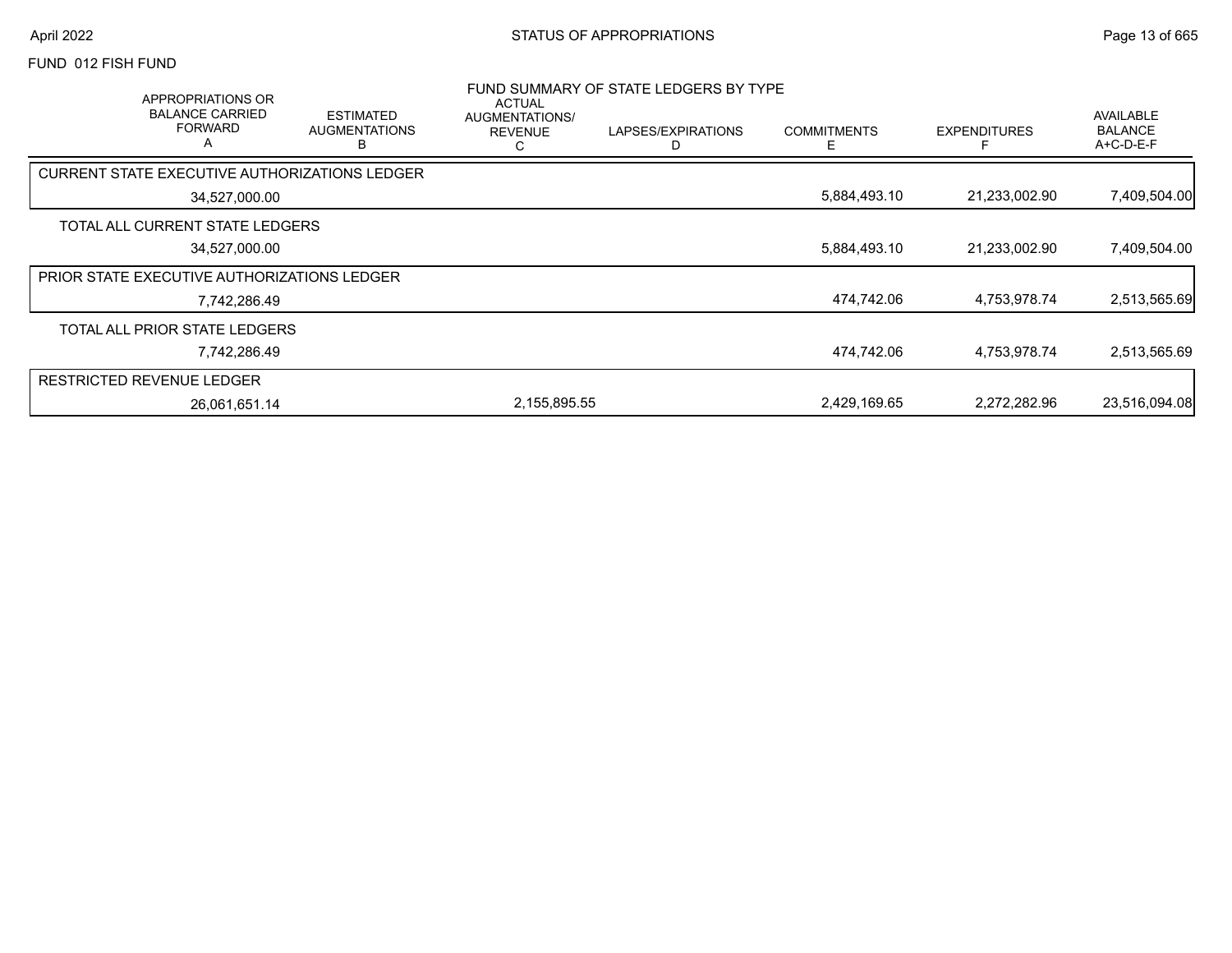# FUND 013 BANKING TRUST FUND

| APPROPRIATIONS OR<br><b>BALANCE CARRIED</b><br><b>FORWARD</b><br>A | <b>ESTIMATED</b><br><b>AUGMENTATIONS</b><br>в | <b>ACTUAL</b><br>AUGMENTATIONS/<br><b>REVENUE</b><br>С | FUND SUMMARY OF STATE LEDGERS BY TYPE<br>LAPSES/EXPIRATIONS<br>D | <b>COMMITMENTS</b><br>E. | <b>EXPENDITURES</b> | AVAILABLE<br><b>BALANCE</b><br>A+C-D-E-F |
|--------------------------------------------------------------------|-----------------------------------------------|--------------------------------------------------------|------------------------------------------------------------------|--------------------------|---------------------|------------------------------------------|
| <b>CURRENT STATE APPROPRIATIONS LEDGER</b>                         |                                               |                                                        |                                                                  |                          |                     |                                          |
| 23,786,000.00                                                      |                                               |                                                        |                                                                  | 488,297.93               | 15,889,808.98       | 7,407,893.09                             |
| TOTAL ALL CURRENT STATE LEDGERS                                    |                                               |                                                        |                                                                  |                          |                     |                                          |
| 23,786,000.00                                                      |                                               |                                                        |                                                                  | 488,297.93               | 15,889,808.98       | 7,407,893.09                             |
| <b>PRIOR STATE APPROPRIATIONS LEDGER</b>                           |                                               |                                                        |                                                                  |                          |                     |                                          |
| 8,161,798.13                                                       |                                               |                                                        |                                                                  |                          | 567,253.01          | 7,594,545.12                             |
| TOTAL ALL PRIOR STATE LEDGERS                                      |                                               |                                                        |                                                                  |                          |                     |                                          |
| 8,161,798.13                                                       |                                               |                                                        |                                                                  |                          | 567,253.01          | 7,594,545.12                             |
| <b>RESTRICTED RECEIPTS LEDGER</b>                                  |                                               |                                                        |                                                                  |                          |                     |                                          |
|                                                                    |                                               |                                                        |                                                                  |                          |                     |                                          |
| <b>RESTRICTED REVENUE LEDGER</b>                                   |                                               |                                                        |                                                                  |                          |                     |                                          |
| 19,500,000.00                                                      |                                               |                                                        |                                                                  |                          |                     | 19,500,000.00                            |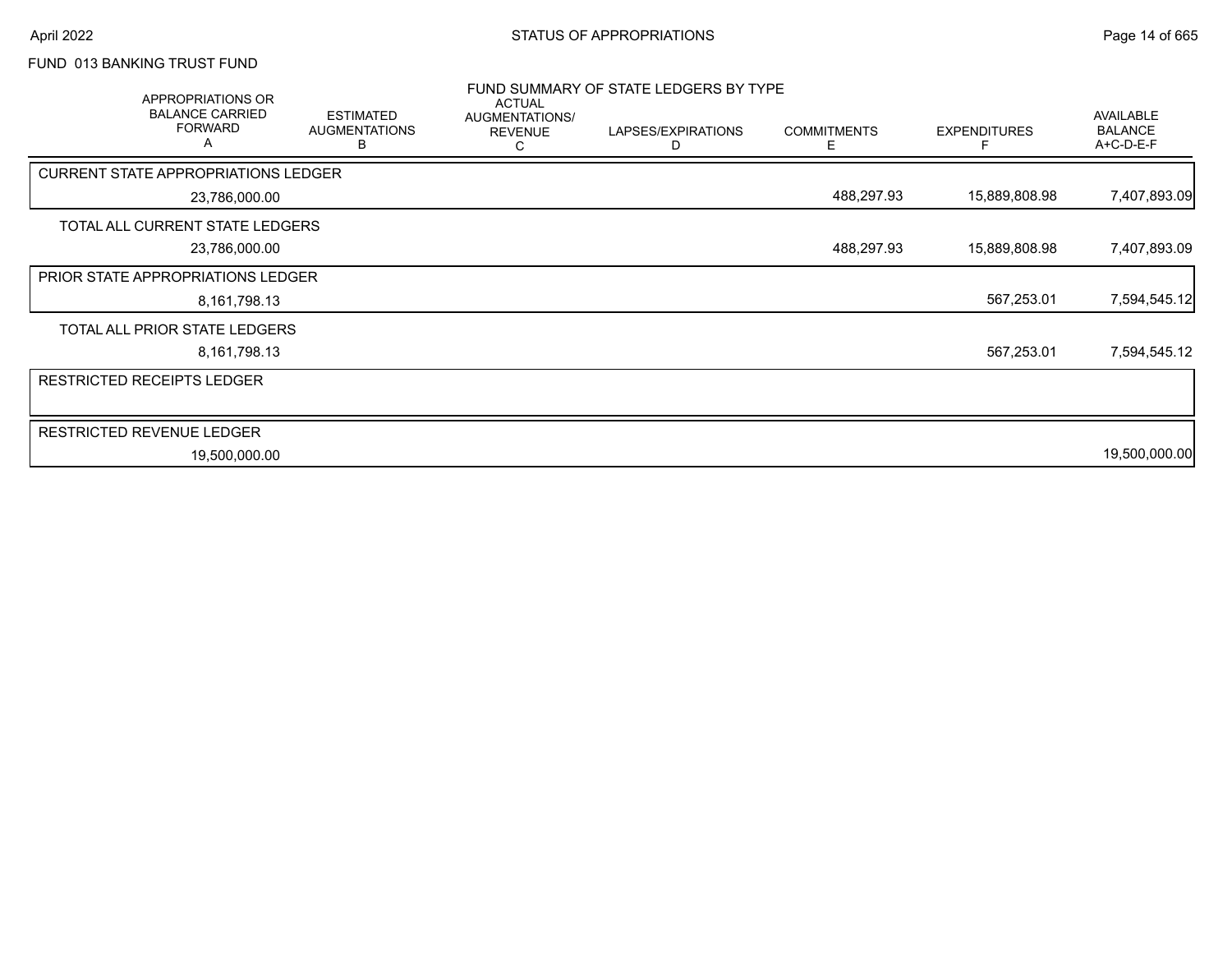# FUND 014 MILK MARKETING FUND

| APPROPRIATIONS OR<br><b>BALANCE CARRIED</b><br><b>FORWARD</b> | <b>ESTIMATED</b><br><b>AUGMENTATIONS</b><br>В | ACTUAL<br>AUGMENTATIONS/<br><b>REVENUE</b><br>C | FUND SUMMARY OF STATE LEDGERS BY TYPE<br>LAPSES/EXPIRATIONS<br>D | <b>COMMITMENTS</b><br>Е | <b>EXPENDITURES</b> | AVAILABLE<br><b>BALANCE</b><br>A+C-D-E-F |
|---------------------------------------------------------------|-----------------------------------------------|-------------------------------------------------|------------------------------------------------------------------|-------------------------|---------------------|------------------------------------------|
| CURRENT STATE APPROPRIATIONS LEDGER                           |                                               |                                                 |                                                                  |                         |                     |                                          |
| 2,840,000.00                                                  |                                               |                                                 |                                                                  | 17,399.31               | 1,825,247.19        | 997,353.50                               |
| TOTAL ALL CURRENT STATE LEDGERS                               |                                               |                                                 |                                                                  |                         |                     |                                          |
| 2,840,000.00                                                  |                                               |                                                 |                                                                  | 17,399.31               | 1,825,247.19        | 997,353.50                               |
| <b>PRIOR STATE APPROPRIATIONS LEDGER</b>                      |                                               |                                                 |                                                                  |                         |                     |                                          |
| 973,229.86                                                    |                                               |                                                 |                                                                  | 148,310.07              | 376,717.89          | 448,201.90                               |
| TOTAL ALL PRIOR STATE LEDGERS                                 |                                               |                                                 |                                                                  |                         |                     |                                          |
| 973,229.86                                                    |                                               |                                                 |                                                                  | 148,310.07              | 376,717.89          | 448,201.90                               |
| <b>RESTRICTED RECEIPTS LEDGER</b>                             |                                               |                                                 |                                                                  |                         |                     |                                          |
| 11,519.07                                                     |                                               |                                                 |                                                                  |                         |                     | 11,519.07                                |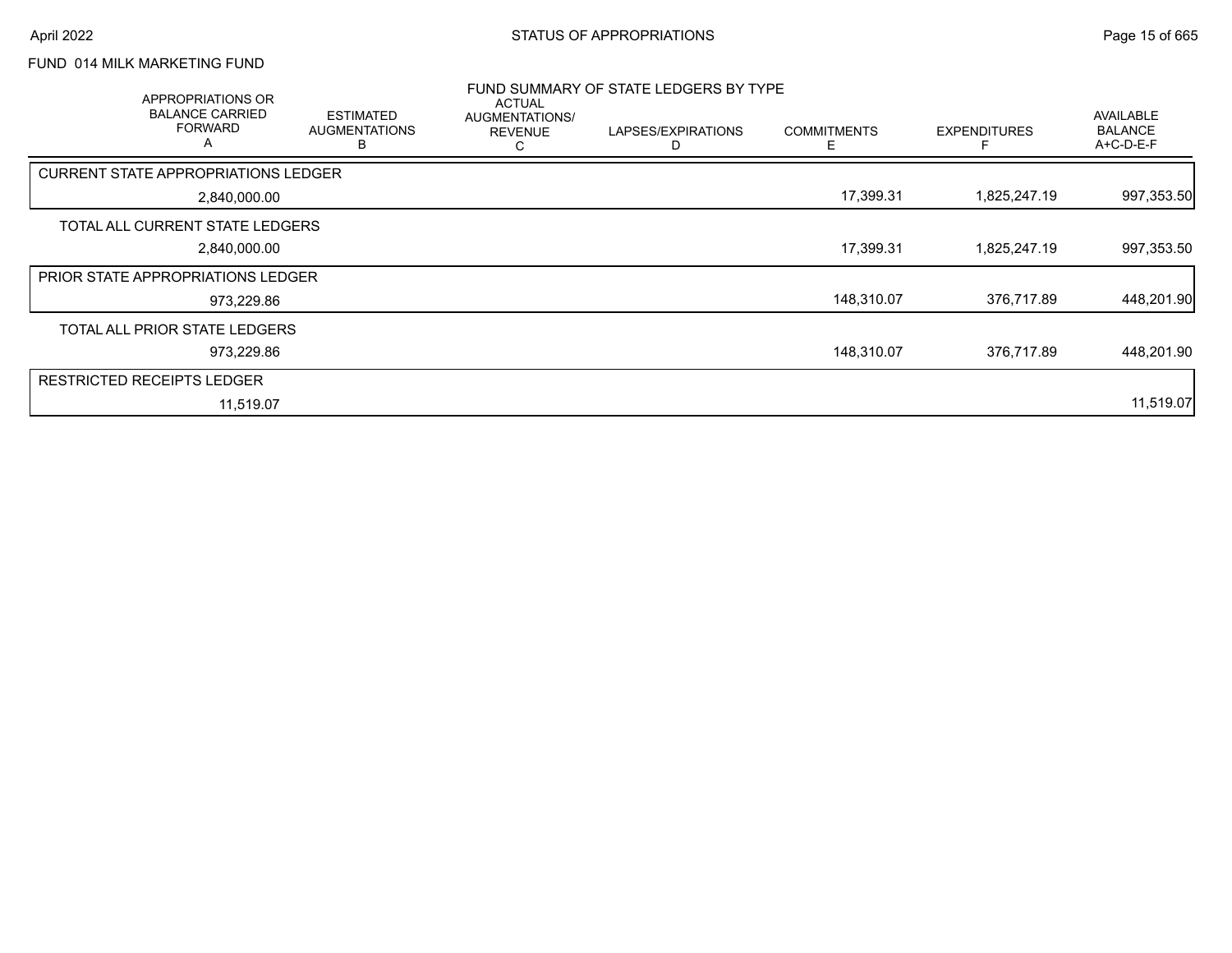# FUND 015 STATE FARM PRODUCTS SHOW FUND

| APPROPRIATIONS OR<br><b>BALANCE CARRIED</b><br><b>FORWARD</b><br>А | <b>ESTIMATED</b><br><b>AUGMENTATIONS</b> | <b>ACTUAL</b><br><b>AUGMENTATIONS/</b><br><b>REVENUE</b> | FUND SUMMARY OF STATE LEDGERS BY TYPE<br>LAPSES/EXPIRATIONS | <b>COMMITMENTS</b> | <b>EXPENDITURES</b> | <b>AVAILABLE</b><br><b>BALANCE</b><br>$A+C-D-E-F$ |
|--------------------------------------------------------------------|------------------------------------------|----------------------------------------------------------|-------------------------------------------------------------|--------------------|---------------------|---------------------------------------------------|
| CURRENT STATE EXECUTIVE AUTHORIZATIONS LEDGER                      |                                          |                                                          |                                                             |                    |                     |                                                   |
| 13,000,000.00                                                      |                                          |                                                          |                                                             | 657,796.00         | 9.602.764.44        | 2,739,439.56                                      |
| TOTAL ALL CURRENT STATE LEDGERS                                    |                                          |                                                          |                                                             |                    |                     |                                                   |
| 13.000.000.00                                                      |                                          |                                                          |                                                             | 657,796.00         | 9.602.764.44        | 2,739,439.56                                      |
| <b>PRIOR STATE EXECUTIVE AUTHORIZATIONS LEDGER</b>                 |                                          |                                                          |                                                             |                    |                     |                                                   |
| 1,079,476.37                                                       |                                          |                                                          |                                                             | 72,000.00          | 326.114.33          | 681,362.04                                        |
| TOTAL ALL PRIOR STATE LEDGERS                                      |                                          |                                                          |                                                             |                    |                     |                                                   |
| 1,079,476.37                                                       |                                          |                                                          |                                                             | 72,000.00          | 326,114.33          | 681,362.04                                        |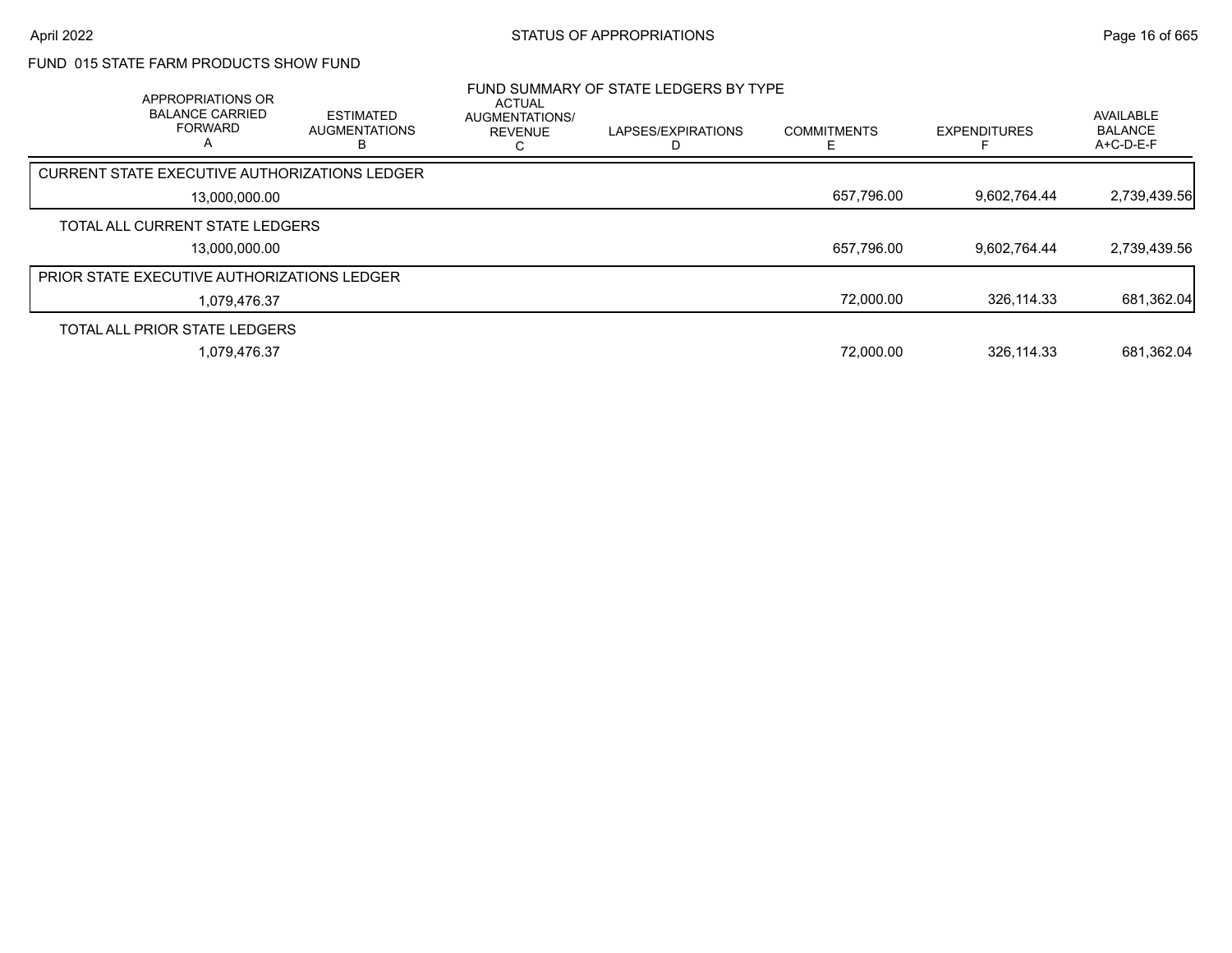### FUND 016 OIL AND GAS LEASE FUND

|                     | <b>APPROPRIATIONS OR</b>                              |                                               | <b>ACTUAL</b>                                | FUND SUMMARY OF STATE LEDGERS BY TYPE |                         |                          |                                                   |
|---------------------|-------------------------------------------------------|-----------------------------------------------|----------------------------------------------|---------------------------------------|-------------------------|--------------------------|---------------------------------------------------|
|                     | <b>BALANCE CARRIED</b><br><b>FORWARD</b><br>А         | <b>ESTIMATED</b><br><b>AUGMENTATIONS</b><br>В | <b>AUGMENTATIONS/</b><br><b>REVENUE</b><br>C | LAPSES/EXPIRATIONS<br>D               | <b>COMMITMENTS</b><br>E | <b>EXPENDITURES</b><br>F | <b>AVAILABLE</b><br><b>BALANCE</b><br>$A+C-D-E-F$ |
|                     | <b>CURRENT STATE APPROPRIATIONS LEDGER</b>            |                                               |                                              |                                       |                         |                          |                                                   |
|                     | 47,790,000.00                                         |                                               |                                              |                                       | 4,594,523.63            | 40,578,316.23            | 2,617,160.14                                      |
|                     | <b>CURRENT STATE RESTRICTED APPROPRIATIONS LEDGER</b> |                                               |                                              |                                       |                         |                          |                                                   |
|                     |                                                       |                                               |                                              |                                       |                         |                          |                                                   |
|                     | <b>CURRENT STATE CONTINUING LEDGER</b>                |                                               |                                              |                                       |                         |                          |                                                   |
|                     | 15,000,000.00                                         |                                               |                                              |                                       |                         | 15,000,000.00            |                                                   |
|                     | TOTAL ALL CURRENT STATE LEDGERS                       |                                               |                                              |                                       |                         |                          |                                                   |
|                     | 62,790,000.00                                         |                                               |                                              |                                       | 4,594,523.63            | 55,578,316.23            | 2,617,160.14                                      |
|                     | PRIOR STATE APPROPRIATIONS LEDGER                     |                                               |                                              |                                       |                         |                          |                                                   |
|                     | 8,086,608.94                                          |                                               |                                              |                                       | 3,608,597.40            | 1,378,185.94             | 3,099,825.60                                      |
|                     | PRIOR STATE EXECUTIVE AUTHORIZATIONS LEDGER           |                                               |                                              |                                       |                         |                          |                                                   |
|                     | 1.005.988.81                                          |                                               |                                              |                                       |                         | 1,005,988.81             |                                                   |
|                     | TOTAL ALL PRIOR STATE LEDGERS                         |                                               |                                              |                                       |                         |                          |                                                   |
|                     | 9,092,597.75                                          |                                               |                                              |                                       | 3,608,597.40            | 2,384,174.75             | 3,099,825.60                                      |
| NON-BUDGETED LEDGER |                                                       |                                               |                                              |                                       |                         |                          |                                                   |
|                     | <b>RESTRICTED REVENUE LEDGER</b>                      |                                               |                                              |                                       |                         |                          |                                                   |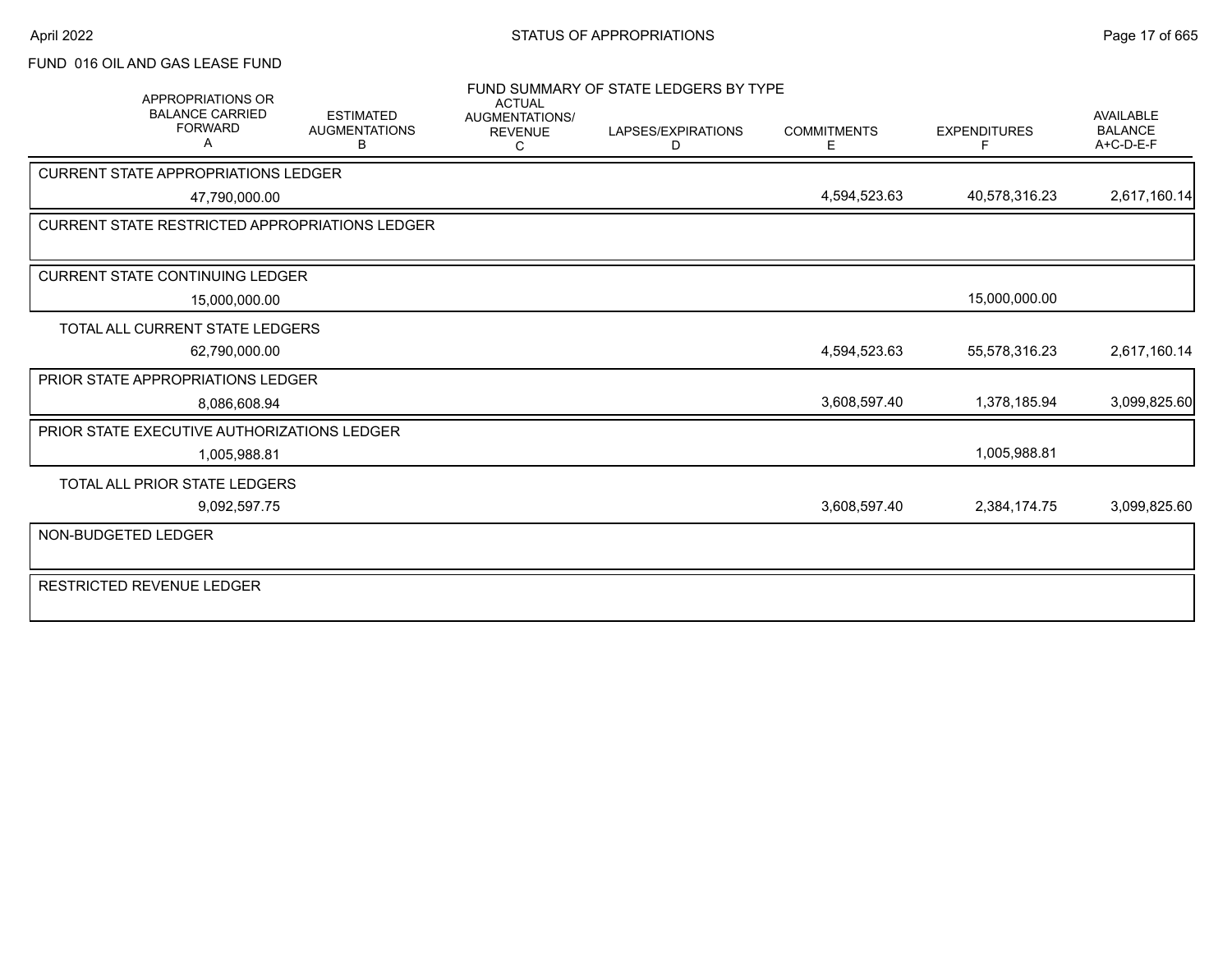### FUND 017 STATE TREASURY ARMORY FUND

| APPROPRIATIONS OR<br><b>BALANCE CARRIED</b><br>FORWARD | <b>ESTIMATED</b><br>AUGMENTATIONS | ACTUAL<br><b>AUGMENTATIONS/</b><br><b>REVENUE</b> | FUND SUMMARY OF STATE LEDGERS BY TYPE<br>LAPSES/EXPIRATIONS | <b>COMMITMENTS</b> | <b>EXPENDITURES</b> | AVAILABLE<br><b>BALANCE</b><br>$A+C-D-E-F$ |
|--------------------------------------------------------|-----------------------------------|---------------------------------------------------|-------------------------------------------------------------|--------------------|---------------------|--------------------------------------------|
| NON-BUDGETED LEDGER                                    |                                   |                                                   |                                                             | 312.760.20         | 503.574.34          | $-816,334.54$                              |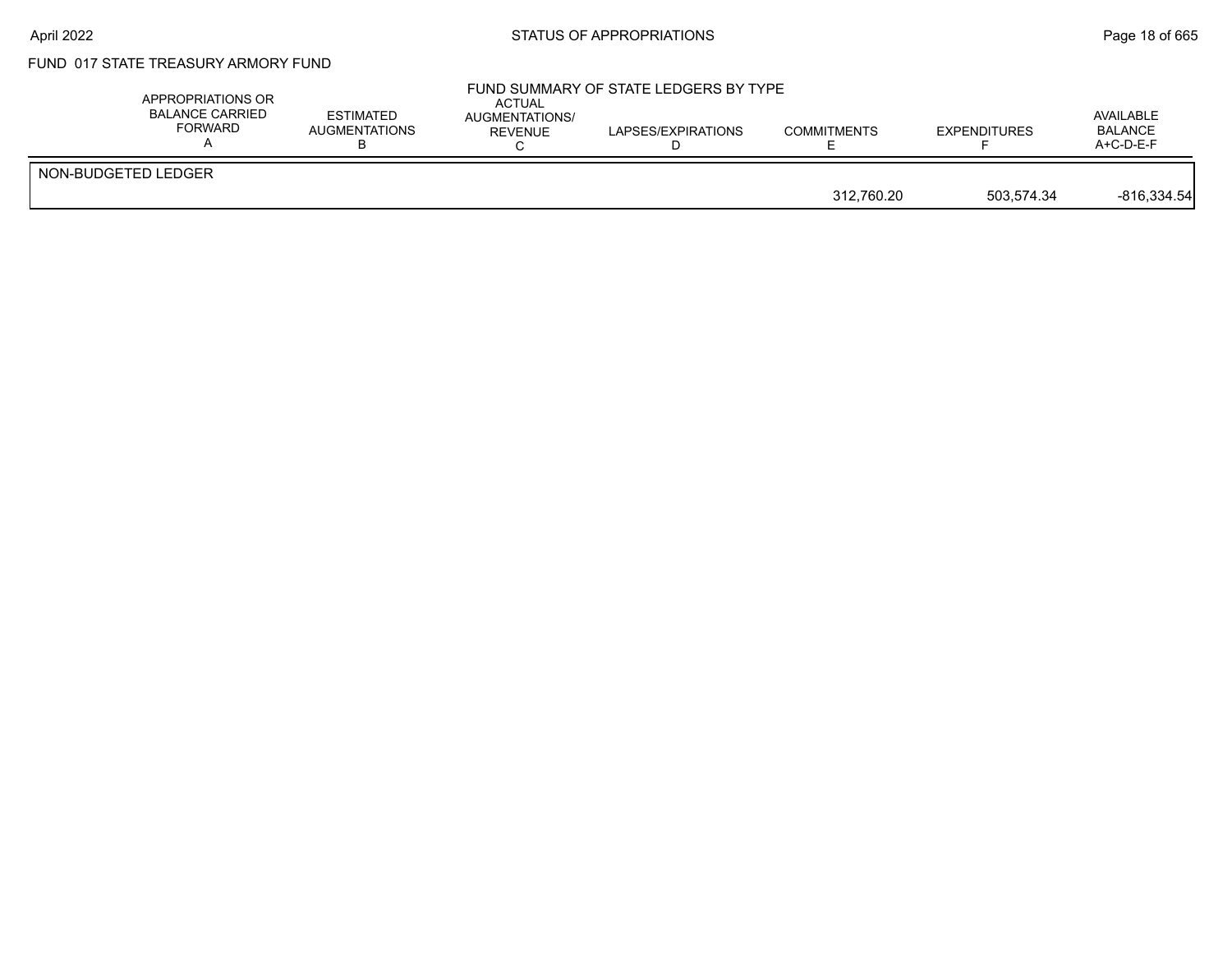# FUND 018 HISTORICAL PRESERVATION FUND

|                     | APPROPRIATIONS OR<br><b>BALANCE CARRIED</b><br><b>FORWARD</b><br>A | <b>ESTIMATED</b><br><b>AUGMENTATIONS</b><br>в | <b>ACTUAL</b><br>AUGMENTATIONS/<br><b>REVENUE</b><br>С | FUND SUMMARY OF STATE LEDGERS BY TYPE<br>LAPSES/EXPIRATIONS<br>D | <b>COMMITMENTS</b><br>E | <b>EXPENDITURES</b> | <b>AVAILABLE</b><br><b>BALANCE</b><br>A+C-D-E-F |
|---------------------|--------------------------------------------------------------------|-----------------------------------------------|--------------------------------------------------------|------------------------------------------------------------------|-------------------------|---------------------|-------------------------------------------------|
|                     | CURRENT STATE EXECUTIVE AUTHORIZATIONS LEDGER                      |                                               |                                                        |                                                                  |                         |                     |                                                 |
|                     | 1,267,000.00                                                       |                                               |                                                        |                                                                  | 50,000.00               | 474,746.31          | 742,253.69                                      |
|                     | TOTAL ALL CURRENT STATE LEDGERS                                    |                                               |                                                        |                                                                  |                         |                     |                                                 |
|                     | 1,267,000.00                                                       |                                               |                                                        |                                                                  | 50,000.00               | 474,746.31          | 742,253.69                                      |
|                     | PRIOR STATE EXECUTIVE AUTHORIZATIONS LEDGER                        |                                               |                                                        |                                                                  |                         |                     |                                                 |
|                     | 5,265,695.94                                                       |                                               |                                                        |                                                                  |                         | 11,788.93           | 5,253,907.01                                    |
|                     | TOTAL ALL PRIOR STATE LEDGERS                                      |                                               |                                                        |                                                                  |                         |                     |                                                 |
|                     | 5,265,695.94                                                       |                                               |                                                        |                                                                  |                         | 11,788.93           | 5,253,907.01                                    |
| NON-BUDGETED LEDGER |                                                                    |                                               |                                                        |                                                                  |                         |                     |                                                 |
|                     | <b>RESTRICTED REVENUE LEDGER</b>                                   |                                               |                                                        |                                                                  |                         |                     |                                                 |
|                     | 4,102,264.87                                                       |                                               | 5,111.00                                               |                                                                  | 762,887.17              | 625,970.50          | 2,718,518.20                                    |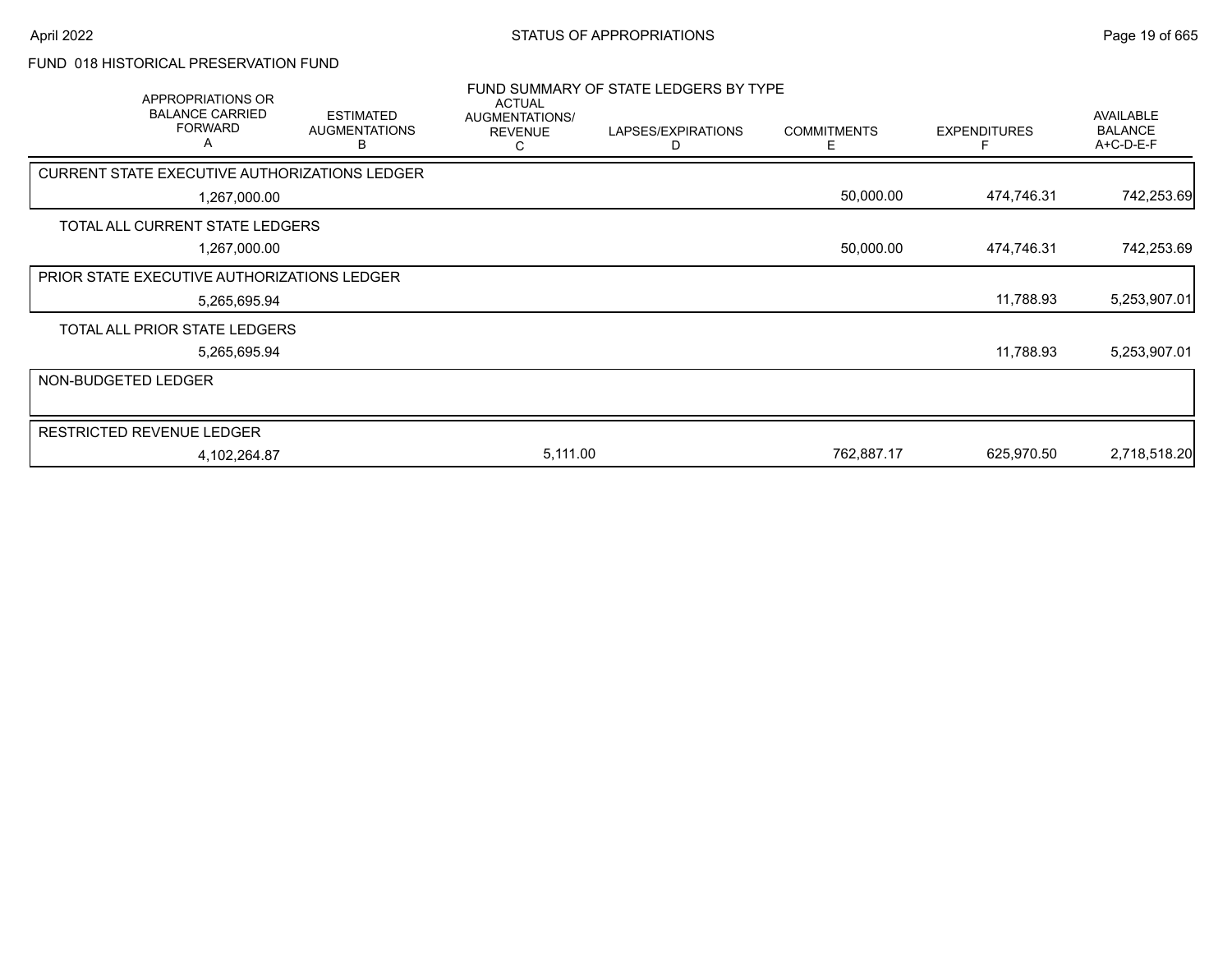### FUND 019 PENNSYLVANIA INFRASTRUCTURE BANK

|                                             | <b>APPROPRIATIONS OR</b><br><b>BALANCE CARRIED</b><br><b>FORWARD</b><br>$\overline{A}$ | <b>ESTIMATED</b><br><b>AUGMENTATIONS</b>      | ACTUAL<br>AUGMENTATIONS/<br><b>REVENUE</b> | FUND SUMMARY OF STATE LEDGERS BY TYPE<br>LAPSES/EXPIRATIONS | <b>COMMITMENTS</b><br>F | <b>EXPENDITURES</b> | AVAILABLE<br><b>BALANCE</b><br>A+C-D-E-F |
|---------------------------------------------|----------------------------------------------------------------------------------------|-----------------------------------------------|--------------------------------------------|-------------------------------------------------------------|-------------------------|---------------------|------------------------------------------|
|                                             |                                                                                        | CURRENT STATE EXECUTIVE AUTHORIZATIONS LEDGER |                                            |                                                             |                         |                     |                                          |
|                                             | 42,000,000.00                                                                          |                                               |                                            |                                                             | 4,773,247.43            | 16,117,162.23       | 21,109,590.34                            |
|                                             | TOTAL ALL CURRENT STATE LEDGERS                                                        |                                               |                                            |                                                             |                         |                     |                                          |
|                                             | 42,000,000.00                                                                          |                                               |                                            |                                                             | 4,773,247.43            | 16,117,162.23       | 21,109,590.34                            |
| PRIOR STATE EXECUTIVE AUTHORIZATIONS LEDGER |                                                                                        |                                               |                                            |                                                             |                         |                     |                                          |
|                                             | 11,269,650.75                                                                          |                                               |                                            |                                                             |                         | 4,050,750.82        | 7,218,899.93                             |
|                                             | TOTAL ALL PRIOR STATE LEDGERS                                                          |                                               |                                            |                                                             |                         |                     |                                          |
|                                             | 11,269,650.75                                                                          |                                               |                                            |                                                             |                         | 4,050,750.82        | 7,218,899.93                             |
| <b>RESTRICTED REVENUE LEDGER</b>            |                                                                                        |                                               |                                            |                                                             |                         |                     |                                          |
|                                             |                                                                                        |                                               |                                            |                                                             |                         |                     |                                          |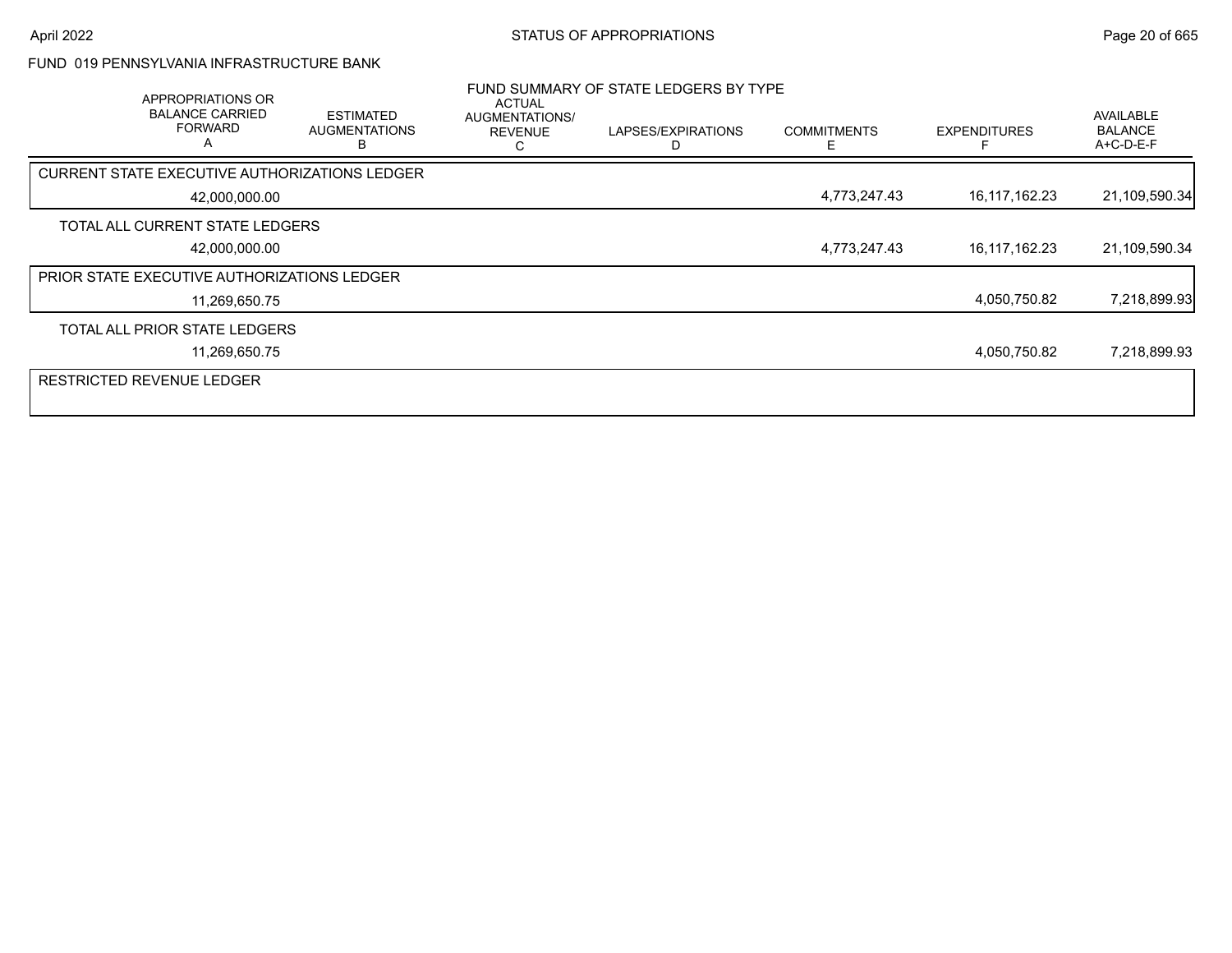#### FUND 020 SURFACE MINING CONSERV&RECLAMATION

| APPROPRIATIONS OR<br><b>BALANCE CARRIED</b><br><b>FORWARD</b><br>Α |               | <b>ESTIMATED</b><br><b>AUGMENTATIONS</b><br>в | <b>ACTUAL</b><br>AUGMENTATIONS/<br><b>REVENUE</b><br>С | FUND SUMMARY OF STATE LEDGERS BY TYPE<br>LAPSES/EXPIRATIONS<br>D | <b>COMMITMENTS</b><br>Е | <b>EXPENDITURES</b> | <b>AVAILABLE</b><br><b>BALANCE</b><br>A+C-D-E-F |
|--------------------------------------------------------------------|---------------|-----------------------------------------------|--------------------------------------------------------|------------------------------------------------------------------|-------------------------|---------------------|-------------------------------------------------|
| <b>CURRENT STATE EXECUTIVE AUTHORIZATIONS LEDGER</b>               |               |                                               |                                                        |                                                                  |                         |                     |                                                 |
|                                                                    | 4,999,000.00  |                                               |                                                        |                                                                  | 786,630.87              | 1,068,865.19        | 3,143,503.94                                    |
| TOTAL ALL CURRENT STATE LEDGERS                                    |               |                                               |                                                        |                                                                  |                         |                     |                                                 |
|                                                                    | 4,999,000.00  |                                               |                                                        |                                                                  | 786,630.87              | 1,068,865.19        | 3,143,503.94                                    |
| PRIOR STATE EXECUTIVE AUTHORIZATIONS LEDGER                        |               |                                               |                                                        |                                                                  |                         |                     |                                                 |
|                                                                    | 3,586,957.27  |                                               |                                                        |                                                                  | 147,686.56              | 550,750.84          | 2,888,519.87                                    |
| TOTAL ALL PRIOR STATE LEDGERS                                      |               |                                               |                                                        |                                                                  |                         |                     |                                                 |
|                                                                    | 3,586,957.27  |                                               |                                                        |                                                                  | 147,686.56              | 550,750.84          | 2,888,519.87                                    |
| <b>RESTRICTED RECEIPTS LEDGER</b>                                  |               |                                               |                                                        |                                                                  |                         |                     |                                                 |
|                                                                    | 9,781,806.56  |                                               | 2,097,555.28                                           |                                                                  |                         | 12,400.00           | 11,866,961.84                                   |
| <b>RESTRICTED REVENUE LEDGER</b>                                   |               |                                               |                                                        |                                                                  |                         |                     |                                                 |
|                                                                    | 49,084,932.22 |                                               | 1,031,602.81                                           |                                                                  | 1,688,199.76            | 576,501.24          | 47,851,834.03                                   |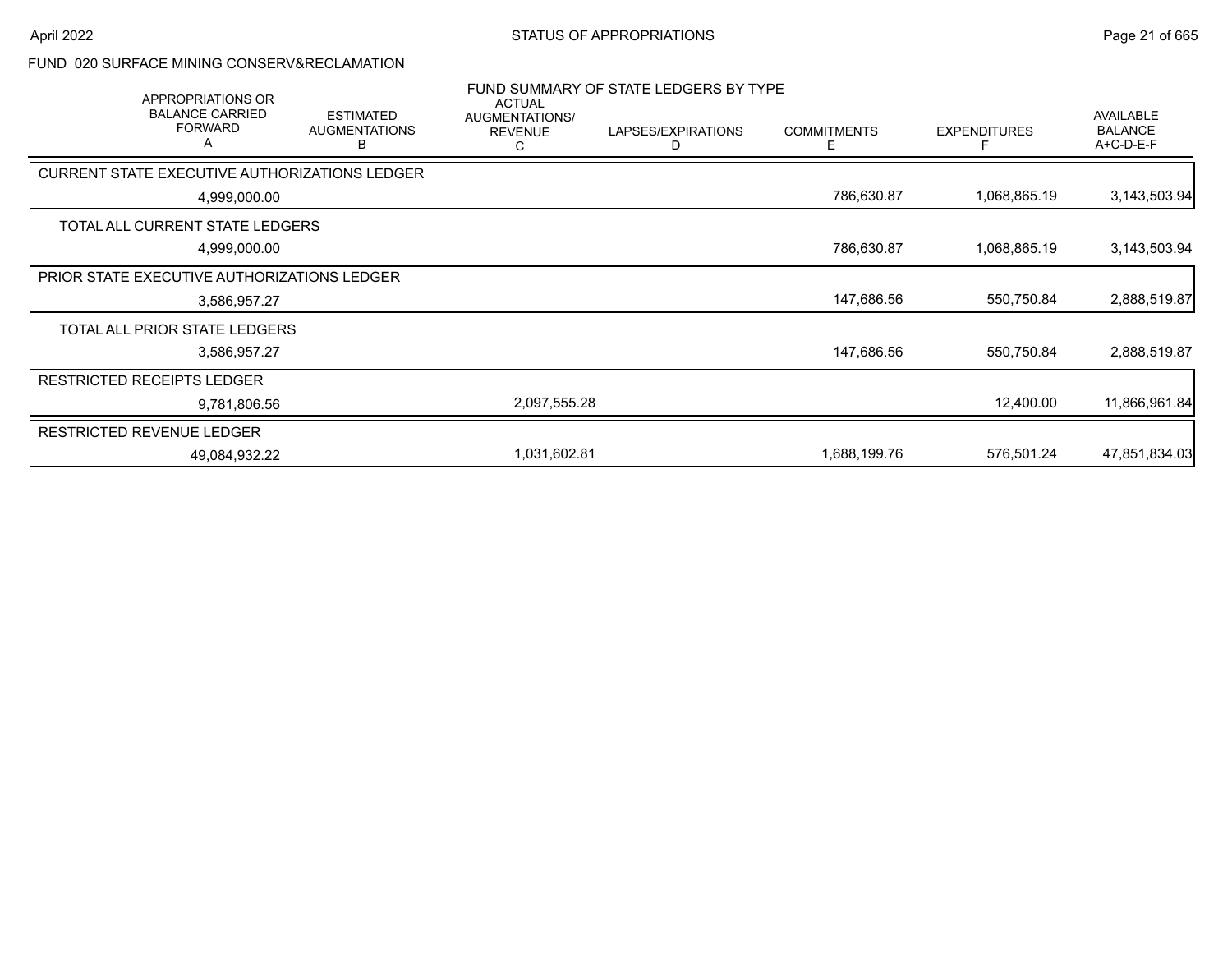### FUND 021 SPECIAL ADMINISTRATION FUND

|                     | APPROPRIATIONS OR<br><b>BALANCE CARRIED</b><br><b>FORWARD</b><br>A | <b>ESTIMATED</b><br><b>AUGMENTATIONS</b><br>в | ACTUAL<br>AUGMENTATIONS/<br><b>REVENUE</b><br>ι. | FUND SUMMARY OF STATE LEDGERS BY TYPE<br>LAPSES/EXPIRATIONS | <b>COMMITMENTS</b><br>F | <b>EXPENDITURES</b> | <b>AVAILABLE</b><br><b>BALANCE</b><br>A+C-D-E-F |
|---------------------|--------------------------------------------------------------------|-----------------------------------------------|--------------------------------------------------|-------------------------------------------------------------|-------------------------|---------------------|-------------------------------------------------|
|                     | <b>CURRENT STATE EXECUTIVE AUTHORIZATIONS LEDGER</b>               |                                               |                                                  |                                                             |                         |                     |                                                 |
|                     | 28,000,000.00                                                      |                                               |                                                  |                                                             | 16,975,105.06           | 6,037,549.34        | 4,987,345.60                                    |
|                     | TOTAL ALL CURRENT STATE LEDGERS                                    |                                               |                                                  |                                                             |                         |                     |                                                 |
|                     | 28,000,000.00                                                      |                                               |                                                  |                                                             | 16,975,105.06           | 6,037,549.34        | 4,987,345.60                                    |
|                     | PRIOR STATE EXECUTIVE AUTHORIZATIONS LEDGER                        |                                               |                                                  |                                                             |                         |                     |                                                 |
|                     | 5,518,158.29                                                       |                                               |                                                  |                                                             | 375,000.00              | 2,469,045.65        | 2,674,112.64                                    |
|                     | TOTAL ALL PRIOR STATE LEDGERS                                      |                                               |                                                  |                                                             |                         |                     |                                                 |
|                     | 5,518,158.29                                                       |                                               |                                                  |                                                             | 375,000.00              | 2,469,045.65        | 2,674,112.64                                    |
| NON-BUDGETED LEDGER |                                                                    |                                               |                                                  |                                                             |                         |                     |                                                 |
|                     |                                                                    |                                               |                                                  |                                                             | 3,000,000.00            |                     | $-3,000,000.00$                                 |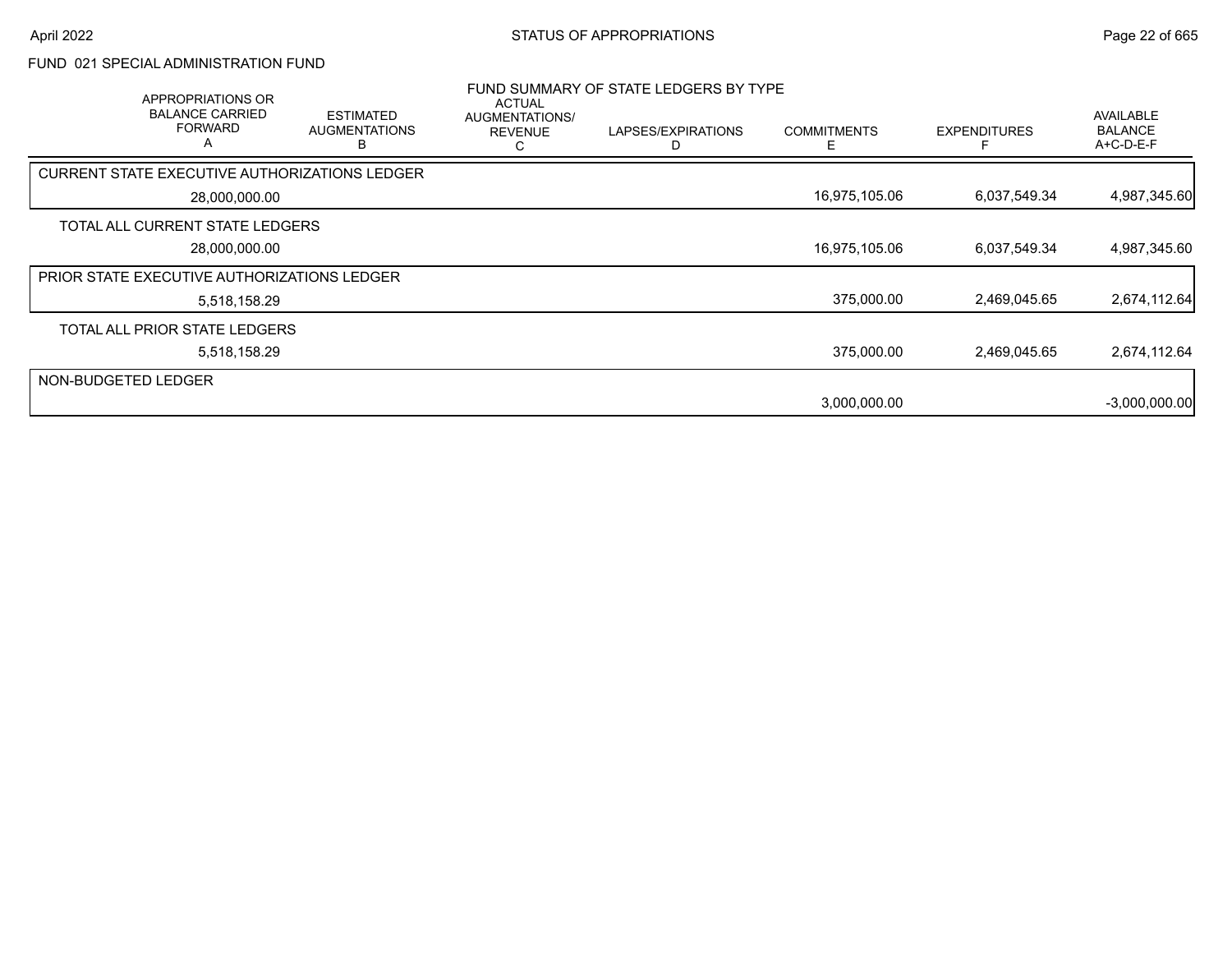# FUND 022 CAPITOL RESTORATION TRUST FUND

| APPROPRIATIONS OR<br><b>BALANCE CARRIED</b><br>FORWARD | <b>ESTIMATED</b><br><b>AUGMENTATIONS</b> | ACTUAL<br>AUGMENTATIONS/<br><b>REVENUE</b> | FUND SUMMARY OF STATE LEDGERS BY TYPE<br>LAPSES/EXPIRATIONS | <b>COMMITMENTS</b> | <b>EXPENDITURES</b> | AVAILABLE<br><b>BALANCE</b><br>$A+C-D-E-F$ |
|--------------------------------------------------------|------------------------------------------|--------------------------------------------|-------------------------------------------------------------|--------------------|---------------------|--------------------------------------------|
| NON-BUDGETED LEDGER                                    |                                          |                                            |                                                             |                    | $-5.24$             | 5.24                                       |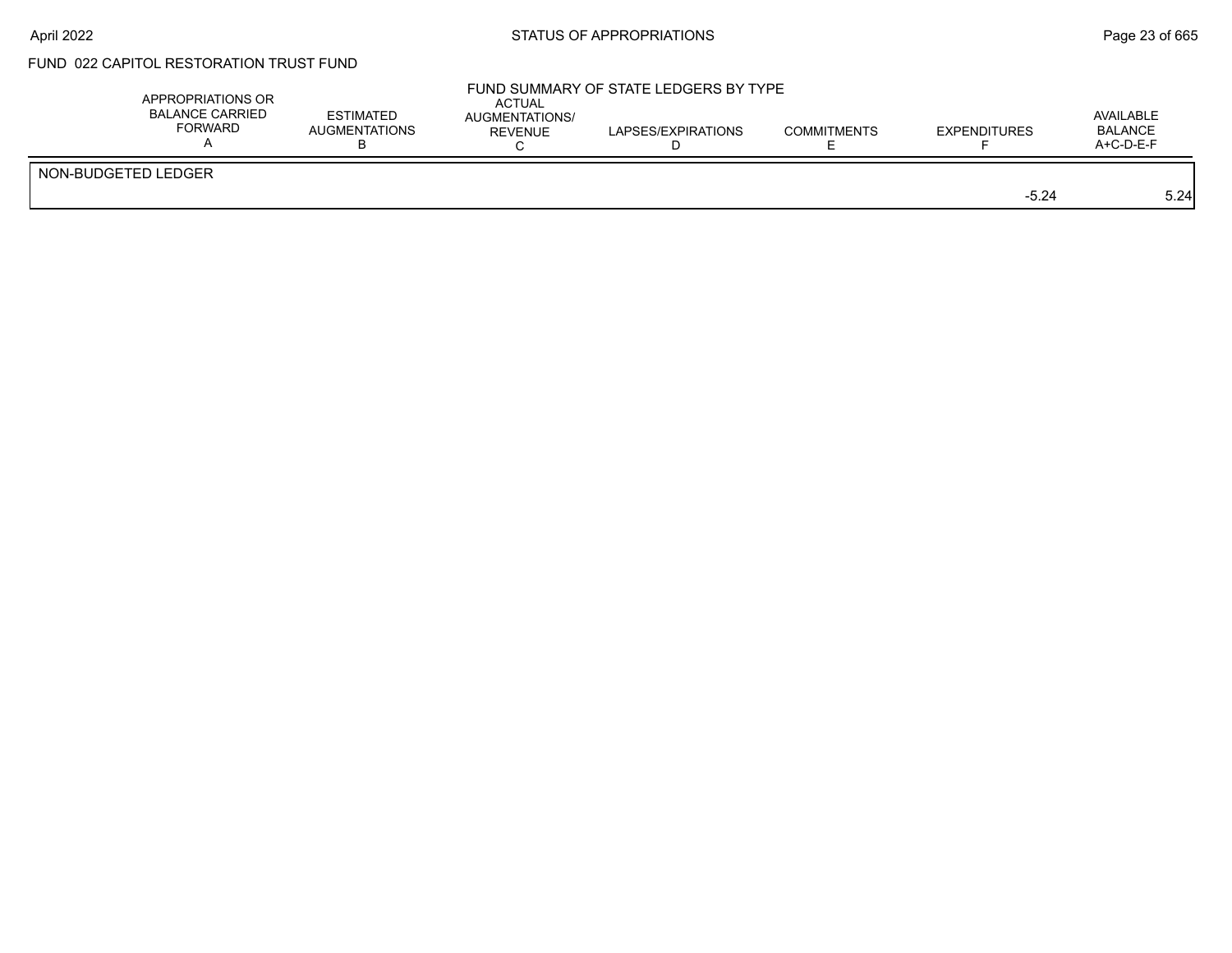# FUND 023 VOCATIONAL REHABILITATION FUND

|               | APPROPRIATIONS OR<br><b>BALANCE CARRIED</b><br><b>FORWARD</b><br>A | <b>ESTIMATED</b><br><b>AUGMENTATIONS</b> | ACTUAL<br>AUGMENTATIONS/<br><b>REVENUE</b><br>ι. | FUND SUMMARY OF STATE LEDGERS BY TYPE<br>LAPSES/EXPIRATIONS | <b>COMMITMENTS</b> | <b>EXPENDITURES</b> | <b>AVAILABLE</b><br><b>BALANCE</b><br>$A+C-D-E-F$ |
|---------------|--------------------------------------------------------------------|------------------------------------------|--------------------------------------------------|-------------------------------------------------------------|--------------------|---------------------|---------------------------------------------------|
|               | <b>CURRENT STATE EXECUTIVE AUTHORIZATIONS LEDGER</b>               |                                          |                                                  |                                                             |                    |                     |                                                   |
| 47.942.000.00 |                                                                    | 220.00                                   |                                                  | 4,141,357.06                                                | 32,617,249.79      | 11,183,613.15       |                                                   |
|               | TOTAL ALL CURRENT STATE LEDGERS                                    |                                          |                                                  |                                                             |                    |                     |                                                   |
|               | 47.942.000.00                                                      |                                          | 220.00                                           |                                                             | 4,141,357.06       | 32,617,249.79       | 11,183,613.15                                     |
|               | PRIOR STATE EXECUTIVE AUTHORIZATIONS LEDGER                        |                                          |                                                  |                                                             |                    |                     |                                                   |
|               | 27,693,058.33                                                      |                                          |                                                  |                                                             | 2,031,349.97       | 15,520,173.27       | 10,141,535.09                                     |
|               | TOTAL ALL PRIOR STATE LEDGERS                                      |                                          |                                                  |                                                             |                    |                     |                                                   |
|               | 27,693,058.33                                                      |                                          |                                                  |                                                             | 2,031,349.97       | 15.520.173.27       | 10,141,535.09                                     |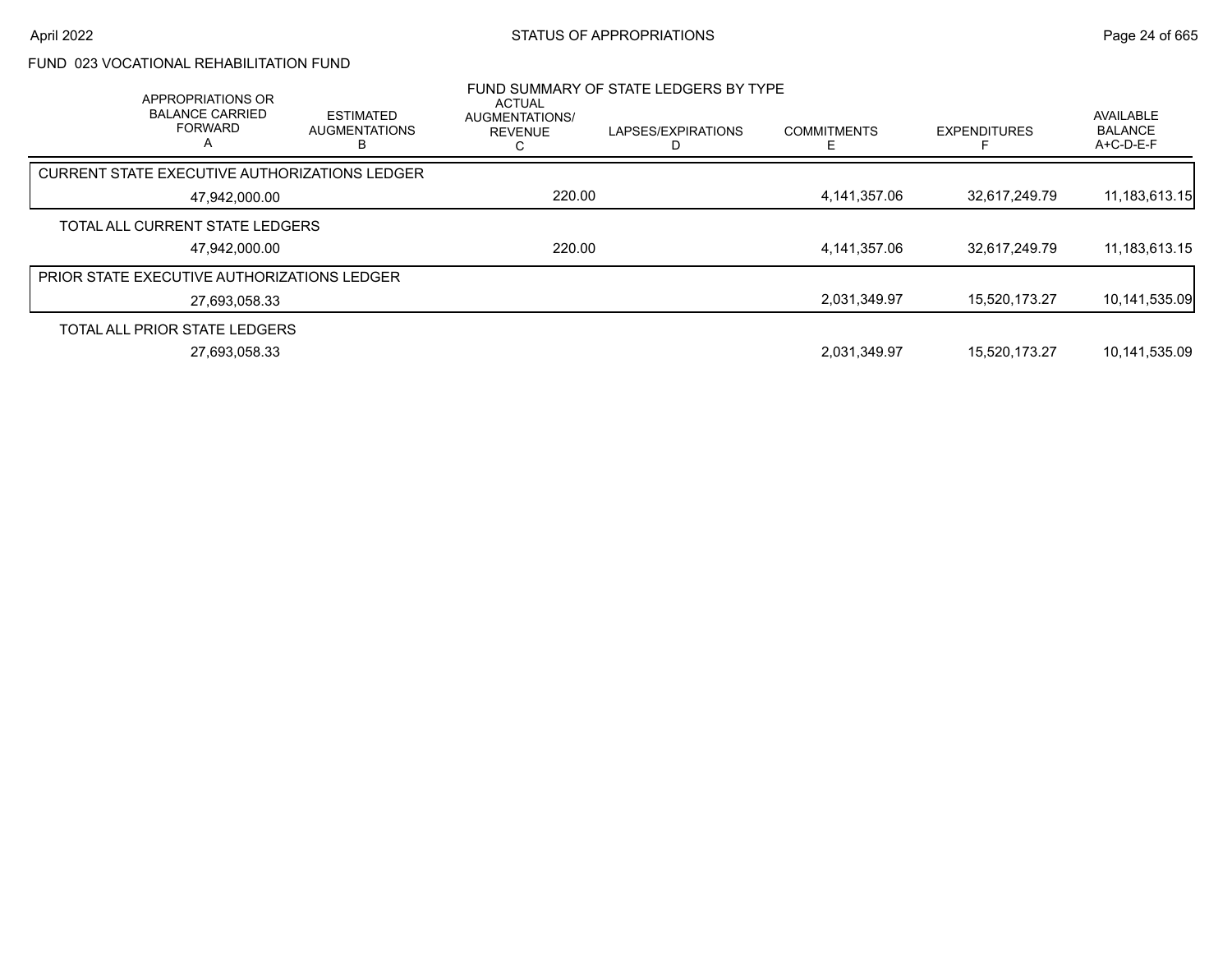### FUND 024 PHARMACEUTICAL ASSISTANCE FUND

| APPROPRIATIONS OR<br><b>BALANCE CARRIED</b><br><b>FORWARD</b><br>Α | <b>ESTIMATED</b><br><b>AUGMENTATIONS</b> | <b>ACTUAL</b><br>AUGMENTATIONS/<br><b>REVENUE</b> | FUND SUMMARY OF STATE LEDGERS BY TYPE<br>LAPSES/EXPIRATIONS | <b>COMMITMENTS</b> | <b>EXPENDITURES</b> | AVAILABLE<br><b>BALANCE</b><br>$A+C-D-E-F$ |
|--------------------------------------------------------------------|------------------------------------------|---------------------------------------------------|-------------------------------------------------------------|--------------------|---------------------|--------------------------------------------|
| CURRENT STATE EXECUTIVE AUTHORIZATIONS LEDGER                      |                                          |                                                   |                                                             |                    |                     |                                            |
| 138,922,000.00                                                     | 790,000.00                               | 594,056.33                                        |                                                             | 7,349,943.11       | 94.779.070.94       | 37,387,042.28                              |
| TOTAL ALL CURRENT STATE LEDGERS                                    |                                          |                                                   |                                                             |                    |                     |                                            |
| 138,922,000.00                                                     | 790,000.00                               | 594,056.33                                        |                                                             | 7,349,943.11       | 94,779,070.94       | 37,387,042.28                              |
| <b>PRIOR STATE EXECUTIVE AUTHORIZATIONS LEDGER</b>                 |                                          |                                                   |                                                             |                    |                     |                                            |
| 26,939,578.13                                                      |                                          |                                                   |                                                             |                    | 14,824,980.66       | 12, 114, 597. 47                           |
| TOTAL ALL PRIOR STATE LEDGERS                                      |                                          |                                                   |                                                             |                    |                     |                                            |
| 26,939,578.13                                                      |                                          |                                                   |                                                             |                    | 14,824,980.66       | 12,114,597.47                              |
| RESTRICTED REVENUE LEDGER                                          |                                          |                                                   |                                                             |                    |                     |                                            |
| 31,827,516.98                                                      |                                          | 56,540,090.07                                     |                                                             | 415.208.73         | 59,260,478.61       | 28,691,919.71                              |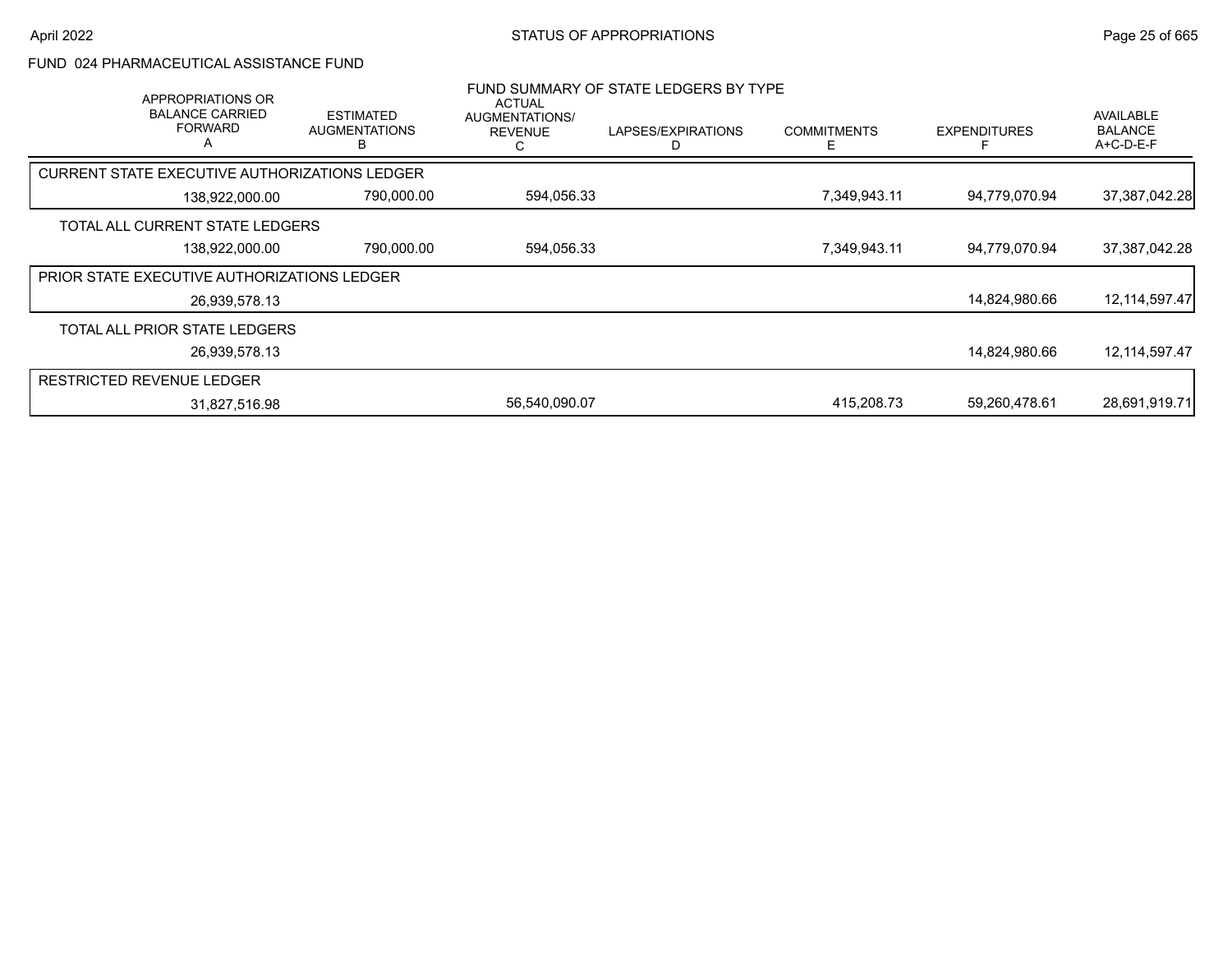### FUND 025 BOAT FUND

|                                  | APPROPRIATIONS OR<br><b>BALANCE CARRIED</b><br><b>FORWARD</b><br>A | <b>ESTIMATED</b><br><b>AUGMENTATIONS</b><br>R        | ACTUAL<br>AUGMENTATIONS/<br><b>REVENUE</b><br>С | FUND SUMMARY OF STATE LEDGERS BY TYPE<br>LAPSES/EXPIRATIONS | <b>COMMITMENTS</b> | <b>EXPENDITURES</b> | AVAILABLE<br><b>BALANCE</b><br>A+C-D-E-F |
|----------------------------------|--------------------------------------------------------------------|------------------------------------------------------|-------------------------------------------------|-------------------------------------------------------------|--------------------|---------------------|------------------------------------------|
|                                  |                                                                    | <b>CURRENT STATE EXECUTIVE AUTHORIZATIONS LEDGER</b> |                                                 |                                                             |                    |                     |                                          |
|                                  | 19,614,000.00                                                      |                                                      |                                                 |                                                             | 3,060,713.63       | 10,587,473.67       | 5,965,812.70                             |
|                                  | TOTAL ALL CURRENT STATE LEDGERS                                    |                                                      |                                                 |                                                             |                    |                     |                                          |
|                                  | 19,614,000.00                                                      |                                                      |                                                 |                                                             | 3,060,713.63       | 10,587,473.67       | 5,965,812.70                             |
|                                  | <b>PRIOR STATE EXECUTIVE AUTHORIZATIONS LEDGER</b>                 |                                                      |                                                 |                                                             |                    |                     |                                          |
|                                  | 6,968,228.15                                                       |                                                      |                                                 |                                                             | 154,303.34         | 2,704,138.87        | 4,109,785.94                             |
|                                  | TOTAL ALL PRIOR STATE LEDGERS                                      |                                                      |                                                 |                                                             |                    |                     |                                          |
|                                  | 6,968,228.15                                                       |                                                      |                                                 |                                                             | 154,303.34         | 2,704,138.87        | 4,109,785.94                             |
| <b>RESTRICTED REVENUE LEDGER</b> |                                                                    |                                                      |                                                 |                                                             |                    |                     |                                          |
|                                  | 31,048,294.52                                                      |                                                      | 6,000,000.00                                    |                                                             | 48.665.13          | 3,083,811.54        | 33,915,817.85                            |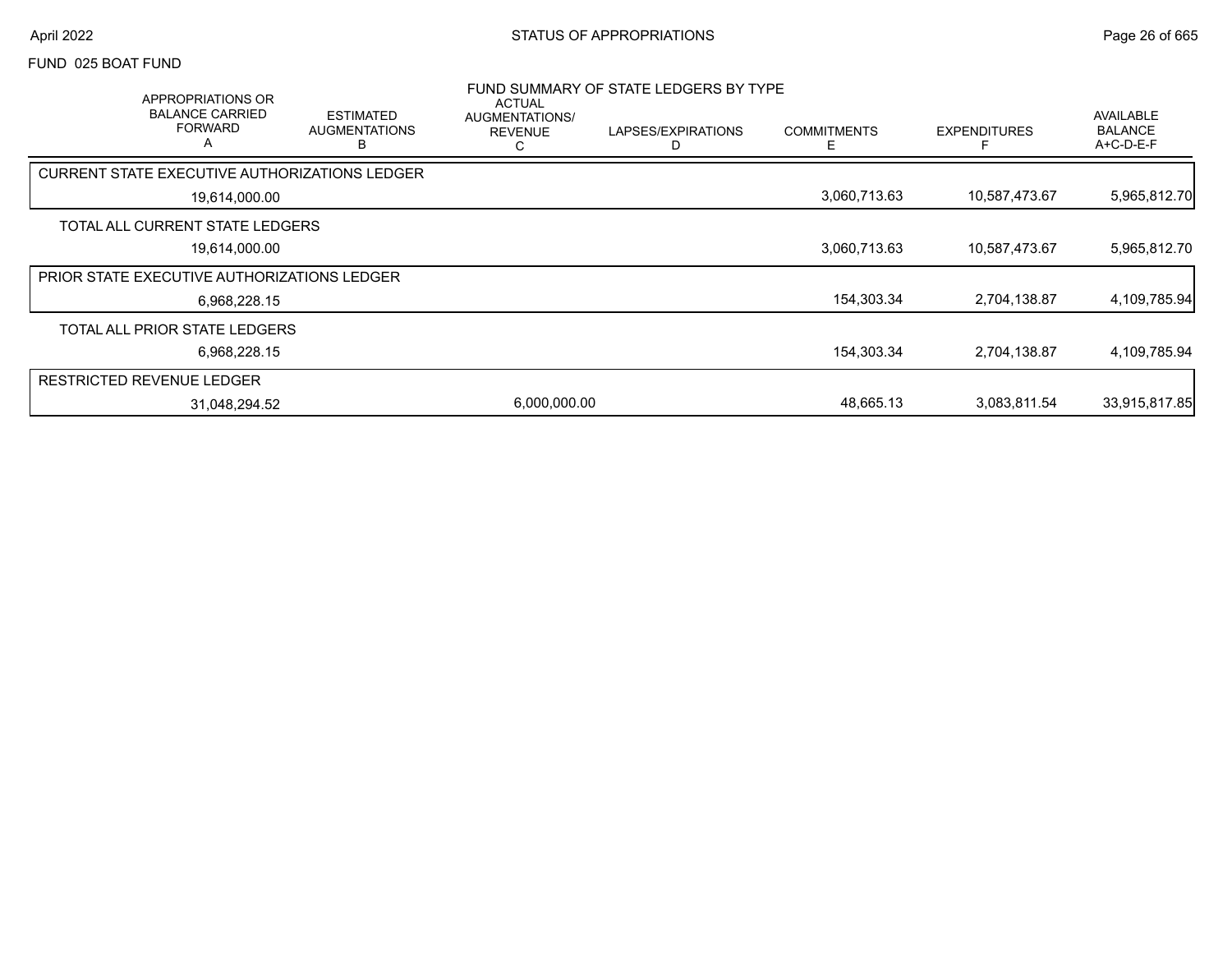### FUND 026 ADMINISTRATION FUND

| APPROPRIATIONS OR<br><b>BALANCE CARRIED</b><br><b>FORWARD</b><br>A | <b>ESTIMATED</b><br><b>AUGMENTATIONS</b><br>в | <b>ACTUAL</b><br>AUGMENTATIONS/<br><b>REVENUE</b><br>С | FUND SUMMARY OF STATE LEDGERS BY TYPE<br>LAPSES/EXPIRATIONS<br>D | <b>COMMITMENTS</b><br>Е | <b>EXPENDITURES</b> | AVAILABLE<br><b>BALANCE</b><br>A+C-D-E-F |
|--------------------------------------------------------------------|-----------------------------------------------|--------------------------------------------------------|------------------------------------------------------------------|-------------------------|---------------------|------------------------------------------|
| <b>CURRENT STATE EXECUTIVE AUTHORIZATIONS LEDGER</b>               |                                               |                                                        |                                                                  |                         |                     |                                          |
| 1,640,000.00                                                       | 166,000.00                                    |                                                        |                                                                  | 241,500.74              | 173,393.07          | 1,225,106.19                             |
| TOTAL ALL CURRENT STATE LEDGERS                                    |                                               |                                                        |                                                                  |                         |                     |                                          |
| 1,640,000.00                                                       | 166,000.00                                    |                                                        |                                                                  | 241,500.74              | 173,393.07          | 1,225,106.19                             |
| PRIOR STATE EXECUTIVE AUTHORIZATIONS LEDGER                        |                                               |                                                        |                                                                  |                         |                     |                                          |
| 2,792,408.22                                                       |                                               |                                                        |                                                                  | 183.06                  | 204,341.72          | 2,587,883.44                             |
| TOTAL ALL PRIOR STATE LEDGERS                                      |                                               |                                                        |                                                                  |                         |                     |                                          |
| 2,792,408.22                                                       |                                               |                                                        |                                                                  | 183.06                  | 204,341.72          | 2,587,883.44                             |
| <b>RESTRICTED RECEIPTS LEDGER</b>                                  |                                               |                                                        |                                                                  |                         |                     |                                          |
| 4,084,106.12                                                       |                                               | 252,576.10                                             |                                                                  |                         |                     | 4,336,682.22                             |
| NON-BUDGETED LEDGER                                                |                                               |                                                        |                                                                  |                         |                     |                                          |
|                                                                    |                                               |                                                        |                                                                  |                         | 272.00              | $-272.00$                                |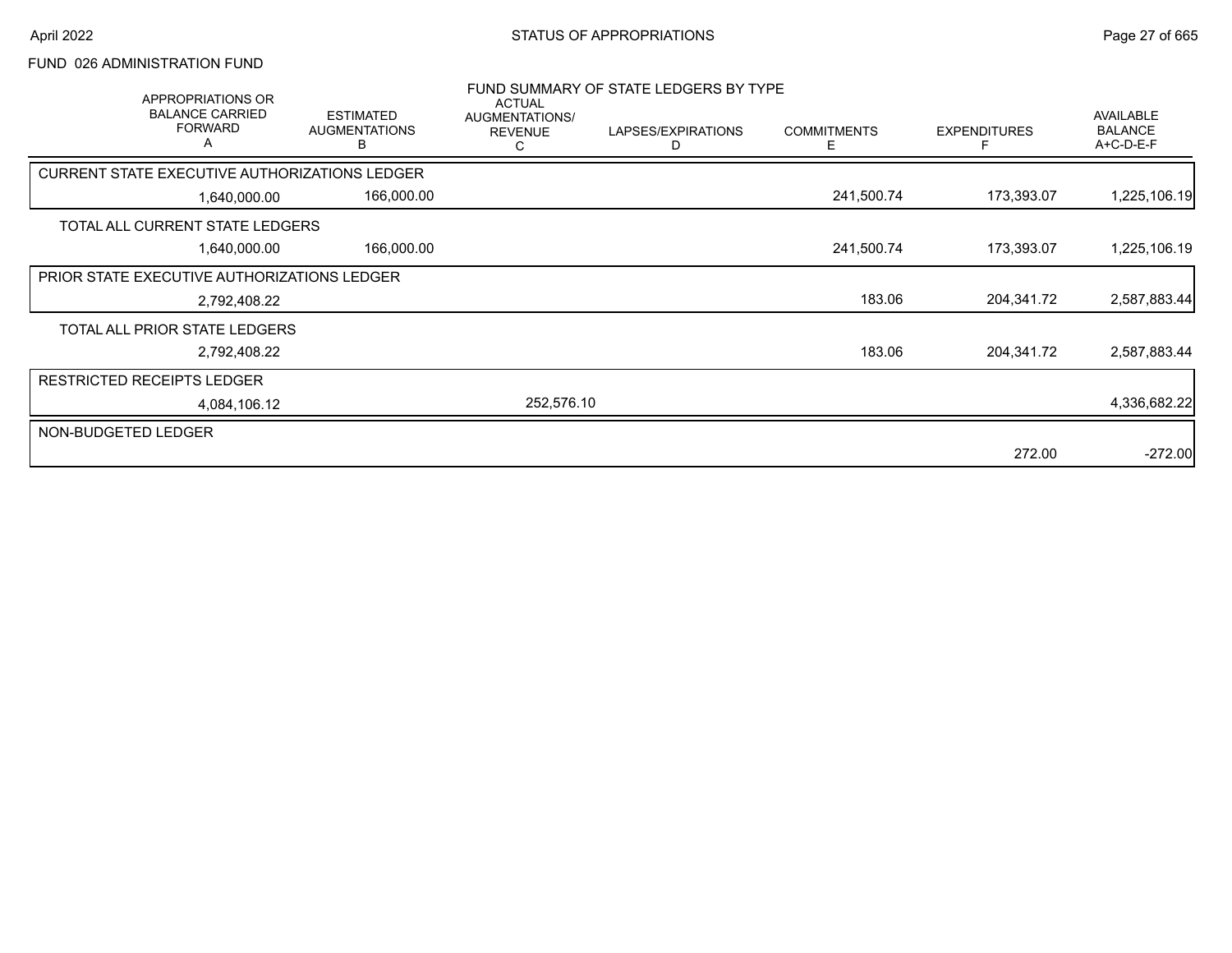### FUND 027 LIQUID FUELS TAX FUND

|                     | APPROPRIATIONS OR<br><b>BALANCE CARRIED</b><br><b>FORWARD</b><br>A | <b>ESTIMATED</b><br><b>AUGMENTATIONS</b> | <b>ACTUAL</b><br>AUGMENTATIONS/<br><b>REVENUE</b> | FUND SUMMARY OF STATE LEDGERS BY TYPE<br>LAPSES/EXPIRATIONS | <b>COMMITMENTS</b><br>F | <b>EXPENDITURES</b> | <b>AVAILABLE</b><br><b>BALANCE</b><br>A+C-D-E-F |
|---------------------|--------------------------------------------------------------------|------------------------------------------|---------------------------------------------------|-------------------------------------------------------------|-------------------------|---------------------|-------------------------------------------------|
|                     | CURRENT STATE EXECUTIVE AUTHORIZATIONS LEDGER                      |                                          |                                                   |                                                             |                         |                     |                                                 |
|                     | 810,000.00                                                         |                                          |                                                   |                                                             |                         | 336,130.57          | 473,869.43                                      |
|                     | TOTAL ALL CURRENT STATE LEDGERS                                    |                                          |                                                   |                                                             |                         |                     |                                                 |
|                     | 810,000.00                                                         |                                          |                                                   |                                                             |                         | 336,130.57          | 473,869.43                                      |
|                     | <b>PRIOR STATE EXECUTIVE AUTHORIZATIONS LEDGER</b>                 |                                          |                                                   |                                                             |                         |                     |                                                 |
|                     | 857,731.44                                                         |                                          |                                                   |                                                             |                         |                     | 857,731.44                                      |
|                     | TOTAL ALL PRIOR STATE LEDGERS                                      |                                          |                                                   |                                                             |                         |                     |                                                 |
|                     | 857,731.44                                                         |                                          |                                                   |                                                             |                         |                     | 857,731.44                                      |
| NON-BUDGETED LEDGER |                                                                    |                                          |                                                   |                                                             |                         |                     |                                                 |
|                     |                                                                    |                                          |                                                   |                                                             |                         | 24,153,130.64       | $-24, 153, 130.64$                              |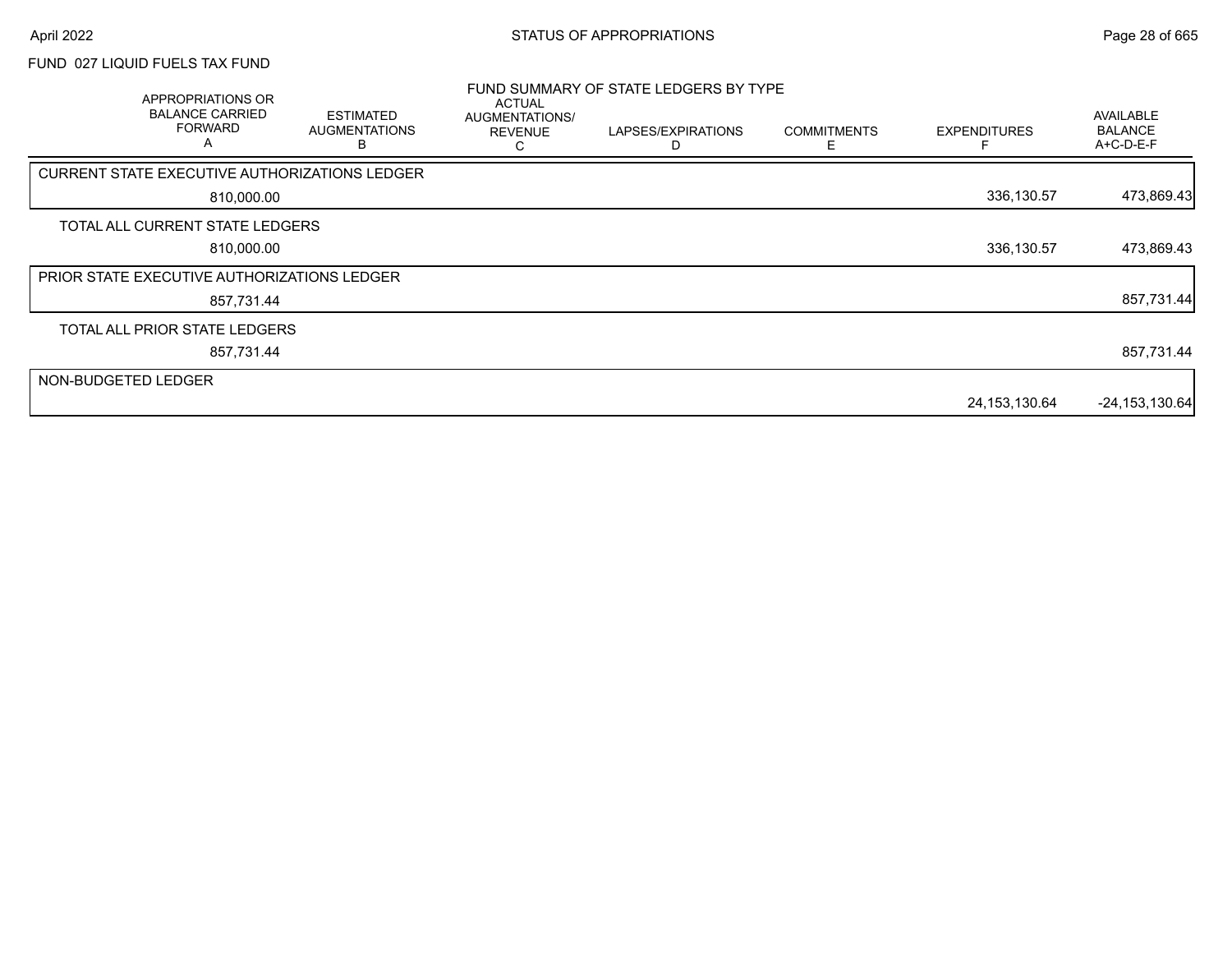# FUND 028 LIQUOR LICENSE FUND

| APPROPRIATIONS OR<br><b>BALANCE CARRIED</b><br>FORWARD | <b>ESTIMATED</b><br><b>AUGMENTATIONS</b> | <b>ACTUAL</b><br>AUGMENTATIONS/<br><b>REVENUE</b> | FUND SUMMARY OF STATE LEDGERS BY TYPE<br>LAPSES/EXPIRATIONS | <b>COMMITMENTS</b> | <b>EXPENDITURES</b> | AVAILABLE<br><b>BALANCE</b><br>$A+C-D-E-F$ |
|--------------------------------------------------------|------------------------------------------|---------------------------------------------------|-------------------------------------------------------------|--------------------|---------------------|--------------------------------------------|
| NON-BUDGETED LEDGER                                    |                                          |                                                   |                                                             |                    | 889.175.00          | $-889,175.00$                              |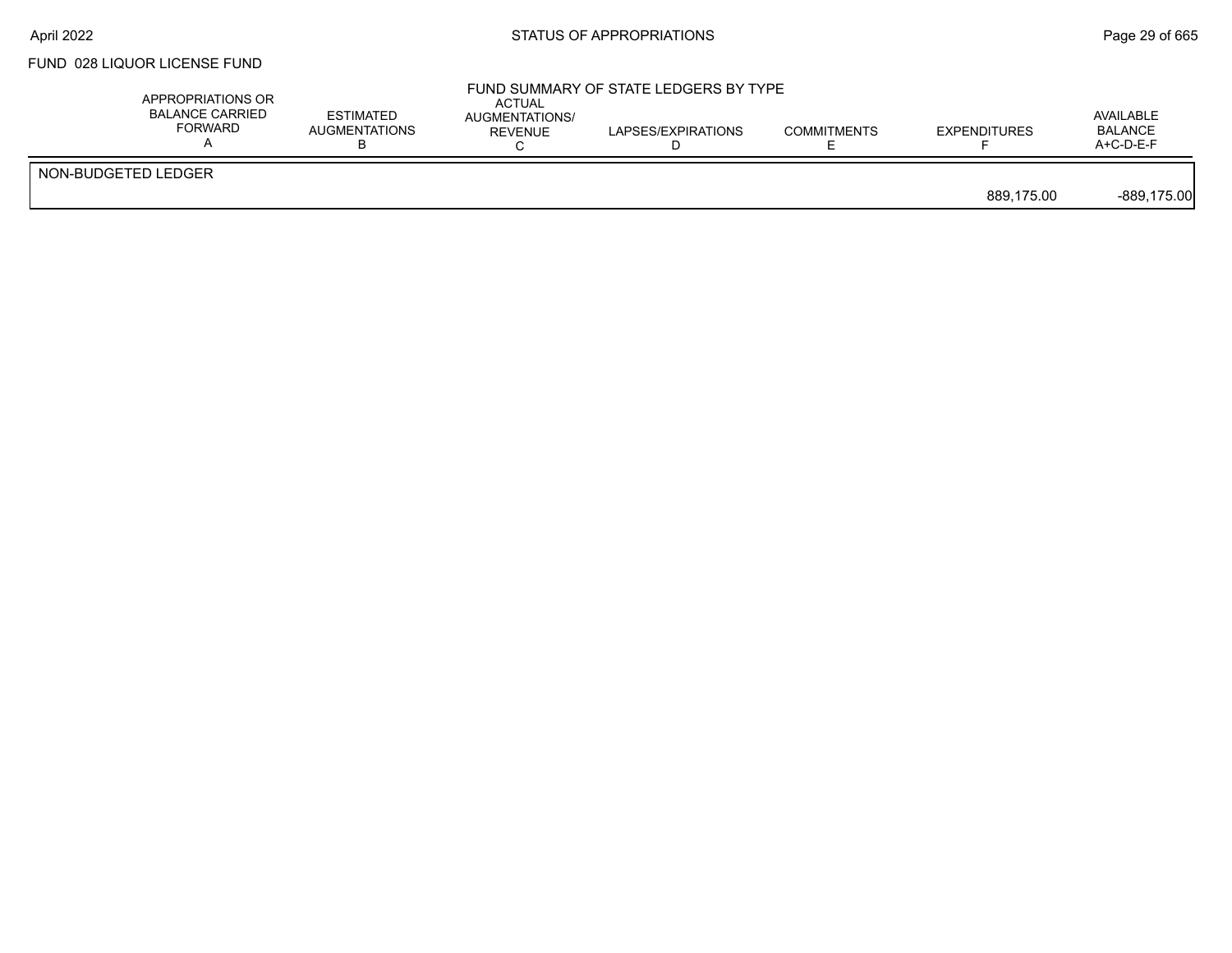### FUND 029 FIRE INSURANCE TAX FUND

|                     | APPROPRIATIONS OR<br><b>BALANCE CARRIED</b><br><b>FORWARD</b> | <b>ESTIMATED</b><br>AUGMENTATIONS | <b>ACTUAL</b><br>AUGMENTATIONS/<br><b>REVENUE</b> | FUND SUMMARY OF STATE LEDGERS BY TYPE<br>LAPSES/EXPIRATIONS | <b>COMMITMENTS</b> | <b>EXPENDITURES</b> | AVAILABLE<br><b>BALANCE</b><br>$A+C-D-E-F$ |
|---------------------|---------------------------------------------------------------|-----------------------------------|---------------------------------------------------|-------------------------------------------------------------|--------------------|---------------------|--------------------------------------------|
| NON-BUDGETED LEDGER |                                                               |                                   |                                                   |                                                             |                    | 68,269,562.63       | -68,269,562.63                             |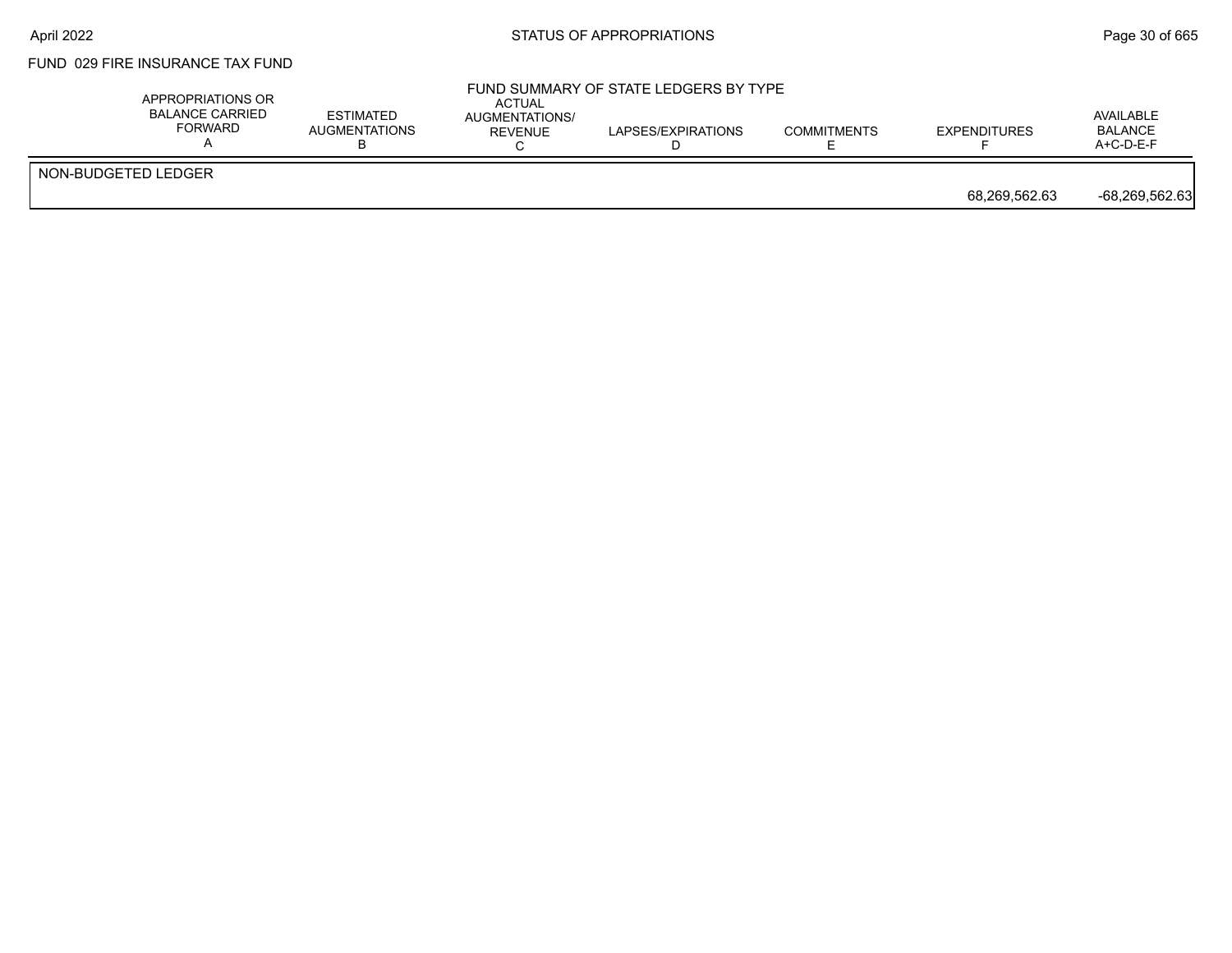# April 2022 **Example 2018** STATUS OF APPROPRIATIONS **Page 31** of 665

# FUND 030 FIRE & EMERGENCY MED SVCS LOAN FUND

|                     | APPROPRIATIONS OR<br><b>BALANCE CARRIED</b><br>FORWARD | <b>ESTIMATED</b><br>AUGMENTATIONS | ACTUAL<br>AUGMENTATIONS/<br>REVENUE | FUND SUMMARY OF STATE LEDGERS BY TYPE<br>LAPSES/EXPIRATIONS | <b>COMMITMENTS</b> | <b>EXPENDITURES</b> | AVAILABLE<br>BALANCE<br>$A+C-D-E-F$ |
|---------------------|--------------------------------------------------------|-----------------------------------|-------------------------------------|-------------------------------------------------------------|--------------------|---------------------|-------------------------------------|
| NON-BUDGETED LEDGER |                                                        |                                   |                                     |                                                             |                    |                     |                                     |
|                     |                                                        |                                   |                                     |                                                             | 3.389.036.00       | 7.195.075.00        | -10.584.111.00                      |
|                     | RESTRICTED REVENUE LEDGER                              |                                   |                                     |                                                             |                    |                     |                                     |
|                     |                                                        |                                   |                                     |                                                             |                    |                     |                                     |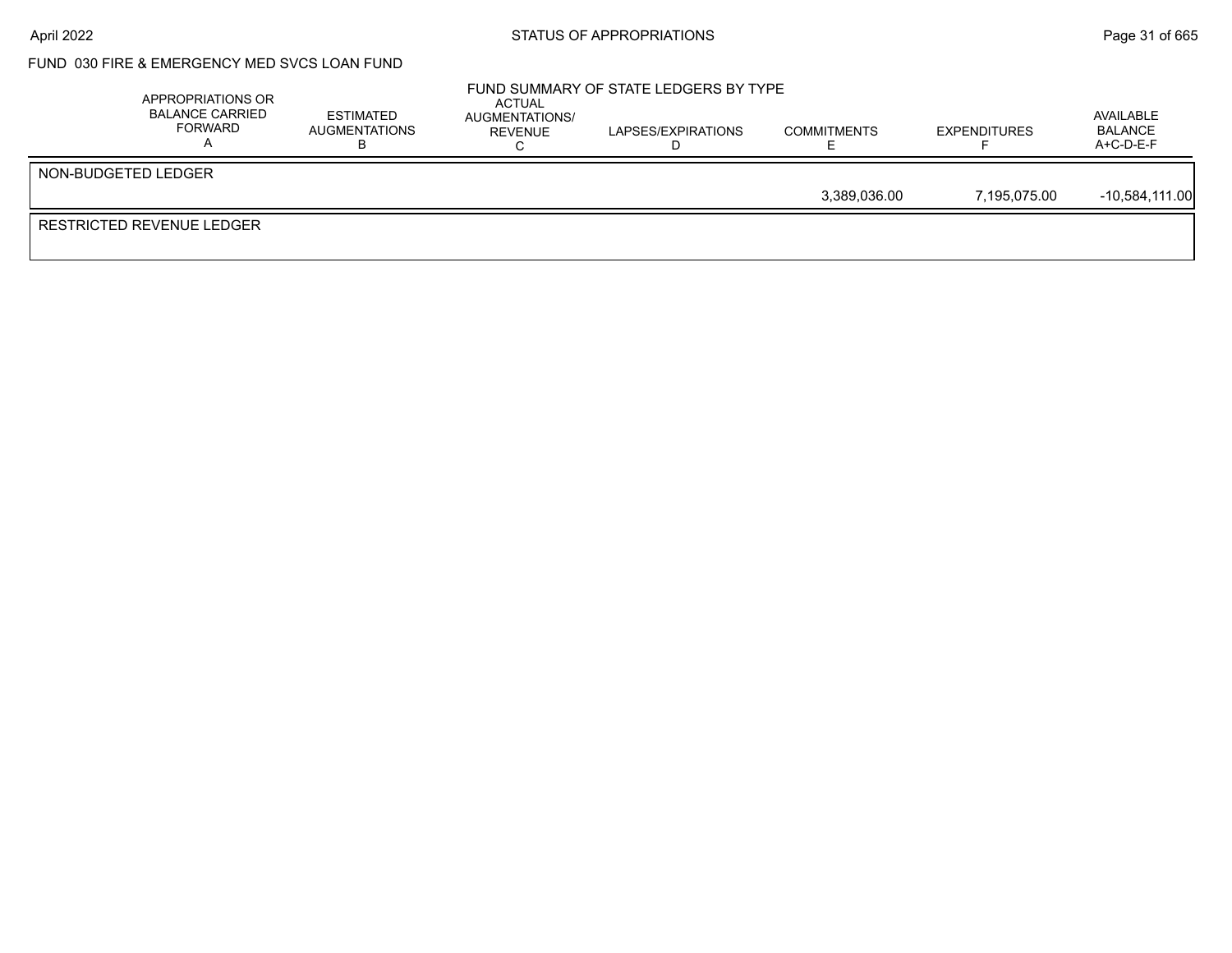# FUND 031 MANUFACTURING FUND

| APPROPRIATIONS OR<br><b>BALANCE CARRIED</b><br><b>FORWARD</b><br>A | <b>ESTIMATED</b><br><b>AUGMENTATIONS</b> | ACTUAL<br>AUGMENTATIONS/<br><b>REVENUE</b><br>ι. | FUND SUMMARY OF STATE LEDGERS BY TYPE<br>LAPSES/EXPIRATIONS | <b>COMMITMENTS</b> | <b>EXPENDITURES</b> | AVAILABLE<br><b>BALANCE</b><br>A+C-D-E-F |
|--------------------------------------------------------------------|------------------------------------------|--------------------------------------------------|-------------------------------------------------------------|--------------------|---------------------|------------------------------------------|
| <b>CURRENT STATE EXECUTIVE AUTHORIZATIONS LEDGER</b>               |                                          |                                                  |                                                             |                    |                     |                                          |
| 97,111,000.00                                                      |                                          |                                                  |                                                             | 15,476,617.55      | 72,595,198.69       | 9,039,183.76                             |
| TOTAL ALL CURRENT STATE LEDGERS                                    |                                          |                                                  |                                                             |                    |                     |                                          |
| 97.111.000.00                                                      |                                          |                                                  |                                                             | 15,476,617.55      | 72,595,198.69       | 9,039,183.76                             |
| PRIOR STATE EXECUTIVE AUTHORIZATIONS LEDGER                        |                                          |                                                  |                                                             |                    |                     |                                          |
| 14,650,175.92                                                      |                                          |                                                  |                                                             | 499,169.51         | 6.838.296.66        | 7,312,709.75                             |
| TOTAL ALL PRIOR STATE LEDGERS                                      |                                          |                                                  |                                                             |                    |                     |                                          |
| 14,650,175.92                                                      |                                          |                                                  |                                                             | 499,169.51         | 6,838,296.66        | 7,312,709.75                             |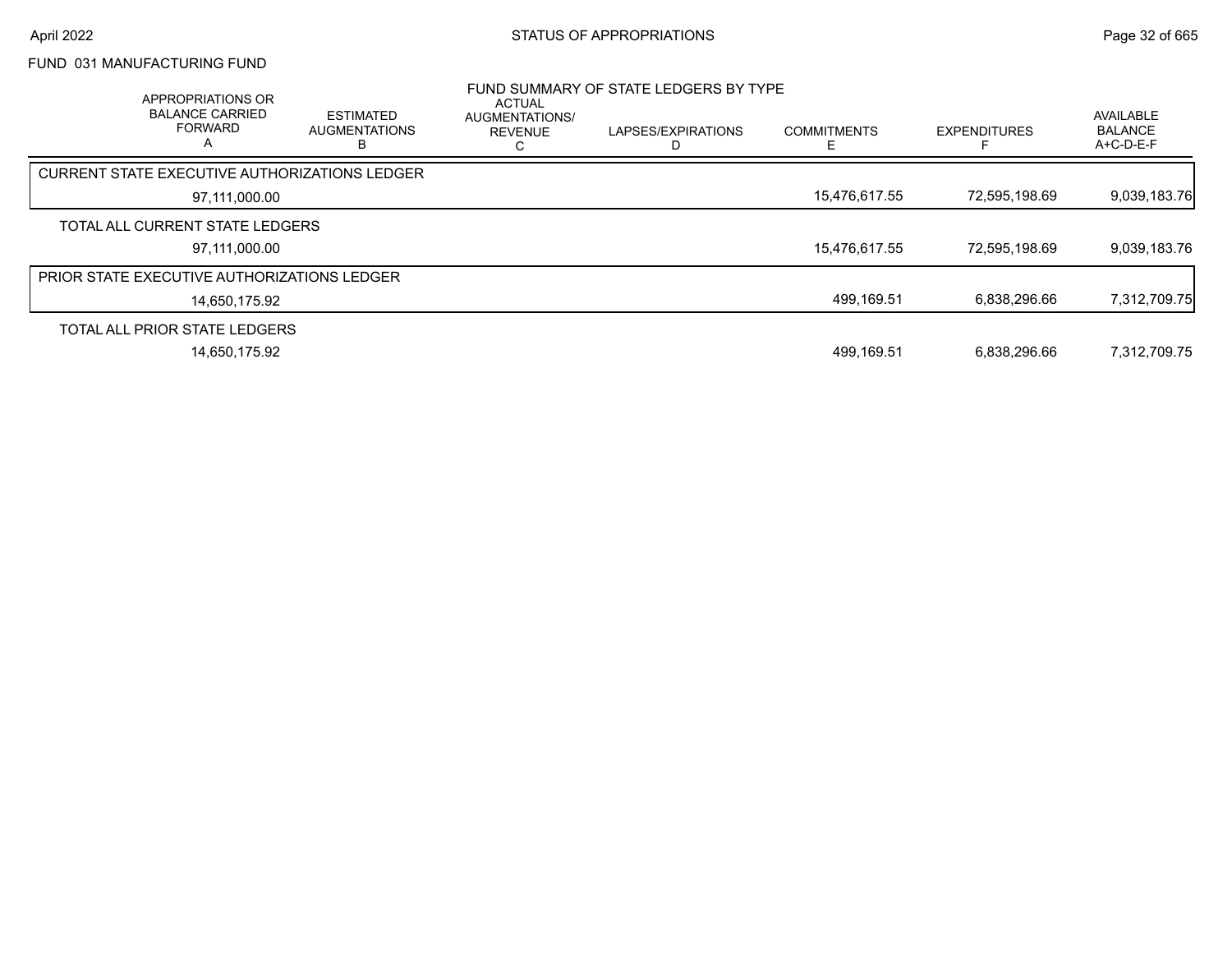#### FUND 032 PURCHASING FUND

| APPROPRIATIONS OR<br><b>BALANCE CARRIED</b><br>FORWARD | ESTIMATED<br>AUGMENTATIONS | ACTUAL<br>AUGMENTATIONS/<br>REVENUE | FUND SUMMARY OF STATE LEDGERS BY TYPE<br>LAPSES/EXPIRATIONS | <b>COMMITMENTS</b> | <b>EXPENDITURES</b> | AVAILABLE<br><b>BALANCE</b><br>$A+C-D-E-F$ |
|--------------------------------------------------------|----------------------------|-------------------------------------|-------------------------------------------------------------|--------------------|---------------------|--------------------------------------------|
| NON-BUDGETED LEDGER                                    |                            |                                     |                                                             |                    |                     |                                            |
|                                                        |                            | 33,943,686.81                       |                                                             | 397,240,772.75     | 32,508,271.33       | -429,749,044.08                            |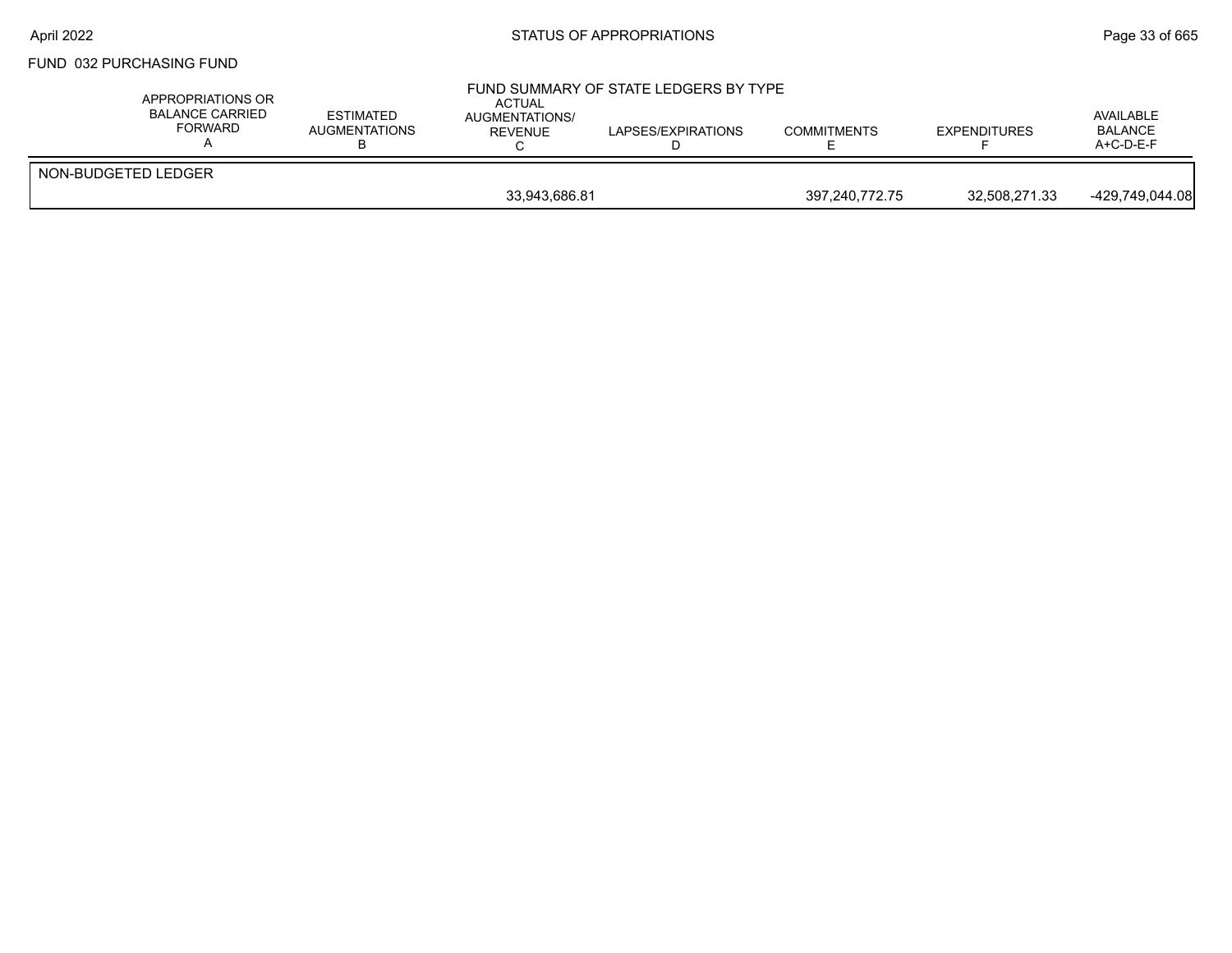# FUND 033 EMPLOYMENT FUND FOR THE BLIND

|                     | APPROPRIATIONS OR<br>BALANCE CARRIED<br>FORWARD | <b>ESTIMATED</b><br><b>AUGMENTATIONS</b> | ACTUAL<br>AUGMENTATIONS/<br>REVENUE | FUND SUMMARY OF STATE LEDGERS BY TYPE<br>LAPSES/EXPIRATIONS | <b>COMMITMENTS</b> | <b>EXPENDITURES</b> | AVAILABLE<br><b>BALANCE</b><br>$A+C-D-E-F$ |
|---------------------|-------------------------------------------------|------------------------------------------|-------------------------------------|-------------------------------------------------------------|--------------------|---------------------|--------------------------------------------|
|                     | <b>RESTRICTED RECEIPTS LEDGER</b>               |                                          |                                     |                                                             |                    |                     |                                            |
|                     | 44.878.27                                       |                                          | 131.940.51                          |                                                             |                    | 133.236.57          | 43,582.21                                  |
| NON-BUDGETED LEDGER |                                                 |                                          |                                     |                                                             |                    |                     |                                            |
|                     |                                                 |                                          | 64.827.00                           |                                                             | 2.712.43           | 177.056.88          | -179.769.31                                |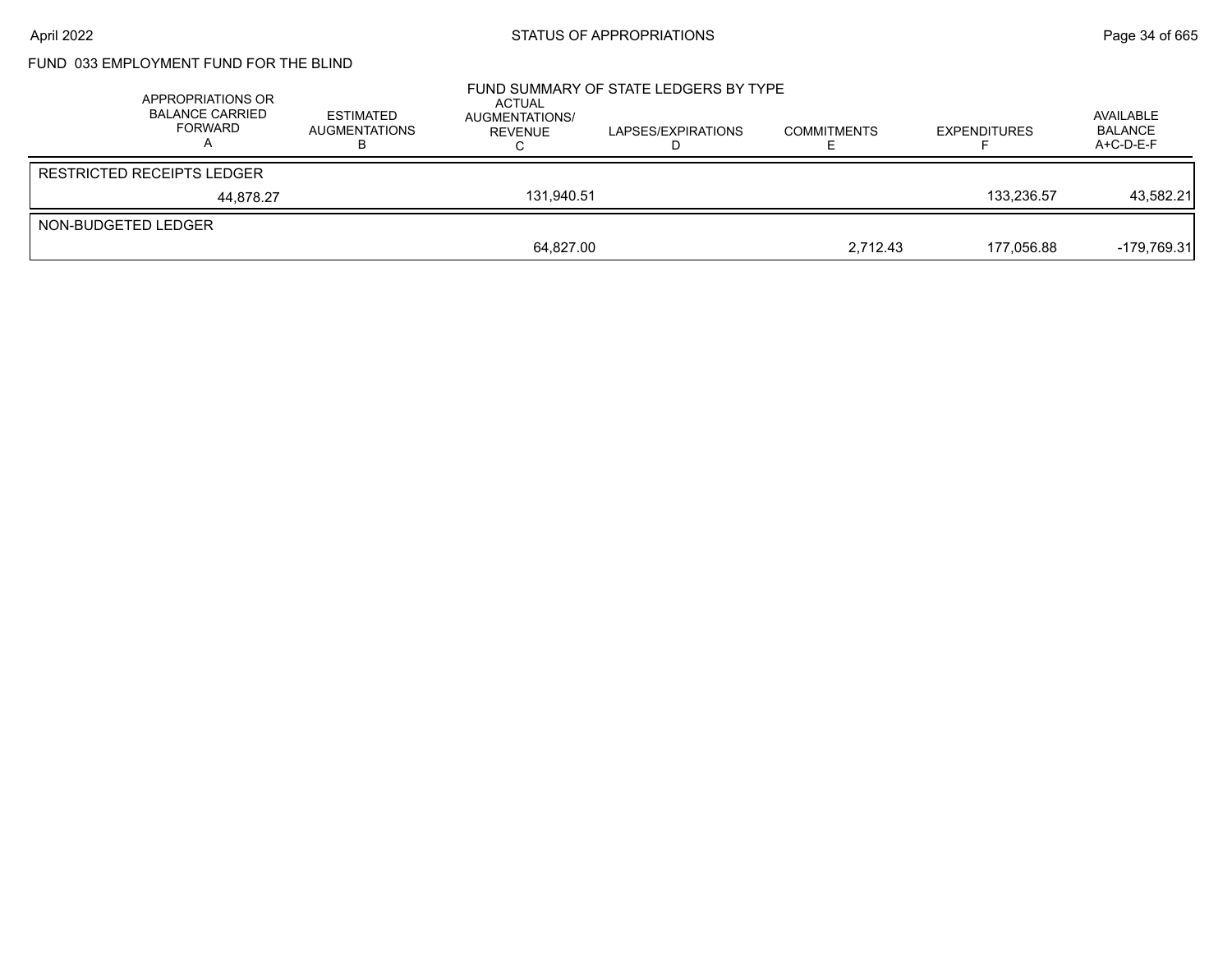# FUND 036 DISASTER RELIEF FUND

| APPROPRIATIONS OR<br><b>BALANCE CARRIED</b><br><b>FORWARD</b> | ESTIMATED<br>AUGMENTATIONS | ACTUAL<br>AUGMENTATIONS/<br><b>REVENUE</b> | FUND SUMMARY OF STATE LEDGERS BY TYPE<br>LAPSES/EXPIRATIONS | <b>COMMITMENTS</b> | <b>EXPENDITURES</b> | AVAILABLE<br>BALANCE<br>$A+C-D-E-F$ |
|---------------------------------------------------------------|----------------------------|--------------------------------------------|-------------------------------------------------------------|--------------------|---------------------|-------------------------------------|
| <b>PRIOR STATE CONTINUING LEDGER</b>                          |                            |                                            |                                                             |                    |                     |                                     |
| 77.446.000.00                                                 |                            |                                            |                                                             |                    |                     | 77,446,000.00                       |
| TOTAL ALL PRIOR STATE LEDGERS                                 |                            |                                            |                                                             |                    |                     |                                     |
| 77.446.000.00                                                 |                            |                                            |                                                             |                    |                     | 77,446,000.00                       |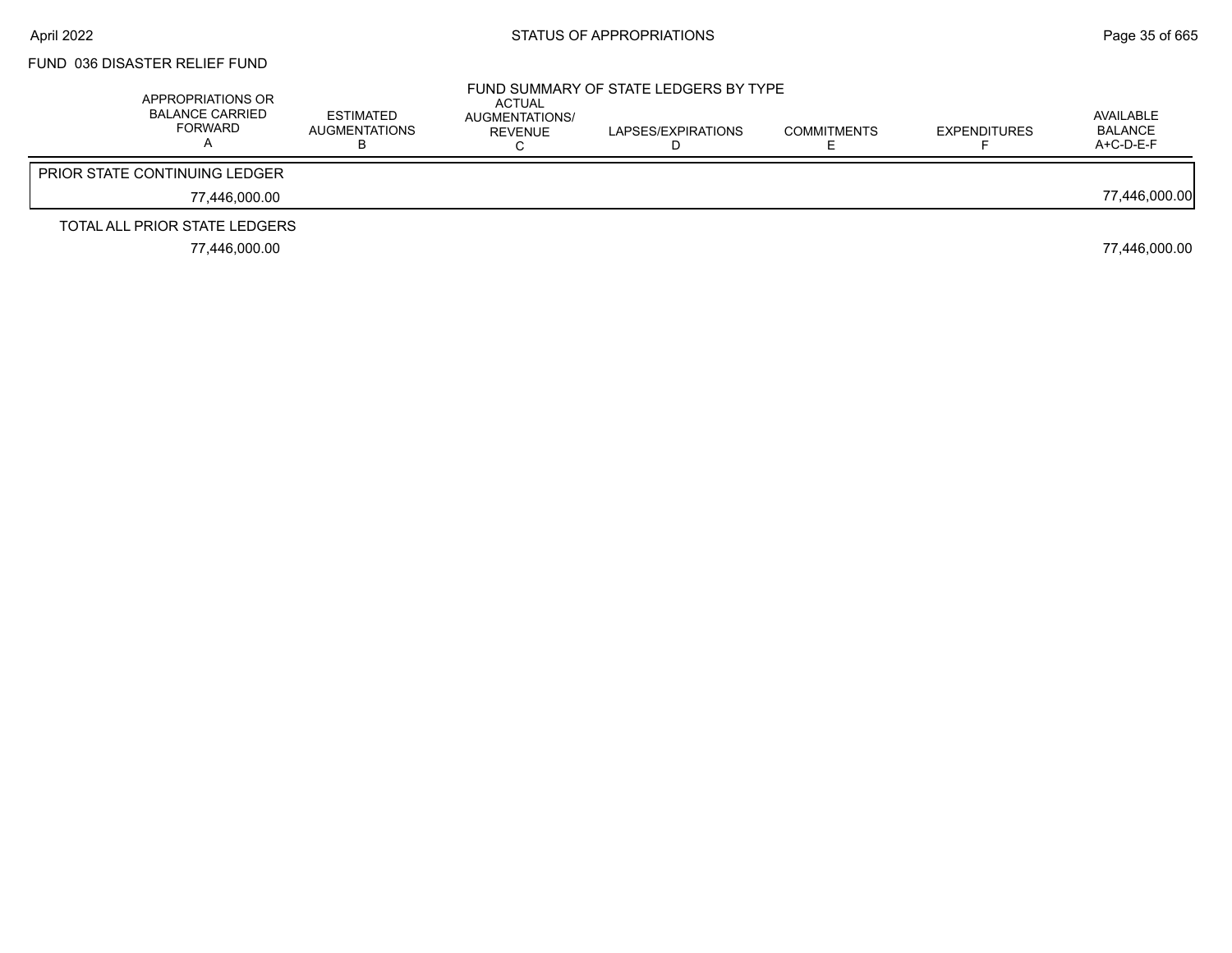### FUND 037 PENNVEST DRINKING WATER REVOLVING

| <b>APPROPRIATIONS OR</b><br><b>BALANCE CARRIED</b><br><b>FORWARD</b><br>A | <b>ESTIMATED</b><br><b>AUGMENTATIONS</b> | ACTUAL<br>AUGMENTATIONS/<br><b>REVENUE</b><br>r. | FUND SUMMARY OF STATE LEDGERS BY TYPE<br>LAPSES/EXPIRATIONS | <b>COMMITMENTS</b><br>F | <b>EXPENDITURES</b> | AVAILABLE<br><b>BALANCE</b><br>A+C-D-E-F |
|---------------------------------------------------------------------------|------------------------------------------|--------------------------------------------------|-------------------------------------------------------------|-------------------------|---------------------|------------------------------------------|
| <b>CURRENT STATE EXECUTIVE AUTHORIZATIONS LEDGER</b>                      |                                          |                                                  |                                                             |                         |                     |                                          |
| 220,000,000.00                                                            |                                          |                                                  |                                                             | 159,022,773.26          | 20,637,484.63       | 40,339,742.11                            |
| TOTAL ALL CURRENT STATE LEDGERS                                           |                                          |                                                  |                                                             |                         |                     |                                          |
| 220,000,000.00                                                            |                                          |                                                  |                                                             | 159,022,773.26          | 20,637,484.63       | 40,339,742.11                            |
| PRIOR STATE EXECUTIVE AUTHORIZATIONS LEDGER                               |                                          |                                                  |                                                             |                         |                     |                                          |
| 210,767,896.94                                                            |                                          |                                                  |                                                             |                         | 5,531,662.99        | 205,236,233.95                           |
| TOTAL ALL PRIOR STATE LEDGERS                                             |                                          |                                                  |                                                             |                         |                     |                                          |
| 210,767,896.94                                                            |                                          |                                                  |                                                             |                         | 5,531,662.99        | 205,236,233.95                           |
| <b>RESTRICTED REVENUE LEDGER</b>                                          |                                          |                                                  |                                                             |                         |                     |                                          |
|                                                                           |                                          |                                                  |                                                             |                         |                     |                                          |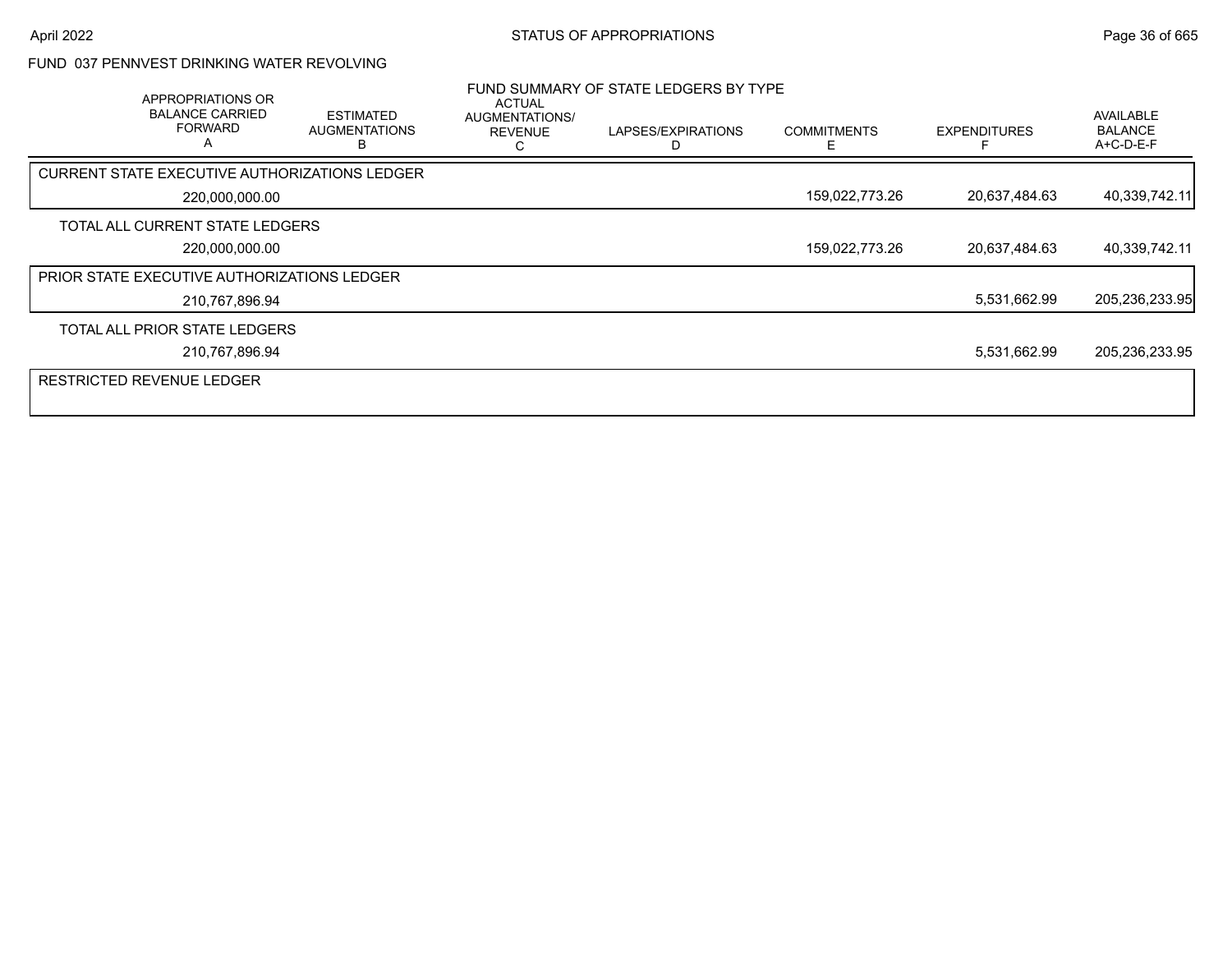# FUND 038 CAPITAL FACILITIES FUND

| <b>APPROPRIATIONS OR</b><br><b>BALANCE CARRIED</b><br><b>FORWARD</b> | <b>ESTIMATED</b><br><b>AUGMENTATIONS</b><br>в | <b>ACTUAL</b><br>AUGMENTATIONS/<br><b>REVENUE</b> | FUND SUMMARY OF STATE LEDGERS BY TYPE<br>LAPSES/EXPIRATIONS<br>D | <b>COMMITMENTS</b><br>Е | <b>EXPENDITURES</b><br>Е | <b>AVAILABLE</b><br><b>BALANCE</b><br>A+C-D-E-F |
|----------------------------------------------------------------------|-----------------------------------------------|---------------------------------------------------|------------------------------------------------------------------|-------------------------|--------------------------|-------------------------------------------------|
| CURRENT STATE EXECUTIVE AUTHORIZATIONS LEDGER                        |                                               |                                                   |                                                                  |                         |                          |                                                 |
| 31,970,000.00                                                        |                                               |                                                   |                                                                  | 7,191,971.05            | 14,617,997.55            | 10,160,031.40                                   |
| TOTAL ALL CURRENT STATE LEDGERS                                      |                                               |                                                   |                                                                  |                         |                          |                                                 |
| 31,970,000.00                                                        |                                               |                                                   |                                                                  | 7,191,971.05            | 14,617,997.55            | 10,160,031.40                                   |
| PRIOR STATE EXECUTIVE AUTHORIZATIONS LEDGER                          |                                               |                                                   |                                                                  |                         |                          |                                                 |
| 38,765,760.78                                                        |                                               |                                                   |                                                                  | 15,681,043.85           | 3,201,814.38             | 19,882,902.55                                   |
| <b>PRIOR STATE CONTINUING LEDGER</b>                                 |                                               |                                                   |                                                                  |                         |                          |                                                 |
| 147,920,170,363.08                                                   | 30,879,352.61                                 | 37,479,172.83                                     |                                                                  | 1,985,411,601.74        | 602,475,175.65           | 145,369,762,758.52                              |
| TOTAL ALL PRIOR STATE LEDGERS                                        |                                               |                                                   |                                                                  |                         |                          |                                                 |
| 147,958,936,123.86                                                   | 30,879,352.61                                 | 37,479,172.83                                     |                                                                  | 2,001,092,645.59        |                          | 605,676,990.03 145,389,645,661.07               |
| NON-BUDGETED LEDGER                                                  |                                               |                                                   |                                                                  |                         |                          |                                                 |
|                                                                      |                                               | 249.27                                            |                                                                  |                         | 170,734.93               | $-170,734.93$                                   |
| RESTRICTED REVENUE LEDGER                                            |                                               |                                                   |                                                                  |                         |                          |                                                 |
| 4,882,343.36                                                         |                                               |                                                   |                                                                  | 1,977,368.25            |                          | 2,904,975.11                                    |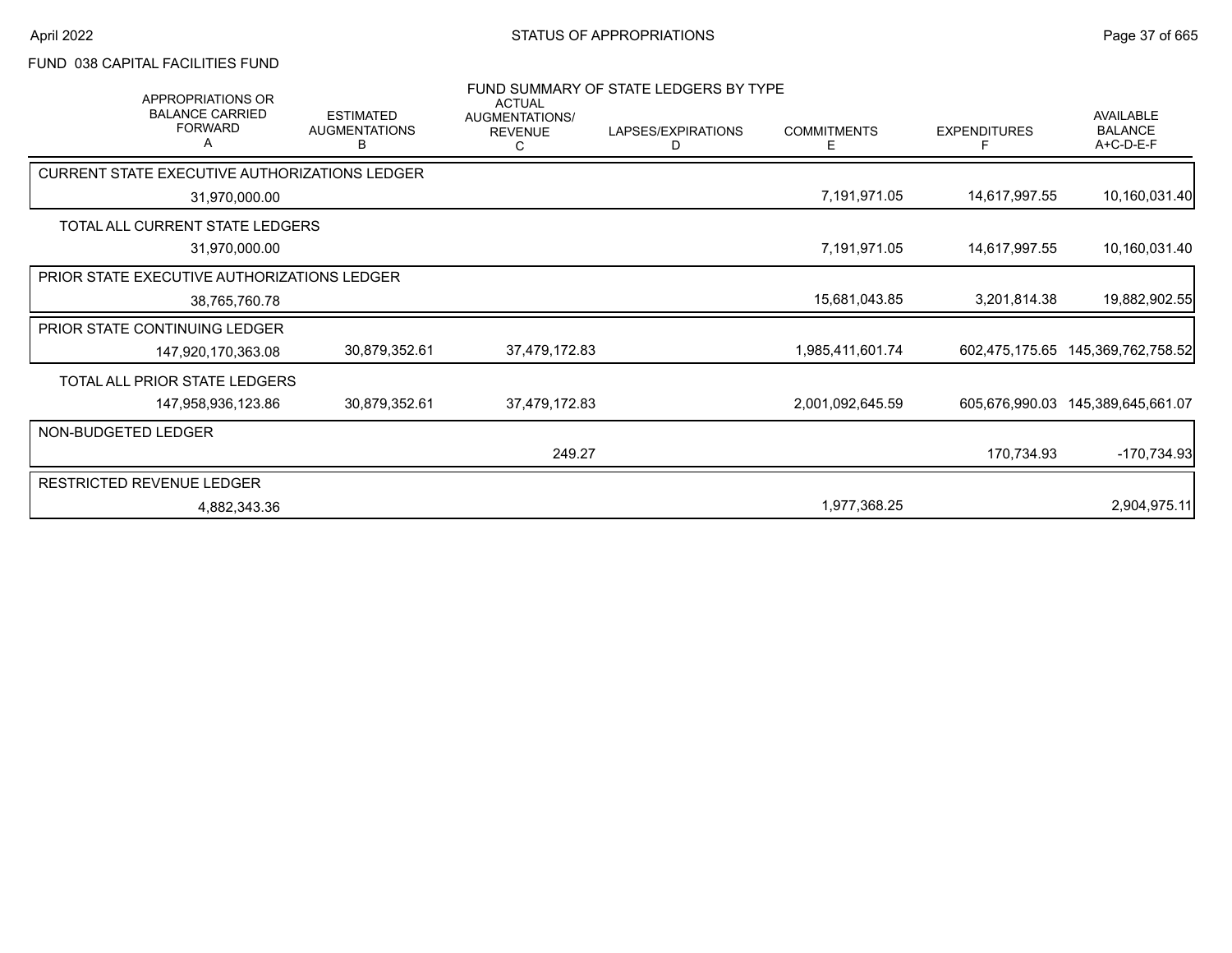# FUND 039 LAND AND WATER DEVELOPMENT FUND

| APPROPRIATIONS OR<br><b>BALANCE CARRIED</b><br><b>FORWARD</b> | ESTIMATED<br>AUGMENTATIONS | ACTUAL<br>AUGMENTATIONS/<br>REVENUE | FUND SUMMARY OF STATE LEDGERS BY TYPE<br>LAPSES/EXPIRATIONS | <b>COMMITMENTS</b> | <b>EXPENDITURES</b> | AVAILABLE<br><b>BALANCE</b><br>$A+C-D-E-F$ |
|---------------------------------------------------------------|----------------------------|-------------------------------------|-------------------------------------------------------------|--------------------|---------------------|--------------------------------------------|
| <b>PRIOR STATE CONTINUING LEDGER</b>                          |                            |                                     |                                                             |                    |                     |                                            |
| 19.069.37                                                     |                            |                                     |                                                             |                    |                     | 19.069.37                                  |
| TOTAL ALL PRIOR STATE LEDGERS                                 |                            |                                     |                                                             |                    |                     |                                            |
| 19,069.37                                                     |                            |                                     |                                                             |                    |                     | 19.069.37                                  |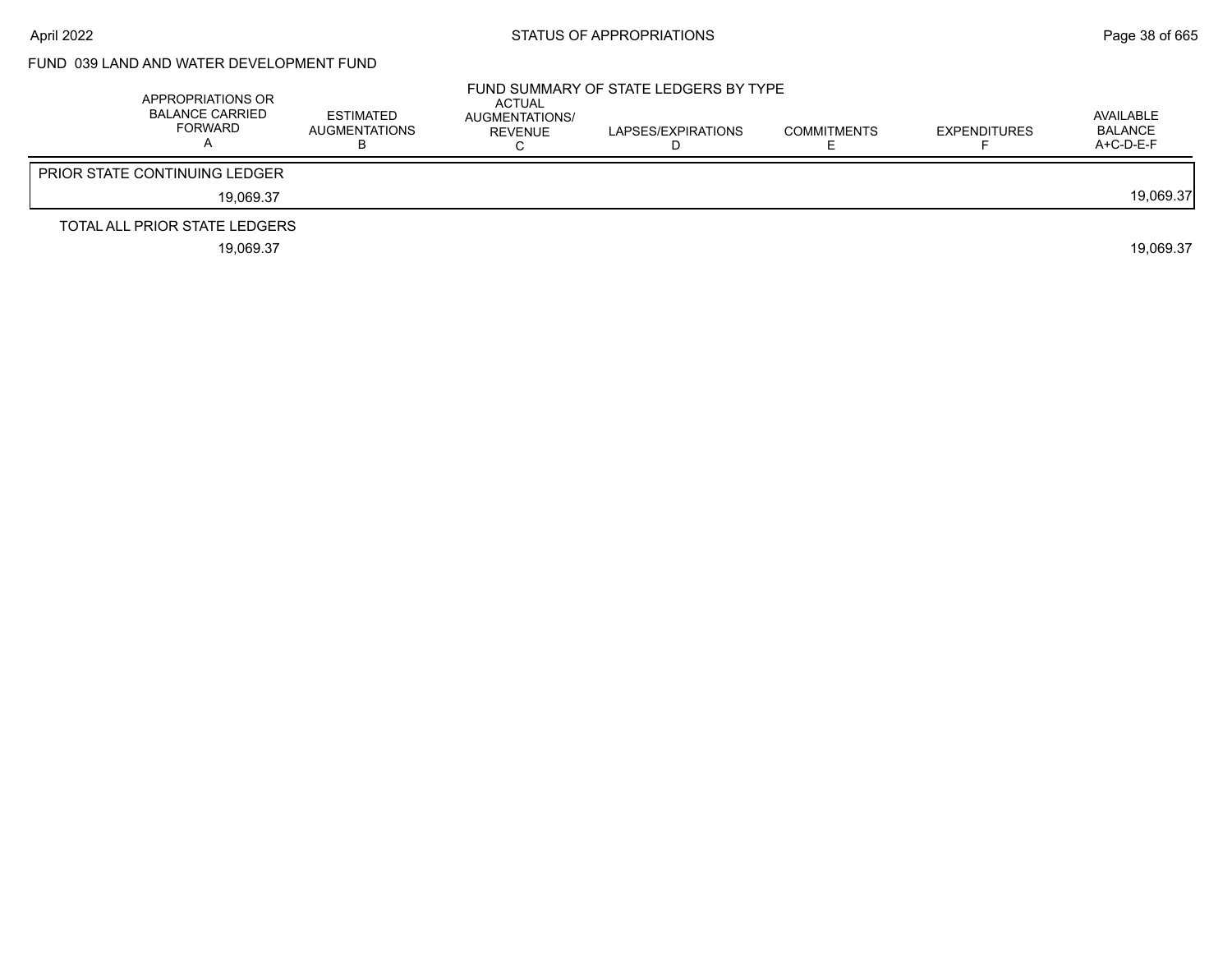# FUND 040 WATER FACILITIES LOAN FUND(NO CASH)

| APPROPRIATIONS OR<br>BALANCE CARRIED<br><b>FORWARD</b> | <b>ESTIMATED</b><br><b>AUGMENTATIONS</b> | ACTUAL<br>AUGMENTATIONS/<br>REVENUE | FUND SUMMARY OF STATE LEDGERS BY TYPE<br>LAPSES/EXPIRATIONS | <b>COMMITMENTS</b> | <b>EXPENDITURES</b> | AVAILABLE<br><b>BALANCE</b><br>$A+C-D-E-F$ |
|--------------------------------------------------------|------------------------------------------|-------------------------------------|-------------------------------------------------------------|--------------------|---------------------|--------------------------------------------|
| <b>PRIOR STATE CONTINUING LEDGER</b>                   |                                          |                                     |                                                             |                    |                     |                                            |
| 12.620.196.06                                          |                                          |                                     |                                                             |                    |                     | 12,620,196.06                              |
| TOTAL ALL PRIOR STATE LEDGERS                          |                                          |                                     |                                                             |                    |                     |                                            |
| 12.620.196.06                                          |                                          |                                     |                                                             |                    |                     | 12.620.196.06                              |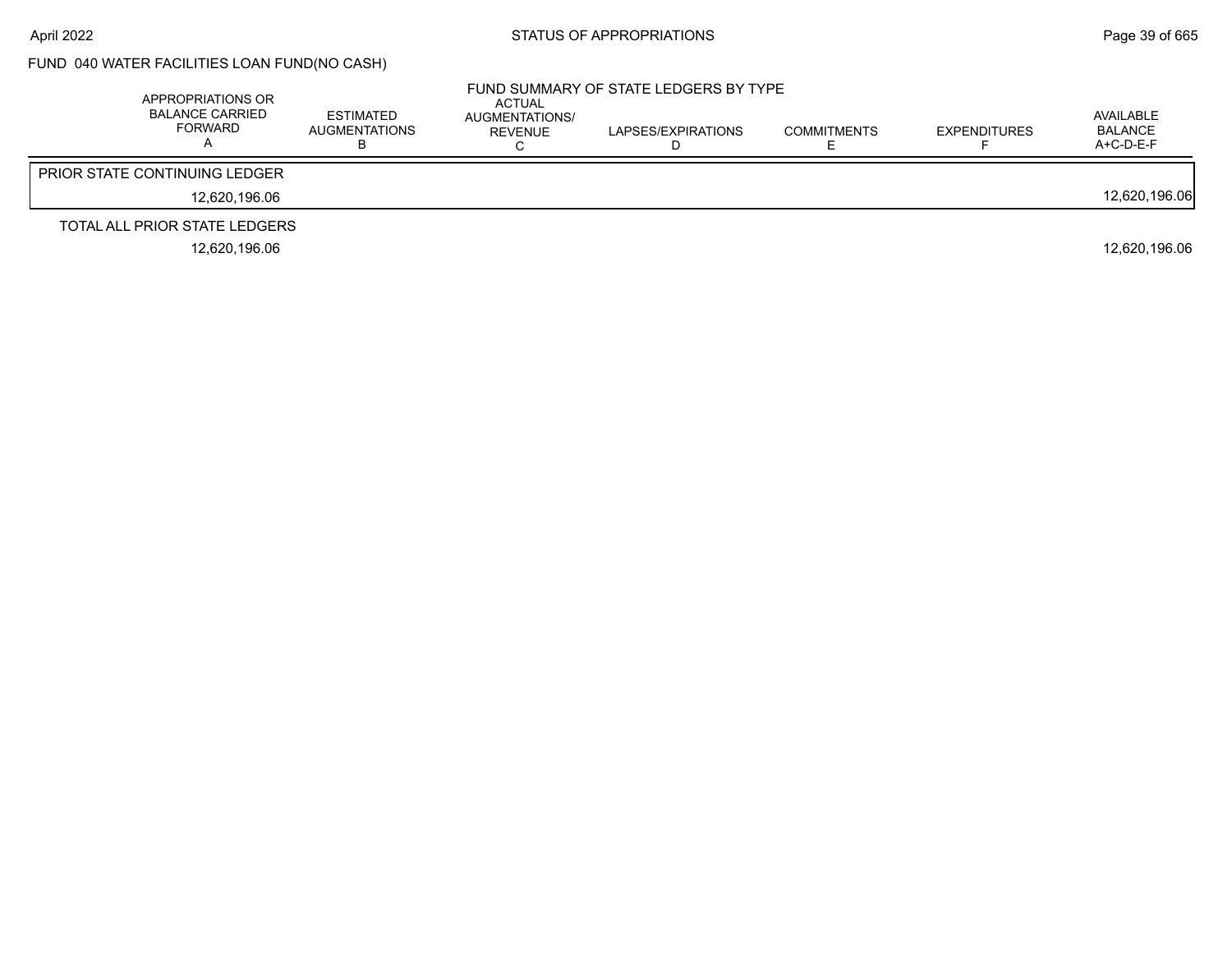## FUND 043 DEFERRED COMPENSATION FUND

|                     | APPROPRIATIONS OR<br>BALANCE CARRIED<br>FORWARD | ESTIMATED<br>AUGMENTATIONS | <b>ACTUAL</b><br>AUGMENTATIONS/<br>REVENUE | FUND SUMMARY OF STATE LEDGERS BY TYPE<br>LAPSES/EXPIRATIONS | <b>COMMITMENTS</b> | <b>EXPENDITURES</b> | AVAILABLE<br><b>BALANCE</b><br>$A+C-D-E-F$ |
|---------------------|-------------------------------------------------|----------------------------|--------------------------------------------|-------------------------------------------------------------|--------------------|---------------------|--------------------------------------------|
|                     | <b>RESTRICTED RECEIPTS LEDGER</b>               |                            |                                            |                                                             |                    |                     |                                            |
|                     | 1,368,399,687.87                                |                            | 351.230.718.28                             |                                                             |                    | 148.588.343.31      | 1,571,042,062.84                           |
| NON-BUDGETED LEDGER |                                                 |                            |                                            |                                                             |                    |                     |                                            |
|                     |                                                 |                            |                                            |                                                             | 11.856.224.54      | 269.093.484.47      | -280.949.709.01                            |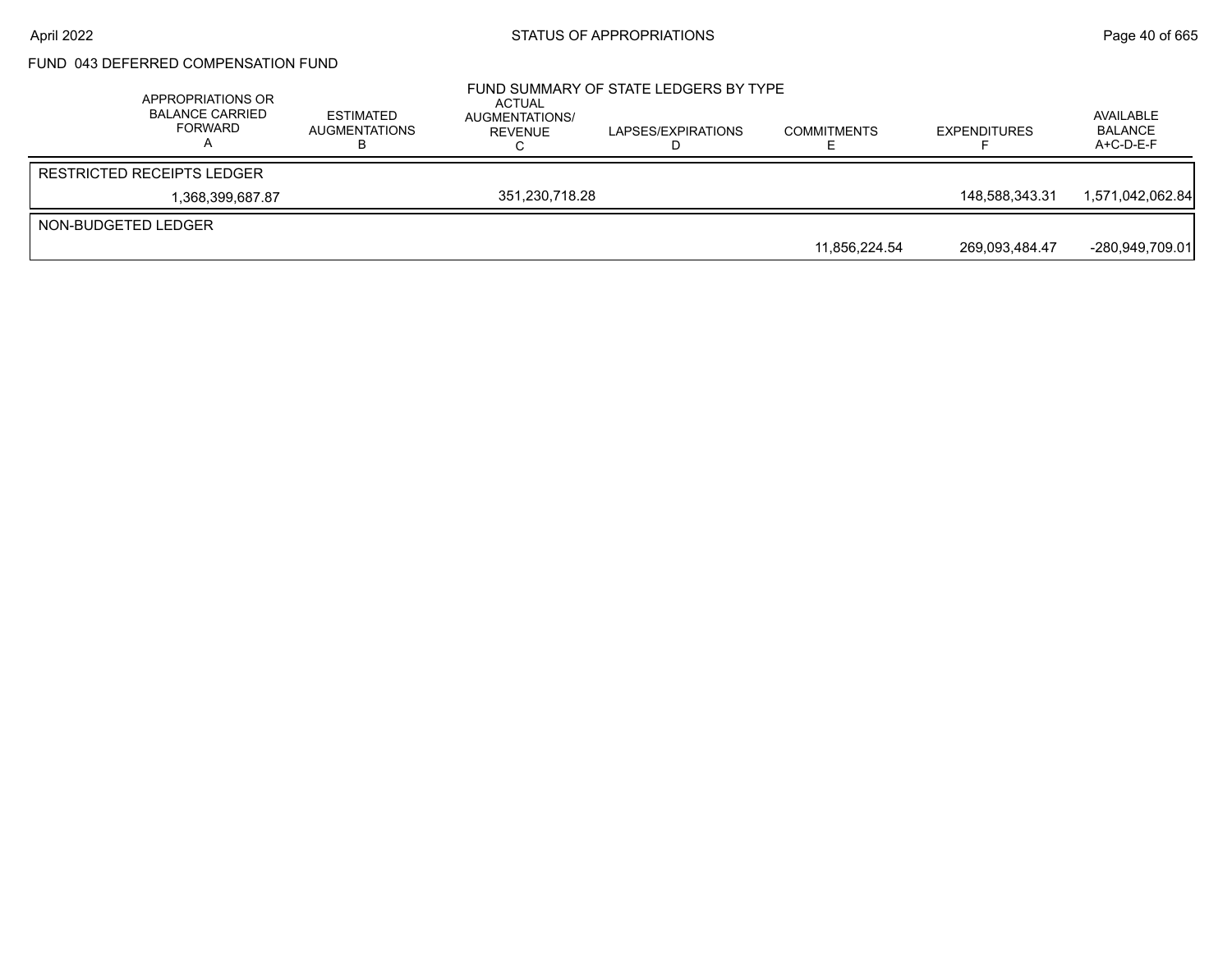## April 2022 **STATUS OF APPROPRIATIONS** STATUS OF APPROPRIATIONS

# FUND 052 UNIFIED JUDICIAL SYSTEM TRANSFERRED

|                     | APPROPRIATIONS OR<br><b>BALANCE CARRIED</b><br>FORWARD | <b>ESTIMATED</b><br>AUGMENTATIONS | ACTUAL<br>AUGMENTATIONS/<br>REVENUE | LAPSES/EXPIRATIONS | <b>COMMITMENTS</b> | <b>EXPENDITURES</b> | AVAILABLE<br><b>BALANCE</b><br>$A+C-D-E-F$ |
|---------------------|--------------------------------------------------------|-----------------------------------|-------------------------------------|--------------------|--------------------|---------------------|--------------------------------------------|
| NON-BUDGETED LEDGER |                                                        |                                   |                                     |                    |                    | 375,143.11          | $-375,143.11$                              |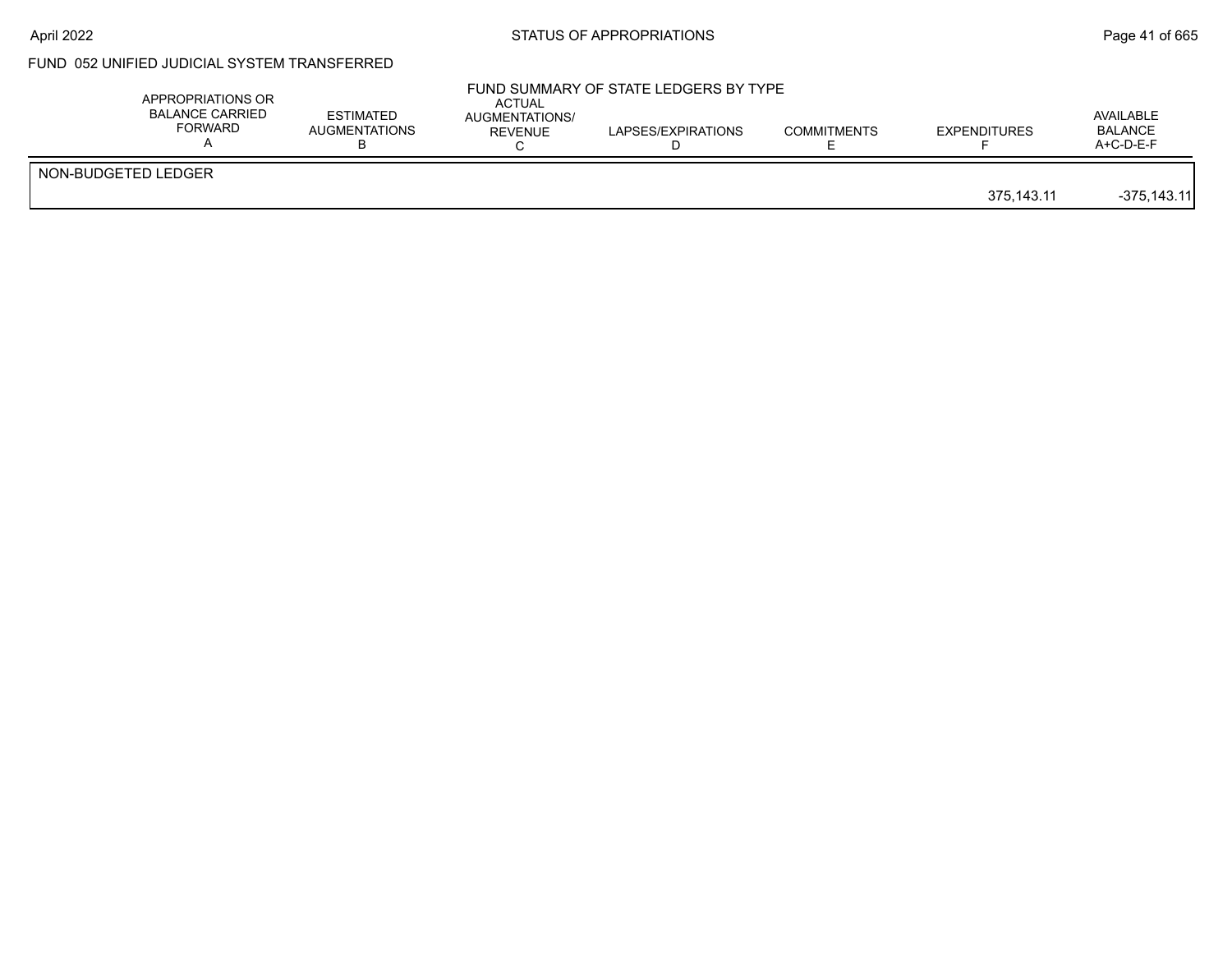### FUND 054 AGRICULTURALCOLLEGE LAND SCRIP FUND

| APPROPRIATIONS OR<br><b>BALANCE CARRIED</b><br><b>FORWARD</b> | <b>ESTIMATED</b><br><b>AUGMENTATIONS</b><br>в | ACTUAL<br>AUGMENTATIONS/<br><b>REVENUE</b> | FUND SUMMARY OF STATE LEDGERS BY TYPE<br>LAPSES/EXPIRATIONS<br>D | <b>COMMITMENTS</b> | <b>EXPENDITURES</b> | <b>AVAILABLE</b><br><b>BALANCE</b><br>A+C-D-E-F |
|---------------------------------------------------------------|-----------------------------------------------|--------------------------------------------|------------------------------------------------------------------|--------------------|---------------------|-------------------------------------------------|
| <b>CURRENT STATE RESTRICTED APPROPRIATIONS LEDGER</b>         |                                               |                                            |                                                                  |                    |                     |                                                 |
|                                                               | 54,960,000.00                                 | 50,380,000.00                              |                                                                  |                    | 50,380,000.00       |                                                 |
| TOTAL ALL CURRENT STATE LEDGERS                               |                                               |                                            |                                                                  |                    |                     |                                                 |
|                                                               | 54,960,000.00                                 | 50,380,000.00                              |                                                                  |                    | 50,380,000.00       |                                                 |
| <b>PRIOR STATE RESTRICTED APPROPRIATIONS LEDGER</b>           |                                               |                                            |                                                                  |                    |                     |                                                 |
|                                                               |                                               |                                            |                                                                  |                    |                     |                                                 |
| TOTAL ALL PRIOR STATE LEDGERS                                 |                                               |                                            |                                                                  |                    |                     |                                                 |
|                                                               |                                               |                                            |                                                                  |                    |                     |                                                 |
| <b>RESTRICTED REVENUE LEDGER</b>                              |                                               |                                            |                                                                  |                    |                     |                                                 |
|                                                               |                                               | 50,380,000.00                              |                                                                  |                    | 50,380,000.00       |                                                 |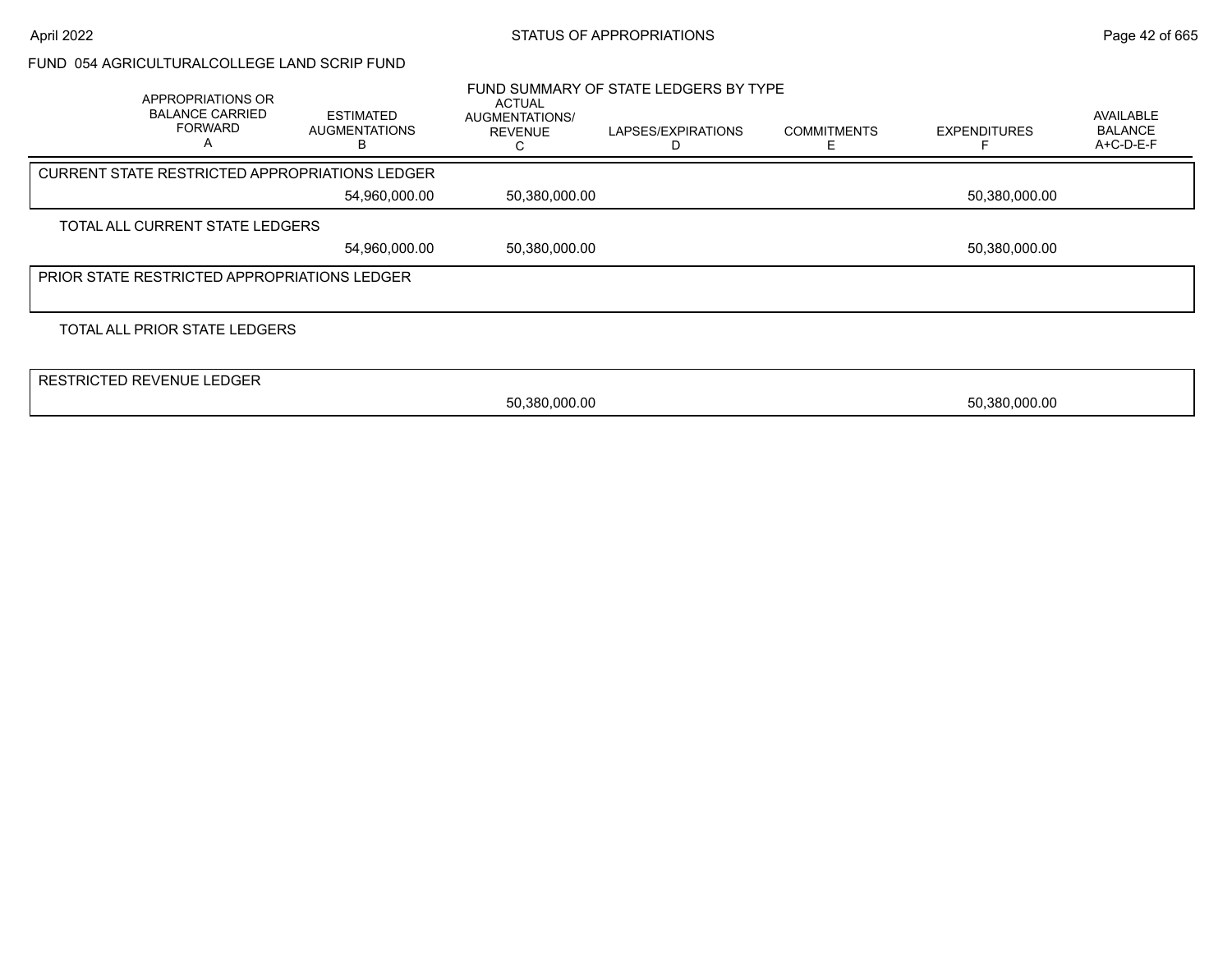## FUND 058 STATE INSURANCE FUND

|                     | APPROPRIATIONS OR<br>BALANCE CARRIED<br>FORWARD | <b>ESTIMATED</b><br><b>AUGMENTATIONS</b> | ACTUAL<br>AUGMENTATIONS/<br><b>REVENUE</b> | FUND SUMMARY OF STATE LEDGERS BY TYPE<br>LAPSES/EXPIRATIONS | <b>COMMITMENTS</b> | <b>EXPENDITURES</b> | AVAILABLE<br><b>BALANCE</b><br>$A+C-D-E-F$ |
|---------------------|-------------------------------------------------|------------------------------------------|--------------------------------------------|-------------------------------------------------------------|--------------------|---------------------|--------------------------------------------|
| NON-BUDGETED LEDGER |                                                 |                                          |                                            |                                                             |                    |                     |                                            |
|                     |                                                 |                                          |                                            |                                                             | 2.385.965.17       | -219.972.49         | $-2,165,992.68$                            |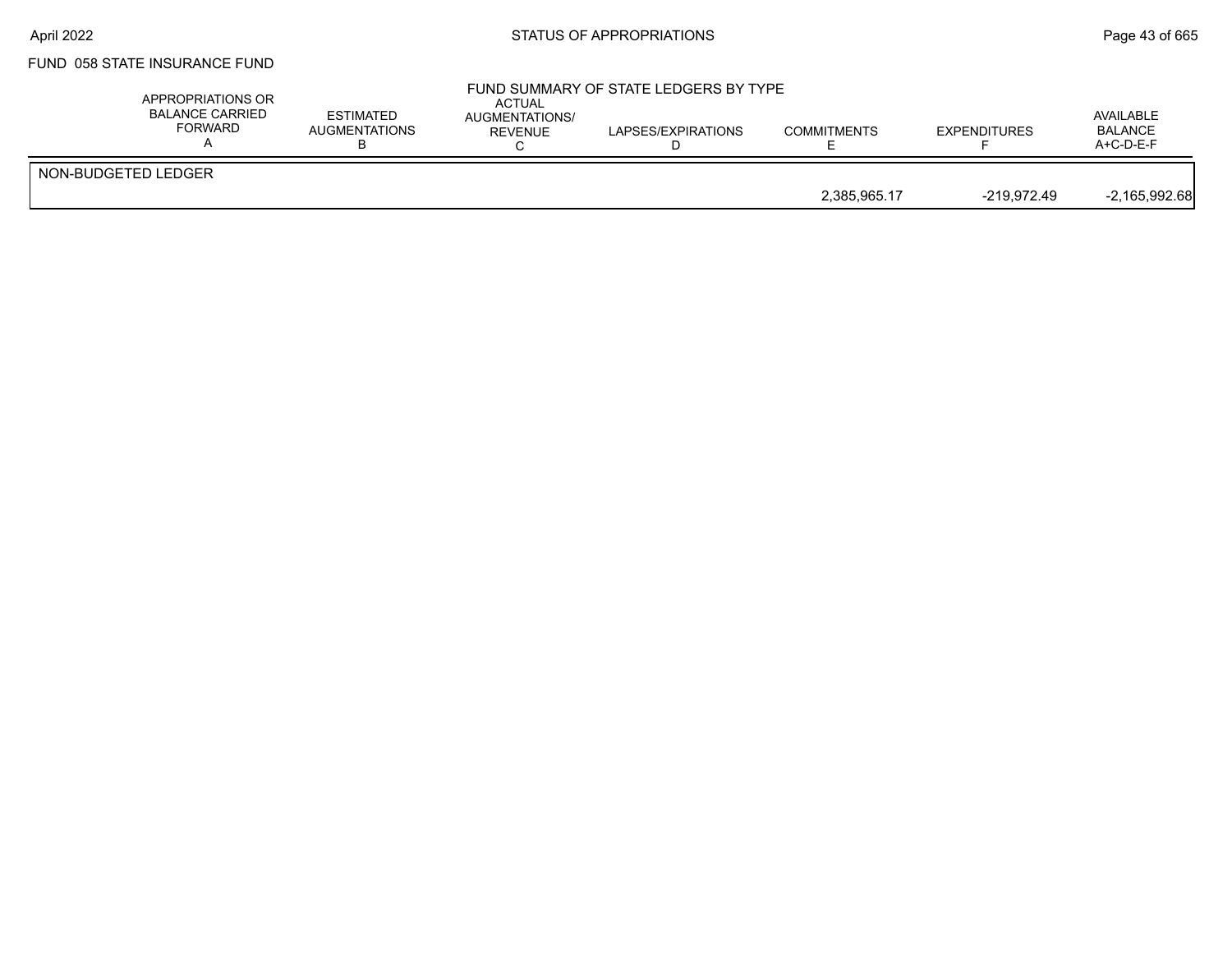## FUND 061 STATE EMPLOYEES' RET SYS

|                                            | <b>APPROPRIATIONS OR</b><br><b>BALANCE CARRIED</b> | <b>ESTIMATED</b>          | <b>ACTUAL</b>  | FUND SUMMARY OF STATE LEDGERS BY TYPE<br>AUGMENTATIONS/ |                         |                          | <b>AVAILABLE</b>            |
|--------------------------------------------|----------------------------------------------------|---------------------------|----------------|---------------------------------------------------------|-------------------------|--------------------------|-----------------------------|
|                                            | <b>FORWARD</b>                                     | <b>AUGMENTATIONS</b><br>в | <b>REVENUE</b> | LAPSES/EXPIRATIONS<br>D                                 | <b>COMMITMENTS</b><br>Ε | <b>EXPENDITURES</b><br>F | <b>BALANCE</b><br>A+C-D-E-F |
| <b>CURRENT STATE APPROPRIATIONS LEDGER</b> |                                                    |                           |                |                                                         |                         |                          |                             |
|                                            | 33,069,000.00                                      |                           |                |                                                         | 2,586,030.05            | 22,586,101.38            | 7,896,868.57                |
| TOTAL ALL CURRENT STATE LEDGERS            |                                                    |                           |                |                                                         |                         |                          |                             |
|                                            | 33,069,000.00                                      |                           |                |                                                         | 2,586,030.05            | 22,586,101.38            | 7,896,868.57                |
| <b>PRIOR STATE APPROPRIATIONS LEDGER</b>   |                                                    |                           |                |                                                         |                         |                          |                             |
|                                            | 13,462,312.80                                      |                           |                |                                                         | 115,260.45              | 1,587,393.07             | 11,759,659.28               |
| TOTAL ALL PRIOR STATE LEDGERS              |                                                    |                           |                |                                                         |                         |                          |                             |
|                                            | 13,462,312.80                                      |                           |                |                                                         | 115,260.45              | 1,587,393.07             | 11,759,659.28               |
| <b>RESTRICTED RECEIPTS LEDGER</b>          |                                                    |                           |                |                                                         |                         |                          |                             |
|                                            |                                                    |                           |                |                                                         |                         |                          |                             |
| NON-BUDGETED LEDGER                        |                                                    |                           |                |                                                         |                         |                          |                             |
|                                            |                                                    |                           |                |                                                         | 3,030,591.08            | 3,197,079,373.65         | $-3,200,109,964.73$         |
| <b>RESTRICTED REVENUE LEDGER</b>           |                                                    |                           |                |                                                         |                         |                          |                             |
|                                            | 3,681,844.22                                       |                           | 29,223.33      |                                                         |                         |                          | 3,711,067.55                |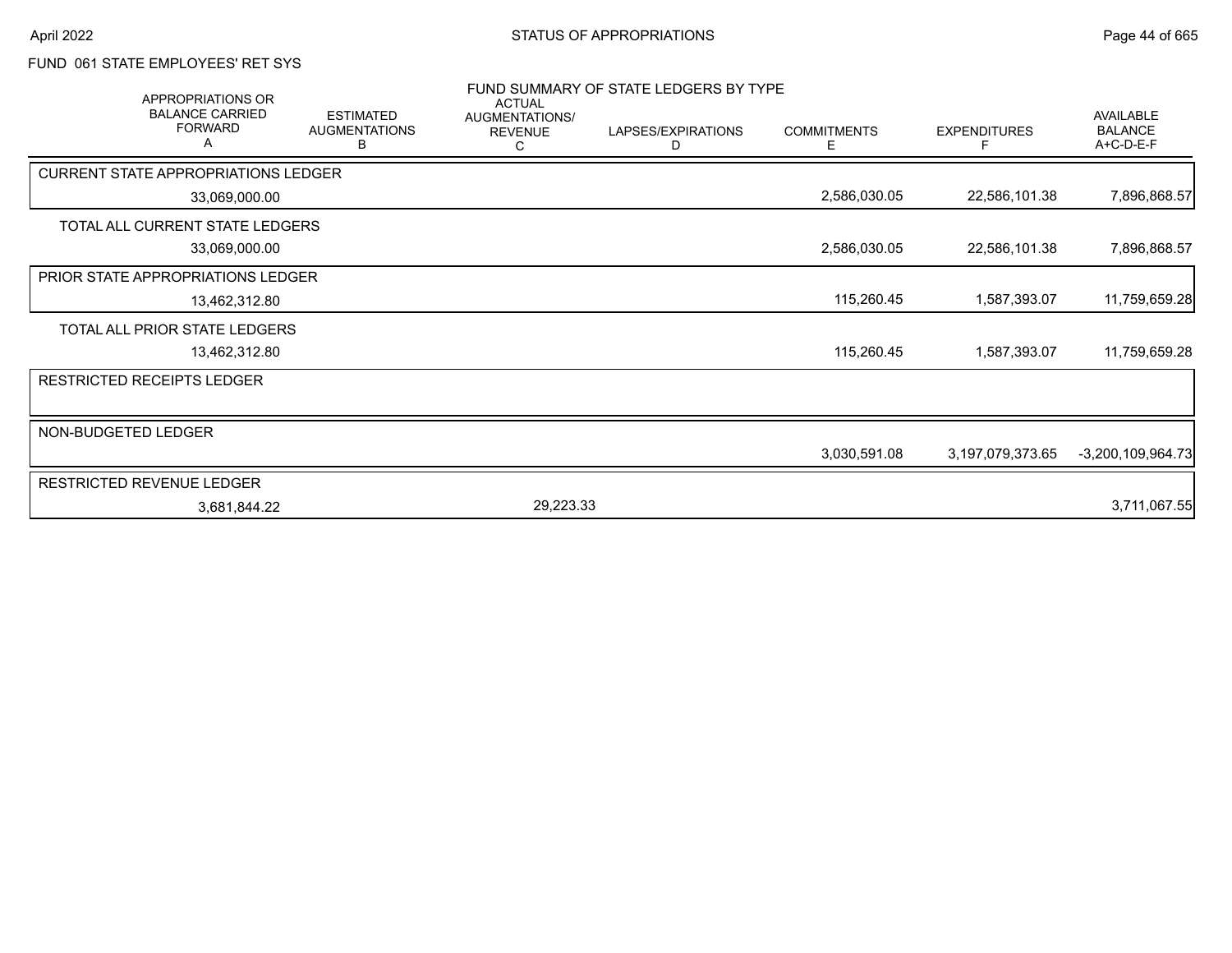# FUND 062 PUB SCHOOL EMPLOYEES' RET SYS

|                     | <b>APPROPRIATIONS OR</b>                      |                                               | <b>ACTUAL</b>                         | FUND SUMMARY OF STATE LEDGERS BY TYPE |                         |                     |                                          |
|---------------------|-----------------------------------------------|-----------------------------------------------|---------------------------------------|---------------------------------------|-------------------------|---------------------|------------------------------------------|
|                     | <b>BALANCE CARRIED</b><br><b>FORWARD</b><br>А | <b>ESTIMATED</b><br><b>AUGMENTATIONS</b><br>в | AUGMENTATIONS/<br><b>REVENUE</b><br>С | LAPSES/EXPIRATIONS<br>D               | <b>COMMITMENTS</b><br>E | <b>EXPENDITURES</b> | AVAILABLE<br><b>BALANCE</b><br>A+C-D-E-F |
|                     | <b>CURRENT STATE APPROPRIATIONS LEDGER</b>    |                                               |                                       |                                       |                         |                     |                                          |
|                     | 52,294,000.00                                 |                                               |                                       |                                       | 5,266,204.85            | 38,516,822.42       | 8,510,972.73                             |
|                     | TOTAL ALL CURRENT STATE LEDGERS               |                                               |                                       |                                       |                         |                     |                                          |
|                     | 52,294,000.00                                 |                                               |                                       |                                       | 5,266,204.85            | 38,516,822.42       | 8,510,972.73                             |
|                     | PRIOR STATE APPROPRIATIONS LEDGER             |                                               |                                       |                                       |                         |                     |                                          |
|                     | 10,329,124.02                                 |                                               |                                       |                                       | 4,505,992.39            | 3,759,745.38        | 2,063,386.25                             |
|                     | TOTAL ALL PRIOR STATE LEDGERS                 |                                               |                                       |                                       |                         |                     |                                          |
|                     | 10,329,124.02                                 |                                               |                                       |                                       | 4,505,992.39            | 3,759,745.38        | 2,063,386.25                             |
|                     | <b>RESTRICTED RECEIPTS LEDGER</b>             |                                               |                                       |                                       |                         |                     |                                          |
|                     |                                               |                                               |                                       |                                       |                         |                     |                                          |
| NON-BUDGETED LEDGER |                                               |                                               |                                       |                                       |                         |                     |                                          |
|                     |                                               |                                               |                                       |                                       | 33,937,664.96           | 6,207,990,739.69    | $-6,241,928,404.65$                      |
|                     | <b>RESTRICTED REVENUE LEDGER</b>              |                                               |                                       |                                       |                         |                     |                                          |
|                     | 79,957,941.35                                 |                                               | 91,357,409.01                         |                                       | 9,266,003.85            | 98,813,743.56       | 63,235,602.95                            |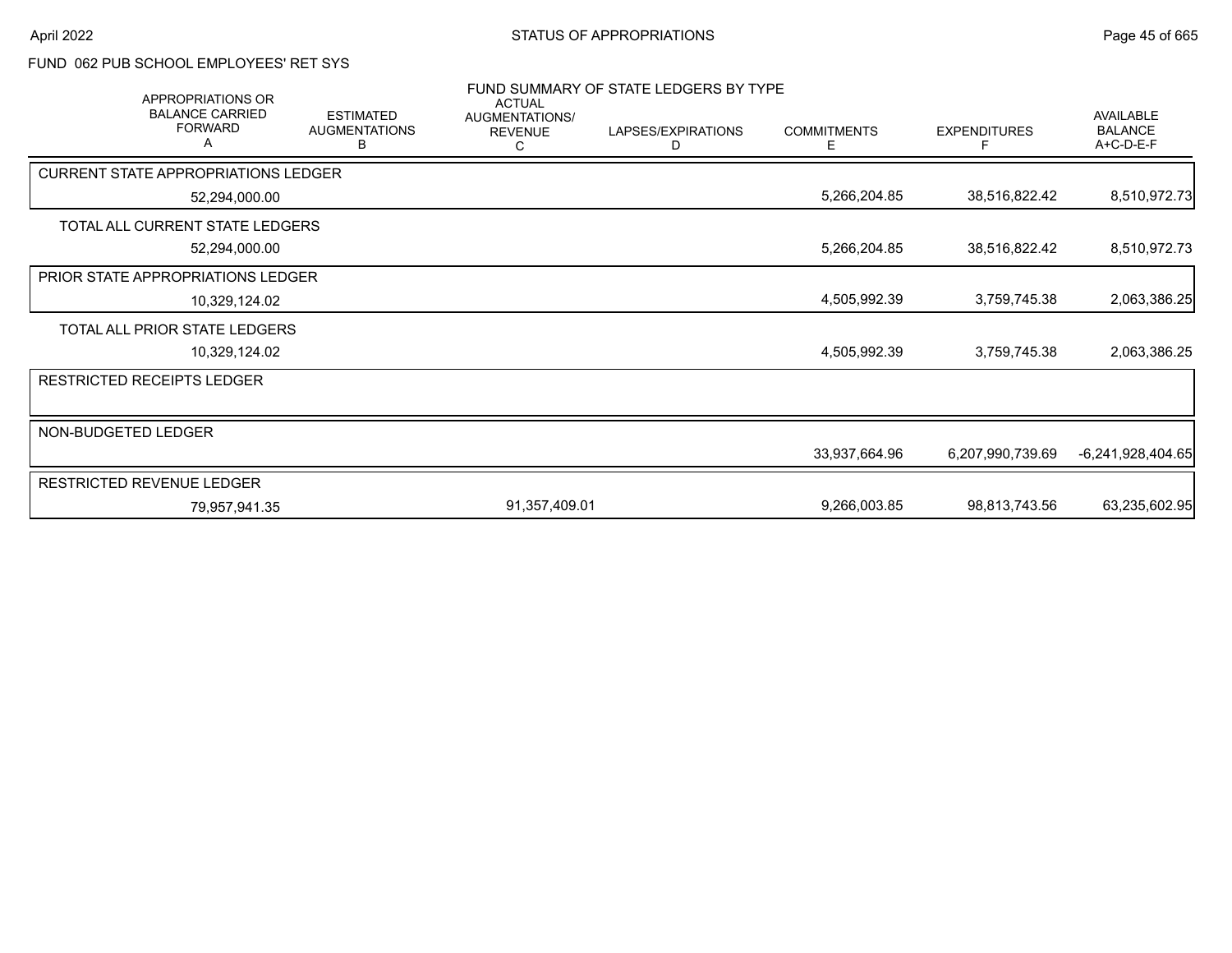### FUND 063 UNEMPLOYMENT COMP CONTRIBUTION FUND

| APPROPRIATIONS OR<br><b>BALANCE CARRIED</b><br><b>FORWARD</b><br>A | <b>ESTIMATED</b><br><b>AUGMENTATIONS</b><br>B | ACTUAL<br>AUGMENTATIONS/<br><b>REVENUE</b><br>С | FUND SUMMARY OF STATE LEDGERS BY TYPE<br>LAPSES/EXPIRATIONS<br>D | <b>COMMITMENTS</b><br>Е | <b>EXPENDITURES</b> | AVAILABLE<br><b>BALANCE</b><br>A+C-D-E-F |
|--------------------------------------------------------------------|-----------------------------------------------|-------------------------------------------------|------------------------------------------------------------------|-------------------------|---------------------|------------------------------------------|
| <b>CURRENT STATE EXECUTIVE AUTHORIZATIONS - RESTRICTED LEDGER</b>  |                                               |                                                 |                                                                  |                         |                     |                                          |
|                                                                    | 30,228,506.00                                 | 30,228,505.88                                   |                                                                  | 3,410,110.97            | 8,940,826.03        | 17,877,568.88                            |
| TOTAL ALL CURRENT STATE LEDGERS                                    |                                               |                                                 |                                                                  |                         |                     |                                          |
|                                                                    | 30,228,506.00                                 | 30,228,505.88                                   |                                                                  | 3,410,110.97            | 8,940,826.03        | 17,877,568.88                            |
| <b>PRIOR STATE EXECUTIVE AUTHORIZATIONS - RESTRICTED LEDGER</b>    |                                               |                                                 |                                                                  |                         |                     |                                          |
| 35,845,128.69                                                      |                                               | -19,645,000.00                                  |                                                                  | 8,783,967.96            | 4,754,905.25        | 2,661,255.48                             |
| TOTAL ALL PRIOR STATE LEDGERS                                      |                                               |                                                 |                                                                  |                         |                     |                                          |
| 35,845,128.69                                                      |                                               | -19,645,000.00                                  |                                                                  | 8,783,967.96            | 4,754,905.25        | 2,661,255.48                             |
| NON-BUDGETED LEDGER                                                |                                               |                                                 |                                                                  |                         |                     |                                          |
|                                                                    |                                               |                                                 |                                                                  |                         | 1,168,707,684.00    | $-1,168,707,684.00$                      |
| <b>RESTRICTED REVENUE LEDGER</b>                                   |                                               |                                                 |                                                                  |                         |                     |                                          |
| 39,585,126.67                                                      |                                               | 8,616,481.66                                    |                                                                  |                         | 10,583,505.88       | 37,618,102.45                            |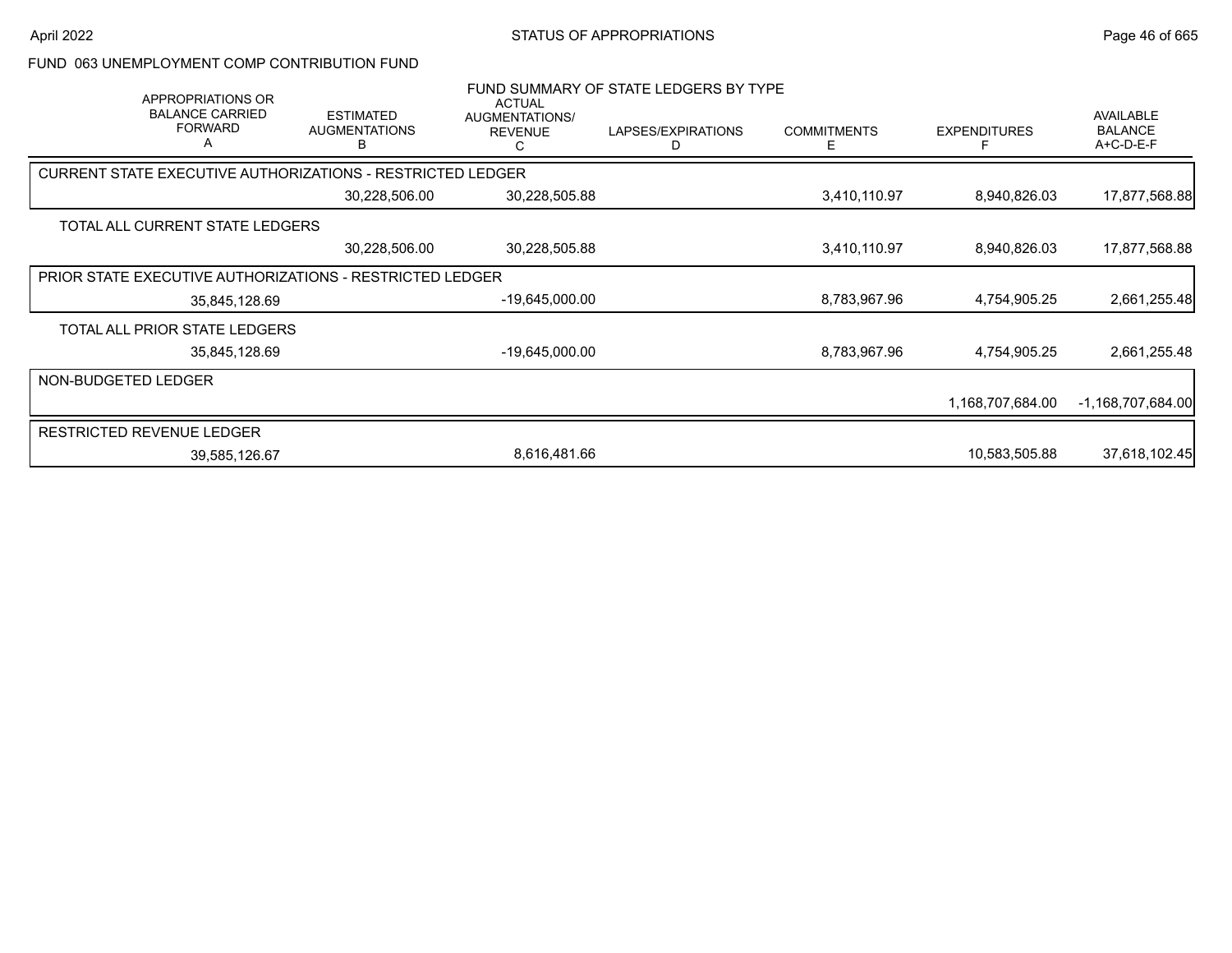## April 2022 **STATUS OF APPROPRIATIONS** STATUS OF APPROPRIATIONS

## FUND 064 UNEMPLOYMENT COMP BENEFIT PAYMENT

| APPROPRIATIONS OR<br>BALANCE CARRIED<br>FORWARD | <b>ESTIMATED</b><br>AUGMENTATIONS | ACTUAL<br>AUGMENTATIONS/<br><b>REVENUE</b> | FUND SUMMARY OF STATE LEDGERS BY TYPE<br>LAPSES/EXPIRATIONS | <b>COMMITMENTS</b> | <b>EXPENDITURES</b> | AVAILABLE<br><b>BALANCE</b><br>$A+C-D-E-F$ |
|-------------------------------------------------|-----------------------------------|--------------------------------------------|-------------------------------------------------------------|--------------------|---------------------|--------------------------------------------|
| NON-BUDGETED LEDGER                             |                                   |                                            |                                                             |                    | 5.809.589.735.67    | -5,809,589,735.67                          |
|                                                 |                                   |                                            |                                                             |                    |                     |                                            |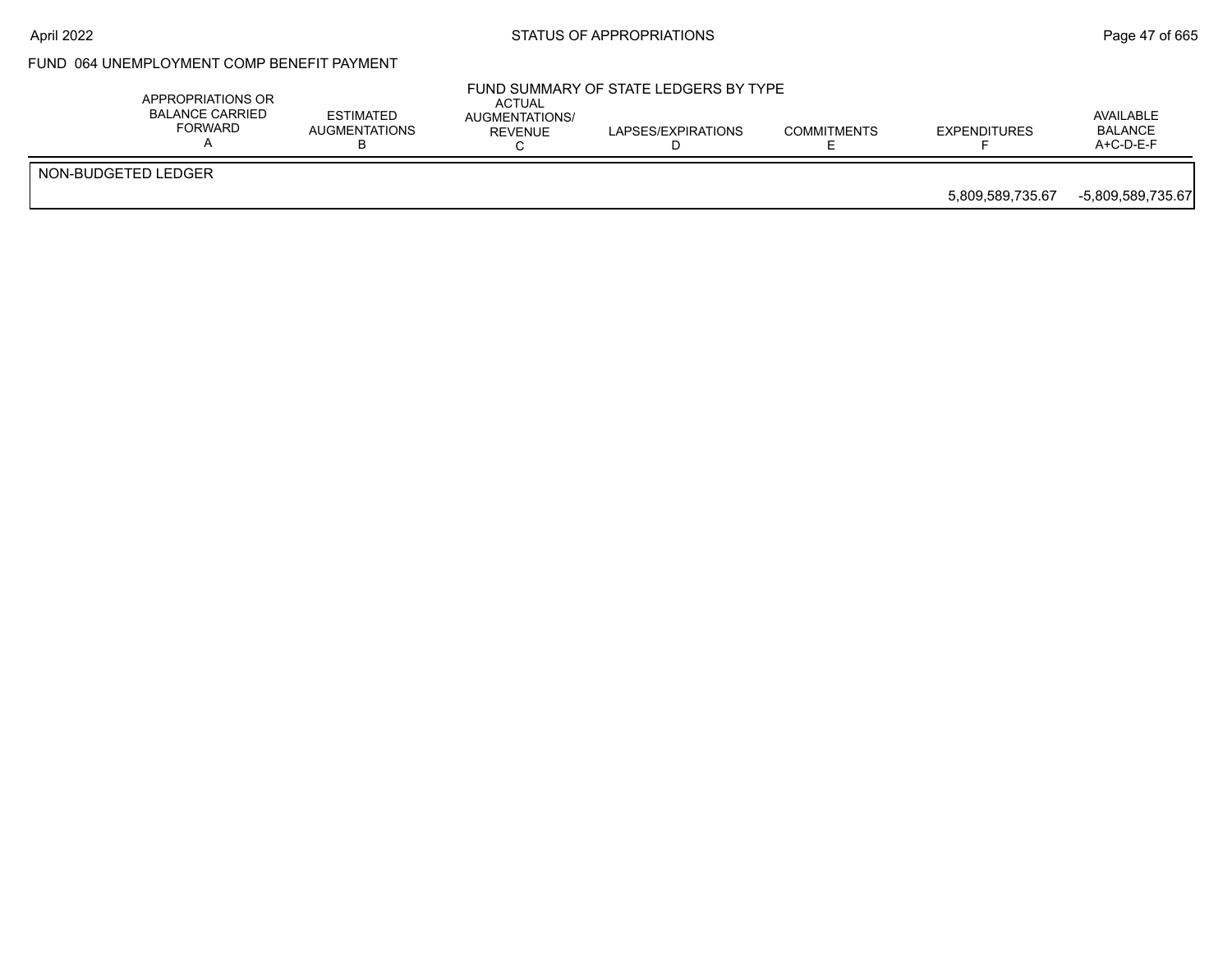## FUND 065 WORKMEN'S COMPENSATION ADMIN FUND

| <b>APPROPRIATIONS OR</b>                              |                                               | <b>ACTUAL</b>                           | FUND SUMMARY OF STATE LEDGERS BY TYPE |                         |                     |                                                   |
|-------------------------------------------------------|-----------------------------------------------|-----------------------------------------|---------------------------------------|-------------------------|---------------------|---------------------------------------------------|
| <b>BALANCE CARRIED</b><br><b>FORWARD</b>              | <b>ESTIMATED</b><br><b>AUGMENTATIONS</b><br>B | <b>AUGMENTATIONS/</b><br><b>REVENUE</b> | LAPSES/EXPIRATIONS<br>D               | <b>COMMITMENTS</b><br>E | <b>EXPENDITURES</b> | <b>AVAILABLE</b><br><b>BALANCE</b><br>$A+C-D-E-F$ |
| <b>CURRENT STATE APPROPRIATIONS LEDGER</b>            |                                               |                                         |                                       |                         |                     |                                                   |
| 75,802,000.00                                         | 300,000.00                                    | 89,229.20                               |                                       | 8,485,253.97            | 52,825,285.89       | 14,580,689.34                                     |
| <b>CURRENT STATE RESTRICTED APPROPRIATIONS LEDGER</b> |                                               |                                         |                                       |                         |                     |                                                   |
|                                                       | 280,000.00                                    | 280,000.00                              |                                       | 75,591.68               | 115,120.98          | 89,287.34                                         |
| TOTAL ALL CURRENT STATE LEDGERS                       |                                               |                                         |                                       |                         |                     |                                                   |
| 75,802,000.00                                         | 580,000.00                                    | 369,229.20                              |                                       | 8,560,845.65            | 52,940,406.87       | 14,669,976.68                                     |
| PRIOR STATE APPROPRIATIONS LEDGER                     |                                               |                                         |                                       |                         |                     |                                                   |
| 15,144,071.03                                         |                                               |                                         |                                       | 315,724.03              | 4,524,733.08        | 10,303,613.92                                     |
| PRIOR STATE RESTRICTED APPROPRIATIONS LEDGER          |                                               |                                         |                                       |                         |                     |                                                   |
| 43,312.41                                             |                                               | $-36,293.48$                            |                                       |                         | 7,018.93            |                                                   |
| TOTAL ALL PRIOR STATE LEDGERS                         |                                               |                                         |                                       |                         |                     |                                                   |
| 15, 187, 383. 44                                      |                                               | $-36,293.48$                            |                                       | 315,724.03              | 4,531,752.01        | 10,303,613.92                                     |
| RESTRICTED RECEIPTS LEDGER                            |                                               |                                         |                                       |                         |                     |                                                   |
|                                                       |                                               |                                         |                                       |                         |                     |                                                   |
| RESTRICTED REVENUE LEDGER                             |                                               |                                         |                                       |                         |                     |                                                   |
| 1,167,485.85                                          |                                               | 276,089.00                              |                                       |                         | 243,706.52          | 1,199,868.33                                      |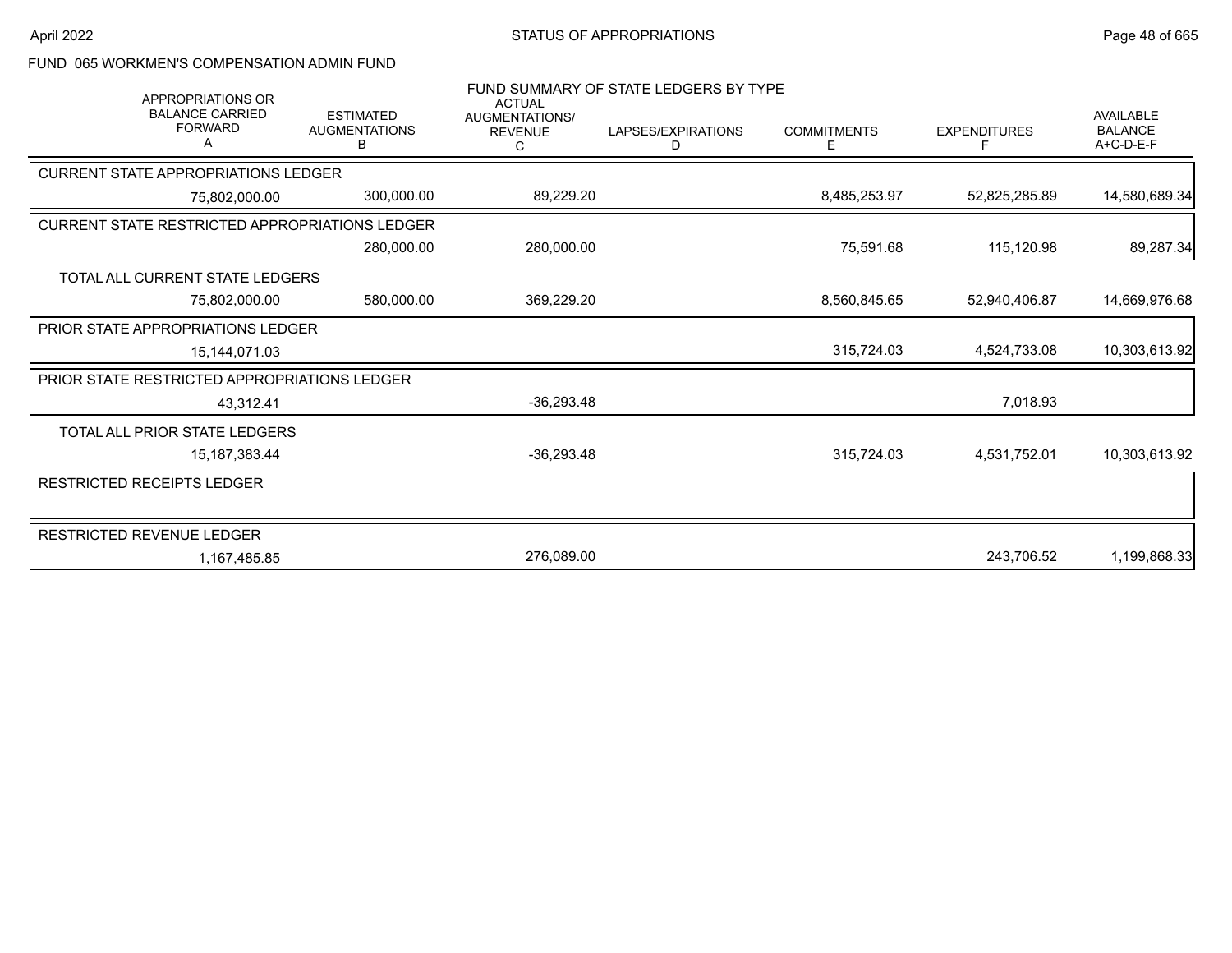### FUND 067 WORKERS' COMPENSATION SECURITY FUND

|                     | APPROPRIATIONS OR<br><b>BALANCE CARRIED</b><br><b>FORWARD</b><br>Α | <b>ESTIMATED</b><br><b>AUGMENTATIONS</b><br>ь        | <b>ACTUAL</b><br>AUGMENTATIONS/<br><b>REVENUE</b> | FUND SUMMARY OF STATE LEDGERS BY TYPE<br>LAPSES/EXPIRATIONS | <b>COMMITMENTS</b> | <b>EXPENDITURES</b> | AVAILABLE<br><b>BALANCE</b><br>A+C-D-E-F |
|---------------------|--------------------------------------------------------------------|------------------------------------------------------|---------------------------------------------------|-------------------------------------------------------------|--------------------|---------------------|------------------------------------------|
|                     |                                                                    | <b>CURRENT STATE EXECUTIVE AUTHORIZATIONS LEDGER</b> |                                                   |                                                             |                    |                     |                                          |
|                     | 34,758,000.00                                                      |                                                      |                                                   |                                                             | 3,270,381.60       | 19,122,718.56       | 12,364,899.84                            |
|                     | TOTAL ALL CURRENT STATE LEDGERS                                    |                                                      |                                                   |                                                             |                    |                     |                                          |
|                     | 34,758,000.00                                                      |                                                      |                                                   |                                                             | 3,270,381.60       | 19,122,718.56       | 12,364,899.84                            |
|                     | <b>PRIOR STATE EXECUTIVE AUTHORIZATIONS LEDGER</b>                 |                                                      |                                                   |                                                             |                    |                     |                                          |
|                     | 11,654,028.34                                                      |                                                      |                                                   |                                                             |                    | 138,557.79          | 11,515,470.55                            |
|                     | TOTAL ALL PRIOR STATE LEDGERS                                      |                                                      |                                                   |                                                             |                    |                     |                                          |
|                     | 11,654,028.34                                                      |                                                      |                                                   |                                                             |                    | 138,557.79          | 11,515,470.55                            |
| NON-BUDGETED LEDGER |                                                                    |                                                      |                                                   |                                                             |                    |                     |                                          |
|                     |                                                                    |                                                      |                                                   |                                                             |                    | $-1.088.62$         | 1,088.62                                 |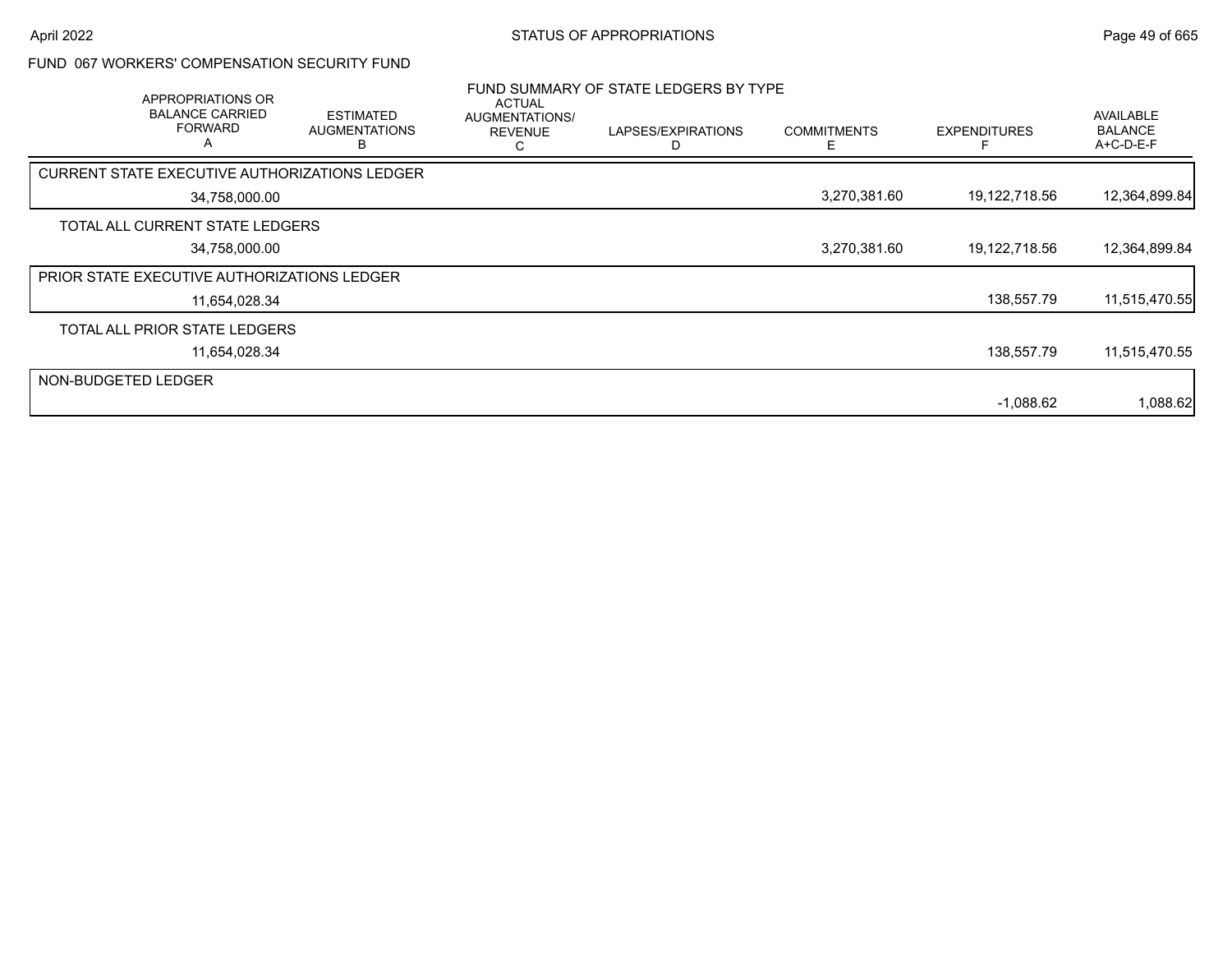### FUND 069 WORKMEN'S COMPENSATION SUPERSEDEAS

|                     | APPROPRIATIONS OR<br><b>BALANCE CARRIED</b><br><b>FORWARD</b> | <b>ESTIMATED</b><br><b>AUGMENTATIONS</b> | <b>ACTUAL</b><br>AUGMENTATIONS/<br>REVENUE | FUND SUMMARY OF STATE LEDGERS BY TYPE<br>LAPSES/EXPIRATIONS | <b>COMMITMENTS</b> | <b>EXPENDITURES</b> | AVAILABLE<br><b>BALANCE</b><br>$A+C-D-E-F$ |
|---------------------|---------------------------------------------------------------|------------------------------------------|--------------------------------------------|-------------------------------------------------------------|--------------------|---------------------|--------------------------------------------|
| NON-BUDGETED LEDGER |                                                               |                                          |                                            |                                                             |                    | 22,098,175.33       | $-22,098,175.33$                           |
|                     |                                                               |                                          |                                            |                                                             |                    |                     |                                            |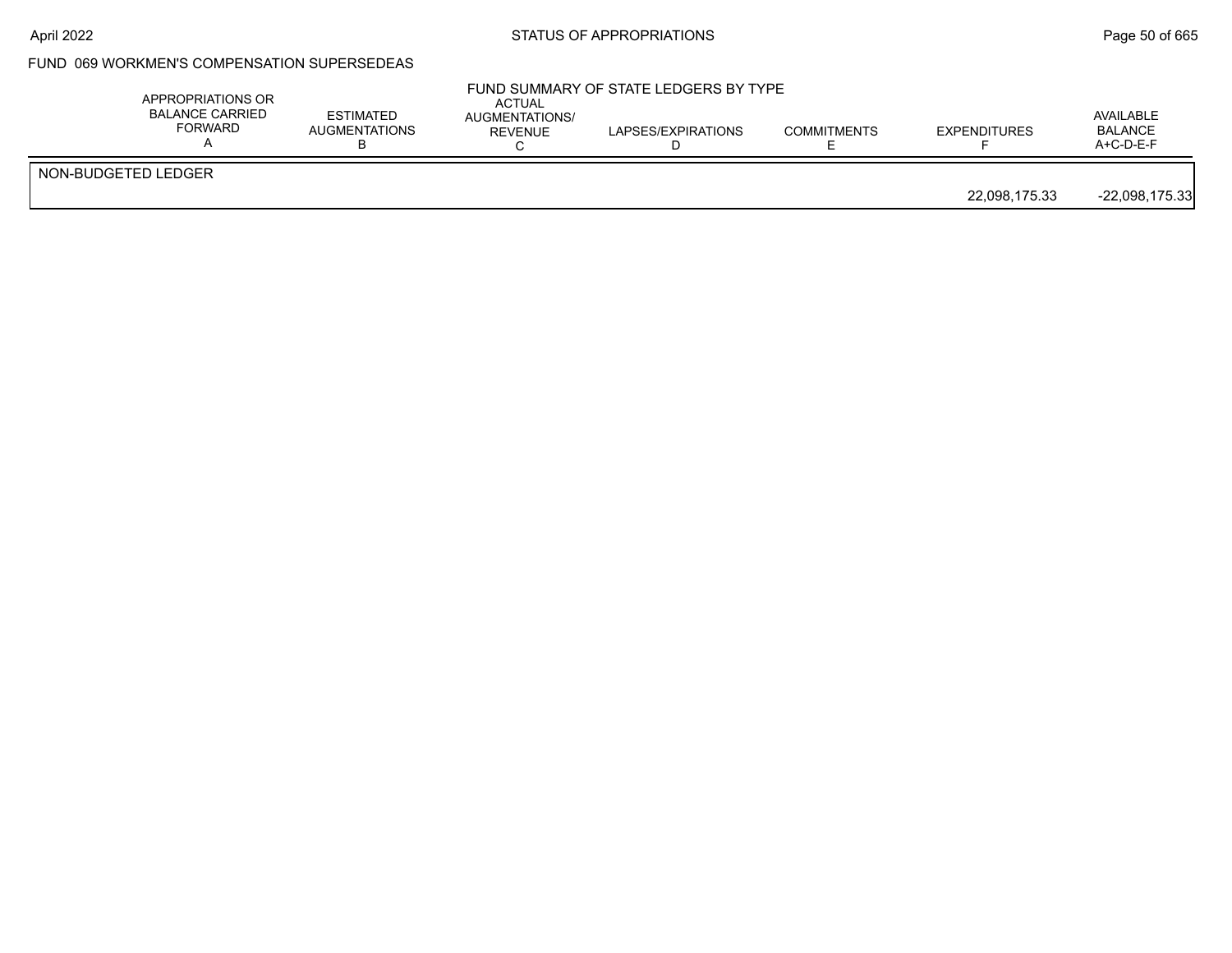### FUND 071 TOBACCO SETTLEMENT FUND

|                                             | <b>APPROPRIATIONS OR</b><br><b>BALANCE CARRIED</b><br><b>FORWARD</b> | <b>ESTIMATED</b><br><b>AUGMENTATIONS</b><br>в        | <b>ACTUAL</b><br><b>AUGMENTATIONS/</b><br><b>REVENUE</b> | FUND SUMMARY OF STATE LEDGERS BY TYPE<br>LAPSES/EXPIRATIONS<br>D | <b>COMMITMENTS</b><br>F | <b>EXPENDITURES</b> | <b>AVAILABLE</b><br><b>BALANCE</b><br>A+C-D-E-F |
|---------------------------------------------|----------------------------------------------------------------------|------------------------------------------------------|----------------------------------------------------------|------------------------------------------------------------------|-------------------------|---------------------|-------------------------------------------------|
| <b>CURRENT STATE APPROPRIATIONS LEDGER</b>  |                                                                      |                                                      |                                                          |                                                                  |                         |                     |                                                 |
|                                             | 155,457,000.00                                                       |                                                      |                                                          |                                                                  | 451,563.17              | 2,548,436.83        | 152,457,000.00                                  |
|                                             |                                                                      | <b>CURRENT STATE EXECUTIVE AUTHORIZATIONS LEDGER</b> |                                                          |                                                                  |                         |                     |                                                 |
|                                             | 209,395,000.00                                                       |                                                      |                                                          |                                                                  | 9,871,524.33            | 608,398.96          | 198,915,076.71                                  |
|                                             | TOTAL ALL CURRENT STATE LEDGERS                                      |                                                      |                                                          |                                                                  |                         |                     |                                                 |
|                                             | 364,852,000.00                                                       |                                                      |                                                          |                                                                  | 10,323,087.50           | 3.156.835.79        | 351,372,076.71                                  |
| <b>PRIOR STATE APPROPRIATIONS LEDGER</b>    |                                                                      |                                                      |                                                          |                                                                  |                         |                     |                                                 |
|                                             | 16,506,926.56                                                        |                                                      |                                                          |                                                                  |                         | 16,506,926.56       |                                                 |
| PRIOR STATE EXECUTIVE AUTHORIZATIONS LEDGER |                                                                      |                                                      |                                                          |                                                                  |                         |                     |                                                 |
|                                             | 98,783,409.12                                                        |                                                      |                                                          |                                                                  | 12,321,039.62           | 60,958,859.96       | 25,503,509.54                                   |
|                                             | <b>TOTAL ALL PRIOR STATE LEDGERS</b>                                 |                                                      |                                                          |                                                                  |                         |                     |                                                 |
|                                             | 115,290,335.68                                                       |                                                      |                                                          |                                                                  | 12,321,039.62           | 77,465,786.52       | 25,503,509.54                                   |
| <b>RESTRICTED RECEIPTS LEDGER</b>           |                                                                      |                                                      |                                                          |                                                                  |                         |                     |                                                 |
| RESTRICTED REVENUE LEDGER                   |                                                                      |                                                      |                                                          |                                                                  |                         |                     |                                                 |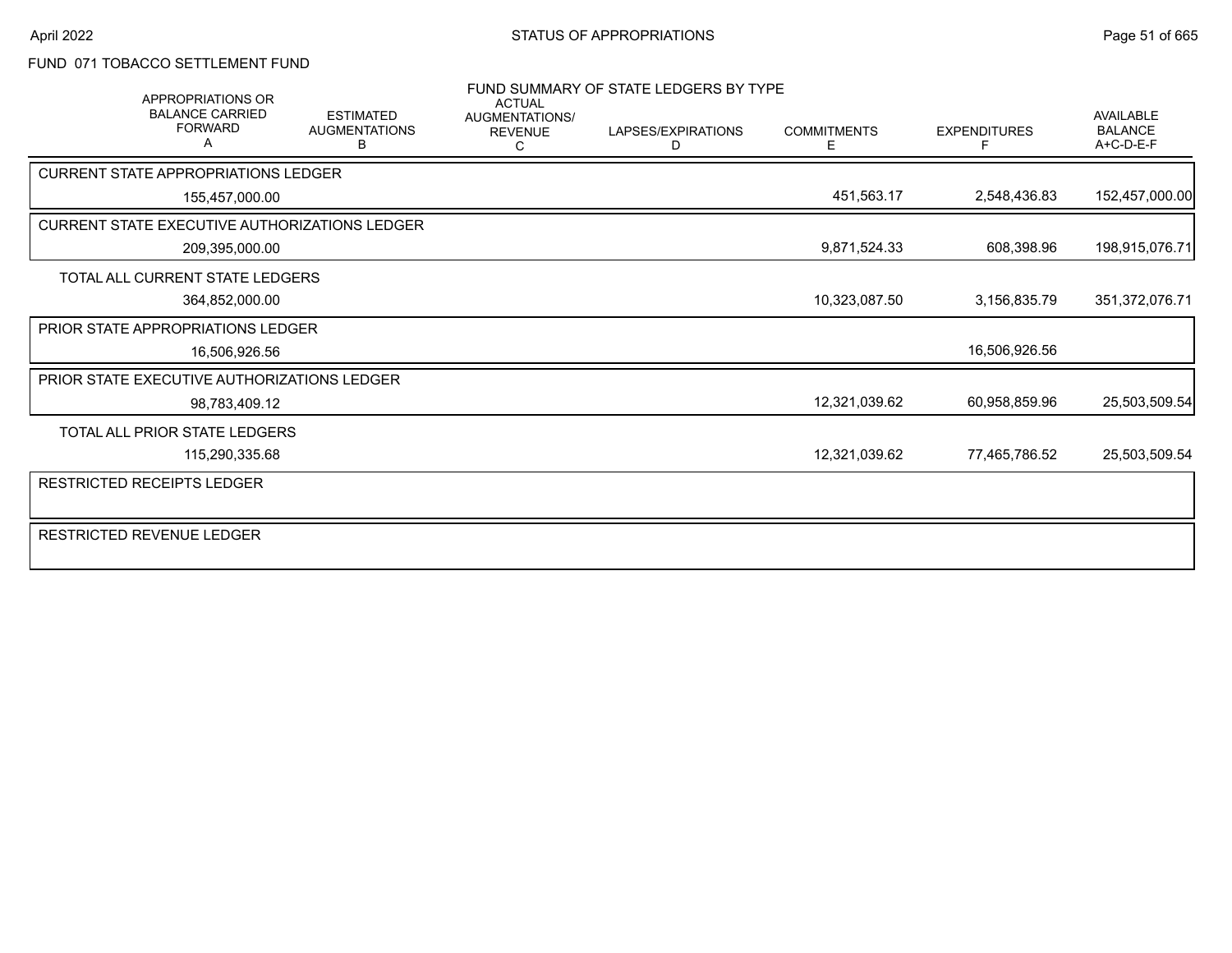# FUND 072 REAL ESTATE RECOVERY FUND

| APPROPRIATIONS OR<br><b>BALANCE CARRIED</b><br><b>FORWARD</b><br>A | <b>ESTIMATED</b><br>AUGMENTATIONS | <b>ACTUAL</b><br><b>AUGMENTATIONS/</b><br><b>REVENUE</b> | FUND SUMMARY OF STATE LEDGERS BY TYPE<br>LAPSES/EXPIRATIONS<br>D | <b>COMMITMENTS</b> | <b>EXPENDITURES</b> | AVAILABLE<br><b>BALANCE</b><br>A+C-D-E-F |
|--------------------------------------------------------------------|-----------------------------------|----------------------------------------------------------|------------------------------------------------------------------|--------------------|---------------------|------------------------------------------|
| <b>CURRENT STATE EXECUTIVE AUTHORIZATIONS LEDGER</b>               |                                   |                                                          |                                                                  |                    |                     |                                          |
| 150,000.00                                                         |                                   |                                                          |                                                                  |                    |                     | 150,000.00                               |
| TOTAL ALL CURRENT STATE LEDGERS                                    |                                   |                                                          |                                                                  |                    |                     |                                          |
| 150,000.00                                                         |                                   |                                                          |                                                                  |                    |                     | 150,000.00                               |
| <b>PRIOR STATE EXECUTIVE AUTHORIZATIONS LEDGER</b>                 |                                   |                                                          |                                                                  |                    |                     |                                          |
| 129,990.94                                                         |                                   |                                                          |                                                                  |                    |                     | 129,990.94                               |
| TOTAL ALL PRIOR STATE LEDGERS                                      |                                   |                                                          |                                                                  |                    |                     |                                          |
| 129,990.94                                                         |                                   |                                                          |                                                                  |                    |                     | 129,990.94                               |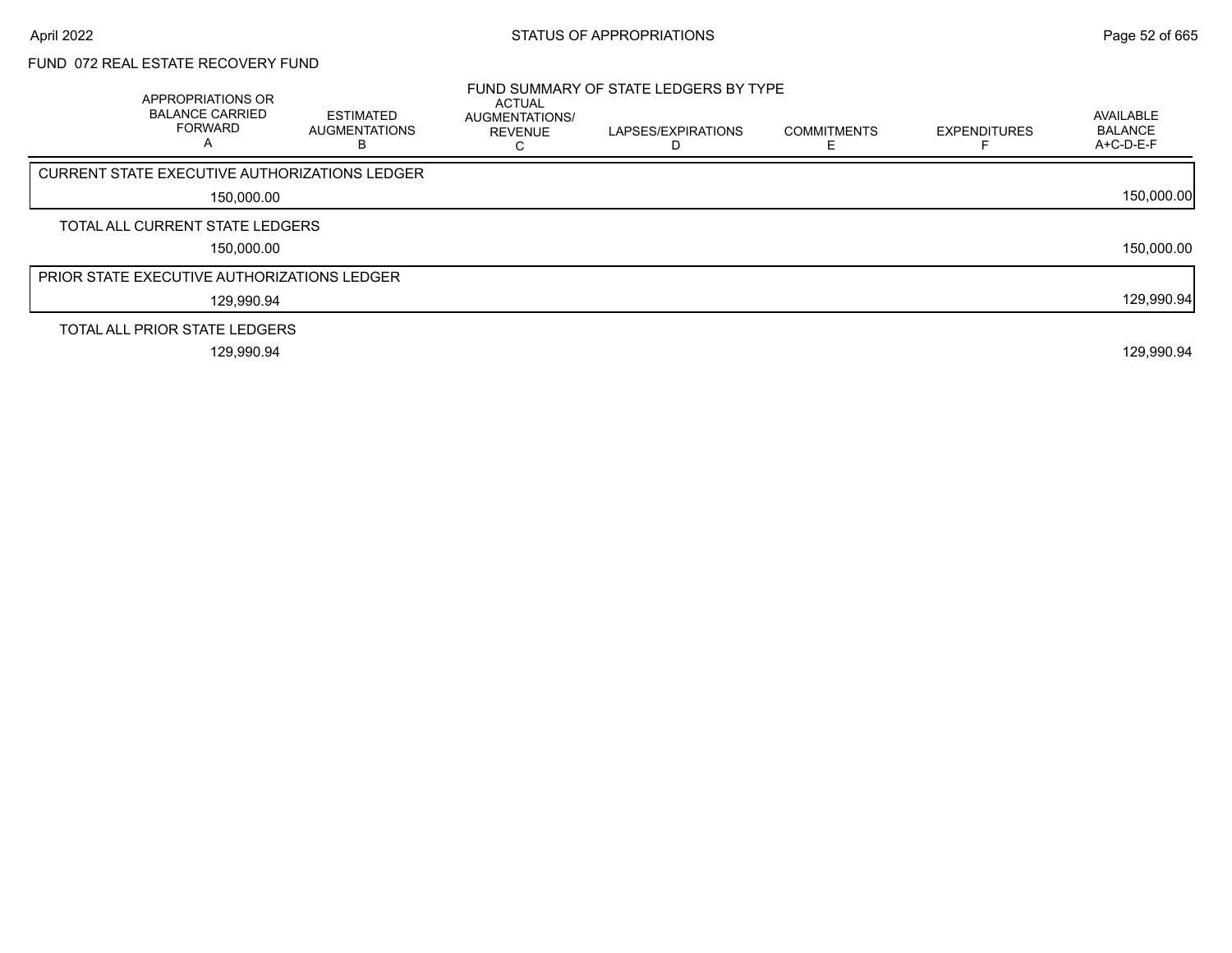### FUND 073 NONCOAL SURFACE MINING CONSERVATION

| APPROPRIATIONS OR                             |                                               | <b>ACTUAL</b>                         | FUND SUMMARY OF STATE LEDGERS BY TYPE |                         |                     |                                          |
|-----------------------------------------------|-----------------------------------------------|---------------------------------------|---------------------------------------|-------------------------|---------------------|------------------------------------------|
| <b>BALANCE CARRIED</b><br><b>FORWARD</b><br>A | <b>ESTIMATED</b><br><b>AUGMENTATIONS</b><br>В | AUGMENTATIONS/<br><b>REVENUE</b><br>С | LAPSES/EXPIRATIONS<br>D               | <b>COMMITMENTS</b><br>Е | <b>EXPENDITURES</b> | AVAILABLE<br><b>BALANCE</b><br>A+C-D-E-F |
| CURRENT STATE EXECUTIVE AUTHORIZATIONS LEDGER |                                               |                                       |                                       |                         |                     |                                          |
| 3,978,000.00                                  |                                               |                                       |                                       | 36,000.00               | 2,455,363.55        | 1,486,636.45                             |
| TOTAL ALL CURRENT STATE LEDGERS               |                                               |                                       |                                       |                         |                     |                                          |
| 3,978,000.00                                  |                                               |                                       |                                       | 36,000.00               | 2,455,363.55        | 1,486,636.45                             |
| PRIOR STATE EXECUTIVE AUTHORIZATIONS LEDGER   |                                               |                                       |                                       |                         |                     |                                          |
| 1,292,504.49                                  |                                               |                                       |                                       | 5,000.00                | 145,845.14          | 1,141,659.35                             |
| TOTAL ALL PRIOR STATE LEDGERS                 |                                               |                                       |                                       |                         |                     |                                          |
| 1,292,504.49                                  |                                               |                                       |                                       | 5,000.00                | 145,845.14          | 1,141,659.35                             |
| <b>RESTRICTED RECEIPTS LEDGER</b>             |                                               |                                       |                                       |                         |                     |                                          |
| 2,505,766.05                                  |                                               | 40,698.03                             |                                       |                         | 1,000.00            | 2,545,464.08                             |
| <b>RESTRICTED REVENUE LEDGER</b>              |                                               |                                       |                                       |                         |                     |                                          |
| 1,332,137.99                                  |                                               | 109,071.01                            |                                       |                         |                     | 1,441,209.00                             |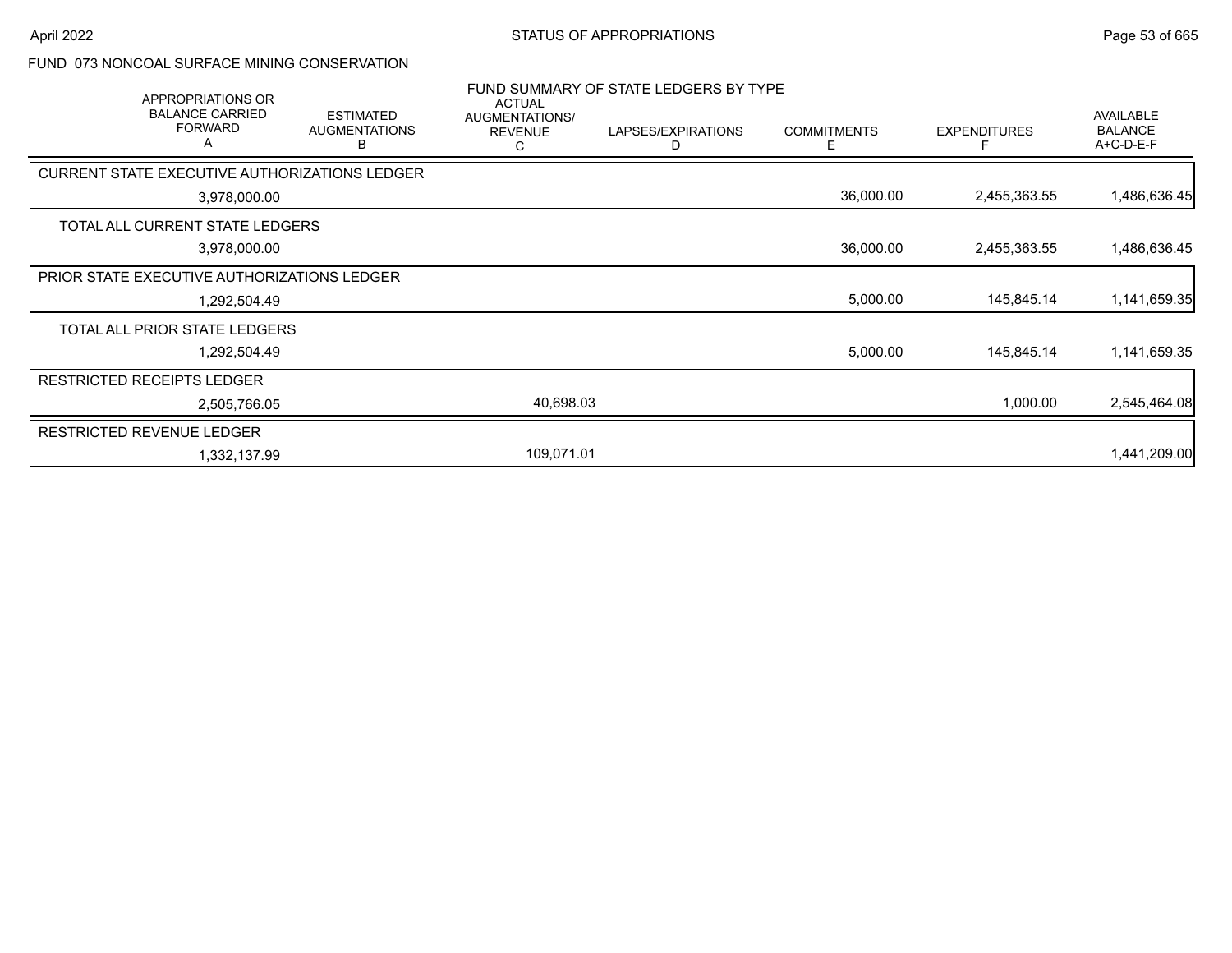#### April 2022 **Example 2022** Page 54 of 665

# FUND 075 PUBLIC SCHOOL RETIREES' HEALTH INS

| APPROPRIATIONS OR<br>BALANCE CARRIED<br>FORWARD | <b>ESTIMATED</b><br>AUGMENTATIONS | ACTUAL<br><b>AUGMENTATIONS/</b><br>REVENUE | FUND SUMMARY OF STATE LEDGERS BY TYPE<br>LAPSES/EXPIRATIONS | <b>COMMITMENTS</b> | <b>EXPENDITURES</b> | AVAILABLE<br><b>BALANCE</b><br>$A+C-D-E-F$ |
|-------------------------------------------------|-----------------------------------|--------------------------------------------|-------------------------------------------------------------|--------------------|---------------------|--------------------------------------------|
| RESTRICTED REVENUE LEDGER                       |                                   | 1,500,000.00                               |                                                             | 203.959.96         | 1.055.778.21        | 240,261.83                                 |
|                                                 |                                   |                                            |                                                             |                    |                     |                                            |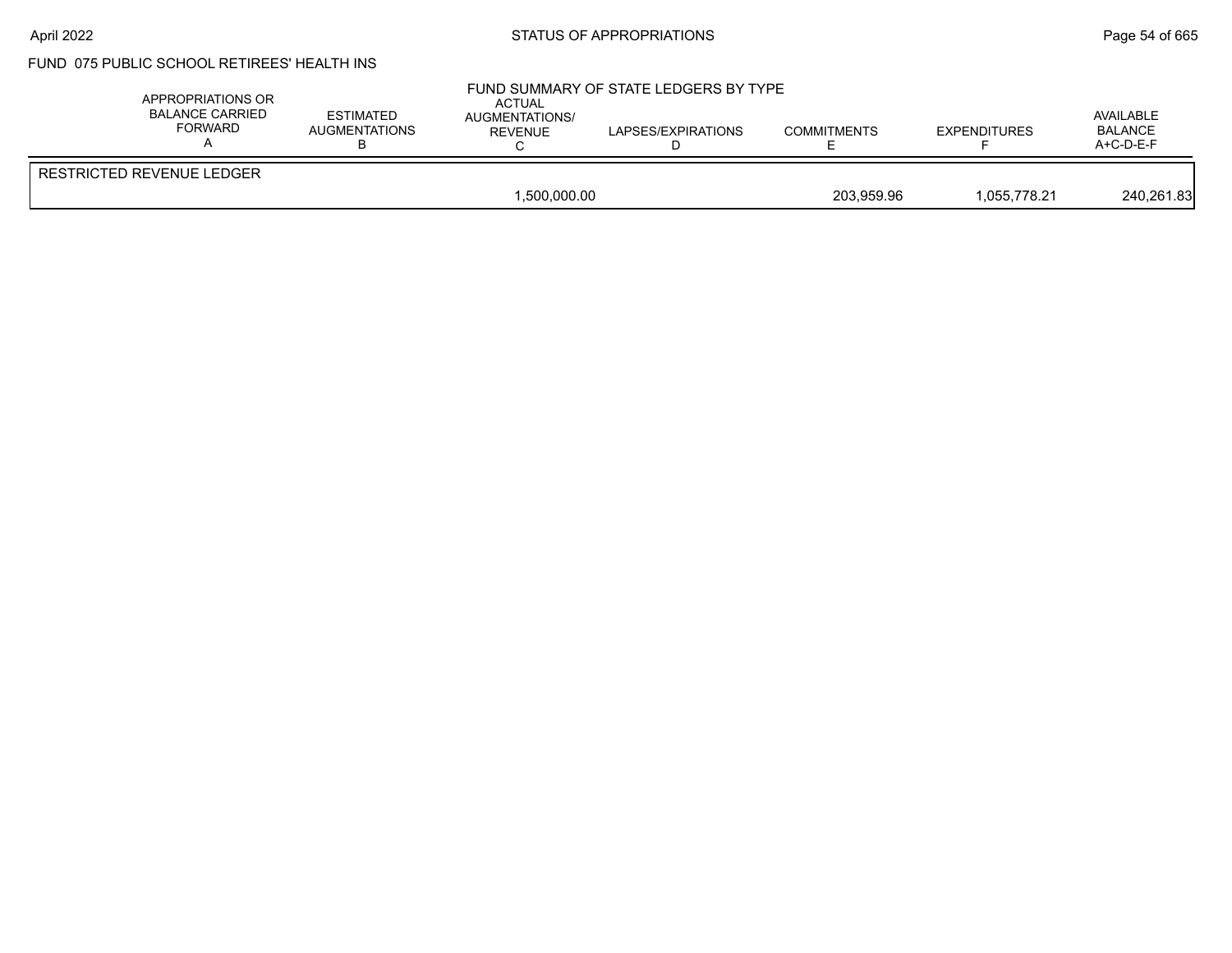FUND 076 MUNICIPAL PENSION AID FUND

|                                   | APPROPRIATIONS OR<br><b>BALANCE CARRIED</b><br>FORWARD | <b>ESTIMATED</b><br><b>AUGMENTATIONS</b> | ACTUAL<br>AUGMENTATIONS/<br>REVENUE | FUND SUMMARY OF STATE LEDGERS BY TYPE<br>LAPSES/EXPIRATIONS | <b>COMMITMENTS</b> | <b>EXPENDITURES</b> | AVAILABLE<br>BALANCE<br>$A+C-D-E-F$ |
|-----------------------------------|--------------------------------------------------------|------------------------------------------|-------------------------------------|-------------------------------------------------------------|--------------------|---------------------|-------------------------------------|
| <b>RESTRICTED RECEIPTS LEDGER</b> |                                                        |                                          |                                     |                                                             |                    |                     |                                     |
|                                   | 323,482,369.37                                         |                                          | 352.911.866.90                      |                                                             |                    | 318.821.458.47      | 357,572,777.80                      |
| RESTRICTED REVENUE LEDGER         |                                                        |                                          |                                     |                                                             |                    |                     |                                     |
|                                   | 972.20                                                 |                                          | 922.752.47                          |                                                             |                    | 922,752.47          | 972.20                              |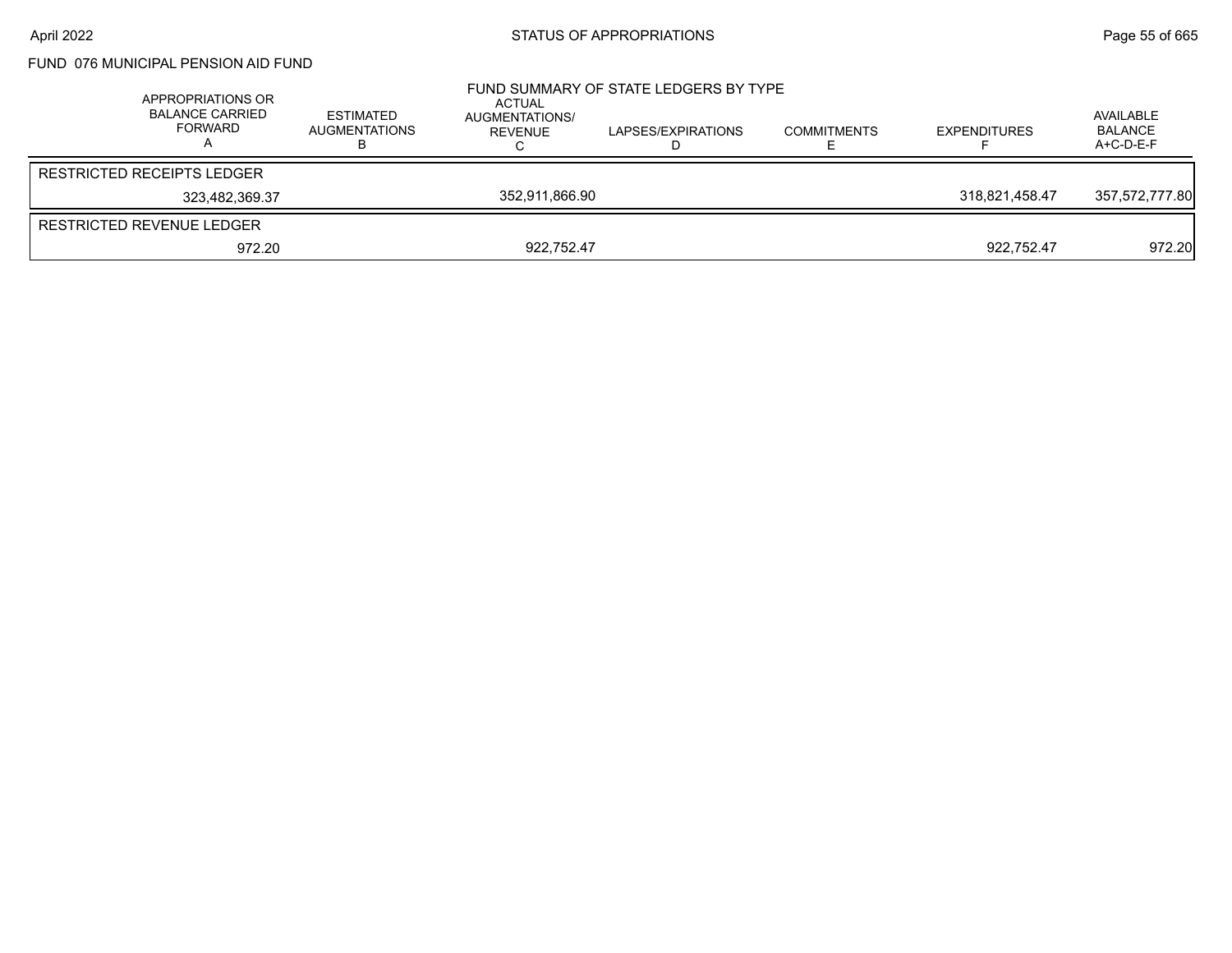# FUND 078 PA MUNICIPAL RETIREMENT FUND

|                              | APPROPRIATIONS OR<br><b>BALANCE CARRIED</b><br>FORWARD | ESTIMATED<br>AUGMENTATIONS | ACTUAL<br>AUGMENTATIONS/<br>REVENUE | FUND SUMMARY OF STATE LEDGERS BY TYPE<br>LAPSES/EXPIRATIONS | <b>COMMITMENTS</b> | <b>EXPENDITURES</b> | AVAILABLE<br>BALANCE<br>$A+C-D-E-F$ |
|------------------------------|--------------------------------------------------------|----------------------------|-------------------------------------|-------------------------------------------------------------|--------------------|---------------------|-------------------------------------|
| l RESTRICTED RECEIPTS LEDGER |                                                        |                            |                                     |                                                             |                    |                     |                                     |
| NON-BUDGETED LEDGER          |                                                        |                            |                                     |                                                             | 9,964,165.83       | 131.336.937.09      | $-141,301,102.92$                   |
|                              |                                                        |                            |                                     |                                                             |                    |                     |                                     |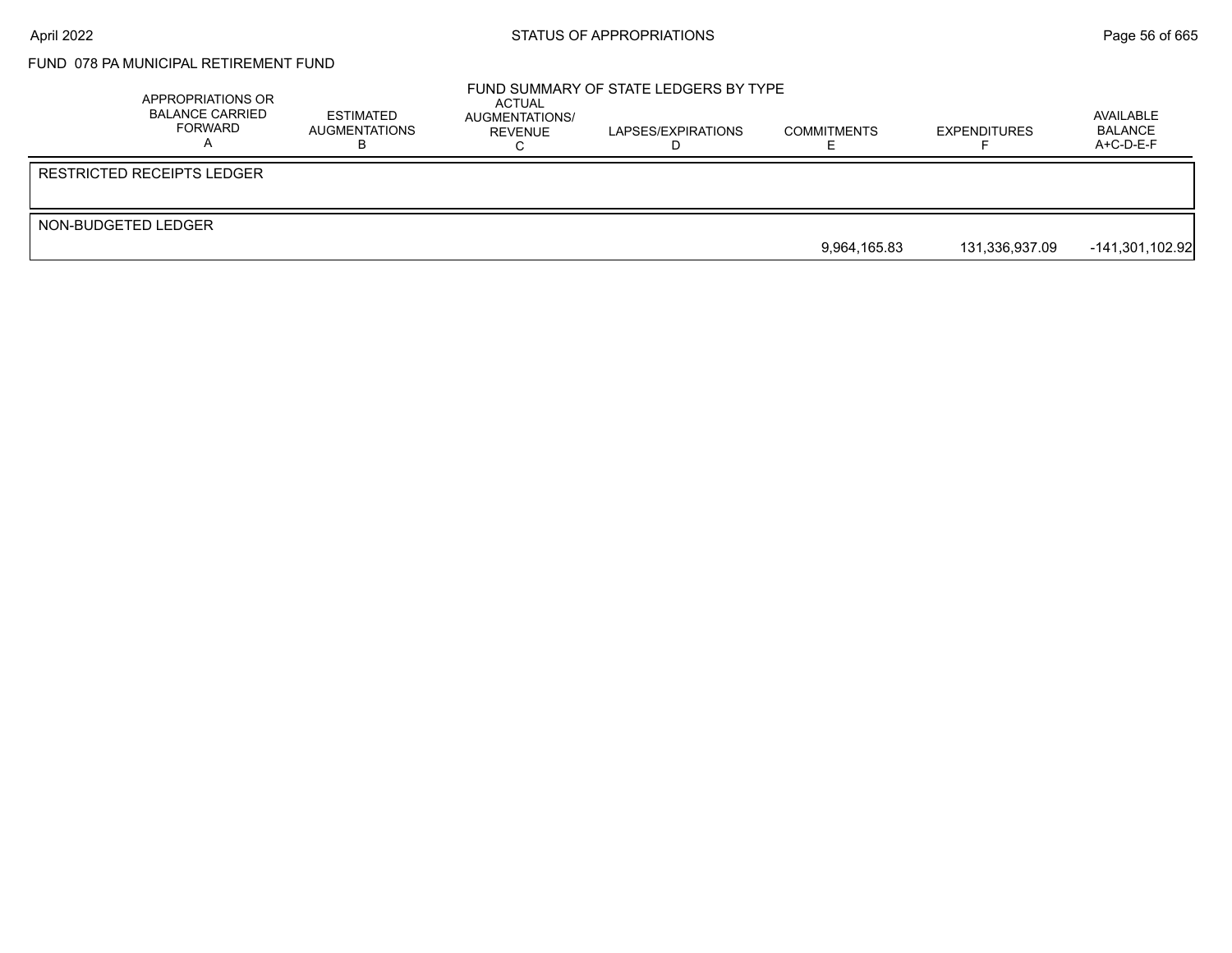### FUND 079 HIGHER EDUCATION ASSISTANCE FUND

| <b>APPROPRIATIONS OR</b><br><b>BALANCE CARRIED</b><br><b>FORWARD</b><br>A | <b>ESTIMATED</b><br><b>AUGMENTATIONS</b><br>в | ACTUAL<br>AUGMENTATIONS/<br><b>REVENUE</b><br>ι. | FUND SUMMARY OF STATE LEDGERS BY TYPE<br>LAPSES/EXPIRATIONS | <b>COMMITMENTS</b> | <b>EXPENDITURES</b> | <b>AVAILABLE</b><br><b>BALANCE</b><br>$A+C-D-E-F$ |
|---------------------------------------------------------------------------|-----------------------------------------------|--------------------------------------------------|-------------------------------------------------------------|--------------------|---------------------|---------------------------------------------------|
| <b>PRIOR STATE CONTINUING LEDGER</b>                                      |                                               |                                                  |                                                             |                    |                     |                                                   |
| 205.404.49                                                                |                                               |                                                  |                                                             |                    |                     | 205,404.49                                        |
| TOTAL ALL PRIOR STATE LEDGERS                                             |                                               |                                                  |                                                             |                    |                     |                                                   |
| 205,404.49                                                                |                                               |                                                  |                                                             |                    |                     | 205,404.49                                        |
| <b>RESTRICTED RECEIPTS LEDGER</b>                                         |                                               |                                                  |                                                             |                    |                     |                                                   |
| -16.141.369.50                                                            |                                               | 266,443,650.49                                   |                                                             |                    | 244,788,891.60      | 5,513,389.39                                      |
| <b>RESTRICTED REVENUE LEDGER</b>                                          |                                               |                                                  |                                                             |                    |                     |                                                   |
| 337,982,863.49                                                            |                                               | 959,530,173.10                                   |                                                             |                    | 774,830,047.22      | 522,682,989.37                                    |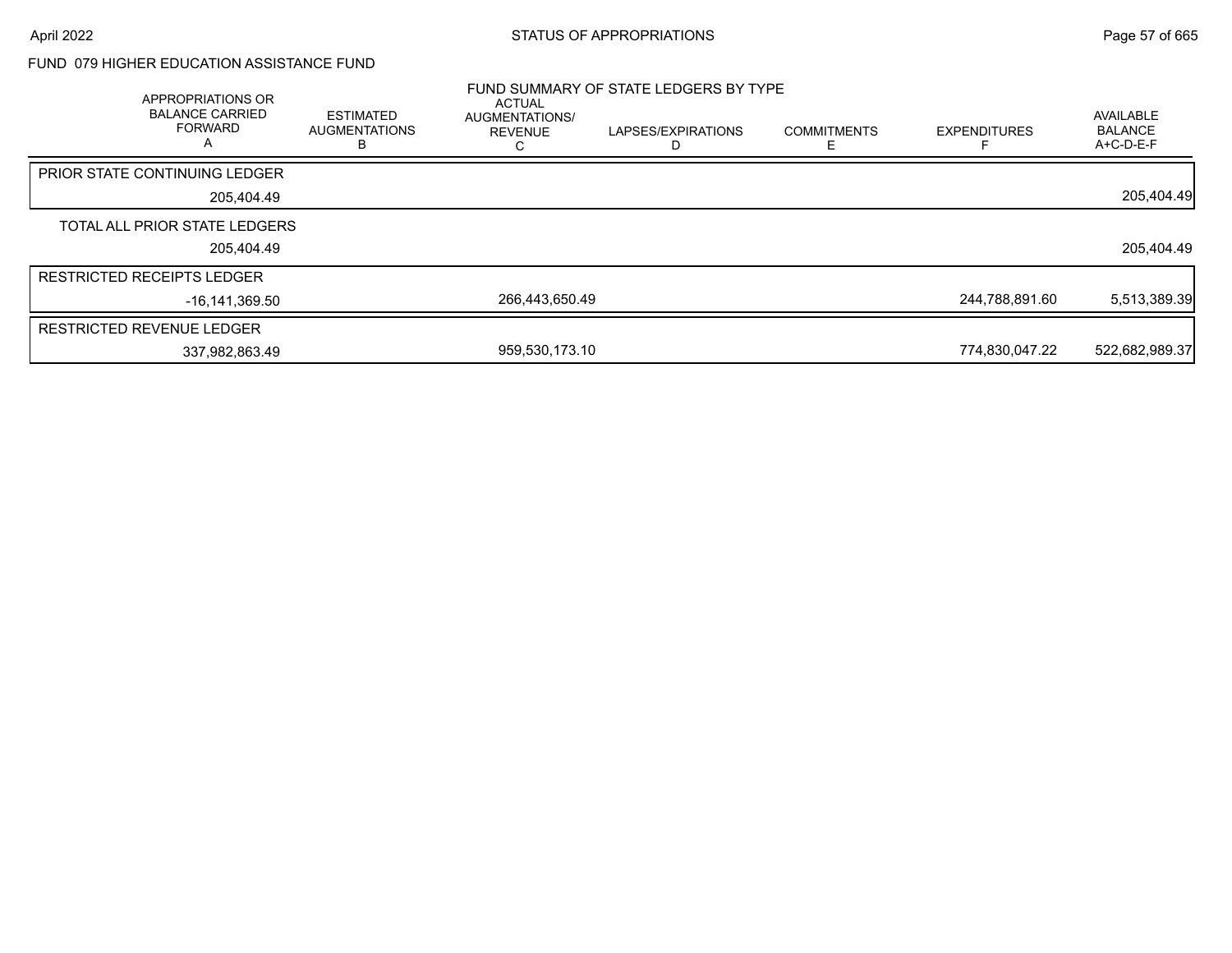### FUND 080 EMERGENCY MEDICAL OPERATING SERVICE

| APPROPRIATIONS OR<br><b>BALANCE CARRIED</b><br><b>FORWARD</b><br>А | <b>ESTIMATED</b><br><b>AUGMENTATIONS</b> | <b>ACTUAL</b><br><b>AUGMENTATIONS/</b><br><b>REVENUE</b> | FUND SUMMARY OF STATE LEDGERS BY TYPE<br>LAPSES/EXPIRATIONS | <b>COMMITMENTS</b> | <b>EXPENDITURES</b> | <b>AVAILABLE</b><br><b>BALANCE</b><br>$A+C-D-E-F$ |
|--------------------------------------------------------------------|------------------------------------------|----------------------------------------------------------|-------------------------------------------------------------|--------------------|---------------------|---------------------------------------------------|
| <b>CURRENT STATE APPROPRIATIONS LEDGER</b>                         |                                          |                                                          |                                                             |                    |                     |                                                   |
| 13,500,000.00                                                      |                                          |                                                          |                                                             | 2,533,134.46       | 7.912.148.72        | 3,054,716.82                                      |
| TOTAL ALL CURRENT STATE LEDGERS                                    |                                          |                                                          |                                                             |                    |                     |                                                   |
| 13.500.000.00                                                      |                                          |                                                          |                                                             | 2,533,134.46       | 7.912.148.72        | 3,054,716.82                                      |
| <b>PRIOR STATE APPROPRIATIONS LEDGER</b>                           |                                          |                                                          |                                                             |                    |                     |                                                   |
| 4.224.201.82                                                       |                                          |                                                          |                                                             | 206.687.24         | 1.463.392.00        | 2,554,122.58                                      |
| TOTAL ALL PRIOR STATE LEDGERS                                      |                                          |                                                          |                                                             |                    |                     |                                                   |
| 4.224.201.82                                                       |                                          |                                                          |                                                             | 206.687.24         | 1.463.392.00        | 2.554.122.58                                      |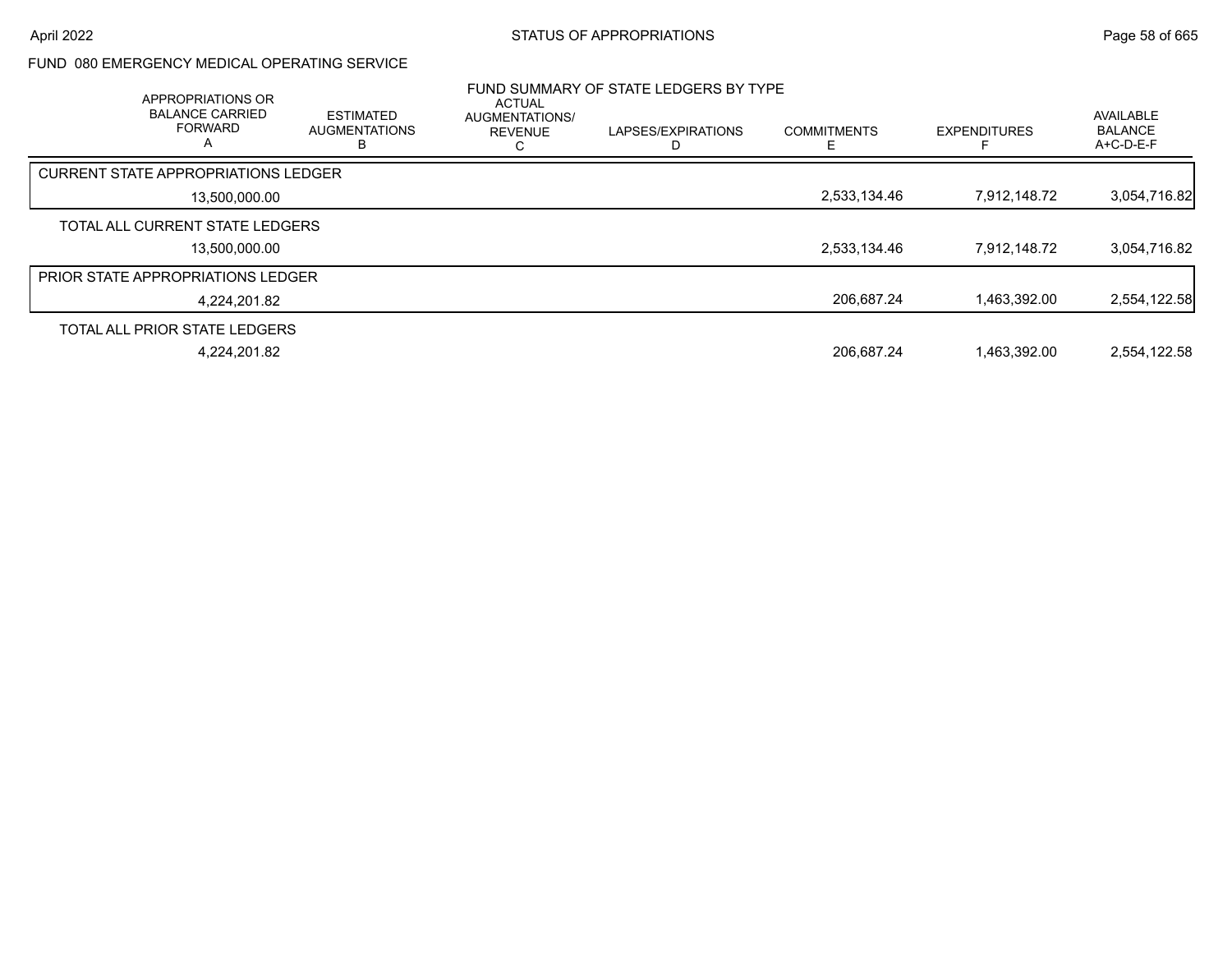# FUND 081 STATE RESTAURANT FUND

|                     | APPROPRIATIONS OR<br>BALANCE CARRIED<br>FORWARD | <b>ESTIMATED</b><br>AUGMENTATIONS | ACTUAL<br><b>AUGMENTATIONS/</b><br>REVENUE | FUND SUMMARY OF STATE LEDGERS BY TYPE<br>LAPSES/EXPIRATIONS | <b>COMMITMENTS</b> | <b>EXPENDITURES</b> | AVAILABLE<br><b>BALANCE</b><br>$A+C-D-E-F$ |
|---------------------|-------------------------------------------------|-----------------------------------|--------------------------------------------|-------------------------------------------------------------|--------------------|---------------------|--------------------------------------------|
| NON-BUDGETED LEDGER |                                                 |                                   |                                            |                                                             | 430.17             | 42.464.91           | $-42,895.08$                               |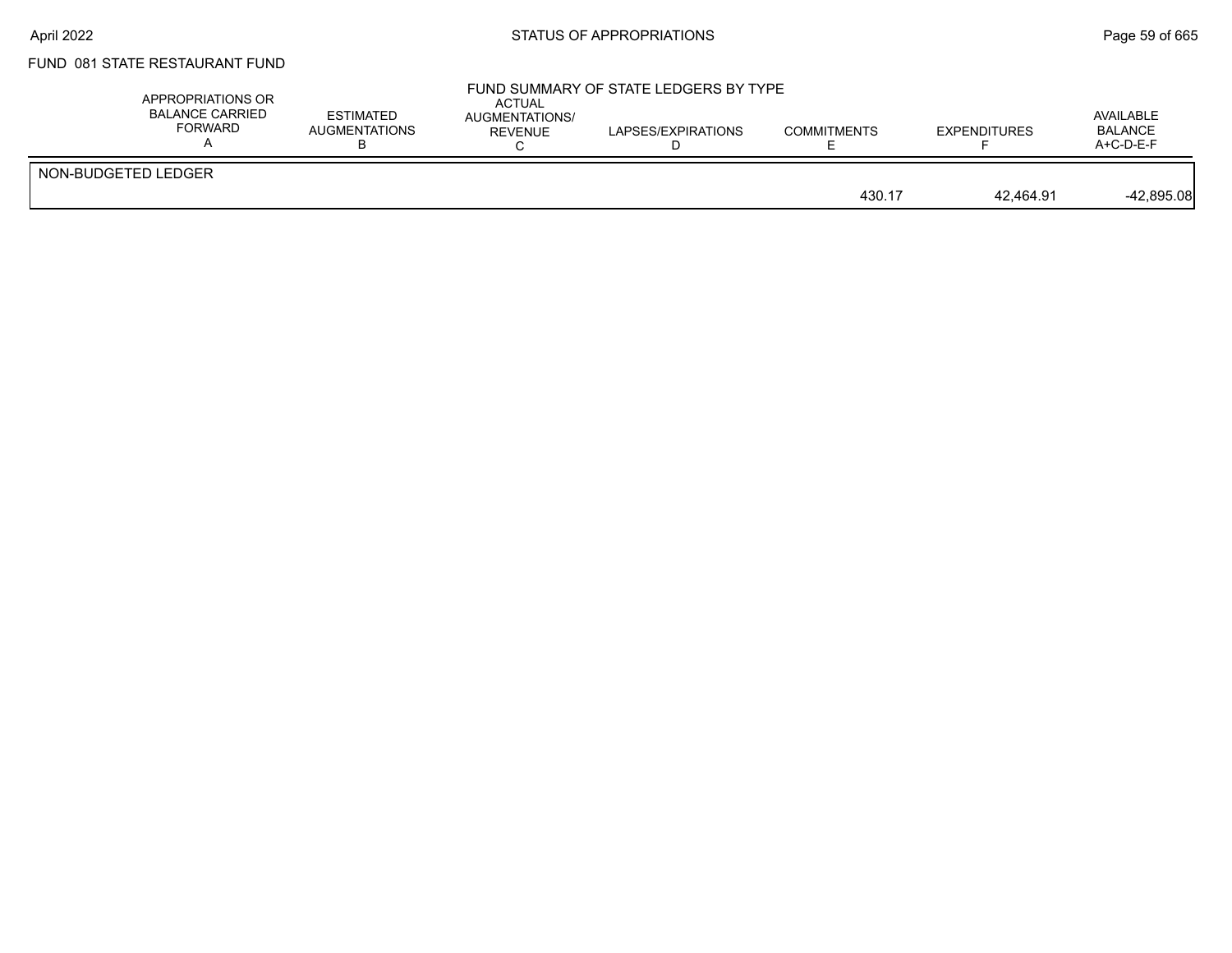## FUND 082 STATE WORKER'S INSURANCE FUND-SWIF

|                     | APPROPRIATIONS OR<br><b>BALANCE CARRIED</b><br>FORWARD | <b>ESTIMATED</b><br><b>AUGMENTATIONS</b> | ACTUAL<br>AUGMENTATIONS/<br>REVENUE | FUND SUMMARY OF STATE LEDGERS BY TYPE<br>LAPSES/EXPIRATIONS | <b>COMMITMENTS</b> | <b>EXPENDITURES</b> | AVAILABLE<br><b>BALANCE</b><br>$A+C-D-E-F$ |
|---------------------|--------------------------------------------------------|------------------------------------------|-------------------------------------|-------------------------------------------------------------|--------------------|---------------------|--------------------------------------------|
|                     | <b>RESTRICTED RECEIPTS LEDGER</b>                      |                                          |                                     |                                                             |                    |                     |                                            |
|                     | 2,891,726.83                                           |                                          | 732.618.83                          |                                                             |                    | 735.937.21          | 2,888,408.45                               |
| NON-BUDGETED LEDGER |                                                        |                                          |                                     |                                                             |                    |                     |                                            |
|                     |                                                        |                                          | 544.782.30                          |                                                             | 109,828,441.28     | 134.471.479.24      | $-244,299,920.52$                          |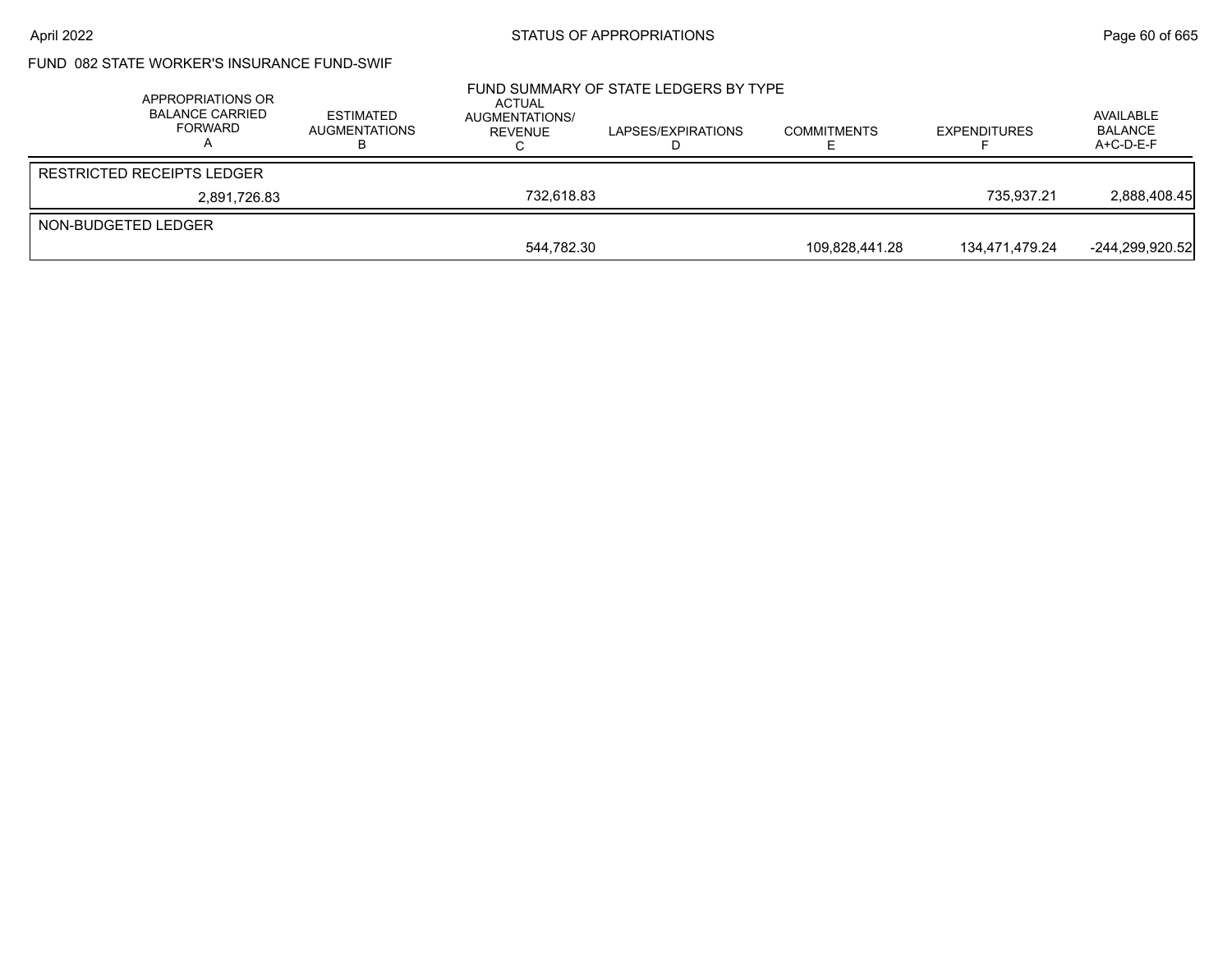### FUND 083 SOLID WASTE RESOURCE RECOVERY DEVEL

| APPROPRIATIONS OR<br><b>BALANCE CARRIED</b><br><b>FORWARD</b> | <b>ESTIMATED</b><br>AUGMENTATIONS<br>נ ו | ACTUAL<br>AUGMENTATIONS/<br>REVENUE | FUND SUMMARY OF STATE LEDGERS BY TYPE<br>LAPSES/EXPIRATIONS | <b>COMMITMENTS</b> | <b>EXPENDITURES</b> | AVAILABLE<br><b>BALANCE</b><br>A+C-D-E-F |
|---------------------------------------------------------------|------------------------------------------|-------------------------------------|-------------------------------------------------------------|--------------------|---------------------|------------------------------------------|
| RESTRICTED REVENUE LEDGER                                     |                                          |                                     |                                                             |                    |                     |                                          |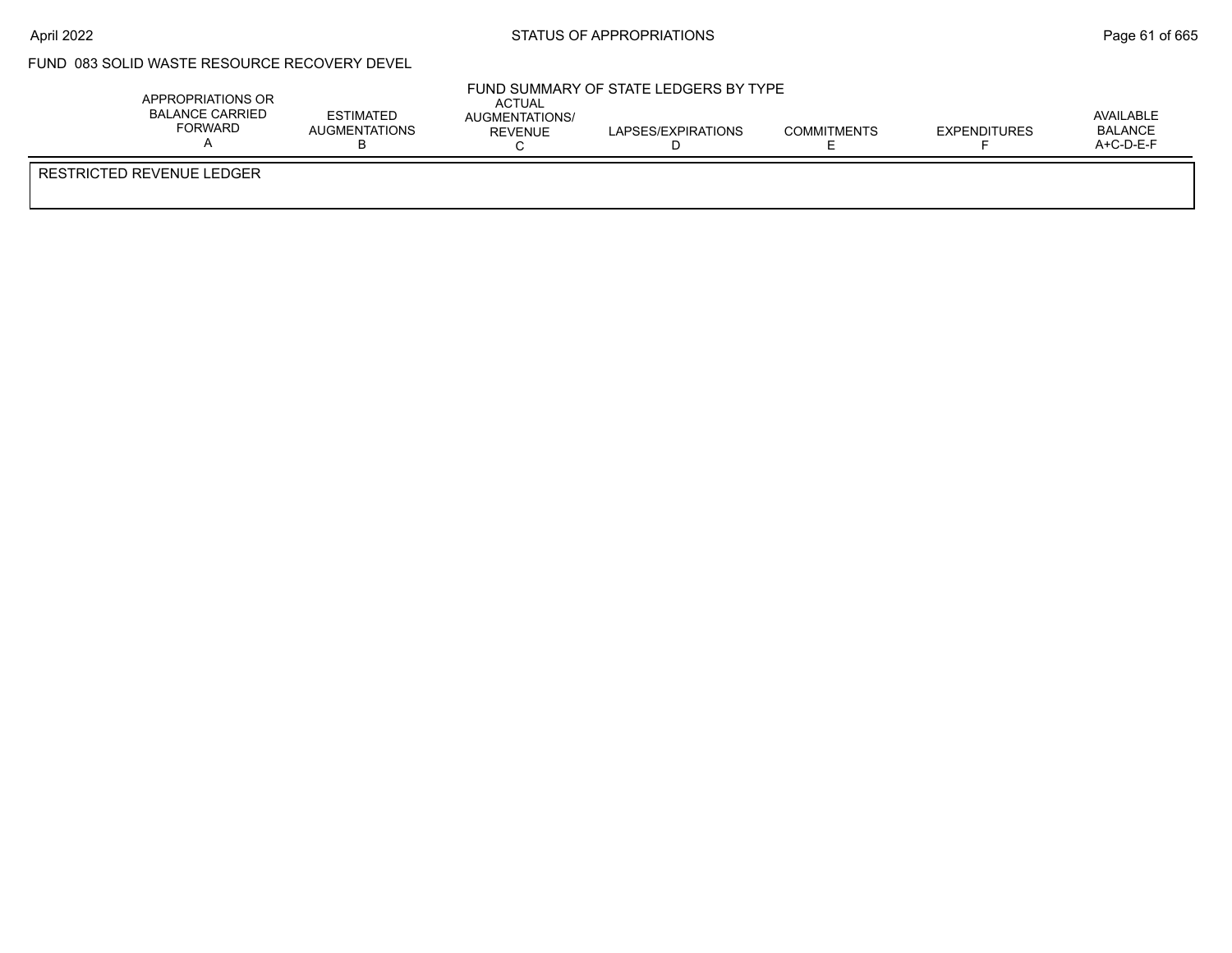# FUND 084 STATE STORES FUND

| APPROPRIATIONS OR                             |                                               | <b>ACTUAL</b>                         | FUND SUMMARY OF STATE LEDGERS BY TYPE |                         |                     |                                                   |
|-----------------------------------------------|-----------------------------------------------|---------------------------------------|---------------------------------------|-------------------------|---------------------|---------------------------------------------------|
| <b>BALANCE CARRIED</b><br><b>FORWARD</b>      | <b>ESTIMATED</b><br><b>AUGMENTATIONS</b><br>B | AUGMENTATIONS/<br><b>REVENUE</b><br>С | LAPSES/EXPIRATIONS<br>D               | <b>COMMITMENTS</b><br>E | <b>EXPENDITURES</b> | <b>AVAILABLE</b><br><b>BALANCE</b><br>$A+C-D-E-F$ |
| <b>CURRENT STATE APPROPRIATIONS LEDGER</b>    |                                               |                                       |                                       |                         |                     |                                                   |
| 33,196,000.00                                 | 75,000.00                                     | 29,265.00                             |                                       | 880,498.57              | 24, 132, 179.56     | 8,212,586.87                                      |
| CURRENT STATE EXECUTIVE AUTHORIZATIONS LEDGER |                                               |                                       |                                       |                         |                     |                                                   |
| 2,583,594,166.00                              | 20,000.00                                     |                                       |                                       | 89,550,196.92           | 2,057,727,136.92    | 436,316,832.16                                    |
| TOTAL ALL CURRENT STATE LEDGERS               |                                               |                                       |                                       |                         |                     |                                                   |
| 2,616,790,166.00                              | 95,000.00                                     | 29,265.00                             |                                       | 90,430,695.49           | 2,081,859,316.48    | 444,529,419.03                                    |
| <b>PRIOR STATE APPROPRIATIONS LEDGER</b>      |                                               |                                       |                                       |                         |                     |                                                   |
| 7,377,247.40                                  |                                               |                                       |                                       | 323,883.57              | 1,877,380.92        | 5,175,982.91                                      |
| PRIOR STATE EXECUTIVE AUTHORIZATIONS LEDGER   |                                               |                                       |                                       |                         |                     |                                                   |
| 116,647,410.39                                |                                               |                                       |                                       | 5,597,305.04            | 50,611,656.96       | 60,438,448.39                                     |
| TOTAL ALL PRIOR STATE LEDGERS                 |                                               |                                       |                                       |                         |                     |                                                   |
| 124,024,657.79                                |                                               |                                       |                                       | 5,921,188.61            | 52,489,037.88       | 65,614,431.30                                     |
| <b>RESTRICTED RECEIPTS LEDGER</b>             |                                               |                                       |                                       |                         |                     |                                                   |
|                                               |                                               |                                       |                                       |                         |                     |                                                   |
| RESTRICTED REVENUE LEDGER                     |                                               |                                       |                                       |                         |                     |                                                   |
| 212,929.12                                    |                                               | 750,000.00                            |                                       |                         |                     | 962,929.12                                        |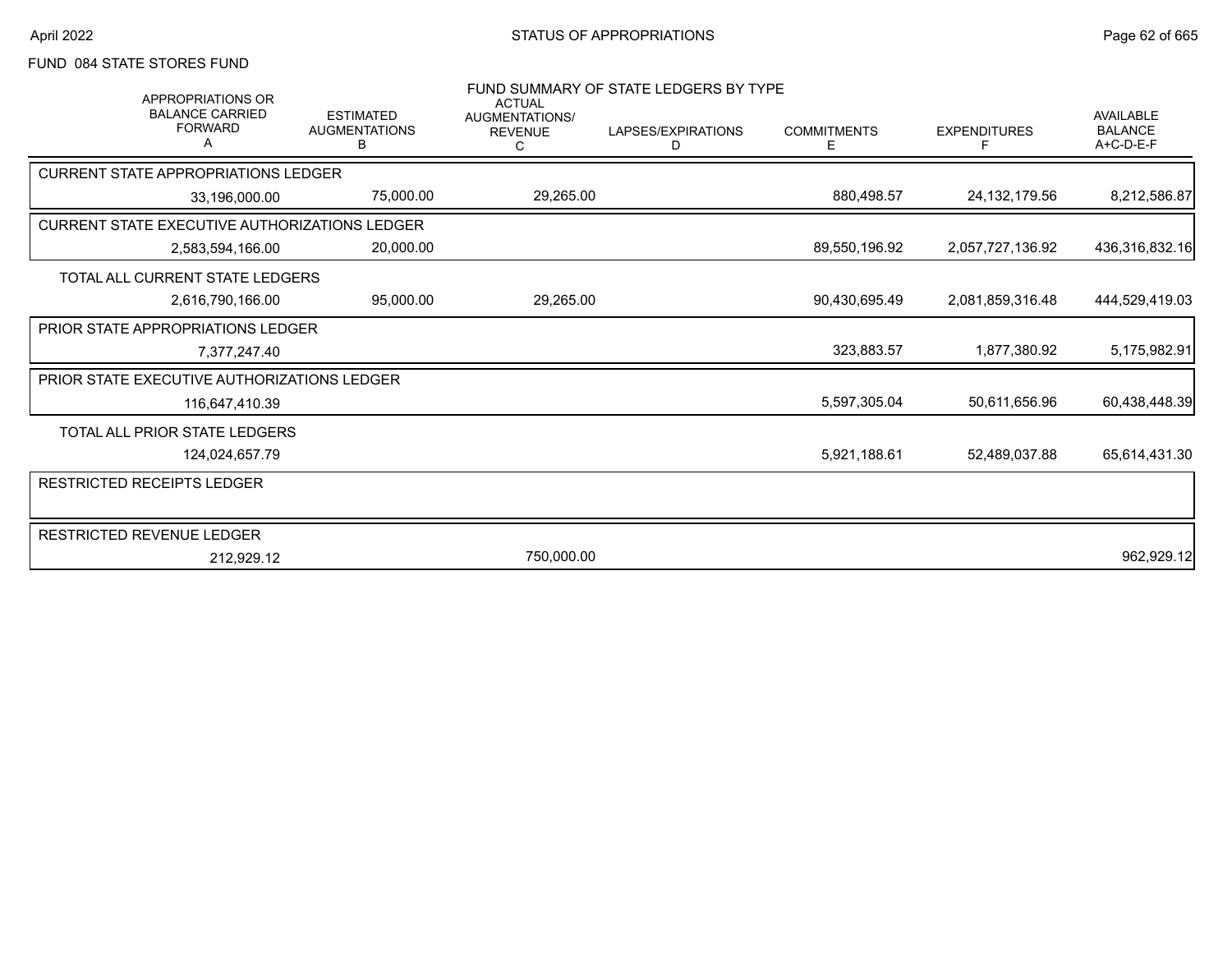# FUND 085 REHABILITATION CENTER FUND

| APPROPRIATIONS OR<br>BALANCE CARRIED<br>FORWARD | <b>ESTIMATED</b><br><b>AUGMENTATIONS</b> | <b>ACTUAL</b><br><b>AUGMENTATIONS/</b><br><b>REVENUE</b> | FUND SUMMARY OF STATE LEDGERS BY TYPE<br>LAPSES/EXPIRATIONS | <b>COMMITMENTS</b> | <b>EXPENDITURES</b> | AVAILABLE<br><b>BALANCE</b><br>$A+C-D-E-F$ |
|-------------------------------------------------|------------------------------------------|----------------------------------------------------------|-------------------------------------------------------------|--------------------|---------------------|--------------------------------------------|
| NON-BUDGETED LEDGER                             |                                          |                                                          |                                                             |                    |                     |                                            |
|                                                 |                                          | 612.497.49                                               |                                                             | 9.870.212.15       | 19.050.518.73       | -28,920,730.88                             |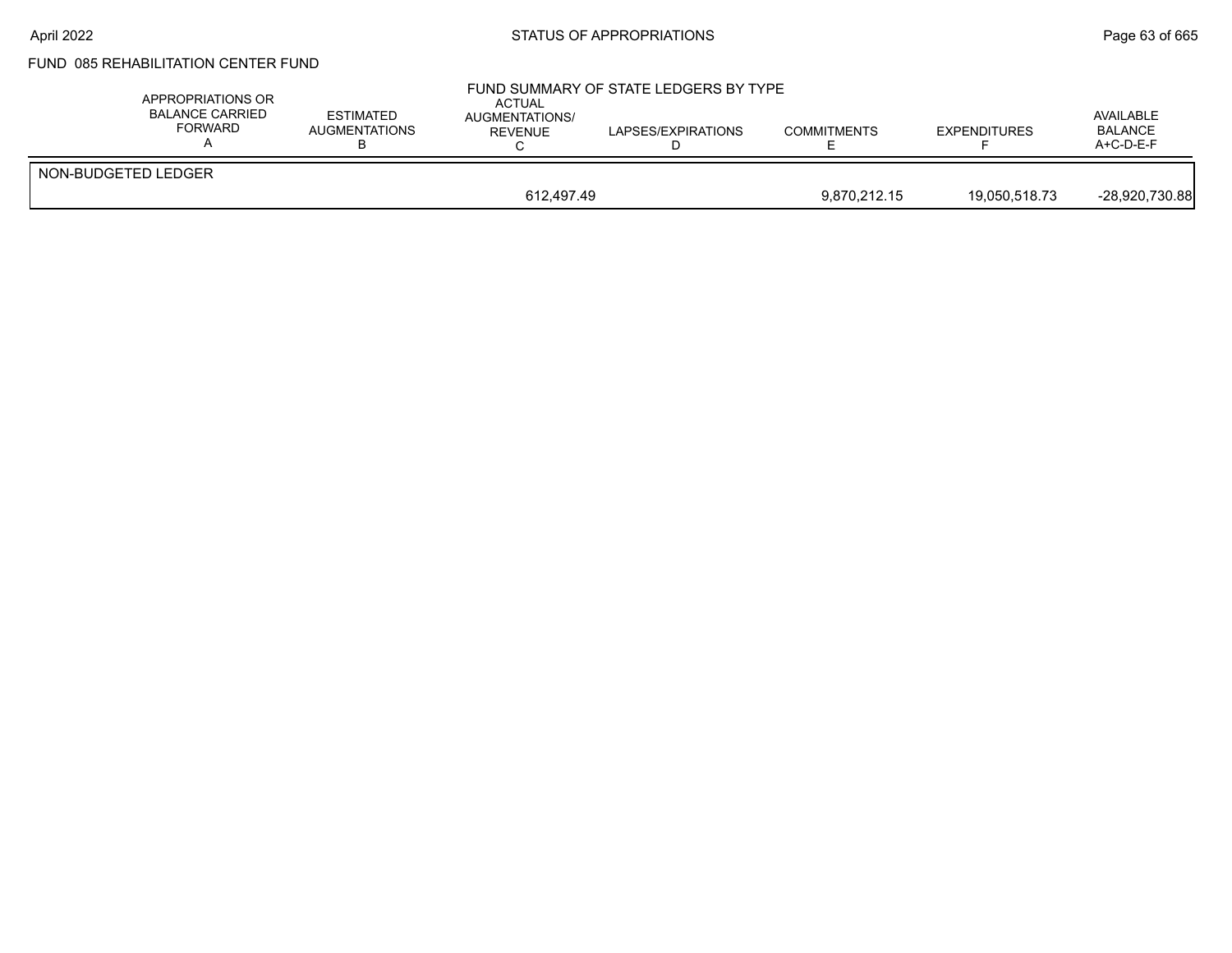### FUND 086 COAL&CLAY MINE SUBSIDENCE INSURANCE

| APPROPRIATIONS OR<br><b>BALANCE CARRIED</b><br><b>FORWARD</b><br>A | <b>ESTIMATED</b><br><b>AUGMENTATIONS</b> | <b>ACTUAL</b><br><b>AUGMENTATIONS/</b><br><b>REVENUE</b> | FUND SUMMARY OF STATE LEDGERS BY TYPE<br>LAPSES/EXPIRATIONS | <b>COMMITMENTS</b> | <b>EXPENDITURES</b> | AVAILABLE<br><b>BALANCE</b><br>A+C-D-E-F |
|--------------------------------------------------------------------|------------------------------------------|----------------------------------------------------------|-------------------------------------------------------------|--------------------|---------------------|------------------------------------------|
| CURRENT STATE EXECUTIVE AUTHORIZATIONS LEDGER                      |                                          |                                                          |                                                             |                    |                     |                                          |
| 6,778,000.00                                                       |                                          |                                                          |                                                             | 304,574.22         | 3.166.810.43        | 3,306,615.35                             |
| TOTAL ALL CURRENT STATE LEDGERS                                    |                                          |                                                          |                                                             |                    |                     |                                          |
| 6,778,000.00                                                       |                                          |                                                          |                                                             | 304,574.22         | 3,166,810.43        | 3,306,615.35                             |
| <b>PRIOR STATE EXECUTIVE AUTHORIZATIONS LEDGER</b>                 |                                          |                                                          |                                                             |                    |                     |                                          |
| 2.410.279.17                                                       |                                          |                                                          |                                                             |                    | 256.974.60          | 2, 153, 304.57                           |
| TOTAL ALL PRIOR STATE LEDGERS                                      |                                          |                                                          |                                                             |                    |                     |                                          |
| 2,410,279.17                                                       |                                          |                                                          |                                                             |                    | 256.974.60          | 2,153,304.57                             |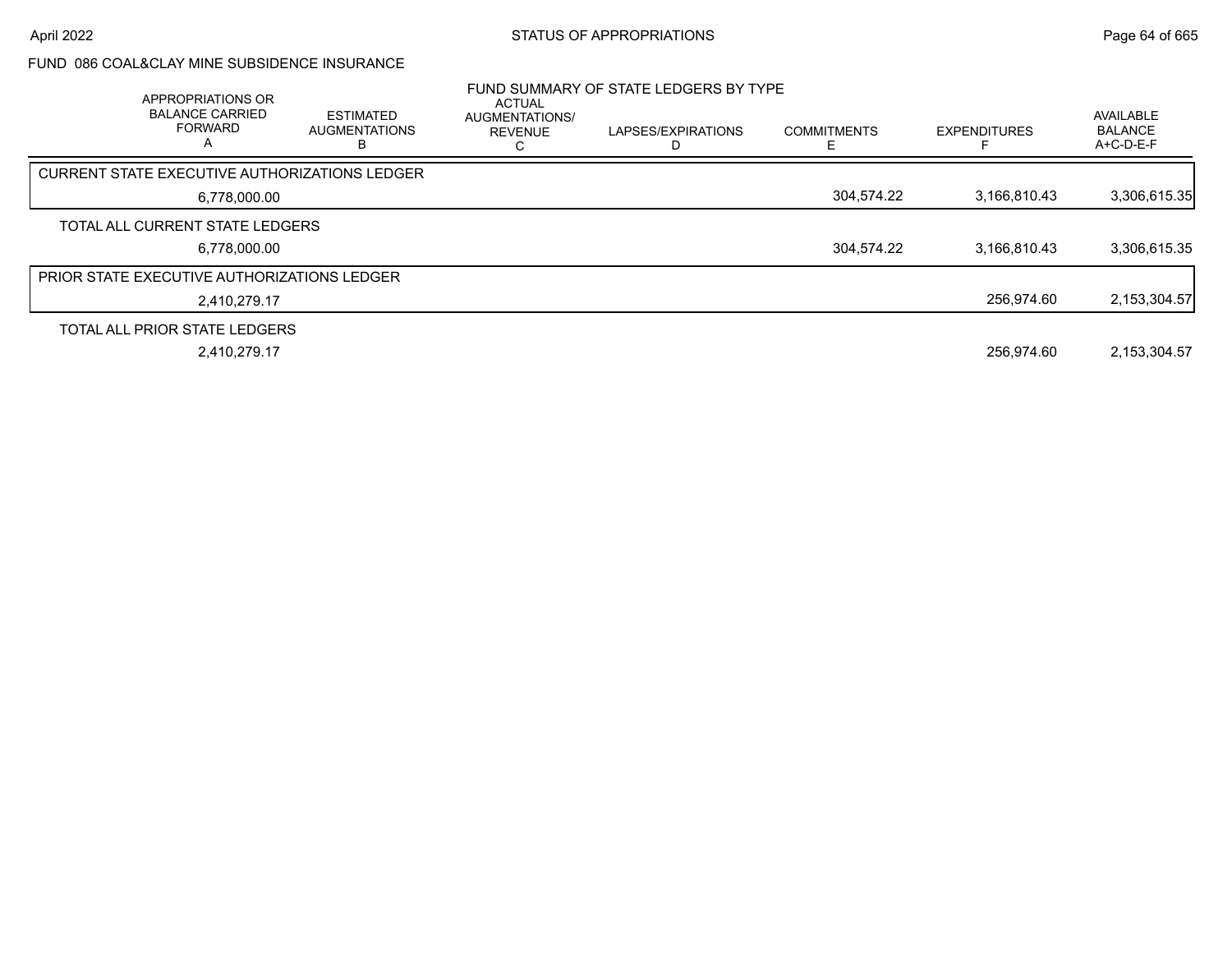## FUND 087 COAL LANDS IMPROVEMENT FUND

| APPROPRIATIONS OR<br><b>BALANCE CARRIED</b><br><b>FORWARD</b><br>Α | <b>ESTIMATED</b><br><b>AUGMENTATIONS</b><br>ы | <b>ACTUAL</b><br>AUGMENTATIONS/<br><b>REVENUE</b> | FUND SUMMARY OF STATE LEDGERS BY TYPE<br>LAPSES/EXPIRATIONS | <b>COMMITMENTS</b> | <b>EXPENDITURES</b> | AVAILABLE<br><b>BALANCE</b><br>$A+C-D-E-F$ |
|--------------------------------------------------------------------|-----------------------------------------------|---------------------------------------------------|-------------------------------------------------------------|--------------------|---------------------|--------------------------------------------|
| <b>CURRENT STATE EXECUTIVE AUTHORIZATIONS LEDGER</b>               |                                               |                                                   |                                                             |                    |                     |                                            |
| 1,200,000.00                                                       |                                               |                                                   |                                                             |                    | 750,000.00          | 450,000.00                                 |
| TOTAL ALL CURRENT STATE LEDGERS                                    |                                               |                                                   |                                                             |                    |                     |                                            |
| 1,200,000.00                                                       |                                               |                                                   |                                                             |                    | 750,000.00          | 450,000.00                                 |
| <b>PRIOR STATE EXECUTIVE AUTHORIZATIONS LEDGER</b>                 |                                               |                                                   |                                                             |                    |                     |                                            |
| 831,908.25                                                         |                                               |                                                   |                                                             |                    |                     | 831,908.25                                 |
| TOTAL ALL PRIOR STATE LEDGERS                                      |                                               |                                                   |                                                             |                    |                     |                                            |
| 831,908.25                                                         |                                               |                                                   |                                                             |                    |                     | 831,908.25                                 |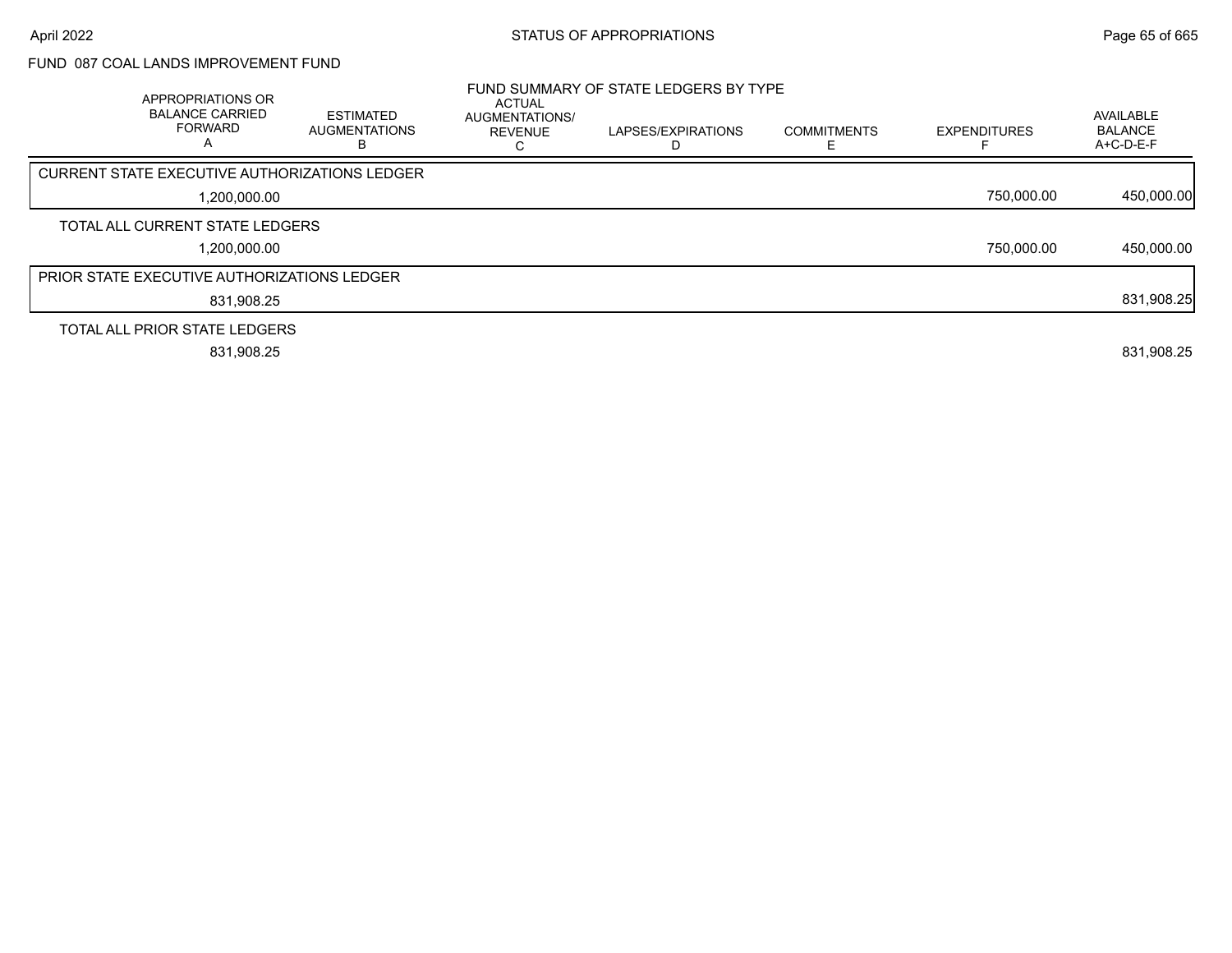## FUND 088 MINORITY BUSINESS DEVELOPMENT FUND

| APPROPRIATIONS OR<br><b>BALANCE CARRIED</b><br><b>FORWARD</b><br>A | <b>ESTIMATED</b><br><b>AUGMENTATIONS</b> | <b>ACTUAL</b><br>AUGMENTATIONS/<br><b>REVENUE</b> | FUND SUMMARY OF STATE LEDGERS BY TYPE<br>LAPSES/EXPIRATIONS | <b>COMMITMENTS</b> | <b>EXPENDITURES</b> | <b>AVAILABLE</b><br><b>BALANCE</b><br>$A+C-D-E-F$ |
|--------------------------------------------------------------------|------------------------------------------|---------------------------------------------------|-------------------------------------------------------------|--------------------|---------------------|---------------------------------------------------|
| CURRENT STATE EXECUTIVE AUTHORIZATIONS LEDGER                      |                                          |                                                   |                                                             |                    |                     |                                                   |
| 1,340,000.00                                                       |                                          |                                                   |                                                             | 151,693.00         | 561,881.83          | 626,425.17                                        |
| TOTAL ALL CURRENT STATE LEDGERS                                    |                                          |                                                   |                                                             |                    |                     |                                                   |
| 1.340.000.00                                                       |                                          |                                                   |                                                             | 151,693.00         | 561.881.83          | 626,425.17                                        |
| <b>PRIOR STATE EXECUTIVE AUTHORIZATIONS LEDGER</b>                 |                                          |                                                   |                                                             |                    |                     |                                                   |
| 333,694.32                                                         |                                          |                                                   |                                                             |                    | 13,185.28           | 320,509.04                                        |
| TOTAL ALL PRIOR STATE LEDGERS                                      |                                          |                                                   |                                                             |                    |                     |                                                   |
| 333.694.32                                                         |                                          |                                                   |                                                             |                    | 13.185.28           | 320.509.04                                        |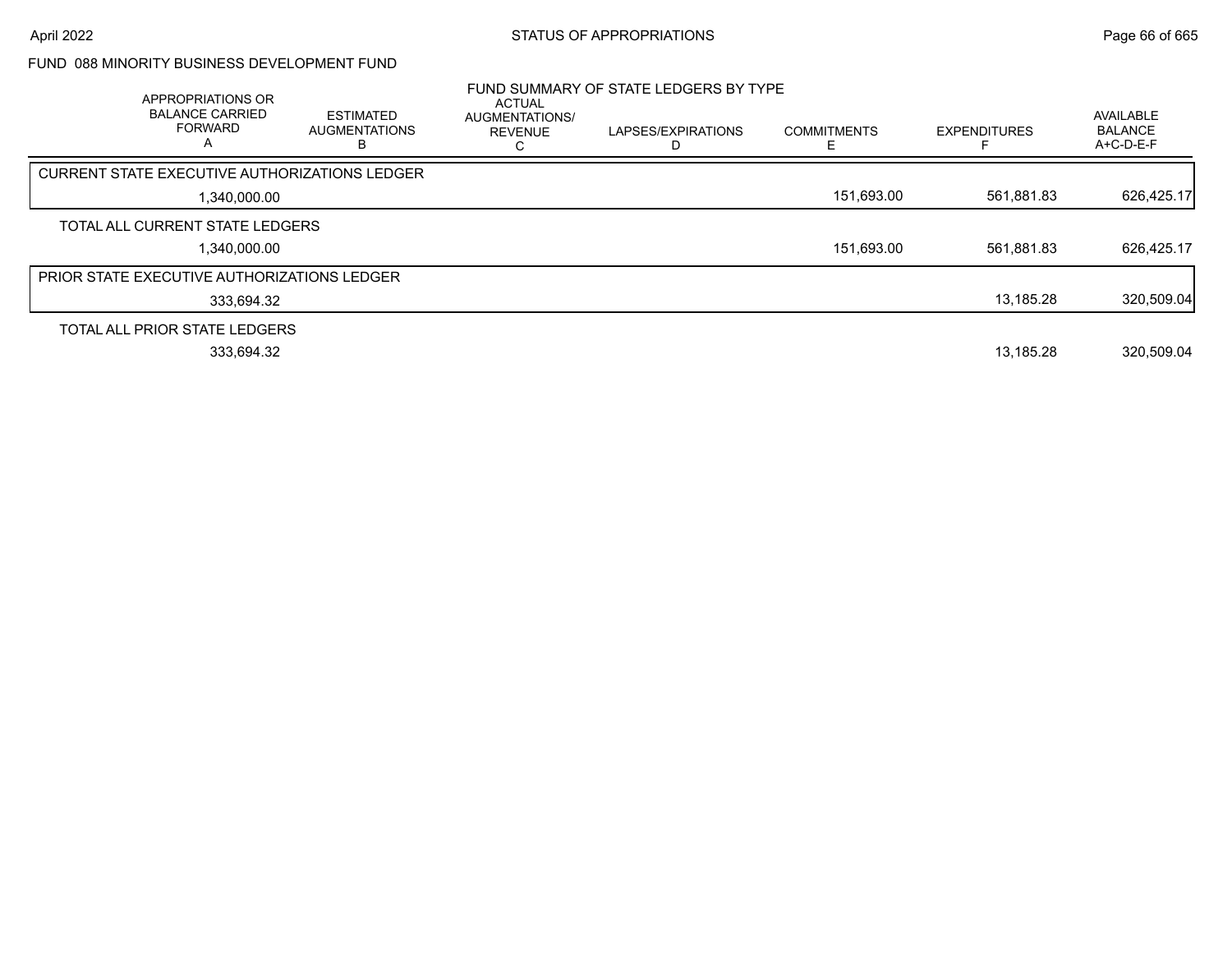### FUND 091 CAPITAL DEBT FUND

| APPROPRIATIONS OR<br><b>BALANCE CARRIED</b><br><b>FORWARD</b> | ESTIMATED<br>AUGMENTATIONS | <b>ACTUAL</b><br>AUGMENTATIONS/<br>REVENUE | FUND SUMMARY OF STATE LEDGERS BY TYPE<br>LAPSES/EXPIRATIONS | <b>COMMITMENTS</b> | <b>EXPENDITURES</b> | AVAILABLE<br><b>BALANCE</b><br>$A+C-D-E-F$ |
|---------------------------------------------------------------|----------------------------|--------------------------------------------|-------------------------------------------------------------|--------------------|---------------------|--------------------------------------------|
| <b>RESTRICTED RECEIPTS LEDGER</b>                             |                            |                                            |                                                             |                    |                     |                                            |
| NON-BUDGETED LEDGER                                           |                            |                                            |                                                             |                    | 1,232,765,916.55    | -1,232,765,916.55                          |
| <b>RESTRICTED REVENUE LEDGER</b>                              |                            |                                            |                                                             |                    |                     |                                            |
| 325.98                                                        |                            | 438,057,919.96                             |                                                             |                    | 438,057,975.00      | 270.94                                     |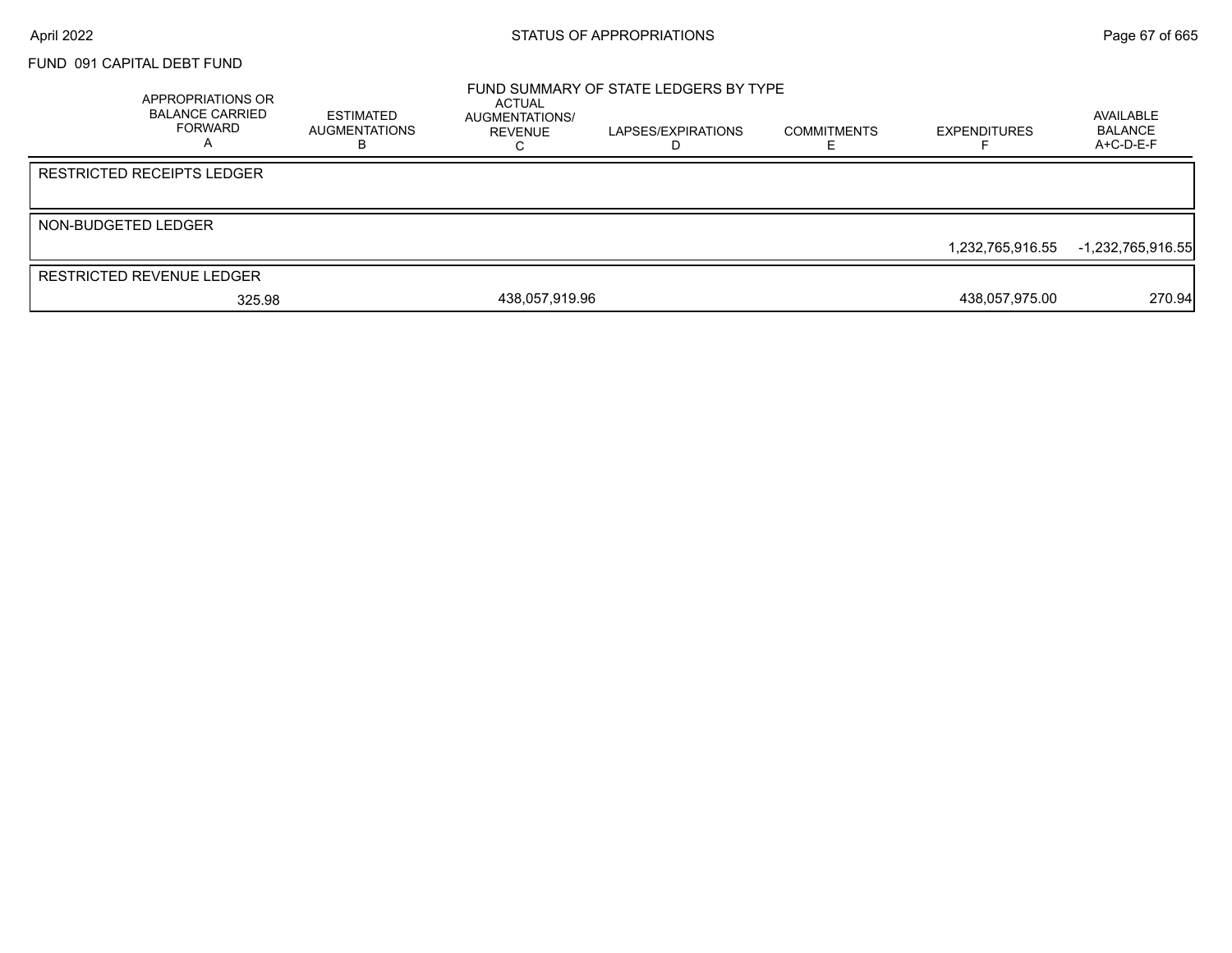## FUND 096 PA VETS MONUMNTS & MEMRIAL TRST FND

| APPROPRIATIONS OR<br><b>BALANCE CARRIED</b><br><b>FORWARD</b><br>A | <b>ESTIMATED</b><br><b>AUGMENTATIONS</b> | ACTUAL<br>AUGMENTATIONS/<br><b>REVENUE</b> | FUND SUMMARY OF STATE LEDGERS BY TYPE<br>LAPSES/EXPIRATIONS | <b>COMMITMENTS</b> | <b>EXPENDITURES</b> | AVAILABLE<br><b>BALANCE</b><br>A+C-D-E-F |
|--------------------------------------------------------------------|------------------------------------------|--------------------------------------------|-------------------------------------------------------------|--------------------|---------------------|------------------------------------------|
| <b>CURRENT STATE EXECUTIVE AUTHORIZATIONS LEDGER</b>               |                                          |                                            |                                                             |                    |                     |                                          |
| 175,000.00                                                         |                                          |                                            |                                                             | 22,174.32          | 32,448.86           | 120,376.82                               |
| TOTAL ALL CURRENT STATE LEDGERS                                    |                                          |                                            |                                                             |                    |                     |                                          |
| 175,000.00                                                         |                                          |                                            |                                                             | 22,174.32          | 32.448.86           | 120,376.82                               |
| <b>PRIOR STATE EXECUTIVE AUTHORIZATIONS LEDGER</b>                 |                                          |                                            |                                                             |                    |                     |                                          |
| 24.456.64                                                          |                                          |                                            |                                                             |                    | 6,419.92            | 18,036.72                                |
| TOTAL ALL PRIOR STATE LEDGERS                                      |                                          |                                            |                                                             |                    |                     |                                          |
| 24.456.64                                                          |                                          |                                            |                                                             |                    | 6.419.92            | 18.036.72                                |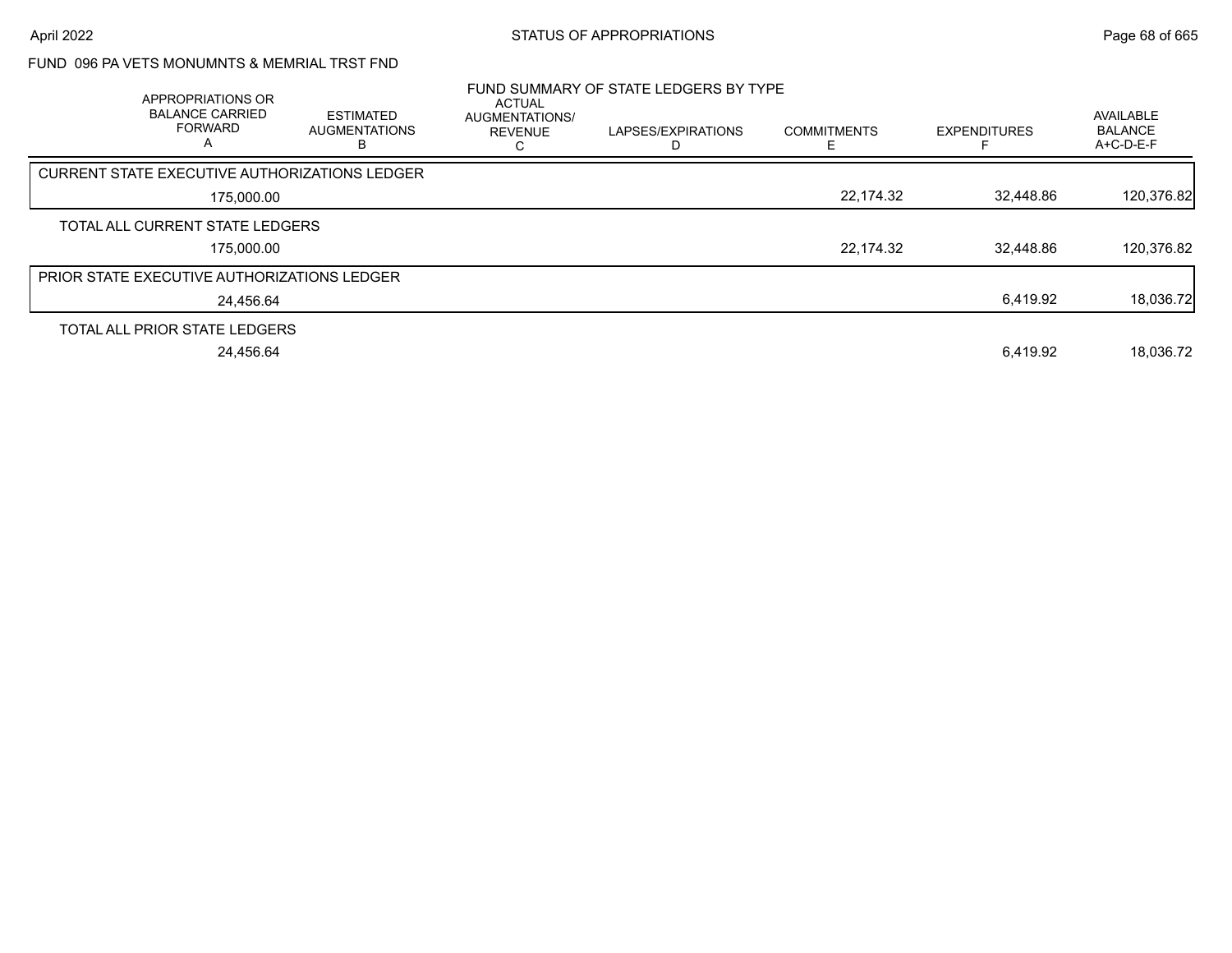## FUND 097 ANTHRACITE DEEP MINE OPERATORS EMER

| APPROPRIATIONS OR<br><b>BALANCE CARRIED</b><br><b>FORWARD</b><br>A | <b>ESTIMATED</b><br><b>AUGMENTATIONS</b> | <b>ACTUAL</b><br>AUGMENTATIONS/<br><b>REVENUE</b> | FUND SUMMARY OF STATE LEDGERS BY TYPE<br>LAPSES/EXPIRATIONS | <b>COMMITMENTS</b> | <b>EXPENDITURES</b> | AVAILABLE<br><b>BALANCE</b><br>A+C-D-E-F |
|--------------------------------------------------------------------|------------------------------------------|---------------------------------------------------|-------------------------------------------------------------|--------------------|---------------------|------------------------------------------|
| CURRENT STATE EXECUTIVE AUTHORIZATIONS LEDGER                      |                                          |                                                   |                                                             |                    |                     |                                          |
| 273,000.00                                                         |                                          |                                                   |                                                             | 197,987.34         |                     | 75,012.66                                |
| TOTAL ALL CURRENT STATE LEDGERS                                    |                                          |                                                   |                                                             |                    |                     |                                          |
| 273,000.00                                                         |                                          |                                                   |                                                             | 197,987.34         |                     | 75,012.66                                |
| PRIOR STATE EXECUTIVE AUTHORIZATIONS LEDGER                        |                                          |                                                   |                                                             |                    |                     |                                          |
| 450,000.00                                                         |                                          |                                                   |                                                             |                    |                     | 450,000.00                               |
| TOTAL ALL PRIOR STATE LEDGERS                                      |                                          |                                                   |                                                             |                    |                     |                                          |
| 450,000.00                                                         |                                          |                                                   |                                                             |                    |                     | 450,000.00                               |
| <b>RESTRICTED RECEIPTS LEDGER</b>                                  |                                          |                                                   |                                                             |                    |                     |                                          |
| 134,085.95                                                         |                                          | $-628.26$                                         |                                                             |                    |                     | 133,457.69                               |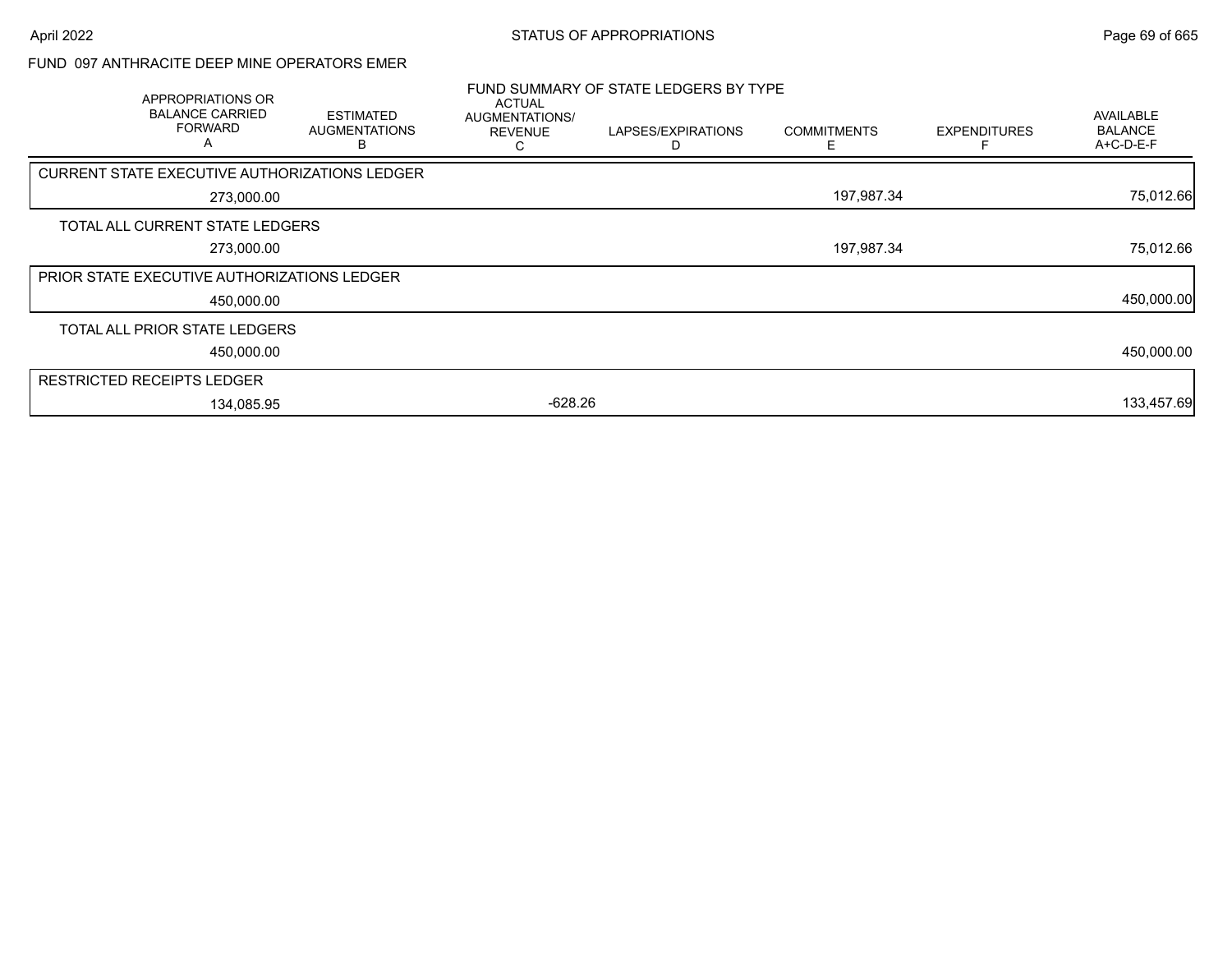# FUND 104 PENNVEST FUND

| <b>APPROPRIATIONS OR</b><br><b>BALANCE CARRIED</b><br><b>FORWARD</b> | <b>ESTIMATED</b><br><b>AUGMENTATIONS</b><br>B | <b>ACTUAL</b><br>AUGMENTATIONS/<br><b>REVENUE</b> | FUND SUMMARY OF STATE LEDGERS BY TYPE<br>LAPSES/EXPIRATIONS<br>D | <b>COMMITMENTS</b><br>E | <b>EXPENDITURES</b> | <b>AVAILABLE</b><br><b>BALANCE</b><br>A+C-D-E-F |
|----------------------------------------------------------------------|-----------------------------------------------|---------------------------------------------------|------------------------------------------------------------------|-------------------------|---------------------|-------------------------------------------------|
| <b>CURRENT STATE EXECUTIVE AUTHORIZATIONS LEDGER</b>                 |                                               |                                                   |                                                                  |                         |                     |                                                 |
| 40.944.000.00                                                        | 200,000.00                                    | 5,353.93                                          |                                                                  | 205,390.28              | 2,024,840.06        | 38,719,123.59                                   |
| CURRENT STATE EXECUTIVE AUTHORIZATIONS - RESTRICTED LEDGER           |                                               |                                                   |                                                                  |                         |                     |                                                 |
|                                                                      | 60,000,000.00                                 | 60,000,000.00                                     |                                                                  | 29,955,299.56           | 11,768,955.01       | 18,275,745.43                                   |
| TOTAL ALL CURRENT STATE LEDGERS                                      |                                               |                                                   |                                                                  |                         |                     |                                                 |
| 40,944,000.00                                                        | 60,200,000.00                                 | 60,005,353.93                                     |                                                                  | 30,160,689.84           | 13,793,795.07       | 56,994,869.02                                   |
| PRIOR STATE EXECUTIVE AUTHORIZATIONS LEDGER                          |                                               |                                                   |                                                                  |                         |                     |                                                 |
| 23,701,282.85                                                        |                                               |                                                   |                                                                  | 2,243.50                | 272,937.00          | 23,426,102.35                                   |
| <b>PRIOR STATE EXECUTIVE AUTHORIZATIONS - RESTRICTED LEDGER</b>      |                                               |                                                   |                                                                  |                         |                     |                                                 |
| 75,975,365.78                                                        |                                               | -55,185,654.81                                    |                                                                  |                         | 20,219,126.56       | 570,584.41                                      |
| TOTAL ALL PRIOR STATE LEDGERS                                        |                                               |                                                   |                                                                  |                         |                     |                                                 |
| 99,676,648.63                                                        |                                               | -55,185,654.81                                    |                                                                  | 2,243.50                | 20,492,063.56       | 23,996,686.76                                   |
| RESTRICTED REVENUE LEDGER                                            |                                               |                                                   |                                                                  |                         |                     |                                                 |
| 123,207,311.19                                                       |                                               | 73,558,500.31                                     |                                                                  | 40,002,635.97           | 16,010,714.03       | 140,752,461.50                                  |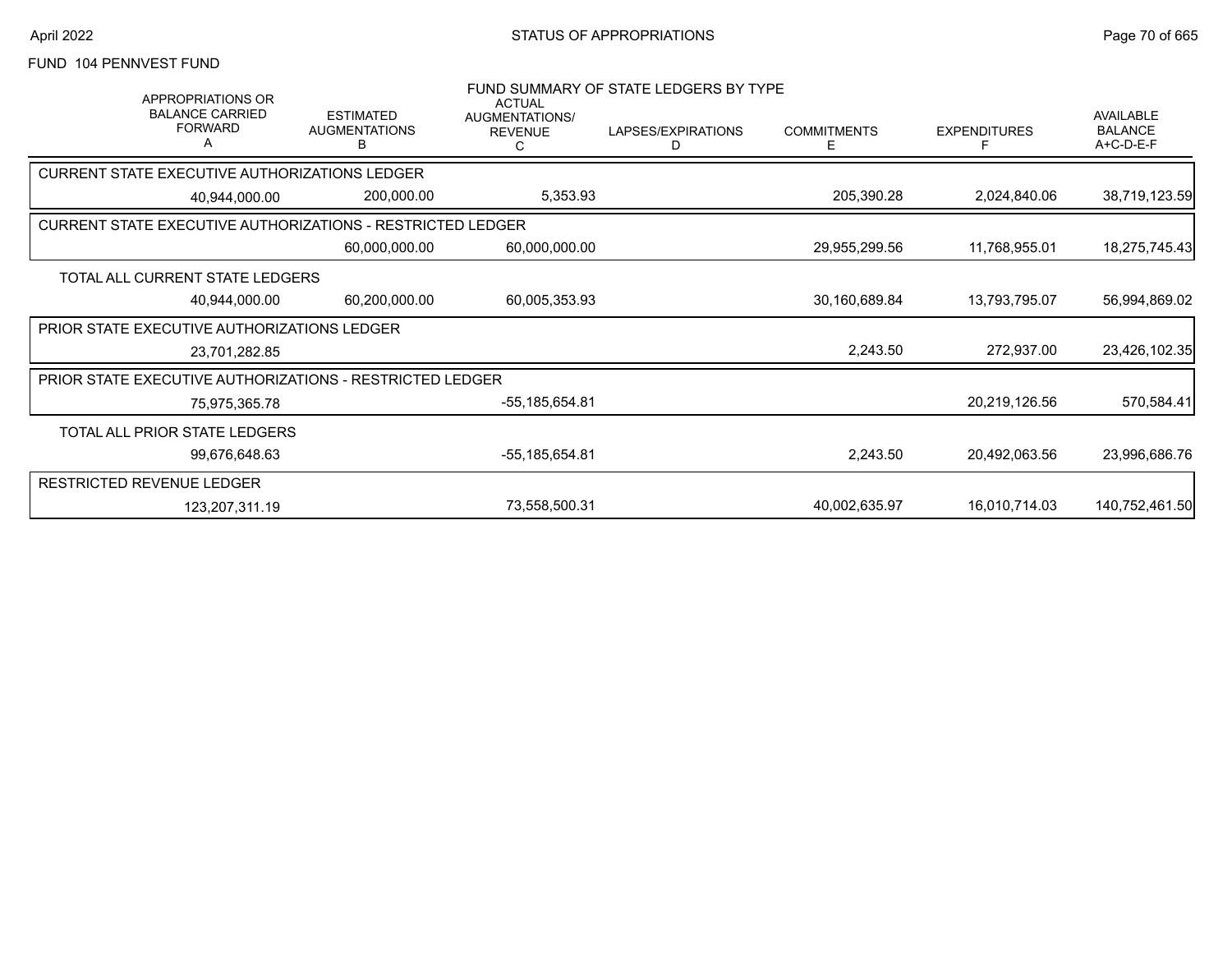## FUND 105 PENNVEST BOND AUTHORIZATION FUND

| APPROPRIATIONS OR<br><b>BALANCE CARRIED</b><br>FORWARD | ESTIMATED<br>AUGMENTATIONS<br>ר | ACTUAL<br>AUGMENTATIONS/<br>REVENUE | FUND SUMMARY OF STATE LEDGERS BY TYPE<br>LAPSES/EXPIRATIONS | <b>COMMITMENTS</b> | <b>EXPENDITURES</b> | AVAILABLE<br>BALANCE<br>$A+C-D-E-F$ |
|--------------------------------------------------------|---------------------------------|-------------------------------------|-------------------------------------------------------------|--------------------|---------------------|-------------------------------------|
| <b>PRIOR STATE CONTINUING LEDGER</b>                   |                                 |                                     |                                                             |                    |                     |                                     |
| 8,245,390.60                                           |                                 |                                     |                                                             |                    |                     | 8,245,390.60                        |
| TOTAL ALL PRIOR STATE LEDGERS                          |                                 |                                     |                                                             |                    |                     |                                     |
| 8.245.390.60                                           |                                 |                                     |                                                             |                    |                     | 8.245.390.60                        |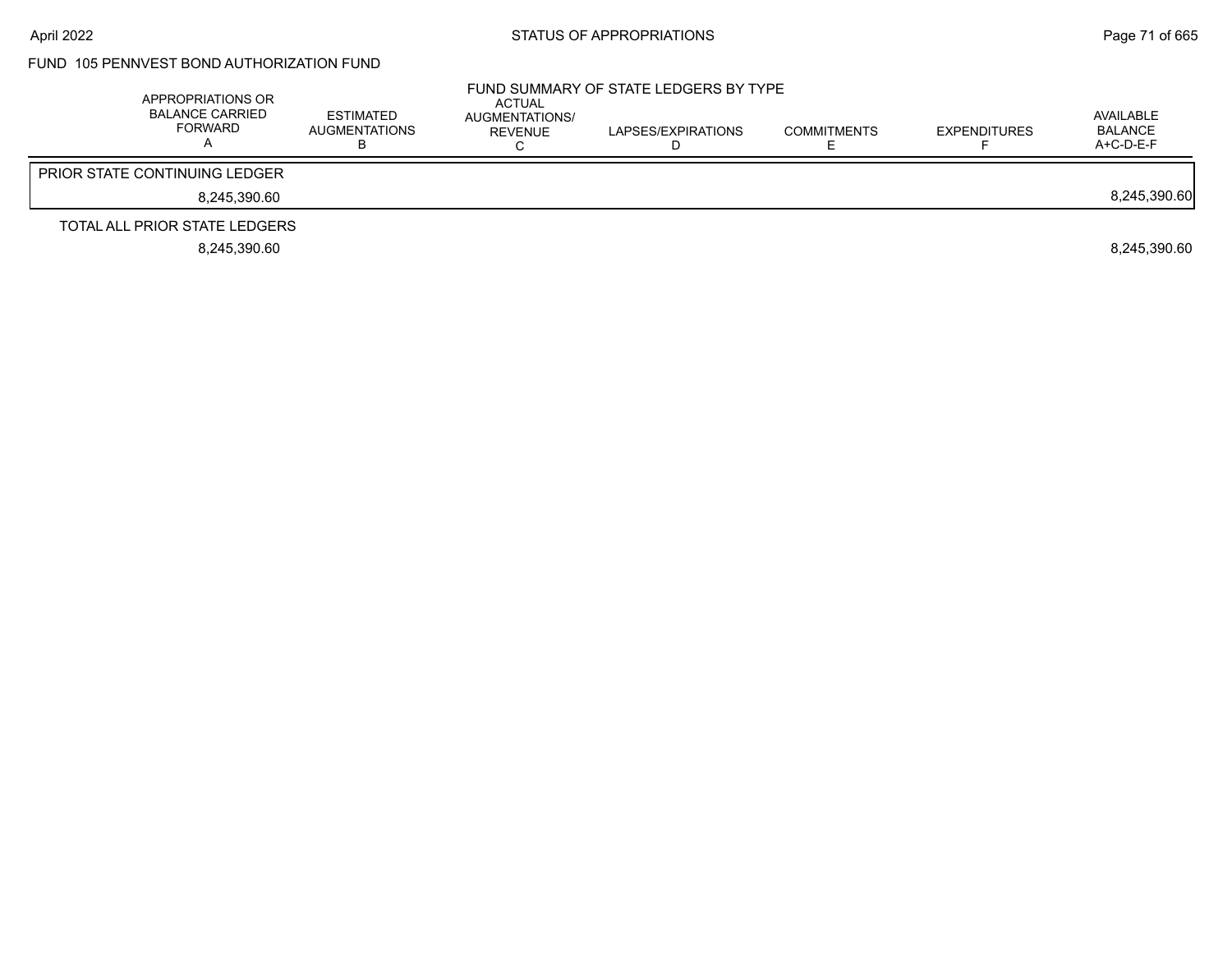### FUND 108 PENNVEST REDEMPTION FUND

|                     | APPROPRIATIONS OR<br><b>BALANCE CARRIED</b><br><b>FORWARD</b> | <b>ESTIMATED</b><br><b>AUGMENTATIONS</b> | <b>ACTUAL</b><br><b>AUGMENTATIONS/</b><br>REVENUE | FUND SUMMARY OF STATE LEDGERS BY TYPE<br>LAPSES/EXPIRATIONS | <b>COMMITMENTS</b> | <b>EXPENDITURES</b> | AVAILABLE<br><b>BALANCE</b><br>$A+C-D-E-F$ |
|---------------------|---------------------------------------------------------------|------------------------------------------|---------------------------------------------------|-------------------------------------------------------------|--------------------|---------------------|--------------------------------------------|
| NON-BUDGETED LEDGER |                                                               |                                          |                                                   |                                                             |                    | 7.706.300.00        | $-7,706,300.00$                            |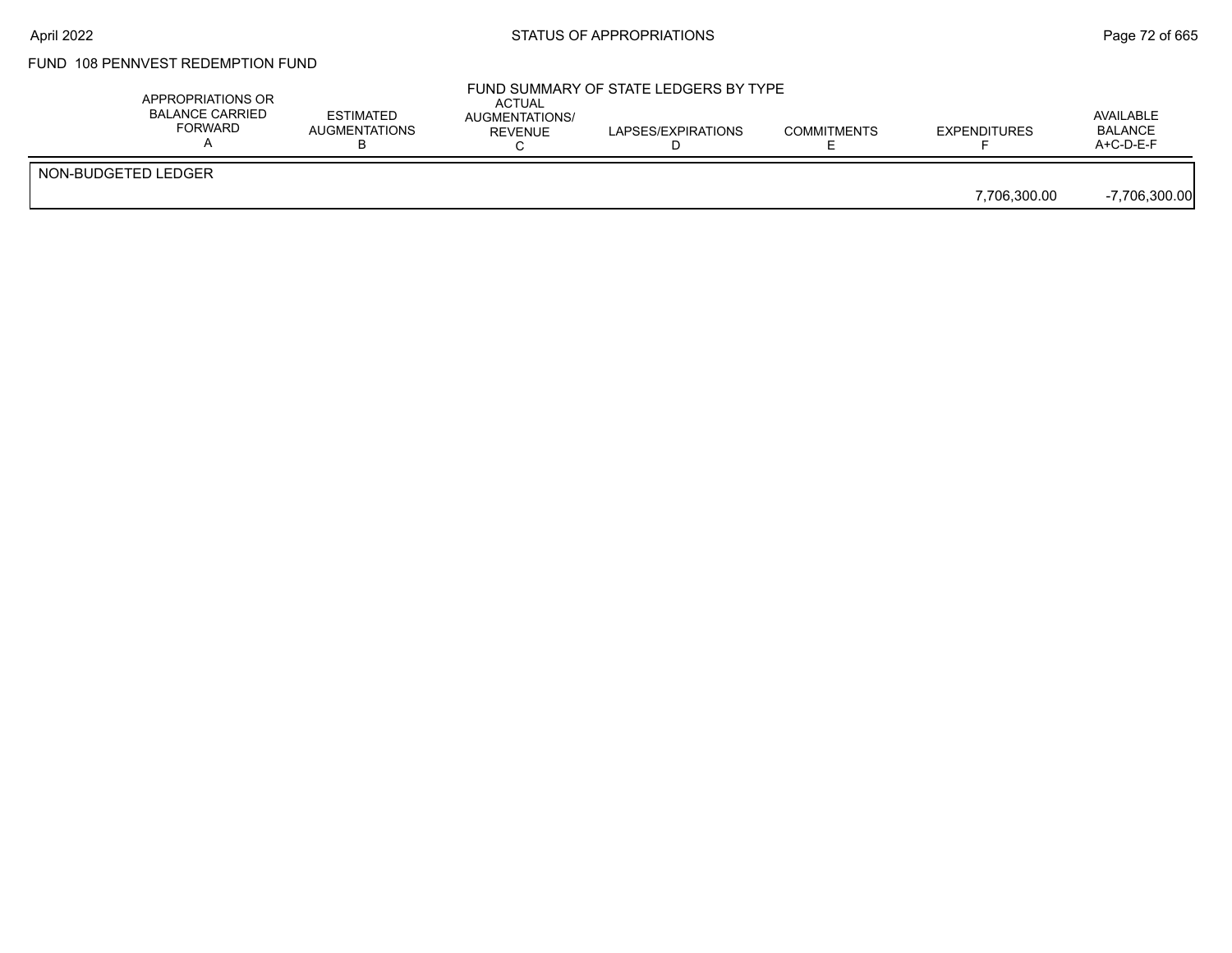# FUND 109 PENNVEST WATER POLLUTION CONTROL RE

| APPROPRIATIONS OR<br><b>BALANCE CARRIED</b><br><b>FORWARD</b><br>A | <b>ESTIMATED</b><br><b>AUGMENTATIONS</b><br>В | ACTUAL<br>AUGMENTATIONS/<br><b>REVENUE</b> | FUND SUMMARY OF STATE LEDGERS BY TYPE<br>LAPSES/EXPIRATIONS | <b>COMMITMENTS</b> | <b>EXPENDITURES</b> | <b>AVAILABLE</b><br><b>BALANCE</b><br>A+C-D-E-F |
|--------------------------------------------------------------------|-----------------------------------------------|--------------------------------------------|-------------------------------------------------------------|--------------------|---------------------|-------------------------------------------------|
| CURRENT STATE EXECUTIVE AUTHORIZATIONS LEDGER                      |                                               |                                            |                                                             |                    |                     |                                                 |
| 277,200,000.00                                                     |                                               |                                            |                                                             | 190,481,970.75     | 20,898,797.15       | 65,819,232.10                                   |
| TOTAL ALL CURRENT STATE LEDGERS                                    |                                               |                                            |                                                             |                    |                     |                                                 |
| 277,200,000.00                                                     |                                               |                                            |                                                             | 190,481,970.75     | 20,898,797.15       | 65,819,232.10                                   |
| PRIOR STATE EXECUTIVE AUTHORIZATIONS LEDGER                        |                                               |                                            |                                                             |                    |                     |                                                 |
| 271,779,078.33                                                     |                                               |                                            |                                                             | 815.54             | 7,106,433.24        | 264,671,829.55                                  |
| TOTAL ALL PRIOR STATE LEDGERS                                      |                                               |                                            |                                                             |                    |                     |                                                 |
| 271,779,078.33                                                     |                                               |                                            |                                                             | 815.54             | 7,106,433.24        | 264,671,829.55                                  |
| <b>RESTRICTED REVENUE LEDGER</b>                                   |                                               |                                            |                                                             |                    |                     |                                                 |
| 406,455.48                                                         |                                               |                                            |                                                             |                    |                     | 406,455.48                                      |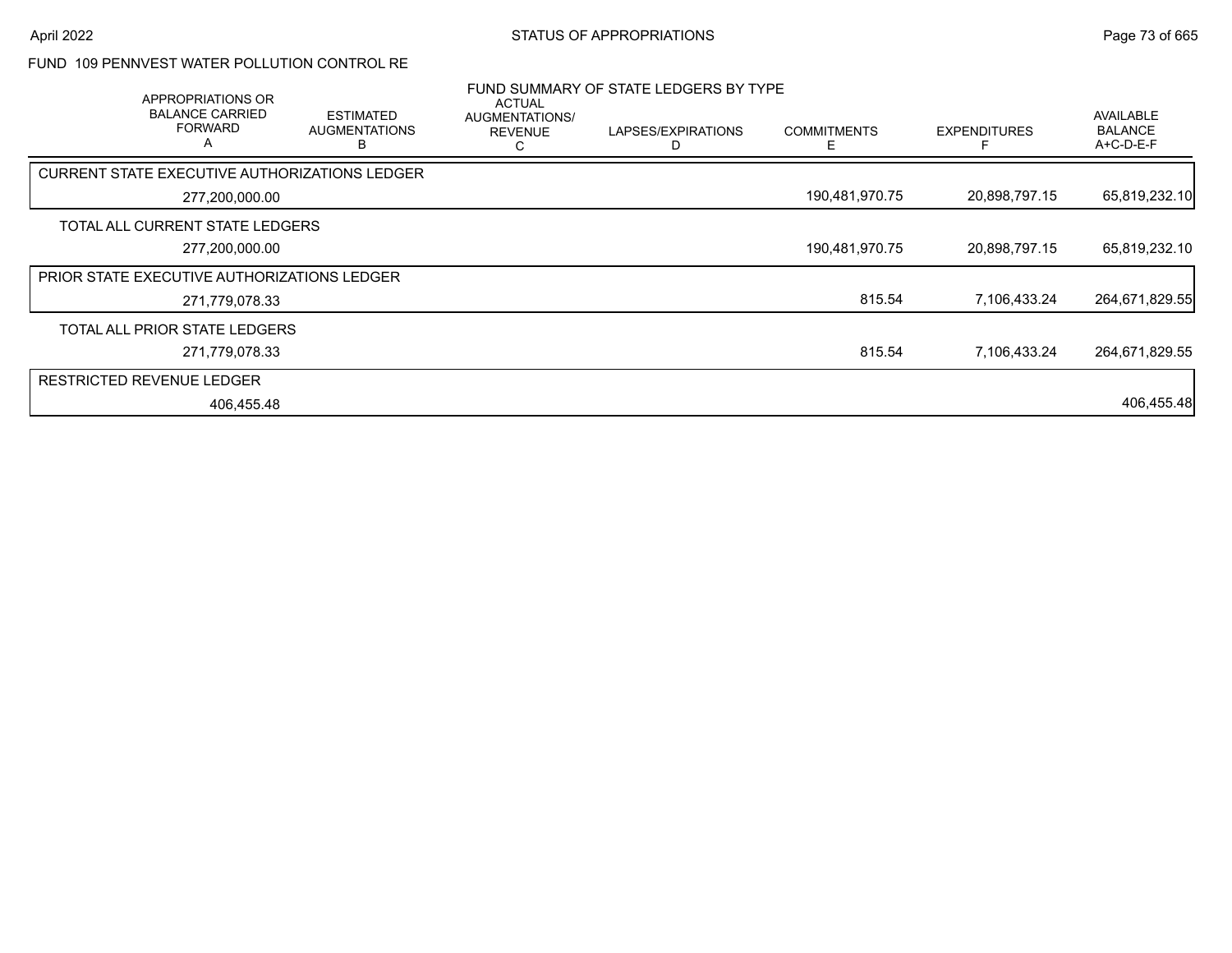### FUND 110 DEFERRED COMPENSATION FUND - SHORT

|                     | APPROPRIATIONS OR<br><b>BALANCE CARRIED</b><br><b>FORWARD</b> | <b>ESTIMATED</b><br><b>AUGMENTATIONS</b> | <b>ACTUAL</b><br>AUGMENTATIONS/<br>REVENUE | FUND SUMMARY OF STATE LEDGERS BY TYPE<br>LAPSES/EXPIRATIONS | <b>COMMITMENTS</b> | <b>EXPENDITURES</b> | AVAILABLE<br><b>BALANCE</b><br>$A+C-D-E-F$ |
|---------------------|---------------------------------------------------------------|------------------------------------------|--------------------------------------------|-------------------------------------------------------------|--------------------|---------------------|--------------------------------------------|
| NON-BUDGETED LEDGER |                                                               |                                          |                                            |                                                             |                    | 20,566,845.18       | $-20,566,845.18$                           |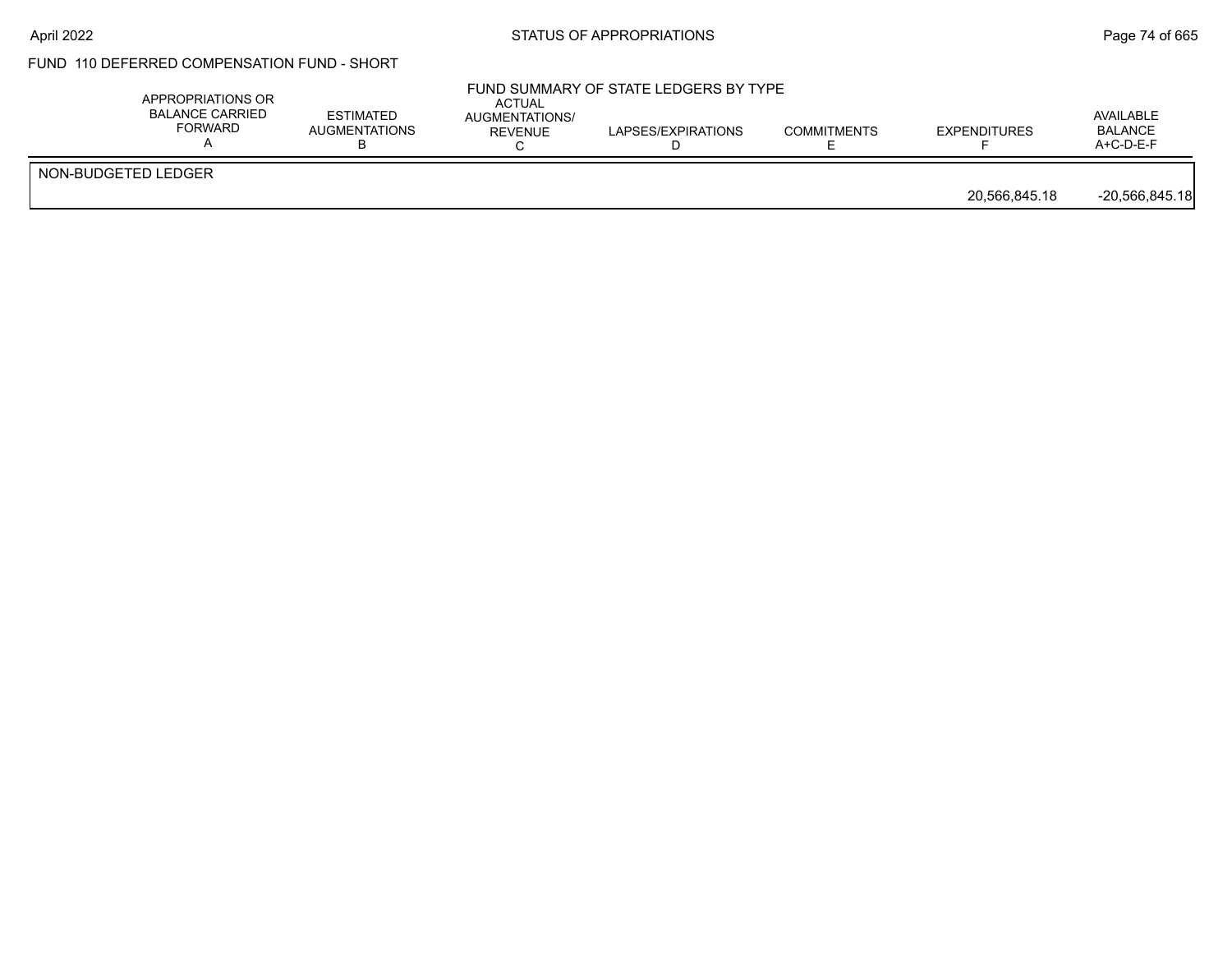### FUND 111 MACHINERY AND EQUIPMENT LOAN FUND

| APPROPRIATIONS OR<br><b>BALANCE CARRIED</b><br><b>FORWARD</b><br>A | <b>ESTIMATED</b><br><b>AUGMENTATIONS</b><br>в | <b>ACTUAL</b><br>AUGMENTATIONS/<br><b>REVENUE</b><br>С | FUND SUMMARY OF STATE LEDGERS BY TYPE<br>LAPSES/EXPIRATIONS<br>D | <b>COMMITMENTS</b><br>Е | <b>EXPENDITURES</b> | AVAILABLE<br><b>BALANCE</b><br>A+C-D-E-F |
|--------------------------------------------------------------------|-----------------------------------------------|--------------------------------------------------------|------------------------------------------------------------------|-------------------------|---------------------|------------------------------------------|
| <b>CURRENT STATE EXECUTIVE AUTHORIZATIONS LEDGER</b>               |                                               |                                                        |                                                                  |                         |                     |                                          |
| 11,778,000.00                                                      |                                               |                                                        |                                                                  | 15,882.50               | 1,300,418.54        | 10,461,698.96                            |
| TOTAL ALL CURRENT STATE LEDGERS                                    |                                               |                                                        |                                                                  |                         |                     |                                          |
| 11,778,000.00                                                      |                                               |                                                        |                                                                  | 15,882.50               | 1,300,418.54        | 10,461,698.96                            |
| <b>PRIOR STATE EXECUTIVE AUTHORIZATIONS LEDGER</b>                 |                                               |                                                        |                                                                  |                         |                     |                                          |
| 12,753,331.18                                                      |                                               |                                                        |                                                                  | 1,922,319.00            | 1,663,836.49        | 9,167,175.69                             |
| TOTAL ALL PRIOR STATE LEDGERS                                      |                                               |                                                        |                                                                  |                         |                     |                                          |
| 12,753,331.18                                                      |                                               |                                                        |                                                                  | 1,922,319.00            | 1,663,836.49        | 9,167,175.69                             |
| <b>RESTRICTED REVENUE LEDGER</b>                                   |                                               |                                                        |                                                                  |                         |                     |                                          |
| 5,666,833.73                                                       |                                               |                                                        |                                                                  |                         |                     | 5,666,833.73                             |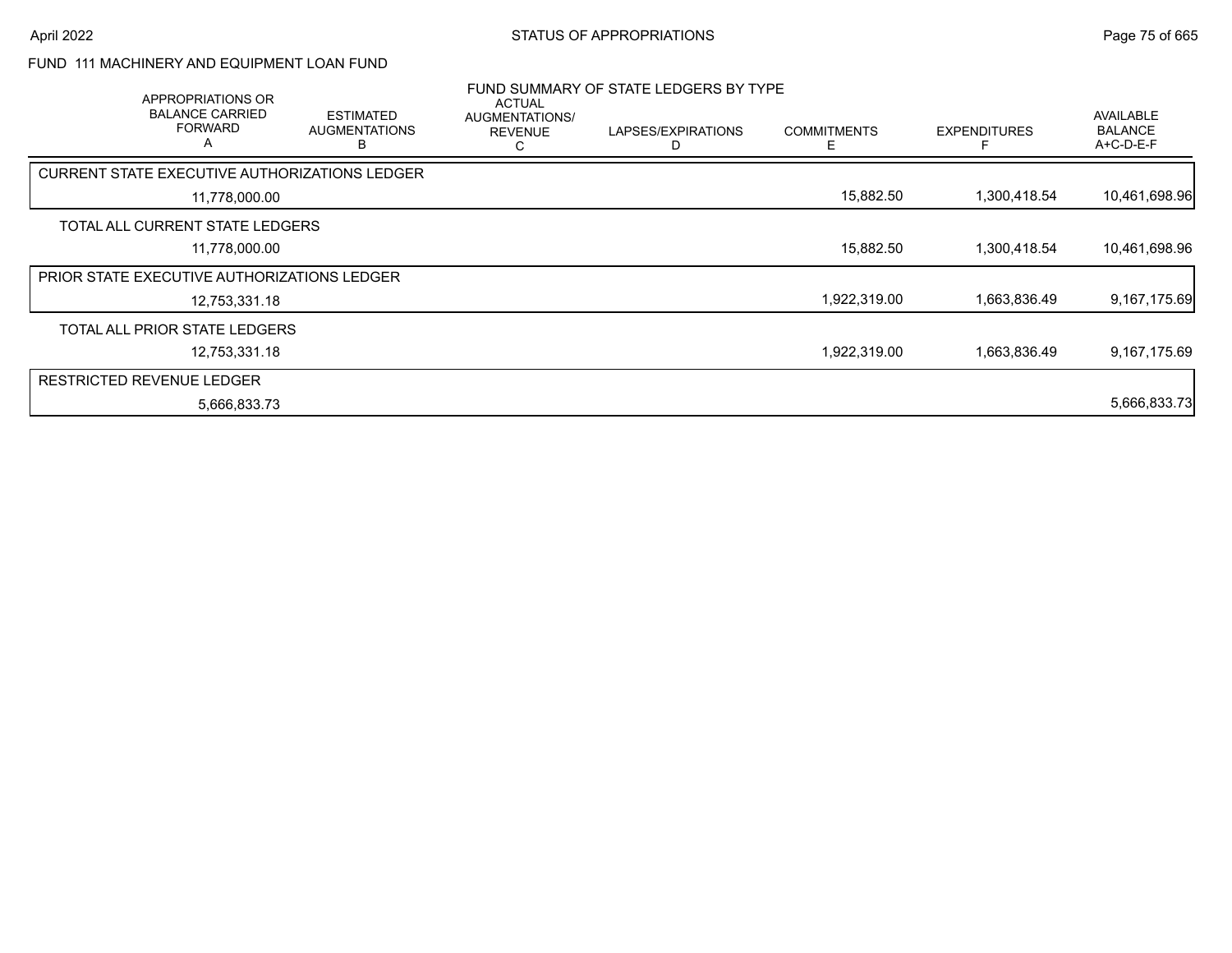# FUND 112 INSURANCE LIQUIDATION FUND

|                     | APPROPRIATIONS OR<br><b>BALANCE CARRIED</b><br>FORWARD | ESTIMATED<br>AUGMENTATIONS | ACTUAL<br>AUGMENTATIONS/<br>REVENUE | FUND SUMMARY OF STATE LEDGERS BY TYPE<br>LAPSES/EXPIRATIONS | <b>COMMITMENTS</b> | <b>EXPENDITURES</b> | AVAILABLE<br>BALANCE<br>A+C-D-E-F |
|---------------------|--------------------------------------------------------|----------------------------|-------------------------------------|-------------------------------------------------------------|--------------------|---------------------|-----------------------------------|
|                     | RESTRICTED RECEIPTS LEDGER                             |                            |                                     |                                                             |                    |                     |                                   |
| NON-BUDGETED LEDGER |                                                        |                            |                                     |                                                             |                    | 39,238,360.79       | $-39,238,360.79$                  |
|                     |                                                        |                            |                                     |                                                             |                    |                     |                                   |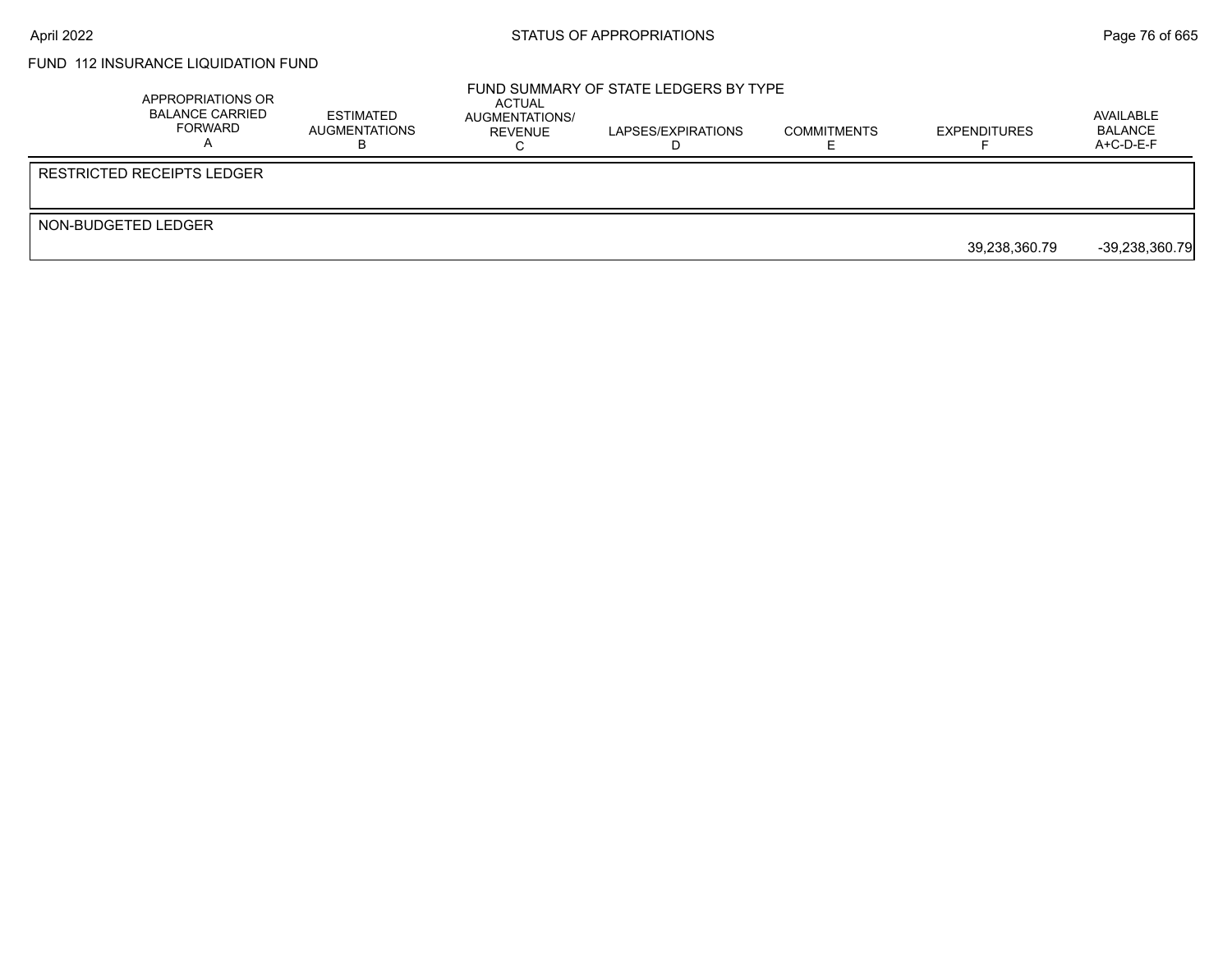#### FUND 113 AGRICULTURAL CONS EASEMENT PURCHASE

| APPROPRIATIONS OR<br><b>BALANCE CARRIED</b><br><b>FORWARD</b><br>A | <b>ESTIMATED</b><br><b>AUGMENTATIONS</b> | <b>ACTUAL</b><br>AUGMENTATIONS/<br><b>REVENUE</b><br>Ü | FUND SUMMARY OF STATE LEDGERS BY TYPE<br>LAPSES/EXPIRATIONS | <b>COMMITMENTS</b><br>F | <b>EXPENDITURES</b> | AVAILABLE<br><b>BALANCE</b><br>A+C-D-E-F |
|--------------------------------------------------------------------|------------------------------------------|--------------------------------------------------------|-------------------------------------------------------------|-------------------------|---------------------|------------------------------------------|
| CURRENT STATE EXECUTIVE AUTHORIZATIONS LEDGER                      |                                          |                                                        |                                                             |                         |                     |                                          |
| 40,000,000.00                                                      |                                          |                                                        |                                                             | 3,239,331.25            | 25,110,176.79       | 11,650,491.96                            |
| TOTAL ALL CURRENT STATE LEDGERS                                    |                                          |                                                        |                                                             |                         |                     |                                          |
| 40,000,000.00                                                      |                                          |                                                        |                                                             | 3,239,331.25            | 25,110,176.79       | 11,650,491.96                            |
| <b>PRIOR STATE EXECUTIVE AUTHORIZATIONS LEDGER</b>                 |                                          |                                                        |                                                             |                         |                     |                                          |
| 3,996,228.17                                                       |                                          |                                                        |                                                             | 139,035.00              | 3,432,303.05        | 424,890.12                               |
| TOTAL ALL PRIOR STATE LEDGERS                                      |                                          |                                                        |                                                             |                         |                     |                                          |
| 3,996,228.17                                                       |                                          |                                                        |                                                             | 139,035.00              | 3,432,303.05        | 424,890.12                               |
| <b>RESTRICTED REVENUE LEDGER</b>                                   |                                          |                                                        |                                                             |                         |                     |                                          |
| 135,856.21                                                         |                                          |                                                        |                                                             | 33,031.60               |                     | 102,824.61                               |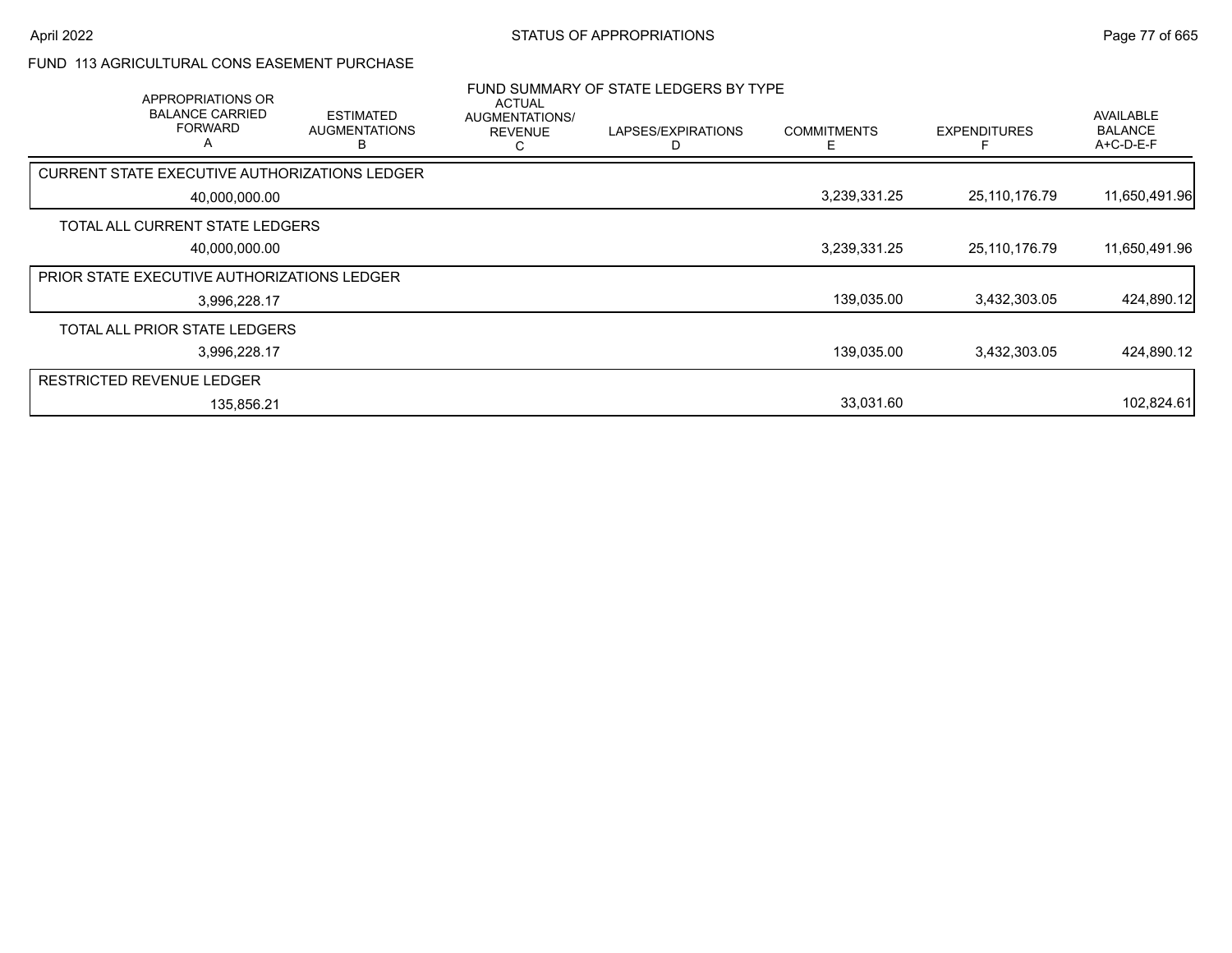# FUND 115 CHILDREN'S TRUST FUND

| APPROPRIATIONS OR<br><b>BALANCE CARRIED</b><br><b>FORWARD</b> | <b>ESTIMATED</b><br><b>AUGMENTATIONS</b><br>ь | <b>ACTUAL</b><br>AUGMENTATIONS/<br><b>REVENUE</b> | FUND SUMMARY OF STATE LEDGERS BY TYPE<br>LAPSES/EXPIRATIONS | <b>COMMITMENTS</b> | <b>EXPENDITURES</b> | AVAILABLE<br><b>BALANCE</b><br>A+C-D-E-F |
|---------------------------------------------------------------|-----------------------------------------------|---------------------------------------------------|-------------------------------------------------------------|--------------------|---------------------|------------------------------------------|
| CURRENT STATE EXECUTIVE AUTHORIZATIONS LEDGER                 |                                               |                                                   |                                                             |                    |                     |                                          |
| 1,400,000.00                                                  |                                               |                                                   |                                                             | 247,620.85         | 914,829.55          | 237,549.60                               |
| TOTAL ALL CURRENT STATE LEDGERS                               |                                               |                                                   |                                                             |                    |                     |                                          |
| 1.400.000.00                                                  |                                               |                                                   |                                                             | 247,620.85         | 914.829.55          | 237,549.60                               |
| <b>PRIOR STATE EXECUTIVE AUTHORIZATIONS LEDGER</b>            |                                               |                                                   |                                                             |                    |                     |                                          |
| 187,500.00                                                    |                                               |                                                   |                                                             | 12,500.00          | 120.616.22          | 54,383.78                                |
| TOTAL ALL PRIOR STATE LEDGERS                                 |                                               |                                                   |                                                             |                    |                     |                                          |
| 187.500.00                                                    |                                               |                                                   |                                                             | 12.500.00          | 120.616.22          | 54,383.78                                |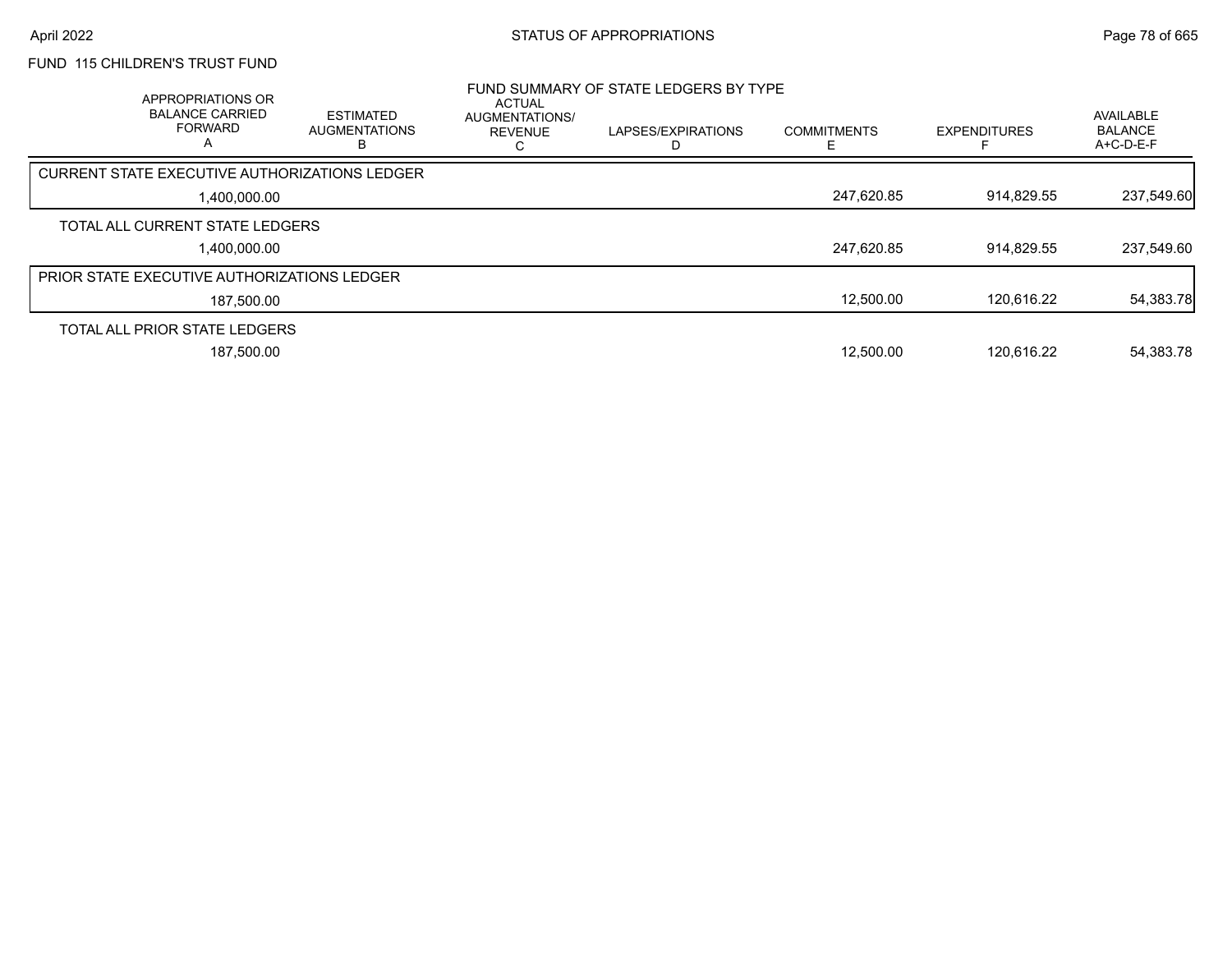## FUND 116 MUNICIPALITIES FINANRECOV REVOL AID

| APPROPRIATIONS OR<br><b>BALANCE CARRIED</b><br><b>FORWARD</b><br>A | <b>ESTIMATED</b><br><b>AUGMENTATIONS</b> | <b>ACTUAL</b><br>AUGMENTATIONS/<br><b>REVENUE</b> | FUND SUMMARY OF STATE LEDGERS BY TYPE<br>LAPSES/EXPIRATIONS | <b>COMMITMENTS</b> | <b>EXPENDITURES</b> | <b>AVAILABLE</b><br><b>BALANCE</b><br>$A+C-D-E-F$ |
|--------------------------------------------------------------------|------------------------------------------|---------------------------------------------------|-------------------------------------------------------------|--------------------|---------------------|---------------------------------------------------|
| CURRENT STATE EXECUTIVE AUTHORIZATIONS LEDGER                      |                                          |                                                   |                                                             |                    |                     |                                                   |
| 11,350,000.00                                                      |                                          |                                                   |                                                             | 2,849,583.70       | 7,843,871.21        | 656,545.09                                        |
| TOTAL ALL CURRENT STATE LEDGERS                                    |                                          |                                                   |                                                             |                    |                     |                                                   |
| 11,350,000.00                                                      |                                          |                                                   |                                                             | 2,849,583.70       | 7,843,871.21        | 656,545.09                                        |
| <b>PRIOR STATE EXECUTIVE AUTHORIZATIONS LEDGER</b>                 |                                          |                                                   |                                                             |                    |                     |                                                   |
| 5,977,741.00                                                       |                                          |                                                   |                                                             | 1,914,597.18       | 1,747,323.98        | 2,315,819.84                                      |
| TOTAL ALL PRIOR STATE LEDGERS                                      |                                          |                                                   |                                                             |                    |                     |                                                   |
| 5,977,741.00                                                       |                                          |                                                   |                                                             | 1,914,597.18       | 1,747,323.98        | 2,315,819.84                                      |
| <b>RESTRICTED RECEIPTS LEDGER</b>                                  |                                          |                                                   |                                                             |                    |                     |                                                   |
|                                                                    |                                          |                                                   |                                                             |                    |                     |                                                   |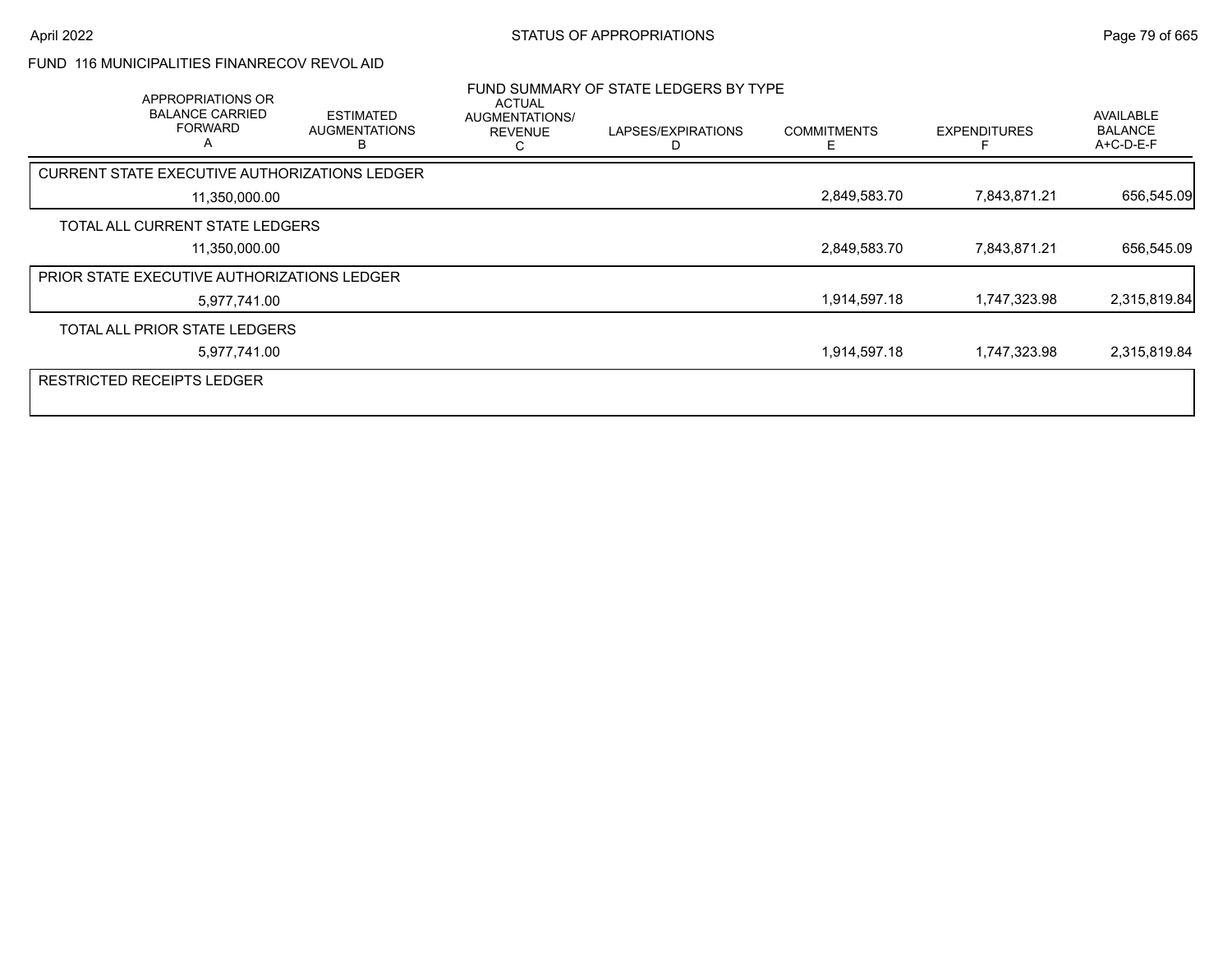### FUND 117 CATASTROPHIC LOSS BENEFITS CONTINUA

| APPROPRIATIONS OR<br><b>BALANCE CARRIED</b><br><b>FORWARD</b><br>A | <b>ESTIMATED</b><br><b>AUGMENTATIONS</b><br>D | <b>ACTUAL</b><br><b>AUGMENTATIONS/</b><br><b>REVENUE</b> | FUND SUMMARY OF STATE LEDGERS BY TYPE<br>LAPSES/EXPIRATIONS | <b>COMMITMENTS</b> | <b>EXPENDITURES</b> | <b>AVAILABLE</b><br><b>BALANCE</b><br>$A+C-D-E-F$ |
|--------------------------------------------------------------------|-----------------------------------------------|----------------------------------------------------------|-------------------------------------------------------------|--------------------|---------------------|---------------------------------------------------|
| CURRENT STATE EXECUTIVE AUTHORIZATIONS LEDGER                      |                                               |                                                          |                                                             |                    |                     |                                                   |
| 7,935,000.00                                                       |                                               |                                                          |                                                             | 34,816.32          | 4,394,856.19        | 3,505,327.49                                      |
| TOTAL ALL CURRENT STATE LEDGERS                                    |                                               |                                                          |                                                             |                    |                     |                                                   |
| 7,935,000.00                                                       |                                               |                                                          |                                                             | 34,816.32          | 4,394,856.19        | 3,505,327.49                                      |
| <b>PRIOR STATE EXECUTIVE AUTHORIZATIONS LEDGER</b>                 |                                               |                                                          |                                                             |                    |                     |                                                   |
| 3.058.752.93                                                       |                                               |                                                          |                                                             |                    | 5,991.96            | 3,052,760.97                                      |
| TOTAL ALL PRIOR STATE LEDGERS                                      |                                               |                                                          |                                                             |                    |                     |                                                   |
| 3,058,752.93                                                       |                                               |                                                          |                                                             |                    | 5.991.96            | 3.052.760.97                                      |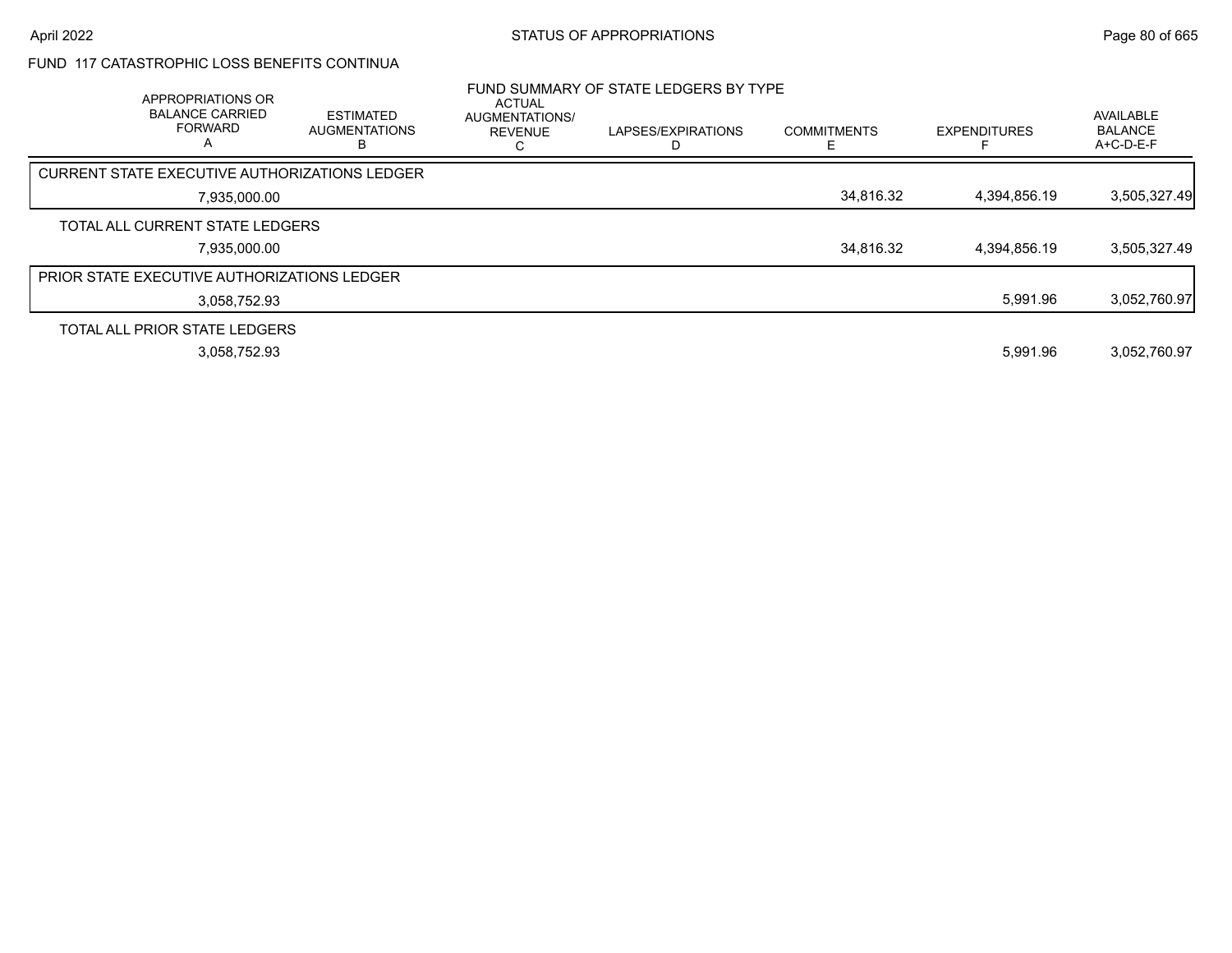# FUND 118 STORAGE TANK FUND

|                                                    | APPROPRIATIONS OR<br><b>BALANCE CARRIED</b><br><b>FORWARD</b><br>А | <b>ESTIMATED</b><br><b>AUGMENTATIONS</b><br>В | <b>ACTUAL</b><br><b>AUGMENTATIONS/</b><br><b>REVENUE</b> | FUND SUMMARY OF STATE LEDGERS BY TYPE<br>LAPSES/EXPIRATIONS<br>D | <b>COMMITMENTS</b> | <b>EXPENDITURES</b> | <b>AVAILABLE</b><br><b>BALANCE</b><br>$A+C-D-E-F$ |
|----------------------------------------------------|--------------------------------------------------------------------|-----------------------------------------------|----------------------------------------------------------|------------------------------------------------------------------|--------------------|---------------------|---------------------------------------------------|
| CURRENT STATE EXECUTIVE AUTHORIZATIONS LEDGER      |                                                                    |                                               |                                                          |                                                                  |                    |                     |                                                   |
|                                                    | 3.986.000.00                                                       | 7,000,000.00                                  | 5,709,449.76                                             |                                                                  | 56,997.19          | 7,241,742.98        | 2,396,709.59                                      |
| TOTAL ALL CURRENT STATE LEDGERS                    |                                                                    |                                               |                                                          |                                                                  |                    |                     |                                                   |
|                                                    | 3.986.000.00                                                       | 7.000.000.00                                  | 5,709,449.76                                             |                                                                  | 56,997.19          | 7.241.742.98        | 2,396,709.59                                      |
| <b>PRIOR STATE EXECUTIVE AUTHORIZATIONS LEDGER</b> |                                                                    |                                               |                                                          |                                                                  |                    |                     |                                                   |
|                                                    | 1.142.635.15                                                       |                                               |                                                          |                                                                  | 38,208.98          | 709.955.56          | 394,470.61                                        |
| TOTAL ALL PRIOR STATE LEDGERS                      |                                                                    |                                               |                                                          |                                                                  |                    |                     |                                                   |
|                                                    | 1.142.635.15                                                       |                                               |                                                          |                                                                  | 38.208.98          | 709.955.56          | 394.470.61                                        |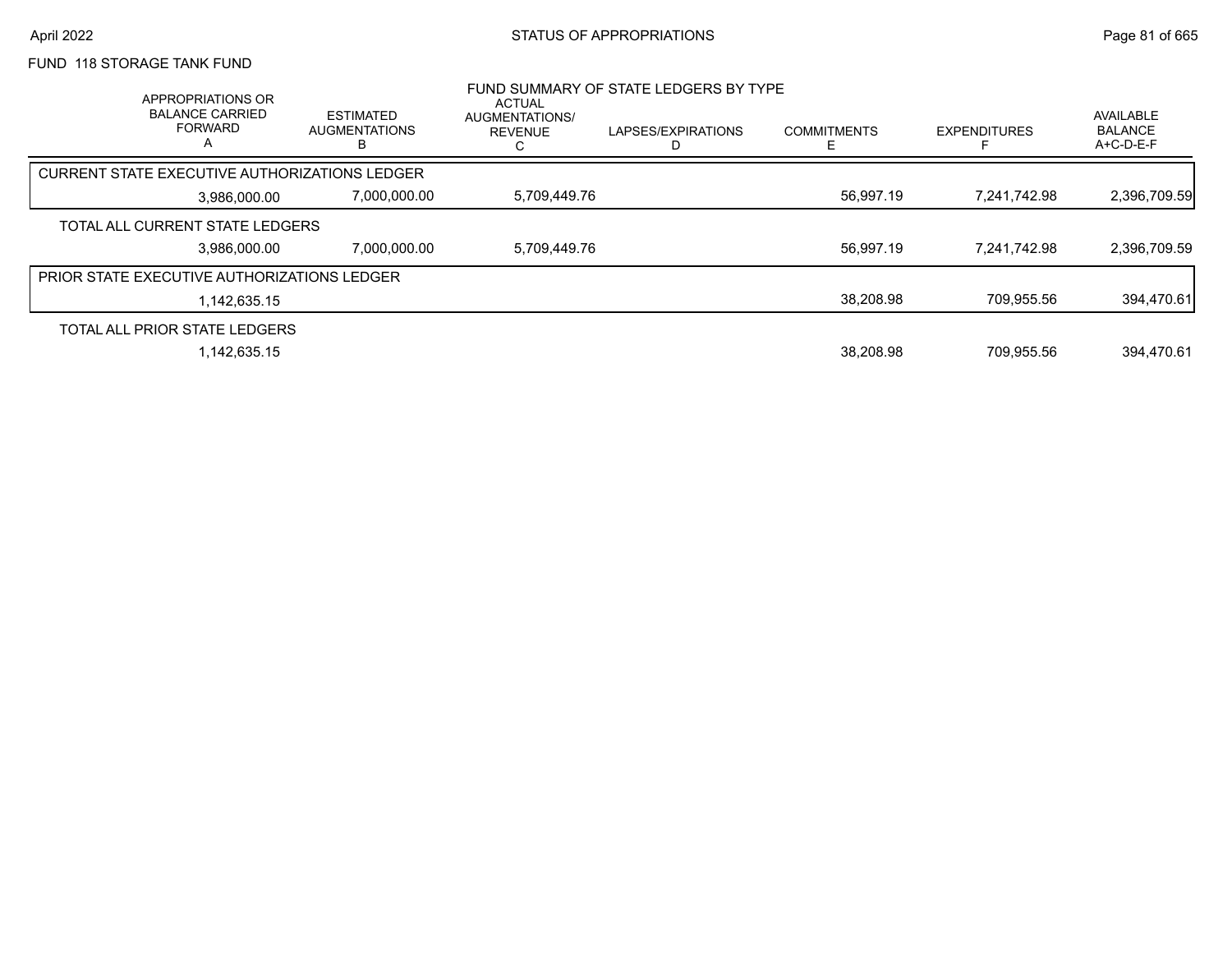### FUND 119 UNDERGROUND STORAGE TANK INDEMNIFIC

| APPROPRIATIONS OR<br><b>BALANCE CARRIED</b><br><b>FORWARD</b><br>A | <b>ESTIMATED</b><br><b>AUGMENTATIONS</b><br>в | <b>ACTUAL</b><br>AUGMENTATIONS/<br><b>REVENUE</b> | FUND SUMMARY OF STATE LEDGERS BY TYPE<br>LAPSES/EXPIRATIONS<br>D | <b>COMMITMENTS</b><br>E. | <b>EXPENDITURES</b> | AVAILABLE<br><b>BALANCE</b><br>$A+C-D-E-F$ |
|--------------------------------------------------------------------|-----------------------------------------------|---------------------------------------------------|------------------------------------------------------------------|--------------------------|---------------------|--------------------------------------------|
| CURRENT STATE EXECUTIVE AUTHORIZATIONS LEDGER                      |                                               |                                                   |                                                                  |                          |                     |                                            |
| 60,290,000.00                                                      |                                               |                                                   |                                                                  | 3,781,001.49             | 34,635,992.87       | 21,873,005.64                              |
| TOTAL ALL CURRENT STATE LEDGERS                                    |                                               |                                                   |                                                                  |                          |                     |                                            |
| 60,290,000.00                                                      |                                               |                                                   |                                                                  | 3,781,001.49             | 34,635,992.87       | 21,873,005.64                              |
| <b>PRIOR STATE EXECUTIVE AUTHORIZATIONS LEDGER</b>                 |                                               |                                                   |                                                                  |                          |                     |                                            |
| 18,008,366.39                                                      |                                               |                                                   |                                                                  |                          | 2,517,027.92        | 15,491,338.47                              |
| TOTAL ALL PRIOR STATE LEDGERS                                      |                                               |                                                   |                                                                  |                          |                     |                                            |
| 18,008,366.39                                                      |                                               |                                                   |                                                                  |                          | 2,517,027.92        | 15,491,338.47                              |
| <b>RESTRICTED REVENUE LEDGER</b>                                   |                                               |                                                   |                                                                  |                          |                     |                                            |
|                                                                    |                                               |                                                   |                                                                  |                          |                     |                                            |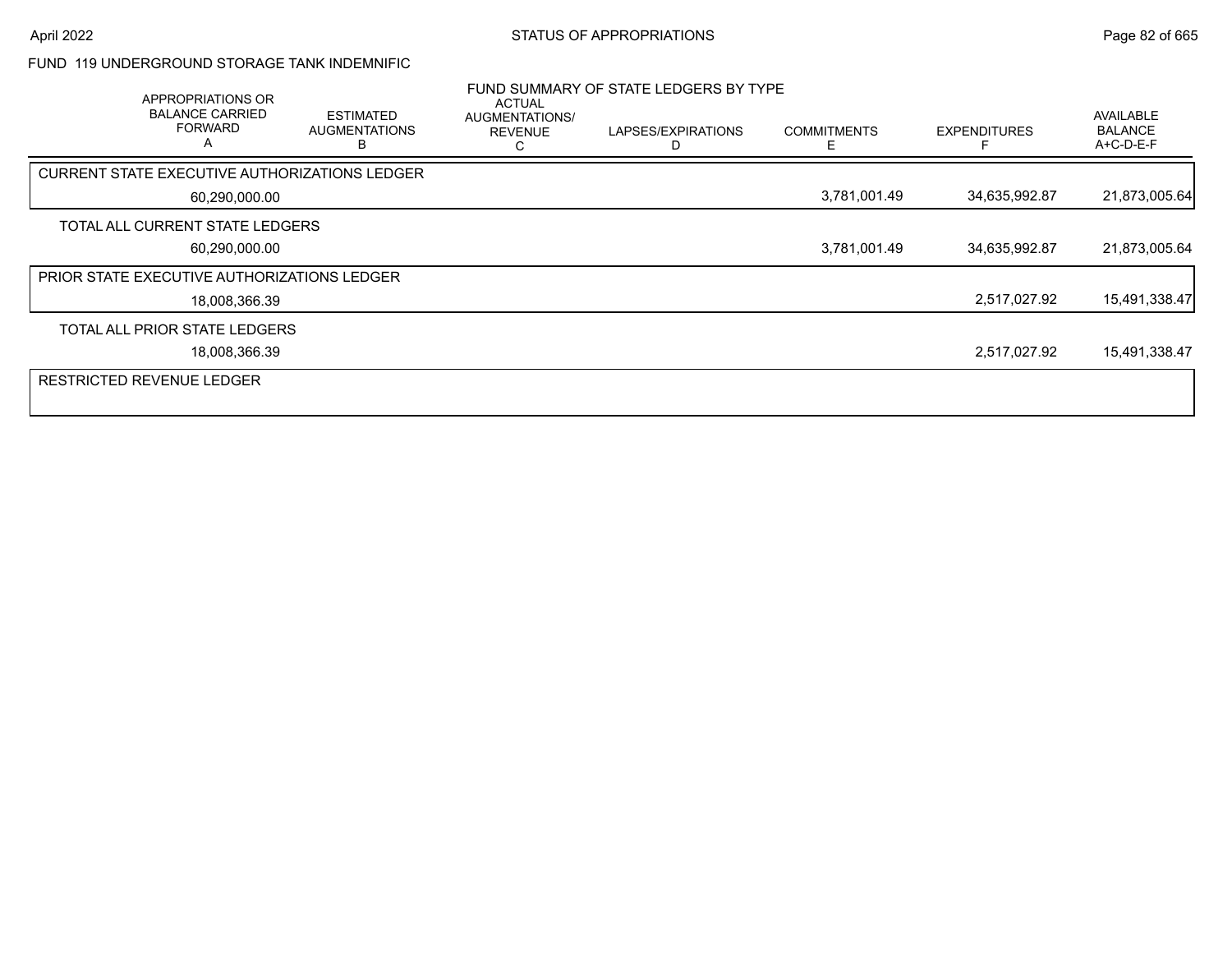# FUND 123 MOTOR VEHICLE TRANSACTION RECOVERY

|                     | APPROPRIATIONS OR<br><b>BALANCE CARRIED</b><br>FORWARD | <b>ESTIMATED</b><br><b>AUGMENTATIONS</b> | <b>ACTUAL</b><br>AUGMENTATIONS/<br><b>REVENUE</b> | FUND SUMMARY OF STATE LEDGERS BY TYPE<br>LAPSES/EXPIRATIONS | <b>COMMITMENTS</b> | EXPENDITURES | AVAILABLE<br><b>BALANCE</b><br>$A+C-D-E-F$ |
|---------------------|--------------------------------------------------------|------------------------------------------|---------------------------------------------------|-------------------------------------------------------------|--------------------|--------------|--------------------------------------------|
| NON-BUDGETED LEDGER |                                                        |                                          |                                                   |                                                             |                    | 304.827.03   | $-304,827.03$                              |
|                     |                                                        |                                          |                                                   |                                                             |                    |              |                                            |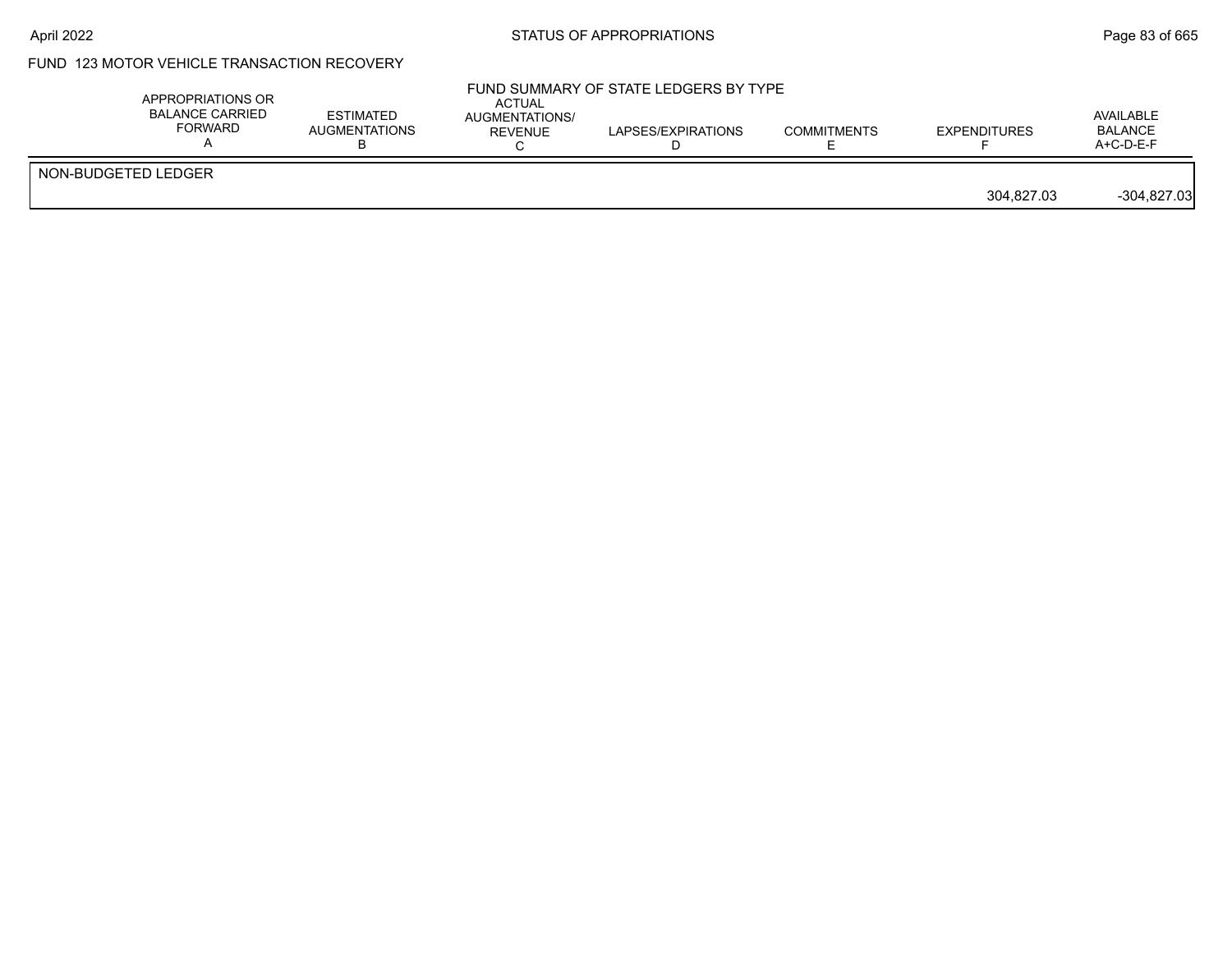### FUND 125 HAZARDOUS MATERIAL RESPONSE FUND

| APPROPRIATIONS OR<br><b>BALANCE CARRIED</b><br><b>FORWARD</b><br>Α | <b>ESTIMATED</b><br><b>AUGMENTATIONS</b><br>в | <b>ACTUAL</b><br>AUGMENTATIONS/<br><b>REVENUE</b><br>С | FUND SUMMARY OF STATE LEDGERS BY TYPE<br>LAPSES/EXPIRATIONS<br>D | <b>COMMITMENTS</b><br>E | <b>EXPENDITURES</b> | <b>AVAILABLE</b><br><b>BALANCE</b><br>A+C-D-E-F |
|--------------------------------------------------------------------|-----------------------------------------------|--------------------------------------------------------|------------------------------------------------------------------|-------------------------|---------------------|-------------------------------------------------|
| <b>CURRENT STATE APPROPRIATIONS LEDGER</b>                         |                                               |                                                        |                                                                  |                         |                     |                                                 |
| 1,800,000.00                                                       |                                               |                                                        |                                                                  | 492.71                  | 1,567,358.89        | 232,148.40                                      |
| TOTAL ALL CURRENT STATE LEDGERS                                    |                                               |                                                        |                                                                  |                         |                     |                                                 |
| 1,800,000.00                                                       |                                               |                                                        |                                                                  | 492.71                  | 1,567,358.89        | 232,148.40                                      |
| <b>PRIOR STATE APPROPRIATIONS LEDGER</b>                           |                                               |                                                        |                                                                  |                         |                     |                                                 |
| 173,961.87                                                         |                                               |                                                        |                                                                  | 15,412.53               | $-25,258.48$        | 183,807.82                                      |
| TOTAL ALL PRIOR STATE LEDGERS                                      |                                               |                                                        |                                                                  |                         |                     |                                                 |
| 173,961.87                                                         |                                               |                                                        |                                                                  | 15,412.53               | $-25,258.48$        | 183,807.82                                      |
| <b>RESTRICTED RECEIPTS LEDGER</b>                                  |                                               |                                                        |                                                                  |                         |                     |                                                 |
| 752,036.96                                                         |                                               | 52,527.00                                              |                                                                  |                         | 3,864.09            | 800,699.87                                      |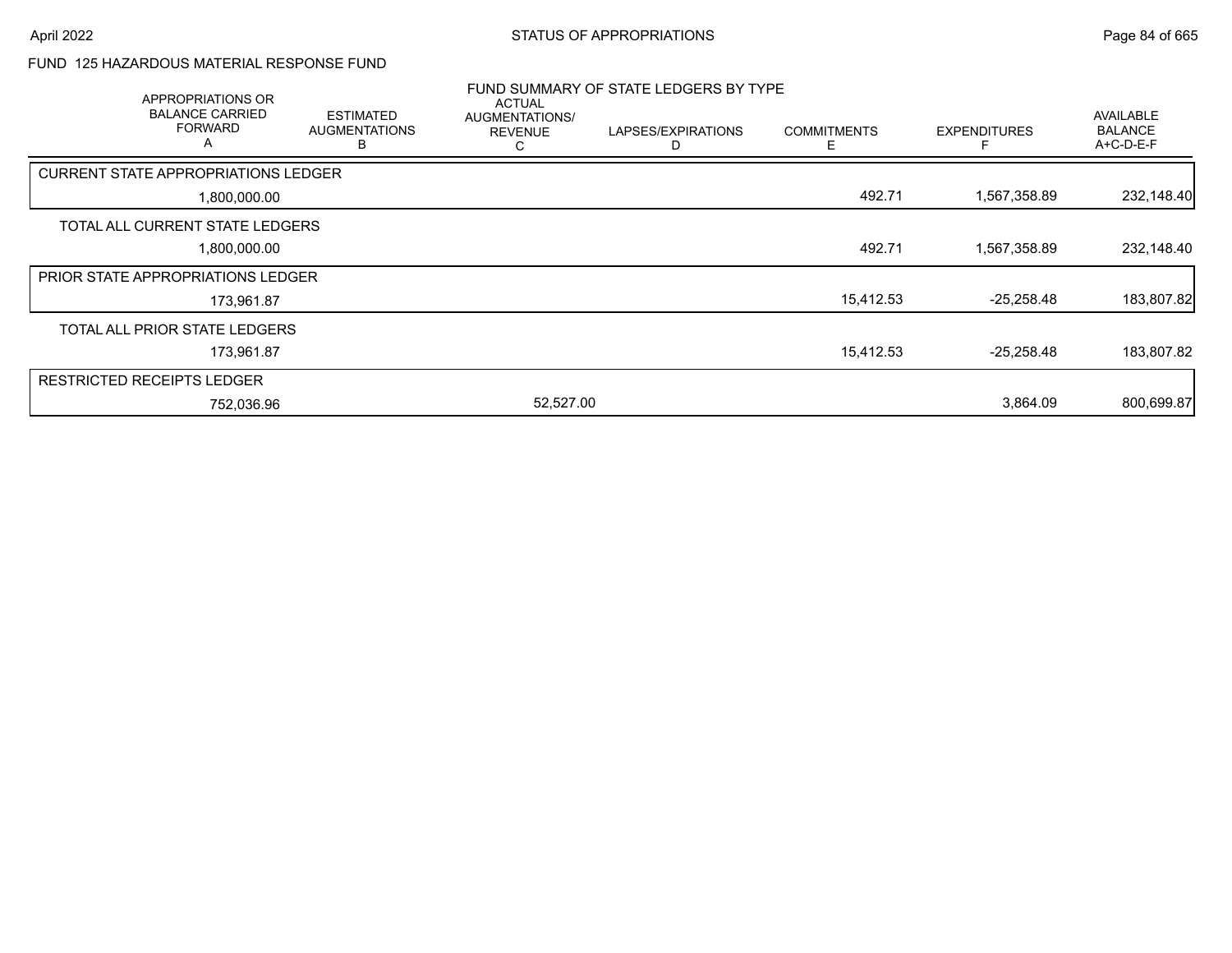# FUND 127 LOCAL GOV'T CAPITAL PROJECT LOAN

| APPROPRIATIONS OR<br><b>BALANCE CARRIED</b><br><b>FORWARD</b><br>А | <b>ESTIMATED</b><br>AUGMENTATIONS | <b>ACTUAL</b><br>AUGMENTATIONS/<br><b>REVENUE</b> | FUND SUMMARY OF STATE LEDGERS BY TYPE<br>LAPSES/EXPIRATIONS | <b>COMMITMENTS</b> | <b>EXPENDITURES</b> | AVAILABLE<br><b>BALANCE</b><br>$A+C-D-E-F$ |
|--------------------------------------------------------------------|-----------------------------------|---------------------------------------------------|-------------------------------------------------------------|--------------------|---------------------|--------------------------------------------|
| CURRENT STATE EXECUTIVE AUTHORIZATIONS LEDGER                      |                                   |                                                   |                                                             |                    |                     |                                            |
| 1,000,000.00                                                       |                                   |                                                   |                                                             |                    |                     | 1,000,000.00                               |
| TOTAL ALL CURRENT STATE LEDGERS                                    |                                   |                                                   |                                                             |                    |                     |                                            |
| 1,000,000.00                                                       |                                   |                                                   |                                                             |                    |                     | 1,000,000.00                               |
| <b>PRIOR STATE EXECUTIVE AUTHORIZATIONS LEDGER</b>                 |                                   |                                                   |                                                             |                    |                     |                                            |
| 1,000,000.00                                                       |                                   |                                                   |                                                             |                    |                     | 1,000,000.00                               |
| TOTAL ALL PRIOR STATE LEDGERS                                      |                                   |                                                   |                                                             |                    |                     |                                            |
| 1,000,000.00                                                       |                                   |                                                   |                                                             |                    |                     | 1,000,000.00                               |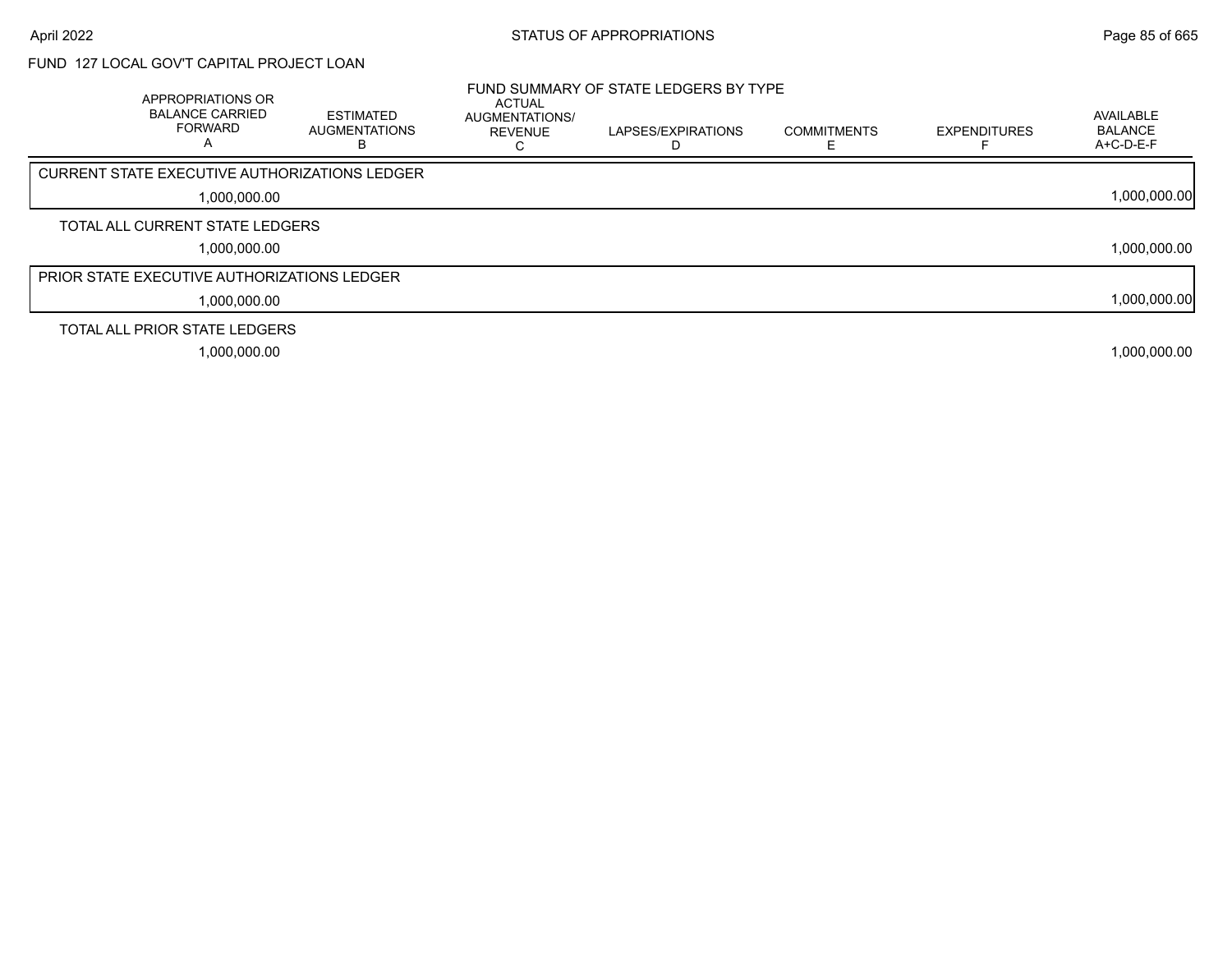# FUND 128 LOCAL SALES AND USE TAX FUND

|                     | APPROPRIATIONS OR<br><b>BALANCE CARRIED</b><br><b>FORWARD</b> | <b>ESTIMATED</b><br>AUGMENTATIONS | <b>ACTUAL</b><br>AUGMENTATIONS/<br>REVENUE | FUND SUMMARY OF STATE LEDGERS BY TYPE<br>LAPSES/EXPIRATIONS | <b>COMMITMENTS</b> | <b>EXPENDITURES</b> | AVAILABLE<br><b>BALANCE</b><br>$A+C-D-E-F$ |
|---------------------|---------------------------------------------------------------|-----------------------------------|--------------------------------------------|-------------------------------------------------------------|--------------------|---------------------|--------------------------------------------|
| NON-BUDGETED LEDGER |                                                               |                                   |                                            |                                                             |                    | 326,382,826.47      | $-326.382.826.47$                          |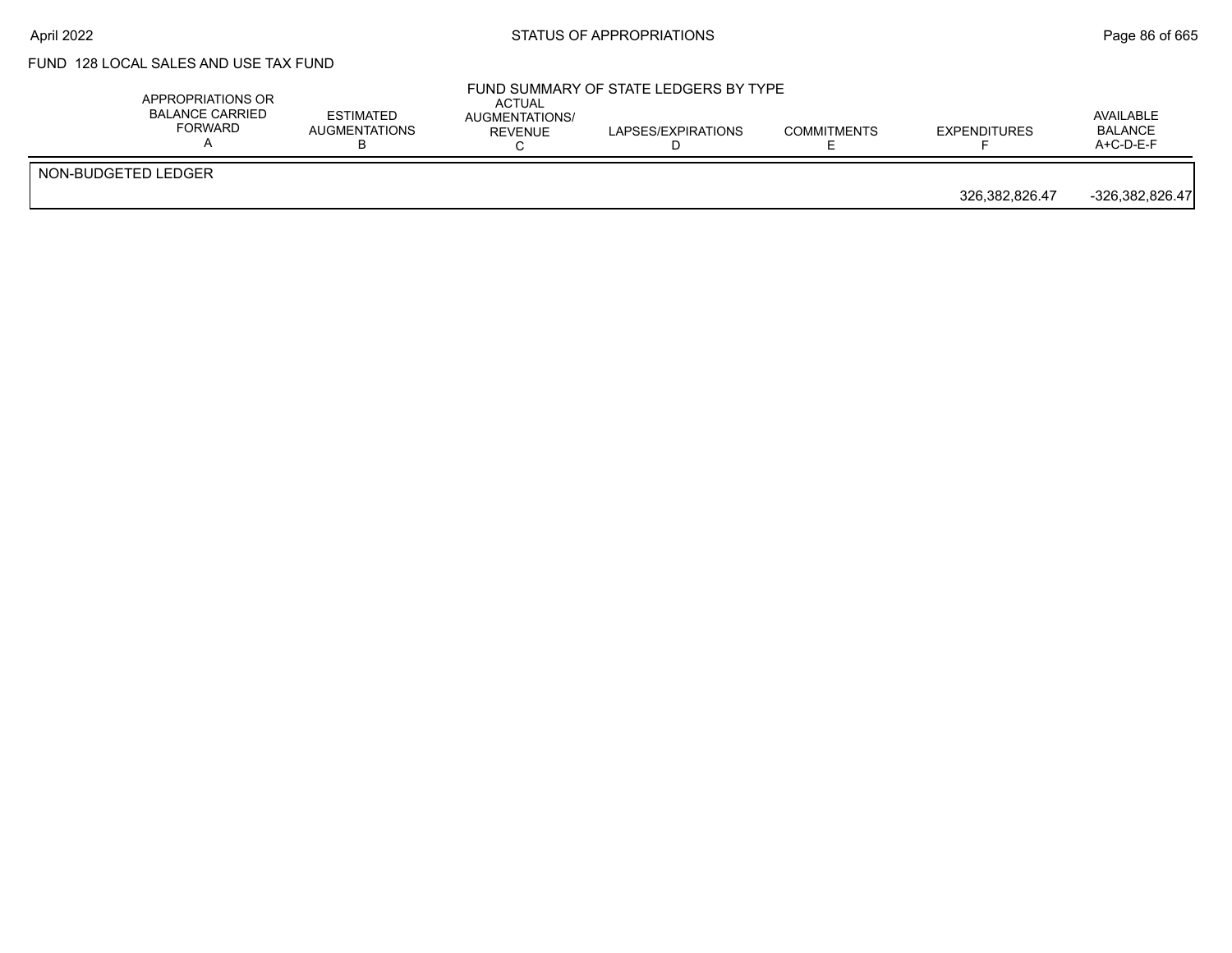#### April 2022 **Example 2022** Page 87 of 665

# FUND 129 PA INTERGOVERNMENTAL COOPERATION AU

|                     | APPROPRIATIONS OR<br><b>BALANCE CARRIED</b><br>FORWARD | <b>ESTIMATED</b><br><b>AUGMENTATIONS</b> | ACTUAL<br>AUGMENTATIONS/<br><b>REVENUE</b> | FUND SUMMARY OF STATE LEDGERS BY TYPE<br>LAPSES/EXPIRATIONS | <b>COMMITMENTS</b> | EXPENDITURES   | AVAILABLE<br><b>BALANCE</b><br>$A+C-D-E-F$ |
|---------------------|--------------------------------------------------------|------------------------------------------|--------------------------------------------|-------------------------------------------------------------|--------------------|----------------|--------------------------------------------|
| NON-BUDGETED LEDGER |                                                        |                                          |                                            |                                                             |                    | 466,134,713.44 | -466,134,713.44                            |
|                     |                                                        |                                          |                                            |                                                             |                    |                |                                            |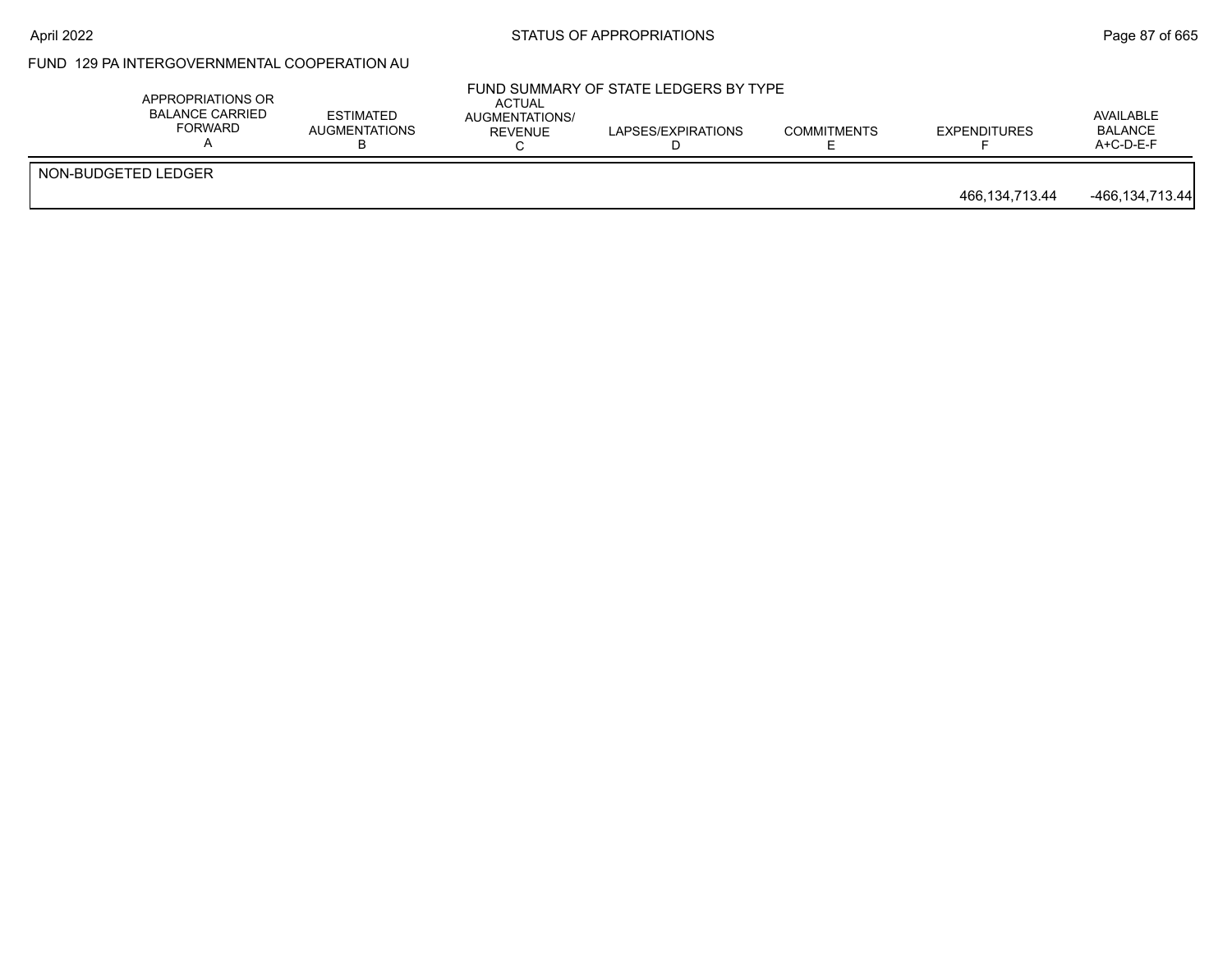# FUND 130 PUBLIC TRANSPORTATION ASSISTANCE

| APPROPRIATIONS OR<br><b>BALANCE CARRIED</b><br><b>FORWARD</b><br>A | <b>ESTIMATED</b><br><b>AUGMENTATIONS</b><br>в | ACTUAL<br>AUGMENTATIONS/<br><b>REVENUE</b> | FUND SUMMARY OF STATE LEDGERS BY TYPE<br>LAPSES/EXPIRATIONS | <b>COMMITMENTS</b><br>E. | <b>EXPENDITURES</b> | AVAILABLE<br><b>BALANCE</b><br>A+C-D-E-F |
|--------------------------------------------------------------------|-----------------------------------------------|--------------------------------------------|-------------------------------------------------------------|--------------------------|---------------------|------------------------------------------|
| CURRENT STATE EXECUTIVE AUTHORIZATIONS LEDGER                      |                                               |                                            |                                                             |                          |                     |                                          |
| 284,200,000.00                                                     |                                               |                                            |                                                             |                          | 225,236,807.44      | 58,963,192.56                            |
| TOTAL ALL CURRENT STATE LEDGERS                                    |                                               |                                            |                                                             |                          |                     |                                          |
| 284,200,000.00                                                     |                                               |                                            |                                                             |                          | 225,236,807.44      | 58,963,192.56                            |
| <b>PRIOR STATE EXECUTIVE AUTHORIZATIONS LEDGER</b>                 |                                               |                                            |                                                             |                          |                     |                                          |
| 3,399,163.13                                                       |                                               |                                            |                                                             |                          |                     | 3,399,163.13                             |
| TOTAL ALL PRIOR STATE LEDGERS                                      |                                               |                                            |                                                             |                          |                     |                                          |
| 3,399,163.13                                                       |                                               |                                            |                                                             |                          |                     | 3,399,163.13                             |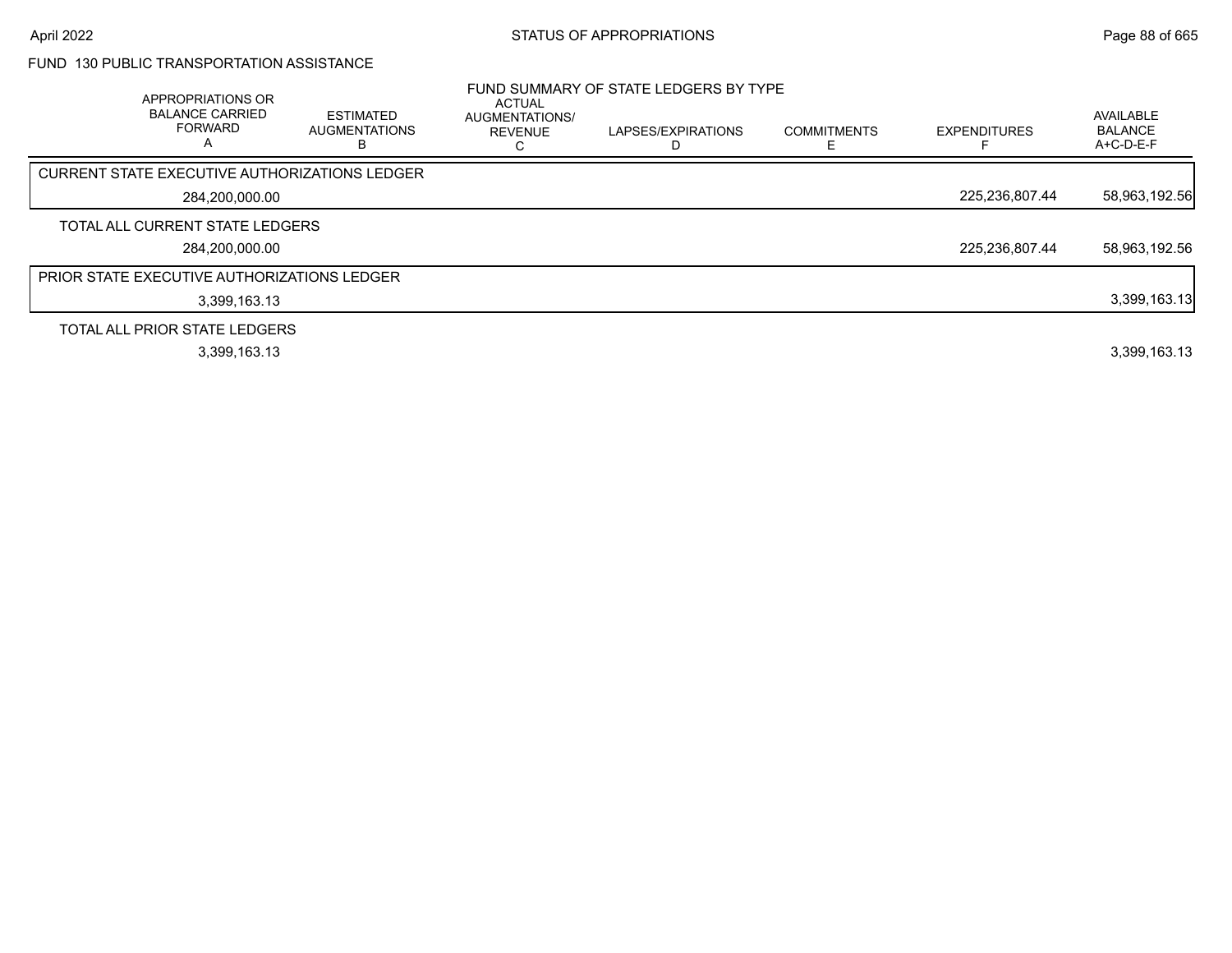### FUND 138 CLEAN AIR FUND

| APPROPRIATIONS OR<br><b>BALANCE CARRIED</b><br><b>FORWARD</b><br>A | <b>ESTIMATED</b><br><b>AUGMENTATIONS</b><br>в | ACTUAL<br>AUGMENTATIONS/<br><b>REVENUE</b><br>C | FUND SUMMARY OF STATE LEDGERS BY TYPE<br>LAPSES/EXPIRATIONS | <b>COMMITMENTS</b><br>F | <b>EXPENDITURES</b> | AVAILABLE<br><b>BALANCE</b><br>$A+C-D-E-F$ |
|--------------------------------------------------------------------|-----------------------------------------------|-------------------------------------------------|-------------------------------------------------------------|-------------------------|---------------------|--------------------------------------------|
| CURRENT STATE EXECUTIVE AUTHORIZATIONS LEDGER                      |                                               |                                                 |                                                             |                         |                     |                                            |
| 30,236,000.00                                                      |                                               | 168,866.22                                      |                                                             | 2,213,197.04            | 15,223,011.70       | 12,968,657.48                              |
| TOTAL ALL CURRENT STATE LEDGERS                                    |                                               |                                                 |                                                             |                         |                     |                                            |
| 30,236,000.00                                                      |                                               | 168,866.22                                      |                                                             | 2,213,197.04            | 15,223,011.70       | 12,968,657.48                              |
| PRIOR STATE EXECUTIVE AUTHORIZATIONS LEDGER                        |                                               |                                                 |                                                             |                         |                     |                                            |
| 9,436,856.55                                                       |                                               |                                                 |                                                             | 4,955.24                | 1,375,113.33        | 8,056,787.98                               |
| TOTAL ALL PRIOR STATE LEDGERS                                      |                                               |                                                 |                                                             |                         |                     |                                            |
| 9,436,856.55                                                       |                                               |                                                 |                                                             | 4,955.24                | 1,375,113.33        | 8,056,787.98                               |
| <b>RESTRICTED RECEIPTS LEDGER</b>                                  |                                               |                                                 |                                                             |                         |                     |                                            |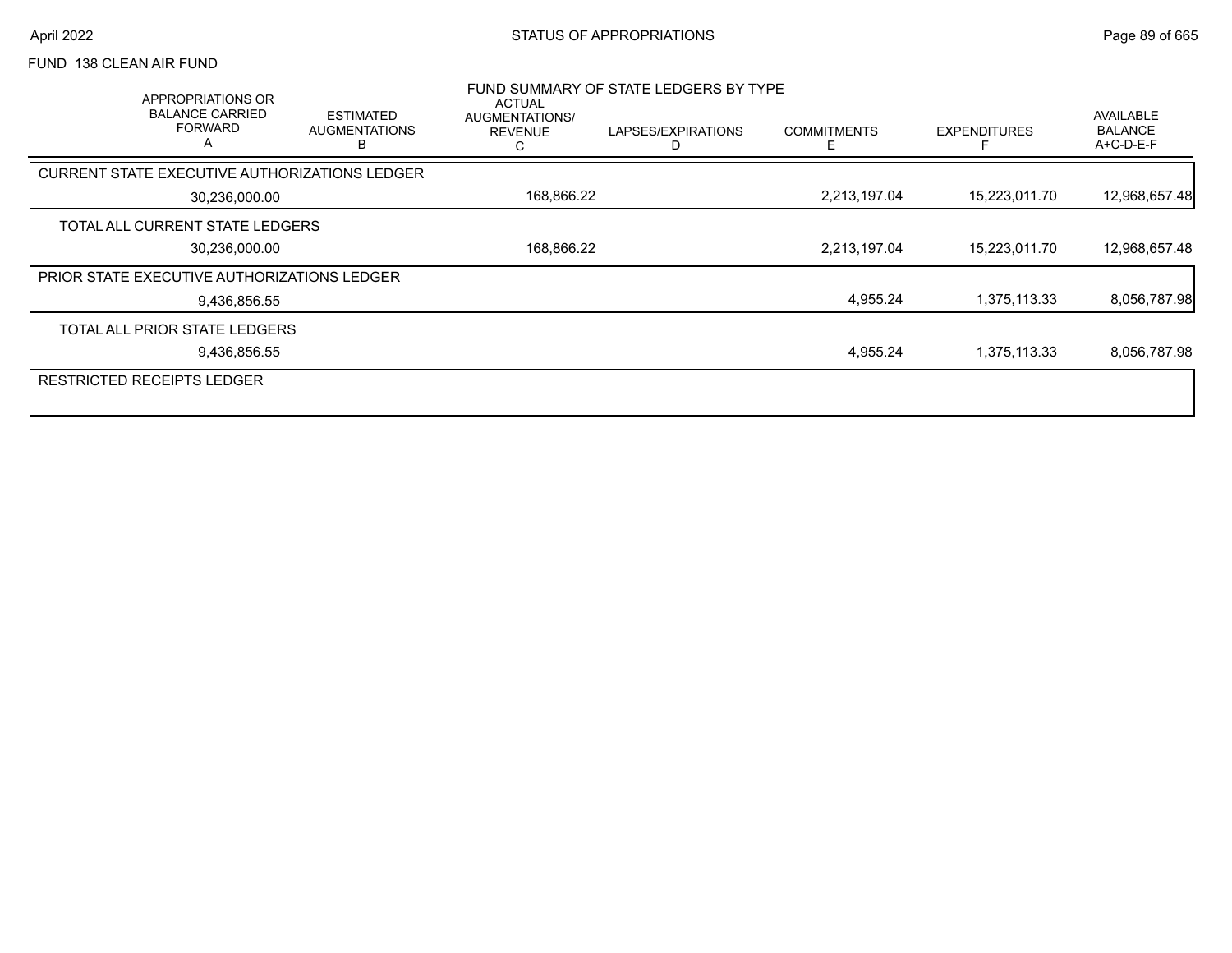# FUND 139 HOME INVESTMENT TRUST FUND

| APPROPRIATIONS OR<br><b>BALANCE CARRIED</b><br>FORWARD | <b>ESTIMATED</b><br>AUGMENTATIONS | <b>ACTUAL</b><br>AUGMENTATIONS/<br>REVENUE | FUND SUMMARY OF STATE LEDGERS BY TYPE<br>LAPSES/EXPIRATIONS<br>◡ | <b>COMMITMENTS</b> | <b>EXPENDITURES</b> | AVAILABLE<br><b>BALANCE</b><br>$A+C-D-E-F$ |
|--------------------------------------------------------|-----------------------------------|--------------------------------------------|------------------------------------------------------------------|--------------------|---------------------|--------------------------------------------|
| <b>RESTRICTED REVENUE LEDGER</b>                       |                                   |                                            |                                                                  |                    |                     |                                            |
| 859.844.95                                             |                                   | 79.218.68                                  |                                                                  |                    |                     | 939,063.63                                 |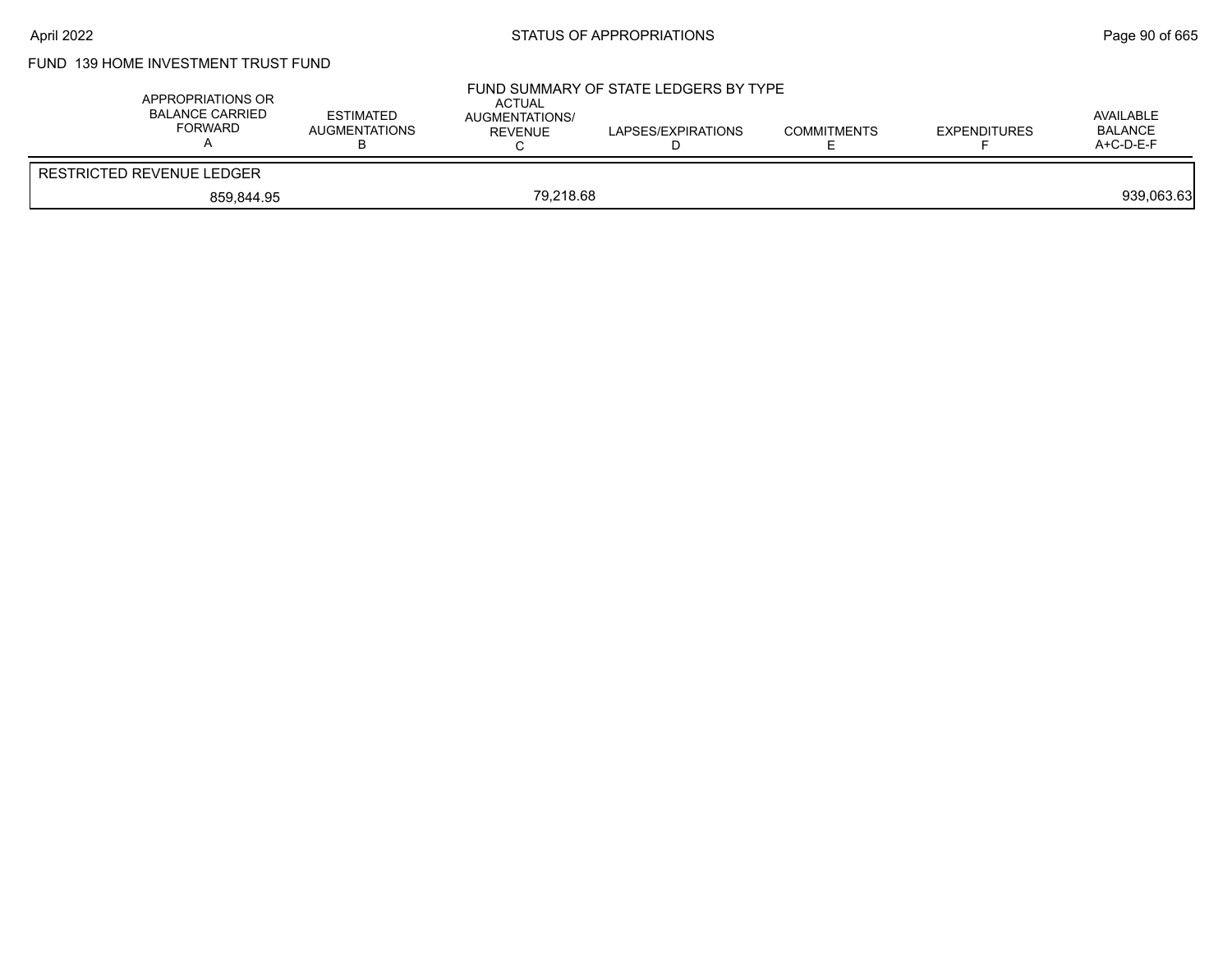# April 2022 **STATUS OF APPROPRIATIONS** STATUS OF APPROPRIATIONS

# FUND 140 PHILADELPHIA REGIONAL PORT AUTHORIT

| APPROPRIATIONS OR<br><b>BALANCE CARRIED</b><br><b>FORWARD</b> | <b>ESTIMATED</b><br><b>AUGMENTATIONS</b> | <b>ACTUAL</b><br>AUGMENTATIONS/<br>REVENUE | FUND SUMMARY OF STATE LEDGERS BY TYPE<br>LAPSES/EXPIRATIONS | <b>COMMITMENTS</b> | <b>EXPENDITURES</b> | AVAILABLE<br>BALANCE<br>$A+C-D-E-F$ |
|---------------------------------------------------------------|------------------------------------------|--------------------------------------------|-------------------------------------------------------------|--------------------|---------------------|-------------------------------------|
| <b>RESTRICTED REVENUE LEDGER</b>                              |                                          |                                            |                                                             |                    |                     |                                     |
| 347,730.89                                                    |                                          | 5,600,000.00                               |                                                             |                    | 5,347,106.98        | 600,623.91                          |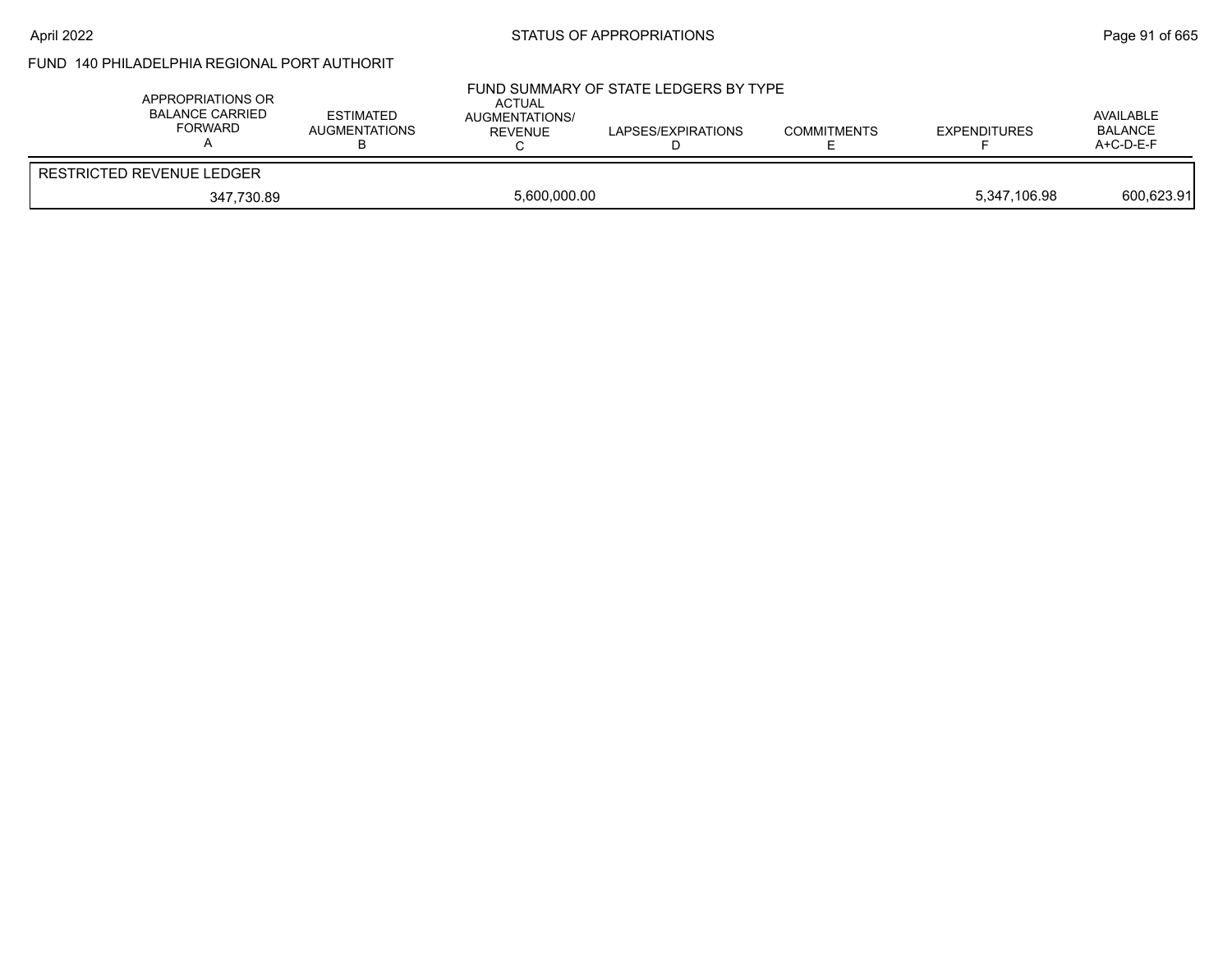# FUND 141 PORT OF PITTSBURGH COMMISSION FUND

| APPROPRIATIONS OR<br><b>BALANCE CARRIED</b><br>FORWARD | <b>ESTIMATED</b><br>AUGMENTATIONS | ACTUAL<br><b>AUGMENTATIONS/</b><br>REVENUE | FUND SUMMARY OF STATE LEDGERS BY TYPE<br>LAPSES/EXPIRATIONS | <b>COMMITMENTS</b> | <b>EXPENDITURES</b> | AVAILABLE<br><b>BALANCE</b><br>$A+C-D-E-F$ |
|--------------------------------------------------------|-----------------------------------|--------------------------------------------|-------------------------------------------------------------|--------------------|---------------------|--------------------------------------------|
| RESTRICTED REVENUE LEDGER                              |                                   |                                            |                                                             |                    |                     |                                            |
| 1,971,563.63                                           |                                   | 712,500.00                                 |                                                             | 227,787.66         | 710.948.26          | 745,327.71,                                |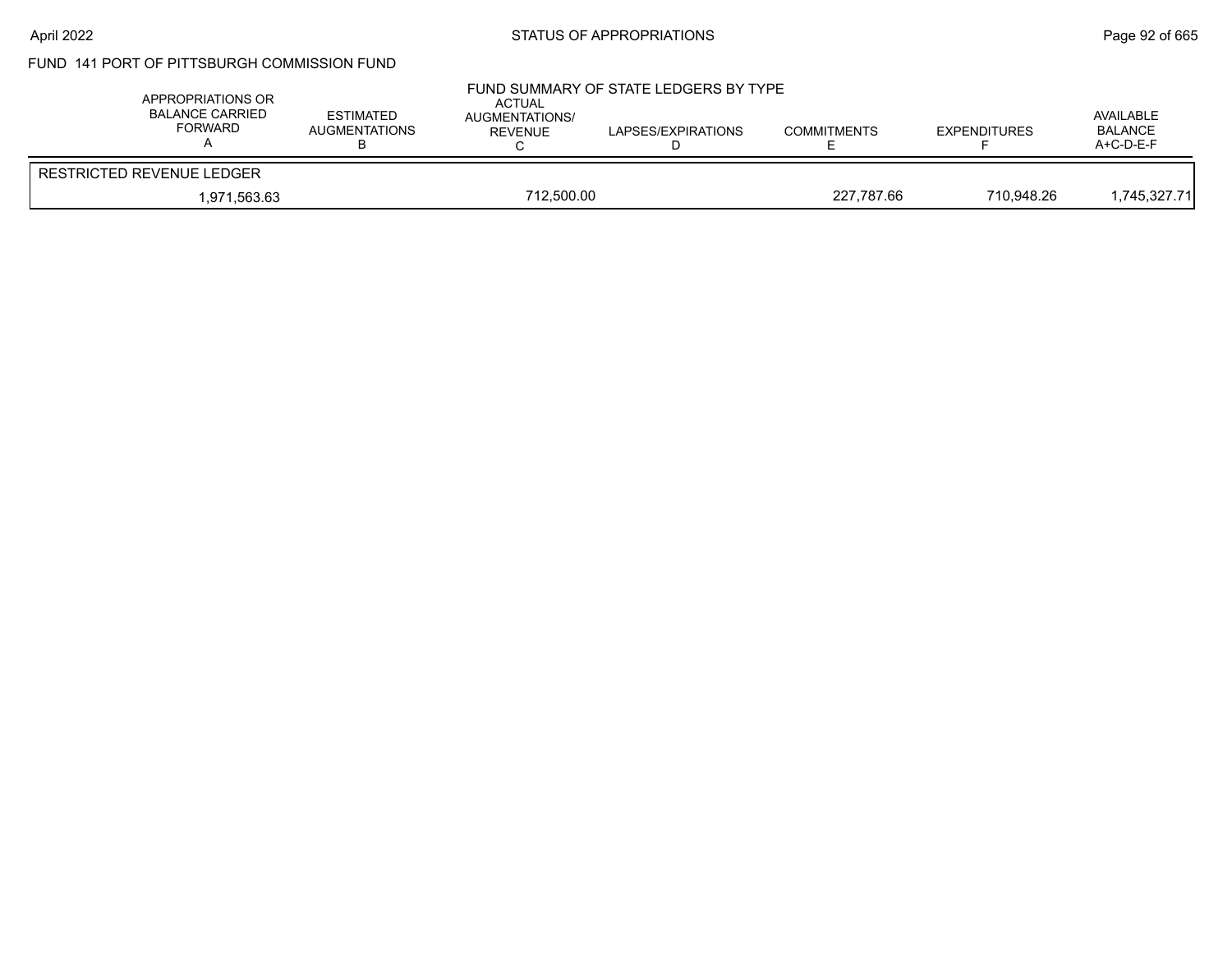# FUND 142 TUITION ACCOUNT INVESTMENT PROGRAM

|                     | APPROPRIATIONS OR<br><b>BALANCE CARRIED</b><br>FORWARD | <b>ESTIMATED</b><br><b>AUGMENTATIONS</b> | ACTUAL<br>AUGMENTATIONS/<br>REVENUE | FUND SUMMARY OF STATE LEDGERS BY TYPE<br>LAPSES/EXPIRATIONS | <b>COMMITMENTS</b> | <b>EXPENDITURES</b> | AVAILABLE<br><b>BALANCE</b><br>$A+C-D-E-F$ |
|---------------------|--------------------------------------------------------|------------------------------------------|-------------------------------------|-------------------------------------------------------------|--------------------|---------------------|--------------------------------------------|
| NON-BUDGETED LEDGER |                                                        |                                          |                                     |                                                             |                    | 130,112,916.48      | -130,112,916.48                            |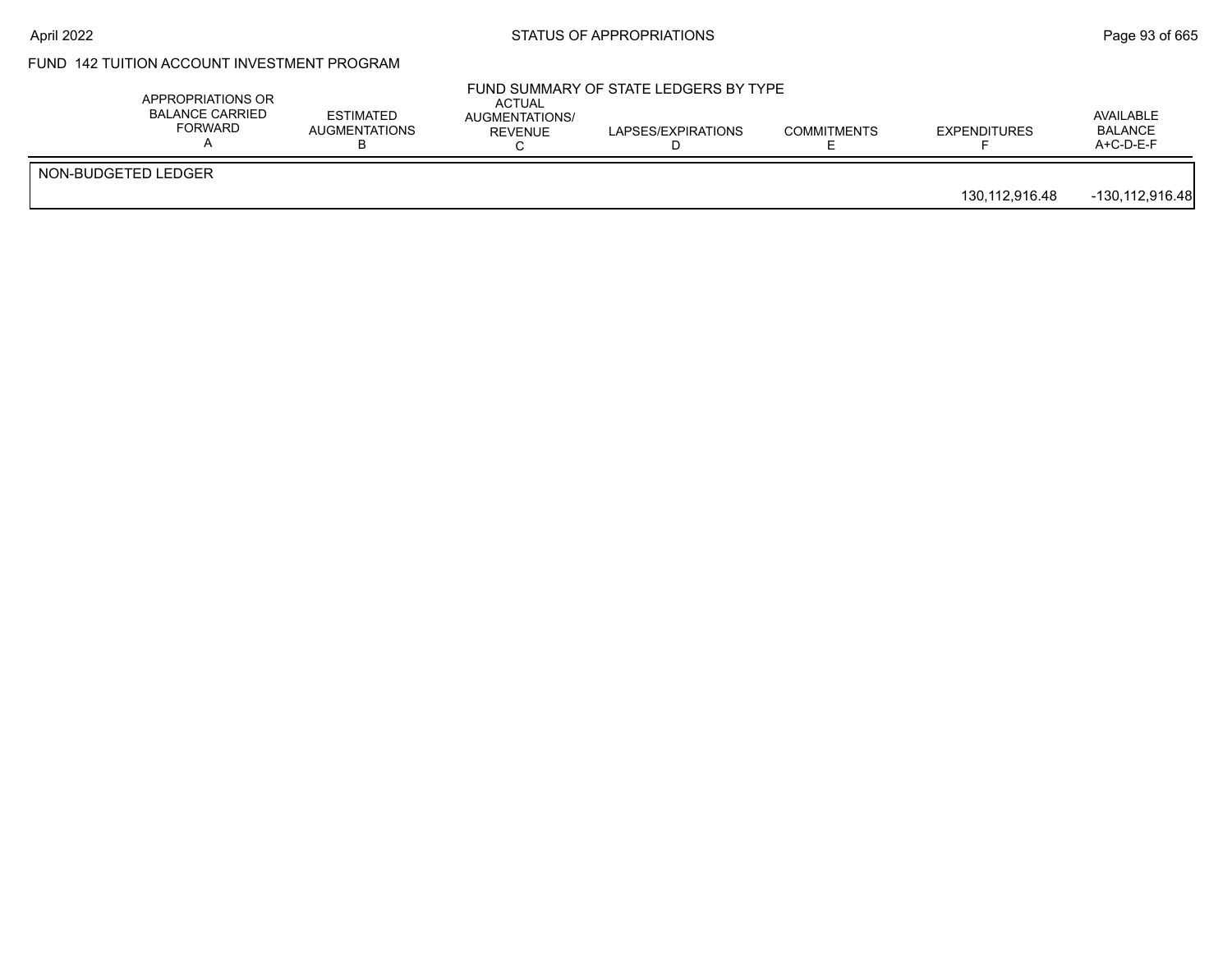#### FUND 143 TUITIONACCOUNTGUARANTDSVNGSPGRMFUND

|                     | APPROPRIATIONS OR<br><b>BALANCE CARRIED</b><br><b>FORWARD</b><br>A | <b>ESTIMATED</b><br><b>AUGMENTATIONS</b> | <b>ACTUAL</b><br>AUGMENTATIONS/<br><b>REVENUE</b> | FUND SUMMARY OF STATE LEDGERS BY TYPE<br>LAPSES/EXPIRATIONS | <b>COMMITMENTS</b><br>F | <b>EXPENDITURES</b> | <b>AVAILABLE</b><br><b>BALANCE</b><br>A+C-D-E-F |
|---------------------|--------------------------------------------------------------------|------------------------------------------|---------------------------------------------------|-------------------------------------------------------------|-------------------------|---------------------|-------------------------------------------------|
|                     | <b>CURRENT STATE APPROPRIATIONS LEDGER</b>                         |                                          |                                                   |                                                             |                         |                     |                                                 |
|                     | 3,339,000.00                                                       |                                          | 2,414,575.83                                      |                                                             |                         | 3,382,624.96        | 2,370,950.87                                    |
|                     | TOTAL ALL CURRENT STATE LEDGERS                                    |                                          |                                                   |                                                             |                         |                     |                                                 |
|                     | 3,339,000.00                                                       |                                          | 2,414,575.83                                      |                                                             |                         | 3,382,624.96        | 2,370,950.87                                    |
|                     | PRIOR STATE APPROPRIATIONS LEDGER                                  |                                          |                                                   |                                                             |                         |                     |                                                 |
|                     | 4.606.544.60                                                       |                                          |                                                   |                                                             |                         | 1,108,072.48        | 3,498,472.12                                    |
|                     | TOTAL ALL PRIOR STATE LEDGERS                                      |                                          |                                                   |                                                             |                         |                     |                                                 |
|                     | 4,606,544.60                                                       |                                          |                                                   |                                                             |                         | 1,108,072.48        | 3,498,472.12                                    |
| NON-BUDGETED LEDGER |                                                                    |                                          |                                                   |                                                             |                         |                     |                                                 |
|                     |                                                                    |                                          |                                                   |                                                             |                         | 242,966,044.65      | $-242,966,044.65$                               |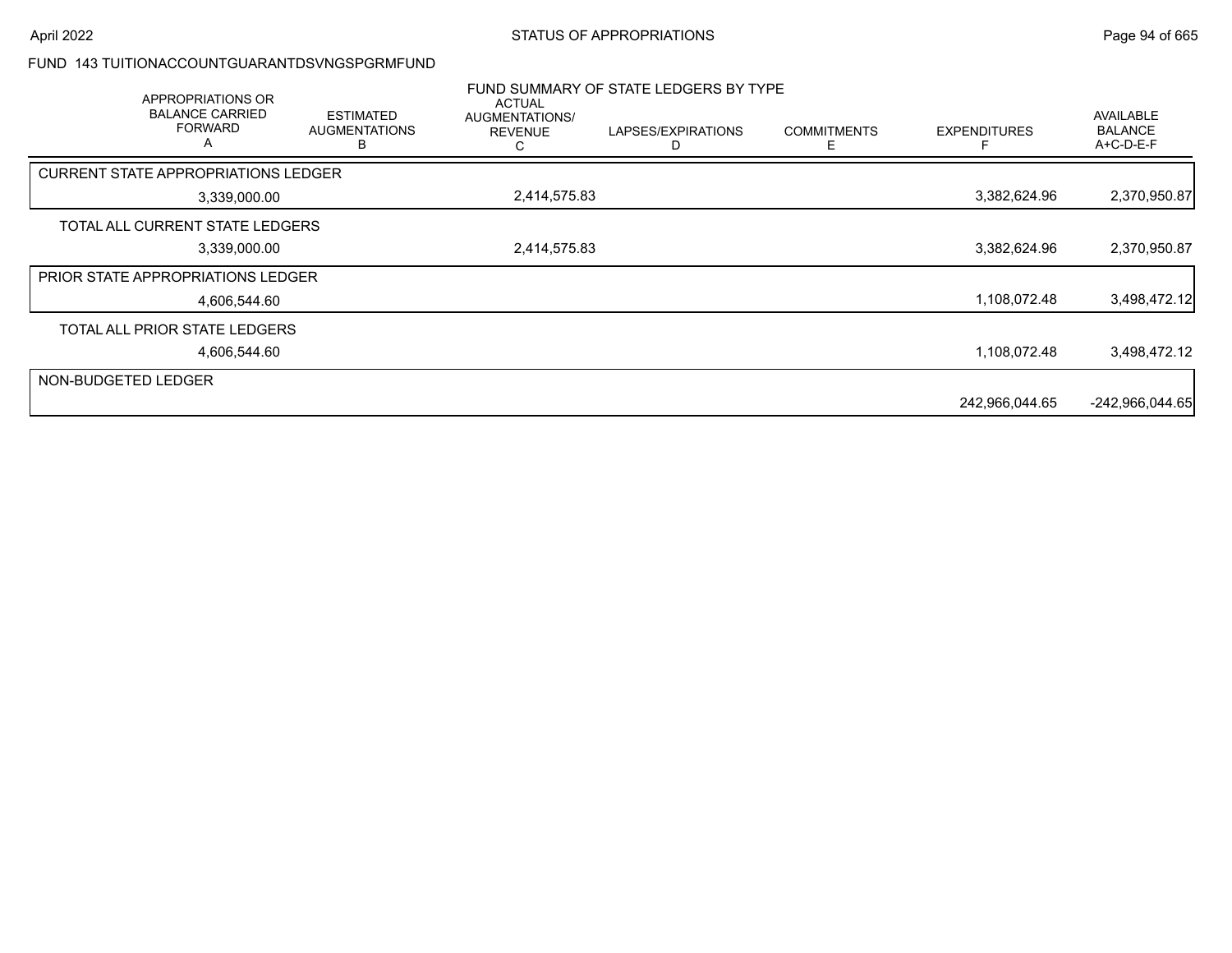# FUND 146 REMINING FINANCIAL ASSURANCE FUND

| APPROPRIATIONS OR<br><b>BALANCE CARRIED</b><br><b>FORWARD</b><br>A | <b>ESTIMATED</b><br><b>AUGMENTATIONS</b><br>В | <b>ACTUAL</b><br><b>AUGMENTATIONS/</b><br><b>REVENUE</b> | FUND SUMMARY OF STATE LEDGERS BY TYPE<br>LAPSES/EXPIRATIONS | <b>COMMITMENTS</b> | <b>EXPENDITURES</b> | <b>AVAILABLE</b><br><b>BALANCE</b><br>A+C-D-E-F |
|--------------------------------------------------------------------|-----------------------------------------------|----------------------------------------------------------|-------------------------------------------------------------|--------------------|---------------------|-------------------------------------------------|
| CURRENT STATE EXECUTIVE AUTHORIZATIONS LEDGER                      |                                               |                                                          |                                                             |                    |                     |                                                 |
| 400,000.00                                                         |                                               |                                                          |                                                             |                    |                     | 400,000.00                                      |
| TOTAL ALL CURRENT STATE LEDGERS                                    |                                               |                                                          |                                                             |                    |                     |                                                 |
| 400,000.00                                                         |                                               |                                                          |                                                             |                    |                     | 400,000.00                                      |
| <b>PRIOR STATE EXECUTIVE AUTHORIZATIONS LEDGER</b>                 |                                               |                                                          |                                                             |                    |                     |                                                 |
| 510,230.42                                                         |                                               |                                                          |                                                             |                    |                     | 510,230.42                                      |
| TOTAL ALL PRIOR STATE LEDGERS                                      |                                               |                                                          |                                                             |                    |                     |                                                 |
| 510,230.42                                                         |                                               |                                                          |                                                             |                    |                     | 510,230.42                                      |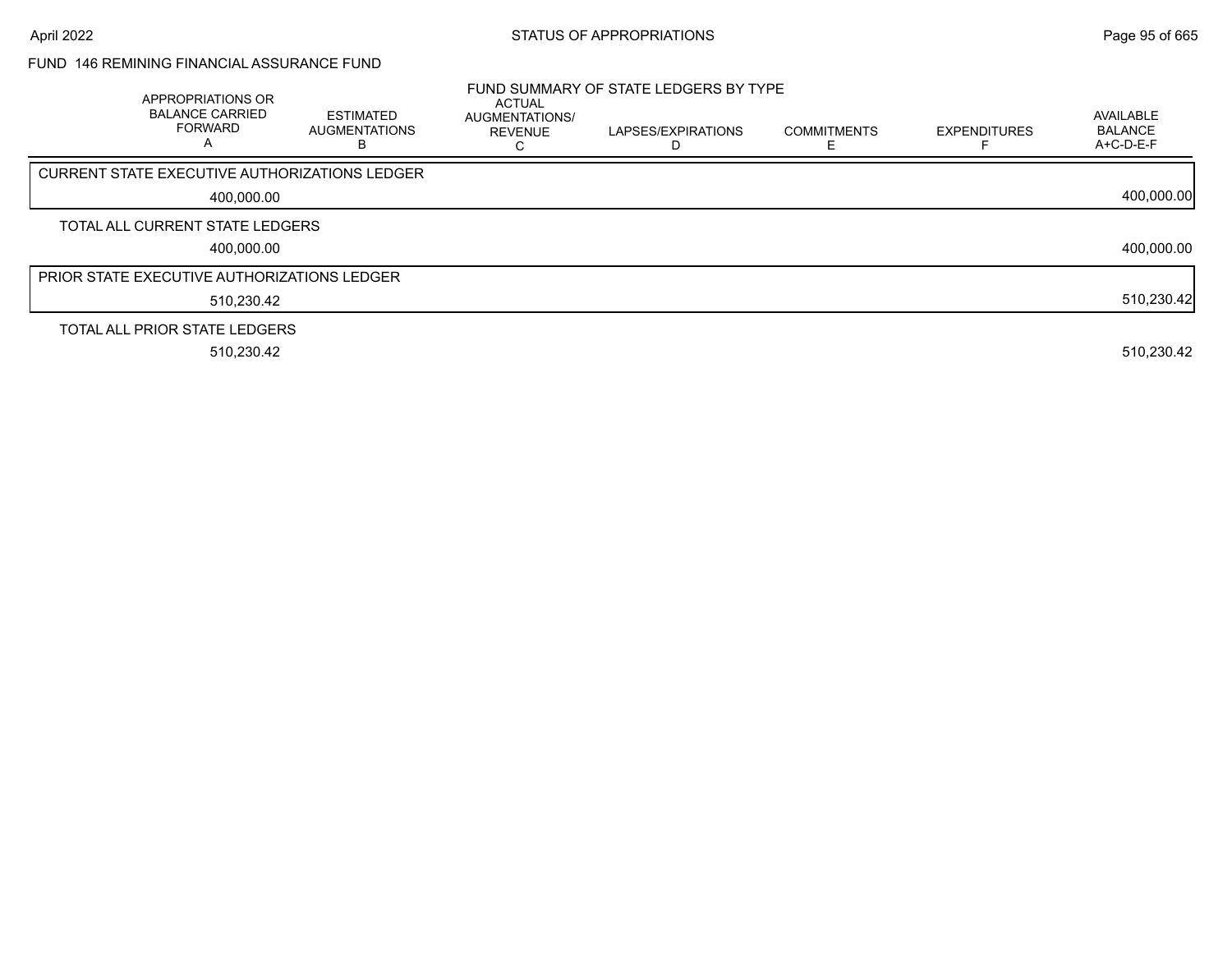# FUND 147 ENVIRONMENTAL EDUCATION FUND

| APPROPRIATIONS OR<br><b>BALANCE CARRIED</b><br><b>FORWARD</b><br>$\overline{A}$ | <b>ESTIMATED</b><br><b>AUGMENTATIONS</b> | <b>ACTUAL</b><br><b>AUGMENTATIONS/</b><br><b>REVENUE</b> | FUND SUMMARY OF STATE LEDGERS BY TYPE<br>LAPSES/EXPIRATIONS | <b>COMMITMENTS</b> | <b>EXPENDITURES</b> | <b>AVAILABLE</b><br><b>BALANCE</b><br>$A+C-D-E-F$ |
|---------------------------------------------------------------------------------|------------------------------------------|----------------------------------------------------------|-------------------------------------------------------------|--------------------|---------------------|---------------------------------------------------|
| <b>CURRENT STATE EXECUTIVE AUTHORIZATIONS LEDGER</b>                            |                                          |                                                          |                                                             |                    |                     |                                                   |
| 1.464.000.00                                                                    |                                          |                                                          |                                                             | 413,101.89         | 507.024.96          | 543,873.15                                        |
| TOTAL ALL CURRENT STATE LEDGERS                                                 |                                          |                                                          |                                                             |                    |                     |                                                   |
| 1.464.000.00                                                                    |                                          |                                                          |                                                             | 413.101.89         | 507.024.96          | 543,873.15                                        |
| PRIOR STATE EXECUTIVE AUTHORIZATIONS LEDGER                                     |                                          |                                                          |                                                             |                    |                     |                                                   |
| 833.700.84                                                                      |                                          |                                                          |                                                             | 48,351.60          | 238.992.38          | 546,356.86                                        |
| TOTAL ALL PRIOR STATE LEDGERS                                                   |                                          |                                                          |                                                             |                    |                     |                                                   |
| 833.700.84                                                                      |                                          |                                                          |                                                             | 48.351.60          | 238.992.38          | 546,356.86                                        |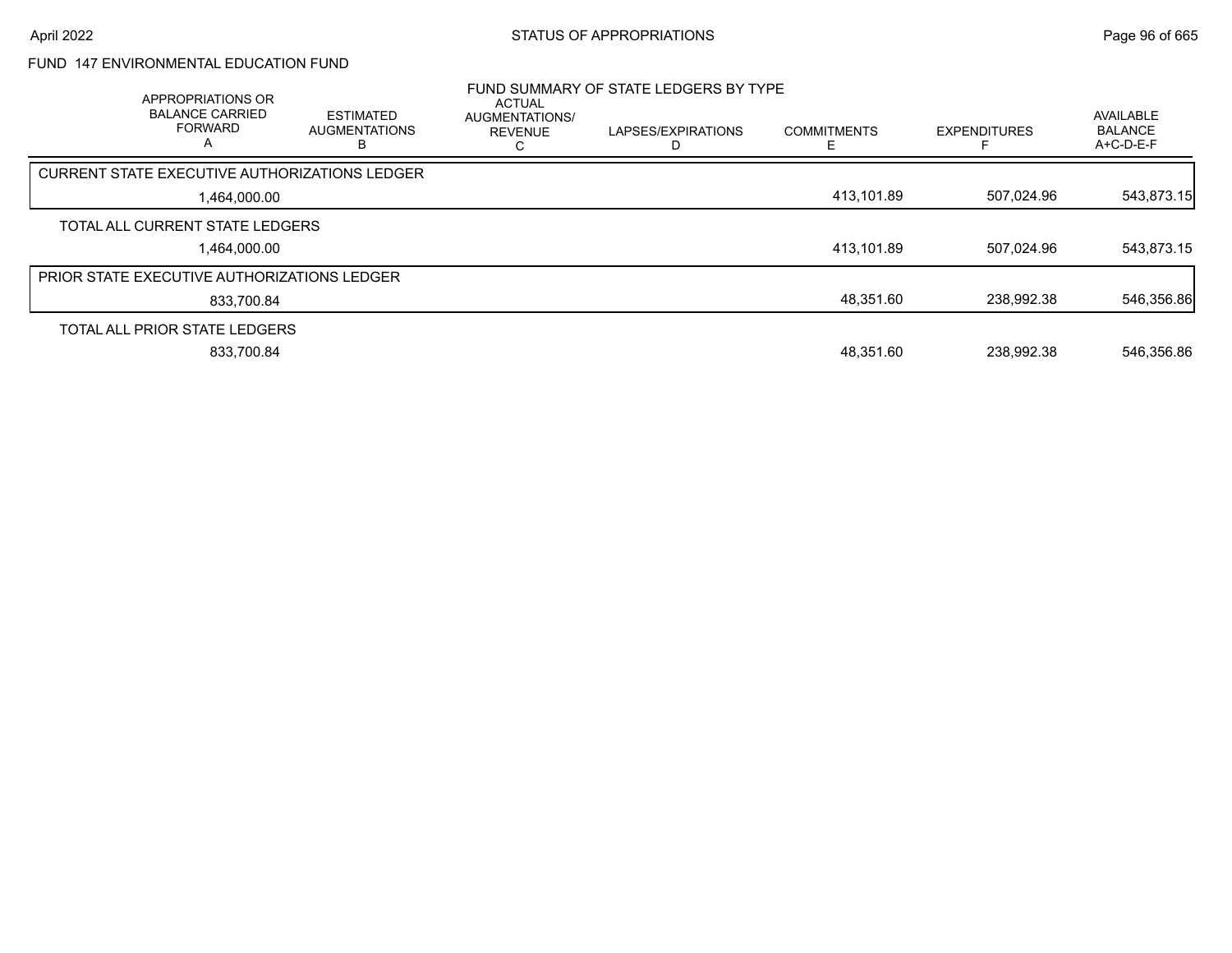# FUND 148 SELF-INSURANCE GUARANTY FUND

| APPROPRIATIONS OR<br><b>BALANCE CARRIED</b><br><b>FORWARD</b> | ESTIMATED<br>AUGMENTATIONS | ACTUAL<br>AUGMENTATIONS/<br>REVENUE | FUND SUMMARY OF STATE LEDGERS BY TYPE<br>LAPSES/EXPIRATIONS | <b>COMMITMENTS</b> | <b>EXPENDITURES</b> | AVAILABLE<br><b>BALANCE</b><br>A+C-D-E-F |
|---------------------------------------------------------------|----------------------------|-------------------------------------|-------------------------------------------------------------|--------------------|---------------------|------------------------------------------|
| <b>RESTRICTED RECEIPTS LEDGER</b>                             |                            |                                     |                                                             |                    |                     |                                          |
| 12.776.211.85                                                 |                            | 531.049.00                          |                                                             | 6.117.12           | 931.843.93          | 12,369,299.80                            |
| RESTRICTED REVENUE LEDGER                                     |                            |                                     |                                                             |                    |                     |                                          |
| 38,138,603.42                                                 |                            | 1.672.440.59                        |                                                             | 1.167.484.48       | 1.017.627.58        | 37,625,931.95                            |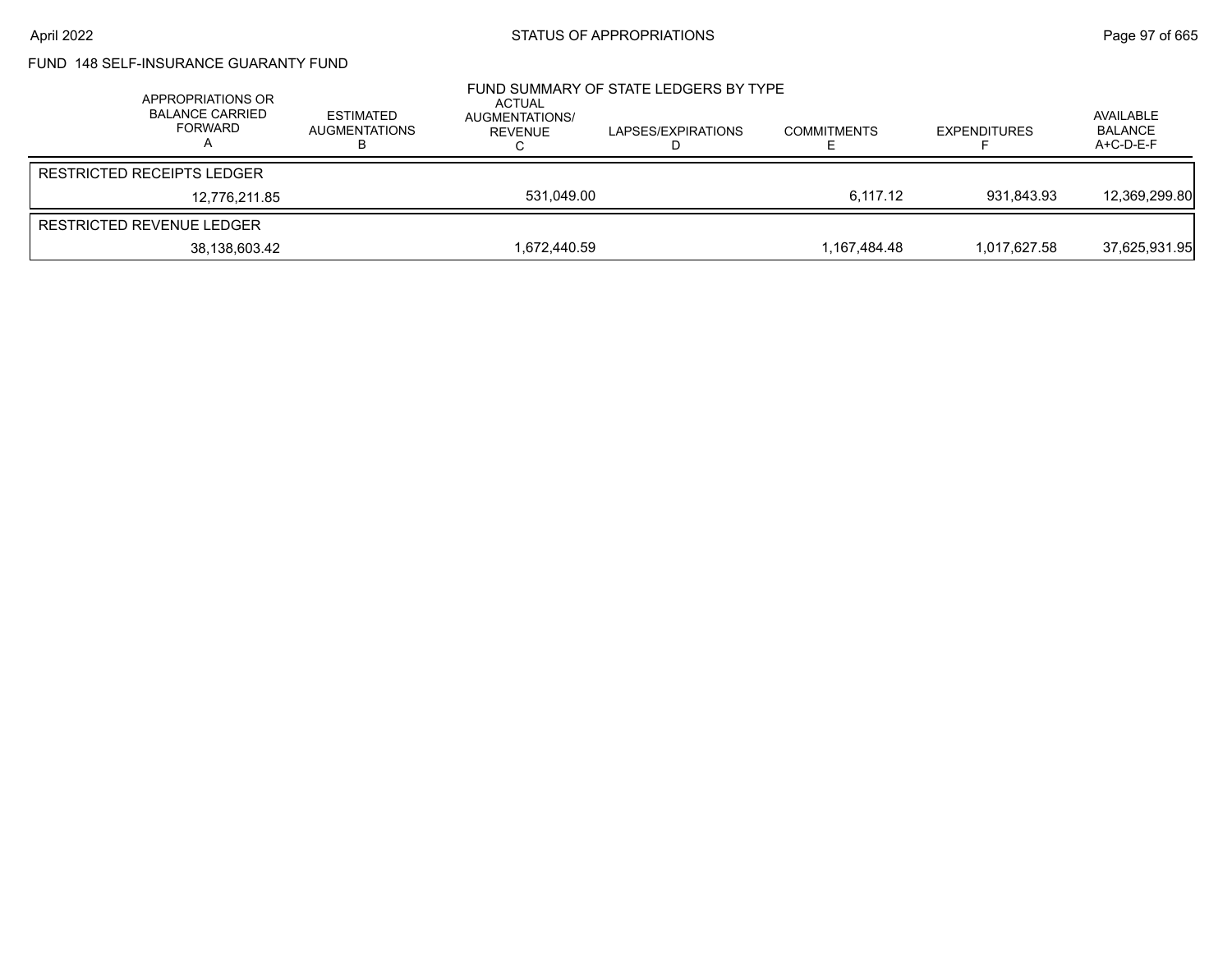### FUND 149 KEYSTONE RECREATION PARK&CONSERVATN

|                                                      | APPROPRIATIONS OR<br><b>BALANCE CARRIED</b><br><b>FORWARD</b><br>A | <b>ESTIMATED</b><br><b>AUGMENTATIONS</b><br>в | <b>ACTUAL</b><br>AUGMENTATIONS/<br><b>REVENUE</b> | FUND SUMMARY OF STATE LEDGERS BY TYPE<br>LAPSES/EXPIRATIONS<br>D | <b>COMMITMENTS</b><br>E. | <b>EXPENDITURES</b> | AVAILABLE<br><b>BALANCE</b><br>A+C-D-E-F |
|------------------------------------------------------|--------------------------------------------------------------------|-----------------------------------------------|---------------------------------------------------|------------------------------------------------------------------|--------------------------|---------------------|------------------------------------------|
| <b>CURRENT STATE EXECUTIVE AUTHORIZATIONS LEDGER</b> |                                                                    |                                               |                                                   |                                                                  |                          |                     |                                          |
|                                                      | 17,603,000.00                                                      |                                               |                                                   |                                                                  |                          | 17,603,000.00       |                                          |
| <b>CURRENT STATE CONTINUING LEDGER</b>               |                                                                    |                                               |                                                   |                                                                  |                          |                     |                                          |
|                                                      | 80,193,000.00                                                      |                                               |                                                   |                                                                  | 34,966,427.62            | 15,592,541.01       | 29,634,031.37                            |
| TOTAL ALL CURRENT STATE LEDGERS                      |                                                                    |                                               |                                                   |                                                                  |                          |                     |                                          |
|                                                      | 97,796,000.00                                                      |                                               |                                                   |                                                                  | 34,966,427.62            | 33, 195, 541.01     | 29,634,031.37                            |
| PRIOR STATE EXECUTIVE AUTHORIZATIONS LEDGER          |                                                                    |                                               |                                                   |                                                                  |                          |                     |                                          |
|                                                      | 6,548,000.00                                                       |                                               |                                                   |                                                                  |                          | 6,548,000.00        |                                          |
| <b>PRIOR STATE CONTINUING LEDGER</b>                 |                                                                    |                                               |                                                   |                                                                  |                          |                     |                                          |
|                                                      | 185,064,223.61                                                     |                                               |                                                   |                                                                  | 106,049,372.99           | 52,310,199.62       | 26,704,651.00                            |
| TOTAL ALL PRIOR STATE LEDGERS                        |                                                                    |                                               |                                                   |                                                                  |                          |                     |                                          |
|                                                      | 191,612,223.61                                                     |                                               |                                                   |                                                                  | 106,049,372.99           | 58,858,199.62       | 26,704,651.00                            |
|                                                      |                                                                    |                                               |                                                   |                                                                  |                          |                     |                                          |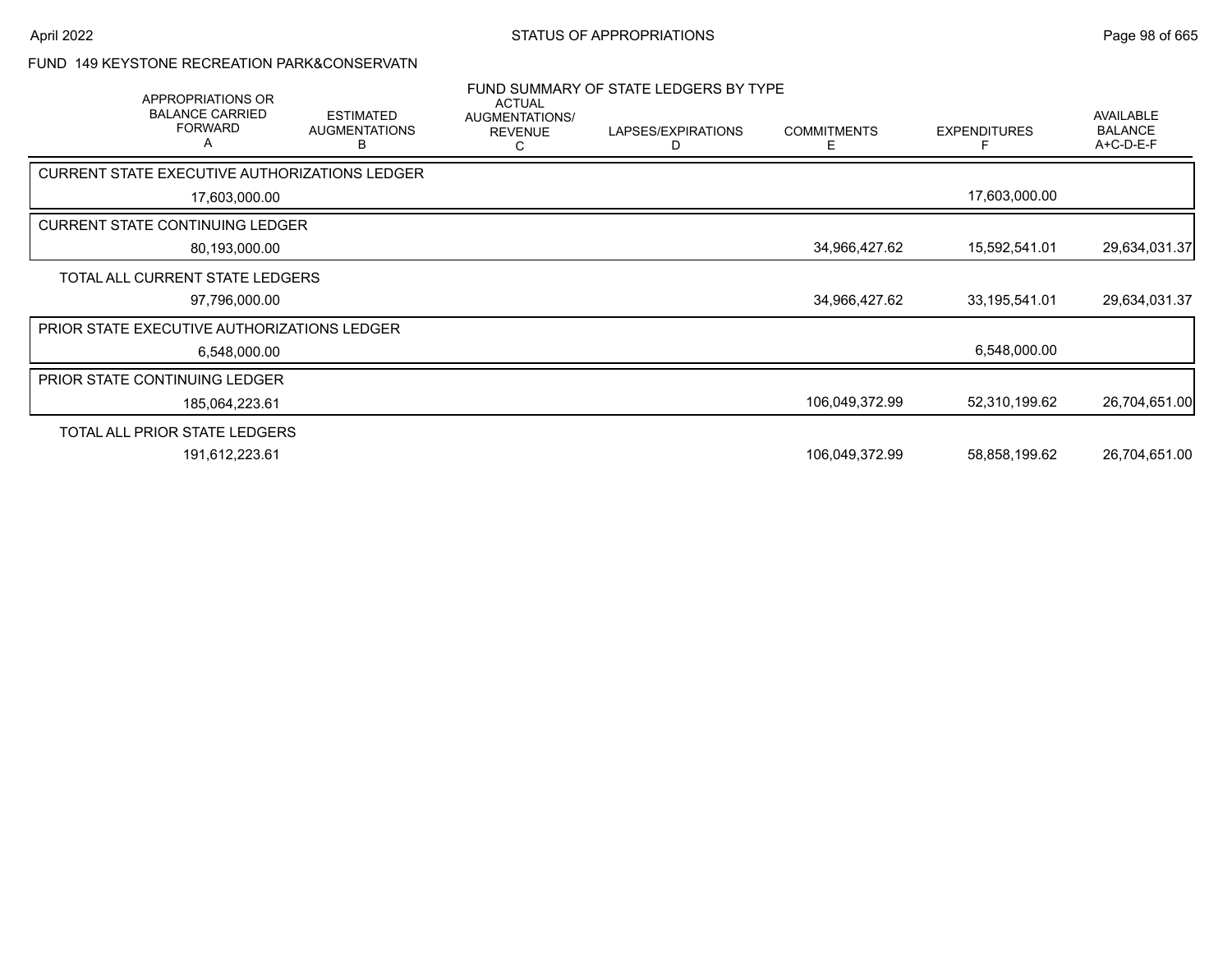# FUND 152 NUTRIENT MANAGEMENT FUND

| <b>APPROPRIATIONS OR</b><br><b>BALANCE CARRIED</b><br><b>FORWARD</b><br>A | <b>ESTIMATED</b><br><b>AUGMENTATIONS</b> | ACTUAL<br>AUGMENTATIONS/<br><b>REVENUE</b><br>ι. | FUND SUMMARY OF STATE LEDGERS BY TYPE<br>LAPSES/EXPIRATIONS | <b>COMMITMENTS</b> | <b>EXPENDITURES</b> | AVAILABLE<br><b>BALANCE</b><br>$A+C-D-E-F$ |
|---------------------------------------------------------------------------|------------------------------------------|--------------------------------------------------|-------------------------------------------------------------|--------------------|---------------------|--------------------------------------------|
| <b>CURRENT STATE EXECUTIVE AUTHORIZATIONS LEDGER</b>                      |                                          |                                                  |                                                             |                    |                     |                                            |
| 6,749,000.00                                                              |                                          |                                                  |                                                             | 2,248,385.19       | 3.293.514.40        | 1,207,100.41                               |
| TOTAL ALL CURRENT STATE LEDGERS                                           |                                          |                                                  |                                                             |                    |                     |                                            |
| 6.749.000.00                                                              |                                          |                                                  |                                                             | 2,248,385.19       | 3.293.514.40        | 1,207,100.41                               |
| <b>PRIOR STATE EXECUTIVE AUTHORIZATIONS LEDGER</b>                        |                                          |                                                  |                                                             |                    |                     |                                            |
| 3,939,146.36                                                              |                                          |                                                  |                                                             | 613,710.42         | 1.890.044.46        | 1,435,391.48                               |
| TOTAL ALL PRIOR STATE LEDGERS                                             |                                          |                                                  |                                                             |                    |                     |                                            |
| 3,939,146.36                                                              |                                          |                                                  |                                                             | 613,710.42         | 1.890.044.46        | 1,435,391.48                               |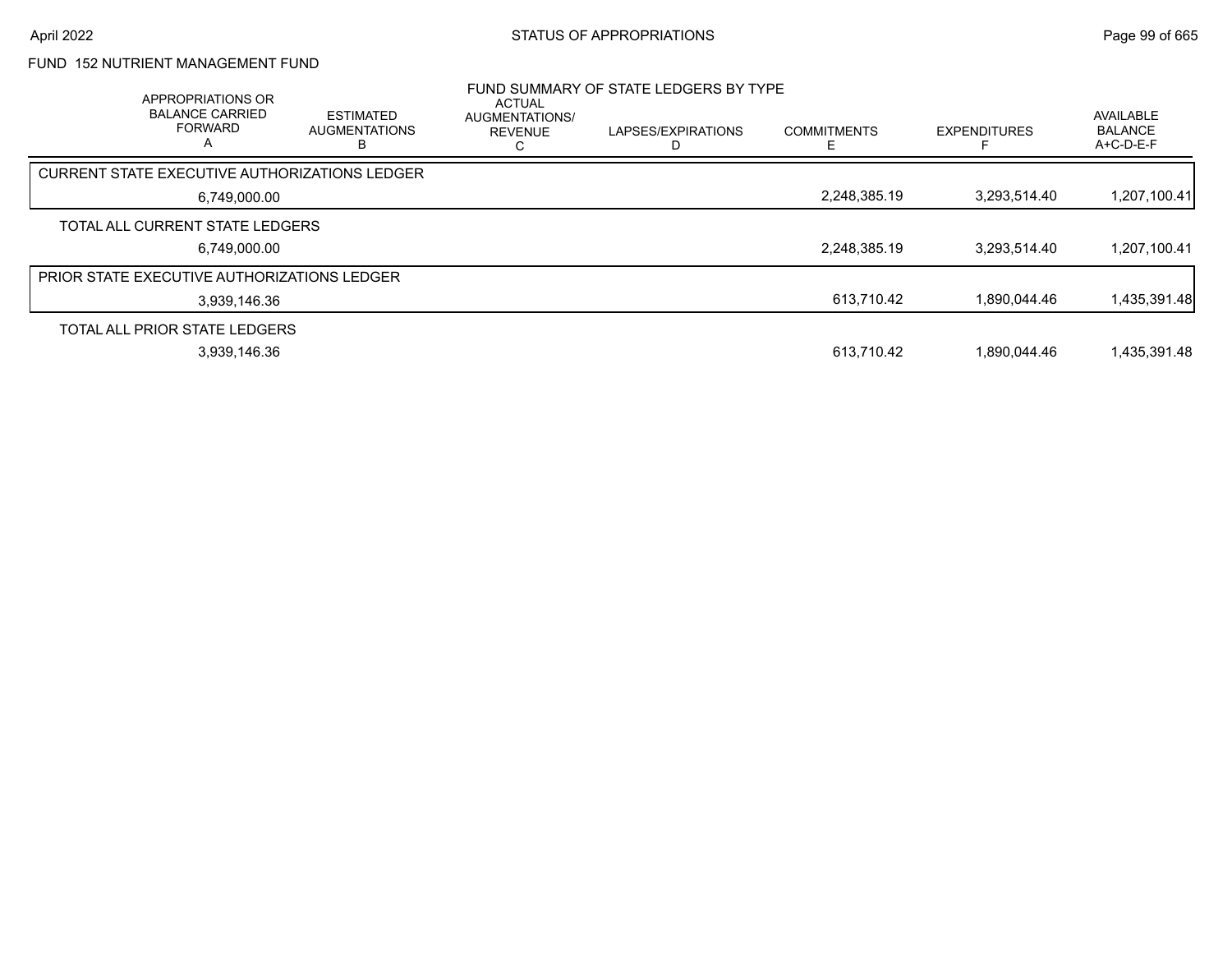# FUND 153 ALLEGHENY REGIONAL ASSET DISTRICT S

| NON-BUDGETED LEDGER | APPROPRIATIONS OR<br><b>BALANCE CARRIED</b><br>FORWARD | <b>ESTIMATED</b><br><b>AUGMENTATIONS</b> | ACTUAL<br>AUGMENTATIONS/<br>REVENUE | FUND SUMMARY OF STATE LEDGERS BY TYPE<br>LAPSES/EXPIRATIONS | <b>COMMITMENTS</b> | <b>EXPENDITURES</b> | AVAILABLE<br><b>BALANCE</b><br>$A+C-D-E-F$ |
|---------------------|--------------------------------------------------------|------------------------------------------|-------------------------------------|-------------------------------------------------------------|--------------------|---------------------|--------------------------------------------|
| 199,403,593.20      |                                                        |                                          |                                     |                                                             |                    |                     | -199.403.593.20                            |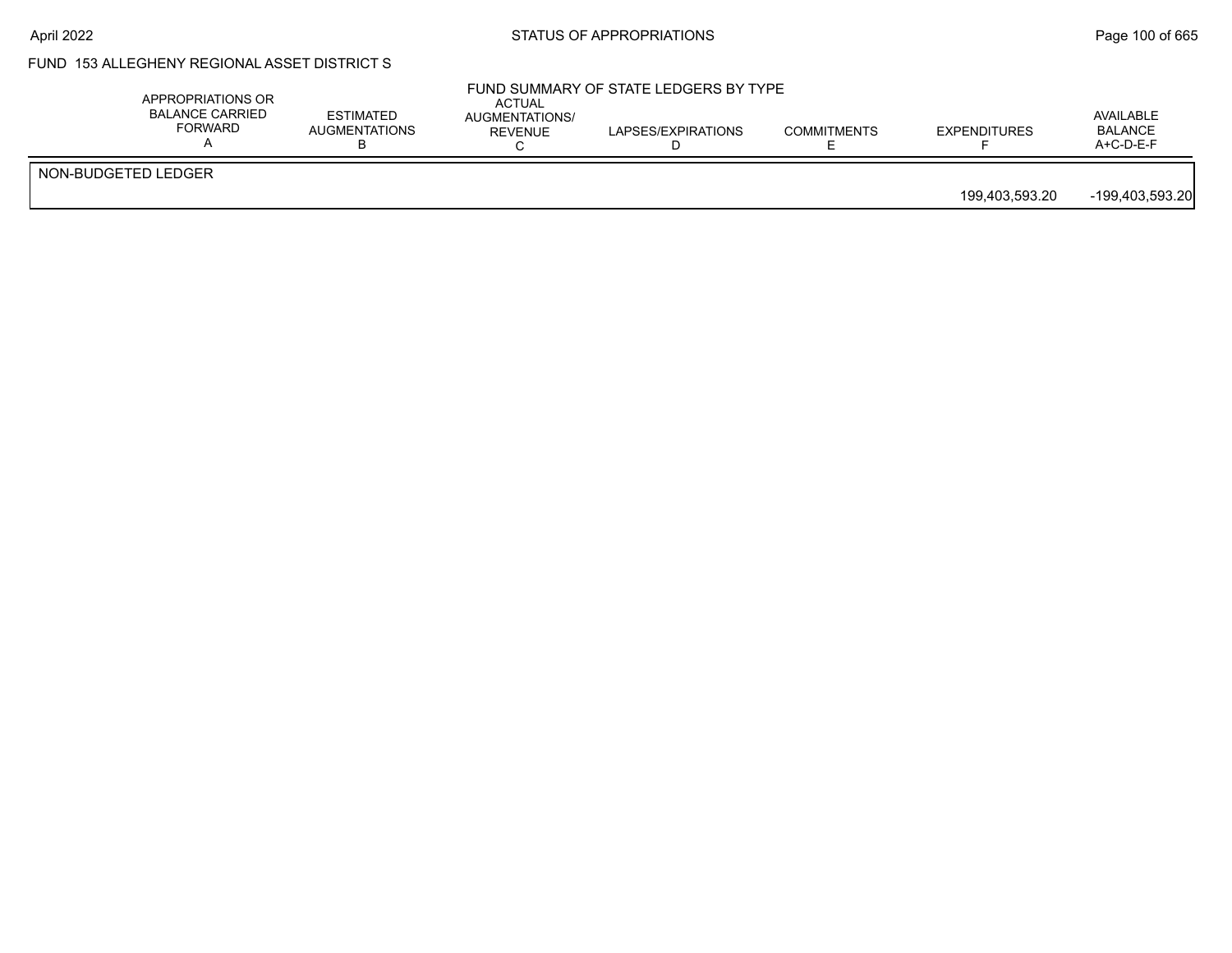#### FUND 155 GOVERNOR ROBERT P. CASEY MEMORIAL O

|                                                                   | APPROPRIATIONS OR<br><b>BALANCE CARRIED</b><br><b>FORWARD</b><br>Α | <b>ESTIMATED</b><br><b>AUGMENTATIONS</b><br>B | <b>ACTUAL</b><br>AUGMENTATIONS/<br><b>REVENUE</b><br>C | FUND SUMMARY OF STATE LEDGERS BY TYPE<br>LAPSES/EXPIRATIONS<br>D | <b>COMMITMENTS</b><br>ь. | <b>EXPENDITURES</b> | <b>AVAILABLE</b><br><b>BALANCE</b><br>A+C-D-E-F |
|-------------------------------------------------------------------|--------------------------------------------------------------------|-----------------------------------------------|--------------------------------------------------------|------------------------------------------------------------------|--------------------------|---------------------|-------------------------------------------------|
| CURRENT STATE EXECUTIVE AUTHORIZATIONS LEDGER                     |                                                                    |                                               |                                                        |                                                                  |                          |                     |                                                 |
|                                                                   | 813,000.00                                                         |                                               |                                                        |                                                                  | 134,191.70               | 489,647.10          | 189,161.20                                      |
| <b>CURRENT STATE EXECUTIVE AUTHORIZATIONS - RESTRICTED LEDGER</b> |                                                                    |                                               |                                                        |                                                                  |                          |                     |                                                 |
|                                                                   | 80,000.00                                                          |                                               |                                                        |                                                                  |                          |                     | 80,000.00                                       |
| TOTAL ALL CURRENT STATE LEDGERS                                   |                                                                    |                                               |                                                        |                                                                  |                          |                     |                                                 |
|                                                                   | 893,000.00                                                         |                                               |                                                        |                                                                  | 134,191.70               | 489,647.10          | 269,161.20                                      |
| PRIOR STATE EXECUTIVE AUTHORIZATIONS LEDGER                       |                                                                    |                                               |                                                        |                                                                  |                          |                     |                                                 |
|                                                                   | 412,405.12                                                         |                                               |                                                        |                                                                  |                          | 192,199.98          | 220,205.14                                      |
| PRIOR STATE EXECUTIVE AUTHORIZATIONS - RESTRICTED LEDGER          |                                                                    |                                               |                                                        |                                                                  |                          |                     |                                                 |
|                                                                   | 273,628.55                                                         |                                               |                                                        |                                                                  |                          |                     | 273,628.55                                      |
| TOTAL ALL PRIOR STATE LEDGERS                                     |                                                                    |                                               |                                                        |                                                                  |                          |                     |                                                 |
|                                                                   | 686,033.67                                                         |                                               |                                                        |                                                                  |                          | 192,199.98          | 493,833.69                                      |
|                                                                   |                                                                    |                                               |                                                        |                                                                  |                          |                     |                                                 |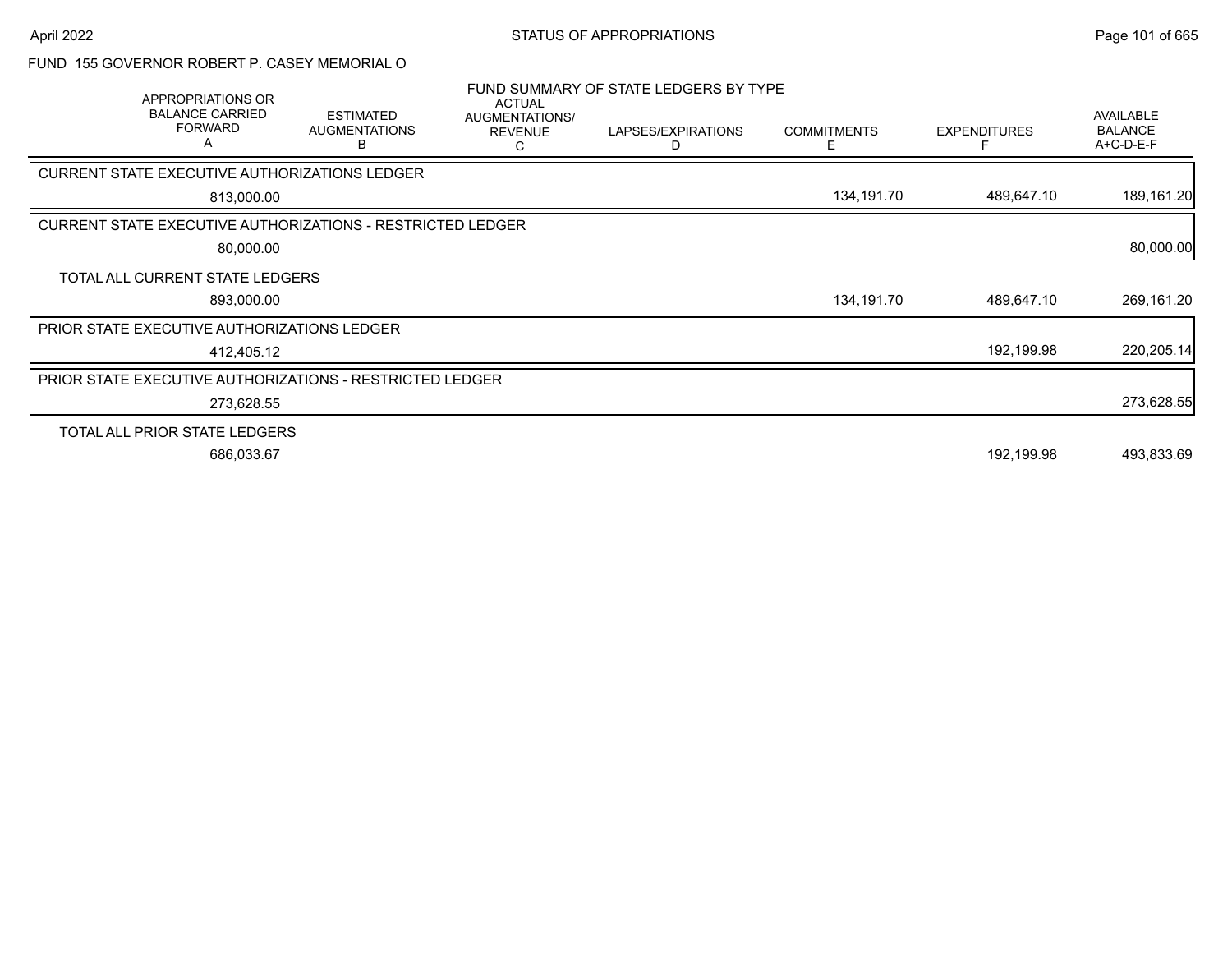# FUND 156 INSURANCE FRAUD PREVENTION TRUST

| APPROPRIATIONS OR<br><b>BALANCE CARRIED</b><br><b>FORWARD</b> | <b>ESTIMATED</b><br><b>AUGMENTATIONS</b><br>в | <b>ACTUAL</b><br>AUGMENTATIONS/<br><b>REVENUE</b> | FUND SUMMARY OF STATE LEDGERS BY TYPE<br>LAPSES/EXPIRATIONS | <b>COMMITMENTS</b> | <b>EXPENDITURES</b> | AVAILABLE<br><b>BALANCE</b><br>A+C-D-E-F |
|---------------------------------------------------------------|-----------------------------------------------|---------------------------------------------------|-------------------------------------------------------------|--------------------|---------------------|------------------------------------------|
| CURRENT STATE EXECUTIVE AUTHORIZATIONS LEDGER                 |                                               |                                                   |                                                             |                    |                     |                                          |
| 17,123,000.00                                                 |                                               |                                                   |                                                             |                    |                     | 17,123,000.00                            |
| TOTAL ALL CURRENT STATE LEDGERS                               |                                               |                                                   |                                                             |                    |                     |                                          |
| 17.123.000.00                                                 |                                               |                                                   |                                                             |                    |                     | 17,123,000.00                            |
| <b>PRIOR STATE EXECUTIVE AUTHORIZATIONS LEDGER</b>            |                                               |                                                   |                                                             |                    |                     |                                          |
| 21,766,935.98                                                 |                                               |                                                   |                                                             |                    | 14,121,456.04       | 7,645,479.94                             |
| TOTAL ALL PRIOR STATE LEDGERS                                 |                                               |                                                   |                                                             |                    |                     |                                          |
| 21,766,935.98                                                 |                                               |                                                   |                                                             |                    | 14.121.456.04       | 7.645.479.94                             |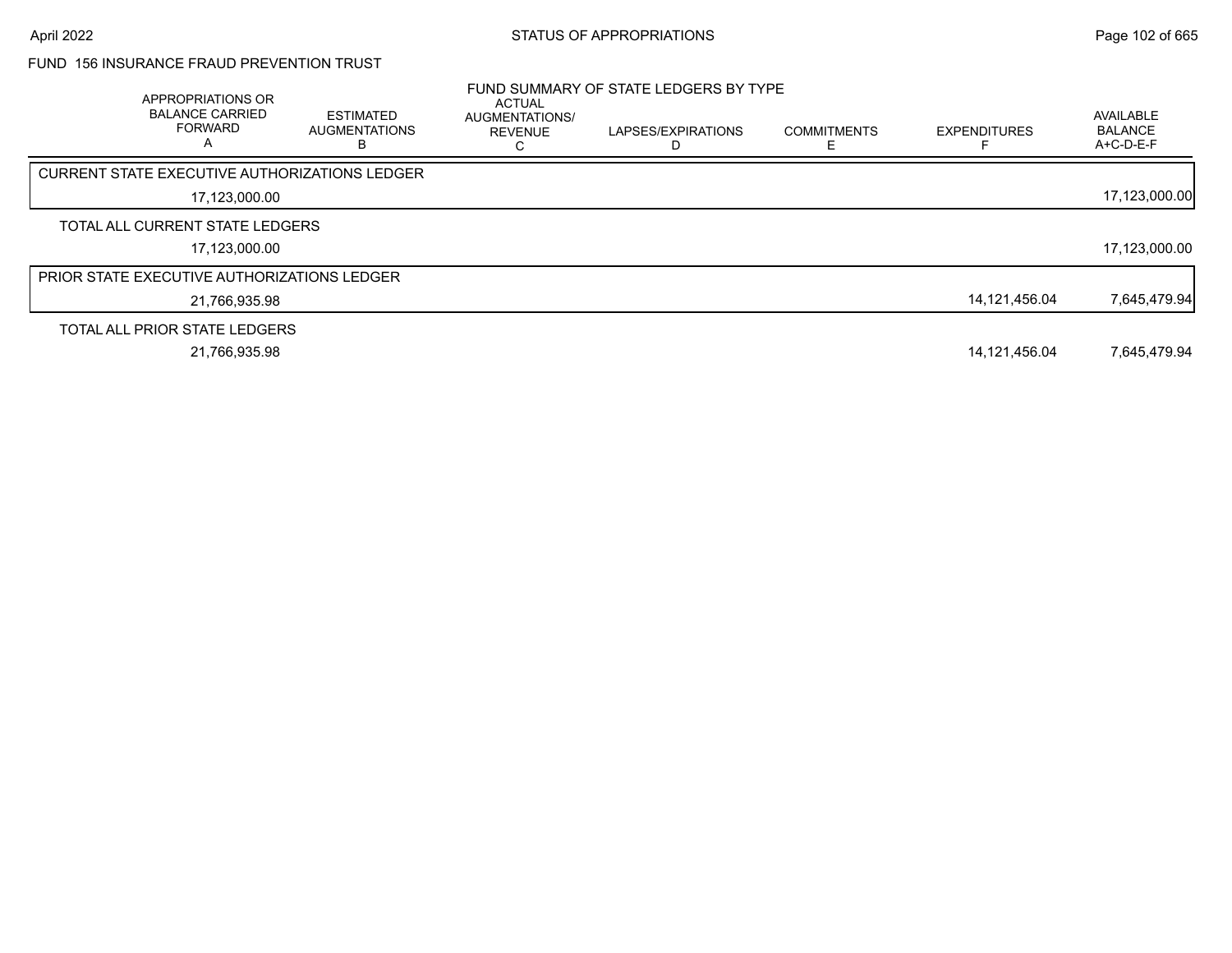# FUND 157 AUTOMOBILE THEFT PREVENTION TRUST

| APPROPRIATIONS OR<br><b>BALANCE CARRIED</b><br><b>FORWARD</b><br>A | <b>ESTIMATED</b><br><b>AUGMENTATIONS</b> | <b>ACTUAL</b><br><b>AUGMENTATIONS/</b><br><b>REVENUE</b> | FUND SUMMARY OF STATE LEDGERS BY TYPE<br>LAPSES/EXPIRATIONS | <b>COMMITMENTS</b> | <b>EXPENDITURES</b> | AVAILABLE<br><b>BALANCE</b><br>A+C-D-E-F |
|--------------------------------------------------------------------|------------------------------------------|----------------------------------------------------------|-------------------------------------------------------------|--------------------|---------------------|------------------------------------------|
| CURRENT STATE EXECUTIVE AUTHORIZATIONS LEDGER                      |                                          |                                                          |                                                             |                    |                     |                                          |
| 7,402,812.92                                                       |                                          |                                                          |                                                             |                    | 7,379,001.02        | 23,811.90                                |
| TOTAL ALL CURRENT STATE LEDGERS                                    |                                          |                                                          |                                                             |                    |                     |                                          |
| 7.402.812.92                                                       |                                          |                                                          |                                                             |                    | 7,379,001.02        | 23,811.90                                |
| <b>PRIOR STATE EXECUTIVE AUTHORIZATIONS LEDGER</b>                 |                                          |                                                          |                                                             |                    |                     |                                          |
| 1.574.493.99                                                       |                                          |                                                          |                                                             |                    | 620,999.99          | 953,494.00                               |
| TOTAL ALL PRIOR STATE LEDGERS                                      |                                          |                                                          |                                                             |                    |                     |                                          |
| 1.574.493.99                                                       |                                          |                                                          |                                                             |                    | 620.999.99          | 953.494.00                               |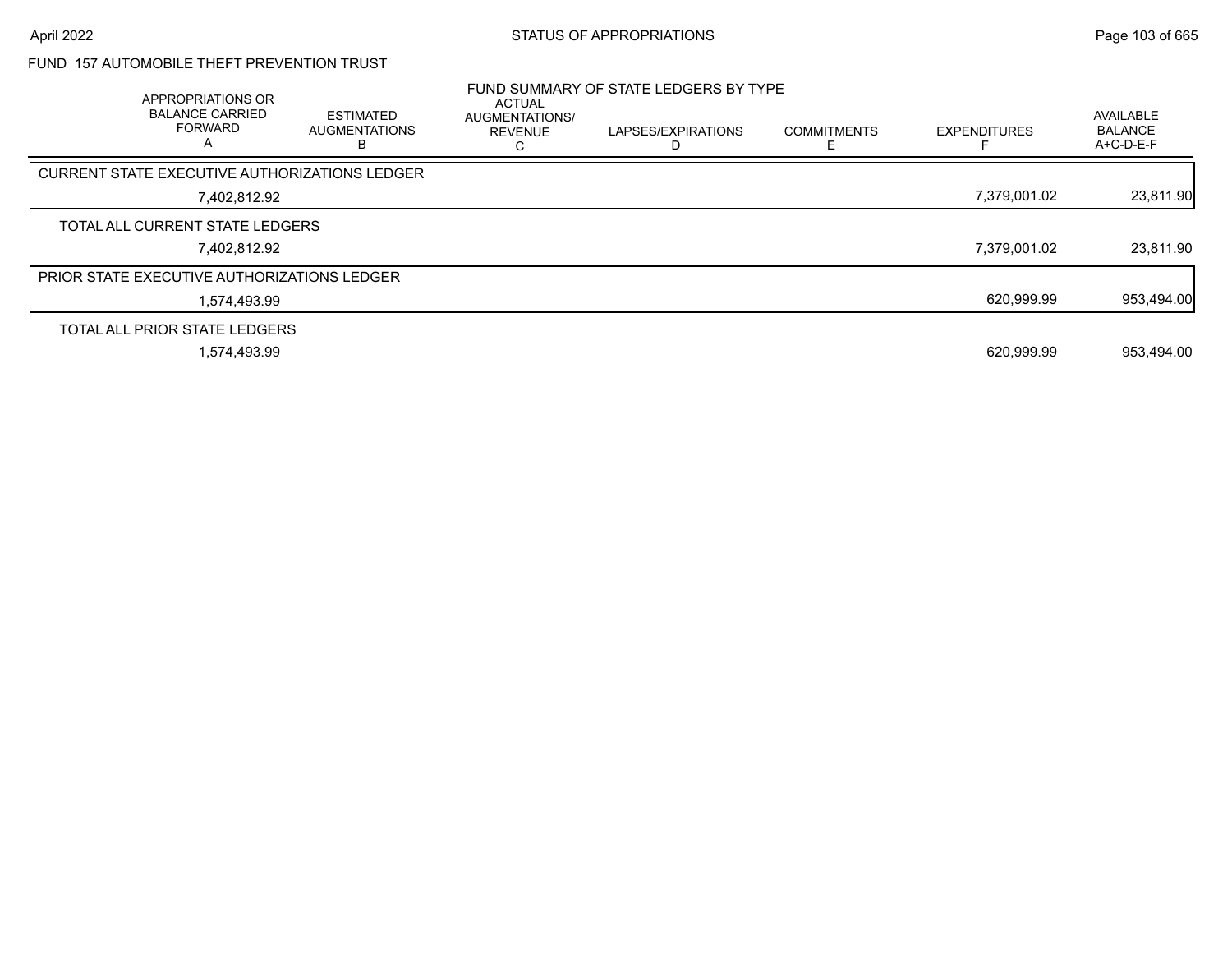# FUND 158 INDUSTRIAL SITES CLEANUP FUND

| <b>APPROPRIATIONS OR</b><br><b>BALANCE CARRIED</b><br><b>FORWARD</b><br>A | <b>ESTIMATED</b><br><b>AUGMENTATIONS</b> | ACTUAL<br>AUGMENTATIONS/<br><b>REVENUE</b> | FUND SUMMARY OF STATE LEDGERS BY TYPE<br>LAPSES/EXPIRATIONS | <b>COMMITMENTS</b> | <b>EXPENDITURES</b> | AVAILABLE<br><b>BALANCE</b><br>$A+C-D-E-F$ |
|---------------------------------------------------------------------------|------------------------------------------|--------------------------------------------|-------------------------------------------------------------|--------------------|---------------------|--------------------------------------------|
| <b>CURRENT STATE EXECUTIVE AUTHORIZATIONS LEDGER</b>                      |                                          |                                            |                                                             |                    |                     |                                            |
| 6,314,000.00                                                              |                                          |                                            |                                                             | 2,438,955.00       | 613,856.04          | 3,261,188.96                               |
| TOTAL ALL CURRENT STATE LEDGERS                                           |                                          |                                            |                                                             |                    |                     |                                            |
| 6.314.000.00                                                              |                                          |                                            |                                                             | 2,438,955.00       | 613.856.04          | 3,261,188.96                               |
| PRIOR STATE EXECUTIVE AUTHORIZATIONS LEDGER                               |                                          |                                            |                                                             |                    |                     |                                            |
| 7,265,535.26                                                              |                                          |                                            |                                                             | 4,202,117.00       | 1,269,058.15        | 1,794,360.11                               |
| TOTAL ALL PRIOR STATE LEDGERS                                             |                                          |                                            |                                                             |                    |                     |                                            |
| 7,265,535.26                                                              |                                          |                                            |                                                             | 4,202,117.00       | 1.269.058.15        | 1,794,360.11                               |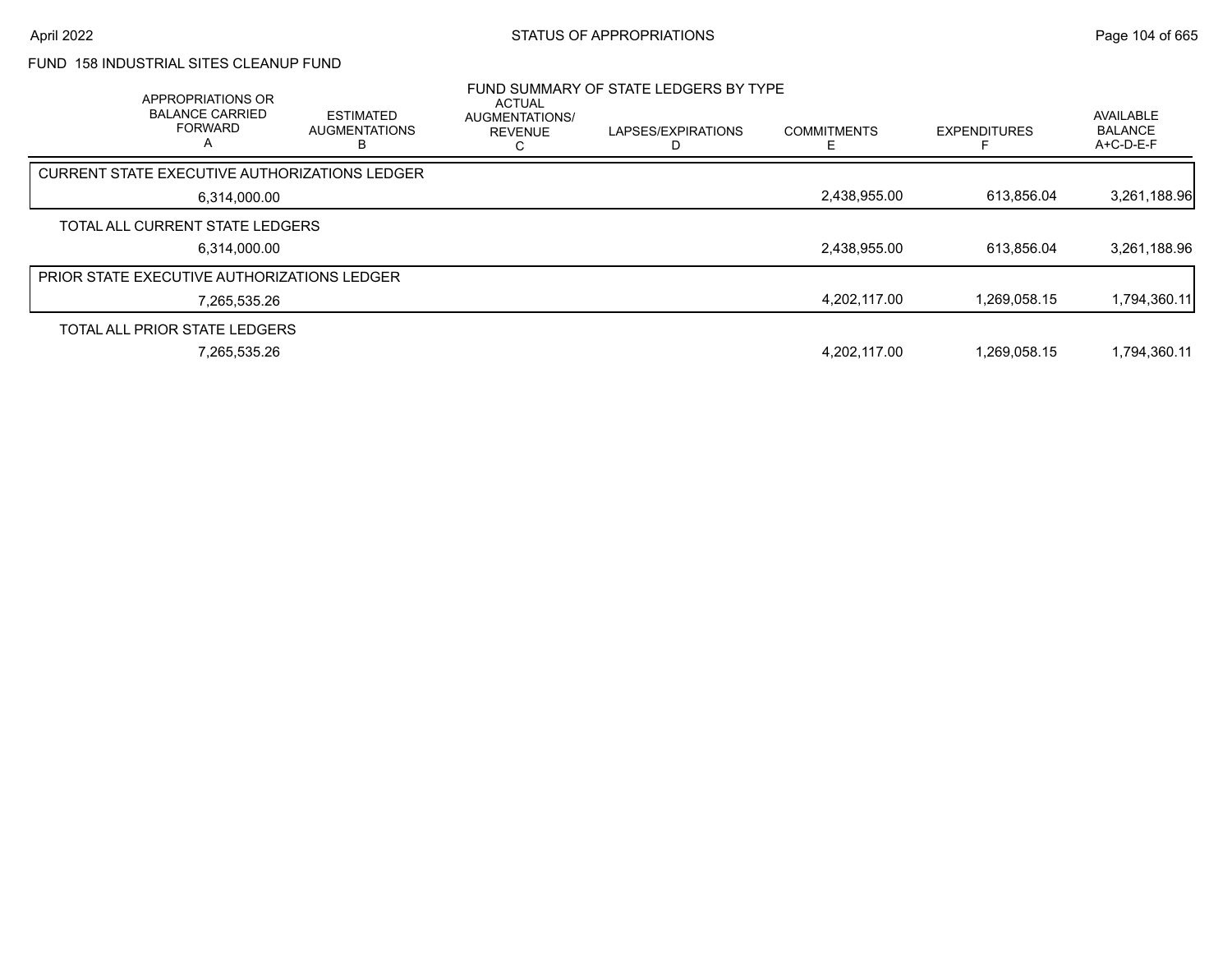# FUND 159 DNA DETECTION FUND

| APPROPRIATIONS OR<br><b>BALANCE CARRIED</b><br><b>FORWARD</b><br>A | <b>ESTIMATED</b><br><b>AUGMENTATIONS</b><br>в | <b>ACTUAL</b><br>AUGMENTATIONS/<br><b>REVENUE</b> | FUND SUMMARY OF STATE LEDGERS BY TYPE<br>LAPSES/EXPIRATIONS | <b>COMMITMENTS</b> | <b>EXPENDITURES</b> | AVAILABLE<br><b>BALANCE</b><br>$A+C-D-E-F$ |
|--------------------------------------------------------------------|-----------------------------------------------|---------------------------------------------------|-------------------------------------------------------------|--------------------|---------------------|--------------------------------------------|
| CURRENT STATE EXECUTIVE AUTHORIZATIONS LEDGER                      |                                               |                                                   |                                                             |                    |                     |                                            |
| 5,152,000.00                                                       |                                               |                                                   |                                                             | 670,316.83         | 3,215,761.06        | 1,265,922.11                               |
| TOTAL ALL CURRENT STATE LEDGERS                                    |                                               |                                                   |                                                             |                    |                     |                                            |
| 5,152,000.00                                                       |                                               |                                                   |                                                             | 670.316.83         | 3,215,761.06        | 1,265,922.11                               |
| <b>PRIOR STATE EXECUTIVE AUTHORIZATIONS LEDGER</b>                 |                                               |                                                   |                                                             |                    |                     |                                            |
| 2.297.690.54                                                       |                                               |                                                   |                                                             | 13.14              | 59.834.62           | 2,237,842.78                               |
| TOTAL ALL PRIOR STATE LEDGERS                                      |                                               |                                                   |                                                             |                    |                     |                                            |
| 2.297.690.54                                                       |                                               |                                                   |                                                             | 13.14              | 59.834.62           | 2.237.842.78                               |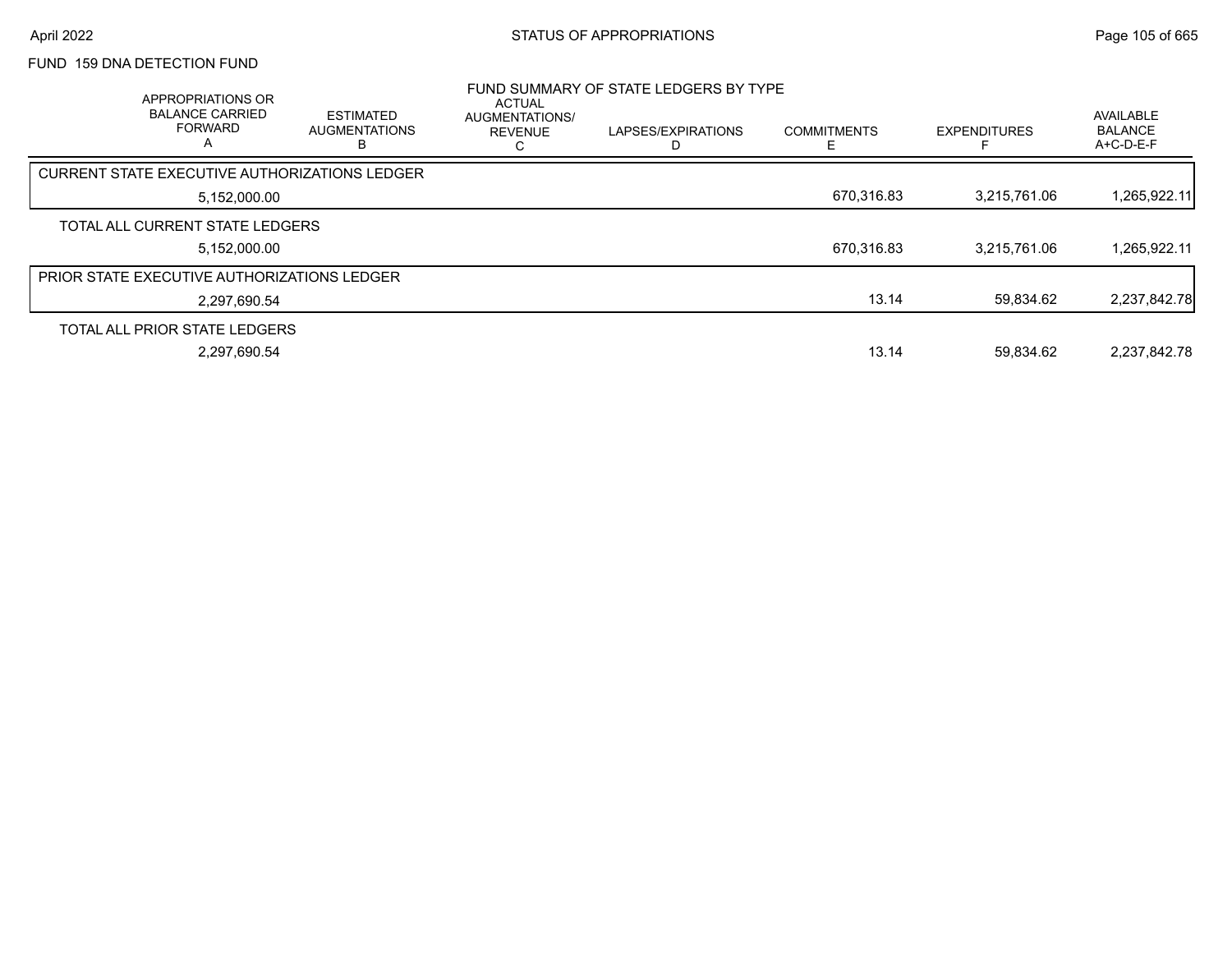### FUND 160 SMALL BUSINESS FIRST FUND

|                                  | APPROPRIATIONS OR<br><b>BALANCE CARRIED</b><br><b>FORWARD</b><br>A | <b>ESTIMATED</b><br><b>AUGMENTATIONS</b><br>R | <b>ACTUAL</b><br>AUGMENTATIONS/<br><b>REVENUE</b><br>С | FUND SUMMARY OF STATE LEDGERS BY TYPE<br>LAPSES/EXPIRATIONS<br>D | <b>COMMITMENTS</b><br>Е | <b>EXPENDITURES</b> | AVAILABLE<br><b>BALANCE</b><br>A+C-D-E-F |
|----------------------------------|--------------------------------------------------------------------|-----------------------------------------------|--------------------------------------------------------|------------------------------------------------------------------|-------------------------|---------------------|------------------------------------------|
|                                  |                                                                    | CURRENT STATE EXECUTIVE AUTHORIZATIONS LEDGER |                                                        |                                                                  |                         |                     |                                          |
|                                  | 10,000,000.00                                                      |                                               |                                                        |                                                                  | 1,391,028.00            | 2,729,604.29        | 5,879,367.71                             |
|                                  | TOTAL ALL CURRENT STATE LEDGERS                                    |                                               |                                                        |                                                                  |                         |                     |                                          |
|                                  | 10,000,000.00                                                      |                                               |                                                        |                                                                  | 1,391,028.00            | 2,729,604.29        | 5,879,367.71                             |
|                                  | PRIOR STATE EXECUTIVE AUTHORIZATIONS LEDGER                        |                                               |                                                        |                                                                  |                         |                     |                                          |
|                                  | 17,025,193.32                                                      |                                               |                                                        |                                                                  | 650,000.00              | 1,739,600.88        | 14,635,592.44                            |
|                                  | TOTAL ALL PRIOR STATE LEDGERS                                      |                                               |                                                        |                                                                  |                         |                     |                                          |
|                                  | 17,025,193.32                                                      |                                               |                                                        |                                                                  | 650,000.00              | 1,739,600.88        | 14,635,592.44                            |
| <b>RESTRICTED REVENUE LEDGER</b> |                                                                    |                                               |                                                        |                                                                  |                         |                     |                                          |
|                                  | 1,398,749.56                                                       |                                               | 52.949.18                                              |                                                                  |                         |                     | 1,451,698.74                             |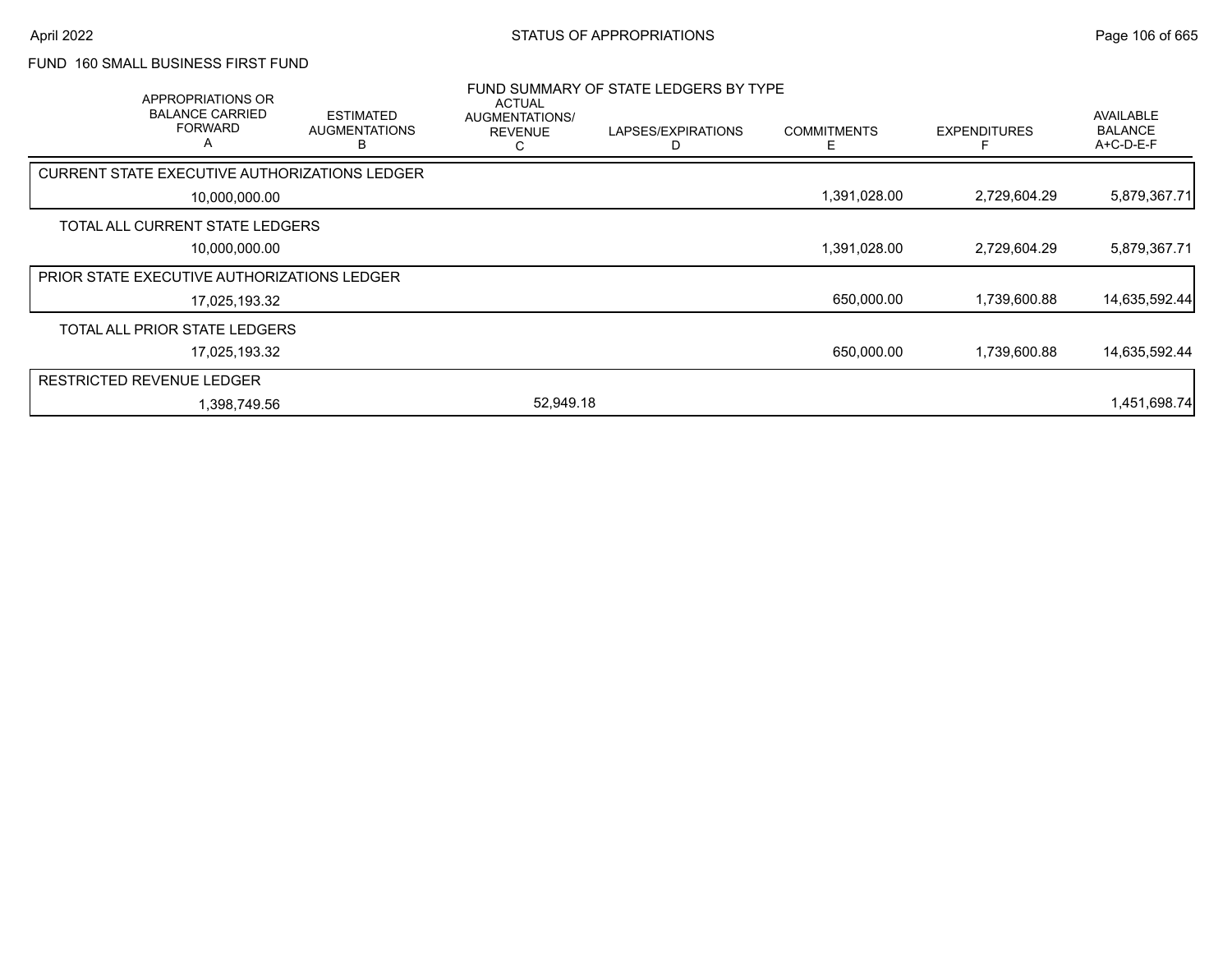### FUND 161 BEN FRANKLIN TECHNOLOGY DEVELOPMENT

| APPROPRIATIONS OR                             |                                               | <b>ACTUAL</b>                         | FUND SUMMARY OF STATE LEDGERS BY TYPE |                         |                     |                                          |
|-----------------------------------------------|-----------------------------------------------|---------------------------------------|---------------------------------------|-------------------------|---------------------|------------------------------------------|
| <b>BALANCE CARRIED</b><br><b>FORWARD</b><br>A | <b>ESTIMATED</b><br><b>AUGMENTATIONS</b><br>В | AUGMENTATIONS/<br><b>REVENUE</b><br>С | LAPSES/EXPIRATIONS<br>D               | <b>COMMITMENTS</b><br>Е | <b>EXPENDITURES</b> | AVAILABLE<br><b>BALANCE</b><br>A+C-D-E-F |
| <b>CURRENT STATE APPROPRIATIONS LEDGER</b>    |                                               |                                       |                                       |                         |                     |                                          |
| 35,000,000.00                                 |                                               |                                       |                                       | 458.94                  | 14,419,909.46       | 20,579,631.60                            |
| TOTAL ALL CURRENT STATE LEDGERS               |                                               |                                       |                                       |                         |                     |                                          |
| 35,000,000.00                                 |                                               |                                       |                                       | 458.94                  | 14,419,909.46       | 20,579,631.60                            |
| <b>PRIOR STATE APPROPRIATIONS LEDGER</b>      |                                               |                                       |                                       |                         |                     |                                          |
| 20,411,356.49                                 |                                               |                                       |                                       | 24,490.14               | 32,708.91           | 20,354,157.44                            |
| TOTAL ALL PRIOR STATE LEDGERS                 |                                               |                                       |                                       |                         |                     |                                          |
| 20,411,356.49                                 |                                               |                                       |                                       | 24,490.14               | 32,708.91           | 20,354,157.44                            |
| <b>RESTRICTED RECEIPTS LEDGER</b>             |                                               |                                       |                                       |                         |                     |                                          |
| 14,761,944.59                                 |                                               | 4,955,454.77                          |                                       | 1,000,000.00            | 3,047,902.62        | 15,669,496.74                            |
| <b>RESTRICTED REVENUE LEDGER</b>              |                                               |                                       |                                       |                         |                     |                                          |
| 952,097.38                                    |                                               |                                       |                                       |                         | 952,097.38          |                                          |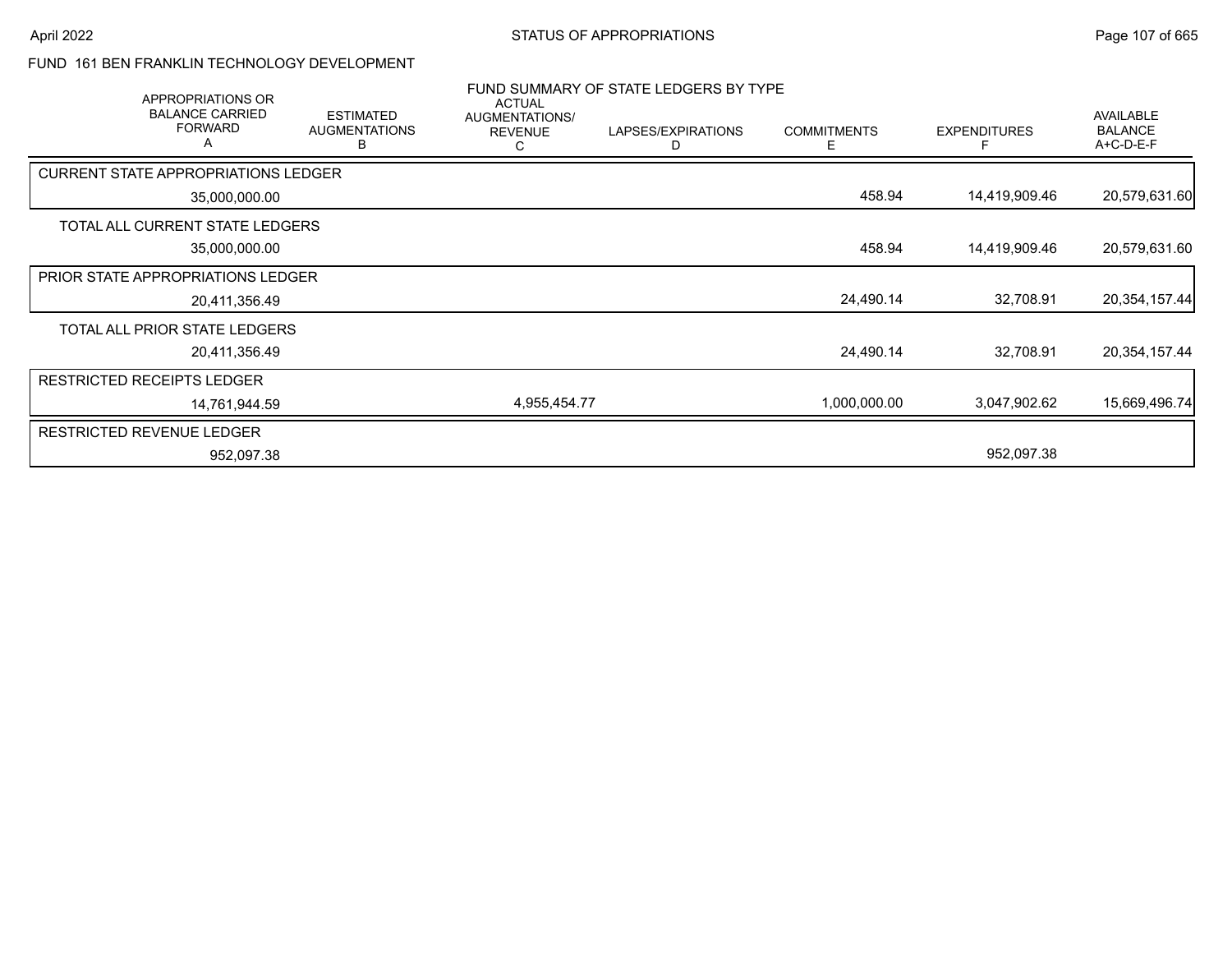# FUND 162 MED CARE AVAIL & REDUCT OF ERR FUND

| APPROPRIATIONS OR<br><b>BALANCE CARRIED</b><br><b>FORWARD</b><br>А | <b>ESTIMATED</b><br><b>AUGMENTATIONS</b> | ACTUAL<br>AUGMENTATIONS/<br><b>REVENUE</b> | FUND SUMMARY OF STATE LEDGERS BY TYPE<br>LAPSES/EXPIRATIONS | <b>COMMITMENTS</b> | <b>EXPENDITURES</b> | AVAILABLE<br><b>BALANCE</b><br>A+C-D-E-F |
|--------------------------------------------------------------------|------------------------------------------|--------------------------------------------|-------------------------------------------------------------|--------------------|---------------------|------------------------------------------|
| CURRENT STATE EXECUTIVE AUTHORIZATIONS LEDGER                      |                                          |                                            |                                                             |                    |                     |                                          |
| 209,931,000.00                                                     |                                          |                                            |                                                             | 4,627,044.29       | 148,025,195.35      | 57,278,760.36                            |
| TOTAL ALL CURRENT STATE LEDGERS                                    |                                          |                                            |                                                             |                    |                     |                                          |
| 209,931,000.00                                                     |                                          |                                            |                                                             | 4,627,044.29       | 148,025,195.35      | 57,278,760.36                            |
| <b>PRIOR STATE EXECUTIVE AUTHORIZATIONS LEDGER</b>                 |                                          |                                            |                                                             |                    |                     |                                          |
| 35.840.214.84                                                      |                                          |                                            |                                                             |                    | 882.330.39          | 34,957,884.45                            |
| TOTAL ALL PRIOR STATE LEDGERS                                      |                                          |                                            |                                                             |                    |                     |                                          |
| 35,840,214.84                                                      |                                          |                                            |                                                             |                    | 882.330.39          | 34,957,884.45                            |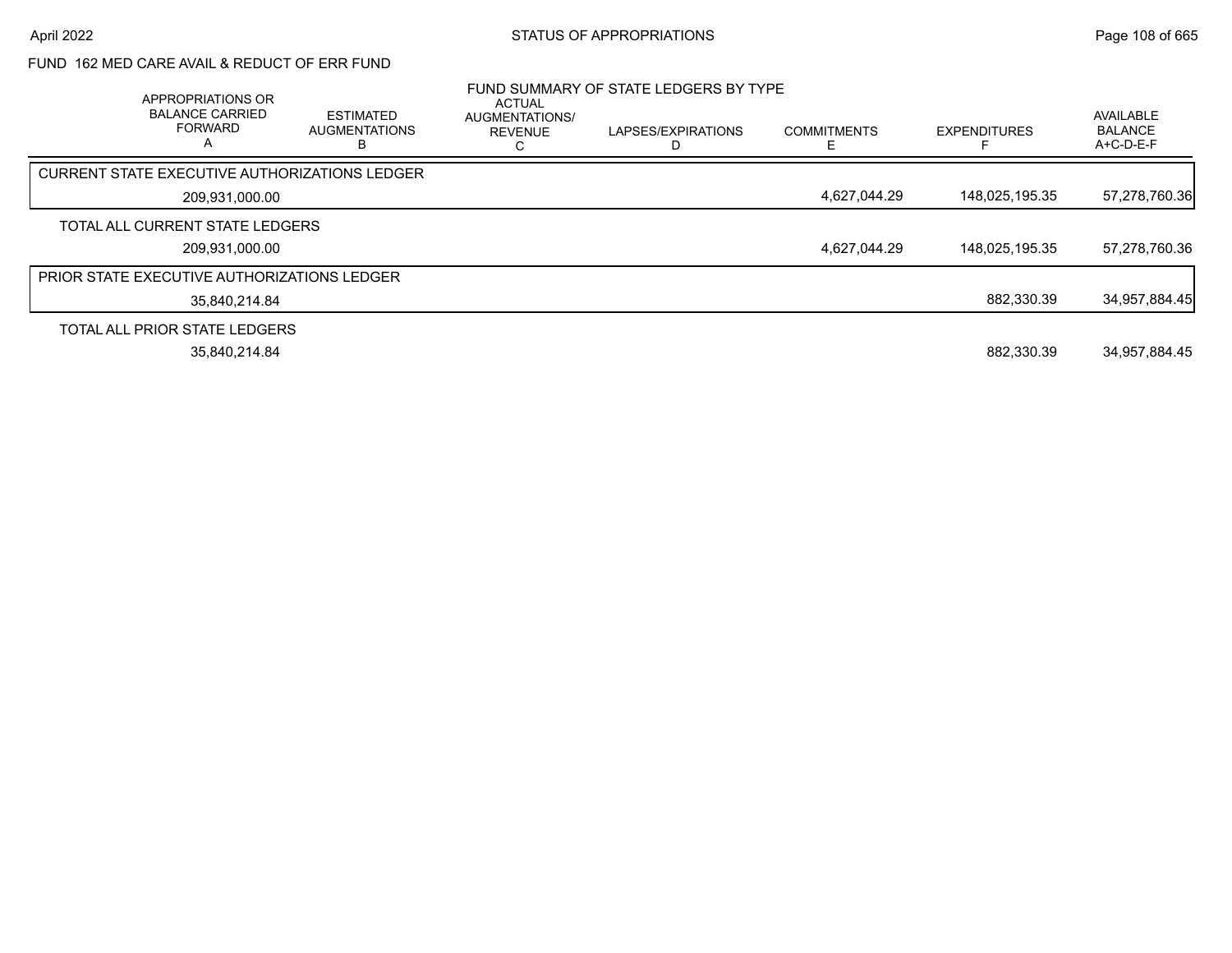### FUND 163 PATIENT SAFETY TRUST FUND

| APPROPRIATIONS OR<br><b>BALANCE CARRIED</b><br><b>FORWARD</b><br>А | <b>ESTIMATED</b><br><b>AUGMENTATIONS</b> | <b>ACTUAL</b><br><b>AUGMENTATIONS/</b><br><b>REVENUE</b> | FUND SUMMARY OF STATE LEDGERS BY TYPE<br>LAPSES/EXPIRATIONS | <b>COMMITMENTS</b> | <b>EXPENDITURES</b> | <b>AVAILABLE</b><br><b>BALANCE</b><br>A+C-D-E-F |
|--------------------------------------------------------------------|------------------------------------------|----------------------------------------------------------|-------------------------------------------------------------|--------------------|---------------------|-------------------------------------------------|
| <b>CURRENT STATE EXECUTIVE AUTHORIZATIONS LEDGER</b>               |                                          |                                                          |                                                             |                    |                     |                                                 |
| 9,400,000.00                                                       |                                          |                                                          |                                                             | 721,099.98         | 5,377,406.48        | 3,301,493.54                                    |
| TOTAL ALL CURRENT STATE LEDGERS                                    |                                          |                                                          |                                                             |                    |                     |                                                 |
| 9.400.000.00                                                       |                                          |                                                          |                                                             | 721,099.98         | 5,377,406.48        | 3,301,493.54                                    |
| <b>PRIOR STATE EXECUTIVE AUTHORIZATIONS LEDGER</b>                 |                                          |                                                          |                                                             |                    |                     |                                                 |
| 5.869.016.73                                                       |                                          |                                                          |                                                             |                    | 410,703.51          | 5,458,313.22                                    |
| TOTAL ALL PRIOR STATE LEDGERS                                      |                                          |                                                          |                                                             |                    |                     |                                                 |
| 5.869.016.73                                                       |                                          |                                                          |                                                             |                    | 410.703.51          | 5,458,313.22                                    |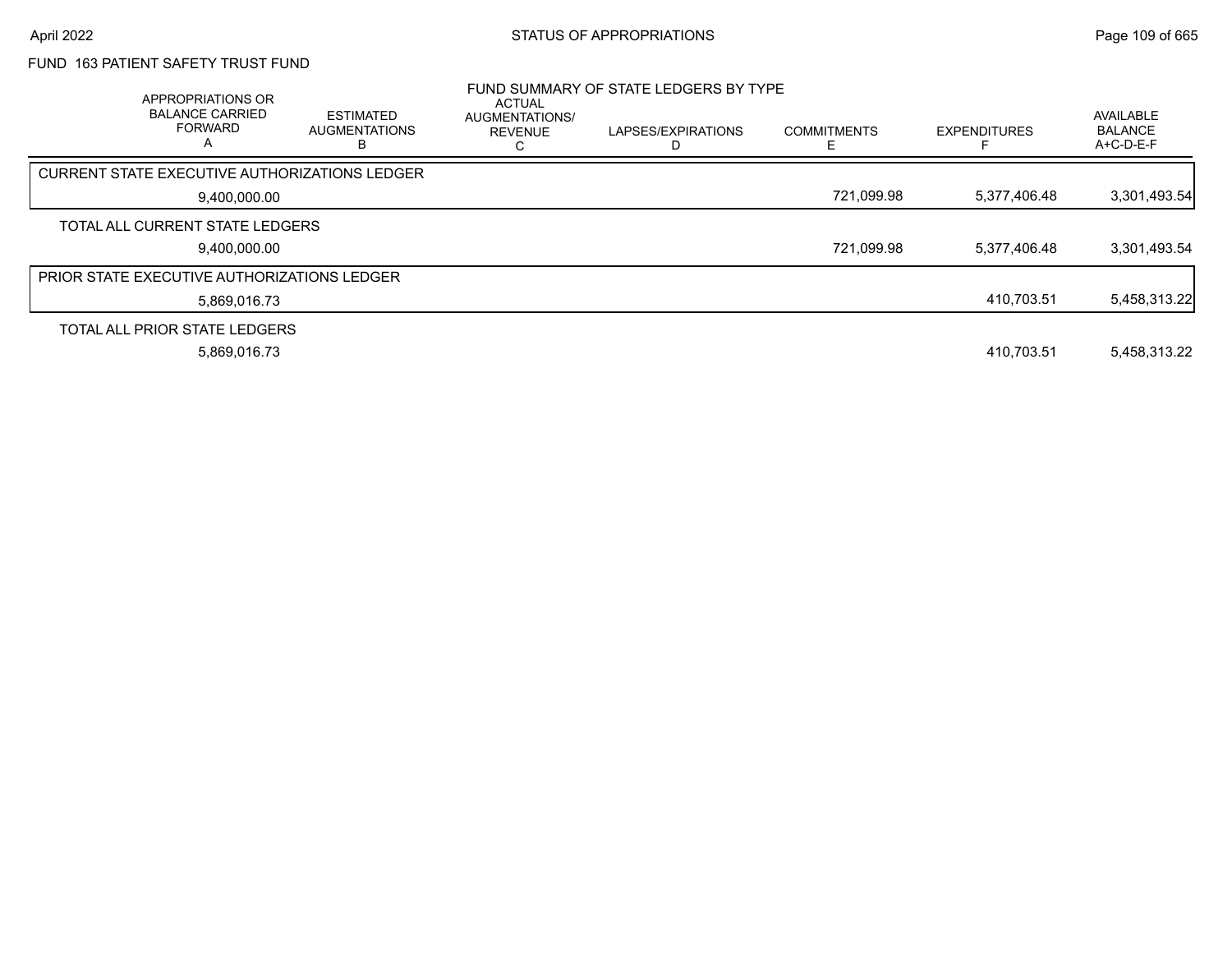### FUND 164 SUBST AB EDUC & DEMAND REDUCTION

| APPROPRIATIONS OR<br><b>BALANCE CARRIED</b><br><b>FORWARD</b><br>A | <b>ESTIMATED</b><br><b>AUGMENTATIONS</b> | <b>ACTUAL</b><br>AUGMENTATIONS/<br><b>REVENUE</b> | FUND SUMMARY OF STATE LEDGERS BY TYPE<br>LAPSES/EXPIRATIONS | <b>COMMITMENTS</b> | <b>EXPENDITURES</b> | AVAILABLE<br><b>BALANCE</b><br>A+C-D-E-F |
|--------------------------------------------------------------------|------------------------------------------|---------------------------------------------------|-------------------------------------------------------------|--------------------|---------------------|------------------------------------------|
| CURRENT STATE EXECUTIVE AUTHORIZATIONS LEDGER                      |                                          |                                                   |                                                             |                    |                     |                                          |
| 5,800,000.00                                                       |                                          |                                                   |                                                             | 1,415,368.65       | 2.644.258.03        | 1,740,373.32                             |
| TOTAL ALL CURRENT STATE LEDGERS                                    |                                          |                                                   |                                                             |                    |                     |                                          |
| 5.800.000.00                                                       |                                          |                                                   |                                                             | 1,415,368.65       | 2.644.258.03        | 1,740,373.32                             |
| <b>PRIOR STATE EXECUTIVE AUTHORIZATIONS LEDGER</b>                 |                                          |                                                   |                                                             |                    |                     |                                          |
| 5,265,562.81                                                       |                                          |                                                   |                                                             |                    | 70.897.10           | 5,194,665.71                             |
| TOTAL ALL PRIOR STATE LEDGERS                                      |                                          |                                                   |                                                             |                    |                     |                                          |
| 5,265,562.81                                                       |                                          |                                                   |                                                             |                    | 70.897.10           | 5,194,665.71                             |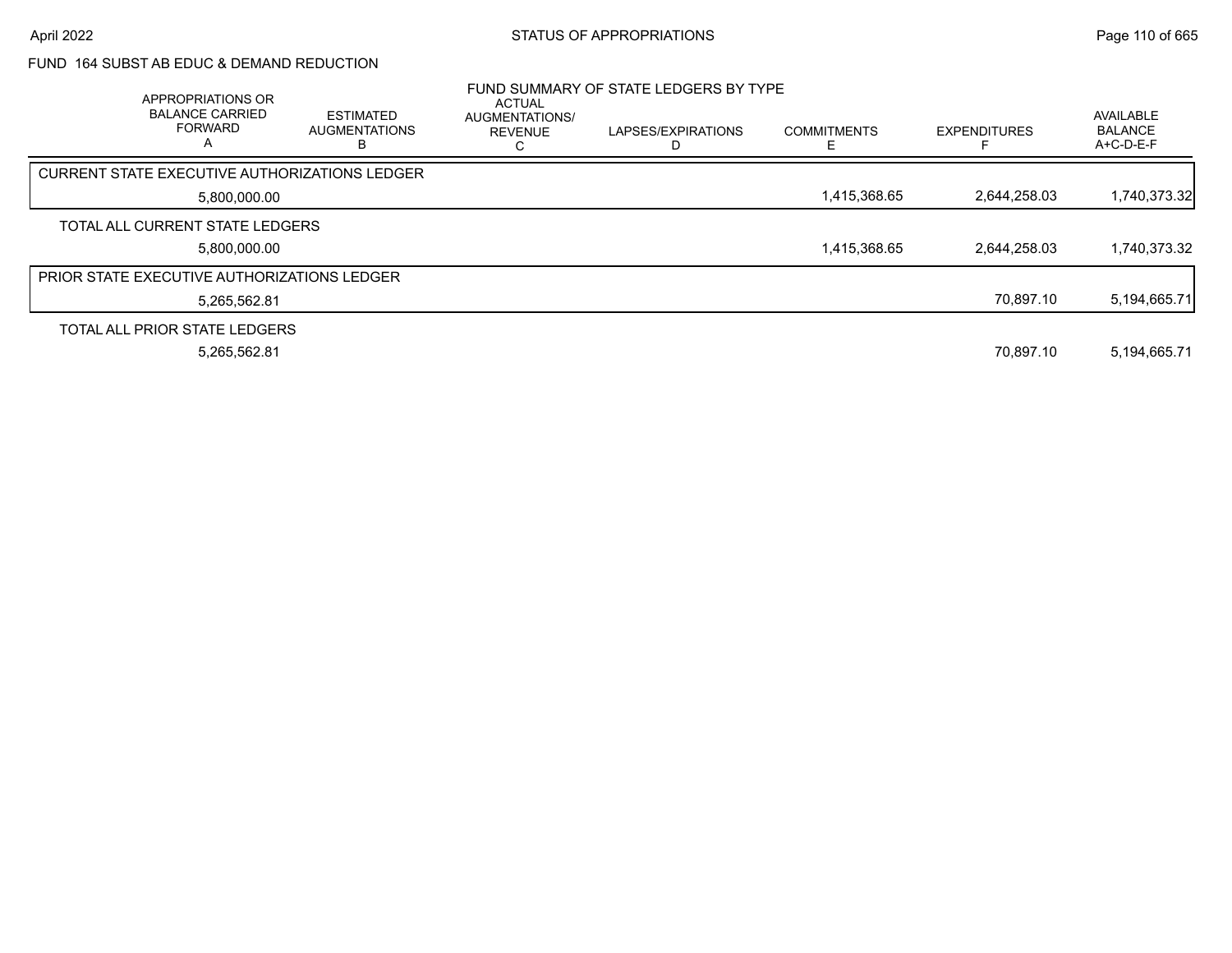# FUND 165 BENEFITS COMPLETION PLAN FUND

|                     | APPROPRIATIONS OR<br><b>BALANCE CARRIED</b><br><b>FORWARD</b> | <b>ESTIMATED</b><br><b>AUGMENTATIONS</b> | <b>ACTUAL</b><br><b>AUGMENTATIONS/</b><br><b>REVENUE</b> | FUND SUMMARY OF STATE LEDGERS BY TYPE<br>LAPSES/EXPIRATIONS | <b>COMMITMENTS</b> | <b>EXPENDITURES</b> | AVAILABLE<br><b>BALANCE</b><br>$A+C-D-E-F$ |
|---------------------|---------------------------------------------------------------|------------------------------------------|----------------------------------------------------------|-------------------------------------------------------------|--------------------|---------------------|--------------------------------------------|
| NON-BUDGETED LEDGER |                                                               |                                          |                                                          |                                                             |                    | 1.346.066.04        | $-1,346,066.04$                            |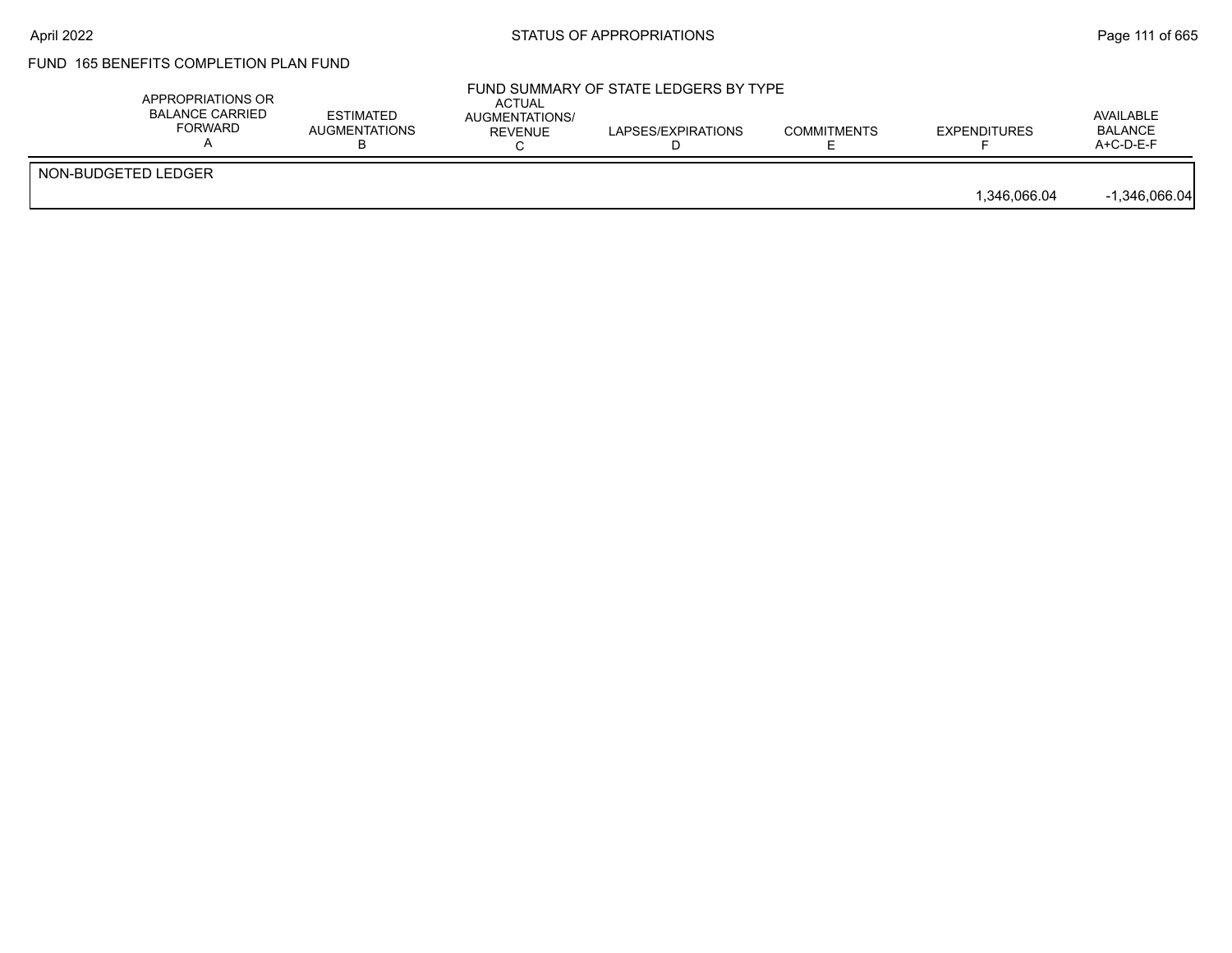FUND 166 911 FUND

| APPROPRIATIONS OR<br><b>BALANCE CARRIED</b><br><b>FORWARD</b> | <b>ESTIMATED</b><br><b>AUGMENTATIONS</b> | <b>ACTUAL</b><br>AUGMENTATIONS/<br>REVENUE | FUND SUMMARY OF STATE LEDGERS BY TYPE<br>LAPSES/EXPIRATIONS | <b>COMMITMENTS</b> | <b>EXPENDITURES</b> | AVAILABLE<br><b>BALANCE</b><br>$A+C-D-E-F$ |
|---------------------------------------------------------------|------------------------------------------|--------------------------------------------|-------------------------------------------------------------|--------------------|---------------------|--------------------------------------------|
| CURRENT STATE EXECUTIVE AUTHORIZATIONS LEDGER                 |                                          |                                            |                                                             |                    |                     |                                            |
| 375.000.000.00                                                |                                          |                                            |                                                             | 39,607,206.51      | 314,671,528.24      | 20,721,265.25                              |
| TOTAL ALL CURRENT STATE LEDGERS                               |                                          |                                            |                                                             |                    |                     |                                            |
| 375,000,000.00                                                |                                          |                                            |                                                             | 39,607,206.51      | 314,671,528.24      | 20,721,265.25                              |
| <b>PRIOR STATE EXECUTIVE AUTHORIZATIONS LEDGER</b>            |                                          |                                            |                                                             |                    |                     |                                            |
| 30,258,508.50                                                 |                                          |                                            |                                                             | 4.490.697.57       | 10.178.074.99       | 15,589,735.94                              |
| TOTAL ALL PRIOR STATE LEDGERS                                 |                                          |                                            |                                                             |                    |                     |                                            |
| 30.258.508.50                                                 |                                          |                                            |                                                             | 4,490,697.57       | 10.178.074.99       | 15.589.735.94                              |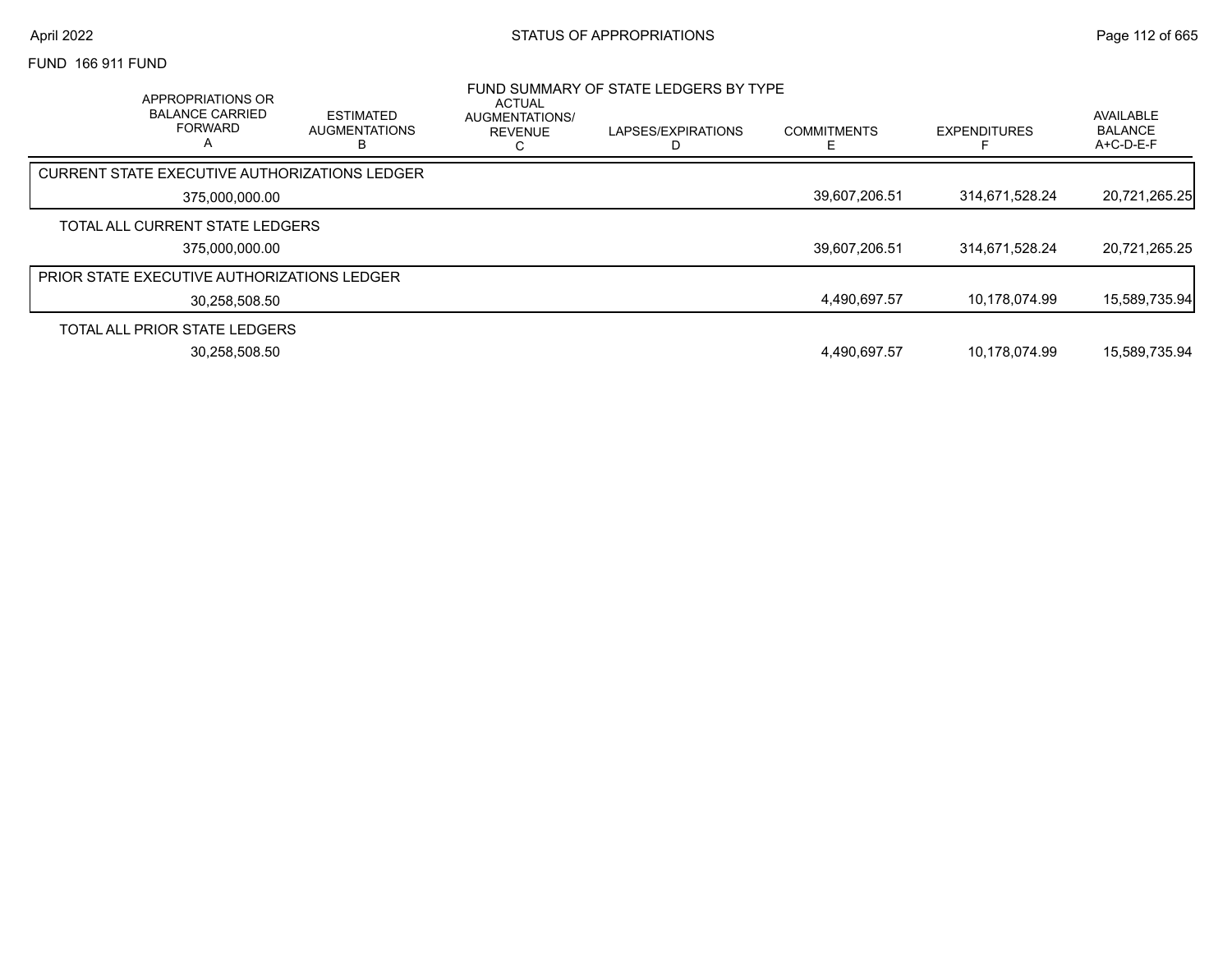#### FUND 167 RIGHTFUL OWNERS' CLAIMS PAYMENT

|                     | APPROPRIATIONS OR<br><b>BALANCE CARRIED</b><br>FORWARD | <b>ESTIMATED</b><br>AUGMENTATIONS | <b>ACTUAL</b><br>AUGMENTATIONS/<br>REVENUE | FUND SUMMARY OF STATE LEDGERS BY TYPE<br>LAPSES/EXPIRATIONS | <b>COMMITMENTS</b> | <b>EXPENDITURES</b> | AVAILABLE<br><b>BALANCE</b><br>$A+C-D-E-F$ |
|---------------------|--------------------------------------------------------|-----------------------------------|--------------------------------------------|-------------------------------------------------------------|--------------------|---------------------|--------------------------------------------|
| NON-BUDGETED LEDGER |                                                        |                                   |                                            |                                                             |                    | 159.091.11          | $-159,091.11$                              |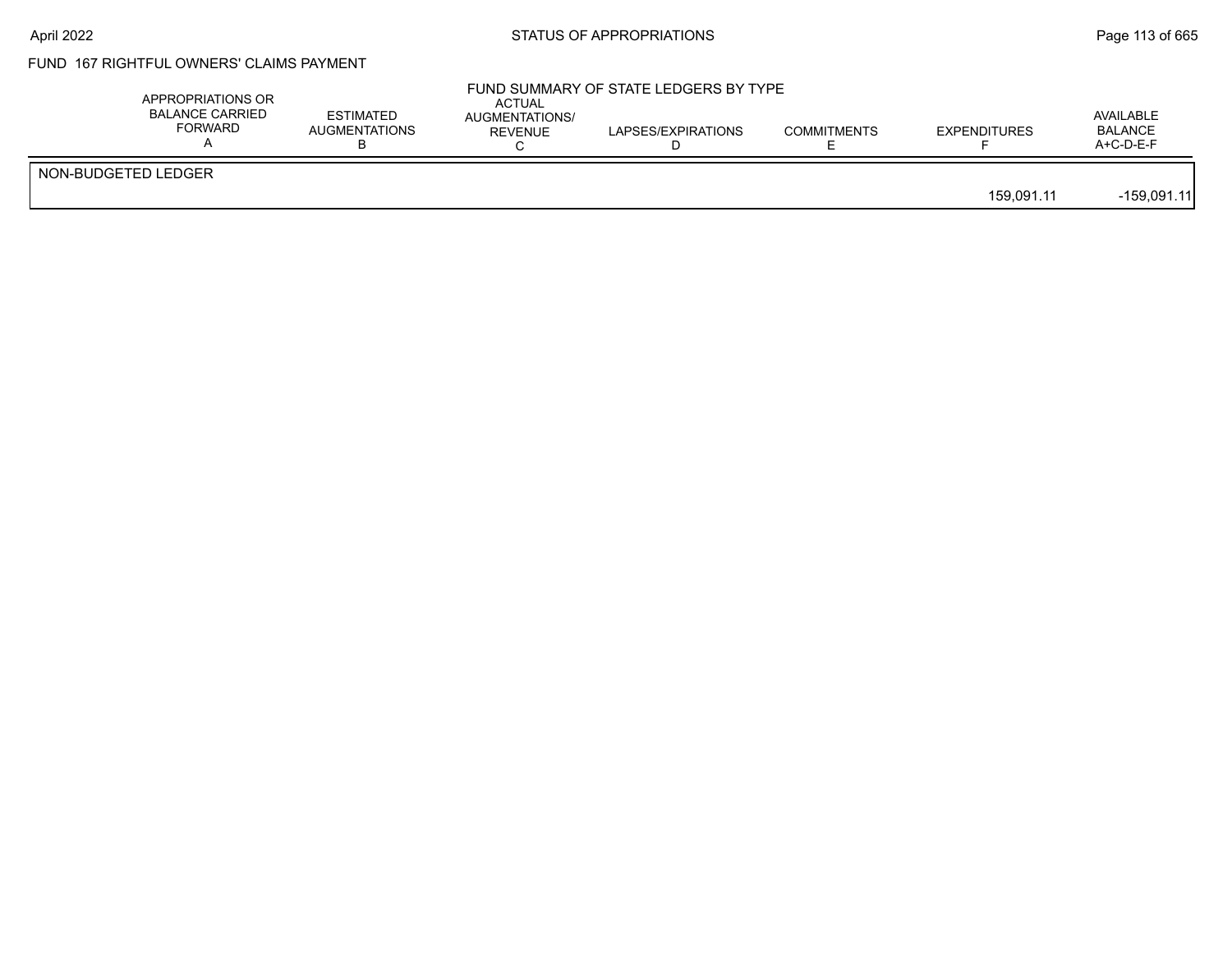FUND 168 STATE GAMING FUND

| <b>APPROPRIATIONS OR</b><br><b>BALANCE CARRIED</b><br><b>FORWARD</b><br>A | <b>ESTIMATED</b><br><b>AUGMENTATIONS</b><br>B | <b>ACTUAL</b><br><b>AUGMENTATIONS/</b><br><b>REVENUE</b><br>C | FUND SUMMARY OF STATE LEDGERS BY TYPE<br>LAPSES/EXPIRATIONS<br>D | <b>COMMITMENTS</b><br>Е | <b>EXPENDITURES</b><br>F | <b>AVAILABLE</b><br><b>BALANCE</b><br>A+C-D-E-F |
|---------------------------------------------------------------------------|-----------------------------------------------|---------------------------------------------------------------|------------------------------------------------------------------|-------------------------|--------------------------|-------------------------------------------------|
| <b>CURRENT STATE RESTRICTED APPROPRIATIONS LEDGER</b>                     |                                               |                                                               |                                                                  |                         |                          |                                                 |
|                                                                           | 84.818.000.00                                 | 83,484,158.99                                                 |                                                                  | 2,143,748.50            | 63,518,131.68            | 17,822,278.81                                   |
| <b>CURRENT STATE EXECUTIVE AUTHORIZATIONS LEDGER</b>                      |                                               |                                                               |                                                                  |                         |                          |                                                 |
| 47,624,842.00                                                             |                                               |                                                               |                                                                  |                         | 45,438,593.23            | 2,186,248.77                                    |
| TOTAL ALL CURRENT STATE LEDGERS                                           |                                               |                                                               |                                                                  |                         |                          |                                                 |
| 47.624.842.00                                                             | 84.818.000.00                                 | 83,484,158.99                                                 |                                                                  | 2,143,748.50            | 108,956,724.91           | 20,008,527.58                                   |
| <b>PRIOR STATE RESTRICTED APPROPRIATIONS LEDGER</b>                       |                                               |                                                               |                                                                  |                         |                          |                                                 |
| 7.222.570.70                                                              |                                               | -864,490.92                                                   |                                                                  | 534,916.51              | 3,890,496.53             | 1,932,666.74                                    |
| PRIOR STATE EXECUTIVE AUTHORIZATIONS LEDGER                               |                                               |                                                               |                                                                  |                         |                          |                                                 |
| 6,210,503.86                                                              |                                               |                                                               |                                                                  | 51,487.61               | 3,657,080.39             | 2,501,935.86                                    |
| TOTAL ALL PRIOR STATE LEDGERS                                             |                                               |                                                               |                                                                  |                         |                          |                                                 |
| 13,433,074.56                                                             |                                               | $-864,490.92$                                                 |                                                                  | 586,404.12              | 7,547,576.92             | 4,434,602.60                                    |
| <b>RESTRICTED RECEIPTS LEDGER</b>                                         |                                               |                                                               |                                                                  |                         |                          |                                                 |
| 29,731,150.68                                                             |                                               | 69,636,849.32                                                 |                                                                  |                         | 77,118,000.00            | 22,250,000.00                                   |
| NON-BUDGETED LEDGER                                                       |                                               |                                                               |                                                                  |                         |                          |                                                 |
|                                                                           |                                               |                                                               |                                                                  |                         | 865,206,977.14           | -865,206,977.14                                 |
| RESTRICTED REVENUE LEDGER                                                 |                                               |                                                               |                                                                  |                         |                          |                                                 |
| 207,220,929.04                                                            |                                               | 334,060,472.09                                                |                                                                  | 10,385,611.50           | 197,948,745.55           | 332,947,044.08                                  |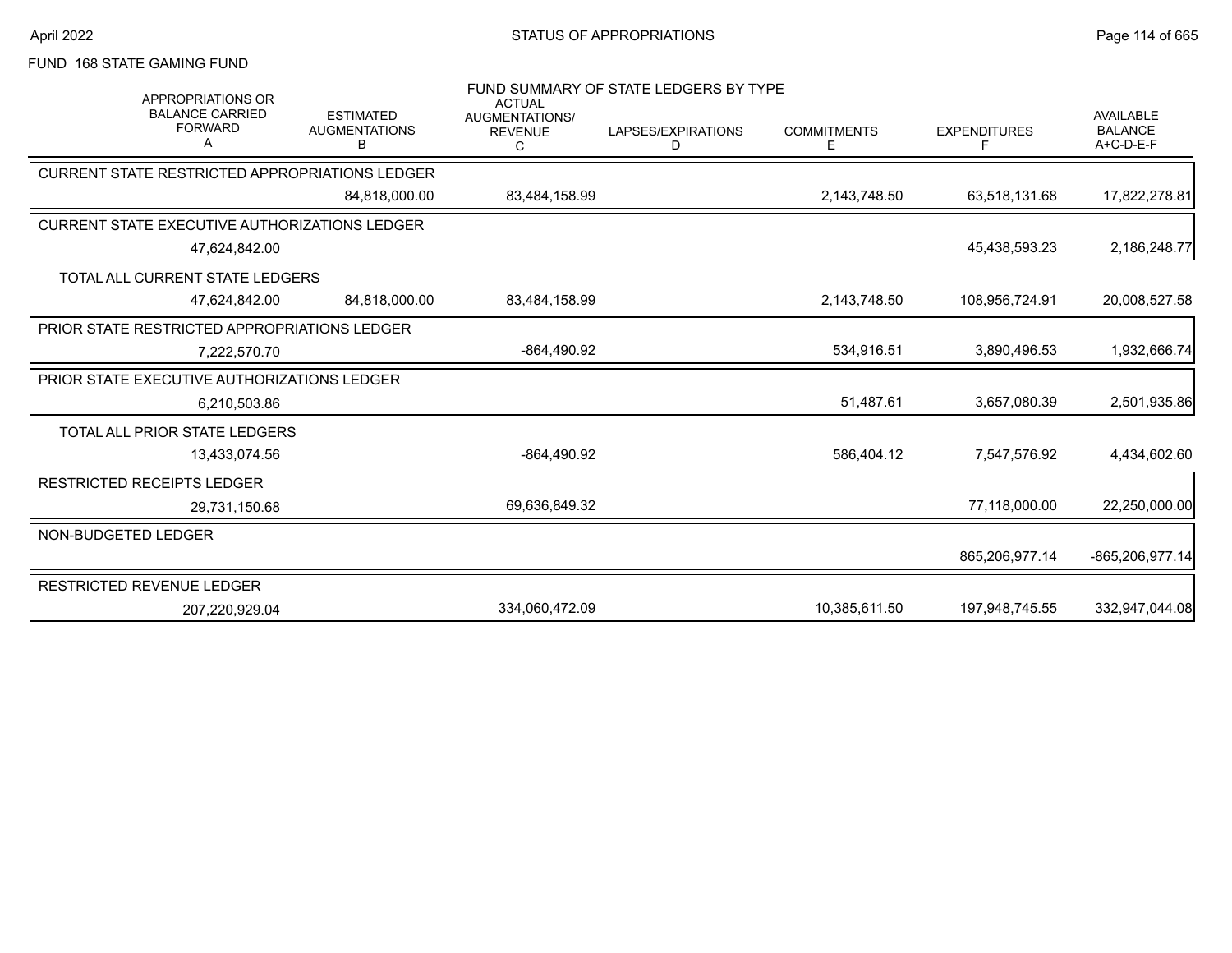#### FUND 169 COMPULSIVE&PROBLEM GAMBLING TREATMT

| <b>APPROPRIATIONS OR</b>                                          |                                               | <b>ACTUAL</b>                                | FUND SUMMARY OF STATE LEDGERS BY TYPE |                          |                     |                                                 |
|-------------------------------------------------------------------|-----------------------------------------------|----------------------------------------------|---------------------------------------|--------------------------|---------------------|-------------------------------------------------|
| <b>BALANCE CARRIED</b><br><b>FORWARD</b><br>А                     | <b>ESTIMATED</b><br><b>AUGMENTATIONS</b><br>в | <b>AUGMENTATIONS/</b><br><b>REVENUE</b><br>С | LAPSES/EXPIRATIONS<br>D               | <b>COMMITMENTS</b><br>E. | <b>EXPENDITURES</b> | <b>AVAILABLE</b><br><b>BALANCE</b><br>A+C-D-E-F |
| <b>CURRENT STATE EXECUTIVE AUTHORIZATIONS LEDGER</b>              |                                               |                                              |                                       |                          |                     |                                                 |
| 4,676,000.00                                                      |                                               |                                              |                                       | 1,741,530.10             | 2,934,469.90        |                                                 |
| <b>CURRENT STATE EXECUTIVE AUTHORIZATIONS - RESTRICTED LEDGER</b> |                                               |                                              |                                       |                          |                     |                                                 |
|                                                                   | 5,800,000.00                                  | 7,426,690.15                                 |                                       | 819,837.41               | 2,025,508.89        | 4,581,343.85                                    |
| TOTAL ALL CURRENT STATE LEDGERS                                   |                                               |                                              |                                       |                          |                     |                                                 |
| 4,676,000.00                                                      | 5,800,000.00                                  | 7,426,690.15                                 |                                       | 2,561,367.51             | 4,959,978.79        | 4,581,343.85                                    |
| PRIOR STATE EXECUTIVE AUTHORIZATIONS LEDGER                       |                                               |                                              |                                       |                          |                     |                                                 |
| 571,296.00                                                        |                                               |                                              |                                       |                          | 511,309.00          | 59,987.00                                       |
| <b>PRIOR STATE EXECUTIVE AUTHORIZATIONS - RESTRICTED LEDGER</b>   |                                               |                                              |                                       |                          |                     |                                                 |
| 2,381,459.99                                                      |                                               | $-1,919,690.15$                              |                                       |                          | 461,769.84          |                                                 |
| TOTAL ALL PRIOR STATE LEDGERS                                     |                                               |                                              |                                       |                          |                     |                                                 |
| 2,952,755.99                                                      |                                               | $-1,919,690.15$                              |                                       |                          | 973,078.84          | 59,987.00                                       |
| <b>RESTRICTED REVENUE LEDGER</b>                                  |                                               |                                              |                                       |                          |                     |                                                 |
| 3,414,261.58                                                      |                                               | 8,005,039.33                                 |                                       |                          | 5,507,000.00        | 5,912,300.91                                    |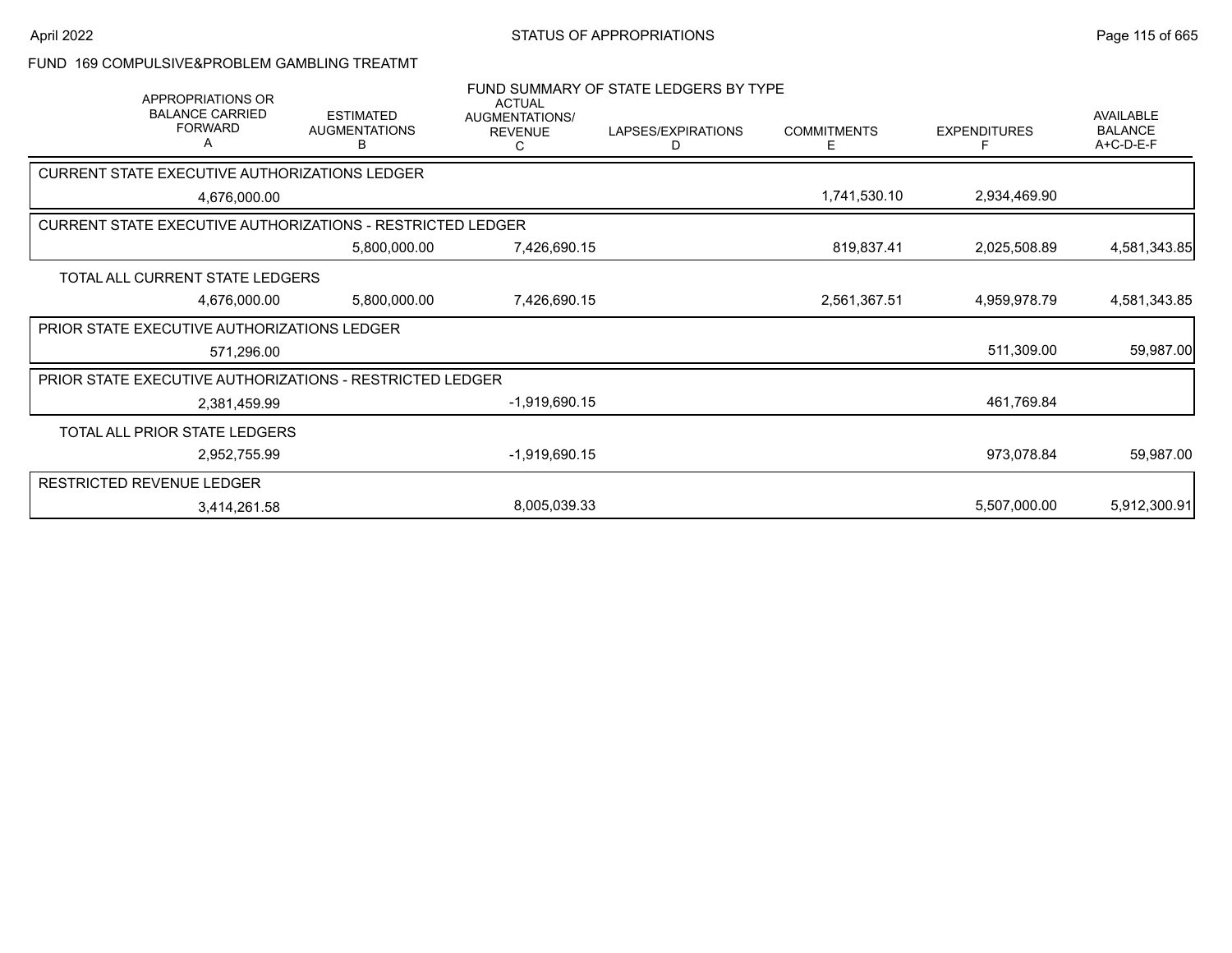### FUND 170 PROPERTY TAX RELIEF FUND

| APPROPRIATIONS OR<br><b>BALANCE CARRIED</b><br><b>FORWARD</b><br>Α | <b>ESTIMATED</b><br><b>AUGMENTATIONS</b><br>В | <b>ACTUAL</b><br>AUGMENTATIONS/<br><b>REVENUE</b><br>С | FUND SUMMARY OF STATE LEDGERS BY TYPE<br>LAPSES/EXPIRATIONS<br>D | <b>COMMITMENTS</b><br>E. | <b>EXPENDITURES</b> | AVAILABLE<br><b>BALANCE</b><br>A+C-D-E-F |
|--------------------------------------------------------------------|-----------------------------------------------|--------------------------------------------------------|------------------------------------------------------------------|--------------------------|---------------------|------------------------------------------|
| CURRENT STATE EXECUTIVE AUTHORIZATIONS LEDGER                      |                                               |                                                        |                                                                  |                          |                     |                                          |
| 740,500,000.00                                                     |                                               |                                                        |                                                                  |                          | 740,499,999.94      | 0.06                                     |
| TOTAL ALL CURRENT STATE LEDGERS                                    |                                               |                                                        |                                                                  |                          |                     |                                          |
| 740,500,000.00                                                     |                                               |                                                        |                                                                  |                          | 740,499,999.94      | 0.06                                     |
| PRIOR STATE EXECUTIVE AUTHORIZATIONS LEDGER                        |                                               |                                                        |                                                                  |                          |                     |                                          |
| 0.04                                                               |                                               |                                                        |                                                                  |                          |                     | 0.04                                     |
| PRIOR STATE CONTINUING LEDGER                                      |                                               |                                                        |                                                                  |                          |                     |                                          |
| 10,341.00                                                          |                                               |                                                        |                                                                  |                          |                     | 10,341.00                                |
| TOTAL ALL PRIOR STATE LEDGERS                                      |                                               |                                                        |                                                                  |                          |                     |                                          |
| 10,341.04                                                          |                                               |                                                        |                                                                  |                          |                     | 10,341.04                                |
| <b>RESTRICTED RECEIPTS LEDGER</b>                                  |                                               |                                                        |                                                                  |                          |                     |                                          |
| 6,192,265.00                                                       |                                               |                                                        |                                                                  |                          |                     | 6,192,265.00                             |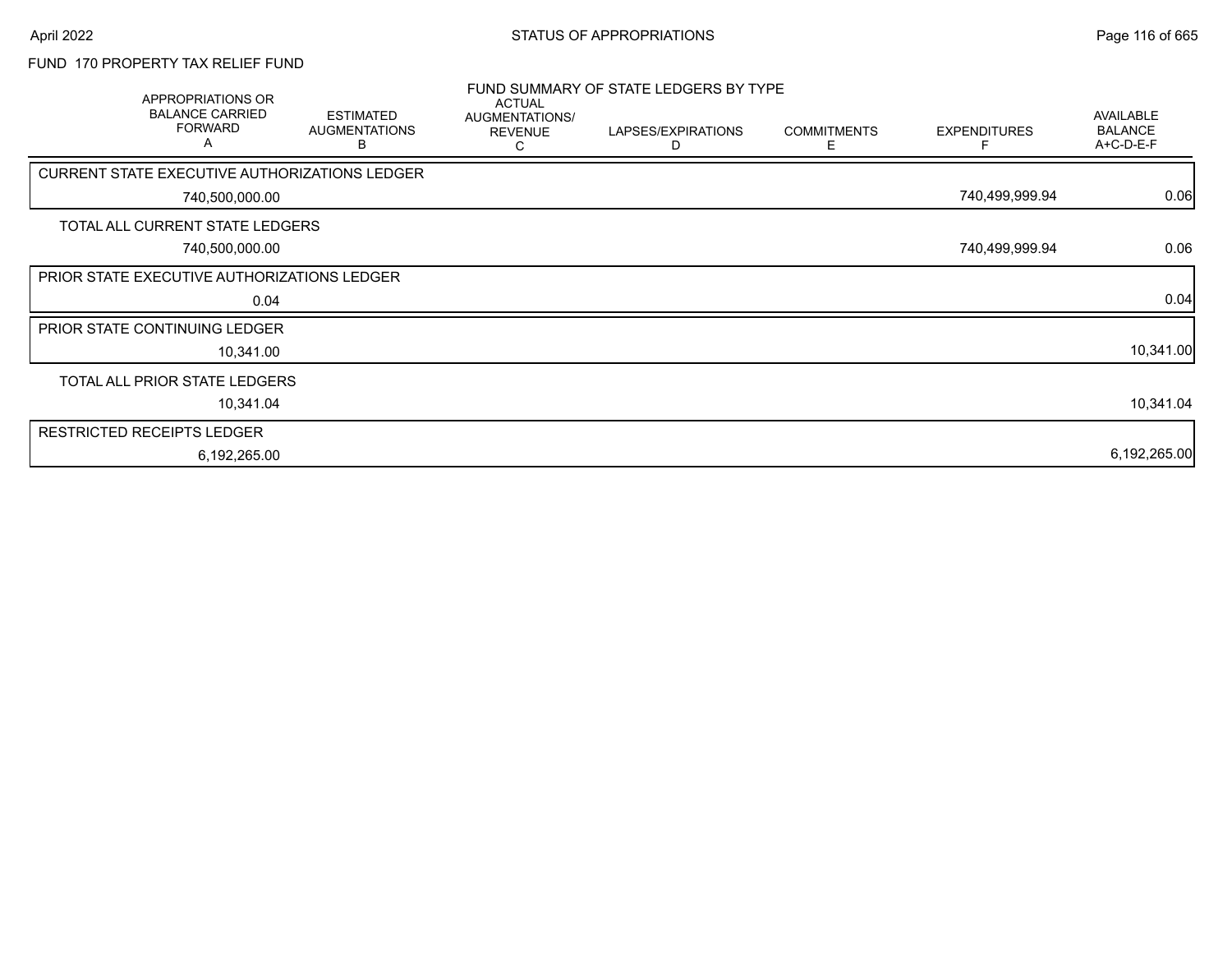#### FUND 171 PA GAMING ECONOMIC DEVELOPMENT

| APPROPRIATIONS OR<br><b>BALANCE CARRIED</b><br><b>FORWARD</b><br>A | <b>ESTIMATED</b><br><b>AUGMENTATIONS</b><br>в | <b>ACTUAL</b><br>AUGMENTATIONS/<br><b>REVENUE</b><br>С | FUND SUMMARY OF STATE LEDGERS BY TYPE<br>LAPSES/EXPIRATIONS<br>D | <b>COMMITMENTS</b><br>E. | <b>EXPENDITURES</b> | <b>AVAILABLE</b><br><b>BALANCE</b><br>A+C-D-E-F |
|--------------------------------------------------------------------|-----------------------------------------------|--------------------------------------------------------|------------------------------------------------------------------|--------------------------|---------------------|-------------------------------------------------|
| CURRENT STATE EXECUTIVE AUTHORIZATIONS LEDGER                      |                                               |                                                        |                                                                  |                          |                     |                                                 |
| 78,471,466.42                                                      |                                               |                                                        |                                                                  |                          | 68,165,405.95       | 10,306,060.47                                   |
| TOTAL ALL CURRENT STATE LEDGERS                                    |                                               |                                                        |                                                                  |                          |                     |                                                 |
| 78,471,466.42                                                      |                                               |                                                        |                                                                  |                          | 68,165,405.95       | 10,306,060.47                                   |
| <b>PRIOR STATE EXECUTIVE AUTHORIZATIONS LEDGER</b>                 |                                               |                                                        |                                                                  |                          |                     |                                                 |
| 16,000,000.00                                                      |                                               |                                                        |                                                                  |                          | 2,000,000.00        | 14,000,000.00                                   |
| <b>PRIOR STATE CONTINUING LEDGER</b>                               |                                               |                                                        |                                                                  |                          |                     |                                                 |
| 440,610,511.97                                                     |                                               |                                                        |                                                                  |                          | $-1,449,222.32$     | 442,059,734.29                                  |
| TOTAL ALL PRIOR STATE LEDGERS                                      |                                               |                                                        |                                                                  |                          |                     |                                                 |
| 456,610,511.97                                                     |                                               |                                                        |                                                                  |                          | 550,777.68          | 456,059,734.29                                  |
| <b>RESTRICTED REVENUE LEDGER</b>                                   |                                               |                                                        |                                                                  |                          |                     |                                                 |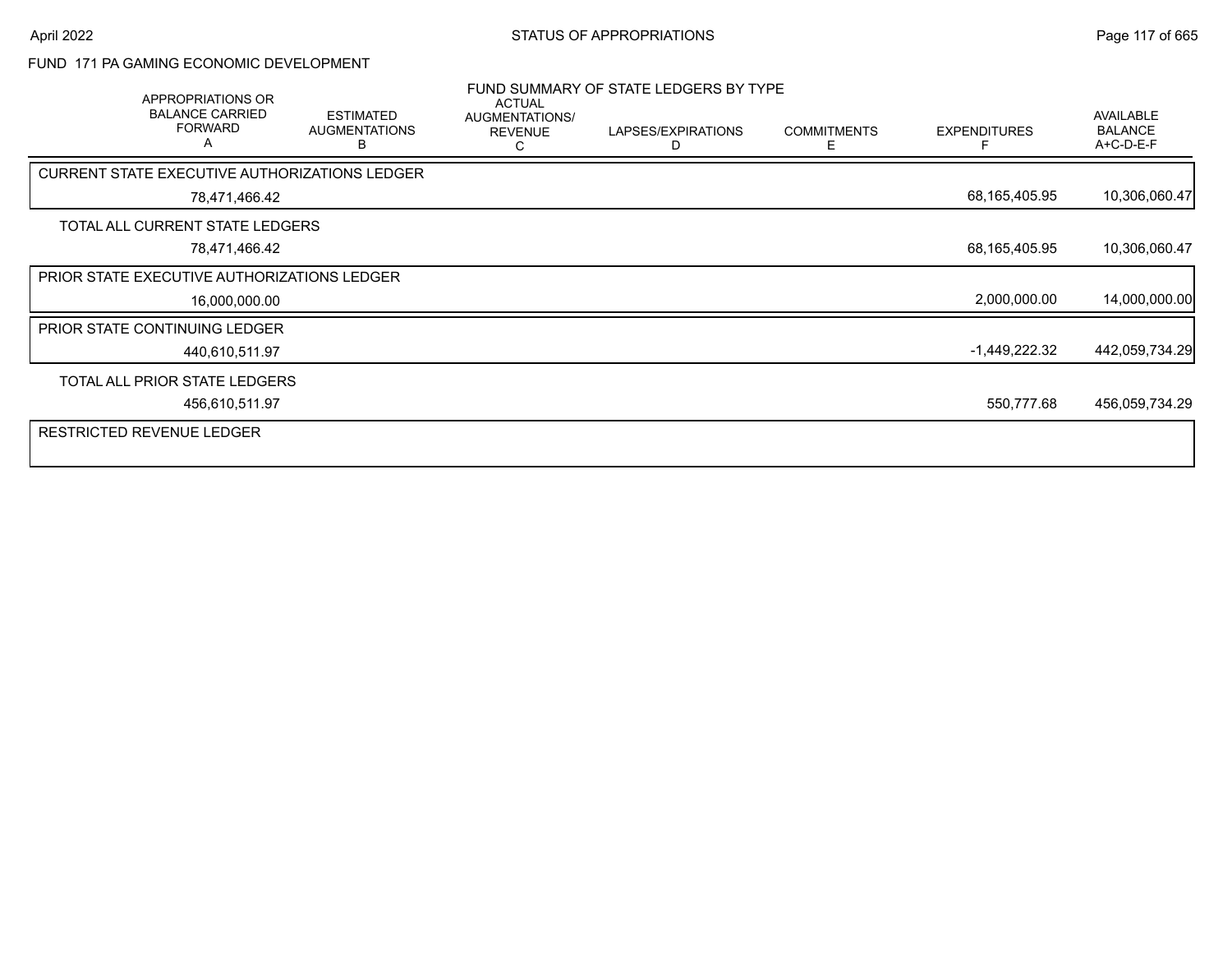FUND 172 PA RACEHORSE DEVELOPMENT TRUST FUND

| APPROPRIATIONS OR<br><b>BALANCE CARRIED</b><br><b>FORWARD</b><br>A | <b>ESTIMATED</b><br><b>AUGMENTATIONS</b><br>в              | ACTUAL<br>AUGMENTATIONS/<br><b>REVENUE</b><br>С | FUND SUMMARY OF STATE LEDGERS BY TYPE<br>LAPSES/EXPIRATIONS<br>D. | <b>COMMITMENTS</b><br>Е | <b>EXPENDITURES</b> | <b>AVAILABLE</b><br><b>BALANCE</b><br>$A+C-D-E-F$ |
|--------------------------------------------------------------------|------------------------------------------------------------|-------------------------------------------------|-------------------------------------------------------------------|-------------------------|---------------------|---------------------------------------------------|
|                                                                    | <b>CURRENT STATE RESTRICTED APPROPRIATIONS LEDGER</b>      |                                                 |                                                                   |                         |                     |                                                   |
|                                                                    | 29,725,000.00                                              | 28,044,000.00                                   |                                                                   |                         | 26,409,489.15       | 1,634,510.85                                      |
|                                                                    | CURRENT STATE EXECUTIVE AUTHORIZATIONS - RESTRICTED LEDGER |                                                 |                                                                   |                         |                     |                                                   |
|                                                                    | 1,840,028.00                                               | 1,840,028.00                                    |                                                                   |                         | 1,840,028.00        |                                                   |
| TOTAL ALL CURRENT STATE LEDGERS                                    |                                                            |                                                 |                                                                   |                         |                     |                                                   |
|                                                                    | 31,565,028.00                                              | 29,884,028.00                                   |                                                                   |                         | 28,249,517.15       | 1,634,510.85                                      |
| <b>PRIOR STATE RESTRICTED APPROPRIATIONS LEDGER</b>                |                                                            |                                                 |                                                                   |                         |                     |                                                   |
| 1,920,922.39                                                       |                                                            |                                                 |                                                                   | 958,676.85              | 363,436.51          | 598,809.03                                        |
| TOTAL ALL PRIOR STATE LEDGERS                                      |                                                            |                                                 |                                                                   |                         |                     |                                                   |
| 1,920,922.39                                                       |                                                            |                                                 |                                                                   | 958,676.85              | 363,436.51          | 598,809.03                                        |
| RESTRICTED REVENUE LEDGER                                          |                                                            |                                                 |                                                                   |                         |                     |                                                   |
| 4,880,757.02                                                       |                                                            | 192,964,118.35                                  |                                                                   |                         | 196,620,955.84      | 1,223,919.53                                      |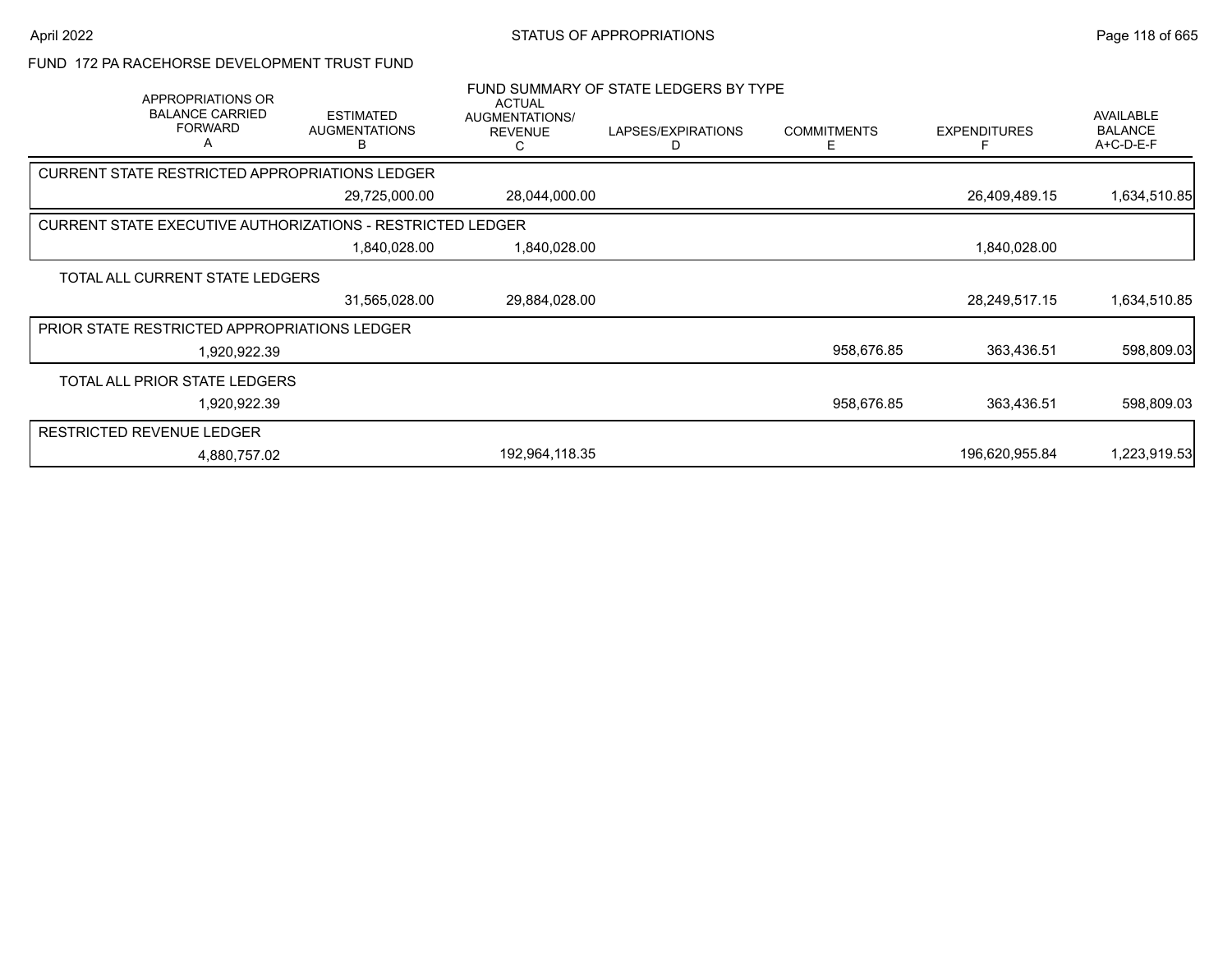#### FUND 176 EDUCATIONAL ASSISTANCE PROGRAM FUND

| APPROPRIATIONS OR<br><b>BALANCE CARRIED</b><br><b>FORWARD</b><br>A | <b>ESTIMATED</b><br><b>AUGMENTATIONS</b><br>В | <b>ACTUAL</b><br>AUGMENTATIONS/<br><b>REVENUE</b><br>C | FUND SUMMARY OF STATE LEDGERS BY TYPE<br>LAPSES/EXPIRATIONS<br>D | <b>COMMITMENTS</b><br>E | <b>EXPENDITURES</b><br>F | AVAILABLE<br><b>BALANCE</b><br>A+C-D-E-F |
|--------------------------------------------------------------------|-----------------------------------------------|--------------------------------------------------------|------------------------------------------------------------------|-------------------------|--------------------------|------------------------------------------|
| CURRENT STATE EXECUTIVE AUTHORIZATIONS LEDGER                      |                                               |                                                        |                                                                  |                         |                          |                                          |
| 11,231,000.00                                                      |                                               |                                                        |                                                                  | 30,915.83               | 10,669,165.87            | 530,918.30                               |
| <b>CURRENT STATE EXECUTIVE AUTHORIZATIONS - RESTRICTED LEDGER</b>  |                                               |                                                        |                                                                  |                         |                          |                                          |
|                                                                    | 4,579,000.00                                  | 4,579,000.00                                           |                                                                  | 2,889,852.18            | 1,638,833.94             | 50,313.88                                |
| TOTAL ALL CURRENT STATE LEDGERS                                    |                                               |                                                        |                                                                  |                         |                          |                                          |
| 11,231,000.00                                                      | 4,579,000.00                                  | 4,579,000.00                                           |                                                                  | 2,920,768.01            | 12,307,999.81            | 581,232.18                               |
| PRIOR STATE EXECUTIVE AUTHORIZATIONS LEDGER                        |                                               |                                                        |                                                                  |                         |                          |                                          |
| 1,471,557.14                                                       |                                               |                                                        |                                                                  |                         | 11,251.53                | 1,460,305.61                             |
| PRIOR STATE EXECUTIVE AUTHORIZATIONS - RESTRICTED LEDGER           |                                               |                                                        |                                                                  |                         |                          |                                          |
| 1,883,232.29                                                       |                                               |                                                        |                                                                  |                         | 11,384.58                | 1,871,847.71                             |
| TOTAL ALL PRIOR STATE LEDGERS                                      |                                               |                                                        |                                                                  |                         |                          |                                          |
| 3,354,789.43                                                       |                                               |                                                        |                                                                  |                         | 22,636.11                | 3,332,153.32                             |
| RESTRICTED REVENUE LEDGER                                          |                                               |                                                        |                                                                  |                         |                          |                                          |
| 428.27                                                             |                                               | 4,579,000.26                                           |                                                                  |                         | 4,579,000.00             | 428.53                                   |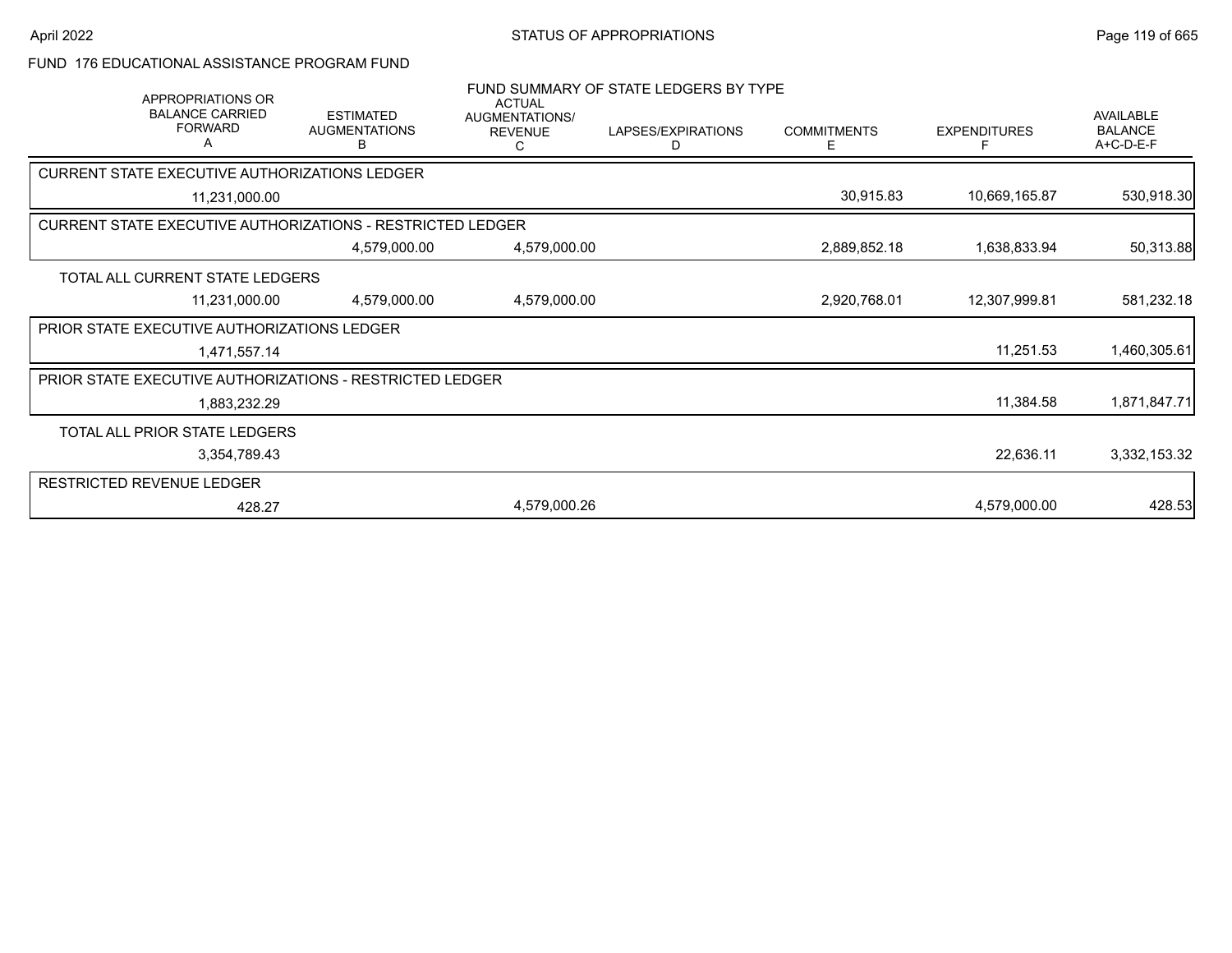# FUND 178 COMMUNITY COLLEGE CAPITAL FUND

|                     | APPROPRIATIONS OR<br><b>BALANCE CARRIED</b><br>FORWARD | <b>ESTIMATED</b><br>AUGMENTATIONS | <b>ACTUAL</b><br>AUGMENTATIONS/<br>REVENUE | FUND SUMMARY OF STATE LEDGERS BY TYPE<br>LAPSES/EXPIRATIONS | <b>COMMITMENTS</b> | <b>EXPENDITURES</b> | AVAILABLE<br><b>BALANCE</b><br>$A+C-D-E-F$ |
|---------------------|--------------------------------------------------------|-----------------------------------|--------------------------------------------|-------------------------------------------------------------|--------------------|---------------------|--------------------------------------------|
| NON-BUDGETED LEDGER |                                                        |                                   |                                            |                                                             |                    | 51,914,084.51       | -51,914,084.51                             |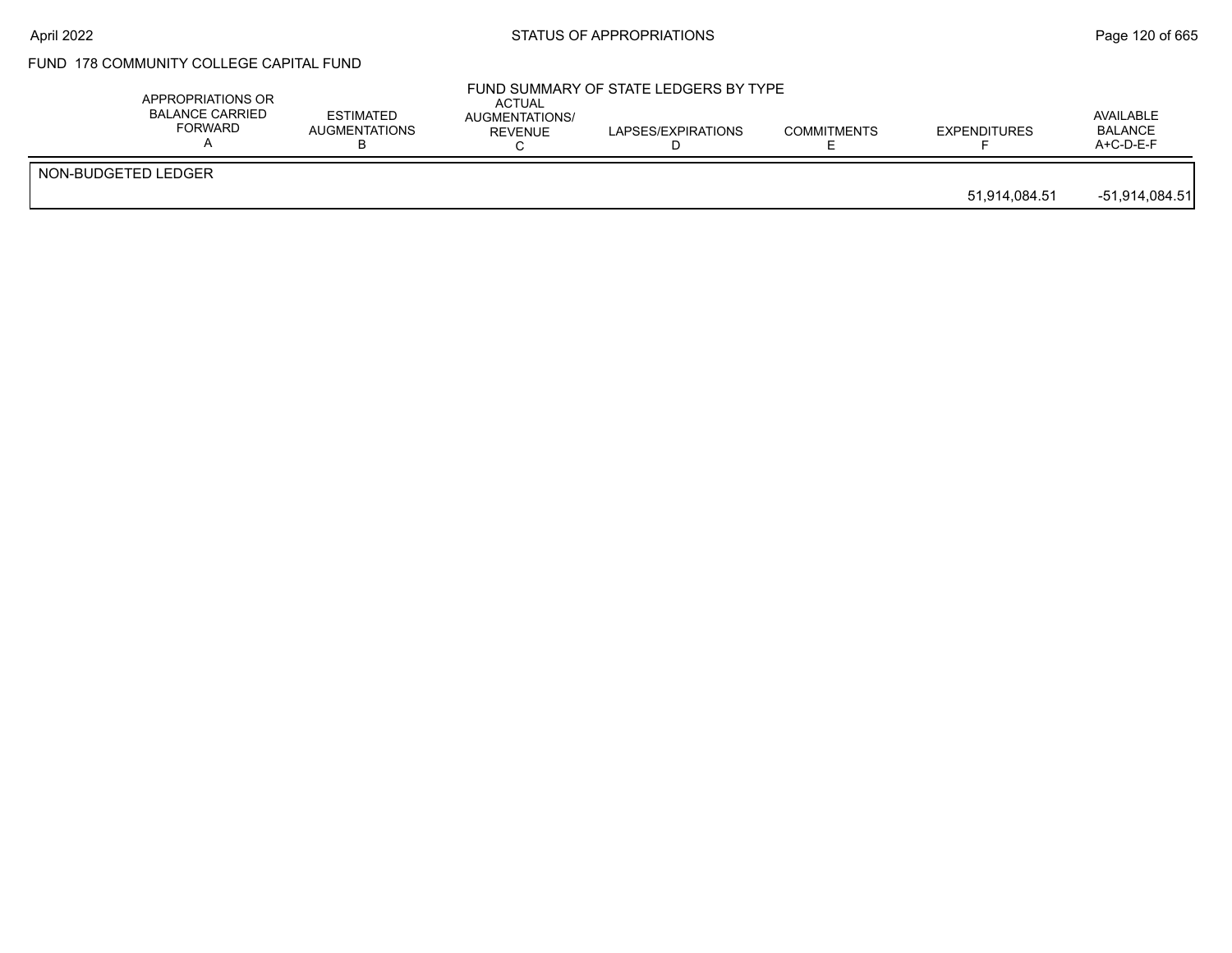# FUND 179 GROWING GREENER BOND FUND

| APPROPRIATIONS OR<br><b>BALANCE CARRIED</b><br>FORWARD | ESTIMATED<br><b>AUGMENTATIONS</b> | ACTUAL<br>AUGMENTATIONS/<br>REVENUE | FUND SUMMARY OF STATE LEDGERS BY TYPE<br>LAPSES/EXPIRATIONS | <b>COMMITMENTS</b> | <b>EXPENDITURES</b> | AVAILABLE<br><b>BALANCE</b><br>A+C-D-E-F |
|--------------------------------------------------------|-----------------------------------|-------------------------------------|-------------------------------------------------------------|--------------------|---------------------|------------------------------------------|
| <b>PRIOR STATE CONTINUING LEDGER</b>                   |                                   |                                     |                                                             |                    |                     |                                          |
| 745.451.75                                             |                                   |                                     |                                                             |                    | 121.160.39          | 624,291.36                               |
| TOTAL ALL PRIOR STATE LEDGERS                          |                                   |                                     |                                                             |                    |                     |                                          |
| 745.451.75                                             |                                   |                                     |                                                             |                    | 121,160.39          | 624,291.36                               |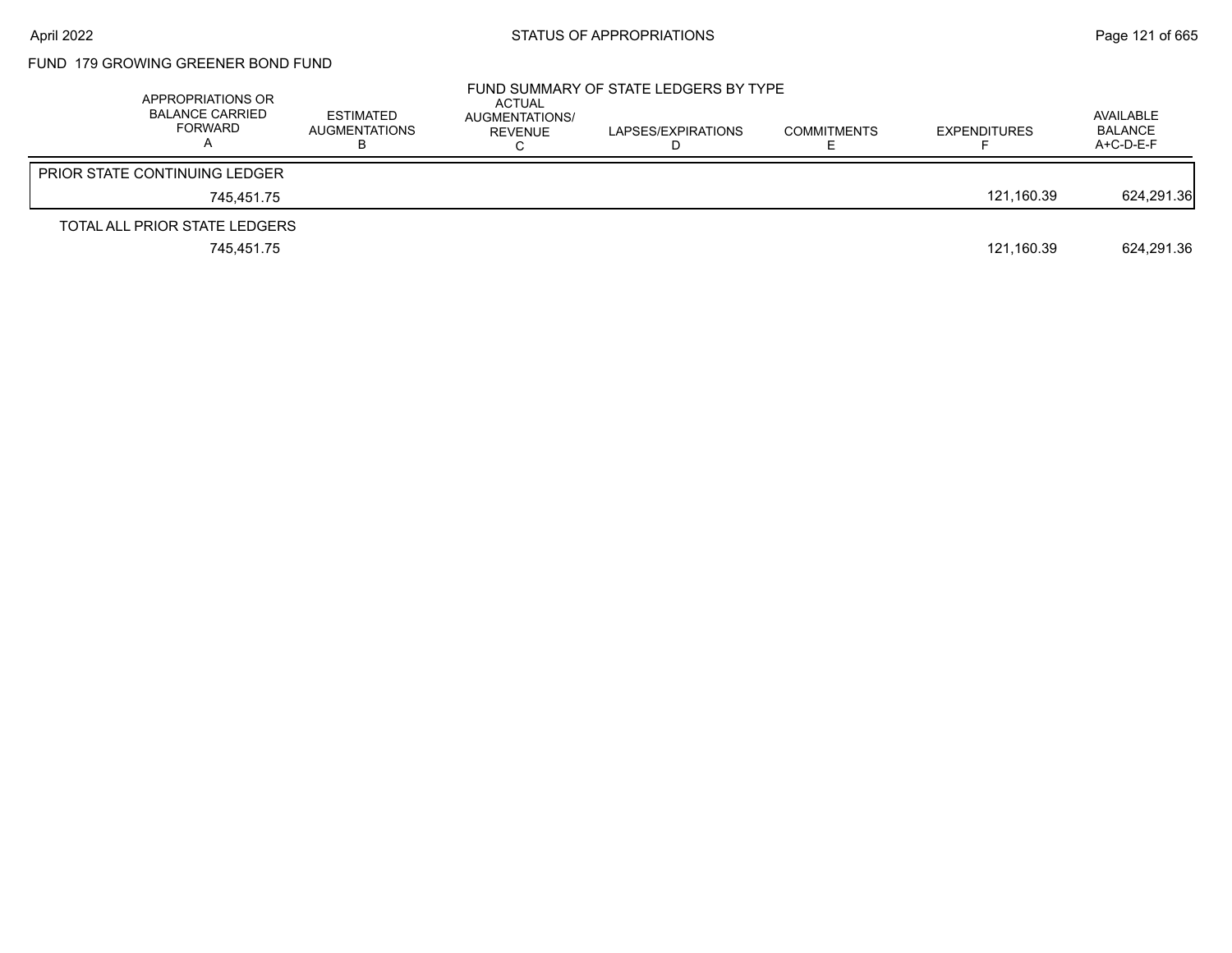# FUND 180 GROWING GREENER BOND SINKING FUND

| APPROPRIATIONS OR<br><b>BALANCE CARRIED</b><br>FORWARD | <b>ESTIMATED</b><br>AUGMENTATIONS | ACTUAL<br>AUGMENTATIONS/<br>REVENUE | FUND SUMMARY OF STATE LEDGERS BY TYPE<br>LAPSES/EXPIRATIONS | <b>COMMITMENTS</b> | <b>EXPENDITURES</b> | AVAILABLE<br>BALANCE<br>$A+C-D-E-F$ |
|--------------------------------------------------------|-----------------------------------|-------------------------------------|-------------------------------------------------------------|--------------------|---------------------|-------------------------------------|
| NON-BUDGETED LEDGER                                    |                                   |                                     |                                                             |                    |                     |                                     |
|                                                        |                                   |                                     |                                                             |                    | 12,288,725.00       | $-12,288,725.00$                    |
| <b>RESTRICTED REVENUE LEDGER</b>                       |                                   |                                     |                                                             |                    |                     |                                     |
|                                                        |                                   |                                     |                                                             |                    |                     |                                     |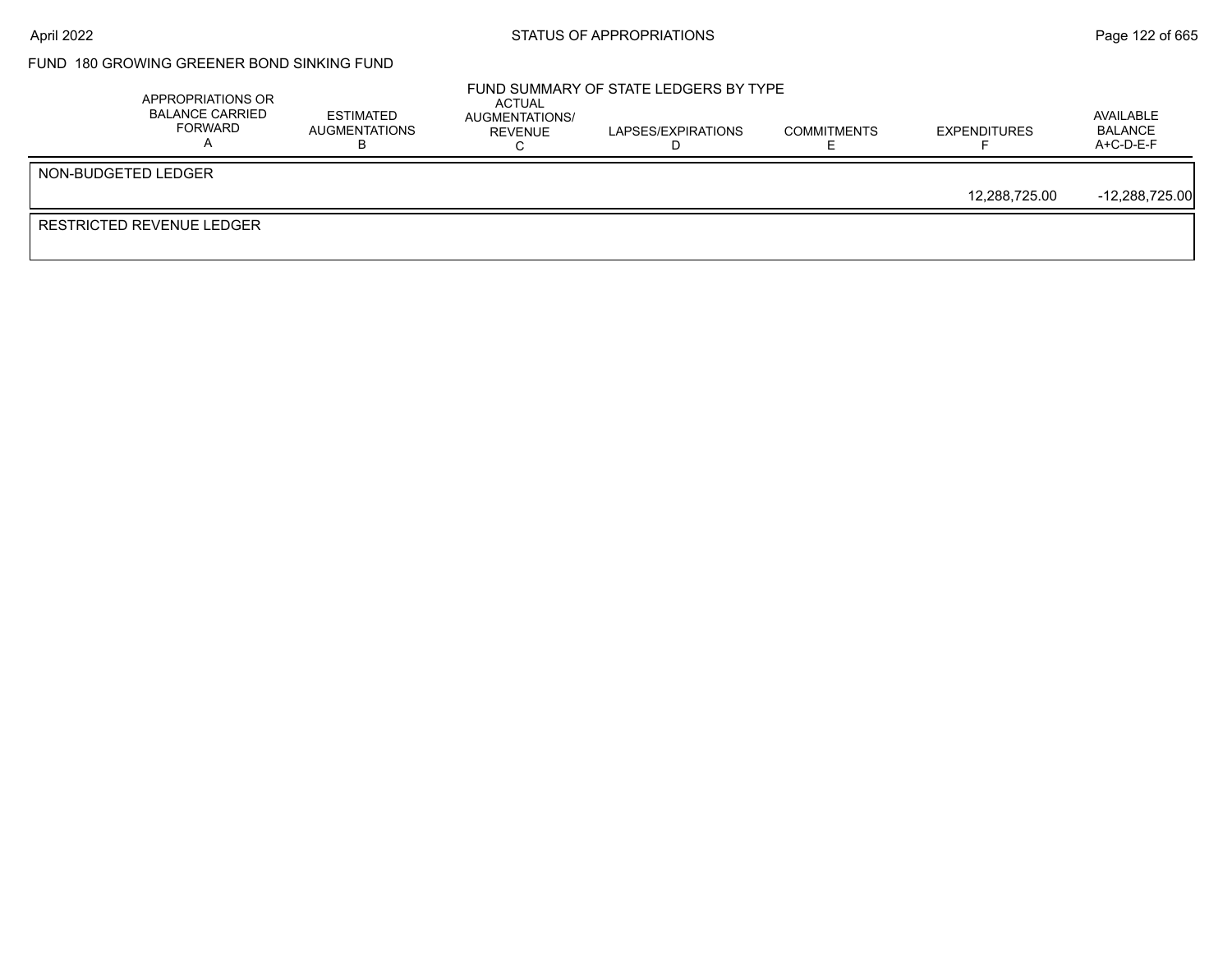# FUND 181 WATER SUPPLY & WASTEWATER TREATMENT

| APPROPRIATIONS OR<br>BALANCE CARRIED<br><b>FORWARD</b> | <b>ESTIMATED</b><br><b>AUGMENTATIONS</b> | ACTUAL<br>AUGMENTATIONS/<br>REVENUE | FUND SUMMARY OF STATE LEDGERS BY TYPE<br>LAPSES/EXPIRATIONS | <b>COMMITMENTS</b> | <b>EXPENDITURES</b> | AVAILABLE<br><b>BALANCE</b><br>$A+C-D-E-F$ |
|--------------------------------------------------------|------------------------------------------|-------------------------------------|-------------------------------------------------------------|--------------------|---------------------|--------------------------------------------|
| <b>PRIOR STATE CONTINUING LEDGER</b>                   |                                          |                                     |                                                             |                    |                     |                                            |
| 9.400.182.32                                           |                                          |                                     |                                                             |                    |                     | 9,400,182.32                               |
| TOTAL ALL PRIOR STATE LEDGERS                          |                                          |                                     |                                                             |                    |                     |                                            |
| 9.400.182.32                                           |                                          |                                     |                                                             |                    |                     | 9.400.182.32                               |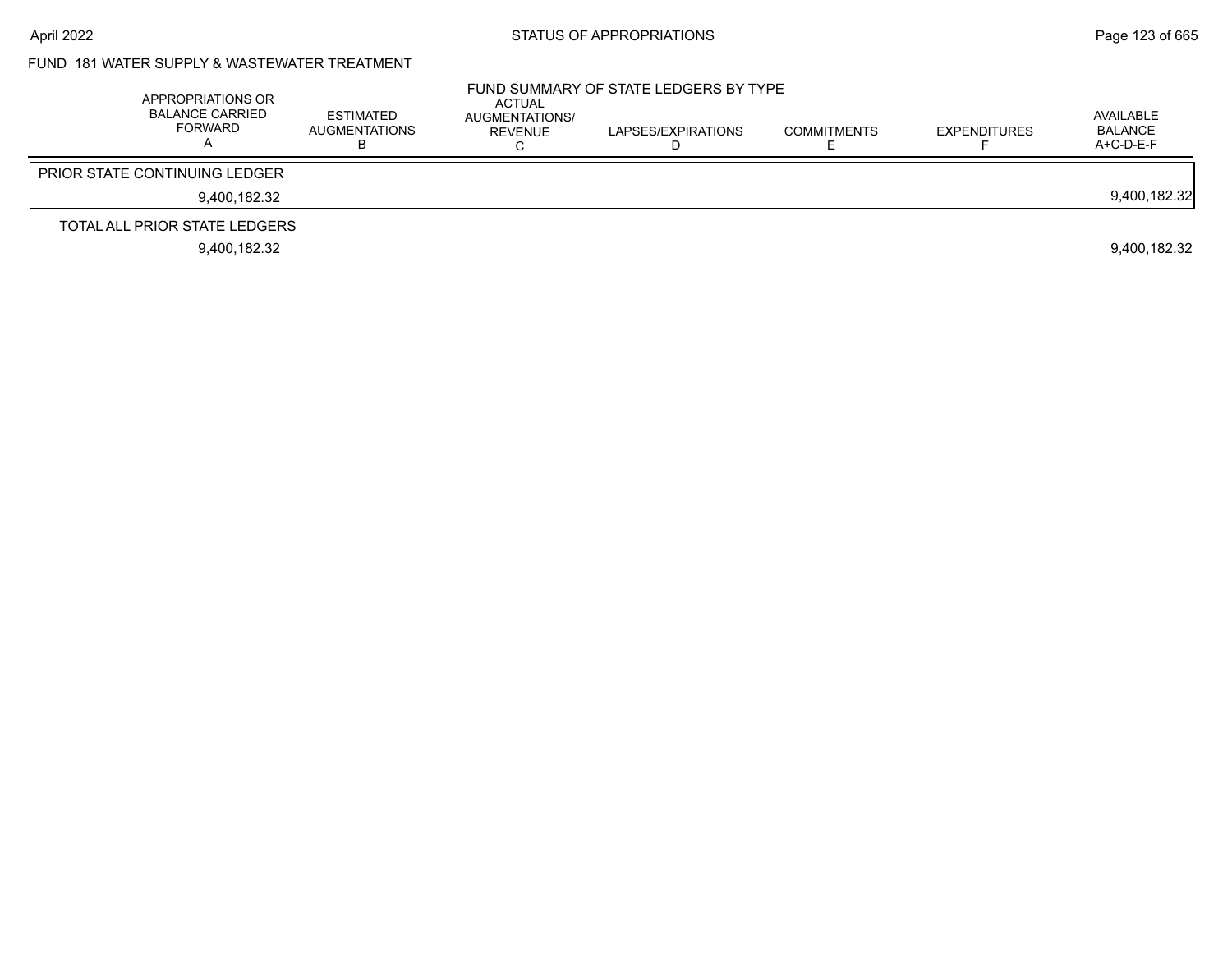## FUND 182 WATER SUPP& WASTEWATER TRMT SINKING

|                     | APPROPRIATIONS OR<br><b>BALANCE CARRIED</b><br>FORWARD | <b>ESTIMATED</b><br><b>AUGMENTATIONS</b> | ACTUAL<br>AUGMENTATIONS/<br>REVENUE | FUND SUMMARY OF STATE LEDGERS BY TYPE<br>LAPSES/EXPIRATIONS | <b>COMMITMENTS</b> | <b>EXPENDITURES</b> | AVAILABLE<br><b>BALANCE</b><br>$A+C-D-E-F$ |
|---------------------|--------------------------------------------------------|------------------------------------------|-------------------------------------|-------------------------------------------------------------|--------------------|---------------------|--------------------------------------------|
| NON-BUDGETED LEDGER |                                                        |                                          |                                     |                                                             |                    | 1,613,800.00        | $-1,613,800.00$                            |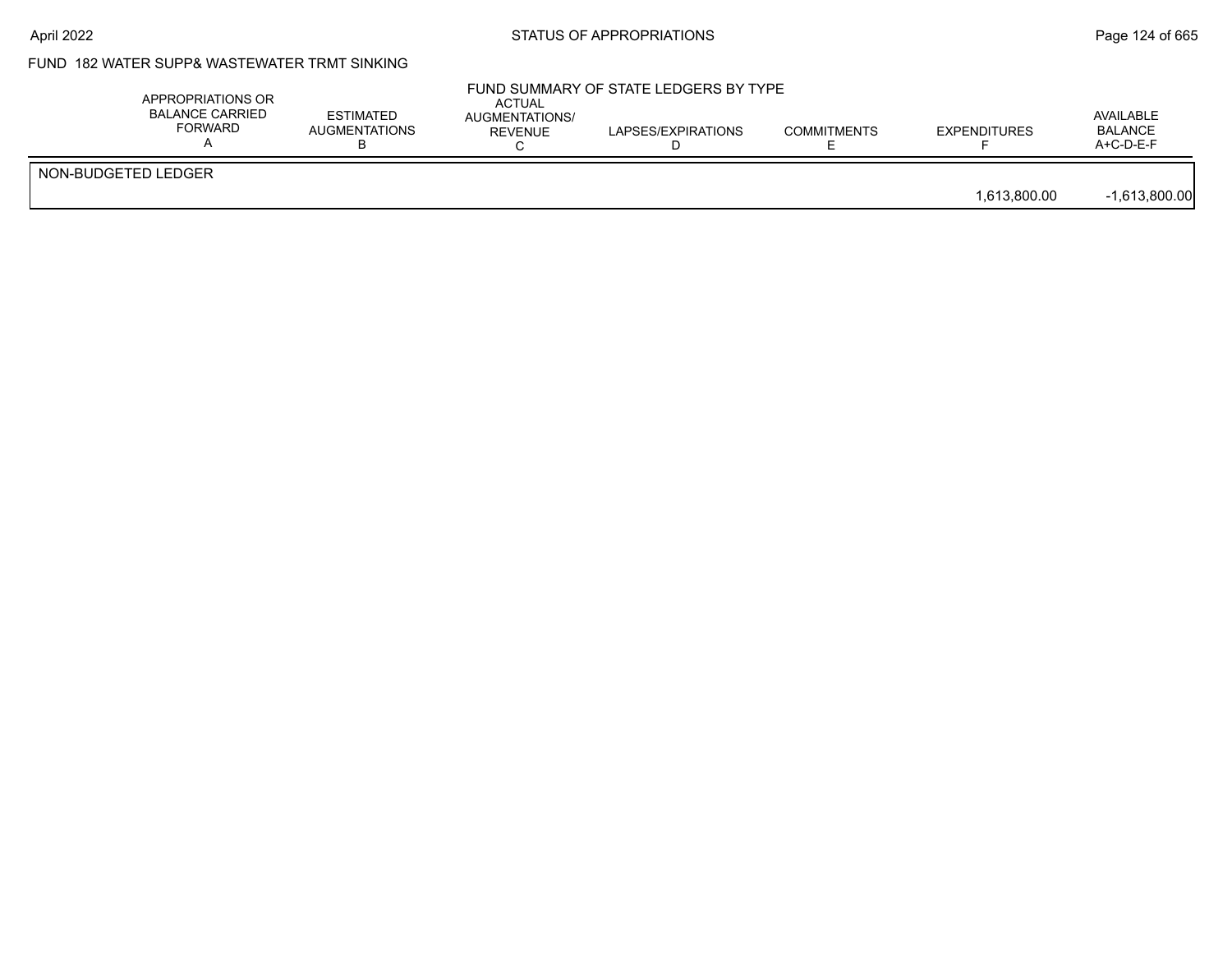### FUND 183 CONSERVATION DISTRICT FUND

| APPROPRIATIONS OR<br><b>BALANCE CARRIED</b><br><b>FORWARD</b><br>$\mathsf{A}$ | <b>ESTIMATED</b><br><b>AUGMENTATIONS</b> | <b>ACTUAL</b><br><b>AUGMENTATIONS/</b><br><b>REVENUE</b> | FUND SUMMARY OF STATE LEDGERS BY TYPE<br>LAPSES/EXPIRATIONS | <b>COMMITMENTS</b> | <b>EXPENDITURES</b> | <b>AVAILABLE</b><br><b>BALANCE</b><br>$A+C-D-E-F$ |
|-------------------------------------------------------------------------------|------------------------------------------|----------------------------------------------------------|-------------------------------------------------------------|--------------------|---------------------|---------------------------------------------------|
| CURRENT STATE EXECUTIVE AUTHORIZATIONS LEDGER                                 |                                          |                                                          |                                                             |                    |                     |                                                   |
| 7,781,000.00                                                                  |                                          |                                                          |                                                             | 446,977.81         | 5,691,743.01        | 1,642,279.18                                      |
| TOTAL ALL CURRENT STATE LEDGERS                                               |                                          |                                                          |                                                             |                    |                     |                                                   |
| 7,781,000.00                                                                  |                                          |                                                          |                                                             | 446,977.81         | 5,691,743.01        | 1,642,279.18                                      |
| <b>PRIOR STATE EXECUTIVE AUTHORIZATIONS LEDGER</b>                            |                                          |                                                          |                                                             |                    |                     |                                                   |
| 1.268.542.21                                                                  |                                          |                                                          |                                                             |                    | 917.417.42          | 351,124.79                                        |
| TOTAL ALL PRIOR STATE LEDGERS                                                 |                                          |                                                          |                                                             |                    |                     |                                                   |
| 1,268,542.21                                                                  |                                          |                                                          |                                                             |                    | 917.417.42          | 351,124.79                                        |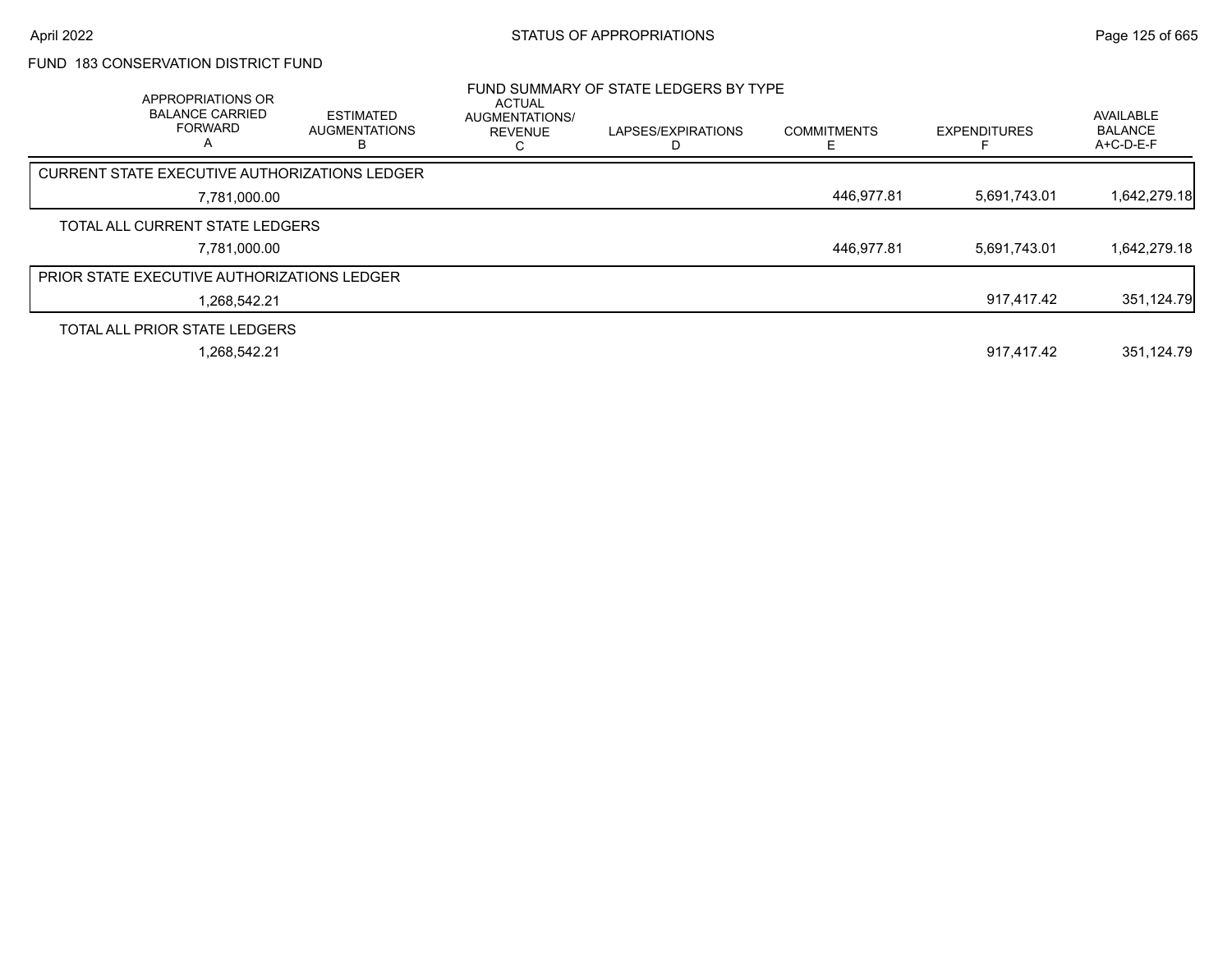#### April 2022 **Example 2018** STATUS OF APPROPRIATIONS **Page 126 of 665**

# FUND 184 UNINSURED EMPLOYERS GUARANTY FUND

| APPROPRIATIONS OR<br><b>BALANCE CARRIED</b><br>FORWARD | <b>ESTIMATED</b><br>AUGMENTATIONS | ACTUAL<br><b>AUGMENTATIONS/</b><br><b>REVENUE</b> | FUND SUMMARY OF STATE LEDGERS BY TYPE<br>LAPSES/EXPIRATIONS | <b>COMMITMENTS</b> | <b>EXPENDITURES</b> | AVAILABLE<br><b>BALANCE</b><br>$A+C-D-E-F$ |
|--------------------------------------------------------|-----------------------------------|---------------------------------------------------|-------------------------------------------------------------|--------------------|---------------------|--------------------------------------------|
| NON-BUDGETED LEDGER                                    |                                   |                                                   |                                                             | 865.148.55         | 5.581.255.97        | $-6,446,404.52$                            |
|                                                        |                                   |                                                   |                                                             |                    |                     |                                            |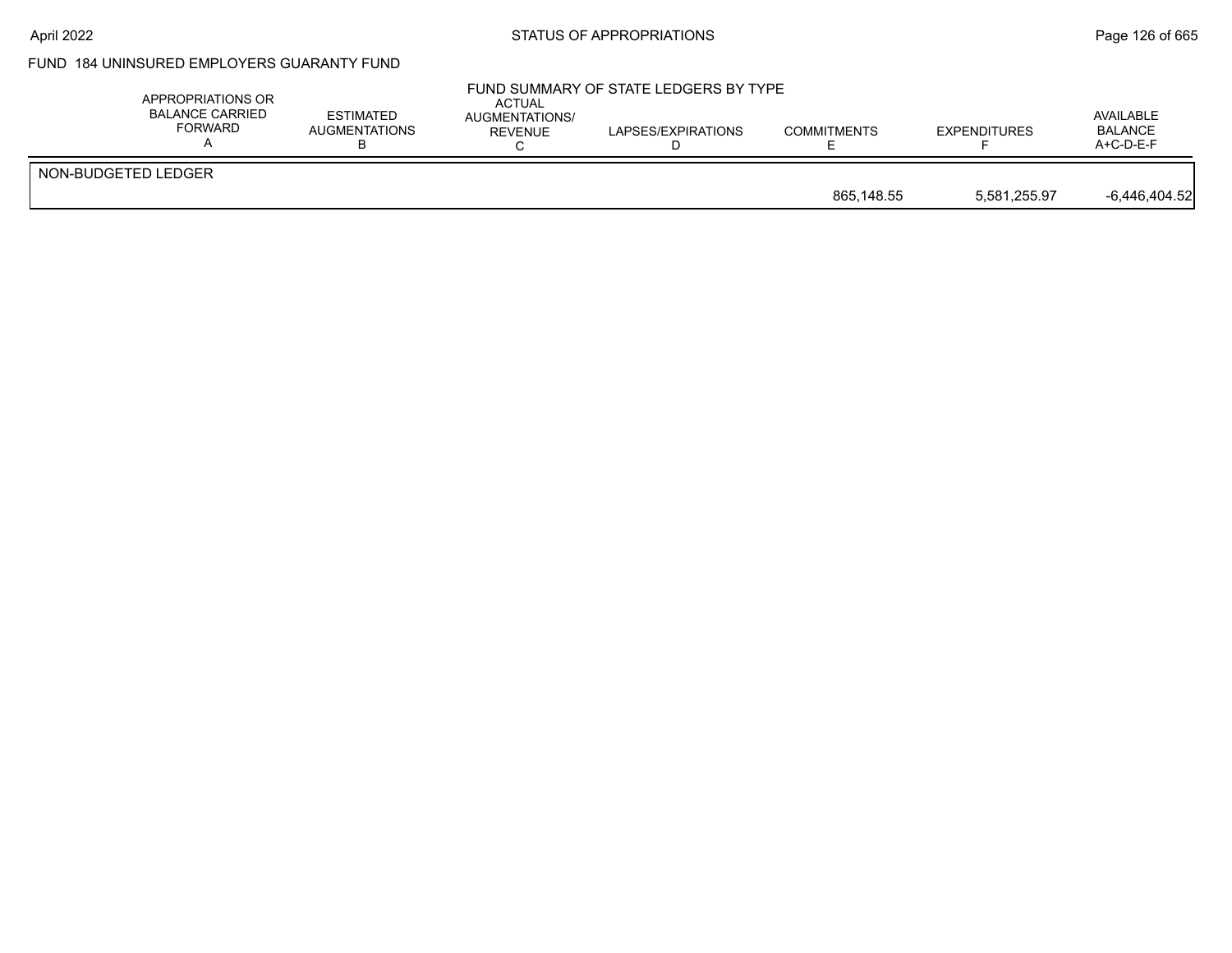### FUND 185 PERSIAN GULF VETERANS COMPENSATION

| APPROPRIATIONS OR<br><b>BALANCE CARRIED</b><br><b>FORWARD</b> | <b>ESTIMATED</b><br>AUGMENTATIONS | <b>ACTUAL</b><br>AUGMENTATIONS/<br>REVENUE | FUND SUMMARY OF STATE LEDGERS BY TYPE<br>LAPSES/EXPIRATIONS | <b>COMMITMENTS</b> | <b>EXPENDITURES</b> | AVAILABLE<br>BALANCE<br>$A+C-D-E-F$ |
|---------------------------------------------------------------|-----------------------------------|--------------------------------------------|-------------------------------------------------------------|--------------------|---------------------|-------------------------------------|
| <b>PRIOR STATE CONTINUING LEDGER</b>                          |                                   |                                            |                                                             |                    |                     |                                     |
| 14.210.362.39                                                 |                                   |                                            |                                                             |                    |                     | 14,210,362.39                       |
| TOTAL ALL PRIOR STATE LEDGERS                                 |                                   |                                            |                                                             |                    |                     |                                     |
| 14.210.362.39                                                 |                                   |                                            |                                                             |                    |                     | 14.210.362.39                       |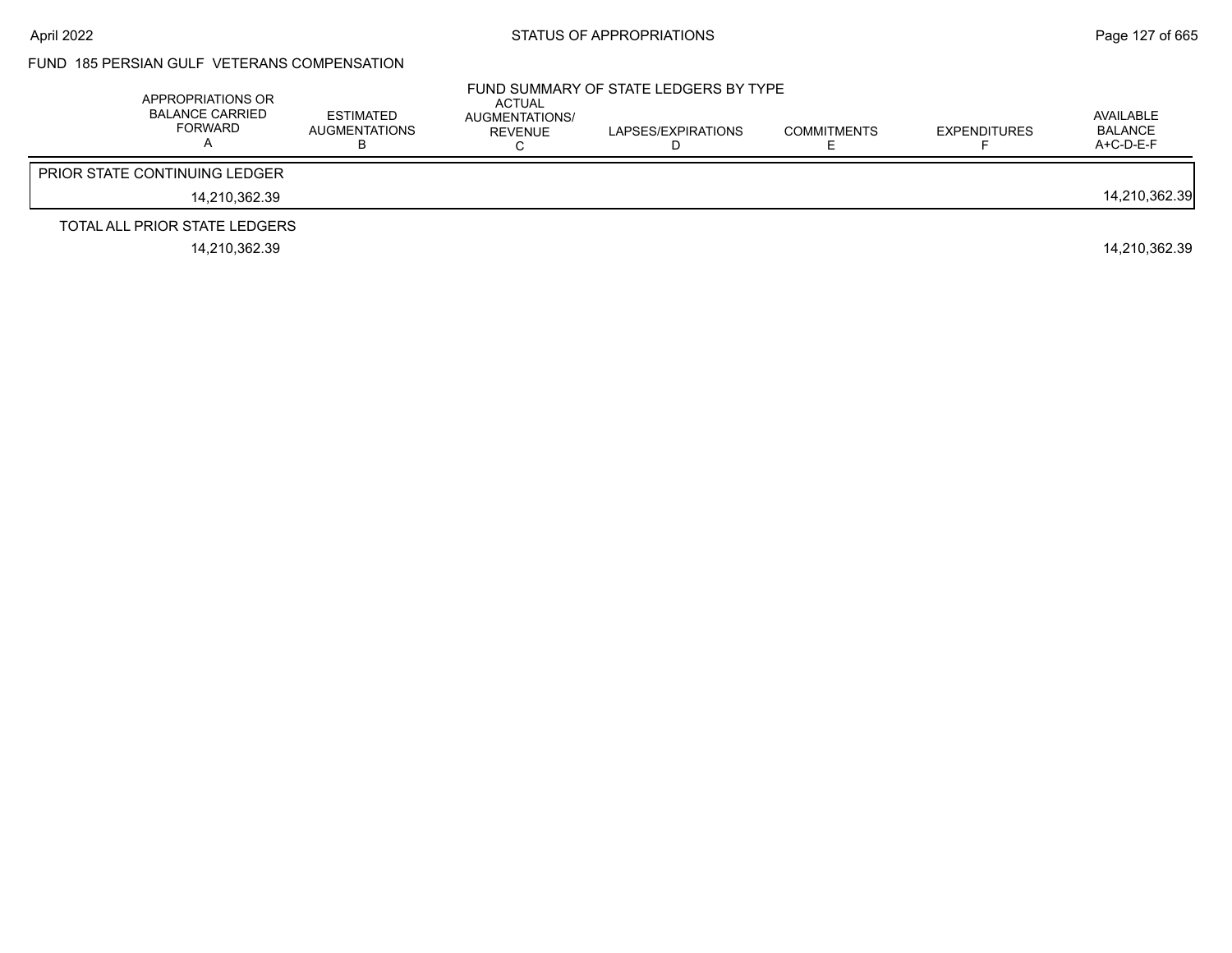#### FUND 187 PUBLIC TRANSPORTATION TRUST FUND

|                                                                 | APPROPRIATIONS OR<br><b>BALANCE CARRIED</b><br><b>FORWARD</b><br>A | <b>ESTIMATED</b><br><b>AUGMENTATIONS</b> | <b>ACTUAL</b><br>AUGMENTATIONS/<br><b>REVENUE</b> | FUND SUMMARY OF STATE LEDGERS BY TYPE<br>LAPSES/EXPIRATIONS | <b>COMMITMENTS</b> | <b>EXPENDITURES</b> | AVAILABLE<br><b>BALANCE</b><br>$A+C-D-E-F$ |
|-----------------------------------------------------------------|--------------------------------------------------------------------|------------------------------------------|---------------------------------------------------|-------------------------------------------------------------|--------------------|---------------------|--------------------------------------------|
| CURRENT STATE EXECUTIVE AUTHORIZATIONS - RESTRICTED LEDGER      |                                                                    |                                          |                                                   |                                                             |                    |                     |                                            |
|                                                                 | 2,137,069,954.00                                                   | 2,700,000.00                             | 1.576.304.88                                      |                                                             | 753,774,412.14     | 1.017.972.904.85    | 366.898.941.89                             |
| TOTAL ALL CURRENT STATE LEDGERS                                 |                                                                    |                                          |                                                   |                                                             |                    |                     |                                            |
|                                                                 | 2,137,069,954.00                                                   | 2.700.000.00                             | 1.576.304.88                                      |                                                             | 753,774,412.14     | 1,017,972,904.85    | 366,898,941.89                             |
| <b>PRIOR STATE EXECUTIVE AUTHORIZATIONS - RESTRICTED LEDGER</b> |                                                                    |                                          |                                                   |                                                             |                    |                     |                                            |
|                                                                 | 1,208,436,574.15                                                   |                                          |                                                   |                                                             | 65,217.57          | 71.146.176.48       | 1,137,225,180.10                           |
| TOTAL ALL PRIOR STATE LEDGERS                                   |                                                                    |                                          |                                                   |                                                             |                    |                     |                                            |
|                                                                 | 1,208,436,574.15                                                   |                                          |                                                   |                                                             | 65.217.57          | 71,146,176.48       | 1,137,225,180.10                           |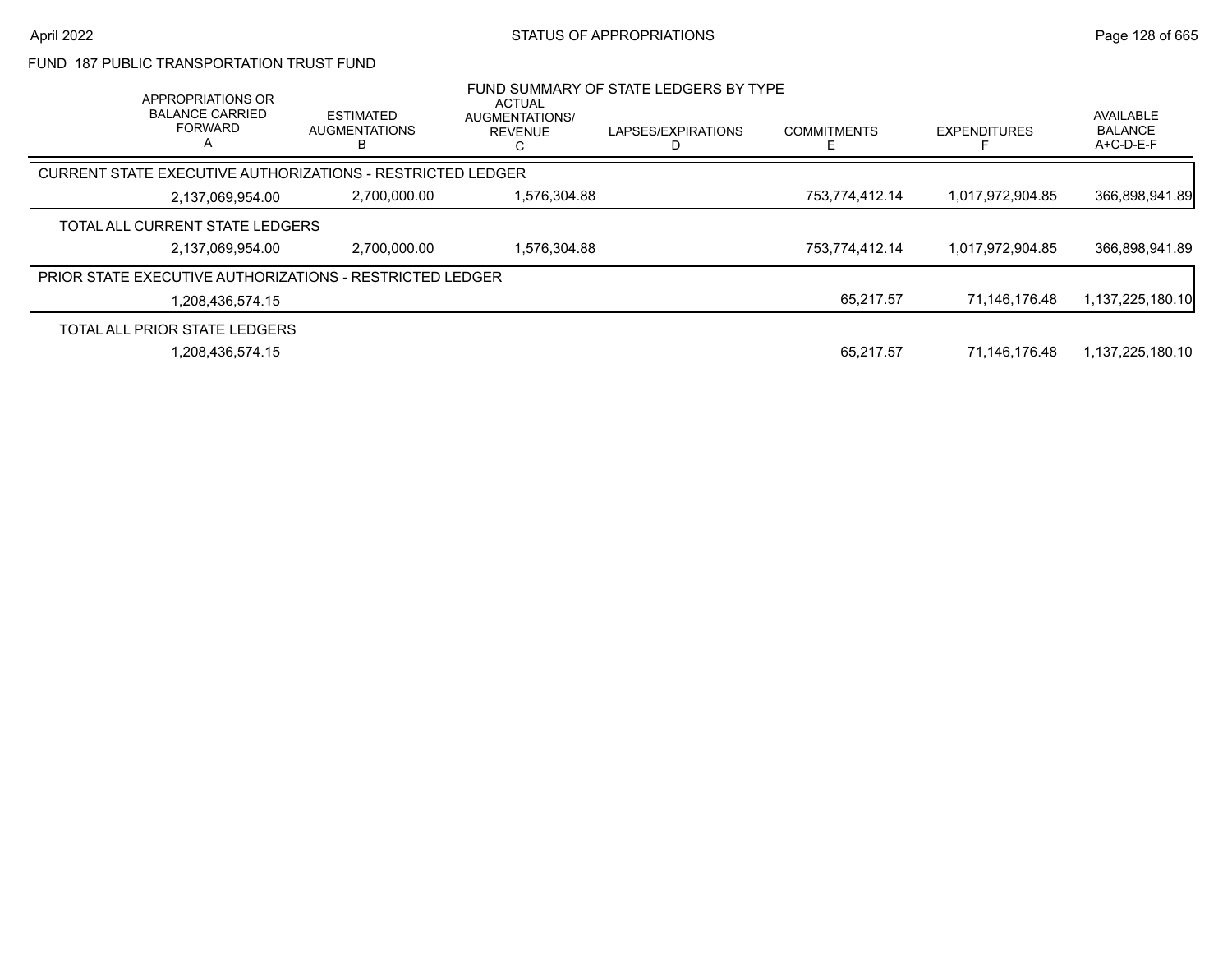### FUND 188 NEIGHBORHOOD IMPROVEMENT ZONE FUND

| <b>RESTRICTED RECEIPTS LEDGER</b> | APPROPRIATIONS OR<br><b>BALANCE CARRIED</b><br><b>FORWARD</b> | <b>ESTIMATED</b><br><b>AUGMENTATIONS</b> | FUND SUMMARY OF STATE LEDGERS BY TYPE<br><b>ACTUAL</b><br>AUGMENTATIONS/<br>REVENUE | <b>COMMITMENTS</b> | <b>EXPENDITURES</b> | AVAILABLE<br><b>BALANCE</b><br>A+C-D-E-F |
|-----------------------------------|---------------------------------------------------------------|------------------------------------------|-------------------------------------------------------------------------------------|--------------------|---------------------|------------------------------------------|
| 94,563,317.73<br>94,563,317.73    |                                                               |                                          |                                                                                     |                    |                     |                                          |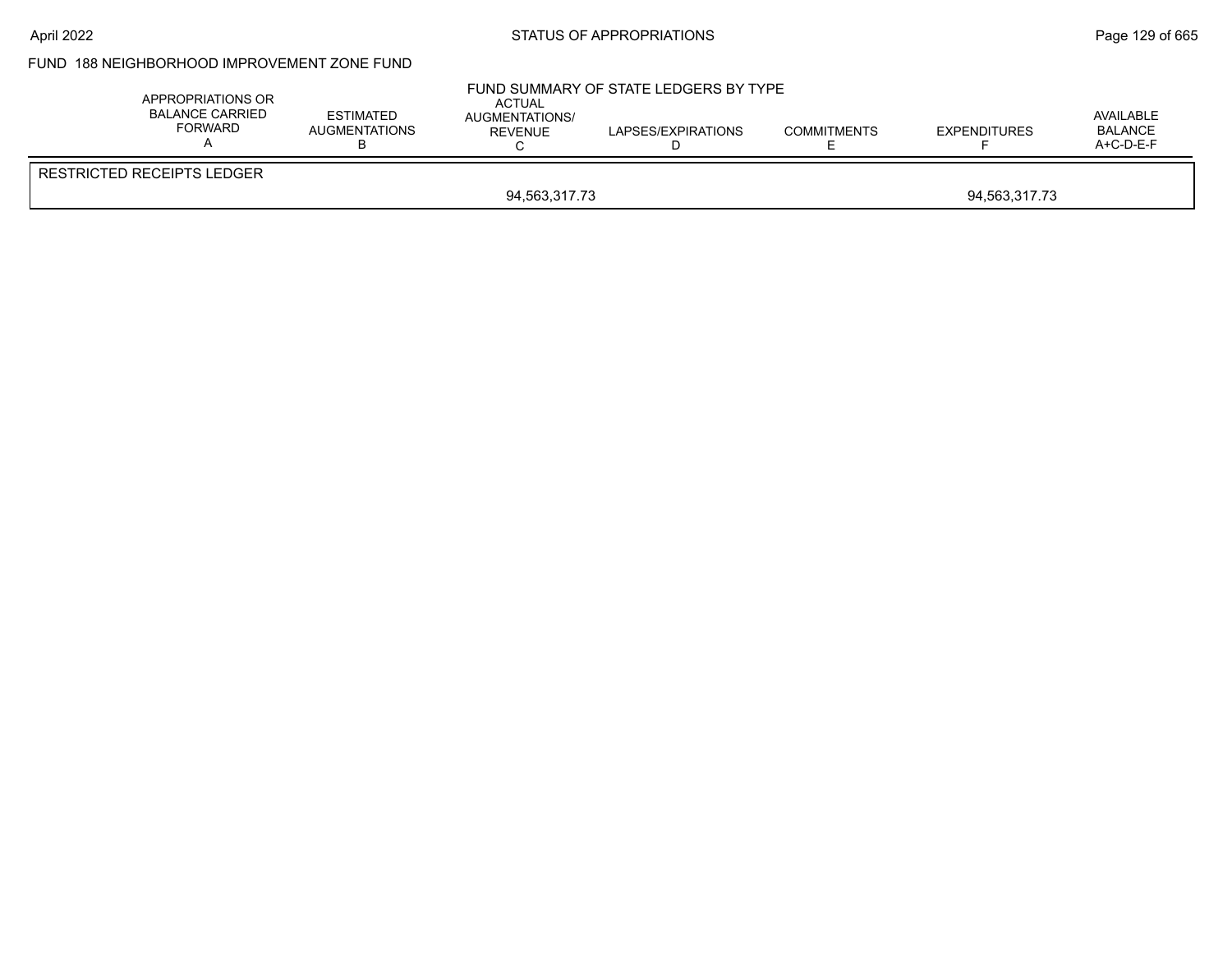# FUND 189 OPEB INVESTMENT POOL

| APPROPRIATIONS OR<br>BALANCE CARRIED<br>FORWARD | <b>ESTIMATED</b><br>AUGMENTATIONS | <b>ACTUAL</b><br>AUGMENTATIONS/<br>REVENUE | FUND SUMMARY OF STATE LEDGERS BY TYPE<br>LAPSES/EXPIRATIONS | <b>COMMITMENTS</b> | <b>EXPENDITURES</b> | AVAILABLE<br><b>BALANCE</b><br>$A+C-D-E-F$ |
|-------------------------------------------------|-----------------------------------|--------------------------------------------|-------------------------------------------------------------|--------------------|---------------------|--------------------------------------------|
| <b>RESTRICTED RECEIPTS LEDGER</b>               |                                   |                                            |                                                             |                    |                     |                                            |
| 464,800,000.00                                  |                                   | 51,000,000.00                              |                                                             |                    |                     | 515,800,000.00                             |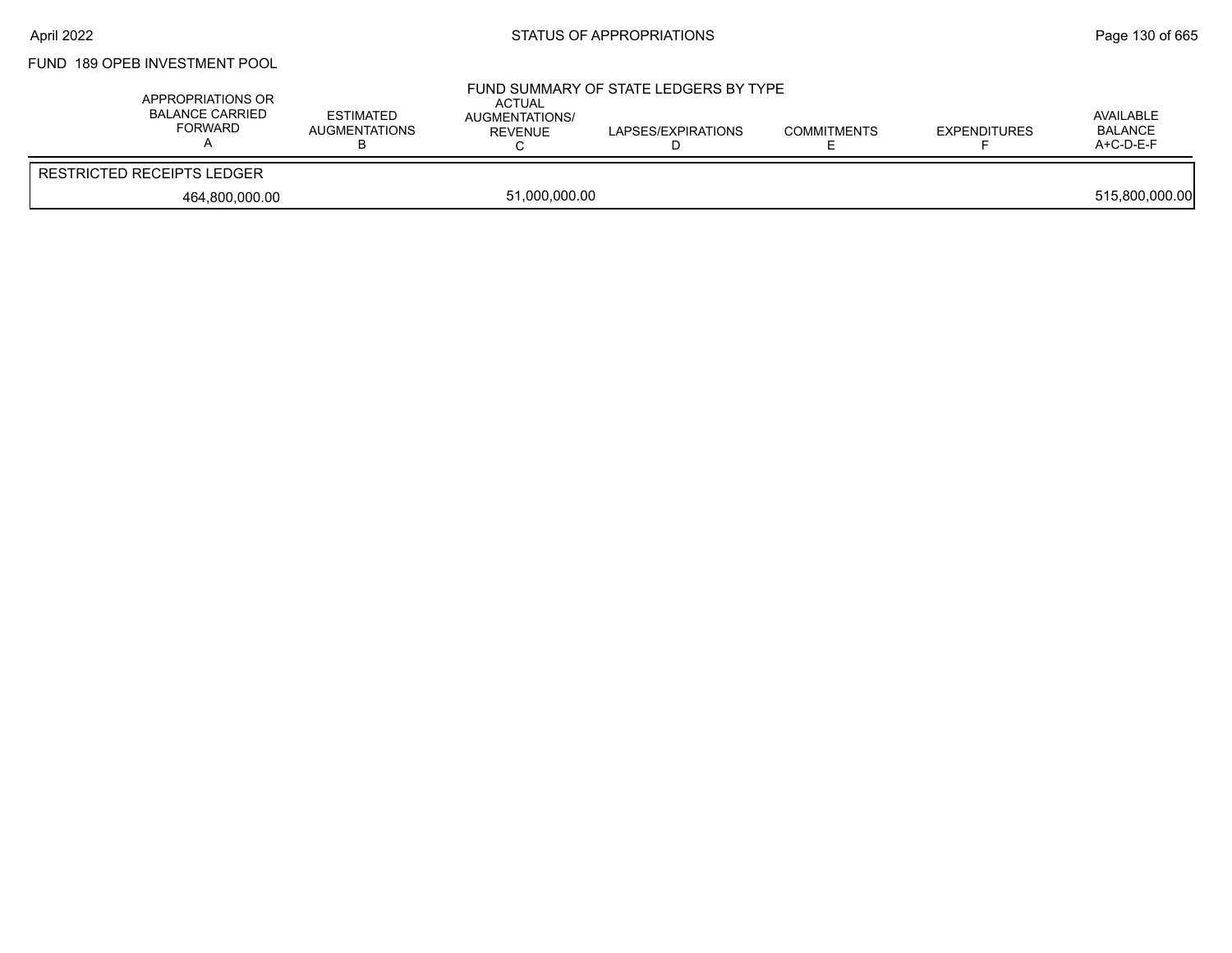# FUND 191 CIGARETTE FIRE & FIREFIGHTER PROT

| <b>APPROPRIATIONS OR</b><br><b>BALANCE CARRIED</b><br><b>FORWARD</b><br>A | <b>ESTIMATED</b><br><b>AUGMENTATIONS</b><br>ь | <b>ACTUAL</b><br><b>AUGMENTATIONS/</b><br><b>REVENUE</b> | FUND SUMMARY OF STATE LEDGERS BY TYPE<br>LAPSES/EXPIRATIONS<br>D | <b>COMMITMENTS</b><br>F. | <b>EXPENDITURES</b> | AVAILABLE<br><b>BALANCE</b><br>$A+C-D-E-F$ |
|---------------------------------------------------------------------------|-----------------------------------------------|----------------------------------------------------------|------------------------------------------------------------------|--------------------------|---------------------|--------------------------------------------|
| <b>CURRENT STATE APPROPRIATIONS LEDGER</b>                                |                                               |                                                          |                                                                  |                          |                     |                                            |
| 50,000.00                                                                 |                                               |                                                          |                                                                  | 48,000.00                | 20.00               | 1,980.00                                   |
| TOTAL ALL CURRENT STATE LEDGERS                                           |                                               |                                                          |                                                                  |                          |                     |                                            |
| 50,000.00                                                                 |                                               |                                                          |                                                                  | 48,000.00                | 20.00               | 1,980.00                                   |
| PRIOR STATE APPROPRIATIONS LEDGER                                         |                                               |                                                          |                                                                  |                          |                     |                                            |
| 98,466.06                                                                 |                                               |                                                          |                                                                  | 43,620.00                |                     | 54,846.06                                  |
| PRIOR STATE EXECUTIVE AUTHORIZATIONS LEDGER                               |                                               |                                                          |                                                                  |                          |                     |                                            |
|                                                                           |                                               |                                                          |                                                                  |                          |                     |                                            |
| TOTAL ALL PRIOR STATE LEDGERS                                             |                                               |                                                          |                                                                  |                          |                     |                                            |
| 98,466.06                                                                 |                                               |                                                          |                                                                  | 43,620.00                |                     | 54,846.06                                  |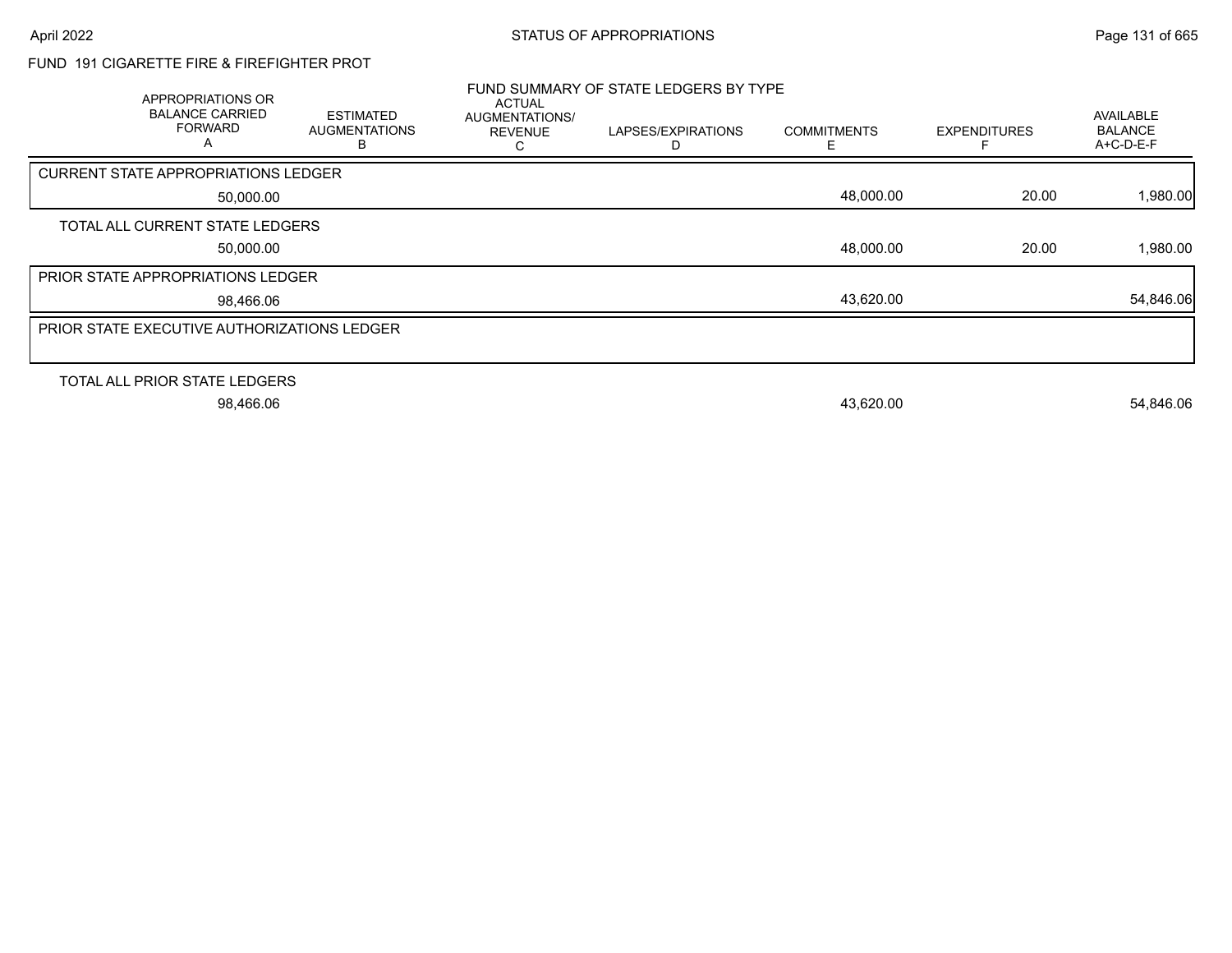### FUND 192 MINE SAFETY FUND

| APPROPRIATIONS OR<br><b>BALANCE CARRIED</b><br><b>FORWARD</b><br>A | <b>ESTIMATED</b><br>AUGMENTATIONS<br>в | ACTUAL<br>AUGMENTATIONS/<br><b>REVENUE</b> | FUND SUMMARY OF STATE LEDGERS BY TYPE<br>LAPSES/EXPIRATIONS | <b>COMMITMENTS</b> | <b>EXPENDITURES</b> | AVAILABLE<br><b>BALANCE</b><br>A+C-D-E-F |
|--------------------------------------------------------------------|----------------------------------------|--------------------------------------------|-------------------------------------------------------------|--------------------|---------------------|------------------------------------------|
| CURRENT STATE EXECUTIVE AUTHORIZATIONS LEDGER                      |                                        |                                            |                                                             |                    |                     |                                          |
| 17,000.00                                                          |                                        |                                            |                                                             |                    |                     | 17,000.00                                |
| TOTAL ALL CURRENT STATE LEDGERS                                    |                                        |                                            |                                                             |                    |                     |                                          |
| 17,000.00                                                          |                                        |                                            |                                                             |                    |                     | 17,000.00                                |
| <b>PRIOR STATE EXECUTIVE AUTHORIZATIONS LEDGER</b>                 |                                        |                                            |                                                             |                    |                     |                                          |
| 13.000.00                                                          |                                        |                                            |                                                             |                    |                     | 13,000.00                                |
| TOTAL ALL PRIOR STATE LEDGERS                                      |                                        |                                            |                                                             |                    |                     |                                          |
| 13,000.00                                                          |                                        |                                            |                                                             |                    |                     | 13,000.00                                |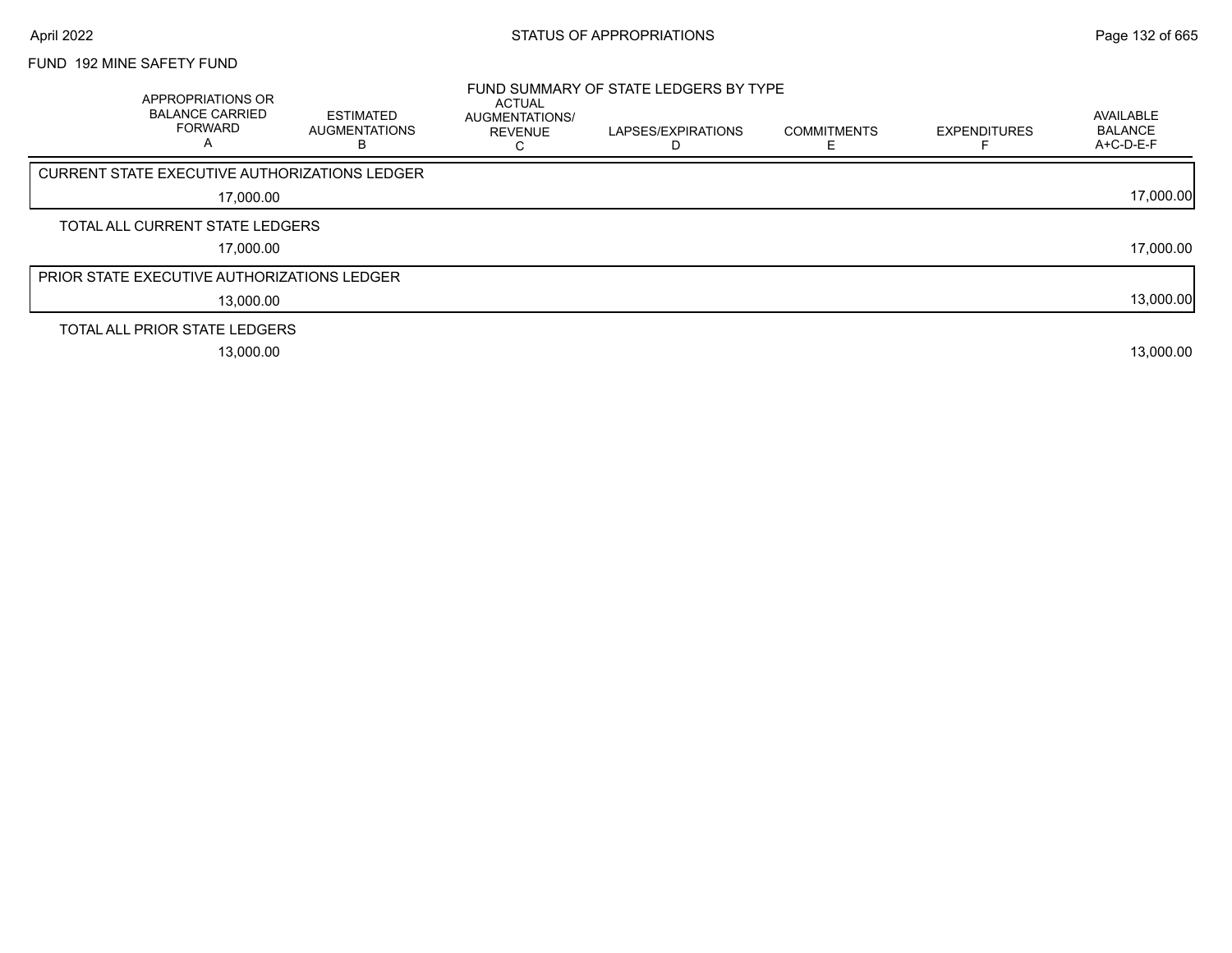# FUND 194 WATER & SEWER SYSTEMS ASST BOND

|                     | APPROPRIATIONS OR<br><b>BALANCE CARRIED</b><br>FORWARD<br>Α | <b>ESTIMATED</b><br><b>AUGMENTATIONS</b><br>ĸ | ACTUAL<br>AUGMENTATIONS/<br>REVENUE | FUND SUMMARY OF STATE LEDGERS BY TYPE<br>LAPSES/EXPIRATIONS<br>D | <b>COMMITMENTS</b> | <b>EXPENDITURES</b> | AVAILABLE<br><b>BALANCE</b><br>$A+C-D-E-F$ |
|---------------------|-------------------------------------------------------------|-----------------------------------------------|-------------------------------------|------------------------------------------------------------------|--------------------|---------------------|--------------------------------------------|
|                     | <b>PRIOR STATE CONTINUING LEDGER</b>                        |                                               |                                     |                                                                  |                    |                     |                                            |
|                     | 18,759,566.41                                               |                                               |                                     |                                                                  | 10,065,753.48      | 8,177,969.63        | 515,843.30                                 |
|                     | TOTAL ALL PRIOR STATE LEDGERS                               |                                               |                                     |                                                                  |                    |                     |                                            |
|                     | 18,759,566.41                                               |                                               |                                     |                                                                  | 10,065,753.48      | 8,177,969.63        | 515,843.30                                 |
| NON-BUDGETED LEDGER |                                                             |                                               |                                     |                                                                  |                    |                     |                                            |
|                     |                                                             |                                               |                                     |                                                                  |                    | 88.50               | $-88.50$                                   |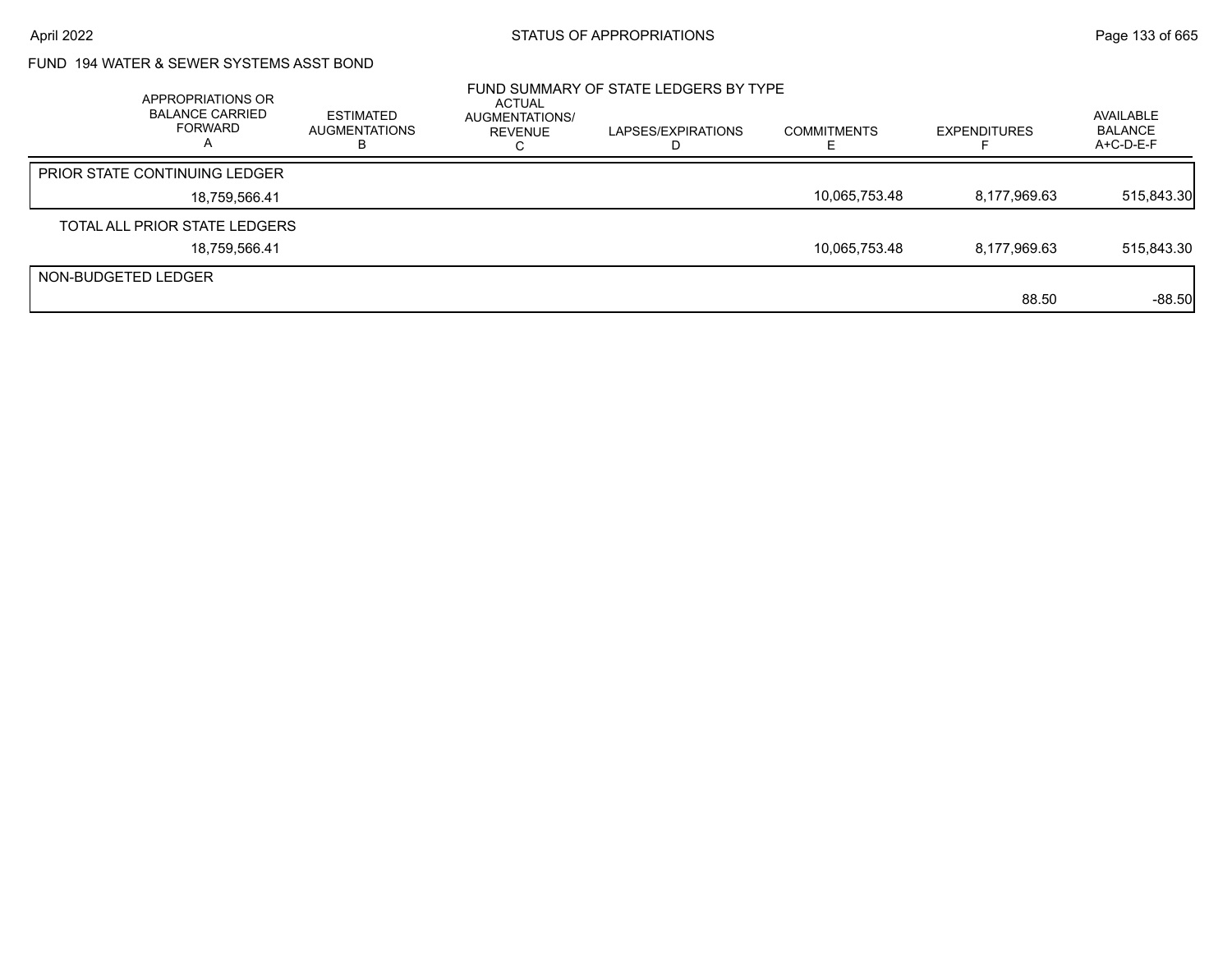## FUND 195 WATER & SEWER SYS ASST BOND SINKING

| APPROPRIATIONS OR<br><b>BALANCE CARRIED</b><br>FORWARD | <b>ESTIMATED</b><br>AUGMENTATIONS | ACTUAL<br>AUGMENTATIONS/<br>REVENUE | FUND SUMMARY OF STATE LEDGERS BY TYPE<br>LAPSES/EXPIRATIONS | <b>COMMITMENTS</b> | <b>EXPENDITURES</b> | AVAILABLE<br><b>BALANCE</b><br>$A+C-D-E-F$ |
|--------------------------------------------------------|-----------------------------------|-------------------------------------|-------------------------------------------------------------|--------------------|---------------------|--------------------------------------------|
| NON-BUDGETED LEDGER                                    |                                   |                                     |                                                             |                    |                     |                                            |
|                                                        |                                   |                                     |                                                             |                    | 7.751.841.25        | -7,751,841.25                              |
| RESTRICTED REVENUE LEDGER                              |                                   |                                     |                                                             |                    |                     |                                            |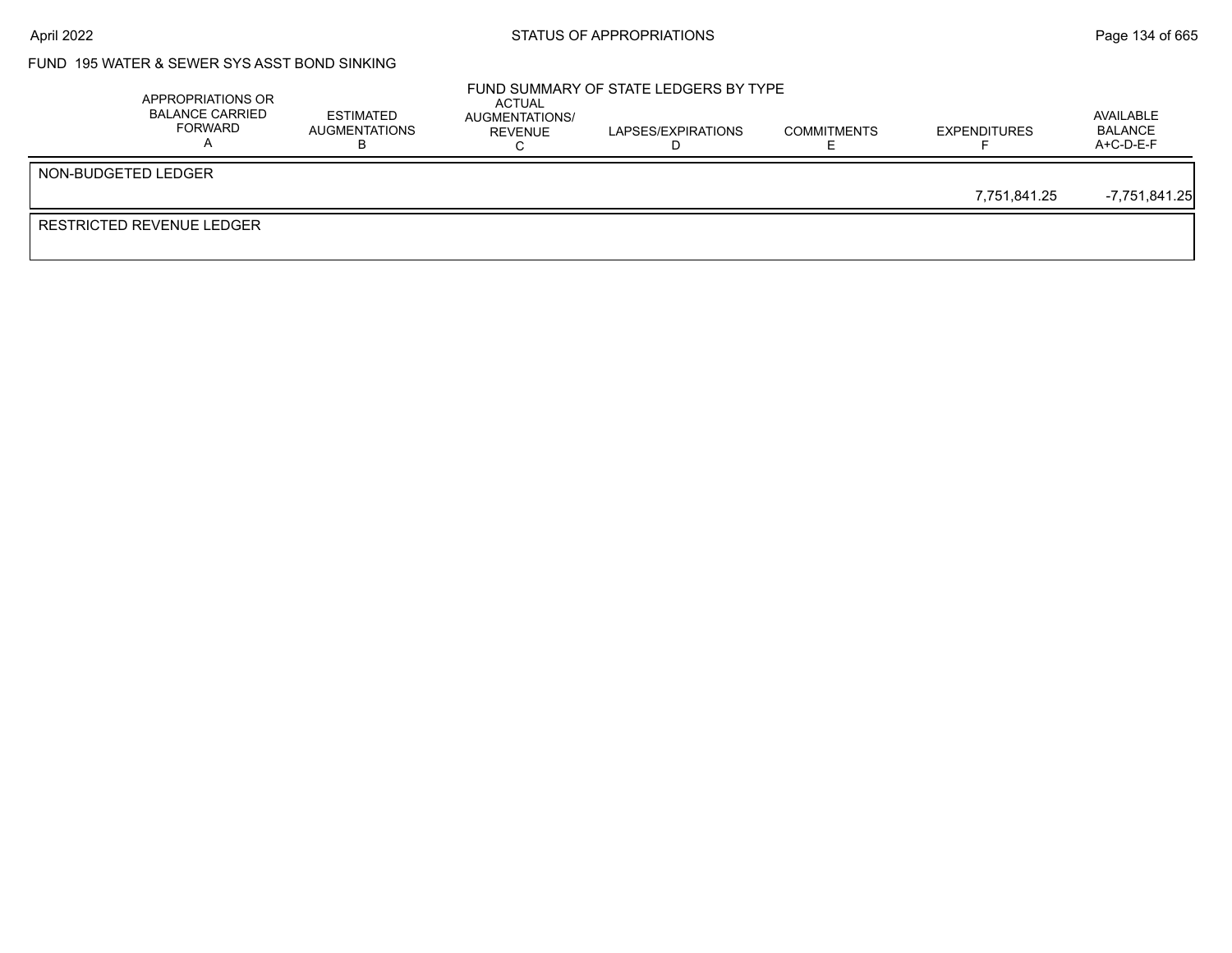# FUND 196 TREASURY INITIATIVE SUPPORT FUND

| APPROPRIATIONS OR<br><b>BALANCE CARRIED</b><br>FORWARD | ESTIMATED<br><b>AUGMENTATIONS</b> | ACTUAL<br>AUGMENTATIONS/<br>REVENUE | FUND SUMMARY OF STATE LEDGERS BY TYPE<br>LAPSES/EXPIRATIONS | <b>COMMITMENTS</b> | <b>EXPENDITURES</b> | AVAILABLE<br><b>BALANCE</b><br>$A+C-D-E-F$ |
|--------------------------------------------------------|-----------------------------------|-------------------------------------|-------------------------------------------------------------|--------------------|---------------------|--------------------------------------------|
| RESTRICTED RECEIPTS LEDGER                             |                                   |                                     |                                                             |                    |                     |                                            |
| 3.957.656.81                                           |                                   |                                     |                                                             |                    |                     | 3,957,656.81                               |
| RESTRICTED REVENUE LEDGER                              |                                   |                                     |                                                             |                    |                     |                                            |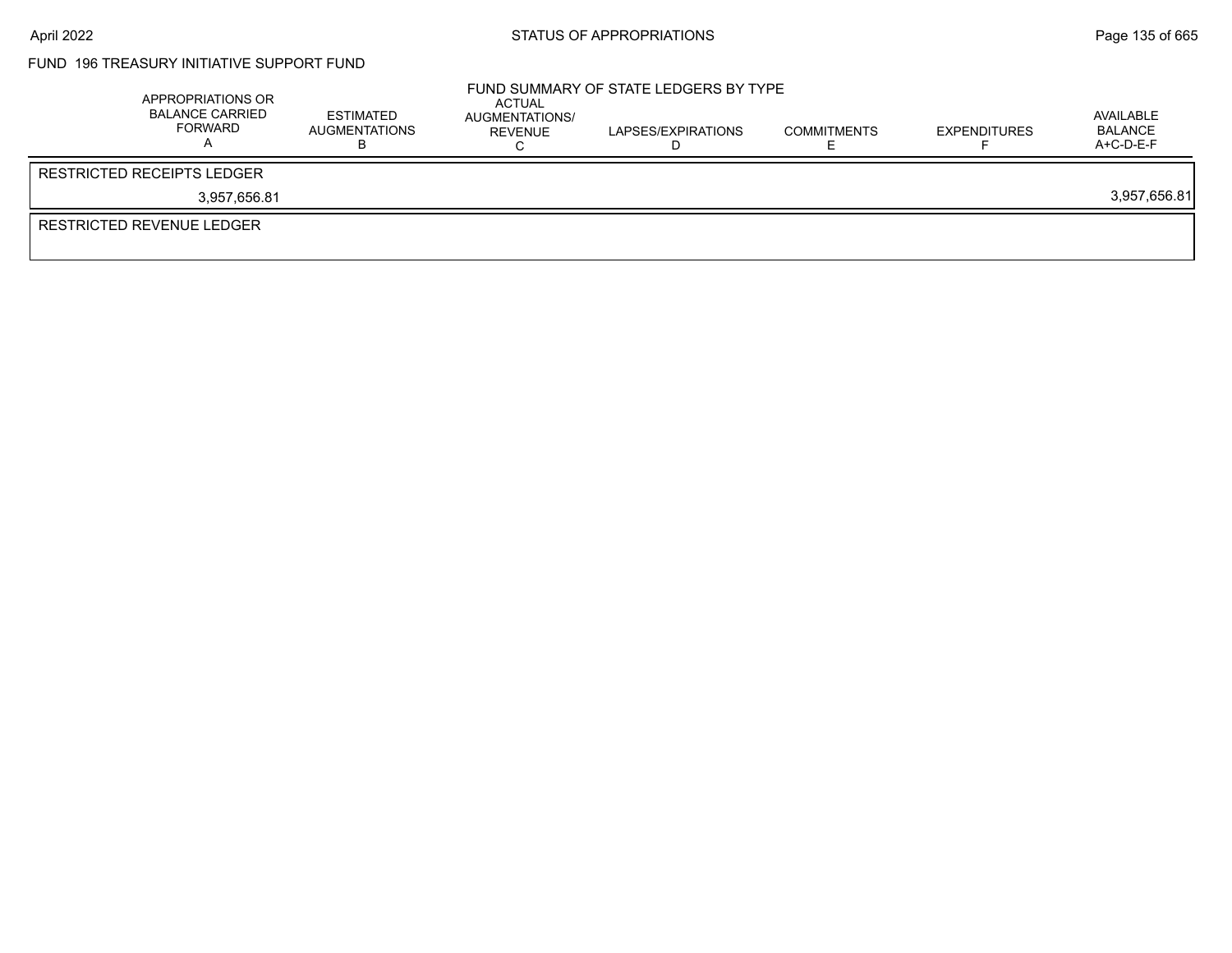### FUND 197 SPEC JUVENILE VICTIM COMPENSATION

| APPROPRIATIONS OR<br><b>BALANCE CARRIED</b><br><b>FORWARD</b> | <b>ESTIMATED</b><br><b>AUGMENTATIONS</b> | <b>ACTUAL</b><br>AUGMENTATIONS/<br>REVENUE | FUND SUMMARY OF STATE LEDGERS BY TYPE<br>LAPSES/EXPIRATIONS | <b>COMMITMENTS</b> | <b>EXPENDITURES</b> | AVAILABLE<br><b>BALANCE</b><br>$A+C-D-E-F$ |
|---------------------------------------------------------------|------------------------------------------|--------------------------------------------|-------------------------------------------------------------|--------------------|---------------------|--------------------------------------------|
| <b>RESTRICTED REVENUE LEDGER</b>                              |                                          |                                            |                                                             |                    |                     |                                            |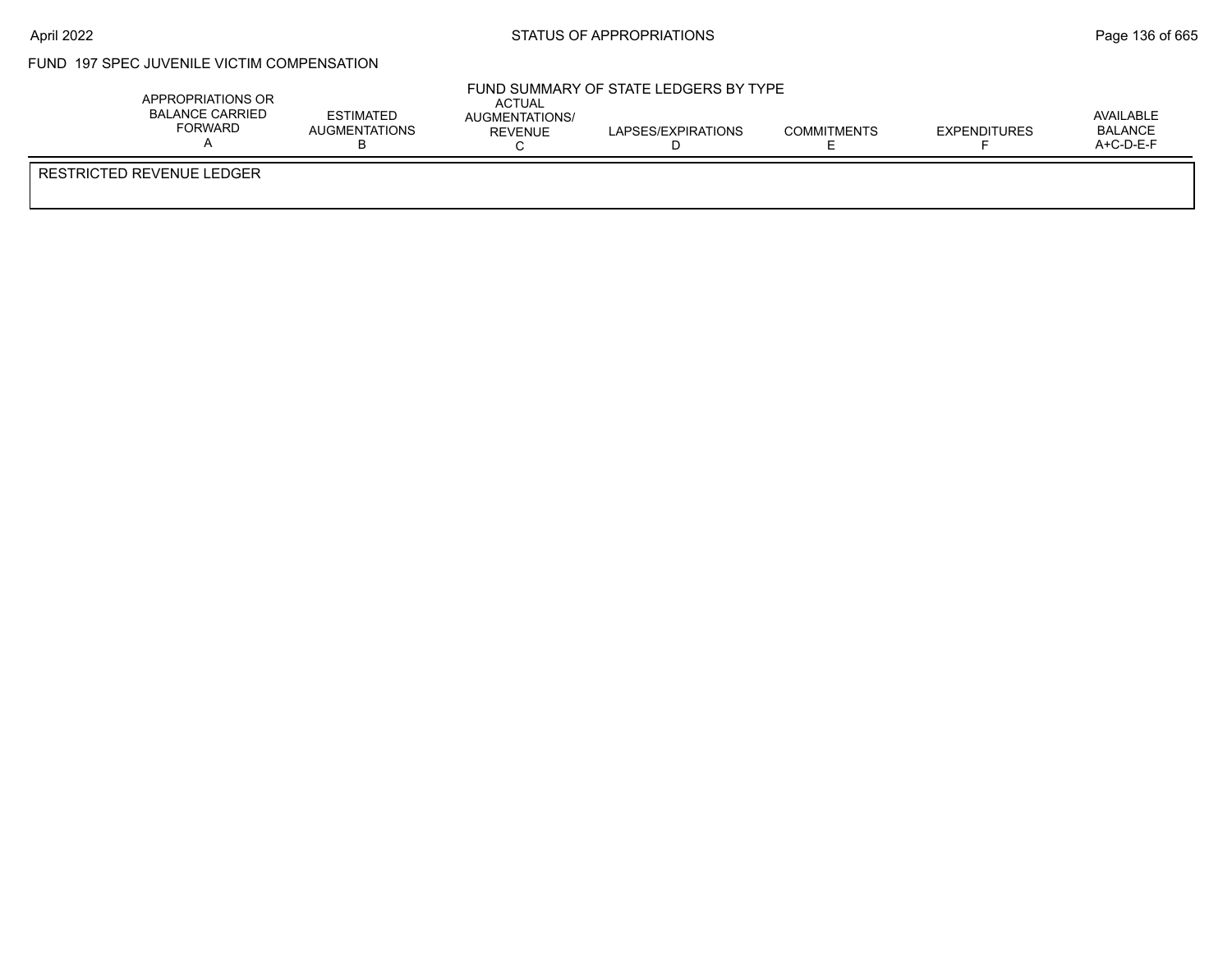# FUND 199 UNEMPLOYMENT COMP. DEBT SERVICE

|                     | APPROPRIATIONS OR<br><b>BALANCE CARRIED</b><br><b>FORWARD</b> | <b>ESTIMATED</b><br>AUGMENTATIONS | ACTUAL<br>AUGMENTATIONS/<br><b>REVENUE</b> | FUND SUMMARY OF STATE LEDGERS BY TYPE<br>LAPSES/EXPIRATIONS | <b>COMMITMENTS</b> | <b>EXPENDITURES</b> | AVAILABLE<br><b>BALANCE</b><br>A+C-D-E-F |
|---------------------|---------------------------------------------------------------|-----------------------------------|--------------------------------------------|-------------------------------------------------------------|--------------------|---------------------|------------------------------------------|
| NON-BUDGETED LEDGER |                                                               |                                   |                                            |                                                             |                    | 1.136.909.64        | $-1,136,909.64$                          |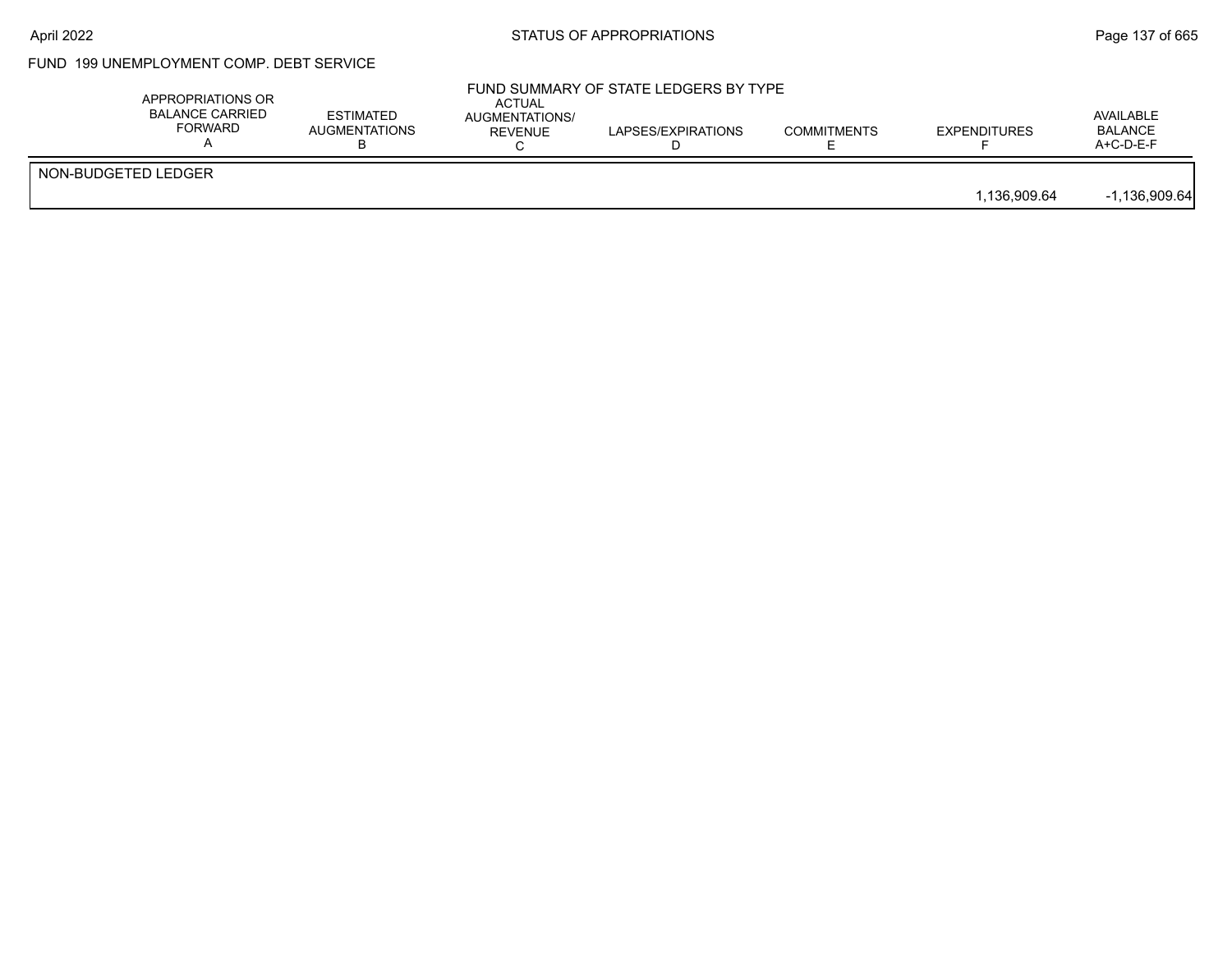#### FUND 201 HOUSING AFFORD AND REHAB ENH FND

| APPROPRIATIONS OR<br><b>BALANCE CARRIED</b><br><b>FORWARD</b> | <b>ESTIMATED</b><br>AUGMENTATIONS<br>в | <b>ACTUAL</b><br>AUGMENTATIONS/<br><b>REVENUE</b> | FUND SUMMARY OF STATE LEDGERS BY TYPE<br>LAPSES/EXPIRATIONS | <b>COMMITMENTS</b> | <b>EXPENDITURES</b> | <b>AVAILABLE</b><br><b>BALANCE</b><br>A+C-D-E-F |
|---------------------------------------------------------------|----------------------------------------|---------------------------------------------------|-------------------------------------------------------------|--------------------|---------------------|-------------------------------------------------|
| CURRENT STATE EXECUTIVE AUTHORIZATIONS LEDGER                 |                                        |                                                   |                                                             |                    |                     |                                                 |
| 40,000,000.00                                                 |                                        |                                                   |                                                             |                    | 40.000.000.00       |                                                 |
| TOTAL ALL CURRENT STATE LEDGERS                               |                                        |                                                   |                                                             |                    |                     |                                                 |
| 40,000,000.00                                                 |                                        |                                                   |                                                             |                    | 40,000,000.00       |                                                 |
| <b>PRIOR STATE CONTINUING LEDGER</b>                          |                                        |                                                   |                                                             |                    |                     |                                                 |
| 5,059,973.68                                                  |                                        |                                                   |                                                             |                    | 5.059.973.68        |                                                 |
| TOTAL ALL PRIOR STATE LEDGERS                                 |                                        |                                                   |                                                             |                    |                     |                                                 |
| 5,059,973.68                                                  |                                        |                                                   |                                                             |                    | 5,059,973.68        |                                                 |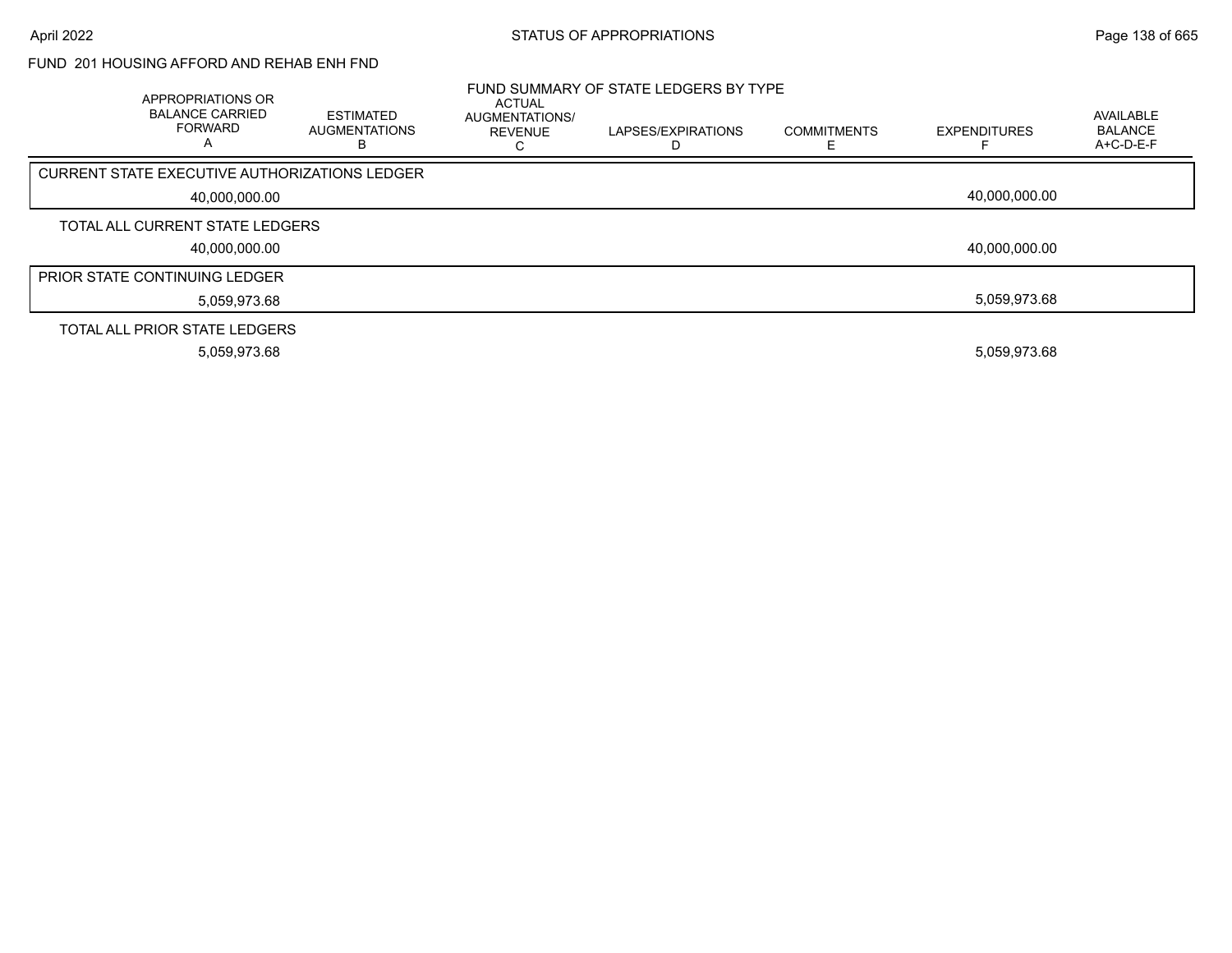## FUND 202 UNCONVENTIONAL GAS WELL FUND

| APPROPRIATIONS OR<br><b>BALANCE CARRIED</b><br><b>FORWARD</b> | ESTIMATED<br><b>AUGMENTATIONS</b><br>в | ACTUAL<br>AUGMENTATIONS/<br><b>REVENUE</b> | FUND SUMMARY OF STATE LEDGERS BY TYPE<br>LAPSES/EXPIRATIONS | <b>COMMITMENTS</b> | <b>EXPENDITURES</b> | AVAILABLE<br><b>BALANCE</b><br>A+C-D-E-F |
|---------------------------------------------------------------|----------------------------------------|--------------------------------------------|-------------------------------------------------------------|--------------------|---------------------|------------------------------------------|
| <b>CURRENT STATE CONTINUING LEDGER</b>                        |                                        |                                            |                                                             |                    |                     |                                          |
| TOTAL ALL CURRENT STATE LEDGERS                               |                                        |                                            |                                                             |                    |                     |                                          |
| <b>PRIOR STATE CONTINUING LEDGER</b>                          |                                        |                                            |                                                             |                    |                     |                                          |
| 14,334,770.90                                                 |                                        |                                            |                                                             | 1,987,241.33       | 2,413,043.59        | 9,934,485.98                             |
| TOTAL ALL PRIOR STATE LEDGERS                                 |                                        |                                            |                                                             |                    |                     |                                          |

14,334,770.90 1,987,241.33 2,413,043.59 9,934,485.98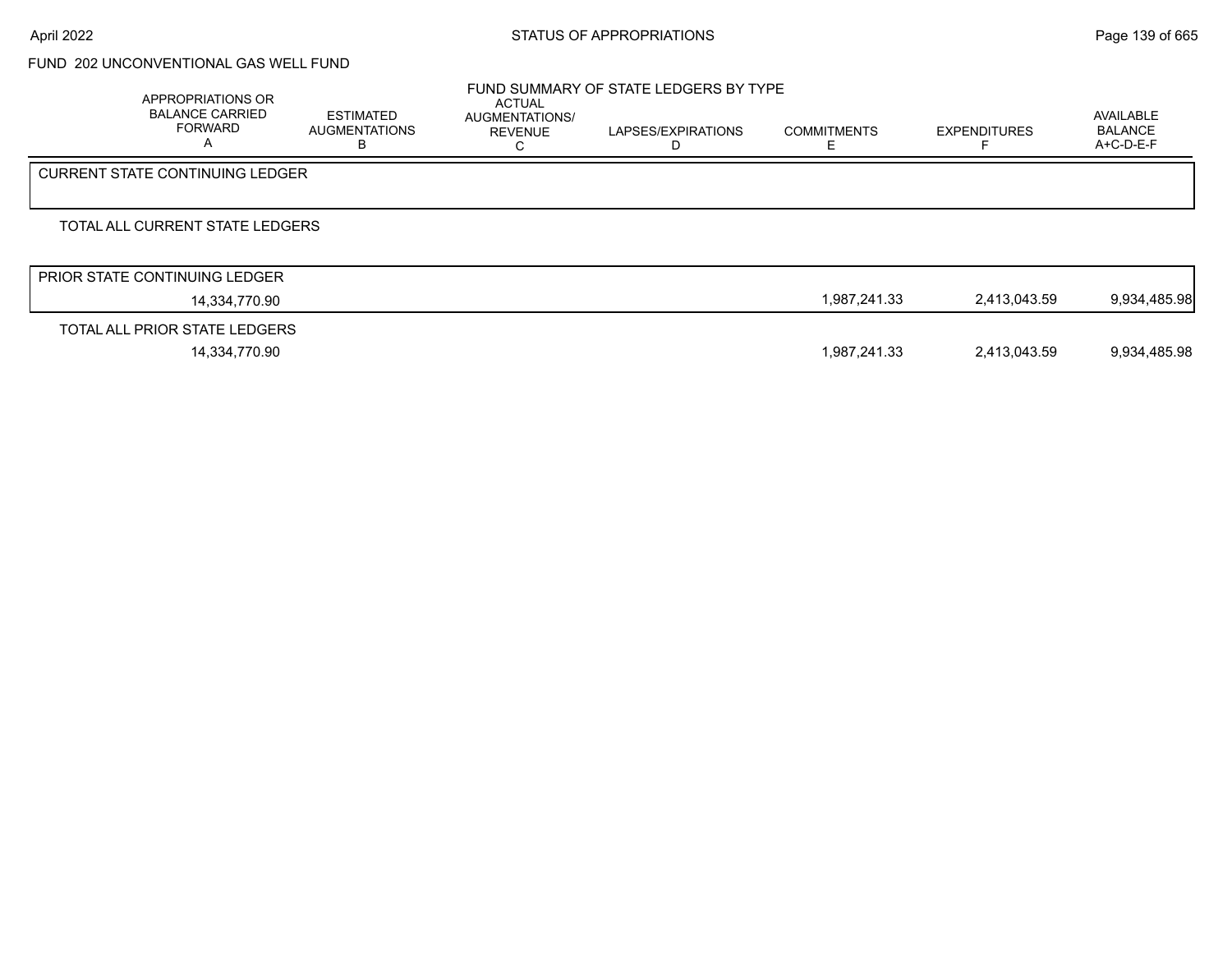#### FUND 203 MARCELLUS LEGACY FUND

|                                                            | APPROPRIATIONS OR<br><b>BALANCE CARRIED</b><br><b>FORWARD</b> | <b>ESTIMATED</b><br><b>AUGMENTATIONS</b> | <b>ACTUAL</b><br><b>AUGMENTATIONS/</b><br><b>REVENUE</b> | FUND SUMMARY OF STATE LEDGERS BY TYPE<br>LAPSES/EXPIRATIONS | <b>COMMITMENTS</b> | <b>EXPENDITURES</b> | AVAILABLE<br><b>BALANCE</b><br>A+C-D-E-F |
|------------------------------------------------------------|---------------------------------------------------------------|------------------------------------------|----------------------------------------------------------|-------------------------------------------------------------|--------------------|---------------------|------------------------------------------|
| CURRENT STATE EXECUTIVE AUTHORIZATIONS - RESTRICTED LEDGER |                                                               |                                          |                                                          |                                                             |                    |                     |                                          |
|                                                            |                                                               | 15,000,000.00                            | 15,000,000.00                                            |                                                             |                    | 7,500,000.00        | 7,500,000.00                             |
| TOTAL ALL CURRENT STATE LEDGERS                            |                                                               |                                          |                                                          |                                                             |                    |                     |                                          |
|                                                            |                                                               | 15,000,000.00                            | 15.000.000.00                                            |                                                             |                    | 7.500.000.00        | 7,500,000.00                             |
| <b>PRIOR STATE CONTINUING LEDGER</b>                       |                                                               |                                          |                                                          |                                                             |                    |                     |                                          |
|                                                            | 6.000.755.23                                                  |                                          |                                                          |                                                             |                    |                     | 6,000,755.23                             |
| TOTAL ALL PRIOR STATE LEDGERS                              |                                                               |                                          |                                                          |                                                             |                    |                     |                                          |
|                                                            | 6,000,755.23                                                  |                                          |                                                          |                                                             |                    |                     | 6,000,755.23                             |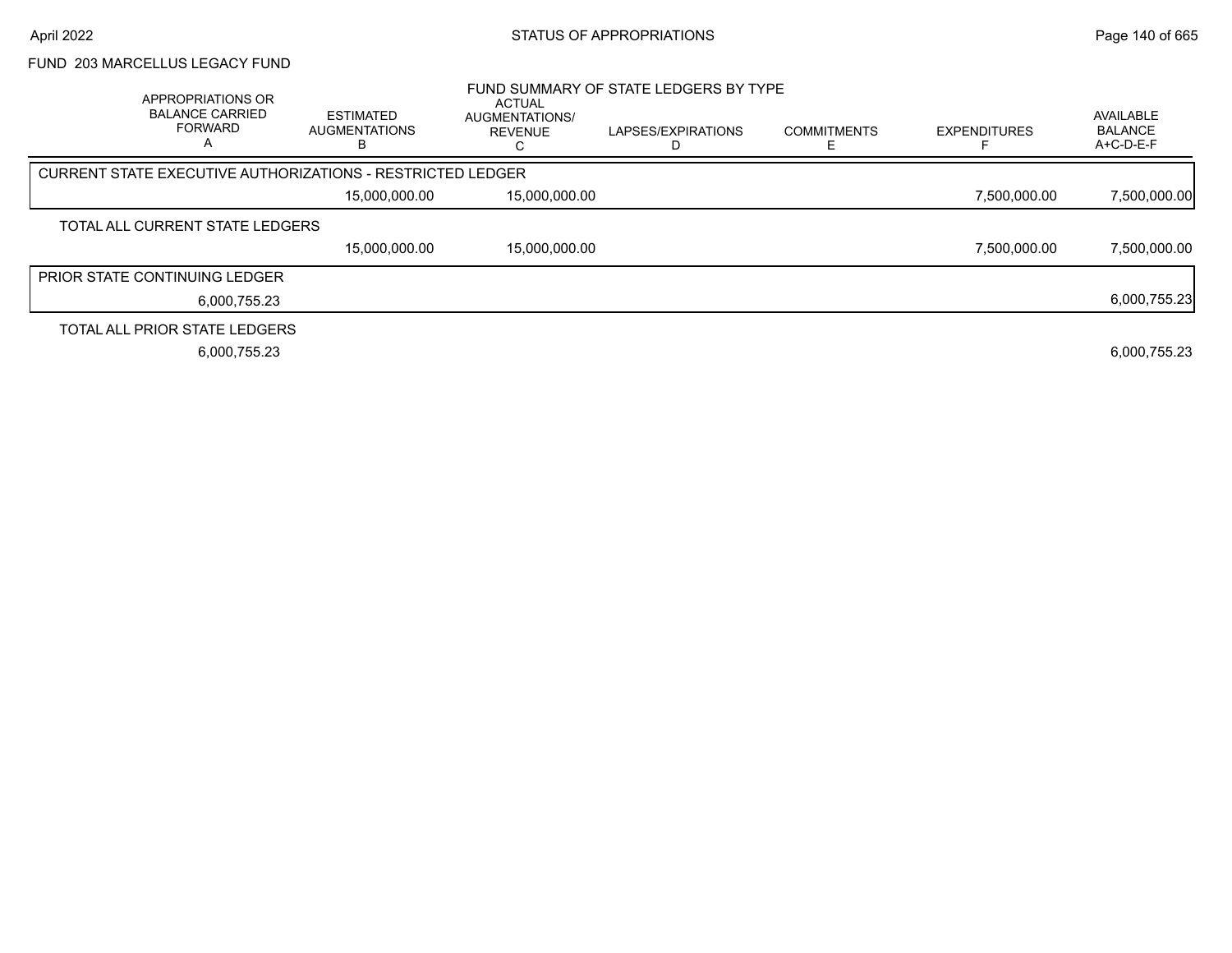# FUND 204 HOMEOWNER ASSISTANCE SETTLEMNT FUND

| APPROPRIATIONS OR<br>BALANCE CARRIED<br>FORWARD | <b>ESTIMATED</b><br><b>AUGMENTATIONS</b> | <b>ACTUAL</b><br>AUGMENTATIONS/<br>REVENUE | FUND SUMMARY OF STATE LEDGERS BY TYPE<br>LAPSES/EXPIRATIONS | <b>COMMITMENTS</b> | <b>EXPENDITURES</b> | AVAILABLE<br>BALANCE<br>A+C-D-E-F |
|-------------------------------------------------|------------------------------------------|--------------------------------------------|-------------------------------------------------------------|--------------------|---------------------|-----------------------------------|
| <b>PRIOR STATE CONTINUING LEDGER</b>            |                                          |                                            |                                                             |                    |                     |                                   |
| 6.871.21                                        |                                          |                                            |                                                             |                    |                     | 6,871.21                          |
| TOTAL ALL PRIOR STATE LEDGERS                   |                                          |                                            |                                                             |                    |                     |                                   |
| 6.871.21                                        |                                          |                                            |                                                             |                    |                     | 6.871.21                          |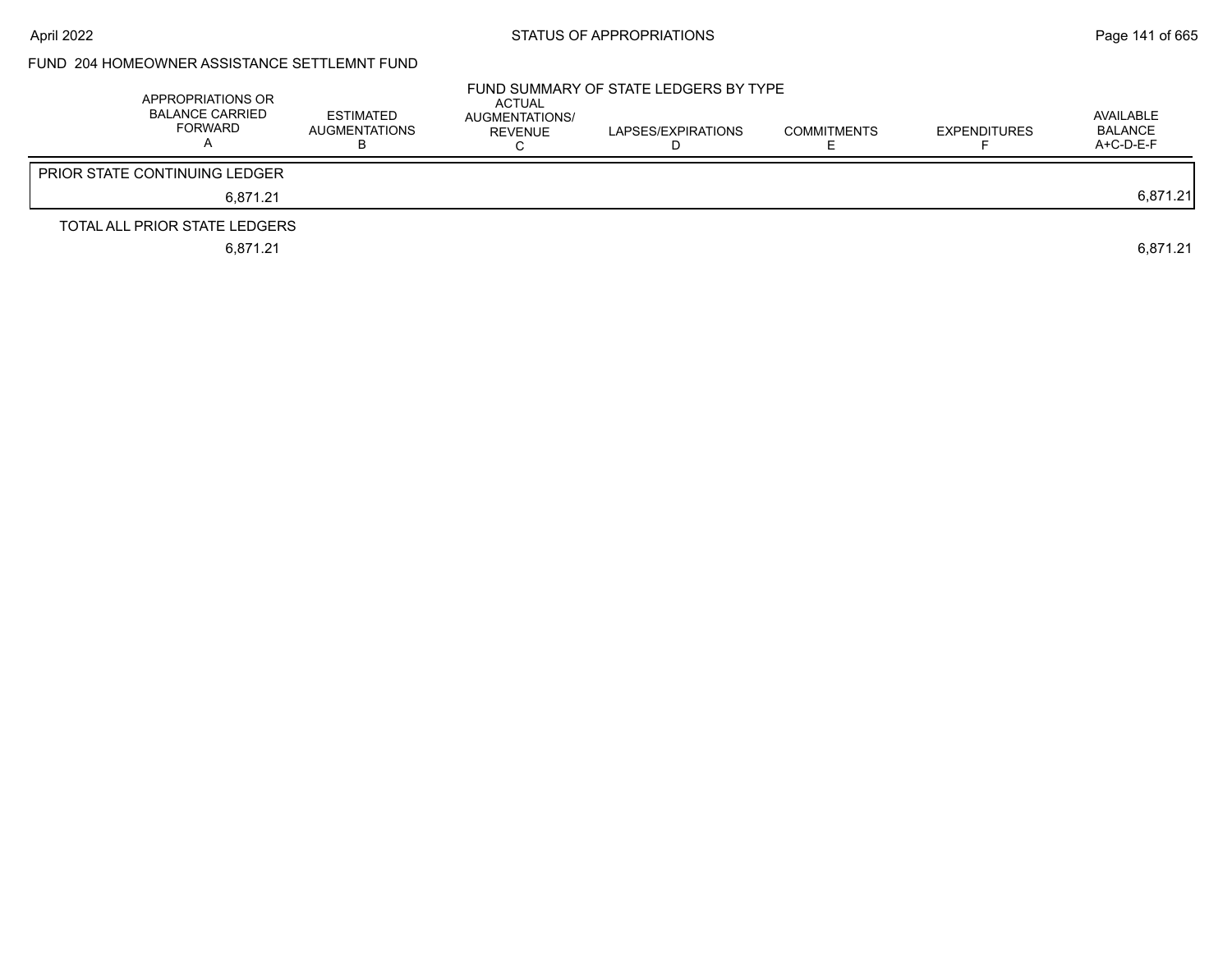### FUND 206 VETERANS' TRUST FUND

| APPROPRIATIONS OR<br><b>BALANCE CARRIED</b><br><b>FORWARD</b><br>$\mathsf{A}$ | <b>ESTIMATED</b><br><b>AUGMENTATIONS</b><br>В | ACTUAL<br>AUGMENTATIONS/<br><b>REVENUE</b><br>С | FUND SUMMARY OF STATE LEDGERS BY TYPE<br>LAPSES/EXPIRATIONS | <b>COMMITMENTS</b><br>E. | <b>EXPENDITURES</b> | AVAILABLE<br><b>BALANCE</b><br>$A+C-D-E-F$ |
|-------------------------------------------------------------------------------|-----------------------------------------------|-------------------------------------------------|-------------------------------------------------------------|--------------------------|---------------------|--------------------------------------------|
| CURRENT STATE EXECUTIVE AUTHORIZATIONS LEDGER                                 |                                               |                                                 |                                                             |                          |                     |                                            |
| 1,755,000.00                                                                  |                                               |                                                 |                                                             |                          | 511,954.00          | 1,243,046.00                               |
| TOTAL ALL CURRENT STATE LEDGERS                                               |                                               |                                                 |                                                             |                          |                     |                                            |
| 1,755,000.00                                                                  |                                               |                                                 |                                                             |                          | 511,954.00          | 1,243,046.00                               |
| <b>PRIOR STATE EXECUTIVE AUTHORIZATIONS LEDGER</b>                            |                                               |                                                 |                                                             |                          |                     |                                            |
| 1,415,008.43                                                                  |                                               |                                                 |                                                             |                          | 25,966.98           | 1,389,041.45                               |
| <b>PRIOR STATE CONTINUING LEDGER</b>                                          |                                               |                                                 |                                                             |                          |                     |                                            |
| 62,972.68                                                                     |                                               |                                                 |                                                             |                          |                     | 62,972.68                                  |
| TOTAL ALL PRIOR STATE LEDGERS                                                 |                                               |                                                 |                                                             |                          |                     |                                            |
| 1,477,981.11                                                                  |                                               |                                                 |                                                             |                          | 25,966.98           | 1,452,014.13                               |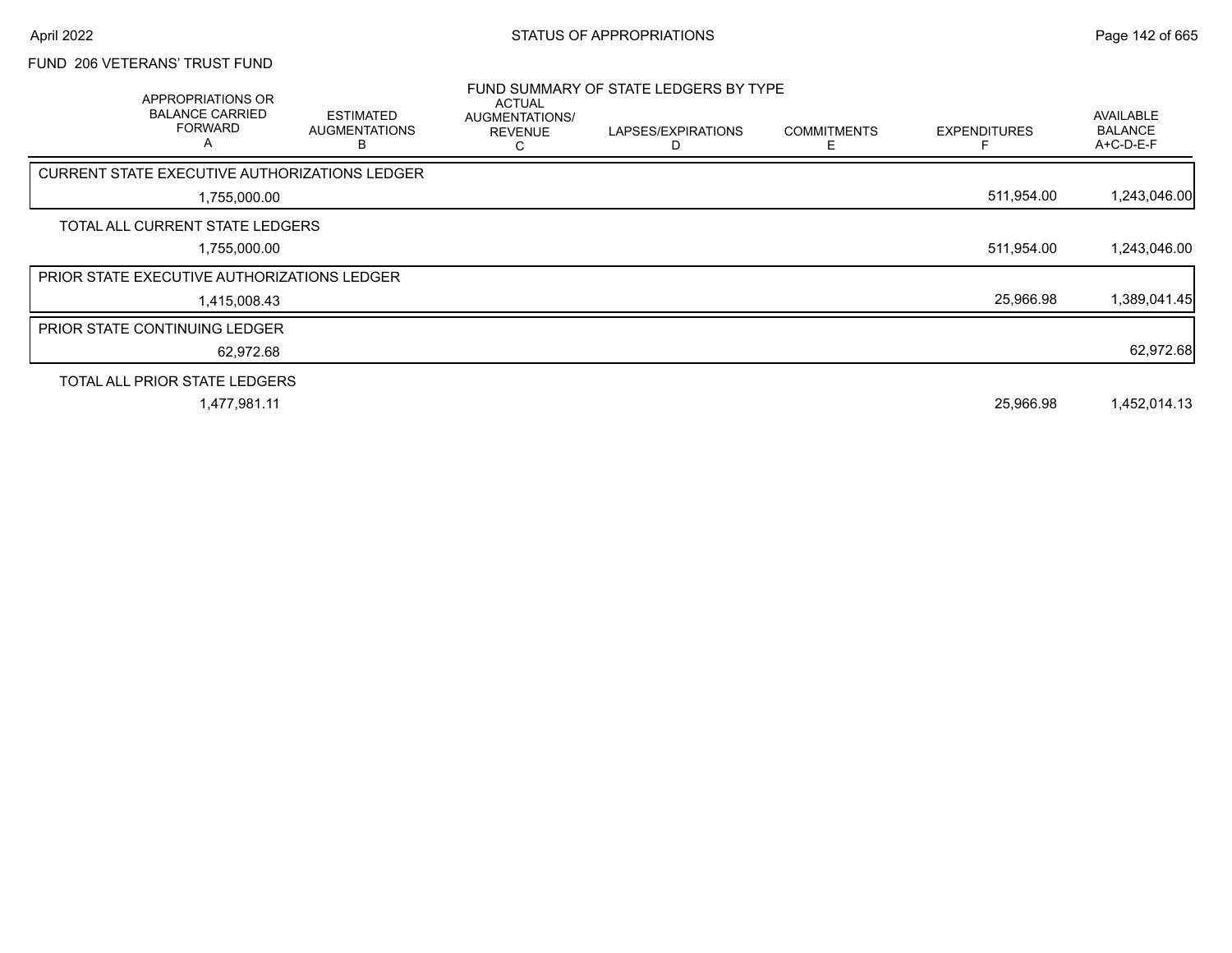#### FUND 207 JUSTICE REINVESTMENT FUND

| APPROPRIATIONS OR<br><b>BALANCE CARRIED</b><br><b>FORWARD</b><br>A | <b>ESTIMATED</b><br><b>AUGMENTATIONS</b><br>ь                     | <b>ACTUAL</b><br>AUGMENTATIONS/<br><b>REVENUE</b> | FUND SUMMARY OF STATE LEDGERS BY TYPE<br>LAPSES/EXPIRATIONS | <b>COMMITMENTS</b> | <b>EXPENDITURES</b> | AVAILABLE<br><b>BALANCE</b><br>$A+C-D-E-F$ |
|--------------------------------------------------------------------|-------------------------------------------------------------------|---------------------------------------------------|-------------------------------------------------------------|--------------------|---------------------|--------------------------------------------|
|                                                                    | <b>CURRENT STATE EXECUTIVE AUTHORIZATIONS - RESTRICTED LEDGER</b> |                                                   |                                                             |                    |                     |                                            |
|                                                                    | 1,220,000.00                                                      | 1,220,000.00                                      |                                                             |                    |                     | 1,220,000.00                               |
| TOTAL ALL CURRENT STATE LEDGERS                                    |                                                                   |                                                   |                                                             |                    |                     |                                            |
|                                                                    | 1,220,000.00                                                      | 1,220,000.00                                      |                                                             |                    |                     | 1,220,000.00                               |
| <b>PRIOR STATE APPROPRIATIONS LEDGER</b>                           |                                                                   |                                                   |                                                             |                    |                     |                                            |
| 553,530.43                                                         |                                                                   |                                                   |                                                             | 269.366.88         | 274.633.12          | 9,530.43                                   |
| TOTAL ALL PRIOR STATE LEDGERS                                      |                                                                   |                                                   |                                                             |                    |                     |                                            |
| 553.530.43                                                         |                                                                   |                                                   |                                                             | 269.366.88         | 274.633.12          | 9,530.43                                   |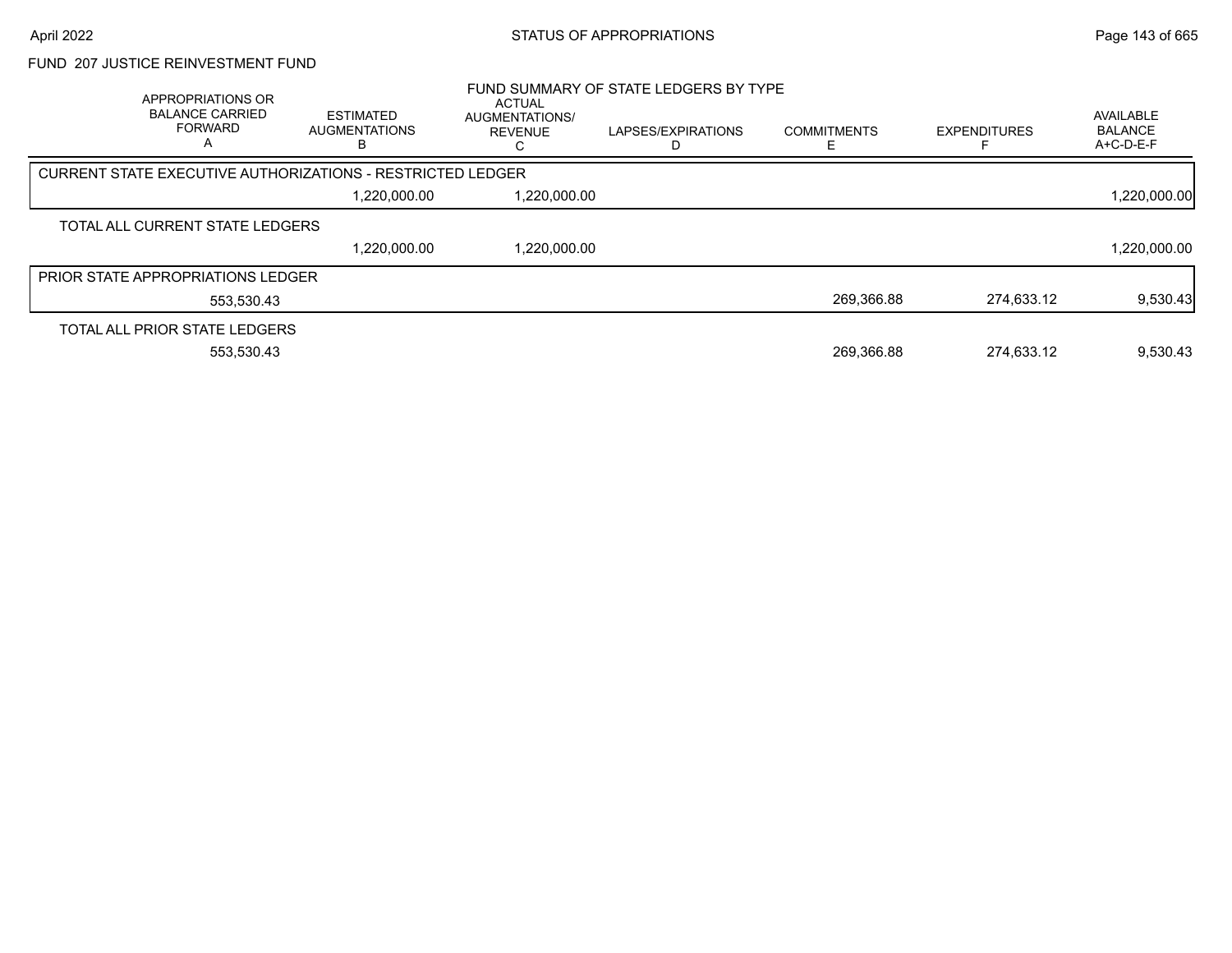## FUND 208 INSURANCE REG AND OVERSIGHT FUND

| APPROPRIATIONS OR<br><b>BALANCE CARRIED</b><br><b>FORWARD</b><br>A | <b>ESTIMATED</b><br><b>AUGMENTATIONS</b><br>ח | <b>ACTUAL</b><br><b>AUGMENTATIONS/</b><br><b>REVENUE</b> | FUND SUMMARY OF STATE LEDGERS BY TYPE<br>LAPSES/EXPIRATIONS<br>D | <b>COMMITMENTS</b><br>ь. | <b>EXPENDITURES</b> | AVAILABLE<br><b>BALANCE</b><br>$A+C-D-E-F$ |
|--------------------------------------------------------------------|-----------------------------------------------|----------------------------------------------------------|------------------------------------------------------------------|--------------------------|---------------------|--------------------------------------------|
| CURRENT STATE APPROPRIATIONS LEDGER                                |                                               |                                                          |                                                                  |                          |                     |                                            |
| 31,649,000.00                                                      |                                               |                                                          |                                                                  | 1,026,508.93             | 22,110,055.06       | 8,512,436.01                               |
| TOTAL ALL CURRENT STATE LEDGERS                                    |                                               |                                                          |                                                                  |                          |                     |                                            |
| 31,649,000.00                                                      |                                               |                                                          |                                                                  | 1,026,508.93             | 22,110,055.06       | 8,512,436.01                               |
| <b>PRIOR STATE APPROPRIATIONS LEDGER</b>                           |                                               |                                                          |                                                                  |                          |                     |                                            |
| 8,705,021.16                                                       |                                               |                                                          |                                                                  | 807,982.84               | 1.728.860.66        | 6,168,177.66                               |
| TOTAL ALL PRIOR STATE LEDGERS                                      |                                               |                                                          |                                                                  |                          |                     |                                            |
| 8.705.021.16                                                       |                                               |                                                          |                                                                  | 807.982.84               | 1.728.860.66        | 6,168,177.66                               |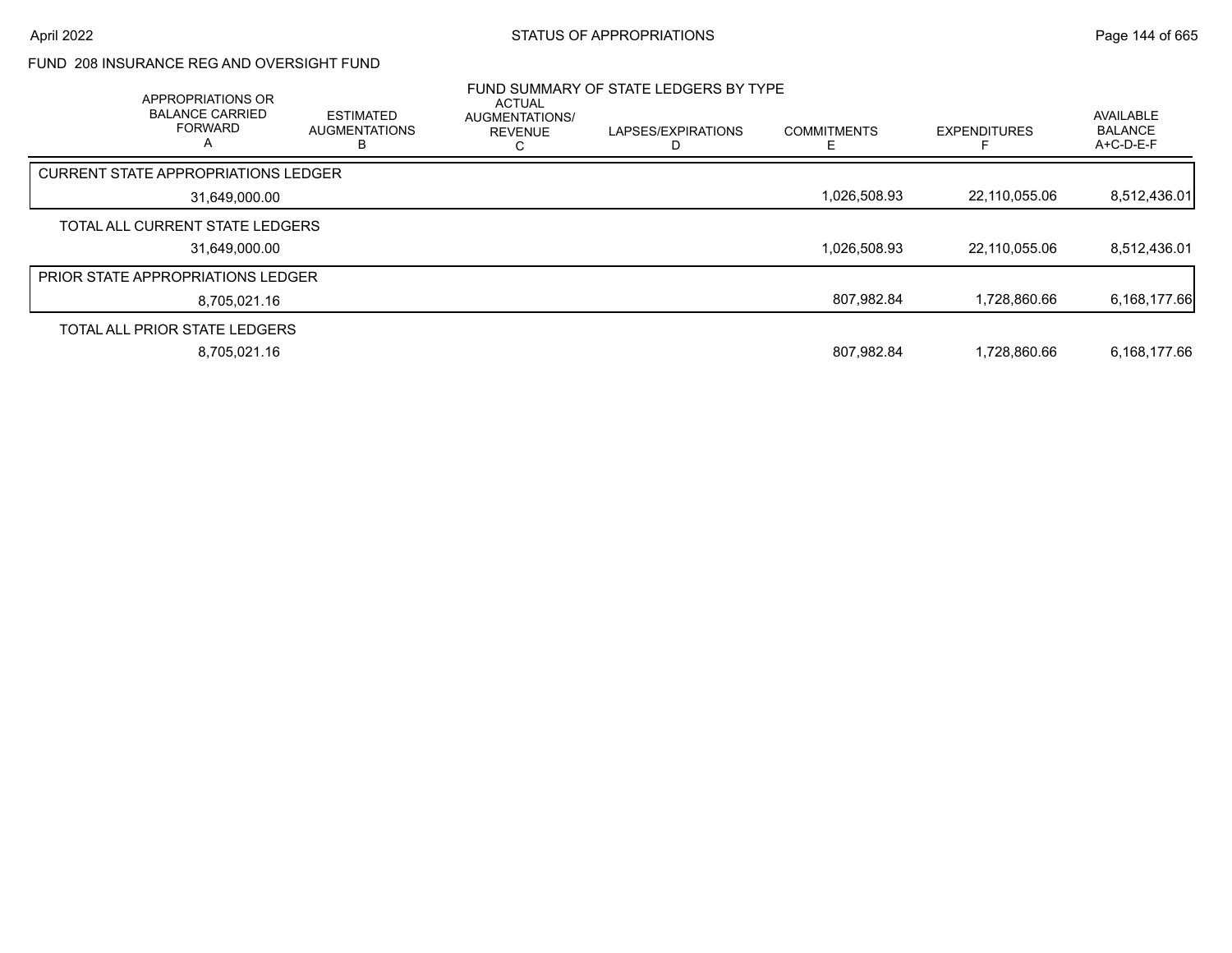# FUND 209 PHILA TAXI AND LIMO REG FUND

| APPROPRIATIONS OR<br><b>BALANCE CARRIED</b><br><b>FORWARD</b><br>А | <b>ESTIMATED</b><br><b>AUGMENTATIONS</b><br>ь | <b>ACTUAL</b><br>AUGMENTATIONS/<br><b>REVENUE</b> | FUND SUMMARY OF STATE LEDGERS BY TYPE<br>LAPSES/EXPIRATIONS<br>D | <b>COMMITMENTS</b> | <b>EXPENDITURES</b> | <b>AVAILABLE</b><br><b>BALANCE</b><br>A+C-D-E-F |
|--------------------------------------------------------------------|-----------------------------------------------|---------------------------------------------------|------------------------------------------------------------------|--------------------|---------------------|-------------------------------------------------|
| <b>CURRENT STATE APPROPRIATIONS LEDGER</b>                         |                                               |                                                   |                                                                  |                    |                     |                                                 |
| 2,749,000.00                                                       |                                               |                                                   |                                                                  |                    | 1.544.131.00        | 1,204,869.00                                    |
| TOTAL ALL CURRENT STATE LEDGERS                                    |                                               |                                                   |                                                                  |                    |                     |                                                 |
| 2,749,000.00                                                       |                                               |                                                   |                                                                  |                    | 1.544.131.00        | 1,204,869.00                                    |
| <b>PRIOR STATE APPROPRIATIONS LEDGER</b>                           |                                               |                                                   |                                                                  |                    |                     |                                                 |
| 1.352.760.00                                                       |                                               |                                                   |                                                                  |                    | 310.195.00          | 1,042,565.00                                    |
| TOTAL ALL PRIOR STATE LEDGERS                                      |                                               |                                                   |                                                                  |                    |                     |                                                 |
| 1,352,760.00                                                       |                                               |                                                   |                                                                  |                    | 310.195.00          | 1,042,565.00                                    |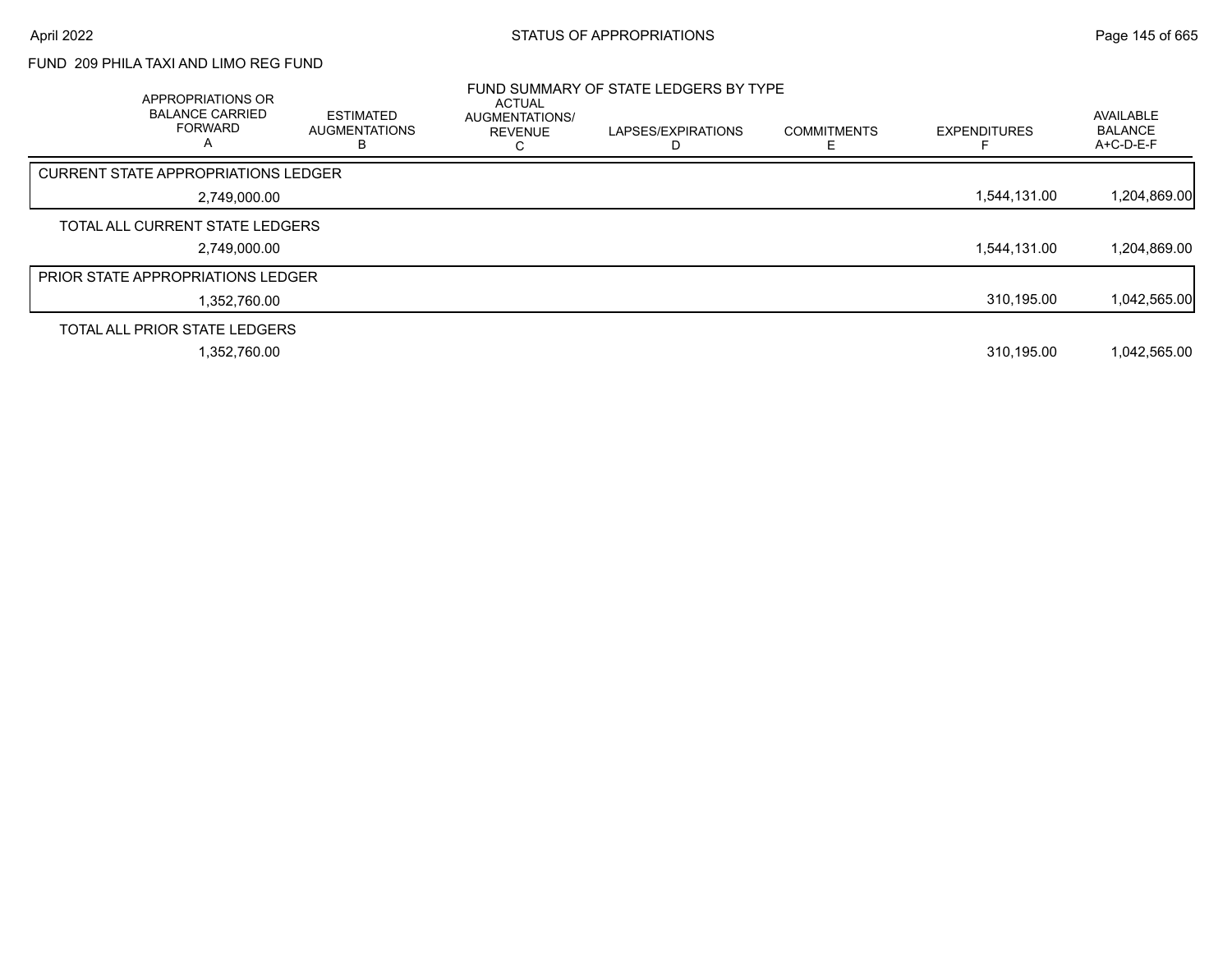# FUND 210 PHILA TAXI MEDALLION FUND

| APPROPRIATIONS OR<br><b>BALANCE CARRIED</b><br><b>FORWARD</b><br>A | <b>ESTIMATED</b><br><b>AUGMENTATIONS</b> | <b>ACTUAL</b><br>AUGMENTATIONS/<br><b>REVENUE</b> | FUND SUMMARY OF STATE LEDGERS BY TYPE<br>LAPSES/EXPIRATIONS | <b>COMMITMENTS</b> | <b>EXPENDITURES</b> | AVAILABLE<br><b>BALANCE</b><br>$A+C-D-E-F$ |
|--------------------------------------------------------------------|------------------------------------------|---------------------------------------------------|-------------------------------------------------------------|--------------------|---------------------|--------------------------------------------|
| CURRENT STATE APPROPRIATIONS LEDGER                                |                                          |                                                   |                                                             |                    |                     |                                            |
| 100,000.00                                                         |                                          |                                                   |                                                             |                    |                     | 100,000.00                                 |
| TOTAL ALL CURRENT STATE LEDGERS                                    |                                          |                                                   |                                                             |                    |                     |                                            |
| 100,000.00                                                         |                                          |                                                   |                                                             |                    |                     | 100,000.00                                 |
| <b>PRIOR STATE APPROPRIATIONS LEDGER</b>                           |                                          |                                                   |                                                             |                    |                     |                                            |
| 100,000.00                                                         |                                          |                                                   |                                                             |                    |                     | 100,000.00                                 |
| TOTAL ALL PRIOR STATE LEDGERS                                      |                                          |                                                   |                                                             |                    |                     |                                            |
| 100.000.00                                                         |                                          |                                                   |                                                             |                    |                     | 100,000.00                                 |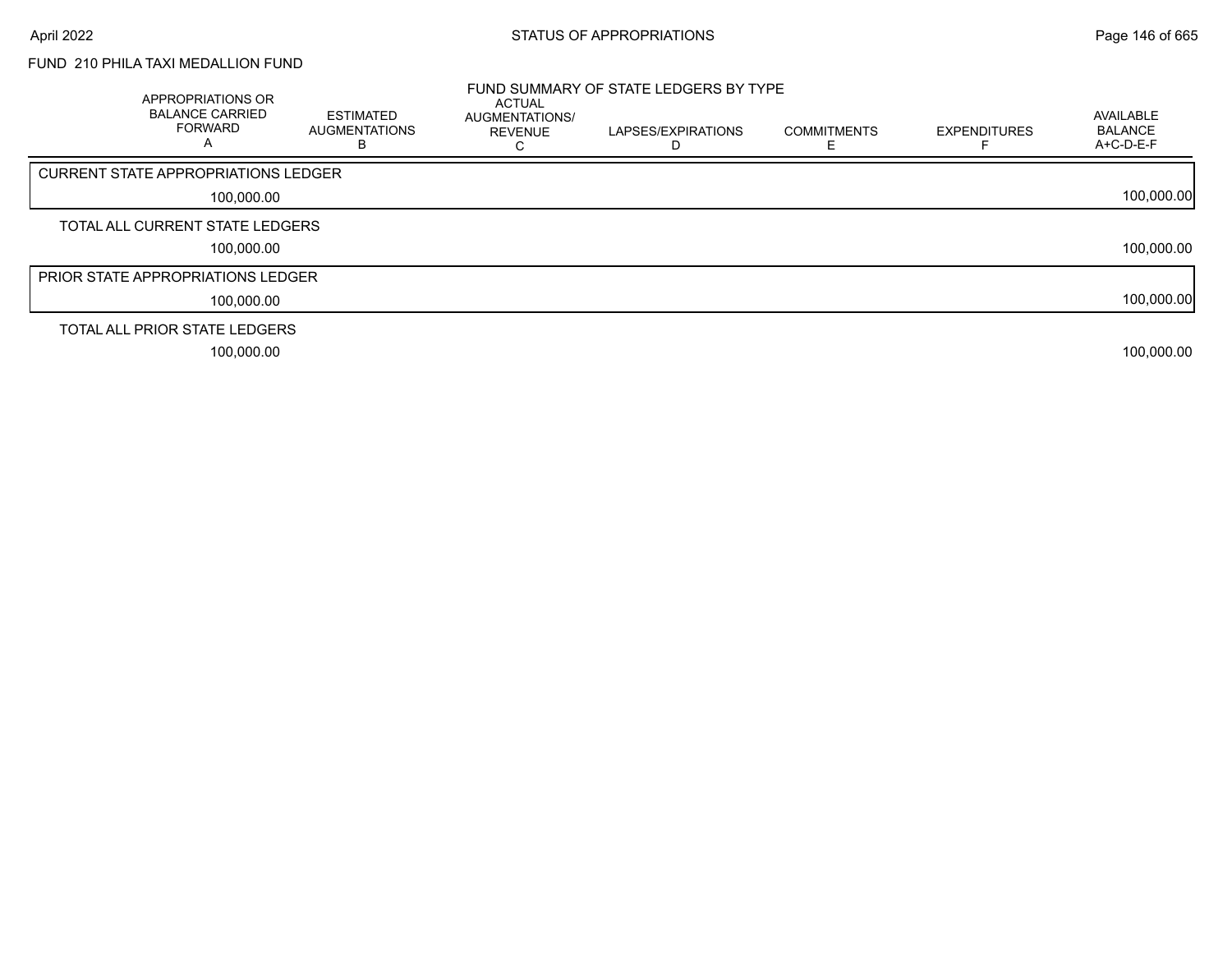# FUND 211 MULTIMODAL TRANSPORTATION FUND

| APPROPRIATIONS OR<br><b>BALANCE CARRIED</b><br><b>FORWARD</b><br>A | <b>ESTIMATED</b><br><b>AUGMENTATIONS</b><br>в | <b>ACTUAL</b><br>AUGMENTATIONS/<br><b>REVENUE</b> | FUND SUMMARY OF STATE LEDGERS BY TYPE<br>LAPSES/EXPIRATIONS<br>D | <b>COMMITMENTS</b><br>Е | <b>EXPENDITURES</b> | AVAILABLE<br><b>BALANCE</b><br>$A+C-D-E-F$ |
|--------------------------------------------------------------------|-----------------------------------------------|---------------------------------------------------|------------------------------------------------------------------|-------------------------|---------------------|--------------------------------------------|
| CURRENT STATE EXECUTIVE AUTHORIZATIONS LEDGER                      |                                               |                                                   |                                                                  |                         |                     |                                            |
| 84,629,000.00                                                      |                                               |                                                   |                                                                  | 15,478,804.98           | 3,256,743.23        | 65,893,451.79                              |
| TOTAL ALL CURRENT STATE LEDGERS                                    |                                               |                                                   |                                                                  |                         |                     |                                            |
| 84,629,000.00                                                      |                                               |                                                   |                                                                  | 15,478,804.98           | 3,256,743.23        | 65,893,451.79                              |
| <b>PRIOR STATE APPROPRIATIONS LEDGER</b>                           |                                               |                                                   |                                                                  |                         |                     |                                            |
| 4,321,087.38                                                       |                                               |                                                   |                                                                  |                         |                     | 4,321,087.38                               |
| PRIOR STATE EXECUTIVE AUTHORIZATIONS LEDGER                        |                                               |                                                   |                                                                  |                         |                     |                                            |
| 287,495,381.87                                                     |                                               |                                                   |                                                                  | 158,635,137.88          | 52.815.670.58       | 76,044,573.41                              |
| TOTAL ALL PRIOR STATE LEDGERS                                      |                                               |                                                   |                                                                  |                         |                     |                                            |
| 291,816,469.25                                                     |                                               |                                                   |                                                                  | 158,635,137.88          | 52,815,670.58       | 80,365,660.79                              |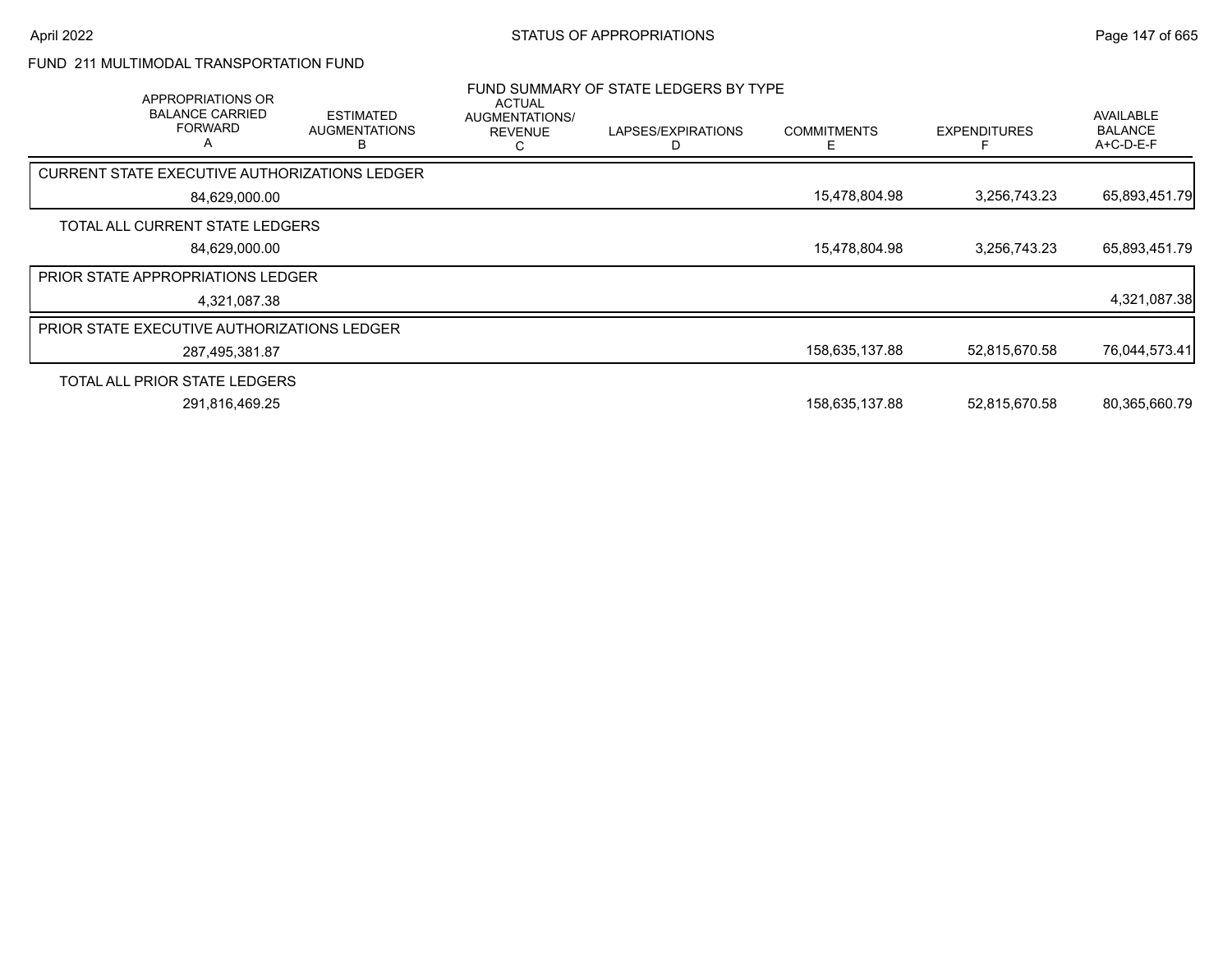# April 2022 **STATUS OF APPROPRIATIONS** STATUS OF APPROPRIATIONS

# FUND 212 CITY REVITALIZATION & IMPROVEMENT

| APPROPRIATIONS OR<br>BALANCE CARRIED<br><b>FORWARD</b> | <b>ESTIMATED</b><br>AUGMENTATIONS | <b>ACTUAL</b><br>AUGMENTATIONS/<br><b>REVENUE</b> | FUND SUMMARY OF STATE LEDGERS BY TYPE<br>LAPSES/EXPIRATIONS | <b>COMMITMENTS</b> | <b>EXPENDITURES</b> | AVAILABLE<br><b>BALANCE</b><br>$A+C-D-E-F$ |  |
|--------------------------------------------------------|-----------------------------------|---------------------------------------------------|-------------------------------------------------------------|--------------------|---------------------|--------------------------------------------|--|
| RESTRICTED RECEIPTS LEDGER                             |                                   |                                                   |                                                             |                    |                     |                                            |  |
|                                                        | 8.985.614.34<br>8.985.614.34      |                                                   |                                                             |                    |                     |                                            |  |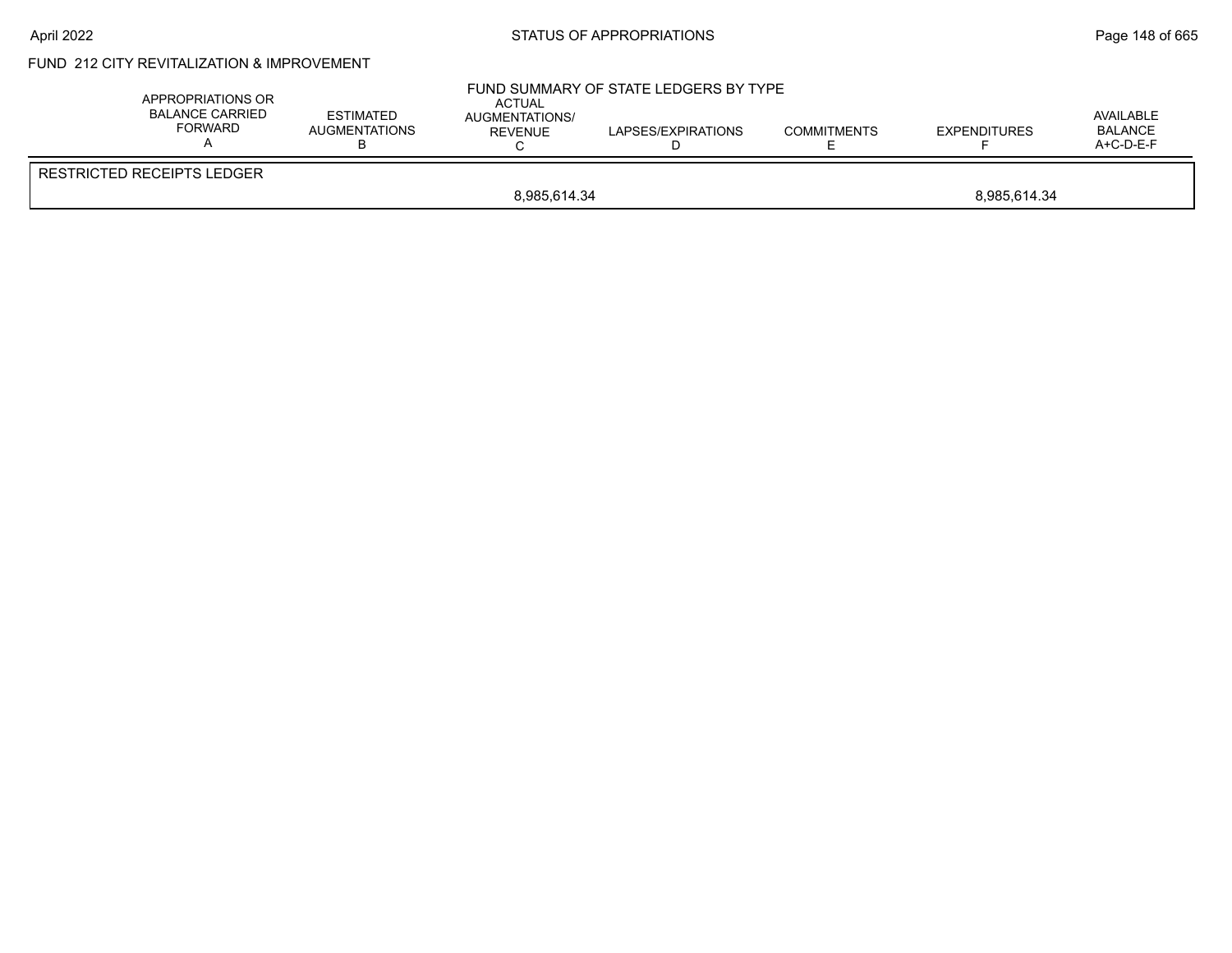# FUND 213 LOCAL CIGARETTE TAX FUND

| APPROPRIATIONS OR<br><b>BALANCE CARRIED</b><br><b>FORWARD</b> | <b>ESTIMATED</b><br><b>AUGMENTATIONS</b> | ACTUAL<br><b>AUGMENTATIONS/</b><br><b>REVENUE</b> | FUND SUMMARY OF STATE LEDGERS BY TYPE<br>LAPSES/EXPIRATIONS | <b>COMMITMENTS</b> | <b>EXPENDITURES</b> | AVAILABLE<br><b>BALANCE</b><br>$A+C-D-E-F$ |
|---------------------------------------------------------------|------------------------------------------|---------------------------------------------------|-------------------------------------------------------------|--------------------|---------------------|--------------------------------------------|
| <b>RESTRICTED RECEIPTS LEDGER</b>                             |                                          |                                                   |                                                             |                    |                     |                                            |
| 2,796,487.01                                                  |                                          | 50,887,141.90                                     |                                                             |                    | 51,143,758.18       | 2,539,870.73                               |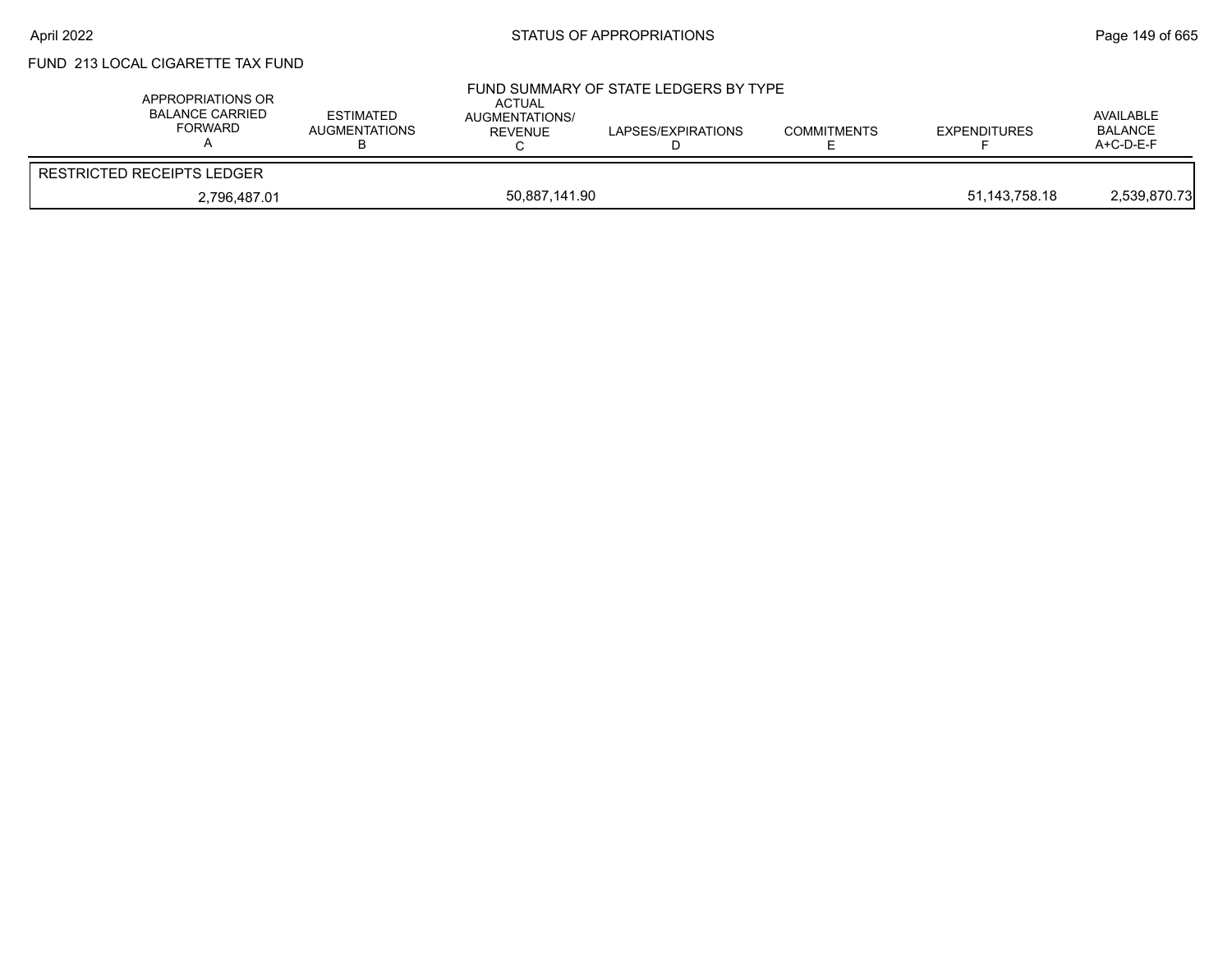#### FUND 215 MONETARY PENALTY ENDOWMNTS TRST FND

|                                  | APPROPRIATIONS OR<br><b>BALANCE CARRIED</b><br><b>FORWARD</b><br>A | <b>ESTIMATED</b><br><b>AUGMENTATIONS</b>                        | ACTUAL<br>AUGMENTATIONS/<br><b>REVENUE</b><br>C | FUND SUMMARY OF STATE LEDGERS BY TYPE<br>LAPSES/EXPIRATIONS | <b>COMMITMENTS</b><br>F | <b>EXPENDITURES</b> | AVAILABLE<br><b>BALANCE</b><br>A+C-D-E-F |
|----------------------------------|--------------------------------------------------------------------|-----------------------------------------------------------------|-------------------------------------------------|-------------------------------------------------------------|-------------------------|---------------------|------------------------------------------|
|                                  |                                                                    | CURRENT STATE EXECUTIVE AUTHORIZATIONS - RESTRICTED LEDGER      |                                                 |                                                             |                         |                     |                                          |
|                                  |                                                                    | 4,800,000.00                                                    | 4,800,000.00                                    |                                                             | 2,060,094.79            | 1,449,397.43        | 1,290,507.78                             |
|                                  | TOTAL ALL CURRENT STATE LEDGERS                                    |                                                                 |                                                 |                                                             |                         |                     |                                          |
|                                  |                                                                    | 4,800,000.00                                                    | 4,800,000.00                                    |                                                             | 2,060,094.79            | 1,449,397.43        | 1,290,507.78                             |
|                                  |                                                                    | <b>PRIOR STATE EXECUTIVE AUTHORIZATIONS - RESTRICTED LEDGER</b> |                                                 |                                                             |                         |                     |                                          |
|                                  | 3,289,617.63                                                       |                                                                 | -2,567,633.69                                   |                                                             |                         | 450,280.58          | 271,703.36                               |
|                                  | TOTAL ALL PRIOR STATE LEDGERS                                      |                                                                 |                                                 |                                                             |                         |                     |                                          |
|                                  | 3,289,617.63                                                       |                                                                 | $-2,567,633.69$                                 |                                                             |                         | 450.280.58          | 271,703.36                               |
| <b>RESTRICTED REVENUE LEDGER</b> |                                                                    |                                                                 |                                                 |                                                             |                         |                     |                                          |
|                                  | 40.415.780.62                                                      |                                                                 |                                                 |                                                             |                         | 2,232,366.31        | 38,183,414.31                            |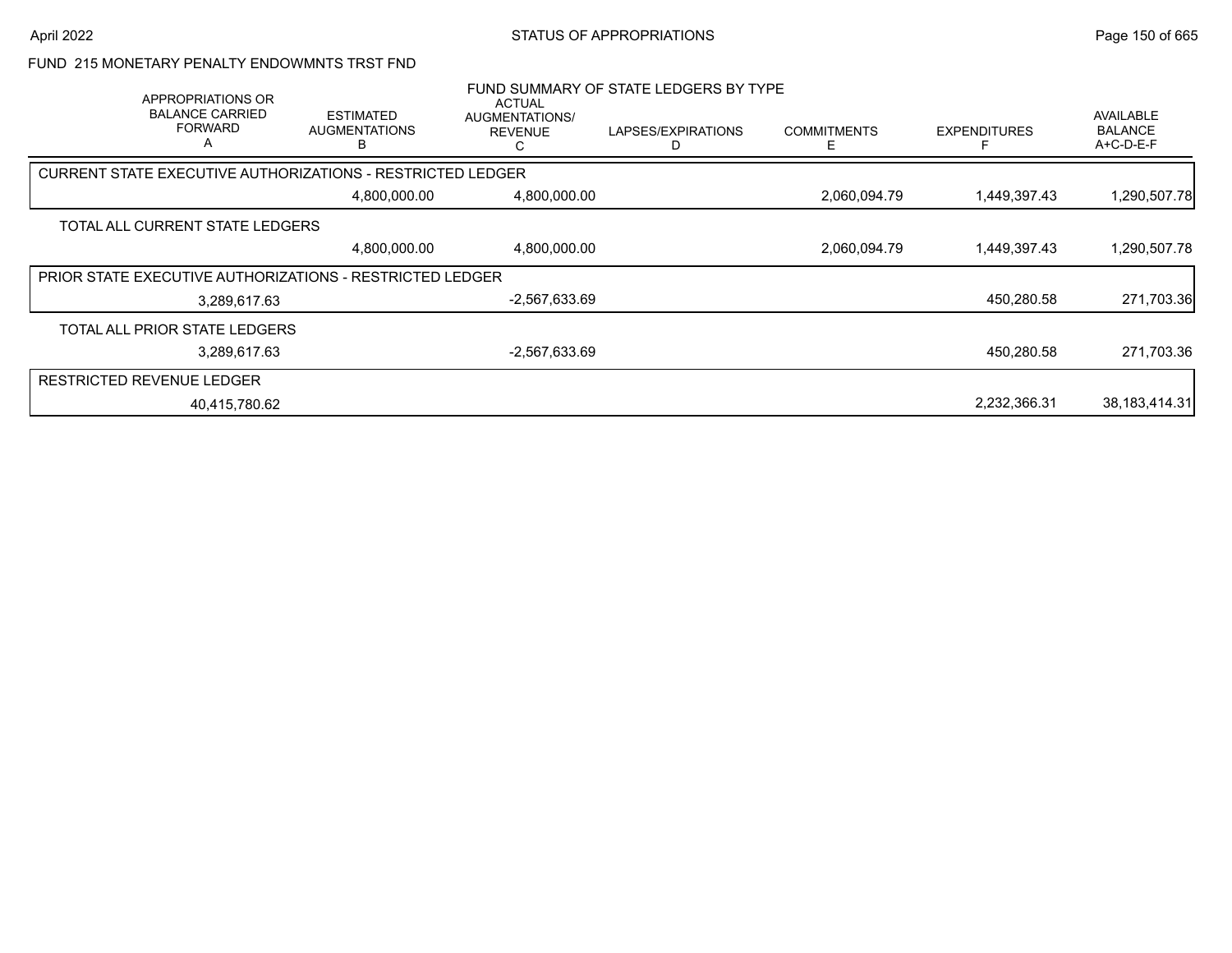# FUND 216 ACHIEVING A BETTER LIFE EXPERIENCE

|                                            | APPROPRIATIONS OR<br><b>BALANCE CARRIED</b><br><b>FORWARD</b><br>A | <b>ESTIMATED</b><br><b>AUGMENTATIONS</b><br>B. | <b>ACTUAL</b><br><b>AUGMENTATIONS/</b><br><b>REVENUE</b> | FUND SUMMARY OF STATE LEDGERS BY TYPE<br>LAPSES/EXPIRATIONS | <b>COMMITMENTS</b> | <b>EXPENDITURES</b> | AVAILABLE<br><b>BALANCE</b><br>A+C-D-E-F |
|--------------------------------------------|--------------------------------------------------------------------|------------------------------------------------|----------------------------------------------------------|-------------------------------------------------------------|--------------------|---------------------|------------------------------------------|
| <b>CURRENT STATE APPROPRIATIONS LEDGER</b> |                                                                    |                                                |                                                          |                                                             |                    |                     |                                          |
|                                            | 1,130,000.00                                                       |                                                |                                                          |                                                             |                    | 530,522.35          | 599,477.65                               |
| TOTAL ALL CURRENT STATE LEDGERS            |                                                                    |                                                |                                                          |                                                             |                    |                     |                                          |
|                                            | 1,130,000.00                                                       |                                                |                                                          |                                                             |                    | 530,522.35          | 599,477.65                               |
| PRIOR STATE APPROPRIATIONS LEDGER          |                                                                    |                                                |                                                          |                                                             |                    |                     |                                          |
|                                            | 346.117.08                                                         |                                                |                                                          |                                                             |                    | 246,282.96          | 99,834.12                                |
| TOTAL ALL PRIOR STATE LEDGERS              |                                                                    |                                                |                                                          |                                                             |                    |                     |                                          |
|                                            | 346,117.08                                                         |                                                |                                                          |                                                             |                    | 246,282.96          | 99,834.12                                |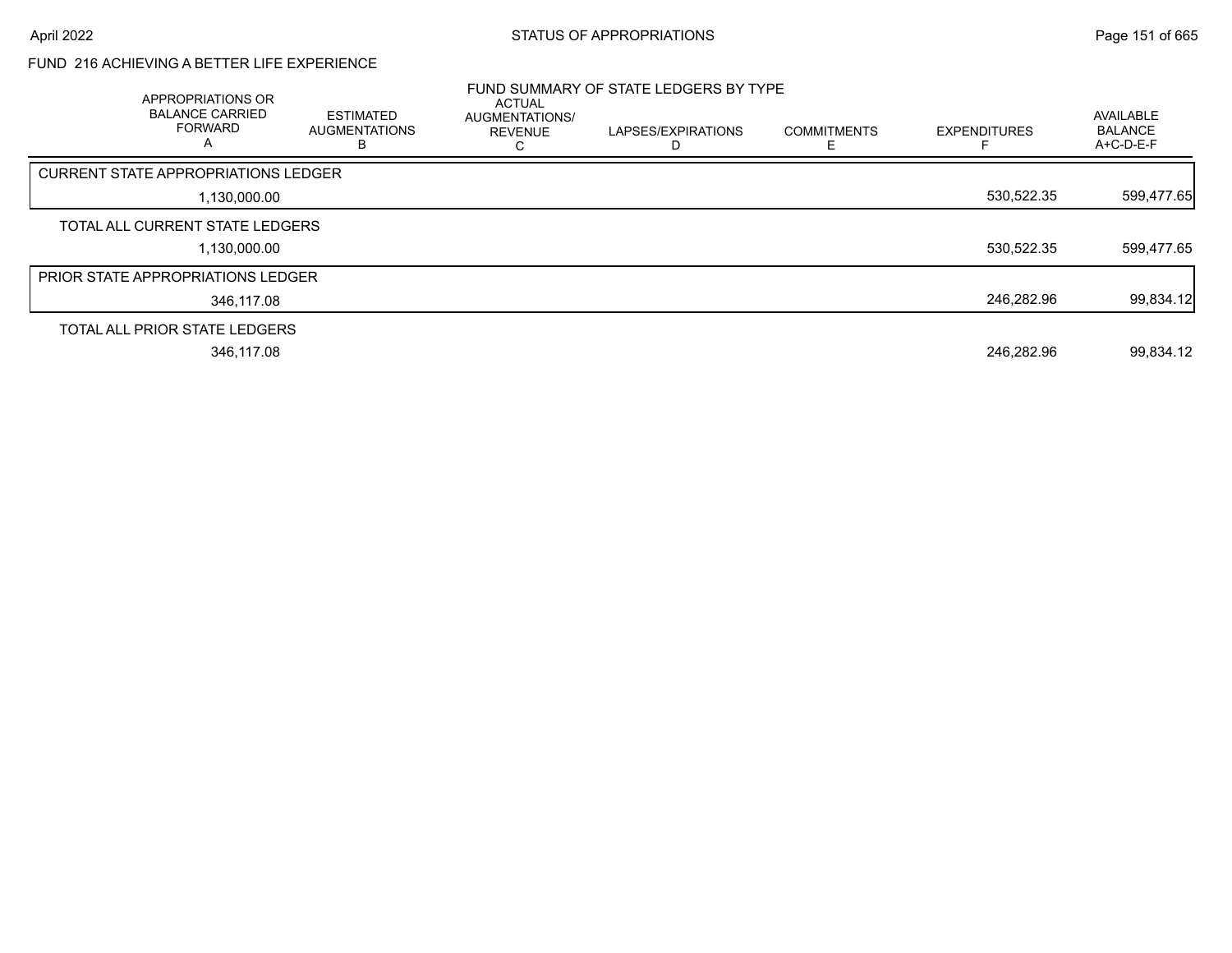# FUND 217 MEDICAL MARIJUANA PROGRAM FUND

| APPROPRIATIONS OR<br><b>BALANCE CARRIED</b><br><b>FORWARD</b><br>A | <b>ESTIMATED</b><br><b>AUGMENTATIONS</b> | <b>ACTUAL</b><br><b>AUGMENTATIONS/</b><br><b>REVENUE</b> | FUND SUMMARY OF STATE LEDGERS BY TYPE<br>LAPSES/EXPIRATIONS | <b>COMMITMENTS</b> | <b>EXPENDITURES</b> | AVAILABLE<br><b>BALANCE</b><br>A+C-D-E-F |
|--------------------------------------------------------------------|------------------------------------------|----------------------------------------------------------|-------------------------------------------------------------|--------------------|---------------------|------------------------------------------|
| CURRENT STATE EXECUTIVE AUTHORIZATIONS LEDGER                      |                                          |                                                          |                                                             |                    |                     |                                          |
| 54.858.000.00                                                      |                                          |                                                          |                                                             | 3,981,142.82       | 14.250.304.66       | 36,626,552.52                            |
| TOTAL ALL CURRENT STATE LEDGERS                                    |                                          |                                                          |                                                             |                    |                     |                                          |
| 54,858,000.00                                                      |                                          |                                                          |                                                             | 3,981,142.82       | 14.250.304.66       | 36,626,552.52                            |
| <b>PRIOR STATE EXECUTIVE AUTHORIZATIONS LEDGER</b>                 |                                          |                                                          |                                                             |                    |                     |                                          |
| 2.758.544.91                                                       |                                          |                                                          |                                                             |                    | 2,593,868.24        | 164,676.67                               |
| TOTAL ALL PRIOR STATE LEDGERS                                      |                                          |                                                          |                                                             |                    |                     |                                          |
| 2,758,544.91                                                       |                                          |                                                          |                                                             |                    | 2,593,868.24        | 164.676.67                               |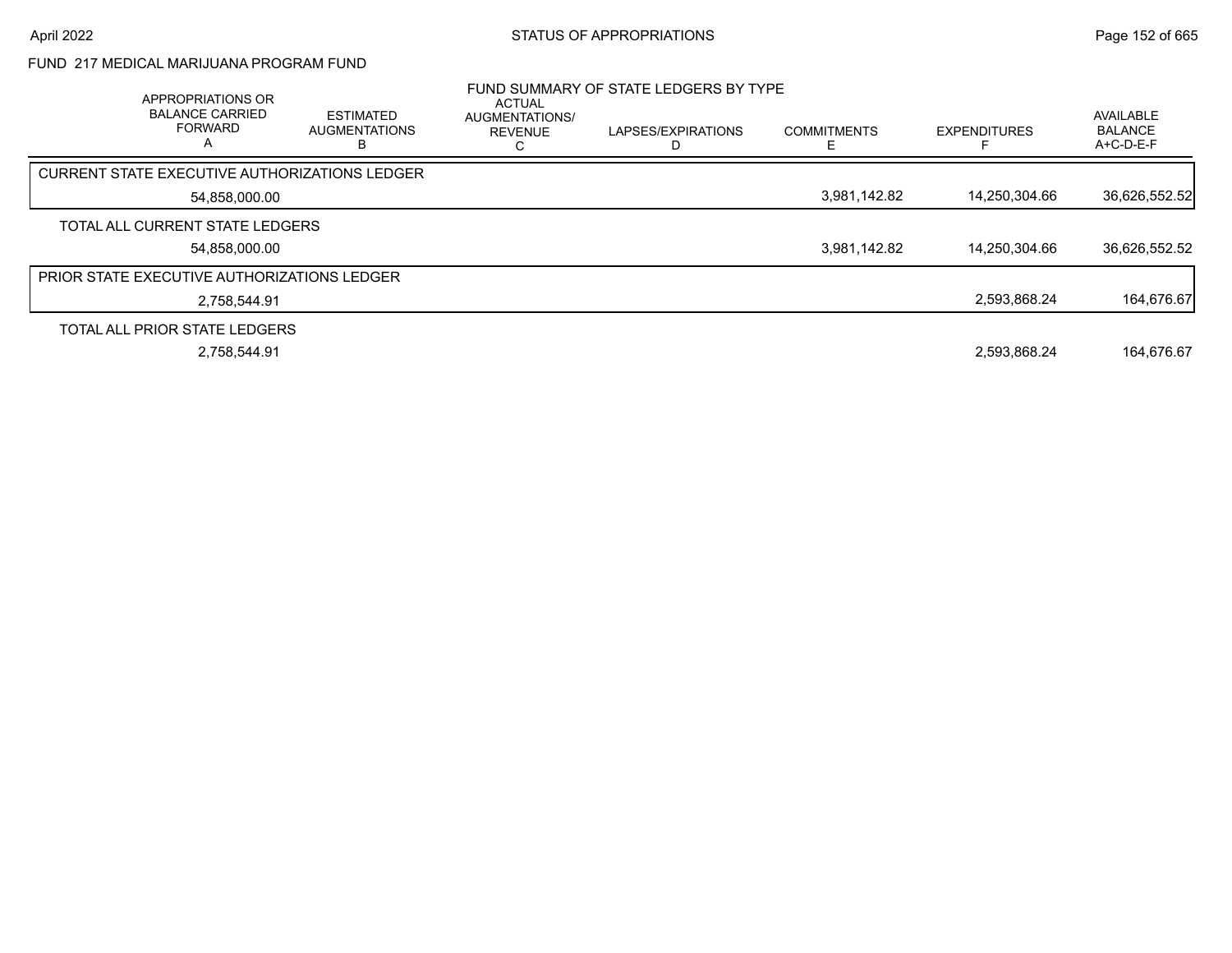# FUND 218 PLANCON BOND PROJECTS FUND

| APPROPRIATIONS OR<br>BALANCE CARRIED<br>FORWARD | <b>ESTIMATED</b><br><b>AUGMENTATIONS</b> | ACTUAL<br>AUGMENTATIONS/<br>REVENUE | FUND SUMMARY OF STATE LEDGERS BY TYPE<br>LAPSES/EXPIRATIONS | <b>COMMITMENTS</b> | <b>EXPENDITURES</b> | AVAILABLE<br><b>BALANCE</b><br>$A+C-D-E-F$ |
|-------------------------------------------------|------------------------------------------|-------------------------------------|-------------------------------------------------------------|--------------------|---------------------|--------------------------------------------|
| RESTRICTED REVENUE LEDGER                       |                                          |                                     |                                                             |                    |                     |                                            |
| 282.647.343.81                                  |                                          |                                     |                                                             |                    | 30,473,190.63       | 252,174,153.18                             |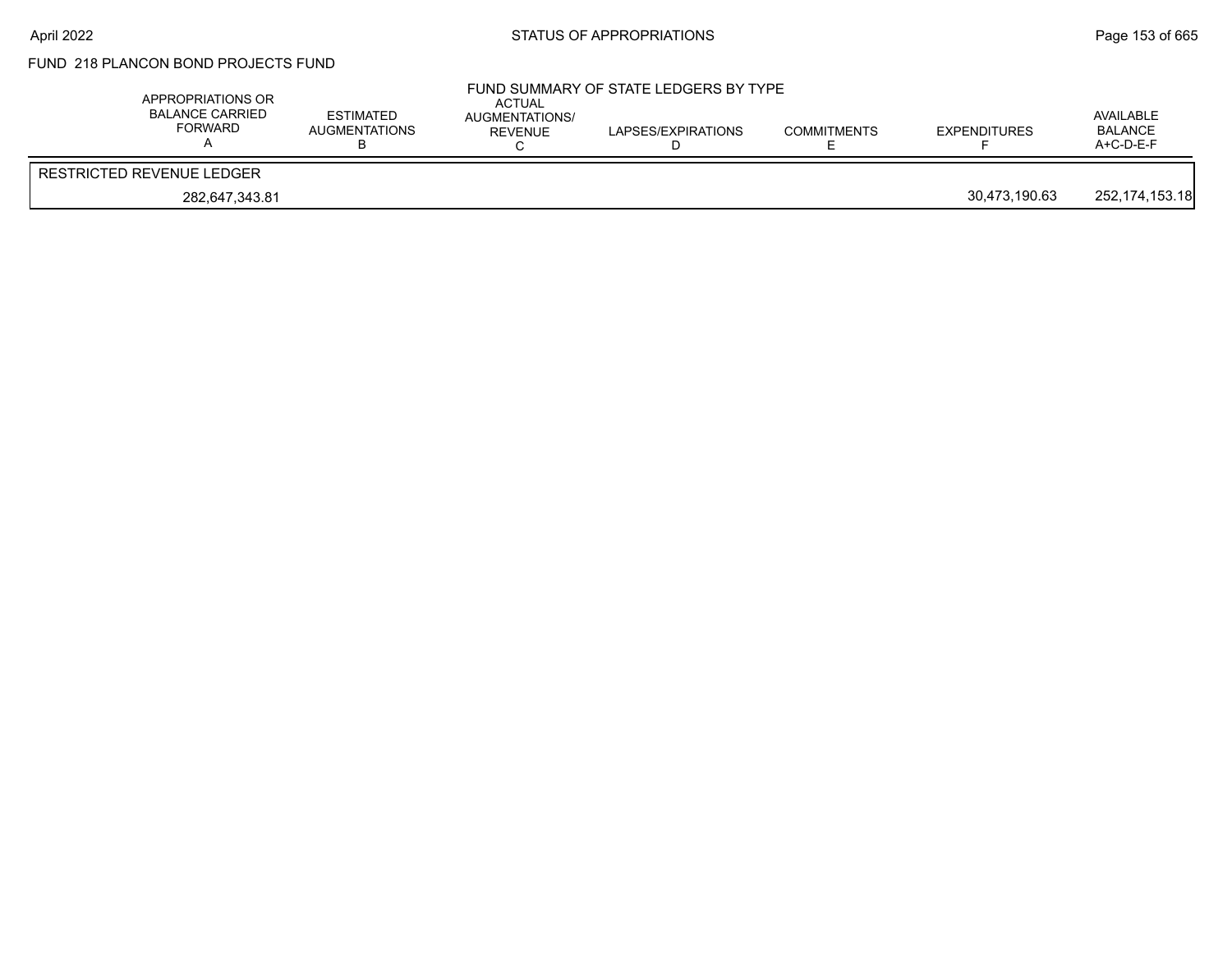# FUND 219 SERS - DEFINED CONTRIBUTION FUND

| APPROPRIATIONS OR<br><b>BALANCE CARRIED</b><br><b>FORWARD</b><br>Α | <b>ESTIMATED</b><br><b>AUGMENTATIONS</b><br>В | <b>ACTUAL</b><br>AUGMENTATIONS/<br><b>REVENUE</b><br>C. | FUND SUMMARY OF STATE LEDGERS BY TYPE<br>LAPSES/EXPIRATIONS<br>D | <b>COMMITMENTS</b><br>E. | <b>EXPENDITURES</b> | AVAILABLE<br><b>BALANCE</b><br>A+C-D-E-F |
|--------------------------------------------------------------------|-----------------------------------------------|---------------------------------------------------------|------------------------------------------------------------------|--------------------------|---------------------|------------------------------------------|
| CURRENT STATE RESTRICTED APPROPRIATIONS LEDGER                     |                                               |                                                         |                                                                  |                          |                     |                                          |
|                                                                    | 4,398,000.00                                  | 4,398,000.00                                            |                                                                  | 370,832.72               | 3,030,712.55        | 996,454.73                               |
| TOTAL ALL CURRENT STATE LEDGERS                                    |                                               |                                                         |                                                                  |                          |                     |                                          |
|                                                                    | 4,398,000.00                                  | 4,398,000.00                                            |                                                                  | 370,832.72               | 3,030,712.55        | 996,454.73                               |
| PRIOR STATE RESTRICTED APPROPRIATIONS LEDGER                       |                                               |                                                         |                                                                  |                          |                     |                                          |
| 2,302,780.00                                                       |                                               | $-1,695,700.00$                                         |                                                                  | 35,033.58                | 402,879.24          | 169,167.18                               |
| TOTAL ALL PRIOR STATE LEDGERS                                      |                                               |                                                         |                                                                  |                          |                     |                                          |
| 2,302,780.00                                                       |                                               | -1,695,700.00                                           |                                                                  | 35,033.58                | 402,879.24          | 169,167.18                               |
| <b>RESTRICTED RECEIPTS LEDGER</b>                                  |                                               |                                                         |                                                                  |                          |                     |                                          |
| 44,360,309.30                                                      |                                               | 33,580,898.82                                           |                                                                  |                          | 3,092,077.26        | 74,849,130.86                            |
| NON-BUDGETED LEDGER                                                |                                               |                                                         |                                                                  |                          |                     |                                          |
|                                                                    |                                               |                                                         |                                                                  |                          | 2,129,621.59        | $-2,129,621.59$                          |
| <b>RESTRICTED REVENUE LEDGER</b>                                   |                                               |                                                         |                                                                  |                          |                     |                                          |
| 433,768.48                                                         |                                               |                                                         |                                                                  |                          |                     | 433,768.48                               |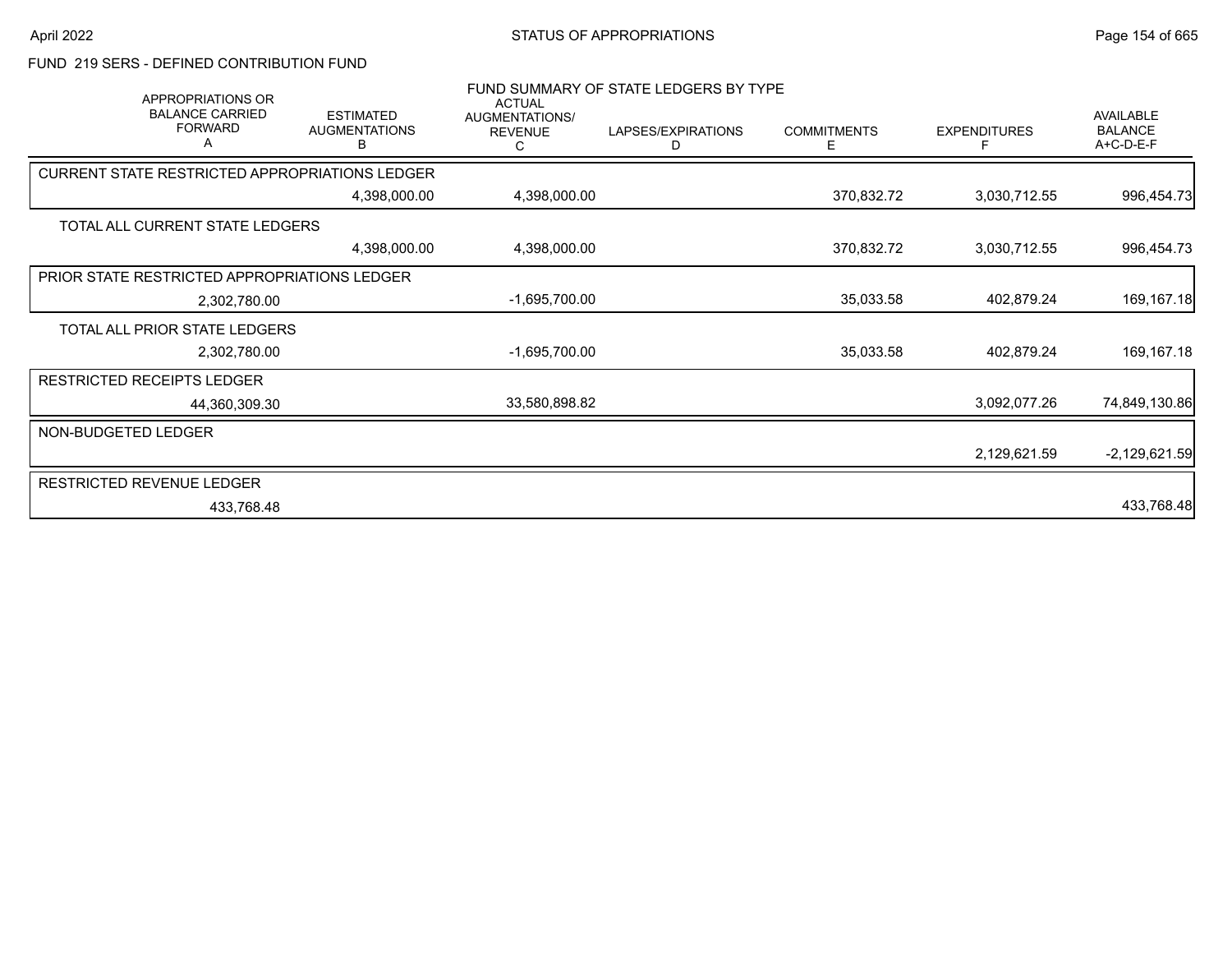#### FUND 220 PSERS - DEFINED CONTRIBUTION FUND

| APPROPRIATIONS OR<br><b>BALANCE CARRIED</b><br><b>FORWARD</b><br>A | <b>ESTIMATED</b><br><b>AUGMENTATIONS</b>              | <b>ACTUAL</b><br>AUGMENTATIONS/<br><b>REVENUE</b> | FUND SUMMARY OF STATE LEDGERS BY TYPE<br>LAPSES/EXPIRATIONS | <b>COMMITMENTS</b> | <b>EXPENDITURES</b> | <b>AVAILABLE</b><br><b>BALANCE</b><br>$A+C-D-E-F$ |
|--------------------------------------------------------------------|-------------------------------------------------------|---------------------------------------------------|-------------------------------------------------------------|--------------------|---------------------|---------------------------------------------------|
|                                                                    | <b>CURRENT STATE RESTRICTED APPROPRIATIONS LEDGER</b> |                                                   |                                                             |                    |                     |                                                   |
|                                                                    | 955,000.00                                            | 955,000.00                                        |                                                             | 149,686.67         | 656,361.71          | 148,951.62                                        |
| TOTAL ALL CURRENT STATE LEDGERS                                    |                                                       |                                                   |                                                             |                    |                     |                                                   |
|                                                                    | 955,000.00                                            | 955,000.00                                        |                                                             | 149,686.67         | 656,361.71          | 148,951.62                                        |
| PRIOR STATE RESTRICTED APPROPRIATIONS LEDGER                       |                                                       |                                                   |                                                             |                    |                     |                                                   |
|                                                                    | 2,152,229.58                                          |                                                   |                                                             |                    | 42,502.36           | 2,109,727.22                                      |
| TOTAL ALL PRIOR STATE LEDGERS                                      |                                                       |                                                   |                                                             |                    |                     |                                                   |
|                                                                    | 2,152,229.58                                          |                                                   |                                                             |                    | 42,502.36           | 2,109,727.22                                      |
| <b>RESTRICTED REVENUE LEDGER</b>                                   |                                                       |                                                   |                                                             |                    |                     |                                                   |
|                                                                    | 3,424,804.77                                          | $-955,000.00$                                     |                                                             | 480,000.00         | 4,479.35            | 1,985,325.42                                      |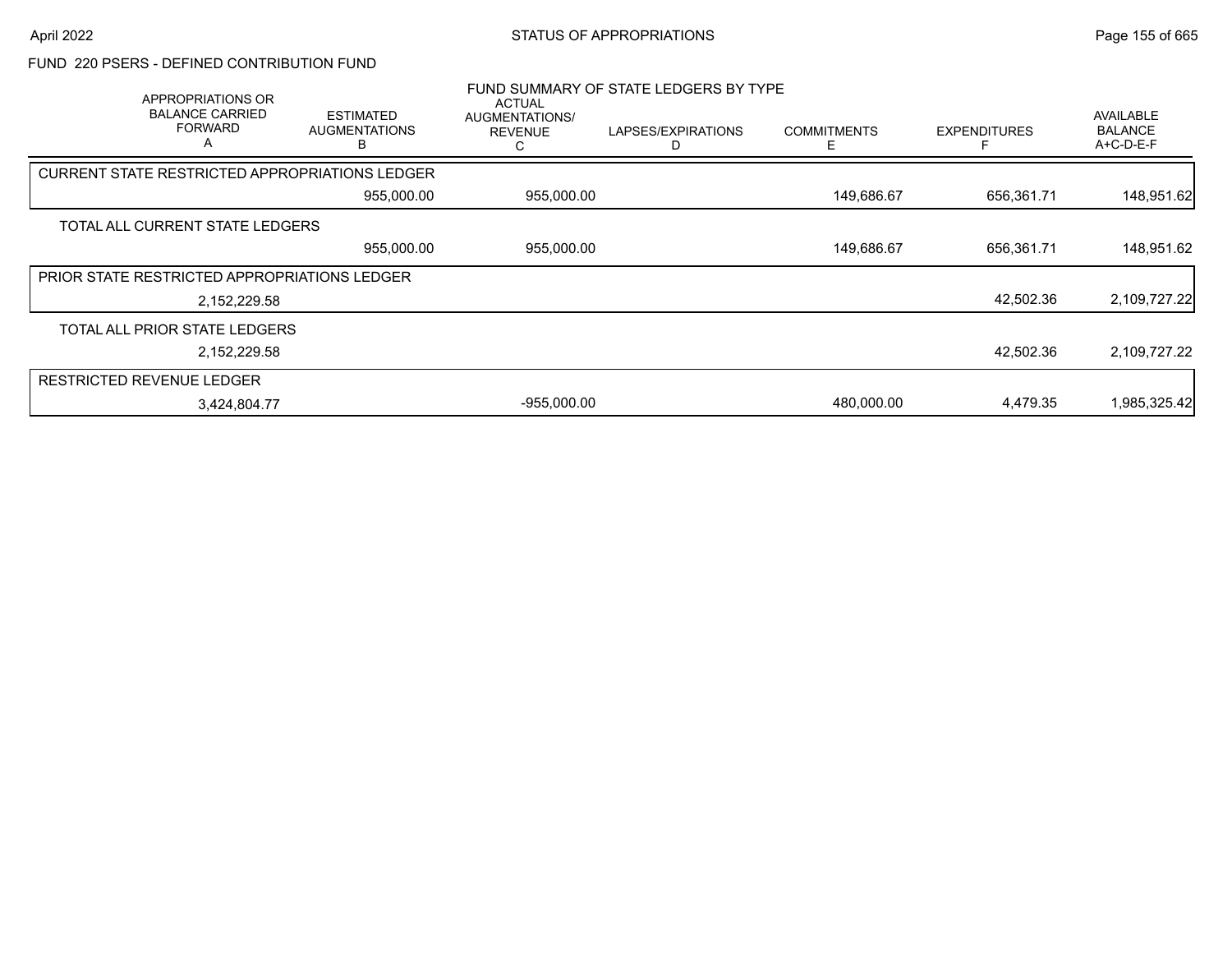# FUND 221 VIDEO GAMING FUND

| <b>APPROPRIATIONS OR</b><br><b>BALANCE CARRIED</b><br><b>FORWARD</b><br>A | <b>ESTIMATED</b><br><b>AUGMENTATIONS</b><br>В | <b>ACTUAL</b><br><b>AUGMENTATIONS/</b><br><b>REVENUE</b><br>С | FUND SUMMARY OF STATE LEDGERS BY TYPE<br>LAPSES/EXPIRATIONS<br>D | <b>COMMITMENTS</b><br>Е | <b>EXPENDITURES</b> | AVAILABLE<br><b>BALANCE</b><br>A+C-D-E-F |
|---------------------------------------------------------------------------|-----------------------------------------------|---------------------------------------------------------------|------------------------------------------------------------------|-------------------------|---------------------|------------------------------------------|
| CURRENT STATE RESTRICTED APPROPRIATIONS LEDGER                            |                                               |                                                               |                                                                  |                         |                     |                                          |
|                                                                           | 1,604,000.00                                  | 1,604,000.00                                                  |                                                                  | 25,477.75               | 1,076,264.45        | 502,257.80                               |
| <b>CURRENT STATE EXECUTIVE AUTHORIZATIONS - RESTRICTED LEDGER</b>         |                                               |                                                               |                                                                  |                         |                     |                                          |
|                                                                           | 50,000.00                                     |                                                               |                                                                  |                         |                     |                                          |
| TOTAL ALL CURRENT STATE LEDGERS                                           |                                               |                                                               |                                                                  |                         |                     |                                          |
|                                                                           | 1,654,000.00                                  | 1,604,000.00                                                  |                                                                  | 25,477.75               | 1,076,264.45        | 502,257.80                               |
| PRIOR STATE RESTRICTED APPROPRIATIONS LEDGER                              |                                               |                                                               |                                                                  |                         |                     |                                          |
| 579.566.43                                                                |                                               | -552,069.89                                                   |                                                                  |                         | 27,466.54           | 30.00                                    |
| <b>PRIOR STATE EXECUTIVE AUTHORIZATIONS - RESTRICTED LEDGER</b>           |                                               |                                                               |                                                                  |                         |                     |                                          |
| 11,000.00                                                                 |                                               |                                                               |                                                                  |                         |                     | 11,000.00                                |
| TOTAL ALL PRIOR STATE LEDGERS                                             |                                               |                                                               |                                                                  |                         |                     |                                          |
| 590,566.43                                                                |                                               | -552,069.89                                                   |                                                                  |                         | 27,466.54           | 11,030.00                                |
| <b>RESTRICTED RECEIPTS LEDGER</b>                                         |                                               |                                                               |                                                                  |                         |                     |                                          |
|                                                                           |                                               | 1,158,000.00                                                  |                                                                  |                         | 1,158,000.00        |                                          |
| <b>RESTRICTED REVENUE LEDGER</b>                                          |                                               |                                                               |                                                                  |                         |                     |                                          |
| 3,648,637.65                                                              |                                               | 3,429,462.06                                                  |                                                                  |                         |                     | 7,078,099.71                             |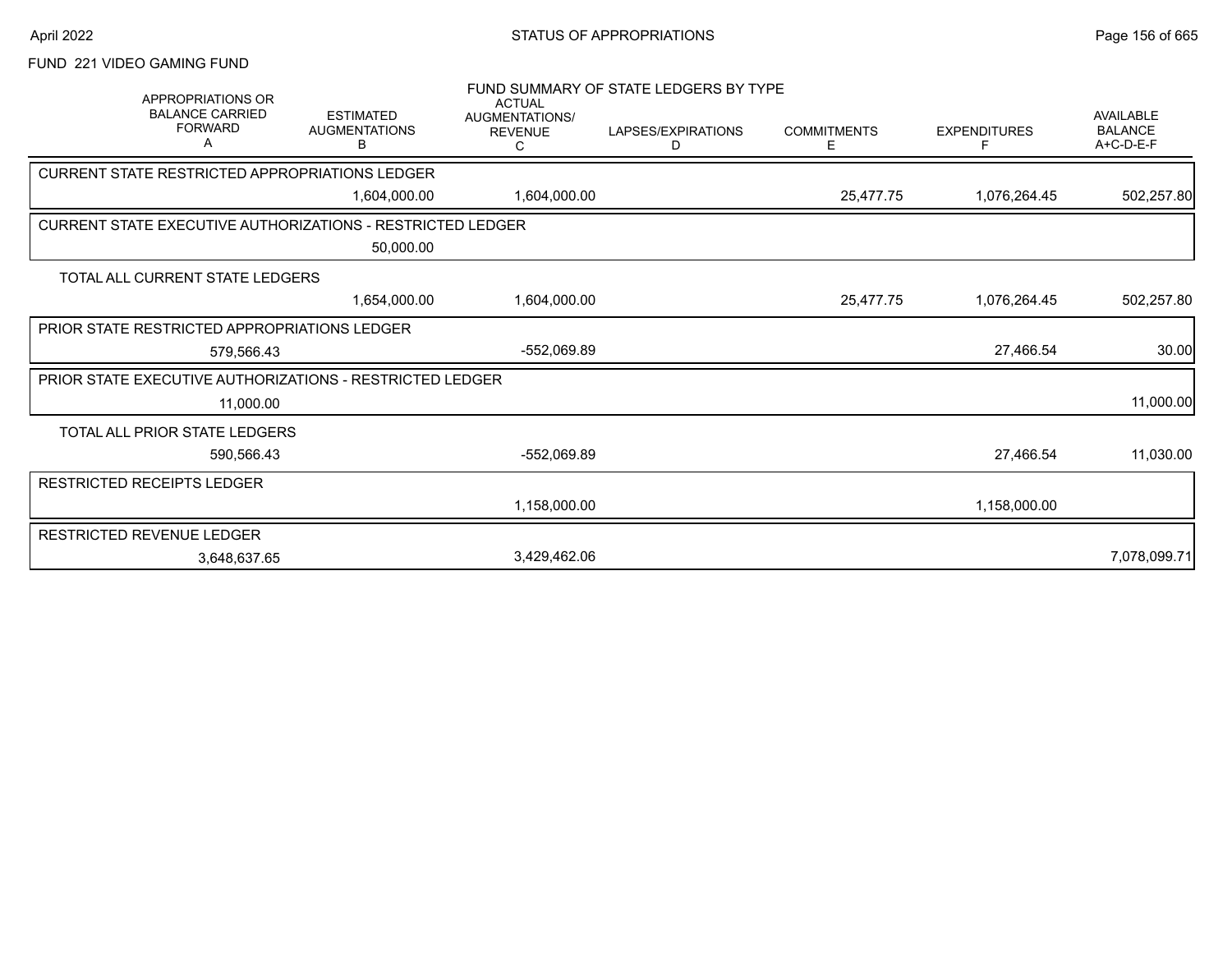# FUND 222 FANTASY CONTEST FUND

| APPROPRIATIONS OR<br><b>BALANCE CARRIED</b><br><b>FORWARD</b><br>Α | <b>ESTIMATED</b><br><b>AUGMENTATIONS</b><br>в | <b>ACTUAL</b><br>AUGMENTATIONS/<br><b>REVENUE</b><br>С | FUND SUMMARY OF STATE LEDGERS BY TYPE<br>LAPSES/EXPIRATIONS<br>D | <b>COMMITMENTS</b><br>E. | <b>EXPENDITURES</b> | <b>AVAILABLE</b><br><b>BALANCE</b><br>A+C-D-E-F |
|--------------------------------------------------------------------|-----------------------------------------------|--------------------------------------------------------|------------------------------------------------------------------|--------------------------|---------------------|-------------------------------------------------|
| CURRENT STATE RESTRICTED APPROPRIATIONS LEDGER                     |                                               |                                                        |                                                                  |                          |                     |                                                 |
|                                                                    | 518,000.00                                    | 517,779.99                                             |                                                                  |                          | 43,908.84           | 473,871.15                                      |
| <b>CURRENT STATE EXECUTIVE AUTHORIZATIONS - RESTRICTED LEDGER</b>  |                                               |                                                        |                                                                  |                          |                     |                                                 |
|                                                                    | 20,000.00                                     |                                                        |                                                                  |                          |                     |                                                 |
| TOTAL ALL CURRENT STATE LEDGERS                                    |                                               |                                                        |                                                                  |                          |                     |                                                 |
|                                                                    | 538,000.00                                    | 517,779.99                                             |                                                                  |                          | 43,908.84           | 473,871.15                                      |
| PRIOR STATE RESTRICTED APPROPRIATIONS LEDGER                       |                                               |                                                        |                                                                  |                          |                     |                                                 |
| 616.613.43                                                         |                                               | $-353,697.15$                                          |                                                                  |                          | 2,652.85            | 260,263.43                                      |
| <b>PRIOR STATE EXECUTIVE AUTHORIZATIONS - RESTRICTED LEDGER</b>    |                                               |                                                        |                                                                  |                          |                     |                                                 |
|                                                                    |                                               |                                                        |                                                                  |                          |                     |                                                 |
| TOTAL ALL PRIOR STATE LEDGERS                                      |                                               |                                                        |                                                                  |                          |                     |                                                 |
| 616,613.43                                                         |                                               | $-353,697.15$                                          |                                                                  |                          | 2,652.85            | 260,263.43                                      |
| RESTRICTED RECEIPTS LEDGER                                         |                                               |                                                        |                                                                  |                          |                     |                                                 |
| 0.36                                                               |                                               | 517,779.99                                             |                                                                  |                          | 517,779.99          | 0.36                                            |
| RESTRICTED REVENUE LEDGER                                          |                                               |                                                        |                                                                  |                          |                     |                                                 |
| 65.266.28                                                          |                                               | 37,500.00                                              |                                                                  |                          |                     | 102,766.28                                      |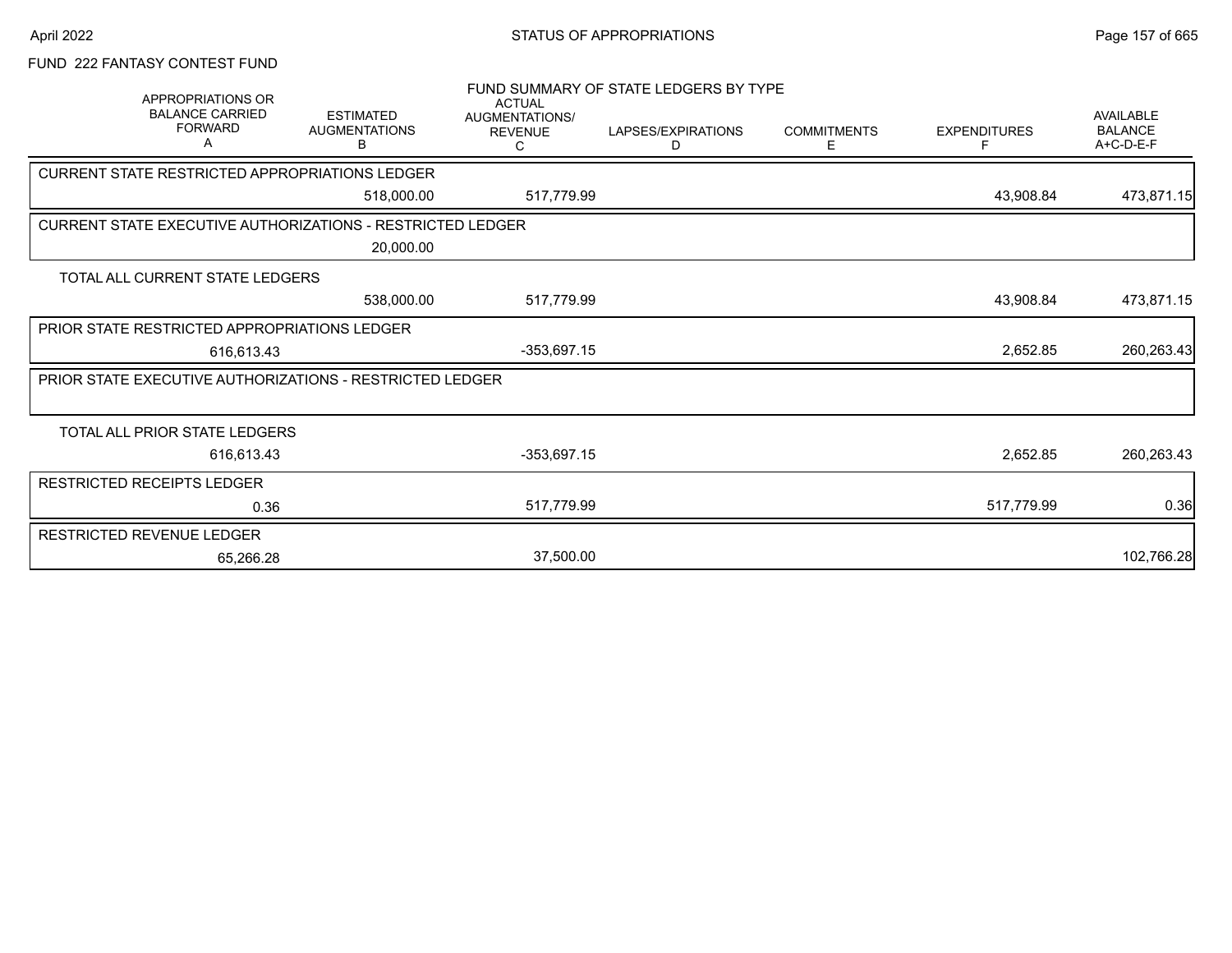# FUND 223 SCHOOL SAFETY AND SECURITY FUND

| APPROPRIATIONS OR<br><b>BALANCE CARRIED</b><br><b>FORWARD</b><br>Α | <b>ESTIMATED</b><br><b>AUGMENTATIONS</b> | <b>ACTUAL</b><br><b>AUGMENTATIONS/</b><br><b>REVENUE</b> | FUND SUMMARY OF STATE LEDGERS BY TYPE<br>LAPSES/EXPIRATIONS | <b>COMMITMENTS</b> | <b>EXPENDITURES</b> | AVAILABLE<br><b>BALANCE</b><br>A+C-D-E-F |
|--------------------------------------------------------------------|------------------------------------------|----------------------------------------------------------|-------------------------------------------------------------|--------------------|---------------------|------------------------------------------|
| CURRENT STATE EXECUTIVE AUTHORIZATIONS LEDGER                      |                                          |                                                          |                                                             |                    |                     |                                          |
| 24,556,000.00                                                      |                                          |                                                          |                                                             | 13,009,032.21      | 11,545,072.93       | 1,894.86                                 |
| TOTAL ALL CURRENT STATE LEDGERS                                    |                                          |                                                          |                                                             |                    |                     |                                          |
| 24,556,000.00                                                      |                                          |                                                          |                                                             | 13,009,032.21      | 11.545.072.93       | 1,894.86                                 |
| <b>PRIOR STATE EXECUTIVE AUTHORIZATIONS LEDGER</b>                 |                                          |                                                          |                                                             |                    |                     |                                          |
| 30,569,170.93                                                      |                                          |                                                          |                                                             | 3,753,653.40       | 12.203.454.04       | 14,612,063.49                            |
| TOTAL ALL PRIOR STATE LEDGERS                                      |                                          |                                                          |                                                             |                    |                     |                                          |
| 30,569,170.93                                                      |                                          |                                                          |                                                             | 3,753,653.40       | 12.203.454.04       | 14,612,063.49                            |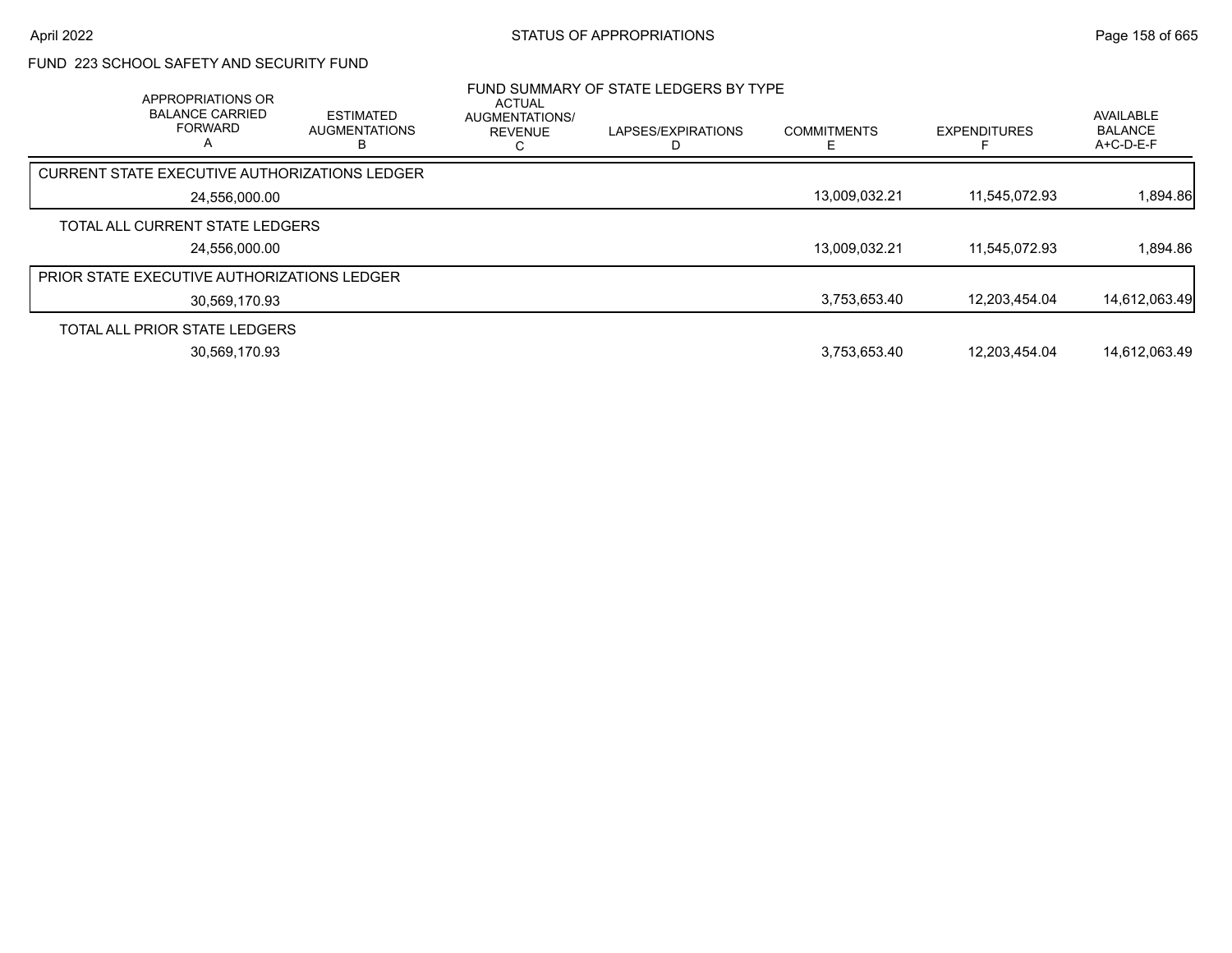# FUND 224 PA HEALTH INSURANCE EXCHANGE FUND

| APPROPRIATIONS OR<br><b>BALANCE CARRIED</b><br><b>FORWARD</b><br>А | <b>ESTIMATED</b><br><b>AUGMENTATIONS</b> | <b>ACTUAL</b><br>AUGMENTATIONS/<br><b>REVENUE</b> | FUND SUMMARY OF STATE LEDGERS BY TYPE<br>LAPSES/EXPIRATIONS | <b>COMMITMENTS</b> | <b>EXPENDITURES</b> | <b>AVAILABLE</b><br><b>BALANCE</b><br>$A+C-D-E-F$ |
|--------------------------------------------------------------------|------------------------------------------|---------------------------------------------------|-------------------------------------------------------------|--------------------|---------------------|---------------------------------------------------|
| CURRENT STATE EXECUTIVE AUTHORIZATIONS LEDGER                      |                                          |                                                   |                                                             |                    |                     |                                                   |
| 49,381,000.00                                                      |                                          |                                                   |                                                             | 14,354,903.20      | 26,250,676.15       | 8,775,420.65                                      |
| TOTAL ALL CURRENT STATE LEDGERS<br>49,381,000.00                   |                                          |                                                   |                                                             | 14,354,903.20      | 26,250,676.15       | 8,775,420.65                                      |
| <b>PRIOR STATE EXECUTIVE AUTHORIZATIONS LEDGER</b>                 |                                          |                                                   |                                                             |                    |                     |                                                   |
| 8.893.344.36                                                       |                                          |                                                   |                                                             |                    | 1,420,232.82        | 7,473,111.54                                      |
| TOTAL ALL PRIOR STATE LEDGERS                                      |                                          |                                                   |                                                             |                    |                     |                                                   |
| 8,893,344.36                                                       |                                          |                                                   |                                                             |                    | 1.420.232.82        | 7,473,111.54                                      |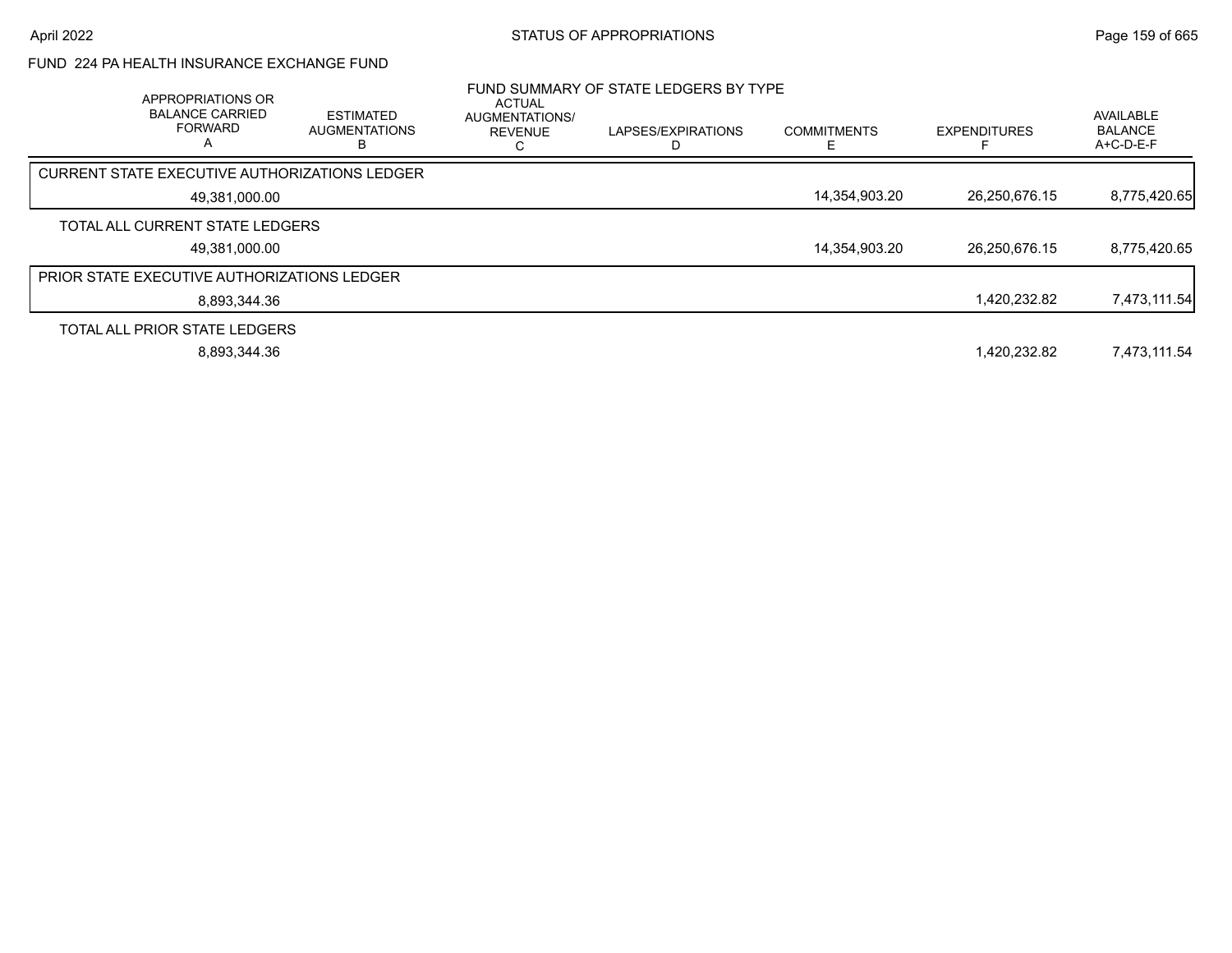### FUND 225 REINSURANCE FUND

| APPROPRIATIONS OR<br><b>BALANCE CARRIED</b><br><b>FORWARD</b><br>A | <b>ESTIMATED</b><br><b>AUGMENTATIONS</b> | ACTUAL<br>AUGMENTATIONS/<br><b>REVENUE</b> | FUND SUMMARY OF STATE LEDGERS BY TYPE<br>LAPSES/EXPIRATIONS | <b>COMMITMENTS</b> | <b>EXPENDITURES</b> | AVAILABLE<br><b>BALANCE</b><br>A+C-D-E-F |
|--------------------------------------------------------------------|------------------------------------------|--------------------------------------------|-------------------------------------------------------------|--------------------|---------------------|------------------------------------------|
| <b>CURRENT STATE EXECUTIVE AUTHORIZATIONS LEDGER</b>               |                                          |                                            |                                                             |                    |                     |                                          |
| 275,000.00                                                         |                                          |                                            |                                                             | 51,300.00          | 151,780.07          | 71,919.93                                |
| TOTAL ALL CURRENT STATE LEDGERS                                    |                                          |                                            |                                                             |                    |                     |                                          |
| 275,000.00                                                         |                                          |                                            |                                                             | 51,300.00          | 151.780.07          | 71,919.93                                |
| PRIOR STATE EXECUTIVE AUTHORIZATIONS LEDGER                        |                                          |                                            |                                                             |                    |                     |                                          |
| 119,038.22                                                         |                                          |                                            |                                                             |                    |                     | 119,038.22                               |
| TOTAL ALL PRIOR STATE LEDGERS                                      |                                          |                                            |                                                             |                    |                     |                                          |
| 119,038.22                                                         |                                          |                                            |                                                             |                    |                     | 119,038.22                               |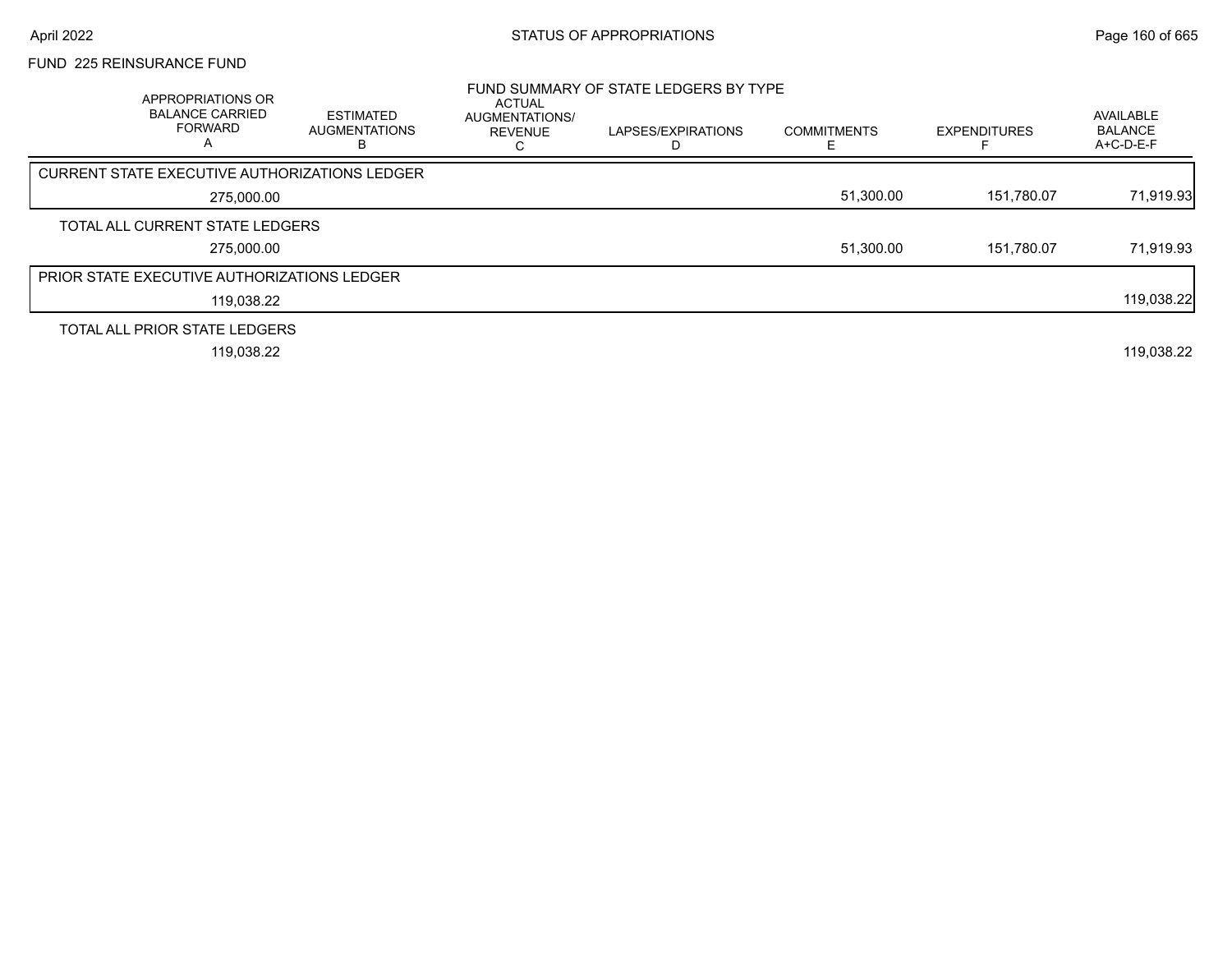### FUND 226 PA RURAL HEALTH REDESIGN CTR FUND

| APPROPRIATIONS OR<br><b>BALANCE CARRIED</b><br><b>FORWARD</b>     | <b>ESTIMATED</b><br><b>AUGMENTATIONS</b><br>в | <b>ACTUAL</b><br>AUGMENTATIONS/<br><b>REVENUE</b><br>C                                                                                                                  | LAPSES/EXPIRATIONS<br>D                                  | <b>COMMITMENTS</b><br>Е | <b>EXPENDITURES</b>                   | <b>AVAILABLE</b><br><b>BALANCE</b><br>A+C-D-E-F |
|-------------------------------------------------------------------|-----------------------------------------------|-------------------------------------------------------------------------------------------------------------------------------------------------------------------------|----------------------------------------------------------|-------------------------|---------------------------------------|-------------------------------------------------|
|                                                                   |                                               |                                                                                                                                                                         |                                                          |                         |                                       |                                                 |
| 350,000.00                                                        |                                               |                                                                                                                                                                         |                                                          |                         |                                       | 350,000.00                                      |
| <b>CURRENT STATE EXECUTIVE AUTHORIZATIONS - RESTRICTED LEDGER</b> |                                               |                                                                                                                                                                         |                                                          |                         |                                       |                                                 |
|                                                                   | 150,000.00                                    | 808,252.91                                                                                                                                                              |                                                          |                         | 559,536.20                            | 248,716.71                                      |
|                                                                   |                                               |                                                                                                                                                                         |                                                          |                         |                                       |                                                 |
| 350,000.00                                                        | 150,000.00                                    | 808,252.91                                                                                                                                                              |                                                          |                         | 559,536.20                            | 598,716.71                                      |
|                                                                   |                                               |                                                                                                                                                                         |                                                          |                         |                                       |                                                 |
| 483,806.58                                                        |                                               |                                                                                                                                                                         |                                                          |                         |                                       | 483,806.58                                      |
|                                                                   |                                               |                                                                                                                                                                         |                                                          |                         |                                       |                                                 |
| 22,304.99                                                         |                                               | $-8,252.91$                                                                                                                                                             |                                                          |                         | 14,052.08                             |                                                 |
|                                                                   |                                               |                                                                                                                                                                         |                                                          |                         |                                       |                                                 |
| 506,111.57                                                        |                                               | $-8,252.91$                                                                                                                                                             |                                                          |                         | 14,052.08                             | 483,806.58                                      |
|                                                                   |                                               | CURRENT STATE EXECUTIVE AUTHORIZATIONS LEDGER<br>TOTAL ALL CURRENT STATE LEDGERS<br><b>PRIOR STATE EXECUTIVE AUTHORIZATIONS LEDGER</b><br>TOTAL ALL PRIOR STATE LEDGERS | PRIOR STATE EXECUTIVE AUTHORIZATIONS - RESTRICTED LEDGER |                         | FUND SUMMARY OF STATE LEDGERS BY TYPE |                                                 |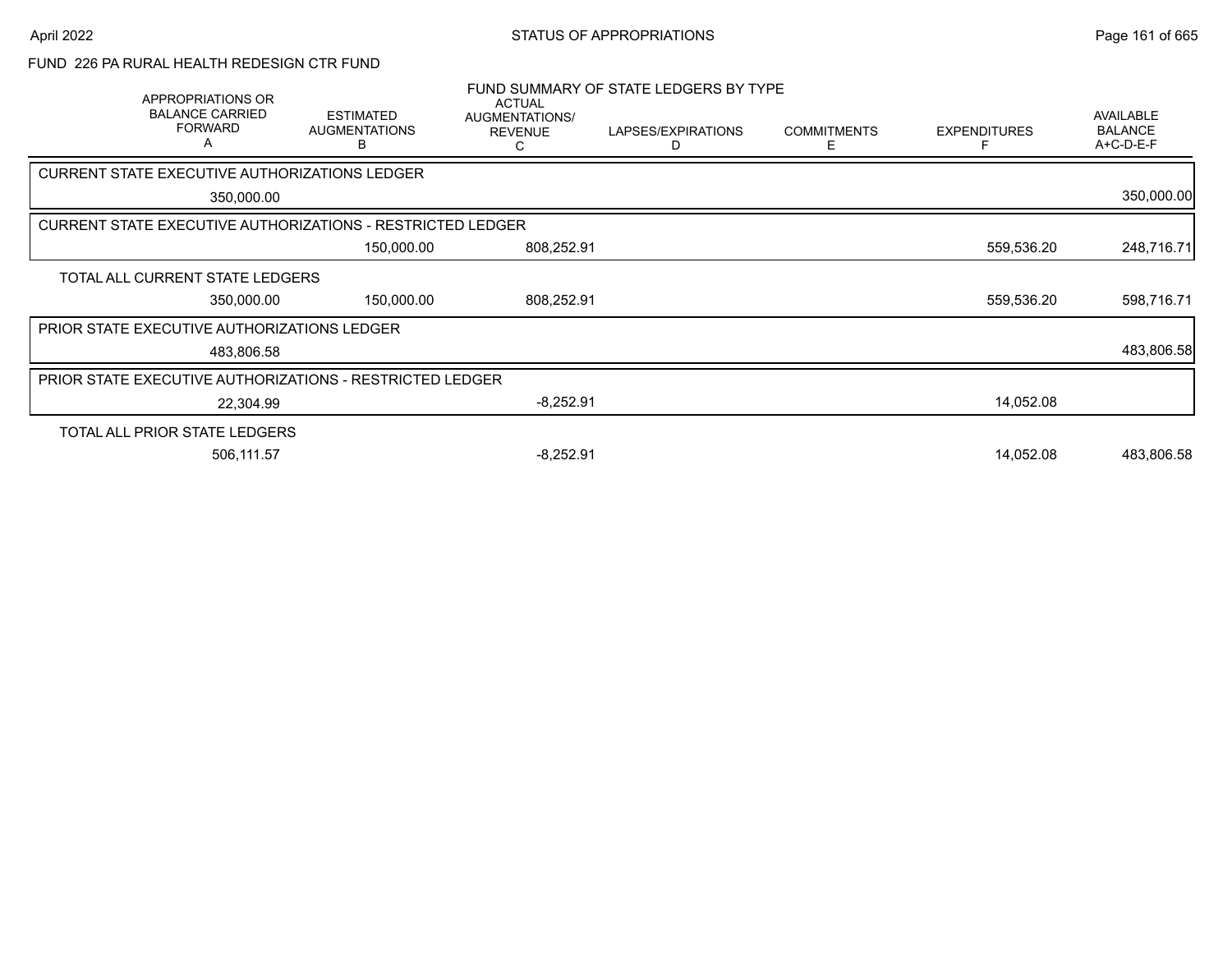# FUND 227 COUNTY VOTING APPARATUS FUND

| APPROPRIATIONS OR<br><b>BALANCE CARRIED</b><br>FORWARD | <b>ESTIMATED</b><br>AUGMENTATIONS | ACTUAL<br>AUGMENTATIONS/<br>REVENUE | FUND SUMMARY OF STATE LEDGERS BY TYPE<br>LAPSES/EXPIRATIONS | <b>COMMITMENTS</b> | <b>EXPENDITURES</b> | AVAILABLE<br><b>BALANCE</b><br>$A+C-D-E-F$ |
|--------------------------------------------------------|-----------------------------------|-------------------------------------|-------------------------------------------------------------|--------------------|---------------------|--------------------------------------------|
| <b>PRIOR STATE EXECUTIVE AUTHORIZATIONS LEDGER</b>     |                                   |                                     |                                                             |                    |                     |                                            |
| 47.218.029.02                                          |                                   |                                     |                                                             | 14.851.418.70      | 778.720.15          | 31.587.890.17                              |
| TOTAL ALL PRIOR STATE LEDGERS                          |                                   |                                     |                                                             |                    |                     |                                            |
| 47,218,029.02                                          |                                   |                                     |                                                             | 14,851,418.70      | 778.720.15          | 31,587,890.17                              |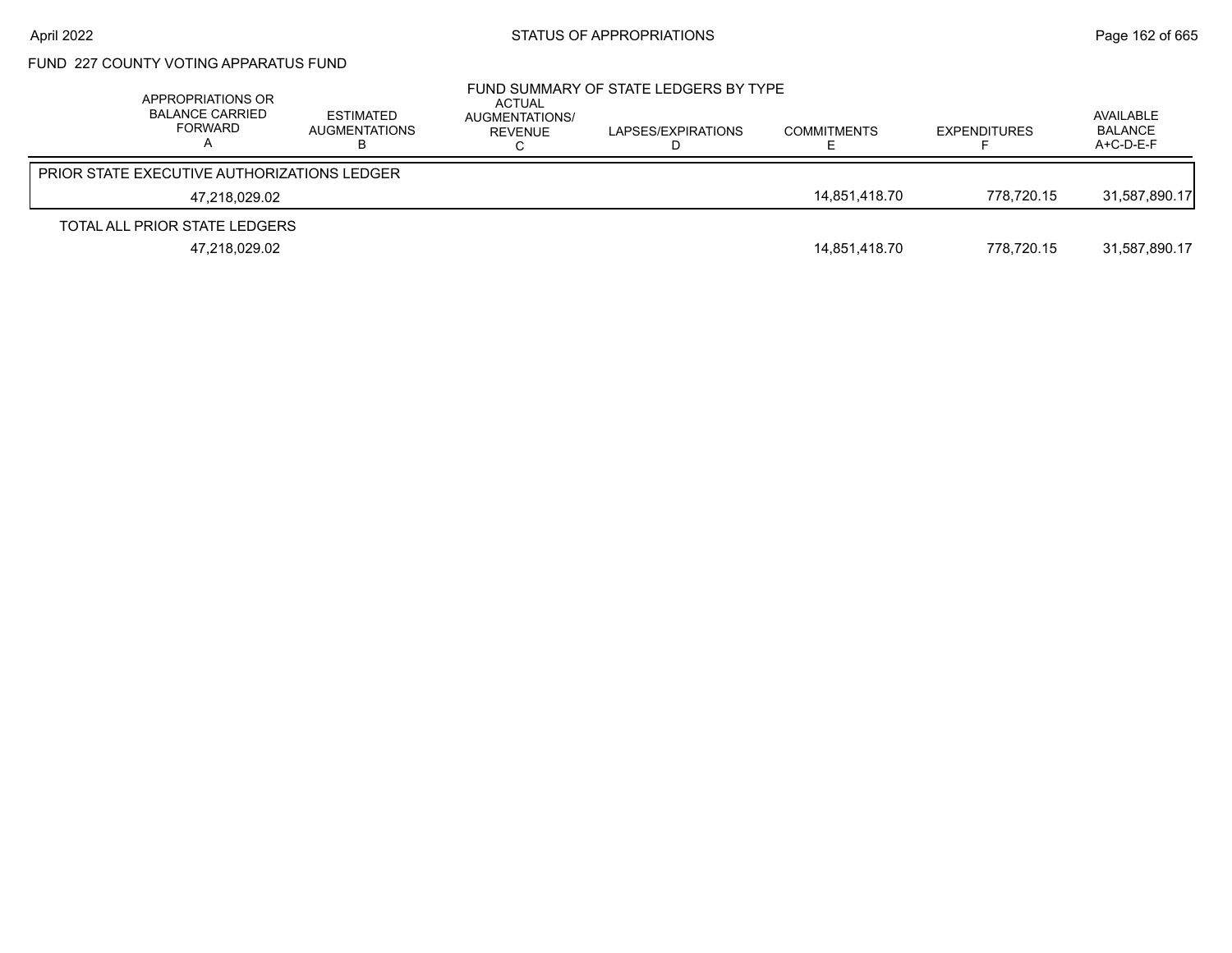# FUND 229 MILITARY INSTALLATION REMED FUND

| APPROPRIATIONS OR<br>BALANCE CARRIED<br>FORWARD | <b>ESTIMATED</b><br>AUGMENTATIONS | ACTUAL<br>AUGMENTATIONS/<br><b>REVENUE</b> | FUND SUMMARY OF STATE LEDGERS BY TYPE<br>LAPSES/EXPIRATIONS | <b>COMMITMENTS</b> | <b>EXPENDITURES</b> | AVAILABLE<br><b>BALANCE</b><br>A+C-D-E-F |
|-------------------------------------------------|-----------------------------------|--------------------------------------------|-------------------------------------------------------------|--------------------|---------------------|------------------------------------------|
| <b>RESTRICTED RECEIPTS LEDGER</b>               |                                   |                                            |                                                             |                    |                     |                                          |
|                                                 |                                   | 15,803,505.12                              |                                                             |                    | 15.803.371.10       | 134.02                                   |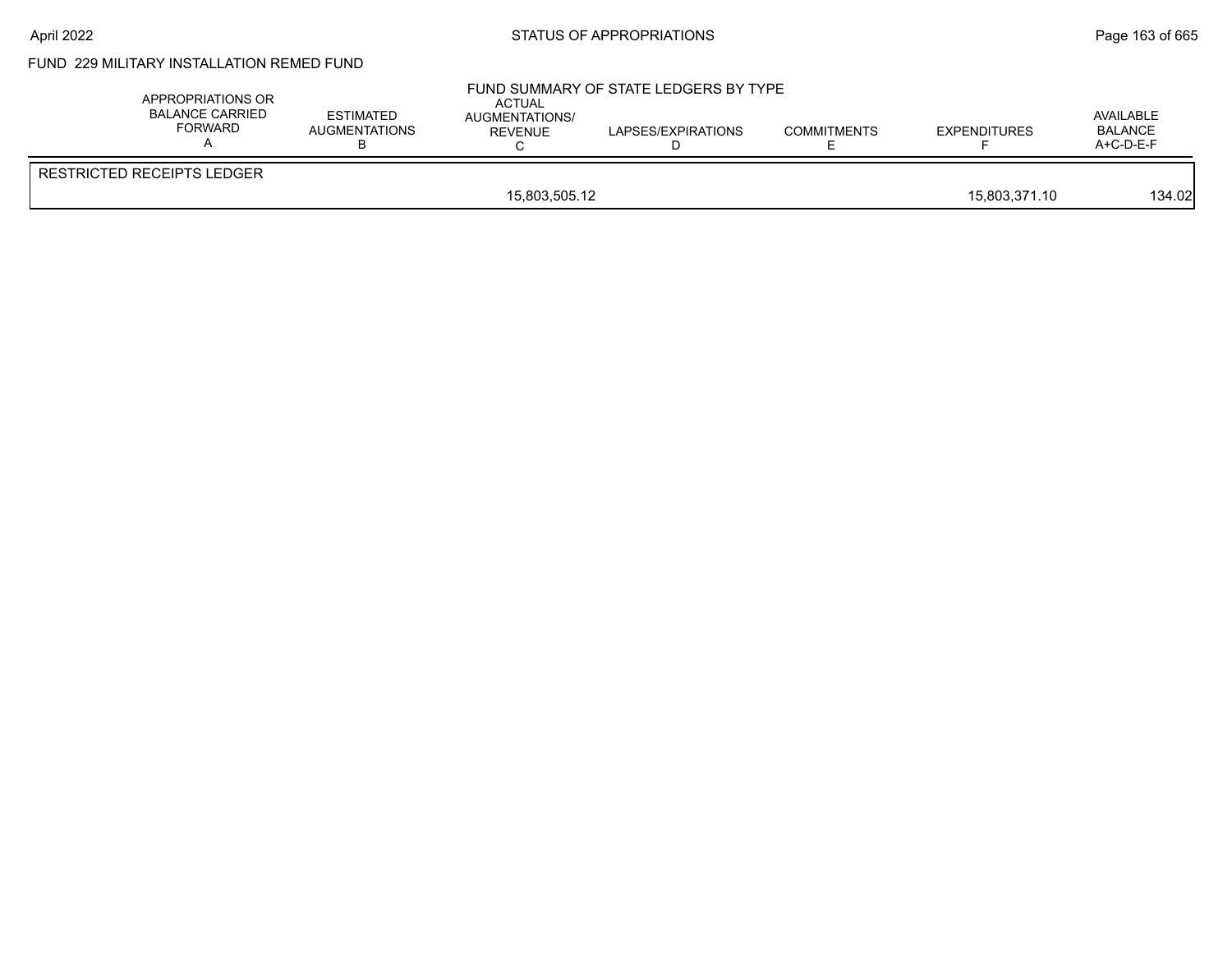#### CURRENT STATE APPROPRIATIONS LEDGER

|                               | APPROPRIATIONS OR<br><b>BALANCE CARRIED</b><br><b>FORWARD</b><br>A    | <b>ESTIMATED</b><br><b>AUGMENTATIONS</b><br>в | <b>ACTUAL</b><br>AUGMENTATIONS/<br><b>REVENUE</b><br>C | LAPSES/EXPIRATIONS<br>D | <b>COMMITMENTS</b><br>Е | <b>EXPENDITURES</b><br>F | <b>AVAILABLE</b><br><b>BALANCE</b><br>A+C-D-E-F |
|-------------------------------|-----------------------------------------------------------------------|-----------------------------------------------|--------------------------------------------------------|-------------------------|-------------------------|--------------------------|-------------------------------------------------|
| BA 10 - Aging                 |                                                                       |                                               |                                                        |                         |                         |                          |                                                 |
| <b>GENERAL GOVERNMENT</b>     |                                                                       |                                               |                                                        |                         |                         |                          |                                                 |
|                               | 10701 2021 General Government Operations<br>10,171,000.00             | 80,000.00                                     | 67,294.69                                              |                         | 659,074.61              | 7,263,624.89             | 2,315,595.19                                    |
| <b>GRANTS AND SUBSIDIES</b>   |                                                                       |                                               |                                                        |                         |                         |                          |                                                 |
|                               | 10001 2021 Transfer to Pharmaceutical Assistance Fd<br>155,000,000.00 |                                               |                                                        |                         |                         | 80,000,000.00            | 75,000,000.00                                   |
| 10008 2021                    | PennCARE<br>281,993,000.00                                            | 725,000.00                                    | 243,911.20                                             |                         | 44,371,265.16           | 237,550,093.30           | 315,552.74                                      |
| 10747 2021                    | <b>Grants to Senior Centers</b><br>2,000,000.00                       |                                               |                                                        |                         |                         | 1,999,800.00             | 200.00                                          |
| 10749 2021                    | <b>Pre-Admission Assessment</b><br>8,750,000.00                       |                                               |                                                        |                         | 323,785.97              | 2,608,278.71             | 5,817,935.32                                    |
| 10914 2021                    | <b>Caregiver Support</b><br>12,103,000.00                             |                                               |                                                        |                         | 1,488,387.00            | 6,396,192.00             | 4,218,421.00                                    |
|                               | 10959 2021 Alzheimer's Outreach<br>250,000.00                         |                                               |                                                        |                         | 74,198.00               | 175,802.00               |                                                 |
| <b>DEPT TOTAL</b>             | 470,267,000.00                                                        | 805,000.00                                    | 311,205.89                                             |                         | 46,916,710.74           | 335,993,790.90           | 87,667,704.25                                   |
| <b>BA 21 - Human Services</b> |                                                                       |                                               |                                                        |                         |                         |                          |                                                 |
| <b>GRANTS AND SUBSIDIES</b>   |                                                                       |                                               |                                                        |                         |                         |                          |                                                 |
| 11072 2021                    | <b>Medical Assist-Transportation Services</b><br>3,500,000.00         |                                               |                                                        |                         | 902,567.82              | 2,597,432.18             |                                                 |
| 11134 2021                    | Medical Assist - Community Healthchoices<br>348,966,000.00            |                                               |                                                        |                         |                         | 348,966,000.00           |                                                 |
| <b>DEPT TOTAL</b>             | 352,466,000.00                                                        |                                               |                                                        |                         | 902,567.82              | 351,563,432.18           |                                                 |
| <b>LEDGER TOTAL</b>           | 822,733,000.00                                                        | 805,000.00                                    | 311,205.89                                             |                         | 47,819,278.56           | 687,557,223.08           | 87,667,704.25                                   |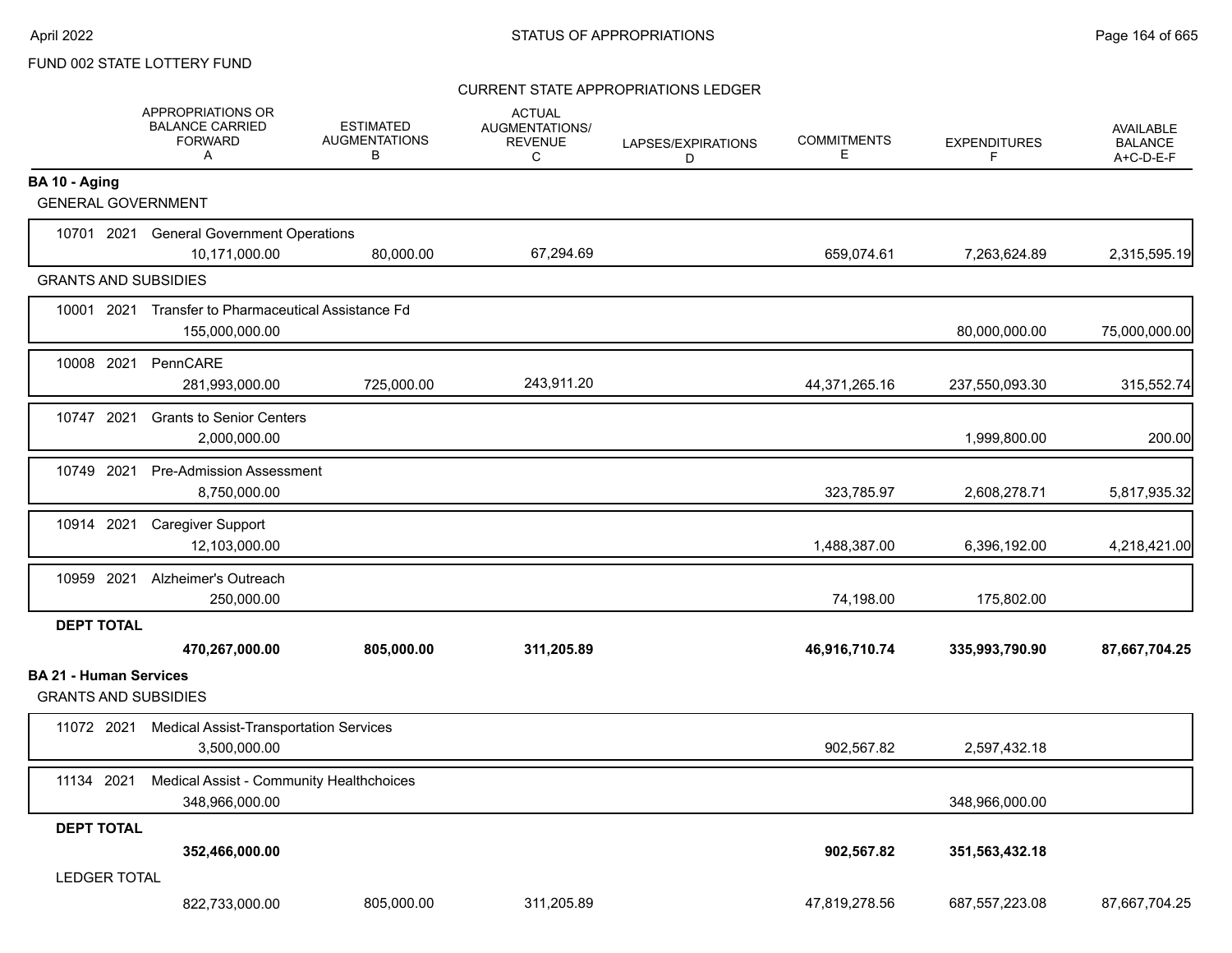#### CURRENT STATE EXECUTIVE AUTHORIZATIONS LEDGER

|                                                              | APPROPRIATIONS OR<br><b>BALANCE CARRIED</b><br><b>FORWARD</b><br>Α | <b>ESTIMATED</b><br><b>AUGMENTATIONS</b><br>В | <b>ACTUAL</b><br>AUGMENTATIONS/<br><b>REVENUE</b><br>C | LAPSES/EXPIRATIONS<br>D | <b>COMMITMENTS</b><br>Е | <b>EXPENDITURES</b> | AVAILABLE<br><b>BALANCE</b><br>A+C-D-E-F |
|--------------------------------------------------------------|--------------------------------------------------------------------|-----------------------------------------------|--------------------------------------------------------|-------------------------|-------------------------|---------------------|------------------------------------------|
| <b>BA 18 - Revenue</b>                                       |                                                                    |                                               |                                                        |                         |                         |                     |                                          |
| <b>GENERAL GOVERNMENT</b>                                    |                                                                    |                                               |                                                        |                         |                         |                     |                                          |
| 20020 2021                                                   | Payment of Prize Money<br>490,293,000.00                           |                                               |                                                        |                         | 61,971,515.28           | 364,457,743.82      | 63,863,740.90                            |
| 20022 2021                                                   | <b>On-Line Vendor Commissions</b><br>76,692,000.00                 |                                               |                                                        |                         | 16,969,642.13           | 50,872,842.98       | 8,849,514.89                             |
| 20024 2021                                                   | <b>Instant Vendor Commissions</b><br>55,100,000.00                 |                                               |                                                        |                         | 13,589,365.21           | 38,933,199.90       | 2,577,434.89                             |
| 20270 2021                                                   | <b>Lottery Advertising</b><br>51,000,000.00                        | 500,000.00                                    | 500,000.00                                             |                         | 18,881,223.01           | 32,618,776.84       | 0.15                                     |
| 20296 2021                                                   | <b>General Operations</b><br>70,308,000.00                         | 163,000.00                                    | 160,805.00                                             |                         | 12,612,681.02           | 38,468,690.21       | 19,387,433.77                            |
| 20361 2021                                                   | Property Tax Rent Rebate - General Op<br>18,952,000.00             |                                               |                                                        |                         | 328,671.60              | 14,925,687.07       | 3,697,641.33                             |
| 20438 2021                                                   | iLottery Vendor Commissions<br>27,900,000.00                       |                                               |                                                        |                         | 13,932,091.37           | 13,967,908.63       |                                          |
| <b>GRANTS AND SUBSIDIES</b>                                  |                                                                    |                                               |                                                        |                         |                         |                     |                                          |
| 20021 2021                                                   | Prop Tax/Rent Astnc for Older Penn<br>234,600,000.00               |                                               |                                                        |                         |                         | 206,866,885.94      | 27,733,114.06                            |
| <b>DEPT TOTAL</b>                                            |                                                                    |                                               |                                                        |                         |                         |                     |                                          |
|                                                              | 1,024,845,000.00                                                   | 663,000.00                                    | 660,805.00                                             |                         | 138,285,189.62          | 761,111,735.39      | 126,108,879.99                           |
| <b>BA 78 - Transportation</b><br><b>GRANTS AND SUBSIDIES</b> |                                                                    |                                               |                                                        |                         |                         |                     |                                          |
| 20167 2021                                                   | Older Pennsylvania Shared Rides<br>75.000.000.00                   |                                               |                                                        |                         | 46,468,894.47           | 28,429,105.53       | 102,000.00                               |
| 20335 2021                                                   | Transfer to Public Transp. Trust Fund<br>95,907,000.00             |                                               |                                                        |                         |                         | 95,907,000.00       |                                          |
| <b>DEPT TOTAL</b>                                            |                                                                    |                                               |                                                        |                         |                         |                     |                                          |
|                                                              | 170,907,000.00                                                     |                                               |                                                        |                         | 46,468,894.47           | 124,336,105.53      | 102,000.00                               |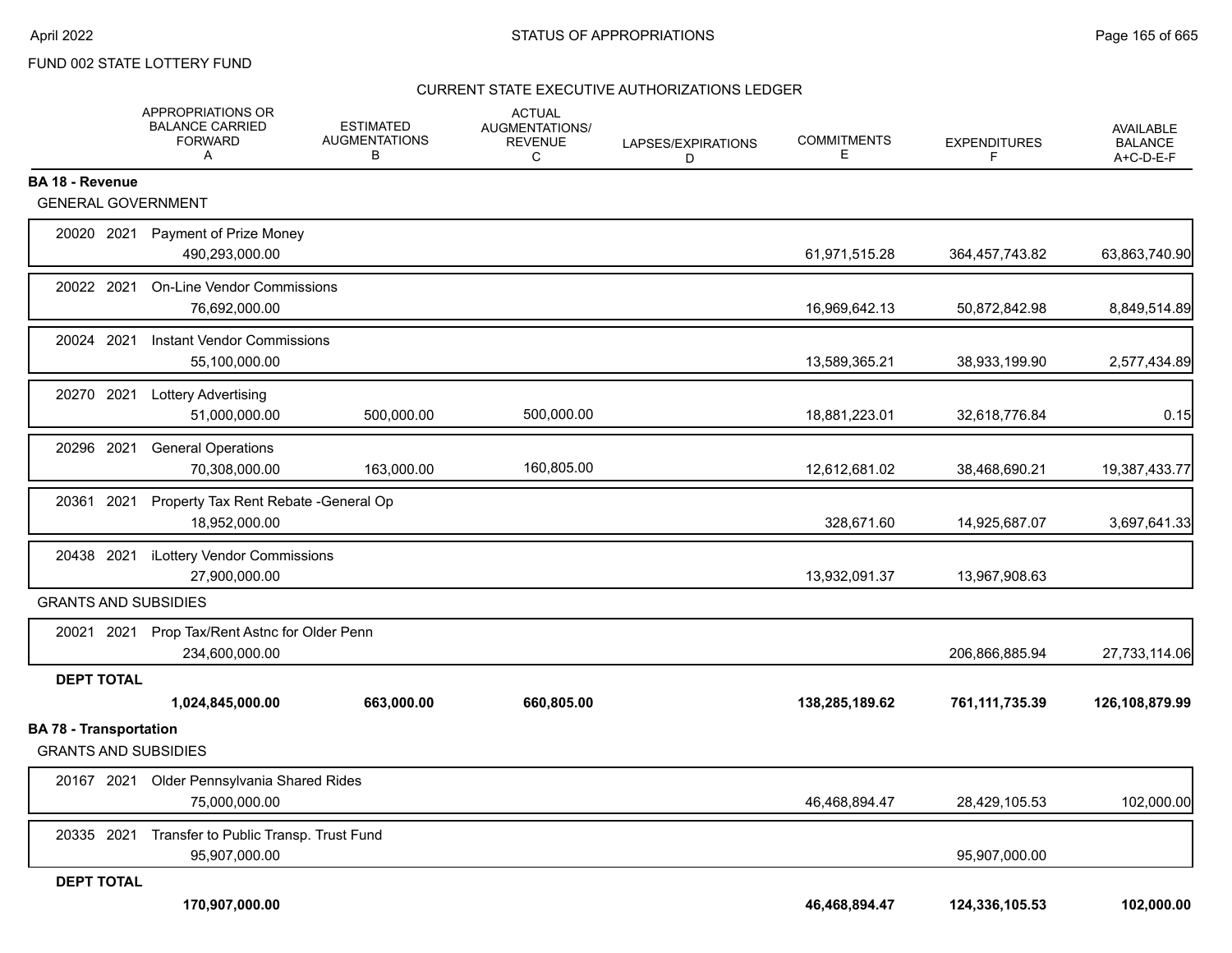|  | April 2022 |
|--|------------|
|  |            |

#### LEDGER TOTAL

| -----------                           |                  |             |            |                |                  |                |  |
|---------------------------------------|------------------|-------------|------------|----------------|------------------|----------------|--|
|                                       | 1.195.752.000.00 | 663.000.00  | 660.805.00 | 184.754.084.09 | 885.447.840.92   | 126,210,879.99 |  |
| TOTAL TOTAL ALL CURRENT STATE LEDGERS |                  |             |            |                |                  |                |  |
|                                       | 2,018,485,000.00 | .468,000.00 | 972,010.89 | 232,573,362.65 | 1.573.005.064.00 | 213,878,584.24 |  |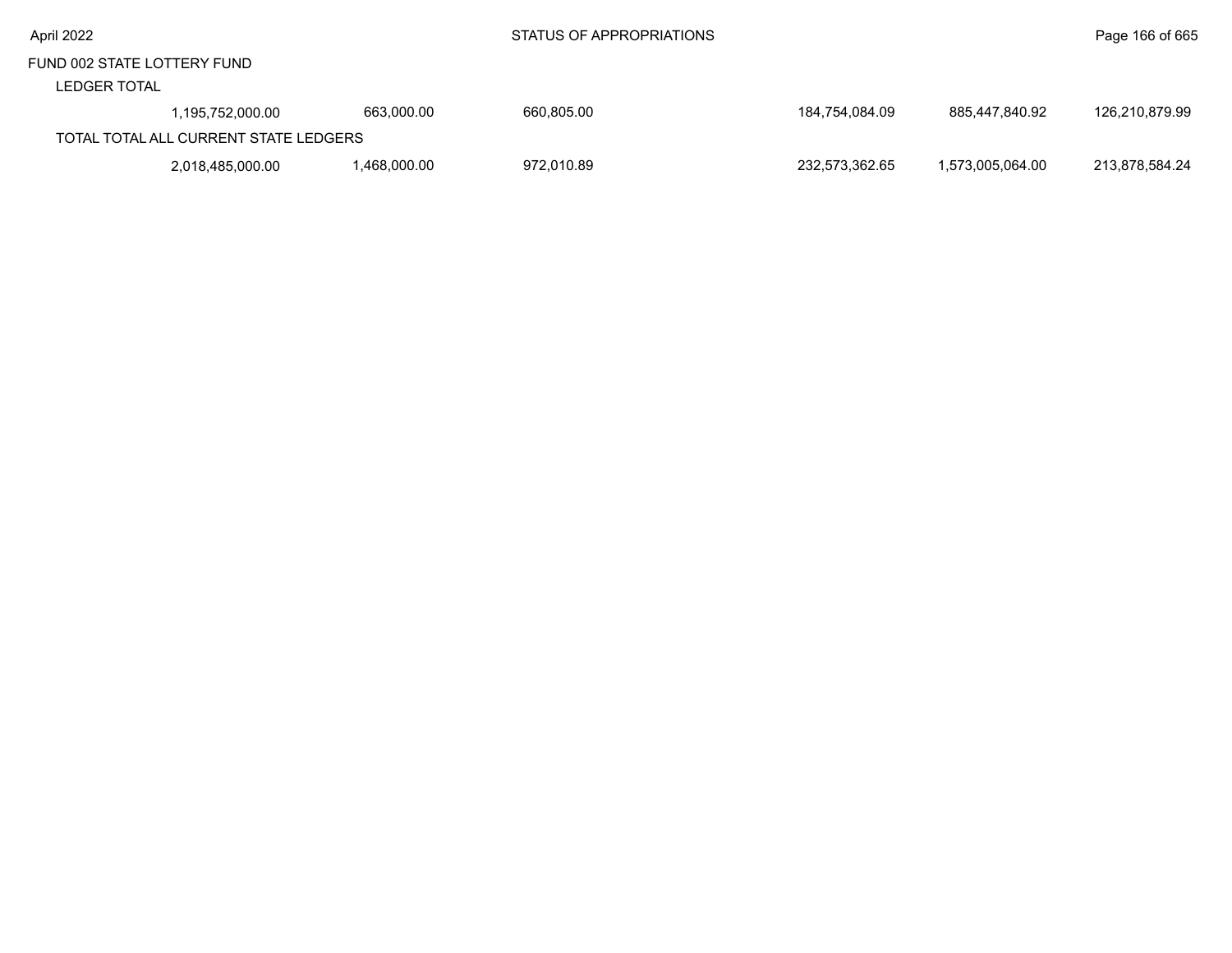#### PRIOR STATE APPROPRIATIONS LEDGER

|                             | APPROPRIATIONS OR<br><b>BALANCE CARRIED</b><br><b>FORWARD</b><br>A   | <b>ESTIMATED</b><br><b>AUGMENTATIONS</b><br>В | <b>ACTUAL</b><br>AUGMENTATIONS/<br><b>REVENUE</b><br>C | LAPSES/EXPIRATIONS<br>D | <b>COMMITMENTS</b><br>Е | <b>EXPENDITURES</b><br>F | <b>AVAILABLE</b><br><b>BALANCE</b><br>A+C-D-E-F |
|-----------------------------|----------------------------------------------------------------------|-----------------------------------------------|--------------------------------------------------------|-------------------------|-------------------------|--------------------------|-------------------------------------------------|
| BA 10 - Aging               |                                                                      |                                               |                                                        |                         |                         |                          |                                                 |
| <b>GENERAL GOVERNMENT</b>   |                                                                      |                                               |                                                        |                         |                         |                          |                                                 |
|                             | 10701 2019 General Government Operations<br>399.70                   |                                               |                                                        |                         | 388.66                  |                          | 11.04                                           |
|                             | 10701 2020 General Government Operations<br>1,048,949.03             |                                               | $-40.00$                                               |                         |                         | 465,313.52               | 583,595.51                                      |
| <b>GRANTS AND SUBSIDIES</b> |                                                                      |                                               |                                                        |                         |                         |                          |                                                 |
|                             | 10001 2020 Transfer to Pharmaceutical Assistance Fd<br>15,000,000.00 |                                               |                                                        |                         |                         |                          | 15,000,000.00                                   |
|                             | 10008 2018 PennCARE<br>455.79                                        |                                               |                                                        |                         |                         |                          | 455.79                                          |
|                             | 10008 2019 PennCARE<br>1,747,790.76                                  |                                               |                                                        |                         |                         | $-3,660.00$              | 1,751,450.76                                    |
|                             | 10008 2020 PennCARE<br>3,879,105.04                                  |                                               | 525.00                                                 |                         | 124,149.01              | $-8,295,333.76$          | 12,050,814.79                                   |
| 10747 2017                  | <b>Grants to Senior Centers</b><br>55,657.27                         |                                               |                                                        |                         | 19,975.00               | 30,977.79                | 4,704.48                                        |
|                             | 10747 2018 Grants to Senior Centers<br>205,918.11                    |                                               |                                                        |                         | 30,650.98               | 167,596.93               | 7,670.20                                        |
|                             | 10747 2019 Grants to Senior Centers<br>1,028,270.00                  |                                               |                                                        |                         | 120,833.26              | 907,428.04               | 8.70                                            |
|                             | 10747 2020 Grants to Senior Centers                                  |                                               |                                                        |                         | 4,936.00                | $-4,940.00$              | 4.00                                            |
|                             | 10749 2019 Pre-Admission Assessment<br>10,001.50                     |                                               |                                                        |                         |                         |                          | 10,001.50                                       |
|                             | 10749 2020 Pre-Admission Assessment<br>5,996,915.00                  |                                               |                                                        |                         |                         | 5,969,981.34             | 26,933.66                                       |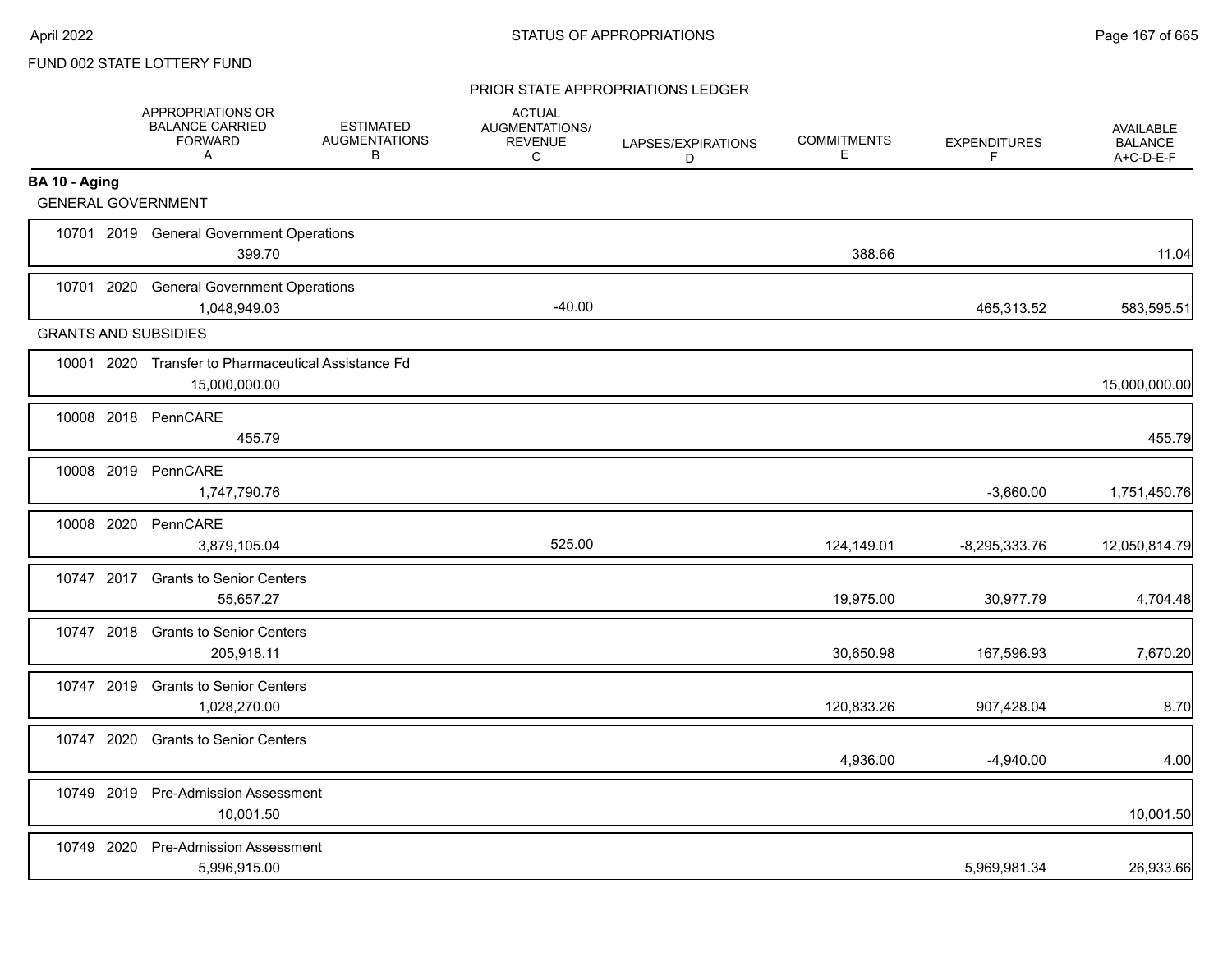#### PRIOR STATE APPROPRIATIONS LEDGER

|                                                              | <b>APPROPRIATIONS OR</b><br><b>BALANCE CARRIED</b><br><b>FORWARD</b><br>Α | <b>ESTIMATED</b><br><b>AUGMENTATIONS</b><br>В | <b>ACTUAL</b><br>AUGMENTATIONS/<br><b>REVENUE</b><br>C | LAPSES/EXPIRATIONS<br>D | <b>COMMITMENTS</b><br>Ε | <b>EXPENDITURES</b><br>F | <b>AVAILABLE</b><br><b>BALANCE</b><br>A+C-D-E-F |
|--------------------------------------------------------------|---------------------------------------------------------------------------|-----------------------------------------------|--------------------------------------------------------|-------------------------|-------------------------|--------------------------|-------------------------------------------------|
| 10914 2019                                                   | <b>Caregiver Support</b><br>127,955.43                                    |                                               |                                                        |                         |                         | $-50.00$                 | 128,005.43                                      |
| 10914 2020                                                   | <b>Caregiver Support</b><br>1,955,148.00                                  |                                               |                                                        |                         | 176,763.00              | $-1,469,276.69$          | 3,247,661.69                                    |
| 10959 2020                                                   | Alzheimer's Outreach<br>115,789.00                                        |                                               |                                                        |                         |                         | 113,083.00               | 2,706.00                                        |
| <b>DEPT TOTAL</b>                                            |                                                                           |                                               |                                                        |                         |                         |                          |                                                 |
|                                                              | 31,172,354.63                                                             |                                               | 485.00                                                 |                         | 477,695.91              | $-2,118,879.83$          | 32,814,023.55                                   |
| <b>BA 21 - Human Services</b><br><b>GRANTS AND SUBSIDIES</b> |                                                                           |                                               |                                                        |                         |                         |                          |                                                 |
| 11072 2020                                                   | <b>Medical Assist-Transportation Services</b><br>121,158.94               |                                               |                                                        |                         |                         |                          | 121,158.94                                      |
| 2020<br>11134                                                | Medical Assist - Community Healthchoices<br>90,000,000.00                 |                                               |                                                        |                         |                         | 90,000,000.00            |                                                 |
| <b>DEPT TOTAL</b>                                            |                                                                           |                                               |                                                        |                         |                         |                          |                                                 |
|                                                              | 90,121,158.94                                                             |                                               |                                                        |                         |                         | 90,000,000.00            | 121,158.94                                      |
| <b>LEDGER TOTAL</b>                                          |                                                                           |                                               |                                                        |                         |                         |                          |                                                 |
|                                                              | 121,293,513.57                                                            |                                               | 485.00                                                 |                         | 477,695.91              | 87,881,120.17            | 32,935,182.49                                   |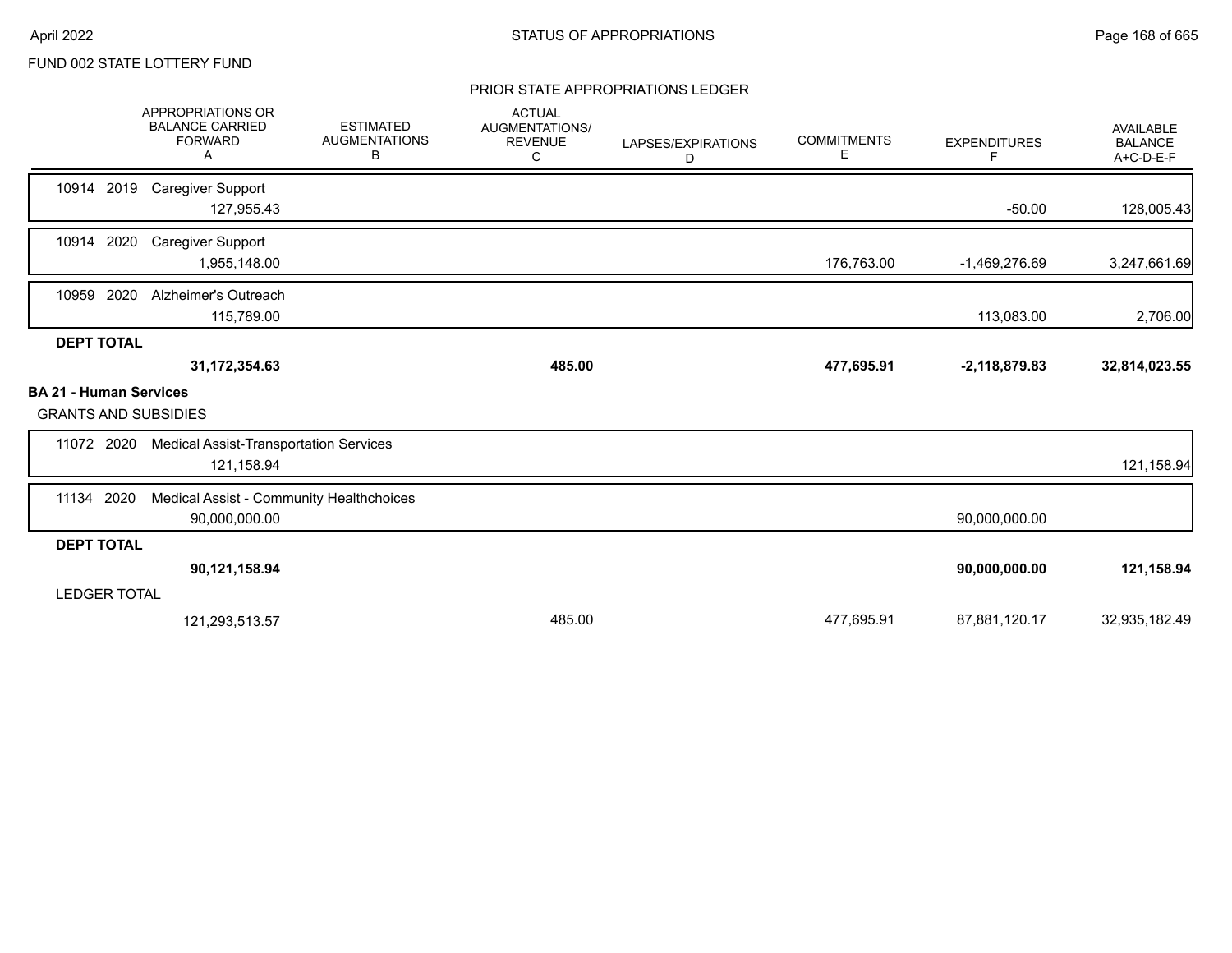#### PRIOR STATE EXECUTIVE AUTHORIZATIONS LEDGER

|                               | <b>APPROPRIATIONS OR</b><br><b>BALANCE CARRIED</b><br><b>FORWARD</b><br>Α | <b>ESTIMATED</b><br><b>AUGMENTATIONS</b><br>В | <b>ACTUAL</b><br><b>AUGMENTATIONS/</b><br><b>REVENUE</b><br>C | LAPSES/EXPIRATIONS<br>D | <b>COMMITMENTS</b><br>Е | <b>EXPENDITURES</b><br>F. | <b>AVAILABLE</b><br><b>BALANCE</b><br>A+C-D-E-F |
|-------------------------------|---------------------------------------------------------------------------|-----------------------------------------------|---------------------------------------------------------------|-------------------------|-------------------------|---------------------------|-------------------------------------------------|
| BA 18 - Revenue               |                                                                           |                                               |                                                               |                         |                         |                           |                                                 |
| <b>GENERAL GOVERNMENT</b>     |                                                                           |                                               |                                                               |                         |                         |                           |                                                 |
|                               | 20020 2019 Payment of Prize Money<br>15,000.00                            |                                               |                                                               |                         |                         | 1.00                      | 14,999.00                                       |
| 20020 2020                    | Payment of Prize Money<br>30,904,323.68                                   |                                               |                                                               |                         |                         | 116,534.88                | 30,787,788.80                                   |
| 20022 2020                    | <b>On-Line Vendor Commissions</b><br>9,635,841.91                         |                                               |                                                               |                         |                         | 6,645,629.26              | 2,990,212.65                                    |
| 20024 2020                    | <b>Instant Vendor Commissions</b><br>13,581,965.67                        |                                               |                                                               |                         |                         | 9,668,681.03              | 3,913,284.64                                    |
|                               | 20270 2018 Lottery Advertising<br>1,100.00                                |                                               |                                                               |                         |                         |                           | 1,100.00                                        |
|                               | 20270 2019 Lottery Advertising<br>76,677.55                               |                                               |                                                               |                         |                         |                           | 76,677.55                                       |
|                               | 20270 2020 Lottery Advertising<br>11,699,021.28                           |                                               |                                                               |                         | 29,448.91               | 11,669,571.54             | 0.83                                            |
| 20296 2020                    | <b>General Operations</b><br>24,661,711.19                                |                                               |                                                               |                         | 11,160,505.60           | 13,324,738.86             | 176,466.73                                      |
|                               | 20361 2020 Property Tax Rent Rebate - General Op<br>3,068,376.49          |                                               |                                                               |                         |                         | 447,963.61                | 2,620,412.88                                    |
|                               | 20438 2020 iLottery Vendor Commissions<br>31,469,000.00                   |                                               |                                                               |                         | 1,665,195.19            | 12,931,464.62             | 16,872,340.19                                   |
| <b>GRANTS AND SUBSIDIES</b>   |                                                                           |                                               |                                                               |                         |                         |                           |                                                 |
|                               | 20021 2019 Prop Tax/Rent Astnc for Older Penn<br>9,544,318.45             |                                               |                                                               |                         |                         | 3,275,466.30              | 6,268,852.15                                    |
| <b>DEPT TOTAL</b>             |                                                                           |                                               |                                                               |                         |                         |                           |                                                 |
| <b>BA 78 - Transportation</b> | 134,657,336.22                                                            |                                               |                                                               |                         | 12,855,149.70           | 58,080,051.10             | 63,722,135.42                                   |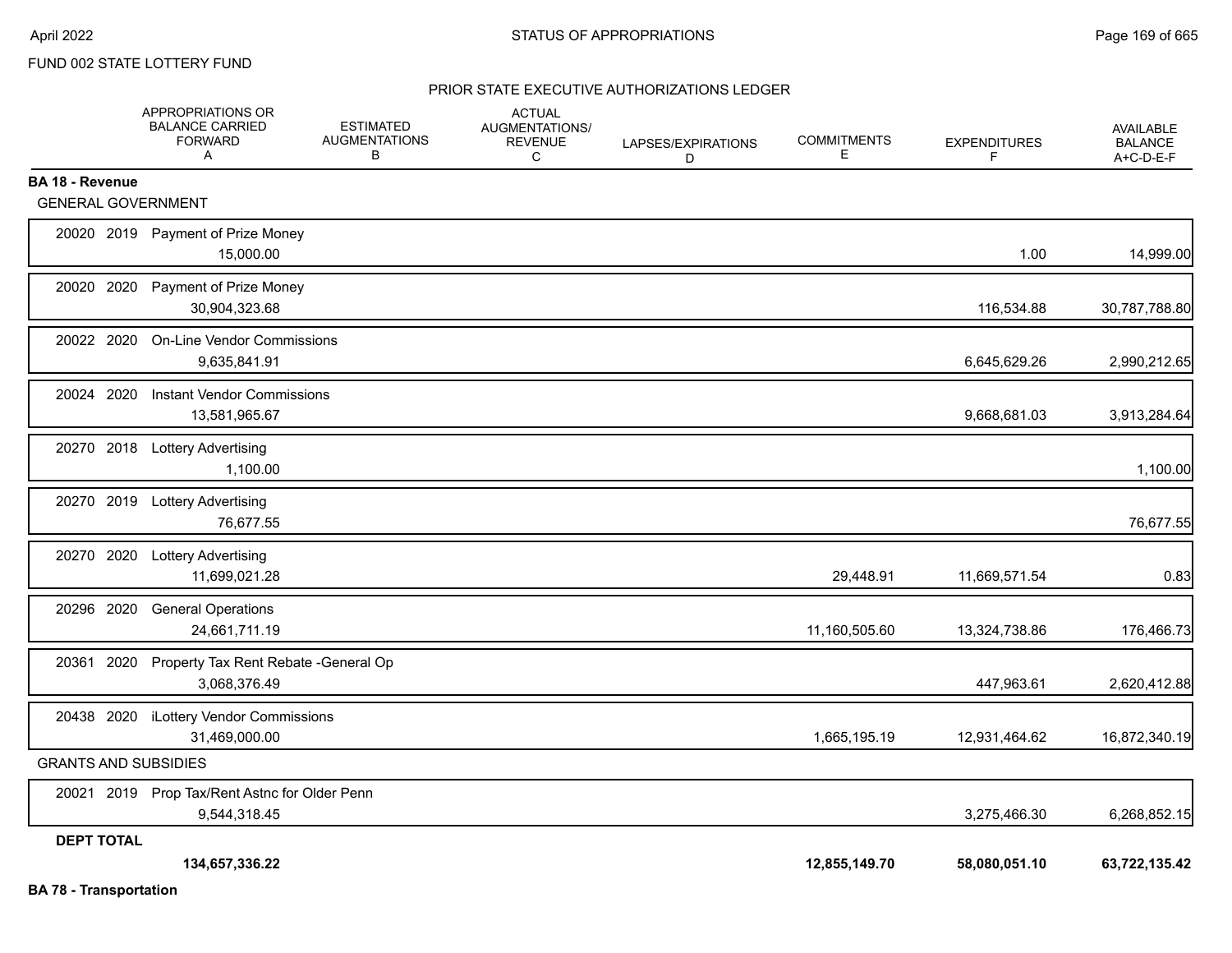#### PRIOR STATE EXECUTIVE AUTHORIZATIONS LEDGER

|                             | APPROPRIATIONS OR<br><b>BALANCE CARRIED</b><br><b>FORWARD</b><br>A | <b>ESTIMATED</b><br><b>AUGMENTATIONS</b><br>в | <b>ACTUAL</b><br>AUGMENTATIONS/<br><b>REVENUE</b><br>C | LAPSES/EXPIRATIONS<br>D | <b>COMMITMENTS</b> | <b>EXPENDITURES</b> | AVAILABLE<br><b>BALANCE</b><br>A+C-D-E-F |
|-----------------------------|--------------------------------------------------------------------|-----------------------------------------------|--------------------------------------------------------|-------------------------|--------------------|---------------------|------------------------------------------|
| <b>GRANTS AND SUBSIDIES</b> |                                                                    |                                               |                                                        |                         |                    |                     |                                          |
| 2020<br>20167               | Older Pennsylvania Shared Rides                                    |                                               |                                                        |                         |                    |                     |                                          |
|                             | 48,248,798.97                                                      |                                               |                                                        |                         |                    | 7,198,388.92        | 41,050,410.05                            |
| <b>DEPT TOTAL</b>           |                                                                    |                                               |                                                        |                         |                    |                     |                                          |
|                             | 48,248,798.97                                                      |                                               |                                                        |                         |                    | 7,198,388.92        | 41,050,410.05                            |
| <b>LEDGER TOTAL</b>         |                                                                    |                                               |                                                        |                         |                    |                     |                                          |
|                             | 182,906,135.19                                                     |                                               |                                                        |                         | 12,855,149.70      | 65,278,440.02       | 104,772,545.47                           |
|                             | TOTAL TOTAL ALL PRIOR STATE LEDGERS                                |                                               |                                                        |                         |                    |                     |                                          |
|                             | 304,199,648.76                                                     |                                               | 485.00                                                 |                         | 13,332,845.61      | 153,159,560.19      | 137,707,727.96                           |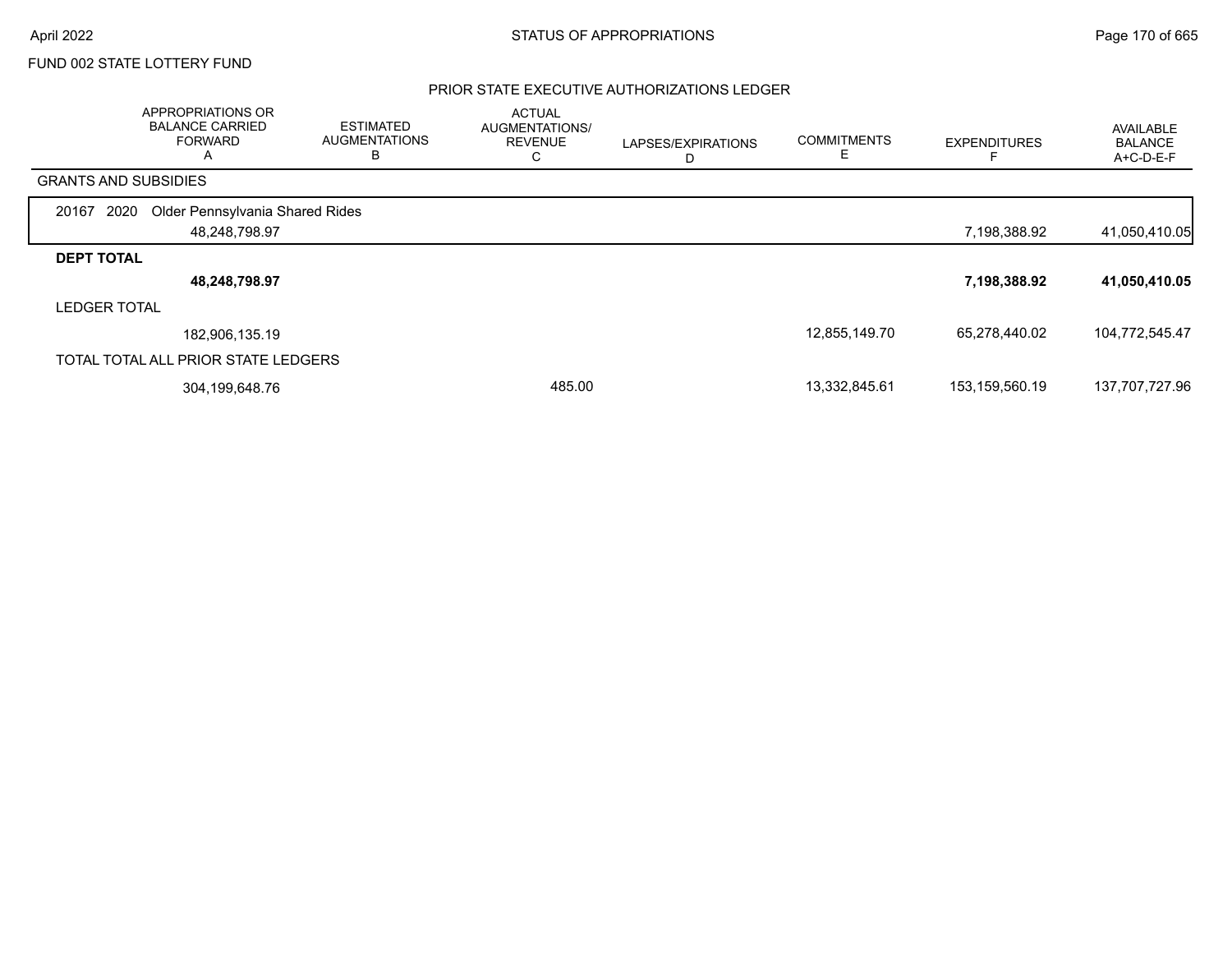#### RESTRICTED RECEIPTS LEDGER

|                           | <b>APPROPRIATIONS OR</b><br><b>BALANCE CARRIED</b><br><b>FORWARD</b><br>A | <b>ESTIMATED</b><br><b>AUGMENTATIONS</b><br>в | <b>ACTUAL</b><br><b>AUGMENTATIONS/</b><br><b>REVENUE</b><br>С | LAPSES/EXPIRATIONS<br>D | <b>COMMITMENTS</b><br>╘ | <b>EXPENDITURES</b> | AVAILABLE<br><b>BALANCE</b><br>A+C-D-E-F |
|---------------------------|---------------------------------------------------------------------------|-----------------------------------------------|---------------------------------------------------------------|-------------------------|-------------------------|---------------------|------------------------------------------|
| <b>BA 18 - Revenue</b>    |                                                                           |                                               |                                                               |                         |                         |                     |                                          |
| <b>GENERAL GOVERNMENT</b> |                                                                           |                                               |                                                               |                         |                         |                     |                                          |
| 2021<br>40176             | <b>Bond Collateral</b>                                                    |                                               |                                                               |                         |                         |                     |                                          |
|                           | 404,684.42                                                                |                                               | 90,000.00                                                     |                         |                         | 80,000.00           | 414,684.42                               |
| <b>DEPT TOTAL</b>         |                                                                           |                                               |                                                               |                         |                         |                     |                                          |
|                           | 404,684.42                                                                |                                               | 90,000.00                                                     |                         |                         | 80,000.00           | 414,684.42                               |
| <b>LEDGER TOTAL</b>       |                                                                           |                                               |                                                               |                         |                         |                     |                                          |
|                           | 404,684.42                                                                |                                               | 90.000.00                                                     |                         |                         | 80.000.00           | 414.684.42                               |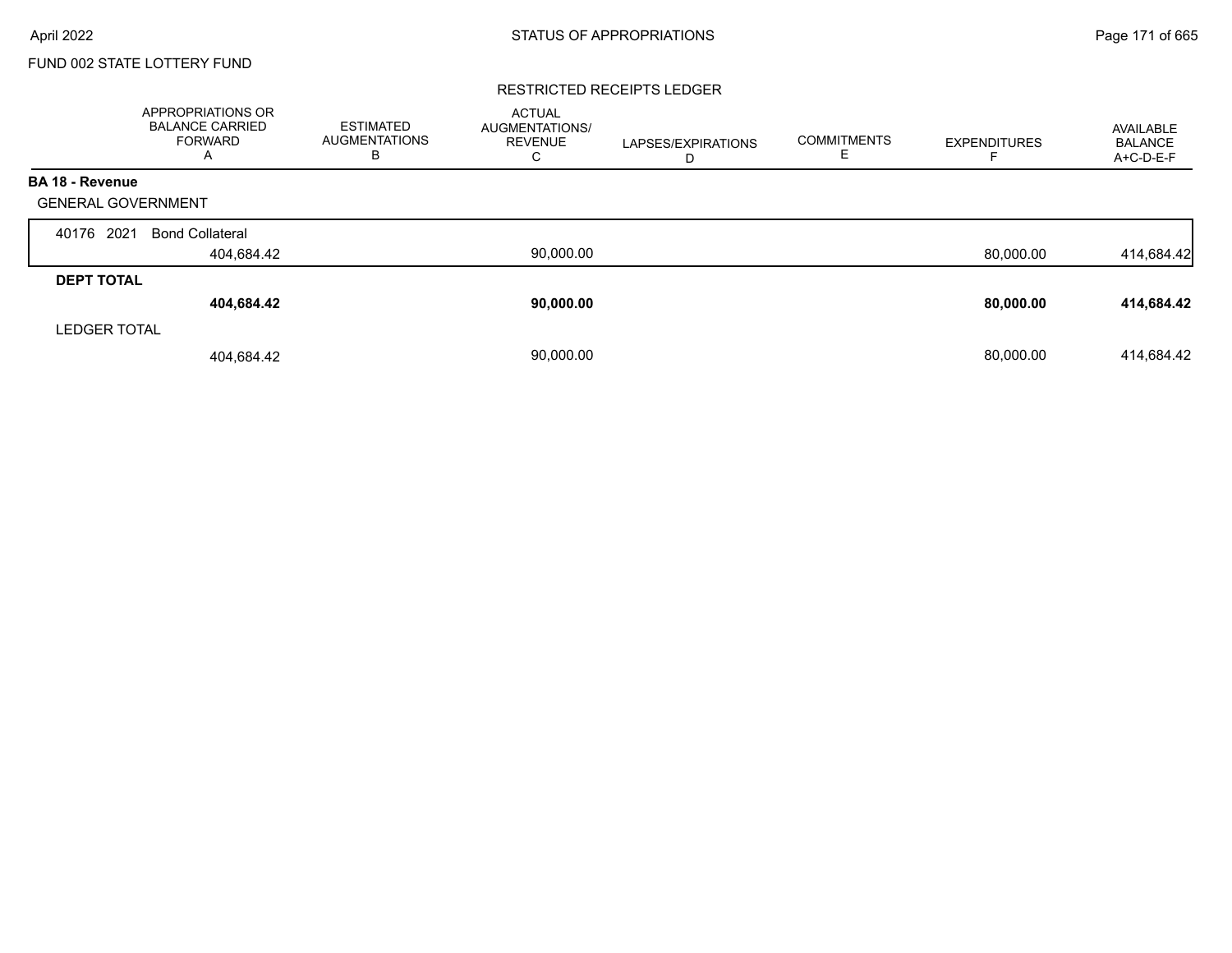#### RESTRICTED REVENUE LEDGER

|                           | APPROPRIATIONS OR<br><b>BALANCE CARRIED</b><br><b>FORWARD</b><br>$\mathsf{A}$ | <b>ESTIMATED</b><br><b>AUGMENTATIONS</b><br>В | <b>ACTUAL</b><br>AUGMENTATIONS/<br><b>REVENUE</b><br>C | LAPSES/EXPIRATIONS<br>D | <b>COMMITMENTS</b><br>Е | <b>EXPENDITURES</b> | AVAILABLE<br><b>BALANCE</b><br>A+C-D-E-F |
|---------------------------|-------------------------------------------------------------------------------|-----------------------------------------------|--------------------------------------------------------|-------------------------|-------------------------|---------------------|------------------------------------------|
| <b>BA 18 - Revenue</b>    |                                                                               |                                               |                                                        |                         |                         |                     |                                          |
| <b>GENERAL GOVERNMENT</b> |                                                                               |                                               |                                                        |                         |                         |                     |                                          |
| 60206 2021                | Access Compliance Account                                                     |                                               |                                                        |                         |                         |                     |                                          |
|                           | 2,650.00                                                                      |                                               |                                                        |                         |                         |                     | 2,650.00                                 |
| <b>DEPT TOTAL</b>         |                                                                               |                                               |                                                        |                         |                         |                     |                                          |
|                           | 2,650.00                                                                      |                                               |                                                        |                         |                         |                     | 2,650.00                                 |
| <b>LEDGER TOTAL</b>       |                                                                               |                                               |                                                        |                         |                         |                     |                                          |
|                           | 2,650.00                                                                      |                                               |                                                        |                         |                         |                     | 2,650.00                                 |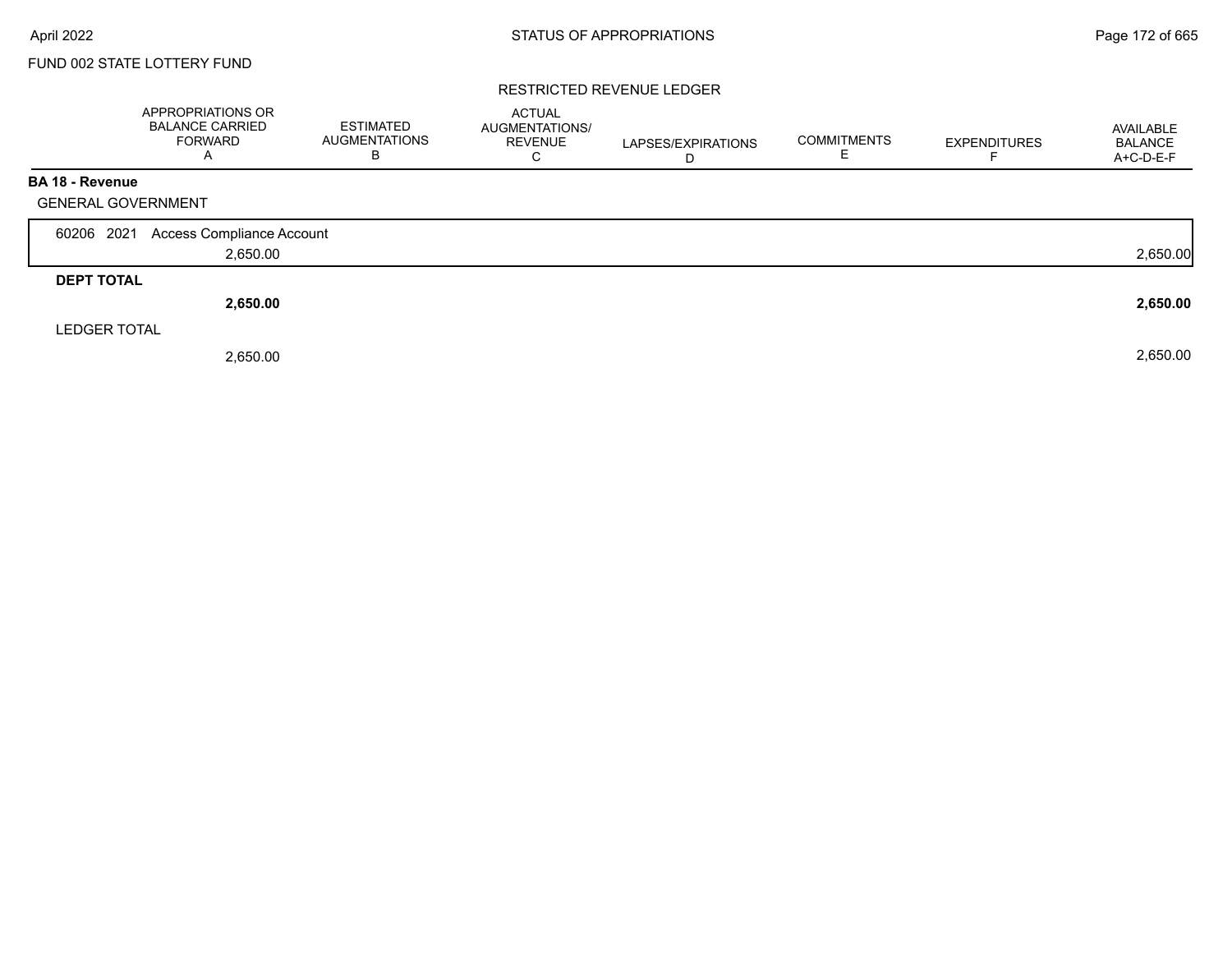# FUND 003 WILD RESOURCE CONSERVATION FUND

#### CURRENT STATE EXECUTIVE AUTHORIZATIONS LEDGER

|                           | APPROPRIATIONS OR<br><b>BALANCE CARRIED</b><br><b>FORWARD</b><br>A | <b>ESTIMATED</b><br><b>AUGMENTATIONS</b><br>B | <b>ACTUAL</b><br>AUGMENTATIONS/<br><b>REVENUE</b><br>С | LAPSES/EXPIRATIONS<br>D | <b>COMMITMENTS</b><br>E | <b>EXPENDITURES</b> | AVAILABLE<br><b>BALANCE</b><br>$A+C-D-E-F$ |
|---------------------------|--------------------------------------------------------------------|-----------------------------------------------|--------------------------------------------------------|-------------------------|-------------------------|---------------------|--------------------------------------------|
|                           | <b>BA 38 - Conservation &amp; Natural Resourc</b>                  |                                               |                                                        |                         |                         |                     |                                            |
| <b>GENERAL GOVERNMENT</b> |                                                                    |                                               |                                                        |                         |                         |                     |                                            |
| 2021<br>20207             | <b>General Operations</b>                                          |                                               |                                                        |                         |                         |                     |                                            |
|                           | 132,000.00                                                         |                                               |                                                        |                         | 49,993.27               | 8,252.82            | 73,753.91                                  |
| <b>DEPT TOTAL</b>         |                                                                    |                                               |                                                        |                         |                         |                     |                                            |
|                           | 132,000.00                                                         |                                               |                                                        |                         | 49,993.27               | 8,252.82            | 73,753.91                                  |
| <b>LEDGER TOTAL</b>       |                                                                    |                                               |                                                        |                         |                         |                     |                                            |
|                           | 132,000.00                                                         |                                               |                                                        |                         | 49,993.27               | 8,252.82            | 73,753.91                                  |
|                           | TOTAL TOTAL ALL CURRENT STATE LEDGERS                              |                                               |                                                        |                         |                         |                     |                                            |
|                           | 132,000.00                                                         |                                               |                                                        |                         | 49,993.27               | 8,252.82            | 73,753.91                                  |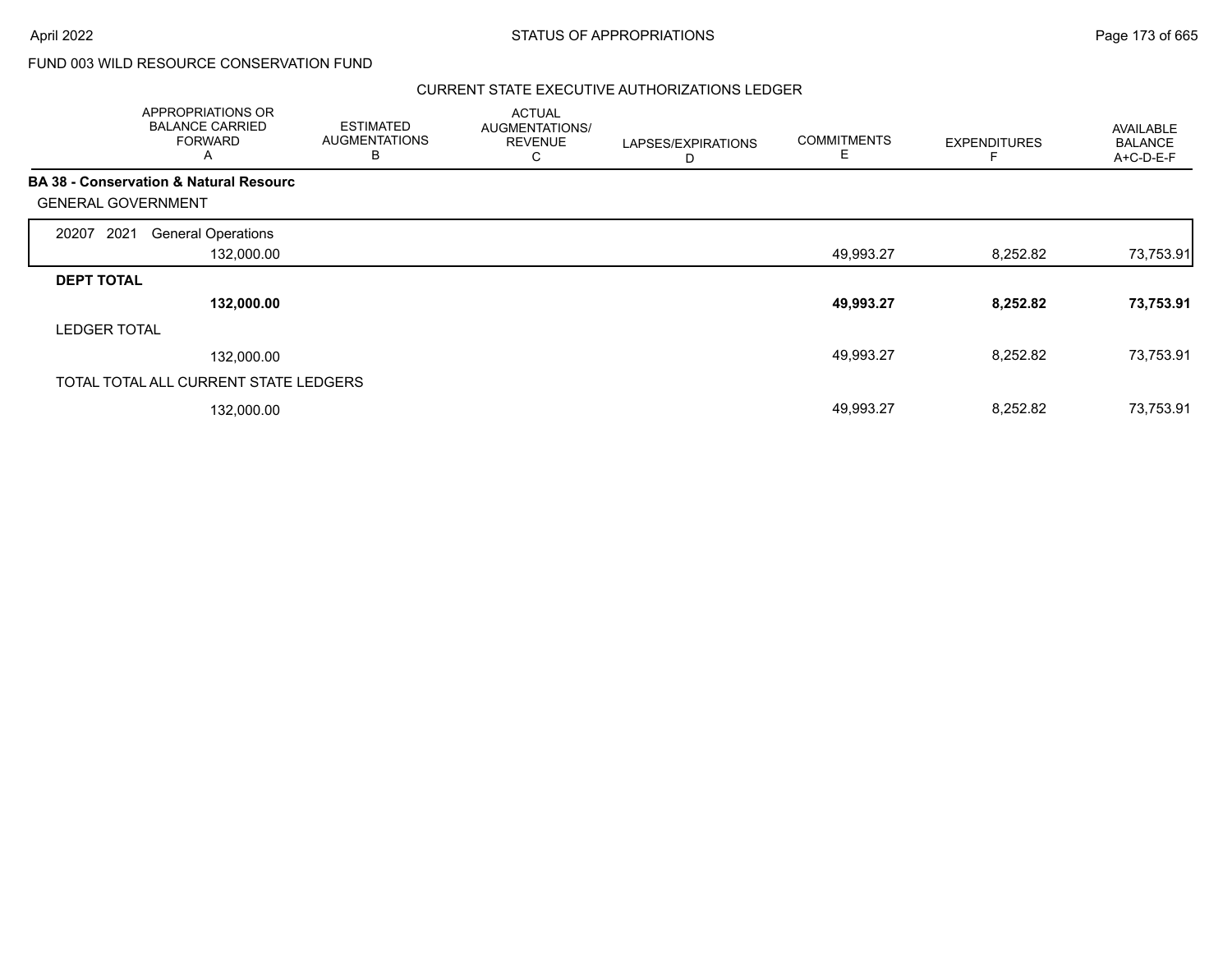# FUND 003 WILD RESOURCE CONSERVATION FUND

#### PRIOR STATE EXECUTIVE AUTHORIZATIONS LEDGER

|                           | APPROPRIATIONS OR<br><b>BALANCE CARRIED</b><br><b>FORWARD</b><br>A | <b>ESTIMATED</b><br><b>AUGMENTATIONS</b><br>в | <b>ACTUAL</b><br>AUGMENTATIONS/<br><b>REVENUE</b><br>С | LAPSES/EXPIRATIONS<br>D | <b>COMMITMENTS</b><br>E | <b>EXPENDITURES</b> | AVAILABLE<br><b>BALANCE</b><br>A+C-D-E-F |
|---------------------------|--------------------------------------------------------------------|-----------------------------------------------|--------------------------------------------------------|-------------------------|-------------------------|---------------------|------------------------------------------|
|                           | <b>BA 38 - Conservation &amp; Natural Resourc</b>                  |                                               |                                                        |                         |                         |                     |                                          |
| <b>GENERAL GOVERNMENT</b> |                                                                    |                                               |                                                        |                         |                         |                     |                                          |
| 2020<br>20207             | <b>General Operations</b>                                          |                                               |                                                        |                         |                         |                     |                                          |
|                           | 126,058.54                                                         |                                               |                                                        |                         |                         | 22,461.65           | 103,596.89                               |
| <b>DEPT TOTAL</b>         |                                                                    |                                               |                                                        |                         |                         |                     |                                          |
|                           | 126,058.54                                                         |                                               |                                                        |                         |                         | 22,461.65           | 103,596.89                               |
| <b>LEDGER TOTAL</b>       |                                                                    |                                               |                                                        |                         |                         |                     |                                          |
|                           | 126,058.54                                                         |                                               |                                                        |                         |                         | 22,461.65           | 103,596.89                               |
|                           | TOTAL TOTAL ALL PRIOR STATE LEDGERS                                |                                               |                                                        |                         |                         |                     |                                          |
|                           | 126,058.54                                                         |                                               |                                                        |                         |                         | 22,461.65           | 103,596.89                               |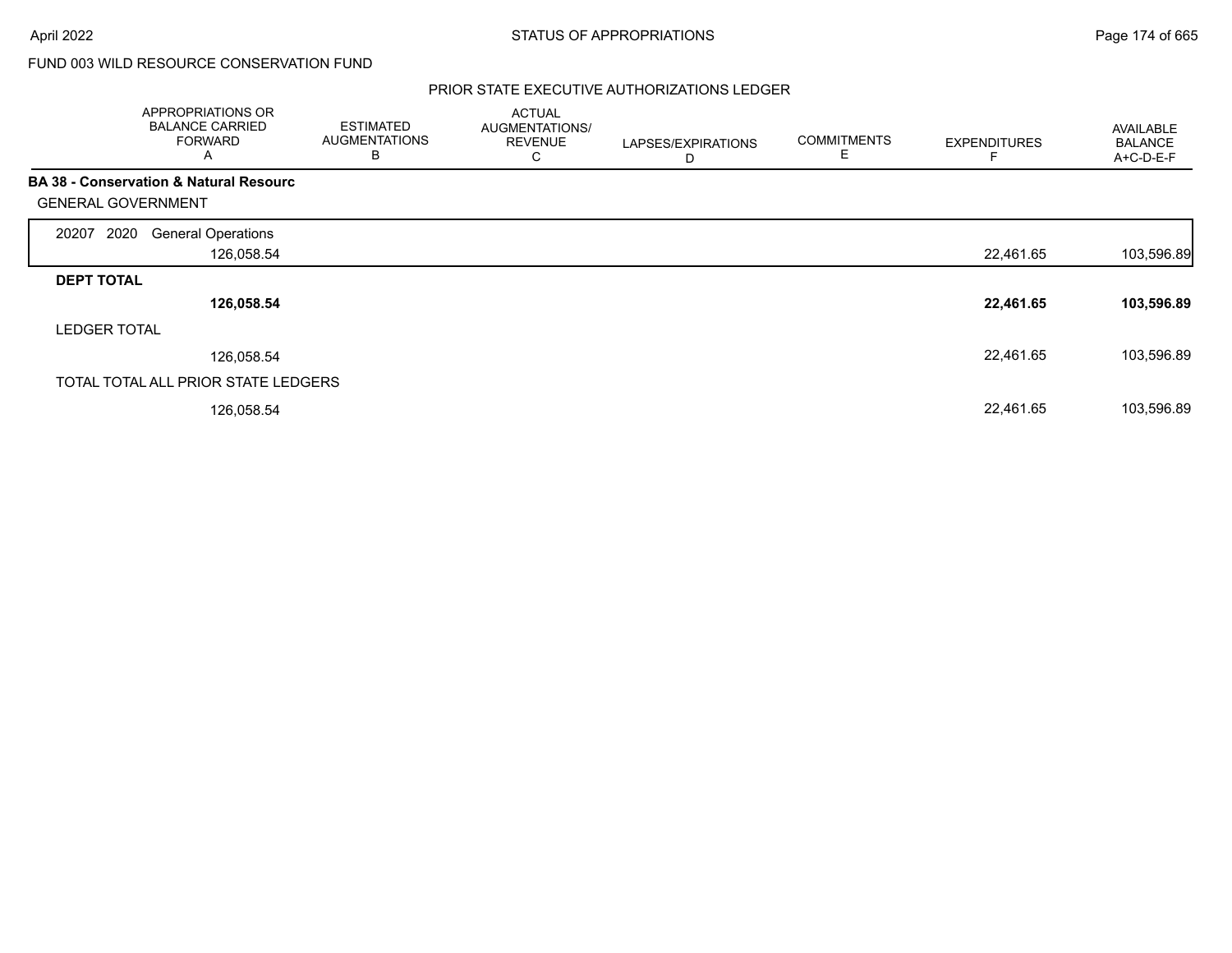# FUND 004 ENERGY DEVELOPMENT FUND

#### CURRENT STATE EXECUTIVE AUTHORIZATIONS LEDGER

|                           | APPROPRIATIONS OR<br><b>BALANCE CARRIED</b><br><b>FORWARD</b><br>A | <b>ESTIMATED</b><br><b>AUGMENTATIONS</b><br>в | <b>ACTUAL</b><br>AUGMENTATIONS/<br><b>REVENUE</b><br>С | LAPSES/EXPIRATIONS<br>D | <b>COMMITMENTS</b><br>Е | <b>EXPENDITURES</b> | AVAILABLE<br><b>BALANCE</b><br>A+C-D-E-F |
|---------------------------|--------------------------------------------------------------------|-----------------------------------------------|--------------------------------------------------------|-------------------------|-------------------------|---------------------|------------------------------------------|
|                           | <b>BA 35 - Environmental Protection</b>                            |                                               |                                                        |                         |                         |                     |                                          |
| <b>GENERAL GOVERNMENT</b> |                                                                    |                                               |                                                        |                         |                         |                     |                                          |
| 2021<br>20289             | Energy Development - Administration                                |                                               |                                                        |                         |                         |                     |                                          |
|                           | 139,000.00                                                         |                                               |                                                        |                         |                         | 53,879.64           | 85,120.36                                |
| <b>DEPT TOTAL</b>         |                                                                    |                                               |                                                        |                         |                         |                     |                                          |
|                           | 139,000.00                                                         |                                               |                                                        |                         |                         | 53,879.64           | 85,120.36                                |
| <b>LEDGER TOTAL</b>       |                                                                    |                                               |                                                        |                         |                         |                     |                                          |
|                           | 139,000.00                                                         |                                               |                                                        |                         |                         | 53,879.64           | 85,120.36                                |
|                           | TOTAL TOTAL ALL CURRENT STATE LEDGERS                              |                                               |                                                        |                         |                         |                     |                                          |
|                           | 139,000.00                                                         |                                               |                                                        |                         |                         | 53,879.64           | 85,120.36                                |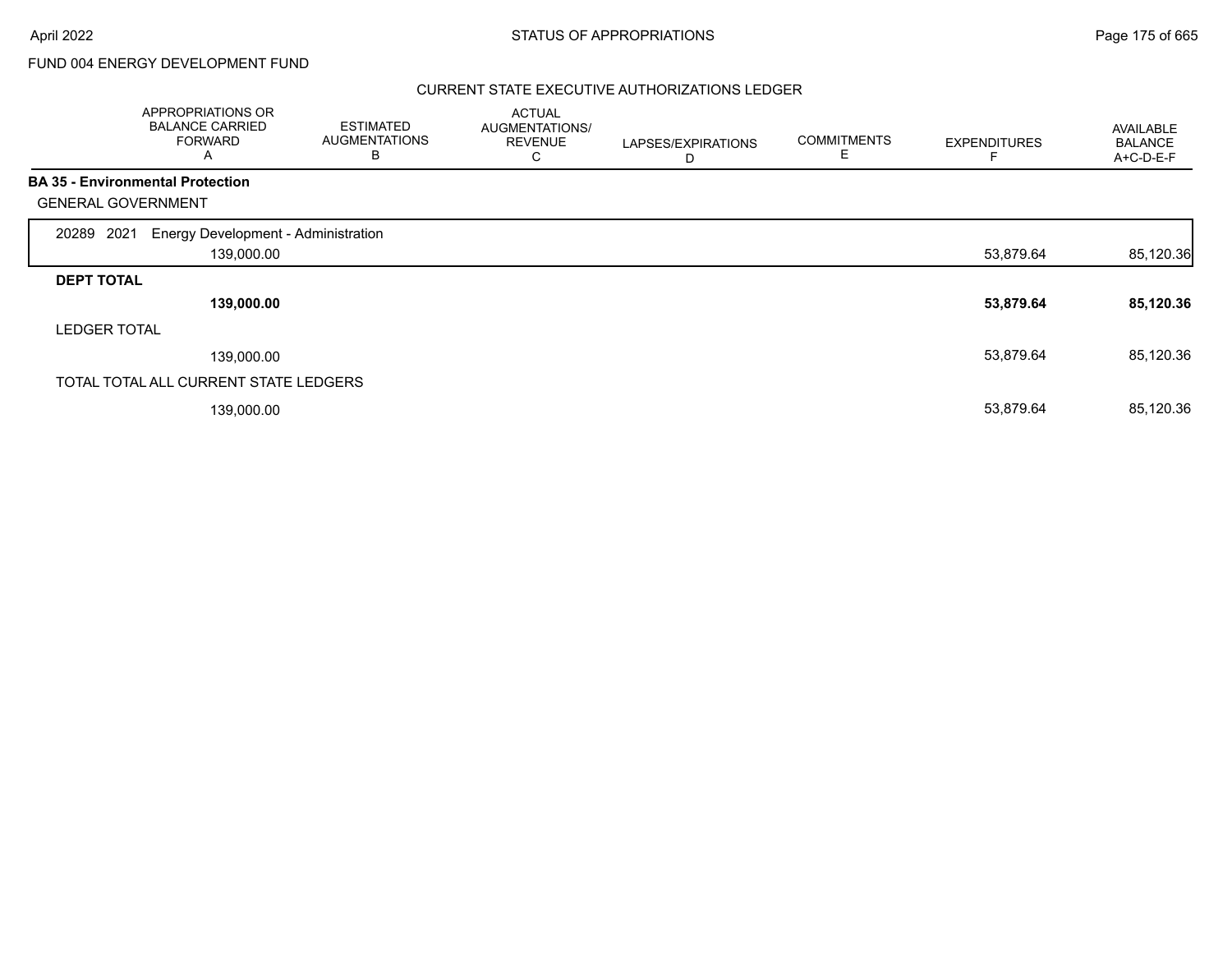# FUND 004 ENERGY DEVELOPMENT FUND

#### PRIOR STATE EXECUTIVE AUTHORIZATIONS LEDGER

|                             | <b>APPROPRIATIONS OR</b><br><b>BALANCE CARRIED</b><br><b>FORWARD</b><br>A | <b>ESTIMATED</b><br><b>AUGMENTATIONS</b><br>В | <b>ACTUAL</b><br>AUGMENTATIONS/<br><b>REVENUE</b><br>С | LAPSES/EXPIRATIONS<br>D | <b>COMMITMENTS</b><br>Е | <b>EXPENDITURES</b><br>F | AVAILABLE<br><b>BALANCE</b><br>A+C-D-E-F |
|-----------------------------|---------------------------------------------------------------------------|-----------------------------------------------|--------------------------------------------------------|-------------------------|-------------------------|--------------------------|------------------------------------------|
|                             | <b>BA 35 - Environmental Protection</b>                                   |                                               |                                                        |                         |                         |                          |                                          |
| <b>GENERAL GOVERNMENT</b>   |                                                                           |                                               |                                                        |                         |                         |                          |                                          |
| 2020<br>20289               | Energy Development - Administration<br>85,170.72                          |                                               |                                                        |                         |                         | 2,816.10                 | 82,354.62                                |
| <b>GRANTS AND SUBSIDIES</b> |                                                                           |                                               |                                                        |                         |                         |                          |                                          |
| 2020<br>20288               | <b>Energy Development Loans/Grants</b><br>2,300,000.00                    |                                               |                                                        |                         |                         |                          | 2,300,000.00                             |
| <b>DEPT TOTAL</b>           |                                                                           |                                               |                                                        |                         |                         |                          |                                          |
|                             | 2,385,170.72                                                              |                                               |                                                        |                         |                         | 2,816.10                 | 2,382,354.62                             |
| <b>LEDGER TOTAL</b>         |                                                                           |                                               |                                                        |                         |                         |                          |                                          |
|                             | 2,385,170.72                                                              |                                               |                                                        |                         |                         | 2,816.10                 | 2,382,354.62                             |
|                             | TOTAL TOTAL ALL PRIOR STATE LEDGERS                                       |                                               |                                                        |                         |                         |                          |                                          |
|                             | 2,385,170.72                                                              |                                               |                                                        |                         |                         | 2,816.10                 | 2,382,354.62                             |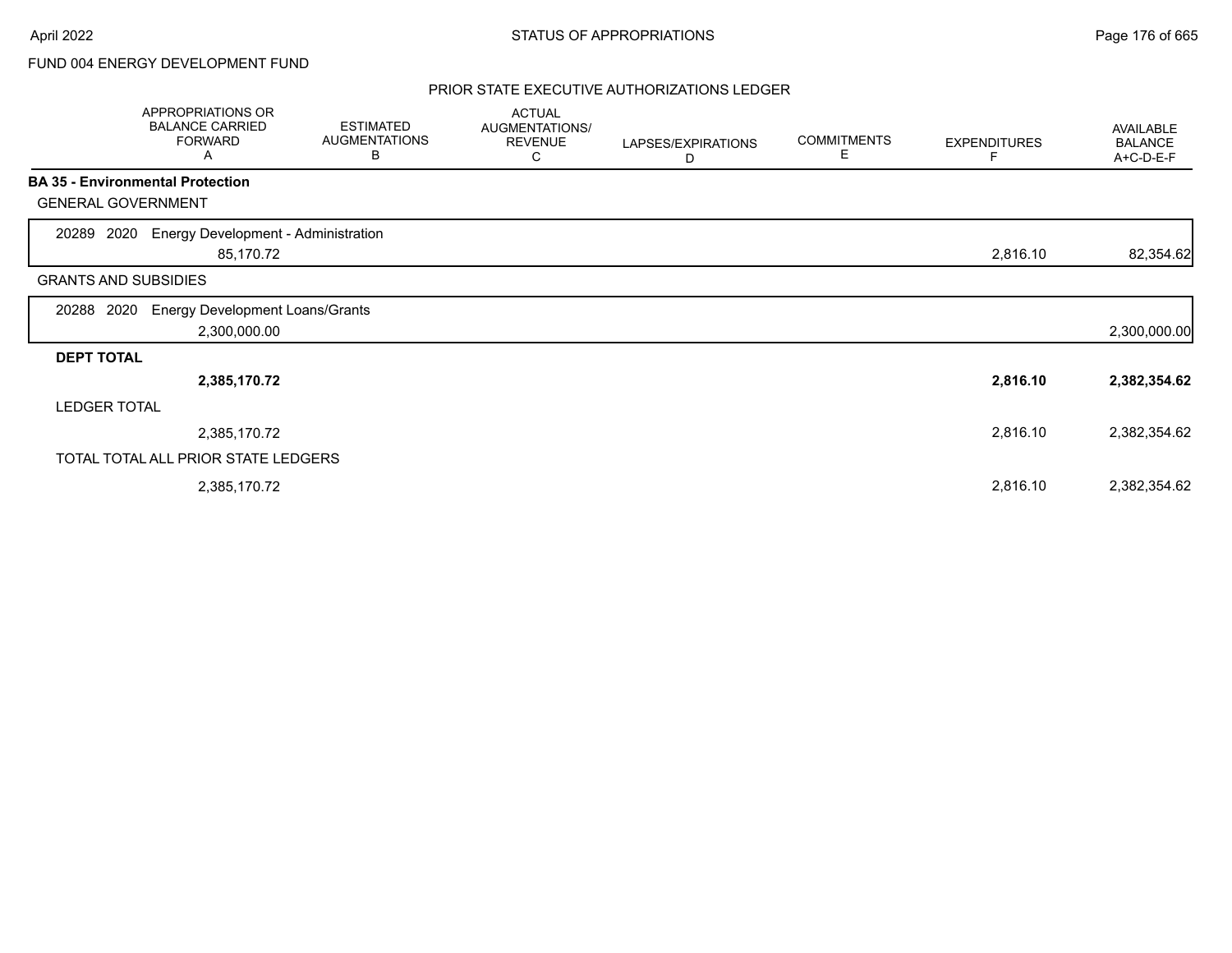#### CURRENT STATE APPROPRIATIONS LEDGER

|                                                     | <b>APPROPRIATIONS OR</b><br><b>BALANCE CARRIED</b><br><b>FORWARD</b><br>A | <b>ESTIMATED</b><br><b>AUGMENTATIONS</b><br>В | <b>ACTUAL</b><br>AUGMENTATIONS/<br><b>REVENUE</b><br>C | LAPSES/EXPIRATIONS<br>D | <b>COMMITMENTS</b><br>E | <b>EXPENDITURES</b><br>F | <b>AVAILABLE</b><br><b>BALANCE</b><br>A+C-D-E-F |
|-----------------------------------------------------|---------------------------------------------------------------------------|-----------------------------------------------|--------------------------------------------------------|-------------------------|-------------------------|--------------------------|-------------------------------------------------|
| <b>BA 68 - Agriculture</b>                          |                                                                           |                                               |                                                        |                         |                         |                          |                                                 |
| <b>GENERAL GOVERNMENT</b>                           |                                                                           |                                               |                                                        |                         |                         |                          |                                                 |
| 11106 2021                                          | <b>State Racing Commission</b><br>7,180,000.00                            |                                               |                                                        |                         | 330,894.17              | 4,929,250.96             | 1,919,854.87                                    |
| 11107 2021                                          | Equine Toxicology&Research Lab<br>13,251,000.00                           | 10,000.00                                     |                                                        |                         | 1,929,231.68            | 8,260,077.71             | 3,061,690.61                                    |
| 2021<br>11113                                       | Horse Racing Promotion<br>1,972,000.00                                    |                                               |                                                        |                         | 595,165.66              | 1,192,368.57             | 184,465.77                                      |
| <b>DEPT TOTAL</b>                                   |                                                                           |                                               |                                                        |                         |                         |                          |                                                 |
|                                                     | 22,403,000.00                                                             | 10,000.00                                     |                                                        |                         | 2,855,291.51            | 14,381,697.24            | 5,166,011.25                                    |
| <b>BA 18 - Revenue</b><br><b>GENERAL GOVERNMENT</b> |                                                                           |                                               |                                                        |                         |                         |                          |                                                 |
| 11109 2021                                          | <b>Collections-State Racing</b><br>262,000.00                             |                                               |                                                        |                         |                         | 101,467.44               | 160,532.56                                      |
| <b>DEPT TOTAL</b>                                   |                                                                           |                                               |                                                        |                         |                         |                          |                                                 |
|                                                     | 262,000.00                                                                |                                               |                                                        |                         |                         | 101,467.44               | 160,532.56                                      |
| <b>LEDGER TOTAL</b>                                 |                                                                           |                                               |                                                        |                         |                         |                          |                                                 |
|                                                     | 22,665,000.00                                                             | 10,000.00                                     |                                                        |                         | 2,855,291.51            | 14,483,164.68            | 5,326,543.81                                    |
|                                                     | TOTAL TOTAL ALL CURRENT STATE LEDGERS                                     |                                               |                                                        |                         |                         |                          |                                                 |
|                                                     | 22,665,000.00                                                             | 10,000.00                                     |                                                        |                         | 2,855,291.51            | 14,483,164.68            | 5,326,543.81                                    |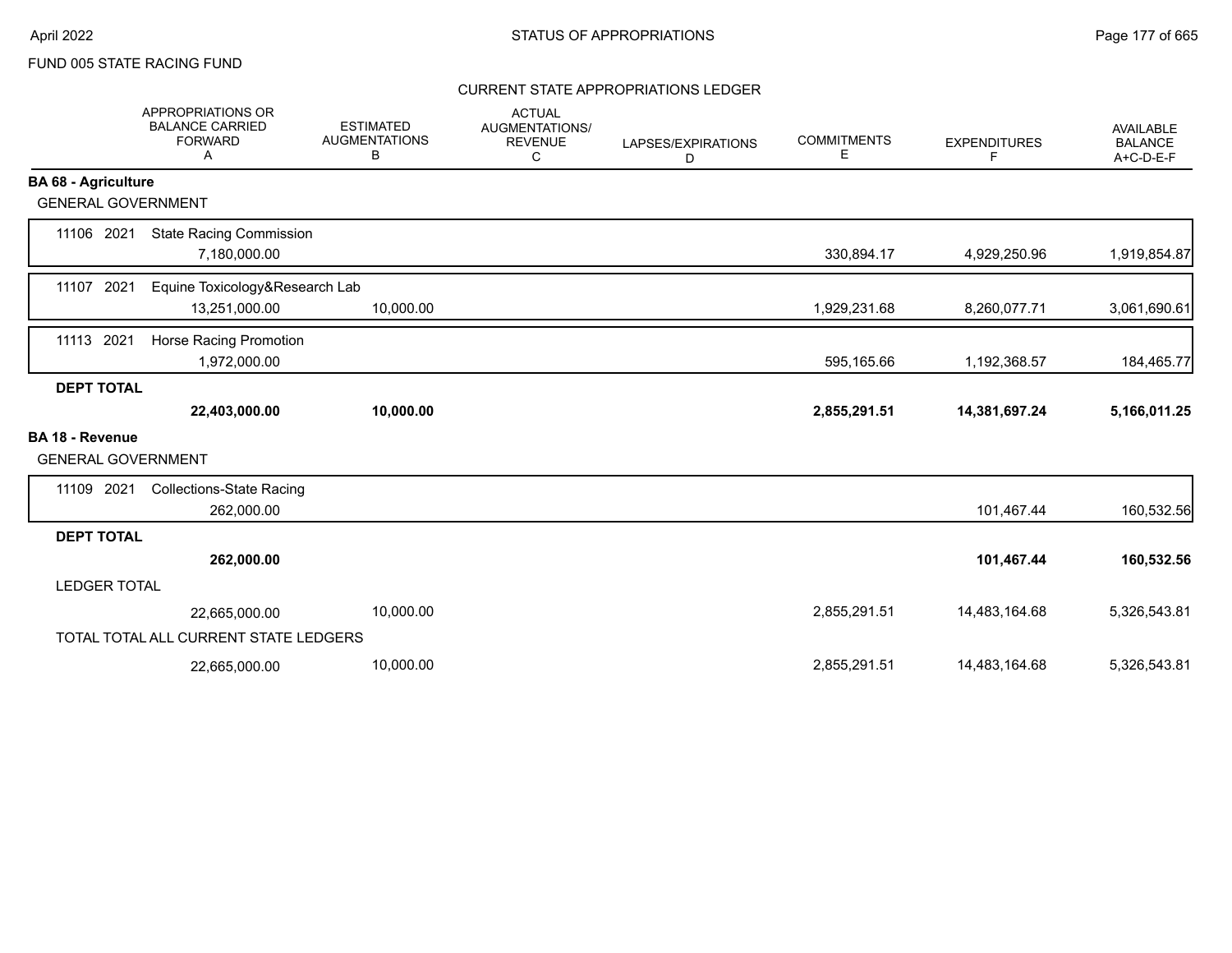#### PRIOR STATE APPROPRIATIONS LEDGER

|                                              | APPROPRIATIONS OR<br><b>BALANCE CARRIED</b><br><b>FORWARD</b><br>Α | <b>ESTIMATED</b><br><b>AUGMENTATIONS</b><br>В | <b>ACTUAL</b><br>AUGMENTATIONS/<br><b>REVENUE</b><br>C | LAPSES/EXPIRATIONS<br>D | <b>COMMITMENTS</b><br>Е | <b>EXPENDITURES</b><br>F | AVAILABLE<br><b>BALANCE</b><br>$A+C-D-E-F$ |
|----------------------------------------------|--------------------------------------------------------------------|-----------------------------------------------|--------------------------------------------------------|-------------------------|-------------------------|--------------------------|--------------------------------------------|
| <b>BA 68 - Agriculture</b>                   |                                                                    |                                               |                                                        |                         |                         |                          |                                            |
| <b>GENERAL GOVERNMENT</b>                    |                                                                    |                                               |                                                        |                         |                         |                          |                                            |
| 11106 2020                                   | <b>State Racing Commission</b><br>1,487,151.81                     |                                               |                                                        |                         |                         | 104,073.54               | 1,383,078.27                               |
| 11107 2020                                   | Equine Toxicology&Research Lab<br>3,610,741.34                     |                                               |                                                        |                         |                         | 849,472.63               | 2,761,268.71                               |
| 11113 2019                                   | <b>Horse Racing Promotion</b><br>44.68                             |                                               |                                                        |                         |                         | 0.02                     | 44.66                                      |
| 11113 2020                                   | Horse Racing Promotion<br>403,684.80                               |                                               |                                                        |                         |                         | 403,645.78               | 39.02                                      |
| <b>DEPT TOTAL</b>                            | 5,501,622.63                                                       |                                               |                                                        |                         |                         | 1,357,191.97             | 4,144,430.66                               |
| BA 18 - Revenue<br><b>GENERAL GOVERNMENT</b> |                                                                    |                                               |                                                        |                         |                         |                          |                                            |
| 11109 2020                                   | <b>Collections-State Racing</b><br>105,275.11                      |                                               |                                                        |                         |                         | 3,473.31                 | 101,801.80                                 |
| <b>DEPT TOTAL</b>                            |                                                                    |                                               |                                                        |                         |                         |                          |                                            |
|                                              | 105,275.11                                                         |                                               |                                                        |                         |                         | 3,473.31                 | 101,801.80                                 |
| <b>LEDGER TOTAL</b>                          |                                                                    |                                               |                                                        |                         |                         |                          |                                            |
|                                              | 5,606,897.74                                                       |                                               |                                                        |                         |                         | 1,360,665.28             | 4,246,232.46                               |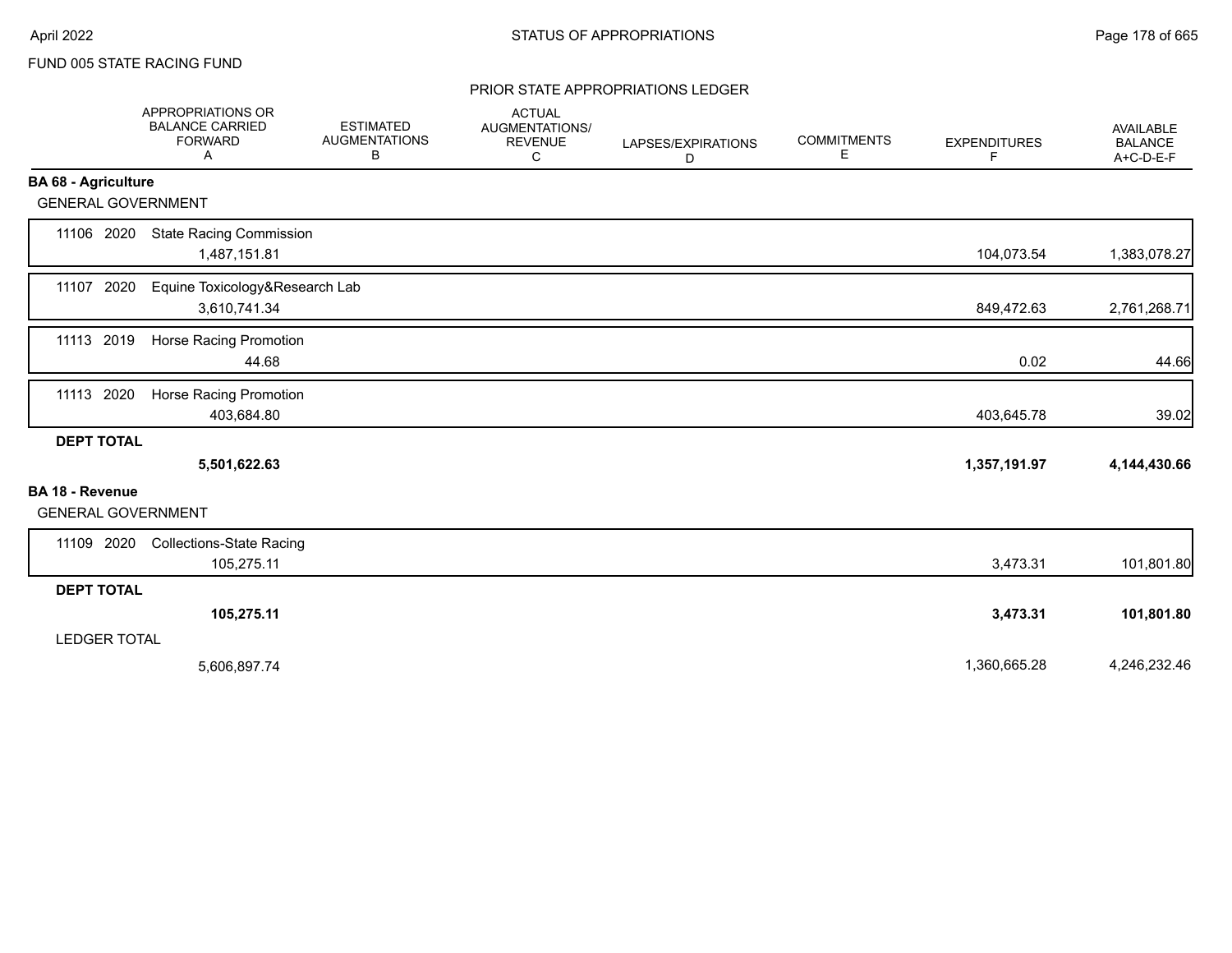#### PRIOR STATE EXECUTIVE AUTHORIZATIONS LEDGER

|                                  | APPROPRIATIONS OR<br><b>BALANCE CARRIED</b><br><b>FORWARD</b><br>A | <b>ESTIMATED</b><br><b>AUGMENTATIONS</b><br>B | <b>ACTUAL</b><br>AUGMENTATIONS/<br><b>REVENUE</b><br>◡ | LAPSES/EXPIRATIONS<br>D | <b>COMMITMENTS</b><br>Ε | <b>EXPENDITURES</b> | AVAILABLE<br><b>BALANCE</b><br>A+C-D-E-F |
|----------------------------------|--------------------------------------------------------------------|-----------------------------------------------|--------------------------------------------------------|-------------------------|-------------------------|---------------------|------------------------------------------|
| <b>BA 81 - Executive Offices</b> |                                                                    |                                               |                                                        |                         |                         |                     |                                          |
| <b>GENERAL GOVERNMENT</b>        |                                                                    |                                               |                                                        |                         |                         |                     |                                          |
| 20493 2020                       | Transfer to the General Fund<br>10,000,000.00                      |                                               |                                                        |                         |                         |                     | 10,000,000.00                            |
| <b>DEPT TOTAL</b>                |                                                                    |                                               |                                                        |                         |                         |                     |                                          |
|                                  | 10,000,000.00                                                      |                                               |                                                        |                         |                         |                     | 10,000,000.00                            |
| <b>LEDGER TOTAL</b>              |                                                                    |                                               |                                                        |                         |                         |                     |                                          |
|                                  | 10,000,000.00                                                      |                                               |                                                        |                         |                         |                     | 10,000,000.00                            |
|                                  | TOTAL TOTAL ALL PRIOR STATE LEDGERS                                |                                               |                                                        |                         |                         |                     |                                          |
|                                  | 15,606,897.74                                                      |                                               |                                                        |                         |                         | 1,360,665.28        | 14,246,232.46                            |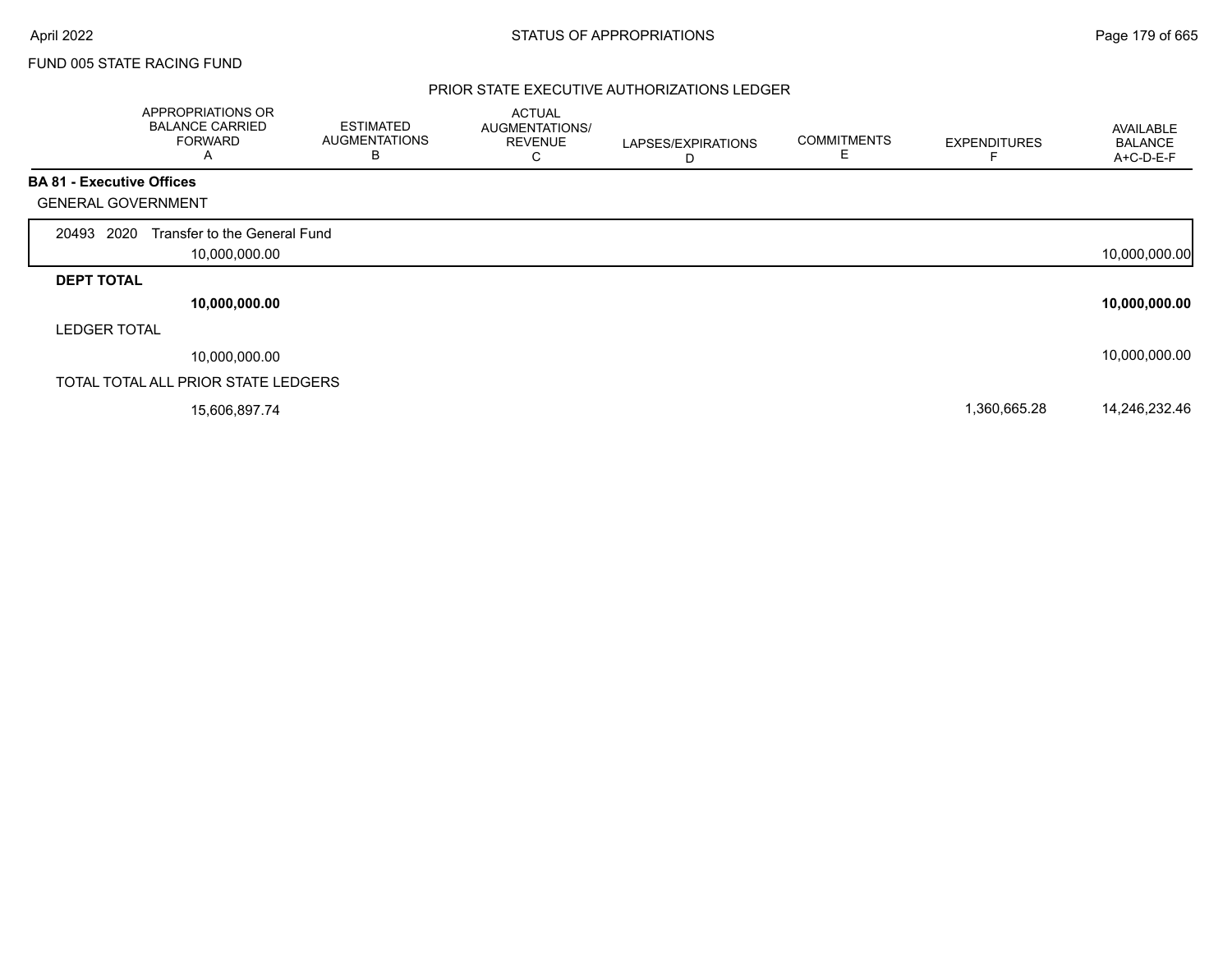#### RESTRICTED REVENUE LEDGER

|                             | APPROPRIATIONS OR<br><b>BALANCE CARRIED</b><br><b>FORWARD</b><br>A | <b>ESTIMATED</b><br><b>AUGMENTATIONS</b><br>B | <b>ACTUAL</b><br>AUGMENTATIONS/<br><b>REVENUE</b><br>С | LAPSES/EXPIRATIONS<br>D | <b>COMMITMENTS</b><br>Е | <b>EXPENDITURES</b> | <b>AVAILABLE</b><br><b>BALANCE</b><br>A+C-D-E-F |
|-----------------------------|--------------------------------------------------------------------|-----------------------------------------------|--------------------------------------------------------|-------------------------|-------------------------|---------------------|-------------------------------------------------|
| <b>BA 68 - Agriculture</b>  |                                                                    |                                               |                                                        |                         |                         |                     |                                                 |
| <b>GRANTS AND SUBSIDIES</b> |                                                                    |                                               |                                                        |                         |                         |                     |                                                 |
| 60112 2021                  | Pennsylvania Breeding Fund                                         |                                               |                                                        |                         |                         |                     |                                                 |
|                             | 12,783,493.82                                                      |                                               | 15,566,753.22                                          |                         |                         | 13,020,239.33       | 15,330,007.71                                   |
| 2021<br>60113               | Sire Stakes Program                                                |                                               |                                                        |                         |                         |                     |                                                 |
|                             | 5,036,027.03                                                       |                                               | 7,595,042.43                                           |                         |                         | 6,885,898.92        | 5,745,170.54                                    |
| 2021<br>60214               | PA Standardbred Breeders Development Fnd                           |                                               |                                                        |                         |                         |                     |                                                 |
|                             | 6,569,354.24                                                       |                                               | 4,810,564.43                                           |                         |                         | 4,700,290.61        | 6,679,628.06                                    |
| <b>DEPT TOTAL</b>           |                                                                    |                                               |                                                        |                         |                         |                     |                                                 |
|                             | 24,388,875.09                                                      |                                               | 27,972,360.08                                          |                         |                         | 24,606,428.86       | 27,754,806.31                                   |
| <b>LEDGER TOTAL</b>         |                                                                    |                                               |                                                        |                         |                         |                     |                                                 |
|                             | 24,388,875.09                                                      |                                               | 27,972,360.08                                          |                         |                         | 24,606,428.86       | 27,754,806.31                                   |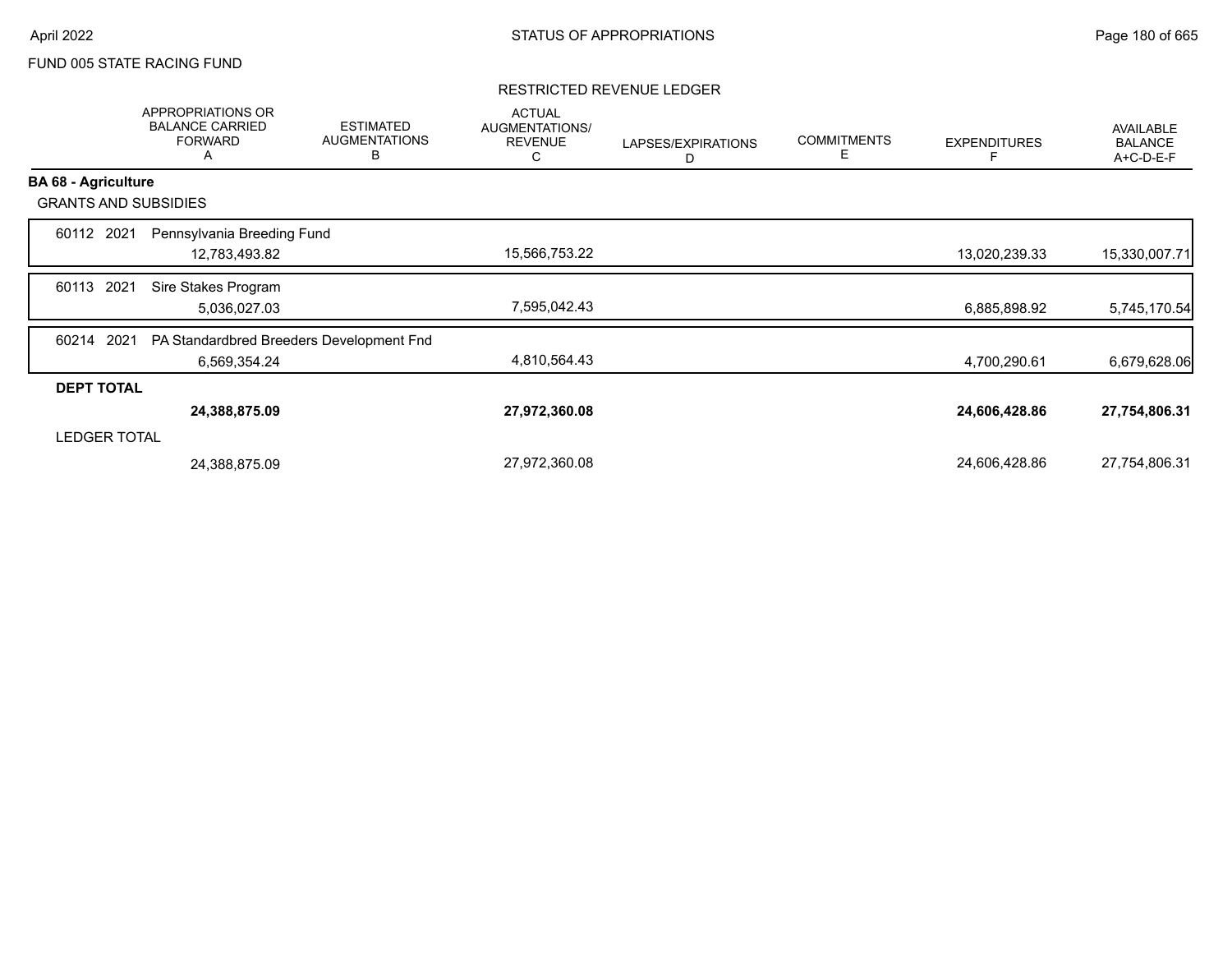FUND 006 HAZARDOUS SITES CLEANUP FUND

|                   | APPROPRIATIONS OR<br><b>BALANCE CARRIED</b><br><b>FORWARD</b><br>A | <b>ESTIMATED</b><br><b>AUGMENTATIONS</b><br>В | <b>ACTUAL</b><br>AUGMENTATIONS/<br><b>REVENUE</b><br>C | LAPSES/EXPIRATIONS<br>D | <b>COMMITMENTS</b><br>Е | <b>EXPENDITURES</b><br>F | <b>AVAILABLE</b><br><b>BALANCE</b><br>A+C-D-E-F |
|-------------------|--------------------------------------------------------------------|-----------------------------------------------|--------------------------------------------------------|-------------------------|-------------------------|--------------------------|-------------------------------------------------|
|                   | <b>BA 35 - Environmental Protection</b>                            |                                               |                                                        |                         |                         |                          |                                                 |
|                   | <b>GENERAL GOVERNMENT</b>                                          |                                               |                                                        |                         |                         |                          |                                                 |
| 20069             | 2021<br><b>General Operations</b><br>24,170,000.00                 |                                               |                                                        |                         | 215,498.46              | 12,251,498.30            | 11,703,003.24                                   |
| 20271             | 2021<br>Tfr to Industrial Sites Cleanup Fund<br>3,000,000.00       |                                               |                                                        |                         |                         | 3,000,000.00             |                                                 |
| 20272 2021        | 1,000,000.00                                                       | Tfr to Household Hazardous Waste Account      |                                                        |                         |                         | 1,000,000.00             |                                                 |
|                   | <b>GRANTS AND SUBSIDIES</b>                                        |                                               |                                                        |                         |                         |                          |                                                 |
| 20070 2021        | Hazardous Sites Cleanup<br>9,000,000.00                            |                                               |                                                        |                         | 5,857,223.31            | 2,088,866.33             | 1,053,910.36                                    |
| 20071             | 2021<br><b>Host Municipality Grants</b><br>25,000.00               |                                               |                                                        |                         |                         |                          | 25,000.00                                       |
| 20273             | 2021<br><b>Small Business Pollution Prevention</b><br>1,000,000.00 |                                               |                                                        |                         | 525,983.00              | 140,529.00               | 333,488.00                                      |
| <b>DEPT TOTAL</b> |                                                                    |                                               |                                                        |                         |                         |                          |                                                 |
|                   | 38,195,000.00<br><b>LEDGER TOTAL</b>                               |                                               |                                                        |                         | 6,598,704.77            | 18,480,893.63            | 13,115,401.60                                   |
|                   | 38,195,000.00                                                      |                                               |                                                        |                         | 6,598,704.77            | 18,480,893.63            | 13,115,401.60                                   |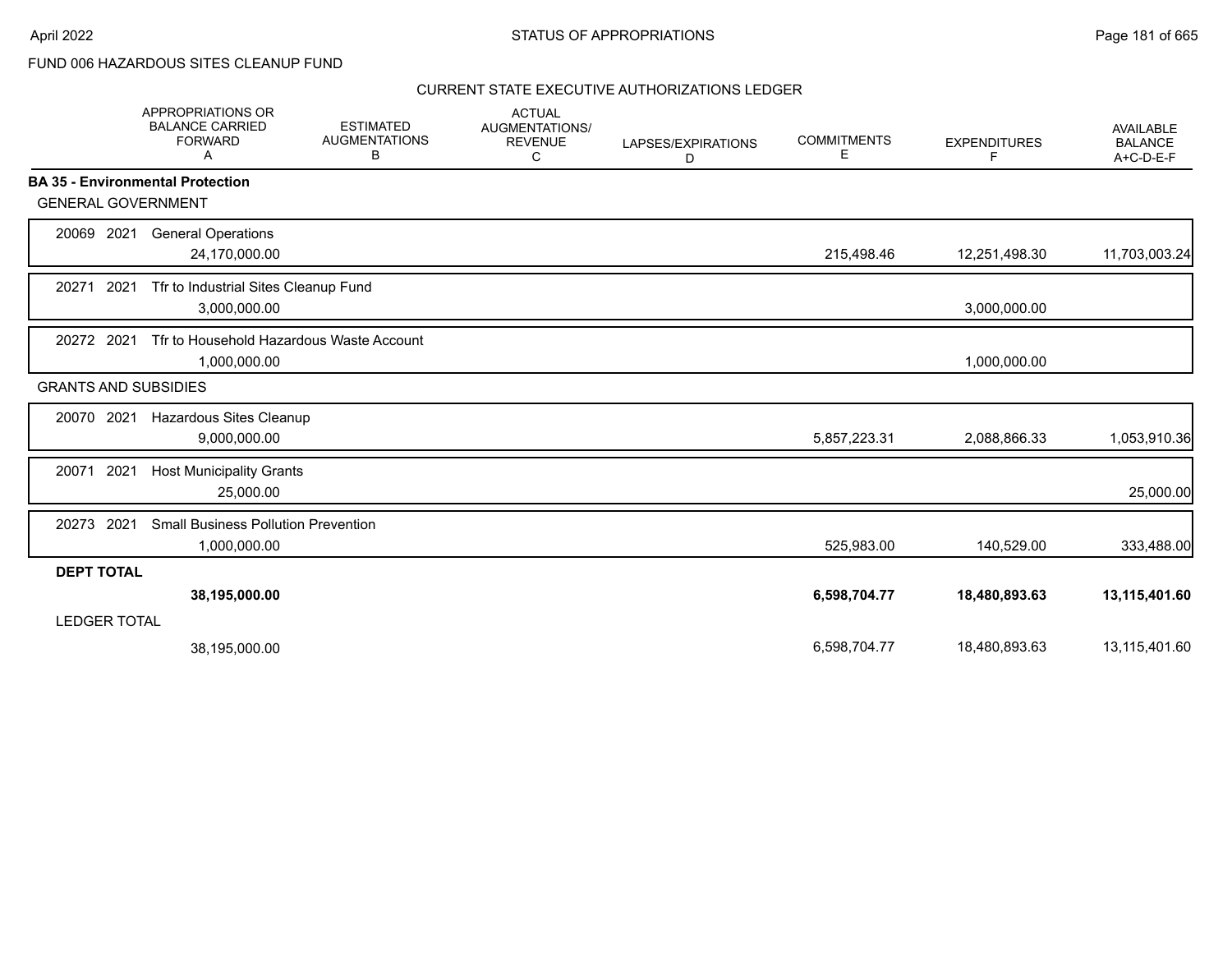FUND 006 HAZARDOUS SITES CLEANUP FUND

#### CURRENT STATE EXECUTIVE AUTHORIZATIONS - RESTRICTED LEDGER

|                             | <b>APPROPRIATIONS OR</b><br><b>BALANCE CARRIED</b><br><b>FORWARD</b><br>$\mathsf{\Lambda}{}$ | <b>ESTIMATED</b><br><b>AUGMENTATIONS</b><br>в | <b>ACTUAL</b><br>AUGMENTATIONS/<br><b>REVENUE</b><br>С | LAPSES/EXPIRATIONS | <b>COMMITMENTS</b><br>Е | <b>EXPENDITURES</b> | <b>AVAILABLE</b><br><b>BALANCE</b><br>A+C-D-E-F |
|-----------------------------|----------------------------------------------------------------------------------------------|-----------------------------------------------|--------------------------------------------------------|--------------------|-------------------------|---------------------|-------------------------------------------------|
|                             | <b>BA 35 - Environmental Protection</b>                                                      |                                               |                                                        |                    |                         |                     |                                                 |
| <b>GRANTS AND SUBSIDIES</b> |                                                                                              |                                               |                                                        |                    |                         |                     |                                                 |
| 26512 2021                  | Hazardous Sites Cleanup (OGLF-T)                                                             |                                               |                                                        |                    |                         |                     |                                                 |
|                             |                                                                                              | 15,000,000.00                                 | 3,750,000.00                                           |                    | 9,337,311.84            | 2,915,269.91        | $-8,502,581.75$                                 |
| <b>DEPT TOTAL</b>           |                                                                                              |                                               |                                                        |                    |                         |                     |                                                 |
|                             |                                                                                              | 15,000,000.00                                 | 3,750,000.00                                           |                    | 9,337,311.84            | 2,915,269.91        | $-8,502,581.75$                                 |
| <b>LEDGER TOTAL</b>         |                                                                                              |                                               |                                                        |                    |                         |                     |                                                 |
|                             |                                                                                              | 15,000,000.00                                 | 3,750,000.00                                           |                    | 9,337,311.84            | 2,915,269.91        | $-8,502,581.75$                                 |
|                             | TOTAL TOTAL ALL CURRENT STATE LEDGERS                                                        |                                               |                                                        |                    |                         |                     |                                                 |
|                             | 38,195,000.00                                                                                | 15,000,000.00                                 | 3,750,000.00                                           |                    | 15,936,016.61           | 21,396,163.54       | 4,612,819.85                                    |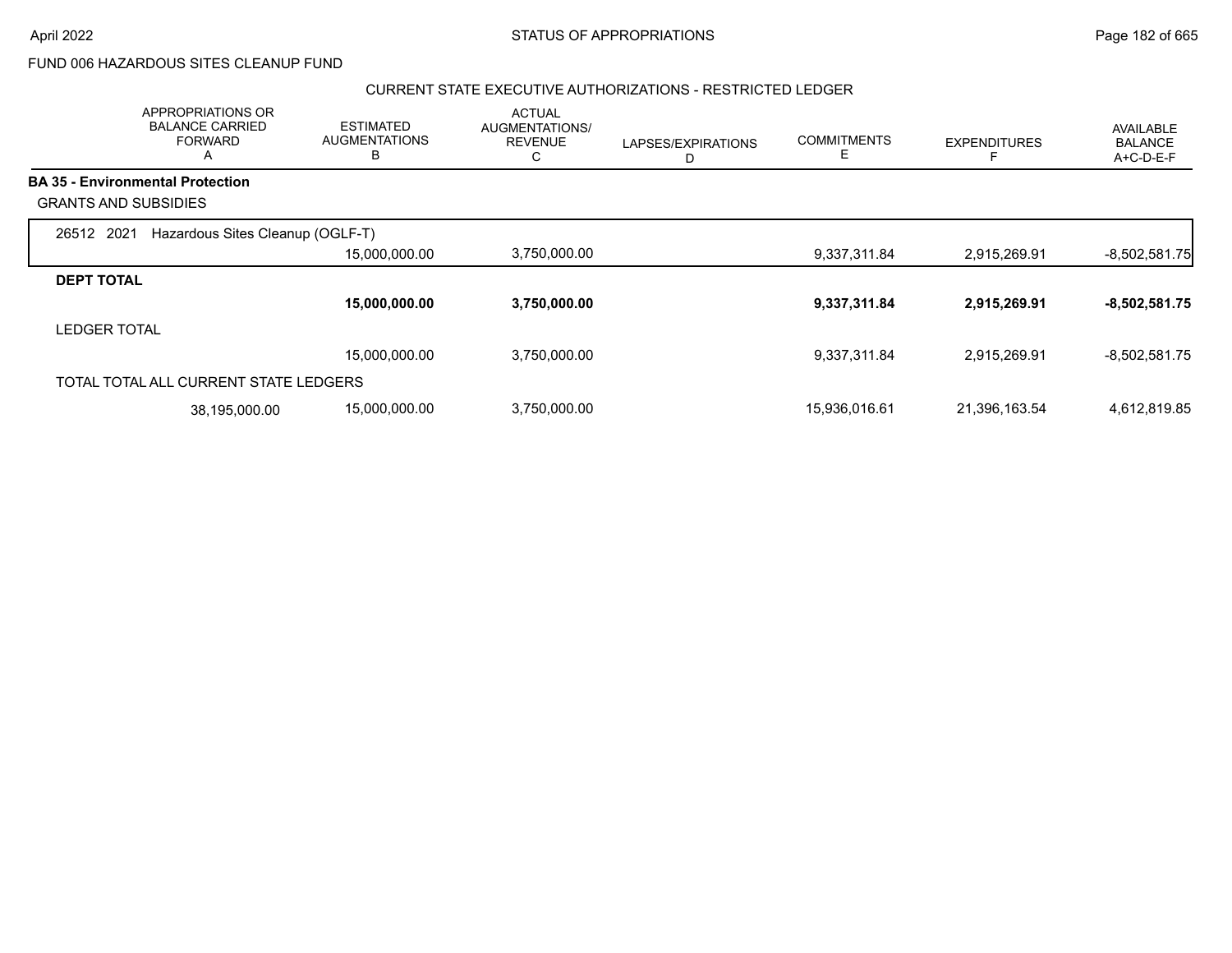# FUND 006 HAZARDOUS SITES CLEANUP FUND

|                             | <b>APPROPRIATIONS OR</b><br><b>BALANCE CARRIED</b><br><b>FORWARD</b><br>A | <b>ESTIMATED</b><br><b>AUGMENTATIONS</b><br>В | <b>ACTUAL</b><br>AUGMENTATIONS/<br><b>REVENUE</b><br>С | LAPSES/EXPIRATIONS<br>D | <b>COMMITMENTS</b><br>E | <b>EXPENDITURES</b><br>F | <b>AVAILABLE</b><br><b>BALANCE</b><br>$A+C-D-E-F$ |
|-----------------------------|---------------------------------------------------------------------------|-----------------------------------------------|--------------------------------------------------------|-------------------------|-------------------------|--------------------------|---------------------------------------------------|
|                             | <b>BA 35 - Environmental Protection</b>                                   |                                               |                                                        |                         |                         |                          |                                                   |
| <b>GENERAL GOVERNMENT</b>   |                                                                           |                                               |                                                        |                         |                         |                          |                                                   |
| 20069 2020                  | <b>General Operations</b>                                                 |                                               |                                                        |                         |                         |                          |                                                   |
|                             | 6,061,971.33                                                              |                                               |                                                        |                         | 36,196.24               | 746,022.60               | 5,279,752.49                                      |
| <b>GRANTS AND SUBSIDIES</b> |                                                                           |                                               |                                                        |                         |                         |                          |                                                   |
|                             | 20070 2014 Hazardous Sites Cleanup                                        |                                               |                                                        |                         |                         |                          |                                                   |
|                             |                                                                           |                                               |                                                        |                         | 6,503.07                | $-6,503.07$              |                                                   |
| 20070 2020                  | Hazardous Sites Cleanup                                                   |                                               |                                                        |                         |                         |                          |                                                   |
|                             | 15,642,228.89                                                             |                                               |                                                        |                         |                         | 2,276,817.85             | 13,365,411.04                                     |
| 2020<br>20071               | <b>Host Municipality Grants</b>                                           |                                               |                                                        |                         |                         |                          |                                                   |
|                             | 25,000.00                                                                 |                                               |                                                        |                         |                         | 4,296.60                 | 20,703.40                                         |
| 20273 2020                  | <b>Small Business Pollution Prevention</b>                                |                                               |                                                        |                         |                         |                          |                                                   |
|                             | 219,058.00                                                                |                                               |                                                        |                         |                         | 179,569.00               | 39,489.00                                         |
| <b>DEPT TOTAL</b>           |                                                                           |                                               |                                                        |                         |                         |                          |                                                   |
|                             | 21,948,258.22                                                             |                                               |                                                        |                         | 42,699.31               | 3,200,202.98             | 18,705,355.93                                     |
| <b>LEDGER TOTAL</b>         |                                                                           |                                               |                                                        |                         |                         |                          |                                                   |
|                             | 21,948,258.22                                                             |                                               |                                                        |                         | 42,699.31               | 3,200,202.98             | 18,705,355.93                                     |
|                             | TOTAL TOTAL ALL PRIOR STATE LEDGERS                                       |                                               |                                                        |                         |                         |                          |                                                   |
|                             | 21,948,258.22                                                             |                                               |                                                        |                         | 42,699.31               | 3,200,202.98             | 18,705,355.93                                     |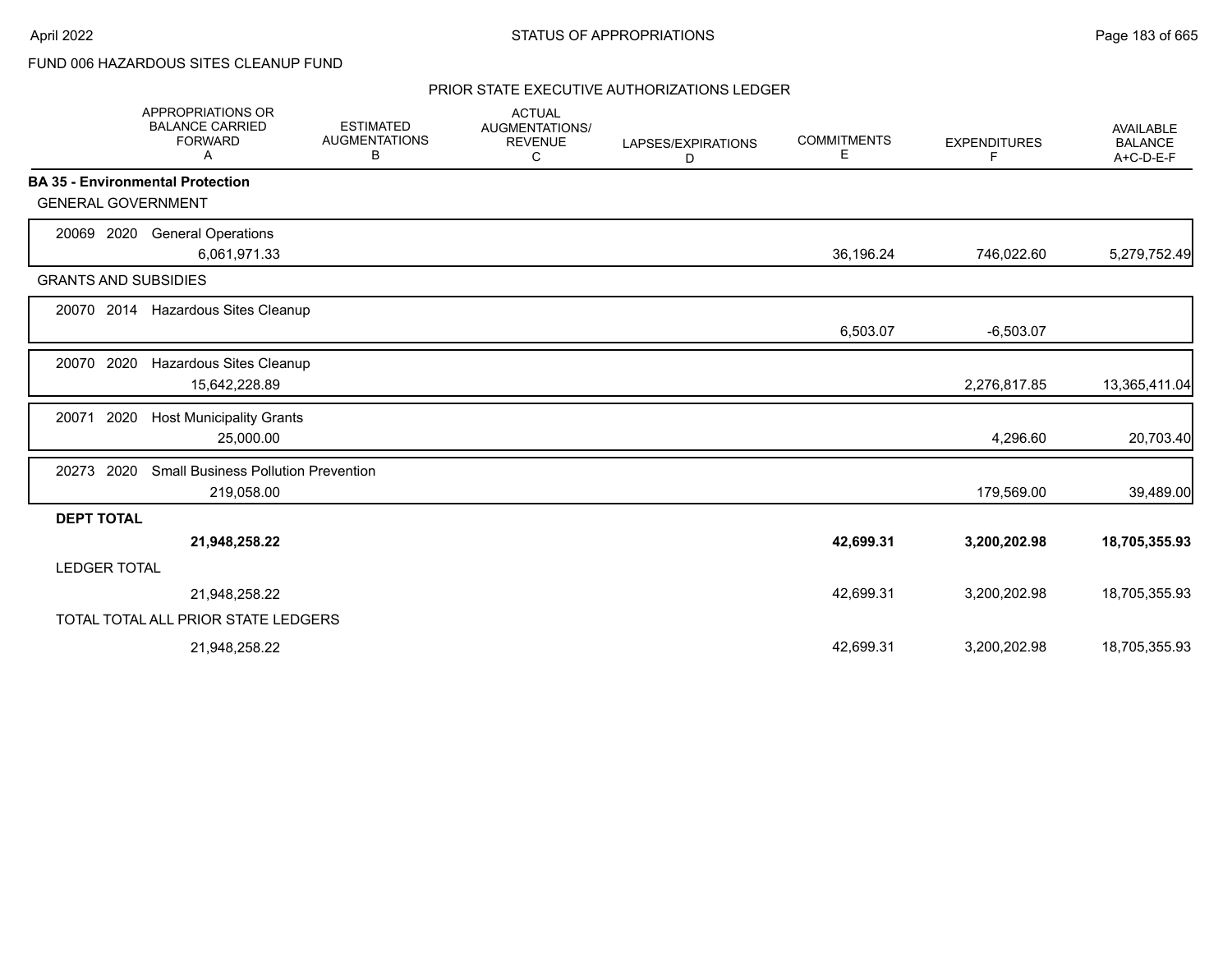# FUND 007 HIGHWAY BEAUTIFICATION FUND

|                               | APPROPRIATIONS OR<br><b>BALANCE CARRIED</b><br><b>FORWARD</b><br>A | <b>ESTIMATED</b><br><b>AUGMENTATIONS</b><br>B | <b>ACTUAL</b><br>AUGMENTATIONS/<br><b>REVENUE</b><br>С | LAPSES/EXPIRATIONS<br>D | <b>COMMITMENTS</b><br>E | <b>EXPENDITURES</b> | AVAILABLE<br><b>BALANCE</b><br>A+C-D-E-F |
|-------------------------------|--------------------------------------------------------------------|-----------------------------------------------|--------------------------------------------------------|-------------------------|-------------------------|---------------------|------------------------------------------|
| <b>BA 78 - Transportation</b> |                                                                    |                                               |                                                        |                         |                         |                     |                                          |
|                               | <b>GENERAL GOVERNMENT</b>                                          |                                               |                                                        |                         |                         |                     |                                          |
| 20169 2021                    | <b>Control of Outdoor Advertising</b>                              |                                               |                                                        |                         |                         |                     |                                          |
|                               | 350,000.00                                                         |                                               |                                                        |                         |                         | 292,431.74          | 57,568.26                                |
| <b>DEPT TOTAL</b>             |                                                                    |                                               |                                                        |                         |                         |                     |                                          |
|                               | 350,000.00                                                         |                                               |                                                        |                         |                         | 292,431.74          | 57,568.26                                |
| <b>LEDGER TOTAL</b>           |                                                                    |                                               |                                                        |                         |                         |                     |                                          |
|                               | 350,000.00                                                         |                                               |                                                        |                         |                         | 292,431.74          | 57,568.26                                |
|                               | TOTAL TOTAL ALL CURRENT STATE LEDGERS                              |                                               |                                                        |                         |                         |                     |                                          |
|                               | 350,000.00                                                         |                                               |                                                        |                         |                         | 292,431.74          | 57,568.26                                |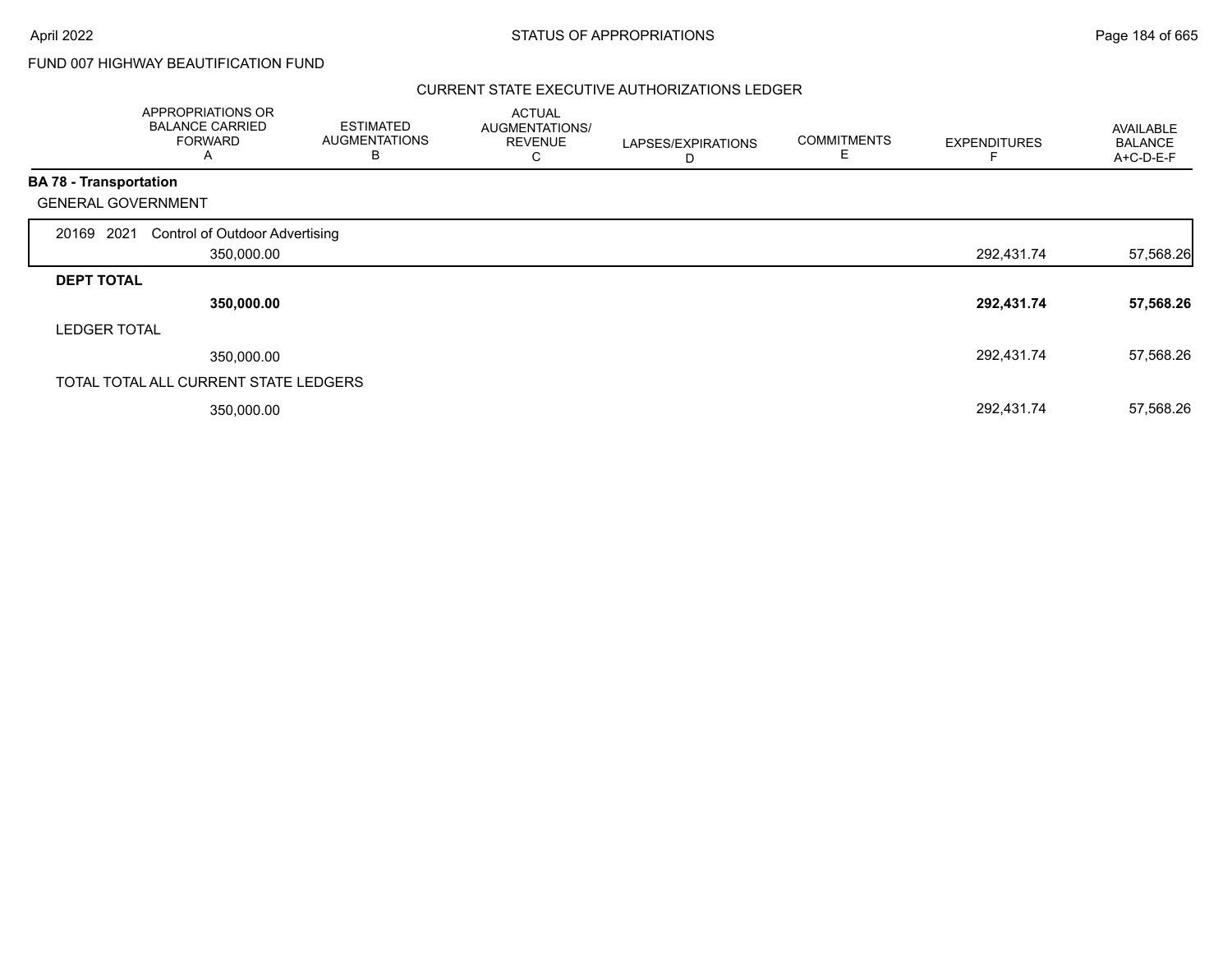# FUND 007 HIGHWAY BEAUTIFICATION FUND

|                               | APPROPRIATIONS OR<br><b>BALANCE CARRIED</b><br><b>FORWARD</b><br>Α | <b>ESTIMATED</b><br><b>AUGMENTATIONS</b><br>B | <b>ACTUAL</b><br>AUGMENTATIONS/<br><b>REVENUE</b><br>С | LAPSES/EXPIRATIONS<br>D | <b>COMMITMENTS</b><br>Е | <b>EXPENDITURES</b> | AVAILABLE<br><b>BALANCE</b><br>A+C-D-E-F |
|-------------------------------|--------------------------------------------------------------------|-----------------------------------------------|--------------------------------------------------------|-------------------------|-------------------------|---------------------|------------------------------------------|
| <b>BA 78 - Transportation</b> |                                                                    |                                               |                                                        |                         |                         |                     |                                          |
|                               | <b>GENERAL GOVERNMENT</b>                                          |                                               |                                                        |                         |                         |                     |                                          |
| 20169                         | <b>Control of Outdoor Advertising</b><br>2019                      |                                               |                                                        |                         |                         |                     |                                          |
|                               | 164,096.04                                                         |                                               |                                                        |                         |                         |                     | 164,096.04                               |
| 20169 2020                    | <b>Control of Outdoor Advertising</b>                              |                                               |                                                        |                         |                         |                     |                                          |
|                               | 66,604.95                                                          |                                               |                                                        |                         |                         | 18,087.29           | 48,517.66                                |
| <b>DEPT TOTAL</b>             |                                                                    |                                               |                                                        |                         |                         |                     |                                          |
|                               | 230,700.99                                                         |                                               |                                                        |                         |                         | 18,087.29           | 212,613.70                               |
| <b>LEDGER TOTAL</b>           |                                                                    |                                               |                                                        |                         |                         |                     |                                          |
|                               | 230,700.99                                                         |                                               |                                                        |                         |                         | 18,087.29           | 212,613.70                               |
|                               | TOTAL TOTAL ALL PRIOR STATE LEDGERS                                |                                               |                                                        |                         |                         |                     |                                          |
|                               | 230,700.99                                                         |                                               |                                                        |                         |                         | 18,087.29           | 212,613.70                               |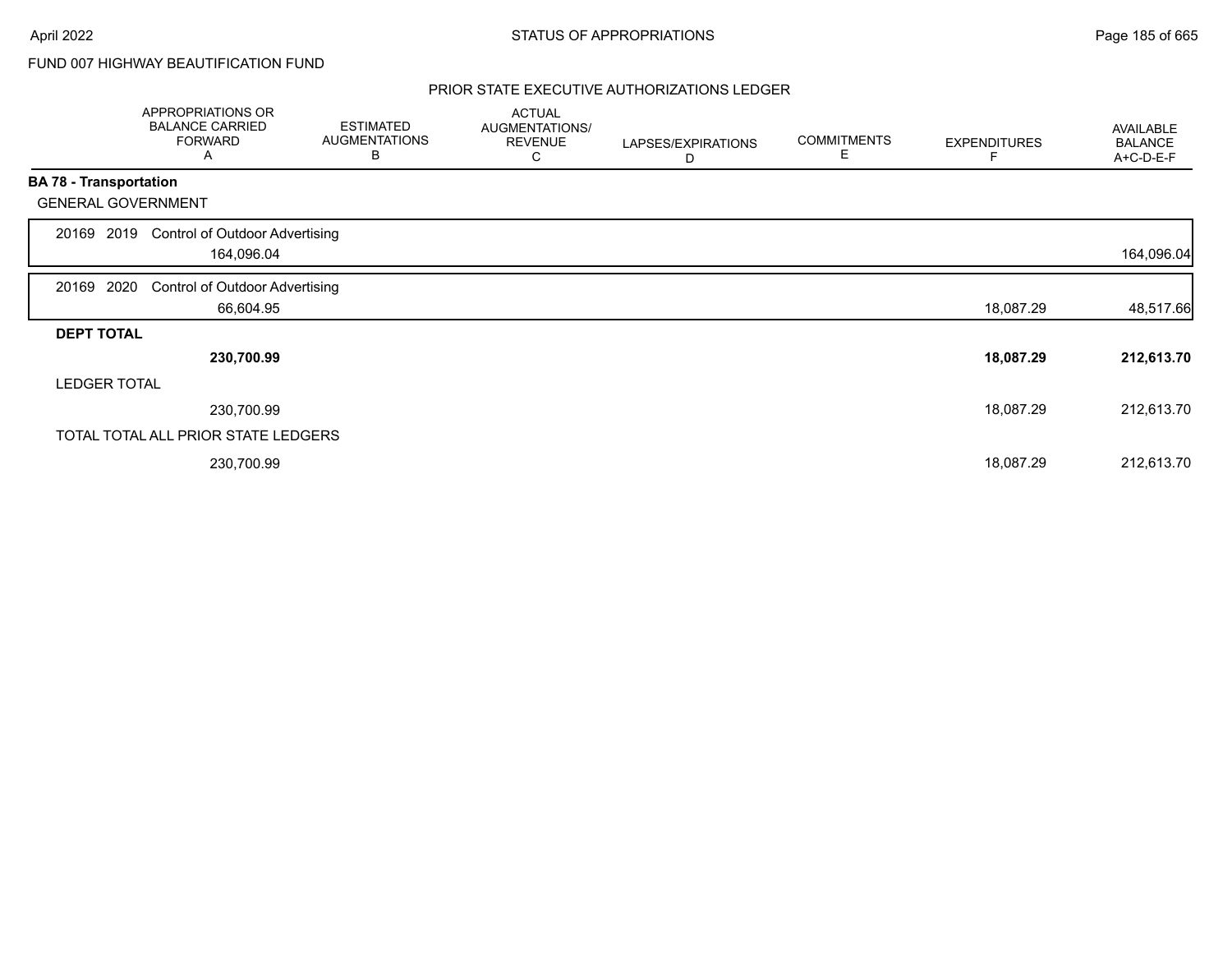# FUND 007 HIGHWAY BEAUTIFICATION FUND

#### RESTRICTED RECEIPTS LEDGER

|                               | APPROPRIATIONS OR<br><b>BALANCE CARRIED</b><br><b>FORWARD</b><br>$\mathsf{A}$ | <b>ESTIMATED</b><br><b>AUGMENTATIONS</b><br>B | <b>ACTUAL</b><br>AUGMENTATIONS/<br><b>REVENUE</b><br>С | LAPSES/EXPIRATIONS<br>D | <b>COMMITMENTS</b> | <b>EXPENDITURES</b> | AVAILABLE<br><b>BALANCE</b><br>A+C-D-E-F |
|-------------------------------|-------------------------------------------------------------------------------|-----------------------------------------------|--------------------------------------------------------|-------------------------|--------------------|---------------------|------------------------------------------|
| <b>BA 78 - Transportation</b> |                                                                               |                                               |                                                        |                         |                    |                     |                                          |
| <b>GENERAL GOVERNMENT</b>     |                                                                               |                                               |                                                        |                         |                    |                     |                                          |
| 40079 2021                    | Outdoor Advertising Sign Removal                                              |                                               |                                                        |                         |                    |                     |                                          |
|                               | 20,566.64                                                                     |                                               |                                                        |                         |                    |                     | 20,566.64                                |
| <b>DEPT TOTAL</b>             |                                                                               |                                               |                                                        |                         |                    |                     |                                          |
|                               | 20,566.64                                                                     |                                               |                                                        |                         |                    |                     | 20,566.64                                |
| <b>LEDGER TOTAL</b>           |                                                                               |                                               |                                                        |                         |                    |                     |                                          |
|                               | 20,566.64                                                                     |                                               |                                                        |                         |                    |                     | 20,566.64                                |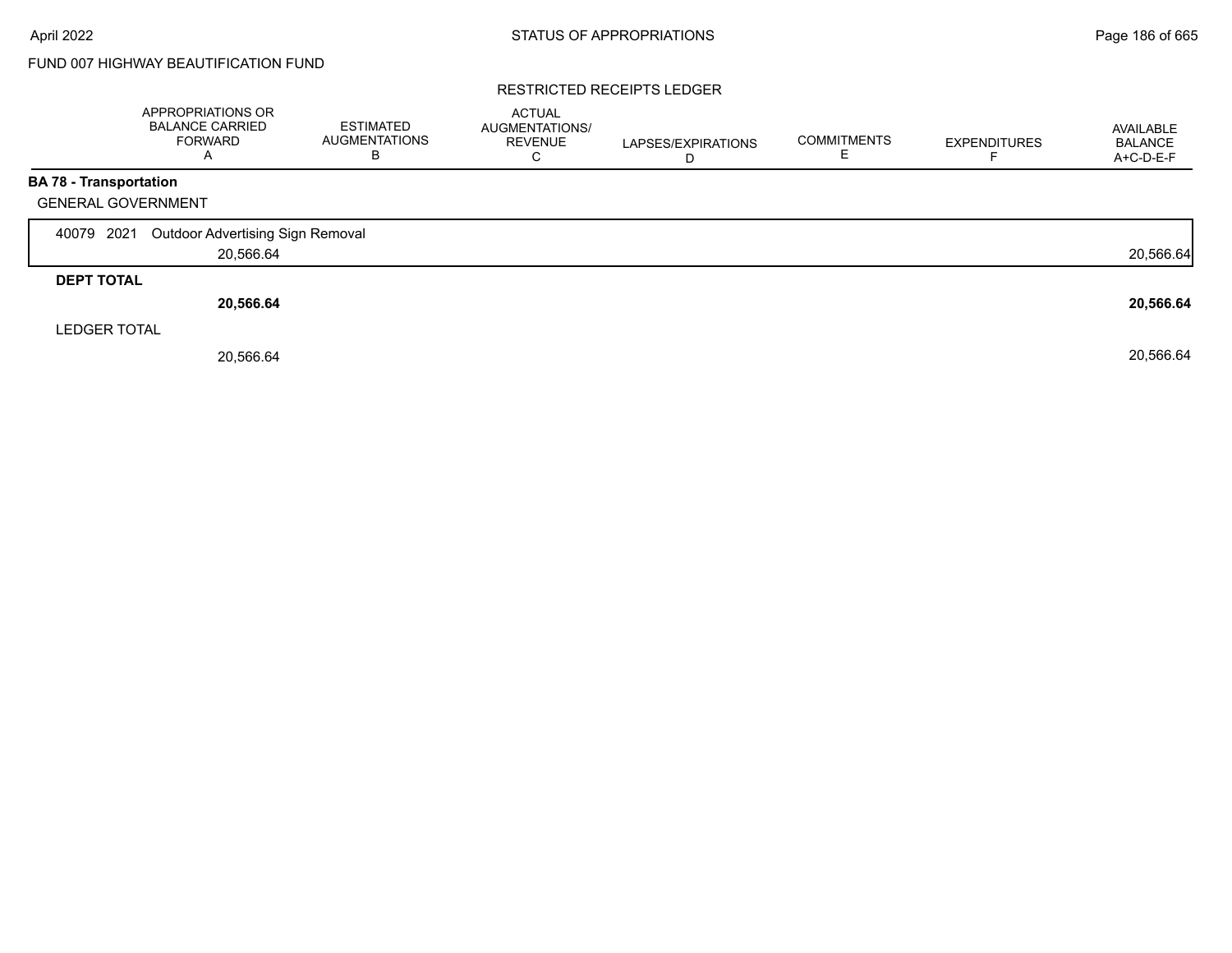|                                                           | <b>APPROPRIATIONS OR</b><br><b>BALANCE CARRIED</b><br>FORWARD<br>A   | <b>ESTIMATED</b><br><b>AUGMENTATIONS</b><br>в | <b>ACTUAL</b><br><b>AUGMENTATIONS/</b><br><b>REVENUE</b><br>С | LAPSES/EXPIRATIONS<br>D | <b>COMMITMENTS</b><br>Е | <b>EXPENDITURES</b><br>F | <b>AVAILABLE</b><br><b>BALANCE</b><br>A+C-D-E-F |
|-----------------------------------------------------------|----------------------------------------------------------------------|-----------------------------------------------|---------------------------------------------------------------|-------------------------|-------------------------|--------------------------|-------------------------------------------------|
| <b>BA 73 - Treasury</b><br><b>DEBT SERVICE</b>            |                                                                      |                                               |                                                               |                         |                         |                          |                                                 |
| 20330 2021                                                | Debt Service for Growing Greener<br>12,289,000.00                    |                                               |                                                               |                         |                         | 12,288,725.00            | 275.00                                          |
| <b>DEPT TOTAL</b>                                         | 12,289,000.00                                                        |                                               |                                                               |                         |                         | 12,288,725.00            | 275.00                                          |
| <b>BA 68 - Agriculture</b><br><b>GRANTS AND SUBSIDIES</b> |                                                                      |                                               |                                                               |                         |                         |                          |                                                 |
|                                                           | 20116 2021 Agricultural Conservation Easement Prgrm<br>10,133,000.00 |                                               |                                                               |                         |                         | 10,133,000.00            |                                                 |
| <b>DEPT TOTAL</b>                                         | 10,133,000.00                                                        |                                               |                                                               |                         |                         | 10,133,000.00            |                                                 |
| <b>GRANTS AND SUBSIDIES</b>                               | <b>BA 38 - Conservation &amp; Natural Resourc</b>                    |                                               |                                                               |                         |                         |                          |                                                 |
|                                                           | 29220 2021 Parks & Forest Facility Rehabilitation<br>10,024,545.00   |                                               |                                                               |                         | 7,299,904.49            | 672,283.55               | 2,052,356.96                                    |
| 29221<br>2021                                             | <b>Community Conservation Grants</b><br>6,150,455.00                 |                                               |                                                               |                         | 3,661,589.00            | 1,190,007.00             | 1,298,859.00                                    |
| 29223 2021                                                | <b>Natural Diversity Cnsvn Grants</b><br>325,000.00                  |                                               |                                                               |                         |                         |                          | 325,000.00                                      |
| <b>DEPT TOTAL</b>                                         | 16,500,000.00                                                        |                                               |                                                               |                         | 10,961,493.49           | 1,862,290.55             | 3,676,215.96                                    |
| <b>GRANTS AND SUBSIDIES</b>                               | <b>BA 35 - Environmental Protection</b>                              |                                               |                                                               |                         |                         |                          |                                                 |
| 29079 2021                                                | Watershed Protection & Restoration<br>25,605,000.00                  |                                               |                                                               |                         | 17,335,312.83           | 5,037,223.26             | 3,232,463.91                                    |
| <b>DEPT TOTAL</b>                                         | 25,605,000.00                                                        |                                               |                                                               |                         | 17,335,312.83           | 5,037,223.26             | 3,232,463.91                                    |
|                                                           | <b>BA 33 - PA Infrastructure Investment</b>                          |                                               |                                                               |                         |                         |                          |                                                 |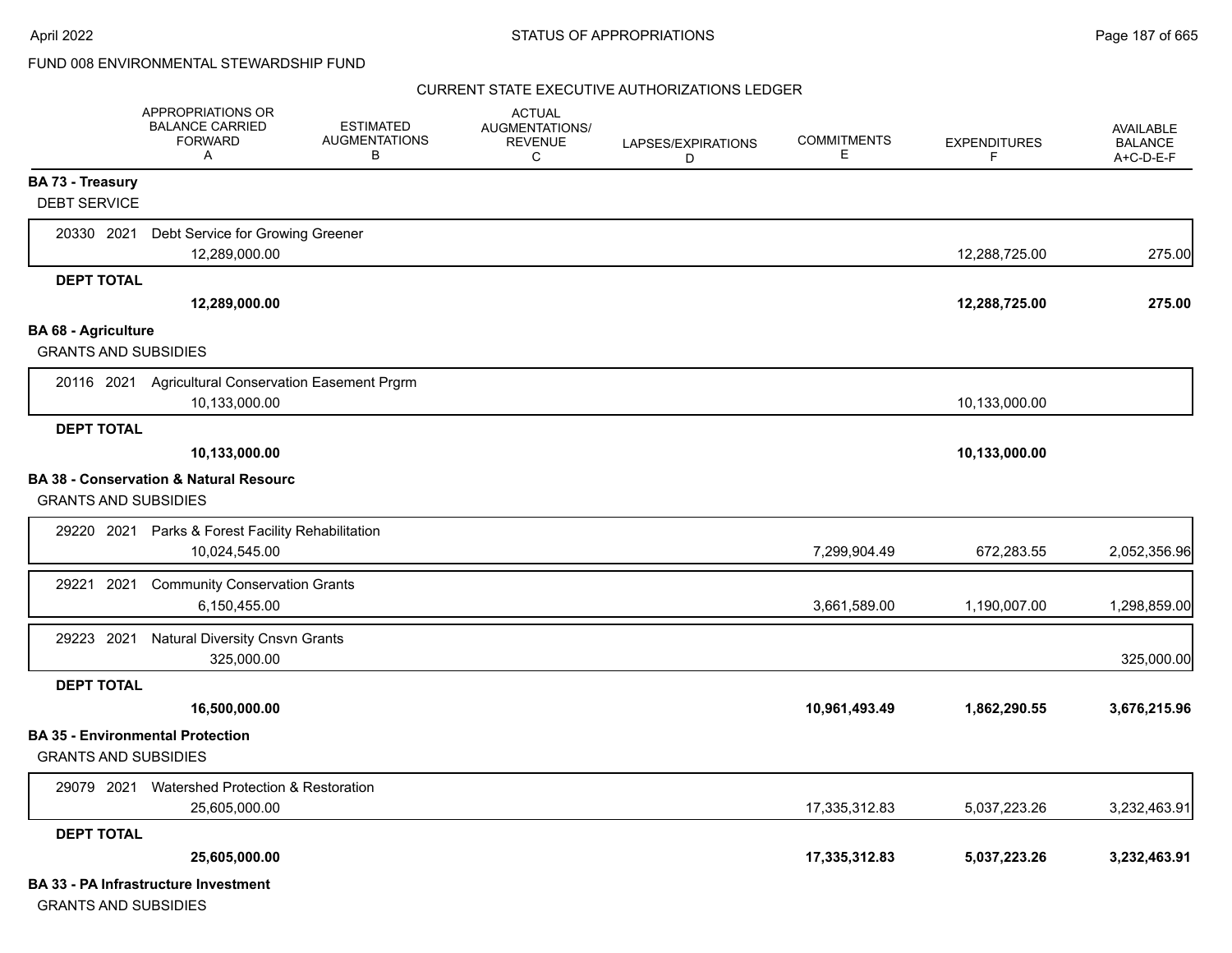April 2022 **Example 2022** Page 188 of 665

FUND 008 ENVIRONMENTAL STEWARDSHIP FUND

|                     | APPROPRIATIONS OR<br><b>BALANCE CARRIED</b><br><b>FORWARD</b><br>Α | <b>ESTIMATED</b><br><b>AUGMENTATIONS</b><br>в | <b>ACTUAL</b><br>AUGMENTATIONS/<br><b>REVENUE</b><br>U | LAPSES/EXPIRATIONS | <b>COMMITMENTS</b> | <b>EXPENDITURES</b> | AVAILABLE<br><b>BALANCE</b><br>A+C-D-E-F |
|---------------------|--------------------------------------------------------------------|-----------------------------------------------|--------------------------------------------------------|--------------------|--------------------|---------------------|------------------------------------------|
| 2021<br>20247       | Storm Water, Water & Sewer Grants                                  |                                               |                                                        |                    |                    |                     |                                          |
|                     | 16,226,000.00                                                      |                                               |                                                        |                    |                    | 16,226,000.00       |                                          |
| <b>DEPT TOTAL</b>   |                                                                    |                                               |                                                        |                    |                    |                     |                                          |
|                     | 16,226,000.00                                                      |                                               |                                                        |                    |                    | 16,226,000.00       |                                          |
| <b>LEDGER TOTAL</b> |                                                                    |                                               |                                                        |                    |                    |                     |                                          |
|                     | 80,753,000.00                                                      |                                               |                                                        |                    | 28,296,806.32      | 45,547,238.81       | 6,908,954.87                             |
|                     | TOTAL TOTAL ALL CURRENT STATE LEDGERS                              |                                               |                                                        |                    |                    |                     |                                          |
|                     | 80,753,000.00                                                      |                                               |                                                        |                    | 28,296,806.32      | 45,547,238.81       | 6,908,954.87                             |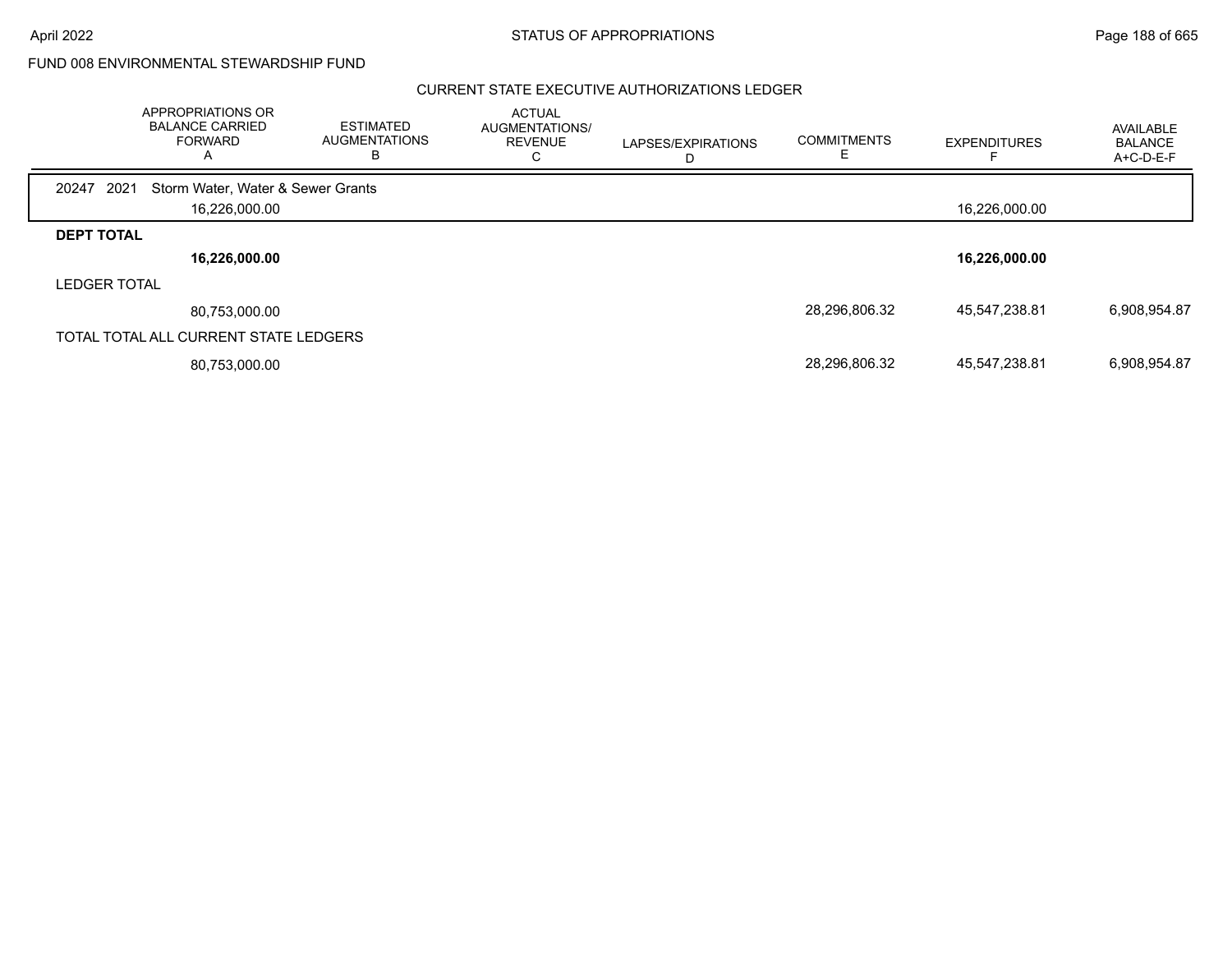|                             | <b>APPROPRIATIONS OR</b><br><b>BALANCE CARRIED</b><br><b>FORWARD</b><br>Α | <b>ESTIMATED</b><br><b>AUGMENTATIONS</b><br>В | <b>ACTUAL</b><br><b>AUGMENTATIONS/</b><br><b>REVENUE</b><br>C | LAPSES/EXPIRATIONS<br>D | <b>COMMITMENTS</b><br>Е | <b>EXPENDITURES</b><br>F | <b>AVAILABLE</b><br><b>BALANCE</b><br>$A+C-D-E-F$ |
|-----------------------------|---------------------------------------------------------------------------|-----------------------------------------------|---------------------------------------------------------------|-------------------------|-------------------------|--------------------------|---------------------------------------------------|
| <b>BA 73 - Treasury</b>     |                                                                           |                                               |                                                               |                         |                         |                          |                                                   |
| <b>DEBT SERVICE</b>         |                                                                           |                                               |                                                               |                         |                         |                          |                                                   |
| 20330 2020                  | Debt Service for Growing Greener<br>173,437.50                            |                                               |                                                               |                         |                         |                          | 173,437.50                                        |
| <b>DEPT TOTAL</b>           |                                                                           |                                               |                                                               |                         |                         |                          |                                                   |
|                             | 173,437.50                                                                |                                               |                                                               |                         |                         |                          | 173,437.50                                        |
| <b>BA 68 - Agriculture</b>  |                                                                           |                                               |                                                               |                         |                         |                          |                                                   |
| <b>GRANTS AND SUBSIDIES</b> |                                                                           |                                               |                                                               |                         |                         |                          |                                                   |
|                             | 20116 2020 Agricultural Conservation Easement Prgrm<br>366,000.00         |                                               |                                                               |                         |                         | 366,000.00               |                                                   |
| <b>DEPT TOTAL</b>           |                                                                           |                                               |                                                               |                         |                         |                          |                                                   |
|                             | 366,000.00                                                                |                                               |                                                               |                         |                         | 366,000.00               |                                                   |
|                             | <b>BA 38 - Conservation &amp; Natural Resourc</b>                         |                                               |                                                               |                         |                         |                          |                                                   |
| <b>GRANTS AND SUBSIDIES</b> |                                                                           |                                               |                                                               |                         |                         |                          |                                                   |
|                             | 29220 2016 Parks & Forest Facility Rehabilitation<br>1,982,607.57         |                                               |                                                               |                         | 537,884.84              | 1,381,742.03             | 62,980.70                                         |
|                             | 29220 2017 Parks & Forest Facility Rehabilitation<br>8,258,797.99         |                                               |                                                               |                         | 4,006,806.25            | 2,201,434.59             | 2,050,557.15                                      |
| 29220 2018                  | Parks & Forest Facility Rehabilitation                                    |                                               |                                                               |                         |                         |                          |                                                   |
|                             | 9,546,663.38                                                              |                                               |                                                               |                         | 7,459,442.08            | 1,019,866.58             | 1,067,354.72                                      |
| 29220 2019                  | Parks & Forest Facility Rehabilitation<br>8,974,365.63                    |                                               |                                                               |                         | 5,507,824.14            | 2,160,689.37             | 1,305,852.12                                      |
| 29220 2020                  | Parks & Forest Facility Rehabilitation<br>11,137,390.62                   |                                               |                                                               |                         | 8,791,870.80            | 1,549,400.01             | 796,119.81                                        |
| 29221 2014                  | <b>Community Conservation Grants</b><br>1,051,675.00                      |                                               |                                                               |                         | 692,340.00              | 359,335.00               |                                                   |
| 29221<br>2015               | <b>Community Conservation Grants</b><br>2,010,042.57                      |                                               |                                                               |                         | 1,651,640.00            | 211,217.00               | 147, 185.57                                       |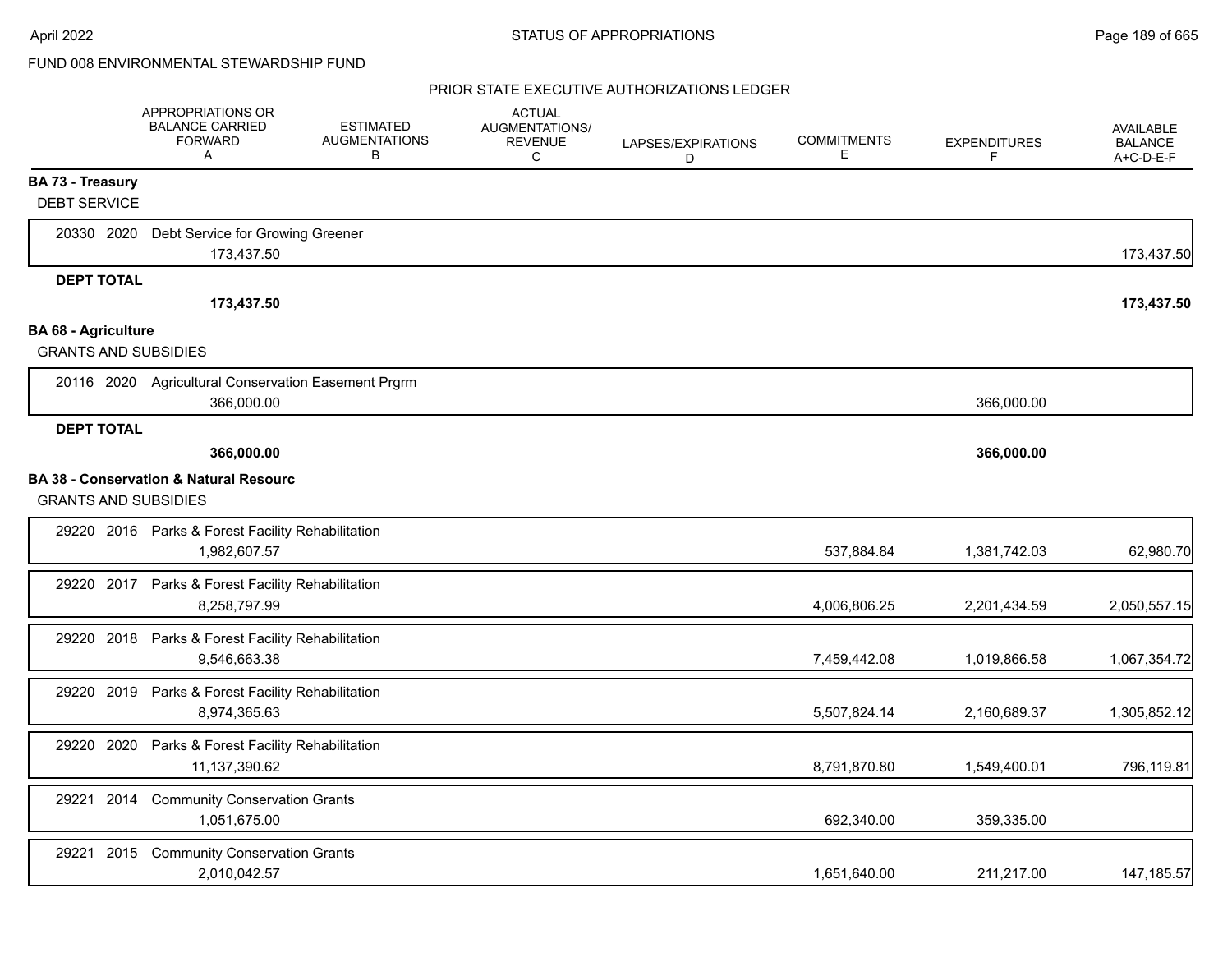|            | APPROPRIATIONS OR<br><b>BALANCE CARRIED</b><br><b>FORWARD</b><br>A | <b>ESTIMATED</b><br><b>AUGMENTATIONS</b><br>В | <b>ACTUAL</b><br>AUGMENTATIONS/<br><b>REVENUE</b><br>С | LAPSES/EXPIRATIONS<br>D | <b>COMMITMENTS</b><br>Е | <b>EXPENDITURES</b><br>F | <b>AVAILABLE</b><br><b>BALANCE</b><br>A+C-D-E-F |
|------------|--------------------------------------------------------------------|-----------------------------------------------|--------------------------------------------------------|-------------------------|-------------------------|--------------------------|-------------------------------------------------|
|            | 29221 2016 Community Conservation Grants<br>778,500.00             |                                               |                                                        |                         | 179,800.00              | 419,099.00               | 179,601.00                                      |
|            | 29221 2017 Community Conservation Grants<br>823,655.00             |                                               |                                                        |                         | 443,460.00              | 380,195.00               |                                                 |
|            | 29221 2018 Community Conservation Grants<br>1,640,970.43           |                                               |                                                        |                         | 1,093,216.00            | 541,325.00               | 6,429.43                                        |
|            | 29221 2019 Community Conservation Grants<br>1,709,229.00           |                                               |                                                        |                         | 1,247,612.00            | 461,617.00               |                                                 |
| 29221 2020 | <b>Community Conservation Grants</b><br>5,117,659.00               |                                               |                                                        |                         | 3,568,271.00            | 1,384,088.00             | 165,300.00                                      |
| 29221 2013 | <b>Community Conservation Grants</b><br>10,000.00                  |                                               |                                                        |                         |                         | 10,000.00                |                                                 |
|            | 29223 2014 Natural Diversity Cnsvn Grants<br>6,730.84              |                                               |                                                        |                         |                         | 6,730.84                 |                                                 |
|            | 29223 2015 Natural Diversity Cnsvn Grants<br>69,640.75             |                                               |                                                        |                         |                         | 69,640.75                |                                                 |
|            | 29223 2016 Natural Diversity Cnsvn Grants<br>8,551.89              |                                               |                                                        |                         |                         | 8,551.89                 |                                                 |
|            | 29223 2017 Natural Diversity Cnsvn Grants<br>62,649.37             |                                               |                                                        |                         | 77,936.04               | $-15,286.67$             |                                                 |
|            | 29223 2018 Natural Diversity Cnsvn Grants<br>77,239.68             |                                               |                                                        |                         | 21,550.59               | 26,967.27                | 28,721.82                                       |
| 29223 2019 | <b>Natural Diversity Cnsvn Grants</b><br>230,037.69                |                                               |                                                        |                         | 105,217.27              | $-857.47$                | 125,677.89                                      |
| 29223 2020 | <b>Natural Diversity Cnsvn Grants</b><br>299,834.91                |                                               |                                                        |                         | 212,752.74              | 38,661.77                | 48,420.40                                       |
|            |                                                                    |                                               |                                                        |                         |                         |                          |                                                 |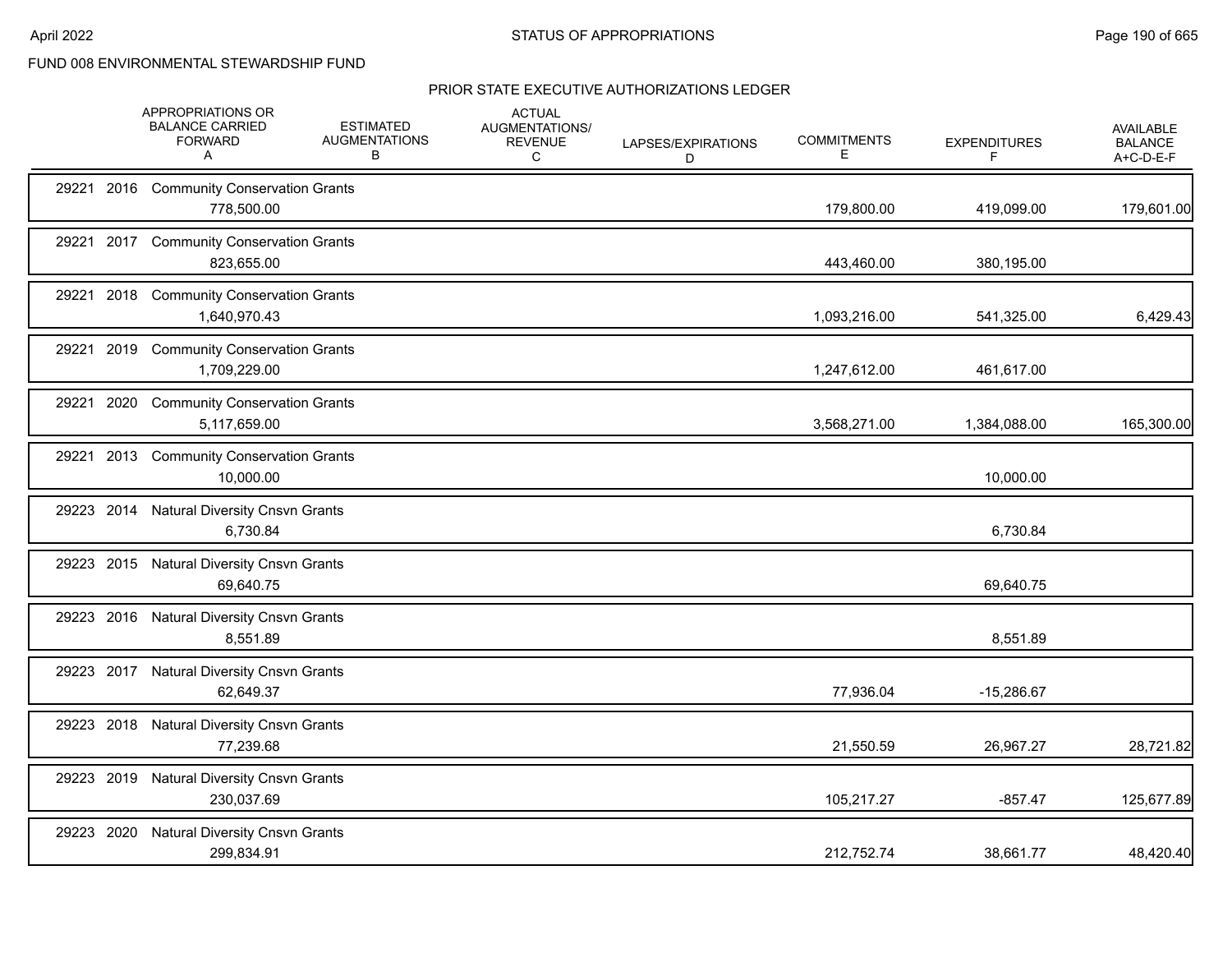|                             | APPROPRIATIONS OR<br><b>BALANCE CARRIED</b><br><b>FORWARD</b><br>A | <b>ESTIMATED</b><br><b>AUGMENTATIONS</b><br>В | <b>ACTUAL</b><br>AUGMENTATIONS/<br><b>REVENUE</b><br>C | LAPSES/EXPIRATIONS<br>D | <b>COMMITMENTS</b><br>Е | <b>EXPENDITURES</b><br>F | <b>AVAILABLE</b><br><b>BALANCE</b><br>A+C-D-E-F |
|-----------------------------|--------------------------------------------------------------------|-----------------------------------------------|--------------------------------------------------------|-------------------------|-------------------------|--------------------------|-------------------------------------------------|
|                             | 29223 2012 Natural Diversity Cnsvn Gnts<br>29,395.37               |                                               |                                                        |                         |                         | 29,395.37                |                                                 |
|                             | 29223 2013 NATURAL DIVERSITY CNSVN GNTS<br>23,066.25               |                                               |                                                        |                         |                         | 23,066.25                |                                                 |
| <b>DEPT TOTAL</b>           | 53,848,702.94                                                      |                                               |                                                        |                         | 35,597,623.75           | 12,266,878.58            | 5,984,200.61                                    |
|                             | <b>BA 35 - Environmental Protection</b>                            |                                               |                                                        |                         |                         |                          |                                                 |
| <b>GRANTS AND SUBSIDIES</b> |                                                                    |                                               |                                                        |                         |                         |                          |                                                 |
|                             | 23079 2007 Watershed Protection & Restoration<br>288.000.75        |                                               |                                                        |                         |                         | $-36,287.46$             | 324,288.21                                      |
|                             | 29079 2014 Watershed Protection & Restoration<br>1.838.905.85      |                                               |                                                        |                         | 685,777.40              | 724,912.65               | 428,215.80                                      |
|                             | 29079 2015 Watershed Protection & Restoration<br>4,523,130.08      |                                               |                                                        |                         | 2,344,331.52            | 970,206.21               | 1,208,592.35                                    |
| 29079 2016                  | Watershed Protection & Restoration<br>10,196,826.05                |                                               |                                                        |                         | 5,555,701.33            | 2,116,785.16             | 2,524,339.56                                    |
|                             | 29079 2017 Watershed Protection & Restoration<br>17,769,824.44     |                                               |                                                        |                         | 11,842,932.58           | 5,356,200.93             | 570,690.93                                      |
| 29079 2018                  | Watershed Protection & Restoration<br>25,535,049.69                |                                               |                                                        |                         | 21,917,231.18           | 3,411,302.80             | 206,515.71                                      |
| 29079 2019                  | <b>Watershed Protection &amp; Restoration</b><br>20, 143, 263. 79  |                                               |                                                        |                         | 9,039,973.55            | 1,478,718.40             | 9,624,571.84                                    |
| 29079 2020                  | Watershed Protection & Restoration<br>25,051,449.15                |                                               |                                                        |                         | 5,417,827.78            | 6,804,511.90             | 12,829,109.47                                   |
|                             | 29079 2012 Watershed Protection & Restoration<br>178.730.20        |                                               |                                                        |                         | 75,769.18               | 78,679.21                | 24,281.81                                       |
| 29079 2013                  | Watershed Protection & Restoration<br>756,784.45                   |                                               |                                                        |                         | 119,033.74              | 457,336.07               | 180,414.64                                      |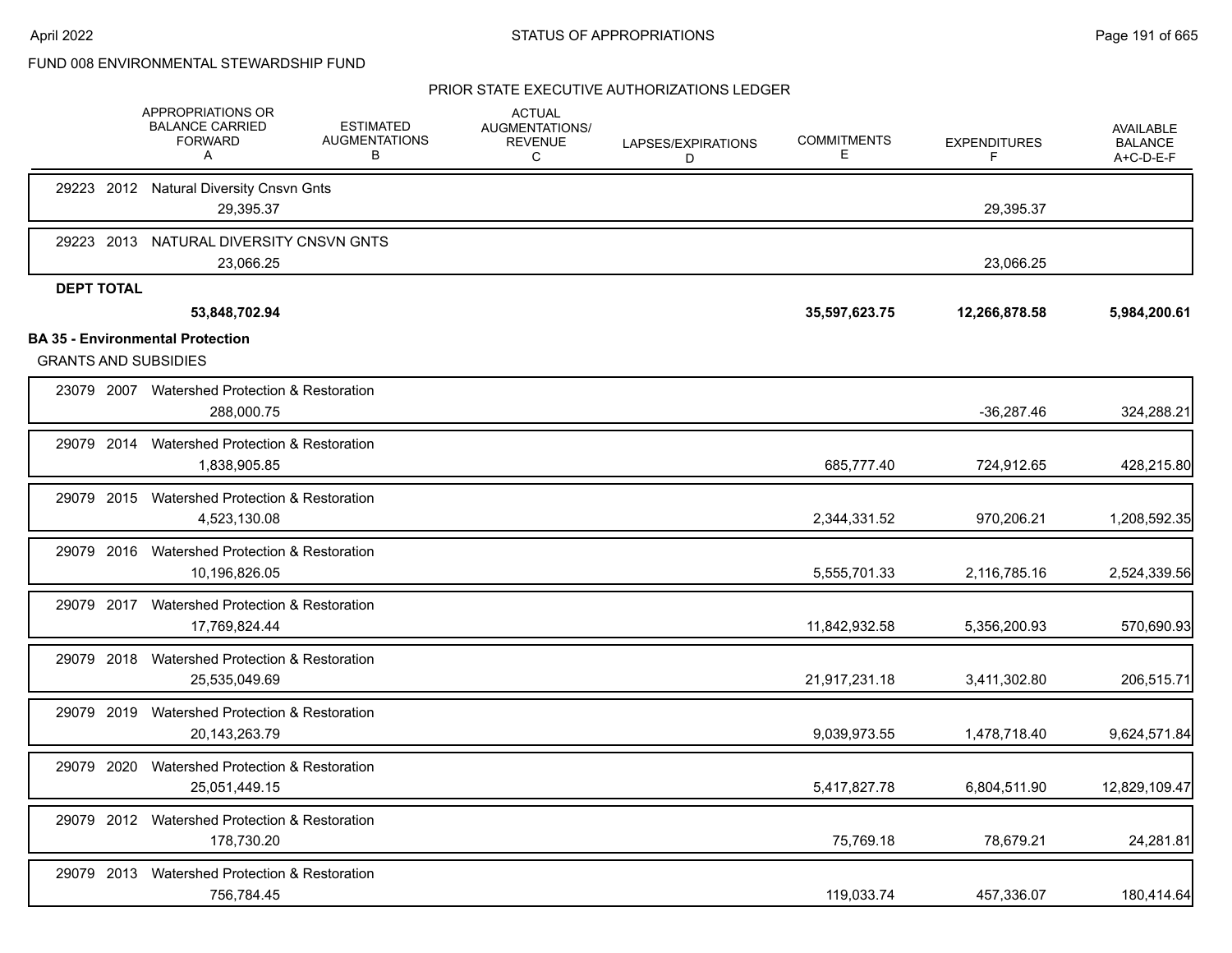|                             | APPROPRIATIONS OR<br><b>BALANCE CARRIED</b><br><b>FORWARD</b><br>A | <b>ESTIMATED</b><br><b>AUGMENTATIONS</b><br>B | <b>ACTUAL</b><br>AUGMENTATIONS/<br><b>REVENUE</b><br>C | LAPSES/EXPIRATIONS<br>D | <b>COMMITMENTS</b><br>Е | <b>EXPENDITURES</b> | AVAILABLE<br><b>BALANCE</b><br>A+C-D-E-F |
|-----------------------------|--------------------------------------------------------------------|-----------------------------------------------|--------------------------------------------------------|-------------------------|-------------------------|---------------------|------------------------------------------|
| <b>DEPT TOTAL</b>           |                                                                    |                                               |                                                        |                         |                         |                     |                                          |
|                             | 106,281,964.45                                                     |                                               |                                                        |                         | 56,998,578.26           | 21,362,365.87       | 27,921,020.32                            |
| <b>GRANTS AND SUBSIDIES</b> | <b>BA 33 - PA Infrastructure Investment</b>                        |                                               |                                                        |                         |                         |                     |                                          |
| 2020<br>20247               | Storm Water, Water & Sewer Grants                                  |                                               |                                                        |                         |                         |                     |                                          |
|                             | 587,000.00                                                         |                                               |                                                        |                         |                         | 587,000.00          |                                          |
| <b>DEPT TOTAL</b>           |                                                                    |                                               |                                                        |                         |                         |                     |                                          |
|                             | 587,000.00                                                         |                                               |                                                        |                         |                         | 587,000.00          |                                          |
| <b>LEDGER TOTAL</b>         |                                                                    |                                               |                                                        |                         |                         |                     |                                          |
|                             | 161,257,104.89                                                     |                                               |                                                        |                         | 92,596,202.01           | 34,582,244.45       | 34,078,658.43                            |
|                             | TOTAL TOTAL ALL PRIOR STATE LEDGERS                                |                                               |                                                        |                         |                         |                     |                                          |
|                             | 161,257,104.89                                                     |                                               |                                                        |                         | 92,596,202.01           | 34,582,244.45       | 34,078,658.43                            |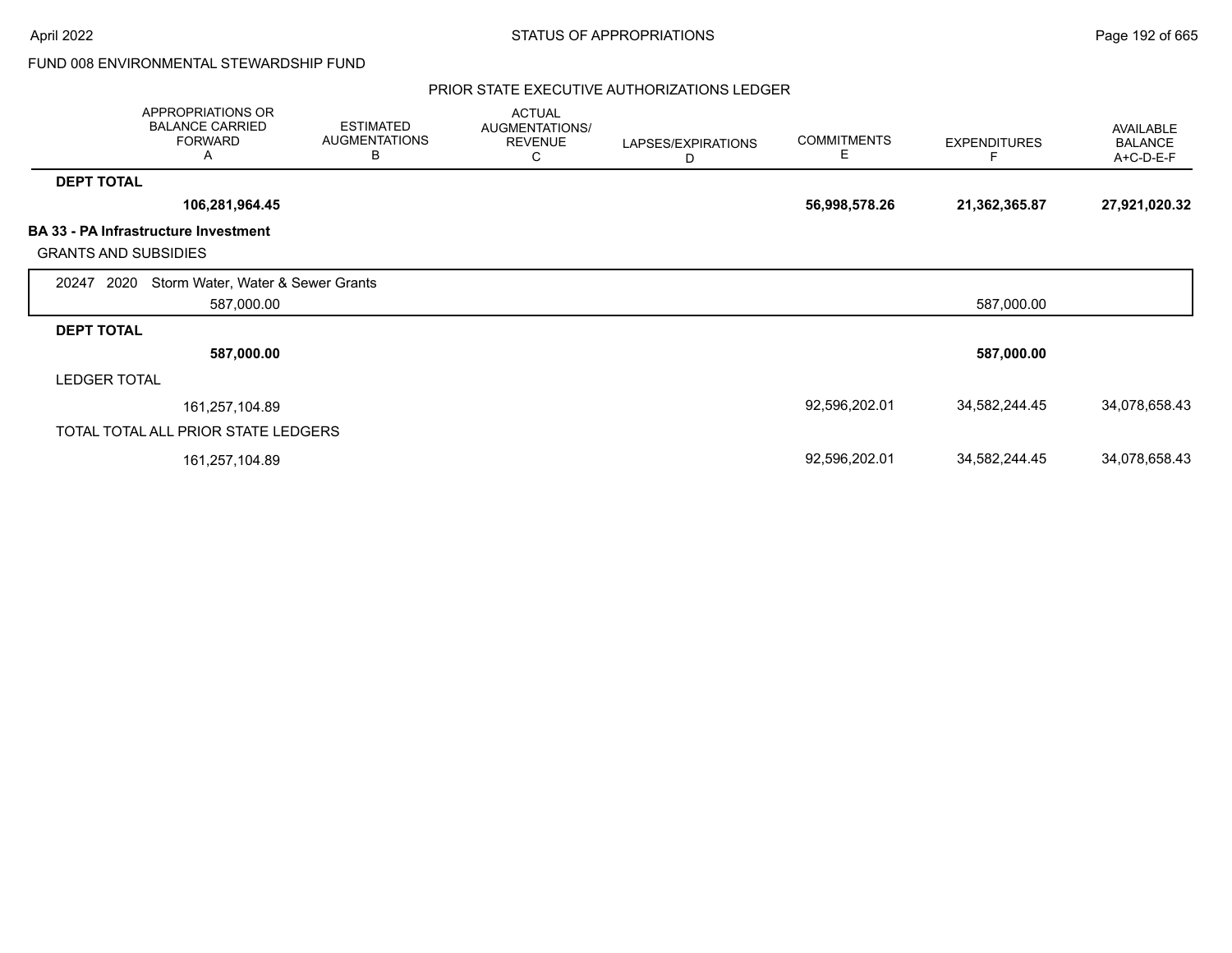### FUND 009 RECYCLING FUND

|                             | APPROPRIATIONS OR<br><b>BALANCE CARRIED</b><br><b>FORWARD</b><br>A | <b>ESTIMATED</b><br><b>AUGMENTATIONS</b><br>В | <b>ACTUAL</b><br>AUGMENTATIONS/<br><b>REVENUE</b><br>C | LAPSES/EXPIRATIONS<br>D | <b>COMMITMENTS</b><br>Е | <b>EXPENDITURES</b><br>F | <b>AVAILABLE</b><br><b>BALANCE</b><br>A+C-D-E-F |
|-----------------------------|--------------------------------------------------------------------|-----------------------------------------------|--------------------------------------------------------|-------------------------|-------------------------|--------------------------|-------------------------------------------------|
|                             | <b>BA 35 - Environmental Protection</b>                            |                                               |                                                        |                         |                         |                          |                                                 |
| <b>GENERAL GOVERNMENT</b>   |                                                                    |                                               |                                                        |                         |                         |                          |                                                 |
|                             | 20092 2021 Administration of Recycling Program<br>1,367,000.00     |                                               |                                                        |                         | 1,269.20                | 814,048.43               | 551,682.37                                      |
| <b>GRANTS AND SUBSIDIES</b> |                                                                    |                                               |                                                        |                         |                         |                          |                                                 |
| 29089 2021                  | Recycling Coordinator Reimbursement<br>2,000,000.00                |                                               |                                                        |                         |                         |                          | 2,000,000.00                                    |
| 29090 2021                  | Reimbursement for Municipal Inspection<br>400,000.00               |                                               |                                                        |                         |                         | 48,765.84                | 351,234.16                                      |
| 29091 2021                  | ReimbrsHostMunicipltyPermitApplictnsRevw<br>10,000.00              |                                               |                                                        |                         |                         |                          | 10,000.00                                       |
| 29093<br>2021               | <b>County Planning Grants</b><br>1,300,000.00                      |                                               |                                                        |                         | 1,104,358.58            | 195,641.42               |                                                 |
| 2021<br>29094               | <b>Municipal Recycling Grants</b><br>44,000,000.00                 |                                               |                                                        |                         | 31,521,221.20           | 12,448,341.03            | 30,437.77                                       |
| 29095 2021                  | Municipal Recycling Performance Program<br>21,500,000.00           |                                               |                                                        |                         | 6,624,400.24            | 14,869,955.85            | 5,643.91                                        |
| 29096 2021                  | <b>Public Education/Technical Assistance</b><br>7,595,000.00       |                                               |                                                        |                         | 4,035,063.59            | 1,926,246.72             | 1,633,689.69                                    |
| <b>DEPT TOTAL</b>           |                                                                    |                                               |                                                        |                         |                         |                          |                                                 |
|                             | 78,172,000.00                                                      |                                               |                                                        |                         | 43,286,312.81           | 30,302,999.29            | 4,582,687.90                                    |
| <b>LEDGER TOTAL</b>         |                                                                    |                                               |                                                        |                         |                         |                          |                                                 |
|                             | 78,172,000.00                                                      |                                               |                                                        |                         | 43,286,312.81           | 30,302,999.29            | 4,582,687.90                                    |
|                             | TOTAL TOTAL ALL CURRENT STATE LEDGERS                              |                                               |                                                        |                         |                         |                          |                                                 |
|                             | 78,172,000.00                                                      |                                               |                                                        |                         | 43.286.312.81           | 30.302.999.29            | 4.582.687.90                                    |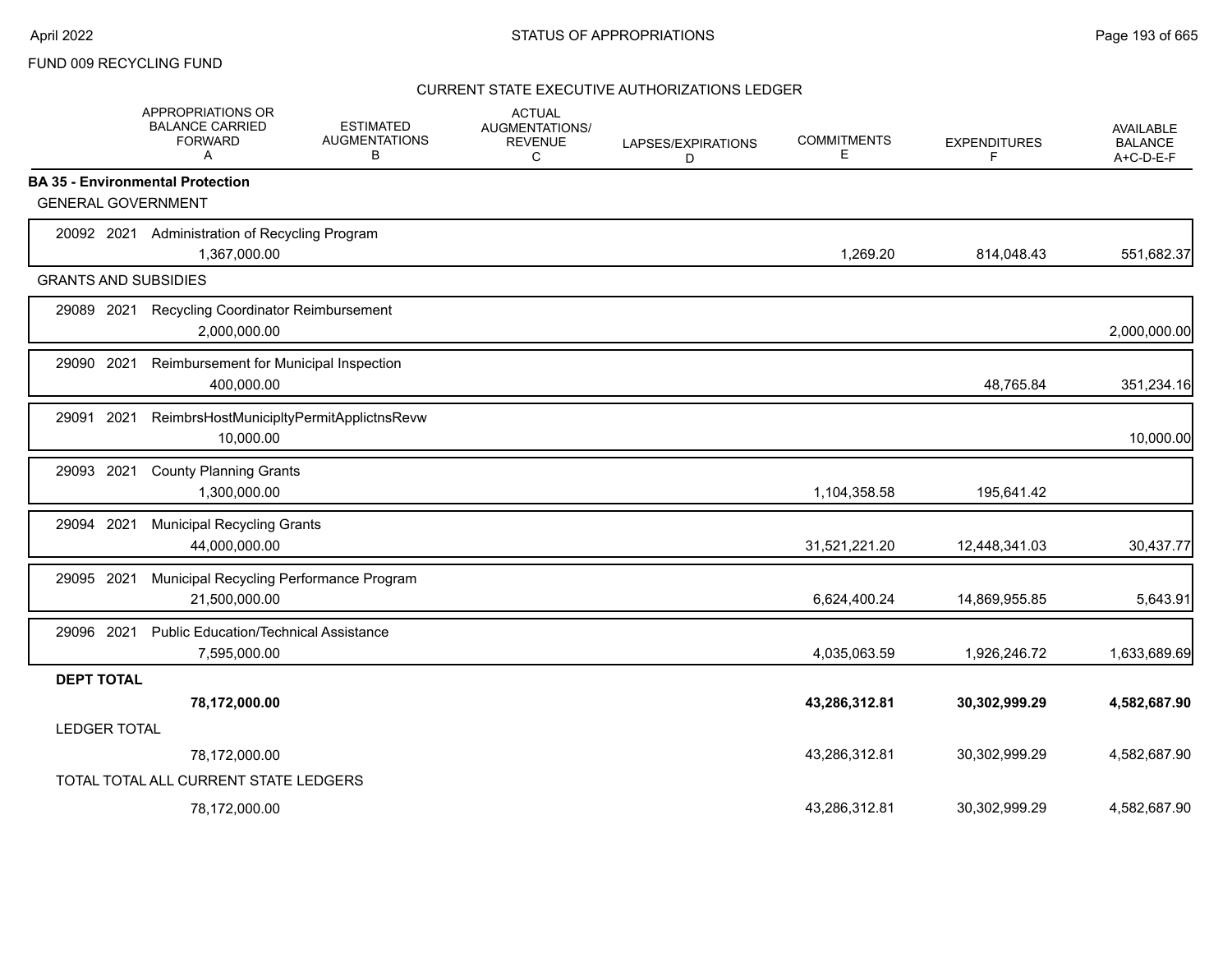### FUND 009 RECYCLING FUND

|                             | <b>APPROPRIATIONS OR</b><br><b>BALANCE CARRIED</b><br><b>FORWARD</b><br>Α | <b>ESTIMATED</b><br><b>AUGMENTATIONS</b><br>B | <b>ACTUAL</b><br><b>AUGMENTATIONS/</b><br><b>REVENUE</b><br>С | LAPSES/EXPIRATIONS<br>D | <b>COMMITMENTS</b><br>Ε | <b>EXPENDITURES</b><br>F | <b>AVAILABLE</b><br><b>BALANCE</b><br>A+C-D-E-F |
|-----------------------------|---------------------------------------------------------------------------|-----------------------------------------------|---------------------------------------------------------------|-------------------------|-------------------------|--------------------------|-------------------------------------------------|
|                             | <b>BA 35 - Environmental Protection</b>                                   |                                               |                                                               |                         |                         |                          |                                                 |
| <b>GENERAL GOVERNMENT</b>   |                                                                           |                                               |                                                               |                         |                         |                          |                                                 |
|                             | 20092 2020 Administration of Recycling Program<br>155,171.48              |                                               |                                                               |                         |                         | 1,320.00                 | 153,851.48                                      |
| <b>GRANTS AND SUBSIDIES</b> |                                                                           |                                               |                                                               |                         |                         |                          |                                                 |
| 20089 2020                  | <b>Recycling Coordinator Reimbursement</b><br>1,969,453.59                |                                               |                                                               |                         |                         | 1,871,135.69             | 98,317.90                                       |
| 20090 2020                  | Reimbursement for Municipal Inspections<br>271,447.00                     |                                               |                                                               |                         |                         | 148,804.80               | 122,642.20                                      |
| 20091 2020                  | Reimb Host Municipality Permit App Rev<br>10,000.00                       |                                               |                                                               |                         |                         |                          | 10,000.00                                       |
| 20093 2020                  | <b>County Planning Grants</b><br>1,515,970.70                             |                                               |                                                               |                         |                         | 37,500.00                | 1,478,470.70                                    |
| 20094 2020                  | <b>Municipal Recycling Grants</b><br>18,260,426.48                        |                                               |                                                               |                         |                         | 5,948,898.79             | 12,311,527.69                                   |
| 20095 2020                  | Municipal Recycling Performance Program<br>5,011,947.25                   |                                               |                                                               |                         |                         | 5,011,947.25             |                                                 |
| 20096 2019                  | <b>Public Education/Technical Assistance</b><br>5,536,288.26              |                                               |                                                               |                         |                         |                          | 5,536,288.26                                    |
| 20096 2020                  | <b>Public Education/Technical Assistance</b><br>5,603,863.81              |                                               |                                                               |                         |                         | 1,473,337.85             | 4,130,525.96                                    |
| <b>DEPT TOTAL</b>           |                                                                           |                                               |                                                               |                         |                         |                          |                                                 |
|                             | 38,334,568.57                                                             |                                               |                                                               |                         |                         | 14,492,944.38            | 23,841,624.19                                   |
| <b>LEDGER TOTAL</b>         |                                                                           |                                               |                                                               |                         |                         | 14,492,944.38            | 23,841,624.19                                   |
|                             | 38,334,568.57<br>TOTAL TOTAL ALL PRIOR STATE LEDGERS                      |                                               |                                                               |                         |                         |                          |                                                 |
|                             | 38,334,568.57                                                             |                                               |                                                               |                         |                         | 14.492.944.38            | 23.841.624.19                                   |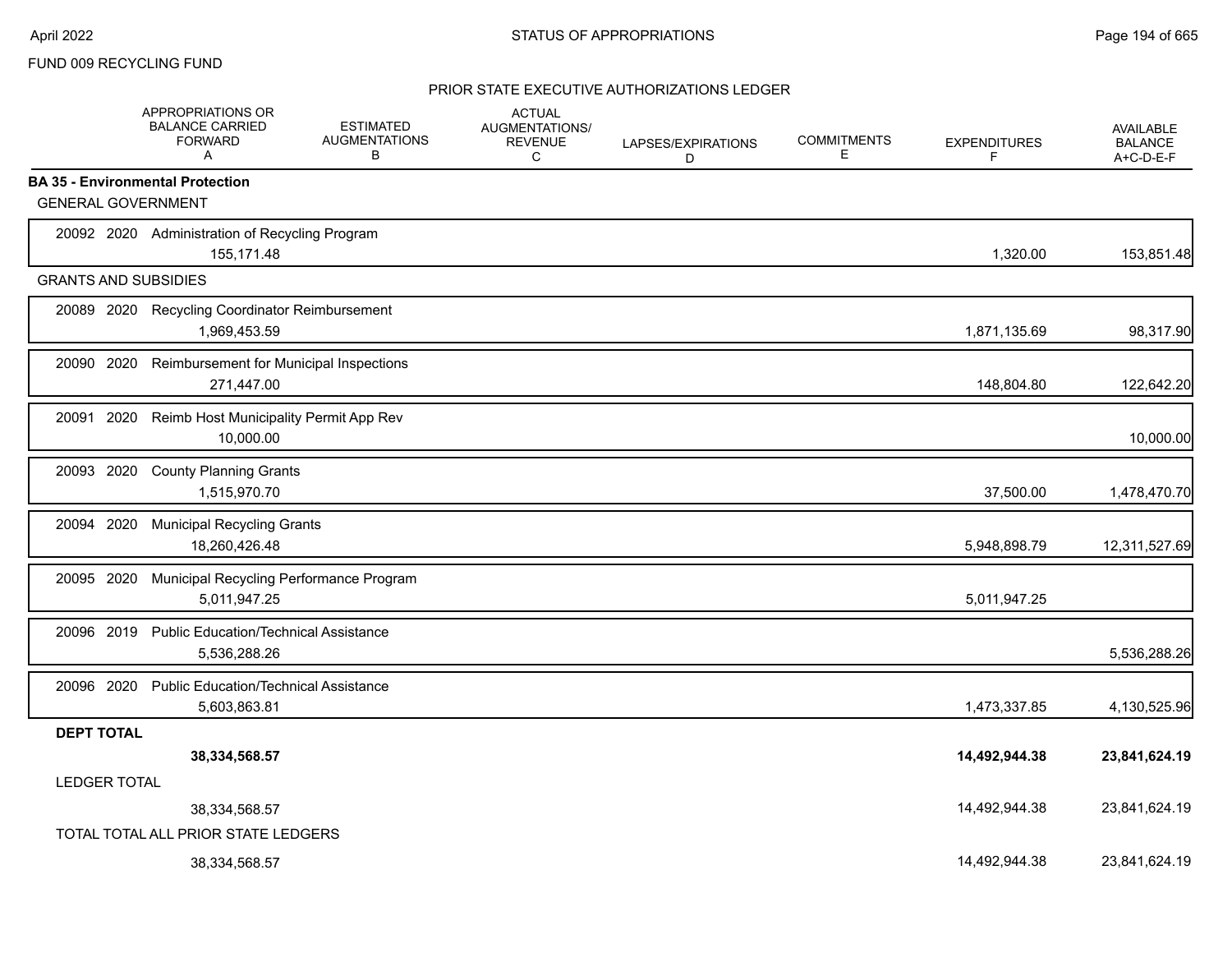# FUND 009 RECYCLING FUND

#### RESTRICTED REVENUE LEDGER

|                           | APPROPRIATIONS OR<br><b>BALANCE CARRIED</b><br><b>FORWARD</b><br>A | <b>ESTIMATED</b><br><b>AUGMENTATIONS</b><br>в | <b>ACTUAL</b><br>AUGMENTATIONS/<br>REVENUE<br>С | LAPSES/EXPIRATIONS<br>D | <b>COMMITMENTS</b><br>E | <b>EXPENDITURES</b> | AVAILABLE<br><b>BALANCE</b><br>A+C-D-E-F |
|---------------------------|--------------------------------------------------------------------|-----------------------------------------------|-------------------------------------------------|-------------------------|-------------------------|---------------------|------------------------------------------|
|                           | <b>BA 35 - Environmental Protection</b>                            |                                               |                                                 |                         |                         |                     |                                          |
| <b>GENERAL GOVERNMENT</b> |                                                                    |                                               |                                                 |                         |                         |                     |                                          |
| 2021<br>60081             | Household Hazardous Waste                                          |                                               |                                                 |                         |                         |                     |                                          |
|                           | 4,368,461.35                                                       |                                               | 1,000,000.00                                    |                         |                         | 1,320,145.37        | 4,048,315.98                             |
| <b>DEPT TOTAL</b>         |                                                                    |                                               |                                                 |                         |                         |                     |                                          |
|                           | 4,368,461.35                                                       |                                               | 1,000,000.00                                    |                         |                         | 1,320,145.37        | 4,048,315.98                             |
| <b>LEDGER TOTAL</b>       |                                                                    |                                               |                                                 |                         |                         |                     |                                          |
|                           | 4,368,461.35                                                       |                                               | 1.000.000.00                                    |                         |                         | 1,320,145.37        | 4,048,315.98                             |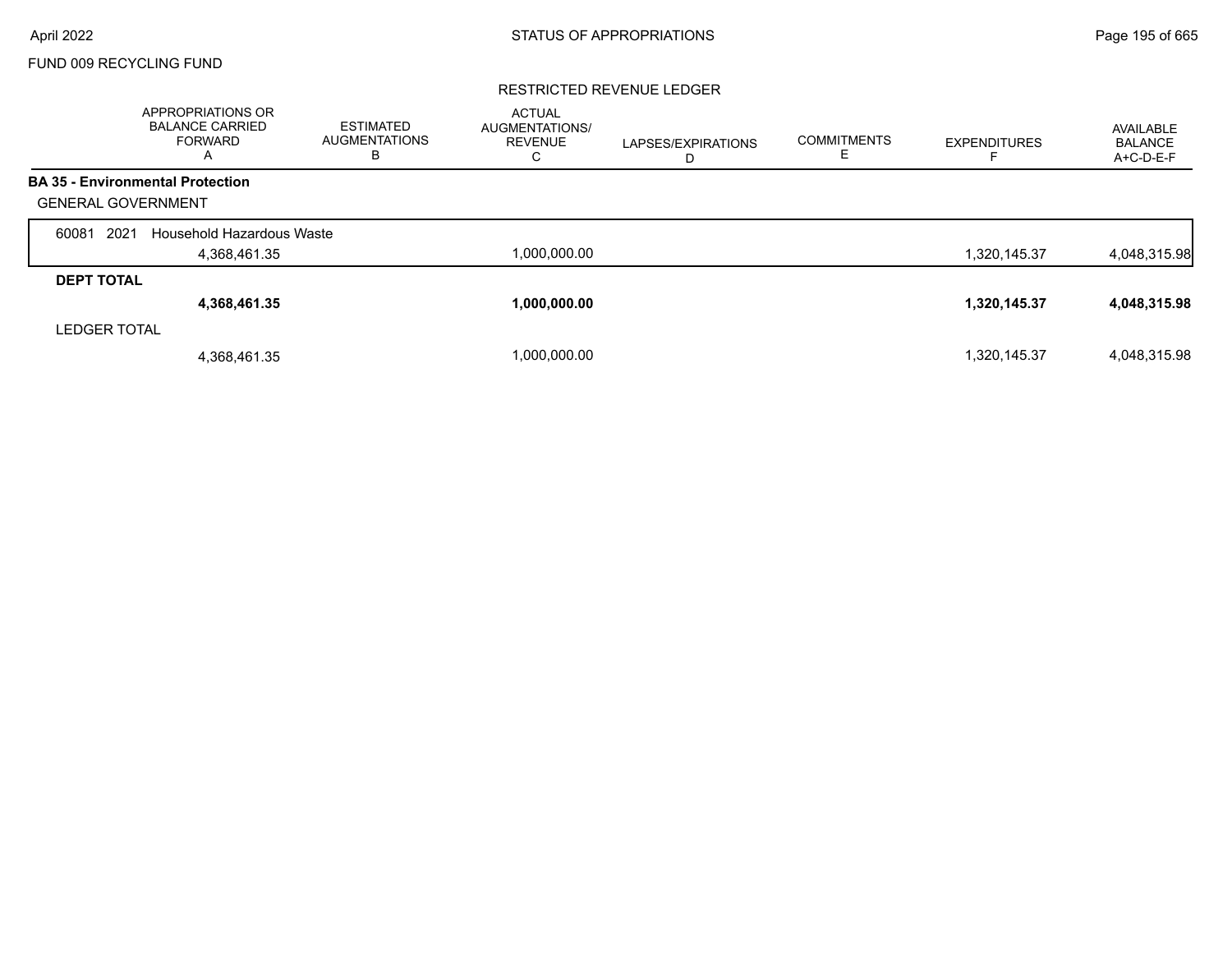|                                                         | APPROPRIATIONS OR<br><b>BALANCE CARRIED</b><br><b>FORWARD</b><br>Α | <b>ESTIMATED</b><br><b>AUGMENTATIONS</b><br>В | <b>ACTUAL</b><br><b>AUGMENTATIONS/</b><br><b>REVENUE</b><br>C | LAPSES/EXPIRATIONS<br>D | <b>COMMITMENTS</b><br>Е | <b>EXPENDITURES</b><br>F | <b>AVAILABLE</b><br><b>BALANCE</b><br>A+C-D-E-F |
|---------------------------------------------------------|--------------------------------------------------------------------|-----------------------------------------------|---------------------------------------------------------------|-------------------------|-------------------------|--------------------------|-------------------------------------------------|
| BA 73 - Treasury                                        |                                                                    |                                               |                                                               |                         |                         |                          |                                                 |
| <b>GENERAL GOVERNMENT</b>                               |                                                                    |                                               |                                                               |                         |                         |                          |                                                 |
| 10545 2021                                              | Admin of Refunding Liquid Fuels Tax<br>551,000.00                  |                                               |                                                               |                         |                         | 243,841.13               | 307,158.87                                      |
| <b>DEBT SERVICE</b>                                     |                                                                    |                                               |                                                               |                         |                         |                          |                                                 |
| 10548 2021                                              | <b>General Obligation Debt Service</b><br>23,187,000.00            |                                               |                                                               |                         |                         |                          | 23,187,000.00                                   |
| 10549 2021                                              | Capital Debt-Transportation Projects<br>35,779,000.00              |                                               |                                                               |                         |                         | 35,778,217.50            | 782.50                                          |
| 10550 2021                                              | Loan & Transfer Agents<br>40,000.00                                |                                               |                                                               |                         |                         |                          | 40,000.00                                       |
| <b>DEPT TOTAL</b>                                       | 59,557,000.00                                                      |                                               |                                                               |                         |                         | 36,022,058.63            | 23,534,941.37                                   |
| <b>BA 68 - Agriculture</b><br><b>GENERAL GOVERNMENT</b> |                                                                    |                                               |                                                               |                         |                         |                          |                                                 |
|                                                         | 10945 2021 Weights and Measures Administration<br>5,817,000.00     |                                               |                                                               |                         |                         | 3,179,848.99             | 2,637,151.01                                    |
| <b>DEPT TOTAL</b>                                       |                                                                    |                                               |                                                               |                         |                         |                          |                                                 |
|                                                         | 5,817,000.00                                                       |                                               |                                                               |                         |                         | 3,179,848.99             | 2,637,151.01                                    |
| <b>GENERAL GOVERNMENT</b>                               | <b>BA 24 - Community &amp; Economic Develop</b>                    |                                               |                                                               |                         |                         |                          |                                                 |
| 11059 2021                                              | Appalachian Regional Commission<br>500,000.00                      |                                               |                                                               |                         |                         | 175,000.00               | 325,000.00                                      |
| <b>DEPT TOTAL</b>                                       |                                                                    |                                               |                                                               |                         |                         |                          |                                                 |
|                                                         | 500,000.00                                                         |                                               |                                                               |                         |                         | 175,000.00               | 325,000.00                                      |
| <b>GENERAL GOVERNMENT</b>                               | <b>BA 38 - Conservation &amp; Natural Resourc</b>                  |                                               |                                                               |                         |                         |                          |                                                 |
| 10398 2021                                              | Dirt & Gravel Roads<br>7,000,000.00                                |                                               |                                                               |                         | 3,647,202.70            | 497,726.68               | 2,855,070.62                                    |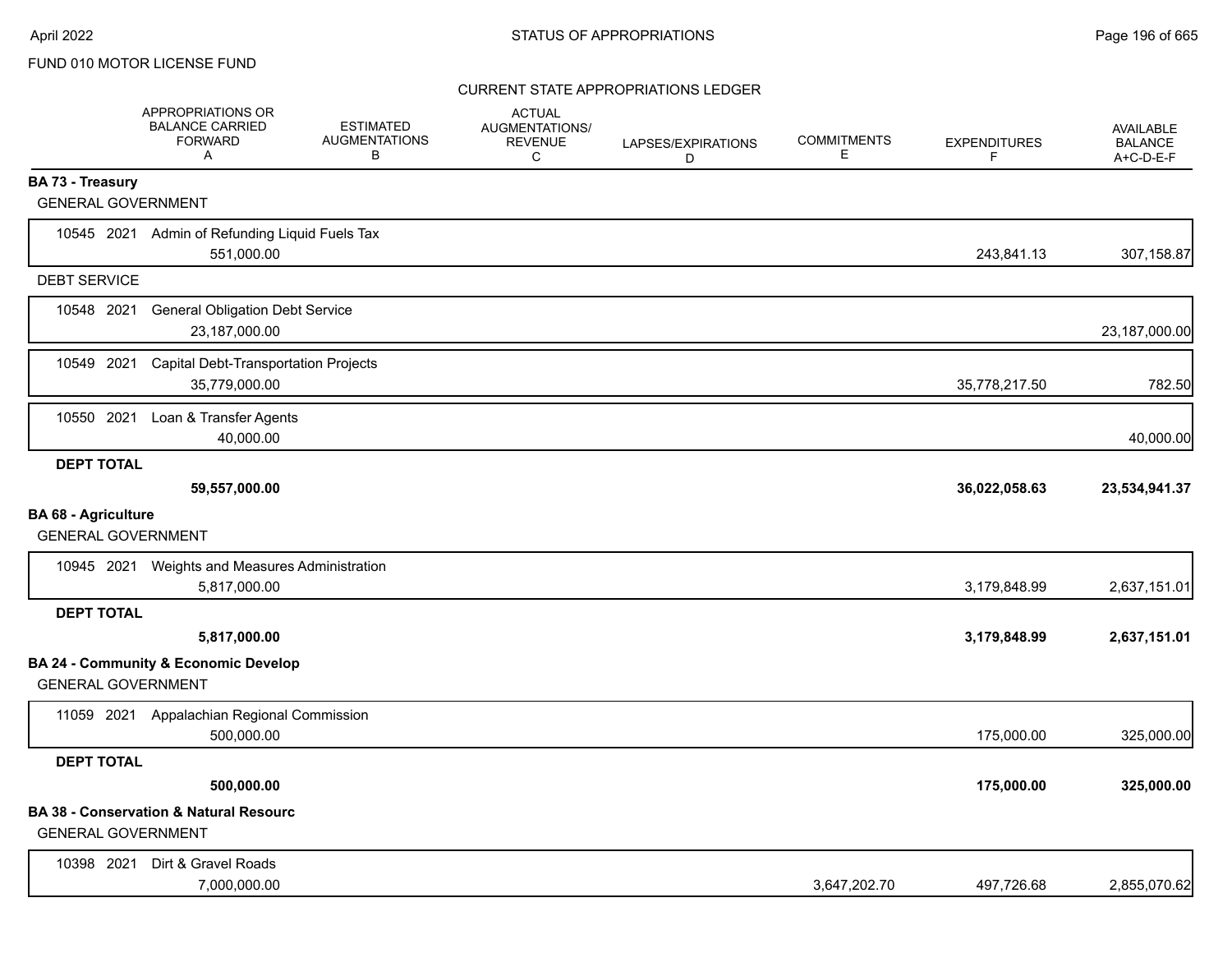|                                 | APPROPRIATIONS OR<br><b>BALANCE CARRIED</b><br><b>FORWARD</b><br>Α | <b>ESTIMATED</b><br><b>AUGMENTATIONS</b><br>В | <b>ACTUAL</b><br><b>AUGMENTATIONS/</b><br><b>REVENUE</b><br>C | LAPSES/EXPIRATIONS<br>D | <b>COMMITMENTS</b><br>Е | <b>EXPENDITURES</b><br>F. | AVAILABLE<br><b>BALANCE</b><br>A+C-D-E-F |
|---------------------------------|--------------------------------------------------------------------|-----------------------------------------------|---------------------------------------------------------------|-------------------------|-------------------------|---------------------------|------------------------------------------|
| <b>DEPT TOTAL</b>               |                                                                    |                                               |                                                               |                         |                         |                           |                                          |
|                                 | 7,000,000.00                                                       |                                               |                                                               |                         | 3,647,202.70            | 497,726.68                | 2,855,070.62                             |
| <b>BA 16 - Education</b>        |                                                                    |                                               |                                                               |                         |                         |                           |                                          |
| <b>GRANTS AND SUBSIDIES</b>     |                                                                    |                                               |                                                               |                         |                         |                           |                                          |
|                                 | 10147 2021 Safe Driving Course                                     |                                               |                                                               |                         |                         |                           |                                          |
|                                 | 1,100,000.00                                                       |                                               |                                                               |                         | 121.98                  | 172,125.60                | 927,752.42                               |
| <b>DEPT TOTAL</b>               |                                                                    |                                               |                                                               |                         |                         |                           |                                          |
|                                 | 1,100,000.00                                                       |                                               |                                                               |                         | 121.98                  | 172,125.60                | 927,752.42                               |
| <b>BA 15 - General Services</b> |                                                                    |                                               |                                                               |                         |                         |                           |                                          |
| <b>GENERAL GOVERNMENT</b>       |                                                                    |                                               |                                                               |                         |                         |                           |                                          |
|                                 | 10076 2021 Tort Claims Payments                                    |                                               |                                                               |                         |                         |                           |                                          |
|                                 | 9,000,000.00                                                       |                                               |                                                               |                         |                         | 809,338.62                | 8,190,661.38                             |
| <b>DEPT TOTAL</b>               |                                                                    |                                               |                                                               |                         |                         |                           |                                          |
|                                 | 9,000,000.00                                                       |                                               |                                                               |                         |                         | 809,338.62                | 8,190,661.38                             |
| <b>BA 18 - Revenue</b>          |                                                                    |                                               |                                                               |                         |                         |                           |                                          |
| <b>GENERAL GOVERNMENT</b>       |                                                                    |                                               |                                                               |                         |                         |                           |                                          |
|                                 | 10206 2021 Collections - Liquid Fuels Tax                          |                                               |                                                               |                         |                         |                           |                                          |
|                                 | 21,792,000.00                                                      |                                               |                                                               |                         | 96,732.05               | 12,483,235.43             | 9,212,032.52                             |
| <b>DEPT TOTAL</b>               |                                                                    |                                               |                                                               |                         |                         |                           |                                          |
|                                 | 21,792,000.00                                                      |                                               |                                                               |                         | 96,732.05               | 12,483,235.43             | 9,212,032.52                             |
| <b>BA 20 - State Police</b>     |                                                                    |                                               |                                                               |                         |                         |                           |                                          |
| <b>GENERAL GOVERNMENT</b>       |                                                                    |                                               |                                                               |                         |                         |                           |                                          |
| 10222 2021                      | Law Enforcement Information Technology                             |                                               |                                                               |                         |                         |                           |                                          |
|                                 | 20,697,000.00                                                      |                                               |                                                               |                         |                         | 20,697,000.00             |                                          |
| 10223 2021                      | <b>General Government Operations</b>                               |                                               |                                                               |                         |                         |                           |                                          |
|                                 | 599,652,000.00                                                     |                                               |                                                               |                         |                         | 599,652,000.00            |                                          |
| 10224 2021                      | <b>Municipal Police Training</b>                                   |                                               |                                                               |                         |                         |                           |                                          |
|                                 | 1,708,000.00                                                       |                                               |                                                               |                         |                         | 1,708,000.00              |                                          |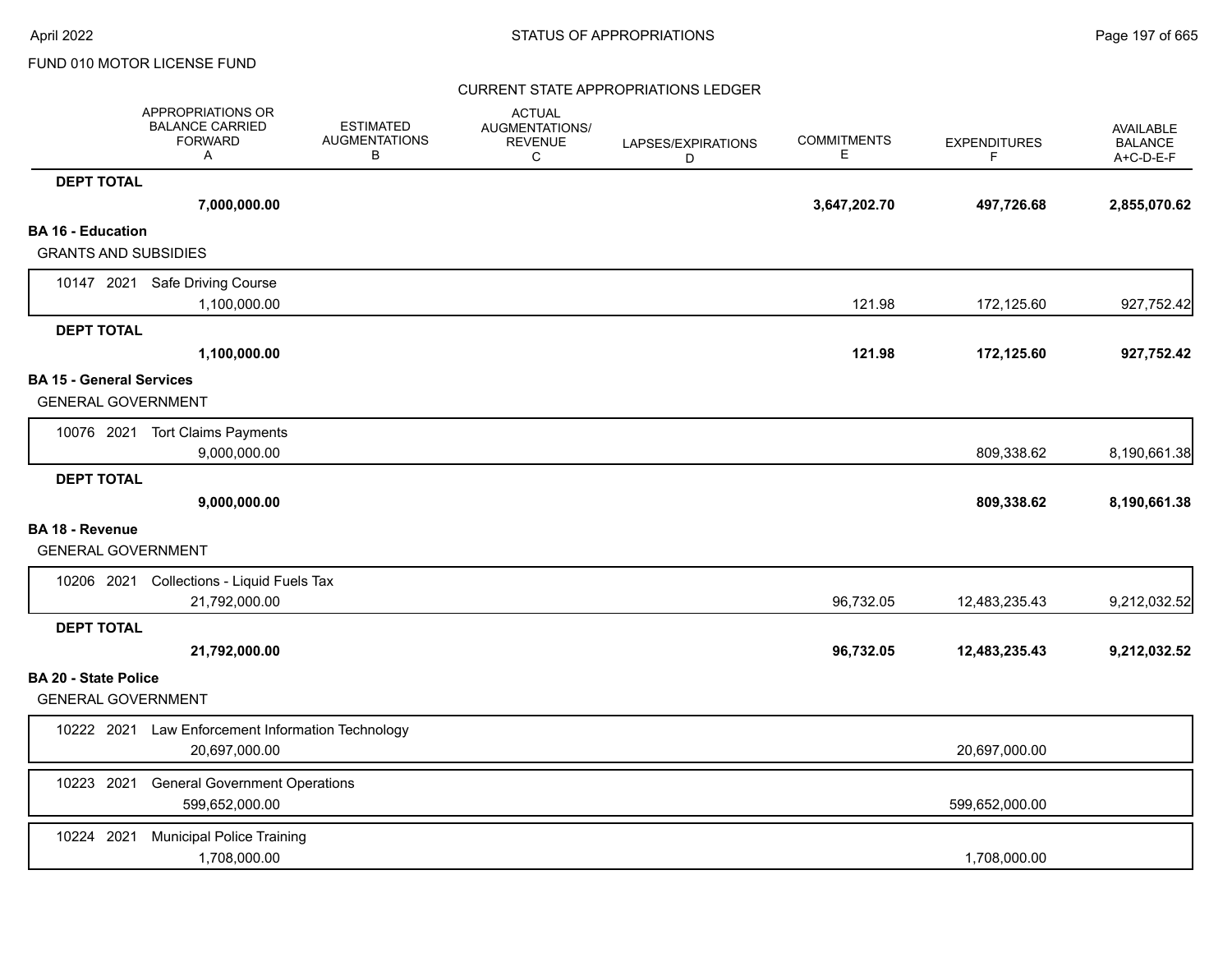|                               |                   | <b>APPROPRIATIONS OR</b><br><b>BALANCE CARRIED</b><br><b>FORWARD</b><br>Α | <b>ESTIMATED</b><br><b>AUGMENTATIONS</b><br>В | <b>ACTUAL</b><br>AUGMENTATIONS/<br><b>REVENUE</b><br>С | LAPSES/EXPIRATIONS<br>D | <b>COMMITMENTS</b><br>Е | <b>EXPENDITURES</b><br>F | <b>AVAILABLE</b><br><b>BALANCE</b><br>A+C-D-E-F |
|-------------------------------|-------------------|---------------------------------------------------------------------------|-----------------------------------------------|--------------------------------------------------------|-------------------------|-------------------------|--------------------------|-------------------------------------------------|
| 10225 2021                    |                   | Patrol Vehicles<br>12,000,000.00                                          |                                               |                                                        |                         | 11,500,000.00           | 425,536.49               | 74,463.51                                       |
|                               | 10703 2021        | <b>Commercial Vehicle Inspections</b><br>13,427,000.00                    | 785,000.00                                    | 847,450.00                                             |                         | 38,211.61               | 9,709,081.78             | 4,527,156.61                                    |
| 11041 2021                    |                   | Public Safety Radio System - MLF<br>20,977,000.00                         |                                               |                                                        |                         |                         | 20,977,000.00            |                                                 |
|                               |                   | <b>GRANTS AND SUBSIDIES</b>                                               |                                               |                                                        |                         |                         |                          |                                                 |
|                               |                   | 11074 2021 Municipal Police Training Grants<br>5,000,000.00               |                                               |                                                        |                         |                         | 1,728,442.19             | 3,271,557.81                                    |
|                               | <b>DEPT TOTAL</b> | 673,461,000.00                                                            | 785,000.00                                    | 847,450.00                                             |                         | 11,538,211.61           | 654,897,060.46           | 7,873,177.93                                    |
| <b>BA 78 - Transportation</b> |                   | <b>GENERAL GOVERNMENT</b>                                                 |                                               |                                                        |                         |                         |                          |                                                 |
|                               | 10575 2021        | <b>Reinvestment-Facilities</b><br>16,000,000.00                           | 10,000,000.00                                 | 3,489,603.34                                           |                         | 7,442,677.67            | 13,592,780.32            | $-1,545,854.65$                                 |
| 10576 2021                    |                   | <b>Highway Systems Technology</b><br>16.000.000.00                        | 2,580,000.00                                  | 2,383,804.04                                           |                         | 3,954,739.50            | 13,407,407.45            | 1,021,657.09                                    |
| 10580 2021                    |                   | <b>Driver and Vehicle Services</b><br>225,834,000.00                      | 34,453,000.00                                 | 32,451,265.92                                          |                         | 27,381,225.52           | 179,516,815.06           | 51,387,225.34                                   |
| 10581 2021                    |                   | Highway / Safety Improvement<br>190,000,000.00                            | 1,702,151,926.00                              | 1,506,034,017.89                                       |                         | 156,720,659.98          | 1,631,191,791.87         | -91,878,433.96                                  |
| 10582 2021                    |                   | <b>Highway Maintenance</b><br>896,879,000.00                              | 212,336,000.00                                | 89,757,136.63                                          |                         | 187,448,764.52          | 596,505,646.06           | 202,681,726.05                                  |
| 10584 2021                    |                   | <b>General Government Operations</b><br>68,600,000.00                     | 1,754,000.00                                  | 252,056.48                                             |                         | 43,124,719.28           | 28,934,850.30            | $-3,207,513.10$                                 |
| 10795 2021                    |                   | Homeland Security - Real ID<br>25,901,000.00                              |                                               |                                                        |                         | 2,621,631.62            | 18,032,537.97            | 5,246,830.41                                    |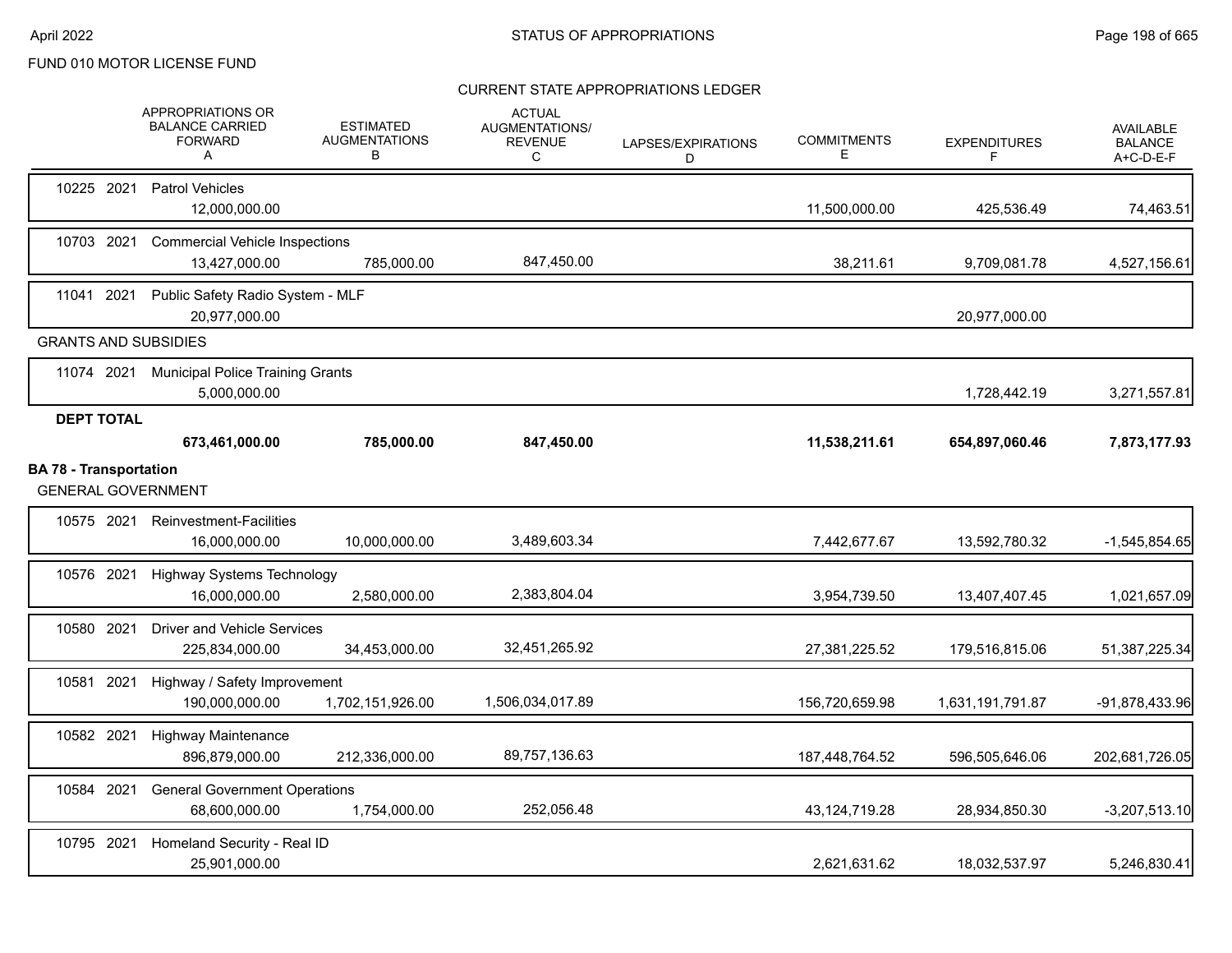|                             | APPROPRIATIONS OR<br><b>BALANCE CARRIED</b><br><b>FORWARD</b><br>A | <b>ESTIMATED</b><br><b>AUGMENTATIONS</b><br>в | <b>ACTUAL</b><br><b>AUGMENTATIONS/</b><br><b>REVENUE</b><br>C | LAPSES/EXPIRATIONS<br>D | <b>COMMITMENTS</b><br>Е | <b>EXPENDITURES</b><br>F | <b>AVAILABLE</b><br><b>BALANCE</b><br>A+C-D-E-F |
|-----------------------------|--------------------------------------------------------------------|-----------------------------------------------|---------------------------------------------------------------|-------------------------|-------------------------|--------------------------|-------------------------------------------------|
| 10847<br>2021               | Welcome Centers Automated Technology<br>4,115,000.00               |                                               |                                                               |                         | 79,768.57               | 2,935,037.82             | 1,100,193.61                                    |
| <b>GRANTS AND SUBSIDIES</b> |                                                                    |                                               |                                                               |                         |                         |                          |                                                 |
| 10573<br>2021               | Local Road Maint & Construction Payments<br>229,361,000.00         |                                               |                                                               |                         |                         | 216,912,466.06           | 12,448,533.94                                   |
| 10574<br>2021               | Suppl Local Road Maint & Const Payments<br>5,000,000.00            |                                               |                                                               |                         |                         | 4,728,939.38             | 271,060.62                                      |
| 10917<br>2021               | Maintenance and Const of County Bridges<br>5,000,000.00            |                                               |                                                               |                         |                         | 5,000,000.00             |                                                 |
| 10918 2021                  | Municipal Roads and Bridges<br>30,000,000.00                       |                                               |                                                               |                         |                         | 28,369,492.27            | 1,630,507.73                                    |
| 11073 2021                  | <b>Municipal Traffic Signals</b><br>40,000,000.00                  |                                               | 422,884.63                                                    |                         | 34,171,689.87           | 487,903.28               | 5,763,291.48                                    |
| <b>DEPT TOTAL</b>           |                                                                    |                                               |                                                               |                         |                         |                          |                                                 |
| <b>LEDGER TOTAL</b>         | 1,752,690,000.00                                                   | 1,963,274,926.00                              | 1,634,790,768.93                                              |                         | 462,945,876.53          | 2,739,615,667.84         | 184,919,224.56                                  |
|                             | 2,530,917,000.00                                                   | 1,964,059,926.00                              | 1,635,638,218.93                                              |                         | 478,228,144.87          | 3,447,852,062.25         | 240,475,011.81                                  |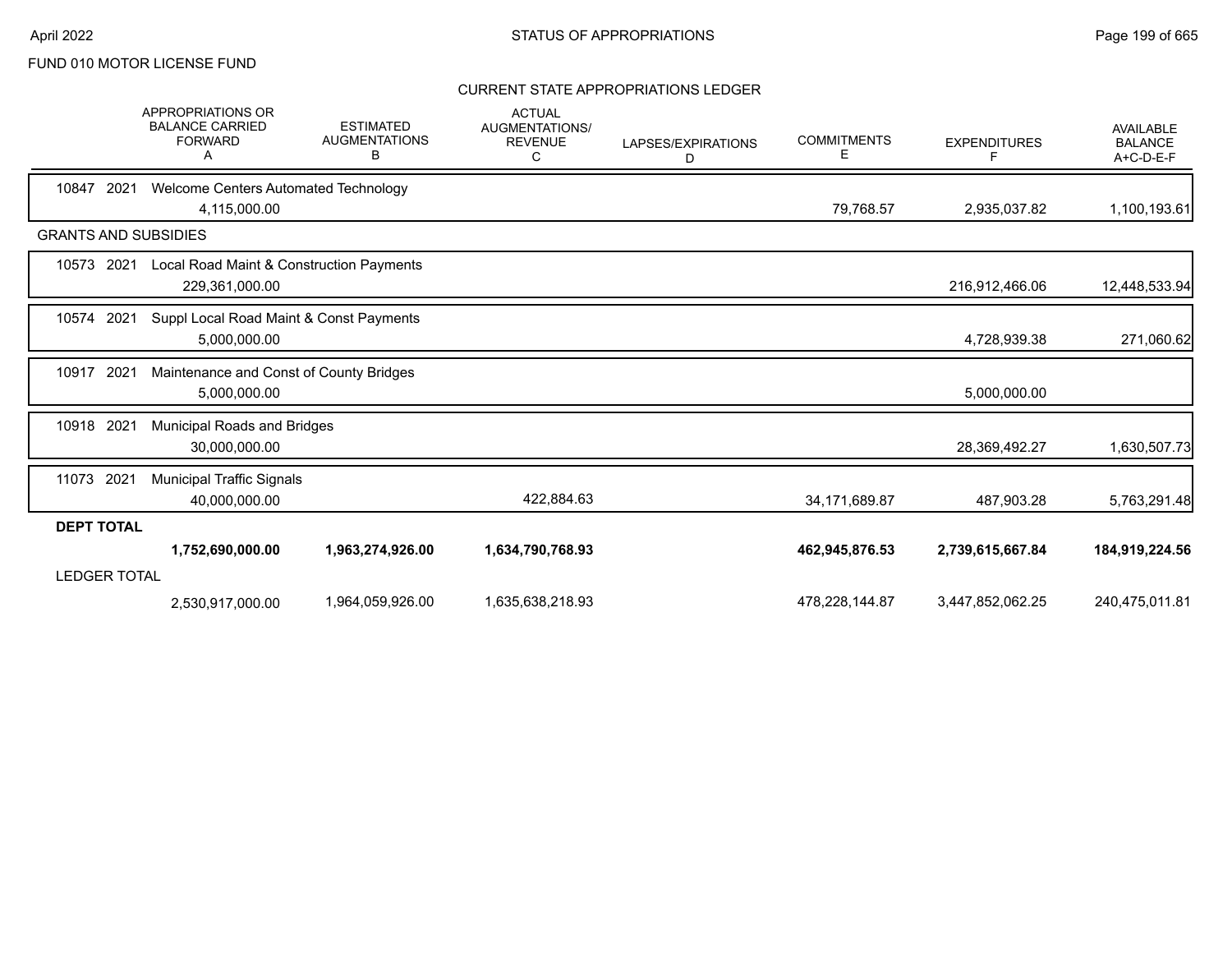### CURRENT STATE RESTRICTED APPROPRIATIONS LEDGER

|                               | APPROPRIATIONS OR<br><b>BALANCE CARRIED</b><br><b>FORWARD</b><br>A | <b>ESTIMATED</b><br><b>AUGMENTATIONS</b><br>B | <b>ACTUAL</b><br>AUGMENTATIONS/<br><b>REVENUE</b><br>С | LAPSES/EXPIRATIONS<br>D | <b>COMMITMENTS</b><br>Е | <b>EXPENDITURES</b> | <b>AVAILABLE</b><br><b>BALANCE</b><br>A+C-D-E-F |
|-------------------------------|--------------------------------------------------------------------|-----------------------------------------------|--------------------------------------------------------|-------------------------|-------------------------|---------------------|-------------------------------------------------|
| <b>BA 78 - Transportation</b> |                                                                    |                                               |                                                        |                         |                         |                     |                                                 |
| <b>GENERAL GOVERNMENT</b>     |                                                                    |                                               |                                                        |                         |                         |                     |                                                 |
| 2021<br>16579                 | <b>Aviation Operations</b><br>5,530,000.00                         | 500,000.00                                    | 463,034.66                                             |                         | 758,558.62              | 2,905,783.90        | 2,328,692.14                                    |
| <b>GRANTS AND SUBSIDIES</b>   |                                                                    |                                               |                                                        |                         |                         |                     |                                                 |
| 2021<br>16571                 | <b>Airport Development</b><br>6,000,000.00                         |                                               |                                                        |                         | 2,869,888.61            | 329,088.24          | 2,801,023.15                                    |
| 2021<br>16572                 | <b>Real Estate Tax Rebate</b><br>250,000.00                        |                                               |                                                        |                         | 8,387.00                | 94,328.00           | 147,285.00                                      |
| <b>DEPT TOTAL</b>             |                                                                    |                                               |                                                        |                         |                         |                     |                                                 |
|                               | 11,780,000.00                                                      | 500,000.00                                    | 463,034.66                                             |                         | 3,636,834.23            | 3,329,200.14        | 5,277,000.29                                    |
| <b>LEDGER TOTAL</b>           |                                                                    |                                               |                                                        |                         |                         |                     |                                                 |
|                               | 11,780,000.00                                                      | 500,000.00                                    | 463,034.66                                             |                         | 3,636,834.23            | 3,329,200.14        | 5,277,000.29                                    |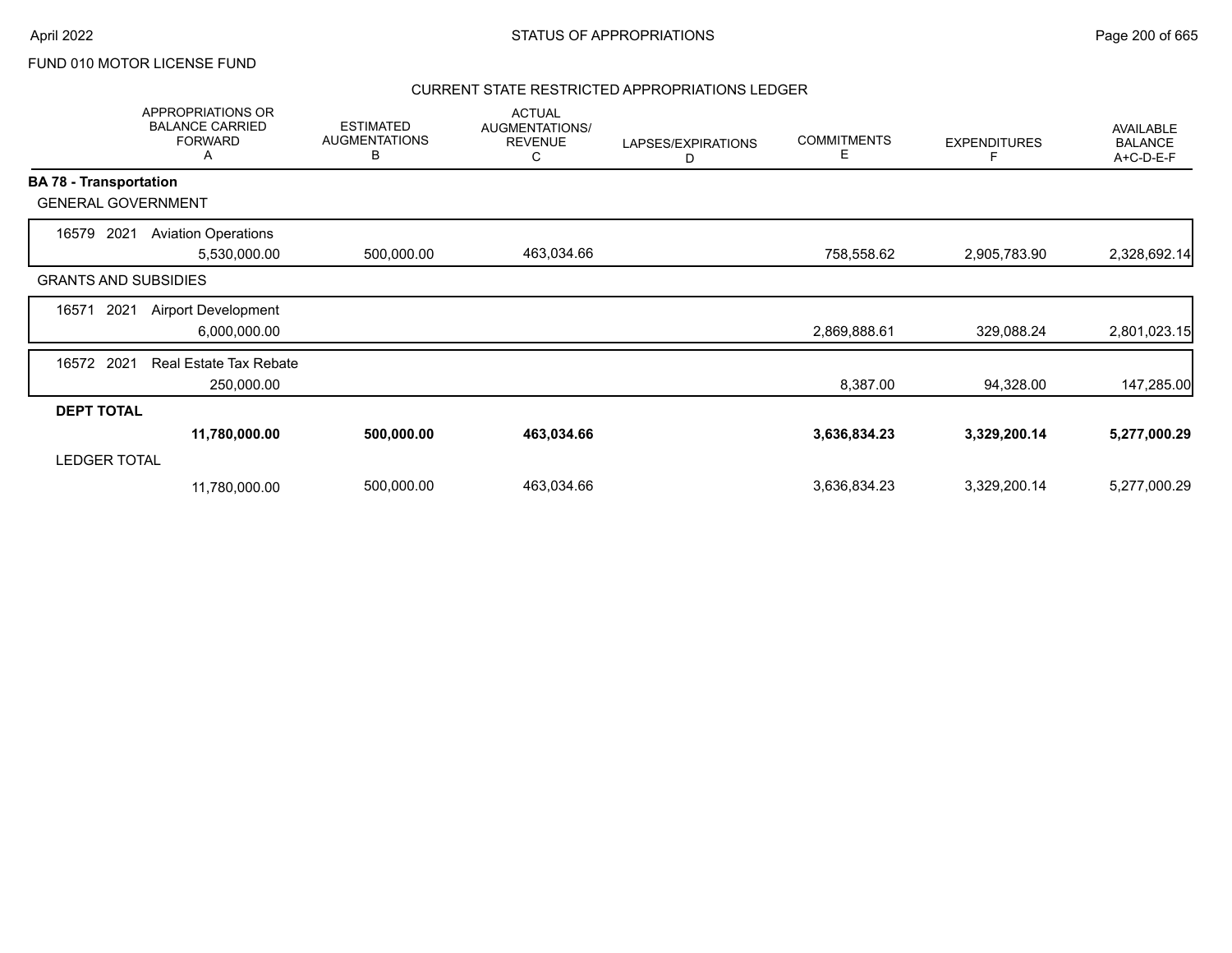|                                   | APPROPRIATIONS OR<br><b>BALANCE CARRIED</b><br><b>FORWARD</b><br>Α | <b>ESTIMATED</b><br><b>AUGMENTATIONS</b><br>в | <b>ACTUAL</b><br>AUGMENTATIONS/<br><b>REVENUE</b><br>C | LAPSES/EXPIRATIONS<br>D | <b>COMMITMENTS</b><br>E. | <b>EXPENDITURES</b><br>F | <b>AVAILABLE</b><br><b>BALANCE</b><br>$A+C-D-E-F$ |
|-----------------------------------|--------------------------------------------------------------------|-----------------------------------------------|--------------------------------------------------------|-------------------------|--------------------------|--------------------------|---------------------------------------------------|
| BA 73 - Treasury                  |                                                                    |                                               |                                                        |                         |                          |                          |                                                   |
| <b>REFUNDS</b>                    |                                                                    |                                               |                                                        |                         |                          |                          |                                                   |
| 20350 2021                        | Refunding Liquid Fuels Taxes-State Share<br>4,800,000.00           |                                               |                                                        |                         |                          | 1,060,697.59             | 3,739,302.41                                      |
| 20354 2021                        | Refunding Liquid Fuels Taxes-Agriculture<br>5,000,000.00           |                                               |                                                        |                         |                          | 4,580,565.02             | 419,434.98                                        |
| 20355 2021                        | Refndng Liquid Fuels Txs-Political Subdv<br>5,000,000.00           |                                               |                                                        |                         |                          | 577,268.87               | 4,422,731.13                                      |
| 20356 2021                        | Refndng Liquid Fuels Txs-Volunteer Srvcs<br>700,000.00             |                                               |                                                        |                         |                          | 660,070.93               | 39,929.07                                         |
| 20357 2021                        | Refndng Liquid Fuels Txs-Snwmbls & ATVs<br>1,000,000.00            |                                               |                                                        |                         |                          | 1,000,000.00             |                                                   |
| 20358 2021                        | Refndng Liquid Fuels Txs-Boat Fund<br>12,012,000.00                |                                               |                                                        |                         |                          | 11,910,489.28            | 101,510.72                                        |
| <b>DEPT TOTAL</b>                 |                                                                    |                                               |                                                        |                         |                          |                          |                                                   |
|                                   | 28,512,000.00                                                      |                                               |                                                        |                         |                          | 19,789,091.69            | 8,722,908.31                                      |
| <b>BA 15 - General Services</b>   |                                                                    |                                               |                                                        |                         |                          |                          |                                                   |
| <b>GENERAL GOVERNMENT</b>         |                                                                    |                                               |                                                        |                         |                          |                          |                                                   |
|                                   | 20007 2021 Harristown Utility & Municipal Charges<br>276,000.00    |                                               |                                                        |                         | 20,026.69                | 255,973.31               |                                                   |
| 20008 2021                        | <b>Harristown Rental Charges</b><br>105,000.00                     |                                               |                                                        |                         | 0.01                     | 104,159.69               | 840.30                                            |
| <b>DEPT TOTAL</b>                 |                                                                    |                                               |                                                        |                         |                          |                          |                                                   |
|                                   | 381,000.00                                                         |                                               |                                                        |                         | 20,026.70                | 360,133.00               | 840.30                                            |
| BA 18 - Revenue<br><b>REFUNDS</b> |                                                                    |                                               |                                                        |                         |                          |                          |                                                   |
| 20017 2021                        | Refunding Liquid Fuels Tax<br>32,000,000.00                        |                                               |                                                        |                         |                          | 28,374,544.58            | 3,625,455.42                                      |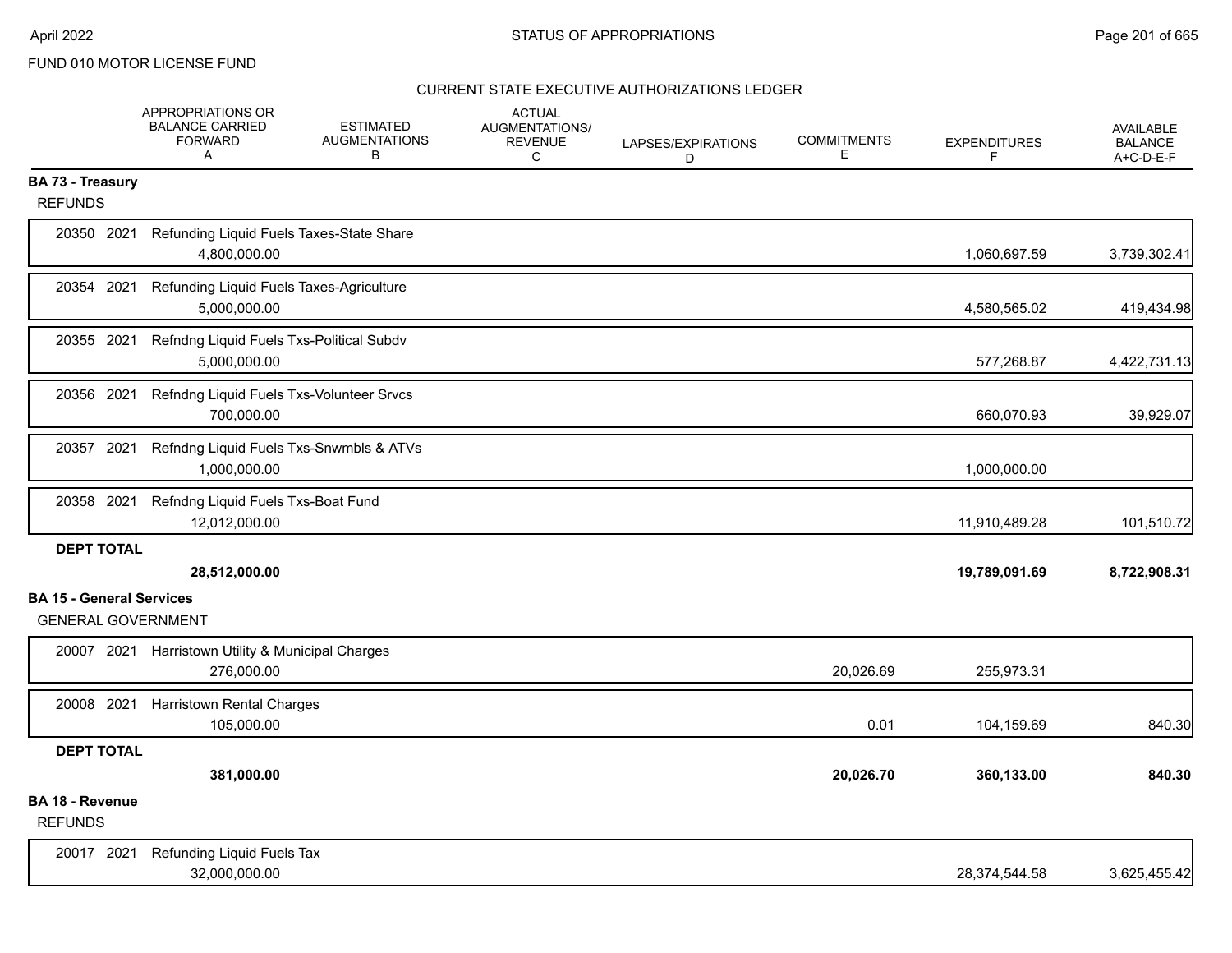|                                                            | <b>APPROPRIATIONS OR</b><br><b>BALANCE CARRIED</b><br><b>FORWARD</b><br>A | <b>ESTIMATED</b><br><b>AUGMENTATIONS</b><br>В | <b>ACTUAL</b><br><b>AUGMENTATIONS/</b><br><b>REVENUE</b><br>С | LAPSES/EXPIRATIONS<br>D | <b>COMMITMENTS</b><br>Е | <b>EXPENDITURES</b><br>F. | <b>AVAILABLE</b><br><b>BALANCE</b><br>$A+C-D-E-F$ |
|------------------------------------------------------------|---------------------------------------------------------------------------|-----------------------------------------------|---------------------------------------------------------------|-------------------------|-------------------------|---------------------------|---------------------------------------------------|
| <b>DEPT TOTAL</b>                                          |                                                                           |                                               |                                                               |                         |                         |                           |                                                   |
|                                                            | 32,000,000.00                                                             |                                               |                                                               |                         |                         | 28,374,544.58             | 3,625,455.42                                      |
| <b>BA 78 - Transportation</b><br><b>GENERAL GOVERNMENT</b> |                                                                           |                                               |                                                               |                         |                         |                           |                                                   |
| 20175 2021                                                 | <b>Highway Capital Projects</b><br>230,000,000.00                         |                                               |                                                               |                         |                         | 65,000,000.00             | 165,000,000.00                                    |
| <b>GRANTS AND SUBSIDIES</b>                                |                                                                           |                                               |                                                               |                         |                         |                           |                                                   |
| 20176 2021                                                 | Payment to Turnpike Commission<br>28,000,000.00                           |                                               |                                                               |                         |                         | 23,333,333.30             | 4,666,666.70                                      |
| <b>REFUNDS</b>                                             |                                                                           |                                               |                                                               |                         |                         |                           |                                                   |
| 2021<br>20171                                              | <b>Refunding Collected Monies</b><br>2,500,000.00                         |                                               |                                                               |                         |                         | 1,036,186.77              | 1,463,813.23                                      |
| <b>DEPT TOTAL</b>                                          |                                                                           |                                               |                                                               |                         |                         |                           |                                                   |
|                                                            | 260,500,000.00                                                            |                                               |                                                               |                         |                         | 89,369,520.07             | 171,130,479.93                                    |
| <b>LEDGER TOTAL</b>                                        |                                                                           |                                               |                                                               |                         |                         |                           |                                                   |
|                                                            | 321,393,000.00                                                            |                                               |                                                               |                         | 20,026.70               | 137,893,289.34            | 183,479,683.96                                    |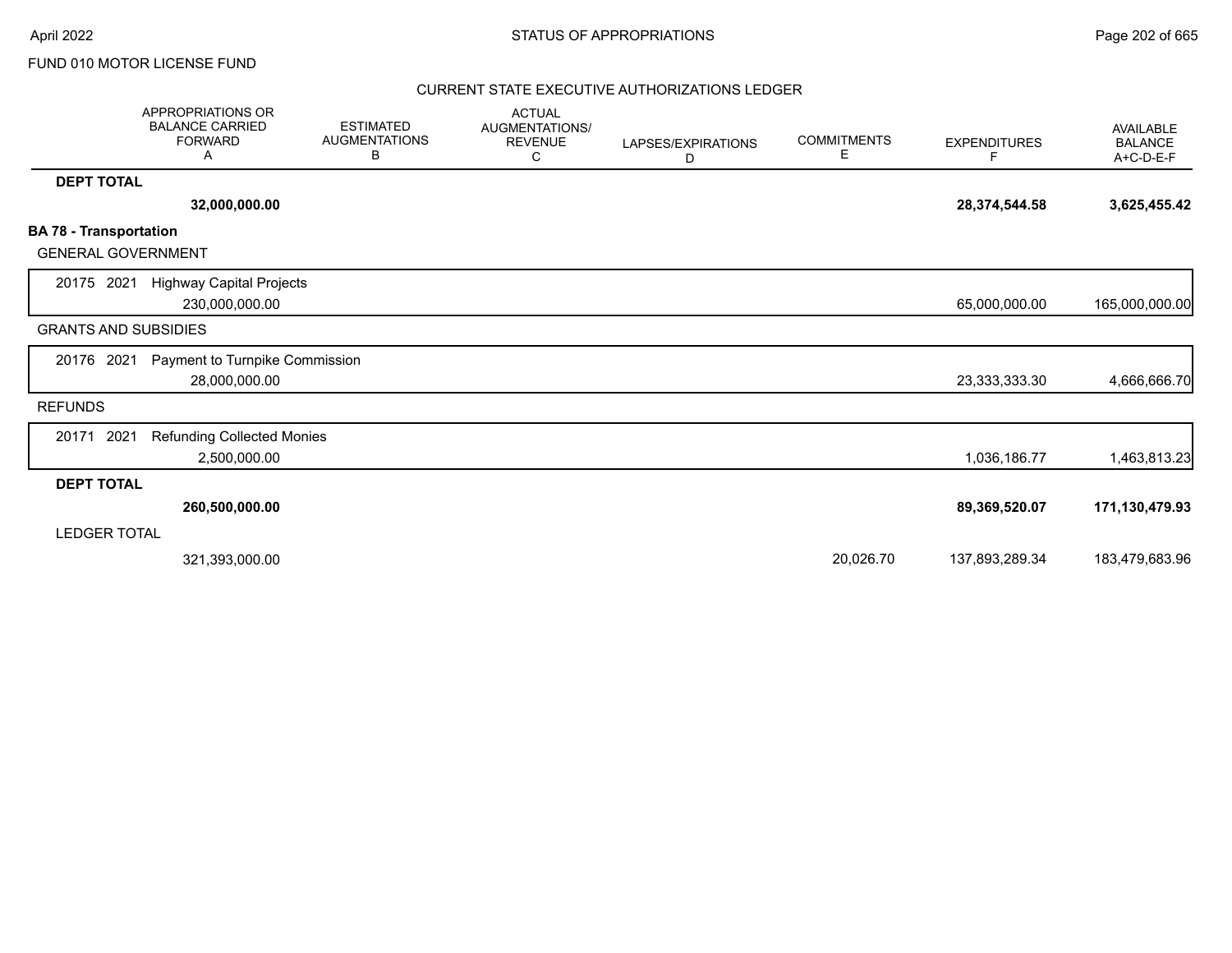#### CURRENT STATE EXECUTIVE AUTHORIZATIONS - RESTRICTED LEDGER

|                               | APPROPRIATIONS OR<br><b>BALANCE CARRIED</b><br><b>FORWARD</b><br>A | <b>ESTIMATED</b><br><b>AUGMENTATIONS</b><br>В | <b>ACTUAL</b><br>AUGMENTATIONS/<br><b>REVENUE</b><br>C | LAPSES/EXPIRATIONS<br>D | <b>COMMITMENTS</b><br>Е | <b>EXPENDITURES</b><br>F | <b>AVAILABLE</b><br><b>BALANCE</b><br>$A+C-D-E-F$ |
|-------------------------------|--------------------------------------------------------------------|-----------------------------------------------|--------------------------------------------------------|-------------------------|-------------------------|--------------------------|---------------------------------------------------|
| <b>BA 73 - Treasury</b>       |                                                                    |                                               |                                                        |                         |                         |                          |                                                   |
| <b>DEBT SERVICE</b>           |                                                                    |                                               |                                                        |                         |                         |                          |                                                   |
| 26132 2021                    | <b>Capital Bridge Debt Service</b><br>69,297,000.00                |                                               |                                                        |                         |                         | 68,294,705.11            | 1,002,294.89                                      |
| <b>DEPT TOTAL</b>             |                                                                    |                                               |                                                        |                         |                         |                          |                                                   |
|                               | 69,297,000.00                                                      |                                               |                                                        |                         |                         | 68,294,705.11            | 1,002,294.89                                      |
|                               | <b>BA 38 - Conservation &amp; Natural Resourc</b>                  |                                               |                                                        |                         |                         |                          |                                                   |
| <b>GRANTS AND SUBSIDIES</b>   |                                                                    |                                               |                                                        |                         |                         |                          |                                                   |
|                               | 26226 2021 Forestry Bridges - Exise Tax                            |                                               |                                                        |                         |                         |                          |                                                   |
|                               | 9,305,000.00                                                       |                                               |                                                        |                         | 6,388,552.06            | 2,375,523.28             | 540,924.66                                        |
| <b>DEPT TOTAL</b>             |                                                                    |                                               |                                                        |                         |                         |                          |                                                   |
|                               | 9,305,000.00                                                       |                                               |                                                        |                         | 6,388,552.06            | 2,375,523.28             | 540,924.66                                        |
| <b>BA 78 - Transportation</b> |                                                                    |                                               |                                                        |                         |                         |                          |                                                   |
| <b>GENERAL GOVERNMENT</b>     |                                                                    |                                               |                                                        |                         |                         |                          |                                                   |
| 26174 2021                    | Highway Maintenance Enhancement<br>266,520,000.00                  |                                               |                                                        |                         |                         | 176,637,000.00           | 89,883,000.00                                     |
| 26177 2021                    | Highway Capital Projects-Excise Tax<br>379,200,000.00              |                                               |                                                        |                         |                         | 230,000,000.00           | 149,200,000.00                                    |
| 26178 2021                    | <b>Bridges-Excise Tax</b><br>123,465,000.00                        |                                               |                                                        |                         |                         | 98,465,000.00            | 25,000,000.00                                     |
| 26181 2021                    | Highway Maintenance-Excise Tax<br>178,795,000.00                   |                                               |                                                        |                         |                         | 138,037,000.00           | 40,758,000.00                                     |
| 26185 2021                    | Highway Bridge Projects<br>135,000,000.00                          | 513,003,000.00                                | 192,696,299.07                                         |                         | 58,928,317.57           | 301,967,025.23           | $-33,199,043.73$                                  |
| 26409 2021                    | Expanded Highway & Bridge Maintenance<br>320,624,000.00            | 10,000,000.00                                 | 836,690.89                                             |                         | 107,180,320.33          | 56,478,826.42            | 157,801,544.14                                    |
| 26463 2021                    | AWZSE Program - PA DOT                                             | 4,000,000.00                                  | 5,169,957.06                                           |                         | 160,075.27              | 3,622,073.71             | 1,387,808.08                                      |

GRANTS AND SUBSIDIES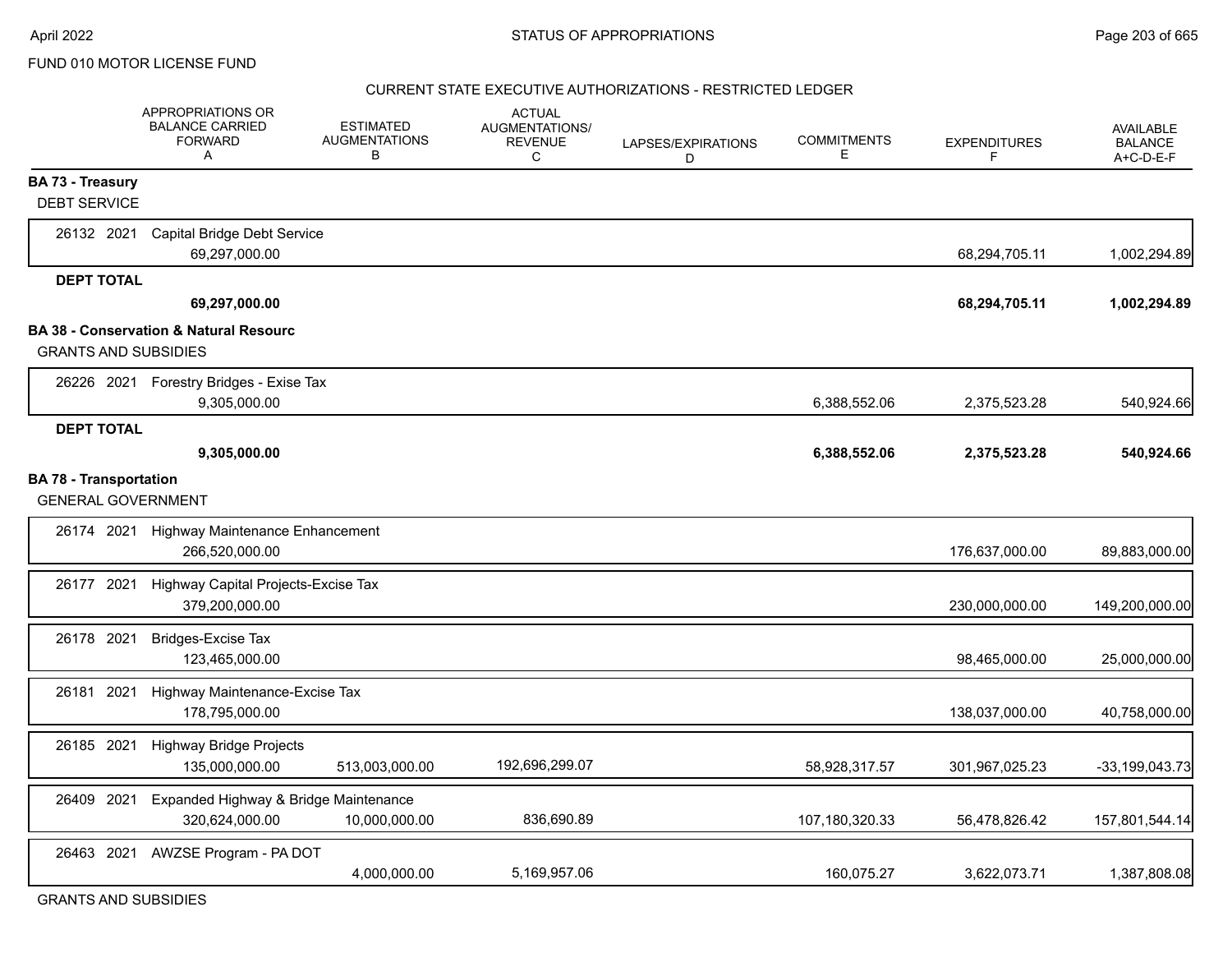### CURRENT STATE EXECUTIVE AUTHORIZATIONS - RESTRICTED LEDGER

|                     | APPROPRIATIONS OR<br><b>BALANCE CARRIED</b><br><b>FORWARD</b><br>Α | <b>ESTIMATED</b><br><b>AUGMENTATIONS</b><br>В | <b>ACTUAL</b><br>AUGMENTATIONS/<br><b>REVENUE</b><br>С | LAPSES/EXPIRATIONS<br>D | <b>COMMITMENTS</b><br>Ε | <b>EXPENDITURES</b><br>F | <b>AVAILABLE</b><br><b>BALANCE</b><br>A+C-D-E-F |
|---------------------|--------------------------------------------------------------------|-----------------------------------------------|--------------------------------------------------------|-------------------------|-------------------------|--------------------------|-------------------------------------------------|
| 26172 2021          | Annual Maint Payments-Highway Transfer<br>19,372,000.00            |                                               |                                                        |                         |                         | 19,280,640.00            | 91,360.00                                       |
| 26173 2021          | Payment to Municipalities<br>79,127,000.00                         |                                               |                                                        |                         |                         | 74,837,349.16            | 4,289,650.84                                    |
| 26179 2021          | <b>County Bridges Excise Tax</b><br>17,052,000.00                  | 200,000.00                                    | -240,768.68                                            |                         | 425,462.74              | 8,978,977.66             | 7,406,790.92                                    |
| 26180 2021          | Local Road Payments- Excise Tax<br>112,397,000.00                  |                                               |                                                        |                         |                         | 106,303,707.99           | 6,093,292.01                                    |
| 26182 2021          | <b>Toll Roads-Excise Tax</b><br>135,782,000.00                     |                                               |                                                        |                         |                         | 113,458,487.07           | 22,323,512.93                                   |
| 26183 2021          | Local Grants for Bridge Projects<br>25,000,000.00                  | 13,226,000.00                                 | 11,316,288.05                                          |                         | 4,512,733.28            | 23,316,288.03            | 8,487,266.74                                    |
| 26184 2021          | Restoration Projects-Highway Transfer<br>11,000,000.00             |                                               |                                                        |                         |                         | 10,051,676.95            | 948,323.05                                      |
| 26388 2021          | County Bridge Projects - Marcellus Shale<br>12,758,107.00          |                                               |                                                        |                         |                         | 12,758,107.00            |                                                 |
| 26410 2021          | <b>Local Bridge Projects</b><br>26,450,000.00                      |                                               |                                                        |                         |                         |                          | 26,450,000.00                                   |
| <b>DEPT TOTAL</b>   |                                                                    |                                               |                                                        |                         |                         |                          |                                                 |
|                     | 1,842,542,107.00                                                   | 540,429,000.00                                | 209,778,466.39                                         |                         | 171,206,909.19          | 1,374,192,159.22         | 506,921,504.98                                  |
| <b>LEDGER TOTAL</b> |                                                                    |                                               |                                                        |                         |                         |                          |                                                 |
|                     | 1,921,144,107.00                                                   | 540,429,000.00                                | 209,778,466.39                                         |                         | 177,595,461.25          | 1,444,862,387.61         | 508,464,724.53                                  |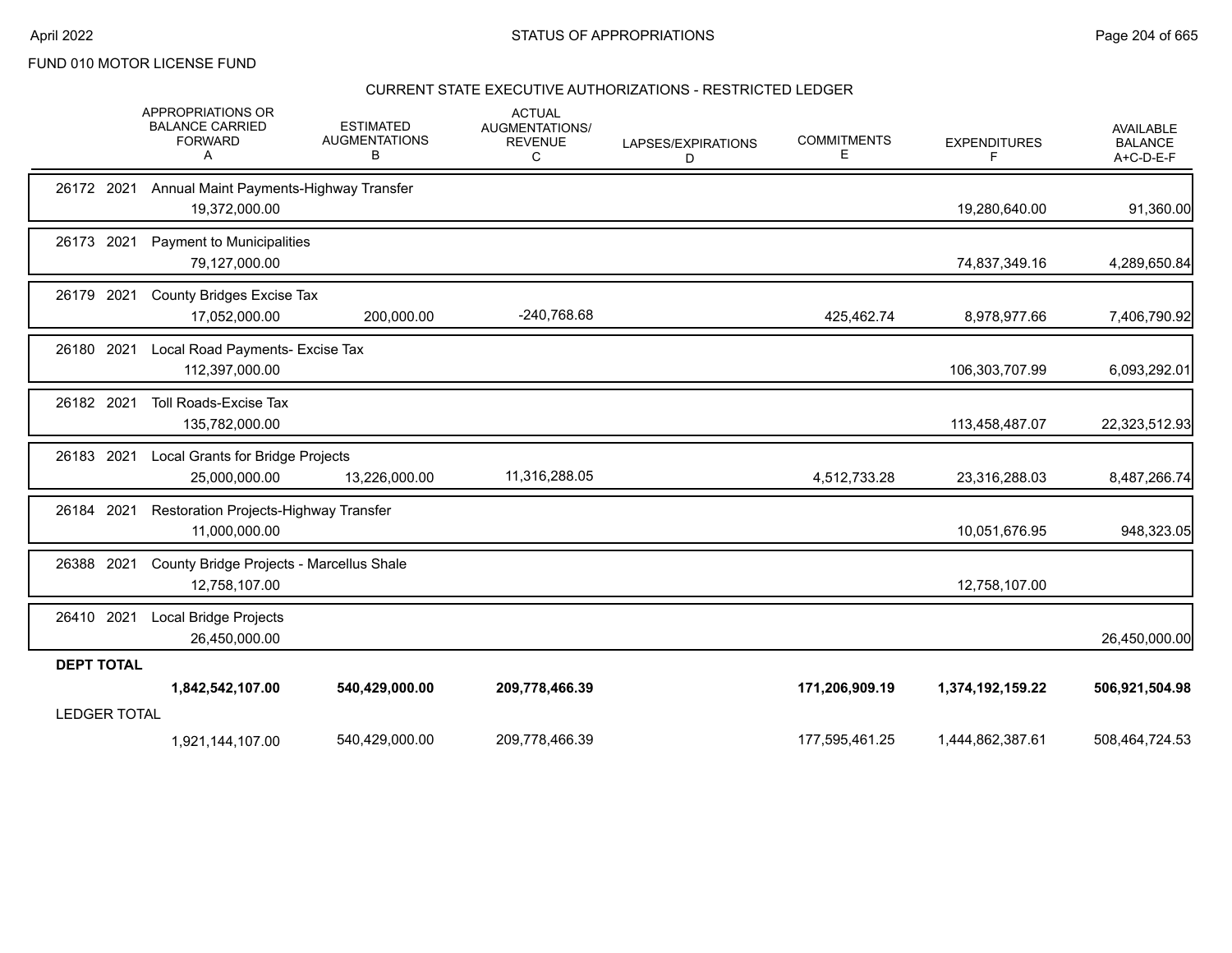### CURRENT STATE CONTINUING LEDGER

|                             | APPROPRIATIONS OR<br><b>BALANCE CARRIED</b><br><b>FORWARD</b><br>A | <b>ESTIMATED</b><br><b>AUGMENTATIONS</b><br>В | <b>ACTUAL</b><br>AUGMENTATIONS/<br><b>REVENUE</b><br>C | LAPSES/EXPIRATIONS | <b>COMMITMENTS</b><br>Е | <b>EXPENDITURES</b> | <b>AVAILABLE</b><br><b>BALANCE</b><br>A+C-D-E-F |
|-----------------------------|--------------------------------------------------------------------|-----------------------------------------------|--------------------------------------------------------|--------------------|-------------------------|---------------------|-------------------------------------------------|
| <b>BA 68 - Agriculture</b>  |                                                                    |                                               |                                                        |                    |                         |                     |                                                 |
| <b>GRANTS AND SUBSIDIES</b> |                                                                    |                                               |                                                        |                    |                         |                     |                                                 |
| 2021<br>30354               | Dirt Gravel & Low Volume Roads                                     |                                               |                                                        |                    |                         |                     |                                                 |
|                             | 28,000,000.00                                                      |                                               |                                                        |                    | 2,427,183.21            | 25,183,482.44       | 389,334.35                                      |
| <b>DEPT TOTAL</b>           |                                                                    |                                               |                                                        |                    |                         |                     |                                                 |
|                             | 28,000,000.00                                                      |                                               |                                                        |                    | 2,427,183.21            | 25, 183, 482. 44    | 389,334.35                                      |
| <b>LEDGER TOTAL</b>         |                                                                    |                                               |                                                        |                    |                         |                     |                                                 |
|                             | 28,000,000.00                                                      |                                               |                                                        |                    | 2,427,183.21            | 25,183,482.44       | 389,334.35                                      |
|                             | TOTAL TOTAL ALL CURRENT STATE LEDGERS                              |                                               |                                                        |                    |                         |                     |                                                 |
|                             | 4,813,234,107.00                                                   | 2,504,988,926.00                              | 1,845,879,719.98                                       |                    | 661,907,650.26          | 5,059,120,421.78    | 938,085,754.94                                  |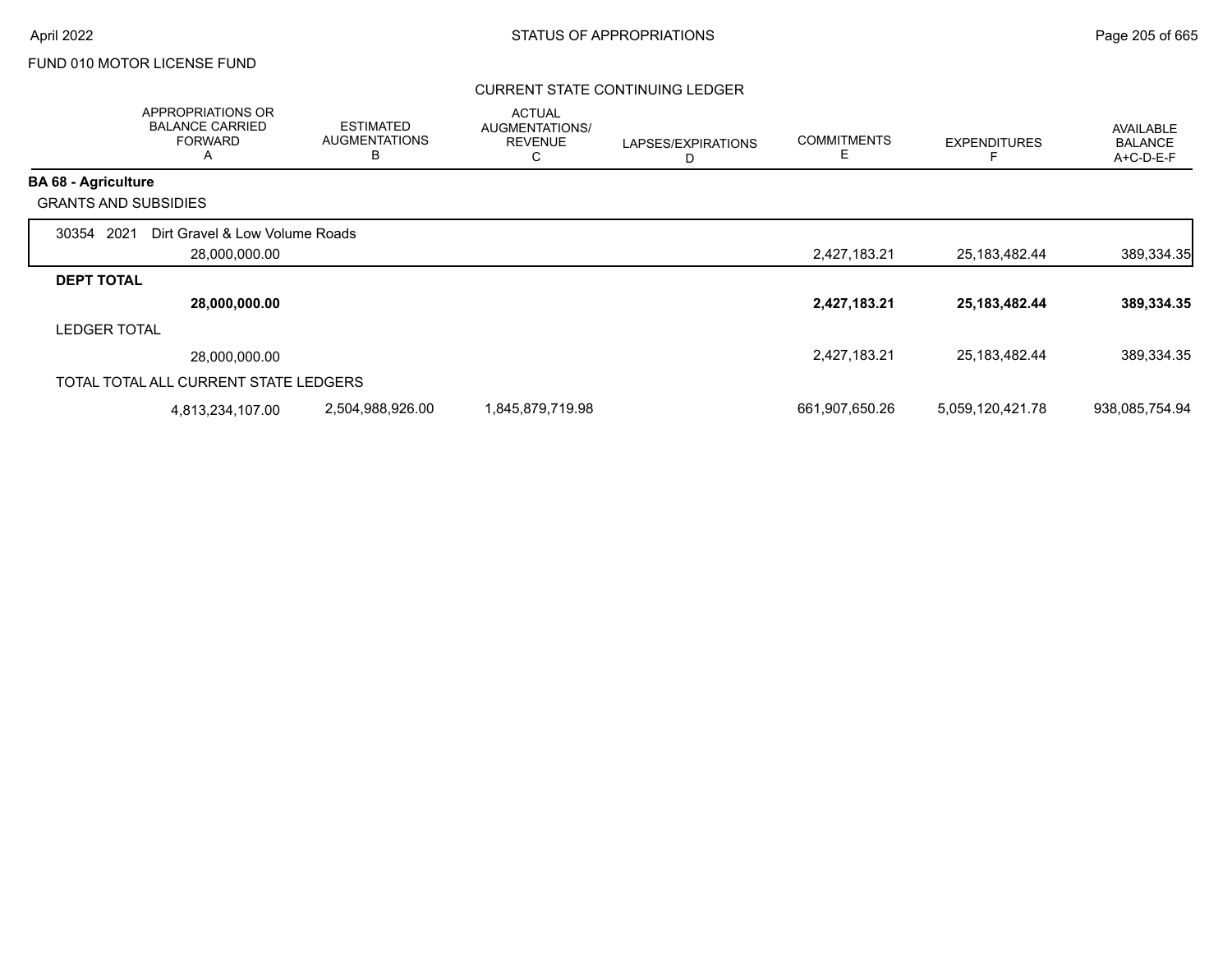|                           | APPROPRIATIONS OR<br><b>BALANCE CARRIED</b><br><b>FORWARD</b><br>A | <b>ESTIMATED</b><br><b>AUGMENTATIONS</b><br>В | <b>ACTUAL</b><br>AUGMENTATIONS/<br><b>REVENUE</b><br>C | LAPSES/EXPIRATIONS<br>D | <b>COMMITMENTS</b><br>Е | <b>EXPENDITURES</b><br>F | AVAILABLE<br><b>BALANCE</b><br>A+C-D-E-F |
|---------------------------|--------------------------------------------------------------------|-----------------------------------------------|--------------------------------------------------------|-------------------------|-------------------------|--------------------------|------------------------------------------|
| <b>BA 73 - Treasury</b>   |                                                                    |                                               |                                                        |                         |                         |                          |                                          |
| <b>GENERAL GOVERNMENT</b> |                                                                    |                                               |                                                        |                         |                         |                          |                                          |
|                           | 10545 2019 Admin of Refunding Liquid Fuels Tax<br>74,799.49        |                                               |                                                        |                         |                         |                          | 74,799.49                                |
|                           | 10545 2020 Admin of Refunding Liquid Fuels Tax<br>233,728.31       |                                               |                                                        |                         |                         | 12,535.82                | 221,192.49                               |
| <b>DEBT SERVICE</b>       |                                                                    |                                               |                                                        |                         |                         |                          |                                          |
|                           | 10549 2019 Capital Debt-Transportation Projects<br>107.50          |                                               |                                                        |                         |                         |                          | 107.50                                   |
|                           | 10549 2020 Capital Debt-Transportation Projects<br>770.00          |                                               |                                                        |                         |                         |                          | 770.00                                   |
|                           | 10550 2019 Loan & Transfer Agents<br>40,000.00                     |                                               |                                                        |                         |                         |                          | 40,000.00                                |
|                           | 10550 2020 Loan & Transfer Agents<br>40,000.00                     |                                               |                                                        |                         |                         |                          | 40,000.00                                |
| <b>DEPT TOTAL</b>         |                                                                    |                                               |                                                        |                         |                         |                          |                                          |
|                           | 389,405.30                                                         |                                               |                                                        |                         |                         | 12,535.82                | 376,869.48                               |
| <b>GENERAL GOVERNMENT</b> | <b>BA 24 - Community &amp; Economic Develop</b>                    |                                               |                                                        |                         |                         |                          |                                          |
|                           | 11059 2020 Appalachian Regional Commission<br>352,000.00           |                                               |                                                        |                         |                         |                          | 352,000.00                               |
| <b>DEPT TOTAL</b>         |                                                                    |                                               |                                                        |                         |                         |                          |                                          |
|                           | 352,000.00                                                         |                                               |                                                        |                         |                         |                          | 352,000.00                               |
| <b>GENERAL GOVERNMENT</b> | <b>BA 38 - Conservation &amp; Natural Resourc</b>                  |                                               |                                                        |                         |                         |                          |                                          |
|                           | 10398 2017 Dirt & Gravel Roads<br>61.50                            |                                               |                                                        |                         |                         | 60.61                    | 0.89                                     |
|                           | 10398 2019 Dirt & Gravel Roads<br>1,785,044.64                     |                                               |                                                        |                         | 604,619.00              | 980,796.63               | 199,629.01                               |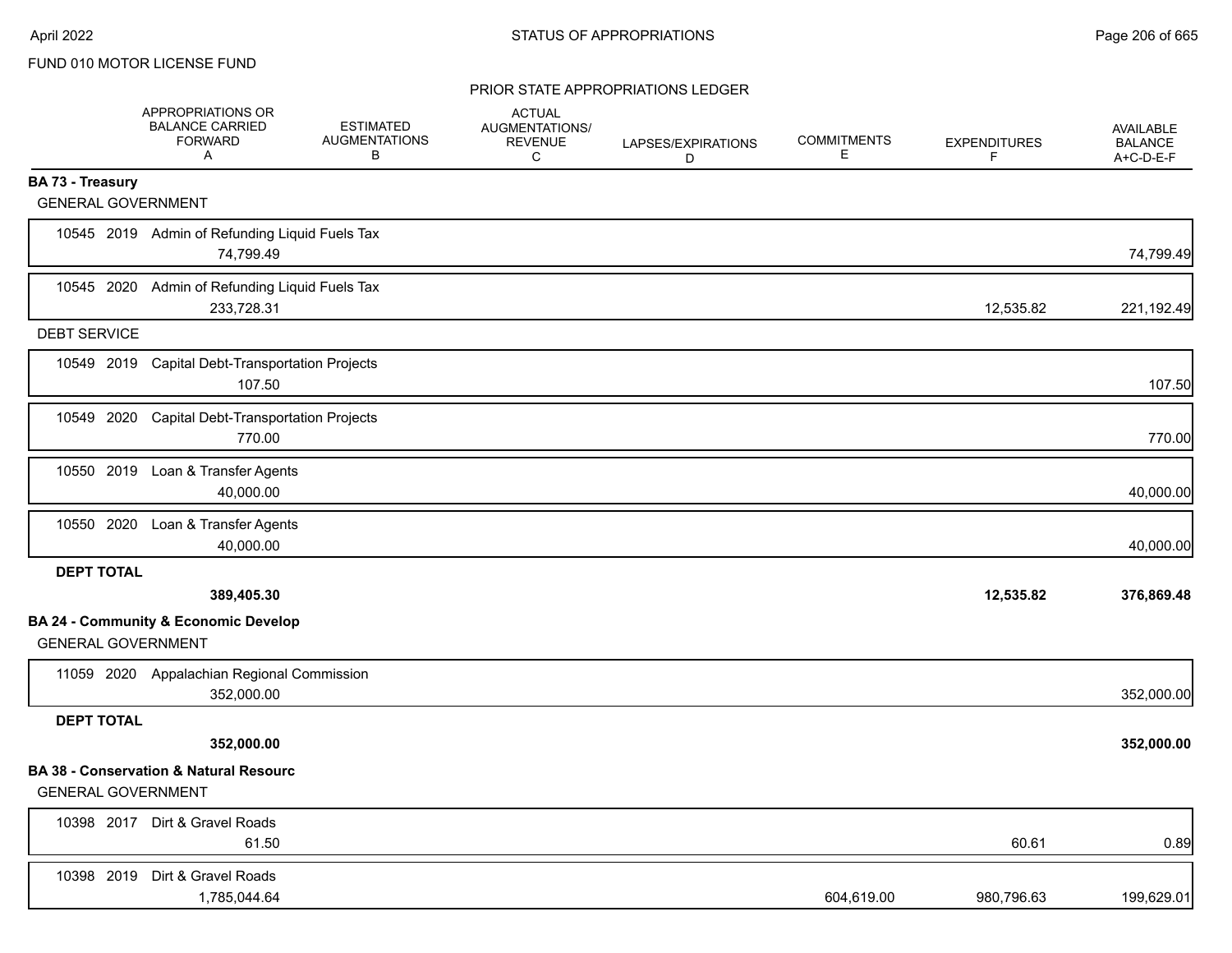|                                                              | APPROPRIATIONS OR<br><b>BALANCE CARRIED</b><br><b>FORWARD</b><br>A | <b>ESTIMATED</b><br><b>AUGMENTATIONS</b><br>В | <b>ACTUAL</b><br>AUGMENTATIONS/<br><b>REVENUE</b><br>C | LAPSES/EXPIRATIONS<br>D | <b>COMMITMENTS</b><br>E. | <b>EXPENDITURES</b><br>F | <b>AVAILABLE</b><br><b>BALANCE</b><br>A+C-D-E-F |
|--------------------------------------------------------------|--------------------------------------------------------------------|-----------------------------------------------|--------------------------------------------------------|-------------------------|--------------------------|--------------------------|-------------------------------------------------|
|                                                              | 10398 2020 Dirt & Gravel Roads<br>4,025,765.65                     |                                               |                                                        |                         | 380,395.73               | 2,560,055.55             | 1,085,314.37                                    |
| <b>DEPT TOTAL</b>                                            |                                                                    |                                               |                                                        |                         |                          |                          |                                                 |
|                                                              | 5,810,871.79                                                       |                                               |                                                        |                         | 985,014.73               | 3,540,912.79             | 1,284,944.27                                    |
| <b>BA 16 - Education</b><br><b>GRANTS AND SUBSIDIES</b>      |                                                                    |                                               |                                                        |                         |                          |                          |                                                 |
|                                                              | 10147 2020 Safe Driving Course<br>829,822.37                       |                                               |                                                        |                         |                          | 86,207.55                | 743,614.82                                      |
| <b>DEPT TOTAL</b>                                            | 829,822.37                                                         |                                               |                                                        |                         |                          | 86,207.55                | 743,614.82                                      |
| <b>BA 15 - General Services</b><br><b>GENERAL GOVERNMENT</b> |                                                                    |                                               |                                                        |                         |                          |                          |                                                 |
|                                                              | 10076 2017 Tort Claims Payments                                    |                                               |                                                        |                         |                          | $-1,175.20$              | 1,175.20                                        |
|                                                              | 10076 2019 Tort Claims Payments<br>1,667,956.90                    |                                               |                                                        |                         |                          | 857,045.26               | 810,911.64                                      |
|                                                              | 10076 2020 Tort Claims Payments<br>7,974,443.98                    |                                               |                                                        |                         |                          | 2,556,014.97             | 5,418,429.01                                    |
| <b>DEPT TOTAL</b>                                            |                                                                    |                                               |                                                        |                         |                          |                          |                                                 |
|                                                              | 9,642,400.88                                                       |                                               |                                                        |                         |                          | 3,411,885.03             | 6,230,515.85                                    |
| <b>BA 18 - Revenue</b><br><b>GENERAL GOVERNMENT</b>          |                                                                    |                                               |                                                        |                         |                          |                          |                                                 |
|                                                              | 10206 2019 Collections - Liquid Fuels Tax<br>3,039,700.65          |                                               |                                                        |                         |                          |                          | 3,039,700.65                                    |
|                                                              | 10206 2020 Collections - Liquid Fuels Tax<br>8,825,993.11          |                                               |                                                        |                         |                          | 392,024.17               | 8,433,968.94                                    |
|                                                              | 10206 2013 Collections - Liquid Fuels Tax                          |                                               |                                                        |                         |                          | $-2,036.74$              | 2,036.74                                        |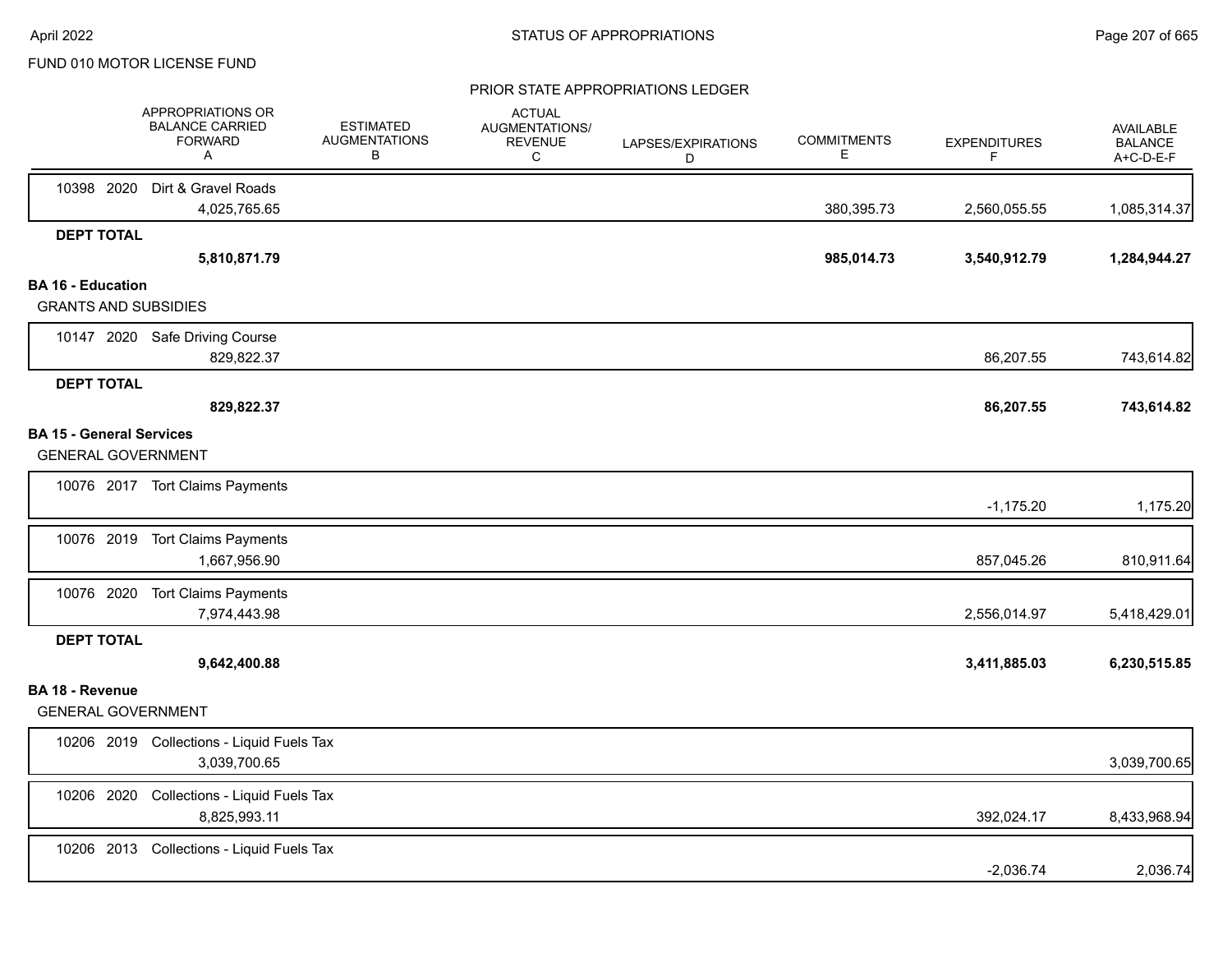|                                                            | APPROPRIATIONS OR<br><b>BALANCE CARRIED</b><br><b>FORWARD</b><br>Α | <b>ESTIMATED</b><br><b>AUGMENTATIONS</b><br>В | <b>ACTUAL</b><br>AUGMENTATIONS/<br><b>REVENUE</b><br>C | LAPSES/EXPIRATIONS<br>D | <b>COMMITMENTS</b><br>Е | <b>EXPENDITURES</b><br>F | <b>AVAILABLE</b><br><b>BALANCE</b><br>A+C-D-E-F |
|------------------------------------------------------------|--------------------------------------------------------------------|-----------------------------------------------|--------------------------------------------------------|-------------------------|-------------------------|--------------------------|-------------------------------------------------|
| <b>DEPT TOTAL</b>                                          |                                                                    |                                               |                                                        |                         |                         |                          |                                                 |
|                                                            | 11,865,693.76                                                      |                                               |                                                        |                         |                         | 389,987.43               | 11,475,706.33                                   |
| <b>BA 20 - State Police</b>                                |                                                                    |                                               |                                                        |                         |                         |                          |                                                 |
| <b>GENERAL GOVERNMENT</b>                                  |                                                                    |                                               |                                                        |                         |                         |                          |                                                 |
|                                                            | 10225 2020 Patrol Vehicles<br>11,500,000.00                        |                                               |                                                        |                         | 418,066.55              | 11,081,933.45            |                                                 |
| 10703 2020                                                 | <b>Commercial Vehicle Inspections</b><br>1,046,124.69              |                                               |                                                        |                         | 31,580.24               | 574,987.97               | 439,556.48                                      |
| <b>GRANTS AND SUBSIDIES</b>                                |                                                                    |                                               |                                                        |                         |                         |                          |                                                 |
|                                                            | 11074 2020 Municipal Police Training Grants<br>2,279,865.03        |                                               |                                                        |                         |                         | 1,158,962.43             | 1,120,902.60                                    |
| <b>DEPT TOTAL</b>                                          |                                                                    |                                               |                                                        |                         |                         |                          |                                                 |
|                                                            | 14,825,989.72                                                      |                                               |                                                        |                         | 449,646.79              | 12,815,883.85            | 1,560,459.08                                    |
| <b>BA 78 - Transportation</b><br><b>GENERAL GOVERNMENT</b> |                                                                    |                                               |                                                        |                         |                         |                          |                                                 |
|                                                            | 10575 2017 Reinvestment-Facilities<br>179,163.75                   |                                               |                                                        |                         |                         | 2,757.35                 | 176,406.40                                      |
|                                                            | 10575 2018 Reinvestment-Facilities<br>170,160.91                   |                                               |                                                        |                         | 26,872.70               |                          | 143,288.21                                      |
| 10575 2019                                                 | Reinvestment-Facilities<br>10,045,467.40                           |                                               |                                                        |                         | 856,099.10              | 6,000,521.88             | 3,188,846.42                                    |
| 10575 2020                                                 | Reinvestment-Facilities<br>1,253,736.10                            |                                               |                                                        |                         | 241,572.52              | 848,137.09               | 164,026.49                                      |
| 10576 2018                                                 | <b>Highway Systems Technology</b><br>397,400.35                    |                                               | $-51,710.36$                                           |                         |                         |                          | 345,689.99                                      |
|                                                            | 10576 2019 Highway Systems Technology<br>196,922.31                |                                               | 51,710.36                                              |                         |                         |                          | 248,632.67                                      |
|                                                            | 10576 2020 Highway Systems Technology<br>2,226,862.63              |                                               |                                                        |                         | 19,656.00               | 1,744,213.59             | 462,993.04                                      |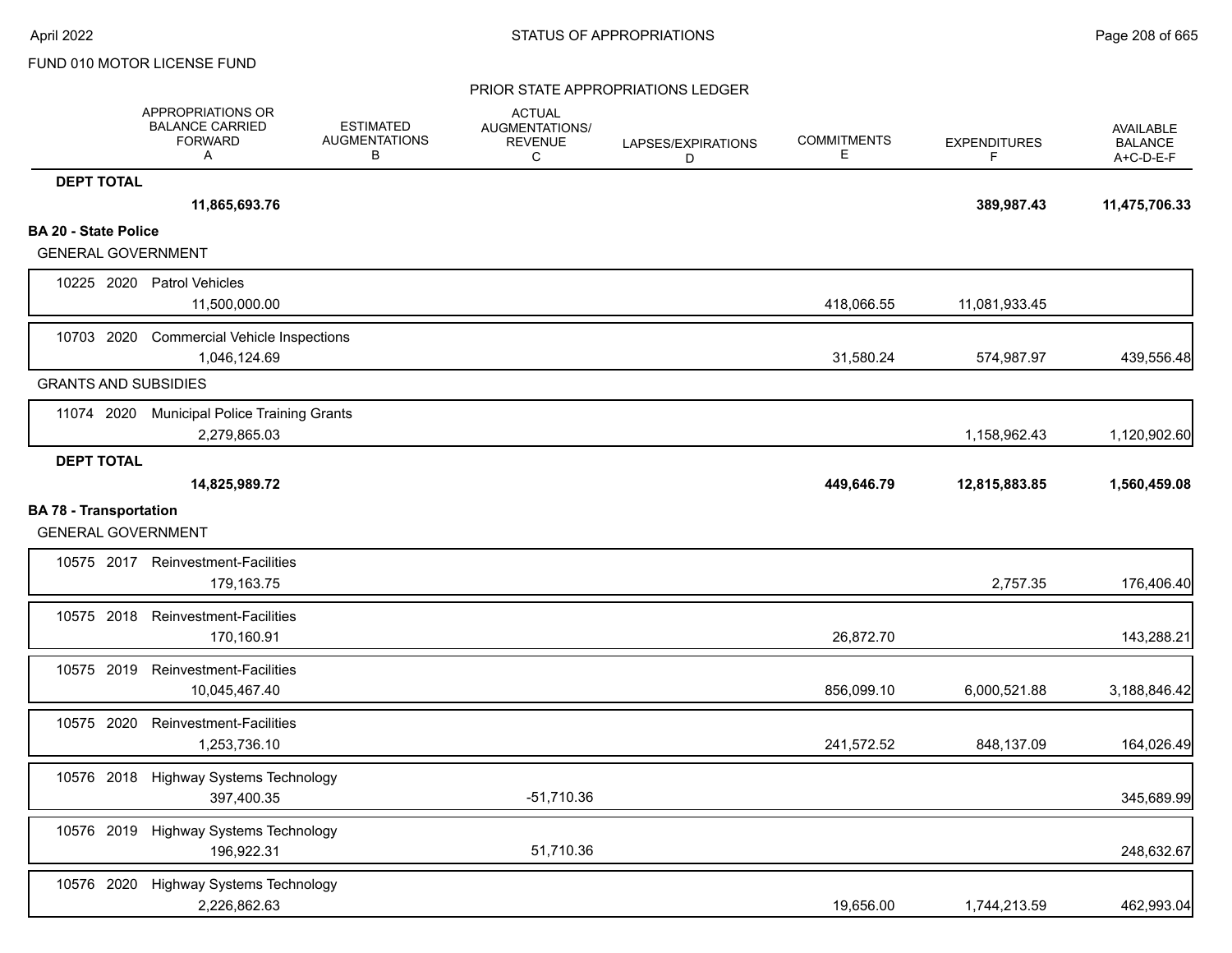| 10580 2019<br><b>Driver and Vehicle Services</b><br>501,332.67<br>296,250.32<br>10580 2020<br><b>Driver and Vehicle Services</b><br>34, 173, 196. 17<br>69,129.60<br>18, 166, 537. 16<br>10581 2014 Highway / Safety Improvement<br>67,388.48<br>70,960.54 | 10,820.65<br>194,261.70<br>15,937,529.41<br>$-3,572.06$ |
|------------------------------------------------------------------------------------------------------------------------------------------------------------------------------------------------------------------------------------------------------------|---------------------------------------------------------|
|                                                                                                                                                                                                                                                            |                                                         |
|                                                                                                                                                                                                                                                            |                                                         |
|                                                                                                                                                                                                                                                            |                                                         |
| 10581 2015 Highway / Safety Improvement<br>3,322.59<br>2,525.23                                                                                                                                                                                            | 797.36                                                  |
| 10581 2016 Highway / Safety Improvement<br>113,180.57<br>57,726.26                                                                                                                                                                                         | 1,340.00<br>54,114.31                                   |
| 10581 2017 Highway / Safety Improvement<br>783,698.24<br>510,520.12                                                                                                                                                                                        | 60,617.40<br>212,560.72                                 |
| 10581<br>2018 Highway / Safety Improvement<br>1,000.00<br>4,511,705.78<br>2,914,394.41                                                                                                                                                                     | 996,241.85<br>602,069.52                                |
| 10581 2019 Highway / Safety Improvement<br>606,268.20<br>947,154.96                                                                                                                                                                                        | -478,854.53<br>137,967.77                               |
| 10581 2020<br>Highway / Safety Improvement<br>15,004,896.47<br>3,203,245.90<br>545,900.81<br>16, 161, 315. 45                                                                                                                                              | 1,500,926.11                                            |
| 10581 2008<br>Highway / Safety Improvement<br>1,150,817.09                                                                                                                                                                                                 | 1,150,817.09                                            |
| 10581 2009<br><b>Highway Safety Improvement</b><br>90,633.90<br>$-1,075,000.00$                                                                                                                                                                            | 1,165,633.90                                            |
| 2010<br>10581<br><b>Highway Safety Improvement</b>                                                                                                                                                                                                         | -578,503.00<br>578,503.00                               |
| 10581 2011<br>Highway / Safety Improvement<br>11,953.35                                                                                                                                                                                                    | 11,953.35                                               |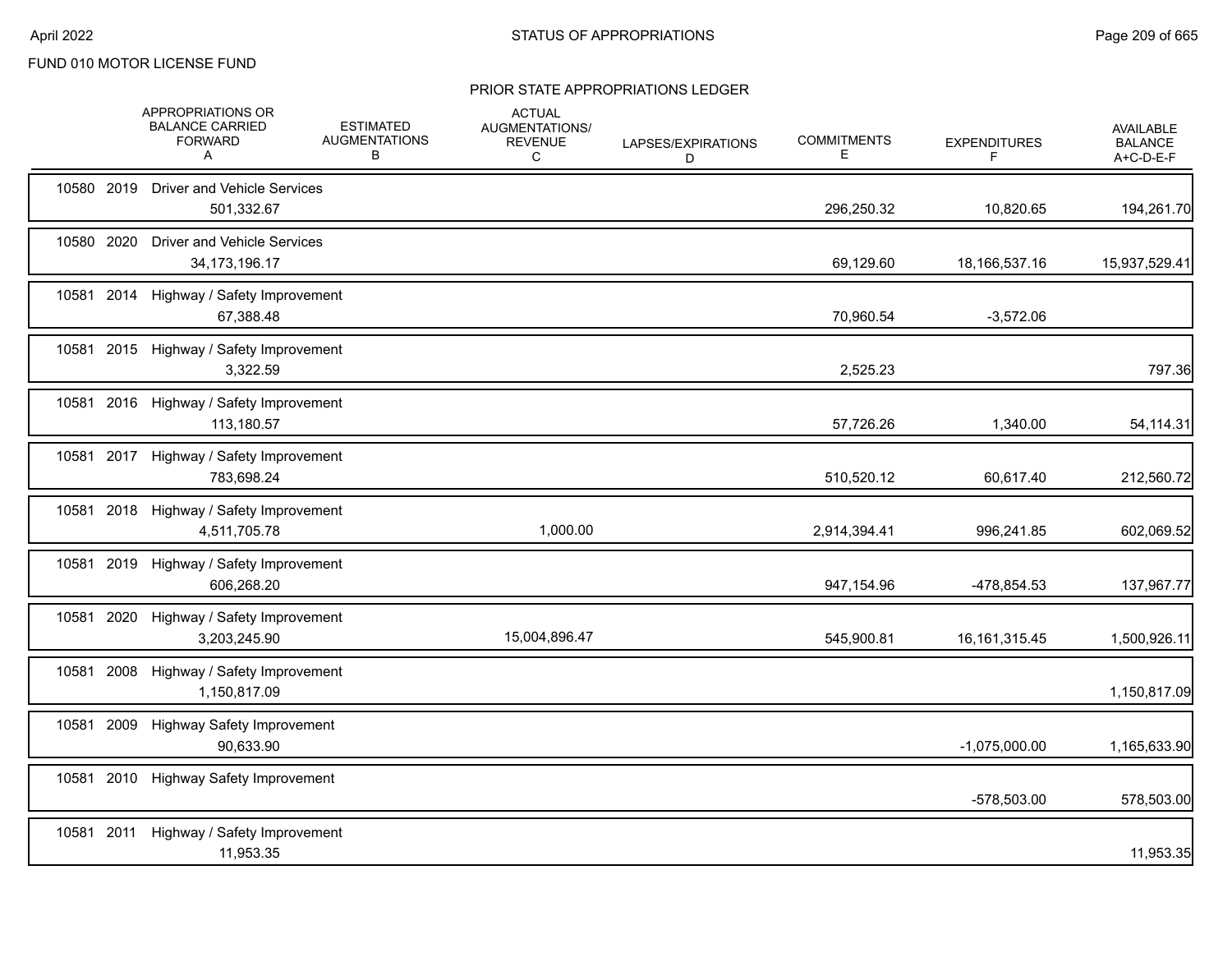|            | APPROPRIATIONS OR<br><b>BALANCE CARRIED</b><br><b>FORWARD</b><br>A | <b>ESTIMATED</b><br><b>AUGMENTATIONS</b><br>B | <b>ACTUAL</b><br>AUGMENTATIONS/<br><b>REVENUE</b><br>C | LAPSES/EXPIRATIONS<br>D | <b>COMMITMENTS</b><br>Е | <b>EXPENDITURES</b><br>F | AVAILABLE<br><b>BALANCE</b><br>A+C-D-E-F |
|------------|--------------------------------------------------------------------|-----------------------------------------------|--------------------------------------------------------|-------------------------|-------------------------|--------------------------|------------------------------------------|
|            | 10581 2012 Highway / Safety Improvement<br>4,126.31                |                                               |                                                        |                         |                         |                          | 4,126.31                                 |
|            | 10581 2013 Highway/Safety Improvement<br>126,481.67                |                                               |                                                        |                         |                         |                          | 126,481.67                               |
|            | 10582 2014 Highway Maintenance<br>92,984.08                        |                                               |                                                        |                         | 0.01                    |                          | 92,984.07                                |
|            | 10582 2015 Highway Maintenance<br>944,017.56                       |                                               |                                                        |                         | 47,064.36               | 14,226.49                | 882,726.71                               |
|            | 10582 2016 Highway Maintenance<br>482,603.45                       |                                               | 2,549.71                                               |                         | 69,366.21               | 143,651.57               | 272,135.38                               |
|            | 10582 2017 Highway Maintenance<br>3,517,958.35                     |                                               | 72,249.30                                              |                         | 2,081,867.27            | 704,945.33               | 803,395.05                               |
|            | 10582 2018 Highway Maintenance<br>3,968,656.16                     |                                               | 402,700.50                                             |                         | 1,595,968.47            | 1,567,945.93             | 1,207,442.26                             |
|            | 10582 2019 Highway Maintenance<br>6,626,092.06                     |                                               | 84,338.07                                              |                         | 904,842.00              | 4,840,911.21             | 964,676.92                               |
| 10582 2020 | <b>Highway Maintenance</b><br>246,372,056.10                       |                                               | 751,323.78                                             |                         | 20,974,738.87           | 193,356,996.86           | 32,791,644.15                            |
| 10582 2005 | <b>Highway Maintenance</b><br>1,064.54                             |                                               |                                                        |                         |                         |                          | 1,064.54                                 |
|            | 10582 2006 Highway Maintenance<br>2,110.23                         |                                               |                                                        |                         |                         |                          | 2,110.23                                 |
| 10582 2007 | <b>Highway Maintenance</b><br>58.01                                |                                               |                                                        |                         |                         |                          | 58.01                                    |
|            | 10582 2008 Highway Maintenance<br>107,918.19                       |                                               |                                                        |                         |                         | $-1,315.24$              | 109,233.43                               |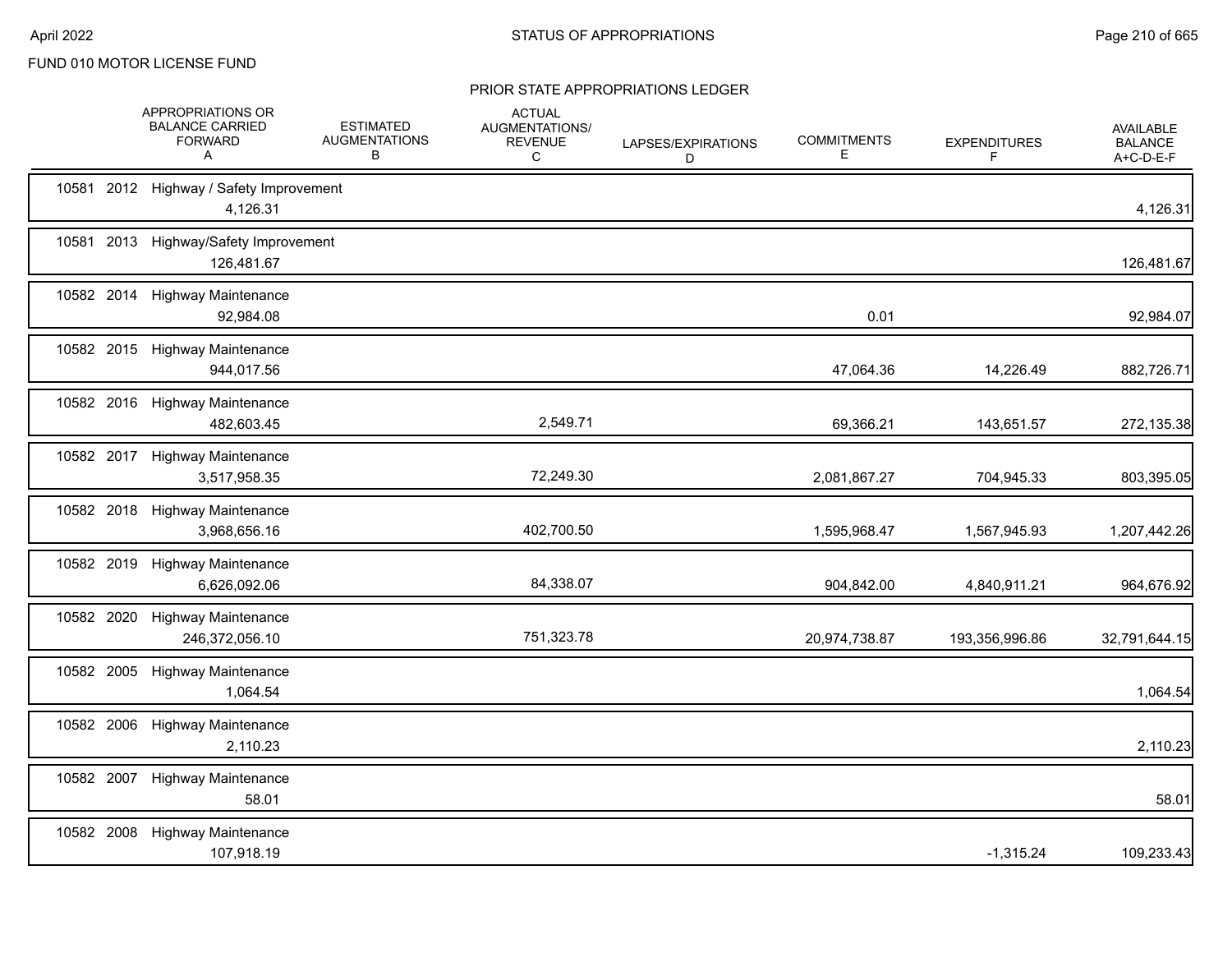|            | APPROPRIATIONS OR<br><b>BALANCE CARRIED</b><br><b>FORWARD</b><br>Α | <b>ESTIMATED</b><br><b>AUGMENTATIONS</b><br>В | <b>ACTUAL</b><br>AUGMENTATIONS/<br><b>REVENUE</b><br>C | LAPSES/EXPIRATIONS<br>D | <b>COMMITMENTS</b><br>E. | <b>EXPENDITURES</b><br>F | <b>AVAILABLE</b><br><b>BALANCE</b><br>A+C-D-E-F |
|------------|--------------------------------------------------------------------|-----------------------------------------------|--------------------------------------------------------|-------------------------|--------------------------|--------------------------|-------------------------------------------------|
| 10582 2009 | <b>Highway Maintenance</b><br>18,111.74                            |                                               |                                                        |                         |                          | $-174.92$                | 18,286.66                                       |
| 10582 2010 | <b>Highway Maintenance</b><br>10,547.41                            |                                               | $-10,235.85$                                           |                         |                          |                          | 311.56                                          |
|            | 10582 2011 Highway Maintenance<br>18,121.73                        |                                               |                                                        |                         |                          | 1,862.25                 | 16,259.48                                       |
|            | 10582 2012 Highway Maintenance<br>11,540.06                        |                                               |                                                        |                         |                          |                          | 11,540.06                                       |
|            | 10582 2013 Highway Maintenance<br>81,521.76                        |                                               | 161.75                                                 |                         | 36,010.00                | 3,060.55                 | 42,612.96                                       |
| 10584 2017 | <b>General Government Operations</b><br>20,502.17                  |                                               |                                                        |                         |                          |                          | 20,502.17                                       |
| 10584 2018 | <b>General Government Operations</b><br>84,126.46                  |                                               |                                                        |                         | 39,674.14                |                          | 44,452.32                                       |
| 10584 2019 | <b>General Government Operations</b><br>1,435,581.39               |                                               |                                                        |                         | 701,357.06               | $-201.50$                | 734,425.83                                      |
| 10584 2020 | <b>General Government Operations</b><br>22,827,045.59              |                                               |                                                        |                         | 1,917,608.24             | 19,113,701.42            | 1,795,735.93                                    |
| 10584 2008 | <b>General Government Operations</b><br>117.68                     |                                               |                                                        |                         |                          |                          | 117.68                                          |
| 10795 2020 | Homeland Security - Real ID<br>3,799,047.75                        |                                               |                                                        |                         |                          | 1,930,785.39             | 1,868,262.36                                    |
| 10847 2020 | Welcome Centers Automated Technology<br>402,472.76                 |                                               |                                                        |                         |                          | 203,084.13               | 199,388.63                                      |
| 10916 2009 | Expanded Maintainance Highways & Bridges<br>3,147.49               |                                               |                                                        |                         |                          |                          | 3,147.49                                        |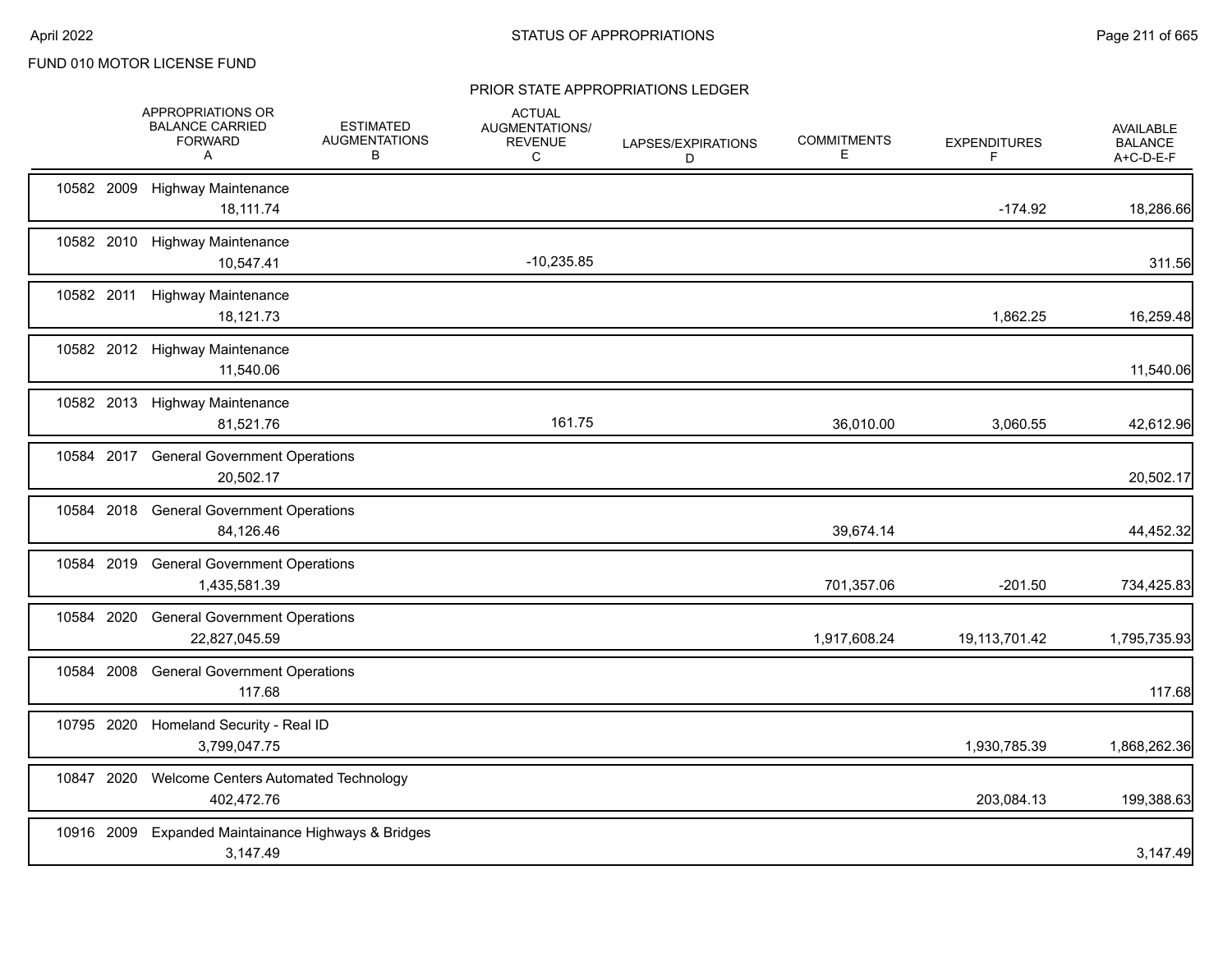|            | <b>APPROPRIATIONS OR</b><br><b>BALANCE CARRIED</b><br><b>FORWARD</b><br>A | <b>ESTIMATED</b><br><b>AUGMENTATIONS</b><br>В | <b>ACTUAL</b><br>AUGMENTATIONS/<br><b>REVENUE</b><br>C | LAPSES/EXPIRATIONS<br>D | <b>COMMITMENTS</b><br>E | <b>EXPENDITURES</b><br>F | <b>AVAILABLE</b><br><b>BALANCE</b><br>A+C-D-E-F |
|------------|---------------------------------------------------------------------------|-----------------------------------------------|--------------------------------------------------------|-------------------------|-------------------------|--------------------------|-------------------------------------------------|
| 10916 2013 | Expanded Maintainance Highway & Bridge<br>509.33                          |                                               |                                                        |                         |                         |                          | 509.33                                          |
| 11138 2018 | <b>Rural Commercial Routes</b><br>8,633,657.81                            |                                               |                                                        |                         | 0.02                    |                          | 8,633,657.79                                    |
|            | <b>GRANTS AND SUBSIDIES</b>                                               |                                               |                                                        |                         |                         |                          |                                                 |
|            | 10573 2018 Local Road Maint & Construction Payments<br>1,798,691.27       |                                               |                                                        |                         |                         |                          | 1,798,691.27                                    |
|            | 10573 2019 Local Road Maint & Construction Payments<br>297,282.24         |                                               |                                                        |                         |                         | 142,787.37               | 154,494.87                                      |
| 10573 2020 | Local Road Maint & Construction Payments<br>4,267,747.98                  |                                               |                                                        |                         |                         | 3,800,914.53             | 466,833.45                                      |
|            | 10574 2017 Suppl Local Road Maint & Const Payments<br>1,137.77            |                                               |                                                        |                         |                         |                          | 1,137.77                                        |
|            | 10574 2018 Suppl Local Road Maint & Const Payments<br>2,436.25            |                                               |                                                        |                         |                         |                          | 2,436.25                                        |
|            | 10574 2019 Suppl Local Road Maint & Const Payments<br>5,860.75            |                                               |                                                        |                         |                         | 2,815.44                 | 3,045.31                                        |
|            | 10574 2020 Suppl Local Road Maint & Const Payments<br>88,987.18           |                                               |                                                        |                         |                         | 79,255.09                | 9,732.09                                        |
|            | 10917 2018 Maintenance and Const of County Bridges<br>0.02                |                                               |                                                        |                         |                         |                          | 0.02                                            |
|            | 10917 2019 Maintenance and Const of County Bridges<br>0.02                |                                               |                                                        |                         |                         |                          | 0.02                                            |
| 10917 2020 | Maintenance and Const of County Bridges<br>11,877.27                      |                                               |                                                        |                         |                         | 11,877.27                |                                                 |
| 10918 2017 | <b>Municipal Roads and Bridges</b><br>7,014.24                            |                                               |                                                        |                         |                         |                          | 7,014.24                                        |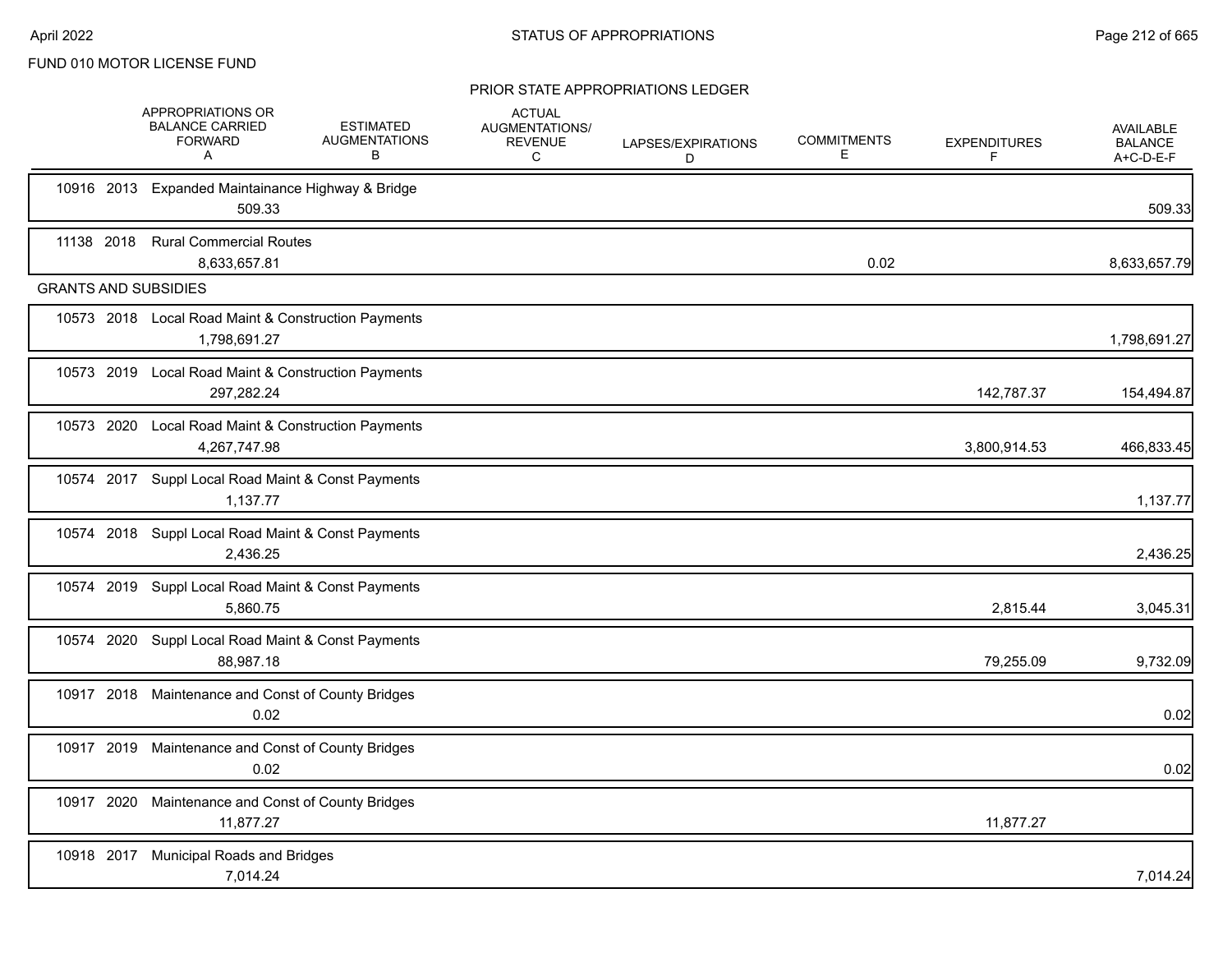|                     | <b>APPROPRIATIONS OR</b><br><b>BALANCE CARRIED</b><br><b>FORWARD</b><br>A | <b>ESTIMATED</b><br><b>AUGMENTATIONS</b><br>В | <b>ACTUAL</b><br>AUGMENTATIONS/<br><b>REVENUE</b><br>C | LAPSES/EXPIRATIONS<br>D | <b>COMMITMENTS</b><br>E. | <b>EXPENDITURES</b><br>F | <b>AVAILABLE</b><br><b>BALANCE</b><br>A+C-D-E-F |
|---------------------|---------------------------------------------------------------------------|-----------------------------------------------|--------------------------------------------------------|-------------------------|--------------------------|--------------------------|-------------------------------------------------|
| 10918 2018          | <b>Municipal Roads and Bridges</b><br>14,752.45                           |                                               |                                                        |                         |                          |                          | 14,752.45                                       |
| 10918 2019          | <b>Municipal Roads and Bridges</b><br>35,331.22                           |                                               |                                                        |                         |                          | 16,926.27                | 18,404.95                                       |
| 10918 2020          | <b>Municipal Roads and Bridges</b><br>440,891.35                          |                                               |                                                        |                         |                          | 382,271.91               | 58,619.44                                       |
| 11073<br>2018       | <b>Municipal Traffic Signals</b><br>17,560,589.03                         |                                               |                                                        |                         | 0.05                     | 27,451.05                | 17,533,137.93                                   |
| 2019<br>11073       | <b>Municipal Traffic Signals</b><br>11,438,900.09                         |                                               | -422,884.63                                            |                         | 4,407,225.51             | 643,013.30               | 5,965,776.65                                    |
| 2020<br>11073       | <b>Municipal Traffic Signals</b><br>9,135,113.38                          |                                               |                                                        |                         | 2,780,934.33             | 3,032,340.39             | 3,321,838.66                                    |
| <b>DEPT TOTAL</b>   |                                                                           |                                               |                                                        |                         |                          |                          |                                                 |
|                     | 404,385,246.74                                                            |                                               | 15,886,099.10                                          |                         | 42, 115, 419. 11         | 271,875,704.92           | 106,280,221.81                                  |
| <b>LEDGER TOTAL</b> |                                                                           |                                               |                                                        |                         |                          |                          |                                                 |
|                     | 448,101,430.56                                                            |                                               | 15,886,099.10                                          |                         | 43,550,080.63            | 292, 133, 117.39         | 128,304,331.64                                  |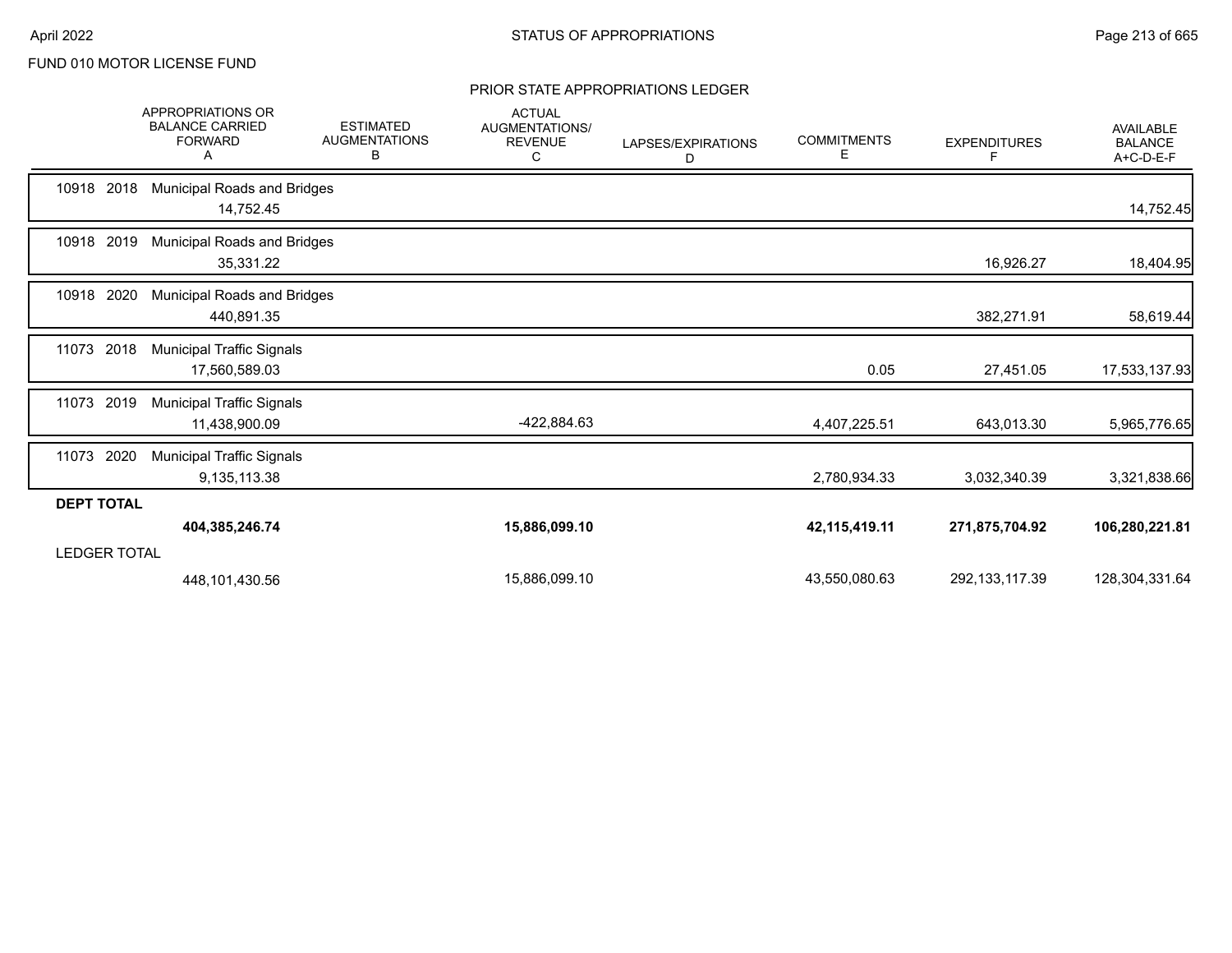### PRIOR STATE RESTRICTED APPROPRIATIONS LEDGER

|                               | APPROPRIATIONS OR<br><b>BALANCE CARRIED</b><br><b>FORWARD</b><br>$\mathsf{A}$ | <b>ESTIMATED</b><br><b>AUGMENTATIONS</b><br>В | <b>ACTUAL</b><br>AUGMENTATIONS/<br><b>REVENUE</b><br>C | LAPSES/EXPIRATIONS<br>D | <b>COMMITMENTS</b><br>Е | <b>EXPENDITURES</b><br>F | <b>AVAILABLE</b><br><b>BALANCE</b><br>A+C-D-E-F |
|-------------------------------|-------------------------------------------------------------------------------|-----------------------------------------------|--------------------------------------------------------|-------------------------|-------------------------|--------------------------|-------------------------------------------------|
| <b>BA 78 - Transportation</b> |                                                                               |                                               |                                                        |                         |                         |                          |                                                 |
| <b>GENERAL GOVERNMENT</b>     |                                                                               |                                               |                                                        |                         |                         |                          |                                                 |
|                               | 16579 2016 Aviation Operations<br>11,302.92                                   |                                               | 739.35                                                 |                         |                         | $-3,508.38$              | 15,550.65                                       |
|                               | 16579 2017 Aviation Operations<br>34.50                                       |                                               |                                                        |                         |                         |                          | 34.50                                           |
|                               | 16579 2018 Aviation Operations<br>10,537.76                                   |                                               |                                                        |                         |                         |                          | 10,537.76                                       |
|                               | 16579 2019 Aviation Operations<br>3,913,554.53                                |                                               |                                                        |                         |                         |                          | 3,913,554.53                                    |
|                               | 16579 2020 Aviation Operations<br>753,095.33                                  |                                               | 9,248.80                                               |                         |                         | 154,452.10               | 607,892.03                                      |
| <b>GRANTS AND SUBSIDIES</b>   |                                                                               |                                               |                                                        |                         |                         |                          |                                                 |
|                               | 16571 2016 Airport Development<br>24,319.18                                   |                                               |                                                        |                         |                         |                          | 24,319.18                                       |
|                               | 16571 2017 Airport Development<br>551,960.72                                  |                                               |                                                        |                         |                         |                          | 551,960.72                                      |
|                               | 16571 2018 Airport Development<br>603,539.02                                  |                                               |                                                        |                         |                         | 83,816.76                | 519,722.26                                      |
|                               | 16571 2019 Airport Development<br>1,144,989.04                                |                                               |                                                        |                         | 337,600.69              | 714,847.07               | 92,541.28                                       |
| 16571                         | 2020 Airport Development<br>4,448,577.25                                      |                                               |                                                        |                         | 1,434,475.74            | 1,056,708.52             | 1,957,392.99                                    |
|                               | 16572 2018 Real Estate Tax Rebate<br>200.00                                   |                                               |                                                        |                         |                         | $-900.00$                | 1,100.00                                        |
|                               | 16572 2019 Real Estate Tax Rebate<br>153,098.00                               |                                               |                                                        |                         |                         |                          | 153,098.00                                      |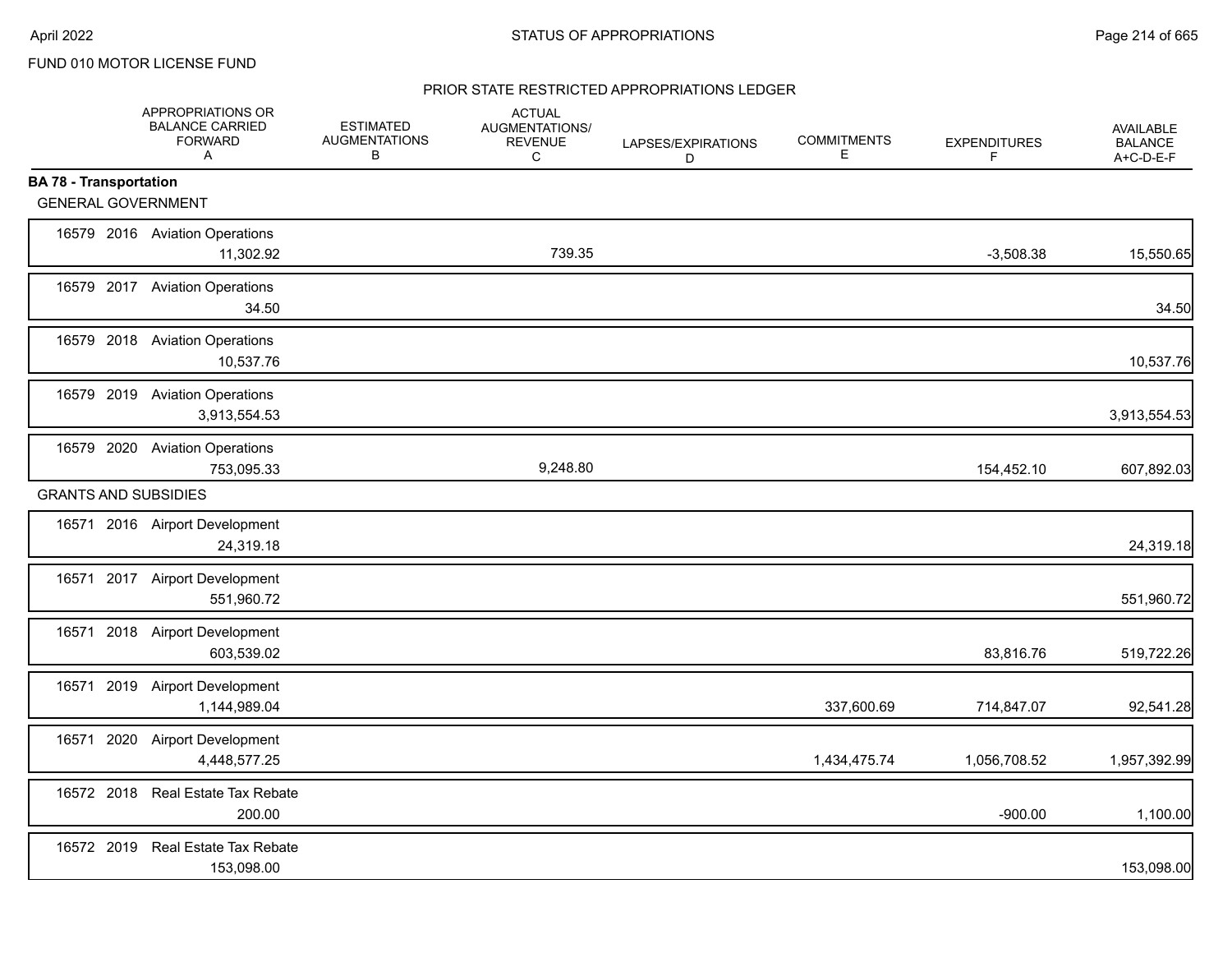#### PRIOR STATE RESTRICTED APPROPRIATIONS LEDGER

|                     | APPROPRIATIONS OR<br><b>BALANCE CARRIED</b><br><b>FORWARD</b><br>Α | <b>ESTIMATED</b><br><b>AUGMENTATIONS</b><br>в | <b>ACTUAL</b><br>AUGMENTATIONS/<br><b>REVENUE</b><br>Ō | LAPSES/EXPIRATIONS<br>D | <b>COMMITMENTS</b> | <b>EXPENDITURES</b> | AVAILABLE<br><b>BALANCE</b><br>$A+C-D-E-F$ |
|---------------------|--------------------------------------------------------------------|-----------------------------------------------|--------------------------------------------------------|-------------------------|--------------------|---------------------|--------------------------------------------|
| 16572 2020          | Real Estate Tax Rebate                                             |                                               |                                                        |                         |                    |                     |                                            |
|                     | 133,975.00                                                         |                                               |                                                        |                         |                    |                     | 133,975.00                                 |
| <b>DEPT TOTAL</b>   |                                                                    |                                               |                                                        |                         |                    |                     |                                            |
|                     | 11,749,183.25                                                      |                                               | 9,988.15                                               |                         | 1,772,076.43       | 2,005,416.07        | 7,981,678.90                               |
| <b>LEDGER TOTAL</b> |                                                                    |                                               |                                                        |                         |                    |                     |                                            |
|                     | 11,749,183.25                                                      |                                               | 9,988.15                                               |                         | 1,772,076.43       | 2,005,416.07        | 7,981,678.90                               |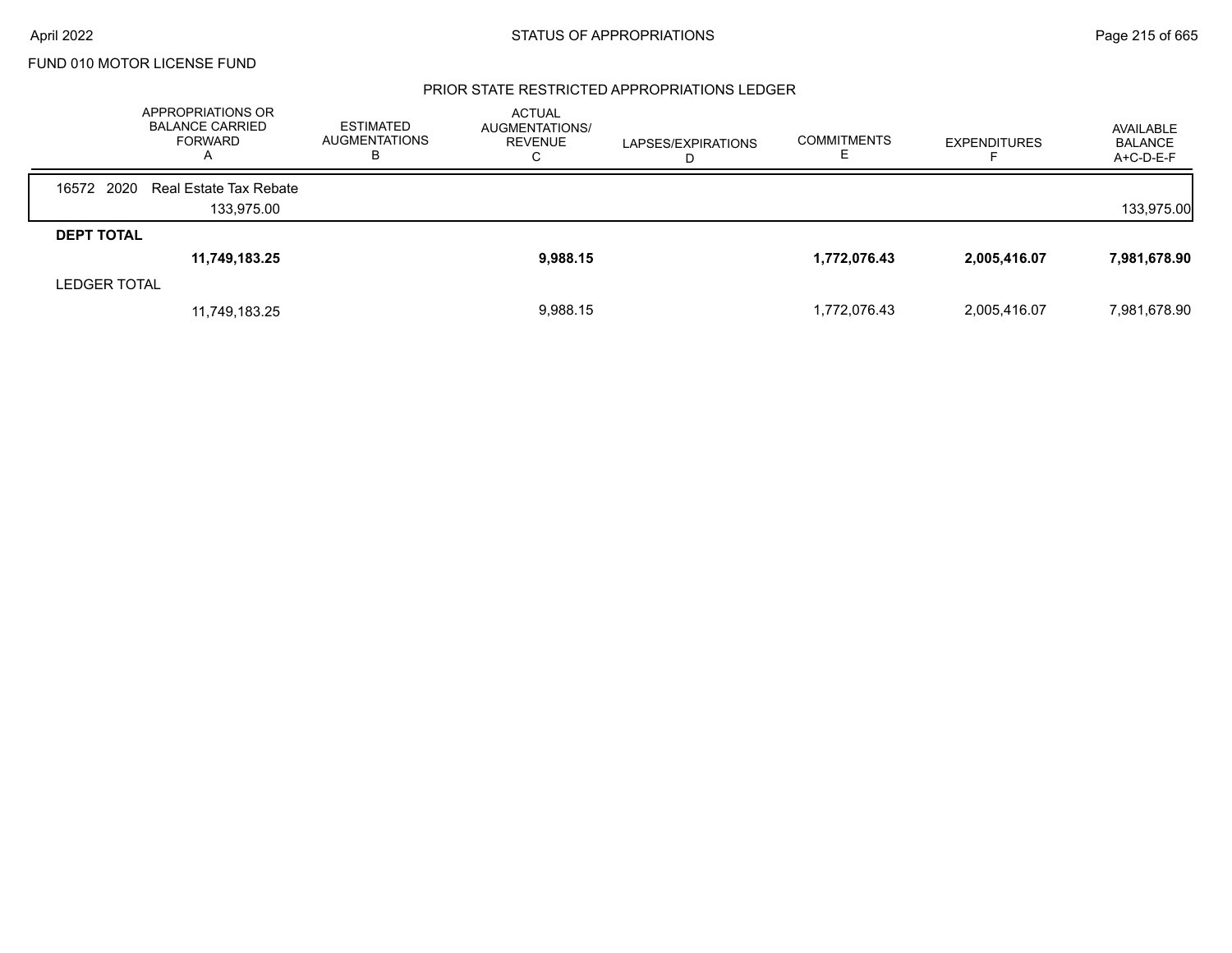#### PRIOR STATE EXECUTIVE AUTHORIZATIONS LEDGER

|                                                              | APPROPRIATIONS OR<br><b>BALANCE CARRIED</b><br><b>FORWARD</b><br>$\mathsf{A}$ | <b>ESTIMATED</b><br><b>AUGMENTATIONS</b><br>В | <b>ACTUAL</b><br>AUGMENTATIONS/<br><b>REVENUE</b><br>C | LAPSES/EXPIRATIONS<br>D | <b>COMMITMENTS</b><br>E | <b>EXPENDITURES</b><br>F. | <b>AVAILABLE</b><br><b>BALANCE</b><br>A+C-D-E-F |
|--------------------------------------------------------------|-------------------------------------------------------------------------------|-----------------------------------------------|--------------------------------------------------------|-------------------------|-------------------------|---------------------------|-------------------------------------------------|
| <b>BA 73 - Treasury</b><br><b>REFUNDS</b>                    |                                                                               |                                               |                                                        |                         |                         |                           |                                                 |
|                                                              | 20350 2019 Refunding Liquid Fuels Taxes-State Share<br>712.96                 |                                               |                                                        |                         |                         |                           | 712.96                                          |
| 20350 2020                                                   | Refunding Liquid Fuels Taxes-State Share<br>2,100,568.15                      |                                               |                                                        |                         |                         | 586,798.27                | 1,513,769.88                                    |
| 20354 2020                                                   | Refunding Liquid Fuels Taxes-Agriculture<br>76,564.78                         |                                               |                                                        |                         |                         |                           | 76,564.78                                       |
| 20355 2020                                                   | Refndng Liquid Fuels Txs-Political Subdv<br>306,255.93                        |                                               |                                                        |                         |                         | 9,750.74                  | 296,505.19                                      |
|                                                              | 20356 2020 Refndng Liquid Fuels Txs-Volunteer Srvcs<br>56,735.51              |                                               |                                                        |                         |                         |                           | 56,735.51                                       |
| <b>DEPT TOTAL</b>                                            |                                                                               |                                               |                                                        |                         |                         |                           |                                                 |
|                                                              | 2,540,837.33                                                                  |                                               |                                                        |                         |                         | 596,549.01                | 1,944,288.32                                    |
| <b>BA 15 - General Services</b><br><b>GENERAL GOVERNMENT</b> |                                                                               |                                               |                                                        |                         |                         |                           |                                                 |
|                                                              | 20007 2019 Harristown Utility & Municipal Charges<br>1,770.34                 |                                               |                                                        |                         |                         |                           | 1,770.34                                        |
|                                                              | 20007 2020 Harristown Utility & Municipal Charges<br>328.32                   |                                               |                                                        |                         |                         |                           | 328.32                                          |
|                                                              | 20008 2019 Harristown Rental Charges<br>51,417.13                             |                                               |                                                        |                         |                         |                           | 51,417.13                                       |
| 20008 2020                                                   | <b>Harristown Rental Charges</b><br>564.36                                    |                                               |                                                        |                         |                         | 564.36                    |                                                 |
| <b>DEPT TOTAL</b>                                            |                                                                               |                                               |                                                        |                         |                         |                           |                                                 |
|                                                              | 54,080.15                                                                     |                                               |                                                        |                         |                         | 564.36                    | 53,515.79                                       |
| <b>BA 18 - Revenue</b>                                       |                                                                               |                                               |                                                        |                         |                         |                           |                                                 |

REFUNDS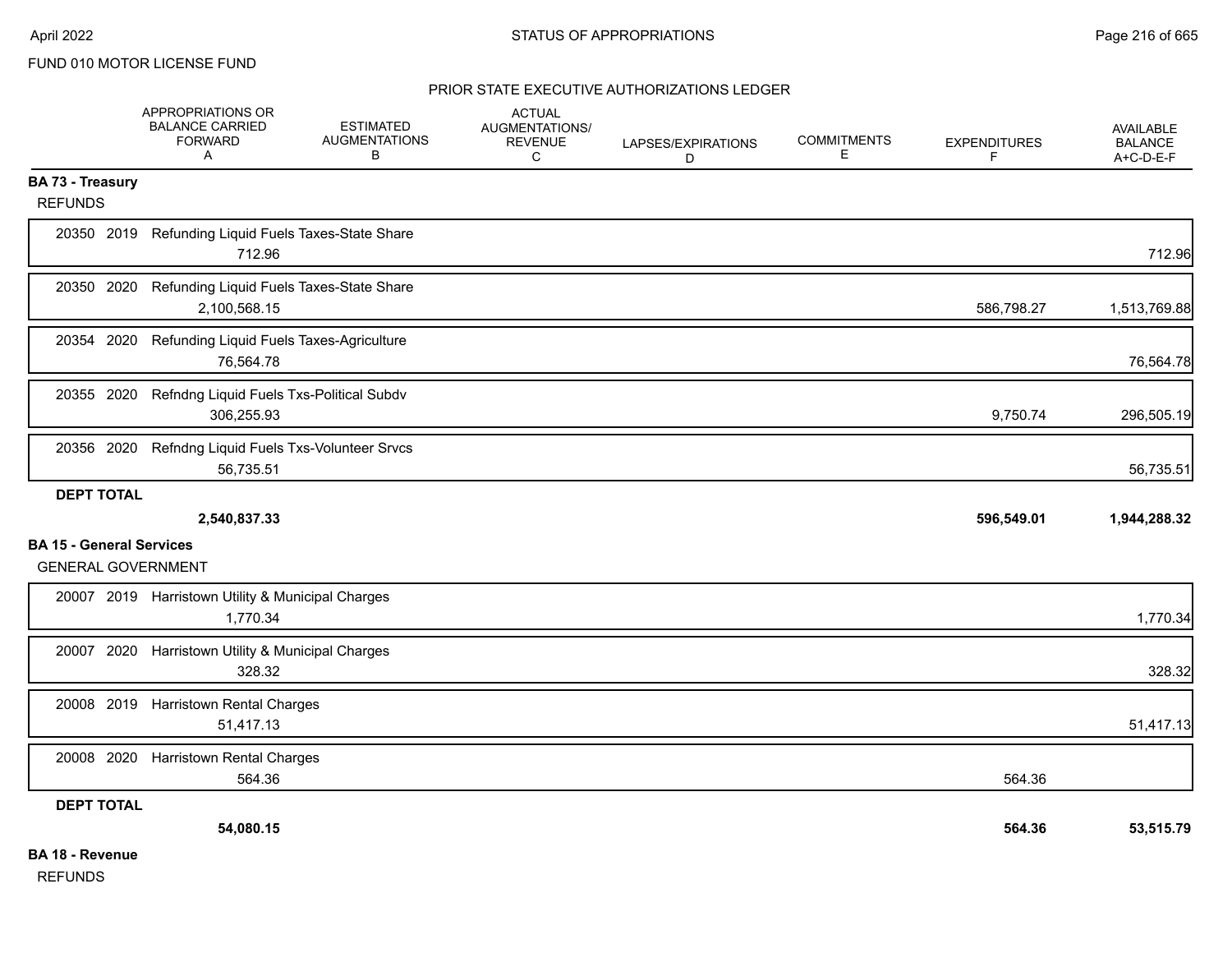# PRIOR STATE EXECUTIVE AUTHORIZATIONS LEDGER

|                                                 | <b>APPROPRIATIONS OR</b><br><b>BALANCE CARRIED</b><br><b>FORWARD</b><br>Α | <b>ESTIMATED</b><br><b>AUGMENTATIONS</b><br>В | <b>ACTUAL</b><br>AUGMENTATIONS/<br><b>REVENUE</b><br>С | LAPSES/EXPIRATIONS<br>D | <b>COMMITMENTS</b><br>Е | <b>EXPENDITURES</b><br>F. | <b>AVAILABLE</b><br><b>BALANCE</b><br>A+C-D-E-F |
|-------------------------------------------------|---------------------------------------------------------------------------|-----------------------------------------------|--------------------------------------------------------|-------------------------|-------------------------|---------------------------|-------------------------------------------------|
| 2019<br>20017                                   | Refunding Liquid Fuels Tax<br>5,664.58                                    |                                               |                                                        |                         |                         | 5.90                      | 5,658.68                                        |
| 2020<br>20017                                   | Refunding Liquid Fuels Tax<br>848,018.21                                  |                                               |                                                        |                         |                         | $-12,144.75$              | 860,162.96                                      |
| <b>DEPT TOTAL</b>                               | 853,682.79                                                                |                                               |                                                        |                         |                         | $-12, 138.85$             | 865,821.64                                      |
| <b>BA 78 - Transportation</b><br><b>REFUNDS</b> |                                                                           |                                               |                                                        |                         |                         |                           |                                                 |
| 2019<br>20171                                   | <b>Refunding Collected Monies</b><br>567,577.89                           |                                               |                                                        |                         |                         | $-89.00$                  | 567,666.89                                      |
| 2020<br>20171                                   | <b>Refunding Collected Monies</b><br>37,800.89                            |                                               |                                                        |                         |                         | $-4,144.25$               | 41,945.14                                       |
| <b>DEPT TOTAL</b>                               |                                                                           |                                               |                                                        |                         |                         |                           |                                                 |
|                                                 | 605,378.78                                                                |                                               |                                                        |                         |                         | $-4,233.25$               | 609,612.03                                      |
| <b>LEDGER TOTAL</b>                             |                                                                           |                                               |                                                        |                         |                         |                           |                                                 |
|                                                 | 4,053,979.05                                                              |                                               |                                                        |                         |                         | 580,741.27                | 3,473,237.78                                    |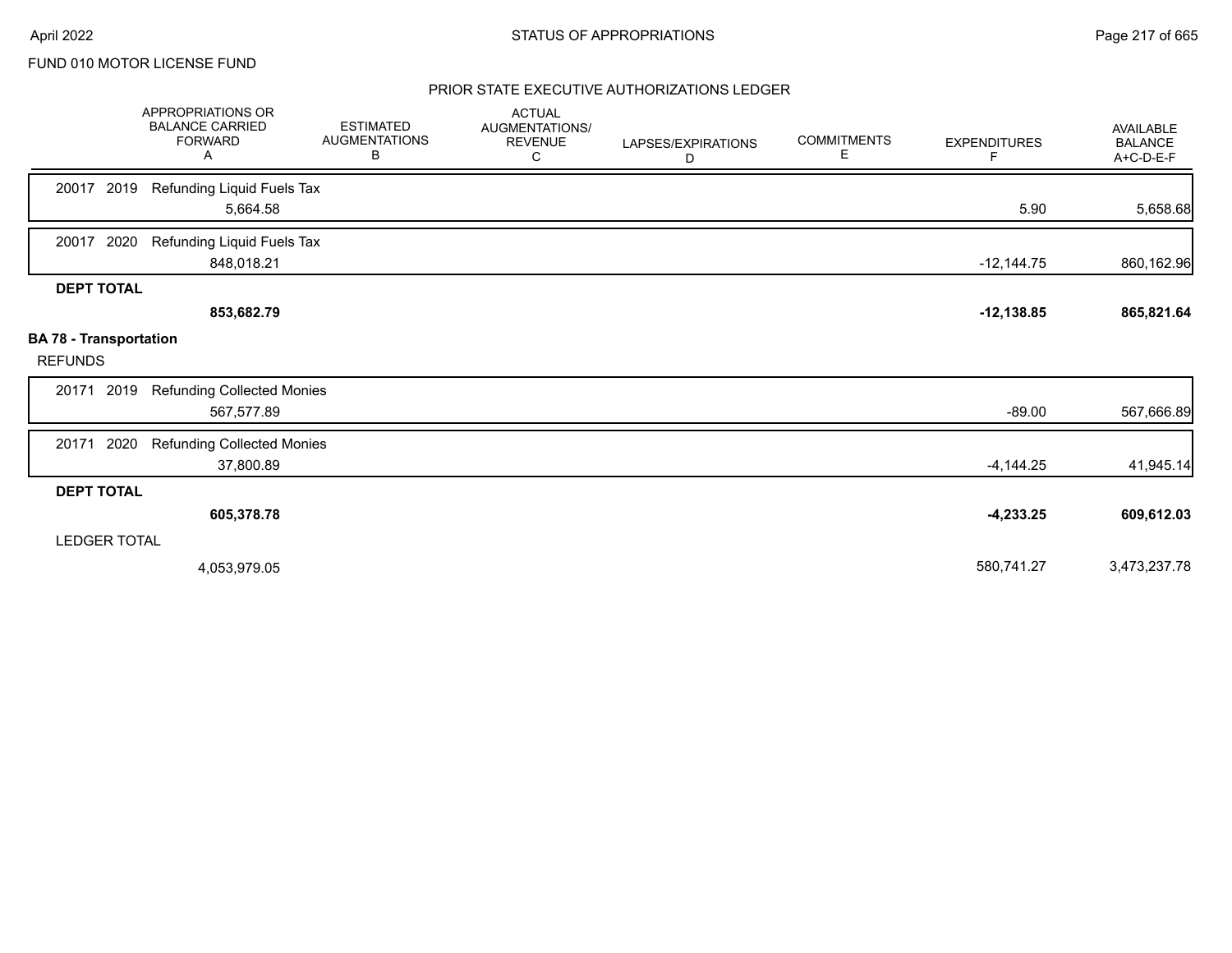|                                                            | APPROPRIATIONS OR<br><b>BALANCE CARRIED</b><br><b>FORWARD</b><br>A | <b>ESTIMATED</b><br><b>AUGMENTATIONS</b><br>В | <b>ACTUAL</b><br>AUGMENTATIONS/<br><b>REVENUE</b><br>C | LAPSES/EXPIRATIONS<br>D | <b>COMMITMENTS</b><br>Е | <b>EXPENDITURES</b><br>F. | <b>AVAILABLE</b><br><b>BALANCE</b><br>A+C-D-E-F |
|------------------------------------------------------------|--------------------------------------------------------------------|-----------------------------------------------|--------------------------------------------------------|-------------------------|-------------------------|---------------------------|-------------------------------------------------|
| BA 73 - Treasury<br><b>DEBT SERVICE</b>                    |                                                                    |                                               |                                                        |                         |                         |                           |                                                 |
| 26132 2019                                                 | Capital Bridge Debt Service<br>1,112.50                            |                                               |                                                        |                         |                         |                           | 1,112.50                                        |
| 26132 2020                                                 | <b>Capital Bridge Debt Service</b><br>1,577,020.00                 |                                               |                                                        |                         |                         |                           | 1,577,020.00                                    |
| <b>DEPT TOTAL</b>                                          |                                                                    |                                               |                                                        |                         |                         |                           |                                                 |
|                                                            | 1,578,132.50                                                       |                                               |                                                        |                         |                         |                           | 1,578,132.50                                    |
| <b>GRANTS AND SUBSIDIES</b>                                | BA 38 - Conservation & Natural Resourc                             |                                               |                                                        |                         |                         |                           |                                                 |
|                                                            | 26226 2018 Forestry Bridges - Exise Tax<br>712,071.82              |                                               |                                                        |                         | 598,216.44              | 5,592.96                  | 108,262.42                                      |
| 26226 2019                                                 | Forestry Bridges - Exise Tax<br>2,525,300.48                       |                                               |                                                        |                         | 1,206,935.69            | 49,823.91                 | 1,268,540.88                                    |
| 26226 2020                                                 | Forestry Bridges - Exise Tax<br>10,149,746.17                      |                                               |                                                        |                         | 4, 151, 578. 37         | 2,741,848.98              | 3,256,318.82                                    |
| <b>DEPT TOTAL</b>                                          |                                                                    |                                               |                                                        |                         |                         |                           |                                                 |
|                                                            | 13,387,118.47                                                      |                                               |                                                        |                         | 5,956,730.50            | 2,797,265.85              | 4,633,122.12                                    |
| <b>BA 78 - Transportation</b><br><b>GENERAL GOVERNMENT</b> |                                                                    |                                               |                                                        |                         |                         |                           |                                                 |
|                                                            | 26185 2014 Highway Bridge Projects<br>257,339.65                   |                                               |                                                        |                         |                         |                           | 257,339.65                                      |
|                                                            | 26185 2015 Highway Bridge Projects<br>138,624.97                   |                                               |                                                        |                         |                         |                           | 138,624.97                                      |
|                                                            | 26185 2016 Highway Bridge Projects<br>39,067.31                    |                                               |                                                        |                         | 4,525.00                |                           | 34,542.31                                       |
| 26185 2017                                                 | <b>Highway Bridge Projects</b><br>63,877.56                        |                                               |                                                        |                         | 58,434.71               |                           | 5,442.85                                        |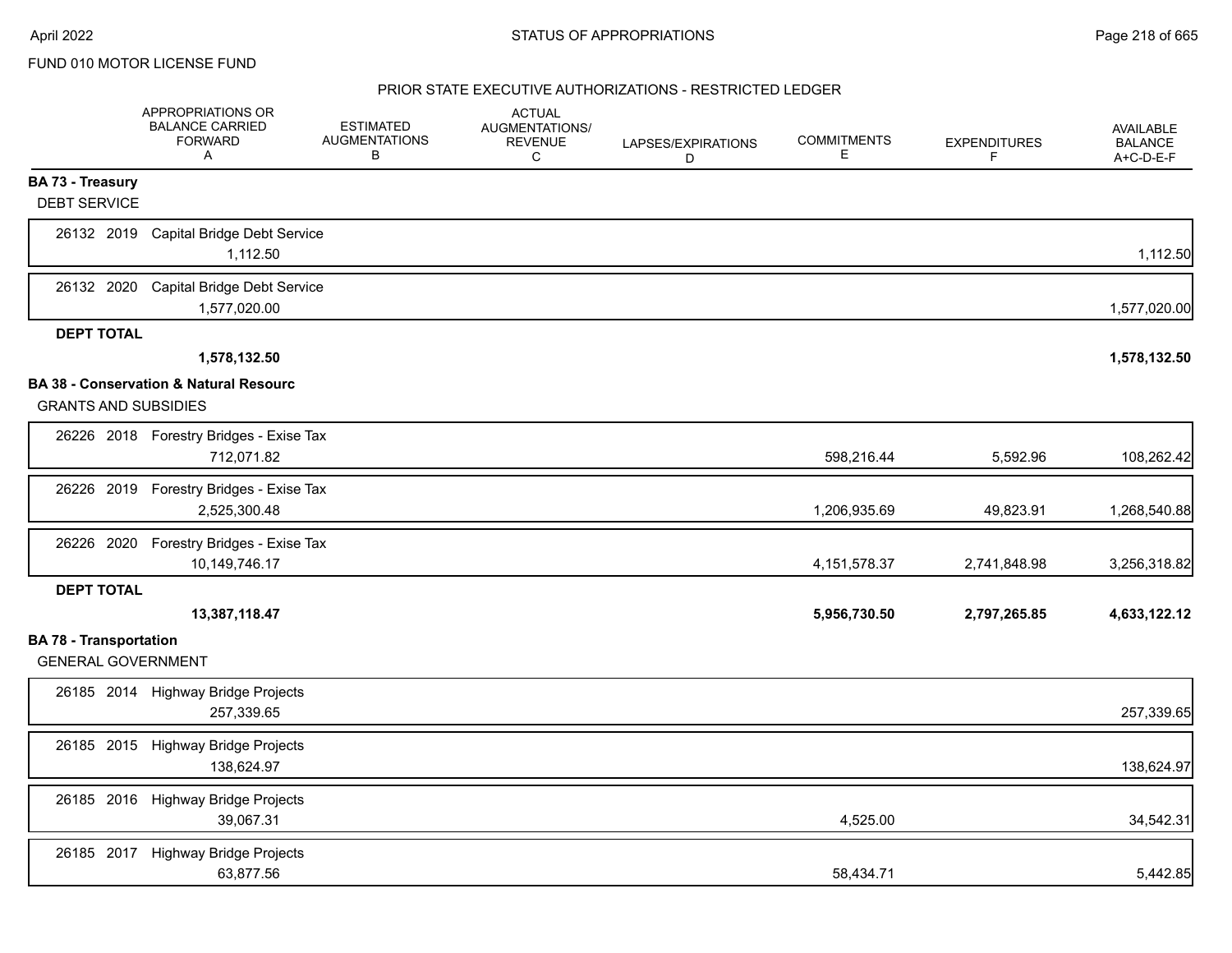|            |      | APPROPRIATIONS OR<br><b>BALANCE CARRIED</b><br><b>FORWARD</b><br>A | <b>ESTIMATED</b><br><b>AUGMENTATIONS</b><br>в | <b>ACTUAL</b><br><b>AUGMENTATIONS/</b><br><b>REVENUE</b><br>C | LAPSES/EXPIRATIONS<br>D | <b>COMMITMENTS</b><br>Е | <b>EXPENDITURES</b><br>F. | <b>AVAILABLE</b><br><b>BALANCE</b><br>A+C-D-E-F |
|------------|------|--------------------------------------------------------------------|-----------------------------------------------|---------------------------------------------------------------|-------------------------|-------------------------|---------------------------|-------------------------------------------------|
|            |      | 26185 2018 Highway Bridge Projects<br>22,992.05                    |                                               | 112,572.07                                                    |                         |                         |                           | 135,564.12                                      |
|            |      | 26185 2019 Highway Bridge Projects<br>3,452,328.28                 |                                               | -152,685.39                                                   |                         | 19,916.90               | $-35,747.21$              | 3,315,473.20                                    |
| 26185 2020 |      | <b>Highway Bridge Projects</b><br>4,339,667.36                     |                                               |                                                               |                         | 61,086.41               | 2,062,414.75              | 2,216,166.20                                    |
|            |      | 26185 2012 Highway Bridge Projects<br>10,699.00                    |                                               |                                                               |                         |                         |                           | 10,699.00                                       |
|            |      | 26185 2013 Highway Bridge Projects<br>3,439.43                     |                                               |                                                               |                         |                         |                           | 3,439.43                                        |
| 26409 2014 |      | Expanded Highway & Bridge Maintenance<br>247,738.12                |                                               |                                                               |                         |                         |                           | 247,738.12                                      |
| 26409      | 2015 | Expanded Highway & Bridge Maintenance<br>16,004.34                 |                                               |                                                               |                         | 0.01                    |                           | 16,004.33                                       |
|            |      | 26409 2016 Expanded Highway & Bridge Maintenance<br>422,010.37     |                                               |                                                               |                         | 85,216.12               | 159,726.46                | 177,067.79                                      |
| 26409 2017 |      | Expanded Highway & Bridge Maintenance<br>2,435,476.08              |                                               |                                                               |                         | 1,334,336.40            | 167,564.86                | 933,574.82                                      |
| 26409 2018 |      | Expanded Highway & Bridge Maintenance<br>4,011,084.10              |                                               |                                                               |                         | 1,798,221.89            | 2,142,660.01              | 70,202.20                                       |
| 26409 2019 |      | Expanded Highway & Bridge Maintenance<br>75,057,273.58             |                                               |                                                               |                         | 13,077,460.55           | 48, 194, 473. 63          | 13,785,339.40                                   |
| 26409 2020 |      | Expanded Highway & Bridge Maintenance<br>172,908,013.56            |                                               |                                                               |                         | 60,868,176.54           | 66,956,142.07             | 45,083,694.95                                   |
|            |      | 26409 2013 Expanded Highway & Bridge Maintenance<br>154,898.43     |                                               |                                                               |                         |                         |                           | 154,898.43                                      |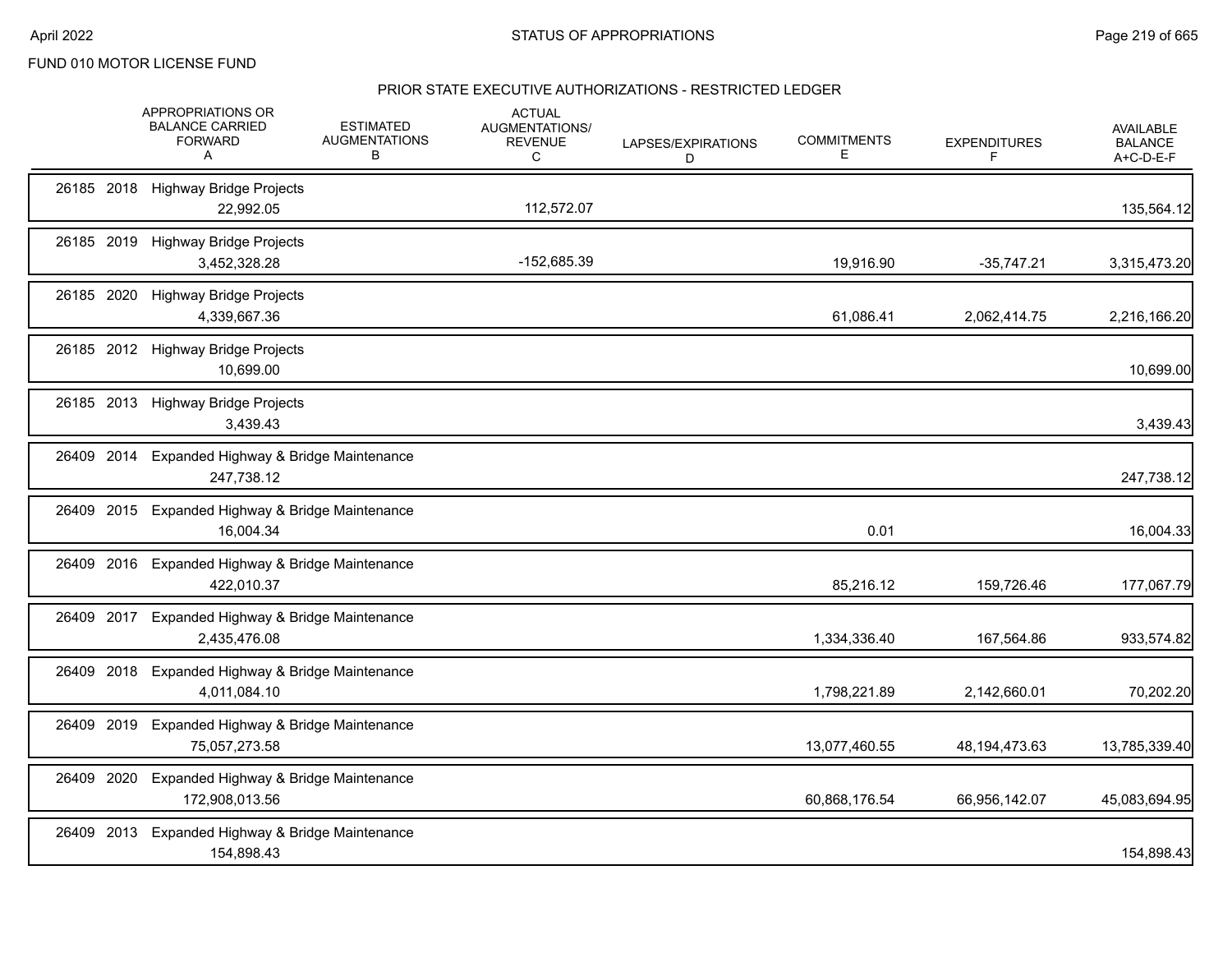|                             | APPROPRIATIONS OR<br><b>BALANCE CARRIED</b><br><b>FORWARD</b><br>Α | <b>ESTIMATED</b><br><b>AUGMENTATIONS</b><br>В | <b>ACTUAL</b><br>AUGMENTATIONS/<br><b>REVENUE</b><br>C | LAPSES/EXPIRATIONS<br>D | <b>COMMITMENTS</b><br>Е | <b>EXPENDITURES</b><br>F | <b>AVAILABLE</b><br><b>BALANCE</b><br>A+C-D-E-F |
|-----------------------------|--------------------------------------------------------------------|-----------------------------------------------|--------------------------------------------------------|-------------------------|-------------------------|--------------------------|-------------------------------------------------|
|                             | 26463 2019 AWZSE Program - PA DOT<br>313,743.38                    |                                               |                                                        |                         |                         |                          | 313,743.38                                      |
|                             | 26463 2020 AWZSE Program - PA DOT                                  |                                               |                                                        |                         |                         | $-83,774.39$             | 83,774.39                                       |
| <b>GRANTS AND SUBSIDIES</b> |                                                                    |                                               |                                                        |                         |                         |                          |                                                 |
|                             | 26172 2020 Annual Maint Payments-Highway Transfer<br>90,920.00     |                                               |                                                        |                         |                         |                          | 90,920.00                                       |
|                             | 26173 2018 Payment to Municipalities<br>41,485.78                  |                                               |                                                        |                         |                         |                          | 41,485.78                                       |
| 26173 2019                  | <b>Payment to Municipalities</b><br>95,685.37                      |                                               |                                                        |                         |                         | 45,965.97                | 49,719.40                                       |
| 26173 2020                  | <b>Payment to Municipalities</b><br>1,300,318.19                   |                                               |                                                        |                         |                         | 1,158,095.94             | 142,222.25                                      |
|                             | 26179 2015 County Bridges Excise Tax<br>852.11                     |                                               |                                                        |                         |                         |                          | 852.11                                          |
|                             | 26179 2017 County Bridges Excise Tax<br>44,681.70                  |                                               | $-44,681.70$                                           |                         |                         |                          |                                                 |
|                             | 26179 2018 County Bridges Excise Tax<br>20,000.00                  |                                               |                                                        |                         |                         |                          | 20,000.00                                       |
| 26179 2019                  | <b>County Bridges Excise Tax</b><br>7,203,905.99                   |                                               | 248,464.35                                             |                         |                         | 31,351.61                | 7,421,018.73                                    |
| 26179 2020                  | <b>County Bridges Excise Tax</b><br>9,545,658.12                   |                                               |                                                        |                         |                         | 46,950.65                | 9,498,707.47                                    |
|                             | 26180 2018 Local Road Payments- Excise Tax<br>59,270.30            |                                               |                                                        |                         |                         |                          | 59,270.30                                       |
|                             | 26180 2019 Local Road Payments- Excise Tax<br>137,450.95           |                                               |                                                        |                         |                         | 66,029.61                | 71,421.34                                       |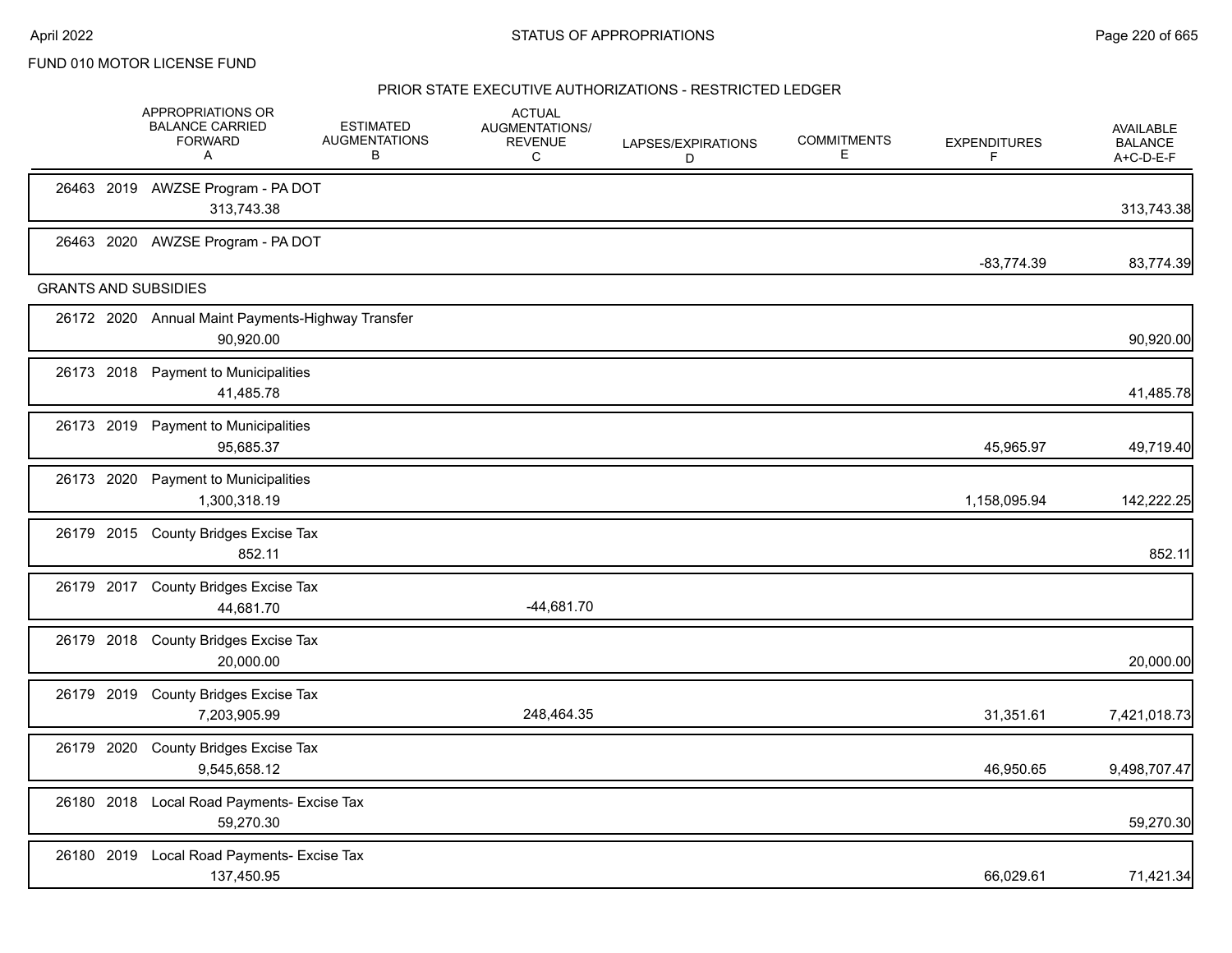|                     | APPROPRIATIONS OR<br><b>BALANCE CARRIED</b><br><b>FORWARD</b><br>A  | <b>ESTIMATED</b><br><b>AUGMENTATIONS</b><br>В | <b>ACTUAL</b><br>AUGMENTATIONS/<br><b>REVENUE</b><br>C | LAPSES/EXPIRATIONS<br>D | <b>COMMITMENTS</b><br>Ε | <b>EXPENDITURES</b><br>F | <b>AVAILABLE</b><br><b>BALANCE</b><br>A+C-D-E-F |
|---------------------|---------------------------------------------------------------------|-----------------------------------------------|--------------------------------------------------------|-------------------------|-------------------------|--------------------------|-------------------------------------------------|
|                     | 26180 2020 Local Road Payments- Excise Tax<br>1,865,196.24          |                                               |                                                        |                         |                         | 1,661,190.17             | 204,006.07                                      |
|                     | 26182 2018 Toll Roads-Excise Tax<br>360.00                          |                                               |                                                        |                         |                         |                          | 360.00                                          |
| 26182 2020          | Toll Roads-Excise Tax<br>7,815,487.06                               |                                               |                                                        |                         |                         |                          | 7,815,487.06                                    |
|                     | 26183 2015 Local Grants for Bridge Projects<br>0.01                 |                                               |                                                        |                         |                         |                          | 0.01                                            |
|                     | 26183 2018 Local Grants for Bridge Projects<br>2,030,938.73         |                                               |                                                        |                         |                         | 178.43                   | 2,030,760.30                                    |
|                     | 26183 2019 Local Grants for Bridge Projects<br>19,805,777.68        |                                               |                                                        |                         | 3,097,087.24            | 339,765.78               | 16,368,924.66                                   |
|                     | 26183 2020 Local Grants for Bridge Projects<br>30,735,349.65        |                                               |                                                        |                         | 343,022.34              | 345,918.88               | 30,046,408.43                                   |
| 26184 2020          | Restoration Projects-Highway Transfer<br>2,378,726.41               |                                               |                                                        |                         |                         | 516,521.50               | 1,862,204.91                                    |
|                     | 26388 2018 County Bridge Projects - Marcellus Shale<br>1,028,270.00 |                                               |                                                        |                         |                         |                          | 1,028,270.00                                    |
| 26388 2020          | County Bridge Projects - Marcellus Shale<br>275.00                  |                                               |                                                        |                         |                         |                          | 275.00                                          |
|                     | 26410 2017 Local Bridge Projects<br>10,180,495.09                   |                                               |                                                        |                         |                         |                          | 10,180,495.09                                   |
| <b>DEPT TOTAL</b>   | 358,275,381.95                                                      |                                               | 163,669.33                                             |                         | 80,747,484.11           | 123,775,428.72           | 153,916,138.45                                  |
| <b>LEDGER TOTAL</b> | 373,240,632.92                                                      |                                               | 163,669.33                                             |                         | 86,704,214.61           | 126.572.694.57           | 160, 127, 393.07                                |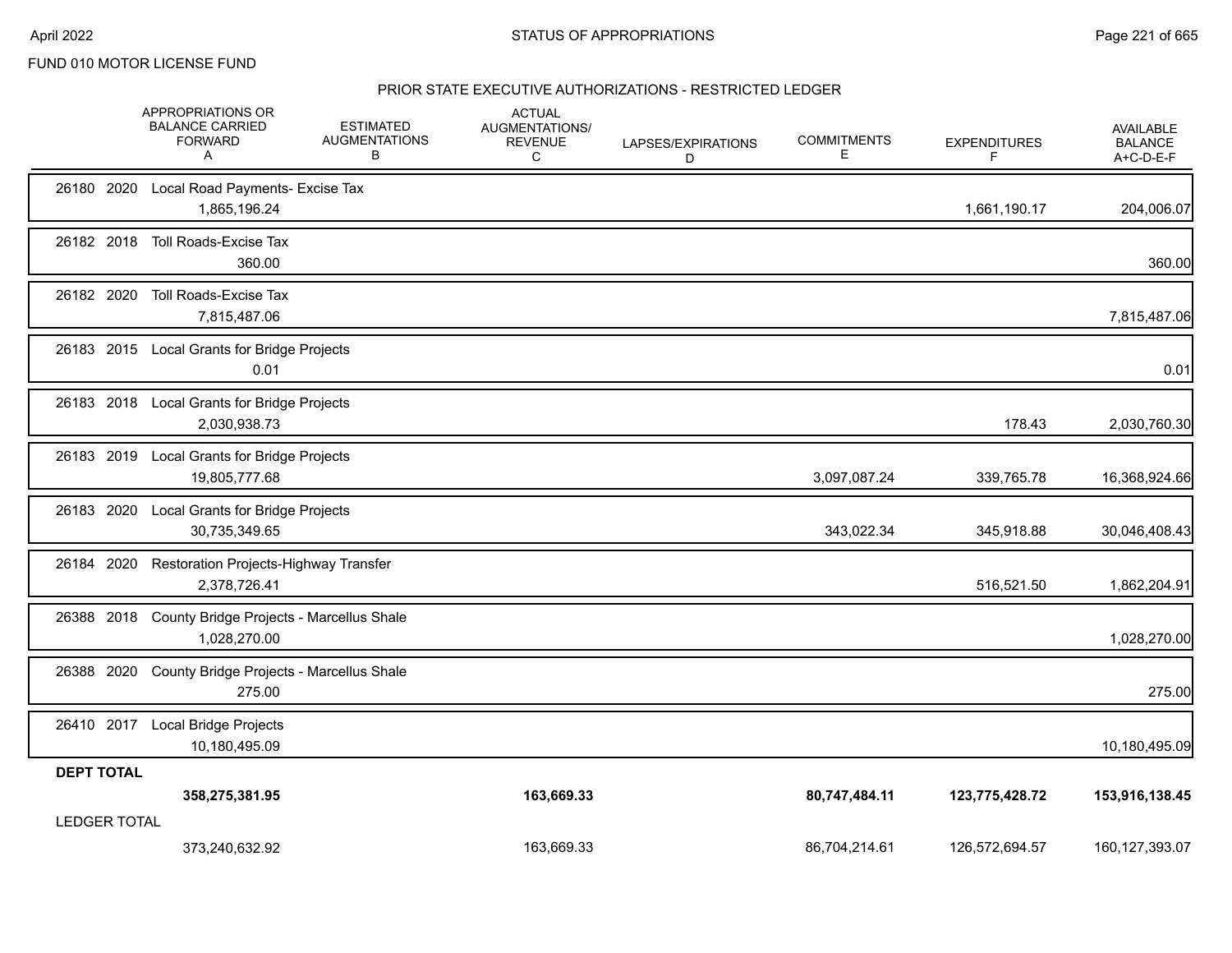## PRIOR STATE CONTINUING LEDGER

|                            | <b>APPROPRIATIONS OR</b><br><b>BALANCE CARRIED</b><br><b>FORWARD</b><br>A | <b>ESTIMATED</b><br><b>AUGMENTATIONS</b><br>B | <b>ACTUAL</b><br>AUGMENTATIONS/<br><b>REVENUE</b><br>С | LAPSES/EXPIRATIONS<br>D | <b>COMMITMENTS</b><br>Е | <b>EXPENDITURES</b><br>F | AVAILABLE<br><b>BALANCE</b><br>A+C-D-E-F |
|----------------------------|---------------------------------------------------------------------------|-----------------------------------------------|--------------------------------------------------------|-------------------------|-------------------------|--------------------------|------------------------------------------|
| <b>BA 68 - Agriculture</b> |                                                                           |                                               |                                                        |                         |                         |                          |                                          |
|                            | <b>GRANTS AND SUBSIDIES</b>                                               |                                               |                                                        |                         |                         |                          |                                          |
| 30354                      | Dirt Gravel & Low Volume Roads<br>2019                                    |                                               |                                                        |                         |                         |                          |                                          |
|                            | 175,854.96                                                                |                                               |                                                        |                         | 0.30                    | 175,854.66               |                                          |
| 30354                      | 2020<br>Dirt Gravel & Low Volume Roads                                    |                                               |                                                        |                         |                         |                          |                                          |
|                            | 2,142,963.51                                                              |                                               |                                                        |                         | 57,341.59               | 2,164,778.80             | $-79,156.88$                             |
| <b>DEPT TOTAL</b>          |                                                                           |                                               |                                                        |                         |                         |                          |                                          |
|                            | 2,318,818.47                                                              |                                               |                                                        |                         | 57,341.89               | 2,340,633.46             | $-79,156.88$                             |
|                            | <b>LEDGER TOTAL</b>                                                       |                                               |                                                        |                         |                         |                          |                                          |
|                            | 2,318,818.47                                                              |                                               |                                                        |                         | 57,341.89               | 2,340,633.46             | -79,156.88                               |
|                            | TOTAL TOTAL ALL PRIOR STATE LEDGERS                                       |                                               |                                                        |                         |                         |                          |                                          |
|                            | 839,464,044.25                                                            |                                               | 16,059,756.58                                          |                         | 132,083,713.56          | 423,632,602.76           | 299,807,484.51                           |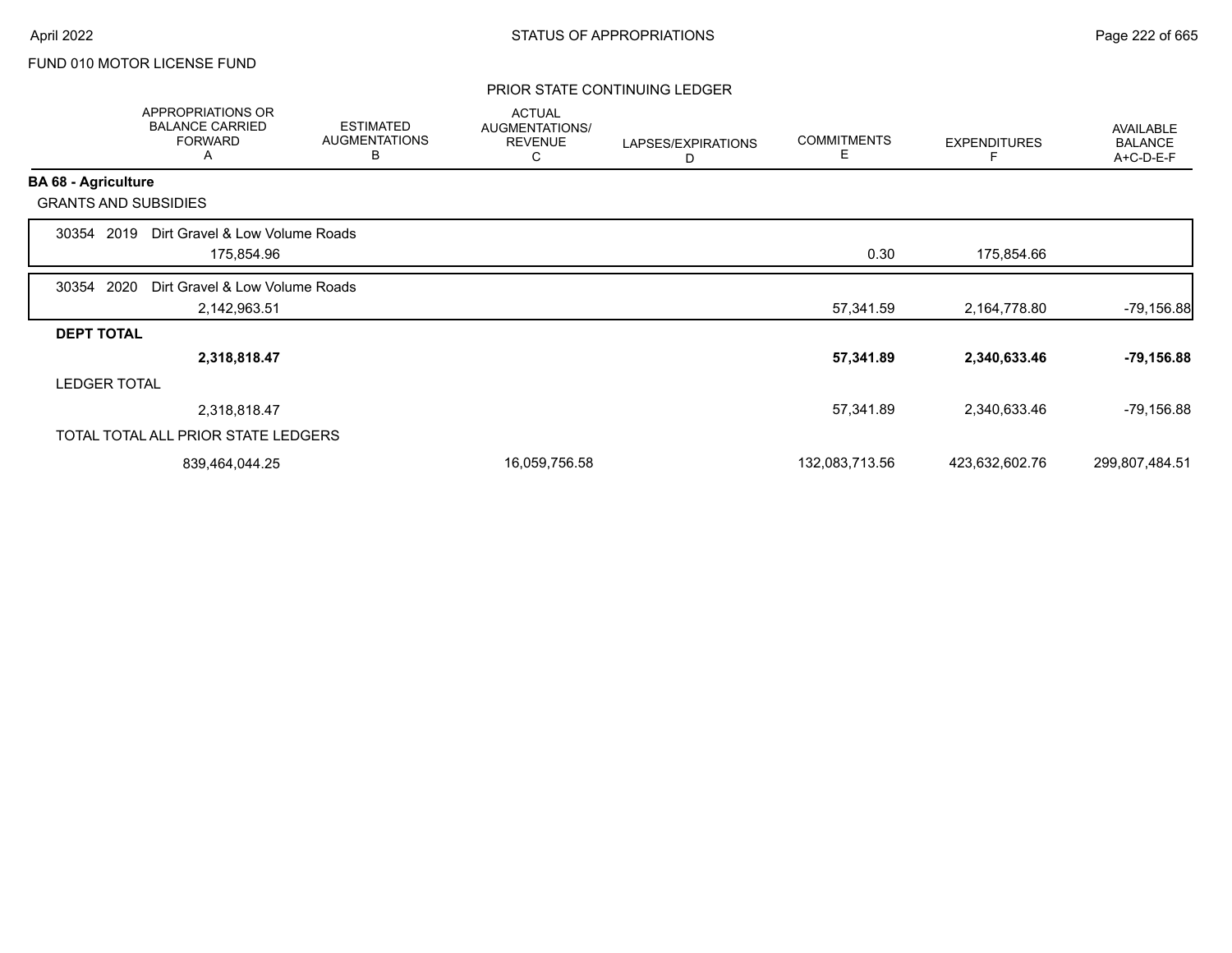## RESTRICTED RECEIPTS LEDGER

|                                                            | APPROPRIATIONS OR<br><b>BALANCE CARRIED</b><br><b>FORWARD</b><br>A | <b>ESTIMATED</b><br><b>AUGMENTATIONS</b><br>B | <b>ACTUAL</b><br><b>AUGMENTATIONS/</b><br><b>REVENUE</b><br>C | LAPSES/EXPIRATIONS<br>D | <b>COMMITMENTS</b><br>E | <b>EXPENDITURES</b><br>F | <b>AVAILABLE</b><br><b>BALANCE</b><br>A+C-D-E-F |
|------------------------------------------------------------|--------------------------------------------------------------------|-----------------------------------------------|---------------------------------------------------------------|-------------------------|-------------------------|--------------------------|-------------------------------------------------|
| <b>BA 18 - Revenue</b>                                     |                                                                    |                                               |                                                               |                         |                         |                          |                                                 |
| <b>GENERAL GOVERNMENT</b>                                  |                                                                    |                                               |                                                               |                         |                         |                          |                                                 |
| 40021 2021                                                 | International Fuel Tax Agreement                                   |                                               |                                                               |                         |                         |                          |                                                 |
|                                                            | 24,761,542.57                                                      |                                               | 7,585,984.99                                                  |                         |                         | 301.32                   | 32,347,226.24                                   |
| <b>DEPT TOTAL</b>                                          |                                                                    |                                               |                                                               |                         |                         |                          |                                                 |
|                                                            | 24,761,542.57                                                      |                                               | 7,585,984.99                                                  |                         |                         | 301.32                   | 32, 347, 226. 24                                |
| <b>BA 78 - Transportation</b><br><b>GENERAL GOVERNMENT</b> |                                                                    |                                               |                                                               |                         |                         |                          |                                                 |
|                                                            | 40081 2021 Vending Machine Contracts<br>309,199.33                 |                                               |                                                               |                         |                         |                          | 309,199.33                                      |
| 40083 2021                                                 | License and Registration Pickups<br>2,300.00                       |                                               |                                                               |                         |                         |                          | 2,300.00                                        |
| 40084 2021                                                 | DELISTINGHIA-FEDSRAL<br>10,790.68                                  |                                               | 252.13                                                        |                         |                         |                          | 11,042.81                                       |
| 40086 2021                                                 | USDA Federal Aid- Timber Bridges<br>30,855.90                      |                                               |                                                               |                         |                         |                          | 30,855.90                                       |
| 40088 2021                                                 | Motorcylce Safety Education Account<br>13,340,620.43               |                                               | 4,204,338.88                                                  |                         | 11,214,255.66           | 3, 163, 126. 12          | 3, 167, 577.53                                  |
| 2021<br>40091                                              | Reimburse Other St Apportined RGTRN Plan<br>18,751,537.84          |                                               | $-15,792.76$                                                  |                         |                         |                          | 18,735,745.08                                   |
| 40137 2021                                                 | <b>Commercial Driver's License HazMat Fees</b><br>56,219.98        |                                               | 236,912.00                                                    |                         |                         | 254,762.00               | 38,369.98                                       |
| 40231 2021                                                 | <b>Employee Association Fund</b><br>1,473.74                       |                                               | 0.81                                                          |                         |                         |                          | 1,474.55                                        |
| 40265 2021                                                 | <b>AWZSE Program - PTC</b><br>0.02                                 |                                               | 2,997,965.95                                                  |                         |                         | 2,997,965.95             | 0.02                                            |
| 40278 2021                                                 | <b>PA Breast Cancer Coalition Donations</b>                        |                                               | 207,980.00                                                    |                         |                         |                          | 207,980.00                                      |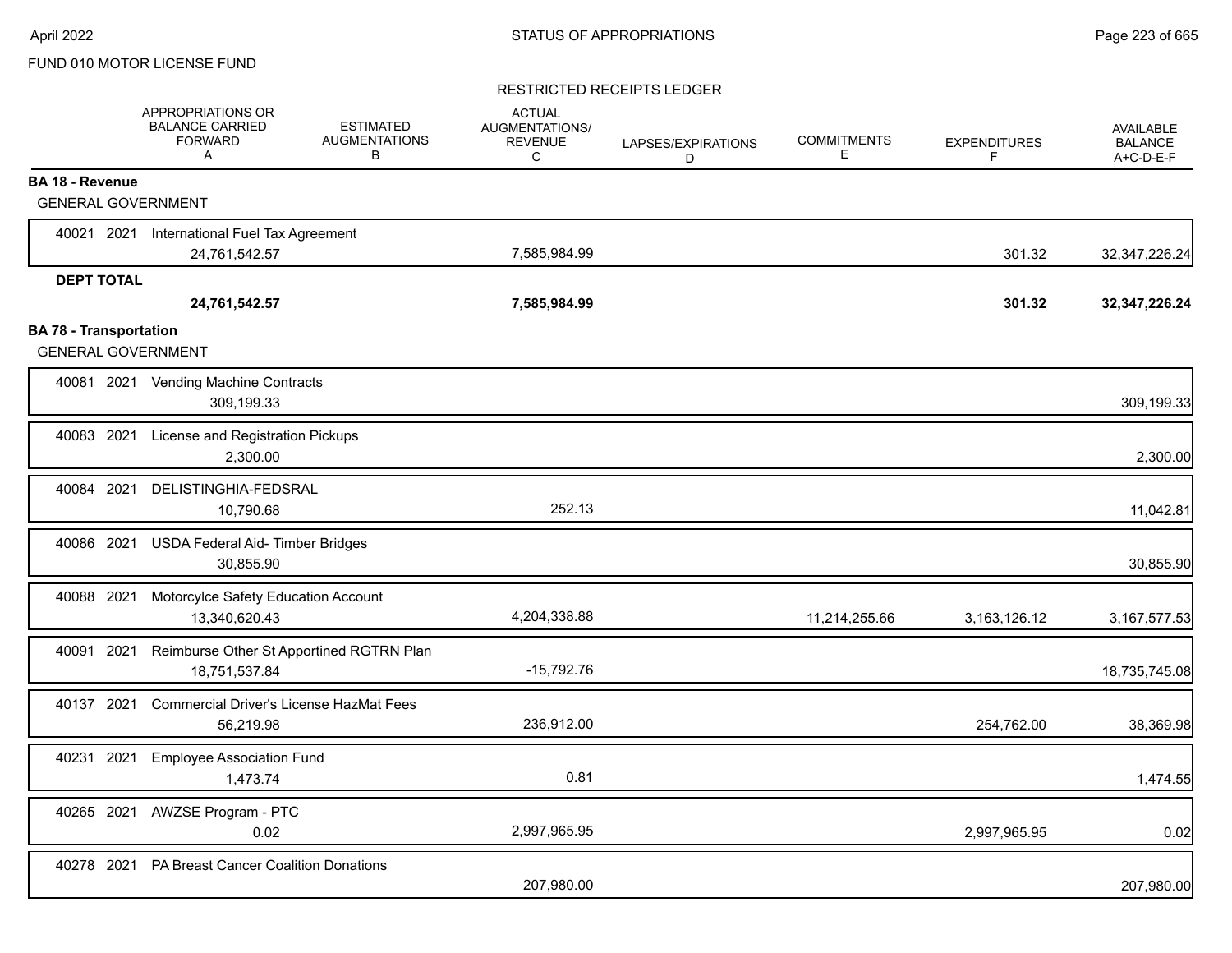## RESTRICTED RECEIPTS LEDGER

|                             | APPROPRIATIONS OR<br><b>BALANCE CARRIED</b><br><b>FORWARD</b><br>A | <b>ESTIMATED</b><br><b>AUGMENTATIONS</b><br>B | <b>ACTUAL</b><br>AUGMENTATIONS/<br><b>REVENUE</b><br>С | LAPSES/EXPIRATIONS<br>D | <b>COMMITMENTS</b> | <b>EXPENDITURES</b> | AVAILABLE<br><b>BALANCE</b><br>A+C-D-E-F |
|-----------------------------|--------------------------------------------------------------------|-----------------------------------------------|--------------------------------------------------------|-------------------------|--------------------|---------------------|------------------------------------------|
| <b>GRANTS AND SUBSIDIES</b> |                                                                    |                                               |                                                        |                         |                    |                     |                                          |
| 40085<br>2021               | FHWA Reimb-Municipal/Pol Subdivisions                              |                                               |                                                        |                         |                    |                     |                                          |
|                             | $-8,650,304.11$                                                    |                                               | 108,856,474.40                                         |                         |                    | 101,615,711.45      | $-1,409,541.16$                          |
| 40089<br>2021               | Fed Reimburse-Local Bridge Project Acct                            |                                               |                                                        |                         |                    |                     |                                          |
|                             | 78,190.40                                                          |                                               | 38,283,685.63                                          |                         |                    | 36,715,757.13       | 1,646,118.90                             |
| 2021<br>40233               | Fee for Local Use                                                  |                                               |                                                        |                         |                    |                     |                                          |
|                             | 12,767,669.22                                                      |                                               | 32,018,321.34                                          |                         |                    | 34,720,425.00       | 10,065,565.56                            |
| <b>DEPT TOTAL</b>           |                                                                    |                                               |                                                        |                         |                    |                     |                                          |
|                             | 36,698,553.43                                                      |                                               | 186,790,138.38                                         |                         | 11,214,255.66      | 179,467,747.65      | 32,806,688.50                            |
| <b>LEDGER TOTAL</b>         |                                                                    |                                               |                                                        |                         |                    |                     |                                          |
|                             | 61,460,096.00                                                      |                                               | 194,376,123.37                                         |                         | 11,214,255.66      | 179,468,048.97      | 65, 153, 914. 74                         |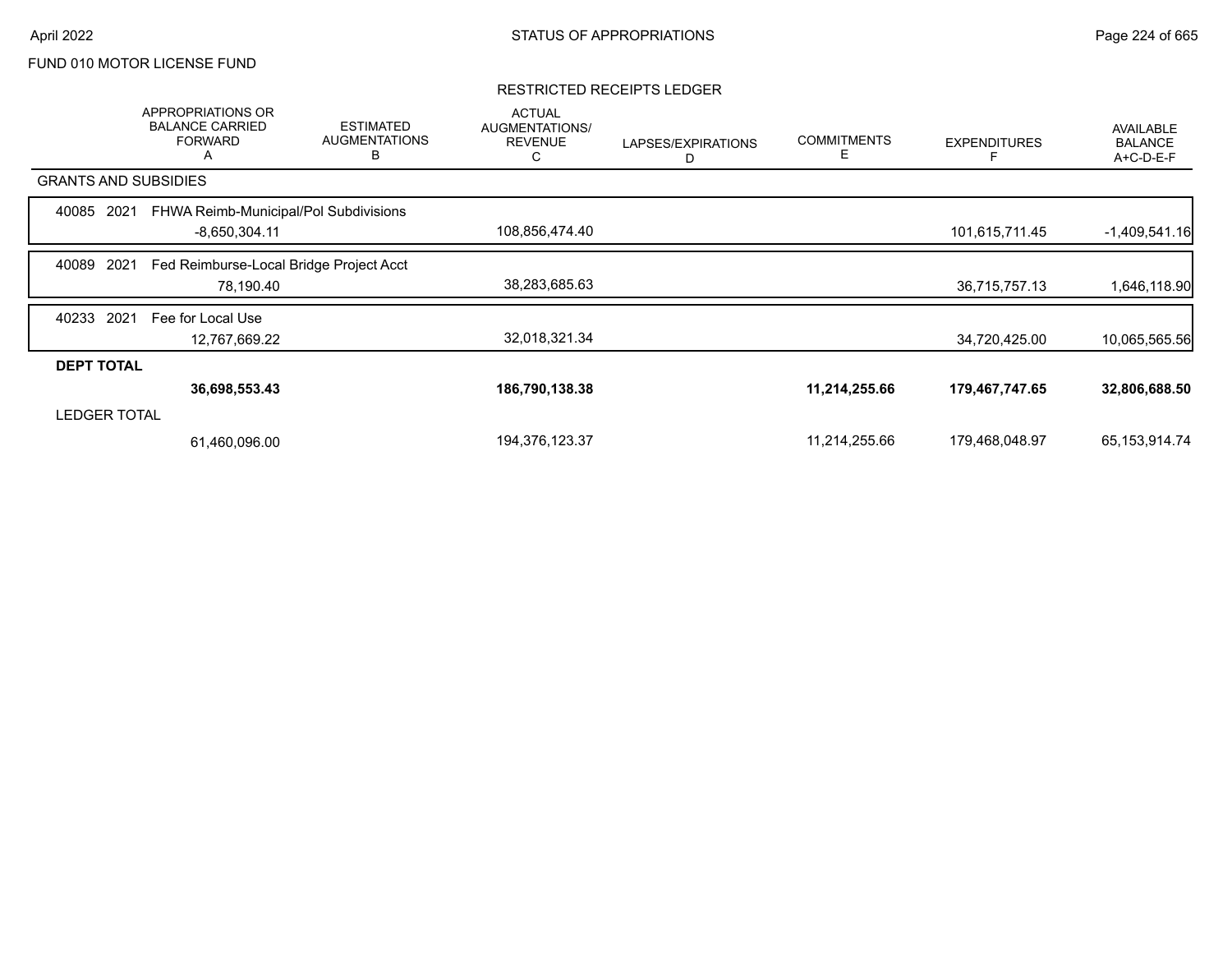## RESTRICTED REVENUE LEDGER

|                                                            | APPROPRIATIONS OR<br><b>BALANCE CARRIED</b><br><b>FORWARD</b><br>A | <b>ESTIMATED</b><br><b>AUGMENTATIONS</b><br>В | <b>ACTUAL</b><br>AUGMENTATIONS/<br><b>REVENUE</b><br>C | LAPSES/EXPIRATIONS<br>D | <b>COMMITMENTS</b><br>Е | <b>EXPENDITURES</b><br>F | <b>AVAILABLE</b><br><b>BALANCE</b><br>A+C-D-E-F |
|------------------------------------------------------------|--------------------------------------------------------------------|-----------------------------------------------|--------------------------------------------------------|-------------------------|-------------------------|--------------------------|-------------------------------------------------|
| <b>BA 73 - Treasury</b><br><b>DEBT SERVICE</b>             |                                                                    |                                               |                                                        |                         |                         |                          |                                                 |
| 60329 2021                                                 | PTC Special Revenue Bonds Account                                  |                                               | $-4, 114, 209.00$                                      |                         |                         |                          |                                                 |
|                                                            | 53,595,000.00                                                      |                                               |                                                        |                         |                         |                          | 49,480,791.00                                   |
| <b>DEPT TOTAL</b>                                          | 53,595,000.00                                                      |                                               | $-4,114,209.00$                                        |                         |                         |                          | 49,480,791.00                                   |
| <b>BA 18 - Revenue</b>                                     |                                                                    |                                               |                                                        |                         |                         |                          |                                                 |
| <b>GRANTS AND SUBSIDIES</b>                                |                                                                    |                                               |                                                        |                         |                         |                          |                                                 |
|                                                            | 60026 2021 Fuels Tax Enforcement Forfeitures<br>120,499.73         |                                               |                                                        |                         |                         |                          | 120,499.73                                      |
| <b>DEPT TOTAL</b>                                          | 120,499.73                                                         |                                               |                                                        |                         |                         |                          | 120,499.73                                      |
| <b>BA 20 - State Police</b><br><b>GENERAL GOVERNMENT</b>   |                                                                    |                                               |                                                        |                         |                         |                          |                                                 |
| 60271 2021                                                 | Vehicle Sales & Purchases                                          |                                               |                                                        |                         |                         |                          |                                                 |
|                                                            | 1,631,735.38                                                       |                                               | 1,847,315.00                                           |                         | 1,876,192.39            | 349,062.55               | 1,253,795.44                                    |
| <b>DEPT TOTAL</b>                                          |                                                                    |                                               |                                                        |                         |                         |                          |                                                 |
|                                                            | 1,631,735.38                                                       |                                               | 1,847,315.00                                           |                         | 1,876,192.39            | 349,062.55               | 1,253,795.44                                    |
| <b>BA 78 - Transportation</b><br><b>GENERAL GOVERNMENT</b> |                                                                    |                                               |                                                        |                         |                         |                          |                                                 |
|                                                            | 60132 2021 Engineering Software Maintence<br>6,678,376.11          |                                               | 255,022.00                                             |                         |                         |                          | 6,933,398.11                                    |
| 60383 2021                                                 | <b>Delegated Facility Projects</b><br>4,302,286.01                 |                                               |                                                        |                         | 1,043,238.68            | 1,334,281.84             | 1,924,765.49                                    |
| 60505 2021                                                 | eGovernment Service Fees                                           |                                               | 108,890.00                                             |                         |                         |                          | 108,890.00                                      |
| <b>GRANTS AND SUBSIDIES</b>                                |                                                                    |                                               |                                                        |                         |                         |                          |                                                 |
| 60242 2021                                                 | Infrastructure Bank Loan Proceeds<br>13,498,797.14                 |                                               |                                                        |                         |                         | 72,484.50                | 13,426,312.64                                   |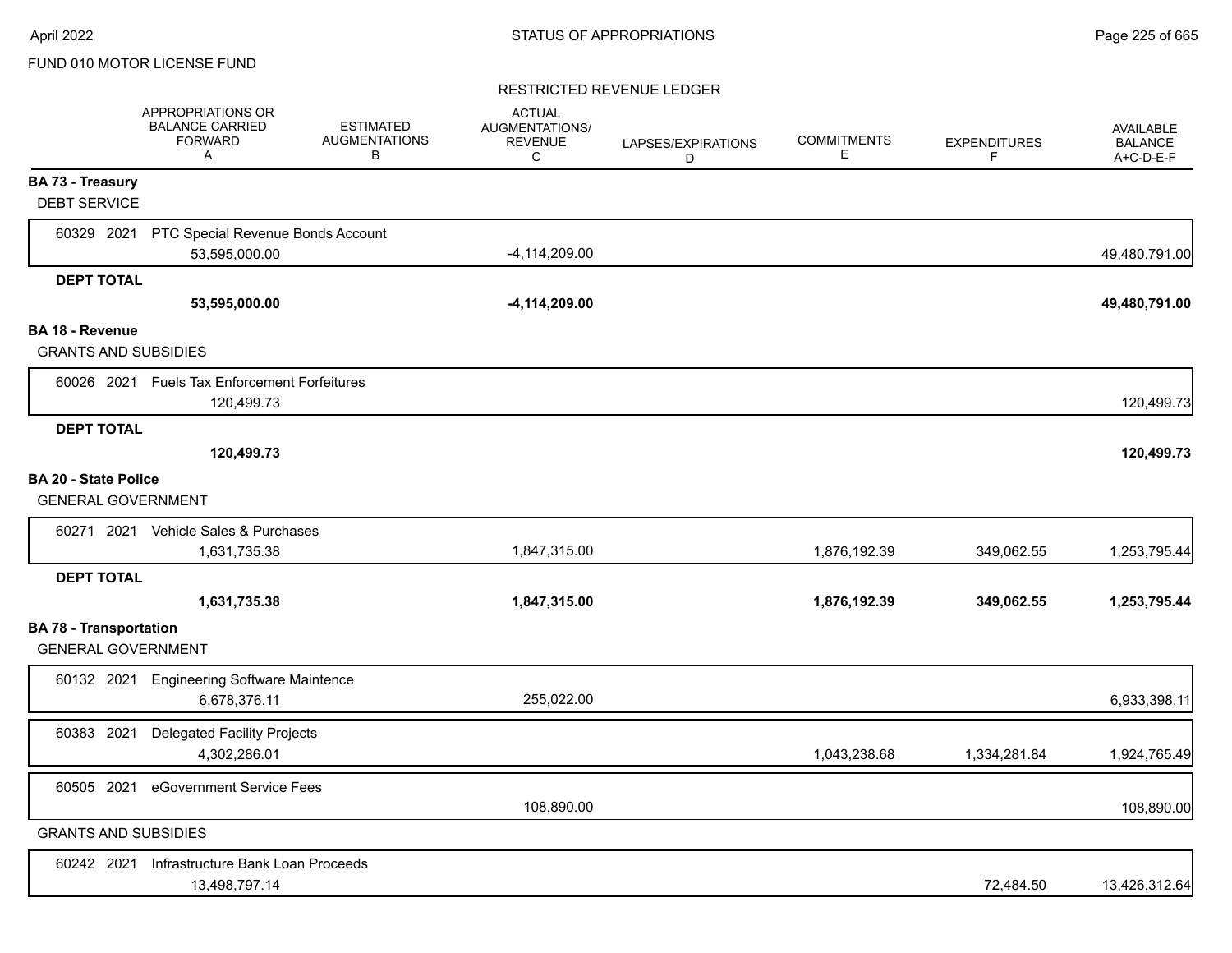### RESTRICTED REVENUE LEDGER

|                     | APPROPRIATIONS OR<br><b>BALANCE CARRIED</b><br><b>FORWARD</b><br>Α | <b>ESTIMATED</b><br><b>AUGMENTATIONS</b><br>в | <b>ACTUAL</b><br>AUGMENTATIONS/<br><b>REVENUE</b><br>С | LAPSES/EXPIRATIONS | <b>COMMITMENTS</b> | <b>EXPENDITURES</b> | AVAILABLE<br><b>BALANCE</b><br>$A+C-D-E-F$ |
|---------------------|--------------------------------------------------------------------|-----------------------------------------------|--------------------------------------------------------|--------------------|--------------------|---------------------|--------------------------------------------|
| 60244<br>2021       | Red Light Photo Enforcement Program                                |                                               |                                                        |                    |                    |                     |                                            |
|                     | 72.928.699.73                                                      |                                               | 30,311,900.00                                          |                    | 45.816.962.80      | 6,057,827.76        | 51,365,809.17                              |
| <b>DEPT TOTAL</b>   |                                                                    |                                               |                                                        |                    |                    |                     |                                            |
|                     | 97,408,158.99                                                      |                                               | 30,675,812.00                                          |                    | 46,860,201.48      | 7,464,594.10        | 73,759,175.41                              |
| <b>LEDGER TOTAL</b> |                                                                    |                                               |                                                        |                    |                    |                     |                                            |
|                     | 152,755,394.10                                                     |                                               | 28,408,918.00                                          |                    | 48,736,393.87      | 7,813,656.65        | 124,614,261.58                             |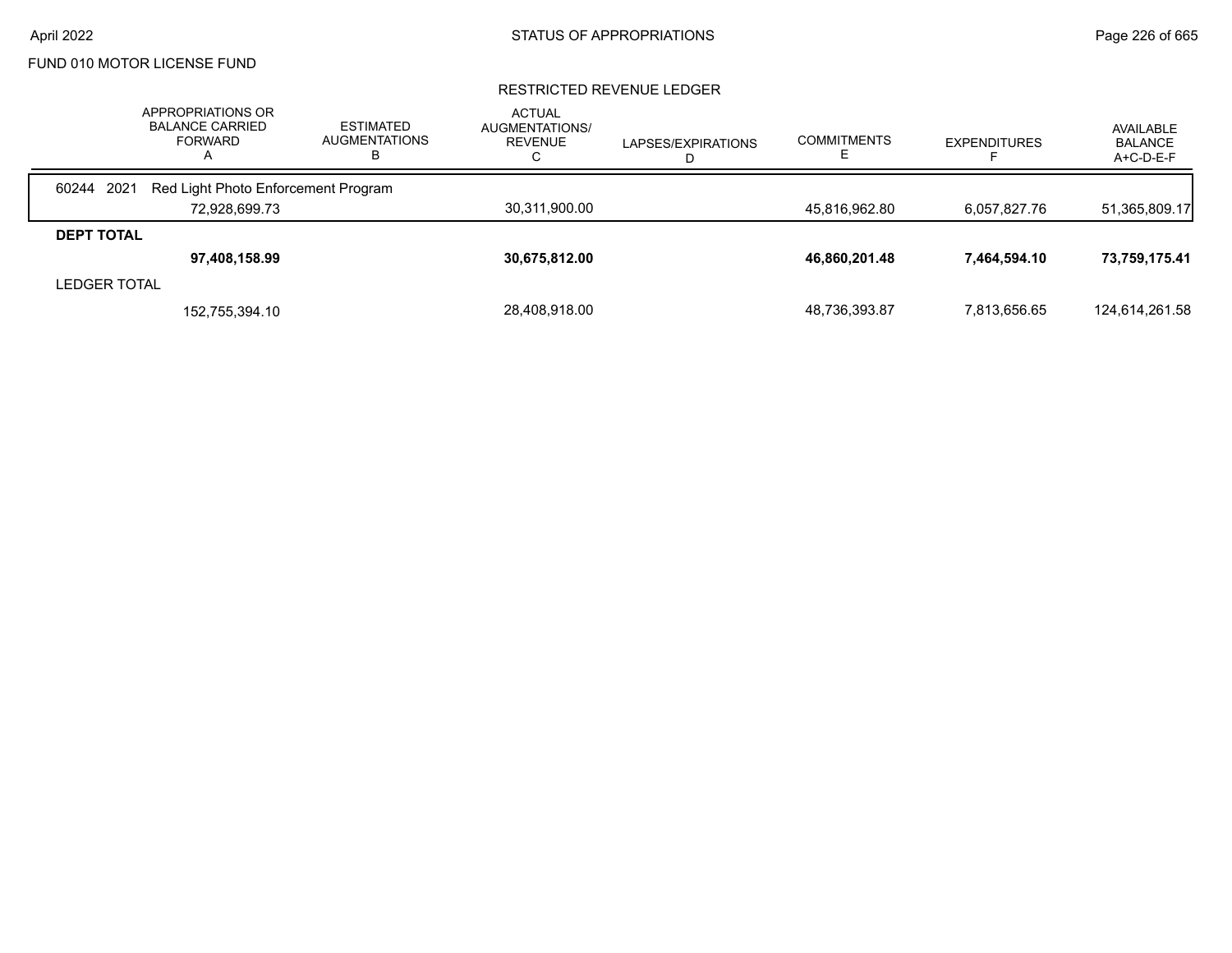# April 2022 **STATUS OF APPROPRIATIONS** STATUS OF APPROPRIATIONS

# FUND 011 GAME FUND

## CURRENT STATE EXECUTIVE AUTHORIZATIONS LEDGER

|                                | APPROPRIATIONS OR<br><b>BALANCE CARRIED</b><br><b>FORWARD</b><br>Α | <b>ESTIMATED</b><br><b>AUGMENTATIONS</b><br>B | <b>ACTUAL</b><br>AUGMENTATIONS/<br><b>REVENUE</b><br>С | LAPSES/EXPIRATIONS<br>D | <b>COMMITMENTS</b><br>Е | <b>EXPENDITURES</b> | <b>AVAILABLE</b><br><b>BALANCE</b><br>A+C-D-E-F |
|--------------------------------|--------------------------------------------------------------------|-----------------------------------------------|--------------------------------------------------------|-------------------------|-------------------------|---------------------|-------------------------------------------------|
| <b>BA 23 - Game Commission</b> |                                                                    |                                               |                                                        |                         |                         |                     |                                                 |
| <b>GENERAL GOVERNMENT</b>      |                                                                    |                                               |                                                        |                         |                         |                     |                                                 |
| 2021<br>20039                  | <b>General Operations</b><br>125,146,000.00                        |                                               |                                                        |                         | 29,385,782.32           | 81,577,069.81       | 14, 183, 147.87                                 |
| 2021<br>20040                  | Land Acquisition and Development<br>500,000.00                     |                                               |                                                        |                         |                         | 52,243.20           | 447,756.80                                      |
| <b>DEPT TOTAL</b>              |                                                                    |                                               |                                                        |                         |                         |                     |                                                 |
|                                | 125,646,000.00                                                     |                                               |                                                        |                         | 29,385,782.32           | 81,629,313.01       | 14,630,904.67                                   |
| <b>LEDGER TOTAL</b>            |                                                                    |                                               |                                                        |                         |                         |                     |                                                 |
|                                | 125,646,000.00                                                     |                                               |                                                        |                         | 29,385,782.32           | 81,629,313.01       | 14,630,904.67                                   |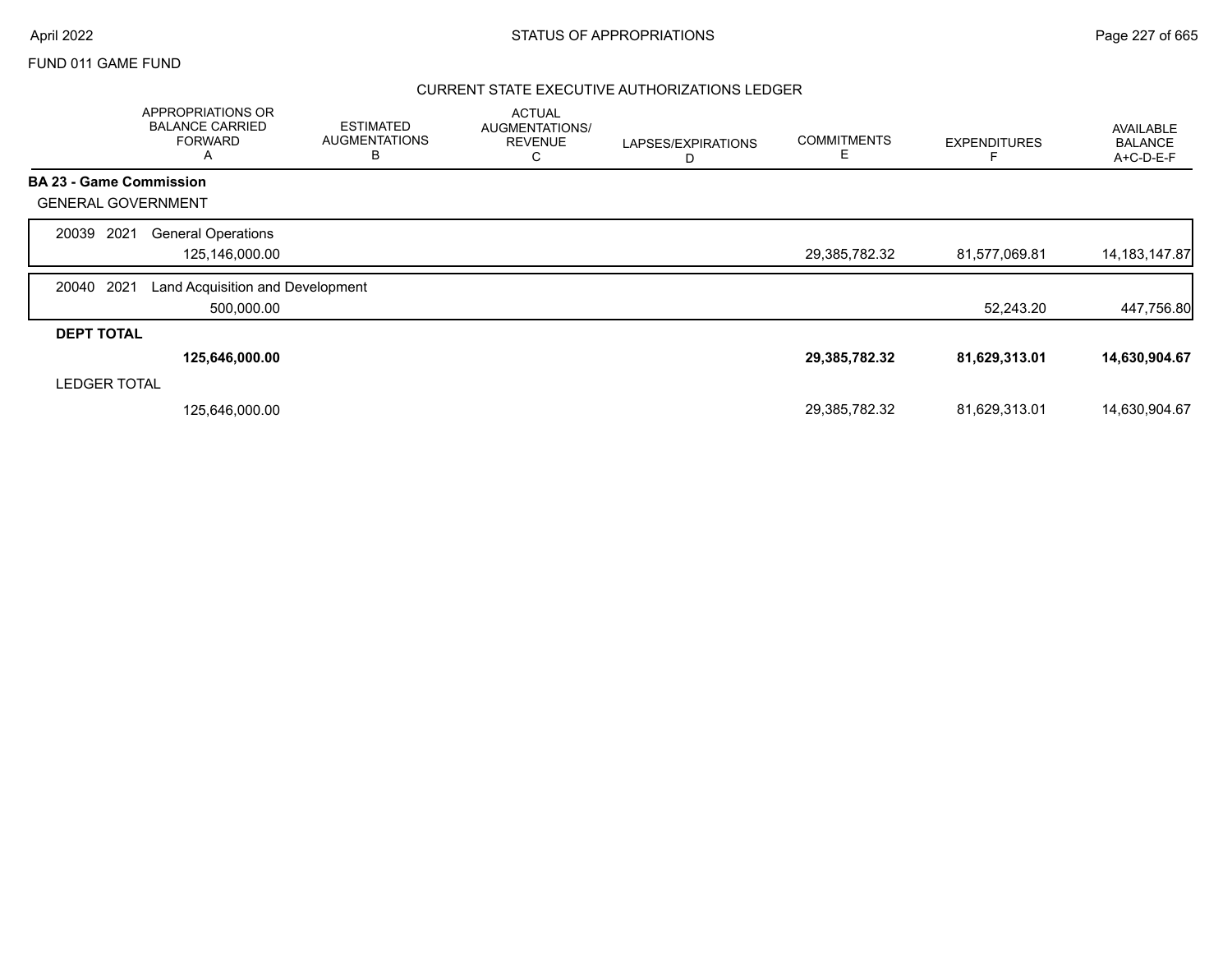|                                | APPROPRIATIONS OR<br><b>BALANCE CARRIED</b><br><b>FORWARD</b><br>A | <b>ESTIMATED</b><br><b>AUGMENTATIONS</b><br>в | <b>ACTUAL</b><br>AUGMENTATIONS/<br><b>REVENUE</b><br>С | LAPSES/EXPIRATIONS<br>D | <b>COMMITMENTS</b><br>E | <b>EXPENDITURES</b> | <b>AVAILABLE</b><br><b>BALANCE</b><br>A+C-D-E-F |
|--------------------------------|--------------------------------------------------------------------|-----------------------------------------------|--------------------------------------------------------|-------------------------|-------------------------|---------------------|-------------------------------------------------|
| <b>BA 23 - Game Commission</b> |                                                                    |                                               |                                                        |                         |                         |                     |                                                 |
|                                | <b>GENERAL GOVERNMENT</b>                                          |                                               |                                                        |                         |                         |                     |                                                 |
| 2021<br>26036                  | National Propagation of Wildlife                                   |                                               |                                                        |                         |                         |                     |                                                 |
|                                |                                                                    | 9,000,000.00                                  | 9,000,000.00                                           |                         |                         | 9,000,000.00        |                                                 |
| <b>DEPT TOTAL</b>              |                                                                    |                                               |                                                        |                         |                         |                     |                                                 |
|                                |                                                                    | 9,000,000.00                                  | 9,000,000.00                                           |                         |                         | 9,000,000.00        |                                                 |
| <b>LEDGER TOTAL</b>            |                                                                    |                                               |                                                        |                         |                         |                     |                                                 |
|                                |                                                                    | 9,000,000.00                                  | 9,000,000.00                                           |                         |                         | 9,000,000.00        |                                                 |
|                                | TOTAL TOTAL ALL CURRENT STATE LEDGERS                              |                                               |                                                        |                         |                         |                     |                                                 |
|                                | 125,646,000.00                                                     | 9,000,000.00                                  | 9,000,000.00                                           |                         | 29,385,782.32           | 90,629,313.01       | 14,630,904.67                                   |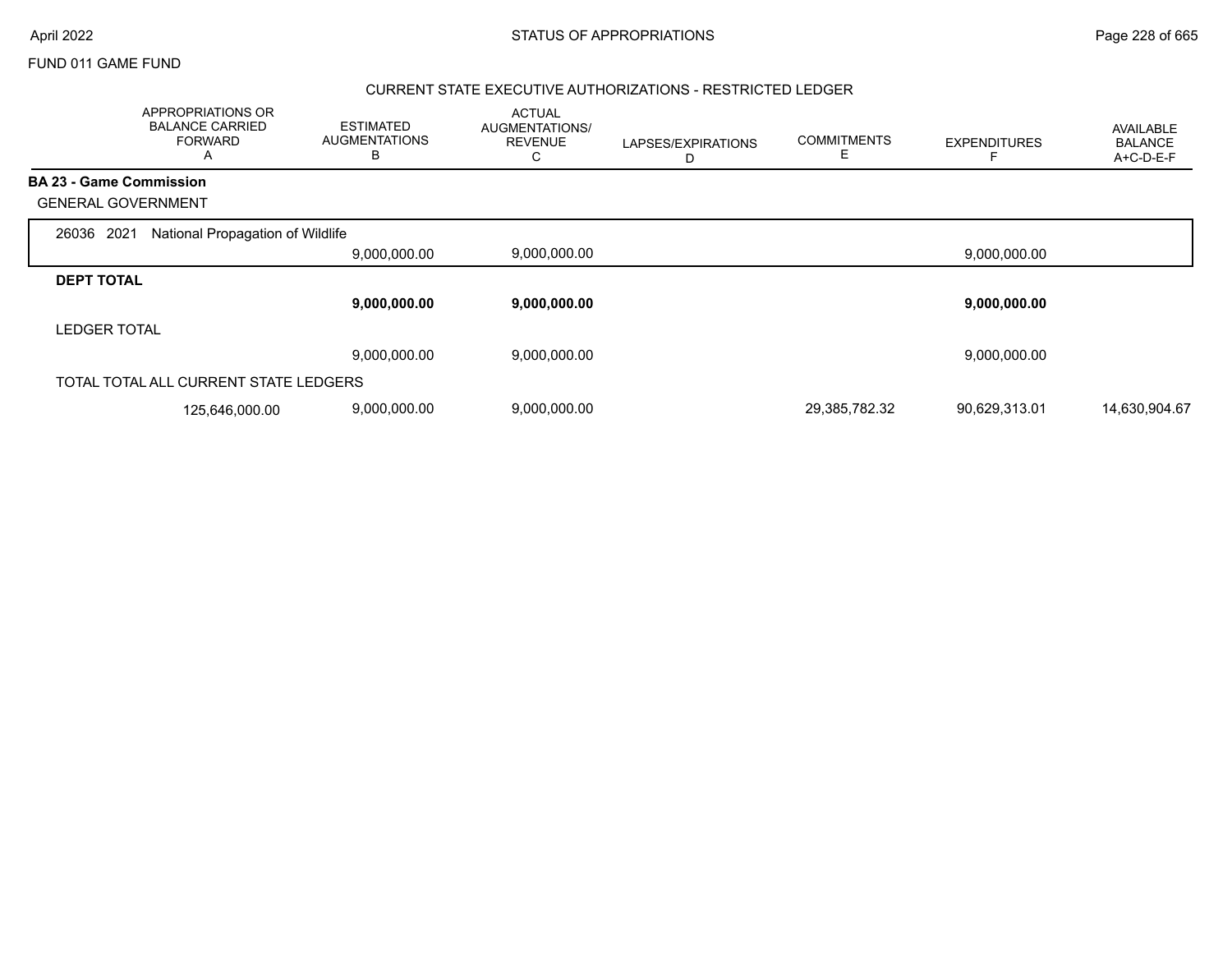# PRIOR STATE EXECUTIVE AUTHORIZATIONS LEDGER

|                                | <b>APPROPRIATIONS OR</b><br><b>BALANCE CARRIED</b><br><b>FORWARD</b><br>Α | <b>ESTIMATED</b><br><b>AUGMENTATIONS</b><br>в | <b>ACTUAL</b><br>AUGMENTATIONS/<br><b>REVENUE</b><br>С | LAPSES/EXPIRATIONS<br>D | <b>COMMITMENTS</b><br>Е | <b>EXPENDITURES</b> | AVAILABLE<br><b>BALANCE</b><br>A+C-D-E-F |
|--------------------------------|---------------------------------------------------------------------------|-----------------------------------------------|--------------------------------------------------------|-------------------------|-------------------------|---------------------|------------------------------------------|
| <b>BA 23 - Game Commission</b> |                                                                           |                                               |                                                        |                         |                         |                     |                                          |
| <b>GENERAL GOVERNMENT</b>      |                                                                           |                                               |                                                        |                         |                         |                     |                                          |
| 2019<br>20039                  | <b>General Operations</b>                                                 |                                               |                                                        |                         |                         |                     |                                          |
|                                |                                                                           |                                               |                                                        |                         |                         | $-2,242.28$         | 2,242.28                                 |
| 2020<br>20039                  | <b>General Operations</b>                                                 |                                               |                                                        |                         |                         |                     |                                          |
|                                | 44,687,356.47                                                             |                                               |                                                        |                         | 35,506.24               | 20,742,077.95       | 23,909,772.28                            |
| 2020<br>20040                  | Land Acquisition and Development                                          |                                               |                                                        |                         |                         |                     |                                          |
|                                | 385,384.00                                                                |                                               |                                                        |                         |                         | 30,000.00           | 355,384.00                               |
| <b>DEPT TOTAL</b>              |                                                                           |                                               |                                                        |                         |                         |                     |                                          |
|                                | 45,072,740.47                                                             |                                               |                                                        |                         | 35,506.24               | 20,769,835.67       | 24,267,398.56                            |
| <b>LEDGER TOTAL</b>            |                                                                           |                                               |                                                        |                         |                         |                     |                                          |
|                                | 45,072,740.47                                                             |                                               |                                                        |                         | 35,506.24               | 20,769,835.67       | 24,267,398.56                            |
|                                | TOTAL TOTAL ALL PRIOR STATE LEDGERS                                       |                                               |                                                        |                         |                         |                     |                                          |
|                                | 45,072,740.47                                                             |                                               |                                                        |                         | 35,506.24               | 20,769,835.67       | 24,267,398.56                            |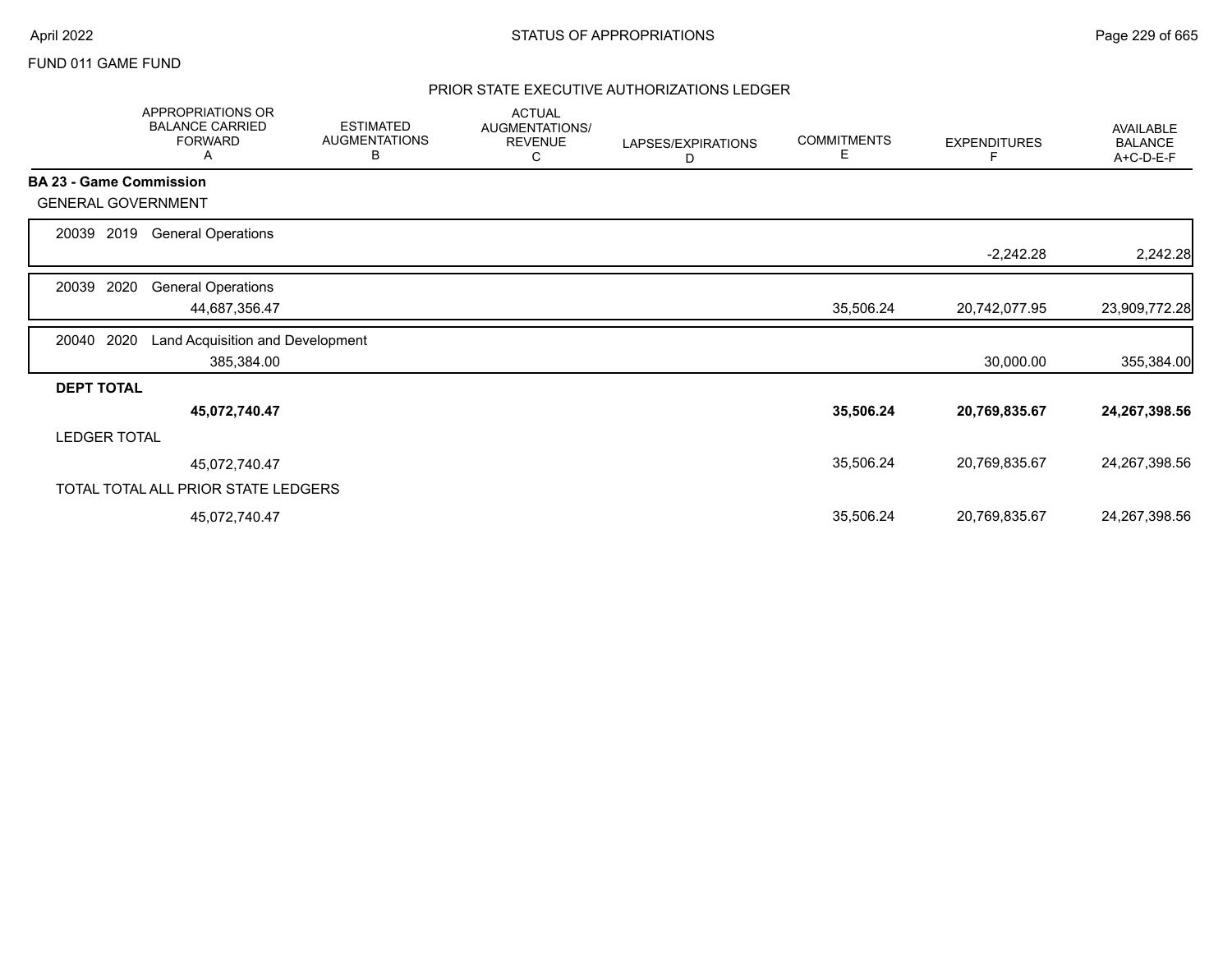### RESTRICTED RECEIPTS LEDGER

|                                | APPROPRIATIONS OR<br><b>BALANCE CARRIED</b><br><b>FORWARD</b><br>A | <b>ESTIMATED</b><br><b>AUGMENTATIONS</b><br>В | <b>ACTUAL</b><br><b>AUGMENTATIONS/</b><br><b>REVENUE</b><br>C | LAPSES/EXPIRATIONS<br>D | <b>COMMITMENTS</b><br>Е | <b>EXPENDITURES</b> | AVAILABLE<br><b>BALANCE</b><br>A+C-D-E-F |
|--------------------------------|--------------------------------------------------------------------|-----------------------------------------------|---------------------------------------------------------------|-------------------------|-------------------------|---------------------|------------------------------------------|
| <b>BA 23 - Game Commission</b> |                                                                    |                                               |                                                               |                         |                         |                     |                                          |
| <b>GENERAL GOVERNMENT</b>      |                                                                    |                                               |                                                               |                         |                         |                     |                                          |
| 2021<br>40036                  | Sharecrop & Agricultural Agreement Prog<br>30,283.79               |                                               |                                                               |                         |                         |                     | 30,283.79                                |
| 2021<br>40269                  | <b>Timber Performance Surety</b>                                   |                                               |                                                               |                         |                         |                     |                                          |
|                                | 52,000.00                                                          |                                               | 127,000.00                                                    |                         |                         |                     | 179,000.00                               |
| <b>DEPT TOTAL</b>              |                                                                    |                                               |                                                               |                         |                         |                     |                                          |
|                                | 82,283.79                                                          |                                               | 127,000.00                                                    |                         |                         |                     | 209,283.79                               |
| <b>LEDGER TOTAL</b>            |                                                                    |                                               |                                                               |                         |                         |                     |                                          |
|                                | 82,283.79                                                          |                                               | 127,000.00                                                    |                         |                         |                     | 209,283.79                               |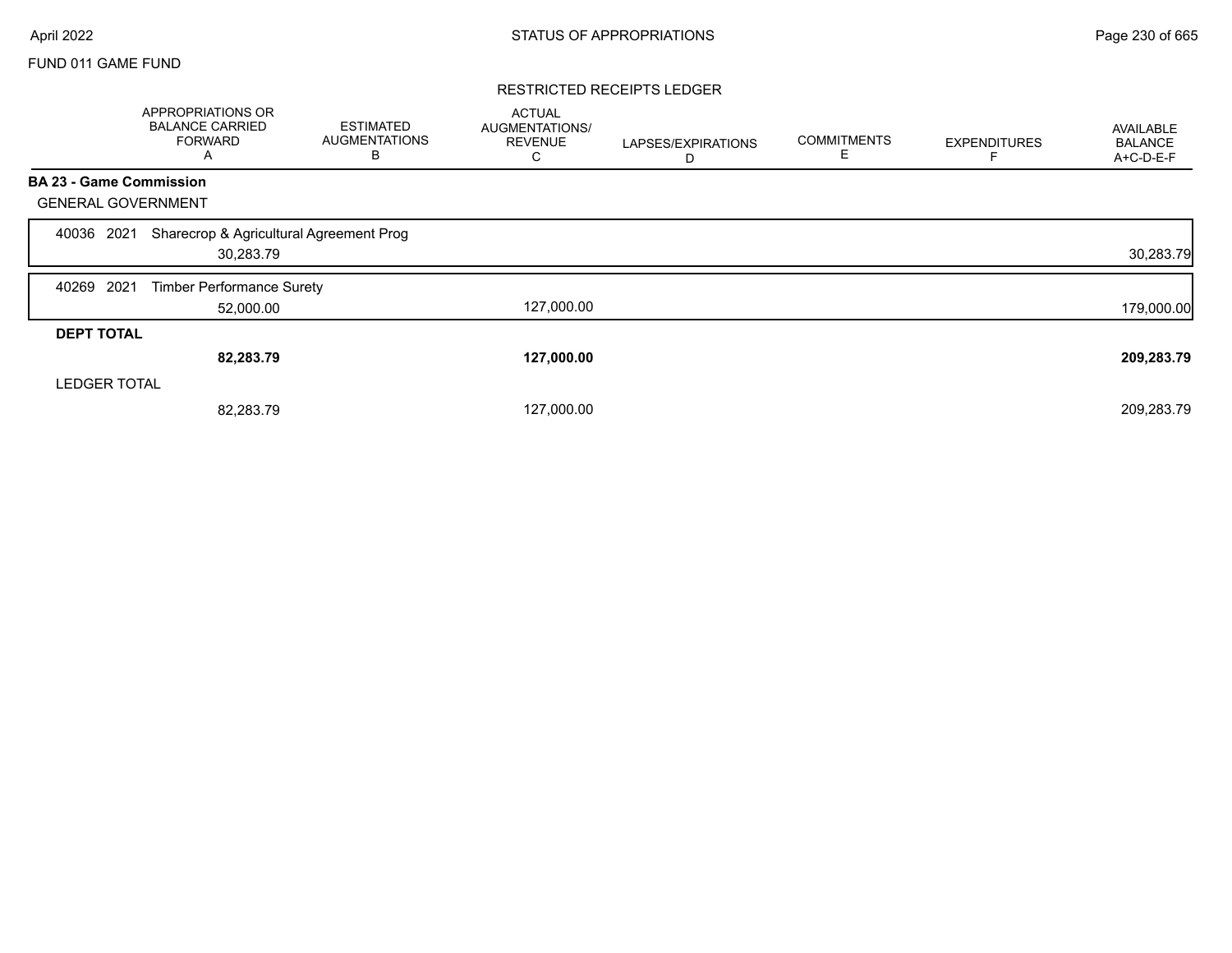## RESTRICTED REVENUE LEDGER

|                                                              | APPROPRIATIONS OR<br><b>BALANCE CARRIED</b><br><b>FORWARD</b><br>Α | <b>ESTIMATED</b><br><b>AUGMENTATIONS</b><br>В | <b>ACTUAL</b><br><b>AUGMENTATIONS/</b><br><b>REVENUE</b><br>C | LAPSES/EXPIRATIONS<br>D | <b>COMMITMENTS</b><br>Е | <b>EXPENDITURES</b><br>F | <b>AVAILABLE</b><br><b>BALANCE</b><br>A+C-D-E-F |
|--------------------------------------------------------------|--------------------------------------------------------------------|-----------------------------------------------|---------------------------------------------------------------|-------------------------|-------------------------|--------------------------|-------------------------------------------------|
| <b>BA 23 - Game Commission</b>                               |                                                                    |                                               |                                                               |                         |                         |                          |                                                 |
| <b>GENERAL GOVERNMENT</b>                                    |                                                                    |                                               |                                                               |                         |                         |                          |                                                 |
| 60044 2021                                                   | <b>Environ Assessment Damage Recoveries</b><br>123,201.32          |                                               |                                                               |                         |                         |                          | 123,201.32                                      |
| 60045 2021                                                   | License Fees-Nat Propagation of Wildlife<br>0.04                   |                                               | 9,000,000.00                                                  |                         |                         | 9,000,000.00             | 0.04                                            |
| 2021<br>60048                                                | Pennsylvania Wildlife Data Base<br>25,470.45                       |                                               |                                                               |                         |                         |                          | 25,470.45                                       |
| 60486 2021                                                   | <b>Other Cost Sharing Funds</b><br>5,392,673.75                    |                                               | 17,592.89                                                     |                         |                         | 276,000.00               | 5,134,266.64                                    |
| <b>GRANTS AND SUBSIDIES</b>                                  |                                                                    |                                               |                                                               |                         |                         |                          |                                                 |
|                                                              | 60381 2021 PA Hunting Heritage Registration Plates<br>2,544.60     |                                               | 1,209.00                                                      |                         |                         | 1,255.00                 | 2,498.60                                        |
| <b>DEPT TOTAL</b>                                            | 5,543,890.16                                                       |                                               | 9,018,801.89                                                  |                         |                         | 9,277,255.00             | 5,285,437.05                                    |
| <b>BA 15 - General Services</b><br><b>GENERAL GOVERNMENT</b> |                                                                    |                                               |                                                               |                         |                         |                          |                                                 |
| 60496 2021                                                   | <b>Agency Construction Projects-Game</b><br>22,788,000.00          |                                               | 7,789,494.34                                                  |                         | 5,674,758.71            | 1,389,434.93             | 23,513,300.70                                   |
| <b>DEPT TOTAL</b>                                            |                                                                    |                                               |                                                               |                         |                         |                          |                                                 |
|                                                              | 22,788,000.00                                                      |                                               | 7,789,494.34                                                  |                         | 5,674,758.71            | 1,389,434.93             | 23,513,300.70                                   |
| <b>LEDGER TOTAL</b>                                          |                                                                    |                                               |                                                               |                         |                         |                          |                                                 |
|                                                              | 28,331,890.16                                                      |                                               | 16,808,296.23                                                 |                         | 5,674,758.71            | 10,666,689.93            | 28,798,737.75                                   |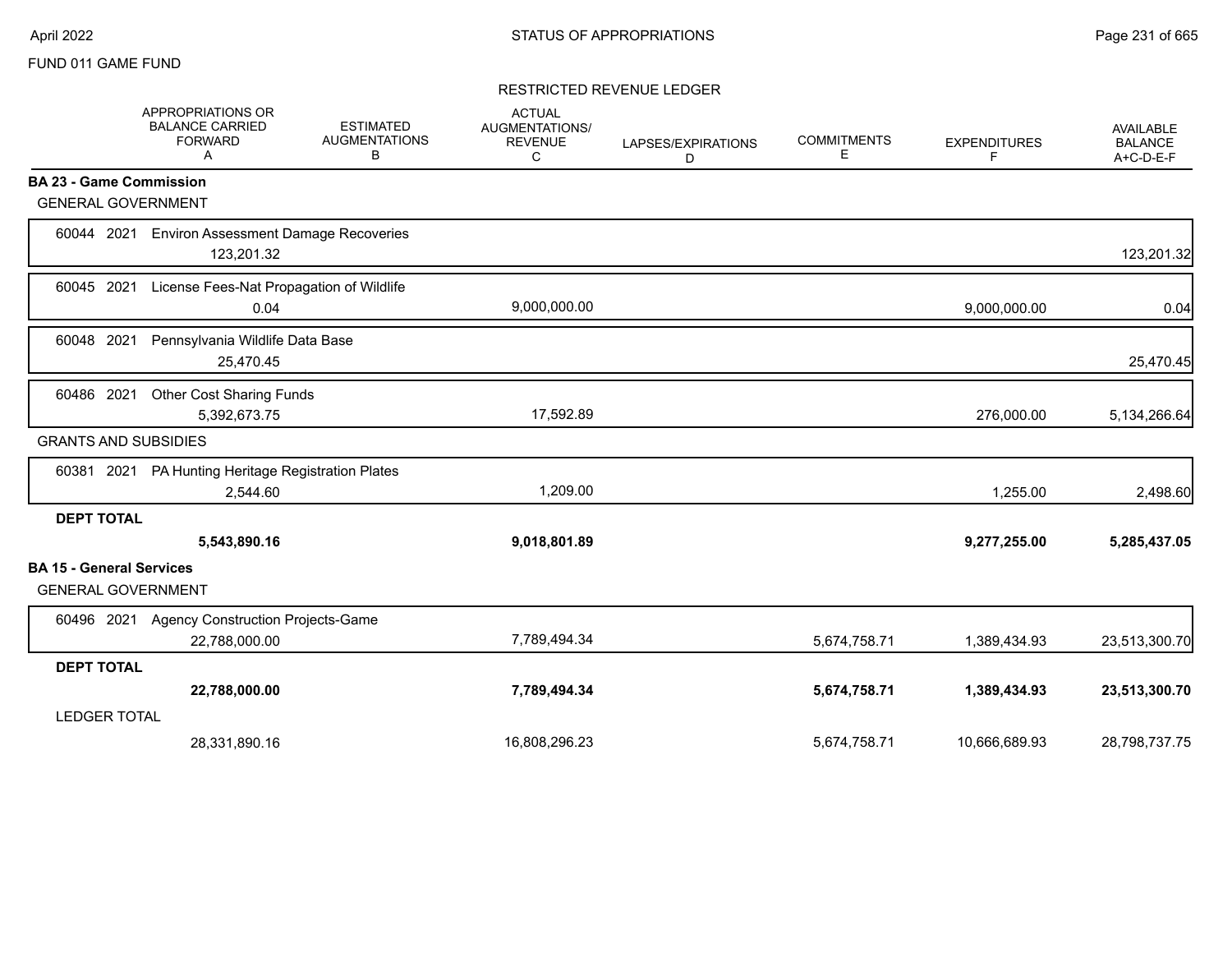# FUND 012 FISH FUND

# CURRENT STATE EXECUTIVE AUTHORIZATIONS LEDGER

|                           | APPROPRIATIONS OR<br><b>BALANCE CARRIED</b><br><b>FORWARD</b><br>$\mathsf{A}$ | <b>ESTIMATED</b><br><b>AUGMENTATIONS</b><br>B | <b>ACTUAL</b><br>AUGMENTATIONS/<br><b>REVENUE</b><br>C | LAPSES/EXPIRATIONS<br>D | <b>COMMITMENTS</b><br>Е | <b>EXPENDITURES</b> | <b>AVAILABLE</b><br><b>BALANCE</b><br>A+C-D-E-F |
|---------------------------|-------------------------------------------------------------------------------|-----------------------------------------------|--------------------------------------------------------|-------------------------|-------------------------|---------------------|-------------------------------------------------|
|                           | <b>BA 22 - Fish &amp; Boat Commission</b>                                     |                                               |                                                        |                         |                         |                     |                                                 |
| <b>GENERAL GOVERNMENT</b> |                                                                               |                                               |                                                        |                         |                         |                     |                                                 |
| 2021<br>20033             | <b>General Operations</b>                                                     |                                               |                                                        |                         |                         |                     |                                                 |
|                           | 34,527,000.00                                                                 |                                               |                                                        |                         | 5,884,493.10            | 21,233,002.90       | 7,409,504.00                                    |
| <b>DEPT TOTAL</b>         |                                                                               |                                               |                                                        |                         |                         |                     |                                                 |
|                           | 34,527,000.00                                                                 |                                               |                                                        |                         | 5,884,493.10            | 21,233,002.90       | 7,409,504.00                                    |
| <b>LEDGER TOTAL</b>       |                                                                               |                                               |                                                        |                         |                         |                     |                                                 |
|                           | 34,527,000.00                                                                 |                                               |                                                        |                         | 5,884,493.10            | 21,233,002.90       | 7,409,504.00                                    |
|                           | TOTAL TOTAL ALL CURRENT STATE LEDGERS                                         |                                               |                                                        |                         |                         |                     |                                                 |
|                           | 34,527,000.00                                                                 |                                               |                                                        |                         | 5,884,493.10            | 21,233,002.90       | 7,409,504.00                                    |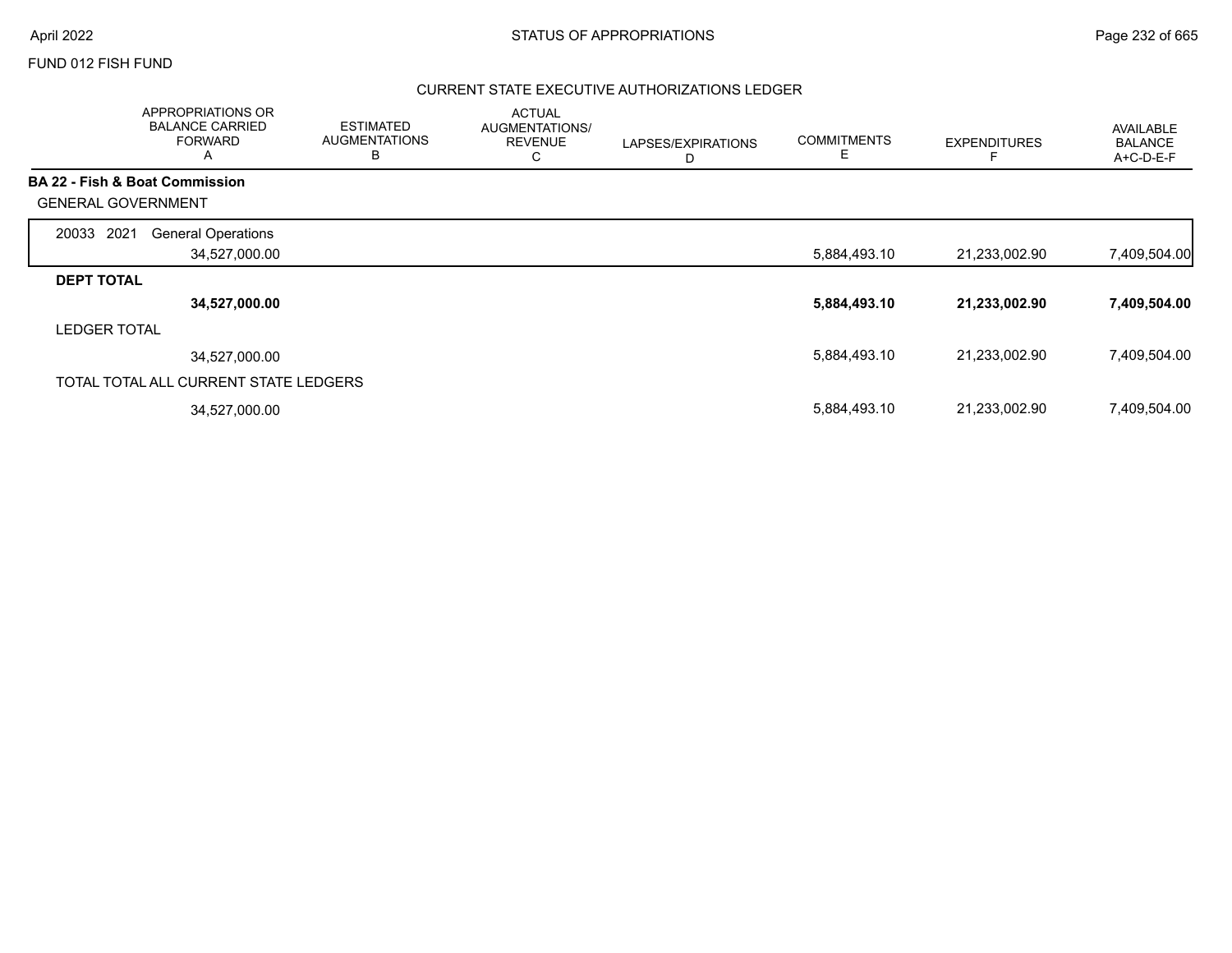# FUND 012 FISH FUND

# PRIOR STATE EXECUTIVE AUTHORIZATIONS LEDGER

|                                           | APPROPRIATIONS OR<br><b>BALANCE CARRIED</b><br><b>FORWARD</b><br>A | <b>ESTIMATED</b><br><b>AUGMENTATIONS</b><br>В | <b>ACTUAL</b><br>AUGMENTATIONS/<br><b>REVENUE</b><br>С | LAPSES/EXPIRATIONS<br>D | <b>COMMITMENTS</b><br>Е | <b>EXPENDITURES</b> | AVAILABLE<br><b>BALANCE</b><br>A+C-D-E-F |
|-------------------------------------------|--------------------------------------------------------------------|-----------------------------------------------|--------------------------------------------------------|-------------------------|-------------------------|---------------------|------------------------------------------|
| <b>BA 22 - Fish &amp; Boat Commission</b> |                                                                    |                                               |                                                        |                         |                         |                     |                                          |
| <b>GENERAL GOVERNMENT</b>                 |                                                                    |                                               |                                                        |                         |                         |                     |                                          |
| 2018<br>20033                             | <b>General Operations</b>                                          |                                               |                                                        |                         |                         |                     |                                          |
|                                           |                                                                    |                                               |                                                        |                         |                         | $-192.01$           | 192.01                                   |
| 2019<br>20033                             | <b>General Operations</b>                                          |                                               |                                                        |                         |                         |                     |                                          |
|                                           | 34,592.69                                                          |                                               |                                                        |                         | 4,021.90                | $-311,224.22$       | 341,795.01                               |
| 2020<br>20033                             | <b>General Operations</b>                                          |                                               |                                                        |                         |                         |                     |                                          |
|                                           | 7,707,693.80                                                       |                                               |                                                        |                         | 470,720.16              | 5,065,394.97        | 2,171,578.67                             |
| <b>DEPT TOTAL</b>                         |                                                                    |                                               |                                                        |                         |                         |                     |                                          |
|                                           | 7,742,286.49                                                       |                                               |                                                        |                         | 474,742.06              | 4,753,978.74        | 2,513,565.69                             |
| <b>LEDGER TOTAL</b>                       |                                                                    |                                               |                                                        |                         |                         |                     |                                          |
|                                           | 7,742,286.49                                                       |                                               |                                                        |                         | 474,742.06              | 4,753,978.74        | 2,513,565.69                             |
|                                           | TOTAL TOTAL ALL PRIOR STATE LEDGERS                                |                                               |                                                        |                         |                         |                     |                                          |
|                                           | 7,742,286.49                                                       |                                               |                                                        |                         | 474,742.06              | 4,753,978.74        | 2,513,565.69                             |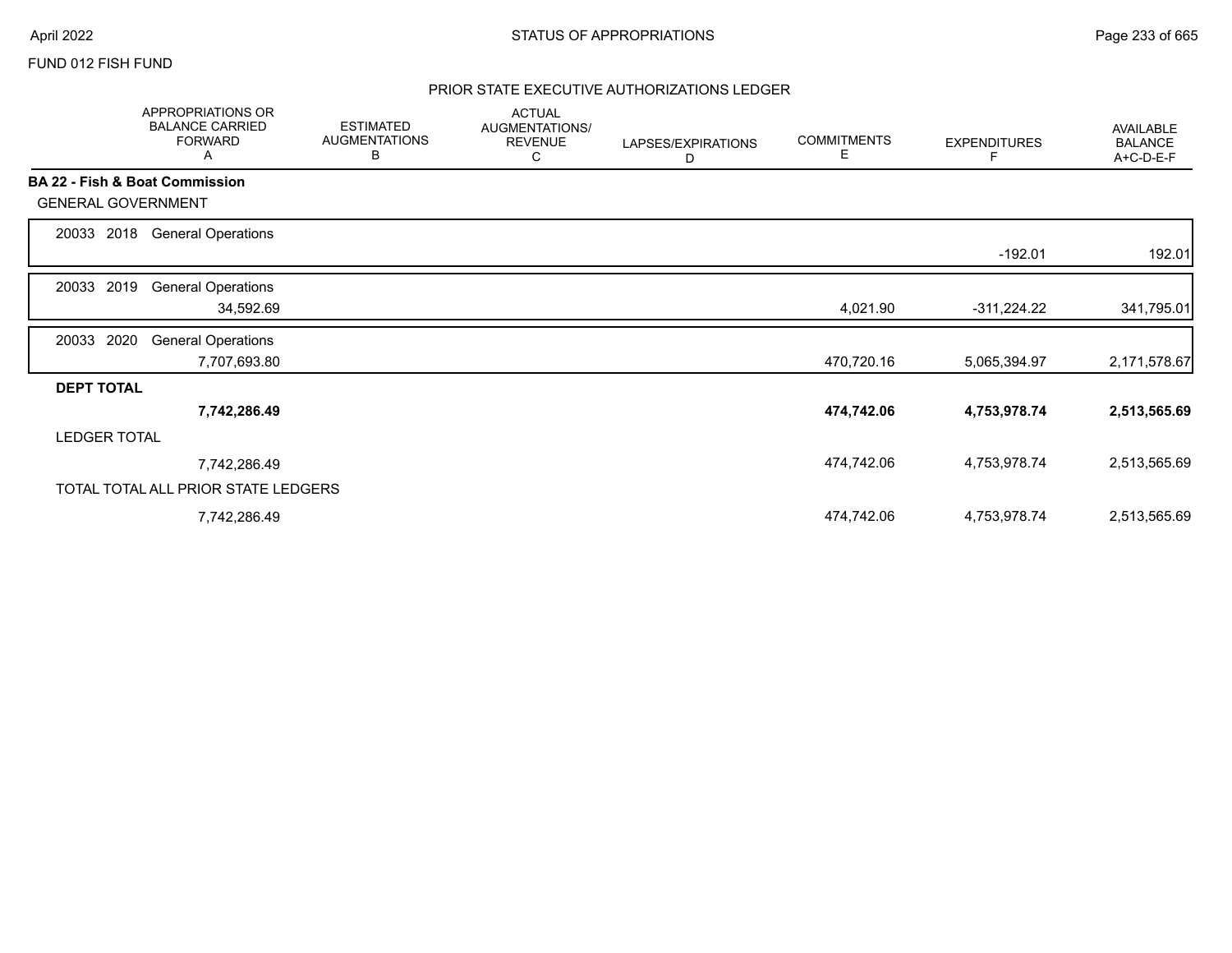# FUND 012 FISH FUND

## RESTRICTED REVENUE LEDGER

|                           | APPROPRIATIONS OR<br><b>BALANCE CARRIED</b><br><b>FORWARD</b><br>Α | <b>ESTIMATED</b><br><b>AUGMENTATIONS</b><br>в | <b>ACTUAL</b><br>AUGMENTATIONS/<br><b>REVENUE</b><br>C | LAPSES/EXPIRATIONS<br>D | <b>COMMITMENTS</b><br>Е | <b>EXPENDITURES</b><br>F | <b>AVAILABLE</b><br><b>BALANCE</b><br>A+C-D-E-F |
|---------------------------|--------------------------------------------------------------------|-----------------------------------------------|--------------------------------------------------------|-------------------------|-------------------------|--------------------------|-------------------------------------------------|
|                           | BA 22 - Fish & Boat Commission                                     |                                               |                                                        |                         |                         |                          |                                                 |
| <b>GENERAL GOVERNMENT</b> |                                                                    |                                               |                                                        |                         |                         |                          |                                                 |
| 60039 2021                | <b>Texas Eastern Settlement</b><br>281,019.35                      |                                               |                                                        |                         | 106,086.95              | 21,491.27                | 153,441.13                                      |
| 60040 2021                | Gill Net Compensation Program<br>5,496,676.07                      |                                               | 601,017.97                                             |                         | 982,571.54              | 1,455,417.06             | 3,659,705.44                                    |
| 60041 2021                | Natural Res-Damage Recoveries<br>2,214,380.71                      |                                               | 39,192.65                                              |                         | 126,979.99              | 150,520.37               | 1,976,073.00                                    |
| 60042 2021                | <b>Conservation Partnership Account</b><br>17,034,625.60           |                                               | 1,504,254.09                                           |                         | 718,780.85              | 490,517.86               | 17,329,580.98                                   |
| 60043 2021                | Voluntary Waterways/Watershed Conser<br>14,252.27                  |                                               |                                                        |                         |                         |                          | 14,252.27                                       |
| 60224 2021                | Recreational Fishing & Boating Enhancmts<br>130,866.06             |                                               | 11,000.00                                              |                         |                         |                          | 141,866.06                                      |
| 60245 2021                | Norfolk Southern Corporation Settlement<br>852,099.99              |                                               | 410.15                                                 |                         | 494,750.32              | 154,336.40               | 203,423.42                                      |
| 60325 2021                | <b>Blair County Stewarship</b><br>37,731.09                        |                                               | 20.69                                                  |                         |                         |                          | 37,751.78                                       |
| <b>DEPT TOTAL</b>         |                                                                    |                                               |                                                        |                         |                         |                          |                                                 |
|                           | 26,061,651.14                                                      |                                               | 2,155,895.55                                           |                         | 2,429,169.65            | 2,272,282.96             | 23,516,094.08                                   |
| <b>LEDGER TOTAL</b>       |                                                                    |                                               |                                                        |                         |                         |                          |                                                 |
|                           | 26,061,651.14                                                      |                                               | 2,155,895.55                                           |                         | 2,429,169.65            | 2,272,282.96             | 23,516,094.08                                   |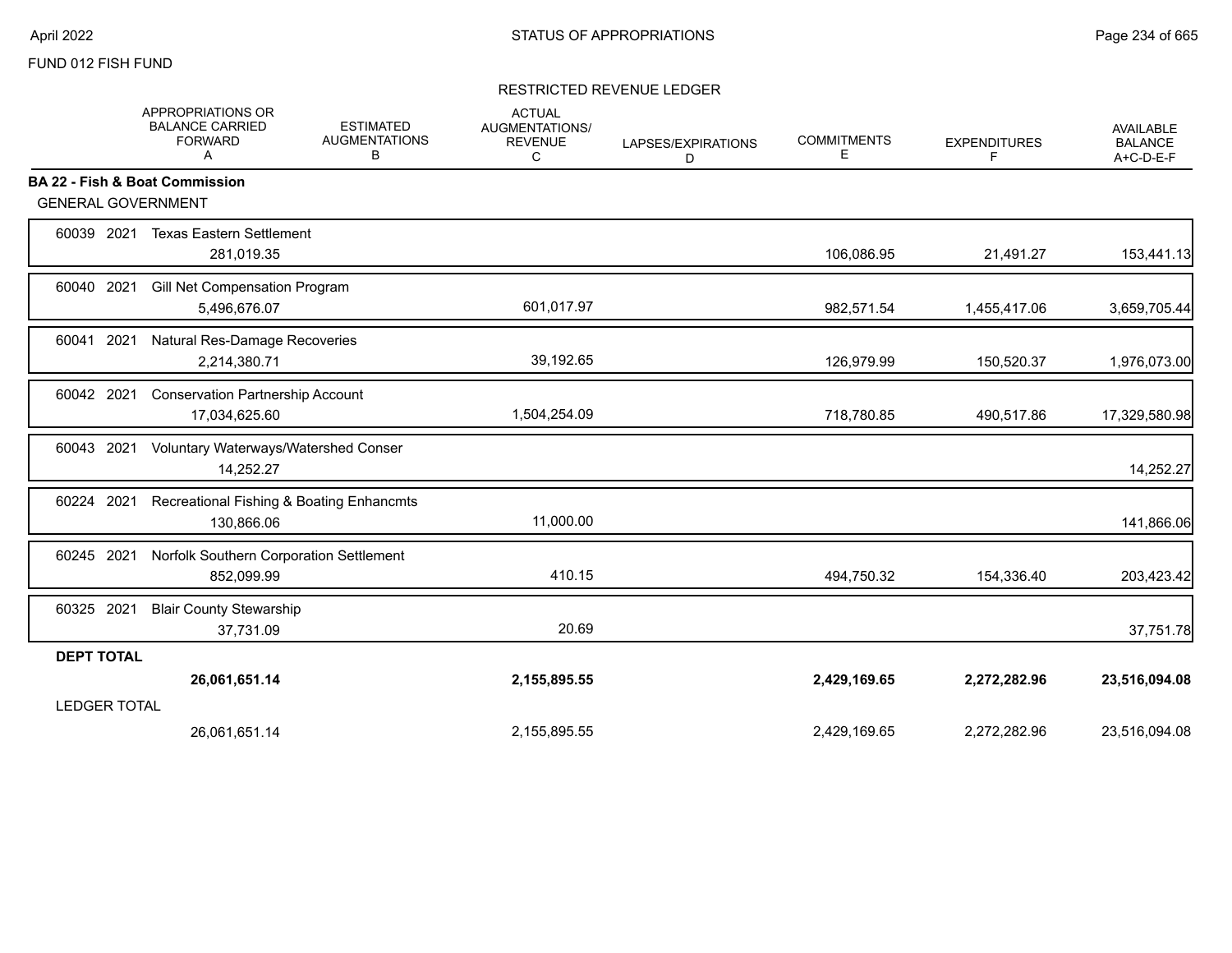# FUND 013 BANKING TRUST FUND

# CURRENT STATE APPROPRIATIONS LEDGER

|                     | APPROPRIATIONS OR<br><b>BALANCE CARRIED</b><br><b>FORWARD</b><br>Α | <b>ESTIMATED</b><br><b>AUGMENTATIONS</b><br>B | <b>ACTUAL</b><br><b>AUGMENTATIONS/</b><br><b>REVENUE</b><br>С | LAPSES/EXPIRATIONS<br>D | <b>COMMITMENTS</b><br>Е | <b>EXPENDITURES</b> | AVAILABLE<br><b>BALANCE</b><br>A+C-D-E-F |
|---------------------|--------------------------------------------------------------------|-----------------------------------------------|---------------------------------------------------------------|-------------------------|-------------------------|---------------------|------------------------------------------|
|                     | <b>BA 75 - Banking &amp; Securities</b>                            |                                               |                                                               |                         |                         |                     |                                          |
|                     | <b>GENERAL GOVERNMENT</b>                                          |                                               |                                                               |                         |                         |                     |                                          |
| 10558               | 2021<br><b>General Government Operations</b>                       |                                               |                                                               |                         |                         |                     |                                          |
|                     | 23,786,000.00                                                      |                                               |                                                               |                         | 488,297.93              | 15,889,808.98       | 7,407,893.09                             |
| <b>DEPT TOTAL</b>   |                                                                    |                                               |                                                               |                         |                         |                     |                                          |
|                     | 23,786,000.00                                                      |                                               |                                                               |                         | 488,297.93              | 15,889,808.98       | 7,407,893.09                             |
| <b>LEDGER TOTAL</b> |                                                                    |                                               |                                                               |                         |                         |                     |                                          |
|                     | 23,786,000.00                                                      |                                               |                                                               |                         | 488,297.93              | 15,889,808.98       | 7,407,893.09                             |
|                     | TOTAL TOTAL ALL CURRENT STATE LEDGERS                              |                                               |                                                               |                         |                         |                     |                                          |
|                     | 23,786,000.00                                                      |                                               |                                                               |                         | 488,297.93              | 15,889,808.98       | 7,407,893.09                             |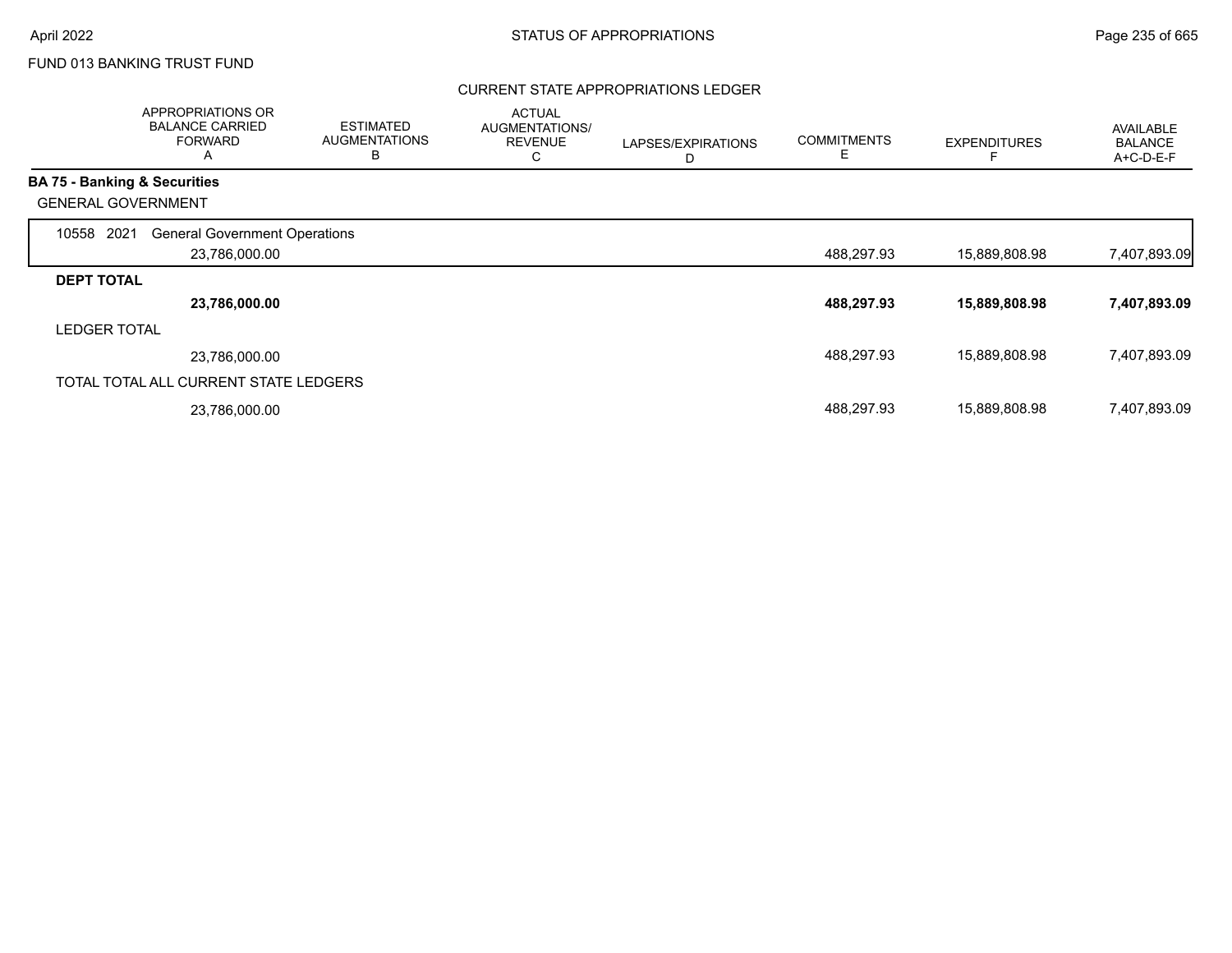# FUND 013 BANKING TRUST FUND

#### PRIOR STATE APPROPRIATIONS LEDGER

|                           | APPROPRIATIONS OR<br><b>BALANCE CARRIED</b><br><b>FORWARD</b><br>Α | <b>ESTIMATED</b><br><b>AUGMENTATIONS</b><br>В | <b>ACTUAL</b><br>AUGMENTATIONS/<br><b>REVENUE</b><br>С | LAPSES/EXPIRATIONS<br>D | <b>COMMITMENTS</b><br>Е | <b>EXPENDITURES</b><br>F | <b>AVAILABLE</b><br><b>BALANCE</b><br>A+C-D-E-F |
|---------------------------|--------------------------------------------------------------------|-----------------------------------------------|--------------------------------------------------------|-------------------------|-------------------------|--------------------------|-------------------------------------------------|
|                           | BA 75 - Banking & Securities                                       |                                               |                                                        |                         |                         |                          |                                                 |
| <b>GENERAL GOVERNMENT</b> |                                                                    |                                               |                                                        |                         |                         |                          |                                                 |
| 10558 2017                | <b>General Government Operations</b>                               |                                               |                                                        |                         |                         |                          |                                                 |
|                           |                                                                    |                                               |                                                        |                         |                         | $-20,615.00$             | 20,615.00                                       |
| 2019<br>10558             | <b>General Government Operations</b>                               |                                               |                                                        |                         |                         |                          |                                                 |
|                           | 2,614,739.47                                                       |                                               |                                                        |                         |                         | 63,984.69                | 2,550,754.78                                    |
|                           |                                                                    |                                               |                                                        |                         |                         |                          |                                                 |
| 2020<br>10558             | <b>General Government Operations</b>                               |                                               |                                                        |                         |                         |                          |                                                 |
|                           | 5,547,058.66                                                       |                                               |                                                        |                         |                         | 523,883.32               | 5,023,175.34                                    |
| <b>DEPT TOTAL</b>         |                                                                    |                                               |                                                        |                         |                         |                          |                                                 |
|                           | 8, 161, 798. 13                                                    |                                               |                                                        |                         |                         | 567,253.01               | 7,594,545.12                                    |
| <b>LEDGER TOTAL</b>       |                                                                    |                                               |                                                        |                         |                         |                          |                                                 |
|                           |                                                                    |                                               |                                                        |                         |                         |                          |                                                 |
|                           | 8,161,798.13                                                       |                                               |                                                        |                         |                         | 567,253.01               | 7,594,545.12                                    |
|                           | TOTAL TOTAL ALL PRIOR STATE LEDGERS                                |                                               |                                                        |                         |                         |                          |                                                 |
|                           | 8,161,798.13                                                       |                                               |                                                        |                         |                         | 567,253.01               | 7,594,545.12                                    |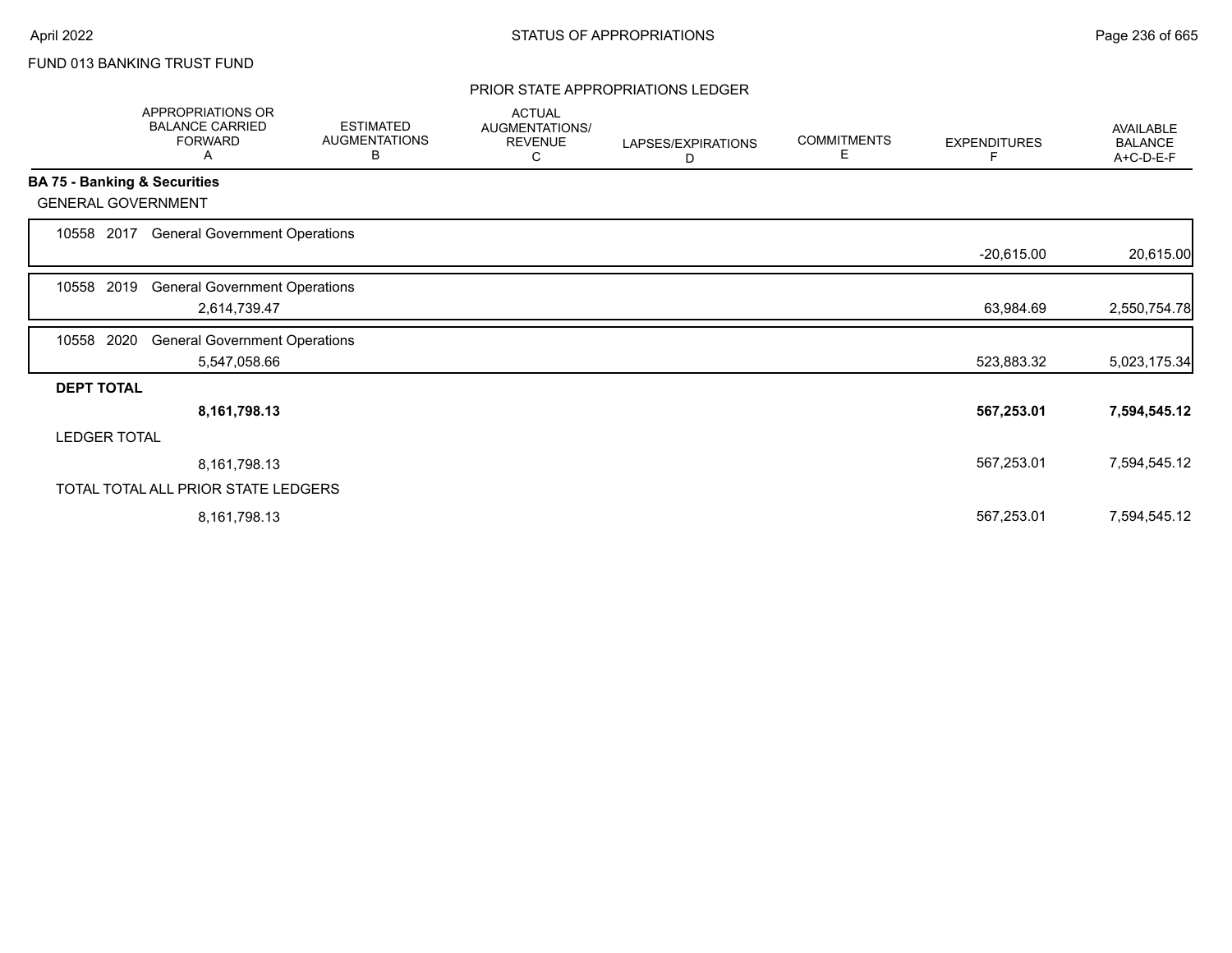Г

# FUND 013 BANKING TRUST FUND

## RESTRICTED REVENUE LEDGER

|                                         | APPROPRIATIONS OR<br><b>BALANCE CARRIED</b><br><b>FORWARD</b><br>$\overline{\mathsf{A}}$ | <b>ESTIMATED</b><br><b>AUGMENTATIONS</b><br>В | <b>ACTUAL</b><br>AUGMENTATIONS/<br><b>REVENUE</b><br>С | LAPSES/EXPIRATIONS<br>D | <b>COMMITMENTS</b><br>E. | <b>EXPENDITURES</b> | AVAILABLE<br><b>BALANCE</b><br>A+C-D-E-F |
|-----------------------------------------|------------------------------------------------------------------------------------------|-----------------------------------------------|--------------------------------------------------------|-------------------------|--------------------------|---------------------|------------------------------------------|
| <b>BA 75 - Banking &amp; Securities</b> |                                                                                          |                                               |                                                        |                         |                          |                     |                                          |
| <b>GENERAL GOVERNMENT</b>               |                                                                                          |                                               |                                                        |                         |                          |                     |                                          |
| 2021<br>60340                           | Institution Resolution Account                                                           |                                               |                                                        |                         |                          |                     |                                          |
|                                         | 19,500,000.00                                                                            |                                               |                                                        |                         |                          |                     | 19,500,000.00                            |
| <b>DEPT TOTAL</b>                       |                                                                                          |                                               |                                                        |                         |                          |                     |                                          |
|                                         | 19,500,000.00                                                                            |                                               |                                                        |                         |                          |                     | 19,500,000.00                            |
| <b>LEDGER TOTAL</b>                     |                                                                                          |                                               |                                                        |                         |                          |                     |                                          |
|                                         | 19,500,000.00                                                                            |                                               |                                                        |                         |                          |                     | 19,500,000.00                            |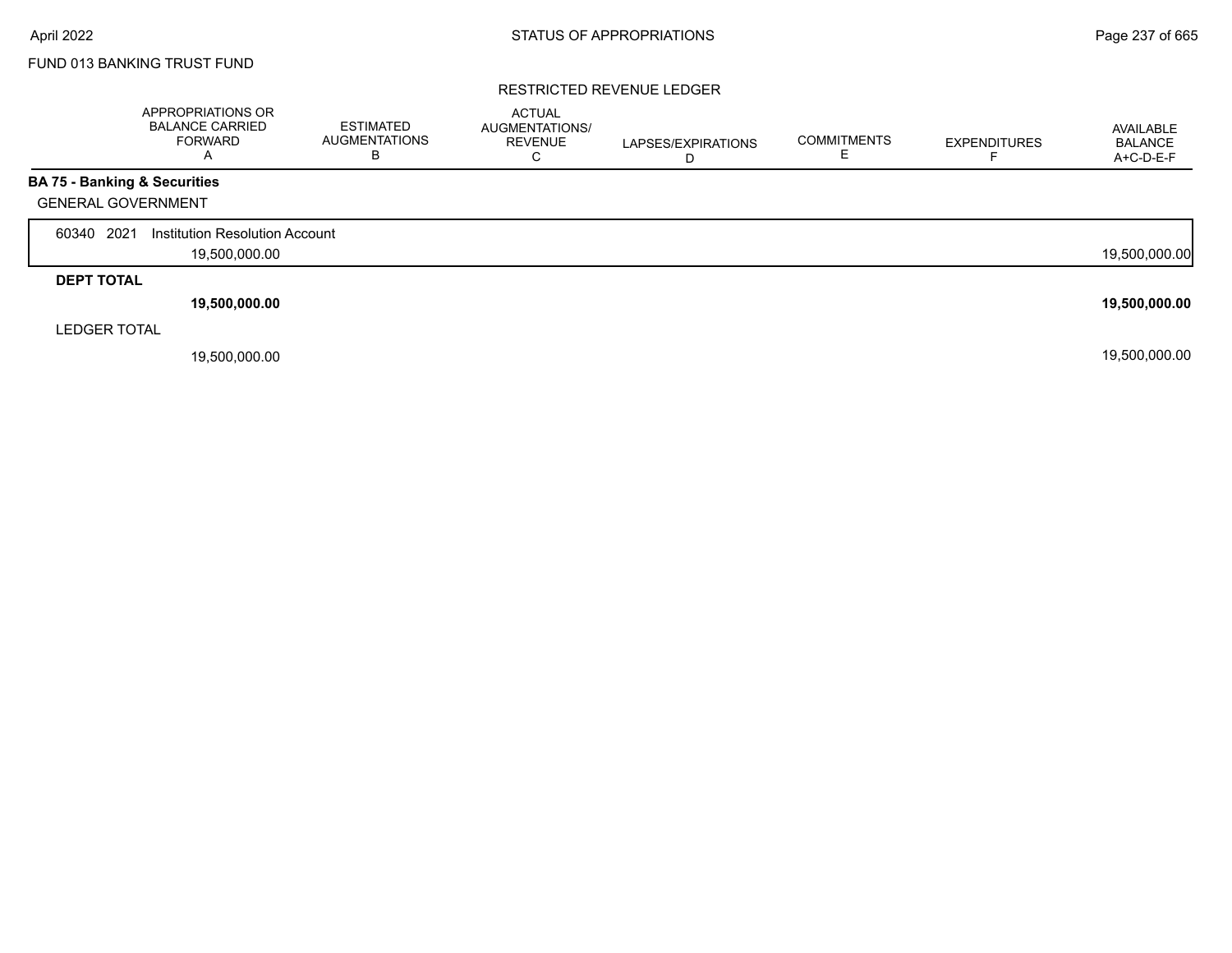# FUND 014 MILK MARKETING FUND

# CURRENT STATE APPROPRIATIONS LEDGER

|                                     | APPROPRIATIONS OR<br><b>BALANCE CARRIED</b><br><b>FORWARD</b><br>A | <b>ESTIMATED</b><br><b>AUGMENTATIONS</b><br>B | <b>ACTUAL</b><br>AUGMENTATIONS/<br><b>REVENUE</b><br>С | LAPSES/EXPIRATIONS<br>D | <b>COMMITMENTS</b><br>E | <b>EXPENDITURES</b> | <b>AVAILABLE</b><br><b>BALANCE</b><br>$A+C-D-E-F$ |
|-------------------------------------|--------------------------------------------------------------------|-----------------------------------------------|--------------------------------------------------------|-------------------------|-------------------------|---------------------|---------------------------------------------------|
| <b>BA 27 - Milk Marketing Board</b> |                                                                    |                                               |                                                        |                         |                         |                     |                                                   |
| <b>GENERAL GOVERNMENT</b>           |                                                                    |                                               |                                                        |                         |                         |                     |                                                   |
| 2021<br>10335                       | <b>General Operations</b>                                          |                                               |                                                        |                         |                         |                     |                                                   |
|                                     | 2,840,000.00                                                       |                                               |                                                        |                         | 17,399.31               | 1,825,247.19        | 997,353.50                                        |
| <b>DEPT TOTAL</b>                   |                                                                    |                                               |                                                        |                         |                         |                     |                                                   |
|                                     | 2,840,000.00                                                       |                                               |                                                        |                         | 17,399.31               | 1,825,247.19        | 997,353.50                                        |
| <b>LEDGER TOTAL</b>                 |                                                                    |                                               |                                                        |                         |                         |                     |                                                   |
|                                     | 2,840,000.00                                                       |                                               |                                                        |                         | 17,399.31               | 1,825,247.19        | 997,353.50                                        |
|                                     | TOTAL TOTAL ALL CURRENT STATE LEDGERS                              |                                               |                                                        |                         |                         |                     |                                                   |
|                                     | 2,840,000.00                                                       |                                               |                                                        |                         | 17,399.31               | 1,825,247.19        | 997,353.50                                        |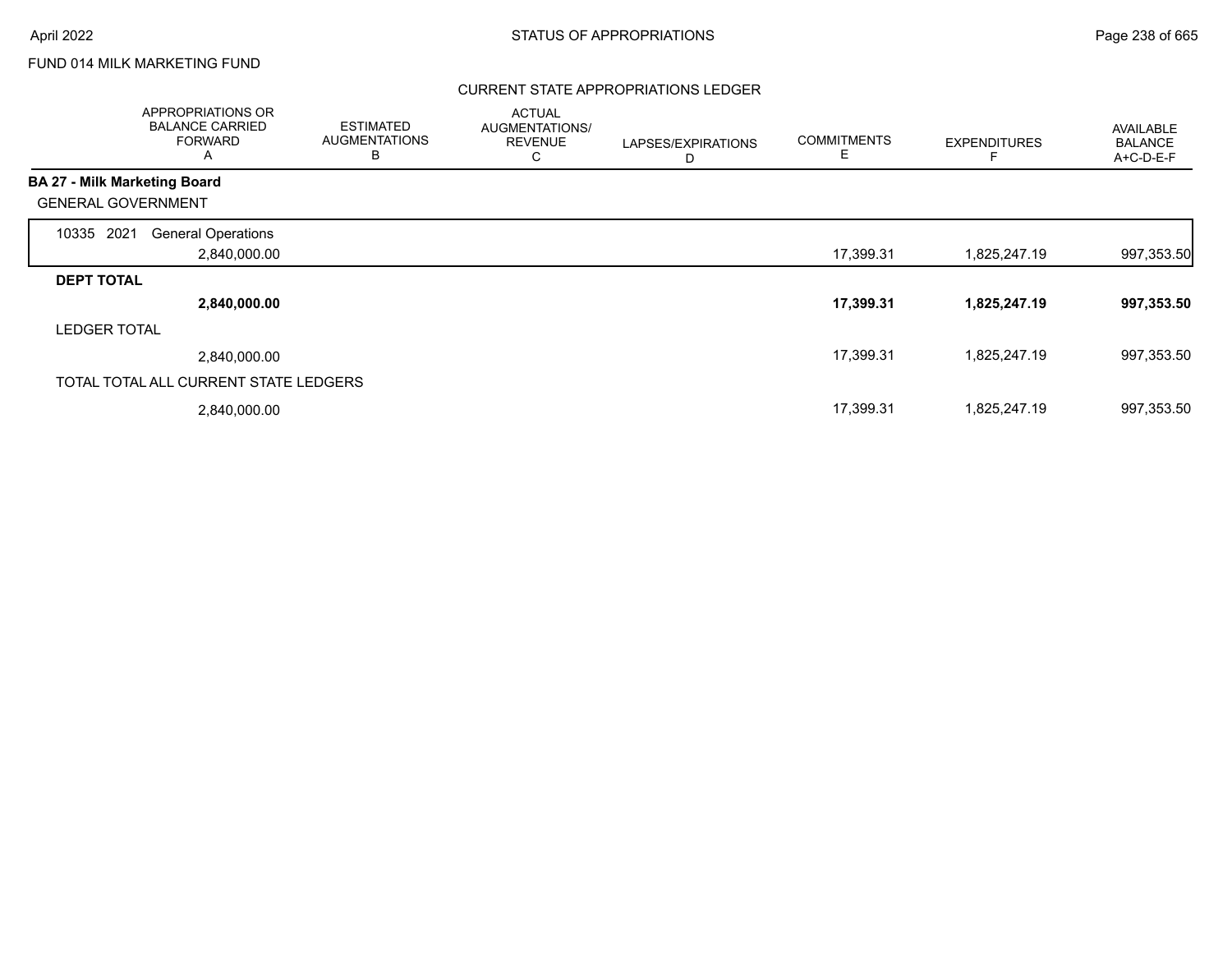# FUND 014 MILK MARKETING FUND

## PRIOR STATE APPROPRIATIONS LEDGER

|                     | APPROPRIATIONS OR<br><b>BALANCE CARRIED</b><br><b>FORWARD</b><br>A | <b>ESTIMATED</b><br><b>AUGMENTATIONS</b><br>В | <b>ACTUAL</b><br>AUGMENTATIONS/<br><b>REVENUE</b><br>С | LAPSES/EXPIRATIONS<br>D | <b>COMMITMENTS</b><br>Е | <b>EXPENDITURES</b> | AVAILABLE<br><b>BALANCE</b><br>A+C-D-E-F |
|---------------------|--------------------------------------------------------------------|-----------------------------------------------|--------------------------------------------------------|-------------------------|-------------------------|---------------------|------------------------------------------|
|                     | <b>BA 27 - Milk Marketing Board</b>                                |                                               |                                                        |                         |                         |                     |                                          |
|                     | <b>GENERAL GOVERNMENT</b>                                          |                                               |                                                        |                         |                         |                     |                                          |
| 10335               | <b>General Operations</b><br>2019                                  |                                               |                                                        |                         |                         |                     |                                          |
|                     | 324,423.03                                                         |                                               |                                                        |                         | 67,727.37               | 187,224.58          | 69,471.08                                |
| 10335               | 2020<br><b>General Operations</b>                                  |                                               |                                                        |                         |                         |                     |                                          |
|                     | 648,806.83                                                         |                                               |                                                        |                         | 80,582.70               | 189,493.31          | 378,730.82                               |
| <b>DEPT TOTAL</b>   |                                                                    |                                               |                                                        |                         |                         |                     |                                          |
|                     | 973,229.86                                                         |                                               |                                                        |                         | 148,310.07              | 376,717.89          | 448,201.90                               |
| <b>LEDGER TOTAL</b> |                                                                    |                                               |                                                        |                         |                         |                     |                                          |
|                     | 973,229.86                                                         |                                               |                                                        |                         | 148,310.07              | 376,717.89          | 448,201.90                               |
|                     | TOTAL TOTAL ALL PRIOR STATE LEDGERS                                |                                               |                                                        |                         |                         |                     |                                          |
|                     | 973,229.86                                                         |                                               |                                                        |                         | 148,310.07              | 376,717.89          | 448,201.90                               |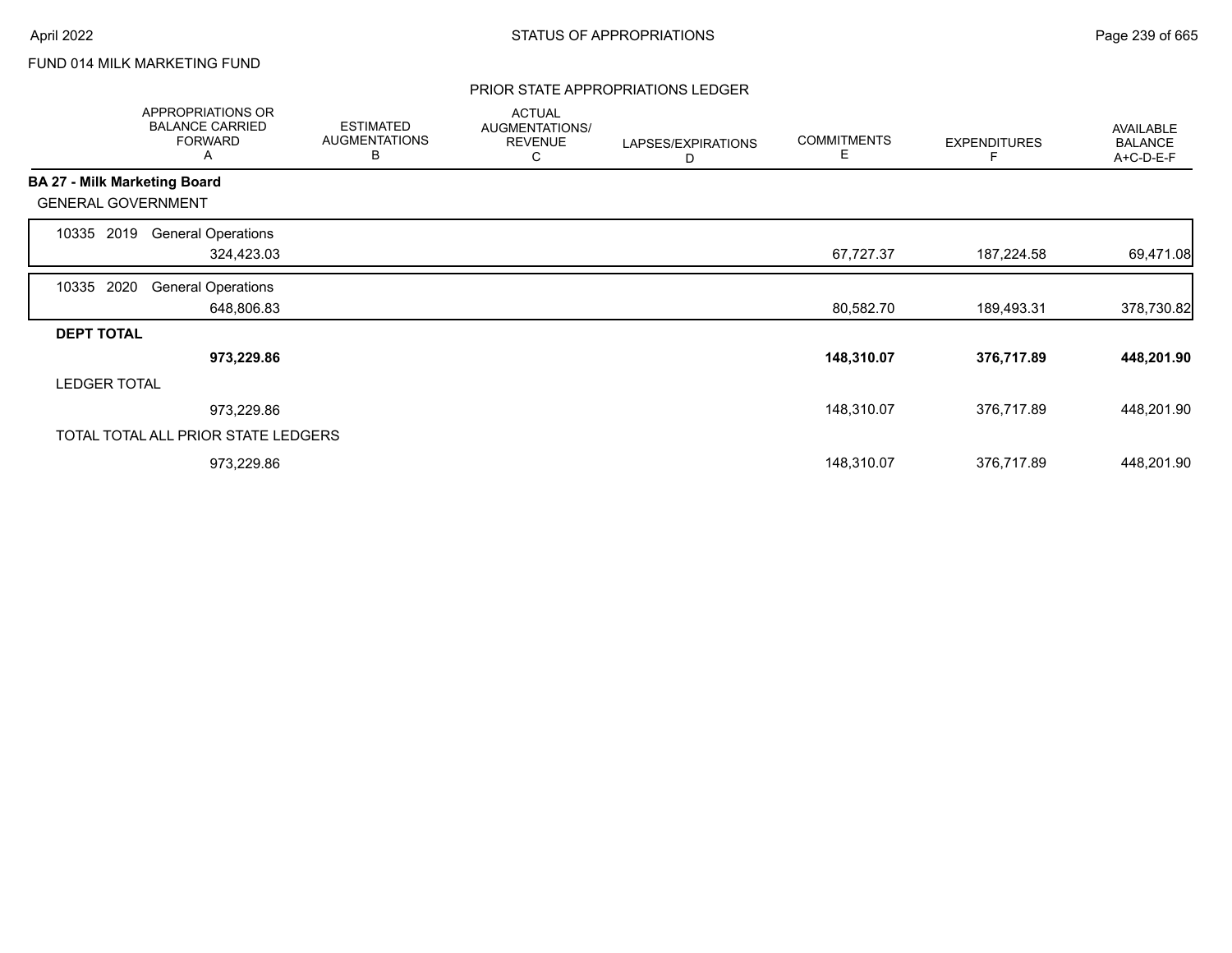# FUND 014 MILK MARKETING FUND

## RESTRICTED RECEIPTS LEDGER

|                              | <b>APPROPRIATIONS OR</b><br><b>BALANCE CARRIED</b><br><b>FORWARD</b><br>Α | <b>ESTIMATED</b><br><b>AUGMENTATIONS</b><br>В | <b>ACTUAL</b><br>AUGMENTATIONS/<br><b>REVENUE</b><br>С | LAPSES/EXPIRATIONS<br>D | <b>COMMITMENTS</b> | <b>EXPENDITURES</b> | AVAILABLE<br><b>BALANCE</b><br>A+C-D-E-F |
|------------------------------|---------------------------------------------------------------------------|-----------------------------------------------|--------------------------------------------------------|-------------------------|--------------------|---------------------|------------------------------------------|
| BA 27 - Milk Marketing Board |                                                                           |                                               |                                                        |                         |                    |                     |                                          |
| <b>GENERAL GOVERNMENT</b>    |                                                                           |                                               |                                                        |                         |                    |                     |                                          |
| 2021<br>40120                | Underpayments To Dairy Farmers                                            |                                               |                                                        |                         |                    |                     |                                          |
|                              | 11,519.07                                                                 |                                               |                                                        |                         |                    |                     | 11,519.07                                |
| <b>DEPT TOTAL</b>            |                                                                           |                                               |                                                        |                         |                    |                     |                                          |
|                              | 11,519.07                                                                 |                                               |                                                        |                         |                    |                     | 11,519.07                                |
| <b>LEDGER TOTAL</b>          |                                                                           |                                               |                                                        |                         |                    |                     |                                          |
|                              | 11,519.07                                                                 |                                               |                                                        |                         |                    |                     | 11,519.07                                |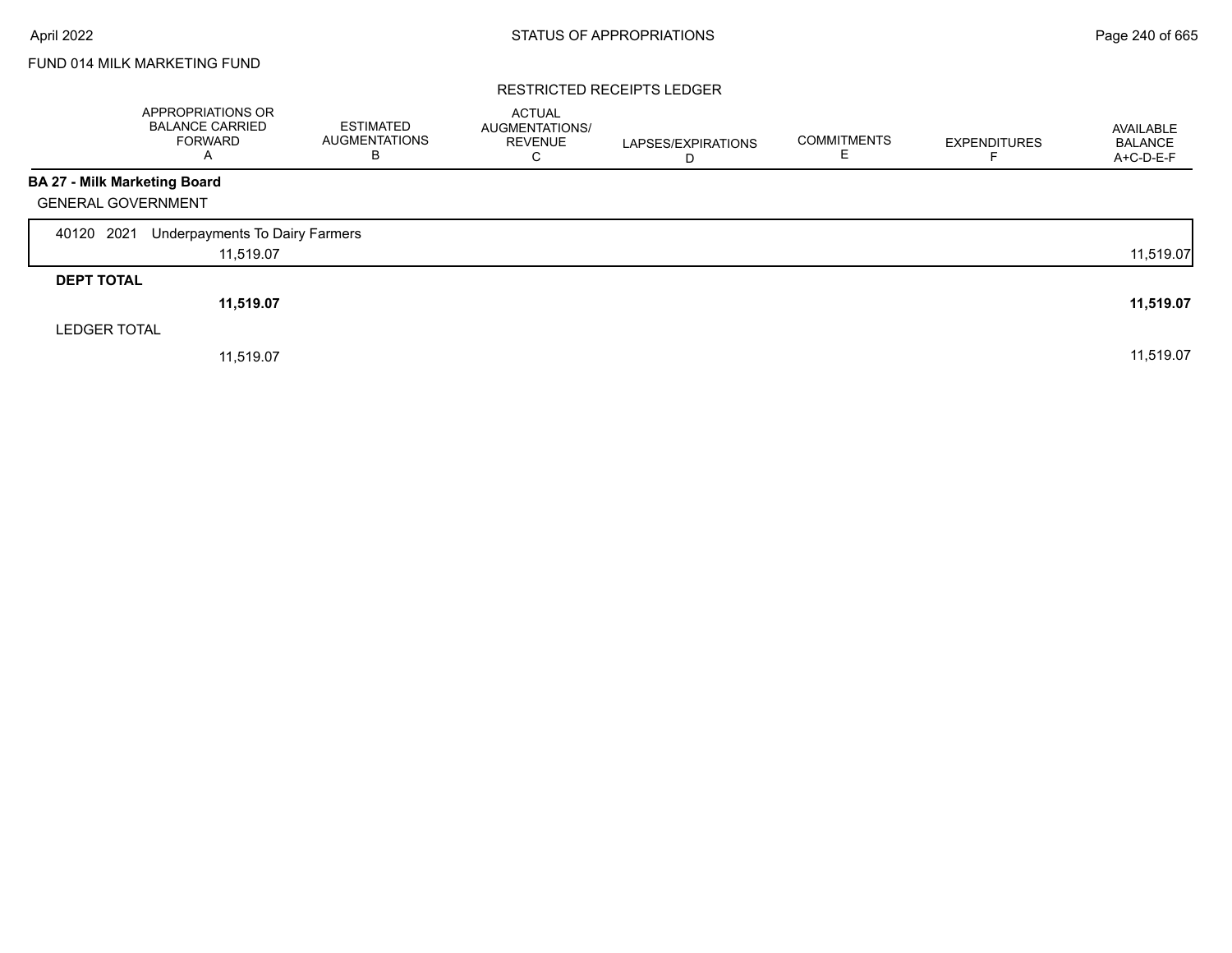# FUND 015 STATE FARM PRODUCTS SHOW FUND

# CURRENT STATE EXECUTIVE AUTHORIZATIONS LEDGER

|                            | APPROPRIATIONS OR<br><b>BALANCE CARRIED</b><br><b>FORWARD</b><br>A | <b>ESTIMATED</b><br><b>AUGMENTATIONS</b><br>B | <b>ACTUAL</b><br>AUGMENTATIONS/<br><b>REVENUE</b><br>С | LAPSES/EXPIRATIONS<br>D | <b>COMMITMENTS</b><br>Е | <b>EXPENDITURES</b> | <b>AVAILABLE</b><br><b>BALANCE</b><br>A+C-D-E-F |
|----------------------------|--------------------------------------------------------------------|-----------------------------------------------|--------------------------------------------------------|-------------------------|-------------------------|---------------------|-------------------------------------------------|
| <b>BA 68 - Agriculture</b> |                                                                    |                                               |                                                        |                         |                         |                     |                                                 |
| <b>GENERAL GOVERNMENT</b>  |                                                                    |                                               |                                                        |                         |                         |                     |                                                 |
| 2021<br>20118              | <b>General Operations</b>                                          |                                               |                                                        |                         |                         |                     |                                                 |
|                            | 13,000,000.00                                                      |                                               |                                                        |                         | 657,796.00              | 9,602,764.44        | 2,739,439.56                                    |
| <b>DEPT TOTAL</b>          |                                                                    |                                               |                                                        |                         |                         |                     |                                                 |
|                            | 13,000,000.00                                                      |                                               |                                                        |                         | 657,796.00              | 9,602,764.44        | 2,739,439.56                                    |
| <b>LEDGER TOTAL</b>        |                                                                    |                                               |                                                        |                         |                         |                     |                                                 |
|                            | 13,000,000.00                                                      |                                               |                                                        |                         | 657,796.00              | 9,602,764.44        | 2,739,439.56                                    |
|                            | TOTAL TOTAL ALL CURRENT STATE LEDGERS                              |                                               |                                                        |                         |                         |                     |                                                 |
|                            | 13,000,000.00                                                      |                                               |                                                        |                         | 657,796.00              | 9,602,764.44        | 2,739,439.56                                    |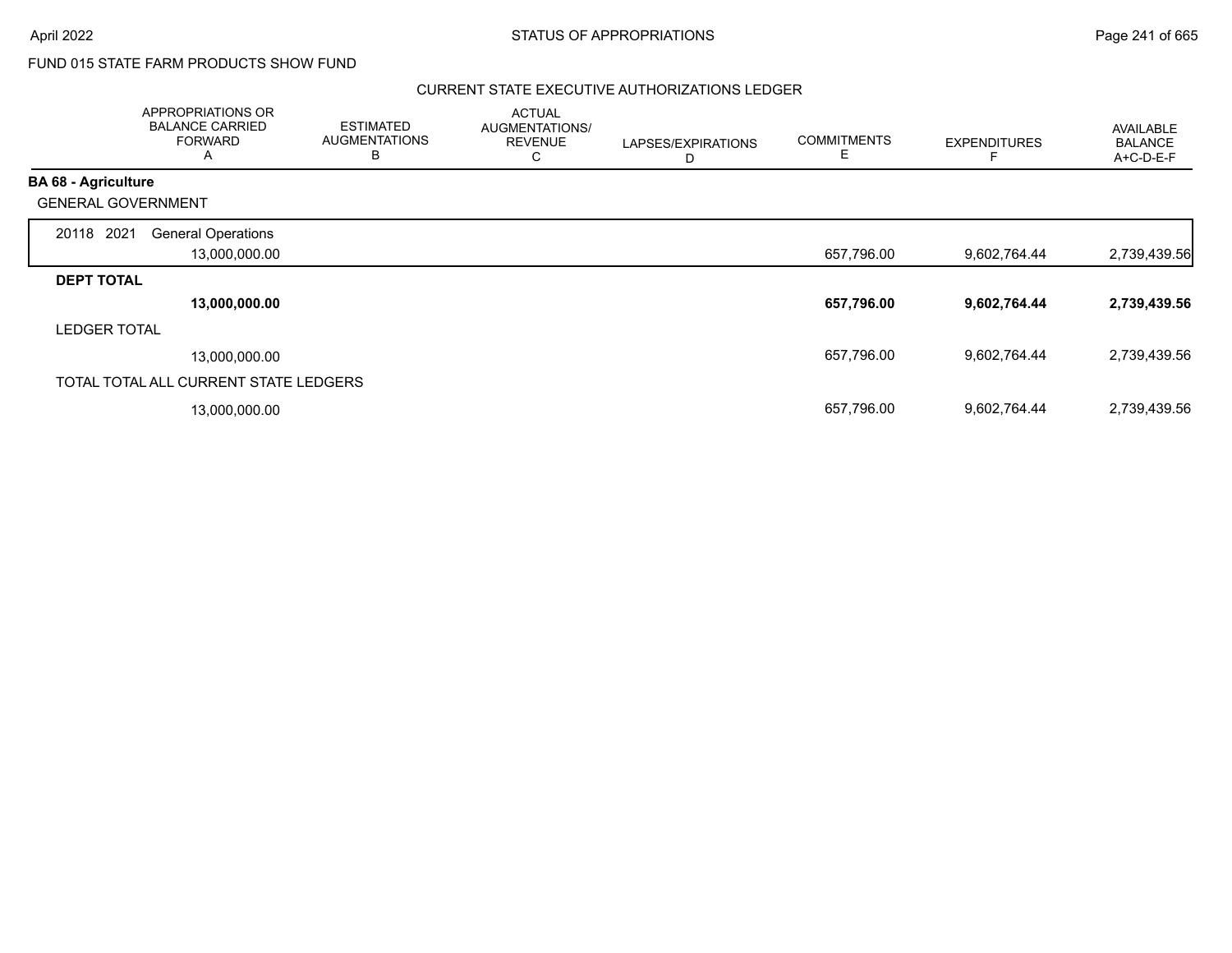# FUND 015 STATE FARM PRODUCTS SHOW FUND

# PRIOR STATE EXECUTIVE AUTHORIZATIONS LEDGER

|                            | APPROPRIATIONS OR<br><b>BALANCE CARRIED</b><br><b>FORWARD</b><br>A | <b>ESTIMATED</b><br><b>AUGMENTATIONS</b><br>B | <b>ACTUAL</b><br>AUGMENTATIONS/<br><b>REVENUE</b><br>С | LAPSES/EXPIRATIONS<br>D | <b>COMMITMENTS</b><br>E | <b>EXPENDITURES</b> | <b>AVAILABLE</b><br><b>BALANCE</b><br>A+C-D-E-F |
|----------------------------|--------------------------------------------------------------------|-----------------------------------------------|--------------------------------------------------------|-------------------------|-------------------------|---------------------|-------------------------------------------------|
| <b>BA 68 - Agriculture</b> |                                                                    |                                               |                                                        |                         |                         |                     |                                                 |
| <b>GENERAL GOVERNMENT</b>  |                                                                    |                                               |                                                        |                         |                         |                     |                                                 |
| 20118 2020                 | <b>General Operations</b>                                          |                                               |                                                        |                         |                         |                     |                                                 |
|                            | 1,079,476.37                                                       |                                               |                                                        |                         | 72,000.00               | 326,114.33          | 681,362.04                                      |
| <b>DEPT TOTAL</b>          |                                                                    |                                               |                                                        |                         |                         |                     |                                                 |
|                            | 1,079,476.37                                                       |                                               |                                                        |                         | 72,000.00               | 326,114.33          | 681,362.04                                      |
| <b>LEDGER TOTAL</b>        |                                                                    |                                               |                                                        |                         |                         |                     |                                                 |
|                            | 1,079,476.37                                                       |                                               |                                                        |                         | 72,000.00               | 326,114.33          | 681,362.04                                      |
|                            | TOTAL TOTAL ALL PRIOR STATE LEDGERS                                |                                               |                                                        |                         |                         |                     |                                                 |
|                            | 1,079,476.37                                                       |                                               |                                                        |                         | 72,000.00               | 326,114.33          | 681,362.04                                      |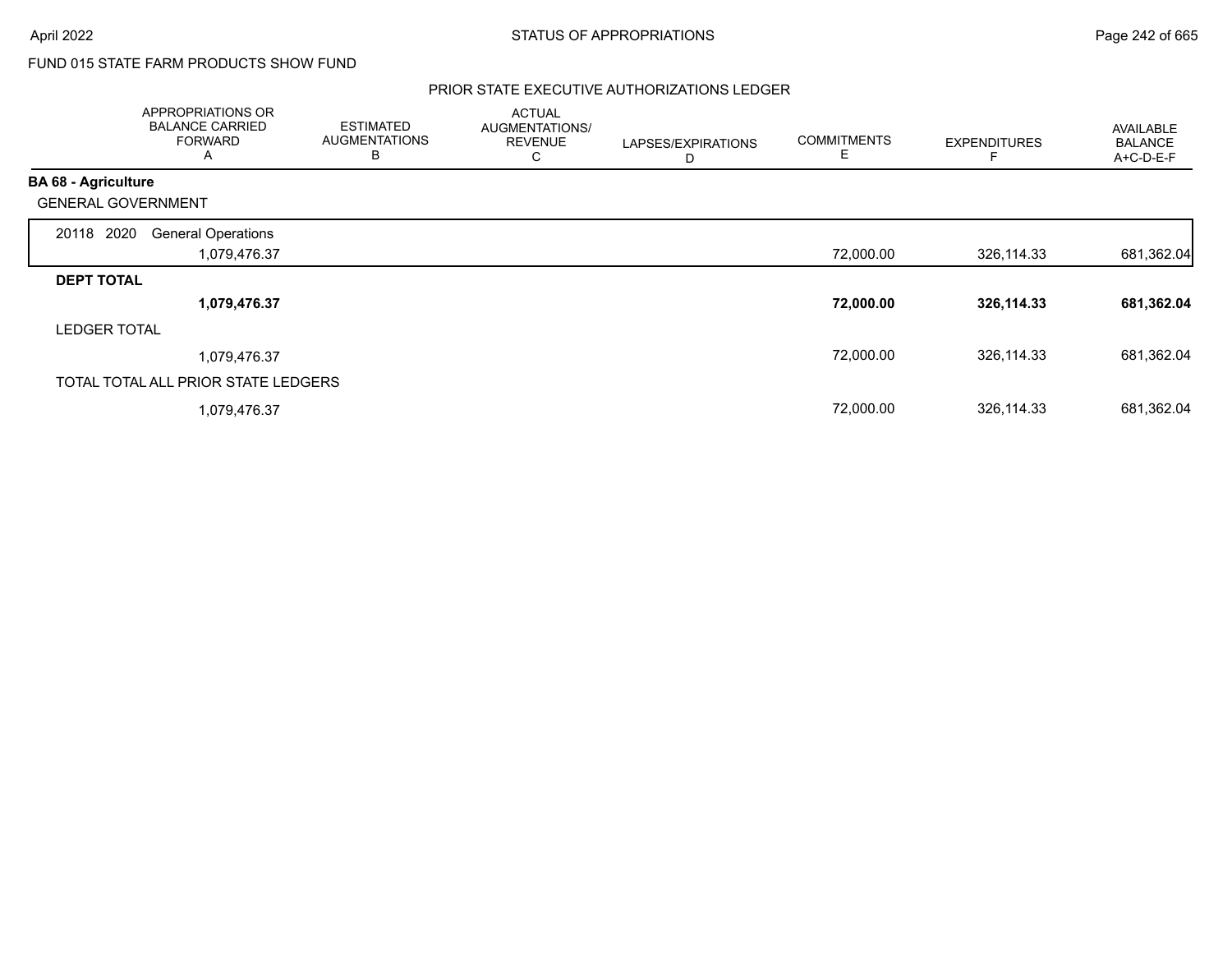# CURRENT STATE APPROPRIATIONS LEDGER

|                           | <b>APPROPRIATIONS OR</b><br><b>BALANCE CARRIED</b><br><b>FORWARD</b><br>Α | <b>ESTIMATED</b><br><b>AUGMENTATIONS</b><br>B | <b>ACTUAL</b><br>AUGMENTATIONS/<br><b>REVENUE</b><br>С | LAPSES/EXPIRATIONS<br>D | <b>COMMITMENTS</b><br>Е | <b>EXPENDITURES</b> | AVAILABLE<br><b>BALANCE</b><br>A+C-D-E-F |
|---------------------------|---------------------------------------------------------------------------|-----------------------------------------------|--------------------------------------------------------|-------------------------|-------------------------|---------------------|------------------------------------------|
|                           | BA 38 - Conservation & Natural Resourc                                    |                                               |                                                        |                         |                         |                     |                                          |
| <b>GENERAL GOVERNMENT</b> |                                                                           |                                               |                                                        |                         |                         |                     |                                          |
| 11026<br>2021             | <b>State Parks Operations</b><br>16,500,000.00                            |                                               |                                                        |                         |                         | 16,500,000.00       |                                          |
| 2021<br>11060             | <b>State Forest Operations</b><br>16,500,000.00                           |                                               |                                                        |                         |                         | 16,500,000.00       |                                          |
| 2021<br>11075             | <b>General Government Operations</b><br>14,790,000.00                     |                                               |                                                        |                         | 4,594,523.63            | 7,578,316.23        | 2,617,160.14                             |
| <b>DEPT TOTAL</b>         |                                                                           |                                               |                                                        |                         |                         |                     |                                          |
|                           | 47,790,000.00                                                             |                                               |                                                        |                         | 4,594,523.63            | 40,578,316.23       | 2,617,160.14                             |
| <b>LEDGER TOTAL</b>       |                                                                           |                                               |                                                        |                         |                         |                     |                                          |
|                           | 47,790,000.00                                                             |                                               |                                                        |                         | 4,594,523.63            | 40,578,316.23       | 2,617,160.14                             |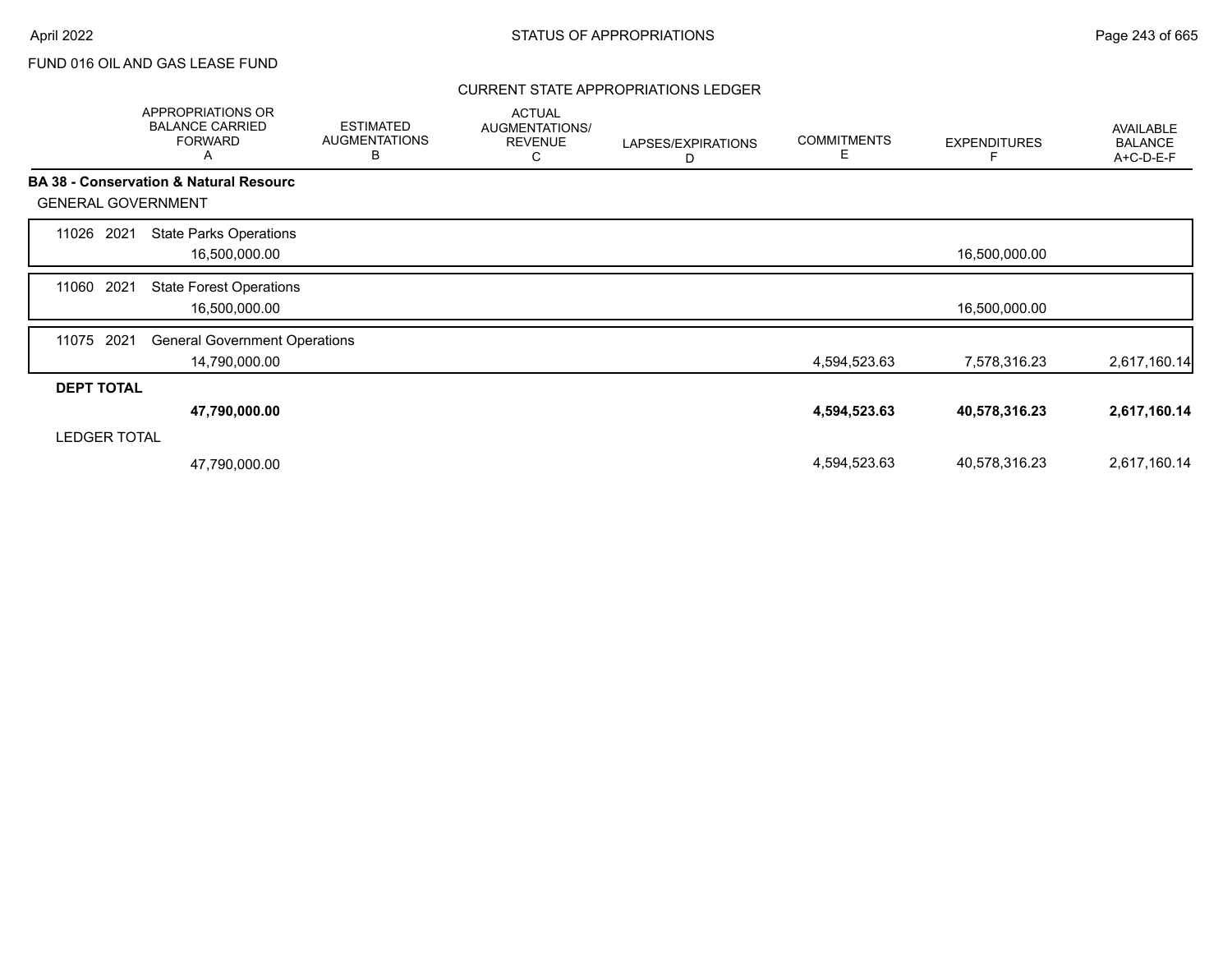# CURRENT STATE CONTINUING LEDGER

|                           | APPROPRIATIONS OR<br><b>BALANCE CARRIED</b><br><b>FORWARD</b><br>Α | <b>ESTIMATED</b><br><b>AUGMENTATIONS</b><br>В | <b>ACTUAL</b><br>AUGMENTATIONS/<br><b>REVENUE</b><br>U | LAPSES/EXPIRATIONS<br>D | <b>COMMITMENTS</b><br>Ε | <b>EXPENDITURES</b> | <b>AVAILABLE</b><br><b>BALANCE</b><br>A+C-D-E-F |
|---------------------------|--------------------------------------------------------------------|-----------------------------------------------|--------------------------------------------------------|-------------------------|-------------------------|---------------------|-------------------------------------------------|
|                           | <b>BA 38 - Conservation &amp; Natural Resourc</b>                  |                                               |                                                        |                         |                         |                     |                                                 |
| <b>GENERAL GOVERNMENT</b> |                                                                    |                                               |                                                        |                         |                         |                     |                                                 |
| 30352 2021                | Transfer to Marcellus Legacy Fund                                  |                                               |                                                        |                         |                         |                     |                                                 |
|                           | 15,000,000.00                                                      |                                               |                                                        |                         |                         | 15,000,000.00       |                                                 |
| <b>DEPT TOTAL</b>         |                                                                    |                                               |                                                        |                         |                         |                     |                                                 |
|                           | 15,000,000.00                                                      |                                               |                                                        |                         |                         | 15,000,000.00       |                                                 |
| <b>LEDGER TOTAL</b>       |                                                                    |                                               |                                                        |                         |                         |                     |                                                 |
|                           | 15,000,000.00                                                      |                                               |                                                        |                         |                         | 15,000,000.00       |                                                 |
|                           | TOTAL TOTAL ALL CURRENT STATE LEDGERS                              |                                               |                                                        |                         |                         |                     |                                                 |
|                           | 62,790,000.00                                                      |                                               |                                                        |                         | 4,594,523.63            | 55,578,316.23       | 2,617,160.14                                    |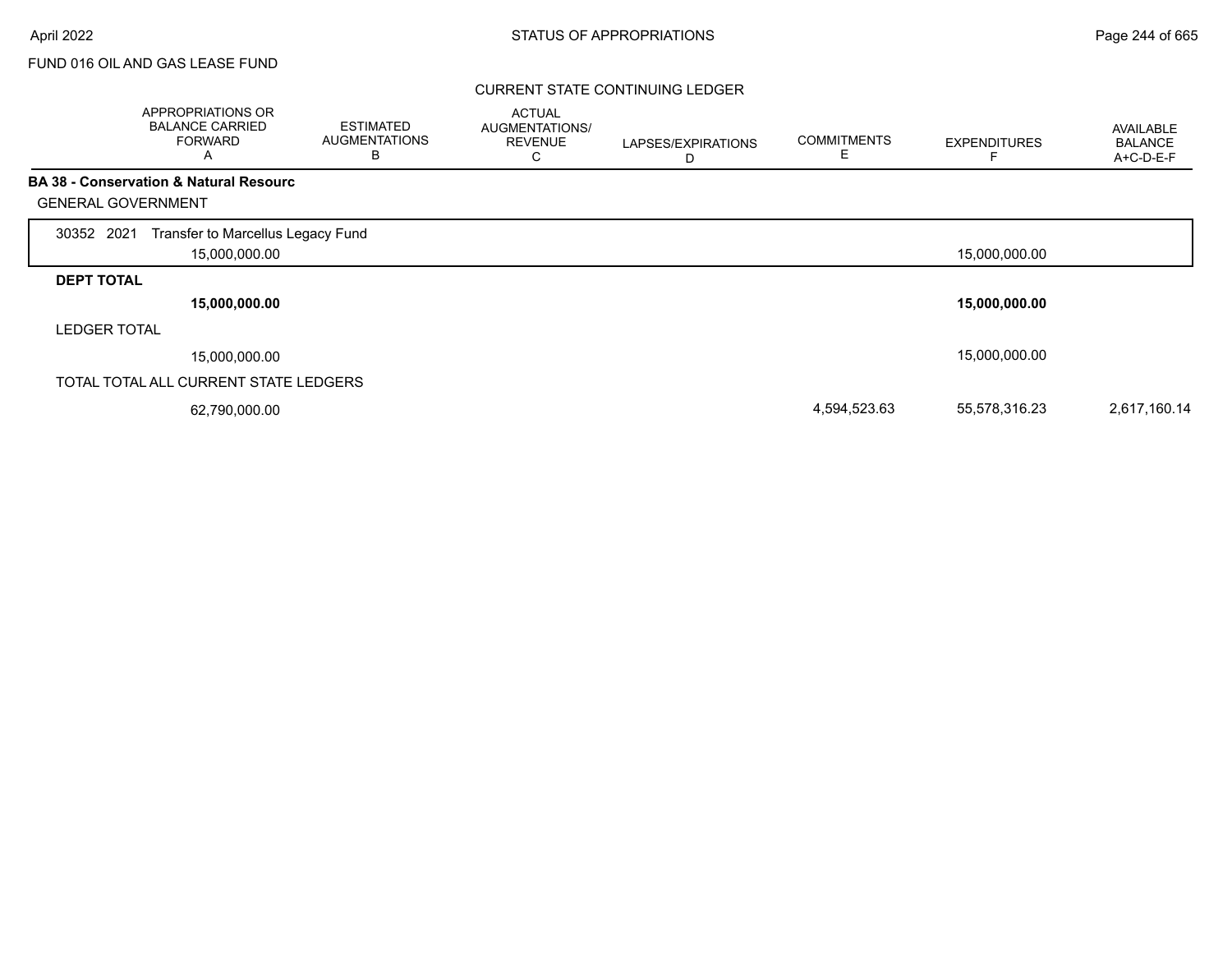# PRIOR STATE APPROPRIATIONS LEDGER

|                           | APPROPRIATIONS OR<br><b>BALANCE CARRIED</b><br><b>FORWARD</b><br>Α | <b>ESTIMATED</b><br><b>AUGMENTATIONS</b><br>В | <b>ACTUAL</b><br>AUGMENTATIONS/<br><b>REVENUE</b><br>С | LAPSES/EXPIRATIONS<br>D | <b>COMMITMENTS</b><br>Е | <b>EXPENDITURES</b><br>F | <b>AVAILABLE</b><br><b>BALANCE</b><br>A+C-D-E-F |
|---------------------------|--------------------------------------------------------------------|-----------------------------------------------|--------------------------------------------------------|-------------------------|-------------------------|--------------------------|-------------------------------------------------|
| <b>GENERAL GOVERNMENT</b> | <b>BA 38 - Conservation &amp; Natural Resourc</b>                  |                                               |                                                        |                         |                         |                          |                                                 |
| 11075<br>2017             | <b>General Government Operations</b><br>42,140.69                  |                                               |                                                        |                         |                         | 42,140.69                |                                                 |
| 2018<br>11075             | <b>General Government Operations</b><br>215,371.36                 |                                               |                                                        |                         |                         | 215,371.36               |                                                 |
| 2019<br>11075             | <b>General Government Operations</b><br>2,381,977.81               |                                               |                                                        |                         | 766,464.08              | 53,307.56                | 1,562,206.17                                    |
| 2020<br>11075             | <b>General Government Operations</b><br>5,447,119.08               |                                               |                                                        |                         | 2,842,133.32            | 1,067,366.33             | 1,537,619.43                                    |
| <b>DEPT TOTAL</b>         |                                                                    |                                               |                                                        |                         |                         |                          |                                                 |
|                           | 8,086,608.94                                                       |                                               |                                                        |                         | 3,608,597.40            | 1,378,185.94             | 3,099,825.60                                    |
| <b>LEDGER TOTAL</b>       |                                                                    |                                               |                                                        |                         |                         |                          |                                                 |
|                           | 8,086,608.94                                                       |                                               |                                                        |                         | 3,608,597.40            | 1,378,185.94             | 3,099,825.60                                    |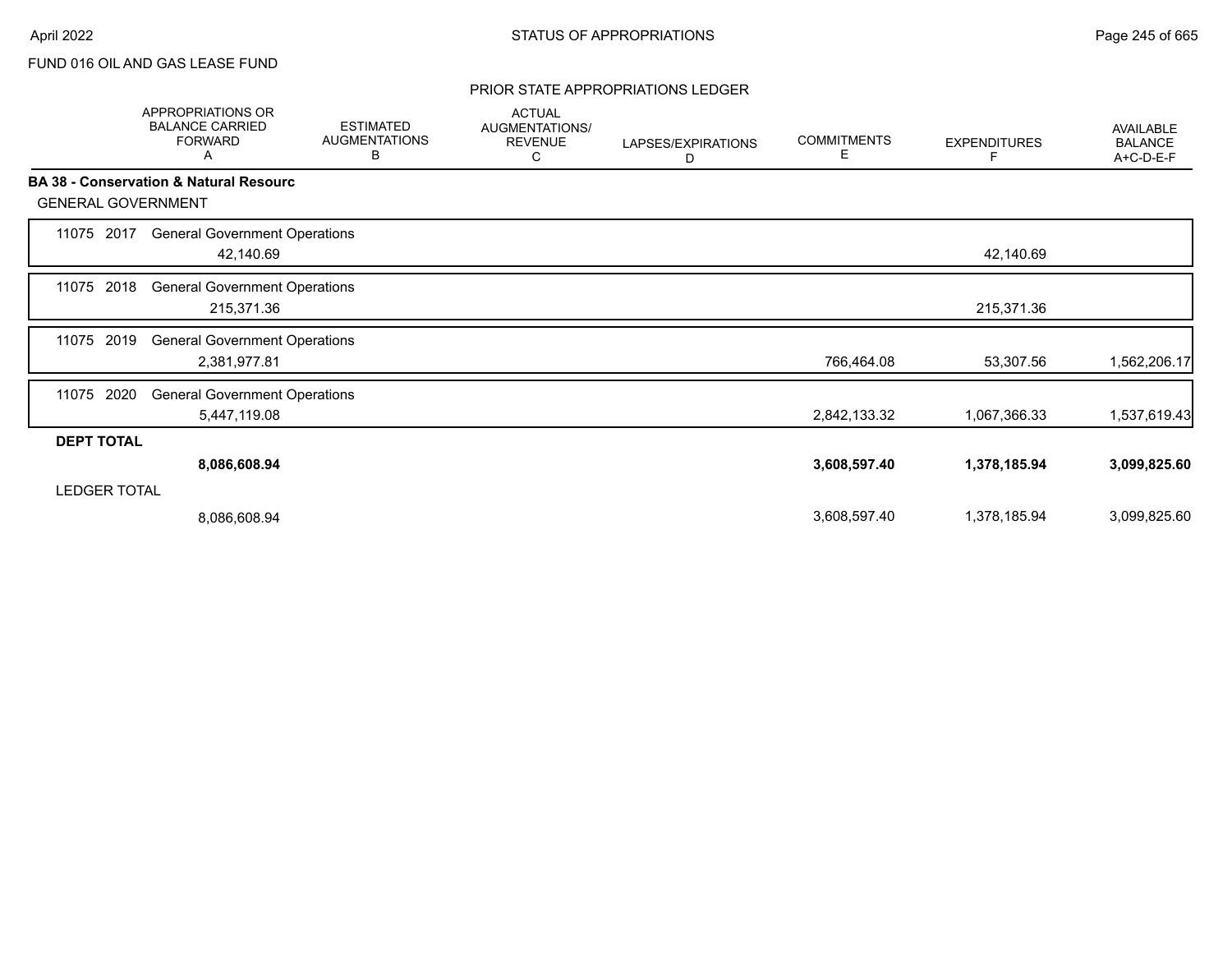# PRIOR STATE EXECUTIVE AUTHORIZATIONS LEDGER

|                           | APPROPRIATIONS OR<br><b>BALANCE CARRIED</b><br><b>FORWARD</b><br>Α | <b>ESTIMATED</b><br><b>AUGMENTATIONS</b><br>В | <b>ACTUAL</b><br><b>AUGMENTATIONS/</b><br><b>REVENUE</b><br>C | LAPSES/EXPIRATIONS<br>D | <b>COMMITMENTS</b><br>E. | <b>EXPENDITURES</b><br>F. | <b>AVAILABLE</b><br><b>BALANCE</b><br>A+C-D-E-F |
|---------------------------|--------------------------------------------------------------------|-----------------------------------------------|---------------------------------------------------------------|-------------------------|--------------------------|---------------------------|-------------------------------------------------|
|                           | <b>BA 38 - Conservation &amp; Natural Resourc</b>                  |                                               |                                                               |                         |                          |                           |                                                 |
| <b>GENERAL GOVERNMENT</b> |                                                                    |                                               |                                                               |                         |                          |                           |                                                 |
| 29392 2014                | <b>General Operations</b><br>304,913.58                            |                                               |                                                               |                         |                          | 304,913.58                |                                                 |
| 29392 2015                | <b>General Operations</b><br>257,458.62                            |                                               |                                                               |                         |                          | 257,458.62                |                                                 |
| 29392 2016                | <b>General Operations</b><br>110,181.32                            |                                               |                                                               |                         |                          | 110,181.32                |                                                 |
| 29392 2013                | <b>General Operations</b><br>333,435.29                            |                                               |                                                               |                         |                          | 333,435.29                |                                                 |
| <b>DEPT TOTAL</b>         |                                                                    |                                               |                                                               |                         |                          |                           |                                                 |
|                           | 1,005,988.81                                                       |                                               |                                                               |                         |                          | 1,005,988.81              |                                                 |
| <b>LEDGER TOTAL</b>       |                                                                    |                                               |                                                               |                         |                          |                           |                                                 |
|                           | 1,005,988.81                                                       |                                               |                                                               |                         |                          | 1,005,988.81              |                                                 |
|                           | TOTAL TOTAL ALL PRIOR STATE LEDGERS                                |                                               |                                                               |                         |                          |                           |                                                 |
|                           | 9,092,597.75                                                       |                                               |                                                               |                         | 3,608,597.40             | 2,384,174.75              | 3,099,825.60                                    |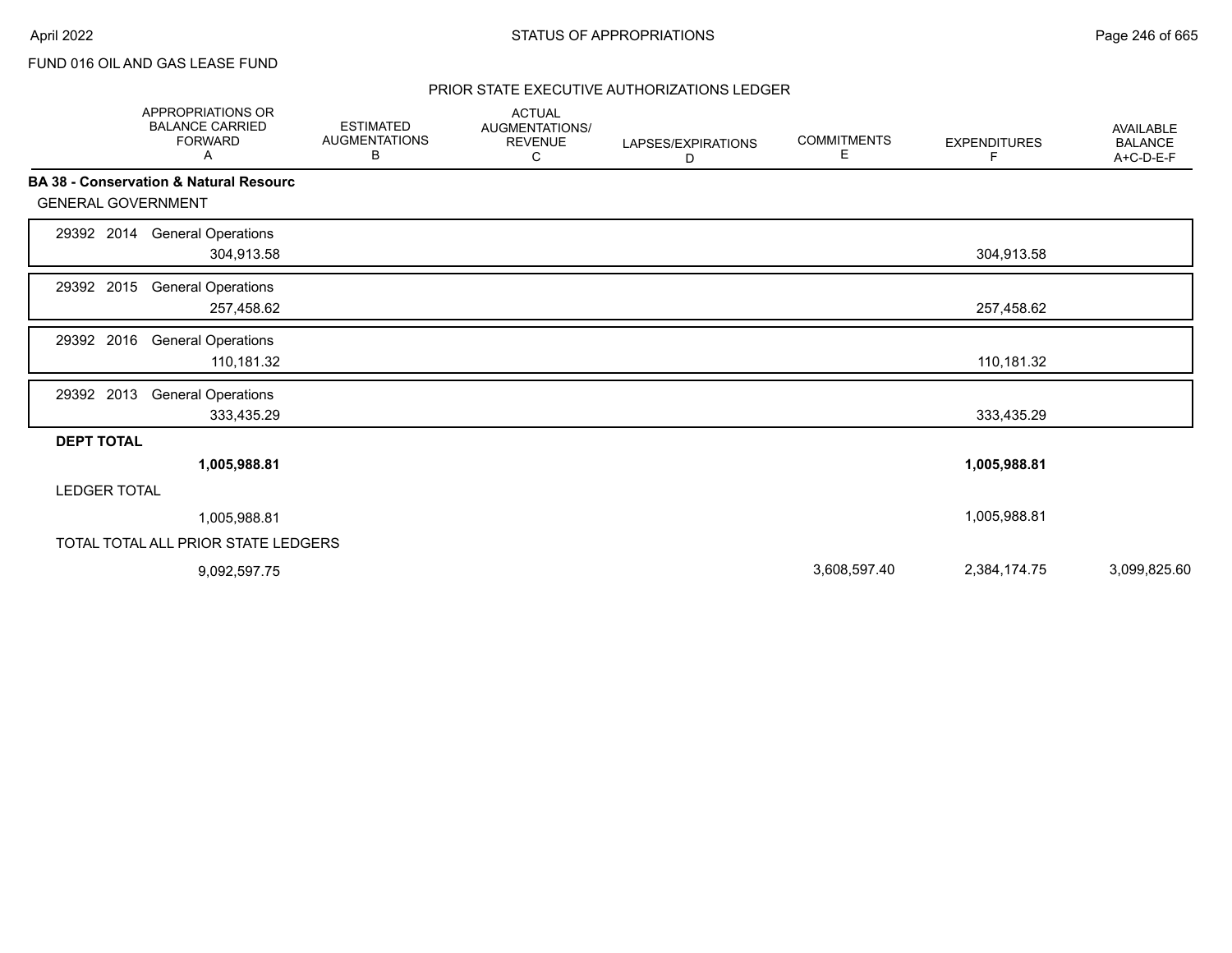# FUND 017 STATE TREASURY ARMORY FUND

## NON-BUDGETED LEDGER

|                     | APPROPRIATIONS OR<br><b>BALANCE CARRIED</b><br><b>FORWARD</b><br>A | <b>ESTIMATED</b><br><b>AUGMENTATIONS</b><br>В | <b>ACTUAL</b><br>AUGMENTATIONS/<br><b>REVENUE</b><br>С | LAPSES/EXPIRATIONS<br>D | <b>COMMITMENTS</b> | <b>EXPENDITURES</b> | AVAILABLE<br><b>BALANCE</b><br>A+C-D-E-F |
|---------------------|--------------------------------------------------------------------|-----------------------------------------------|--------------------------------------------------------|-------------------------|--------------------|---------------------|------------------------------------------|
|                     | <b>BA 13 - Military &amp; Veterans Affairs</b>                     |                                               |                                                        |                         |                    |                     |                                          |
|                     | <b>GENERAL GOVERNMENT</b>                                          |                                               |                                                        |                         |                    |                     |                                          |
| 2021<br>50079       | Capital Expenditures-Armories                                      |                                               |                                                        |                         |                    |                     |                                          |
|                     |                                                                    |                                               |                                                        |                         | 312,760.20         | 503.574.34          | $-816,334.54$                            |
| <b>DEPT TOTAL</b>   |                                                                    |                                               |                                                        |                         |                    |                     |                                          |
|                     |                                                                    |                                               |                                                        |                         | 312,760.20         | 503,574.34          | $-816,334.54$                            |
| <b>LEDGER TOTAL</b> |                                                                    |                                               |                                                        |                         |                    |                     |                                          |
|                     |                                                                    |                                               |                                                        |                         | 312.760.20         | 503.574.34          | -816.334.54                              |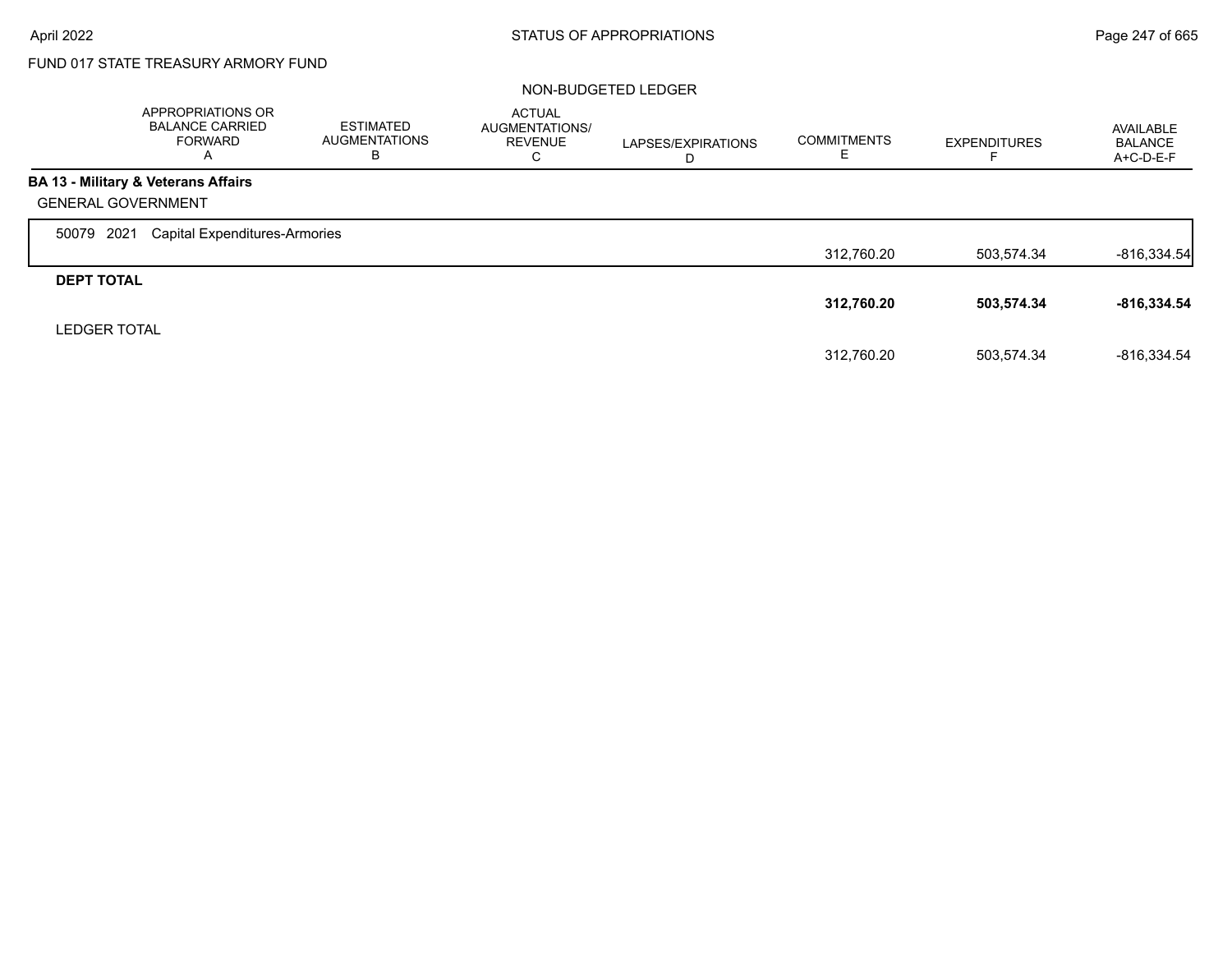# FUND 018 HISTORICAL PRESERVATION FUND

# CURRENT STATE EXECUTIVE AUTHORIZATIONS LEDGER

|                             | APPROPRIATIONS OR<br><b>BALANCE CARRIED</b><br><b>FORWARD</b><br>A | <b>ESTIMATED</b><br><b>AUGMENTATIONS</b><br>B | <b>ACTUAL</b><br>AUGMENTATIONS/<br><b>REVENUE</b><br>С | LAPSES/EXPIRATIONS<br>D | <b>COMMITMENTS</b><br>Ε | <b>EXPENDITURES</b> | <b>AVAILABLE</b><br><b>BALANCE</b><br>A+C-D-E-F |
|-----------------------------|--------------------------------------------------------------------|-----------------------------------------------|--------------------------------------------------------|-------------------------|-------------------------|---------------------|-------------------------------------------------|
|                             | <b>BA 30 - Historical &amp; Museum Commission</b>                  |                                               |                                                        |                         |                         |                     |                                                 |
| <b>GRANTS AND SUBSIDIES</b> |                                                                    |                                               |                                                        |                         |                         |                     |                                                 |
| 2021<br>20465               | <b>General Operations</b>                                          |                                               |                                                        |                         |                         |                     |                                                 |
|                             | 1,267,000.00                                                       |                                               |                                                        |                         | 50,000.00               | 474,746.31          | 742,253.69                                      |
| <b>DEPT TOTAL</b>           |                                                                    |                                               |                                                        |                         |                         |                     |                                                 |
|                             | 1,267,000.00                                                       |                                               |                                                        |                         | 50,000.00               | 474,746.31          | 742,253.69                                      |
| <b>LEDGER TOTAL</b>         |                                                                    |                                               |                                                        |                         |                         |                     |                                                 |
|                             | 1,267,000.00                                                       |                                               |                                                        |                         | 50,000.00               | 474.746.31          | 742,253.69                                      |
|                             | TOTAL TOTAL ALL CURRENT STATE LEDGERS                              |                                               |                                                        |                         |                         |                     |                                                 |
|                             | 1,267,000.00                                                       |                                               |                                                        |                         | 50,000.00               | 474,746.31          | 742,253.69                                      |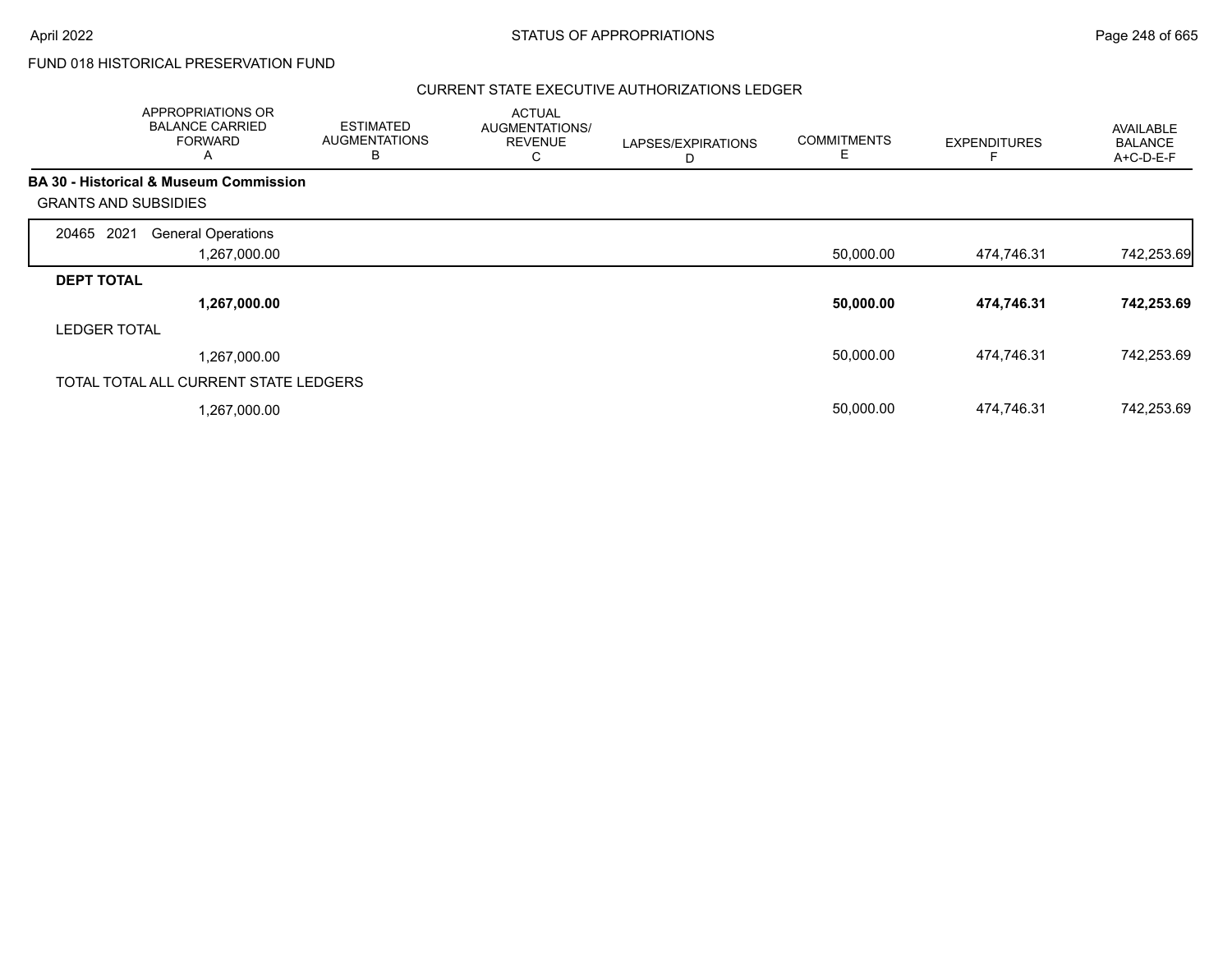# FUND 018 HISTORICAL PRESERVATION FUND

## PRIOR STATE EXECUTIVE AUTHORIZATIONS LEDGER

|                                  | APPROPRIATIONS OR<br><b>BALANCE CARRIED</b><br><b>FORWARD</b><br>A | <b>ESTIMATED</b><br><b>AUGMENTATIONS</b><br>В | <b>ACTUAL</b><br>AUGMENTATIONS/<br><b>REVENUE</b><br>C | LAPSES/EXPIRATIONS<br>D | <b>COMMITMENTS</b><br>Е | <b>EXPENDITURES</b><br>F | <b>AVAILABLE</b><br><b>BALANCE</b><br>A+C-D-E-F |
|----------------------------------|--------------------------------------------------------------------|-----------------------------------------------|--------------------------------------------------------|-------------------------|-------------------------|--------------------------|-------------------------------------------------|
| <b>BA 81 - Executive Offices</b> |                                                                    |                                               |                                                        |                         |                         |                          |                                                 |
| <b>GENERAL GOVERNMENT</b>        |                                                                    |                                               |                                                        |                         |                         |                          |                                                 |
| 20495 2020                       | Transfer to the General Fund<br>4,000,000.00                       |                                               |                                                        |                         |                         |                          | 4,000,000.00                                    |
| <b>DEPT TOTAL</b>                |                                                                    |                                               |                                                        |                         |                         |                          |                                                 |
|                                  | 4,000,000.00                                                       |                                               |                                                        |                         |                         |                          | 4,000,000.00                                    |
| <b>GRANTS AND SUBSIDIES</b>      | <b>BA 30 - Historical &amp; Museum Commission</b>                  |                                               |                                                        |                         |                         |                          |                                                 |
| 20465 2020                       | <b>General Operations</b><br>1,265,695.94                          |                                               |                                                        |                         |                         | 11,788.93                | 1,253,907.01                                    |
| <b>DEPT TOTAL</b>                |                                                                    |                                               |                                                        |                         |                         |                          |                                                 |
|                                  | 1,265,695.94                                                       |                                               |                                                        |                         |                         | 11,788.93                | 1,253,907.01                                    |
| <b>LEDGER TOTAL</b>              |                                                                    |                                               |                                                        |                         |                         |                          |                                                 |
|                                  | 5,265,695.94                                                       |                                               |                                                        |                         |                         | 11,788.93                | 5,253,907.01                                    |
|                                  | TOTAL TOTAL ALL PRIOR STATE LEDGERS                                |                                               |                                                        |                         |                         |                          |                                                 |
|                                  | 5,265,695.94                                                       |                                               |                                                        |                         |                         | 11,788.93                | 5,253,907.01                                    |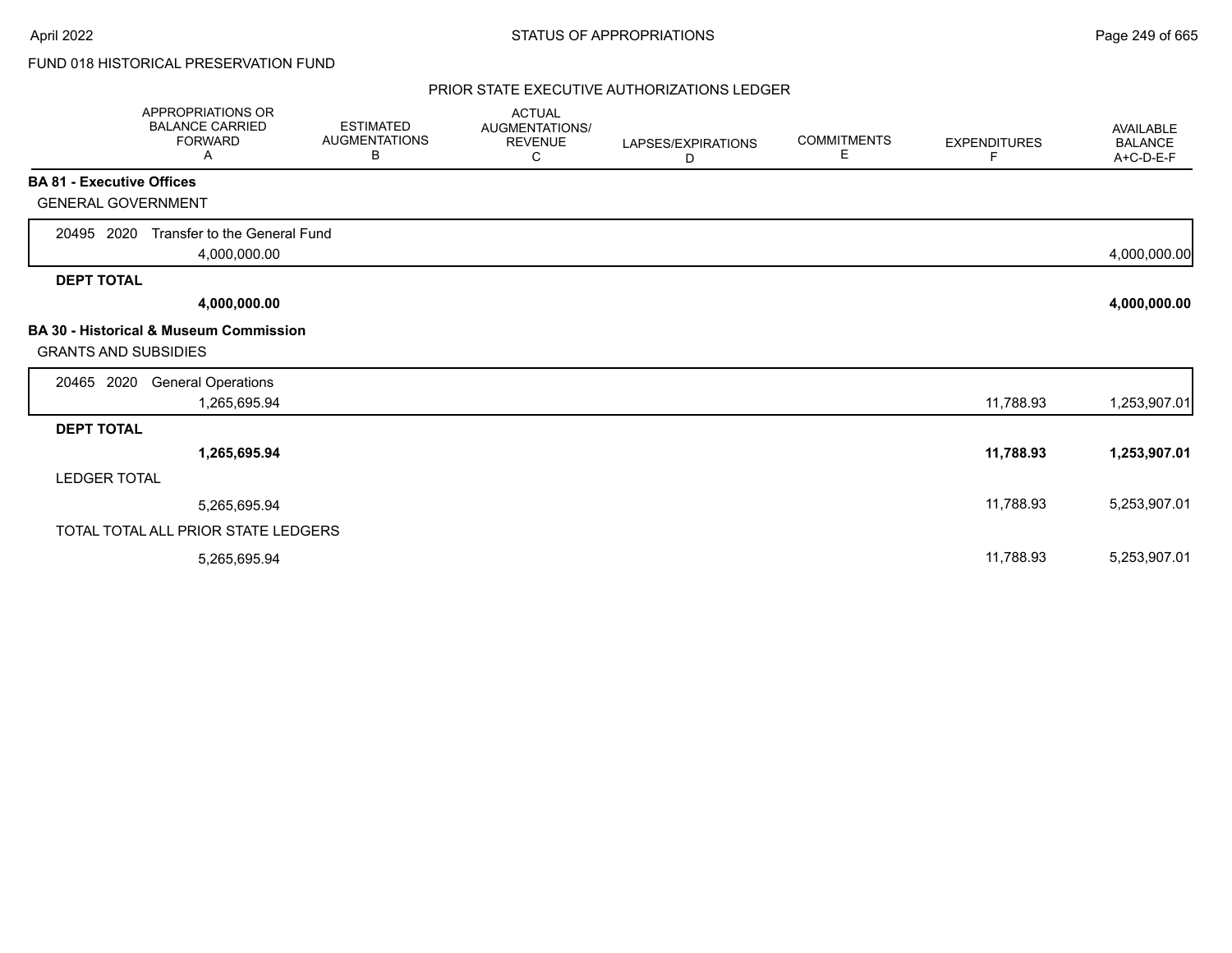# FUND 018 HISTORICAL PRESERVATION FUND

## RESTRICTED REVENUE LEDGER

|                             | APPROPRIATIONS OR<br><b>BALANCE CARRIED</b><br><b>FORWARD</b><br>Α | <b>ESTIMATED</b><br><b>AUGMENTATIONS</b><br>В | <b>ACTUAL</b><br>AUGMENTATIONS/<br><b>REVENUE</b><br>С | LAPSES/EXPIRATIONS<br>D | <b>COMMITMENTS</b><br>E | <b>EXPENDITURES</b> | <b>AVAILABLE</b><br><b>BALANCE</b><br>A+C-D-E-F |
|-----------------------------|--------------------------------------------------------------------|-----------------------------------------------|--------------------------------------------------------|-------------------------|-------------------------|---------------------|-------------------------------------------------|
|                             | <b>BA 30 - Historical &amp; Museum Commission</b>                  |                                               |                                                        |                         |                         |                     |                                                 |
| <b>GENERAL GOVERNMENT</b>   |                                                                    |                                               |                                                        |                         |                         |                     |                                                 |
| 60057<br>2021               | Deaccession of Collections                                         |                                               |                                                        |                         |                         |                     |                                                 |
|                             | 317,963.19                                                         |                                               | 5,111.00                                               |                         |                         | 2,324.17            | 320,750.02                                      |
| <b>GRANTS AND SUBSIDIES</b> |                                                                    |                                               |                                                        |                         |                         |                     |                                                 |
| 60463<br>2021               | Mitigation and Special Projects                                    |                                               |                                                        |                         |                         |                     |                                                 |
|                             | 3,784,301.68                                                       |                                               |                                                        |                         | 762,887.17              | 623,646.33          | 2,397,768.18                                    |
| <b>DEPT TOTAL</b>           |                                                                    |                                               |                                                        |                         |                         |                     |                                                 |
|                             | 4,102,264.87                                                       |                                               | 5,111.00                                               |                         | 762,887.17              | 625,970.50          | 2,718,518.20                                    |
| <b>LEDGER TOTAL</b>         |                                                                    |                                               |                                                        |                         |                         |                     |                                                 |
|                             | 4,102,264.87                                                       |                                               | 5,111.00                                               |                         | 762,887.17              | 625,970.50          | 2,718,518.20                                    |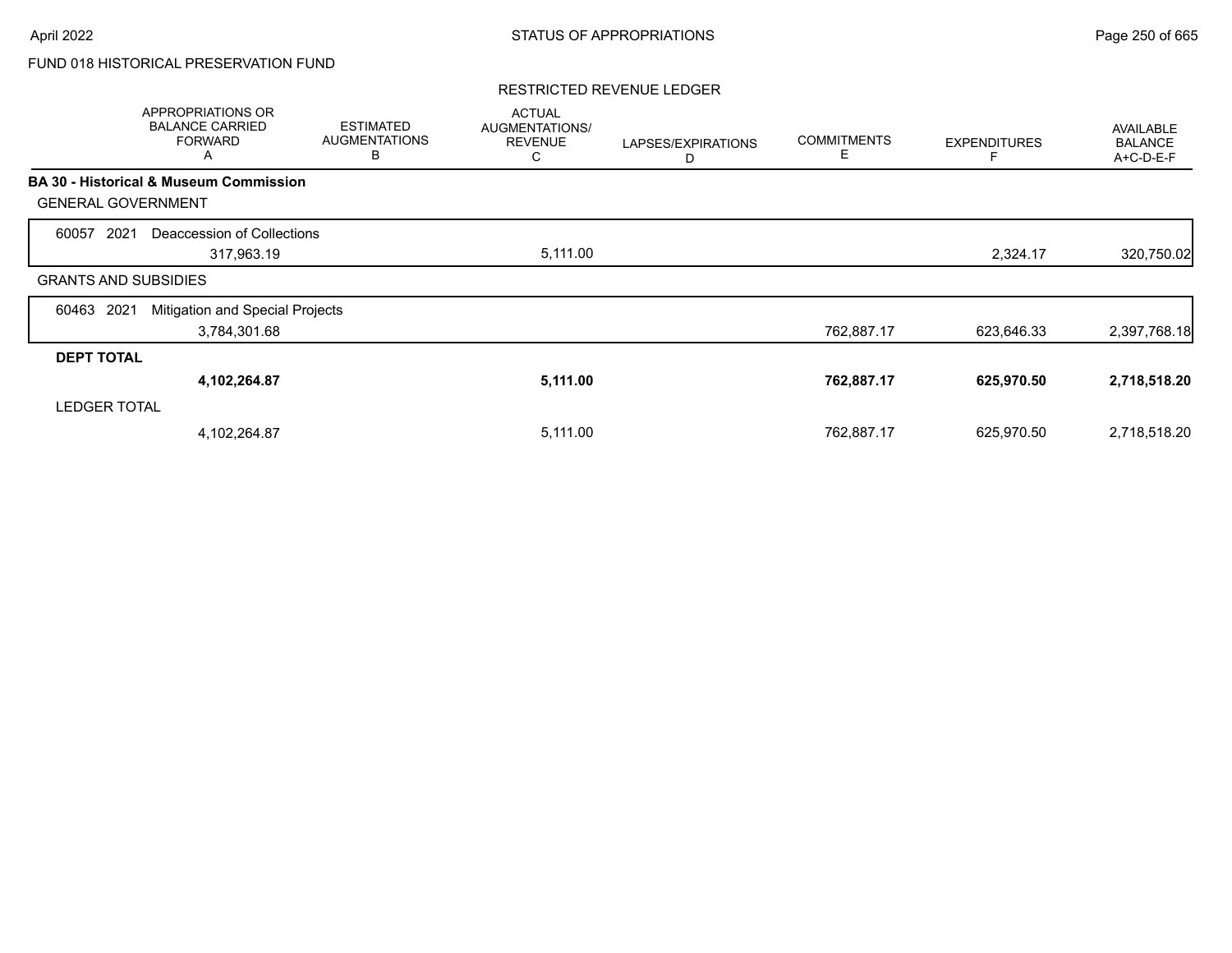# FUND 019 PENNSYLVANIA INFRASTRUCTURE BANK

## CURRENT STATE EXECUTIVE AUTHORIZATIONS LEDGER

|                               | APPROPRIATIONS OR<br><b>BALANCE CARRIED</b><br><b>FORWARD</b><br>$\mathsf{A}$ | <b>ESTIMATED</b><br><b>AUGMENTATIONS</b><br>B | <b>ACTUAL</b><br>AUGMENTATIONS/<br><b>REVENUE</b><br>С | LAPSES/EXPIRATIONS<br>D | <b>COMMITMENTS</b><br>Е | <b>EXPENDITURES</b> | <b>AVAILABLE</b><br><b>BALANCE</b><br>A+C-D-E-F |
|-------------------------------|-------------------------------------------------------------------------------|-----------------------------------------------|--------------------------------------------------------|-------------------------|-------------------------|---------------------|-------------------------------------------------|
| <b>BA 78 - Transportation</b> |                                                                               |                                               |                                                        |                         |                         |                     |                                                 |
| <b>GRANTS AND SUBSIDIES</b>   |                                                                               |                                               |                                                        |                         |                         |                     |                                                 |
| 20186 2021                    | Infrastruct Bnk Lns                                                           |                                               |                                                        |                         |                         |                     |                                                 |
|                               | 42,000,000.00                                                                 |                                               |                                                        |                         | 4,773,247.43            | 16,117,162.23       | 21,109,590.34                                   |
| <b>DEPT TOTAL</b>             |                                                                               |                                               |                                                        |                         |                         |                     |                                                 |
|                               | 42,000,000.00                                                                 |                                               |                                                        |                         | 4,773,247.43            | 16, 117, 162. 23    | 21,109,590.34                                   |
| <b>LEDGER TOTAL</b>           |                                                                               |                                               |                                                        |                         |                         |                     |                                                 |
|                               | 42,000,000.00                                                                 |                                               |                                                        |                         | 4,773,247.43            | 16,117,162.23       | 21,109,590.34                                   |
|                               | TOTAL TOTAL ALL CURRENT STATE LEDGERS                                         |                                               |                                                        |                         |                         |                     |                                                 |
|                               | 42,000,000.00                                                                 |                                               |                                                        |                         | 4,773,247.43            | 16,117,162.23       | 21,109,590.34                                   |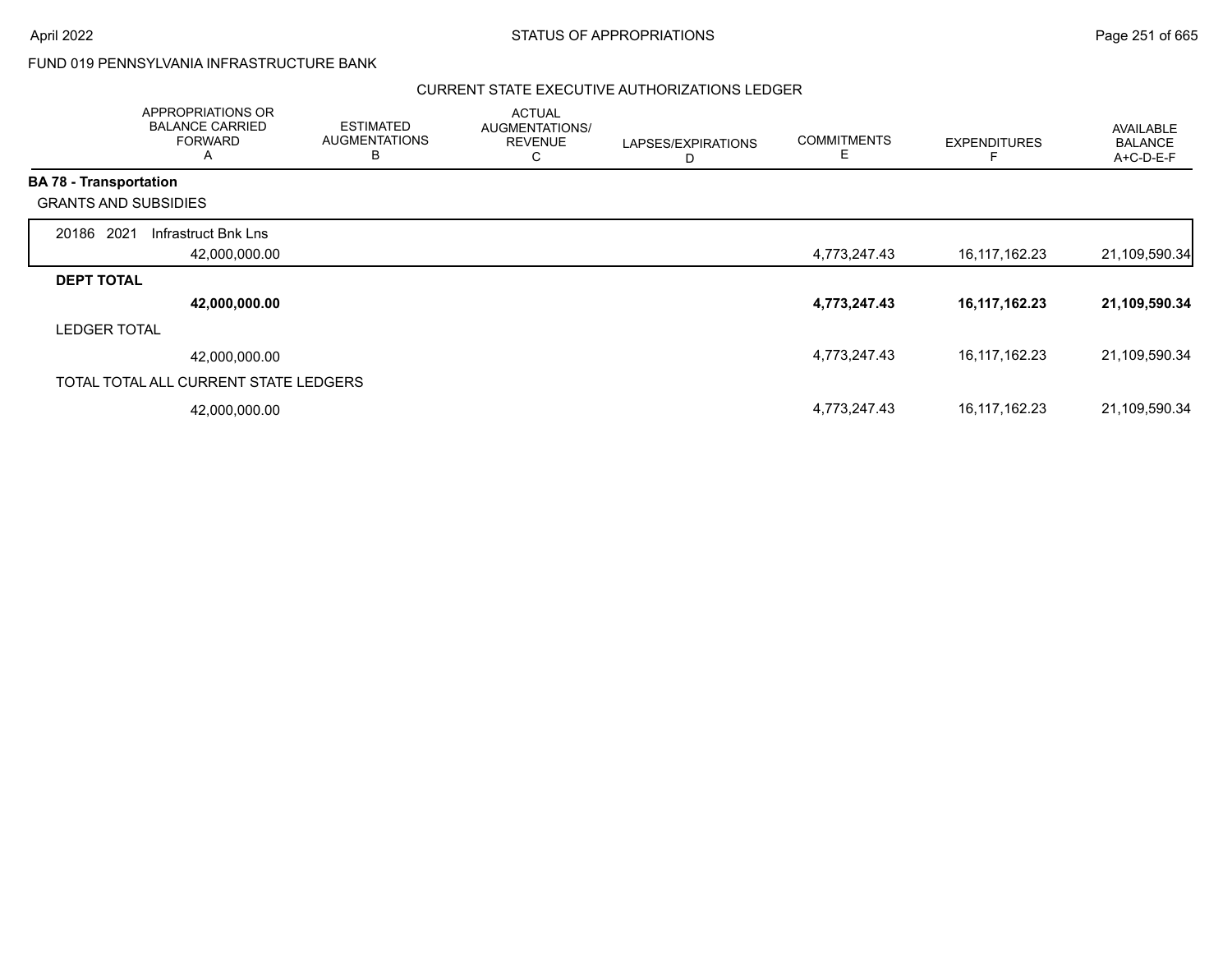# FUND 019 PENNSYLVANIA INFRASTRUCTURE BANK

# PRIOR STATE EXECUTIVE AUTHORIZATIONS LEDGER

|                   | APPROPRIATIONS OR<br><b>BALANCE CARRIED</b><br><b>FORWARD</b><br>A | <b>ESTIMATED</b><br><b>AUGMENTATIONS</b><br>B | <b>ACTUAL</b><br>AUGMENTATIONS/<br><b>REVENUE</b><br>С | LAPSES/EXPIRATIONS<br>D | <b>COMMITMENTS</b><br>Е | <b>EXPENDITURES</b> | AVAILABLE<br><b>BALANCE</b><br>A+C-D-E-F |
|-------------------|--------------------------------------------------------------------|-----------------------------------------------|--------------------------------------------------------|-------------------------|-------------------------|---------------------|------------------------------------------|
|                   | <b>BA 78 - Transportation</b>                                      |                                               |                                                        |                         |                         |                     |                                          |
|                   | <b>GRANTS AND SUBSIDIES</b>                                        |                                               |                                                        |                         |                         |                     |                                          |
| 20186             | 2019<br>Infrastruct Bnk Lns                                        |                                               |                                                        |                         |                         |                     |                                          |
|                   | 1,341,899.00                                                       |                                               |                                                        |                         |                         |                     | 1,341,899.00                             |
| 20186 2020        | Infrastruct Bnk Lns                                                |                                               |                                                        |                         |                         |                     |                                          |
|                   | 9,927,751.75                                                       |                                               |                                                        |                         |                         | 4,050,750.82        | 5,877,000.93                             |
| <b>DEPT TOTAL</b> |                                                                    |                                               |                                                        |                         |                         |                     |                                          |
|                   | 11,269,650.75                                                      |                                               |                                                        |                         |                         | 4,050,750.82        | 7,218,899.93                             |
|                   | <b>LEDGER TOTAL</b>                                                |                                               |                                                        |                         |                         |                     |                                          |
|                   | 11,269,650.75                                                      |                                               |                                                        |                         |                         | 4,050,750.82        | 7,218,899.93                             |
|                   | TOTAL TOTAL ALL PRIOR STATE LEDGERS                                |                                               |                                                        |                         |                         |                     |                                          |
|                   | 11,269,650.75                                                      |                                               |                                                        |                         |                         | 4,050,750.82        | 7,218,899.93                             |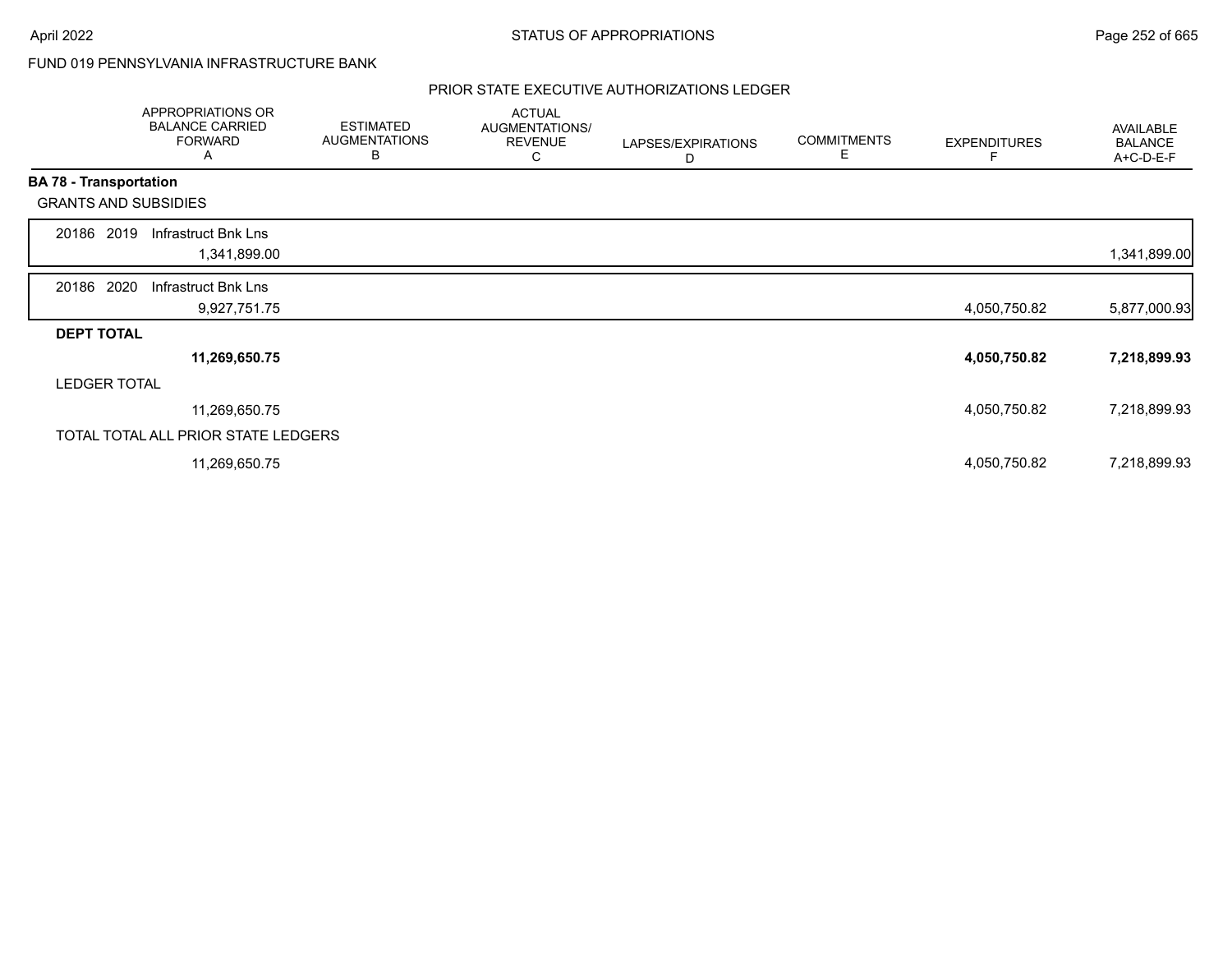| APPROPRIATIONS OR<br><b>BALANCE CARRIED</b><br><b>FORWARD</b><br>A | <b>ESTIMATED</b><br><b>AUGMENTATIONS</b><br>B | <b>ACTUAL</b><br>AUGMENTATIONS/<br><b>REVENUE</b><br>С | LAPSES/EXPIRATIONS<br>D | <b>COMMITMENTS</b><br>Е | <b>EXPENDITURES</b> | AVAILABLE<br><b>BALANCE</b><br>A+C-D-E-F |
|--------------------------------------------------------------------|-----------------------------------------------|--------------------------------------------------------|-------------------------|-------------------------|---------------------|------------------------------------------|
| <b>BA 35 - Environmental Protection</b>                            |                                               |                                                        |                         |                         |                     |                                          |
| <b>GENERAL GOVERNMENT</b>                                          |                                               |                                                        |                         |                         |                     |                                          |
| 20102 2021<br><b>General Operations</b>                            |                                               |                                                        |                         |                         |                     |                                          |
| 4,999,000.00                                                       |                                               |                                                        |                         | 786,630.87              | 1,068,865.19        | 3,143,503.94                             |
| <b>DEPT TOTAL</b>                                                  |                                               |                                                        |                         |                         |                     |                                          |
| 4,999,000.00                                                       |                                               |                                                        |                         | 786,630.87              | 1,068,865.19        | 3,143,503.94                             |
| <b>LEDGER TOTAL</b>                                                |                                               |                                                        |                         |                         |                     |                                          |
| 4,999,000.00                                                       |                                               |                                                        |                         | 786,630.87              | 1,068,865.19        | 3,143,503.94                             |
| TOTAL TOTAL ALL CURRENT STATE LEDGERS                              |                                               |                                                        |                         |                         |                     |                                          |
| 4,999,000.00                                                       |                                               |                                                        |                         | 786,630.87              | 1,068,865.19        | 3,143,503.94                             |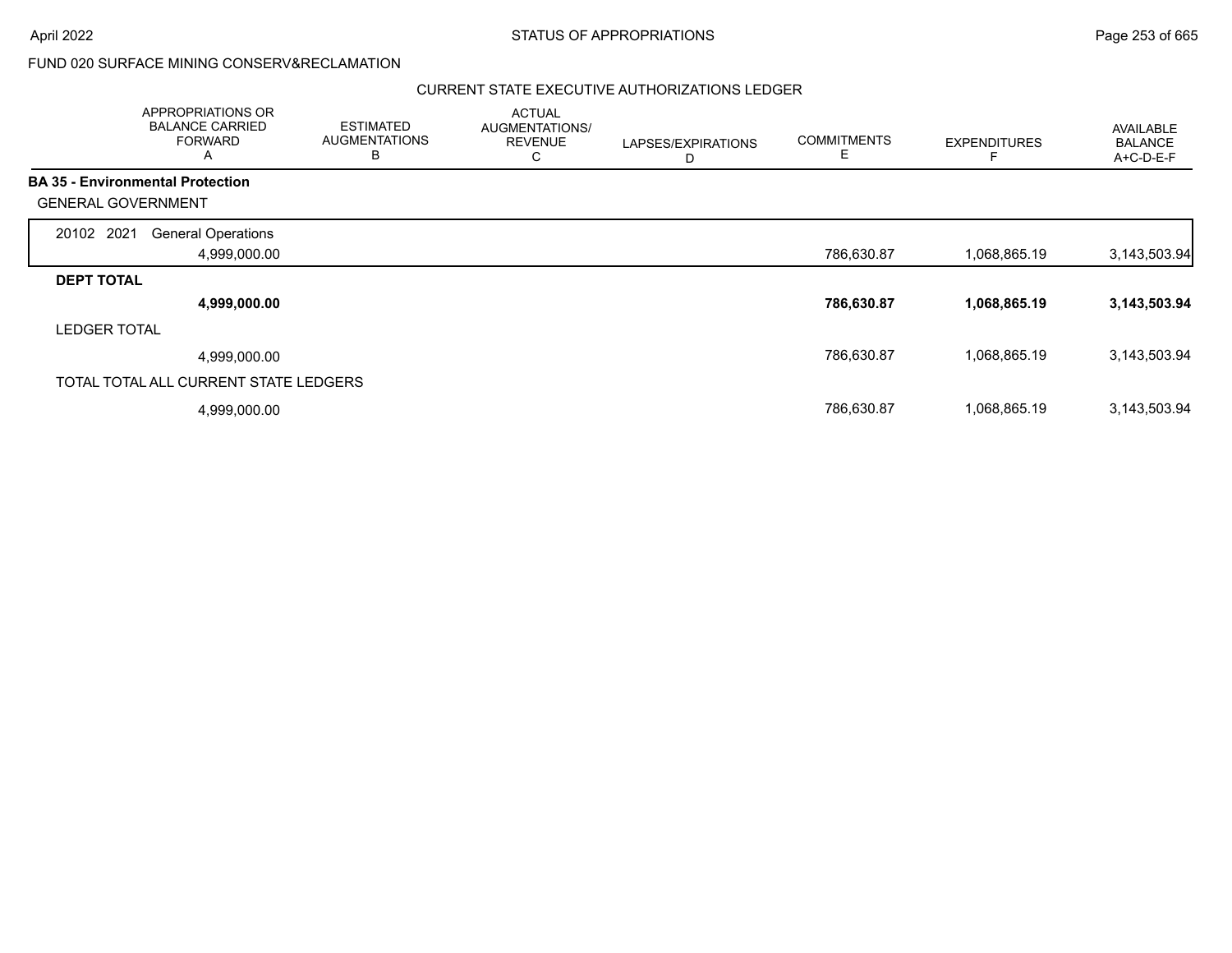|                           | <b>APPROPRIATIONS OR</b><br><b>BALANCE CARRIED</b><br><b>FORWARD</b><br>Α | <b>ESTIMATED</b><br><b>AUGMENTATIONS</b><br>В | <b>ACTUAL</b><br>AUGMENTATIONS/<br><b>REVENUE</b><br>C | LAPSES/EXPIRATIONS<br>D | <b>COMMITMENTS</b><br>Е | <b>EXPENDITURES</b><br>F | <b>AVAILABLE</b><br><b>BALANCE</b><br>A+C-D-E-F |
|---------------------------|---------------------------------------------------------------------------|-----------------------------------------------|--------------------------------------------------------|-------------------------|-------------------------|--------------------------|-------------------------------------------------|
|                           | <b>BA 35 - Environmental Protection</b>                                   |                                               |                                                        |                         |                         |                          |                                                 |
| <b>GENERAL GOVERNMENT</b> |                                                                           |                                               |                                                        |                         |                         |                          |                                                 |
| 20102 2018                | <b>General Operations</b><br>51,163.91                                    |                                               |                                                        |                         |                         |                          | 51,163.91                                       |
| 2019<br>20102             | <b>General Operations</b><br>279,006.85                                   |                                               |                                                        |                         | 55,236.85               |                          | 223,770.00                                      |
| 20102 2020                | <b>General Operations</b><br>3,256,786.51                                 |                                               |                                                        |                         | 92,449.71               | 550,750.84               | 2,613,585.96                                    |
| <b>DEPT TOTAL</b>         |                                                                           |                                               |                                                        |                         |                         |                          |                                                 |
|                           | 3,586,957.27                                                              |                                               |                                                        |                         | 147,686.56              | 550,750.84               | 2,888,519.87                                    |
| <b>LEDGER TOTAL</b>       |                                                                           |                                               |                                                        |                         |                         |                          |                                                 |
|                           | 3,586,957.27                                                              |                                               |                                                        |                         | 147,686.56              | 550,750.84               | 2,888,519.87                                    |
|                           | TOTAL TOTAL ALL PRIOR STATE LEDGERS                                       |                                               |                                                        |                         |                         |                          |                                                 |
|                           | 3,586,957.27                                                              |                                               |                                                        |                         | 147,686.56              | 550,750.84               | 2,888,519.87                                    |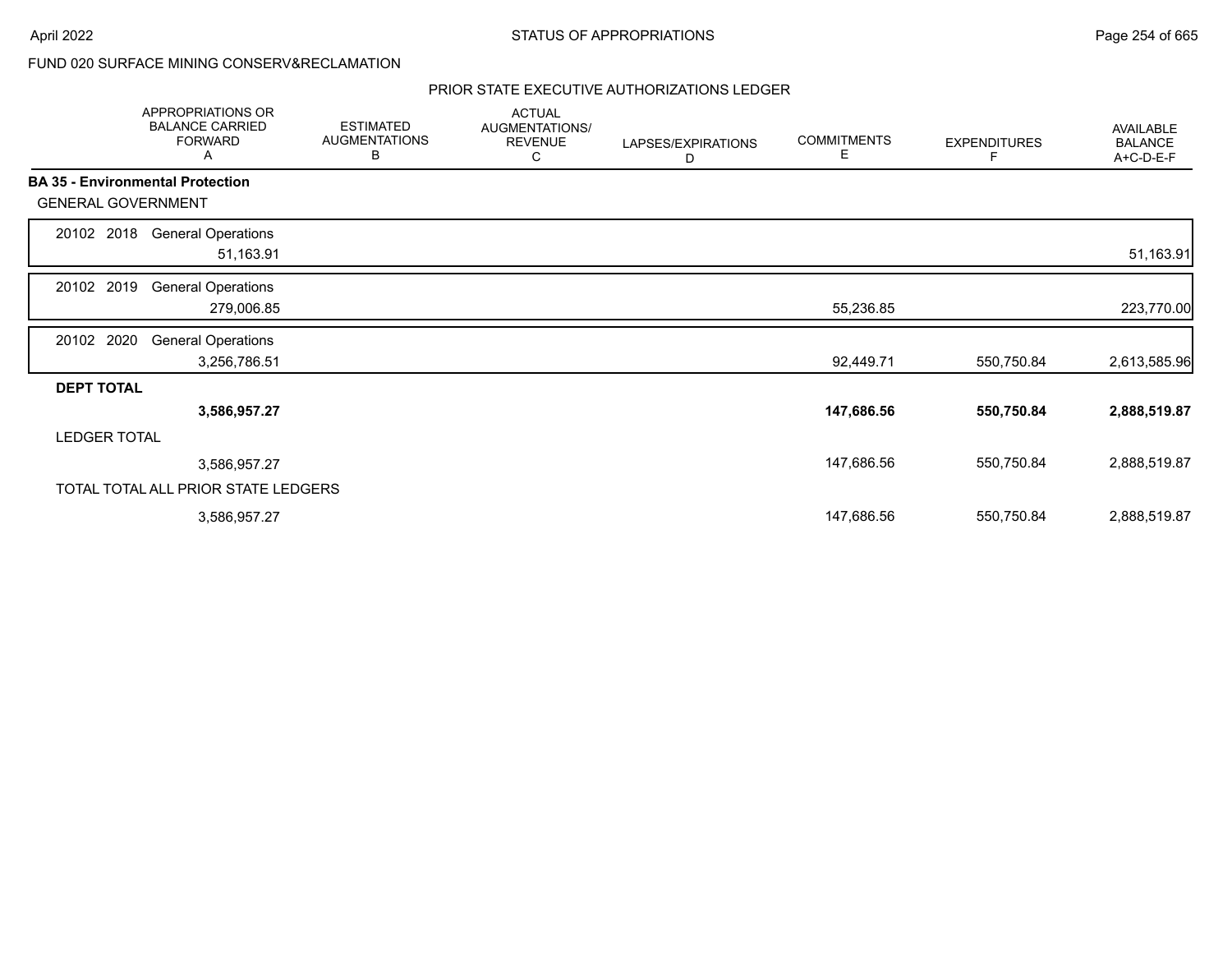### RESTRICTED RECEIPTS LEDGER

|                           | <b>APPROPRIATIONS OR</b><br><b>BALANCE CARRIED</b><br>FORWARD<br>A | <b>ESTIMATED</b><br><b>AUGMENTATIONS</b><br>В | <b>ACTUAL</b><br><b>AUGMENTATIONS/</b><br><b>REVENUE</b><br>С | LAPSES/EXPIRATIONS<br>D | <b>COMMITMENTS</b> | <b>EXPENDITURES</b><br>ᆮ | AVAILABLE<br><b>BALANCE</b><br>A+C-D-E-F |
|---------------------------|--------------------------------------------------------------------|-----------------------------------------------|---------------------------------------------------------------|-------------------------|--------------------|--------------------------|------------------------------------------|
|                           | <b>BA 35 - Environmental Protection</b>                            |                                               |                                                               |                         |                    |                          |                                          |
| <b>GENERAL GOVERNMENT</b> |                                                                    |                                               |                                                               |                         |                    |                          |                                          |
| 2021<br>40050             | Trust Account for CO                                               |                                               |                                                               |                         |                    |                          |                                          |
|                           | 9,781,806.56                                                       |                                               | 2,097,555.28                                                  |                         |                    | 12,400.00                | 11,866,961.84                            |
| <b>DEPT TOTAL</b>         |                                                                    |                                               |                                                               |                         |                    |                          |                                          |
|                           | 9,781,806.56                                                       |                                               | 2,097,555.28                                                  |                         |                    | 12,400.00                | 11,866,961.84                            |
| <b>LEDGER TOTAL</b>       |                                                                    |                                               |                                                               |                         |                    |                          |                                          |
|                           | 9,781,806.56                                                       |                                               | 2,097,555.28                                                  |                         |                    | 12.400.00                | 11,866,961.84                            |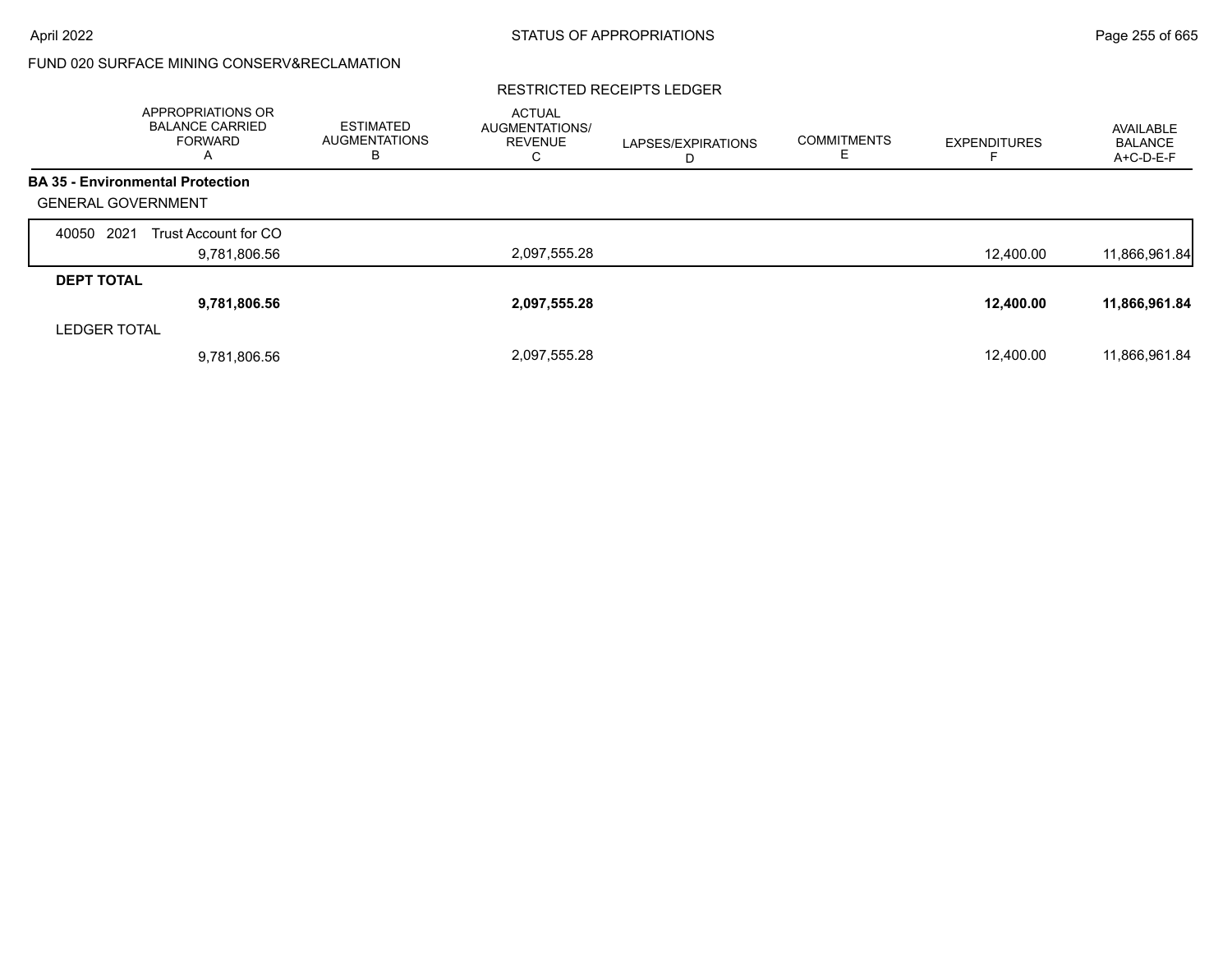# RESTRICTED REVENUE LEDGER

|                     | <b>APPROPRIATIONS OR</b><br><b>BALANCE CARRIED</b><br><b>FORWARD</b><br>A | <b>ESTIMATED</b><br><b>AUGMENTATIONS</b><br>В | <b>ACTUAL</b><br>AUGMENTATIONS/<br><b>REVENUE</b><br>С | LAPSES/EXPIRATIONS<br>D | <b>COMMITMENTS</b><br>Е | <b>EXPENDITURES</b><br>F. | <b>AVAILABLE</b><br><b>BALANCE</b><br>A+C-D-E-F |
|---------------------|---------------------------------------------------------------------------|-----------------------------------------------|--------------------------------------------------------|-------------------------|-------------------------|---------------------------|-------------------------------------------------|
|                     | <b>BA 35 - Environmental Protection</b>                                   |                                               |                                                        |                         |                         |                           |                                                 |
|                     | <b>GENERAL GOVERNMENT</b>                                                 |                                               |                                                        |                         |                         |                           |                                                 |
| 60085               | 2021<br>Forestering or Reclaiming Land                                    |                                               |                                                        |                         |                         |                           |                                                 |
|                     | 17,793,364.01                                                             |                                               | 206,276.86                                             |                         | 47,326.22               | 60,723.71                 | 17,891,590.94                                   |
| 60087               | 2021<br>Mine Reclamation Released Bonds                                   |                                               |                                                        |                         |                         |                           |                                                 |
|                     | 2,410,517.26                                                              |                                               |                                                        |                         | 53,857.04               | 23,291.01                 | 2,333,369.21                                    |
| 60178 2021          | Alternative Bond System Deficit Closeout                                  |                                               |                                                        |                         |                         |                           |                                                 |
|                     | 1,897,148.67                                                              |                                               |                                                        |                         | 18,256.78               | 26,478.09                 | 1,852,413.80                                    |
| 60251               | 2021<br><b>Reclamation Fee O&amp;M Trust Account</b>                      |                                               |                                                        |                         |                         |                           |                                                 |
|                     | 3,954,995.08                                                              |                                               | 280,049.09                                             |                         | 1,568,759.72            | 466,008.43                | 2,200,276.02                                    |
| 2021<br>60252       | ABS Legacy Sites Trust Account                                            |                                               |                                                        |                         |                         |                           |                                                 |
|                     | 6,111,541.59                                                              |                                               | 3,352.23                                               |                         |                         |                           | 6,114,893.82                                    |
| 60349               | 2021                                                                      | LandReclamationFinancialGuaranteeAccount      |                                                        |                         |                         |                           |                                                 |
|                     | 16,917,365.61                                                             |                                               | 541,924.63                                             |                         |                         |                           | 17,459,290.24                                   |
| <b>DEPT TOTAL</b>   |                                                                           |                                               |                                                        |                         |                         |                           |                                                 |
|                     | 49,084,932.22                                                             |                                               | 1,031,602.81                                           |                         | 1,688,199.76            | 576,501.24                | 47,851,834.03                                   |
| <b>LEDGER TOTAL</b> |                                                                           |                                               |                                                        |                         |                         |                           |                                                 |
|                     | 49,084,932.22                                                             |                                               | 1,031,602.81                                           |                         | 1,688,199.76            | 576,501.24                | 47,851,834.03                                   |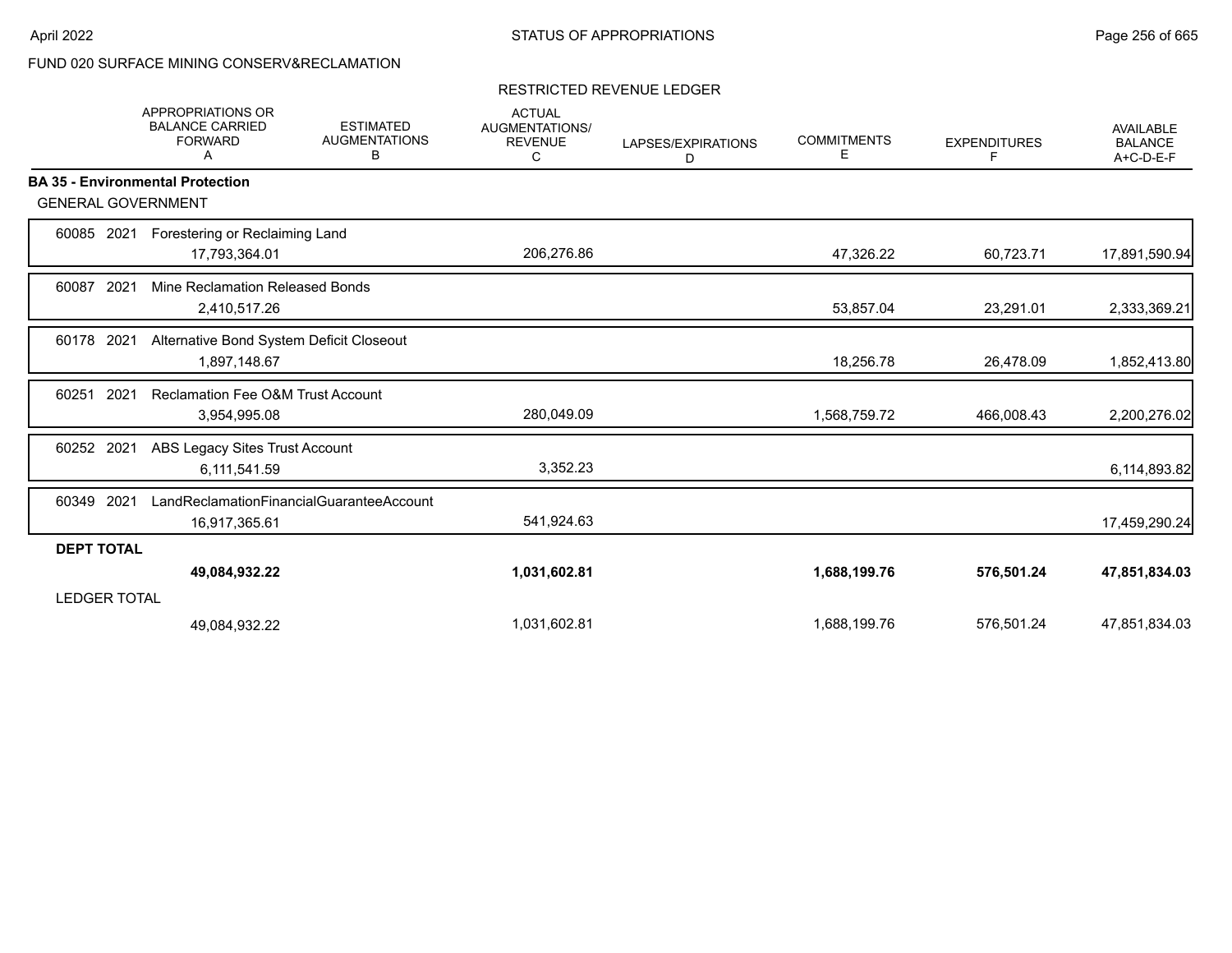# FUND 021 SPECIAL ADMINISTRATION FUND

|                     | APPROPRIATIONS OR<br><b>BALANCE CARRIED</b><br><b>FORWARD</b><br>A | <b>ESTIMATED</b><br><b>AUGMENTATIONS</b><br>B | <b>ACTUAL</b><br>AUGMENTATIONS/<br><b>REVENUE</b><br>С | LAPSES/EXPIRATIONS<br>D | <b>COMMITMENTS</b><br>Е | <b>EXPENDITURES</b> | <b>AVAILABLE</b><br><b>BALANCE</b><br>A+C-D-E-F |
|---------------------|--------------------------------------------------------------------|-----------------------------------------------|--------------------------------------------------------|-------------------------|-------------------------|---------------------|-------------------------------------------------|
|                     | BA 12 - Labor & Industry                                           |                                               |                                                        |                         |                         |                     |                                                 |
|                     | <b>GENERAL GOVERNMENT</b>                                          |                                               |                                                        |                         |                         |                     |                                                 |
| 20436 2021          | Administration of UnemploymentComp-State<br>28,000,000.00          |                                               |                                                        |                         | 16,975,105.06           | 6,037,549.34        | 4,987,345.60                                    |
| <b>DEPT TOTAL</b>   |                                                                    |                                               |                                                        |                         |                         |                     |                                                 |
|                     | 28,000,000.00                                                      |                                               |                                                        |                         | 16,975,105.06           | 6,037,549.34        | 4,987,345.60                                    |
| <b>LEDGER TOTAL</b> |                                                                    |                                               |                                                        |                         |                         |                     |                                                 |
|                     | 28,000,000.00                                                      |                                               |                                                        |                         | 16,975,105.06           | 6,037,549.34        | 4,987,345.60                                    |
|                     | TOTAL TOTAL ALL CURRENT STATE LEDGERS                              |                                               |                                                        |                         |                         |                     |                                                 |
|                     | 28,000,000.00                                                      |                                               |                                                        |                         | 16,975,105.06           | 6,037,549.34        | 4,987,345.60                                    |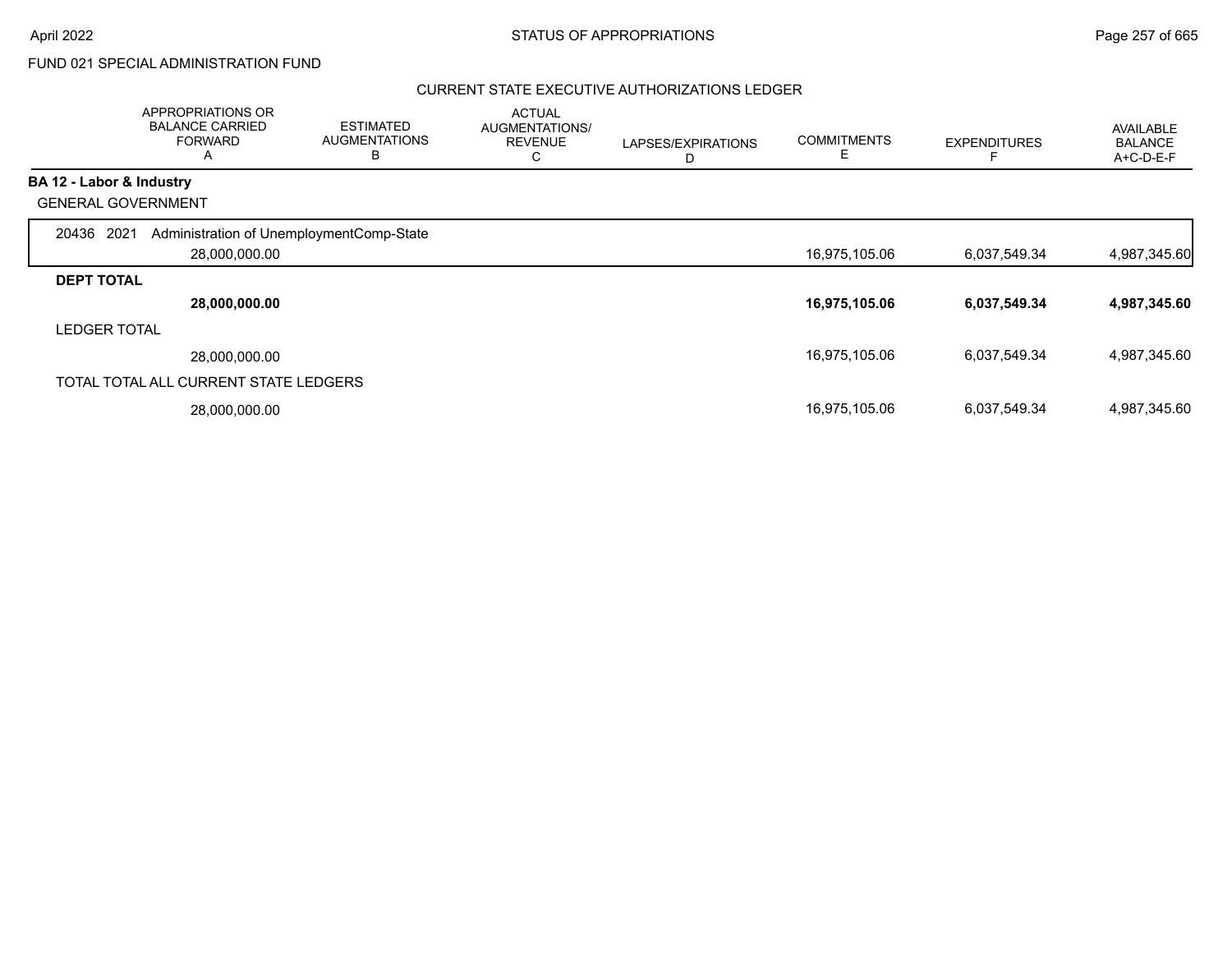# FUND 021 SPECIAL ADMINISTRATION FUND

|                   | APPROPRIATIONS OR<br><b>BALANCE CARRIED</b><br><b>FORWARD</b><br>Α | <b>ESTIMATED</b><br><b>AUGMENTATIONS</b><br>В | <b>ACTUAL</b><br>AUGMENTATIONS/<br><b>REVENUE</b><br>С | LAPSES/EXPIRATIONS<br>D | <b>COMMITMENTS</b><br>Е | <b>EXPENDITURES</b> | AVAILABLE<br><b>BALANCE</b><br>A+C-D-E-F |
|-------------------|--------------------------------------------------------------------|-----------------------------------------------|--------------------------------------------------------|-------------------------|-------------------------|---------------------|------------------------------------------|
|                   | BA 12 - Labor & Industry                                           |                                               |                                                        |                         |                         |                     |                                          |
|                   | <b>GENERAL GOVERNMENT</b>                                          |                                               |                                                        |                         |                         |                     |                                          |
| 20436 2019        | Administration of UnemploymentComp-State<br>459,086.63             |                                               |                                                        |                         |                         |                     | 459,086.63                               |
| 20436 2020        | Administration of UnemploymentComp-State                           |                                               |                                                        |                         |                         |                     |                                          |
|                   | 5,059,071.66                                                       |                                               |                                                        |                         | 375,000.00              | 2,469,045.65        | 2,215,026.01                             |
| <b>DEPT TOTAL</b> |                                                                    |                                               |                                                        |                         |                         |                     |                                          |
|                   | 5,518,158.29                                                       |                                               |                                                        |                         | 375,000.00              | 2,469,045.65        | 2,674,112.64                             |
|                   | <b>LEDGER TOTAL</b>                                                |                                               |                                                        |                         |                         |                     |                                          |
|                   | 5,518,158.29                                                       |                                               |                                                        |                         | 375,000.00              | 2,469,045.65        | 2,674,112.64                             |
|                   | TOTAL TOTAL ALL PRIOR STATE LEDGERS                                |                                               |                                                        |                         |                         |                     |                                          |
|                   | 5,518,158.29                                                       |                                               |                                                        |                         | 375,000.00              | 2,469,045.65        | 2,674,112.64                             |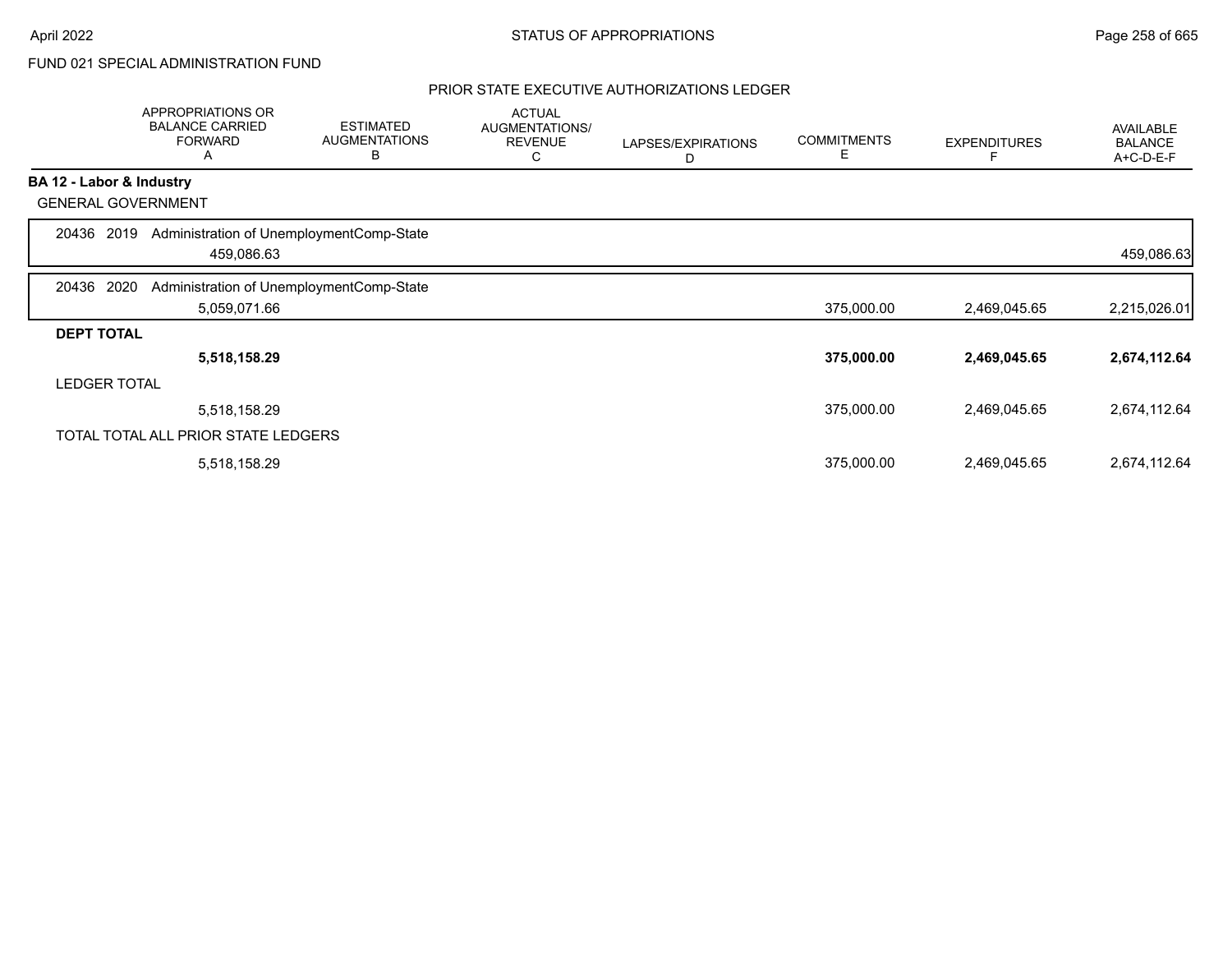Г

# FUND 021 SPECIAL ADMINISTRATION FUND

|                           | APPROPRIATIONS OR<br><b>BALANCE CARRIED</b><br><b>FORWARD</b><br>A | <b>ESTIMATED</b><br><b>AUGMENTATIONS</b><br>в | <b>ACTUAL</b><br><b>AUGMENTATIONS/</b><br><b>REVENUE</b><br>C | LAPSES/EXPIRATIONS<br>D | <b>COMMITMENTS</b><br>ᄂ | <b>EXPENDITURES</b> | AVAILABLE<br>BALANCE<br>A+C-D-E-F |
|---------------------------|--------------------------------------------------------------------|-----------------------------------------------|---------------------------------------------------------------|-------------------------|-------------------------|---------------------|-----------------------------------|
| BA 12 - Labor & Industry  |                                                                    |                                               |                                                               |                         |                         |                     |                                   |
| <b>GENERAL GOVERNMENT</b> |                                                                    |                                               |                                                               |                         |                         |                     |                                   |
| 2021<br>50001             | Costs of Administration                                            |                                               |                                                               |                         |                         |                     |                                   |
|                           |                                                                    |                                               |                                                               |                         | 3,000,000.00            |                     | $-3,000,000.00$                   |
| <b>DEPT TOTAL</b>         |                                                                    |                                               |                                                               |                         |                         |                     |                                   |
|                           |                                                                    |                                               |                                                               |                         | 3,000,000.00            |                     | $-3,000,000.00$                   |
| <b>LEDGER TOTAL</b>       |                                                                    |                                               |                                                               |                         |                         |                     |                                   |
|                           |                                                                    |                                               |                                                               |                         | 3,000,000.00            |                     | $-3,000,000.00$                   |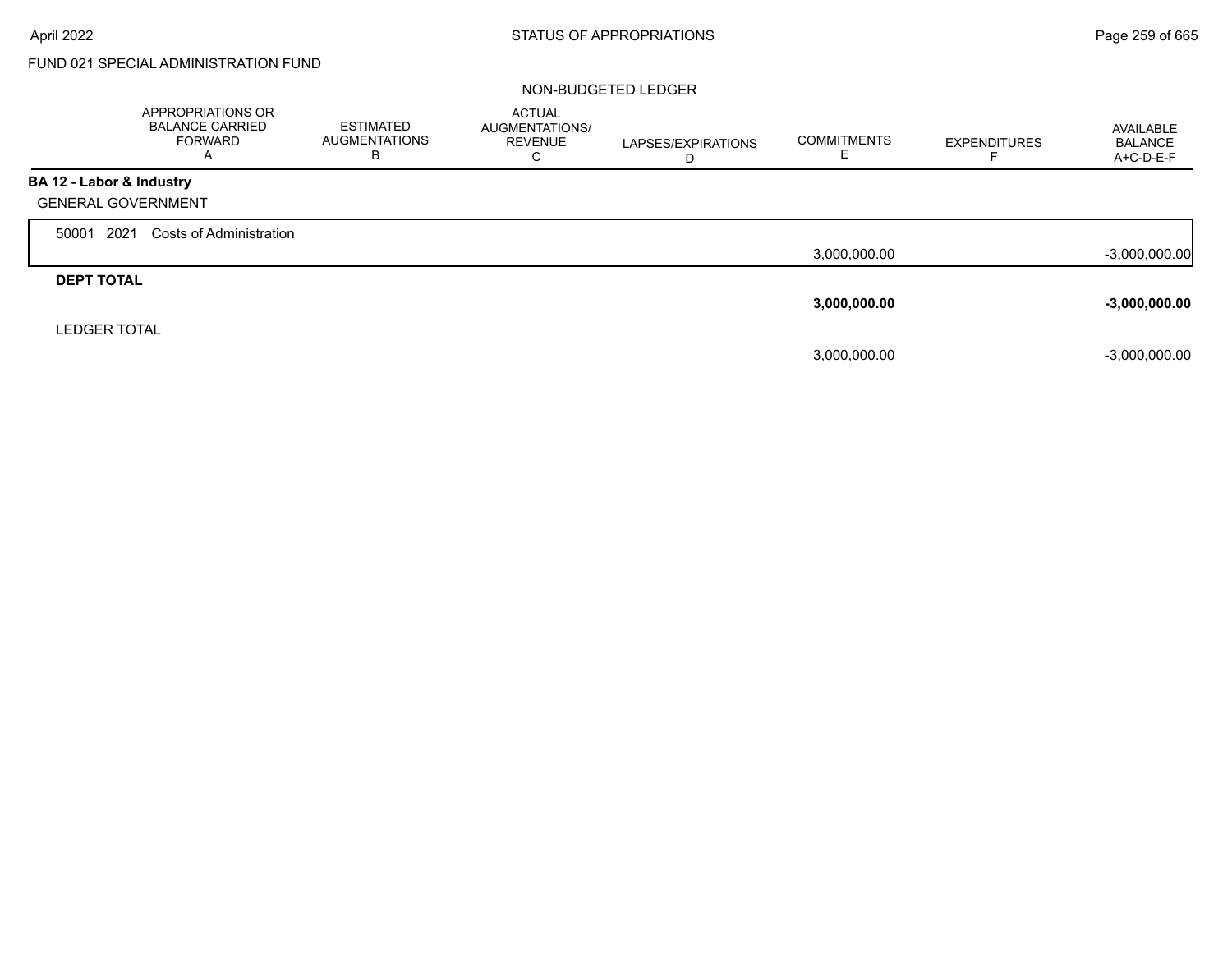$\Gamma$ 

# FUND 022 CAPITOL RESTORATION TRUST FUND

|                                 | APPROPRIATIONS OR<br><b>BALANCE CARRIED</b><br><b>FORWARD</b><br>A | ESTIMATED<br><b>AUGMENTATIONS</b><br>В | <b>ACTUAL</b><br>AUGMENTATIONS/<br><b>REVENUE</b><br>C | LAPSES/EXPIRATIONS<br>D | <b>COMMITMENTS</b> | <b>EXPENDITURES</b> | AVAILABLE<br><b>BALANCE</b><br>$A+C-D-E-F$ |
|---------------------------------|--------------------------------------------------------------------|----------------------------------------|--------------------------------------------------------|-------------------------|--------------------|---------------------|--------------------------------------------|
| <b>BA 15 - General Services</b> |                                                                    |                                        |                                                        |                         |                    |                     |                                            |
|                                 | <b>GENERAL GOVERNMENT</b>                                          |                                        |                                                        |                         |                    |                     |                                            |
| 50012 2021                      | <b>Capitol Restoration Trust Fund</b>                              |                                        |                                                        |                         |                    |                     |                                            |
|                                 |                                                                    |                                        |                                                        |                         |                    | $-5.24$             | 5.24                                       |
| <b>DEPT TOTAL</b>               |                                                                    |                                        |                                                        |                         |                    |                     |                                            |
|                                 |                                                                    |                                        |                                                        |                         |                    | $-5.24$             | 5.24                                       |
| <b>LEDGER TOTAL</b>             |                                                                    |                                        |                                                        |                         |                    |                     |                                            |
|                                 |                                                                    |                                        |                                                        |                         |                    | $-5.24$             | 5.24                                       |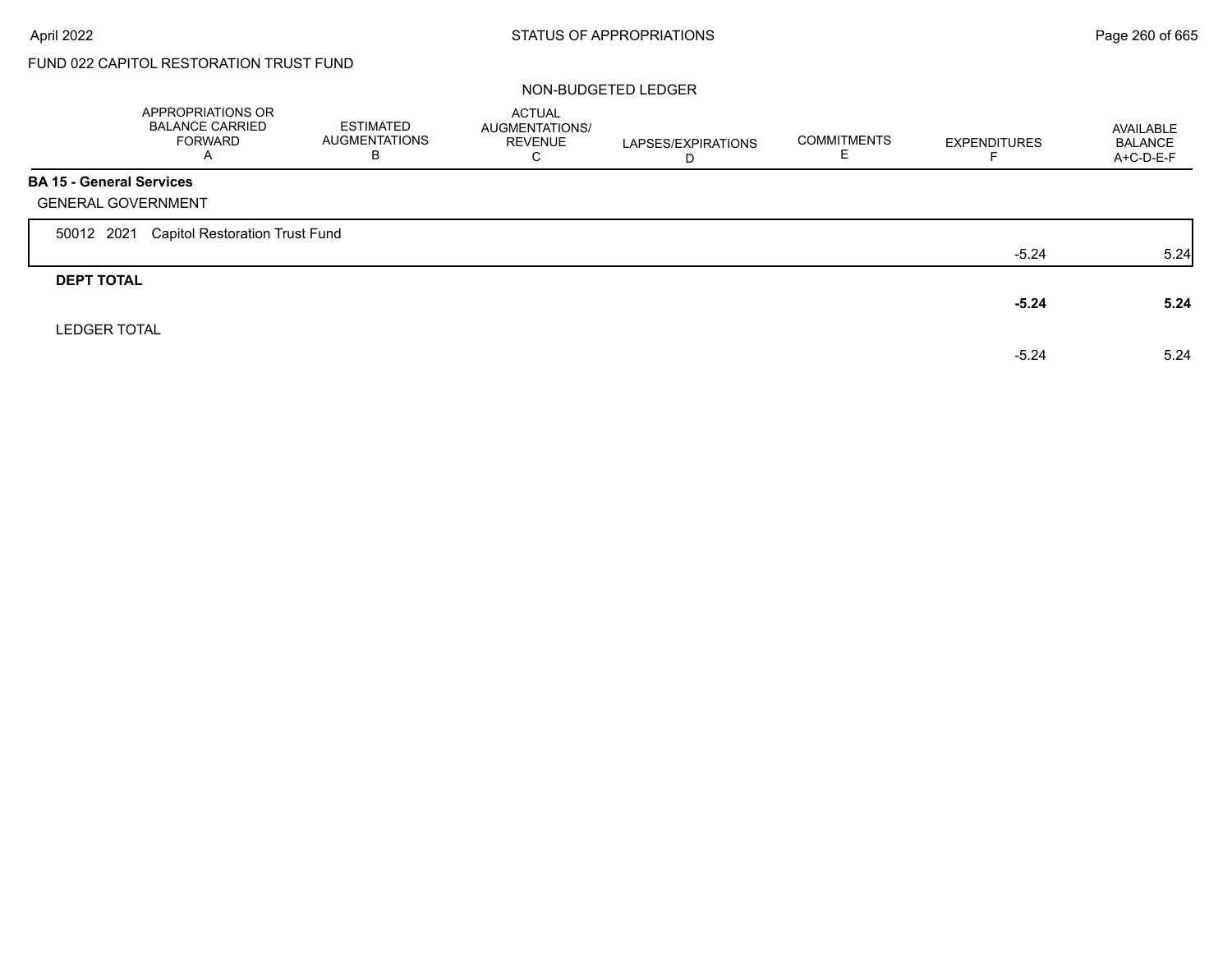# FUND 023 VOCATIONAL REHABILITATION FUND

|                           | <b>APPROPRIATIONS OR</b><br><b>BALANCE CARRIED</b><br><b>FORWARD</b><br>A | <b>ESTIMATED</b><br><b>AUGMENTATIONS</b><br>В | <b>ACTUAL</b><br>AUGMENTATIONS/<br><b>REVENUE</b><br>С | LAPSES/EXPIRATIONS<br>D | <b>COMMITMENTS</b><br>E | <b>EXPENDITURES</b> | AVAILABLE<br><b>BALANCE</b><br>A+C-D-E-F |
|---------------------------|---------------------------------------------------------------------------|-----------------------------------------------|--------------------------------------------------------|-------------------------|-------------------------|---------------------|------------------------------------------|
| BA 12 - Labor & Industry  |                                                                           |                                               |                                                        |                         |                         |                     |                                          |
| <b>GENERAL GOVERNMENT</b> |                                                                           |                                               |                                                        |                         |                         |                     |                                          |
| 2021<br>20006             | <b>General Operations</b>                                                 |                                               |                                                        |                         |                         |                     |                                          |
|                           | 47,942,000.00                                                             |                                               | 220.00                                                 |                         | 4,141,357.06            | 32,617,249.79       | 11, 183, 613. 15                         |
| <b>DEPT TOTAL</b>         |                                                                           |                                               |                                                        |                         |                         |                     |                                          |
|                           | 47,942,000.00                                                             |                                               | 220.00                                                 |                         | 4,141,357.06            | 32,617,249.79       | 11,183,613.15                            |
| <b>LEDGER TOTAL</b>       |                                                                           |                                               |                                                        |                         |                         |                     |                                          |
|                           | 47,942,000.00                                                             |                                               | 220.00                                                 |                         | 4,141,357.06            | 32,617,249.79       | 11,183,613.15                            |
|                           | TOTAL TOTAL ALL CURRENT STATE LEDGERS                                     |                                               |                                                        |                         |                         |                     |                                          |
|                           | 47,942,000.00                                                             |                                               | 220.00                                                 |                         | 4,141,357.06            | 32,617,249.79       | 11,183,613.15                            |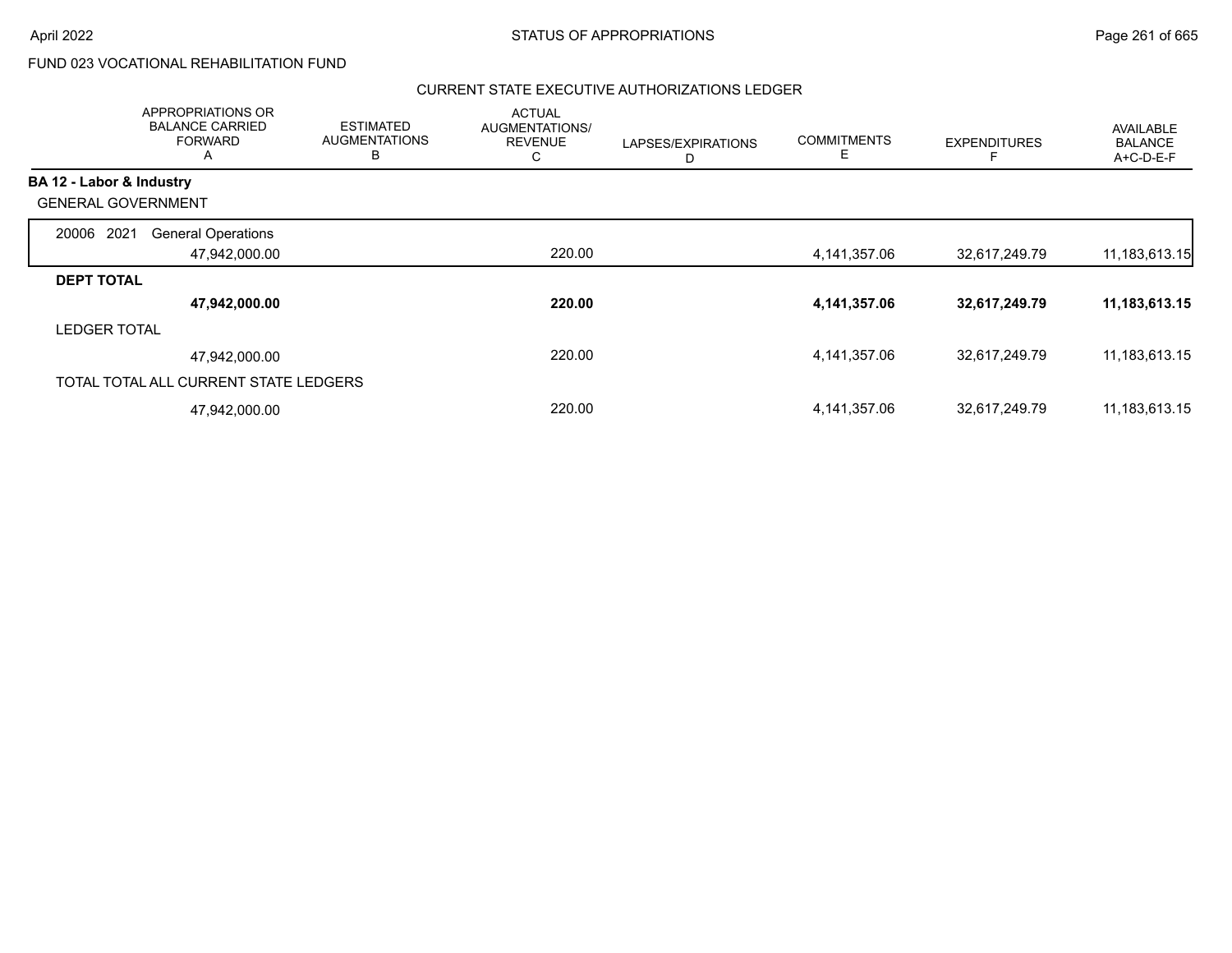# FUND 023 VOCATIONAL REHABILITATION FUND

|                           | APPROPRIATIONS OR<br><b>BALANCE CARRIED</b><br><b>FORWARD</b><br>Α | <b>ESTIMATED</b><br><b>AUGMENTATIONS</b><br>В | <b>ACTUAL</b><br>AUGMENTATIONS/<br><b>REVENUE</b><br>С | LAPSES/EXPIRATIONS<br>D | <b>COMMITMENTS</b><br>Е | <b>EXPENDITURES</b><br>F | <b>AVAILABLE</b><br><b>BALANCE</b><br>A+C-D-E-F |
|---------------------------|--------------------------------------------------------------------|-----------------------------------------------|--------------------------------------------------------|-------------------------|-------------------------|--------------------------|-------------------------------------------------|
| BA 12 - Labor & Industry  |                                                                    |                                               |                                                        |                         |                         |                          |                                                 |
| <b>GENERAL GOVERNMENT</b> |                                                                    |                                               |                                                        |                         |                         |                          |                                                 |
|                           | 20006 2014 General Operations                                      |                                               |                                                        |                         | 1,470.65                | $-1,943.17$              | 472.52                                          |
| 20006 2015                | <b>General Operations</b>                                          |                                               |                                                        |                         |                         | $-889.09$                | 889.09                                          |
| 20006 2016                | <b>General Operations</b><br>29.09                                 |                                               |                                                        |                         |                         | $-1,662.23$              | 1,691.32                                        |
| 20006 2017                | <b>General Operations</b><br>45.37                                 |                                               |                                                        |                         |                         | $-2,776.29$              | 2,821.66                                        |
| 20006 2018                | <b>General Operations</b>                                          |                                               |                                                        |                         |                         | $-991.66$                | 991.66                                          |
| 20006 2019                | <b>General Operations</b><br>85,322.58                             |                                               |                                                        |                         | 214.06                  | $-1,354.67$              | 86,463.19                                       |
| 20006 2020                | <b>General Operations</b><br>27,607,661.29                         |                                               |                                                        |                         | 2,029,665.26            | 15,529,790.38            | 10,048,205.65                                   |
| <b>DEPT TOTAL</b>         | 27,693,058.33                                                      |                                               |                                                        |                         | 2,031,349.97            | 15,520,173.27            | 10,141,535.09                                   |
| <b>LEDGER TOTAL</b>       |                                                                    |                                               |                                                        |                         |                         |                          |                                                 |
|                           | 27,693,058.33                                                      |                                               |                                                        |                         | 2,031,349.97            | 15,520,173.27            | 10,141,535.09                                   |
|                           | TOTAL TOTAL ALL PRIOR STATE LEDGERS                                |                                               |                                                        |                         |                         |                          |                                                 |
|                           | 27,693,058.33                                                      |                                               |                                                        |                         | 2,031,349.97            | 15,520,173.27            | 10,141,535.09                                   |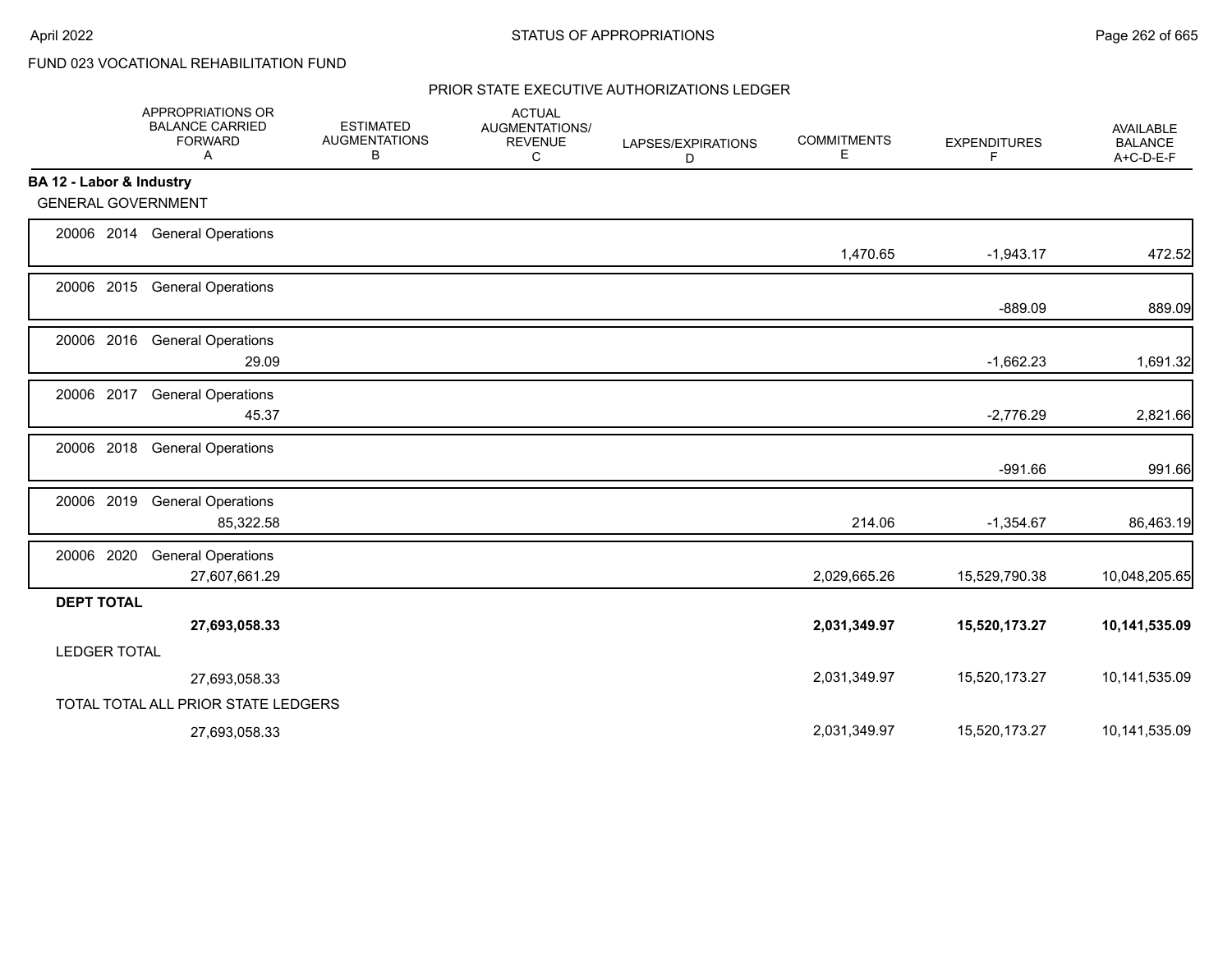# FUND 024 PHARMACEUTICAL ASSISTANCE FUND

|                             | <b>APPROPRIATIONS OR</b><br><b>BALANCE CARRIED</b><br><b>FORWARD</b><br>A | <b>ESTIMATED</b><br><b>AUGMENTATIONS</b><br>в | <b>ACTUAL</b><br>AUGMENTATIONS/<br><b>REVENUE</b><br>С | LAPSES/EXPIRATIONS<br>D | <b>COMMITMENTS</b><br>Е | <b>EXPENDITURES</b> | AVAILABLE<br><b>BALANCE</b><br>A+C-D-E-F |
|-----------------------------|---------------------------------------------------------------------------|-----------------------------------------------|--------------------------------------------------------|-------------------------|-------------------------|---------------------|------------------------------------------|
| BA 10 - Aging               |                                                                           |                                               |                                                        |                         |                         |                     |                                          |
| <b>GENERAL GOVERNMENT</b>   |                                                                           |                                               |                                                        |                         |                         |                     |                                          |
| 2021<br>20316               | Administration of PACE<br>1,224,000.00                                    |                                               |                                                        |                         | 14,846.56               | 945,603.29          | 263,550.15                               |
| <b>GRANTS AND SUBSIDIES</b> |                                                                           |                                               |                                                        |                         |                         |                     |                                          |
| 2021<br>20233               | <b>PACE Contracted Services</b><br>137,698,000.00                         | 790,000.00                                    | 594,056.33                                             |                         | 7,335,096.55            | 93,833,467.65       | 37, 123, 492. 13                         |
| <b>DEPT TOTAL</b>           |                                                                           |                                               |                                                        |                         |                         |                     |                                          |
|                             | 138,922,000.00                                                            | 790,000.00                                    | 594,056.33                                             |                         | 7,349,943.11            | 94,779,070.94       | 37,387,042.28                            |
| <b>LEDGER TOTAL</b>         |                                                                           |                                               |                                                        |                         |                         |                     |                                          |
|                             | 138,922,000.00                                                            | 790,000.00                                    | 594,056.33                                             |                         | 7,349,943.11            | 94,779,070.94       | 37,387,042.28                            |
|                             | TOTAL TOTAL ALL CURRENT STATE LEDGERS                                     |                                               |                                                        |                         |                         |                     |                                          |
|                             | 138,922,000.00                                                            | 790,000.00                                    | 594,056.33                                             |                         | 7,349,943.11            | 94,779,070.94       | 37,387,042.28                            |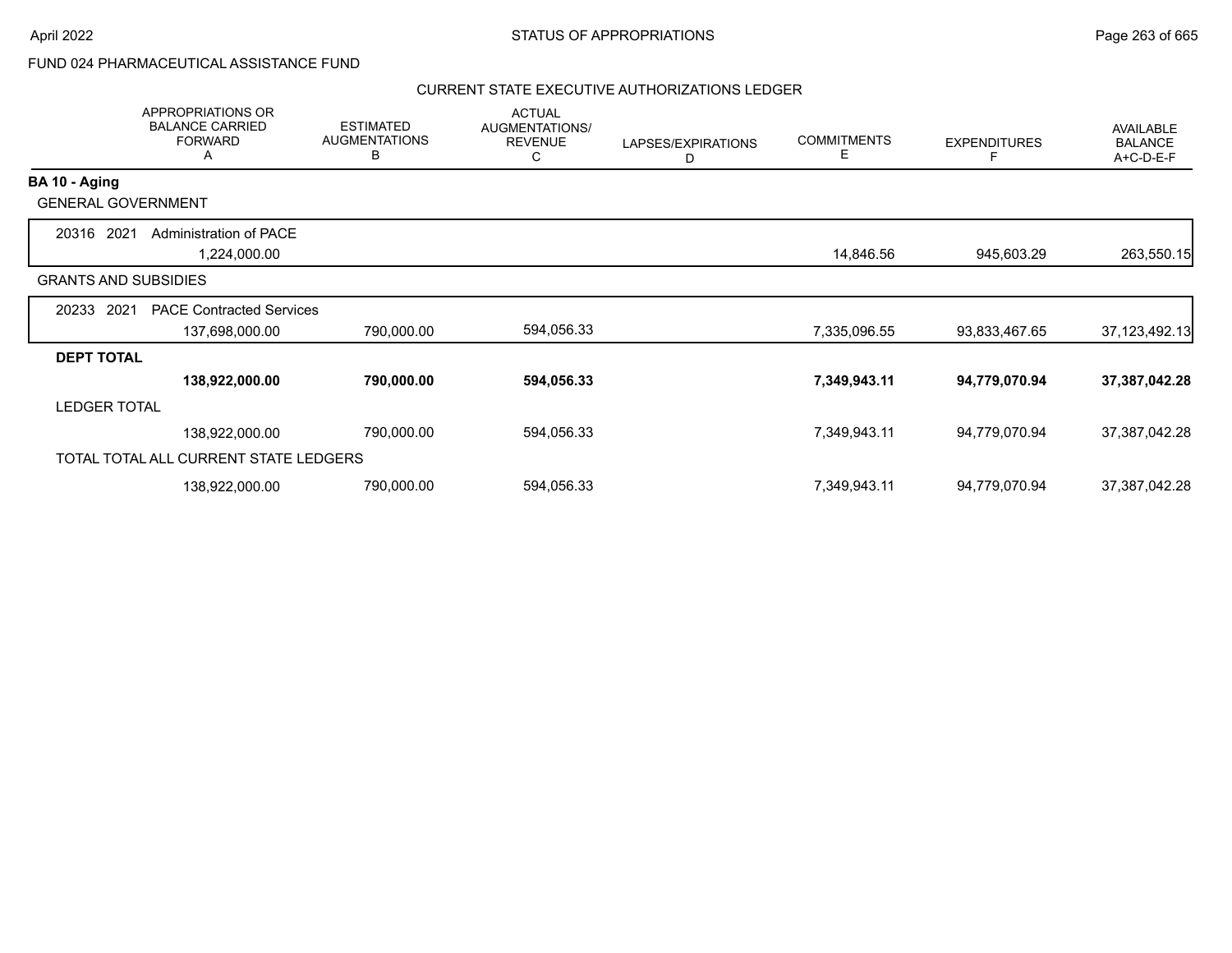# FUND 024 PHARMACEUTICAL ASSISTANCE FUND

|                             | <b>APPROPRIATIONS OR</b><br><b>BALANCE CARRIED</b><br><b>FORWARD</b><br>A | <b>ESTIMATED</b><br><b>AUGMENTATIONS</b><br>В | <b>ACTUAL</b><br>AUGMENTATIONS/<br><b>REVENUE</b><br>C | LAPSES/EXPIRATIONS<br>D | <b>COMMITMENTS</b><br>Е | <b>EXPENDITURES</b><br>F. | AVAILABLE<br><b>BALANCE</b><br>A+C-D-E-F |
|-----------------------------|---------------------------------------------------------------------------|-----------------------------------------------|--------------------------------------------------------|-------------------------|-------------------------|---------------------------|------------------------------------------|
| BA 10 - Aging               |                                                                           |                                               |                                                        |                         |                         |                           |                                          |
| <b>GENERAL GOVERNMENT</b>   |                                                                           |                                               |                                                        |                         |                         |                           |                                          |
| 20316 2020                  | Administration of PACE<br>114,485.03                                      |                                               |                                                        |                         |                         | 32,206.27                 | 82,278.76                                |
| <b>GRANTS AND SUBSIDIES</b> |                                                                           |                                               |                                                        |                         |                         |                           |                                          |
|                             | 20233 2019 PACE Contracted Services                                       |                                               |                                                        |                         |                         |                           |                                          |
|                             |                                                                           |                                               |                                                        |                         |                         | $-22,470.00$              | 22,470.00                                |
| 2020<br>20233               | <b>PACE Contracted Services</b>                                           |                                               |                                                        |                         |                         |                           |                                          |
|                             | 26,825,093.10                                                             |                                               |                                                        |                         |                         | 14,815,244.39             | 12,009,848.71                            |
| <b>DEPT TOTAL</b>           |                                                                           |                                               |                                                        |                         |                         |                           |                                          |
|                             | 26,939,578.13                                                             |                                               |                                                        |                         |                         | 14,824,980.66             | 12,114,597.47                            |
| <b>LEDGER TOTAL</b>         |                                                                           |                                               |                                                        |                         |                         |                           |                                          |
|                             | 26,939,578.13                                                             |                                               |                                                        |                         |                         | 14,824,980.66             | 12, 114, 597. 47                         |
|                             | TOTAL TOTAL ALL PRIOR STATE LEDGERS                                       |                                               |                                                        |                         |                         |                           |                                          |
|                             | 26,939,578.13                                                             |                                               |                                                        |                         |                         | 14,824,980.66             | 12, 114, 597. 47                         |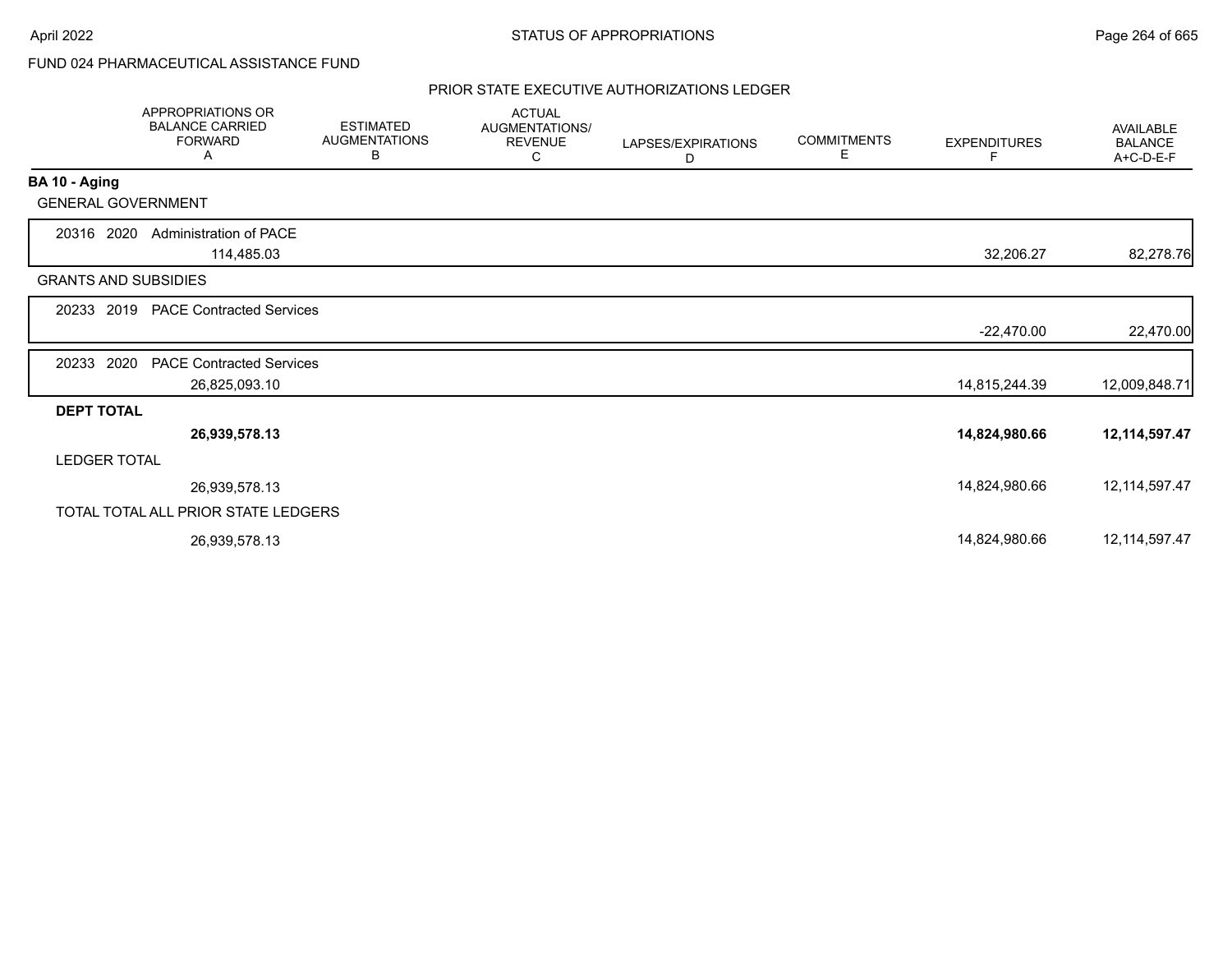# FUND 024 PHARMACEUTICAL ASSISTANCE FUND

### RESTRICTED REVENUE LEDGER

|                     | APPROPRIATIONS OR<br><b>BALANCE CARRIED</b><br><b>FORWARD</b><br>Α | <b>ESTIMATED</b><br><b>AUGMENTATIONS</b><br>В | <b>ACTUAL</b><br>AUGMENTATIONS/<br><b>REVENUE</b><br>С | LAPSES/EXPIRATIONS<br>D | <b>COMMITMENTS</b><br>E. | <b>EXPENDITURES</b> | AVAILABLE<br><b>BALANCE</b><br>A+C-D-E-F |
|---------------------|--------------------------------------------------------------------|-----------------------------------------------|--------------------------------------------------------|-------------------------|--------------------------|---------------------|------------------------------------------|
| BA 10 - Aging       |                                                                    |                                               |                                                        |                         |                          |                     |                                          |
|                     | <b>GRANTS AND SUBSIDIES</b>                                        |                                               |                                                        |                         |                          |                     |                                          |
| 60001               | <b>Chronic Renal Disease</b><br>2021<br>1,462,073.84               |                                               | 1,744,419.30                                           |                         |                          | 1,347,274.99        | 1,859,218.15                             |
| 60002 2021          | Aids Special Pharmaceutical Services<br>28,358,870.93              |                                               | 54,795,670.77                                          |                         | 415,208.73               | 57,710,987.33       | 25,028,345.64                            |
| 60203               | 2021<br><b>Attorney General Settlements</b><br>2,006,543.53        |                                               |                                                        |                         |                          | 202,216.29          | 1,804,327.24                             |
| 60269 2021          | Auto Cat Claims Processing<br>28.68                                |                                               |                                                        |                         |                          |                     | 28.68                                    |
| <b>DEPT TOTAL</b>   |                                                                    |                                               |                                                        |                         |                          |                     |                                          |
|                     | 31,827,516.98                                                      |                                               | 56,540,090.07                                          |                         | 415,208.73               | 59,260,478.61       | 28,691,919.71                            |
| <b>LEDGER TOTAL</b> |                                                                    |                                               |                                                        |                         |                          |                     |                                          |
|                     | 31,827,516.98                                                      |                                               | 56,540,090.07                                          |                         | 415,208.73               | 59,260,478.61       | 28,691,919.71                            |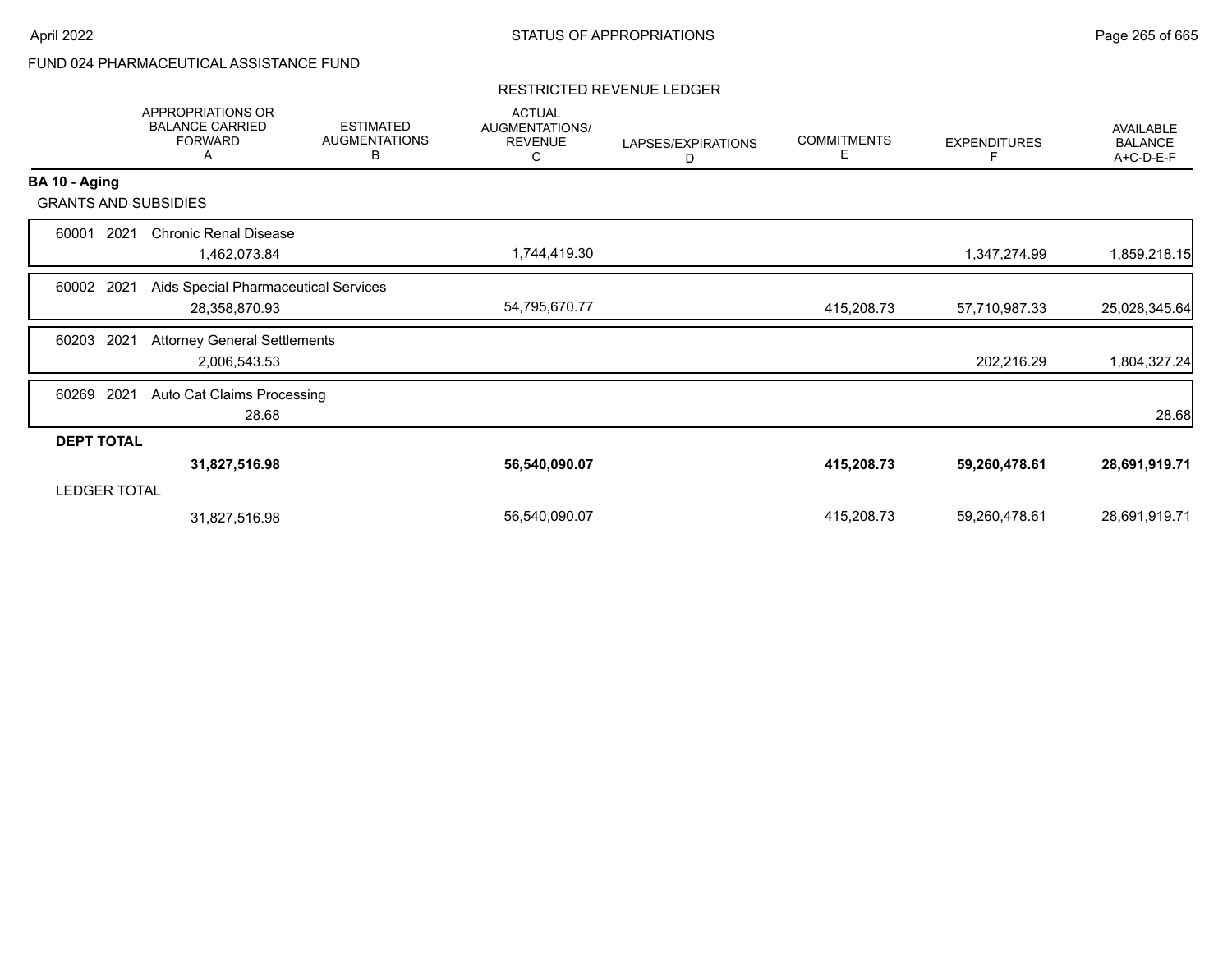### FUND 025 BOAT FUND

|                           | APPROPRIATIONS OR<br><b>BALANCE CARRIED</b><br><b>FORWARD</b><br>A | <b>ESTIMATED</b><br><b>AUGMENTATIONS</b><br>B | <b>ACTUAL</b><br>AUGMENTATIONS/<br><b>REVENUE</b><br>C | LAPSES/EXPIRATIONS<br>D | <b>COMMITMENTS</b><br>Е | <b>EXPENDITURES</b> | AVAILABLE<br><b>BALANCE</b><br>A+C-D-E-F |
|---------------------------|--------------------------------------------------------------------|-----------------------------------------------|--------------------------------------------------------|-------------------------|-------------------------|---------------------|------------------------------------------|
|                           | <b>BA 22 - Fish &amp; Boat Commission</b>                          |                                               |                                                        |                         |                         |                     |                                          |
| <b>GENERAL GOVERNMENT</b> |                                                                    |                                               |                                                        |                         |                         |                     |                                          |
| 2021<br>20034             | <b>General Operations</b>                                          |                                               |                                                        |                         |                         |                     |                                          |
|                           | 19,614,000.00                                                      |                                               |                                                        |                         | 3,060,713.63            | 10,587,473.67       | 5,965,812.70                             |
| <b>DEPT TOTAL</b>         |                                                                    |                                               |                                                        |                         |                         |                     |                                          |
|                           | 19,614,000.00                                                      |                                               |                                                        |                         | 3,060,713.63            | 10,587,473.67       | 5,965,812.70                             |
| <b>LEDGER TOTAL</b>       |                                                                    |                                               |                                                        |                         |                         |                     |                                          |
|                           | 19,614,000.00                                                      |                                               |                                                        |                         | 3,060,713.63            | 10,587,473.67       | 5,965,812.70                             |
|                           | TOTAL TOTAL ALL CURRENT STATE LEDGERS                              |                                               |                                                        |                         |                         |                     |                                          |
|                           | 19,614,000.00                                                      |                                               |                                                        |                         | 3,060,713.63            | 10,587,473.67       | 5,965,812.70                             |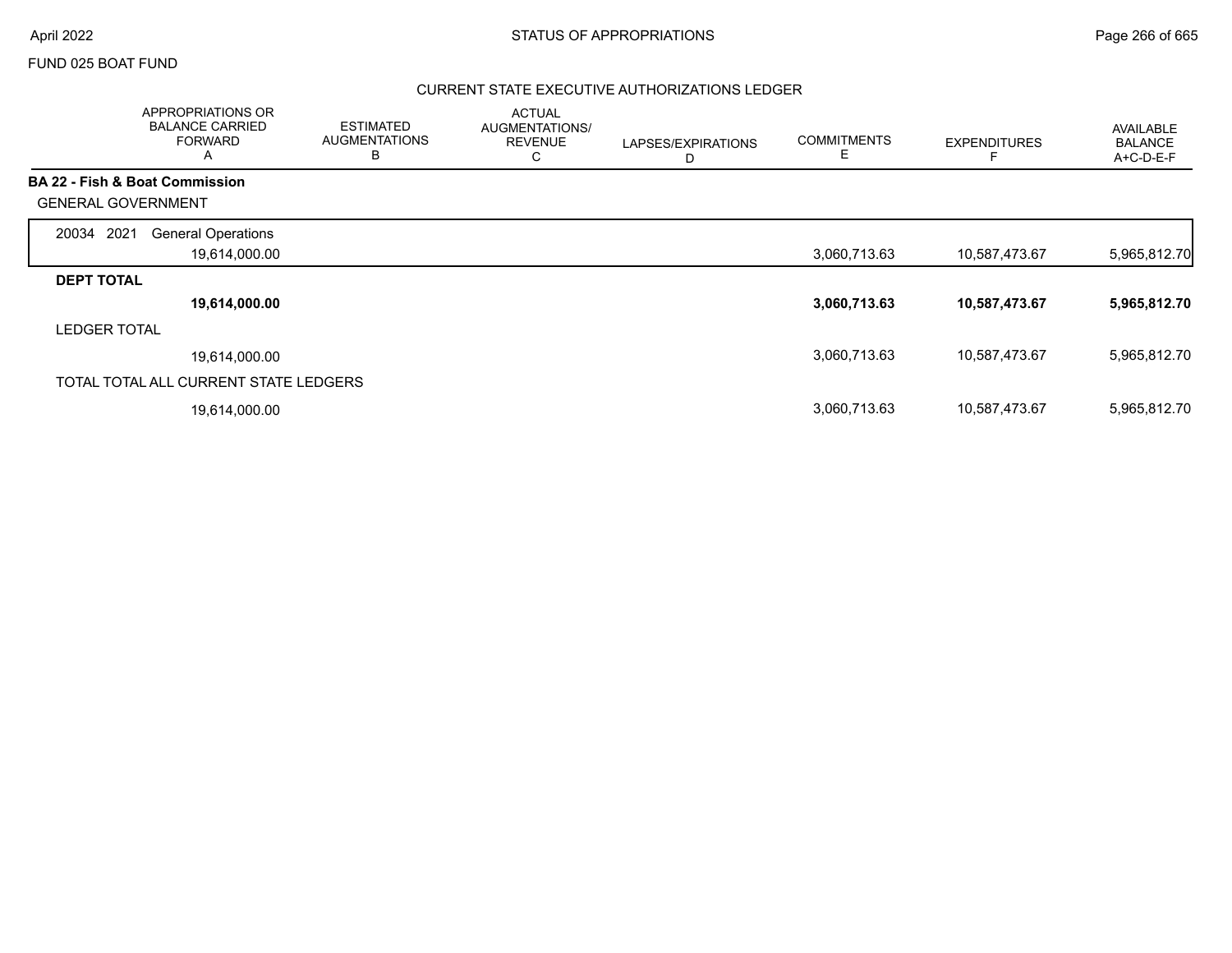### FUND 025 BOAT FUND

|                           | APPROPRIATIONS OR<br><b>BALANCE CARRIED</b><br><b>FORWARD</b><br>A | <b>ESTIMATED</b><br><b>AUGMENTATIONS</b><br>В | <b>ACTUAL</b><br>AUGMENTATIONS/<br><b>REVENUE</b><br>С | LAPSES/EXPIRATIONS<br>D | <b>COMMITMENTS</b><br>E | <b>EXPENDITURES</b> | AVAILABLE<br><b>BALANCE</b><br>A+C-D-E-F |
|---------------------------|--------------------------------------------------------------------|-----------------------------------------------|--------------------------------------------------------|-------------------------|-------------------------|---------------------|------------------------------------------|
|                           | BA 22 - Fish & Boat Commission                                     |                                               |                                                        |                         |                         |                     |                                          |
| <b>GENERAL GOVERNMENT</b> |                                                                    |                                               |                                                        |                         |                         |                     |                                          |
| 2019<br>20034             | <b>General Operations</b>                                          |                                               |                                                        |                         |                         |                     |                                          |
|                           | 97,375.24                                                          |                                               |                                                        |                         | 99,033.68               | $-6,926.67$         | 5,268.23                                 |
| 2020<br>20034             | <b>General Operations</b>                                          |                                               |                                                        |                         |                         |                     |                                          |
|                           | 6,870,852.91                                                       |                                               |                                                        |                         | 55,269.66               | 2,711,065.54        | 4, 104, 517. 71                          |
| <b>DEPT TOTAL</b>         |                                                                    |                                               |                                                        |                         |                         |                     |                                          |
|                           | 6,968,228.15                                                       |                                               |                                                        |                         | 154,303.34              | 2,704,138.87        | 4,109,785.94                             |
| <b>LEDGER TOTAL</b>       |                                                                    |                                               |                                                        |                         |                         |                     |                                          |
|                           | 6,968,228.15                                                       |                                               |                                                        |                         | 154,303.34              | 2,704,138.87        | 4,109,785.94                             |
|                           | TOTAL TOTAL ALL PRIOR STATE LEDGERS                                |                                               |                                                        |                         |                         |                     |                                          |
|                           | 6,968,228.15                                                       |                                               |                                                        |                         | 154,303.34              | 2,704,138.87        | 4,109,785.94                             |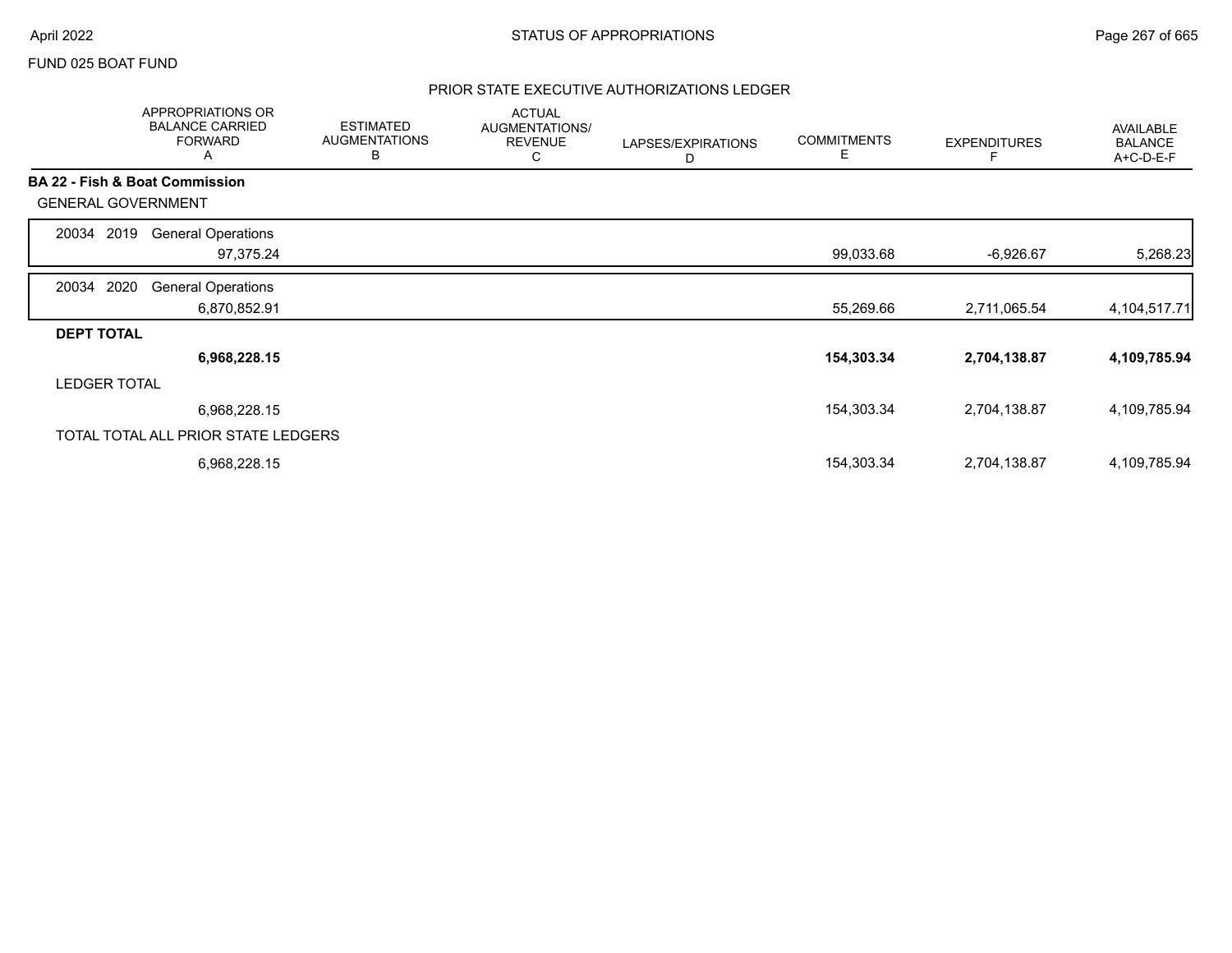# FUND 025 BOAT FUND

# RESTRICTED REVENUE LEDGER

|                           | <b>APPROPRIATIONS OR</b><br><b>BALANCE CARRIED</b><br><b>FORWARD</b><br>A | <b>ESTIMATED</b><br><b>AUGMENTATIONS</b><br>в | <b>ACTUAL</b><br><b>AUGMENTATIONS/</b><br><b>REVENUE</b><br>С | LAPSES/EXPIRATIONS<br>D | <b>COMMITMENTS</b><br>╘ | <b>EXPENDITURES</b> | AVAILABLE<br><b>BALANCE</b><br>A+C-D-E-F |
|---------------------------|---------------------------------------------------------------------------|-----------------------------------------------|---------------------------------------------------------------|-------------------------|-------------------------|---------------------|------------------------------------------|
|                           | <b>BA 22 - Fish &amp; Boat Commission</b>                                 |                                               |                                                               |                         |                         |                     |                                          |
| <b>GENERAL GOVERNMENT</b> |                                                                           |                                               |                                                               |                         |                         |                     |                                          |
| 2021<br>60365             | Improvement of Hazardous Dams                                             |                                               |                                                               |                         |                         |                     |                                          |
|                           | 31,048,294.52                                                             |                                               | 6,000,000.00                                                  |                         | 48,665.13               | 3,083,811.54        | 33,915,817.85                            |
| <b>DEPT TOTAL</b>         |                                                                           |                                               |                                                               |                         |                         |                     |                                          |
|                           | 31,048,294.52                                                             |                                               | 6.000.000.00                                                  |                         | 48,665.13               | 3,083,811.54        | 33,915,817.85                            |
| <b>LEDGER TOTAL</b>       |                                                                           |                                               |                                                               |                         |                         |                     |                                          |
|                           | 31,048,294.52                                                             |                                               | 6.000.000.00                                                  |                         | 48.665.13               | 3.083.811.54        | 33,915,817.85                            |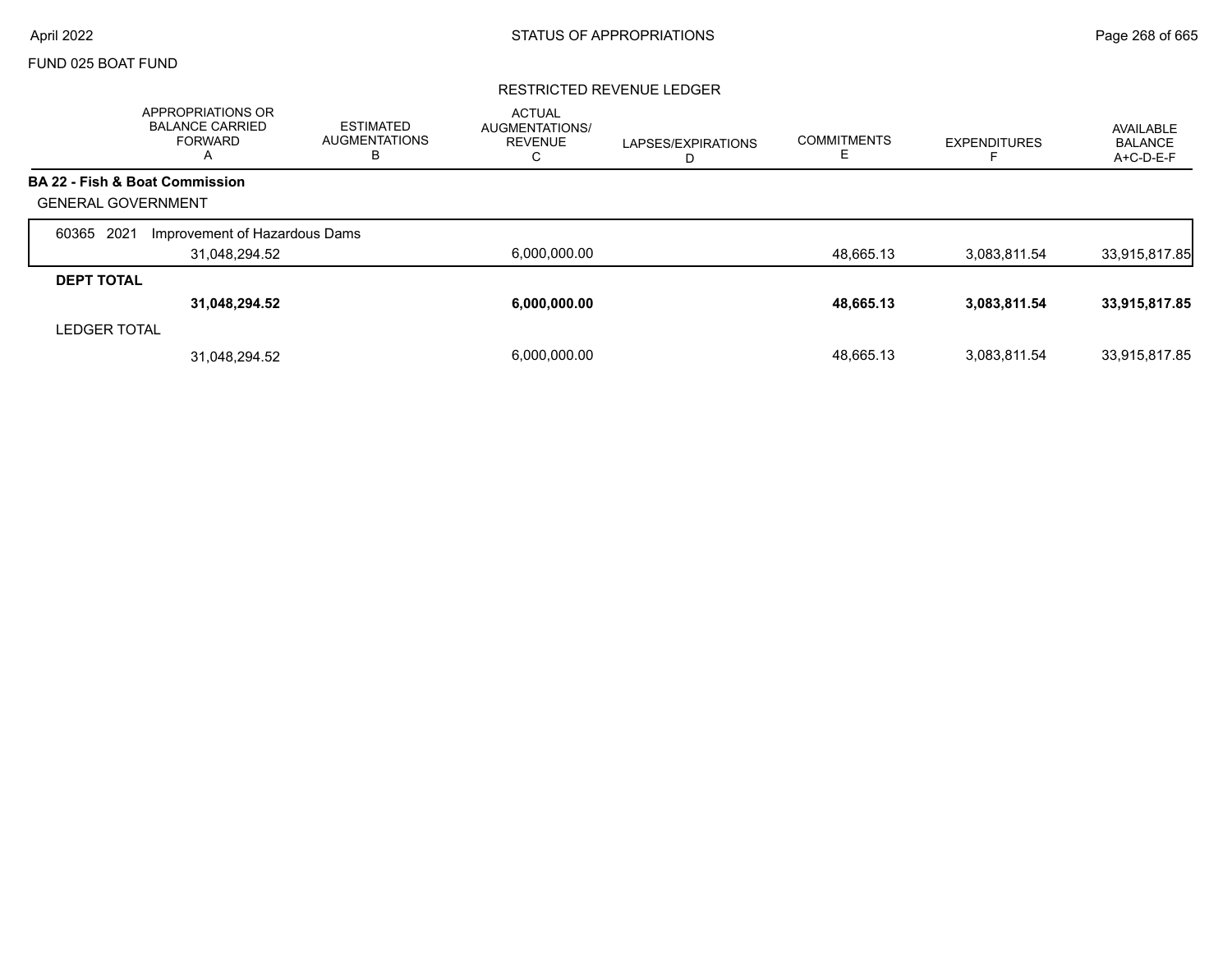# FUND 026 ADMINISTRATION FUND

|                          | APPROPRIATIONS OR<br><b>BALANCE CARRIED</b><br><b>FORWARD</b><br>Α | <b>ESTIMATED</b><br><b>AUGMENTATIONS</b><br>в | <b>ACTUAL</b><br>AUGMENTATIONS/<br><b>REVENUE</b><br>С | LAPSES/EXPIRATIONS<br>D | <b>COMMITMENTS</b><br>Е | <b>EXPENDITURES</b> | AVAILABLE<br><b>BALANCE</b><br>A+C-D-E-F |
|--------------------------|--------------------------------------------------------------------|-----------------------------------------------|--------------------------------------------------------|-------------------------|-------------------------|---------------------|------------------------------------------|
| BA 12 - Labor & Industry |                                                                    |                                               |                                                        |                         |                         |                     |                                          |
|                          | <b>GENERAL GOVERNMENT</b>                                          |                                               |                                                        |                         |                         |                     |                                          |
| 20430                    | Administration of Unemploy Compensation<br>2021                    |                                               |                                                        |                         |                         |                     |                                          |
|                          | 1,000,000.00                                                       |                                               |                                                        |                         | 728.00                  | 400,908.40          | 598,363.60                               |
| 20431                    | 2021<br><b>Workforce Development</b>                               |                                               |                                                        |                         |                         |                     |                                          |
|                          | 640,000.00                                                         | 166,000.00                                    |                                                        |                         | 240,772.74              | $-227,515.33$       | 626,742.59                               |
| <b>DEPT TOTAL</b>        |                                                                    |                                               |                                                        |                         |                         |                     |                                          |
|                          | 1,640,000.00                                                       | 166,000.00                                    |                                                        |                         | 241,500.74              | 173,393.07          | 1,225,106.19                             |
| <b>LEDGER TOTAL</b>      |                                                                    |                                               |                                                        |                         |                         |                     |                                          |
|                          | 1,640,000.00                                                       | 166,000.00                                    |                                                        |                         | 241,500.74              | 173,393.07          | 1,225,106.19                             |
|                          | TOTAL TOTAL ALL CURRENT STATE LEDGERS                              |                                               |                                                        |                         |                         |                     |                                          |
|                          | 1,640,000.00                                                       | 166,000.00                                    |                                                        |                         | 241,500.74              | 173,393.07          | 1,225,106.19                             |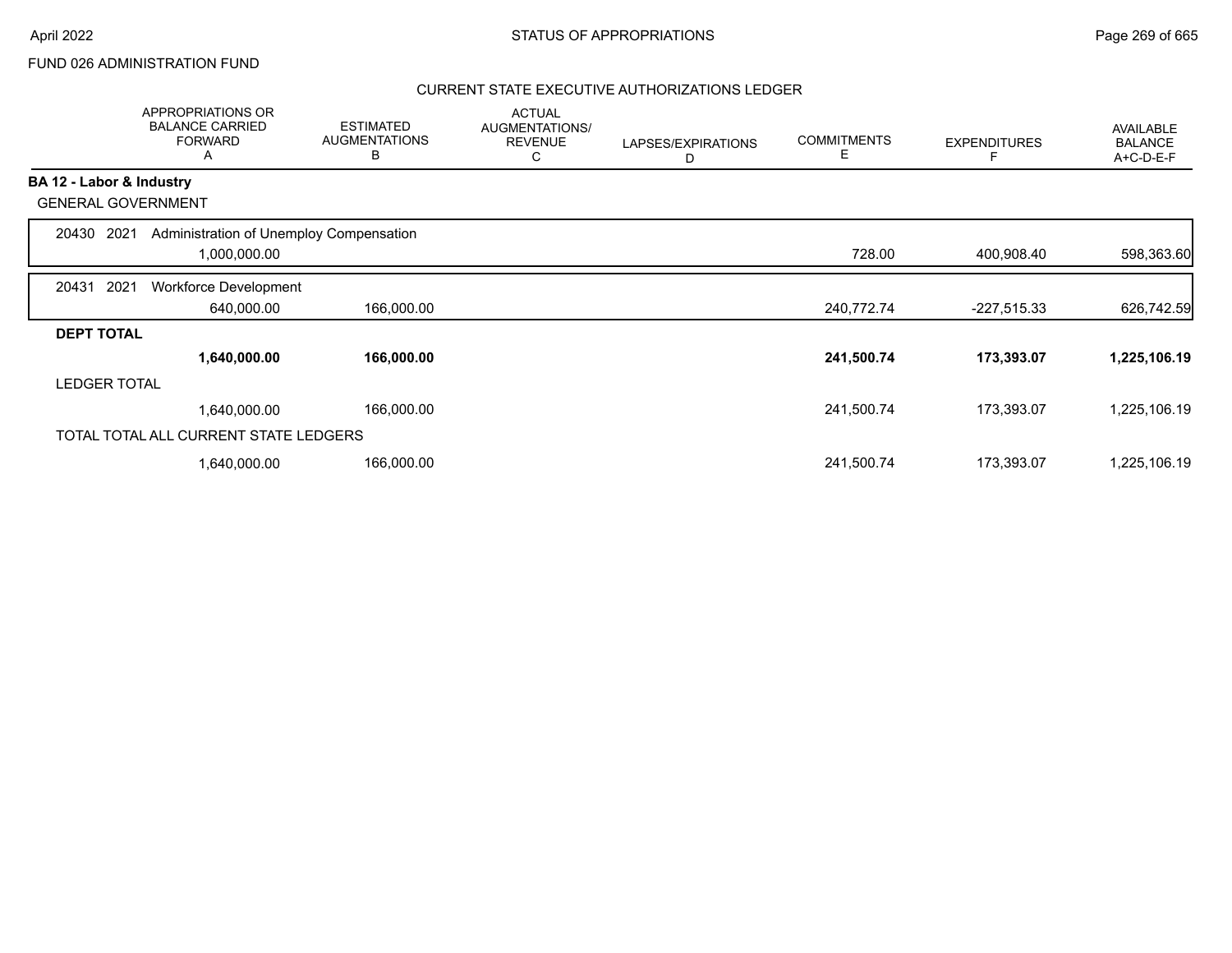# FUND 026 ADMINISTRATION FUND

|                          | APPROPRIATIONS OR<br><b>BALANCE CARRIED</b><br><b>FORWARD</b><br>Α | <b>ESTIMATED</b><br><b>AUGMENTATIONS</b><br>В | <b>ACTUAL</b><br>AUGMENTATIONS/<br><b>REVENUE</b><br>С | LAPSES/EXPIRATIONS<br>D | <b>COMMITMENTS</b><br>Е | <b>EXPENDITURES</b> | AVAILABLE<br><b>BALANCE</b><br>A+C-D-E-F |
|--------------------------|--------------------------------------------------------------------|-----------------------------------------------|--------------------------------------------------------|-------------------------|-------------------------|---------------------|------------------------------------------|
| BA 12 - Labor & Industry |                                                                    |                                               |                                                        |                         |                         |                     |                                          |
|                          | <b>GENERAL GOVERNMENT</b>                                          |                                               |                                                        |                         |                         |                     |                                          |
| 20430                    | 2020                                                               | Administration of Unemploy Compensation       |                                                        |                         |                         |                     |                                          |
|                          | 606,481.49                                                         |                                               |                                                        |                         | 183.06                  | 50,468.53           | 555,829.90                               |
| 20431                    | 2019<br><b>Workforce Development</b>                               |                                               |                                                        |                         |                         |                     |                                          |
|                          |                                                                    |                                               |                                                        |                         |                         | $-2,020.11$         | 2,020.11                                 |
| 20431                    | 2020<br>Workforce Development                                      |                                               |                                                        |                         |                         |                     |                                          |
|                          | 2,185,926.73                                                       |                                               |                                                        |                         |                         | 155,893.30          | 2,030,033.43                             |
| <b>DEPT TOTAL</b>        |                                                                    |                                               |                                                        |                         |                         |                     |                                          |
|                          | 2,792,408.22                                                       |                                               |                                                        |                         | 183.06                  | 204,341.72          | 2,587,883.44                             |
| <b>LEDGER TOTAL</b>      |                                                                    |                                               |                                                        |                         |                         |                     |                                          |
|                          | 2,792,408.22                                                       |                                               |                                                        |                         | 183.06                  | 204,341.72          | 2,587,883.44                             |
|                          | TOTAL TOTAL ALL PRIOR STATE LEDGERS                                |                                               |                                                        |                         |                         |                     |                                          |
|                          | 2,792,408.22                                                       |                                               |                                                        |                         | 183.06                  | 204,341.72          | 2,587,883.44                             |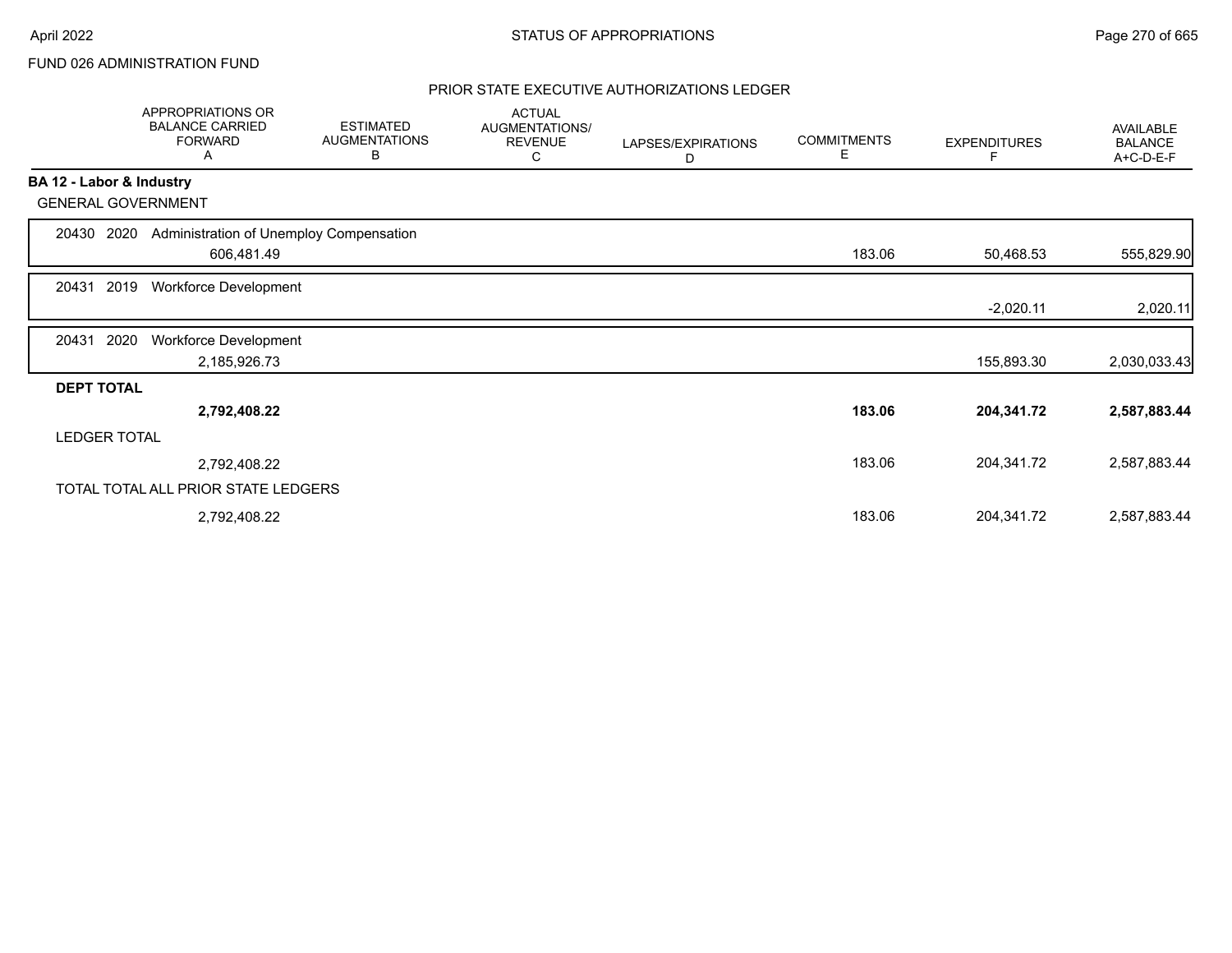# FUND 026 ADMINISTRATION FUND

#### RESTRICTED RECEIPTS LEDGER

|                           | APPROPRIATIONS OR<br><b>BALANCE CARRIED</b><br><b>FORWARD</b><br>A | <b>ESTIMATED</b><br><b>AUGMENTATIONS</b><br>в | <b>ACTUAL</b><br>AUGMENTATIONS/<br><b>REVENUE</b><br>С | LAPSES/EXPIRATIONS<br>D | <b>COMMITMENTS</b><br>E | <b>EXPENDITURES</b> | AVAILABLE<br><b>BALANCE</b><br>A+C-D-E-F |
|---------------------------|--------------------------------------------------------------------|-----------------------------------------------|--------------------------------------------------------|-------------------------|-------------------------|---------------------|------------------------------------------|
| BA 12 - Labor & Industry  |                                                                    |                                               |                                                        |                         |                         |                     |                                          |
| <b>GENERAL GOVERNMENT</b> |                                                                    |                                               |                                                        |                         |                         |                     |                                          |
| 2021<br>40174             | <b>UCTS - Cash Collateral</b>                                      |                                               |                                                        |                         |                         |                     |                                          |
|                           | 4,084,106.12                                                       |                                               | 252,576.10                                             |                         |                         |                     | 4,336,682.22                             |
| <b>DEPT TOTAL</b>         |                                                                    |                                               |                                                        |                         |                         |                     |                                          |
|                           | 4,084,106.12                                                       |                                               | 252,576.10                                             |                         |                         |                     | 4,336,682.22                             |
| <b>LEDGER TOTAL</b>       |                                                                    |                                               |                                                        |                         |                         |                     |                                          |
|                           | 4,084,106.12                                                       |                                               | 252,576.10                                             |                         |                         |                     | 4,336,682.22                             |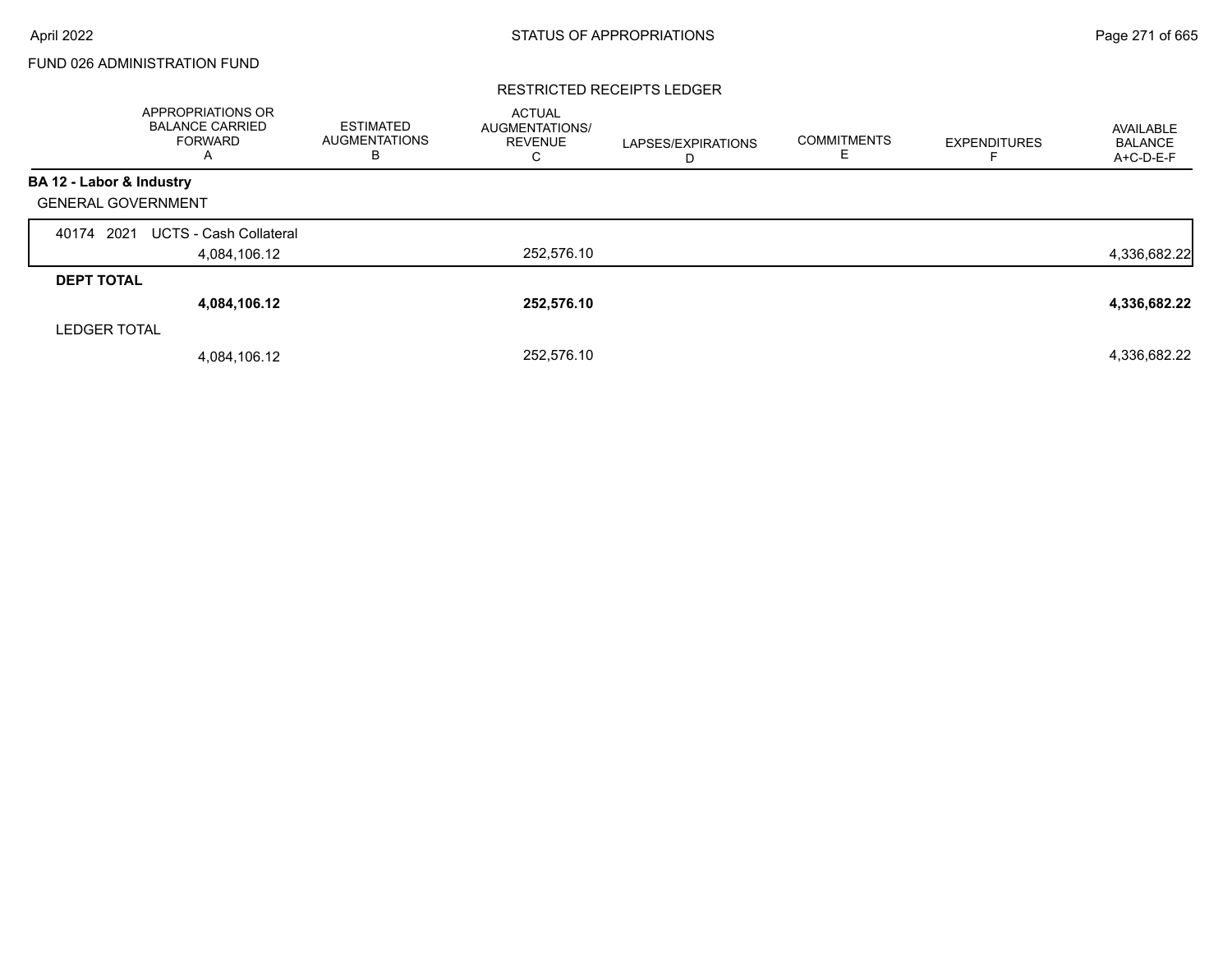$\Gamma$ 

# FUND 026 ADMINISTRATION FUND

|                           | APPROPRIATIONS OR<br><b>BALANCE CARRIED</b><br><b>FORWARD</b><br>A | ESTIMATED<br><b>AUGMENTATIONS</b><br>в | <b>ACTUAL</b><br>AUGMENTATIONS/<br><b>REVENUE</b><br>C | LAPSES/EXPIRATIONS<br>D | <b>COMMITMENTS</b> | <b>EXPENDITURES</b> | AVAILABLE<br><b>BALANCE</b><br>A+C-D-E-F |
|---------------------------|--------------------------------------------------------------------|----------------------------------------|--------------------------------------------------------|-------------------------|--------------------|---------------------|------------------------------------------|
| BA 12 - Labor & Industry  |                                                                    |                                        |                                                        |                         |                    |                     |                                          |
| <b>GENERAL GOVERNMENT</b> |                                                                    |                                        |                                                        |                         |                    |                     |                                          |
| 50002 2021                | <b>General Operations</b>                                          |                                        |                                                        |                         |                    |                     |                                          |
|                           |                                                                    |                                        |                                                        |                         |                    | 272.00              | $-272.00$                                |
| <b>DEPT TOTAL</b>         |                                                                    |                                        |                                                        |                         |                    |                     |                                          |
|                           |                                                                    |                                        |                                                        |                         |                    | 272.00              | $-272.00$                                |
| <b>LEDGER TOTAL</b>       |                                                                    |                                        |                                                        |                         |                    |                     |                                          |
|                           |                                                                    |                                        |                                                        |                         |                    | 272.00              | $-272.00$                                |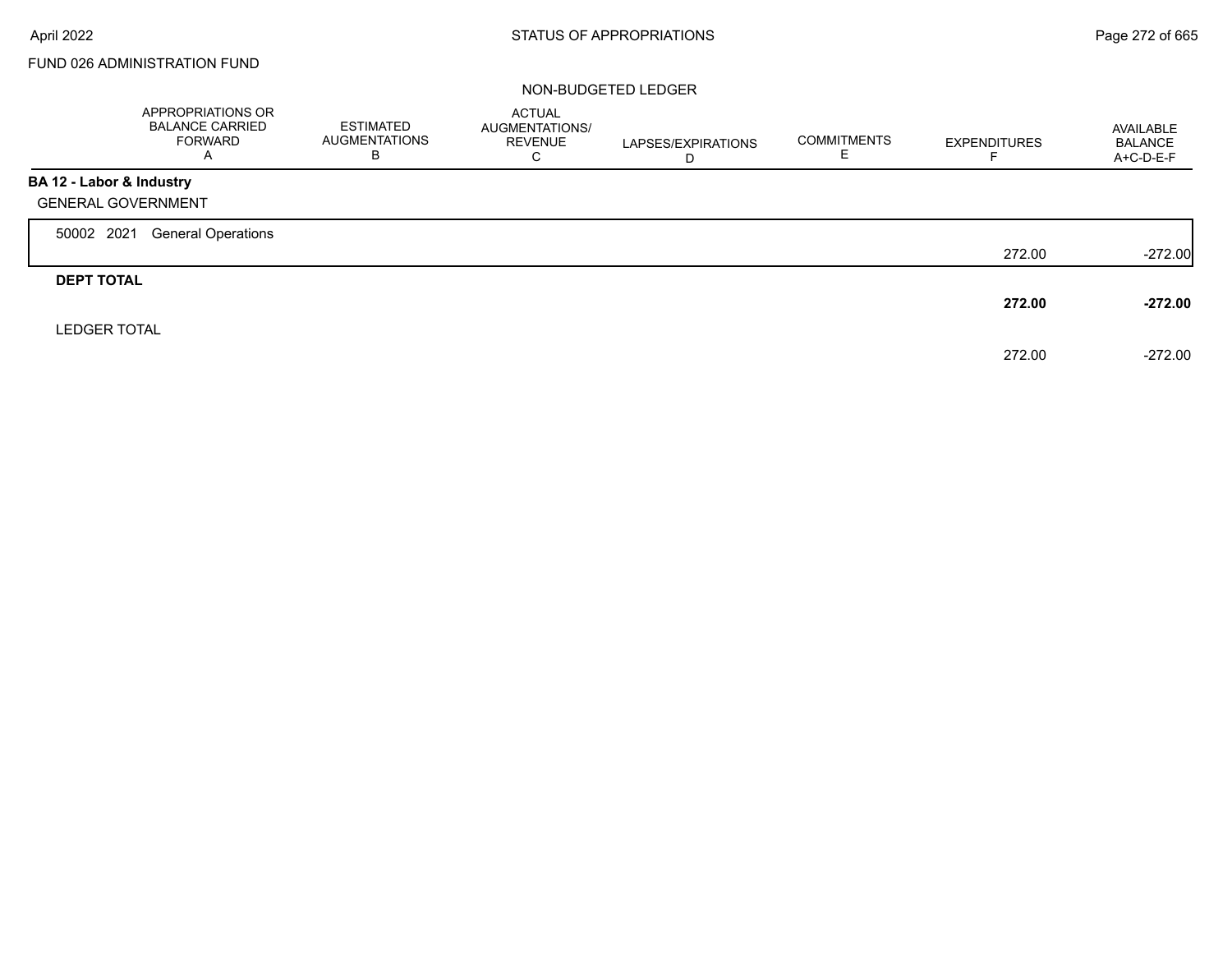FUND 027 LIQUID FUELS TAX FUND

|                                                            | APPROPRIATIONS OR<br><b>BALANCE CARRIED</b><br><b>FORWARD</b><br>A | <b>ESTIMATED</b><br><b>AUGMENTATIONS</b><br>В | <b>ACTUAL</b><br>AUGMENTATIONS/<br><b>REVENUE</b><br>C | LAPSES/EXPIRATIONS<br>D | <b>COMMITMENTS</b><br>E. | <b>EXPENDITURES</b><br>F | <b>AVAILABLE</b><br><b>BALANCE</b><br>A+C-D-E-F |
|------------------------------------------------------------|--------------------------------------------------------------------|-----------------------------------------------|--------------------------------------------------------|-------------------------|--------------------------|--------------------------|-------------------------------------------------|
| BA 73 - Treasury                                           |                                                                    |                                               |                                                        |                         |                          |                          |                                                 |
| <b>REFUNDS</b>                                             |                                                                    |                                               |                                                        |                         |                          |                          |                                                 |
| 2021<br>20141                                              | Refunding Liq Fuels Tax-Boat Fund<br>110,000.00                    |                                               |                                                        |                         |                          | 101,435.59               | 8,564.41                                        |
| <b>DEPT TOTAL</b>                                          |                                                                    |                                               |                                                        |                         |                          |                          |                                                 |
|                                                            | 110,000.00                                                         |                                               |                                                        |                         |                          | 101,435.59               | 8,564.41                                        |
| <b>BA 78 - Transportation</b><br><b>GENERAL GOVERNMENT</b> |                                                                    |                                               |                                                        |                         |                          |                          |                                                 |
| 20187 2021                                                 | <b>Auditor General's Audit Costs</b>                               |                                               |                                                        |                         |                          |                          |                                                 |
|                                                            | 700,000.00                                                         |                                               |                                                        |                         |                          | 234,694.98               | 465,305.02                                      |
| <b>DEPT TOTAL</b>                                          |                                                                    |                                               |                                                        |                         |                          |                          |                                                 |
|                                                            | 700,000.00                                                         |                                               |                                                        |                         |                          | 234,694.98               | 465,305.02                                      |
| <b>LEDGER TOTAL</b>                                        |                                                                    |                                               |                                                        |                         |                          |                          |                                                 |
|                                                            | 810,000.00                                                         |                                               |                                                        |                         |                          | 336,130.57               | 473,869.43                                      |
|                                                            | TOTAL TOTAL ALL CURRENT STATE LEDGERS                              |                                               |                                                        |                         |                          |                          |                                                 |
|                                                            | 810,000.00                                                         |                                               |                                                        |                         |                          | 336,130.57               | 473,869.43                                      |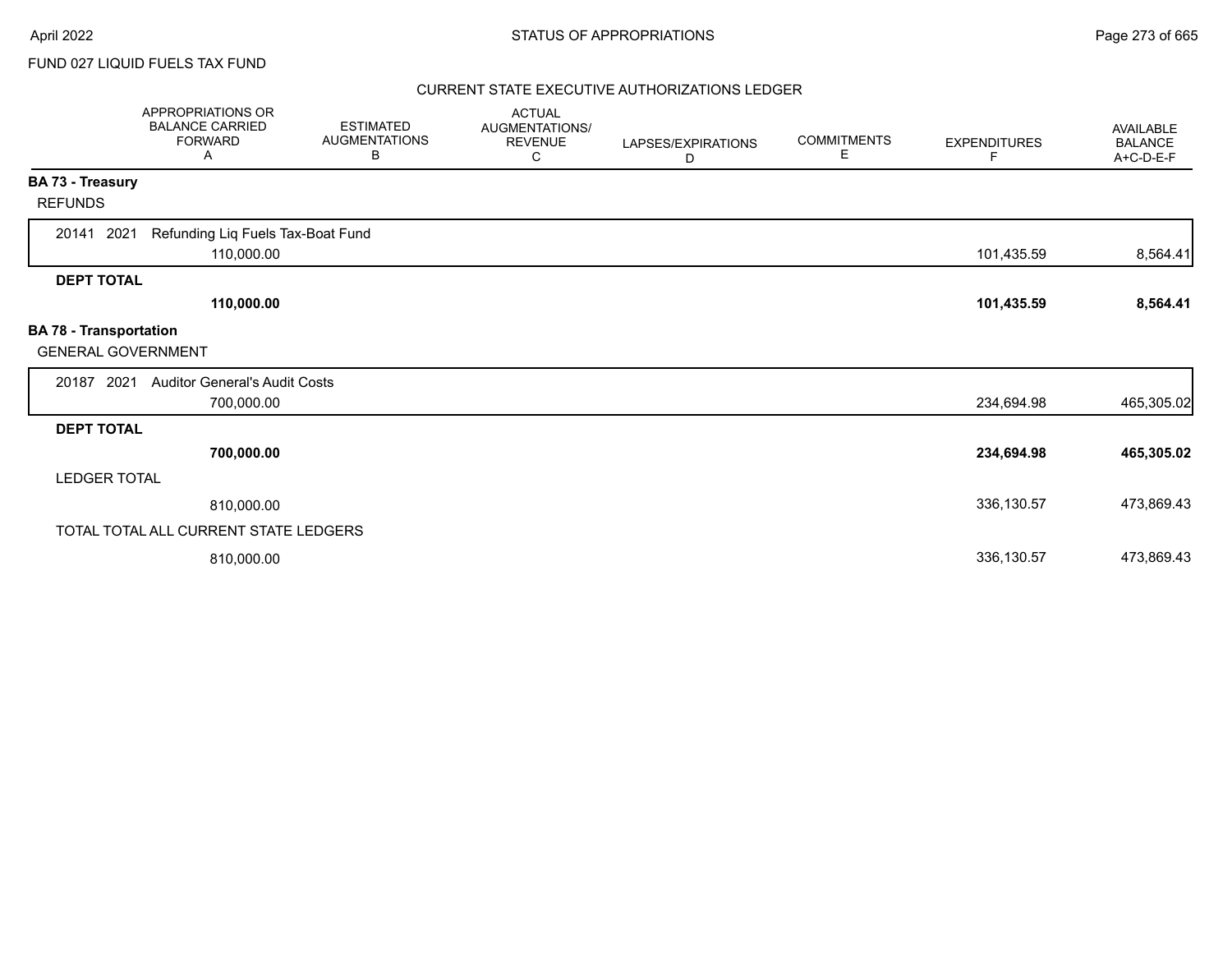FUND 027 LIQUID FUELS TAX FUND

|                               | APPROPRIATIONS OR<br><b>BALANCE CARRIED</b><br><b>FORWARD</b><br>Α | <b>ESTIMATED</b><br><b>AUGMENTATIONS</b><br>В | <b>ACTUAL</b><br>AUGMENTATIONS/<br><b>REVENUE</b><br>C | LAPSES/EXPIRATIONS<br>D | <b>COMMITMENTS</b><br>E | <b>EXPENDITURES</b><br>F | AVAILABLE<br><b>BALANCE</b><br>A+C-D-E-F |
|-------------------------------|--------------------------------------------------------------------|-----------------------------------------------|--------------------------------------------------------|-------------------------|-------------------------|--------------------------|------------------------------------------|
| <b>BA 73 - Treasury</b>       |                                                                    |                                               |                                                        |                         |                         |                          |                                          |
| <b>REFUNDS</b>                |                                                                    |                                               |                                                        |                         |                         |                          |                                          |
| 20141 2018                    | Refunding Liq Fuels Tax-Boat Fund<br>94,826.65                     |                                               |                                                        |                         |                         |                          | 94,826.65                                |
| 20141 2019                    | Refunding Liq Fuels Tax-Boat Fund<br>105,000.00                    |                                               |                                                        |                         |                         |                          | 105,000.00                               |
| 20141 2020                    | Refunding Liq Fuels Tax-Boat Fund<br>318.63                        |                                               |                                                        |                         |                         |                          | 318.63                                   |
| <b>DEPT TOTAL</b>             |                                                                    |                                               |                                                        |                         |                         |                          |                                          |
|                               | 200,145.28                                                         |                                               |                                                        |                         |                         |                          | 200,145.28                               |
| <b>BA 78 - Transportation</b> |                                                                    |                                               |                                                        |                         |                         |                          |                                          |
| <b>GENERAL GOVERNMENT</b>     |                                                                    |                                               |                                                        |                         |                         |                          |                                          |
|                               | 20187 2019 Auditor General's Audit Costs                           |                                               |                                                        |                         |                         |                          |                                          |
|                               | 288,568.33                                                         |                                               |                                                        |                         |                         |                          | 288,568.33                               |
| 20187 2020                    | <b>Auditor General's Audit Costs</b>                               |                                               |                                                        |                         |                         |                          |                                          |
|                               | 369,017.83                                                         |                                               |                                                        |                         |                         |                          | 369,017.83                               |
| <b>DEPT TOTAL</b>             |                                                                    |                                               |                                                        |                         |                         |                          |                                          |
|                               | 657,586.16                                                         |                                               |                                                        |                         |                         |                          | 657,586.16                               |
| <b>LEDGER TOTAL</b>           |                                                                    |                                               |                                                        |                         |                         |                          |                                          |
|                               | 857,731.44                                                         |                                               |                                                        |                         |                         |                          | 857,731.44                               |
|                               | TOTAL TOTAL ALL PRIOR STATE LEDGERS                                |                                               |                                                        |                         |                         |                          |                                          |
|                               | 857,731.44                                                         |                                               |                                                        |                         |                         |                          | 857,731.44                               |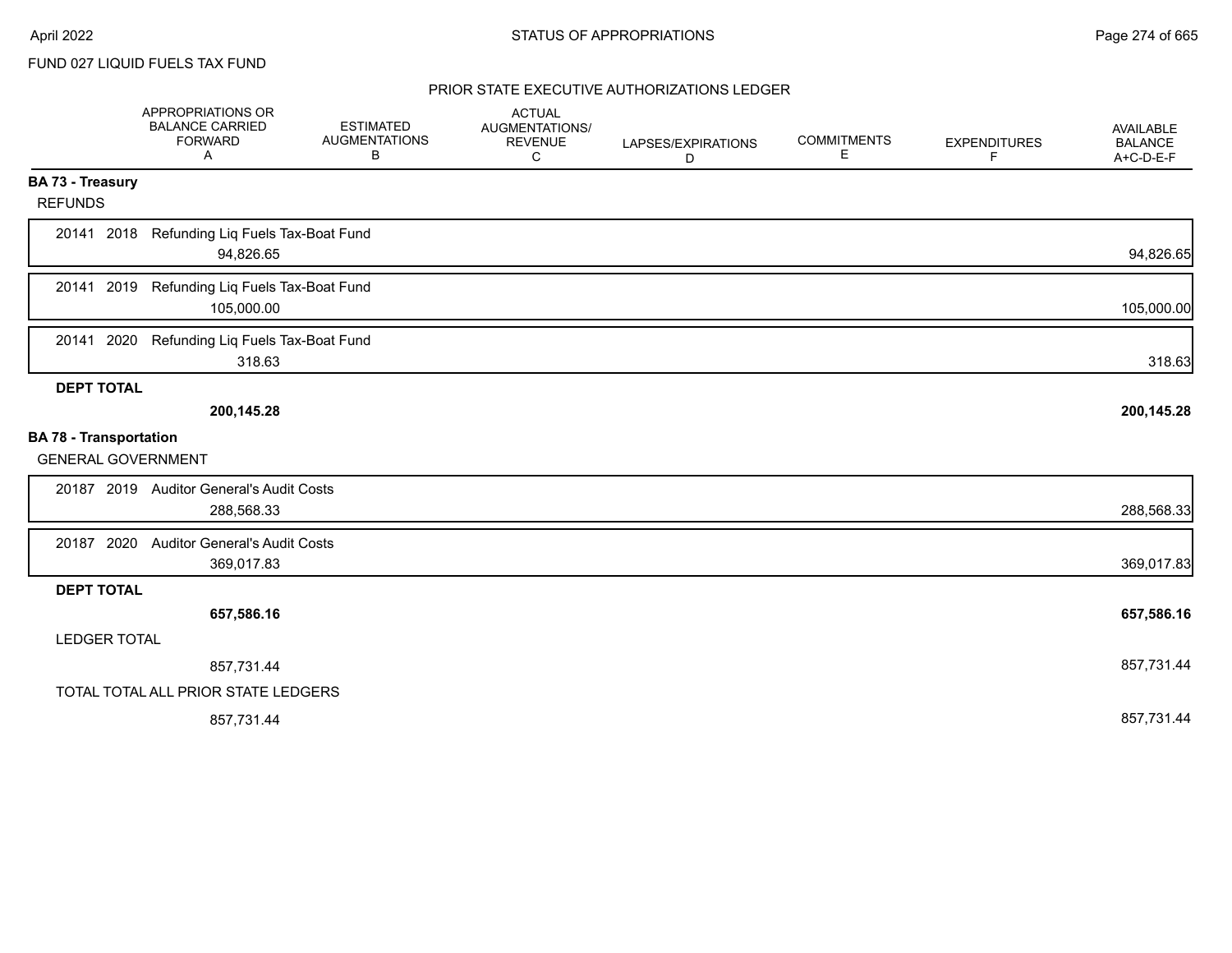Г

# FUND 027 LIQUID FUELS TAX FUND

|                               | <b>APPROPRIATIONS OR</b><br><b>BALANCE CARRIED</b><br><b>FORWARD</b><br>A | <b>ESTIMATED</b><br><b>AUGMENTATIONS</b><br>в | <b>ACTUAL</b><br>AUGMENTATIONS/<br><b>REVENUE</b><br>С | LAPSES/EXPIRATIONS<br>D | <b>COMMITMENTS</b><br>ᄂ | <b>EXPENDITURES</b> | AVAILABLE<br><b>BALANCE</b><br>A+C-D-E-F |
|-------------------------------|---------------------------------------------------------------------------|-----------------------------------------------|--------------------------------------------------------|-------------------------|-------------------------|---------------------|------------------------------------------|
| <b>BA 78 - Transportation</b> |                                                                           |                                               |                                                        |                         |                         |                     |                                          |
| <b>GENERAL GOVERNMENT</b>     |                                                                           |                                               |                                                        |                         |                         |                     |                                          |
| 2021<br>50077                 | PAYMENTS TO COUNTIES                                                      |                                               |                                                        |                         |                         |                     |                                          |
|                               |                                                                           |                                               |                                                        |                         |                         | 24, 153, 130.64     | $-24, 153, 130.64$                       |
| <b>DEPT TOTAL</b>             |                                                                           |                                               |                                                        |                         |                         |                     |                                          |
|                               |                                                                           |                                               |                                                        |                         |                         | 24, 153, 130. 64    | $-24, 153, 130.64$                       |
| <b>LEDGER TOTAL</b>           |                                                                           |                                               |                                                        |                         |                         |                     |                                          |
|                               |                                                                           |                                               |                                                        |                         |                         | 24, 153, 130.64     | $-24, 153, 130.64$                       |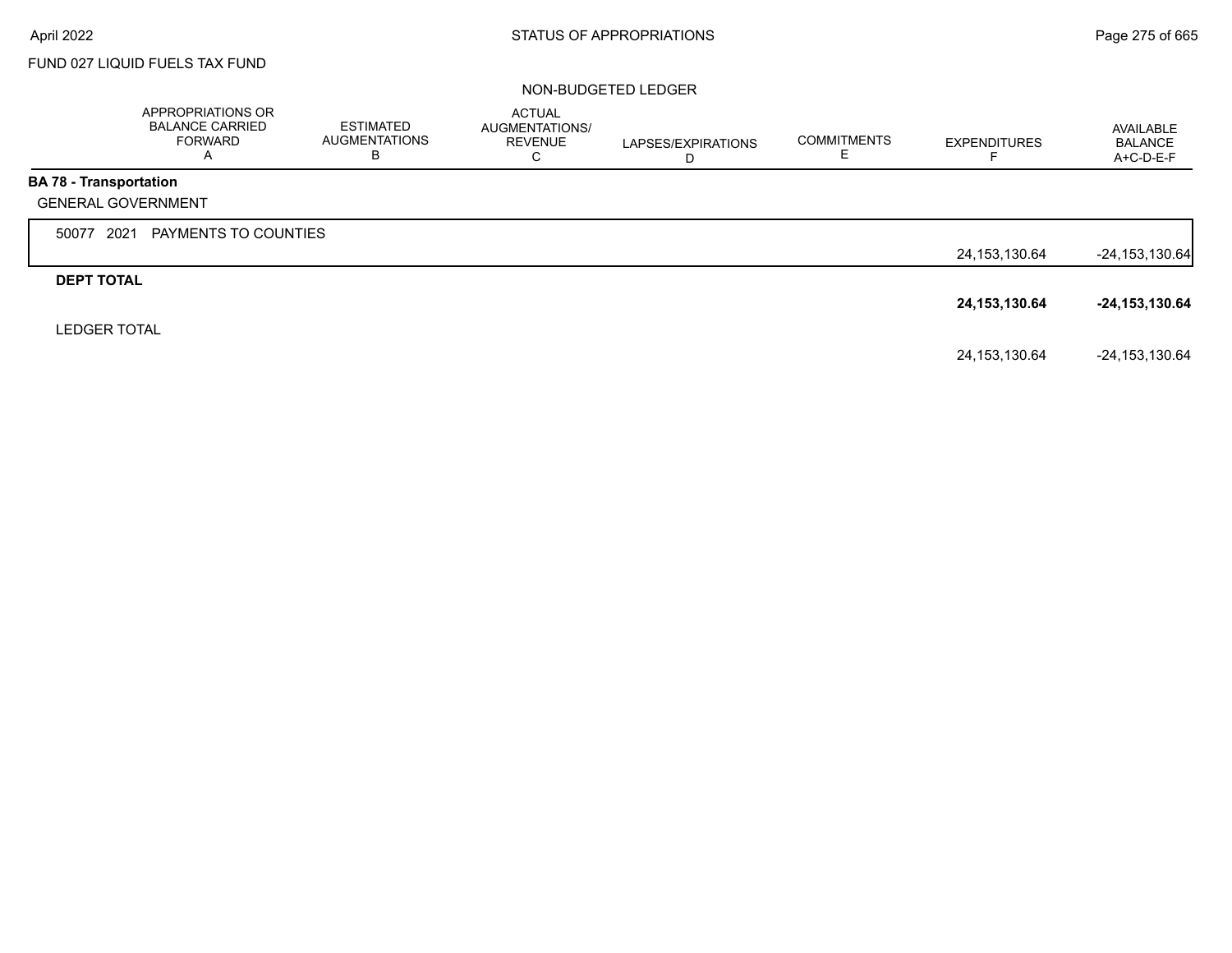$\Gamma$ 

# FUND 028 LIQUOR LICENSE FUND

|                                     | APPROPRIATIONS OR<br><b>BALANCE CARRIED</b><br>FORWARD<br>A | <b>ESTIMATED</b><br>AUGMENTATIONS<br>в | <b>ACTUAL</b><br>AUGMENTATIONS/<br><b>REVENUE</b><br>С | LAPSES/EXPIRATIONS<br>D | <b>COMMITMENTS</b><br>Е | <b>EXPENDITURES</b> | AVAILABLE<br><b>BALANCE</b><br>A+C-D-E-F |
|-------------------------------------|-------------------------------------------------------------|----------------------------------------|--------------------------------------------------------|-------------------------|-------------------------|---------------------|------------------------------------------|
| <b>BA 26 - Liquor Control Board</b> |                                                             |                                        |                                                        |                         |                         |                     |                                          |
| <b>GRANTS AND SUBSIDIES</b>         |                                                             |                                        |                                                        |                         |                         |                     |                                          |
| 2021<br>50014                       | Liquor License                                              |                                        |                                                        |                         |                         |                     |                                          |
|                                     |                                                             |                                        |                                                        |                         |                         | 889,175.00          | $-889,175.00$                            |
| <b>DEPT TOTAL</b>                   |                                                             |                                        |                                                        |                         |                         |                     |                                          |
|                                     |                                                             |                                        |                                                        |                         |                         | 889,175.00          | -889,175.00                              |
| <b>LEDGER TOTAL</b>                 |                                                             |                                        |                                                        |                         |                         |                     |                                          |
|                                     |                                                             |                                        |                                                        |                         |                         | 889,175.00          | -889.175.00                              |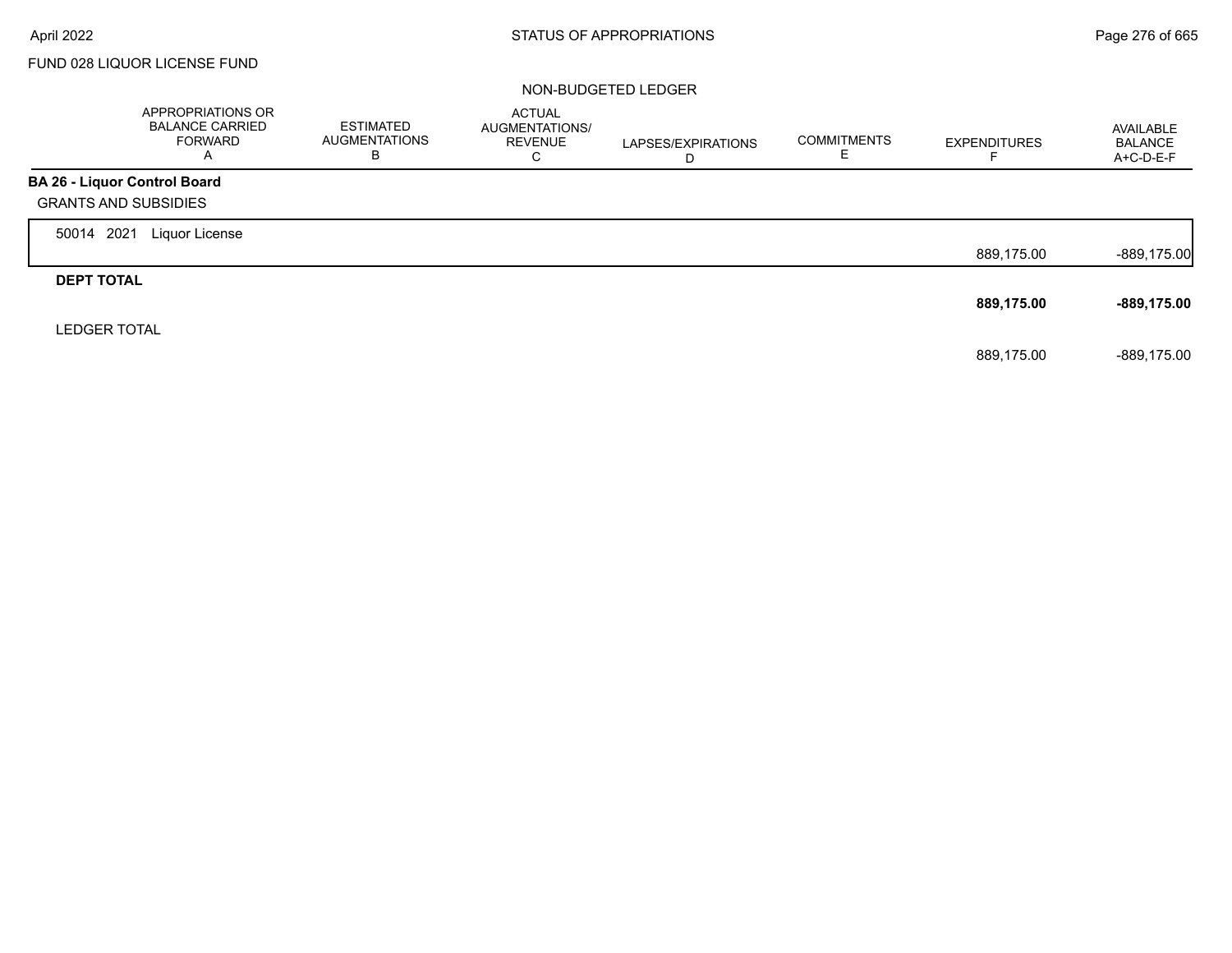г

# FUND 029 FIRE INSURANCE TAX FUND

|                                | APPROPRIATIONS OR<br><b>BALANCE CARRIED</b><br><b>FORWARD</b><br>A | <b>ESTIMATED</b><br><b>AUGMENTATIONS</b><br>в | <b>ACTUAL</b><br>AUGMENTATIONS/<br><b>REVENUE</b><br>С | LAPSES/EXPIRATIONS<br>D | <b>COMMITMENTS</b><br>ᄂ | <b>EXPENDITURES</b> | AVAILABLE<br><b>BALANCE</b><br>$A+C-D-E-F$ |
|--------------------------------|--------------------------------------------------------------------|-----------------------------------------------|--------------------------------------------------------|-------------------------|-------------------------|---------------------|--------------------------------------------|
| <b>BA 92 - Auditor General</b> |                                                                    |                                               |                                                        |                         |                         |                     |                                            |
| <b>GENERAL GOVERNMENT</b>      |                                                                    |                                               |                                                        |                         |                         |                     |                                            |
| 2021<br>50067                  | Payments to Subdivisions                                           |                                               |                                                        |                         |                         |                     |                                            |
|                                |                                                                    |                                               |                                                        |                         |                         | 68,269,562.63       | $-68,269,562.63$                           |
| <b>DEPT TOTAL</b>              |                                                                    |                                               |                                                        |                         |                         |                     |                                            |
|                                |                                                                    |                                               |                                                        |                         |                         | 68,269,562.63       | -68,269,562.63                             |
| <b>LEDGER TOTAL</b>            |                                                                    |                                               |                                                        |                         |                         |                     |                                            |
|                                |                                                                    |                                               |                                                        |                         |                         | 68,269,562.63       | -68,269,562.63                             |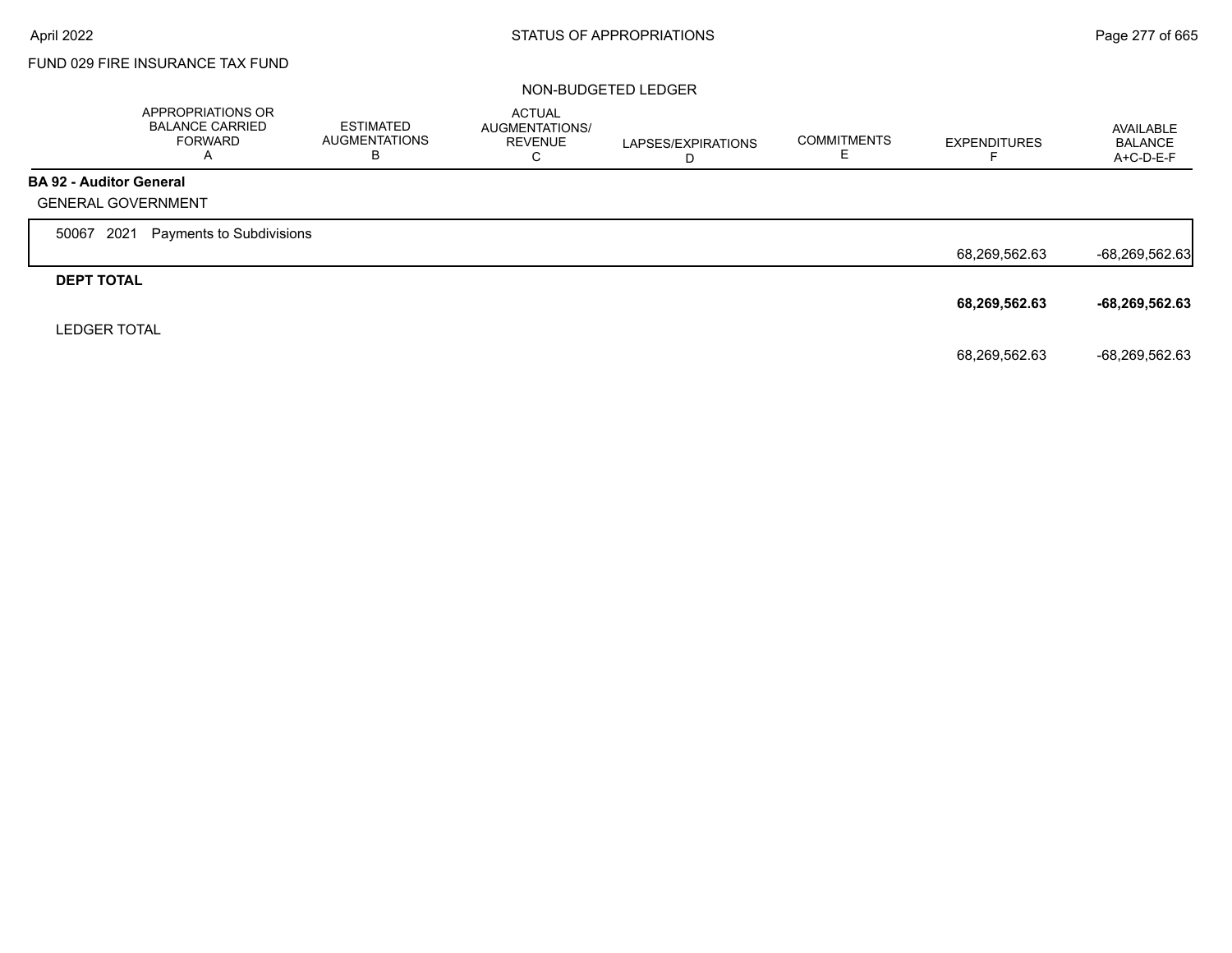# FUND 030 FIRE & EMERGENCY MED SVCS LOAN FUND

|                             | APPROPRIATIONS OR<br><b>BALANCE CARRIED</b><br><b>FORWARD</b><br>Α | <b>ESTIMATED</b><br><b>AUGMENTATIONS</b><br>В | <b>ACTUAL</b><br>AUGMENTATIONS/<br><b>REVENUE</b><br>C | LAPSES/EXPIRATIONS<br>D | <b>COMMITMENTS</b><br>E. | <b>EXPENDITURES</b> | AVAILABLE<br><b>BALANCE</b><br>A+C-D-E-F |
|-----------------------------|--------------------------------------------------------------------|-----------------------------------------------|--------------------------------------------------------|-------------------------|--------------------------|---------------------|------------------------------------------|
|                             | <b>BA 31 - PA Emergency Management Agency</b>                      |                                               |                                                        |                         |                          |                     |                                          |
| <b>GENERAL GOVERNMENT</b>   |                                                                    |                                               |                                                        |                         |                          |                     |                                          |
| 50020 2021                  | VLAP-AMBULANCE                                                     |                                               |                                                        |                         |                          |                     |                                          |
|                             |                                                                    |                                               |                                                        |                         | 183,549.00               | 143,814.00          | $-327,363.00$                            |
| 2021<br>50021               | <b>VLAP-RESCUE</b>                                                 |                                               |                                                        |                         |                          |                     |                                          |
|                             |                                                                    |                                               |                                                        |                         | 45,760.00                | 327,533.00          | $-373,293.00$                            |
| <b>GRANTS AND SUBSIDIES</b> |                                                                    |                                               |                                                        |                         |                          |                     |                                          |
| 50019 2021                  | <b>VLAP-FIRE</b>                                                   |                                               |                                                        |                         |                          |                     |                                          |
|                             |                                                                    |                                               |                                                        |                         | 3,159,727.00             | 6,723,728.00        | $-9,883,455.00$                          |
| <b>DEPT TOTAL</b>           |                                                                    |                                               |                                                        |                         |                          |                     |                                          |
|                             |                                                                    |                                               |                                                        |                         | 3,389,036.00             | 7,195,075.00        | $-10,584,111.00$                         |
| <b>LEDGER TOTAL</b>         |                                                                    |                                               |                                                        |                         |                          |                     |                                          |
|                             |                                                                    |                                               |                                                        |                         | 3,389,036.00             | 7,195,075.00        | $-10,584,111.00$                         |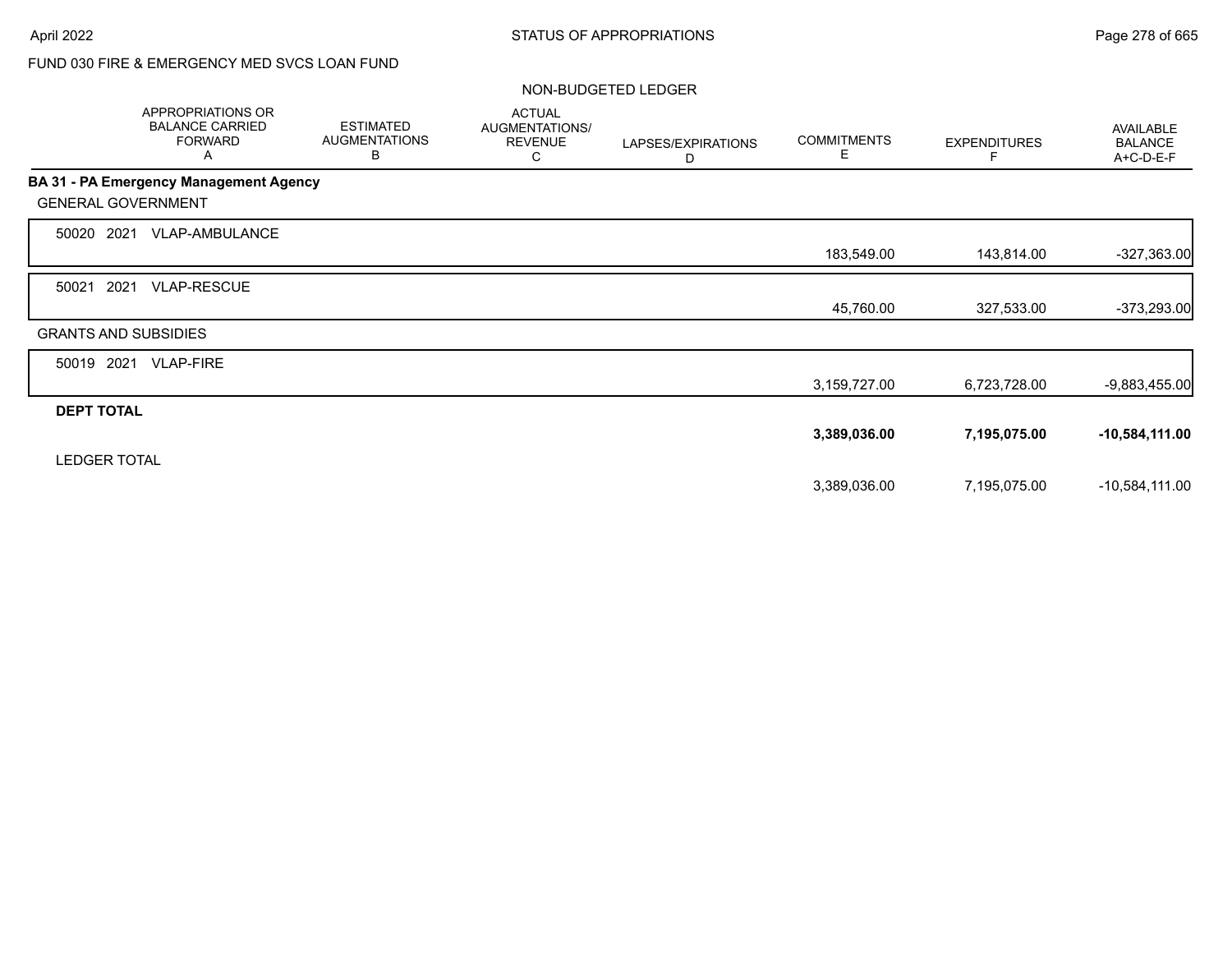# FUND 031 MANUFACTURING FUND

|                            | APPROPRIATIONS OR<br><b>BALANCE CARRIED</b><br><b>FORWARD</b><br>A | <b>ESTIMATED</b><br><b>AUGMENTATIONS</b><br>В | <b>ACTUAL</b><br>AUGMENTATIONS/<br><b>REVENUE</b><br>С | LAPSES/EXPIRATIONS<br>D | <b>COMMITMENTS</b><br>Ε | <b>EXPENDITURES</b> | AVAILABLE<br><b>BALANCE</b><br>A+C-D-E-F |
|----------------------------|--------------------------------------------------------------------|-----------------------------------------------|--------------------------------------------------------|-------------------------|-------------------------|---------------------|------------------------------------------|
| <b>BA 11 - Corrections</b> |                                                                    |                                               |                                                        |                         |                         |                     |                                          |
| INSTITUTIONAL              |                                                                    |                                               |                                                        |                         |                         |                     |                                          |
| 20234 2021                 | <b>General Operations</b>                                          |                                               |                                                        |                         |                         |                     |                                          |
|                            | 97,111,000.00                                                      |                                               |                                                        |                         | 15,476,617.55           | 72,595,198.69       | 9,039,183.76                             |
| <b>DEPT TOTAL</b>          |                                                                    |                                               |                                                        |                         |                         |                     |                                          |
|                            | 97,111,000.00                                                      |                                               |                                                        |                         | 15,476,617.55           | 72,595,198.69       | 9,039,183.76                             |
| <b>LEDGER TOTAL</b>        |                                                                    |                                               |                                                        |                         |                         |                     |                                          |
|                            | 97,111,000.00                                                      |                                               |                                                        |                         | 15,476,617.55           | 72,595,198.69       | 9,039,183.76                             |
|                            | TOTAL TOTAL ALL CURRENT STATE LEDGERS                              |                                               |                                                        |                         |                         |                     |                                          |
|                            | 97,111,000.00                                                      |                                               |                                                        |                         | 15,476,617.55           | 72,595,198.69       | 9,039,183.76                             |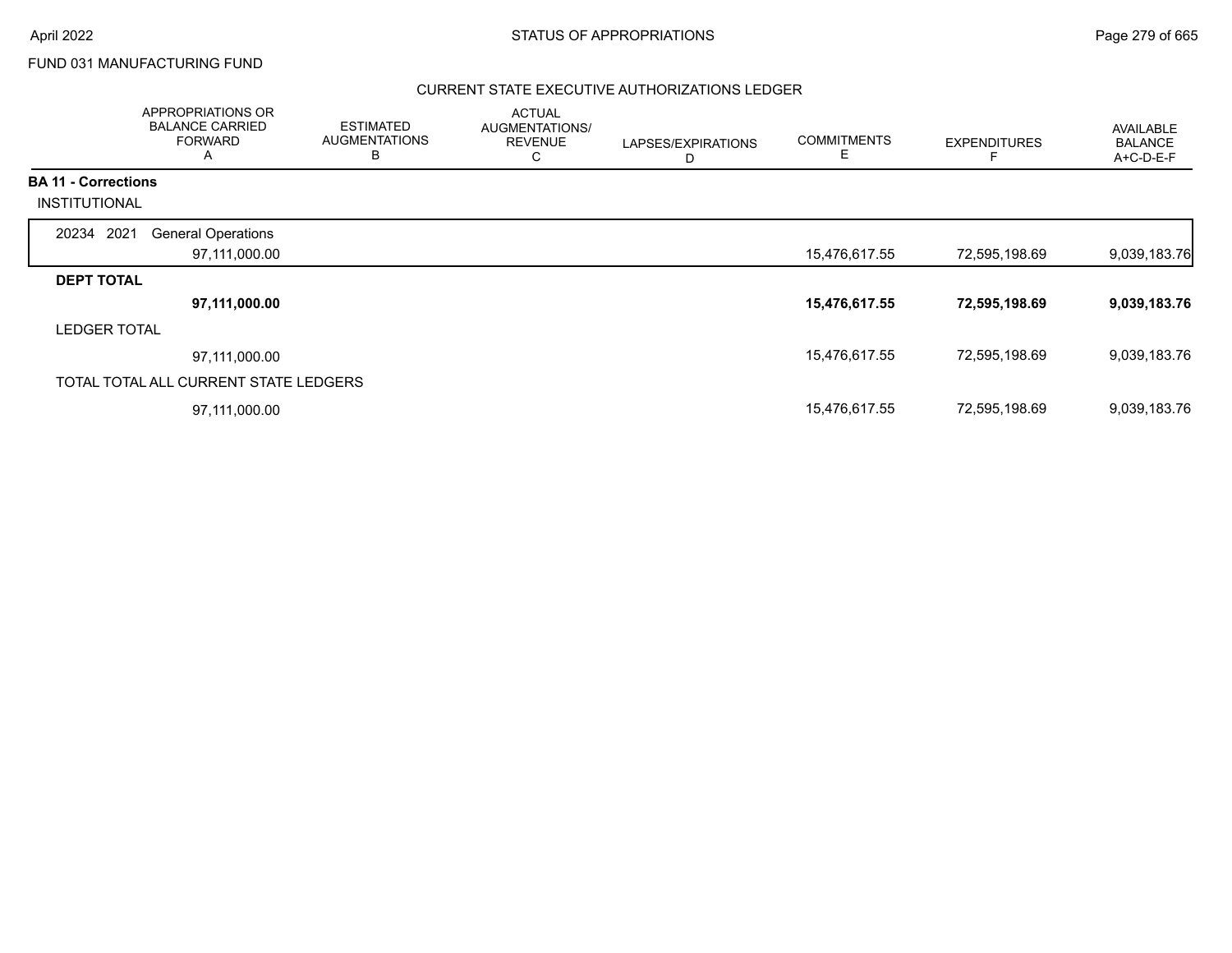# FUND 031 MANUFACTURING FUND

|                            | APPROPRIATIONS OR<br><b>BALANCE CARRIED</b><br><b>FORWARD</b><br>A | <b>ESTIMATED</b><br><b>AUGMENTATIONS</b><br>В | <b>ACTUAL</b><br>AUGMENTATIONS/<br><b>REVENUE</b><br>С | LAPSES/EXPIRATIONS<br>D | <b>COMMITMENTS</b><br>E. | <b>EXPENDITURES</b><br>F | AVAILABLE<br><b>BALANCE</b><br>A+C-D-E-F |
|----------------------------|--------------------------------------------------------------------|-----------------------------------------------|--------------------------------------------------------|-------------------------|--------------------------|--------------------------|------------------------------------------|
| <b>BA 11 - Corrections</b> |                                                                    |                                               |                                                        |                         |                          |                          |                                          |
| <b>INSTITUTIONAL</b>       |                                                                    |                                               |                                                        |                         |                          |                          |                                          |
|                            | 20234 2014 General Operations<br>1,010.88                          |                                               |                                                        |                         | 1,010.88                 |                          |                                          |
|                            | 20234 2015 General Operations<br>5,648.70                          |                                               |                                                        |                         | 5,648.70                 |                          |                                          |
|                            | 20234 2016 General Operations<br>213.00                            |                                               |                                                        |                         | 213.00                   |                          |                                          |
| 20234 2017                 | <b>General Operations</b>                                          |                                               |                                                        |                         |                          | $-334.80$                | 334.80                                   |
|                            | 20234 2018 General Operations<br>834.71                            |                                               |                                                        |                         | 834.71                   |                          |                                          |
| 20234 2019                 | <b>General Operations</b><br>18,361.77                             |                                               |                                                        |                         | 15,189.77                | $-3,041.31$              | 6,213.31                                 |
| 20234 2020                 | <b>General Operations</b><br>14,610,906.86                         |                                               |                                                        |                         | 476,272.45               | 6,841,672.77             | 7,292,961.64                             |
| 20234 2011                 | <b>General Operations</b><br>13,200.00                             |                                               |                                                        |                         |                          |                          | 13,200.00                                |
| <b>DEPT TOTAL</b>          |                                                                    |                                               |                                                        |                         |                          |                          |                                          |
|                            | 14,650,175.92                                                      |                                               |                                                        |                         | 499,169.51               | 6,838,296.66             | 7,312,709.75                             |
| <b>LEDGER TOTAL</b>        |                                                                    |                                               |                                                        |                         |                          |                          |                                          |
|                            | 14,650,175.92                                                      |                                               |                                                        |                         | 499,169.51               | 6,838,296.66             | 7,312,709.75                             |
|                            | TOTAL TOTAL ALL PRIOR STATE LEDGERS                                |                                               |                                                        |                         |                          |                          |                                          |
|                            | 14,650,175.92                                                      |                                               |                                                        |                         | 499,169.51               | 6,838,296.66             | 7,312,709.75                             |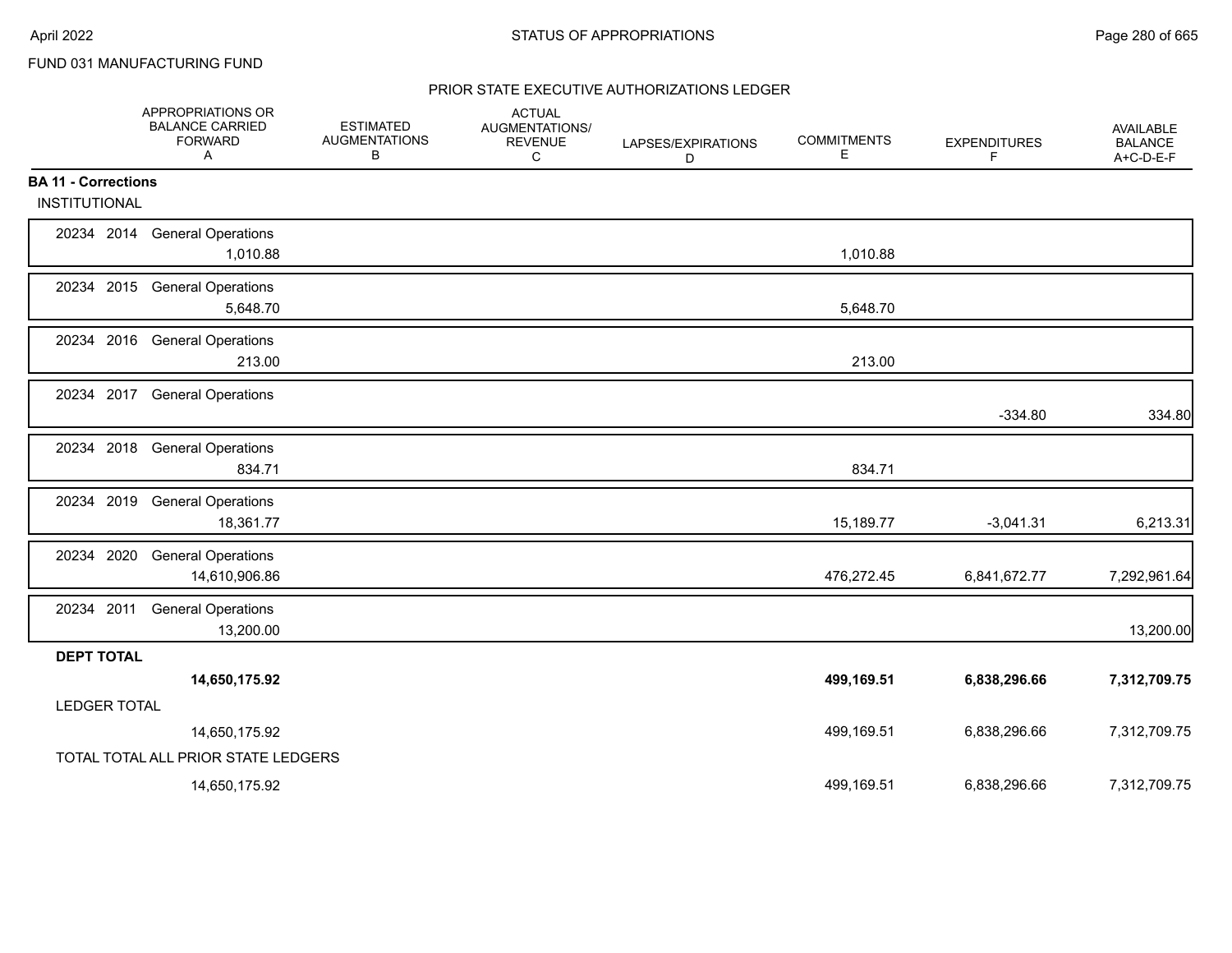# FUND 032 PURCHASING FUND

|                                 | <b>APPROPRIATIONS OR</b><br><b>BALANCE CARRIED</b><br><b>FORWARD</b><br>A | <b>ESTIMATED</b><br><b>AUGMENTATIONS</b><br>в | <b>ACTUAL</b><br><b>AUGMENTATIONS/</b><br><b>REVENUE</b><br>С | LAPSES/EXPIRATIONS<br>D | <b>COMMITMENTS</b><br>E. | <b>EXPENDITURES</b> | AVAILABLE<br><b>BALANCE</b><br>$A+C-D-E-F$ |
|---------------------------------|---------------------------------------------------------------------------|-----------------------------------------------|---------------------------------------------------------------|-------------------------|--------------------------|---------------------|--------------------------------------------|
| <b>BA 15 - General Services</b> |                                                                           |                                               |                                                               |                         |                          |                     |                                            |
| <b>GENERAL GOVERNMENT</b>       |                                                                           |                                               |                                                               |                         |                          |                     |                                            |
| 2021<br>50009                   | <b>Purchasing Fund</b>                                                    |                                               |                                                               |                         |                          |                     |                                            |
|                                 |                                                                           |                                               | 33,943,686.81                                                 |                         | 397,240,772.75           | 32,508,271.33       | -429,749,044.08                            |
| <b>DEPT TOTAL</b>               |                                                                           |                                               |                                                               |                         |                          |                     |                                            |
|                                 |                                                                           |                                               | 33,943,686.81                                                 |                         | 397,240,772.75           | 32,508,271.33       | -429,749,044.08                            |
| <b>LEDGER TOTAL</b>             |                                                                           |                                               |                                                               |                         |                          |                     |                                            |
|                                 |                                                                           |                                               | 33.943.686.81                                                 |                         | 397,240,772.75           | 32,508,271.33       | -429.749.044.08                            |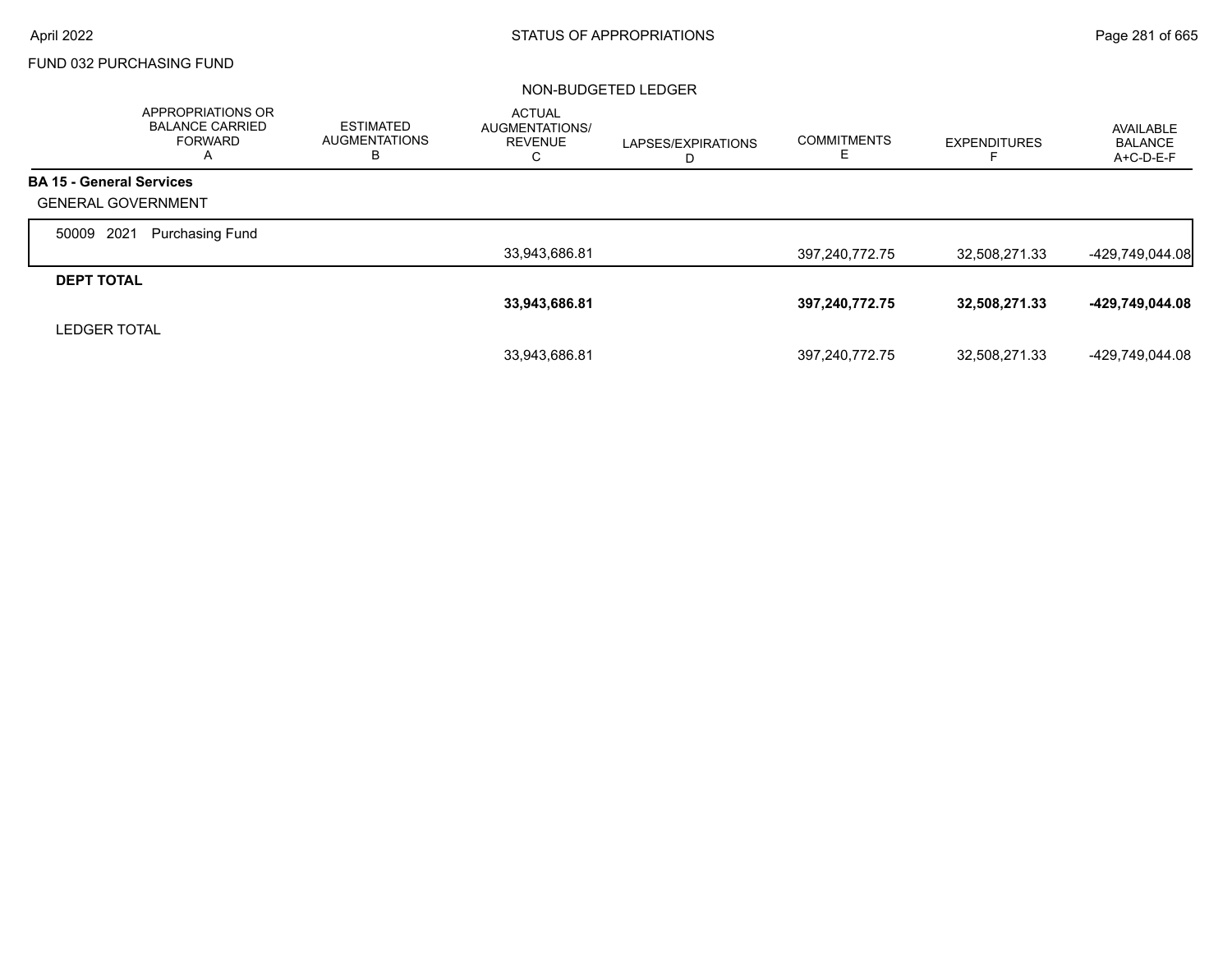# FUND 033 EMPLOYMENT FUND FOR THE BLIND

#### RESTRICTED RECEIPTS LEDGER

|                   | <b>APPROPRIATIONS OR</b><br><b>BALANCE CARRIED</b><br><b>FORWARD</b><br>A | <b>ESTIMATED</b><br><b>AUGMENTATIONS</b><br>в | <b>ACTUAL</b><br>AUGMENTATIONS/<br><b>REVENUE</b><br>С | LAPSES/EXPIRATIONS<br>D | <b>COMMITMENTS</b><br>Е. | <b>EXPENDITURES</b> | AVAILABLE<br><b>BALANCE</b><br>$A+C-D-E-F$ |
|-------------------|---------------------------------------------------------------------------|-----------------------------------------------|--------------------------------------------------------|-------------------------|--------------------------|---------------------|--------------------------------------------|
|                   | BA 12 - Labor & Industry                                                  |                                               |                                                        |                         |                          |                     |                                            |
|                   | <b>GENERAL GOVERNMENT</b>                                                 |                                               |                                                        |                         |                          |                     |                                            |
| 40002             | 2021<br><b>Blind Vendors' Retirement Plan</b>                             |                                               |                                                        |                         |                          |                     |                                            |
|                   | 44,878.27                                                                 |                                               | 131,940.51                                             |                         |                          | 133,236.57          | 43,582.21                                  |
| <b>DEPT TOTAL</b> |                                                                           |                                               |                                                        |                         |                          |                     |                                            |
|                   | 44,878.27                                                                 |                                               | 131,940.51                                             |                         |                          | 133,236.57          | 43,582.21                                  |
|                   | <b>LEDGER TOTAL</b>                                                       |                                               |                                                        |                         |                          |                     |                                            |
|                   | 44,878.27                                                                 |                                               | 131,940.51                                             |                         |                          | 133,236.57          | 43,582.21                                  |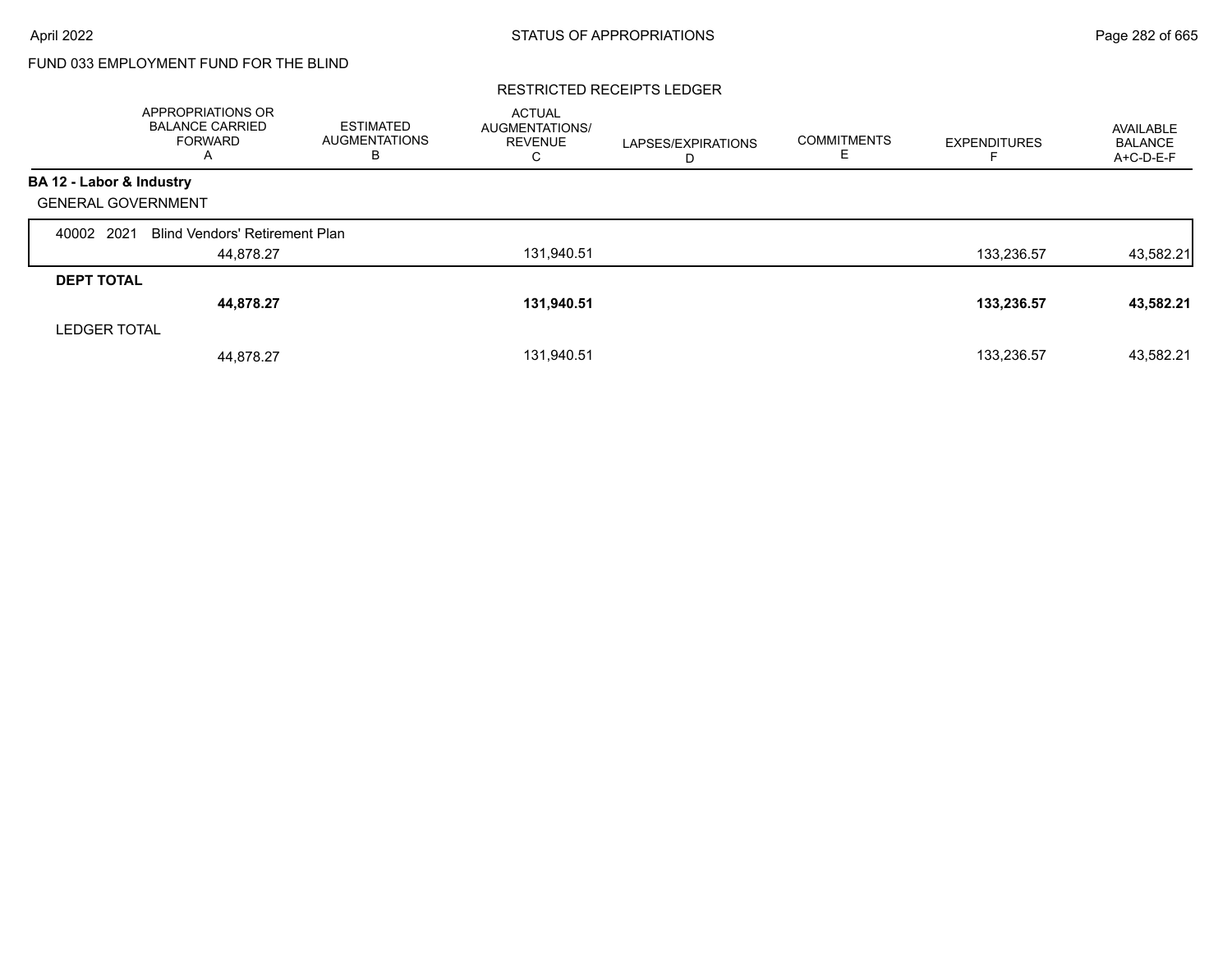# FUND 033 EMPLOYMENT FUND FOR THE BLIND

|                           | <b>APPROPRIATIONS OR</b><br><b>BALANCE CARRIED</b><br><b>FORWARD</b><br>A | <b>ESTIMATED</b><br><b>AUGMENTATIONS</b><br>в | <b>ACTUAL</b><br>AUGMENTATIONS/<br><b>REVENUE</b><br>C | LAPSES/EXPIRATIONS<br>D | <b>COMMITMENTS</b><br>Е | <b>EXPENDITURES</b> | <b>AVAILABLE</b><br><b>BALANCE</b><br>A+C-D-E-F |
|---------------------------|---------------------------------------------------------------------------|-----------------------------------------------|--------------------------------------------------------|-------------------------|-------------------------|---------------------|-------------------------------------------------|
| BA 12 - Labor & Industry  |                                                                           |                                               |                                                        |                         |                         |                     |                                                 |
| <b>GENERAL GOVERNMENT</b> |                                                                           |                                               |                                                        |                         |                         |                     |                                                 |
| 2021<br>50003             | Blind Vendors' Retirement Plan-Gen Oper                                   |                                               |                                                        |                         |                         |                     |                                                 |
|                           |                                                                           |                                               |                                                        |                         | 2,712.43                | 162,056.88          | $-164,769.31$                                   |
| 50294 2021                | BEP - Set Aside Funds                                                     |                                               |                                                        |                         |                         |                     |                                                 |
|                           |                                                                           |                                               | 64,827.00                                              |                         |                         | 15,000.00           | $-15,000.00$                                    |
| <b>DEPT TOTAL</b>         |                                                                           |                                               |                                                        |                         |                         |                     |                                                 |
|                           |                                                                           |                                               | 64,827.00                                              |                         | 2,712.43                | 177,056.88          | $-179,769.31$                                   |
| <b>LEDGER TOTAL</b>       |                                                                           |                                               |                                                        |                         |                         |                     |                                                 |
|                           |                                                                           |                                               | 64,827.00                                              |                         | 2,712.43                | 177,056.88          | -179,769.31                                     |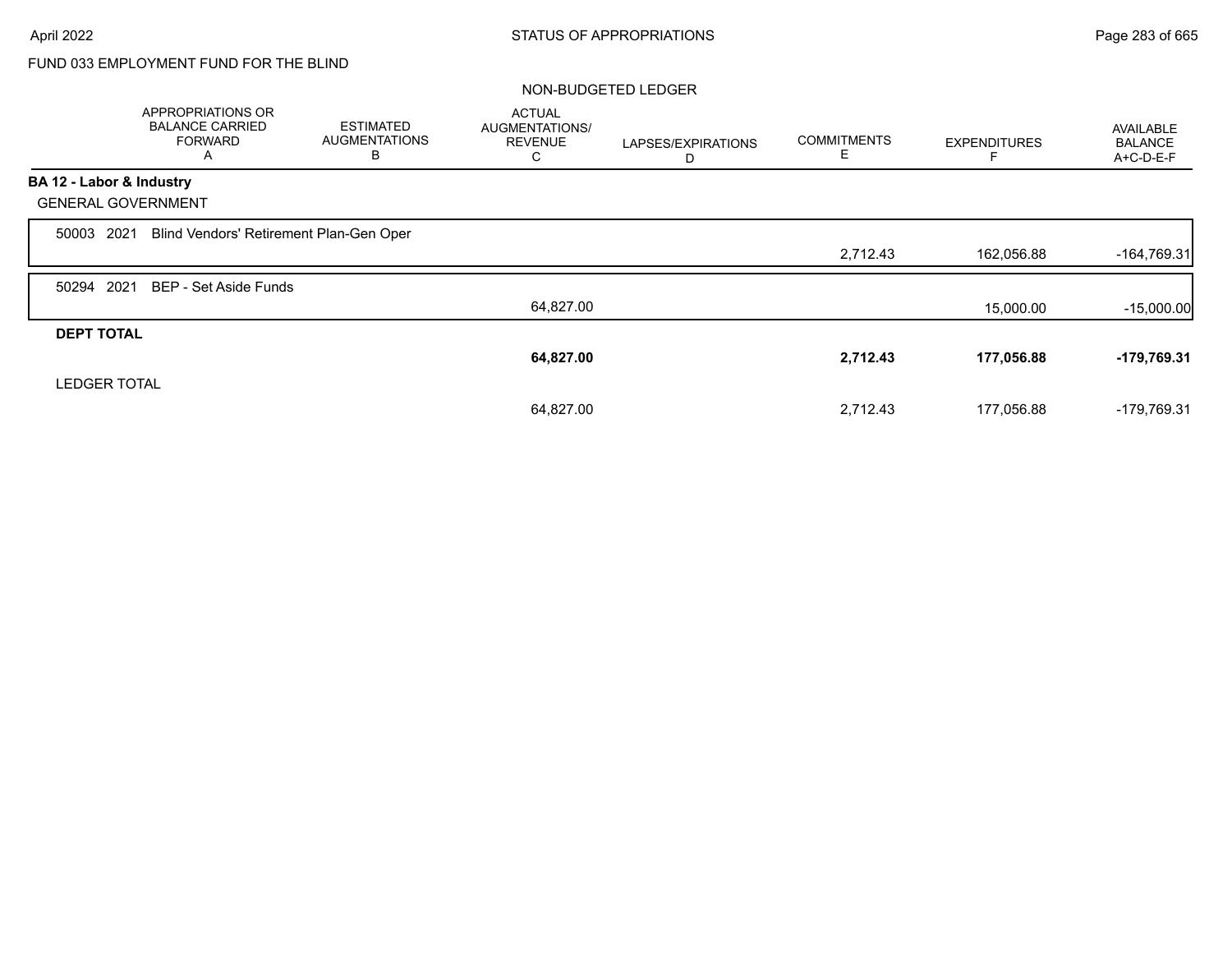# FUND 036 DISASTER RELIEF FUND

### PRIOR STATE CONTINUING LEDGER

|                                  | APPROPRIATIONS OR<br><b>BALANCE CARRIED</b><br><b>FORWARD</b><br>A | <b>ESTIMATED</b><br><b>AUGMENTATIONS</b><br>B | <b>ACTUAL</b><br>AUGMENTATIONS/<br><b>REVENUE</b><br>С | LAPSES/EXPIRATIONS<br>D | <b>COMMITMENTS</b><br>E | <b>EXPENDITURES</b> | <b>AVAILABLE</b><br><b>BALANCE</b><br>A+C-D-E-F |
|----------------------------------|--------------------------------------------------------------------|-----------------------------------------------|--------------------------------------------------------|-------------------------|-------------------------|---------------------|-------------------------------------------------|
| <b>BA 81 - Executive Offices</b> |                                                                    |                                               |                                                        |                         |                         |                     |                                                 |
| <b>GRANTS AND SUBSIDIES</b>      |                                                                    |                                               |                                                        |                         |                         |                     |                                                 |
| 30182 1996                       | Jan 96 Disaster Relief - Bond Proceeds                             |                                               |                                                        |                         |                         |                     |                                                 |
|                                  | 77,446,000.00                                                      |                                               |                                                        |                         |                         |                     | 77,446,000.00                                   |
| <b>DEPT TOTAL</b>                |                                                                    |                                               |                                                        |                         |                         |                     |                                                 |
|                                  | 77,446,000.00                                                      |                                               |                                                        |                         |                         |                     | 77,446,000.00                                   |
| <b>LEDGER TOTAL</b>              |                                                                    |                                               |                                                        |                         |                         |                     |                                                 |
|                                  | 77,446,000.00                                                      |                                               |                                                        |                         |                         |                     | 77,446,000.00                                   |
|                                  | TOTAL TOTAL ALL PRIOR STATE LEDGERS                                |                                               |                                                        |                         |                         |                     |                                                 |
|                                  | 77,446,000.00                                                      |                                               |                                                        |                         |                         |                     | 77,446,000.00                                   |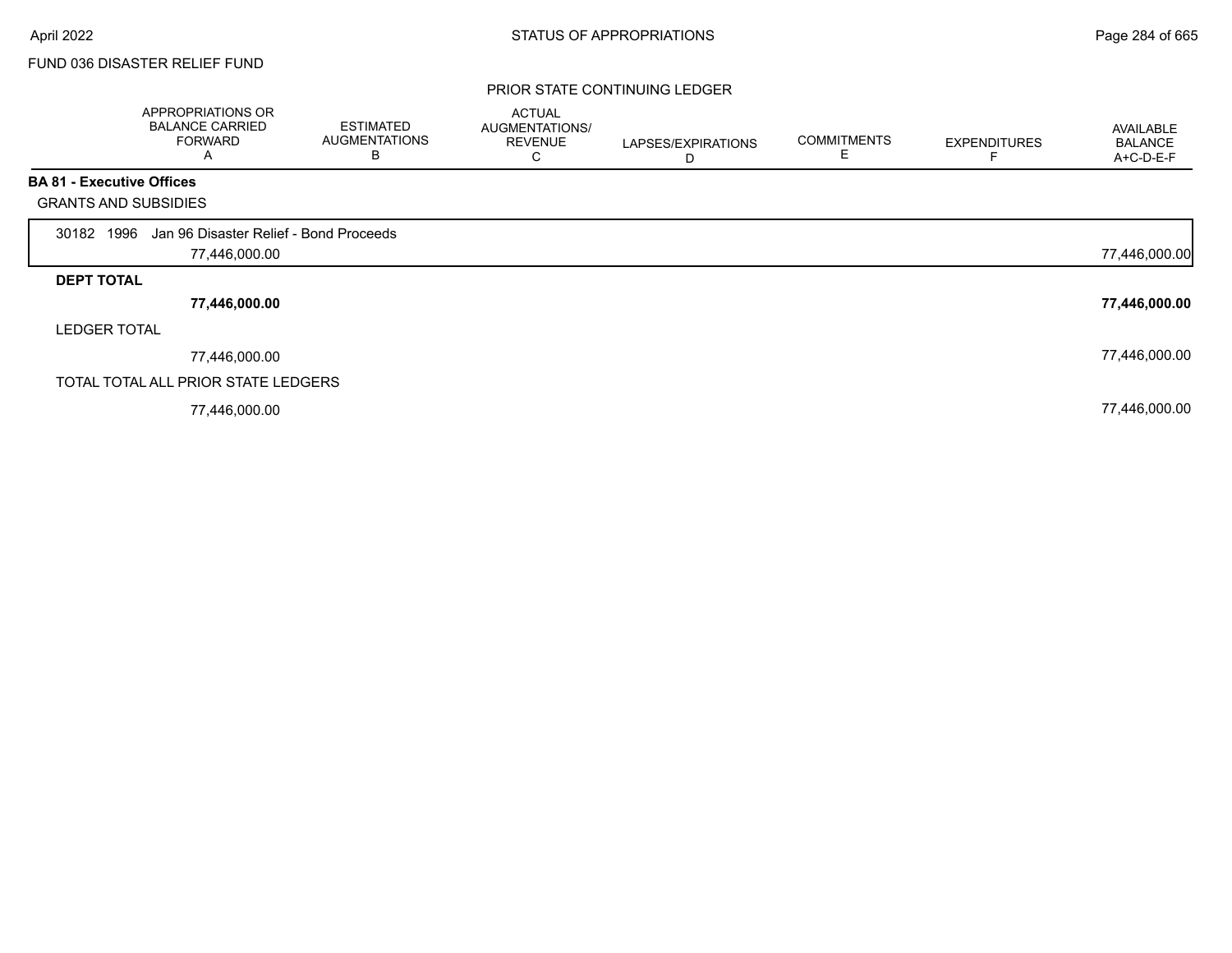# FUND 037 PENNVEST DRINKING WATER REVOLVING

|                             | APPROPRIATIONS OR<br><b>BALANCE CARRIED</b><br><b>FORWARD</b><br>Α | <b>ESTIMATED</b><br><b>AUGMENTATIONS</b><br>B | <b>ACTUAL</b><br>AUGMENTATIONS/<br><b>REVENUE</b><br>С | LAPSES/EXPIRATIONS<br>D | <b>COMMITMENTS</b><br>Е | <b>EXPENDITURES</b> | <b>AVAILABLE</b><br><b>BALANCE</b><br>A+C-D-E-F |
|-----------------------------|--------------------------------------------------------------------|-----------------------------------------------|--------------------------------------------------------|-------------------------|-------------------------|---------------------|-------------------------------------------------|
|                             | <b>BA 33 - PA Infrastructure Investment</b>                        |                                               |                                                        |                         |                         |                     |                                                 |
| <b>GRANTS AND SUBSIDIES</b> |                                                                    |                                               |                                                        |                         |                         |                     |                                                 |
| 20246 2021                  | Addtl Drink Water Proj Rev Loans<br>200,000,000.00                 |                                               |                                                        |                         | 159,022,773.26          | 20,637,484.63       | 20,339,742.11                                   |
| 2021<br>20333               | Trsfr-Pennvest WaterPollControl Rev Fund<br>20,000,000.00          |                                               |                                                        |                         |                         |                     | 20,000,000.00                                   |
| <b>DEPT TOTAL</b>           |                                                                    |                                               |                                                        |                         |                         |                     |                                                 |
|                             | 220,000,000.00                                                     |                                               |                                                        |                         | 159,022,773.26          | 20,637,484.63       | 40,339,742.11                                   |
| <b>LEDGER TOTAL</b>         |                                                                    |                                               |                                                        |                         |                         |                     |                                                 |
|                             | 220,000,000.00                                                     |                                               |                                                        |                         | 159,022,773.26          | 20,637,484.63       | 40,339,742.11                                   |
|                             | TOTAL TOTAL ALL CURRENT STATE LEDGERS                              |                                               |                                                        |                         |                         |                     |                                                 |
|                             | 220,000,000.00                                                     |                                               |                                                        |                         | 159,022,773.26          | 20,637,484.63       | 40,339,742.11                                   |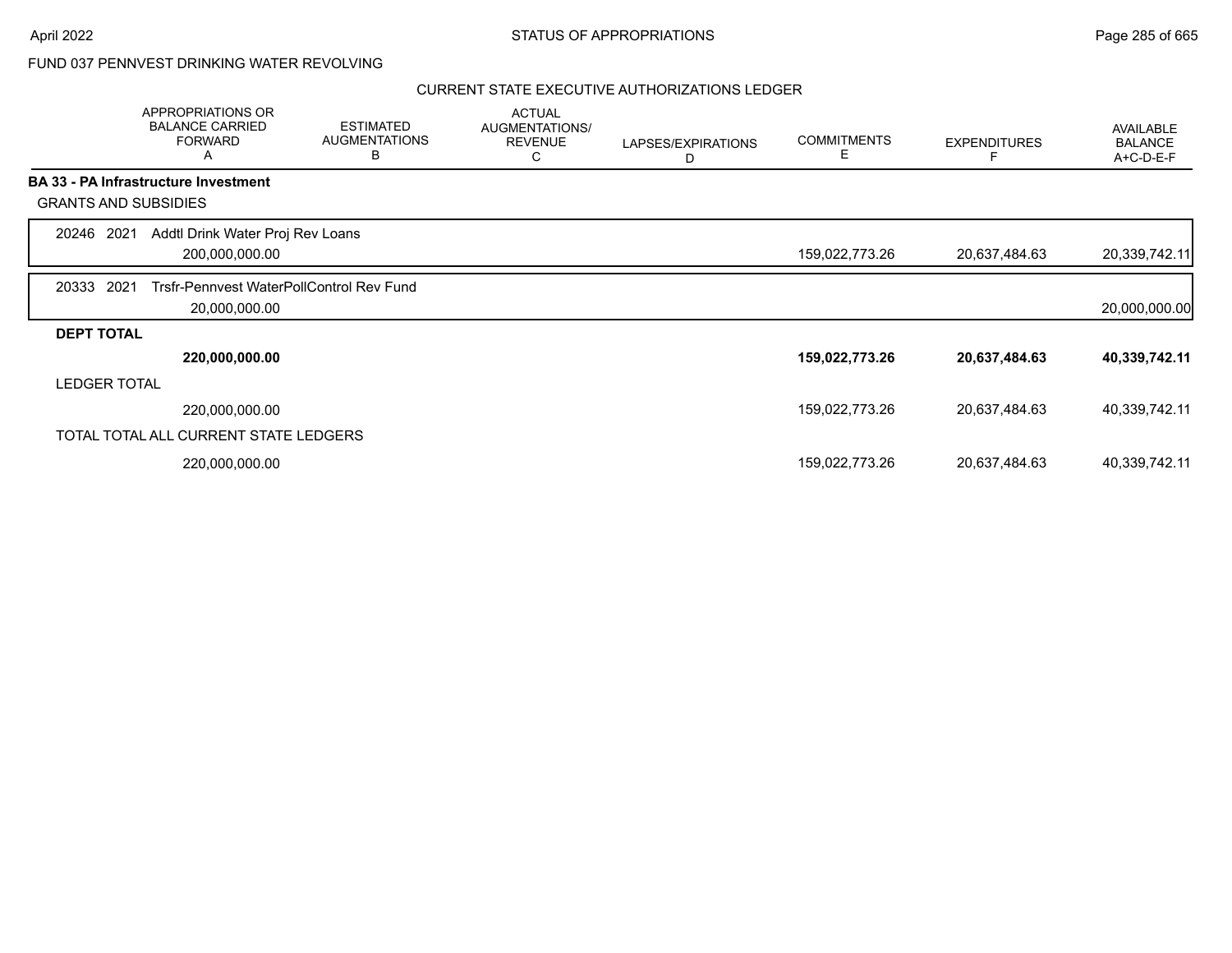# FUND 037 PENNVEST DRINKING WATER REVOLVING

|                                  | <b>APPROPRIATIONS OR</b><br><b>BALANCE CARRIED</b><br><b>FORWARD</b><br>A | <b>ESTIMATED</b><br><b>AUGMENTATIONS</b><br>В | <b>ACTUAL</b><br><b>AUGMENTATIONS/</b><br><b>REVENUE</b><br>С | LAPSES/EXPIRATIONS<br>D | <b>COMMITMENTS</b><br>E | <b>EXPENDITURES</b><br>F | <b>AVAILABLE</b><br><b>BALANCE</b><br>A+C-D-E-F |
|----------------------------------|---------------------------------------------------------------------------|-----------------------------------------------|---------------------------------------------------------------|-------------------------|-------------------------|--------------------------|-------------------------------------------------|
| <b>BA 81 - Executive Offices</b> |                                                                           |                                               |                                                               |                         |                         |                          |                                                 |
| <b>GENERAL GOVERNMENT</b>        |                                                                           |                                               |                                                               |                         |                         |                          |                                                 |
| 20496 2020                       | Transfer to the General Fund<br>26,500,000.00                             |                                               |                                                               |                         |                         |                          | 26,500,000.00                                   |
| <b>DEPT TOTAL</b>                |                                                                           |                                               |                                                               |                         |                         |                          |                                                 |
|                                  | 26,500,000.00                                                             |                                               |                                                               |                         |                         |                          | 26,500,000.00                                   |
|                                  | <b>BA 33 - PA Infrastructure Investment</b>                               |                                               |                                                               |                         |                         |                          |                                                 |
| <b>GRANTS AND SUBSIDIES</b>      |                                                                           |                                               |                                                               |                         |                         |                          |                                                 |
|                                  | 20246 2018 Addtl Drink Water Proj Rev Loans                               |                                               |                                                               |                         |                         |                          |                                                 |
|                                  |                                                                           |                                               |                                                               |                         |                         | -147,852.69              | 147,852.69                                      |
| 20246 2020                       | Addtl Drink Water Proj Rev Loans                                          |                                               |                                                               |                         |                         |                          |                                                 |
|                                  | 164,267,896.94                                                            |                                               |                                                               |                         |                         | 5,679,515.68             | 158,588,381.26                                  |
| 20333 2020                       | Trsfr-Pennvest WaterPollControl Rev Fund                                  |                                               |                                                               |                         |                         |                          |                                                 |
|                                  | 20,000,000.00                                                             |                                               |                                                               |                         |                         |                          | 20,000,000.00                                   |
| <b>DEPT TOTAL</b>                |                                                                           |                                               |                                                               |                         |                         |                          |                                                 |
|                                  | 184,267,896.94                                                            |                                               |                                                               |                         |                         | 5,531,662.99             | 178,736,233.95                                  |
| <b>LEDGER TOTAL</b>              |                                                                           |                                               |                                                               |                         |                         |                          |                                                 |
|                                  | 210,767,896.94                                                            |                                               |                                                               |                         |                         | 5,531,662.99             | 205,236,233.95                                  |
|                                  | TOTAL TOTAL ALL PRIOR STATE LEDGERS                                       |                                               |                                                               |                         |                         |                          |                                                 |
|                                  | 210,767,896.94                                                            |                                               |                                                               |                         |                         | 5,531,662.99             | 205,236,233.95                                  |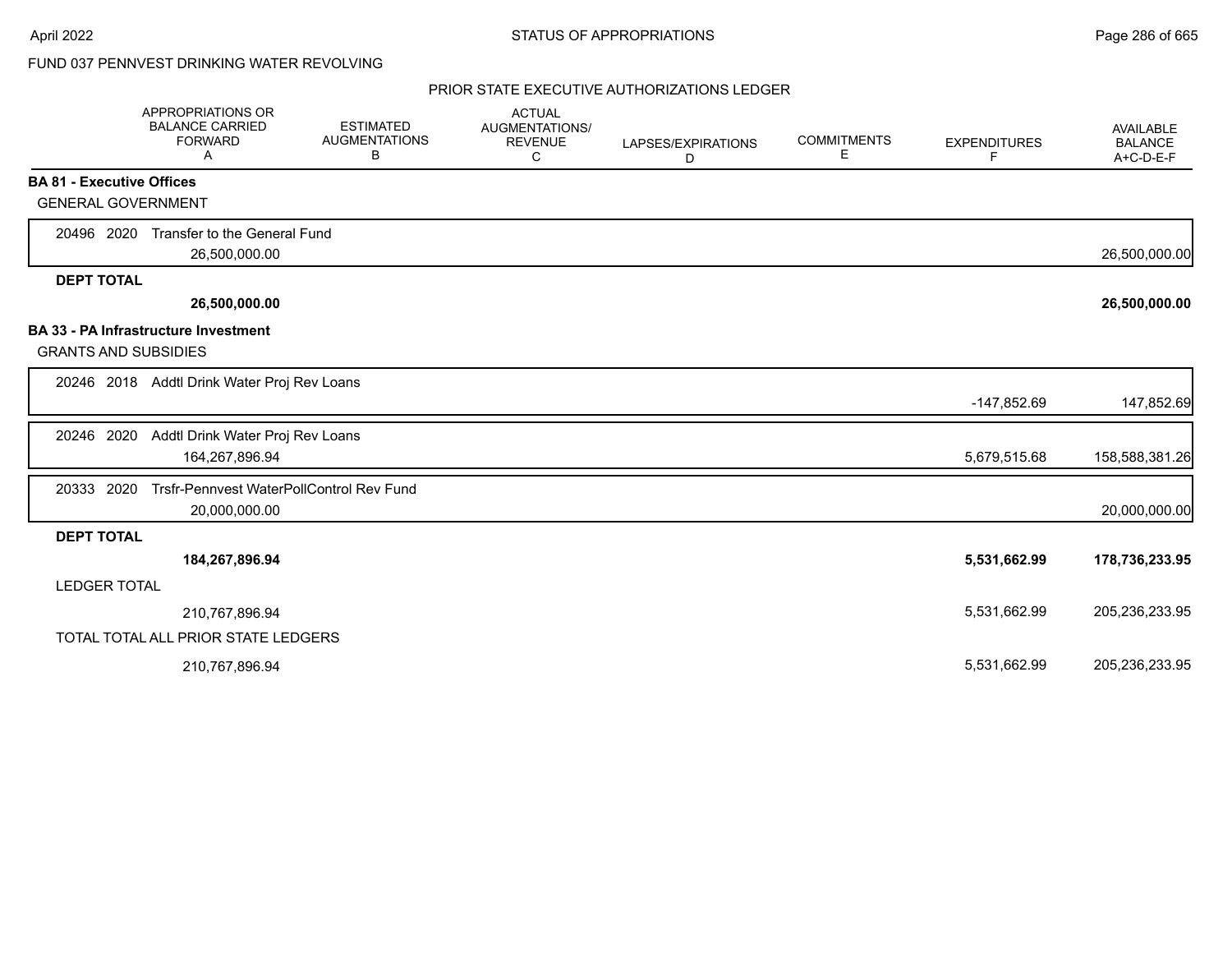FUND 038 CAPITAL FACILITIES FUND

|                     | <b>APPROPRIATIONS OR</b><br><b>BALANCE CARRIED</b><br><b>FORWARD</b><br>A | <b>ESTIMATED</b><br><b>AUGMENTATIONS</b><br>В | <b>ACTUAL</b><br>AUGMENTATIONS/<br><b>REVENUE</b><br>C | LAPSES/EXPIRATIONS<br>D | <b>COMMITMENTS</b><br>Е | <b>EXPENDITURES</b> | AVAILABLE<br><b>BALANCE</b><br>A+C-D-E-F |
|---------------------|---------------------------------------------------------------------------|-----------------------------------------------|--------------------------------------------------------|-------------------------|-------------------------|---------------------|------------------------------------------|
|                     | <b>BA 81 - Executive Offices</b>                                          |                                               |                                                        |                         |                         |                     |                                          |
|                     | <b>GENERAL GOVERNMENT</b>                                                 |                                               |                                                        |                         |                         |                     |                                          |
| 20428               | 2021<br><b>Public Works Administration</b><br>20,000,000.00               |                                               |                                                        |                         |                         | 14,000,000.00       | 6,000,000.00                             |
| 20525               | 2021<br>Redevelopment Assistance Operations<br>2,970,000.00               |                                               |                                                        |                         |                         |                     | 2,970,000.00                             |
| 29348               | 2021<br>Redevelopment Assistance Administration                           |                                               |                                                        |                         |                         |                     |                                          |
|                     | 9,000,000.00                                                              |                                               |                                                        |                         | 7,191,971.05            | 617,997.55          | 1,190,031.40                             |
| <b>DEPT TOTAL</b>   |                                                                           |                                               |                                                        |                         |                         |                     |                                          |
|                     | 31,970,000.00                                                             |                                               |                                                        |                         | 7,191,971.05            | 14,617,997.55       | 10,160,031.40                            |
| <b>LEDGER TOTAL</b> |                                                                           |                                               |                                                        |                         |                         |                     |                                          |
|                     | 31,970,000.00                                                             |                                               |                                                        |                         | 7,191,971.05            | 14,617,997.55       | 10,160,031.40                            |
|                     | TOTAL TOTAL ALL CURRENT STATE LEDGERS                                     |                                               |                                                        |                         |                         |                     |                                          |
|                     | 31,970,000.00                                                             |                                               |                                                        |                         | 7,191,971.05            | 14,617,997.55       | 10,160,031.40                            |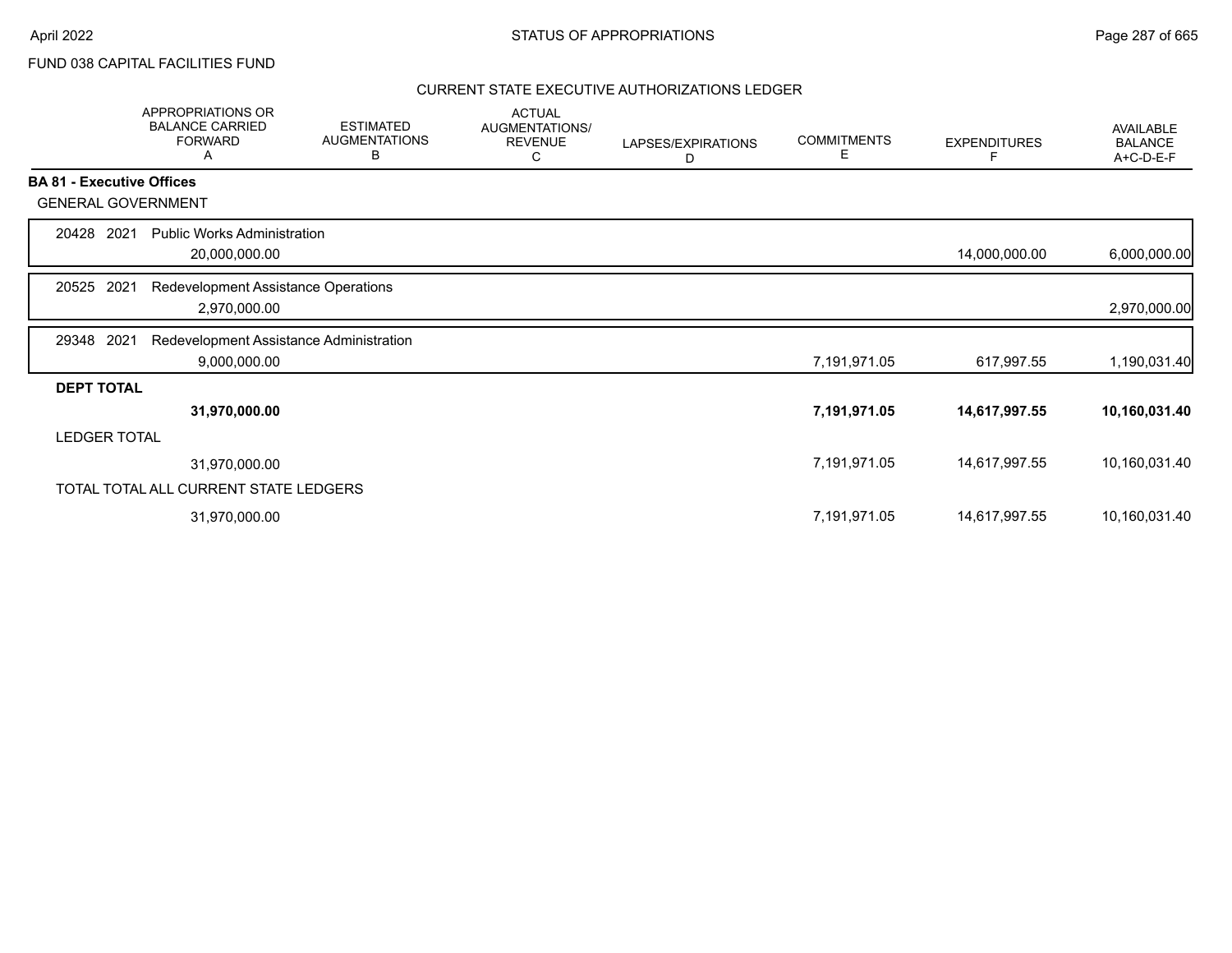# FUND 038 CAPITAL FACILITIES FUND

|                                  |      | APPROPRIATIONS OR<br><b>BALANCE CARRIED</b><br><b>FORWARD</b><br>A | <b>ESTIMATED</b><br><b>AUGMENTATIONS</b><br>В | <b>ACTUAL</b><br>AUGMENTATIONS/<br><b>REVENUE</b><br>C | LAPSES/EXPIRATIONS<br>D | <b>COMMITMENTS</b><br>Е | <b>EXPENDITURES</b><br>F | <b>AVAILABLE</b><br><b>BALANCE</b><br>A+C-D-E-F |
|----------------------------------|------|--------------------------------------------------------------------|-----------------------------------------------|--------------------------------------------------------|-------------------------|-------------------------|--------------------------|-------------------------------------------------|
| <b>BA 81 - Executive Offices</b> |      |                                                                    |                                               |                                                        |                         |                         |                          |                                                 |
|                                  |      | <b>GENERAL GOVERNMENT</b>                                          |                                               |                                                        |                         |                         |                          |                                                 |
|                                  |      | 20428 2019 Public Works Administration<br>1,200,000.00             |                                               |                                                        |                         |                         |                          | 1,200,000.00                                    |
| 20428 2020                       |      | <b>Public Works Administration</b><br>2,429,000.00                 |                                               |                                                        |                         |                         |                          | 2,429,000.00                                    |
|                                  |      | 29348 2014 Redevelopment Assistance Administration<br>1,557,173.24 |                                               |                                                        |                         | 693,837.54              | 56,559.45                | 806,776.25                                      |
|                                  |      | 29348 2015 Redevelopment Assistance Administration<br>125,071.72   |                                               |                                                        |                         | 78,710.32               | 398.50                   | 45,962.90                                       |
|                                  |      | 29348 2016 Redevelopment Assistance Administration<br>3,353,758.55 |                                               |                                                        |                         | 1,737,474.84            | 189,465.99               | 1,426,817.72                                    |
|                                  |      | 29348 2017 Redevelopment Assistance Administration<br>2,276,753.13 |                                               |                                                        |                         | 890,790.66              | 154,975.05               | 1,230,987.42                                    |
|                                  |      | 29348 2018 Redevelopment Assistance Administration<br>4,729,207.98 |                                               |                                                        |                         | 2,890,494.30            | 615,087.18               | 1,223,626.50                                    |
|                                  |      | 29348 2019 Redevelopment Assistance Administration<br>7,269,020.19 |                                               |                                                        |                         | 3,767,689.51            | 935,635.30               | 2,565,695.38                                    |
| 29348 2020                       |      | Redevelopment Assistance Administration<br>12,536,891.06           |                                               |                                                        |                         | 4,137,464.62            | 1,192,113.71             | 7,207,312.73                                    |
| 29348 2007                       |      | Redevelopment Assistance Administration<br>185,156.76              |                                               |                                                        |                         | 98,273.91               |                          | 86,882.85                                       |
| 29348 2008                       |      | Redevelopment Assistance Administration<br>110,914.30              |                                               |                                                        |                         | 50,914.30               |                          | 60,000.00                                       |
| 29348                            | 2009 | Redevelopment Assistance Administration<br>330,268.94              |                                               |                                                        |                         | 147,763.44              | 8,329.00                 | 174,176.50                                      |
| 29348 2010                       |      | Redevelopment Assistance Administration<br>433,752.20              |                                               |                                                        |                         | 165,382.70              | 16,598.75                | 251,770.75                                      |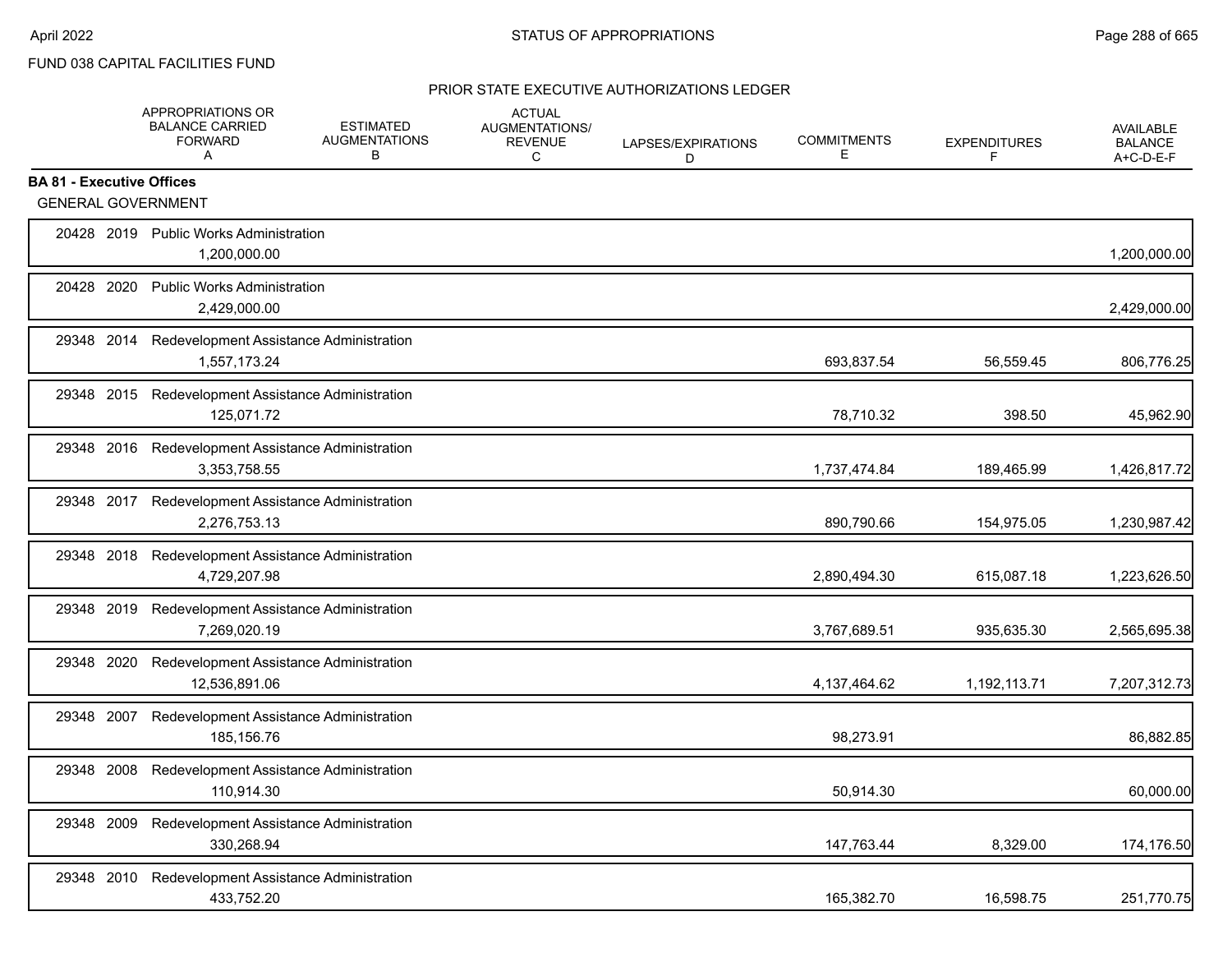## PRIOR STATE EXECUTIVE AUTHORIZATIONS LEDGER

|                     | <b>APPROPRIATIONS OR</b><br><b>BALANCE CARRIED</b><br><b>FORWARD</b><br>A | <b>ESTIMATED</b><br><b>AUGMENTATIONS</b><br>в | <b>ACTUAL</b><br>AUGMENTATIONS/<br><b>REVENUE</b><br>С | LAPSES/EXPIRATIONS<br>D | <b>COMMITMENTS</b><br>E | <b>EXPENDITURES</b> | <b>AVAILABLE</b><br><b>BALANCE</b><br>A+C-D-E-F |
|---------------------|---------------------------------------------------------------------------|-----------------------------------------------|--------------------------------------------------------|-------------------------|-------------------------|---------------------|-------------------------------------------------|
| 2011<br>29348       | Redevelopment Assistance Administration                                   |                                               |                                                        |                         |                         |                     |                                                 |
|                     | 1,376,526.58                                                              |                                               |                                                        |                         | 645,104.32              | 19,650.95           | 711,771.31                                      |
| 2012<br>29348       | Redevelopment Assistance Administration                                   |                                               |                                                        |                         |                         |                     |                                                 |
|                     | 238,684.48                                                                |                                               |                                                        |                         | 82,449.84               | 4,270.00            | 151,964.64                                      |
| 2013<br>29348       | Redevelopment Assistance Administration                                   |                                               |                                                        |                         |                         |                     |                                                 |
|                     | 613,581.65                                                                |                                               |                                                        |                         | 294,693.55              | 8,730.50            | 310,157.60                                      |
| <b>DEPT TOTAL</b>   |                                                                           |                                               |                                                        |                         |                         |                     |                                                 |
|                     | 38,765,760.78                                                             |                                               |                                                        |                         | 15,681,043.85           | 3,201,814.38        | 19,882,902.55                                   |
| <b>LEDGER TOTAL</b> |                                                                           |                                               |                                                        |                         |                         |                     |                                                 |
|                     | 38,765,760.78                                                             |                                               |                                                        |                         | 15,681,043.85           | 3,201,814.38        | 19,882,902.55                                   |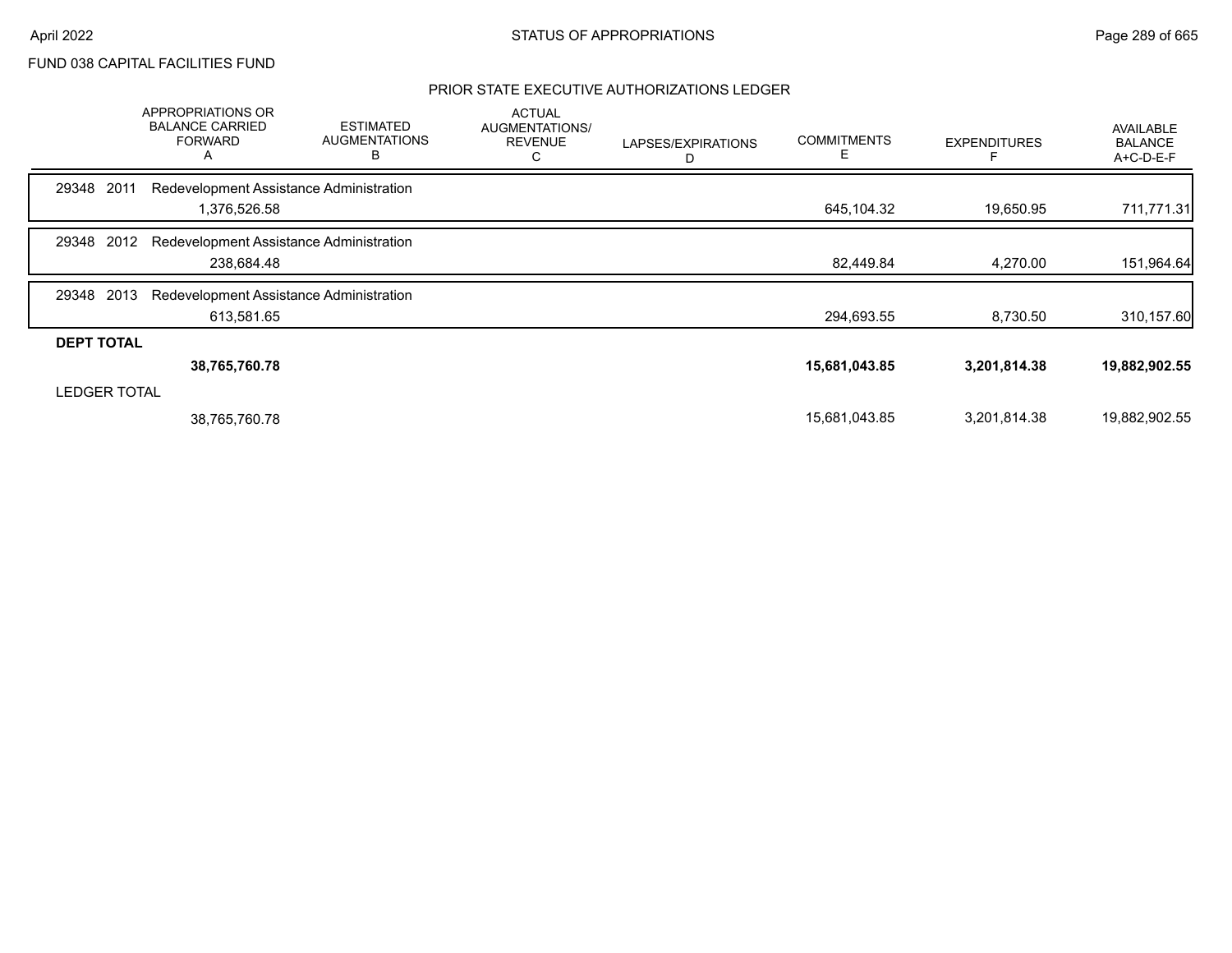|                             | APPROPRIATIONS OR<br><b>BALANCE CARRIED</b><br><b>FORWARD</b><br>A | <b>ESTIMATED</b><br><b>AUGMENTATIONS</b><br>B | <b>ACTUAL</b><br>AUGMENTATIONS/<br><b>REVENUE</b><br>C | LAPSES/EXPIRATIONS<br>D | <b>COMMITMENTS</b><br>E | <b>EXPENDITURES</b><br>F | <b>AVAILABLE</b><br><b>BALANCE</b><br>A+C-D-E-F |
|-----------------------------|--------------------------------------------------------------------|-----------------------------------------------|--------------------------------------------------------|-------------------------|-------------------------|--------------------------|-------------------------------------------------|
|                             | <b>BA 24 - Community &amp; Economic Develop</b>                    |                                               |                                                        |                         |                         |                          |                                                 |
| <b>GRANTS AND SUBSIDIES</b> |                                                                    |                                               |                                                        |                         |                         |                          |                                                 |
|                             | 30166 2003 Redevelopment Assistance Projects<br>10.000.000.00      |                                               |                                                        |                         |                         |                          | 10,000,000.00                                   |
| 30166 2004                  | Redevelopment Assistance Projects<br>6,000,638,856.14              |                                               |                                                        |                         | 29,417,273.00           | 2,203,363.00             | 5,969,018,220.14                                |
| 30166 2006                  | Redevelopment Assistance Projects<br>5,149,947,527.00              |                                               |                                                        |                         | 34,931,981.00           | 8,850,134.00             | 5,106,165,412.00                                |
| 30166 2008                  | Redevelopment Assistance Projects<br>6,818,846,992.68              |                                               |                                                        |                         | 68,910,547.68           | 9,446,106.00             | 6,740,490,339.00                                |
| 30166 2010                  | Redevelopment Assistance Projects<br>7,040,951,223.00              |                                               |                                                        |                         | 133,694,689.00          | 13,209,768.00            | 6,894,046,766.00                                |
| 30166 2013                  | Redevelopment Assistance Projects<br>6,524,513,877.00              |                                               |                                                        |                         | 65,990,583.00           | 28,249,036.00            | 6,430,274,258.00                                |
| 30166 2017                  | Redevelopment Assistance Projects<br>10.274.965.814.00             |                                               |                                                        |                         | 50,225,554.00           | 24,684,460.00            | 10,200,055,800.00                               |
| 30166 2020                  | Redevelopment Assistance Projects<br>11,015,128,000.00             |                                               |                                                        |                         | 2,250,000.00            | 500,000.00               | 11,012,378,000.00                               |
| <b>CAPITAL</b>              |                                                                    |                                               |                                                        |                         |                         |                          |                                                 |
| 30166 2000                  | Redevelopment Assistance Projects<br>1,177,595,992.18              |                                               |                                                        |                         | 13,025,436.18           |                          | 1,164,570,556.00                                |
| 30166 2001                  | Redevelopment Assistance Projects<br>3,749,333,062.10              |                                               |                                                        |                         | 20,392,615.10           | 60,559.00                | 3,728,879,888.00                                |
| 30166 1996                  | Redevelopment Assistance Projects<br>1,948,435,385.76              |                                               |                                                        |                         |                         |                          | 1,948,435,385.76                                |
| 30166 1999                  | Redevelopment Assistance Projects<br>3,035,643,499.61              |                                               |                                                        |                         | 2,243,424.00            |                          | 3,033,400,075.61                                |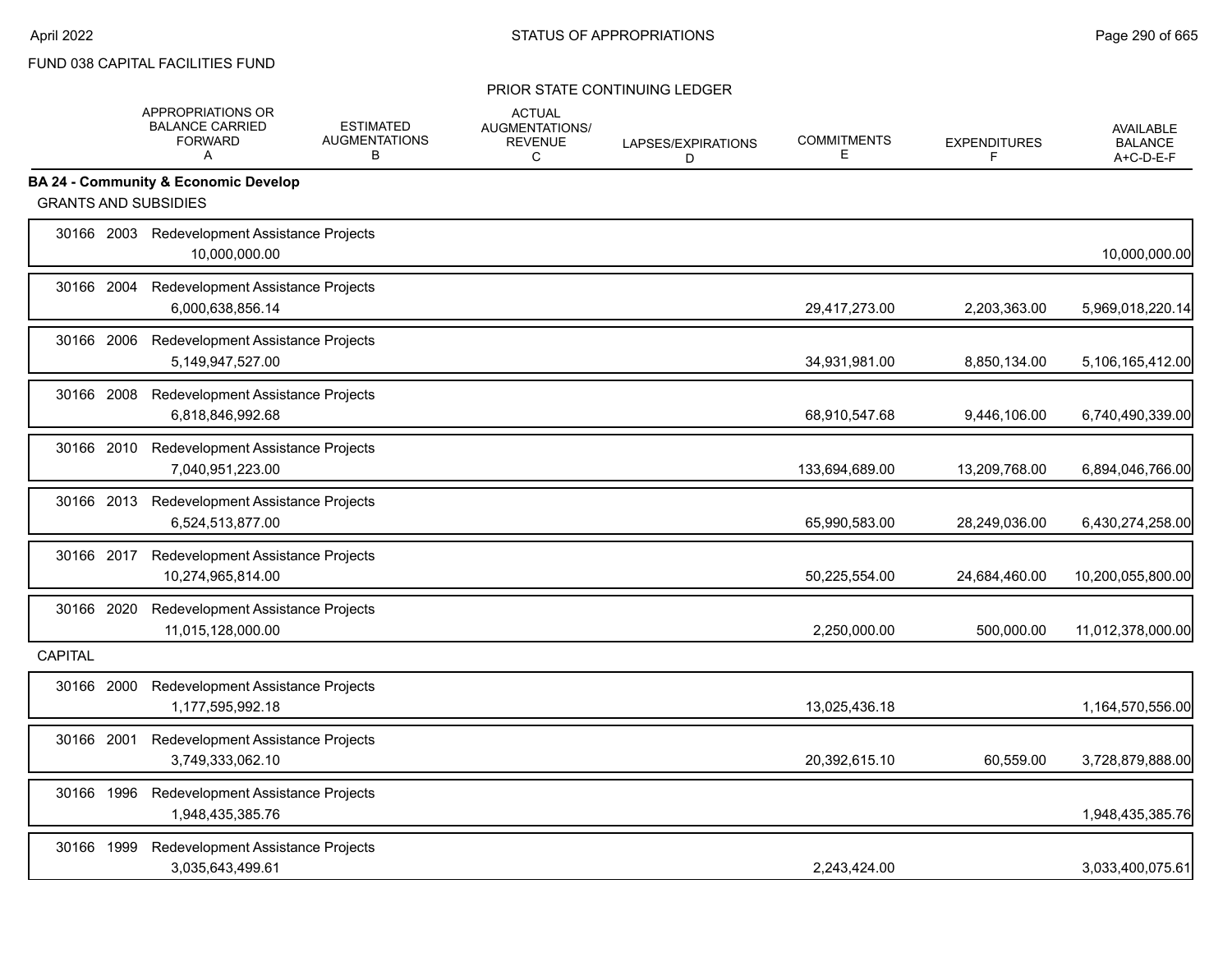|                   | APPROPRIATIONS OR<br><b>BALANCE CARRIED</b><br><b>FORWARD</b><br>A     | <b>ESTIMATED</b><br><b>AUGMENTATIONS</b><br>в | <b>ACTUAL</b><br>AUGMENTATIONS/<br><b>REVENUE</b><br>C | LAPSES/EXPIRATIONS<br>D | <b>COMMITMENTS</b><br>Е | <b>EXPENDITURES</b><br>F | <b>AVAILABLE</b><br><b>BALANCE</b><br>A+C-D-E-F |
|-------------------|------------------------------------------------------------------------|-----------------------------------------------|--------------------------------------------------------|-------------------------|-------------------------|--------------------------|-------------------------------------------------|
|                   | 30167 1984 Redevelopment Assistance Projects<br>81,731,579.43          |                                               |                                                        |                         |                         |                          | 81,731,579.43                                   |
|                   | 30167 1987 REDEVELOPMENT ASSISTANCE PROJECTS<br>473,342,236.02         |                                               |                                                        |                         | 3,601,538.02            |                          | 469,740,698.00                                  |
|                   | 30167 1990 REDEVELOPMENT ASSISTANCE<br>5,100,000.00                    |                                               |                                                        |                         |                         |                          | 5,100,000.00                                    |
|                   | 30167 1991 REDEVELOPMENT ASSISTANCE<br>55,027,157.96                   |                                               |                                                        |                         | 2,429,157.96            |                          | 52,598,000.00                                   |
|                   | 30167 1993 REDEVELOPMENT ASSISTANCE<br>124,346,508.00                  |                                               |                                                        |                         | 1,898.00                |                          | 124,344,610.00                                  |
|                   | 30167 1994 REDEVELOPMENT ASSISTANCE<br>290,371,420.00                  |                                               |                                                        |                         | 568,420.00              |                          | 289,803,000.00                                  |
| <b>DEPT TOTAL</b> |                                                                        |                                               |                                                        |                         |                         |                          |                                                 |
|                   | 63,775,919,130.88                                                      |                                               |                                                        |                         | 427,683,116.94          | 87,203,426.00            | 63,261,032,587.94                               |
|                   | <b>BA 35 - Environmental Protection</b><br><b>GRANTS AND SUBSIDIES</b> |                                               |                                                        |                         |                         |                          |                                                 |
|                   | 30155 2000 Flood Control Projects<br>9,545,678.01                      |                                               |                                                        |                         |                         |                          | 9,545,678.01                                    |
|                   | 30155 2017 Flood Control Projects<br>408,861,000.00                    |                                               |                                                        |                         |                         |                          | 408,861,000.00                                  |
|                   | 30155 2020 Flood Control Projects<br>39,780,000.00                     |                                               |                                                        |                         |                         |                          | 39,780,000.00                                   |
| 30155 2001        | <b>Flood Control Projects</b><br>138,634,443.50                        |                                               |                                                        |                         |                         |                          | 138,634,443.50                                  |
|                   | 30155 2004 Flood Control Projects<br>32,615,990.96                     |                                               |                                                        |                         |                         |                          | 32,615,990.96                                   |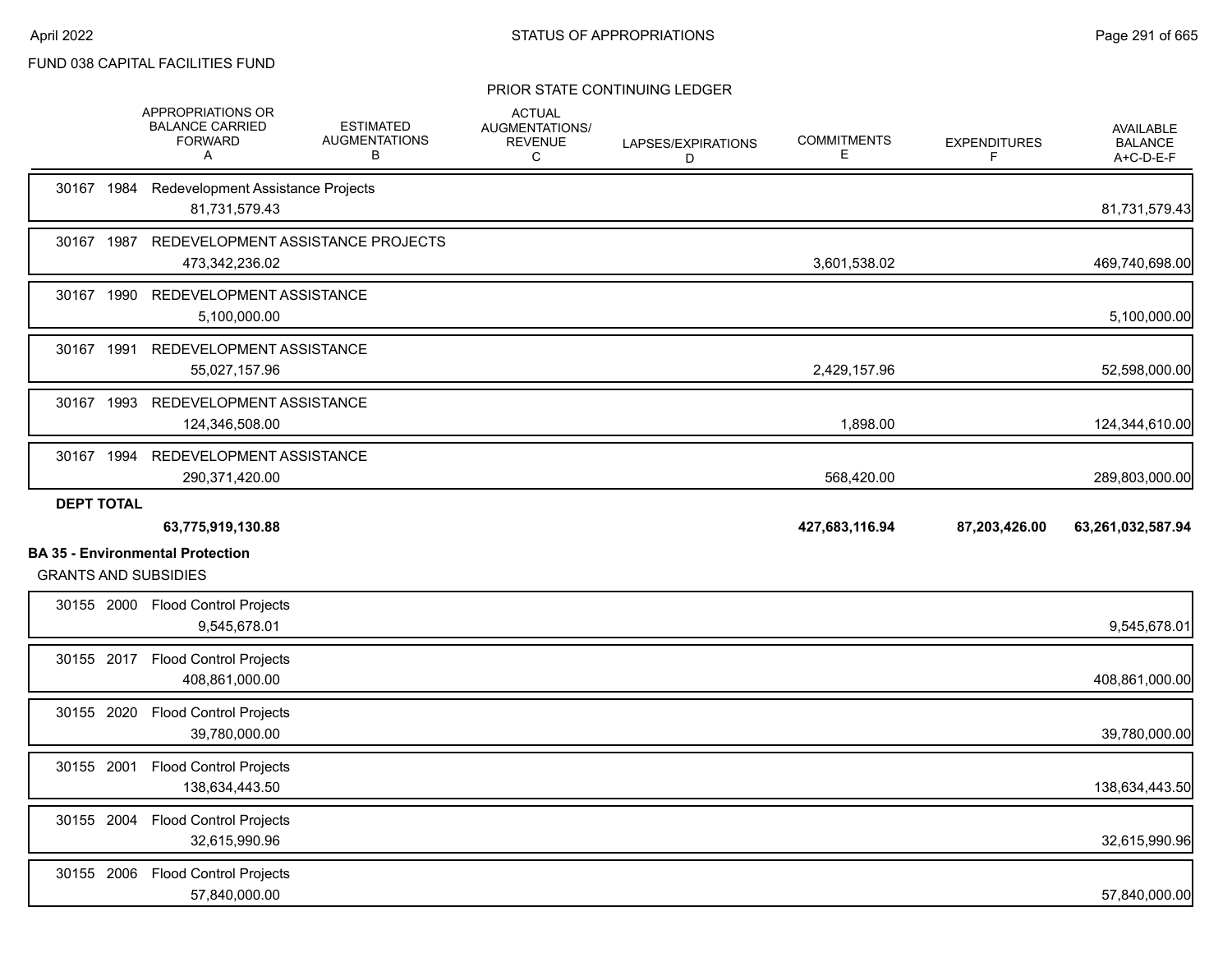|                             | APPROPRIATIONS OR<br><b>BALANCE CARRIED</b><br><b>FORWARD</b><br>A   | <b>ESTIMATED</b><br><b>AUGMENTATIONS</b><br>в | <b>ACTUAL</b><br><b>AUGMENTATIONS/</b><br><b>REVENUE</b><br>C | LAPSES/EXPIRATIONS<br>D | <b>COMMITMENTS</b><br>E. | <b>EXPENDITURES</b><br>F | <b>AVAILABLE</b><br><b>BALANCE</b><br>A+C-D-E-F |
|-----------------------------|----------------------------------------------------------------------|-----------------------------------------------|---------------------------------------------------------------|-------------------------|--------------------------|--------------------------|-------------------------------------------------|
|                             | 30155 2008 Flood Control Projects<br>95,309,123.60                   |                                               |                                                               |                         |                          | 750,000.00               | 94,559,123.60                                   |
|                             | 30155 2010 Flood Control Projects<br>80,445,000.00                   |                                               |                                                               |                         |                          |                          | 80,445,000.00                                   |
|                             | 30155 2013 Flood Control Projects<br>137,852,000.00                  |                                               |                                                               |                         |                          |                          | 137,852,000.00                                  |
| <b>CAPITAL</b>              |                                                                      |                                               |                                                               |                         |                          |                          |                                                 |
|                             | 30155 1984 Flood Control Projects<br>15,830,000.00                   |                                               |                                                               |                         |                          |                          | 15,830,000.00                                   |
| 30155 1990                  | <b>Flood Control Projects</b><br>21,265,853.49                       |                                               |                                                               |                         | 1,425,908.42             |                          | 19,839,945.07                                   |
|                             | 30155 1991 Flood Control Projects<br>4,462,000.00                    |                                               |                                                               |                         |                          |                          | 4,462,000.00                                    |
| 30155 1993                  | <b>Flood Control Projects</b><br>1,075,000.00                        |                                               |                                                               |                         |                          |                          | 1,075,000.00                                    |
|                             | 30155 1994 Flood Control Projects<br>21,224,239.93                   |                                               |                                                               |                         |                          |                          | 21,224,239.93                                   |
|                             | 30155 1996 Flood Control Projects<br>121,631,000.00                  |                                               |                                                               |                         |                          |                          | 121,631,000.00                                  |
|                             | 30155 1999 Flood Control Projects<br>13,318,877.56                   |                                               |                                                               |                         |                          |                          | 13,318,877.56                                   |
| <b>DEPT TOTAL</b>           |                                                                      |                                               |                                                               |                         |                          |                          |                                                 |
|                             | 1,199,690,207.05                                                     |                                               |                                                               |                         | 1,425,908.42             | 750,000.00               | 1,197,514,298.63                                |
| <b>GRANTS AND SUBSIDIES</b> | BA 22 - Fish & Boat Commission                                       |                                               |                                                               |                         |                          |                          |                                                 |
|                             | 30222 2002 Public Improvement- Const. & Acquisition<br>54,460,000.00 |                                               |                                                               |                         |                          |                          | 54,460,000.00                                   |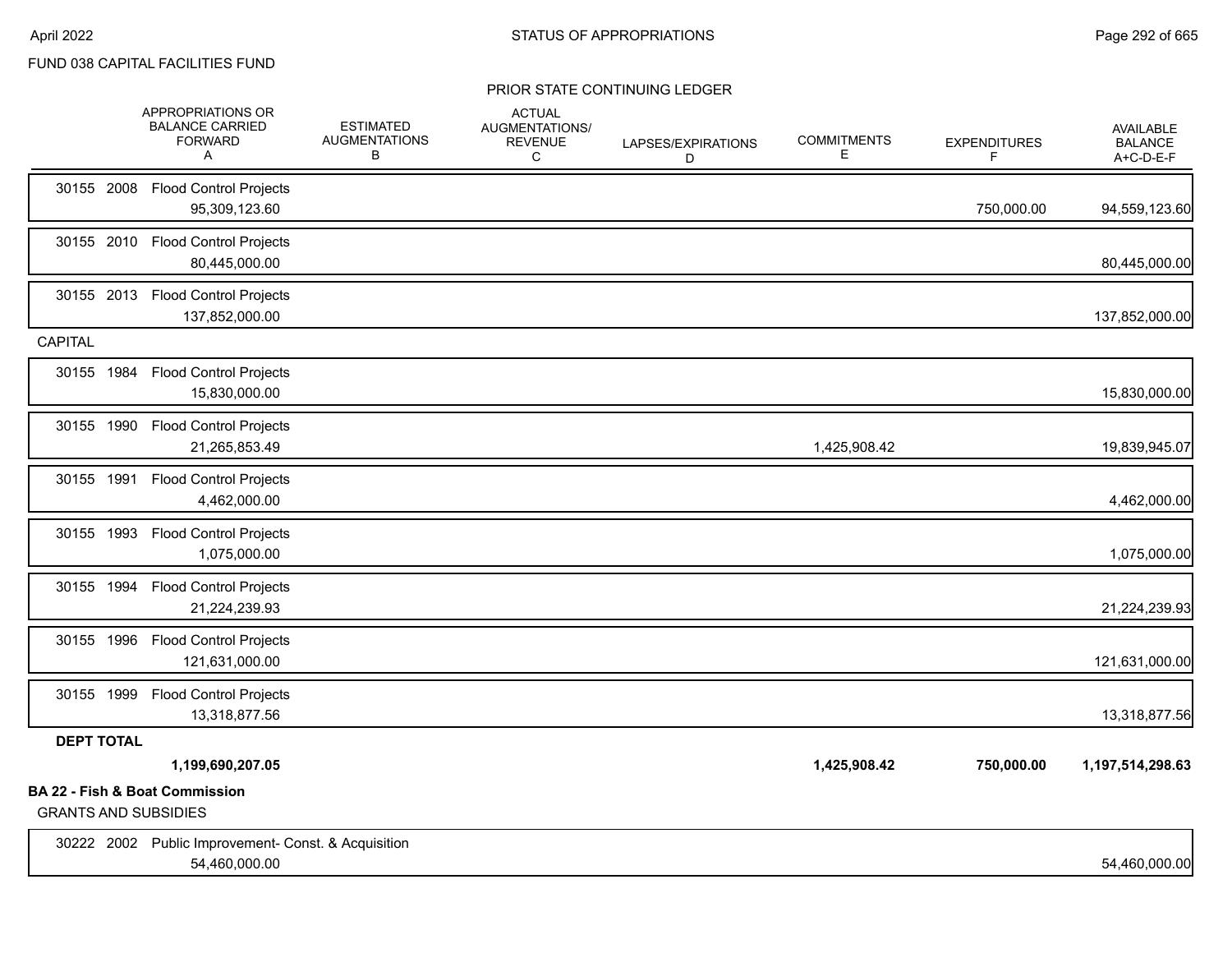|                                 |                   | APPROPRIATIONS OR<br><b>BALANCE CARRIED</b><br><b>FORWARD</b><br>A   | <b>ESTIMATED</b><br><b>AUGMENTATIONS</b><br>в | <b>ACTUAL</b><br>AUGMENTATIONS/<br><b>REVENUE</b><br>C | LAPSES/EXPIRATIONS<br>D | <b>COMMITMENTS</b><br>E. | <b>EXPENDITURES</b><br>F | <b>AVAILABLE</b><br><b>BALANCE</b><br>A+C-D-E-F |
|---------------------------------|-------------------|----------------------------------------------------------------------|-----------------------------------------------|--------------------------------------------------------|-------------------------|--------------------------|--------------------------|-------------------------------------------------|
|                                 |                   | 30222 2004 Public Improvement- Const. & Acquisition<br>44,675,000.00 |                                               |                                                        |                         |                          |                          | 44,675,000.00                                   |
|                                 | <b>DEPT TOTAL</b> |                                                                      |                                               |                                                        |                         |                          |                          |                                                 |
| <b>BA 15 - General Services</b> |                   | 99,135,000.00                                                        |                                               |                                                        |                         |                          |                          | 99,135,000.00                                   |
| CAPITAL                         |                   |                                                                      |                                               |                                                        |                         |                          |                          |                                                 |
|                                 |                   | 30002 2000 Pblc Imprvmnt Prjcts-Orgnl Frntur&Equip<br>27,339,878.40  |                                               |                                                        |                         | 7,660.33                 |                          | 27,332,218.07                                   |
|                                 | 30002 2001        | Pblc Imprvmnt Prjcts-Orgnl Frntur&Equip<br>111, 132, 732.08          |                                               |                                                        |                         | 186,386.96               |                          | 110,946,345.12                                  |
| 30002 2004                      |                   | Pblc Imprvmnt Prjcts-Orgnl Frntur&Equip<br>102,033,376.31            |                                               |                                                        |                         | 180,113.97               | 633,184.03               | 101,220,078.31                                  |
|                                 | 30002 2006        | Pblc Imprvmnt Prjcts-Orgnl Frntur&Equip<br>101,003,862.81            |                                               |                                                        |                         | 4,245,437.58             | 378,250.28               | 96,380,174.95                                   |
|                                 | 30002 2008        | Pblc Imprvmnt Prjcts-Orgnl Frntur&Equip<br>125,665,084.35            |                                               |                                                        |                         | 1,506,400.18             | 484,712.83               | 123,673,971.34                                  |
|                                 | 30002 2010        | Pblc Imprvmnt Prjcts-Orgnl Frntur&Equip<br>159,414,509.48            |                                               |                                                        |                         | 496,555.65               | 678,800.76               | 158,239,153.07                                  |
|                                 |                   | 30002 2013 Pblc Imprvmnt Prjcts-Orgnl Frntur&Equip<br>151,710,457.72 |                                               |                                                        |                         | 366,756.97               | 132,619.70               | 151,211,081.05                                  |
|                                 |                   | 30002 2017 Pblc Imprvmnt Pricts-Orgnl Frntur&Equip<br>219,547,600.41 |                                               |                                                        |                         | 1,773,843.17             | 950,001.93               | 216,823,755.31                                  |
|                                 | 30002 2020        | Furniture and Equipment Projects<br>506,655,000.00                   |                                               |                                                        |                         | 6,162,408.78             |                          | 500,492,591.22                                  |
|                                 | 30002 1983        | Pblc Imprvmnt Prjcts-Orgnl Frntur&Equip<br>479,340.10                |                                               |                                                        |                         |                          |                          | 479,340.10                                      |
|                                 | 30002 1984        | Pblc Imprvmnt Prjcts-Orgnl Frntur&Equip<br>595,793.79                |                                               |                                                        |                         |                          |                          | 595,793.79                                      |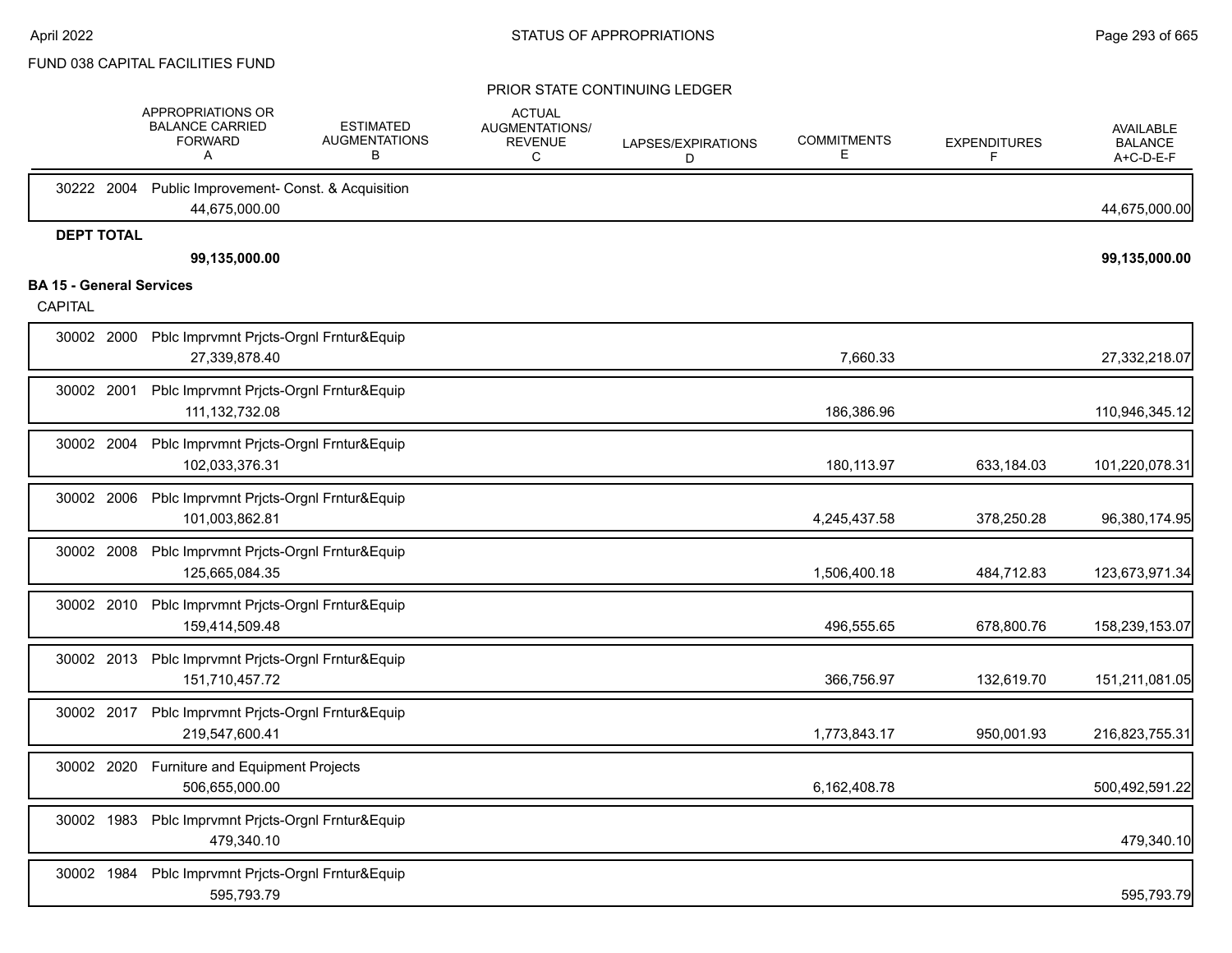|            | APPROPRIATIONS OR<br><b>BALANCE CARRIED</b><br><b>FORWARD</b><br>A    | <b>ESTIMATED</b><br><b>AUGMENTATIONS</b><br>B | <b>ACTUAL</b><br>AUGMENTATIONS/<br><b>REVENUE</b><br>C | LAPSES/EXPIRATIONS<br>D | <b>COMMITMENTS</b><br>Е | <b>EXPENDITURES</b><br>F | <b>AVAILABLE</b><br><b>BALANCE</b><br>A+C-D-E-F |
|------------|-----------------------------------------------------------------------|-----------------------------------------------|--------------------------------------------------------|-------------------------|-------------------------|--------------------------|-------------------------------------------------|
|            | 30002 1987 Pblc Imprvmnt Prjcts-Orgnl Frntur&Equip<br>12,304,225.01   |                                               |                                                        |                         |                         |                          | 12,304,225.01                                   |
| 30002 1990 | Pblc Imprvmnt Prjcts-Orgnl Frntur&Equip<br>8,989,575.81               |                                               |                                                        |                         | 613.08                  |                          | 8,988,962.73                                    |
| 30002 1991 | Pblc Imprvmnt Prjcts-Orgnl Frntur&Equip<br>8,412,773.45               |                                               |                                                        |                         | 33,435.00               |                          | 8,379,338.45                                    |
| 30002 1993 | Pblc Imprvmnt Prjcts-Orgnl Frntur&Equip<br>1,415,304.58               |                                               |                                                        |                         | 5,398.82                |                          | 1,409,905.76                                    |
| 30002 1994 | Pblc Imprvmnt Prjcts-Orgnl Frntur&Equip<br>7,660,228.94               |                                               |                                                        |                         |                         |                          | 7,660,228.94                                    |
| 30002 1996 | Pblc Imprvmnt Prjcts-Orgnl Frntur&Equip<br>26,070,257.00              |                                               |                                                        |                         | 432,199.97              |                          | 25,638,057.03                                   |
| 30002 1999 | Pblc Imprvmnt Prjcts-Orgnl Frntur&Equip<br>13,169,445.69              |                                               |                                                        |                         | 7,573.24                |                          | 13, 161, 872. 45                                |
| 30003 2000 | Pblc Imprvmnt Prjcts-Const&Acquisition<br>737,216,668.05              |                                               |                                                        |                         | 2,325,892.97            | 24,278.72                | 734,866,496.36                                  |
| 30003 2001 | Pblc Imprvmnt Prjcts-Const&Acquisition<br>2,710,750,736.76            | 38,375.00                                     | 38,375.00                                              |                         | 38,040,033.01           | 24,226,821.76            | 2,648,522,256.99                                |
| 30003 2003 | Pblc Imprvmnt Prjcts-Const&Acquisition<br>19,160.29                   |                                               |                                                        |                         |                         |                          | 19,160.29                                       |
|            | 30003 2004 Pblc Imprvmnt Prjcts-Const&Acquisition<br>2,620,290,995.10 | 2,336,000.00                                  | 17,106.38                                              |                         | 153,909,105.94          | 34,036,243.75            | 2,432,362,751.79                                |
|            | 30003 2006 Pblc Imprvmnt Pricts-Const&Acquisition<br>2,293,280,033.55 |                                               |                                                        |                         | 56,136,772.16           | 18,996,170.62            | 2,218,147,090.77                                |
| 30003 2008 | Pblc Imprvmnt Prjcts-Const&Acquisition<br>4,172,343,801.20            |                                               | 50,000.00                                              |                         | 67.096.874.63           | 47.168.365.23            | 4,058,128,561.34                                |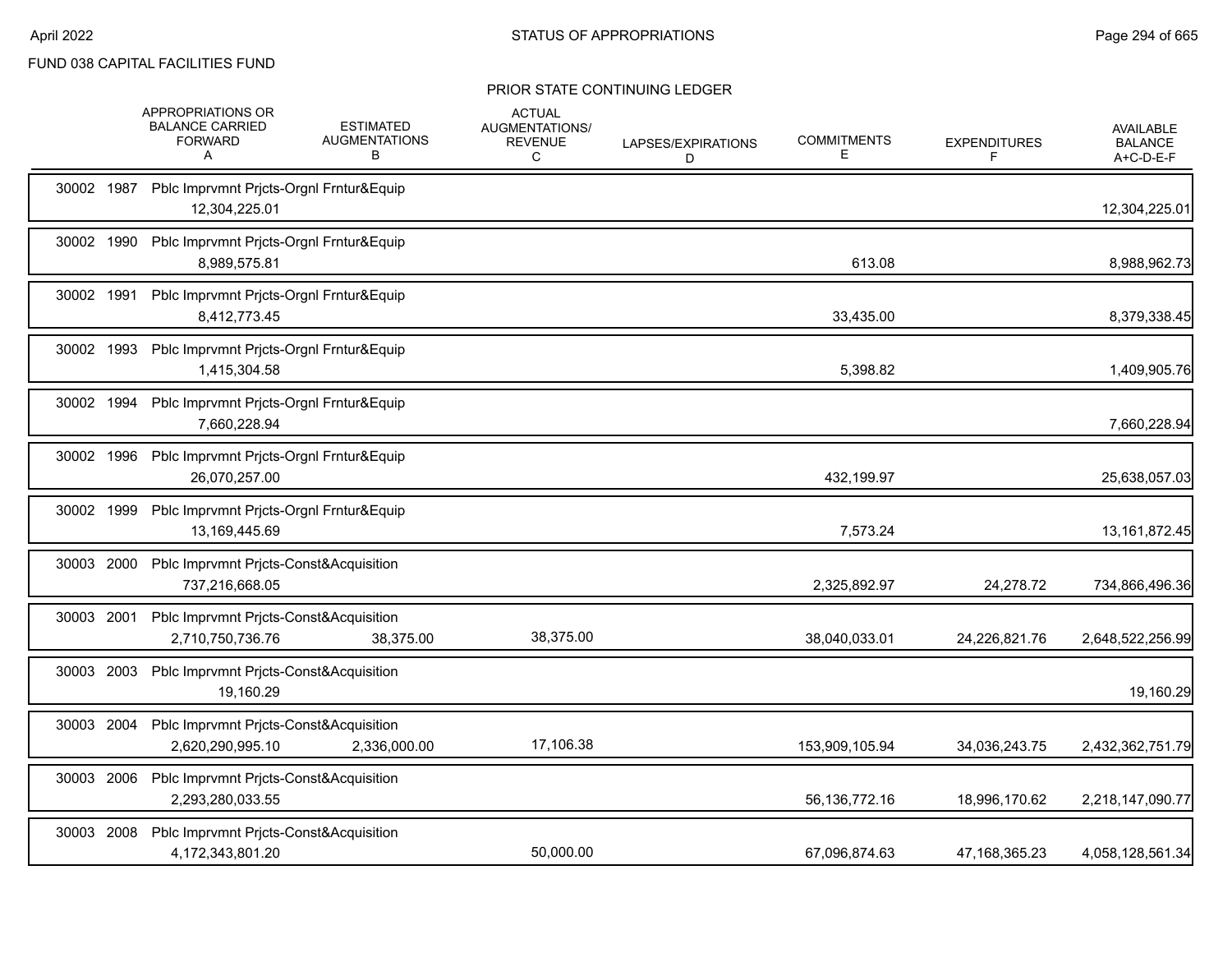|            | APPROPRIATIONS OR<br><b>BALANCE CARRIED</b><br><b>FORWARD</b><br>A    | <b>ESTIMATED</b><br><b>AUGMENTATIONS</b><br>в | <b>ACTUAL</b><br>AUGMENTATIONS/<br><b>REVENUE</b><br>C | LAPSES/EXPIRATIONS<br>D | <b>COMMITMENTS</b><br>Е | <b>EXPENDITURES</b><br>F | <b>AVAILABLE</b><br><b>BALANCE</b><br>A+C-D-E-F |
|------------|-----------------------------------------------------------------------|-----------------------------------------------|--------------------------------------------------------|-------------------------|-------------------------|--------------------------|-------------------------------------------------|
|            | 30003 2010 Pblc Imprvmnt Pricts-Const&Acquisition<br>3,237,197,781.01 | 15,935,295.37                                 | 7,821,900.98                                           |                         | 124,126,021.78          | 53,710,619.04            | 3,067,183,041.17                                |
|            | 30003 2013 Pblc Imprvmnt Pricts-Const&Acquisition<br>4,129,774,198.24 | 5,743,313.00                                  | 2,488,389.47                                           |                         | 284,252,217.49          | 97,028,361.77            | 3,750,982,008.45                                |
|            | 30003 2017 Pblc Imprvmnt Prjcts-Const&Acquisition<br>7,135,854,978.63 | 3,784,947.69                                  | 23,021,979.45                                          |                         | 507,320,838.84          | 136,853,075.43           | 6,514,703,043.81                                |
| 30003 2020 | PublicImprovement-ConstructnAcquisitnPrj<br>8,918,258,021.60          |                                               | 1,000,000.00                                           |                         | 88,166,930.72           | 4,671,447.70             | 8,826,419,643.18                                |
| 30003 1974 | Pblc Imprvmnt Prjcts-Const&Acquisition<br>70,763,356.86               |                                               |                                                        |                         |                         |                          | 70,763,356.86                                   |
| 30003 1979 | Pblc Imprvmnt Pricts-Const&Acquisition<br>14,175,641.86               |                                               |                                                        |                         |                         |                          | 14,175,641.86                                   |
| 30003 1980 | Pblc Imprvmnt Pricts-Const&Acquisition<br>21,644,118.28               |                                               |                                                        |                         |                         |                          | 21,644,118.28                                   |
| 30003 1981 | Pblc Imprvmnt Pricts-Const&Acquisition<br>25,340,626.93               |                                               |                                                        |                         |                         |                          | 25,340,626.93                                   |
| 30003 1983 | Pblc Imprvmnt Pricts-Const&Acquisition<br>64,054,369.62               |                                               |                                                        |                         | 1,664.05                | 7,282.73                 | 64,045,422.84                                   |
| 30003 1984 | Pblc Imprvmnt Prjcts-Const&Acquisition<br>65,468,008.82               |                                               |                                                        |                         |                         |                          | 65,468,008.82                                   |
| 30003 1987 | Pblc Imprvmnt Prjcts-Const&Acquisition<br>916, 155, 652. 61           |                                               |                                                        |                         | 1,847,333.23            | 186,966.09               | 914, 121, 353. 29                               |
| 30003 1990 | Pblc Imprvmnt Pricts-Const&Acquisition<br>185,805,084.32              |                                               |                                                        |                         | 2,897,816.65            | 99,788.95                | 182,807,478.72                                  |
| 30003 1991 | Pblc Imprvmnt Pricts-Const&Acquisition<br>181,742,528.92              |                                               |                                                        |                         | 1,112.52                |                          | 181,741,416.40                                  |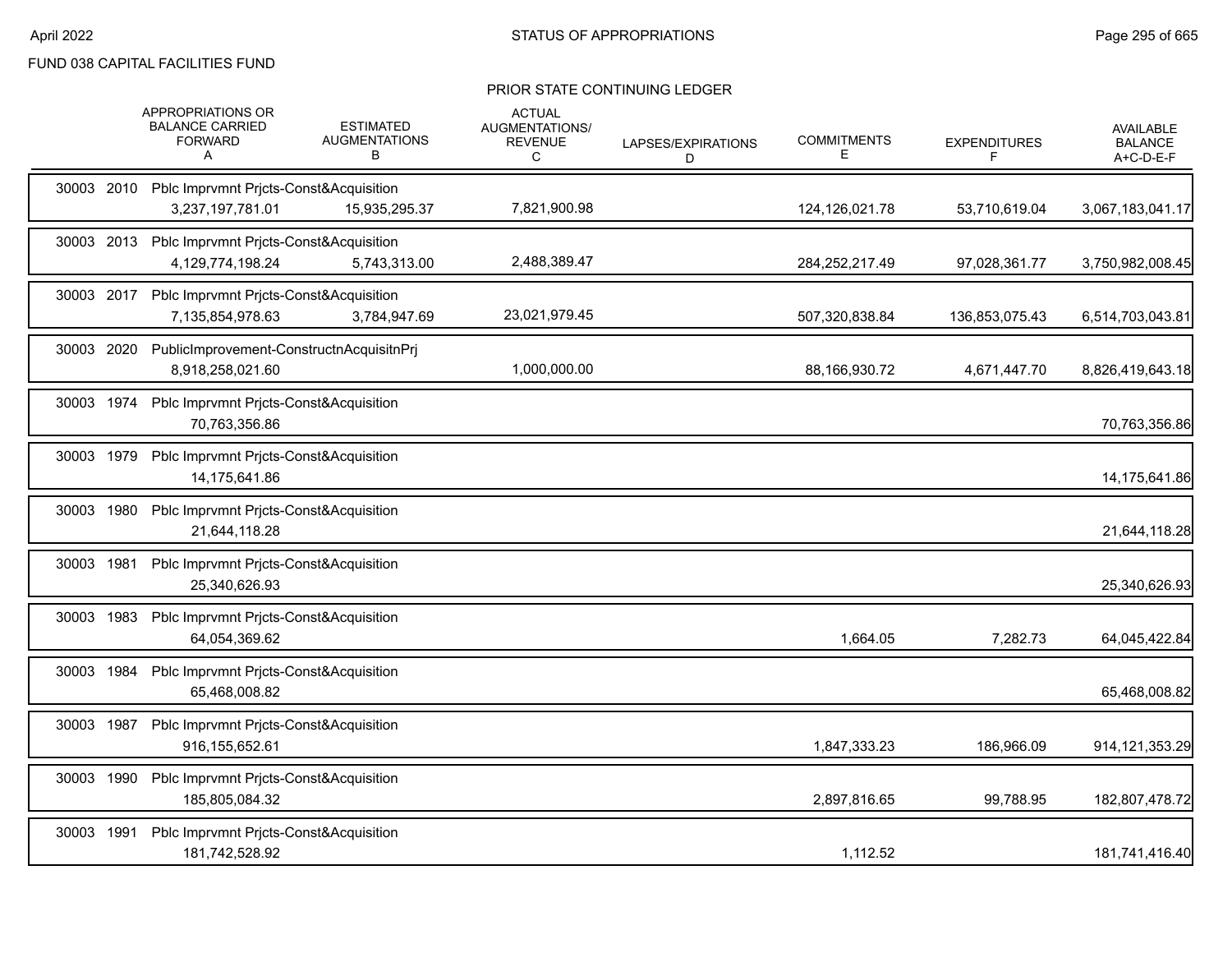|                               | APPROPRIATIONS OR<br><b>BALANCE CARRIED</b><br><b>FORWARD</b><br>A | <b>ESTIMATED</b><br><b>AUGMENTATIONS</b><br>В | <b>ACTUAL</b><br>AUGMENTATIONS/<br><b>REVENUE</b><br>C | LAPSES/EXPIRATIONS<br>D | <b>COMMITMENTS</b><br>Е | <b>EXPENDITURES</b><br>F | <b>AVAILABLE</b><br><b>BALANCE</b><br>A+C-D-E-F |
|-------------------------------|--------------------------------------------------------------------|-----------------------------------------------|--------------------------------------------------------|-------------------------|-------------------------|--------------------------|-------------------------------------------------|
| 30003 1993                    | Pblc Imprvmnt Prjcts-Const&Acquisition<br>104,333,135.66           |                                               |                                                        |                         | 150,183.11              |                          | 104,182,952.55                                  |
| 30003 1994                    | Pblc Imprvmnt Prjcts-Const&Acquisition<br>319,171,464.80           |                                               |                                                        |                         | 4,697,737.37            |                          | 314,473,727.43                                  |
| 30003 1995                    | Pblc Imprvmnt Prjcts-Const&Acquisition<br>396,030,698.08           |                                               |                                                        |                         | 864,826.56              |                          | 395, 165, 871.52                                |
| 30003 1996                    | Pblc Imprvmnt Prjcts-Const&Acquisition<br>267,760,679.63           | 3,041,421.55                                  | 3,041,421.55                                           |                         | 10,435,707.06           | 10,344,687.83            | 250,021,706.29                                  |
| 30003 1998                    | Pblc Imprvmnt Prjcts-Const&Acquisition<br>150,000.00               |                                               |                                                        |                         |                         |                          | 150,000.00                                      |
| 30003 1999                    | Pblc Imprvmnt Prjcts-Const&Acquisition<br>154,824,487.60           |                                               |                                                        |                         | 3, 137, 553. 95         | 11,267.89                | 151,675,665.76                                  |
| <b>DEPT TOTAL</b>             | 40,326,005,674.35                                                  | 30,879,352.61                                 | 37,479,172.83                                          |                         | 1,360,813,405.74        | 430,622,947.04           | 38,572,048,494.40                               |
|                               |                                                                    |                                               |                                                        |                         |                         |                          |                                                 |
| <b>BA 78 - Transportation</b> | <b>GRANTS AND SUBSIDIES</b>                                        |                                               |                                                        |                         |                         |                          |                                                 |
|                               | 30144 2000 Transportation Assistance Projects<br>876, 191, 134.54  |                                               |                                                        |                         | 18,033,118.00           | 36,697.52                | 858,121,319.02                                  |
|                               | 30144 2017 Transportation Assistance Projects<br>2,362,222,096.39  |                                               |                                                        |                         | 68,027,584.43           | 43,915,847.96            | 2,250,278,664.00                                |
| 30144 2020                    | <b>Transportation Assistance Projects</b><br>383.683.000.00        |                                               |                                                        |                         | 1,673,439.14            | 1,547,960.86             | 380,461,600.00                                  |
| 30144 2001                    | <b>Transportation Assistance Projects</b><br>1,116,071,566.99      |                                               |                                                        |                         | 210,005.96              | 191,379.04               | 1,115,670,181.99                                |
|                               | 30144 2006 Transportation Assistance Projects<br>805,531,266.74    |                                               |                                                        |                         | 17,252,103.65           | 5,854,027.35             | 782,425,135.74                                  |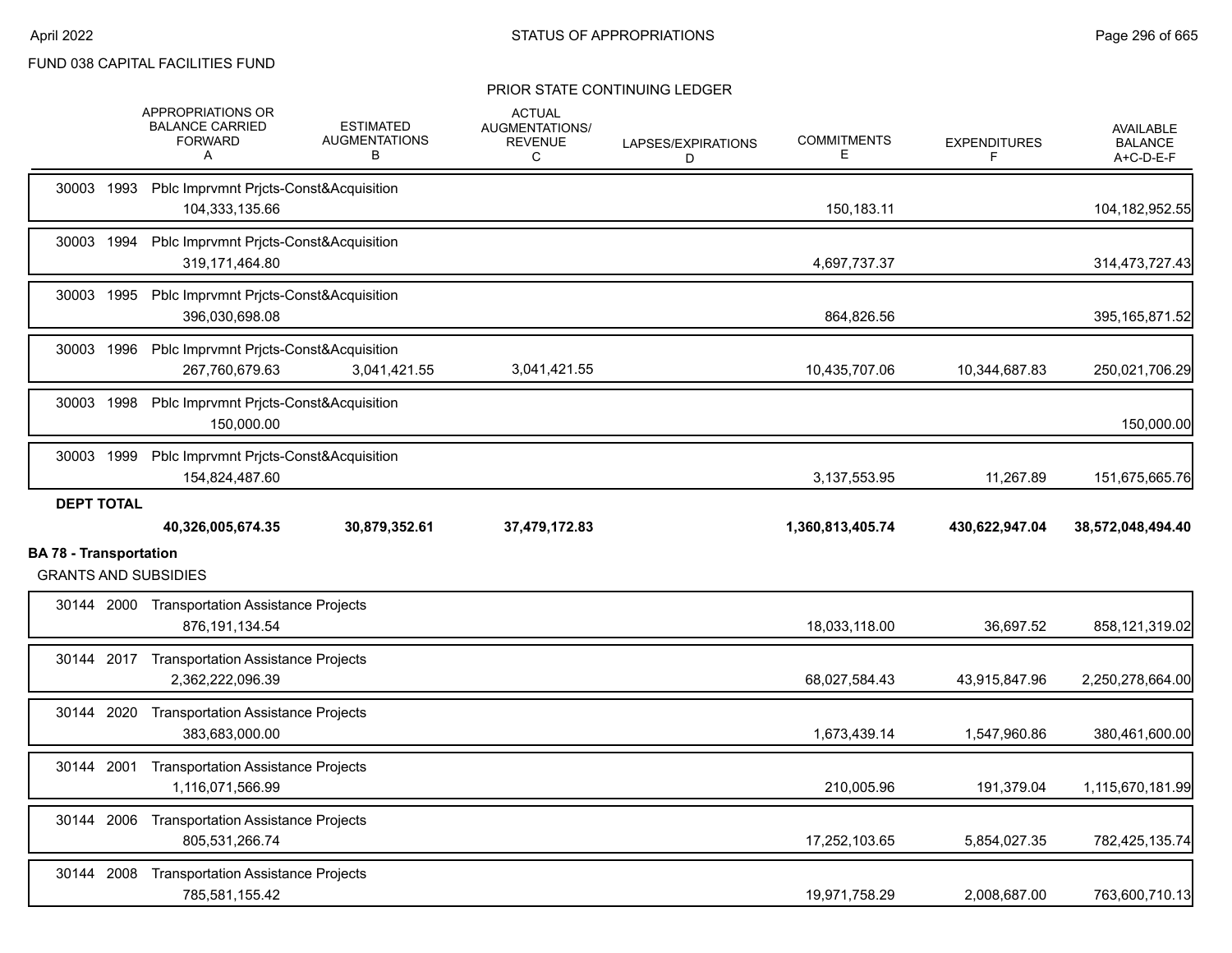|            | <b>APPROPRIATIONS OR</b><br><b>BALANCE CARRIED</b><br><b>FORWARD</b><br>A | <b>ESTIMATED</b><br><b>AUGMENTATIONS</b><br>В | <b>ACTUAL</b><br>AUGMENTATIONS/<br><b>REVENUE</b><br>C | LAPSES/EXPIRATIONS<br>D | <b>COMMITMENTS</b><br>E. | <b>EXPENDITURES</b><br>F | <b>AVAILABLE</b><br><b>BALANCE</b><br>A+C-D-E-F |
|------------|---------------------------------------------------------------------------|-----------------------------------------------|--------------------------------------------------------|-------------------------|--------------------------|--------------------------|-------------------------------------------------|
| 30144 2009 | <b>Transportation Assistance Projects</b><br>98,419,234.45                |                                               |                                                        |                         |                          |                          | 98,419,234.45                                   |
| 30144 2010 | <b>Transportation Assistance Projects</b><br>735,972,567.89               |                                               |                                                        |                         | 4,966,508.58             | 1,751,214.78             | 729,254,844.53                                  |
|            | 30144 2013 Transportation Assistance Projects<br>1,449,253,037.65         |                                               |                                                        |                         | 60,460,469.62            | 22,446,579.83            | 1,366,345,988.20                                |
| 30229 2004 | <b>Transportation Assistance Projects</b><br>41,856,382.39                |                                               |                                                        |                         |                          |                          | 41,856,382.39                                   |
| 30358 2014 | Highway Projects - Act 89<br>553.18                                       |                                               |                                                        |                         |                          |                          | 553.18                                          |
| CAPITAL    |                                                                           |                                               |                                                        |                         |                          |                          |                                                 |
| 30144 2004 | <b>Transportation Assistance Projects</b><br>1,382,715,500.39             |                                               |                                                        |                         | 2,811,739.38             | 4,431,749.72             | 1,375,472,011.29                                |
|            | 30144 1980 Transportation Assistance Projects<br>2,483,264.60             |                                               |                                                        |                         |                          |                          | 2,483,264.60                                    |
| 30144 1981 | <b>Transportation Assistance Projects</b><br>3,057,960.97                 |                                               |                                                        |                         |                          |                          | 3,057,960.97                                    |
| 30144 1984 | <b>Transportation Assistance Projects</b><br>2,627,413.71                 |                                               |                                                        |                         |                          |                          | 2,627,413.71                                    |
| 30144 1987 | <b>Transportation Assistance Projects</b><br>105,315,732.78               |                                               |                                                        |                         |                          |                          | 105,315,732.78                                  |
| 30144 1990 | <b>Transportation Assistance Projects</b><br>110,879,445.31               |                                               |                                                        |                         |                          |                          | 110,879,445.31                                  |
| 30144 1991 | <b>Transportation Assistance Projects</b><br>49,972,924.27                |                                               |                                                        |                         |                          |                          | 49,972,924.27                                   |
| 30144 1993 | <b>Transportation Assistance Projects</b><br>52,650,713.91                |                                               |                                                        |                         |                          |                          | 52,650,713.91                                   |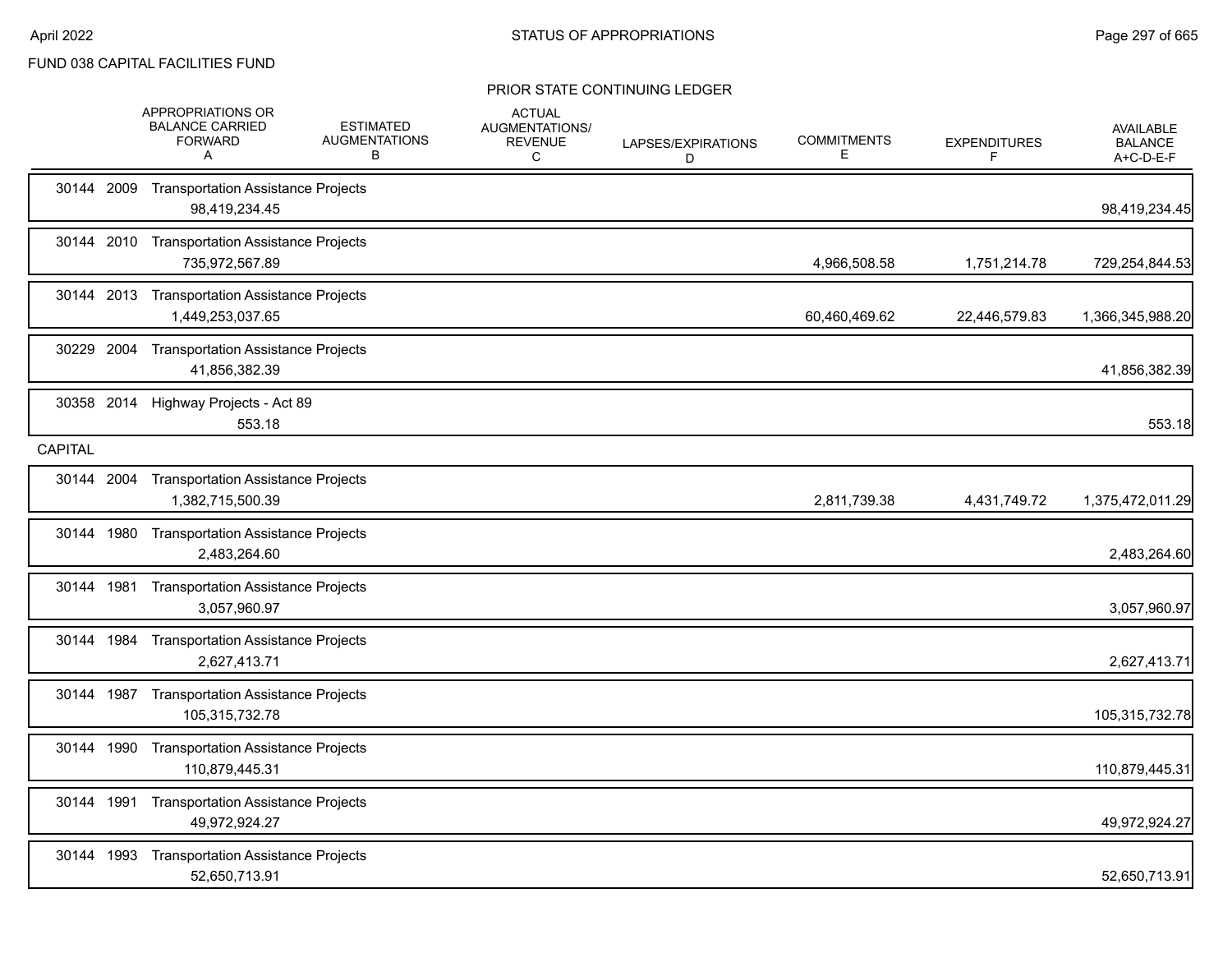|            | APPROPRIATIONS OR<br><b>BALANCE CARRIED</b><br><b>FORWARD</b><br>A  | <b>ESTIMATED</b><br><b>AUGMENTATIONS</b><br>B | <b>ACTUAL</b><br>AUGMENTATIONS/<br><b>REVENUE</b><br>C | LAPSES/EXPIRATIONS<br>D | <b>COMMITMENTS</b><br>Е | <b>EXPENDITURES</b><br>F | <b>AVAILABLE</b><br><b>BALANCE</b><br>A+C-D-E-F |
|------------|---------------------------------------------------------------------|-----------------------------------------------|--------------------------------------------------------|-------------------------|-------------------------|--------------------------|-------------------------------------------------|
|            | 30144 1994 Transportation Assistance Projects<br>40,277,102.93      |                                               |                                                        |                         |                         |                          | 40,277,102.93                                   |
| 30144 1996 | <b>Transportation Assistance Projects</b><br>483,011,424.46         |                                               |                                                        |                         | 882,823.72              | 324,383.28               | 481,804,217.46                                  |
|            | 30144 1999 Transportation Assistance Projects<br>456,673,961.70     |                                               |                                                        |                         | 1,199,619.87            | 1,390,275.27             | 454,084,066.56                                  |
|            | 30145 1976 Transportation Assist & Highway Projects<br>1,468,851.69 |                                               |                                                        |                         |                         |                          | 1,468,851.69                                    |
|            | 30146 1980 Transportation Assist Projects-pool bus<br>10,507,331.68 |                                               |                                                        |                         |                         |                          | 10,507,331.68                                   |
|            | 30147 1996 Flood Control Projects<br>500,000.00                     |                                               |                                                        |                         |                         |                          | 500,000.00                                      |
| 30148 2008 | Highway-Bridge Projects<br>715,988,088.96                           |                                               |                                                        |                         |                         |                          | 715,988,088.96                                  |
|            | 30148 1982 Highway Projects<br>2,358,324,821.96                     |                                               |                                                        |                         |                         |                          | 2,358,324,821.96                                |
|            | 30148 1991 Highway Projects<br>1,197,411,000.00                     |                                               |                                                        |                         |                         |                          | 1,197,411,000.00                                |
| 30149 1983 | <b>Transportation Assistance Projects</b><br>19,723,399.90          |                                               |                                                        |                         |                         |                          | 19,723,399.90                                   |
|            | 30149 1984 Transportation Assistance Projects<br>11,853,740.87      |                                               |                                                        |                         |                         |                          | 11,853,740.87                                   |
| 30150 2014 | <b>Highway Projects</b><br>19,154,285,000.00                        |                                               |                                                        |                         |                         |                          | 19,154,285,000.00                               |
| 30150 2008 | <b>Highway Projects</b><br>4,716,904,000.00                         |                                               |                                                        |                         |                         |                          | 4,716,904,000.00                                |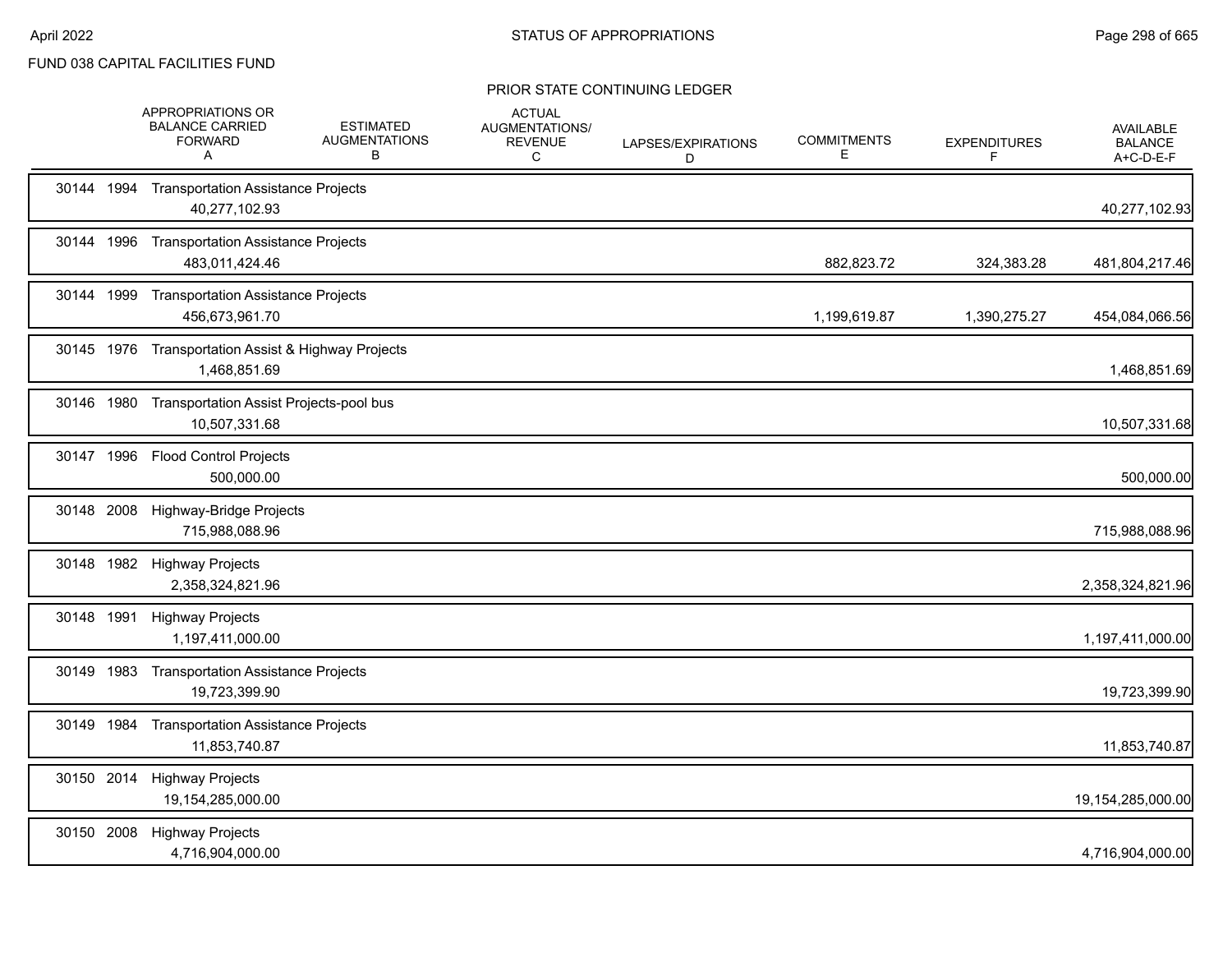|                     |      | APPROPRIATIONS OR<br><b>BALANCE CARRIED</b><br><b>FORWARD</b><br>Α | <b>ESTIMATED</b><br><b>AUGMENTATIONS</b><br>B | <b>ACTUAL</b><br>AUGMENTATIONS/<br><b>REVENUE</b><br>С | LAPSES/EXPIRATIONS<br>D | <b>COMMITMENTS</b><br>Е | <b>EXPENDITURES</b><br>F | <b>AVAILABLE</b><br><b>BALANCE</b><br>A+C-D-E-F |
|---------------------|------|--------------------------------------------------------------------|-----------------------------------------------|--------------------------------------------------------|-------------------------|-------------------------|--------------------------|-------------------------------------------------|
| 30150               | 1983 | <b>Highway Projects</b>                                            |                                               |                                                        |                         |                         |                          |                                                 |
|                     |      | 35,885,000.00                                                      |                                               |                                                        |                         |                         |                          | 35,885,000.00                                   |
| 30150               | 1984 | <b>Highway Projects</b>                                            |                                               |                                                        |                         |                         |                          |                                                 |
|                     |      | 823,784,000.00                                                     |                                               |                                                        |                         |                         |                          | 823,784,000.00                                  |
| 30150               | 1987 | <b>Highway Projects</b>                                            |                                               |                                                        |                         |                         |                          |                                                 |
|                     |      | 2,128,337,675.07                                                   |                                               |                                                        |                         |                         |                          | 2,128,337,675.07                                |
| <b>DEPT TOTAL</b>   |      |                                                                    |                                               |                                                        |                         |                         |                          |                                                 |
|                     |      | 42,519,420,350.80                                                  |                                               |                                                        |                         | 195,489,170.64          | 83,898,802.61            | 42,240,032,377.55                               |
| <b>LEDGER TOTAL</b> |      |                                                                    |                                               |                                                        |                         |                         |                          |                                                 |
|                     |      | 147,920,170,363.08                                                 | 30,879,352.61                                 | 37,479,172.83                                          |                         | 1,985,411,601.74        | 602,475,175.65           | 145,369,762,758.52                              |
|                     |      | TOTAL TOTAL ALL PRIOR STATE LEDGERS                                |                                               |                                                        |                         |                         |                          |                                                 |
|                     |      | 147,958,936,123.86                                                 | 30,879,352.61                                 | 37,479,172.83                                          |                         | 2,001,092,645.59        | 605,676,990.03           | 145,389,645,661.07                              |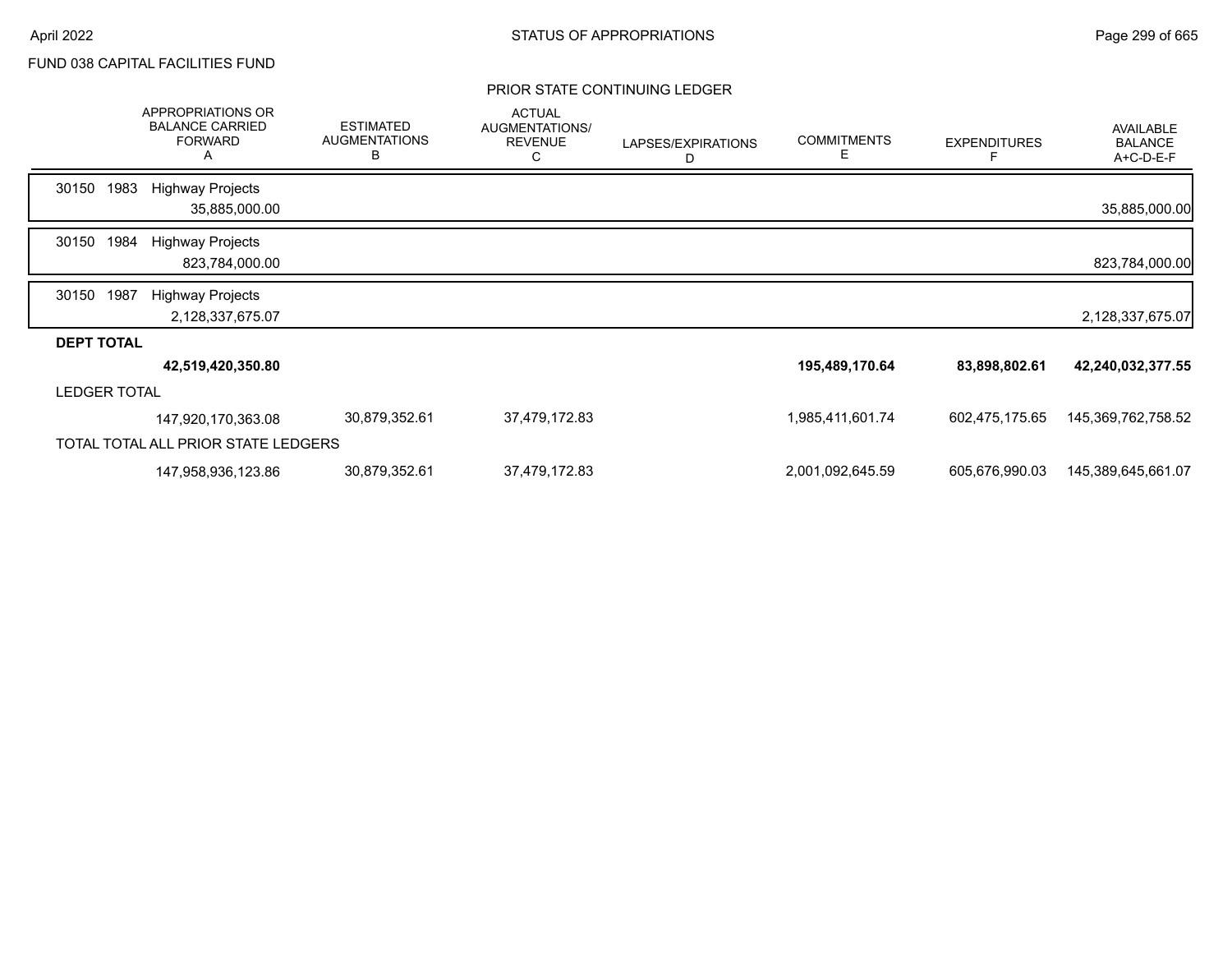|                           |      | APPROPRIATIONS OR<br><b>BALANCE CARRIED</b><br><b>FORWARD</b><br>A | <b>ESTIMATED</b><br><b>AUGMENTATIONS</b><br>В | <b>ACTUAL</b><br>AUGMENTATIONS/<br><b>REVENUE</b><br>С | LAPSES/EXPIRATIONS<br>D | <b>COMMITMENTS</b><br>Е | <b>EXPENDITURES</b><br>F | <b>AVAILABLE</b><br><b>BALANCE</b><br>A+C-D-E-F |
|---------------------------|------|--------------------------------------------------------------------|-----------------------------------------------|--------------------------------------------------------|-------------------------|-------------------------|--------------------------|-------------------------------------------------|
| <b>BA 73 - Treasury</b>   |      |                                                                    |                                               |                                                        |                         |                         |                          |                                                 |
| <b>GENERAL GOVERNMENT</b> |      |                                                                    |                                               |                                                        |                         |                         |                          |                                                 |
| 50302 2021                |      | Bond Issuance Expenses SA102                                       |                                               |                                                        |                         |                         |                          |                                                 |
|                           |      |                                                                    |                                               |                                                        |                         |                         | 130,168,610.93           | -130,168,610.93                                 |
| 50304                     | 2021 | Bond Issuance Expenses SA104                                       |                                               |                                                        |                         |                         |                          |                                                 |
|                           |      |                                                                    |                                               |                                                        |                         |                         | -99,999,181.38           | 99,999,181.38                                   |
| 50307                     | 2021 | Bond Issuance Expenses SA107                                       |                                               |                                                        |                         |                         |                          |                                                 |
|                           |      |                                                                    |                                               |                                                        |                         |                         | -29,998,694.62           | 29,998,694.62                                   |
| 50309                     | 2021 | Bond Issuance Expenses SA109                                       |                                               |                                                        |                         |                         |                          |                                                 |
|                           |      |                                                                    |                                               | 249.27                                                 |                         |                         |                          |                                                 |
| <b>DEPT TOTAL</b>         |      |                                                                    |                                               |                                                        |                         |                         |                          |                                                 |
|                           |      |                                                                    |                                               | 249.27                                                 |                         |                         | 170,734.93               | -170,734.93                                     |
| <b>LEDGER TOTAL</b>       |      |                                                                    |                                               |                                                        |                         |                         |                          |                                                 |
|                           |      |                                                                    |                                               | 249.27                                                 |                         |                         | 170,734.93               | -170,734.93                                     |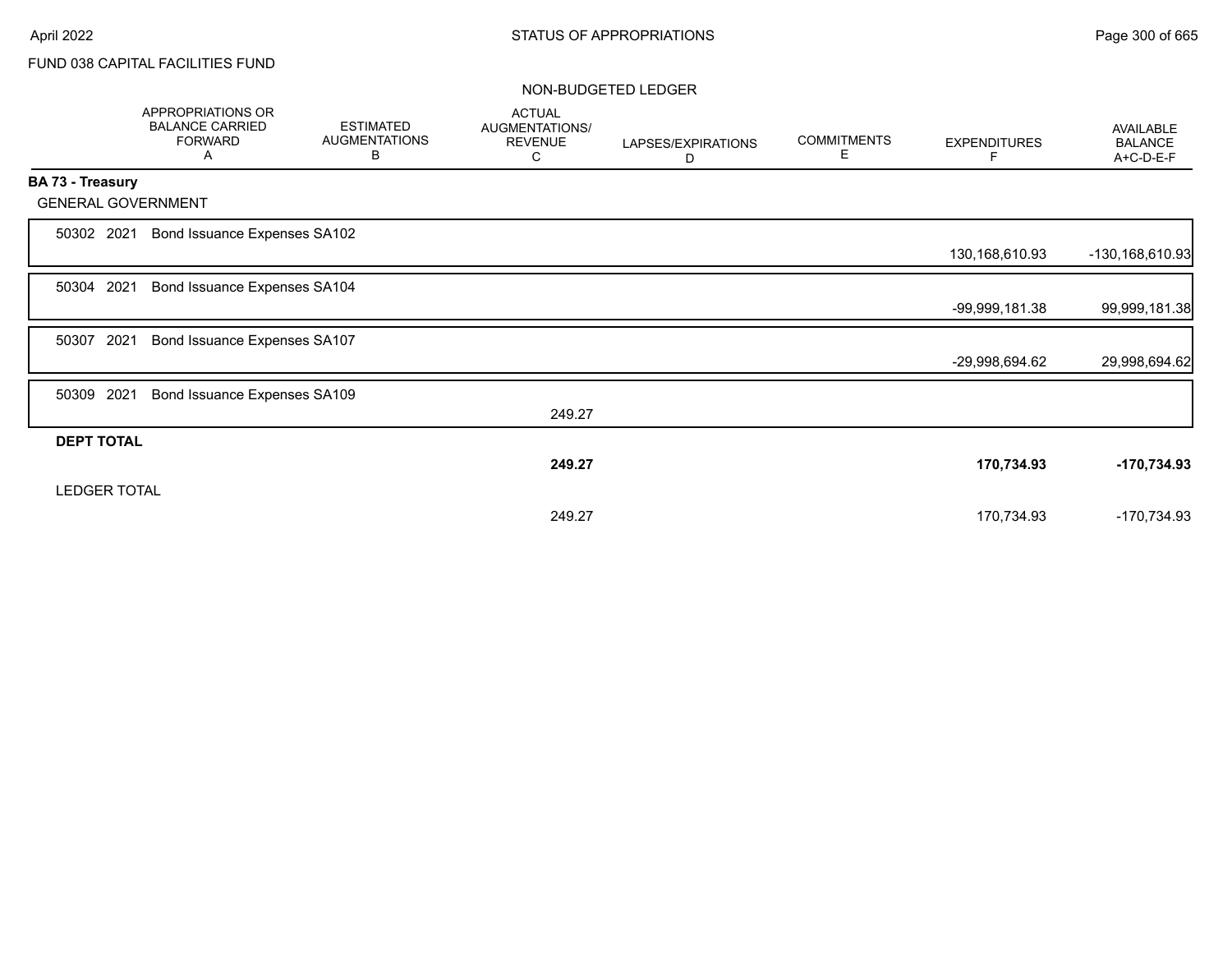### RESTRICTED REVENUE LEDGER

|                                 | APPROPRIATIONS OR<br><b>BALANCE CARRIED</b><br><b>FORWARD</b><br>A | <b>ESTIMATED</b><br><b>AUGMENTATIONS</b><br>В | <b>ACTUAL</b><br>AUGMENTATIONS/<br><b>REVENUE</b><br>С | LAPSES/EXPIRATIONS<br>D | <b>COMMITMENTS</b><br>Е | <b>EXPENDITURES</b><br>F | AVAILABLE<br><b>BALANCE</b><br>A+C-D-E-F |
|---------------------------------|--------------------------------------------------------------------|-----------------------------------------------|--------------------------------------------------------|-------------------------|-------------------------|--------------------------|------------------------------------------|
|                                 | BA 38 - Conservation & Natural Resourc                             |                                               |                                                        |                         |                         |                          |                                          |
| <b>CAPITAL</b>                  |                                                                    |                                               |                                                        |                         |                         |                          |                                          |
| 60228 2021                      | <b>DCNR Delegated Capital Projects</b>                             |                                               |                                                        |                         |                         |                          |                                          |
|                                 | 1,218,863.29                                                       |                                               |                                                        |                         |                         |                          | 1,218,863.29                             |
| <b>DEPT TOTAL</b>               |                                                                    |                                               |                                                        |                         |                         |                          |                                          |
|                                 | 1,218,863.29                                                       |                                               |                                                        |                         |                         |                          | 1,218,863.29                             |
| <b>BA 15 - General Services</b> |                                                                    |                                               |                                                        |                         |                         |                          |                                          |
| <b>GENERAL GOVERNMENT</b>       |                                                                    |                                               |                                                        |                         |                         |                          |                                          |
| 60016 2021                      | <b>GSA Maintenance</b>                                             |                                               |                                                        |                         |                         |                          |                                          |
|                                 | 3,661,370.09                                                       |                                               |                                                        |                         | 1,977,368.25            |                          | 1,684,001.84                             |
| <b>DEPT TOTAL</b>               |                                                                    |                                               |                                                        |                         |                         |                          |                                          |
|                                 | 3,661,370.09                                                       |                                               |                                                        |                         | 1,977,368.25            |                          | 1,684,001.84                             |
|                                 | BA 13 - Military & Veterans Affairs                                |                                               |                                                        |                         |                         |                          |                                          |
| <b>CAPITAL</b>                  |                                                                    |                                               |                                                        |                         |                         |                          |                                          |
| 60256 2021                      | DMVA Delegated Capital Projects                                    |                                               |                                                        |                         |                         |                          |                                          |
|                                 | 2,109.98                                                           |                                               |                                                        |                         |                         |                          | 2,109.98                                 |
| <b>DEPT TOTAL</b>               |                                                                    |                                               |                                                        |                         |                         |                          |                                          |
|                                 | 2,109.98                                                           |                                               |                                                        |                         |                         |                          | 2,109.98                                 |
| <b>LEDGER TOTAL</b>             |                                                                    |                                               |                                                        |                         |                         |                          |                                          |
|                                 | 4,882,343.36                                                       |                                               |                                                        |                         | 1,977,368.25            |                          | 2,904,975.11                             |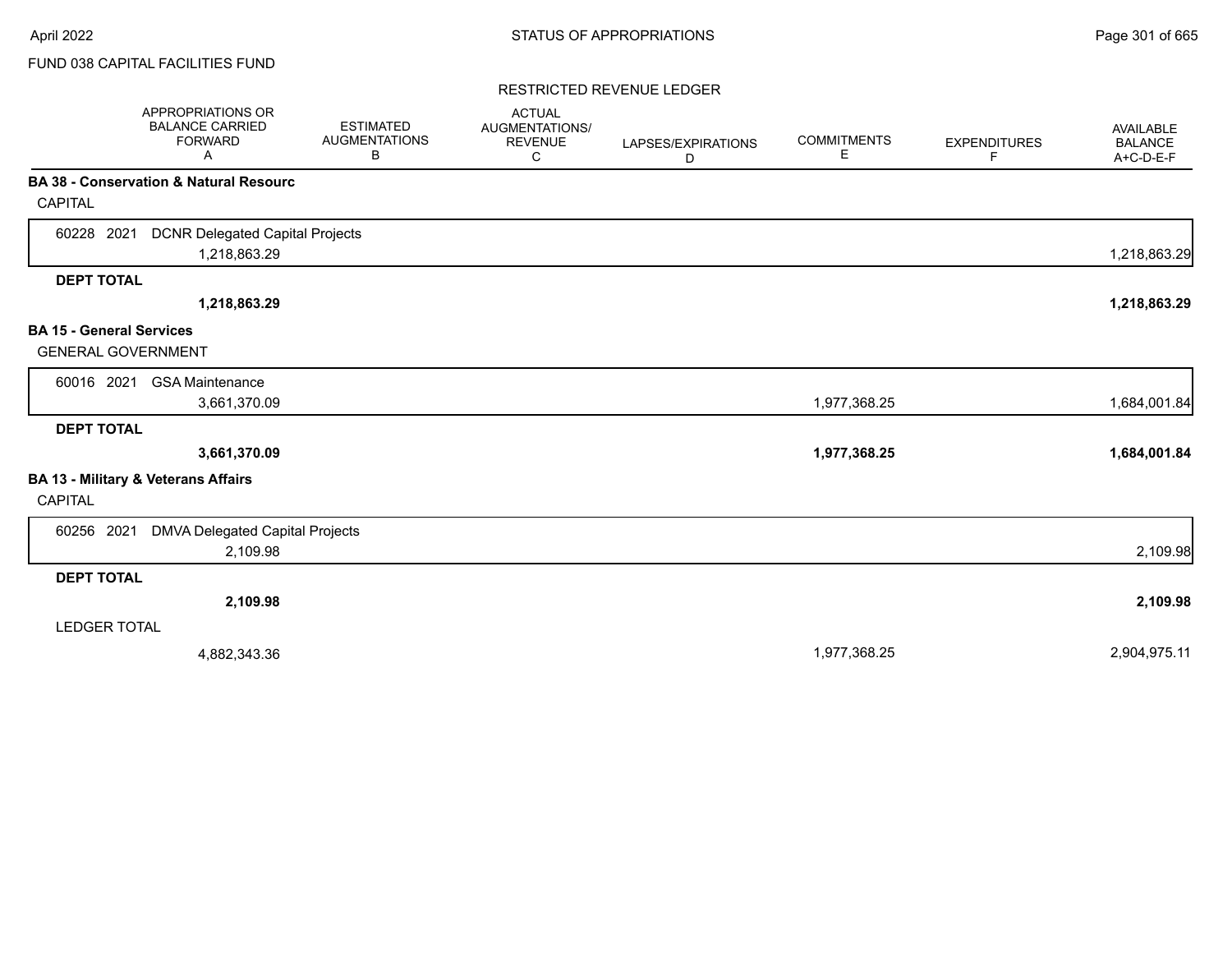# FUND 039 LAND AND WATER DEVELOPMENT FUND

#### PRIOR STATE CONTINUING LEDGER

|                           | APPROPRIATIONS OR<br><b>BALANCE CARRIED</b><br>FORWARD<br>A | <b>ESTIMATED</b><br><b>AUGMENTATIONS</b><br>B | <b>ACTUAL</b><br>AUGMENTATIONS/<br><b>REVENUE</b><br>U | LAPSES/EXPIRATIONS<br>D | <b>COMMITMENTS</b><br>E. | <b>EXPENDITURES</b> | AVAILABLE<br><b>BALANCE</b><br>A+C-D-E-F |
|---------------------------|-------------------------------------------------------------|-----------------------------------------------|--------------------------------------------------------|-------------------------|--------------------------|---------------------|------------------------------------------|
|                           | <b>BA 35 - Environmental Protection</b>                     |                                               |                                                        |                         |                          |                     |                                          |
| <b>GENERAL GOVERNMENT</b> |                                                             |                                               |                                                        |                         |                          |                     |                                          |
| 1980<br>30177             | ELIMINATION OF LAND/WATER SCARS                             |                                               |                                                        |                         |                          |                     |                                          |
|                           | 19,069.37                                                   |                                               |                                                        |                         |                          |                     | 19,069.37                                |
| <b>DEPT TOTAL</b>         |                                                             |                                               |                                                        |                         |                          |                     |                                          |
|                           | 19,069.37                                                   |                                               |                                                        |                         |                          |                     | 19,069.37                                |
| <b>LEDGER TOTAL</b>       |                                                             |                                               |                                                        |                         |                          |                     |                                          |
|                           | 19,069.37                                                   |                                               |                                                        |                         |                          |                     | 19,069.37                                |
|                           | TOTAL TOTAL ALL PRIOR STATE LEDGERS                         |                                               |                                                        |                         |                          |                     |                                          |
|                           |                                                             |                                               |                                                        |                         |                          |                     |                                          |

19,069.37 19,069.37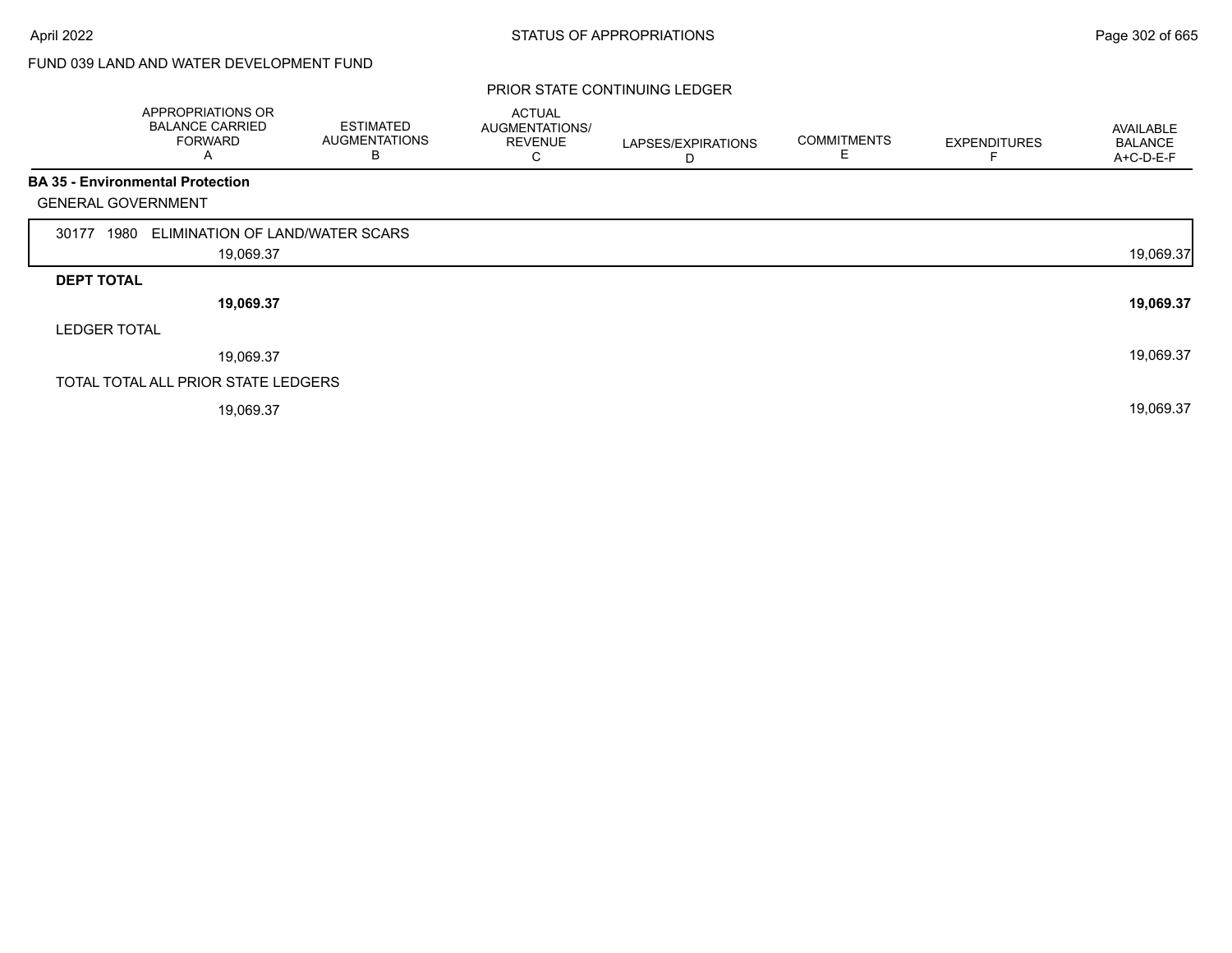# FUND 040 WATER FACILITIES LOAN FUND(NO CASH)

|                             | APPROPRIATIONS OR<br><b>BALANCE CARRIED</b><br><b>FORWARD</b><br>Α | <b>ESTIMATED</b><br><b>AUGMENTATIONS</b><br>B | <b>ACTUAL</b><br>AUGMENTATIONS/<br><b>REVENUE</b><br>◡ | LAPSES/EXPIRATIONS<br>D | <b>COMMITMENTS</b><br>E | <b>EXPENDITURES</b> | AVAILABLE<br><b>BALANCE</b><br>A+C-D-E-F |
|-----------------------------|--------------------------------------------------------------------|-----------------------------------------------|--------------------------------------------------------|-------------------------|-------------------------|---------------------|------------------------------------------|
|                             | <b>BA 33 - PA Infrastructure Investment</b>                        |                                               |                                                        |                         |                         |                     |                                          |
| <b>GRANTS AND SUBSIDIES</b> |                                                                    |                                               |                                                        |                         |                         |                     |                                          |
| 1988<br>30169               | Transf To Pennvest-Drinking Water Suppl                            |                                               |                                                        |                         |                         |                     |                                          |
|                             | 12,620,196.06                                                      |                                               |                                                        |                         |                         |                     | 12,620,196.06                            |
| <b>DEPT TOTAL</b>           |                                                                    |                                               |                                                        |                         |                         |                     |                                          |
|                             | 12,620,196.06                                                      |                                               |                                                        |                         |                         |                     | 12,620,196.06                            |
| <b>LEDGER TOTAL</b>         |                                                                    |                                               |                                                        |                         |                         |                     |                                          |
|                             | 12,620,196.06                                                      |                                               |                                                        |                         |                         |                     | 12,620,196.06                            |
|                             | TOTAL TOTAL ALL PRIOR STATE LEDGERS                                |                                               |                                                        |                         |                         |                     |                                          |
|                             | 12,620,196.06                                                      |                                               |                                                        |                         |                         |                     | 12,620,196.06                            |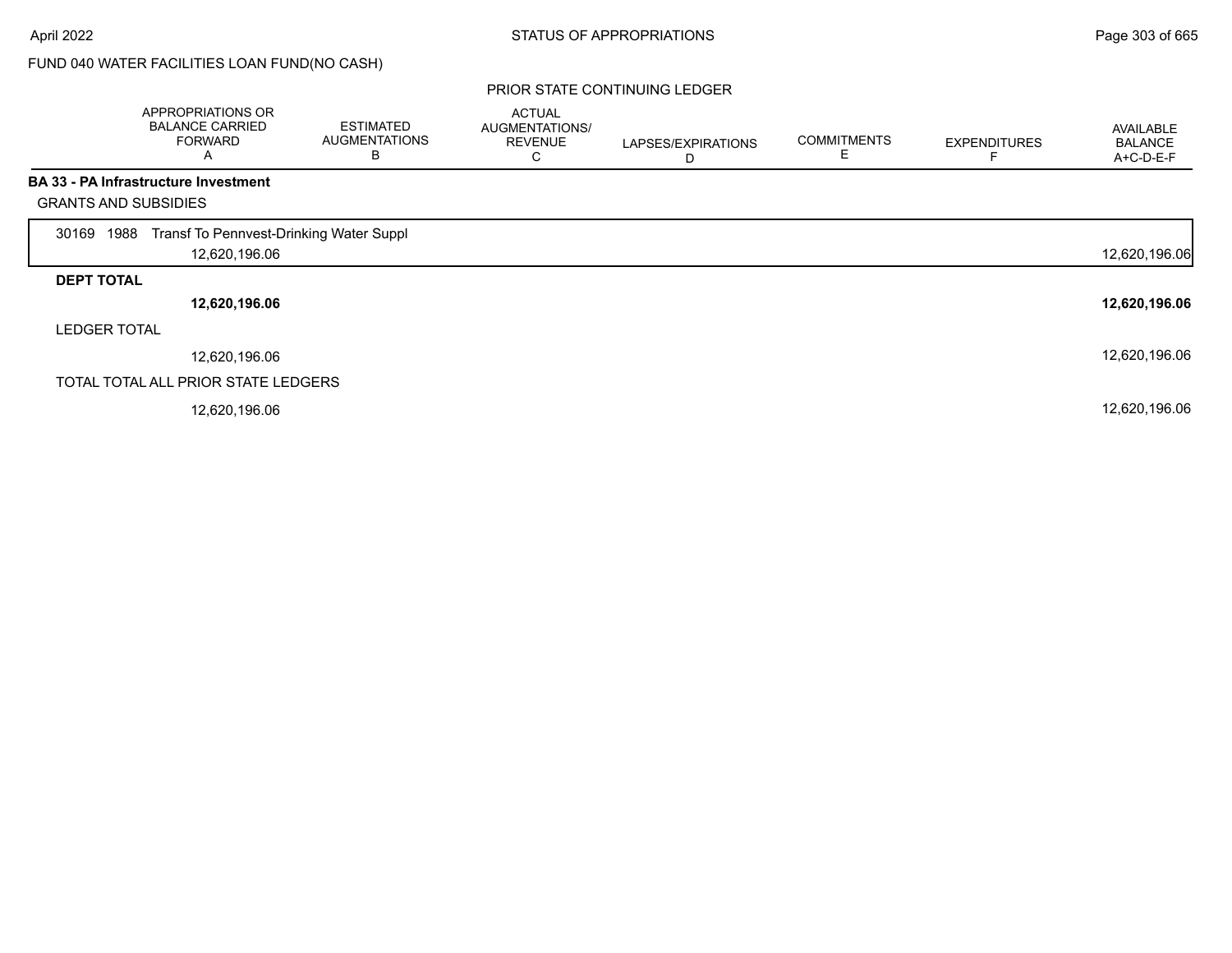# FUND 043 DEFERRED COMPENSATION FUND

### RESTRICTED RECEIPTS LEDGER

|                                  | <b>APPROPRIATIONS OR</b><br><b>BALANCE CARRIED</b><br><b>FORWARD</b><br>Α | <b>ESTIMATED</b><br><b>AUGMENTATIONS</b><br>В | <b>ACTUAL</b><br>AUGMENTATIONS/<br><b>REVENUE</b><br>C | LAPSES/EXPIRATIONS<br>D | <b>COMMITMENTS</b><br>Е | <b>EXPENDITURES</b><br>F | <b>AVAILABLE</b><br><b>BALANCE</b><br>A+C-D-E-F |
|----------------------------------|---------------------------------------------------------------------------|-----------------------------------------------|--------------------------------------------------------|-------------------------|-------------------------|--------------------------|-------------------------------------------------|
| <b>BA 81 - Executive Offices</b> |                                                                           |                                               |                                                        |                         |                         |                          |                                                 |
| <b>GENERAL GOVERNMENT</b>        |                                                                           |                                               |                                                        |                         |                         |                          |                                                 |
| 40122 2021                       | <b>Payroll Deductions</b>                                                 |                                               |                                                        |                         |                         |                          |                                                 |
|                                  | 262.50                                                                    |                                               | 129,150,927.54                                         |                         |                         | 129,150,927.54           | 262.50                                          |
| <b>DEPT TOTAL</b>                |                                                                           |                                               |                                                        |                         |                         |                          |                                                 |
|                                  | 262.50                                                                    |                                               | 129,150,927.54                                         |                         |                         | 129,150,927.54           | 262.50                                          |
| BA 73 - Treasury                 |                                                                           |                                               |                                                        |                         |                         |                          |                                                 |
| <b>GENERAL GOVERNMENT</b>        |                                                                           |                                               |                                                        |                         |                         |                          |                                                 |
| 40227 2021                       | Replacement Checks-Deferred Comp                                          |                                               |                                                        |                         |                         |                          |                                                 |
|                                  | 43,071.27                                                                 |                                               |                                                        |                         |                         |                          | 43,071.27                                       |
| <b>DEPT TOTAL</b>                |                                                                           |                                               |                                                        |                         |                         |                          |                                                 |
|                                  | 43,071.27                                                                 |                                               |                                                        |                         |                         |                          | 43,071.27                                       |
| <b>GENERAL GOVERNMENT</b>        | <b>BA 70 - State Employees' Ret Sys</b>                                   |                                               |                                                        |                         |                         |                          |                                                 |
| 40063 2021                       | Employee Contributions to Plan Invest.                                    |                                               |                                                        |                         |                         |                          |                                                 |
|                                  | 1,368,356,354.10                                                          |                                               | 222,079,790.74                                         |                         |                         | 19,437,415.77            | 1,570,998,729.07                                |
| <b>DEPT TOTAL</b>                |                                                                           |                                               |                                                        |                         |                         |                          |                                                 |
|                                  | 1,368,356,354.10                                                          |                                               | 222,079,790.74                                         |                         |                         | 19,437,415.77            | 1,570,998,729.07                                |
| <b>LEDGER TOTAL</b>              |                                                                           |                                               |                                                        |                         |                         |                          |                                                 |
|                                  | 1,368,399,687.87                                                          |                                               | 351,230,718.28                                         |                         |                         | 148,588,343.31           | 1,571,042,062.84                                |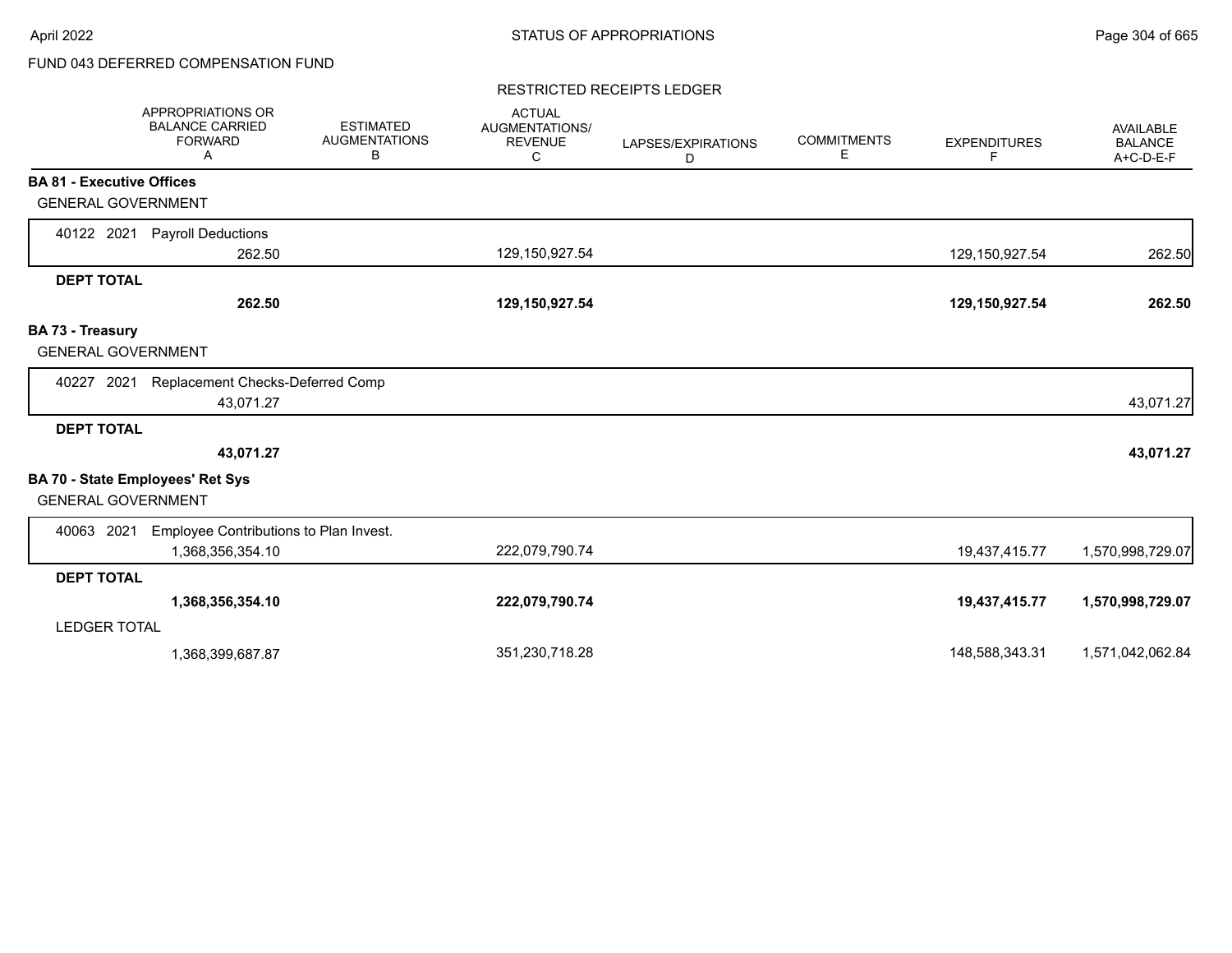$\Gamma$ 

# FUND 043 DEFERRED COMPENSATION FUND

|                           | APPROPRIATIONS OR<br><b>BALANCE CARRIED</b><br>FORWARD<br>A | <b>ESTIMATED</b><br><b>AUGMENTATIONS</b><br>в | <b>ACTUAL</b><br>AUGMENTATIONS/<br><b>REVENUE</b><br>С | LAPSES/EXPIRATIONS<br>D | <b>COMMITMENTS</b><br>E | <b>EXPENDITURES</b> | AVAILABLE<br><b>BALANCE</b><br>$A+C-D-E-F$ |
|---------------------------|-------------------------------------------------------------|-----------------------------------------------|--------------------------------------------------------|-------------------------|-------------------------|---------------------|--------------------------------------------|
|                           | BA 70 - State Employees' Ret Sys                            |                                               |                                                        |                         |                         |                     |                                            |
| <b>GENERAL GOVERNMENT</b> |                                                             |                                               |                                                        |                         |                         |                     |                                            |
| 50022 2021                | <b>Plan Payouts and Transfers</b>                           |                                               |                                                        |                         |                         |                     |                                            |
|                           |                                                             |                                               |                                                        |                         | 11,856,224.54           | 269,093,484.47      | $-280,949,709.01$                          |
| <b>DEPT TOTAL</b>         |                                                             |                                               |                                                        |                         |                         |                     |                                            |
|                           |                                                             |                                               |                                                        |                         | 11,856,224.54           | 269,093,484.47      | -280,949,709.01                            |
| <b>LEDGER TOTAL</b>       |                                                             |                                               |                                                        |                         |                         |                     |                                            |
|                           |                                                             |                                               |                                                        |                         | 11,856,224.54           | 269,093,484.47      | -280,949,709.01                            |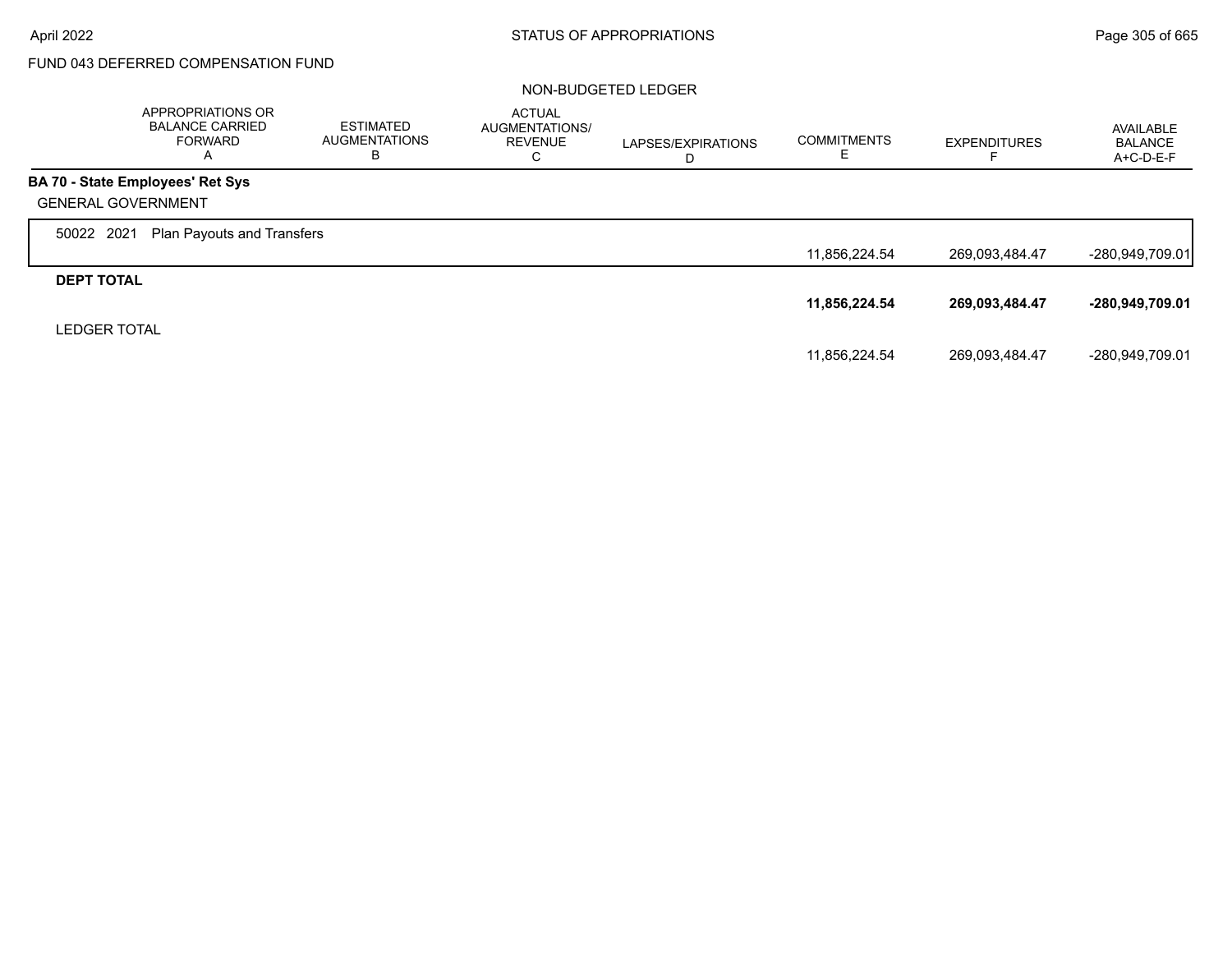# FUND 052 UNIFIED JUDICIAL SYSTEM TRANSFERRED

|                              | APPROPRIATIONS OR<br><b>BALANCE CARRIED</b><br><b>FORWARD</b><br>A | <b>ESTIMATED</b><br><b>AUGMENTATIONS</b><br>В | <b>ACTUAL</b><br>AUGMENTATIONS/<br><b>REVENUE</b><br>С | LAPSES/EXPIRATIONS<br>D | <b>COMMITMENTS</b> | <b>EXPENDITURES</b> | AVAILABLE<br><b>BALANCE</b><br>A+C-D-E-F |
|------------------------------|--------------------------------------------------------------------|-----------------------------------------------|--------------------------------------------------------|-------------------------|--------------------|---------------------|------------------------------------------|
| <b>BA 51 - Supreme Court</b> |                                                                    |                                               |                                                        |                         |                    |                     |                                          |
|                              | <b>GENERAL GOVERNMENT</b>                                          |                                               |                                                        |                         |                    |                     |                                          |
| 50207                        | Sick and Annual Leave Payouts<br>2021                              |                                               |                                                        |                         |                    |                     |                                          |
|                              |                                                                    |                                               |                                                        |                         |                    | 375,143.11          | $-375,143.11$                            |
| <b>DEPT TOTAL</b>            |                                                                    |                                               |                                                        |                         |                    |                     |                                          |
|                              |                                                                    |                                               |                                                        |                         |                    | 375,143.11          | $-375,143.11$                            |
| <b>LEDGER TOTAL</b>          |                                                                    |                                               |                                                        |                         |                    |                     |                                          |
|                              |                                                                    |                                               |                                                        |                         |                    | 375.143.11          | $-375.143.11$                            |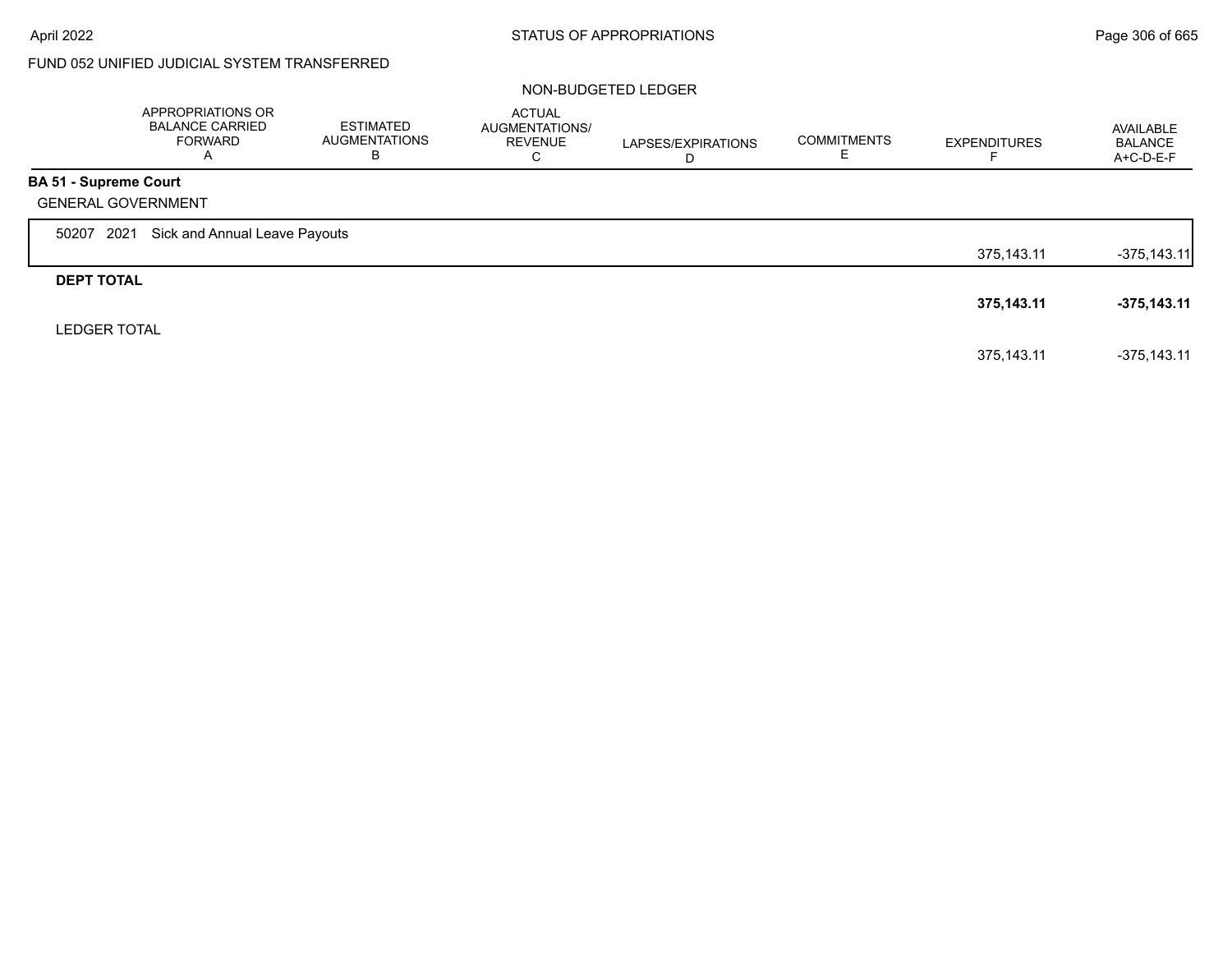## FUND 054 AGRICULTURALCOLLEGE LAND SCRIP FUND

#### CURRENT STATE RESTRICTED APPROPRIATIONS LEDGER

|                             | APPROPRIATIONS OR<br><b>BALANCE CARRIED</b><br><b>FORWARD</b><br>A | <b>ESTIMATED</b><br><b>AUGMENTATIONS</b><br>В | <b>ACTUAL</b><br>AUGMENTATIONS/<br><b>REVENUE</b><br>C | LAPSES/EXPIRATIONS<br>D | <b>COMMITMENTS</b><br>Е | <b>EXPENDITURES</b> | <b>AVAILABLE</b><br><b>BALANCE</b><br>A+C-D-E-F |
|-----------------------------|--------------------------------------------------------------------|-----------------------------------------------|--------------------------------------------------------|-------------------------|-------------------------|---------------------|-------------------------------------------------|
| <b>BA 68 - Agriculture</b>  |                                                                    |                                               |                                                        |                         |                         |                     |                                                 |
| <b>GRANTS AND SUBSIDIES</b> |                                                                    |                                               |                                                        |                         |                         |                     |                                                 |
| 16772 2021                  | PennState AgriculturalResearch&Extension                           |                                               |                                                        |                         |                         |                     |                                                 |
|                             |                                                                    | 54,960,000.00                                 | 50,380,000.00                                          |                         |                         | 50,380,000.00       |                                                 |
| <b>DEPT TOTAL</b>           |                                                                    |                                               |                                                        |                         |                         |                     |                                                 |
|                             |                                                                    | 54,960,000.00                                 | 50,380,000.00                                          |                         |                         | 50,380,000.00       |                                                 |
| <b>LEDGER TOTAL</b>         |                                                                    |                                               |                                                        |                         |                         |                     |                                                 |
|                             |                                                                    | 54.960.000.00                                 | 50.380.000.00                                          |                         |                         | 50,380,000.00       |                                                 |
|                             | TOTAL TOTAL ALL CURRENT STATE LEDGERS                              |                                               |                                                        |                         |                         |                     |                                                 |
|                             |                                                                    | 54,960,000.00                                 | 50,380,000.00                                          |                         |                         | 50,380,000.00       |                                                 |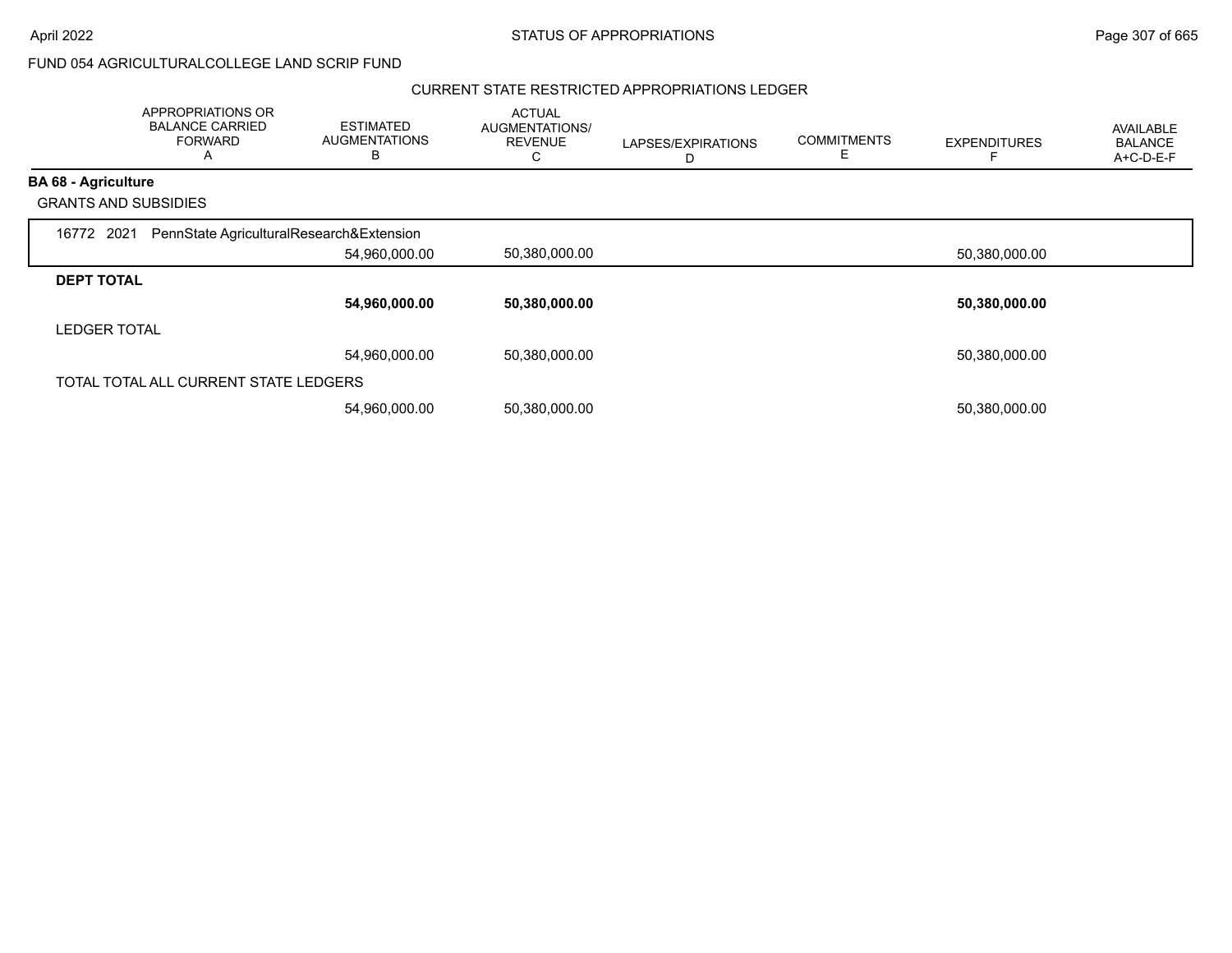# FUND 054 AGRICULTURALCOLLEGE LAND SCRIP FUND

#### RESTRICTED REVENUE LEDGER

|                                          | APPROPRIATIONS OR<br><b>BALANCE CARRIED</b><br><b>FORWARD</b><br>А | <b>ESTIMATED</b><br><b>AUGMENTATIONS</b><br>в | <b>ACTUAL</b><br><b>AUGMENTATIONS/</b><br><b>REVENUE</b><br>С | LAPSES/EXPIRATIONS | <b>COMMITMENTS</b> | <b>EXPENDITURES</b> | AVAILABLE<br><b>BALANCE</b><br>A+C-D-E-F |
|------------------------------------------|--------------------------------------------------------------------|-----------------------------------------------|---------------------------------------------------------------|--------------------|--------------------|---------------------|------------------------------------------|
| <b>BA 68 - Agriculture</b>               | <b>GRANTS AND SUBSIDIES</b>                                        |                                               |                                                               |                    |                    |                     |                                          |
| 60315 2021                               | Agricultural Research Prgs&ExtensionServ                           |                                               | 50,380,000.00                                                 |                    |                    | 50,380,000.00       |                                          |
| <b>DEPT TOTAL</b><br><b>LEDGER TOTAL</b> |                                                                    |                                               | 50,380,000.00                                                 |                    |                    | 50,380,000.00       |                                          |
|                                          |                                                                    |                                               | 50,380,000.00                                                 |                    |                    | 50,380,000.00       |                                          |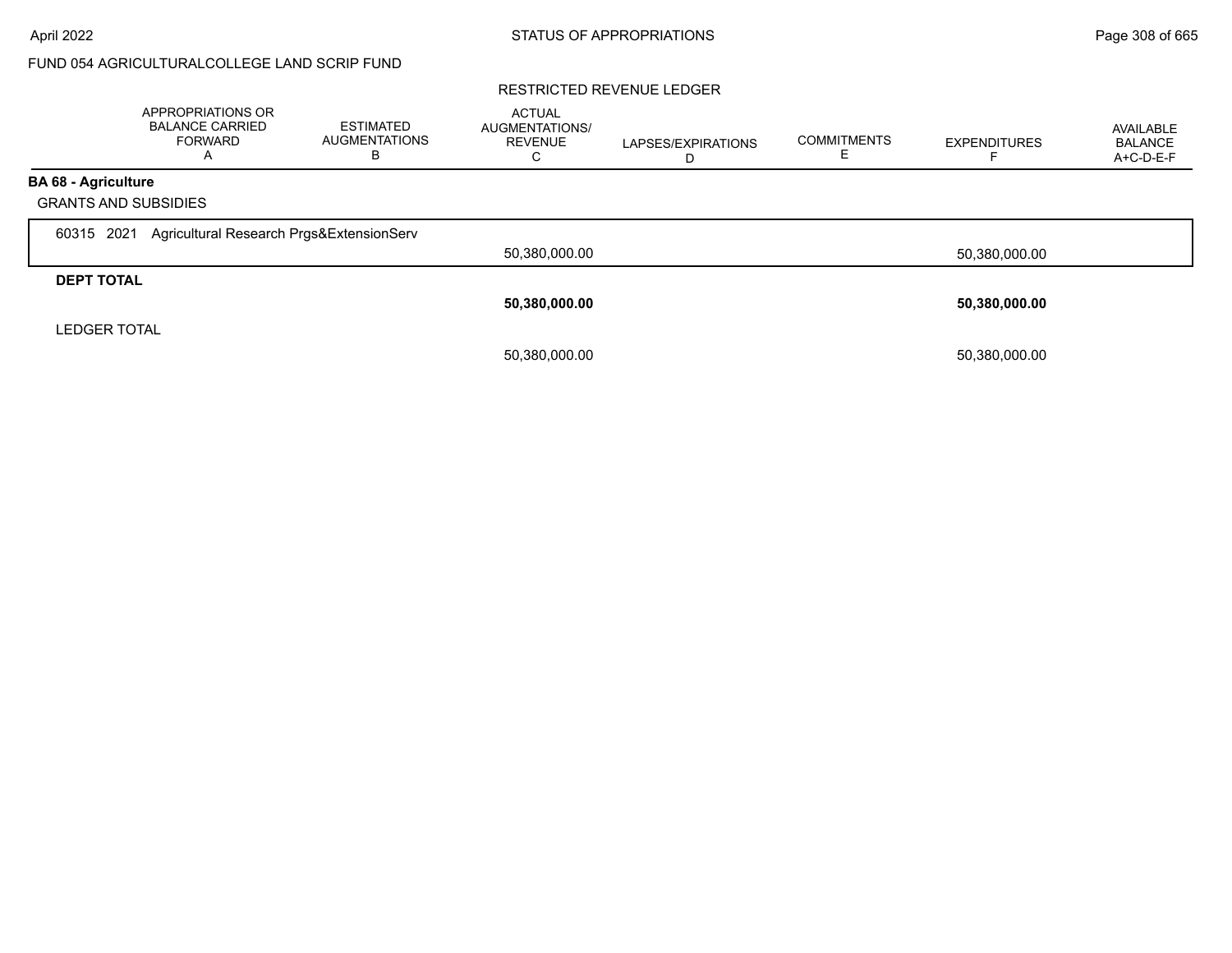$\Gamma$ 

# FUND 058 STATE INSURANCE FUND

|                                 | APPROPRIATIONS OR<br><b>BALANCE CARRIED</b><br><b>FORWARD</b><br>A | <b>ESTIMATED</b><br><b>AUGMENTATIONS</b><br>в | <b>ACTUAL</b><br>AUGMENTATIONS/<br><b>REVENUE</b><br>С | LAPSES/EXPIRATIONS<br>D | <b>COMMITMENTS</b> | <b>EXPENDITURES</b> | AVAILABLE<br><b>BALANCE</b><br>A+C-D-E-F |
|---------------------------------|--------------------------------------------------------------------|-----------------------------------------------|--------------------------------------------------------|-------------------------|--------------------|---------------------|------------------------------------------|
| <b>BA 15 - General Services</b> |                                                                    |                                               |                                                        |                         |                    |                     |                                          |
| <b>GENERAL GOVERNMENT</b>       |                                                                    |                                               |                                                        |                         |                    |                     |                                          |
| 2021<br>50010                   | State Insurance Fund                                               |                                               |                                                        |                         |                    |                     |                                          |
|                                 |                                                                    |                                               |                                                        |                         | 2,385,965.17       | -219,972.49         | $-2,165,992.68$                          |
| <b>DEPT TOTAL</b>               |                                                                    |                                               |                                                        |                         |                    |                     |                                          |
|                                 |                                                                    |                                               |                                                        |                         | 2,385,965.17       | $-219,972.49$       | $-2,165,992.68$                          |
| <b>LEDGER TOTAL</b>             |                                                                    |                                               |                                                        |                         |                    |                     |                                          |
|                                 |                                                                    |                                               |                                                        |                         | 2,385,965.17       | -219.972.49         | $-2,165,992.68$                          |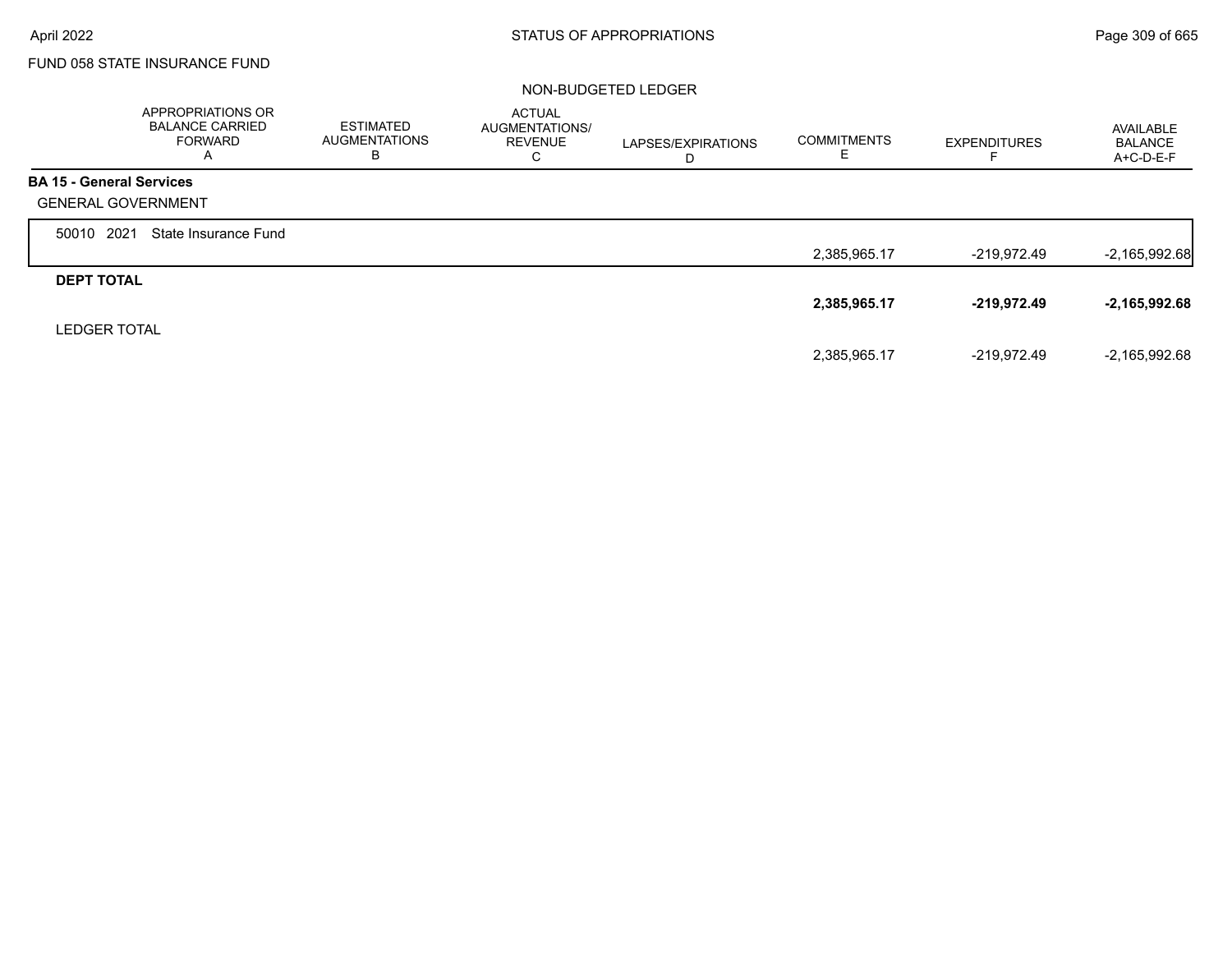## CURRENT STATE APPROPRIATIONS LEDGER

|                                         | APPROPRIATIONS OR<br><b>BALANCE CARRIED</b><br><b>FORWARD</b><br>A | <b>ESTIMATED</b><br><b>AUGMENTATIONS</b><br>B | <b>ACTUAL</b><br>AUGMENTATIONS/<br><b>REVENUE</b><br>С | LAPSES/EXPIRATIONS<br>D | <b>COMMITMENTS</b><br>Е | <b>EXPENDITURES</b> | <b>AVAILABLE</b><br><b>BALANCE</b><br>A+C-D-E-F |
|-----------------------------------------|--------------------------------------------------------------------|-----------------------------------------------|--------------------------------------------------------|-------------------------|-------------------------|---------------------|-------------------------------------------------|
| <b>BA 70 - State Employees' Ret Sys</b> |                                                                    |                                               |                                                        |                         |                         |                     |                                                 |
| <b>GENERAL GOVERNMENT</b>               |                                                                    |                                               |                                                        |                         |                         |                     |                                                 |
| 2021<br>10535                           | Administration-SERB                                                |                                               |                                                        |                         |                         |                     |                                                 |
|                                         | 33,069,000.00                                                      |                                               |                                                        |                         | 2,586,030.05            | 22,586,101.38       | 7,896,868.57                                    |
| <b>DEPT TOTAL</b>                       |                                                                    |                                               |                                                        |                         |                         |                     |                                                 |
|                                         | 33,069,000.00                                                      |                                               |                                                        |                         | 2,586,030.05            | 22,586,101.38       | 7,896,868.57                                    |
| <b>LEDGER TOTAL</b>                     |                                                                    |                                               |                                                        |                         |                         |                     |                                                 |
|                                         | 33,069,000.00                                                      |                                               |                                                        |                         | 2,586,030.05            | 22,586,101.38       | 7,896,868.57                                    |
|                                         | TOTAL TOTAL ALL CURRENT STATE LEDGERS                              |                                               |                                                        |                         |                         |                     |                                                 |
|                                         | 33,069,000.00                                                      |                                               |                                                        |                         | 2,586,030.05            | 22,586,101.38       | 7,896,868.57                                    |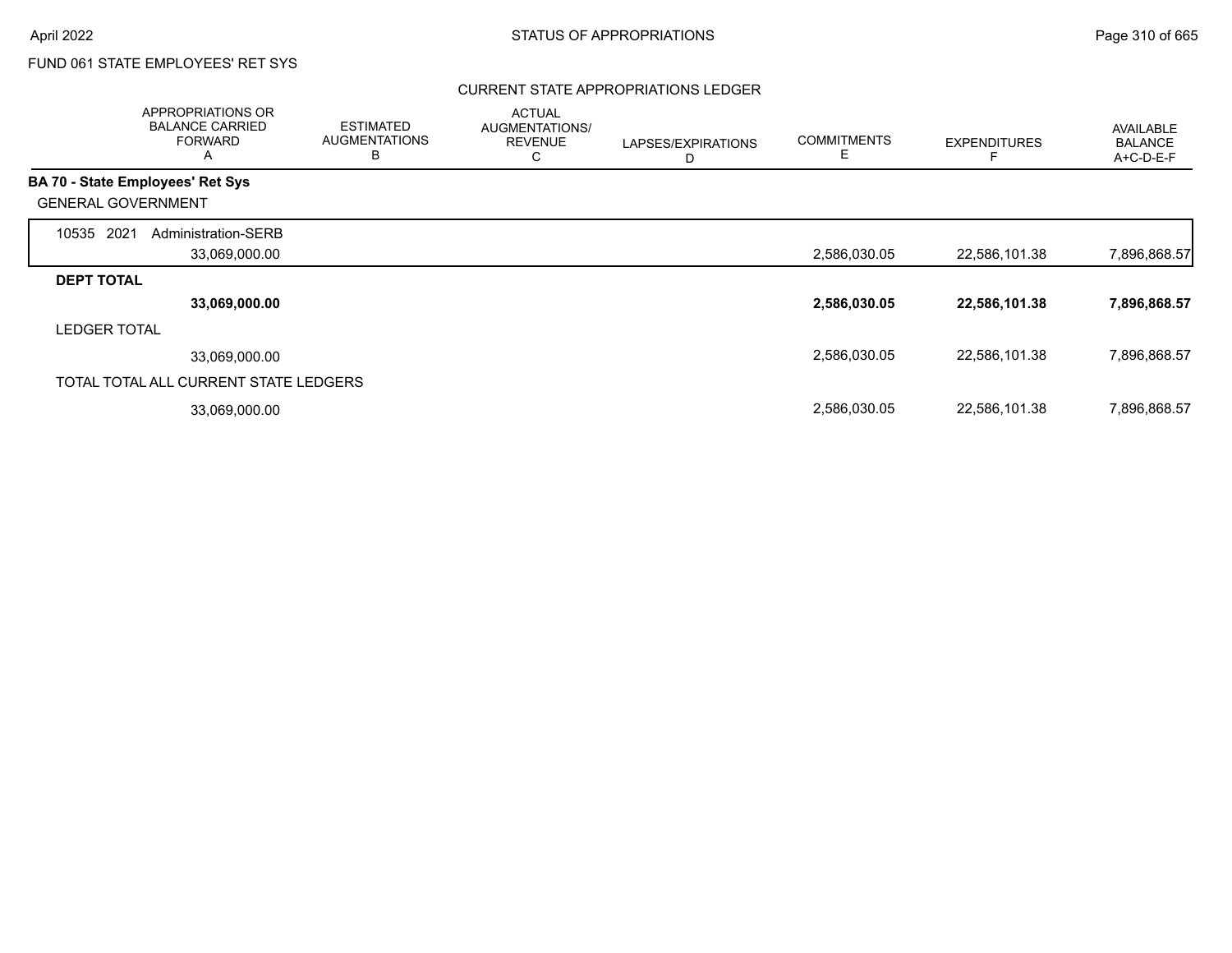## PRIOR STATE APPROPRIATIONS LEDGER

|                           | APPROPRIATIONS OR<br><b>BALANCE CARRIED</b><br><b>FORWARD</b><br>Α | <b>ESTIMATED</b><br><b>AUGMENTATIONS</b><br>В | <b>ACTUAL</b><br>AUGMENTATIONS/<br><b>REVENUE</b><br>С | LAPSES/EXPIRATIONS<br>D | <b>COMMITMENTS</b><br>Е | <b>EXPENDITURES</b><br>F. | <b>AVAILABLE</b><br><b>BALANCE</b><br>A+C-D-E-F |
|---------------------------|--------------------------------------------------------------------|-----------------------------------------------|--------------------------------------------------------|-------------------------|-------------------------|---------------------------|-------------------------------------------------|
|                           | BA 70 - State Employees' Ret Sys                                   |                                               |                                                        |                         |                         |                           |                                                 |
| <b>GENERAL GOVERNMENT</b> |                                                                    |                                               |                                                        |                         |                         |                           |                                                 |
| 10535 2017                | <b>Administration-SERB</b><br>10,500.10                            |                                               |                                                        |                         |                         |                           | 10,500.10                                       |
| 10535 2018                | Administration-SERB<br>285,935.85                                  |                                               |                                                        |                         | 62,500.00               | -157,663.34               | 381,099.19                                      |
| 2019<br>10535             | Administration-SERB<br>7,060,379.76                                |                                               |                                                        |                         |                         | 94,082.17                 | 6,966,297.59                                    |
| 10535 2020                | <b>Administration-SERB</b><br>6,105,471.62                         |                                               |                                                        |                         | 52,734.98               | 1,650,974.24              | 4,401,762.40                                    |
| 10535 2013                | Administration-St Employes Ret Board<br>25.47                      |                                               |                                                        |                         | 25.47                   |                           |                                                 |
| <b>DEPT TOTAL</b>         |                                                                    |                                               |                                                        |                         |                         |                           |                                                 |
|                           | 13,462,312.80                                                      |                                               |                                                        |                         | 115,260.45              | 1,587,393.07              | 11,759,659.28                                   |
| <b>LEDGER TOTAL</b>       |                                                                    |                                               |                                                        |                         |                         |                           |                                                 |
|                           | 13,462,312.80                                                      |                                               |                                                        |                         | 115,260.45              | 1,587,393.07              | 11,759,659.28                                   |
|                           | TOTAL TOTAL ALL PRIOR STATE LEDGERS                                |                                               |                                                        |                         |                         |                           |                                                 |
|                           | 13,462,312.80                                                      |                                               |                                                        |                         | 115,260.45              | 1,587,393.07              | 11,759,659.28                                   |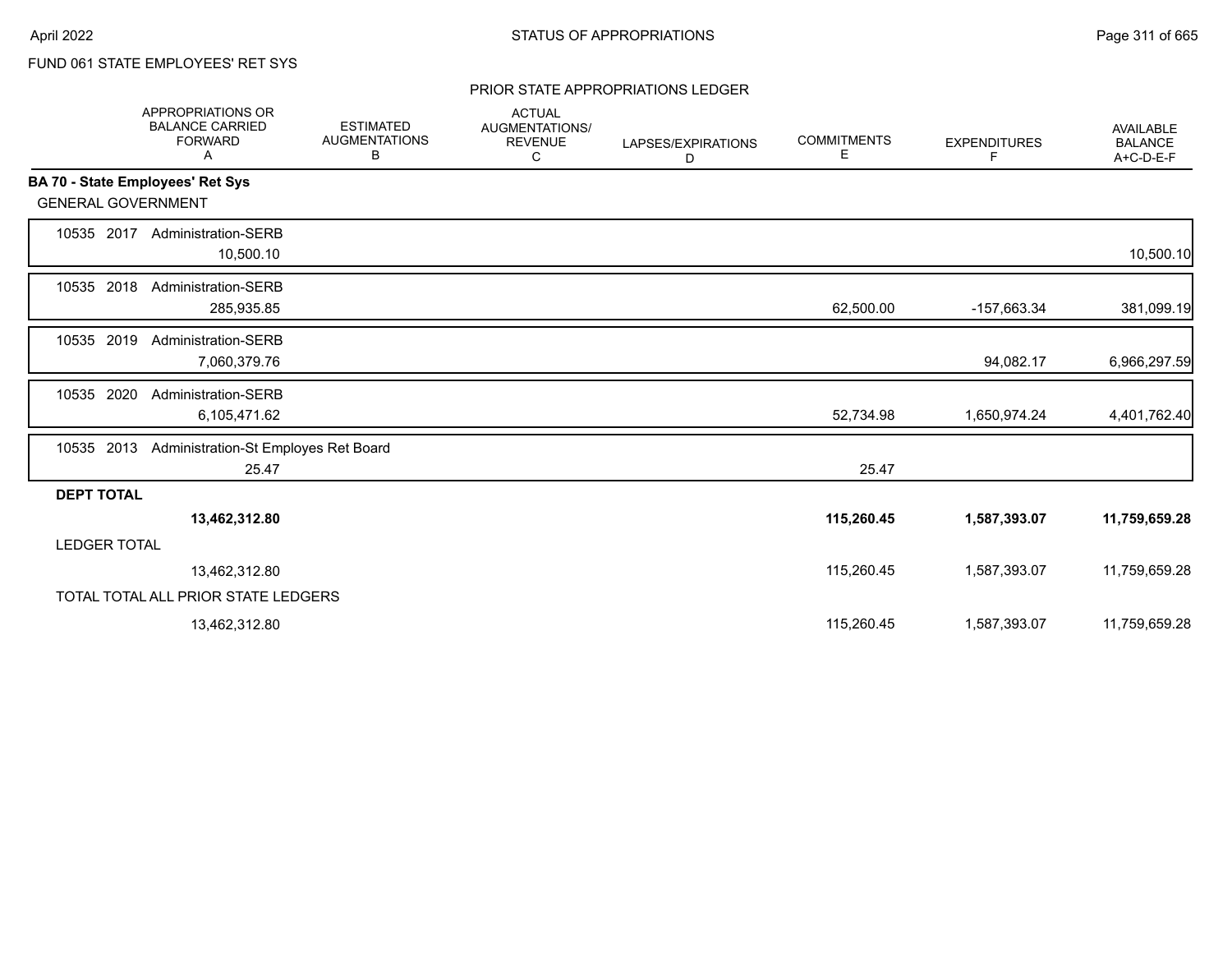|                           | APPROPRIATIONS OR<br><b>BALANCE CARRIED</b><br><b>FORWARD</b><br>A | <b>ESTIMATED</b><br><b>AUGMENTATIONS</b><br>B | <b>ACTUAL</b><br>AUGMENTATIONS/<br><b>REVENUE</b><br>С | LAPSES/EXPIRATIONS<br>D | <b>COMMITMENTS</b><br>Е | <b>EXPENDITURES</b> | <b>AVAILABLE</b><br><b>BALANCE</b><br>A+C-D-E-F |
|---------------------------|--------------------------------------------------------------------|-----------------------------------------------|--------------------------------------------------------|-------------------------|-------------------------|---------------------|-------------------------------------------------|
|                           | <b>BA 70 - State Employees' Ret Sys</b>                            |                                               |                                                        |                         |                         |                     |                                                 |
| <b>GENERAL GOVERNMENT</b> |                                                                    |                                               |                                                        |                         |                         |                     |                                                 |
| 50025 2021                | <b>Retirement of State Employees</b>                               |                                               |                                                        |                         |                         |                     |                                                 |
|                           |                                                                    |                                               |                                                        |                         |                         | 3,190,620,656.80    | -3,190,620,656.80                               |
| 2021<br>50268             | <b>Investment Related Expenses</b>                                 |                                               |                                                        |                         |                         |                     |                                                 |
|                           |                                                                    |                                               |                                                        |                         | 3,030,591.08            | 6,458,716.85        | -9,489,307.93                                   |
| <b>DEPT TOTAL</b>         |                                                                    |                                               |                                                        |                         |                         |                     |                                                 |
|                           |                                                                    |                                               |                                                        |                         | 3,030,591.08            | 3,197,079,373.65    | $-3,200,109,964.73$                             |
| <b>LEDGER TOTAL</b>       |                                                                    |                                               |                                                        |                         |                         |                     |                                                 |
|                           |                                                                    |                                               |                                                        |                         | 3,030,591.08            | 3,197,079,373.65    | -3,200,109,964.73                               |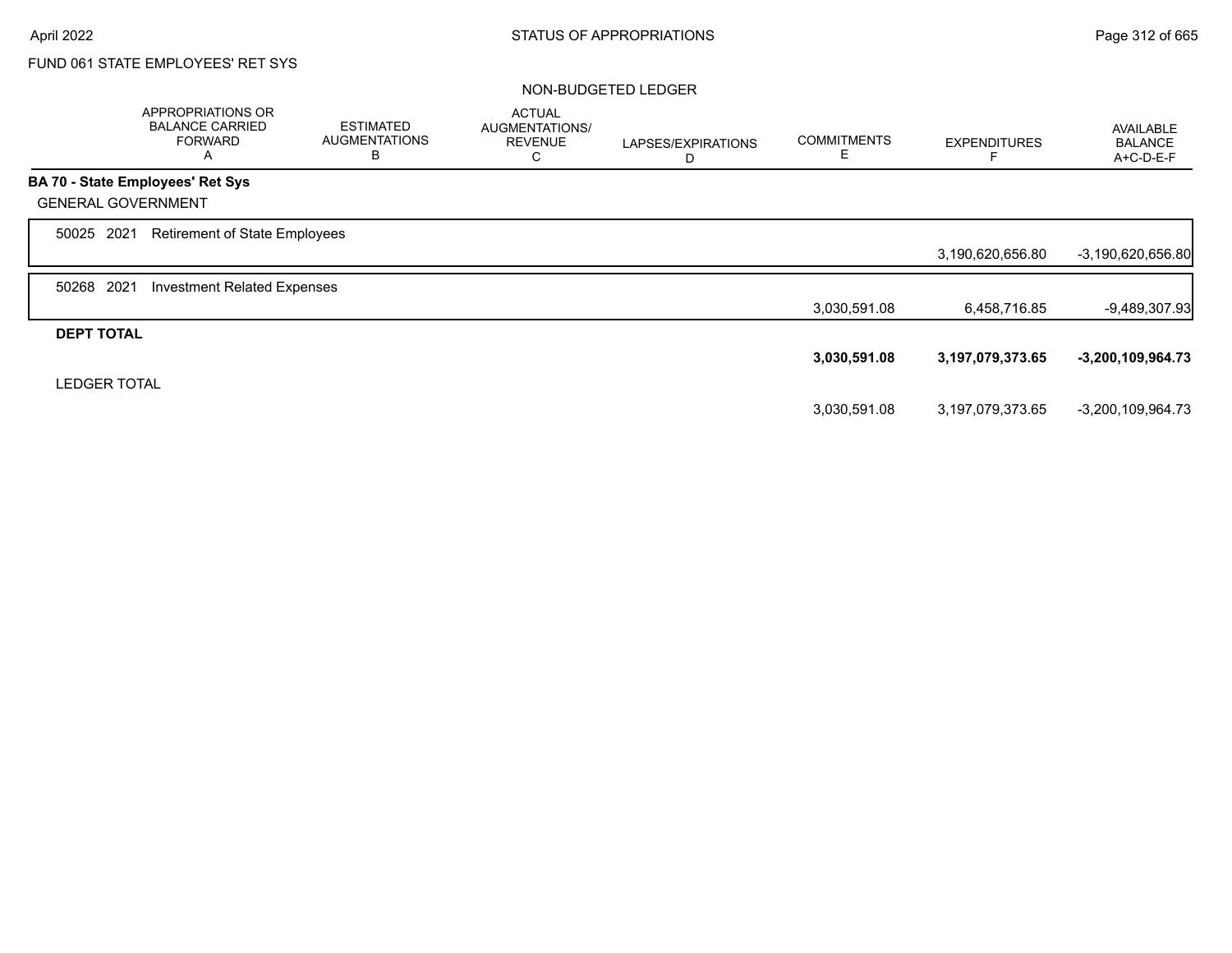### RESTRICTED REVENUE LEDGER

|                           | APPROPRIATIONS OR<br><b>BALANCE CARRIED</b><br><b>FORWARD</b><br>A | <b>ESTIMATED</b><br><b>AUGMENTATIONS</b><br>в | <b>ACTUAL</b><br><b>AUGMENTATIONS/</b><br><b>REVENUE</b><br>C | LAPSES/EXPIRATIONS<br>D | <b>COMMITMENTS</b><br>ᄇ | <b>EXPENDITURES</b> | AVAILABLE<br><b>BALANCE</b><br>A+C-D-E-F |
|---------------------------|--------------------------------------------------------------------|-----------------------------------------------|---------------------------------------------------------------|-------------------------|-------------------------|---------------------|------------------------------------------|
|                           | BA 70 - State Employees' Ret Sys                                   |                                               |                                                               |                         |                         |                     |                                          |
| <b>GENERAL GOVERNMENT</b> |                                                                    |                                               |                                                               |                         |                         |                     |                                          |
| 60125 2021                | Directed Commissions                                               |                                               |                                                               |                         |                         |                     |                                          |
|                           | 3,681,844.22                                                       |                                               | 29,223.33                                                     |                         |                         |                     | 3,711,067.55                             |
| <b>DEPT TOTAL</b>         |                                                                    |                                               |                                                               |                         |                         |                     |                                          |
|                           | 3,681,844.22                                                       |                                               | 29,223.33                                                     |                         |                         |                     | 3,711,067.55                             |
| <b>LEDGER TOTAL</b>       |                                                                    |                                               |                                                               |                         |                         |                     |                                          |
|                           | 3,681,844.22                                                       |                                               | 29,223.33                                                     |                         |                         |                     | 3,711,067.55                             |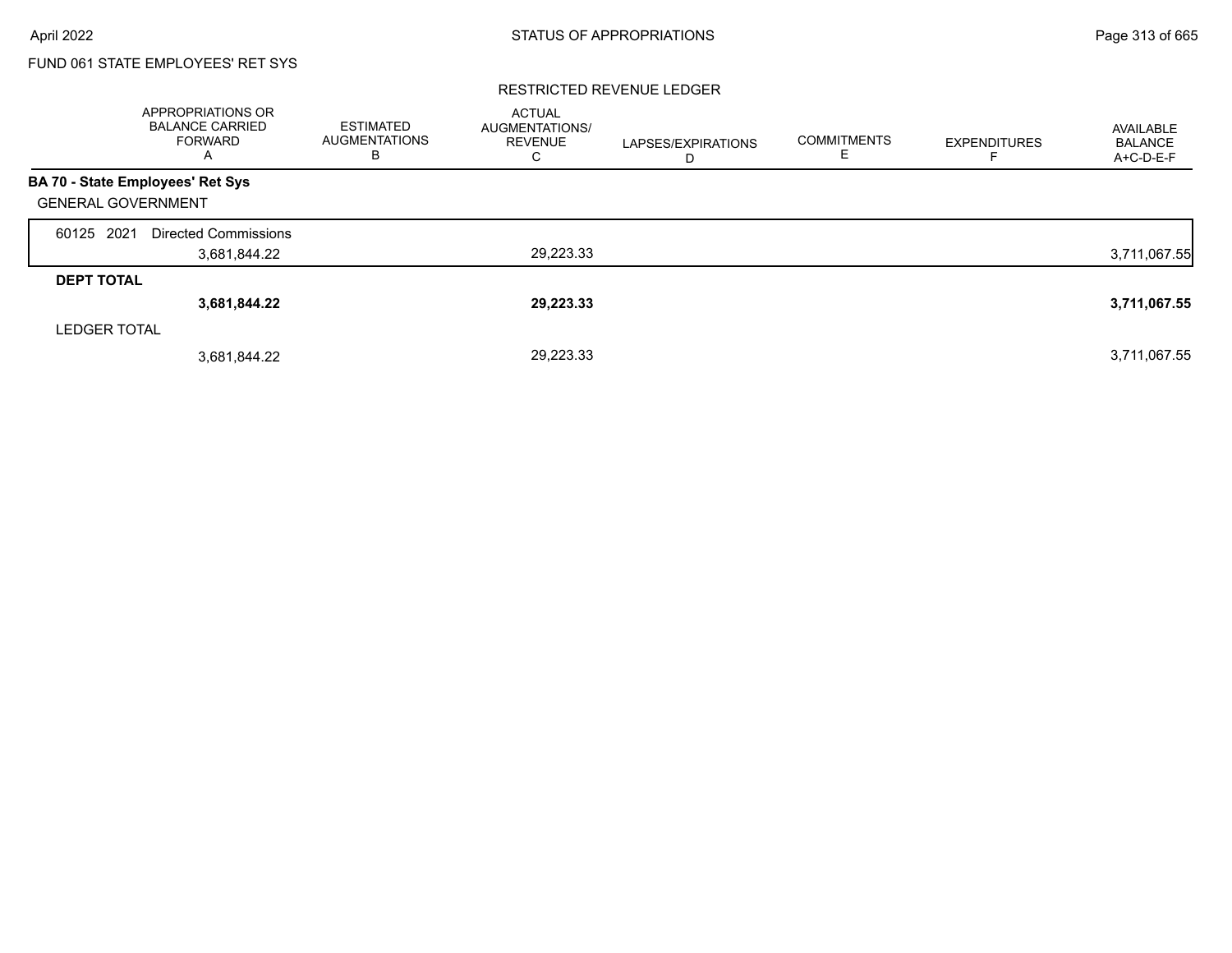## CURRENT STATE APPROPRIATIONS LEDGER

|                           | APPROPRIATIONS OR<br><b>BALANCE CARRIED</b><br><b>FORWARD</b><br>A | <b>ESTIMATED</b><br><b>AUGMENTATIONS</b><br>B | <b>ACTUAL</b><br>AUGMENTATIONS/<br><b>REVENUE</b><br>С | LAPSES/EXPIRATIONS<br>D | <b>COMMITMENTS</b><br>E. | <b>EXPENDITURES</b> | <b>AVAILABLE</b><br><b>BALANCE</b><br>$A+C-D-E-F$ |
|---------------------------|--------------------------------------------------------------------|-----------------------------------------------|--------------------------------------------------------|-------------------------|--------------------------|---------------------|---------------------------------------------------|
|                           | <b>BA 72 - Pub School Employees' Ret Sys</b>                       |                                               |                                                        |                         |                          |                     |                                                   |
| <b>GENERAL GOVERNMENT</b> |                                                                    |                                               |                                                        |                         |                          |                     |                                                   |
| 10536<br>2021             | Administration-PSERB                                               |                                               |                                                        |                         |                          |                     |                                                   |
|                           | 52,294,000.00                                                      |                                               |                                                        |                         | 5,266,204.85             | 38,516,822.42       | 8,510,972.73                                      |
| <b>DEPT TOTAL</b>         |                                                                    |                                               |                                                        |                         |                          |                     |                                                   |
|                           | 52,294,000.00                                                      |                                               |                                                        |                         | 5,266,204.85             | 38,516,822.42       | 8,510,972.73                                      |
| <b>LEDGER TOTAL</b>       |                                                                    |                                               |                                                        |                         |                          |                     |                                                   |
|                           | 52,294,000.00                                                      |                                               |                                                        |                         | 5,266,204.85             | 38,516,822.42       | 8,510,972.73                                      |
|                           | TOTAL TOTAL ALL CURRENT STATE LEDGERS                              |                                               |                                                        |                         |                          |                     |                                                   |
|                           | 52,294,000.00                                                      |                                               |                                                        |                         | 5,266,204.85             | 38,516,822.42       | 8,510,972.73                                      |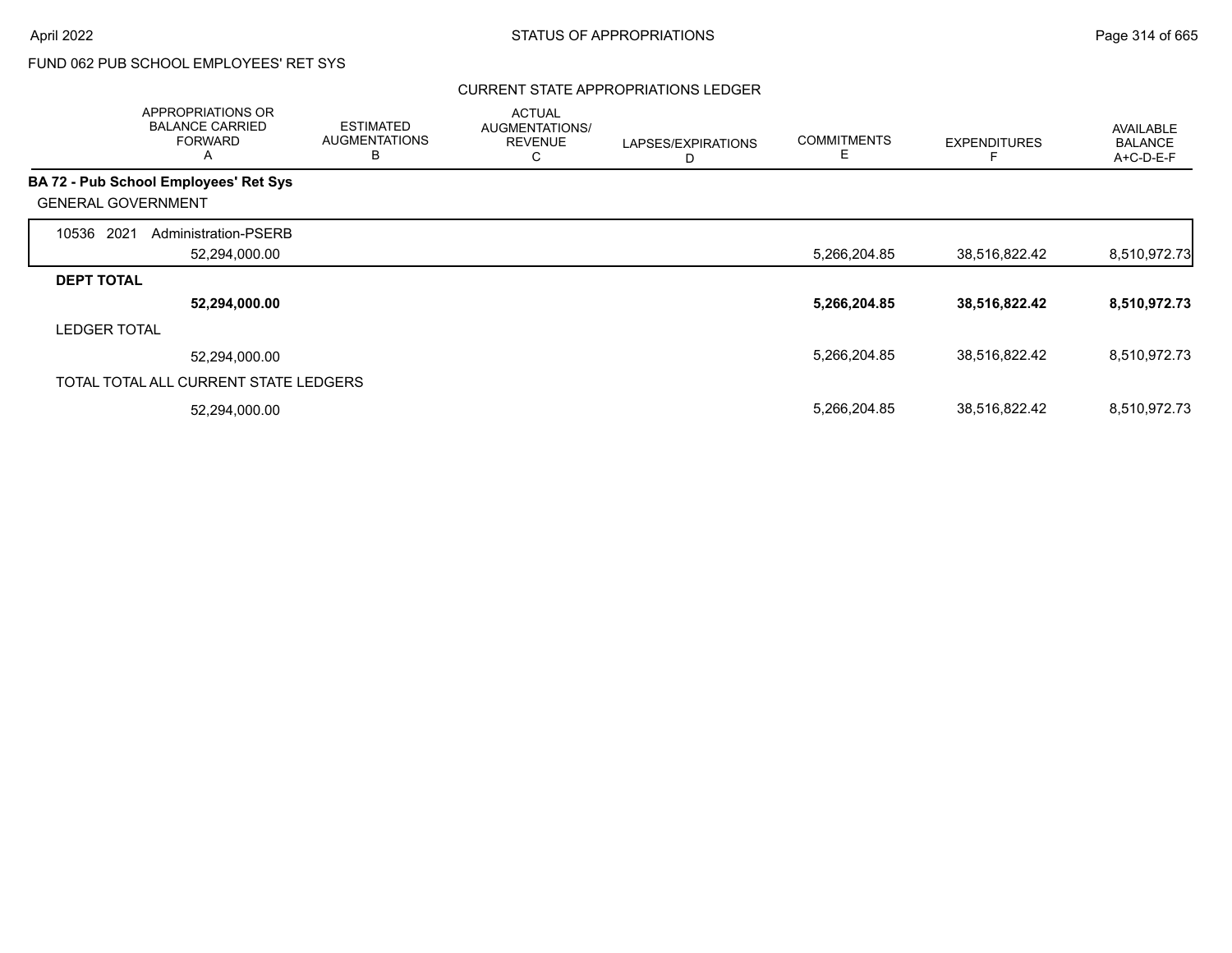#### PRIOR STATE APPROPRIATIONS LEDGER

|                           | <b>APPROPRIATIONS OR</b><br><b>BALANCE CARRIED</b><br><b>FORWARD</b><br>A | <b>ESTIMATED</b><br><b>AUGMENTATIONS</b><br>В | <b>ACTUAL</b><br>AUGMENTATIONS/<br><b>REVENUE</b><br>C | LAPSES/EXPIRATIONS<br>D | <b>COMMITMENTS</b><br>Е | <b>EXPENDITURES</b><br>F | <b>AVAILABLE</b><br><b>BALANCE</b><br>A+C-D-E-F |
|---------------------------|---------------------------------------------------------------------------|-----------------------------------------------|--------------------------------------------------------|-------------------------|-------------------------|--------------------------|-------------------------------------------------|
|                           | <b>BA 72 - Pub School Employees' Ret Sys</b>                              |                                               |                                                        |                         |                         |                          |                                                 |
| <b>GENERAL GOVERNMENT</b> |                                                                           |                                               |                                                        |                         |                         |                          |                                                 |
|                           | 10536 2015 Administration-PSERB<br>500.00                                 |                                               |                                                        |                         | 500.00                  |                          |                                                 |
| 10536 2016                | <b>Administration-PSERB</b><br>59,229.76                                  |                                               |                                                        |                         | 59,229.76               |                          |                                                 |
| 10536 2017                | <b>Administration-PSERB</b><br>107,918.24                                 |                                               |                                                        |                         | 107,080.98              |                          | 837.26                                          |
| 10536 2018                | Administration-PSERB<br>377,563.71                                        |                                               |                                                        |                         | 350,664.59              |                          | 26,899.12                                       |
| 10536 2019                | <b>Administration-PSERB</b><br>939,395.63                                 |                                               |                                                        |                         | 879,651.61              | 11,412.73                | 48,331.29                                       |
| 10536 2020                | Administration-PSERB<br>8,844,516.68                                      |                                               |                                                        |                         | 3,108,865.45            | 3,748,332.65             | 1,987,318.58                                    |
| <b>DEPT TOTAL</b>         |                                                                           |                                               |                                                        |                         |                         |                          |                                                 |
|                           | 10,329,124.02                                                             |                                               |                                                        |                         | 4,505,992.39            | 3,759,745.38             | 2,063,386.25                                    |
| <b>LEDGER TOTAL</b>       |                                                                           |                                               |                                                        |                         |                         |                          |                                                 |
|                           | 10,329,124.02                                                             |                                               |                                                        |                         | 4,505,992.39            | 3,759,745.38             | 2,063,386.25                                    |
|                           | TOTAL TOTAL ALL PRIOR STATE LEDGERS                                       |                                               |                                                        |                         |                         |                          |                                                 |
|                           | 10,329,124.02                                                             |                                               |                                                        |                         | 4,505,992.39            | 3,759,745.38             | 2,063,386.25                                    |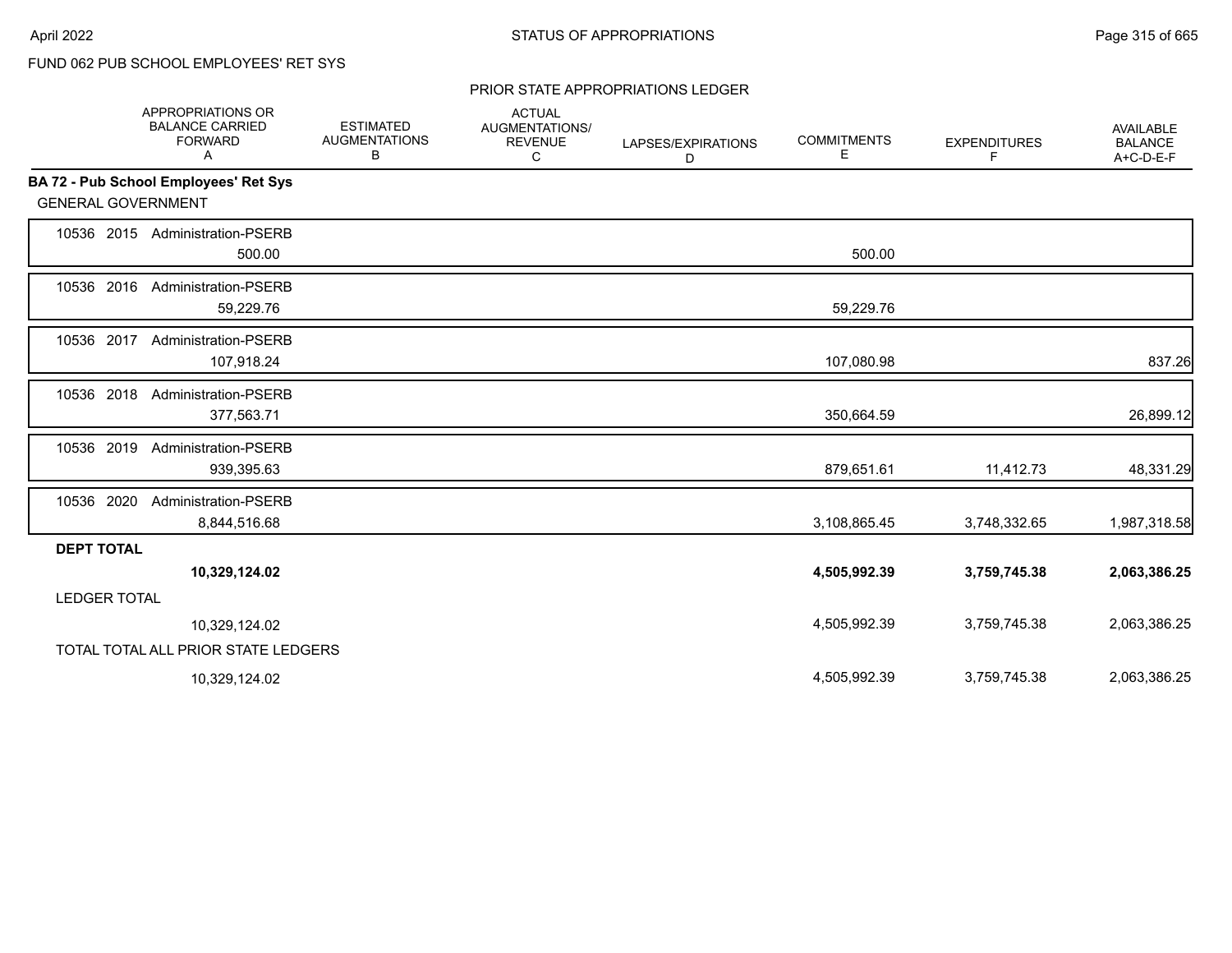|                           | APPROPRIATIONS OR<br><b>BALANCE CARRIED</b><br><b>FORWARD</b><br>Α | <b>ESTIMATED</b><br><b>AUGMENTATIONS</b><br>B | <b>ACTUAL</b><br>AUGMENTATIONS/<br><b>REVENUE</b><br>C | LAPSES/EXPIRATIONS<br>D | <b>COMMITMENTS</b><br>Ε | <b>EXPENDITURES</b> | <b>AVAILABLE</b><br><b>BALANCE</b><br>A+C-D-E-F |
|---------------------------|--------------------------------------------------------------------|-----------------------------------------------|--------------------------------------------------------|-------------------------|-------------------------|---------------------|-------------------------------------------------|
|                           | <b>BA 72 - Pub School Employees' Ret Sys</b>                       |                                               |                                                        |                         |                         |                     |                                                 |
| <b>GENERAL GOVERNMENT</b> |                                                                    |                                               |                                                        |                         |                         |                     |                                                 |
| 50032 2021                | Retirement of School Employes                                      |                                               |                                                        |                         |                         |                     |                                                 |
|                           |                                                                    |                                               |                                                        |                         |                         | 6,181,763,258.47    | $-6,181,763,258.47$                             |
| 2021<br>50033             | <b>Investment Related Expenses</b>                                 |                                               |                                                        |                         |                         |                     |                                                 |
|                           |                                                                    |                                               |                                                        |                         | 33,937,664.96           | 26,227,481.22       | $-60, 165, 146.18$                              |
| <b>DEPT TOTAL</b>         |                                                                    |                                               |                                                        |                         |                         |                     |                                                 |
|                           |                                                                    |                                               |                                                        |                         | 33,937,664.96           | 6,207,990,739.69    | $-6,241,928,404.65$                             |
| <b>LEDGER TOTAL</b>       |                                                                    |                                               |                                                        |                         |                         |                     |                                                 |
|                           |                                                                    |                                               |                                                        |                         | 33,937,664.96           | 6,207,990,739.69    | -6,241,928,404.65                               |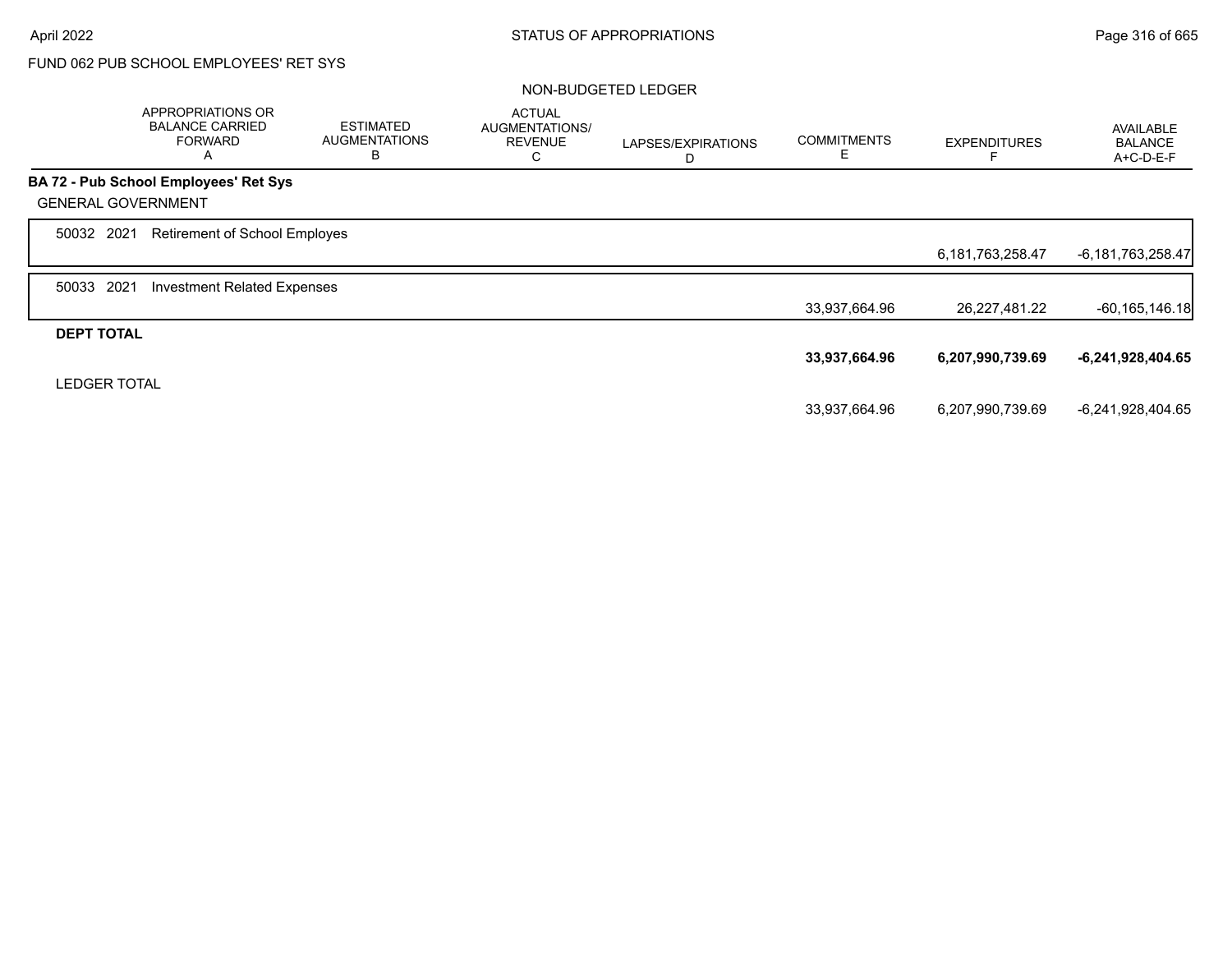### RESTRICTED REVENUE LEDGER

|                     | APPROPRIATIONS OR<br><b>BALANCE CARRIED</b><br><b>FORWARD</b><br>A | <b>ESTIMATED</b><br><b>AUGMENTATIONS</b><br>В | <b>ACTUAL</b><br>AUGMENTATIONS/<br><b>REVENUE</b><br>С | LAPSES/EXPIRATIONS<br>D | <b>COMMITMENTS</b><br>Е | <b>EXPENDITURES</b> | AVAILABLE<br><b>BALANCE</b><br>A+C-D-E-F |
|---------------------|--------------------------------------------------------------------|-----------------------------------------------|--------------------------------------------------------|-------------------------|-------------------------|---------------------|------------------------------------------|
|                     | <b>BA 72 - Pub School Employees' Ret Sys</b>                       |                                               |                                                        |                         |                         |                     |                                          |
|                     | <b>GENERAL GOVERNMENT</b>                                          |                                               |                                                        |                         |                         |                     |                                          |
| 60126               | 2021<br>Health Insurance Account                                   |                                               |                                                        |                         |                         |                     |                                          |
|                     | 31,426,326.86                                                      |                                               | 91,317,430.09                                          |                         | 8,223,744.30            | 95,548,535.48       | 18,971,477.17                            |
| 60127               | 2021<br><b>Directed Commissions</b>                                |                                               |                                                        |                         |                         |                     |                                          |
|                     | 8,531,614.49                                                       |                                               | 39,978.92                                              |                         |                         |                     | 8,571,593.41                             |
| 60295               | 2021<br>Directors, O & F Self-Insurance plan Res                   |                                               |                                                        |                         |                         |                     |                                          |
|                     | 40,000,000.00                                                      |                                               |                                                        |                         | 1,042,259.55            | 3,265,208.08        | 35,692,532.37                            |
| <b>DEPT TOTAL</b>   |                                                                    |                                               |                                                        |                         |                         |                     |                                          |
|                     | 79,957,941.35                                                      |                                               | 91,357,409.01                                          |                         | 9,266,003.85            | 98,813,743.56       | 63,235,602.95                            |
| <b>LEDGER TOTAL</b> |                                                                    |                                               |                                                        |                         |                         |                     |                                          |
|                     | 79,957,941.35                                                      |                                               | 91,357,409.01                                          |                         | 9,266,003.85            | 98,813,743.56       | 63,235,602.95                            |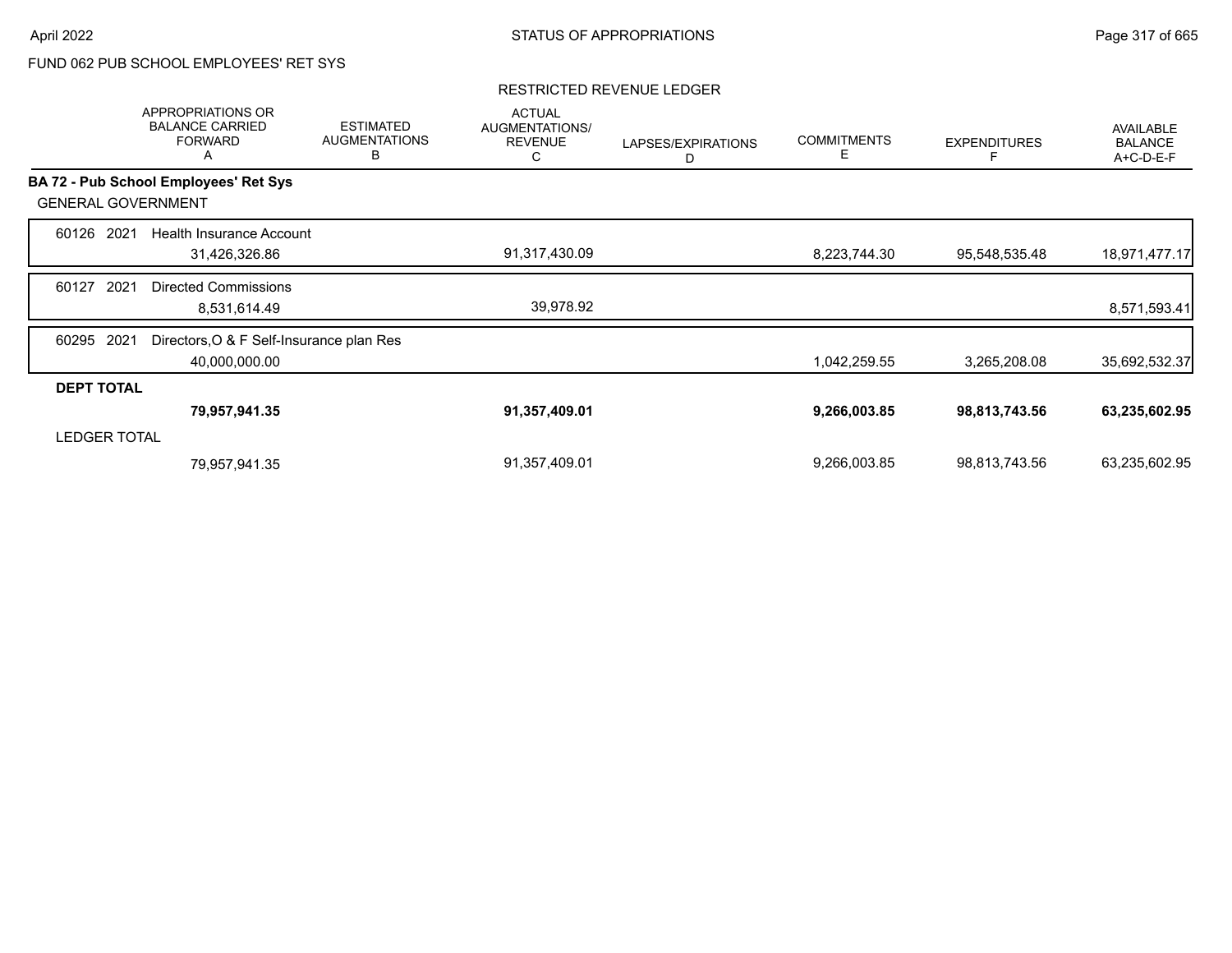## CURRENT STATE EXECUTIVE AUTHORIZATIONS - RESTRICTED LEDGER

|                          | APPROPRIATIONS OR<br><b>BALANCE CARRIED</b><br><b>FORWARD</b><br>A | <b>ESTIMATED</b><br><b>AUGMENTATIONS</b><br>B | <b>ACTUAL</b><br>AUGMENTATIONS/<br><b>REVENUE</b><br>С | LAPSES/EXPIRATIONS<br>D | <b>COMMITMENTS</b><br>Е | <b>EXPENDITURES</b> | <b>AVAILABLE</b><br><b>BALANCE</b><br>A+C-D-E-F |
|--------------------------|--------------------------------------------------------------------|-----------------------------------------------|--------------------------------------------------------|-------------------------|-------------------------|---------------------|-------------------------------------------------|
| BA 12 - Labor & Industry |                                                                    |                                               |                                                        |                         |                         |                     |                                                 |
|                          | <b>GRANTS AND SUBSIDIES</b>                                        |                                               |                                                        |                         |                         |                     |                                                 |
| 26391<br>2021            | <b>Reemployment Services</b>                                       |                                               |                                                        |                         |                         |                     |                                                 |
|                          |                                                                    | 10,583,506.00                                 | 10,583,505.88                                          |                         | 581,968.01              | 2,923,500.76        | 7,078,037.11                                    |
| 2021<br>26397            | Service & Infrastructure ImprovementFund                           |                                               |                                                        |                         |                         |                     |                                                 |
|                          |                                                                    | 19,645,000.00                                 | 19,645,000.00                                          |                         | 2,828,142.96            | 6,017,325.27        | 10,799,531.77                                   |
| <b>DEPT TOTAL</b>        |                                                                    |                                               |                                                        |                         |                         |                     |                                                 |
|                          |                                                                    | 30,228,506.00                                 | 30,228,505.88                                          |                         | 3,410,110.97            | 8,940,826.03        | 17,877,568.88                                   |
| <b>LEDGER TOTAL</b>      |                                                                    |                                               |                                                        |                         |                         |                     |                                                 |
|                          |                                                                    | 30,228,506.00                                 | 30,228,505.88                                          |                         | 3,410,110.97            | 8,940,826.03        | 17,877,568.88                                   |
|                          | TOTAL TOTAL ALL CURRENT STATE LEDGERS                              |                                               |                                                        |                         |                         |                     |                                                 |
|                          |                                                                    | 30,228,506.00                                 | 30,228,505.88                                          |                         | 3,410,110.97            | 8,940,826.03        | 17,877,568.88                                   |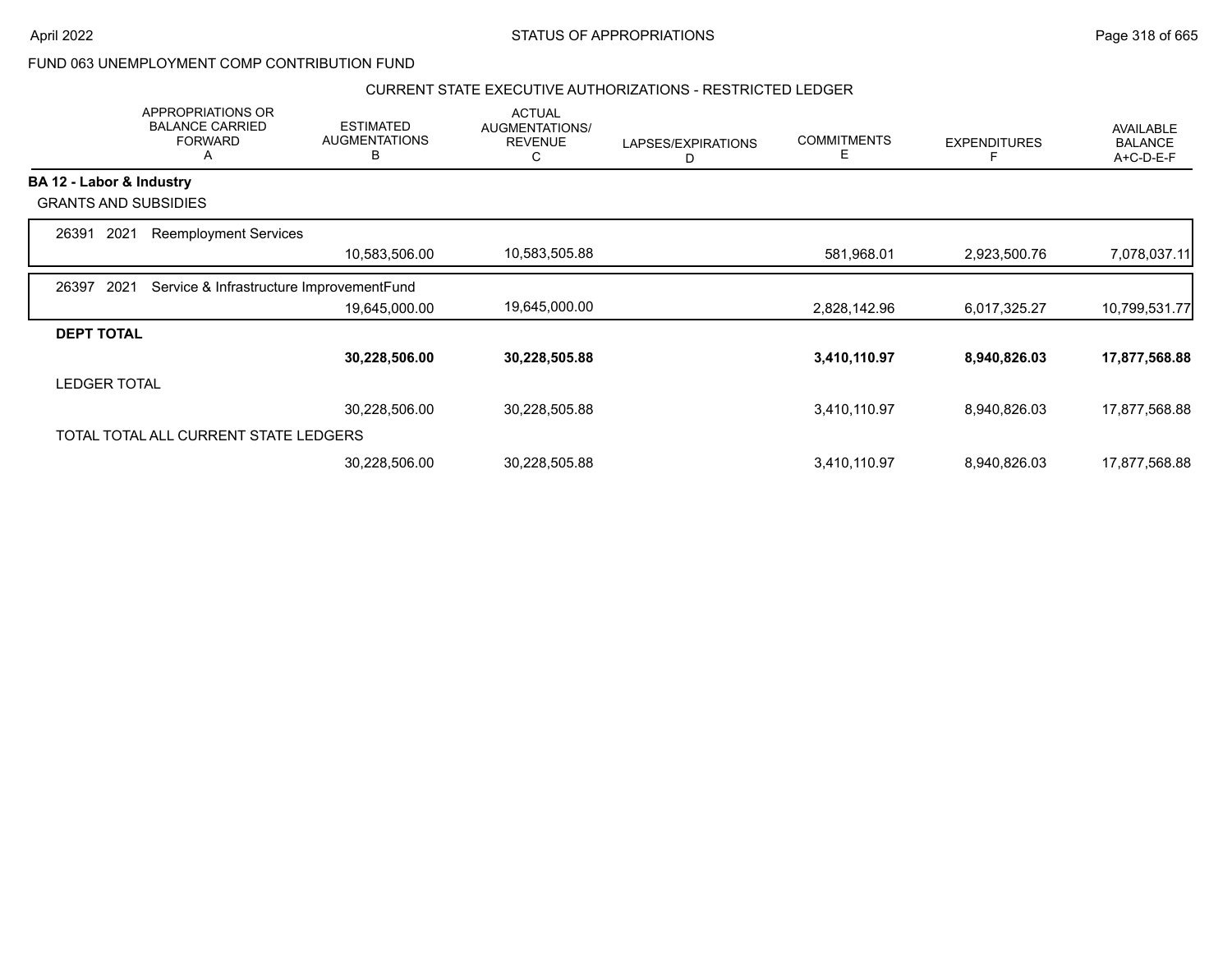## PRIOR STATE EXECUTIVE AUTHORIZATIONS - RESTRICTED LEDGER

|                          | APPROPRIATIONS OR<br><b>BALANCE CARRIED</b><br><b>FORWARD</b><br>A | <b>ESTIMATED</b><br><b>AUGMENTATIONS</b><br>в | <b>ACTUAL</b><br>AUGMENTATIONS/<br><b>REVENUE</b><br>С | LAPSES/EXPIRATIONS<br>D | <b>COMMITMENTS</b><br>E | <b>EXPENDITURES</b> | AVAILABLE<br><b>BALANCE</b><br>A+C-D-E-F |
|--------------------------|--------------------------------------------------------------------|-----------------------------------------------|--------------------------------------------------------|-------------------------|-------------------------|---------------------|------------------------------------------|
| BA 12 - Labor & Industry |                                                                    |                                               |                                                        |                         |                         |                     |                                          |
|                          | <b>GRANTS AND SUBSIDIES</b>                                        |                                               |                                                        |                         |                         |                     |                                          |
| 26391                    | 2020<br><b>Reemployment Services</b>                               |                                               |                                                        |                         |                         |                     |                                          |
|                          | 7,748,523.08                                                       |                                               |                                                        |                         | 5,866,023.42            | 1,836,429.06        | 46,070.60                                |
| 26397                    | Service & Infrastructure ImprovementFund<br>2020                   |                                               |                                                        |                         |                         |                     |                                          |
|                          | 28,096,605.61                                                      |                                               | $-19,645,000.00$                                       |                         | 2,917,944.54            | 2,918,476.19        | 2,615,184.88                             |
| <b>DEPT TOTAL</b>        |                                                                    |                                               |                                                        |                         |                         |                     |                                          |
|                          | 35,845,128.69                                                      |                                               | $-19,645,000.00$                                       |                         | 8,783,967.96            | 4,754,905.25        | 2,661,255.48                             |
| <b>LEDGER TOTAL</b>      |                                                                    |                                               |                                                        |                         |                         |                     |                                          |
|                          | 35,845,128.69                                                      |                                               | -19,645,000.00                                         |                         | 8,783,967.96            | 4,754,905.25        | 2,661,255.48                             |
|                          | TOTAL TOTAL ALL PRIOR STATE LEDGERS                                |                                               |                                                        |                         |                         |                     |                                          |
|                          | 35,845,128.69                                                      |                                               | -19,645,000.00                                         |                         | 8,783,967.96            | 4,754,905.25        | 2,661,255.48                             |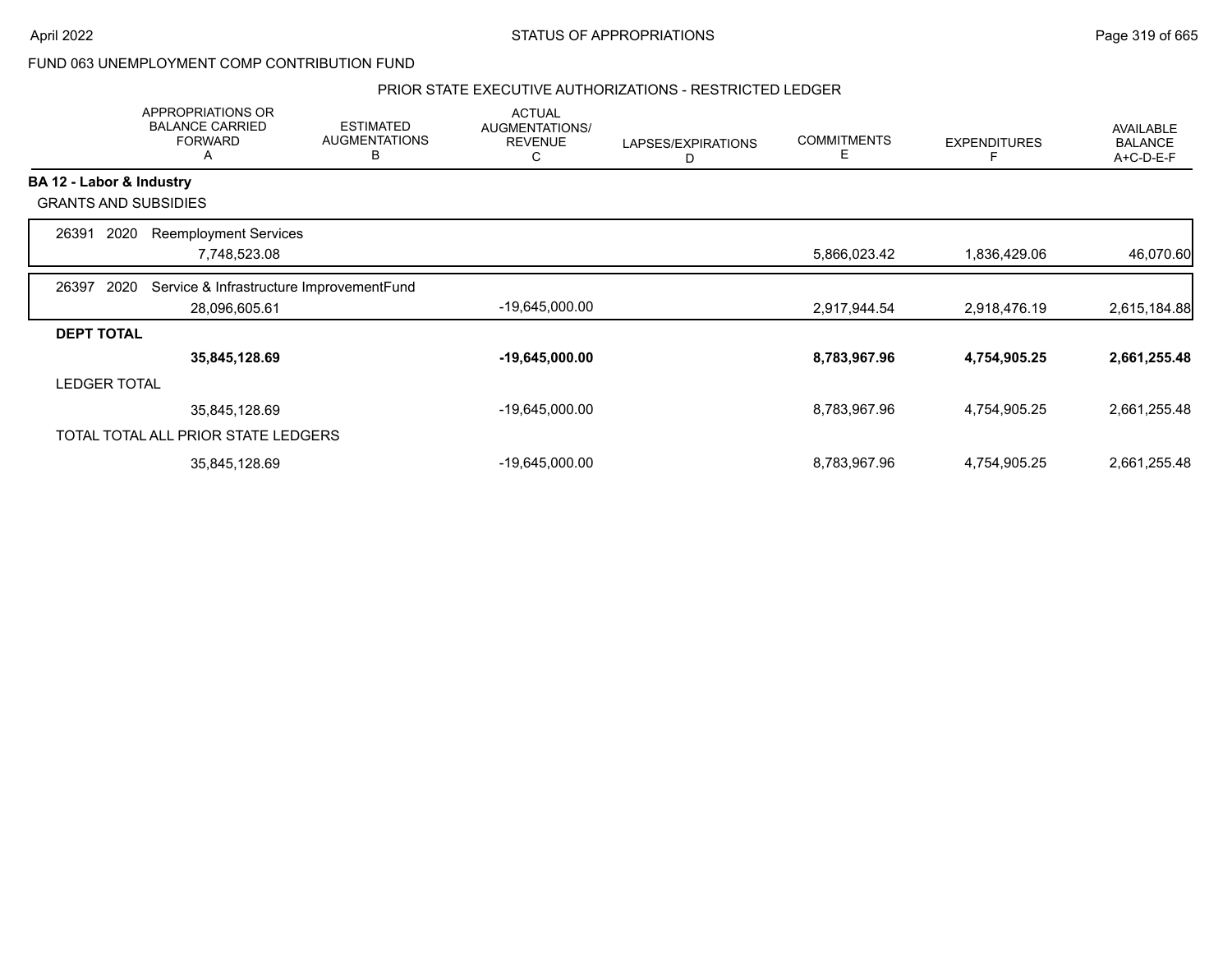|                           | APPROPRIATIONS OR<br><b>BALANCE CARRIED</b><br><b>FORWARD</b><br>$\overline{\mathsf{A}}$ | ESTIMATED<br><b>AUGMENTATIONS</b><br>ь | <b>ACTUAL</b><br>AUGMENTATIONS/<br><b>REVENUE</b><br>С | LAPSES/EXPIRATIONS<br>D | <b>COMMITMENTS</b> | <b>EXPENDITURES</b> | AVAILABLE<br><b>BALANCE</b><br>A+C-D-E-F |
|---------------------------|------------------------------------------------------------------------------------------|----------------------------------------|--------------------------------------------------------|-------------------------|--------------------|---------------------|------------------------------------------|
| BA 12 - Labor & Industry  |                                                                                          |                                        |                                                        |                         |                    |                     |                                          |
| <b>GENERAL GOVERNMENT</b> |                                                                                          |                                        |                                                        |                         |                    |                     |                                          |
| 2021<br>50004             | Unemploy Compensation Contribution Fund                                                  |                                        |                                                        |                         |                    |                     |                                          |
|                           |                                                                                          |                                        |                                                        |                         |                    | 1,168,707,684.00    | -1,168,707,684.00                        |
| <b>DEPT TOTAL</b>         |                                                                                          |                                        |                                                        |                         |                    |                     |                                          |
|                           |                                                                                          |                                        |                                                        |                         |                    | 1,168,707,684.00    | -1,168,707,684.00                        |
| <b>LEDGER TOTAL</b>       |                                                                                          |                                        |                                                        |                         |                    |                     |                                          |
|                           |                                                                                          |                                        |                                                        |                         |                    | 1,168,707,684.00    | -1,168,707,684.00                        |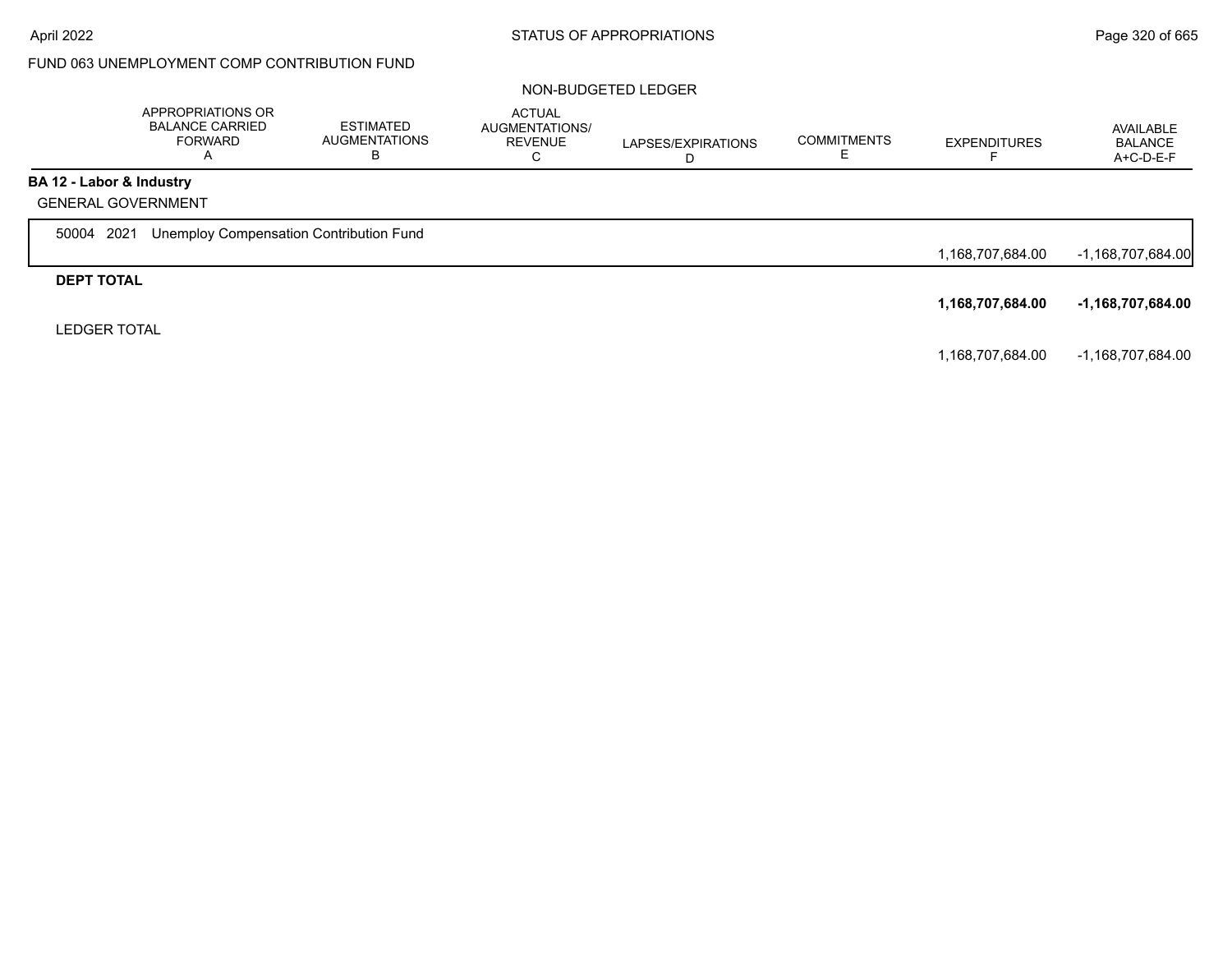## RESTRICTED REVENUE LEDGER

|                             | APPROPRIATIONS OR<br><b>BALANCE CARRIED</b><br><b>FORWARD</b><br>A | <b>ESTIMATED</b><br><b>AUGMENTATIONS</b><br>B | <b>ACTUAL</b><br>AUGMENTATIONS/<br><b>REVENUE</b><br>С | LAPSES/EXPIRATIONS<br>D | <b>COMMITMENTS</b><br>Е | <b>EXPENDITURES</b> | AVAILABLE<br><b>BALANCE</b><br>A+C-D-E-F |
|-----------------------------|--------------------------------------------------------------------|-----------------------------------------------|--------------------------------------------------------|-------------------------|-------------------------|---------------------|------------------------------------------|
| BA 12 - Labor & Industry    |                                                                    |                                               |                                                        |                         |                         |                     |                                          |
| <b>GRANTS AND SUBSIDIES</b> |                                                                    |                                               |                                                        |                         |                         |                     |                                          |
| 2021<br>60348               | <b>Reemployment Fund</b>                                           |                                               |                                                        |                         |                         |                     |                                          |
|                             | 5,640,566.45                                                       |                                               | 8,616,481.66                                           |                         |                         | 10,583,505.88       | 3,673,542.23                             |
| 2021<br>60355               | Service & Infrastructure ImprovementFund                           |                                               |                                                        |                         |                         |                     |                                          |
|                             | 33,944,560.22                                                      |                                               |                                                        |                         |                         |                     | 33,944,560.22                            |
| <b>DEPT TOTAL</b>           |                                                                    |                                               |                                                        |                         |                         |                     |                                          |
|                             | 39,585,126.67                                                      |                                               | 8,616,481.66                                           |                         |                         | 10,583,505.88       | 37,618,102.45                            |
| <b>LEDGER TOTAL</b>         |                                                                    |                                               |                                                        |                         |                         |                     |                                          |
|                             | 39,585,126.67                                                      |                                               | 8,616,481.66                                           |                         |                         | 10,583,505.88       | 37,618,102.45                            |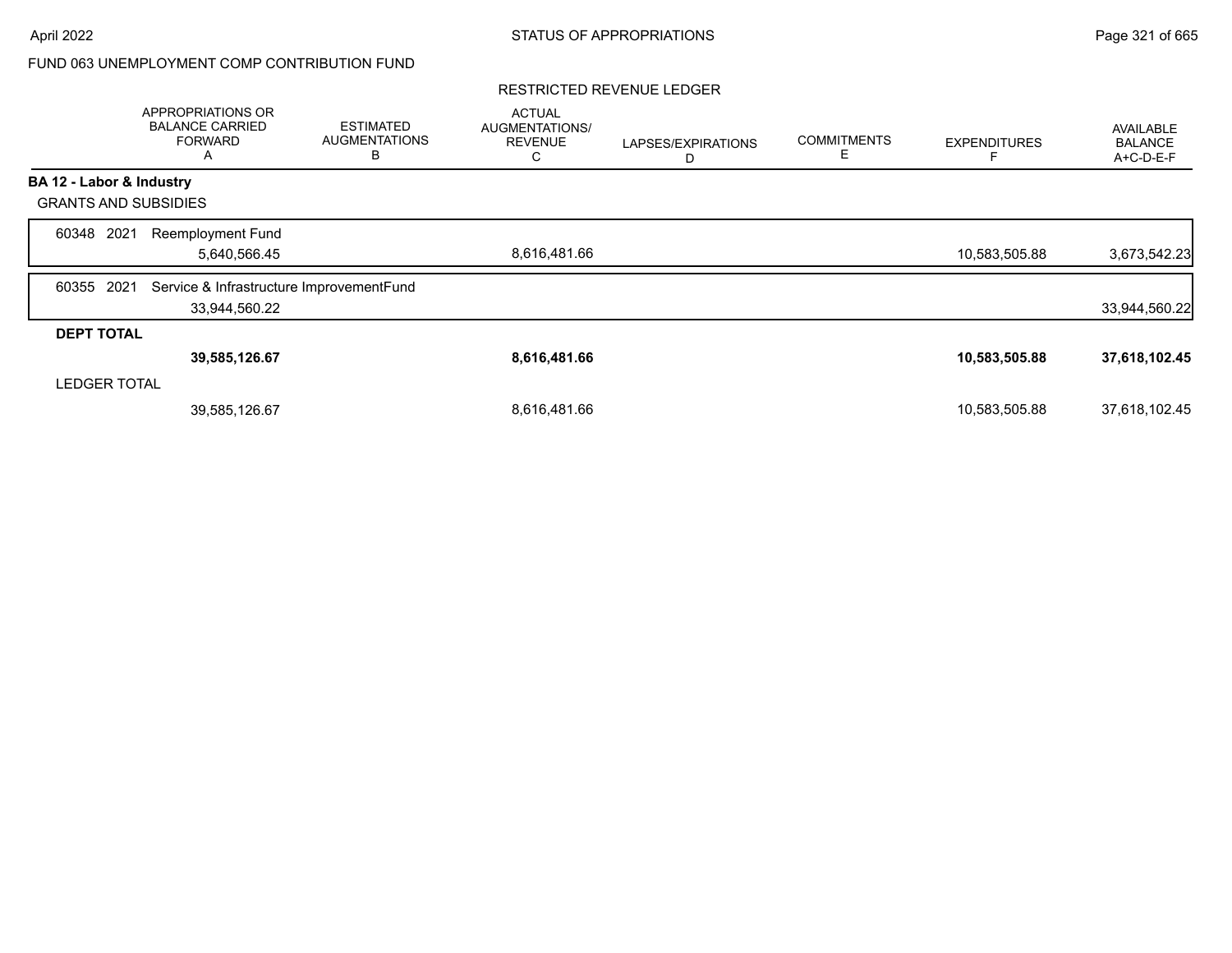# FUND 064 UNEMPLOYMENT COMP BENEFIT PAYMENT

|                          | APPROPRIATIONS OR<br><b>BALANCE CARRIED</b><br><b>FORWARD</b><br>A | <b>ESTIMATED</b><br><b>AUGMENTATIONS</b><br>в | <b>ACTUAL</b><br>AUGMENTATIONS/<br><b>REVENUE</b><br>С | LAPSES/EXPIRATIONS<br>D | <b>COMMITMENTS</b> | <b>EXPENDITURES</b> | AVAILABLE<br><b>BALANCE</b><br>A+C-D-E-F |
|--------------------------|--------------------------------------------------------------------|-----------------------------------------------|--------------------------------------------------------|-------------------------|--------------------|---------------------|------------------------------------------|
| BA 12 - Labor & Industry |                                                                    |                                               |                                                        |                         |                    |                     |                                          |
|                          | <b>GRANTS AND SUBSIDIES</b>                                        |                                               |                                                        |                         |                    |                     |                                          |
| 50005 2021               | Unemploy Comp Benefit Payment Fund                                 |                                               |                                                        |                         |                    |                     |                                          |
|                          |                                                                    |                                               |                                                        |                         |                    | 5,809,589,735.67    | -5,809,589,735.67                        |
| <b>DEPT TOTAL</b>        |                                                                    |                                               |                                                        |                         |                    |                     |                                          |
|                          |                                                                    |                                               |                                                        |                         |                    | 5,809,589,735.67    | -5,809,589,735.67                        |
| <b>LEDGER TOTAL</b>      |                                                                    |                                               |                                                        |                         |                    |                     |                                          |
|                          |                                                                    |                                               |                                                        |                         |                    | 5,809,589,735.67    | -5,809,589,735.67                        |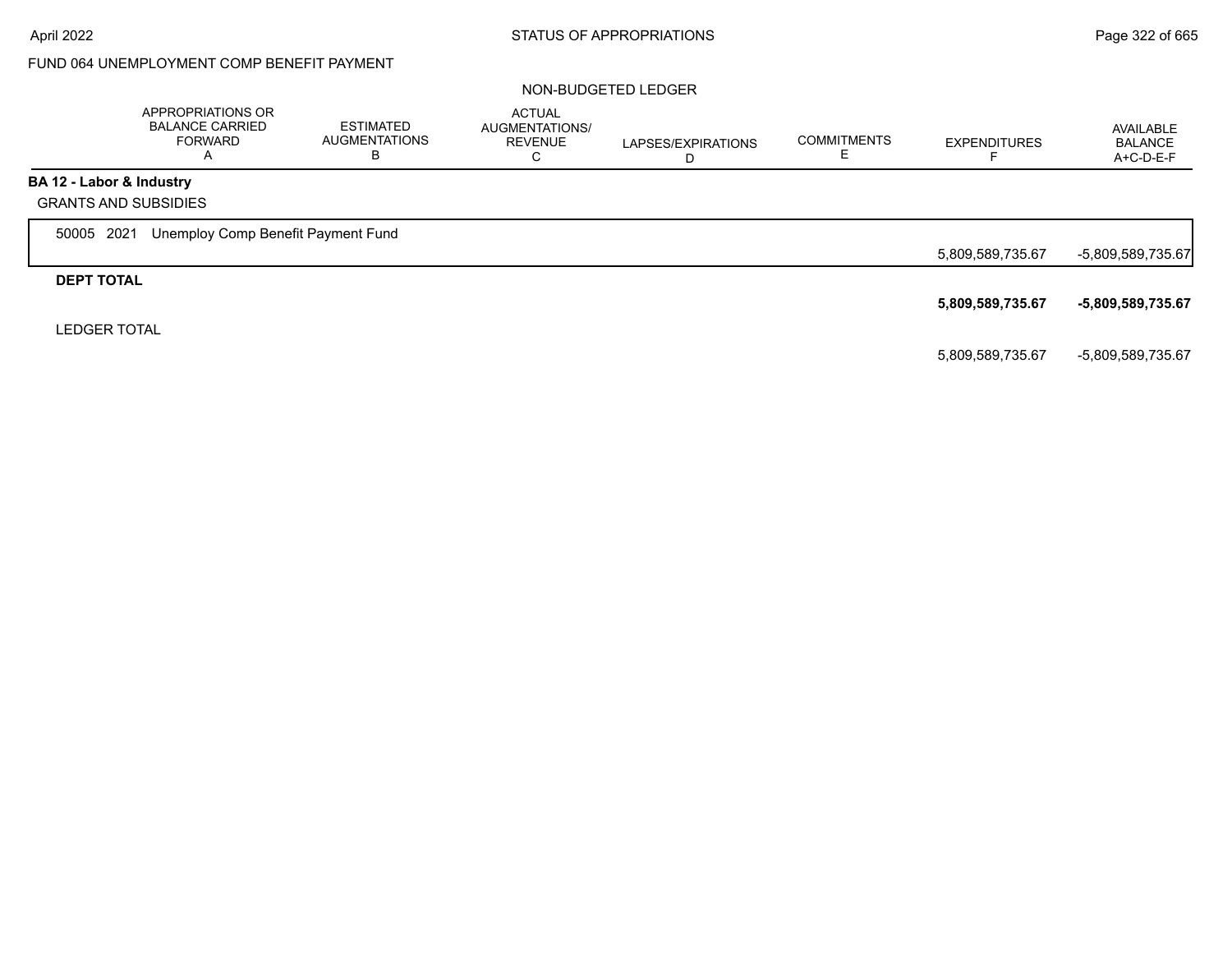# FUND 065 WORKMEN'S COMPENSATION ADMIN FUND

## CURRENT STATE APPROPRIATIONS LEDGER

|                           | APPROPRIATIONS OR<br><b>BALANCE CARRIED</b><br><b>FORWARD</b><br>А | <b>ESTIMATED</b><br><b>AUGMENTATIONS</b><br>В | <b>ACTUAL</b><br>AUGMENTATIONS/<br><b>REVENUE</b><br>С | LAPSES/EXPIRATIONS<br>D | <b>COMMITMENTS</b> | <b>EXPENDITURES</b> | AVAILABLE<br><b>BALANCE</b><br>A+C-D-E-F |
|---------------------------|--------------------------------------------------------------------|-----------------------------------------------|--------------------------------------------------------|-------------------------|--------------------|---------------------|------------------------------------------|
| BA 12 - Labor & Industry  |                                                                    |                                               |                                                        |                         |                    |                     |                                          |
| <b>GENERAL GOVERNMENT</b> |                                                                    |                                               |                                                        |                         |                    |                     |                                          |
| 10032 2021                | Administration of Workers Compensation                             |                                               |                                                        |                         |                    |                     |                                          |
|                           | 75,802,000.00                                                      | 300,000.00                                    | 89,229.20                                              |                         | 8,485,253.97       | 52,825,285.89       | 14,580,689.34                            |
| <b>DEPT TOTAL</b>         |                                                                    |                                               |                                                        |                         |                    |                     |                                          |
|                           | 75,802,000.00                                                      | 300,000.00                                    | 89,229.20                                              |                         | 8,485,253.97       | 52,825,285.89       | 14,580,689.34                            |
| <b>LEDGER TOTAL</b>       |                                                                    |                                               |                                                        |                         |                    |                     |                                          |
|                           | 75.802.000.00                                                      | 300,000.00                                    | 89.229.20                                              |                         | 8.485.253.97       | 52.825.285.89       | 14.580.689.34                            |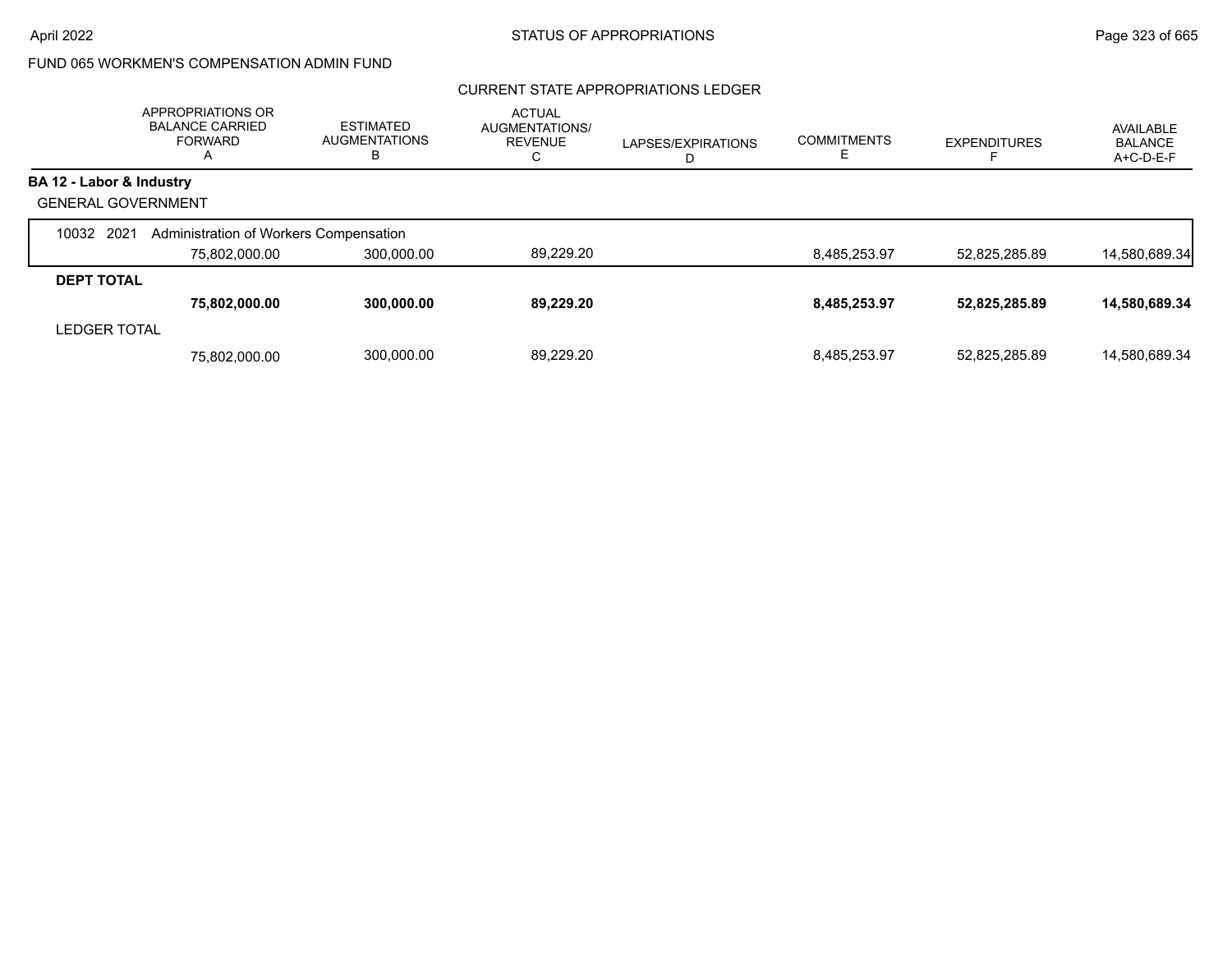## FUND 065 WORKMEN'S COMPENSATION ADMIN FUND

#### CURRENT STATE RESTRICTED APPROPRIATIONS LEDGER

|                           | <b>APPROPRIATIONS OR</b><br><b>BALANCE CARRIED</b><br><b>FORWARD</b><br>$\mathsf{\Lambda}{}$ | <b>ESTIMATED</b><br><b>AUGMENTATIONS</b><br>В | <b>ACTUAL</b><br>AUGMENTATIONS/<br><b>REVENUE</b><br>С | LAPSES/EXPIRATIONS<br>D | <b>COMMITMENTS</b><br>E. | <b>EXPENDITURES</b> | AVAILABLE<br><b>BALANCE</b><br>A+C-D-E-F |
|---------------------------|----------------------------------------------------------------------------------------------|-----------------------------------------------|--------------------------------------------------------|-------------------------|--------------------------|---------------------|------------------------------------------|
|                           | <b>BA 24 - Community &amp; Economic Develop</b>                                              |                                               |                                                        |                         |                          |                     |                                          |
| <b>GENERAL GOVERNMENT</b> |                                                                                              |                                               |                                                        |                         |                          |                     |                                          |
| 2021<br>16315             | Workers' Comp-Small Business Advocate                                                        |                                               |                                                        |                         |                          |                     |                                          |
|                           |                                                                                              | 280,000.00                                    | 280,000.00                                             |                         | 75,591.68                | 115,120.98          | 89,287.34                                |
| <b>DEPT TOTAL</b>         |                                                                                              |                                               |                                                        |                         |                          |                     |                                          |
|                           |                                                                                              | 280,000.00                                    | 280,000.00                                             |                         | 75,591.68                | 115.120.98          | 89,287.34                                |
| <b>LEDGER TOTAL</b>       |                                                                                              |                                               |                                                        |                         |                          |                     |                                          |
|                           |                                                                                              | 280,000.00                                    | 280.000.00                                             |                         | 75.591.68                | 115,120.98          | 89,287.34                                |
|                           | TOTAL TOTAL ALL CURRENT STATE LEDGERS                                                        |                                               |                                                        |                         |                          |                     |                                          |
|                           | 75,802,000.00                                                                                | 580,000.00                                    | 369,229.20                                             |                         | 8,560,845.65             | 52,940,406.87       | 14,669,976.68                            |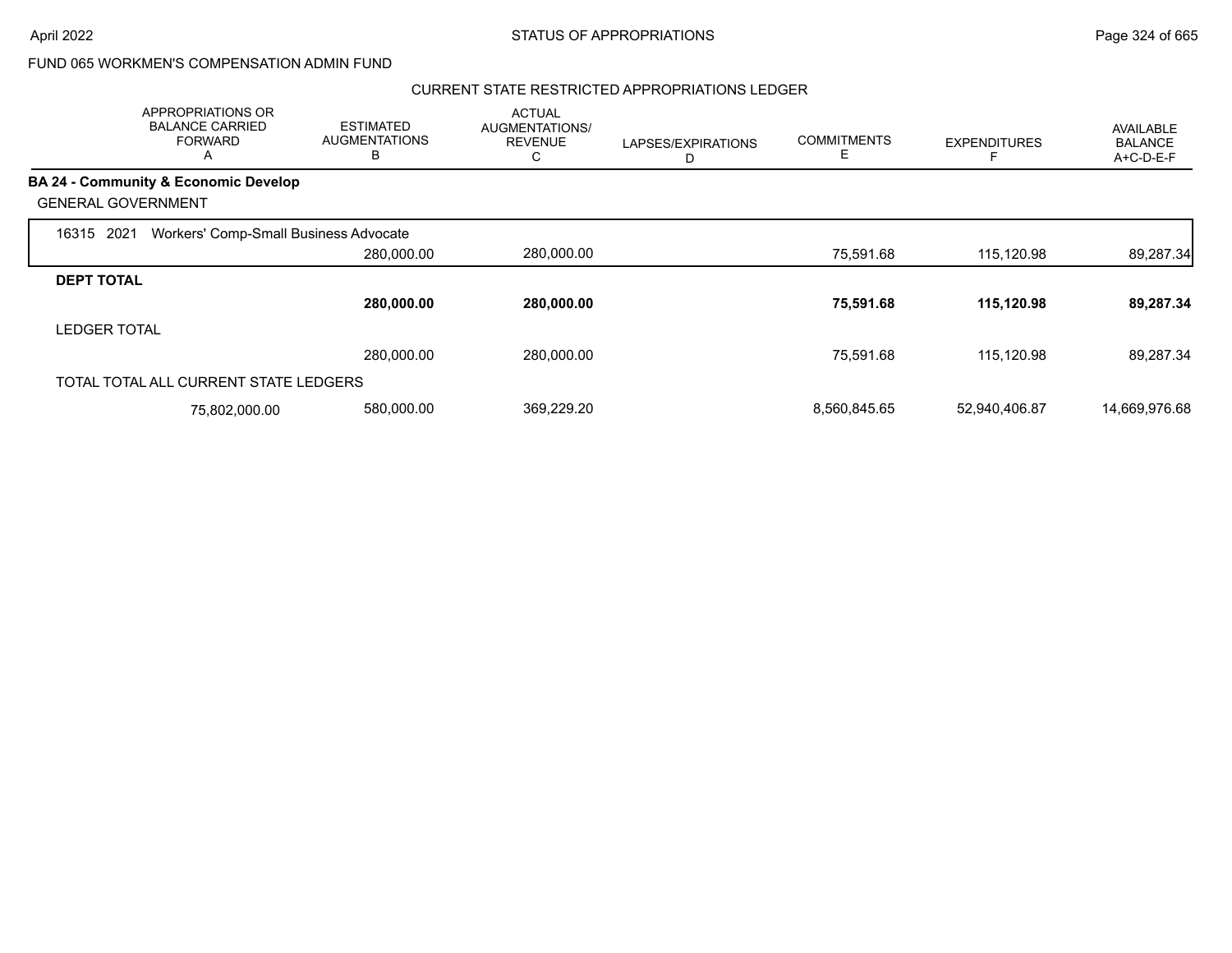# FUND 065 WORKMEN'S COMPENSATION ADMIN FUND

#### PRIOR STATE APPROPRIATIONS LEDGER

|                           | APPROPRIATIONS OR<br><b>BALANCE CARRIED</b><br><b>FORWARD</b><br>A | <b>ESTIMATED</b><br><b>AUGMENTATIONS</b><br>В | <b>ACTUAL</b><br>AUGMENTATIONS/<br><b>REVENUE</b><br>U | LAPSES/EXPIRATIONS<br>D | <b>COMMITMENTS</b><br>E | <b>EXPENDITURES</b> | <b>AVAILABLE</b><br><b>BALANCE</b><br>A+C-D-E-F |
|---------------------------|--------------------------------------------------------------------|-----------------------------------------------|--------------------------------------------------------|-------------------------|-------------------------|---------------------|-------------------------------------------------|
| BA 12 - Labor & Industry  |                                                                    |                                               |                                                        |                         |                         |                     |                                                 |
| <b>GENERAL GOVERNMENT</b> |                                                                    |                                               |                                                        |                         |                         |                     |                                                 |
| 10032 2019                | Administration of Workers Compensation                             |                                               |                                                        |                         |                         |                     |                                                 |
|                           | 15,033.01                                                          |                                               |                                                        |                         |                         | 260.00              | 14,773.01                                       |
| 2020<br>10032             | Administration of Workers Compensation                             |                                               |                                                        |                         |                         |                     |                                                 |
|                           | 15,129,038.02                                                      |                                               |                                                        |                         | 315,724.03              | 4,524,473.08        | 10,288,840.91                                   |
| <b>DEPT TOTAL</b>         |                                                                    |                                               |                                                        |                         |                         |                     |                                                 |
|                           | 15,144,071.03                                                      |                                               |                                                        |                         | 315,724.03              | 4,524,733.08        | 10,303,613.92                                   |
| <b>LEDGER TOTAL</b>       |                                                                    |                                               |                                                        |                         |                         |                     |                                                 |
|                           | 15, 144, 071.03                                                    |                                               |                                                        |                         | 315,724.03              | 4,524,733.08        | 10,303,613.92                                   |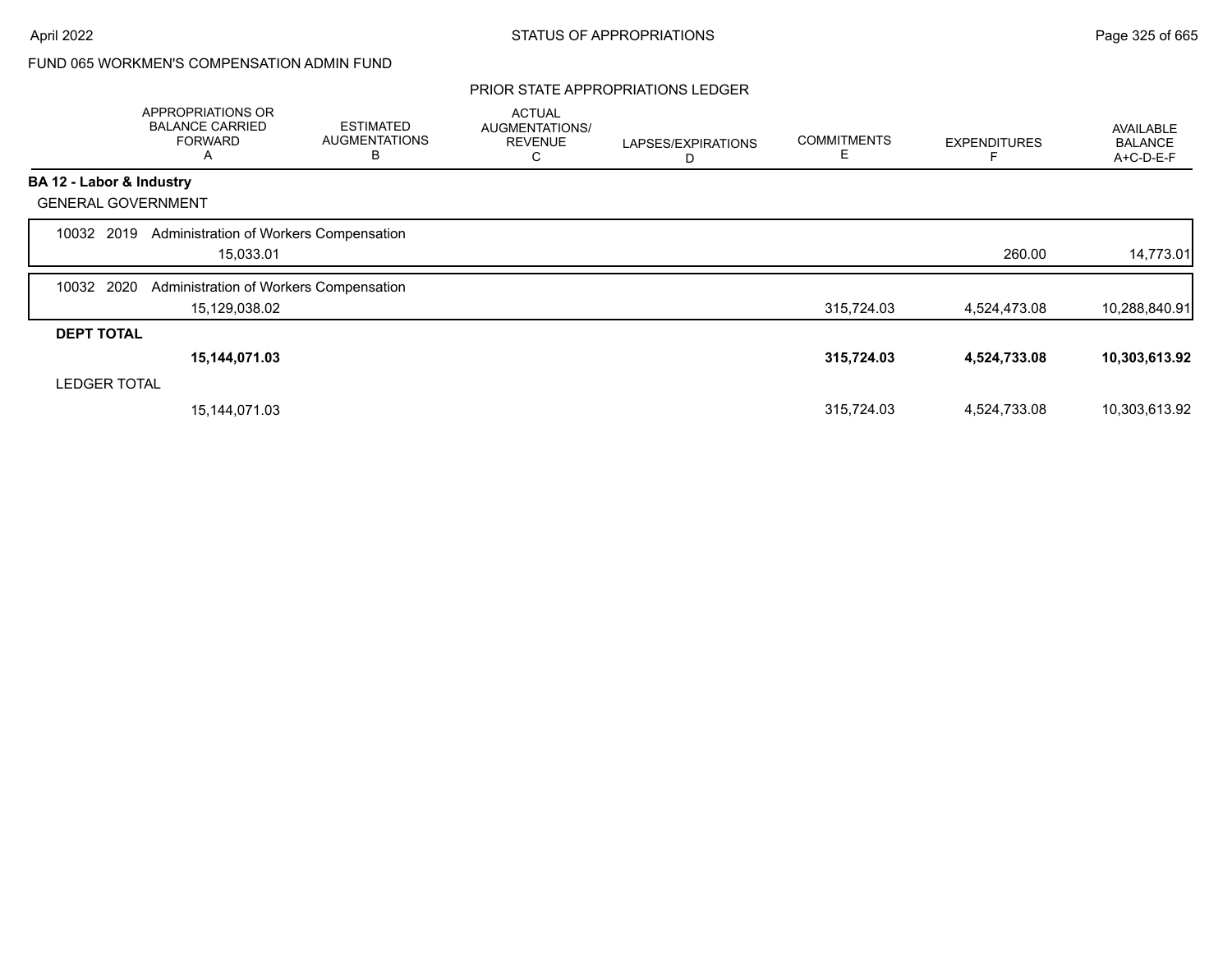## FUND 065 WORKMEN'S COMPENSATION ADMIN FUND

#### PRIOR STATE RESTRICTED APPROPRIATIONS LEDGER

|                           | APPROPRIATIONS OR<br><b>BALANCE CARRIED</b><br><b>FORWARD</b><br>A | <b>ESTIMATED</b><br><b>AUGMENTATIONS</b><br>в | <b>ACTUAL</b><br>AUGMENTATIONS/<br><b>REVENUE</b><br>С | LAPSES/EXPIRATIONS | <b>COMMITMENTS</b><br>E | <b>EXPENDITURES</b> | AVAILABLE<br><b>BALANCE</b><br>A+C-D-E-F |
|---------------------------|--------------------------------------------------------------------|-----------------------------------------------|--------------------------------------------------------|--------------------|-------------------------|---------------------|------------------------------------------|
|                           | BA 24 - Community & Economic Develop                               |                                               |                                                        |                    |                         |                     |                                          |
| <b>GENERAL GOVERNMENT</b> |                                                                    |                                               |                                                        |                    |                         |                     |                                          |
| 2020<br>16315             | Workers' Comp-Small Business Advocate                              |                                               |                                                        |                    |                         |                     |                                          |
|                           | 43,312.41                                                          |                                               | $-36,293.48$                                           |                    |                         | 7,018.93            |                                          |
| <b>DEPT TOTAL</b>         |                                                                    |                                               |                                                        |                    |                         |                     |                                          |
|                           | 43,312.41                                                          |                                               | $-36,293.48$                                           |                    |                         | 7,018.93            |                                          |
| <b>LEDGER TOTAL</b>       |                                                                    |                                               |                                                        |                    |                         |                     |                                          |
|                           | 43,312.41                                                          |                                               | $-36,293.48$                                           |                    |                         | 7,018.93            |                                          |
|                           | TOTAL TOTAL ALL PRIOR STATE LEDGERS                                |                                               |                                                        |                    |                         |                     |                                          |
|                           | 15, 187, 383. 44                                                   |                                               | $-36,293.48$                                           |                    | 315,724.03              | 4,531,752.01        | 10,303,613.92                            |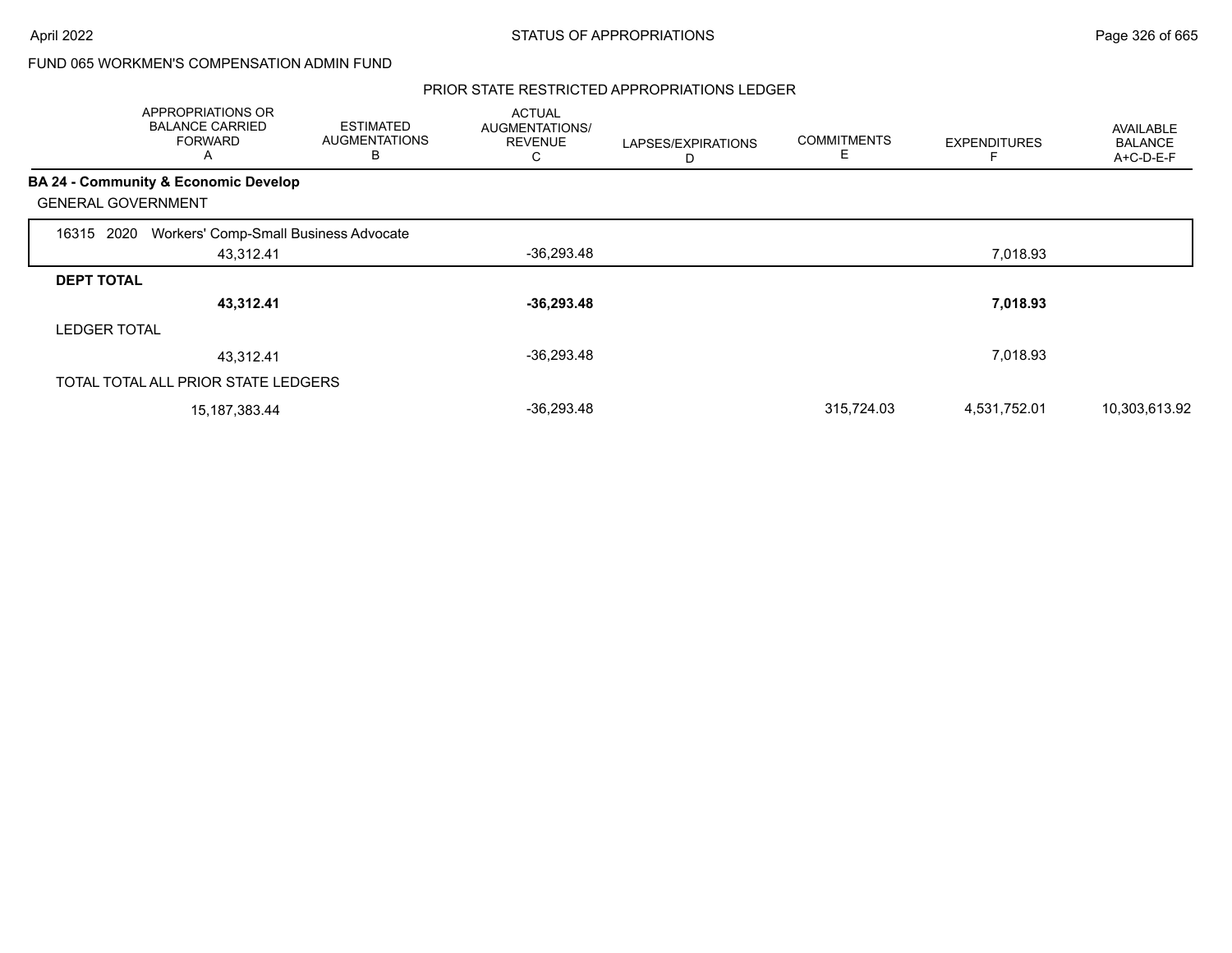# FUND 065 WORKMEN'S COMPENSATION ADMIN FUND

|                           | APPROPRIATIONS OR<br><b>BALANCE CARRIED</b><br><b>FORWARD</b><br>A | <b>ESTIMATED</b><br><b>AUGMENTATIONS</b><br>в | <b>ACTUAL</b><br>AUGMENTATIONS/<br><b>REVENUE</b><br>С | LAPSES/EXPIRATIONS<br>D | <b>COMMITMENTS</b> | <b>EXPENDITURES</b> | AVAILABLE<br><b>BALANCE</b><br>A+C-D-E-F |
|---------------------------|--------------------------------------------------------------------|-----------------------------------------------|--------------------------------------------------------|-------------------------|--------------------|---------------------|------------------------------------------|
|                           | BA 24 - Community & Economic Develop                               |                                               |                                                        |                         |                    |                     |                                          |
| <b>GENERAL GOVERNMENT</b> |                                                                    |                                               |                                                        |                         |                    |                     |                                          |
| 2021<br>60050             | Workers Comp-Small Business Advocate                               |                                               |                                                        |                         |                    |                     |                                          |
|                           | 1,167,485.85                                                       |                                               | 276,089.00                                             |                         |                    | 243,706.52          | 1,199,868.33                             |
| <b>DEPT TOTAL</b>         |                                                                    |                                               |                                                        |                         |                    |                     |                                          |
|                           | 1,167,485.85                                                       |                                               | 276,089.00                                             |                         |                    | 243,706.52          | 1,199,868.33                             |
| <b>LEDGER TOTAL</b>       |                                                                    |                                               |                                                        |                         |                    |                     |                                          |
|                           | 1,167,485.85                                                       |                                               | 276.089.00                                             |                         |                    | 243.706.52          | 1,199,868.33                             |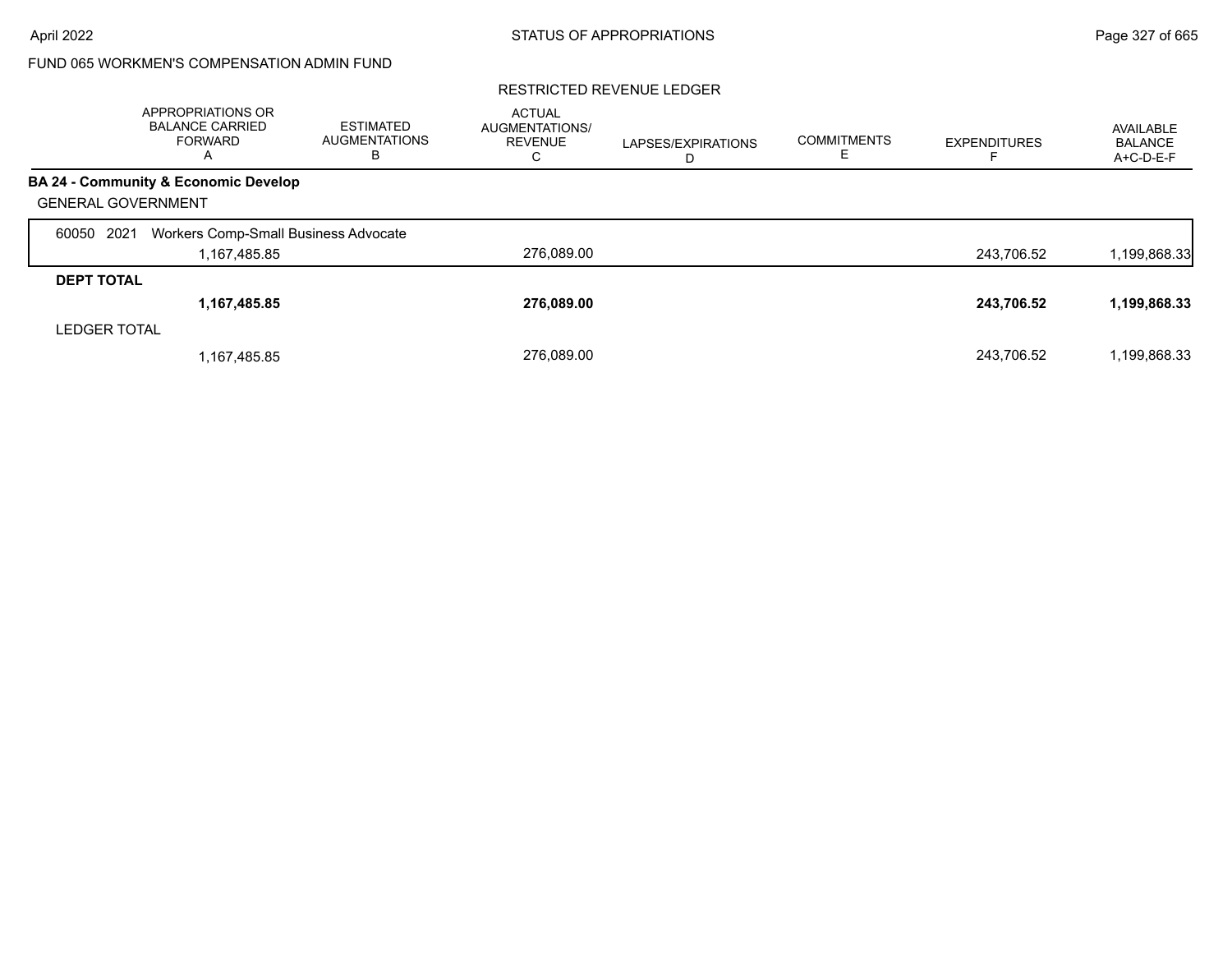## FUND 067 WORKERS' COMPENSATION SECURITY FUND

### CURRENT STATE EXECUTIVE AUTHORIZATIONS LEDGER

|                          | APPROPRIATIONS OR<br><b>BALANCE CARRIED</b><br><b>FORWARD</b><br>A | <b>ESTIMATED</b><br><b>AUGMENTATIONS</b><br>В | <b>ACTUAL</b><br>AUGMENTATIONS/<br><b>REVENUE</b><br>C | LAPSES/EXPIRATIONS<br>D | <b>COMMITMENTS</b><br>E. | <b>EXPENDITURES</b><br>F | AVAILABLE<br><b>BALANCE</b><br>A+C-D-E-F |
|--------------------------|--------------------------------------------------------------------|-----------------------------------------------|--------------------------------------------------------|-------------------------|--------------------------|--------------------------|------------------------------------------|
| <b>BA 79 - Insurance</b> |                                                                    |                                               |                                                        |                         |                          |                          |                                          |
|                          | <b>GENERAL GOVERNMENT</b>                                          |                                               |                                                        |                         |                          |                          |                                          |
| 20466 2021               | <b>WCS Administration</b>                                          |                                               |                                                        |                         |                          |                          |                                          |
|                          | 5,758,000.00                                                       |                                               |                                                        |                         | 453,405.36               | 4,381,309.26             | 923,285.38                               |
|                          | <b>GRANTS AND SUBSIDIES</b>                                        |                                               |                                                        |                         |                          |                          |                                          |
| 20467                    | <b>WCS Claims</b><br>2021                                          |                                               |                                                        |                         |                          |                          |                                          |
|                          | 29,000,000.00                                                      |                                               |                                                        |                         | 2,816,976.24             | 14,741,409.30            | 11,441,614.46                            |
| <b>DEPT TOTAL</b>        |                                                                    |                                               |                                                        |                         |                          |                          |                                          |
|                          | 34,758,000.00                                                      |                                               |                                                        |                         | 3,270,381.60             | 19,122,718.56            | 12,364,899.84                            |
| <b>LEDGER TOTAL</b>      |                                                                    |                                               |                                                        |                         |                          |                          |                                          |
|                          | 34,758,000.00                                                      |                                               |                                                        |                         | 3,270,381.60             | 19,122,718.56            | 12,364,899.84                            |
|                          | TOTAL TOTAL ALL CURRENT STATE LEDGERS                              |                                               |                                                        |                         |                          |                          |                                          |
|                          | 34,758,000.00                                                      |                                               |                                                        |                         | 3,270,381.60             | 19,122,718.56            | 12,364,899.84                            |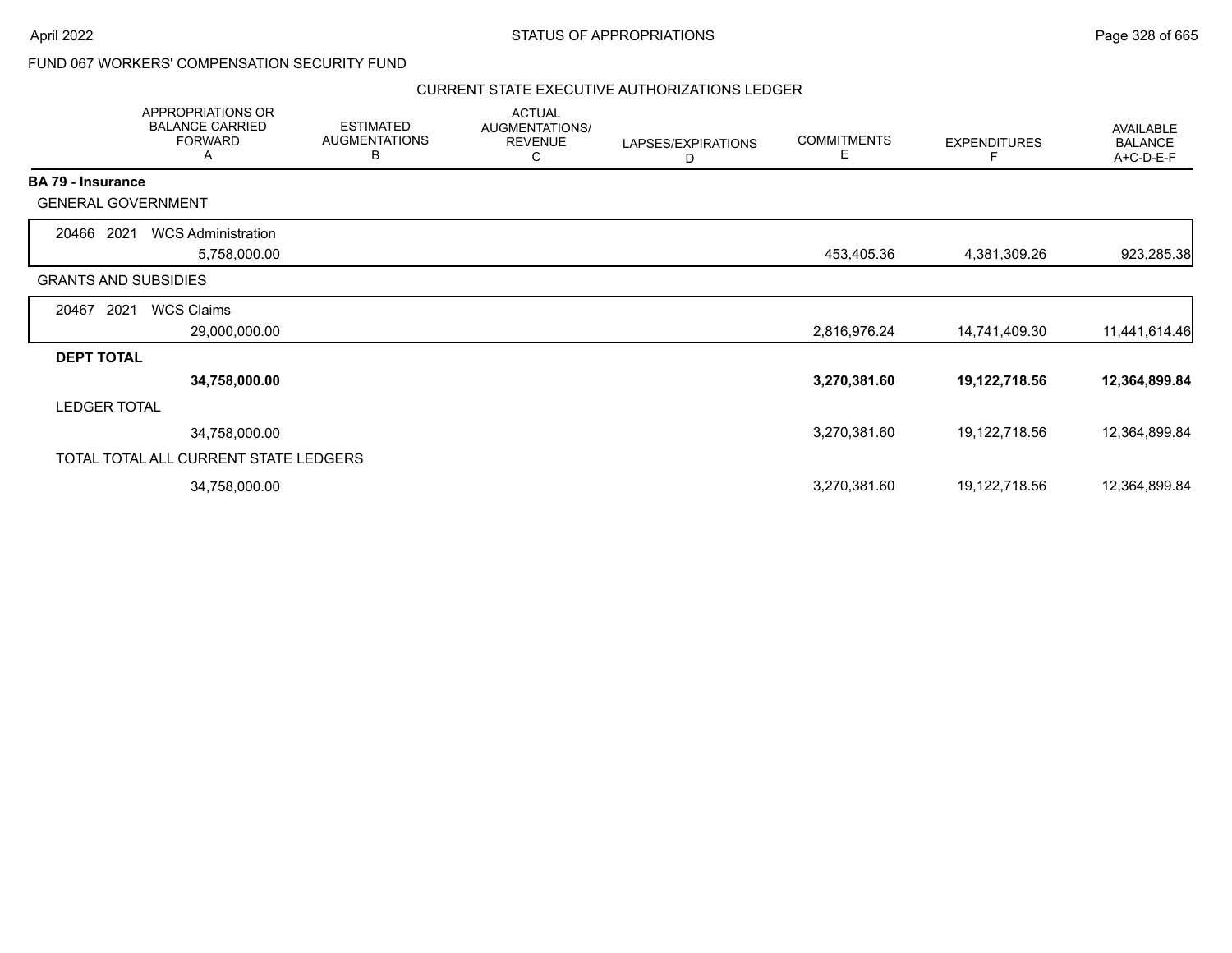## FUND 067 WORKERS' COMPENSATION SECURITY FUND

## PRIOR STATE EXECUTIVE AUTHORIZATIONS LEDGER

|                             | APPROPRIATIONS OR<br><b>BALANCE CARRIED</b><br><b>FORWARD</b><br>Α | <b>ESTIMATED</b><br><b>AUGMENTATIONS</b><br>В | <b>ACTUAL</b><br>AUGMENTATIONS/<br><b>REVENUE</b><br>С | LAPSES/EXPIRATIONS<br>D | <b>COMMITMENTS</b><br>Е | <b>EXPENDITURES</b><br>F | <b>AVAILABLE</b><br><b>BALANCE</b><br>A+C-D-E-F |
|-----------------------------|--------------------------------------------------------------------|-----------------------------------------------|--------------------------------------------------------|-------------------------|-------------------------|--------------------------|-------------------------------------------------|
| BA 79 - Insurance           |                                                                    |                                               |                                                        |                         |                         |                          |                                                 |
| <b>GENERAL GOVERNMENT</b>   |                                                                    |                                               |                                                        |                         |                         |                          |                                                 |
| 20466 2020                  | <b>WCS Administration</b><br>913,788.20                            |                                               |                                                        |                         |                         | 129,667.49               | 784,120.71                                      |
| <b>GRANTS AND SUBSIDIES</b> |                                                                    |                                               |                                                        |                         |                         |                          |                                                 |
| 2019<br>20467               | <b>WCS Claims</b>                                                  |                                               |                                                        |                         |                         |                          |                                                 |
|                             |                                                                    |                                               |                                                        |                         |                         | $-6,840.00$              | 6,840.00                                        |
| 2020<br>20467               | <b>WCS Claims</b>                                                  |                                               |                                                        |                         |                         |                          |                                                 |
|                             | 10,740,240.14                                                      |                                               |                                                        |                         |                         | 15,730.30                | 10,724,509.84                                   |
| <b>DEPT TOTAL</b>           |                                                                    |                                               |                                                        |                         |                         |                          |                                                 |
|                             | 11,654,028.34                                                      |                                               |                                                        |                         |                         | 138,557.79               | 11,515,470.55                                   |
| <b>LEDGER TOTAL</b>         |                                                                    |                                               |                                                        |                         |                         |                          |                                                 |
|                             | 11,654,028.34                                                      |                                               |                                                        |                         |                         | 138,557.79               | 11,515,470.55                                   |
|                             | TOTAL TOTAL ALL PRIOR STATE LEDGERS                                |                                               |                                                        |                         |                         |                          |                                                 |
|                             | 11,654,028.34                                                      |                                               |                                                        |                         |                         | 138,557.79               | 11,515,470.55                                   |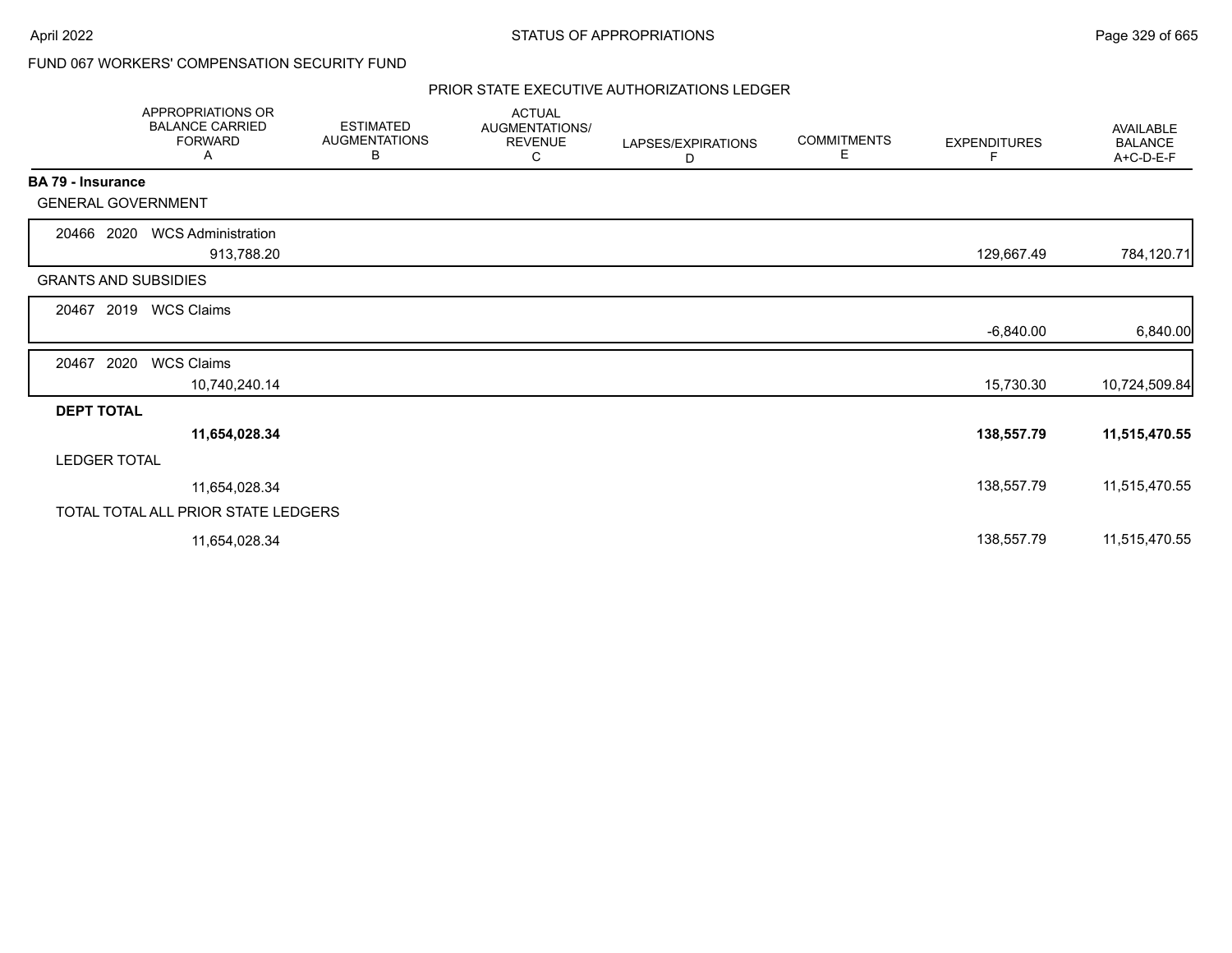# FUND 067 WORKERS' COMPENSATION SECURITY FUND

### NON-BUDGETED LEDGER

|                          | APPROPRIATIONS OR<br><b>BALANCE CARRIED</b><br><b>FORWARD</b><br>$\mathsf{A}$ | ESTIMATED<br><b>AUGMENTATIONS</b><br>В | <b>ACTUAL</b><br>AUGMENTATIONS/<br><b>REVENUE</b><br>С | LAPSES/EXPIRATIONS<br>D | <b>COMMITMENTS</b> | <b>EXPENDITURES</b> | AVAILABLE<br><b>BALANCE</b><br>$A+C-D-E-F$ |
|--------------------------|-------------------------------------------------------------------------------|----------------------------------------|--------------------------------------------------------|-------------------------|--------------------|---------------------|--------------------------------------------|
| <b>BA 79 - Insurance</b> |                                                                               |                                        |                                                        |                         |                    |                     |                                            |
|                          | <b>GENERAL GOVERNMENT</b>                                                     |                                        |                                                        |                         |                    |                     |                                            |
| 50063 2021               | <b>Workers' Compensation Security</b>                                         |                                        |                                                        |                         |                    |                     |                                            |
|                          |                                                                               |                                        |                                                        |                         |                    | $-1.088.62$         | 1,088.62                                   |
| <b>DEPT TOTAL</b>        |                                                                               |                                        |                                                        |                         |                    |                     |                                            |
|                          |                                                                               |                                        |                                                        |                         |                    | $-1,088.62$         | 1,088.62                                   |
|                          | <b>LEDGER TOTAL</b>                                                           |                                        |                                                        |                         |                    |                     |                                            |
|                          |                                                                               |                                        |                                                        |                         |                    | $-1,088.62$         | 1,088.62                                   |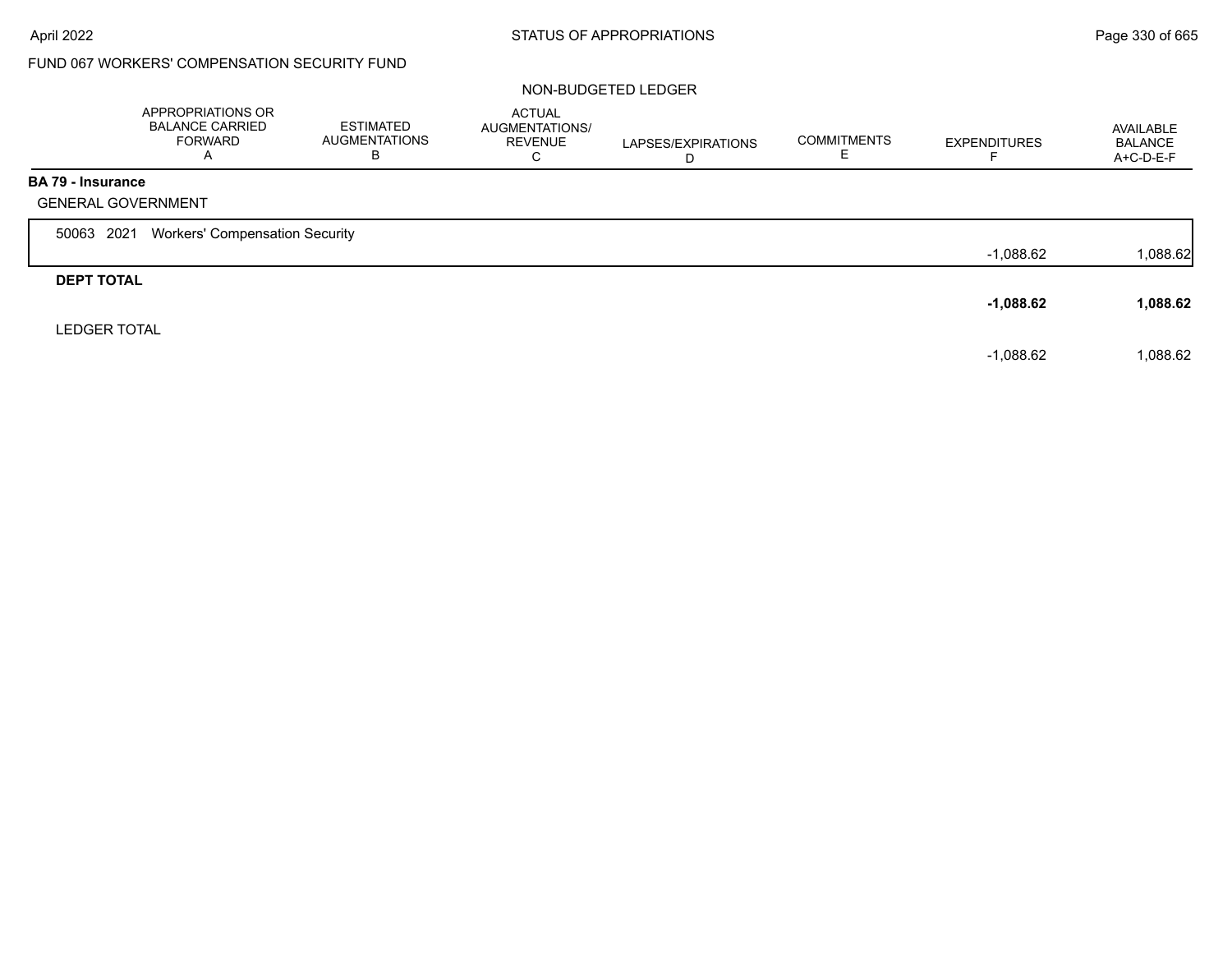## FUND 069 WORKMEN'S COMPENSATION SUPERSEDEAS

### NON-BUDGETED LEDGER

|                          | APPROPRIATIONS OR<br><b>BALANCE CARRIED</b><br><b>FORWARD</b><br>A | <b>ESTIMATED</b><br><b>AUGMENTATIONS</b><br>В | <b>ACTUAL</b><br><b>AUGMENTATIONS/</b><br><b>REVENUE</b><br>◡ | LAPSES/EXPIRATIONS | <b>COMMITMENTS</b> | <b>EXPENDITURES</b> | AVAILABLE<br><b>BALANCE</b><br>A+C-D-E-F |
|--------------------------|--------------------------------------------------------------------|-----------------------------------------------|---------------------------------------------------------------|--------------------|--------------------|---------------------|------------------------------------------|
| BA 12 - Labor & Industry | <b>GENERAL GOVERNMENT</b>                                          |                                               |                                                               |                    |                    |                     |                                          |
| 50006 2021               | Workmen's Compensation Superseds Fund                              |                                               |                                                               |                    |                    | 22,098,175.33       | $-22,098,175.33$                         |
| <b>DEPT TOTAL</b>        |                                                                    |                                               |                                                               |                    |                    | 22,098,175.33       | $-22,098,175.33$                         |
| <b>LEDGER TOTAL</b>      |                                                                    |                                               |                                                               |                    |                    | 22,098,175.33       | $-22,098,175.33$                         |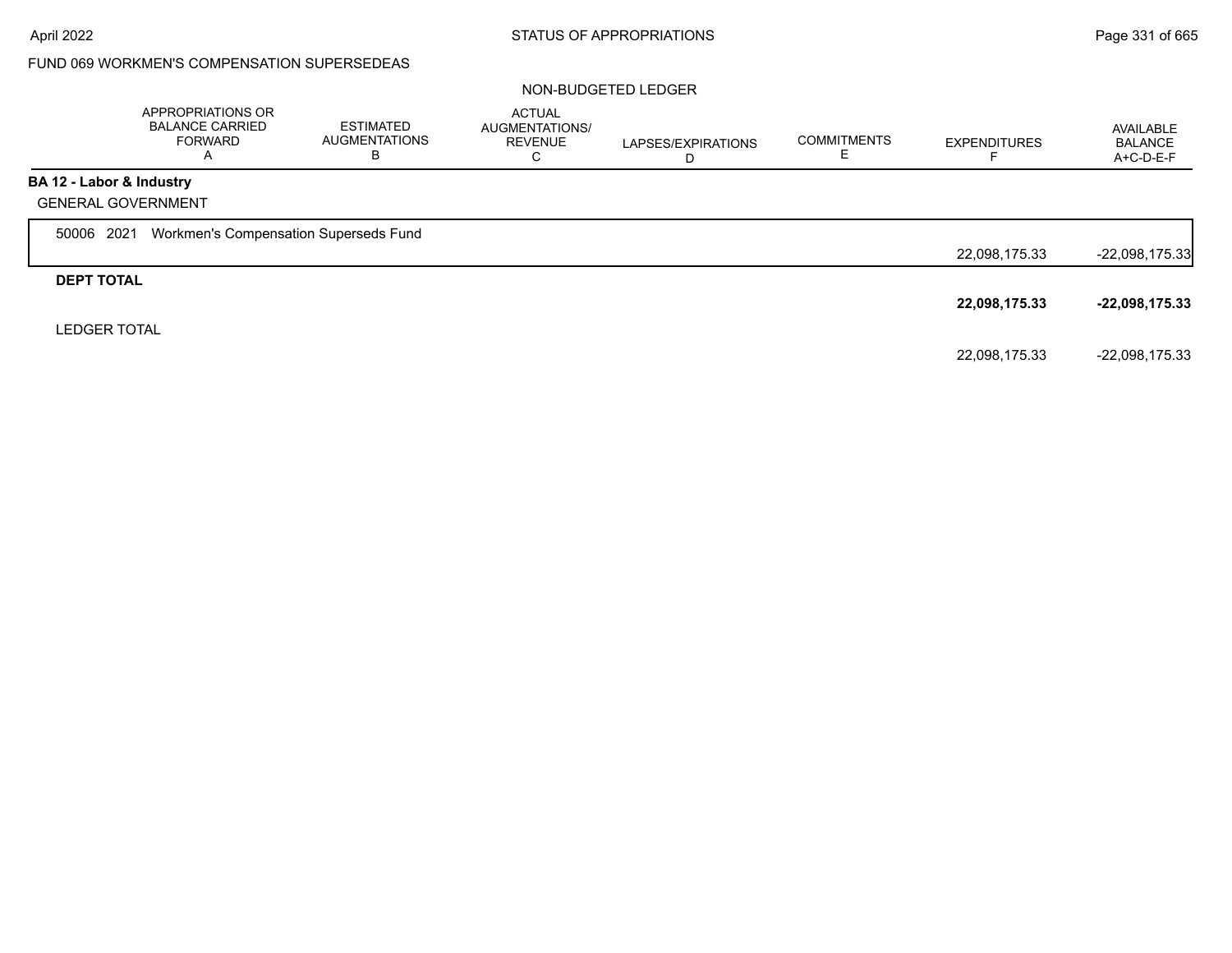## CURRENT STATE APPROPRIATIONS LEDGER

| <b>APPROPRIATIONS OR</b><br><b>BALANCE CARRIED</b><br><b>FORWARD</b><br>Α | <b>ESTIMATED</b><br><b>AUGMENTATIONS</b><br>В | <b>ACTUAL</b><br>AUGMENTATIONS/<br><b>REVENUE</b><br>С | LAPSES/EXPIRATIONS<br>D | <b>COMMITMENTS</b><br>Е | <b>EXPENDITURES</b><br>F | <b>AVAILABLE</b><br><b>BALANCE</b><br>A+C-D-E-F |
|---------------------------------------------------------------------------|-----------------------------------------------|--------------------------------------------------------|-------------------------|-------------------------|--------------------------|-------------------------------------------------|
| BA 24 - Community & Economic Develop<br><b>GRANTS AND SUBSIDIES</b>       |                                               |                                                        |                         |                         |                          |                                                 |
| Life Science Greenhouse<br>10773<br>2021<br>3,000,000.00                  |                                               |                                                        |                         | 451,563.17              | 2,548,436.83             |                                                 |
| <b>DEPT TOTAL</b><br>3,000,000.00                                         |                                               |                                                        |                         | 451,563.17              | 2,548,436.83             |                                                 |
| <b>BA 21 - Human Services</b><br><b>GRANTS AND SUBSIDIES</b>              |                                               |                                                        |                         |                         |                          |                                                 |
| 11135 2021<br>Medical Assist - Community Healthchoices<br>152,457,000.00  |                                               |                                                        |                         |                         |                          | 152,457,000.00                                  |
| <b>DEPT TOTAL</b>                                                         |                                               |                                                        |                         |                         |                          |                                                 |
| 152,457,000.00                                                            |                                               |                                                        |                         |                         |                          | 152,457,000.00                                  |
| <b>LEDGER TOTAL</b>                                                       |                                               |                                                        |                         |                         |                          |                                                 |
| 155,457,000.00                                                            |                                               |                                                        |                         | 451,563.17              | 2,548,436.83             | 152,457,000.00                                  |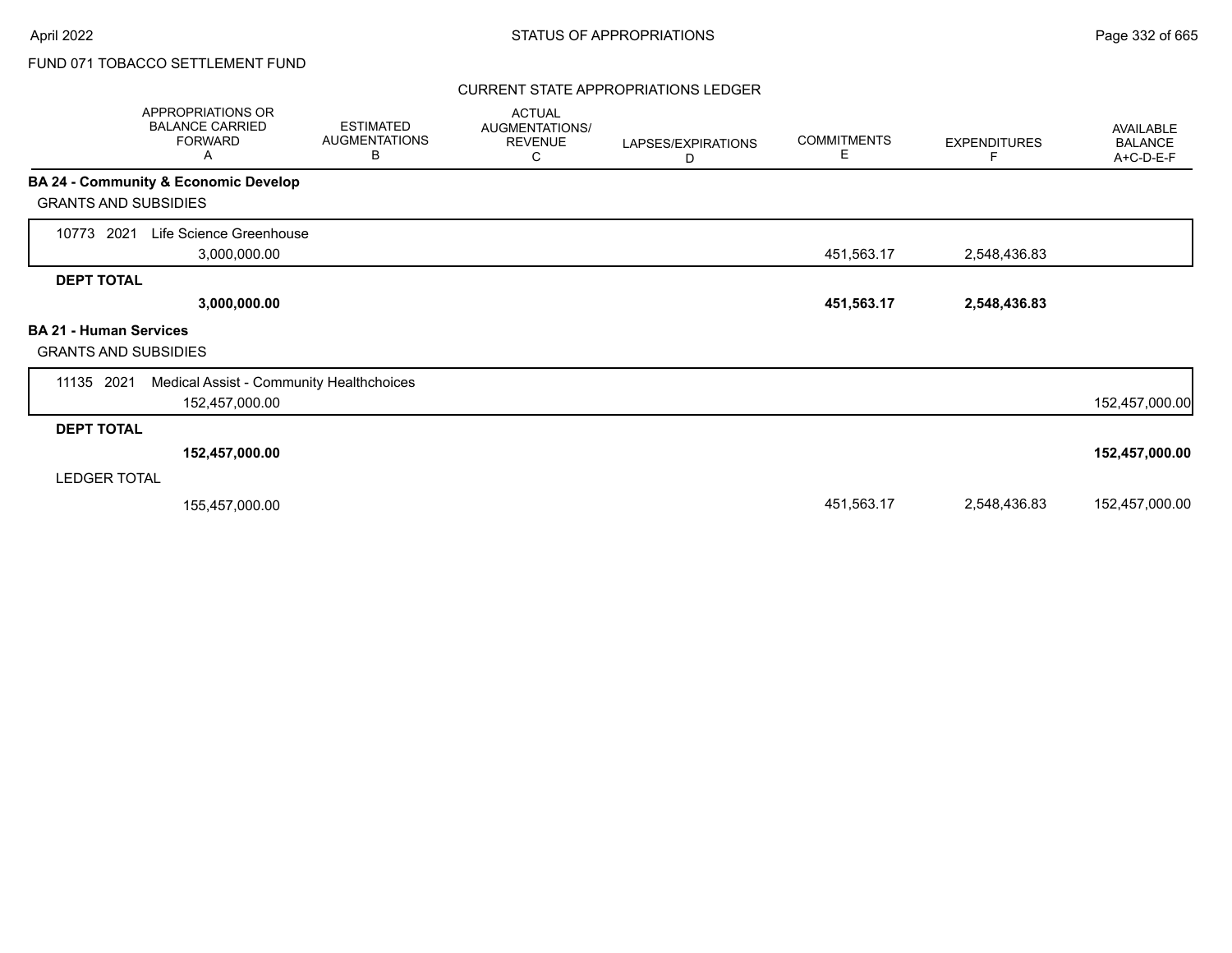## CURRENT STATE EXECUTIVE AUTHORIZATIONS LEDGER

|                                                              | APPROPRIATIONS OR<br><b>BALANCE CARRIED</b><br><b>FORWARD</b><br>A | <b>ESTIMATED</b><br><b>AUGMENTATIONS</b><br>в | <b>ACTUAL</b><br><b>AUGMENTATIONS/</b><br><b>REVENUE</b><br>C | LAPSES/EXPIRATIONS<br>D | <b>COMMITMENTS</b><br>Ε | <b>EXPENDITURES</b><br>F | <b>AVAILABLE</b><br><b>BALANCE</b><br>$A+C-D-E-F$ |
|--------------------------------------------------------------|--------------------------------------------------------------------|-----------------------------------------------|---------------------------------------------------------------|-------------------------|-------------------------|--------------------------|---------------------------------------------------|
| BA 67 - Health                                               |                                                                    |                                               |                                                               |                         |                         |                          |                                                   |
| <b>GRANTS AND SUBSIDIES</b>                                  |                                                                    |                                               |                                                               |                         |                         |                          |                                                   |
| 29106 2021                                                   | <b>Tobacco Use Prevention &amp; Cessation</b><br>16,743,000.00     |                                               |                                                               |                         | 8,809,046.51            | 6,918,497.30             | 1,015,456.19                                      |
| 29107 2021                                                   | <b>Health Research-Health Priorities</b><br>46,879,000.00          |                                               |                                                               |                         | 1,062,477.82            | 106,726.98               | 45,709,795.20                                     |
|                                                              |                                                                    |                                               |                                                               |                         |                         |                          |                                                   |
| 29108 2021                                                   | Health Research-National CancerInstitute<br>3,721,000.00           |                                               |                                                               |                         |                         |                          | 3,721,000.00                                      |
| <b>DEPT TOTAL</b>                                            |                                                                    |                                               |                                                               |                         |                         |                          |                                                   |
|                                                              | 67,343,000.00                                                      |                                               |                                                               |                         | 9,871,524.33            | 7,025,224.28             | 50,446,251.39                                     |
| <b>BA 21 - Human Services</b><br><b>GRANTS AND SUBSIDIES</b> |                                                                    |                                               |                                                               |                         |                         |                          |                                                   |
| 29030 2021                                                   | Uncompensated Care<br>30,434,000.00                                |                                               |                                                               |                         |                         | $-313,375.60$            | 30,747,375.60                                     |
| 2021<br>29031                                                | Med. Care for Workers with Disabilities<br>111,618,000.00          |                                               |                                                               |                         |                         | $-6,103,449.72$          | 117,721,449.72                                    |
| <b>DEPT TOTAL</b>                                            |                                                                    |                                               |                                                               |                         |                         |                          |                                                   |
|                                                              | 142,052,000.00                                                     |                                               |                                                               |                         |                         | $-6,416,825.32$          | 148,468,825.32                                    |
| <b>LEDGER TOTAL</b>                                          |                                                                    |                                               |                                                               |                         |                         |                          |                                                   |
|                                                              | 209,395,000.00                                                     |                                               |                                                               |                         | 9,871,524.33            | 608,398.96               | 198,915,076.71                                    |
|                                                              | TOTAL TOTAL ALL CURRENT STATE LEDGERS                              |                                               |                                                               |                         |                         |                          |                                                   |
|                                                              | 364,852,000.00                                                     |                                               |                                                               |                         | 10.323.087.50           | 3,156,835.79             | 351,372,076.71                                    |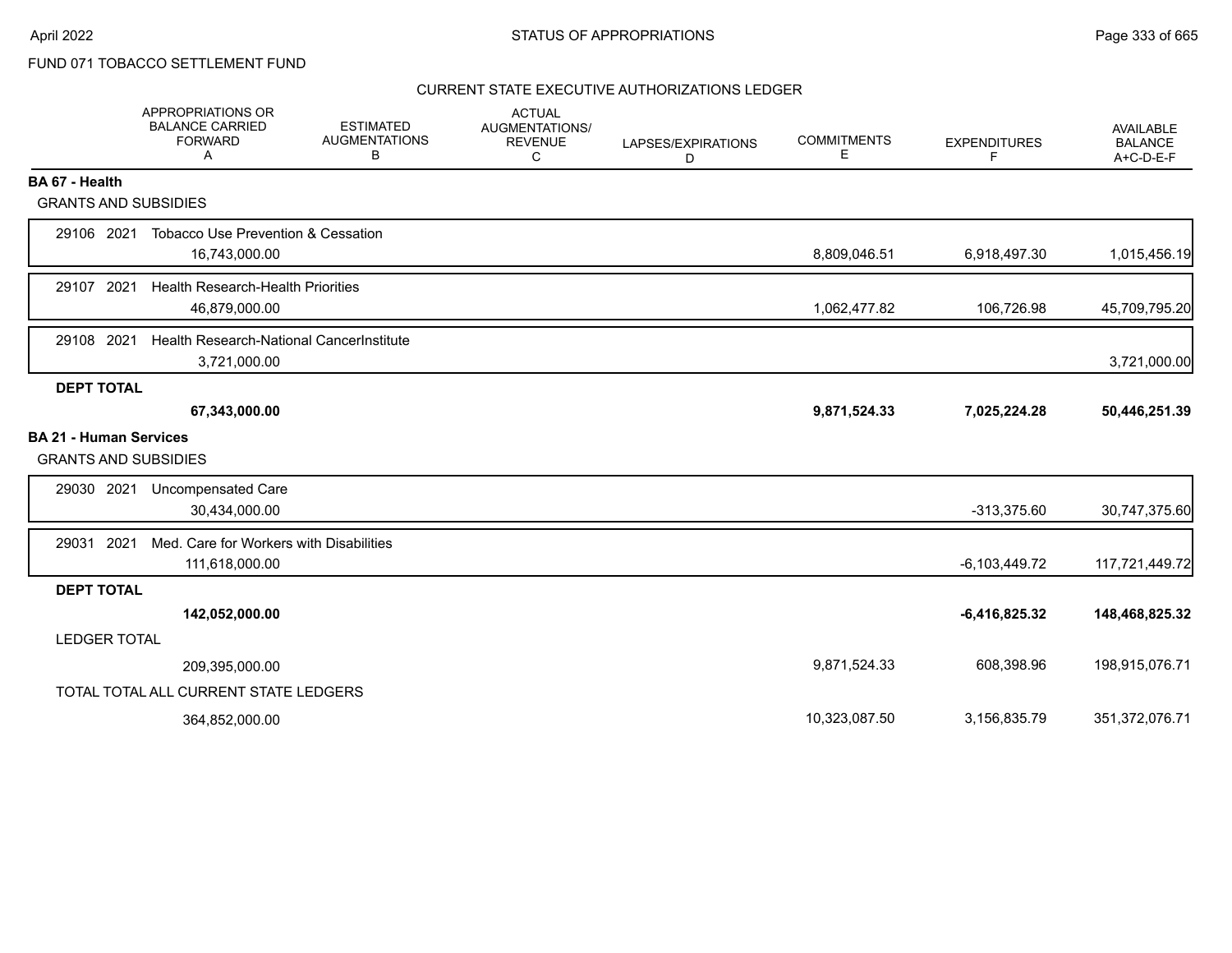### PRIOR STATE APPROPRIATIONS LEDGER

|                                                              | APPROPRIATIONS OR<br><b>BALANCE CARRIED</b><br><b>FORWARD</b><br>A | <b>ESTIMATED</b><br><b>AUGMENTATIONS</b><br>В | <b>ACTUAL</b><br>AUGMENTATIONS/<br><b>REVENUE</b><br>С | LAPSES/EXPIRATIONS<br>D | <b>COMMITMENTS</b><br>E | <b>EXPENDITURES</b><br>F | AVAILABLE<br><b>BALANCE</b><br>A+C-D-E-F |
|--------------------------------------------------------------|--------------------------------------------------------------------|-----------------------------------------------|--------------------------------------------------------|-------------------------|-------------------------|--------------------------|------------------------------------------|
|                                                              | BA 24 - Community & Economic Develop                               |                                               |                                                        |                         |                         |                          |                                          |
| <b>GRANTS AND SUBSIDIES</b>                                  |                                                                    |                                               |                                                        |                         |                         |                          |                                          |
| 2020<br>10773                                                | Life Science Greenhouse<br>609,926.56                              |                                               |                                                        |                         |                         | 609,926.56               |                                          |
| <b>DEPT TOTAL</b>                                            |                                                                    |                                               |                                                        |                         |                         |                          |                                          |
|                                                              | 609,926.56                                                         |                                               |                                                        |                         |                         | 609,926.56               |                                          |
| <b>BA 21 - Human Services</b><br><b>GRANTS AND SUBSIDIES</b> |                                                                    |                                               |                                                        |                         |                         |                          |                                          |
| 11135 2020                                                   | Medical Assist - Community Healthchoices                           |                                               |                                                        |                         |                         |                          |                                          |
|                                                              | 15,897,000.00                                                      |                                               |                                                        |                         |                         | 15,897,000.00            |                                          |
| <b>DEPT TOTAL</b>                                            |                                                                    |                                               |                                                        |                         |                         |                          |                                          |
|                                                              | 15,897,000.00                                                      |                                               |                                                        |                         |                         | 15,897,000.00            |                                          |
| <b>LEDGER TOTAL</b>                                          |                                                                    |                                               |                                                        |                         |                         |                          |                                          |
|                                                              | 16,506,926.56                                                      |                                               |                                                        |                         |                         | 16,506,926.56            |                                          |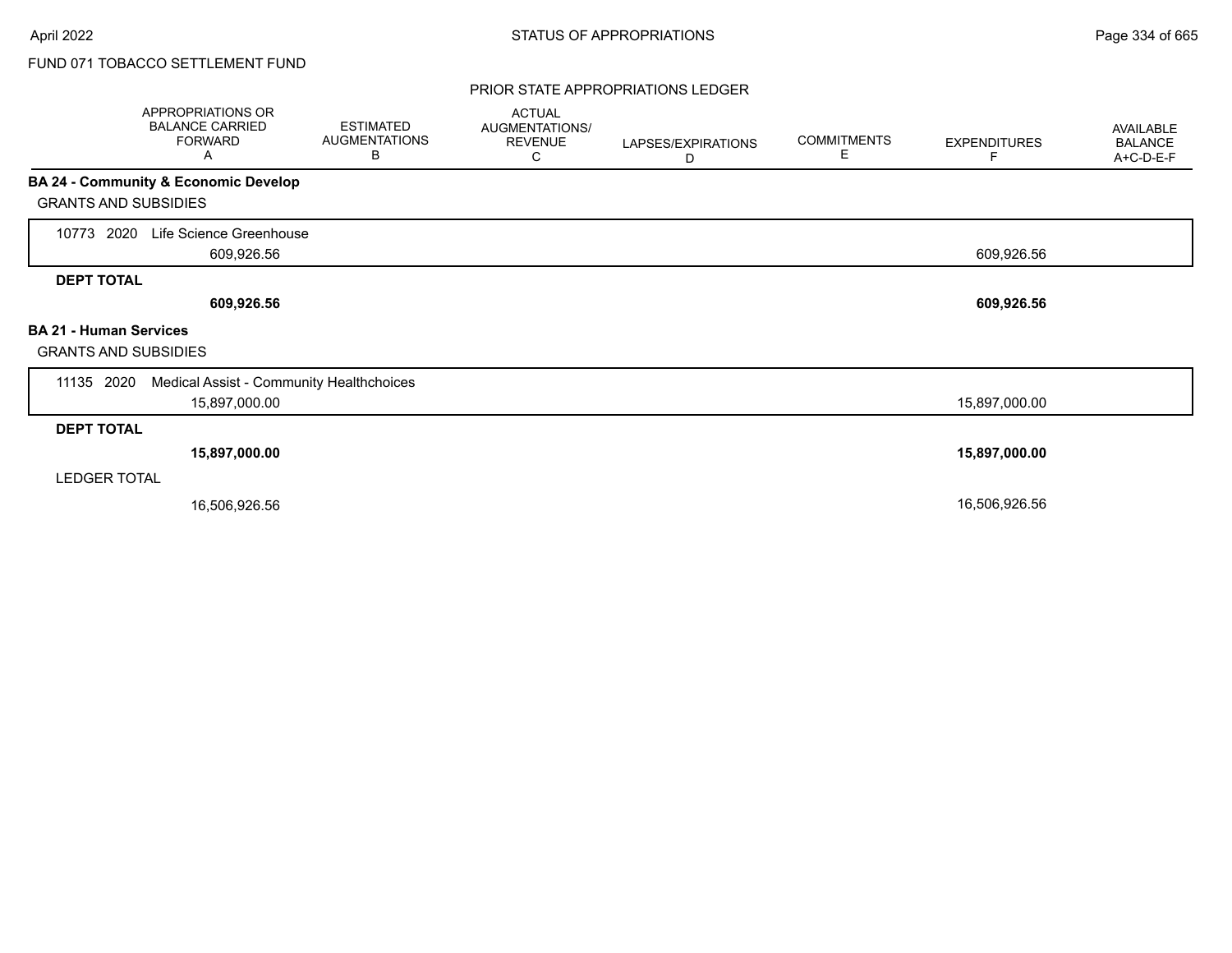## PRIOR STATE EXECUTIVE AUTHORIZATIONS LEDGER

|                                                              | APPROPRIATIONS OR<br><b>BALANCE CARRIED</b><br><b>FORWARD</b><br>Α  | <b>ESTIMATED</b><br><b>AUGMENTATIONS</b><br>В | <b>ACTUAL</b><br>AUGMENTATIONS/<br><b>REVENUE</b><br>C | LAPSES/EXPIRATIONS<br>D | <b>COMMITMENTS</b><br>Е | <b>EXPENDITURES</b><br>F | AVAILABLE<br><b>BALANCE</b><br>A+C-D-E-F |
|--------------------------------------------------------------|---------------------------------------------------------------------|-----------------------------------------------|--------------------------------------------------------|-------------------------|-------------------------|--------------------------|------------------------------------------|
| BA 67 - Health                                               |                                                                     |                                               |                                                        |                         |                         |                          |                                          |
| <b>GRANTS AND SUBSIDIES</b>                                  |                                                                     |                                               |                                                        |                         |                         |                          |                                          |
|                                                              | 20106 2019 Tobacco Use Prevention & Cessation<br>985,430.25         |                                               |                                                        |                         |                         | 759,345.62               | 226,084.63                               |
|                                                              | 20107 2015 Health Research - Health Priorities<br>21,311.71         |                                               |                                                        |                         | 27,136.27               | $-5,824.56$              |                                          |
|                                                              | 20107 2016 Health Research - Health Priorities<br>25,842.16         |                                               |                                                        |                         | 25,842.16               |                          |                                          |
| 20107 2017                                                   | Health Research - Health Priorities<br>2,000.00                     |                                               |                                                        |                         | 2,000.00                |                          |                                          |
| 20107 2019                                                   | <b>Health Research - Health Priorities</b><br>154.37                |                                               |                                                        |                         | 154.37                  |                          |                                          |
|                                                              | 20108 2017 Health Research - National Cancer Inst<br>2,103.56       |                                               |                                                        |                         | 2,103.56                |                          |                                          |
| 29106 2020                                                   | <b>Tobacco Use Prevention &amp; Cessation</b><br>7,222,314.45       |                                               |                                                        |                         | 1,801,002.37            | 4,838,906.32             | 582,405.76                               |
| 29107 2020                                                   | <b>Health Research-Health Priorities</b><br>45,250,621.51           |                                               |                                                        |                         | 10,462,800.89           | 13,264,690.82            | 21,523,129.80                            |
|                                                              | 29108 2020 Health Research-National CancerInstitute<br>3,624,000.00 |                                               |                                                        |                         |                         | 1,372,858.00             | 2,251,142.00                             |
| <b>DEPT TOTAL</b>                                            | 57, 133, 778.01                                                     |                                               |                                                        |                         | 12,321,039.62           | 20,229,976.20            | 24,582,762.19                            |
| <b>BA 21 - Human Services</b><br><b>GRANTS AND SUBSIDIES</b> |                                                                     |                                               |                                                        |                         |                         |                          |                                          |
|                                                              | 20030 2020 Uncompensated Care<br>272,853.26                         |                                               |                                                        |                         |                         |                          | 272,853.26                               |
| 29030 2020                                                   | <b>Uncompensated Care</b><br>29.646.000.00                          |                                               |                                                        |                         |                         | 28,998,543.68            | 647,456.32                               |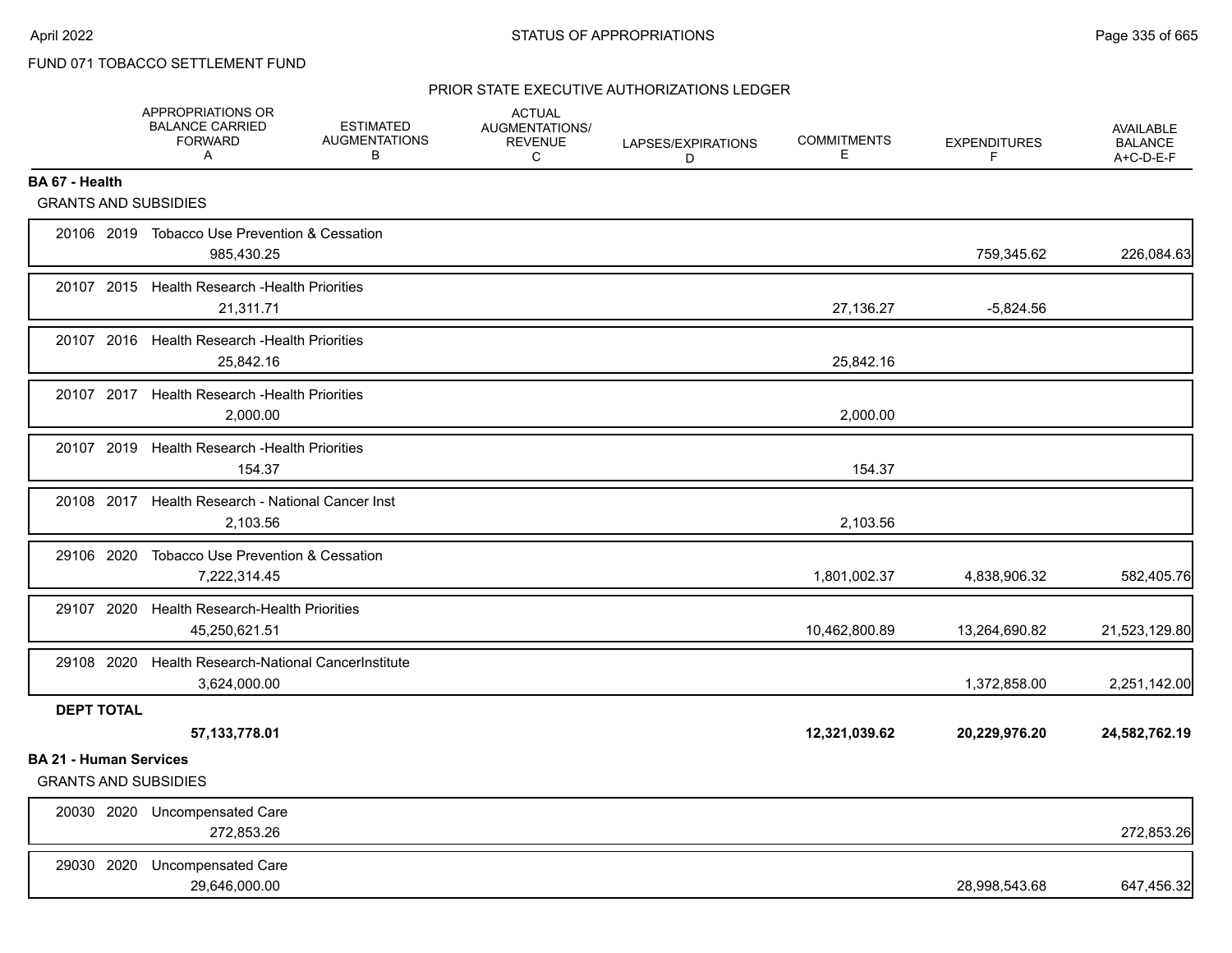## PRIOR STATE EXECUTIVE AUTHORIZATIONS LEDGER

|                     | <b>APPROPRIATIONS OR</b><br><b>BALANCE CARRIED</b><br><b>FORWARD</b><br>$\overline{A}$ | <b>ESTIMATED</b><br><b>AUGMENTATIONS</b><br>В | <b>ACTUAL</b><br>AUGMENTATIONS/<br><b>REVENUE</b><br>◡ | LAPSES/EXPIRATIONS | <b>COMMITMENTS</b> | <b>EXPENDITURES</b> | AVAILABLE<br><b>BALANCE</b><br>A+C-D-E-F |
|---------------------|----------------------------------------------------------------------------------------|-----------------------------------------------|--------------------------------------------------------|--------------------|--------------------|---------------------|------------------------------------------|
| 29031               | 2020<br>Med. Care for Workers with Disabilities                                        |                                               |                                                        |                    |                    |                     |                                          |
|                     | 11,730,777.85                                                                          |                                               |                                                        |                    |                    | 11,730,340.08       | 437.77                                   |
| <b>DEPT TOTAL</b>   |                                                                                        |                                               |                                                        |                    |                    |                     |                                          |
|                     | 41,649,631.11                                                                          |                                               |                                                        |                    |                    | 40,728,883.76       | 920,747.35                               |
| <b>LEDGER TOTAL</b> |                                                                                        |                                               |                                                        |                    |                    |                     |                                          |
|                     | 98,783,409.12                                                                          |                                               |                                                        |                    | 12,321,039.62      | 60,958,859.96       | 25,503,509.54                            |
|                     | TOTAL TOTAL ALL PRIOR STATE LEDGERS                                                    |                                               |                                                        |                    |                    |                     |                                          |
|                     | 115.290.335.68                                                                         |                                               |                                                        |                    | 12,321,039.62      | 77,465,786.52       | 25,503,509.54                            |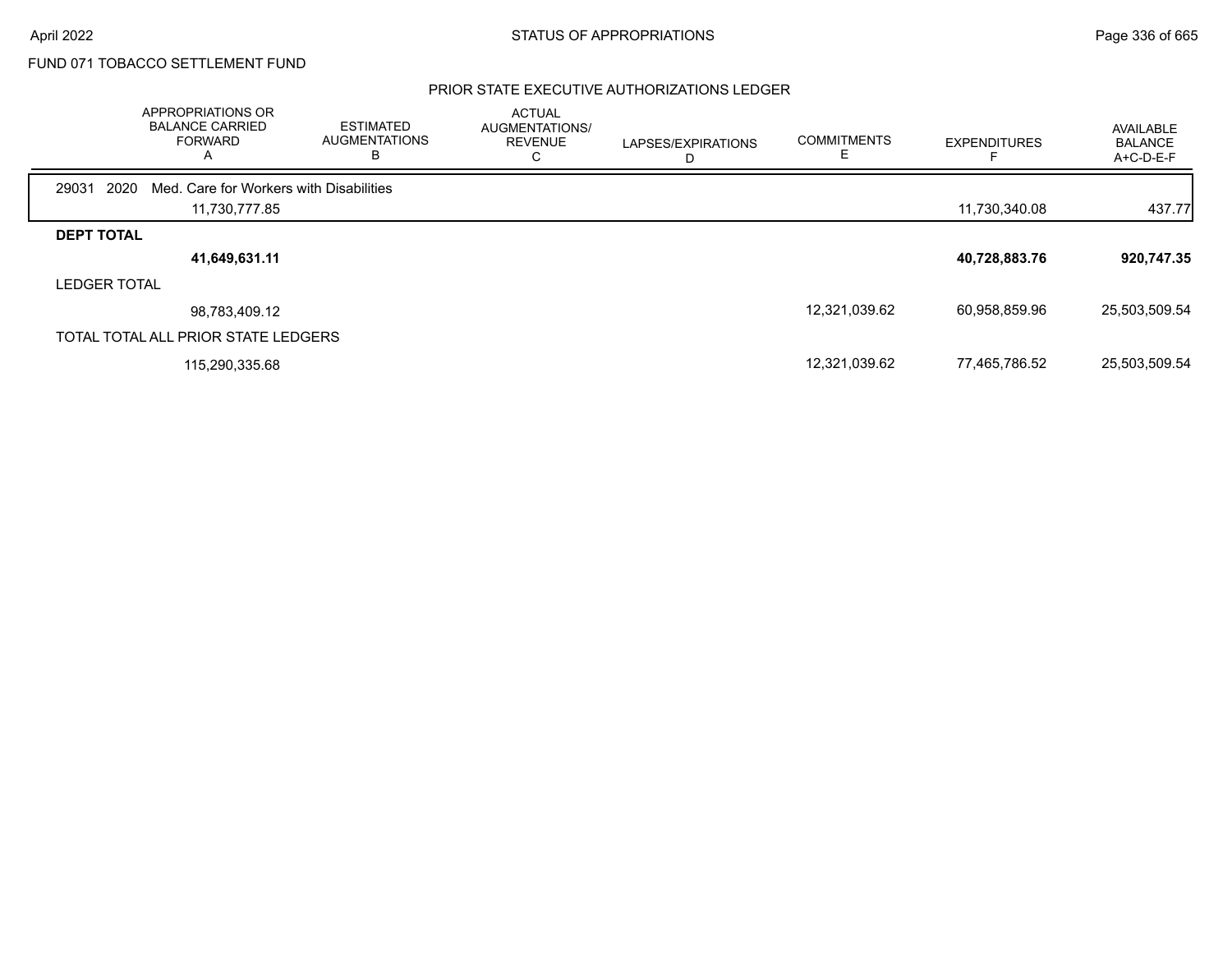# FUND 072 REAL ESTATE RECOVERY FUND

### CURRENT STATE EXECUTIVE AUTHORIZATIONS LEDGER

|                                 | APPROPRIATIONS OR<br><b>BALANCE CARRIED</b><br><b>FORWARD</b><br>A | <b>ESTIMATED</b><br><b>AUGMENTATIONS</b><br>B | <b>ACTUAL</b><br>AUGMENTATIONS/<br><b>REVENUE</b><br>С | LAPSES/EXPIRATIONS<br>D | <b>COMMITMENTS</b><br>E. | <b>EXPENDITURES</b> | <b>AVAILABLE</b><br><b>BALANCE</b><br>A+C-D-E-F |
|---------------------------------|--------------------------------------------------------------------|-----------------------------------------------|--------------------------------------------------------|-------------------------|--------------------------|---------------------|-------------------------------------------------|
| <b>BA 19 - State Department</b> |                                                                    |                                               |                                                        |                         |                          |                     |                                                 |
| <b>GRANTS AND SUBSIDIES</b>     |                                                                    |                                               |                                                        |                         |                          |                     |                                                 |
| 20026 2021                      | Real Estate Recovery Payments                                      |                                               |                                                        |                         |                          |                     |                                                 |
|                                 | 150,000.00                                                         |                                               |                                                        |                         |                          |                     | 150,000.00                                      |
| <b>DEPT TOTAL</b>               |                                                                    |                                               |                                                        |                         |                          |                     |                                                 |
|                                 | 150,000.00                                                         |                                               |                                                        |                         |                          |                     | 150,000.00                                      |
| <b>LEDGER TOTAL</b>             |                                                                    |                                               |                                                        |                         |                          |                     |                                                 |
|                                 | 150,000.00                                                         |                                               |                                                        |                         |                          |                     | 150,000.00                                      |
|                                 | TOTAL TOTAL ALL CURRENT STATE LEDGERS                              |                                               |                                                        |                         |                          |                     |                                                 |
|                                 | 150,000.00                                                         |                                               |                                                        |                         |                          |                     | 150,000.00                                      |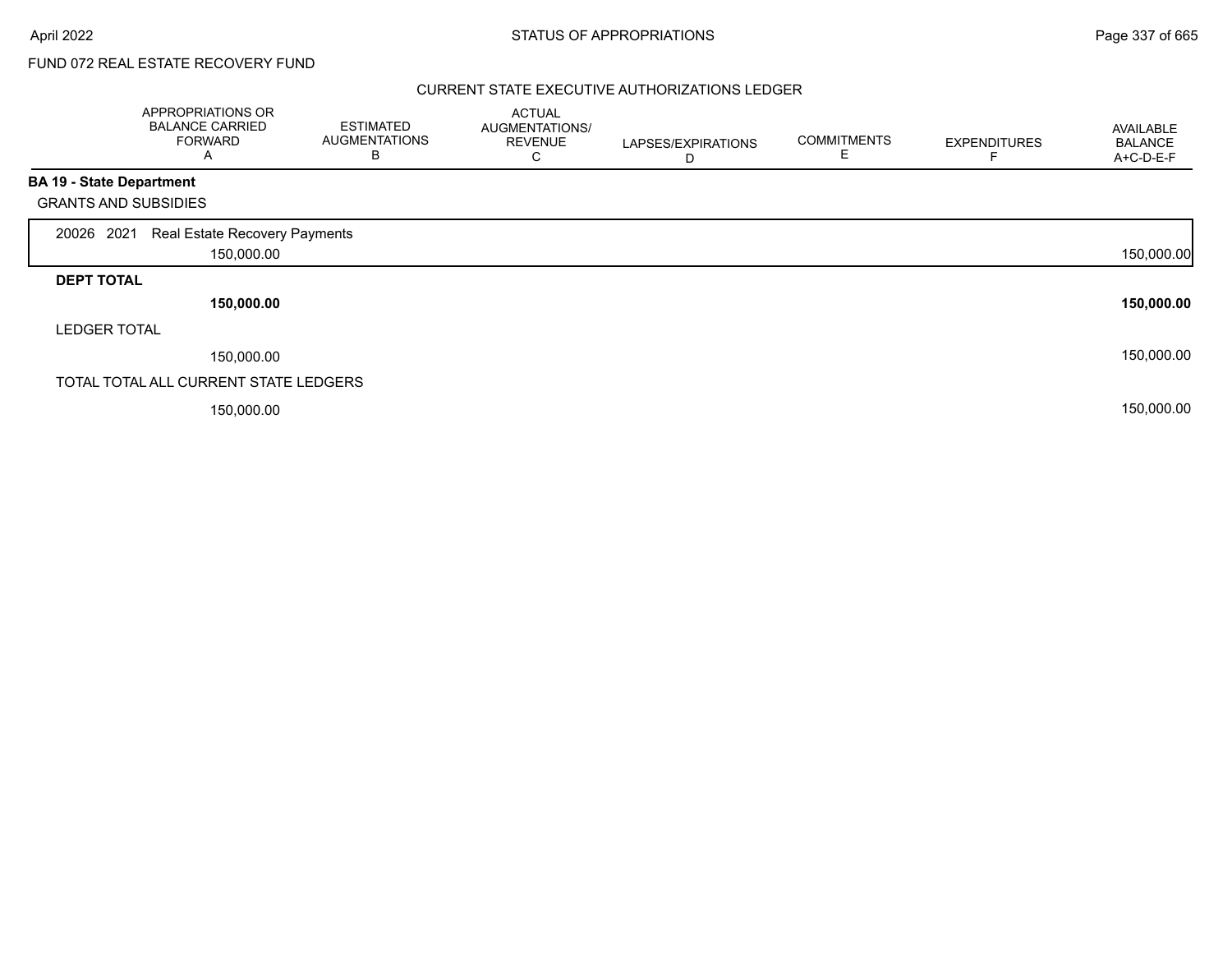# FUND 072 REAL ESTATE RECOVERY FUND

### PRIOR STATE EXECUTIVE AUTHORIZATIONS LEDGER

|                                 | APPROPRIATIONS OR<br><b>BALANCE CARRIED</b><br><b>FORWARD</b><br>Α | <b>ESTIMATED</b><br><b>AUGMENTATIONS</b><br>B | <b>ACTUAL</b><br>AUGMENTATIONS/<br><b>REVENUE</b><br>С | LAPSES/EXPIRATIONS<br>D | <b>COMMITMENTS</b> | <b>EXPENDITURES</b> | AVAILABLE<br><b>BALANCE</b><br>A+C-D-E-F |
|---------------------------------|--------------------------------------------------------------------|-----------------------------------------------|--------------------------------------------------------|-------------------------|--------------------|---------------------|------------------------------------------|
| <b>BA 19 - State Department</b> |                                                                    |                                               |                                                        |                         |                    |                     |                                          |
| <b>GRANTS AND SUBSIDIES</b>     |                                                                    |                                               |                                                        |                         |                    |                     |                                          |
| 20026 2020                      | Real Estate Recovery Payments                                      |                                               |                                                        |                         |                    |                     |                                          |
|                                 | 129,990.94                                                         |                                               |                                                        |                         |                    |                     | 129,990.94                               |
| <b>DEPT TOTAL</b>               |                                                                    |                                               |                                                        |                         |                    |                     |                                          |
|                                 | 129,990.94                                                         |                                               |                                                        |                         |                    |                     | 129,990.94                               |
| <b>LEDGER TOTAL</b>             |                                                                    |                                               |                                                        |                         |                    |                     |                                          |
|                                 | 129,990.94                                                         |                                               |                                                        |                         |                    |                     | 129,990.94                               |
|                                 | TOTAL TOTAL ALL PRIOR STATE LEDGERS                                |                                               |                                                        |                         |                    |                     |                                          |
|                                 | 129,990.94                                                         |                                               |                                                        |                         |                    |                     | 129,990.94                               |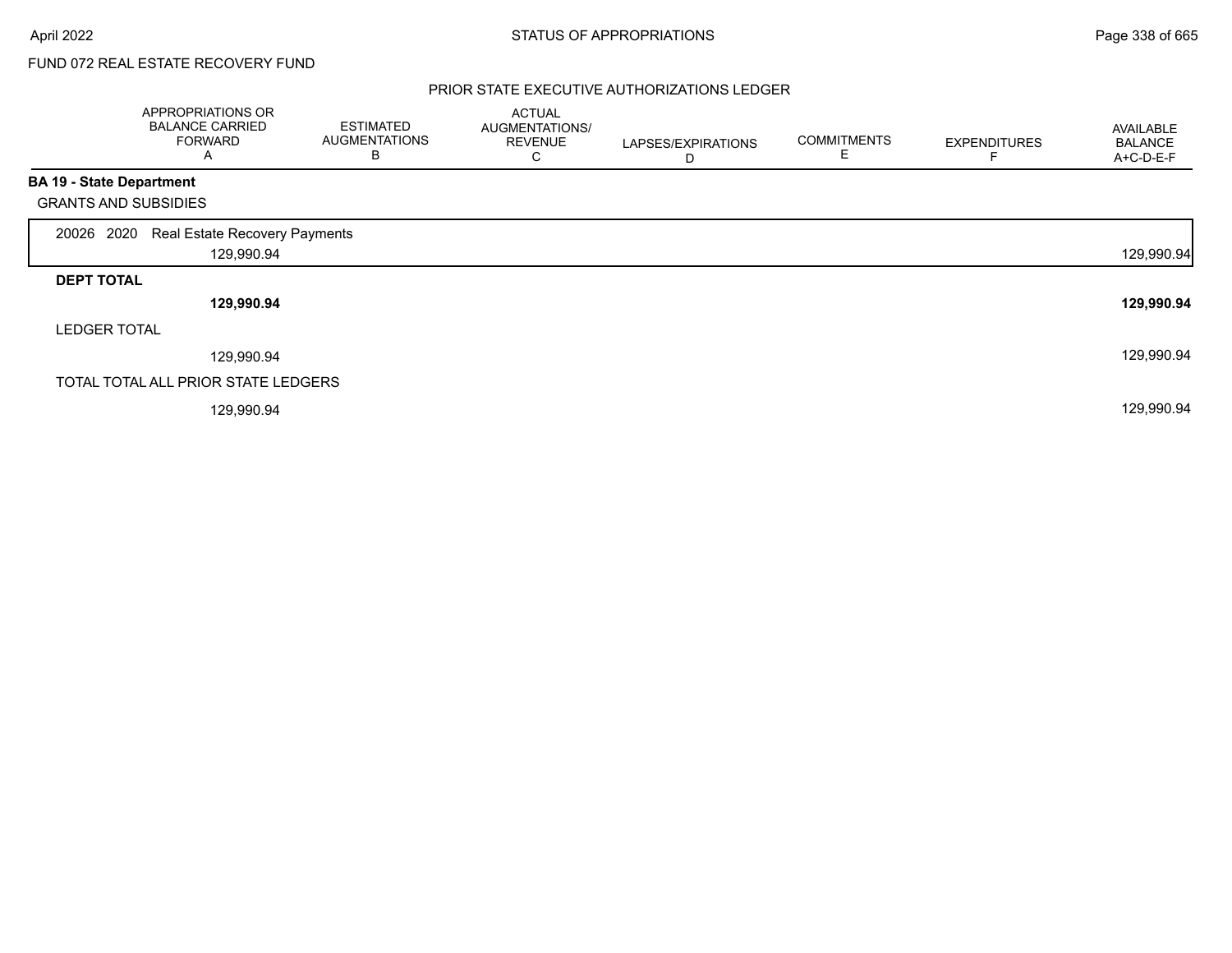### CURRENT STATE EXECUTIVE AUTHORIZATIONS LEDGER

|                                         | APPROPRIATIONS OR<br><b>BALANCE CARRIED</b><br><b>FORWARD</b><br>A | <b>ESTIMATED</b><br><b>AUGMENTATIONS</b><br>B | <b>ACTUAL</b><br>AUGMENTATIONS/<br><b>REVENUE</b><br>С | LAPSES/EXPIRATIONS<br>D | <b>COMMITMENTS</b><br>Е | <b>EXPENDITURES</b> | <b>AVAILABLE</b><br><b>BALANCE</b><br>A+C-D-E-F |
|-----------------------------------------|--------------------------------------------------------------------|-----------------------------------------------|--------------------------------------------------------|-------------------------|-------------------------|---------------------|-------------------------------------------------|
| <b>BA 35 - Environmental Protection</b> |                                                                    |                                               |                                                        |                         |                         |                     |                                                 |
| <b>GENERAL GOVERNMENT</b>               |                                                                    |                                               |                                                        |                         |                         |                     |                                                 |
| 2021<br>20101                           | <b>General Operations</b>                                          |                                               |                                                        |                         |                         |                     |                                                 |
|                                         | 3,978,000.00                                                       |                                               |                                                        |                         | 36,000.00               | 2,455,363.55        | 1,486,636.45                                    |
| <b>DEPT TOTAL</b>                       |                                                                    |                                               |                                                        |                         |                         |                     |                                                 |
|                                         | 3,978,000.00                                                       |                                               |                                                        |                         | 36,000.00               | 2,455,363.55        | 1,486,636.45                                    |
| <b>LEDGER TOTAL</b>                     |                                                                    |                                               |                                                        |                         |                         |                     |                                                 |
|                                         | 3,978,000.00                                                       |                                               |                                                        |                         | 36,000.00               | 2,455,363.55        | 1,486,636.45                                    |
| TOTAL TOTAL ALL CURRENT STATE LEDGERS   |                                                                    |                                               |                                                        |                         |                         |                     |                                                 |
|                                         | 3,978,000.00                                                       |                                               |                                                        |                         | 36,000.00               | 2,455,363.55        | 1,486,636.45                                    |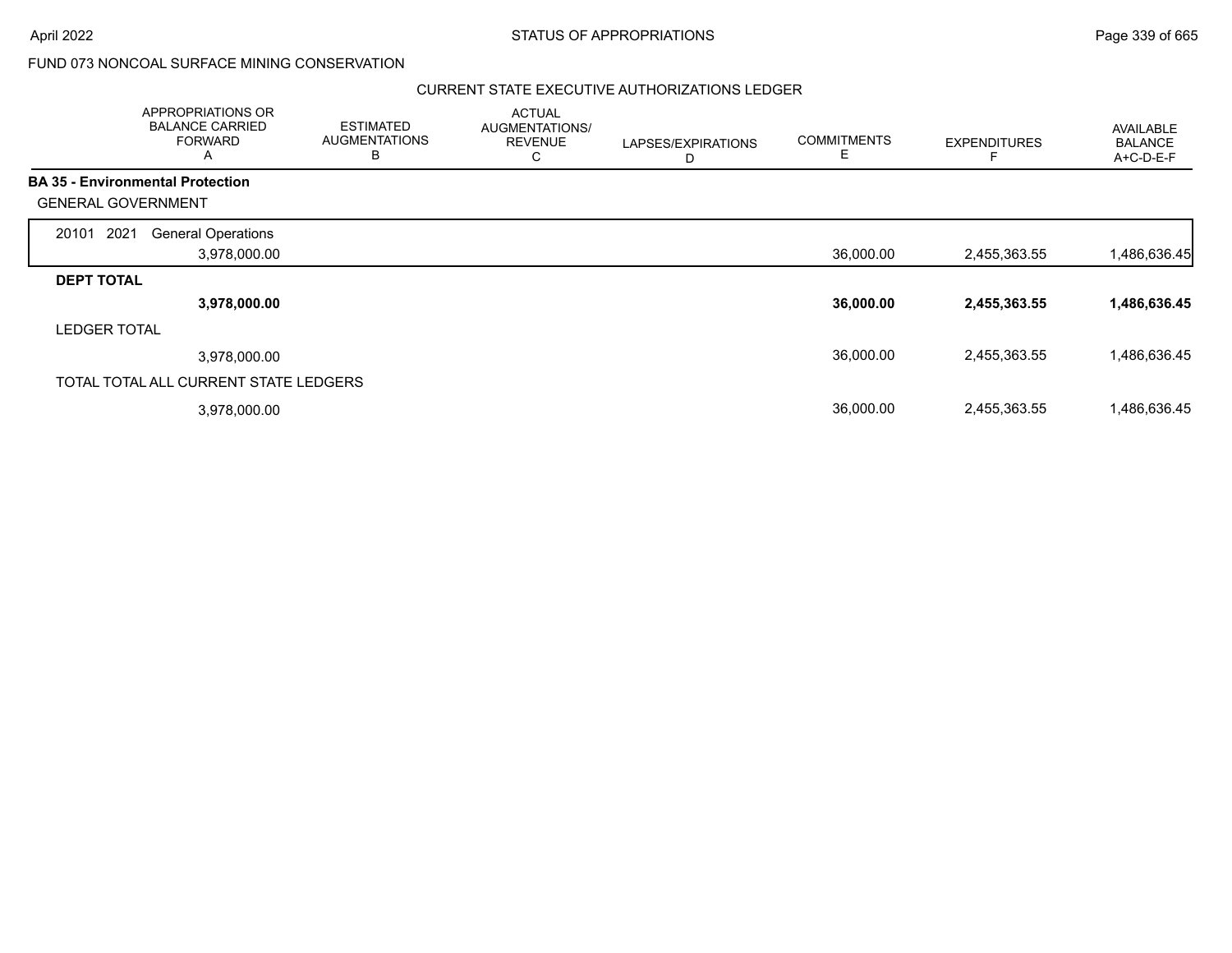## PRIOR STATE EXECUTIVE AUTHORIZATIONS LEDGER

|                           | <b>APPROPRIATIONS OR</b><br><b>BALANCE CARRIED</b><br><b>FORWARD</b><br>A | <b>ESTIMATED</b><br><b>AUGMENTATIONS</b><br>B | <b>ACTUAL</b><br>AUGMENTATIONS/<br><b>REVENUE</b><br>С | LAPSES/EXPIRATIONS<br>D | <b>COMMITMENTS</b><br>Е | <b>EXPENDITURES</b> | AVAILABLE<br><b>BALANCE</b><br>A+C-D-E-F |
|---------------------------|---------------------------------------------------------------------------|-----------------------------------------------|--------------------------------------------------------|-------------------------|-------------------------|---------------------|------------------------------------------|
|                           | <b>BA 35 - Environmental Protection</b>                                   |                                               |                                                        |                         |                         |                     |                                          |
| <b>GENERAL GOVERNMENT</b> |                                                                           |                                               |                                                        |                         |                         |                     |                                          |
| 2020<br>20101             | <b>General Operations</b>                                                 |                                               |                                                        |                         |                         |                     |                                          |
|                           | 1,292,504.49                                                              |                                               |                                                        |                         | 5,000.00                | 145,845.14          | 1,141,659.35                             |
| <b>DEPT TOTAL</b>         |                                                                           |                                               |                                                        |                         |                         |                     |                                          |
|                           | 1,292,504.49                                                              |                                               |                                                        |                         | 5,000.00                | 145,845.14          | 1,141,659.35                             |
| <b>LEDGER TOTAL</b>       |                                                                           |                                               |                                                        |                         |                         |                     |                                          |
|                           | 1,292,504.49                                                              |                                               |                                                        |                         | 5,000.00                | 145,845.14          | 1,141,659.35                             |
|                           | TOTAL TOTAL ALL PRIOR STATE LEDGERS                                       |                                               |                                                        |                         |                         |                     |                                          |
|                           | 1,292,504.49                                                              |                                               |                                                        |                         | 5,000.00                | 145,845.14          | 1,141,659.35                             |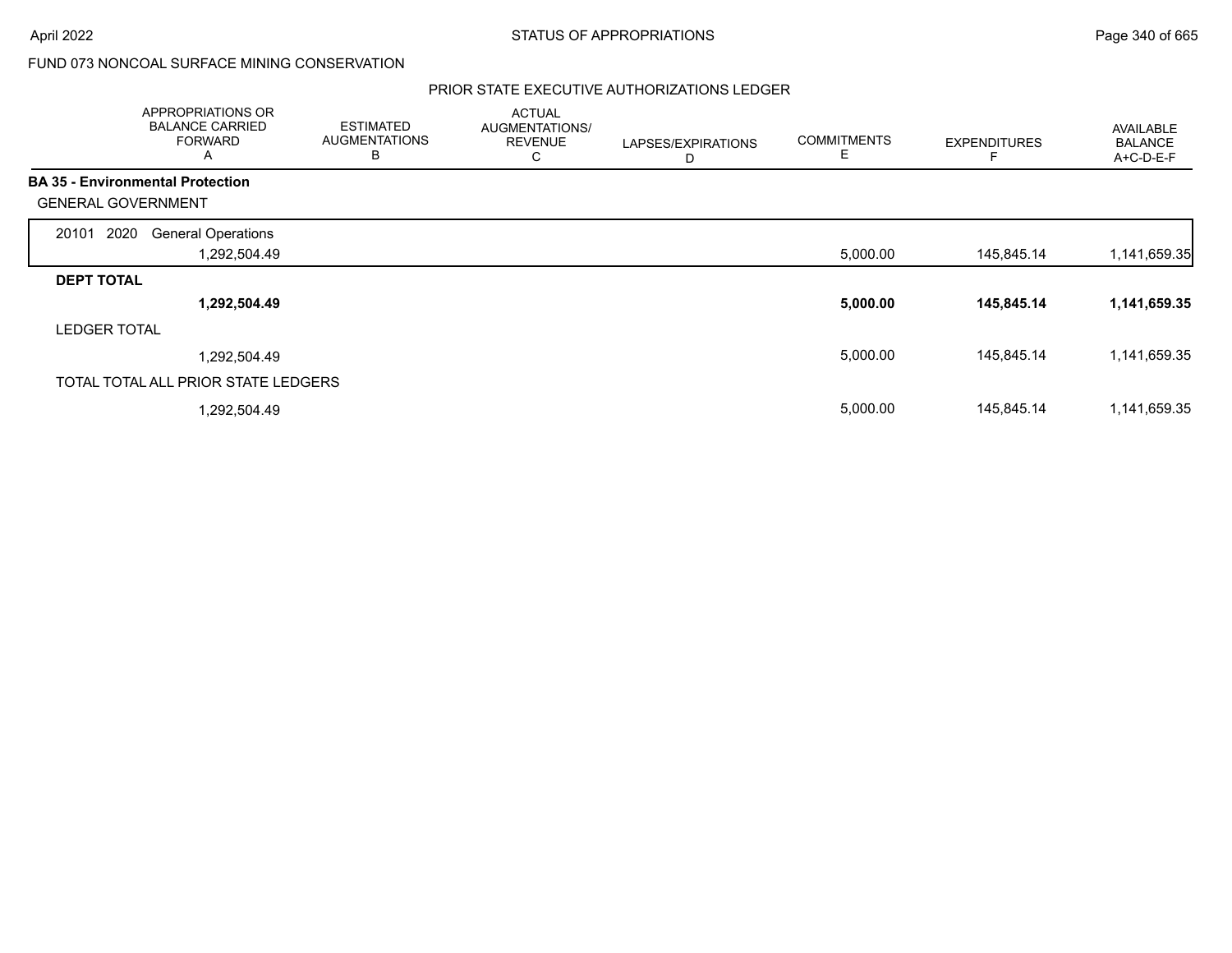### RESTRICTED RECEIPTS LEDGER

|                           | APPROPRIATIONS OR<br><b>BALANCE CARRIED</b><br><b>FORWARD</b><br>A | <b>ESTIMATED</b><br><b>AUGMENTATIONS</b><br>в | <b>ACTUAL</b><br><b>AUGMENTATIONS/</b><br><b>REVENUE</b><br>C | LAPSES/EXPIRATIONS<br>D | <b>COMMITMENTS</b><br>ᄂ | <b>EXPENDITURES</b> | AVAILABLE<br><b>BALANCE</b><br>A+C-D-E-F |
|---------------------------|--------------------------------------------------------------------|-----------------------------------------------|---------------------------------------------------------------|-------------------------|-------------------------|---------------------|------------------------------------------|
|                           | <b>BA 35 - Environmental Protection</b>                            |                                               |                                                               |                         |                         |                     |                                          |
| <b>GENERAL GOVERNMENT</b> |                                                                    |                                               |                                                               |                         |                         |                     |                                          |
| 2021<br>40048             | Mining Permit Collateral Guarantee                                 |                                               |                                                               |                         |                         |                     |                                          |
|                           | 2,505,766.05                                                       |                                               | 40,698.03                                                     |                         |                         | 1,000.00            | 2,545,464.08                             |
| <b>DEPT TOTAL</b>         |                                                                    |                                               |                                                               |                         |                         |                     |                                          |
|                           | 2,505,766.05                                                       |                                               | 40,698.03                                                     |                         |                         | 1,000.00            | 2,545,464.08                             |
| <b>LEDGER TOTAL</b>       |                                                                    |                                               |                                                               |                         |                         |                     |                                          |
|                           | 2,505,766.05                                                       |                                               | 40,698.03                                                     |                         |                         | 1,000.00            | 2.545.464.08                             |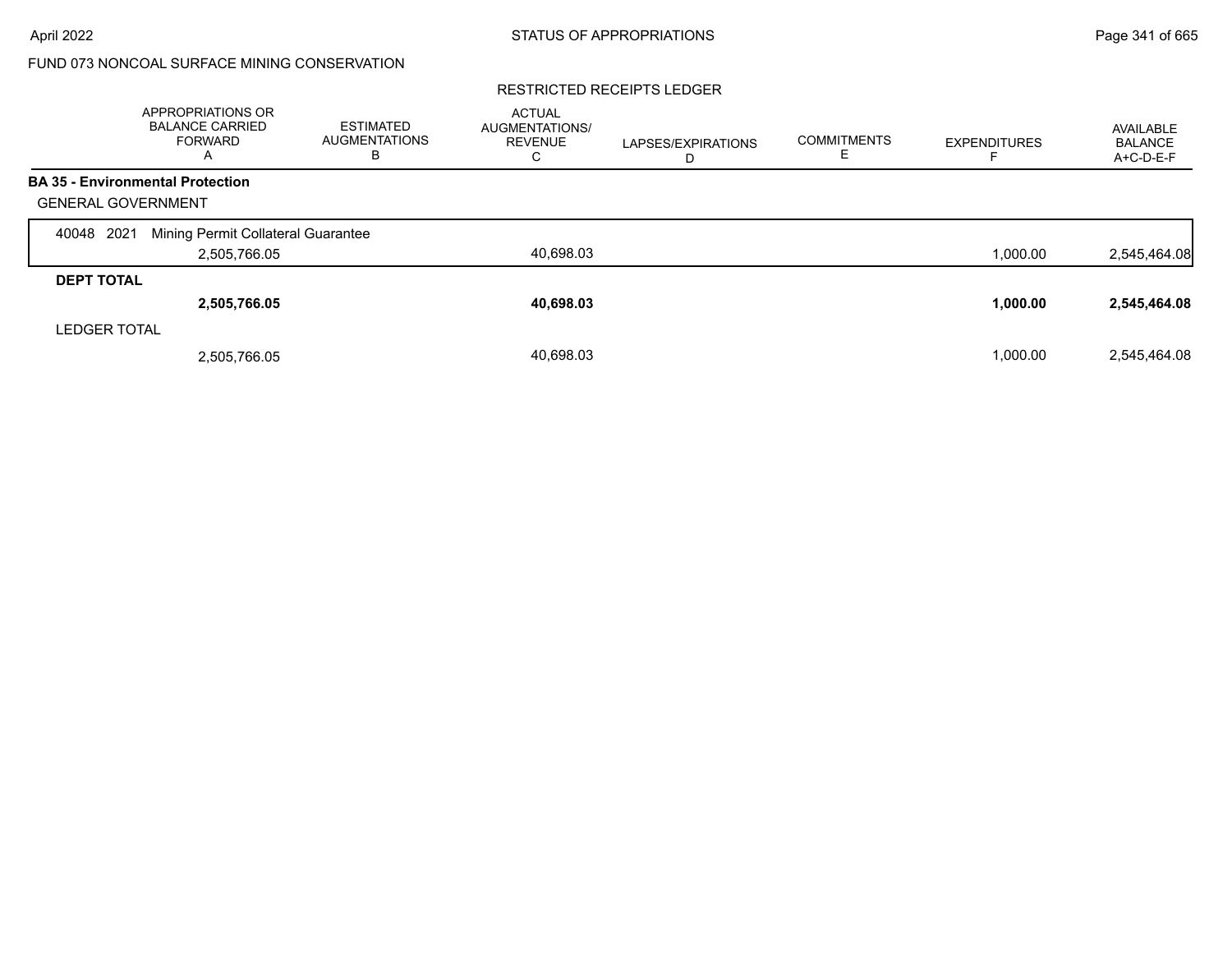|                           | <b>APPROPRIATIONS OR</b><br><b>BALANCE CARRIED</b><br><b>FORWARD</b><br>A | <b>ESTIMATED</b><br>AUGMENTATIONS<br>в | <b>ACTUAL</b><br>AUGMENTATIONS/<br><b>REVENUE</b><br>С | LAPSES/EXPIRATIONS<br>D | <b>COMMITMENTS</b><br>ᄂ | <b>EXPENDITURES</b> | AVAILABLE<br><b>BALANCE</b><br>A+C-D-E-F |
|---------------------------|---------------------------------------------------------------------------|----------------------------------------|--------------------------------------------------------|-------------------------|-------------------------|---------------------|------------------------------------------|
|                           | <b>BA 35 - Environmental Protection</b>                                   |                                        |                                                        |                         |                         |                     |                                          |
| <b>GENERAL GOVERNMENT</b> |                                                                           |                                        |                                                        |                         |                         |                     |                                          |
| 60084 2021                | Forfeiture of Bonds                                                       |                                        |                                                        |                         |                         |                     |                                          |
|                           | 1,332,137.99                                                              |                                        | 109,071.01                                             |                         |                         |                     | 1,441,209.00                             |
| <b>DEPT TOTAL</b>         |                                                                           |                                        |                                                        |                         |                         |                     |                                          |
|                           | 1,332,137.99                                                              |                                        | 109,071.01                                             |                         |                         |                     | 1,441,209.00                             |
| <b>LEDGER TOTAL</b>       |                                                                           |                                        |                                                        |                         |                         |                     |                                          |
|                           | 1,332,137.99                                                              |                                        | 109,071.01                                             |                         |                         |                     | 1,441,209.00                             |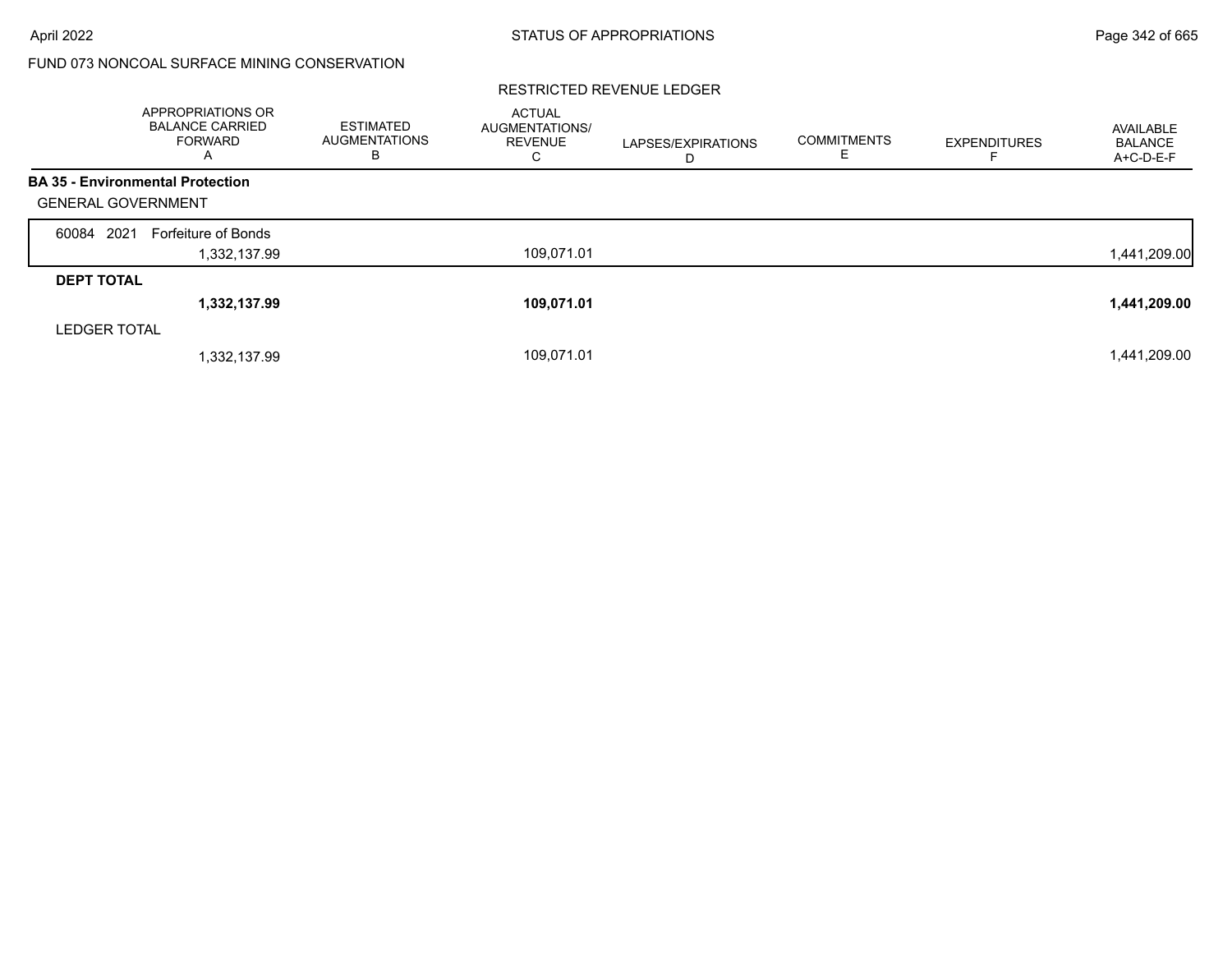# FUND 075 PUBLIC SCHOOL RETIREES' HEALTH INS

|                           | APPROPRIATIONS OR<br><b>BALANCE CARRIED</b><br>FORWARD<br>A | <b>ESTIMATED</b><br><b>AUGMENTATIONS</b><br>в | <b>ACTUAL</b><br><b>AUGMENTATIONS/</b><br><b>REVENUE</b><br>С | LAPSES/EXPIRATIONS<br>D | <b>COMMITMENTS</b><br>ᄇ | <b>EXPENDITURES</b> | AVAILABLE<br><b>BALANCE</b><br>A+C-D-E-F |
|---------------------------|-------------------------------------------------------------|-----------------------------------------------|---------------------------------------------------------------|-------------------------|-------------------------|---------------------|------------------------------------------|
|                           | BA 72 - Pub School Employees' Ret Sys                       |                                               |                                                               |                         |                         |                     |                                          |
| <b>GENERAL GOVERNMENT</b> |                                                             |                                               |                                                               |                         |                         |                     |                                          |
| 2021<br>60187             | Health Insurance Claims Reserve                             |                                               |                                                               |                         |                         |                     |                                          |
|                           |                                                             |                                               | 1,500,000.00                                                  |                         | 203,959.96              | 1.055.778.21        | 240,261.83                               |
| <b>DEPT TOTAL</b>         |                                                             |                                               |                                                               |                         |                         |                     |                                          |
|                           |                                                             |                                               | 1,500,000.00                                                  |                         | 203,959.96              | 1,055,778.21        | 240.261.83                               |
| <b>LEDGER TOTAL</b>       |                                                             |                                               |                                                               |                         |                         |                     |                                          |
|                           |                                                             |                                               | 1,500,000.00                                                  |                         | 203.959.96              | 1,055,778.21        | 240.261.83                               |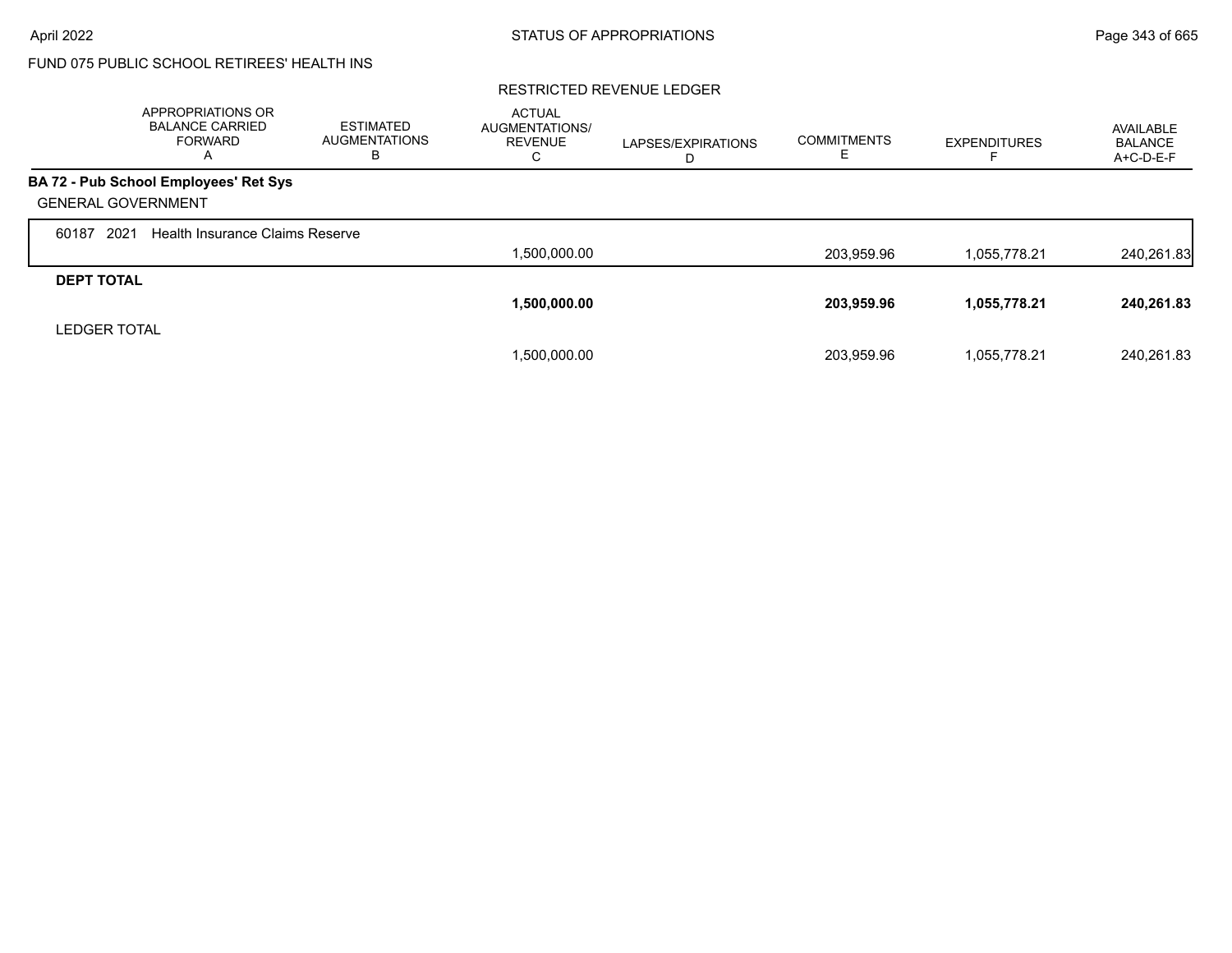# FUND 076 MUNICIPAL PENSION AID FUND

### RESTRICTED RECEIPTS LEDGER

|                                | APPROPRIATIONS OR<br><b>BALANCE CARRIED</b><br>FORWARD<br>A | <b>ESTIMATED</b><br><b>AUGMENTATIONS</b><br>в | <b>ACTUAL</b><br>AUGMENTATIONS/<br><b>REVENUE</b><br>C | LAPSES/EXPIRATIONS<br>D | <b>COMMITMENTS</b> | <b>EXPENDITURES</b> | AVAILABLE<br><b>BALANCE</b><br>A+C-D-E-F |
|--------------------------------|-------------------------------------------------------------|-----------------------------------------------|--------------------------------------------------------|-------------------------|--------------------|---------------------|------------------------------------------|
| <b>BA 92 - Auditor General</b> |                                                             |                                               |                                                        |                         |                    |                     |                                          |
| <b>GENERAL GOVERNMENT</b>      |                                                             |                                               |                                                        |                         |                    |                     |                                          |
| 2021<br>40098                  | Municipal Pension Aid                                       |                                               |                                                        |                         |                    |                     |                                          |
|                                | 323,482,369.37                                              |                                               | 352,911,866.90                                         |                         |                    | 318,821,458.47      | 357,572,777.80                           |
| <b>DEPT TOTAL</b>              |                                                             |                                               |                                                        |                         |                    |                     |                                          |
|                                | 323,482,369.37                                              |                                               | 352,911,866.90                                         |                         |                    | 318,821,458.47      | 357,572,777.80                           |
| <b>LEDGER TOTAL</b>            |                                                             |                                               |                                                        |                         |                    |                     |                                          |
|                                | 323,482,369.37                                              |                                               | 352,911,866.90                                         |                         |                    | 318,821,458.47      | 357,572,777.80                           |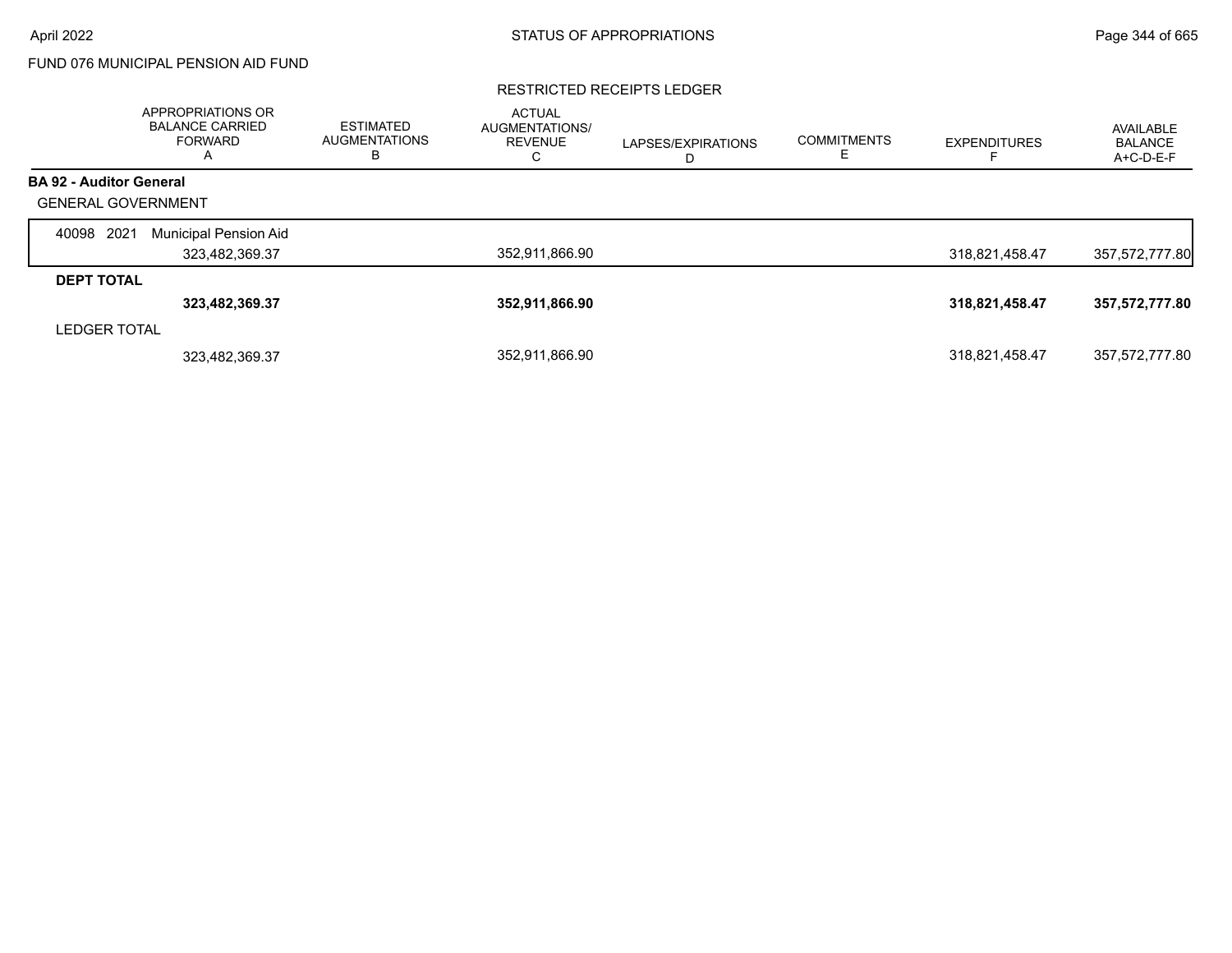# FUND 076 MUNICIPAL PENSION AID FUND

|                                | APPROPRIATIONS OR<br><b>BALANCE CARRIED</b><br><b>FORWARD</b><br>A | <b>ESTIMATED</b><br><b>AUGMENTATIONS</b><br>В | <b>ACTUAL</b><br>AUGMENTATIONS/<br><b>REVENUE</b><br>С | LAPSES/EXPIRATIONS<br>D | <b>COMMITMENTS</b> | <b>EXPENDITURES</b> | AVAILABLE<br><b>BALANCE</b><br>A+C-D-E-F |
|--------------------------------|--------------------------------------------------------------------|-----------------------------------------------|--------------------------------------------------------|-------------------------|--------------------|---------------------|------------------------------------------|
| <b>BA 92 - Auditor General</b> |                                                                    |                                               |                                                        |                         |                    |                     |                                          |
| <b>GENERAL GOVERNMENT</b>      |                                                                    |                                               |                                                        |                         |                    |                     |                                          |
| 60144 2021                     | Post Retirement Adjustment Account                                 |                                               |                                                        |                         |                    |                     |                                          |
|                                | 972.20                                                             |                                               | 922,752.47                                             |                         |                    | 922.752.47          | 972.20                                   |
| <b>DEPT TOTAL</b>              |                                                                    |                                               |                                                        |                         |                    |                     |                                          |
|                                | 972.20                                                             |                                               | 922,752.47                                             |                         |                    | 922,752.47          | 972.20                                   |
| <b>LEDGER TOTAL</b>            |                                                                    |                                               |                                                        |                         |                    |                     |                                          |
|                                | 972.20                                                             |                                               | 922.752.47                                             |                         |                    | 922.752.47          | 972.20                                   |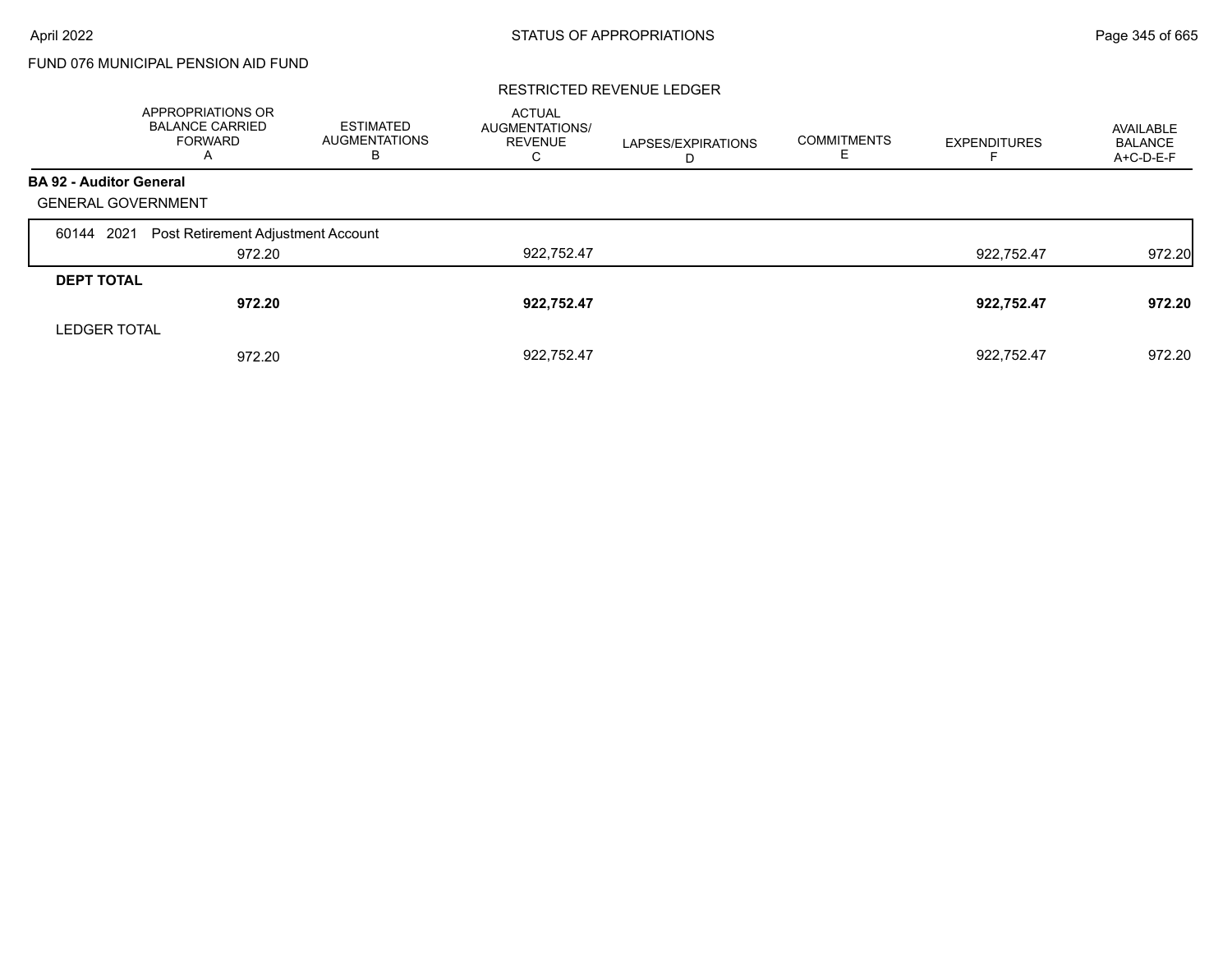# FUND 078 PA MUNICIPAL RETIREMENT FUND

### NON-BUDGETED LEDGER

|                           | APPROPRIATIONS OR<br><b>BALANCE CARRIED</b><br><b>FORWARD</b><br>A | <b>ESTIMATED</b><br><b>AUGMENTATIONS</b><br>В | <b>ACTUAL</b><br>AUGMENTATIONS/<br><b>REVENUE</b><br>С | LAPSES/EXPIRATIONS<br>D | <b>COMMITMENTS</b><br>Ε | <b>EXPENDITURES</b> | <b>AVAILABLE</b><br><b>BALANCE</b><br>A+C-D-E-F |
|---------------------------|--------------------------------------------------------------------|-----------------------------------------------|--------------------------------------------------------|-------------------------|-------------------------|---------------------|-------------------------------------------------|
|                           | <b>BA 71 - PA Municipal Retirement Board</b>                       |                                               |                                                        |                         |                         |                     |                                                 |
| <b>GENERAL GOVERNMENT</b> |                                                                    |                                               |                                                        |                         |                         |                     |                                                 |
| 2021<br>50083             | <b>Administration-PMRS</b>                                         |                                               |                                                        |                         |                         |                     |                                                 |
|                           |                                                                    |                                               |                                                        |                         | 9,964,165.83            | 8,287,020.11        | $-18,251,185.94$                                |
| 2021<br>50085             | <b>Retirement Of Municipal Employes</b>                            |                                               |                                                        |                         |                         |                     |                                                 |
|                           |                                                                    |                                               |                                                        |                         |                         | 123,049,916.98      | -123,049,916.98                                 |
| <b>DEPT TOTAL</b>         |                                                                    |                                               |                                                        |                         |                         |                     |                                                 |
|                           |                                                                    |                                               |                                                        |                         | 9,964,165.83            | 131,336,937.09      | -141,301,102.92                                 |
| <b>LEDGER TOTAL</b>       |                                                                    |                                               |                                                        |                         |                         |                     |                                                 |
|                           |                                                                    |                                               |                                                        |                         | 9,964,165.83            | 131,336,937.09      | -141,301,102.92                                 |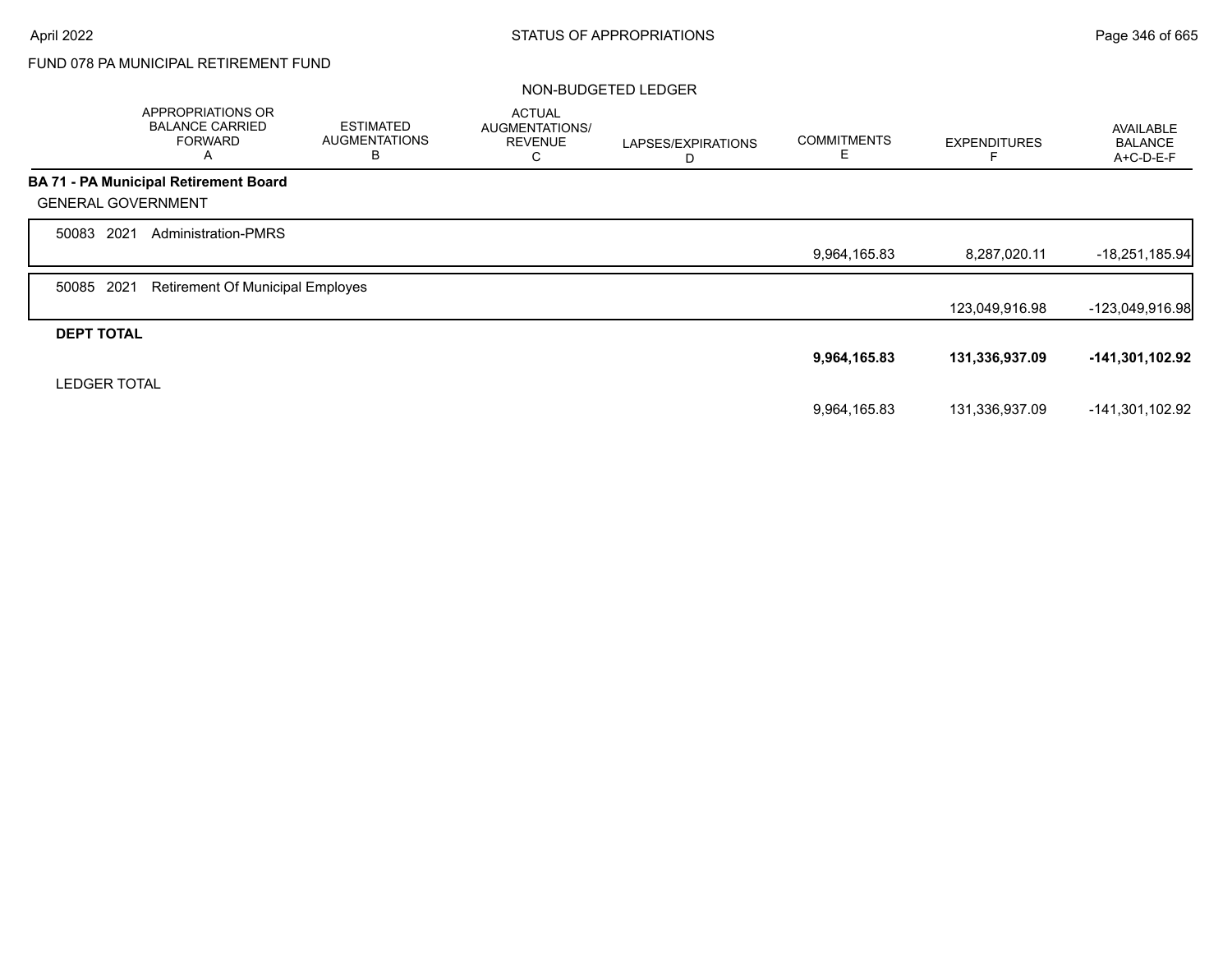### PRIOR STATE CONTINUING LEDGER

|                           | APPROPRIATIONS OR<br><b>BALANCE CARRIED</b><br><b>FORWARD</b><br>Α | <b>ESTIMATED</b><br><b>AUGMENTATIONS</b><br>В | <b>ACTUAL</b><br>AUGMENTATIONS/<br><b>REVENUE</b><br>Ü | LAPSES/EXPIRATIONS<br>D | <b>COMMITMENTS</b><br>E | <b>EXPENDITURES</b> | <b>AVAILABLE</b><br><b>BALANCE</b><br>A+C-D-E-F |
|---------------------------|--------------------------------------------------------------------|-----------------------------------------------|--------------------------------------------------------|-------------------------|-------------------------|---------------------|-------------------------------------------------|
|                           | <b>BA 39 - PA Higher Education Assistance</b>                      |                                               |                                                        |                         |                         |                     |                                                 |
| <b>GENERAL GOVERNMENT</b> |                                                                    |                                               |                                                        |                         |                         |                     |                                                 |
| 1973<br>30036             | Scholarships for Depend of POW's & MIA's                           |                                               |                                                        |                         |                         |                     |                                                 |
|                           | 205,404.49                                                         |                                               |                                                        |                         |                         |                     | 205,404.49                                      |
| <b>DEPT TOTAL</b>         |                                                                    |                                               |                                                        |                         |                         |                     |                                                 |
|                           | 205,404.49                                                         |                                               |                                                        |                         |                         |                     | 205,404.49                                      |
| <b>LEDGER TOTAL</b>       |                                                                    |                                               |                                                        |                         |                         |                     |                                                 |
|                           | 205,404.49                                                         |                                               |                                                        |                         |                         |                     | 205,404.49                                      |
|                           | TOTAL TOTAL ALL PRIOR STATE LEDGERS                                |                                               |                                                        |                         |                         |                     |                                                 |
|                           | 205,404.49                                                         |                                               |                                                        |                         |                         |                     | 205,404.49                                      |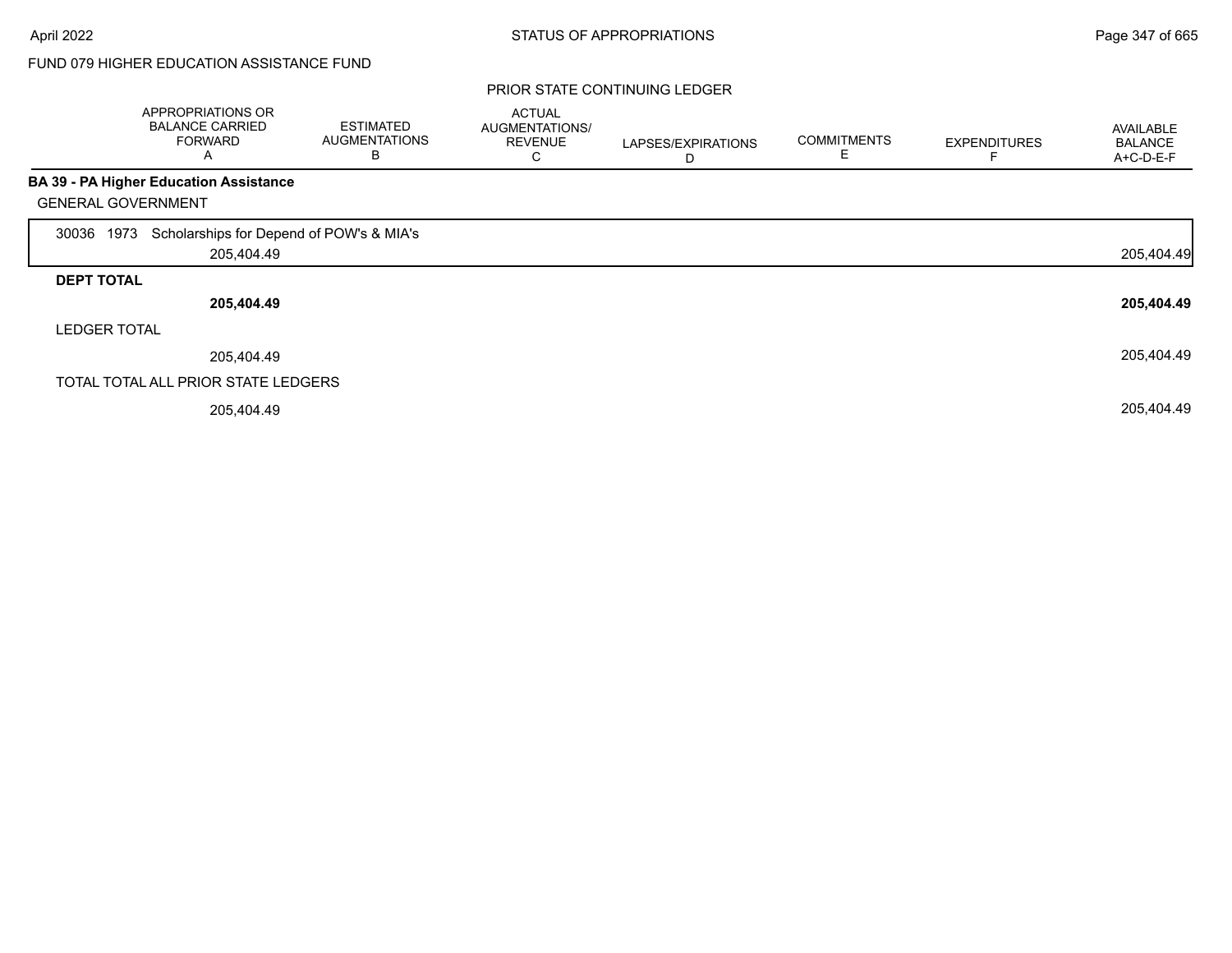### RESTRICTED RECEIPTS LEDGER

|                             | APPROPRIATIONS OR<br><b>BALANCE CARRIED</b><br><b>FORWARD</b><br>$\overline{A}$ | <b>ESTIMATED</b><br><b>AUGMENTATIONS</b><br>в | <b>ACTUAL</b><br><b>AUGMENTATIONS/</b><br><b>REVENUE</b><br>U | LAPSES/EXPIRATIONS<br>D | <b>COMMITMENTS</b> | <b>EXPENDITURES</b> | AVAILABLE<br><b>BALANCE</b><br>A+C-D-E-F |
|-----------------------------|---------------------------------------------------------------------------------|-----------------------------------------------|---------------------------------------------------------------|-------------------------|--------------------|---------------------|------------------------------------------|
|                             | <b>BA 39 - PA Higher Education Assistance</b>                                   |                                               |                                                               |                         |                    |                     |                                          |
| <b>GRANTS AND SUBSIDIES</b> |                                                                                 |                                               |                                                               |                         |                    |                     |                                          |
| 2021<br>40054               | PHEAA Discretionary Fund                                                        |                                               |                                                               |                         |                    |                     |                                          |
|                             | -16,141,369.50                                                                  |                                               | 266,443,650.49                                                |                         |                    | 244,788,891.60      | 5,513,389.39                             |
| <b>DEPT TOTAL</b>           |                                                                                 |                                               |                                                               |                         |                    |                     |                                          |
|                             | $-16, 141, 369.50$                                                              |                                               | 266,443,650.49                                                |                         |                    | 244,788,891.60      | 5,513,389.39                             |
| <b>LEDGER TOTAL</b>         |                                                                                 |                                               |                                                               |                         |                    |                     |                                          |
|                             | -16,141,369.50                                                                  |                                               | 266.443.650.49                                                |                         |                    | 244,788,891.60      | 5,513,389.39                             |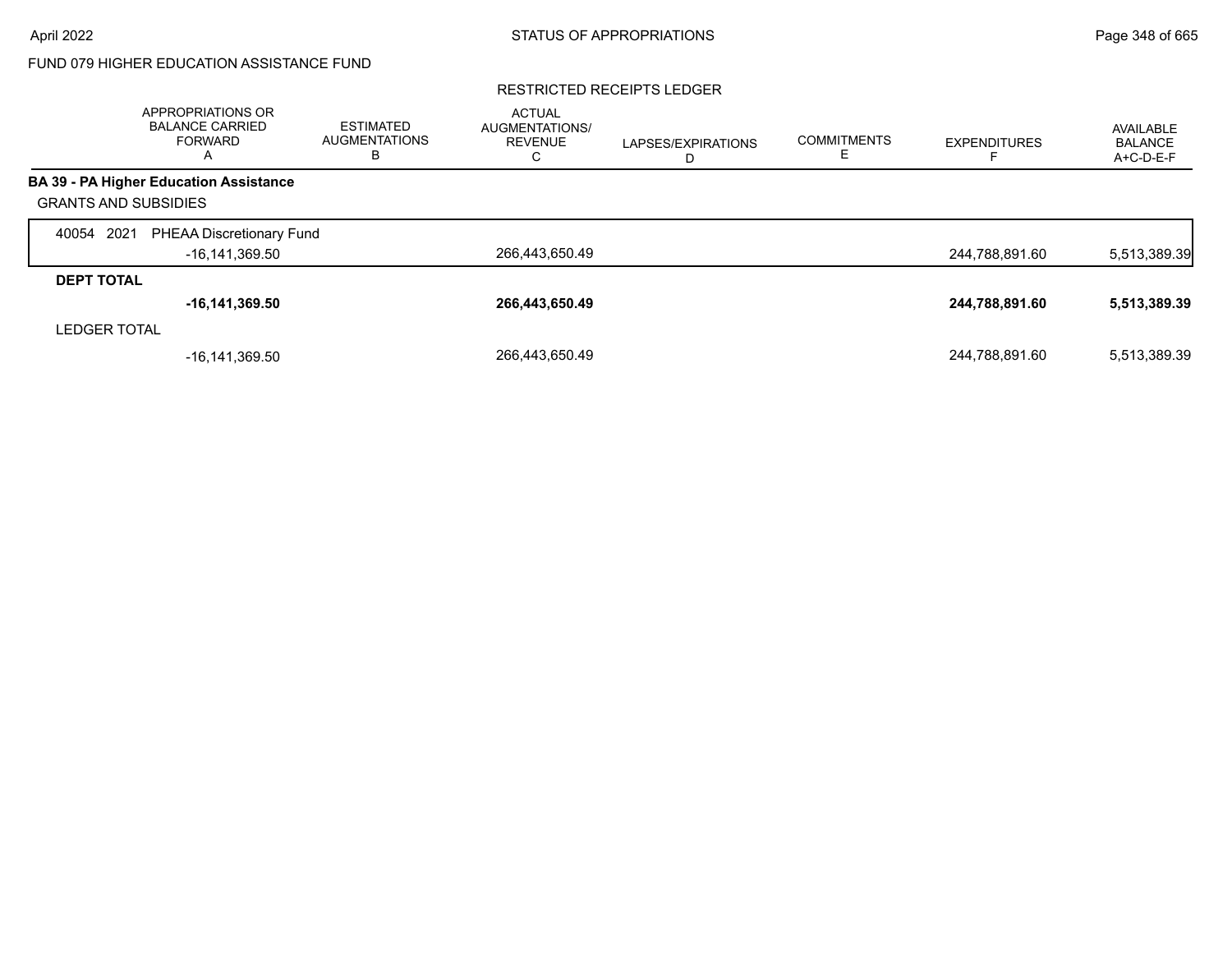|            | APPROPRIATIONS OR<br><b>BALANCE CARRIED</b><br><b>FORWARD</b><br>A | <b>ESTIMATED</b><br><b>AUGMENTATIONS</b><br>В | <b>ACTUAL</b><br><b>AUGMENTATIONS/</b><br><b>REVENUE</b><br>C | LAPSES/EXPIRATIONS<br>D | <b>COMMITMENTS</b><br>Е | <b>EXPENDITURES</b><br>F | <b>AVAILABLE</b><br><b>BALANCE</b><br>A+C-D-E-F |
|------------|--------------------------------------------------------------------|-----------------------------------------------|---------------------------------------------------------------|-------------------------|-------------------------|--------------------------|-------------------------------------------------|
|            | <b>BA 39 - PA Higher Education Assistance</b>                      |                                               |                                                               |                         |                         |                          |                                                 |
|            | <b>GENERAL GOVERNMENT</b>                                          |                                               |                                                               |                         |                         |                          |                                                 |
|            | 60179 2021 ADMINISTRATION - PAYROLL<br>2,706,627.93                |                                               | 54,113,043.90                                                 |                         |                         | 53,428,613.57            | 3,391,058.26                                    |
|            | 60180 2021 ADMINISTRATION<br>54,547,640.06                         |                                               | 307,014,290.26                                                |                         |                         | 320,168,904.08           | 41,393,026.24                                   |
| 60182 2021 | 324,947.75                                                         | NURSING SCHOOL STUDENT LOANS                  |                                                               |                         |                         |                          | 324,947.75                                      |
| 60198 2021 | Washington Center Internships<br>472,500.00                        |                                               | 450,000.00                                                    |                         |                         | 254,000.00               | 668,500.00                                      |
| 60211 2021 | 47,123.57                                                          | Technology Work Experience Internship Pr      | 478.93                                                        |                         |                         |                          | 47,602.50                                       |
| 60331 2021 | 1,057,331.29                                                       | TargetedIndustryClusterScholarshipProgrm      | 6,330,615.83                                                  |                         |                         | 4,797,583.00             | 2,590,364.12                                    |
|            | <b>GRANTS AND SUBSIDIES</b>                                        |                                               |                                                               |                         |                         |                          |                                                 |
|            | 60089 2021 State Grants<br>29,050,362.05                           |                                               | 316,617,845.15                                                |                         |                         | 319,004,112.14           | 26,664,095.06                                   |
| 60090 2021 | <b>Matching Funds</b><br>8,889,243.20                              |                                               | 13,250,688.10                                                 |                         |                         | 10,475,296.98            | 11,664,634.32                                   |
| 60091 2021 |                                                                    | Cheyney University Keystone Academy           | 4,000,000.00                                                  |                         |                         | 4.000.000.00             |                                                 |
| 60092 2021 | <b>Institutional Assistance Grants</b><br>3,447,378.10             |                                               | 23,948,829.53                                                 |                         |                         | 26,672,406.00            | 723,801.63                                      |
| 60093 2021 | Scitech & GI Bill<br>7,915,015.23                                  |                                               | 110,378.87                                                    |                         |                         | -247,966.98              | 8,273,361.08                                    |
| 60094 2021 | 1,434,568.00                                                       | Horace Mann Bds-Leslie Pinckney Hill Sch      | 816,110.64                                                    |                         |                         | 662.705.66               | 1,587,972.98                                    |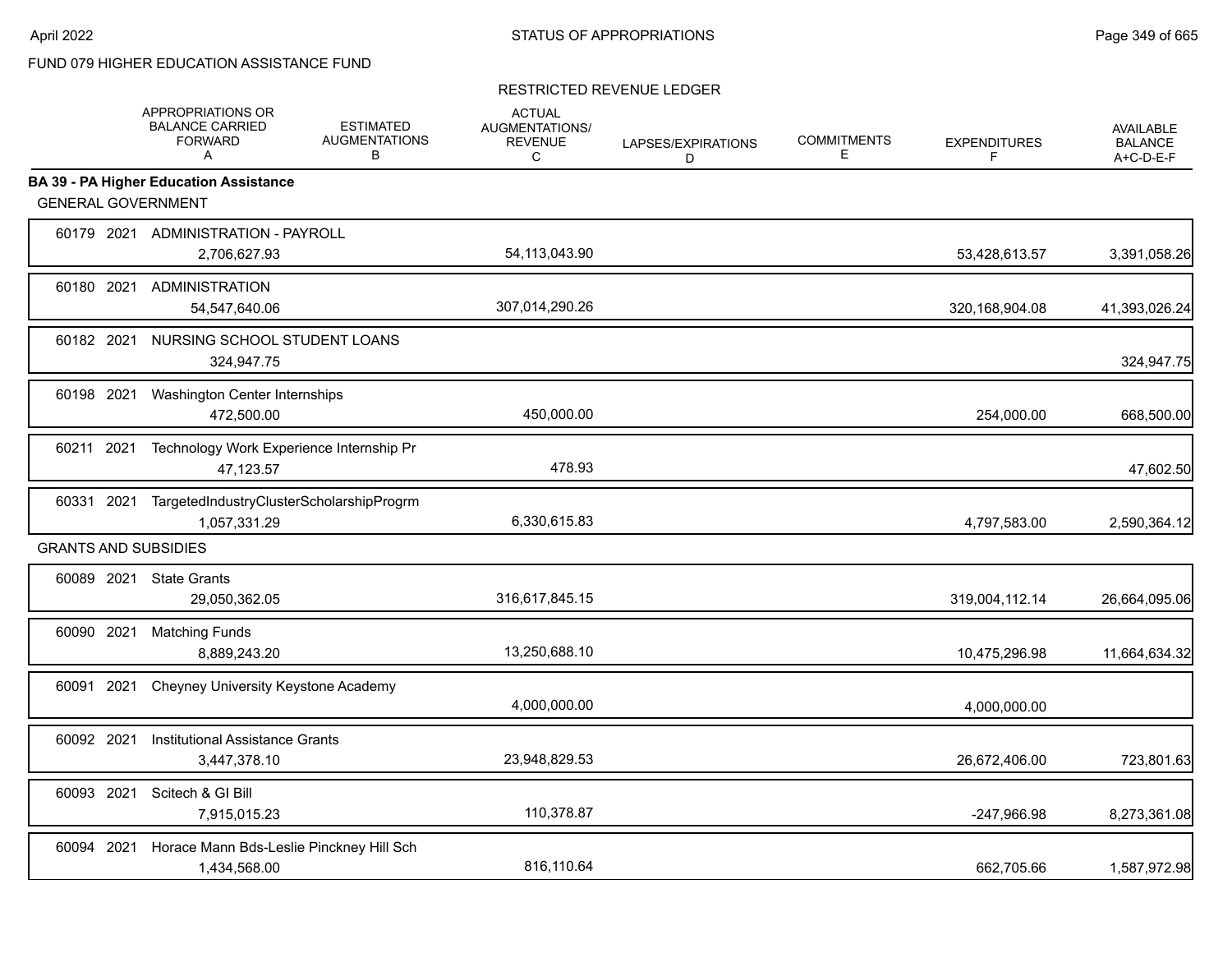|            | APPROPRIATIONS OR<br><b>BALANCE CARRIED</b><br><b>FORWARD</b><br>A | <b>ESTIMATED</b><br><b>AUGMENTATIONS</b><br>В | <b>ACTUAL</b><br>AUGMENTATIONS/<br><b>REVENUE</b><br>С | LAPSES/EXPIRATIONS<br>D | <b>COMMITMENTS</b><br>Е | <b>EXPENDITURES</b><br>F | <b>AVAILABLE</b><br><b>BALANCE</b><br>A+C-D-E-F |
|------------|--------------------------------------------------------------------|-----------------------------------------------|--------------------------------------------------------|-------------------------|-------------------------|--------------------------|-------------------------------------------------|
|            | 60098 2021 Primary Health Care Loan Forgiveness<br>833,666.31      |                                               | 8,473.06                                               |                         |                         |                          | 842,139.37                                      |
| 60099 2021 | Paul Doughlas Teachers Scholarships<br>710.00                      |                                               | 650.00                                                 |                         |                         | 835.00                   | 525.00                                          |
| 60103 2021 | <b>Guaranty Agency Operation Fund</b><br>205,317,587.60            |                                               | 192, 193, 271. 72                                      |                         |                         | 9,796,162.43             | 387,714,696.89                                  |
| 60200 2021 | <b>Educational Training Vouchers program</b><br>2,297,491.43       |                                               | 1,986,653.54                                           |                         |                         | 2,564,125.00             | 1,720,019.97                                    |
| 60259 2021 | <b>Nursing Loan Programs</b><br>2,503,121.57                       |                                               | 11,988.64                                              |                         |                         | $-42.86$                 | 2,515,153.07                                    |
| 60274 2021 | National Guard Educational Assistnc Prog<br>412,217.85             |                                               | 9,690,133.00                                           |                         |                         | 8,997,981.00             | 1,104,369.85                                    |
| 60303 2021 | School of Medicine Grant<br>47,752.43                              |                                               | 165,755.18                                             |                         |                         | 160,244.96               | 53,262.65                                       |
| 60305 2021 | Public Defender & DA Loan Forgiveness<br>9,402.06                  |                                               | 56,915.00                                              |                         |                         | 56,915.00                | 9,402.06                                        |
| 60318 2021 | <b>State Grants Supplement</b><br>15,000,000.00                    |                                               |                                                        |                         |                         | 5.000.000.00             | 10,000,000.00                                   |
| 60319 2021 | Higher Education for the Disadvantaged<br>710,548.68               |                                               | 1,657,134.37                                           |                         |                         | 2,240,311.24             | 127,371.81                                      |
| 60320 2021 | HigherEducation of Blind or DeafStudents<br>80,840.35              |                                               | 50,044.08                                              |                         |                         | 29,000.00                | 101,884.43                                      |
| 60366 2021 | <b>Distance Education Program</b><br>583,336.21                    |                                               | 5,928.81                                               |                         |                         |                          | 589,265.02                                      |
| 60373 2021 | Ready to Succeed Scholarships<br>214,280.40                        |                                               | 5,568,003.00                                           |                         |                         | 5,542,389.00             | 239,894.40                                      |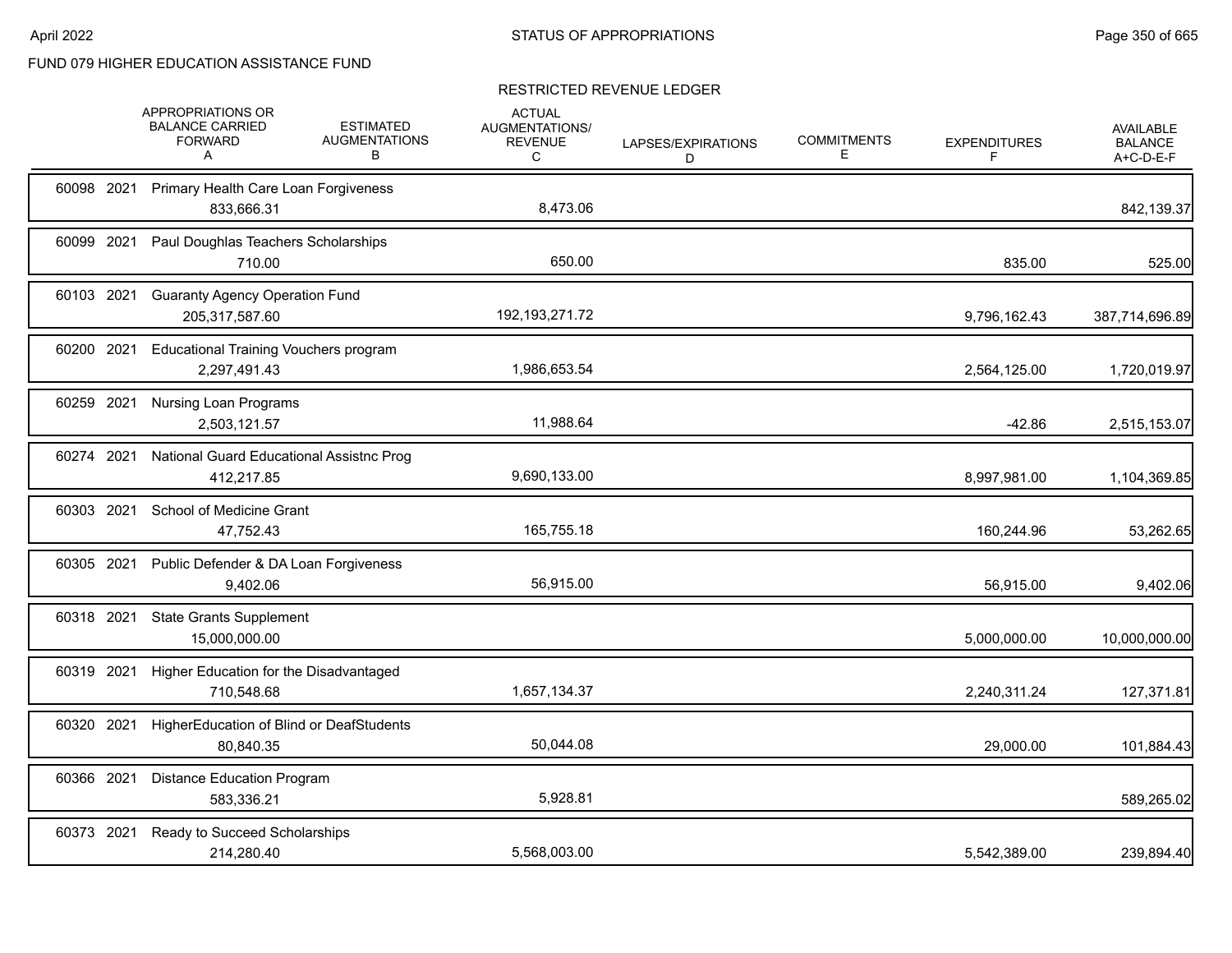|                     | APPROPRIATIONS OR<br><b>BALANCE CARRIED</b><br><b>FORWARD</b><br>$\mathsf{A}$ | <b>ESTIMATED</b><br><b>AUGMENTATIONS</b><br>в | <b>ACTUAL</b><br>AUGMENTATIONS/<br><b>REVENUE</b> | LAPSES/EXPIRATIONS | <b>COMMITMENTS</b> | <b>EXPENDITURES</b> | AVAILABLE<br><b>BALANCE</b><br>A+C-D-E-F |
|---------------------|-------------------------------------------------------------------------------|-----------------------------------------------|---------------------------------------------------|--------------------|--------------------|---------------------|------------------------------------------|
| 60485 2021          | MilitaryFamilyEducationProgrm(MFEP)Grnts                                      |                                               |                                                   |                    |                    |                     |                                          |
|                     | 79.171.42                                                                     |                                               | 1,456,313.46                                      |                    |                    | 1,226,472.00        | 309,012.88                               |
| 60504 2021          | COVID Student Loan Relief for Nurses                                          |                                               |                                                   |                    |                    |                     |                                          |
|                     |                                                                               |                                               | 20.026.628.03                                     |                    |                    |                     | 20,026,628.03                            |
| <b>DEPT TOTAL</b>   |                                                                               |                                               |                                                   |                    |                    |                     |                                          |
|                     | 337,982,863.49                                                                |                                               | 959,530,173.10                                    |                    |                    | 774,830,047.22      | 522,682,989.37                           |
| <b>LEDGER TOTAL</b> |                                                                               |                                               |                                                   |                    |                    |                     |                                          |
|                     | 337,982,863.49                                                                |                                               | 959,530,173.10                                    |                    |                    | 774,830,047.22      | 522,682,989.37                           |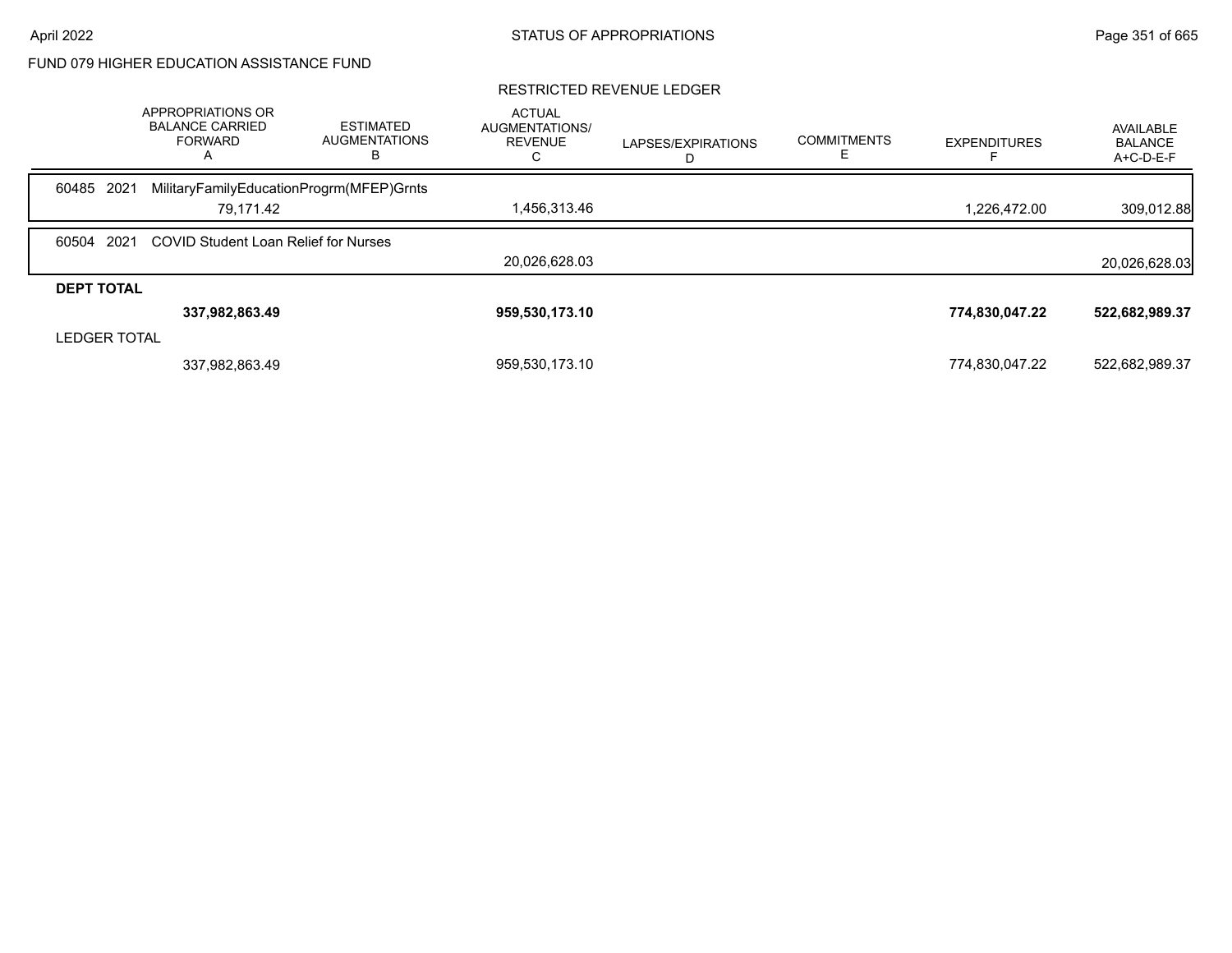## FUND 080 EMERGENCY MEDICAL OPERATING SERVICE

## CURRENT STATE APPROPRIATIONS LEDGER

|                             | <b>APPROPRIATIONS OR</b><br><b>BALANCE CARRIED</b><br><b>FORWARD</b><br>A | <b>ESTIMATED</b><br><b>AUGMENTATIONS</b><br>В | <b>ACTUAL</b><br>AUGMENTATIONS/<br><b>REVENUE</b><br>C | LAPSES/EXPIRATIONS<br>D | <b>COMMITMENTS</b><br>Ε | <b>EXPENDITURES</b> | <b>AVAILABLE</b><br><b>BALANCE</b><br>A+C-D-E-F |
|-----------------------------|---------------------------------------------------------------------------|-----------------------------------------------|--------------------------------------------------------|-------------------------|-------------------------|---------------------|-------------------------------------------------|
| <b>BA 67 - Health</b>       |                                                                           |                                               |                                                        |                         |                         |                     |                                                 |
| <b>GRANTS AND SUBSIDIES</b> |                                                                           |                                               |                                                        |                         |                         |                     |                                                 |
| 2021<br>10505               | <b>Emergency Medical Services</b>                                         |                                               |                                                        |                         |                         |                     |                                                 |
|                             | 9,200,000.00                                                              |                                               |                                                        |                         | 2,488,991.20            | 6,354,555.21        | 356,453.59                                      |
| 10506 2021                  | Catastrophic Medical & Rehabilitation                                     |                                               |                                                        |                         |                         |                     |                                                 |
|                             | 4,300,000.00                                                              |                                               |                                                        |                         | 44,143.26               | 1,557,593.51        | 2,698,263.23                                    |
| <b>DEPT TOTAL</b>           |                                                                           |                                               |                                                        |                         |                         |                     |                                                 |
|                             | 13,500,000.00                                                             |                                               |                                                        |                         | 2,533,134.46            | 7,912,148.72        | 3,054,716.82                                    |
| <b>LEDGER TOTAL</b>         |                                                                           |                                               |                                                        |                         |                         |                     |                                                 |
|                             | 13,500,000.00                                                             |                                               |                                                        |                         | 2,533,134.46            | 7,912,148.72        | 3,054,716.82                                    |
|                             | TOTAL TOTAL ALL CURRENT STATE LEDGERS                                     |                                               |                                                        |                         |                         |                     |                                                 |
|                             | 13,500,000.00                                                             |                                               |                                                        |                         | 2,533,134.46            | 7,912,148.72        | 3,054,716.82                                    |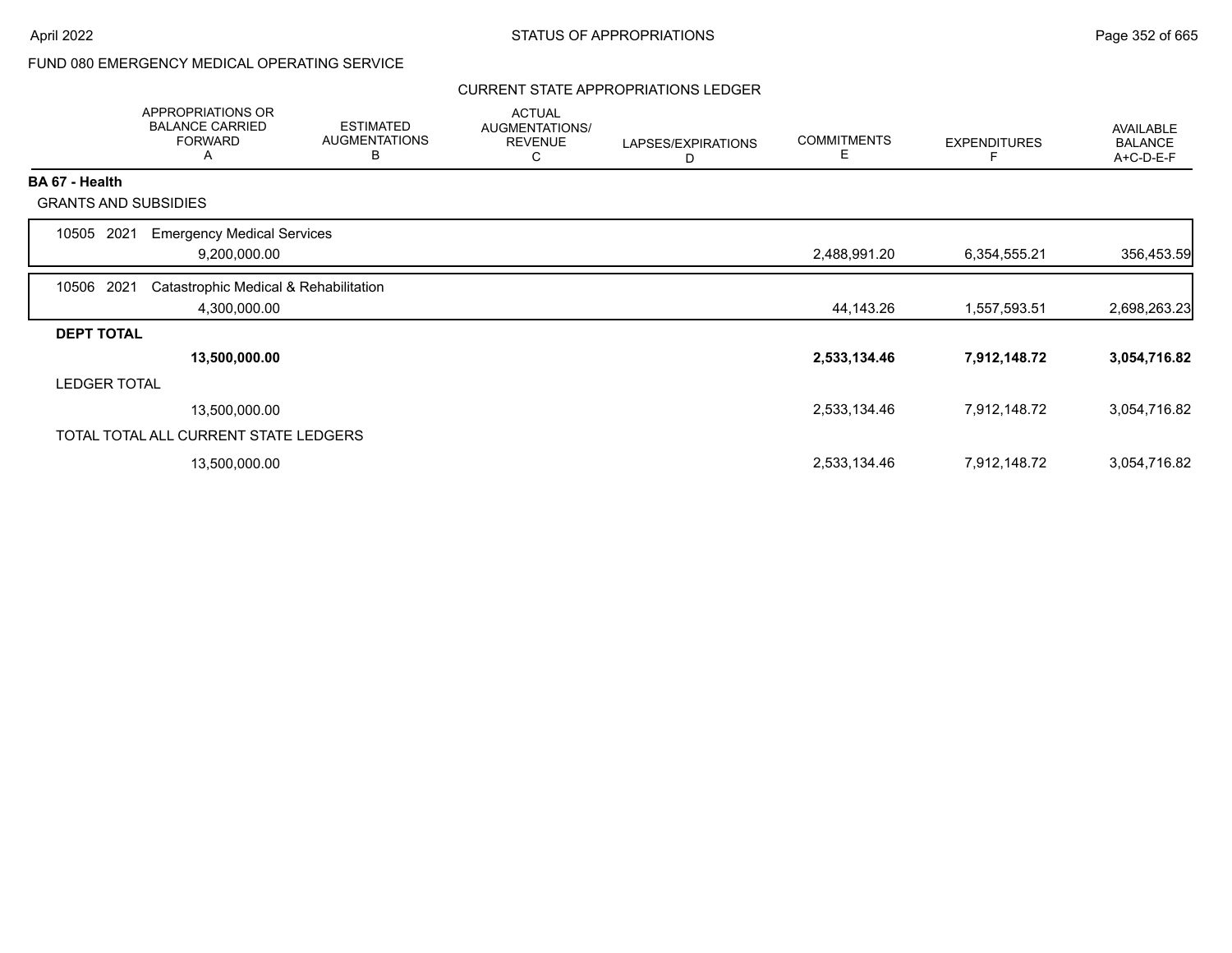# FUND 080 EMERGENCY MEDICAL OPERATING SERVICE

#### PRIOR STATE APPROPRIATIONS LEDGER

|                             | <b>APPROPRIATIONS OR</b><br><b>BALANCE CARRIED</b><br><b>FORWARD</b><br>A | <b>ESTIMATED</b><br><b>AUGMENTATIONS</b><br>В | <b>ACTUAL</b><br><b>AUGMENTATIONS/</b><br><b>REVENUE</b><br>С | LAPSES/EXPIRATIONS<br>D | <b>COMMITMENTS</b><br>E. | <b>EXPENDITURES</b><br>F. | <b>AVAILABLE</b><br><b>BALANCE</b><br>A+C-D-E-F |
|-----------------------------|---------------------------------------------------------------------------|-----------------------------------------------|---------------------------------------------------------------|-------------------------|--------------------------|---------------------------|-------------------------------------------------|
| BA 67 - Health              |                                                                           |                                               |                                                               |                         |                          |                           |                                                 |
| <b>GRANTS AND SUBSIDIES</b> |                                                                           |                                               |                                                               |                         |                          |                           |                                                 |
| 2018<br>10505               | <b>Emergency Medical Services</b>                                         |                                               |                                                               |                         | 10,054.00                | $-10,054.00$              |                                                 |
| 2019<br>10505               | <b>Emergency Medical Services</b><br>79,021.06                            |                                               |                                                               |                         | 45,814.91                | $-10,317.00$              | 43,523.15                                       |
| 2020<br>10505               | <b>Emergency Medical Services</b><br>2,213,917.81                         |                                               |                                                               |                         | 150,818.33               | 1,022,565.53              | 1,040,533.95                                    |
| 2020<br>10506               | Catastrophic Medical & Rehabilitation<br>1,931,262.95                     |                                               |                                                               |                         |                          | 461,197.47                | 1,470,065.48                                    |
| <b>DEPT TOTAL</b>           |                                                                           |                                               |                                                               |                         |                          |                           |                                                 |
|                             | 4,224,201.82                                                              |                                               |                                                               |                         | 206,687.24               | 1,463,392.00              | 2,554,122.58                                    |
| <b>LEDGER TOTAL</b>         |                                                                           |                                               |                                                               |                         |                          |                           |                                                 |
|                             | 4,224,201.82                                                              |                                               |                                                               |                         | 206,687.24               | 1,463,392.00              | 2,554,122.58                                    |
|                             | TOTAL TOTAL ALL PRIOR STATE LEDGERS                                       |                                               |                                                               |                         |                          |                           |                                                 |
|                             | 4,224,201.82                                                              |                                               |                                                               |                         | 206,687.24               | 1,463,392.00              | 2,554,122.58                                    |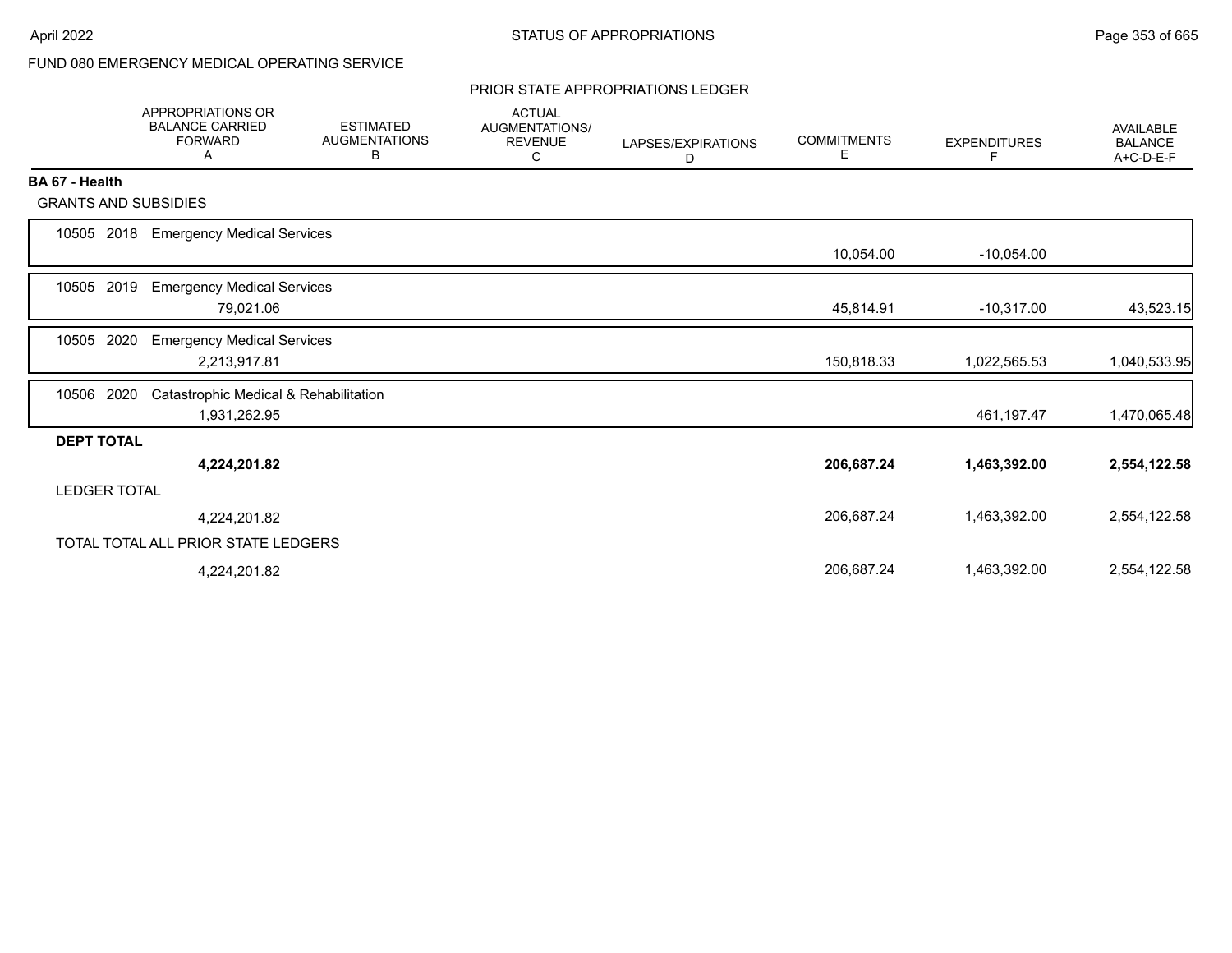$\Gamma$ 

# FUND 081 STATE RESTAURANT FUND

### NON-BUDGETED LEDGER

|                                 | <b>APPROPRIATIONS OR</b><br><b>BALANCE CARRIED</b><br><b>FORWARD</b><br>A | <b>ESTIMATED</b><br><b>AUGMENTATIONS</b><br>в | <b>ACTUAL</b><br>AUGMENTATIONS/<br><b>REVENUE</b><br>C | LAPSES/EXPIRATIONS<br>D | <b>COMMITMENTS</b><br>E | <b>EXPENDITURES</b> | AVAILABLE<br><b>BALANCE</b><br>A+C-D-E-F |
|---------------------------------|---------------------------------------------------------------------------|-----------------------------------------------|--------------------------------------------------------|-------------------------|-------------------------|---------------------|------------------------------------------|
| <b>BA 15 - General Services</b> |                                                                           |                                               |                                                        |                         |                         |                     |                                          |
| <b>GENERAL GOVERNMENT</b>       |                                                                           |                                               |                                                        |                         |                         |                     |                                          |
| 2021<br>50011                   | <b>State Restaurant Fund</b>                                              |                                               |                                                        |                         |                         |                     |                                          |
|                                 |                                                                           |                                               |                                                        |                         | 430.17                  | 42,464.91           | $-42,895.08$                             |
| <b>DEPT TOTAL</b>               |                                                                           |                                               |                                                        |                         |                         |                     |                                          |
|                                 |                                                                           |                                               |                                                        |                         | 430.17                  | 42,464.91           | -42,895.08                               |
| <b>LEDGER TOTAL</b>             |                                                                           |                                               |                                                        |                         |                         |                     |                                          |
|                                 |                                                                           |                                               |                                                        |                         | 430.17                  | 42.464.91           | $-42.895.08$                             |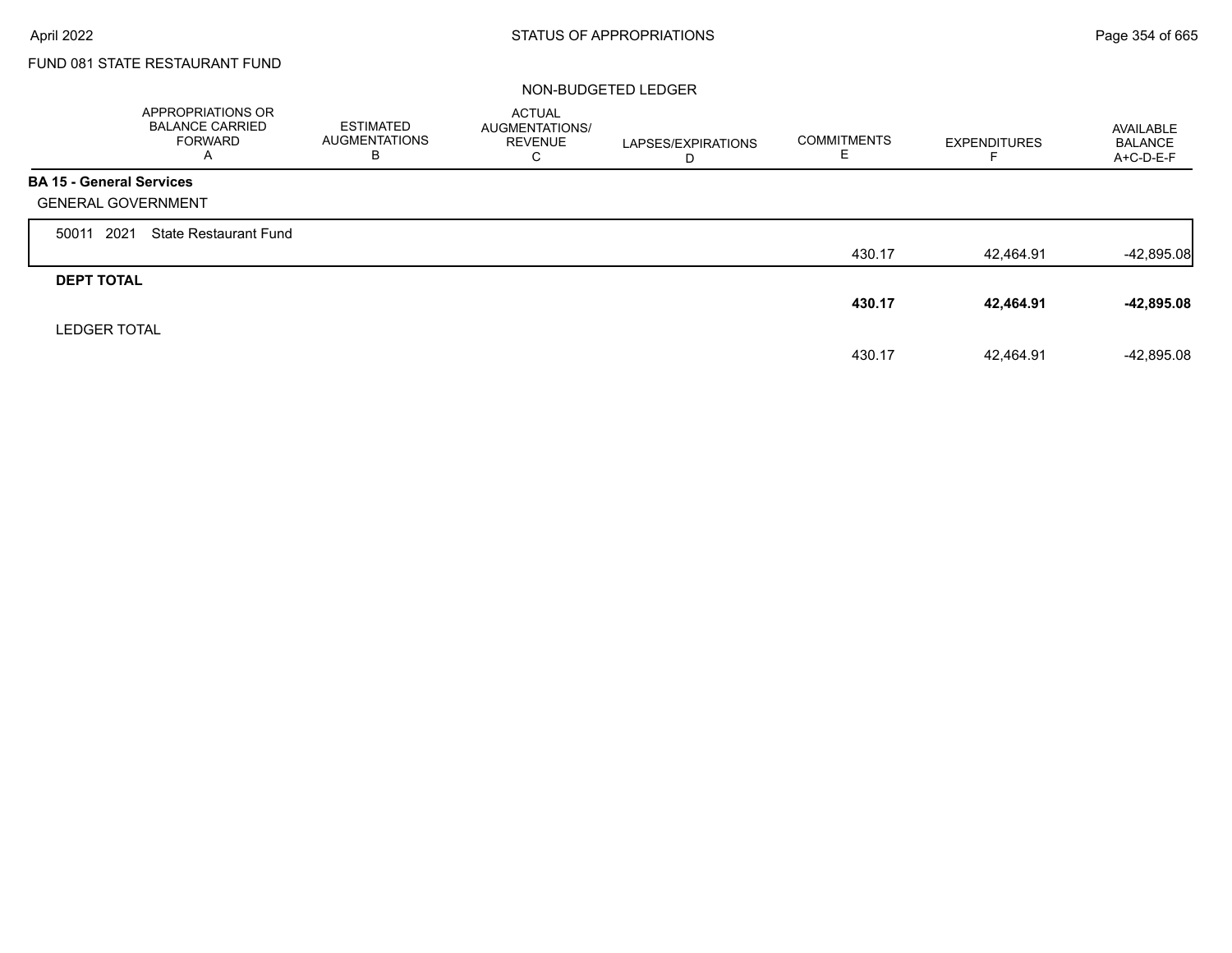# FUND 082 STATE WORKER'S INSURANCE FUND-SWIF

### RESTRICTED RECEIPTS LEDGER

|                           | APPROPRIATIONS OR<br><b>BALANCE CARRIED</b><br><b>FORWARD</b><br>A | <b>ESTIMATED</b><br><b>AUGMENTATIONS</b><br>В | <b>ACTUAL</b><br><b>AUGMENTATIONS/</b><br><b>REVENUE</b><br>С | LAPSES/EXPIRATIONS<br>D | <b>COMMITMENTS</b><br>Ε | <b>EXPENDITURES</b> | <b>AVAILABLE</b><br><b>BALANCE</b><br>A+C-D-E-F |
|---------------------------|--------------------------------------------------------------------|-----------------------------------------------|---------------------------------------------------------------|-------------------------|-------------------------|---------------------|-------------------------------------------------|
| BA 12 - Labor & Industry  |                                                                    |                                               |                                                               |                         |                         |                     |                                                 |
| <b>GENERAL GOVERNMENT</b> |                                                                    |                                               |                                                               |                         |                         |                     |                                                 |
| 2021<br>40006             | Commonwealth Self Insurance Claims Year                            |                                               |                                                               |                         |                         |                     |                                                 |
|                           | 1,923,945.62                                                       |                                               | 732,618.83                                                    |                         |                         | 735,937.21          | 1,920,627.24                                    |
| 2021<br>40007             | Workmens's Comp Benefits-Self-Insured                              |                                               |                                                               |                         |                         |                     |                                                 |
|                           | 967,781.21                                                         |                                               |                                                               |                         |                         |                     | 967,781.21                                      |
| <b>DEPT TOTAL</b>         |                                                                    |                                               |                                                               |                         |                         |                     |                                                 |
|                           | 2,891,726.83                                                       |                                               | 732,618.83                                                    |                         |                         | 735,937.21          | 2,888,408.45                                    |
| <b>LEDGER TOTAL</b>       |                                                                    |                                               |                                                               |                         |                         |                     |                                                 |
|                           | 2,891,726.83                                                       |                                               | 732,618.83                                                    |                         |                         | 735,937.21          | 2,888,408.45                                    |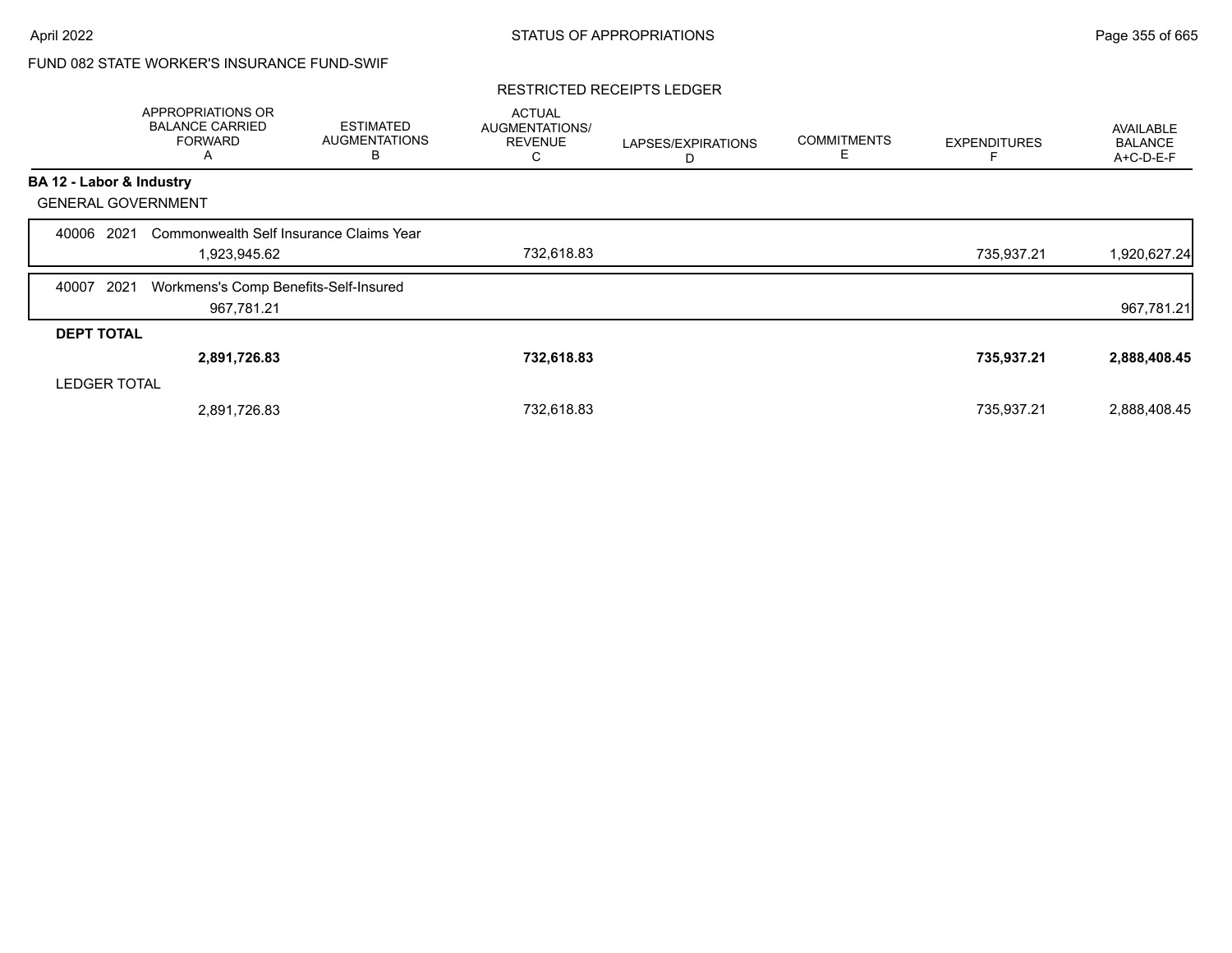# FUND 082 STATE WORKER'S INSURANCE FUND-SWIF

### NON-BUDGETED LEDGER

|                           | <b>APPROPRIATIONS OR</b><br><b>BALANCE CARRIED</b><br><b>FORWARD</b> | <b>ESTIMATED</b><br><b>AUGMENTATIONS</b><br>ь | <b>ACTUAL</b><br>AUGMENTATIONS/<br><b>REVENUE</b><br>C | LAPSES/EXPIRATIONS<br>D | <b>COMMITMENTS</b><br>E. | <b>EXPENDITURES</b> | AVAILABLE<br><b>BALANCE</b><br>A+C-D-E-F |
|---------------------------|----------------------------------------------------------------------|-----------------------------------------------|--------------------------------------------------------|-------------------------|--------------------------|---------------------|------------------------------------------|
| BA 12 - Labor & Industry  |                                                                      |                                               |                                                        |                         |                          |                     |                                          |
| <b>GENERAL GOVERNMENT</b> |                                                                      |                                               |                                                        |                         |                          |                     |                                          |
| 2021<br>50007             | <b>General Operations</b>                                            |                                               |                                                        |                         |                          |                     |                                          |
|                           |                                                                      |                                               | 544,782.30                                             |                         | 109,828,441.28           | 134,471,479.24      | $-244,299,920.52$                        |
| <b>DEPT TOTAL</b>         |                                                                      |                                               |                                                        |                         |                          |                     |                                          |
|                           |                                                                      |                                               | 544,782.30                                             |                         | 109,828,441.28           | 134,471,479.24      | -244,299,920.52                          |
| <b>LEDGER TOTAL</b>       |                                                                      |                                               |                                                        |                         |                          |                     |                                          |
|                           |                                                                      |                                               | 544.782.30                                             |                         | 109,828,441.28           | 134,471,479.24      | -244.299.920.52                          |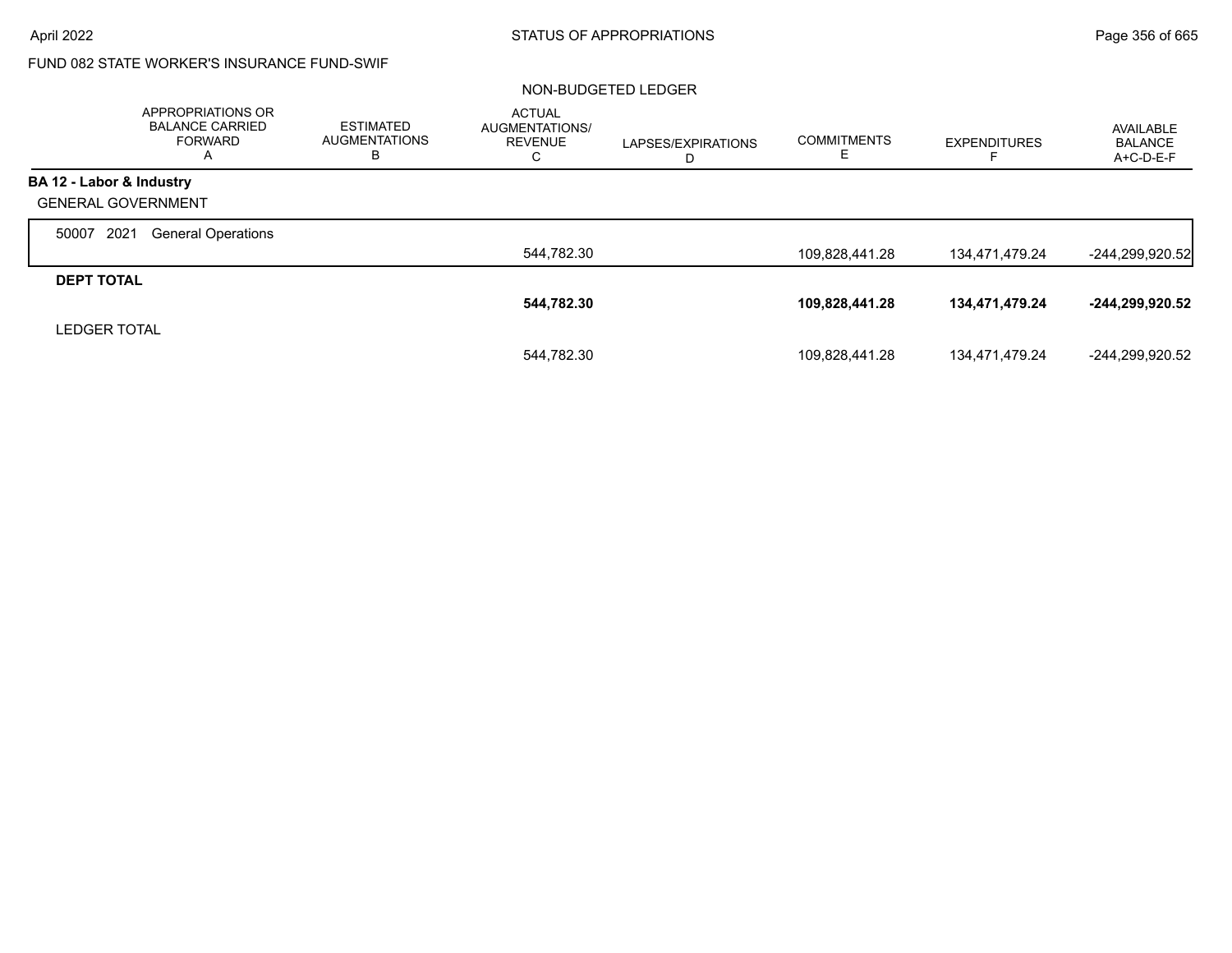## CURRENT STATE APPROPRIATIONS LEDGER

|                           | APPROPRIATIONS OR<br><b>BALANCE CARRIED</b><br><b>FORWARD</b><br>A | <b>ESTIMATED</b><br><b>AUGMENTATIONS</b><br>в | <b>ACTUAL</b><br>AUGMENTATIONS/<br><b>REVENUE</b><br>C | LAPSES/EXPIRATIONS<br>D | <b>COMMITMENTS</b><br>ᄂ | <b>EXPENDITURES</b> | AVAILABLE<br><b>BALANCE</b><br>A+C-D-E-F |
|---------------------------|--------------------------------------------------------------------|-----------------------------------------------|--------------------------------------------------------|-------------------------|-------------------------|---------------------|------------------------------------------|
| BA 20 - State Police      |                                                                    |                                               |                                                        |                         |                         |                     |                                          |
| <b>GENERAL GOVERNMENT</b> |                                                                    |                                               |                                                        |                         |                         |                     |                                          |
| 2021<br>10219             | Liquor Control Enforcement                                         |                                               |                                                        |                         |                         |                     |                                          |
|                           | 33,196,000.00                                                      | 75,000.00                                     | 29,265.00                                              |                         | 880,498.57              | 24,132,179.56       | 8,212,586.87                             |
| <b>DEPT TOTAL</b>         |                                                                    |                                               |                                                        |                         |                         |                     |                                          |
|                           | 33,196,000.00                                                      | 75,000.00                                     | 29,265.00                                              |                         | 880,498.57              | 24, 132, 179.56     | 8,212,586.87                             |
| <b>LEDGER TOTAL</b>       |                                                                    |                                               |                                                        |                         |                         |                     |                                          |
|                           | 33.196.000.00                                                      | 75.000.00                                     | 29.265.00                                              |                         | 880.498.57              | 24, 132, 179.56     | 8.212.586.87                             |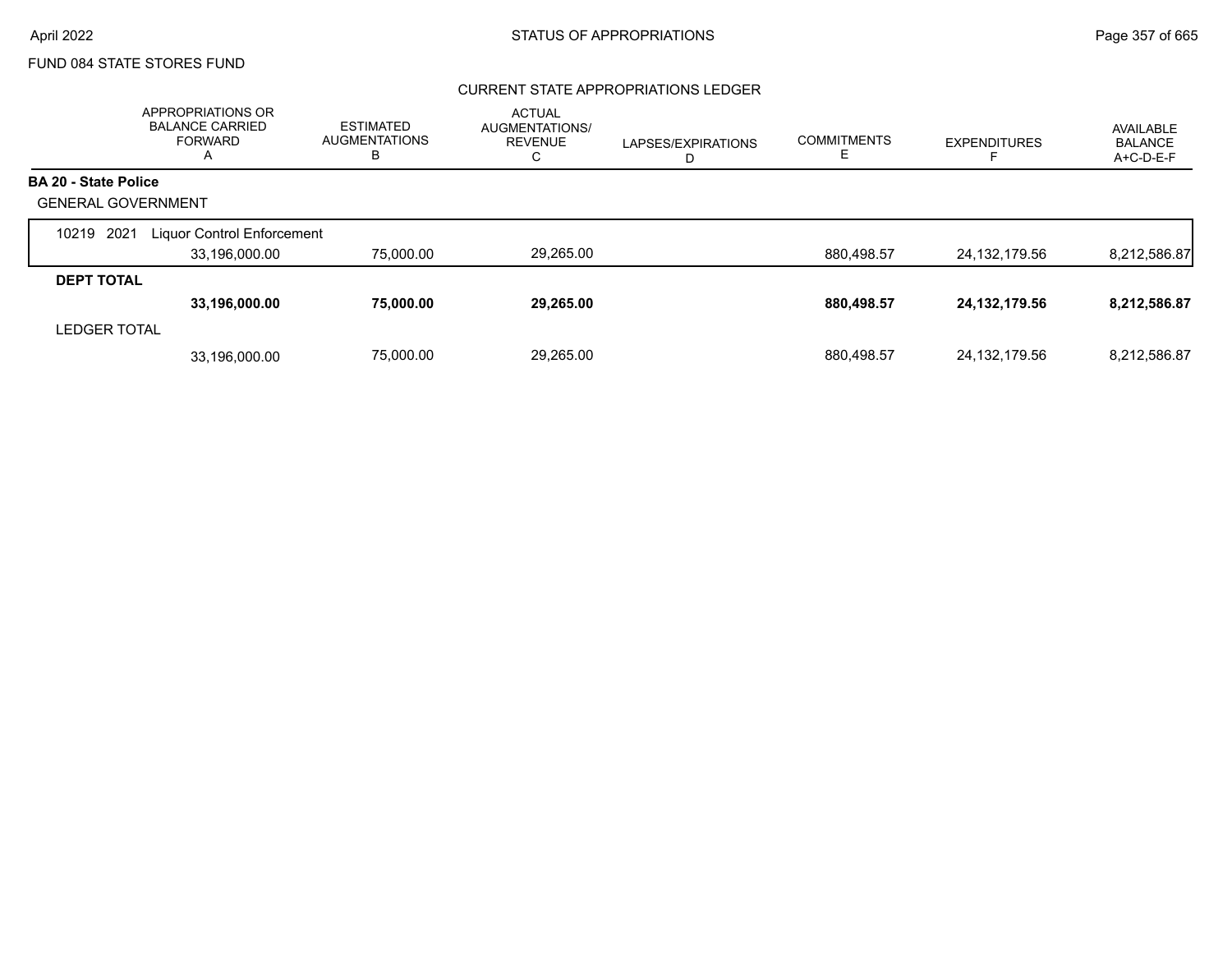### CURRENT STATE EXECUTIVE AUTHORIZATIONS LEDGER

|                             | APPROPRIATIONS OR<br><b>BALANCE CARRIED</b><br><b>FORWARD</b><br>Α | <b>ESTIMATED</b><br><b>AUGMENTATIONS</b><br>в | <b>ACTUAL</b><br>AUGMENTATIONS/<br><b>REVENUE</b><br>C | LAPSES/EXPIRATIONS<br>D | <b>COMMITMENTS</b><br>Е | <b>EXPENDITURES</b><br>F | AVAILABLE<br><b>BALANCE</b><br>$A+C-D-E-F$ |
|-----------------------------|--------------------------------------------------------------------|-----------------------------------------------|--------------------------------------------------------|-------------------------|-------------------------|--------------------------|--------------------------------------------|
|                             | <b>BA 74 - Drug and Alcohol Programs</b>                           |                                               |                                                        |                         |                         |                          |                                            |
| <b>GRANTS AND SUBSIDIES</b> |                                                                    |                                               |                                                        |                         |                         |                          |                                            |
| 2021<br>20381               | SSF-Alcohol Abuse Programs                                         |                                               |                                                        |                         |                         |                          |                                            |
|                             | 5,297,166.00                                                       |                                               |                                                        |                         |                         |                          | 5,297,166.00                               |
| <b>DEPT TOTAL</b>           |                                                                    |                                               |                                                        |                         |                         |                          |                                            |
|                             | 5,297,166.00                                                       |                                               |                                                        |                         |                         |                          | 5,297,166.00                               |
|                             | BA 26 - Liquor Control Board<br><b>GENERAL GOVERNMENT</b>          |                                               |                                                        |                         |                         |                          |                                            |
| 2021<br>20061               | Purchase of Liquor<br>1,710,600,000.00                             |                                               |                                                        |                         |                         | 1,377,982,962.54         | 332,617,037.46                             |
| 20063 2021                  | <b>Comptroller Operations</b><br>6,130,000.00                      |                                               |                                                        |                         |                         | 2,814,240.73             | 3,315,759.27                               |
| 20064 2021                  | <b>General Operations</b><br>676,467,000.00                        | 20,000.00                                     |                                                        |                         | 89,550,196.92           | 491,829,933.65           | 95,086,869.43                              |
| <b>GRANTS AND SUBSIDIES</b> |                                                                    |                                               |                                                        |                         |                         |                          |                                            |
| 20062 2021                  | Transfer of Profits to General Fund<br>185,100,000.00              |                                               |                                                        |                         |                         | 185,100,000.00           |                                            |
| <b>DEPT TOTAL</b>           |                                                                    |                                               |                                                        |                         |                         |                          |                                            |
|                             | 2,578,297,000.00                                                   | 20,000.00                                     |                                                        |                         | 89,550,196.92           | 2,057,727,136.92         | 431,019,666.16                             |
| <b>LEDGER TOTAL</b>         |                                                                    |                                               |                                                        |                         |                         |                          |                                            |
|                             | 2,583,594,166.00                                                   | 20,000.00                                     |                                                        |                         | 89,550,196.92           | 2,057,727,136.92         | 436,316,832.16                             |
|                             | TOTAL TOTAL ALL CURRENT STATE LEDGERS                              |                                               |                                                        |                         |                         |                          |                                            |
|                             | 2,616,790,166.00                                                   | 95,000.00                                     | 29,265.00                                              |                         | 90,430,695.49           | 2,081,859,316.48         | 444.529.419.03                             |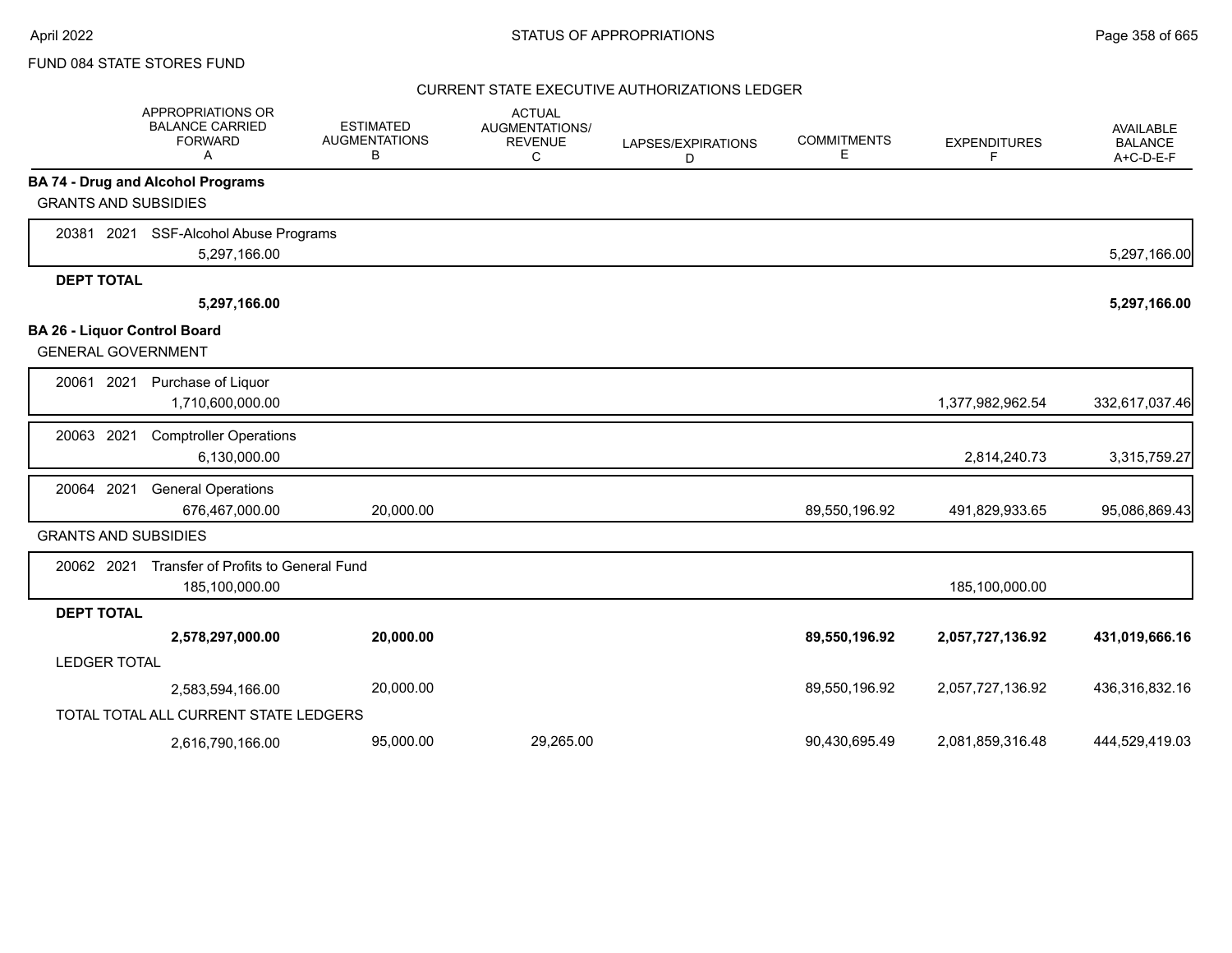### PRIOR STATE APPROPRIATIONS LEDGER

|                             | <b>APPROPRIATIONS OR</b><br><b>BALANCE CARRIED</b><br><b>FORWARD</b><br>Α | <b>ESTIMATED</b><br><b>AUGMENTATIONS</b><br>В | <b>ACTUAL</b><br>AUGMENTATIONS/<br><b>REVENUE</b><br>C | LAPSES/EXPIRATIONS<br>D | <b>COMMITMENTS</b><br>Е. | <b>EXPENDITURES</b><br>F. | <b>AVAILABLE</b><br><b>BALANCE</b><br>A+C-D-E-F |
|-----------------------------|---------------------------------------------------------------------------|-----------------------------------------------|--------------------------------------------------------|-------------------------|--------------------------|---------------------------|-------------------------------------------------|
| <b>BA 20 - State Police</b> |                                                                           |                                               |                                                        |                         |                          |                           |                                                 |
| <b>GENERAL GOVERNMENT</b>   |                                                                           |                                               |                                                        |                         |                          |                           |                                                 |
| 2016<br>10219               | <b>Liquor Control Enforcement</b><br>197.82                               |                                               |                                                        |                         |                          |                           | 197.82                                          |
| 10219 2018                  | Liquor Control Enforcement<br>1,241.52                                    |                                               |                                                        |                         |                          |                           | 1,241.52                                        |
| 2019<br>10219               | <b>Liquor Control Enforcement</b><br>2,095,887.73                         |                                               |                                                        |                         | 113,739.15               | 260,552.70                | 1,721,595.88                                    |
| 2020<br>10219               | <b>Liquor Control Enforcement</b><br>5,279,920.33                         |                                               |                                                        |                         | 210,144.42               | 1,616,866.22              | 3,452,909.69                                    |
| 2010<br>10219               | Liquor Control Enforcement                                                |                                               |                                                        |                         |                          | $-38.00$                  | 38.00                                           |
| <b>DEPT TOTAL</b>           |                                                                           |                                               |                                                        |                         |                          |                           |                                                 |
| <b>LEDGER TOTAL</b>         | 7,377,247.40                                                              |                                               |                                                        |                         | 323,883.57               | 1,877,380.92              | 5,175,982.91                                    |
|                             | 7,377,247.40                                                              |                                               |                                                        |                         | 323,883.57               | 1,877,380.92              | 5,175,982.91                                    |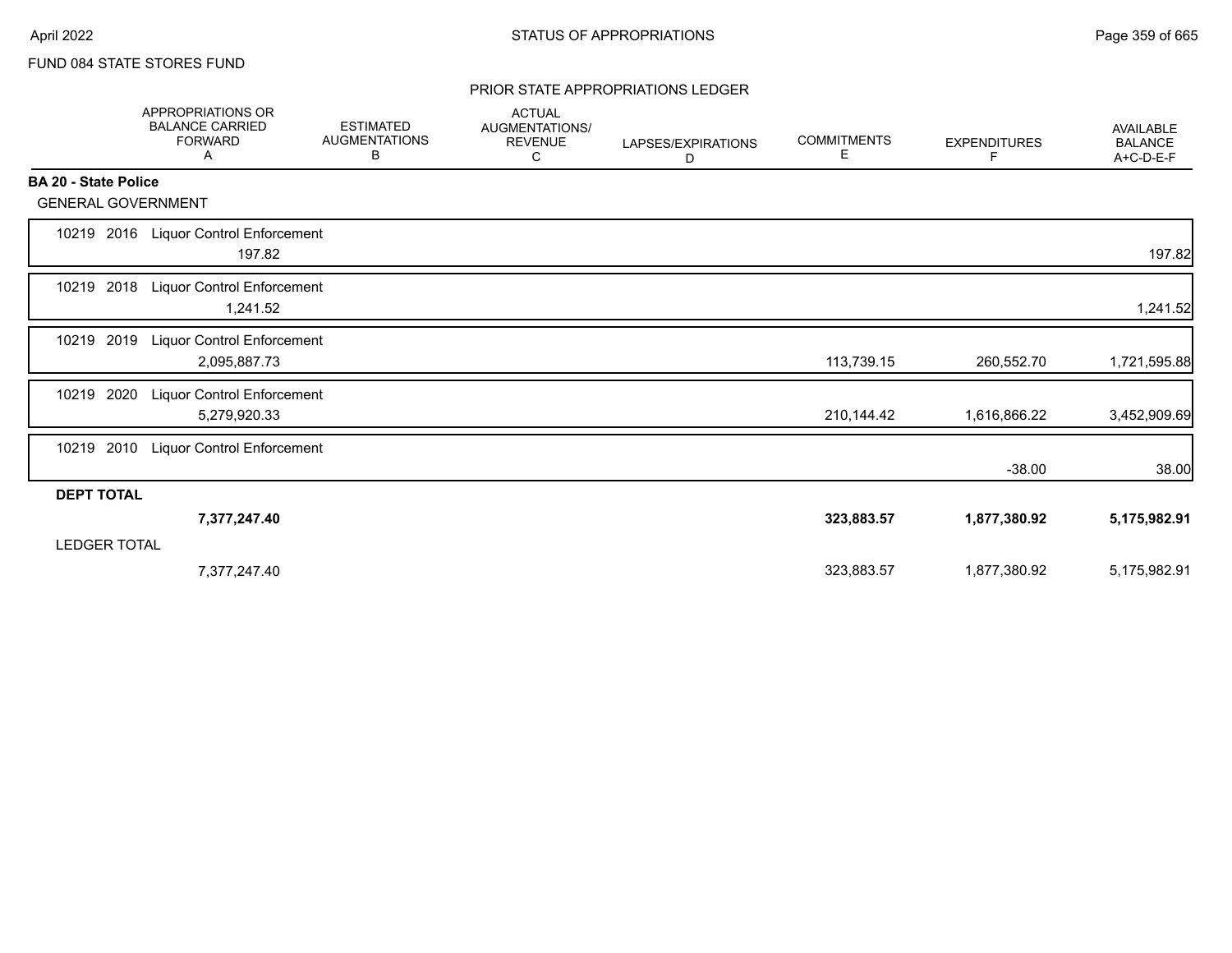## PRIOR STATE EXECUTIVE AUTHORIZATIONS LEDGER

|                                     | APPROPRIATIONS OR<br><b>BALANCE CARRIED</b><br><b>FORWARD</b><br>A | <b>ESTIMATED</b><br><b>AUGMENTATIONS</b><br>В | <b>ACTUAL</b><br><b>AUGMENTATIONS/</b><br><b>REVENUE</b><br>C | LAPSES/EXPIRATIONS<br>D | <b>COMMITMENTS</b><br>Е | <b>EXPENDITURES</b><br>F | <b>AVAILABLE</b><br><b>BALANCE</b><br>A+C-D-E-F |
|-------------------------------------|--------------------------------------------------------------------|-----------------------------------------------|---------------------------------------------------------------|-------------------------|-------------------------|--------------------------|-------------------------------------------------|
| <b>BA 26 - Liquor Control Board</b> |                                                                    |                                               |                                                               |                         |                         |                          |                                                 |
| <b>GENERAL GOVERNMENT</b>           |                                                                    |                                               |                                                               |                         |                         |                          |                                                 |
|                                     | 20061 2019 Purchase of Liquor                                      |                                               |                                                               |                         |                         | -106,624.67              | 106,624.67                                      |
|                                     | 20061 2020 Purchase of Liquor<br>29,660,735.70                     |                                               |                                                               |                         |                         | 39,567.17                | 29,621,168.53                                   |
|                                     | 20063 2020 Comptroller Operations<br>98,000.00                     |                                               |                                                               |                         |                         |                          | 98,000.00                                       |
|                                     | 20064 2014 General Operations<br>2,948,191.11                      |                                               |                                                               |                         | 157,411.33              |                          | 2,790,779.78                                    |
|                                     | 20064 2015 General Operations<br>1,142,025.81                      |                                               |                                                               |                         | 1,074,980.31            |                          | 67,045.50                                       |
|                                     | 20064 2016 General Operations<br>281,023.55                        |                                               |                                                               |                         | 229,998.27              |                          | 51,025.28                                       |
|                                     | 20064 2017 General Operations<br>715,580.33                        |                                               |                                                               |                         | 701,117.96              |                          | 14,462.37                                       |
|                                     | 20064 2018 General Operations<br>1,018,751.62                      |                                               |                                                               |                         | 992,783.03              | 601.24                   | 25,367.35                                       |
|                                     | 20064 2019 General Operations<br>1,194,897.43                      |                                               |                                                               |                         | 908,703.30              | 3,722.93                 | 282,471.20                                      |
|                                     | 20064 2020 General Operations<br>79,588,204.84                     |                                               |                                                               |                         | 1,532,310.84            | 50,674,390.29            | 27,381,503.71                                   |
| <b>DEPT TOTAL</b>                   |                                                                    |                                               |                                                               |                         |                         |                          |                                                 |
|                                     | 116,647,410.39                                                     |                                               |                                                               |                         | 5,597,305.04            | 50,611,656.96            | 60,438,448.39                                   |
| <b>LEDGER TOTAL</b>                 |                                                                    |                                               |                                                               |                         |                         |                          |                                                 |
|                                     | 116,647,410.39                                                     |                                               |                                                               |                         | 5,597,305.04            | 50,611,656.96            | 60,438,448.39                                   |
|                                     | TOTAL TOTAL ALL PRIOR STATE LEDGERS                                |                                               |                                                               |                         |                         |                          |                                                 |
|                                     | 124,024,657.79                                                     |                                               |                                                               |                         | 5,921,188.61            | 52,489,037.88            | 65,614,431.30                                   |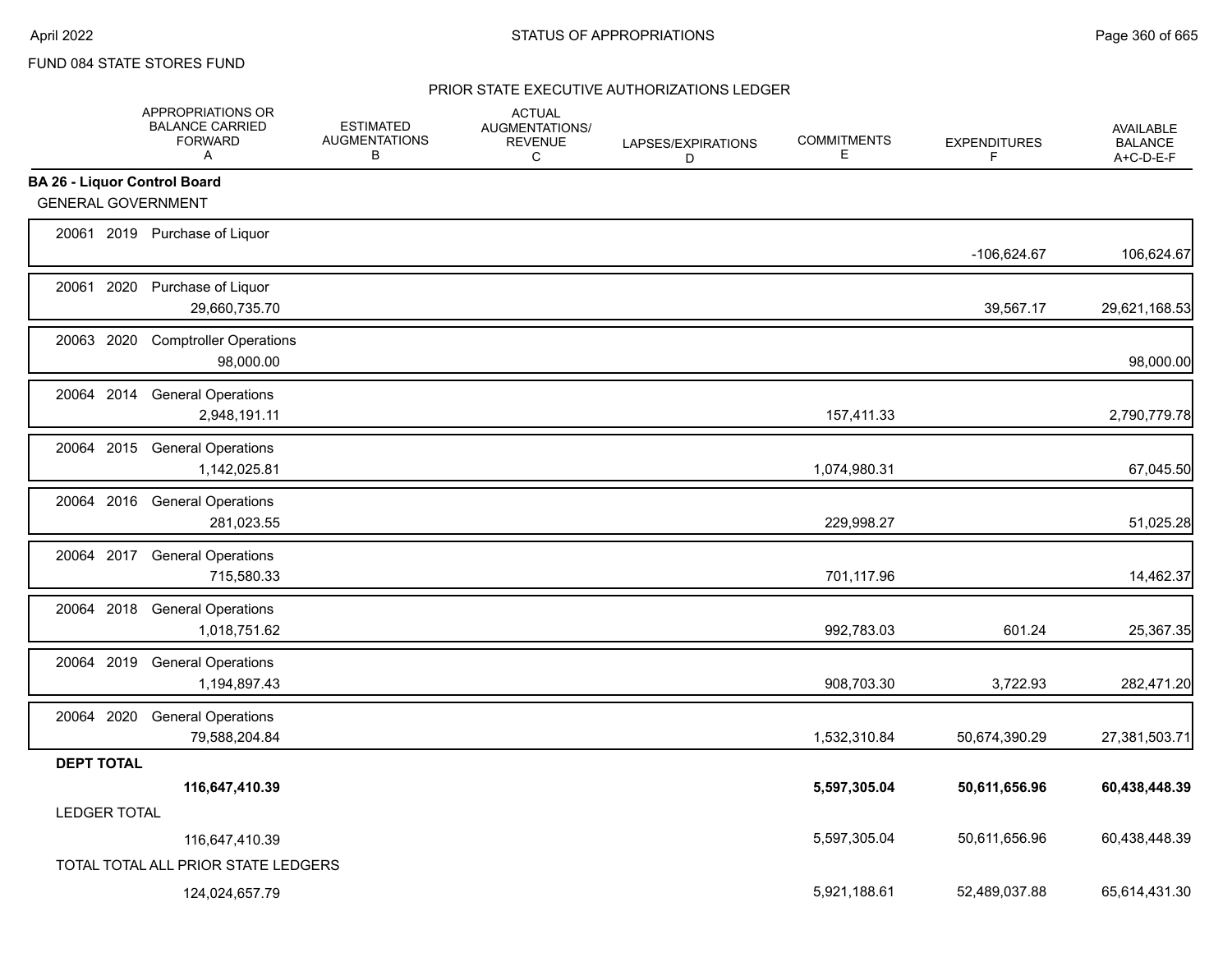### FUND 084 STATE STORES FUND

#### RESTRICTED REVENUE LEDGER

|                              | APPROPRIATIONS OR<br><b>BALANCE CARRIED</b><br><b>FORWARD</b><br>Α | <b>ESTIMATED</b><br><b>AUGMENTATIONS</b><br>В | <b>ACTUAL</b><br>AUGMENTATIONS/<br><b>REVENUE</b><br>С | LAPSES/EXPIRATIONS<br>D | <b>COMMITMENTS</b><br>Е | <b>EXPENDITURES</b> | AVAILABLE<br><b>BALANCE</b><br>A+C-D-E-F |
|------------------------------|--------------------------------------------------------------------|-----------------------------------------------|--------------------------------------------------------|-------------------------|-------------------------|---------------------|------------------------------------------|
| BA 26 - Liquor Control Board |                                                                    |                                               |                                                        |                         |                         |                     |                                          |
| <b>GRANTS AND SUBSIDIES</b>  |                                                                    |                                               |                                                        |                         |                         |                     |                                          |
| 60055 2021                   | Robert Wood Johnson Foundation Grant                               |                                               |                                                        |                         |                         |                     |                                          |
|                              | 212,929.12                                                         |                                               |                                                        |                         |                         |                     | 212,929.12                               |
| <b>DEPT TOTAL</b>            |                                                                    |                                               |                                                        |                         |                         |                     |                                          |
|                              | 212,929.12                                                         |                                               |                                                        |                         |                         |                     | 212,929.12                               |
| BA 20 - State Police         |                                                                    |                                               |                                                        |                         |                         |                     |                                          |
| <b>GENERAL GOVERNMENT</b>    |                                                                    |                                               |                                                        |                         |                         |                     |                                          |
| 2021<br>60451                | <b>BLCE Forfeiture</b>                                             |                                               |                                                        |                         |                         |                     |                                          |
|                              |                                                                    |                                               | 750,000.00                                             |                         |                         |                     | 750,000.00                               |
| <b>DEPT TOTAL</b>            |                                                                    |                                               |                                                        |                         |                         |                     |                                          |
|                              |                                                                    |                                               | 750,000.00                                             |                         |                         |                     | 750,000.00                               |
| <b>LEDGER TOTAL</b>          |                                                                    |                                               |                                                        |                         |                         |                     |                                          |
|                              | 212,929.12                                                         |                                               | 750,000.00                                             |                         |                         |                     | 962,929.12                               |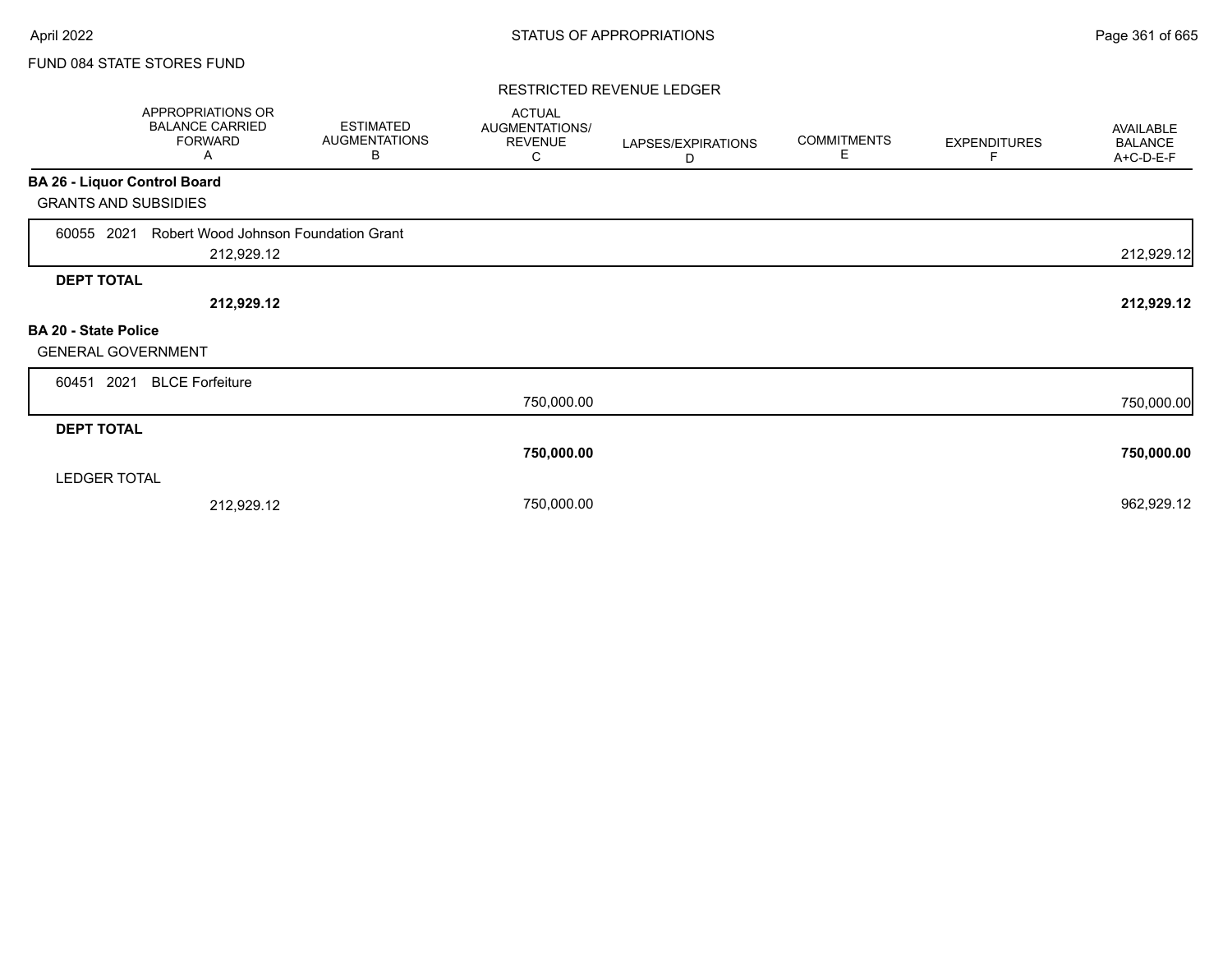# FUND 085 REHABILITATION CENTER FUND

#### NON-BUDGETED LEDGER

|                           | APPROPRIATIONS OR<br><b>BALANCE CARRIED</b><br><b>FORWARD</b><br>A | <b>ESTIMATED</b><br><b>AUGMENTATIONS</b><br>в | <b>ACTUAL</b><br><b>AUGMENTATIONS/</b><br><b>REVENUE</b><br>С | LAPSES/EXPIRATIONS<br>D | <b>COMMITMENTS</b><br>ᄂ | <b>EXPENDITURES</b> | AVAILABLE<br><b>BALANCE</b><br>A+C-D-E-F |
|---------------------------|--------------------------------------------------------------------|-----------------------------------------------|---------------------------------------------------------------|-------------------------|-------------------------|---------------------|------------------------------------------|
| BA 12 - Labor & Industry  |                                                                    |                                               |                                                               |                         |                         |                     |                                          |
| <b>GENERAL GOVERNMENT</b> |                                                                    |                                               |                                                               |                         |                         |                     |                                          |
| 2021<br>50008             | <b>General Operations</b>                                          |                                               |                                                               |                         |                         |                     |                                          |
|                           |                                                                    |                                               | 612,497.49                                                    |                         | 9,870,212.15            | 19,050,518.73       | $-28,920,730.88$                         |
| <b>DEPT TOTAL</b>         |                                                                    |                                               |                                                               |                         |                         |                     |                                          |
|                           |                                                                    |                                               | 612,497.49                                                    |                         | 9,870,212.15            | 19,050,518.73       | -28,920,730.88                           |
| <b>LEDGER TOTAL</b>       |                                                                    |                                               |                                                               |                         |                         |                     |                                          |
|                           |                                                                    |                                               | 612.497.49                                                    |                         | 9.870.212.15            | 19,050,518.73       | -28,920,730.88                           |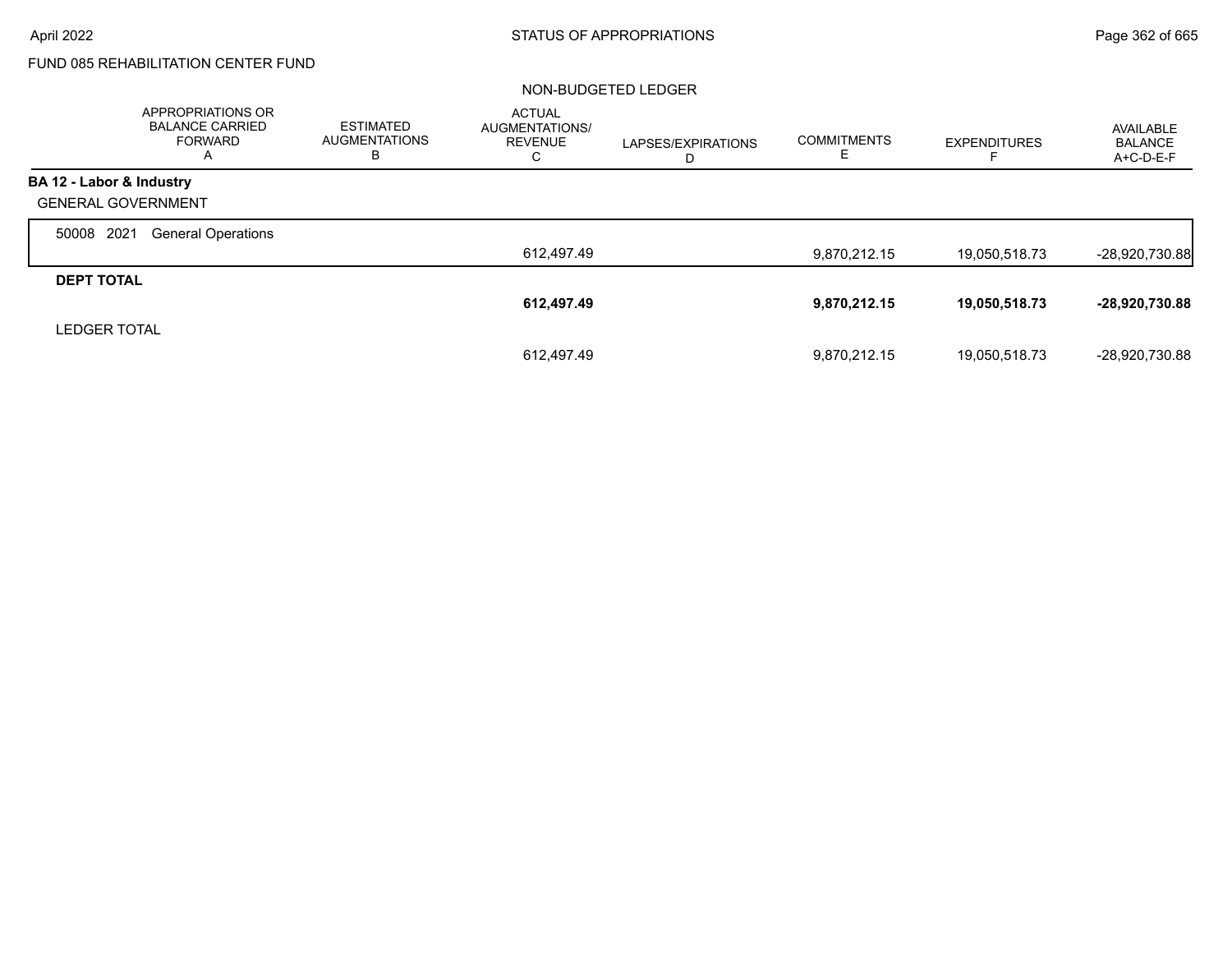## FUND 086 COAL&CLAY MINE SUBSIDENCE INSURANCE

|                                         | APPROPRIATIONS OR<br><b>BALANCE CARRIED</b><br><b>FORWARD</b><br>A | <b>ESTIMATED</b><br><b>AUGMENTATIONS</b><br>B | <b>ACTUAL</b><br>AUGMENTATIONS/<br><b>REVENUE</b><br>С | LAPSES/EXPIRATIONS<br>D | <b>COMMITMENTS</b><br>Е | <b>EXPENDITURES</b> | AVAILABLE<br><b>BALANCE</b><br>A+C-D-E-F |
|-----------------------------------------|--------------------------------------------------------------------|-----------------------------------------------|--------------------------------------------------------|-------------------------|-------------------------|---------------------|------------------------------------------|
| <b>BA 35 - Environmental Protection</b> |                                                                    |                                               |                                                        |                         |                         |                     |                                          |
| <b>GENERAL GOVERNMENT</b>               |                                                                    |                                               |                                                        |                         |                         |                     |                                          |
| 20103 2021                              | <b>General Operations</b>                                          |                                               |                                                        |                         |                         |                     |                                          |
|                                         | 4,738,000.00                                                       |                                               |                                                        |                         | 304,574.22              | 1,806,448.14        | 2,626,977.64                             |
| <b>GRANTS AND SUBSIDIES</b>             |                                                                    |                                               |                                                        |                         |                         |                     |                                          |
| 20104 2021                              | Payment of Claims                                                  |                                               |                                                        |                         |                         |                     |                                          |
|                                         | 2,040,000.00                                                       |                                               |                                                        |                         |                         | 1,360,362.29        | 679,637.71                               |
| <b>DEPT TOTAL</b>                       |                                                                    |                                               |                                                        |                         |                         |                     |                                          |
|                                         | 6,778,000.00                                                       |                                               |                                                        |                         | 304,574.22              | 3,166,810.43        | 3,306,615.35                             |
| <b>LEDGER TOTAL</b>                     |                                                                    |                                               |                                                        |                         |                         |                     |                                          |
|                                         | 6,778,000.00                                                       |                                               |                                                        |                         | 304,574.22              | 3,166,810.43        | 3,306,615.35                             |
|                                         | TOTAL TOTAL ALL CURRENT STATE LEDGERS                              |                                               |                                                        |                         |                         |                     |                                          |
|                                         | 6,778,000.00                                                       |                                               |                                                        |                         | 304,574.22              | 3,166,810.43        | 3,306,615.35                             |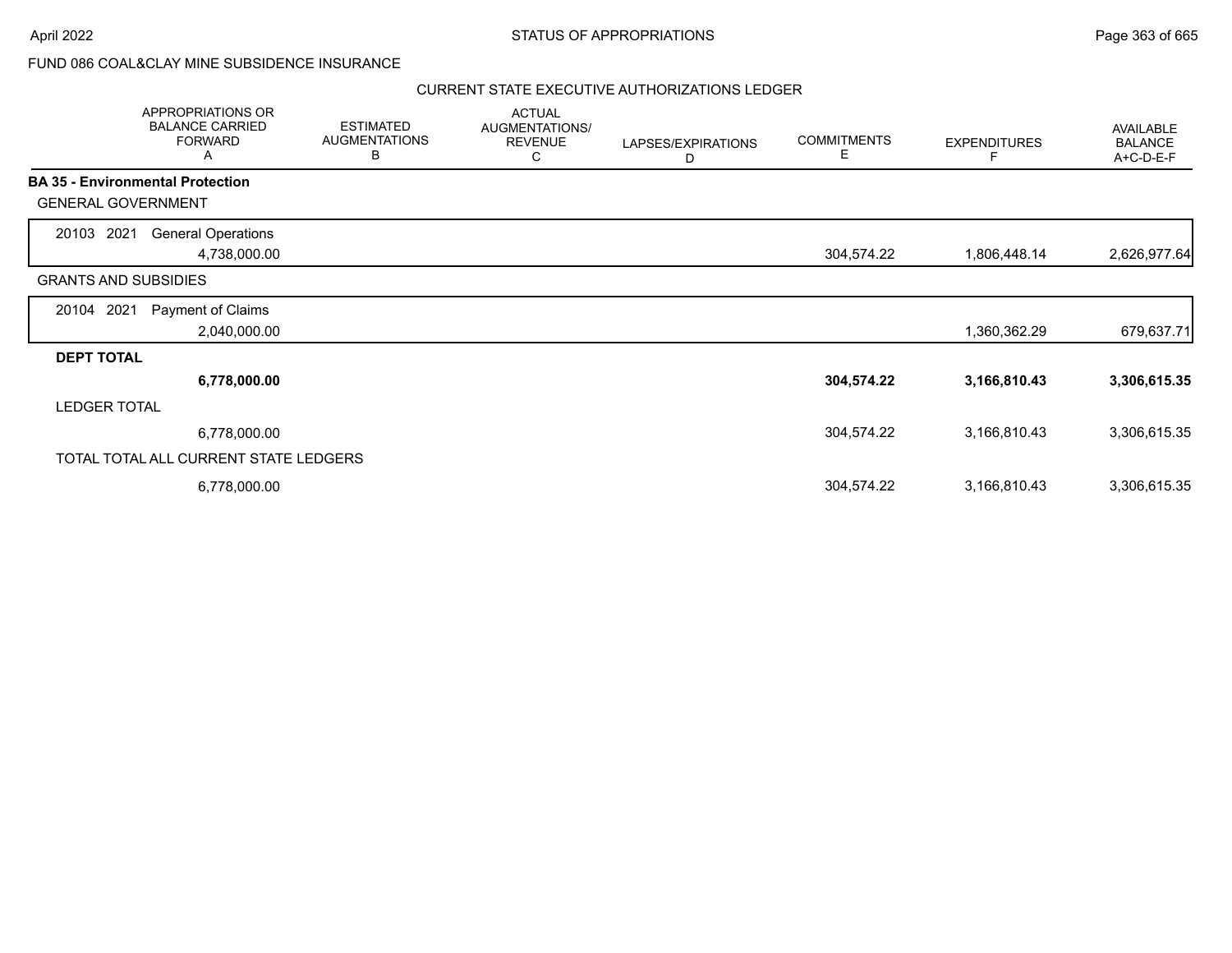## FUND 086 COAL&CLAY MINE SUBSIDENCE INSURANCE

|                                         | <b>APPROPRIATIONS OR</b><br><b>BALANCE CARRIED</b><br><b>FORWARD</b><br>Α | <b>ESTIMATED</b><br><b>AUGMENTATIONS</b><br>B | <b>ACTUAL</b><br>AUGMENTATIONS/<br><b>REVENUE</b><br>С | LAPSES/EXPIRATIONS<br>D | <b>COMMITMENTS</b><br>Е | <b>EXPENDITURES</b><br>F | AVAILABLE<br><b>BALANCE</b><br>A+C-D-E-F |
|-----------------------------------------|---------------------------------------------------------------------------|-----------------------------------------------|--------------------------------------------------------|-------------------------|-------------------------|--------------------------|------------------------------------------|
| <b>BA 35 - Environmental Protection</b> |                                                                           |                                               |                                                        |                         |                         |                          |                                          |
| <b>GENERAL GOVERNMENT</b>               |                                                                           |                                               |                                                        |                         |                         |                          |                                          |
| 2020<br>20103                           | <b>General Operations</b><br>2,287,145.79                                 |                                               |                                                        |                         |                         | 265,585.29               | 2,021,560.50                             |
| <b>GRANTS AND SUBSIDIES</b>             |                                                                           |                                               |                                                        |                         |                         |                          |                                          |
| 2020<br>20104                           | Payment of Claims<br>123,133.38                                           |                                               |                                                        |                         |                         | $-8,610.69$              | 131,744.07                               |
| <b>DEPT TOTAL</b>                       |                                                                           |                                               |                                                        |                         |                         |                          |                                          |
|                                         | 2,410,279.17                                                              |                                               |                                                        |                         |                         | 256,974.60               | 2,153,304.57                             |
| <b>LEDGER TOTAL</b>                     |                                                                           |                                               |                                                        |                         |                         |                          |                                          |
|                                         | 2,410,279.17                                                              |                                               |                                                        |                         |                         | 256,974.60               | 2,153,304.57                             |
|                                         | TOTAL TOTAL ALL PRIOR STATE LEDGERS                                       |                                               |                                                        |                         |                         |                          |                                          |
|                                         | 2,410,279.17                                                              |                                               |                                                        |                         |                         | 256,974.60               | 2,153,304.57                             |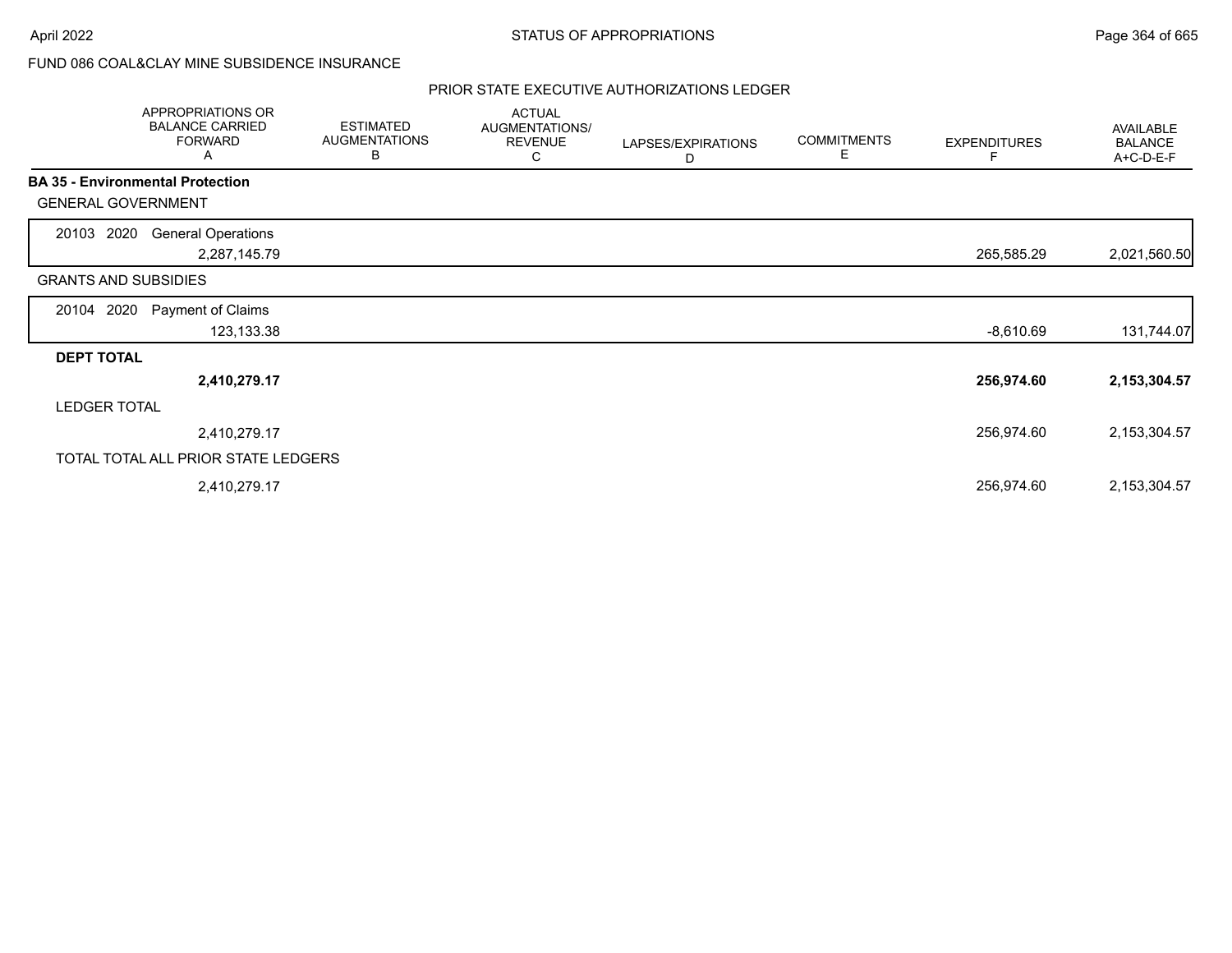# FUND 087 COAL LANDS IMPROVEMENT FUND

|                             | APPROPRIATIONS OR<br><b>BALANCE CARRIED</b><br><b>FORWARD</b><br>A | <b>ESTIMATED</b><br><b>AUGMENTATIONS</b><br>В | <b>ACTUAL</b><br>AUGMENTATIONS/<br><b>REVENUE</b><br>С | LAPSES/EXPIRATIONS<br>D | <b>COMMITMENTS</b><br>Е | <b>EXPENDITURES</b> | AVAILABLE<br><b>BALANCE</b><br>A+C-D-E-F |
|-----------------------------|--------------------------------------------------------------------|-----------------------------------------------|--------------------------------------------------------|-------------------------|-------------------------|---------------------|------------------------------------------|
|                             | <b>BA 35 - Environmental Protection</b>                            |                                               |                                                        |                         |                         |                     |                                          |
| <b>GRANTS AND SUBSIDIES</b> |                                                                    |                                               |                                                        |                         |                         |                     |                                          |
| 2021<br>20297               | Coal Land Restoration                                              |                                               |                                                        |                         |                         |                     |                                          |
|                             | 1,200,000.00                                                       |                                               |                                                        |                         |                         | 750,000.00          | 450,000.00                               |
| <b>DEPT TOTAL</b>           |                                                                    |                                               |                                                        |                         |                         |                     |                                          |
|                             | 1,200,000.00                                                       |                                               |                                                        |                         |                         | 750,000.00          | 450,000.00                               |
| <b>LEDGER TOTAL</b>         |                                                                    |                                               |                                                        |                         |                         |                     |                                          |
|                             | 1,200,000.00                                                       |                                               |                                                        |                         |                         | 750,000.00          | 450,000.00                               |
|                             | TOTAL TOTAL ALL CURRENT STATE LEDGERS                              |                                               |                                                        |                         |                         |                     |                                          |
|                             | ,200,000.00                                                        |                                               |                                                        |                         |                         | 750,000.00          | 450,000.00                               |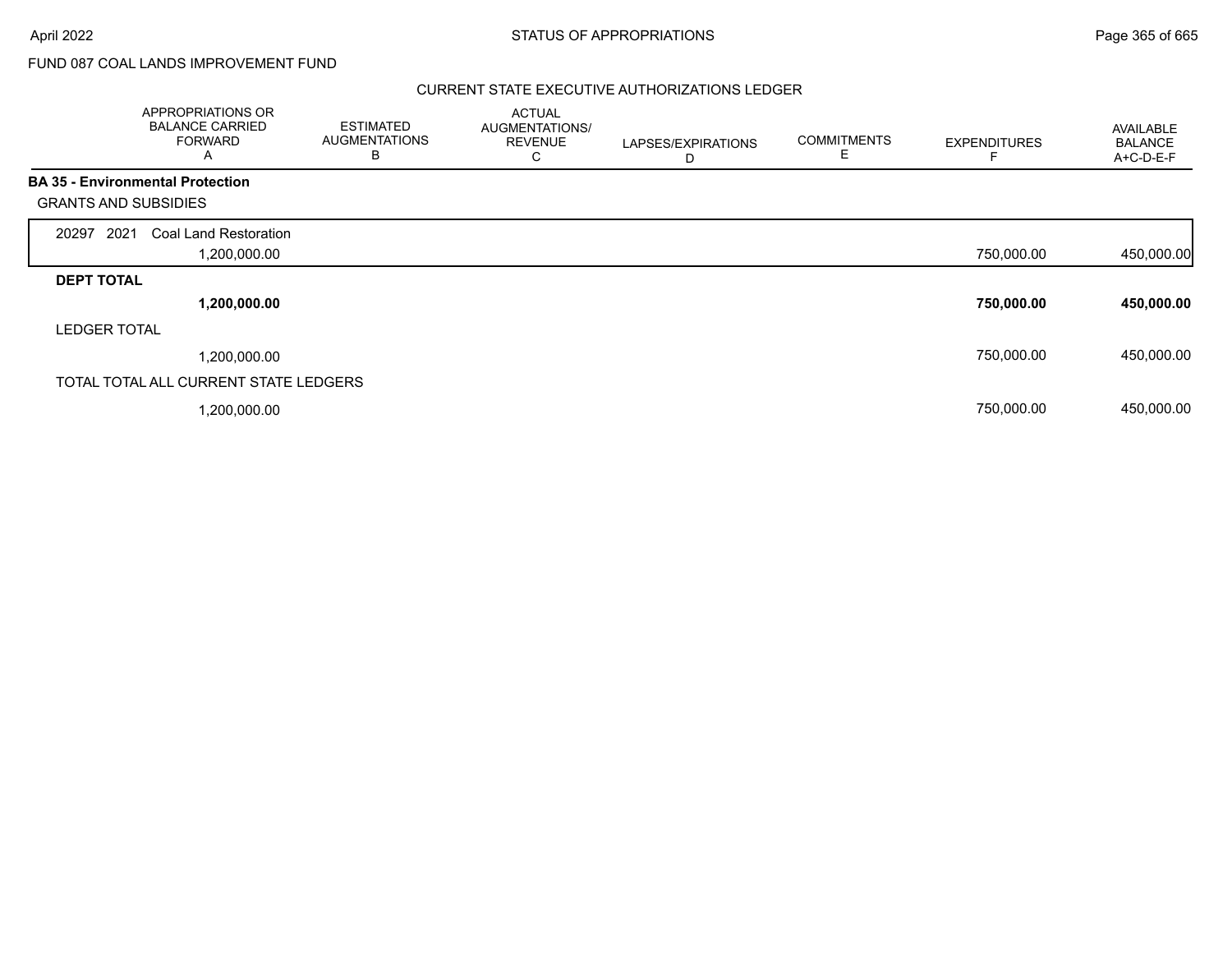# FUND 087 COAL LANDS IMPROVEMENT FUND

|                             | APPROPRIATIONS OR<br><b>BALANCE CARRIED</b><br><b>FORWARD</b><br>A | <b>ESTIMATED</b><br><b>AUGMENTATIONS</b><br>В | <b>ACTUAL</b><br>AUGMENTATIONS/<br><b>REVENUE</b><br>С | LAPSES/EXPIRATIONS<br>D | <b>COMMITMENTS</b><br>E | <b>EXPENDITURES</b> | AVAILABLE<br><b>BALANCE</b><br>A+C-D-E-F |
|-----------------------------|--------------------------------------------------------------------|-----------------------------------------------|--------------------------------------------------------|-------------------------|-------------------------|---------------------|------------------------------------------|
|                             | <b>BA 35 - Environmental Protection</b>                            |                                               |                                                        |                         |                         |                     |                                          |
| <b>GRANTS AND SUBSIDIES</b> |                                                                    |                                               |                                                        |                         |                         |                     |                                          |
| 2020<br>20297               | <b>Coal Land Restoration</b>                                       |                                               |                                                        |                         |                         |                     |                                          |
|                             | 831,908.25                                                         |                                               |                                                        |                         |                         |                     | 831,908.25                               |
| <b>DEPT TOTAL</b>           |                                                                    |                                               |                                                        |                         |                         |                     |                                          |
|                             | 831,908.25                                                         |                                               |                                                        |                         |                         |                     | 831,908.25                               |
| <b>LEDGER TOTAL</b>         |                                                                    |                                               |                                                        |                         |                         |                     |                                          |
|                             | 831,908.25                                                         |                                               |                                                        |                         |                         |                     | 831,908.25                               |
|                             | TOTAL TOTAL ALL PRIOR STATE LEDGERS                                |                                               |                                                        |                         |                         |                     |                                          |
|                             | 831,908.25                                                         |                                               |                                                        |                         |                         |                     | 831,908.25                               |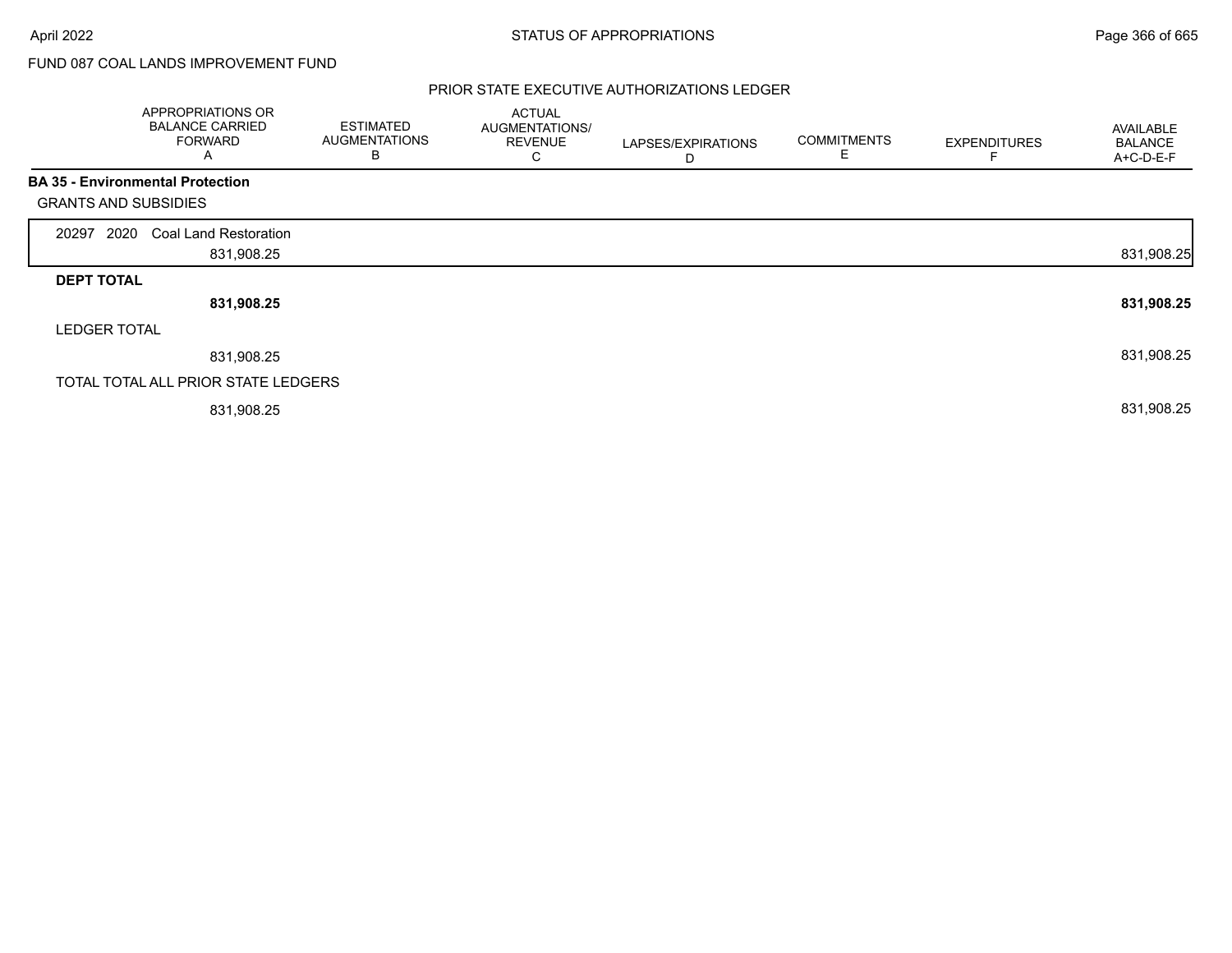## FUND 088 MINORITY BUSINESS DEVELOPMENT FUND

|                             | APPROPRIATIONS OR<br><b>BALANCE CARRIED</b><br><b>FORWARD</b><br>A | <b>ESTIMATED</b><br><b>AUGMENTATIONS</b><br>В | <b>ACTUAL</b><br>AUGMENTATIONS/<br><b>REVENUE</b><br>С | LAPSES/EXPIRATIONS<br>D | <b>COMMITMENTS</b><br>Е | <b>EXPENDITURES</b> | AVAILABLE<br><b>BALANCE</b><br>A+C-D-E-F |
|-----------------------------|--------------------------------------------------------------------|-----------------------------------------------|--------------------------------------------------------|-------------------------|-------------------------|---------------------|------------------------------------------|
|                             | <b>BA 24 - Community &amp; Economic Develop</b>                    |                                               |                                                        |                         |                         |                     |                                          |
| <b>GENERAL GOVERNMENT</b>   |                                                                    |                                               |                                                        |                         |                         |                     |                                          |
| 2021<br>20041               | <b>General Operations</b>                                          |                                               |                                                        |                         |                         |                     |                                          |
|                             | 340,000.00                                                         |                                               |                                                        |                         | 1,693.00                | 211,881.83          | 126,425.17                               |
| <b>GRANTS AND SUBSIDIES</b> |                                                                    |                                               |                                                        |                         |                         |                     |                                          |
| 20042 2021                  | Minority Business Dev. Loans                                       |                                               |                                                        |                         |                         |                     |                                          |
|                             | 1,000,000.00                                                       |                                               |                                                        |                         | 150,000.00              | 350,000.00          | 500,000.00                               |
| <b>DEPT TOTAL</b>           |                                                                    |                                               |                                                        |                         |                         |                     |                                          |
|                             | 1,340,000.00                                                       |                                               |                                                        |                         | 151,693.00              | 561,881.83          | 626,425.17                               |
| <b>LEDGER TOTAL</b>         |                                                                    |                                               |                                                        |                         |                         |                     |                                          |
|                             | 1,340,000.00                                                       |                                               |                                                        |                         | 151,693.00              | 561,881.83          | 626,425.17                               |
|                             | TOTAL TOTAL ALL CURRENT STATE LEDGERS                              |                                               |                                                        |                         |                         |                     |                                          |
|                             | 1,340,000.00                                                       |                                               |                                                        |                         | 151,693.00              | 561,881.83          | 626,425.17                               |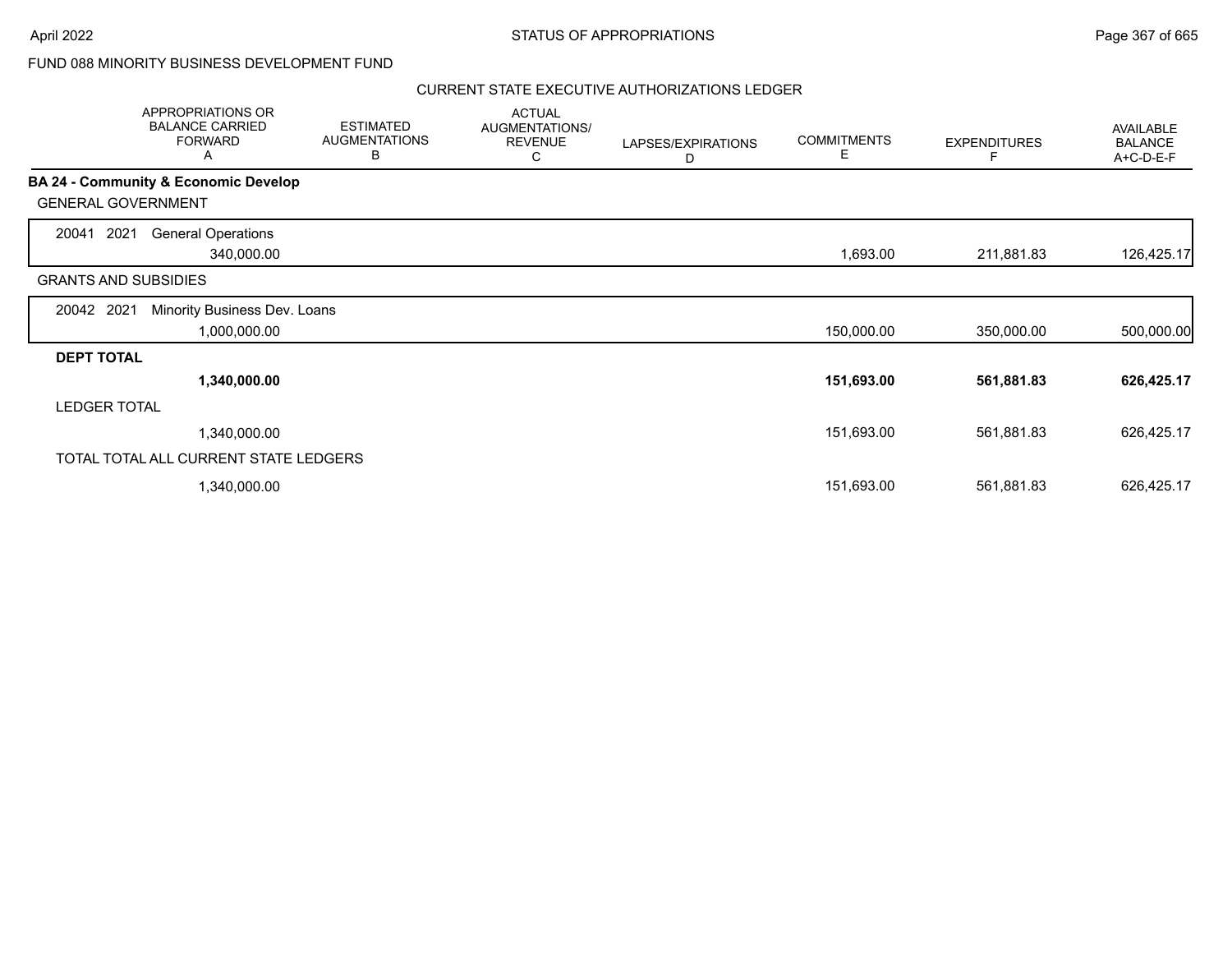# FUND 088 MINORITY BUSINESS DEVELOPMENT FUND

|                     | APPROPRIATIONS OR<br><b>BALANCE CARRIED</b><br><b>FORWARD</b><br>A | <b>ESTIMATED</b><br><b>AUGMENTATIONS</b><br>В | <b>ACTUAL</b><br>AUGMENTATIONS/<br><b>REVENUE</b><br>С | LAPSES/EXPIRATIONS<br>D | <b>COMMITMENTS</b><br>Е | <b>EXPENDITURES</b><br>F | AVAILABLE<br><b>BALANCE</b><br>A+C-D-E-F |
|---------------------|--------------------------------------------------------------------|-----------------------------------------------|--------------------------------------------------------|-------------------------|-------------------------|--------------------------|------------------------------------------|
|                     | BA 24 - Community & Economic Develop                               |                                               |                                                        |                         |                         |                          |                                          |
|                     | <b>GENERAL GOVERNMENT</b>                                          |                                               |                                                        |                         |                         |                          |                                          |
| 20041               | 2020<br><b>General Operations</b><br>39,324.32                     |                                               |                                                        |                         |                         | 13,185.28                | 26,139.04                                |
|                     | <b>GRANTS AND SUBSIDIES</b>                                        |                                               |                                                        |                         |                         |                          |                                          |
| 20042               | Minority Business Dev. Loans<br>2020<br>294,370.00                 |                                               |                                                        |                         |                         |                          | 294,370.00                               |
| <b>DEPT TOTAL</b>   |                                                                    |                                               |                                                        |                         |                         |                          |                                          |
|                     | 333,694.32                                                         |                                               |                                                        |                         |                         | 13,185.28                | 320,509.04                               |
| <b>LEDGER TOTAL</b> |                                                                    |                                               |                                                        |                         |                         |                          |                                          |
|                     | 333,694.32                                                         |                                               |                                                        |                         |                         | 13,185.28                | 320,509.04                               |
|                     | TOTAL TOTAL ALL PRIOR STATE LEDGERS                                |                                               |                                                        |                         |                         |                          |                                          |
|                     | 333,694.32                                                         |                                               |                                                        |                         |                         | 13,185.28                | 320,509.04                               |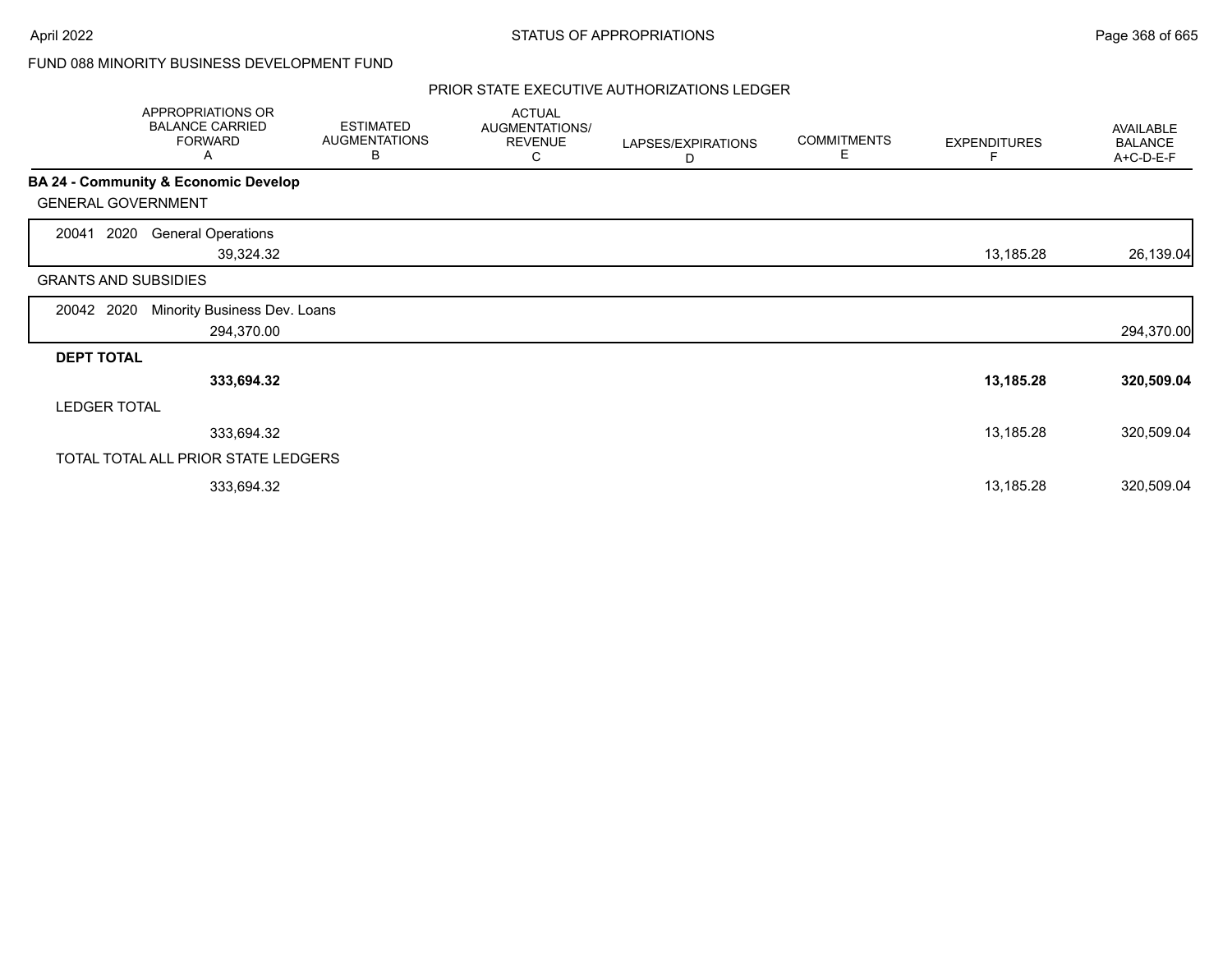## FUND 091 CAPITAL DEBT FUND

#### NON-BUDGETED LEDGER

|                         | APPROPRIATIONS OR<br><b>BALANCE CARRIED</b><br><b>FORWARD</b><br>A | <b>ESTIMATED</b><br><b>AUGMENTATIONS</b><br>В | <b>ACTUAL</b><br>AUGMENTATIONS/<br><b>REVENUE</b><br>C | LAPSES/EXPIRATIONS<br>D | <b>COMMITMENTS</b> | <b>EXPENDITURES</b><br>− | AVAILABLE<br><b>BALANCE</b><br>$A+C-D-E-F$ |
|-------------------------|--------------------------------------------------------------------|-----------------------------------------------|--------------------------------------------------------|-------------------------|--------------------|--------------------------|--------------------------------------------|
| <b>BA 73 - Treasury</b> |                                                                    |                                               |                                                        |                         |                    |                          |                                            |
|                         | <b>GENERAL GOVERNMENT</b>                                          |                                               |                                                        |                         |                    |                          |                                            |
| 50059 2021              | <b>Capital Facilities Redemption</b>                               |                                               |                                                        |                         |                    |                          |                                            |
|                         |                                                                    |                                               |                                                        |                         |                    | 1,232,765,916.55         | -1,232,765,916.55                          |
| <b>DEPT TOTAL</b>       |                                                                    |                                               |                                                        |                         |                    |                          |                                            |
|                         |                                                                    |                                               |                                                        |                         |                    | 1,232,765,916.55         | -1,232,765,916.55                          |
| <b>LEDGER TOTAL</b>     |                                                                    |                                               |                                                        |                         |                    |                          |                                            |
|                         |                                                                    |                                               |                                                        |                         |                    | 1,232,765,916.55         | -1,232,765,916.55                          |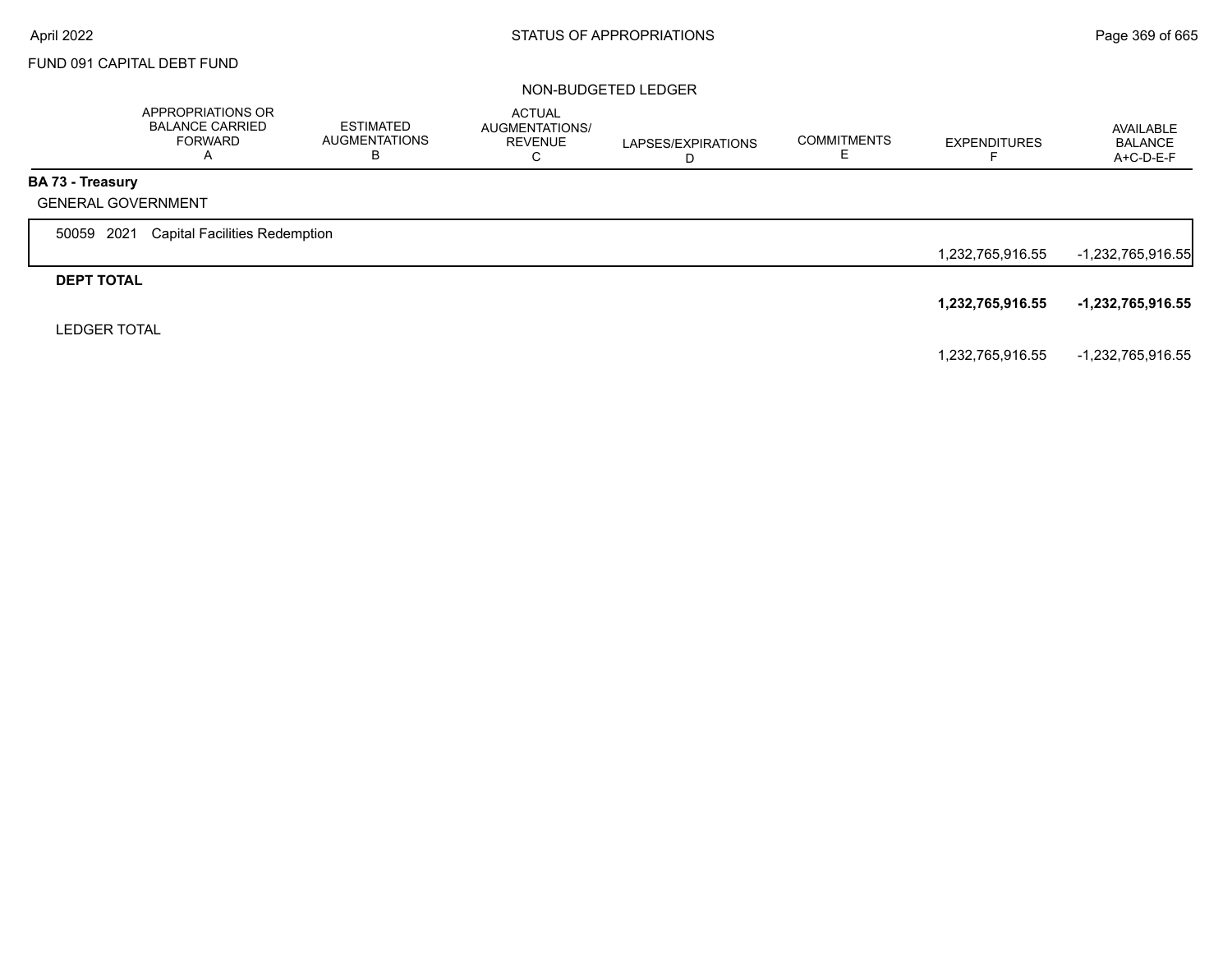### FUND 091 CAPITAL DEBT FUND

#### RESTRICTED REVENUE LEDGER

|                           | APPROPRIATIONS OR<br><b>BALANCE CARRIED</b><br><b>FORWARD</b><br>A | <b>ESTIMATED</b><br><b>AUGMENTATIONS</b><br>В | <b>ACTUAL</b><br>AUGMENTATIONS/<br><b>REVENUE</b><br>С | LAPSES/EXPIRATIONS<br>D | <b>COMMITMENTS</b><br>Ε | <b>EXPENDITURES</b> | <b>AVAILABLE</b><br><b>BALANCE</b><br>A+C-D-E-F |
|---------------------------|--------------------------------------------------------------------|-----------------------------------------------|--------------------------------------------------------|-------------------------|-------------------------|---------------------|-------------------------------------------------|
| BA 73 - Treasury          |                                                                    |                                               |                                                        |                         |                         |                     |                                                 |
| <b>GENERAL GOVERNMENT</b> |                                                                    |                                               |                                                        |                         |                         |                     |                                                 |
| 2021<br>60430             | Refunding G.O. Bonds-1st Ref Series 2017<br>315.99                 |                                               | 295,412,067.65                                         |                         |                         | 295,412,125.00      | 258.64                                          |
| 2021<br>60499             | Refunding G.O. Bonds-1stRefundSeries2021                           |                                               |                                                        |                         |                         |                     |                                                 |
|                           | 9.99                                                               |                                               | 142,645,852.31                                         |                         |                         | 142,645,850.00      | 12.30                                           |
| <b>DEPT TOTAL</b>         |                                                                    |                                               |                                                        |                         |                         |                     |                                                 |
|                           | 325.98                                                             |                                               | 438,057,919.96                                         |                         |                         | 438,057,975.00      | 270.94                                          |
| <b>LEDGER TOTAL</b>       |                                                                    |                                               |                                                        |                         |                         |                     |                                                 |
|                           | 325.98                                                             |                                               | 438,057,919.96                                         |                         |                         | 438,057,975.00      | 270.94                                          |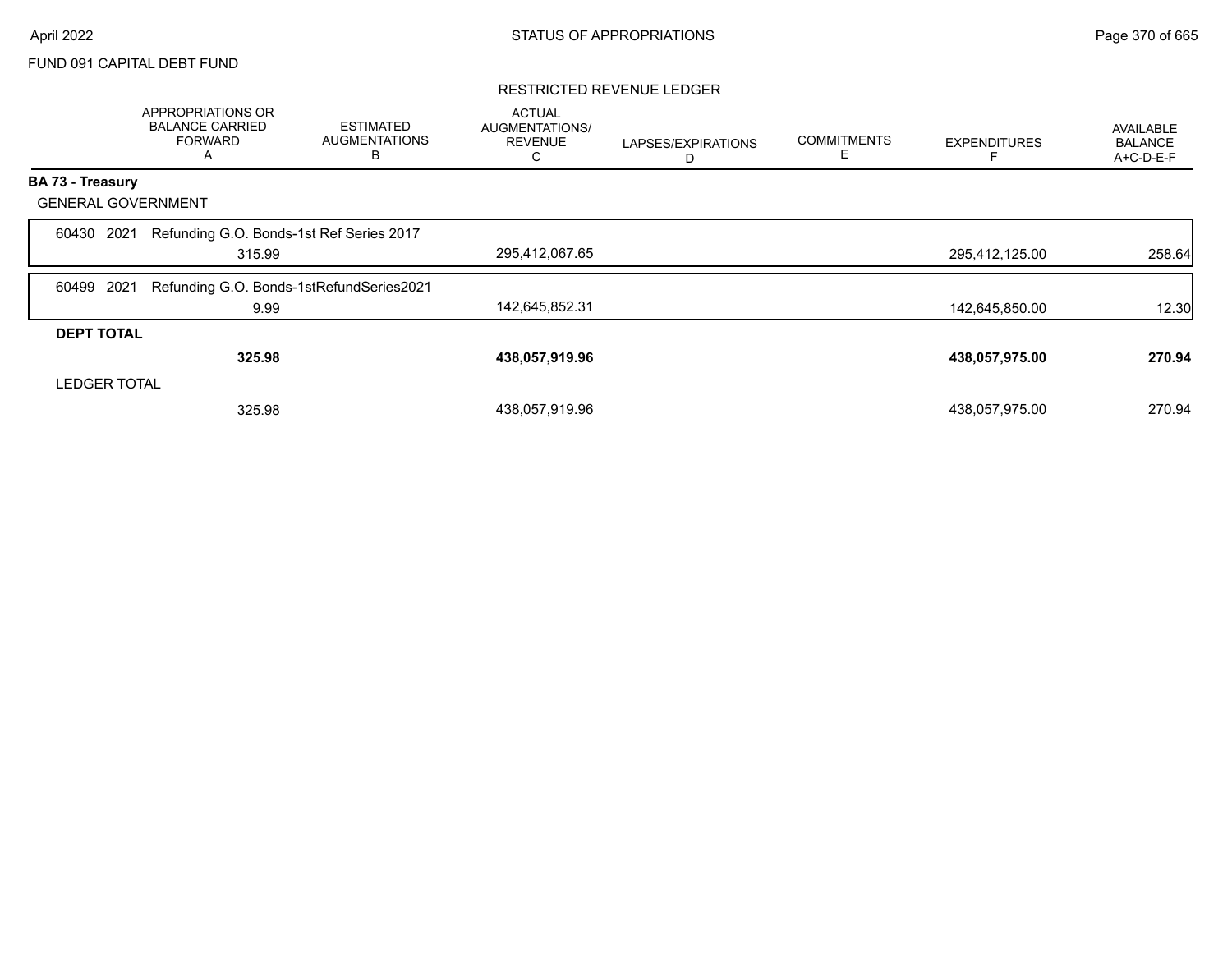# FUND 096 PA VETS MONUMNTS & MEMRIAL TRST FND

|                             | APPROPRIATIONS OR<br><b>BALANCE CARRIED</b><br><b>FORWARD</b><br>A | <b>ESTIMATED</b><br><b>AUGMENTATIONS</b><br>B | <b>ACTUAL</b><br>AUGMENTATIONS/<br><b>REVENUE</b><br>C | LAPSES/EXPIRATIONS<br>D | <b>COMMITMENTS</b><br>E | <b>EXPENDITURES</b> | AVAILABLE<br><b>BALANCE</b><br>A+C-D-E-F |
|-----------------------------|--------------------------------------------------------------------|-----------------------------------------------|--------------------------------------------------------|-------------------------|-------------------------|---------------------|------------------------------------------|
|                             | <b>BA 13 - Military &amp; Veterans Affairs</b>                     |                                               |                                                        |                         |                         |                     |                                          |
| <b>GRANTS AND SUBSIDIES</b> |                                                                    |                                               |                                                        |                         |                         |                     |                                          |
| 2021<br>20236               | Veterans Memorial                                                  |                                               |                                                        |                         |                         |                     |                                          |
|                             | 175,000.00                                                         |                                               |                                                        |                         | 22,174.32               | 32,448.86           | 120,376.82                               |
| <b>DEPT TOTAL</b>           |                                                                    |                                               |                                                        |                         |                         |                     |                                          |
|                             | 175,000.00                                                         |                                               |                                                        |                         | 22,174.32               | 32,448.86           | 120,376.82                               |
| <b>LEDGER TOTAL</b>         |                                                                    |                                               |                                                        |                         |                         |                     |                                          |
|                             | 175,000.00                                                         |                                               |                                                        |                         | 22,174.32               | 32,448.86           | 120,376.82                               |
|                             | TOTAL TOTAL ALL CURRENT STATE LEDGERS                              |                                               |                                                        |                         |                         |                     |                                          |
|                             | 175,000.00                                                         |                                               |                                                        |                         | 22,174.32               | 32,448.86           | 120,376.82                               |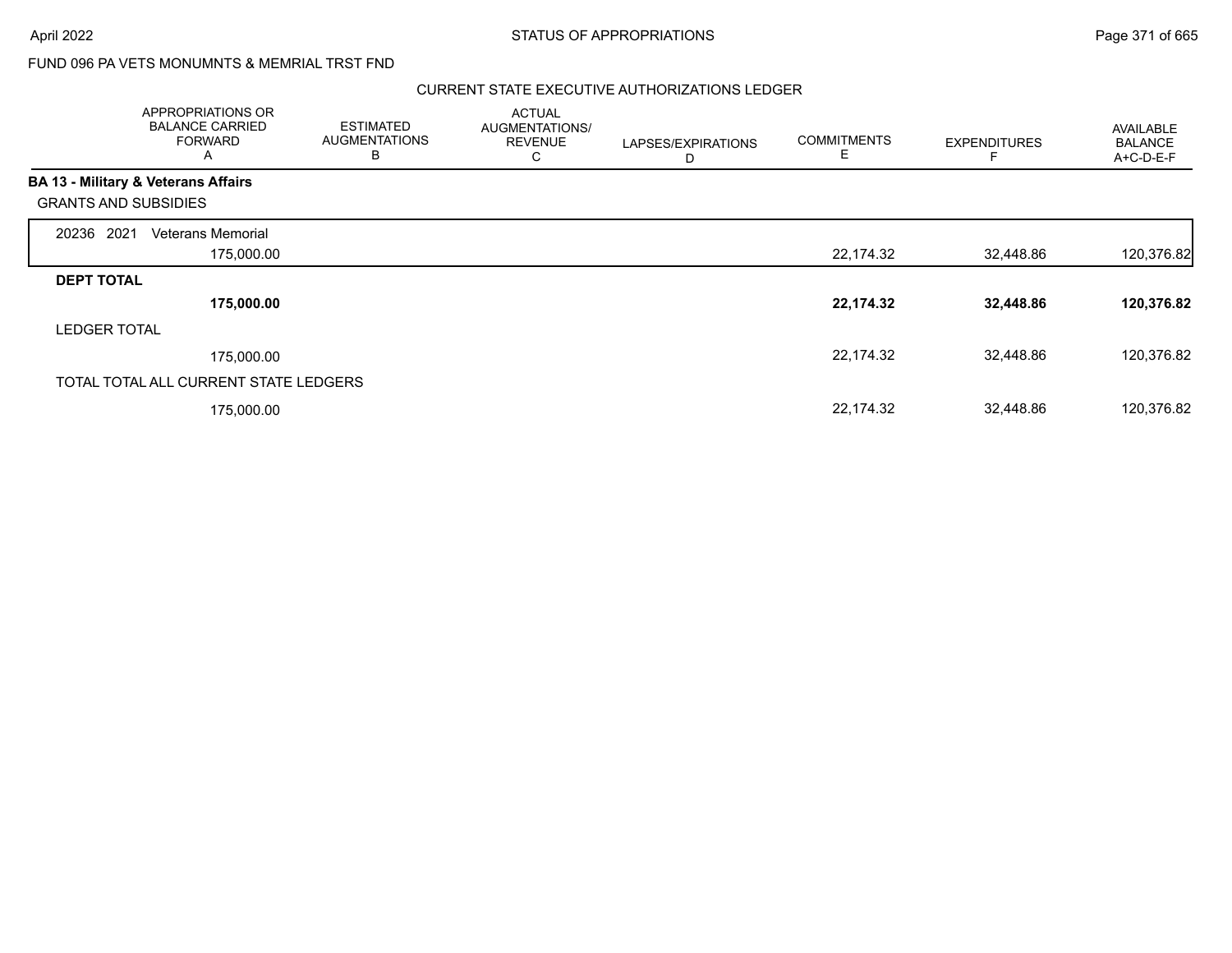# FUND 096 PA VETS MONUMNTS & MEMRIAL TRST FND

|                                                | APPROPRIATIONS OR<br><b>BALANCE CARRIED</b><br><b>FORWARD</b><br>Α | <b>ESTIMATED</b><br><b>AUGMENTATIONS</b><br>B | <b>ACTUAL</b><br>AUGMENTATIONS/<br><b>REVENUE</b><br>С | LAPSES/EXPIRATIONS<br>D | <b>COMMITMENTS</b><br>E | <b>EXPENDITURES</b> | <b>AVAILABLE</b><br><b>BALANCE</b><br>A+C-D-E-F |
|------------------------------------------------|--------------------------------------------------------------------|-----------------------------------------------|--------------------------------------------------------|-------------------------|-------------------------|---------------------|-------------------------------------------------|
| <b>BA 13 - Military &amp; Veterans Affairs</b> |                                                                    |                                               |                                                        |                         |                         |                     |                                                 |
| <b>GRANTS AND SUBSIDIES</b>                    |                                                                    |                                               |                                                        |                         |                         |                     |                                                 |
| 20236 2020                                     | <b>Veterans Memorial</b>                                           |                                               |                                                        |                         |                         |                     |                                                 |
|                                                | 24,456.64                                                          |                                               |                                                        |                         |                         | 6,419.92            | 18,036.72                                       |
| <b>DEPT TOTAL</b>                              |                                                                    |                                               |                                                        |                         |                         |                     |                                                 |
|                                                | 24,456.64                                                          |                                               |                                                        |                         |                         | 6,419.92            | 18,036.72                                       |
| <b>LEDGER TOTAL</b>                            |                                                                    |                                               |                                                        |                         |                         |                     |                                                 |
|                                                | 24,456.64                                                          |                                               |                                                        |                         |                         | 6,419.92            | 18,036.72                                       |
|                                                | TOTAL TOTAL ALL PRIOR STATE LEDGERS                                |                                               |                                                        |                         |                         |                     |                                                 |
|                                                | 24,456.64                                                          |                                               |                                                        |                         |                         | 6,419.92            | 18,036.72                                       |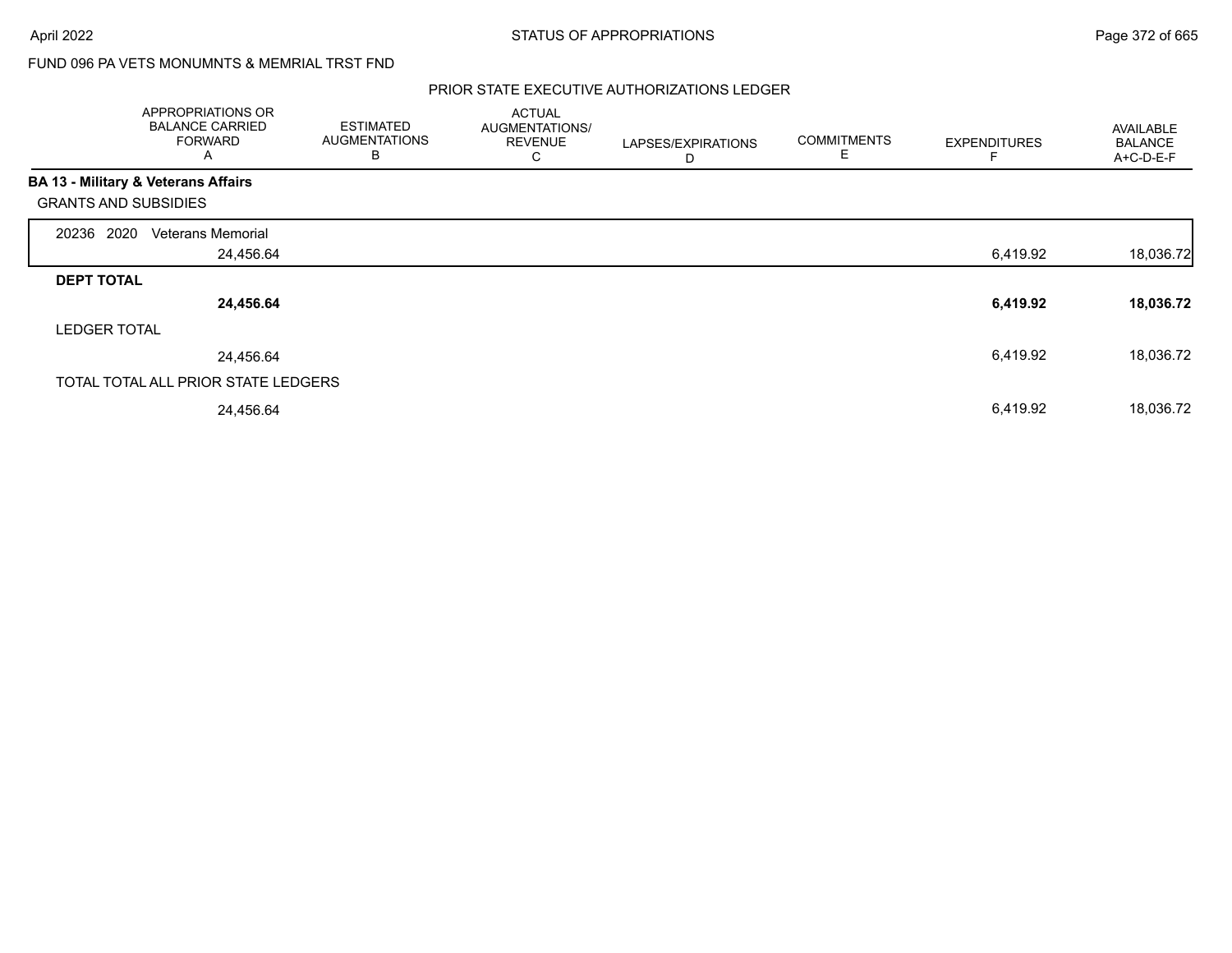## FUND 097 ANTHRACITE DEEP MINE OPERATORS EMER

| APPROPRIATIONS OR<br><b>BALANCE CARRIED</b><br><b>FORWARD</b><br>A |            | <b>ESTIMATED</b><br><b>AUGMENTATIONS</b><br>B | <b>ACTUAL</b><br>AUGMENTATIONS/<br><b>REVENUE</b><br>С | LAPSES/EXPIRATIONS<br>D | <b>COMMITMENTS</b><br>Е | <b>EXPENDITURES</b> | AVAILABLE<br><b>BALANCE</b><br>A+C-D-E-F |
|--------------------------------------------------------------------|------------|-----------------------------------------------|--------------------------------------------------------|-------------------------|-------------------------|---------------------|------------------------------------------|
| <b>BA 35 - Environmental Protection</b>                            |            |                                               |                                                        |                         |                         |                     |                                          |
| <b>GRANTS AND SUBSIDIES</b>                                        |            |                                               |                                                        |                         |                         |                     |                                          |
| 20100 2021<br>Loan Account                                         |            |                                               |                                                        |                         |                         |                     |                                          |
|                                                                    | 273,000.00 |                                               |                                                        |                         | 197,987.34              |                     | 75,012.66                                |
| <b>DEPT TOTAL</b>                                                  |            |                                               |                                                        |                         |                         |                     |                                          |
|                                                                    | 273,000.00 |                                               |                                                        |                         | 197,987.34              |                     | 75,012.66                                |
| <b>LEDGER TOTAL</b>                                                |            |                                               |                                                        |                         |                         |                     |                                          |
|                                                                    | 273,000.00 |                                               |                                                        |                         | 197,987.34              |                     | 75,012.66                                |
| TOTAL TOTAL ALL CURRENT STATE LEDGERS                              |            |                                               |                                                        |                         |                         |                     |                                          |
|                                                                    | 273,000.00 |                                               |                                                        |                         | 197,987.34              |                     | 75,012.66                                |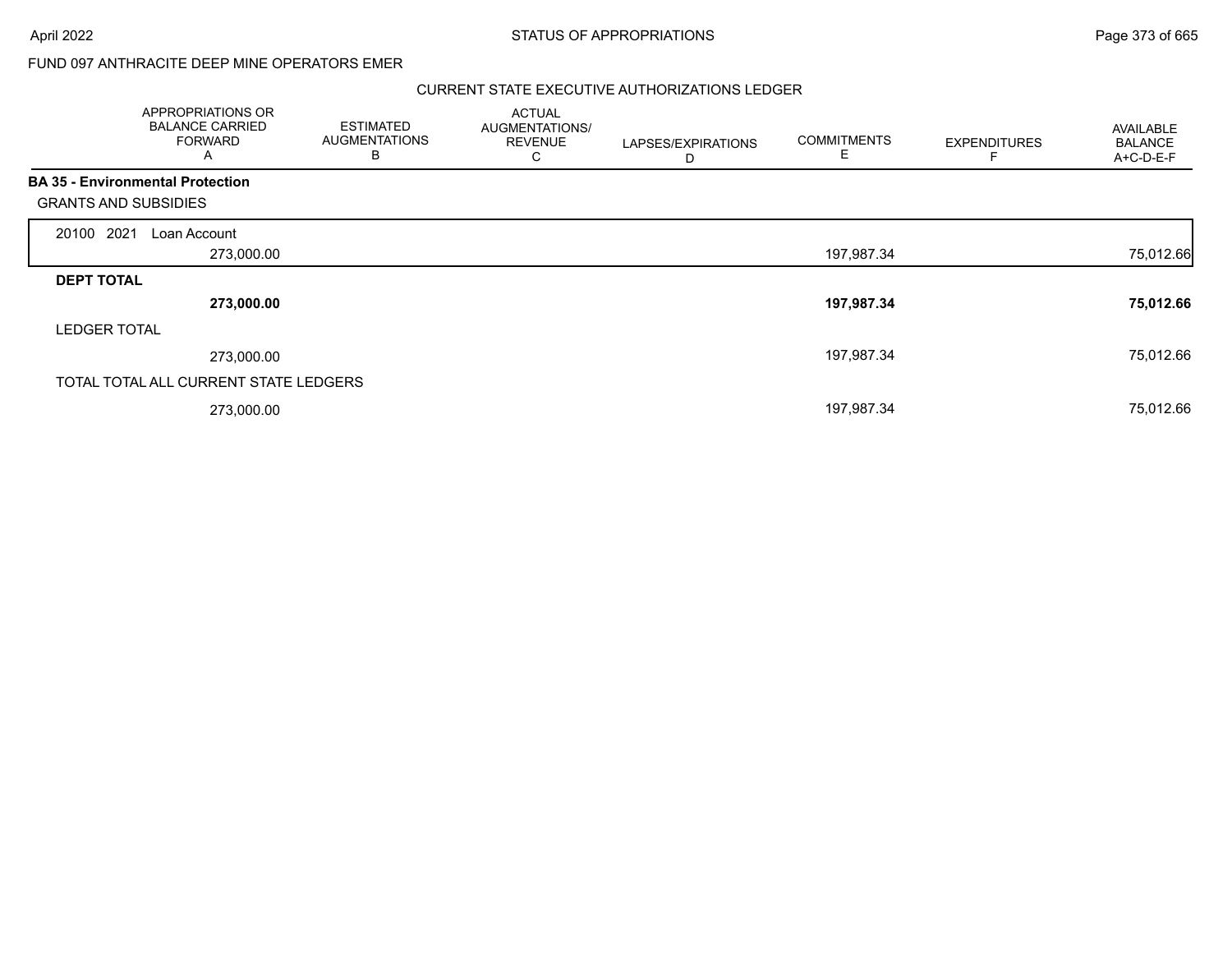## FUND 097 ANTHRACITE DEEP MINE OPERATORS EMER

|                                                                        | APPROPRIATIONS OR<br><b>BALANCE CARRIED</b><br><b>FORWARD</b><br>A | <b>ESTIMATED</b><br><b>AUGMENTATIONS</b><br>В | <b>ACTUAL</b><br>AUGMENTATIONS/<br><b>REVENUE</b><br>С | LAPSES/EXPIRATIONS<br>D | <b>COMMITMENTS</b><br>E | <b>EXPENDITURES</b> | AVAILABLE<br><b>BALANCE</b><br>A+C-D-E-F |
|------------------------------------------------------------------------|--------------------------------------------------------------------|-----------------------------------------------|--------------------------------------------------------|-------------------------|-------------------------|---------------------|------------------------------------------|
| <b>BA 35 - Environmental Protection</b><br><b>GRANTS AND SUBSIDIES</b> |                                                                    |                                               |                                                        |                         |                         |                     |                                          |
| 20100 2020                                                             | Loan Account                                                       |                                               |                                                        |                         |                         |                     |                                          |
|                                                                        | 450,000.00                                                         |                                               |                                                        |                         |                         |                     | 450,000.00                               |
| <b>DEPT TOTAL</b>                                                      |                                                                    |                                               |                                                        |                         |                         |                     |                                          |
|                                                                        | 450,000.00                                                         |                                               |                                                        |                         |                         |                     | 450,000.00                               |
| <b>LEDGER TOTAL</b>                                                    |                                                                    |                                               |                                                        |                         |                         |                     |                                          |
|                                                                        | 450,000.00                                                         |                                               |                                                        |                         |                         |                     | 450,000.00                               |
|                                                                        | TOTAL TOTAL ALL PRIOR STATE LEDGERS                                |                                               |                                                        |                         |                         |                     |                                          |
|                                                                        | 450,000.00                                                         |                                               |                                                        |                         |                         |                     | 450,000.00                               |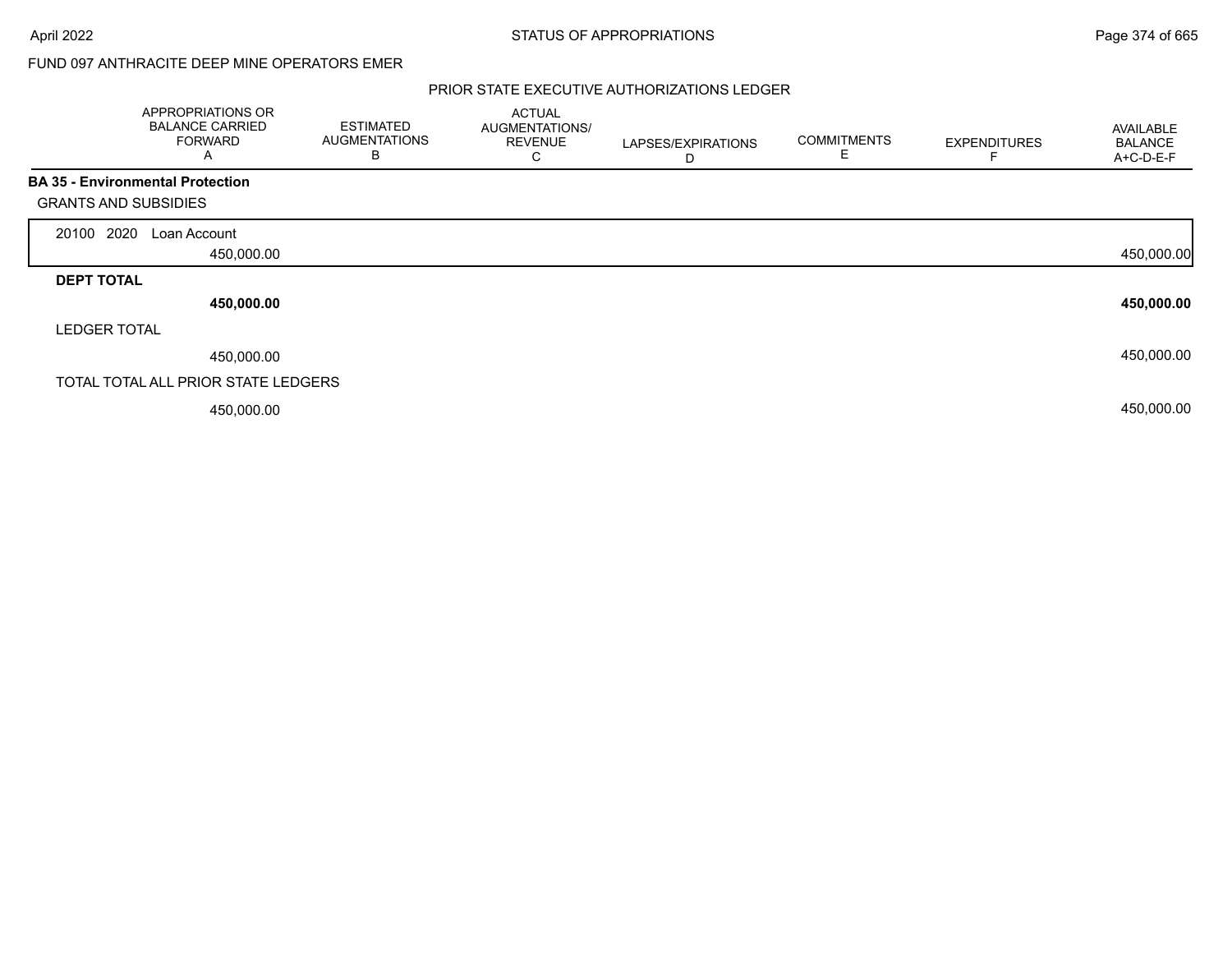# FUND 097 ANTHRACITE DEEP MINE OPERATORS EMER

#### RESTRICTED RECEIPTS LEDGER

|                                         | APPROPRIATIONS OR<br><b>BALANCE CARRIED</b><br><b>FORWARD</b><br>A | <b>ESTIMATED</b><br><b>AUGMENTATIONS</b><br>в | <b>ACTUAL</b><br><b>AUGMENTATIONS/</b><br><b>REVENUE</b><br>С | LAPSES/EXPIRATIONS<br>D | <b>COMMITMENTS</b> | <b>EXPENDITURES</b> | AVAILABLE<br><b>BALANCE</b><br>A+C-D-E-F |
|-----------------------------------------|--------------------------------------------------------------------|-----------------------------------------------|---------------------------------------------------------------|-------------------------|--------------------|---------------------|------------------------------------------|
| <b>BA 35 - Environmental Protection</b> |                                                                    |                                               |                                                               |                         |                    |                     |                                          |
| <b>GENERAL GOVERNMENT</b>               |                                                                    |                                               |                                                               |                         |                    |                     |                                          |
| 2021<br>40045                           | Anthricite Emerg Bond Fd-Opert Payment                             |                                               |                                                               |                         |                    |                     |                                          |
|                                         | 134,085.95                                                         |                                               | $-628.26$                                                     |                         |                    |                     | 133,457.69                               |
| <b>DEPT TOTAL</b>                       |                                                                    |                                               |                                                               |                         |                    |                     |                                          |
|                                         | 134,085.95                                                         |                                               | $-628.26$                                                     |                         |                    |                     | 133,457.69                               |
| <b>LEDGER TOTAL</b>                     |                                                                    |                                               |                                                               |                         |                    |                     |                                          |
|                                         | 134,085.95                                                         |                                               | $-628.26$                                                     |                         |                    |                     | 133,457.69                               |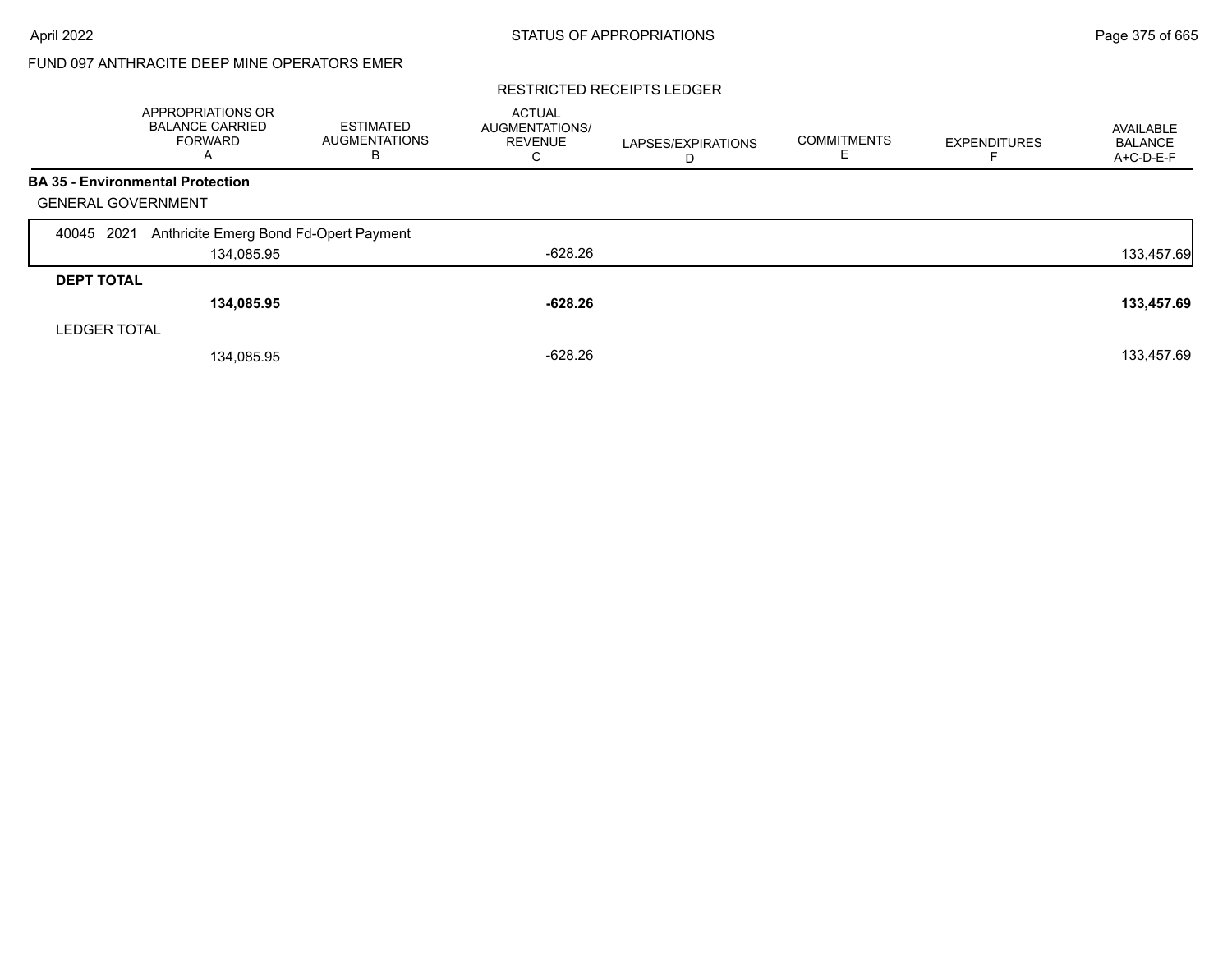|                             | APPROPRIATIONS OR<br><b>BALANCE CARRIED</b><br><b>FORWARD</b><br>A | <b>ESTIMATED</b><br><b>AUGMENTATIONS</b><br>В | <b>ACTUAL</b><br>AUGMENTATIONS/<br><b>REVENUE</b><br>С | LAPSES/EXPIRATIONS<br>D | <b>COMMITMENTS</b><br>E | <b>EXPENDITURES</b><br>F | <b>AVAILABLE</b><br><b>BALANCE</b><br>A+C-D-E-F |
|-----------------------------|--------------------------------------------------------------------|-----------------------------------------------|--------------------------------------------------------|-------------------------|-------------------------|--------------------------|-------------------------------------------------|
|                             | <b>BA 33 - PA Infrastructure Investment</b>                        |                                               |                                                        |                         |                         |                          |                                                 |
| <b>GENERAL GOVERNMENT</b>   |                                                                    |                                               |                                                        |                         |                         |                          |                                                 |
| 2021<br>20245               | <b>Pennvest Operations</b><br>5,934,000.00                         |                                               |                                                        |                         | 205,390.28              | 2,024,840.06             | 3,703,769.66                                    |
| 2021<br>20249               | Revenue Bond Loan Pool<br>10,000.00                                |                                               |                                                        |                         |                         |                          | 10,000.00                                       |
| <b>GRANTS AND SUBSIDIES</b> |                                                                    |                                               |                                                        |                         |                         |                          |                                                 |
| 2021<br>20244               | <b>Grants-Other Revenue Sources</b><br>35,000,000.00               | 200,000.00                                    | 5,353.93                                               |                         |                         |                          | 35,005,353.93                                   |
| <b>DEPT TOTAL</b>           |                                                                    |                                               |                                                        |                         |                         |                          |                                                 |
| <b>LEDGER TOTAL</b>         | 40,944,000.00                                                      | 200,000.00                                    | 5,353.93                                               |                         | 205,390.28              | 2,024,840.06             | 38,719,123.59                                   |
|                             | 40,944,000.00                                                      | 200,000.00                                    | 5,353.93                                               |                         | 205,390.28              | 2,024,840.06             | 38,719,123.59                                   |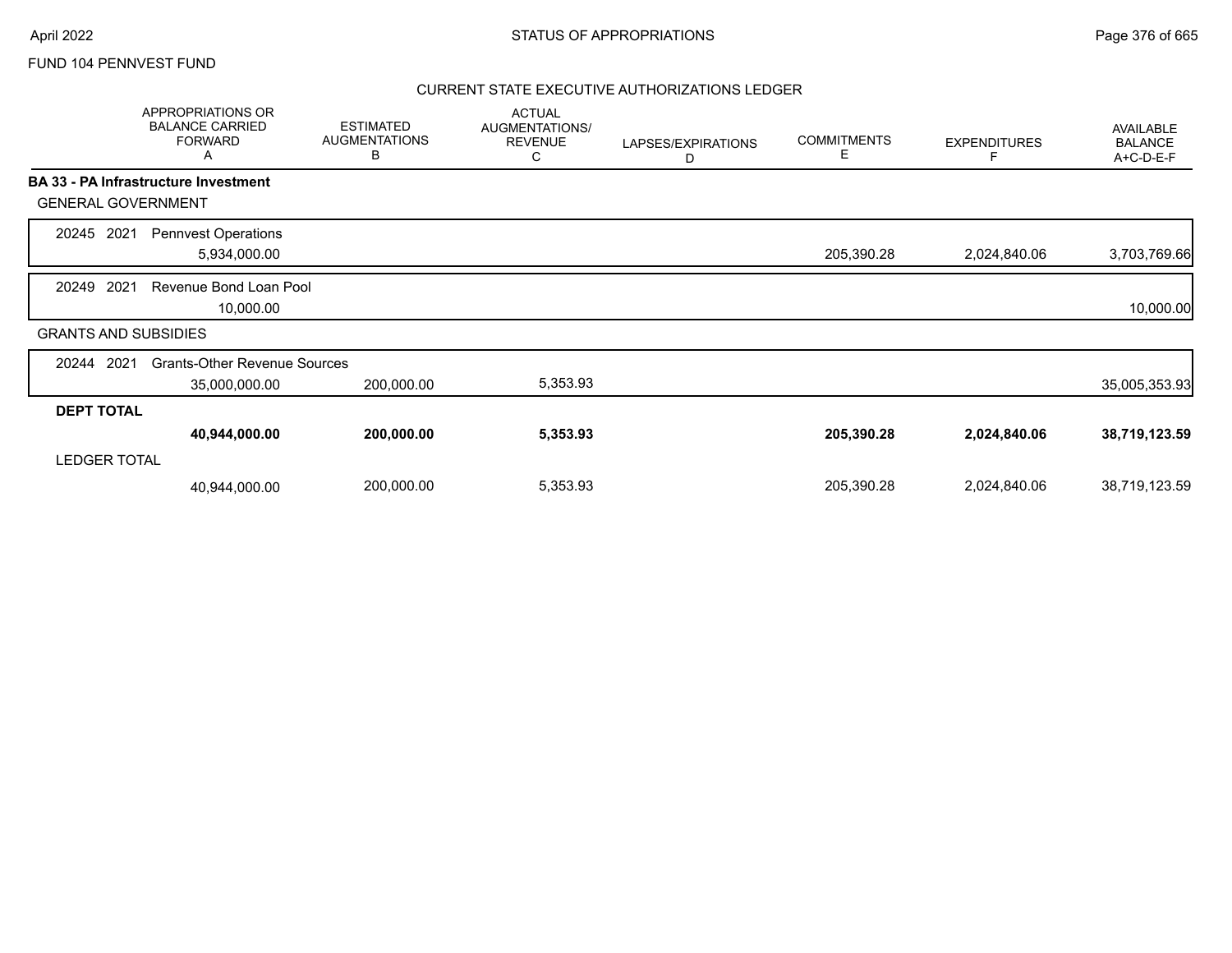### CURRENT STATE EXECUTIVE AUTHORIZATIONS - RESTRICTED LEDGER

|                             | APPROPRIATIONS OR<br><b>BALANCE CARRIED</b><br><b>FORWARD</b><br>A | <b>ESTIMATED</b><br><b>AUGMENTATIONS</b><br>B | <b>ACTUAL</b><br>AUGMENTATIONS/<br><b>REVENUE</b><br>С | LAPSES/EXPIRATIONS<br>D | <b>COMMITMENTS</b><br>E | <b>EXPENDITURES</b> | AVAILABLE<br><b>BALANCE</b><br>A+C-D-E-F |
|-----------------------------|--------------------------------------------------------------------|-----------------------------------------------|--------------------------------------------------------|-------------------------|-------------------------|---------------------|------------------------------------------|
|                             | <b>BA 33 - PA Infrastructure Investment</b>                        |                                               |                                                        |                         |                         |                     |                                          |
| <b>GRANTS AND SUBSIDIES</b> |                                                                    |                                               |                                                        |                         |                         |                     |                                          |
| 2021<br>26347               | Revolving Loans and Administration                                 |                                               |                                                        |                         |                         |                     |                                          |
|                             |                                                                    | 60,000,000.00                                 | 60,000,000.00                                          |                         | 29,955,299.56           | 11,768,955.01       | 18,275,745.43                            |
| <b>DEPT TOTAL</b>           |                                                                    |                                               |                                                        |                         |                         |                     |                                          |
|                             |                                                                    | 60,000,000.00                                 | 60,000,000.00                                          |                         | 29,955,299.56           | 11,768,955.01       | 18,275,745.43                            |
| <b>LEDGER TOTAL</b>         |                                                                    |                                               |                                                        |                         |                         |                     |                                          |
|                             |                                                                    | 60,000,000.00                                 | 60,000,000.00                                          |                         | 29,955,299.56           | 11,768,955.01       | 18,275,745.43                            |
|                             | TOTAL TOTAL ALL CURRENT STATE LEDGERS                              |                                               |                                                        |                         |                         |                     |                                          |
|                             | 40,944,000.00                                                      | 60,200,000.00                                 | 60,005,353.93                                          |                         | 30,160,689.84           | 13,793,795.07       | 56,994,869.02                            |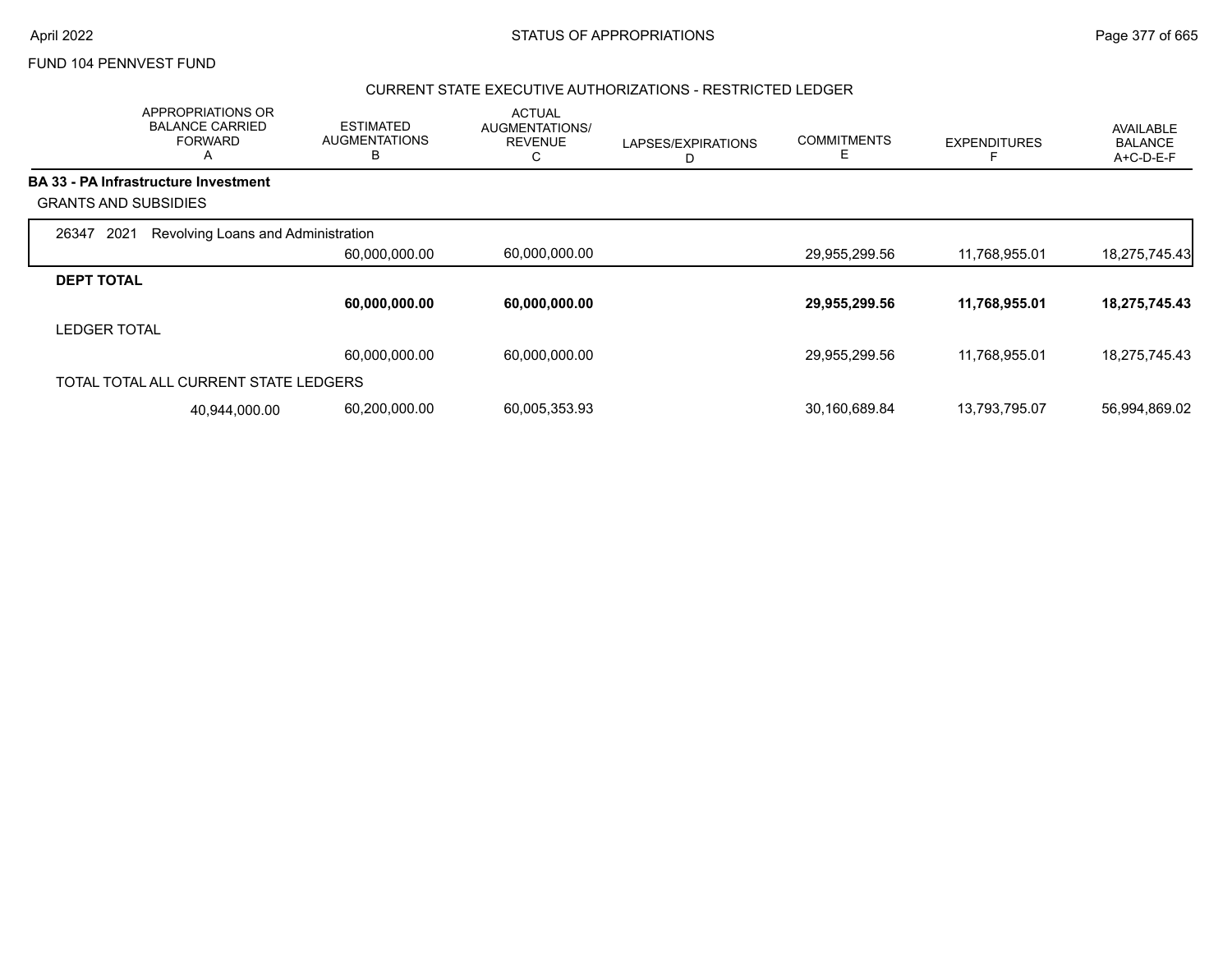|                                  | APPROPRIATIONS OR<br><b>BALANCE CARRIED</b><br><b>FORWARD</b><br>A | <b>ESTIMATED</b><br><b>AUGMENTATIONS</b><br>В | <b>ACTUAL</b><br>AUGMENTATIONS/<br><b>REVENUE</b><br>C | LAPSES/EXPIRATIONS<br>D | <b>COMMITMENTS</b><br>Е | <b>EXPENDITURES</b><br>F | AVAILABLE<br><b>BALANCE</b><br>A+C-D-E-F |
|----------------------------------|--------------------------------------------------------------------|-----------------------------------------------|--------------------------------------------------------|-------------------------|-------------------------|--------------------------|------------------------------------------|
| <b>BA 81 - Executive Offices</b> |                                                                    |                                               |                                                        |                         |                         |                          |                                          |
| <b>GENERAL GOVERNMENT</b>        |                                                                    |                                               |                                                        |                         |                         |                          |                                          |
| 20498 2020                       | Transfer to the General Fund                                       |                                               |                                                        |                         |                         |                          |                                          |
|                                  | 10,000,000.00                                                      |                                               |                                                        |                         |                         |                          | 10,000,000.00                            |
| <b>DEPT TOTAL</b>                |                                                                    |                                               |                                                        |                         |                         |                          |                                          |
|                                  | 10,000,000.00                                                      |                                               |                                                        |                         |                         |                          | 10,000,000.00                            |
| <b>GENERAL GOVERNMENT</b>        | <b>BA 33 - PA Infrastructure Investment</b>                        |                                               |                                                        |                         |                         |                          |                                          |
| 20245 2019                       | <b>Pennvest Operations</b><br>48,660.54                            |                                               |                                                        |                         | 2,243.50                |                          | 46,417.04                                |
| 20245 2020                       | <b>Pennvest Operations</b><br>3,600,464.56                         |                                               |                                                        |                         |                         | 272,937.00               | 3,327,527.56                             |
| 2020<br>20249                    | Revenue Bond Loan Pool<br>10,000.00                                |                                               |                                                        |                         |                         |                          | 10,000.00                                |
| <b>GRANTS AND SUBSIDIES</b>      |                                                                    |                                               |                                                        |                         |                         |                          |                                          |
| 20244 2020                       | <b>Grants-Other Revenue Sources</b><br>10,042,157.75               |                                               |                                                        |                         |                         |                          | 10,042,157.75                            |
| <b>DEPT TOTAL</b>                |                                                                    |                                               |                                                        |                         |                         |                          |                                          |
| <b>LEDGER TOTAL</b>              | 13,701,282.85                                                      |                                               |                                                        |                         | 2,243.50                | 272,937.00               | 13,426,102.35                            |
|                                  | 23,701,282.85                                                      |                                               |                                                        |                         | 2,243.50                | 272,937.00               | 23,426,102.35                            |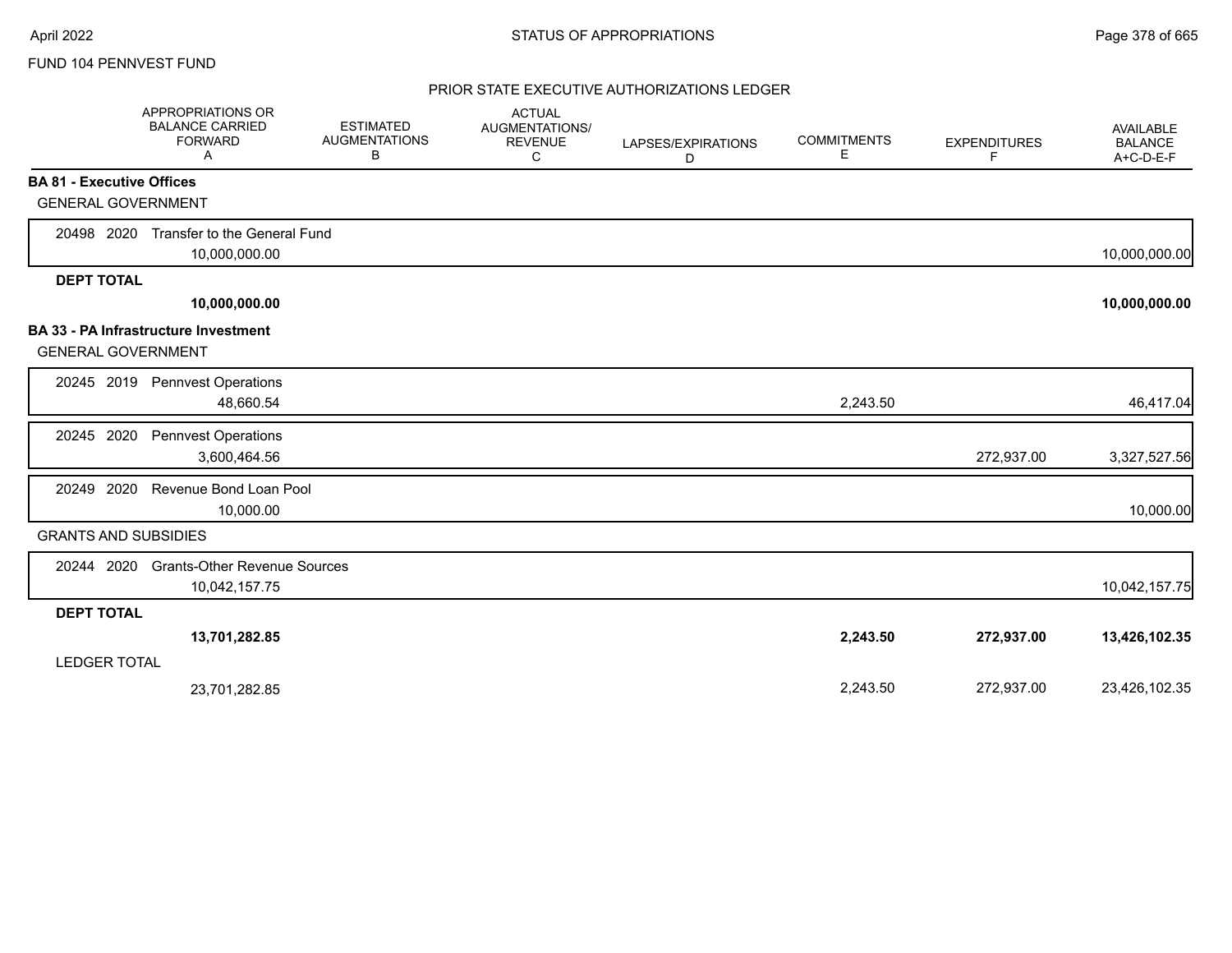### PRIOR STATE EXECUTIVE AUTHORIZATIONS - RESTRICTED LEDGER

|                   | APPROPRIATIONS OR<br><b>BALANCE CARRIED</b><br><b>FORWARD</b><br>A | <b>ESTIMATED</b><br><b>AUGMENTATIONS</b><br>B | <b>ACTUAL</b><br>AUGMENTATIONS/<br><b>REVENUE</b><br>С | LAPSES/EXPIRATIONS<br>D | <b>COMMITMENTS</b><br>E | <b>EXPENDITURES</b> | AVAILABLE<br><b>BALANCE</b><br>A+C-D-E-F |
|-------------------|--------------------------------------------------------------------|-----------------------------------------------|--------------------------------------------------------|-------------------------|-------------------------|---------------------|------------------------------------------|
|                   | BA 33 - PA Infrastructure Investment                               |                                               |                                                        |                         |                         |                     |                                          |
|                   | <b>GRANTS AND SUBSIDIES</b>                                        |                                               |                                                        |                         |                         |                     |                                          |
| 26347             | 2017<br>Revolving Loans and Administration                         |                                               |                                                        |                         |                         |                     |                                          |
|                   |                                                                    |                                               |                                                        |                         |                         | -111,095.26         | 111,095.26                               |
| 26347             | 2019<br>Revolving Loans and Administration                         |                                               |                                                        |                         |                         |                     |                                          |
|                   | 69,549.51                                                          |                                               | $-69,549.51$                                           |                         |                         |                     |                                          |
| 26347             | 2020<br>Revolving Loans and Administration                         |                                               |                                                        |                         |                         |                     |                                          |
|                   | 75,905,816.27                                                      |                                               | -55,116,105.30                                         |                         |                         | 20,330,221.82       | 459,489.15                               |
| <b>DEPT TOTAL</b> |                                                                    |                                               |                                                        |                         |                         |                     |                                          |
|                   | 75,975,365.78                                                      |                                               | -55,185,654.81                                         |                         |                         | 20,219,126.56       | 570,584.41                               |
|                   | <b>LEDGER TOTAL</b>                                                |                                               |                                                        |                         |                         |                     |                                          |
|                   | 75,975,365.78                                                      |                                               | -55,185,654.81                                         |                         |                         | 20,219,126.56       | 570,584.41                               |
|                   | TOTAL TOTAL ALL PRIOR STATE LEDGERS                                |                                               |                                                        |                         |                         |                     |                                          |
|                   | 99,676,648.63                                                      |                                               | -55,185,654.81                                         |                         | 2,243.50                | 20,492,063.56       | 23,996,686.76                            |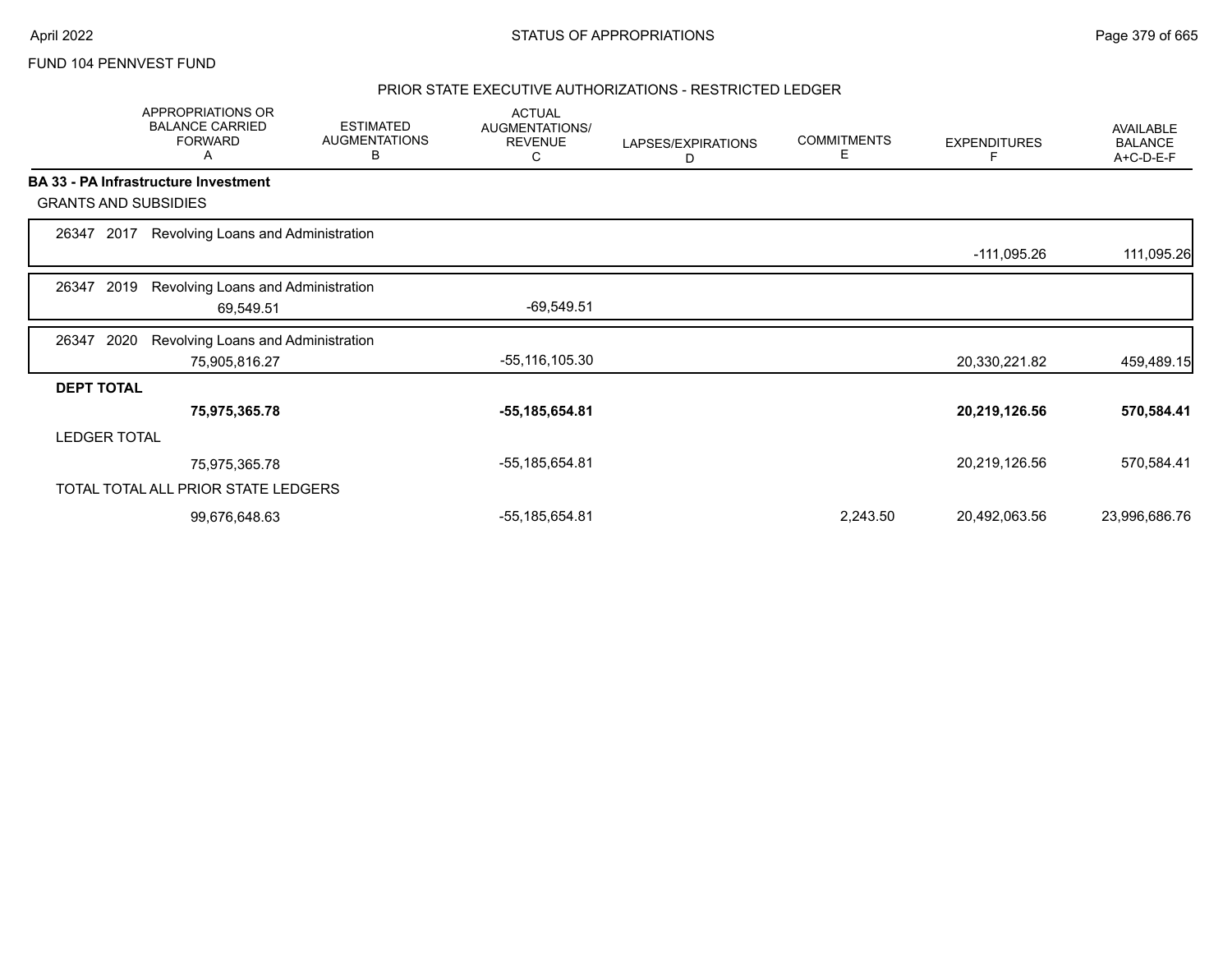#### RESTRICTED REVENUE LEDGER

|                             |      | <b>APPROPRIATIONS OR</b><br><b>BALANCE CARRIED</b><br><b>FORWARD</b><br>Α | <b>ESTIMATED</b><br><b>AUGMENTATIONS</b><br>B | <b>ACTUAL</b><br>AUGMENTATIONS/<br><b>REVENUE</b><br>С | LAPSES/EXPIRATIONS<br>D | <b>COMMITMENTS</b><br>Е | <b>EXPENDITURES</b> | <b>AVAILABLE</b><br><b>BALANCE</b><br>A+C-D-E-F |
|-----------------------------|------|---------------------------------------------------------------------------|-----------------------------------------------|--------------------------------------------------------|-------------------------|-------------------------|---------------------|-------------------------------------------------|
|                             |      | <b>BA 33 - PA Infrastructure Investment</b>                               |                                               |                                                        |                         |                         |                     |                                                 |
| <b>GRANTS AND SUBSIDIES</b> |      |                                                                           |                                               |                                                        |                         |                         |                     |                                                 |
| 60173                       | 2021 | <b>Growing Greener Grants</b>                                             |                                               |                                                        |                         |                         |                     |                                                 |
|                             |      | 75,915,867.07                                                             |                                               | 16,813,000.00                                          |                         | 28,057,561.56           | 6,956,513.10        | 57,714,792.41                                   |
| 60176                       | 2021 | Revolving Loans and Administration                                        |                                               |                                                        |                         |                         |                     |                                                 |
|                             |      | 15,032,811.41                                                             |                                               | 56,745,500.31                                          |                         |                         | 4,814,345.19        | 66,963,966.53                                   |
| 60347                       | 2021 | Marcellus Legacy Grants                                                   |                                               |                                                        |                         |                         |                     |                                                 |
|                             |      | 32,258,632.71                                                             |                                               |                                                        |                         | 11,945,074.41           | 4,239,855.74        | 16,073,702.56                                   |
| <b>DEPT TOTAL</b>           |      |                                                                           |                                               |                                                        |                         |                         |                     |                                                 |
|                             |      | 123,207,311.19                                                            |                                               | 73,558,500.31                                          |                         | 40,002,635.97           | 16,010,714.03       | 140,752,461.50                                  |
| <b>LEDGER TOTAL</b>         |      |                                                                           |                                               |                                                        |                         |                         |                     |                                                 |
|                             |      | 123,207,311.19                                                            |                                               | 73,558,500.31                                          |                         | 40,002,635.97           | 16,010,714.03       | 140,752,461.50                                  |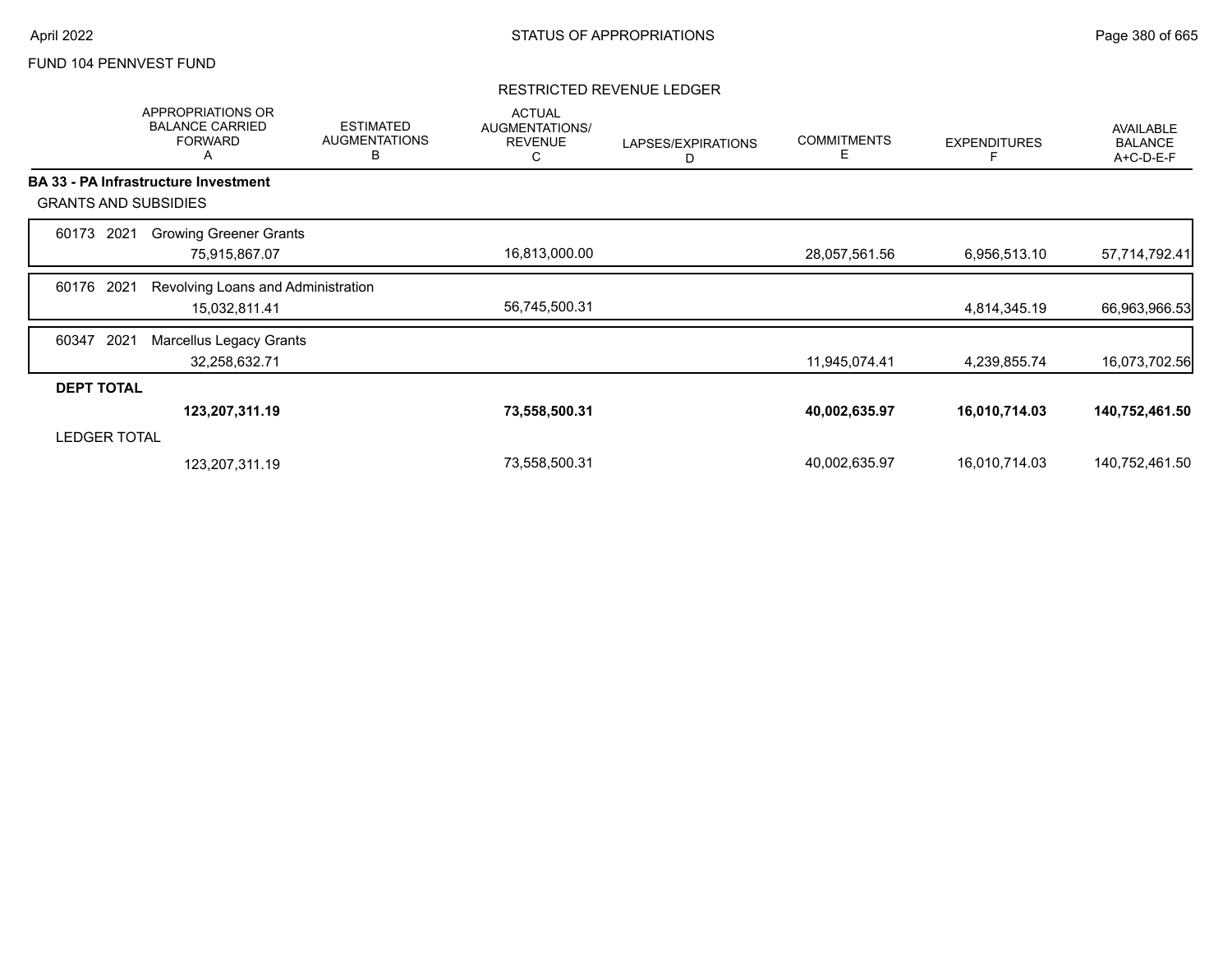# FUND 105 PENNVEST BOND AUTHORIZATION FUND

#### PRIOR STATE CONTINUING LEDGER

|                     | <b>APPROPRIATIONS OR</b><br><b>BALANCE CARRIED</b><br><b>FORWARD</b><br>A | <b>ESTIMATED</b><br><b>AUGMENTATIONS</b><br>в | <b>ACTUAL</b><br><b>AUGMENTATIONS/</b><br><b>REVENUE</b><br>С | LAPSES/EXPIRATIONS<br>D | <b>COMMITMENTS</b><br>Е | <b>EXPENDITURES</b> | AVAILABLE<br><b>BALANCE</b><br>A+C-D-E-F |
|---------------------|---------------------------------------------------------------------------|-----------------------------------------------|---------------------------------------------------------------|-------------------------|-------------------------|---------------------|------------------------------------------|
|                     | <b>BA 33 - PA Infrastructure Investment</b>                               |                                               |                                                               |                         |                         |                     |                                          |
|                     | <b>GRANTS AND SUBSIDIES</b>                                               |                                               |                                                               |                         |                         |                     |                                          |
| 30170               | WATER AND SEWER 1988 REFERENDUM<br>1988                                   |                                               |                                                               |                         |                         |                     |                                          |
|                     | 290,504.80                                                                |                                               |                                                               |                         |                         |                     | 290,504.80                               |
| 30171               | 1988<br>DRINKING WATER SUPPLIES                                           |                                               |                                                               |                         |                         |                     |                                          |
|                     | 7,954,885.80                                                              |                                               |                                                               |                         |                         |                     | 7,954,885.80                             |
| <b>DEPT TOTAL</b>   |                                                                           |                                               |                                                               |                         |                         |                     |                                          |
|                     | 8,245,390.60                                                              |                                               |                                                               |                         |                         |                     | 8,245,390.60                             |
| <b>LEDGER TOTAL</b> |                                                                           |                                               |                                                               |                         |                         |                     |                                          |
|                     | 8,245,390.60                                                              |                                               |                                                               |                         |                         |                     | 8,245,390.60                             |
|                     | TOTAL TOTAL ALL PRIOR STATE LEDGERS                                       |                                               |                                                               |                         |                         |                     |                                          |
|                     | 8,245,390.60                                                              |                                               |                                                               |                         |                         |                     | 8,245,390.60                             |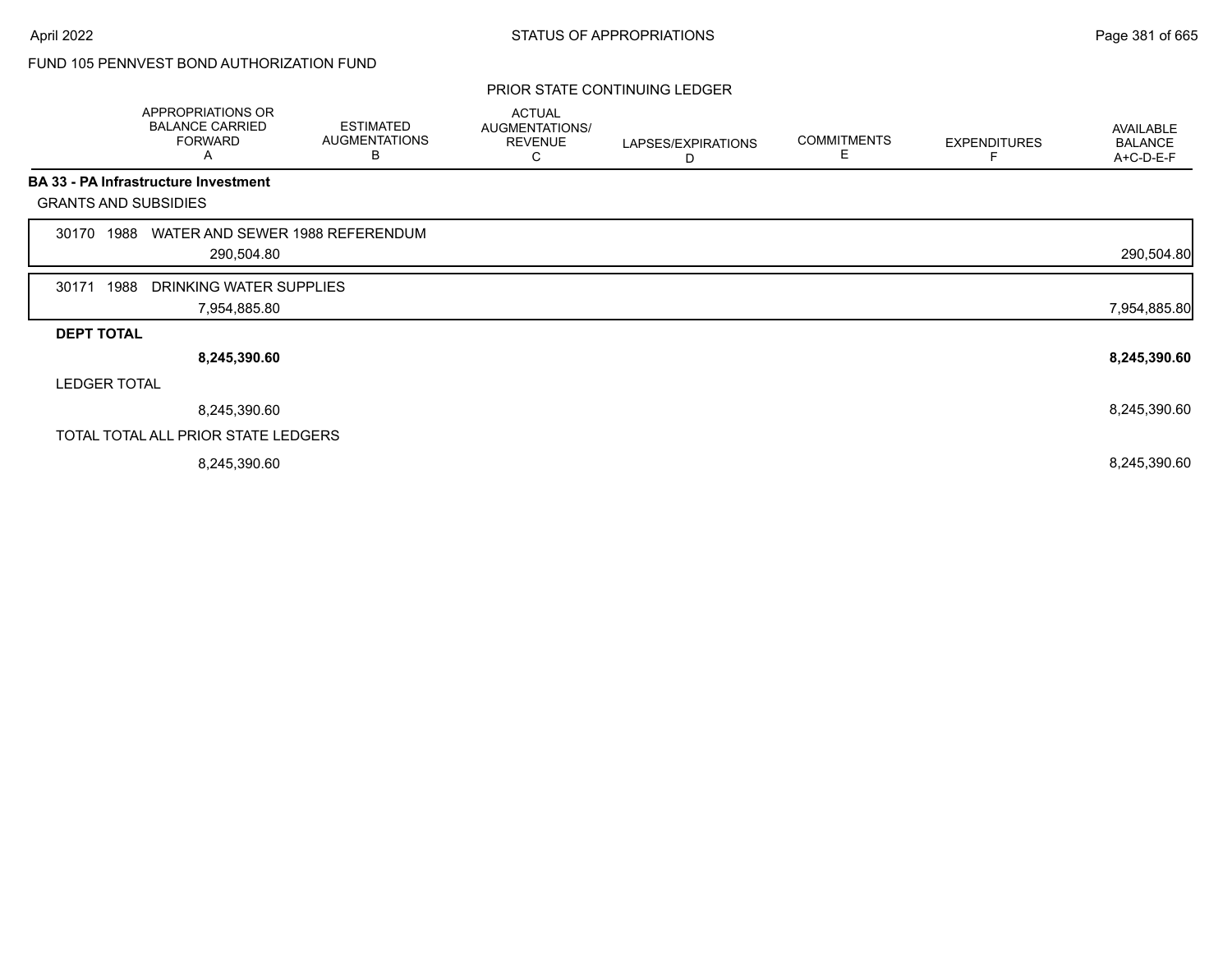# FUND 108 PENNVEST REDEMPTION FUND

#### NON-BUDGETED LEDGER

|                         | APPROPRIATIONS OR<br><b>BALANCE CARRIED</b><br>FORWARD<br>A | ESTIMATED<br><b>AUGMENTATIONS</b><br>В | <b>ACTUAL</b><br>AUGMENTATIONS/<br><b>REVENUE</b><br>С | LAPSES/EXPIRATIONS<br>D | <b>COMMITMENTS</b> | <b>EXPENDITURES</b> | AVAILABLE<br><b>BALANCE</b><br>$A+C-D-E-F$ |
|-------------------------|-------------------------------------------------------------|----------------------------------------|--------------------------------------------------------|-------------------------|--------------------|---------------------|--------------------------------------------|
| <b>BA 73 - Treasury</b> |                                                             |                                        |                                                        |                         |                    |                     |                                            |
|                         | <b>GENERAL GOVERNMENT</b>                                   |                                        |                                                        |                         |                    |                     |                                            |
| 50035 2021              | Payment of Interest and Principal                           |                                        |                                                        |                         |                    |                     |                                            |
|                         |                                                             |                                        |                                                        |                         |                    | 7,706,300.00        | $-7,706,300.00$                            |
| <b>DEPT TOTAL</b>       |                                                             |                                        |                                                        |                         |                    |                     |                                            |
|                         |                                                             |                                        |                                                        |                         |                    | 7,706,300.00        | -7,706,300.00                              |
| <b>LEDGER TOTAL</b>     |                                                             |                                        |                                                        |                         |                    |                     |                                            |
|                         |                                                             |                                        |                                                        |                         |                    | 7,706,300.00        | -7,706,300.00                              |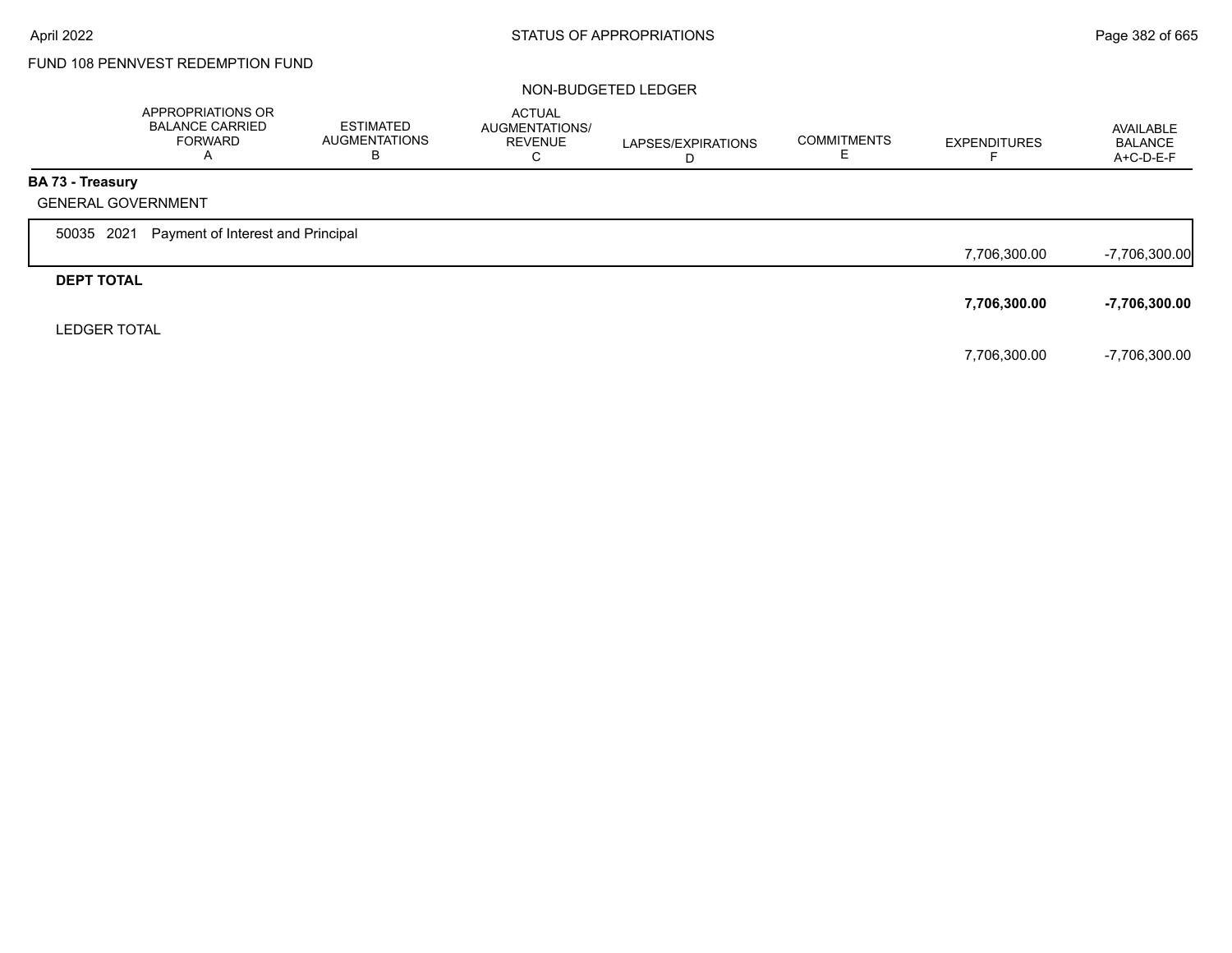## FUND 109 PENNVEST WATER POLLUTION CONTROL RE

|                     | APPROPRIATIONS OR<br><b>BALANCE CARRIED</b><br><b>FORWARD</b><br>Α | <b>ESTIMATED</b><br><b>AUGMENTATIONS</b><br>B | <b>ACTUAL</b><br>AUGMENTATIONS/<br><b>REVENUE</b><br>C | LAPSES/EXPIRATIONS<br>D | <b>COMMITMENTS</b><br>Е | <b>EXPENDITURES</b> | <b>AVAILABLE</b><br><b>BALANCE</b><br>A+C-D-E-F |
|---------------------|--------------------------------------------------------------------|-----------------------------------------------|--------------------------------------------------------|-------------------------|-------------------------|---------------------|-------------------------------------------------|
|                     | <b>BA 33 - PA Infrastructure Investment</b>                        |                                               |                                                        |                         |                         |                     |                                                 |
|                     | <b>GRANTS AND SUBSIDIES</b>                                        |                                               |                                                        |                         |                         |                     |                                                 |
| 20248               | Addtl Sewage Proj Rev Loans<br>2021                                |                                               |                                                        |                         |                         |                     |                                                 |
|                     | 257,200,000.00                                                     |                                               |                                                        |                         | 190,481,970.75          | 20,898,797.15       | 45,819,232.10                                   |
| 20822 2021          | Transfr to Drinking Water Revolving Fund                           |                                               |                                                        |                         |                         |                     |                                                 |
|                     | 20,000,000.00                                                      |                                               |                                                        |                         |                         |                     | 20,000,000.00                                   |
| <b>DEPT TOTAL</b>   |                                                                    |                                               |                                                        |                         |                         |                     |                                                 |
|                     | 277,200,000.00                                                     |                                               |                                                        |                         | 190,481,970.75          | 20,898,797.15       | 65,819,232.10                                   |
| <b>LEDGER TOTAL</b> |                                                                    |                                               |                                                        |                         |                         |                     |                                                 |
|                     | 277,200,000.00                                                     |                                               |                                                        |                         | 190,481,970.75          | 20,898,797.15       | 65,819,232.10                                   |
|                     | TOTAL TOTAL ALL CURRENT STATE LEDGERS                              |                                               |                                                        |                         |                         |                     |                                                 |
|                     | 277,200,000.00                                                     |                                               |                                                        |                         | 190,481,970.75          | 20,898,797.15       | 65,819,232.10                                   |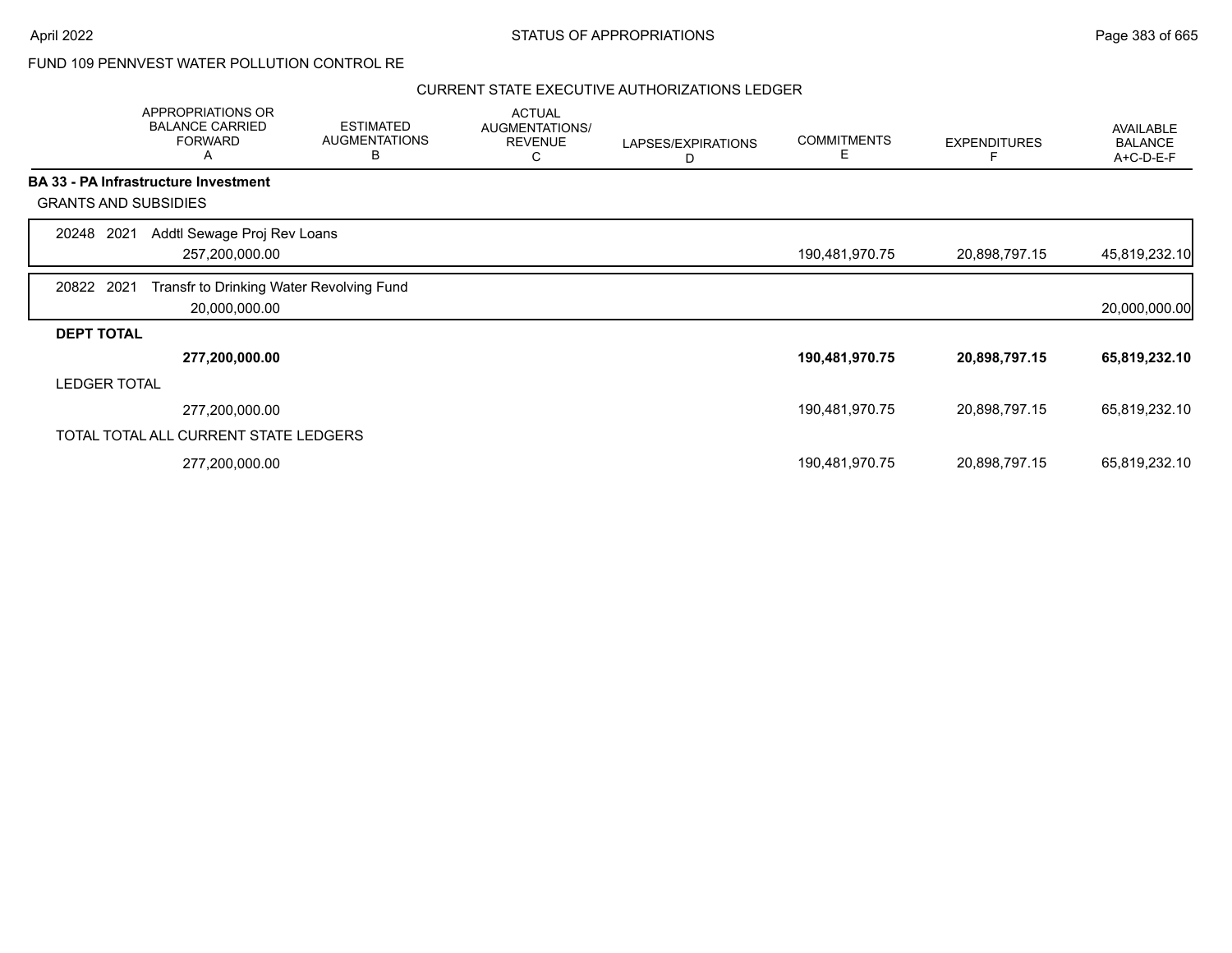## FUND 109 PENNVEST WATER POLLUTION CONTROL RE

|                     | APPROPRIATIONS OR<br><b>BALANCE CARRIED</b><br><b>FORWARD</b><br>Α  | <b>ESTIMATED</b><br><b>AUGMENTATIONS</b><br>В | <b>ACTUAL</b><br>AUGMENTATIONS/<br><b>REVENUE</b><br>C | LAPSES/EXPIRATIONS<br>D | <b>COMMITMENTS</b><br>Е | <b>EXPENDITURES</b><br>F | AVAILABLE<br><b>BALANCE</b><br>A+C-D-E-F |
|---------------------|---------------------------------------------------------------------|-----------------------------------------------|--------------------------------------------------------|-------------------------|-------------------------|--------------------------|------------------------------------------|
|                     | <b>BA 81 - Executive Offices</b>                                    |                                               |                                                        |                         |                         |                          |                                          |
|                     | <b>GENERAL GOVERNMENT</b>                                           |                                               |                                                        |                         |                         |                          |                                          |
| 20499 2020          | Transfer to the General Fund<br>9,000,000.00                        |                                               |                                                        |                         |                         |                          | 9,000,000.00                             |
| <b>DEPT TOTAL</b>   |                                                                     |                                               |                                                        |                         |                         |                          |                                          |
|                     | 9,000,000.00                                                        |                                               |                                                        |                         |                         |                          | 9,000,000.00                             |
|                     | BA 33 - PA Infrastructure Investment<br><b>GRANTS AND SUBSIDIES</b> |                                               |                                                        |                         |                         |                          |                                          |
|                     | 20248 2015 Addtl Sewage Proj Rev Loans                              |                                               |                                                        |                         |                         | $-109, 116.79$           | 109,116.79                               |
| 20248 2019          | Addtl Sewage Proj Rev Loans<br>12,895,788.93                        |                                               |                                                        |                         |                         |                          | 12,895,788.93                            |
| 20248 2020          | Addtl Sewage Proj Rev Loans<br>229,882,947.40                       |                                               |                                                        |                         | 815.54                  | 7,215,550.03             | 222,666,581.83                           |
| 20822 2020          | 20,000,342.00                                                       | Transfr to Drinking Water Revolving Fund      |                                                        |                         |                         |                          | 20,000,342.00                            |
| <b>DEPT TOTAL</b>   |                                                                     |                                               |                                                        |                         |                         |                          |                                          |
|                     | 262,779,078.33                                                      |                                               |                                                        |                         | 815.54                  | 7,106,433.24             | 255,671,829.55                           |
| <b>LEDGER TOTAL</b> |                                                                     |                                               |                                                        |                         |                         |                          |                                          |
|                     | 271,779,078.33                                                      |                                               |                                                        |                         | 815.54                  | 7,106,433.24             | 264,671,829.55                           |
|                     | TOTAL TOTAL ALL PRIOR STATE LEDGERS                                 |                                               |                                                        |                         |                         |                          |                                          |
|                     | 271,779,078.33                                                      |                                               |                                                        |                         | 815.54                  | 7,106,433.24             | 264,671,829.55                           |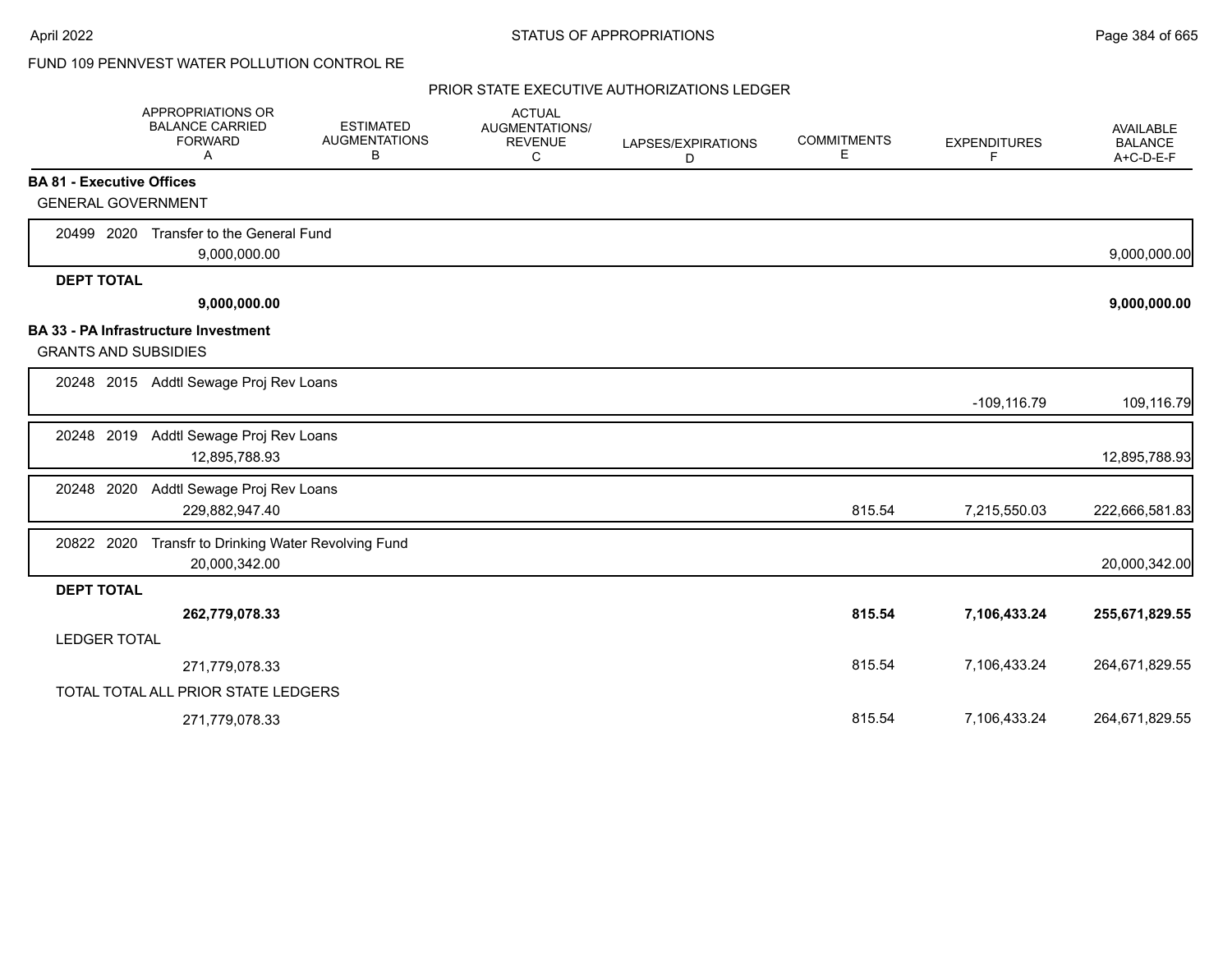# FUND 109 PENNVEST WATER POLLUTION CONTROL RE

#### RESTRICTED REVENUE LEDGER

|                             | <b>APPROPRIATIONS OR</b><br><b>BALANCE CARRIED</b><br><b>FORWARD</b><br>A | <b>ESTIMATED</b><br><b>AUGMENTATIONS</b><br>B | <b>ACTUAL</b><br>AUGMENTATIONS/<br><b>REVENUE</b><br>С | LAPSES/EXPIRATIONS | <b>COMMITMENTS</b> | <b>EXPENDITURES</b> | AVAILABLE<br><b>BALANCE</b><br>A+C-D-E-F |
|-----------------------------|---------------------------------------------------------------------------|-----------------------------------------------|--------------------------------------------------------|--------------------|--------------------|---------------------|------------------------------------------|
|                             | BA 33 - PA Infrastructure Investment                                      |                                               |                                                        |                    |                    |                     |                                          |
| <b>GRANTS AND SUBSIDIES</b> |                                                                           |                                               |                                                        |                    |                    |                     |                                          |
| 2021<br>60253               | <b>Nutrient Credits</b>                                                   |                                               |                                                        |                    |                    |                     |                                          |
|                             | 406,455.48                                                                |                                               |                                                        |                    |                    |                     | 406,455.48                               |
| <b>DEPT TOTAL</b>           |                                                                           |                                               |                                                        |                    |                    |                     |                                          |
|                             | 406,455.48                                                                |                                               |                                                        |                    |                    |                     | 406,455.48                               |
| <b>LEDGER TOTAL</b>         |                                                                           |                                               |                                                        |                    |                    |                     |                                          |
|                             | 406,455.48                                                                |                                               |                                                        |                    |                    |                     | 406,455.48                               |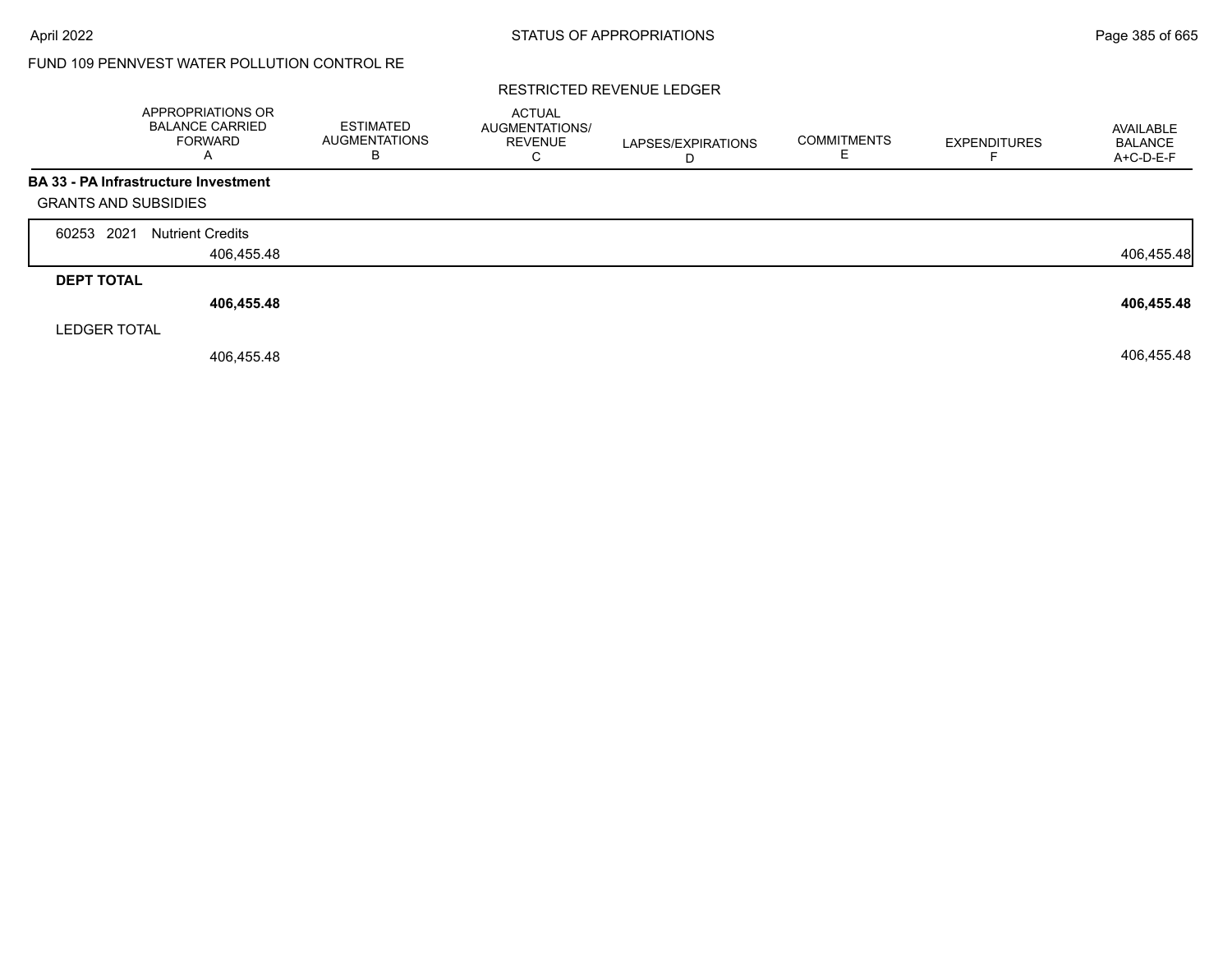# FUND 110 DEFERRED COMPENSATION FUND - SHORT

#### NON-BUDGETED LEDGER

|                           | APPROPRIATIONS OR<br><b>BALANCE CARRIED</b><br><b>FORWARD</b><br>A | <b>ESTIMATED</b><br><b>AUGMENTATIONS</b><br>В | <b>ACTUAL</b><br>AUGMENTATIONS/<br><b>REVENUE</b><br>⌒<br>◡ | LAPSES/EXPIRATIONS | <b>COMMITMENTS</b> | <b>EXPENDITURES</b> | AVAILABLE<br><b>BALANCE</b><br>A+C-D-E-F |
|---------------------------|--------------------------------------------------------------------|-----------------------------------------------|-------------------------------------------------------------|--------------------|--------------------|---------------------|------------------------------------------|
| <b>GENERAL GOVERNMENT</b> | BA 70 - State Employees' Ret Sys                                   |                                               |                                                             |                    |                    |                     |                                          |
| 2021<br>50029             | Purchase of Investments - Short Term                               |                                               |                                                             |                    |                    | 20,566,845.18       | $-20,566,845.18$                         |
| <b>DEPT TOTAL</b>         |                                                                    |                                               |                                                             |                    |                    | 20,566,845.18       | $-20,566,845.18$                         |
| <b>LEDGER TOTAL</b>       |                                                                    |                                               |                                                             |                    |                    | 20,566,845.18       | -20.566.845.18                           |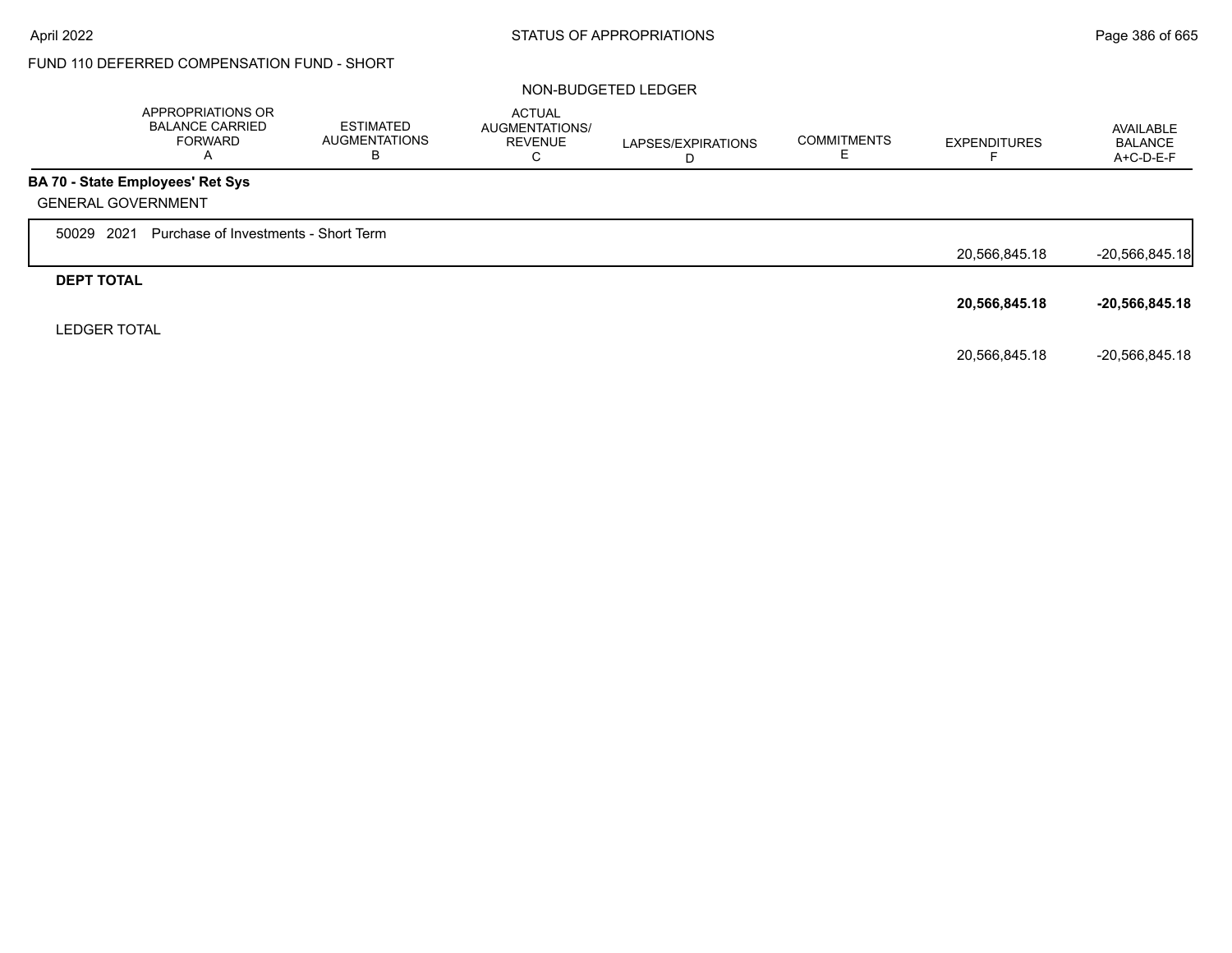## FUND 111 MACHINERY AND EQUIPMENT LOAN FUND

|                             | APPROPRIATIONS OR<br><b>BALANCE CARRIED</b><br><b>FORWARD</b><br>A | <b>ESTIMATED</b><br><b>AUGMENTATIONS</b><br>В | <b>ACTUAL</b><br>AUGMENTATIONS/<br><b>REVENUE</b><br>С | LAPSES/EXPIRATIONS<br>D | <b>COMMITMENTS</b><br>Е | <b>EXPENDITURES</b> | AVAILABLE<br><b>BALANCE</b><br>A+C-D-E-F |
|-----------------------------|--------------------------------------------------------------------|-----------------------------------------------|--------------------------------------------------------|-------------------------|-------------------------|---------------------|------------------------------------------|
|                             | <b>BA 24 - Community &amp; Economic Develop</b>                    |                                               |                                                        |                         |                         |                     |                                          |
| <b>GENERAL GOVERNMENT</b>   |                                                                    |                                               |                                                        |                         |                         |                     |                                          |
| 20043<br>2021               | <b>General Operations</b>                                          |                                               |                                                        |                         |                         |                     |                                          |
|                             | 778,000.00                                                         |                                               |                                                        |                         | 15,882.50               | 300,418.54          | 461,698.96                               |
| <b>GRANTS AND SUBSIDIES</b> |                                                                    |                                               |                                                        |                         |                         |                     |                                          |
| 20044 2021                  | Machinery and Equipment Loans                                      |                                               |                                                        |                         |                         |                     |                                          |
|                             | 11,000,000.00                                                      |                                               |                                                        |                         |                         | 1,000,000.00        | 10,000,000.00                            |
| <b>DEPT TOTAL</b>           |                                                                    |                                               |                                                        |                         |                         |                     |                                          |
|                             | 11,778,000.00                                                      |                                               |                                                        |                         | 15,882.50               | 1,300,418.54        | 10,461,698.96                            |
| <b>LEDGER TOTAL</b>         |                                                                    |                                               |                                                        |                         |                         |                     |                                          |
|                             | 11,778,000.00                                                      |                                               |                                                        |                         | 15,882.50               | 1,300,418.54        | 10,461,698.96                            |
|                             | TOTAL TOTAL ALL CURRENT STATE LEDGERS                              |                                               |                                                        |                         |                         |                     |                                          |
|                             | 11,778,000.00                                                      |                                               |                                                        |                         | 15,882.50               | 1,300,418.54        | 10,461,698.96                            |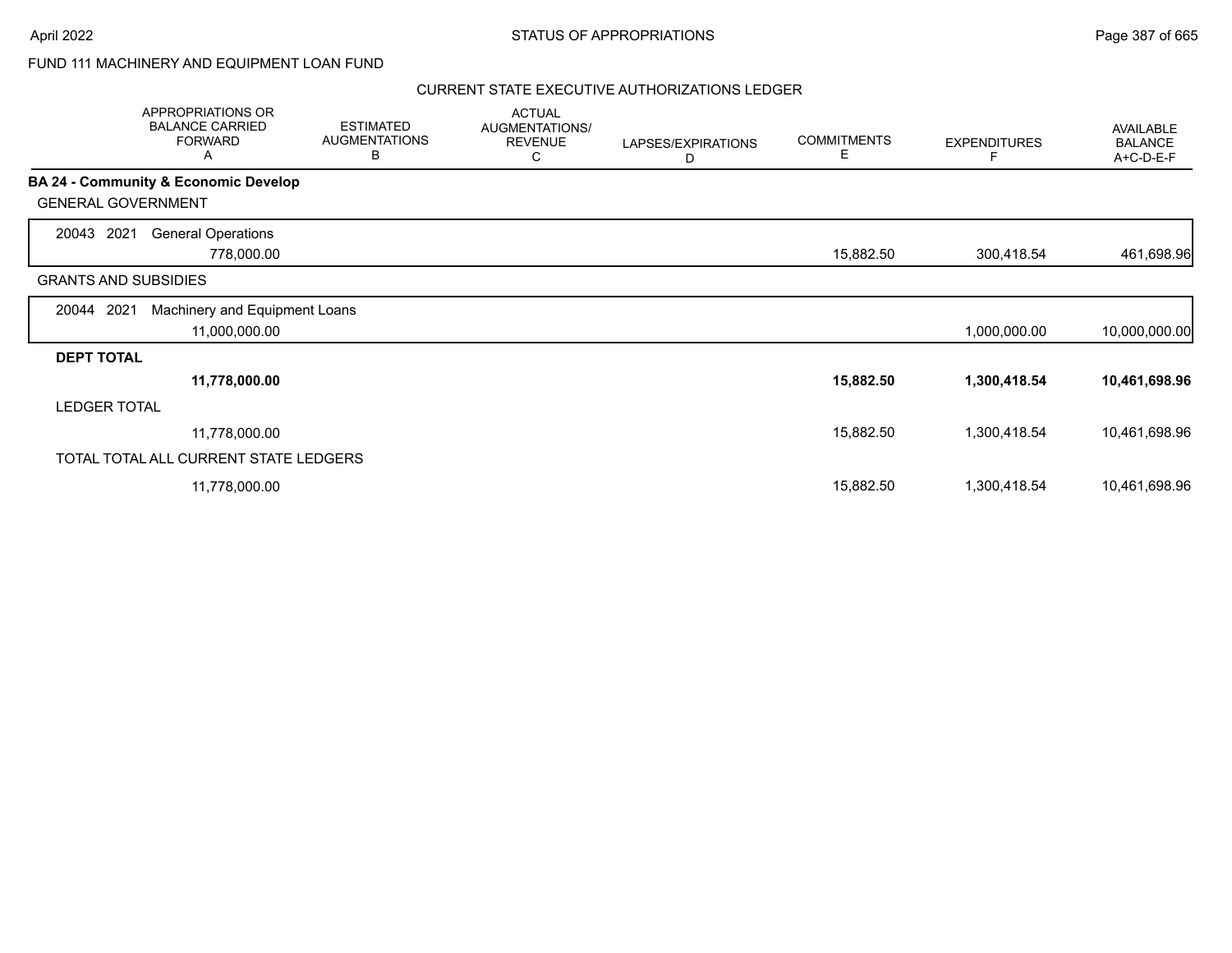## FUND 111 MACHINERY AND EQUIPMENT LOAN FUND

|                             | <b>APPROPRIATIONS OR</b><br><b>BALANCE CARRIED</b><br><b>FORWARD</b><br>A | <b>ESTIMATED</b><br><b>AUGMENTATIONS</b><br>В | <b>ACTUAL</b><br>AUGMENTATIONS/<br><b>REVENUE</b><br>C | LAPSES/EXPIRATIONS<br>D | <b>COMMITMENTS</b><br>Е | <b>EXPENDITURES</b><br>F | <b>AVAILABLE</b><br><b>BALANCE</b><br>A+C-D-E-F |
|-----------------------------|---------------------------------------------------------------------------|-----------------------------------------------|--------------------------------------------------------|-------------------------|-------------------------|--------------------------|-------------------------------------------------|
|                             | BA 24 - Community & Economic Develop                                      |                                               |                                                        |                         |                         |                          |                                                 |
| <b>GENERAL GOVERNMENT</b>   |                                                                           |                                               |                                                        |                         |                         |                          |                                                 |
| 2020<br>20043               | <b>General Operations</b>                                                 |                                               |                                                        |                         |                         |                          |                                                 |
|                             | 423,181.18                                                                |                                               |                                                        |                         |                         | 13,836.49                | 409,344.69                                      |
| <b>GRANTS AND SUBSIDIES</b> |                                                                           |                                               |                                                        |                         |                         |                          |                                                 |
| 20044 2018                  | Machinery and Equipment Loans                                             |                                               |                                                        |                         |                         |                          |                                                 |
|                             | 47,831.00                                                                 |                                               |                                                        |                         |                         |                          | 47,831.00                                       |
| 2019<br>20044               | Machinery and Equipment Loans                                             |                                               |                                                        |                         |                         |                          |                                                 |
|                             | 2,632,319.00                                                              |                                               |                                                        |                         | 982,319.00              | 1,650,000.00             |                                                 |
| 2020<br>20044               | Machinery and Equipment Loans                                             |                                               |                                                        |                         |                         |                          |                                                 |
|                             | 9,650,000.00                                                              |                                               |                                                        |                         | 940,000.00              |                          | 8,710,000.00                                    |
| <b>DEPT TOTAL</b>           |                                                                           |                                               |                                                        |                         |                         |                          |                                                 |
|                             | 12,753,331.18                                                             |                                               |                                                        |                         | 1,922,319.00            | 1,663,836.49             | 9,167,175.69                                    |
| <b>LEDGER TOTAL</b>         |                                                                           |                                               |                                                        |                         |                         |                          |                                                 |
|                             | 12,753,331.18                                                             |                                               |                                                        |                         | 1,922,319.00            | 1,663,836.49             | 9,167,175.69                                    |
|                             | TOTAL TOTAL ALL PRIOR STATE LEDGERS                                       |                                               |                                                        |                         |                         |                          |                                                 |
|                             | 12,753,331.18                                                             |                                               |                                                        |                         | 1,922,319.00            | 1,663,836.49             | 9,167,175.69                                    |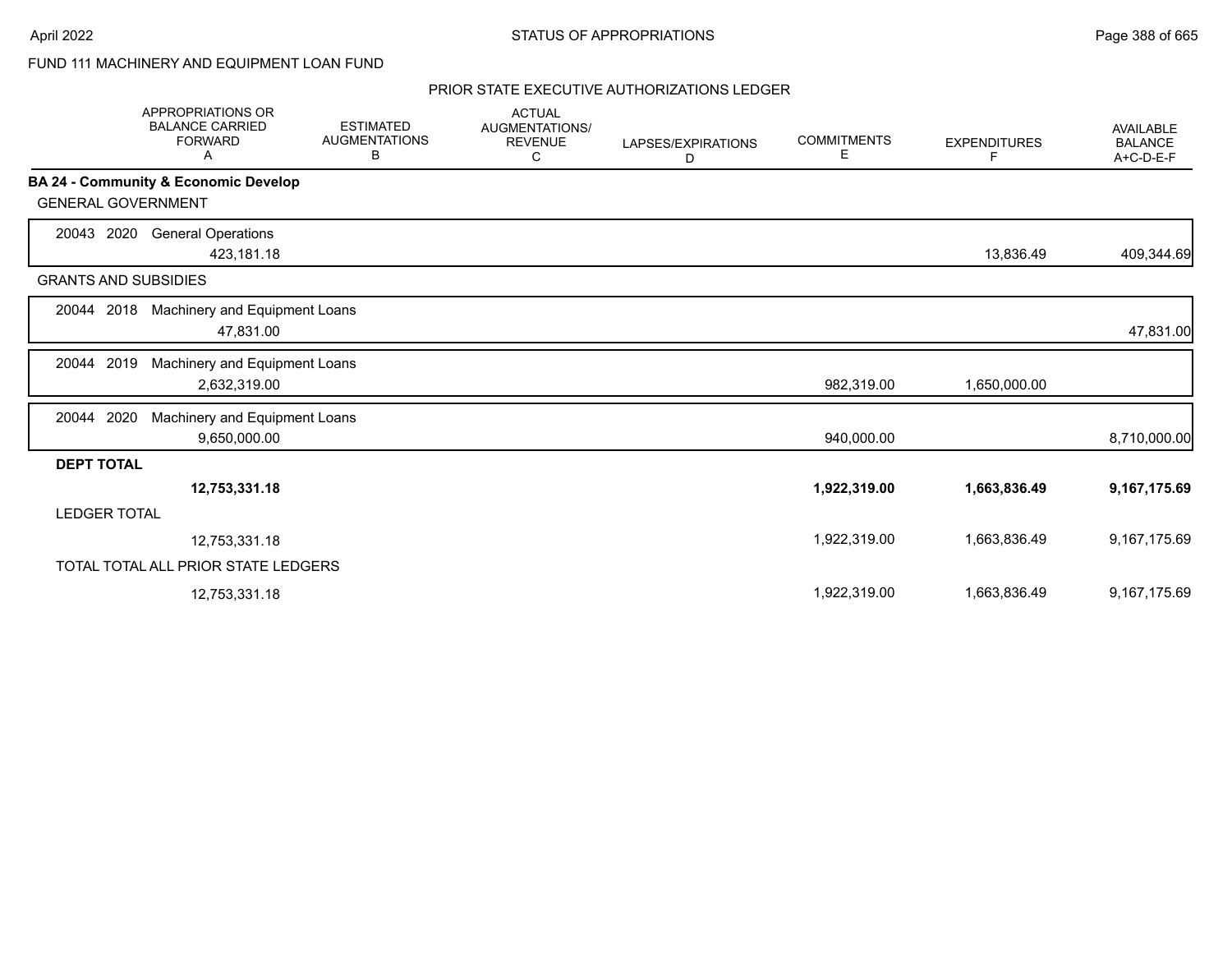# FUND 111 MACHINERY AND EQUIPMENT LOAN FUND

#### RESTRICTED REVENUE LEDGER

|                             |                     | <b>APPROPRIATIONS OR</b><br><b>BALANCE CARRIED</b><br><b>FORWARD</b> | <b>ESTIMATED</b><br><b>AUGMENTATIONS</b><br>B | <b>ACTUAL</b><br>AUGMENTATIONS/<br><b>REVENUE</b><br>С | LAPSES/EXPIRATIONS | <b>COMMITMENTS</b> | <b>EXPENDITURES</b> | AVAILABLE<br><b>BALANCE</b><br>A+C-D-E-F |
|-----------------------------|---------------------|----------------------------------------------------------------------|-----------------------------------------------|--------------------------------------------------------|--------------------|--------------------|---------------------|------------------------------------------|
|                             |                     | BA 24 - Community & Economic Develop                                 |                                               |                                                        |                    |                    |                     |                                          |
| <b>GRANTS AND SUBSIDIES</b> |                     |                                                                      |                                               |                                                        |                    |                    |                     |                                          |
| 60328                       | 2021                | StateSmallBusinessCreditInitiativeLoans                              |                                               |                                                        |                    |                    |                     |                                          |
|                             |                     | 5,666,833.73                                                         |                                               |                                                        |                    |                    |                     | 5,666,833.73                             |
|                             | <b>DEPT TOTAL</b>   |                                                                      |                                               |                                                        |                    |                    |                     |                                          |
|                             |                     | 5,666,833.73                                                         |                                               |                                                        |                    |                    |                     | 5,666,833.73                             |
|                             | <b>LEDGER TOTAL</b> |                                                                      |                                               |                                                        |                    |                    |                     |                                          |
|                             |                     | 5,666,833.73                                                         |                                               |                                                        |                    |                    |                     | 5,666,833.73                             |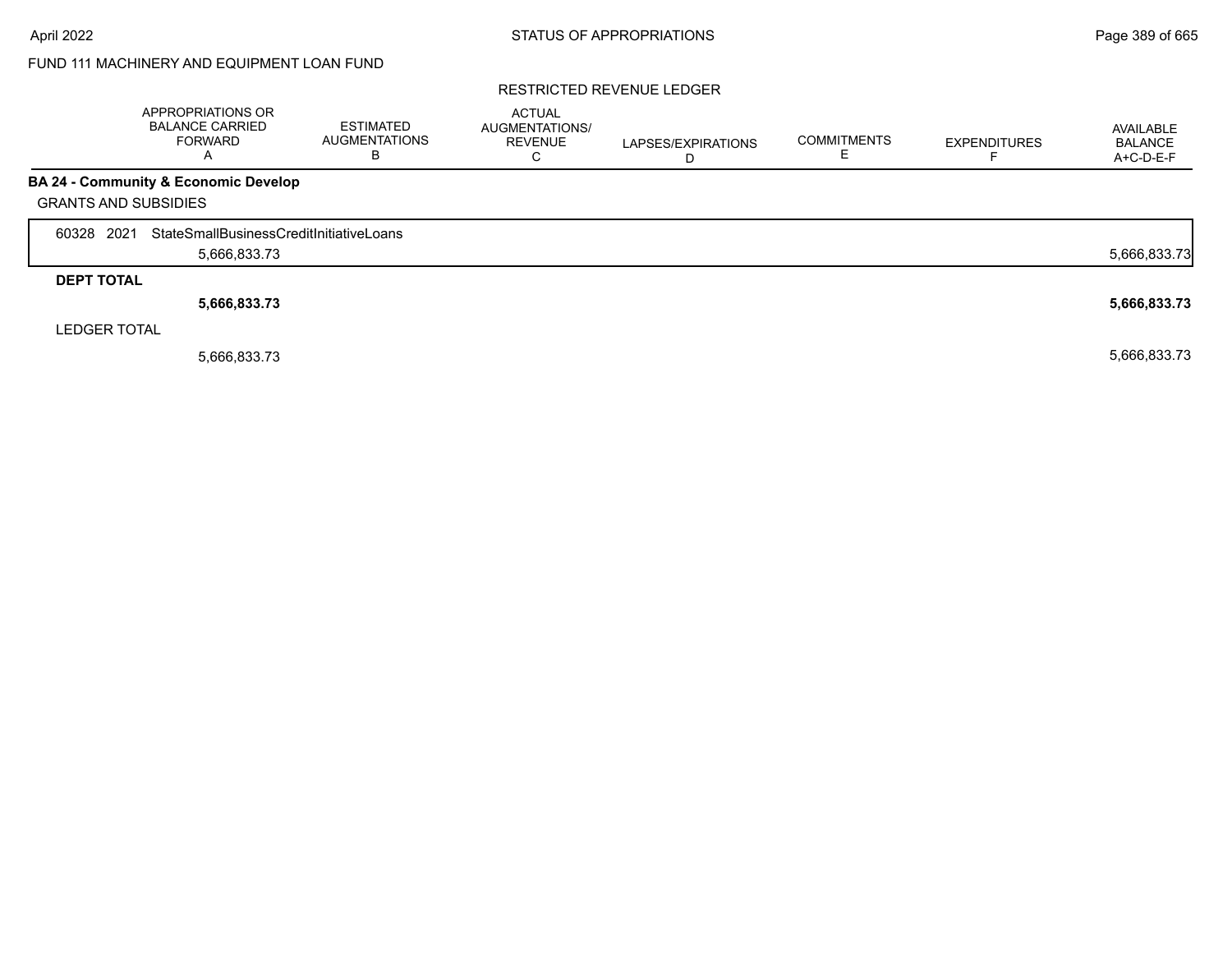# FUND 112 INSURANCE LIQUIDATION FUND

#### NON-BUDGETED LEDGER

|                          | APPROPRIATIONS OR<br><b>BALANCE CARRIED</b><br><b>FORWARD</b><br>A | <b>ESTIMATED</b><br><b>AUGMENTATIONS</b><br>В | <b>ACTUAL</b><br>AUGMENTATIONS/<br><b>REVENUE</b><br>C | LAPSES/EXPIRATIONS<br>D | <b>COMMITMENTS</b> | <b>EXPENDITURES</b><br>⊢ | AVAILABLE<br><b>BALANCE</b><br>A+C-D-E-F |
|--------------------------|--------------------------------------------------------------------|-----------------------------------------------|--------------------------------------------------------|-------------------------|--------------------|--------------------------|------------------------------------------|
| <b>BA 79 - Insurance</b> |                                                                    |                                               |                                                        |                         |                    |                          |                                          |
|                          | <b>GENERAL GOVERNMENT</b>                                          |                                               |                                                        |                         |                    |                          |                                          |
| 50078 2021               | LIQUIDATION DISTRIBUTION                                           |                                               |                                                        |                         |                    |                          |                                          |
|                          |                                                                    |                                               |                                                        |                         |                    | 39,238,360.79            | $-39,238,360.79$                         |
| <b>DEPT TOTAL</b>        |                                                                    |                                               |                                                        |                         |                    |                          |                                          |
|                          |                                                                    |                                               |                                                        |                         |                    | 39,238,360.79            | $-39,238,360.79$                         |
| <b>LEDGER TOTAL</b>      |                                                                    |                                               |                                                        |                         |                    |                          |                                          |
|                          |                                                                    |                                               |                                                        |                         |                    | 39,238,360.79            | -39,238,360.79                           |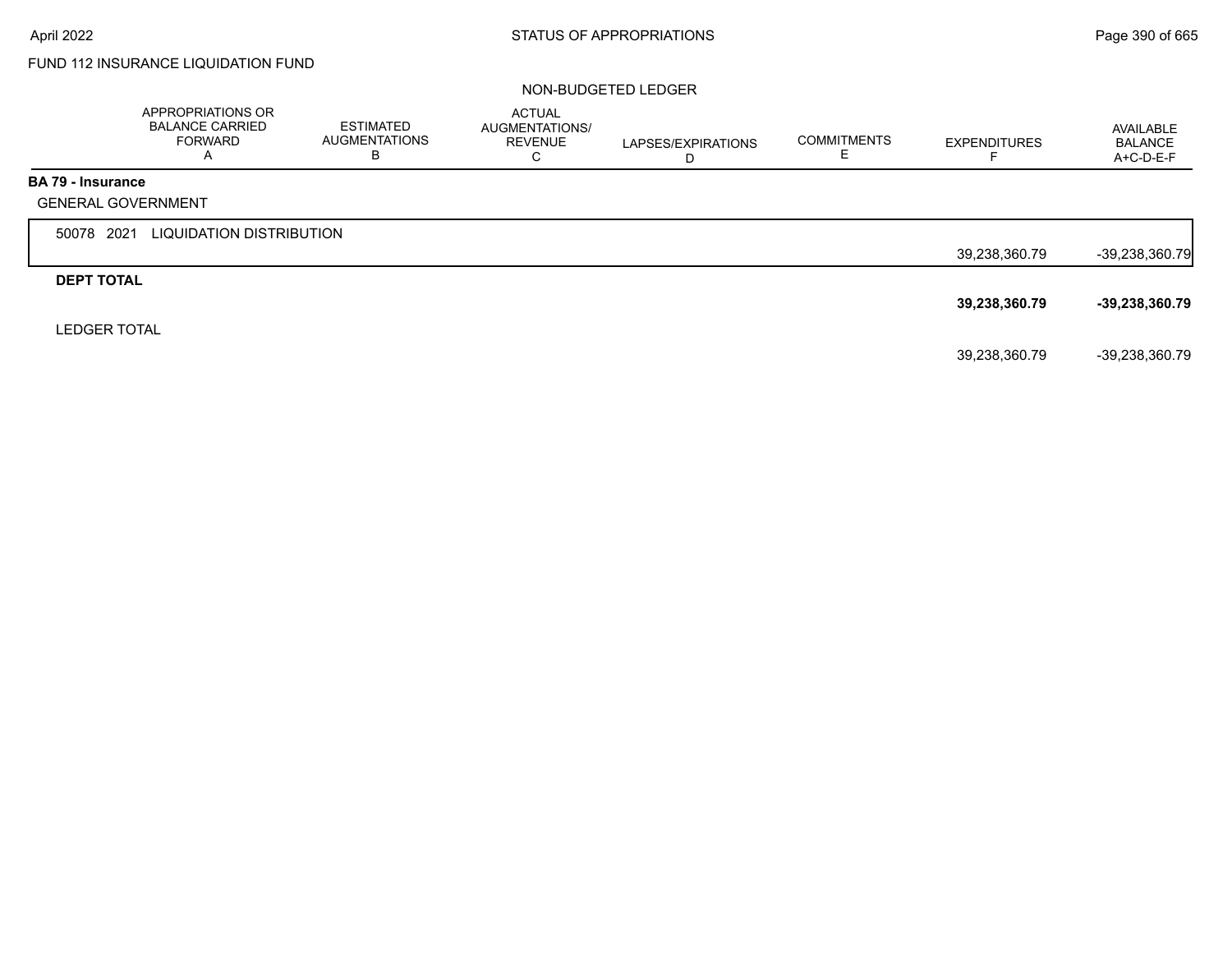## FUND 113 AGRICULTURAL CONS EASEMENT PURCHASE

|                             | <b>APPROPRIATIONS OR</b><br><b>BALANCE CARRIED</b><br><b>FORWARD</b><br>A | <b>ESTIMATED</b><br><b>AUGMENTATIONS</b><br>В | <b>ACTUAL</b><br>AUGMENTATIONS/<br><b>REVENUE</b><br>С | LAPSES/EXPIRATIONS<br>D | <b>COMMITMENTS</b><br>Е | <b>EXPENDITURES</b> | AVAILABLE<br><b>BALANCE</b><br>$A+C-D-E-F$ |
|-----------------------------|---------------------------------------------------------------------------|-----------------------------------------------|--------------------------------------------------------|-------------------------|-------------------------|---------------------|--------------------------------------------|
| <b>BA 68 - Agriculture</b>  |                                                                           |                                               |                                                        |                         |                         |                     |                                            |
| <b>GRANTS AND SUBSIDIES</b> |                                                                           |                                               |                                                        |                         |                         |                     |                                            |
| 2021<br>20113               | Purchase of County Easements<br>40,000,000.00                             |                                               |                                                        |                         | 3,239,331.25            | 25,110,176.79       | 11,650,491.96                              |
| <b>DEPT TOTAL</b>           |                                                                           |                                               |                                                        |                         |                         |                     |                                            |
|                             | 40,000,000.00                                                             |                                               |                                                        |                         | 3,239,331.25            | 25,110,176.79       | 11,650,491.96                              |
| <b>LEDGER TOTAL</b>         |                                                                           |                                               |                                                        |                         |                         |                     |                                            |
|                             | 40.000.000.00                                                             |                                               |                                                        |                         | 3,239,331.25            | 25,110,176.79       | 11,650,491.96                              |
|                             | TOTAL TOTAL ALL CURRENT STATE LEDGERS                                     |                                               |                                                        |                         |                         |                     |                                            |
|                             | 40,000,000.00                                                             |                                               |                                                        |                         | 3,239,331.25            | 25,110,176.79       | 11,650,491.96                              |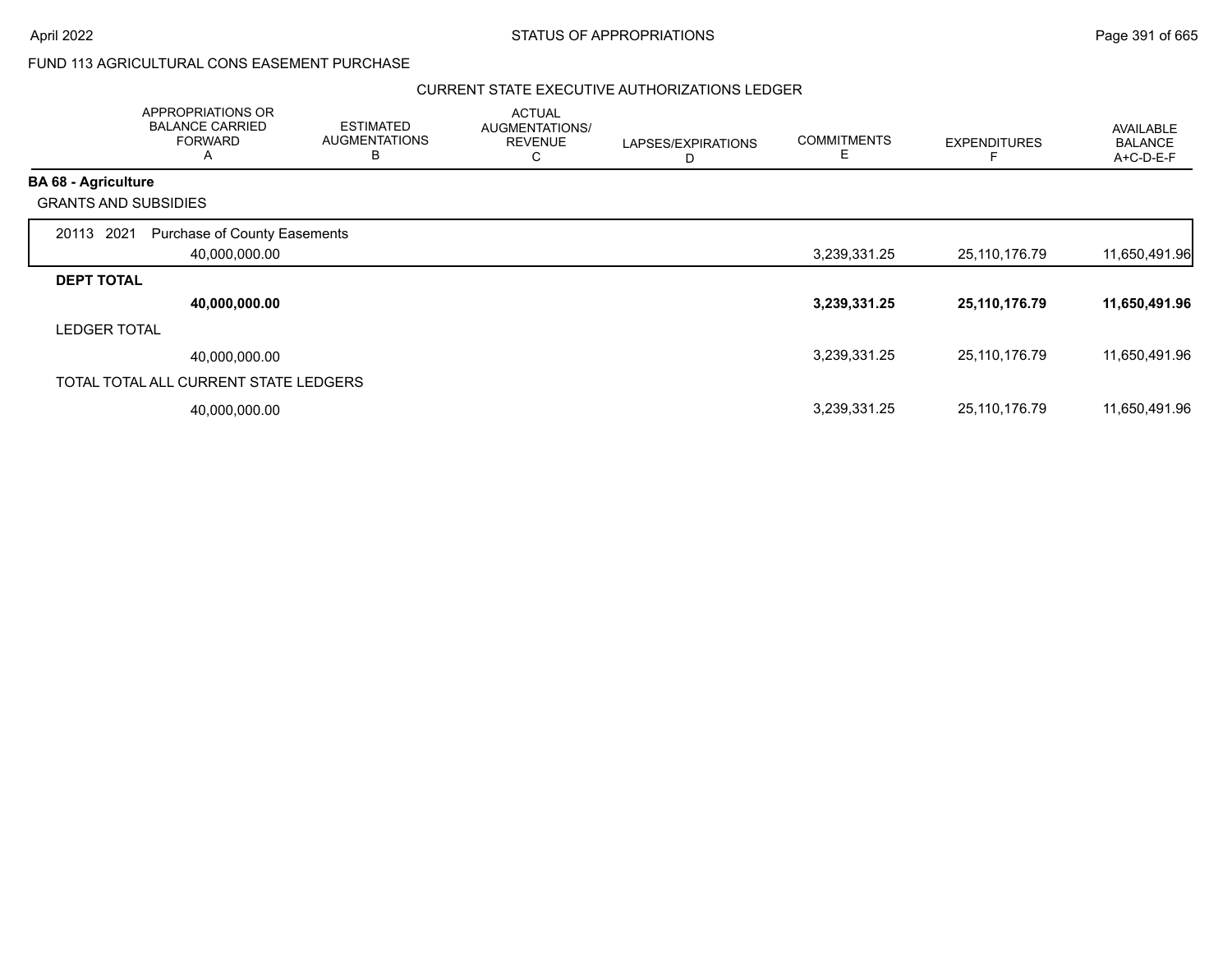# FUND 113 AGRICULTURAL CONS EASEMENT PURCHASE

|                             | <b>APPROPRIATIONS OR</b><br><b>BALANCE CARRIED</b><br><b>FORWARD</b><br>Α | <b>ESTIMATED</b><br><b>AUGMENTATIONS</b><br>В | <b>ACTUAL</b><br><b>AUGMENTATIONS/</b><br><b>REVENUE</b><br>С | LAPSES/EXPIRATIONS<br>D | <b>COMMITMENTS</b><br>Е | <b>EXPENDITURES</b><br>F. | <b>AVAILABLE</b><br><b>BALANCE</b><br>A+C-D-E-F |
|-----------------------------|---------------------------------------------------------------------------|-----------------------------------------------|---------------------------------------------------------------|-------------------------|-------------------------|---------------------------|-------------------------------------------------|
| <b>BA 68 - Agriculture</b>  |                                                                           |                                               |                                                               |                         |                         |                           |                                                 |
| <b>GRANTS AND SUBSIDIES</b> |                                                                           |                                               |                                                               |                         |                         |                           |                                                 |
| 2020<br>20113               | Purchase of County Easements<br>3,994,319.12                              |                                               |                                                               |                         | 139,035.00              | 3,432,303.05              | 422,981.07                                      |
| 20113 2007                  | Purchase of County Easements<br>37.80                                     |                                               |                                                               |                         |                         |                           | 37.80                                           |
| 20113 2010                  | <b>Purchase of County Easements</b><br>1,671.25                           |                                               |                                                               |                         |                         |                           | 1,671.25                                        |
| 20113 2011                  | Purchase of County Easements<br>200.00                                    |                                               |                                                               |                         |                         |                           | 200.00                                          |
| <b>DEPT TOTAL</b>           |                                                                           |                                               |                                                               |                         |                         |                           |                                                 |
|                             | 3,996,228.17                                                              |                                               |                                                               |                         | 139,035.00              | 3,432,303.05              | 424,890.12                                      |
| <b>LEDGER TOTAL</b>         |                                                                           |                                               |                                                               |                         |                         |                           |                                                 |
|                             | 3,996,228.17                                                              |                                               |                                                               |                         | 139,035.00              | 3,432,303.05              | 424,890.12                                      |
|                             | TOTAL TOTAL ALL PRIOR STATE LEDGERS                                       |                                               |                                                               |                         |                         |                           |                                                 |
|                             | 3,996,228.17                                                              |                                               |                                                               |                         | 139,035.00              | 3,432,303.05              | 424,890.12                                      |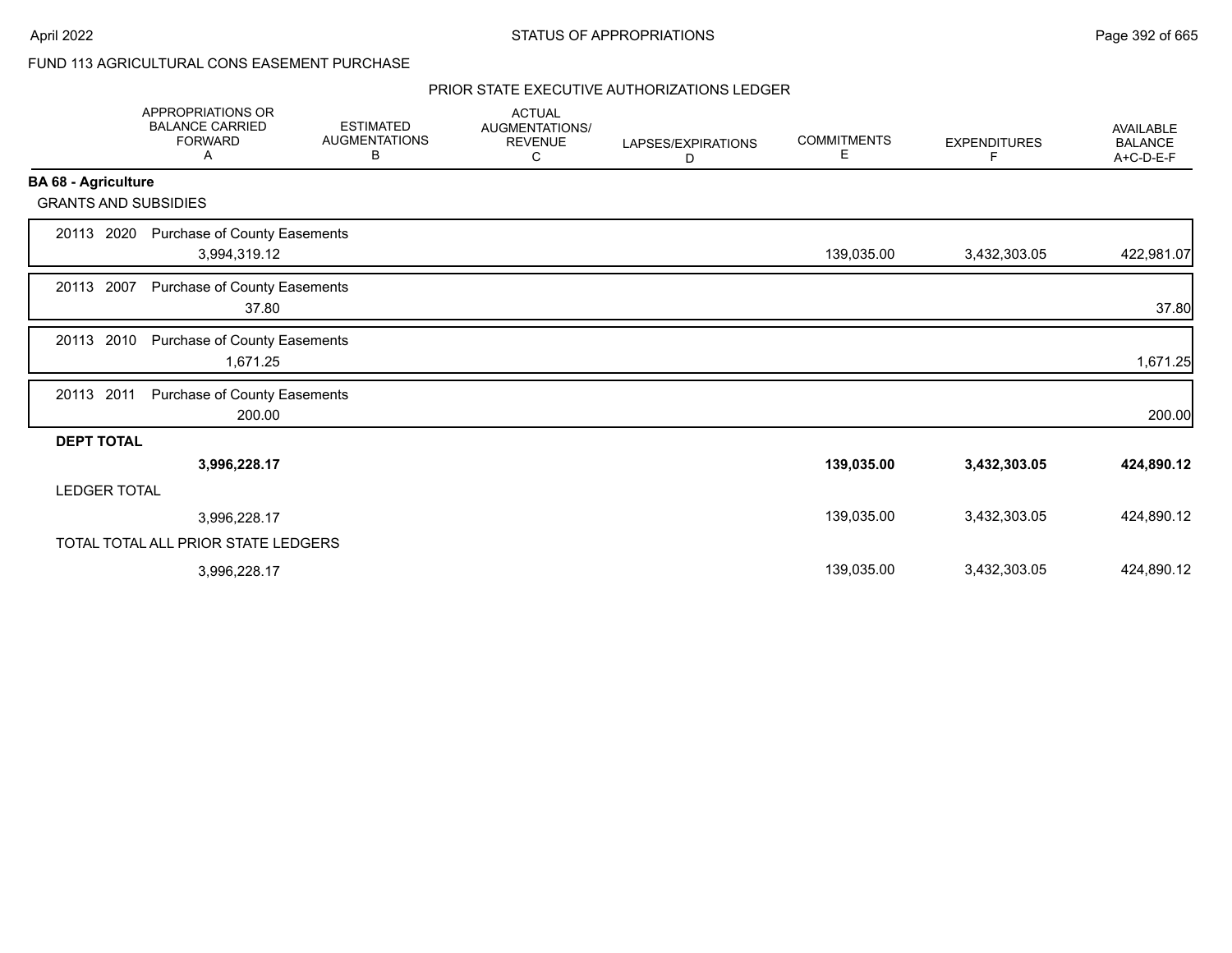# FUND 113 AGRICULTURAL CONS EASEMENT PURCHASE

#### RESTRICTED REVENUE LEDGER

|                             | APPROPRIATIONS OR<br><b>BALANCE CARRIED</b><br><b>FORWARD</b><br>A | <b>ESTIMATED</b><br><b>AUGMENTATIONS</b><br>В | <b>ACTUAL</b><br>AUGMENTATIONS/<br><b>REVENUE</b><br>С | LAPSES/EXPIRATIONS<br>D | <b>COMMITMENTS</b><br>Е | <b>EXPENDITURES</b> | <b>AVAILABLE</b><br><b>BALANCE</b><br>A+C-D-E-F |
|-----------------------------|--------------------------------------------------------------------|-----------------------------------------------|--------------------------------------------------------|-------------------------|-------------------------|---------------------|-------------------------------------------------|
| <b>BA 68 - Agriculture</b>  |                                                                    |                                               |                                                        |                         |                         |                     |                                                 |
| <b>GRANTS AND SUBSIDIES</b> |                                                                    |                                               |                                                        |                         |                         |                     |                                                 |
| 2021<br>60115               | Agri Land & Conservation Assistance<br>132,417.62                  |                                               |                                                        |                         | 33,031.60               |                     | 99,386.02                                       |
| 2021<br>60117               | Supplemental Ag Conserv Esmt Purchase<br>3,438.59                  |                                               |                                                        |                         |                         |                     | 3,438.59                                        |
| <b>DEPT TOTAL</b>           |                                                                    |                                               |                                                        |                         |                         |                     |                                                 |
|                             | 135,856.21                                                         |                                               |                                                        |                         | 33,031.60               |                     | 102,824.61                                      |
| <b>LEDGER TOTAL</b>         |                                                                    |                                               |                                                        |                         |                         |                     |                                                 |
|                             | 135,856.21                                                         |                                               |                                                        |                         | 33,031.60               |                     | 102,824.61                                      |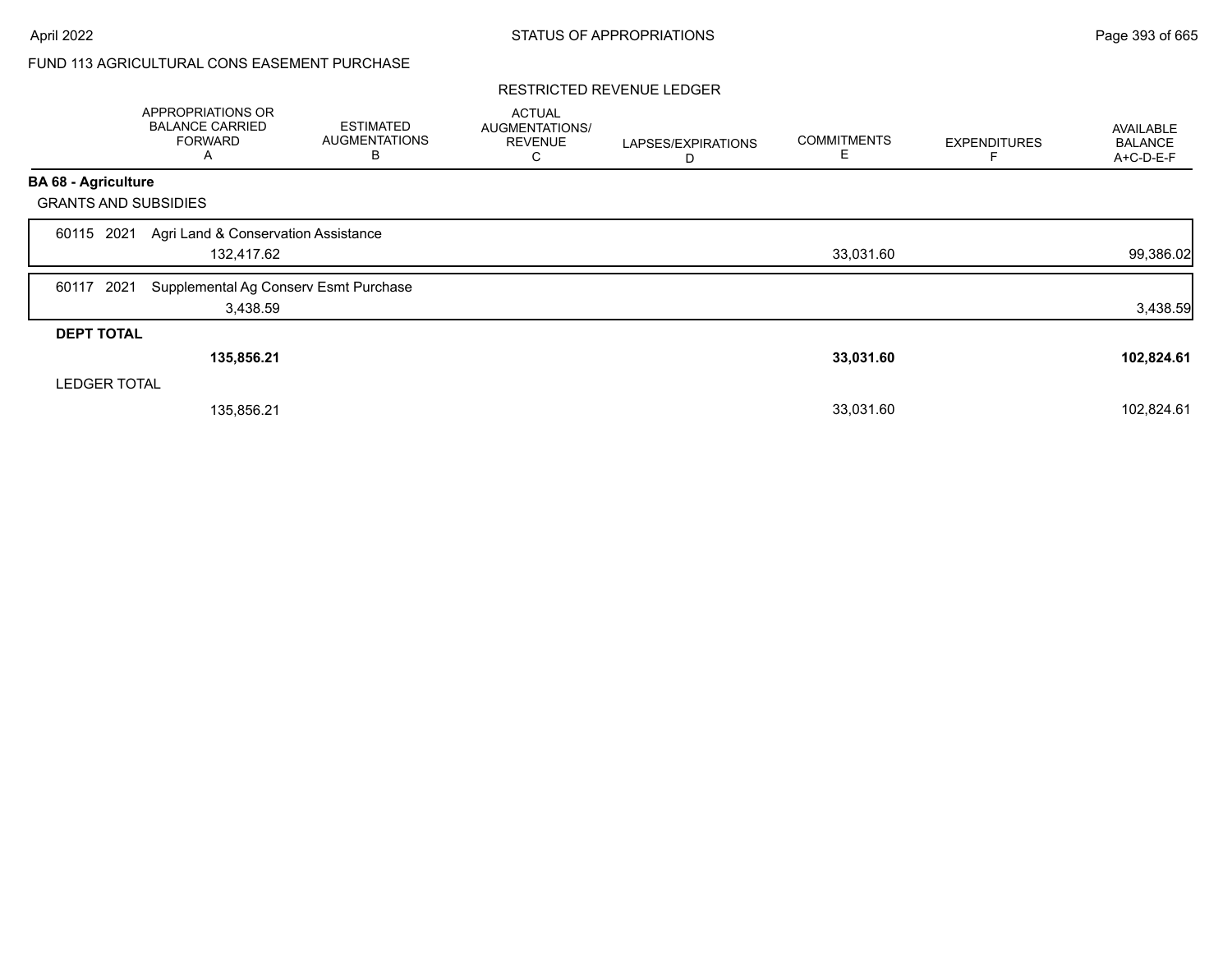# FUND 115 CHILDREN'S TRUST FUND

|                               | APPROPRIATIONS OR<br><b>BALANCE CARRIED</b><br><b>FORWARD</b><br>A | <b>ESTIMATED</b><br><b>AUGMENTATIONS</b><br>B | <b>ACTUAL</b><br>AUGMENTATIONS/<br><b>REVENUE</b><br>С | LAPSES/EXPIRATIONS<br>D | <b>COMMITMENTS</b><br>E | <b>EXPENDITURES</b> | AVAILABLE<br><b>BALANCE</b><br>A+C-D-E-F |
|-------------------------------|--------------------------------------------------------------------|-----------------------------------------------|--------------------------------------------------------|-------------------------|-------------------------|---------------------|------------------------------------------|
| <b>BA 21 - Human Services</b> |                                                                    |                                               |                                                        |                         |                         |                     |                                          |
| <b>GRANTS AND SUBSIDIES</b>   |                                                                    |                                               |                                                        |                         |                         |                     |                                          |
| 2021<br>20029                 | <b>Children's Trust Fund</b>                                       |                                               |                                                        |                         |                         |                     |                                          |
|                               | 00.000.00, ا                                                       |                                               |                                                        |                         | 247,620.85              | 914,829.55          | 237,549.60                               |
| <b>DEPT TOTAL</b>             |                                                                    |                                               |                                                        |                         |                         |                     |                                          |
|                               | 1,400,000.00                                                       |                                               |                                                        |                         | 247,620.85              | 914,829.55          | 237,549.60                               |
| <b>LEDGER TOTAL</b>           |                                                                    |                                               |                                                        |                         |                         |                     |                                          |
|                               | 1,400,000.00                                                       |                                               |                                                        |                         | 247,620.85              | 914,829.55          | 237,549.60                               |
|                               | TOTAL TOTAL ALL CURRENT STATE LEDGERS                              |                                               |                                                        |                         |                         |                     |                                          |
|                               | 1,400,000.00                                                       |                                               |                                                        |                         | 247,620.85              | 914,829.55          | 237,549.60                               |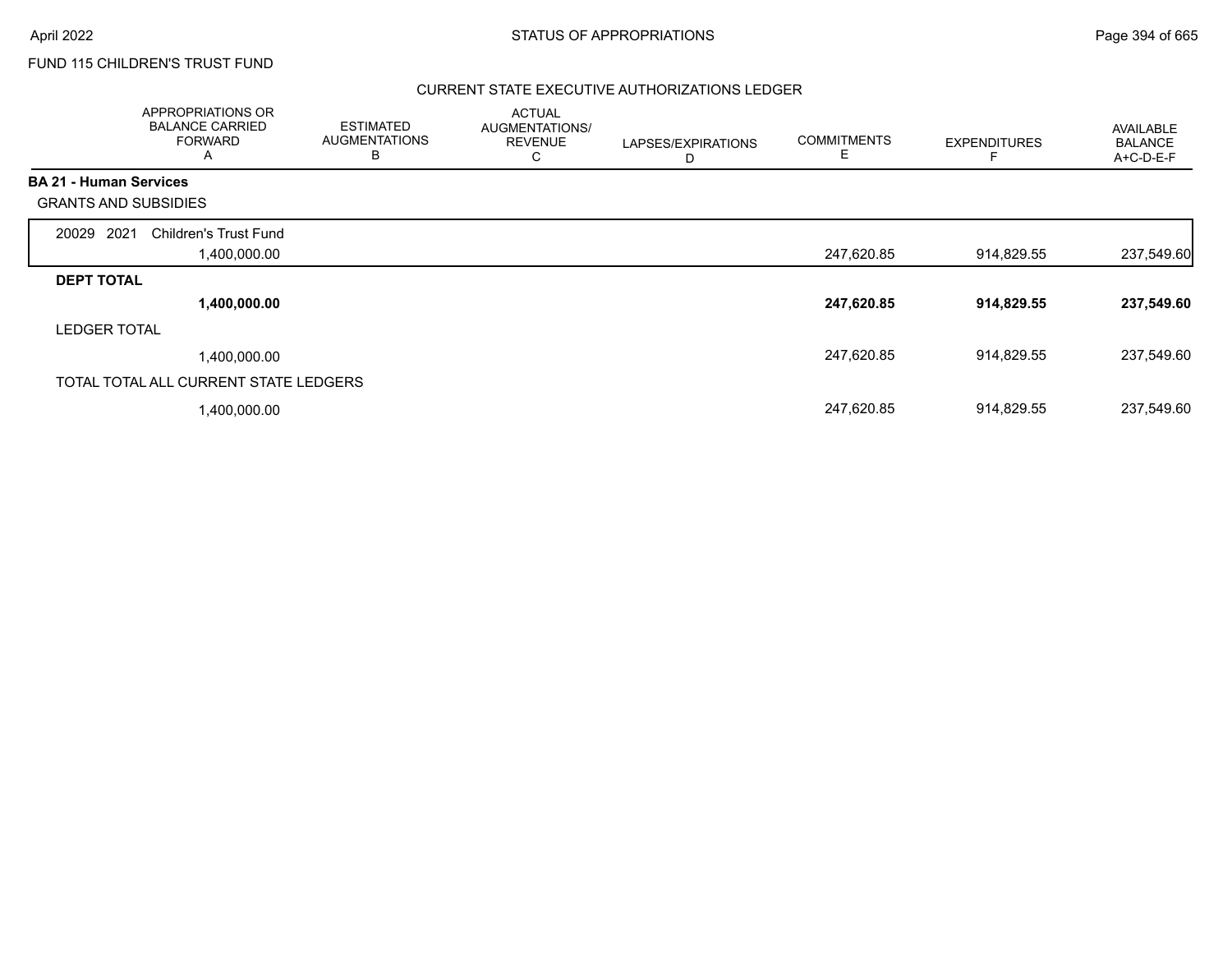# FUND 115 CHILDREN'S TRUST FUND

|                               | <b>APPROPRIATIONS OR</b><br><b>BALANCE CARRIED</b><br><b>FORWARD</b><br>A | <b>ESTIMATED</b><br><b>AUGMENTATIONS</b><br>в | <b>ACTUAL</b><br>AUGMENTATIONS/<br><b>REVENUE</b><br>С | LAPSES/EXPIRATIONS<br>D | <b>COMMITMENTS</b><br>Е | <b>EXPENDITURES</b> | AVAILABLE<br><b>BALANCE</b><br>A+C-D-E-F |
|-------------------------------|---------------------------------------------------------------------------|-----------------------------------------------|--------------------------------------------------------|-------------------------|-------------------------|---------------------|------------------------------------------|
| <b>BA 21 - Human Services</b> |                                                                           |                                               |                                                        |                         |                         |                     |                                          |
| <b>GRANTS AND SUBSIDIES</b>   |                                                                           |                                               |                                                        |                         |                         |                     |                                          |
| 2020<br>20029                 | <b>Children's Trust Fund</b>                                              |                                               |                                                        |                         |                         |                     |                                          |
|                               | 187,500.00                                                                |                                               |                                                        |                         | 12,500.00               | 120,616.22          | 54,383.78                                |
| <b>DEPT TOTAL</b>             |                                                                           |                                               |                                                        |                         |                         |                     |                                          |
|                               | 187,500.00                                                                |                                               |                                                        |                         | 12,500.00               | 120,616.22          | 54,383.78                                |
| <b>LEDGER TOTAL</b>           |                                                                           |                                               |                                                        |                         |                         |                     |                                          |
|                               | 187,500.00                                                                |                                               |                                                        |                         | 12,500.00               | 120.616.22          | 54,383.78                                |
|                               | TOTAL TOTAL ALL PRIOR STATE LEDGERS                                       |                                               |                                                        |                         |                         |                     |                                          |
|                               | 187,500.00                                                                |                                               |                                                        |                         | 12,500.00               | 120,616.22          | 54,383.78                                |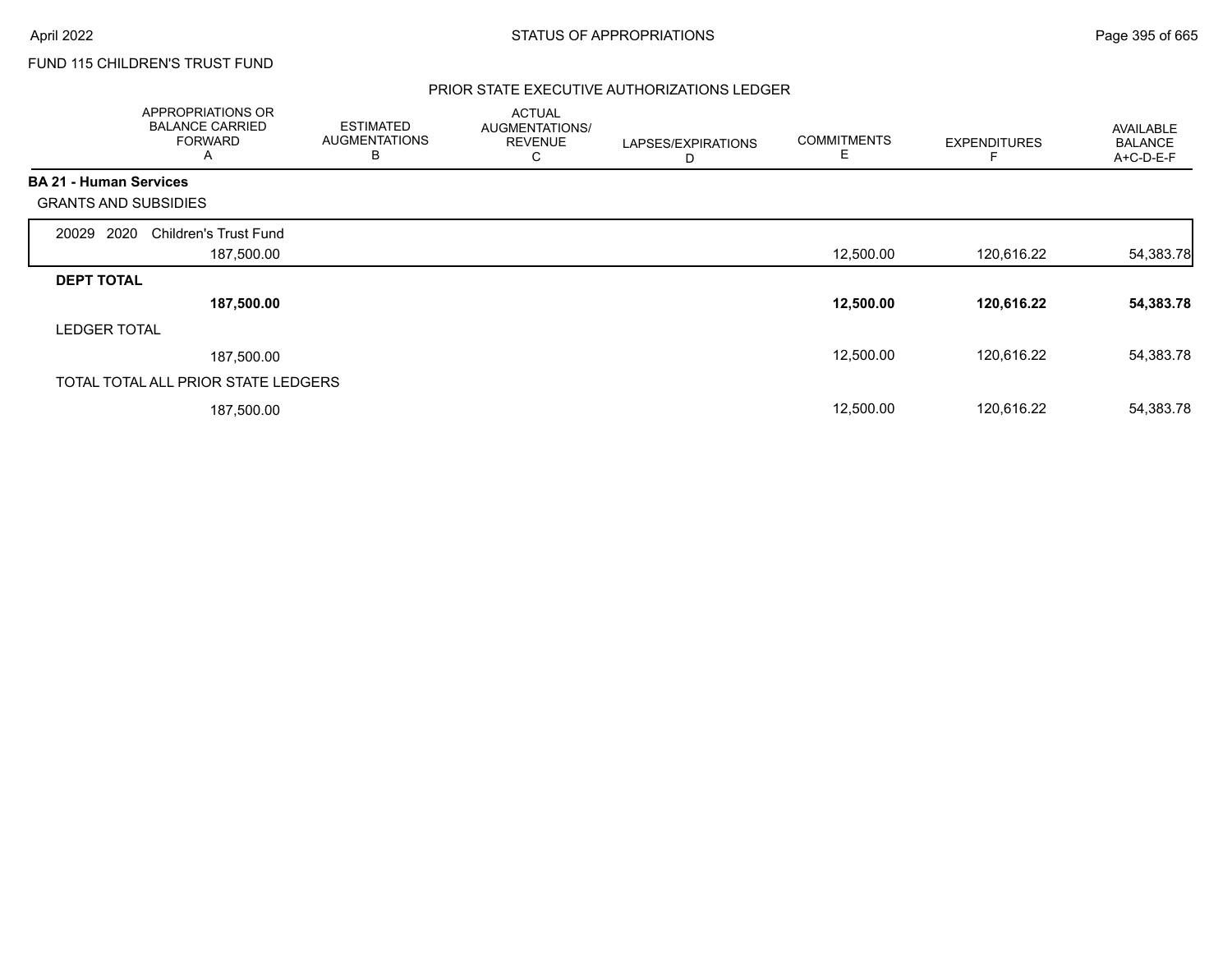## FUND 116 MUNICIPALITIES FINANRECOV REVOL AID

|                             | <b>APPROPRIATIONS OR</b><br><b>BALANCE CARRIED</b><br><b>FORWARD</b><br>А | <b>ESTIMATED</b><br><b>AUGMENTATIONS</b><br>в | <b>ACTUAL</b><br>AUGMENTATIONS/<br><b>REVENUE</b><br>С | LAPSES/EXPIRATIONS<br>D | <b>COMMITMENTS</b> | <b>EXPENDITURES</b> | <b>AVAILABLE</b><br><b>BALANCE</b><br>A+C-D-E-F |
|-----------------------------|---------------------------------------------------------------------------|-----------------------------------------------|--------------------------------------------------------|-------------------------|--------------------|---------------------|-------------------------------------------------|
|                             | <b>BA 24 - Community &amp; Economic Develop</b>                           |                                               |                                                        |                         |                    |                     |                                                 |
| <b>GRANTS AND SUBSIDIES</b> |                                                                           |                                               |                                                        |                         |                    |                     |                                                 |
| 2021<br>20048               | <b>Distressed Community Assistance</b>                                    |                                               |                                                        |                         |                    |                     |                                                 |
|                             | 11,350,000.00                                                             |                                               |                                                        |                         | 2,849,583.70       | 7,843,871.21        | 656,545.09                                      |
| <b>DEPT TOTAL</b>           |                                                                           |                                               |                                                        |                         |                    |                     |                                                 |
|                             | 11,350,000.00                                                             |                                               |                                                        |                         | 2,849,583.70       | 7,843,871.21        | 656,545.09                                      |
| <b>LEDGER TOTAL</b>         |                                                                           |                                               |                                                        |                         |                    |                     |                                                 |
|                             | 11,350,000.00                                                             |                                               |                                                        |                         | 2,849,583.70       | 7,843,871.21        | 656,545.09                                      |
|                             | TOTAL TOTAL ALL CURRENT STATE LEDGERS                                     |                                               |                                                        |                         |                    |                     |                                                 |
|                             | 11,350,000.00                                                             |                                               |                                                        |                         | 2,849,583.70       | 7,843,871.21        | 656,545.09                                      |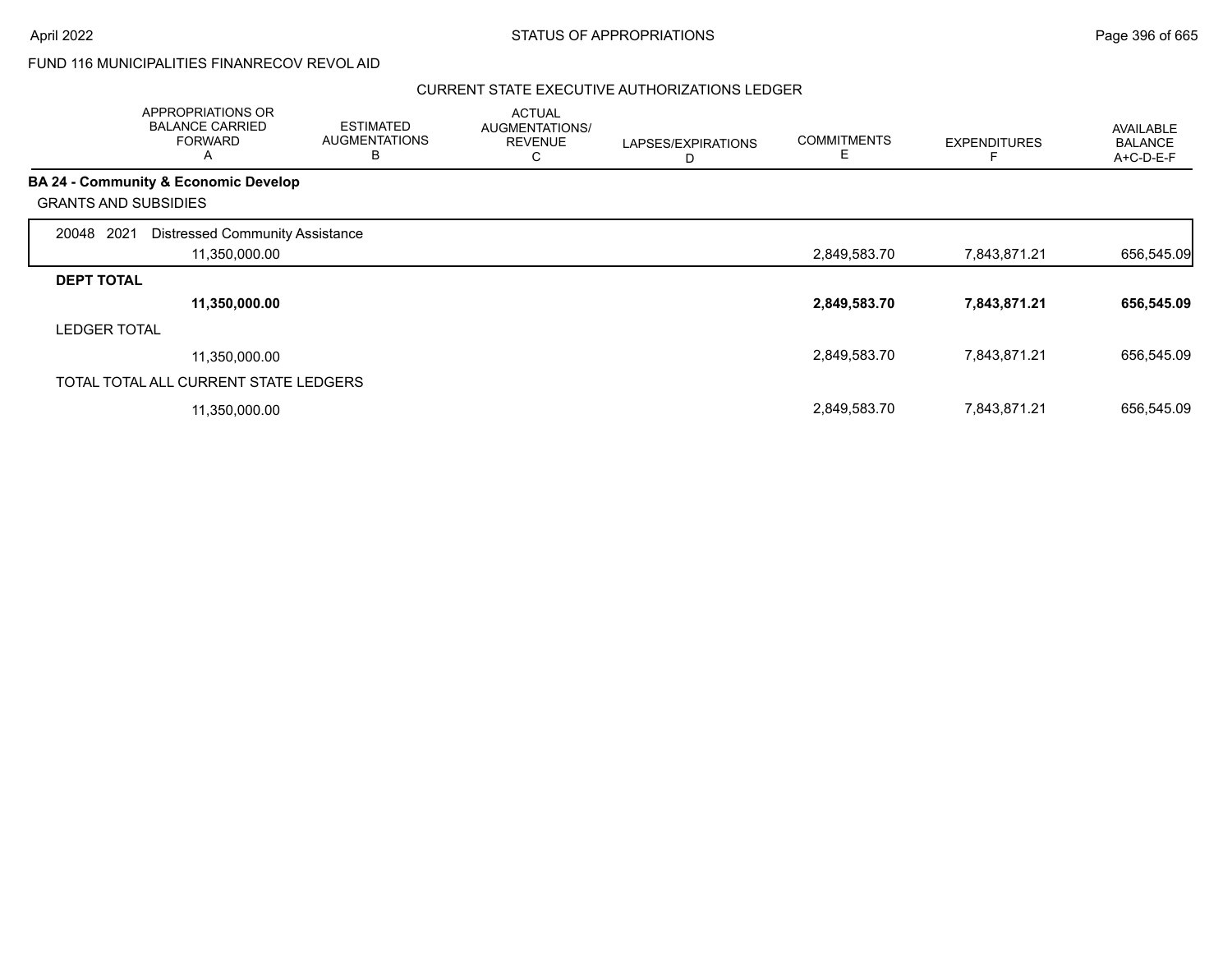FUND 116 MUNICIPALITIES FINANRECOV REVOL AID

|                             | APPROPRIATIONS OR<br><b>BALANCE CARRIED</b><br><b>FORWARD</b><br>Α | <b>ESTIMATED</b><br><b>AUGMENTATIONS</b><br>B | <b>ACTUAL</b><br>AUGMENTATIONS/<br><b>REVENUE</b><br>С | LAPSES/EXPIRATIONS<br>D | <b>COMMITMENTS</b><br>Е | <b>EXPENDITURES</b> | AVAILABLE<br><b>BALANCE</b><br>A+C-D-E-F |
|-----------------------------|--------------------------------------------------------------------|-----------------------------------------------|--------------------------------------------------------|-------------------------|-------------------------|---------------------|------------------------------------------|
|                             | BA 24 - Community & Economic Develop                               |                                               |                                                        |                         |                         |                     |                                          |
| <b>GRANTS AND SUBSIDIES</b> |                                                                    |                                               |                                                        |                         |                         |                     |                                          |
| 2018<br>20048               | <b>Distressed Community Assistance</b><br>820,530.37               |                                               |                                                        |                         | 671,396.02              | 146,909.19          | 2,225.16                                 |
| 2019<br>20048               | <b>Distressed Community Assistance</b><br>796,117.40               |                                               |                                                        |                         | 660,010.11              | 133,148.47          | 2,958.82                                 |
| 2020<br>20048               | <b>Distressed Community Assistance</b><br>4,361,093.23             |                                               |                                                        |                         | 583,191.05              | 1,467,266.32        | 2,310,635.86                             |
| <b>DEPT TOTAL</b>           |                                                                    |                                               |                                                        |                         |                         |                     |                                          |
|                             | 5,977,741.00                                                       |                                               |                                                        |                         | 1,914,597.18            | 1,747,323.98        | 2,315,819.84                             |
| <b>LEDGER TOTAL</b>         |                                                                    |                                               |                                                        |                         |                         |                     |                                          |
|                             | 5,977,741.00                                                       |                                               |                                                        |                         | 1,914,597.18            | 1,747,323.98        | 2,315,819.84                             |
|                             | TOTAL TOTAL ALL PRIOR STATE LEDGERS                                |                                               |                                                        |                         |                         |                     |                                          |
|                             | 5,977,741.00                                                       |                                               |                                                        |                         | 1,914,597.18            | 1,747,323.98        | 2,315,819.84                             |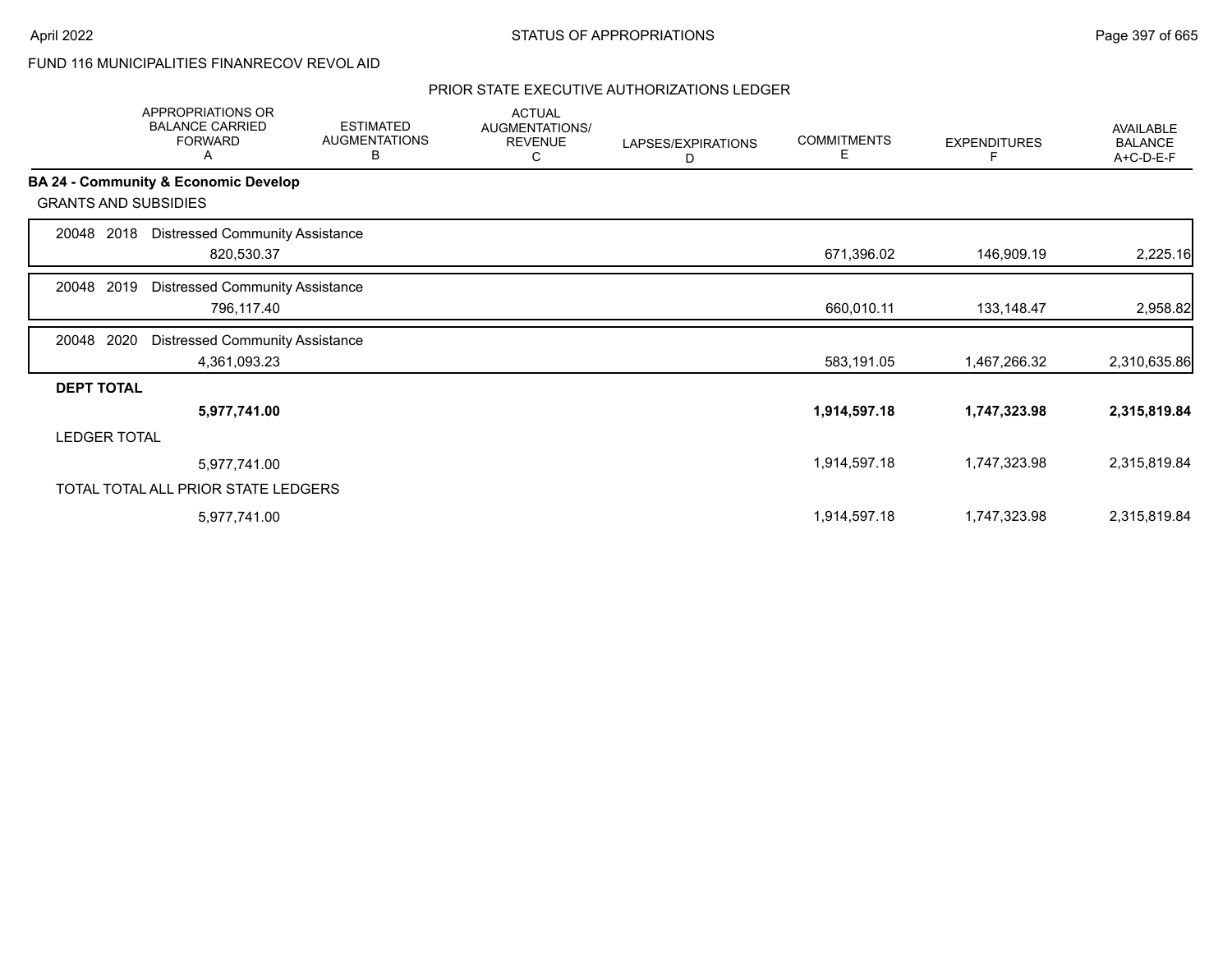## FUND 117 CATASTROPHIC LOSS BENEFITS CONTINUA

|                          | APPROPRIATIONS OR<br><b>BALANCE CARRIED</b><br><b>FORWARD</b><br>A | <b>ESTIMATED</b><br><b>AUGMENTATIONS</b><br>B | <b>ACTUAL</b><br>AUGMENTATIONS/<br><b>REVENUE</b><br>C | LAPSES/EXPIRATIONS<br>D | <b>COMMITMENTS</b><br>Е | <b>EXPENDITURES</b><br>F | <b>AVAILABLE</b><br><b>BALANCE</b><br>A+C-D-E-F |
|--------------------------|--------------------------------------------------------------------|-----------------------------------------------|--------------------------------------------------------|-------------------------|-------------------------|--------------------------|-------------------------------------------------|
| <b>BA 79 - Insurance</b> |                                                                    |                                               |                                                        |                         |                         |                          |                                                 |
|                          | <b>GENERAL GOVERNMENT</b>                                          |                                               |                                                        |                         |                         |                          |                                                 |
| 20192 2021               | <b>CAT Administration</b>                                          |                                               |                                                        |                         |                         |                          |                                                 |
|                          | 1,885,000.00                                                       |                                               |                                                        |                         | 34,816.32               | 1,617,739.11             | 232,444.57                                      |
|                          | <b>GRANTS AND SUBSIDIES</b>                                        |                                               |                                                        |                         |                         |                          |                                                 |
| 20193                    | 2021<br><b>CAT Claims</b>                                          |                                               |                                                        |                         |                         |                          |                                                 |
|                          | 6,050,000.00                                                       |                                               |                                                        |                         |                         | 2,777,117.08             | 3,272,882.92                                    |
| <b>DEPT TOTAL</b>        |                                                                    |                                               |                                                        |                         |                         |                          |                                                 |
|                          | 7,935,000.00                                                       |                                               |                                                        |                         | 34,816.32               | 4,394,856.19             | 3,505,327.49                                    |
| <b>LEDGER TOTAL</b>      |                                                                    |                                               |                                                        |                         |                         |                          |                                                 |
|                          | 7,935,000.00                                                       |                                               |                                                        |                         | 34,816.32               | 4,394,856.19             | 3,505,327.49                                    |
|                          | TOTAL TOTAL ALL CURRENT STATE LEDGERS                              |                                               |                                                        |                         |                         |                          |                                                 |
|                          | 7,935,000.00                                                       |                                               |                                                        |                         | 34,816.32               | 4,394,856.19             | 3,505,327.49                                    |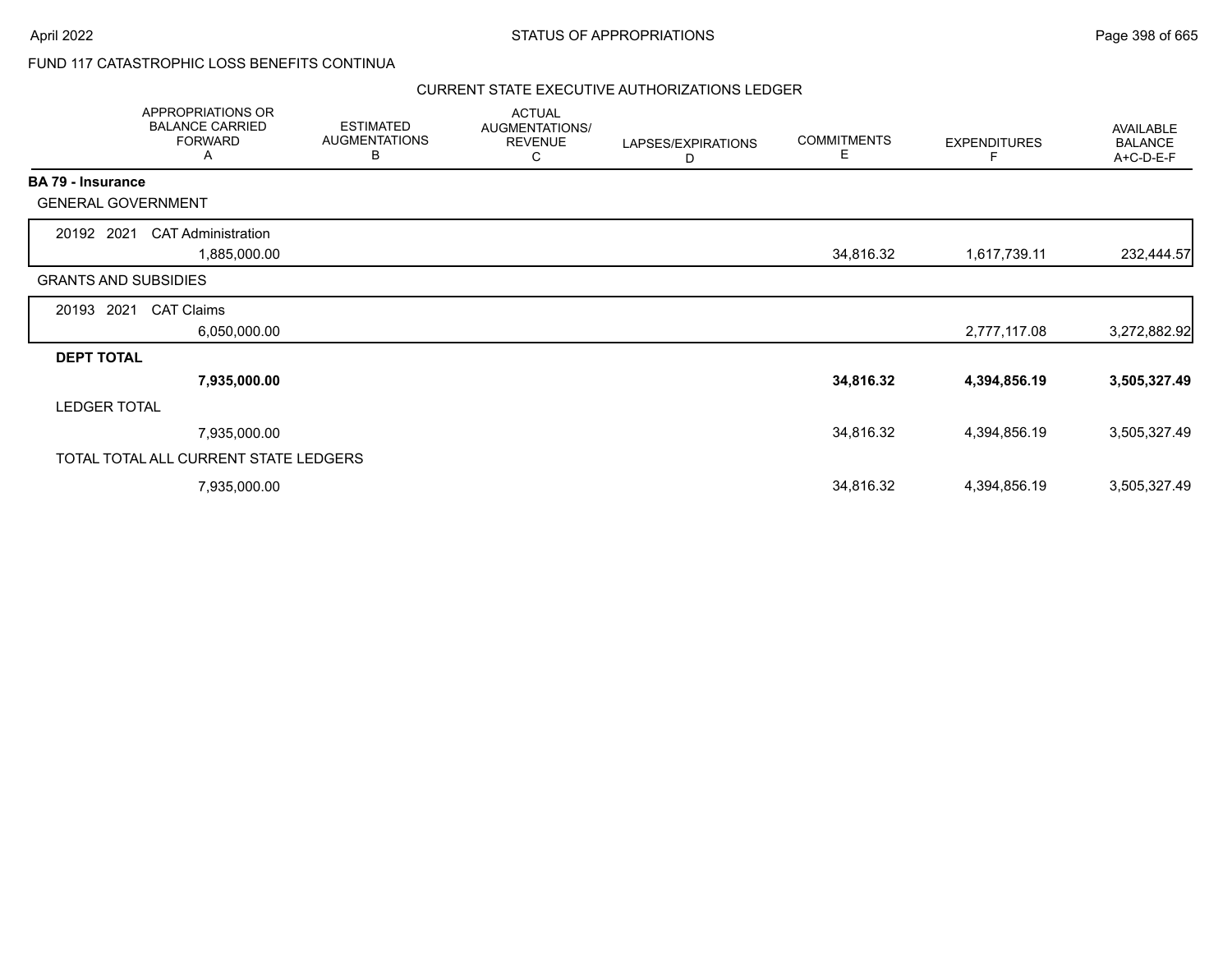# FUND 117 CATASTROPHIC LOSS BENEFITS CONTINUA

|                             | APPROPRIATIONS OR<br><b>BALANCE CARRIED</b><br><b>FORWARD</b><br>Α | <b>ESTIMATED</b><br><b>AUGMENTATIONS</b><br>В | <b>ACTUAL</b><br>AUGMENTATIONS/<br><b>REVENUE</b><br>С | LAPSES/EXPIRATIONS<br>D | <b>COMMITMENTS</b><br>Е | <b>EXPENDITURES</b><br>F | <b>AVAILABLE</b><br><b>BALANCE</b><br>A+C-D-E-F |
|-----------------------------|--------------------------------------------------------------------|-----------------------------------------------|--------------------------------------------------------|-------------------------|-------------------------|--------------------------|-------------------------------------------------|
| BA 79 - Insurance           |                                                                    |                                               |                                                        |                         |                         |                          |                                                 |
| <b>GENERAL GOVERNMENT</b>   |                                                                    |                                               |                                                        |                         |                         |                          |                                                 |
| 20192 2020                  | <b>CAT Administration</b><br>121,118.78                            |                                               |                                                        |                         |                         | 12,989.47                | 108,129.31                                      |
| <b>GRANTS AND SUBSIDIES</b> |                                                                    |                                               |                                                        |                         |                         |                          |                                                 |
| 20193<br>2020               | <b>CAT Claims</b>                                                  |                                               |                                                        |                         |                         |                          |                                                 |
|                             | 2,937,634.15                                                       |                                               |                                                        |                         |                         | $-244.03$                | 2,937,878.18                                    |
| 20193 2012                  | <b>CAT Claims</b>                                                  |                                               |                                                        |                         |                         |                          |                                                 |
|                             |                                                                    |                                               |                                                        |                         |                         | $-6,753.48$              | 6,753.48                                        |
| <b>DEPT TOTAL</b>           |                                                                    |                                               |                                                        |                         |                         |                          |                                                 |
|                             | 3,058,752.93                                                       |                                               |                                                        |                         |                         | 5,991.96                 | 3,052,760.97                                    |
| <b>LEDGER TOTAL</b>         |                                                                    |                                               |                                                        |                         |                         |                          |                                                 |
|                             | 3,058,752.93                                                       |                                               |                                                        |                         |                         | 5,991.96                 | 3,052,760.97                                    |
|                             | TOTAL TOTAL ALL PRIOR STATE LEDGERS                                |                                               |                                                        |                         |                         |                          |                                                 |
|                             | 3,058,752.93                                                       |                                               |                                                        |                         |                         | 5,991.96                 | 3,052,760.97                                    |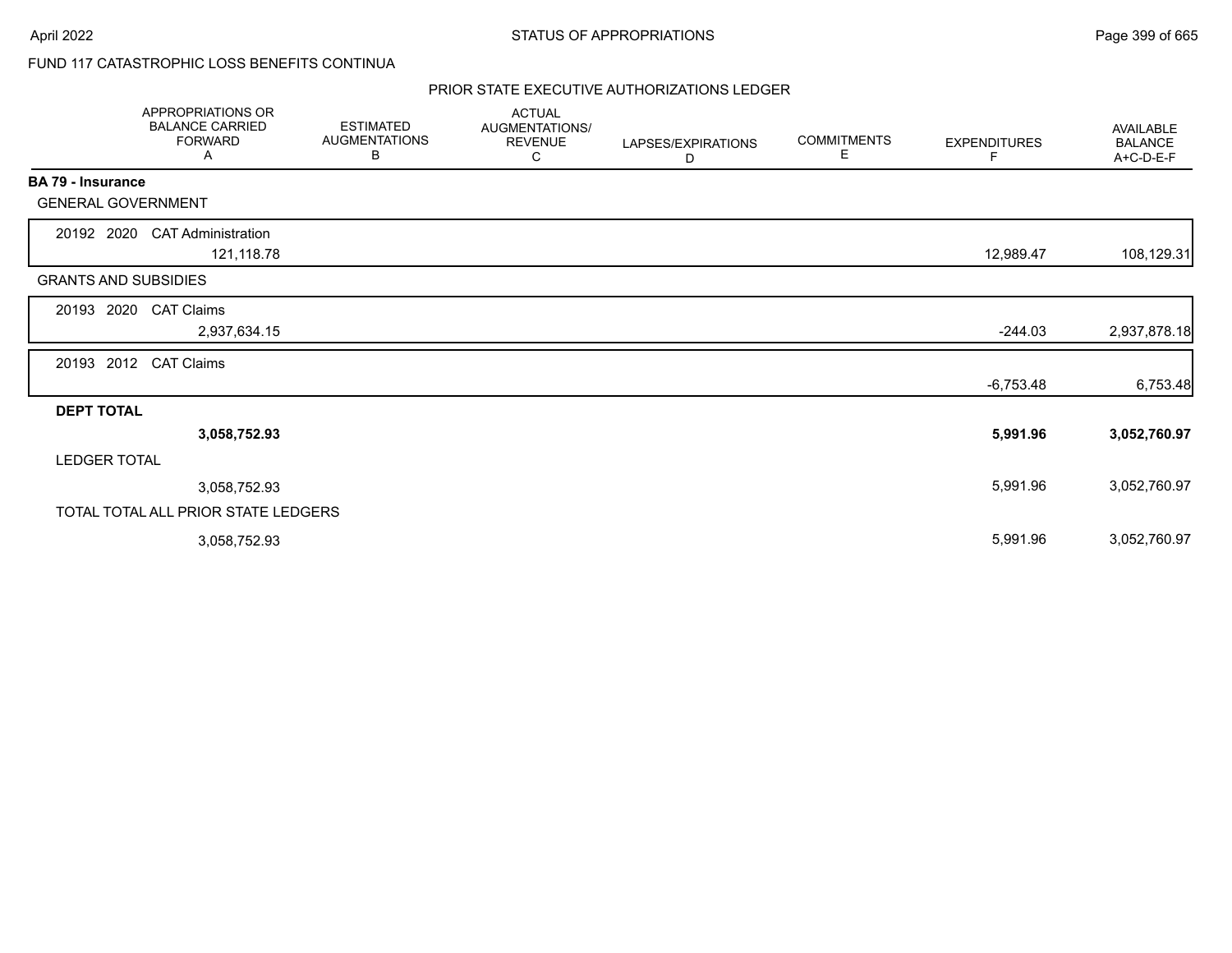# FUND 118 STORAGE TANK FUND

|                           | APPROPRIATIONS OR<br><b>BALANCE CARRIED</b><br><b>FORWARD</b><br>Α | <b>ESTIMATED</b><br><b>AUGMENTATIONS</b><br>B | <b>ACTUAL</b><br><b>AUGMENTATIONS/</b><br><b>REVENUE</b><br>С | LAPSES/EXPIRATIONS<br>D | <b>COMMITMENTS</b><br>Е | <b>EXPENDITURES</b> | AVAILABLE<br><b>BALANCE</b><br>A+C-D-E-F |
|---------------------------|--------------------------------------------------------------------|-----------------------------------------------|---------------------------------------------------------------|-------------------------|-------------------------|---------------------|------------------------------------------|
|                           | <b>BA 35 - Environmental Protection</b>                            |                                               |                                                               |                         |                         |                     |                                          |
| <b>GENERAL GOVERNMENT</b> |                                                                    |                                               |                                                               |                         |                         |                     |                                          |
| 2021<br>20073             | <b>General Operations</b>                                          |                                               |                                                               |                         |                         |                     |                                          |
|                           | 3,986,000.00                                                       | 7,000,000.00                                  | 5,709,449.76                                                  |                         | 56,997.19               | 7,241,742.98        | 2,396,709.59                             |
| <b>DEPT TOTAL</b>         |                                                                    |                                               |                                                               |                         |                         |                     |                                          |
|                           | 3,986,000.00                                                       | 7,000,000.00                                  | 5,709,449.76                                                  |                         | 56,997.19               | 7,241,742.98        | 2,396,709.59                             |
| <b>LEDGER TOTAL</b>       |                                                                    |                                               |                                                               |                         |                         |                     |                                          |
|                           | 3,986,000.00                                                       | 7,000,000.00                                  | 5,709,449.76                                                  |                         | 56,997.19               | 7,241,742.98        | 2,396,709.59                             |
|                           | TOTAL TOTAL ALL CURRENT STATE LEDGERS                              |                                               |                                                               |                         |                         |                     |                                          |
|                           | 3.986.000.00                                                       | 7,000,000.00                                  | 5,709,449.76                                                  |                         | 56,997.19               | 7,241,742.98        | 2,396,709.59                             |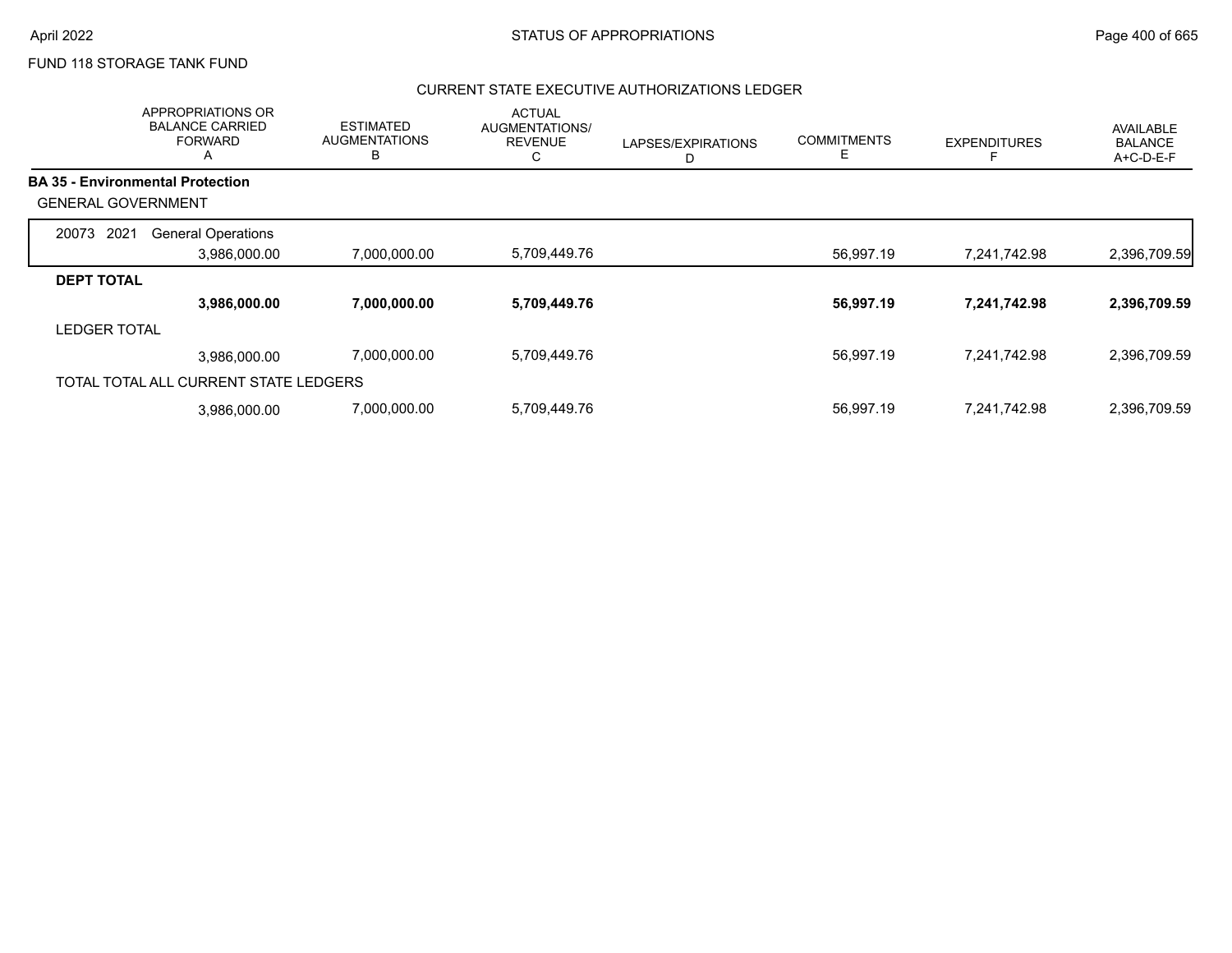# FUND 118 STORAGE TANK FUND

|                           | APPROPRIATIONS OR<br><b>BALANCE CARRIED</b><br><b>FORWARD</b><br>A | <b>ESTIMATED</b><br><b>AUGMENTATIONS</b><br>в | <b>ACTUAL</b><br>AUGMENTATIONS/<br><b>REVENUE</b><br>С | LAPSES/EXPIRATIONS<br>D | <b>COMMITMENTS</b><br>E. | <b>EXPENDITURES</b> | <b>AVAILABLE</b><br><b>BALANCE</b><br>A+C-D-E-F |
|---------------------------|--------------------------------------------------------------------|-----------------------------------------------|--------------------------------------------------------|-------------------------|--------------------------|---------------------|-------------------------------------------------|
|                           | <b>BA 35 - Environmental Protection</b>                            |                                               |                                                        |                         |                          |                     |                                                 |
| <b>GENERAL GOVERNMENT</b> |                                                                    |                                               |                                                        |                         |                          |                     |                                                 |
| 2020<br>20073             | <b>General Operations</b>                                          |                                               |                                                        |                         |                          |                     |                                                 |
|                           | 1,142,635.15                                                       |                                               |                                                        |                         | 38,208.98                | 709,955.56          | 394,470.61                                      |
| <b>DEPT TOTAL</b>         |                                                                    |                                               |                                                        |                         |                          |                     |                                                 |
|                           | 1,142,635.15                                                       |                                               |                                                        |                         | 38,208.98                | 709,955.56          | 394,470.61                                      |
| <b>LEDGER TOTAL</b>       |                                                                    |                                               |                                                        |                         |                          |                     |                                                 |
|                           | 1,142,635.15                                                       |                                               |                                                        |                         | 38,208.98                | 709,955.56          | 394,470.61                                      |
|                           | TOTAL TOTAL ALL PRIOR STATE LEDGERS                                |                                               |                                                        |                         |                          |                     |                                                 |
|                           | 1,142,635.15                                                       |                                               |                                                        |                         | 38,208.98                | 709,955.56          | 394,470.61                                      |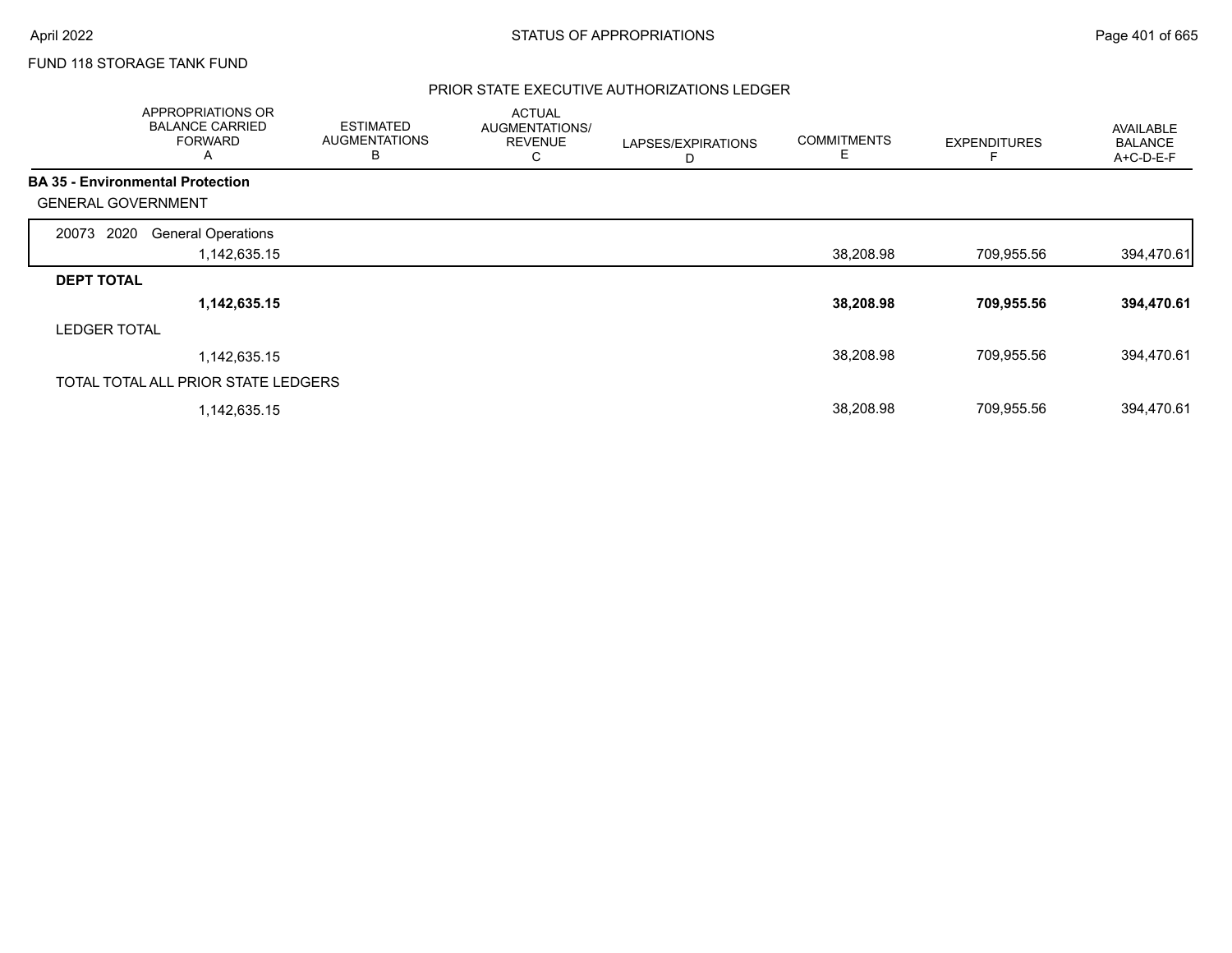## FUND 119 UNDERGROUND STORAGE TANK INDEMNIFIC

|                             | APPROPRIATIONS OR<br><b>BALANCE CARRIED</b><br><b>FORWARD</b><br>А | <b>ESTIMATED</b><br><b>AUGMENTATIONS</b><br>В | <b>ACTUAL</b><br>AUGMENTATIONS/<br><b>REVENUE</b><br>С | LAPSES/EXPIRATIONS<br>D | <b>COMMITMENTS</b><br>Е | <b>EXPENDITURES</b><br>F | <b>AVAILABLE</b><br><b>BALANCE</b><br>A+C-D-E-F |
|-----------------------------|--------------------------------------------------------------------|-----------------------------------------------|--------------------------------------------------------|-------------------------|-------------------------|--------------------------|-------------------------------------------------|
|                             | <b>BA 35 - Environmental Protection</b>                            |                                               |                                                        |                         |                         |                          |                                                 |
| <b>GRANTS AND SUBSIDIES</b> |                                                                    |                                               |                                                        |                         |                         |                          |                                                 |
| 20082 2021                  | <b>Environmental Cleanup Program</b>                               |                                               |                                                        |                         |                         |                          |                                                 |
|                             | 3,479,000.00                                                       |                                               |                                                        |                         | 815,508.41              | 2,276,910.26             | 386,581.33                                      |
| 20083 2021                  | <b>Pollution Prevention Program</b>                                |                                               |                                                        |                         |                         |                          |                                                 |
|                             | 100,000.00                                                         |                                               |                                                        |                         |                         | 7,500.00                 | 92,500.00                                       |
| <b>DEPT TOTAL</b>           |                                                                    |                                               |                                                        |                         |                         |                          |                                                 |
|                             | 3,579,000.00                                                       |                                               |                                                        |                         | 815,508.41              | 2,284,410.26             | 479,081.33                                      |
| <b>BA 79 - Insurance</b>    |                                                                    |                                               |                                                        |                         |                         |                          |                                                 |
| <b>GENERAL GOVERNMENT</b>   |                                                                    |                                               |                                                        |                         |                         |                          |                                                 |
| 20195 2021                  | <b>USTIF Admin</b>                                                 |                                               |                                                        |                         |                         |                          |                                                 |
|                             | 16,711,000.00                                                      |                                               |                                                        |                         | 2,965,493.08            | 8,094,083.19             | 5,651,423.73                                    |
| <b>GRANTS AND SUBSIDIES</b> |                                                                    |                                               |                                                        |                         |                         |                          |                                                 |
| 20196 2021                  | Claims                                                             |                                               |                                                        |                         |                         |                          |                                                 |
|                             | 40,000,000.00                                                      |                                               |                                                        |                         |                         | 24,257,499.42            | 15,742,500.58                                   |
| <b>DEPT TOTAL</b>           |                                                                    |                                               |                                                        |                         |                         |                          |                                                 |
|                             | 56,711,000.00                                                      |                                               |                                                        |                         | 2,965,493.08            | 32,351,582.61            | 21,393,924.31                                   |
| <b>LEDGER TOTAL</b>         |                                                                    |                                               |                                                        |                         |                         |                          |                                                 |
|                             | 60,290,000.00                                                      |                                               |                                                        |                         | 3,781,001.49            | 34,635,992.87            | 21,873,005.64                                   |
|                             | TOTAL TOTAL ALL CURRENT STATE LEDGERS                              |                                               |                                                        |                         |                         |                          |                                                 |
|                             | 60,290,000.00                                                      |                                               |                                                        |                         | 3,781,001.49            | 34,635,992.87            | 21,873,005.64                                   |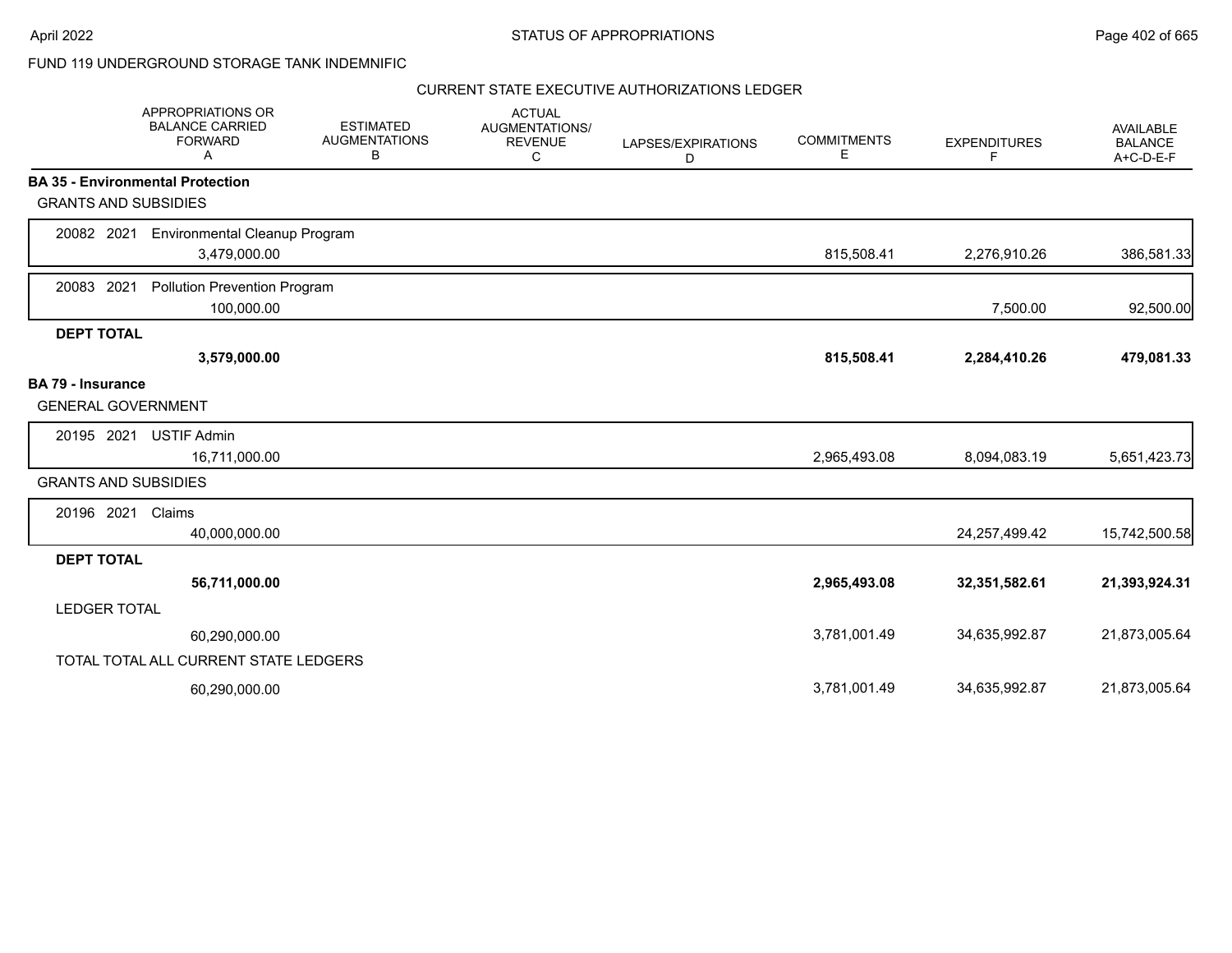## FUND 119 UNDERGROUND STORAGE TANK INDEMNIFIC

|                                                       | APPROPRIATIONS OR<br><b>BALANCE CARRIED</b><br><b>FORWARD</b><br>A | <b>ESTIMATED</b><br><b>AUGMENTATIONS</b><br>В | <b>ACTUAL</b><br>AUGMENTATIONS/<br><b>REVENUE</b><br>C | LAPSES/EXPIRATIONS<br>D | <b>COMMITMENTS</b><br>E | <b>EXPENDITURES</b><br>F | AVAILABLE<br><b>BALANCE</b><br>A+C-D-E-F |
|-------------------------------------------------------|--------------------------------------------------------------------|-----------------------------------------------|--------------------------------------------------------|-------------------------|-------------------------|--------------------------|------------------------------------------|
|                                                       | <b>BA 35 - Environmental Protection</b>                            |                                               |                                                        |                         |                         |                          |                                          |
| <b>GRANTS AND SUBSIDIES</b>                           |                                                                    |                                               |                                                        |                         |                         |                          |                                          |
|                                                       | 20082 2020 Environmental Cleanup Program<br>1,962,566.67           |                                               |                                                        |                         |                         | 189,764.24               | 1,772,802.43                             |
| 20083 2020                                            | <b>Pollution Prevention Program</b><br>30,723.40                   |                                               |                                                        |                         |                         |                          | 30,723.40                                |
| <b>DEPT TOTAL</b>                                     |                                                                    |                                               |                                                        |                         |                         |                          |                                          |
|                                                       | 1,993,290.07                                                       |                                               |                                                        |                         |                         | 189,764.24               | 1,803,525.83                             |
| <b>BA 79 - Insurance</b><br><b>GENERAL GOVERNMENT</b> |                                                                    |                                               |                                                        |                         |                         |                          |                                          |
| 20195 2020                                            | <b>USTIF Admin</b><br>6,015,085.09                                 |                                               |                                                        |                         |                         | 2,331,503.71             | 3,683,581.38                             |
| <b>GRANTS AND SUBSIDIES</b>                           |                                                                    |                                               |                                                        |                         |                         |                          |                                          |
| 20196 2018 Claims                                     | 5,000.00                                                           |                                               |                                                        |                         |                         | $-8,159.20$              | 13,159.20                                |
| 20196 2019                                            | Claims<br>433.75                                                   |                                               |                                                        |                         |                         |                          | 433.75                                   |
| 20196 2020                                            | Claims<br>9,994,557.48                                             |                                               |                                                        |                         |                         | 3,919.17                 | 9,990,638.31                             |
| <b>DEPT TOTAL</b>                                     |                                                                    |                                               |                                                        |                         |                         |                          |                                          |
|                                                       | 16,015,076.32                                                      |                                               |                                                        |                         |                         | 2,327,263.68             | 13,687,812.64                            |
| <b>LEDGER TOTAL</b>                                   |                                                                    |                                               |                                                        |                         |                         |                          |                                          |
|                                                       | 18,008,366.39                                                      |                                               |                                                        |                         |                         | 2,517,027.92             | 15,491,338.47                            |
|                                                       | TOTAL TOTAL ALL PRIOR STATE LEDGERS                                |                                               |                                                        |                         |                         |                          |                                          |
|                                                       | 18,008,366.39                                                      |                                               |                                                        |                         |                         | 2,517,027.92             | 15,491,338.47                            |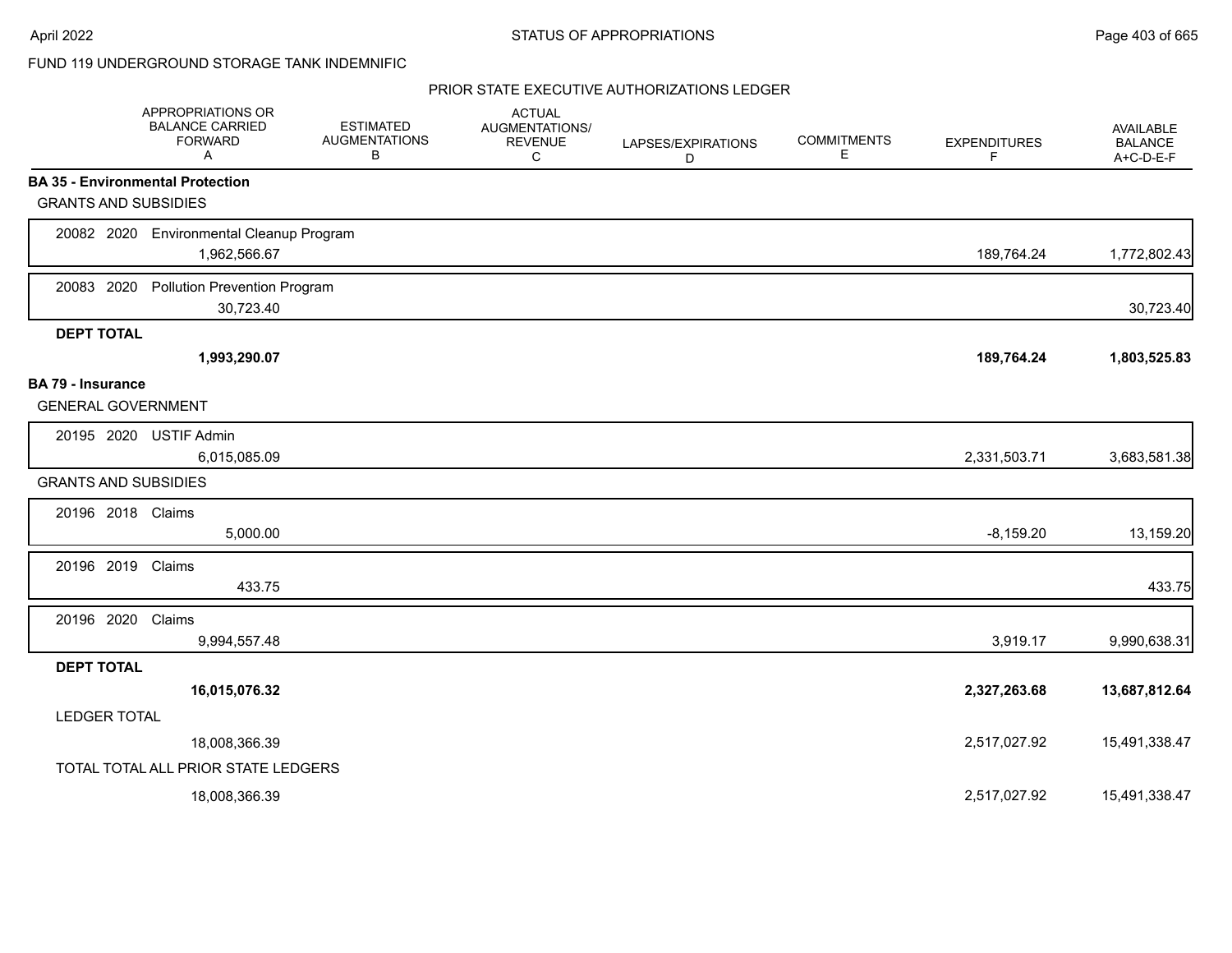# FUND 123 MOTOR VEHICLE TRANSACTION RECOVERY

### NON-BUDGETED LEDGER

|                               | APPROPRIATIONS OR<br><b>BALANCE CARRIED</b><br><b>FORWARD</b><br>A | <b>ESTIMATED</b><br><b>AUGMENTATIONS</b><br>B | <b>ACTUAL</b><br>AUGMENTATIONS/<br><b>REVENUE</b><br>С | LAPSES/EXPIRATIONS<br>D | <b>COMMITMENTS</b><br>Е | <b>EXPENDITURES</b> | AVAILABLE<br><b>BALANCE</b><br>A+C-D-E-F |
|-------------------------------|--------------------------------------------------------------------|-----------------------------------------------|--------------------------------------------------------|-------------------------|-------------------------|---------------------|------------------------------------------|
| <b>BA 78 - Transportation</b> |                                                                    |                                               |                                                        |                         |                         |                     |                                          |
| <b>GENERAL GOVERNMENT</b>     |                                                                    |                                               |                                                        |                         |                         |                     |                                          |
| 2021<br>50061                 | <b>Titling and Registration Fees</b>                               |                                               |                                                        |                         |                         |                     |                                          |
|                               |                                                                    |                                               |                                                        |                         |                         | 130,102.22          | $-130, 102.22$                           |
| 50062 2021                    | Sales Tax Titling and Registration Fees                            |                                               |                                                        |                         |                         |                     |                                          |
|                               |                                                                    |                                               |                                                        |                         |                         | 174,724.81          | $-174,724.81$                            |
| <b>DEPT TOTAL</b>             |                                                                    |                                               |                                                        |                         |                         |                     |                                          |
|                               |                                                                    |                                               |                                                        |                         |                         | 304,827.03          | $-304,827.03$                            |
| <b>LEDGER TOTAL</b>           |                                                                    |                                               |                                                        |                         |                         |                     |                                          |
|                               |                                                                    |                                               |                                                        |                         |                         | 304,827.03          | $-304,827.03$                            |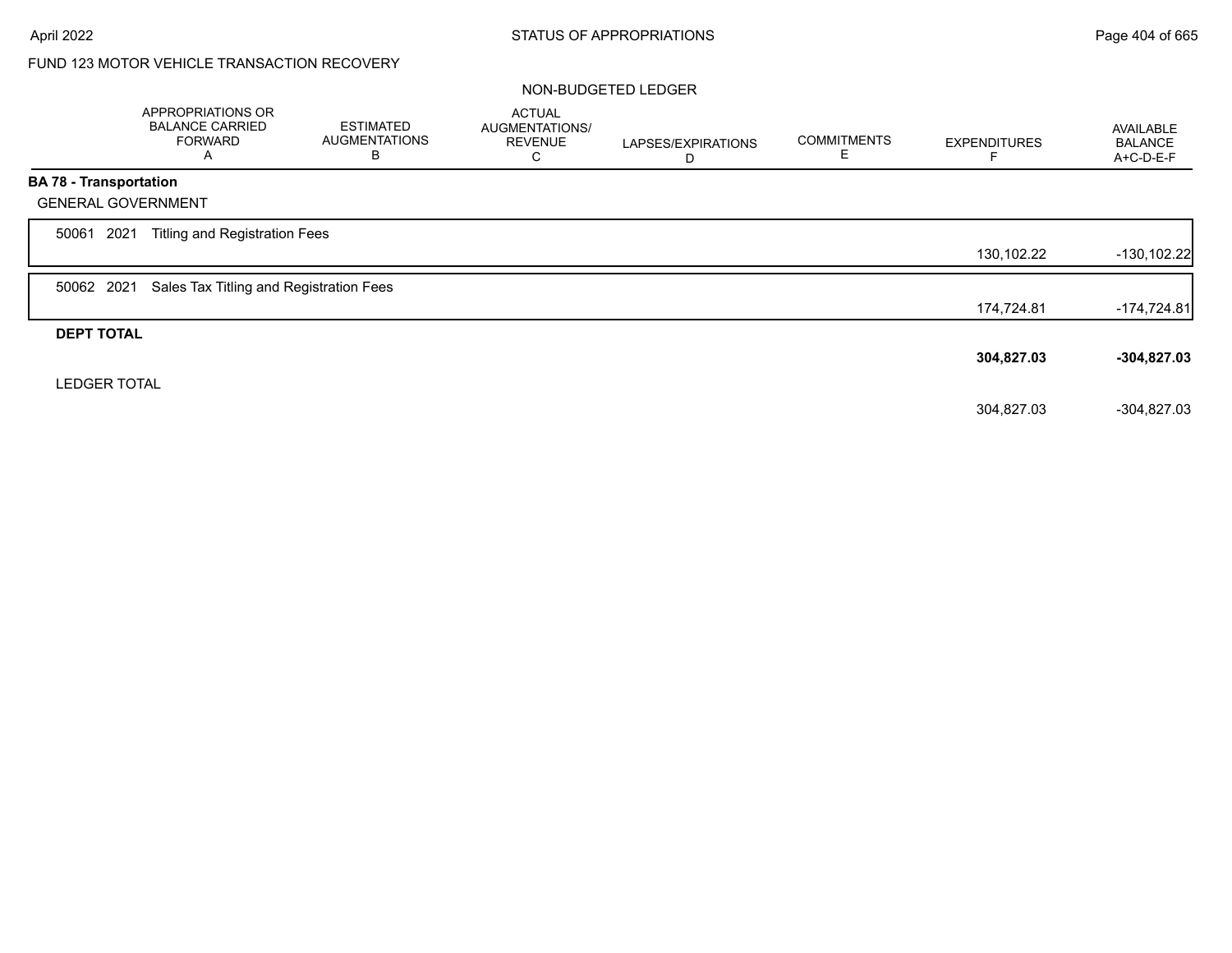# FUND 125 HAZARDOUS MATERIAL RESPONSE FUND

## CURRENT STATE APPROPRIATIONS LEDGER

|                             | <b>APPROPRIATIONS OR</b><br><b>BALANCE CARRIED</b><br><b>FORWARD</b><br>A | <b>ESTIMATED</b><br><b>AUGMENTATIONS</b><br>В | <b>ACTUAL</b><br>AUGMENTATIONS/<br><b>REVENUE</b><br>С | LAPSES/EXPIRATIONS<br>D | <b>COMMITMENTS</b><br>E. | <b>EXPENDITURES</b><br>F | AVAILABLE<br><b>BALANCE</b><br>A+C-D-E-F |
|-----------------------------|---------------------------------------------------------------------------|-----------------------------------------------|--------------------------------------------------------|-------------------------|--------------------------|--------------------------|------------------------------------------|
|                             | <b>BA 31 - PA Emergency Management Agency</b>                             |                                               |                                                        |                         |                          |                          |                                          |
| <b>GENERAL GOVERNMENT</b>   |                                                                           |                                               |                                                        |                         |                          |                          |                                          |
| 10356 2021                  | Act165-HMRT<br>180,000.00                                                 |                                               |                                                        |                         |                          | 140,021.81               | 39,978.19                                |
| 2021<br>10357               | Act165-PFOE<br>180,000.00                                                 |                                               |                                                        |                         |                          | 88,750.17                | 91,249.83                                |
| 10358 2021                  | <b>General Operations</b><br>180,000.00                                   |                                               |                                                        |                         |                          | 79,867.89                | 100,132.11                               |
| <b>GRANTS AND SUBSIDIES</b> |                                                                           |                                               |                                                        |                         |                          |                          |                                          |
| 10359 2021                  | Act165-Grants<br>1,260,000.00                                             |                                               |                                                        |                         | 492.71                   | 1,258,719.02             | 788.27                                   |
| <b>DEPT TOTAL</b>           |                                                                           |                                               |                                                        |                         |                          |                          |                                          |
|                             | 1,800,000.00                                                              |                                               |                                                        |                         | 492.71                   | 1,567,358.89             | 232,148.40                               |
| <b>LEDGER TOTAL</b>         |                                                                           |                                               |                                                        |                         |                          |                          |                                          |
|                             | 1,800,000.00                                                              |                                               |                                                        |                         | 492.71                   | 1,567,358.89             | 232,148.40                               |
|                             | TOTAL TOTAL ALL CURRENT STATE LEDGERS                                     |                                               |                                                        |                         |                          |                          |                                          |
|                             | 1,800,000.00                                                              |                                               |                                                        |                         | 492.71                   | 1,567,358.89             | 232,148.40                               |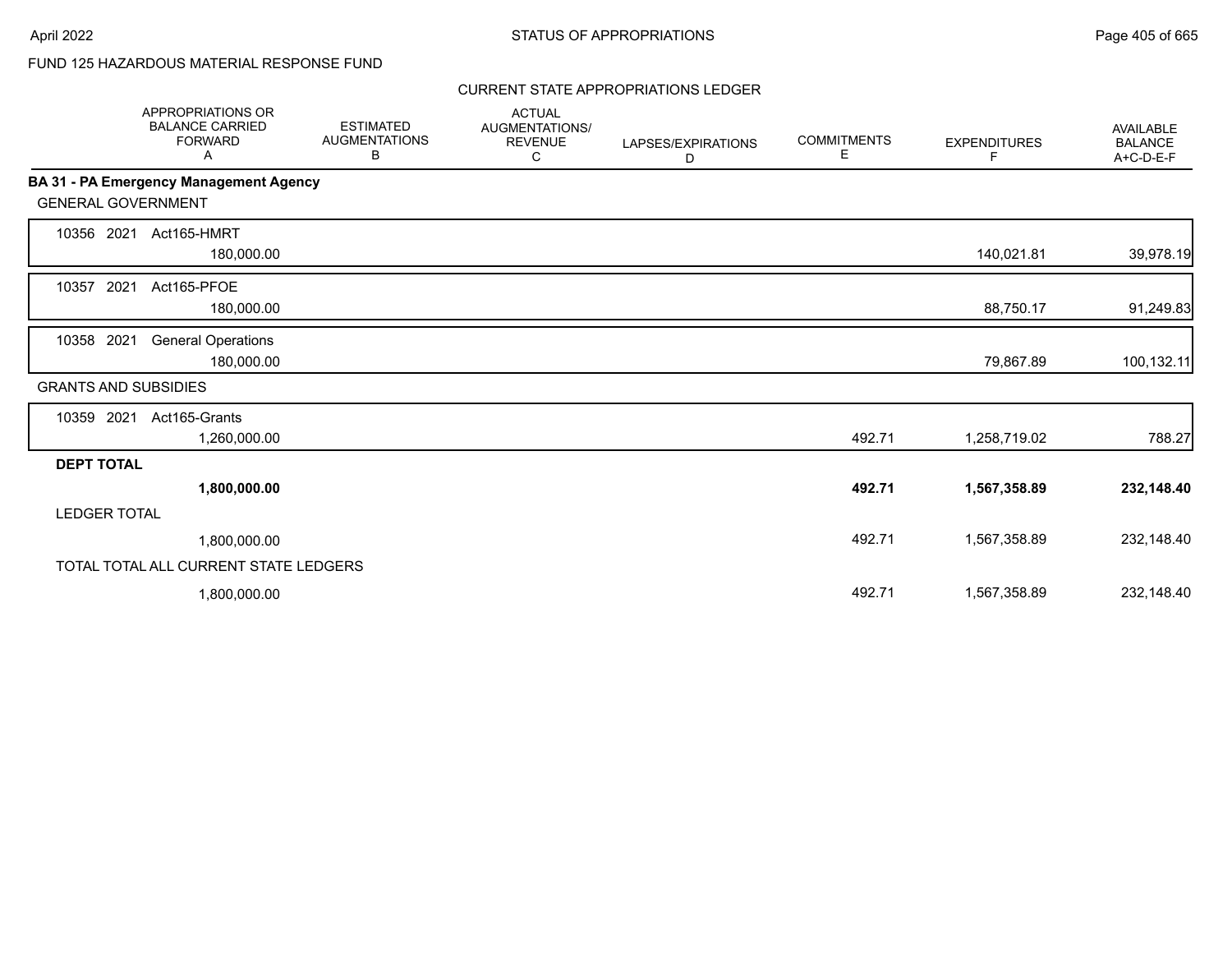# FUND 125 HAZARDOUS MATERIAL RESPONSE FUND

#### PRIOR STATE APPROPRIATIONS LEDGER

|                     | APPROPRIATIONS OR<br><b>BALANCE CARRIED</b><br><b>FORWARD</b><br>Α | <b>ESTIMATED</b><br><b>AUGMENTATIONS</b><br>В | <b>ACTUAL</b><br>AUGMENTATIONS/<br><b>REVENUE</b><br>C | LAPSES/EXPIRATIONS<br>D | <b>COMMITMENTS</b><br>E. | <b>EXPENDITURES</b><br>F | <b>AVAILABLE</b><br><b>BALANCE</b><br>$A+C-D-E-F$ |
|---------------------|--------------------------------------------------------------------|-----------------------------------------------|--------------------------------------------------------|-------------------------|--------------------------|--------------------------|---------------------------------------------------|
|                     | BA 31 - PA Emergency Management Agency                             |                                               |                                                        |                         |                          |                          |                                                   |
|                     | <b>GENERAL GOVERNMENT</b>                                          |                                               |                                                        |                         |                          |                          |                                                   |
|                     | 10356 2020 Act165-HMRT<br>38,273.04                                |                                               |                                                        |                         |                          | 1,926.35                 | 36,346.69                                         |
|                     | 10357 2020 Act165-PFOE<br>84,045.97                                |                                               |                                                        |                         |                          | 3,267.28                 | 80,778.69                                         |
| 10358 2020          | <b>General Operations</b><br>48,153.89                             |                                               |                                                        |                         |                          | $-1,784.54$              | 49,938.43                                         |
|                     | <b>GRANTS AND SUBSIDIES</b>                                        |                                               |                                                        |                         |                          |                          |                                                   |
|                     | 10359 2017 Act165-Grants                                           |                                               |                                                        |                         | 440.00                   | $-440.00$                |                                                   |
|                     | 10359 2018 Act165-Grants                                           |                                               |                                                        |                         | 5,038.16                 | $-5,038.16$              |                                                   |
|                     | 10359 2019 Act165-Grants<br>3,351.91                               |                                               |                                                        |                         | 6,923.09                 | $-6,923.09$              | 3,351.91                                          |
| 10359 2020          | Act165-Grants<br>137.06                                            |                                               |                                                        |                         | 3,011.28                 | $-16,266.32$             | 13,392.10                                         |
| <b>DEPT TOTAL</b>   |                                                                    |                                               |                                                        |                         |                          |                          |                                                   |
|                     | 173,961.87                                                         |                                               |                                                        |                         | 15,412.53                | $-25,258.48$             | 183,807.82                                        |
| <b>LEDGER TOTAL</b> |                                                                    |                                               |                                                        |                         |                          |                          |                                                   |
|                     | 173,961.87                                                         |                                               |                                                        |                         | 15,412.53                | $-25,258.48$             | 183,807.82                                        |
|                     | TOTAL TOTAL ALL PRIOR STATE LEDGERS                                |                                               |                                                        |                         |                          |                          |                                                   |
|                     | 173,961.87                                                         |                                               |                                                        |                         | 15,412.53                | $-25,258.48$             | 183,807.82                                        |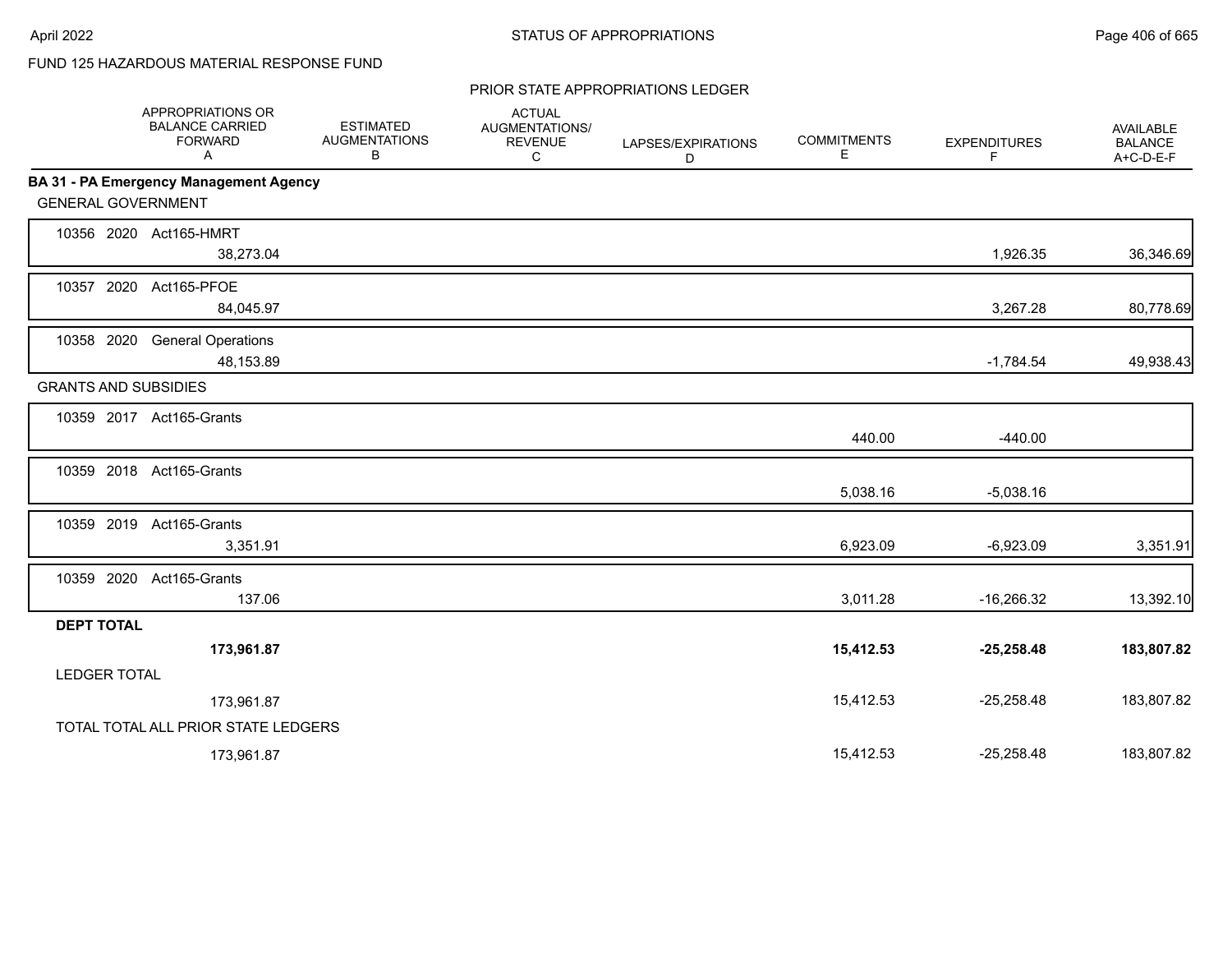# FUND 125 HAZARDOUS MATERIAL RESPONSE FUND

### RESTRICTED RECEIPTS LEDGER

|                           | <b>APPROPRIATIONS OR</b><br><b>BALANCE CARRIED</b><br><b>FORWARD</b><br>A | <b>ESTIMATED</b><br>AUGMENTATIONS<br>в | <b>ACTUAL</b><br><b>AUGMENTATIONS/</b><br><b>REVENUE</b><br>C | LAPSES/EXPIRATIONS<br>D | <b>COMMITMENTS</b><br>ᄂ | <b>EXPENDITURES</b> | AVAILABLE<br><b>BALANCE</b><br>A+C-D-E-F |
|---------------------------|---------------------------------------------------------------------------|----------------------------------------|---------------------------------------------------------------|-------------------------|-------------------------|---------------------|------------------------------------------|
| BA 12 - Labor & Industry  |                                                                           |                                        |                                                               |                         |                         |                     |                                          |
| <b>GENERAL GOVERNMENT</b> |                                                                           |                                        |                                                               |                         |                         |                     |                                          |
| 2021<br>40008             | Hazardous Material Response Admin                                         |                                        |                                                               |                         |                         |                     |                                          |
|                           | 752,036.96                                                                |                                        | 52,527.00                                                     |                         |                         | 3,864.09            | 800,699.87                               |
| <b>DEPT TOTAL</b>         |                                                                           |                                        |                                                               |                         |                         |                     |                                          |
|                           | 752,036.96                                                                |                                        | 52,527.00                                                     |                         |                         | 3,864.09            | 800,699.87                               |
| <b>LEDGER TOTAL</b>       |                                                                           |                                        |                                                               |                         |                         |                     |                                          |
|                           | 752.036.96                                                                |                                        | 52,527.00                                                     |                         |                         | 3,864.09            | 800,699.87                               |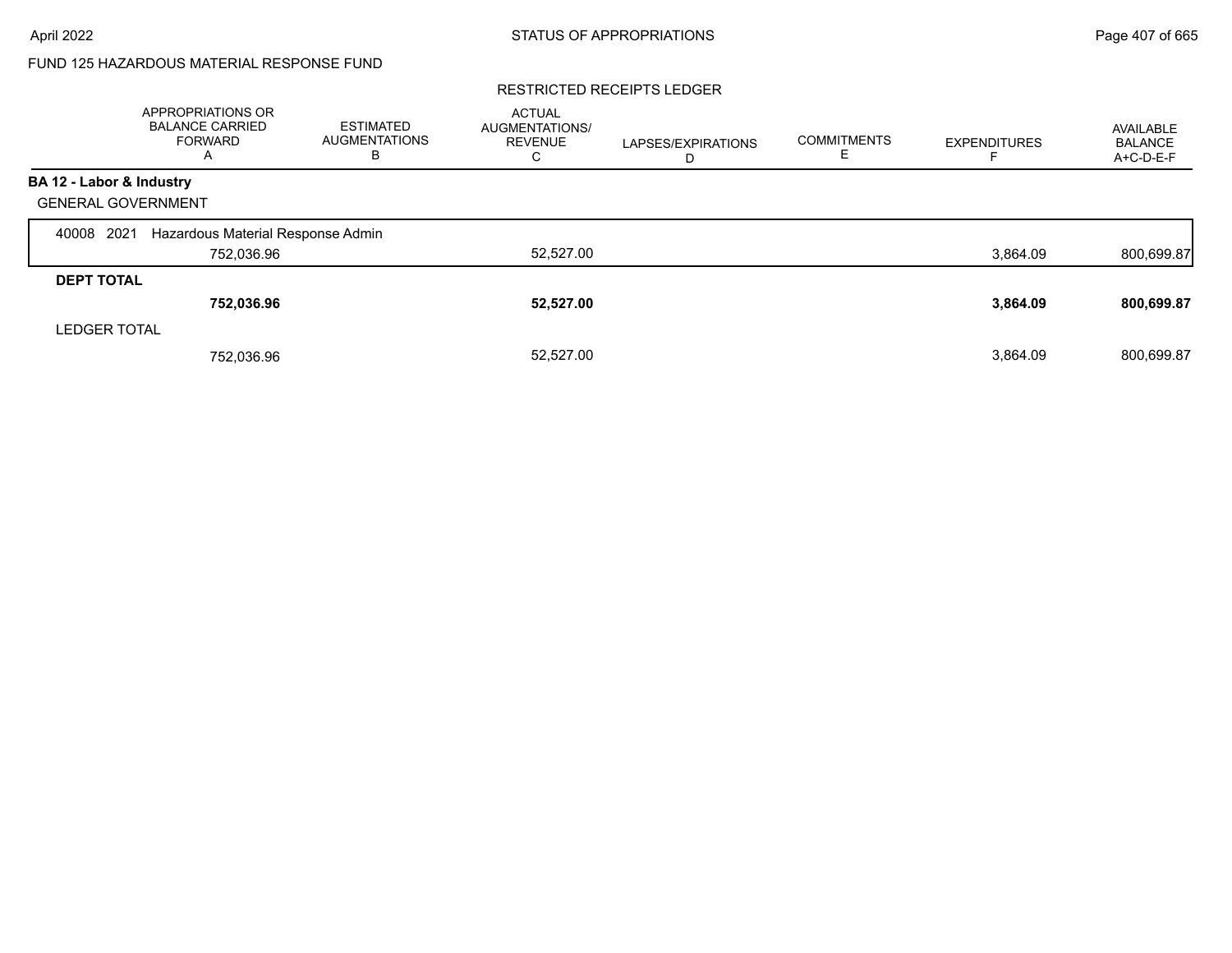# FUND 127 LOCAL GOV'T CAPITAL PROJECT LOAN

|                             | APPROPRIATIONS OR<br><b>BALANCE CARRIED</b><br><b>FORWARD</b><br>A | <b>ESTIMATED</b><br><b>AUGMENTATIONS</b><br>В | <b>ACTUAL</b><br>AUGMENTATIONS/<br><b>REVENUE</b><br>С | LAPSES/EXPIRATIONS<br>D | <b>COMMITMENTS</b><br>Е | <b>EXPENDITURES</b> | <b>AVAILABLE</b><br><b>BALANCE</b><br>A+C-D-E-F |
|-----------------------------|--------------------------------------------------------------------|-----------------------------------------------|--------------------------------------------------------|-------------------------|-------------------------|---------------------|-------------------------------------------------|
|                             | BA 24 - Community & Economic Develop                               |                                               |                                                        |                         |                         |                     |                                                 |
| <b>GRANTS AND SUBSIDIES</b> |                                                                    |                                               |                                                        |                         |                         |                     |                                                 |
| 2021<br>20049               | Local Government Capital Proj. Loans                               |                                               |                                                        |                         |                         |                     |                                                 |
|                             | 1,000,000.00                                                       |                                               |                                                        |                         |                         |                     | 1,000,000.00                                    |
| <b>DEPT TOTAL</b>           |                                                                    |                                               |                                                        |                         |                         |                     |                                                 |
|                             | 1,000,000.00                                                       |                                               |                                                        |                         |                         |                     | 1,000,000.00                                    |
| <b>LEDGER TOTAL</b>         |                                                                    |                                               |                                                        |                         |                         |                     |                                                 |
|                             | 1,000,000.00                                                       |                                               |                                                        |                         |                         |                     | 1,000,000.00                                    |
|                             | TOTAL TOTAL ALL CURRENT STATE LEDGERS                              |                                               |                                                        |                         |                         |                     |                                                 |
|                             | 1,000,000.00                                                       |                                               |                                                        |                         |                         |                     | 1,000,000.00                                    |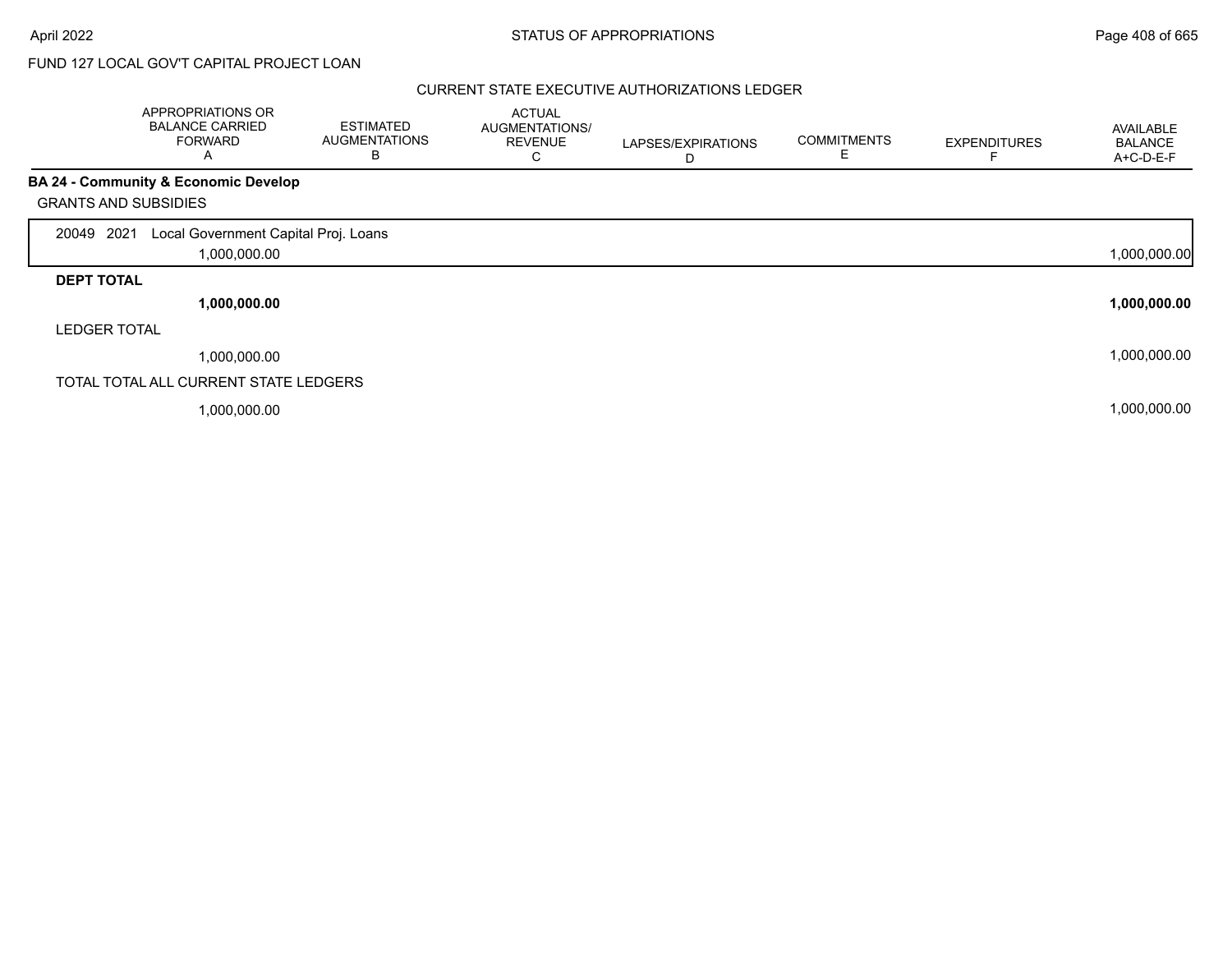# FUND 127 LOCAL GOV'T CAPITAL PROJECT LOAN

|                             | APPROPRIATIONS OR<br><b>BALANCE CARRIED</b><br><b>FORWARD</b><br>A | <b>ESTIMATED</b><br><b>AUGMENTATIONS</b><br>В | <b>ACTUAL</b><br>AUGMENTATIONS/<br><b>REVENUE</b><br>U | LAPSES/EXPIRATIONS<br>D | <b>COMMITMENTS</b><br>E | <b>EXPENDITURES</b> | AVAILABLE<br><b>BALANCE</b><br>A+C-D-E-F |
|-----------------------------|--------------------------------------------------------------------|-----------------------------------------------|--------------------------------------------------------|-------------------------|-------------------------|---------------------|------------------------------------------|
|                             | BA 24 - Community & Economic Develop                               |                                               |                                                        |                         |                         |                     |                                          |
| <b>GRANTS AND SUBSIDIES</b> |                                                                    |                                               |                                                        |                         |                         |                     |                                          |
| 2020<br>20049               | Local Government Capital Proj. Loans                               |                                               |                                                        |                         |                         |                     |                                          |
|                             | 1,000,000.00                                                       |                                               |                                                        |                         |                         |                     | 1,000,000.00                             |
| <b>DEPT TOTAL</b>           |                                                                    |                                               |                                                        |                         |                         |                     |                                          |
|                             | 1,000,000.00                                                       |                                               |                                                        |                         |                         |                     | 1,000,000.00                             |
| <b>LEDGER TOTAL</b>         |                                                                    |                                               |                                                        |                         |                         |                     |                                          |
|                             | 1,000,000.00                                                       |                                               |                                                        |                         |                         |                     | 1,000,000.00                             |
|                             | TOTAL TOTAL ALL PRIOR STATE LEDGERS                                |                                               |                                                        |                         |                         |                     |                                          |
|                             | 1,000,000.00                                                       |                                               |                                                        |                         |                         |                     | 1,000,000.00                             |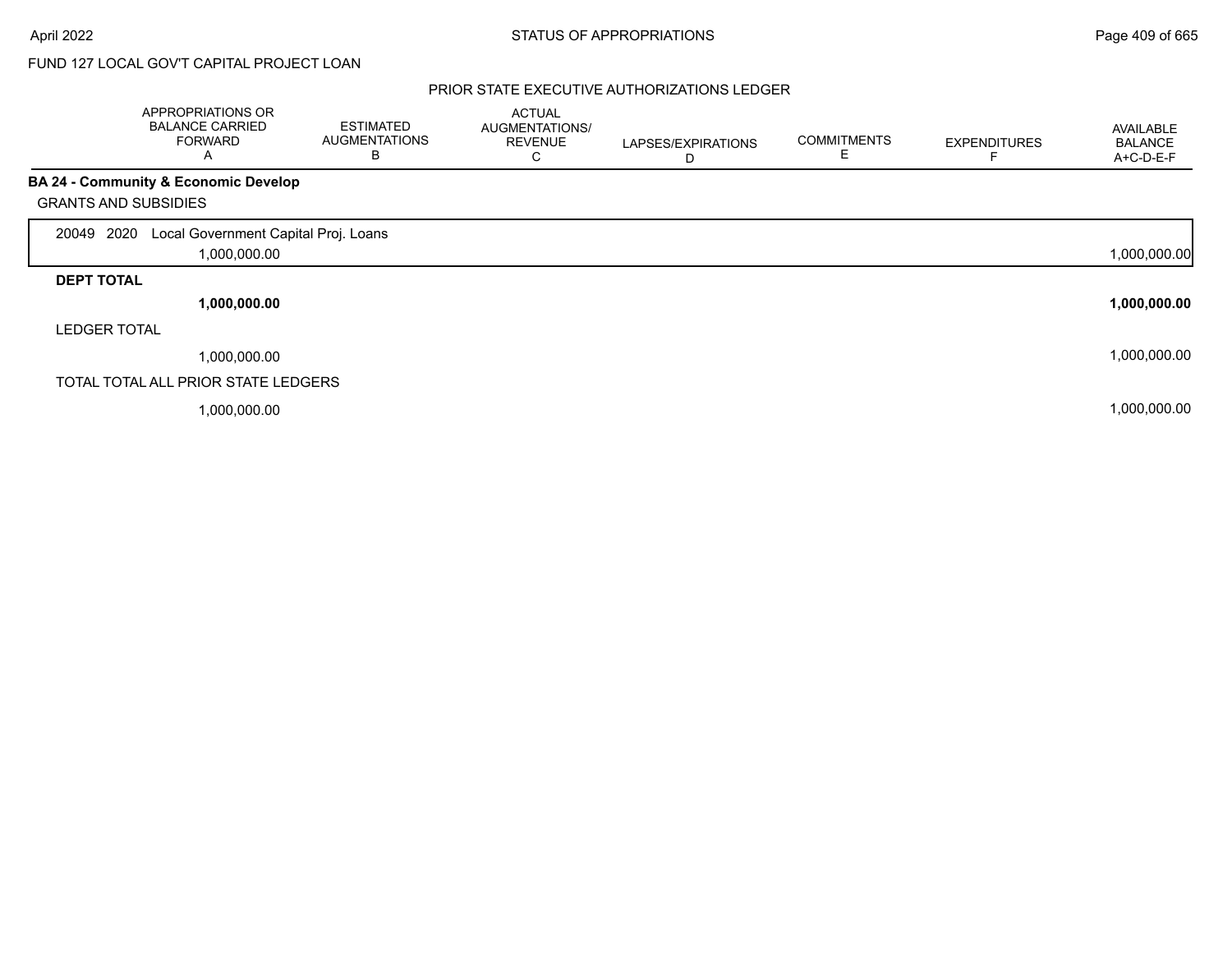# FUND 128 LOCAL SALES AND USE TAX FUND

#### NON-BUDGETED LEDGER

|                     | APPROPRIATIONS OR<br><b>BALANCE CARRIED</b><br><b>FORWARD</b><br>A | <b>ESTIMATED</b><br><b>AUGMENTATIONS</b><br>в | <b>ACTUAL</b><br>AUGMENTATIONS/<br><b>REVENUE</b><br>С | LAPSES/EXPIRATIONS | <b>COMMITMENTS</b> | <b>EXPENDITURES</b> | AVAILABLE<br><b>BALANCE</b><br>$A+C-D-E-F$ |
|---------------------|--------------------------------------------------------------------|-----------------------------------------------|--------------------------------------------------------|--------------------|--------------------|---------------------|--------------------------------------------|
| BA 73 - Treasury    |                                                                    |                                               |                                                        |                    |                    |                     |                                            |
|                     | <b>GENERAL GOVERNMENT</b>                                          |                                               |                                                        |                    |                    |                     |                                            |
| 2021<br>50043       | Payment to Cities of the First Class                               |                                               |                                                        |                    |                    |                     |                                            |
|                     |                                                                    |                                               |                                                        |                    |                    | 326, 382, 826. 47   | $-326,382,826.47$                          |
| <b>DEPT TOTAL</b>   |                                                                    |                                               |                                                        |                    |                    |                     |                                            |
|                     |                                                                    |                                               |                                                        |                    |                    | 326,382,826.47      | -326,382,826.47                            |
| <b>LEDGER TOTAL</b> |                                                                    |                                               |                                                        |                    |                    |                     |                                            |
|                     |                                                                    |                                               |                                                        |                    |                    | 326, 382, 826. 47   | -326,382,826.47                            |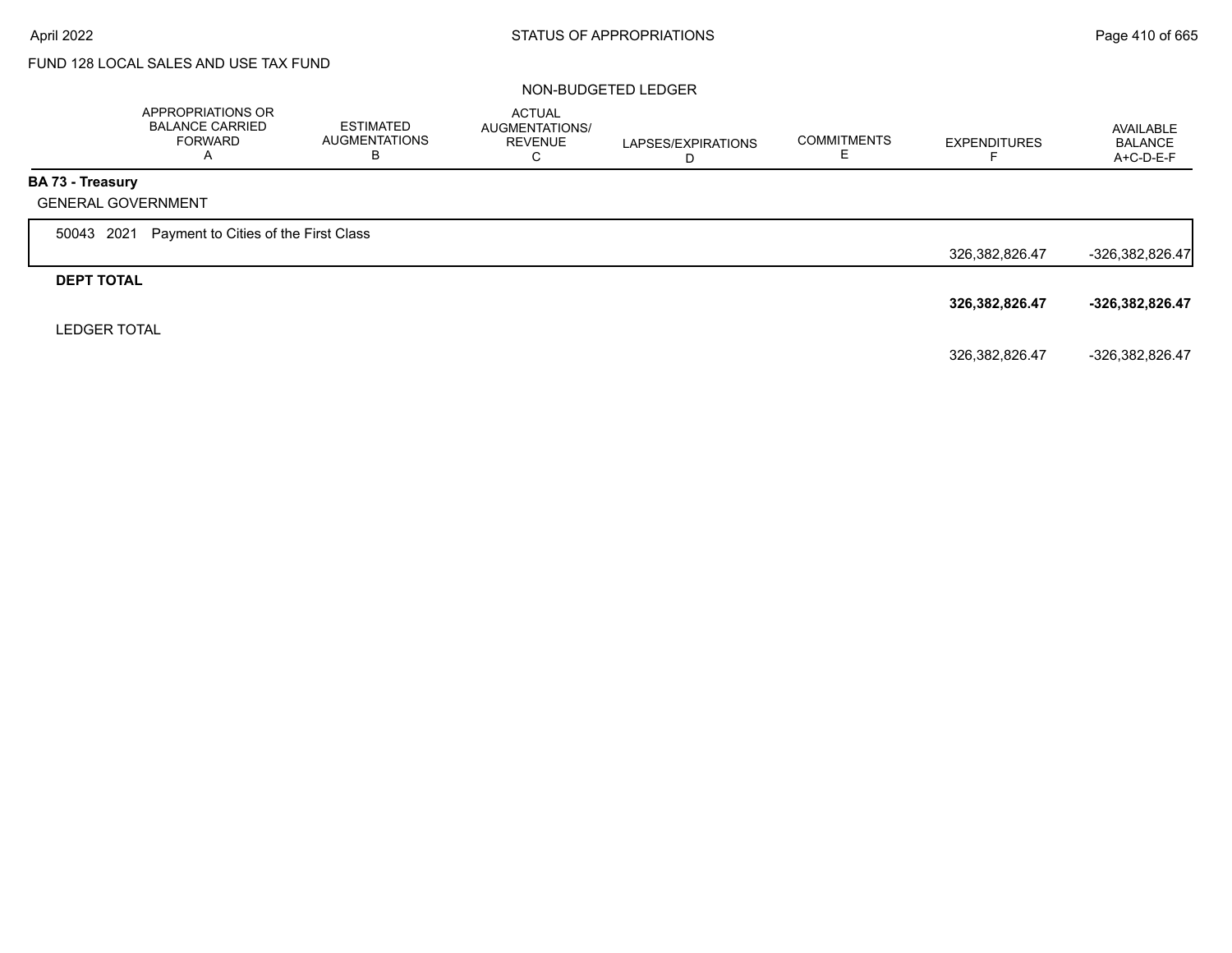# FUND 129 PA INTERGOVERNMENTAL COOPERATION AU

#### NON-BUDGETED LEDGER

|                           | APPROPRIATIONS OR<br><b>BALANCE CARRIED</b><br><b>FORWARD</b><br>A | <b>ESTIMATED</b><br>AUGMENTATIONS<br>В | <b>ACTUAL</b><br>AUGMENTATIONS/<br><b>REVENUE</b><br>С | LAPSES/EXPIRATIONS<br>D | <b>COMMITMENTS</b><br>c. | <b>EXPENDITURES</b><br>⊢ | AVAILABLE<br><b>BALANCE</b><br>A+C-D-E-F |
|---------------------------|--------------------------------------------------------------------|----------------------------------------|--------------------------------------------------------|-------------------------|--------------------------|--------------------------|------------------------------------------|
|                           | BA 95 - PA Intergovernmental CO-OP                                 |                                        |                                                        |                         |                          |                          |                                          |
| <b>GENERAL GOVERNMENT</b> |                                                                    |                                        |                                                        |                         |                          |                          |                                          |
| 2021<br>50070             | Payments to PICA                                                   |                                        |                                                        |                         |                          |                          |                                          |
|                           |                                                                    |                                        |                                                        |                         |                          | 466,134,713.44           | $-466, 134, 713.44$                      |
| <b>DEPT TOTAL</b>         |                                                                    |                                        |                                                        |                         |                          |                          |                                          |
|                           |                                                                    |                                        |                                                        |                         |                          | 466, 134, 713. 44        | -466,134,713.44                          |
| <b>LEDGER TOTAL</b>       |                                                                    |                                        |                                                        |                         |                          |                          |                                          |
|                           |                                                                    |                                        |                                                        |                         |                          | 466,134,713.44           | -466,134,713.44                          |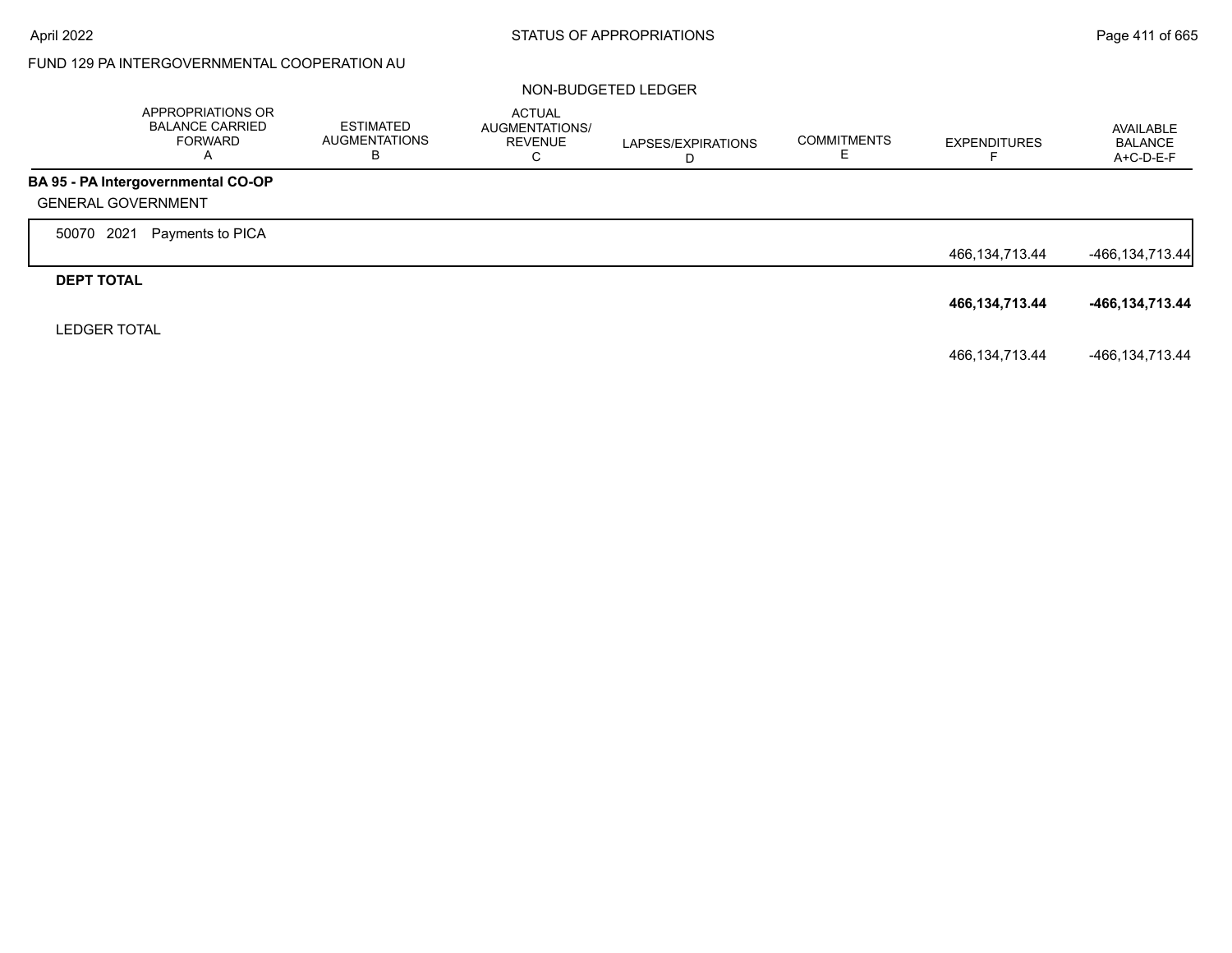## FUND 130 PUBLIC TRANSPORTATION ASSISTANCE

|                               | APPROPRIATIONS OR<br><b>BALANCE CARRIED</b><br><b>FORWARD</b><br>A | <b>ESTIMATED</b><br><b>AUGMENTATIONS</b><br>B | <b>ACTUAL</b><br>AUGMENTATIONS/<br><b>REVENUE</b><br>С | LAPSES/EXPIRATIONS<br>D | <b>COMMITMENTS</b><br>Е | <b>EXPENDITURES</b> | AVAILABLE<br><b>BALANCE</b><br>A+C-D-E-F |
|-------------------------------|--------------------------------------------------------------------|-----------------------------------------------|--------------------------------------------------------|-------------------------|-------------------------|---------------------|------------------------------------------|
| <b>BA 78 - Transportation</b> |                                                                    |                                               |                                                        |                         |                         |                     |                                          |
|                               | <b>GRANTS AND SUBSIDIES</b>                                        |                                               |                                                        |                         |                         |                     |                                          |
| 20336                         | <b>Mass Transit</b><br>2021                                        |                                               |                                                        |                         |                         |                     |                                          |
|                               | 259,569,000.00                                                     |                                               |                                                        |                         |                         | 205,548,048.29      | 54,020,951.71                            |
| 20337                         | 2021<br>Transfer to Public Transp. Trust Fund                      |                                               |                                                        |                         |                         |                     |                                          |
|                               | 24,631,000.00                                                      |                                               |                                                        |                         |                         | 19,688,759.15       | 4,942,240.85                             |
| <b>DEPT TOTAL</b>             |                                                                    |                                               |                                                        |                         |                         |                     |                                          |
|                               | 284,200,000.00                                                     |                                               |                                                        |                         |                         | 225,236,807.44      | 58,963,192.56                            |
| <b>LEDGER TOTAL</b>           |                                                                    |                                               |                                                        |                         |                         |                     |                                          |
|                               | 284,200,000.00                                                     |                                               |                                                        |                         |                         | 225,236,807.44      | 58,963,192.56                            |
|                               | TOTAL TOTAL ALL CURRENT STATE LEDGERS                              |                                               |                                                        |                         |                         |                     |                                          |
|                               | 284,200,000.00                                                     |                                               |                                                        |                         |                         | 225,236,807.44      | 58,963,192.56                            |
|                               |                                                                    |                                               |                                                        |                         |                         |                     |                                          |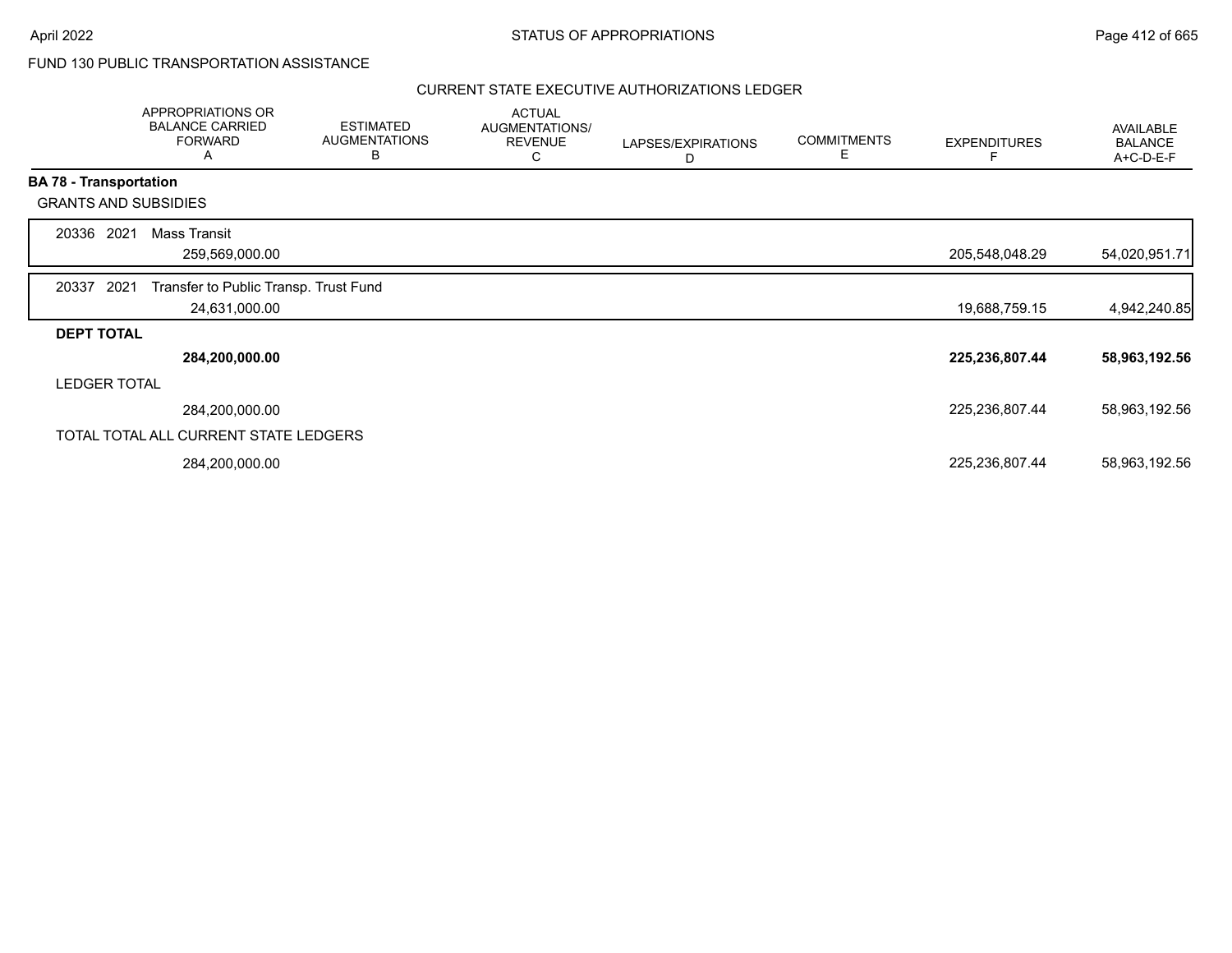# FUND 130 PUBLIC TRANSPORTATION ASSISTANCE

|                               | <b>APPROPRIATIONS OR</b><br><b>BALANCE CARRIED</b><br><b>FORWARD</b><br>Α | <b>ESTIMATED</b><br><b>AUGMENTATIONS</b><br>В | <b>ACTUAL</b><br><b>AUGMENTATIONS/</b><br><b>REVENUE</b><br>С | LAPSES/EXPIRATIONS<br>D | <b>COMMITMENTS</b><br>Е | <b>EXPENDITURES</b><br>F | <b>AVAILABLE</b><br><b>BALANCE</b><br>A+C-D-E-F |
|-------------------------------|---------------------------------------------------------------------------|-----------------------------------------------|---------------------------------------------------------------|-------------------------|-------------------------|--------------------------|-------------------------------------------------|
| <b>BA 78 - Transportation</b> |                                                                           |                                               |                                                               |                         |                         |                          |                                                 |
| <b>GRANTS AND SUBSIDIES</b>   |                                                                           |                                               |                                                               |                         |                         |                          |                                                 |
| 20336 2019                    | Mass Transit<br>2,196,866.66                                              |                                               |                                                               |                         |                         |                          | 2,196,866.66                                    |
| 2020<br>20336                 | Mass Transit<br>957,281.31                                                |                                               |                                                               |                         |                         |                          | 957,281.31                                      |
| 20337<br>2019                 | Transfer to Public Transp. Trust Fund<br>170,501.07                       |                                               |                                                               |                         |                         |                          | 170,501.07                                      |
| 20337 2020                    | Transfer to Public Transp. Trust Fund<br>74,514.09                        |                                               |                                                               |                         |                         |                          | 74,514.09                                       |
| <b>DEPT TOTAL</b>             |                                                                           |                                               |                                                               |                         |                         |                          |                                                 |
|                               | 3,399,163.13                                                              |                                               |                                                               |                         |                         |                          | 3,399,163.13                                    |
| <b>LEDGER TOTAL</b>           |                                                                           |                                               |                                                               |                         |                         |                          |                                                 |
|                               | 3,399,163.13                                                              |                                               |                                                               |                         |                         |                          | 3,399,163.13                                    |
|                               | TOTAL TOTAL ALL PRIOR STATE LEDGERS                                       |                                               |                                                               |                         |                         |                          |                                                 |
|                               | 3,399,163.13                                                              |                                               |                                                               |                         |                         |                          | 3,399,163.13                                    |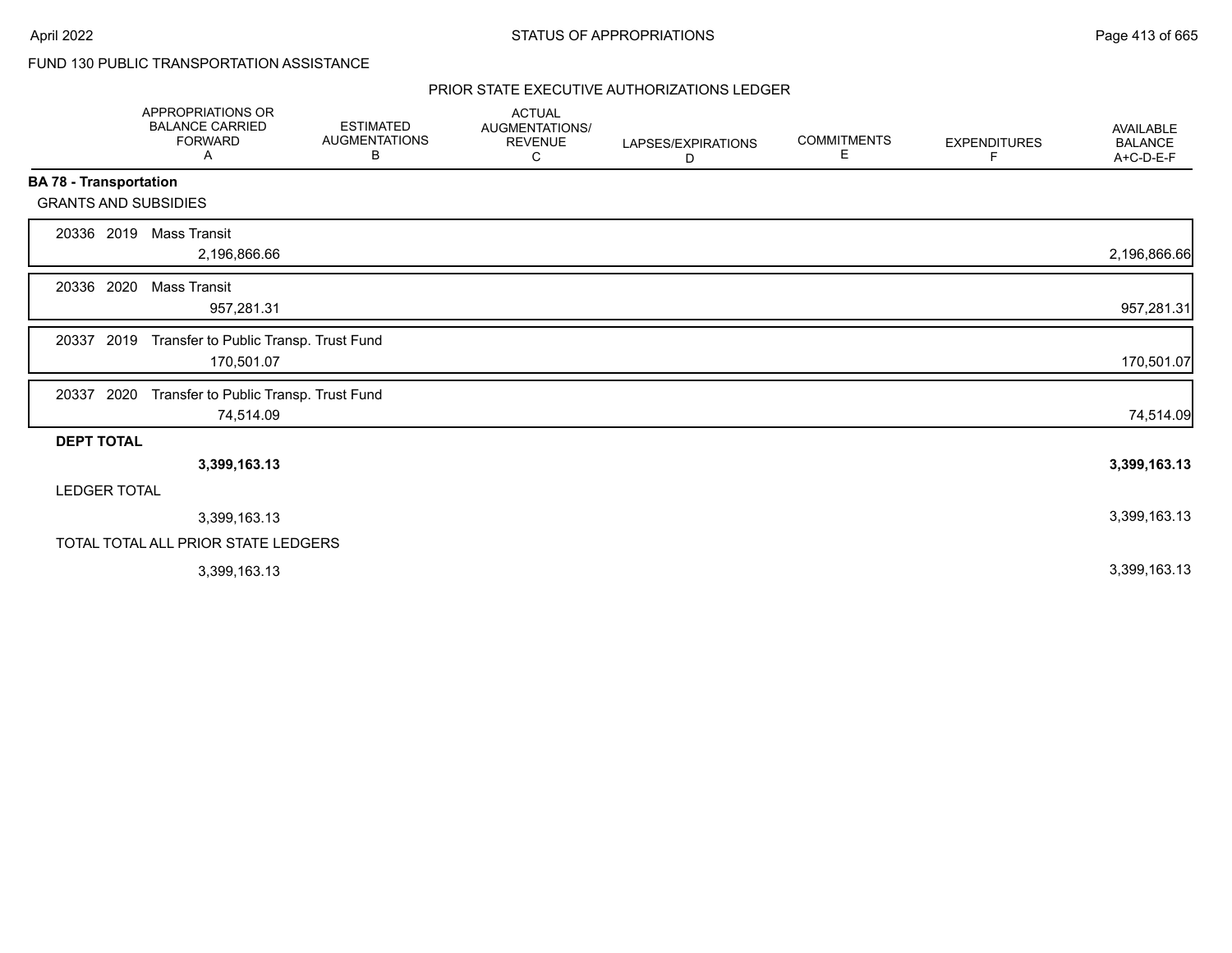## FUND 138 CLEAN AIR FUND

|                           | <b>APPROPRIATIONS OR</b><br><b>BALANCE CARRIED</b><br><b>FORWARD</b><br>A | <b>ESTIMATED</b><br><b>AUGMENTATIONS</b><br>В | <b>ACTUAL</b><br>AUGMENTATIONS/<br><b>REVENUE</b><br>С | LAPSES/EXPIRATIONS<br>D | <b>COMMITMENTS</b><br>Е | <b>EXPENDITURES</b> | <b>AVAILABLE</b><br><b>BALANCE</b><br>A+C-D-E-F |
|---------------------------|---------------------------------------------------------------------------|-----------------------------------------------|--------------------------------------------------------|-------------------------|-------------------------|---------------------|-------------------------------------------------|
|                           | <b>BA 35 - Environmental Protection</b>                                   |                                               |                                                        |                         |                         |                     |                                                 |
| <b>GENERAL GOVERNMENT</b> |                                                                           |                                               |                                                        |                         |                         |                     |                                                 |
| 2021<br>20077             | <b>Major Emission Facilities</b>                                          |                                               |                                                        |                         |                         |                     |                                                 |
|                           | 20,083,000.00                                                             |                                               |                                                        |                         | 1,669,634.95            | 12,774,101.08       | 5,639,263.97                                    |
| 2021<br>20084             | Mobile and Area Facilities                                                |                                               |                                                        |                         |                         |                     |                                                 |
|                           | 10,153,000.00                                                             |                                               | 168,866.22                                             |                         | 543,562.09              | 2,448,910.62        | 7,329,393.51                                    |
| <b>DEPT TOTAL</b>         |                                                                           |                                               |                                                        |                         |                         |                     |                                                 |
|                           | 30,236,000.00                                                             |                                               | 168,866.22                                             |                         | 2,213,197.04            | 15,223,011.70       | 12,968,657.48                                   |
| <b>LEDGER TOTAL</b>       |                                                                           |                                               |                                                        |                         |                         |                     |                                                 |
|                           | 30,236,000.00                                                             |                                               | 168,866.22                                             |                         | 2,213,197.04            | 15,223,011.70       | 12,968,657.48                                   |
|                           | TOTAL TOTAL ALL CURRENT STATE LEDGERS                                     |                                               |                                                        |                         |                         |                     |                                                 |
|                           | 30,236,000.00                                                             |                                               | 168,866.22                                             |                         | 2,213,197.04            | 15,223,011.70       | 12,968,657.48                                   |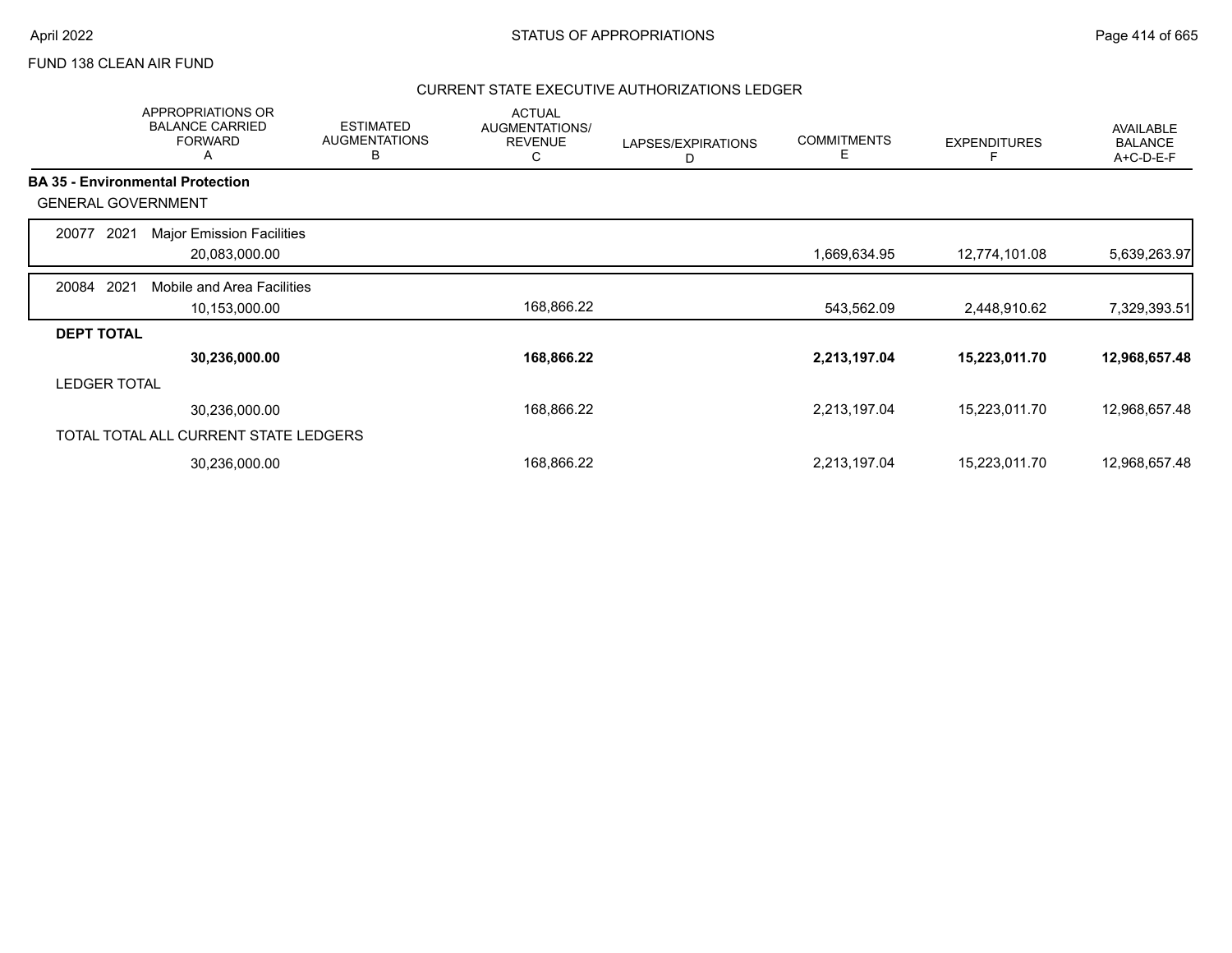## FUND 138 CLEAN AIR FUND

|                     | APPROPRIATIONS OR<br><b>BALANCE CARRIED</b><br><b>FORWARD</b><br>A | <b>ESTIMATED</b><br><b>AUGMENTATIONS</b><br>B | <b>ACTUAL</b><br>AUGMENTATIONS/<br><b>REVENUE</b><br>С | LAPSES/EXPIRATIONS<br>D | <b>COMMITMENTS</b><br>E | <b>EXPENDITURES</b> | <b>AVAILABLE</b><br><b>BALANCE</b><br>A+C-D-E-F |
|---------------------|--------------------------------------------------------------------|-----------------------------------------------|--------------------------------------------------------|-------------------------|-------------------------|---------------------|-------------------------------------------------|
|                     | <b>BA 35 - Environmental Protection</b>                            |                                               |                                                        |                         |                         |                     |                                                 |
|                     | <b>GENERAL GOVERNMENT</b>                                          |                                               |                                                        |                         |                         |                     |                                                 |
| 20077               | 2020<br><b>Major Emission Facilities</b>                           |                                               |                                                        |                         |                         |                     |                                                 |
|                     | 4,878,667.09                                                       |                                               |                                                        |                         | 110.35                  | 1,073,742.63        | 3,804,814.11                                    |
| 20084               | 2020<br>Mobile and Area Facilities                                 |                                               |                                                        |                         |                         |                     |                                                 |
|                     | 4,558,189.46                                                       |                                               |                                                        |                         | 4,844.89                | 301,370.70          | 4,251,973.87                                    |
| <b>DEPT TOTAL</b>   |                                                                    |                                               |                                                        |                         |                         |                     |                                                 |
|                     | 9,436,856.55                                                       |                                               |                                                        |                         | 4,955.24                | 1,375,113.33        | 8,056,787.98                                    |
| <b>LEDGER TOTAL</b> |                                                                    |                                               |                                                        |                         |                         |                     |                                                 |
|                     | 9,436,856.55                                                       |                                               |                                                        |                         | 4,955.24                | 1,375,113.33        | 8,056,787.98                                    |
|                     | TOTAL TOTAL ALL PRIOR STATE LEDGERS                                |                                               |                                                        |                         |                         |                     |                                                 |
|                     | 9,436,856.55                                                       |                                               |                                                        |                         | 4,955.24                | 1,375,113.33        | 8,056,787.98                                    |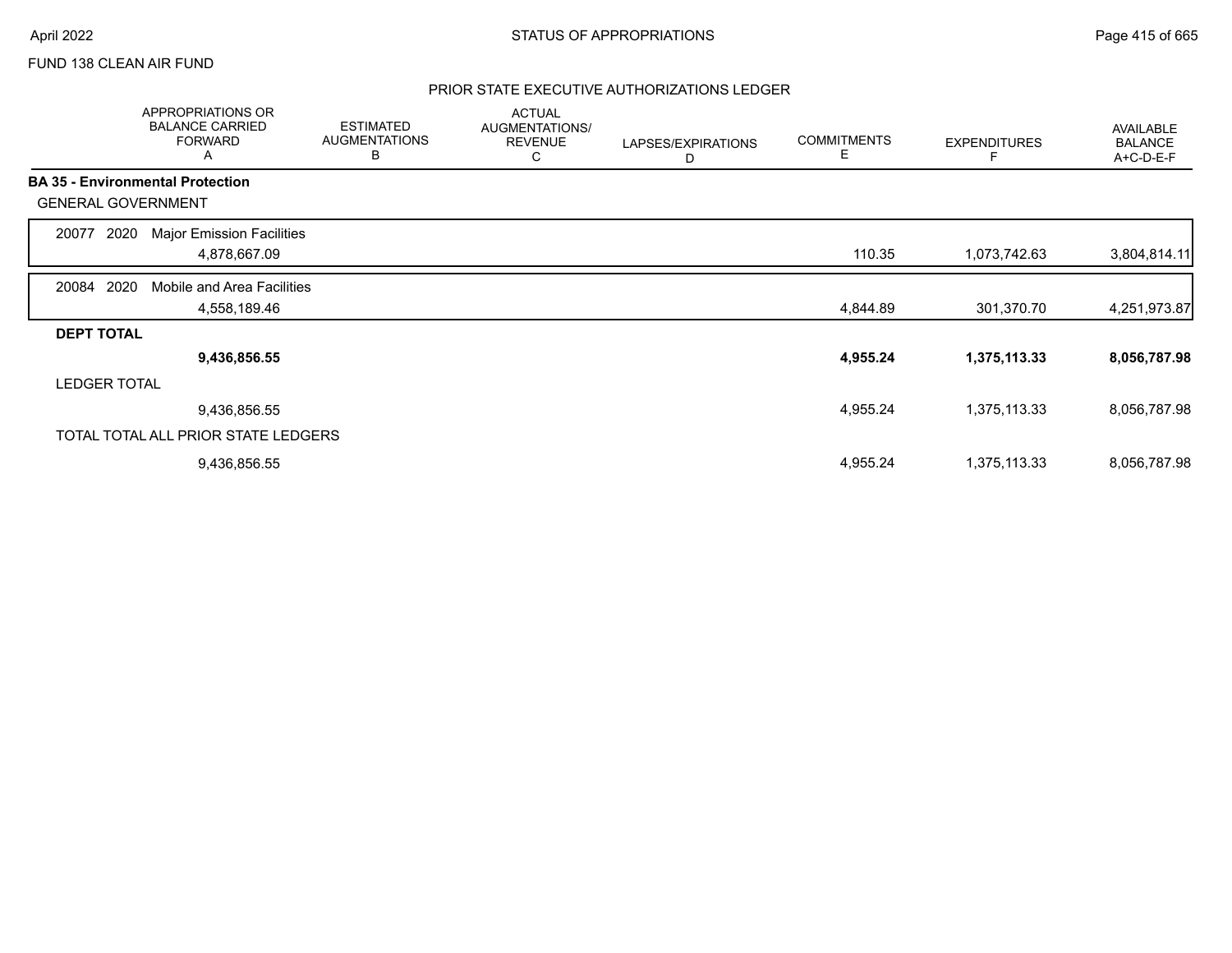# FUND 139 HOME INVESTMENT TRUST FUND

|                           | APPROPRIATIONS OR<br><b>BALANCE CARRIED</b><br><b>FORWARD</b><br>A | <b>ESTIMATED</b><br><b>AUGMENTATIONS</b><br>В | <b>ACTUAL</b><br>AUGMENTATIONS/<br><b>REVENUE</b><br>C | LAPSES/EXPIRATIONS<br>D | <b>COMMITMENTS</b><br>ᄂ | <b>EXPENDITURES</b> | AVAILABLE<br><b>BALANCE</b><br>A+C-D-E-F |
|---------------------------|--------------------------------------------------------------------|-----------------------------------------------|--------------------------------------------------------|-------------------------|-------------------------|---------------------|------------------------------------------|
|                           | BA 24 - Community & Economic Develop                               |                                               |                                                        |                         |                         |                     |                                          |
| <b>GENERAL GOVERNMENT</b> |                                                                    |                                               |                                                        |                         |                         |                     |                                          |
| 2021<br>60400             | <b>HOME Program Income</b>                                         |                                               |                                                        |                         |                         |                     |                                          |
|                           | 859,844.95                                                         |                                               | 79,218.68                                              |                         |                         |                     | 939,063.63                               |
| <b>DEPT TOTAL</b>         |                                                                    |                                               |                                                        |                         |                         |                     |                                          |
|                           | 859,844.95                                                         |                                               | 79,218.68                                              |                         |                         |                     | 939,063.63                               |
| <b>LEDGER TOTAL</b>       |                                                                    |                                               |                                                        |                         |                         |                     |                                          |
|                           | 859,844.95                                                         |                                               | 79.218.68                                              |                         |                         |                     | 939,063.63                               |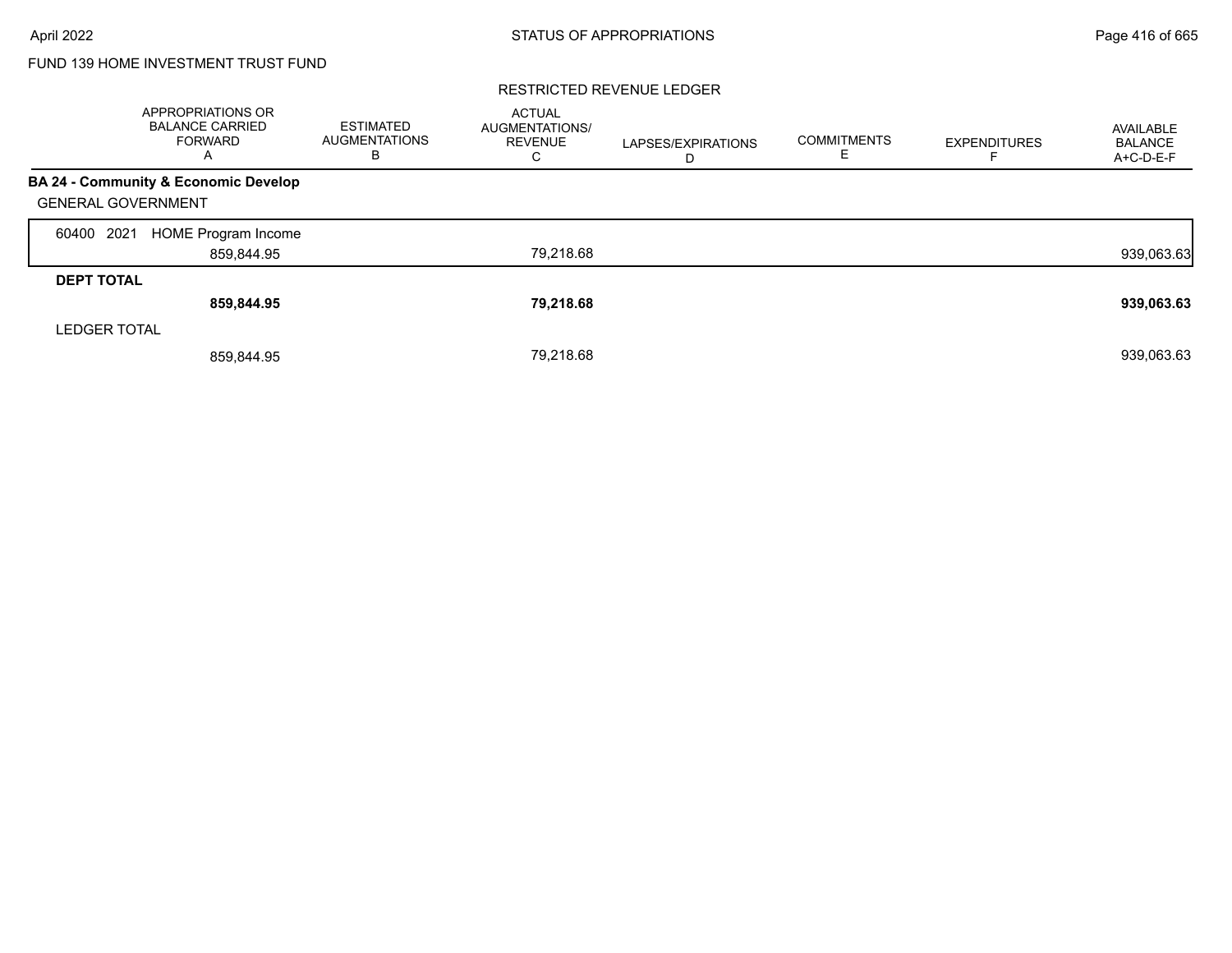# FUND 140 PHILADELPHIA REGIONAL PORT AUTHORIT

|                                    | APPROPRIATIONS OR<br><b>BALANCE CARRIED</b><br>FORWARD<br>A | <b>ESTIMATED</b><br>AUGMENTATIONS<br>в | <b>ACTUAL</b><br>AUGMENTATIONS/<br><b>REVENUE</b><br>C | LAPSES/EXPIRATIONS<br>D | <b>COMMITMENTS</b> | <b>EXPENDITURES</b> | AVAILABLE<br><b>BALANCE</b><br>A+C-D-E-F |
|------------------------------------|-------------------------------------------------------------|----------------------------------------|--------------------------------------------------------|-------------------------|--------------------|---------------------|------------------------------------------|
| <b>BA 88 - PA Port Authorities</b> |                                                             |                                        |                                                        |                         |                    |                     |                                          |
| <b>GRANTS AND SUBSIDIES</b>        |                                                             |                                        |                                                        |                         |                    |                     |                                          |
| 2021<br>60139                      | Philadelphia Reg Port Authority Oper                        |                                        |                                                        |                         |                    |                     |                                          |
|                                    | 347,730.89                                                  |                                        | 5,600,000.00                                           |                         |                    | 5,347,106.98        | 600,623.91                               |
| <b>DEPT TOTAL</b>                  |                                                             |                                        |                                                        |                         |                    |                     |                                          |
|                                    | 347,730.89                                                  |                                        | 5,600,000.00                                           |                         |                    | 5,347,106.98        | 600,623.91                               |
| <b>LEDGER TOTAL</b>                |                                                             |                                        |                                                        |                         |                    |                     |                                          |
|                                    | 347,730.89                                                  |                                        | 5.600.000.00                                           |                         |                    | 5,347,106.98        | 600,623.91                               |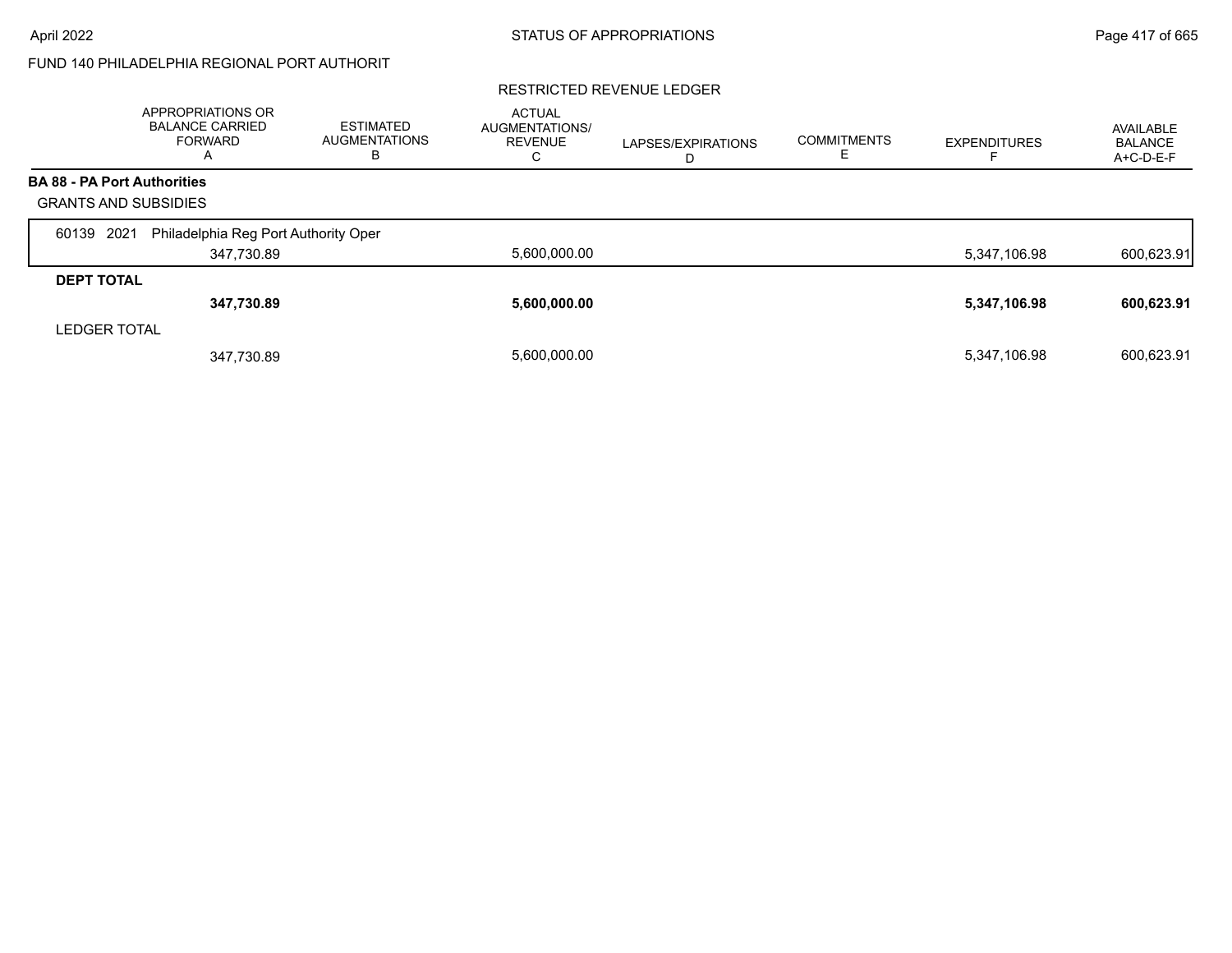# FUND 141 PORT OF PITTSBURGH COMMISSION FUND

|                                    | APPROPRIATIONS OR<br><b>BALANCE CARRIED</b><br><b>FORWARD</b><br>A | <b>ESTIMATED</b><br><b>AUGMENTATIONS</b><br>В | <b>ACTUAL</b><br>AUGMENTATIONS/<br><b>REVENUE</b><br>C | LAPSES/EXPIRATIONS<br>D | <b>COMMITMENTS</b><br>Е | <b>EXPENDITURES</b> | <b>AVAILABLE</b><br><b>BALANCE</b><br>A+C-D-E-F |
|------------------------------------|--------------------------------------------------------------------|-----------------------------------------------|--------------------------------------------------------|-------------------------|-------------------------|---------------------|-------------------------------------------------|
| <b>BA 88 - PA Port Authorities</b> |                                                                    |                                               |                                                        |                         |                         |                     |                                                 |
| <b>GENERAL GOVERNMENT</b>          |                                                                    |                                               |                                                        |                         |                         |                     |                                                 |
| 2021<br>60140                      | Port of Pitts Comm Oper                                            |                                               |                                                        |                         |                         |                     |                                                 |
|                                    | 1,015,439.84                                                       |                                               | 712,500.00                                             |                         | 227,787.66              | 710,948.26          | 789,203.92                                      |
| 60142 2021                         | Revolving Loan Fund                                                |                                               |                                                        |                         |                         |                     |                                                 |
|                                    | 956,123.79                                                         |                                               |                                                        |                         |                         |                     | 956,123.79                                      |
| <b>DEPT TOTAL</b>                  |                                                                    |                                               |                                                        |                         |                         |                     |                                                 |
|                                    | 1,971,563.63                                                       |                                               | 712,500.00                                             |                         | 227,787.66              | 710,948.26          | 1,745,327.71                                    |
| <b>LEDGER TOTAL</b>                |                                                                    |                                               |                                                        |                         |                         |                     |                                                 |
|                                    | 1,971,563.63                                                       |                                               | 712,500.00                                             |                         | 227,787.66              | 710,948.26          | 1,745,327.71                                    |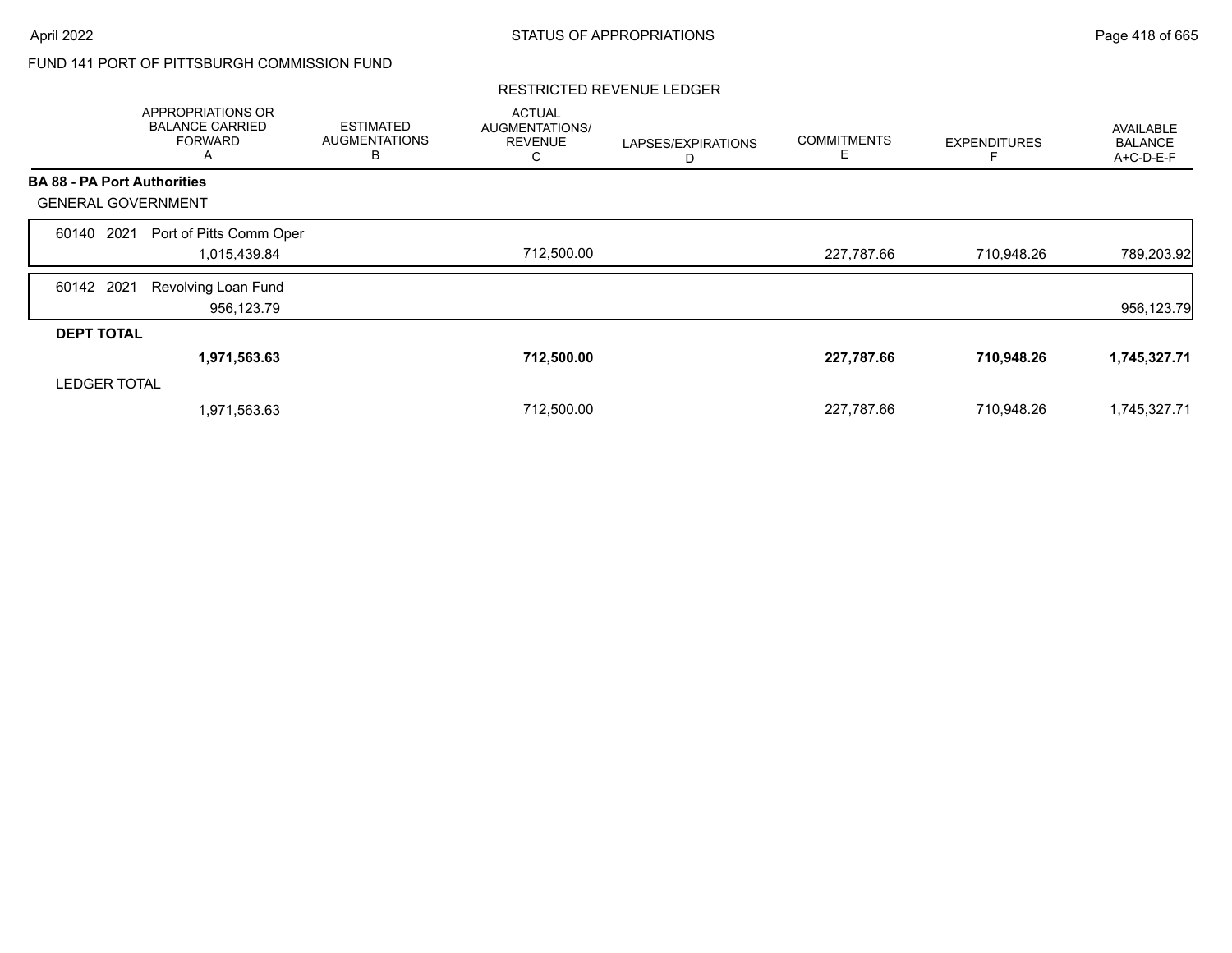# FUND 142 TUITION ACCOUNT INVESTMENT PROGRAM

#### NON-BUDGETED LEDGER

|                           | APPROPRIATIONS OR<br><b>BALANCE CARRIED</b><br><b>FORWARD</b><br>A | <b>ESTIMATED</b><br><b>AUGMENTATIONS</b><br>в | ACTUAL<br>AUGMENTATIONS/<br><b>REVENUE</b><br>C | LAPSES/EXPIRATIONS<br>D | <b>COMMITMENTS</b><br>Е | <b>EXPENDITURES</b> | AVAILABLE<br><b>BALANCE</b><br>A+C-D-E-F |
|---------------------------|--------------------------------------------------------------------|-----------------------------------------------|-------------------------------------------------|-------------------------|-------------------------|---------------------|------------------------------------------|
| <b>BA 73 - Treasury</b>   |                                                                    |                                               |                                                 |                         |                         |                     |                                          |
| <b>GENERAL GOVERNMENT</b> |                                                                    |                                               |                                                 |                         |                         |                     |                                          |
| 50120 2021                | Investment Refunds                                                 |                                               |                                                 |                         |                         |                     |                                          |
|                           |                                                                    |                                               |                                                 |                         |                         | 130, 112, 916. 48   | -130,112,916.48                          |
| <b>DEPT TOTAL</b>         |                                                                    |                                               |                                                 |                         |                         |                     |                                          |
|                           |                                                                    |                                               |                                                 |                         |                         | 130,112,916.48      | -130,112,916.48                          |
| <b>LEDGER TOTAL</b>       |                                                                    |                                               |                                                 |                         |                         |                     |                                          |
|                           |                                                                    |                                               |                                                 |                         |                         | 130, 112, 916. 48   | -130,112,916.48                          |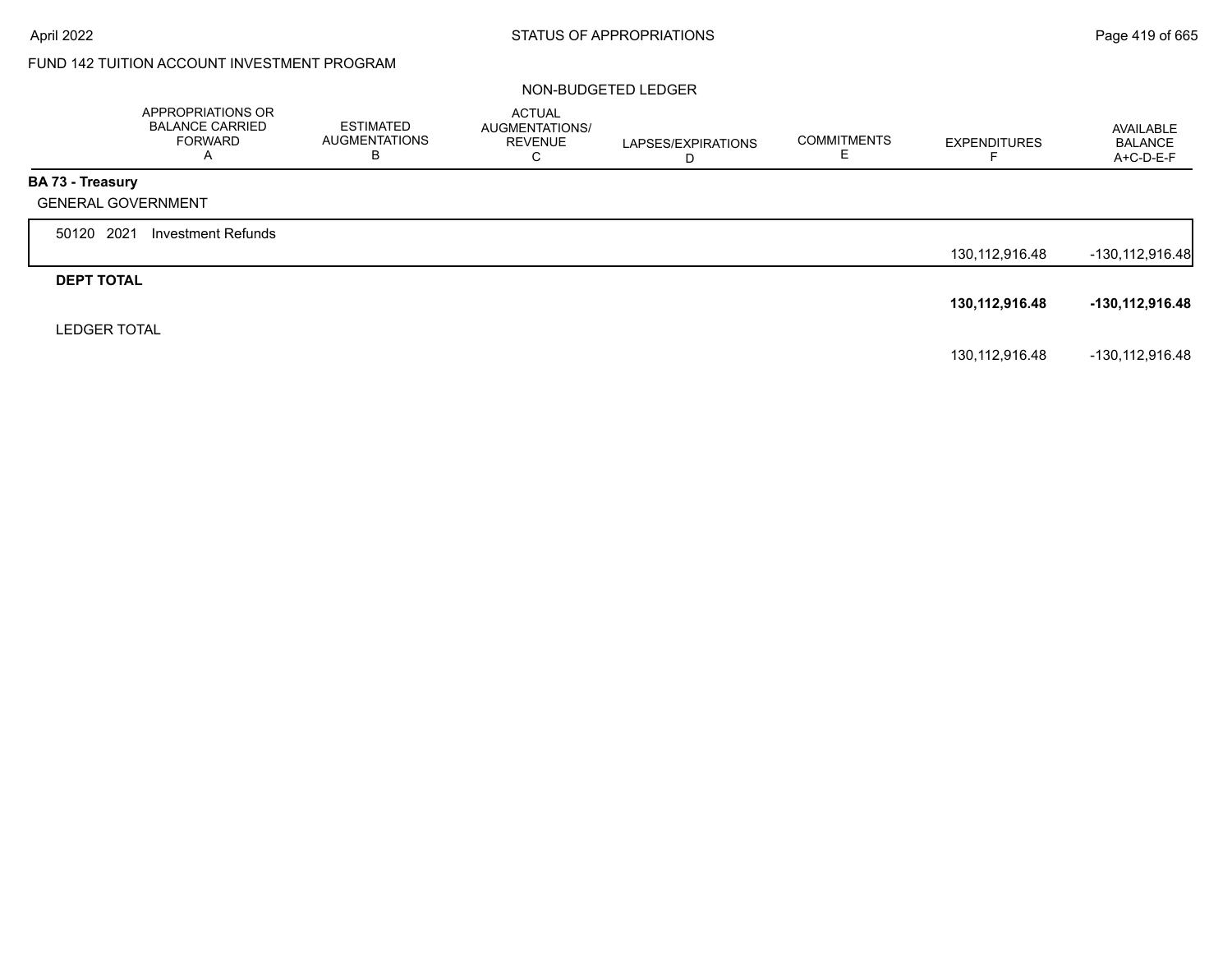## FUND 143 TUITIONACCOUNTGUARANTDSVNGSPGRMFUND

# CURRENT STATE APPROPRIATIONS LEDGER

|                           | APPROPRIATIONS OR<br><b>BALANCE CARRIED</b><br><b>FORWARD</b><br>A | <b>ESTIMATED</b><br><b>AUGMENTATIONS</b><br>в | <b>ACTUAL</b><br>AUGMENTATIONS/<br><b>REVENUE</b><br>C | LAPSES/EXPIRATIONS<br>D | <b>COMMITMENTS</b><br>Е | <b>EXPENDITURES</b> | AVAILABLE<br><b>BALANCE</b><br>A+C-D-E-F |
|---------------------------|--------------------------------------------------------------------|-----------------------------------------------|--------------------------------------------------------|-------------------------|-------------------------|---------------------|------------------------------------------|
| <b>BA 73 - Treasury</b>   |                                                                    |                                               |                                                        |                         |                         |                     |                                          |
| <b>GENERAL GOVERNMENT</b> |                                                                    |                                               |                                                        |                         |                         |                     |                                          |
| 10542 2021                | Tuition Account Program Bureau                                     |                                               |                                                        |                         |                         |                     |                                          |
|                           | 3,339,000.00                                                       |                                               | 2,414,575.83                                           |                         |                         | 3,382,624.96        | 2,370,950.87                             |
| <b>DEPT TOTAL</b>         |                                                                    |                                               |                                                        |                         |                         |                     |                                          |
|                           | 3,339,000.00                                                       |                                               | 2,414,575.83                                           |                         |                         | 3,382,624.96        | 2,370,950.87                             |
| <b>LEDGER TOTAL</b>       |                                                                    |                                               |                                                        |                         |                         |                     |                                          |
|                           | 3,339,000.00                                                       |                                               | 2,414,575.83                                           |                         |                         | 3,382,624.96        | 2,370,950.87                             |
|                           | TOTAL TOTAL ALL CURRENT STATE LEDGERS                              |                                               |                                                        |                         |                         |                     |                                          |
|                           | 3,339,000.00                                                       |                                               | 2,414,575.83                                           |                         |                         | 3,382,624.96        | 2,370,950.87                             |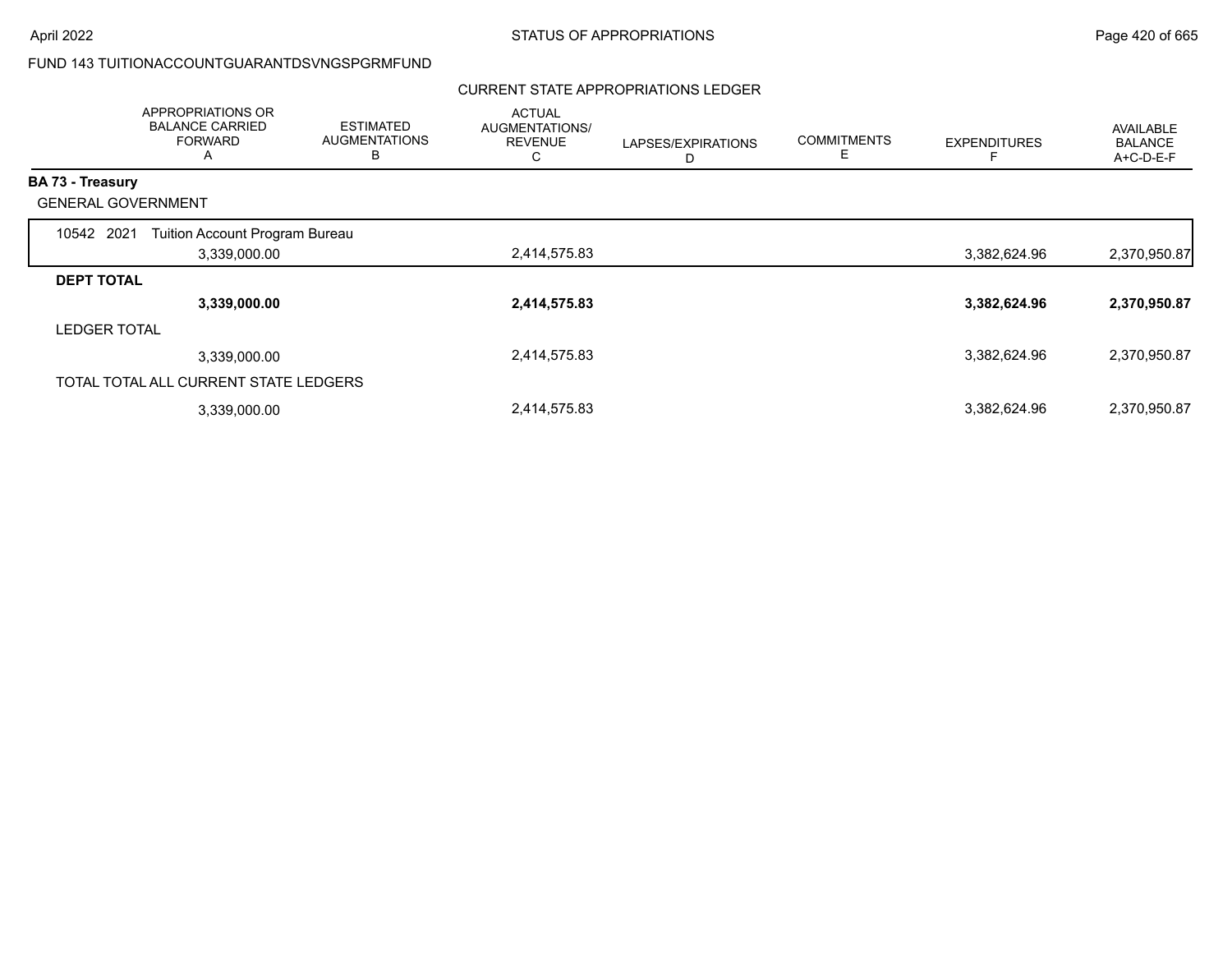## FUND 143 TUITIONACCOUNTGUARANTDSVNGSPGRMFUND

#### PRIOR STATE APPROPRIATIONS LEDGER

|                           | APPROPRIATIONS OR<br><b>BALANCE CARRIED</b><br><b>FORWARD</b><br>A | <b>ESTIMATED</b><br><b>AUGMENTATIONS</b><br>B | <b>ACTUAL</b><br>AUGMENTATIONS/<br><b>REVENUE</b><br>С | LAPSES/EXPIRATIONS<br>D | <b>COMMITMENTS</b><br>Е | <b>EXPENDITURES</b><br>F | <b>AVAILABLE</b><br><b>BALANCE</b><br>A+C-D-E-F |
|---------------------------|--------------------------------------------------------------------|-----------------------------------------------|--------------------------------------------------------|-------------------------|-------------------------|--------------------------|-------------------------------------------------|
| BA 73 - Treasury          |                                                                    |                                               |                                                        |                         |                         |                          |                                                 |
| <b>GENERAL GOVERNMENT</b> |                                                                    |                                               |                                                        |                         |                         |                          |                                                 |
| 10542 2018                | Tuition Account Program Bureau<br>1,388,057.77                     |                                               |                                                        |                         |                         |                          | 1,388,057.77                                    |
| 10542 2019                | Tuition Account Program Bureau<br>1,423,666.62                     |                                               |                                                        |                         |                         | $-300.00$                | 1,423,966.62                                    |
| 10542 2020                | Tuition Account Program Bureau<br>1,794,820.21                     |                                               |                                                        |                         |                         | 1,108,372.48             | 686,447.73                                      |
| <b>DEPT TOTAL</b>         |                                                                    |                                               |                                                        |                         |                         |                          |                                                 |
|                           | 4,606,544.60                                                       |                                               |                                                        |                         |                         | 1,108,072.48             | 3,498,472.12                                    |
| <b>LEDGER TOTAL</b>       |                                                                    |                                               |                                                        |                         |                         |                          |                                                 |
|                           | 4,606,544.60                                                       |                                               |                                                        |                         |                         | 1,108,072.48             | 3,498,472.12                                    |
|                           | TOTAL TOTAL ALL PRIOR STATE LEDGERS                                |                                               |                                                        |                         |                         |                          |                                                 |
|                           | 4,606,544.60                                                       |                                               |                                                        |                         |                         | 1,108,072.48             | 3,498,472.12                                    |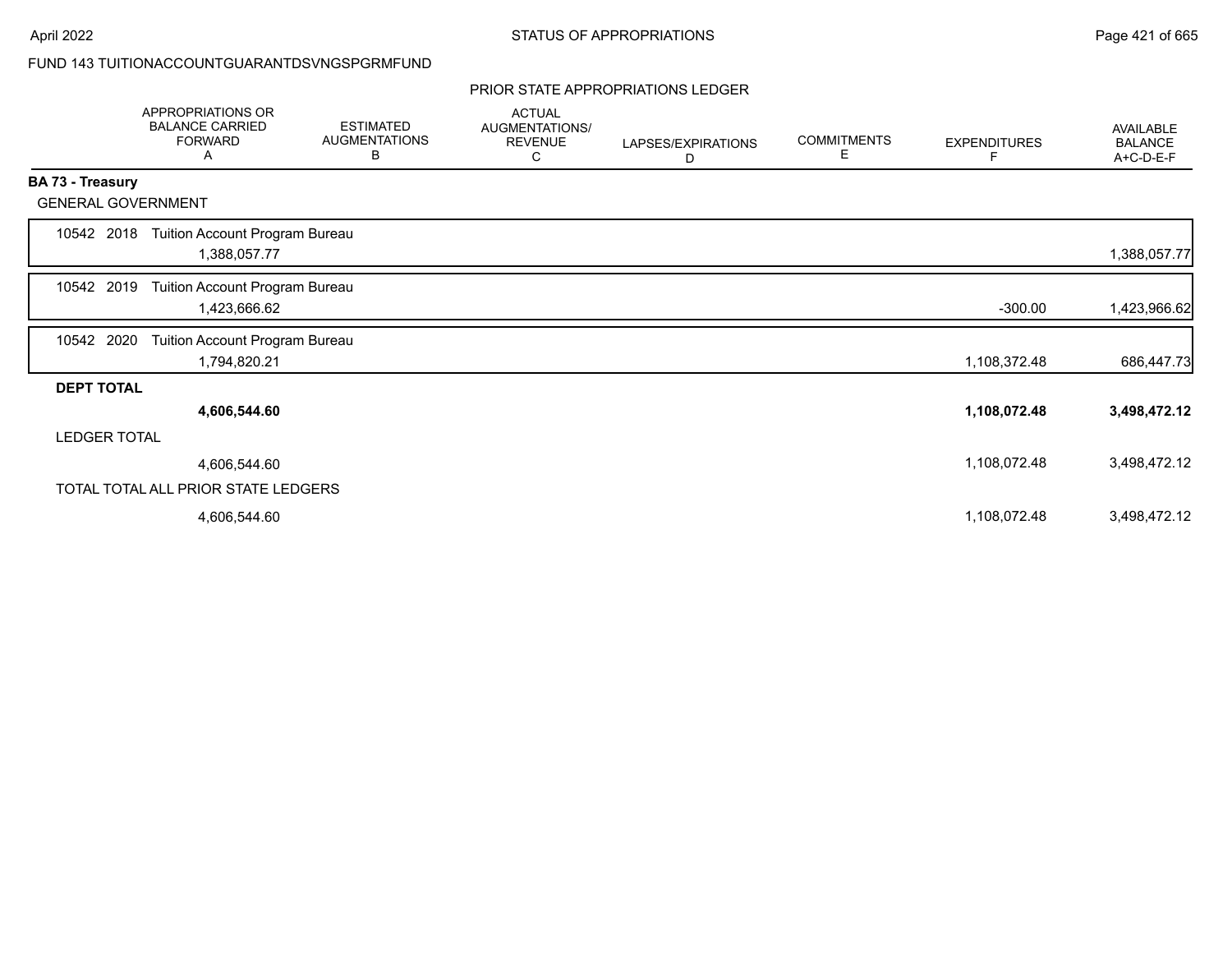# FUND 143 TUITIONACCOUNTGUARANTDSVNGSPGRMFUND

### NON-BUDGETED LEDGER

|                         | APPROPRIATIONS OR<br><b>BALANCE CARRIED</b><br><b>FORWARD</b><br>Α | <b>ESTIMATED</b><br><b>AUGMENTATIONS</b><br>В | <b>ACTUAL</b><br>AUGMENTATIONS/<br><b>REVENUE</b><br>С | LAPSES/EXPIRATIONS<br>D | <b>COMMITMENTS</b><br>Е | <b>EXPENDITURES</b><br>F | <b>AVAILABLE</b><br><b>BALANCE</b><br>A+C-D-E-F |
|-------------------------|--------------------------------------------------------------------|-----------------------------------------------|--------------------------------------------------------|-------------------------|-------------------------|--------------------------|-------------------------------------------------|
| <b>BA 73 - Treasury</b> |                                                                    |                                               |                                                        |                         |                         |                          |                                                 |
|                         | <b>GENERAL GOVERNMENT</b>                                          |                                               |                                                        |                         |                         |                          |                                                 |
| 50049 2021              | Tuition Pay to Participating Institution                           |                                               |                                                        |                         |                         |                          |                                                 |
|                         |                                                                    |                                               |                                                        |                         |                         | 80,026,409.19            | -80,026,409.19                                  |
| 50050 2021              | Tuition Pay to Nonparticipating Institut                           |                                               |                                                        |                         |                         |                          |                                                 |
|                         |                                                                    |                                               |                                                        |                         |                         | 136,794,164.16           | -136,794,164.16                                 |
| 50051                   | 2021<br><b>Tuition Units Refunds</b>                               |                                               |                                                        |                         |                         |                          |                                                 |
|                         |                                                                    |                                               |                                                        |                         |                         | 22,543,509.16            | -22,543,509.16                                  |
| 50052 2021              | <b>Tuition Shortfall-Participating</b>                             |                                               |                                                        |                         |                         |                          |                                                 |
|                         |                                                                    |                                               |                                                        |                         |                         | 22,161.54                | $-22,161.54$                                    |
| 50054 2021              | <b>Investment Manager Fees</b>                                     |                                               |                                                        |                         |                         |                          |                                                 |
|                         |                                                                    |                                               |                                                        |                         |                         | 3,471,119.54             | $-3,471,119.54$                                 |
| 50055 2021              | <b>Tuition Shortfall-Nonparticipating</b>                          |                                               |                                                        |                         |                         |                          |                                                 |
|                         |                                                                    |                                               |                                                        |                         |                         | 108,681.06               | $-108,681.06$                                   |
| <b>DEPT TOTAL</b>       |                                                                    |                                               |                                                        |                         |                         |                          |                                                 |
|                         |                                                                    |                                               |                                                        |                         |                         | 242,966,044.65           | -242,966,044.65                                 |
| <b>LEDGER TOTAL</b>     |                                                                    |                                               |                                                        |                         |                         |                          |                                                 |
|                         |                                                                    |                                               |                                                        |                         |                         | 242,966,044.65           | -242,966,044.65                                 |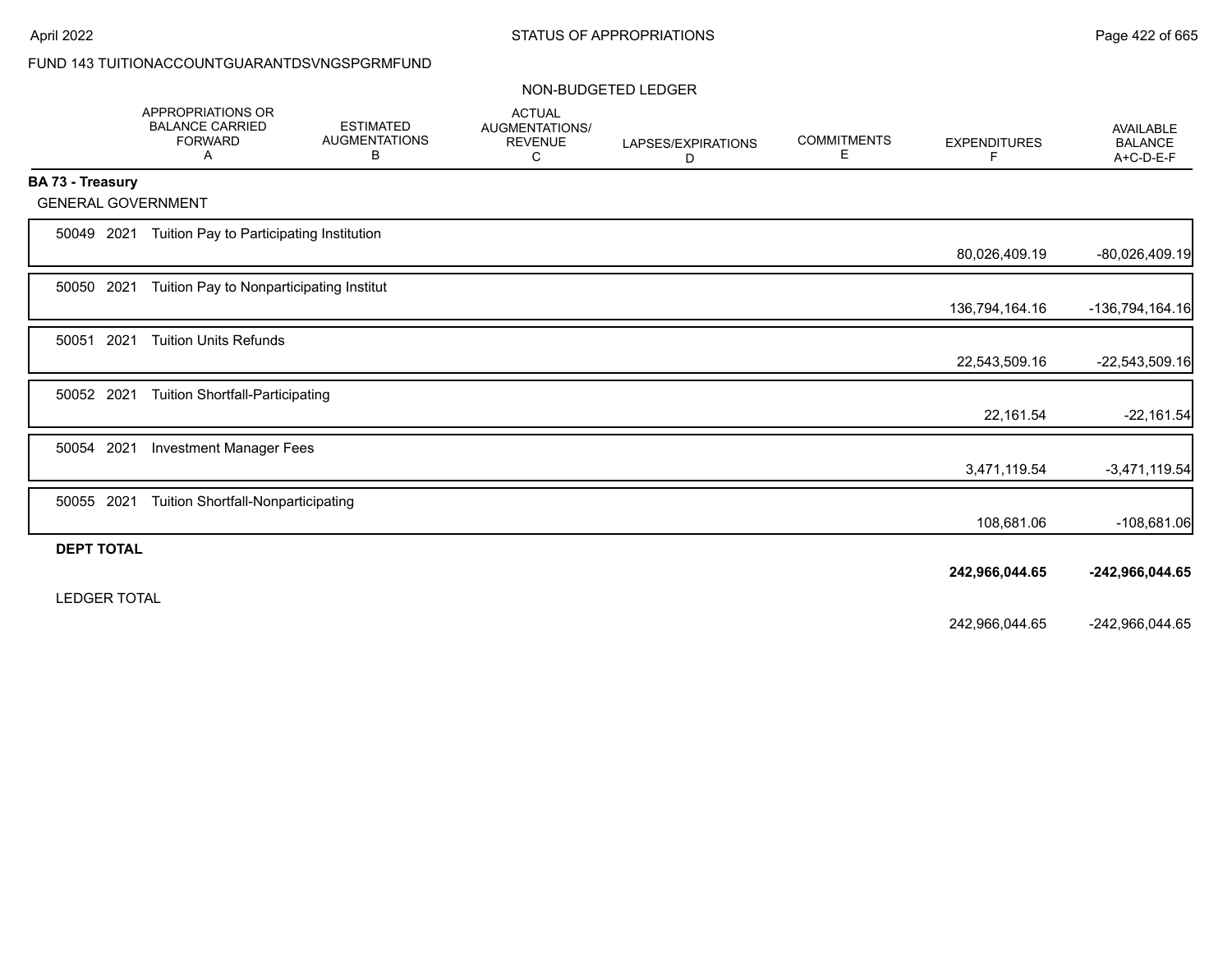## FUND 146 REMINING FINANCIAL ASSURANCE FUND

|                             | APPROPRIATIONS OR<br><b>BALANCE CARRIED</b><br><b>FORWARD</b><br>A | <b>ESTIMATED</b><br><b>AUGMENTATIONS</b><br>B | <b>ACTUAL</b><br>AUGMENTATIONS/<br><b>REVENUE</b><br>С | LAPSES/EXPIRATIONS<br>D | <b>COMMITMENTS</b><br>E. | <b>EXPENDITURES</b> | AVAILABLE<br><b>BALANCE</b><br>A+C-D-E-F |
|-----------------------------|--------------------------------------------------------------------|-----------------------------------------------|--------------------------------------------------------|-------------------------|--------------------------|---------------------|------------------------------------------|
|                             | <b>BA 35 - Environmental Protection</b>                            |                                               |                                                        |                         |                          |                     |                                          |
| <b>GRANTS AND SUBSIDIES</b> |                                                                    |                                               |                                                        |                         |                          |                     |                                          |
| 2021<br>20076               | Remining Financial Assurance                                       |                                               |                                                        |                         |                          |                     |                                          |
|                             | 400,000.00                                                         |                                               |                                                        |                         |                          |                     | 400,000.00                               |
| <b>DEPT TOTAL</b>           |                                                                    |                                               |                                                        |                         |                          |                     |                                          |
|                             | 400,000.00                                                         |                                               |                                                        |                         |                          |                     | 400,000.00                               |
| <b>LEDGER TOTAL</b>         |                                                                    |                                               |                                                        |                         |                          |                     |                                          |
|                             | 400,000.00                                                         |                                               |                                                        |                         |                          |                     | 400,000.00                               |
|                             | TOTAL TOTAL ALL CURRENT STATE LEDGERS                              |                                               |                                                        |                         |                          |                     |                                          |
|                             | 400,000.00                                                         |                                               |                                                        |                         |                          |                     | 400,000.00                               |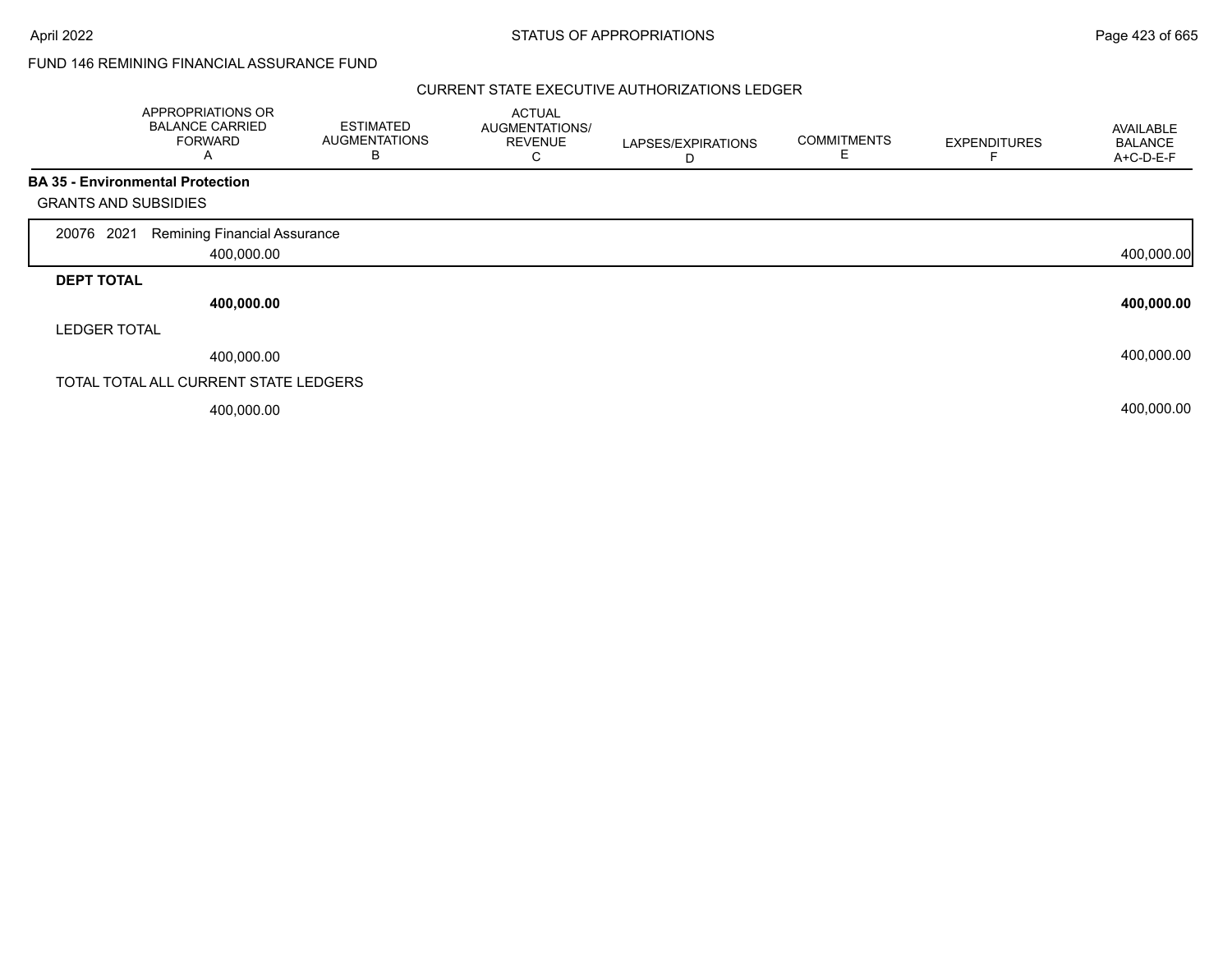# FUND 146 REMINING FINANCIAL ASSURANCE FUND

|                             | APPROPRIATIONS OR<br><b>BALANCE CARRIED</b><br><b>FORWARD</b><br>A | <b>ESTIMATED</b><br><b>AUGMENTATIONS</b><br>В | <b>ACTUAL</b><br>AUGMENTATIONS/<br><b>REVENUE</b><br>U | LAPSES/EXPIRATIONS<br>D | <b>COMMITMENTS</b><br>E | <b>EXPENDITURES</b> | AVAILABLE<br><b>BALANCE</b><br>A+C-D-E-F |
|-----------------------------|--------------------------------------------------------------------|-----------------------------------------------|--------------------------------------------------------|-------------------------|-------------------------|---------------------|------------------------------------------|
|                             | <b>BA 35 - Environmental Protection</b>                            |                                               |                                                        |                         |                         |                     |                                          |
| <b>GRANTS AND SUBSIDIES</b> |                                                                    |                                               |                                                        |                         |                         |                     |                                          |
| 2020<br>20076               | <b>Remining Financial Assurance</b>                                |                                               |                                                        |                         |                         |                     |                                          |
|                             | 510,230.42                                                         |                                               |                                                        |                         |                         |                     | 510,230.42                               |
| <b>DEPT TOTAL</b>           |                                                                    |                                               |                                                        |                         |                         |                     |                                          |
|                             | 510,230.42                                                         |                                               |                                                        |                         |                         |                     | 510,230.42                               |
| <b>LEDGER TOTAL</b>         |                                                                    |                                               |                                                        |                         |                         |                     |                                          |
|                             | 510,230.42                                                         |                                               |                                                        |                         |                         |                     | 510,230.42                               |
|                             | TOTAL TOTAL ALL PRIOR STATE LEDGERS                                |                                               |                                                        |                         |                         |                     |                                          |
|                             | 510,230.42                                                         |                                               |                                                        |                         |                         |                     | 510,230.42                               |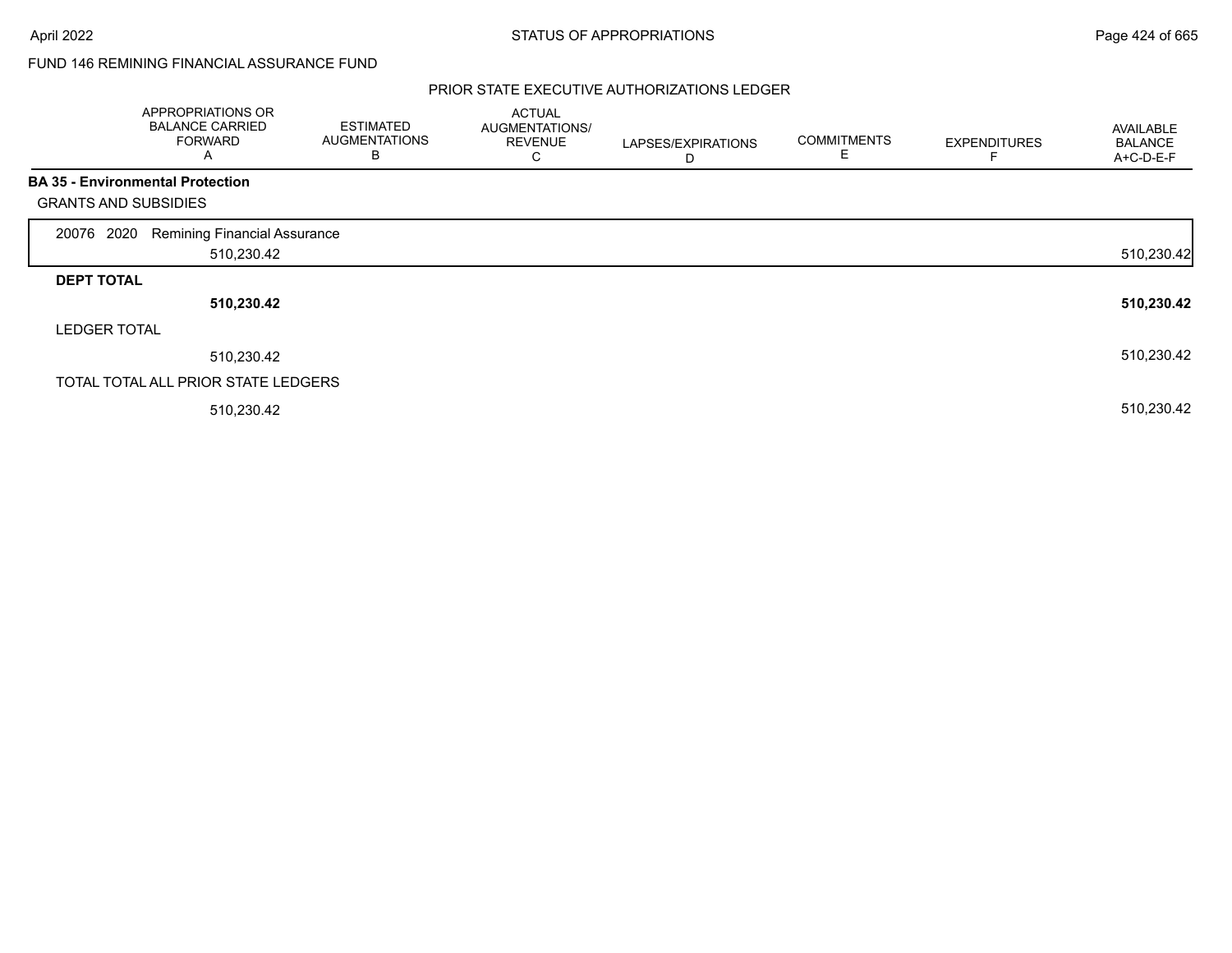# FUND 147 ENVIRONMENTAL EDUCATION FUND

| <b>APPROPRIATIONS OR</b><br><b>BALANCE CARRIED</b><br><b>FORWARD</b><br>Α | <b>ESTIMATED</b><br><b>AUGMENTATIONS</b><br>В | <b>ACTUAL</b><br>AUGMENTATIONS/<br><b>REVENUE</b><br>С | LAPSES/EXPIRATIONS<br>D | <b>COMMITMENTS</b><br>Е | <b>EXPENDITURES</b><br>F | <b>AVAILABLE</b><br><b>BALANCE</b><br>A+C-D-E-F |
|---------------------------------------------------------------------------|-----------------------------------------------|--------------------------------------------------------|-------------------------|-------------------------|--------------------------|-------------------------------------------------|
| <b>BA 38 - Conservation &amp; Natural Resourc</b>                         |                                               |                                                        |                         |                         |                          |                                                 |
| <b>GENERAL GOVERNMENT</b>                                                 |                                               |                                                        |                         |                         |                          |                                                 |
| 2021<br><b>General Operations</b><br>20230                                |                                               |                                                        |                         |                         |                          |                                                 |
| 583,000.00                                                                |                                               |                                                        |                         | 63,939.46               | 216,179.12               | 302,881.42                                      |
| <b>DEPT TOTAL</b>                                                         |                                               |                                                        |                         |                         |                          |                                                 |
| 583,000.00                                                                |                                               |                                                        |                         | 63,939.46               | 216,179.12               | 302,881.42                                      |
| <b>BA 35 - Environmental Protection</b><br><b>GENERAL GOVERNMENT</b>      |                                               |                                                        |                         |                         |                          |                                                 |
| 2021<br><b>General Operations</b><br>20097                                |                                               |                                                        |                         |                         |                          |                                                 |
| 881,000.00                                                                |                                               |                                                        |                         | 349,162.43              | 290,845.84               | 240,991.73                                      |
| <b>DEPT TOTAL</b>                                                         |                                               |                                                        |                         |                         |                          |                                                 |
| 881,000.00                                                                |                                               |                                                        |                         | 349,162.43              | 290,845.84               | 240,991.73                                      |
| <b>LEDGER TOTAL</b>                                                       |                                               |                                                        |                         |                         |                          |                                                 |
| 1,464,000.00                                                              |                                               |                                                        |                         | 413,101.89              | 507,024.96               | 543,873.15                                      |
| TOTAL TOTAL ALL CURRENT STATE LEDGERS                                     |                                               |                                                        |                         |                         |                          |                                                 |
| 1,464,000.00                                                              |                                               |                                                        |                         | 413,101.89              | 507,024.96               | 543,873.15                                      |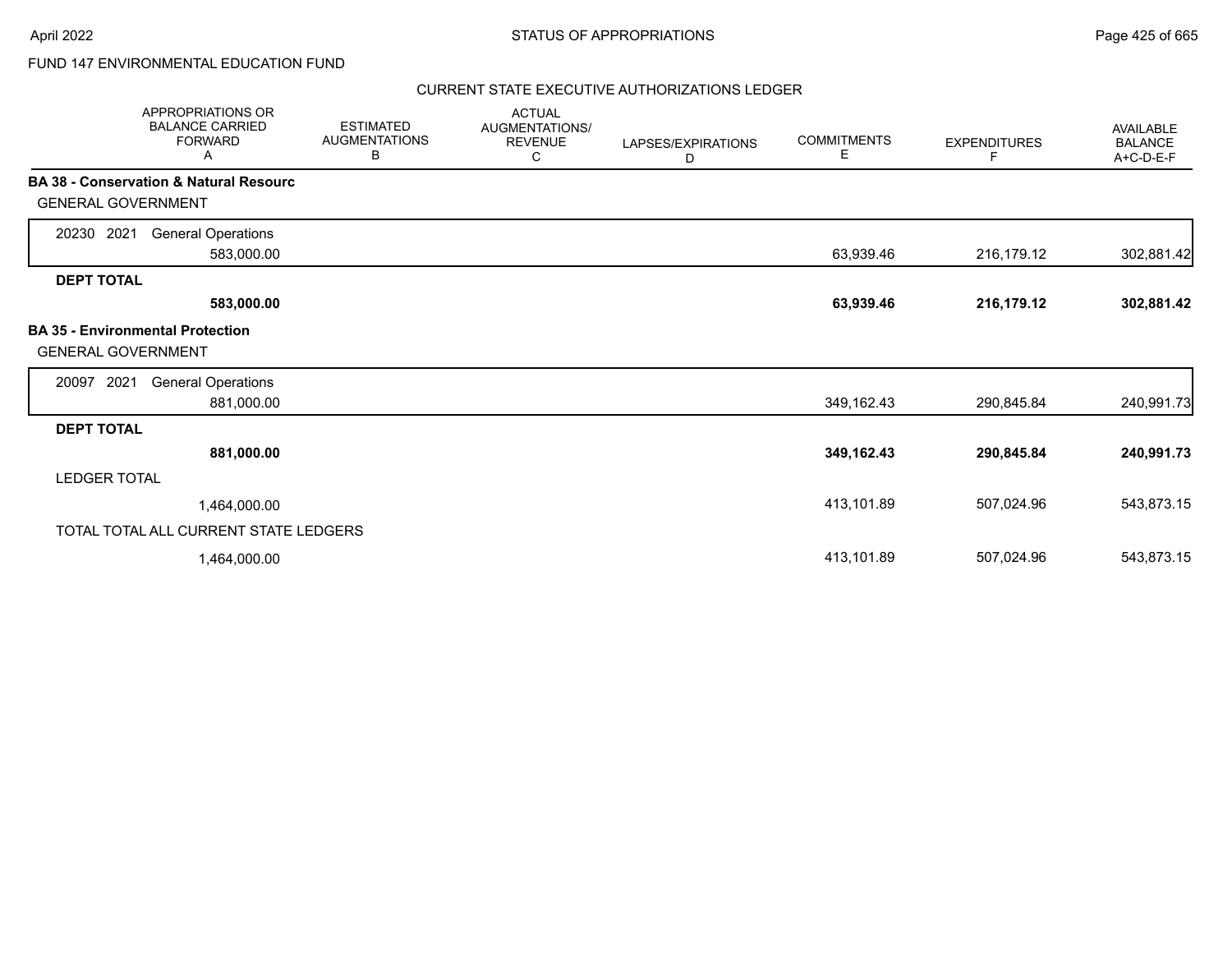# FUND 147 ENVIRONMENTAL EDUCATION FUND

|                           | APPROPRIATIONS OR<br><b>BALANCE CARRIED</b><br><b>FORWARD</b><br>Α | <b>ESTIMATED</b><br><b>AUGMENTATIONS</b><br>В | <b>ACTUAL</b><br>AUGMENTATIONS/<br><b>REVENUE</b><br>С | LAPSES/EXPIRATIONS<br>D | <b>COMMITMENTS</b><br>Е | <b>EXPENDITURES</b><br>F | <b>AVAILABLE</b><br><b>BALANCE</b><br>A+C-D-E-F |
|---------------------------|--------------------------------------------------------------------|-----------------------------------------------|--------------------------------------------------------|-------------------------|-------------------------|--------------------------|-------------------------------------------------|
| <b>GENERAL GOVERNMENT</b> | <b>BA 38 - Conservation &amp; Natural Resourc</b>                  |                                               |                                                        |                         |                         |                          |                                                 |
| 2020<br>20230             | <b>General Operations</b>                                          |                                               |                                                        |                         |                         |                          |                                                 |
| <b>DEPT TOTAL</b>         | 119,591.29                                                         |                                               |                                                        |                         |                         | 6,541.47                 | 113,049.82                                      |
|                           | 119,591.29                                                         |                                               |                                                        |                         |                         | 6,541.47                 | 113,049.82                                      |
| <b>GENERAL GOVERNMENT</b> | <b>BA 35 - Environmental Protection</b>                            |                                               |                                                        |                         |                         |                          |                                                 |
| 2019<br>20097             | <b>General Operations</b><br>252,624.93                            |                                               |                                                        |                         | 226.57                  | 37,800.20                | 214,598.16                                      |
| 2020<br>20097             | <b>General Operations</b><br>461,484.62                            |                                               |                                                        |                         | 48,125.03               | 194,650.71               | 218,708.88                                      |
| <b>DEPT TOTAL</b>         |                                                                    |                                               |                                                        |                         |                         |                          |                                                 |
|                           | 714,109.55                                                         |                                               |                                                        |                         | 48,351.60               | 232,450.91               | 433,307.04                                      |
| <b>LEDGER TOTAL</b>       |                                                                    |                                               |                                                        |                         |                         |                          |                                                 |
|                           | 833,700.84                                                         |                                               |                                                        |                         | 48,351.60               | 238,992.38               | 546,356.86                                      |
|                           | TOTAL TOTAL ALL PRIOR STATE LEDGERS                                |                                               |                                                        |                         |                         |                          |                                                 |
|                           | 833,700.84                                                         |                                               |                                                        |                         | 48,351.60               | 238,992.38               | 546,356.86                                      |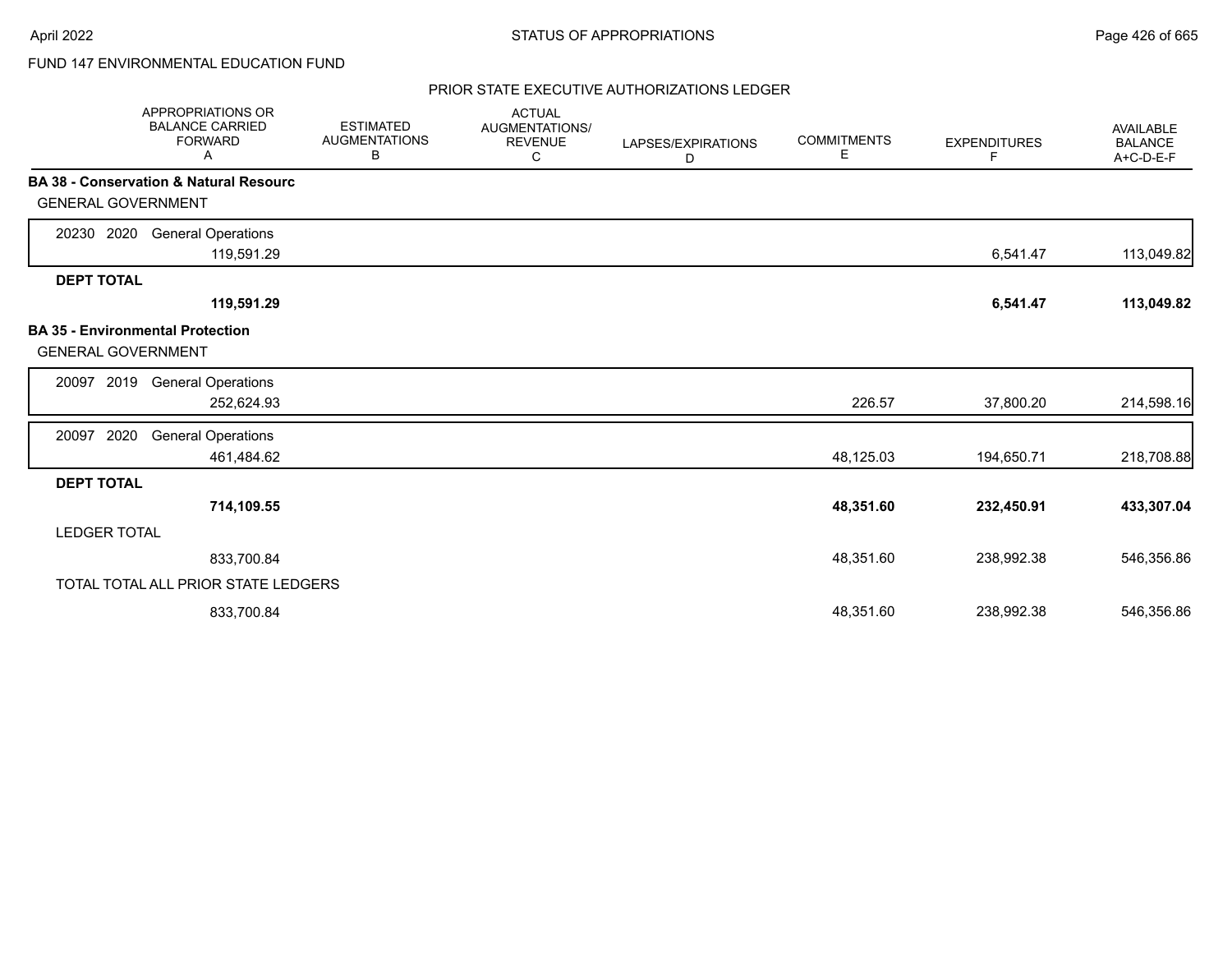# FUND 148 SELF-INSURANCE GUARANTY FUND

### RESTRICTED RECEIPTS LEDGER

|                           | <b>APPROPRIATIONS OR</b><br><b>BALANCE CARRIED</b><br><b>FORWARD</b><br>Α | <b>ESTIMATED</b><br><b>AUGMENTATIONS</b><br>В | <b>ACTUAL</b><br>AUGMENTATIONS/<br><b>REVENUE</b><br>C | LAPSES/EXPIRATIONS<br>D | <b>COMMITMENTS</b><br>E. | <b>EXPENDITURES</b><br>F. | <b>AVAILABLE</b><br><b>BALANCE</b><br>A+C-D-E-F |
|---------------------------|---------------------------------------------------------------------------|-----------------------------------------------|--------------------------------------------------------|-------------------------|--------------------------|---------------------------|-------------------------------------------------|
| BA 12 - Labor & Industry  |                                                                           |                                               |                                                        |                         |                          |                           |                                                 |
| <b>GENERAL GOVERNMENT</b> |                                                                           |                                               |                                                        |                         |                          |                           |                                                 |
| 40178 2021                | Metaldyne Corporation<br>1,629,614.04                                     |                                               | 70,769.00                                              |                         |                          |                           | 1,700,383.04                                    |
| 40197 2021                | <b>Transcontinental Refrigerated Lines</b><br>66,675.94                   |                                               | 2,530.00                                               |                         |                          | 16,943.29                 | 52,262.65                                       |
| 2021<br>40201             | <b>Lukens Steel</b><br>396,344.19                                         |                                               | 14,929.00                                              |                         |                          | 74,491.63                 | 336,781.56                                      |
| 40225 2021                | <b>Hostess Brands</b><br>4,021,752.89                                     |                                               | 166,904.00                                             |                         |                          | 334,407.37                | 3,854,249.52                                    |
| 40232 2021                | <b>Florence Mining Company</b><br>1,044,529.21                            |                                               | 42,073.00                                              |                         |                          | 154,465.88                | 932,136.33                                      |
| 40237 2021                | Pope & Talbot Claims<br>21,816.19                                         |                                               | 899.00                                                 |                         |                          | 4,244.75                  | 18,470.44                                       |
| 40238 2021                | Great Atlantic & Pacific Tea Co (A&P)<br>5,595,479.39                     |                                               | 232,945.00                                             |                         | 6,117.12                 | 347,291.01                | 5,475,016.26                                    |
| <b>DEPT TOTAL</b>         |                                                                           |                                               |                                                        |                         |                          |                           |                                                 |
|                           | 12,776,211.85                                                             |                                               | 531,049.00                                             |                         | 6,117.12                 | 931,843.93                | 12,369,299.80                                   |
| <b>LEDGER TOTAL</b>       |                                                                           |                                               |                                                        |                         |                          |                           |                                                 |
|                           | 12.776.211.85                                                             |                                               | 531,049.00                                             |                         | 6,117.12                 | 931,843.93                | 12,369,299.80                                   |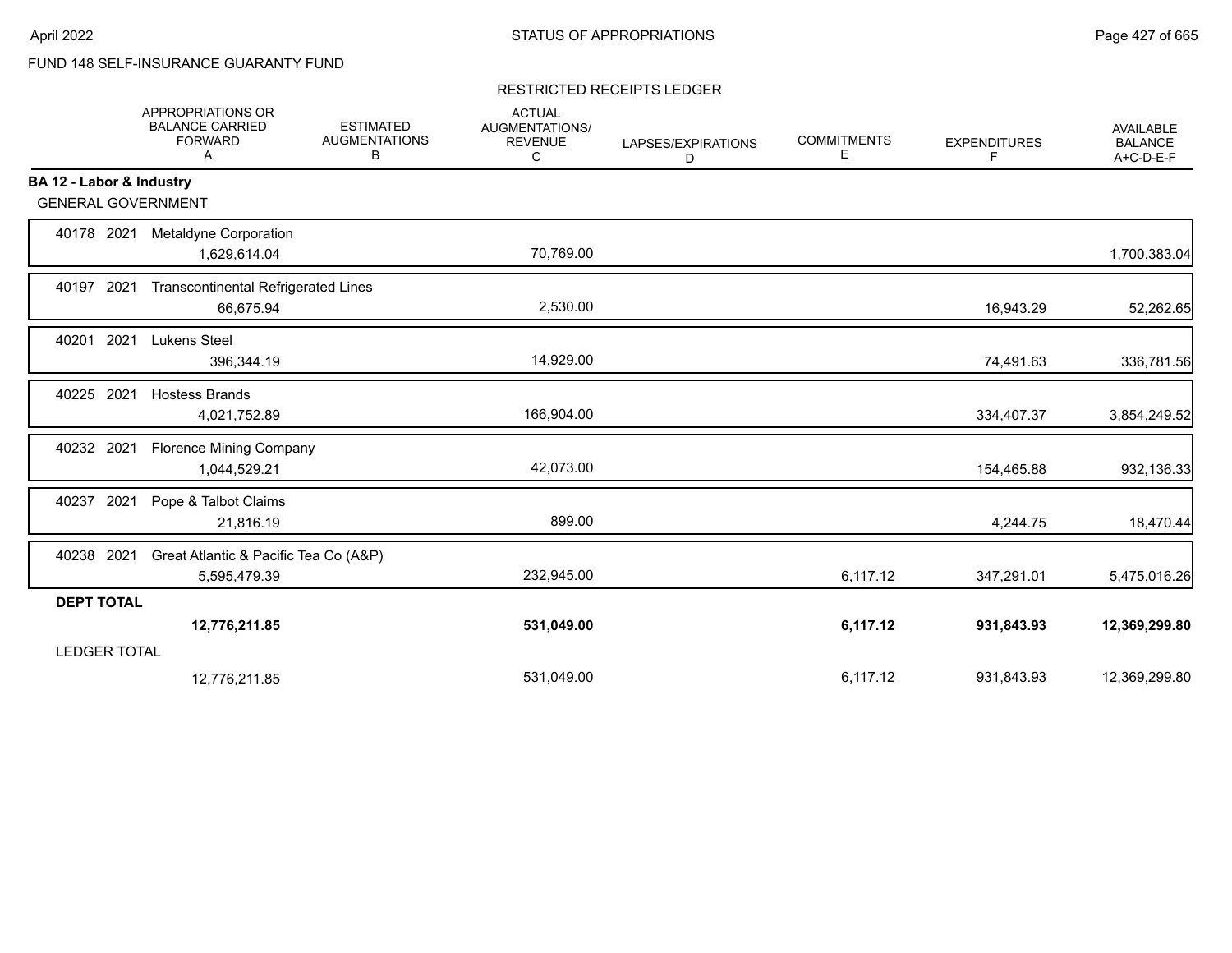# FUND 148 SELF-INSURANCE GUARANTY FUND

|                   | <b>APPROPRIATIONS OR</b><br><b>BALANCE CARRIED</b><br><b>FORWARD</b><br>A | <b>ESTIMATED</b><br><b>AUGMENTATIONS</b><br>В | <b>ACTUAL</b><br>AUGMENTATIONS/<br><b>REVENUE</b><br>С | LAPSES/EXPIRATIONS<br>D | <b>COMMITMENTS</b><br>Е | <b>EXPENDITURES</b> | <b>AVAILABLE</b><br><b>BALANCE</b><br>A+C-D-E-F |
|-------------------|---------------------------------------------------------------------------|-----------------------------------------------|--------------------------------------------------------|-------------------------|-------------------------|---------------------|-------------------------------------------------|
|                   | BA 12 - Labor & Industry                                                  |                                               |                                                        |                         |                         |                     |                                                 |
|                   | <b>GENERAL GOVERNMENT</b>                                                 |                                               |                                                        |                         |                         |                     |                                                 |
| 60006             | 2021                                                                      | Workmens's Comp Self-Insured Employers        |                                                        |                         |                         |                     |                                                 |
|                   | 28,227,319.25                                                             |                                               | 1,226,250.00                                           |                         | 1,167,484.48            | 361,906.35          | 27,924,178.42                                   |
| 60007             | 2021                                                                      | Workmens's Comp Self-Insurance Pooling        |                                                        |                         |                         |                     |                                                 |
|                   | 2,711,691.18                                                              |                                               | 132,501.00                                             |                         |                         | 50,553.00           | 2,793,639.18                                    |
| 60008             | 2021<br><b>Prefund Account</b>                                            |                                               |                                                        |                         |                         |                     |                                                 |
|                   | 7,199,592.99                                                              |                                               | 313,689.59                                             |                         |                         | 605,168.23          | 6,908,114.35                                    |
| <b>DEPT TOTAL</b> |                                                                           |                                               |                                                        |                         |                         |                     |                                                 |
|                   | 38,138,603.42                                                             |                                               | 1,672,440.59                                           |                         | 1,167,484.48            | 1,017,627.58        | 37,625,931.95                                   |
|                   | <b>LEDGER TOTAL</b>                                                       |                                               |                                                        |                         |                         |                     |                                                 |
|                   | 38,138,603.42                                                             |                                               | 1,672,440.59                                           |                         | 1,167,484.48            | 1,017,627.58        | 37,625,931.95                                   |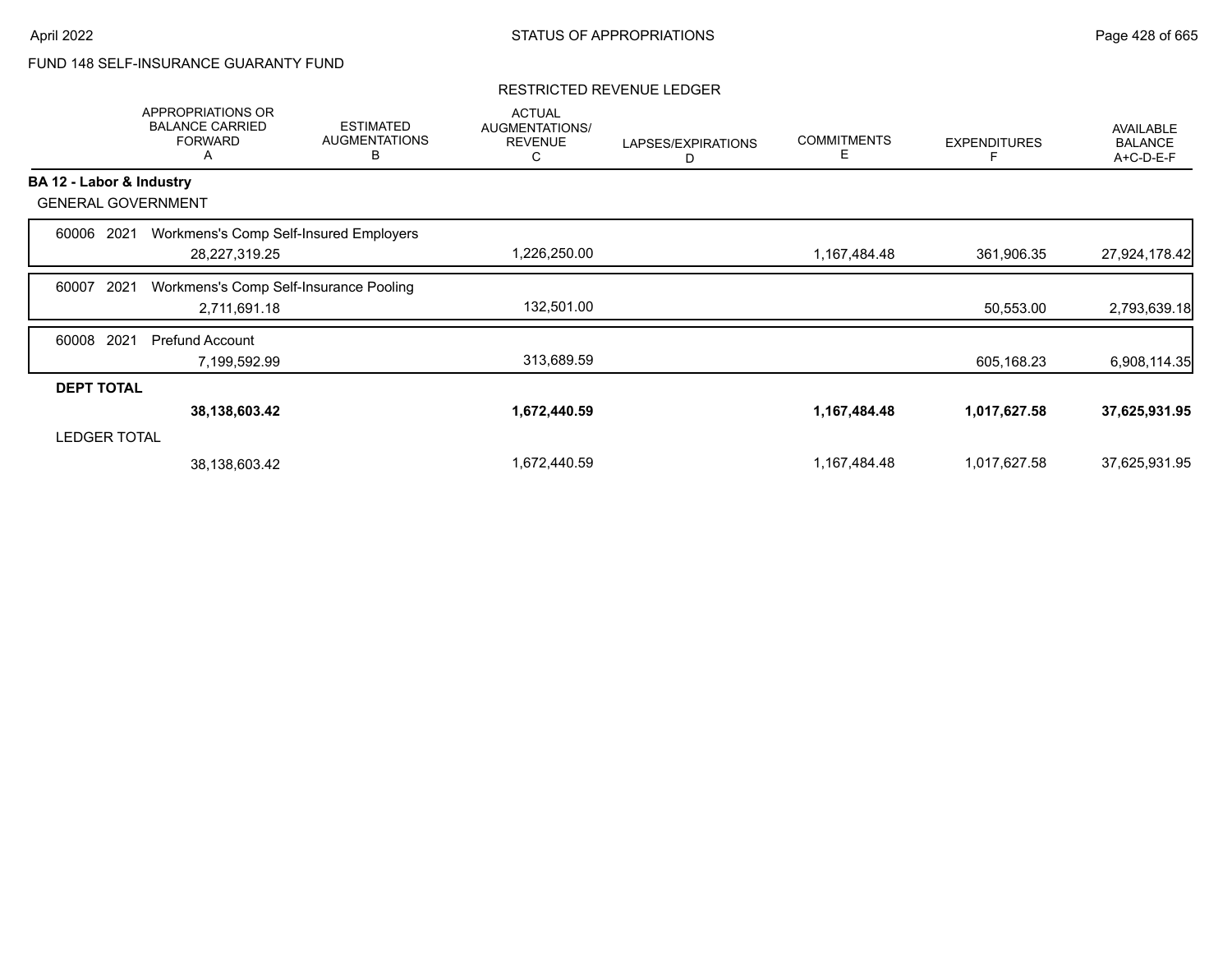|                             | APPROPRIATIONS OR<br><b>BALANCE CARRIED</b><br><b>FORWARD</b><br>A | <b>ESTIMATED</b><br><b>AUGMENTATIONS</b><br>в | <b>ACTUAL</b><br><b>AUGMENTATIONS/</b><br><b>REVENUE</b><br>C | LAPSES/EXPIRATIONS | <b>COMMITMENTS</b> | <b>EXPENDITURES</b> | AVAILABLE<br><b>BALANCE</b><br>A+C-D-E-F |
|-----------------------------|--------------------------------------------------------------------|-----------------------------------------------|---------------------------------------------------------------|--------------------|--------------------|---------------------|------------------------------------------|
|                             | BA 90 - System of Higher Education                                 |                                               |                                                               |                    |                    |                     |                                          |
| <b>GRANTS AND SUBSIDIES</b> |                                                                    |                                               |                                                               |                    |                    |                     |                                          |
| 2021<br>20201               | Deferred Maintenance                                               |                                               |                                                               |                    |                    |                     |                                          |
|                             | 17,603,000.00                                                      |                                               |                                                               |                    |                    | 17,603,000.00       |                                          |
| <b>DEPT TOTAL</b>           |                                                                    |                                               |                                                               |                    |                    |                     |                                          |
|                             | 17,603,000.00                                                      |                                               |                                                               |                    |                    | 17,603,000.00       |                                          |
| <b>LEDGER TOTAL</b>         |                                                                    |                                               |                                                               |                    |                    |                     |                                          |
|                             | 17,603,000.00                                                      |                                               |                                                               |                    |                    | 17,603,000.00       |                                          |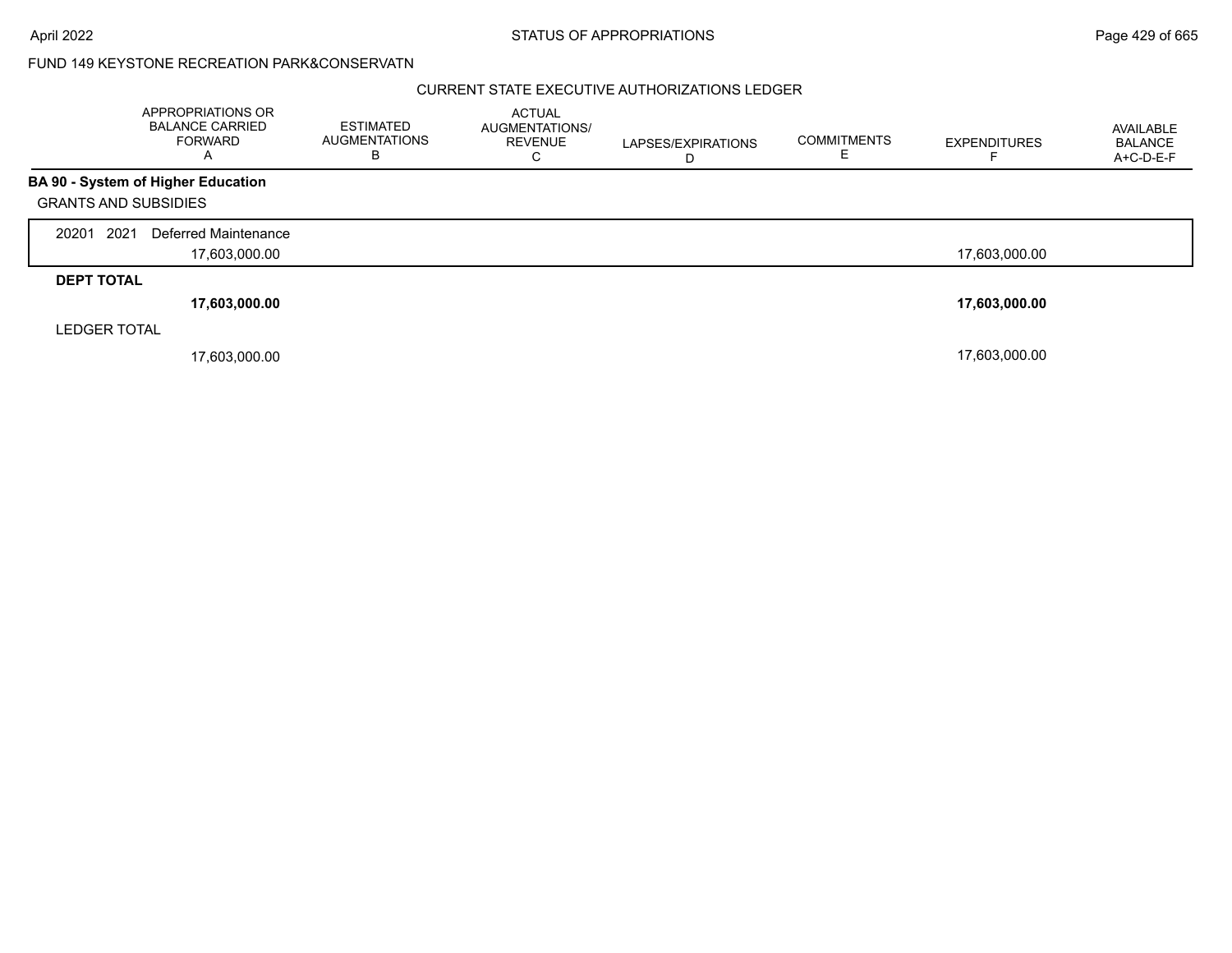## CURRENT STATE CONTINUING LEDGER

|                                                         | APPROPRIATIONS OR<br><b>BALANCE CARRIED</b><br><b>FORWARD</b><br>A | <b>ESTIMATED</b><br><b>AUGMENTATIONS</b><br>B | <b>ACTUAL</b><br>AUGMENTATIONS/<br><b>REVENUE</b><br>C | LAPSES/EXPIRATIONS<br>D | <b>COMMITMENTS</b><br>Е | <b>EXPENDITURES</b><br>F | <b>AVAILABLE</b><br><b>BALANCE</b><br>A+C-D-E-F |
|---------------------------------------------------------|--------------------------------------------------------------------|-----------------------------------------------|--------------------------------------------------------|-------------------------|-------------------------|--------------------------|-------------------------------------------------|
|                                                         | BA 38 - Conservation & Natural Resourc                             |                                               |                                                        |                         |                         |                          |                                                 |
| <b>GENERAL GOVERNMENT</b>                               |                                                                    |                                               |                                                        |                         |                         |                          |                                                 |
|                                                         | 30251 2021 Park and Forest Facility Rehab -RTT<br>29,339,000.00    |                                               |                                                        |                         | 10,223,527.84           | 8,849,986.71             | 10,265,485.45                                   |
| <b>GRANTS AND SUBSIDIES</b>                             |                                                                    |                                               |                                                        |                         |                         |                          |                                                 |
| 30242 2021                                              | Grants for Local Recrtn-Realty Trans Tax<br>24,449,000.00          |                                               |                                                        |                         | 19,957,694.00           | 1,552,950.00             | 2,938,356.00                                    |
| 30245 2021                                              | Grants for Land Trusts-RealtyTransferTax<br>9,780,000.00           |                                               |                                                        |                         | 4,316,999.00            | 2,707,600.00             | 2,755,401.00                                    |
| <b>DEPT TOTAL</b>                                       |                                                                    |                                               |                                                        |                         |                         |                          |                                                 |
|                                                         | 63,568,000.00                                                      |                                               |                                                        |                         | 34,498,220.84           | 13,110,536.71            | 15,959,242.45                                   |
| <b>BA 16 - Education</b><br><b>GRANTS AND SUBSIDIES</b> |                                                                    |                                               |                                                        |                         |                         |                          |                                                 |
| 30252 2021                                              | Local Libraries Rhab & Dvlpmnt-RltyTxT<br>3,912,000.00             |                                               |                                                        |                         | 27,300.00               | 168,700.00               | 3,716,000.00                                    |
| <b>DEPT TOTAL</b>                                       |                                                                    |                                               |                                                        |                         |                         |                          |                                                 |
|                                                         | 3,912,000.00                                                       |                                               |                                                        |                         | 27,300.00               | 168,700.00               | 3,716,000.00                                    |
| <b>GRANTS AND SUBSIDIES</b>                             | <b>BA 30 - Historical &amp; Museum Commission</b>                  |                                               |                                                        |                         |                         |                          |                                                 |
|                                                         | 30253 2021 Historic Site Dvpt Realty Transfr Tax<br>12,713,000.00  |                                               |                                                        |                         | 440,906.78              | 2,313,304.30             | 9,958,788.92                                    |
| <b>DEPT TOTAL</b>                                       |                                                                    |                                               |                                                        |                         |                         |                          |                                                 |
|                                                         | 12,713,000.00                                                      |                                               |                                                        |                         | 440,906.78              | 2,313,304.30             | 9,958,788.92                                    |
| <b>LEDGER TOTAL</b>                                     |                                                                    |                                               |                                                        |                         |                         |                          |                                                 |
|                                                         | 80,193,000.00                                                      |                                               |                                                        |                         | 34,966,427.62           | 15,592,541.01            | 29,634,031.37                                   |
|                                                         | TOTAL TOTAL ALL CURRENT STATE LEDGERS                              |                                               |                                                        |                         |                         |                          |                                                 |
|                                                         | 97,796,000.00                                                      |                                               |                                                        |                         | 34,966,427.62           | 33,195,541.01            | 29,634,031.37                                   |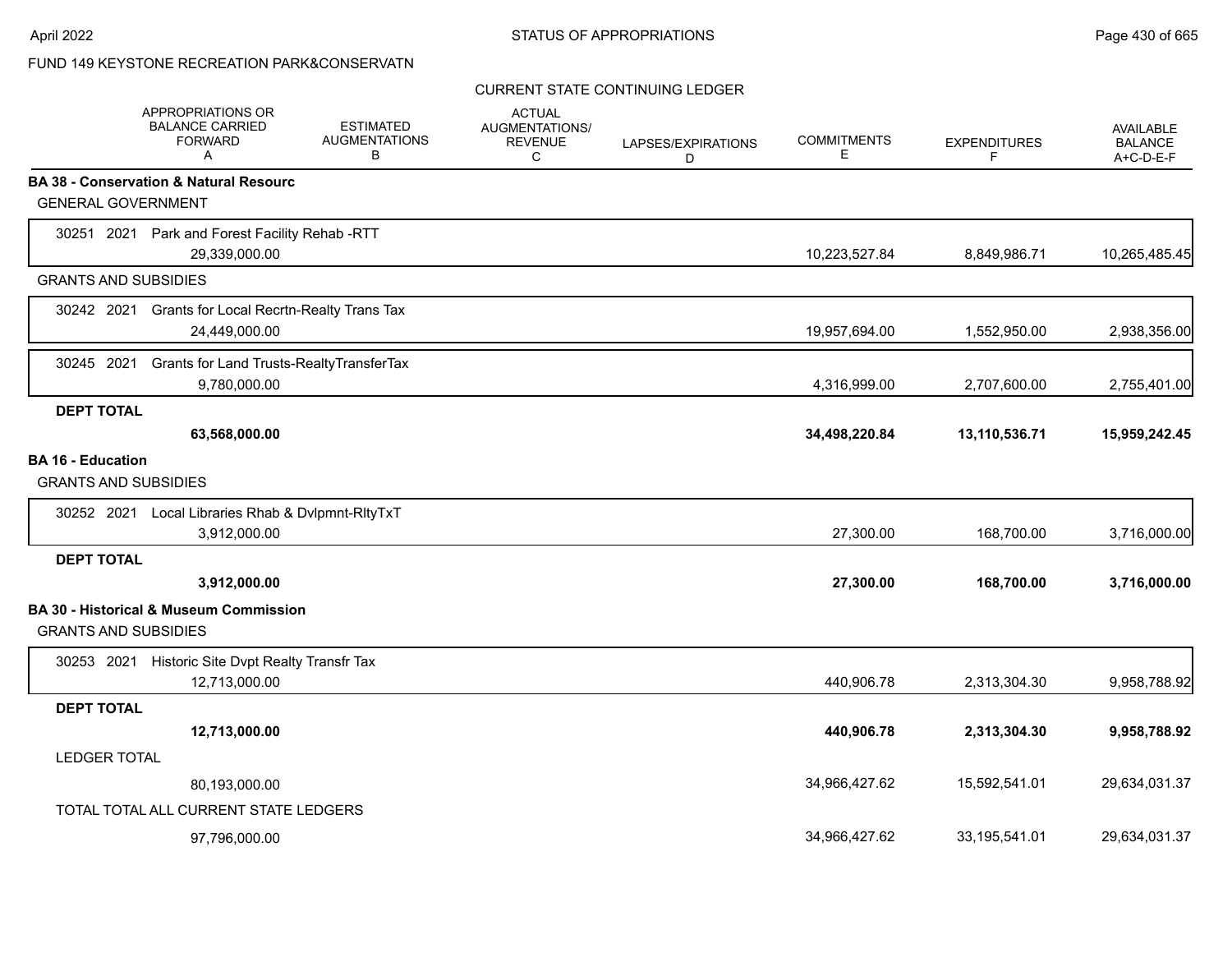|                             | APPROPRIATIONS OR<br><b>BALANCE CARRIED</b><br><b>FORWARD</b><br>$\mathsf{A}$ | <b>ESTIMATED</b><br><b>AUGMENTATIONS</b><br>в | <b>ACTUAL</b><br><b>AUGMENTATIONS/</b><br><b>REVENUE</b><br>◡ | LAPSES/EXPIRATIONS<br>D | <b>COMMITMENTS</b> | <b>EXPENDITURES</b> | AVAILABLE<br>BALANCE<br>A+C-D-E-F |
|-----------------------------|-------------------------------------------------------------------------------|-----------------------------------------------|---------------------------------------------------------------|-------------------------|--------------------|---------------------|-----------------------------------|
|                             | BA 90 - System of Higher Education                                            |                                               |                                                               |                         |                    |                     |                                   |
| <b>GRANTS AND SUBSIDIES</b> |                                                                               |                                               |                                                               |                         |                    |                     |                                   |
| 2020<br>20201               | Deferred Maintenance                                                          |                                               |                                                               |                         |                    |                     |                                   |
|                             | 6,548,000.00                                                                  |                                               |                                                               |                         |                    | 6,548,000.00        |                                   |
| <b>DEPT TOTAL</b>           |                                                                               |                                               |                                                               |                         |                    |                     |                                   |
|                             | 6,548,000.00                                                                  |                                               |                                                               |                         |                    | 6,548,000.00        |                                   |
| <b>LEDGER TOTAL</b>         |                                                                               |                                               |                                                               |                         |                    |                     |                                   |
|                             | 6,548,000.00                                                                  |                                               |                                                               |                         |                    | 6,548,000.00        |                                   |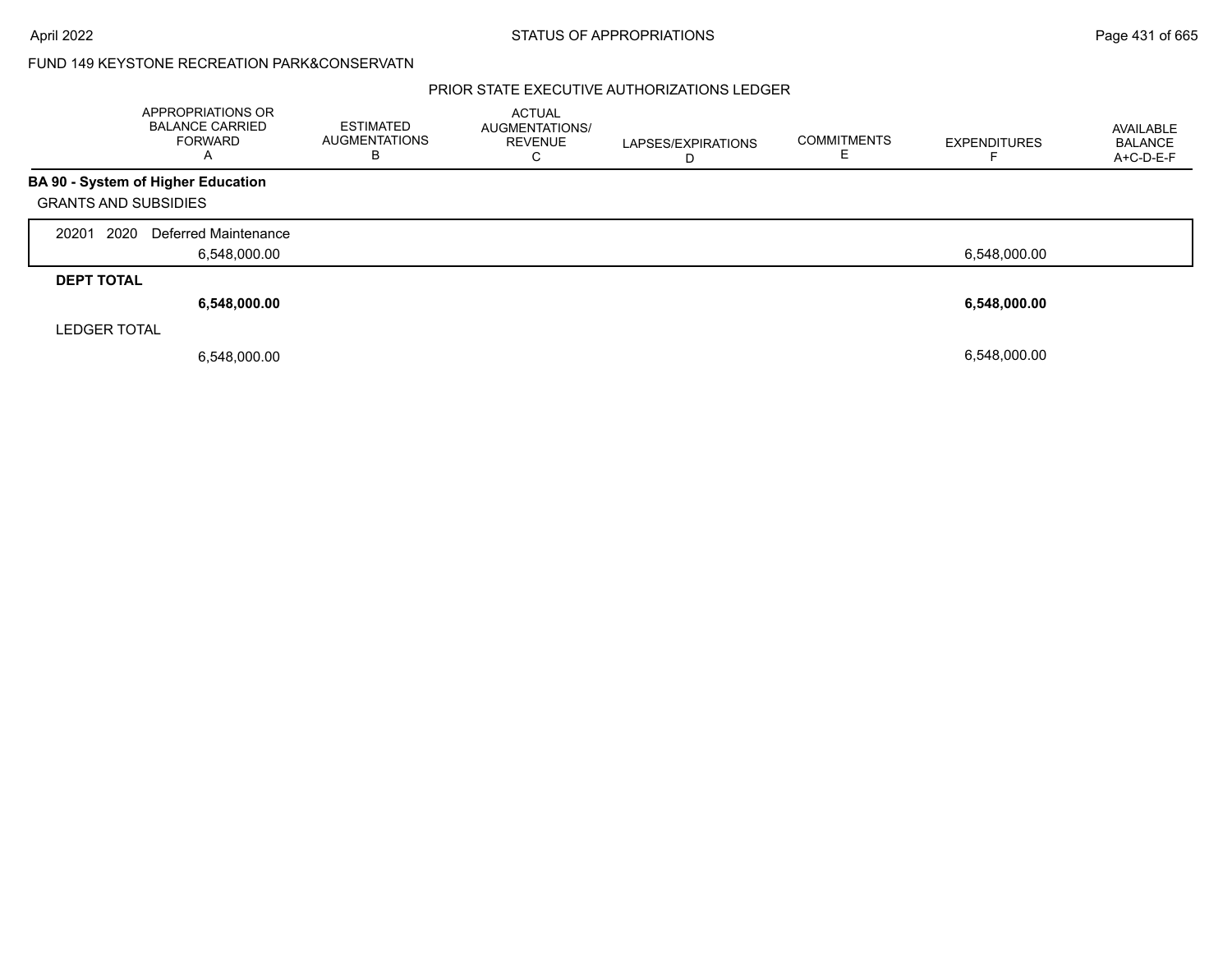#### PRIOR STATE CONTINUING LEDGER

|            | <b>APPROPRIATIONS OR</b><br><b>BALANCE CARRIED</b><br><b>FORWARD</b><br>A | <b>ESTIMATED</b><br><b>AUGMENTATIONS</b><br>B | <b>ACTUAL</b><br>AUGMENTATIONS/<br><b>REVENUE</b><br>C | LAPSES/EXPIRATIONS<br>D | <b>COMMITMENTS</b><br>Е | <b>EXPENDITURES</b><br>F | AVAILABLE<br><b>BALANCE</b><br>A+C-D-E-F |
|------------|---------------------------------------------------------------------------|-----------------------------------------------|--------------------------------------------------------|-------------------------|-------------------------|--------------------------|------------------------------------------|
|            | <b>BA 38 - Conservation &amp; Natural Resourc</b>                         |                                               |                                                        |                         |                         |                          |                                          |
|            | <b>GENERAL GOVERNMENT</b>                                                 |                                               |                                                        |                         |                         |                          |                                          |
|            | 30251 2015 Park and Forest Facility Rehab -RTT<br>279,236.00              |                                               |                                                        |                         |                         | 279,236.00               |                                          |
|            | 30251 2016 Park and Forest Facility Rehab -RTT<br>3,074,837.96            |                                               |                                                        |                         | 446,703.12              | 2,615,310.84             | 12,824.00                                |
|            | 30251 2017 Park and Forest Facility Rehab -RTT<br>8,678,989.38            |                                               |                                                        |                         | 3,521,389.71            | 5,019,570.96             | 138,028.71                               |
|            | 30251 2018 Park and Forest Facility Rehab -RTT<br>10,548,237.06           |                                               |                                                        |                         | 4,109,420.19            | 4,612,696.50             | 1,826,120.37                             |
|            | 30251 2019 Park and Forest Facility Rehab -RTT<br>12,449,886.17           |                                               |                                                        |                         | 6,521,703.09            | 4,705,479.64             | 1,222,703.44                             |
|            | 30251 2020 Park and Forest Facility Rehab -RTT<br>22,846,439.63           |                                               |                                                        |                         | 12,968,675.28           | 5,016,707.81             | 4,861,056.54                             |
|            | <b>GRANTS AND SUBSIDIES</b>                                               |                                               |                                                        |                         |                         |                          |                                          |
|            | 30242 2014 Grants for Local Recrtn-Realty Trans Tax<br>164,253.00         |                                               |                                                        |                         | 6,551.00                | 90,702.00                | 67,000.00                                |
|            | 30242 2015 Grants for Local Recrtn-Realty Trans Tax<br>2.831.731.00       |                                               |                                                        |                         | 1,289,986.00            | 1,539,978.00             | 1,767.00                                 |
|            | 30242 2016 Grants for Local Recrtn-Realty Trans Tax<br>5,920,028.26       |                                               |                                                        |                         | 3,726,401.00            | 1,923,705.00             | 269,922.26                               |
|            | 30242 2017 Grants for Local Recrtn-Realty Trans Tax<br>8,363,570.63       |                                               |                                                        |                         | 6,265,047.00            | 2,070,660.00             | 27,863.63                                |
|            | 30242 2018 Grants for Local Recrtn-Realty Trans Tax<br>11,977,659.00      |                                               |                                                        |                         | 8,569,483.00            | 3,408,126.00             | 50.00                                    |
| 30242 2019 | <b>Grants for Local Recrtn-Realty Trans Tax</b><br>18,027,091.00          |                                               |                                                        |                         | 13,890,932.00           | 3,717,331.00             | 418,828.00                               |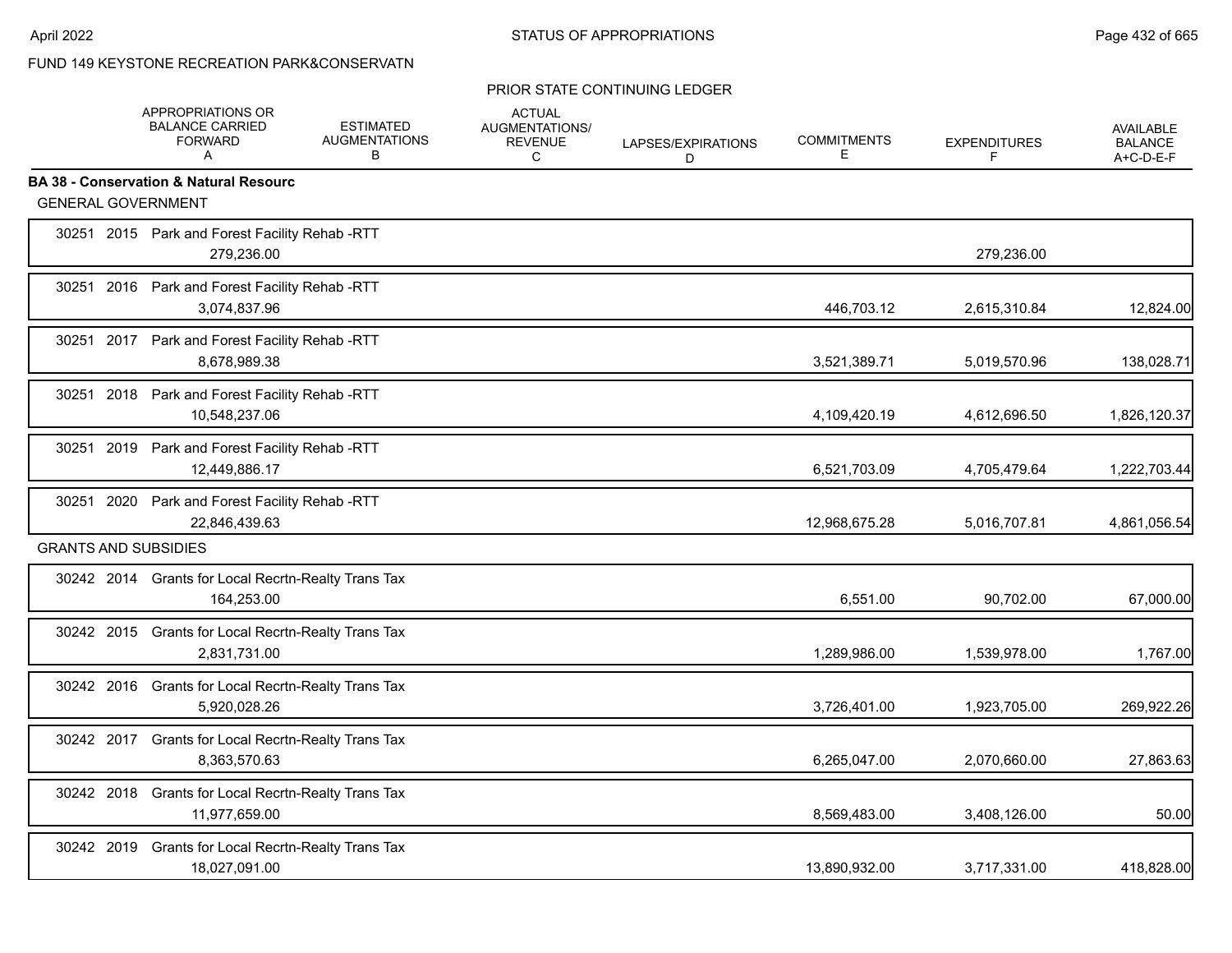FUND 149 KEYSTONE RECREATION PARK&CONSERVATN

#### PRIOR STATE CONTINUING LEDGER

|                   | 143,674,482.75                                                      |                                               |                                                        |                         | 90,932,505.39           | 42,708,693.48            | 10,033,283.88                            |
|-------------------|---------------------------------------------------------------------|-----------------------------------------------|--------------------------------------------------------|-------------------------|-------------------------|--------------------------|------------------------------------------|
| <b>DEPT TOTAL</b> |                                                                     |                                               |                                                        |                         |                         |                          |                                          |
|                   | 30245 2013 Grants for Land Trusts-RealtyTransferTax<br>35,000.06    |                                               |                                                        |                         | 17,168.00               | 17,832.00                | 0.06                                     |
| 30245 2020        | Grants for Land Trusts-RealtyTransferTax<br>6,986,971.00            |                                               |                                                        |                         | 4,119,936.00            | 2,867,035.00             |                                          |
| 30245 2019        | Grants for Land Trusts-RealtyTransferTax<br>2,205,200.00            |                                               |                                                        |                         | 1,172,268.00            | 1,032,932.00             |                                          |
|                   | 30245 2018 Grants for Land Trusts-RealtyTransferTax<br>1,023,493.00 |                                               |                                                        |                         | 302,684.00              | 720,808.73               | 0.27                                     |
|                   | 30245 2017 Grants for Land Trusts-RealtyTransferTax<br>715,376.00   |                                               |                                                        |                         | 620,447.00              | 94,929.00                |                                          |
|                   | 30245 2016 Grants for Land Trusts-RealtyTransferTax<br>17,930.06    |                                               |                                                        |                         | 17,930.00               |                          | 0.06                                     |
|                   | 30245 2015 Grants for Land Trusts-RealtyTransferTax<br>57,899.63    |                                               |                                                        |                         | 16,803.00               | 41,096.00                | 0.63                                     |
|                   | 30245 2014 Grants for Land Trusts-RealtyTransferTax<br>74,042.42    |                                               |                                                        |                         | 10,635.00               | 2,769.00                 | 60,638.42                                |
|                   | 30242 2013 Grants for Local Recrtn-Realty Trans Tax<br>588,453.14   |                                               |                                                        |                         | 588,453.00              |                          | 0.14                                     |
|                   | 30242 2012 Grants for Local Recrtn-Realty Trans Tax<br>527,085.35   |                                               |                                                        |                         | 173,805.00              | 351,800.00               | 1,480.35                                 |
| 30242 2009        | <b>Grants for Local Recrtn-Realty Trans Tax</b>                     |                                               |                                                        |                         |                         | $-43,000.00$             | 43,000.00                                |
| 30242 2008        | <b>Grants for Local Recrtn-Realty Trans Tax</b><br>4,437.00         |                                               |                                                        |                         | 4,437.00                |                          |                                          |
| 30242 2020        | <b>Grants for Local Recrtn-Realty Trans Tax</b><br>26,276,636.00    |                                               |                                                        |                         | 22,571,648.00           | 2,622,988.00             | 1,082,000.00                             |
|                   | APPROPRIATIONS OR<br><b>BALANCE CARRIED</b><br><b>FORWARD</b><br>A  | <b>ESTIMATED</b><br><b>AUGMENTATIONS</b><br>В | <b>ACTUAL</b><br>AUGMENTATIONS/<br><b>REVENUE</b><br>C | LAPSES/EXPIRATIONS<br>D | <b>COMMITMENTS</b><br>Ε | <b>EXPENDITURES</b><br>F | AVAILABLE<br><b>BALANCE</b><br>A+C-D-E-F |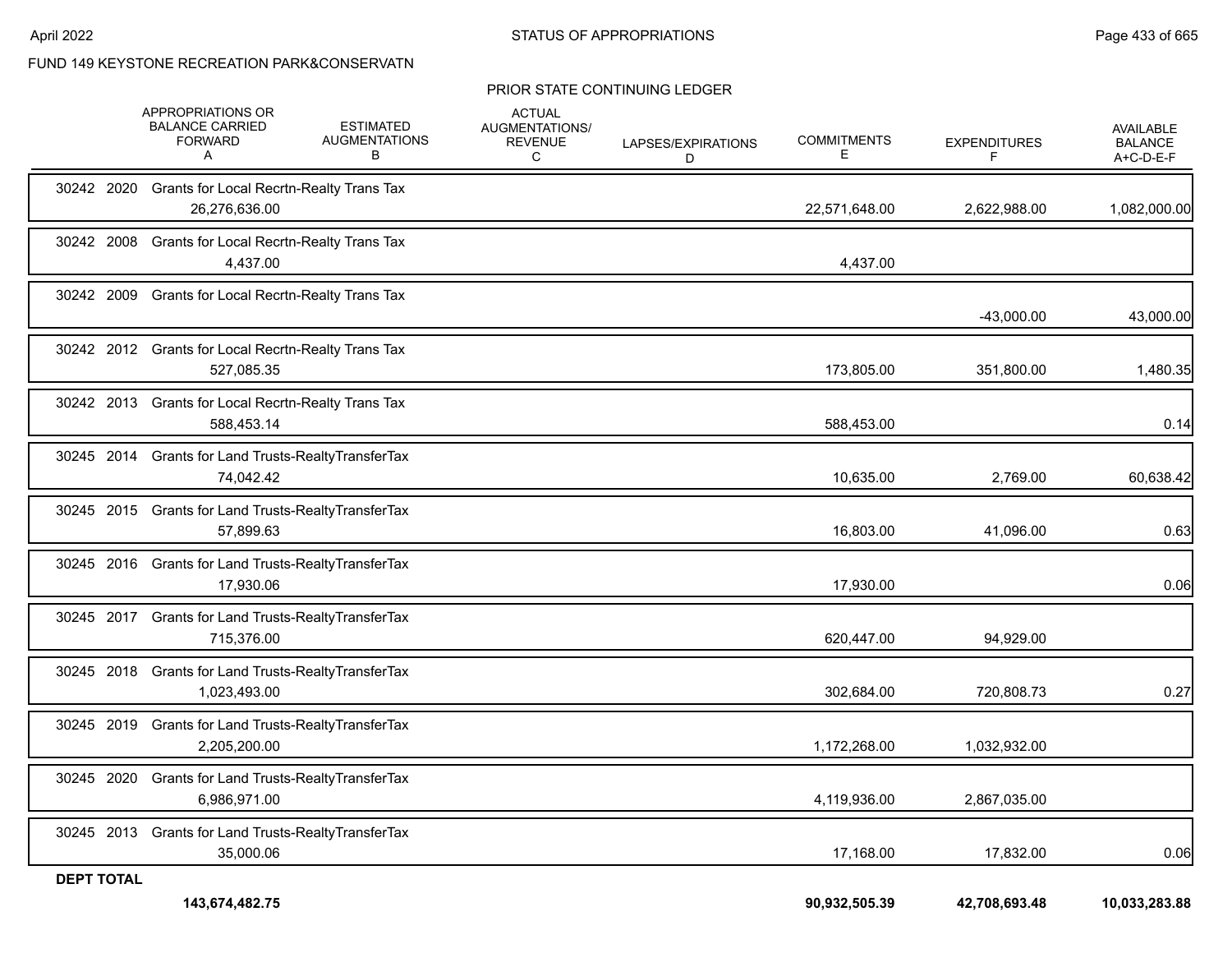## FUND 149 KEYSTONE RECREATION PARK&CONSERVATN

#### PRIOR STATE CONTINUING LEDGER

|                             | APPROPRIATIONS OR<br><b>BALANCE CARRIED</b><br><b>FORWARD</b><br>A | <b>ESTIMATED</b><br><b>AUGMENTATIONS</b><br>В | <b>ACTUAL</b><br>AUGMENTATIONS/<br><b>REVENUE</b><br>C | LAPSES/EXPIRATIONS<br>D | <b>COMMITMENTS</b><br>Е | <b>EXPENDITURES</b><br>F | AVAILABLE<br><b>BALANCE</b><br>$A+C-D-E-F$ |
|-----------------------------|--------------------------------------------------------------------|-----------------------------------------------|--------------------------------------------------------|-------------------------|-------------------------|--------------------------|--------------------------------------------|
| <b>BA 16 - Education</b>    |                                                                    |                                               |                                                        |                         |                         |                          |                                            |
| <b>GRANTS AND SUBSIDIES</b> |                                                                    |                                               |                                                        |                         |                         |                          |                                            |
|                             | 30252 2014 Local Libraries Rhab & Dvlpmnt-RltyTxT<br>15,792.50     |                                               |                                                        |                         | 9,792.50                |                          | 6,000.00                                   |
|                             | 30252 2015 Local Libraries Rhab & Dvlpmnt-RltyTxT<br>424,815.69    |                                               |                                                        |                         | 347,342.00              | 52,500.00                | 24,973.69                                  |
|                             | 30252 2016 Local Libraries Rhab & Dvlpmnt-RItyTxT<br>100,226.40    |                                               |                                                        |                         | 70,525.19               | 28,976.00                | 725.21                                     |
| 30252 2017                  | Local Libraries Rhab & Dvlpmnt-RltyTxT<br>210,349.84               |                                               |                                                        |                         | 79,545.13               | 63,936.37                | 66,868.34                                  |
| 30252 2018                  | Local Libraries Rhab & Dvlpmnt-RltyTxT<br>3,101,800.03             |                                               |                                                        |                         | 1,140,707.98            | 1,324,997.77             | 636,094.28                                 |
| 30252 2019                  | Local Libraries Rhab & Dvlpmnt-RltyTxT<br>3,811,841.90             |                                               |                                                        |                         | 1,612,539.79            | 1,937,943.00             | 261,359.11                                 |
| 30252 2020                  | Local Libraries Rhab & Dvlpmnt-RltyTxT<br>4,412,000.00             |                                               |                                                        |                         |                         |                          | 4,412,000.00                               |
|                             | 30252 2010 Local Libraries Rhab & Dvlpmnt-RItyTxT<br>2,995.20      |                                               |                                                        |                         |                         | 59.18                    | 2,936.02                                   |
| 30252 2011                  | Local Libraries Rhab & Dvlpmnt-RltyTxT<br>53,138.76                |                                               |                                                        |                         | 46,369.09               |                          | 6,769.67                                   |
|                             | 30252 2012 Local Libraries Rhab & Dvlpmnt-RltyTxT<br>6,805.33      |                                               |                                                        |                         |                         |                          | 6,805.33                                   |
|                             | 30252 2013 Local Libraries Rhab & Dvlpmnt-RltyTxT<br>6,889.37      |                                               |                                                        |                         |                         |                          | 6,889.37                                   |
| <b>DEPT TOTAL</b>           |                                                                    |                                               |                                                        |                         |                         |                          |                                            |
|                             | 12,146,655.02                                                      |                                               |                                                        |                         | 3,306,821.68            | 3,408,412.32             | 5,431,421.02                               |
|                             | <b>BA 30 - Historical &amp; Museum Commission</b>                  |                                               |                                                        |                         |                         |                          |                                            |

GENERAL GOVERNMENT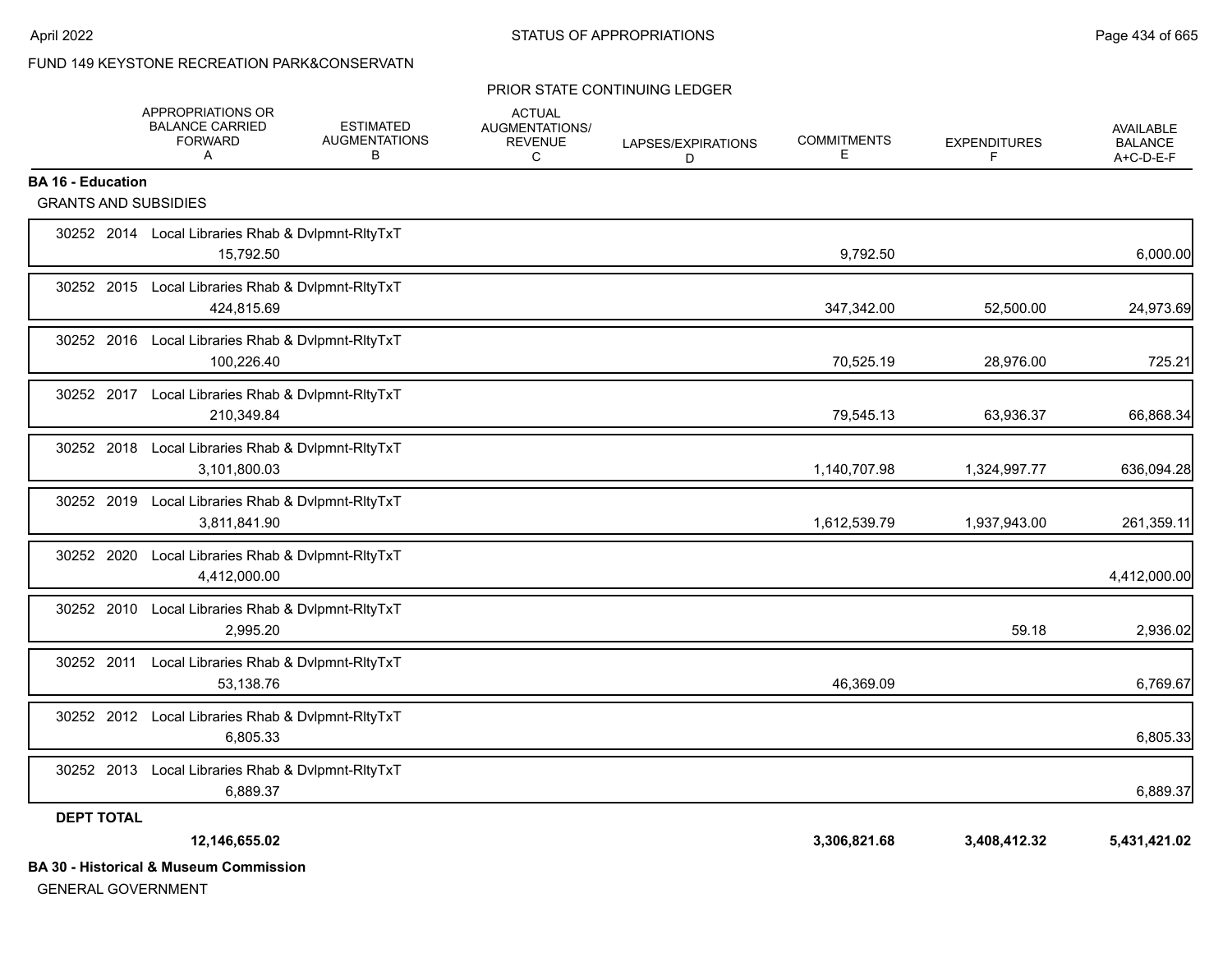FUND 149 KEYSTONE RECREATION PARK&CONSERVATN

#### PRIOR STATE CONTINUING LEDGER

|                             | <b>APPROPRIATIONS OR</b><br><b>BALANCE CARRIED</b><br><b>FORWARD</b><br>Α | <b>ESTIMATED</b><br><b>AUGMENTATIONS</b><br>в | <b>ACTUAL</b><br>AUGMENTATIONS/<br><b>REVENUE</b><br>C | LAPSES/EXPIRATIONS<br>D | <b>COMMITMENTS</b><br>Е | <b>EXPENDITURES</b><br>F | <b>AVAILABLE</b><br><b>BALANCE</b><br>A+C-D-E-F |
|-----------------------------|---------------------------------------------------------------------------|-----------------------------------------------|--------------------------------------------------------|-------------------------|-------------------------|--------------------------|-------------------------------------------------|
|                             | 30258 2005 Hist Site Dvpt 94-04 Rlty Tfr Tax<br>155.983.14                |                                               |                                                        |                         |                         |                          | 155,983.14                                      |
| <b>GRANTS AND SUBSIDIES</b> |                                                                           |                                               |                                                        |                         |                         |                          |                                                 |
|                             | 30253 2014 Historic Site Dvpt Realty Transfr Tax<br>1,896,528.13          |                                               |                                                        |                         | 1,700,310.55            | 49,195.09                | 147,022.49                                      |
|                             | 30253 2015 Historic Site Dvpt Realty Transfr Tax<br>85,542.71             |                                               |                                                        |                         | 12,613.80               | 72,928.91                |                                                 |
|                             | 30253 2016 Historic Site Dvpt Realty Transfr Tax<br>233,591.20            |                                               |                                                        |                         | 55,444.08               | 143,492.97               | 34,654.15                                       |
|                             | 30253 2017 Historic Site Dvpt Realty Transfr Tax<br>4,970,527.16          |                                               |                                                        |                         | 1,210,398.65            | 906,911.72               | 2,853,216.79                                    |
|                             | 30253 2018 Historic Site Dvpt Realty Transfr Tax<br>5,311,961.44          |                                               |                                                        |                         | 1,673,604.00            | 779,723.43               | 2,858,634.01                                    |
|                             | 30253 2019 Historic Site Dvpt Realty Transfr Tax<br>5,940,831.18          |                                               |                                                        |                         | 2,997,234.50            | 2,290,140.32             | 653,456.36                                      |
| 30253 2020                  | Historic Site Dvpt Realty Transfr Tax<br>10,500,359.94                    |                                               |                                                        |                         | 4,089,484.34            | 1,874,227.63             | 4,536,647.97                                    |
|                             | 30253 2006 Realty Transfer Tax<br>21,393.00                               |                                               |                                                        |                         | 21,393.00               |                          |                                                 |
|                             | 30253 2007 Historic Site Dvpt-Realty Transfer Tax<br>7,563.00             |                                               |                                                        |                         | 7,563.00                |                          |                                                 |
|                             | 30253 2012 Historic Site Dvpt 12 Realty Transfr Tax<br>76,112.69          |                                               |                                                        |                         |                         | 76,081.50                | 31.19                                           |
|                             | 30253 2013 Historic Site Dvpt 13 Realty Transfr Tax<br>42,692.25          |                                               |                                                        |                         | 42,000.00               | 392.25                   | 300.00                                          |
| <b>DEPT TOTAL</b>           | 29.243.085.84                                                             |                                               |                                                        |                         | 11,810,045.92           | 6,193,093.82             | 11,239,946.10                                   |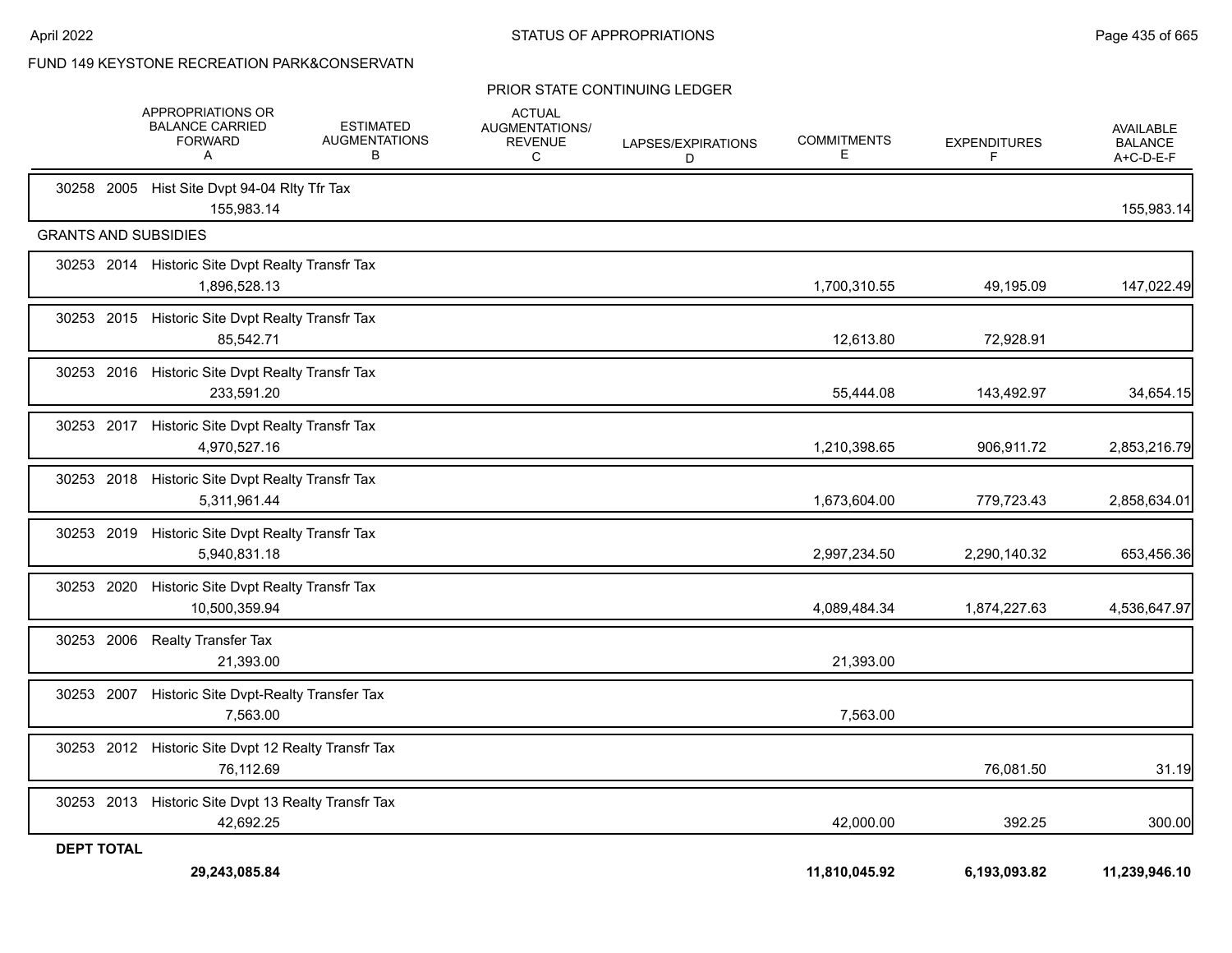| April 2022                                   | STATUS OF APPROPRIATIONS |                |               | Page 436 of 665 |
|----------------------------------------------|--------------------------|----------------|---------------|-----------------|
| FUND 149 KEYSTONE RECREATION PARK&CONSERVATN |                          |                |               |                 |
| <b>LEDGER TOTAL</b>                          |                          |                |               |                 |
| 185.064.223.61                               |                          | 106.049.372.99 | 52,310,199.62 | 26,704,651.00   |
| TOTAL TOTAL ALL PRIOR STATE LEDGERS          |                          |                |               |                 |
| 191.612.223.61                               |                          | 106.049.372.99 | 58.858.199.62 | 26,704,651.00   |
|                                              |                          |                |               |                 |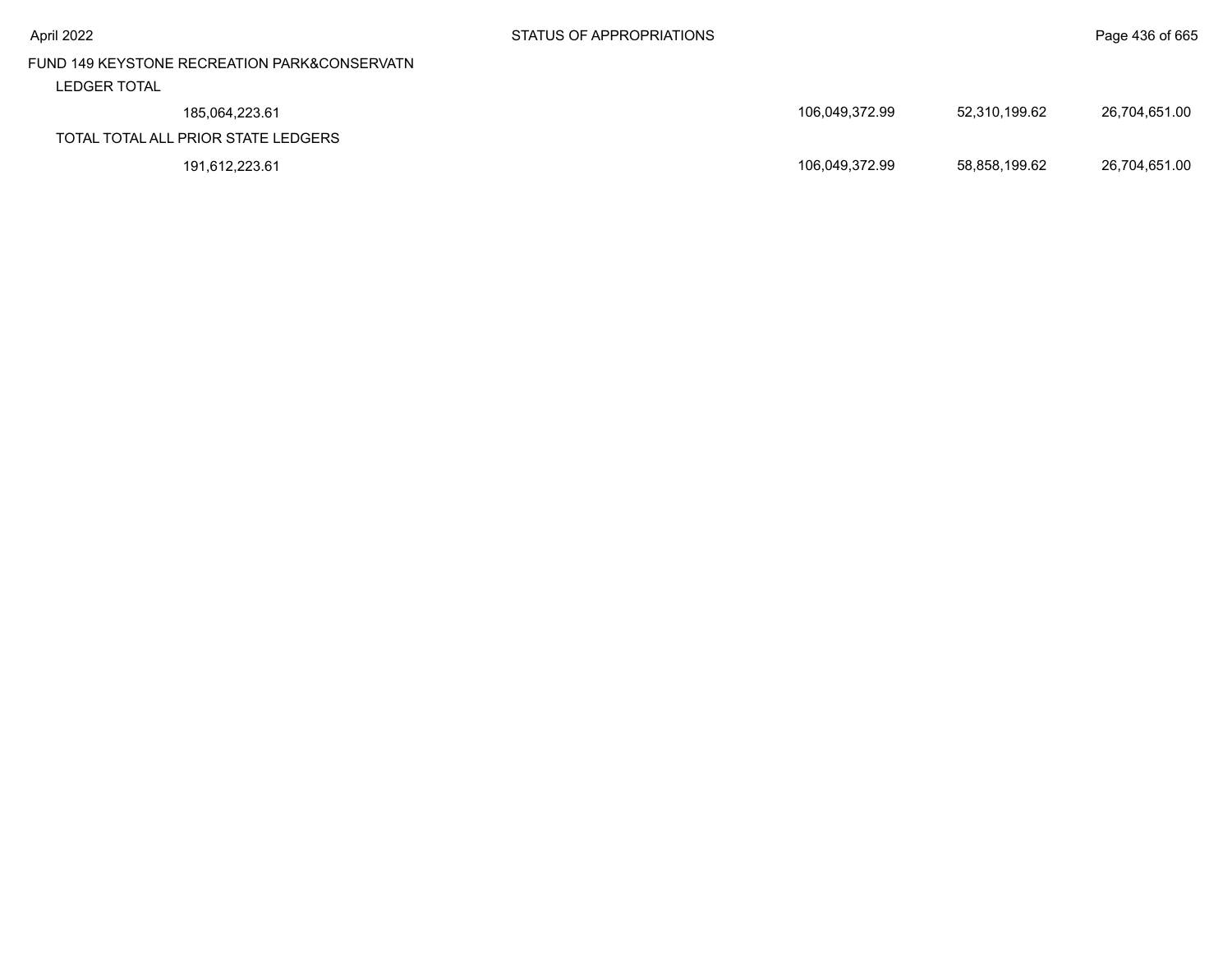# FUND 152 NUTRIENT MANAGEMENT FUND

|                            | <b>APPROPRIATIONS OR</b><br><b>BALANCE CARRIED</b><br><b>FORWARD</b><br>Α | <b>ESTIMATED</b><br><b>AUGMENTATIONS</b><br>В | <b>ACTUAL</b><br><b>AUGMENTATIONS/</b><br><b>REVENUE</b><br>С | LAPSES/EXPIRATIONS<br>D | <b>COMMITMENTS</b><br>Е | <b>EXPENDITURES</b><br>F | <b>AVAILABLE</b><br><b>BALANCE</b><br>A+C-D-E-F |
|----------------------------|---------------------------------------------------------------------------|-----------------------------------------------|---------------------------------------------------------------|-------------------------|-------------------------|--------------------------|-------------------------------------------------|
| <b>BA 68 - Agriculture</b> |                                                                           |                                               |                                                               |                         |                         |                          |                                                 |
| <b>GENERAL GOVERNMENT</b>  |                                                                           |                                               |                                                               |                         |                         |                          |                                                 |
| 20114 2021                 | Plng, Lns, Grnts & Tchncl Asstnce<br>3,280,000.00                         |                                               |                                                               |                         | 1,328,056.11            | 1,048,037.89             | 903,906.00                                      |
| 2021<br>20115              | Nutrient Management - Administration<br>1,369,000.00                      |                                               |                                                               |                         | 134,738.12              | 931,067.47               | 303,194.41                                      |
| <b>DEPT TOTAL</b>          |                                                                           |                                               |                                                               |                         |                         |                          |                                                 |
|                            | 4,649,000.00                                                              |                                               |                                                               |                         | 1,462,794.23            | 1,979,105.36             | 1,207,100.41                                    |
| <b>GENERAL GOVERNMENT</b>  | <b>BA 35 - Environmental Protection</b>                                   |                                               |                                                               |                         |                         |                          |                                                 |
| 20098 2021                 | Ed Research & Technical Assistance                                        |                                               |                                                               |                         |                         |                          |                                                 |
|                            | 2,100,000.00                                                              |                                               |                                                               |                         | 785,590.96              | 1,314,409.04             |                                                 |
| <b>DEPT TOTAL</b>          |                                                                           |                                               |                                                               |                         |                         |                          |                                                 |
|                            | 2,100,000.00                                                              |                                               |                                                               |                         | 785,590.96              | 1,314,409.04             |                                                 |
| <b>LEDGER TOTAL</b>        |                                                                           |                                               |                                                               |                         |                         |                          |                                                 |
|                            | 6,749,000.00                                                              |                                               |                                                               |                         | 2,248,385.19            | 3,293,514.40             | 1,207,100.41                                    |
|                            | TOTAL TOTAL ALL CURRENT STATE LEDGERS                                     |                                               |                                                               |                         |                         |                          |                                                 |
|                            | 6,749,000.00                                                              |                                               |                                                               |                         | 2,248,385.19            | 3,293,514.40             | 1,207,100.41                                    |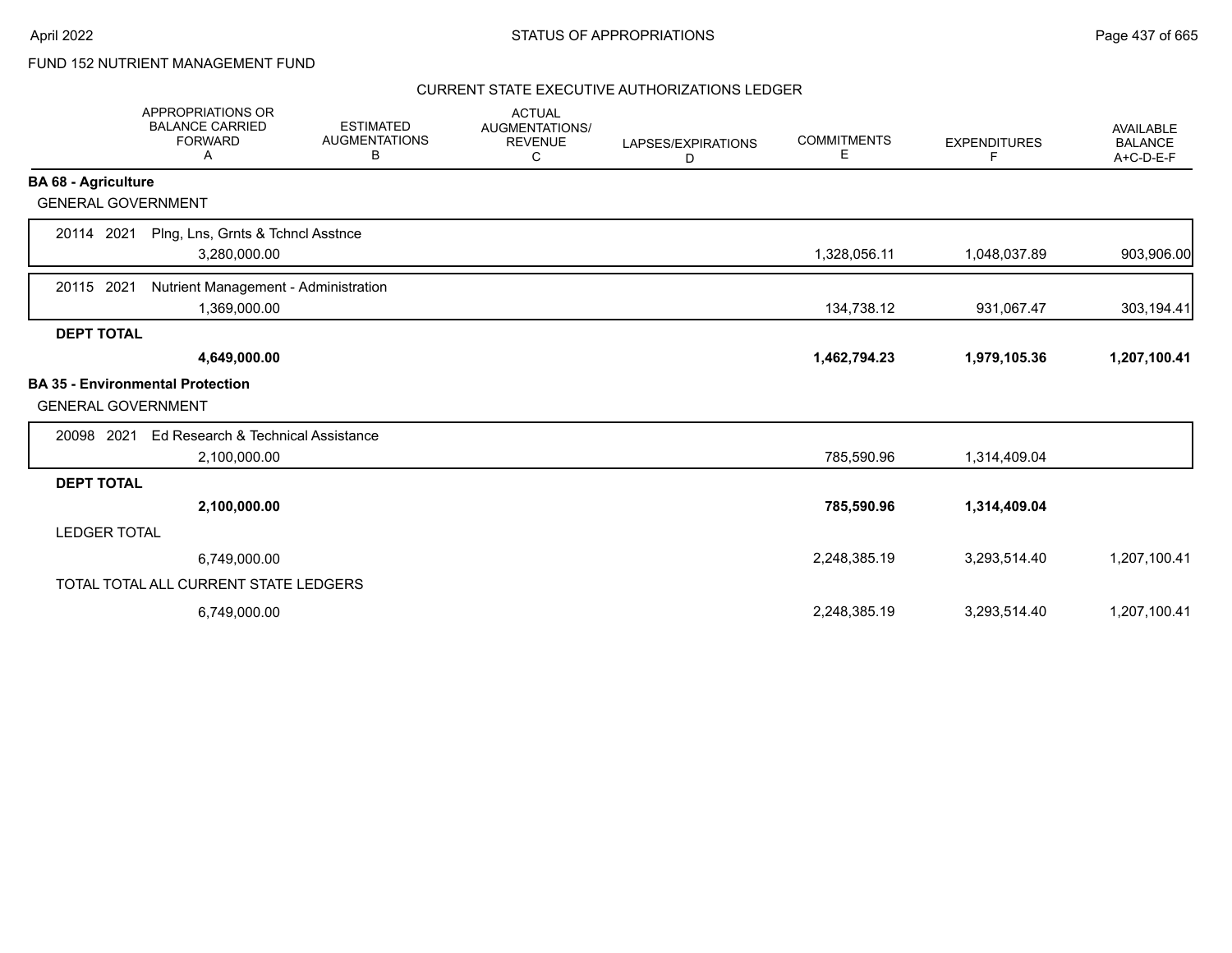# FUND 152 NUTRIENT MANAGEMENT FUND

|                            | <b>APPROPRIATIONS OR</b><br><b>BALANCE CARRIED</b><br><b>FORWARD</b><br>A | <b>ESTIMATED</b><br><b>AUGMENTATIONS</b><br>в | <b>ACTUAL</b><br><b>AUGMENTATIONS/</b><br><b>REVENUE</b><br>C | LAPSES/EXPIRATIONS<br>D | <b>COMMITMENTS</b><br>Е | <b>EXPENDITURES</b><br>F | <b>AVAILABLE</b><br><b>BALANCE</b><br>A+C-D-E-F |
|----------------------------|---------------------------------------------------------------------------|-----------------------------------------------|---------------------------------------------------------------|-------------------------|-------------------------|--------------------------|-------------------------------------------------|
| <b>BA 68 - Agriculture</b> |                                                                           |                                               |                                                               |                         |                         |                          |                                                 |
| <b>GENERAL GOVERNMENT</b>  |                                                                           |                                               |                                                               |                         |                         |                          |                                                 |
| 20114 2019                 | Plng, Lns, Grnts & Tchncl Asstnce<br>1,284,284.66                         |                                               |                                                               |                         |                         | 625,000.00               | 659,284.66                                      |
| 20114 2020                 | Plng, Lns, Grnts & Tchncl Asstnce<br>1,587,414.70                         |                                               |                                                               |                         | 565,970.15              | 495,770.55               | 525,674.00                                      |
| 20115 2020                 | Nutrient Management - Administration<br>277,812.00                        |                                               |                                                               |                         | 47,740.27               | 87,529.84                | 142,541.89                                      |
| <b>DEPT TOTAL</b>          |                                                                           |                                               |                                                               |                         |                         |                          |                                                 |
|                            | 3,149,511.36                                                              |                                               |                                                               |                         | 613,710.42              | 1,208,300.39             | 1,327,500.55                                    |
| <b>GENERAL GOVERNMENT</b>  | <b>BA 35 - Environmental Protection</b>                                   |                                               |                                                               |                         |                         |                          |                                                 |
| 20098 2020                 | Ed Research & Technical Assistance<br>789,635.00                          |                                               |                                                               |                         |                         | 681,744.07               | 107,890.93                                      |
| <b>DEPT TOTAL</b>          |                                                                           |                                               |                                                               |                         |                         |                          |                                                 |
|                            | 789,635.00                                                                |                                               |                                                               |                         |                         | 681,744.07               | 107,890.93                                      |
| <b>LEDGER TOTAL</b>        |                                                                           |                                               |                                                               |                         |                         |                          |                                                 |
|                            | 3,939,146.36                                                              |                                               |                                                               |                         | 613,710.42              | 1,890,044.46             | 1,435,391.48                                    |
|                            | TOTAL TOTAL ALL PRIOR STATE LEDGERS                                       |                                               |                                                               |                         |                         |                          |                                                 |
|                            | 3,939,146.36                                                              |                                               |                                                               |                         | 613,710.42              | 1,890,044.46             | 1,435,391.48                                    |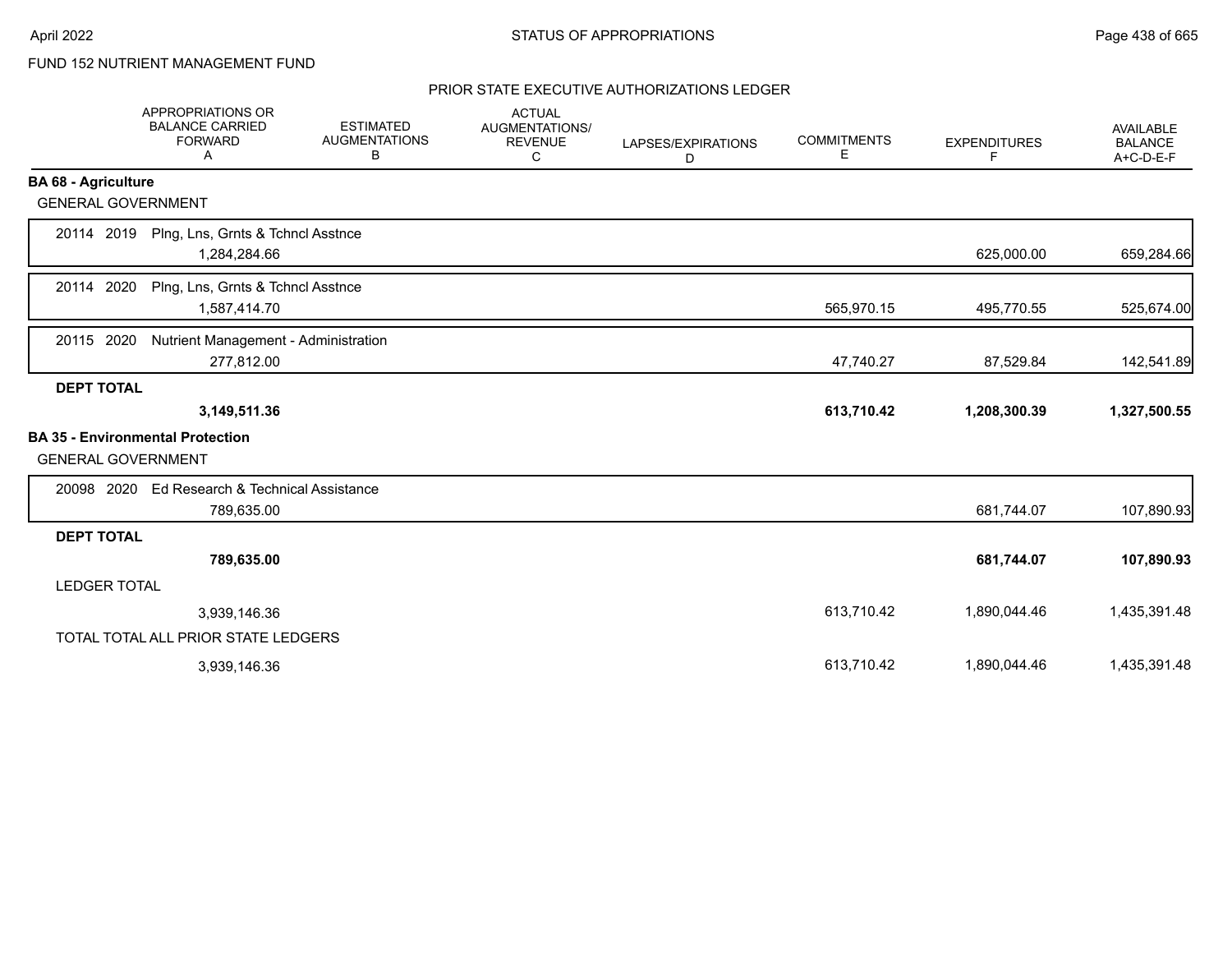# FUND 153 ALLEGHENY REGIONAL ASSET DISTRICT S

#### NON-BUDGETED LEDGER

| AVAILABLE<br><b>BALANCE</b><br>A+C-D-E-F                                            |
|-------------------------------------------------------------------------------------|
|                                                                                     |
|                                                                                     |
|                                                                                     |
| -99,701,796.56                                                                      |
|                                                                                     |
| -49,850,898.32                                                                      |
|                                                                                     |
| -49,850,898.32                                                                      |
|                                                                                     |
| -199,403,593.20                                                                     |
|                                                                                     |
| -199,403,593.20                                                                     |
| 99,701,796.56<br>49,850,898.32<br>49,850,898.32<br>199,403,593.20<br>199,403,593.20 |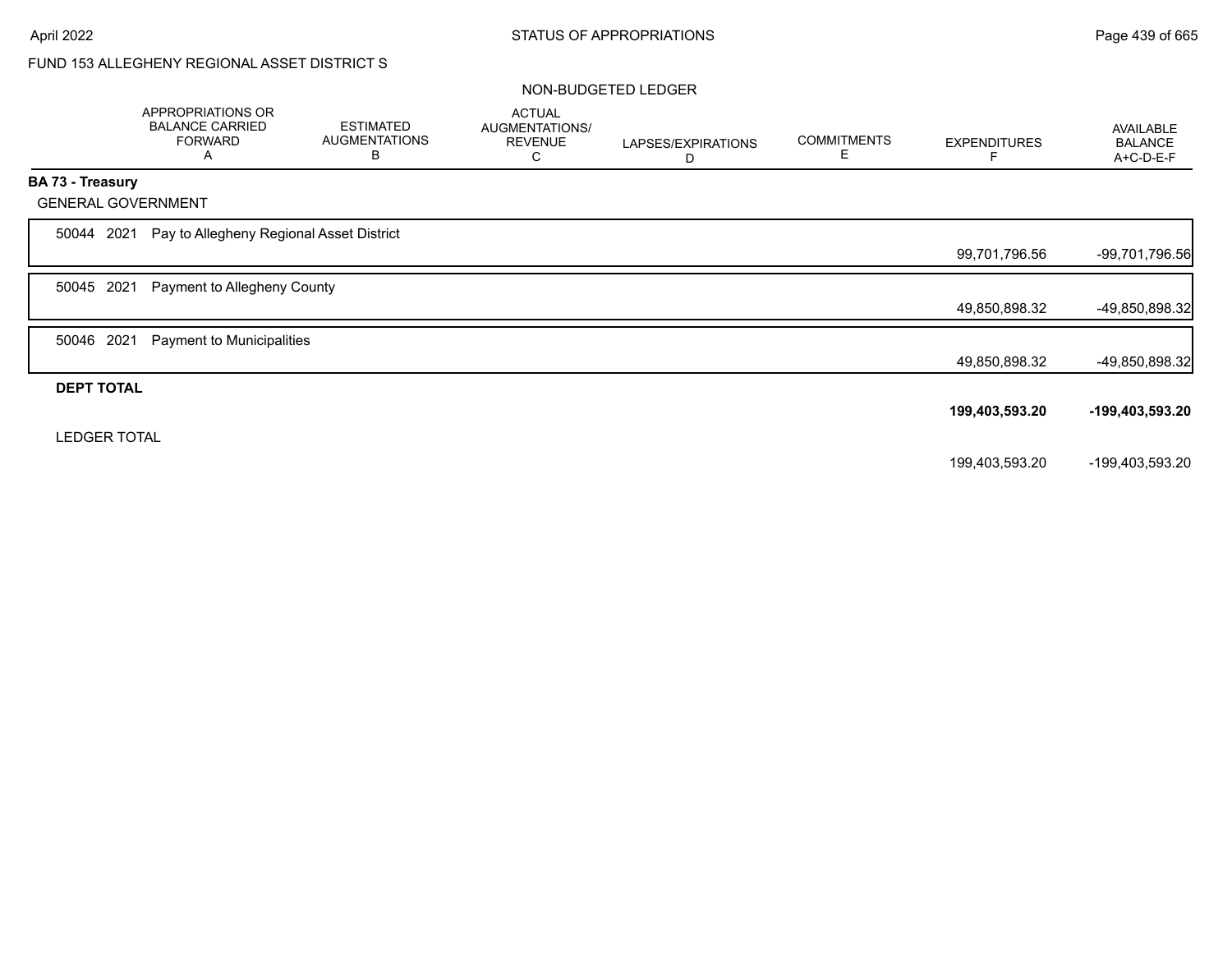|                                             | <b>APPROPRIATIONS OR</b><br><b>BALANCE CARRIED</b><br><b>FORWARD</b><br>Α | <b>ESTIMATED</b><br><b>AUGMENTATIONS</b><br>B | <b>ACTUAL</b><br>AUGMENTATIONS/<br><b>REVENUE</b><br>С | LAPSES/EXPIRATIONS<br>D | <b>COMMITMENTS</b><br>Е | <b>EXPENDITURES</b><br>F | AVAILABLE<br><b>BALANCE</b><br>A+C-D-E-F |
|---------------------------------------------|---------------------------------------------------------------------------|-----------------------------------------------|--------------------------------------------------------|-------------------------|-------------------------|--------------------------|------------------------------------------|
| <b>BA 16 - Education</b>                    |                                                                           |                                               |                                                        |                         |                         |                          |                                          |
| <b>GENERAL GOVERNMENT</b>                   |                                                                           |                                               |                                                        |                         |                         |                          |                                          |
| 20015 2021                                  | Gov Casey Org & Tis Donation Awareness<br>165,000.00                      |                                               |                                                        |                         |                         | 165,000.00               |                                          |
| <b>DEPT TOTAL</b>                           |                                                                           |                                               |                                                        |                         |                         |                          |                                          |
|                                             | 165,000.00                                                                |                                               |                                                        |                         |                         | 165,000.00               |                                          |
| BA 67 - Health<br><b>GENERAL GOVERNMENT</b> |                                                                           |                                               |                                                        |                         |                         |                          |                                          |
| 20109 2021                                  | <b>Implementation Costs</b><br>170,000.00                                 |                                               |                                                        |                         | 1,650.93                | 49,066.21                | 119,282.86                               |
| <b>GRANTS AND SUBSIDIES</b>                 |                                                                           |                                               |                                                        |                         |                         |                          |                                          |
| 20110 2021                                  | <b>Hospital and Other Medical Costs</b><br>18,000.00                      |                                               |                                                        |                         |                         | 3,121.66                 | 14,878.34                                |
| 20111 2021                                  | Grants to Cert. Procurement Org<br>310,000.00                             |                                               |                                                        |                         | 106,405.01              | 203,594.99               |                                          |
| 20112 2021                                  | Project Make-A-Choice<br>150,000.00                                       |                                               |                                                        |                         | 26,135.76               | 68,864.24                | 55,000.00                                |
| <b>DEPT TOTAL</b>                           |                                                                           |                                               |                                                        |                         |                         |                          |                                          |
|                                             | 648,000.00                                                                |                                               |                                                        |                         | 134,191.70              | 324,647.10               | 189,161.20                               |
| <b>LEDGER TOTAL</b>                         |                                                                           |                                               |                                                        |                         |                         |                          |                                          |
|                                             | 813,000.00                                                                |                                               |                                                        |                         | 134,191.70              | 489,647.10               | 189,161.20                               |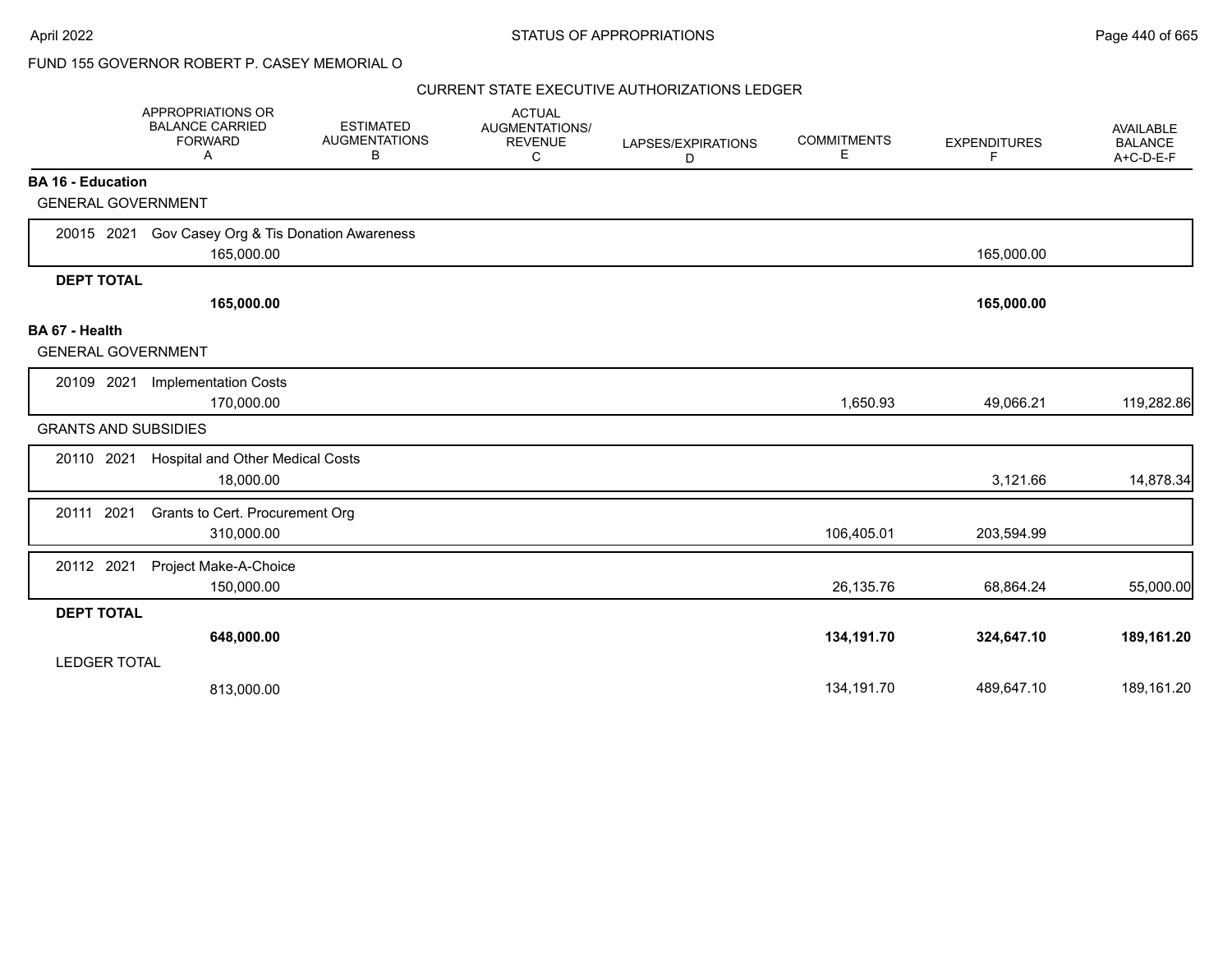#### CURRENT STATE EXECUTIVE AUTHORIZATIONS - RESTRICTED LEDGER

|                               | APPROPRIATIONS OR<br><b>BALANCE CARRIED</b><br><b>FORWARD</b><br>A | <b>ESTIMATED</b><br><b>AUGMENTATIONS</b><br>в | <b>ACTUAL</b><br>AUGMENTATIONS/<br><b>REVENUE</b><br>C | LAPSES/EXPIRATIONS<br>D | <b>COMMITMENTS</b> | <b>EXPENDITURES</b> | AVAILABLE<br><b>BALANCE</b><br>A+C-D-E-F |
|-------------------------------|--------------------------------------------------------------------|-----------------------------------------------|--------------------------------------------------------|-------------------------|--------------------|---------------------|------------------------------------------|
| <b>BA 78 - Transportation</b> |                                                                    |                                               |                                                        |                         |                    |                     |                                          |
| <b>GRANTS AND SUBSIDIES</b>   |                                                                    |                                               |                                                        |                         |                    |                     |                                          |
| 26468 2021                    | Reimbursement to Transportation                                    |                                               |                                                        |                         |                    |                     |                                          |
|                               | 80,000.00                                                          |                                               |                                                        |                         |                    |                     | 80,000.00                                |
| <b>DEPT TOTAL</b>             |                                                                    |                                               |                                                        |                         |                    |                     |                                          |
|                               | 80,000.00                                                          |                                               |                                                        |                         |                    |                     | 80,000.00                                |
| <b>LEDGER TOTAL</b>           |                                                                    |                                               |                                                        |                         |                    |                     |                                          |
|                               | 80,000.00                                                          |                                               |                                                        |                         |                    |                     | 80,000.00                                |
|                               | TOTAL TOTAL ALL CURRENT STATE LEDGERS                              |                                               |                                                        |                         |                    |                     |                                          |
|                               | 893,000.00                                                         |                                               |                                                        |                         | 134,191.70         | 489,647.10          | 269,161.20                               |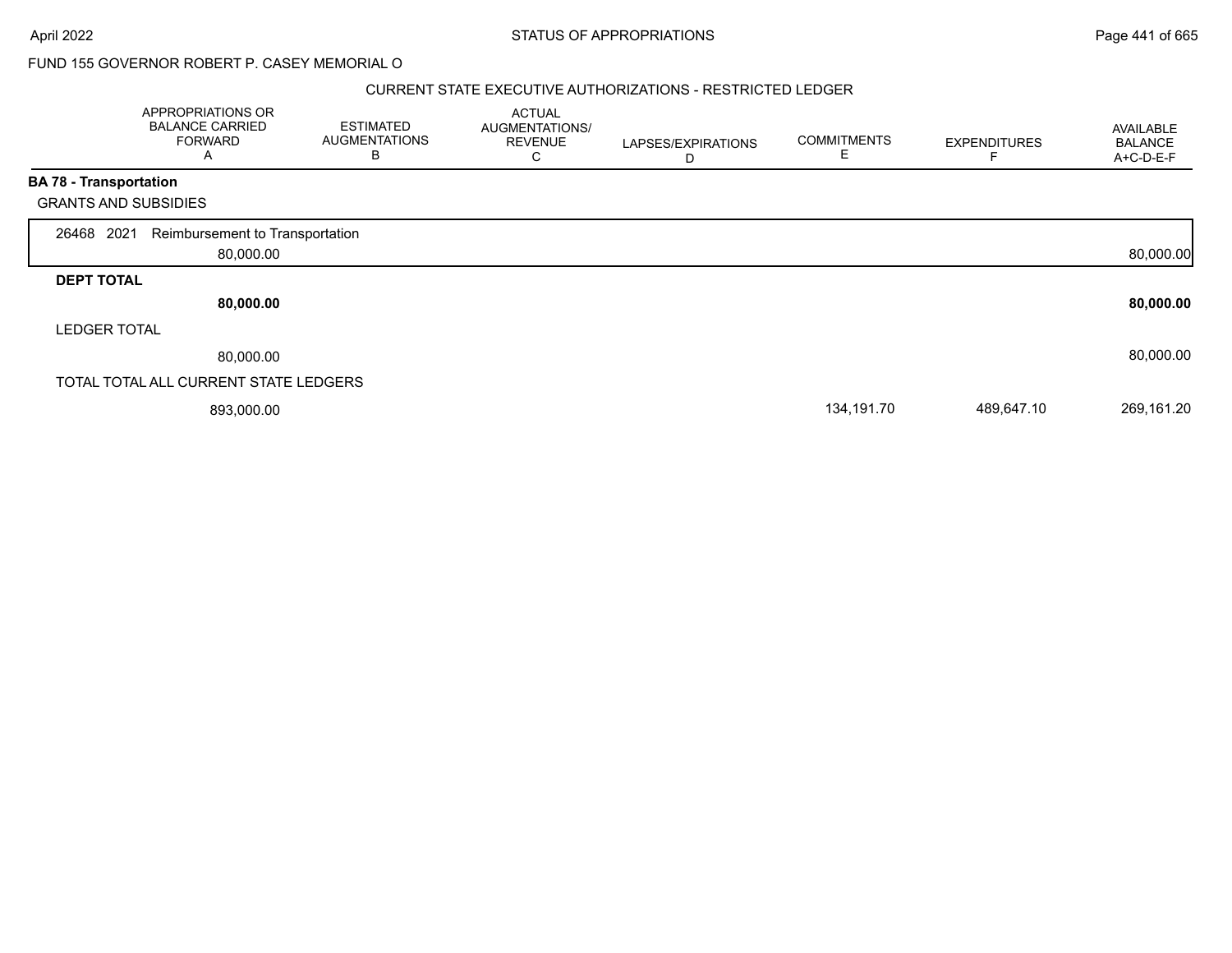|                                             | APPROPRIATIONS OR<br><b>BALANCE CARRIED</b><br><b>FORWARD</b><br>A | <b>ESTIMATED</b><br><b>AUGMENTATIONS</b><br>B | <b>ACTUAL</b><br>AUGMENTATIONS/<br><b>REVENUE</b><br>C | LAPSES/EXPIRATIONS<br>D | <b>COMMITMENTS</b><br>Е | <b>EXPENDITURES</b><br>F | <b>AVAILABLE</b><br><b>BALANCE</b><br>A+C-D-E-F |
|---------------------------------------------|--------------------------------------------------------------------|-----------------------------------------------|--------------------------------------------------------|-------------------------|-------------------------|--------------------------|-------------------------------------------------|
| <b>BA 16 - Education</b>                    |                                                                    |                                               |                                                        |                         |                         |                          |                                                 |
| <b>GENERAL GOVERNMENT</b>                   |                                                                    |                                               |                                                        |                         |                         |                          |                                                 |
|                                             | 20015 2020 Gov Casey Org & Tis Donation Awareness<br>68,749.00     |                                               |                                                        |                         |                         | 68,749.00                |                                                 |
| <b>DEPT TOTAL</b>                           |                                                                    |                                               |                                                        |                         |                         |                          |                                                 |
|                                             | 68,749.00                                                          |                                               |                                                        |                         |                         | 68,749.00                |                                                 |
| BA 67 - Health<br><b>GENERAL GOVERNMENT</b> |                                                                    |                                               |                                                        |                         |                         |                          |                                                 |
| 20109 2020                                  | <b>Implementation Costs</b><br>154,026.35                          |                                               |                                                        |                         |                         | 2,520.89                 | 151,505.46                                      |
| <b>GRANTS AND SUBSIDIES</b>                 |                                                                    |                                               |                                                        |                         |                         |                          |                                                 |
| 20110 2020                                  | Hospital and Other Medical Costs<br>11,904.80                      |                                               |                                                        |                         |                         | 600.00                   | 11,304.80                                       |
| 20111 2020                                  | Grants to Cert. Procurement Org<br>55,798.26                       |                                               |                                                        |                         |                         | 54,473.22                | 1,325.04                                        |
| 20112 2020                                  | Project Make-A-Choice<br>121,926.71                                |                                               |                                                        |                         |                         | 65,856.87                | 56,069.84                                       |
| <b>DEPT TOTAL</b>                           |                                                                    |                                               |                                                        |                         |                         |                          |                                                 |
|                                             | 343,656.12                                                         |                                               |                                                        |                         |                         | 123,450.98               | 220,205.14                                      |
| <b>LEDGER TOTAL</b>                         |                                                                    |                                               |                                                        |                         |                         |                          |                                                 |
|                                             | 412,405.12                                                         |                                               |                                                        |                         |                         | 192,199.98               | 220,205.14                                      |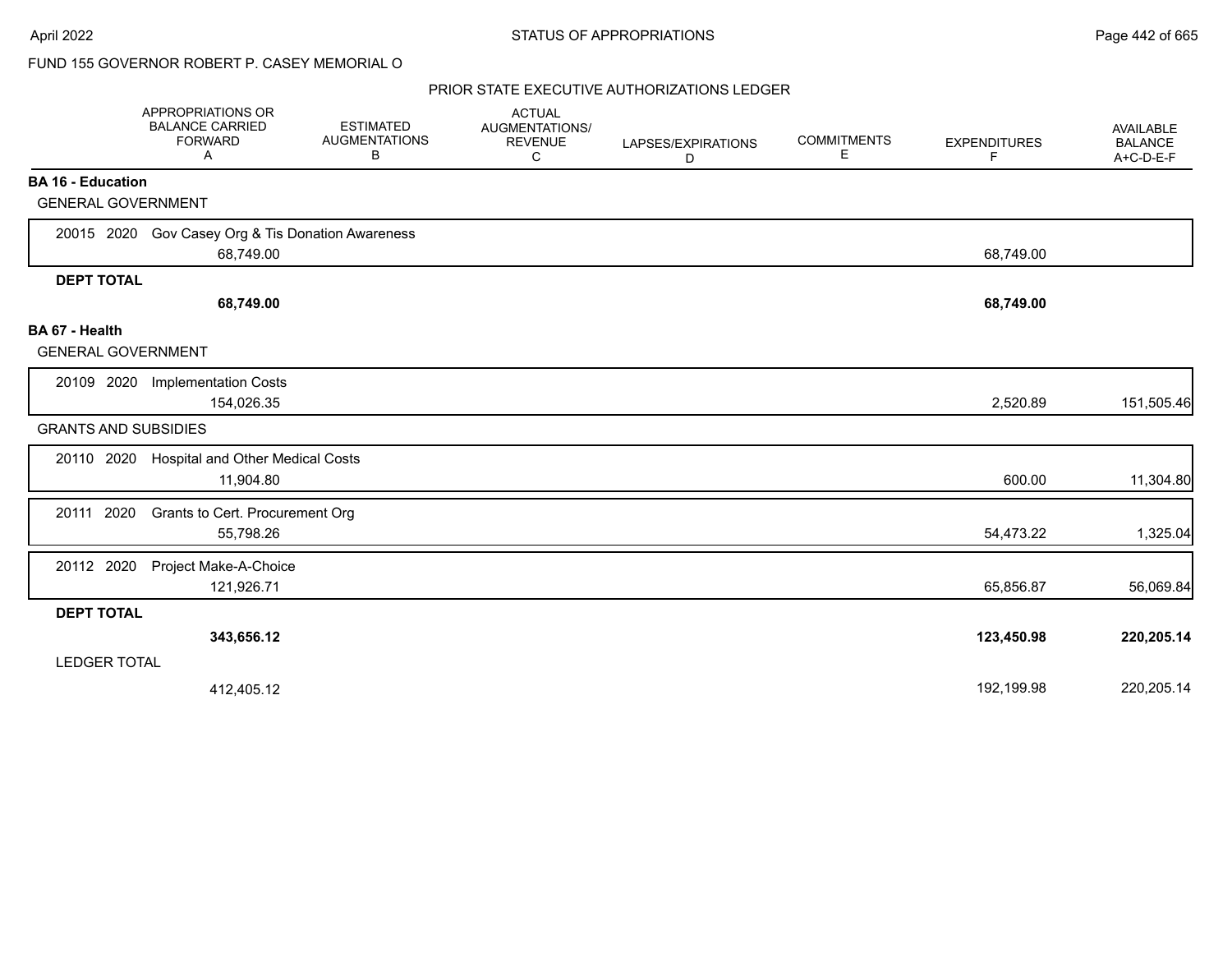#### PRIOR STATE EXECUTIVE AUTHORIZATIONS - RESTRICTED LEDGER

|                   | APPROPRIATIONS OR<br><b>BALANCE CARRIED</b><br><b>FORWARD</b><br>A | <b>ESTIMATED</b><br><b>AUGMENTATIONS</b><br>в | <b>ACTUAL</b><br>AUGMENTATIONS/<br><b>REVENUE</b><br>С | LAPSES/EXPIRATIONS<br>D | <b>COMMITMENTS</b><br>E | <b>EXPENDITURES</b> | <b>AVAILABLE</b><br><b>BALANCE</b><br>A+C-D-E-F |
|-------------------|--------------------------------------------------------------------|-----------------------------------------------|--------------------------------------------------------|-------------------------|-------------------------|---------------------|-------------------------------------------------|
|                   | <b>BA 78 - Transportation</b>                                      |                                               |                                                        |                         |                         |                     |                                                 |
|                   | <b>GRANTS AND SUBSIDIES</b>                                        |                                               |                                                        |                         |                         |                     |                                                 |
| 26468             | Reimbursement to Transportation<br>2019<br>173,628.55              |                                               |                                                        |                         |                         |                     | 173,628.55                                      |
| 26468 2020        | Reimbursement to Transportation<br>100,000.00                      |                                               |                                                        |                         |                         |                     | 100,000.00                                      |
| <b>DEPT TOTAL</b> |                                                                    |                                               |                                                        |                         |                         |                     |                                                 |
|                   | 273,628.55                                                         |                                               |                                                        |                         |                         |                     | 273,628.55                                      |
|                   | <b>LEDGER TOTAL</b>                                                |                                               |                                                        |                         |                         |                     |                                                 |
|                   | 273,628.55                                                         |                                               |                                                        |                         |                         |                     | 273,628.55                                      |
|                   | TOTAL TOTAL ALL PRIOR STATE LEDGERS                                |                                               |                                                        |                         |                         |                     |                                                 |
|                   | 686,033.67                                                         |                                               |                                                        |                         |                         | 192,199.98          | 493,833.69                                      |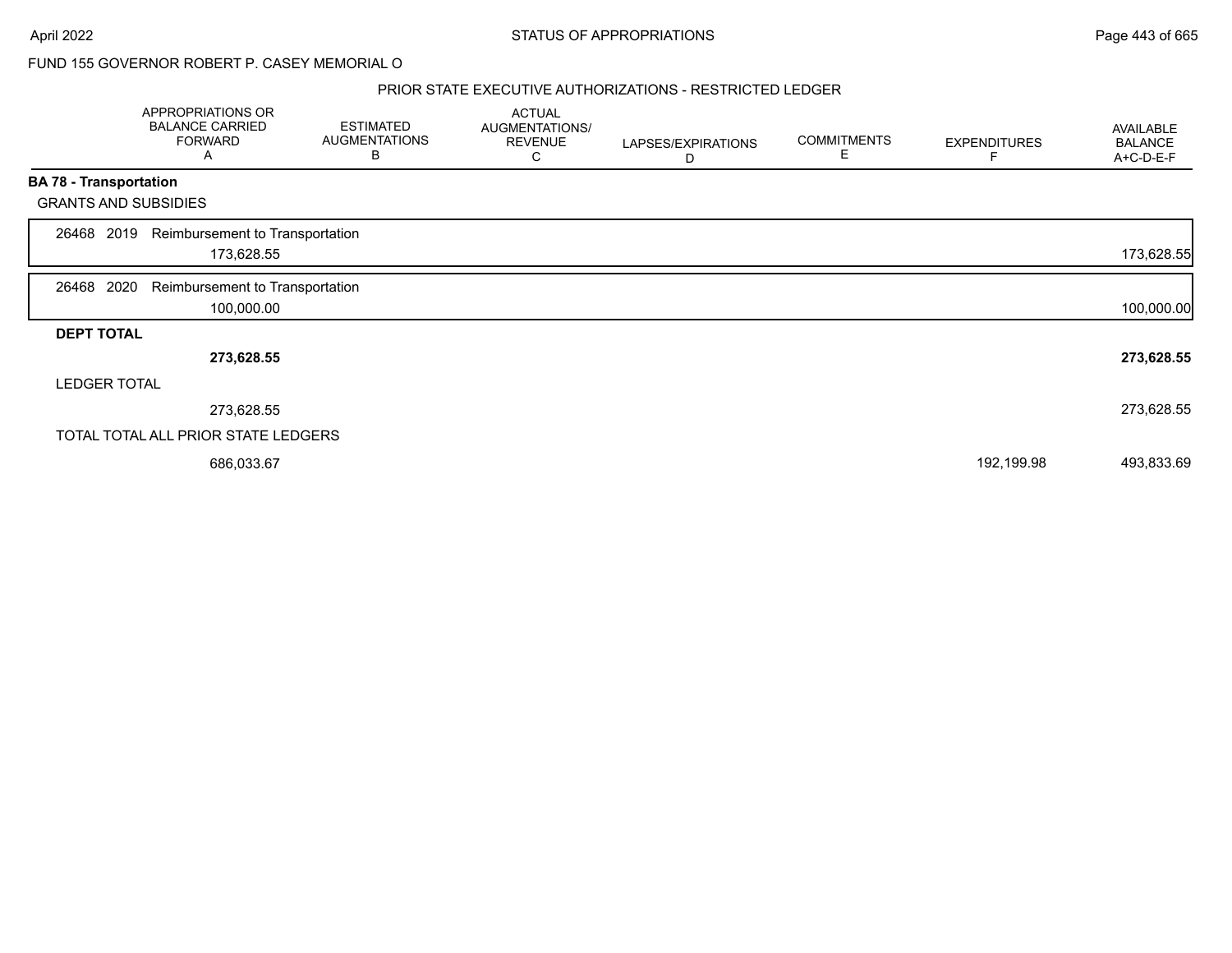## FUND 156 INSURANCE FRAUD PREVENTION TRUST

|                             | APPROPRIATIONS OR<br><b>BALANCE CARRIED</b><br><b>FORWARD</b><br>A | <b>ESTIMATED</b><br><b>AUGMENTATIONS</b><br>B | <b>ACTUAL</b><br>AUGMENTATIONS/<br><b>REVENUE</b><br>С | LAPSES/EXPIRATIONS<br>D | <b>COMMITMENTS</b><br>Е | <b>EXPENDITURES</b> | AVAILABLE<br><b>BALANCE</b><br>A+C-D-E-F |
|-----------------------------|--------------------------------------------------------------------|-----------------------------------------------|--------------------------------------------------------|-------------------------|-------------------------|---------------------|------------------------------------------|
|                             | <b>BA 76 - Insurance Fraud Prevention</b>                          |                                               |                                                        |                         |                         |                     |                                          |
| <b>GRANTS AND SUBSIDIES</b> |                                                                    |                                               |                                                        |                         |                         |                     |                                          |
| 20252 2021                  | <b>General Operations</b>                                          |                                               |                                                        |                         |                         |                     |                                          |
|                             | 17,123,000.00                                                      |                                               |                                                        |                         |                         |                     | 17,123,000.00                            |
| <b>DEPT TOTAL</b>           |                                                                    |                                               |                                                        |                         |                         |                     |                                          |
|                             | 17,123,000.00                                                      |                                               |                                                        |                         |                         |                     | 17,123,000.00                            |
| <b>LEDGER TOTAL</b>         |                                                                    |                                               |                                                        |                         |                         |                     |                                          |
|                             | 17,123,000.00                                                      |                                               |                                                        |                         |                         |                     | 17,123,000.00                            |
|                             | TOTAL TOTAL ALL CURRENT STATE LEDGERS                              |                                               |                                                        |                         |                         |                     |                                          |
|                             | 17,123,000.00                                                      |                                               |                                                        |                         |                         |                     | 17,123,000.00                            |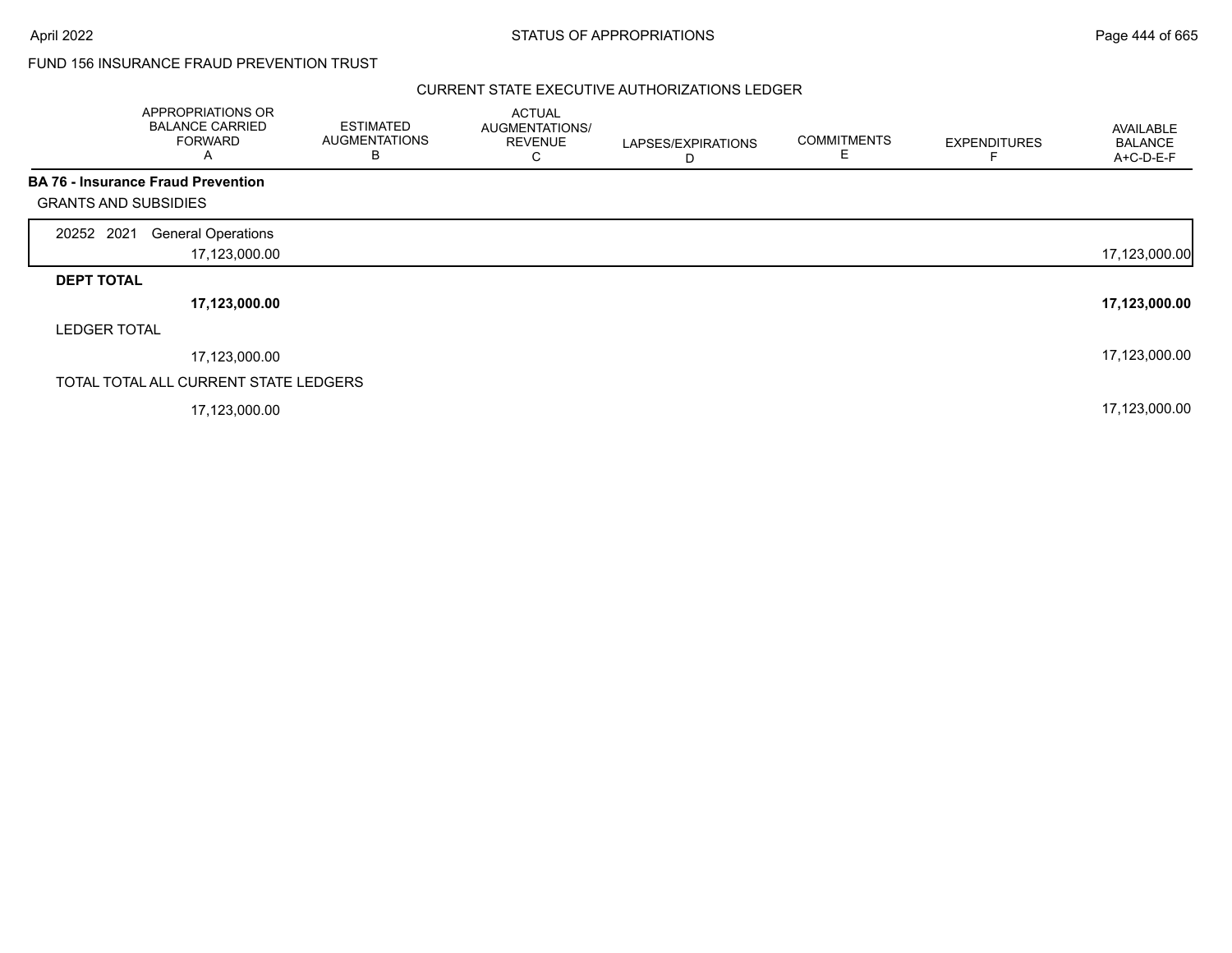## FUND 156 INSURANCE FRAUD PREVENTION TRUST

|                             | <b>APPROPRIATIONS OR</b><br><b>BALANCE CARRIED</b><br><b>FORWARD</b><br>Α | <b>ESTIMATED</b><br><b>AUGMENTATIONS</b><br>В | <b>ACTUAL</b><br>AUGMENTATIONS/<br><b>REVENUE</b><br>С | LAPSES/EXPIRATIONS<br>D | <b>COMMITMENTS</b><br>Е | <b>EXPENDITURES</b><br>F | <b>AVAILABLE</b><br><b>BALANCE</b><br>A+C-D-E-F |
|-----------------------------|---------------------------------------------------------------------------|-----------------------------------------------|--------------------------------------------------------|-------------------------|-------------------------|--------------------------|-------------------------------------------------|
|                             | <b>BA 76 - Insurance Fraud Prevention</b>                                 |                                               |                                                        |                         |                         |                          |                                                 |
| <b>GRANTS AND SUBSIDIES</b> |                                                                           |                                               |                                                        |                         |                         |                          |                                                 |
| 20252 2017                  | <b>General Operations</b><br>3,771.80                                     |                                               |                                                        |                         |                         |                          | 3,771.80                                        |
| 20252 2018                  | <b>General Operations</b><br>2,163,952.66                                 |                                               |                                                        |                         |                         |                          | 2,163,952.66                                    |
| 20252 2019                  | <b>General Operations</b><br>2,476,211.52                                 |                                               |                                                        |                         |                         | 2,298,359.25             | 177,852.27                                      |
| 20252 2020                  | <b>General Operations</b><br>17,123,000.00                                |                                               |                                                        |                         |                         | 11,823,096.79            | 5,299,903.21                                    |
| <b>DEPT TOTAL</b>           |                                                                           |                                               |                                                        |                         |                         |                          |                                                 |
|                             | 21,766,935.98                                                             |                                               |                                                        |                         |                         | 14,121,456.04            | 7,645,479.94                                    |
| <b>LEDGER TOTAL</b>         |                                                                           |                                               |                                                        |                         |                         |                          |                                                 |
|                             | 21,766,935.98                                                             |                                               |                                                        |                         |                         | 14,121,456.04            | 7,645,479.94                                    |
|                             | TOTAL TOTAL ALL PRIOR STATE LEDGERS                                       |                                               |                                                        |                         |                         |                          |                                                 |
|                             | 21,766,935.98                                                             |                                               |                                                        |                         |                         | 14,121,456.04            | 7,645,479.94                                    |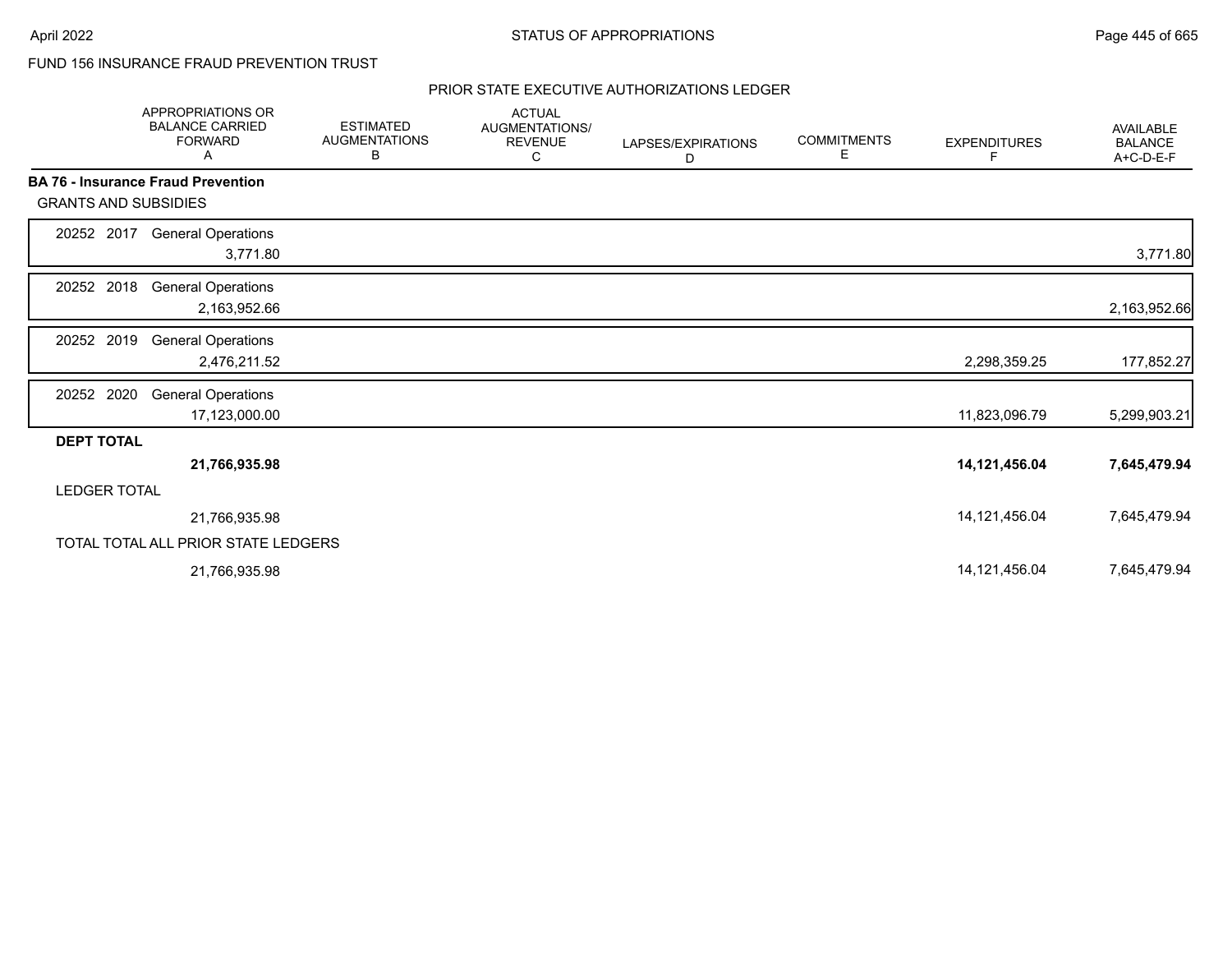## FUND 157 AUTOMOBILE THEFT PREVENTION TRUST

|                                            | APPROPRIATIONS OR<br><b>BALANCE CARRIED</b><br><b>FORWARD</b><br>Α | <b>ESTIMATED</b><br><b>AUGMENTATIONS</b><br>В | <b>ACTUAL</b><br>AUGMENTATIONS/<br><b>REVENUE</b><br>С | LAPSES/EXPIRATIONS<br>D | <b>COMMITMENTS</b><br>E | <b>EXPENDITURES</b> | <b>AVAILABLE</b><br><b>BALANCE</b><br>A+C-D-E-F |
|--------------------------------------------|--------------------------------------------------------------------|-----------------------------------------------|--------------------------------------------------------|-------------------------|-------------------------|---------------------|-------------------------------------------------|
| <b>BA 77 - Automobile Theft Prevention</b> |                                                                    |                                               |                                                        |                         |                         |                     |                                                 |
| <b>GRANTS AND SUBSIDIES</b>                |                                                                    |                                               |                                                        |                         |                         |                     |                                                 |
| 2021<br>20253                              | <b>General Operations</b>                                          |                                               |                                                        |                         |                         |                     |                                                 |
|                                            | 7,402,812.92                                                       |                                               |                                                        |                         |                         | 7,379,001.02        | 23,811.90                                       |
| <b>DEPT TOTAL</b>                          |                                                                    |                                               |                                                        |                         |                         |                     |                                                 |
|                                            | 7,402,812.92                                                       |                                               |                                                        |                         |                         | 7,379,001.02        | 23,811.90                                       |
| <b>LEDGER TOTAL</b>                        |                                                                    |                                               |                                                        |                         |                         |                     |                                                 |
|                                            | 7,402,812.92                                                       |                                               |                                                        |                         |                         | 7,379,001.02        | 23,811.90                                       |
|                                            | TOTAL TOTAL ALL CURRENT STATE LEDGERS                              |                                               |                                                        |                         |                         |                     |                                                 |
|                                            | 7,402,812.92                                                       |                                               |                                                        |                         |                         | 7,379,001.02        | 23,811.90                                       |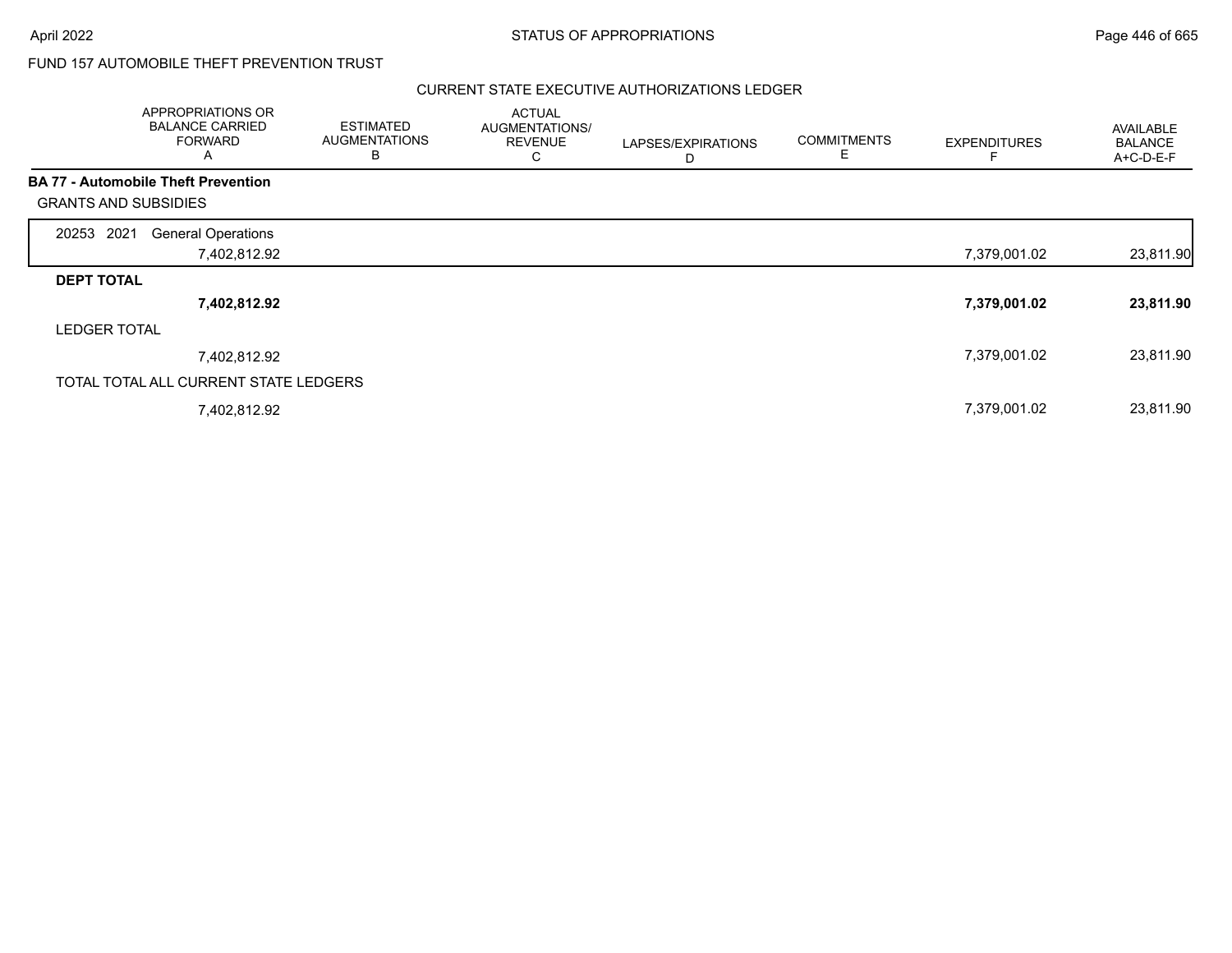# FUND 157 AUTOMOBILE THEFT PREVENTION TRUST

|                             | APPROPRIATIONS OR<br><b>BALANCE CARRIED</b><br><b>FORWARD</b><br>Α | <b>ESTIMATED</b><br><b>AUGMENTATIONS</b><br>В | <b>ACTUAL</b><br>AUGMENTATIONS/<br><b>REVENUE</b><br>С | LAPSES/EXPIRATIONS<br>D | <b>COMMITMENTS</b><br>Е | <b>EXPENDITURES</b><br>F | AVAILABLE<br><b>BALANCE</b><br>A+C-D-E-F |
|-----------------------------|--------------------------------------------------------------------|-----------------------------------------------|--------------------------------------------------------|-------------------------|-------------------------|--------------------------|------------------------------------------|
|                             | <b>BA 77 - Automobile Theft Prevention</b>                         |                                               |                                                        |                         |                         |                          |                                          |
| <b>GRANTS AND SUBSIDIES</b> |                                                                    |                                               |                                                        |                         |                         |                          |                                          |
| 2018<br>20253               | <b>General Operations</b><br>199,948.00                            |                                               |                                                        |                         |                         |                          | 199,948.00                               |
| 2019<br>20253               | <b>General Operations</b><br>753,546.00                            |                                               |                                                        |                         |                         |                          | 753,546.00                               |
| 2020<br>20253               | <b>General Operations</b><br>620,999.99                            |                                               |                                                        |                         |                         | 620,999.99               |                                          |
| <b>DEPT TOTAL</b>           |                                                                    |                                               |                                                        |                         |                         |                          |                                          |
|                             | 1,574,493.99                                                       |                                               |                                                        |                         |                         | 620,999.99               | 953,494.00                               |
| <b>LEDGER TOTAL</b>         |                                                                    |                                               |                                                        |                         |                         |                          |                                          |
|                             | 1,574,493.99                                                       |                                               |                                                        |                         |                         | 620,999.99               | 953,494.00                               |
|                             | TOTAL TOTAL ALL PRIOR STATE LEDGERS                                |                                               |                                                        |                         |                         |                          |                                          |
|                             | 1,574,493.99                                                       |                                               |                                                        |                         |                         | 620,999.99               | 953,494.00                               |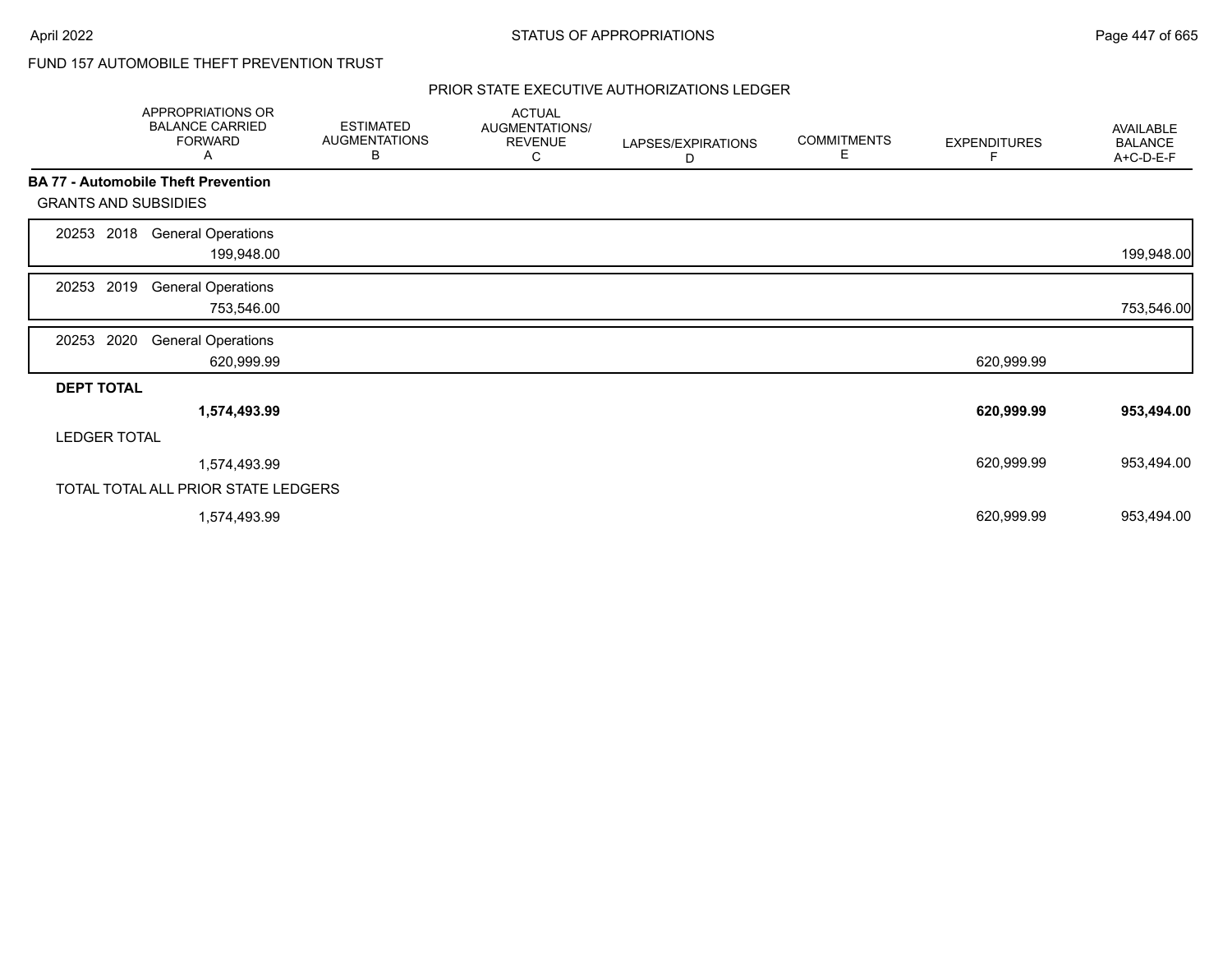## FUND 158 INDUSTRIAL SITES CLEANUP FUND

|                             | APPROPRIATIONS OR<br><b>BALANCE CARRIED</b><br><b>FORWARD</b><br>Α | <b>ESTIMATED</b><br><b>AUGMENTATIONS</b><br>В | <b>ACTUAL</b><br><b>AUGMENTATIONS/</b><br><b>REVENUE</b><br>С | LAPSES/EXPIRATIONS<br>D | <b>COMMITMENTS</b><br>Е | <b>EXPENDITURES</b> | AVAILABLE<br><b>BALANCE</b><br>A+C-D-E-F |
|-----------------------------|--------------------------------------------------------------------|-----------------------------------------------|---------------------------------------------------------------|-------------------------|-------------------------|---------------------|------------------------------------------|
|                             | <b>BA 24 - Community &amp; Economic Develop</b>                    |                                               |                                                               |                         |                         |                     |                                          |
| <b>GENERAL GOVERNMENT</b>   |                                                                    |                                               |                                                               |                         |                         |                     |                                          |
| 2021<br>20054               | Industrial Sites Cleanup-Adm.                                      |                                               |                                                               |                         |                         |                     |                                          |
|                             | 314,000.00                                                         |                                               |                                                               |                         |                         | 81,448.04           | 232,551.96                               |
| <b>GRANTS AND SUBSIDIES</b> |                                                                    |                                               |                                                               |                         |                         |                     |                                          |
| 2021<br>20055               | Industrial Sites Cleanup-Projects                                  |                                               |                                                               |                         |                         |                     |                                          |
|                             | 6,000,000.00                                                       |                                               |                                                               |                         | 2,438,955.00            | 532,408.00          | 3,028,637.00                             |
| <b>DEPT TOTAL</b>           |                                                                    |                                               |                                                               |                         |                         |                     |                                          |
|                             | 6,314,000.00                                                       |                                               |                                                               |                         | 2,438,955.00            | 613,856.04          | 3,261,188.96                             |
| <b>LEDGER TOTAL</b>         |                                                                    |                                               |                                                               |                         |                         |                     |                                          |
|                             | 6,314,000.00                                                       |                                               |                                                               |                         | 2,438,955.00            | 613,856.04          | 3,261,188.96                             |
|                             | TOTAL TOTAL ALL CURRENT STATE LEDGERS                              |                                               |                                                               |                         |                         |                     |                                          |
|                             | 6,314,000.00                                                       |                                               |                                                               |                         | 2,438,955.00            | 613,856.04          | 3,261,188.96                             |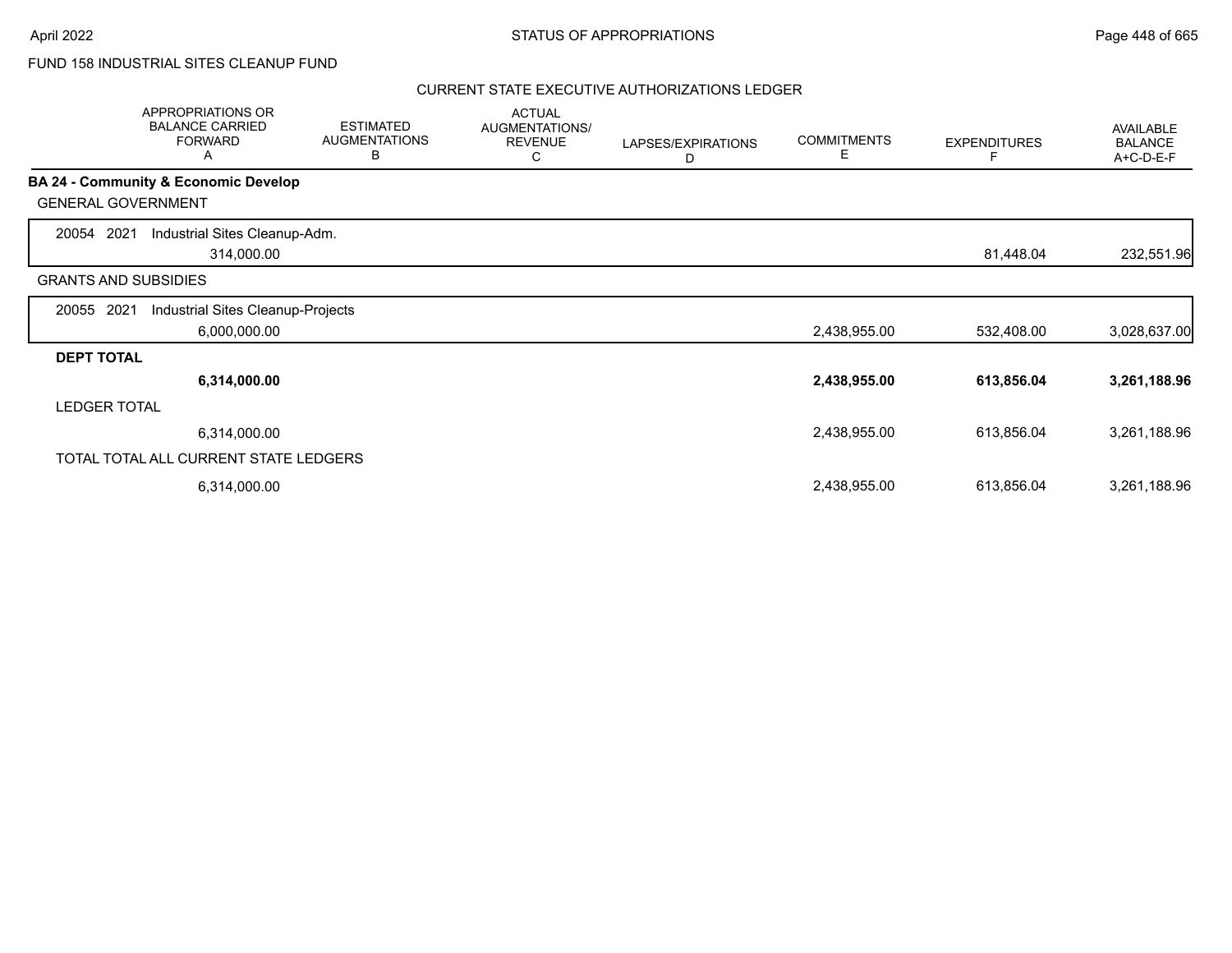# FUND 158 INDUSTRIAL SITES CLEANUP FUND

|                             | <b>APPROPRIATIONS OR</b><br><b>BALANCE CARRIED</b><br><b>FORWARD</b><br>Α | <b>ESTIMATED</b><br><b>AUGMENTATIONS</b><br>в | <b>ACTUAL</b><br><b>AUGMENTATIONS/</b><br><b>REVENUE</b><br>C | LAPSES/EXPIRATIONS<br>D | <b>COMMITMENTS</b><br>Е | <b>EXPENDITURES</b><br>F | <b>AVAILABLE</b><br><b>BALANCE</b><br>A+C-D-E-F |
|-----------------------------|---------------------------------------------------------------------------|-----------------------------------------------|---------------------------------------------------------------|-------------------------|-------------------------|--------------------------|-------------------------------------------------|
|                             | BA 24 - Community & Economic Develop                                      |                                               |                                                               |                         |                         |                          |                                                 |
| <b>GENERAL GOVERNMENT</b>   |                                                                           |                                               |                                                               |                         |                         |                          |                                                 |
| 20054 2020                  | Industrial Sites Cleanup-Adm.                                             |                                               |                                                               |                         |                         |                          |                                                 |
|                             | 221,343.26                                                                |                                               |                                                               |                         |                         | 4,450.15                 | 216,893.11                                      |
| <b>GRANTS AND SUBSIDIES</b> |                                                                           |                                               |                                                               |                         |                         |                          |                                                 |
| 20055 2018                  | Industrial Sites Cleanup-Projects                                         |                                               |                                                               |                         |                         |                          |                                                 |
|                             | 441,657.00                                                                |                                               |                                                               |                         |                         | 222,466.00               | 219,191.00                                      |
| 2019<br>20055               | Industrial Sites Cleanup-Projects                                         |                                               |                                                               |                         |                         |                          |                                                 |
|                             | 2,213,126.00                                                              |                                               |                                                               |                         | 2,007,025.00            | 150,476.00               | 55,625.00                                       |
| 2020<br>20055               | Industrial Sites Cleanup-Projects                                         |                                               |                                                               |                         |                         |                          |                                                 |
|                             | 4,389,409.00                                                              |                                               |                                                               |                         | 2,195,092.00            | 891,666.00               | 1,302,651.00                                    |
| <b>DEPT TOTAL</b>           |                                                                           |                                               |                                                               |                         |                         |                          |                                                 |
|                             | 7,265,535.26                                                              |                                               |                                                               |                         | 4,202,117.00            | 1,269,058.15             | 1,794,360.11                                    |
| <b>LEDGER TOTAL</b>         |                                                                           |                                               |                                                               |                         |                         |                          |                                                 |
|                             | 7,265,535.26                                                              |                                               |                                                               |                         | 4,202,117.00            | 1,269,058.15             | 1,794,360.11                                    |
|                             | TOTAL TOTAL ALL PRIOR STATE LEDGERS                                       |                                               |                                                               |                         |                         |                          |                                                 |
|                             | 7,265,535.26                                                              |                                               |                                                               |                         | 4,202,117.00            | 1,269,058.15             | 1,794,360.11                                    |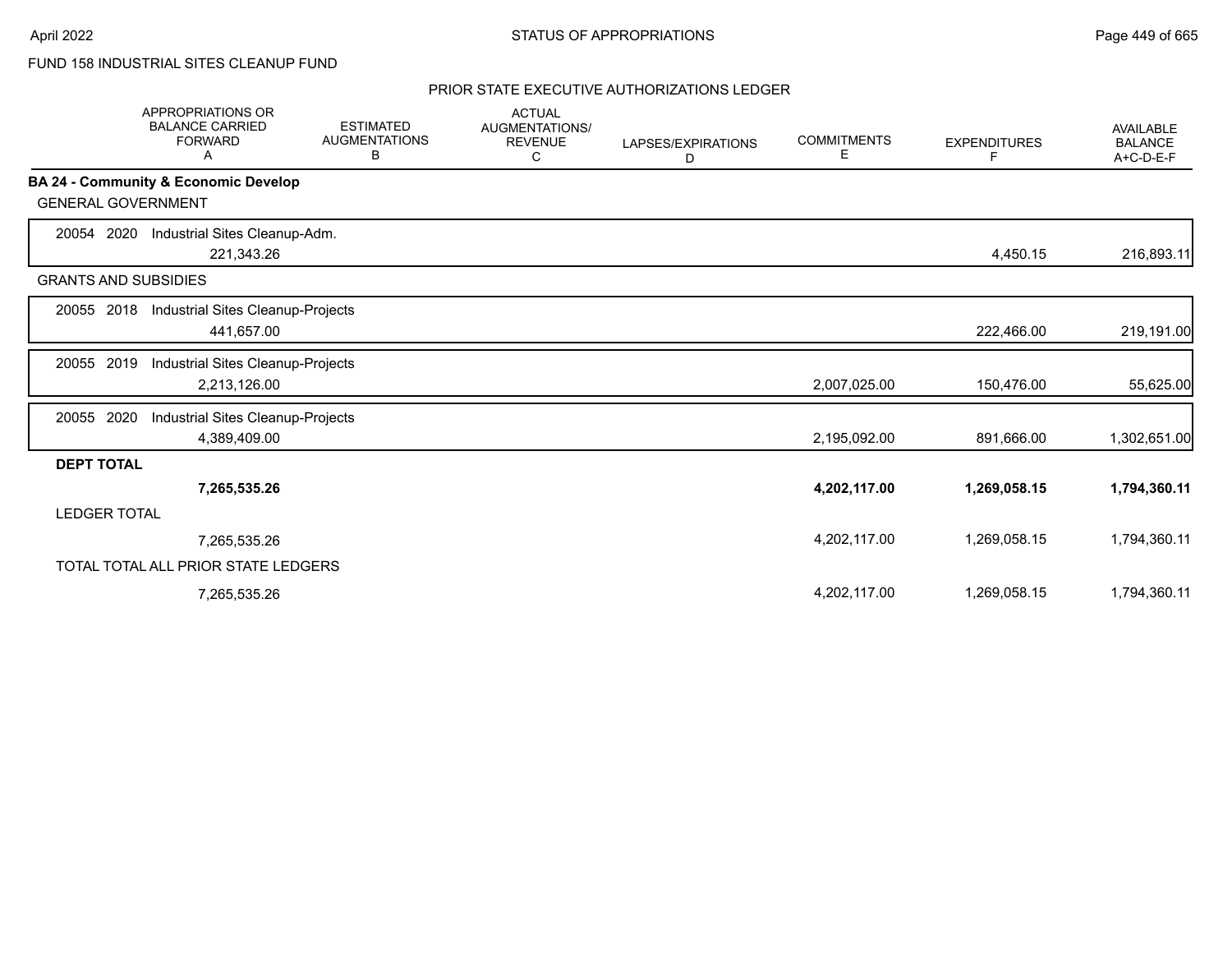### FUND 159 DNA DETECTION FUND

|                             | APPROPRIATIONS OR<br><b>BALANCE CARRIED</b><br><b>FORWARD</b><br>A | <b>ESTIMATED</b><br><b>AUGMENTATIONS</b><br>В | <b>ACTUAL</b><br>AUGMENTATIONS/<br><b>REVENUE</b><br>С | LAPSES/EXPIRATIONS<br>D | <b>COMMITMENTS</b><br>Е | <b>EXPENDITURES</b> | <b>AVAILABLE</b><br><b>BALANCE</b><br>A+C-D-E-F |
|-----------------------------|--------------------------------------------------------------------|-----------------------------------------------|--------------------------------------------------------|-------------------------|-------------------------|---------------------|-------------------------------------------------|
| <b>BA 20 - State Police</b> |                                                                    |                                               |                                                        |                         |                         |                     |                                                 |
|                             | <b>GENERAL GOVERNMENT</b>                                          |                                               |                                                        |                         |                         |                     |                                                 |
| 2021<br>20240               | DNA Detection of Offenders                                         |                                               |                                                        |                         |                         |                     |                                                 |
|                             | 5,152,000.00                                                       |                                               |                                                        |                         | 670,316.83              | 3,215,761.06        | 1,265,922.11                                    |
| <b>DEPT TOTAL</b>           |                                                                    |                                               |                                                        |                         |                         |                     |                                                 |
|                             | 5,152,000.00                                                       |                                               |                                                        |                         | 670,316.83              | 3,215,761.06        | 1,265,922.11                                    |
| <b>LEDGER TOTAL</b>         |                                                                    |                                               |                                                        |                         |                         |                     |                                                 |
|                             | 5,152,000.00                                                       |                                               |                                                        |                         | 670,316.83              | 3,215,761.06        | 1,265,922.11                                    |
|                             | TOTAL TOTAL ALL CURRENT STATE LEDGERS                              |                                               |                                                        |                         |                         |                     |                                                 |
|                             | 5,152,000.00                                                       |                                               |                                                        |                         | 670,316.83              | 3,215,761.06        | ,265,922.11                                     |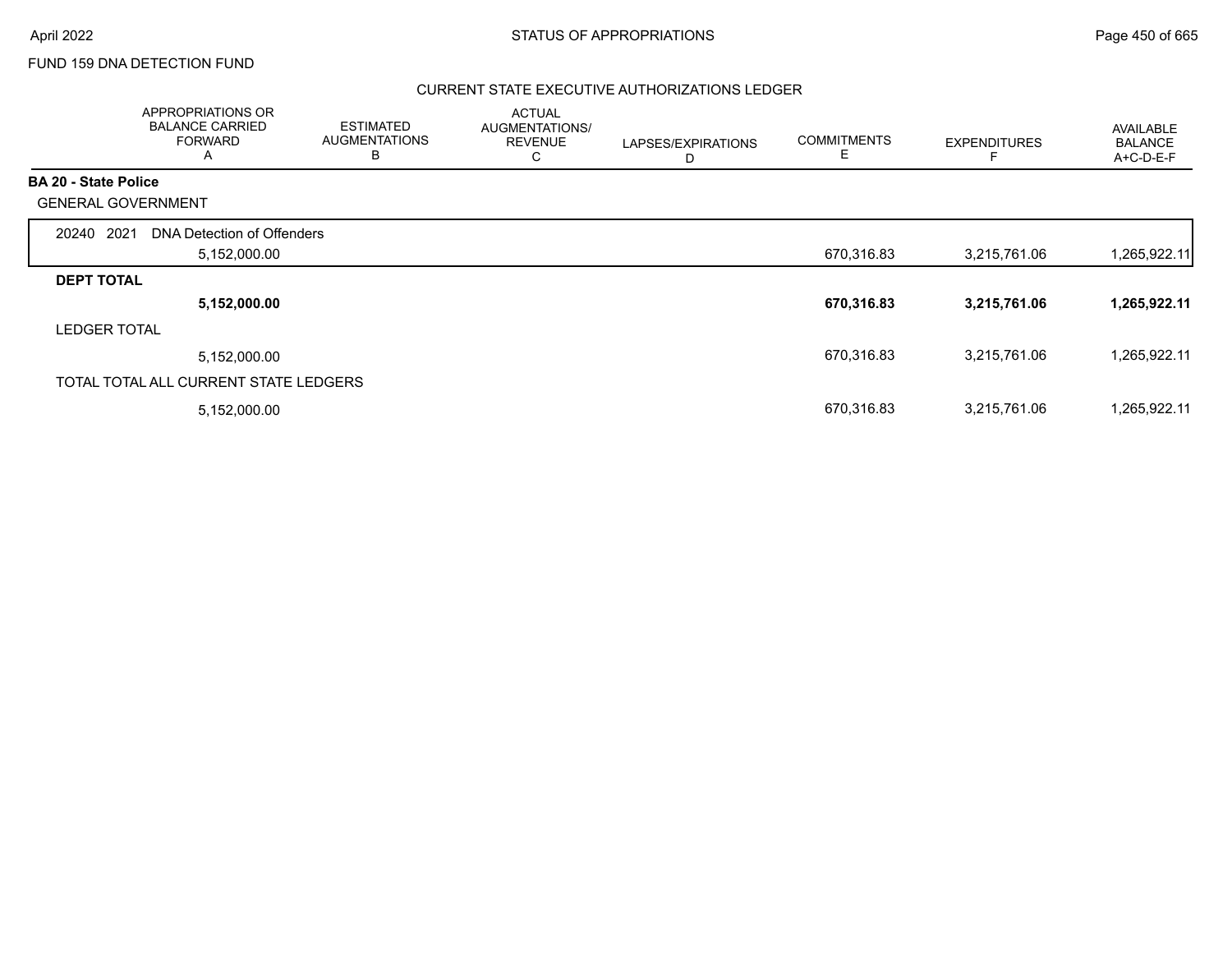## FUND 159 DNA DETECTION FUND

|                             | <b>APPROPRIATIONS OR</b><br><b>BALANCE CARRIED</b><br><b>FORWARD</b><br>A | <b>ESTIMATED</b><br><b>AUGMENTATIONS</b><br>В | <b>ACTUAL</b><br>AUGMENTATIONS/<br><b>REVENUE</b><br>С | LAPSES/EXPIRATIONS<br>D | <b>COMMITMENTS</b><br>Е | <b>EXPENDITURES</b> | AVAILABLE<br><b>BALANCE</b><br>A+C-D-E-F |
|-----------------------------|---------------------------------------------------------------------------|-----------------------------------------------|--------------------------------------------------------|-------------------------|-------------------------|---------------------|------------------------------------------|
| <b>BA 20 - State Police</b> |                                                                           |                                               |                                                        |                         |                         |                     |                                          |
| <b>GENERAL GOVERNMENT</b>   |                                                                           |                                               |                                                        |                         |                         |                     |                                          |
| 2018<br>20240               | DNA Detection of Offenders                                                |                                               |                                                        |                         |                         |                     |                                          |
|                             | 13.14                                                                     |                                               |                                                        |                         | 13.14                   |                     |                                          |
| 2020<br>20240               | DNA Detection of Offenders                                                |                                               |                                                        |                         |                         |                     |                                          |
|                             | 2,297,677.40                                                              |                                               |                                                        |                         |                         | 59,834.62           | 2,237,842.78                             |
| <b>DEPT TOTAL</b>           |                                                                           |                                               |                                                        |                         |                         |                     |                                          |
|                             | 2,297,690.54                                                              |                                               |                                                        |                         | 13.14                   | 59,834.62           | 2,237,842.78                             |
| <b>LEDGER TOTAL</b>         |                                                                           |                                               |                                                        |                         |                         |                     |                                          |
|                             | 2,297,690.54                                                              |                                               |                                                        |                         | 13.14                   | 59,834.62           | 2,237,842.78                             |
|                             | TOTAL TOTAL ALL PRIOR STATE LEDGERS                                       |                                               |                                                        |                         |                         |                     |                                          |
|                             | 2,297,690.54                                                              |                                               |                                                        |                         | 13.14                   | 59,834.62           | 2,237,842.78                             |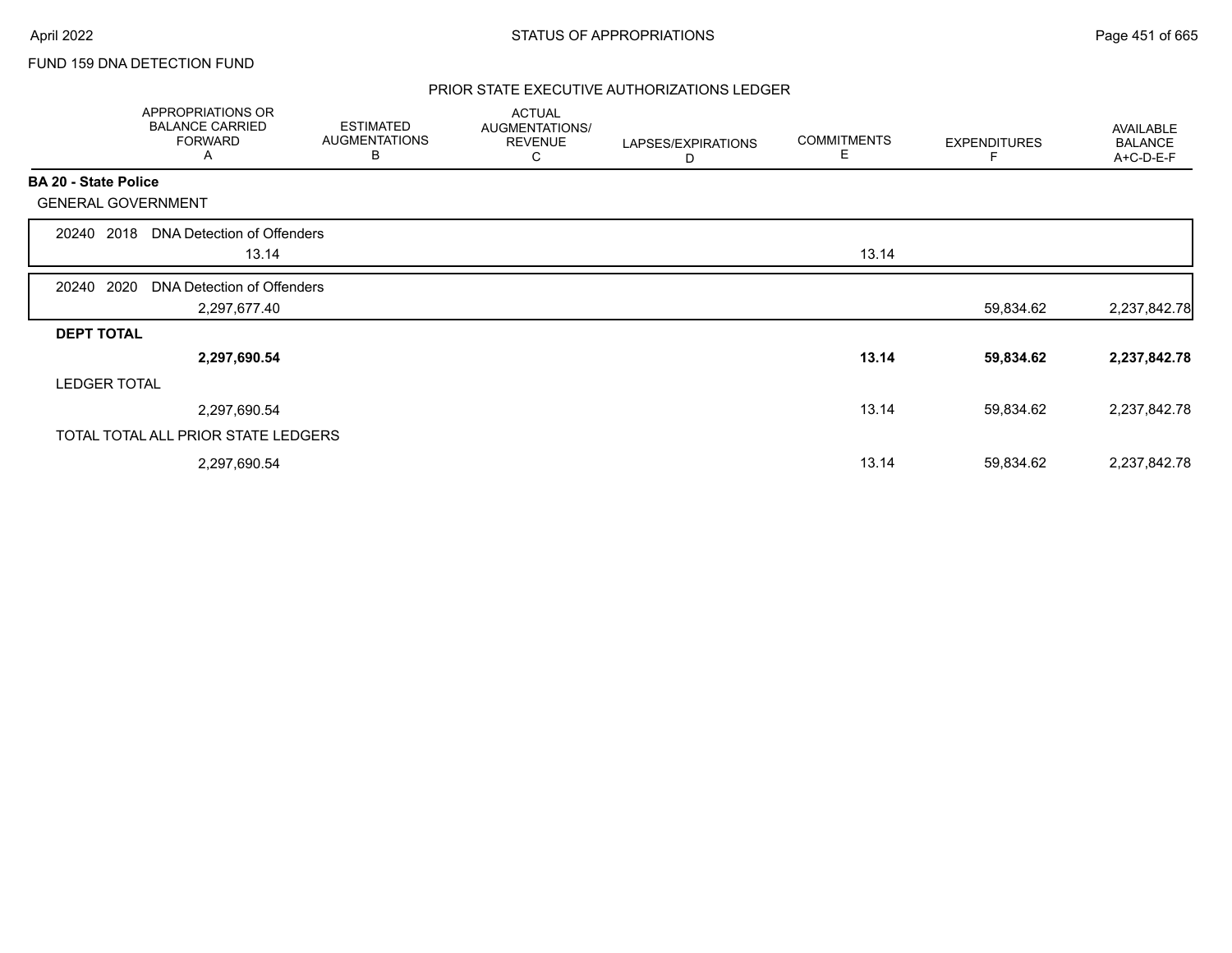FUND 160 SMALL BUSINESS FIRST FUND

|                             | <b>APPROPRIATIONS OR</b><br><b>BALANCE CARRIED</b><br><b>FORWARD</b><br>Α | <b>ESTIMATED</b><br><b>AUGMENTATIONS</b><br>В | <b>ACTUAL</b><br>AUGMENTATIONS/<br><b>REVENUE</b><br>С | LAPSES/EXPIRATIONS<br>D | <b>COMMITMENTS</b><br>Е | <b>EXPENDITURES</b> | <b>AVAILABLE</b><br><b>BALANCE</b><br>A+C-D-E-F |
|-----------------------------|---------------------------------------------------------------------------|-----------------------------------------------|--------------------------------------------------------|-------------------------|-------------------------|---------------------|-------------------------------------------------|
|                             | <b>BA 24 - Community &amp; Economic Develop</b>                           |                                               |                                                        |                         |                         |                     |                                                 |
| <b>GENERAL GOVERNMENT</b>   |                                                                           |                                               |                                                        |                         |                         |                     |                                                 |
| 2021<br>20056               | Administration                                                            |                                               |                                                        |                         |                         |                     |                                                 |
|                             | 1,958,000.00                                                              |                                               |                                                        |                         | 45,028.00               | 353,104.29          | 1,559,867.71                                    |
| <b>GRANTS AND SUBSIDIES</b> |                                                                           |                                               |                                                        |                         |                         |                     |                                                 |
| 20046<br>2021               | Community Economic Dev. Loans                                             |                                               |                                                        |                         |                         |                     |                                                 |
|                             | 3,000,000.00                                                              |                                               |                                                        |                         | 200,000.00              |                     | 2,800,000.00                                    |
| 2021<br>20057               | Loans                                                                     |                                               |                                                        |                         |                         |                     |                                                 |
|                             | 5,042,000.00                                                              |                                               |                                                        |                         | 1,146,000.00            | 2,376,500.00        | 1,519,500.00                                    |
| <b>DEPT TOTAL</b>           |                                                                           |                                               |                                                        |                         |                         |                     |                                                 |
|                             | 10,000,000.00                                                             |                                               |                                                        |                         | 1,391,028.00            | 2,729,604.29        | 5,879,367.71                                    |
| <b>LEDGER TOTAL</b>         |                                                                           |                                               |                                                        |                         |                         |                     |                                                 |
|                             | 10,000,000.00                                                             |                                               |                                                        |                         | 1,391,028.00            | 2,729,604.29        | 5,879,367.71                                    |
|                             | TOTAL TOTAL ALL CURRENT STATE LEDGERS                                     |                                               |                                                        |                         |                         |                     |                                                 |
|                             | 10,000,000.00                                                             |                                               |                                                        |                         | 1,391,028.00            | 2,729,604.29        | 5,879,367.71                                    |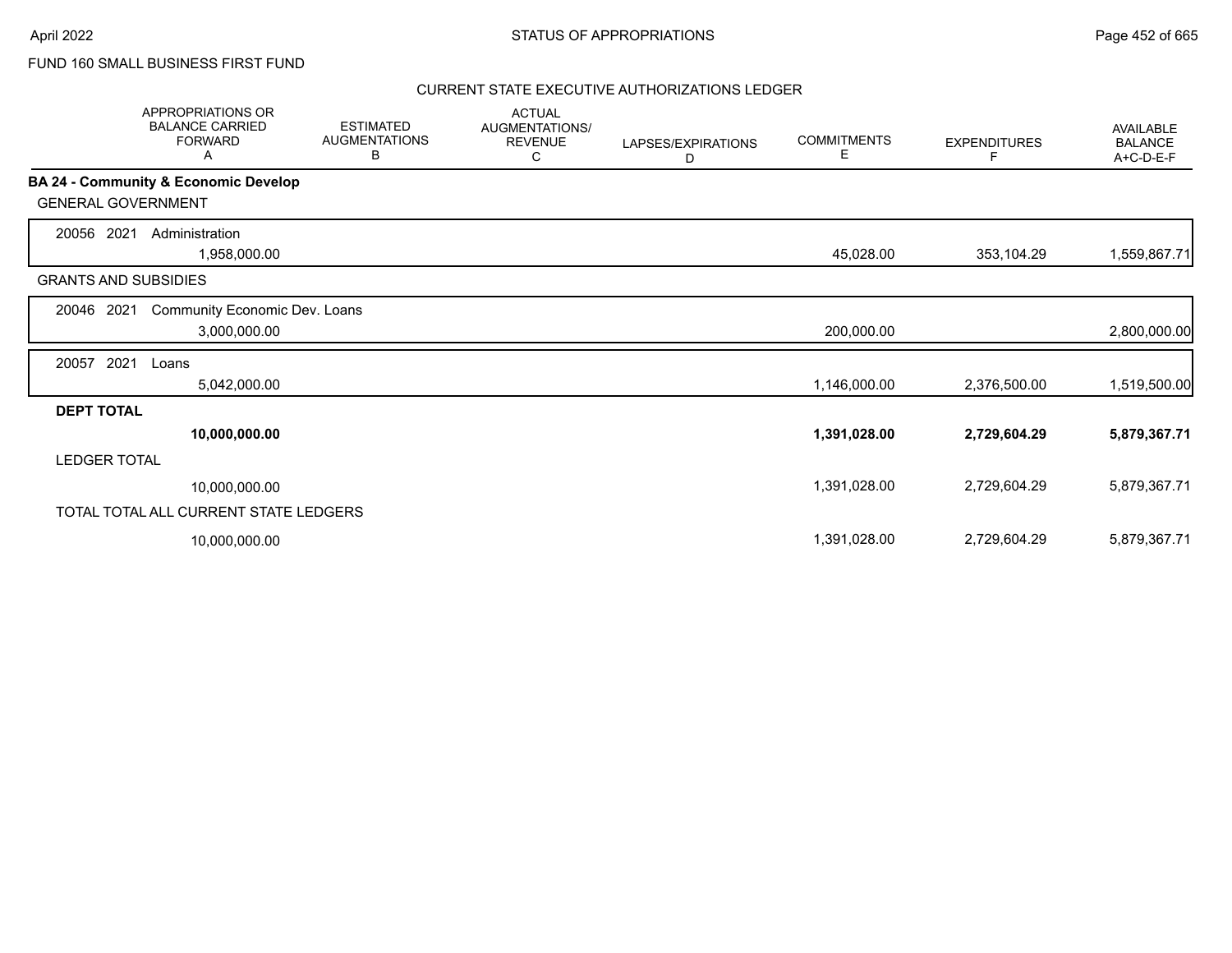## FUND 160 SMALL BUSINESS FIRST FUND

|                             | <b>APPROPRIATIONS OR</b><br><b>BALANCE CARRIED</b><br><b>FORWARD</b><br>A | <b>ESTIMATED</b><br><b>AUGMENTATIONS</b><br>В | <b>ACTUAL</b><br>AUGMENTATIONS/<br><b>REVENUE</b><br>С | LAPSES/EXPIRATIONS<br>D | <b>COMMITMENTS</b><br>Е | <b>EXPENDITURES</b><br>F | <b>AVAILABLE</b><br><b>BALANCE</b><br>A+C-D-E-F |
|-----------------------------|---------------------------------------------------------------------------|-----------------------------------------------|--------------------------------------------------------|-------------------------|-------------------------|--------------------------|-------------------------------------------------|
|                             | BA 24 - Community & Economic Develop                                      |                                               |                                                        |                         |                         |                          |                                                 |
| <b>GENERAL GOVERNMENT</b>   |                                                                           |                                               |                                                        |                         |                         |                          |                                                 |
| 20056 2020                  | Administration<br>1,456,743.32                                            |                                               |                                                        |                         |                         | 12,672.88                | 1,444,070.44                                    |
| <b>GRANTS AND SUBSIDIES</b> |                                                                           |                                               |                                                        |                         |                         |                          |                                                 |
|                             | 20046 2018 Community Economic Dev. Loans<br>200,000.00                    |                                               |                                                        |                         |                         |                          | 200,000.00                                      |
| 20046 2020                  | Community Economic Dev. Loans<br>4,808,178.00                             |                                               |                                                        |                         |                         | 33,178.00                | 4,775,000.00                                    |
| 20057 2018 Loans            | 746,000.00                                                                |                                               |                                                        |                         |                         |                          | 746,000.00                                      |
| 20057 2019                  | Loans<br>650,000.00                                                       |                                               |                                                        |                         | 650,000.00              |                          |                                                 |
| 20057 2020                  | Loans<br>9,164,272.00                                                     |                                               |                                                        |                         |                         | 1,693,750.00             | 7,470,522.00                                    |
| <b>DEPT TOTAL</b>           |                                                                           |                                               |                                                        |                         |                         |                          |                                                 |
|                             | 17,025,193.32                                                             |                                               |                                                        |                         | 650,000.00              | 1,739,600.88             | 14,635,592.44                                   |
| <b>LEDGER TOTAL</b>         |                                                                           |                                               |                                                        |                         |                         |                          |                                                 |
|                             | 17,025,193.32                                                             |                                               |                                                        |                         | 650,000.00              | 1,739,600.88             | 14,635,592.44                                   |
|                             | TOTAL TOTAL ALL PRIOR STATE LEDGERS                                       |                                               |                                                        |                         |                         |                          |                                                 |
|                             | 17,025,193.32                                                             |                                               |                                                        |                         | 650,000.00              | 1,739,600.88             | 14,635,592.44                                   |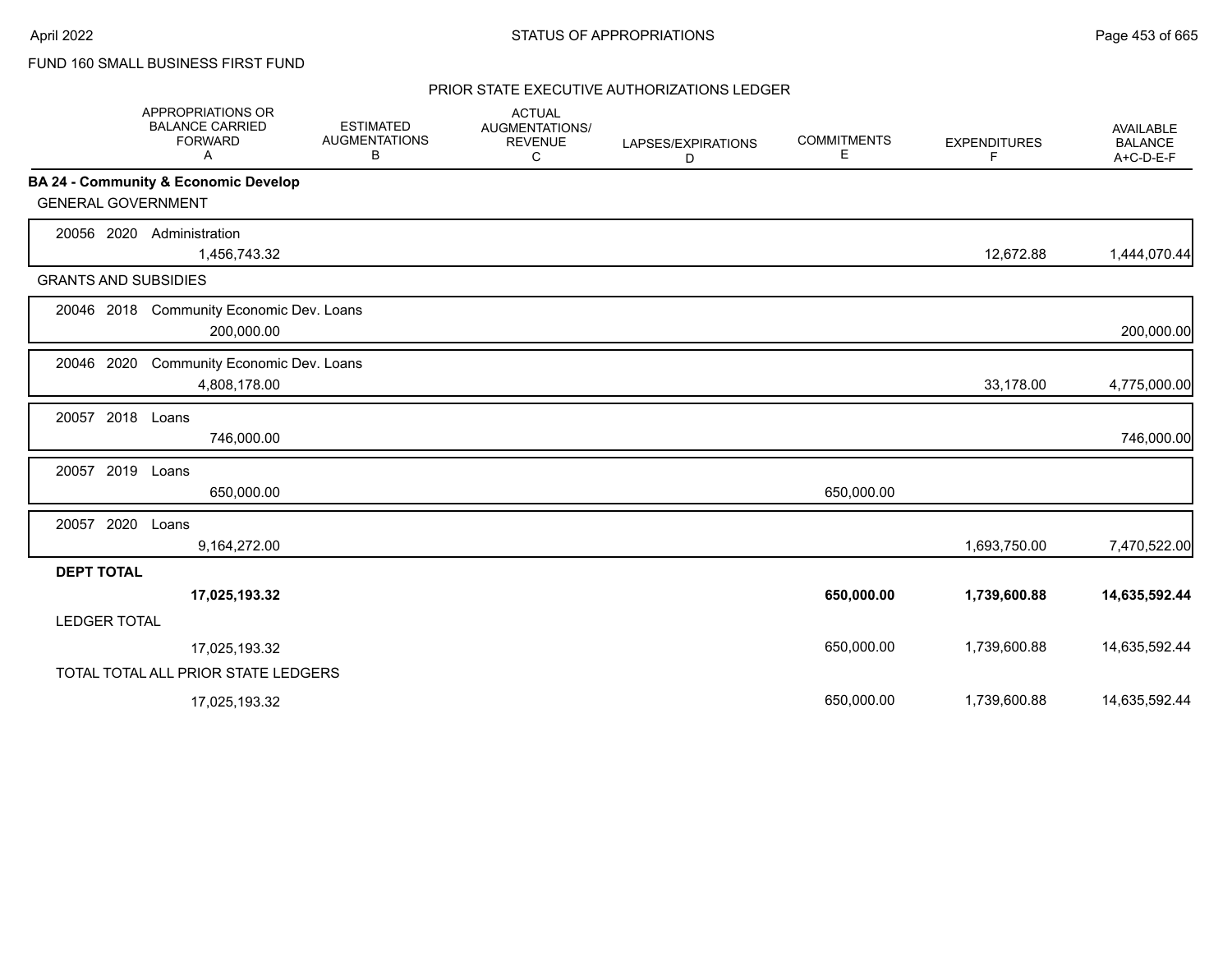# FUND 160 SMALL BUSINESS FIRST FUND

#### RESTRICTED REVENUE LEDGER

|                             | APPROPRIATIONS OR<br><b>BALANCE CARRIED</b><br><b>FORWARD</b><br>A | <b>ESTIMATED</b><br><b>AUGMENTATIONS</b><br>в | <b>ACTUAL</b><br><b>AUGMENTATIONS/</b><br><b>REVENUE</b><br>С | LAPSES/EXPIRATIONS<br>D | <b>COMMITMENTS</b><br>E | <b>EXPENDITURES</b> | AVAILABLE<br><b>BALANCE</b><br>A+C-D-E-F |
|-----------------------------|--------------------------------------------------------------------|-----------------------------------------------|---------------------------------------------------------------|-------------------------|-------------------------|---------------------|------------------------------------------|
|                             | <b>BA 24 - Community &amp; Economic Develop</b>                    |                                               |                                                               |                         |                         |                     |                                          |
| <b>GRANTS AND SUBSIDIES</b> |                                                                    |                                               |                                                               |                         |                         |                     |                                          |
| 2021<br>60049               | <b>Pollution Prevention Assistance Acct</b>                        |                                               |                                                               |                         |                         |                     |                                          |
|                             | 1,398,749.56                                                       |                                               | 52,949.18                                                     |                         |                         |                     | 1,451,698.74                             |
| <b>DEPT TOTAL</b>           |                                                                    |                                               |                                                               |                         |                         |                     |                                          |
|                             | 1,398,749.56                                                       |                                               | 52,949.18                                                     |                         |                         |                     | 1,451,698.74                             |
| <b>LEDGER TOTAL</b>         |                                                                    |                                               |                                                               |                         |                         |                     |                                          |
|                             | 1,398,749.56                                                       |                                               | 52.949.18                                                     |                         |                         |                     | 1,451,698.74                             |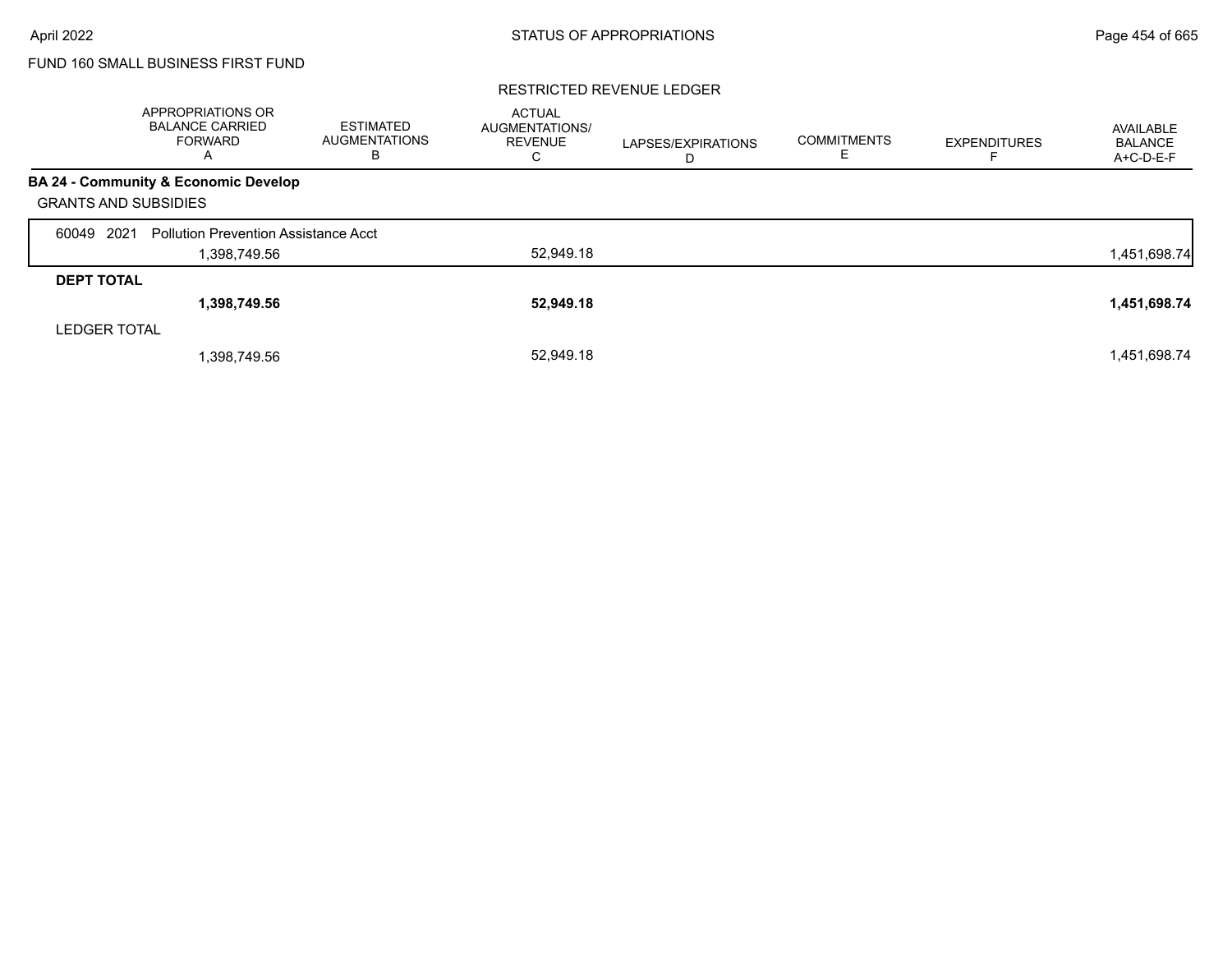### CURRENT STATE APPROPRIATIONS LEDGER

|                     | APPROPRIATIONS OR<br><b>BALANCE CARRIED</b><br><b>FORWARD</b><br>$\mathsf{A}$ | <b>ESTIMATED</b><br><b>AUGMENTATIONS</b><br>в | <b>ACTUAL</b><br>AUGMENTATIONS/<br><b>REVENUE</b><br>С | LAPSES/EXPIRATIONS<br>D | <b>COMMITMENTS</b><br>E. | <b>EXPENDITURES</b> | AVAILABLE<br><b>BALANCE</b><br>A+C-D-E-F |
|---------------------|-------------------------------------------------------------------------------|-----------------------------------------------|--------------------------------------------------------|-------------------------|--------------------------|---------------------|------------------------------------------|
|                     | <b>BA 24 - Community &amp; Economic Develop</b>                               |                                               |                                                        |                         |                          |                     |                                          |
|                     | <b>GRANTS AND SUBSIDIES</b>                                                   |                                               |                                                        |                         |                          |                     |                                          |
| 10281               | Ben FranklinTech Development Authority<br>2021                                |                                               |                                                        |                         |                          |                     |                                          |
|                     | 35,000,000.00                                                                 |                                               |                                                        |                         | 458.94                   | 14,419,909.46       | 20,579,631.60                            |
| <b>DEPT TOTAL</b>   |                                                                               |                                               |                                                        |                         |                          |                     |                                          |
|                     | 35,000,000.00                                                                 |                                               |                                                        |                         | 458.94                   | 14,419,909.46       | 20,579,631.60                            |
| <b>LEDGER TOTAL</b> |                                                                               |                                               |                                                        |                         |                          |                     |                                          |
|                     | 35.000.000.00                                                                 |                                               |                                                        |                         | 458.94                   | 14,419,909.46       | 20,579,631.60                            |
|                     | TOTAL TOTAL ALL CURRENT STATE LEDGERS                                         |                                               |                                                        |                         |                          |                     |                                          |
|                     | 35,000,000.00                                                                 |                                               |                                                        |                         | 458.94                   | 14,419,909.46       | 20,579,631.60                            |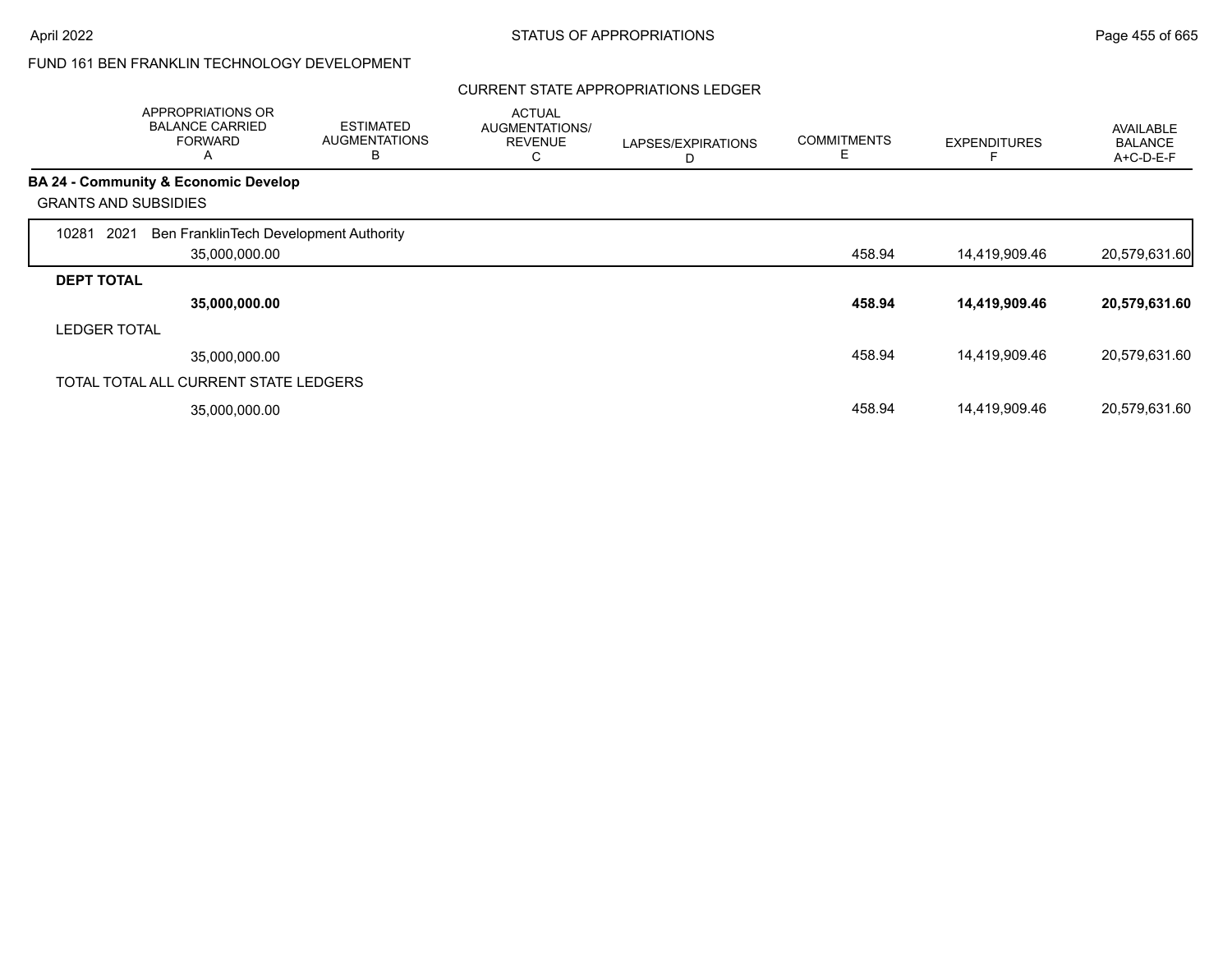#### PRIOR STATE APPROPRIATIONS LEDGER

|                   | APPROPRIATIONS OR<br><b>BALANCE CARRIED</b><br><b>FORWARD</b><br>A | <b>ESTIMATED</b><br><b>AUGMENTATIONS</b><br>B | <b>ACTUAL</b><br>AUGMENTATIONS/<br><b>REVENUE</b><br>С | LAPSES/EXPIRATIONS<br>D | <b>COMMITMENTS</b><br>Е | <b>EXPENDITURES</b> | <b>AVAILABLE</b><br><b>BALANCE</b><br>A+C-D-E-F |
|-------------------|--------------------------------------------------------------------|-----------------------------------------------|--------------------------------------------------------|-------------------------|-------------------------|---------------------|-------------------------------------------------|
|                   | <b>BA 24 - Community &amp; Economic Develop</b>                    |                                               |                                                        |                         |                         |                     |                                                 |
|                   | <b>GRANTS AND SUBSIDIES</b>                                        |                                               |                                                        |                         |                         |                     |                                                 |
| 10281             | Ben FranklinTech Development Authority<br>2019                     |                                               |                                                        |                         |                         |                     |                                                 |
|                   | 20,000.00                                                          |                                               |                                                        |                         |                         |                     | 20,000.00                                       |
| 10281             | 2020<br>Ben FranklinTech Development Authority                     |                                               |                                                        |                         |                         |                     |                                                 |
|                   | 20,391,356.49                                                      |                                               |                                                        |                         | 24,490.14               | 32,708.91           | 20,334,157.44                                   |
| <b>DEPT TOTAL</b> |                                                                    |                                               |                                                        |                         |                         |                     |                                                 |
|                   | 20,411,356.49                                                      |                                               |                                                        |                         | 24,490.14               | 32,708.91           | 20,354,157.44                                   |
|                   | <b>LEDGER TOTAL</b>                                                |                                               |                                                        |                         |                         |                     |                                                 |
|                   | 20,411,356.49                                                      |                                               |                                                        |                         | 24,490.14               | 32,708.91           | 20,354,157.44                                   |
|                   | TOTAL TOTAL ALL PRIOR STATE LEDGERS                                |                                               |                                                        |                         |                         |                     |                                                 |
|                   | 20,411,356.49                                                      |                                               |                                                        |                         | 24,490.14               | 32,708.91           | 20,354,157.44                                   |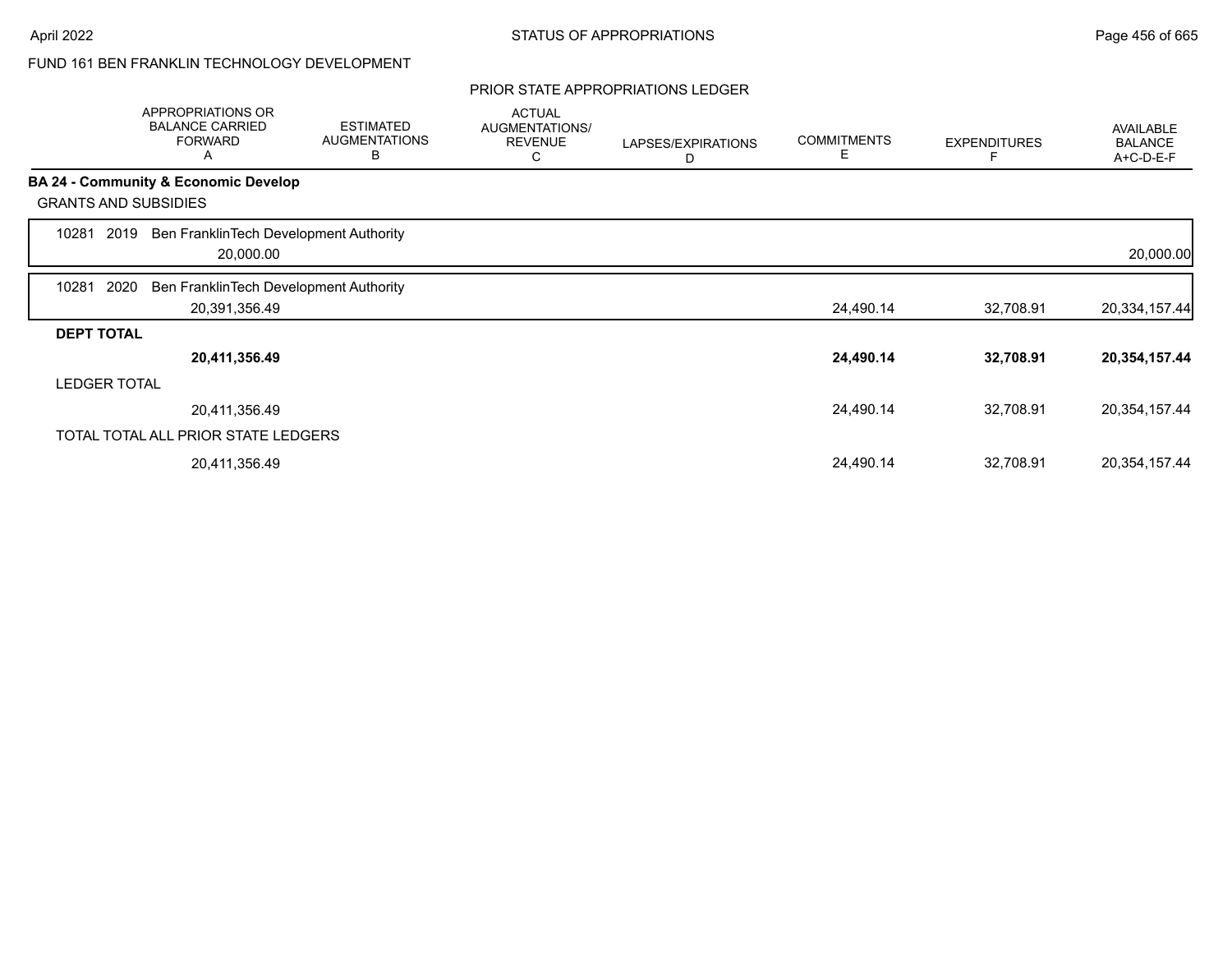#### RESTRICTED RECEIPTS LEDGER

|                           | APPROPRIATIONS OR<br><b>BALANCE CARRIED</b><br><b>FORWARD</b><br>$\overline{A}$ | <b>ESTIMATED</b><br><b>AUGMENTATIONS</b><br>В | <b>ACTUAL</b><br><b>AUGMENTATIONS/</b><br><b>REVENUE</b><br>U | LAPSES/EXPIRATIONS<br>D | <b>COMMITMENTS</b> | <b>EXPENDITURES</b> | AVAILABLE<br><b>BALANCE</b><br>A+C-D-E-F |
|---------------------------|---------------------------------------------------------------------------------|-----------------------------------------------|---------------------------------------------------------------|-------------------------|--------------------|---------------------|------------------------------------------|
|                           | <b>BA 24 - Community &amp; Economic Develop</b>                                 |                                               |                                                               |                         |                    |                     |                                          |
| <b>GENERAL GOVERNMENT</b> |                                                                                 |                                               |                                                               |                         |                    |                     |                                          |
| 2021<br>40117             | PA Tech Invest Auth-Revolving Loan Acct                                         |                                               |                                                               |                         |                    |                     |                                          |
|                           | 14,761,944.59                                                                   |                                               | 4,955,454.77                                                  |                         | 1,000,000.00       | 3,047,902.62        | 15,669,496.74                            |
| <b>DEPT TOTAL</b>         |                                                                                 |                                               |                                                               |                         |                    |                     |                                          |
|                           | 14,761,944.59                                                                   |                                               | 4,955,454.77                                                  |                         | 1,000,000.00       | 3,047,902.62        | 15,669,496.74                            |
| <b>LEDGER TOTAL</b>       |                                                                                 |                                               |                                                               |                         |                    |                     |                                          |
|                           | 14,761,944.59                                                                   |                                               | 4.955.454.77                                                  |                         | 1.000.000.00       | 3.047.902.62        | 15.669.496.74                            |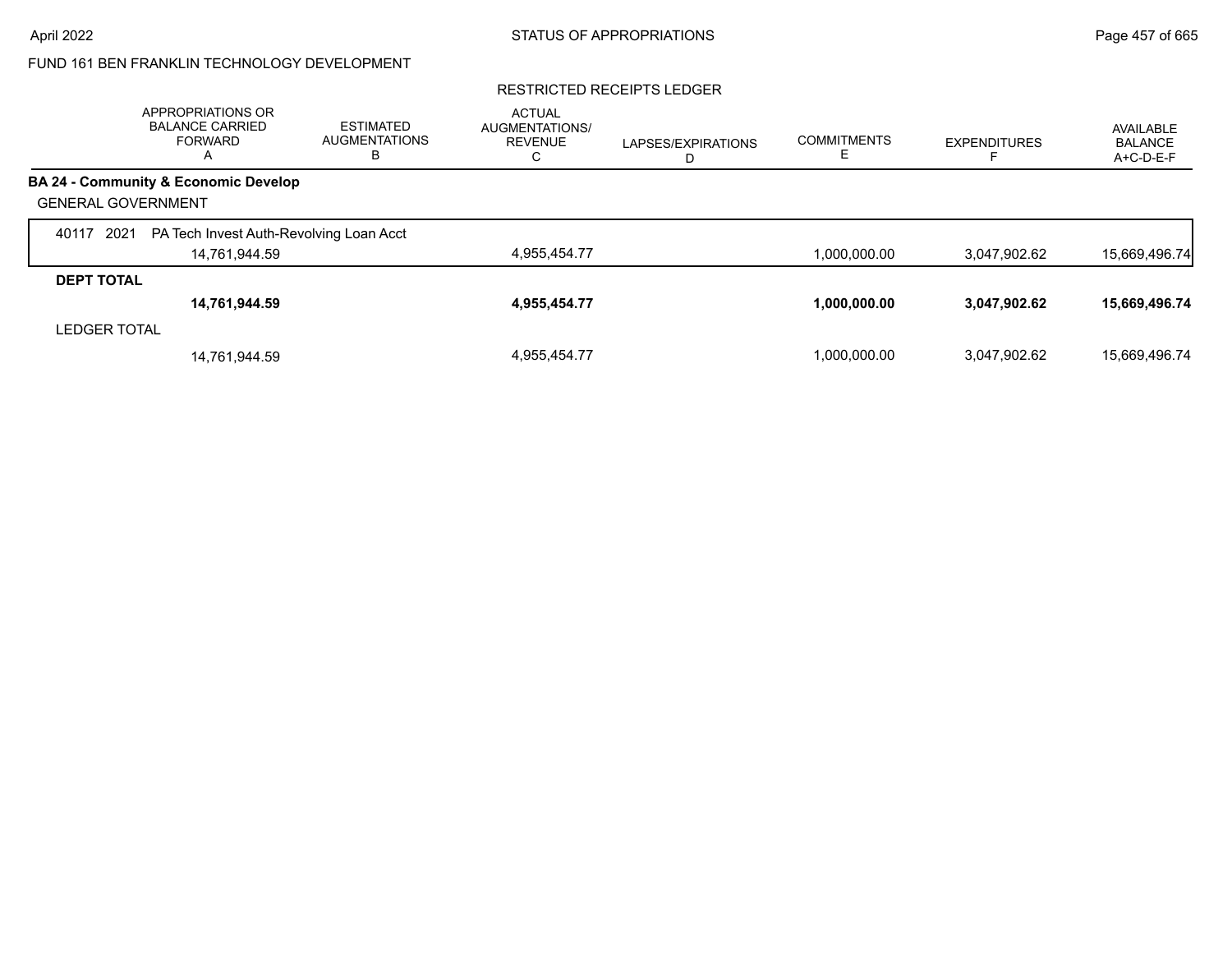#### RESTRICTED REVENUE LEDGER

|                             | <b>APPROPRIATIONS OR</b><br><b>BALANCE CARRIED</b><br><b>FORWARD</b><br>$\overline{A}$ | <b>ESTIMATED</b><br><b>AUGMENTATIONS</b><br>В | <b>ACTUAL</b><br>AUGMENTATIONS/<br><b>REVENUE</b><br>С | LAPSES/EXPIRATIONS<br>D | <b>COMMITMENTS</b><br>F. | <b>EXPENDITURES</b> | AVAILABLE<br><b>BALANCE</b><br>A+C-D-E-F |
|-----------------------------|----------------------------------------------------------------------------------------|-----------------------------------------------|--------------------------------------------------------|-------------------------|--------------------------|---------------------|------------------------------------------|
| <b>GRANTS AND SUBSIDIES</b> | BA 24 - Community & Economic Develop                                                   |                                               |                                                        |                         |                          |                     |                                          |
| 60375 2021                  | Innovate in PA Program<br>952,097.38                                                   |                                               |                                                        |                         |                          | 952.097.38          |                                          |
| <b>DEPT TOTAL</b>           | 952,097.38                                                                             |                                               |                                                        |                         |                          | 952,097.38          |                                          |
| <b>LEDGER TOTAL</b>         | 952,097.38                                                                             |                                               |                                                        |                         |                          | 952,097.38          |                                          |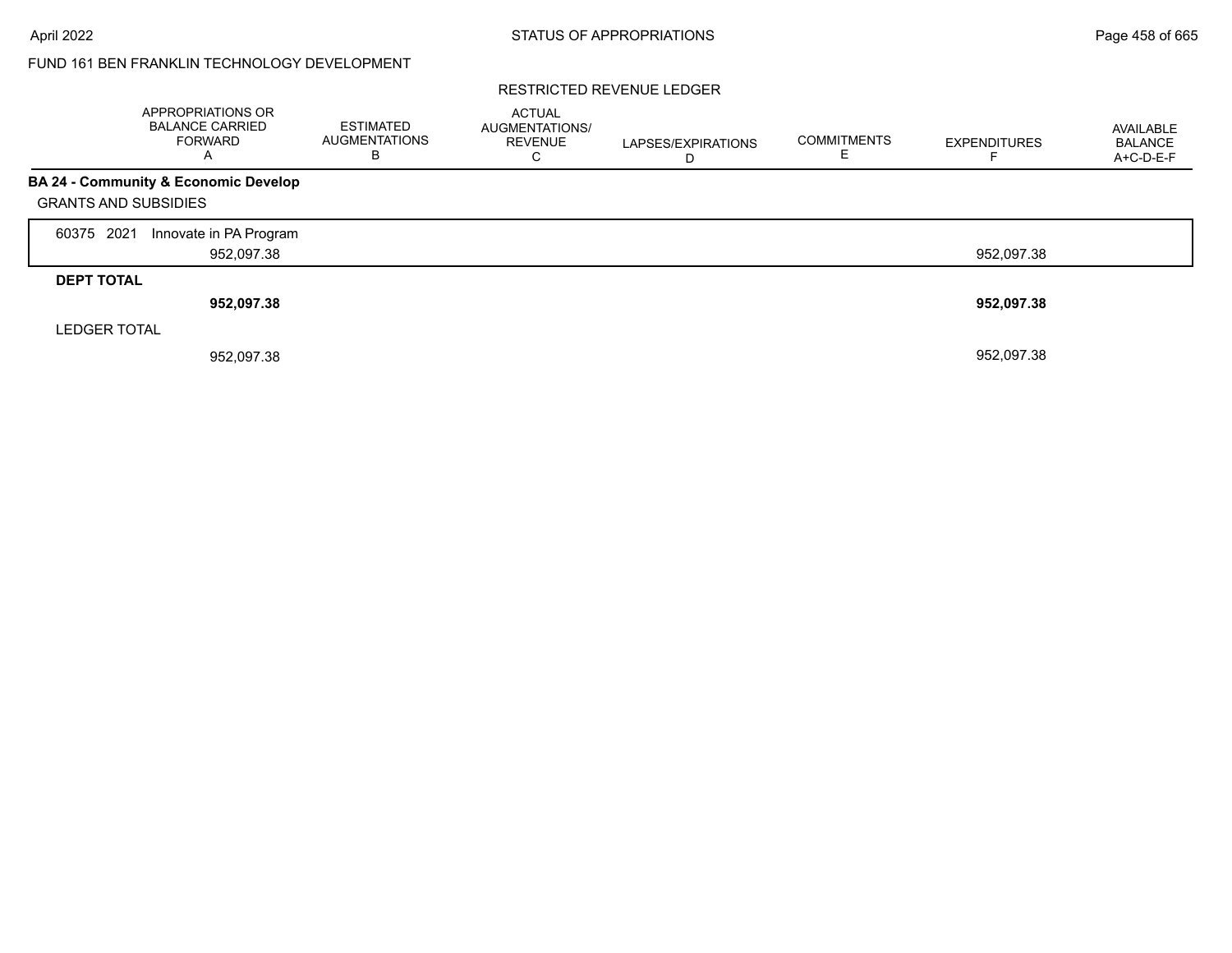## FUND 162 MED CARE AVAIL & REDUCT OF ERR FUND

|                             | APPROPRIATIONS OR<br><b>BALANCE CARRIED</b><br><b>FORWARD</b><br>A | <b>ESTIMATED</b><br><b>AUGMENTATIONS</b><br>B | <b>ACTUAL</b><br>AUGMENTATIONS/<br><b>REVENUE</b><br>C | LAPSES/EXPIRATIONS<br>D | <b>COMMITMENTS</b><br>E. | <b>EXPENDITURES</b><br>F | <b>AVAILABLE</b><br><b>BALANCE</b><br>A+C-D-E-F |
|-----------------------------|--------------------------------------------------------------------|-----------------------------------------------|--------------------------------------------------------|-------------------------|--------------------------|--------------------------|-------------------------------------------------|
| <b>BA 79 - Insurance</b>    |                                                                    |                                               |                                                        |                         |                          |                          |                                                 |
|                             | <b>GENERAL GOVERNMENT</b>                                          |                                               |                                                        |                         |                          |                          |                                                 |
| 20306 2021                  | <b>General Operations</b>                                          |                                               |                                                        |                         |                          |                          |                                                 |
|                             | 14,911,000.00                                                      |                                               |                                                        |                         | 4,627,044.29             | 6,569,135.35             | 3,714,820.36                                    |
| <b>GRANTS AND SUBSIDIES</b> |                                                                    |                                               |                                                        |                         |                          |                          |                                                 |
| 2021<br>20307               | Payment of Claims                                                  |                                               |                                                        |                         |                          |                          |                                                 |
|                             | 195,020,000.00                                                     |                                               |                                                        |                         |                          | 141,456,060.00           | 53,563,940.00                                   |
| <b>DEPT TOTAL</b>           |                                                                    |                                               |                                                        |                         |                          |                          |                                                 |
|                             | 209,931,000.00                                                     |                                               |                                                        |                         | 4,627,044.29             | 148,025,195.35           | 57,278,760.36                                   |
| <b>LEDGER TOTAL</b>         |                                                                    |                                               |                                                        |                         |                          |                          |                                                 |
|                             | 209,931,000.00                                                     |                                               |                                                        |                         | 4,627,044.29             | 148,025,195.35           | 57,278,760.36                                   |
|                             | TOTAL TOTAL ALL CURRENT STATE LEDGERS                              |                                               |                                                        |                         |                          |                          |                                                 |
|                             | 209,931,000.00                                                     |                                               |                                                        |                         | 4,627,044.29             | 148,025,195.35           | 57,278,760.36                                   |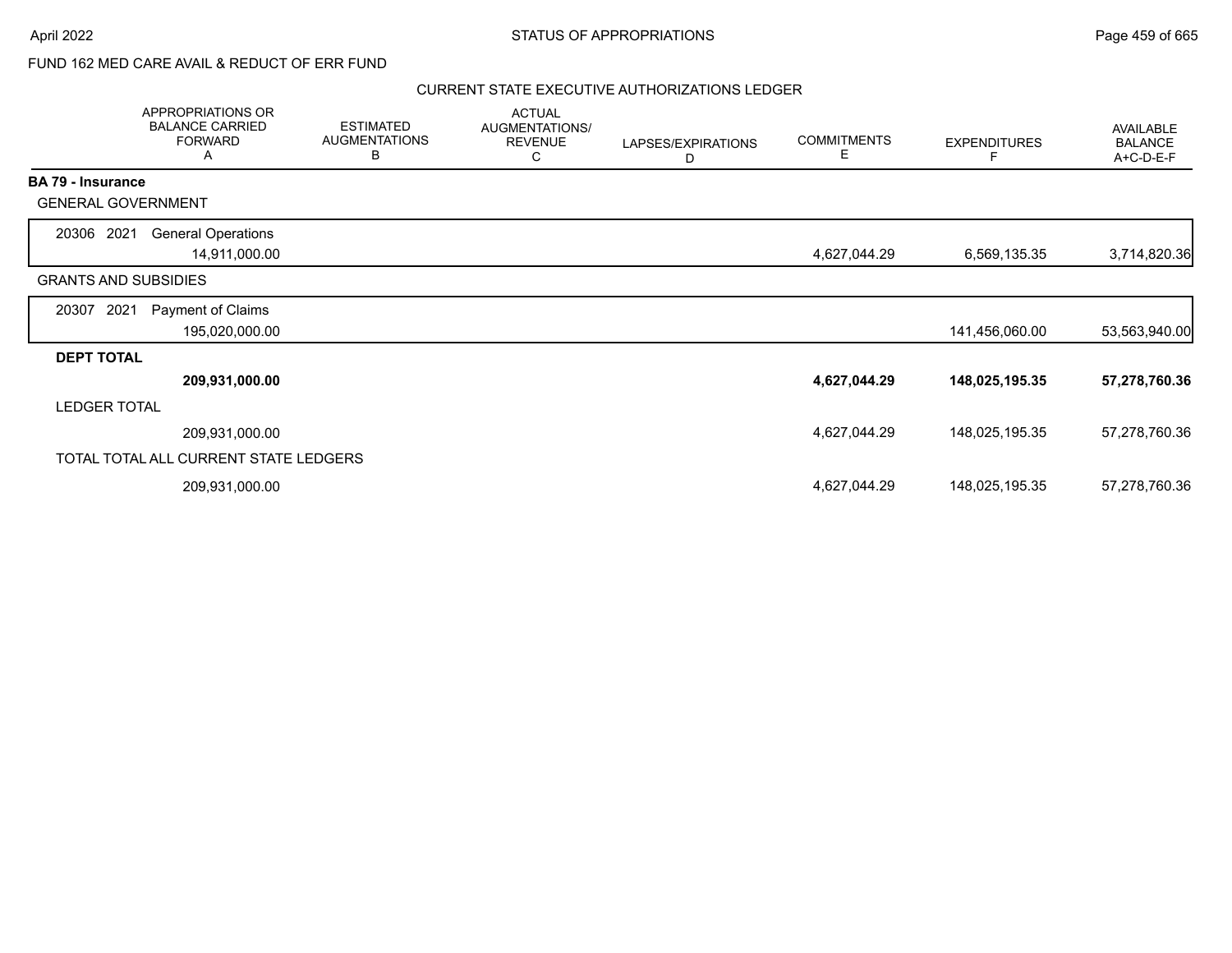# FUND 162 MED CARE AVAIL & REDUCT OF ERR FUND

|                             | APPROPRIATIONS OR<br><b>BALANCE CARRIED</b><br><b>FORWARD</b><br>A | <b>ESTIMATED</b><br><b>AUGMENTATIONS</b><br>В | <b>ACTUAL</b><br>AUGMENTATIONS/<br><b>REVENUE</b><br>С | LAPSES/EXPIRATIONS<br>D | <b>COMMITMENTS</b><br>Е | <b>EXPENDITURES</b><br>F | AVAILABLE<br><b>BALANCE</b><br>A+C-D-E-F |
|-----------------------------|--------------------------------------------------------------------|-----------------------------------------------|--------------------------------------------------------|-------------------------|-------------------------|--------------------------|------------------------------------------|
| BA 79 - Insurance           |                                                                    |                                               |                                                        |                         |                         |                          |                                          |
| <b>GENERAL GOVERNMENT</b>   |                                                                    |                                               |                                                        |                         |                         |                          |                                          |
| 20306 2019                  | <b>General Operations</b>                                          |                                               |                                                        |                         |                         |                          |                                          |
|                             | 589,274.38                                                         |                                               |                                                        |                         |                         |                          | 589,274.38                               |
| 20306 2020                  | <b>General Operations</b>                                          |                                               |                                                        |                         |                         |                          |                                          |
|                             | 9,006,769.46                                                       |                                               |                                                        |                         |                         | 882,330.39               | 8,124,439.07                             |
| <b>GRANTS AND SUBSIDIES</b> |                                                                    |                                               |                                                        |                         |                         |                          |                                          |
| 20307<br>2020               | Payment of Claims                                                  |                                               |                                                        |                         |                         |                          |                                          |
|                             | 26,244,171.00                                                      |                                               |                                                        |                         |                         |                          | 26,244,171.00                            |
| <b>DEPT TOTAL</b>           |                                                                    |                                               |                                                        |                         |                         |                          |                                          |
|                             | 35,840,214.84                                                      |                                               |                                                        |                         |                         | 882,330.39               | 34,957,884.45                            |
| <b>LEDGER TOTAL</b>         |                                                                    |                                               |                                                        |                         |                         |                          |                                          |
|                             | 35,840,214.84                                                      |                                               |                                                        |                         |                         | 882,330.39               | 34,957,884.45                            |
|                             | TOTAL TOTAL ALL PRIOR STATE LEDGERS                                |                                               |                                                        |                         |                         |                          |                                          |
|                             | 35,840,214.84                                                      |                                               |                                                        |                         |                         | 882,330.39               | 34,957,884.45                            |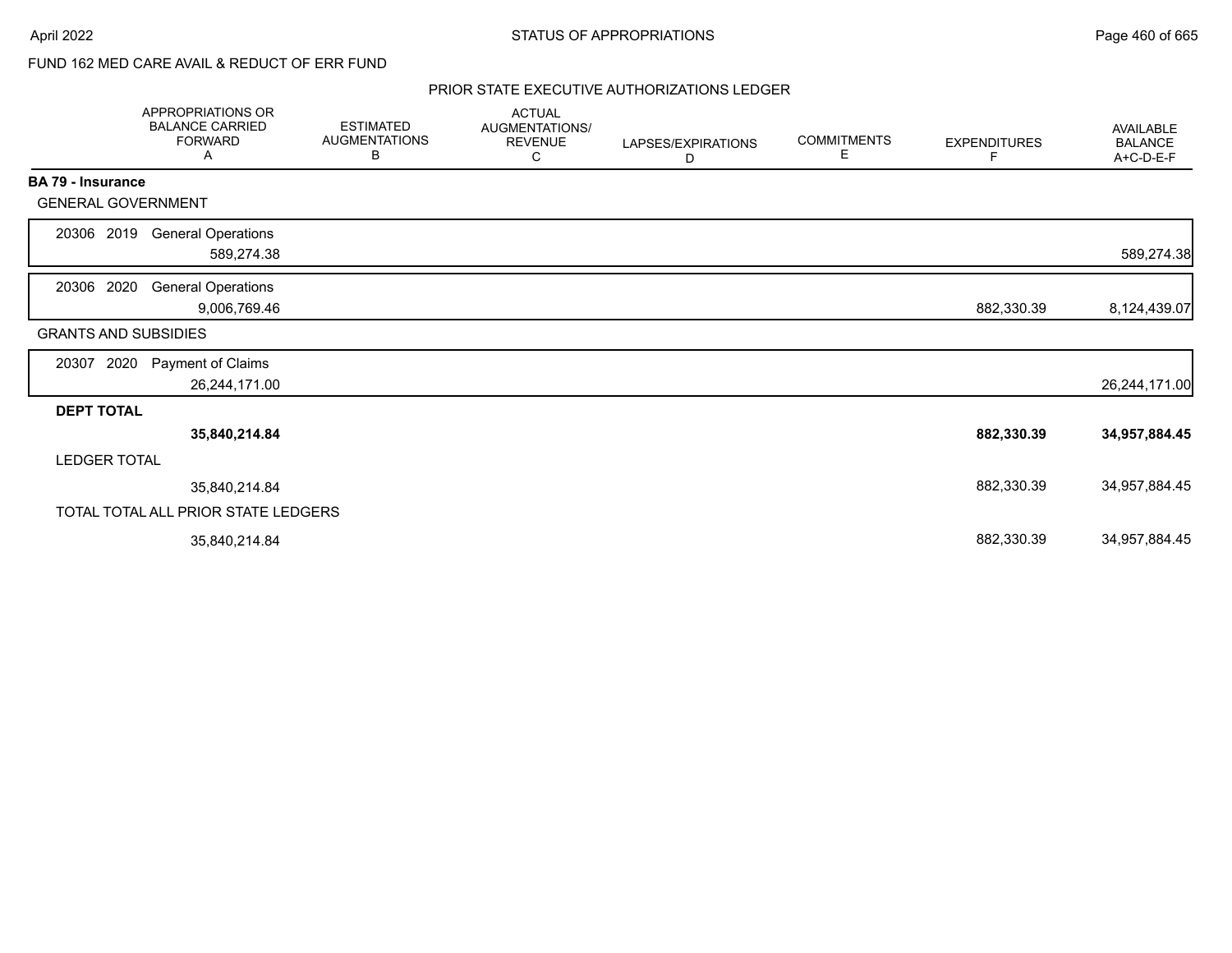## FUND 163 PATIENT SAFETY TRUST FUND

|                     | <b>APPROPRIATIONS OR</b><br><b>BALANCE CARRIED</b><br><b>FORWARD</b><br>$\overline{ }$ | <b>ESTIMATED</b><br><b>AUGMENTATIONS</b><br>В | <b>ACTUAL</b><br>AUGMENTATIONS/<br><b>REVENUE</b><br>С | LAPSES/EXPIRATIONS<br>D | <b>COMMITMENTS</b><br>Е | <b>EXPENDITURES</b> | <b>AVAILABLE</b><br><b>BALANCE</b><br>A+C-D-E-F |
|---------------------|----------------------------------------------------------------------------------------|-----------------------------------------------|--------------------------------------------------------|-------------------------|-------------------------|---------------------|-------------------------------------------------|
|                     | <b>BA 83 - Patient Safety Authority</b>                                                |                                               |                                                        |                         |                         |                     |                                                 |
|                     | <b>GENERAL GOVERNMENT</b>                                                              |                                               |                                                        |                         |                         |                     |                                                 |
| 20351               | 2021<br>GeneralOperations-PatientSafetyAuthority                                       |                                               |                                                        |                         |                         |                     |                                                 |
|                     | 9,400,000.00                                                                           |                                               |                                                        |                         | 721,099.98              | 5,377,406.48        | 3,301,493.54                                    |
| <b>DEPT TOTAL</b>   |                                                                                        |                                               |                                                        |                         |                         |                     |                                                 |
|                     | 9,400,000.00                                                                           |                                               |                                                        |                         | 721,099.98              | 5,377,406.48        | 3,301,493.54                                    |
| <b>LEDGER TOTAL</b> |                                                                                        |                                               |                                                        |                         |                         |                     |                                                 |
|                     | 9,400,000.00                                                                           |                                               |                                                        |                         | 721,099.98              | 5,377,406.48        | 3,301,493.54                                    |
|                     | TOTAL TOTAL ALL CURRENT STATE LEDGERS                                                  |                                               |                                                        |                         |                         |                     |                                                 |
|                     | 9,400,000.00                                                                           |                                               |                                                        |                         | 721,099.98              | 5,377,406.48        | 3,301,493.54                                    |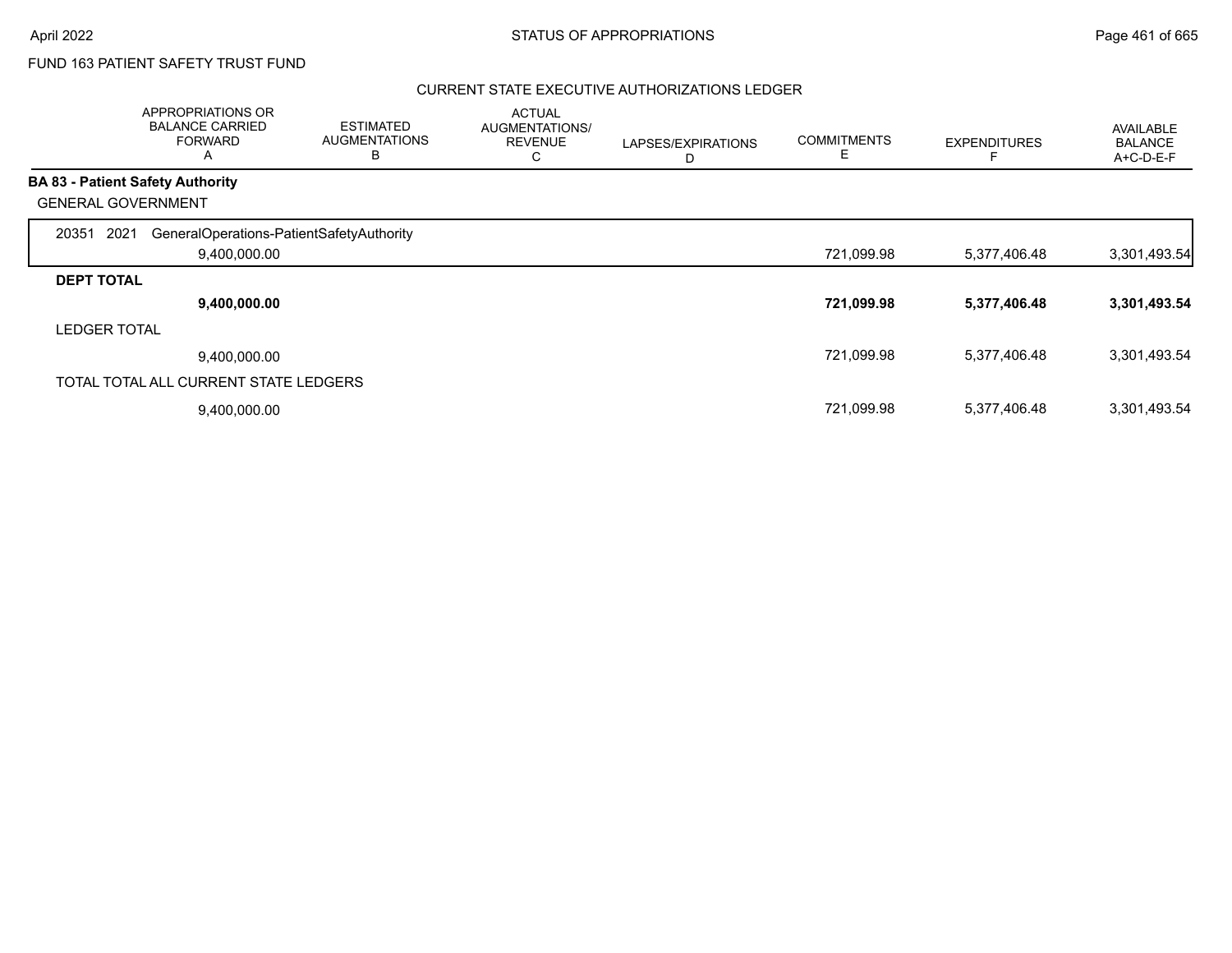# FUND 163 PATIENT SAFETY TRUST FUND

|                   | APPROPRIATIONS OR<br><b>BALANCE CARRIED</b><br><b>FORWARD</b><br>A | <b>ESTIMATED</b><br><b>AUGMENTATIONS</b><br>B | <b>ACTUAL</b><br>AUGMENTATIONS/<br><b>REVENUE</b><br>С | LAPSES/EXPIRATIONS<br>D | <b>COMMITMENTS</b><br>Е | <b>EXPENDITURES</b> | AVAILABLE<br><b>BALANCE</b><br>A+C-D-E-F |
|-------------------|--------------------------------------------------------------------|-----------------------------------------------|--------------------------------------------------------|-------------------------|-------------------------|---------------------|------------------------------------------|
|                   | <b>BA 83 - Patient Safety Authority</b>                            |                                               |                                                        |                         |                         |                     |                                          |
|                   | <b>GENERAL GOVERNMENT</b>                                          |                                               |                                                        |                         |                         |                     |                                          |
| 20351             | GeneralOperations-PatientSafetyAuthority<br>2019                   |                                               |                                                        |                         |                         |                     |                                          |
|                   | 2,613,077.99                                                       |                                               |                                                        |                         |                         |                     | 2,613,077.99                             |
| 20351             | 2020<br>GeneralOperations-PatientSafetyAuthority                   |                                               |                                                        |                         |                         |                     |                                          |
|                   | 3,255,938.74                                                       |                                               |                                                        |                         |                         | 410,703.51          | 2,845,235.23                             |
| <b>DEPT TOTAL</b> |                                                                    |                                               |                                                        |                         |                         |                     |                                          |
|                   | 5,869,016.73                                                       |                                               |                                                        |                         |                         | 410,703.51          | 5,458,313.22                             |
|                   | <b>LEDGER TOTAL</b>                                                |                                               |                                                        |                         |                         |                     |                                          |
|                   | 5,869,016.73                                                       |                                               |                                                        |                         |                         | 410,703.51          | 5,458,313.22                             |
|                   | TOTAL TOTAL ALL PRIOR STATE LEDGERS                                |                                               |                                                        |                         |                         |                     |                                          |
|                   | 5,869,016.73                                                       |                                               |                                                        |                         |                         | 410,703.51          | 5,458,313.22                             |
|                   |                                                                    |                                               |                                                        |                         |                         |                     |                                          |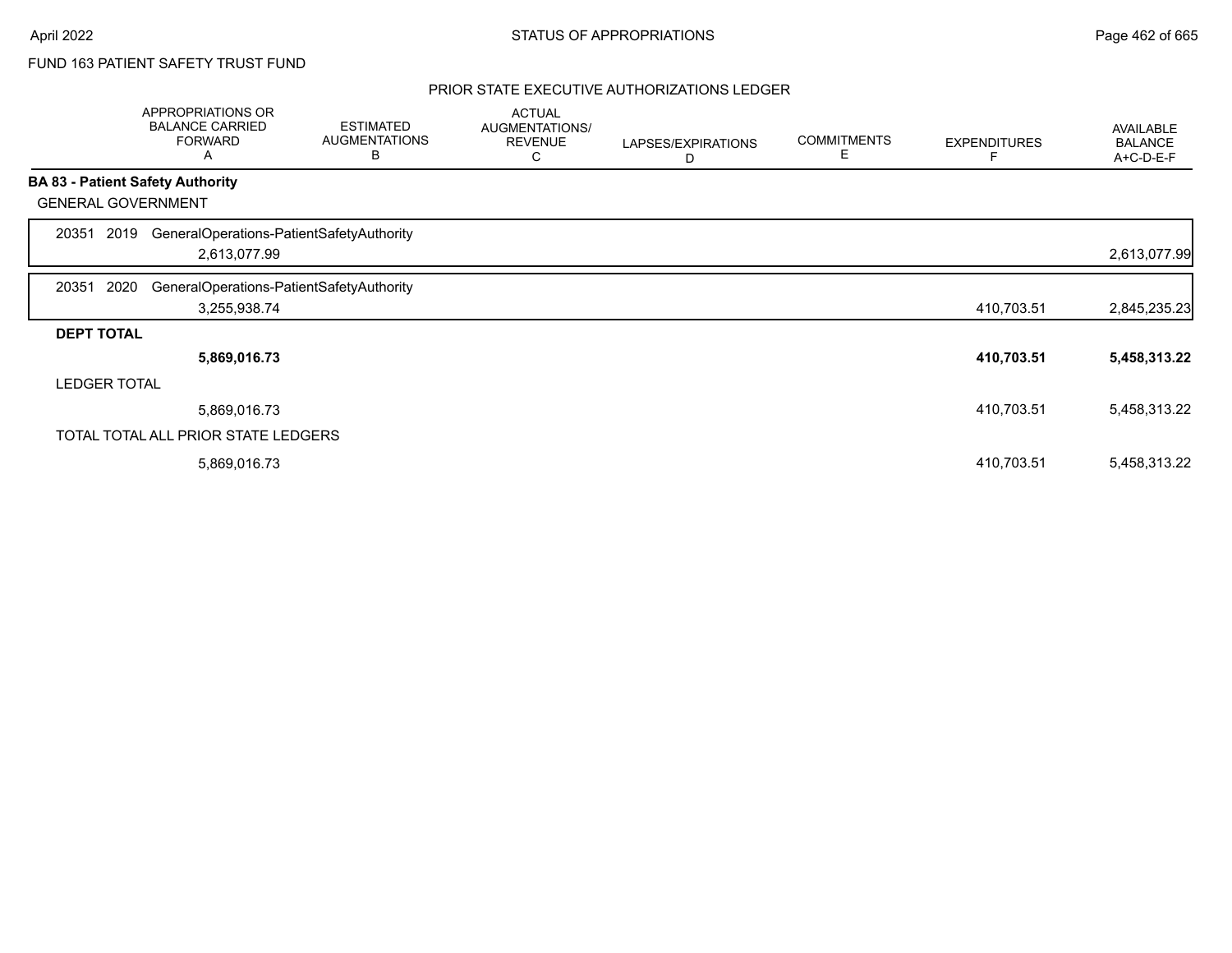## FUND 164 SUBST AB EDUC & DEMAND REDUCTION

|                                  | APPROPRIATIONS OR<br><b>BALANCE CARRIED</b><br><b>FORWARD</b><br>Α | <b>ESTIMATED</b><br><b>AUGMENTATIONS</b><br>B | <b>ACTUAL</b><br><b>AUGMENTATIONS/</b><br><b>REVENUE</b><br>С | LAPSES/EXPIRATIONS<br>D | <b>COMMITMENTS</b><br>E | <b>EXPENDITURES</b> | AVAILABLE<br><b>BALANCE</b><br>A+C-D-E-F |
|----------------------------------|--------------------------------------------------------------------|-----------------------------------------------|---------------------------------------------------------------|-------------------------|-------------------------|---------------------|------------------------------------------|
| <b>BA 81 - Executive Offices</b> |                                                                    |                                               |                                                               |                         |                         |                     |                                          |
| <b>GENERAL GOVERNMENT</b>        |                                                                    |                                               |                                                               |                         |                         |                     |                                          |
| 2021<br>20308                    | Substance Abuse Education&Demand Reduc                             |                                               |                                                               |                         |                         |                     |                                          |
|                                  | 5,500,000.00                                                       |                                               |                                                               |                         | 1,414,452.60            | 2,574,758.55        | 1,510,788.85                             |
| 2021<br>20309                    |                                                                    | Substance Abuse Edu& Demand Reduc-Admin       |                                                               |                         |                         |                     |                                          |
|                                  | 300,000.00                                                         |                                               |                                                               |                         | 916.05                  | 69,499.48           | 229,584.47                               |
| <b>DEPT TOTAL</b>                |                                                                    |                                               |                                                               |                         |                         |                     |                                          |
|                                  | 5,800,000.00                                                       |                                               |                                                               |                         | 1,415,368.65            | 2,644,258.03        | 1,740,373.32                             |
| <b>LEDGER TOTAL</b>              |                                                                    |                                               |                                                               |                         |                         |                     |                                          |
|                                  | 5,800,000.00                                                       |                                               |                                                               |                         | 1,415,368.65            | 2,644,258.03        | 1,740,373.32                             |
|                                  | TOTAL TOTAL ALL CURRENT STATE LEDGERS                              |                                               |                                                               |                         |                         |                     |                                          |
|                                  | 5,800,000.00                                                       |                                               |                                                               |                         | 1,415,368.65            | 2,644,258.03        | 1,740,373.32                             |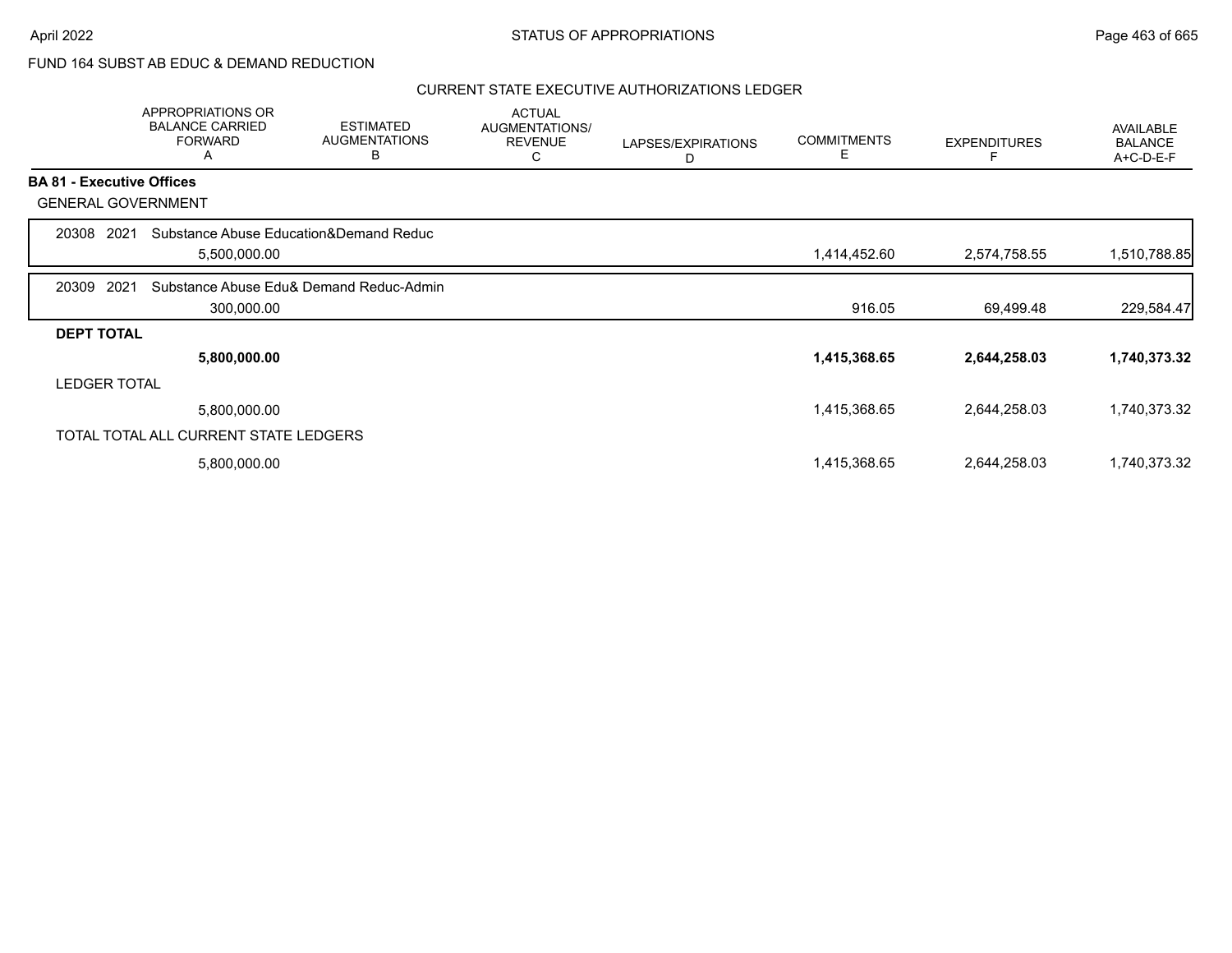# FUND 164 SUBST AB EDUC & DEMAND REDUCTION

|                                  | <b>APPROPRIATIONS OR</b><br><b>BALANCE CARRIED</b><br><b>FORWARD</b><br>Α | <b>ESTIMATED</b><br><b>AUGMENTATIONS</b><br>В | <b>ACTUAL</b><br>AUGMENTATIONS/<br><b>REVENUE</b><br>C | LAPSES/EXPIRATIONS<br>D | <b>COMMITMENTS</b><br>E. | <b>EXPENDITURES</b> | <b>AVAILABLE</b><br><b>BALANCE</b><br>A+C-D-E-F |
|----------------------------------|---------------------------------------------------------------------------|-----------------------------------------------|--------------------------------------------------------|-------------------------|--------------------------|---------------------|-------------------------------------------------|
| <b>BA 81 - Executive Offices</b> |                                                                           |                                               |                                                        |                         |                          |                     |                                                 |
| <b>GENERAL GOVERNMENT</b>        |                                                                           |                                               |                                                        |                         |                          |                     |                                                 |
| 20308 2020                       | Substance Abuse Education&Demand Reduc<br>5,065,038.75                    |                                               |                                                        |                         |                          | 70,032.12           | 4,995,006.63                                    |
| 2017<br>20309                    | 0.01                                                                      | Substance Abuse Edu& Demand Reduc-Admin       |                                                        |                         |                          | 0.01                |                                                 |
| 2020<br>20309                    | 200,524.05                                                                | Substance Abuse Edu& Demand Reduc-Admin       |                                                        |                         |                          | 864.97              | 199,659.08                                      |
| <b>DEPT TOTAL</b>                |                                                                           |                                               |                                                        |                         |                          |                     |                                                 |
|                                  | 5,265,562.81                                                              |                                               |                                                        |                         |                          | 70,897.10           | 5,194,665.71                                    |
| <b>LEDGER TOTAL</b>              |                                                                           |                                               |                                                        |                         |                          |                     |                                                 |
|                                  | 5,265,562.81                                                              |                                               |                                                        |                         |                          | 70,897.10           | 5,194,665.71                                    |
|                                  | TOTAL TOTAL ALL PRIOR STATE LEDGERS                                       |                                               |                                                        |                         |                          |                     |                                                 |
|                                  | 5,265,562.81                                                              |                                               |                                                        |                         |                          | 70,897.10           | 5,194,665.71                                    |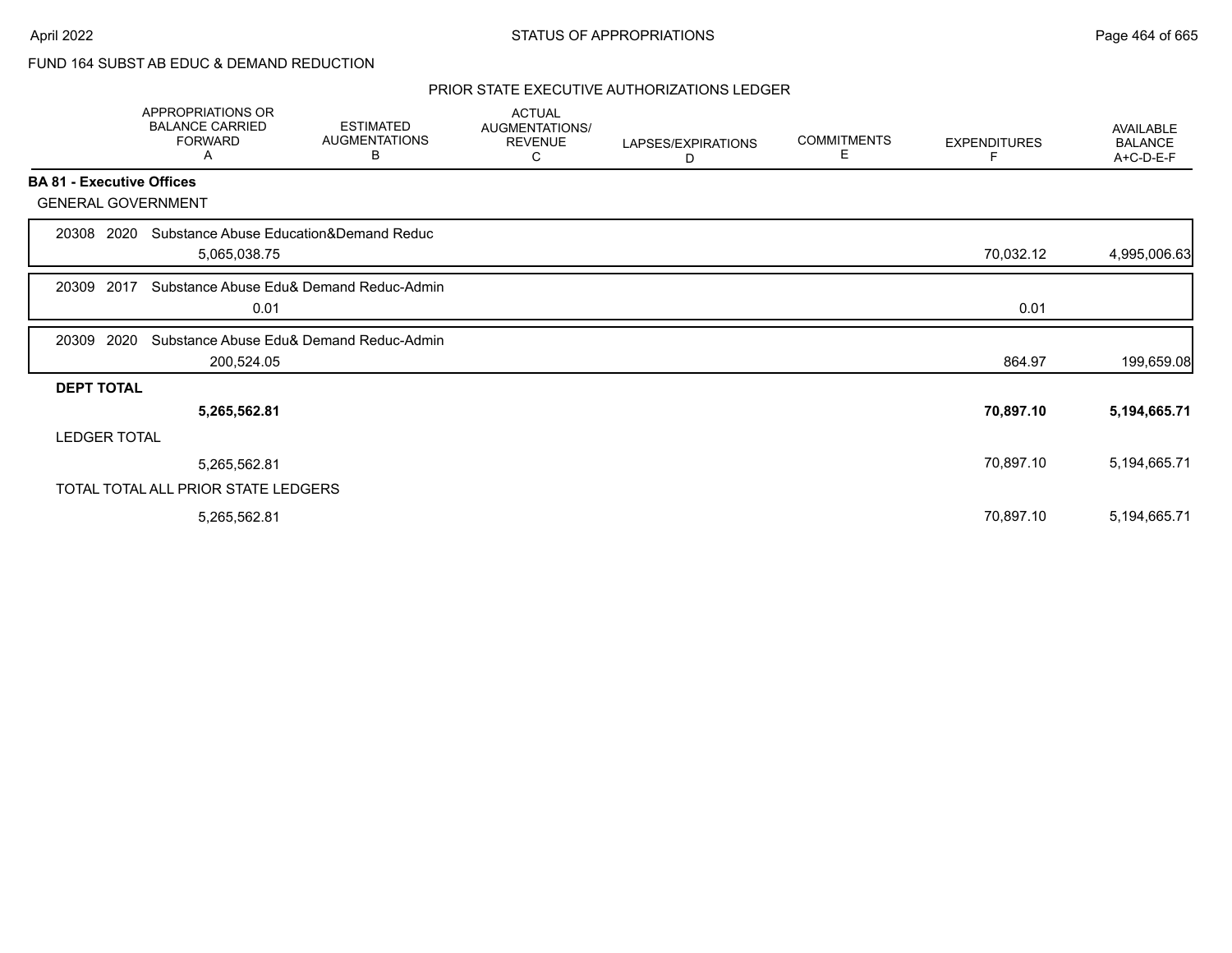# FUND 165 BENEFITS COMPLETION PLAN FUND

#### NON-BUDGETED LEDGER

|                           | APPROPRIATIONS OR<br><b>BALANCE CARRIED</b><br><b>FORWARD</b><br>A | <b>ESTIMATED</b><br><b>AUGMENTATIONS</b><br>в | <b>ACTUAL</b><br>AUGMENTATIONS/<br><b>REVENUE</b><br>С | LAPSES/EXPIRATIONS<br>D | <b>COMMITMENTS</b> | <b>EXPENDITURES</b> | AVAILABLE<br><b>BALANCE</b><br>A+C-D-E-F |
|---------------------------|--------------------------------------------------------------------|-----------------------------------------------|--------------------------------------------------------|-------------------------|--------------------|---------------------|------------------------------------------|
|                           | BA 70 - State Employees' Ret Sys                                   |                                               |                                                        |                         |                    |                     |                                          |
| <b>GENERAL GOVERNMENT</b> |                                                                    |                                               |                                                        |                         |                    |                     |                                          |
| 2021<br>50161             | <b>Benefits Payments</b>                                           |                                               |                                                        |                         |                    |                     |                                          |
|                           |                                                                    |                                               |                                                        |                         |                    | 1,346,066.04        | $-1,346,066.04$                          |
| <b>DEPT TOTAL</b>         |                                                                    |                                               |                                                        |                         |                    |                     |                                          |
|                           |                                                                    |                                               |                                                        |                         |                    | 1,346,066.04        | $-1,346,066.04$                          |
| <b>LEDGER TOTAL</b>       |                                                                    |                                               |                                                        |                         |                    |                     |                                          |
|                           |                                                                    |                                               |                                                        |                         |                    | 1.346.066.04        | $-1.346.066.04$                          |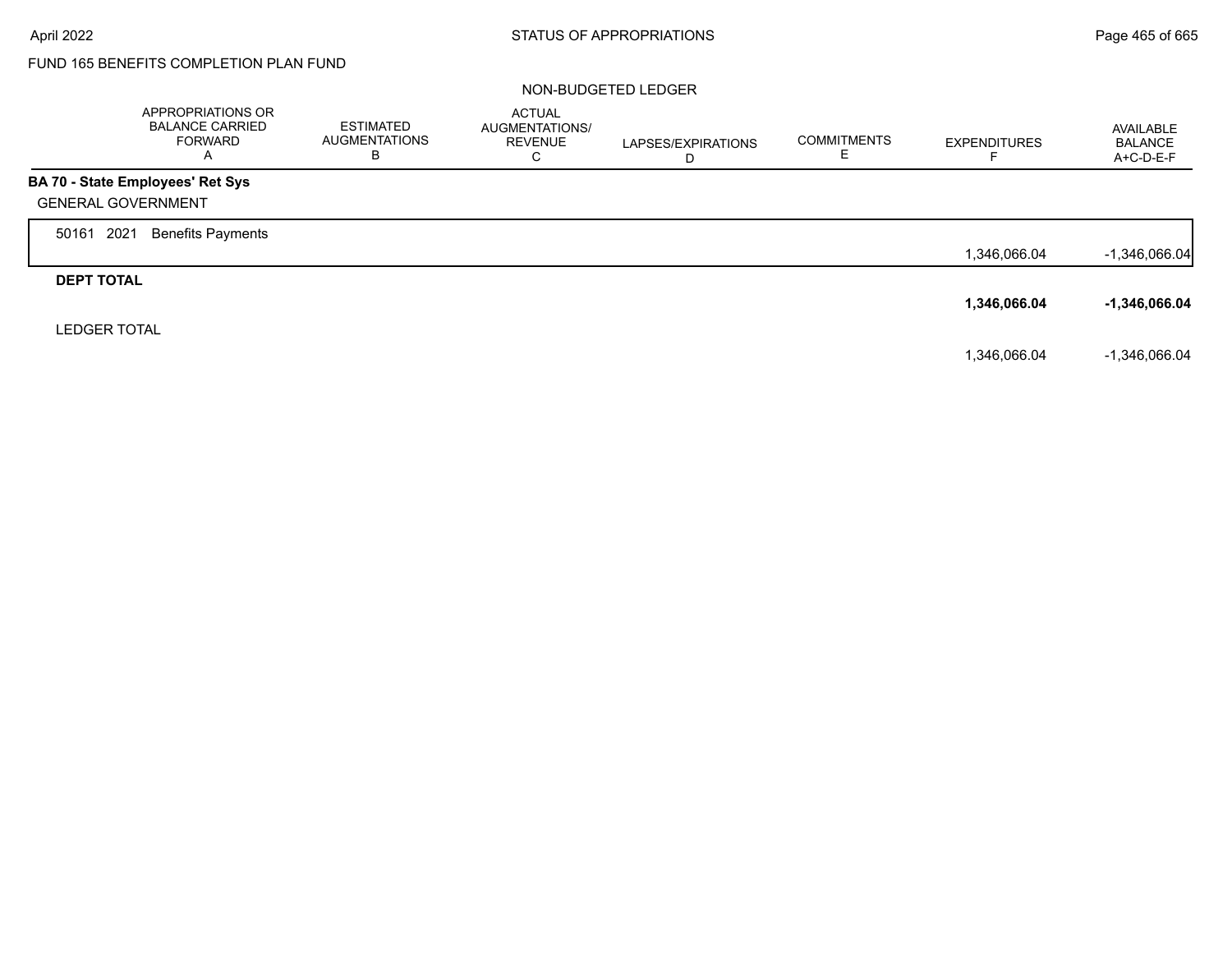#### FUND 166 911 FUND

|                             | <b>APPROPRIATIONS OR</b><br><b>BALANCE CARRIED</b><br><b>FORWARD</b><br>A | <b>ESTIMATED</b><br><b>AUGMENTATIONS</b><br>В | <b>ACTUAL</b><br>AUGMENTATIONS/<br><b>REVENUE</b><br>С | LAPSES/EXPIRATIONS<br>D | <b>COMMITMENTS</b><br>E | <b>EXPENDITURES</b> | AVAILABLE<br><b>BALANCE</b><br>A+C-D-E-F |
|-----------------------------|---------------------------------------------------------------------------|-----------------------------------------------|--------------------------------------------------------|-------------------------|-------------------------|---------------------|------------------------------------------|
|                             | BA 31 - PA Emergency Management Agency                                    |                                               |                                                        |                         |                         |                     |                                          |
| <b>GENERAL GOVERNMENT</b>   |                                                                           |                                               |                                                        |                         |                         |                     |                                          |
| 2021<br>20293               | <b>General Operations</b><br>6,300,000.00                                 |                                               |                                                        |                         | 1,583,216.68            | 2,760,438.47        | 1,956,344.85                             |
| <b>GRANTS AND SUBSIDIES</b> |                                                                           |                                               |                                                        |                         |                         |                     |                                          |
| 2021<br>20294               | <b>Emergency Services Grant</b><br>368,700,000.00                         |                                               |                                                        |                         | 38,023,989.83           | 311,911,089.77      | 18,764,920.40                            |
| <b>DEPT TOTAL</b>           |                                                                           |                                               |                                                        |                         |                         |                     |                                          |
|                             | 375,000,000.00                                                            |                                               |                                                        |                         | 39,607,206.51           | 314,671,528.24      | 20,721,265.25                            |
| <b>LEDGER TOTAL</b>         |                                                                           |                                               |                                                        |                         |                         |                     |                                          |
|                             | 375,000,000.00                                                            |                                               |                                                        |                         | 39,607,206.51           | 314,671,528.24      | 20,721,265.25                            |
|                             | TOTAL TOTAL ALL CURRENT STATE LEDGERS                                     |                                               |                                                        |                         |                         |                     |                                          |
|                             | 375,000,000.00                                                            |                                               |                                                        |                         | 39,607,206.51           | 314,671,528.24      | 20,721,265.25                            |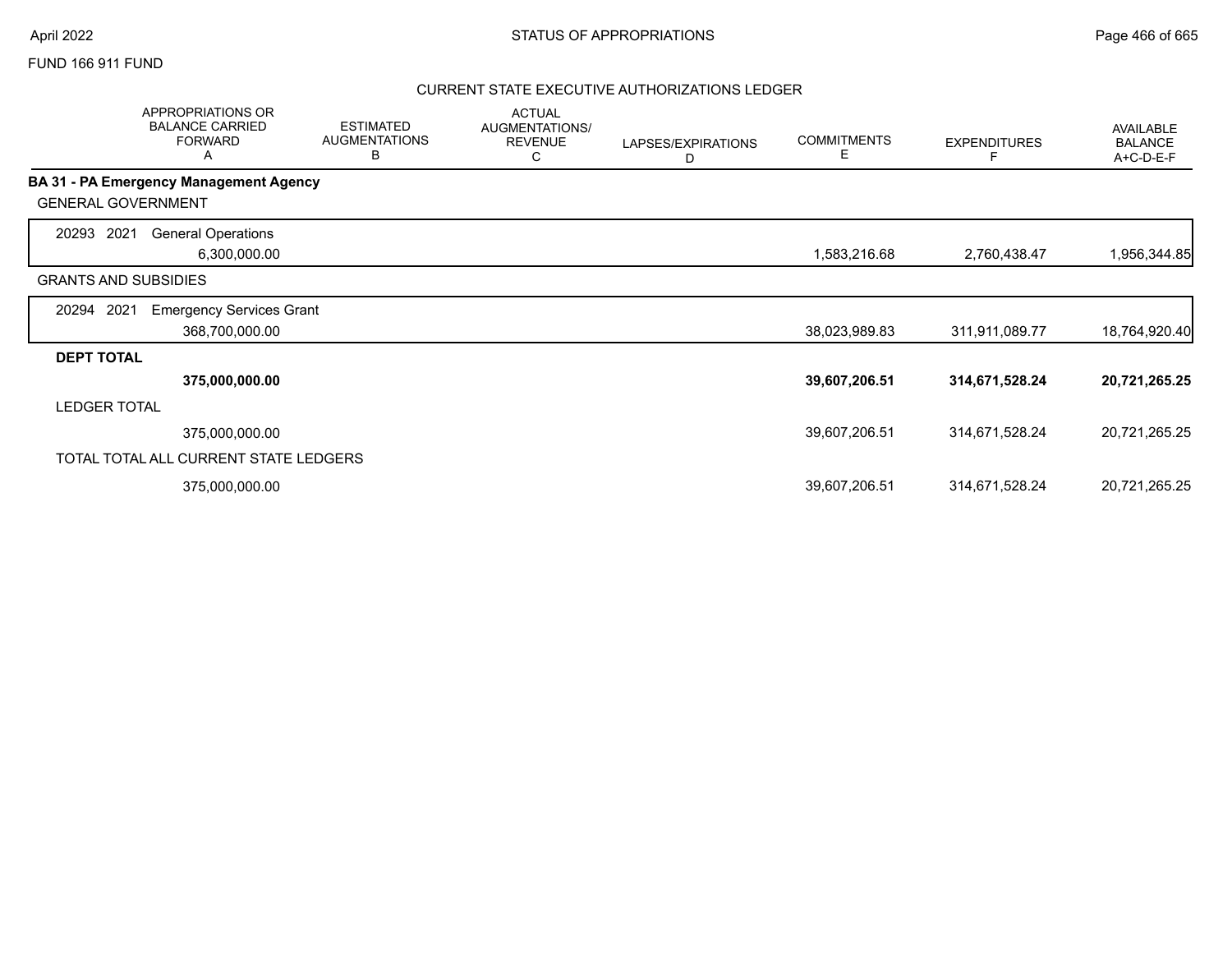### FUND 166 911 FUND

|                             | <b>APPROPRIATIONS OR</b><br><b>BALANCE CARRIED</b><br><b>FORWARD</b><br>A | <b>ESTIMATED</b><br><b>AUGMENTATIONS</b><br>В | <b>ACTUAL</b><br><b>AUGMENTATIONS/</b><br><b>REVENUE</b><br>C | LAPSES/EXPIRATIONS<br>D | <b>COMMITMENTS</b><br>E. | <b>EXPENDITURES</b><br>F. | <b>AVAILABLE</b><br><b>BALANCE</b><br>A+C-D-E-F |
|-----------------------------|---------------------------------------------------------------------------|-----------------------------------------------|---------------------------------------------------------------|-------------------------|--------------------------|---------------------------|-------------------------------------------------|
|                             | BA 31 - PA Emergency Management Agency                                    |                                               |                                                               |                         |                          |                           |                                                 |
| <b>GENERAL GOVERNMENT</b>   |                                                                           |                                               |                                                               |                         |                          |                           |                                                 |
| 20293 2020                  | <b>General Operations</b><br>1,363,084.91                                 |                                               |                                                               |                         |                          | 359,963.55                | 1,003,121.36                                    |
| <b>GRANTS AND SUBSIDIES</b> |                                                                           |                                               |                                                               |                         |                          |                           |                                                 |
| 20294 2016                  | <b>Emergency Services Grant</b>                                           |                                               |                                                               |                         |                          | $-990,896.00$             | 990,896.00                                      |
| 2017<br>20294               | <b>Emergency Services Grant</b>                                           |                                               |                                                               |                         |                          | $-122,316.68$             | 122,316.68                                      |
| 2018<br>20294               | <b>Emergency Services Grant</b>                                           |                                               |                                                               |                         |                          | $-2,871.11$               | 2,871.11                                        |
| 2019<br>20294               | <b>Emergency Services Grant</b>                                           |                                               |                                                               |                         |                          | $-6,055.78$               | 6,055.78                                        |
| 2020<br>20294               | <b>Emergency Services Grant</b><br>28,895,423.59                          |                                               |                                                               |                         | 4,490,697.57             | 10,940,251.01             | 13,464,475.01                                   |
| <b>DEPT TOTAL</b>           |                                                                           |                                               |                                                               |                         |                          |                           |                                                 |
|                             | 30,258,508.50                                                             |                                               |                                                               |                         | 4,490,697.57             | 10,178,074.99             | 15,589,735.94                                   |
| <b>LEDGER TOTAL</b>         |                                                                           |                                               |                                                               |                         |                          |                           |                                                 |
|                             | 30,258,508.50                                                             |                                               |                                                               |                         | 4,490,697.57             | 10,178,074.99             | 15,589,735.94                                   |
|                             | TOTAL TOTAL ALL PRIOR STATE LEDGERS                                       |                                               |                                                               |                         |                          |                           |                                                 |
|                             | 30,258,508.50                                                             |                                               |                                                               |                         | 4.490.697.57             | 10,178,074.99             | 15,589,735.94                                   |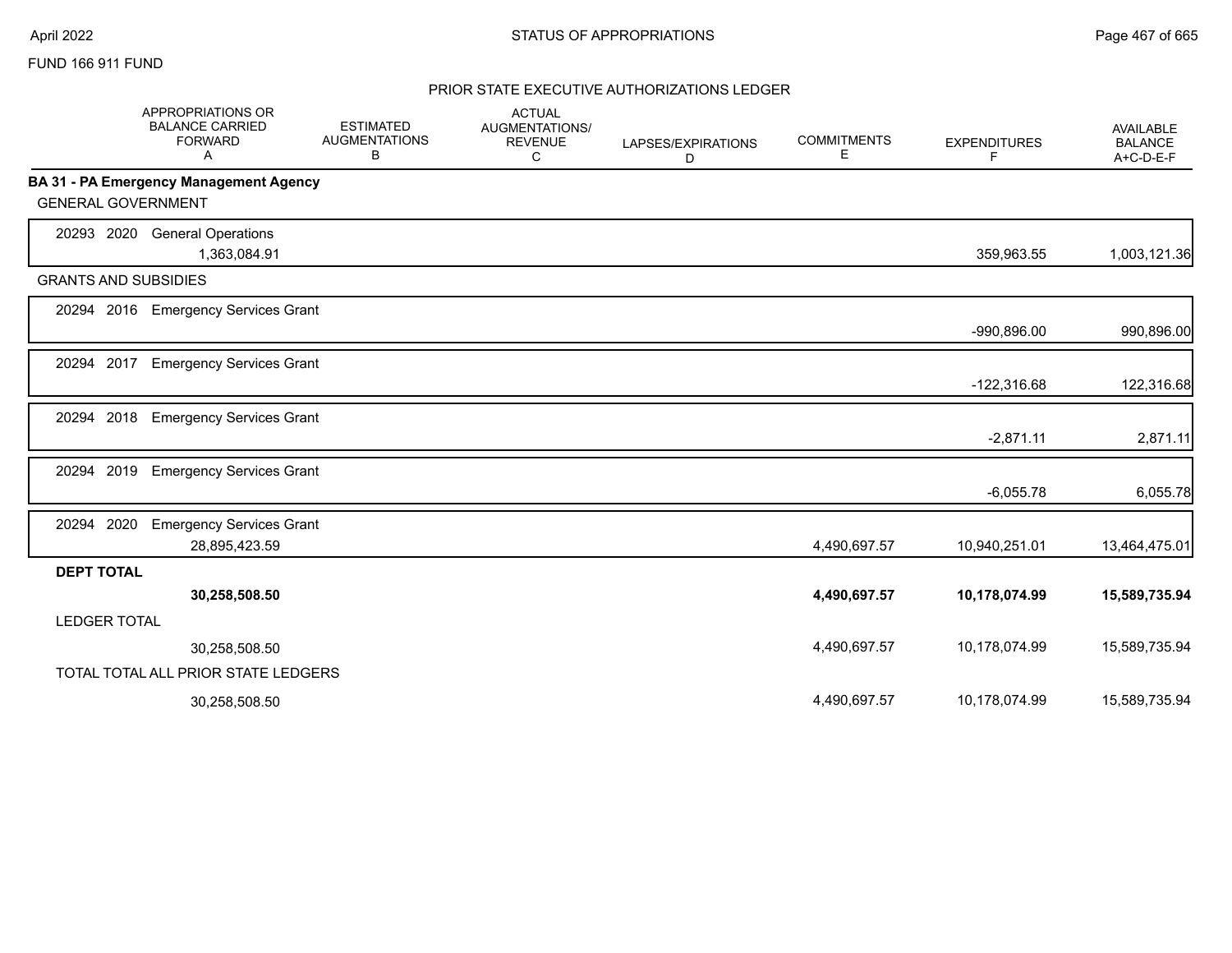# FUND 167 RIGHTFUL OWNERS' CLAIMS PAYMENT

#### NON-BUDGETED LEDGER

|                         | APPROPRIATIONS OR<br><b>BALANCE CARRIED</b><br><b>FORWARD</b><br>A | ESTIMATED<br><b>AUGMENTATIONS</b><br>В | <b>ACTUAL</b><br>AUGMENTATIONS/<br><b>REVENUE</b><br>С | LAPSES/EXPIRATIONS<br>D | <b>COMMITMENTS</b> | <b>EXPENDITURES</b> | AVAILABLE<br><b>BALANCE</b><br>$A+C-D-E-F$ |
|-------------------------|--------------------------------------------------------------------|----------------------------------------|--------------------------------------------------------|-------------------------|--------------------|---------------------|--------------------------------------------|
| <b>BA 73 - Treasury</b> |                                                                    |                                        |                                                        |                         |                    |                     |                                            |
|                         | <b>GENERAL GOVERNMENT</b>                                          |                                        |                                                        |                         |                    |                     |                                            |
| 50131                   | Unclaimed Property Restitution Claim Pay<br>2021                   |                                        |                                                        |                         |                    |                     |                                            |
|                         |                                                                    |                                        |                                                        |                         |                    | 159,091.11          | $-159,091.11$                              |
| <b>DEPT TOTAL</b>       |                                                                    |                                        |                                                        |                         |                    |                     |                                            |
|                         |                                                                    |                                        |                                                        |                         |                    | 159,091.11          | -159,091.11                                |
| <b>LEDGER TOTAL</b>     |                                                                    |                                        |                                                        |                         |                    |                     |                                            |
|                         |                                                                    |                                        |                                                        |                         |                    | 159,091.11          | -159,091.11                                |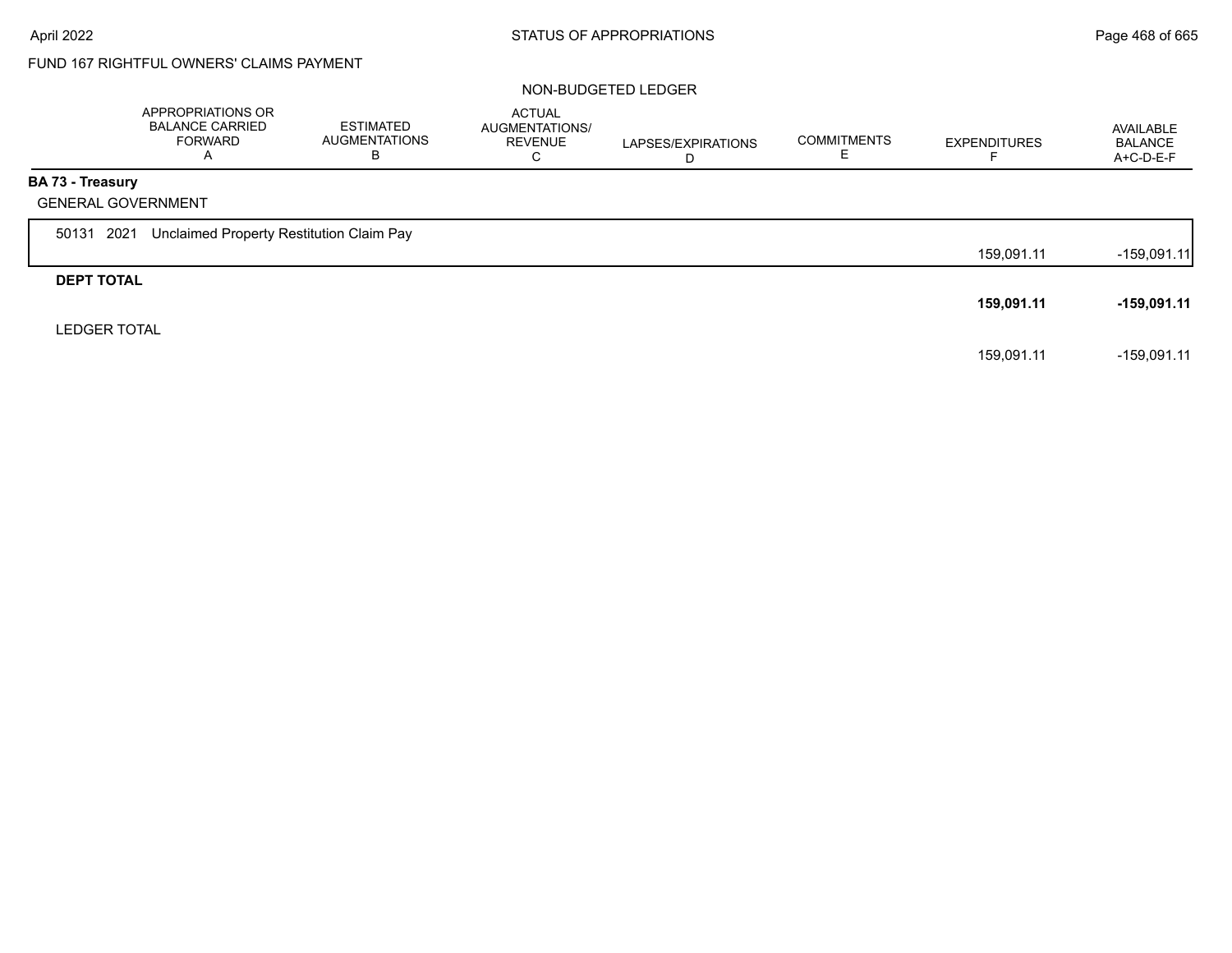#### CURRENT STATE RESTRICTED APPROPRIATIONS LEDGER

|                                 | APPROPRIATIONS OR<br><b>BALANCE CARRIED</b><br><b>FORWARD</b><br>Α  | <b>ESTIMATED</b><br><b>AUGMENTATIONS</b><br>B | <b>ACTUAL</b><br>AUGMENTATIONS/<br><b>REVENUE</b><br>C | LAPSES/EXPIRATIONS<br>D | <b>COMMITMENTS</b><br>E | <b>EXPENDITURES</b><br>F | <b>AVAILABLE</b><br><b>BALANCE</b><br>A+C-D-E-F |
|---------------------------------|---------------------------------------------------------------------|-----------------------------------------------|--------------------------------------------------------|-------------------------|-------------------------|--------------------------|-------------------------------------------------|
| <b>BA 14 - Attorney General</b> |                                                                     |                                               |                                                        |                         |                         |                          |                                                 |
| <b>GENERAL GOVERNMENT</b>       |                                                                     |                                               |                                                        |                         |                         |                          |                                                 |
|                                 | 14905 2021 Gaming Enforcement                                       | 1,405,000.00                                  | 1,405,000.00                                           |                         | 8,811.41                | 297,812.57               | 1,098,376.02                                    |
| <b>DEPT TOTAL</b>               |                                                                     |                                               |                                                        |                         |                         |                          |                                                 |
|                                 |                                                                     | 1,405,000.00                                  | 1,405,000.00                                           |                         | 8,811.41                | 297,812.57               | 1,098,376.02                                    |
| BA 18 - Revenue                 |                                                                     |                                               |                                                        |                         |                         |                          |                                                 |
| <b>GENERAL GOVERNMENT</b>       |                                                                     |                                               |                                                        |                         |                         |                          |                                                 |
| 14906 2021                      | <b>General Operations</b>                                           |                                               |                                                        |                         |                         |                          |                                                 |
|                                 |                                                                     | 6,707,000.00                                  | 6,707,000.00                                           |                         | 1,298,522.25            | 4,077,479.82             | 1,330,997.93                                    |
| <b>DEPT TOTAL</b>               |                                                                     |                                               |                                                        |                         |                         |                          |                                                 |
|                                 |                                                                     | 6,707,000.00                                  | 6,707,000.00                                           |                         | 1,298,522.25            | 4,077,479.82             | 1,330,997.93                                    |
| <b>BA 20 - State Police</b>     |                                                                     |                                               |                                                        |                         |                         |                          |                                                 |
|                                 | <b>GENERAL GOVERNMENT</b>                                           |                                               |                                                        |                         |                         |                          |                                                 |
| 14907 2021                      | <b>Gaming Enforcement</b>                                           |                                               |                                                        |                         |                         |                          |                                                 |
|                                 |                                                                     | 30,033,000.00                                 | 30,033,000.00                                          |                         | 5,877.08                | 23,662,315.90            | 6,364,807.02                                    |
| <b>DEPT TOTAL</b>               |                                                                     |                                               |                                                        |                         |                         |                          |                                                 |
|                                 |                                                                     | 30,033,000.00                                 | 30,033,000.00                                          |                         | 5,877.08                | 23,662,315.90            | 6,364,807.02                                    |
|                                 | <b>BA 65 - PA Gaming Control Board</b><br><b>GENERAL GOVERNMENT</b> |                                               |                                                        |                         |                         |                          |                                                 |
|                                 | 14987 2021 Administration-Gaming Control Board                      |                                               |                                                        |                         |                         |                          |                                                 |
|                                 |                                                                     | 38,973,000.00                                 | 38,973,000.00                                          |                         | 830,537.76              | 29,655,886.27            | 8,486,575.97                                    |
| 16908 2021                      | Administration-Gaming Control Board                                 |                                               |                                                        |                         |                         |                          |                                                 |
|                                 |                                                                     | 7,700,000.00                                  | 6,366,158.99                                           |                         |                         | 5,824,637.12             | 541,521.87                                      |
| <b>DEPT TOTAL</b>               |                                                                     |                                               |                                                        |                         |                         |                          |                                                 |
|                                 |                                                                     | 46,673,000.00                                 | 45,339,158.99                                          |                         | 830,537.76              | 35,480,523.39            | 9,028,097.84                                    |
| <b>LEDGER TOTAL</b>             |                                                                     |                                               |                                                        |                         |                         |                          |                                                 |
|                                 |                                                                     | 84,818,000.00                                 | 83,484,158.99                                          |                         | 2,143,748.50            | 63,518,131.68            | 17,822,278.81                                   |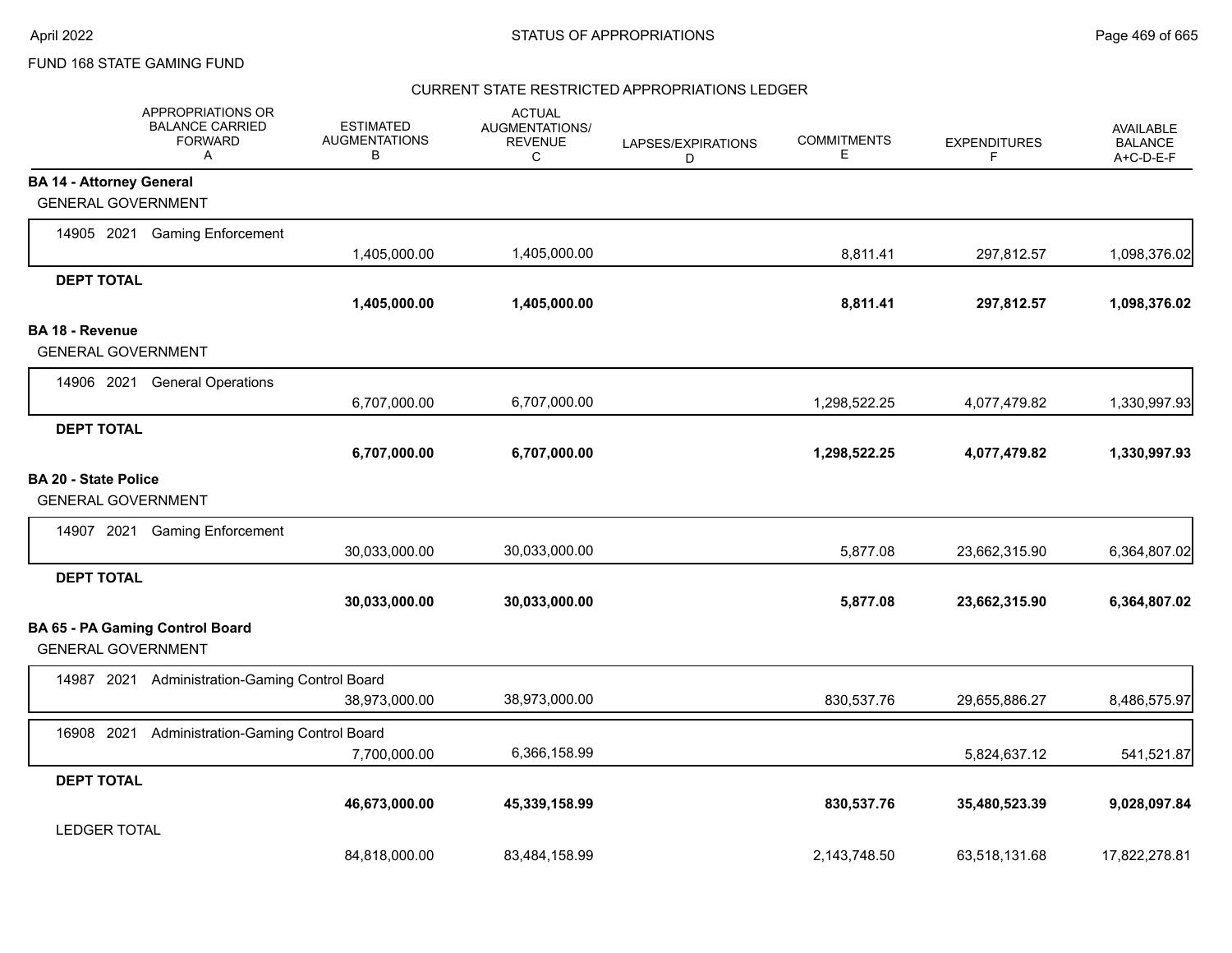### CURRENT STATE EXECUTIVE AUTHORIZATIONS LEDGER

|                                | APPROPRIATIONS OR<br><b>BALANCE CARRIED</b><br><b>FORWARD</b><br>A | <b>ESTIMATED</b><br><b>AUGMENTATIONS</b><br>В | <b>ACTUAL</b><br>AUGMENTATIONS/<br><b>REVENUE</b><br>C | LAPSES/EXPIRATIONS<br>D | <b>COMMITMENTS</b><br>Е | <b>EXPENDITURES</b><br>F | AVAILABLE<br><b>BALANCE</b><br>A+C-D-E-F |
|--------------------------------|--------------------------------------------------------------------|-----------------------------------------------|--------------------------------------------------------|-------------------------|-------------------------|--------------------------|------------------------------------------|
|                                | BA 38 - Conservation & Natural Resourc                             |                                               |                                                        |                         |                         |                          |                                          |
| <b>GENERAL GOVERNMENT</b>      |                                                                    |                                               |                                                        |                         |                         |                          |                                          |
|                                | 20322 2021 Payments in Lieu of Taxes                               |                                               |                                                        |                         |                         |                          |                                          |
|                                | 5,340,000.00                                                       |                                               |                                                        |                         |                         | 5,231,257.16             | 108,742.84                               |
| <b>DEPT TOTAL</b>              |                                                                    |                                               |                                                        |                         |                         |                          |                                          |
|                                | 5,340,000.00                                                       |                                               |                                                        |                         |                         | 5,231,257.16             | 108,742.84                               |
|                                | BA 31 - PA Emergency Management Agency                             |                                               |                                                        |                         |                         |                          |                                          |
| <b>GRANTS AND SUBSIDIES</b>    |                                                                    |                                               |                                                        |                         |                         |                          |                                          |
|                                | 20299 2021 Transfer to Volunteer Co Grants Program                 |                                               |                                                        |                         |                         |                          |                                          |
|                                | 25,000,000.00                                                      |                                               |                                                        |                         |                         | 25,000,000.00            |                                          |
| <b>DEPT TOTAL</b>              |                                                                    |                                               |                                                        |                         |                         |                          |                                          |
|                                | 25,000,000.00                                                      |                                               |                                                        |                         |                         | 25,000,000.00            |                                          |
| BA 22 - Fish & Boat Commission |                                                                    |                                               |                                                        |                         |                         |                          |                                          |
| <b>GENERAL GOVERNMENT</b>      |                                                                    |                                               |                                                        |                         |                         |                          |                                          |
|                                | 20323 2021 Payments in Lieu of Taxes                               |                                               |                                                        |                         |                         |                          |                                          |
|                                | 40,000.00                                                          |                                               |                                                        |                         |                         | 16,533.76                | 23,466.24                                |
| <b>DEPT TOTAL</b>              |                                                                    |                                               |                                                        |                         |                         |                          |                                          |
|                                | 40,000.00                                                          |                                               |                                                        |                         |                         | 16,533.76                | 23,466.24                                |
| <b>BA 23 - Game Commission</b> |                                                                    |                                               |                                                        |                         |                         |                          |                                          |
| <b>GENERAL GOVERNMENT</b>      |                                                                    |                                               |                                                        |                         |                         |                          |                                          |
|                                | 20324 2021 Payments in Lieu of Taxes                               |                                               |                                                        |                         |                         |                          |                                          |
|                                | 3,686,000.00                                                       |                                               |                                                        |                         |                         | 3,631,960.31             | 54,039.69                                |
| <b>DEPT TOTAL</b>              |                                                                    |                                               |                                                        |                         |                         |                          |                                          |
|                                | 3,686,000.00                                                       |                                               |                                                        |                         |                         | 3,631,960.31             | 54,039.69                                |
| <b>BA 18 - Revenue</b>         |                                                                    |                                               |                                                        |                         |                         |                          |                                          |
| <b>GRANTS AND SUBSIDIES</b>    |                                                                    |                                               |                                                        |                         |                         |                          |                                          |
|                                | 20364 2021 Transfer to Comp/ProbGambling Treat-D&A                 |                                               |                                                        |                         |                         |                          |                                          |
|                                | 4,758,143.00                                                       |                                               |                                                        |                         |                         | 4,758,143.00             |                                          |
| 20828 2021                     | Tfr to Cmplsv & Prblm Gamblng Treatmt Fd                           |                                               |                                                        |                         |                         |                          |                                          |
|                                | 6,800,699.00                                                       |                                               |                                                        |                         |                         | 6,800,699.00             |                                          |
|                                |                                                                    |                                               |                                                        |                         |                         |                          |                                          |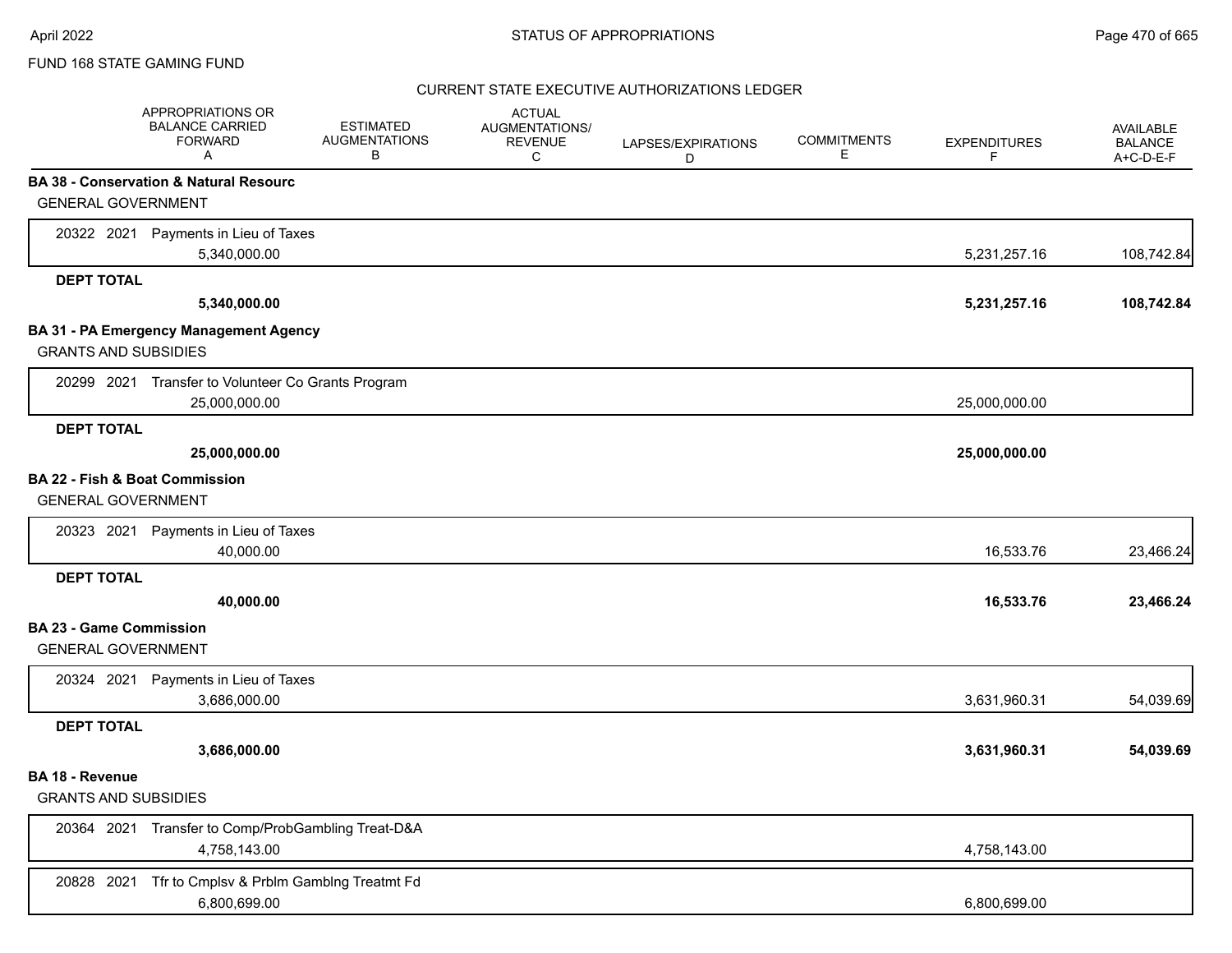### CURRENT STATE EXECUTIVE AUTHORIZATIONS LEDGER

|                             | APPROPRIATIONS OR<br><b>BALANCE CARRIED</b><br><b>FORWARD</b><br>A | <b>ESTIMATED</b><br><b>AUGMENTATIONS</b><br>B | <b>ACTUAL</b><br>AUGMENTATIONS/<br><b>REVENUE</b><br>С | LAPSES/EXPIRATIONS<br>D | <b>COMMITMENTS</b><br>E | <b>EXPENDITURES</b> | AVAILABLE<br><b>BALANCE</b><br>A+C-D-E-F |
|-----------------------------|--------------------------------------------------------------------|-----------------------------------------------|--------------------------------------------------------|-------------------------|-------------------------|---------------------|------------------------------------------|
| <b>DEPT TOTAL</b>           |                                                                    |                                               |                                                        |                         |                         |                     |                                          |
|                             | 11,558,842.00                                                      |                                               |                                                        |                         |                         | 11,558,842.00       |                                          |
| <b>GRANTS AND SUBSIDIES</b> | BA 65 - PA Gaming Control Board                                    |                                               |                                                        |                         |                         |                     |                                          |
| 2021<br>29300               | Local Law Enforcement Grants<br>2,000,000.00                       |                                               |                                                        |                         |                         |                     | 2,000,000.00                             |
| <b>DEPT TOTAL</b>           |                                                                    |                                               |                                                        |                         |                         |                     |                                          |
|                             | 2,000,000.00                                                       |                                               |                                                        |                         |                         |                     | 2,000,000.00                             |
| <b>LEDGER TOTAL</b>         |                                                                    |                                               |                                                        |                         |                         |                     |                                          |
|                             | 47,624,842.00                                                      |                                               |                                                        |                         |                         | 45,438,593.23       | 2,186,248.77                             |
|                             | TOTAL TOTAL ALL CURRENT STATE LEDGERS                              |                                               |                                                        |                         |                         |                     |                                          |
|                             | 47,624,842.00                                                      | 84,818,000.00                                 | 83,484,158.99                                          |                         | 2,143,748.50            | 108,956,724.91      | 20,008,527.58                            |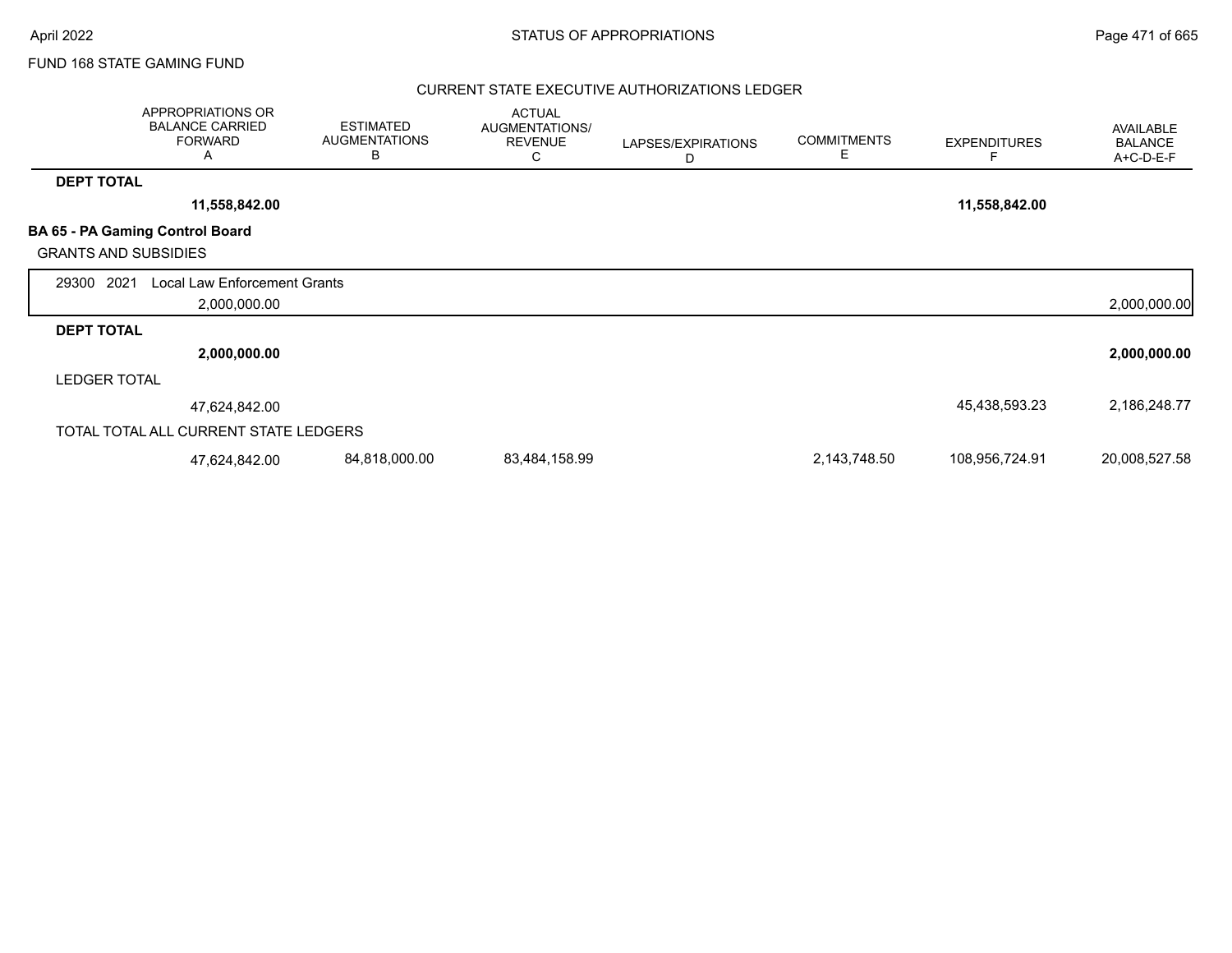#### PRIOR STATE RESTRICTED APPROPRIATIONS LEDGER

|                                                              | APPROPRIATIONS OR<br><b>BALANCE CARRIED</b><br><b>FORWARD</b><br>A | <b>ESTIMATED</b><br><b>AUGMENTATIONS</b><br>в | <b>ACTUAL</b><br>AUGMENTATIONS/<br><b>REVENUE</b><br>С | LAPSES/EXPIRATIONS<br>D | <b>COMMITMENTS</b><br>Е | <b>EXPENDITURES</b><br>F | <b>AVAILABLE</b><br><b>BALANCE</b><br>A+C-D-E-F |
|--------------------------------------------------------------|--------------------------------------------------------------------|-----------------------------------------------|--------------------------------------------------------|-------------------------|-------------------------|--------------------------|-------------------------------------------------|
| <b>BA 14 - Attorney General</b><br><b>GENERAL GOVERNMENT</b> |                                                                    |                                               |                                                        |                         |                         |                          |                                                 |
|                                                              | 14905 2020 Gaming Enforcement<br>719,657.47                        |                                               |                                                        |                         |                         | 719,657.47               |                                                 |
| <b>DEPT TOTAL</b>                                            | 719,657.47                                                         |                                               |                                                        |                         |                         | 719,657.47               |                                                 |
| <b>BA 18 - Revenue</b><br><b>GENERAL GOVERNMENT</b>          |                                                                    |                                               |                                                        |                         |                         |                          |                                                 |
|                                                              | 14906 2020 General Operations<br>871,147.24                        |                                               | -498,331.93                                            |                         |                         | 372,810.21               | 5.10                                            |
| <b>DEPT TOTAL</b>                                            | 871,147.24                                                         |                                               | -498,331.93                                            |                         |                         | 372,810.21               | 5.10                                            |
| <b>BA 20 - State Police</b><br><b>GENERAL GOVERNMENT</b>     |                                                                    |                                               |                                                        |                         |                         |                          |                                                 |
|                                                              | 14907 2020 Gaming Enforcement<br>2,248,366.76                      |                                               |                                                        |                         | 551.70                  | 1,505,604.96             | 742,210.10                                      |
| <b>DEPT TOTAL</b>                                            | 2,248,366.76                                                       |                                               |                                                        |                         | 551.70                  | 1,505,604.96             | 742,210.10                                      |
| <b>GENERAL GOVERNMENT</b>                                    | <b>BA 65 - PA Gaming Control Board</b>                             |                                               |                                                        |                         |                         |                          |                                                 |
|                                                              | 14987 2017 Administration-Gaming Control Board<br>35.00            |                                               |                                                        |                         |                         |                          | 35.00                                           |
|                                                              | 14987 2019 Administration-Gaming Control Board<br>320,919.63       |                                               |                                                        |                         | 413.71                  |                          | 320,505.92                                      |
|                                                              | 14987 2020 Administration-Gaming Control Board<br>2,709,266.53     |                                               |                                                        |                         | 533,951.10              | 1,305,704.81             | 869,610.62                                      |
| 16908 2020                                                   | Administration-Gaming Control Board<br>352,878.07                  |                                               | $-366, 158.99$                                         |                         |                         | $-13,280.92$             |                                                 |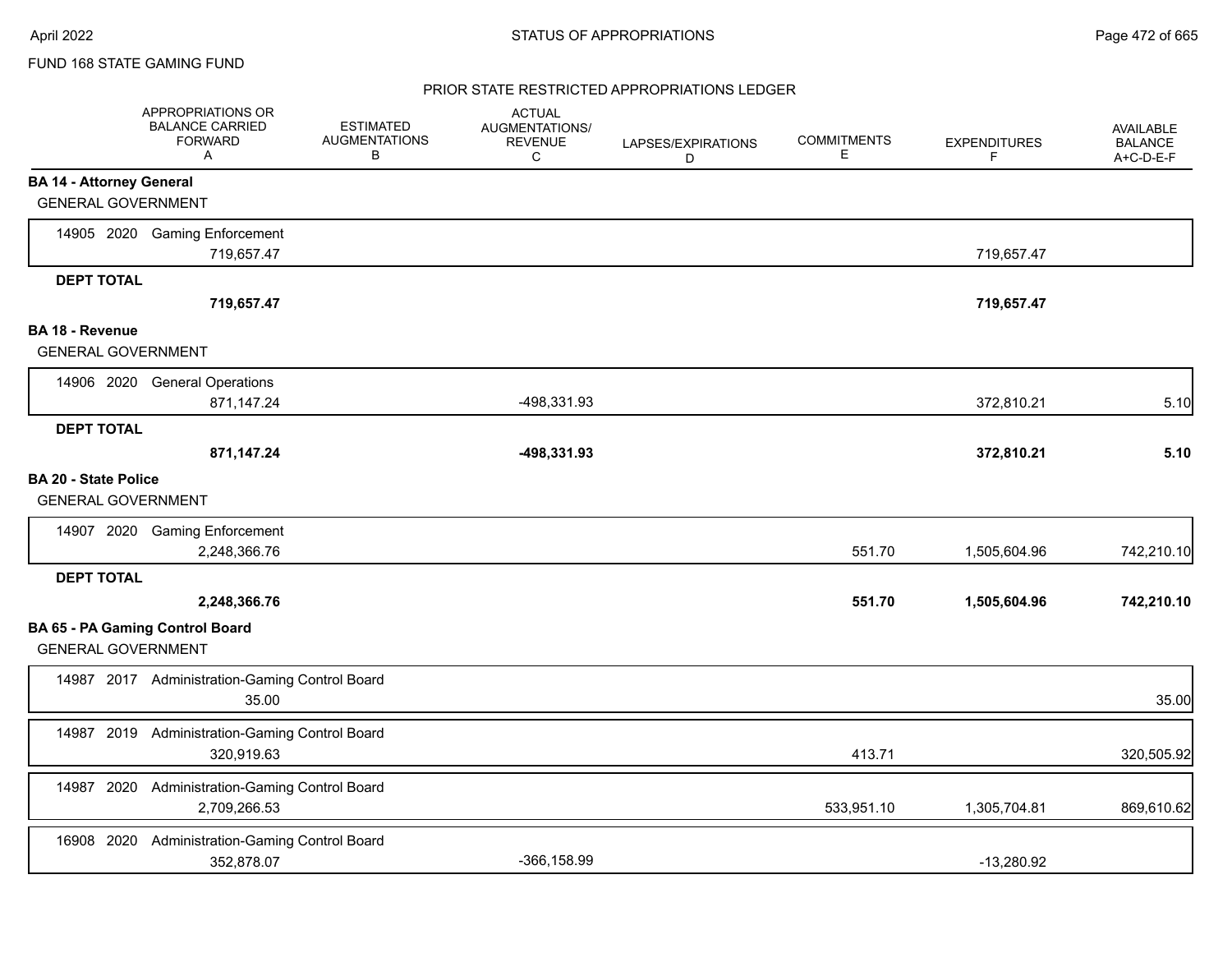#### PRIOR STATE RESTRICTED APPROPRIATIONS LEDGER

|                     | APPROPRIATIONS OR<br><b>BALANCE CARRIED</b><br><b>FORWARD</b><br>$\mathsf{A}$ | ESTIMATED<br>AUGMENTATIONS<br>ь | <b>ACTUAL</b><br>AUGMENTATIONS/<br><b>REVENUE</b><br>U | LAPSES/EXPIRATIONS | <b>COMMITMENTS</b> | <b>EXPENDITURES</b> | AVAILABLE<br><b>BALANCE</b><br>$A+C-D-E-F$ |
|---------------------|-------------------------------------------------------------------------------|---------------------------------|--------------------------------------------------------|--------------------|--------------------|---------------------|--------------------------------------------|
| 2013<br>16908       | Administration-Gaming Control Board                                           |                                 |                                                        |                    |                    |                     |                                            |
|                     | 300.00                                                                        |                                 |                                                        |                    |                    |                     | 300.00                                     |
| <b>DEPT TOTAL</b>   |                                                                               |                                 |                                                        |                    |                    |                     |                                            |
|                     | 3,383,399.23                                                                  |                                 | $-366, 158.99$                                         |                    | 534,364.81         | 1,292,423.89        | 1,190,451.54                               |
| <b>LEDGER TOTAL</b> |                                                                               |                                 |                                                        |                    |                    |                     |                                            |
|                     | 7,222,570.70                                                                  |                                 | -864,490.92                                            |                    | 534.916.51         | 3,890,496.53        | 1,932,666.74                               |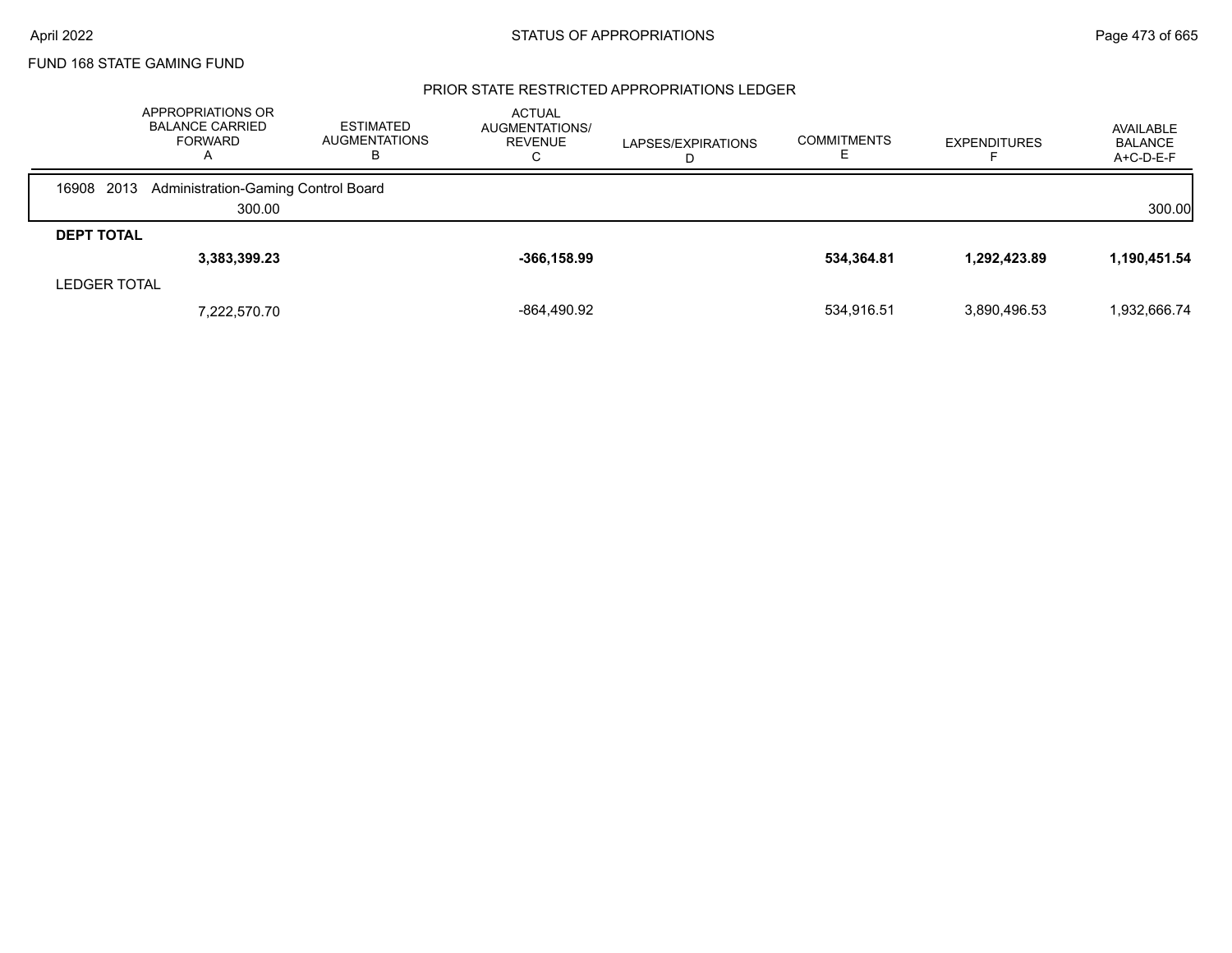### PRIOR STATE EXECUTIVE AUTHORIZATIONS LEDGER

|                                           | APPROPRIATIONS OR<br><b>BALANCE CARRIED</b><br><b>FORWARD</b><br>Α | <b>ESTIMATED</b><br><b>AUGMENTATIONS</b><br>В | <b>ACTUAL</b><br>AUGMENTATIONS/<br><b>REVENUE</b><br>C | LAPSES/EXPIRATIONS<br>D | <b>COMMITMENTS</b><br>Ε | <b>EXPENDITURES</b><br>F. | AVAILABLE<br><b>BALANCE</b><br>A+C-D-E-F |
|-------------------------------------------|--------------------------------------------------------------------|-----------------------------------------------|--------------------------------------------------------|-------------------------|-------------------------|---------------------------|------------------------------------------|
|                                           | <b>BA 38 - Conservation &amp; Natural Resourc</b>                  |                                               |                                                        |                         |                         |                           |                                          |
| <b>GENERAL GOVERNMENT</b>                 |                                                                    |                                               |                                                        |                         |                         |                           |                                          |
|                                           | 20322 2020 Payments in Lieu of Taxes                               |                                               |                                                        |                         |                         |                           |                                          |
|                                           | 85,845.31                                                          |                                               |                                                        |                         |                         |                           | 85,845.31                                |
| <b>DEPT TOTAL</b>                         |                                                                    |                                               |                                                        |                         |                         |                           |                                          |
|                                           | 85,845.31                                                          |                                               |                                                        |                         |                         |                           | 85,845.31                                |
| <b>BA 22 - Fish &amp; Boat Commission</b> |                                                                    |                                               |                                                        |                         |                         |                           |                                          |
| <b>GENERAL GOVERNMENT</b>                 |                                                                    |                                               |                                                        |                         |                         |                           |                                          |
|                                           | 20323 2020 Payments in Lieu of Taxes                               |                                               |                                                        |                         |                         |                           |                                          |
|                                           | 23,466.24                                                          |                                               |                                                        |                         |                         |                           | 23,466.24                                |
| <b>DEPT TOTAL</b>                         |                                                                    |                                               |                                                        |                         |                         |                           |                                          |
|                                           | 23,466.24                                                          |                                               |                                                        |                         |                         |                           | 23,466.24                                |
| <b>BA 23 - Game Commission</b>            |                                                                    |                                               |                                                        |                         |                         |                           |                                          |
| <b>GENERAL GOVERNMENT</b>                 |                                                                    |                                               |                                                        |                         |                         |                           |                                          |
|                                           | 20324 2020 Payments in Lieu of Taxes                               |                                               |                                                        |                         |                         |                           |                                          |
|                                           | 57,768.58                                                          |                                               |                                                        |                         |                         |                           | 57,768.58                                |
| <b>DEPT TOTAL</b>                         |                                                                    |                                               |                                                        |                         |                         |                           |                                          |
|                                           | 57,768.58                                                          |                                               |                                                        |                         |                         |                           | 57,768.58                                |
| BA 18 - Revenue                           |                                                                    |                                               |                                                        |                         |                         |                           |                                          |
| <b>GRANTS AND SUBSIDIES</b>               |                                                                    |                                               |                                                        |                         |                         |                           |                                          |
|                                           | 20364 2020 Transfer to Comp/ProbGambling Treat-D&A                 |                                               |                                                        |                         |                         |                           |                                          |
|                                           | 3,458,568.00                                                       |                                               |                                                        |                         |                         | 3,458,568.00              |                                          |
| <b>DEPT TOTAL</b>                         |                                                                    |                                               |                                                        |                         |                         |                           |                                          |
|                                           | 3,458,568.00                                                       |                                               |                                                        |                         |                         | 3,458,568.00              |                                          |
| BA 65 - PA Gaming Control Board           |                                                                    |                                               |                                                        |                         |                         |                           |                                          |
| <b>GRANTS AND SUBSIDIES</b>               |                                                                    |                                               |                                                        |                         |                         |                           |                                          |
|                                           | 29300 2019 Local Law Enforcement Grants                            |                                               |                                                        |                         |                         |                           |                                          |
|                                           | 584,855.73                                                         |                                               |                                                        |                         | 51,487.61               | 198,512.39                | 334,855.73                               |
| 29300 2020                                | Local Law Enforcement Grants                                       |                                               |                                                        |                         |                         |                           |                                          |
|                                           | 2,000,000.00                                                       |                                               |                                                        |                         |                         |                           | 2,000,000.00                             |
|                                           |                                                                    |                                               |                                                        |                         |                         |                           |                                          |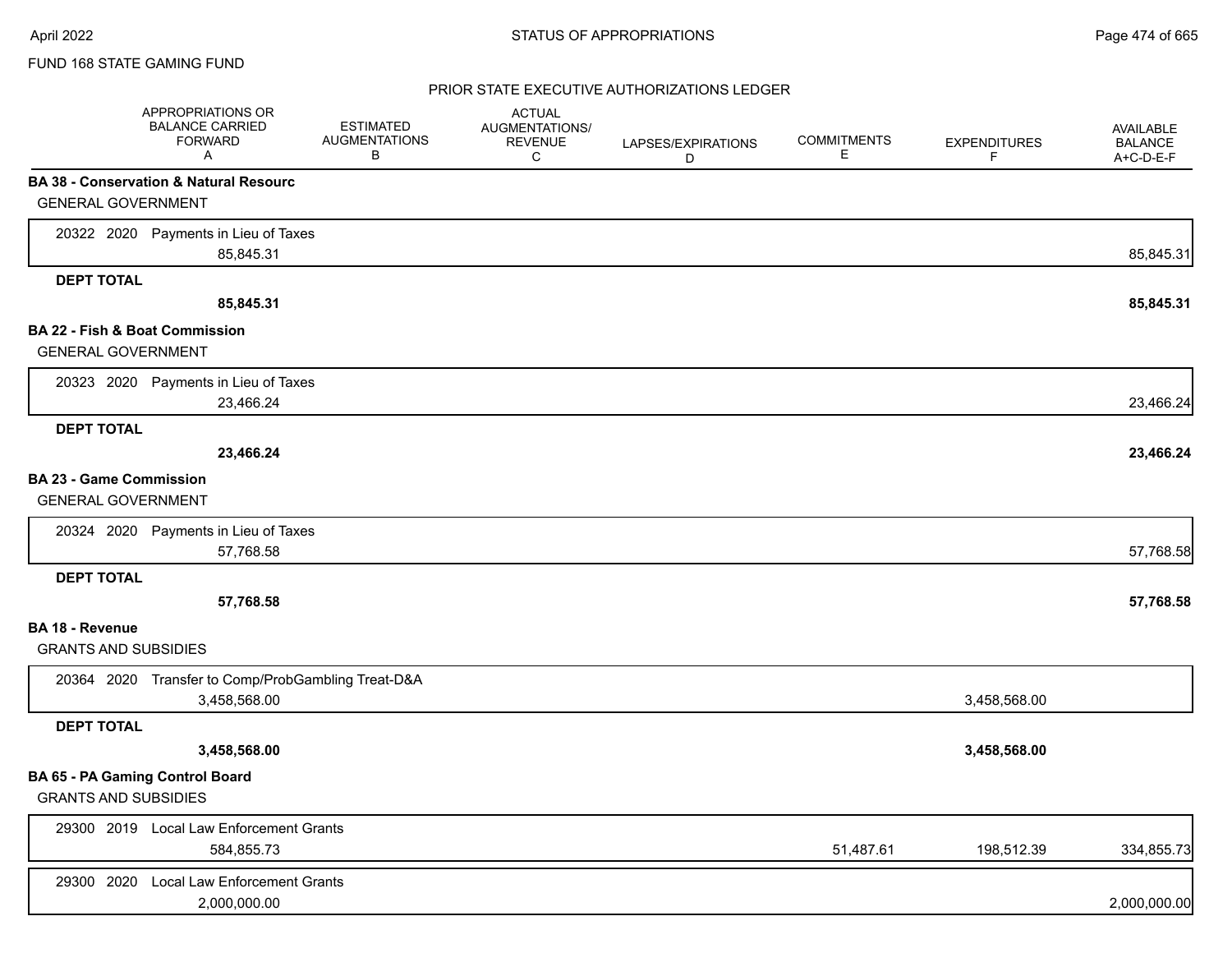### PRIOR STATE EXECUTIVE AUTHORIZATIONS LEDGER

|                     | APPROPRIATIONS OR<br><b>BALANCE CARRIED</b><br>FORWARD<br>Α | <b>ESTIMATED</b><br><b>AUGMENTATIONS</b><br>В | <b>ACTUAL</b><br>AUGMENTATIONS/<br>REVENUE<br>⌒<br>◡ | LAPSES/EXPIRATIONS<br>D | <b>COMMITMENTS</b> | <b>EXPENDITURES</b> | AVAILABLE<br><b>BALANCE</b><br>A+C-D-E-F |
|---------------------|-------------------------------------------------------------|-----------------------------------------------|------------------------------------------------------|-------------------------|--------------------|---------------------|------------------------------------------|
| <b>DEPT TOTAL</b>   |                                                             |                                               |                                                      |                         |                    |                     |                                          |
|                     | 2,584,855.73                                                |                                               |                                                      |                         | 51,487.61          | 198.512.39          | 2,334,855.73                             |
| <b>LEDGER TOTAL</b> |                                                             |                                               |                                                      |                         |                    |                     |                                          |
|                     | 6,210,503.86                                                |                                               |                                                      |                         | 51,487.61          | 3.657.080.39        | 2,501,935.86                             |
|                     | TOTAL TOTAL ALL PRIOR STATE LEDGERS                         |                                               |                                                      |                         |                    |                     |                                          |
|                     | 13,433,074.56                                               |                                               | -864,490.92                                          |                         | 586,404.12         | 7,547,576.92        | 4,434,602.60                             |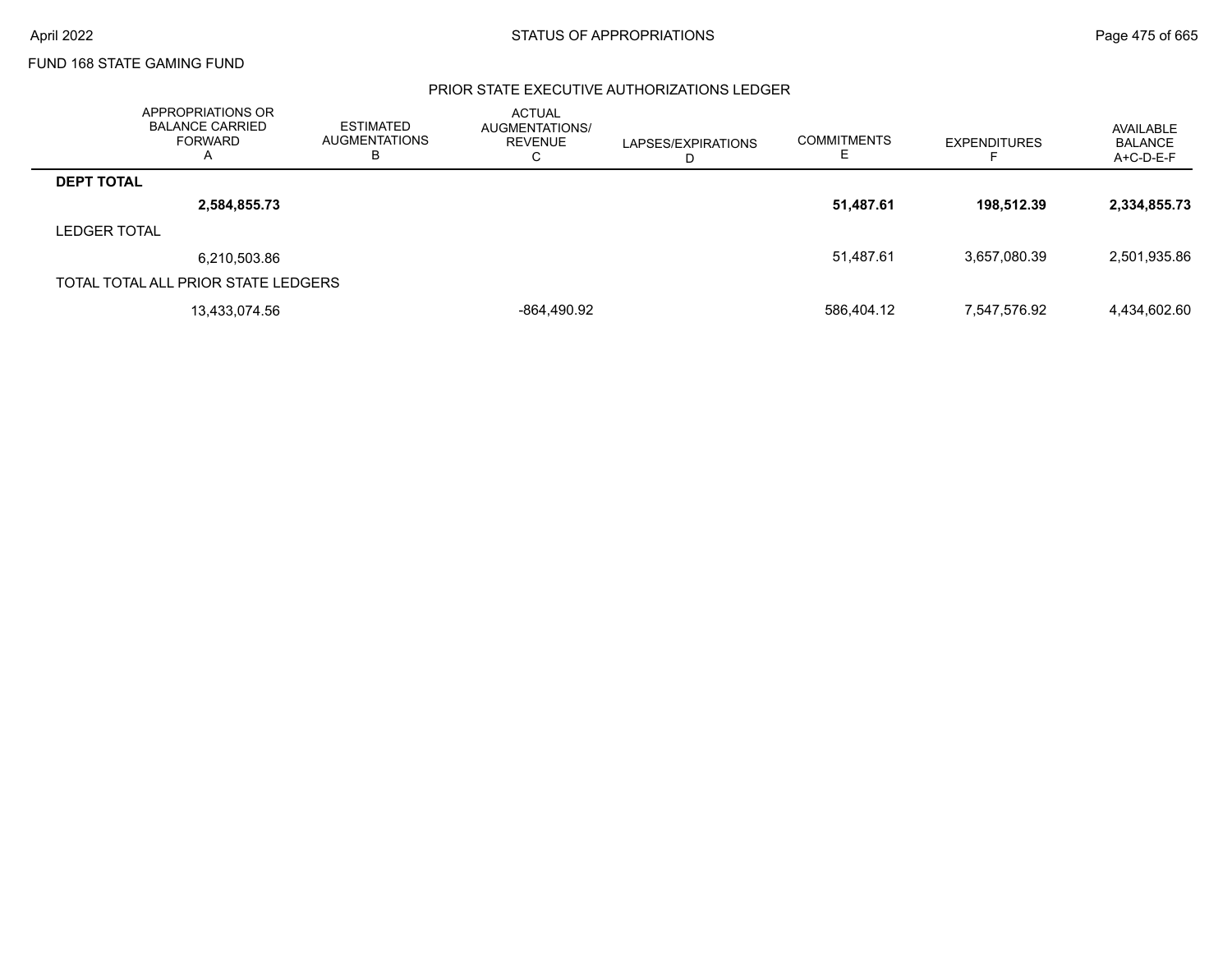#### RESTRICTED RECEIPTS LEDGER

|                        | APPROPRIATIONS OR<br><b>BALANCE CARRIED</b><br><b>FORWARD</b><br>A  | <b>ESTIMATED</b><br><b>AUGMENTATIONS</b><br>В | <b>ACTUAL</b><br>AUGMENTATIONS/<br><b>REVENUE</b><br>C | LAPSES/EXPIRATIONS<br>D. | <b>COMMITMENTS</b><br>Е | <b>EXPENDITURES</b><br>F | <b>AVAILABLE</b><br><b>BALANCE</b><br>A+C-D-E-F |
|------------------------|---------------------------------------------------------------------|-----------------------------------------------|--------------------------------------------------------|--------------------------|-------------------------|--------------------------|-------------------------------------------------|
| <b>BA 18 - Revenue</b> | <b>GENERAL GOVERNMENT</b>                                           |                                               |                                                        |                          |                         |                          |                                                 |
|                        | 40261 2021 LDA Presque Isle-Churchill Downs (CDI)<br>1,757,479.36   |                                               | 1,847,010.82                                           |                          |                         | 2,104,490.18             | 1,500,000.00                                    |
| 40262 2021             | LDA Nemacolin-Churchill Downs (CDI)<br>1,051,511.14                 |                                               | 341,882.24                                             |                          |                         | 393,393.38               | 1,000,000.00                                    |
|                        | 40268 2021 LDA Philly Live!-Stadium Casino LLC<br>1,957,032.22      |                                               | 3,168,627.38                                           |                          |                         | 3,625,659.60             | 1,500,000.00                                    |
|                        | 40451 2021 Licensee Deposit Account - Chester Downs<br>1,962,052.30 |                                               | 2,940,876.82                                           |                          |                         | 3,402,929.12             | 1,500,000.00                                    |
| 40452 2021             | Licensee Deposit Account - Pocono Downs<br>2,019,674.39             |                                               | 3,534,863.61                                           |                          |                         | 4,054,538.00             | 1,500,000.00                                    |
|                        | 40453 2021 Licensee Deposit Account - Phila Park<br>3,059,171.87    |                                               | 9,724,551.91                                           |                          |                         | 11,283,723.78            | 1,500,000.00                                    |
| 40454 2021             | Licensee Deposit Account -Penn National<br>2,852,566.66             |                                               | 8,532,222.07                                           |                          |                         | 9,884,788.73             | 1,500,000.00                                    |
| 40455 2021             | Licensee Deposit Account - The Meadows<br>2,049,139.58              |                                               | 3,763,170.84                                           |                          |                         | 4,312,310.42             | 1,500,000.00                                    |
| 40456 2021             | Licensee Deposit Acct-Sugar House Casino<br>2,676,022.02            |                                               | 6,807,232.15                                           |                          |                         | 7,983,254.17             | 1,500,000.00                                    |
| 40458 2021             | Licensee Deposit Acct-Rivers Casino<br>2,239,015.79                 |                                               | 5,255,309.11                                           |                          |                         | 5,994,324.90             | 1,500,000.00                                    |
| 40459 2021             | License Deposit Acct-Mount Airy Casino<br>2,093,432.45              |                                               | 3,450,220.42                                           |                          |                         | 4,043,652.87             | 1,500,000.00                                    |
| 40460 2021             | Licensee Dep Acct-Sands Bethworks Casino<br>2,574,411.75            |                                               | 8,462,191.91                                           |                          |                         | 9,536,603.66             | 1,500,000.00                                    |
| 40466 2021             | Licensee Deposit Acct-ValleyForgeCasino<br>1,930,568.17             |                                               | 6,266,443.72                                           |                          |                         | 7,197,011.89             | 1,000,000.00                                    |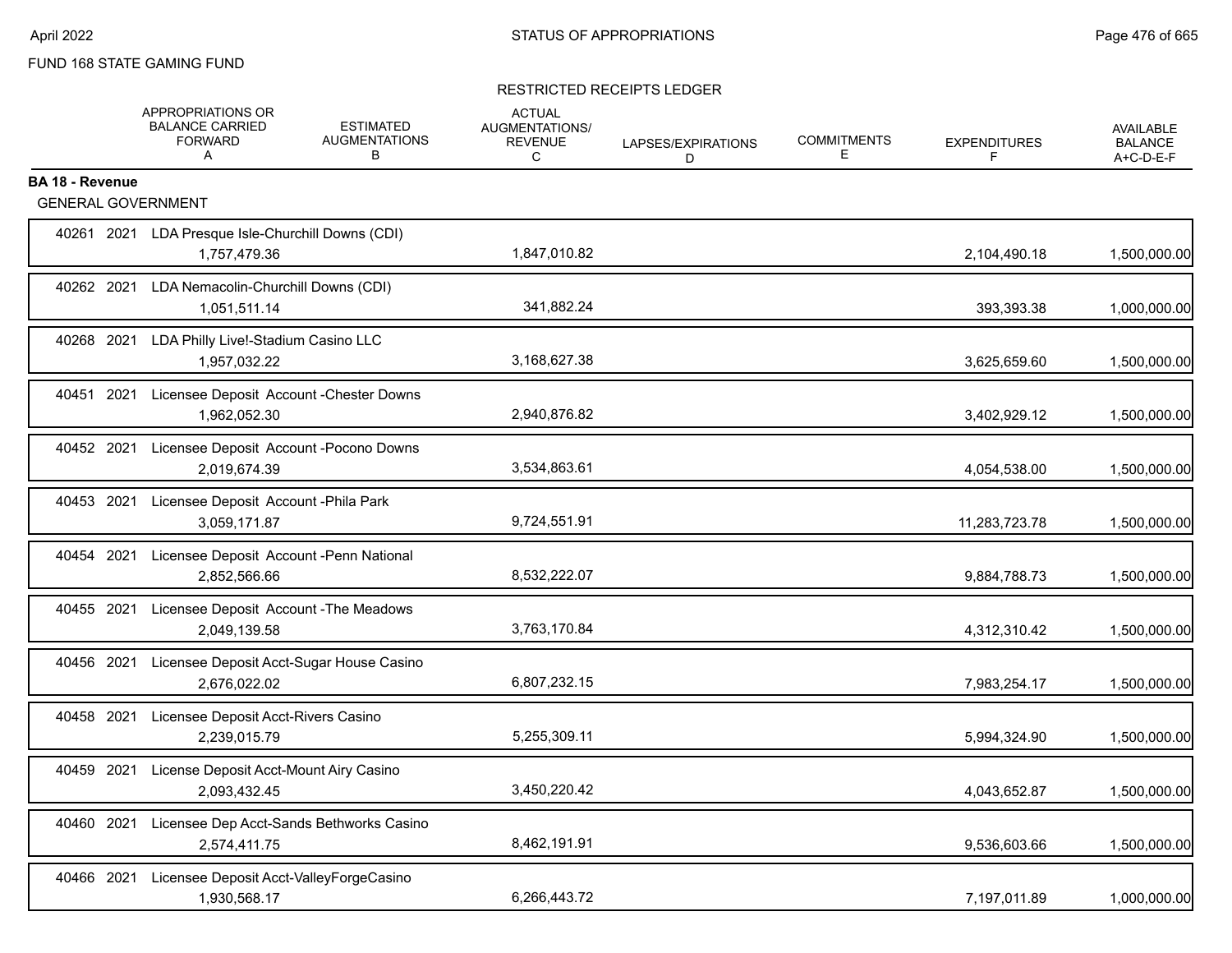#### RESTRICTED RECEIPTS LEDGER

|                     | <b>APPROPRIATIONS OR</b><br><b>BALANCE CARRIED</b><br><b>FORWARD</b><br>A | <b>ESTIMATED</b><br><b>AUGMENTATIONS</b><br>в | <b>ACTUAL</b><br>AUGMENTATIONS/<br><b>REVENUE</b><br>С | LAPSES/EXPIRATIONS<br>D | <b>COMMITMENTS</b><br>Е | <b>EXPENDITURES</b> | AVAILABLE<br><b>BALANCE</b><br>A+C-D-E-F |
|---------------------|---------------------------------------------------------------------------|-----------------------------------------------|--------------------------------------------------------|-------------------------|-------------------------|---------------------|------------------------------------------|
| 2021<br>40480       | Category4LicenseeDepositAcctPennNatlYork                                  |                                               |                                                        |                         |                         |                     |                                          |
|                     |                                                                           |                                               | 2,341,693.93                                           |                         |                         | 1,091,693.93        | ,250,000.00                              |
| 40481<br>2021       |                                                                           | Category4LicenseDepAcctPennNatILancaster      |                                                        |                         |                         |                     |                                          |
|                     | 74.011.18                                                                 |                                               | 1,613,158.94                                           |                         |                         | 437.170.12          | 1,250,000.00                             |
| 40482 2021          |                                                                           | Cat4LcnsDepAcctStadiumCasinoWestmoreland      |                                                        |                         |                         |                     |                                          |
|                     | 1,435,061.80                                                              |                                               | 1,587,393.45                                           |                         |                         | 1,772,455.25        | 1,250,000.00                             |
| <b>DEPT TOTAL</b>   |                                                                           |                                               |                                                        |                         |                         |                     |                                          |
|                     | 29,731,150.68                                                             |                                               | 69,636,849.32                                          |                         |                         | 77,118,000.00       | 22,250,000.00                            |
| <b>LEDGER TOTAL</b> |                                                                           |                                               |                                                        |                         |                         |                     |                                          |
|                     | 29,731,150.68                                                             |                                               | 69,636,849.32                                          |                         |                         | 77,118,000.00       | 22,250,000.00                            |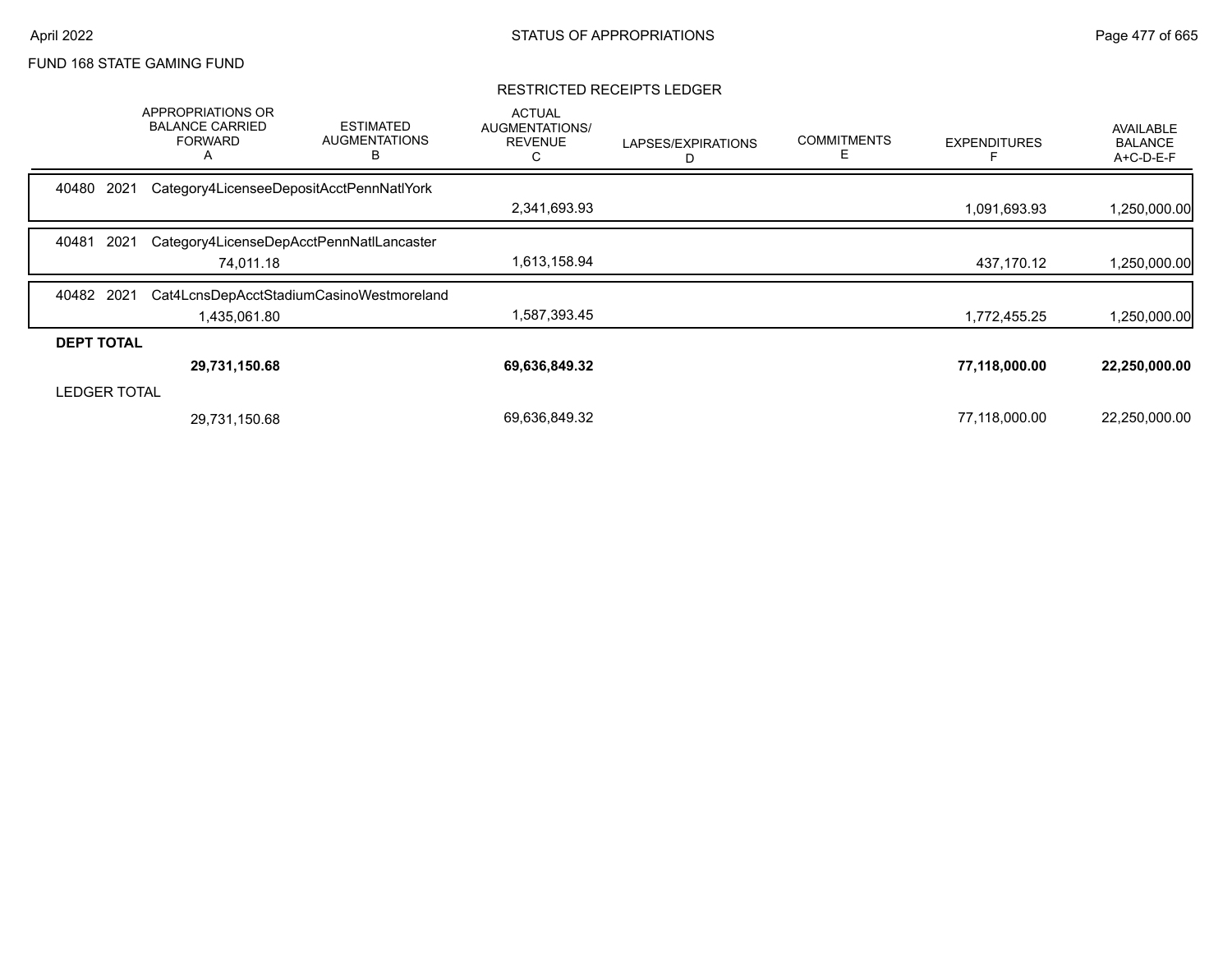# NON-BUDGETED LEDGER

|                        | APPROPRIATIONS OR<br><b>BALANCE CARRIED</b><br><b>FORWARD</b><br>A | <b>ESTIMATED</b><br><b>AUGMENTATIONS</b><br>в | <b>ACTUAL</b><br>AUGMENTATIONS/<br><b>REVENUE</b><br>C | LAPSES/EXPIRATIONS<br>D | <b>COMMITMENTS</b><br>E. | <b>EXPENDITURES</b> | AVAILABLE<br><b>BALANCE</b><br>A+C-D-E-F |
|------------------------|--------------------------------------------------------------------|-----------------------------------------------|--------------------------------------------------------|-------------------------|--------------------------|---------------------|------------------------------------------|
| <b>BA 18 - Revenue</b> |                                                                    |                                               |                                                        |                         |                          |                     |                                          |
|                        | <b>GENERAL GOVERNMENT</b>                                          |                                               |                                                        |                         |                          |                     |                                          |
| 50210 2021             | Transfer To Property Tax Relief Fund                               |                                               |                                                        |                         |                          |                     |                                          |
|                        |                                                                    |                                               |                                                        |                         |                          | 865,206,977.14      | -865,206,977.14                          |
| <b>DEPT TOTAL</b>      |                                                                    |                                               |                                                        |                         |                          |                     |                                          |
|                        |                                                                    |                                               |                                                        |                         |                          | 865,206,977.14      | -865,206,977.14                          |
| <b>LEDGER TOTAL</b>    |                                                                    |                                               |                                                        |                         |                          |                     |                                          |
|                        |                                                                    |                                               |                                                        |                         |                          | 865,206,977.14      | -865,206,977.14                          |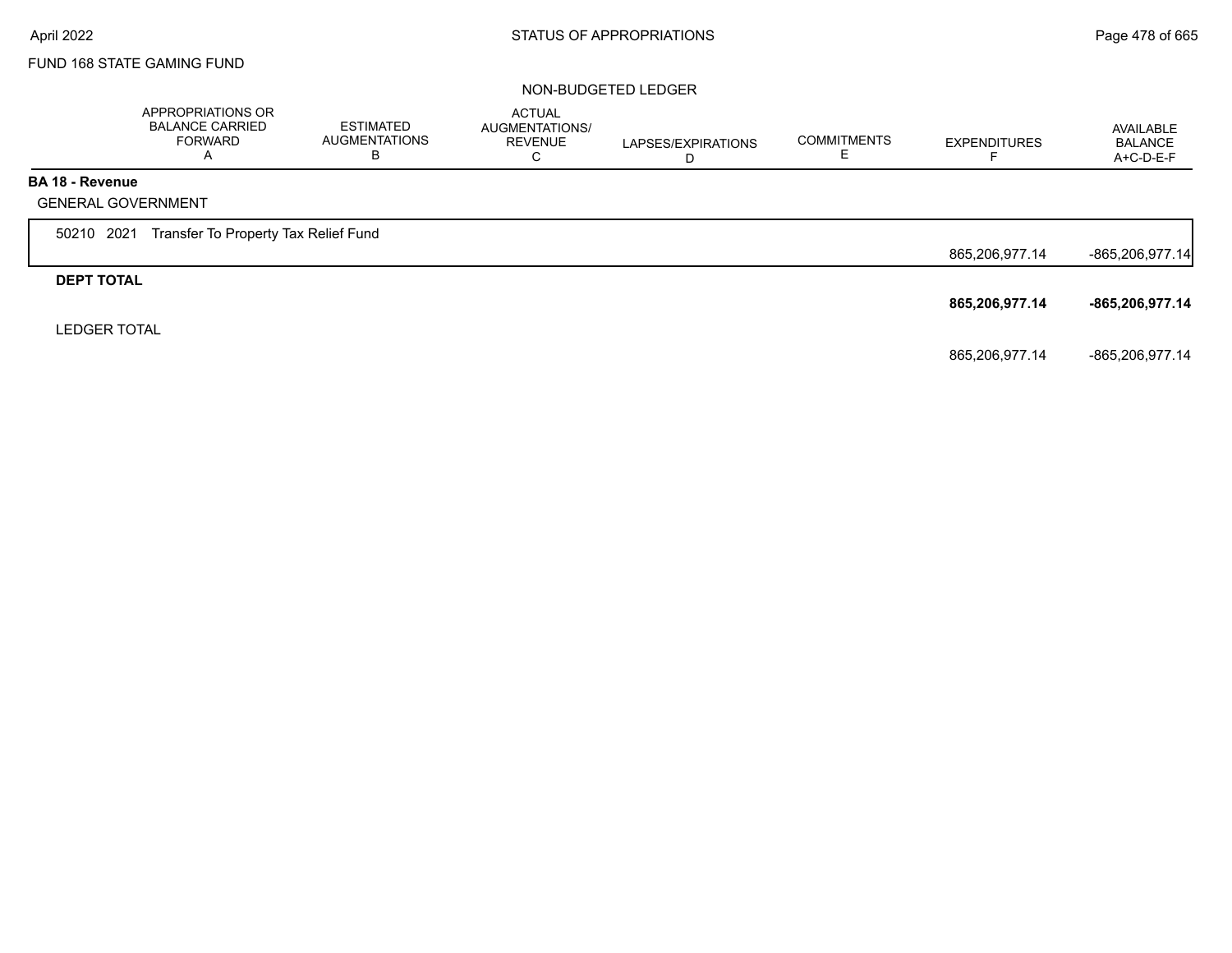#### RESTRICTED REVENUE LEDGER

|                          | APPROPRIATIONS OR<br><b>BALANCE CARRIED</b><br><b>FORWARD</b><br>A           | <b>ESTIMATED</b><br><b>AUGMENTATIONS</b><br>В | <b>ACTUAL</b><br>AUGMENTATIONS/<br><b>REVENUE</b><br>C | LAPSES/EXPIRATIONS<br>D | <b>COMMITMENTS</b><br>E | <b>EXPENDITURES</b><br>F. | <b>AVAILABLE</b><br><b>BALANCE</b><br>A+C-D-E-F |
|--------------------------|------------------------------------------------------------------------------|-----------------------------------------------|--------------------------------------------------------|-------------------------|-------------------------|---------------------------|-------------------------------------------------|
|                          | <b>BA 24 - Community &amp; Economic Develop</b><br><b>GENERAL GOVERNMENT</b> |                                               |                                                        |                         |                         |                           |                                                 |
|                          | 60445 2021 Local Share Assessment - Category 4<br>2,089,452.74               |                                               | 7,166,975.80                                           |                         |                         |                           | 9,256,428.54                                    |
|                          | <b>GRANTS AND SUBSIDIES</b>                                                  |                                               |                                                        |                         |                         |                           |                                                 |
|                          | 60239 2021 Local Share Assessment Grants<br>31,693,179.49                    |                                               | 47,962,827.93                                          |                         | 10,385,611.50           | 26,426,963.17             | 42,843,432.75                                   |
| 60454 2021               | Local Share Assessment - Sports Wagering<br>7,129,332.48                     |                                               | 6,467,794.83                                           |                         |                         |                           | 13,597,127.31                                   |
| 60458 2021               | Local ShareAssessment Interactive Gaming<br>8,547,863.53                     |                                               | 11,837,326.40                                          |                         |                         |                           | 20,385,189.93                                   |
| 60465 2021               | Interactive Gaming Act 42 CFA<br>95,791,184.62                               |                                               | 89,341,494.29                                          |                         |                         |                           | 185, 132, 678. 91                               |
| <b>DEPT TOTAL</b>        | 145,251,012.86                                                               |                                               | 162,776,419.25                                         |                         | 10,385,611.50           | 26,426,963.17             | 271,214,857.44                                  |
| <b>BA 16 - Education</b> | <b>GRANTS AND SUBSIDIES</b>                                                  |                                               |                                                        |                         |                         |                           |                                                 |
|                          | 60272 2021 Local Share Assessment-Table Games                                |                                               | 1,655,632.27                                           |                         |                         | 1,655,632.27              |                                                 |
| <b>DEPT TOTAL</b>        |                                                                              |                                               | 1,655,632.27                                           |                         |                         | 1,655,632.27              |                                                 |
| <b>BA 18 - Revenue</b>   | <b>GENERAL GOVERNMENT</b>                                                    |                                               |                                                        |                         |                         |                           |                                                 |
|                          | 60444 2021 Local Share Assessment - Category 4<br>2,089,452.74               |                                               | 7,166,975.80                                           |                         |                         |                           | 9,256,428.54                                    |
|                          | <b>GRANTS AND SUBSIDIES</b>                                                  |                                               |                                                        |                         |                         |                           |                                                 |
|                          | 60240 2021 Local Share Assessment<br>14, 167, 139. 41                        |                                               | 110,621,065.86                                         |                         |                         | 118,053,234.37            | 6,734,970.90                                    |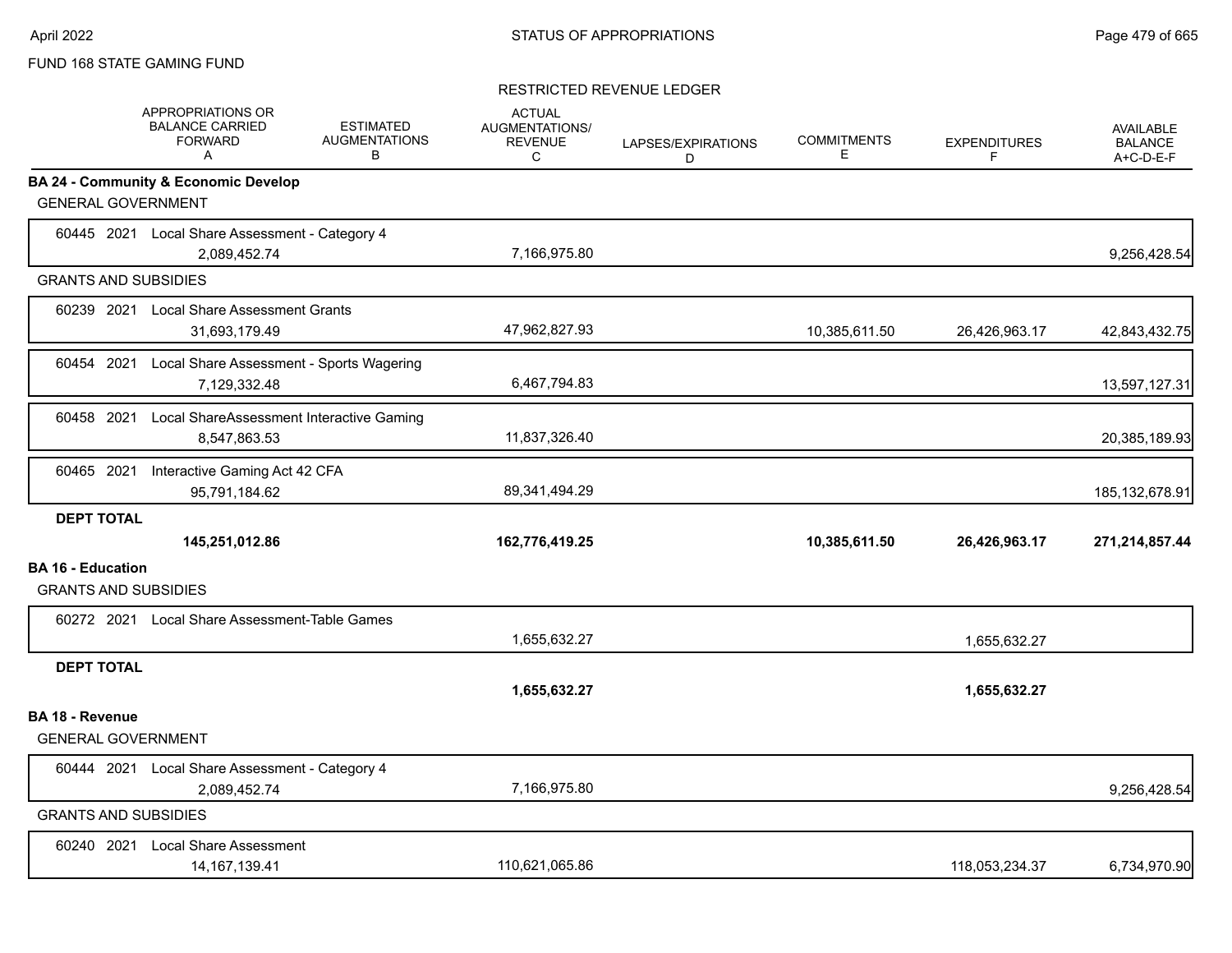#### RESTRICTED REVENUE LEDGER

|            |                     | APPROPRIATIONS OR<br><b>BALANCE CARRIED</b><br><b>FORWARD</b><br>A  | <b>ESTIMATED</b><br><b>AUGMENTATIONS</b><br>в | <b>ACTUAL</b><br><b>AUGMENTATIONS/</b><br><b>REVENUE</b><br>С | LAPSES/EXPIRATIONS<br>D | <b>COMMITMENTS</b><br>Ε | <b>EXPENDITURES</b><br>F | <b>AVAILABLE</b><br><b>BALANCE</b><br>A+C-D-E-F |
|------------|---------------------|---------------------------------------------------------------------|-----------------------------------------------|---------------------------------------------------------------|-------------------------|-------------------------|--------------------------|-------------------------------------------------|
| 60273 2021 |                     | Local Share Assessment-Table Games<br>4,114,494.21                  |                                               | 13,922,818.14                                                 |                         |                         | 16,684,357.90            | 1,352,954.45                                    |
| 60453 2021 |                     | Local Share Assessment - Sports Wagering<br>1,445,282.79            |                                               | $-822,972.47$                                                 |                         |                         |                          | 622,310.32                                      |
| 60457      | 2021                | Local ShareAssessment Interactive Gaming<br>5,065,801.11            |                                               | 7,321,521.93                                                  |                         |                         | 10,968,185.96            | 1,419,137.08                                    |
| 60464 2021 |                     | Interactive Gaming Act 42 LSA<br>29,160,988.58                      |                                               | 25,889,008.44                                                 |                         |                         | 17,787,954.88            | 37,262,042.14                                   |
|            | <b>DEPT TOTAL</b>   |                                                                     |                                               |                                                               |                         |                         |                          |                                                 |
|            |                     | 56,043,158.84                                                       |                                               | 164,098,417.70                                                |                         |                         | 163,493,733.11           | 56,647,843.43                                   |
|            |                     | <b>BA 65 - PA Gaming Control Board</b><br><b>GENERAL GOVERNMENT</b> |                                               |                                                               |                         |                         |                          |                                                 |
| 60213 2021 |                     | <b>Genaral Operations</b><br>5,789,794.34                           |                                               | 5,032,482.87                                                  |                         |                         | 6,000,000.00             | 4,822,277.21                                    |
| 60363 2021 |                     | <b>Tavern Games-Investigations</b><br>7,000.00                      |                                               | 1,000.00                                                      |                         |                         |                          | 8,000.00                                        |
| 60490 2021 |                     | iGAming Impact Assessment<br>129,963.00                             |                                               | 496,520.00                                                    |                         |                         | 372,417.00               | 254,066.00                                      |
|            | <b>DEPT TOTAL</b>   |                                                                     |                                               |                                                               |                         |                         |                          |                                                 |
|            |                     | 5,926,757.34                                                        |                                               | 5,530,002.87                                                  |                         |                         | 6,372,417.00             | 5,084,343.21                                    |
|            | <b>LEDGER TOTAL</b> |                                                                     |                                               |                                                               |                         |                         |                          |                                                 |
|            |                     | 207,220,929.04                                                      |                                               | 334,060,472.09                                                |                         | 10,385,611.50           | 197,948,745.55           | 332,947,044.08                                  |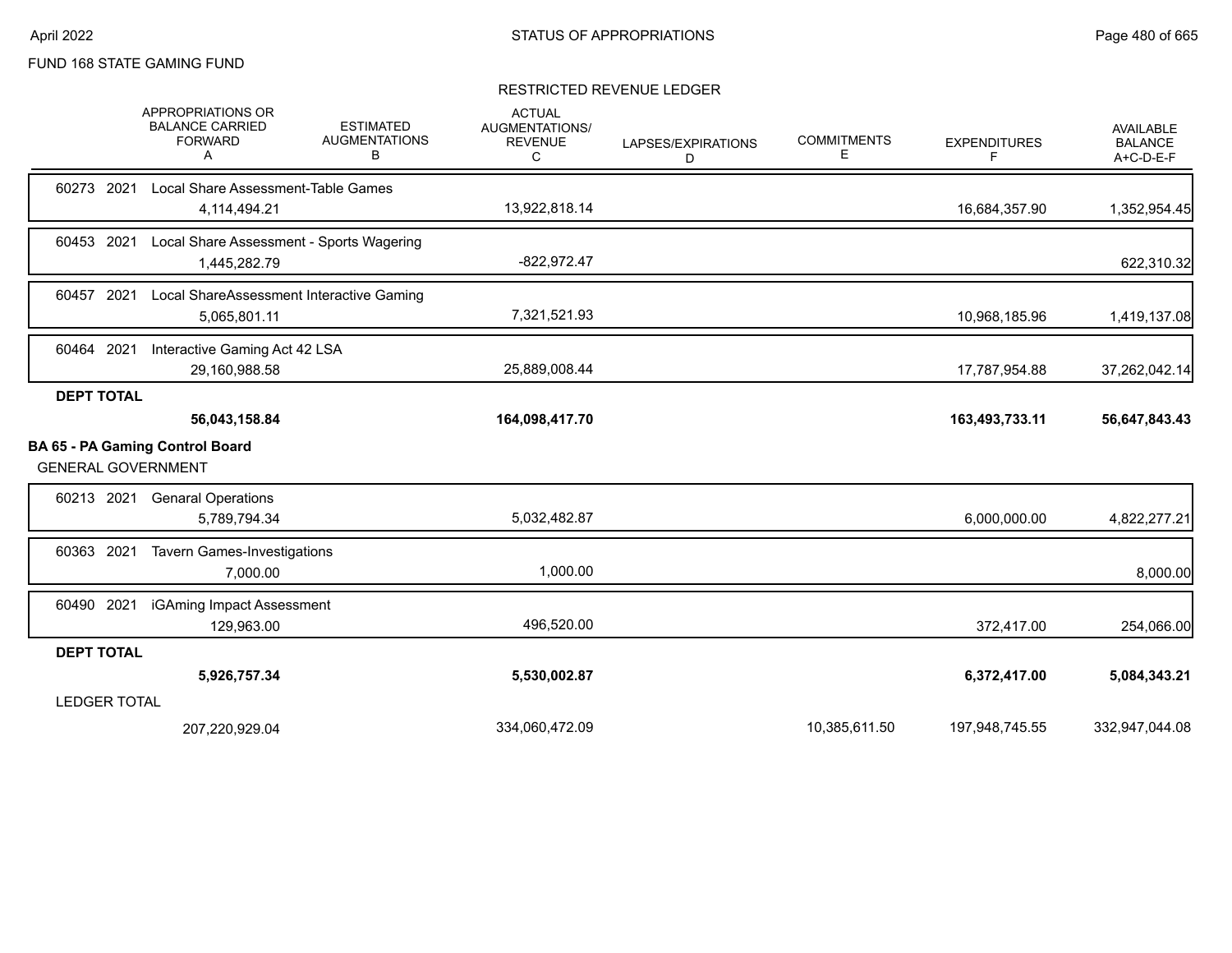#### CURRENT STATE EXECUTIVE AUTHORIZATIONS LEDGER

|                             | <b>APPROPRIATIONS OR</b><br><b>BALANCE CARRIED</b><br><b>FORWARD</b><br>A | <b>ESTIMATED</b><br><b>AUGMENTATIONS</b><br>в | <b>ACTUAL</b><br>AUGMENTATIONS/<br><b>REVENUE</b><br>С | LAPSES/EXPIRATIONS<br>D | <b>COMMITMENTS</b> | <b>EXPENDITURES</b> | AVAILABLE<br><b>BALANCE</b><br>A+C-D-E-F |
|-----------------------------|---------------------------------------------------------------------------|-----------------------------------------------|--------------------------------------------------------|-------------------------|--------------------|---------------------|------------------------------------------|
|                             | <b>BA 74 - Drug and Alcohol Programs</b>                                  |                                               |                                                        |                         |                    |                     |                                          |
| <b>GRANTS AND SUBSIDIES</b> |                                                                           |                                               |                                                        |                         |                    |                     |                                          |
| 20382 2021                  | Drug and Alcohol Treatment Services                                       |                                               |                                                        |                         |                    |                     |                                          |
|                             | 4,676,000.00                                                              |                                               |                                                        |                         | 1,741,530.10       | 2,934,469.90        |                                          |
| <b>DEPT TOTAL</b>           |                                                                           |                                               |                                                        |                         |                    |                     |                                          |
|                             | 4,676,000.00                                                              |                                               |                                                        |                         | 1,741,530.10       | 2,934,469.90        |                                          |
| <b>LEDGER TOTAL</b>         |                                                                           |                                               |                                                        |                         |                    |                     |                                          |
|                             | 4,676,000.00                                                              |                                               |                                                        |                         | 1,741,530.10       | 2.934.469.90        |                                          |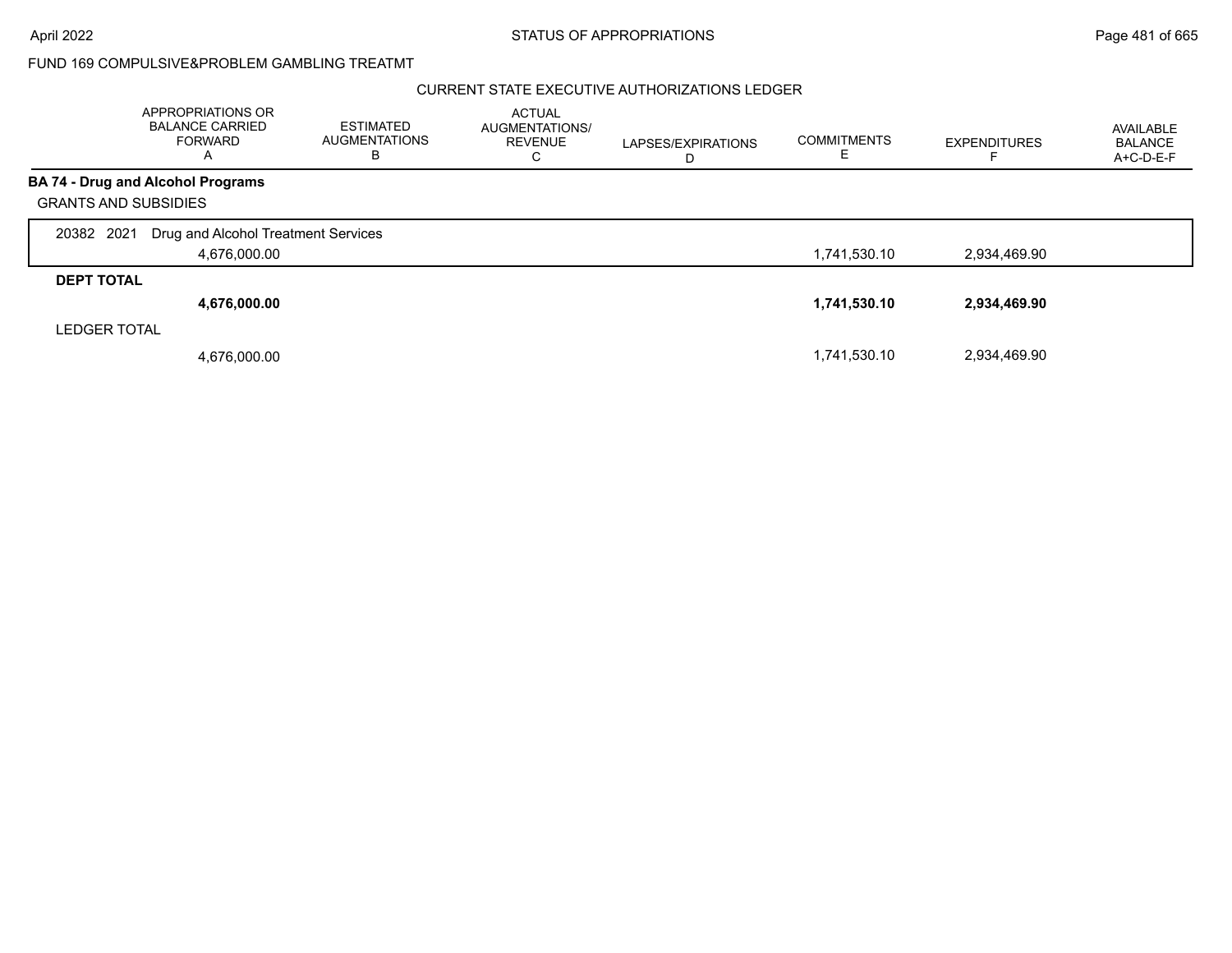#### CURRENT STATE EXECUTIVE AUTHORIZATIONS - RESTRICTED LEDGER

|                             | APPROPRIATIONS OR<br><b>BALANCE CARRIED</b><br><b>FORWARD</b><br>A | <b>ESTIMATED</b><br><b>AUGMENTATIONS</b><br>в | <b>ACTUAL</b><br>AUGMENTATIONS/<br><b>REVENUE</b><br>◡ | LAPSES/EXPIRATIONS<br>D | <b>COMMITMENTS</b><br>E | <b>EXPENDITURES</b> | AVAILABLE<br><b>BALANCE</b><br>A+C-D-E-F |
|-----------------------------|--------------------------------------------------------------------|-----------------------------------------------|--------------------------------------------------------|-------------------------|-------------------------|---------------------|------------------------------------------|
|                             | <b>BA 74 - Drug and Alcohol Programs</b>                           |                                               |                                                        |                         |                         |                     |                                          |
| <b>GRANTS AND SUBSIDIES</b> |                                                                    |                                               |                                                        |                         |                         |                     |                                          |
| 2021<br>26387               | Compulsive & Problem Gambling Treatment                            |                                               |                                                        |                         |                         |                     |                                          |
|                             |                                                                    | 5,800,000.00                                  | 7,426,690.15                                           |                         | 819,837.41              | 2,025,508.89        | 4,581,343.85                             |
| <b>DEPT TOTAL</b>           |                                                                    |                                               |                                                        |                         |                         |                     |                                          |
|                             |                                                                    | 5,800,000.00                                  | 7,426,690.15                                           |                         | 819,837.41              | 2,025,508.89        | 4,581,343.85                             |
| <b>LEDGER TOTAL</b>         |                                                                    |                                               |                                                        |                         |                         |                     |                                          |
|                             |                                                                    | 5,800,000.00                                  | 7,426,690.15                                           |                         | 819,837.41              | 2,025,508.89        | 4,581,343.85                             |
|                             | TOTAL TOTAL ALL CURRENT STATE LEDGERS                              |                                               |                                                        |                         |                         |                     |                                          |
|                             | 4,676,000.00                                                       | 5,800,000.00                                  | 7,426,690.15                                           |                         | 2,561,367.51            | 4,959,978.79        | 4,581,343.85                             |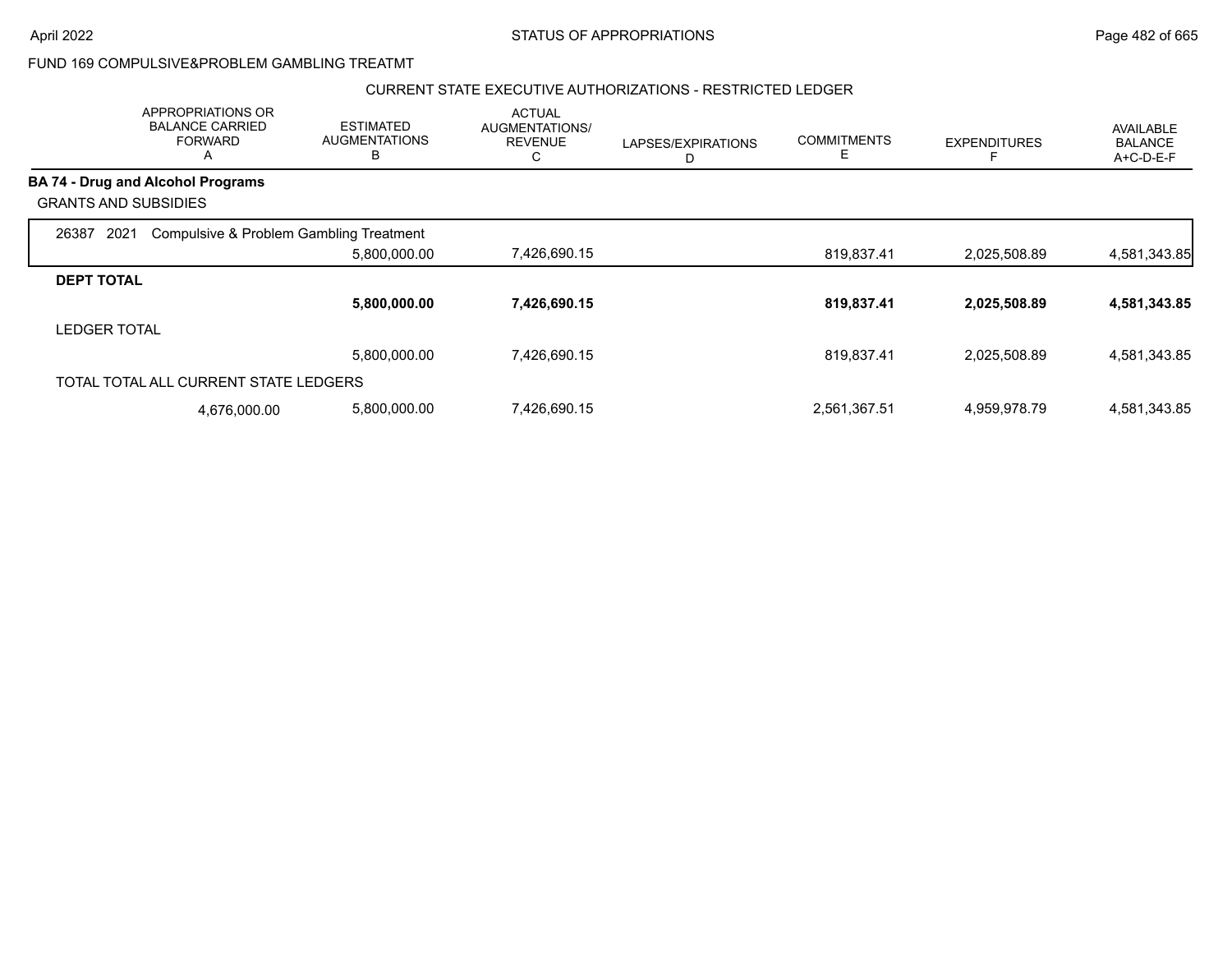### PRIOR STATE EXECUTIVE AUTHORIZATIONS LEDGER

|                             | APPROPRIATIONS OR<br><b>BALANCE CARRIED</b><br>FORWARD<br>A | <b>ESTIMATED</b><br><b>AUGMENTATIONS</b><br>В | <b>ACTUAL</b><br>AUGMENTATIONS/<br><b>REVENUE</b><br>C | LAPSES/EXPIRATIONS<br>D | <b>COMMITMENTS</b> | <b>EXPENDITURES</b> | AVAILABLE<br><b>BALANCE</b><br>A+C-D-E-F |
|-----------------------------|-------------------------------------------------------------|-----------------------------------------------|--------------------------------------------------------|-------------------------|--------------------|---------------------|------------------------------------------|
|                             | <b>BA 74 - Drug and Alcohol Programs</b>                    |                                               |                                                        |                         |                    |                     |                                          |
| <b>GRANTS AND SUBSIDIES</b> |                                                             |                                               |                                                        |                         |                    |                     |                                          |
| 20382 2020                  | Drug and Alcohol Treatment Services                         |                                               |                                                        |                         |                    |                     |                                          |
|                             | 571,296.00                                                  |                                               |                                                        |                         |                    | 511,309.00          | 59,987.00                                |
| <b>DEPT TOTAL</b>           |                                                             |                                               |                                                        |                         |                    |                     |                                          |
|                             | 571,296.00                                                  |                                               |                                                        |                         |                    | 511,309.00          | 59,987.00                                |
| <b>LEDGER TOTAL</b>         |                                                             |                                               |                                                        |                         |                    |                     |                                          |
|                             | 571,296.00                                                  |                                               |                                                        |                         |                    | 511.309.00          | 59,987.00                                |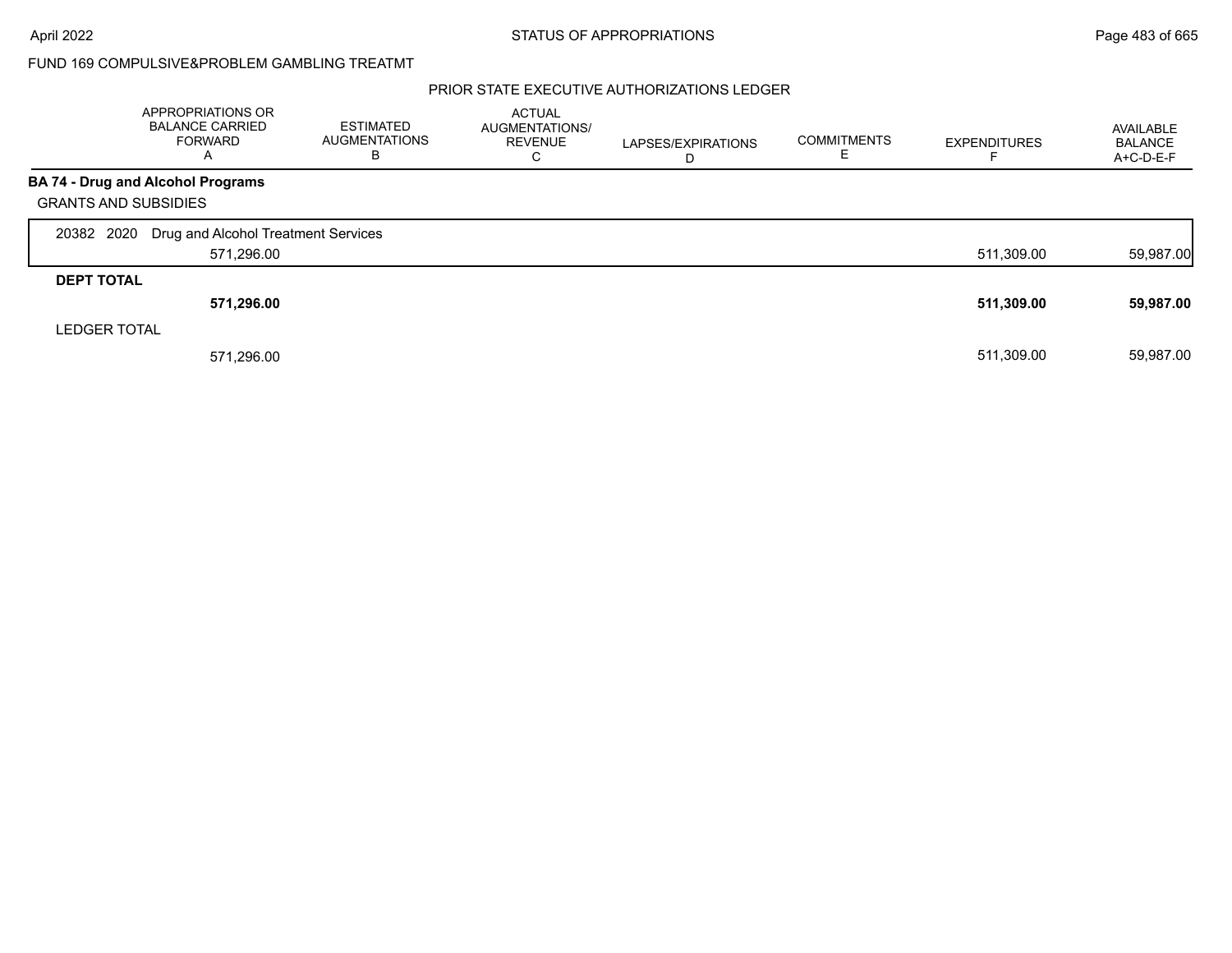#### PRIOR STATE EXECUTIVE AUTHORIZATIONS - RESTRICTED LEDGER

|                   | APPROPRIATIONS OR<br><b>BALANCE CARRIED</b><br><b>FORWARD</b><br>Α | <b>ESTIMATED</b><br><b>AUGMENTATIONS</b><br>В | <b>ACTUAL</b><br>AUGMENTATIONS/<br><b>REVENUE</b><br>С | LAPSES/EXPIRATIONS<br>D | <b>COMMITMENTS</b><br>Е | <b>EXPENDITURES</b><br>F | AVAILABLE<br><b>BALANCE</b><br>A+C-D-E-F |
|-------------------|--------------------------------------------------------------------|-----------------------------------------------|--------------------------------------------------------|-------------------------|-------------------------|--------------------------|------------------------------------------|
|                   | <b>BA 74 - Drug and Alcohol Programs</b>                           |                                               |                                                        |                         |                         |                          |                                          |
|                   | <b>GRANTS AND SUBSIDIES</b>                                        |                                               |                                                        |                         |                         |                          |                                          |
| 26387             | 51,882.00                                                          | 2018 Compulsive & Problem Gambling Treatment  | $-51,882.00$                                           |                         |                         |                          |                                          |
| 26387             | 2019<br>785,411.39                                                 | Compulsive & Problem Gambling Treatment       | -785,411.39                                            |                         |                         |                          |                                          |
| 26387             | 2020                                                               | Compulsive & Problem Gambling Treatment       | -1,082,396.76                                          |                         |                         |                          |                                          |
|                   | 1,544,166.60                                                       |                                               |                                                        |                         |                         | 461,769.84               |                                          |
| <b>DEPT TOTAL</b> | 2,381,459.99                                                       |                                               | $-1,919,690.15$                                        |                         |                         | 461,769.84               |                                          |
|                   | <b>LEDGER TOTAL</b>                                                |                                               |                                                        |                         |                         |                          |                                          |
|                   | 2,381,459.99                                                       |                                               | -1,919,690.15                                          |                         |                         | 461,769.84               |                                          |
|                   | TOTAL TOTAL ALL PRIOR STATE LEDGERS                                |                                               |                                                        |                         |                         |                          |                                          |
|                   | 2,952,755.99                                                       |                                               | -1,919,690.15                                          |                         |                         | 973,078.84               | 59,987.00                                |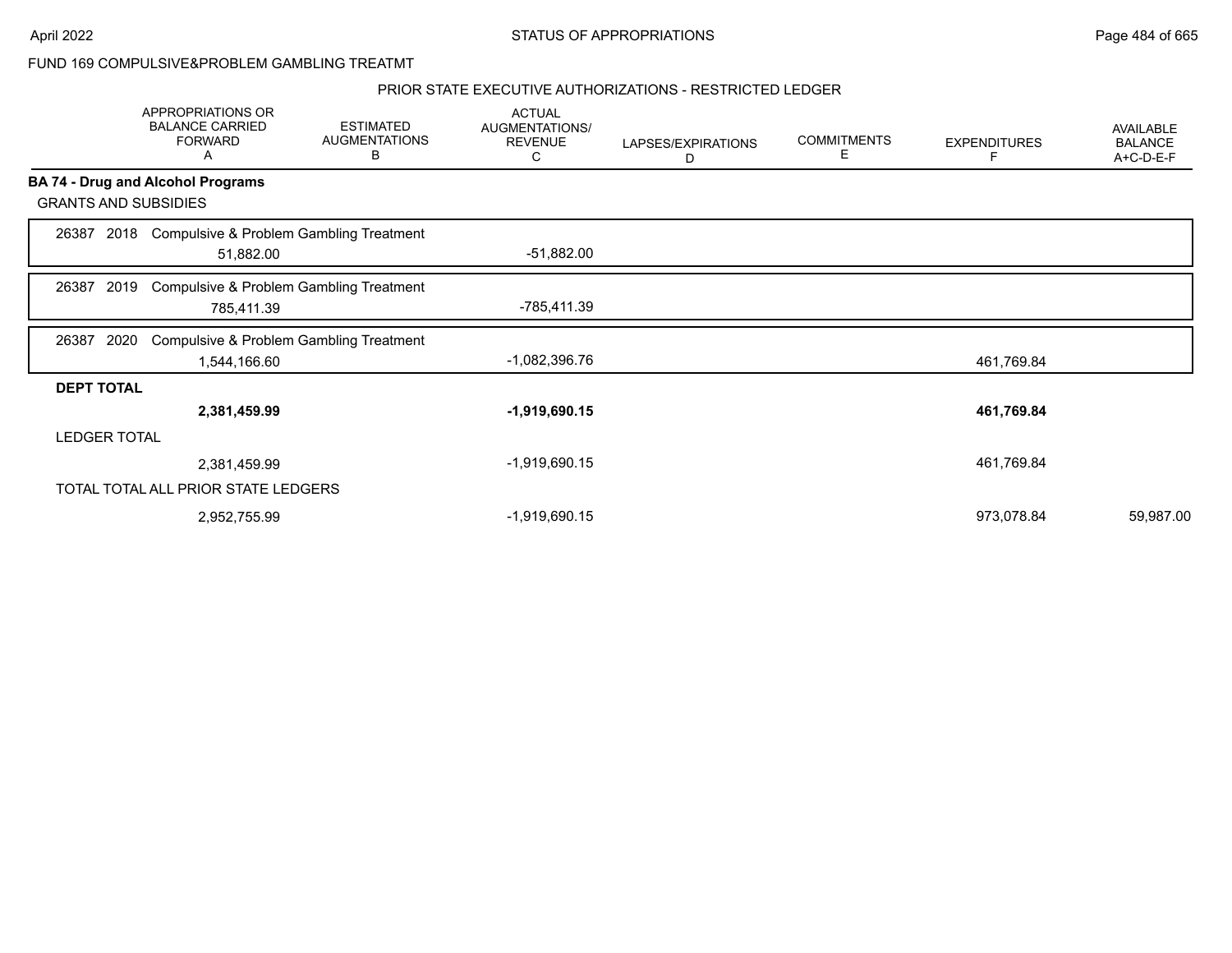#### RESTRICTED REVENUE LEDGER

|                             | APPROPRIATIONS OR<br><b>BALANCE CARRIED</b><br>FORWARD<br>A | <b>ESTIMATED</b><br><b>AUGMENTATIONS</b><br>В | <b>ACTUAL</b><br>AUGMENTATIONS/<br><b>REVENUE</b><br>⌒<br>U | LAPSES/EXPIRATIONS | <b>COMMITMENTS</b><br>E | <b>EXPENDITURES</b> | AVAILABLE<br><b>BALANCE</b><br>A+C-D-E-F |
|-----------------------------|-------------------------------------------------------------|-----------------------------------------------|-------------------------------------------------------------|--------------------|-------------------------|---------------------|------------------------------------------|
|                             | BA 74 - Drug and Alcohol Programs                           |                                               |                                                             |                    |                         |                     |                                          |
| <b>GRANTS AND SUBSIDIES</b> |                                                             |                                               |                                                             |                    |                         |                     |                                          |
| 2021<br>60345               | Compulsive & Problem Gambling Treatment                     |                                               |                                                             |                    |                         |                     |                                          |
|                             | 3,414,261.58                                                |                                               | 8,005,039.33                                                |                    |                         | 5,507,000.00        | 5,912,300.91                             |
| <b>DEPT TOTAL</b>           |                                                             |                                               |                                                             |                    |                         |                     |                                          |
|                             | 3,414,261.58                                                |                                               | 8,005,039.33                                                |                    |                         | 5,507,000.00        | 5,912,300.91                             |
| <b>LEDGER TOTAL</b>         |                                                             |                                               |                                                             |                    |                         |                     |                                          |
|                             | 3,414,261.58                                                |                                               | 8.005.039.33                                                |                    |                         | 5,507,000.00        | 5,912,300.91                             |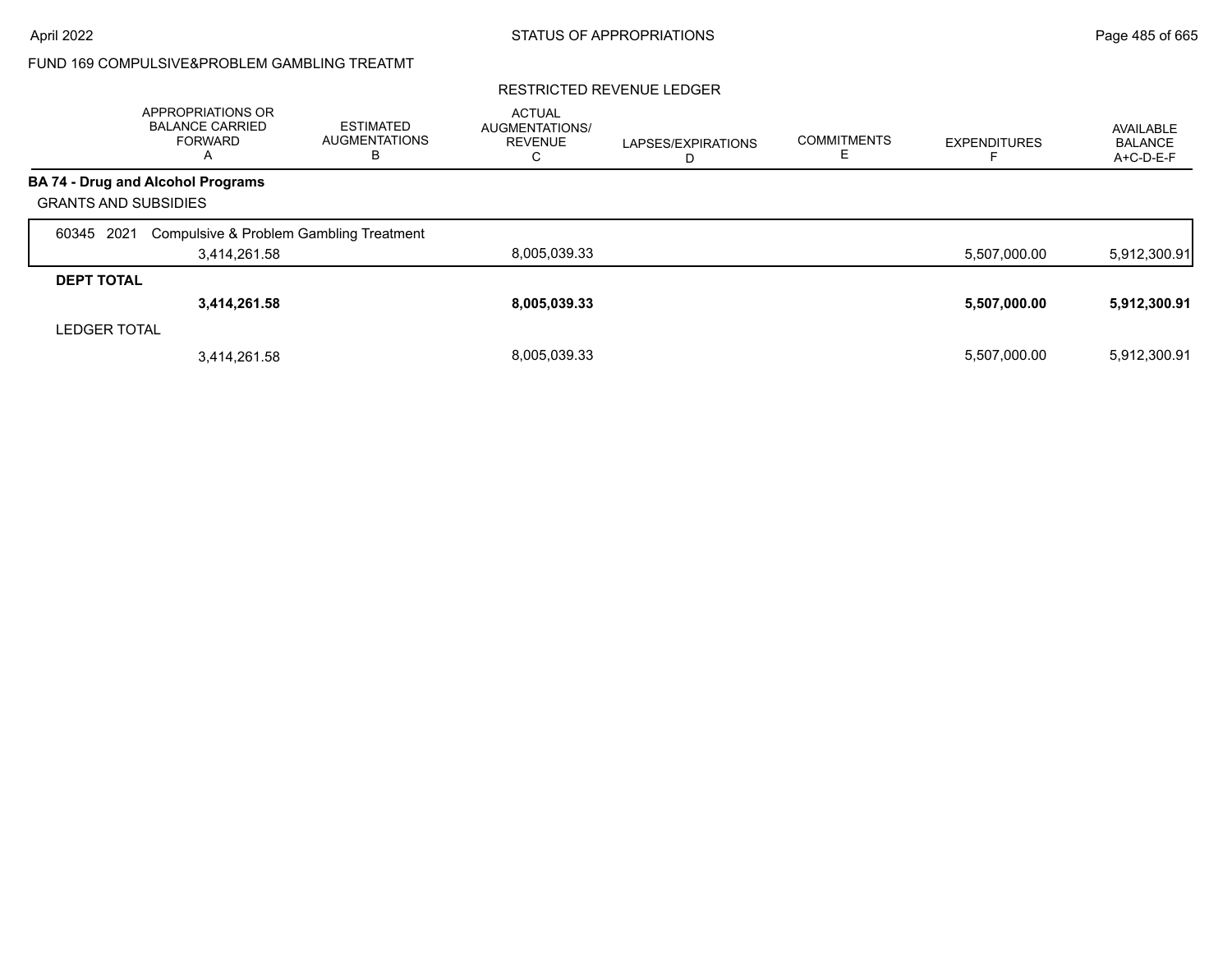### CURRENT STATE EXECUTIVE AUTHORIZATIONS LEDGER

|                                                         | APPROPRIATIONS OR<br><b>BALANCE CARRIED</b><br><b>FORWARD</b><br>A | <b>ESTIMATED</b><br><b>AUGMENTATIONS</b><br>B | <b>ACTUAL</b><br><b>AUGMENTATIONS/</b><br><b>REVENUE</b><br>C | LAPSES/EXPIRATIONS<br>D | <b>COMMITMENTS</b><br>Е | <b>EXPENDITURES</b><br>F | <b>AVAILABLE</b><br><b>BALANCE</b><br>A+C-D-E-F |
|---------------------------------------------------------|--------------------------------------------------------------------|-----------------------------------------------|---------------------------------------------------------------|-------------------------|-------------------------|--------------------------|-------------------------------------------------|
| <b>BA 16 - Education</b><br><b>GRANTS AND SUBSIDIES</b> |                                                                    |                                               |                                                               |                         |                         |                          |                                                 |
|                                                         |                                                                    |                                               |                                                               |                         |                         |                          |                                                 |
| 20321 2021                                              | <b>Property Tax Relief Payments</b><br>621,300,000.00              |                                               |                                                               |                         |                         | 621,299,999.94           | 0.06                                            |
| <b>DEPT TOTAL</b>                                       |                                                                    |                                               |                                                               |                         |                         |                          |                                                 |
|                                                         | 621,300,000.00                                                     |                                               |                                                               |                         |                         | 621,299,999.94           | 0.06                                            |
| <b>GRANTS AND SUBSIDIES</b>                             | BA 31 - PA Emergency Management Agency                             |                                               |                                                               |                         |                         |                          |                                                 |
|                                                         | 20389 2021 TransferVolunteerCompanyGrantsProgram<br>5,000,000.00   |                                               |                                                               |                         |                         | 5,000,000.00             |                                                 |
| <b>DEPT TOTAL</b>                                       |                                                                    |                                               |                                                               |                         |                         |                          |                                                 |
|                                                         | 5,000,000.00                                                       |                                               |                                                               |                         |                         | 5,000,000.00             |                                                 |
| <b>BA 18 - Revenue</b>                                  |                                                                    |                                               |                                                               |                         |                         |                          |                                                 |
| <b>GRANTS AND SUBSIDIES</b>                             |                                                                    |                                               |                                                               |                         |                         |                          |                                                 |
|                                                         | 20327 2021 Transfer to Lottery Fund                                |                                               |                                                               |                         |                         |                          |                                                 |
|                                                         | 114,200,000.00                                                     |                                               |                                                               |                         |                         | 114,200,000.00           |                                                 |
| <b>DEPT TOTAL</b>                                       |                                                                    |                                               |                                                               |                         |                         |                          |                                                 |
|                                                         | 114,200,000.00                                                     |                                               |                                                               |                         |                         | 114,200,000.00           |                                                 |
| <b>LEDGER TOTAL</b>                                     |                                                                    |                                               |                                                               |                         |                         |                          |                                                 |
|                                                         | 740,500,000.00                                                     |                                               |                                                               |                         |                         | 740,499,999.94           | 0.06                                            |
|                                                         | TOTAL TOTAL ALL CURRENT STATE LEDGERS                              |                                               |                                                               |                         |                         |                          |                                                 |
|                                                         | 740,500,000.00                                                     |                                               |                                                               |                         |                         | 740,499,999.94           | 0.06                                            |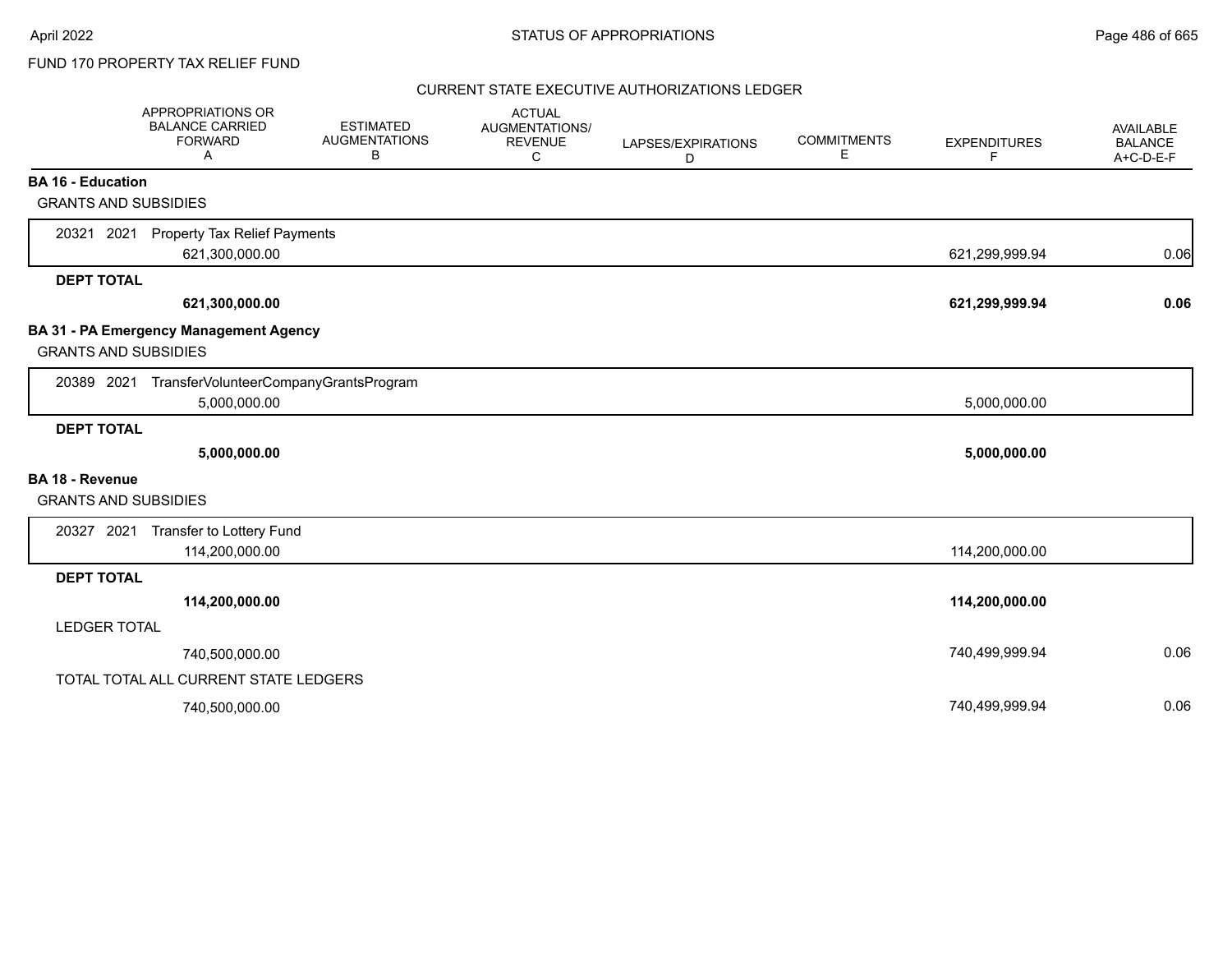#### PRIOR STATE EXECUTIVE AUTHORIZATIONS LEDGER

|                             | APPROPRIATIONS OR<br><b>BALANCE CARRIED</b><br><b>FORWARD</b><br>A | <b>ESTIMATED</b><br><b>AUGMENTATIONS</b><br>В | ACTUAL<br>AUGMENTATIONS/<br><b>REVENUE</b><br>C | LAPSES/EXPIRATIONS<br>D | <b>COMMITMENTS</b><br>ᄇ | <b>EXPENDITURES</b> | AVAILABLE<br><b>BALANCE</b><br>A+C-D-E-F |
|-----------------------------|--------------------------------------------------------------------|-----------------------------------------------|-------------------------------------------------|-------------------------|-------------------------|---------------------|------------------------------------------|
| <b>BA 16 - Education</b>    |                                                                    |                                               |                                                 |                         |                         |                     |                                          |
| <b>GRANTS AND SUBSIDIES</b> |                                                                    |                                               |                                                 |                         |                         |                     |                                          |
| 2020<br>20321               | Property Tax Relief Payments                                       |                                               |                                                 |                         |                         |                     |                                          |
|                             | 0.04                                                               |                                               |                                                 |                         |                         |                     | 0.04                                     |
| <b>DEPT TOTAL</b>           |                                                                    |                                               |                                                 |                         |                         |                     |                                          |
|                             | 0.04                                                               |                                               |                                                 |                         |                         |                     | 0.04                                     |
| <b>LEDGER TOTAL</b>         |                                                                    |                                               |                                                 |                         |                         |                     |                                          |
|                             | 0.04                                                               |                                               |                                                 |                         |                         |                     | 0.04                                     |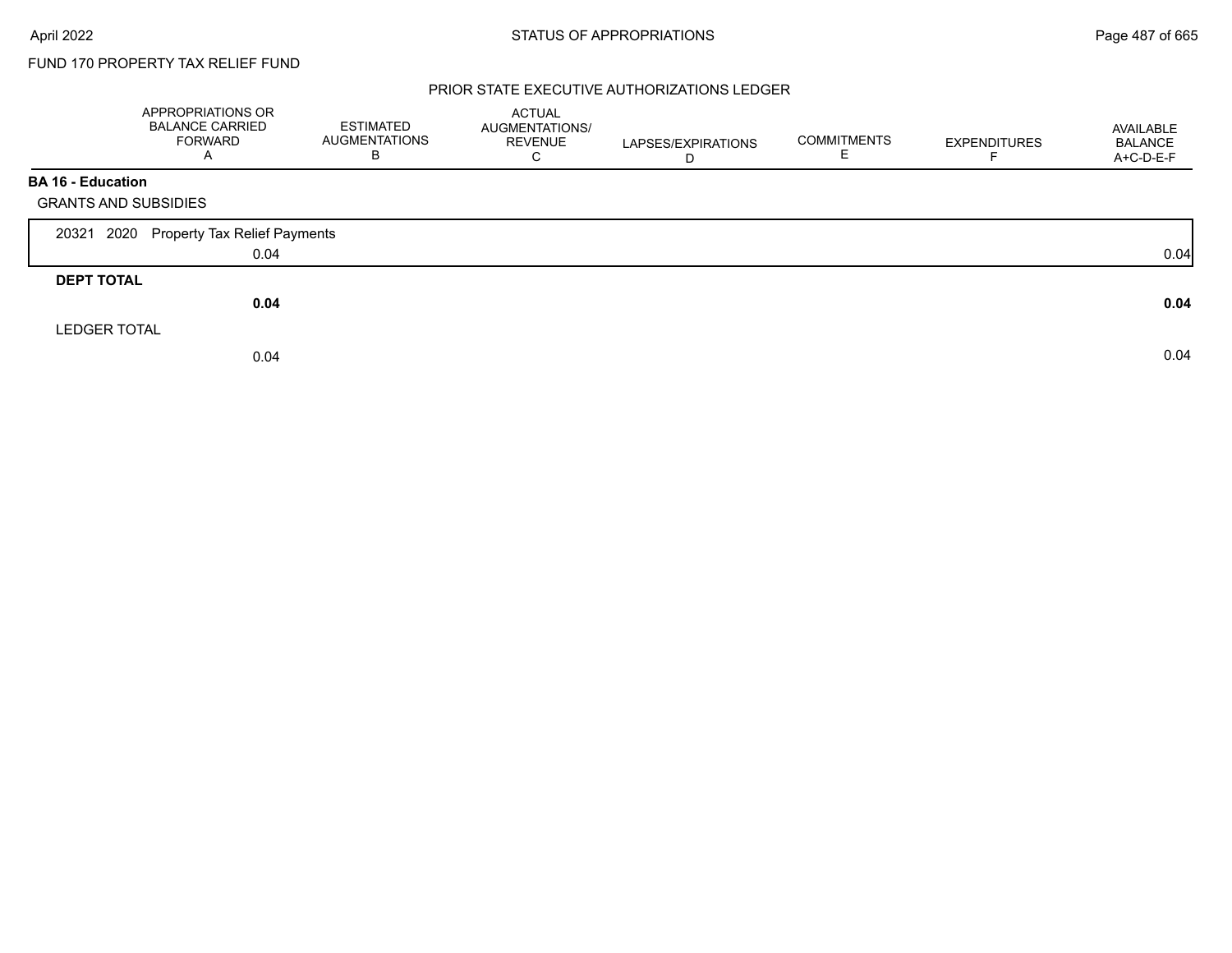#### PRIOR STATE CONTINUING LEDGER

|                     | APPROPRIATIONS OR<br><b>BALANCE CARRIED</b><br><b>FORWARD</b><br>A | <b>ESTIMATED</b><br><b>AUGMENTATIONS</b><br>B | <b>ACTUAL</b><br><b>AUGMENTATIONS/</b><br><b>REVENUE</b><br>С | LAPSES/EXPIRATIONS<br>D | <b>COMMITMENTS</b><br>E | <b>EXPENDITURES</b> | AVAILABLE<br><b>BALANCE</b><br>A+C-D-E-F |
|---------------------|--------------------------------------------------------------------|-----------------------------------------------|---------------------------------------------------------------|-------------------------|-------------------------|---------------------|------------------------------------------|
|                     | <b>BA 24 - Community &amp; Economic Develop</b>                    |                                               |                                                               |                         |                         |                     |                                          |
|                     | <b>GRANTS AND SUBSIDIES</b>                                        |                                               |                                                               |                         |                         |                     |                                          |
| 2006<br>30290       | <b>Transition Grants to Counties</b>                               |                                               |                                                               |                         |                         |                     |                                          |
|                     | 10,341.00                                                          |                                               |                                                               |                         |                         |                     | 10,341.00                                |
| <b>DEPT TOTAL</b>   |                                                                    |                                               |                                                               |                         |                         |                     |                                          |
|                     | 10,341.00                                                          |                                               |                                                               |                         |                         |                     | 10,341.00                                |
| <b>LEDGER TOTAL</b> |                                                                    |                                               |                                                               |                         |                         |                     |                                          |
|                     | 10,341.00                                                          |                                               |                                                               |                         |                         |                     | 10,341.00                                |
|                     | TOTAL TOTAL ALL PRIOR STATE LEDGERS                                |                                               |                                                               |                         |                         |                     |                                          |
|                     | 10,341.04                                                          |                                               |                                                               |                         |                         |                     | 10,341.04                                |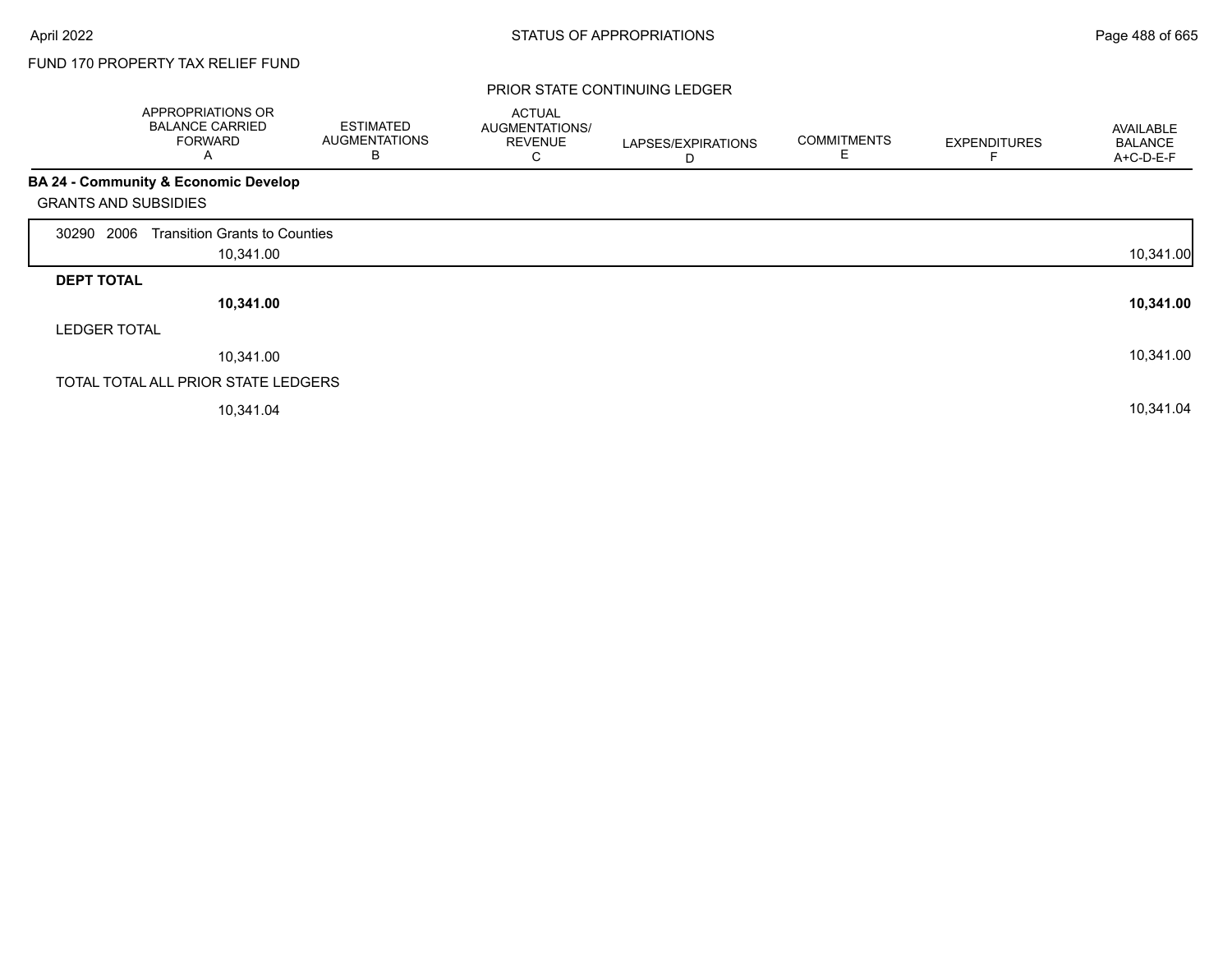#### RESTRICTED RECEIPTS LEDGER

|                           | APPROPRIATIONS OR<br><b>BALANCE CARRIED</b><br><b>FORWARD</b><br>А | <b>ESTIMATED</b><br><b>AUGMENTATIONS</b><br>B | <b>ACTUAL</b><br>AUGMENTATIONS/<br><b>REVENUE</b><br>C | LAPSES/EXPIRATIONS<br>D | <b>COMMITMENTS</b> | <b>EXPENDITURES</b> | AVAILABLE<br><b>BALANCE</b><br>A+C-D-E-F |
|---------------------------|--------------------------------------------------------------------|-----------------------------------------------|--------------------------------------------------------|-------------------------|--------------------|---------------------|------------------------------------------|
| <b>BA 16 - Education</b>  |                                                                    |                                               |                                                        |                         |                    |                     |                                          |
| <b>GENERAL GOVERNMENT</b> |                                                                    |                                               |                                                        |                         |                    |                     |                                          |
| 2021<br>40139             | <b>Property Tax Relief Reserve</b>                                 |                                               |                                                        |                         |                    |                     |                                          |
|                           | 6,192,265.00                                                       |                                               |                                                        |                         |                    |                     | 6,192,265.00                             |
| <b>DEPT TOTAL</b>         |                                                                    |                                               |                                                        |                         |                    |                     |                                          |
|                           | 6,192,265.00                                                       |                                               |                                                        |                         |                    |                     | 6,192,265.00                             |
| <b>LEDGER TOTAL</b>       |                                                                    |                                               |                                                        |                         |                    |                     |                                          |
|                           | 6,192,265.00                                                       |                                               |                                                        |                         |                    |                     | 6,192,265.00                             |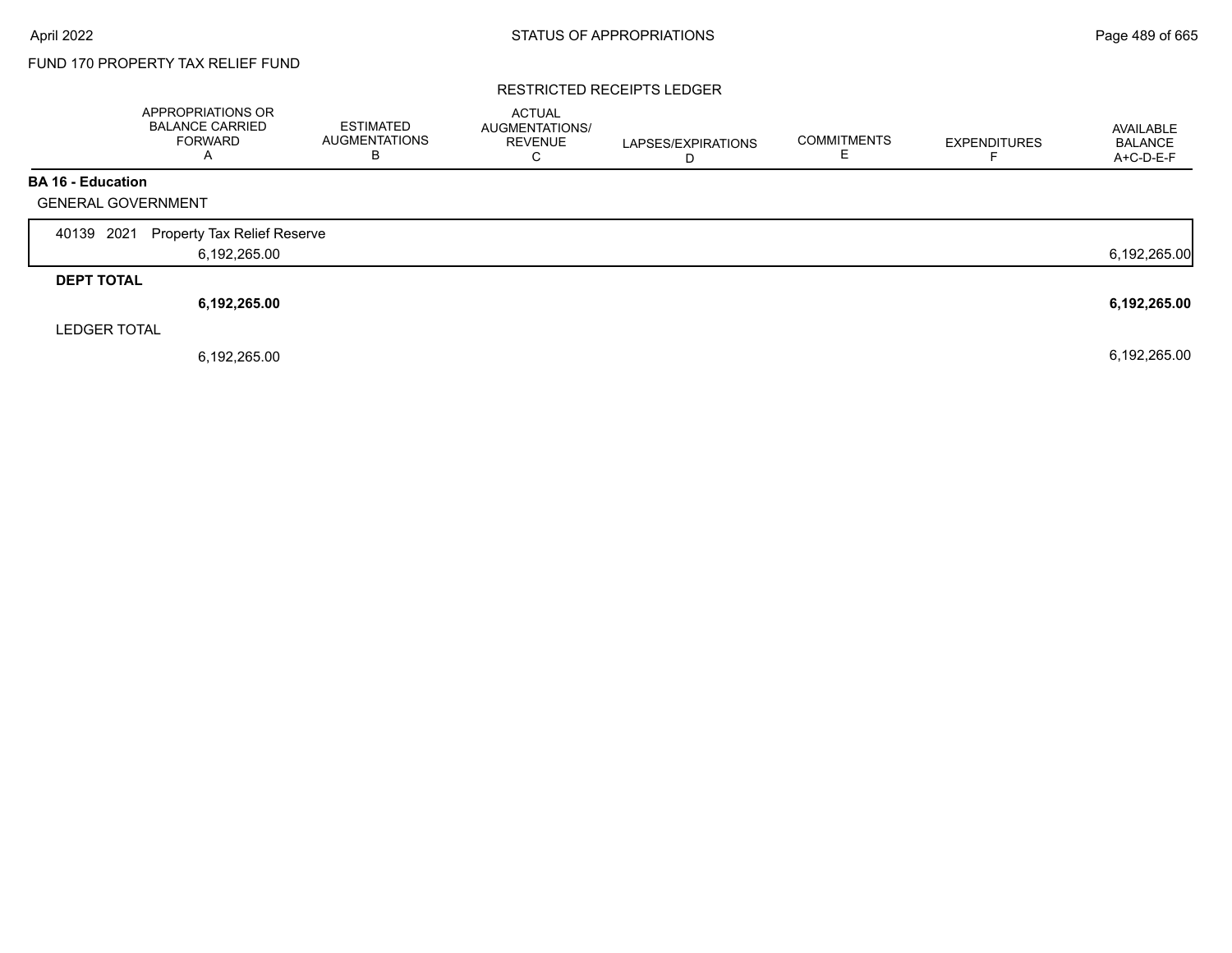# FUND 171 PA GAMING ECONOMIC DEVELOPMENT

#### CURRENT STATE EXECUTIVE AUTHORIZATIONS LEDGER

|                                  | APPROPRIATIONS OR<br><b>BALANCE CARRIED</b><br><b>FORWARD</b><br>A | <b>ESTIMATED</b><br><b>AUGMENTATIONS</b><br>В | <b>ACTUAL</b><br><b>AUGMENTATIONS/</b><br><b>REVENUE</b><br>С | LAPSES/EXPIRATIONS<br>D | <b>COMMITMENTS</b><br>E. | <b>EXPENDITURES</b><br>F | <b>AVAILABLE</b><br><b>BALANCE</b><br>A+C-D-E-F |
|----------------------------------|--------------------------------------------------------------------|-----------------------------------------------|---------------------------------------------------------------|-------------------------|--------------------------|--------------------------|-------------------------------------------------|
| <b>BA 81 - Executive Offices</b> |                                                                    |                                               |                                                               |                         |                          |                          |                                                 |
| <b>GRANTS AND SUBSIDIES</b>      |                                                                    |                                               |                                                               |                         |                          |                          |                                                 |
| 20363 2021                       | Trf to Comwlth Financing Auth-H20 PA<br>54,071,466.42              |                                               |                                                               |                         |                          | 54,065,405.95            | 6,060.47                                        |
| <b>DEPT TOTAL</b>                |                                                                    |                                               |                                                               |                         |                          |                          |                                                 |
|                                  | 54,071,466.42                                                      |                                               |                                                               |                         |                          | 54,065,405.95            | 6,060.47                                        |
| <b>GRANTS AND SUBSIDIES</b>      | <b>BA 24 - Community &amp; Economic Develop</b>                    |                                               |                                                               |                         |                          |                          |                                                 |
| 20476 2021                       | EconomicDevelopmentProjectsAct42of2017<br>24,400,000.00            |                                               |                                                               |                         |                          | 14,100,000.00            | 10,300,000.00                                   |
| <b>DEPT TOTAL</b>                |                                                                    |                                               |                                                               |                         |                          |                          |                                                 |
|                                  | 24,400,000.00                                                      |                                               |                                                               |                         |                          | 14,100,000.00            | 10,300,000.00                                   |
| <b>LEDGER TOTAL</b>              |                                                                    |                                               |                                                               |                         |                          |                          |                                                 |
|                                  | 78,471,466.42                                                      |                                               |                                                               |                         |                          | 68,165,405.95            | 10,306,060.47                                   |
|                                  | TOTAL TOTAL ALL CURRENT STATE LEDGERS                              |                                               |                                                               |                         |                          |                          |                                                 |
|                                  | 78,471,466.42                                                      |                                               |                                                               |                         |                          | 68,165,405.95            | 10,306,060.47                                   |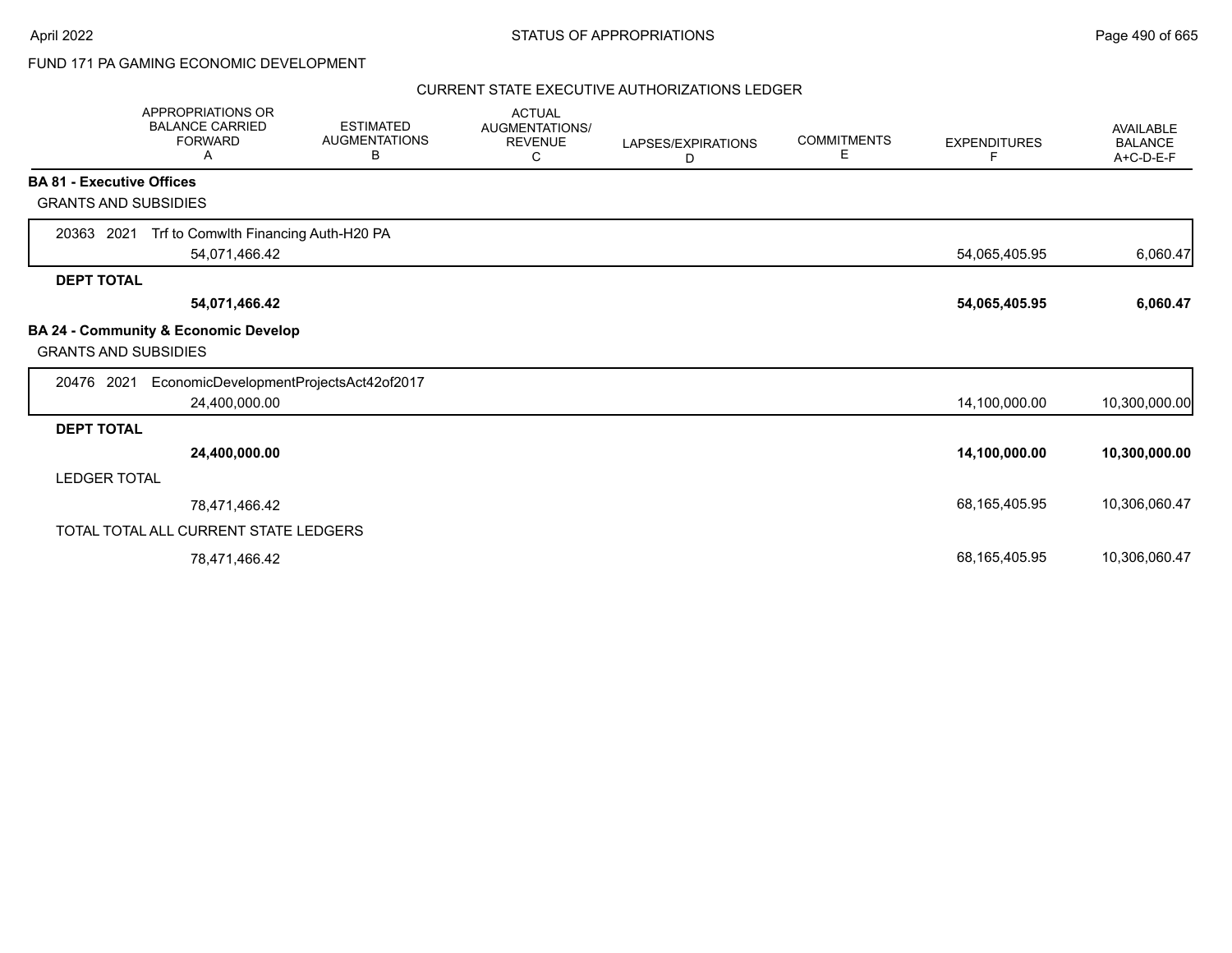# FUND 171 PA GAMING ECONOMIC DEVELOPMENT

### PRIOR STATE EXECUTIVE AUTHORIZATIONS LEDGER

|                             | APPROPRIATIONS OR<br><b>BALANCE CARRIED</b><br>FORWARD<br>A | <b>ESTIMATED</b><br>AUGMENTATIONS<br>в | <b>ACTUAL</b><br>AUGMENTATIONS/<br><b>REVENUE</b><br>С | LAPSES/EXPIRATIONS<br>D | <b>COMMITMENTS</b> | <b>EXPENDITURES</b> | AVAILABLE<br><b>BALANCE</b><br>A+C-D-E-F |
|-----------------------------|-------------------------------------------------------------|----------------------------------------|--------------------------------------------------------|-------------------------|--------------------|---------------------|------------------------------------------|
|                             | BA 24 - Community & Economic Develop                        |                                        |                                                        |                         |                    |                     |                                          |
| <b>GRANTS AND SUBSIDIES</b> |                                                             |                                        |                                                        |                         |                    |                     |                                          |
| 29475 2019                  | Multi-County Project-Debt Service                           |                                        |                                                        |                         |                    |                     |                                          |
|                             | 16,000,000.00                                               |                                        |                                                        |                         |                    | 2,000,000.00        | 14,000,000.00                            |
| <b>DEPT TOTAL</b>           |                                                             |                                        |                                                        |                         |                    |                     |                                          |
|                             | 16,000,000.00                                               |                                        |                                                        |                         |                    | 2,000,000.00        | 14,000,000.00                            |
| <b>LEDGER TOTAL</b>         |                                                             |                                        |                                                        |                         |                    |                     |                                          |
|                             | 16,000,000.00                                               |                                        |                                                        |                         |                    | 2,000,000.00        | 14,000,000.00                            |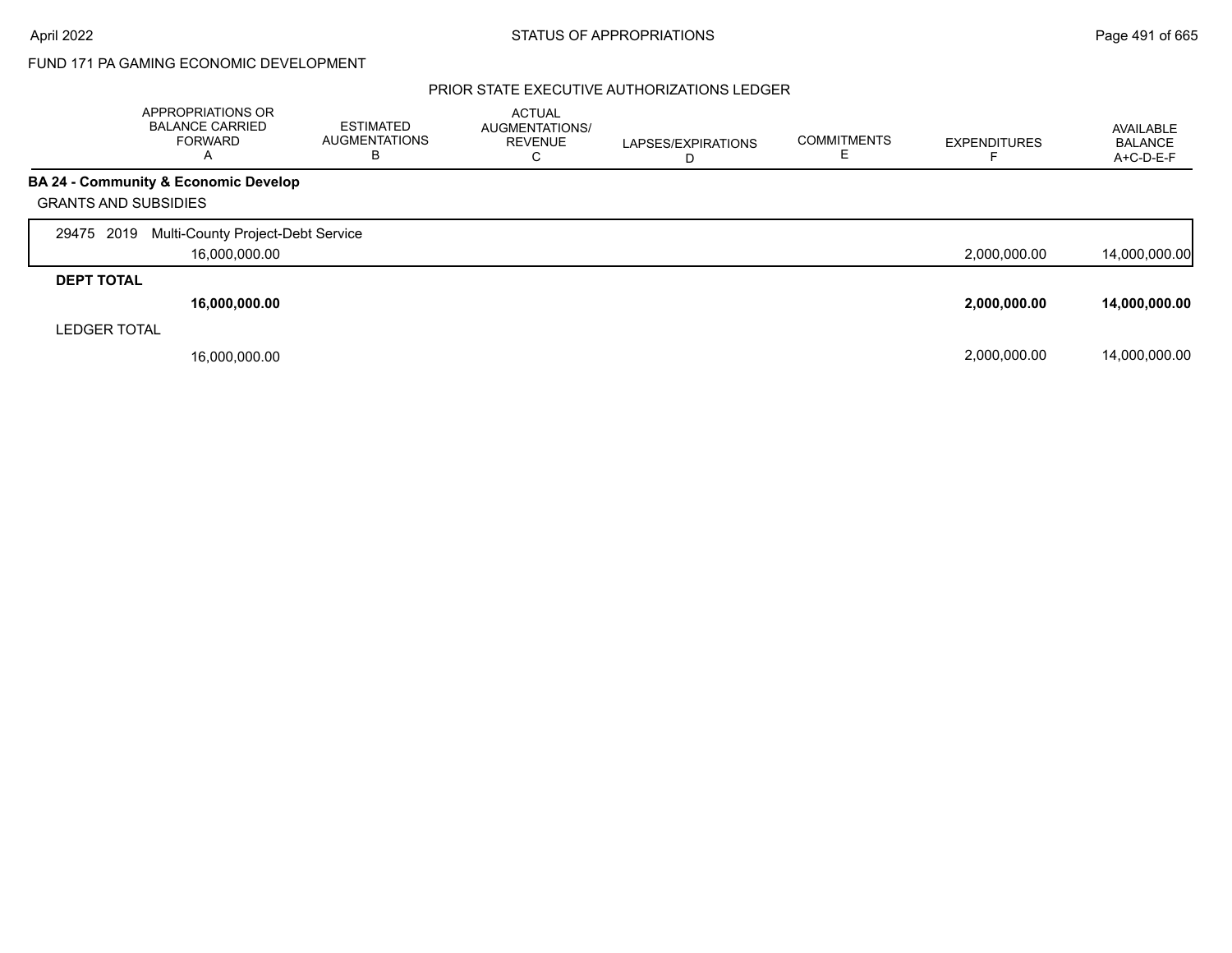# FUND 171 PA GAMING ECONOMIC DEVELOPMENT

#### PRIOR STATE CONTINUING LEDGER

| APPROPRIATIONS OR<br><b>BALANCE CARRIED</b><br><b>FORWARD</b><br>Α   | <b>ESTIMATED</b><br><b>AUGMENTATIONS</b><br>В | <b>ACTUAL</b><br>AUGMENTATIONS/<br><b>REVENUE</b><br>C | LAPSES/EXPIRATIONS<br>D | <b>COMMITMENTS</b><br>Е | <b>EXPENDITURES</b><br>F. | <b>AVAILABLE</b><br><b>BALANCE</b><br>A+C-D-E-F |
|----------------------------------------------------------------------|-----------------------------------------------|--------------------------------------------------------|-------------------------|-------------------------|---------------------------|-------------------------------------------------|
| <b>BA 24 - Community &amp; Economic Develop</b>                      |                                               |                                                        |                         |                         |                           |                                                 |
| <b>GRANTS AND SUBSIDIES</b>                                          |                                               |                                                        |                         |                         |                           |                                                 |
| 30329 2007<br><b>Economic Development Projects</b><br>438,296,327.69 |                                               |                                                        |                         |                         | $-1,711,986.56$           | 440,008,314.25                                  |
| <b>DEPT TOTAL</b>                                                    |                                               |                                                        |                         |                         |                           |                                                 |
| 438,296,327.69                                                       |                                               |                                                        |                         |                         | $-1,711,986.56$           | 440,008,314.25                                  |
| <b>BA 15 - General Services</b><br><b>GENERAL GOVERNMENT</b>         |                                               |                                                        |                         |                         |                           |                                                 |
| 30234 2014<br>Multi-Use Arena Rent                                   |                                               |                                                        |                         |                         |                           |                                                 |
| 2,314,184.28                                                         |                                               |                                                        |                         |                         | 262,764.24                | 2,051,420.04                                    |
| <b>DEPT TOTAL</b>                                                    |                                               |                                                        |                         |                         |                           |                                                 |
| 2,314,184.28                                                         |                                               |                                                        |                         |                         | 262,764.24                | 2,051,420.04                                    |
| <b>LEDGER TOTAL</b>                                                  |                                               |                                                        |                         |                         |                           |                                                 |
| 440,610,511.97                                                       |                                               |                                                        |                         |                         | $-1,449,222.32$           | 442,059,734.29                                  |
| TOTAL TOTAL ALL PRIOR STATE LEDGERS                                  |                                               |                                                        |                         |                         |                           |                                                 |
| 456,610,511.97                                                       |                                               |                                                        |                         |                         | 550,777.68                | 456,059,734.29                                  |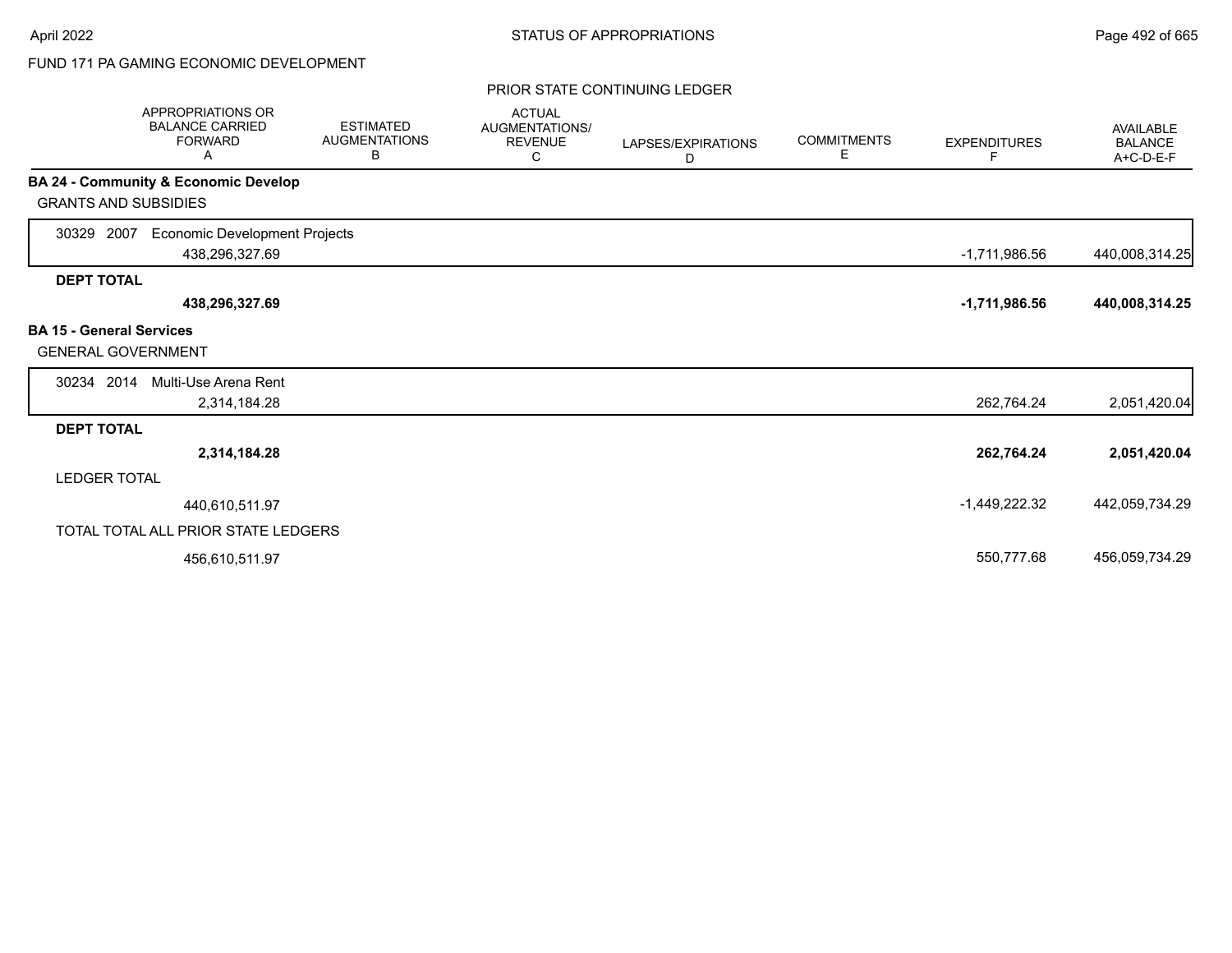### CURRENT STATE RESTRICTED APPROPRIATIONS LEDGER

|                                                     | APPROPRIATIONS OR<br><b>BALANCE CARRIED</b><br><b>FORWARD</b><br>A | <b>ESTIMATED</b><br><b>AUGMENTATIONS</b><br>В | <b>ACTUAL</b><br>AUGMENTATIONS/<br><b>REVENUE</b><br>C | LAPSES/EXPIRATIONS<br>D | <b>COMMITMENTS</b><br>Е | <b>EXPENDITURES</b><br>F | <b>AVAILABLE</b><br><b>BALANCE</b><br>A+C-D-E-F |
|-----------------------------------------------------|--------------------------------------------------------------------|-----------------------------------------------|--------------------------------------------------------|-------------------------|-------------------------|--------------------------|-------------------------------------------------|
| <b>BA 68 - Agriculture</b>                          |                                                                    |                                               |                                                        |                         |                         |                          |                                                 |
| <b>GENERAL GOVERNMENT</b>                           |                                                                    |                                               |                                                        |                         |                         |                          |                                                 |
| 16820 2021                                          | Animal Health & Diagnostic Commission                              |                                               |                                                        |                         |                         |                          |                                                 |
|                                                     |                                                                    | 5,350,000.00                                  | 5,350,000.00                                           |                         |                         | 5,350,000.00             |                                                 |
| 2021<br>16821                                       | PA Veterianary Lab                                                 |                                               |                                                        |                         |                         |                          |                                                 |
|                                                     |                                                                    | 5,309,000.00                                  | 5,309,000.00                                           |                         |                         | 4,993,768.09             | 315,231.91                                      |
| 16822 2021                                          | Payments To PA Fairs                                               |                                               |                                                        |                         |                         |                          |                                                 |
|                                                     |                                                                    | 4,000,000.00                                  | 4,000,000.00                                           |                         |                         | 2,680,721.06             | 1,319,278.94                                    |
| 2021<br>16840                                       | TransferTo State Farm Products Show Fund                           |                                               |                                                        |                         |                         |                          |                                                 |
|                                                     |                                                                    | 5,000,000.00                                  | 5,000,000.00                                           |                         |                         | 5,000,000.00             |                                                 |
| <b>DEPT TOTAL</b>                                   |                                                                    |                                               |                                                        |                         |                         |                          |                                                 |
|                                                     |                                                                    | 19,659,000.00                                 | 19,659,000.00                                          |                         |                         | 18,024,489.15            | 1,634,510.85                                    |
| <b>BA 18 - Revenue</b><br><b>GENERAL GOVERNMENT</b> |                                                                    |                                               |                                                        |                         |                         |                          |                                                 |
| 16114 2021                                          | TransferToState Racing Fund-Drug Testing                           |                                               |                                                        |                         |                         |                          |                                                 |
|                                                     |                                                                    | 10,066,000.00                                 | 8,385,000.00                                           |                         |                         | 8,385,000.00             |                                                 |
| <b>DEPT TOTAL</b>                                   |                                                                    |                                               |                                                        |                         |                         |                          |                                                 |
|                                                     |                                                                    | 10,066,000.00                                 | 8,385,000.00                                           |                         |                         | 8,385,000.00             |                                                 |
| <b>LEDGER TOTAL</b>                                 |                                                                    |                                               |                                                        |                         |                         |                          |                                                 |
|                                                     |                                                                    | 29,725,000.00                                 | 28,044,000.00                                          |                         |                         | 26,409,489.15            | 1,634,510.85                                    |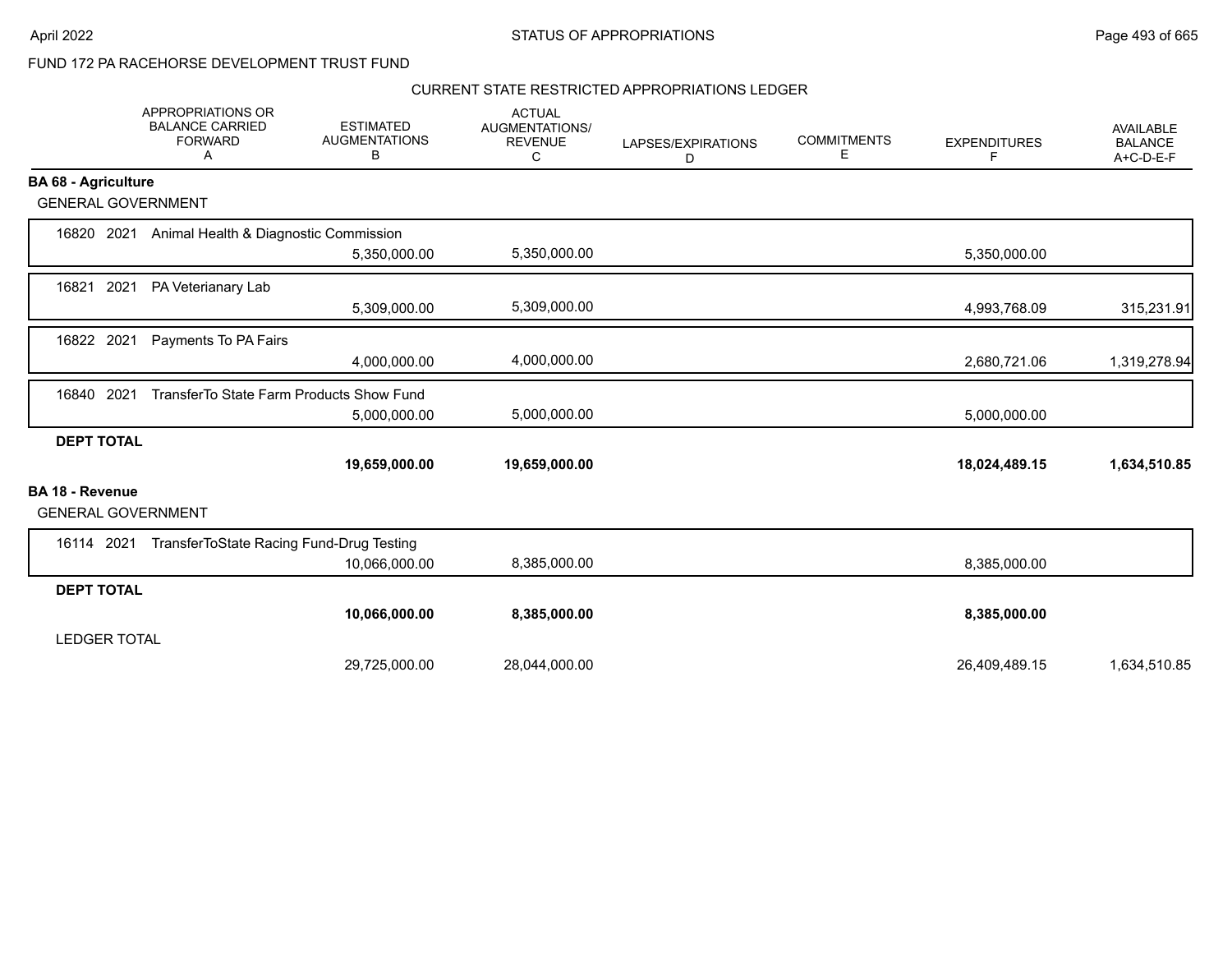#### CURRENT STATE EXECUTIVE AUTHORIZATIONS - RESTRICTED LEDGER

|                           | APPROPRIATIONS OR<br><b>BALANCE CARRIED</b><br><b>FORWARD</b><br>A | <b>ESTIMATED</b><br><b>AUGMENTATIONS</b><br>B | <b>ACTUAL</b><br>AUGMENTATIONS/<br><b>REVENUE</b><br>C | LAPSES/EXPIRATIONS<br>D | <b>COMMITMENTS</b><br>E | <b>EXPENDITURES</b> | <b>AVAILABLE</b><br><b>BALANCE</b><br>A+C-D-E-F |
|---------------------------|--------------------------------------------------------------------|-----------------------------------------------|--------------------------------------------------------|-------------------------|-------------------------|---------------------|-------------------------------------------------|
| <b>BA 18 - Revenue</b>    |                                                                    |                                               |                                                        |                         |                         |                     |                                                 |
| <b>GENERAL GOVERNMENT</b> |                                                                    |                                               |                                                        |                         |                         |                     |                                                 |
| 26423 2021                | TrsfrStateRacingFndPromotionHorseRacing                            |                                               |                                                        |                         |                         |                     |                                                 |
|                           |                                                                    | 1,840,028.00                                  | 1,840,028.00                                           |                         |                         | 1,840,028.00        |                                                 |
| <b>DEPT TOTAL</b>         |                                                                    |                                               |                                                        |                         |                         |                     |                                                 |
|                           |                                                                    | 1,840,028.00                                  | 1,840,028.00                                           |                         |                         | 1,840,028.00        |                                                 |
| <b>LEDGER TOTAL</b>       |                                                                    |                                               |                                                        |                         |                         |                     |                                                 |
|                           |                                                                    | 1,840,028.00                                  | 1,840,028.00                                           |                         |                         | 1,840,028.00        |                                                 |
|                           | TOTAL TOTAL ALL CURRENT STATE LEDGERS                              |                                               |                                                        |                         |                         |                     |                                                 |
|                           |                                                                    | 31,565,028.00                                 | 29,884,028.00                                          |                         |                         | 28,249,517.15       | 1,634,510.85                                    |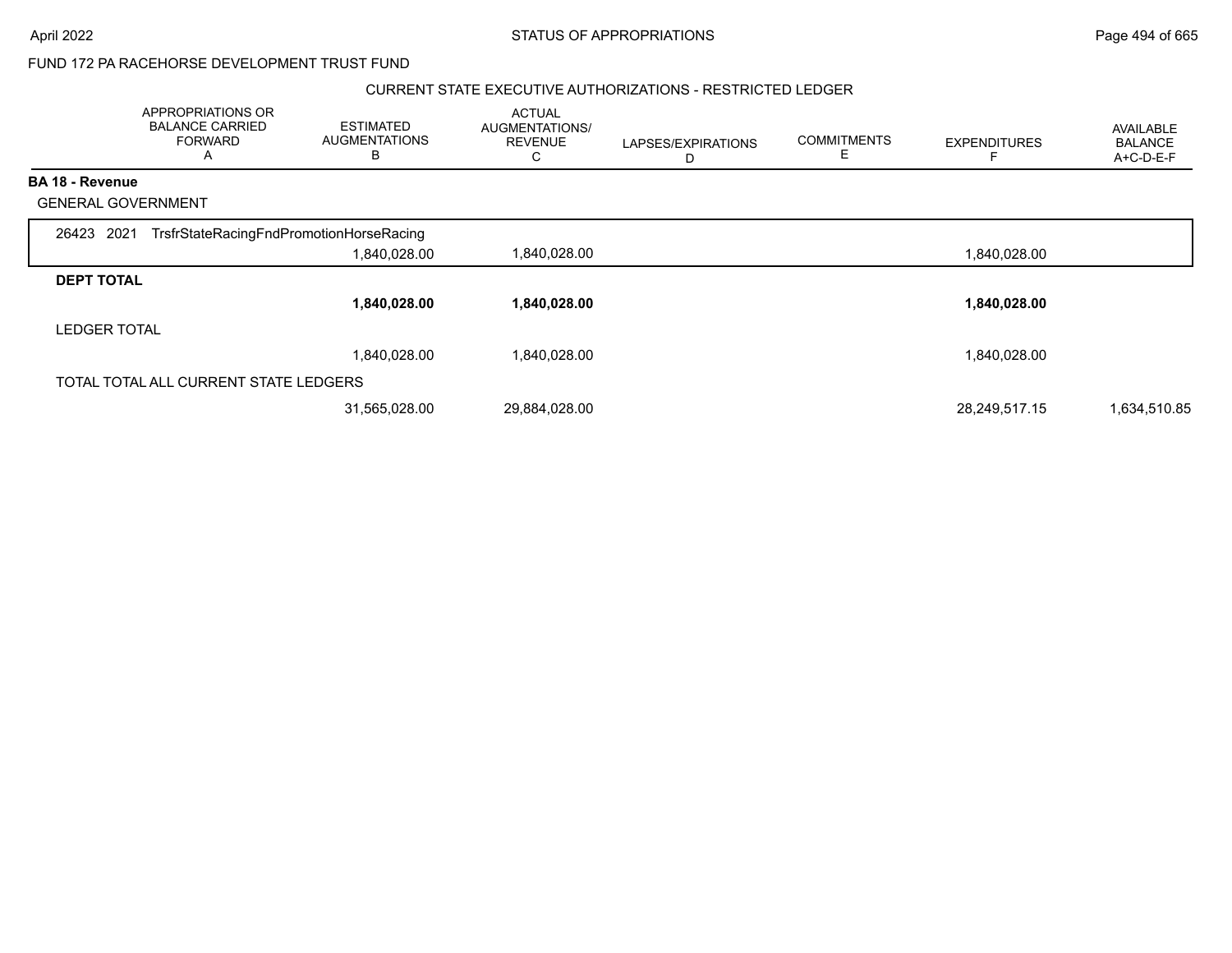#### PRIOR STATE RESTRICTED APPROPRIATIONS LEDGER

|                            | <b>APPROPRIATIONS OR</b><br><b>BALANCE CARRIED</b><br><b>FORWARD</b><br>A | <b>ESTIMATED</b><br><b>AUGMENTATIONS</b><br>В | <b>ACTUAL</b><br>AUGMENTATIONS/<br><b>REVENUE</b><br>С | LAPSES/EXPIRATIONS<br>D | <b>COMMITMENTS</b><br>Е | <b>EXPENDITURES</b><br>F. | <b>AVAILABLE</b><br><b>BALANCE</b><br>A+C-D-E-F |
|----------------------------|---------------------------------------------------------------------------|-----------------------------------------------|--------------------------------------------------------|-------------------------|-------------------------|---------------------------|-------------------------------------------------|
| <b>BA 68 - Agriculture</b> |                                                                           |                                               |                                                        |                         |                         |                           |                                                 |
| <b>GENERAL GOVERNMENT</b>  |                                                                           |                                               |                                                        |                         |                         |                           |                                                 |
| 16822 2016                 | Payments To PA Fairs<br>1,760.00                                          |                                               |                                                        |                         |                         | 1,760.00                  |                                                 |
| 16822 2017                 | Payments To PA Fairs<br>48,884.00                                         |                                               |                                                        |                         | 25,000.00               | 15,000.00                 | 8,884.00                                        |
| 16822<br>2019              | Payments To PA Fairs<br>495,407.25                                        |                                               |                                                        |                         | 221,039.26              | 196,141.82                | 78,226.17                                       |
| 16822 2020                 | Payments To PA Fairs<br>1,374,871.14                                      |                                               |                                                        |                         | 712,637.59              | 150,534.69                | 511,698.86                                      |
| <b>DEPT TOTAL</b>          |                                                                           |                                               |                                                        |                         |                         |                           |                                                 |
|                            | 1,920,922.39                                                              |                                               |                                                        |                         | 958,676.85              | 363,436.51                | 598,809.03                                      |
| <b>LEDGER TOTAL</b>        |                                                                           |                                               |                                                        |                         |                         |                           |                                                 |
|                            | 1,920,922.39                                                              |                                               |                                                        |                         | 958,676.85              | 363,436.51                | 598,809.03                                      |
|                            | TOTAL TOTAL ALL PRIOR STATE LEDGERS                                       |                                               |                                                        |                         |                         |                           |                                                 |
|                            | 1,920,922.39                                                              |                                               |                                                        |                         | 958,676.85              | 363,436.51                | 598,809.03                                      |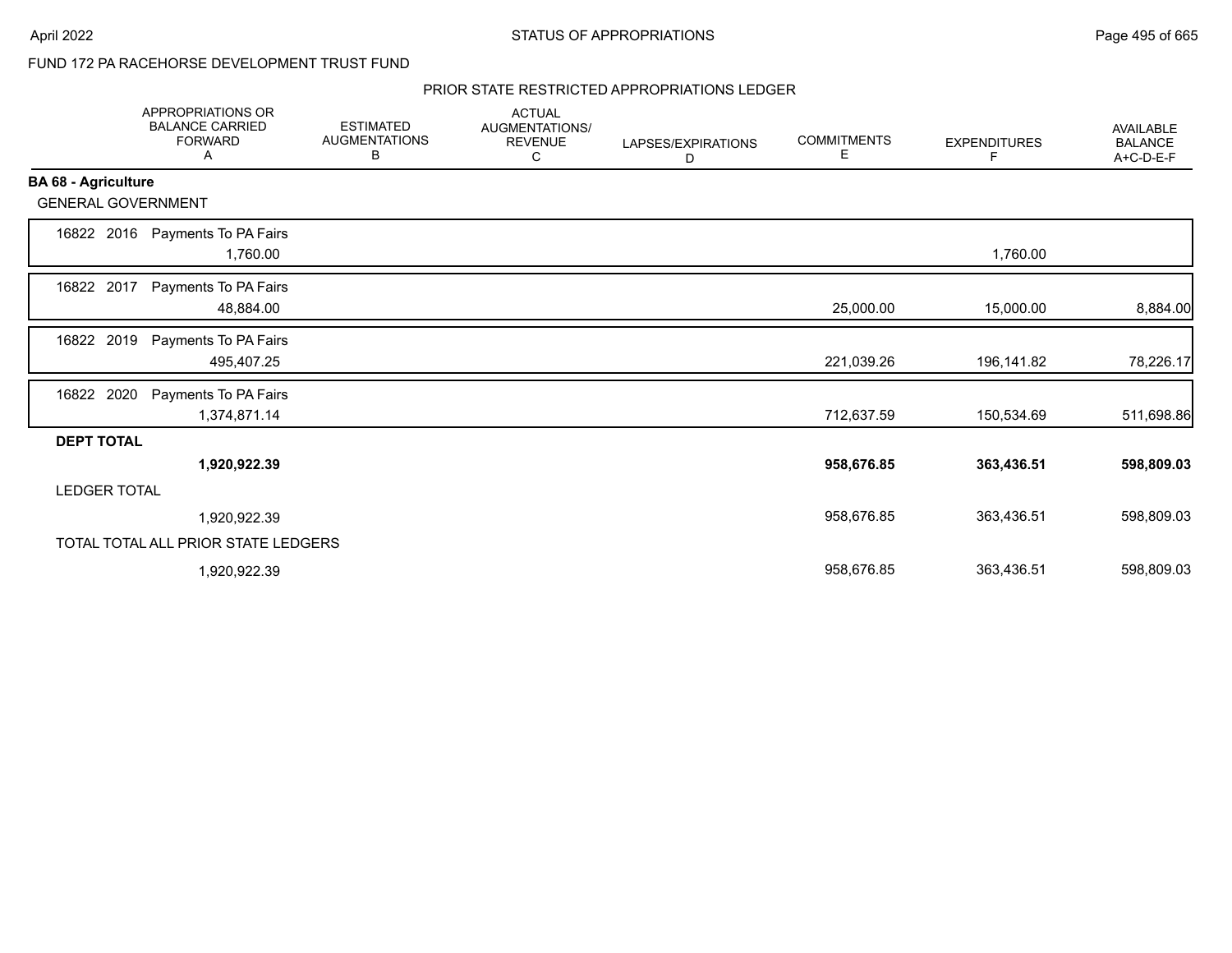#### RESTRICTED REVENUE LEDGER

|                             | APPROPRIATIONS OR<br><b>BALANCE CARRIED</b><br><b>FORWARD</b><br>Α | <b>ESTIMATED</b><br><b>AUGMENTATIONS</b><br>B | <b>ACTUAL</b><br>AUGMENTATIONS/<br><b>REVENUE</b><br>С | LAPSES/EXPIRATIONS<br>D | <b>COMMITMENTS</b><br>Е | <b>EXPENDITURES</b><br>F | <b>AVAILABLE</b><br><b>BALANCE</b><br>A+C-D-E-F |
|-----------------------------|--------------------------------------------------------------------|-----------------------------------------------|--------------------------------------------------------|-------------------------|-------------------------|--------------------------|-------------------------------------------------|
| <b>BA 68 - Agriculture</b>  |                                                                    |                                               |                                                        |                         |                         |                          |                                                 |
| <b>GRANTS AND SUBSIDIES</b> |                                                                    |                                               |                                                        |                         |                         |                          |                                                 |
| 60352 2021                  | PA Race Horse Development Account                                  |                                               |                                                        |                         |                         |                          |                                                 |
|                             |                                                                    |                                               | 19,659,000.00                                          |                         |                         | 19,659,000.00            |                                                 |
| <b>DEPT TOTAL</b>           |                                                                    |                                               |                                                        |                         |                         |                          |                                                 |
|                             |                                                                    |                                               | 19,659,000.00                                          |                         |                         | 19,659,000.00            |                                                 |
| <b>BA 18 - Revenue</b>      |                                                                    |                                               |                                                        |                         |                         |                          |                                                 |
| <b>GRANTS AND SUBSIDIES</b> |                                                                    |                                               |                                                        |                         |                         |                          |                                                 |
| 2021<br>60241               | Race Horse Development                                             |                                               |                                                        |                         |                         |                          |                                                 |
|                             | 4,880,757.02                                                       |                                               | 173,305,118.35                                         |                         |                         | 176,961,955.84           | 1,223,919.53                                    |
| <b>DEPT TOTAL</b>           |                                                                    |                                               |                                                        |                         |                         |                          |                                                 |
|                             | 4,880,757.02                                                       |                                               | 173,305,118.35                                         |                         |                         | 176,961,955.84           | 1,223,919.53                                    |
| <b>LEDGER TOTAL</b>         |                                                                    |                                               |                                                        |                         |                         |                          |                                                 |
|                             | 4,880,757.02                                                       |                                               | 192,964,118.35                                         |                         |                         | 196,620,955.84           | 1,223,919.53                                    |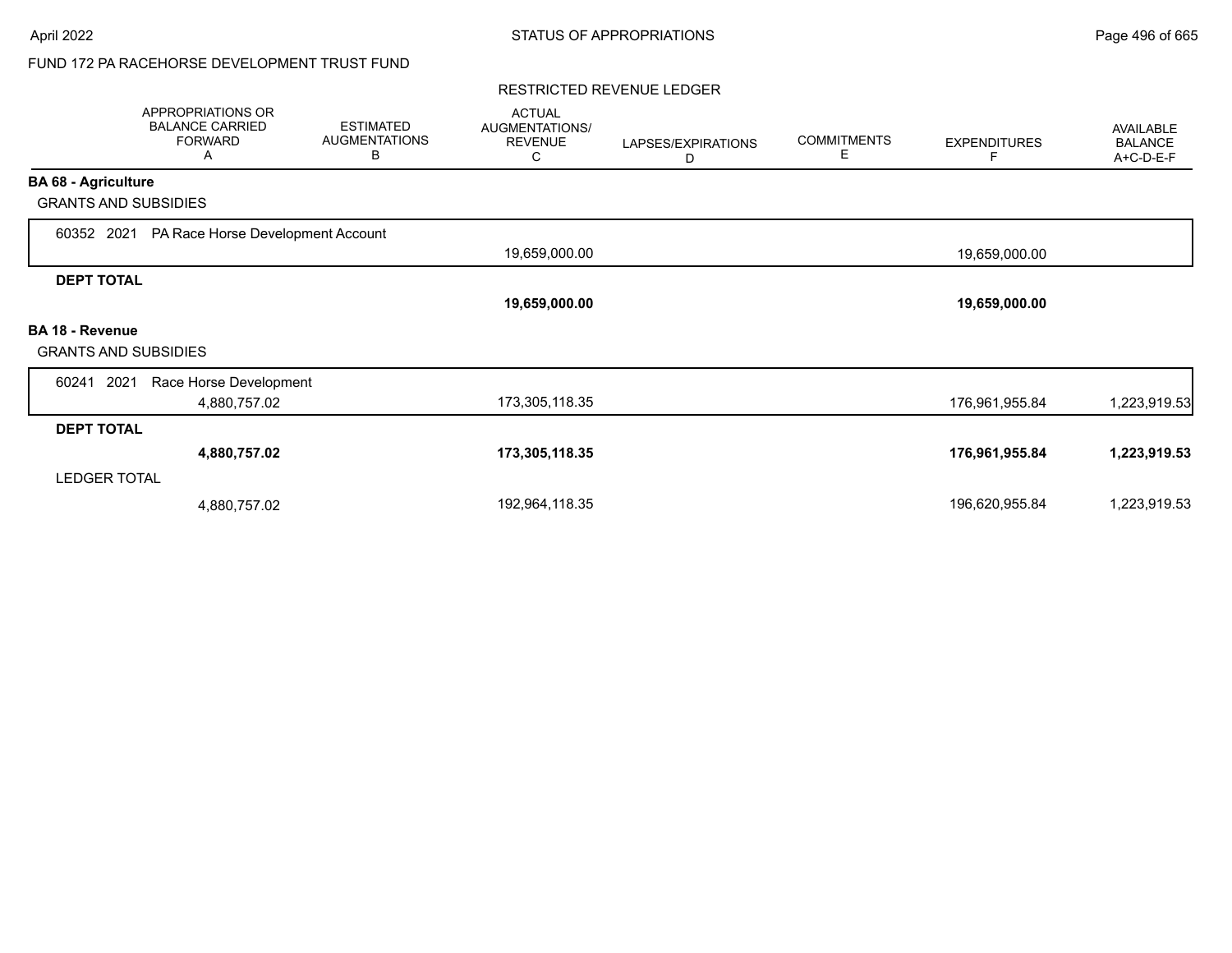#### CURRENT STATE EXECUTIVE AUTHORIZATIONS LEDGER

|                             | APPROPRIATIONS OR<br><b>BALANCE CARRIED</b><br><b>FORWARD</b><br>A | ESTIMATED<br><b>AUGMENTATIONS</b><br>В | <b>ACTUAL</b><br>AUGMENTATIONS/<br><b>REVENUE</b><br>С | LAPSES/EXPIRATIONS<br>D | <b>COMMITMENTS</b><br>E. | <b>EXPENDITURES</b> | AVAILABLE<br><b>BALANCE</b><br>$A+C-D-E-F$ |
|-----------------------------|--------------------------------------------------------------------|----------------------------------------|--------------------------------------------------------|-------------------------|--------------------------|---------------------|--------------------------------------------|
|                             | <b>BA 13 - Military &amp; Veterans Affairs</b>                     |                                        |                                                        |                         |                          |                     |                                            |
| <b>GRANTS AND SUBSIDIES</b> |                                                                    |                                        |                                                        |                         |                          |                     |                                            |
| 20303 2021                  | <b>National Guard Education</b>                                    |                                        |                                                        |                         |                          |                     |                                            |
|                             | 11,231,000.00                                                      |                                        |                                                        |                         | 30,915.83                | 10,669,165.87       | 530,918.30                                 |
| <b>DEPT TOTAL</b>           |                                                                    |                                        |                                                        |                         |                          |                     |                                            |
|                             | 11,231,000.00                                                      |                                        |                                                        |                         | 30,915.83                | 10,669,165.87       | 530,918.30                                 |
| <b>LEDGER TOTAL</b>         |                                                                    |                                        |                                                        |                         |                          |                     |                                            |
|                             | 11,231,000.00                                                      |                                        |                                                        |                         | 30.915.83                | 10,669,165.87       | 530.918.30                                 |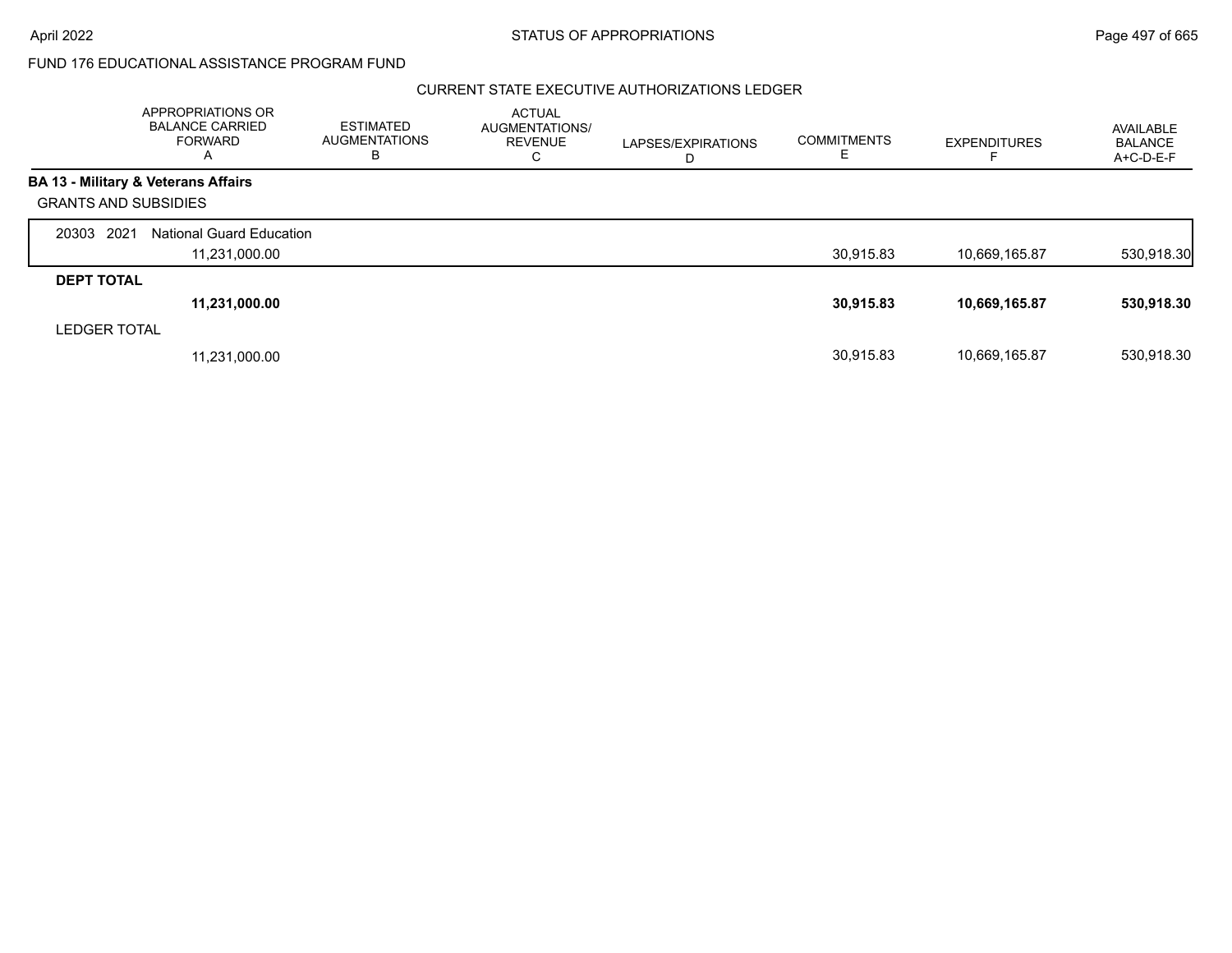### CURRENT STATE EXECUTIVE AUTHORIZATIONS - RESTRICTED LEDGER

|                                                | APPROPRIATIONS OR<br><b>BALANCE CARRIED</b><br><b>FORWARD</b><br>$\mathsf{A}$ | <b>ESTIMATED</b><br><b>AUGMENTATIONS</b><br>B | <b>ACTUAL</b><br>AUGMENTATIONS/<br><b>REVENUE</b><br>С | LAPSES/EXPIRATIONS<br>D | <b>COMMITMENTS</b><br>Е | <b>EXPENDITURES</b> | AVAILABLE<br><b>BALANCE</b><br>A+C-D-E-F |
|------------------------------------------------|-------------------------------------------------------------------------------|-----------------------------------------------|--------------------------------------------------------|-------------------------|-------------------------|---------------------|------------------------------------------|
| <b>BA 13 - Military &amp; Veterans Affairs</b> |                                                                               |                                               |                                                        |                         |                         |                     |                                          |
| <b>GRANTS AND SUBSIDIES</b>                    |                                                                               |                                               |                                                        |                         |                         |                     |                                          |
| 2021<br>26471                                  | <b>Military Family Education</b>                                              |                                               |                                                        |                         |                         |                     |                                          |
|                                                |                                                                               | 4,579,000.00                                  | 4,579,000.00                                           |                         | 2,889,852.18            | 1,638,833.94        | 50,313.88                                |
| <b>DEPT TOTAL</b>                              |                                                                               |                                               |                                                        |                         |                         |                     |                                          |
|                                                |                                                                               | 4,579,000.00                                  | 4,579,000.00                                           |                         | 2,889,852.18            | 1,638,833.94        | 50,313.88                                |
| <b>LEDGER TOTAL</b>                            |                                                                               |                                               |                                                        |                         |                         |                     |                                          |
|                                                |                                                                               | 4,579,000.00                                  | 4,579,000.00                                           |                         | 2,889,852.18            | 1,638,833.94        | 50,313.88                                |
|                                                | TOTAL TOTAL ALL CURRENT STATE LEDGERS                                         |                                               |                                                        |                         |                         |                     |                                          |
|                                                | 11,231,000.00                                                                 | 4,579,000.00                                  | 4,579,000.00                                           |                         | 2,920,768.01            | 12,307,999.81       | 581,232.18                               |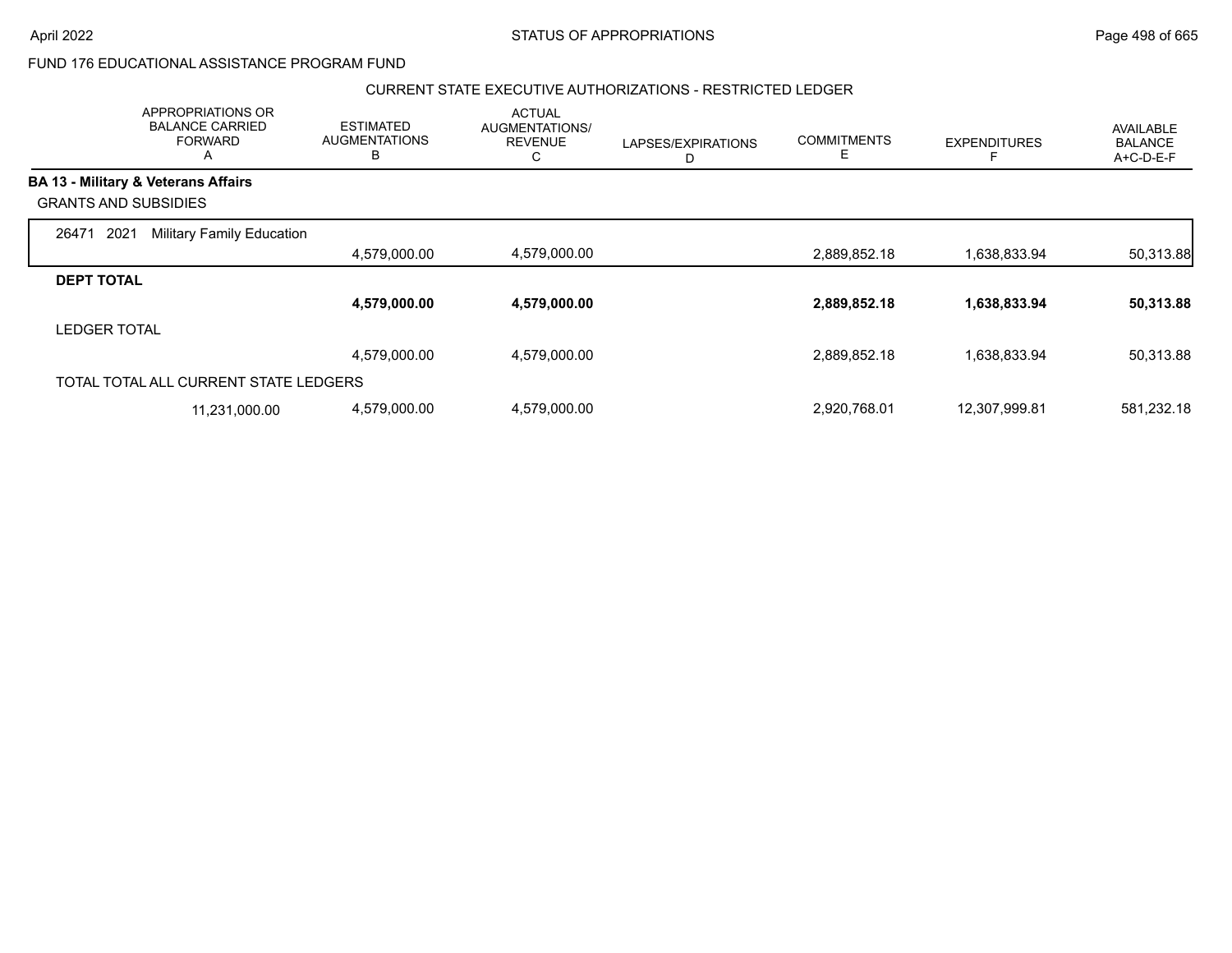### PRIOR STATE EXECUTIVE AUTHORIZATIONS LEDGER

|                             | APPROPRIATIONS OR<br><b>BALANCE CARRIED</b><br>FORWARD<br>A | <b>ESTIMATED</b><br><b>AUGMENTATIONS</b><br>В | <b>ACTUAL</b><br>AUGMENTATIONS/<br><b>REVENUE</b><br>C | LAPSES/EXPIRATIONS<br>D | <b>COMMITMENTS</b><br>E. | <b>EXPENDITURES</b> | AVAILABLE<br><b>BALANCE</b><br>$A+C-D-E-F$ |
|-----------------------------|-------------------------------------------------------------|-----------------------------------------------|--------------------------------------------------------|-------------------------|--------------------------|---------------------|--------------------------------------------|
|                             | <b>BA 13 - Military &amp; Veterans Affairs</b>              |                                               |                                                        |                         |                          |                     |                                            |
| <b>GRANTS AND SUBSIDIES</b> |                                                             |                                               |                                                        |                         |                          |                     |                                            |
| 20303 2020                  | <b>National Guard Education</b>                             |                                               |                                                        |                         |                          |                     |                                            |
|                             | 1,471,557.14                                                |                                               |                                                        |                         |                          | 11,251.53           | 1,460,305.61                               |
| <b>DEPT TOTAL</b>           |                                                             |                                               |                                                        |                         |                          |                     |                                            |
|                             | 1,471,557.14                                                |                                               |                                                        |                         |                          | 11,251.53           | 1,460,305.61                               |
| <b>LEDGER TOTAL</b>         |                                                             |                                               |                                                        |                         |                          |                     |                                            |
|                             | 1,471,557.14                                                |                                               |                                                        |                         |                          | 11,251.53           | 1,460,305.61                               |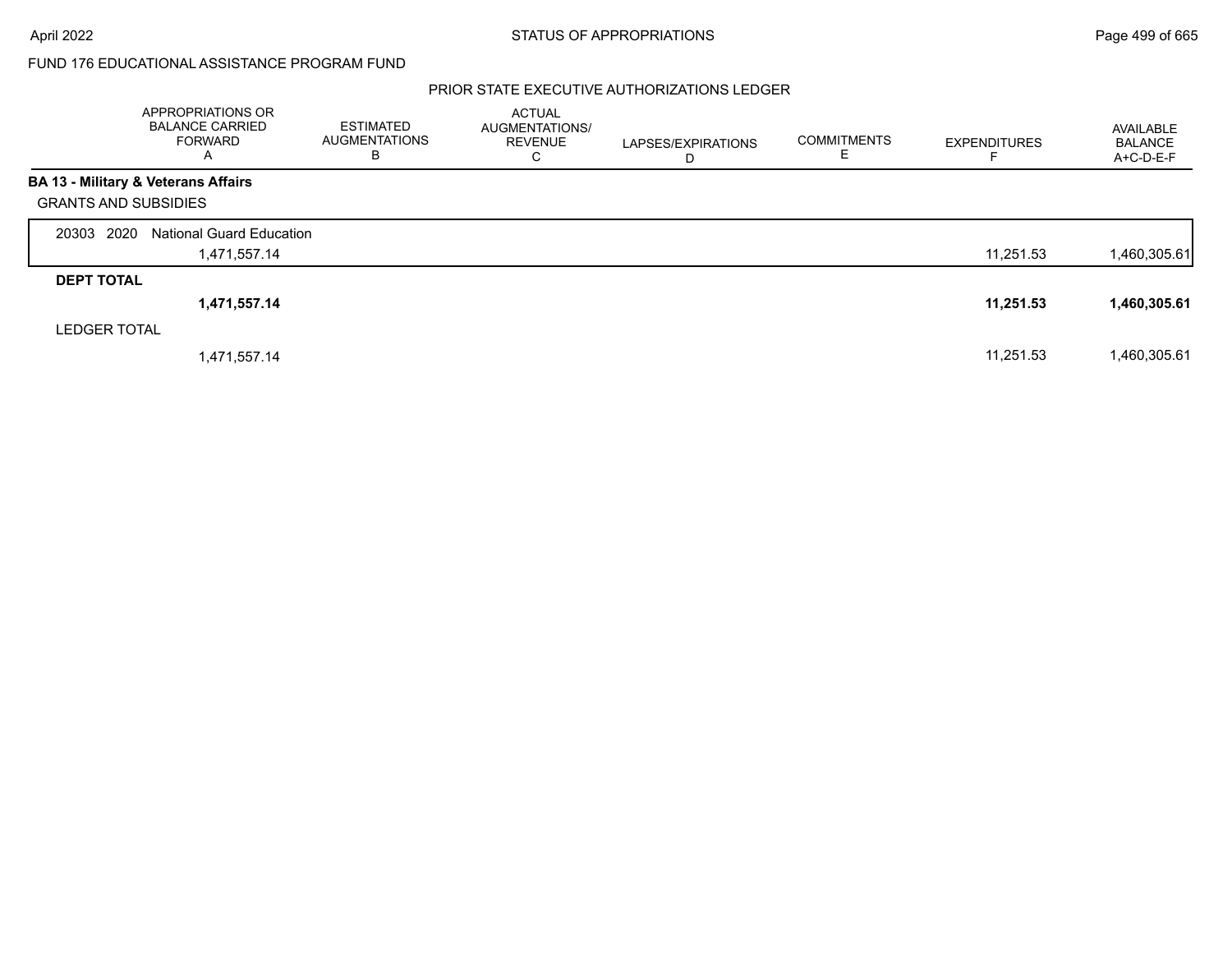#### PRIOR STATE EXECUTIVE AUTHORIZATIONS - RESTRICTED LEDGER

|                             | APPROPRIATIONS OR<br><b>BALANCE CARRIED</b><br><b>FORWARD</b><br>A | <b>ESTIMATED</b><br><b>AUGMENTATIONS</b><br>В | <b>ACTUAL</b><br>AUGMENTATIONS/<br><b>REVENUE</b><br>С | LAPSES/EXPIRATIONS<br>D | <b>COMMITMENTS</b><br>Ε | <b>EXPENDITURES</b> | <b>AVAILABLE</b><br><b>BALANCE</b><br>A+C-D-E-F |
|-----------------------------|--------------------------------------------------------------------|-----------------------------------------------|--------------------------------------------------------|-------------------------|-------------------------|---------------------|-------------------------------------------------|
|                             | BA 13 - Military & Veterans Affairs                                |                                               |                                                        |                         |                         |                     |                                                 |
| <b>GRANTS AND SUBSIDIES</b> |                                                                    |                                               |                                                        |                         |                         |                     |                                                 |
| 2019<br>26471               | <b>Military Family Education</b><br>134,026.79                     |                                               |                                                        |                         |                         |                     | 134,026.79                                      |
| 2020<br>26471               | Military Family Education<br>1,749,205.50                          |                                               |                                                        |                         |                         | 11,384.58           | 1,737,820.92                                    |
| <b>DEPT TOTAL</b>           |                                                                    |                                               |                                                        |                         |                         |                     |                                                 |
|                             | 1,883,232.29                                                       |                                               |                                                        |                         |                         | 11,384.58           | 1,871,847.71                                    |
| <b>LEDGER TOTAL</b>         |                                                                    |                                               |                                                        |                         |                         |                     |                                                 |
|                             | 1,883,232.29                                                       |                                               |                                                        |                         |                         | 11,384.58           | 1,871,847.71                                    |
|                             | TOTAL TOTAL ALL PRIOR STATE LEDGERS                                |                                               |                                                        |                         |                         |                     |                                                 |
|                             | 3,354,789.43                                                       |                                               |                                                        |                         |                         | 22,636.11           | 3,332,153.32                                    |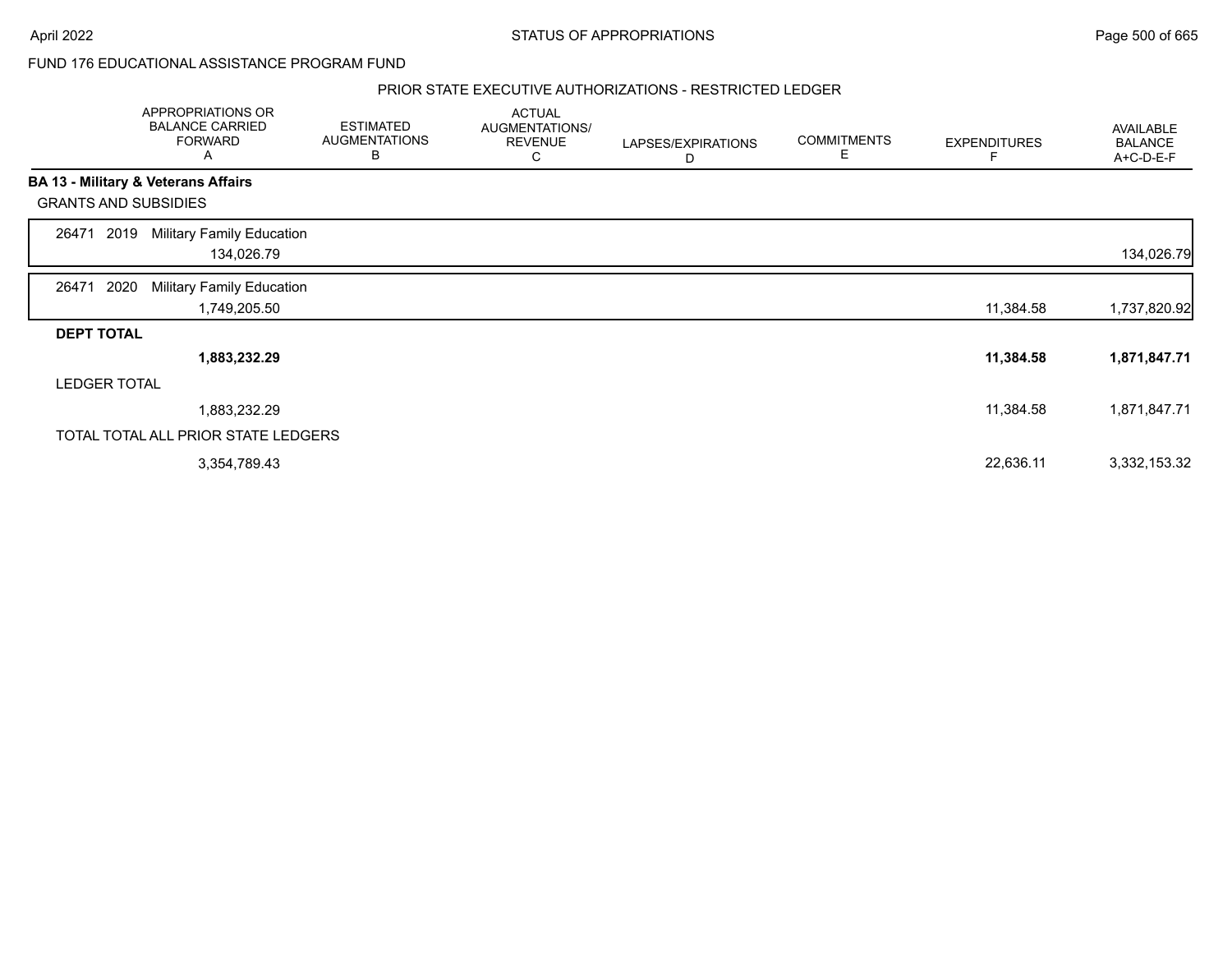#### RESTRICTED REVENUE LEDGER

|                             | APPROPRIATIONS OR<br><b>BALANCE CARRIED</b><br><b>FORWARD</b><br>А | ESTIMATED<br><b>AUGMENTATIONS</b><br>в | <b>ACTUAL</b><br>AUGMENTATIONS/<br><b>REVENUE</b><br>С | LAPSES/EXPIRATIONS<br>Ð | <b>COMMITMENTS</b> | <b>EXPENDITURES</b> | AVAILABLE<br><b>BALANCE</b><br>A+C-D-E-F |
|-----------------------------|--------------------------------------------------------------------|----------------------------------------|--------------------------------------------------------|-------------------------|--------------------|---------------------|------------------------------------------|
|                             | BA 13 - Military & Veterans Affairs                                |                                        |                                                        |                         |                    |                     |                                          |
| <b>GRANTS AND SUBSIDIES</b> |                                                                    |                                        |                                                        |                         |                    |                     |                                          |
| 2021<br>60474               | Military Family Education Program Fund                             |                                        |                                                        |                         |                    |                     |                                          |
|                             | 428.27                                                             |                                        | 4,579,000.26                                           |                         |                    | 4.579.000.00        | 428.53                                   |
| <b>DEPT TOTAL</b>           |                                                                    |                                        |                                                        |                         |                    |                     |                                          |
|                             | 428.27                                                             |                                        | 4,579,000.26                                           |                         |                    | 4,579,000.00        | 428.53                                   |
| <b>LEDGER TOTAL</b>         |                                                                    |                                        |                                                        |                         |                    |                     |                                          |
|                             | 428.27                                                             |                                        | 4,579,000.26                                           |                         |                    | 4,579,000.00        | 428.53                                   |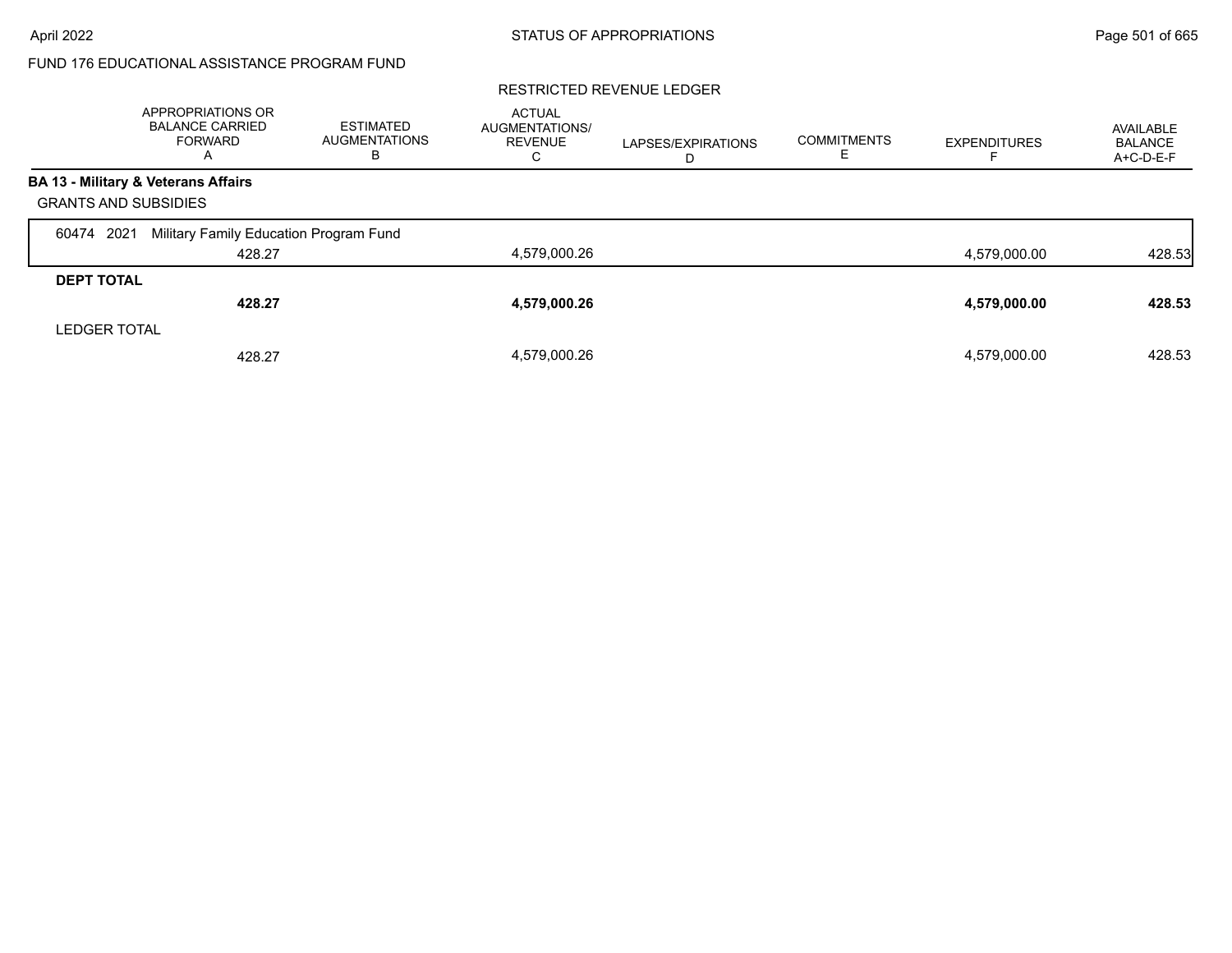# FUND 178 COMMUNITY COLLEGE CAPITAL FUND

#### NON-BUDGETED LEDGER

|                                                         | APPROPRIATIONS OR<br><b>BALANCE CARRIED</b><br><b>FORWARD</b><br>A | <b>ESTIMATED</b><br><b>AUGMENTATIONS</b><br>В | <b>ACTUAL</b><br>AUGMENTATIONS/<br><b>REVENUE</b><br>C | LAPSES/EXPIRATIONS<br>D | <b>COMMITMENTS</b> | <b>EXPENDITURES</b> | AVAILABLE<br><b>BALANCE</b><br>A+C-D-E-F |
|---------------------------------------------------------|--------------------------------------------------------------------|-----------------------------------------------|--------------------------------------------------------|-------------------------|--------------------|---------------------|------------------------------------------|
| <b>BA 16 - Education</b><br><b>GRANTS AND SUBSIDIES</b> |                                                                    |                                               |                                                        |                         |                    |                     |                                          |
| 50138 2021                                              | <b>Community College Capital</b>                                   |                                               |                                                        |                         |                    |                     |                                          |
|                                                         |                                                                    |                                               |                                                        |                         |                    | 51,914,084.51       | -51,914,084.51                           |
| <b>DEPT TOTAL</b>                                       |                                                                    |                                               |                                                        |                         |                    |                     |                                          |
|                                                         |                                                                    |                                               |                                                        |                         |                    | 51,914,084.51       | -51,914,084.51                           |
| <b>LEDGER TOTAL</b>                                     |                                                                    |                                               |                                                        |                         |                    |                     |                                          |
|                                                         |                                                                    |                                               |                                                        |                         |                    | 51.914.084.51       | -51.914.084.51                           |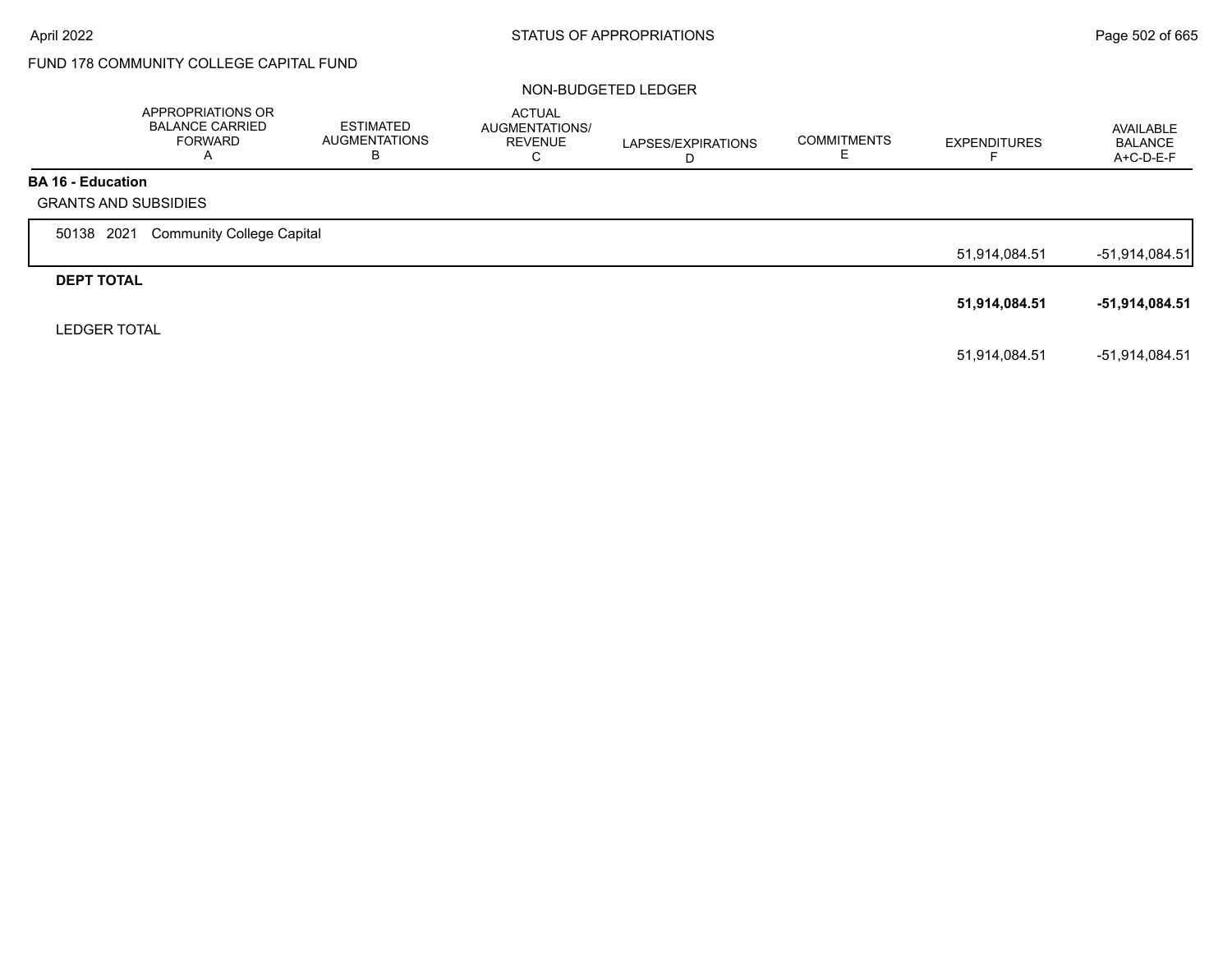# FUND 179 GROWING GREENER BOND FUND

#### PRIOR STATE CONTINUING LEDGER

| <b>APPROPRIATIONS OR</b><br><b>BALANCE CARRIED</b><br><b>FORWARD</b><br>Α | <b>ESTIMATED</b><br><b>AUGMENTATIONS</b><br>В | <b>ACTUAL</b><br>AUGMENTATIONS/<br><b>REVENUE</b><br>С | LAPSES/EXPIRATIONS<br>D | <b>COMMITMENTS</b><br>Е | <b>EXPENDITURES</b><br>F | <b>AVAILABLE</b><br><b>BALANCE</b><br>A+C-D-E-F |
|---------------------------------------------------------------------------|-----------------------------------------------|--------------------------------------------------------|-------------------------|-------------------------|--------------------------|-------------------------------------------------|
| <b>BA 24 - Community &amp; Economic Develop</b>                           |                                               |                                                        |                         |                         |                          |                                                 |
| <b>GENERAL GOVERNMENT</b>                                                 |                                               |                                                        |                         |                         |                          |                                                 |
| Main Street and Downtown Development<br>2005<br>30260                     |                                               |                                                        |                         |                         |                          |                                                 |
| 662,212.69                                                                |                                               |                                                        |                         |                         | 37,921.33                | 624,291.36                                      |
| <b>DEPT TOTAL</b>                                                         |                                               |                                                        |                         |                         |                          |                                                 |
| 662,212.69                                                                |                                               |                                                        |                         |                         | 37,921.33                | 624,291.36                                      |
| <b>BA 22 - Fish &amp; Boat Commission</b><br><b>GENERAL GOVERNMENT</b>    |                                               |                                                        |                         |                         |                          |                                                 |
| <b>Capital Improvement Projects</b><br>30266<br>2005                      |                                               |                                                        |                         |                         |                          |                                                 |
| 83,239.06                                                                 |                                               |                                                        |                         |                         | 83,239.06                |                                                 |
| <b>DEPT TOTAL</b>                                                         |                                               |                                                        |                         |                         |                          |                                                 |
| 83,239.06                                                                 |                                               |                                                        |                         |                         | 83,239.06                |                                                 |
| <b>LEDGER TOTAL</b>                                                       |                                               |                                                        |                         |                         |                          |                                                 |
| 745,451.75                                                                |                                               |                                                        |                         |                         | 121,160.39               | 624,291.36                                      |
| TOTAL TOTAL ALL PRIOR STATE LEDGERS                                       |                                               |                                                        |                         |                         |                          |                                                 |
| 745,451.75                                                                |                                               |                                                        |                         |                         | 121,160.39               | 624,291.36                                      |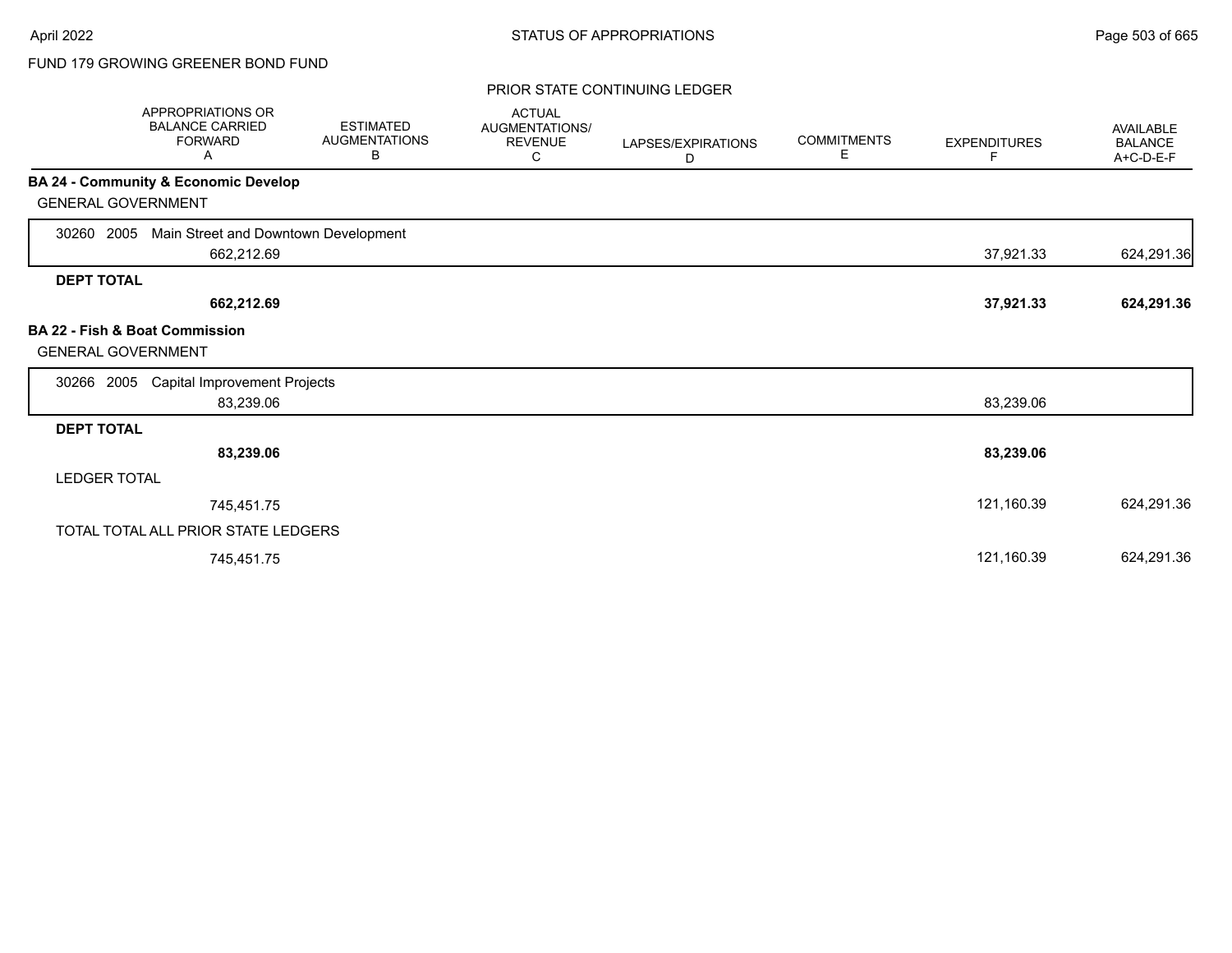# FUND 180 GROWING GREENER BOND SINKING FUND

#### NON-BUDGETED LEDGER

|                         | APPROPRIATIONS OR<br><b>BALANCE CARRIED</b><br><b>FORWARD</b><br>A | <b>ESTIMATED</b><br><b>AUGMENTATIONS</b><br>В | <b>ACTUAL</b><br><b>AUGMENTATIONS/</b><br><b>REVENUE</b><br>С | LAPSES/EXPIRATIONS<br>D | <b>COMMITMENTS</b><br>ᄂ | <b>EXPENDITURES</b> | AVAILABLE<br><b>BALANCE</b><br>$A+C-D-E-F$ |
|-------------------------|--------------------------------------------------------------------|-----------------------------------------------|---------------------------------------------------------------|-------------------------|-------------------------|---------------------|--------------------------------------------|
| <b>BA 73 - Treasury</b> |                                                                    |                                               |                                                               |                         |                         |                     |                                            |
|                         | <b>GENERAL GOVERNMENT</b>                                          |                                               |                                                               |                         |                         |                     |                                            |
| 50146 2021              | Payment of Principal & Interest                                    |                                               |                                                               |                         |                         |                     |                                            |
|                         |                                                                    |                                               |                                                               |                         |                         | 12,288,725.00       | $-12,288,725.00$                           |
| <b>DEPT TOTAL</b>       |                                                                    |                                               |                                                               |                         |                         |                     |                                            |
|                         |                                                                    |                                               |                                                               |                         |                         | 12,288,725.00       | $-12,288,725.00$                           |
| <b>LEDGER TOTAL</b>     |                                                                    |                                               |                                                               |                         |                         |                     |                                            |
|                         |                                                                    |                                               |                                                               |                         |                         | 12,288,725.00       | -12,288,725.00                             |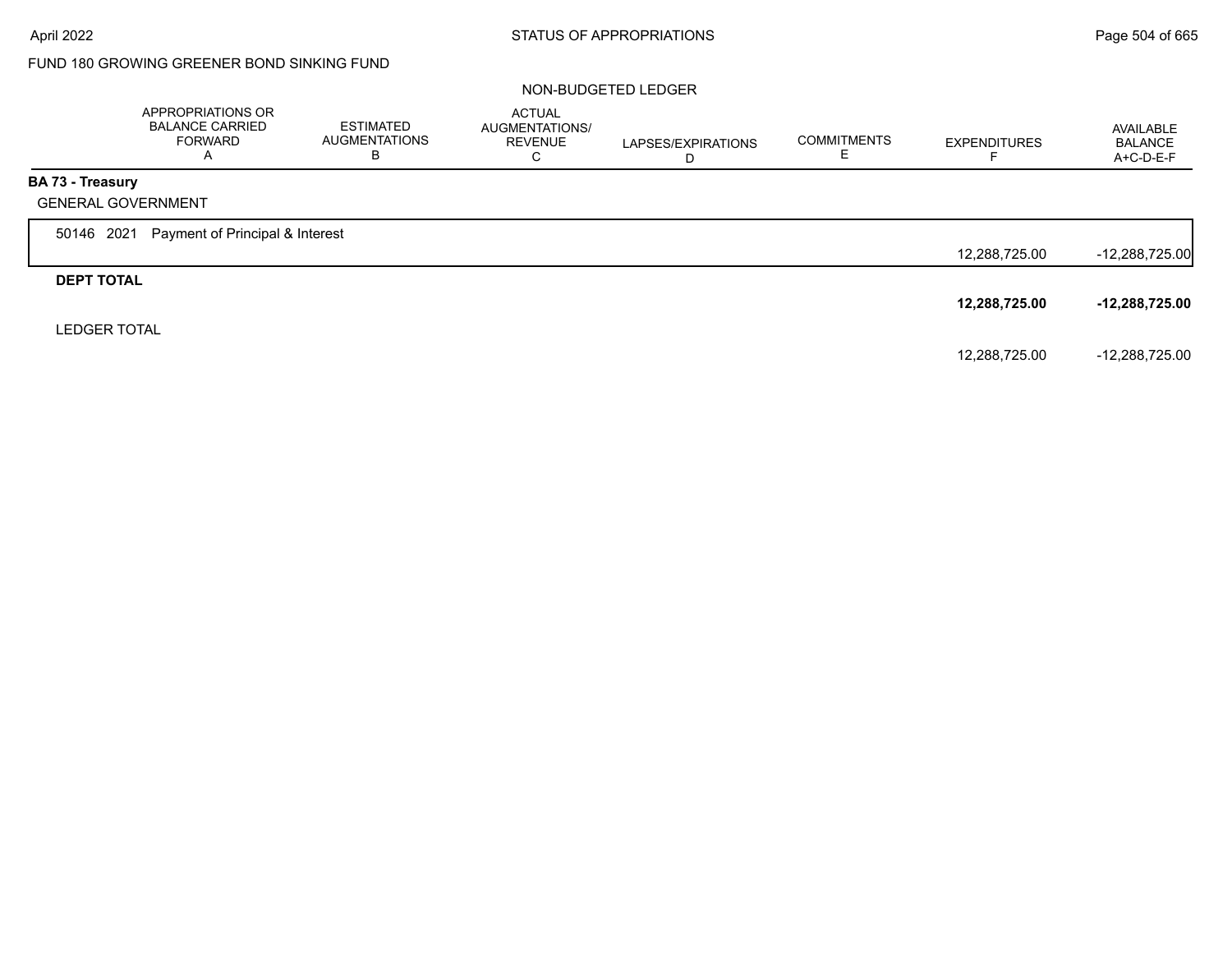# FUND 181 WATER SUPPLY & WASTEWATER TREATMENT

|                     | APPROPRIATIONS OR<br><b>BALANCE CARRIED</b><br><b>FORWARD</b><br>Α | <b>ESTIMATED</b><br><b>AUGMENTATIONS</b><br>В | <b>ACTUAL</b><br>AUGMENTATIONS/<br><b>REVENUE</b><br>С | LAPSES/EXPIRATIONS<br>D | <b>COMMITMENTS</b> | <b>EXPENDITURES</b> | AVAILABLE<br><b>BALANCE</b><br>A+C-D-E-F |
|---------------------|--------------------------------------------------------------------|-----------------------------------------------|--------------------------------------------------------|-------------------------|--------------------|---------------------|------------------------------------------|
|                     | <b>BA 24 - Community &amp; Economic Develop</b>                    |                                               |                                                        |                         |                    |                     |                                          |
|                     | <b>GRANTS AND SUBSIDIES</b>                                        |                                               |                                                        |                         |                    |                     |                                          |
| 30268               | 2005 Comwl Finance Authority-Public Projects                       |                                               |                                                        |                         |                    |                     |                                          |
|                     | 9,400,182.32                                                       |                                               |                                                        |                         |                    |                     | 9,400,182.32                             |
| <b>DEPT TOTAL</b>   |                                                                    |                                               |                                                        |                         |                    |                     |                                          |
|                     | 9,400,182.32                                                       |                                               |                                                        |                         |                    |                     | 9,400,182.32                             |
| <b>LEDGER TOTAL</b> |                                                                    |                                               |                                                        |                         |                    |                     |                                          |
|                     | 9,400,182.32                                                       |                                               |                                                        |                         |                    |                     | 9,400,182.32                             |
|                     | TOTAL TOTAL ALL PRIOR STATE LEDGERS                                |                                               |                                                        |                         |                    |                     |                                          |
|                     | 9,400,182.32                                                       |                                               |                                                        |                         |                    |                     | 9,400,182.32                             |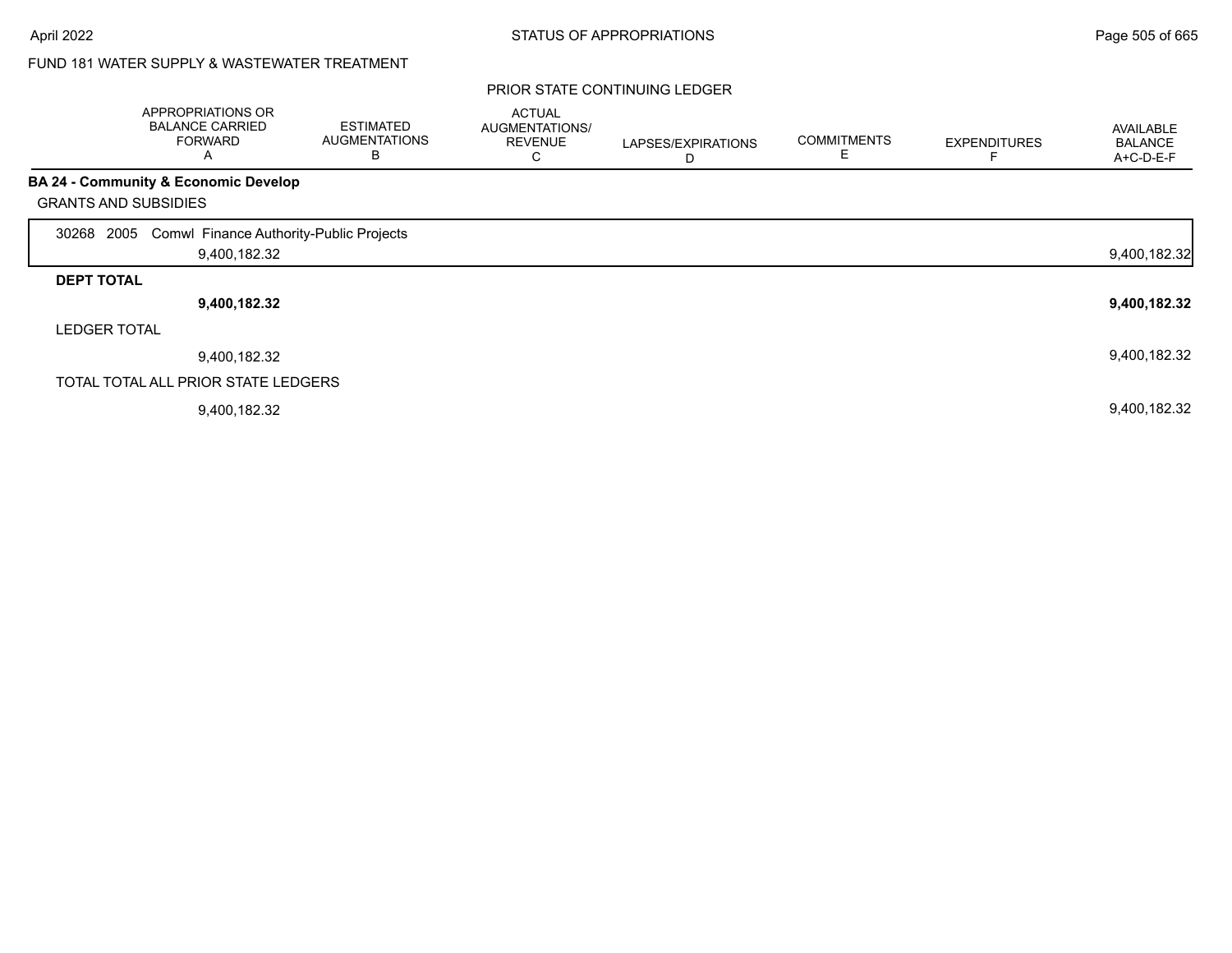# FUND 182 WATER SUPP& WASTEWATER TRMT SINKING

#### NON-BUDGETED LEDGER

|                     | APPROPRIATIONS OR<br><b>BALANCE CARRIED</b><br><b>FORWARD</b><br>A | <b>ESTIMATED</b><br><b>AUGMENTATIONS</b><br>В | <b>ACTUAL</b><br>AUGMENTATIONS/<br><b>REVENUE</b><br>C | LAPSES/EXPIRATIONS<br>D | <b>COMMITMENTS</b> | <b>EXPENDITURES</b> | AVAILABLE<br><b>BALANCE</b><br>A+C-D-E-F |
|---------------------|--------------------------------------------------------------------|-----------------------------------------------|--------------------------------------------------------|-------------------------|--------------------|---------------------|------------------------------------------|
| BA 73 - Treasury    |                                                                    |                                               |                                                        |                         |                    |                     |                                          |
|                     | <b>GENERAL GOVERNMENT</b>                                          |                                               |                                                        |                         |                    |                     |                                          |
| 50142 2021          | Payment of Principal & Interest                                    |                                               |                                                        |                         |                    |                     |                                          |
|                     |                                                                    |                                               |                                                        |                         |                    | 1,613,800.00        | $-1,613,800.00$                          |
| <b>DEPT TOTAL</b>   |                                                                    |                                               |                                                        |                         |                    |                     |                                          |
|                     |                                                                    |                                               |                                                        |                         |                    | 1,613,800.00        | $-1,613,800.00$                          |
| <b>LEDGER TOTAL</b> |                                                                    |                                               |                                                        |                         |                    |                     |                                          |
|                     |                                                                    |                                               |                                                        |                         |                    | 1,613,800.00        | $-1,613,800.00$                          |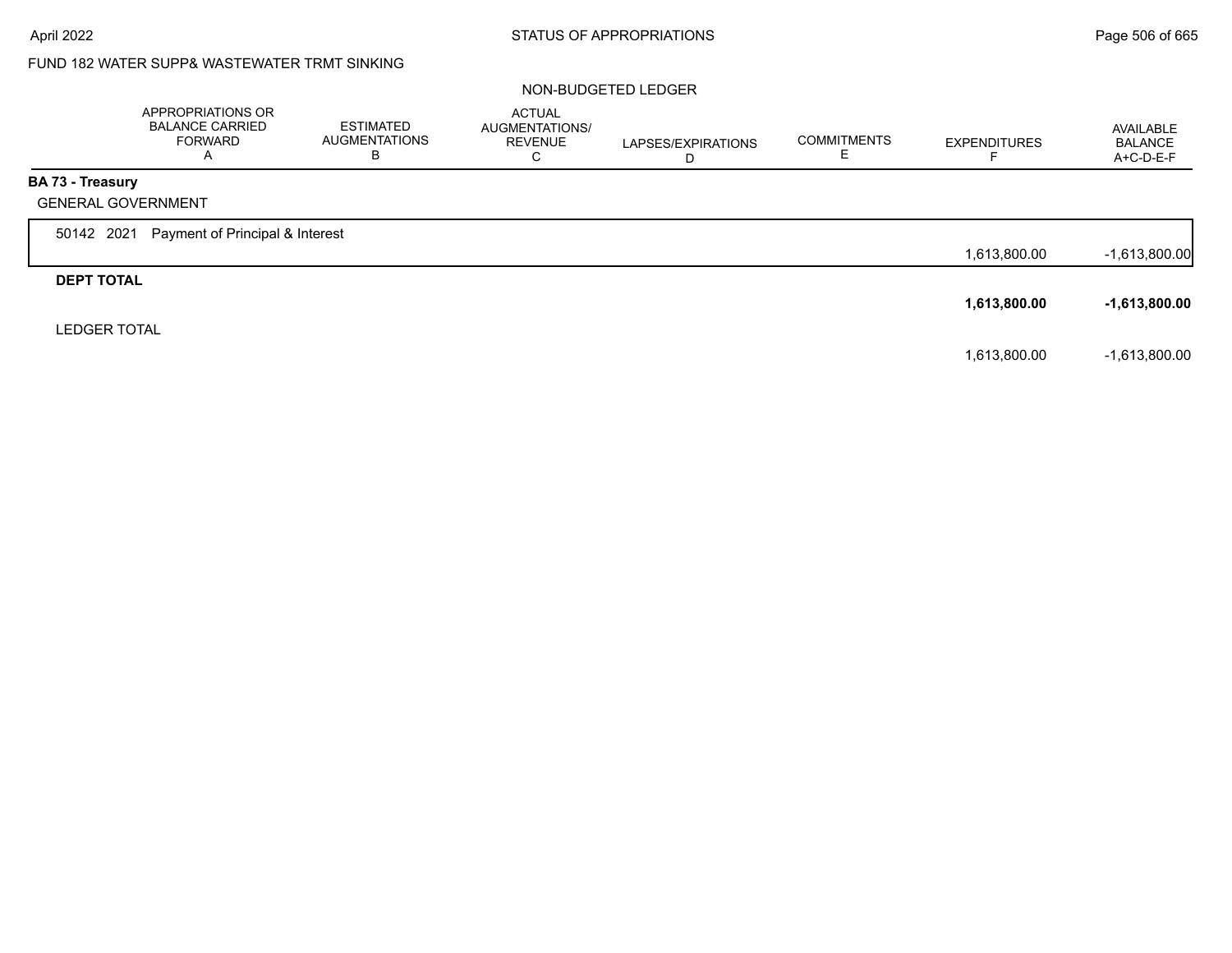### FUND 183 CONSERVATION DISTRICT FUND

#### CURRENT STATE EXECUTIVE AUTHORIZATIONS LEDGER

|                             | <b>APPROPRIATIONS OR</b><br><b>BALANCE CARRIED</b><br><b>FORWARD</b><br>Α | <b>ESTIMATED</b><br><b>AUGMENTATIONS</b><br>В | <b>ACTUAL</b><br>AUGMENTATIONS/<br><b>REVENUE</b><br>С | LAPSES/EXPIRATIONS<br>D | <b>COMMITMENTS</b><br>Е | <b>EXPENDITURES</b><br>F | AVAILABLE<br><b>BALANCE</b><br>A+C-D-E-F |
|-----------------------------|---------------------------------------------------------------------------|-----------------------------------------------|--------------------------------------------------------|-------------------------|-------------------------|--------------------------|------------------------------------------|
| <b>BA 68 - Agriculture</b>  |                                                                           |                                               |                                                        |                         |                         |                          |                                          |
| <b>GRANTS AND SUBSIDIES</b> |                                                                           |                                               |                                                        |                         |                         |                          |                                          |
| 20334 2021                  | <b>Conservation District Grants</b>                                       |                                               |                                                        |                         |                         |                          |                                          |
|                             | 3,200,000.00                                                              |                                               |                                                        |                         | 446,977.81              | 2,302,292.24             | 450,729.95                               |
| <b>DEPT TOTAL</b>           |                                                                           |                                               |                                                        |                         |                         |                          |                                          |
|                             | 3,200,000.00                                                              |                                               |                                                        |                         | 446,977.81              | 2,302,292.24             | 450,729.95                               |
| <b>GRANTS AND SUBSIDIES</b> | <b>BA 35 - Environmental Protection</b>                                   |                                               |                                                        |                         |                         |                          |                                          |
| 20332 2021                  | <b>Conservation District Grants</b>                                       |                                               |                                                        |                         |                         |                          |                                          |
|                             | 4,581,000.00                                                              |                                               |                                                        |                         |                         | 3,389,450.77             | 1,191,549.23                             |
| <b>DEPT TOTAL</b>           |                                                                           |                                               |                                                        |                         |                         |                          |                                          |
|                             | 4,581,000.00                                                              |                                               |                                                        |                         |                         | 3,389,450.77             | 1,191,549.23                             |
| <b>LEDGER TOTAL</b>         |                                                                           |                                               |                                                        |                         |                         |                          |                                          |
|                             | 7,781,000.00                                                              |                                               |                                                        |                         | 446,977.81              | 5,691,743.01             | 1,642,279.18                             |
|                             | TOTAL TOTAL ALL CURRENT STATE LEDGERS                                     |                                               |                                                        |                         |                         |                          |                                          |
|                             | 7,781,000.00                                                              |                                               |                                                        |                         | 446,977.81              | 5,691,743.01             | 1,642,279.18                             |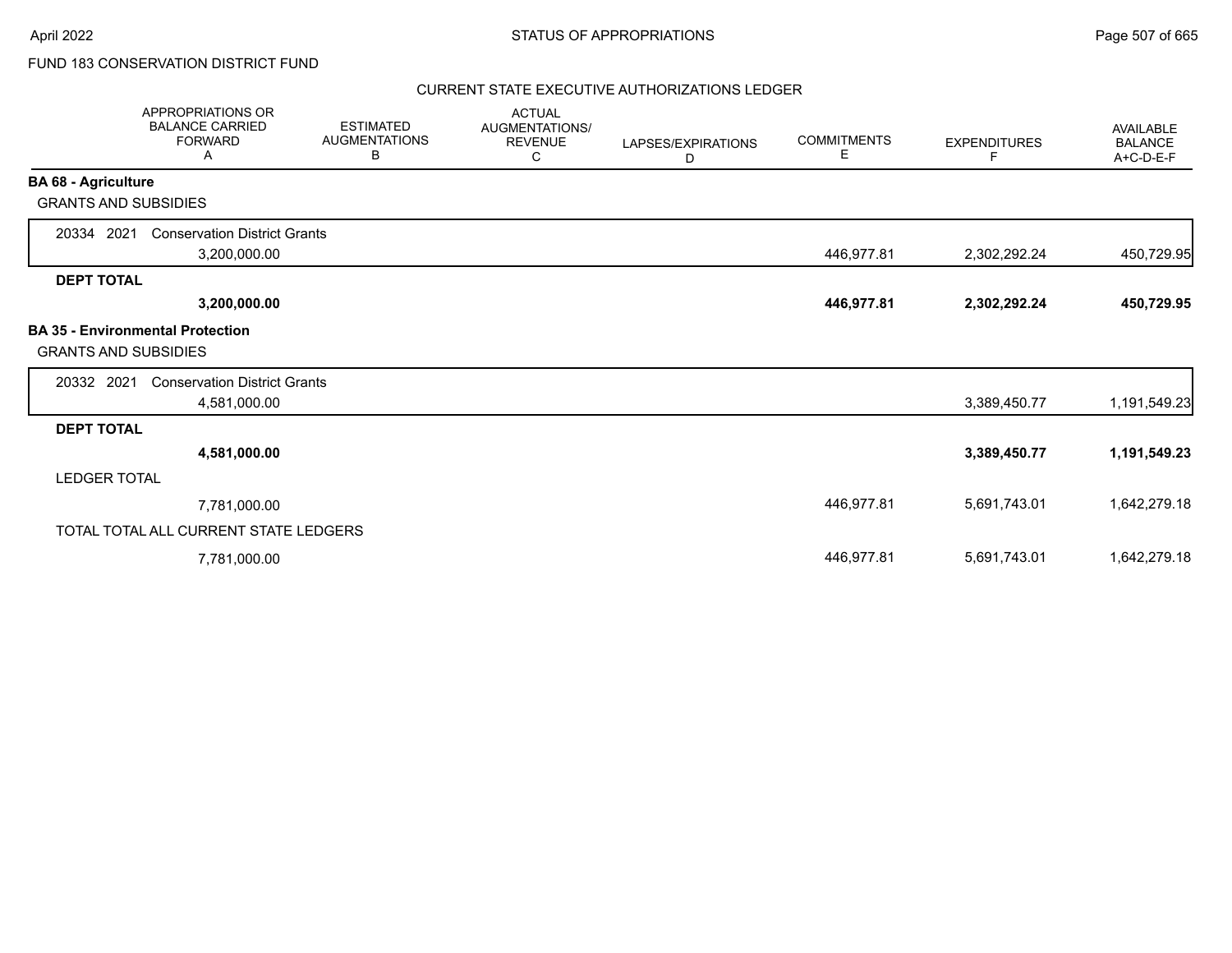## FUND 183 CONSERVATION DISTRICT FUND

### PRIOR STATE EXECUTIVE AUTHORIZATIONS LEDGER

|                                                                        | <b>APPROPRIATIONS OR</b><br><b>BALANCE CARRIED</b><br><b>FORWARD</b><br>Α | <b>ESTIMATED</b><br><b>AUGMENTATIONS</b><br>В | <b>ACTUAL</b><br>AUGMENTATIONS/<br><b>REVENUE</b><br>С | LAPSES/EXPIRATIONS<br>D | <b>COMMITMENTS</b><br>Е | <b>EXPENDITURES</b><br>F. | <b>AVAILABLE</b><br><b>BALANCE</b><br>A+C-D-E-F |
|------------------------------------------------------------------------|---------------------------------------------------------------------------|-----------------------------------------------|--------------------------------------------------------|-------------------------|-------------------------|---------------------------|-------------------------------------------------|
| <b>BA 68 - Agriculture</b>                                             |                                                                           |                                               |                                                        |                         |                         |                           |                                                 |
| <b>GRANTS AND SUBSIDIES</b>                                            |                                                                           |                                               |                                                        |                         |                         |                           |                                                 |
| 20334 2019                                                             | <b>Conservation District Grants</b><br>28,332.15                          |                                               |                                                        |                         |                         |                           | 28,332.15                                       |
| 2020<br>20334                                                          | <b>Conservation District Grants</b><br>628,201.12                         |                                               |                                                        |                         |                         | 390,462.63                | 237,738.49                                      |
| <b>DEPT TOTAL</b>                                                      |                                                                           |                                               |                                                        |                         |                         |                           |                                                 |
|                                                                        | 656,533.27                                                                |                                               |                                                        |                         |                         | 390,462.63                | 266,070.64                                      |
| <b>BA 35 - Environmental Protection</b><br><b>GRANTS AND SUBSIDIES</b> |                                                                           |                                               |                                                        |                         |                         |                           |                                                 |
| 20332 2020                                                             | <b>Conservation District Grants</b>                                       |                                               |                                                        |                         |                         |                           |                                                 |
|                                                                        | 612,008.94                                                                |                                               |                                                        |                         |                         | 526,954.79                | 85,054.15                                       |
| <b>DEPT TOTAL</b>                                                      |                                                                           |                                               |                                                        |                         |                         |                           |                                                 |
|                                                                        | 612,008.94                                                                |                                               |                                                        |                         |                         | 526,954.79                | 85,054.15                                       |
| <b>LEDGER TOTAL</b>                                                    |                                                                           |                                               |                                                        |                         |                         |                           |                                                 |
|                                                                        | 1,268,542.21                                                              |                                               |                                                        |                         |                         | 917,417.42                | 351,124.79                                      |
|                                                                        | TOTAL TOTAL ALL PRIOR STATE LEDGERS                                       |                                               |                                                        |                         |                         |                           |                                                 |
|                                                                        | 1,268,542.21                                                              |                                               |                                                        |                         |                         | 917,417.42                | 351,124.79                                      |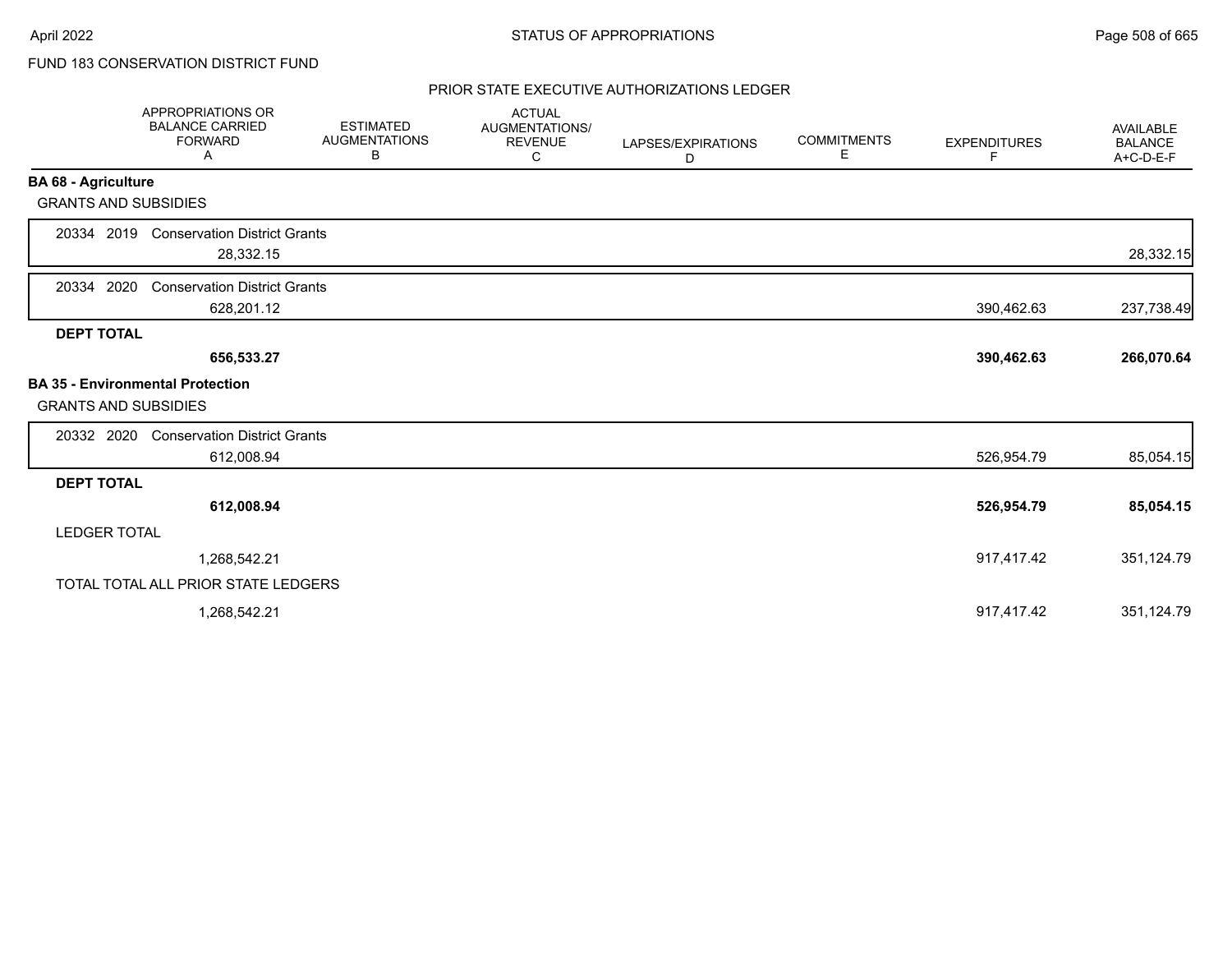г

### FUND 184 UNINSURED EMPLOYERS GUARANTY FUND

#### NON-BUDGETED LEDGER

|                           | APPROPRIATIONS OR<br><b>BALANCE CARRIED</b><br><b>FORWARD</b><br>A | <b>ESTIMATED</b><br><b>AUGMENTATIONS</b><br>в | <b>ACTUAL</b><br>AUGMENTATIONS/<br><b>REVENUE</b><br>С | LAPSES/EXPIRATIONS<br>D | <b>COMMITMENTS</b><br>Е | <b>EXPENDITURES</b> | AVAILABLE<br><b>BALANCE</b><br>$A+C-D-E-F$ |
|---------------------------|--------------------------------------------------------------------|-----------------------------------------------|--------------------------------------------------------|-------------------------|-------------------------|---------------------|--------------------------------------------|
| BA 12 - Labor & Industry  |                                                                    |                                               |                                                        |                         |                         |                     |                                            |
| <b>GENERAL GOVERNMENT</b> |                                                                    |                                               |                                                        |                         |                         |                     |                                            |
| 2021<br>50211             | <b>Workers Compensation</b>                                        |                                               |                                                        |                         |                         |                     |                                            |
|                           |                                                                    |                                               |                                                        |                         | 865,148.55              | 5,581,255.97        | $-6,446,404.52$                            |
| <b>DEPT TOTAL</b>         |                                                                    |                                               |                                                        |                         |                         |                     |                                            |
|                           |                                                                    |                                               |                                                        |                         | 865,148.55              | 5,581,255.97        | -6,446,404.52                              |
| <b>LEDGER TOTAL</b>       |                                                                    |                                               |                                                        |                         |                         |                     |                                            |
|                           |                                                                    |                                               |                                                        |                         | 865,148.55              | 5,581,255.97        | $-6,446,404.52$                            |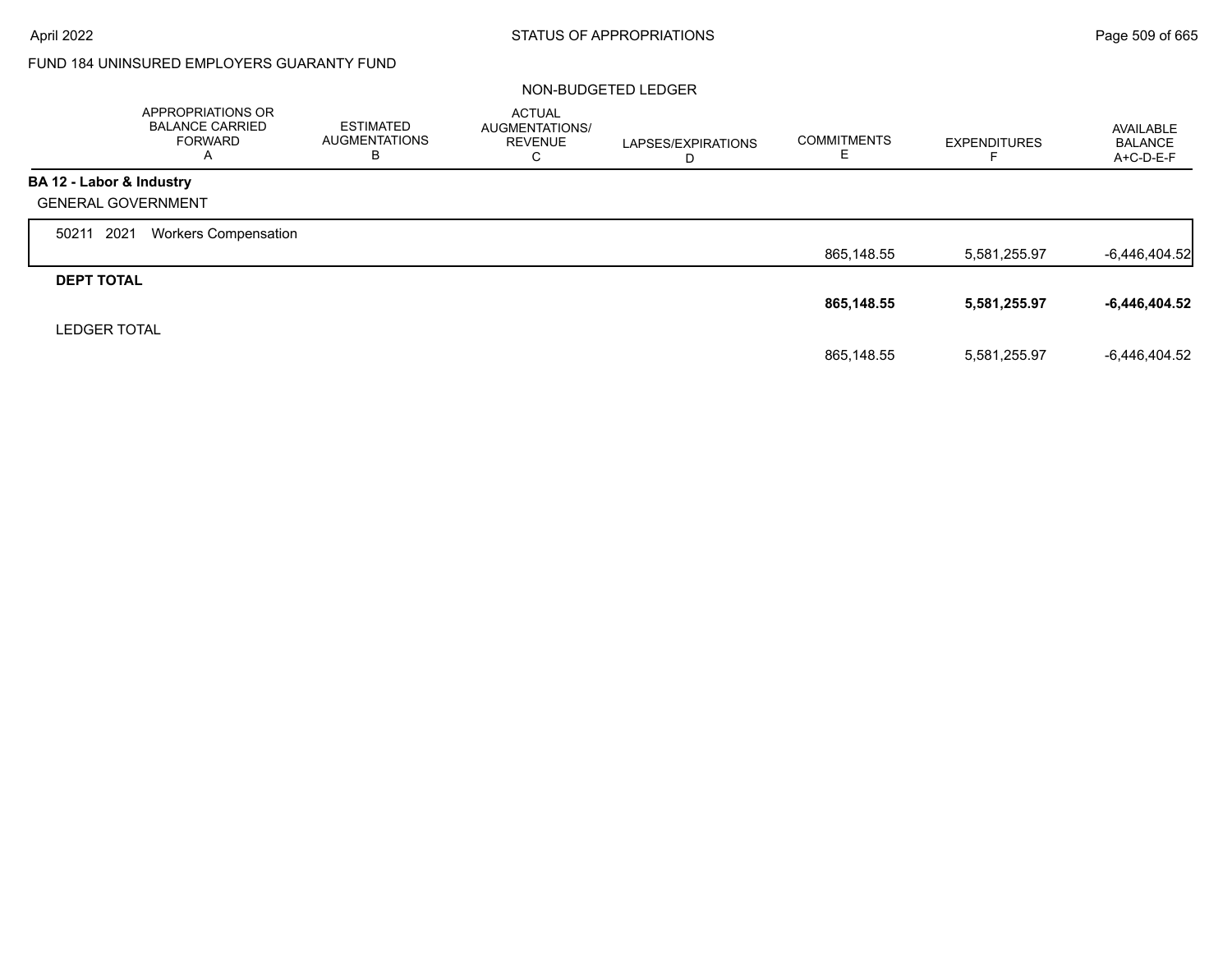### FUND 185 PERSIAN GULF VETERANS COMPENSATION

|                             | APPROPRIATIONS OR<br><b>BALANCE CARRIED</b><br><b>FORWARD</b><br>A | <b>ESTIMATED</b><br><b>AUGMENTATIONS</b><br>В | <b>ACTUAL</b><br><b>AUGMENTATIONS/</b><br><b>REVENUE</b><br>С | LAPSES/EXPIRATIONS<br>D | <b>COMMITMENTS</b> | <b>EXPENDITURES</b> | AVAILABLE<br><b>BALANCE</b><br>A+C-D-E-F |
|-----------------------------|--------------------------------------------------------------------|-----------------------------------------------|---------------------------------------------------------------|-------------------------|--------------------|---------------------|------------------------------------------|
|                             | <b>BA 13 - Military &amp; Veterans Affairs</b>                     |                                               |                                                               |                         |                    |                     |                                          |
| <b>GRANTS AND SUBSIDIES</b> |                                                                    |                                               |                                                               |                         |                    |                     |                                          |
| 2007<br>30297               | Persian Gulf Veterans' Bonus Program                               |                                               |                                                               |                         |                    |                     |                                          |
|                             | 14,210,362.39                                                      |                                               |                                                               |                         |                    |                     | 14,210,362.39                            |
| <b>DEPT TOTAL</b>           |                                                                    |                                               |                                                               |                         |                    |                     |                                          |
|                             | 14,210,362.39                                                      |                                               |                                                               |                         |                    |                     | 14,210,362.39                            |
| <b>LEDGER TOTAL</b>         |                                                                    |                                               |                                                               |                         |                    |                     |                                          |
|                             | 14,210,362.39                                                      |                                               |                                                               |                         |                    |                     | 14,210,362.39                            |
|                             | TOTAL TOTAL ALL PRIOR STATE LEDGERS                                |                                               |                                                               |                         |                    |                     |                                          |
|                             | 14,210,362.39                                                      |                                               |                                                               |                         |                    |                     | 14,210,362.39                            |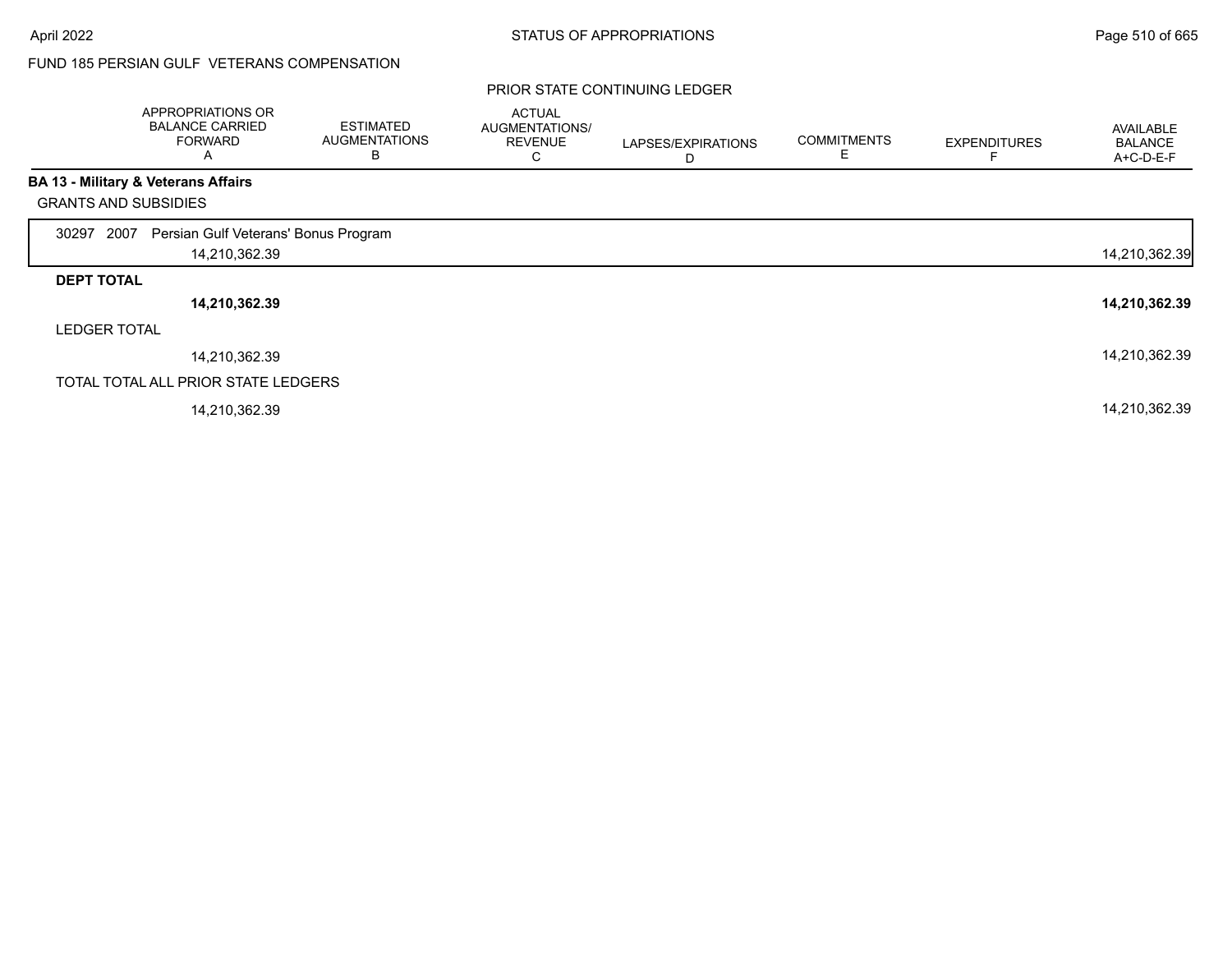FUND 187 PUBLIC TRANSPORTATION TRUST FUND

#### CURRENT STATE EXECUTIVE AUTHORIZATIONS - RESTRICTED LEDGER

|                               | <b>APPROPRIATIONS OR</b><br><b>BALANCE CARRIED</b><br><b>FORWARD</b><br>A | <b>ESTIMATED</b><br><b>AUGMENTATIONS</b><br>В | <b>ACTUAL</b><br>AUGMENTATIONS/<br><b>REVENUE</b><br>С | LAPSES/EXPIRATIONS<br>D | <b>COMMITMENTS</b><br>Е | <b>EXPENDITURES</b><br>F | <b>AVAILABLE</b><br><b>BALANCE</b><br>$A+C-D-E-F$ |
|-------------------------------|---------------------------------------------------------------------------|-----------------------------------------------|--------------------------------------------------------|-------------------------|-------------------------|--------------------------|---------------------------------------------------|
| <b>BA 78 - Transportation</b> |                                                                           |                                               |                                                        |                         |                         |                          |                                                   |
| <b>GRANTS AND SUBSIDIES</b>   |                                                                           |                                               |                                                        |                         |                         |                          |                                                   |
| 26338 2021                    | <b>Mass Transit Operating</b>                                             |                                               |                                                        |                         |                         |                          |                                                   |
|                               | 1,015,000,000.00                                                          |                                               |                                                        |                         | 84,445,006.00           | 825,939,421.00           | 104,615,573.00                                    |
| 26339<br>2021                 | Asset Improvement                                                         |                                               |                                                        |                         |                         |                          |                                                   |
|                               | 900,000,000.00                                                            |                                               |                                                        |                         | 572,329,918.54          | 121,653,282.72           | 206,016,798.74                                    |
| 2021<br>26340                 | Capital Improvement                                                       |                                               |                                                        |                         |                         |                          |                                                   |
|                               | 57,581,954.00                                                             | 2,000,000.00                                  | 1,576,304.88                                           |                         | 26, 139, 827. 49        | 15,385,423.67            | 17,633,007.72                                     |
| 2021<br>26341                 | Programs of Statewide Significance                                        |                                               |                                                        |                         |                         |                          |                                                   |
|                               | 160,000,000.00                                                            | 700,000.00                                    |                                                        |                         | 70,601,844.47           | 52,291,824.53            | 37,106,331.00                                     |
| 26342 2021                    | <b>Transit Administration and Oversight</b>                               |                                               |                                                        |                         |                         |                          |                                                   |
|                               | 4,488,000.00                                                              |                                               |                                                        |                         | 257,815.64              | 2,702,952.93             | 1,527,231.43                                      |
| <b>DEPT TOTAL</b>             |                                                                           |                                               |                                                        |                         |                         |                          |                                                   |
|                               | 2,137,069,954.00                                                          | 2,700,000.00                                  | 1,576,304.88                                           |                         | 753,774,412.14          | 1,017,972,904.85         | 366,898,941.89                                    |
| <b>LEDGER TOTAL</b>           |                                                                           |                                               |                                                        |                         |                         |                          |                                                   |
|                               | 2,137,069,954.00                                                          | 2,700,000.00                                  | 1,576,304.88                                           |                         | 753,774,412.14          | 1,017,972,904.85         | 366,898,941.89                                    |
|                               | TOTAL TOTAL ALL CURRENT STATE LEDGERS                                     |                                               |                                                        |                         |                         |                          |                                                   |
|                               | 2,137,069,954.00                                                          | 2,700,000.00                                  | 1,576,304.88                                           |                         | 753,774,412.14          | 1,017,972,904.85         | 366,898,941.89                                    |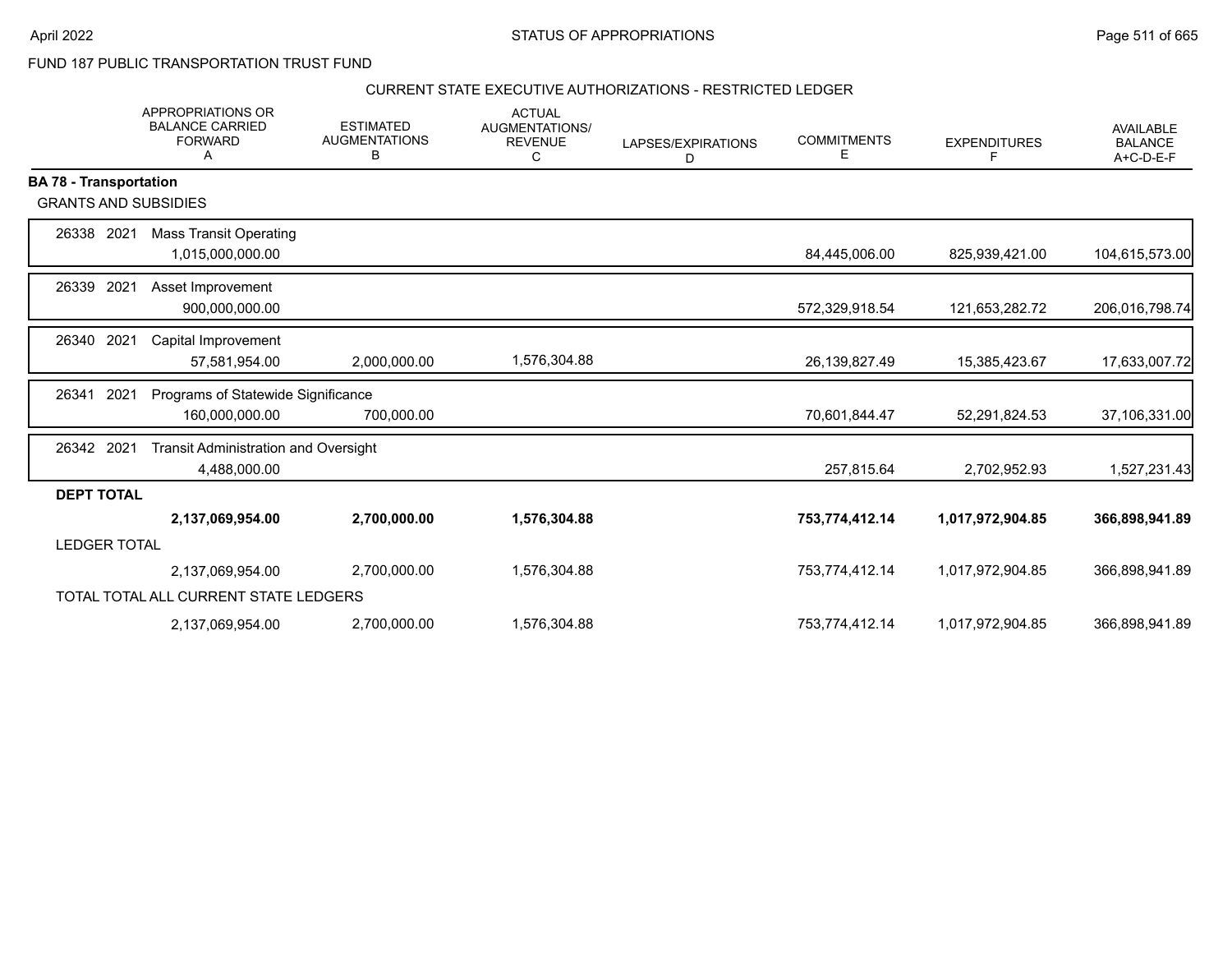FUND 187 PUBLIC TRANSPORTATION TRUST FUND

#### PRIOR STATE EXECUTIVE AUTHORIZATIONS - RESTRICTED LEDGER

|                                                              | APPROPRIATIONS OR<br><b>BALANCE CARRIED</b><br><b>FORWARD</b><br>Α | <b>ESTIMATED</b><br><b>AUGMENTATIONS</b><br>в | <b>ACTUAL</b><br>AUGMENTATIONS/<br><b>REVENUE</b><br>C | LAPSES/EXPIRATIONS<br>D | <b>COMMITMENTS</b><br>Е | <b>EXPENDITURES</b><br>F | <b>AVAILABLE</b><br><b>BALANCE</b><br>A+C-D-E-F |
|--------------------------------------------------------------|--------------------------------------------------------------------|-----------------------------------------------|--------------------------------------------------------|-------------------------|-------------------------|--------------------------|-------------------------------------------------|
| <b>BA 78 - Transportation</b><br><b>GRANTS AND SUBSIDIES</b> |                                                                    |                                               |                                                        |                         |                         |                          |                                                 |
|                                                              | 26338 2019 Mass Transit Operating<br>79,236,058.00                 |                                               |                                                        |                         |                         |                          | 79,236,058.00                                   |
| 26338 2020                                                   | <b>Mass Transit Operating</b><br>43,860,515.00                     |                                               |                                                        |                         |                         | 1,365,674.00             | 42,494,841.00                                   |
| 26339 2019                                                   | Asset Improvement<br>131,332,415.19                                |                                               |                                                        |                         |                         |                          | 131,332,415.19                                  |
| 26339 2020                                                   | Asset Improvement<br>652,982,120.69                                |                                               |                                                        |                         |                         | 59,916,144.19            | 593,065,976.50                                  |
| 26340 2019                                                   | Capital Improvement<br>29,688,904.97                               |                                               |                                                        |                         |                         |                          | 29,688,904.97                                   |
| 26340 2020                                                   | <b>Capital Improvement</b><br>36,657,463.58                        |                                               |                                                        |                         |                         | 1,187,919.52             | 35,469,544.06                                   |
| 26341                                                        | 2016 Programs of Statewide Significance<br>1,060,420.31            |                                               |                                                        |                         |                         |                          | 1,060,420.31                                    |
|                                                              | 26341 2017 Programs of Statewide Significance<br>7,731,343.94      |                                               |                                                        |                         |                         |                          | 7,731,343.94                                    |
| 2018<br>26341                                                | Programs of Statewide Significance<br>11,824,868.77                |                                               |                                                        |                         |                         |                          | 11,824,868.77                                   |
| 26341 2019                                                   | Programs of Statewide Significance<br>60,217,182.41                |                                               |                                                        |                         | 2,320.57                | $-2,320.57$              | 60,217,182.41                                   |
| 2020<br>26341                                                | Programs of Statewide Significance<br>152,551,868.79               |                                               |                                                        |                         | 62,897.00               | 8,406,870.09             | 144,082,101.70                                  |
|                                                              | 26342 2016 Transit Administration and Oversight<br>564.03          |                                               |                                                        |                         |                         |                          | 564.03                                          |
| 26342 2017                                                   | <b>Transit Administration and Oversight</b><br>290.00              |                                               |                                                        |                         |                         |                          | 290.00                                          |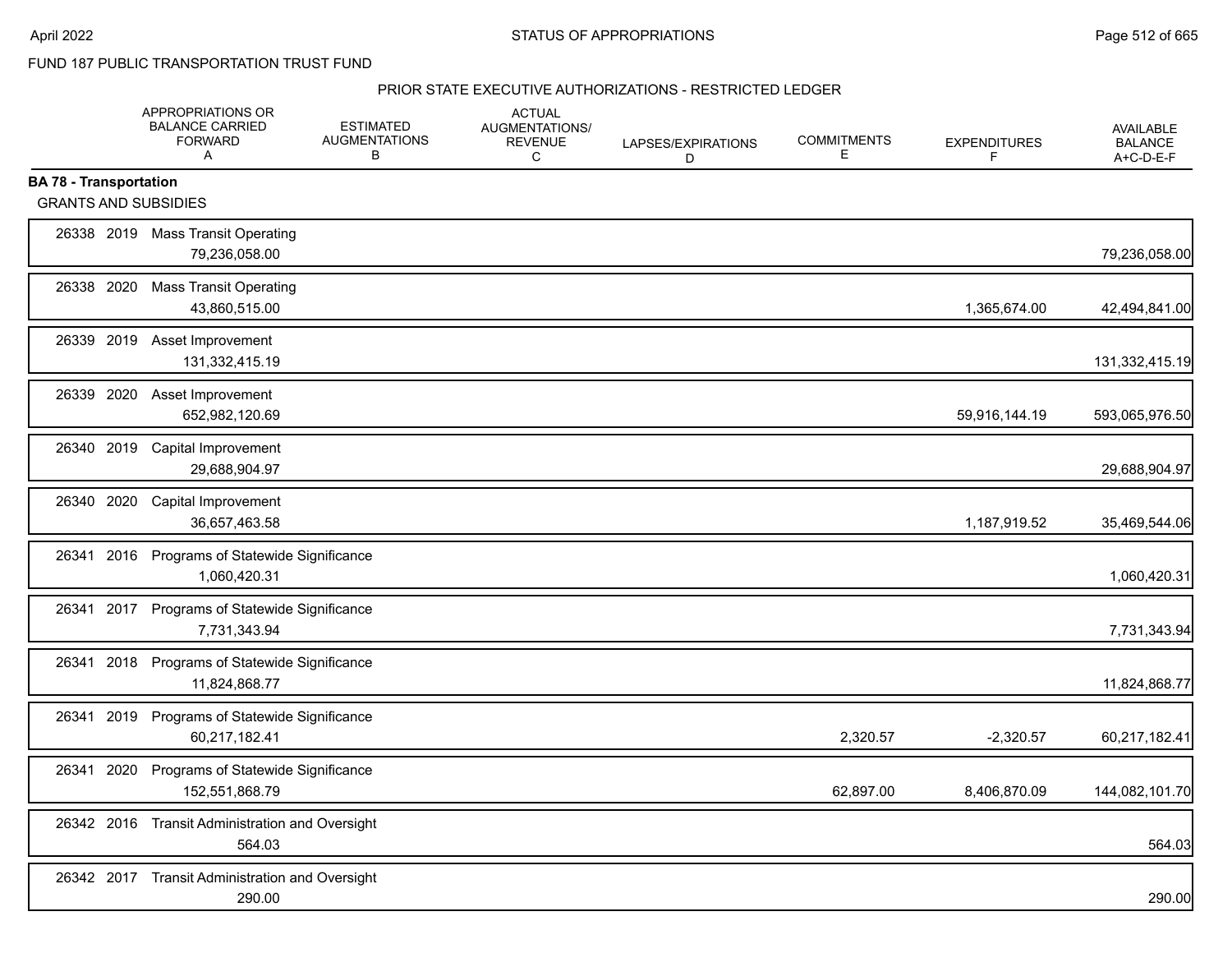FUND 187 PUBLIC TRANSPORTATION TRUST FUND

#### PRIOR STATE EXECUTIVE AUTHORIZATIONS - RESTRICTED LEDGER

|                     | APPROPRIATIONS OR<br><b>BALANCE CARRIED</b><br><b>FORWARD</b><br>А | <b>ESTIMATED</b><br><b>AUGMENTATIONS</b><br>в | <b>ACTUAL</b><br>AUGMENTATIONS/<br><b>REVENUE</b><br>С | LAPSES/EXPIRATIONS<br>D | <b>COMMITMENTS</b><br>E | <b>EXPENDITURES</b> | <b>AVAILABLE</b><br><b>BALANCE</b><br>A+C-D-E-F |
|---------------------|--------------------------------------------------------------------|-----------------------------------------------|--------------------------------------------------------|-------------------------|-------------------------|---------------------|-------------------------------------------------|
| 2018<br>26342       | <b>Transit Administration and Oversight</b><br>3,000.00            |                                               |                                                        |                         |                         |                     | 3,000.00                                        |
| 26342 2019          | <b>Transit Administration and Oversight</b><br>479,710.59          |                                               |                                                        |                         |                         |                     | 479,710.59                                      |
| 26342 2020          | <b>Transit Administration and Oversight</b><br>809,847.88          |                                               |                                                        |                         |                         | 271,889.25          | 537,958.63                                      |
| <b>DEPT TOTAL</b>   |                                                                    |                                               |                                                        |                         |                         |                     |                                                 |
|                     | 1,208,436,574.15                                                   |                                               |                                                        |                         | 65,217.57               | 71,146,176.48       | 1,137,225,180.10                                |
| <b>LEDGER TOTAL</b> |                                                                    |                                               |                                                        |                         |                         |                     |                                                 |
|                     | 1,208,436,574.15                                                   |                                               |                                                        |                         | 65,217.57               | 71,146,176.48       | 1,137,225,180.10                                |
|                     | TOTAL TOTAL ALL PRIOR STATE LEDGERS                                |                                               |                                                        |                         |                         |                     |                                                 |
|                     | 1,208,436,574.15                                                   |                                               |                                                        |                         | 65,217.57               | 71,146,176.48       | 1,137,225,180.10                                |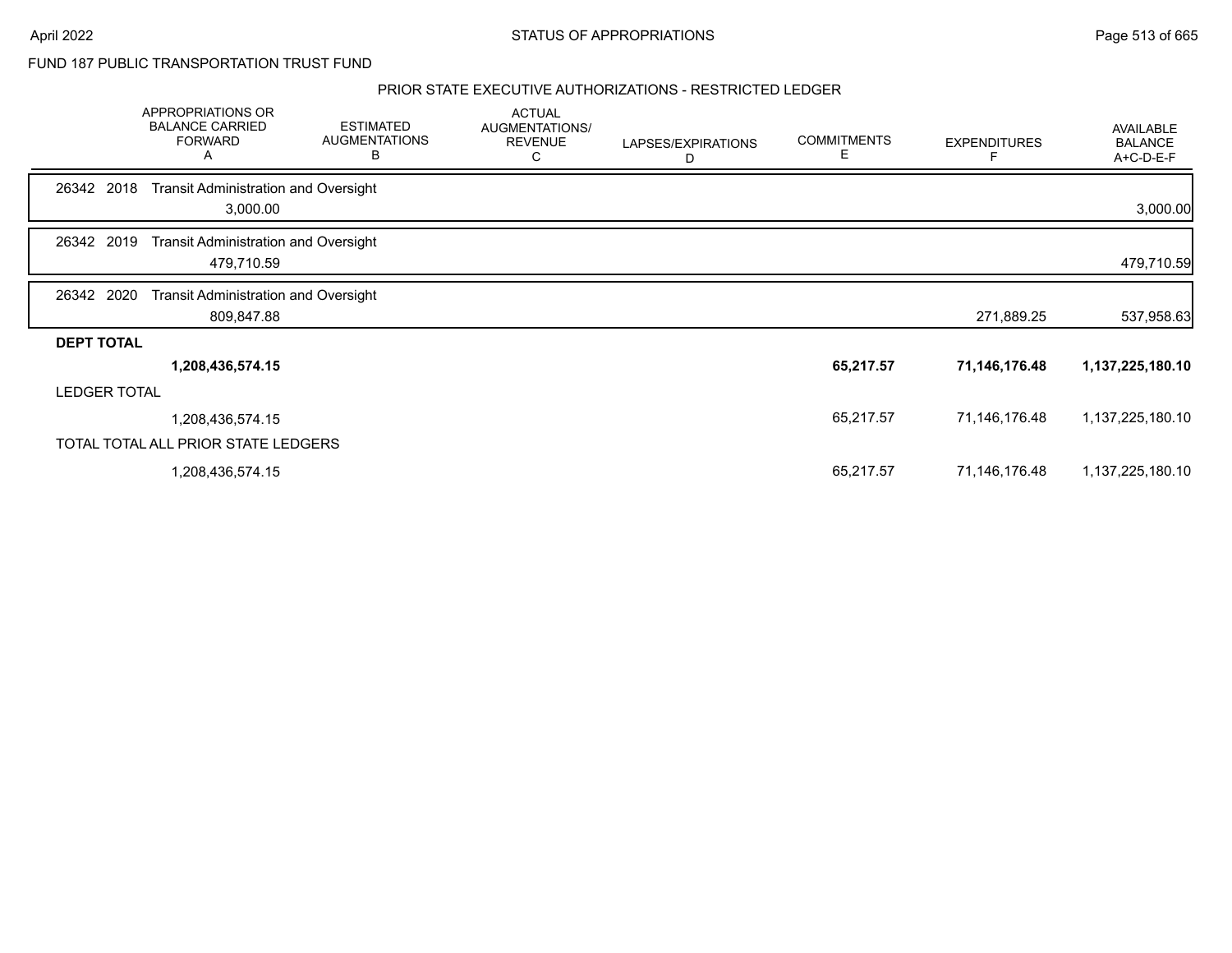### FUND 188 NEIGHBORHOOD IMPROVEMENT ZONE FUND

#### RESTRICTED RECEIPTS LEDGER

|                             | APPROPRIATIONS OR<br><b>BALANCE CARRIED</b><br><b>FORWARD</b><br>A | <b>ESTIMATED</b><br><b>AUGMENTATIONS</b><br>В | <b>ACTUAL</b><br>AUGMENTATIONS/<br><b>REVENUE</b><br>С | LAPSES/EXPIRATIONS<br>D | <b>COMMITMENTS</b><br>Е | <b>EXPENDITURES</b> | <b>AVAILABLE</b><br><b>BALANCE</b><br>A+C-D-E-F |
|-----------------------------|--------------------------------------------------------------------|-----------------------------------------------|--------------------------------------------------------|-------------------------|-------------------------|---------------------|-------------------------------------------------|
| <b>BA 73 - Treasury</b>     |                                                                    |                                               |                                                        |                         |                         |                     |                                                 |
| <b>GRANTS AND SUBSIDIES</b> |                                                                    |                                               |                                                        |                         |                         |                     |                                                 |
| 2021<br>40205               | Neighborhood Improvement Zone - State Sh                           |                                               |                                                        |                         |                         |                     |                                                 |
|                             |                                                                    |                                               | 91,327,964.06                                          |                         |                         | 91,327,964.06       |                                                 |
| 2021<br>40206               | Neighborhood Improvement Zone - Local Sh                           |                                               |                                                        |                         |                         |                     |                                                 |
|                             |                                                                    |                                               | 3,235,353.67                                           |                         |                         | 3,235,353.67        |                                                 |
| <b>DEPT TOTAL</b>           |                                                                    |                                               |                                                        |                         |                         |                     |                                                 |
|                             |                                                                    |                                               | 94,563,317.73                                          |                         |                         | 94,563,317.73       |                                                 |
| <b>LEDGER TOTAL</b>         |                                                                    |                                               |                                                        |                         |                         |                     |                                                 |
|                             |                                                                    |                                               | 94,563,317.73                                          |                         |                         | 94,563,317.73       |                                                 |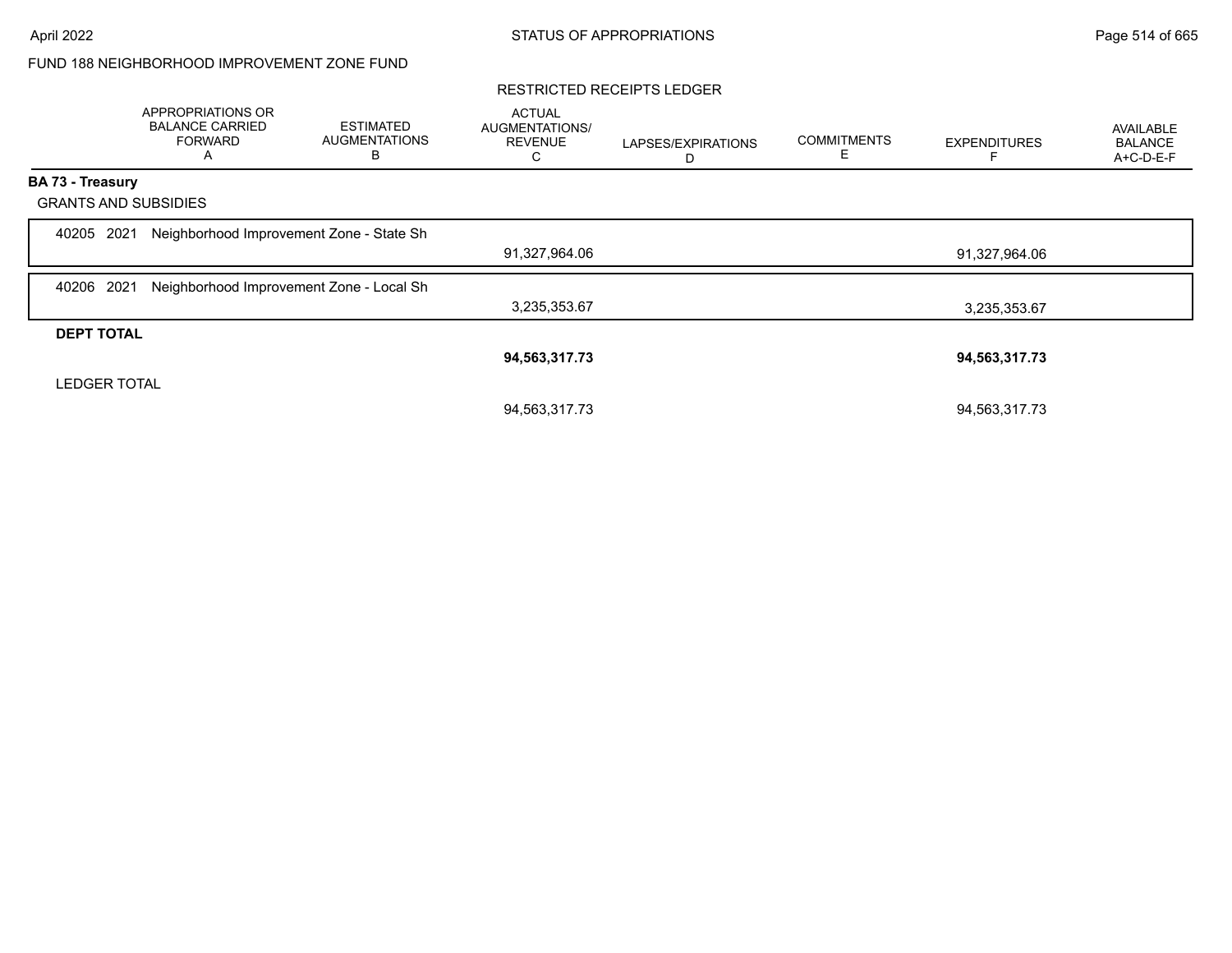### FUND 189 OPEB INVESTMENT POOL

#### RESTRICTED RECEIPTS LEDGER

|                           | <b>APPROPRIATIONS OR</b><br><b>BALANCE CARRIED</b><br><b>FORWARD</b><br>A | <b>ESTIMATED</b><br><b>AUGMENTATIONS</b><br>B | <b>ACTUAL</b><br>AUGMENTATIONS/<br><b>REVENUE</b><br>С | LAPSES/EXPIRATIONS<br>D | <b>COMMITMENTS</b><br>Е | <b>EXPENDITURES</b> | AVAILABLE<br><b>BALANCE</b><br>A+C-D-E-F |
|---------------------------|---------------------------------------------------------------------------|-----------------------------------------------|--------------------------------------------------------|-------------------------|-------------------------|---------------------|------------------------------------------|
| BA 73 - Treasury          |                                                                           |                                               |                                                        |                         |                         |                     |                                          |
| <b>GENERAL GOVERNMENT</b> |                                                                           |                                               |                                                        |                         |                         |                     |                                          |
| 2021<br>40463             | <b>REHP Trust Account</b>                                                 |                                               |                                                        |                         |                         |                     |                                          |
|                           | 410,000,000.00                                                            |                                               | 50,000,000.00                                          |                         |                         |                     | 460,000,000.00                           |
| 2021<br>40464             | <b>RPSPP Trust Account</b>                                                |                                               |                                                        |                         |                         |                     |                                          |
|                           | 54,800,000.00                                                             |                                               | 1,000,000.00                                           |                         |                         |                     | 55,800,000.00                            |
| <b>DEPT TOTAL</b>         |                                                                           |                                               |                                                        |                         |                         |                     |                                          |
|                           | 464,800,000.00                                                            |                                               | 51,000,000.00                                          |                         |                         |                     | 515,800,000.00                           |
| <b>LEDGER TOTAL</b>       |                                                                           |                                               |                                                        |                         |                         |                     |                                          |
|                           | 464,800,000.00                                                            |                                               | 51,000,000.00                                          |                         |                         |                     | 515,800,000.00                           |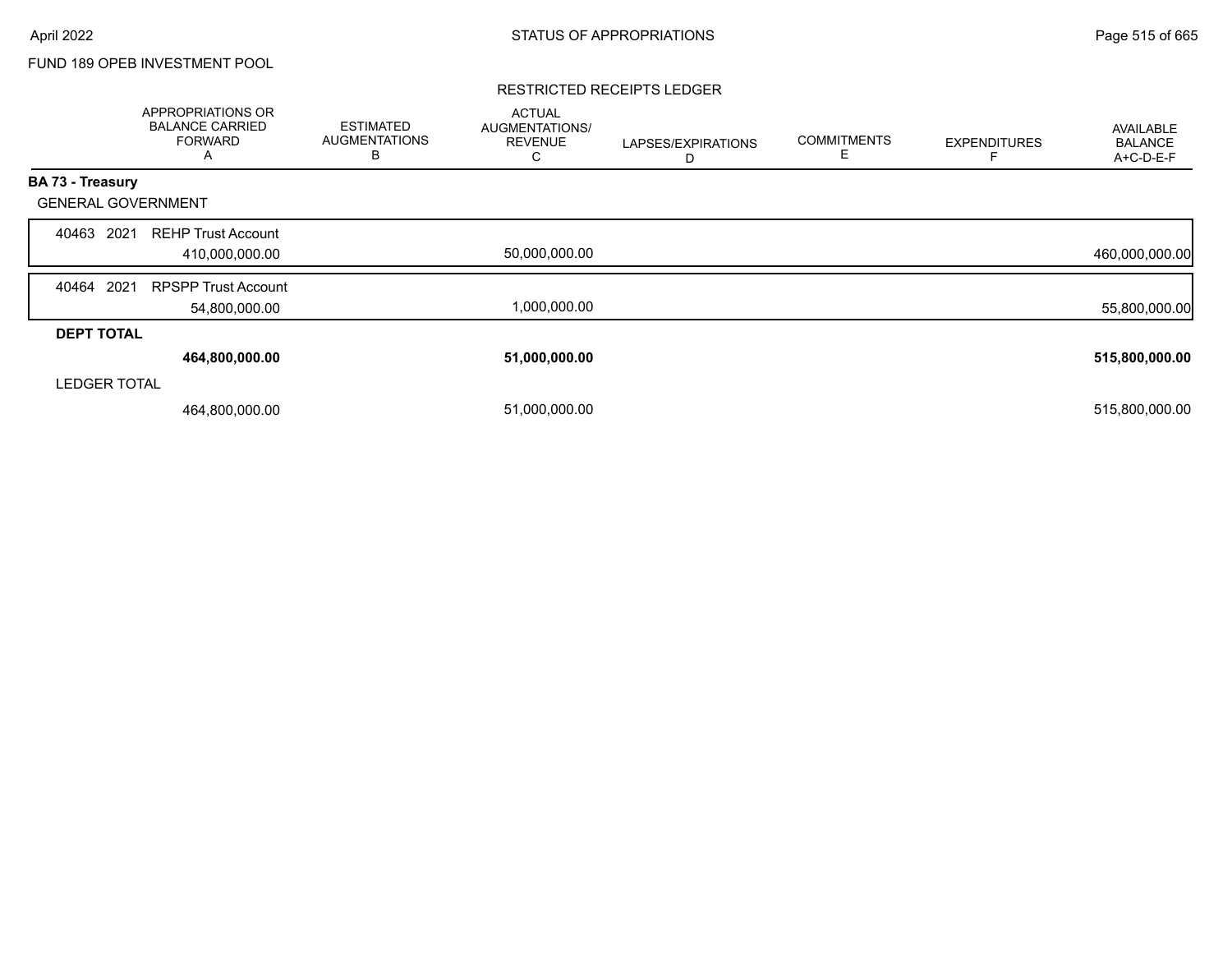# FUND 191 CIGARETTE FIRE & FIREFIGHTER PROT

### CURRENT STATE APPROPRIATIONS LEDGER

|                                 | APPROPRIATIONS OR<br><b>BALANCE CARRIED</b><br><b>FORWARD</b><br>Α | <b>ESTIMATED</b><br><b>AUGMENTATIONS</b><br>B | <b>ACTUAL</b><br>AUGMENTATIONS/<br><b>REVENUE</b><br>С | LAPSES/EXPIRATIONS<br>D | <b>COMMITMENTS</b> | <b>EXPENDITURES</b> | AVAILABLE<br><b>BALANCE</b><br>A+C-D-E-F |
|---------------------------------|--------------------------------------------------------------------|-----------------------------------------------|--------------------------------------------------------|-------------------------|--------------------|---------------------|------------------------------------------|
| <b>BA 14 - Attorney General</b> |                                                                    |                                               |                                                        |                         |                    |                     |                                          |
|                                 | <b>GENERAL GOVERNMENT</b>                                          |                                               |                                                        |                         |                    |                     |                                          |
| 11031                           | CigFireSafety&Firefighter ProtectEnforce<br>2021                   |                                               |                                                        |                         |                    |                     |                                          |
|                                 | 50,000.00                                                          |                                               |                                                        |                         | 48,000.00          | 20.00               | 1,980.00                                 |
| <b>DEPT TOTAL</b>               |                                                                    |                                               |                                                        |                         |                    |                     |                                          |
|                                 | 50,000.00                                                          |                                               |                                                        |                         | 48,000.00          | 20.00               | 1,980.00                                 |
| <b>LEDGER TOTAL</b>             |                                                                    |                                               |                                                        |                         |                    |                     |                                          |
|                                 | 50,000.00                                                          |                                               |                                                        |                         | 48,000.00          | 20.00               | 1,980.00                                 |
|                                 | TOTAL TOTAL ALL CURRENT STATE LEDGERS                              |                                               |                                                        |                         |                    |                     |                                          |
|                                 | 50,000.00                                                          |                                               |                                                        |                         | 48,000.00          | 20.00               | 1,980.00                                 |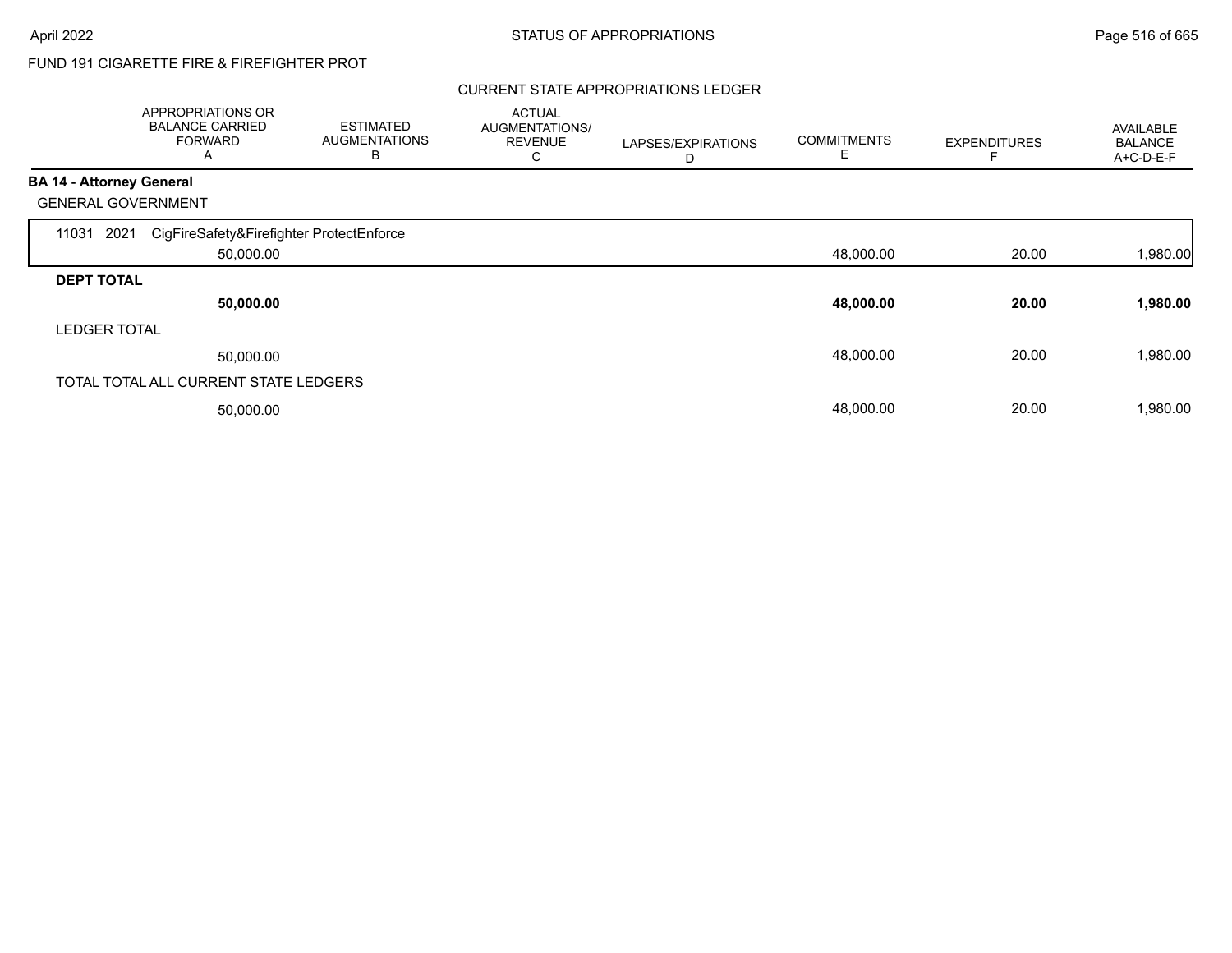# FUND 191 CIGARETTE FIRE & FIREFIGHTER PROT

#### PRIOR STATE APPROPRIATIONS LEDGER

|                                 | APPROPRIATIONS OR<br><b>BALANCE CARRIED</b><br><b>FORWARD</b><br>A | <b>ESTIMATED</b><br><b>AUGMENTATIONS</b><br>B | <b>ACTUAL</b><br>AUGMENTATIONS/<br><b>REVENUE</b><br>С | LAPSES/EXPIRATIONS<br>D | <b>COMMITMENTS</b><br>E | <b>EXPENDITURES</b> | AVAILABLE<br><b>BALANCE</b><br>A+C-D-E-F |
|---------------------------------|--------------------------------------------------------------------|-----------------------------------------------|--------------------------------------------------------|-------------------------|-------------------------|---------------------|------------------------------------------|
| <b>BA 14 - Attorney General</b> |                                                                    |                                               |                                                        |                         |                         |                     |                                          |
|                                 | <b>GENERAL GOVERNMENT</b>                                          |                                               |                                                        |                         |                         |                     |                                          |
| 11031                           | CigFireSafety&Firefighter ProtectEnforce<br>2020                   |                                               |                                                        |                         |                         |                     |                                          |
|                                 | 98,466.06                                                          |                                               |                                                        |                         | 43,620.00               |                     | 54,846.06                                |
| <b>DEPT TOTAL</b>               |                                                                    |                                               |                                                        |                         |                         |                     |                                          |
|                                 | 98,466.06                                                          |                                               |                                                        |                         | 43,620.00               |                     | 54,846.06                                |
| <b>LEDGER TOTAL</b>             |                                                                    |                                               |                                                        |                         |                         |                     |                                          |
|                                 | 98,466.06                                                          |                                               |                                                        |                         | 43,620.00               |                     | 54,846.06                                |
|                                 | TOTAL TOTAL ALL PRIOR STATE LEDGERS                                |                                               |                                                        |                         |                         |                     |                                          |
|                                 | 98,466.06                                                          |                                               |                                                        |                         | 43,620.00               |                     | 54,846.06                                |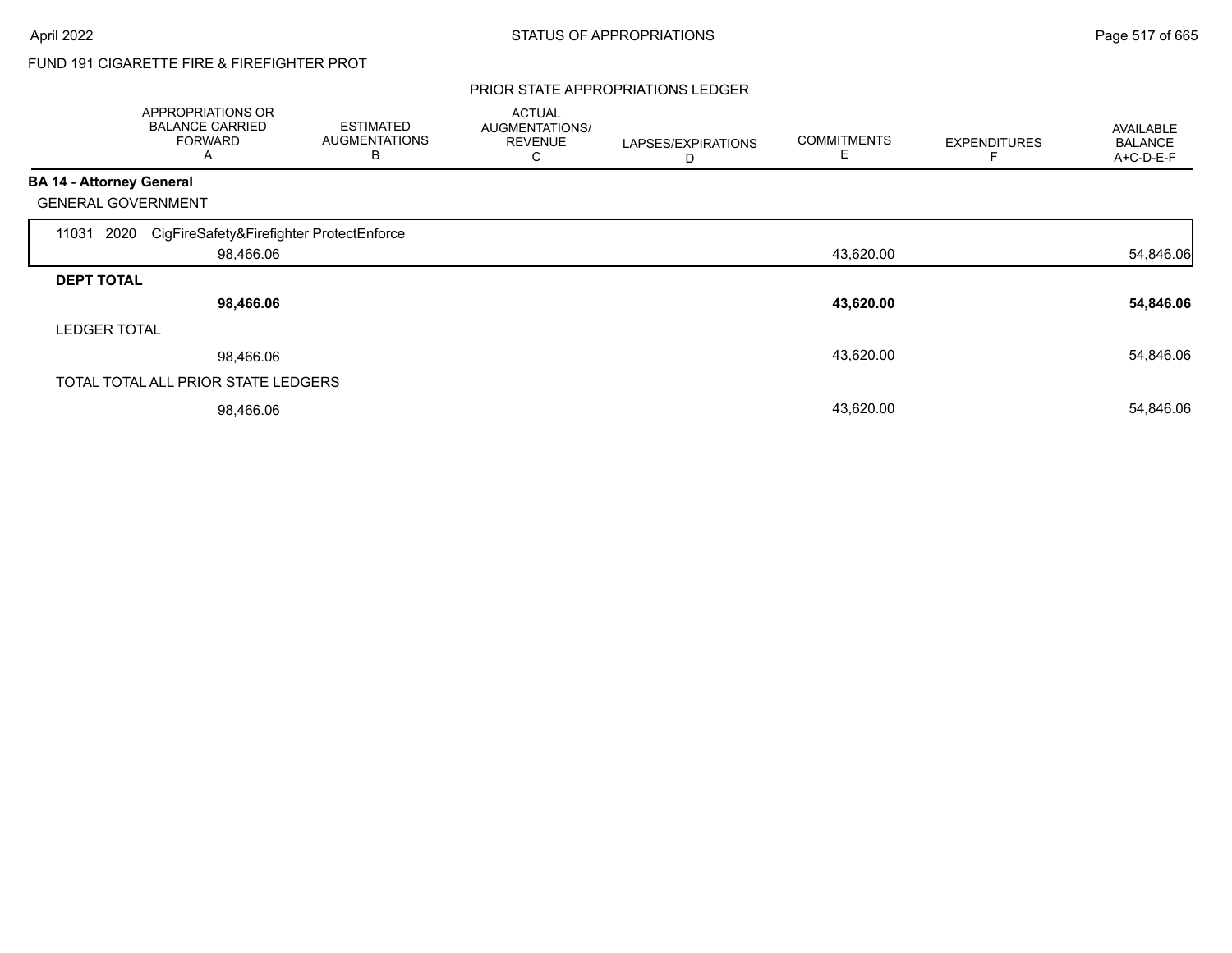### FUND 192 MINE SAFETY FUND

### CURRENT STATE EXECUTIVE AUTHORIZATIONS LEDGER

| APPROPRIATIONS OR<br><b>BALANCE CARRIED</b><br><b>FORWARD</b><br>A   | <b>ESTIMATED</b><br><b>AUGMENTATIONS</b><br>В | <b>ACTUAL</b><br>AUGMENTATIONS/<br><b>REVENUE</b><br>С | LAPSES/EXPIRATIONS<br>D | <b>COMMITMENTS</b><br>Е | <b>EXPENDITURES</b> | AVAILABLE<br><b>BALANCE</b><br>A+C-D-E-F |
|----------------------------------------------------------------------|-----------------------------------------------|--------------------------------------------------------|-------------------------|-------------------------|---------------------|------------------------------------------|
| <b>BA 35 - Environmental Protection</b><br><b>GENERAL GOVERNMENT</b> |                                               |                                                        |                         |                         |                     |                                          |
| 2021<br><b>General Operations</b><br>20371                           |                                               |                                                        |                         |                         |                     |                                          |
|                                                                      | 17,000.00                                     |                                                        |                         |                         |                     | 17,000.00                                |
| <b>DEPT TOTAL</b>                                                    |                                               |                                                        |                         |                         |                     |                                          |
|                                                                      | 17,000.00                                     |                                                        |                         |                         |                     | 17,000.00                                |
| <b>LEDGER TOTAL</b>                                                  |                                               |                                                        |                         |                         |                     |                                          |
|                                                                      | 17,000.00                                     |                                                        |                         |                         |                     | 17,000.00                                |
| TOTAL TOTAL ALL CURRENT STATE LEDGERS                                |                                               |                                                        |                         |                         |                     |                                          |
|                                                                      | 17,000.00                                     |                                                        |                         |                         |                     | 17,000.00                                |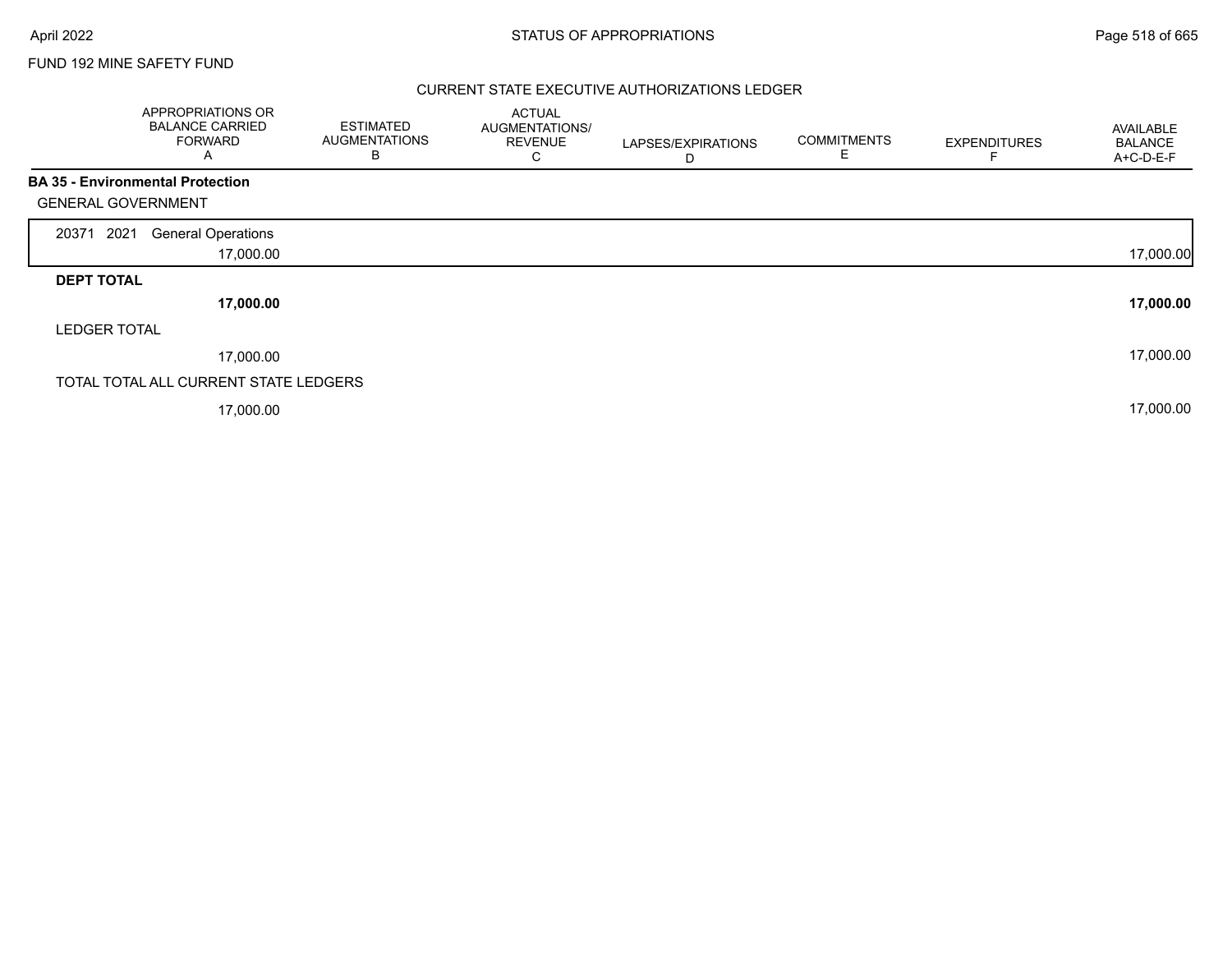### FUND 192 MINE SAFETY FUND

### PRIOR STATE EXECUTIVE AUTHORIZATIONS LEDGER

|                           | APPROPRIATIONS OR<br><b>BALANCE CARRIED</b><br><b>FORWARD</b><br>Α | <b>ESTIMATED</b><br><b>AUGMENTATIONS</b><br>B | <b>ACTUAL</b><br>AUGMENTATIONS/<br><b>REVENUE</b><br>С | LAPSES/EXPIRATIONS<br>D | <b>COMMITMENTS</b> | <b>EXPENDITURES</b> | AVAILABLE<br><b>BALANCE</b><br>A+C-D-E-F |
|---------------------------|--------------------------------------------------------------------|-----------------------------------------------|--------------------------------------------------------|-------------------------|--------------------|---------------------|------------------------------------------|
|                           | <b>BA 35 - Environmental Protection</b>                            |                                               |                                                        |                         |                    |                     |                                          |
| <b>GENERAL GOVERNMENT</b> |                                                                    |                                               |                                                        |                         |                    |                     |                                          |
| 2020<br>20371             | <b>General Operations</b>                                          |                                               |                                                        |                         |                    |                     |                                          |
|                           | 13,000.00                                                          |                                               |                                                        |                         |                    |                     | 13,000.00                                |
| <b>DEPT TOTAL</b>         |                                                                    |                                               |                                                        |                         |                    |                     |                                          |
|                           | 13,000.00                                                          |                                               |                                                        |                         |                    |                     | 13,000.00                                |
| <b>LEDGER TOTAL</b>       |                                                                    |                                               |                                                        |                         |                    |                     |                                          |
|                           | 13,000.00                                                          |                                               |                                                        |                         |                    |                     | 13,000.00                                |
|                           | TOTAL TOTAL ALL PRIOR STATE LEDGERS                                |                                               |                                                        |                         |                    |                     |                                          |
|                           | 13,000.00                                                          |                                               |                                                        |                         |                    |                     | 13,000.00                                |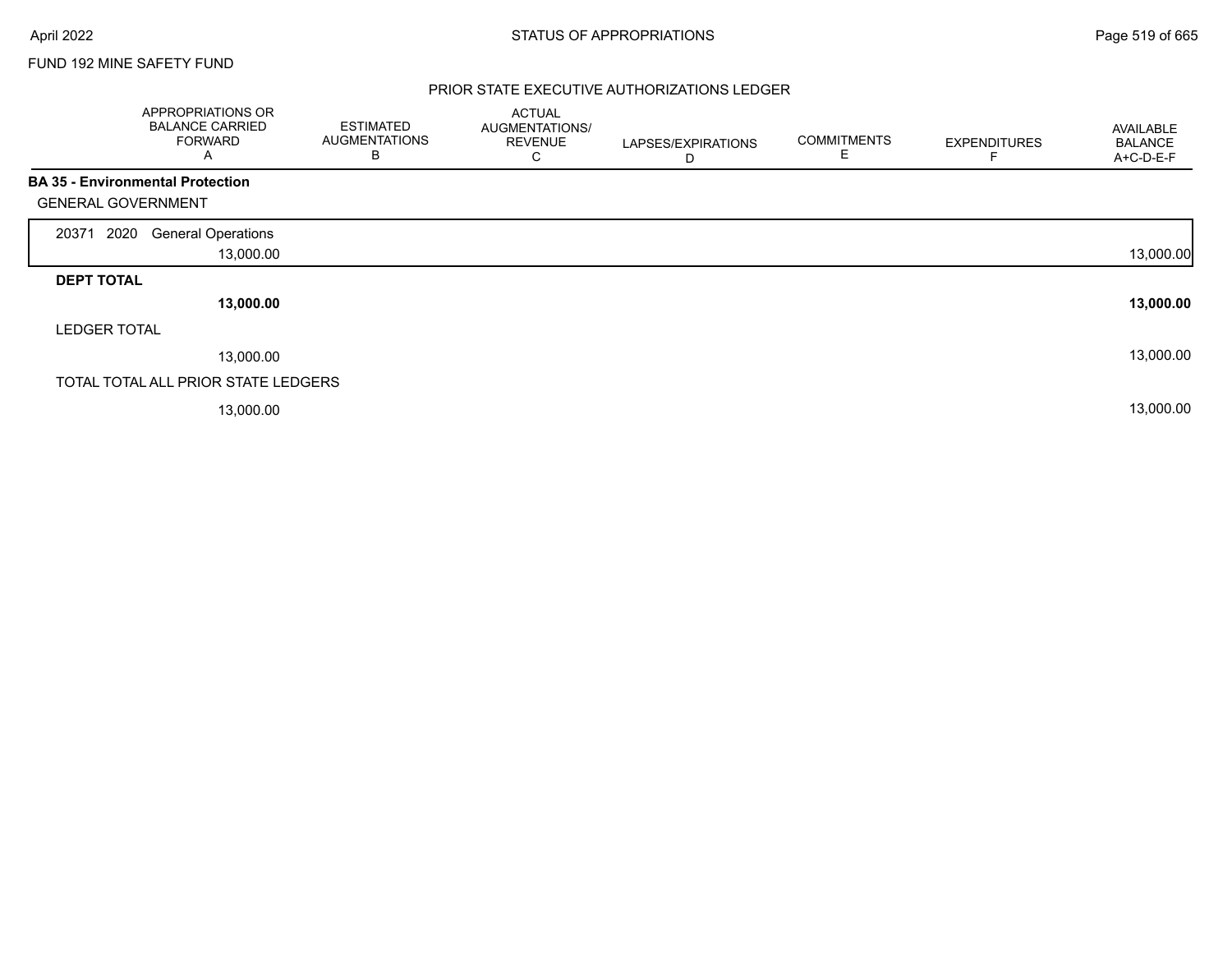### FUND 194 WATER & SEWER SYSTEMS ASST BOND

|                     | APPROPRIATIONS OR<br><b>BALANCE CARRIED</b><br><b>FORWARD</b><br>A | <b>ESTIMATED</b><br><b>AUGMENTATIONS</b><br>B | <b>ACTUAL</b><br>AUGMENTATIONS/<br><b>REVENUE</b><br>С | LAPSES/EXPIRATIONS<br>D | <b>COMMITMENTS</b><br>E | <b>EXPENDITURES</b> | AVAILABLE<br><b>BALANCE</b><br>A+C-D-E-F |
|---------------------|--------------------------------------------------------------------|-----------------------------------------------|--------------------------------------------------------|-------------------------|-------------------------|---------------------|------------------------------------------|
|                     | <b>BA 33 - PA Infrastructure Investment</b>                        |                                               |                                                        |                         |                         |                     |                                          |
|                     | <b>GRANTS AND SUBSIDIES</b>                                        |                                               |                                                        |                         |                         |                     |                                          |
| 2009<br>30271       | Water & Sewer Systems Assistance Program                           |                                               |                                                        |                         |                         |                     |                                          |
|                     | 18,759,566.41                                                      |                                               |                                                        |                         | 10,065,753.48           | 8,177,969.63        | 515,843.30                               |
| <b>DEPT TOTAL</b>   |                                                                    |                                               |                                                        |                         |                         |                     |                                          |
|                     | 18,759,566.41                                                      |                                               |                                                        |                         | 10,065,753.48           | 8,177,969.63        | 515,843.30                               |
| <b>LEDGER TOTAL</b> |                                                                    |                                               |                                                        |                         |                         |                     |                                          |
|                     | 18,759,566.41                                                      |                                               |                                                        |                         | 10,065,753.48           | 8,177,969.63        | 515,843.30                               |
|                     | TOTAL TOTAL ALL PRIOR STATE LEDGERS                                |                                               |                                                        |                         |                         |                     |                                          |
|                     | 18,759,566.41                                                      |                                               |                                                        |                         | 10,065,753.48           | 8,177,969.63        | 515,843.30                               |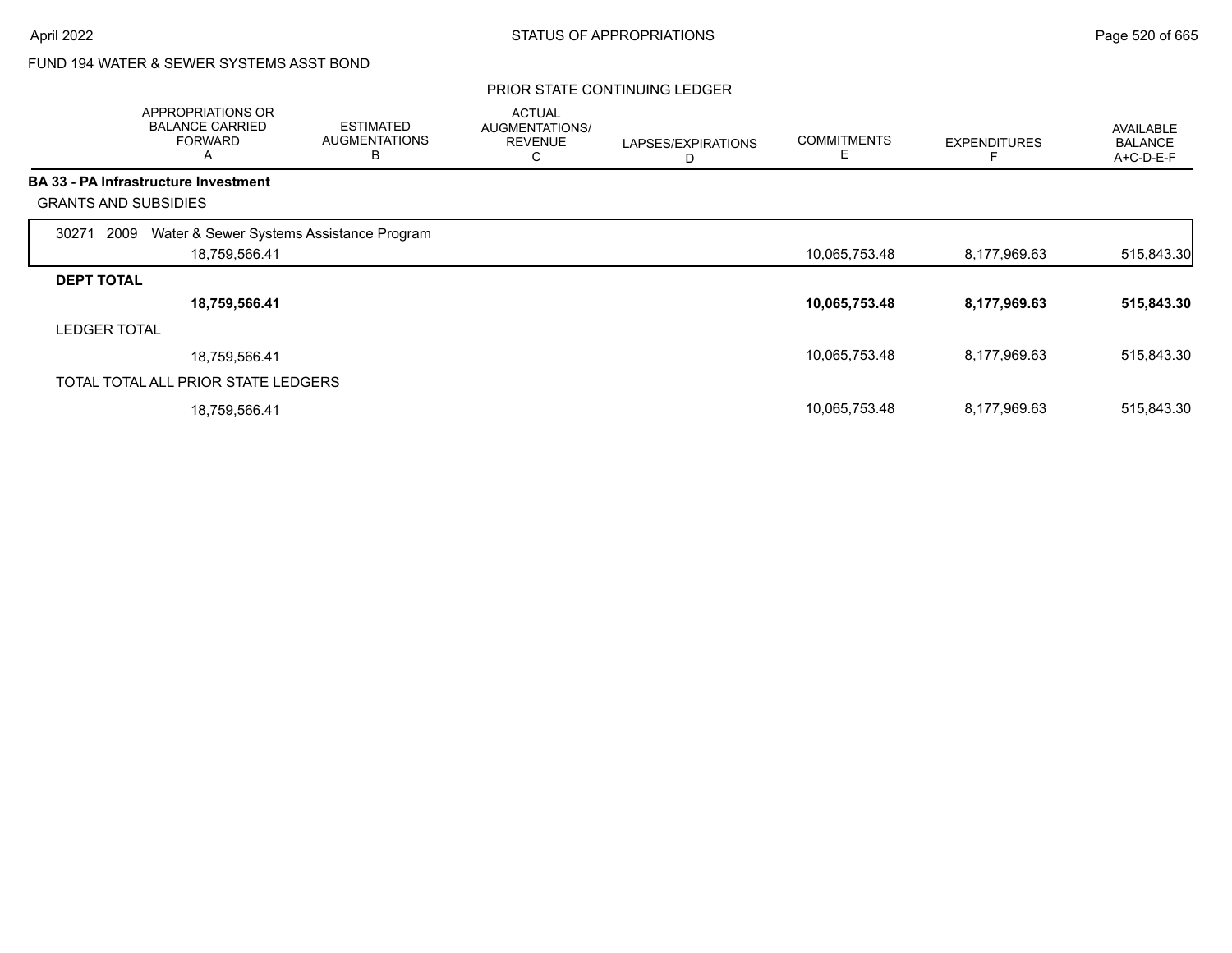# FUND 194 WATER & SEWER SYSTEMS ASST BOND

#### NON-BUDGETED LEDGER

|                     | APPROPRIATIONS OR<br><b>BALANCE CARRIED</b><br><b>FORWARD</b><br>A | ESTIMATED<br><b>AUGMENTATIONS</b><br>B | <b>ACTUAL</b><br>AUGMENTATIONS/<br><b>REVENUE</b><br>C | LAPSES/EXPIRATIONS<br>D | <b>COMMITMENTS</b><br>ᄇ | <b>EXPENDITURES</b> | AVAILABLE<br><b>BALANCE</b><br>A+C-D-E-F |
|---------------------|--------------------------------------------------------------------|----------------------------------------|--------------------------------------------------------|-------------------------|-------------------------|---------------------|------------------------------------------|
| BA 73 - Treasury    |                                                                    |                                        |                                                        |                         |                         |                     |                                          |
|                     | <b>GENERAL GOVERNMENT</b>                                          |                                        |                                                        |                         |                         |                     |                                          |
| 50253 2021          | <b>Expenses for Issuing Bonds</b>                                  |                                        |                                                        |                         |                         |                     |                                          |
|                     |                                                                    |                                        |                                                        |                         |                         | 88.50               | $-88.50$                                 |
| <b>DEPT TOTAL</b>   |                                                                    |                                        |                                                        |                         |                         |                     |                                          |
|                     |                                                                    |                                        |                                                        |                         |                         | 88.50               | $-88.50$                                 |
| <b>LEDGER TOTAL</b> |                                                                    |                                        |                                                        |                         |                         |                     |                                          |
|                     |                                                                    |                                        |                                                        |                         |                         | 88.50               | $-88.50$                                 |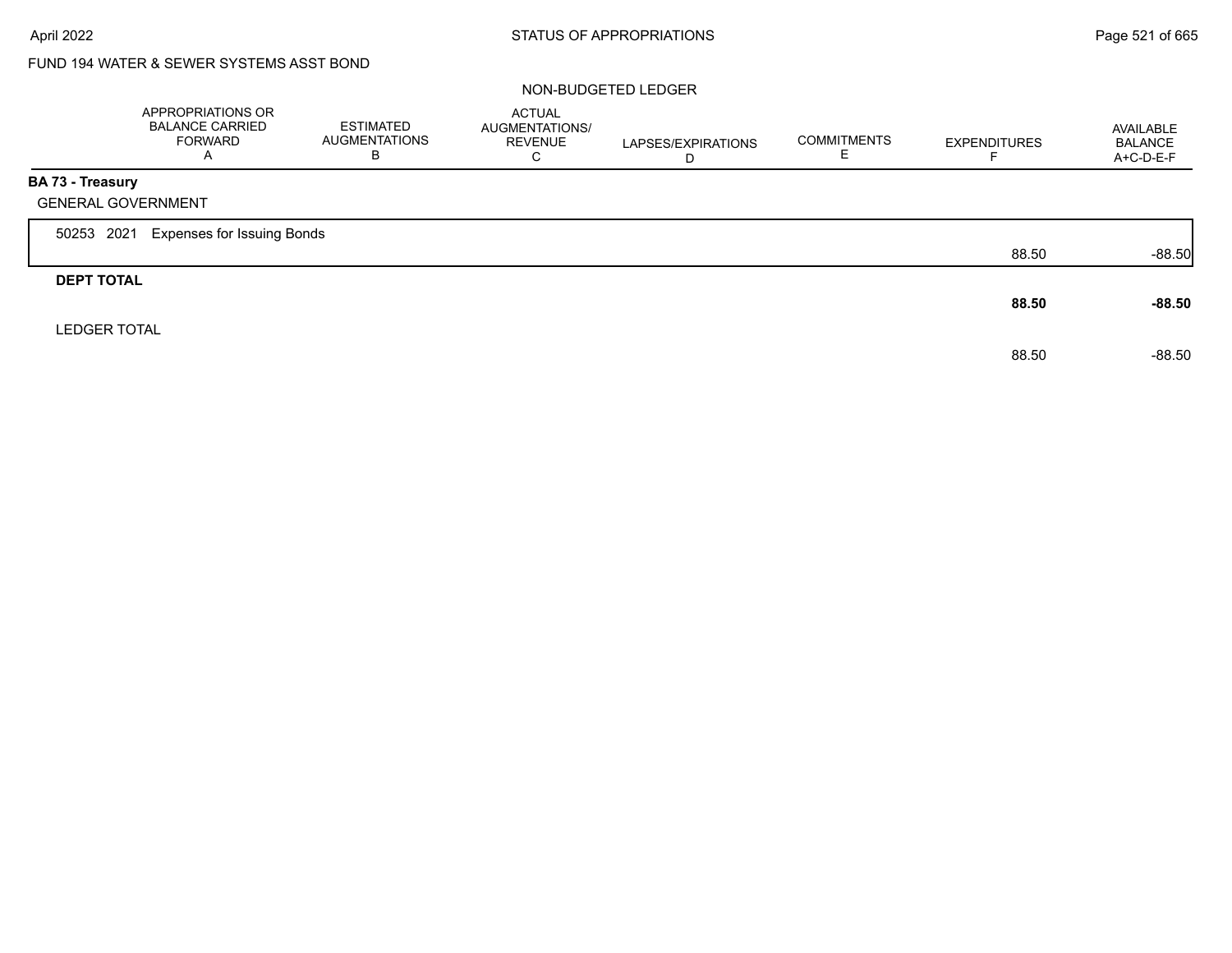# FUND 195 WATER & SEWER SYS ASST BOND SINKING

#### NON-BUDGETED LEDGER

|                     | APPROPRIATIONS OR<br><b>BALANCE CARRIED</b><br><b>FORWARD</b><br>$\overline{A}$ | ESTIMATED<br><b>AUGMENTATIONS</b><br>В | <b>ACTUAL</b><br>AUGMENTATIONS/<br><b>REVENUE</b><br>С | LAPSES/EXPIRATIONS<br>D | <b>COMMITMENTS</b> | <b>EXPENDITURES</b> | AVAILABLE<br><b>BALANCE</b><br>A+C-D-E-F |
|---------------------|---------------------------------------------------------------------------------|----------------------------------------|--------------------------------------------------------|-------------------------|--------------------|---------------------|------------------------------------------|
| BA 73 - Treasury    |                                                                                 |                                        |                                                        |                         |                    |                     |                                          |
|                     | <b>GENERAL GOVERNMENT</b>                                                       |                                        |                                                        |                         |                    |                     |                                          |
| 50254 2021          | Payment of Principal & Interest                                                 |                                        |                                                        |                         |                    |                     |                                          |
|                     |                                                                                 |                                        |                                                        |                         |                    | 7,751,841.25        | $-7,751,841.25$                          |
| <b>DEPT TOTAL</b>   |                                                                                 |                                        |                                                        |                         |                    |                     |                                          |
|                     |                                                                                 |                                        |                                                        |                         |                    | 7,751,841.25        | $-7,751,841.25$                          |
| <b>LEDGER TOTAL</b> |                                                                                 |                                        |                                                        |                         |                    |                     |                                          |
|                     |                                                                                 |                                        |                                                        |                         |                    | 7,751,841.25        | -7.751.841.25                            |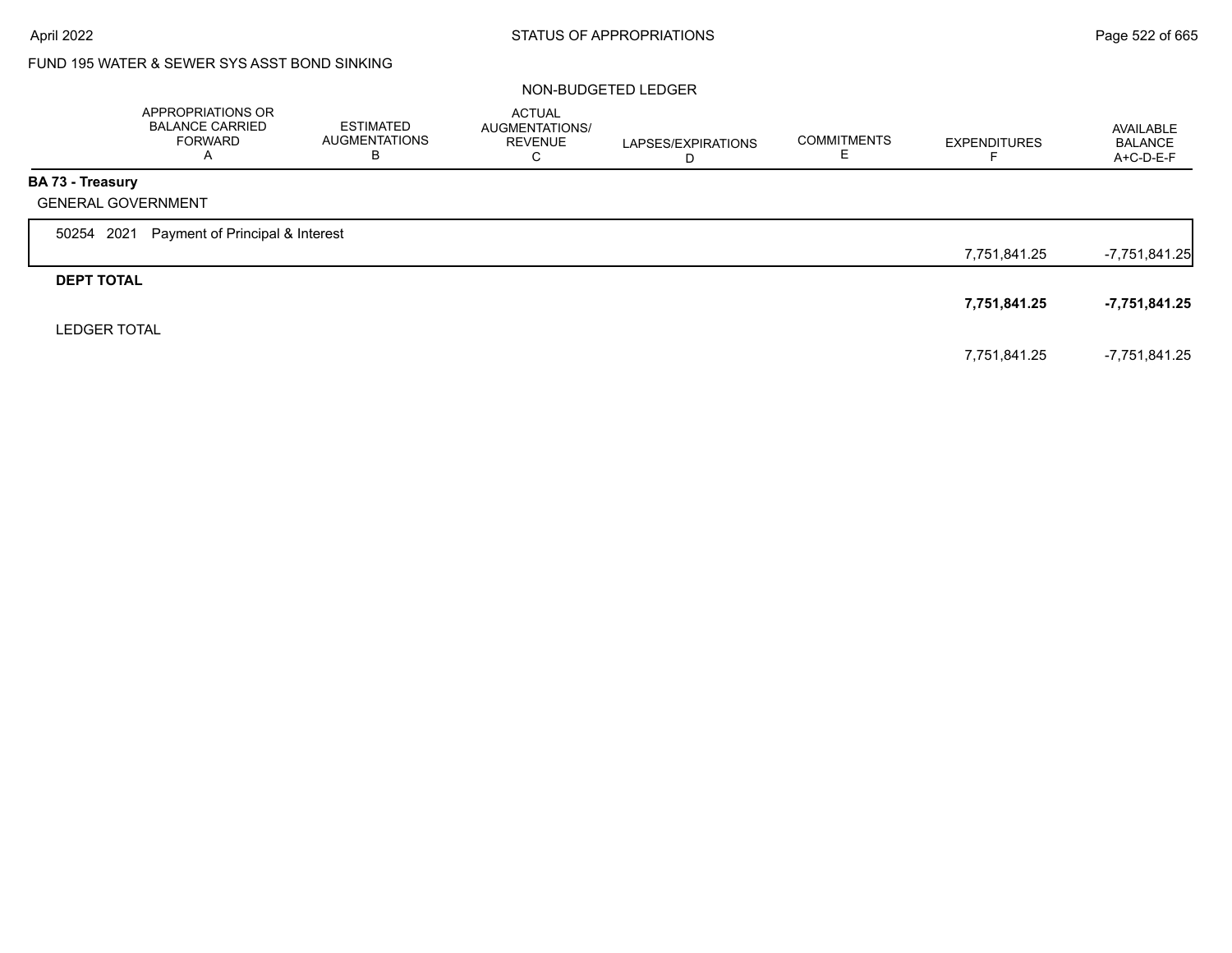# FUND 196 TREASURY INITIATIVE SUPPORT FUND

#### RESTRICTED RECEIPTS LEDGER

|                           | APPROPRIATIONS OR<br><b>BALANCE CARRIED</b><br><b>FORWARD</b><br>A | <b>ESTIMATED</b><br><b>AUGMENTATIONS</b><br>B | <b>ACTUAL</b><br>AUGMENTATIONS/<br><b>REVENUE</b><br>С | LAPSES/EXPIRATIONS<br>D | <b>COMMITMENTS</b><br>Е | <b>EXPENDITURES</b> | AVAILABLE<br><b>BALANCE</b><br>A+C-D-E-F |
|---------------------------|--------------------------------------------------------------------|-----------------------------------------------|--------------------------------------------------------|-------------------------|-------------------------|---------------------|------------------------------------------|
| <b>BA 73 - Treasury</b>   |                                                                    |                                               |                                                        |                         |                         |                     |                                          |
| <b>GENERAL GOVERNMENT</b> |                                                                    |                                               |                                                        |                         |                         |                     |                                          |
| 2021<br>40165             | <b>Energy Audit Fee Reimbursements</b><br>686,990.07               |                                               |                                                        |                         |                         |                     | 686,990.07                               |
| 2021<br>40175             | Loan Loss Reserve<br>3,093,316.60                                  |                                               |                                                        |                         |                         |                     | 3,093,316.60                             |
| 2021<br>40193             | Geothermal Loan Loss Reserve<br>177,350.14                         |                                               |                                                        |                         |                         |                     | 177,350.14                               |
| <b>DEPT TOTAL</b>         |                                                                    |                                               |                                                        |                         |                         |                     |                                          |
|                           | 3,957,656.81                                                       |                                               |                                                        |                         |                         |                     | 3,957,656.81                             |
| <b>LEDGER TOTAL</b>       |                                                                    |                                               |                                                        |                         |                         |                     |                                          |
|                           | 3,957,656.81                                                       |                                               |                                                        |                         |                         |                     | 3,957,656.81                             |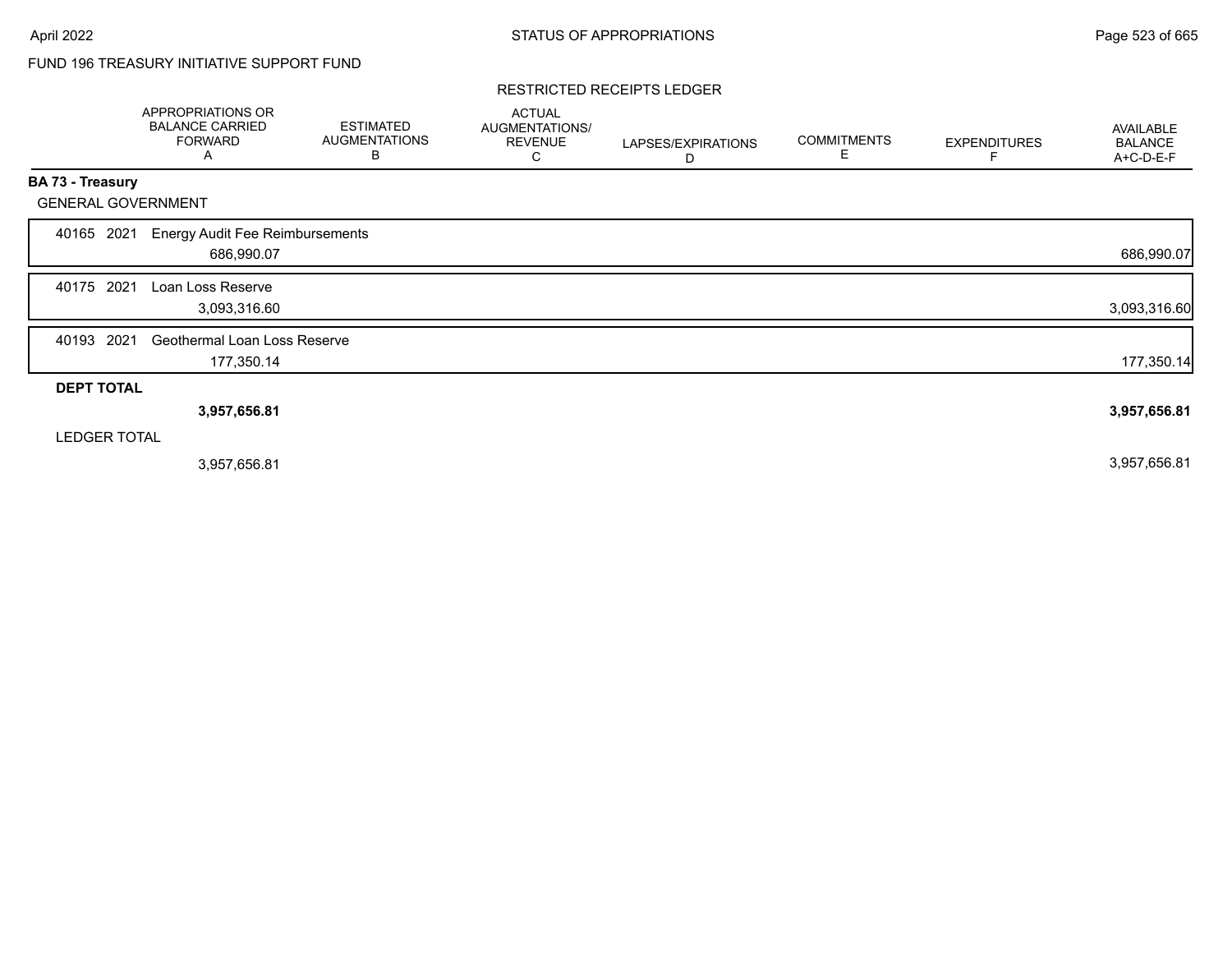## FUND 199 UNEMPLOYMENT COMP. DEBT SERVICE

#### NON-BUDGETED LEDGER

|                           | APPROPRIATIONS OR<br><b>BALANCE CARRIED</b><br><b>FORWARD</b><br>Α | <b>ESTIMATED</b><br><b>AUGMENTATIONS</b><br>B | <b>ACTUAL</b><br>AUGMENTATIONS/<br><b>REVENUE</b><br>C | LAPSES/EXPIRATIONS<br>D | <b>COMMITMENTS</b> | <b>EXPENDITURES</b> | AVAILABLE<br><b>BALANCE</b><br>A+C-D-E-F |
|---------------------------|--------------------------------------------------------------------|-----------------------------------------------|--------------------------------------------------------|-------------------------|--------------------|---------------------|------------------------------------------|
| BA 12 - Labor & Industry  |                                                                    |                                               |                                                        |                         |                    |                     |                                          |
| <b>GENERAL GOVERNMENT</b> |                                                                    |                                               |                                                        |                         |                    |                     |                                          |
| 50262 2021                | UC Trust Interest Payments                                         |                                               |                                                        |                         |                    |                     |                                          |
|                           |                                                                    |                                               |                                                        |                         |                    | 1,136,909.64        | $-1,136,909.64$                          |
| <b>DEPT TOTAL</b>         |                                                                    |                                               |                                                        |                         |                    |                     |                                          |
|                           |                                                                    |                                               |                                                        |                         |                    | 1,136,909.64        | -1,136,909.64                            |
| <b>LEDGER TOTAL</b>       |                                                                    |                                               |                                                        |                         |                    |                     |                                          |
|                           |                                                                    |                                               |                                                        |                         |                    | 1,136,909.64        | $-1,136,909.64$                          |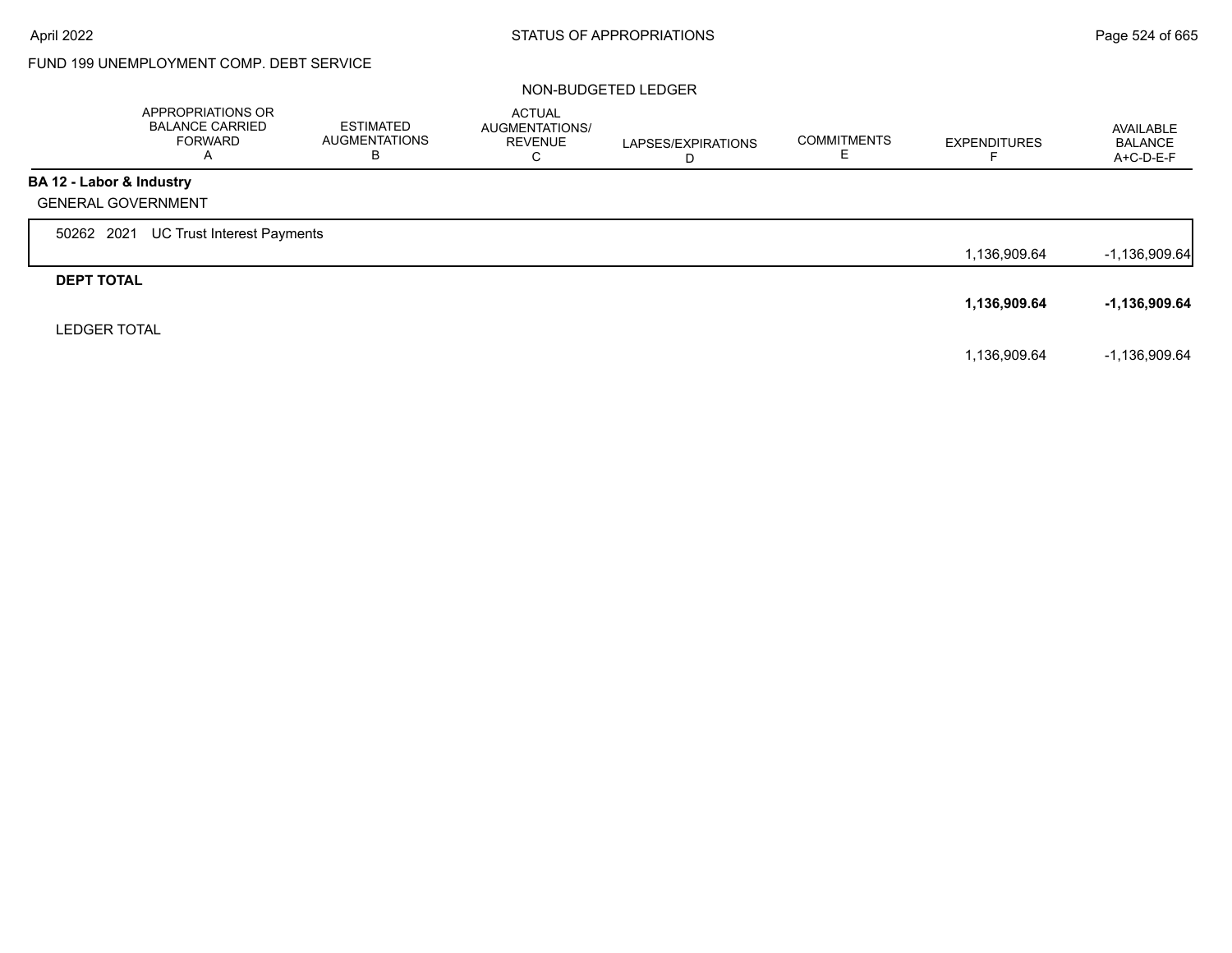### FUND 201 HOUSING AFFORD AND REHAB ENH FND

#### CURRENT STATE EXECUTIVE AUTHORIZATIONS LEDGER

|                             | APPROPRIATIONS OR<br><b>BALANCE CARRIED</b><br><b>FORWARD</b><br>A | <b>ESTIMATED</b><br><b>AUGMENTATIONS</b><br>B | <b>ACTUAL</b><br>AUGMENTATIONS/<br><b>REVENUE</b><br>С | LAPSES/EXPIRATIONS<br>D | <b>COMMITMENTS</b><br>E. | <b>EXPENDITURES</b> | AVAILABLE<br><b>BALANCE</b><br>A+C-D-E-F |
|-----------------------------|--------------------------------------------------------------------|-----------------------------------------------|--------------------------------------------------------|-------------------------|--------------------------|---------------------|------------------------------------------|
|                             | <b>BA 94 - PA Housing Finance Agency</b>                           |                                               |                                                        |                         |                          |                     |                                          |
| <b>GRANTS AND SUBSIDIES</b> |                                                                    |                                               |                                                        |                         |                          |                     |                                          |
| 2021<br>20425               | Housing Programs - RTT<br>40,000,000.00                            |                                               |                                                        |                         |                          | 40,000,000.00       |                                          |
| <b>DEPT TOTAL</b>           |                                                                    |                                               |                                                        |                         |                          |                     |                                          |
|                             | 40,000,000.00                                                      |                                               |                                                        |                         |                          | 40,000,000.00       |                                          |
| <b>LEDGER TOTAL</b>         |                                                                    |                                               |                                                        |                         |                          |                     |                                          |
|                             | 40,000,000.00                                                      |                                               |                                                        |                         |                          | 40,000,000.00       |                                          |
|                             | TOTAL TOTAL ALL CURRENT STATE LEDGERS                              |                                               |                                                        |                         |                          |                     |                                          |
|                             | 40,000,000.00                                                      |                                               |                                                        |                         |                          | 40,000,000.00       |                                          |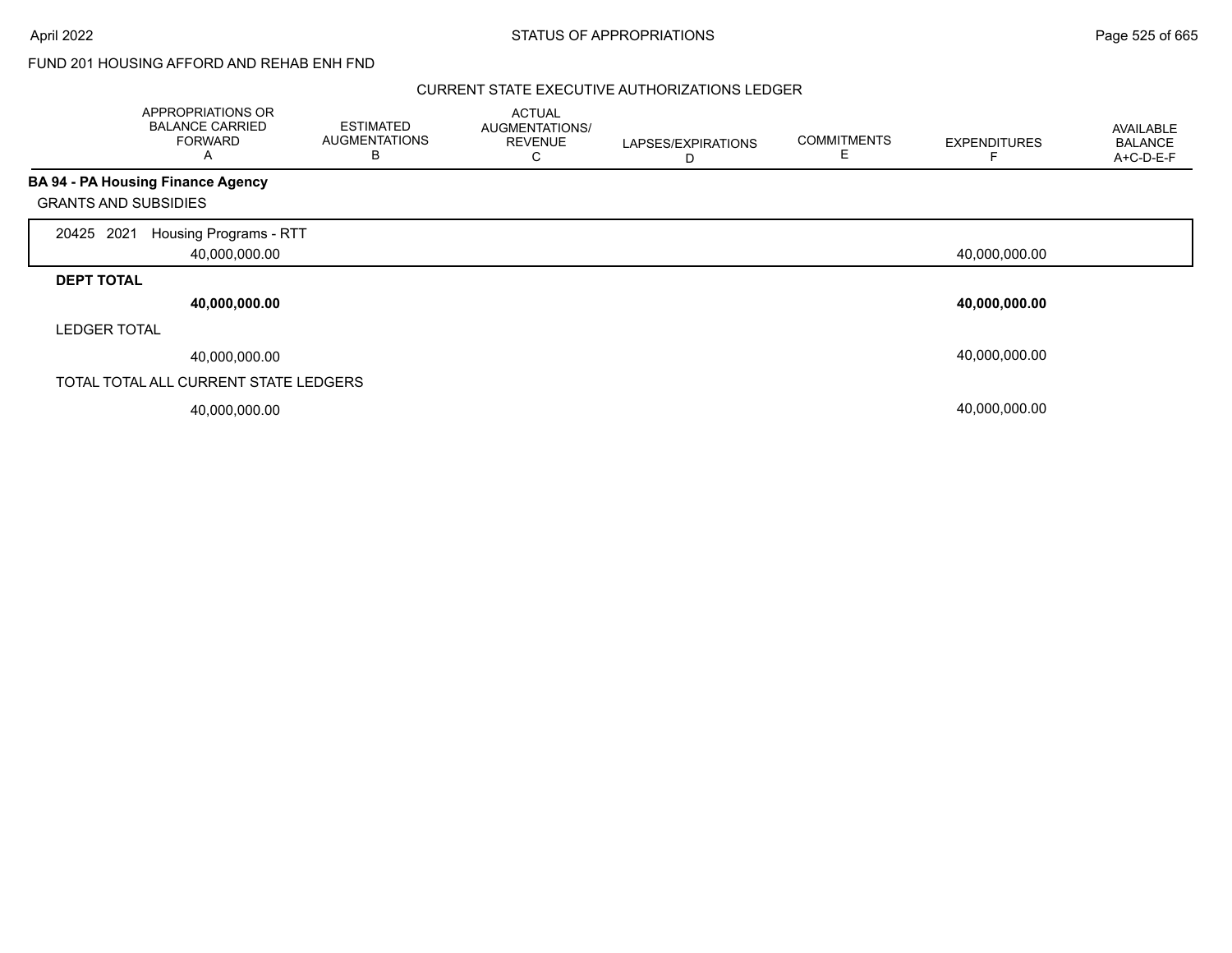## FUND 201 HOUSING AFFORD AND REHAB ENH FND

|                             | APPROPRIATIONS OR<br><b>BALANCE CARRIED</b><br><b>FORWARD</b><br>Α | <b>ESTIMATED</b><br><b>AUGMENTATIONS</b><br>B | <b>ACTUAL</b><br>AUGMENTATIONS/<br><b>REVENUE</b><br>◡ | LAPSES/EXPIRATIONS<br>D | <b>COMMITMENTS</b><br>⊢ | <b>EXPENDITURES</b> | AVAILABLE<br><b>BALANCE</b><br>A+C-D-E-F |
|-----------------------------|--------------------------------------------------------------------|-----------------------------------------------|--------------------------------------------------------|-------------------------|-------------------------|---------------------|------------------------------------------|
|                             | <b>BA 94 - PA Housing Finance Agency</b>                           |                                               |                                                        |                         |                         |                     |                                          |
| <b>GRANTS AND SUBSIDIES</b> |                                                                    |                                               |                                                        |                         |                         |                     |                                          |
| 2020<br>30347               | HousingAffordability&RehabilitationPrgrm                           |                                               |                                                        |                         |                         |                     |                                          |
|                             | 5,059,973.68                                                       |                                               |                                                        |                         |                         | 5,059,973.68        |                                          |
| <b>DEPT TOTAL</b>           |                                                                    |                                               |                                                        |                         |                         |                     |                                          |
|                             | 5,059,973.68                                                       |                                               |                                                        |                         |                         | 5,059,973.68        |                                          |
| <b>LEDGER TOTAL</b>         |                                                                    |                                               |                                                        |                         |                         |                     |                                          |
|                             | 5,059,973.68                                                       |                                               |                                                        |                         |                         | 5,059,973.68        |                                          |
|                             | TOTAL TOTAL ALL PRIOR STATE LEDGERS                                |                                               |                                                        |                         |                         |                     |                                          |
|                             | 5,059,973.68                                                       |                                               |                                                        |                         |                         | 5,059,973.68        |                                          |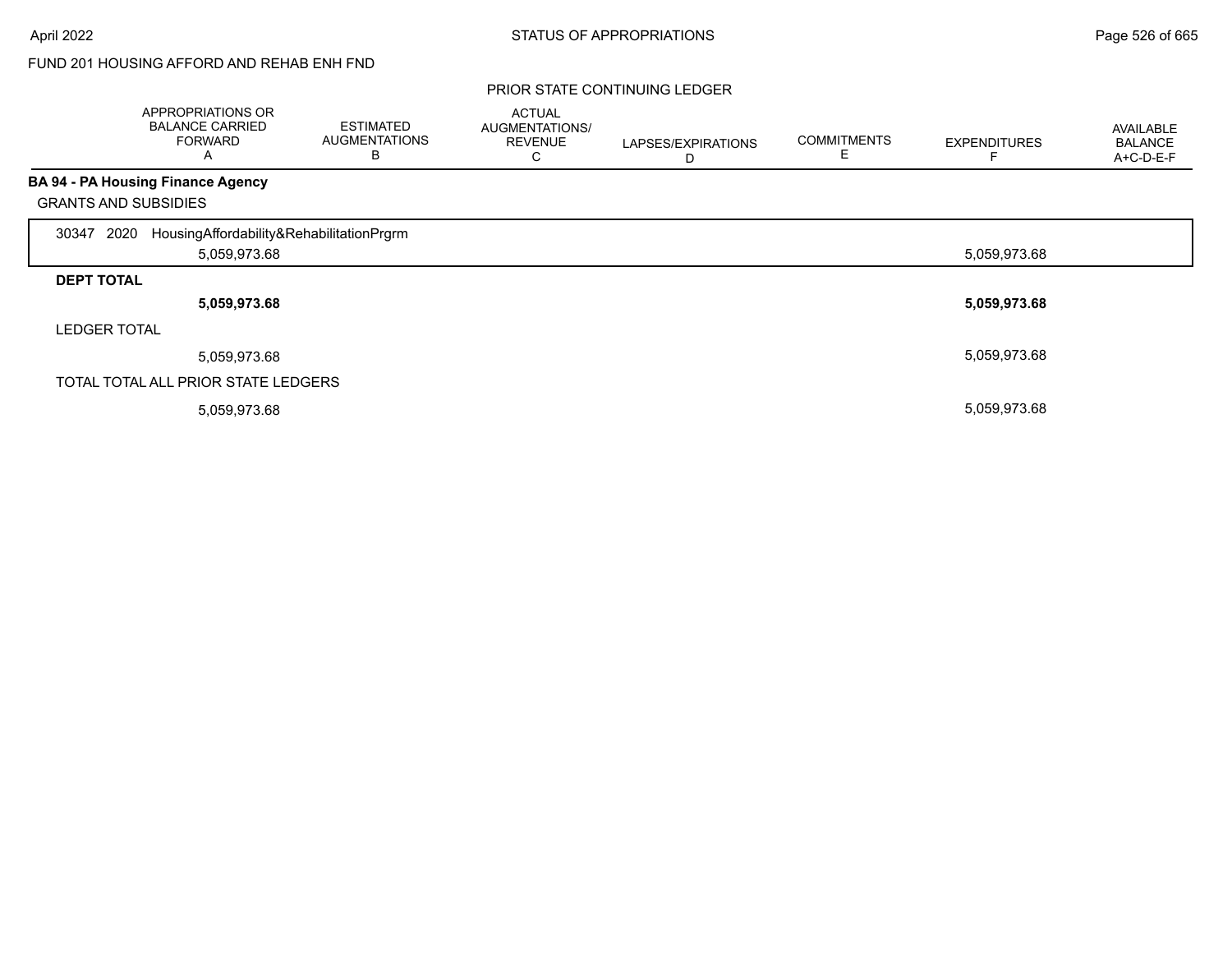|                           | APPROPRIATIONS OR<br><b>BALANCE CARRIED</b><br><b>FORWARD</b><br>A | <b>ESTIMATED</b><br><b>AUGMENTATIONS</b><br>B | <b>ACTUAL</b><br>AUGMENTATIONS/<br><b>REVENUE</b><br>C | LAPSES/EXPIRATIONS<br>D | <b>COMMITMENTS</b><br>E. | <b>EXPENDITURES</b><br>F | <b>AVAILABLE</b><br><b>BALANCE</b><br>A+C-D-E-F |
|---------------------------|--------------------------------------------------------------------|-----------------------------------------------|--------------------------------------------------------|-------------------------|--------------------------|--------------------------|-------------------------------------------------|
|                           | <b>BA 31 - PA Emergency Management Agency</b>                      |                                               |                                                        |                         |                          |                          |                                                 |
| <b>GENERAL GOVERNMENT</b> |                                                                    |                                               |                                                        |                         |                          |                          |                                                 |
|                           | 30321 2015 Emergency Response Planning<br>47,438.66                |                                               |                                                        |                         |                          | 780.31                   | 46,658.35                                       |
| 30321                     | 2016 Emergency Response Planning<br>453,975.54                     |                                               |                                                        |                         | 28,433.00                | 37,896.52                | 387,646.02                                      |
| 30321                     | 2017 Emergency Response Planning<br>673,462.86                     |                                               |                                                        |                         | 840.00                   | 406,032.80               | 266,590.06                                      |
| 30321                     | 2018 Emergency Response Planning<br>750,000.00                     |                                               |                                                        |                         |                          | 86.96                    | 749,913.04                                      |
| 30321<br>2019             | <b>Emergency Response Planning</b><br>750,000.00                   |                                               |                                                        |                         |                          |                          | 750,000.00                                      |
| 30321<br>2020             | <b>Emergency Response Planning</b><br>750,000.00                   |                                               |                                                        |                         |                          | 24,629.06                | 725,370.94                                      |
|                           | 30322 2018 First Responders Equipment and Training<br>28.596.59    |                                               |                                                        |                         |                          | 28,596.59                |                                                 |
|                           | 30322 2019 First Responders Equipment and Training<br>749,826.00   |                                               |                                                        |                         |                          | 319,565.25               | 430,260.75                                      |
|                           | 30322 2020 First Responders Equipment and Training<br>750,000.00   |                                               |                                                        |                         |                          | 289,312.26               | 460,687.74                                      |
| <b>DEPT TOTAL</b>         | 4,953,299.65                                                       |                                               |                                                        |                         | 29,273.00                | 1,106,899.75             | 3,817,126.90                                    |
| <b>GENERAL GOVERNMENT</b> | <b>BA 22 - Fish &amp; Boat Commission</b>                          |                                               |                                                        |                         |                          |                          |                                                 |
|                           | 30324 2017 Gas Well Fee Administration<br>196.49                   |                                               |                                                        |                         |                          | 196.49                   |                                                 |
|                           | 30324 2018 Gas Well Fee Administration<br>334,438.05               |                                               |                                                        |                         |                          | 334,438.05               |                                                 |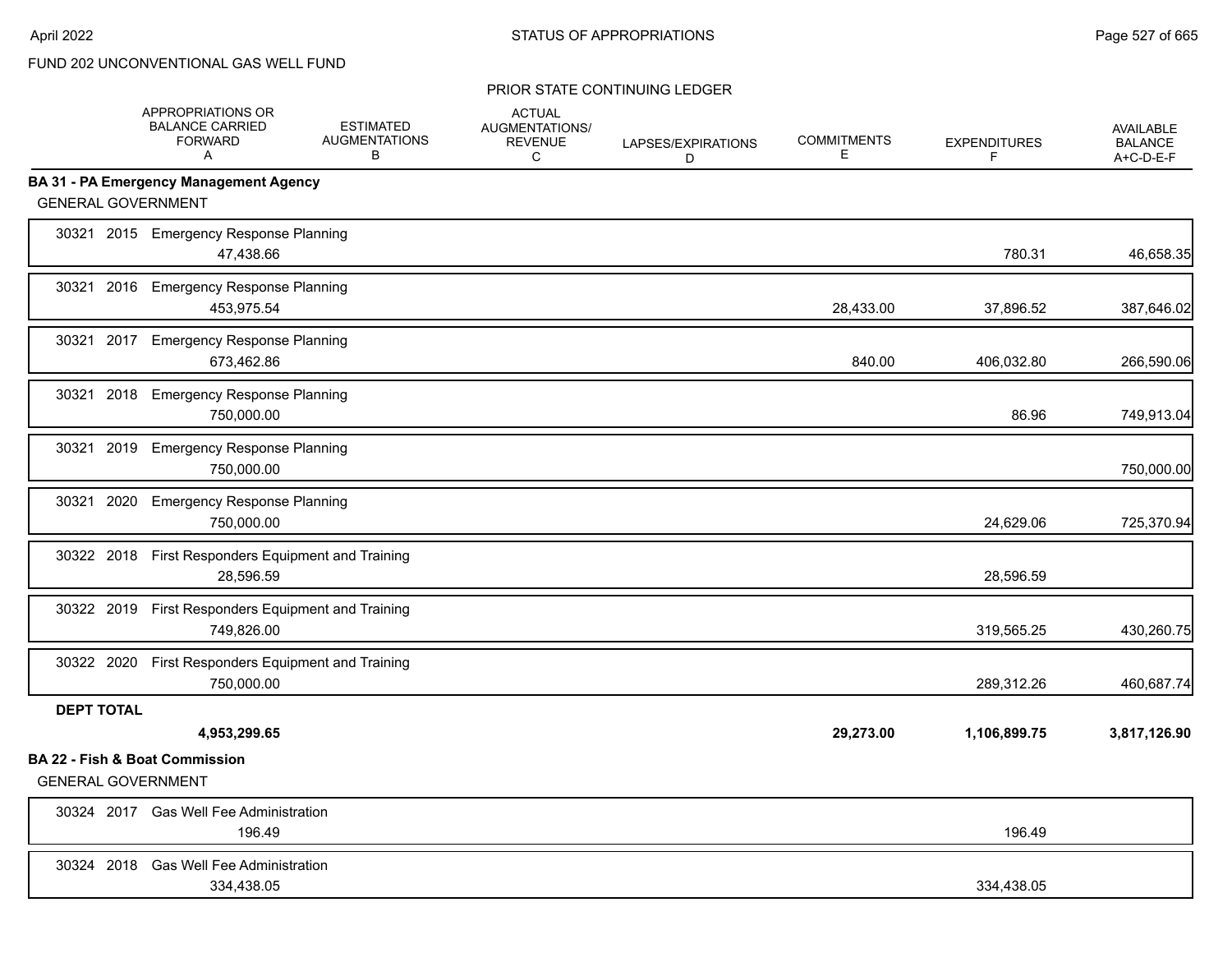|                   | APPROPRIATIONS OR<br><b>BALANCE CARRIED</b><br><b>FORWARD</b><br>A | <b>ESTIMATED</b><br><b>AUGMENTATIONS</b><br>B | <b>ACTUAL</b><br>AUGMENTATIONS/<br><b>REVENUE</b><br>С | LAPSES/EXPIRATIONS<br>D | <b>COMMITMENTS</b><br>Е. | <b>EXPENDITURES</b><br>F. | AVAILABLE<br><b>BALANCE</b><br>A+C-D-E-F |
|-------------------|--------------------------------------------------------------------|-----------------------------------------------|--------------------------------------------------------|-------------------------|--------------------------|---------------------------|------------------------------------------|
|                   | 30324 2019 Gas Well Fee Administration<br>146,047.98               |                                               |                                                        |                         |                          | 146,047.98                |                                          |
| 30324 2020        | <b>Gas Well Fee Administration</b><br>1,000,000.00                 |                                               |                                                        |                         | 1,437.33                 | 539,742.79                | 458,819.88                               |
| <b>DEPT TOTAL</b> | 1,480,682.52<br><b>BA 17 - Public Utility Commission</b>           |                                               |                                                        |                         | 1,437.33                 | 1,020,425.31              | 458,819.88                               |
|                   | <b>GENERAL GOVERNMENT</b>                                          |                                               |                                                        |                         |                          |                           |                                          |
|                   | 30325 2014 Gas Well Fee Administration<br>400,000.00               |                                               |                                                        |                         |                          |                           | 400,000.00                               |
|                   | 30325 2015 Gas Well Fee Administration<br>273,986.49               |                                               |                                                        |                         |                          | 105,001.36                | 168,985.13                               |
|                   | 30325 2016 Gas Well Fee Administration<br>158,113.06               |                                               |                                                        |                         |                          |                           | 158,113.06                               |
|                   | 30325 2017 Gas Well Fee Administration<br>419,999.54               |                                               |                                                        |                         |                          | 58,217.53                 | 361,782.01                               |
|                   | 30325 2018 Gas Well Fee Administration<br>1.000.000.00             |                                               |                                                        |                         |                          |                           | 1,000,000.00                             |
|                   | 30325 2019 Gas Well Fee Administration<br>999,098.32               |                                               |                                                        |                         |                          |                           | 999,098.32                               |
|                   | 30325 2020 Gas Well Fee Administration<br>1,000,000.00             |                                               |                                                        |                         |                          | 1,686.60                  | 998,313.40                               |
|                   | 30325 2012 Gas Well Fee Administration<br>29,855.08                |                                               |                                                        |                         |                          | 29,855.08                 |                                          |
|                   | 30325 2013 Gas Well Fee Administration<br>246,842.62               |                                               |                                                        |                         |                          | 29,065.96                 | 217,776.66                               |
|                   | <b>GRANTS AND SUBSIDIES</b>                                        |                                               |                                                        |                         |                          |                           |                                          |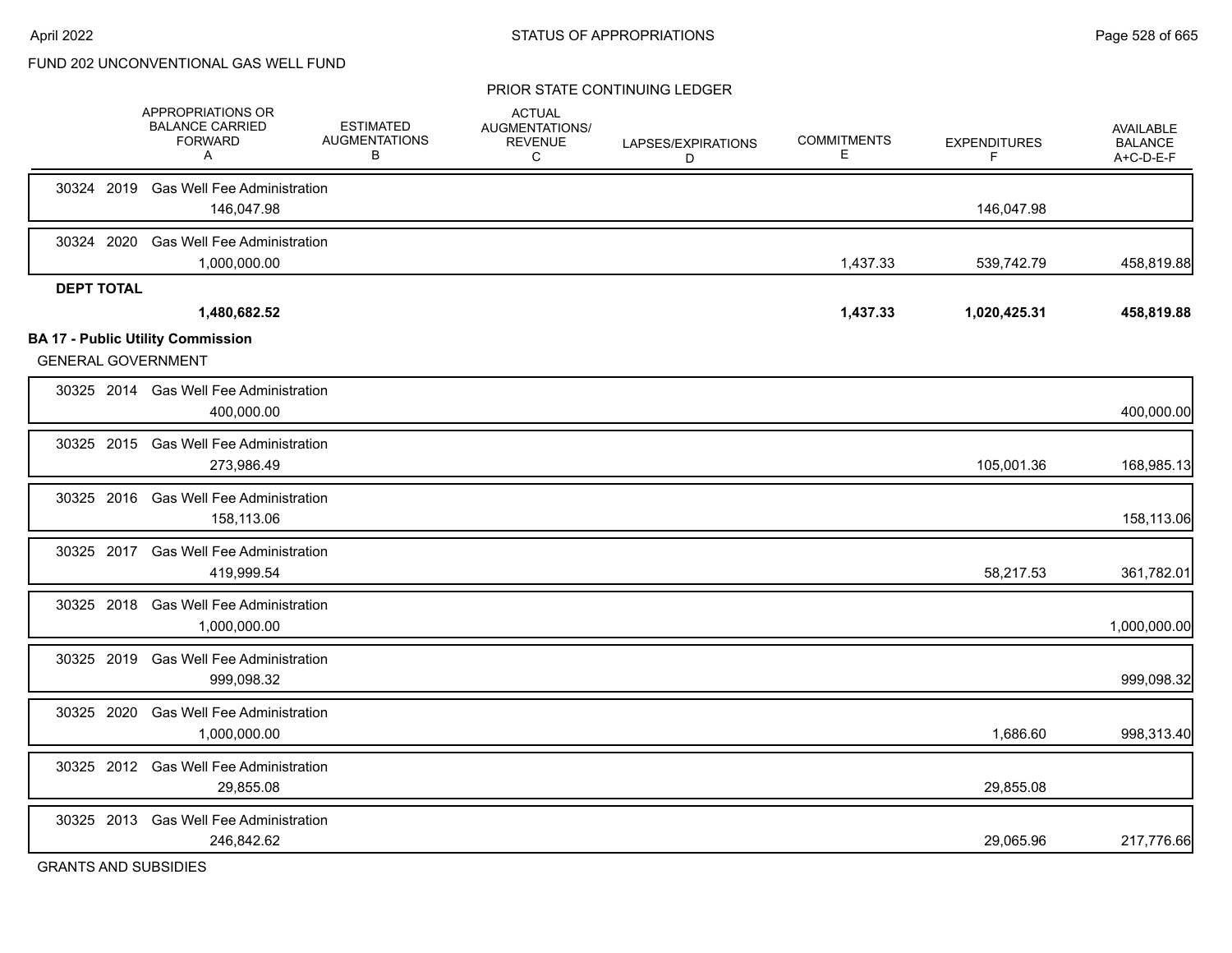|  | APPROPRIATIONS OR<br><b>BALANCE CARRIED</b><br><b>FORWARD</b><br>A | <b>ESTIMATED</b><br><b>AUGMENTATIONS</b><br>B | <b>ACTUAL</b><br>AUGMENTATIONS/<br><b>REVENUE</b><br>C | LAPSES/EXPIRATIONS<br>D | <b>COMMITMENTS</b><br>Е | <b>EXPENDITURES</b><br>F | AVAILABLE<br><b>BALANCE</b><br>A+C-D-E-F |
|--|--------------------------------------------------------------------|-----------------------------------------------|--------------------------------------------------------|-------------------------|-------------------------|--------------------------|------------------------------------------|
|  | 30327 2014 Conservation District Grants<br>0.12                    |                                               |                                                        |                         |                         |                          | 0.12                                     |
|  | 30327 2015 Conservation District Grants<br>0.06                    |                                               |                                                        |                         |                         |                          | 0.06                                     |
|  | 30327 2016 Conservation District Grants<br>0.34                    |                                               |                                                        |                         |                         |                          | 0.34                                     |
|  | 30327 2017 Conservation District Grants<br>0.08                    |                                               |                                                        |                         |                         |                          | 0.08                                     |
|  | 30327 2018 Conservation District Grants<br>0.10                    |                                               |                                                        |                         |                         |                          | 0.10                                     |
|  | 30327 2019 Conservation District Grants<br>0.10                    |                                               |                                                        |                         |                         |                          | 0.10                                     |
|  | 30327 2012 Conservation District Grants<br>0.78                    |                                               |                                                        |                         |                         |                          | 0.78                                     |
|  | 30327 2013 Conservation District Grants<br>0.12                    |                                               |                                                        |                         |                         |                          | 0.12                                     |
|  | 30332 2014 Host Counties<br>0.18                                   |                                               |                                                        |                         |                         |                          | 0.18                                     |
|  | 30332 2015 Host Counties<br>0.98                                   |                                               |                                                        |                         |                         |                          | 0.98                                     |
|  | 30332 2016 Host Counties<br>0.75                                   |                                               |                                                        |                         |                         |                          | 0.75                                     |
|  | 30332 2017 Host Counties<br>0.35                                   |                                               |                                                        |                         |                         |                          | 0.35                                     |
|  | 30332 2018 Host Counties<br>0.67                                   |                                               |                                                        |                         |                         |                          | 0.67                                     |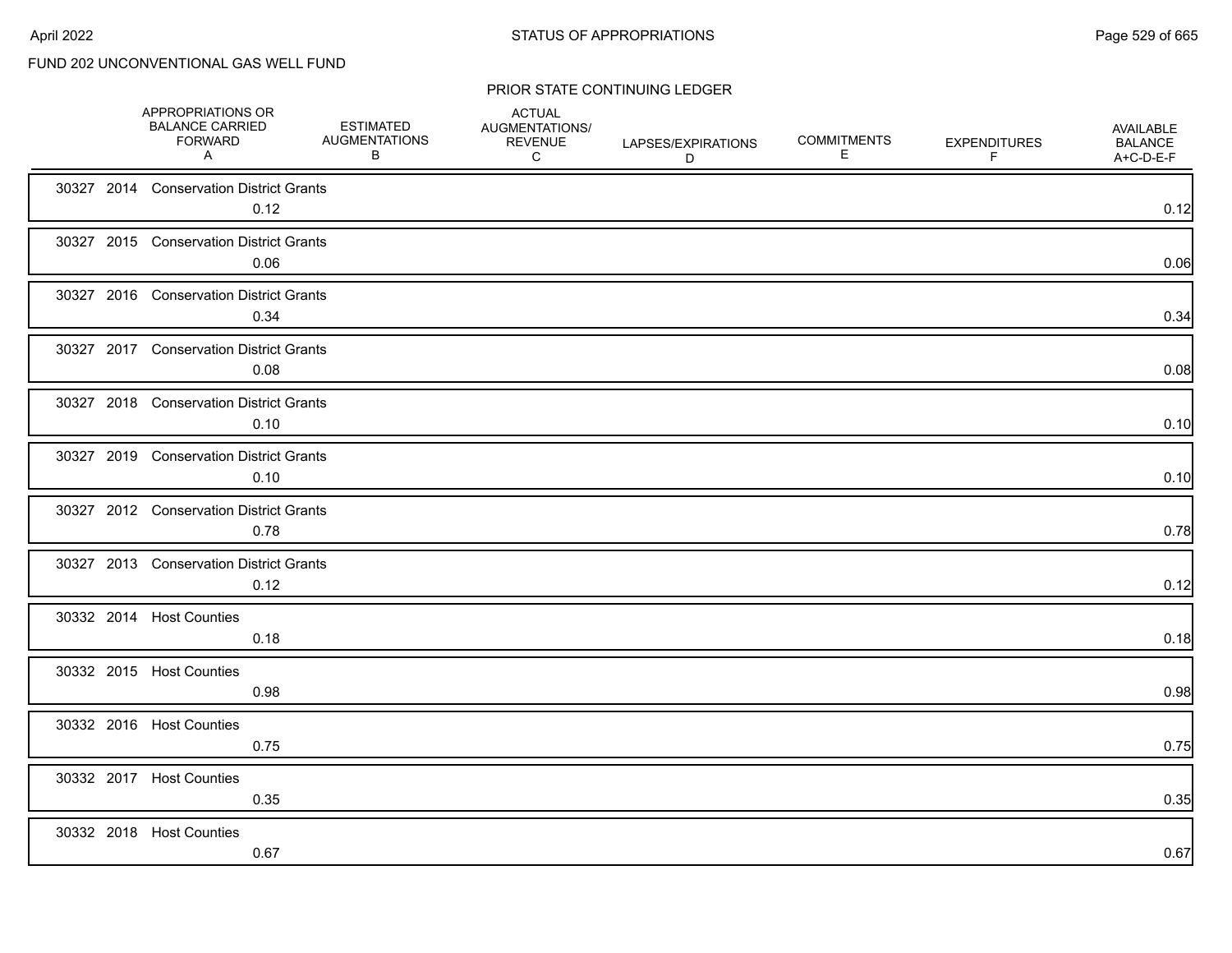|                                                              | APPROPRIATIONS OR<br><b>BALANCE CARRIED</b><br><b>FORWARD</b><br>A | <b>ESTIMATED</b><br><b>AUGMENTATIONS</b><br>В | <b>ACTUAL</b><br>AUGMENTATIONS/<br><b>REVENUE</b><br>C | LAPSES/EXPIRATIONS<br>D | <b>COMMITMENTS</b><br>Е | <b>EXPENDITURES</b><br>F. | AVAILABLE<br><b>BALANCE</b><br>A+C-D-E-F |
|--------------------------------------------------------------|--------------------------------------------------------------------|-----------------------------------------------|--------------------------------------------------------|-------------------------|-------------------------|---------------------------|------------------------------------------|
|                                                              | 30332 2019 Host Counties<br>0.15                                   |                                               |                                                        |                         |                         |                           | 0.15                                     |
|                                                              | 30332 2012 Host Counties<br>0.39                                   |                                               |                                                        |                         |                         |                           | 0.39                                     |
|                                                              | 30332 2013 Host Counties<br>0.20                                   |                                               |                                                        |                         |                         |                           | 0.20                                     |
|                                                              | 30334 2015 Host Municipalities<br>110.16                           |                                               |                                                        |                         |                         |                           | 110.16                                   |
|                                                              | 30334 2018 Host Municipalities<br>0.79                             |                                               |                                                        |                         |                         |                           | 0.79                                     |
|                                                              | 30334 2019 Host Municipalities<br>0.28                             |                                               |                                                        |                         |                         |                           | 0.28                                     |
|                                                              | 30335 2017 Local Municipalities<br>0.06                            |                                               |                                                        |                         |                         |                           | 0.06                                     |
|                                                              | 30335 2018 Local Municipalities<br>0.40                            |                                               |                                                        |                         |                         |                           | 0.40                                     |
|                                                              | 30335 2019 Local Municipalities<br>0.14                            |                                               |                                                        |                         |                         |                           | 0.14                                     |
|                                                              | 30335 2013 Local Municipalities<br>32.52                           |                                               |                                                        |                         |                         |                           | 32.52                                    |
| <b>DEPT TOTAL</b>                                            | 4,528,044.83                                                       |                                               |                                                        |                         |                         | 223,826.53                | 4,304,218.30                             |
| <b>BA 78 - Transportation</b><br><b>GRANTS AND SUBSIDIES</b> |                                                                    |                                               |                                                        |                         |                         |                           |                                          |
|                                                              | 30333 2014 Rail Freight Assistance<br>277,115.00                   |                                               |                                                        |                         | 208,309.00              | 61,892.00                 | 6,914.00                                 |
|                                                              | 30333 2015 Rail Freight Assistance<br>2.90                         |                                               |                                                        |                         |                         |                           | 2.90                                     |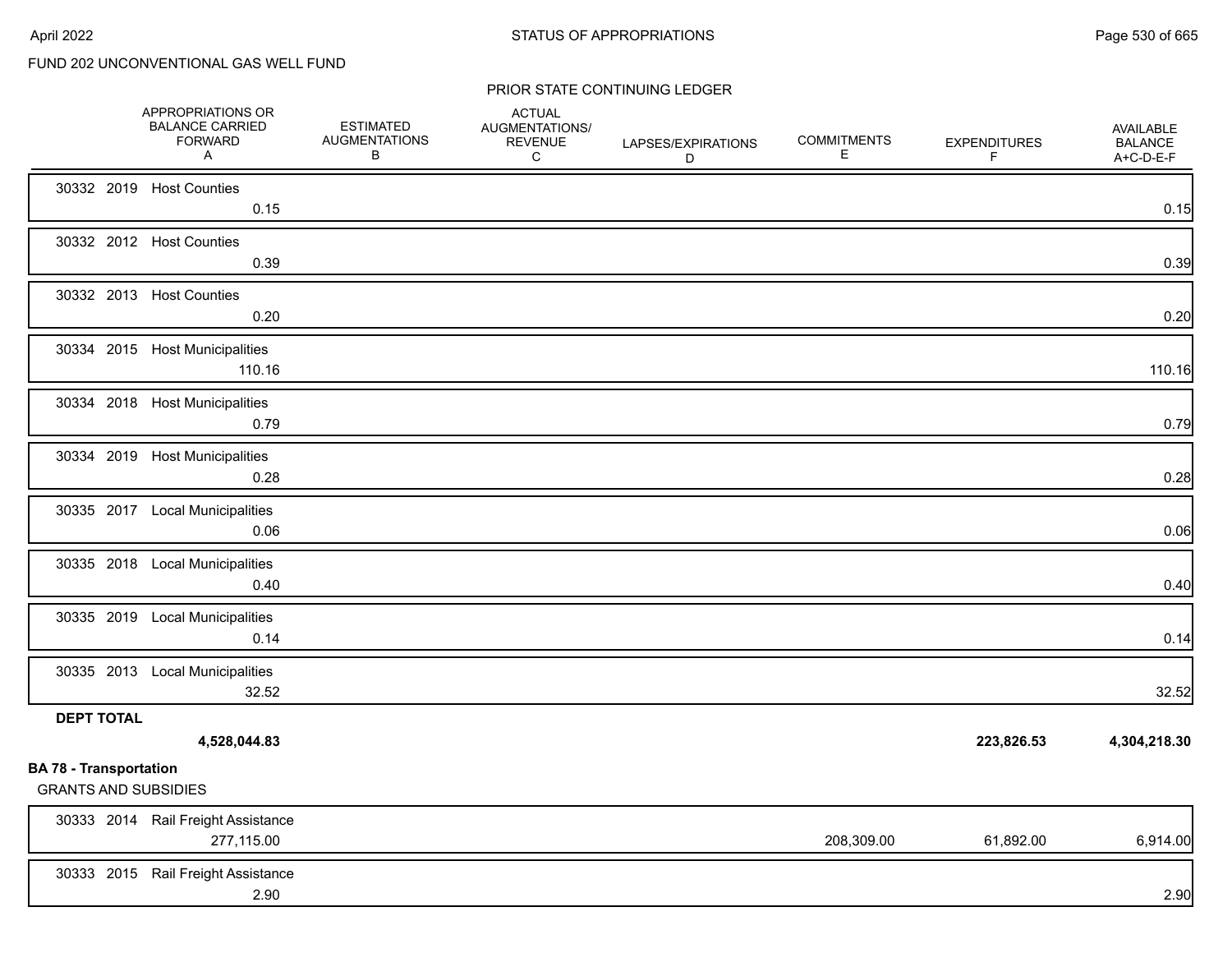|                     | APPROPRIATIONS OR<br><b>BALANCE CARRIED</b><br><b>FORWARD</b><br>Α | <b>ESTIMATED</b><br><b>AUGMENTATIONS</b><br>В | <b>ACTUAL</b><br>AUGMENTATIONS/<br><b>REVENUE</b><br>C | LAPSES/EXPIRATIONS<br>D | <b>COMMITMENTS</b><br>Е | <b>EXPENDITURES</b><br>F | <b>AVAILABLE</b><br><b>BALANCE</b><br>A+C-D-E-F |
|---------------------|--------------------------------------------------------------------|-----------------------------------------------|--------------------------------------------------------|-------------------------|-------------------------|--------------------------|-------------------------------------------------|
| 30333 2016          | Rail Freight Assistance<br>209,100.00                              |                                               |                                                        |                         | 204,792.00              |                          | 4,308.00                                        |
| 30333 2017          | Rail Freight Assistance<br>63,402.00                               |                                               |                                                        |                         |                         |                          | 63,402.00                                       |
| 30333 2018          | Rail Freight Assistance<br>198,546.00                              |                                               |                                                        |                         | 164,067.00              |                          | 34,479.00                                       |
| 30333 2019          | Rail Freight Assistance<br>1,000,000.00                            |                                               |                                                        |                         | 1,000,000.00            |                          |                                                 |
| 30333 2020          | Rail Freight Assistance<br>1,000,000.00                            |                                               |                                                        |                         |                         |                          | 1,000,000.00                                    |
| 30333 2012          | Rail Freight Assistance<br>512,102.00                              |                                               |                                                        |                         | 266,887.00              |                          | 245,215.00                                      |
| 30333 2013          | Rail Freight Assistance<br>112,476.00                              |                                               |                                                        |                         | 112,476.00              |                          |                                                 |
| <b>DEPT TOTAL</b>   |                                                                    |                                               |                                                        |                         |                         |                          |                                                 |
|                     | 3,372,743.90                                                       |                                               |                                                        |                         | 1,956,531.00            | 61,892.00                | 1,354,320.90                                    |
| <b>LEDGER TOTAL</b> |                                                                    |                                               |                                                        |                         |                         |                          |                                                 |
|                     | 14,334,770.90                                                      |                                               |                                                        |                         | 1,987,241.33            | 2,413,043.59             | 9,934,485.98                                    |
|                     | TOTAL TOTAL ALL PRIOR STATE LEDGERS                                |                                               |                                                        |                         |                         |                          |                                                 |
|                     | 14,334,770.90                                                      |                                               |                                                        |                         | 1,987,241.33            | 2,413,043.59             | 9,934,485.98                                    |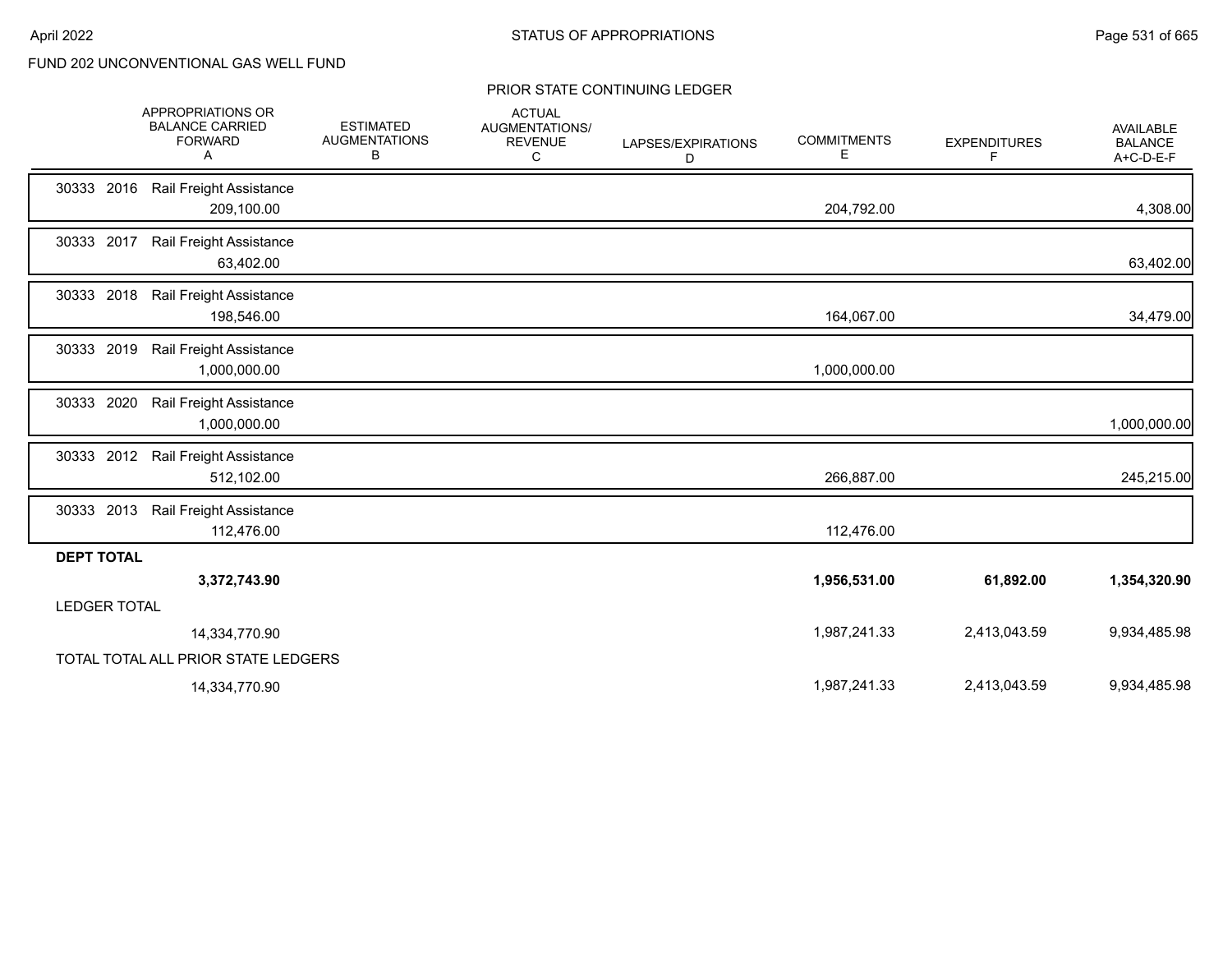FUND 203 MARCELLUS LEGACY FUND

#### CURRENT STATE EXECUTIVE AUTHORIZATIONS - RESTRICTED LEDGER

|                           | APPROPRIATIONS OR<br><b>BALANCE CARRIED</b><br><b>FORWARD</b><br>A | <b>ESTIMATED</b><br><b>AUGMENTATIONS</b><br>В | <b>ACTUAL</b><br>AUGMENTATIONS/<br><b>REVENUE</b> | LAPSES/EXPIRATIONS<br>D | <b>COMMITMENTS</b><br>Е | <b>EXPENDITURES</b> | AVAILABLE<br><b>BALANCE</b><br>A+C-D-E-F |
|---------------------------|--------------------------------------------------------------------|-----------------------------------------------|---------------------------------------------------|-------------------------|-------------------------|---------------------|------------------------------------------|
|                           | <b>BA 17 - Public Utility Commission</b>                           |                                               |                                                   |                         |                         |                     |                                          |
| <b>GENERAL GOVERNMENT</b> |                                                                    |                                               |                                                   |                         |                         |                     |                                          |
| 2021<br>26511             | Transfer-HazardousSites Cleanup Fund (T)                           |                                               |                                                   |                         |                         |                     |                                          |
|                           |                                                                    | 15,000,000.00                                 | 15,000,000.00                                     |                         |                         | 7,500,000.00        | 7,500,000.00                             |
| <b>DEPT TOTAL</b>         |                                                                    |                                               |                                                   |                         |                         |                     |                                          |
|                           |                                                                    | 15,000,000.00                                 | 15,000,000.00                                     |                         |                         | 7,500,000.00        | 7,500,000.00                             |
| <b>LEDGER TOTAL</b>       |                                                                    |                                               |                                                   |                         |                         |                     |                                          |
|                           |                                                                    | 15,000,000.00                                 | 15.000.000.00                                     |                         |                         | 7,500,000.00        | 7,500,000.00                             |
|                           | TOTAL TOTAL ALL CURRENT STATE LEDGERS                              |                                               |                                                   |                         |                         |                     |                                          |
|                           |                                                                    | 15,000,000.00                                 | 15,000,000.00                                     |                         |                         | 7,500,000.00        | 7,500,000.00                             |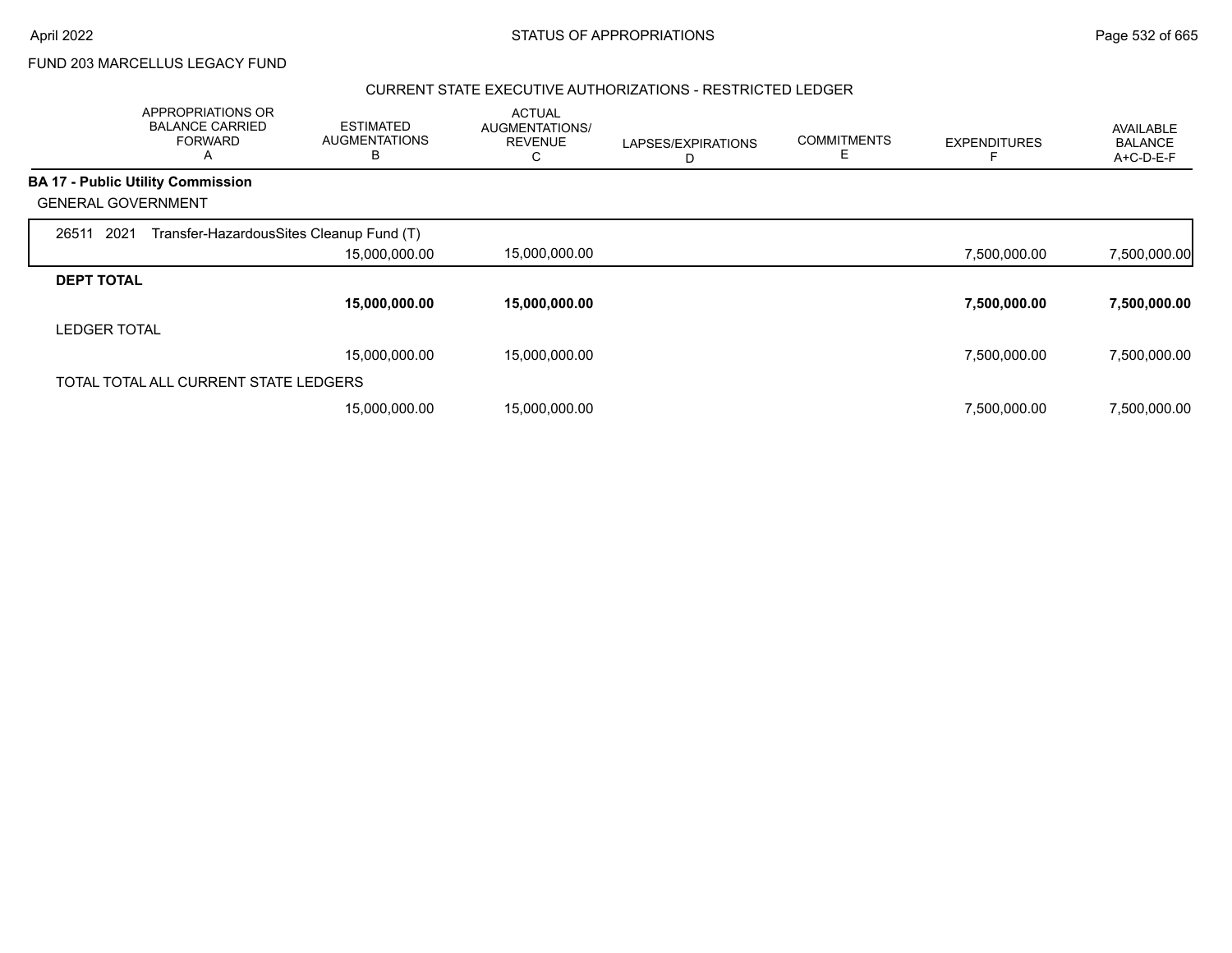### FUND 203 MARCELLUS LEGACY FUND

|                                                                         | APPROPRIATIONS OR<br><b>BALANCE CARRIED</b><br><b>FORWARD</b><br>Α | <b>ESTIMATED</b><br><b>AUGMENTATIONS</b><br>В | <b>ACTUAL</b><br>AUGMENTATIONS/<br><b>REVENUE</b><br>C | LAPSES/EXPIRATIONS<br>D | <b>COMMITMENTS</b><br>Е | <b>EXPENDITURES</b><br>F | AVAILABLE<br><b>BALANCE</b><br>A+C-D-E-F |
|-------------------------------------------------------------------------|--------------------------------------------------------------------|-----------------------------------------------|--------------------------------------------------------|-------------------------|-------------------------|--------------------------|------------------------------------------|
| <b>BA 35 - Environmental Protection</b>                                 |                                                                    |                                               |                                                        |                         |                         |                          |                                          |
| <b>GRANTS AND SUBSIDIES</b>                                             |                                                                    |                                               |                                                        |                         |                         |                          |                                          |
|                                                                         | 30345 2012 Natural Gas Energy Development Program<br>5,027,269.91  |                                               |                                                        |                         |                         |                          | 5,027,269.91                             |
| 30345 2013                                                              | Natural Gas Energy Development Program<br>973,483.67               |                                               |                                                        |                         |                         |                          | 973,483.67                               |
| <b>DEPT TOTAL</b>                                                       |                                                                    |                                               |                                                        |                         |                         |                          |                                          |
|                                                                         | 6,000,753.58                                                       |                                               |                                                        |                         |                         |                          | 6,000,753.58                             |
| <b>BA 17 - Public Utility Commission</b><br><b>GRANTS AND SUBSIDIES</b> |                                                                    |                                               |                                                        |                         |                         |                          |                                          |
|                                                                         | 30341 2014 County Recreational Plan, Develop&Rehab<br>0.31         |                                               |                                                        |                         |                         |                          | 0.31                                     |
|                                                                         | 30341 2015 County Recreational Plan, Develop&Rehab<br>0.38         |                                               |                                                        |                         |                         |                          | 0.38                                     |
|                                                                         | 30341 2016 County Recreational Plan, Develop&Rehab<br>0.24         |                                               |                                                        |                         |                         |                          | 0.24                                     |
|                                                                         | 30341 2017 County Recreational Plan, Develop&Rehab<br>0.30         |                                               |                                                        |                         |                         |                          | 0.30                                     |
| 30341 2018                                                              | County Recreational Plan, Develop&Rehab<br>0.12                    |                                               |                                                        |                         |                         |                          | 0.12                                     |
|                                                                         | 30341 2019 County Recreational Plan, Develop&Rehab<br>0.30         |                                               |                                                        |                         |                         |                          | 0.30                                     |
| <b>DEPT TOTAL</b>                                                       |                                                                    |                                               |                                                        |                         |                         |                          |                                          |
|                                                                         | 1.65                                                               |                                               |                                                        |                         |                         |                          | 1.65                                     |
| <b>LEDGER TOTAL</b>                                                     |                                                                    |                                               |                                                        |                         |                         |                          |                                          |
|                                                                         | 6,000,755.23                                                       |                                               |                                                        |                         |                         |                          | 6,000,755.23                             |
|                                                                         | TOTAL TOTAL ALL PRIOR STATE LEDGERS                                |                                               |                                                        |                         |                         |                          |                                          |
|                                                                         | 6,000,755.23                                                       |                                               |                                                        |                         |                         |                          | 6,000,755.23                             |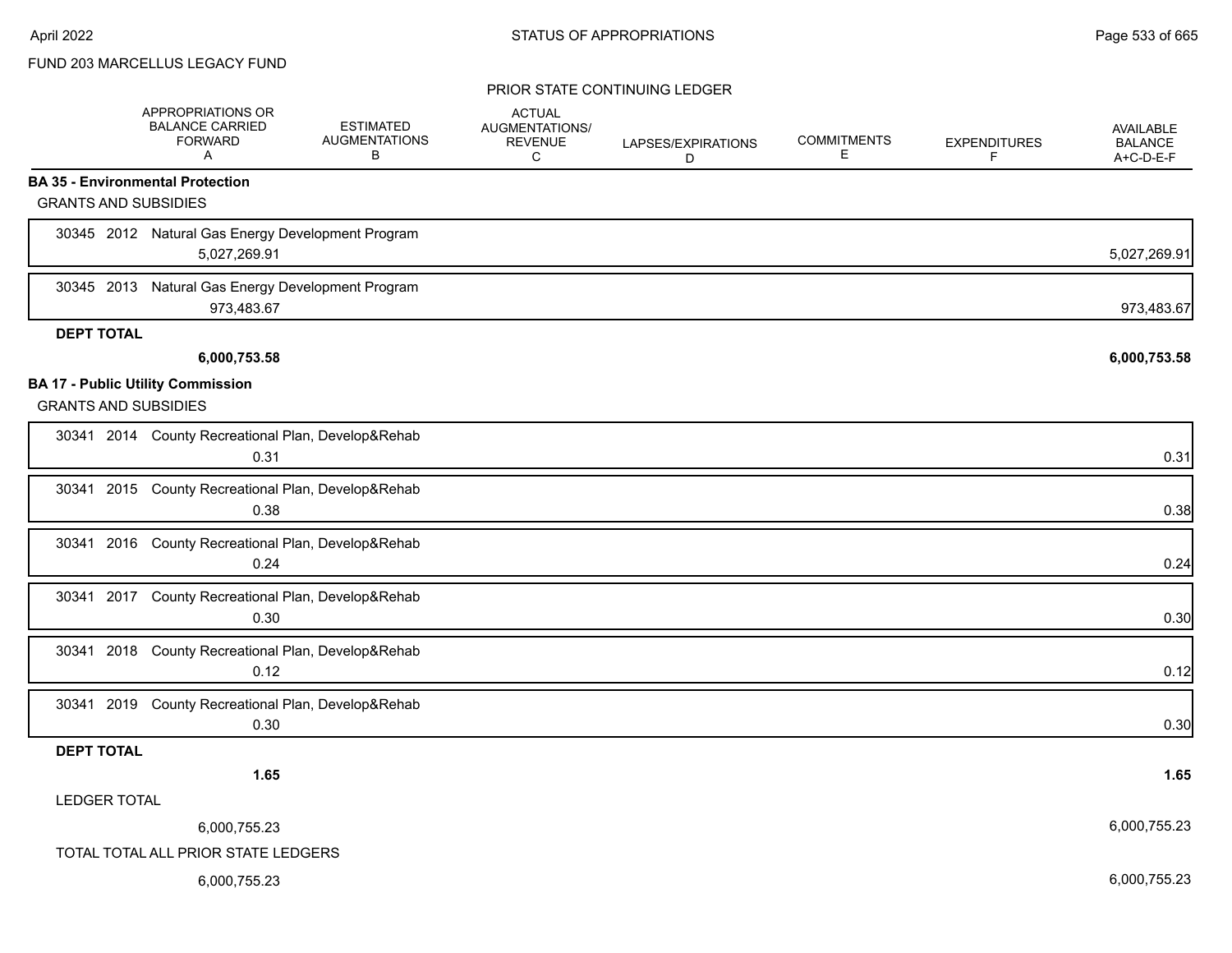# FUND 204 HOMEOWNER ASSISTANCE SETTLEMNT FUND

|                                  | APPROPRIATIONS OR<br><b>BALANCE CARRIED</b><br><b>FORWARD</b><br>A | <b>ESTIMATED</b><br><b>AUGMENTATIONS</b><br>В | <b>ACTUAL</b><br>AUGMENTATIONS/<br><b>REVENUE</b><br>С | LAPSES/EXPIRATIONS<br>D | <b>COMMITMENTS</b><br>E. | <b>EXPENDITURES</b><br>F | <b>AVAILABLE</b><br><b>BALANCE</b><br>A+C-D-E-F |
|----------------------------------|--------------------------------------------------------------------|-----------------------------------------------|--------------------------------------------------------|-------------------------|--------------------------|--------------------------|-------------------------------------------------|
| <b>BA 81 - Executive Offices</b> |                                                                    |                                               |                                                        |                         |                          |                          |                                                 |
| <b>GENERAL GOVERNMENT</b>        |                                                                    |                                               |                                                        |                         |                          |                          |                                                 |
|                                  | 30318 2017 Transfer To The Access Justice Account                  |                                               |                                                        |                         |                          |                          |                                                 |
|                                  | 361.64                                                             |                                               |                                                        |                         |                          |                          | 361.64                                          |
| <b>DEPT TOTAL</b>                |                                                                    |                                               |                                                        |                         |                          |                          |                                                 |
|                                  | 361.64                                                             |                                               |                                                        |                         |                          |                          | 361.64                                          |
| <b>GRANTS AND SUBSIDIES</b>      | <b>BA 94 - PA Housing Finance Agency</b>                           |                                               |                                                        |                         |                          |                          |                                                 |
| 30320 2017                       | Homeowner's Emergency Mortgage Assistanc                           |                                               |                                                        |                         |                          |                          |                                                 |
|                                  | 6,509.57                                                           |                                               |                                                        |                         |                          |                          | 6,509.57                                        |
| <b>DEPT TOTAL</b>                |                                                                    |                                               |                                                        |                         |                          |                          |                                                 |
|                                  | 6,509.57                                                           |                                               |                                                        |                         |                          |                          | 6,509.57                                        |
| <b>LEDGER TOTAL</b>              |                                                                    |                                               |                                                        |                         |                          |                          |                                                 |
|                                  | 6,871.21                                                           |                                               |                                                        |                         |                          |                          | 6,871.21                                        |
|                                  | TOTAL TOTAL ALL PRIOR STATE LEDGERS                                |                                               |                                                        |                         |                          |                          |                                                 |
|                                  | 6,871.21                                                           |                                               |                                                        |                         |                          |                          | 6,871.21                                        |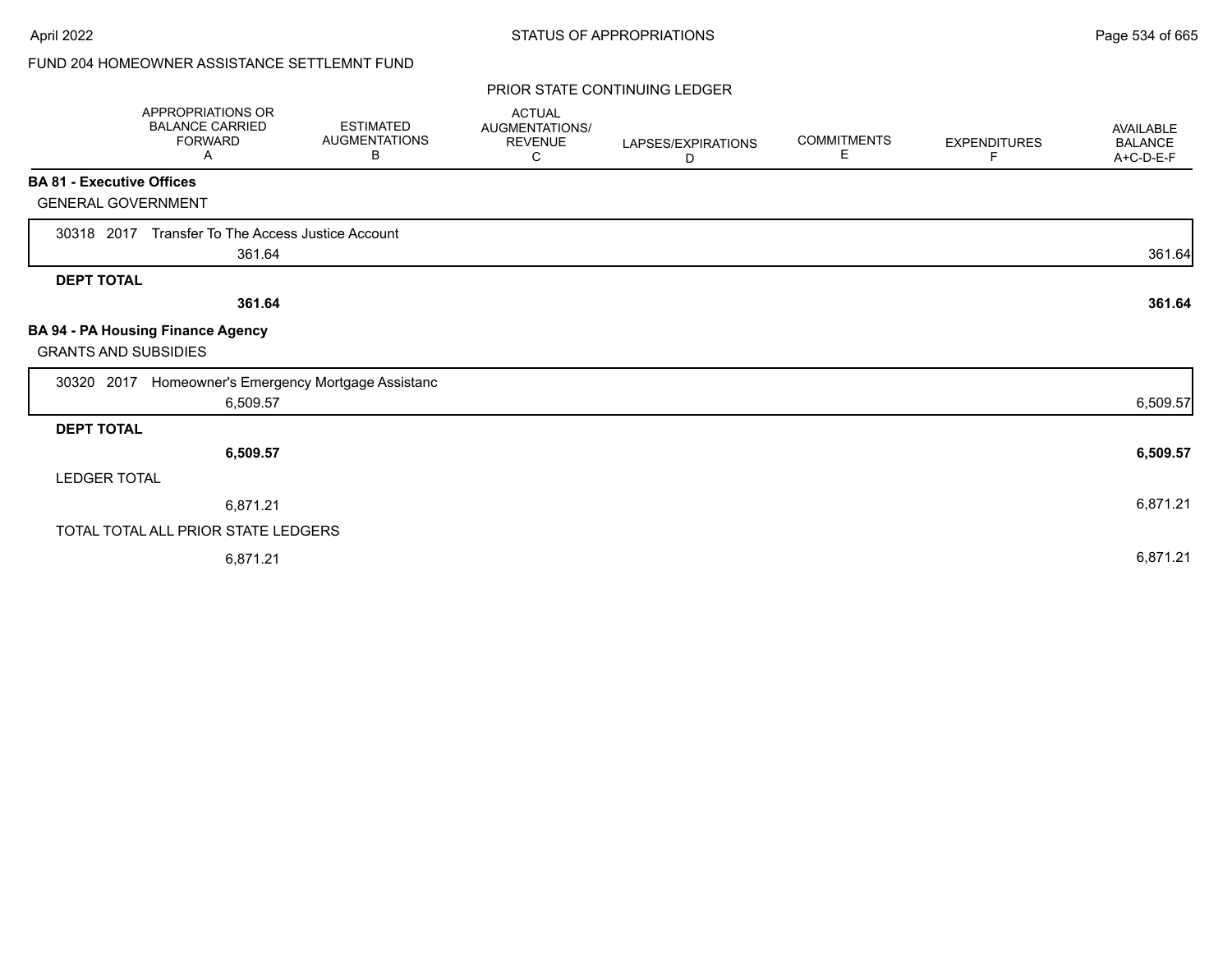### FUND 206 VETERANS' TRUST FUND

### CURRENT STATE EXECUTIVE AUTHORIZATIONS LEDGER

|                             | APPROPRIATIONS OR<br><b>BALANCE CARRIED</b><br><b>FORWARD</b><br>A | <b>ESTIMATED</b><br><b>AUGMENTATIONS</b><br>В | <b>ACTUAL</b><br>AUGMENTATIONS/<br><b>REVENUE</b><br>U | LAPSES/EXPIRATIONS<br>D | <b>COMMITMENTS</b><br>Е | <b>EXPENDITURES</b> | <b>AVAILABLE</b><br><b>BALANCE</b><br>A+C-D-E-F |
|-----------------------------|--------------------------------------------------------------------|-----------------------------------------------|--------------------------------------------------------|-------------------------|-------------------------|---------------------|-------------------------------------------------|
|                             | BA 13 - Military & Veterans Affairs                                |                                               |                                                        |                         |                         |                     |                                                 |
| <b>GRANTS AND SUBSIDIES</b> |                                                                    |                                               |                                                        |                         |                         |                     |                                                 |
| 29412 2021                  | <b>Grants and Assistance</b>                                       |                                               |                                                        |                         |                         |                     |                                                 |
|                             | 1,755,000.00                                                       |                                               |                                                        |                         |                         | 511,954.00          | 1,243,046.00                                    |
| <b>DEPT TOTAL</b>           |                                                                    |                                               |                                                        |                         |                         |                     |                                                 |
|                             | 1,755,000.00                                                       |                                               |                                                        |                         |                         | 511,954.00          | 1,243,046.00                                    |
| <b>LEDGER TOTAL</b>         |                                                                    |                                               |                                                        |                         |                         |                     |                                                 |
|                             | 1,755,000.00                                                       |                                               |                                                        |                         |                         | 511,954.00          | 1,243,046.00                                    |
|                             | TOTAL TOTAL ALL CURRENT STATE LEDGERS                              |                                               |                                                        |                         |                         |                     |                                                 |
|                             | 1,755,000.00                                                       |                                               |                                                        |                         |                         | 511,954.00          | 1,243,046.00                                    |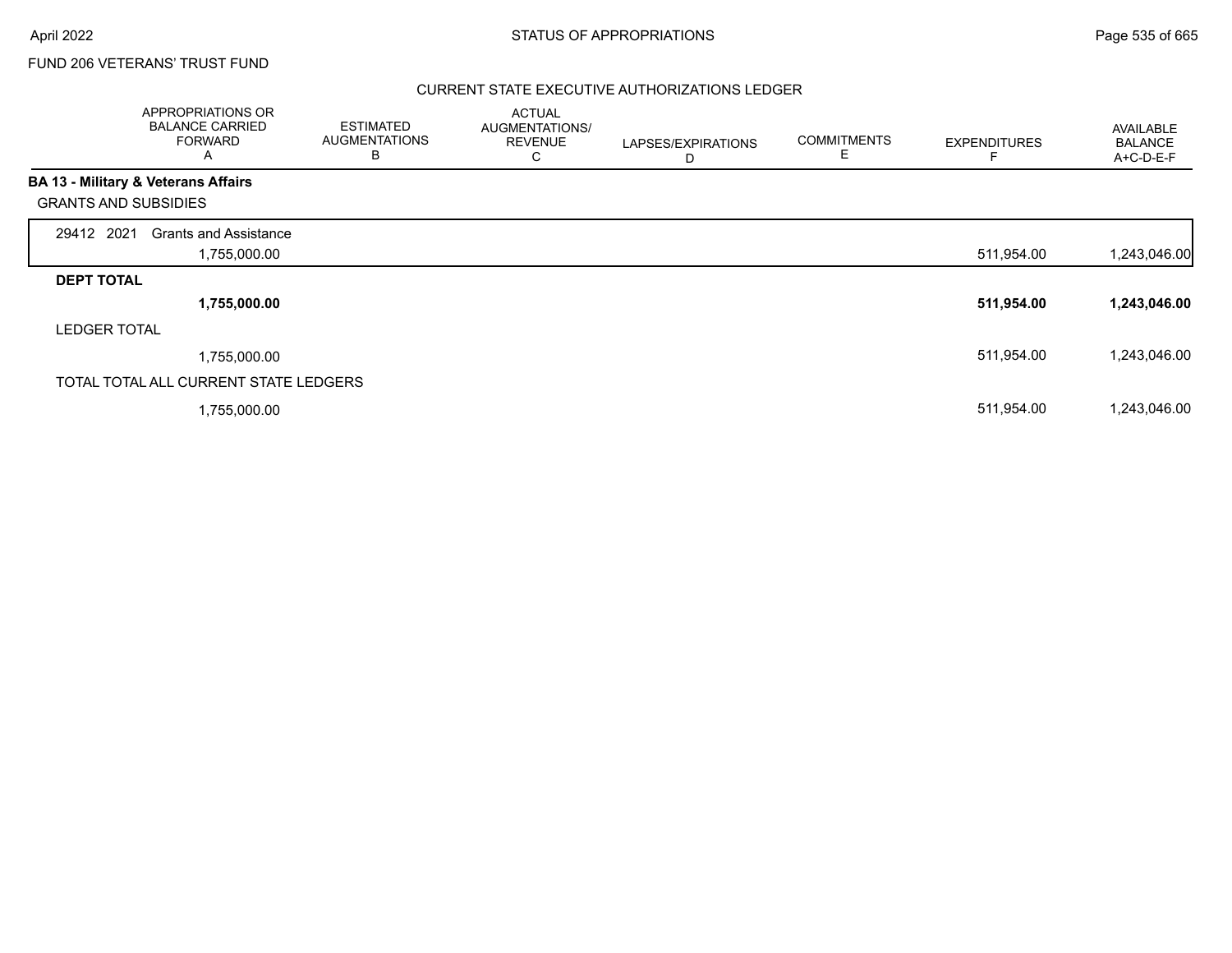### FUND 206 VETERANS' TRUST FUND

### PRIOR STATE EXECUTIVE AUTHORIZATIONS LEDGER

|                             | APPROPRIATIONS OR<br><b>BALANCE CARRIED</b><br><b>FORWARD</b><br>A | <b>ESTIMATED</b><br><b>AUGMENTATIONS</b><br>В | <b>ACTUAL</b><br>AUGMENTATIONS/<br><b>REVENUE</b><br>C | LAPSES/EXPIRATIONS<br>D | <b>COMMITMENTS</b><br>Е | <b>EXPENDITURES</b><br>F | <b>AVAILABLE</b><br><b>BALANCE</b><br>A+C-D-E-F |
|-----------------------------|--------------------------------------------------------------------|-----------------------------------------------|--------------------------------------------------------|-------------------------|-------------------------|--------------------------|-------------------------------------------------|
|                             | BA 13 - Military & Veterans Affairs                                |                                               |                                                        |                         |                         |                          |                                                 |
| <b>GRANTS AND SUBSIDIES</b> |                                                                    |                                               |                                                        |                         |                         |                          |                                                 |
|                             | 29412 2014 Grants and Assistance<br>18,098.00                      |                                               |                                                        |                         |                         |                          | 18,098.00                                       |
| 29412 2015                  | <b>Grants and Assistance</b><br>27,631.12                          |                                               |                                                        |                         |                         |                          | 27,631.12                                       |
| 29412 2016                  | <b>Grants and Assistance</b><br>8,670.25                           |                                               |                                                        |                         |                         |                          | 8,670.25                                        |
| 29412 2017                  | <b>Grants and Assistance</b><br>394,417.52                         |                                               |                                                        |                         |                         |                          | 394,417.52                                      |
| 29412 2018                  | <b>Grants and Assistance</b><br>171,150.54                         |                                               |                                                        |                         |                         | $-9,819.08$              | 180,969.62                                      |
| 29412 2019                  | <b>Grants and Assistance</b><br>250,213.00                         |                                               |                                                        |                         |                         | $-7,235.94$              | 257,448.94                                      |
| 29412 2020                  | <b>Grants and Assistance</b><br>544,828.00                         |                                               |                                                        |                         |                         | 43,022.00                | 501,806.00                                      |
| <b>DEPT TOTAL</b>           |                                                                    |                                               |                                                        |                         |                         |                          |                                                 |
|                             | 1,415,008.43                                                       |                                               |                                                        |                         |                         | 25,966.98                | 1,389,041.45                                    |
| <b>LEDGER TOTAL</b>         |                                                                    |                                               |                                                        |                         |                         |                          |                                                 |
|                             | 1,415,008.43                                                       |                                               |                                                        |                         |                         | 25,966.98                | 1,389,041.45                                    |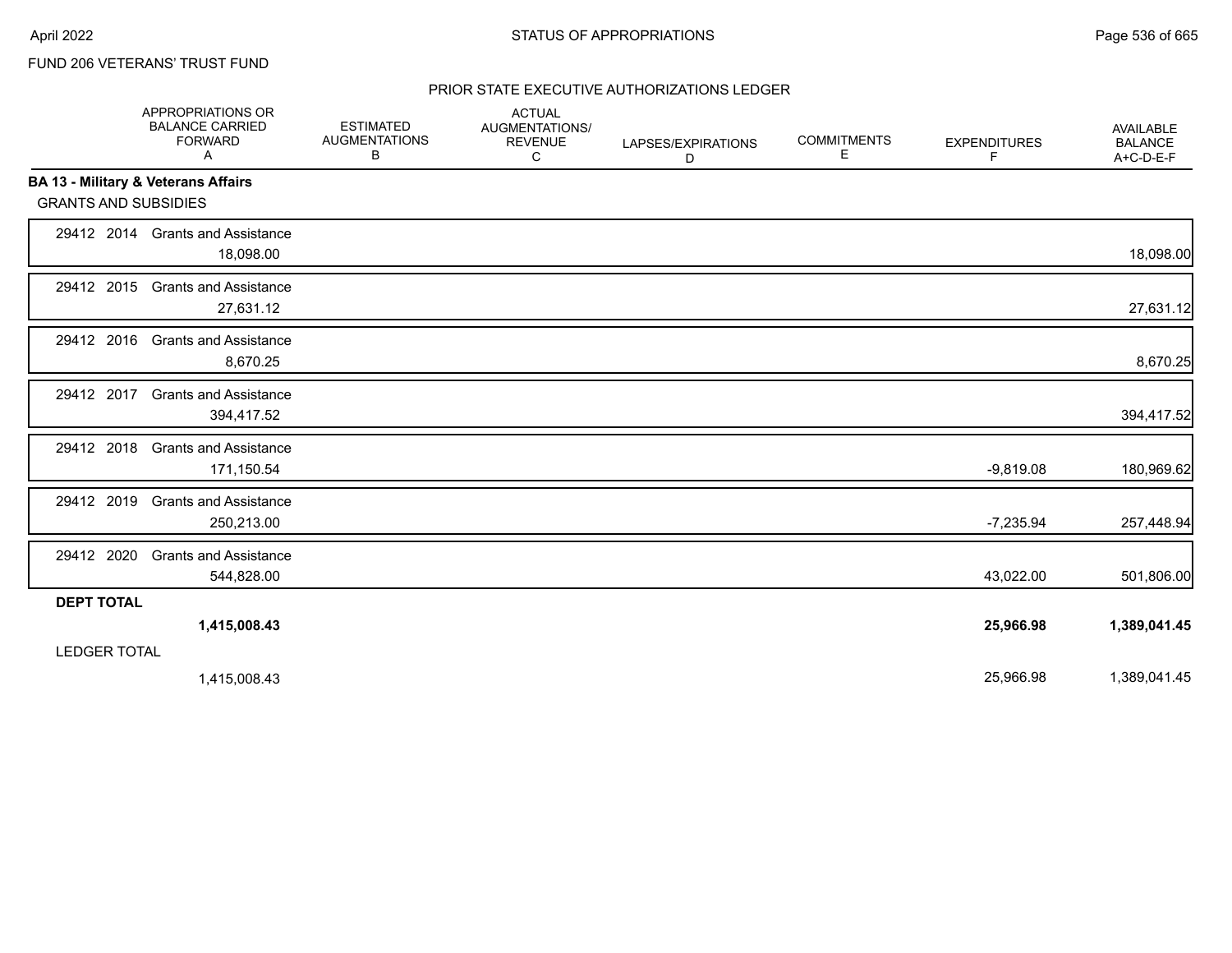г

### FUND 206 VETERANS' TRUST FUND

|                             | APPROPRIATIONS OR<br><b>BALANCE CARRIED</b><br><b>FORWARD</b><br>A | <b>ESTIMATED</b><br><b>AUGMENTATIONS</b><br>B | <b>ACTUAL</b><br><b>AUGMENTATIONS/</b><br><b>REVENUE</b><br>С | LAPSES/EXPIRATIONS<br>D | <b>COMMITMENTS</b><br>E | <b>EXPENDITURES</b> | AVAILABLE<br><b>BALANCE</b><br>A+C-D-E-F |
|-----------------------------|--------------------------------------------------------------------|-----------------------------------------------|---------------------------------------------------------------|-------------------------|-------------------------|---------------------|------------------------------------------|
|                             | <b>BA 13 - Military &amp; Veterans Affairs</b>                     |                                               |                                                               |                         |                         |                     |                                          |
| <b>GRANTS AND SUBSIDIES</b> |                                                                    |                                               |                                                               |                         |                         |                     |                                          |
| 30349 2012                  | <b>Grants and Assistance</b>                                       |                                               |                                                               |                         |                         |                     |                                          |
|                             | 62,972.68                                                          |                                               |                                                               |                         |                         |                     | 62,972.68                                |
| <b>DEPT TOTAL</b>           |                                                                    |                                               |                                                               |                         |                         |                     |                                          |
|                             | 62,972.68                                                          |                                               |                                                               |                         |                         |                     | 62,972.68                                |
| <b>LEDGER TOTAL</b>         |                                                                    |                                               |                                                               |                         |                         |                     |                                          |
|                             | 62,972.68                                                          |                                               |                                                               |                         |                         |                     | 62,972.68                                |
|                             | TOTAL TOTAL ALL PRIOR STATE LEDGERS                                |                                               |                                                               |                         |                         |                     |                                          |
|                             | 1,477,981.11                                                       |                                               |                                                               |                         |                         | 25,966.98           | 1,452,014.13                             |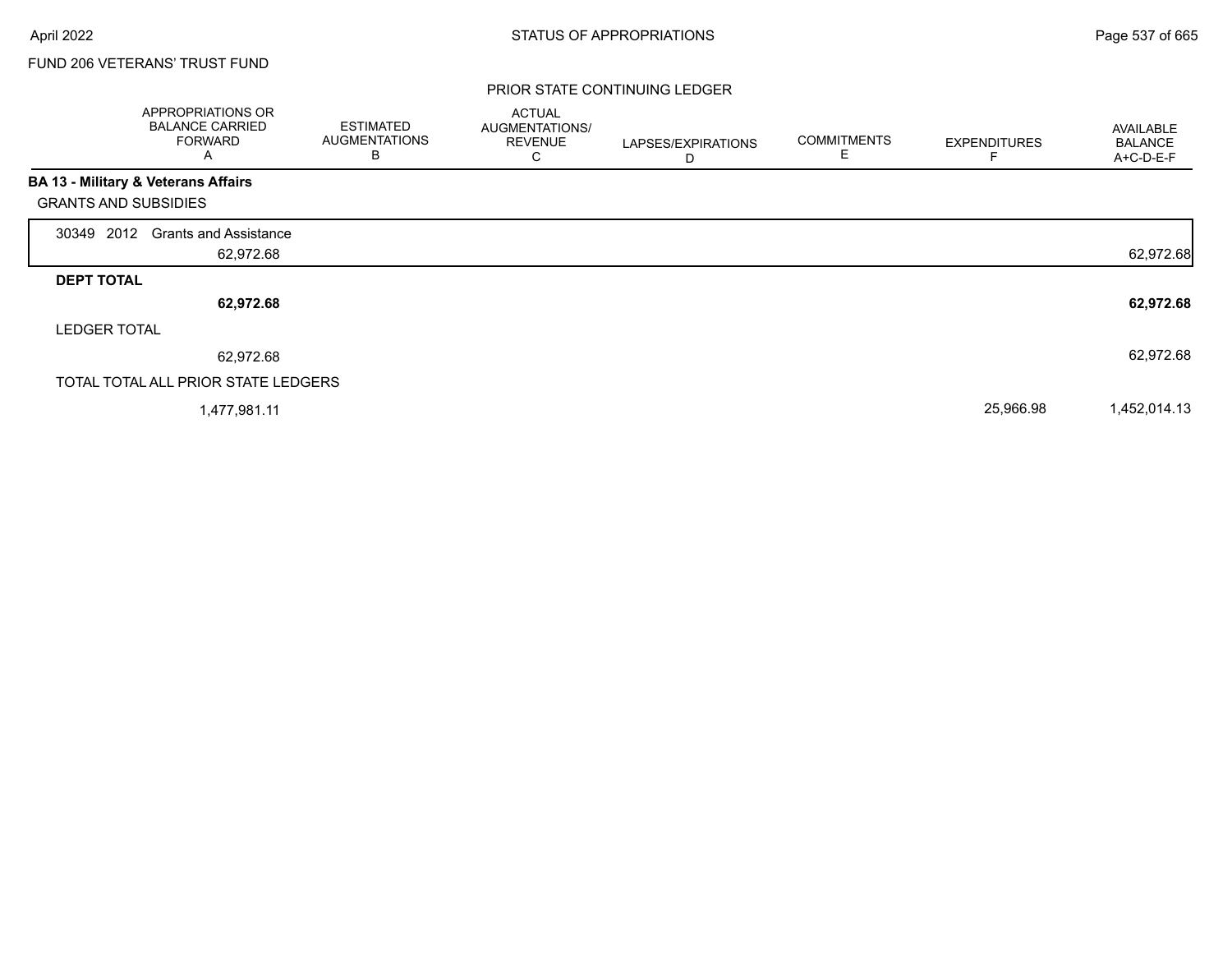FUND 207 JUSTICE REINVESTMENT FUND

#### CURRENT STATE EXECUTIVE AUTHORIZATIONS - RESTRICTED LEDGER

|                                  | <b>APPROPRIATIONS OR</b><br><b>BALANCE CARRIED</b><br><b>FORWARD</b><br>Α | <b>ESTIMATED</b><br><b>AUGMENTATIONS</b><br>В | <b>ACTUAL</b><br>AUGMENTATIONS/<br><b>REVENUE</b><br>С | LAPSES/EXPIRATIONS<br>D | <b>COMMITMENTS</b><br>E | <b>EXPENDITURES</b><br>F | <b>AVAILABLE</b><br><b>BALANCE</b><br>A+C-D-E-F |
|----------------------------------|---------------------------------------------------------------------------|-----------------------------------------------|--------------------------------------------------------|-------------------------|-------------------------|--------------------------|-------------------------------------------------|
| <b>BA 81 - Executive Offices</b> |                                                                           |                                               |                                                        |                         |                         |                          |                                                 |
| <b>GRANTS AND SUBSIDIES</b>      |                                                                           |                                               |                                                        |                         |                         |                          |                                                 |
| 26522 2021                       | <b>Victim Services</b>                                                    |                                               |                                                        |                         |                         |                          |                                                 |
|                                  |                                                                           | 250,000.00                                    | 250,000.00                                             |                         |                         |                          | 250,000.00                                      |
| 2021<br>26523                    | <b>County Probation Grants</b>                                            |                                               |                                                        |                         |                         |                          |                                                 |
|                                  |                                                                           | 570,000.00                                    | 570,000.00                                             |                         |                         |                          | 570,000.00                                      |
| <b>DEPT TOTAL</b>                |                                                                           |                                               |                                                        |                         |                         |                          |                                                 |
|                                  |                                                                           | 820,000.00                                    | 820,000.00                                             |                         |                         |                          | 820,000.00                                      |
| <b>GRANTS AND SUBSIDIES</b>      | BA 45 - Legislative Misc & Commissions                                    |                                               |                                                        |                         |                         |                          |                                                 |
| 26524 2021                       | <b>Commission on Sentencing</b>                                           |                                               |                                                        |                         |                         |                          |                                                 |
|                                  |                                                                           | 400,000.00                                    | 400,000.00                                             |                         |                         |                          | 400,000.00                                      |
| <b>DEPT TOTAL</b>                |                                                                           |                                               |                                                        |                         |                         |                          |                                                 |
|                                  |                                                                           | 400,000.00                                    | 400,000.00                                             |                         |                         |                          | 400,000.00                                      |
| <b>LEDGER TOTAL</b>              |                                                                           |                                               |                                                        |                         |                         |                          |                                                 |
|                                  |                                                                           | 1,220,000.00                                  | 1,220,000.00                                           |                         |                         |                          | 1,220,000.00                                    |
|                                  | TOTAL TOTAL ALL CURRENT STATE LEDGERS                                     |                                               |                                                        |                         |                         |                          |                                                 |
|                                  |                                                                           | 1,220,000.00                                  | 1,220,000.00                                           |                         |                         |                          | 1,220,000.00                                    |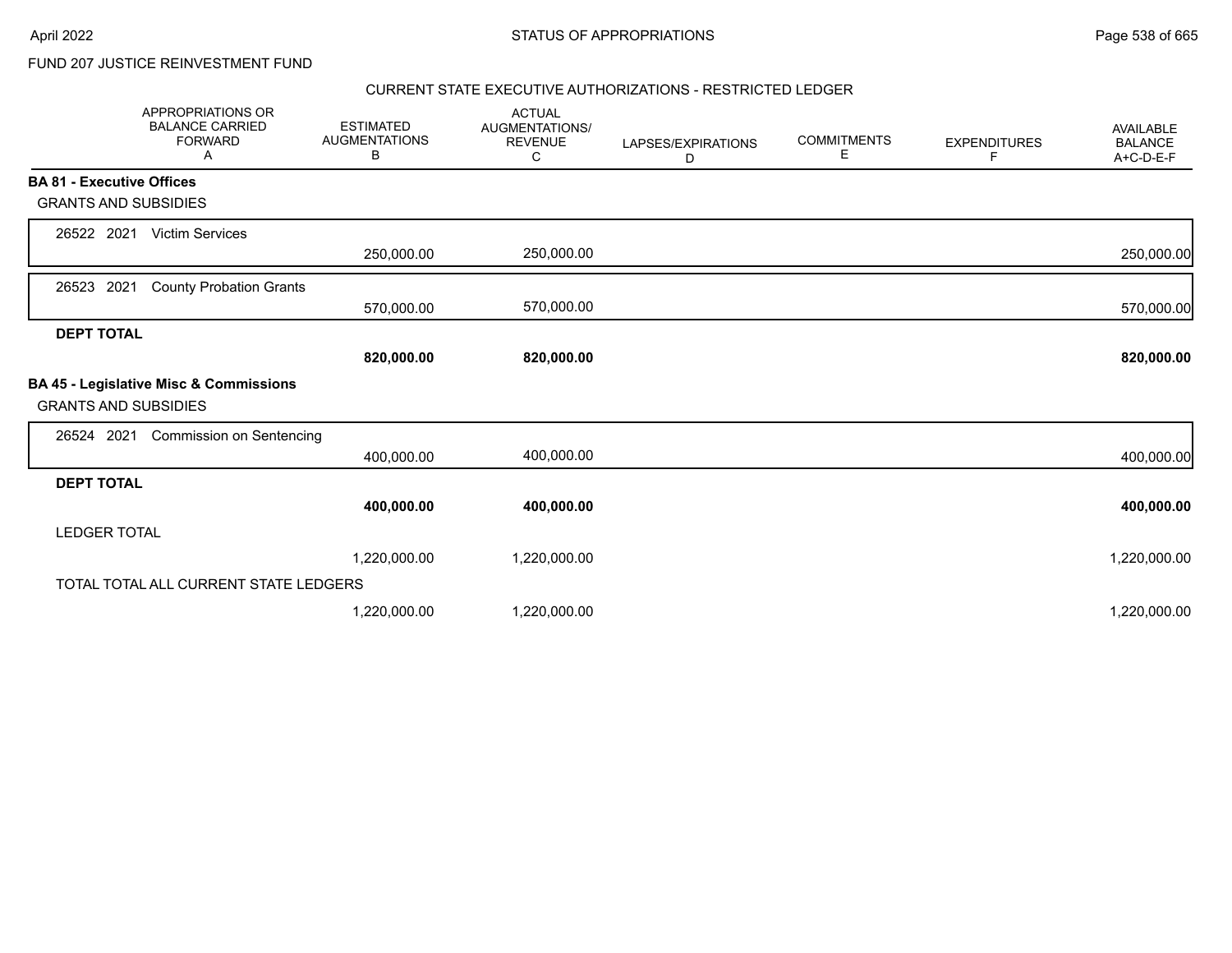# FUND 207 JUSTICE REINVESTMENT FUND

#### PRIOR STATE APPROPRIATIONS LEDGER

|       | APPROPRIATIONS OR<br><b>BALANCE CARRIED</b><br><b>FORWARD</b><br>A | <b>ESTIMATED</b><br><b>AUGMENTATIONS</b><br>B | <b>ACTUAL</b><br>AUGMENTATIONS/<br><b>REVENUE</b><br>С | LAPSES/EXPIRATIONS<br>D | <b>COMMITMENTS</b><br>Е | <b>EXPENDITURES</b> | AVAILABLE<br><b>BALANCE</b><br>A+C-D-E-F |
|-------|--------------------------------------------------------------------|-----------------------------------------------|--------------------------------------------------------|-------------------------|-------------------------|---------------------|------------------------------------------|
|       | <b>BA 81 - Executive Offices</b>                                   |                                               |                                                        |                         |                         |                     |                                          |
|       | <b>GRANTS AND SUBSIDIES</b>                                        |                                               |                                                        |                         |                         |                     |                                          |
| 11083 | <b>Innovative Policing Grants</b><br>2019<br>9,530.43              |                                               |                                                        |                         |                         |                     | 9,530.43                                 |
| 11083 | 2020<br>Innovative Policing Grants<br>544,000.00                   |                                               |                                                        |                         | 269,366.88              | 274,633.12          |                                          |
|       | <b>DEPT TOTAL</b>                                                  |                                               |                                                        |                         |                         |                     |                                          |
|       | 553,530.43                                                         |                                               |                                                        |                         | 269,366.88              | 274,633.12          | 9,530.43                                 |
|       | <b>LEDGER TOTAL</b>                                                |                                               |                                                        |                         |                         |                     |                                          |
|       | 553,530.43                                                         |                                               |                                                        |                         | 269,366.88              | 274,633.12          | 9,530.43                                 |
|       | TOTAL TOTAL ALL PRIOR STATE LEDGERS                                |                                               |                                                        |                         |                         |                     |                                          |
|       | 553,530.43                                                         |                                               |                                                        |                         | 269,366.88              | 274,633.12          | 9,530.43                                 |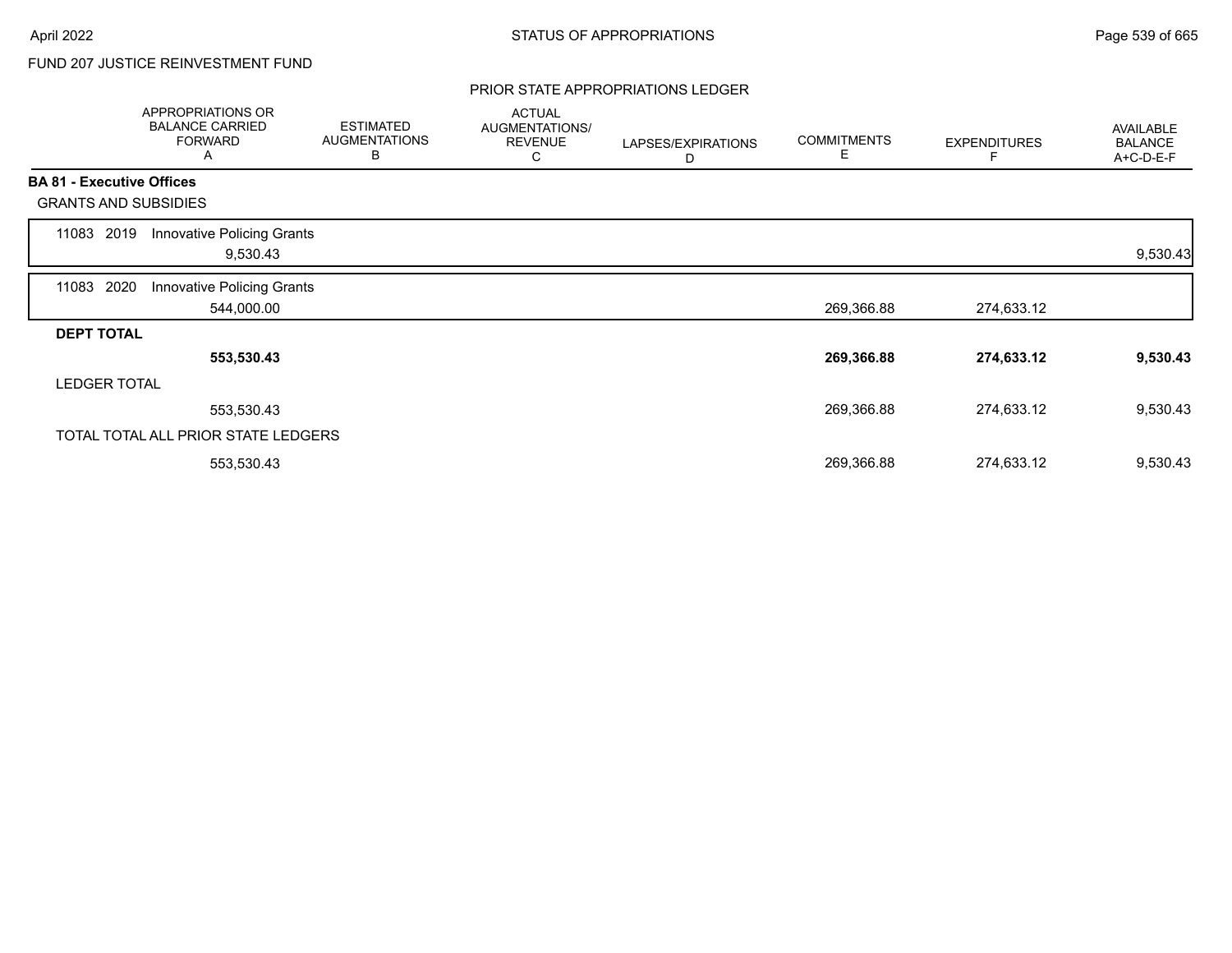# FUND 208 INSURANCE REG AND OVERSIGHT FUND

### CURRENT STATE APPROPRIATIONS LEDGER

|                          | APPROPRIATIONS OR<br><b>BALANCE CARRIED</b><br><b>FORWARD</b><br>A | <b>ESTIMATED</b><br><b>AUGMENTATIONS</b><br>В | <b>ACTUAL</b><br>AUGMENTATIONS/<br><b>REVENUE</b><br>С | LAPSES/EXPIRATIONS<br>D | <b>COMMITMENTS</b><br>Е | <b>EXPENDITURES</b> | AVAILABLE<br><b>BALANCE</b><br>A+C-D-E-F |
|--------------------------|--------------------------------------------------------------------|-----------------------------------------------|--------------------------------------------------------|-------------------------|-------------------------|---------------------|------------------------------------------|
| <b>BA 79 - Insurance</b> |                                                                    |                                               |                                                        |                         |                         |                     |                                          |
|                          | <b>GENERAL GOVERNMENT</b>                                          |                                               |                                                        |                         |                         |                     |                                          |
| 11061                    | 2021<br><b>General Government Operations</b>                       |                                               |                                                        |                         |                         |                     |                                          |
|                          | 31,649,000.00                                                      |                                               |                                                        |                         | 1,026,508.93            | 22,110,055.06       | 8,512,436.01                             |
| <b>DEPT TOTAL</b>        |                                                                    |                                               |                                                        |                         |                         |                     |                                          |
|                          | 31,649,000.00                                                      |                                               |                                                        |                         | 1,026,508.93            | 22,110,055.06       | 8,512,436.01                             |
| <b>LEDGER TOTAL</b>      |                                                                    |                                               |                                                        |                         |                         |                     |                                          |
|                          | 31,649,000.00                                                      |                                               |                                                        |                         | 1,026,508.93            | 22,110,055.06       | 8,512,436.01                             |
|                          | TOTAL TOTAL ALL CURRENT STATE LEDGERS                              |                                               |                                                        |                         |                         |                     |                                          |
|                          | 31,649,000.00                                                      |                                               |                                                        |                         | 1,026,508.93            | 22,110,055.06       | 8,512,436.01                             |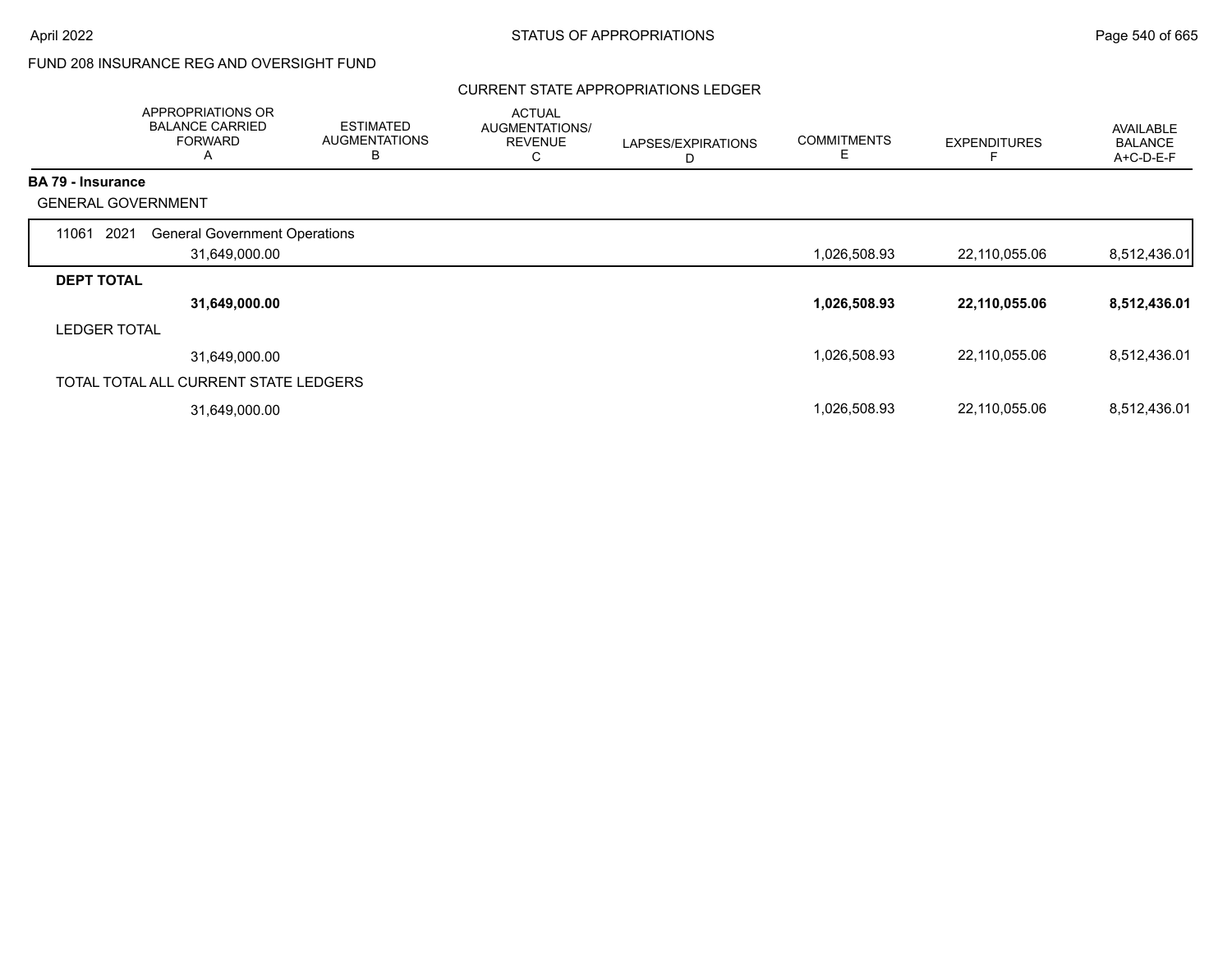# FUND 208 INSURANCE REG AND OVERSIGHT FUND

#### PRIOR STATE APPROPRIATIONS LEDGER

|                     | APPROPRIATIONS OR<br><b>BALANCE CARRIED</b><br><b>FORWARD</b><br>A | <b>ESTIMATED</b><br><b>AUGMENTATIONS</b><br>В | <b>ACTUAL</b><br>AUGMENTATIONS/<br><b>REVENUE</b><br>С | LAPSES/EXPIRATIONS<br>D | <b>COMMITMENTS</b><br>Е | <b>EXPENDITURES</b><br>F | <b>AVAILABLE</b><br><b>BALANCE</b><br>A+C-D-E-F |
|---------------------|--------------------------------------------------------------------|-----------------------------------------------|--------------------------------------------------------|-------------------------|-------------------------|--------------------------|-------------------------------------------------|
| BA 79 - Insurance   |                                                                    |                                               |                                                        |                         |                         |                          |                                                 |
|                     | <b>GENERAL GOVERNMENT</b>                                          |                                               |                                                        |                         |                         |                          |                                                 |
| 11061               | <b>General Government Operations</b><br>2018<br>1,699,328.61       |                                               |                                                        |                         |                         |                          | 1,699,328.61                                    |
| 11061               | 2019<br><b>General Government Operations</b><br>1,912,457.07       |                                               |                                                        |                         | 331,610.60              | 80,545.47                | 1,500,301.00                                    |
| 2020<br>11061       | <b>General Government Operations</b><br>5,093,235.48               |                                               |                                                        |                         | 476,372.24              | 1,648,315.19             | 2,968,548.05                                    |
| <b>DEPT TOTAL</b>   |                                                                    |                                               |                                                        |                         |                         |                          |                                                 |
|                     | 8,705,021.16                                                       |                                               |                                                        |                         | 807,982.84              | 1,728,860.66             | 6,168,177.66                                    |
| <b>LEDGER TOTAL</b> |                                                                    |                                               |                                                        |                         |                         |                          |                                                 |
|                     | 8,705,021.16                                                       |                                               |                                                        |                         | 807,982.84              | 1,728,860.66             | 6,168,177.66                                    |
|                     | TOTAL TOTAL ALL PRIOR STATE LEDGERS                                |                                               |                                                        |                         |                         |                          |                                                 |
|                     | 8,705,021.16                                                       |                                               |                                                        |                         | 807,982.84              | 1,728,860.66             | 6,168,177.66                                    |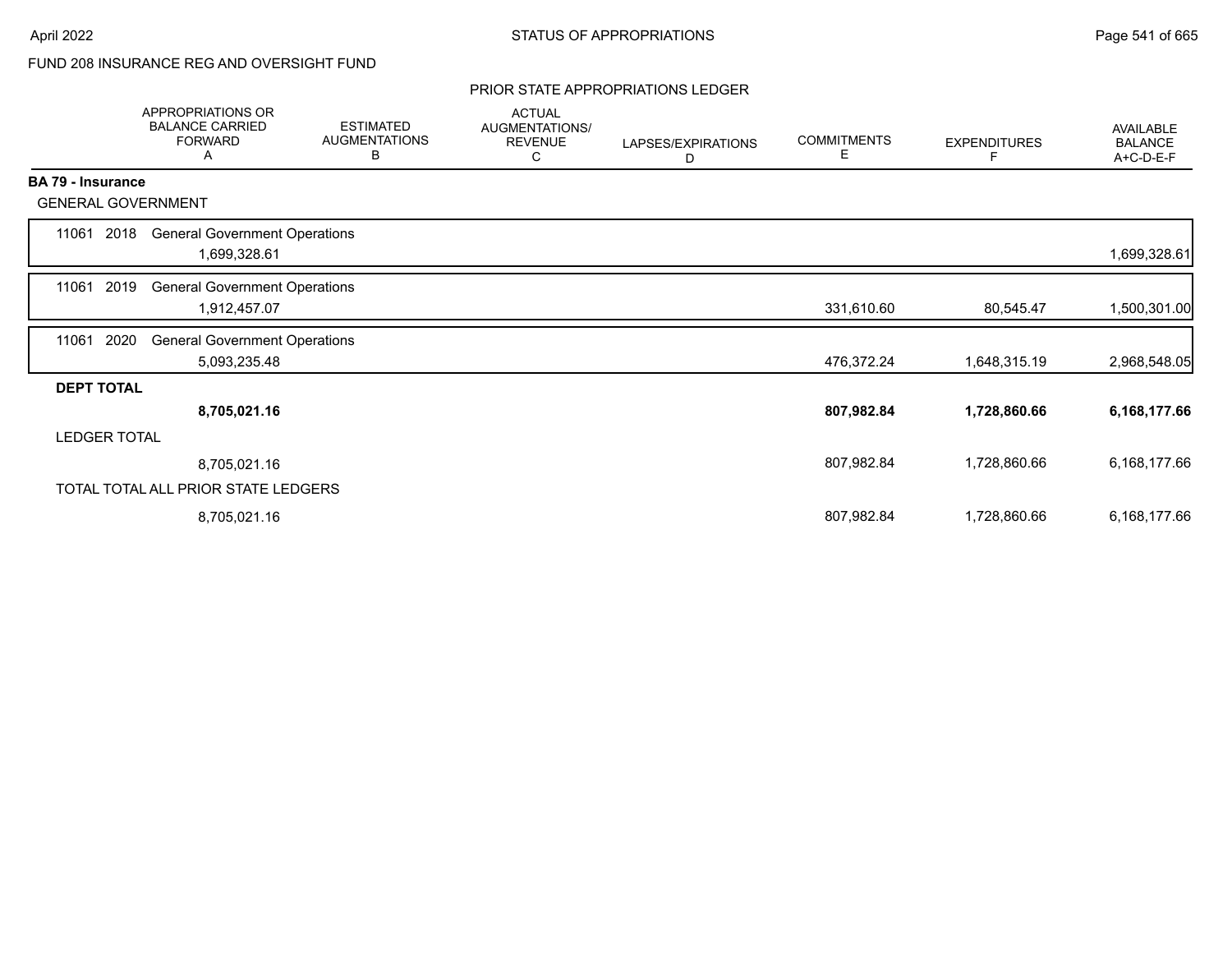# FUND 209 PHILA TAXI AND LIMO REG FUND

### CURRENT STATE APPROPRIATIONS LEDGER

|                                  | APPROPRIATIONS OR<br><b>BALANCE CARRIED</b><br><b>FORWARD</b><br>A | <b>ESTIMATED</b><br><b>AUGMENTATIONS</b><br>B | <b>ACTUAL</b><br>AUGMENTATIONS/<br><b>REVENUE</b><br>С | LAPSES/EXPIRATIONS<br>D | <b>COMMITMENTS</b> | <b>EXPENDITURES</b> | AVAILABLE<br><b>BALANCE</b><br>A+C-D-E-F |
|----------------------------------|--------------------------------------------------------------------|-----------------------------------------------|--------------------------------------------------------|-------------------------|--------------------|---------------------|------------------------------------------|
| <b>BA 81 - Executive Offices</b> |                                                                    |                                               |                                                        |                         |                    |                     |                                          |
|                                  | <b>GENERAL GOVERNMENT</b>                                          |                                               |                                                        |                         |                    |                     |                                          |
| 11062 2021                       | Transfer to PhiladelphiaParkingAuthority                           |                                               |                                                        |                         |                    |                     |                                          |
|                                  | 2,749,000.00                                                       |                                               |                                                        |                         |                    | 1,544,131.00        | 1,204,869.00                             |
| <b>DEPT TOTAL</b>                |                                                                    |                                               |                                                        |                         |                    |                     |                                          |
|                                  | 2,749,000.00                                                       |                                               |                                                        |                         |                    | 1,544,131.00        | 1,204,869.00                             |
| <b>LEDGER TOTAL</b>              |                                                                    |                                               |                                                        |                         |                    |                     |                                          |
|                                  | 2,749,000.00                                                       |                                               |                                                        |                         |                    | 1,544,131.00        | 1,204,869.00                             |
|                                  | TOTAL TOTAL ALL CURRENT STATE LEDGERS                              |                                               |                                                        |                         |                    |                     |                                          |
|                                  | 2,749,000.00                                                       |                                               |                                                        |                         |                    | 1,544,131.00        | 1,204,869.00                             |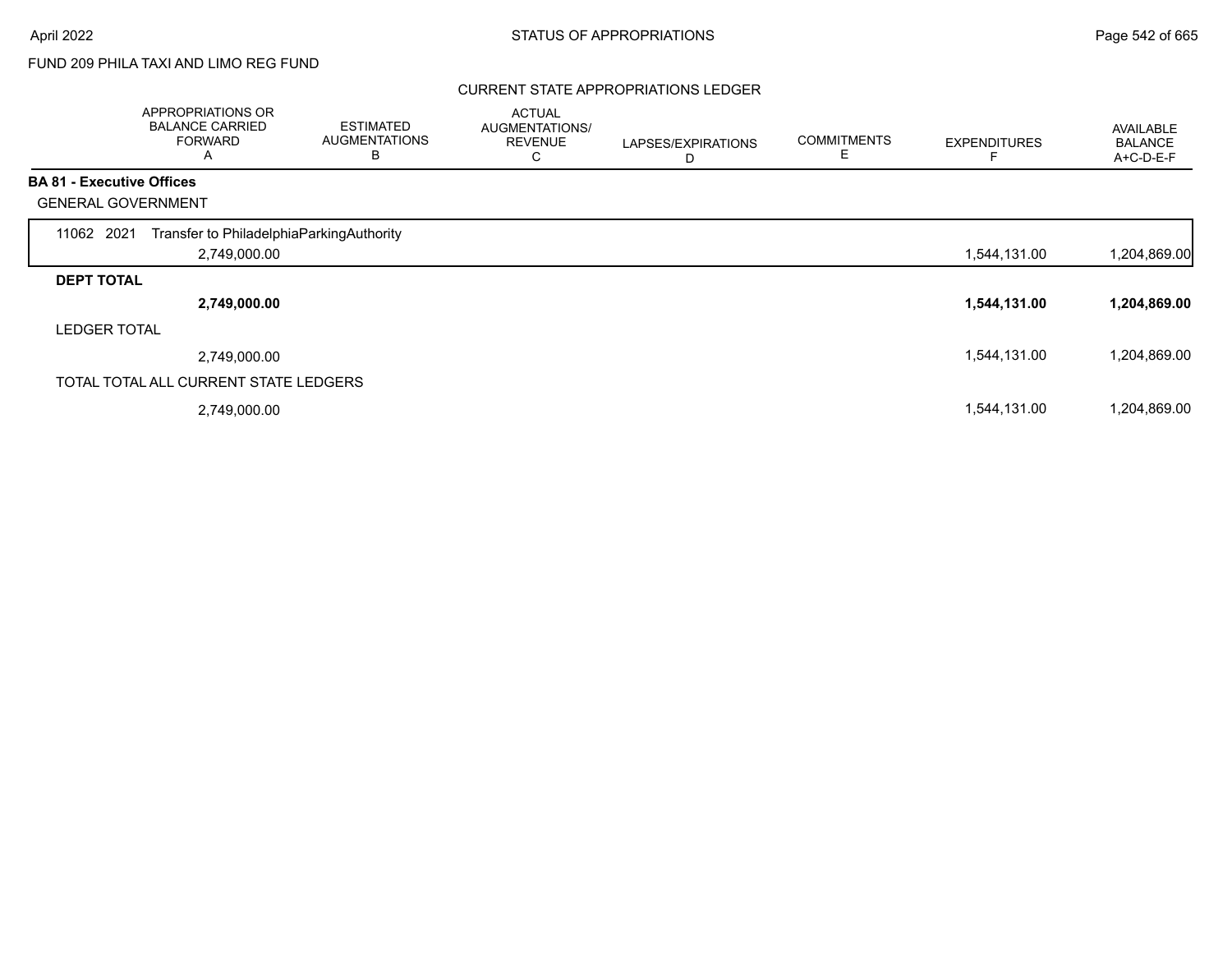# FUND 209 PHILA TAXI AND LIMO REG FUND

#### PRIOR STATE APPROPRIATIONS LEDGER

|                                  | APPROPRIATIONS OR<br><b>BALANCE CARRIED</b><br><b>FORWARD</b><br>Α | <b>ESTIMATED</b><br><b>AUGMENTATIONS</b><br>B | <b>ACTUAL</b><br><b>AUGMENTATIONS/</b><br><b>REVENUE</b><br>С | LAPSES/EXPIRATIONS<br>D | <b>COMMITMENTS</b><br>E | <b>EXPENDITURES</b> | AVAILABLE<br><b>BALANCE</b><br>A+C-D-E-F |
|----------------------------------|--------------------------------------------------------------------|-----------------------------------------------|---------------------------------------------------------------|-------------------------|-------------------------|---------------------|------------------------------------------|
| <b>BA 81 - Executive Offices</b> |                                                                    |                                               |                                                               |                         |                         |                     |                                          |
|                                  | <b>GENERAL GOVERNMENT</b>                                          |                                               |                                                               |                         |                         |                     |                                          |
| 11062 2020                       | Transfer to PhiladelphiaParkingAuthority                           |                                               |                                                               |                         |                         |                     |                                          |
|                                  | 1,352,760.00                                                       |                                               |                                                               |                         |                         | 310,195.00          | 1,042,565.00                             |
| <b>DEPT TOTAL</b>                |                                                                    |                                               |                                                               |                         |                         |                     |                                          |
|                                  | 1,352,760.00                                                       |                                               |                                                               |                         |                         | 310,195.00          | 1,042,565.00                             |
| <b>LEDGER TOTAL</b>              |                                                                    |                                               |                                                               |                         |                         |                     |                                          |
|                                  | 1,352,760.00                                                       |                                               |                                                               |                         |                         | 310,195.00          | 1,042,565.00                             |
|                                  | TOTAL TOTAL ALL PRIOR STATE LEDGERS                                |                                               |                                                               |                         |                         |                     |                                          |
|                                  | 1,352,760.00                                                       |                                               |                                                               |                         |                         | 310,195.00          | 1,042,565.00                             |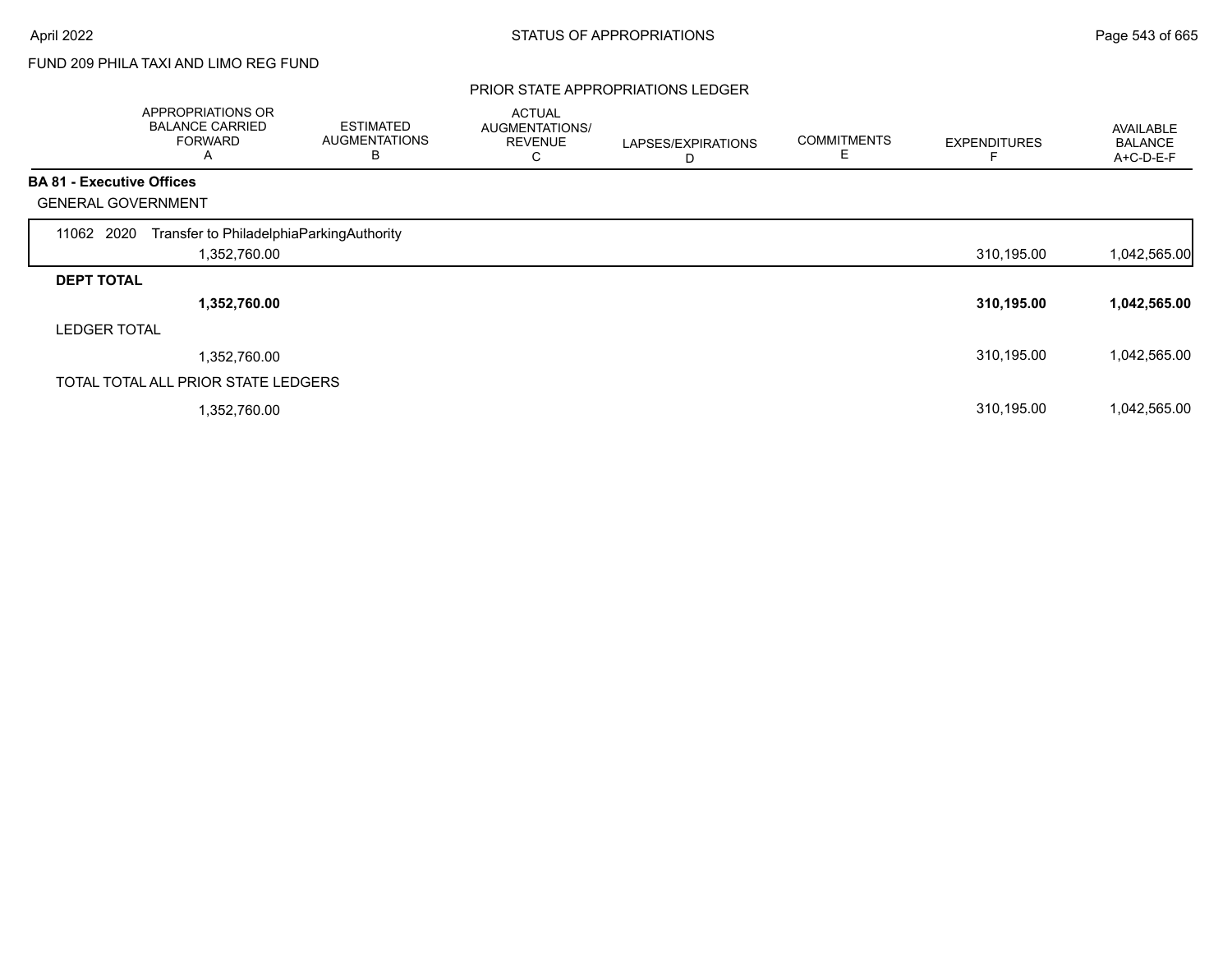г

# FUND 210 PHILA TAXI MEDALLION FUND

### CURRENT STATE APPROPRIATIONS LEDGER

|                                  | APPROPRIATIONS OR<br><b>BALANCE CARRIED</b><br><b>FORWARD</b><br>Α | <b>ESTIMATED</b><br><b>AUGMENTATIONS</b><br>в | <b>ACTUAL</b><br>AUGMENTATIONS/<br><b>REVENUE</b><br>С | LAPSES/EXPIRATIONS<br>D | <b>COMMITMENTS</b> | <b>EXPENDITURES</b> | AVAILABLE<br><b>BALANCE</b><br>A+C-D-E-F |
|----------------------------------|--------------------------------------------------------------------|-----------------------------------------------|--------------------------------------------------------|-------------------------|--------------------|---------------------|------------------------------------------|
| <b>BA 81 - Executive Offices</b> |                                                                    |                                               |                                                        |                         |                    |                     |                                          |
| <b>GENERAL GOVERNMENT</b>        |                                                                    |                                               |                                                        |                         |                    |                     |                                          |
| 2021<br>11063                    | Philadelphia Taxicab Medallion Program                             |                                               |                                                        |                         |                    |                     |                                          |
|                                  | 100,000.00                                                         |                                               |                                                        |                         |                    |                     | 100,000.00                               |
| <b>DEPT TOTAL</b>                |                                                                    |                                               |                                                        |                         |                    |                     |                                          |
|                                  | 100,000.00                                                         |                                               |                                                        |                         |                    |                     | 100,000.00                               |
| <b>LEDGER TOTAL</b>              |                                                                    |                                               |                                                        |                         |                    |                     |                                          |
|                                  | 100,000.00                                                         |                                               |                                                        |                         |                    |                     | 100,000.00                               |
|                                  | TOTAL TOTAL ALL CURRENT STATE LEDGERS                              |                                               |                                                        |                         |                    |                     |                                          |
|                                  | 100,000.00                                                         |                                               |                                                        |                         |                    |                     | 100,000.00                               |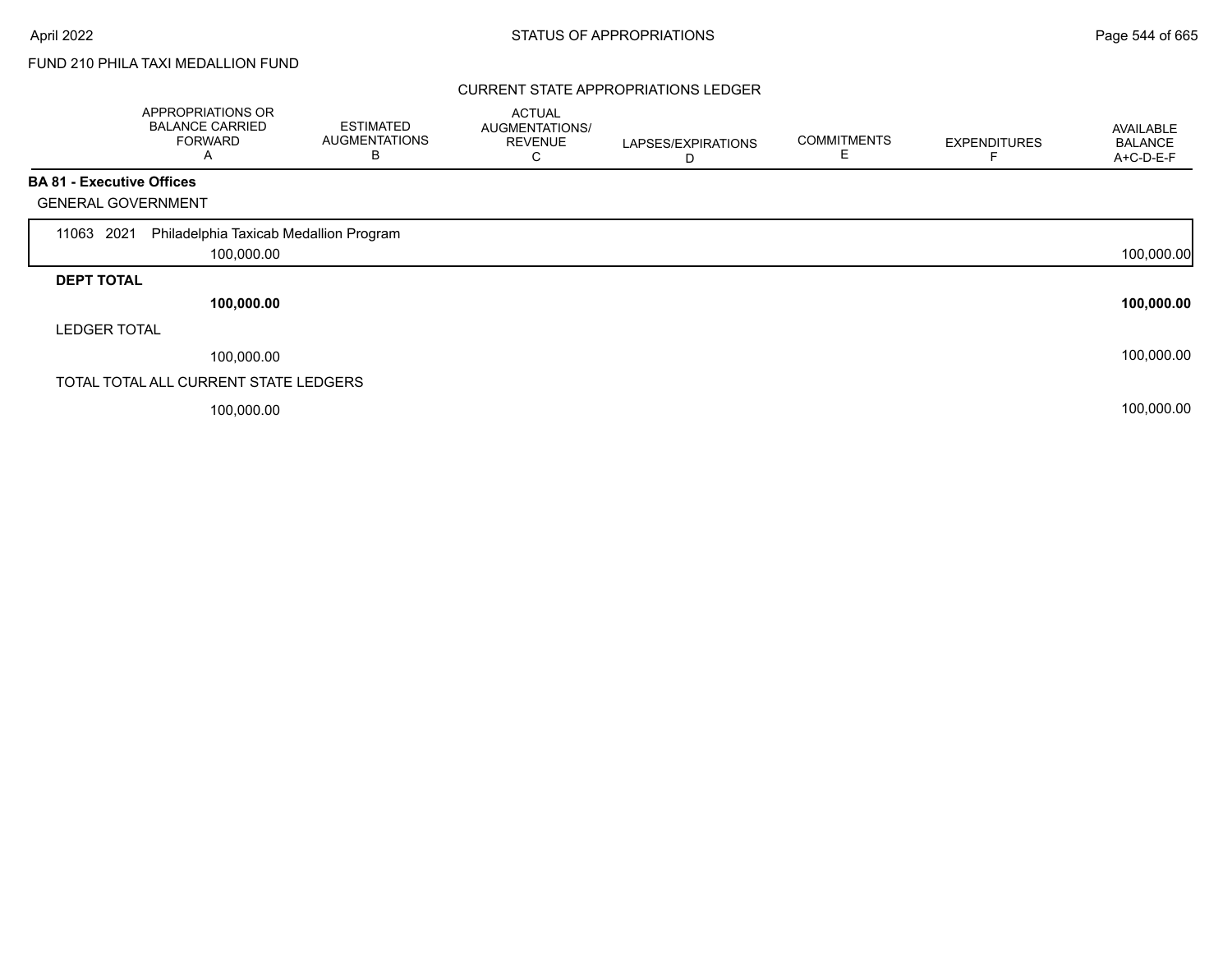# FUND 210 PHILA TAXI MEDALLION FUND

#### PRIOR STATE APPROPRIATIONS LEDGER

|                                  | APPROPRIATIONS OR<br><b>BALANCE CARRIED</b><br><b>FORWARD</b><br>Α | <b>ESTIMATED</b><br><b>AUGMENTATIONS</b><br>В | <b>ACTUAL</b><br>AUGMENTATIONS/<br><b>REVENUE</b><br>С | LAPSES/EXPIRATIONS<br>D | <b>COMMITMENTS</b> | <b>EXPENDITURES</b> | <b>AVAILABLE</b><br><b>BALANCE</b><br>A+C-D-E-F |
|----------------------------------|--------------------------------------------------------------------|-----------------------------------------------|--------------------------------------------------------|-------------------------|--------------------|---------------------|-------------------------------------------------|
| <b>BA 81 - Executive Offices</b> |                                                                    |                                               |                                                        |                         |                    |                     |                                                 |
| <b>GENERAL GOVERNMENT</b>        |                                                                    |                                               |                                                        |                         |                    |                     |                                                 |
| 2020<br>11063                    | Philadelphia Taxicab Medallion Program                             |                                               |                                                        |                         |                    |                     |                                                 |
|                                  | 100,000.00                                                         |                                               |                                                        |                         |                    |                     | 100,000.00                                      |
| <b>DEPT TOTAL</b>                |                                                                    |                                               |                                                        |                         |                    |                     |                                                 |
|                                  | 100,000.00                                                         |                                               |                                                        |                         |                    |                     | 100,000.00                                      |
| <b>LEDGER TOTAL</b>              |                                                                    |                                               |                                                        |                         |                    |                     |                                                 |
|                                  | 100,000.00                                                         |                                               |                                                        |                         |                    |                     | 100,000.00                                      |
|                                  | TOTAL TOTAL ALL PRIOR STATE LEDGERS                                |                                               |                                                        |                         |                    |                     |                                                 |
|                                  | 100,000.00                                                         |                                               |                                                        |                         |                    |                     | 100,000.00                                      |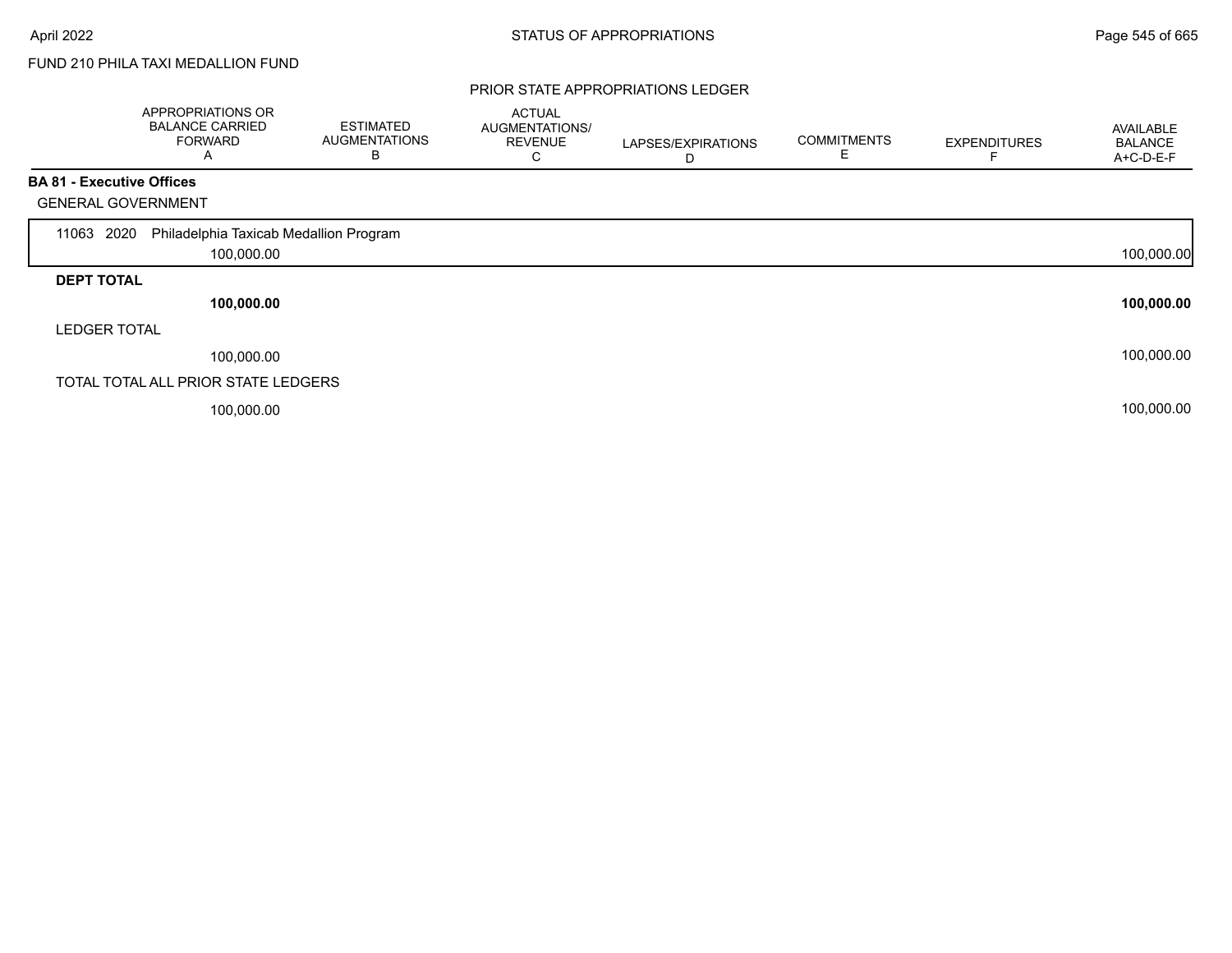|                               | APPROPRIATIONS OR<br><b>BALANCE CARRIED</b><br><b>FORWARD</b><br>Α | <b>ESTIMATED</b><br><b>AUGMENTATIONS</b><br>В | <b>ACTUAL</b><br><b>AUGMENTATIONS/</b><br><b>REVENUE</b><br>С | LAPSES/EXPIRATIONS<br>D | <b>COMMITMENTS</b><br>Ε | <b>EXPENDITURES</b><br>F | <b>AVAILABLE</b><br><b>BALANCE</b><br>$A+C-D-E-F$ |
|-------------------------------|--------------------------------------------------------------------|-----------------------------------------------|---------------------------------------------------------------|-------------------------|-------------------------|--------------------------|---------------------------------------------------|
| <b>BA 78 - Transportation</b> |                                                                    |                                               |                                                               |                         |                         |                          |                                                   |
| <b>GENERAL GOVERNMENT</b>     |                                                                    |                                               |                                                               |                         |                         |                          |                                                   |
| 29408 2021                    | <b>Multimodal Administration &amp; Oversight</b>                   |                                               |                                                               |                         |                         |                          |                                                   |
|                               | 4,317,000.00                                                       |                                               |                                                               |                         | 2,955.67                | 1,492,187.50             | 2,821,856.83                                      |
| <b>GRANTS AND SUBSIDIES</b>   |                                                                    |                                               |                                                               |                         |                         |                          |                                                   |
| 29403 2021                    | <b>Aviation Grants</b>                                             |                                               |                                                               |                         |                         |                          |                                                   |
|                               | 6,720,000.00                                                       |                                               |                                                               |                         |                         |                          | 6,720,000.00                                      |
| 29404 2021                    | <b>Rail Freight Grants</b>                                         |                                               |                                                               |                         |                         |                          |                                                   |
|                               | 11,197,000.00                                                      |                                               |                                                               |                         |                         |                          | 11,197,000.00                                     |
| 29405 2021                    | Passenger Rail Grants                                              |                                               |                                                               |                         |                         |                          |                                                   |
|                               | 8,959,000.00                                                       |                                               |                                                               |                         |                         |                          | 8,959,000.00                                      |
| 29406 2021                    | Ports & Waterways Grants                                           |                                               |                                                               |                         |                         |                          |                                                   |
|                               | 11,197,000.00                                                      |                                               |                                                               |                         |                         |                          | 11,197,000.00                                     |
| 2021<br>29407                 | <b>Bicycle &amp; Pedestrian Facilities Grants</b>                  |                                               |                                                               |                         |                         |                          |                                                   |
|                               | 2,239,000.00                                                       |                                               |                                                               |                         | 1,993,542.62            | 271.34                   | 245,186.04                                        |
| 29411 2021                    | <b>Statewide Programs Grants</b>                                   |                                               |                                                               |                         |                         |                          |                                                   |
|                               | 40,000,000.00                                                      |                                               |                                                               |                         | 13,482,306.69           | 1,764,284.39             | 24,753,408.92                                     |
| <b>DEPT TOTAL</b>             |                                                                    |                                               |                                                               |                         |                         |                          |                                                   |
|                               | 84,629,000.00                                                      |                                               |                                                               |                         | 15,478,804.98           | 3,256,743.23             | 65,893,451.79                                     |
| <b>LEDGER TOTAL</b>           |                                                                    |                                               |                                                               |                         |                         |                          |                                                   |
|                               | 84,629,000.00                                                      |                                               |                                                               |                         | 15,478,804.98           | 3,256,743.23             | 65,893,451.79                                     |
|                               | TOTAL TOTAL ALL CURRENT STATE LEDGERS                              |                                               |                                                               |                         |                         |                          |                                                   |
|                               | 84,629,000.00                                                      |                                               |                                                               |                         | 15,478,804.98           | 3,256,743.23             | 65,893,451.79                                     |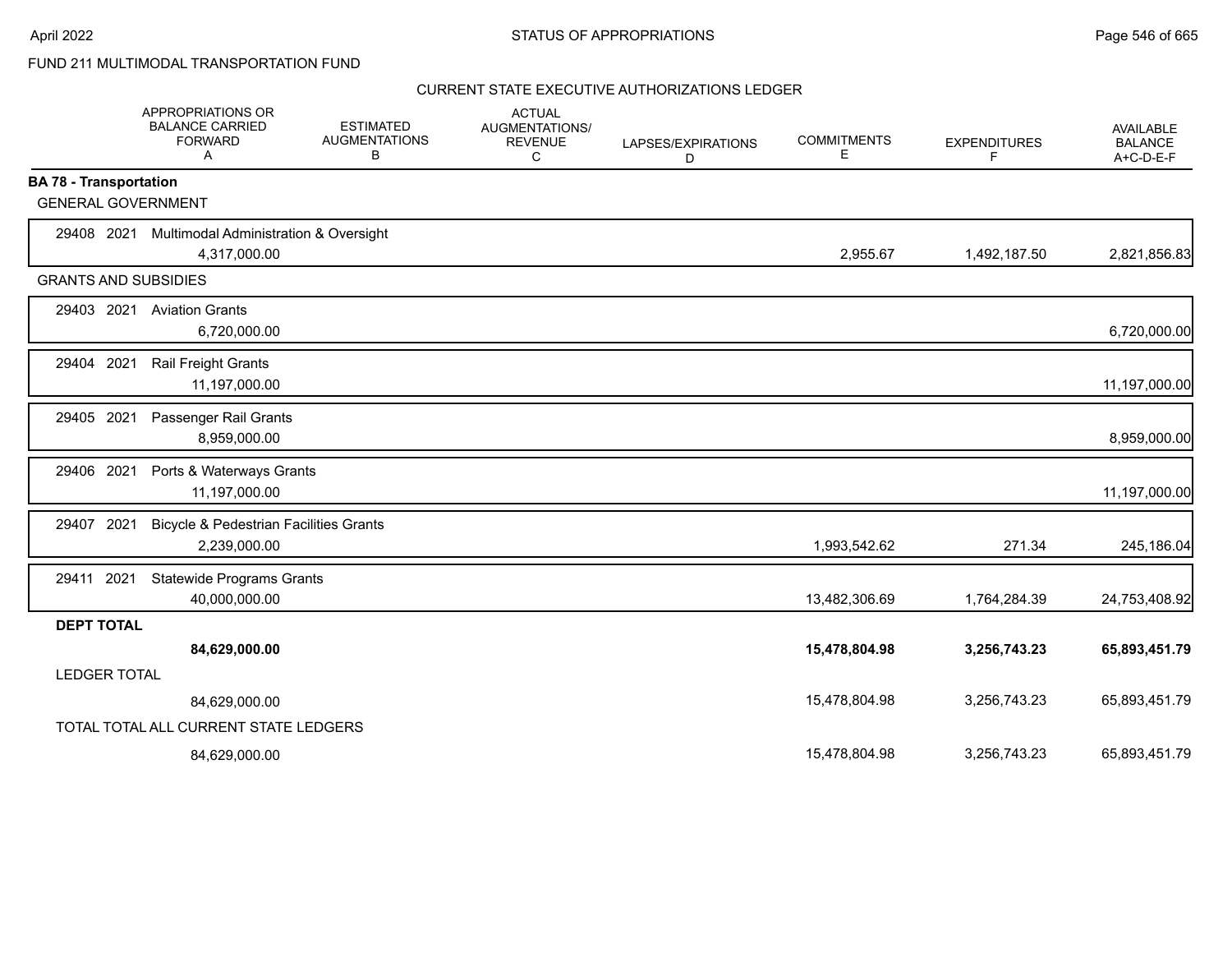### PRIOR STATE APPROPRIATIONS LEDGER

|                               | APPROPRIATIONS OR<br><b>BALANCE CARRIED</b><br><b>FORWARD</b><br>Α | <b>ESTIMATED</b><br><b>AUGMENTATIONS</b><br>B | <b>ACTUAL</b><br>AUGMENTATIONS/<br><b>REVENUE</b><br>С | LAPSES/EXPIRATIONS<br>D | <b>COMMITMENTS</b><br>Е | <b>EXPENDITURES</b> | AVAILABLE<br><b>BALANCE</b><br>A+C-D-E-F |
|-------------------------------|--------------------------------------------------------------------|-----------------------------------------------|--------------------------------------------------------|-------------------------|-------------------------|---------------------|------------------------------------------|
| <b>BA 78 - Transportation</b> |                                                                    |                                               |                                                        |                         |                         |                     |                                          |
| <b>GENERAL GOVERNMENT</b>     |                                                                    |                                               |                                                        |                         |                         |                     |                                          |
| 2019<br>11100                 | PennPORTS-PRPA Debt Service<br>80,668.72                           |                                               |                                                        |                         |                         |                     | 80,668.72                                |
| 2020<br>11100                 | PennPORTS-PRPA Debt Service<br>4,240,418.66                        |                                               |                                                        |                         |                         |                     | 4,240,418.66                             |
| <b>DEPT TOTAL</b>             |                                                                    |                                               |                                                        |                         |                         |                     |                                          |
|                               | 4,321,087.38                                                       |                                               |                                                        |                         |                         |                     | 4,321,087.38                             |
| <b>LEDGER TOTAL</b>           |                                                                    |                                               |                                                        |                         |                         |                     |                                          |
|                               | 4,321,087.38                                                       |                                               |                                                        |                         |                         |                     | 4,321,087.38                             |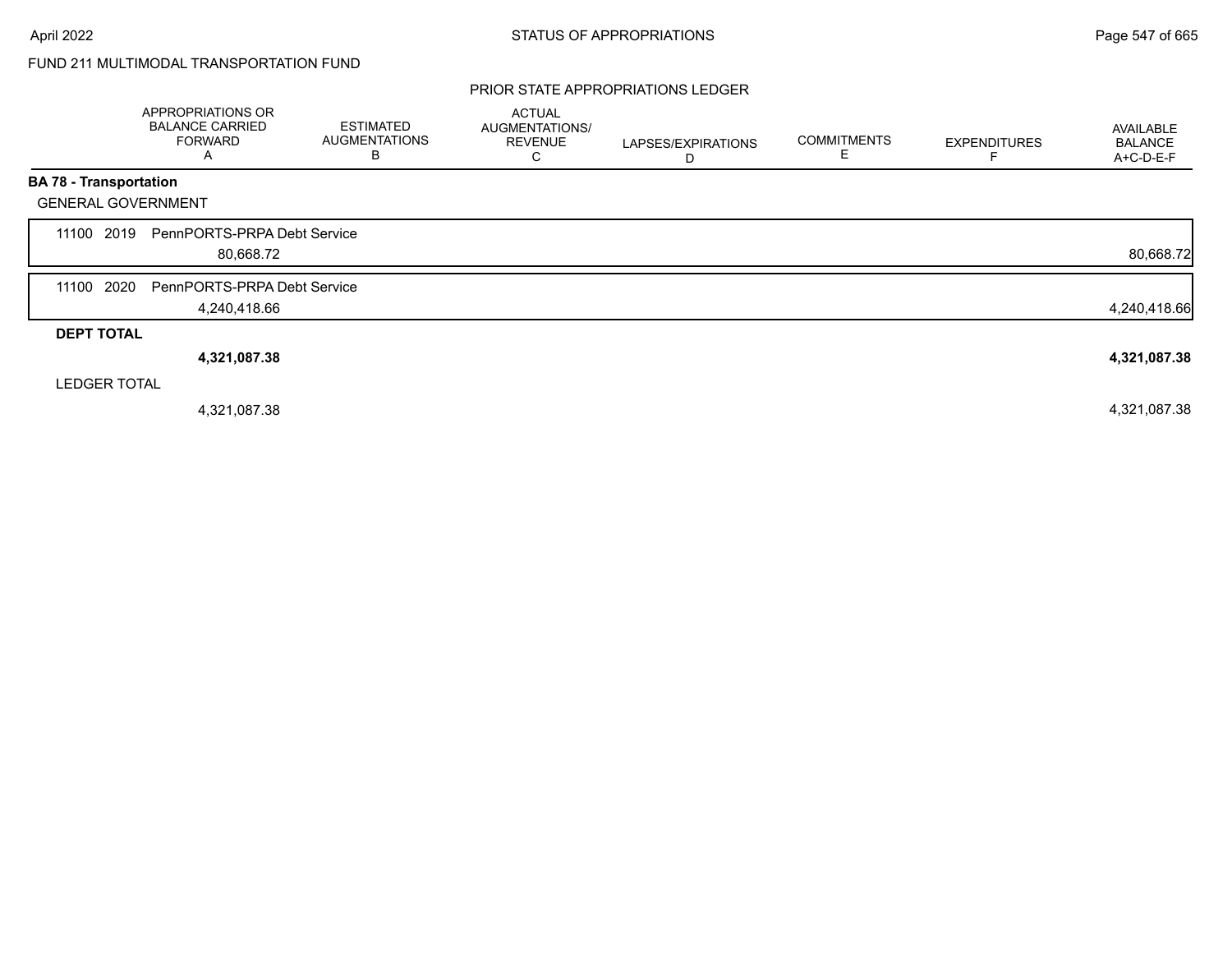|                               | APPROPRIATIONS OR<br><b>BALANCE CARRIED</b><br><b>FORWARD</b><br>A | <b>ESTIMATED</b><br><b>AUGMENTATIONS</b><br>В | <b>ACTUAL</b><br>AUGMENTATIONS/<br><b>REVENUE</b><br>C | LAPSES/EXPIRATIONS<br>D | <b>COMMITMENTS</b><br>Е | <b>EXPENDITURES</b><br>F | <b>AVAILABLE</b><br><b>BALANCE</b><br>A+C-D-E-F |
|-------------------------------|--------------------------------------------------------------------|-----------------------------------------------|--------------------------------------------------------|-------------------------|-------------------------|--------------------------|-------------------------------------------------|
| <b>BA 78 - Transportation</b> |                                                                    |                                               |                                                        |                         |                         |                          |                                                 |
| <b>GENERAL GOVERNMENT</b>     |                                                                    |                                               |                                                        |                         |                         |                          |                                                 |
|                               | 29408 2014 Multimodal Administration & Oversight<br>135,576.72     |                                               |                                                        |                         | 2,613.33                | 50,264.04                | 82,699.35                                       |
|                               | 29408 2015 Multimodal Administration & Oversight<br>49,963.16      |                                               |                                                        |                         |                         | 17,825.78                | 32,137.38                                       |
|                               | 29408 2016 Multimodal Administration & Oversight<br>48,494.45      |                                               |                                                        |                         |                         | 48,494.45                |                                                 |
|                               | 29408 2017 Multimodal Administration & Oversight<br>1,175,283.31   |                                               |                                                        |                         | 272,452.41              | 591,270.07               | 311,560.83                                      |
| 29408 2018                    | Multimodal Administration & Oversight<br>982,975.33                |                                               |                                                        |                         |                         | $-151.48$                | 983,126.81                                      |
|                               | 29408 2019 Multimodal Administration & Oversight<br>621,684.69     |                                               |                                                        |                         | 48,744.08               | 80,006.21                | 492,934.40                                      |
|                               | 29408 2020 Multimodal Administration & Oversight<br>1,670,386.48   |                                               |                                                        |                         | 373,168.38              | 686,302.06               | 610,916.04                                      |
| <b>GRANTS AND SUBSIDIES</b>   |                                                                    |                                               |                                                        |                         |                         |                          |                                                 |
|                               | 29403 2014 Aviation Grants<br>146,205.45                           |                                               |                                                        |                         | 146,205.45              |                          |                                                 |
|                               | 29403 2015 Aviation Grants<br>95,251.35                            |                                               |                                                        |                         | 52,435.58               | 42,815.77                |                                                 |
|                               | 29403 2016 Aviation Grants<br>1,448,411.47                         |                                               |                                                        |                         | 1,257,074.30            | 191,337.17               |                                                 |
|                               | 29403 2017 Aviation Grants<br>538,147.21                           |                                               |                                                        |                         | 263,159.16              | 274,988.05               |                                                 |
| 29403 2018                    | <b>Aviation Grants</b><br>3,068,086.00                             |                                               |                                                        |                         | 797,063.70              | 2,271,022.30             |                                                 |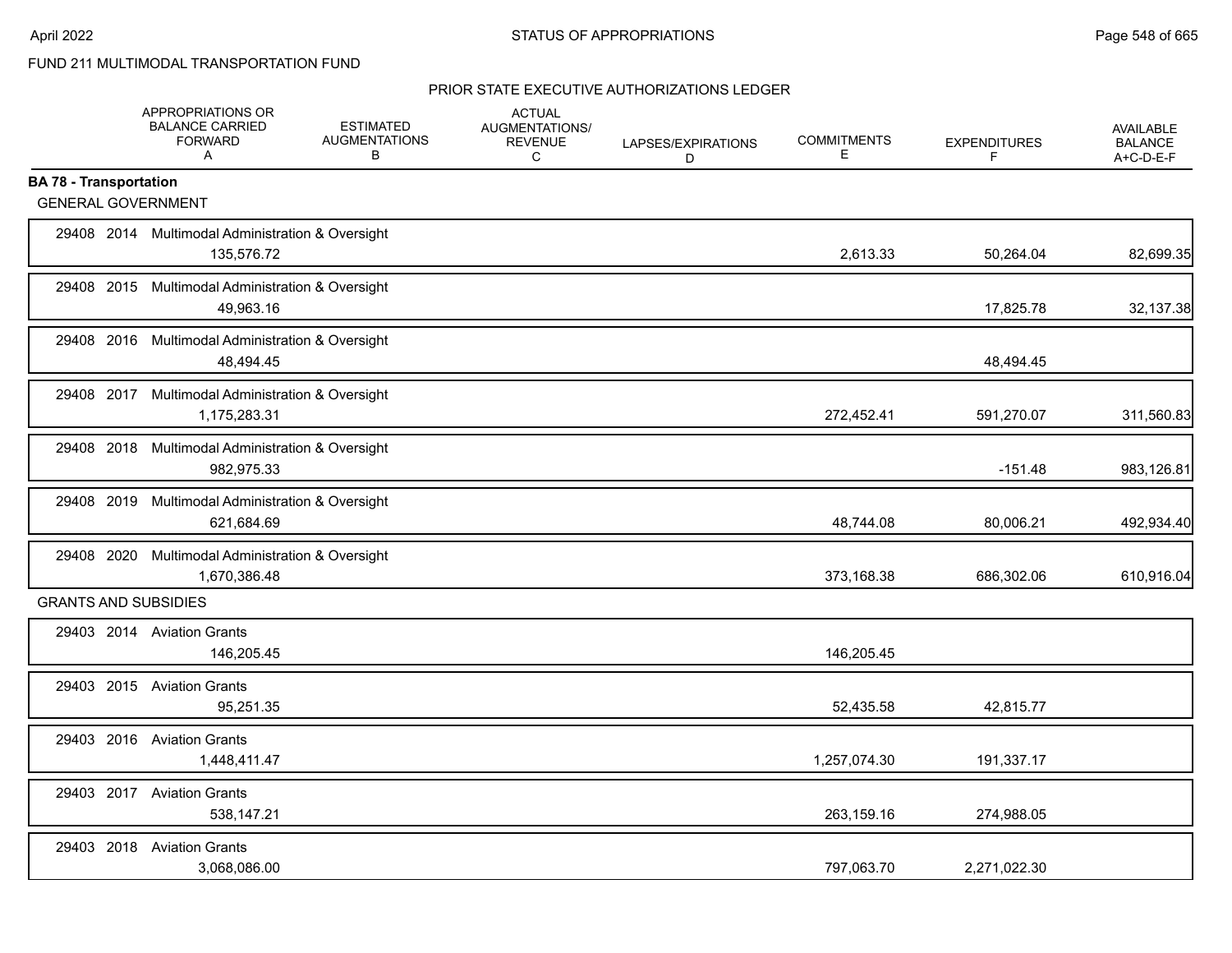|            |      | APPROPRIATIONS OR<br><b>BALANCE CARRIED</b><br><b>FORWARD</b><br>A | <b>ESTIMATED</b><br><b>AUGMENTATIONS</b><br>B | <b>ACTUAL</b><br><b>AUGMENTATIONS/</b><br><b>REVENUE</b><br>C | LAPSES/EXPIRATIONS<br>D | <b>COMMITMENTS</b><br>Е | <b>EXPENDITURES</b><br>F | <b>AVAILABLE</b><br><b>BALANCE</b><br>A+C-D-E-F |
|------------|------|--------------------------------------------------------------------|-----------------------------------------------|---------------------------------------------------------------|-------------------------|-------------------------|--------------------------|-------------------------------------------------|
|            |      | 29403 2019 Aviation Grants<br>3,254,131.67                         |                                               |                                                               |                         | 1,559,955.88            | 359,851.11               | 1,334,324.68                                    |
| 29403 2020 |      | <b>Aviation Grants</b><br>6,322,961.82                             |                                               |                                                               |                         | 1,942.31                | 3,011.01                 | 6,318,008.50                                    |
| 29404      | 2014 | <b>Rail Freight Grants</b><br>3,007,811.87                         |                                               |                                                               |                         | 1,235,958.87            | 1,731,081.00             | 40,772.00                                       |
| 29404 2015 |      | Rail Freight Grants<br>3,568,889.85                                |                                               |                                                               |                         | 961,888.35              | 1,355,390.50             | 1,251,611.00                                    |
|            |      | 29404 2016 Rail Freight Grants<br>7,294,478.68                     |                                               |                                                               |                         | 2,841,954.21            | 3,840,744.47             | 611,780.00                                      |
|            |      | 29404 2017 Rail Freight Grants<br>7,837,444.00                     |                                               |                                                               |                         | 4,604,853.00            | 2,091,937.00             | 1,140,654.00                                    |
| 29404      | 2018 | Rail Freight Grants<br>9,636,207.00                                |                                               |                                                               |                         | 8,289,793.00            | 599,300.00               | 747,114.00                                      |
| 29404 2019 |      | <b>Rail Freight Grants</b><br>10,243,273.00                        |                                               |                                                               |                         | 5,606,254.43            | 241,571.77               | 4,395,446.80                                    |
| 29404      | 2020 | Rail Freight Grants<br>10,775,000.00                               |                                               |                                                               |                         |                         |                          | 10,775,000.00                                   |
| 29404 2013 |      | <b>Rail Freight Grants</b><br>240,822.73                           |                                               |                                                               |                         |                         | 170,950.73               | 69,872.00                                       |
| 29405 2020 |      | Passenger Rail Grants<br>4,029,653.95                              |                                               |                                                               |                         |                         | 4,029,653.95             |                                                 |
| 29406 2015 |      | Ports & Waterways Grants<br>400,000.00                             |                                               |                                                               |                         |                         | 400,000.00               |                                                 |
|            |      | 29406 2016 Ports & Waterways Grants<br>5,600.00                    |                                               |                                                               |                         |                         | 5,600.00                 |                                                 |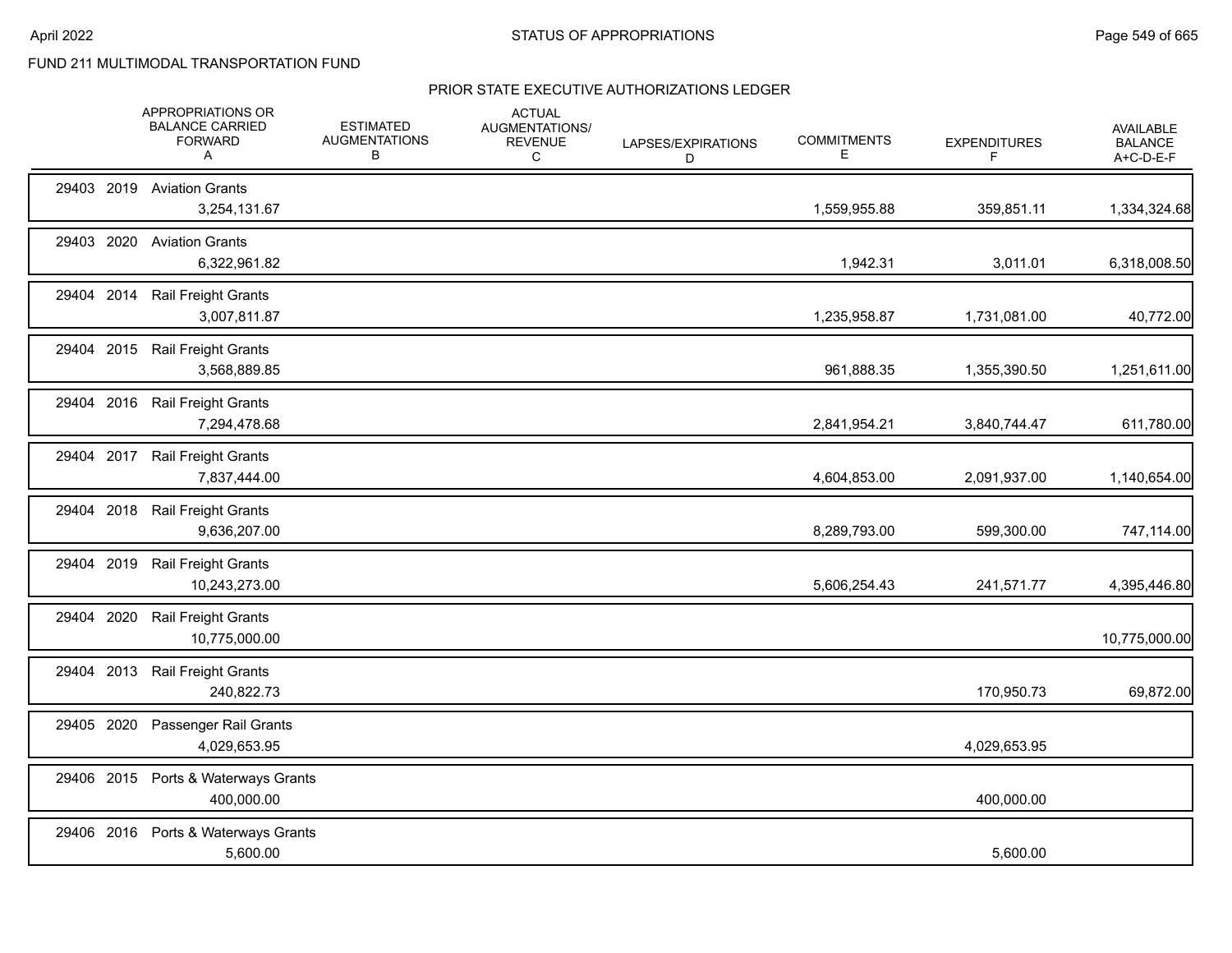|            |            | APPROPRIATIONS OR<br><b>BALANCE CARRIED</b><br><b>FORWARD</b><br>Α | <b>ESTIMATED</b><br><b>AUGMENTATIONS</b><br>В | <b>ACTUAL</b><br>AUGMENTATIONS/<br><b>REVENUE</b><br>С | LAPSES/EXPIRATIONS<br>D | <b>COMMITMENTS</b><br>Е | <b>EXPENDITURES</b><br>F | <b>AVAILABLE</b><br><b>BALANCE</b><br>A+C-D-E-F |
|------------|------------|--------------------------------------------------------------------|-----------------------------------------------|--------------------------------------------------------|-------------------------|-------------------------|--------------------------|-------------------------------------------------|
|            |            | 29406 2018 Ports & Waterways Grants<br>2,121,031.98                |                                               |                                                        |                         | 1,500,000.00            | 621,031.98               |                                                 |
|            |            | 29406 2019 Ports & Waterways Grants<br>3,933,191.20                |                                               |                                                        |                         | 624,049.17              | 3,078,208.08             | 230,933.95                                      |
|            | 29406 2020 | Ports & Waterways Grants<br>10,775,000.00                          |                                               |                                                        |                         | 637,200.00              | 7,488,210.63             | 2,649,589.37                                    |
| 29407 2014 |            | <b>Bicycle &amp; Pedestrian Facilities Grants</b><br>489,602.60    |                                               |                                                        |                         | 215,062.96              | 274,539.64               |                                                 |
|            |            | 29407 2015 Bicycle & Pedestrian Facilities Grants<br>961,378.39    |                                               |                                                        |                         | 10,000.00               |                          | 951,378.39                                      |
|            | 29407 2016 | <b>Bicycle &amp; Pedestrian Facilities Grants</b><br>365,608.07    |                                               |                                                        |                         | 179,250.85              | 166,324.70               | 20,032.52                                       |
|            | 29407 2017 | <b>Bicycle &amp; Pedestrian Facilities Grants</b><br>1,304,155.05  |                                               |                                                        |                         | 113,351.19              | 493,061.96               | 697,741.90                                      |
| 29407 2018 |            | <b>Bicycle &amp; Pedestrian Facilities Grants</b><br>1,817,645.17  |                                               |                                                        |                         | 74,020.64               | 1,410,559.08             | 333,065.45                                      |
| 29407 2019 |            | <b>Bicycle &amp; Pedestrian Facilities Grants</b><br>2,170,968.47  |                                               |                                                        |                         | 460,341.66              | 789,954.72               | 920,672.09                                      |
|            | 29407 2020 | <b>Bicycle &amp; Pedestrian Facilities Grants</b><br>2,155,000.00  |                                               |                                                        |                         | 1,124,439.50            | 116,156.78               | 914,403.72                                      |
|            | 29407 2013 | <b>Bicycle &amp; Pedestrian Facilities Grants</b><br>280,691.30    |                                               |                                                        |                         |                         | 142,234.38               | 138,456.92                                      |
| 29411 2014 |            | <b>Statewide Programs Grants</b><br>7,948,062.21                   |                                               |                                                        |                         | 6,111,242.66            | 1,771,539.55             | 65,280.00                                       |
|            | 29411 2015 | <b>Statewide Programs Grants</b><br>14,299,063.34                  |                                               |                                                        |                         | 9,802,784.02            | 4,348,403.81             | 147,875.51                                      |
|            |            |                                                                    |                                               |                                                        |                         |                         |                          |                                                 |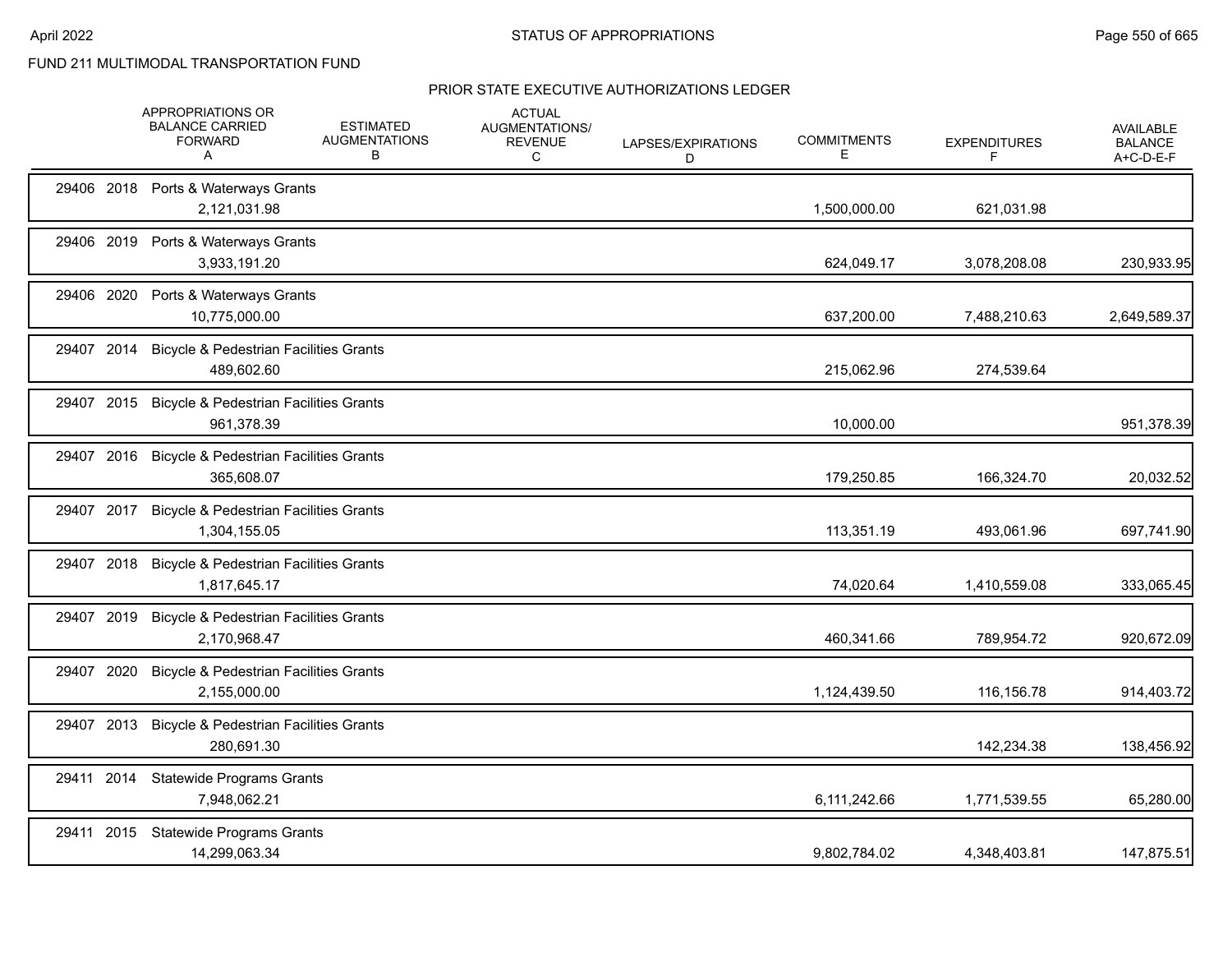|                     | <b>APPROPRIATIONS OR</b><br><b>BALANCE CARRIED</b><br><b>FORWARD</b> | <b>ESTIMATED</b><br><b>AUGMENTATIONS</b><br>В | <b>ACTUAL</b><br>AUGMENTATIONS/<br><b>REVENUE</b><br>C | LAPSES/EXPIRATIONS<br>D | <b>COMMITMENTS</b><br>E. | <b>EXPENDITURES</b><br>F | <b>AVAILABLE</b><br><b>BALANCE</b><br>A+C-D-E-F |
|---------------------|----------------------------------------------------------------------|-----------------------------------------------|--------------------------------------------------------|-------------------------|--------------------------|--------------------------|-------------------------------------------------|
| 29411<br>2016       | <b>Statewide Programs Grants</b><br>21,100,919.00                    |                                               |                                                        |                         | 16,861,128.25            | 2,934,301.44             | 1,305,489.31                                    |
| 29411 2017          | <b>Statewide Programs Grants</b>                                     |                                               |                                                        |                         |                          |                          |                                                 |
|                     | 29,042,577.46                                                        |                                               |                                                        |                         | 18,738,134.20            | 3,202,817.56             | 7,101,625.70                                    |
| 2018<br>29411       | <b>Statewide Programs Grants</b><br>32,303,803.95                    |                                               |                                                        |                         | 16,580,222.37            | 3,708,813.15             | 12,014,768.43                                   |
| 2019<br>29411       | <b>Statewide Programs Grants</b><br>39,785,843.60                    |                                               |                                                        |                         | 21,929,600.97            | 3,181,150.62             | 14,675,092.01                                   |
| 2020<br>29411       | <b>Statewide Programs Grants</b><br>40,044,099.89                    |                                               |                                                        |                         | 35,358,793.00            | 5,096.54                 | 4,680,210.35                                    |
| <b>DEPT TOTAL</b>   |                                                                      |                                               |                                                        |                         |                          |                          |                                                 |
|                     | 287,495,381.87                                                       |                                               |                                                        |                         | 158,635,137.88           | 52,815,670.58            | 76,044,573.41                                   |
| <b>LEDGER TOTAL</b> |                                                                      |                                               |                                                        |                         |                          |                          |                                                 |
|                     | 287,495,381.87                                                       |                                               |                                                        |                         | 158,635,137.88           | 52,815,670.58            | 76,044,573.41                                   |
|                     | TOTAL TOTAL ALL PRIOR STATE LEDGERS                                  |                                               |                                                        |                         |                          |                          |                                                 |
|                     | 291,816,469.25                                                       |                                               |                                                        |                         | 158,635,137.88           | 52,815,670.58            | 80,365,660.79                                   |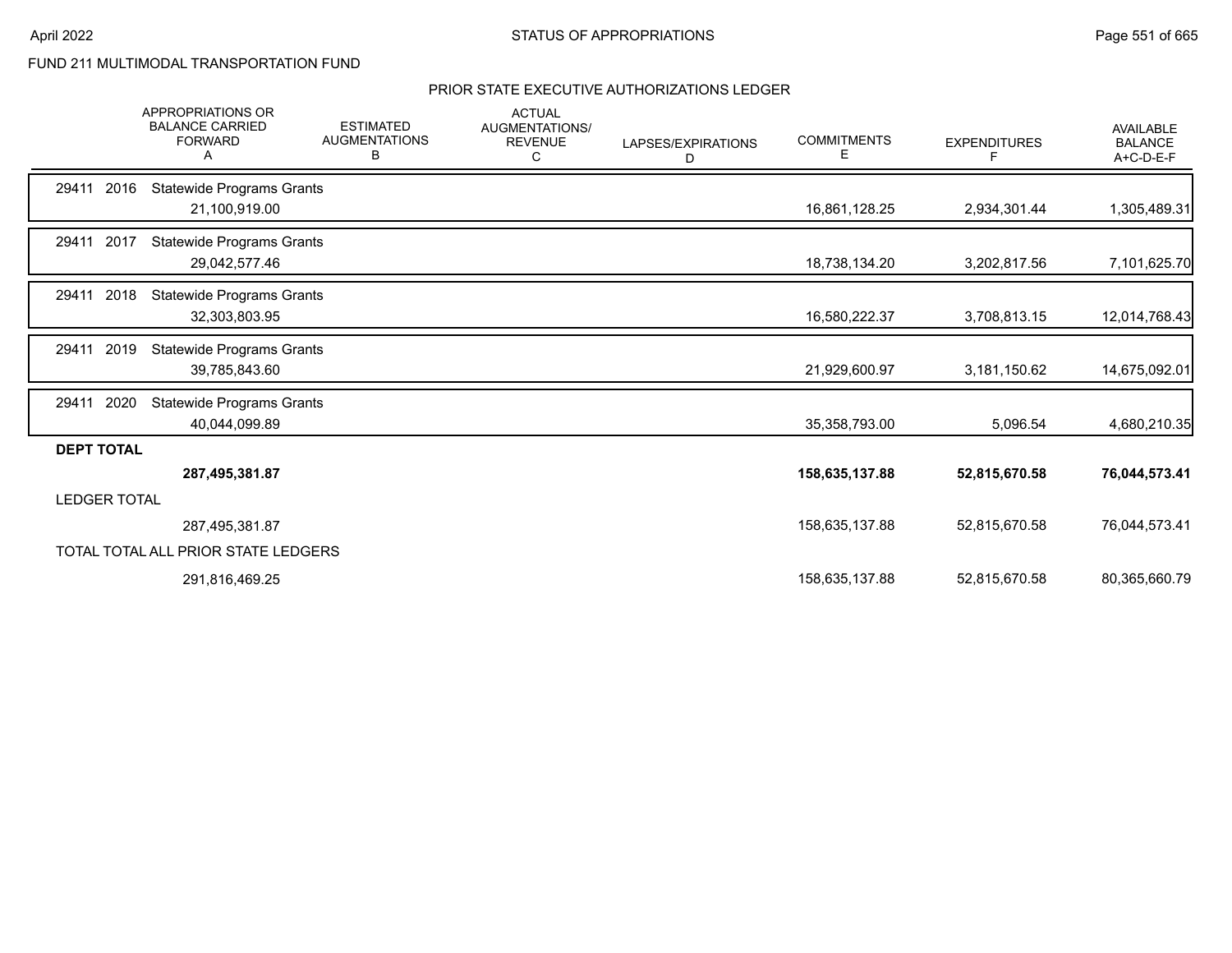# FUND 212 CITY REVITALIZATION & IMPROVEMENT

#### RESTRICTED RECEIPTS LEDGER

|                             | <b>APPROPRIATIONS OR</b><br><b>BALANCE CARRIED</b><br><b>FORWARD</b><br>Α | <b>ESTIMATED</b><br><b>AUGMENTATIONS</b><br>в | <b>ACTUAL</b><br>AUGMENTATIONS/<br><b>REVENUE</b><br>C | LAPSES/EXPIRATIONS<br>D | <b>COMMITMENTS</b><br>Е | <b>EXPENDITURES</b><br>F | <b>AVAILABLE</b><br><b>BALANCE</b><br>A+C-D-E-F |
|-----------------------------|---------------------------------------------------------------------------|-----------------------------------------------|--------------------------------------------------------|-------------------------|-------------------------|--------------------------|-------------------------------------------------|
| BA 73 - Treasury            |                                                                           |                                               |                                                        |                         |                         |                          |                                                 |
| <b>GRANTS AND SUBSIDIES</b> |                                                                           |                                               |                                                        |                         |                         |                          |                                                 |
| 40234 2021                  | CRIZ-Bethlehem                                                            |                                               |                                                        |                         |                         |                          |                                                 |
|                             |                                                                           |                                               | 488,992.53                                             |                         |                         | 488,992.53               |                                                 |
| 40235 2021                  | CRIZ-Lancaster                                                            |                                               |                                                        |                         |                         |                          |                                                 |
|                             |                                                                           |                                               | 7,597,543.30                                           |                         |                         | 7,597,543.30             |                                                 |
| 40239 2021                  | <b>CRIZ-Local Share Bethlehem</b>                                         |                                               |                                                        |                         |                         |                          |                                                 |
|                             |                                                                           |                                               | 54,440.00                                              |                         |                         | 54,440.00                |                                                 |
| 40240 2021                  | <b>CRIZ-Local Share Lancaster</b>                                         |                                               |                                                        |                         |                         |                          |                                                 |
|                             |                                                                           |                                               | 236,077.12                                             |                         |                         | 236,077.12               |                                                 |
| 40243 2021                  | CRIZ - Tamaqua                                                            |                                               |                                                        |                         |                         |                          |                                                 |
|                             |                                                                           |                                               | 581,156.17                                             |                         |                         | 581,156.17               |                                                 |
|                             | 40244 2021 CRIZ - Local Share - Tamaqua                                   |                                               |                                                        |                         |                         |                          |                                                 |
|                             |                                                                           |                                               | 27,405.22                                              |                         |                         | 27,405.22                |                                                 |
| <b>DEPT TOTAL</b>           |                                                                           |                                               |                                                        |                         |                         |                          |                                                 |
|                             |                                                                           |                                               | 8,985,614.34                                           |                         |                         | 8,985,614.34             |                                                 |
| <b>LEDGER TOTAL</b>         |                                                                           |                                               |                                                        |                         |                         |                          |                                                 |
|                             |                                                                           |                                               | 8,985,614.34                                           |                         |                         | 8,985,614.34             |                                                 |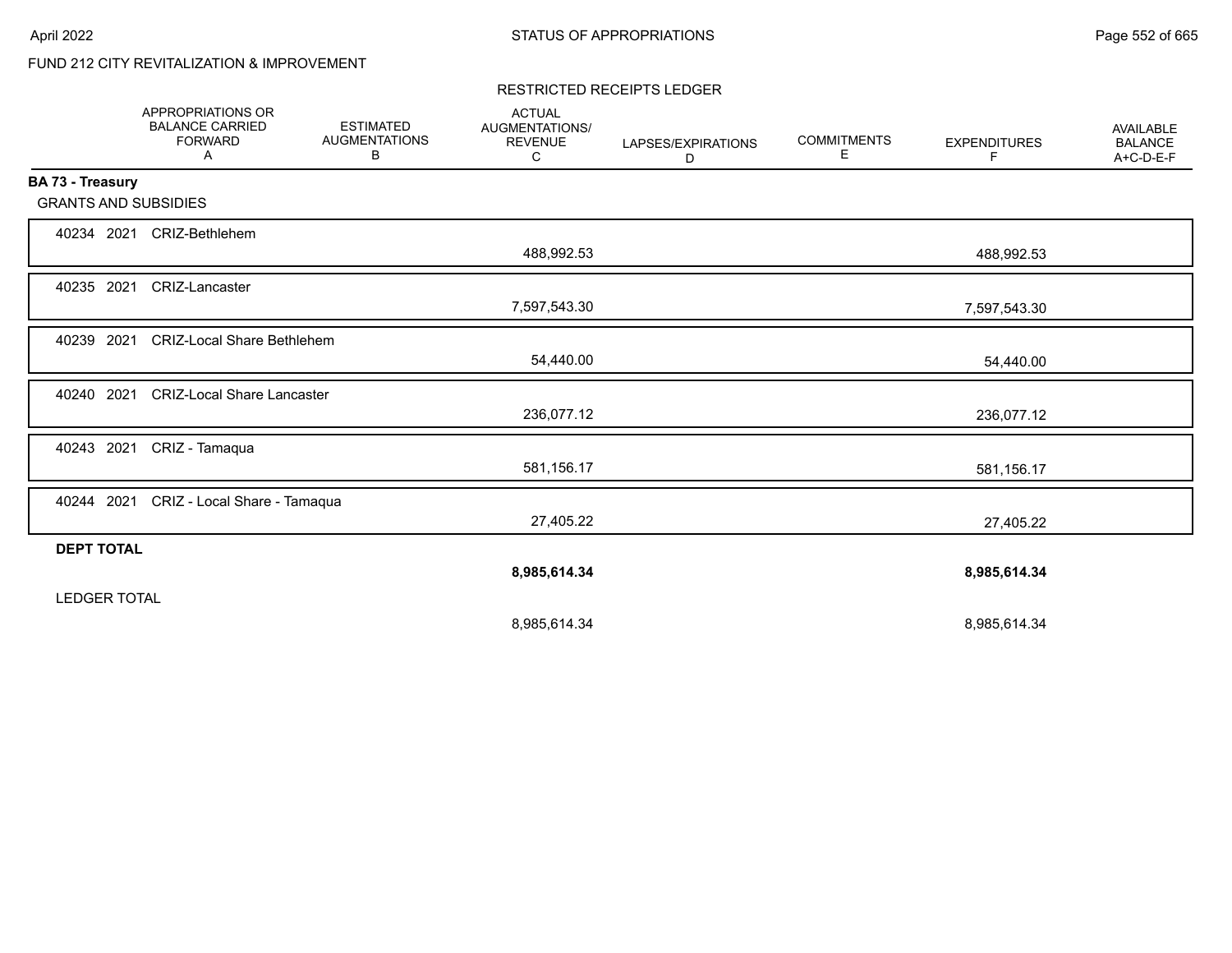# FUND 213 LOCAL CIGARETTE TAX FUND

#### RESTRICTED RECEIPTS LEDGER

|                             | APPROPRIATIONS OR<br><b>BALANCE CARRIED</b><br>FORWARD<br>A | <b>ESTIMATED</b><br><b>AUGMENTATIONS</b><br>в | <b>ACTUAL</b><br><b>AUGMENTATIONS/</b><br><b>REVENUE</b><br>С | LAPSES/EXPIRATIONS<br>D | <b>COMMITMENTS</b> | <b>EXPENDITURES</b> | AVAILABLE<br><b>BALANCE</b><br>A+C-D-E-F |
|-----------------------------|-------------------------------------------------------------|-----------------------------------------------|---------------------------------------------------------------|-------------------------|--------------------|---------------------|------------------------------------------|
| <b>BA 73 - Treasury</b>     |                                                             |                                               |                                                               |                         |                    |                     |                                          |
| <b>GRANTS AND SUBSIDIES</b> |                                                             |                                               |                                                               |                         |                    |                     |                                          |
| 2021<br>40236               | DistributionPhiladelphiaSchoolDistrict                      |                                               |                                                               |                         |                    |                     |                                          |
|                             | 2,796,487.01                                                |                                               | 50,887,141.90                                                 |                         |                    | 51,143,758.18       | 2,539,870.73                             |
| <b>DEPT TOTAL</b>           |                                                             |                                               |                                                               |                         |                    |                     |                                          |
|                             | 2,796,487.01                                                |                                               | 50,887,141.90                                                 |                         |                    | 51,143,758.18       | 2,539,870.73                             |
| <b>LEDGER TOTAL</b>         |                                                             |                                               |                                                               |                         |                    |                     |                                          |
|                             | 2,796,487.01                                                |                                               | 50,887,141.90                                                 |                         |                    | 51, 143, 758. 18    | 2,539,870.73                             |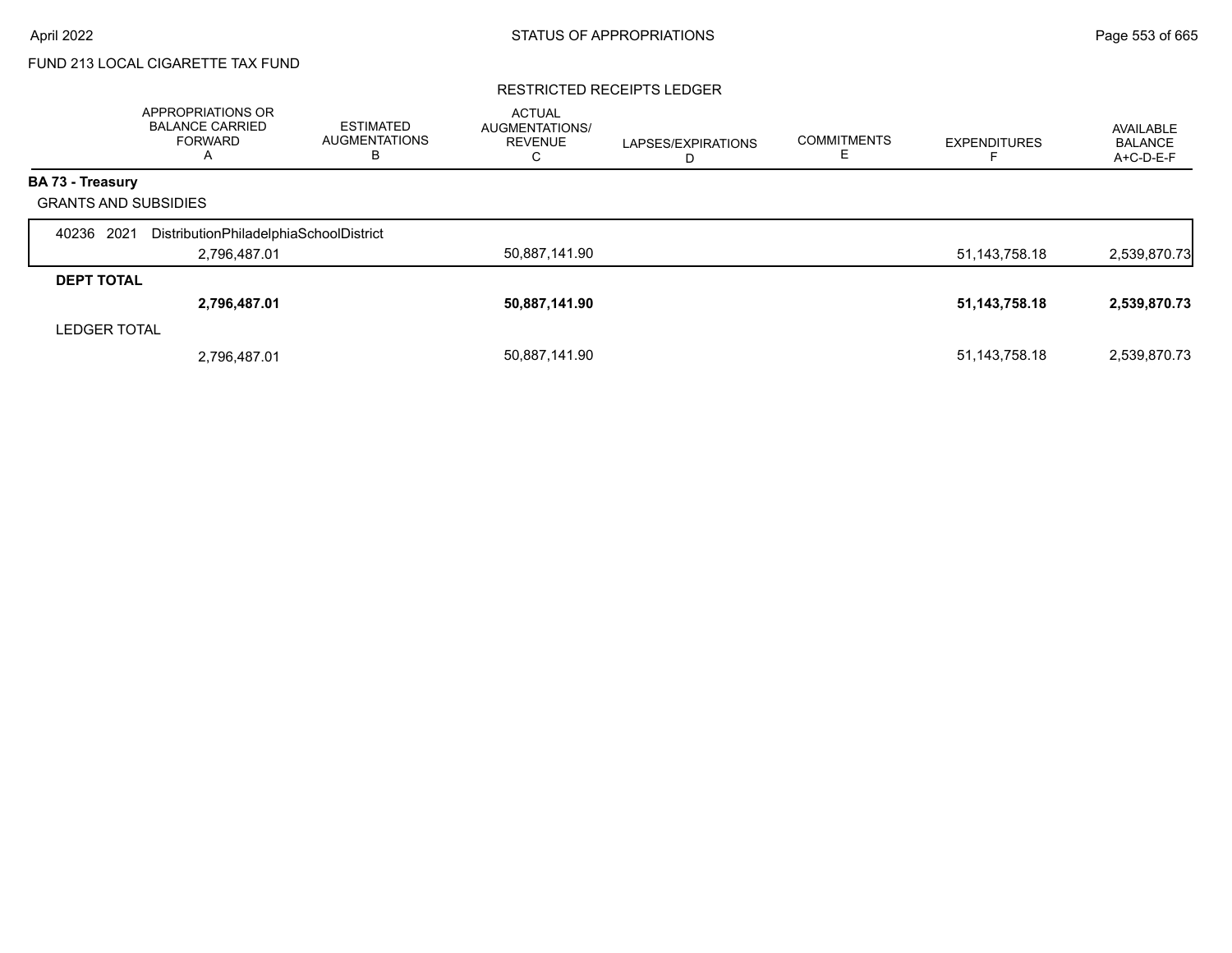### FUND 215 MONETARY PENALTY ENDOWMNTS TRST FND

#### CURRENT STATE EXECUTIVE AUTHORIZATIONS - RESTRICTED LEDGER

|                     | APPROPRIATIONS OR<br><b>BALANCE CARRIED</b><br><b>FORWARD</b><br>A | <b>ESTIMATED</b><br><b>AUGMENTATIONS</b><br>B | <b>ACTUAL</b><br>AUGMENTATIONS/<br><b>REVENUE</b><br>С | LAPSES/EXPIRATIONS<br>D | <b>COMMITMENTS</b><br>E. | <b>EXPENDITURES</b> | <b>AVAILABLE</b><br><b>BALANCE</b><br>A+C-D-E-F |
|---------------------|--------------------------------------------------------------------|-----------------------------------------------|--------------------------------------------------------|-------------------------|--------------------------|---------------------|-------------------------------------------------|
|                     | <b>BA 81 - Executive Offices</b>                                   |                                               |                                                        |                         |                          |                     |                                                 |
|                     | <b>GRANTS AND SUBSIDIES</b>                                        |                                               |                                                        |                         |                          |                     |                                                 |
| 26420               | 2021<br>NCAA Penn State Settlement                                 |                                               |                                                        |                         |                          |                     |                                                 |
|                     |                                                                    | 4,800,000.00                                  | 4,800,000.00                                           |                         | 2,060,094.79             | 1,449,397.43        | 1,290,507.78                                    |
| <b>DEPT TOTAL</b>   |                                                                    |                                               |                                                        |                         |                          |                     |                                                 |
|                     |                                                                    | 4,800,000.00                                  | 4,800,000.00                                           |                         | 2,060,094.79             | 1,449,397.43        | 1,290,507.78                                    |
| <b>LEDGER TOTAL</b> |                                                                    |                                               |                                                        |                         |                          |                     |                                                 |
|                     |                                                                    | 4,800,000.00                                  | 4,800,000.00                                           |                         | 2,060,094.79             | 1,449,397.43        | 1,290,507.78                                    |
|                     | TOTAL TOTAL ALL CURRENT STATE LEDGERS                              |                                               |                                                        |                         |                          |                     |                                                 |
|                     |                                                                    | 4,800,000.00                                  | 4,800,000.00                                           |                         | 2,060,094.79             | 1,449,397.43        | 1,290,507.78                                    |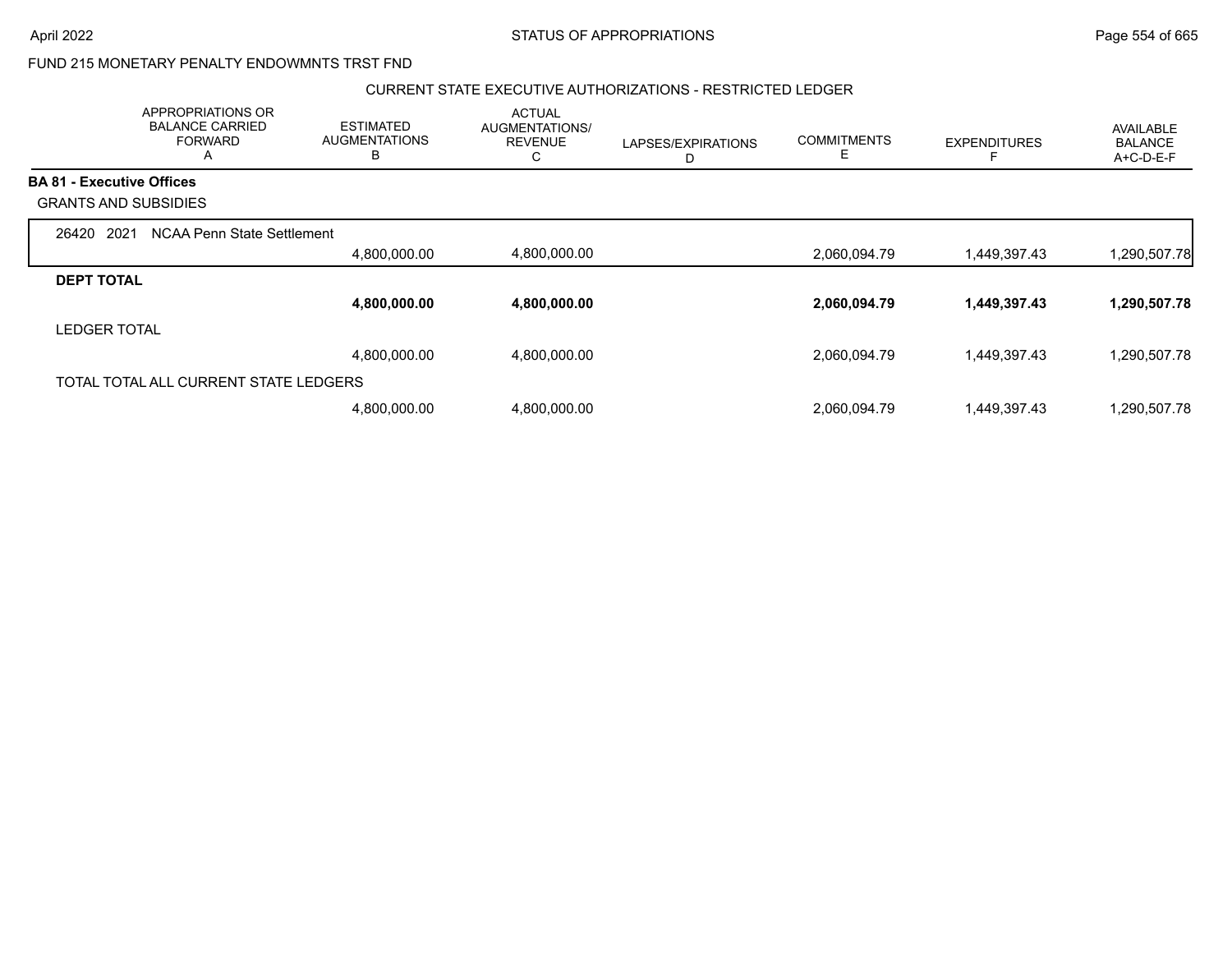### FUND 215 MONETARY PENALTY ENDOWMNTS TRST FND

#### PRIOR STATE EXECUTIVE AUTHORIZATIONS - RESTRICTED LEDGER

|                                  | APPROPRIATIONS OR<br><b>BALANCE CARRIED</b><br><b>FORWARD</b><br>A | <b>ESTIMATED</b><br><b>AUGMENTATIONS</b><br>В | <b>ACTUAL</b><br>AUGMENTATIONS/<br><b>REVENUE</b><br>С | LAPSES/EXPIRATIONS<br>D | <b>COMMITMENTS</b><br>E | <b>EXPENDITURES</b> | AVAILABLE<br><b>BALANCE</b><br>A+C-D-E-F |
|----------------------------------|--------------------------------------------------------------------|-----------------------------------------------|--------------------------------------------------------|-------------------------|-------------------------|---------------------|------------------------------------------|
| <b>BA 81 - Executive Offices</b> |                                                                    |                                               |                                                        |                         |                         |                     |                                          |
|                                  | <b>GRANTS AND SUBSIDIES</b>                                        |                                               |                                                        |                         |                         |                     |                                          |
| 26420                            | NCAA Penn State Settlement<br>2019<br>130,051.18                   |                                               |                                                        |                         |                         |                     | 130,051.18                               |
| 26420                            | 2020<br><b>NCAA Penn State Settlement</b><br>3,159,566.45          |                                               | $-2,567,633.69$                                        |                         |                         | 450,280.58          | 141,652.18                               |
| <b>DEPT TOTAL</b>                |                                                                    |                                               |                                                        |                         |                         |                     |                                          |
|                                  | 3,289,617.63                                                       |                                               | $-2,567,633.69$                                        |                         |                         | 450,280.58          | 271,703.36                               |
| <b>LEDGER TOTAL</b>              |                                                                    |                                               |                                                        |                         |                         |                     |                                          |
|                                  | 3,289,617.63                                                       |                                               | $-2,567,633.69$                                        |                         |                         | 450,280.58          | 271,703.36                               |
|                                  | TOTAL TOTAL ALL PRIOR STATE LEDGERS                                |                                               |                                                        |                         |                         |                     |                                          |
|                                  | 3,289,617.63                                                       |                                               | $-2,567,633.69$                                        |                         |                         | 450,280.58          | 271,703.36                               |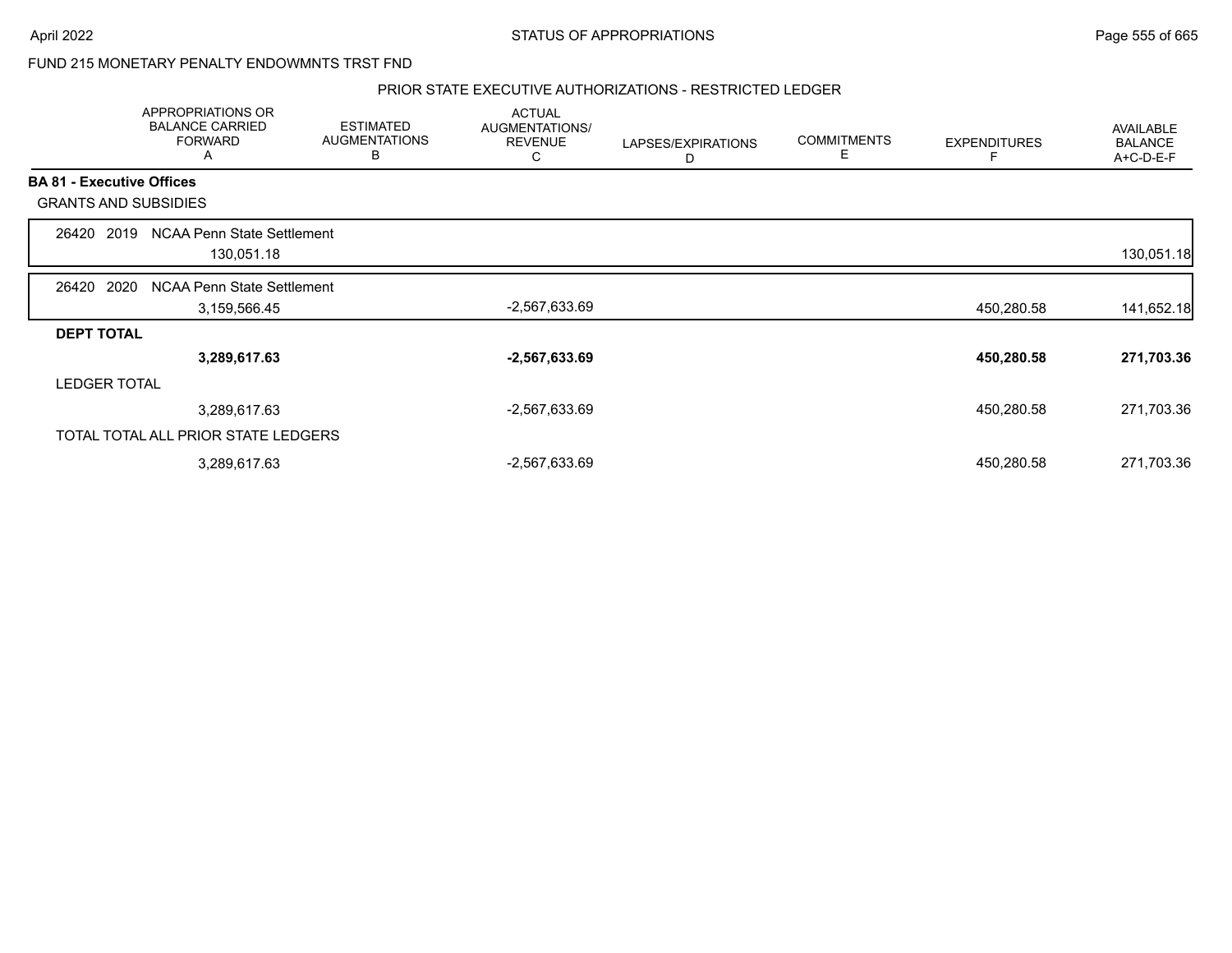## FUND 215 MONETARY PENALTY ENDOWMNTS TRST FND

#### RESTRICTED REVENUE LEDGER

|                                  | APPROPRIATIONS OR<br><b>BALANCE CARRIED</b><br>FORWARD<br>$\overline{\mathsf{A}}$ | <b>ESTIMATED</b><br><b>AUGMENTATIONS</b><br>в | <b>ACTUAL</b><br>AUGMENTATIONS/<br><b>REVENUE</b><br>С | LAPSES/EXPIRATIONS<br>D | <b>COMMITMENTS</b> | <b>EXPENDITURES</b> | AVAILABLE<br>BALANCE<br>A+C-D-E-F |
|----------------------------------|-----------------------------------------------------------------------------------|-----------------------------------------------|--------------------------------------------------------|-------------------------|--------------------|---------------------|-----------------------------------|
| <b>BA 81 - Executive Offices</b> |                                                                                   |                                               |                                                        |                         |                    |                     |                                   |
| <b>GRANTS AND SUBSIDIES</b>      |                                                                                   |                                               |                                                        |                         |                    |                     |                                   |
| 2021<br>60379                    | NCAA-Penn State Settlement                                                        |                                               |                                                        |                         |                    |                     |                                   |
|                                  | 40,415,780.62                                                                     |                                               |                                                        |                         |                    | 2,232,366.31        | 38, 183, 414. 31                  |
| <b>DEPT TOTAL</b>                |                                                                                   |                                               |                                                        |                         |                    |                     |                                   |
|                                  | 40,415,780.62                                                                     |                                               |                                                        |                         |                    | 2,232,366.31        | 38, 183, 414. 31                  |
| <b>LEDGER TOTAL</b>              |                                                                                   |                                               |                                                        |                         |                    |                     |                                   |
|                                  | 40,415,780.62                                                                     |                                               |                                                        |                         |                    | 2,232,366.31        | 38, 183, 414. 31                  |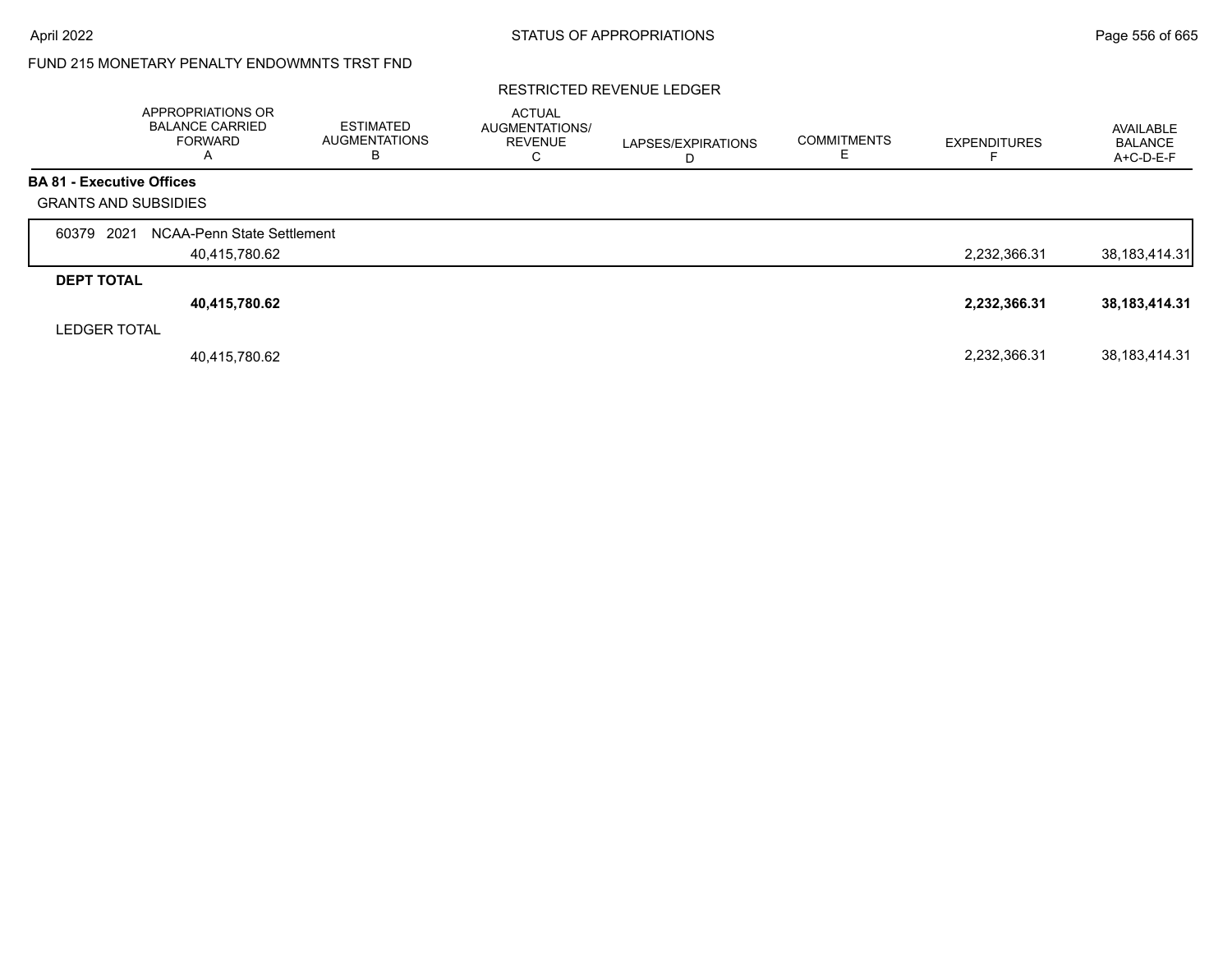# FUND 216 ACHIEVING A BETTER LIFE EXPERIENCE

### CURRENT STATE APPROPRIATIONS LEDGER

|                           | APPROPRIATIONS OR<br><b>BALANCE CARRIED</b><br><b>FORWARD</b><br>A | <b>ESTIMATED</b><br><b>AUGMENTATIONS</b><br>В | <b>ACTUAL</b><br>AUGMENTATIONS/<br><b>REVENUE</b><br>C | LAPSES/EXPIRATIONS<br>D | <b>COMMITMENTS</b><br>Е | <b>EXPENDITURES</b> | AVAILABLE<br><b>BALANCE</b><br>A+C-D-E-F |
|---------------------------|--------------------------------------------------------------------|-----------------------------------------------|--------------------------------------------------------|-------------------------|-------------------------|---------------------|------------------------------------------|
| <b>BA 73 - Treasury</b>   |                                                                    |                                               |                                                        |                         |                         |                     |                                          |
| <b>GENERAL GOVERNMENT</b> |                                                                    |                                               |                                                        |                         |                         |                     |                                          |
| 11111 2021                | <b>General Operations</b><br>1,130,000.00                          |                                               |                                                        |                         |                         | 530,522.35          | 599,477.65                               |
| <b>DEPT TOTAL</b>         |                                                                    |                                               |                                                        |                         |                         |                     |                                          |
|                           | 1,130,000.00                                                       |                                               |                                                        |                         |                         | 530,522.35          | 599,477.65                               |
| <b>LEDGER TOTAL</b>       |                                                                    |                                               |                                                        |                         |                         |                     |                                          |
|                           | 1,130,000.00                                                       |                                               |                                                        |                         |                         | 530,522.35          | 599,477.65                               |
|                           | TOTAL TOTAL ALL CURRENT STATE LEDGERS                              |                                               |                                                        |                         |                         |                     |                                          |
|                           | 1,130,000.00                                                       |                                               |                                                        |                         |                         | 530,522.35          | 599,477.65                               |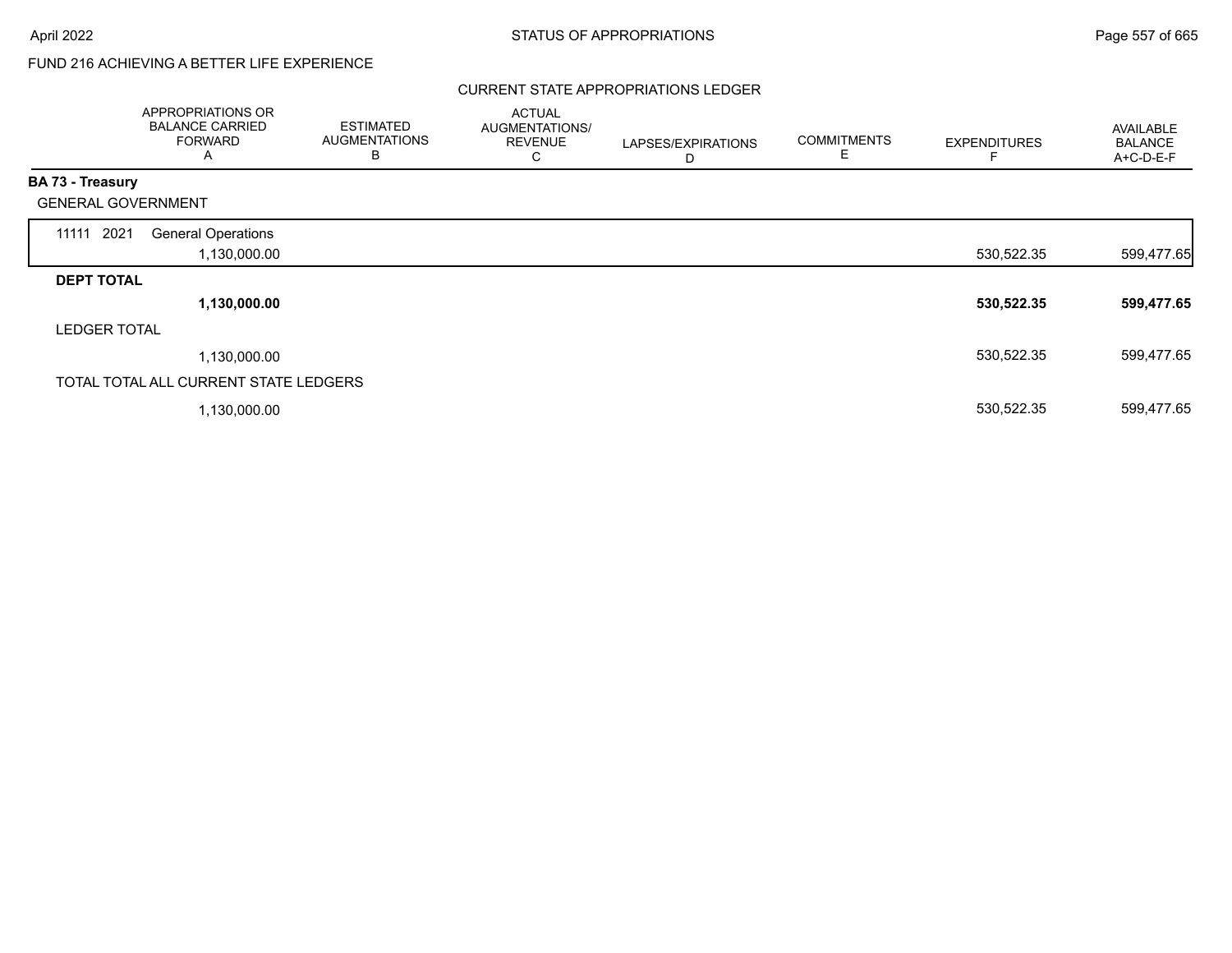# FUND 216 ACHIEVING A BETTER LIFE EXPERIENCE

#### PRIOR STATE APPROPRIATIONS LEDGER

|                   | APPROPRIATIONS OR<br><b>BALANCE CARRIED</b><br><b>FORWARD</b><br>A | <b>ESTIMATED</b><br><b>AUGMENTATIONS</b><br>В | <b>ACTUAL</b><br>AUGMENTATIONS/<br><b>REVENUE</b><br>С | LAPSES/EXPIRATIONS<br>D | <b>COMMITMENTS</b><br>Е | <b>EXPENDITURES</b><br>F | <b>AVAILABLE</b><br><b>BALANCE</b><br>A+C-D-E-F |
|-------------------|--------------------------------------------------------------------|-----------------------------------------------|--------------------------------------------------------|-------------------------|-------------------------|--------------------------|-------------------------------------------------|
| BA 73 - Treasury  |                                                                    |                                               |                                                        |                         |                         |                          |                                                 |
|                   | <b>GENERAL GOVERNMENT</b>                                          |                                               |                                                        |                         |                         |                          |                                                 |
| 11111 2018        | <b>General Operations</b><br>41,149.17                             |                                               |                                                        |                         |                         |                          | 41,149.17                                       |
| 11111 2019        | <b>General Operations</b><br>51,631.37                             |                                               |                                                        |                         |                         |                          | 51,631.37                                       |
| 11111             | 2020<br><b>General Operations</b><br>253,336.54                    |                                               |                                                        |                         |                         | 246,282.96               |                                                 |
| <b>DEPT TOTAL</b> |                                                                    |                                               |                                                        |                         |                         |                          | 7,053.58                                        |
|                   | 346,117.08                                                         |                                               |                                                        |                         |                         | 246,282.96               | 99,834.12                                       |
|                   | <b>LEDGER TOTAL</b>                                                |                                               |                                                        |                         |                         |                          |                                                 |
|                   | 346,117.08                                                         |                                               |                                                        |                         |                         | 246,282.96               | 99,834.12                                       |
|                   | TOTAL TOTAL ALL PRIOR STATE LEDGERS                                |                                               |                                                        |                         |                         |                          |                                                 |
|                   | 346,117.08                                                         |                                               |                                                        |                         |                         | 246,282.96               | 99,834.12                                       |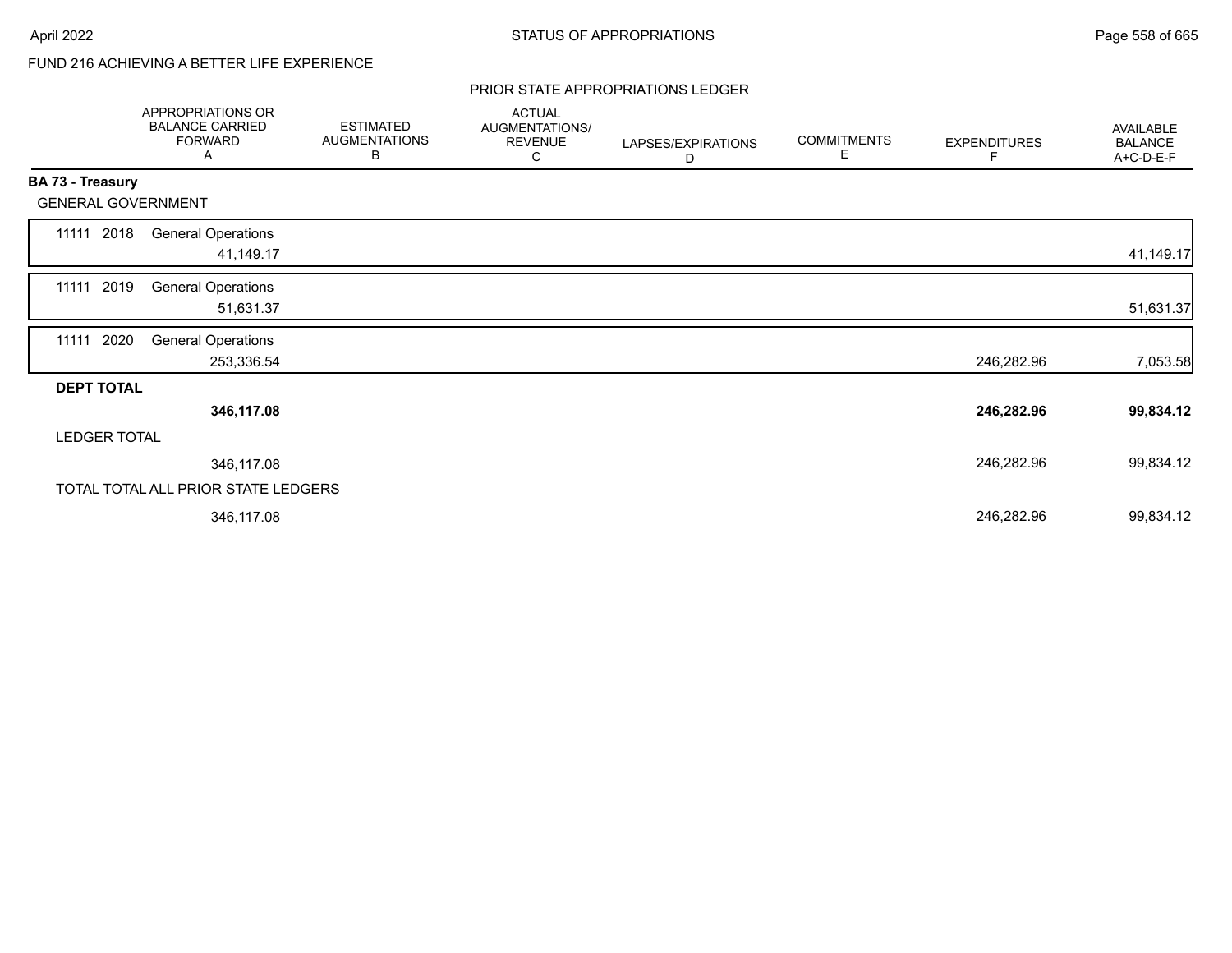## FUND 217 MEDICAL MARIJUANA PROGRAM FUND

|                                  | APPROPRIATIONS OR<br><b>BALANCE CARRIED</b><br><b>FORWARD</b><br>A | <b>ESTIMATED</b><br><b>AUGMENTATIONS</b><br>В | <b>ACTUAL</b><br>AUGMENTATIONS/<br><b>REVENUE</b><br>C | LAPSES/EXPIRATIONS<br>D | <b>COMMITMENTS</b><br>Е | <b>EXPENDITURES</b><br>F | <b>AVAILABLE</b><br><b>BALANCE</b><br>A+C-D-E-F |
|----------------------------------|--------------------------------------------------------------------|-----------------------------------------------|--------------------------------------------------------|-------------------------|-------------------------|--------------------------|-------------------------------------------------|
| <b>BA 81 - Executive Offices</b> |                                                                    |                                               |                                                        |                         |                         |                          |                                                 |
| <b>GRANTS AND SUBSIDIES</b>      |                                                                    |                                               |                                                        |                         |                         |                          |                                                 |
|                                  | 20521 2021 Enforcement Costs                                       |                                               |                                                        |                         |                         |                          |                                                 |
|                                  | 2,593,000.00                                                       |                                               |                                                        |                         |                         |                          | 2,593,000.00                                    |
| <b>DEPT TOTAL</b>                |                                                                    |                                               |                                                        |                         |                         |                          |                                                 |
|                                  | 2,593,000.00                                                       |                                               |                                                        |                         |                         |                          | 2,593,000.00                                    |
|                                  | <b>BA 74 - Drug and Alcohol Programs</b>                           |                                               |                                                        |                         |                         |                          |                                                 |
| <b>GRANTS AND SUBSIDIES</b>      |                                                                    |                                               |                                                        |                         |                         |                          |                                                 |
|                                  | 20520 2021 Prevention & Treatment Services                         |                                               |                                                        |                         |                         |                          |                                                 |
|                                  | 5,186,000.00                                                       |                                               |                                                        |                         |                         |                          | 5,186,000.00                                    |
| <b>DEPT TOTAL</b>                |                                                                    |                                               |                                                        |                         |                         |                          |                                                 |
|                                  | 5,186,000.00                                                       |                                               |                                                        |                         |                         |                          | 5,186,000.00                                    |
| BA 67 - Health                   |                                                                    |                                               |                                                        |                         |                         |                          |                                                 |
| <b>GENERAL GOVERNMENT</b>        |                                                                    |                                               |                                                        |                         |                         |                          |                                                 |
| 20429 2021                       | <b>General Operations</b>                                          |                                               |                                                        |                         |                         |                          |                                                 |
|                                  | 20,743,000.00                                                      |                                               |                                                        |                         | 3,956,822.82            | 11,250,304.66            | 5,535,872.52                                    |
| 20435 2021                       | Loan Repayment to General Fund                                     |                                               |                                                        |                         |                         |                          |                                                 |
|                                  | 3,000,000.00                                                       |                                               |                                                        |                         |                         | 3,000,000.00             |                                                 |
| 20518 2021                       | Patient Financial Hardship Program                                 |                                               |                                                        |                         |                         |                          |                                                 |
|                                  | 7,779,000.00                                                       |                                               |                                                        |                         | 24,320.00               |                          | 7,754,680.00                                    |
| <b>GRANTS AND SUBSIDIES</b>      |                                                                    |                                               |                                                        |                         |                         |                          |                                                 |
| 20519 2021                       | Medical Marijuana Research                                         |                                               |                                                        |                         |                         |                          |                                                 |
|                                  | 15,557,000.00                                                      |                                               |                                                        |                         |                         |                          | 15,557,000.00                                   |
| <b>DEPT TOTAL</b>                |                                                                    |                                               |                                                        |                         |                         |                          |                                                 |
|                                  | 47,079,000.00                                                      |                                               |                                                        |                         | 3,981,142.82            | 14,250,304.66            | 28,847,552.52                                   |
| <b>LEDGER TOTAL</b>              |                                                                    |                                               |                                                        |                         |                         |                          |                                                 |
|                                  | 54,858,000.00                                                      |                                               |                                                        |                         | 3,981,142.82            | 14,250,304.66            | 36,626,552.52                                   |
|                                  | TOTAL TOTAL ALL CURRENT STATE LEDGERS                              |                                               |                                                        |                         |                         |                          |                                                 |
|                                  | 54,858,000.00                                                      |                                               |                                                        |                         | 3,981,142.82            | 14,250,304.66            | 36,626,552.52                                   |
|                                  |                                                                    |                                               |                                                        |                         |                         |                          |                                                 |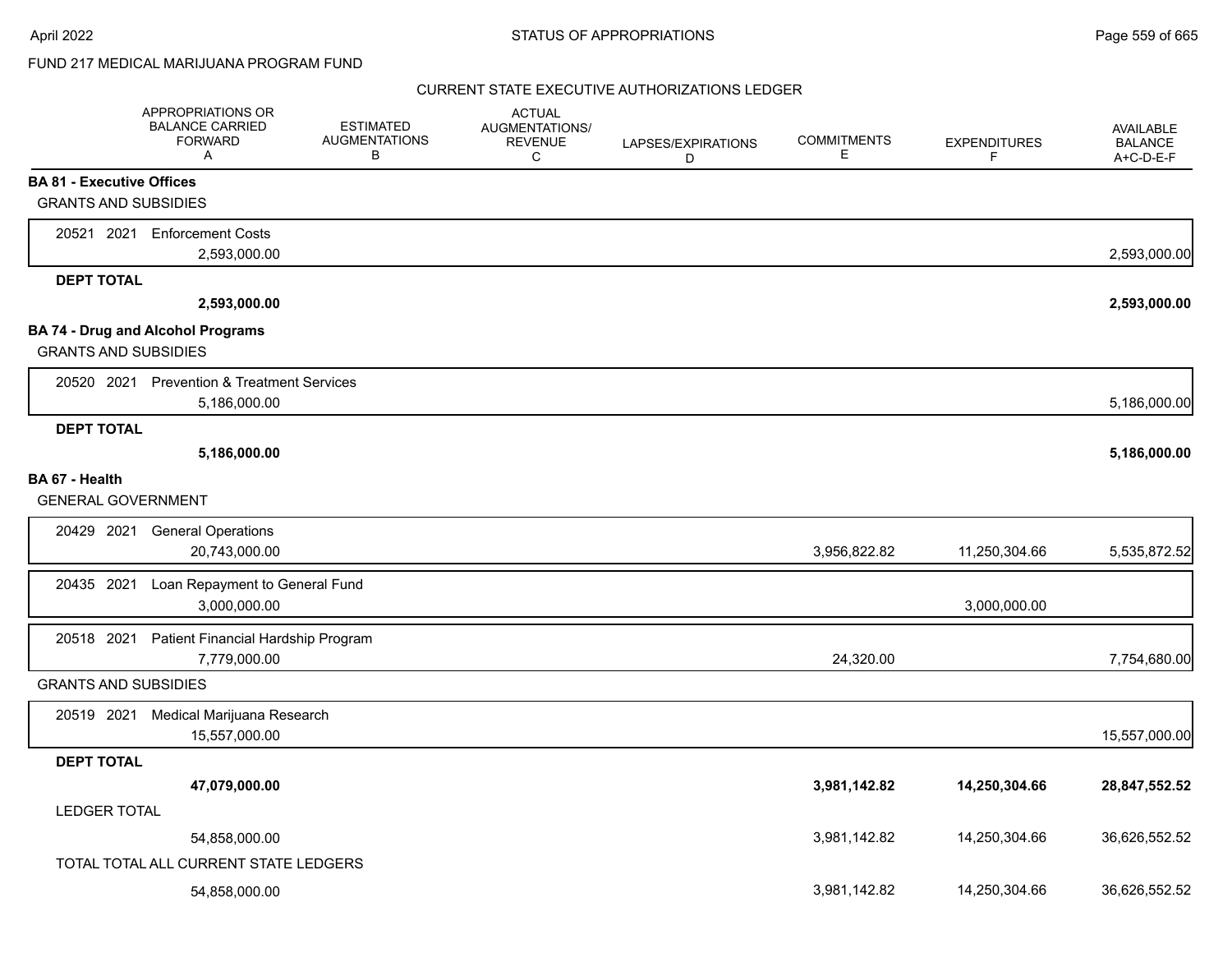## FUND 217 MEDICAL MARIJUANA PROGRAM FUND

|                           | APPROPRIATIONS OR<br><b>BALANCE CARRIED</b><br><b>FORWARD</b><br>A | <b>ESTIMATED</b><br><b>AUGMENTATIONS</b><br>B | <b>ACTUAL</b><br>AUGMENTATIONS/<br><b>REVENUE</b><br>С | LAPSES/EXPIRATIONS<br>D | <b>COMMITMENTS</b> | <b>EXPENDITURES</b> | <b>AVAILABLE</b><br><b>BALANCE</b><br>A+C-D-E-F |
|---------------------------|--------------------------------------------------------------------|-----------------------------------------------|--------------------------------------------------------|-------------------------|--------------------|---------------------|-------------------------------------------------|
| <b>BA 67 - Health</b>     |                                                                    |                                               |                                                        |                         |                    |                     |                                                 |
| <b>GENERAL GOVERNMENT</b> |                                                                    |                                               |                                                        |                         |                    |                     |                                                 |
| 20429<br>2020             | <b>General Operations</b>                                          |                                               |                                                        |                         |                    |                     |                                                 |
|                           | 2,758,544.91                                                       |                                               |                                                        |                         |                    | 2,593,868.24        | 164,676.67                                      |
| <b>DEPT TOTAL</b>         |                                                                    |                                               |                                                        |                         |                    |                     |                                                 |
|                           | 2,758,544.91                                                       |                                               |                                                        |                         |                    | 2,593,868.24        | 164,676.67                                      |
| <b>LEDGER TOTAL</b>       |                                                                    |                                               |                                                        |                         |                    |                     |                                                 |
|                           | 2,758,544.91                                                       |                                               |                                                        |                         |                    | 2,593,868.24        | 164,676.67                                      |
|                           | TOTAL TOTAL ALL PRIOR STATE LEDGERS                                |                                               |                                                        |                         |                    |                     |                                                 |
|                           | 2,758,544.91                                                       |                                               |                                                        |                         |                    | 2,593,868.24        | 164,676.67                                      |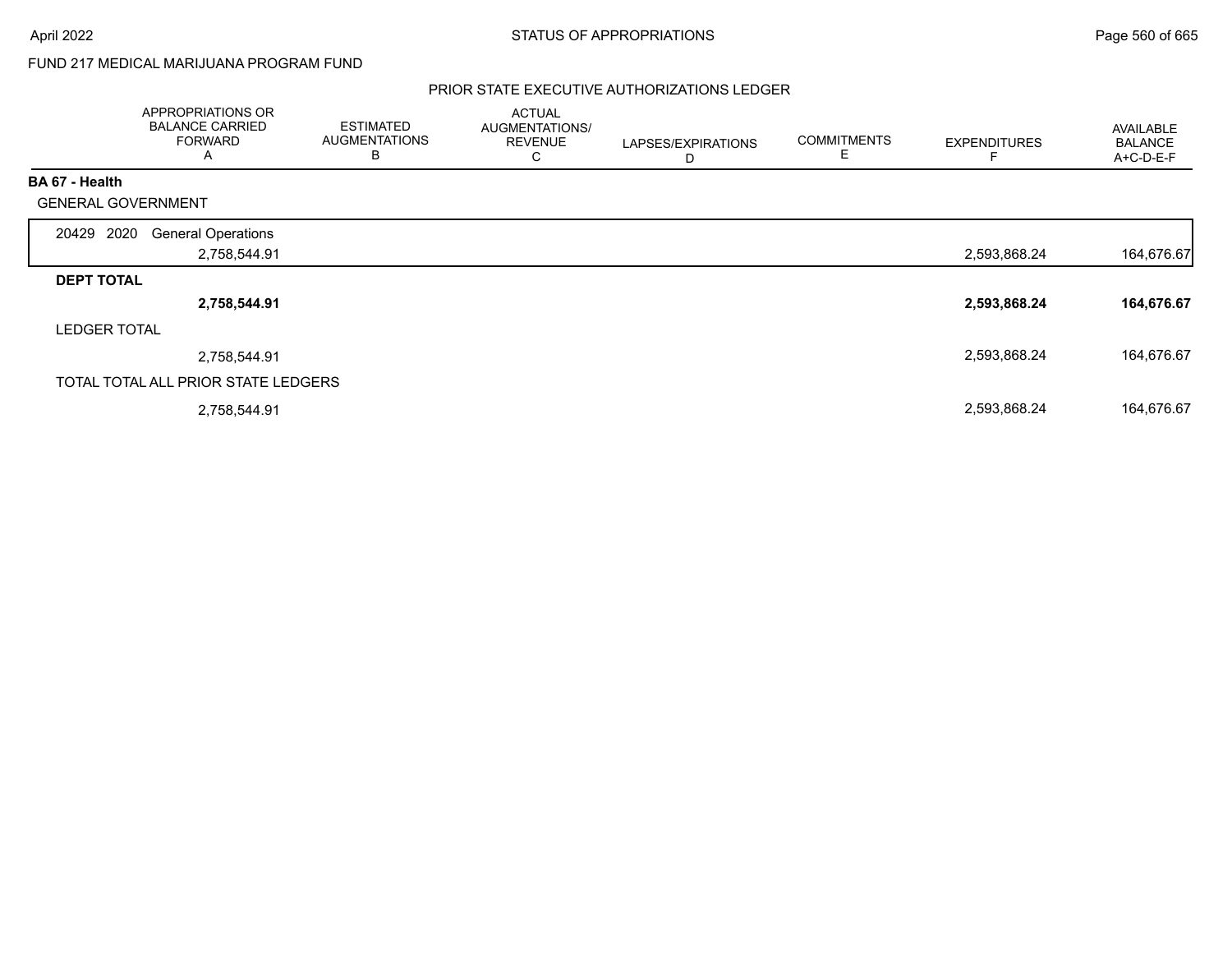# FUND 218 PLANCON BOND PROJECTS FUND

#### RESTRICTED REVENUE LEDGER

|                           | <b>APPROPRIATIONS OR</b><br><b>BALANCE CARRIED</b><br><b>FORWARD</b><br>А | ESTIMATED<br><b>AUGMENTATIONS</b><br>В | <b>ACTUAL</b><br>AUGMENTATIONS/<br><b>REVENUE</b><br>С | LAPSES/EXPIRATIONS<br>D | <b>COMMITMENTS</b> | <b>EXPENDITURES</b> | AVAILABLE<br><b>BALANCE</b><br>A+C-D-E-F |
|---------------------------|---------------------------------------------------------------------------|----------------------------------------|--------------------------------------------------------|-------------------------|--------------------|---------------------|------------------------------------------|
| <b>BA 16 - Education</b>  |                                                                           |                                        |                                                        |                         |                    |                     |                                          |
| <b>GENERAL GOVERNMENT</b> |                                                                           |                                        |                                                        |                         |                    |                     |                                          |
| 2021<br>60421             | <b>School Construction Bond Proceeds</b>                                  |                                        |                                                        |                         |                    |                     |                                          |
|                           | 282,647,343.81                                                            |                                        |                                                        |                         |                    | 30,473,190.63       | 252, 174, 153. 18                        |
| <b>DEPT TOTAL</b>         |                                                                           |                                        |                                                        |                         |                    |                     |                                          |
|                           | 282,647,343.81                                                            |                                        |                                                        |                         |                    | 30,473,190.63       | 252, 174, 153. 18                        |
| <b>LEDGER TOTAL</b>       |                                                                           |                                        |                                                        |                         |                    |                     |                                          |
|                           | 282,647,343.81                                                            |                                        |                                                        |                         |                    | 30,473,190.63       | 252, 174, 153. 18                        |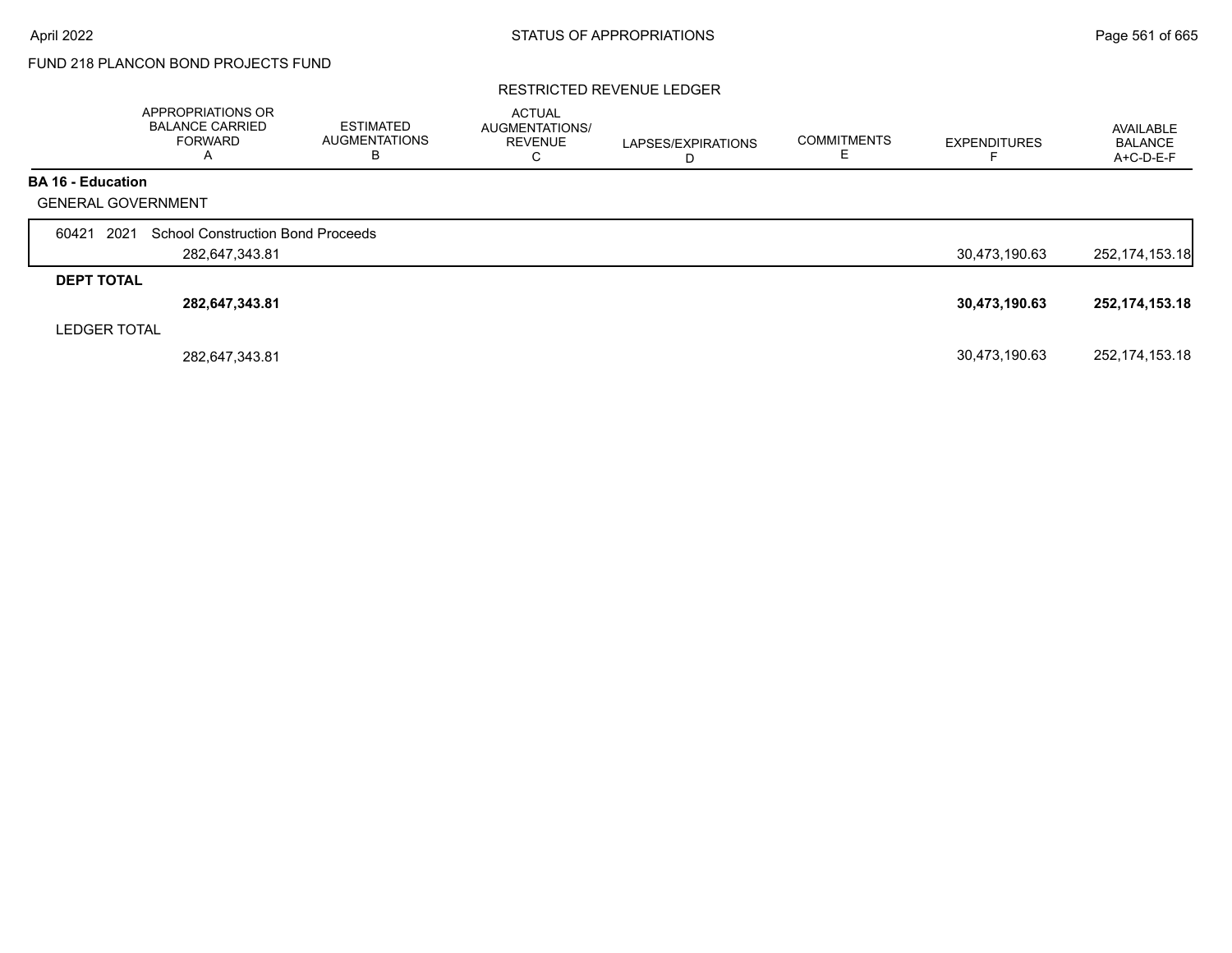#### CURRENT STATE RESTRICTED APPROPRIATIONS LEDGER

|                     | APPROPRIATIONS OR<br><b>BALANCE CARRIED</b><br><b>FORWARD</b><br>A | <b>ESTIMATED</b><br><b>AUGMENTATIONS</b><br>B | <b>ACTUAL</b><br>AUGMENTATIONS/<br><b>REVENUE</b><br>С | LAPSES/EXPIRATIONS<br>D | <b>COMMITMENTS</b><br>Ε | <b>EXPENDITURES</b> | AVAILABLE<br><b>BALANCE</b><br>A+C-D-E-F |
|---------------------|--------------------------------------------------------------------|-----------------------------------------------|--------------------------------------------------------|-------------------------|-------------------------|---------------------|------------------------------------------|
|                     | <b>BA 70 - State Employees' Ret Sys</b>                            |                                               |                                                        |                         |                         |                     |                                          |
|                     | <b>GENERAL GOVERNMENT</b>                                          |                                               |                                                        |                         |                         |                     |                                          |
| 2021<br>16131       | Admin-SERS Defined Contribution Plan                               |                                               |                                                        |                         |                         |                     |                                          |
|                     |                                                                    | 4,398,000.00                                  | 4,398,000.00                                           |                         | 370,832.72              | 3,030,712.55        | 996,454.73                               |
| <b>DEPT TOTAL</b>   |                                                                    |                                               |                                                        |                         |                         |                     |                                          |
|                     |                                                                    | 4,398,000.00                                  | 4,398,000.00                                           |                         | 370,832.72              | 3,030,712.55        | 996,454.73                               |
| <b>LEDGER TOTAL</b> |                                                                    |                                               |                                                        |                         |                         |                     |                                          |
|                     |                                                                    | 4,398,000.00                                  | 4,398,000.00                                           |                         | 370,832.72              | 3,030,712.55        | 996,454.73                               |
|                     | TOTAL TOTAL ALL CURRENT STATE LEDGERS                              |                                               |                                                        |                         |                         |                     |                                          |
|                     |                                                                    | 4,398,000.00                                  | 4,398,000.00                                           |                         | 370,832.72              | 3,030,712.55        | 996,454.73                               |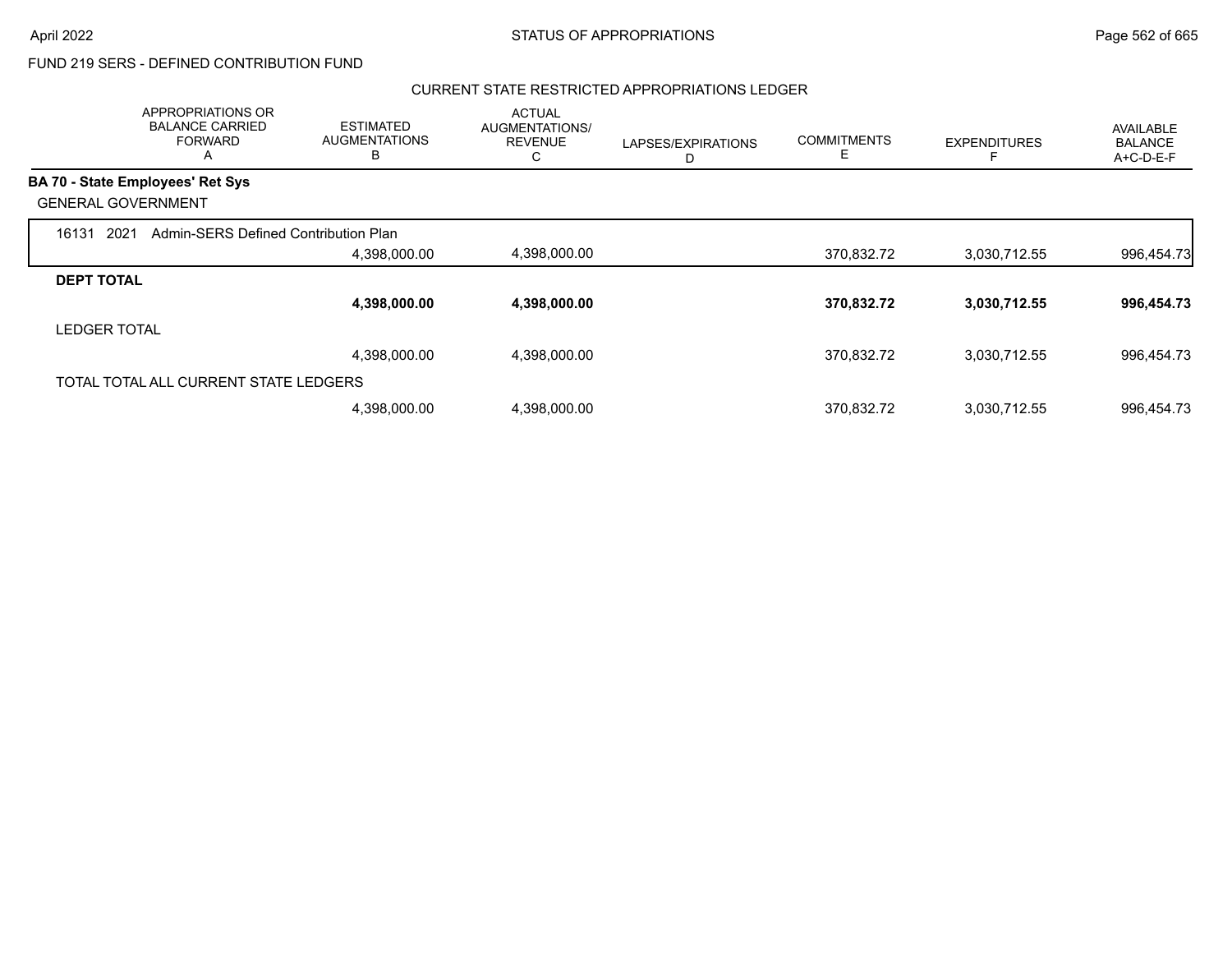### PRIOR STATE RESTRICTED APPROPRIATIONS LEDGER

|                     | <b>APPROPRIATIONS OR</b><br><b>BALANCE CARRIED</b><br><b>FORWARD</b><br>A | <b>ESTIMATED</b><br><b>AUGMENTATIONS</b><br>В | <b>ACTUAL</b><br>AUGMENTATIONS/<br><b>REVENUE</b><br>C | LAPSES/EXPIRATIONS<br>D | <b>COMMITMENTS</b><br>Е | <b>EXPENDITURES</b> | AVAILABLE<br><b>BALANCE</b><br>A+C-D-E-F |
|---------------------|---------------------------------------------------------------------------|-----------------------------------------------|--------------------------------------------------------|-------------------------|-------------------------|---------------------|------------------------------------------|
|                     | BA 70 - State Employees' Ret Sys                                          |                                               |                                                        |                         |                         |                     |                                          |
|                     | <b>GENERAL GOVERNMENT</b>                                                 |                                               |                                                        |                         |                         |                     |                                          |
| 16131               | Admin-SERS Defined Contribution Plan<br>2019                              |                                               |                                                        |                         |                         |                     |                                          |
|                     | 695,438.90                                                                |                                               | -686,860.78                                            |                         | 8,523.50                | 8,578.12            | $-8,523.50$                              |
| 16131               | 2020<br>Admin-SERS Defined Contribution Plan                              |                                               |                                                        |                         |                         |                     |                                          |
|                     | 1,607,341.10                                                              |                                               | $-1,008,839.22$                                        |                         | 26,510.08               | 394,301.12          | 177,690.68                               |
| <b>DEPT TOTAL</b>   |                                                                           |                                               |                                                        |                         |                         |                     |                                          |
|                     | 2,302,780.00                                                              |                                               | $-1,695,700.00$                                        |                         | 35,033.58               | 402,879.24          | 169,167.18                               |
| <b>LEDGER TOTAL</b> |                                                                           |                                               |                                                        |                         |                         |                     |                                          |
|                     | 2,302,780.00                                                              |                                               | $-1,695,700.00$                                        |                         | 35,033.58               | 402,879.24          | 169,167.18                               |
|                     | TOTAL TOTAL ALL PRIOR STATE LEDGERS                                       |                                               |                                                        |                         |                         |                     |                                          |
|                     | 2,302,780.00                                                              |                                               | $-1,695,700.00$                                        |                         | 35,033.58               | 402,879.24          | 169, 167. 18                             |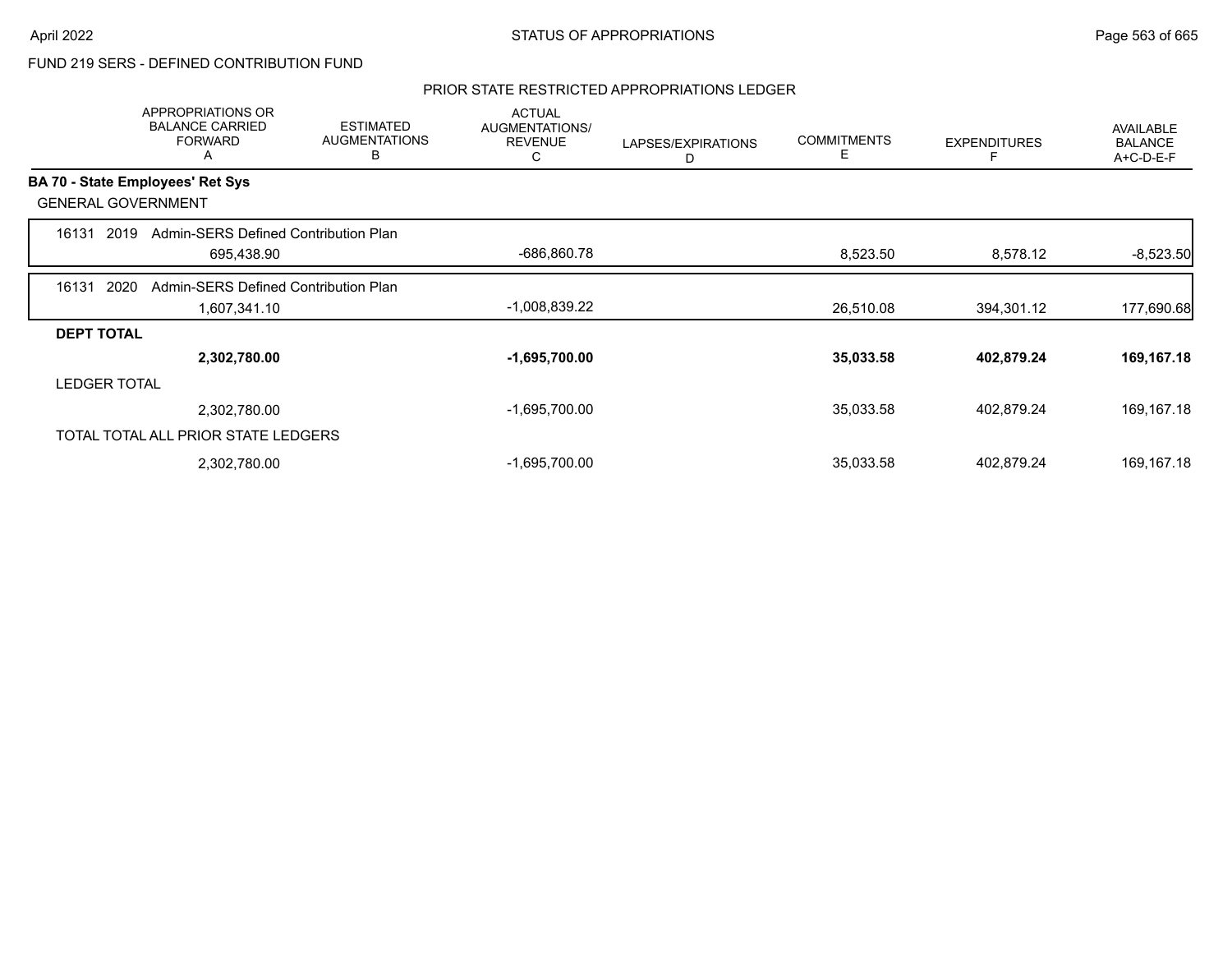#### RESTRICTED RECEIPTS LEDGER

|                           | APPROPRIATIONS OR<br><b>BALANCE CARRIED</b><br><b>FORWARD</b><br>$\overline{A}$ | <b>ESTIMATED</b><br><b>AUGMENTATIONS</b><br>В | <b>ACTUAL</b><br><b>AUGMENTATIONS/</b><br><b>REVENUE</b><br>◡ | LAPSES/EXPIRATIONS<br>D | <b>COMMITMENTS</b> | <b>EXPENDITURES</b> | <b>AVAILABLE</b><br>BALANCE<br>A+C-D-E-F |
|---------------------------|---------------------------------------------------------------------------------|-----------------------------------------------|---------------------------------------------------------------|-------------------------|--------------------|---------------------|------------------------------------------|
|                           | BA 70 - State Employees' Ret Sys                                                |                                               |                                                               |                         |                    |                     |                                          |
| <b>GENERAL GOVERNMENT</b> |                                                                                 |                                               |                                                               |                         |                    |                     |                                          |
| 2021<br>40248             | Contributions and Rollovers-401a                                                |                                               |                                                               |                         |                    |                     |                                          |
|                           | 44,360,309.30                                                                   |                                               | 33,580,898.82                                                 |                         |                    | 3,092,077.26        | 74,849,130.86                            |
| <b>DEPT TOTAL</b>         |                                                                                 |                                               |                                                               |                         |                    |                     |                                          |
|                           | 44,360,309.30                                                                   |                                               | 33,580,898.82                                                 |                         |                    | 3,092,077.26        | 74,849,130.86                            |
| <b>LEDGER TOTAL</b>       |                                                                                 |                                               |                                                               |                         |                    |                     |                                          |
|                           | 44,360,309.30                                                                   |                                               | 33,580,898.82                                                 |                         |                    | 3,092,077.26        | 74,849,130.86                            |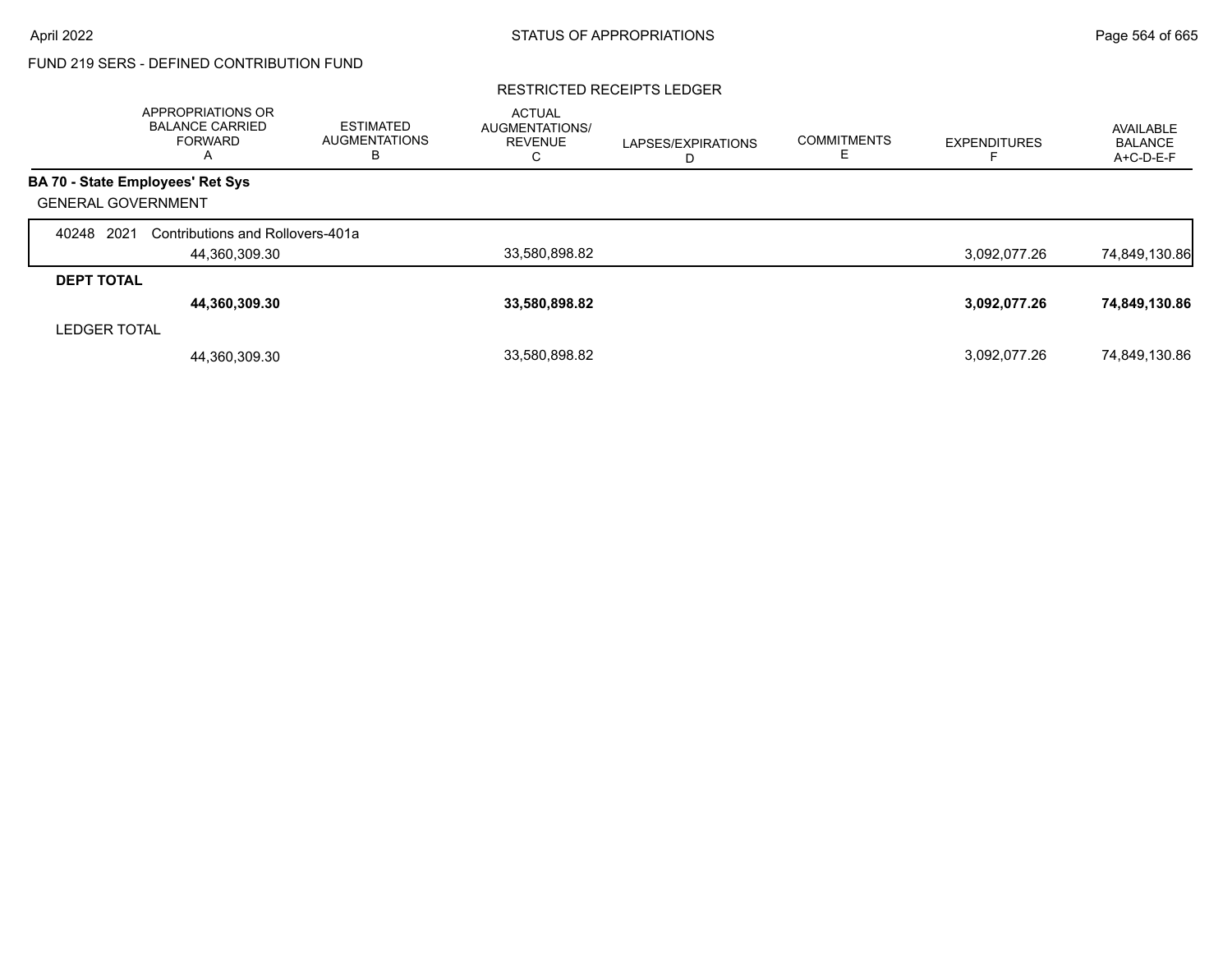#### NON-BUDGETED LEDGER

|                           | <b>APPROPRIATIONS OR</b><br><b>BALANCE CARRIED</b><br>FORWARD<br>A | <b>ESTIMATED</b><br><b>AUGMENTATIONS</b><br>в | <b>ACTUAL</b><br>AUGMENTATIONS/<br><b>REVENUE</b><br>С | LAPSES/EXPIRATIONS<br>D | <b>COMMITMENTS</b><br>Е | <b>EXPENDITURES</b> | AVAILABLE<br><b>BALANCE</b><br>$A+C-D-E-F$ |
|---------------------------|--------------------------------------------------------------------|-----------------------------------------------|--------------------------------------------------------|-------------------------|-------------------------|---------------------|--------------------------------------------|
|                           | BA 70 - State Employees' Ret Sys                                   |                                               |                                                        |                         |                         |                     |                                            |
| <b>GENERAL GOVERNMENT</b> |                                                                    |                                               |                                                        |                         |                         |                     |                                            |
| 2021<br>50320             | Benefit Payments and Refunds-401a                                  |                                               |                                                        |                         |                         |                     |                                            |
|                           |                                                                    |                                               |                                                        |                         |                         | 2,129,621.59        | $-2,129,621.59$                            |
| <b>DEPT TOTAL</b>         |                                                                    |                                               |                                                        |                         |                         |                     |                                            |
|                           |                                                                    |                                               |                                                        |                         |                         | 2,129,621.59        | -2,129,621.59                              |
| <b>LEDGER TOTAL</b>       |                                                                    |                                               |                                                        |                         |                         |                     |                                            |
|                           |                                                                    |                                               |                                                        |                         |                         | 2,129,621.59        | $-2,129,621.59$                            |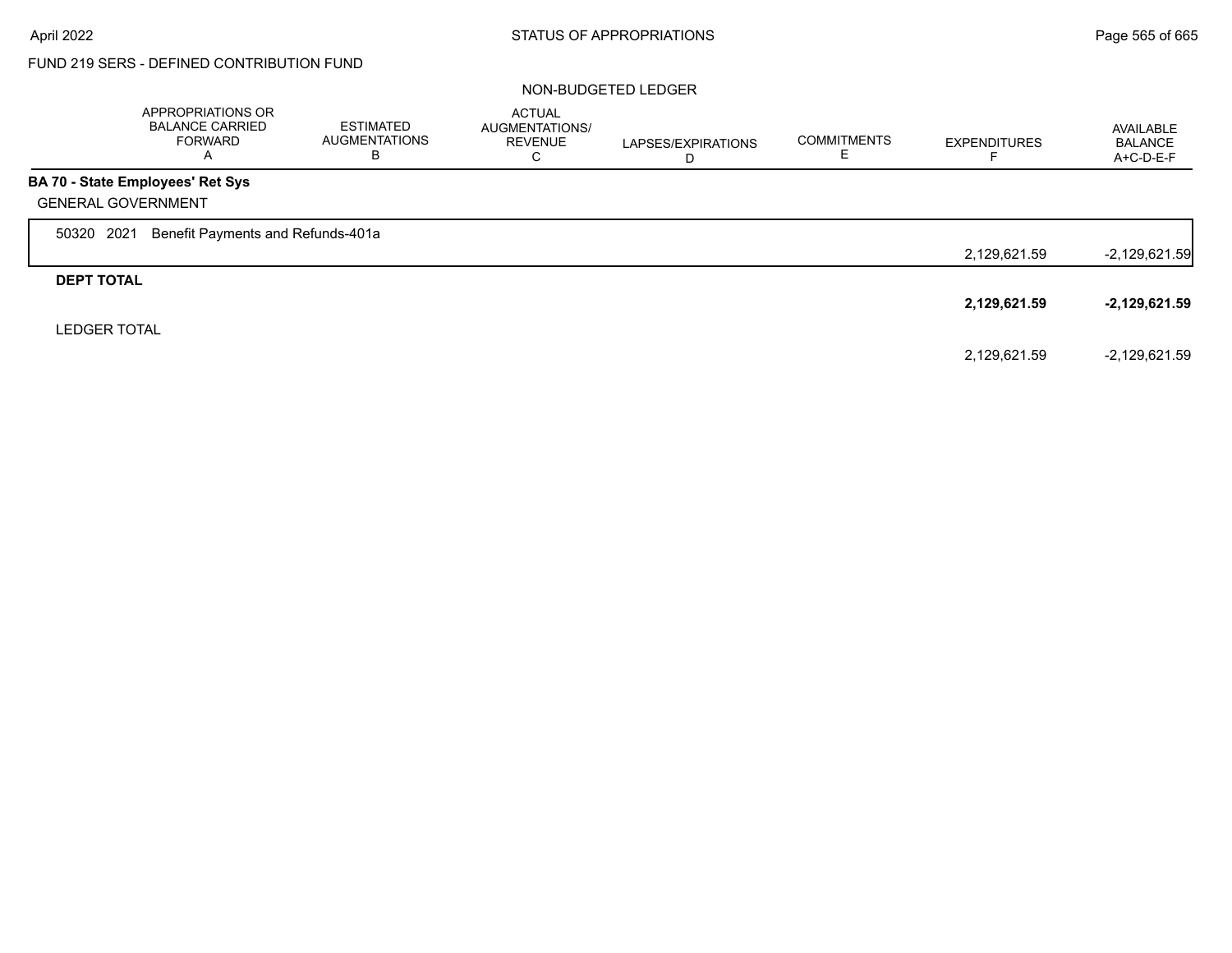#### RESTRICTED REVENUE LEDGER

|                   | APPROPRIATIONS OR<br><b>BALANCE CARRIED</b><br><b>FORWARD</b><br>A | <b>ESTIMATED</b><br><b>AUGMENTATIONS</b><br>В | <b>ACTUAL</b><br><b>AUGMENTATIONS/</b><br><b>REVENUE</b><br>С | LAPSES/EXPIRATIONS<br>D | <b>COMMITMENTS</b> | <b>EXPENDITURES</b> | AVAILABLE<br><b>BALANCE</b><br>A+C-D-E-F |
|-------------------|--------------------------------------------------------------------|-----------------------------------------------|---------------------------------------------------------------|-------------------------|--------------------|---------------------|------------------------------------------|
|                   | BA 70 - State Employees' Ret Sys                                   |                                               |                                                               |                         |                    |                     |                                          |
|                   | <b>GENERAL GOVERNMENT</b>                                          |                                               |                                                               |                         |                    |                     |                                          |
| 60433 2021        | Defined Contribution Plan                                          |                                               |                                                               |                         |                    |                     |                                          |
|                   | 433,768.48                                                         |                                               |                                                               |                         |                    |                     | 433,768.48                               |
| <b>DEPT TOTAL</b> |                                                                    |                                               |                                                               |                         |                    |                     |                                          |
|                   | 433,768.48                                                         |                                               |                                                               |                         |                    |                     | 433,768.48                               |
|                   | <b>LEDGER TOTAL</b>                                                |                                               |                                                               |                         |                    |                     |                                          |
|                   | 433.768.48                                                         |                                               |                                                               |                         |                    |                     | 433,768.48                               |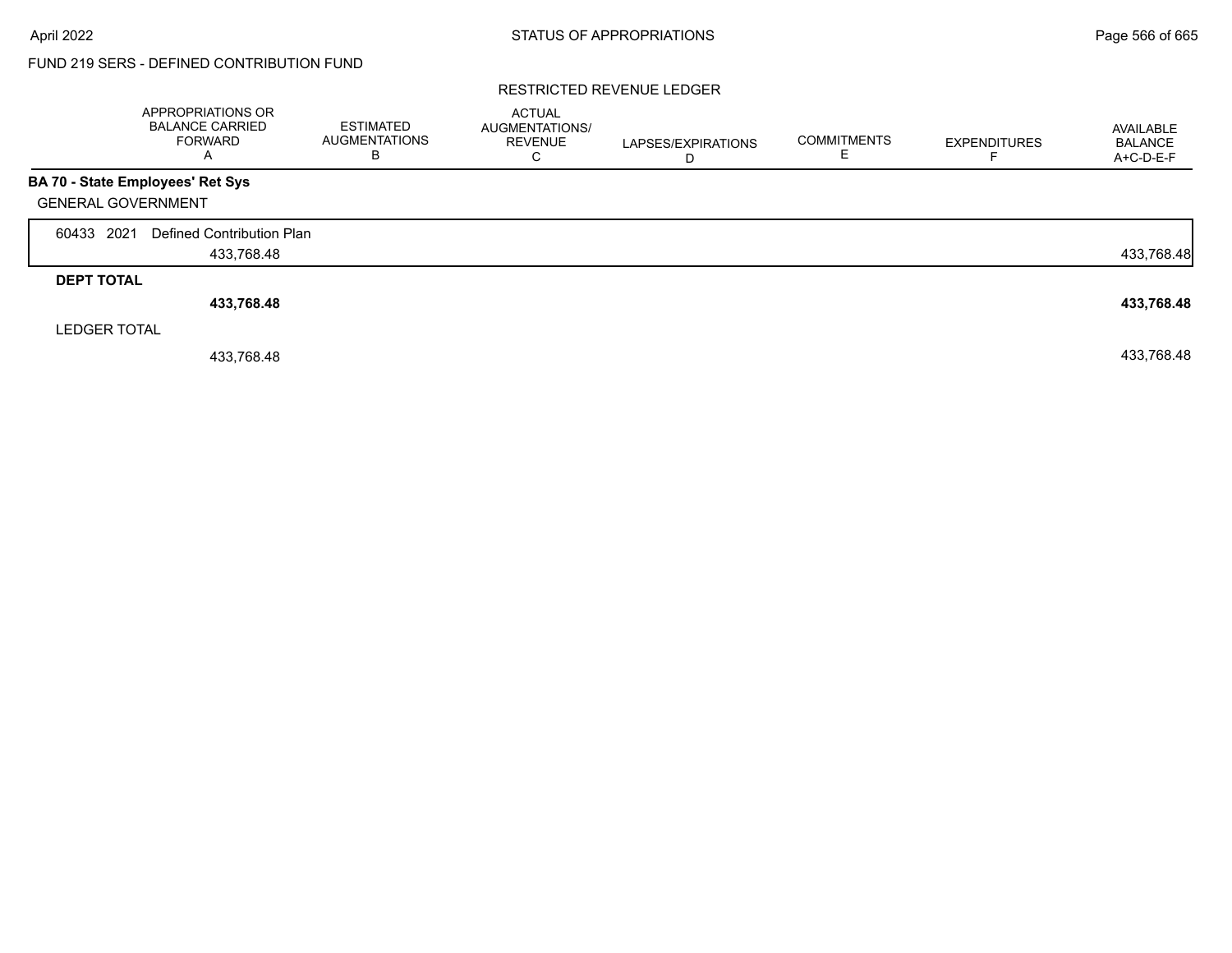#### CURRENT STATE RESTRICTED APPROPRIATIONS LEDGER

|                     | APPROPRIATIONS OR<br><b>BALANCE CARRIED</b><br><b>FORWARD</b><br>A | <b>ESTIMATED</b><br><b>AUGMENTATIONS</b><br>B | <b>ACTUAL</b><br>AUGMENTATIONS/<br><b>REVENUE</b><br>С | LAPSES/EXPIRATIONS<br>D | <b>COMMITMENTS</b><br>Е | <b>EXPENDITURES</b> | AVAILABLE<br><b>BALANCE</b><br>A+C-D-E-F |
|---------------------|--------------------------------------------------------------------|-----------------------------------------------|--------------------------------------------------------|-------------------------|-------------------------|---------------------|------------------------------------------|
|                     | <b>BA 72 - Pub School Employees' Ret Sys</b>                       |                                               |                                                        |                         |                         |                     |                                          |
|                     | <b>GENERAL GOVERNMENT</b>                                          |                                               |                                                        |                         |                         |                     |                                          |
| 16140               | 2021<br>Admin-PSERS Defined Contribution Plan                      |                                               |                                                        |                         |                         |                     |                                          |
|                     |                                                                    | 955,000.00                                    | 955,000.00                                             |                         | 149,686.67              | 656,361.71          | 148,951.62                               |
| <b>DEPT TOTAL</b>   |                                                                    |                                               |                                                        |                         |                         |                     |                                          |
|                     |                                                                    | 955,000.00                                    | 955,000.00                                             |                         | 149,686.67              | 656,361.71          | 148,951.62                               |
| <b>LEDGER TOTAL</b> |                                                                    |                                               |                                                        |                         |                         |                     |                                          |
|                     |                                                                    | 955,000.00                                    | 955,000.00                                             |                         | 149,686.67              | 656,361.71          | 148,951.62                               |
|                     | TOTAL TOTAL ALL CURRENT STATE LEDGERS                              |                                               |                                                        |                         |                         |                     |                                          |
|                     |                                                                    | 955,000.00                                    | 955,000.00                                             |                         | 149.686.67              | 656,361.71          | 148,951.62                               |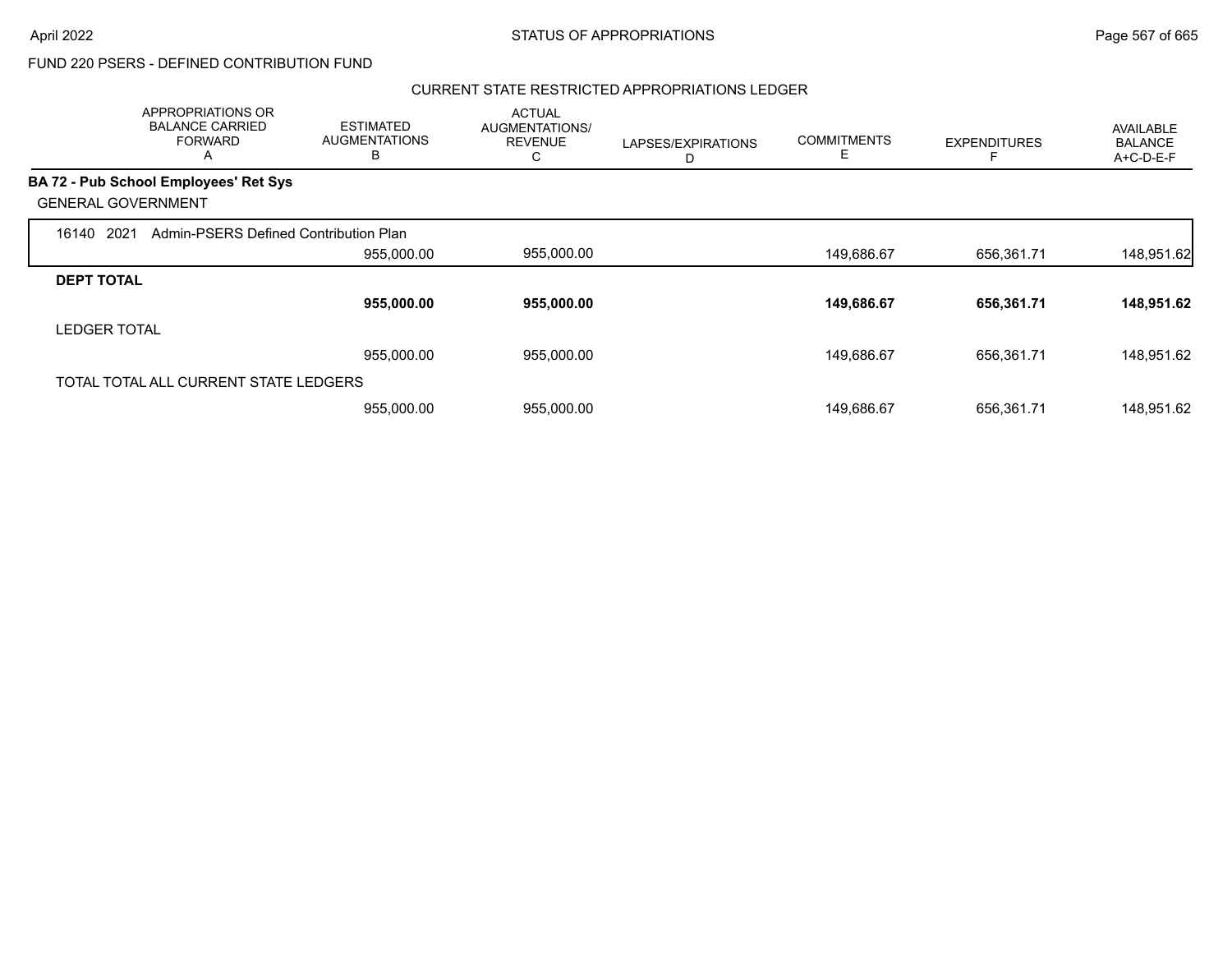### PRIOR STATE RESTRICTED APPROPRIATIONS LEDGER

|                           | APPROPRIATIONS OR<br><b>BALANCE CARRIED</b><br><b>FORWARD</b><br>A | <b>ESTIMATED</b><br><b>AUGMENTATIONS</b><br>В | <b>ACTUAL</b><br>AUGMENTATIONS/<br><b>REVENUE</b><br>С | LAPSES/EXPIRATIONS<br>D | <b>COMMITMENTS</b><br>Е | <b>EXPENDITURES</b> | AVAILABLE<br><b>BALANCE</b><br>A+C-D-E-F |
|---------------------------|--------------------------------------------------------------------|-----------------------------------------------|--------------------------------------------------------|-------------------------|-------------------------|---------------------|------------------------------------------|
|                           | BA 72 - Pub School Employees' Ret Sys                              |                                               |                                                        |                         |                         |                     |                                          |
| <b>GENERAL GOVERNMENT</b> |                                                                    |                                               |                                                        |                         |                         |                     |                                          |
| 2018<br>16140             | Admin-PSERS Defined Contribution Plan<br>230,802.65                |                                               |                                                        |                         |                         |                     | 230,802.65                               |
| 2019<br>16140             | Admin-PSERS Defined Contribution Plan<br>1,414,895.75              |                                               |                                                        |                         |                         |                     | 1,414,895.75                             |
| 2020<br>16140             | Admin-PSERS Defined Contribution Plan<br>506,531.18                |                                               |                                                        |                         |                         | 42,502.36           | 464,028.82                               |
| <b>DEPT TOTAL</b>         |                                                                    |                                               |                                                        |                         |                         |                     |                                          |
|                           | 2,152,229.58                                                       |                                               |                                                        |                         |                         | 42,502.36           | 2,109,727.22                             |
| <b>LEDGER TOTAL</b>       |                                                                    |                                               |                                                        |                         |                         |                     |                                          |
|                           | 2,152,229.58                                                       |                                               |                                                        |                         |                         | 42,502.36           | 2,109,727.22                             |
|                           | TOTAL TOTAL ALL PRIOR STATE LEDGERS                                |                                               |                                                        |                         |                         |                     |                                          |
|                           | 2,152,229.58                                                       |                                               |                                                        |                         |                         | 42,502.36           | 2,109,727.22                             |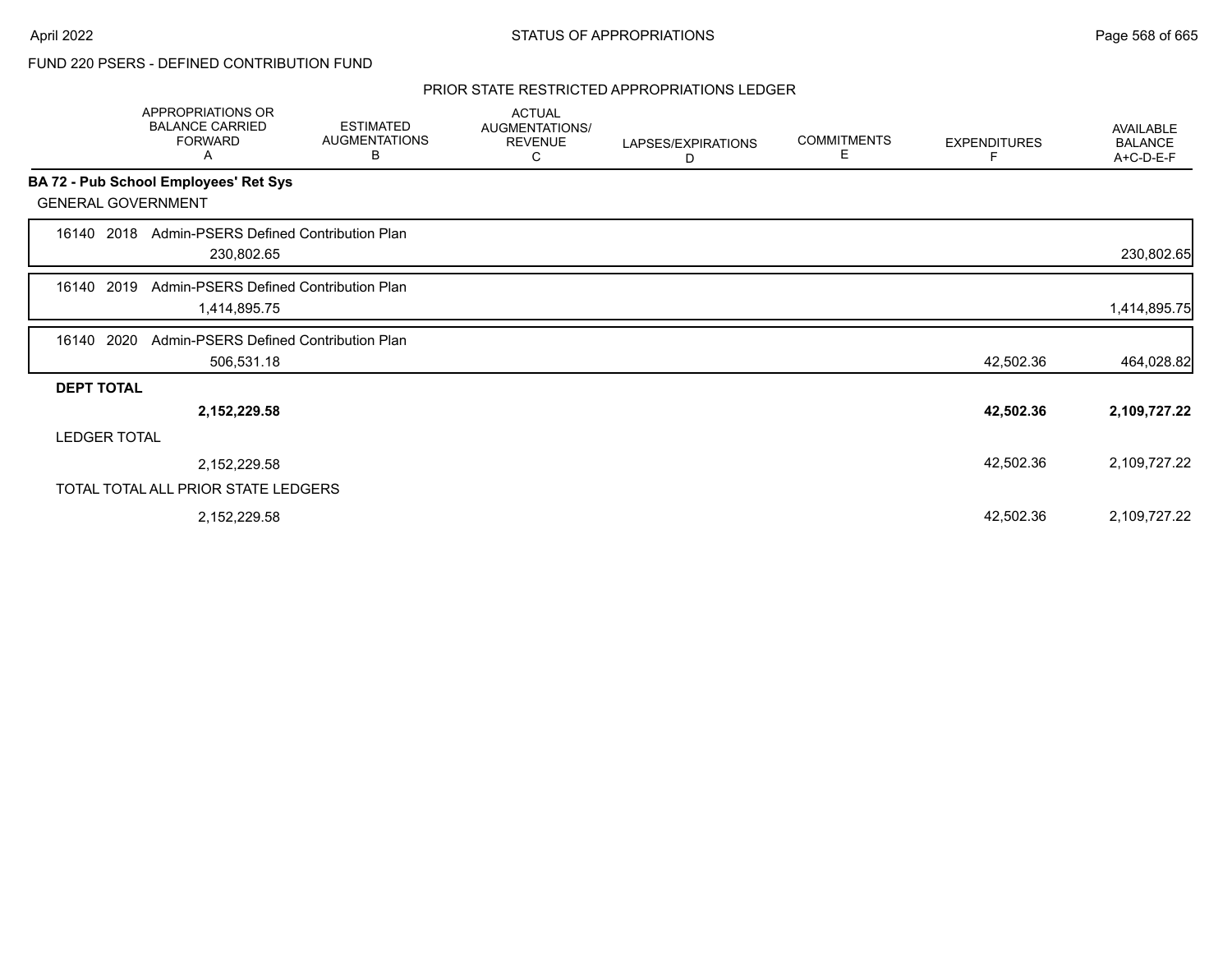### RESTRICTED REVENUE LEDGER

|                           | APPROPRIATIONS OR<br><b>BALANCE CARRIED</b><br><b>FORWARD</b><br>A | <b>ESTIMATED</b><br>AUGMENTATIONS<br>в | <b>ACTUAL</b><br><b>AUGMENTATIONS/</b><br><b>REVENUE</b><br>C. | LAPSES/EXPIRATIONS<br>D | <b>COMMITMENTS</b> | <b>EXPENDITURES</b> | AVAILABLE<br><b>BALANCE</b><br>A+C-D-E-F |
|---------------------------|--------------------------------------------------------------------|----------------------------------------|----------------------------------------------------------------|-------------------------|--------------------|---------------------|------------------------------------------|
|                           | BA 72 - Pub School Employees' Ret Sys                              |                                        |                                                                |                         |                    |                     |                                          |
| <b>GENERAL GOVERNMENT</b> |                                                                    |                                        |                                                                |                         |                    |                     |                                          |
| 60434 2021                | Defined Contribution Plan                                          |                                        |                                                                |                         |                    |                     |                                          |
|                           | 3,424,804.77                                                       |                                        | $-955,000.00$                                                  |                         | 480,000.00         | 4,479.35            | 985,325.42                               |
| <b>DEPT TOTAL</b>         |                                                                    |                                        |                                                                |                         |                    |                     |                                          |
|                           | 3,424,804.77                                                       |                                        | $-955,000.00$                                                  |                         | 480,000.00         | 4,479.35            | 1,985,325.42                             |
| <b>LEDGER TOTAL</b>       |                                                                    |                                        |                                                                |                         |                    |                     |                                          |
|                           | 3,424,804.77                                                       |                                        | $-955.000.00$                                                  |                         | 480.000.00         | 4.479.35            | 1.985.325.42                             |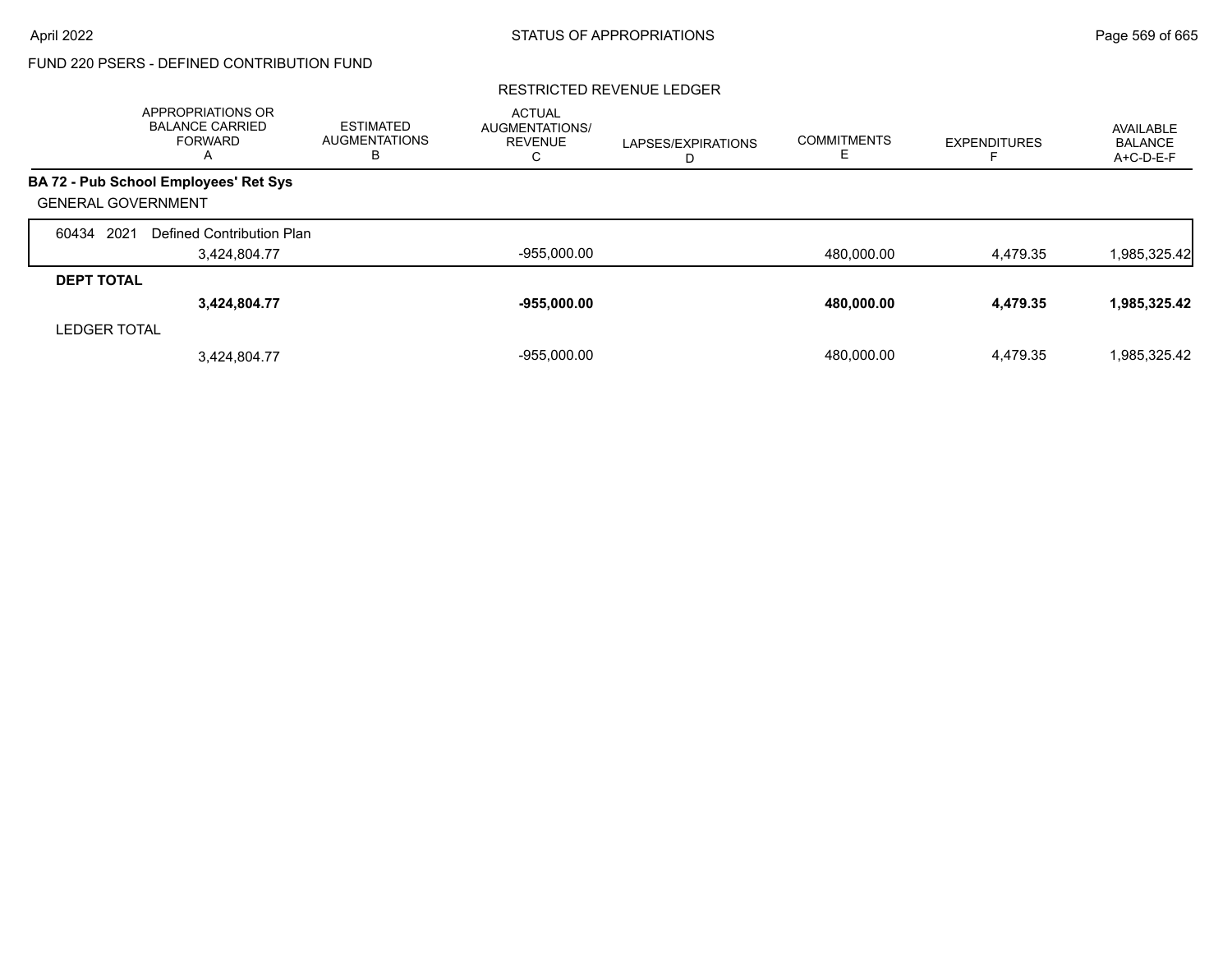### CURRENT STATE RESTRICTED APPROPRIATIONS LEDGER

|                           | <b>APPROPRIATIONS OR</b><br><b>BALANCE CARRIED</b><br><b>FORWARD</b><br>A | <b>ESTIMATED</b><br><b>AUGMENTATIONS</b><br>B | <b>ACTUAL</b><br>AUGMENTATIONS/<br><b>REVENUE</b><br>С | LAPSES/EXPIRATIONS<br>D | <b>COMMITMENTS</b><br>Е | <b>EXPENDITURES</b><br>F | <b>AVAILABLE</b><br><b>BALANCE</b><br>A+C-D-E-F |
|---------------------------|---------------------------------------------------------------------------|-----------------------------------------------|--------------------------------------------------------|-------------------------|-------------------------|--------------------------|-------------------------------------------------|
| <b>BA 18 - Revenue</b>    |                                                                           |                                               |                                                        |                         |                         |                          |                                                 |
| <b>GENERAL GOVERNMENT</b> |                                                                           |                                               |                                                        |                         |                         |                          |                                                 |
| 2021<br>14900             | <b>Video Gaming Operations</b>                                            |                                               |                                                        |                         |                         |                          |                                                 |
|                           |                                                                           | 231,000.00                                    | 231,000.00                                             |                         | 25,477.75               | 117,428.08               | 88,094.17                                       |
| 2021<br>14909             | Loan Repayment to General Fund                                            |                                               |                                                        |                         |                         |                          |                                                 |
|                           |                                                                           | 898,000.00                                    | 898,000.00                                             |                         |                         | 898,000.00               |                                                 |
| <b>DEPT TOTAL</b>         |                                                                           |                                               |                                                        |                         |                         |                          |                                                 |
|                           |                                                                           | 1,129,000.00                                  | 1,129,000.00                                           |                         | 25,477.75               | 1,015,428.08             | 88,094.17                                       |
| <b>GENERAL GOVERNMENT</b> | BA 65 - PA Gaming Control Board                                           |                                               |                                                        |                         |                         |                          |                                                 |
| 2021<br>14901             | Video Gaming Administration                                               |                                               |                                                        |                         |                         |                          |                                                 |
|                           |                                                                           | 475,000.00                                    | 475,000.00                                             |                         |                         | 60,836.37                | 414,163.63                                      |
| <b>DEPT TOTAL</b>         |                                                                           |                                               |                                                        |                         |                         |                          |                                                 |
|                           |                                                                           | 475,000.00                                    | 475,000.00                                             |                         |                         | 60,836.37                | 414,163.63                                      |
| <b>LEDGER TOTAL</b>       |                                                                           |                                               |                                                        |                         |                         |                          |                                                 |
|                           |                                                                           | 1,604,000.00                                  | 1,604,000.00                                           |                         | 25,477.75               | 1,076,264.45             | 502,257.80                                      |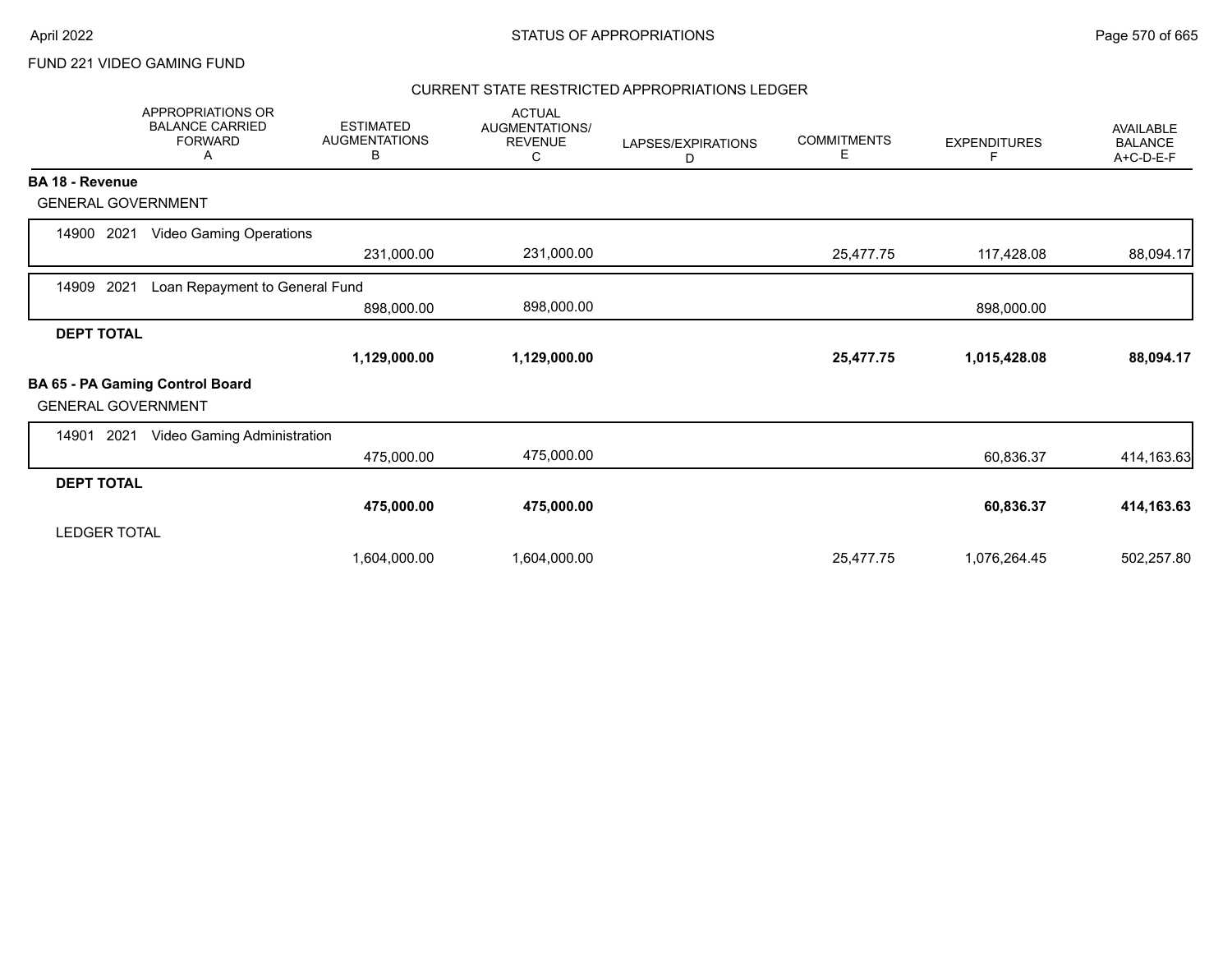г

FUND 221 VIDEO GAMING FUND

#### CURRENT STATE EXECUTIVE AUTHORIZATIONS - RESTRICTED LEDGER

|                     | APPROPRIATIONS OR<br><b>BALANCE CARRIED</b><br><b>FORWARD</b><br>A | <b>ESTIMATED</b><br><b>AUGMENTATIONS</b><br>B | <b>ACTUAL</b><br>AUGMENTATIONS/<br><b>REVENUE</b><br>С | LAPSES/EXPIRATIONS<br>D | <b>COMMITMENTS</b><br>Ε | <b>EXPENDITURES</b> | AVAILABLE<br><b>BALANCE</b><br>A+C-D-E-F |
|---------------------|--------------------------------------------------------------------|-----------------------------------------------|--------------------------------------------------------|-------------------------|-------------------------|---------------------|------------------------------------------|
|                     | <b>BA 65 - PA Gaming Control Board</b>                             |                                               |                                                        |                         |                         |                     |                                          |
|                     | <b>GENERAL GOVERNMENT</b>                                          |                                               |                                                        |                         |                         |                     |                                          |
| 26462 2021          | VGT Testing and Certification                                      |                                               |                                                        |                         |                         |                     |                                          |
|                     |                                                                    | 50,000.00                                     |                                                        |                         |                         |                     |                                          |
| <b>DEPT TOTAL</b>   |                                                                    |                                               |                                                        |                         |                         |                     |                                          |
|                     |                                                                    | 50,000.00                                     |                                                        |                         |                         |                     |                                          |
| <b>LEDGER TOTAL</b> |                                                                    |                                               |                                                        |                         |                         |                     |                                          |
|                     |                                                                    | 50,000.00                                     |                                                        |                         |                         |                     |                                          |
|                     | TOTAL TOTAL ALL CURRENT STATE LEDGERS                              |                                               |                                                        |                         |                         |                     |                                          |
|                     |                                                                    | 1,654,000.00                                  | 1,604,000.00                                           |                         | 25,477.75               | 1,076,264.45        | 502,257.80                               |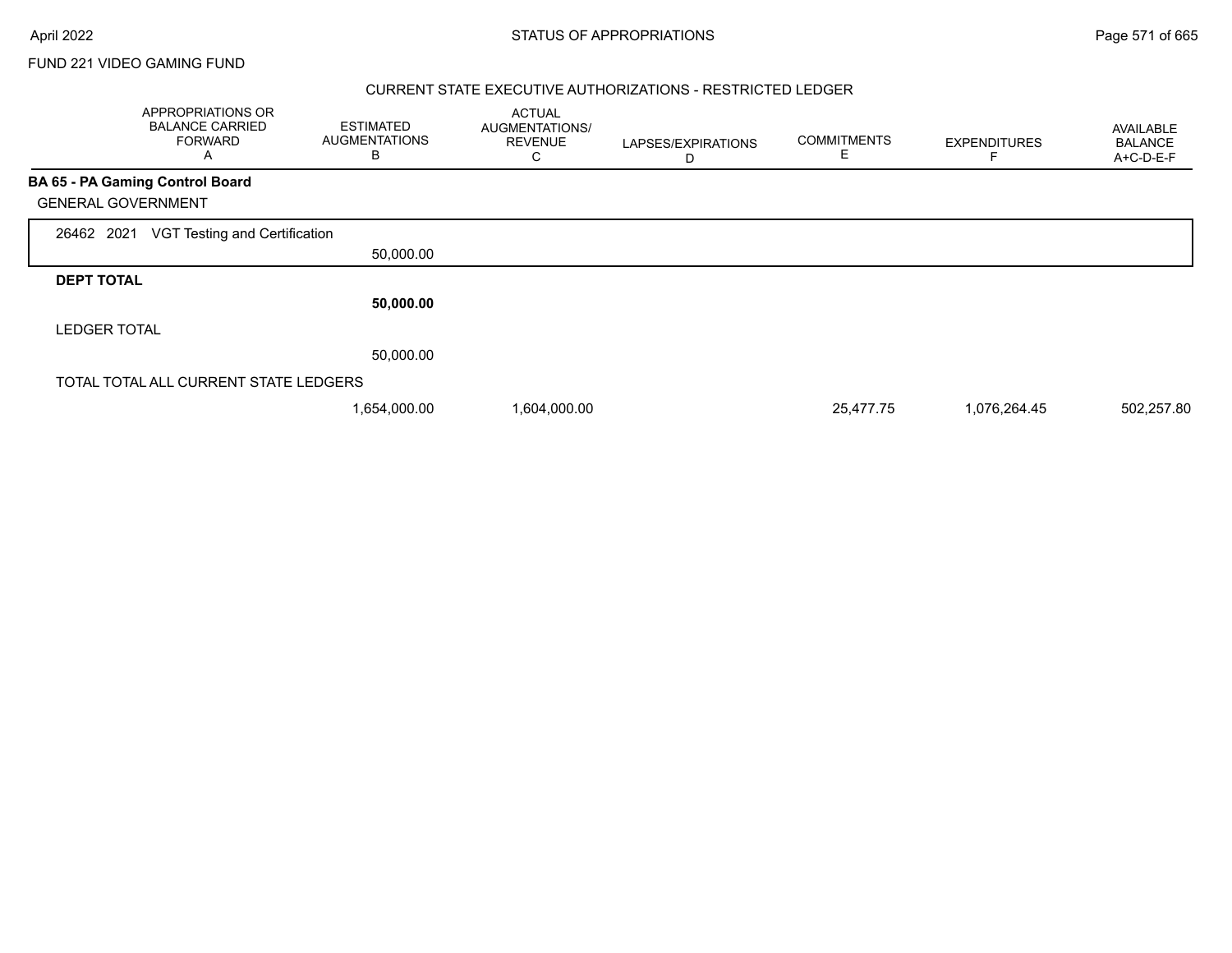#### PRIOR STATE RESTRICTED APPROPRIATIONS LEDGER

|                           | APPROPRIATIONS OR<br><b>BALANCE CARRIED</b><br><b>FORWARD</b><br>Α | <b>ESTIMATED</b><br><b>AUGMENTATIONS</b><br>В | <b>ACTUAL</b><br>AUGMENTATIONS/<br><b>REVENUE</b><br>С | LAPSES/EXPIRATIONS<br>D | <b>COMMITMENTS</b><br>Е | <b>EXPENDITURES</b><br>F | AVAILABLE<br><b>BALANCE</b><br>A+C-D-E-F |
|---------------------------|--------------------------------------------------------------------|-----------------------------------------------|--------------------------------------------------------|-------------------------|-------------------------|--------------------------|------------------------------------------|
| BA 18 - Revenue           |                                                                    |                                               |                                                        |                         |                         |                          |                                          |
| <b>GENERAL GOVERNMENT</b> |                                                                    |                                               |                                                        |                         |                         |                          |                                          |
| 14900 2020                | <b>Video Gaming Operations</b><br>150,790.60                       |                                               | $-145,073.39$                                          |                         |                         | 5,717.21                 |                                          |
| <b>DEPT TOTAL</b>         |                                                                    |                                               |                                                        |                         |                         |                          |                                          |
|                           | 150,790.60                                                         |                                               | $-145,073.39$                                          |                         |                         | 5,717.21                 |                                          |
| <b>GENERAL GOVERNMENT</b> | BA 65 - PA Gaming Control Board                                    |                                               |                                                        |                         |                         |                          |                                          |
|                           | 14901 2019 Video Gaming Administration<br>30.00                    |                                               |                                                        |                         |                         |                          | 30.00                                    |
| 14901<br>2020             | Video Gaming Administration<br>428,745.83                          |                                               | -406,996.50                                            |                         |                         | 21,749.33                |                                          |
| <b>DEPT TOTAL</b>         |                                                                    |                                               |                                                        |                         |                         |                          |                                          |
|                           | 428,775.83                                                         |                                               | $-406,996.50$                                          |                         |                         | 21,749.33                | 30.00                                    |
| <b>LEDGER TOTAL</b>       |                                                                    |                                               |                                                        |                         |                         |                          |                                          |
|                           | 579,566.43                                                         |                                               | -552,069.89                                            |                         |                         | 27,466.54                | 30.00                                    |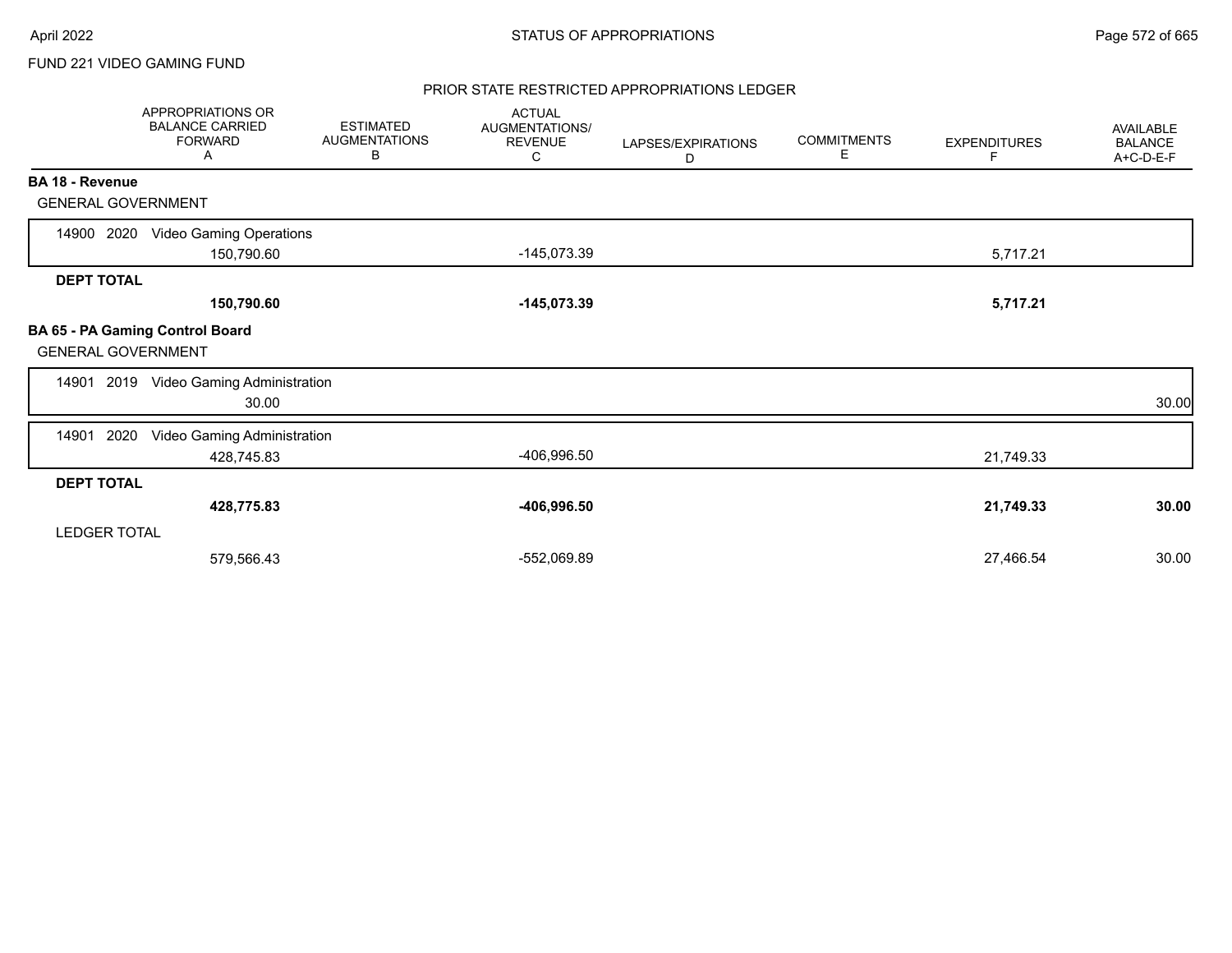#### PRIOR STATE EXECUTIVE AUTHORIZATIONS - RESTRICTED LEDGER

|                           | APPROPRIATIONS OR<br><b>BALANCE CARRIED</b><br><b>FORWARD</b><br>A | <b>ESTIMATED</b><br><b>AUGMENTATIONS</b><br>в | <b>ACTUAL</b><br>AUGMENTATIONS/<br><b>REVENUE</b><br>С | LAPSES/EXPIRATIONS<br>D | <b>COMMITMENTS</b><br>Е | <b>EXPENDITURES</b> | AVAILABLE<br><b>BALANCE</b><br>A+C-D-E-F |
|---------------------------|--------------------------------------------------------------------|-----------------------------------------------|--------------------------------------------------------|-------------------------|-------------------------|---------------------|------------------------------------------|
|                           | BA 65 - PA Gaming Control Board                                    |                                               |                                                        |                         |                         |                     |                                          |
| <b>GENERAL GOVERNMENT</b> |                                                                    |                                               |                                                        |                         |                         |                     |                                          |
| 26462 2019                | VGT Testing and Certification<br>11,000.00                         |                                               |                                                        |                         |                         |                     | 11,000.00                                |
| <b>DEPT TOTAL</b>         |                                                                    |                                               |                                                        |                         |                         |                     |                                          |
|                           | 11,000.00                                                          |                                               |                                                        |                         |                         |                     | 11,000.00                                |
| <b>LEDGER TOTAL</b>       |                                                                    |                                               |                                                        |                         |                         |                     |                                          |
|                           | 11,000.00                                                          |                                               |                                                        |                         |                         |                     | 11,000.00                                |
|                           | TOTAL TOTAL ALL PRIOR STATE LEDGERS                                |                                               |                                                        |                         |                         |                     |                                          |
|                           | 590,566.43                                                         |                                               | -552,069.89                                            |                         |                         | 27,466.54           | 11,030.00                                |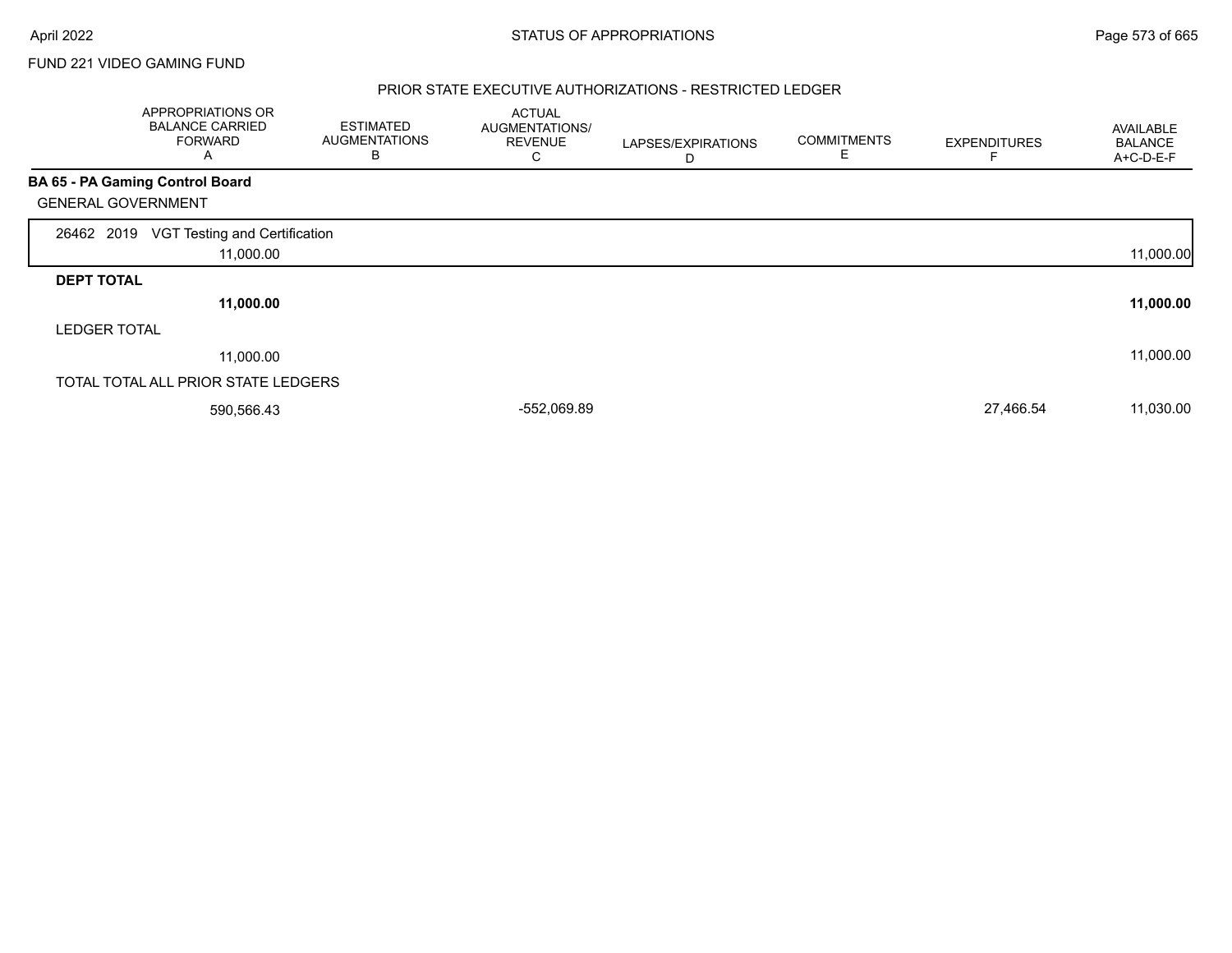#### RESTRICTED RECEIPTS LEDGER

|                           | <b>APPROPRIATIONS OR</b><br><b>BALANCE CARRIED</b><br><b>FORWARD</b><br>Α | <b>ESTIMATED</b><br><b>AUGMENTATIONS</b><br>В | <b>ACTUAL</b><br>AUGMENTATIONS/<br><b>REVENUE</b><br>С | LAPSES/EXPIRATIONS<br>D | <b>COMMITMENTS</b><br>Е | <b>EXPENDITURES</b><br>F | <b>AVAILABLE</b><br><b>BALANCE</b><br>A+C-D-E-F |
|---------------------------|---------------------------------------------------------------------------|-----------------------------------------------|--------------------------------------------------------|-------------------------|-------------------------|--------------------------|-------------------------------------------------|
| BA 18 - Revenue           |                                                                           |                                               |                                                        |                         |                         |                          |                                                 |
| <b>GENERAL GOVERNMENT</b> |                                                                           |                                               |                                                        |                         |                         |                          |                                                 |
|                           | 40249 2021 VGLDA-Commonwealth Gaming LLC                                  |                                               | 155,934.85                                             |                         |                         | 155,934.85               |                                                 |
| 40250 2021                | VGLDA-Marquee by Penn LLC                                                 |                                               | 779,450.23                                             |                         |                         | 779,450.23               |                                                 |
| 40255 2021                | VGLDA-Second State Gaming LLC                                             |                                               | 66,942.74                                              |                         |                         | 66,942.74                |                                                 |
| 2021<br>40260             | VGLDA-J&J Ventures Gaming of PA LLC                                       |                                               | 36,358.05                                              |                         |                         | 36,358.05                |                                                 |
| 2021<br>40267             |                                                                           | VideoGamngLicensDepost-JangoEntertainmnt      | 119,314.13                                             |                         |                         | 119,314.13               |                                                 |
| <b>DEPT TOTAL</b>         |                                                                           |                                               |                                                        |                         |                         |                          |                                                 |
| <b>LEDGER TOTAL</b>       |                                                                           |                                               | 1,158,000.00                                           |                         |                         | 1,158,000.00             |                                                 |
|                           |                                                                           |                                               | 1,158,000.00                                           |                         |                         | 1,158,000.00             |                                                 |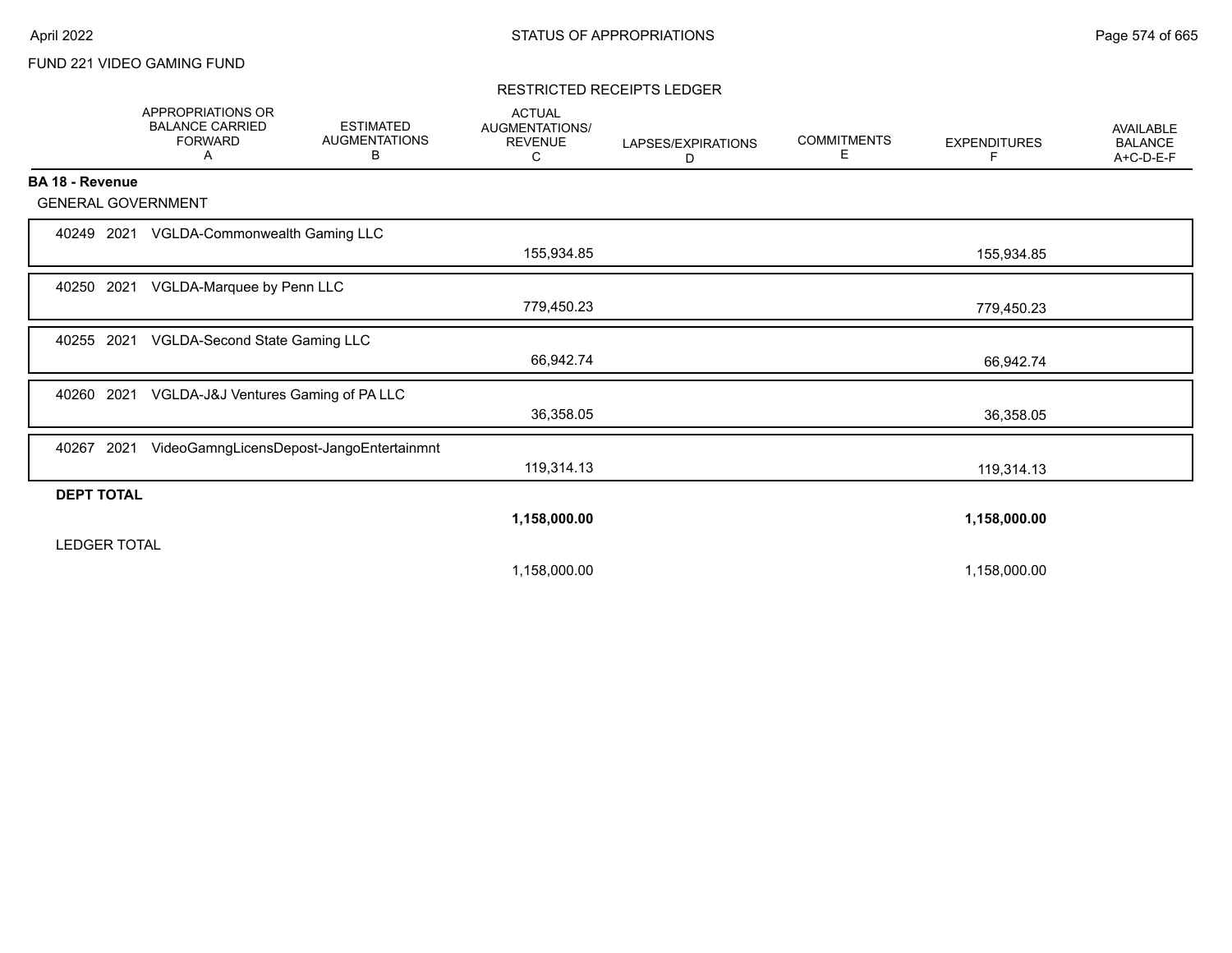#### RESTRICTED REVENUE LEDGER

|                                                       | <b>APPROPRIATIONS OR</b><br><b>BALANCE CARRIED</b><br><b>FORWARD</b><br>Α | <b>ESTIMATED</b><br><b>AUGMENTATIONS</b><br>В | <b>ACTUAL</b><br><b>AUGMENTATIONS/</b><br><b>REVENUE</b><br>C | LAPSES/EXPIRATIONS<br>D | <b>COMMITMENTS</b><br>Е | <b>EXPENDITURES</b><br>F | <b>AVAILABLE</b><br><b>BALANCE</b><br>$A+C-D-E-F$ |
|-------------------------------------------------------|---------------------------------------------------------------------------|-----------------------------------------------|---------------------------------------------------------------|-------------------------|-------------------------|--------------------------|---------------------------------------------------|
|                                                       | <b>BA 24 - Community &amp; Economic Develop</b>                           |                                               |                                                               |                         |                         |                          |                                                   |
| <b>GRANTS AND SUBSIDIES</b>                           |                                                                           |                                               |                                                               |                         |                         |                          |                                                   |
| 60460 2021                                            | Local Share Assessment Video Gaming                                       |                                               |                                                               |                         |                         |                          |                                                   |
|                                                       | 2,737,625.06                                                              |                                               | 4,141,590.90                                                  |                         |                         |                          | 6,879,215.96                                      |
| <b>DEPT TOTAL</b>                                     |                                                                           |                                               |                                                               |                         |                         |                          |                                                   |
|                                                       | 2,737,625.06                                                              |                                               | 4,141,590.90                                                  |                         |                         |                          | 6,879,215.96                                      |
| <b>BA 18 - Revenue</b><br><b>GRANTS AND SUBSIDIES</b> |                                                                           |                                               |                                                               |                         |                         |                          |                                                   |
| 60459 2021                                            | Local Share Assessment Video Gaming                                       |                                               |                                                               |                         |                         |                          |                                                   |
|                                                       | 910,912.59                                                                |                                               | -715,382.59                                                   |                         |                         |                          | 195,530.00                                        |
| <b>DEPT TOTAL</b>                                     |                                                                           |                                               |                                                               |                         |                         |                          |                                                   |
|                                                       | 910,912.59                                                                |                                               | $-715,382.59$                                                 |                         |                         |                          | 195,530.00                                        |
| <b>GENERAL GOVERNMENT</b>                             | BA 65 - PA Gaming Control Board                                           |                                               |                                                               |                         |                         |                          |                                                   |
| 60468 2021                                            | VGT Testing and Certification Fees                                        |                                               |                                                               |                         |                         |                          |                                                   |
|                                                       | 100.00                                                                    |                                               | 3,253.75                                                      |                         |                         |                          | 3,353.75                                          |
| <b>DEPT TOTAL</b>                                     |                                                                           |                                               |                                                               |                         |                         |                          |                                                   |
|                                                       | 100.00                                                                    |                                               | 3,253.75                                                      |                         |                         |                          | 3,353.75                                          |
| <b>LEDGER TOTAL</b>                                   |                                                                           |                                               |                                                               |                         |                         |                          |                                                   |
|                                                       | 3,648,637.65                                                              |                                               | 3,429,462.06                                                  |                         |                         |                          | 7,078,099.71                                      |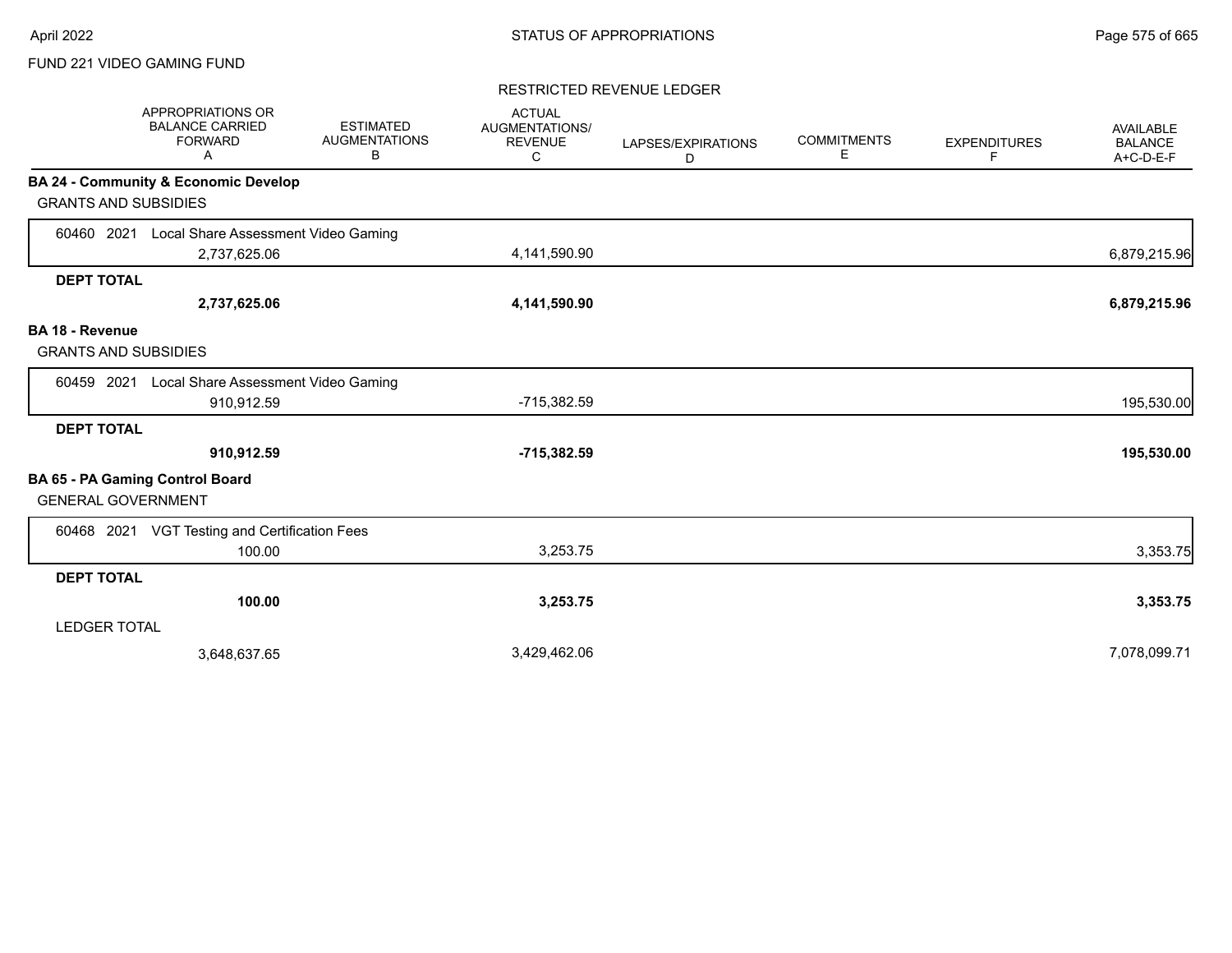## FUND 222 FANTASY CONTEST FUND

#### CURRENT STATE RESTRICTED APPROPRIATIONS LEDGER

|                           | APPROPRIATIONS OR<br><b>BALANCE CARRIED</b><br><b>FORWARD</b><br>A | <b>ESTIMATED</b><br><b>AUGMENTATIONS</b><br>В | <b>ACTUAL</b><br>AUGMENTATIONS/<br><b>REVENUE</b><br>С | LAPSES/EXPIRATIONS<br>D | <b>COMMITMENTS</b><br>Е | <b>EXPENDITURES</b><br>F | AVAILABLE<br><b>BALANCE</b><br>A+C-D-E-F |
|---------------------------|--------------------------------------------------------------------|-----------------------------------------------|--------------------------------------------------------|-------------------------|-------------------------|--------------------------|------------------------------------------|
| <b>BA 18 - Revenue</b>    |                                                                    |                                               |                                                        |                         |                         |                          |                                          |
| <b>GENERAL GOVERNMENT</b> |                                                                    |                                               |                                                        |                         |                         |                          |                                          |
| 2021<br>14890             | <b>Fantasy Contest Operations</b>                                  |                                               |                                                        |                         |                         |                          |                                          |
|                           |                                                                    | 418,000.00                                    | 417,779.99                                             |                         |                         | 13,309.47                | 404,470.52                               |
| <b>DEPT TOTAL</b>         |                                                                    |                                               |                                                        |                         |                         |                          |                                          |
|                           |                                                                    | 418,000.00                                    | 417,779.99                                             |                         |                         | 13,309.47                | 404,470.52                               |
| <b>GENERAL GOVERNMENT</b> | BA 65 - PA Gaming Control Board                                    |                                               |                                                        |                         |                         |                          |                                          |
| 2021<br>14892             | <b>Fantasy Contest Administration</b>                              |                                               |                                                        |                         |                         |                          |                                          |
|                           |                                                                    | 100,000.00                                    | 100,000.00                                             |                         |                         | 30,599.37                | 69,400.63                                |
| <b>DEPT TOTAL</b>         |                                                                    |                                               |                                                        |                         |                         |                          |                                          |
|                           |                                                                    | 100,000.00                                    | 100,000.00                                             |                         |                         | 30,599.37                | 69,400.63                                |
| <b>LEDGER TOTAL</b>       |                                                                    |                                               |                                                        |                         |                         |                          |                                          |
|                           |                                                                    | 518,000.00                                    | 517,779.99                                             |                         |                         | 43,908.84                | 473,871.15                               |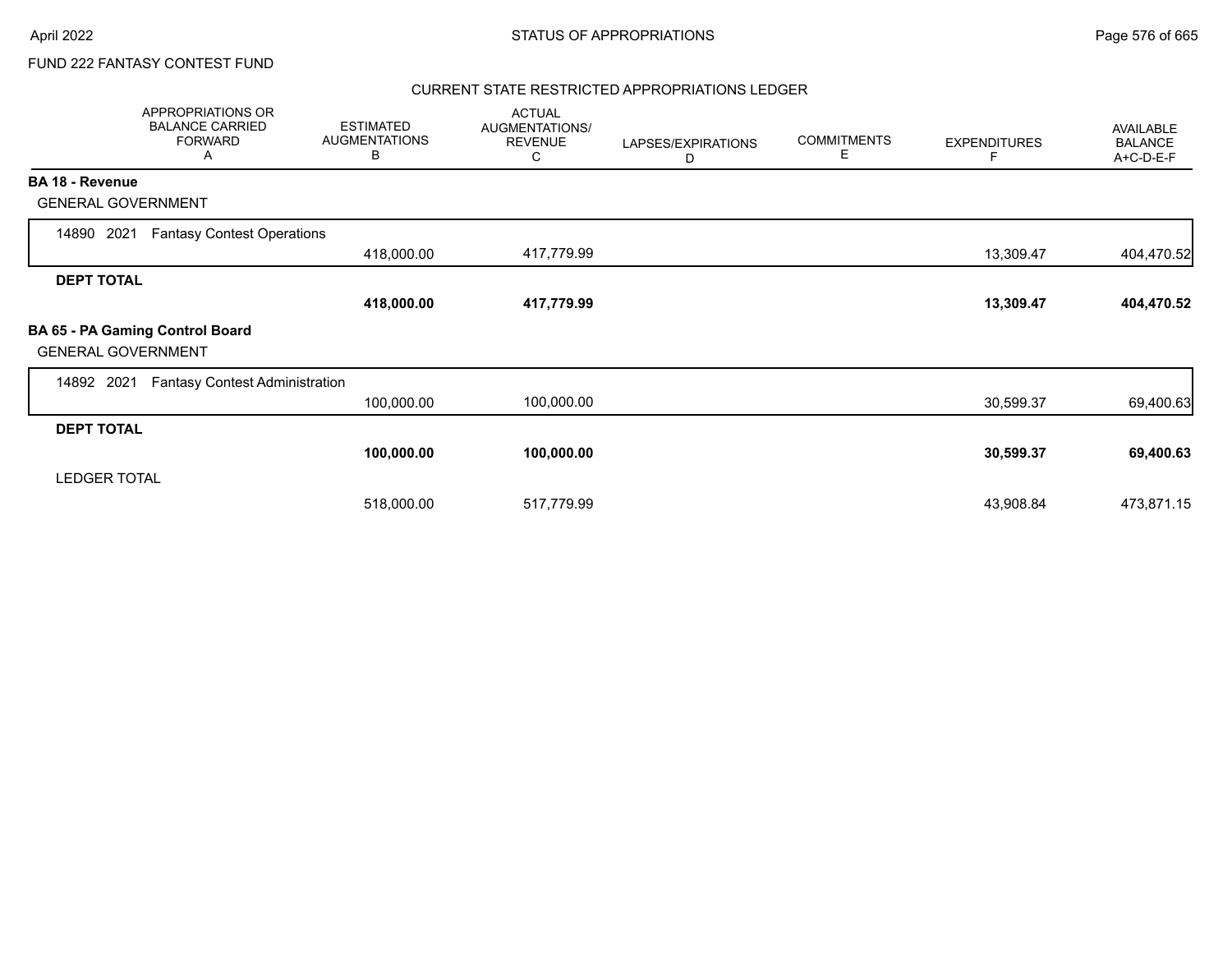### CURRENT STATE EXECUTIVE AUTHORIZATIONS - RESTRICTED LEDGER

|                           | <b>APPROPRIATIONS OR</b><br><b>BALANCE CARRIED</b><br><b>FORWARD</b><br>A | <b>ESTIMATED</b><br><b>AUGMENTATIONS</b><br>В | <b>ACTUAL</b><br>AUGMENTATIONS/<br><b>REVENUE</b><br>С | LAPSES/EXPIRATIONS<br>D | <b>COMMITMENTS</b><br>E. | <b>EXPENDITURES</b> | <b>AVAILABLE</b><br><b>BALANCE</b><br>A+C-D-E-F |
|---------------------------|---------------------------------------------------------------------------|-----------------------------------------------|--------------------------------------------------------|-------------------------|--------------------------|---------------------|-------------------------------------------------|
|                           | BA 65 - PA Gaming Control Board                                           |                                               |                                                        |                         |                          |                     |                                                 |
| <b>GENERAL GOVERNMENT</b> |                                                                           |                                               |                                                        |                         |                          |                     |                                                 |
| 26461<br>2021             | FC Administration-Application/Licensure                                   |                                               |                                                        |                         |                          |                     |                                                 |
|                           |                                                                           | 20,000.00                                     |                                                        |                         |                          |                     |                                                 |
| <b>DEPT TOTAL</b>         |                                                                           |                                               |                                                        |                         |                          |                     |                                                 |
|                           |                                                                           | 20,000.00                                     |                                                        |                         |                          |                     |                                                 |
| <b>LEDGER TOTAL</b>       |                                                                           |                                               |                                                        |                         |                          |                     |                                                 |
|                           |                                                                           | 20,000.00                                     |                                                        |                         |                          |                     |                                                 |
|                           | TOTAL TOTAL ALL CURRENT STATE LEDGERS                                     |                                               |                                                        |                         |                          |                     |                                                 |
|                           |                                                                           | 538,000.00                                    | 517,779.99                                             |                         |                          | 43,908.84           | 473,871.15                                      |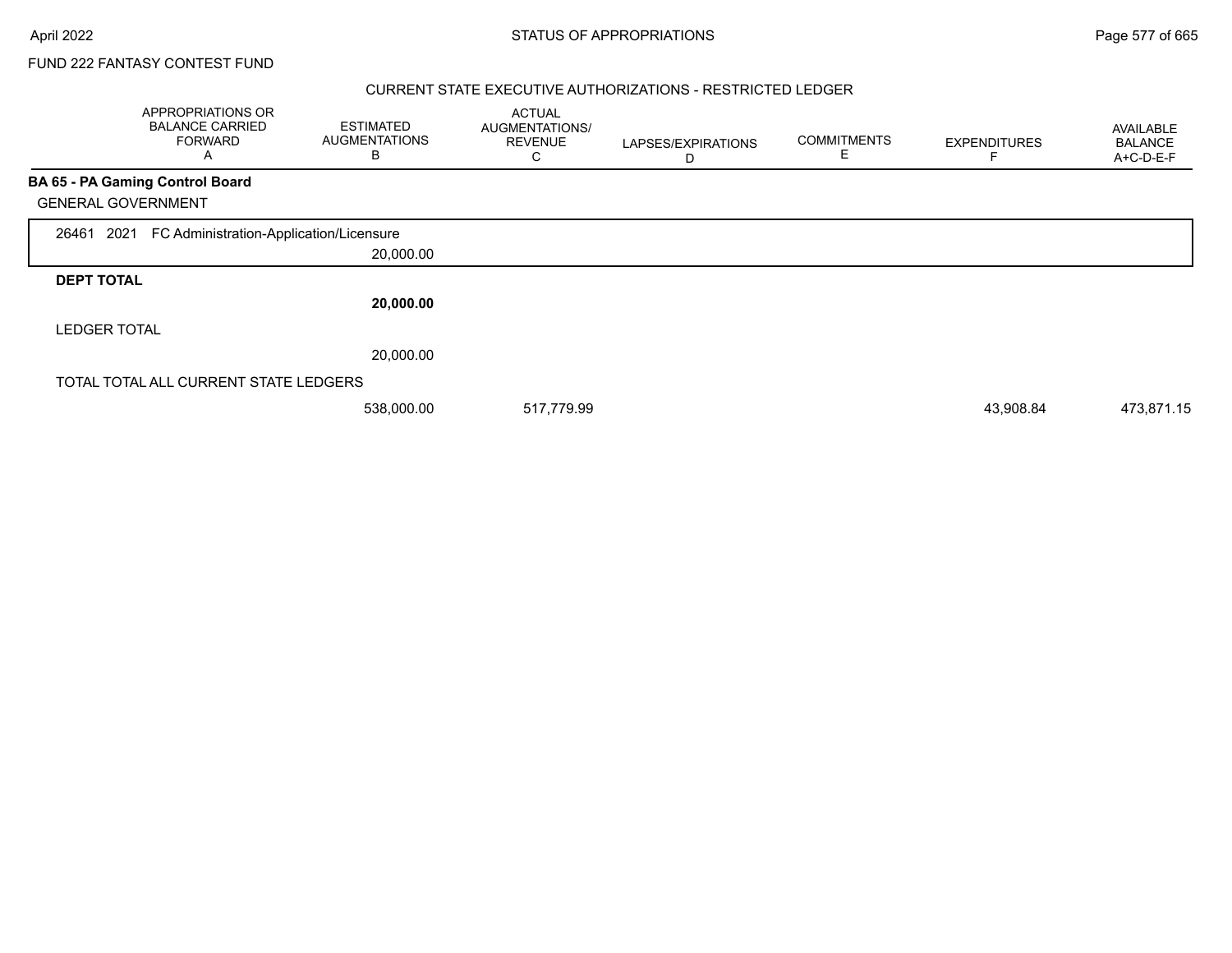## PRIOR STATE RESTRICTED APPROPRIATIONS LEDGER

|                           | APPROPRIATIONS OR<br><b>BALANCE CARRIED</b><br><b>FORWARD</b><br>A | <b>ESTIMATED</b><br><b>AUGMENTATIONS</b><br>В | <b>ACTUAL</b><br>AUGMENTATIONS/<br><b>REVENUE</b><br>C | LAPSES/EXPIRATIONS<br>D | <b>COMMITMENTS</b><br>Е | <b>EXPENDITURES</b><br>F | <b>AVAILABLE</b><br><b>BALANCE</b><br>A+C-D-E-F |
|---------------------------|--------------------------------------------------------------------|-----------------------------------------------|--------------------------------------------------------|-------------------------|-------------------------|--------------------------|-------------------------------------------------|
| <b>BA 18 - Revenue</b>    |                                                                    |                                               |                                                        |                         |                         |                          |                                                 |
| <b>GENERAL GOVERNMENT</b> |                                                                    |                                               |                                                        |                         |                         |                          |                                                 |
| 14890 2020                | <b>Fantasy Contest Operations</b>                                  |                                               |                                                        |                         |                         |                          |                                                 |
|                           | 354,139.98                                                         |                                               | $-353,697.15$                                          |                         |                         | 442.83                   |                                                 |
| <b>DEPT TOTAL</b>         |                                                                    |                                               |                                                        |                         |                         |                          |                                                 |
|                           | 354,139.98                                                         |                                               | $-353,697.15$                                          |                         |                         | 442.83                   |                                                 |
| <b>GENERAL GOVERNMENT</b> | BA 65 - PA Gaming Control Board                                    |                                               |                                                        |                         |                         |                          |                                                 |
|                           | 14892 2018 Fantasy Contest Administration<br>61,789.97             |                                               |                                                        |                         |                         |                          | 61,789.97                                       |
| 14892 2019                | <b>Fantasy Contest Administration</b><br>157,759.55                |                                               |                                                        |                         |                         |                          | 157,759.55                                      |
| 14892 2020                | Fantasy Contest Administration<br>42,923.93                        |                                               |                                                        |                         |                         | 2,210.02                 | 40,713.91                                       |
| <b>DEPT TOTAL</b>         |                                                                    |                                               |                                                        |                         |                         |                          |                                                 |
|                           | 262,473.45                                                         |                                               |                                                        |                         |                         | 2,210.02                 | 260,263.43                                      |
| <b>LEDGER TOTAL</b>       |                                                                    |                                               |                                                        |                         |                         |                          |                                                 |
|                           | 616,613.43                                                         |                                               | $-353,697.15$                                          |                         |                         | 2,652.85                 | 260,263.43                                      |
|                           | TOTAL TOTAL ALL PRIOR STATE LEDGERS                                |                                               |                                                        |                         |                         |                          |                                                 |
|                           | 616.613.43                                                         |                                               | $-353,697.15$                                          |                         |                         | 2,652.85                 | 260,263.43                                      |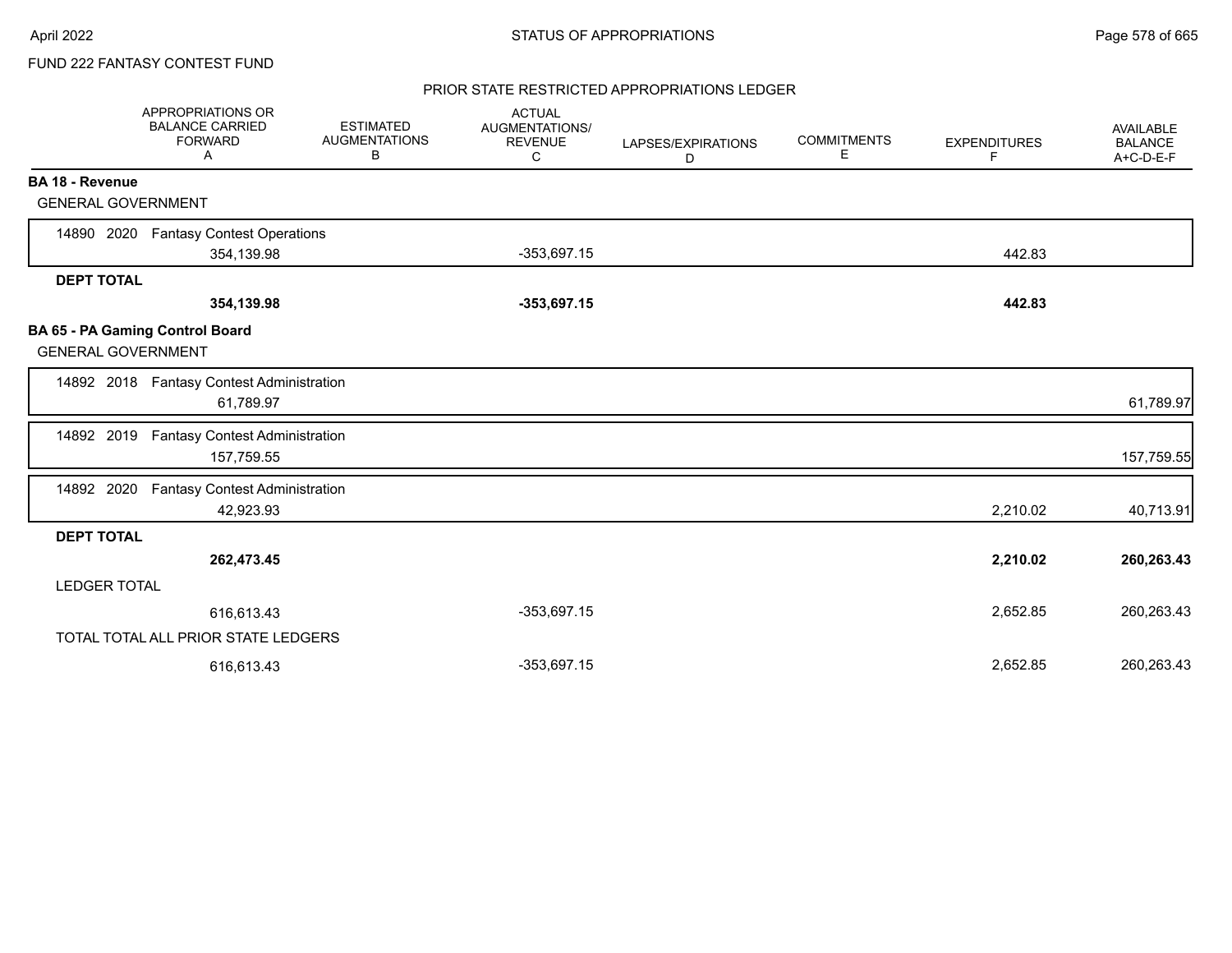### RESTRICTED RECEIPTS LEDGER

|                           | APPROPRIATIONS OR<br><b>BALANCE CARRIED</b><br>FORWARD<br>A | <b>ESTIMATED</b><br><b>AUGMENTATIONS</b><br>B | <b>ACTUAL</b><br>AUGMENTATIONS/<br>REVENUE<br>C | LAPSES/EXPIRATIONS<br>D | <b>COMMITMENTS</b><br>E | <b>EXPENDITURES</b><br>F | <b>AVAILABLE</b><br><b>BALANCE</b><br>A+C-D-E-F |
|---------------------------|-------------------------------------------------------------|-----------------------------------------------|-------------------------------------------------|-------------------------|-------------------------|--------------------------|-------------------------------------------------|
| <b>BA 18 - Revenue</b>    |                                                             |                                               |                                                 |                         |                         |                          |                                                 |
| <b>GENERAL GOVERNMENT</b> |                                                             |                                               |                                                 |                         |                         |                          |                                                 |
|                           | 40274 2021 FantasyLicenseeDpstAccount-DataForceLLC          |                                               | 458.82                                          |                         |                         | 458.82                   |                                                 |
|                           | 40275 2021 FantasyLicenseeDpstAccount-UnderdogSport         |                                               | 4,497.33                                        |                         |                         | 4,497.33                 |                                                 |
| 40276 2021                |                                                             | FantsyLicnsDpstAcct-FantsySportsGamesLLC      | 1,059.14                                        |                         |                         | 1,059.14                 |                                                 |
| 40277 2021                |                                                             | FantasyLicenseeDepositAccoun-NHA PA, LLC      | 3.18                                            |                         |                         | 3.18                     |                                                 |
| 40491 2021                |                                                             | FLDAcct-FantasyFootballPlayrsChampionshp      | 6,176.92                                        |                         |                         | 6,176.92                 |                                                 |
| 40492 2021                | FantasyLicenseeDeposit Account-Fanduel                      |                                               | 224,922.06                                      |                         |                         | 224,922.06               |                                                 |
| 40493 2021                |                                                             | FantasyLicenseeDepositAcct-DraftKingsInc      | 276,354.53                                      |                         |                         | 276,354.53               |                                                 |
| 40494<br>2021             |                                                             | FantasyLicenseeDepositAcct-Boom Fantasy       | 15.86                                           |                         |                         | 15.86                    |                                                 |
| 40496 2021                |                                                             | FantasyLcnsDptAcct-SportshubTechnologies      | 1,854.91                                        |                         |                         | 1,854.91                 |                                                 |
| 40497 2021                | 0.36                                                        | FantasyLicenseDepstAcct-FantasyDraftLLC       |                                                 |                         |                         |                          | 0.36                                            |
| 40498 2021                |                                                             | FantasyLicnsDpAcct-YahooFantasySportsLLC      | 2,336.32                                        |                         |                         | 2,336.32                 |                                                 |
| 40499 2021                | FLDA-Full Time Fantasy Sport LLC                            |                                               | 100.92                                          |                         |                         | 100.92                   |                                                 |
| <b>DEPT TOTAL</b>         |                                                             |                                               | 517,779.99                                      |                         |                         | 517,779.99               | 0.36                                            |
|                           | 0.36                                                        |                                               |                                                 |                         |                         |                          |                                                 |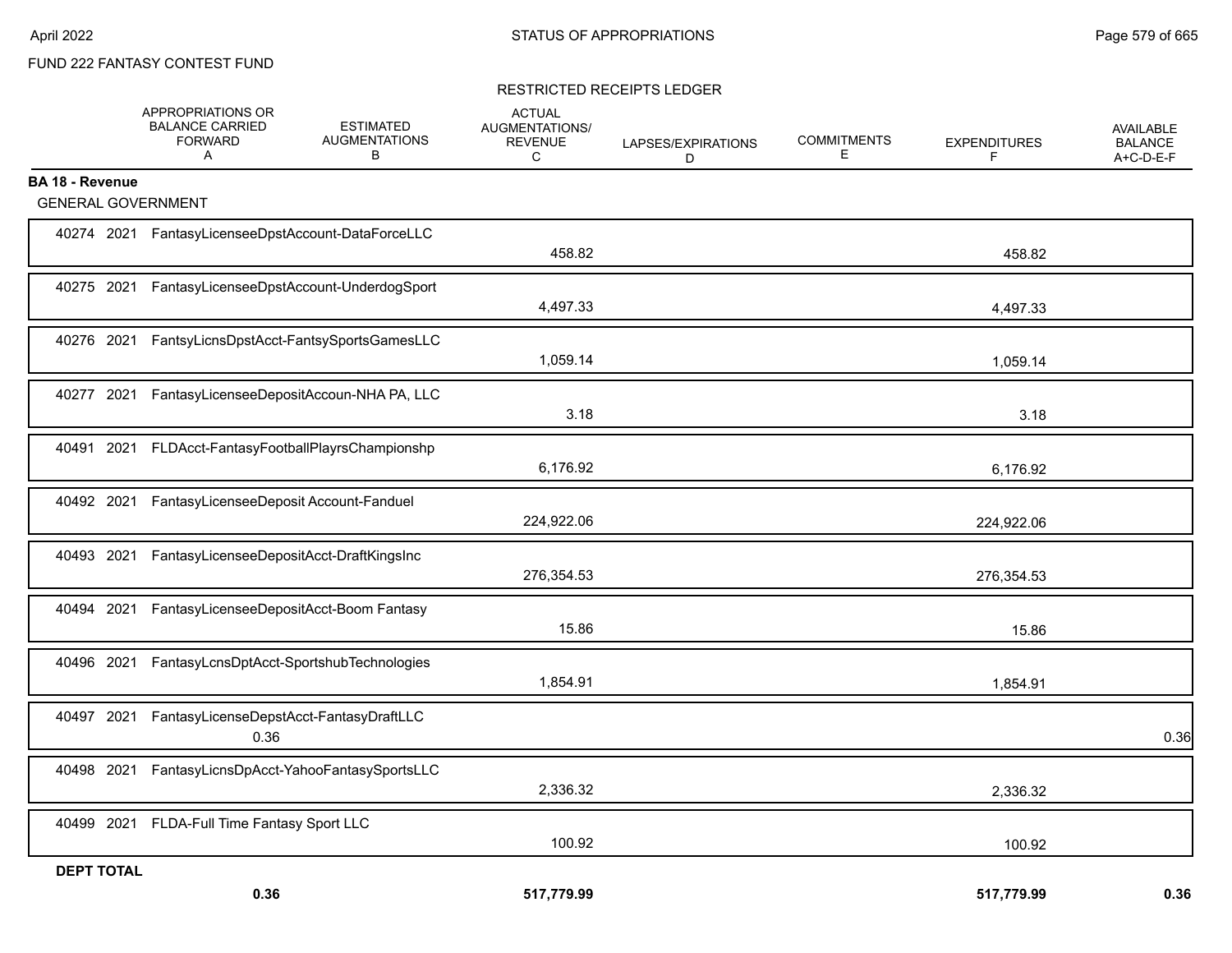# FUND 222 FANTASY CONTEST FUND LEDGER TOTAL

0.36 517,779.99 517,779.99 0.36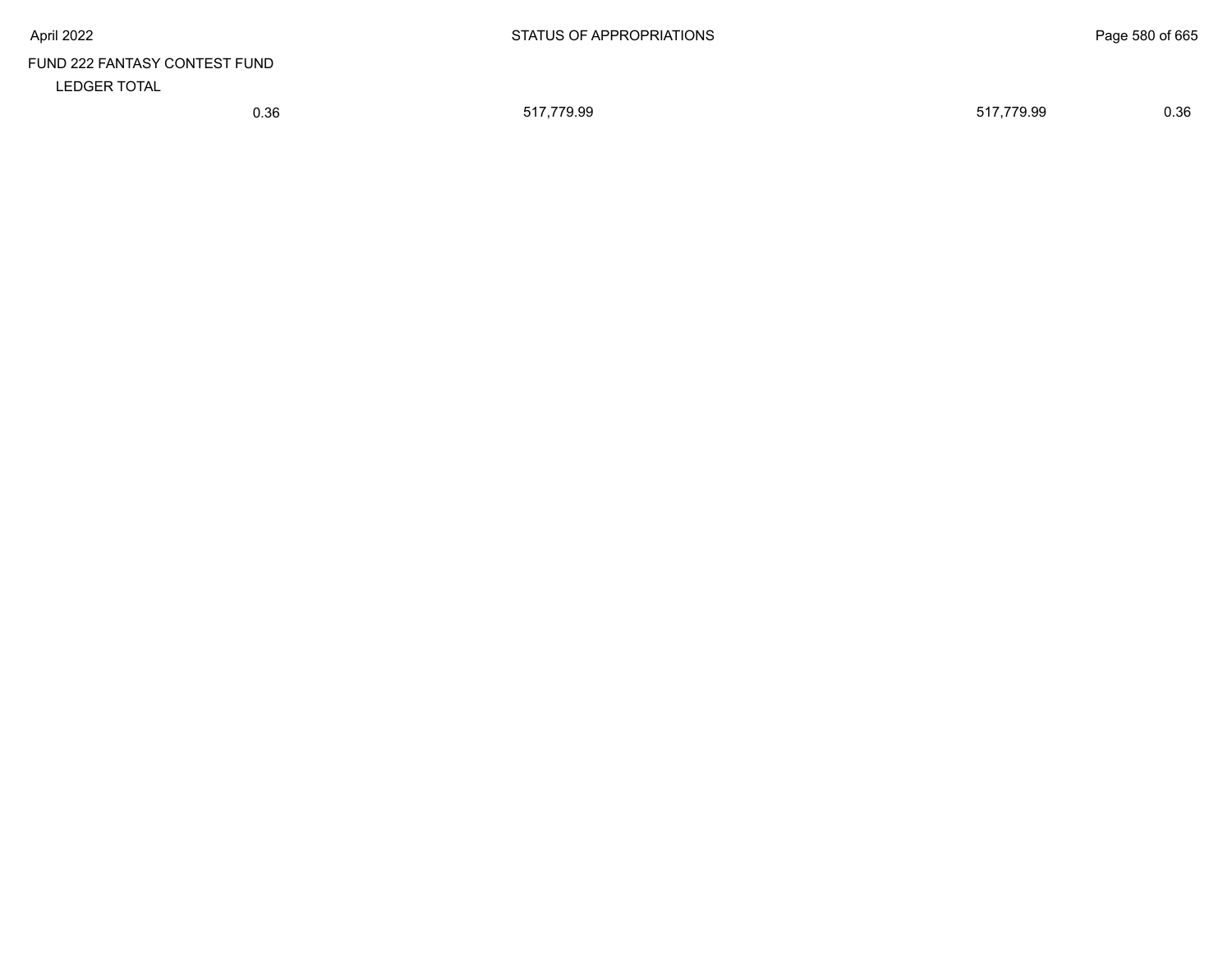#### RESTRICTED REVENUE LEDGER

|                           | <b>APPROPRIATIONS OR</b><br><b>BALANCE CARRIED</b><br>FORWARD<br>A | <b>ESTIMATED</b><br><b>AUGMENTATIONS</b><br>в | <b>ACTUAL</b><br>AUGMENTATIONS/<br><b>REVENUE</b><br>С | LAPSES/EXPIRATIONS<br>D | <b>COMMITMENTS</b><br>F. | <b>EXPENDITURES</b> | AVAILABLE<br><b>BALANCE</b><br>$A+C-D-E-F$ |
|---------------------------|--------------------------------------------------------------------|-----------------------------------------------|--------------------------------------------------------|-------------------------|--------------------------|---------------------|--------------------------------------------|
|                           | BA 65 - PA Gaming Control Board                                    |                                               |                                                        |                         |                          |                     |                                            |
| <b>GENERAL GOVERNMENT</b> |                                                                    |                                               |                                                        |                         |                          |                     |                                            |
| 2021<br>60467             | <b>Fantasy Contest Application Fees</b>                            |                                               |                                                        |                         |                          |                     |                                            |
|                           | 65,266.28                                                          |                                               | 37,500.00                                              |                         |                          |                     | 102,766.28                                 |
| <b>DEPT TOTAL</b>         |                                                                    |                                               |                                                        |                         |                          |                     |                                            |
|                           | 65,266.28                                                          |                                               | 37,500.00                                              |                         |                          |                     | 102,766.28                                 |
| <b>LEDGER TOTAL</b>       |                                                                    |                                               |                                                        |                         |                          |                     |                                            |
|                           | 65.266.28                                                          |                                               | 37,500.00                                              |                         |                          |                     | 102,766.28                                 |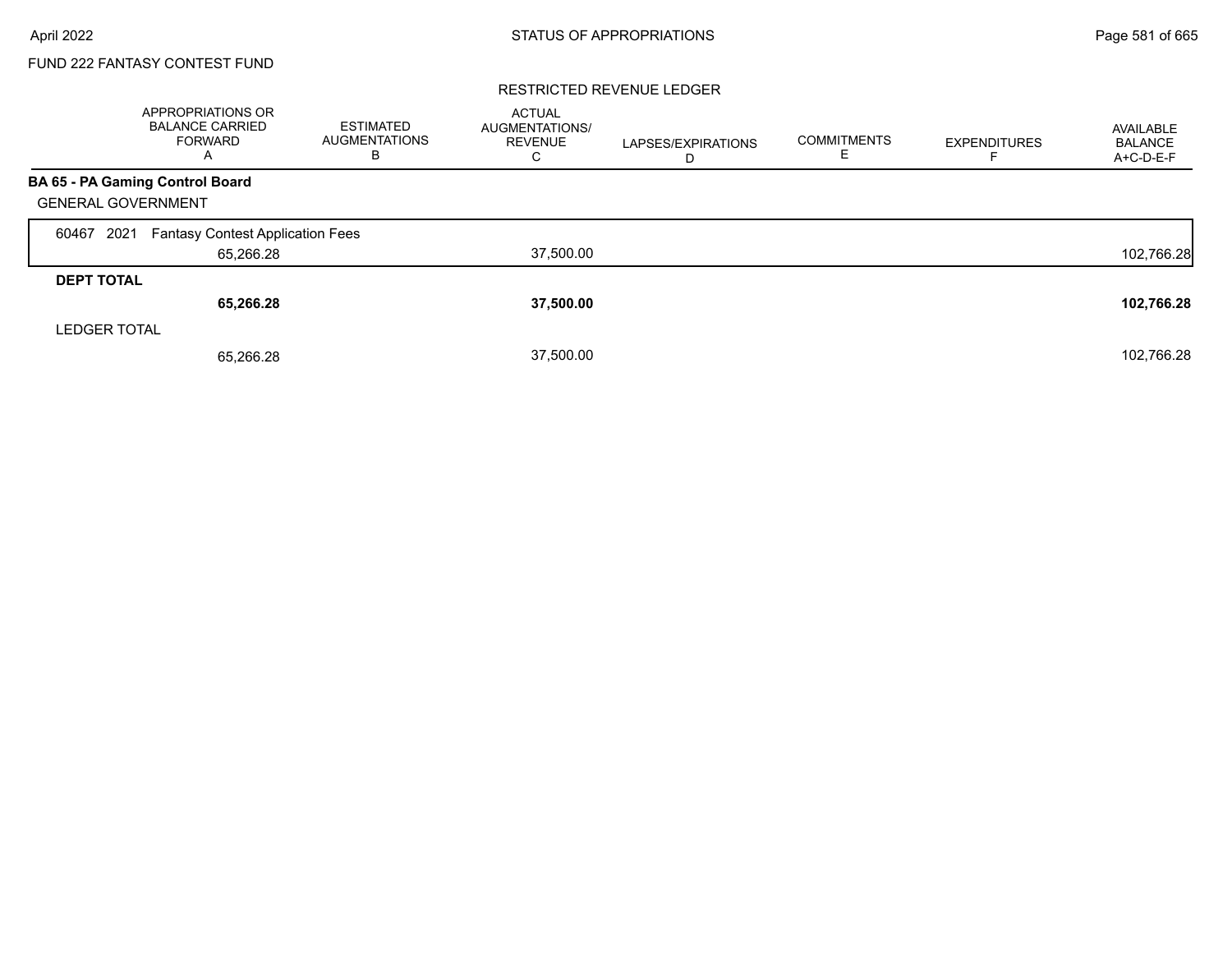# FUND 223 SCHOOL SAFETY AND SECURITY FUND

## CURRENT STATE EXECUTIVE AUTHORIZATIONS LEDGER

|                     | APPROPRIATIONS OR<br><b>BALANCE CARRIED</b><br><b>FORWARD</b><br>A | <b>ESTIMATED</b><br><b>AUGMENTATIONS</b><br>B | <b>ACTUAL</b><br>AUGMENTATIONS/<br><b>REVENUE</b><br>С | LAPSES/EXPIRATIONS<br>D | <b>COMMITMENTS</b><br>E | <b>EXPENDITURES</b> | <b>AVAILABLE</b><br><b>BALANCE</b><br>$A+C-D-E-F$ |
|---------------------|--------------------------------------------------------------------|-----------------------------------------------|--------------------------------------------------------|-------------------------|-------------------------|---------------------|---------------------------------------------------|
|                     | <b>BA 81 - Executive Offices</b>                                   |                                               |                                                        |                         |                         |                     |                                                   |
|                     | <b>GRANTS AND SUBSIDIES</b>                                        |                                               |                                                        |                         |                         |                     |                                                   |
| 20458               | School Safety & Security Program<br>2021                           |                                               |                                                        |                         |                         |                     |                                                   |
|                     | 24,556,000.00                                                      |                                               |                                                        |                         | 13,009,032.21           | 11,545,072.93       | 1,894.86                                          |
| <b>DEPT TOTAL</b>   |                                                                    |                                               |                                                        |                         |                         |                     |                                                   |
|                     | 24,556,000.00                                                      |                                               |                                                        |                         | 13,009,032.21           | 11,545,072.93       | 1,894.86                                          |
| <b>LEDGER TOTAL</b> |                                                                    |                                               |                                                        |                         |                         |                     |                                                   |
|                     | 24,556,000.00                                                      |                                               |                                                        |                         | 13,009,032.21           | 11,545,072.93       | 1,894.86                                          |
|                     | TOTAL TOTAL ALL CURRENT STATE LEDGERS                              |                                               |                                                        |                         |                         |                     |                                                   |
|                     | 24,556,000.00                                                      |                                               |                                                        |                         | 13,009,032.21           | 11,545,072.93       | 1,894.86                                          |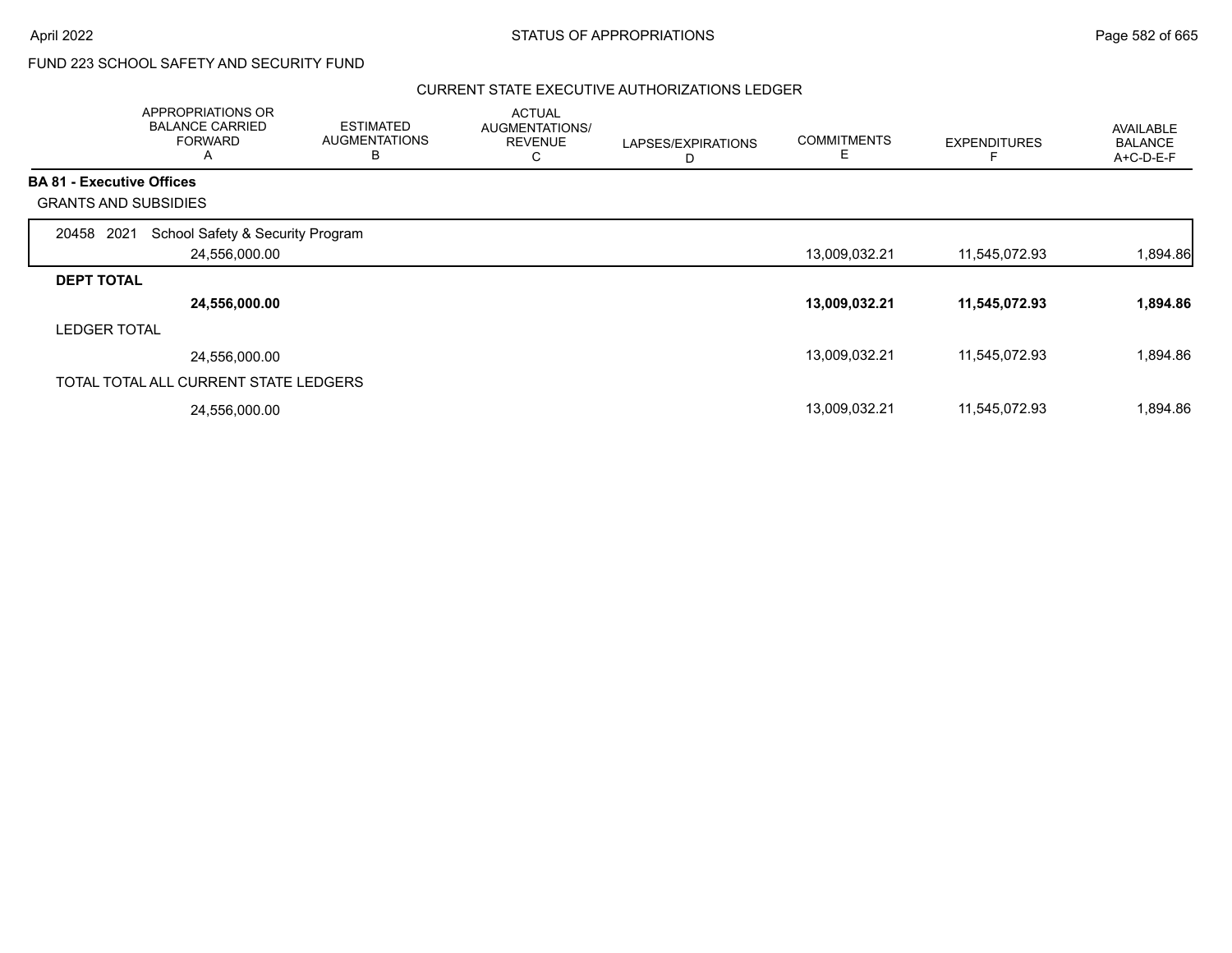# FUND 223 SCHOOL SAFETY AND SECURITY FUND

## PRIOR STATE EXECUTIVE AUTHORIZATIONS LEDGER

|                                  | <b>APPROPRIATIONS OR</b><br><b>BALANCE CARRIED</b><br><b>FORWARD</b><br>Α | <b>ESTIMATED</b><br><b>AUGMENTATIONS</b><br>В | <b>ACTUAL</b><br>AUGMENTATIONS/<br><b>REVENUE</b><br>С | LAPSES/EXPIRATIONS<br>D | <b>COMMITMENTS</b><br>Е | <b>EXPENDITURES</b> | AVAILABLE<br><b>BALANCE</b><br>A+C-D-E-F |
|----------------------------------|---------------------------------------------------------------------------|-----------------------------------------------|--------------------------------------------------------|-------------------------|-------------------------|---------------------|------------------------------------------|
| <b>BA 81 - Executive Offices</b> |                                                                           |                                               |                                                        |                         |                         |                     |                                          |
| <b>GRANTS AND SUBSIDIES</b>      |                                                                           |                                               |                                                        |                         |                         |                     |                                          |
| 2018<br>20458                    | School Safety & Security Program                                          |                                               |                                                        |                         |                         |                     |                                          |
|                                  |                                                                           |                                               |                                                        |                         |                         | $-32,818.46$        | 32,818.46                                |
| 2019<br>20458                    | School Safety & Security Program                                          |                                               |                                                        |                         |                         |                     |                                          |
|                                  | 472,314.97                                                                |                                               |                                                        |                         |                         | $-2,587.66$         | 474,902.63                               |
| 20458<br>2020                    | School Safety & Security Program                                          |                                               |                                                        |                         |                         |                     |                                          |
|                                  | 30,096,855.96                                                             |                                               |                                                        |                         | 3,753,653.40            | 12,238,860.16       | 14, 104, 342. 40                         |
| <b>DEPT TOTAL</b>                |                                                                           |                                               |                                                        |                         |                         |                     |                                          |
|                                  | 30,569,170.93                                                             |                                               |                                                        |                         | 3,753,653.40            | 12,203,454.04       | 14,612,063.49                            |
| <b>LEDGER TOTAL</b>              |                                                                           |                                               |                                                        |                         |                         |                     |                                          |
|                                  | 30,569,170.93                                                             |                                               |                                                        |                         | 3,753,653.40            | 12,203,454.04       | 14,612,063.49                            |
|                                  | TOTAL TOTAL ALL PRIOR STATE LEDGERS                                       |                                               |                                                        |                         |                         |                     |                                          |
|                                  | 30,569,170.93                                                             |                                               |                                                        |                         | 3,753,653.40            | 12,203,454.04       | 14,612,063.49                            |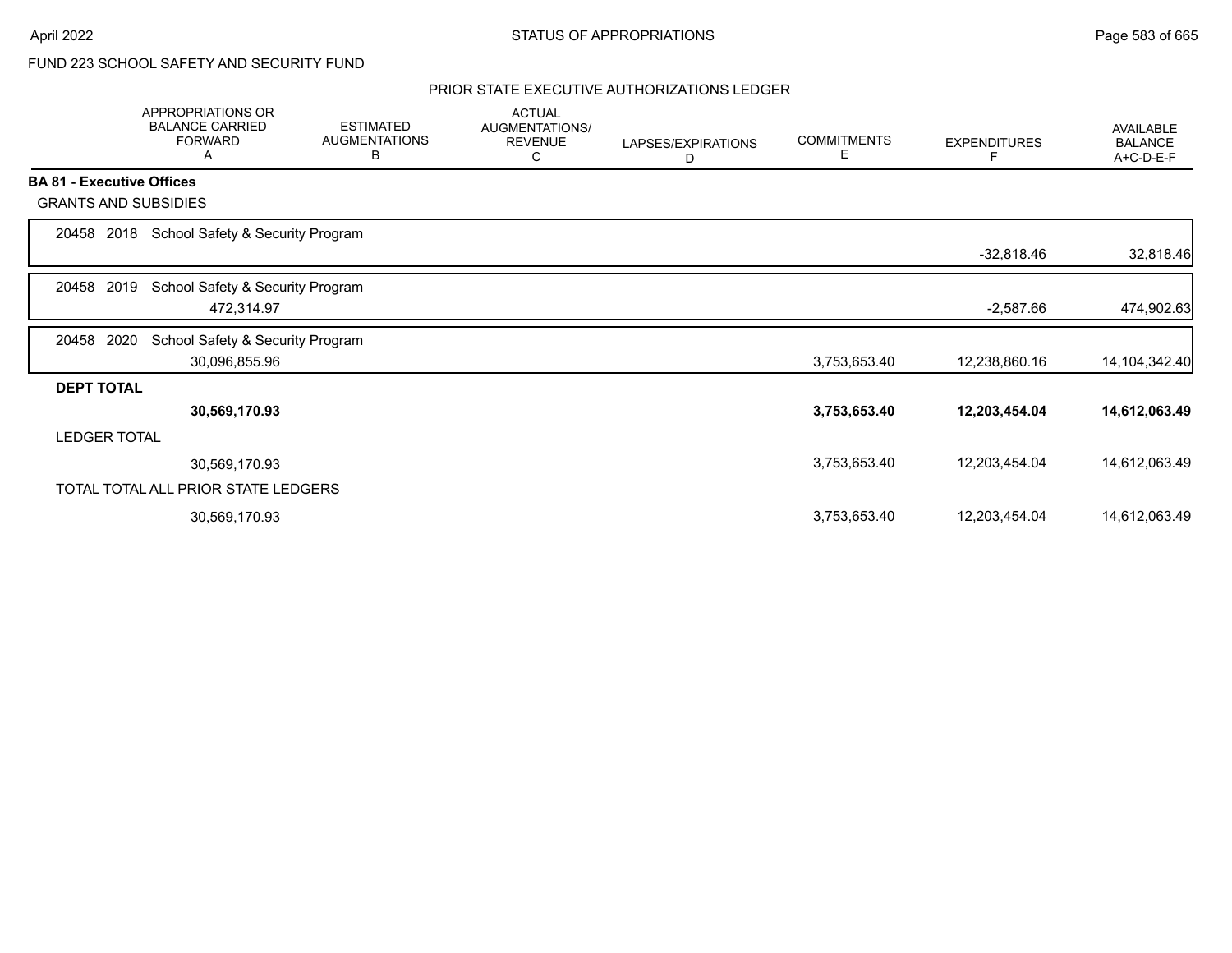## FUND 224 PA HEALTH INSURANCE EXCHANGE FUND

#### CURRENT STATE EXECUTIVE AUTHORIZATIONS LEDGER

|                          | APPROPRIATIONS OR<br><b>BALANCE CARRIED</b><br><b>FORWARD</b><br>A | <b>ESTIMATED</b><br><b>AUGMENTATIONS</b><br>B | <b>ACTUAL</b><br>AUGMENTATIONS/<br><b>REVENUE</b><br>C | LAPSES/EXPIRATIONS<br>D | <b>COMMITMENTS</b><br>Е | <b>EXPENDITURES</b> | <b>AVAILABLE</b><br><b>BALANCE</b><br>A+C-D-E-F |
|--------------------------|--------------------------------------------------------------------|-----------------------------------------------|--------------------------------------------------------|-------------------------|-------------------------|---------------------|-------------------------------------------------|
| <b>BA 79 - Insurance</b> |                                                                    |                                               |                                                        |                         |                         |                     |                                                 |
|                          | <b>GENERAL GOVERNMENT</b>                                          |                                               |                                                        |                         |                         |                     |                                                 |
| 20474                    | <b>General Government Operations</b><br>2021                       |                                               |                                                        |                         |                         |                     |                                                 |
|                          | 49,106,000.00                                                      |                                               |                                                        |                         | 14,354,903.20           | 25,975,676.15       | 8,775,420.65                                    |
| 20513                    | 2021<br>Transfer to Reinsurance Fund                               |                                               |                                                        |                         |                         |                     |                                                 |
|                          | 275,000.00                                                         |                                               |                                                        |                         |                         | 275,000.00          |                                                 |
| <b>DEPT TOTAL</b>        |                                                                    |                                               |                                                        |                         |                         |                     |                                                 |
|                          | 49,381,000.00                                                      |                                               |                                                        |                         | 14,354,903.20           | 26,250,676.15       | 8,775,420.65                                    |
|                          | <b>LEDGER TOTAL</b>                                                |                                               |                                                        |                         |                         |                     |                                                 |
|                          | 49,381,000.00                                                      |                                               |                                                        |                         | 14,354,903.20           | 26,250,676.15       | 8,775,420.65                                    |
|                          | TOTAL TOTAL ALL CURRENT STATE LEDGERS                              |                                               |                                                        |                         |                         |                     |                                                 |
|                          | 49,381,000.00                                                      |                                               |                                                        |                         | 14,354,903.20           | 26,250,676.15       | 8,775,420.65                                    |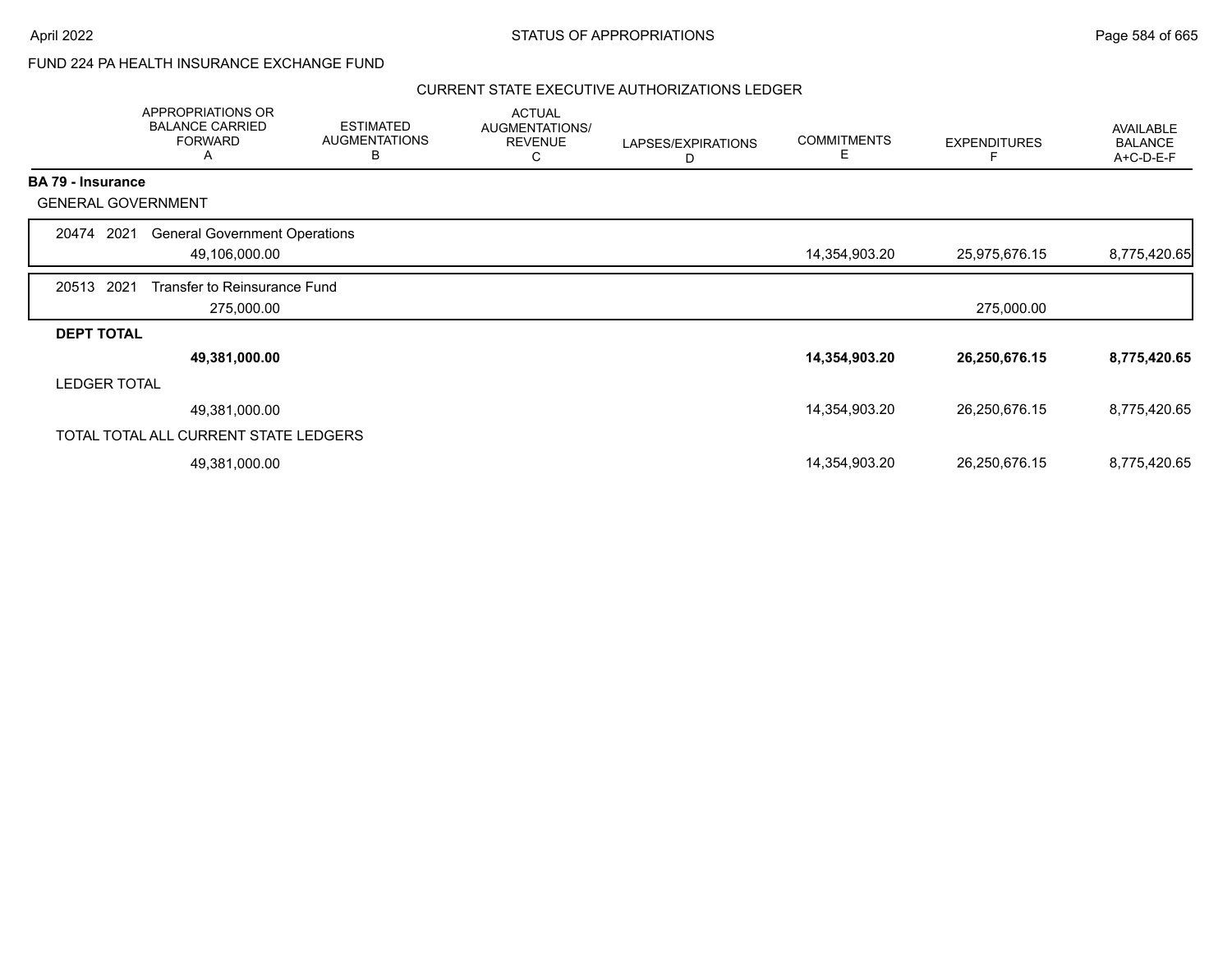# FUND 224 PA HEALTH INSURANCE EXCHANGE FUND

## PRIOR STATE EXECUTIVE AUTHORIZATIONS LEDGER

| APPROPRIATIONS OR<br><b>BALANCE CARRIED</b><br><b>FORWARD</b><br>A | <b>ESTIMATED</b><br><b>AUGMENTATIONS</b><br>B | <b>ACTUAL</b><br>AUGMENTATIONS/<br><b>REVENUE</b><br>С                                                                                                                                   | LAPSES/EXPIRATIONS<br>D | <b>COMMITMENTS</b><br>Ε | <b>EXPENDITURES</b> | AVAILABLE<br><b>BALANCE</b><br>A+C-D-E-F |
|--------------------------------------------------------------------|-----------------------------------------------|------------------------------------------------------------------------------------------------------------------------------------------------------------------------------------------|-------------------------|-------------------------|---------------------|------------------------------------------|
| <b>BA 79 - Insurance</b>                                           |                                               |                                                                                                                                                                                          |                         |                         |                     |                                          |
| <b>GENERAL GOVERNMENT</b>                                          |                                               |                                                                                                                                                                                          |                         |                         |                     |                                          |
| 2020<br>20474                                                      |                                               |                                                                                                                                                                                          |                         |                         |                     |                                          |
|                                                                    |                                               |                                                                                                                                                                                          |                         |                         | 1,420,232.82        | 7,390,042.57                             |
| 20513 2020                                                         |                                               |                                                                                                                                                                                          |                         |                         |                     |                                          |
|                                                                    |                                               |                                                                                                                                                                                          |                         |                         |                     | 83,068.97                                |
| <b>DEPT TOTAL</b>                                                  |                                               |                                                                                                                                                                                          |                         |                         |                     |                                          |
|                                                                    |                                               |                                                                                                                                                                                          |                         |                         | 1,420,232.82        | 7,473,111.54                             |
| <b>LEDGER TOTAL</b>                                                |                                               |                                                                                                                                                                                          |                         |                         |                     |                                          |
|                                                                    |                                               |                                                                                                                                                                                          |                         |                         | 1,420,232.82        | 7,473,111.54                             |
|                                                                    |                                               |                                                                                                                                                                                          |                         |                         |                     |                                          |
|                                                                    |                                               |                                                                                                                                                                                          |                         |                         | 1,420,232.82        | 7,473,111.54                             |
|                                                                    |                                               | <b>General Government Operations</b><br>8,810,275.39<br>Transfer to Reinsurance Fund<br>83,068.97<br>8,893,344.36<br>8,893,344.36<br>TOTAL TOTAL ALL PRIOR STATE LEDGERS<br>8,893,344.36 |                         |                         |                     |                                          |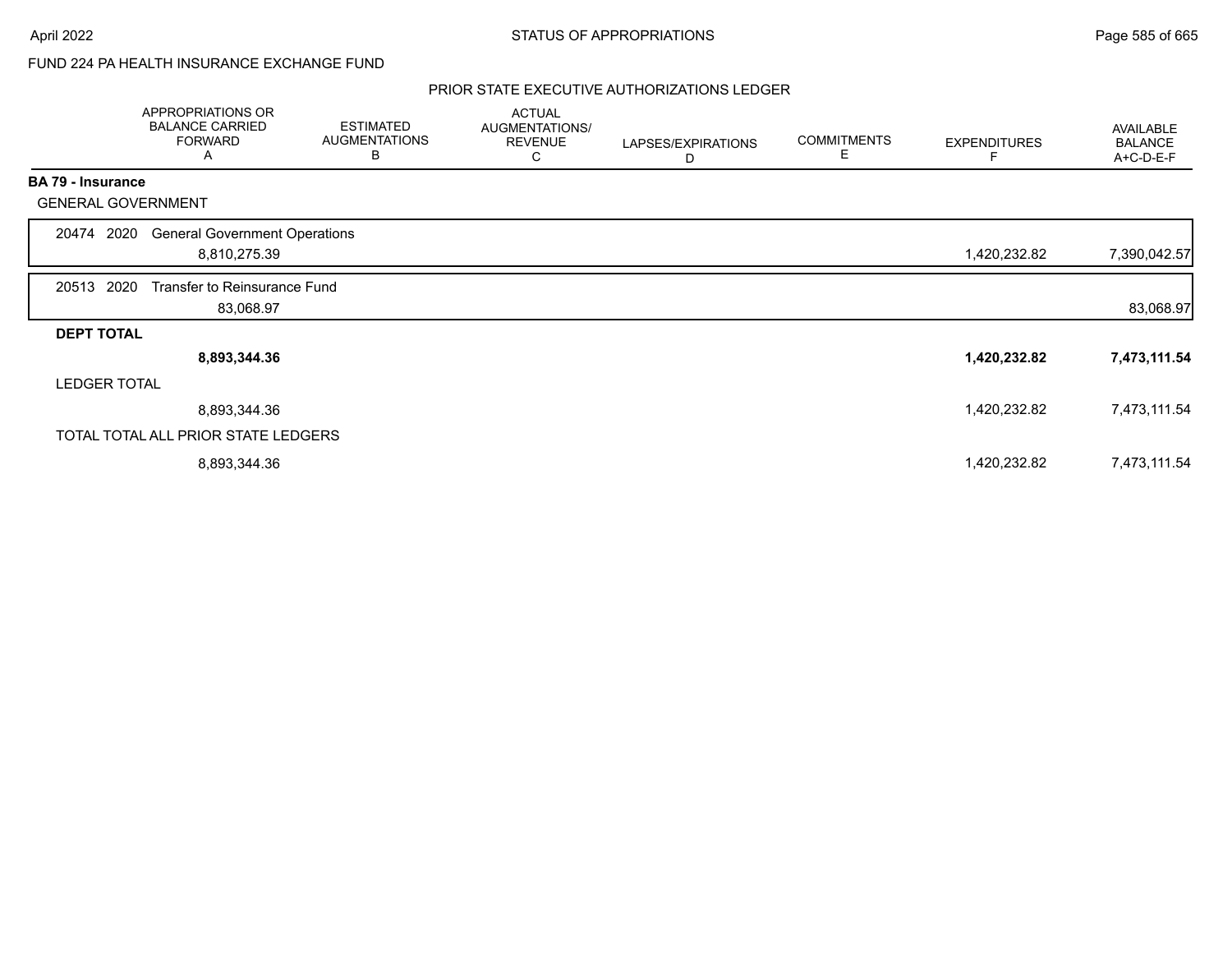## FUND 225 REINSURANCE FUND

## CURRENT STATE EXECUTIVE AUTHORIZATIONS LEDGER

|                          | APPROPRIATIONS OR<br><b>BALANCE CARRIED</b><br><b>FORWARD</b><br>A | <b>ESTIMATED</b><br><b>AUGMENTATIONS</b><br>B | <b>ACTUAL</b><br>AUGMENTATIONS/<br><b>REVENUE</b><br>С | LAPSES/EXPIRATIONS<br>D | <b>COMMITMENTS</b><br>E | <b>EXPENDITURES</b> | AVAILABLE<br><b>BALANCE</b><br>A+C-D-E-F |
|--------------------------|--------------------------------------------------------------------|-----------------------------------------------|--------------------------------------------------------|-------------------------|-------------------------|---------------------|------------------------------------------|
| <b>BA 79 - Insurance</b> |                                                                    |                                               |                                                        |                         |                         |                     |                                          |
|                          | <b>GENERAL GOVERNMENT</b>                                          |                                               |                                                        |                         |                         |                     |                                          |
| 20492 2021               | Reinsurance Administration                                         |                                               |                                                        |                         |                         |                     |                                          |
|                          | 275,000.00                                                         |                                               |                                                        |                         | 51,300.00               | 151,780.07          | 71,919.93                                |
| <b>DEPT TOTAL</b>        |                                                                    |                                               |                                                        |                         |                         |                     |                                          |
|                          | 275,000.00                                                         |                                               |                                                        |                         | 51,300.00               | 151,780.07          | 71,919.93                                |
| <b>LEDGER TOTAL</b>      |                                                                    |                                               |                                                        |                         |                         |                     |                                          |
|                          | 275,000.00                                                         |                                               |                                                        |                         | 51,300.00               | 151,780.07          | 71,919.93                                |
|                          | TOTAL TOTAL ALL CURRENT STATE LEDGERS                              |                                               |                                                        |                         |                         |                     |                                          |
|                          | 275,000.00                                                         |                                               |                                                        |                         | 51,300.00               | 151,780.07          | 71,919.93                                |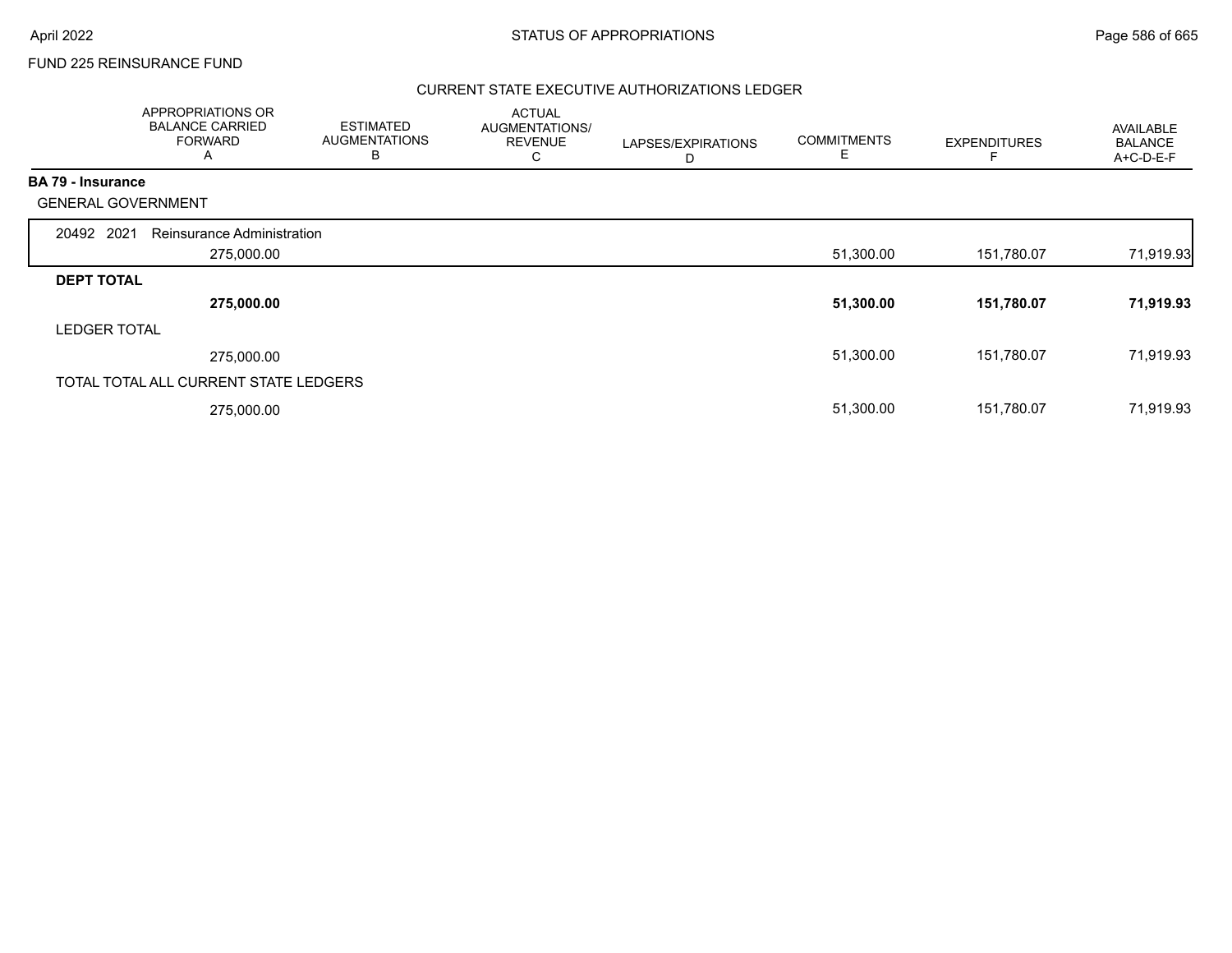## FUND 225 REINSURANCE FUND

## PRIOR STATE EXECUTIVE AUTHORIZATIONS LEDGER

|                           | APPROPRIATIONS OR<br><b>BALANCE CARRIED</b><br><b>FORWARD</b><br>A | <b>ESTIMATED</b><br><b>AUGMENTATIONS</b><br>B | <b>ACTUAL</b><br>AUGMENTATIONS/<br><b>REVENUE</b><br>C | LAPSES/EXPIRATIONS<br>D | <b>COMMITMENTS</b><br>Е | <b>EXPENDITURES</b> | AVAILABLE<br><b>BALANCE</b><br>A+C-D-E-F |
|---------------------------|--------------------------------------------------------------------|-----------------------------------------------|--------------------------------------------------------|-------------------------|-------------------------|---------------------|------------------------------------------|
| <b>BA 79 - Insurance</b>  |                                                                    |                                               |                                                        |                         |                         |                     |                                          |
| <b>GENERAL GOVERNMENT</b> |                                                                    |                                               |                                                        |                         |                         |                     |                                          |
| 20492 2020                | Reinsurance Administration                                         |                                               |                                                        |                         |                         |                     |                                          |
|                           | 119,038.22                                                         |                                               |                                                        |                         |                         |                     | 119,038.22                               |
| <b>DEPT TOTAL</b>         |                                                                    |                                               |                                                        |                         |                         |                     |                                          |
|                           | 119,038.22                                                         |                                               |                                                        |                         |                         |                     | 119,038.22                               |
| <b>LEDGER TOTAL</b>       |                                                                    |                                               |                                                        |                         |                         |                     |                                          |
|                           | 119,038.22                                                         |                                               |                                                        |                         |                         |                     | 119,038.22                               |
|                           | TOTAL TOTAL ALL PRIOR STATE LEDGERS                                |                                               |                                                        |                         |                         |                     |                                          |
|                           | 119,038.22                                                         |                                               |                                                        |                         |                         |                     | 119,038.22                               |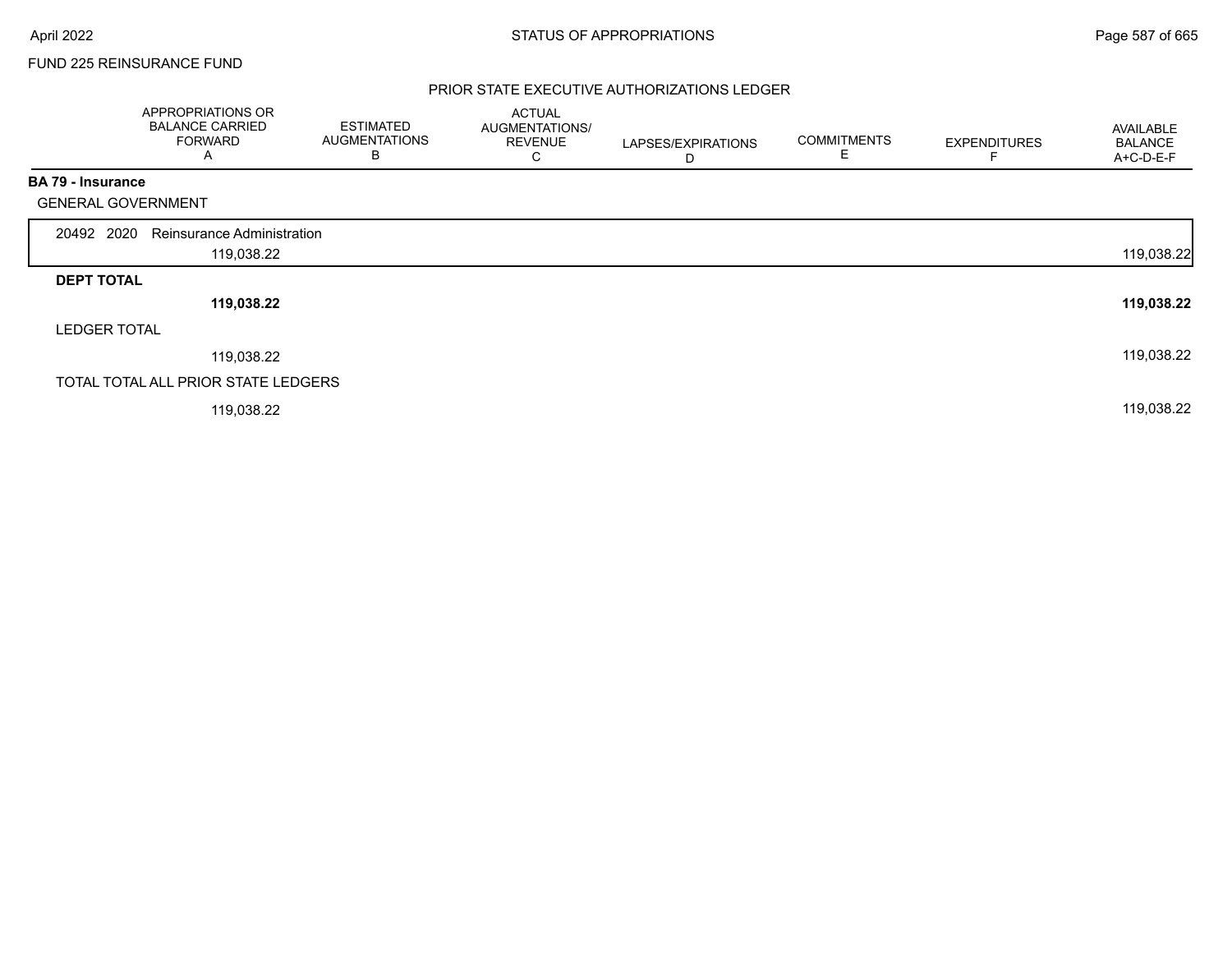#### CURRENT STATE EXECUTIVE AUTHORIZATIONS LEDGER

|                     | APPROPRIATIONS OR<br><b>BALANCE CARRIED</b><br><b>FORWARD</b><br>A | <b>ESTIMATED</b><br><b>AUGMENTATIONS</b><br>в | <b>ACTUAL</b><br>AUGMENTATIONS/<br><b>REVENUE</b><br>U | LAPSES/EXPIRATIONS | <b>COMMITMENTS</b> | <b>EXPENDITURES</b> | AVAILABLE<br><b>BALANCE</b><br>A+C-D-E-F |
|---------------------|--------------------------------------------------------------------|-----------------------------------------------|--------------------------------------------------------|--------------------|--------------------|---------------------|------------------------------------------|
| BA 67 - Health      |                                                                    |                                               |                                                        |                    |                    |                     |                                          |
|                     | <b>GENERAL GOVERNMENT</b>                                          |                                               |                                                        |                    |                    |                     |                                          |
| 20491 2021          | <b>RHRCA-General Operations</b>                                    |                                               |                                                        |                    |                    |                     |                                          |
|                     | 350,000.00                                                         |                                               |                                                        |                    |                    |                     | 350,000.00                               |
| <b>DEPT TOTAL</b>   |                                                                    |                                               |                                                        |                    |                    |                     |                                          |
|                     | 350,000.00                                                         |                                               |                                                        |                    |                    |                     | 350,000.00                               |
| <b>LEDGER TOTAL</b> |                                                                    |                                               |                                                        |                    |                    |                     |                                          |
|                     | 350,000.00                                                         |                                               |                                                        |                    |                    |                     | 350,000.00                               |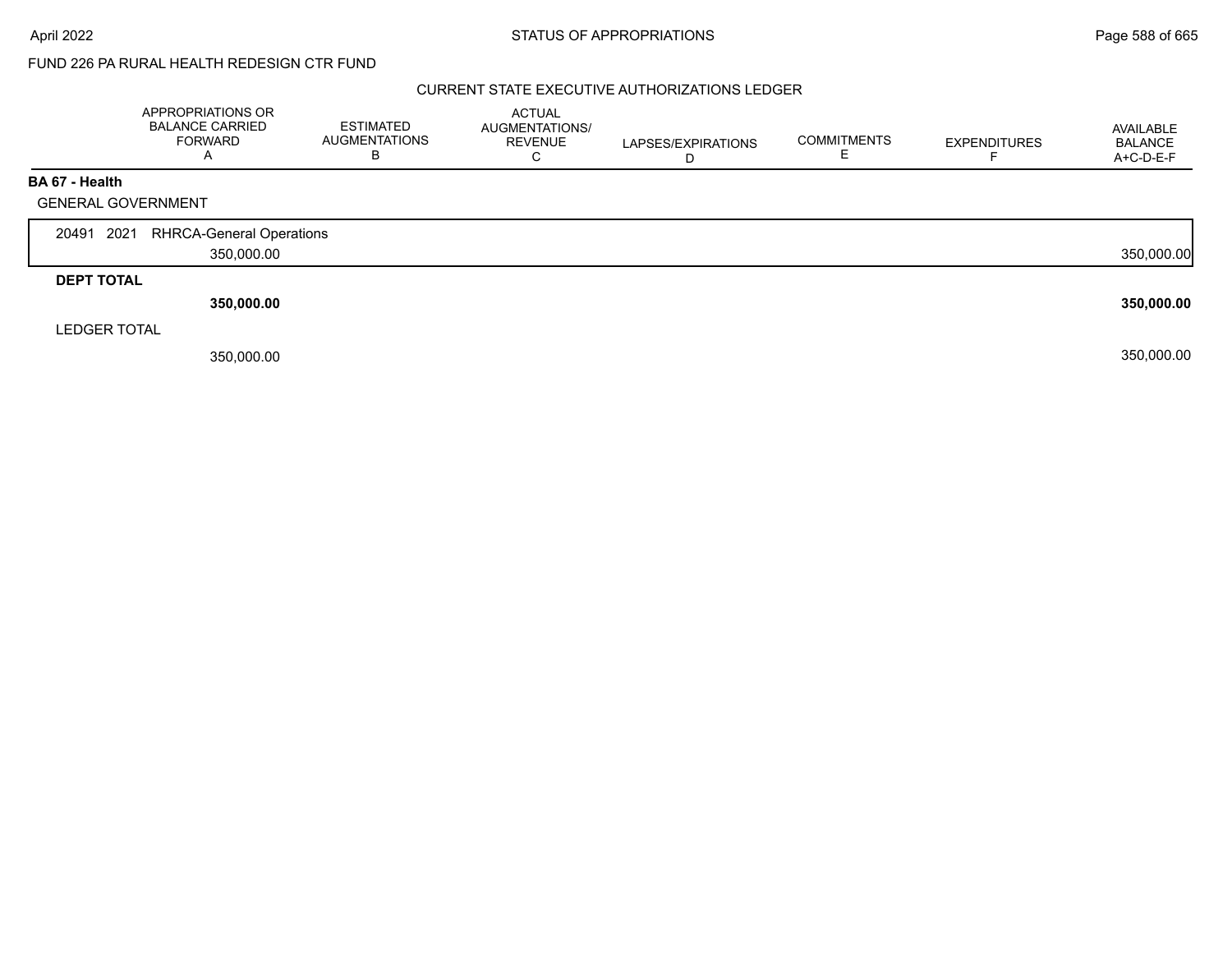### CURRENT STATE EXECUTIVE AUTHORIZATIONS - RESTRICTED LEDGER

|                           | APPROPRIATIONS OR<br><b>BALANCE CARRIED</b><br><b>FORWARD</b><br>A | <b>ESTIMATED</b><br><b>AUGMENTATIONS</b><br>B | <b>ACTUAL</b><br>AUGMENTATIONS/<br><b>REVENUE</b><br>С | LAPSES/EXPIRATIONS<br>D | <b>COMMITMENTS</b><br>ᄇ | <b>EXPENDITURES</b> | <b>AVAILABLE</b><br><b>BALANCE</b><br>A+C-D-E-F |
|---------------------------|--------------------------------------------------------------------|-----------------------------------------------|--------------------------------------------------------|-------------------------|-------------------------|---------------------|-------------------------------------------------|
| <b>BA 67 - Health</b>     |                                                                    |                                               |                                                        |                         |                         |                     |                                                 |
| <b>GENERAL GOVERNMENT</b> |                                                                    |                                               |                                                        |                         |                         |                     |                                                 |
| 26506 2021                | <b>RHRCA-Private Grants</b>                                        |                                               |                                                        |                         |                         |                     |                                                 |
|                           |                                                                    | 150,000.00                                    | 808,252.91                                             |                         |                         | 559,536.20          | 248,716.71                                      |
| <b>DEPT TOTAL</b>         |                                                                    |                                               |                                                        |                         |                         |                     |                                                 |
|                           |                                                                    | 150,000.00                                    | 808,252.91                                             |                         |                         | 559,536.20          | 248,716.71                                      |
| <b>LEDGER TOTAL</b>       |                                                                    |                                               |                                                        |                         |                         |                     |                                                 |
|                           |                                                                    | 150,000.00                                    | 808,252.91                                             |                         |                         | 559,536.20          | 248,716.71                                      |
|                           | TOTAL TOTAL ALL CURRENT STATE LEDGERS                              |                                               |                                                        |                         |                         |                     |                                                 |
|                           | 350.000.00                                                         | 150,000.00                                    | 808,252.91                                             |                         |                         | 559,536.20          | 598,716.71                                      |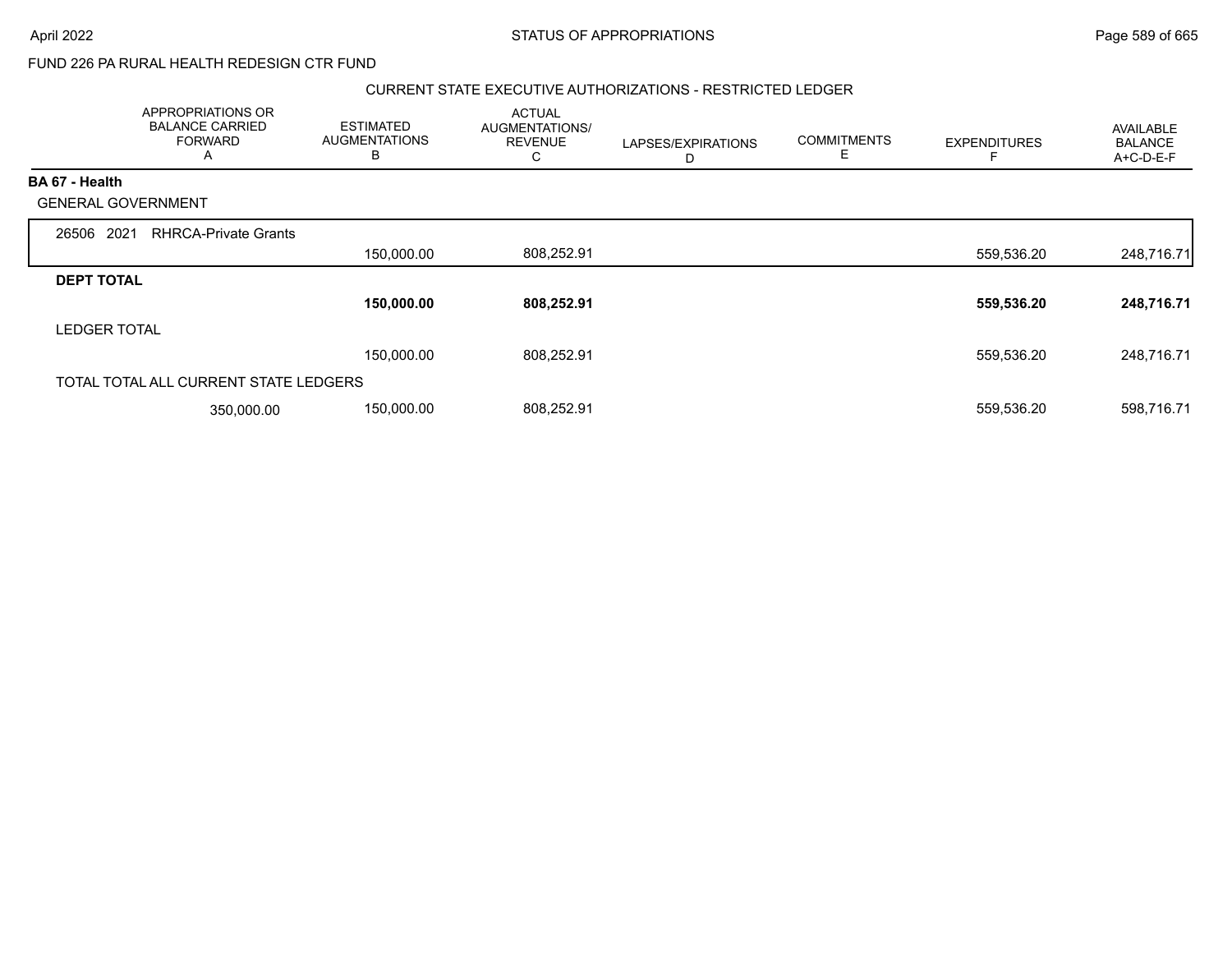## PRIOR STATE EXECUTIVE AUTHORIZATIONS LEDGER

|                           | APPROPRIATIONS OR<br><b>BALANCE CARRIED</b><br><b>FORWARD</b><br>A | <b>ESTIMATED</b><br><b>AUGMENTATIONS</b><br>В | <b>ACTUAL</b><br>AUGMENTATIONS/<br><b>REVENUE</b><br>C | LAPSES/EXPIRATIONS<br>D | <b>COMMITMENTS</b> | <b>EXPENDITURES</b> | AVAILABLE<br><b>BALANCE</b><br>A+C-D-E-F |
|---------------------------|--------------------------------------------------------------------|-----------------------------------------------|--------------------------------------------------------|-------------------------|--------------------|---------------------|------------------------------------------|
| BA 67 - Health            |                                                                    |                                               |                                                        |                         |                    |                     |                                          |
| <b>GENERAL GOVERNMENT</b> |                                                                    |                                               |                                                        |                         |                    |                     |                                          |
|                           | 20489 2020 PA Rural Health Redesign CenterAuthority<br>370,686.89  |                                               |                                                        |                         |                    |                     | 370,686.89                               |
| 2020<br>20491             | <b>RHRCA-General Operations</b><br>113,119.69                      |                                               |                                                        |                         |                    |                     | 113,119.69                               |
| <b>DEPT TOTAL</b>         |                                                                    |                                               |                                                        |                         |                    |                     |                                          |
|                           | 483,806.58                                                         |                                               |                                                        |                         |                    |                     | 483,806.58                               |
| <b>LEDGER TOTAL</b>       |                                                                    |                                               |                                                        |                         |                    |                     |                                          |
|                           | 483,806.58                                                         |                                               |                                                        |                         |                    |                     | 483,806.58                               |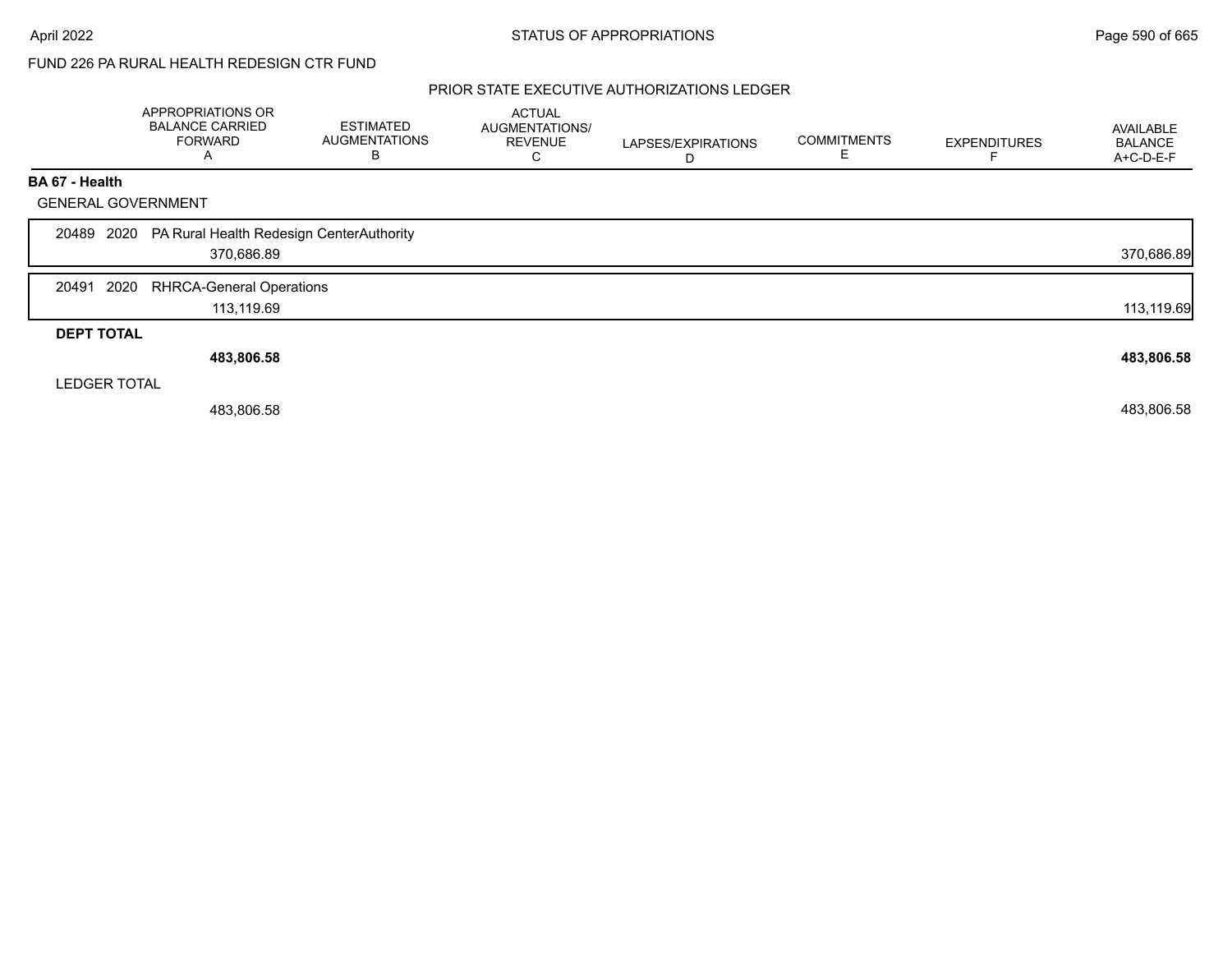#### PRIOR STATE EXECUTIVE AUTHORIZATIONS - RESTRICTED LEDGER

|                           | APPROPRIATIONS OR<br><b>BALANCE CARRIED</b><br><b>FORWARD</b><br>A | <b>ESTIMATED</b><br><b>AUGMENTATIONS</b><br>B | <b>ACTUAL</b><br>AUGMENTATIONS/<br><b>REVENUE</b><br>C | LAPSES/EXPIRATIONS<br>D | <b>COMMITMENTS</b><br>Ε | <b>EXPENDITURES</b> | <b>AVAILABLE</b><br><b>BALANCE</b><br>A+C-D-E-F |
|---------------------------|--------------------------------------------------------------------|-----------------------------------------------|--------------------------------------------------------|-------------------------|-------------------------|---------------------|-------------------------------------------------|
| BA 67 - Health            |                                                                    |                                               |                                                        |                         |                         |                     |                                                 |
| <b>GENERAL GOVERNMENT</b> |                                                                    |                                               |                                                        |                         |                         |                     |                                                 |
| 26506 2020                | <b>RHRCA-Private Grants</b>                                        |                                               |                                                        |                         |                         |                     |                                                 |
|                           | 22,304.99                                                          |                                               | $-8,252.91$                                            |                         |                         | 14,052.08           |                                                 |
| <b>DEPT TOTAL</b>         |                                                                    |                                               |                                                        |                         |                         |                     |                                                 |
|                           | 22,304.99                                                          |                                               | $-8,252.91$                                            |                         |                         | 14,052.08           |                                                 |
| <b>LEDGER TOTAL</b>       |                                                                    |                                               |                                                        |                         |                         |                     |                                                 |
|                           | 22,304.99                                                          |                                               | $-8,252.91$                                            |                         |                         | 14,052.08           |                                                 |
|                           | TOTAL TOTAL ALL PRIOR STATE LEDGERS                                |                                               |                                                        |                         |                         |                     |                                                 |
|                           | 506,111.57                                                         |                                               | $-8,252.91$                                            |                         |                         | 14,052.08           | 483,806.58                                      |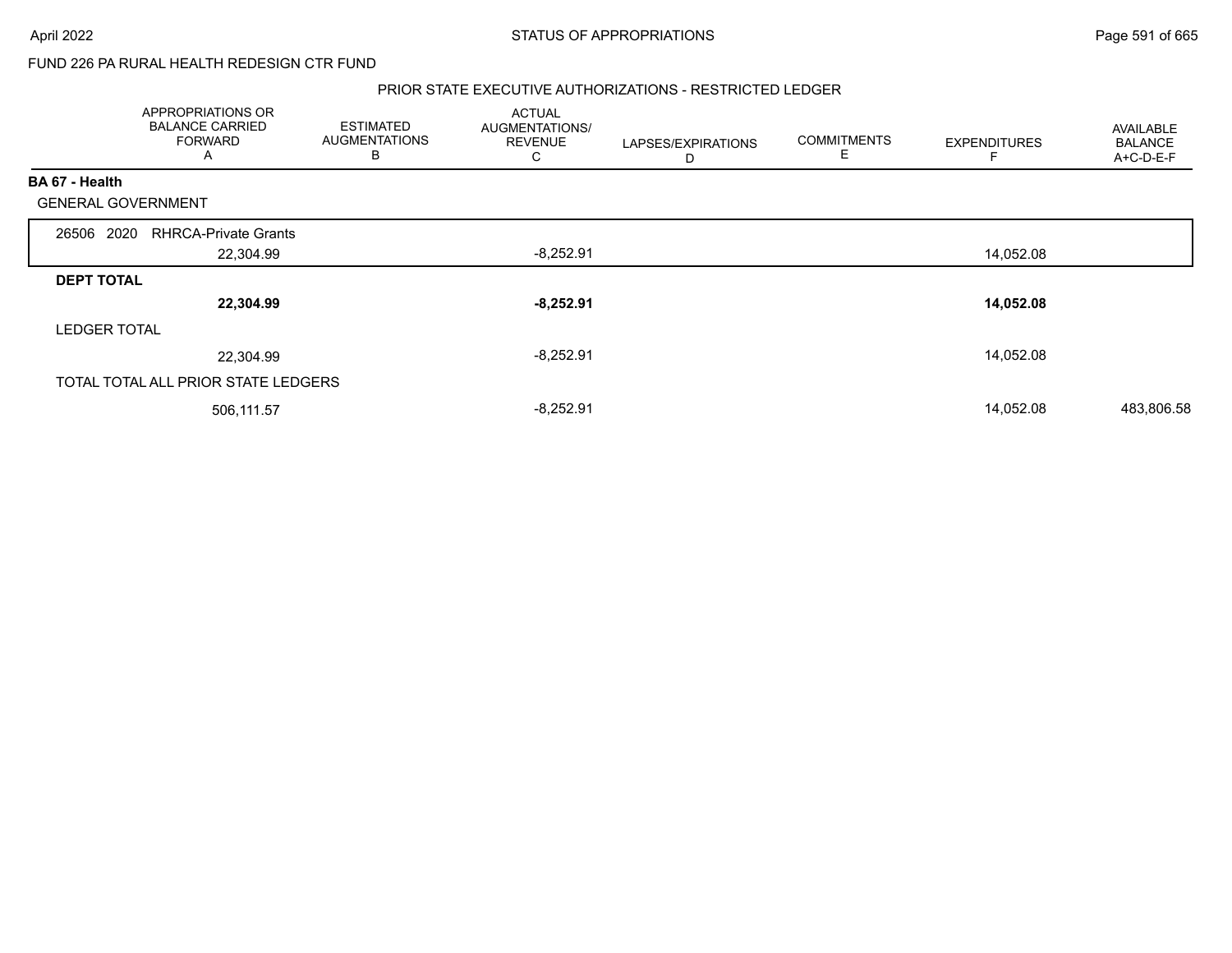# FUND 227 COUNTY VOTING APPARATUS FUND

## PRIOR STATE EXECUTIVE AUTHORIZATIONS LEDGER

|                     | APPROPRIATIONS OR<br><b>BALANCE CARRIED</b><br><b>FORWARD</b><br>A | <b>ESTIMATED</b><br><b>AUGMENTATIONS</b><br>B | <b>ACTUAL</b><br>AUGMENTATIONS/<br><b>REVENUE</b><br>С | LAPSES/EXPIRATIONS<br>D | <b>COMMITMENTS</b><br>E | <b>EXPENDITURES</b> | AVAILABLE<br><b>BALANCE</b><br>A+C-D-E-F |
|---------------------|--------------------------------------------------------------------|-----------------------------------------------|--------------------------------------------------------|-------------------------|-------------------------|---------------------|------------------------------------------|
|                     | <b>BA 19 - State Department</b>                                    |                                               |                                                        |                         |                         |                     |                                          |
|                     | <b>GRANTS AND SUBSIDIES</b>                                        |                                               |                                                        |                         |                         |                     |                                          |
| 29490 2020          | <b>County Voting Apparatus Reimbursements</b>                      |                                               |                                                        |                         |                         |                     |                                          |
|                     | 47,218,029.02                                                      |                                               |                                                        |                         | 14,851,418.70           | 778,720.15          | 31,587,890.17                            |
| <b>DEPT TOTAL</b>   |                                                                    |                                               |                                                        |                         |                         |                     |                                          |
|                     | 47,218,029.02                                                      |                                               |                                                        |                         | 14,851,418.70           | 778,720.15          | 31,587,890.17                            |
| <b>LEDGER TOTAL</b> |                                                                    |                                               |                                                        |                         |                         |                     |                                          |
|                     | 47,218,029.02                                                      |                                               |                                                        |                         | 14,851,418.70           | 778,720.15          | 31,587,890.17                            |
|                     | TOTAL TOTAL ALL PRIOR STATE LEDGERS                                |                                               |                                                        |                         |                         |                     |                                          |
|                     | 47,218,029.02                                                      |                                               |                                                        |                         | 14,851,418.70           | 778,720.15          | 31,587,890.17                            |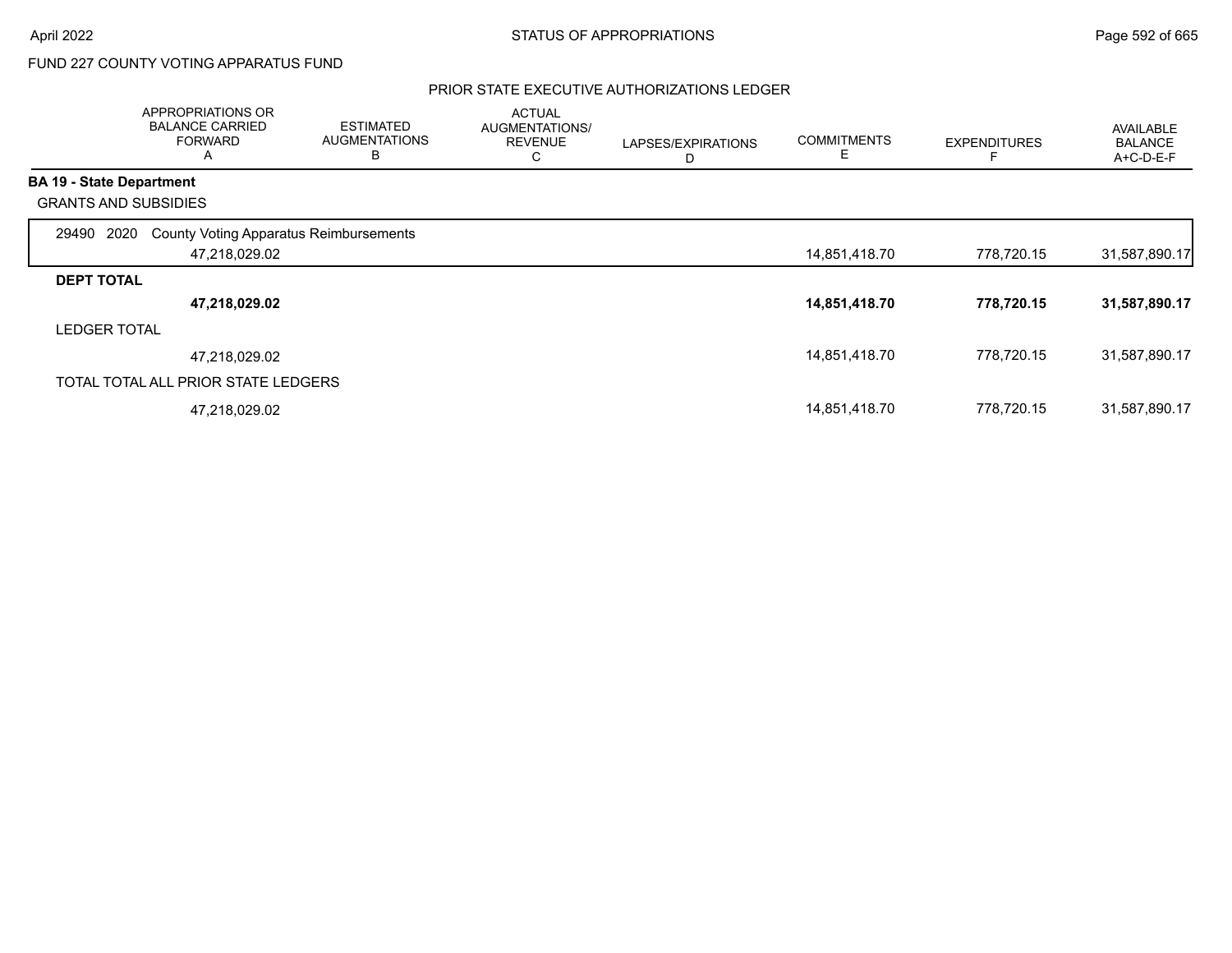# FUND 229 MILITARY INSTALLATION REMED FUND

#### RESTRICTED RECEIPTS LEDGER

|                             | <b>APPROPRIATIONS OR</b><br><b>BALANCE CARRIED</b><br>FORWARD<br>A | <b>ESTIMATED</b><br><b>AUGMENTATIONS</b><br>в | <b>ACTUAL</b><br>AUGMENTATIONS/<br><b>REVENUE</b><br>С | LAPSES/EXPIRATIONS<br>D | <b>COMMITMENTS</b> | <b>EXPENDITURES</b> | AVAILABLE<br><b>BALANCE</b><br>A+C-D-E-F |
|-----------------------------|--------------------------------------------------------------------|-----------------------------------------------|--------------------------------------------------------|-------------------------|--------------------|---------------------|------------------------------------------|
| <b>BA 73 - Treasury</b>     |                                                                    |                                               |                                                        |                         |                    |                     |                                          |
| <b>GRANTS AND SUBSIDIES</b> |                                                                    |                                               |                                                        |                         |                    |                     |                                          |
| 2021<br>40270               | MIRP Horsham Twp                                                   |                                               |                                                        |                         |                    |                     |                                          |
|                             |                                                                    |                                               | 15,803,505.12                                          |                         |                    | 15,803,371.10       | 134.02                                   |
| <b>DEPT TOTAL</b>           |                                                                    |                                               |                                                        |                         |                    |                     |                                          |
|                             |                                                                    |                                               | 15,803,505.12                                          |                         |                    | 15,803,371.10       | 134.02                                   |
| <b>LEDGER TOTAL</b>         |                                                                    |                                               |                                                        |                         |                    |                     |                                          |
|                             |                                                                    |                                               | 15,803,505.12                                          |                         |                    | 15.803.371.10       | 134.02                                   |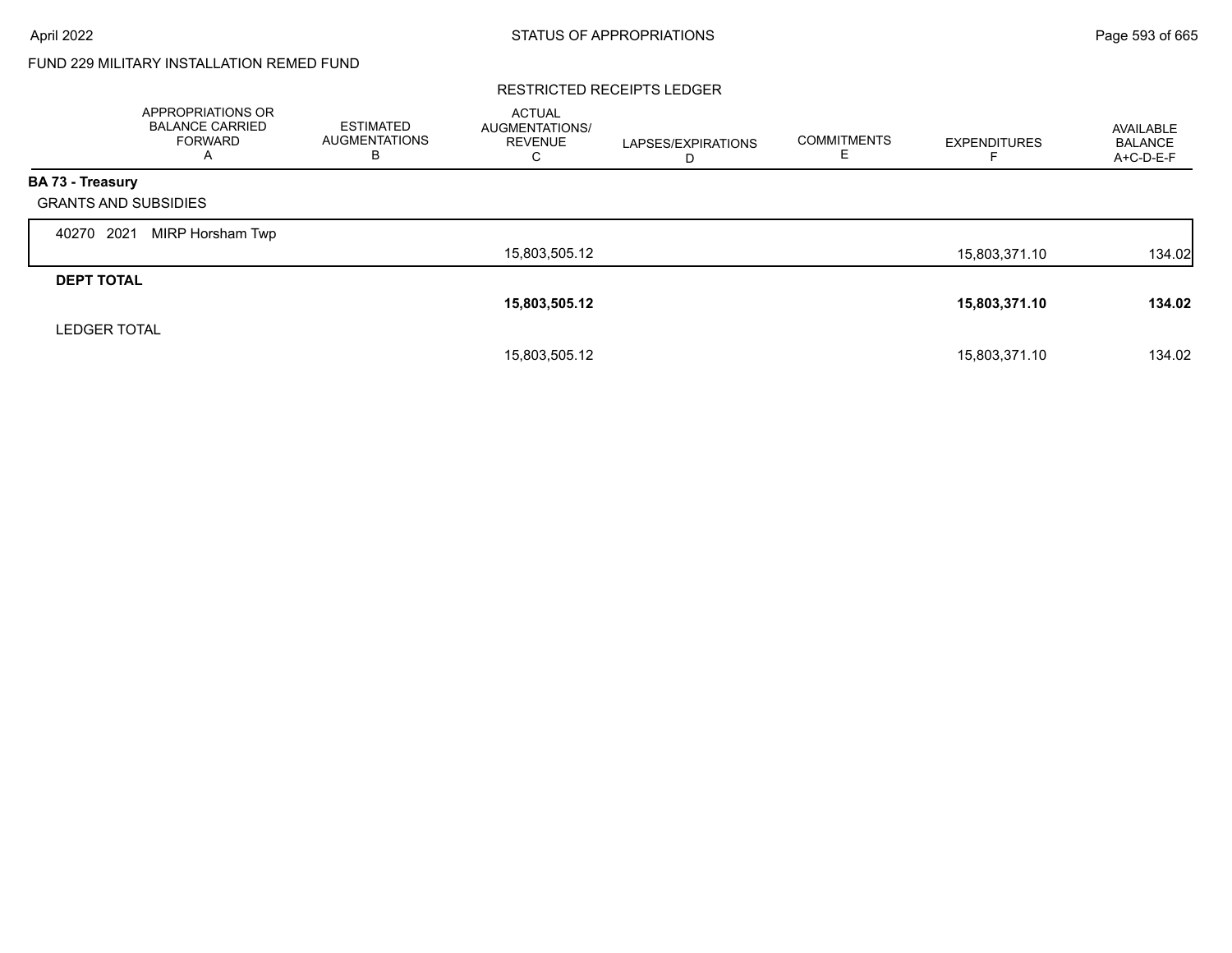## FUND ALL SPECIAL FUNDS

#### FUND SUMMARY OF FEDERAL LEDGERS BY TYPE

| <b>APPROPRIATIONS OR</b><br><b>BALANCE CARRIED</b><br><b>FORWARD</b><br>A | <b>ESTIMATED</b><br><b>AUGMENTATIONS</b><br>в | <b>ACTUAL</b><br>AUGMENTATIONS/<br><b>REVENUE</b><br>C | LAPSES/EXPIRATIONS<br>D | <b>COMMITMENTS</b><br>Е | <b>EXPENDITURES</b><br>Е | <b>AVAILABLE</b><br><b>BALANCE</b><br>A+C-D-E-F |
|---------------------------------------------------------------------------|-----------------------------------------------|--------------------------------------------------------|-------------------------|-------------------------|--------------------------|-------------------------------------------------|
| <b>CURRENT FEDERAL APPROPRIATIONS LEDGER</b>                              |                                               |                                                        |                         |                         |                          |                                                 |
| 199,660,000.00                                                            |                                               | 94,694,006.92                                          |                         | 24,988,311.16           | 97,927,868.51            | 76,743,820.33                                   |
| CURRENT FEDERAL EXECUTIVE AUTHORIZATIONS LEDGER                           |                                               |                                                        |                         |                         |                          |                                                 |
| 1,264,478,866.00                                                          |                                               | 643,474,762.06                                         |                         | 79,632,336.48           | 671,938,763.23           | 512,907,766.29                                  |
| TOTAL ALL CURRENT FEDERAL LEDGERS                                         |                                               |                                                        |                         |                         |                          |                                                 |
| 1,464,138,866.00                                                          |                                               | 738,168,768.98                                         |                         | 104,620,647.64          | 769,866,631.74           | 589,651,586.62                                  |
| <b>IPRIOR FEDERAL APPROPRIATIONS LEDGER</b>                               |                                               |                                                        |                         |                         |                          |                                                 |
| 6,339,706.27                                                              |                                               | 5,035,933.99                                           |                         | 178,954.66              | 916,802.74               | 5,243,948.87                                    |
| PRIOR FEDERAL EXECUTIVE AUTHORIZATIONS LEDGER                             |                                               |                                                        |                         |                         |                          |                                                 |
| 798,803,802.94                                                            |                                               | 166,108,120.59                                         |                         | 22,204,299.18           | -246,777,338.28          | 1,023,376,842.04                                |
| TOTAL ALL PRIOR FEDERAL LEDGERS                                           |                                               |                                                        |                         |                         |                          |                                                 |
| 805,143,509.21                                                            |                                               | 171,144,054.58                                         |                         | 22,383,253.84           | -245,860,535.54          | 1,028,620,790.91                                |
| FEDERAL RESTRICTED RECEIPTS LEDGER                                        |                                               |                                                        |                         |                         |                          |                                                 |
| 3,005.09                                                                  |                                               |                                                        |                         |                         |                          | 3,005.09                                        |
| <b>GRAND TOTAL</b>                                                        |                                               |                                                        |                         |                         |                          |                                                 |
| 2,269,285,380.30                                                          |                                               | 909,312,823.56                                         |                         | 127,003,901.48          | 524,006,096.20           | 1,618,275,382.62                                |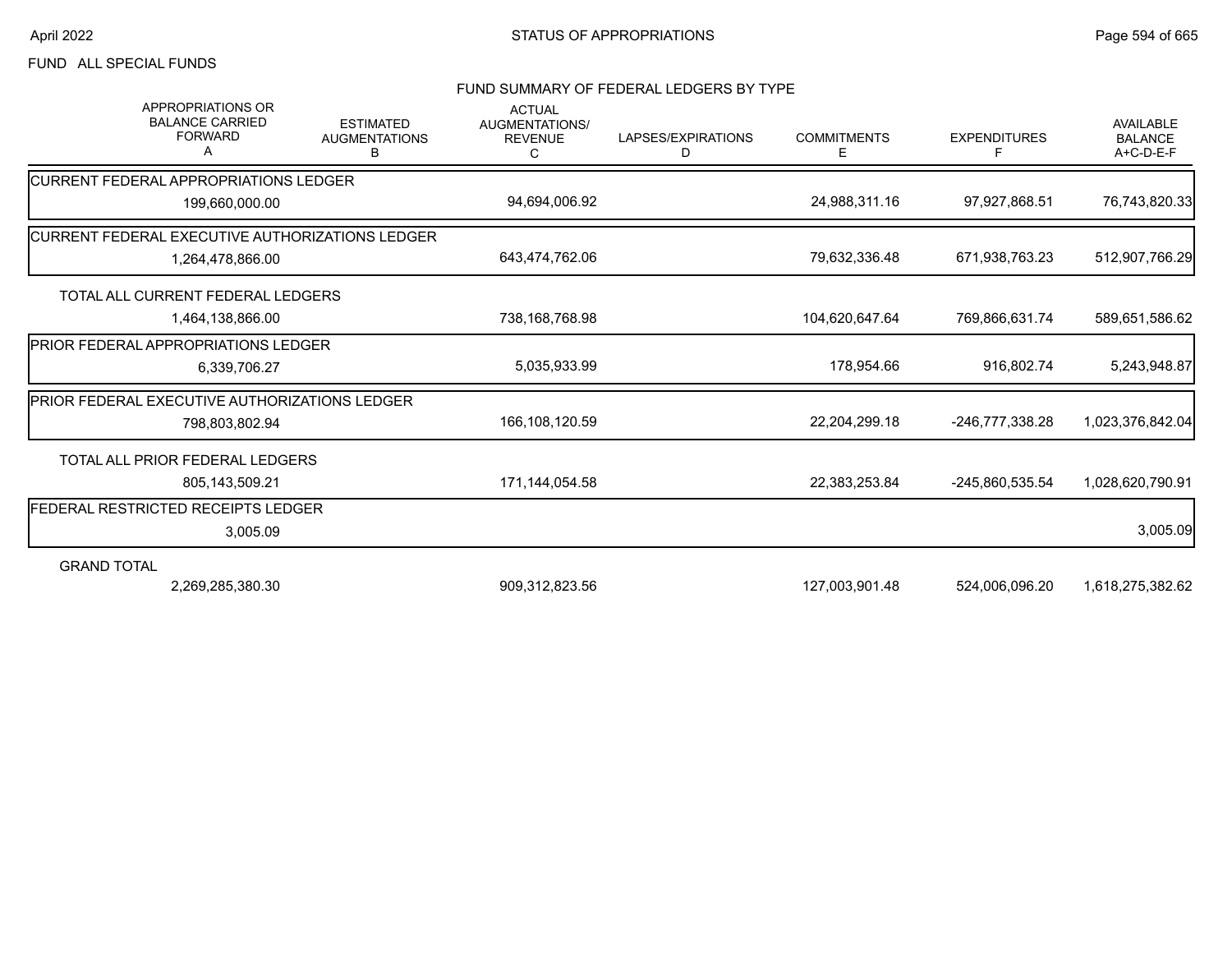# FUND 002 STATE LOTTERY FUND

#### FUND SUMMARY OF FEDERAL LEDGERS BY TYPE

| APPROPRIATIONS OR<br>BALANCE CARRIED<br><b>FORWARD</b> | <b>ESTIMATED</b><br><b>AUGMENTATIONS</b> | <b>ACTUAL</b><br>AUGMENTATIONS/<br><b>REVENUE</b> | LAPSES/EXPIRATIONS | <b>COMMITMENTS</b> | <b>EXPENDITURES</b> | AVAILABLE<br><b>BALANCE</b><br>$A+C-D-E-F$ |
|--------------------------------------------------------|------------------------------------------|---------------------------------------------------|--------------------|--------------------|---------------------|--------------------------------------------|
| PRIOR FEDERAL APPROPRIATIONS LEDGER                    |                                          |                                                   |                    |                    |                     |                                            |

TOTAL ALL PRIOR FEDERAL LEDGERS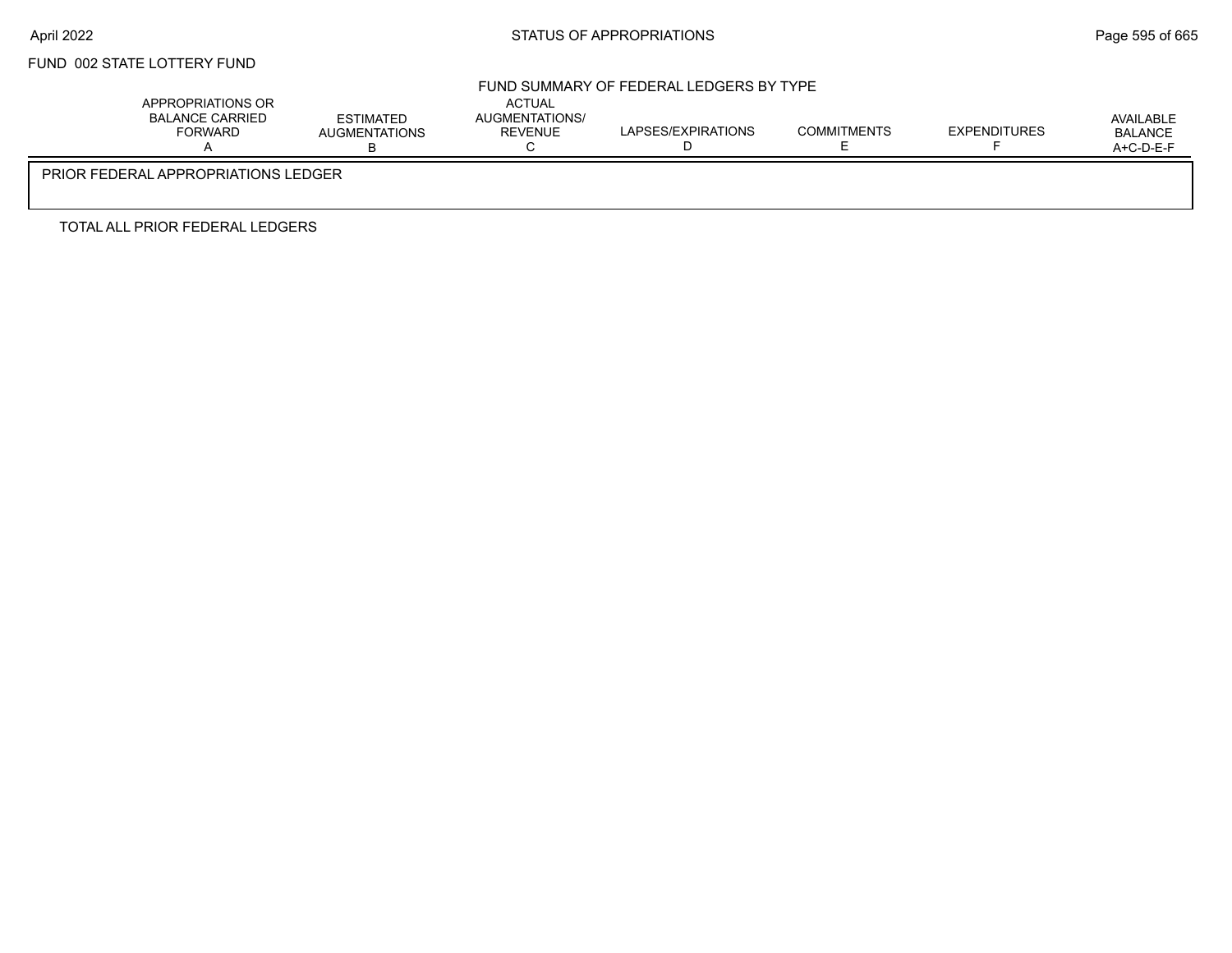# FUND 010 MOTOR LICENSE FUND

| <b>APPROPRIATIONS OR</b>                        |                                               | <b>ACTUAL</b>                    | FUND SUMMARY OF FEDERAL LEDGERS BY TYPE |                         |                     |                                                 |
|-------------------------------------------------|-----------------------------------------------|----------------------------------|-----------------------------------------|-------------------------|---------------------|-------------------------------------------------|
| <b>BALANCE CARRIED</b><br><b>FORWARD</b>        | <b>ESTIMATED</b><br><b>AUGMENTATIONS</b><br>В | AUGMENTATIONS/<br><b>REVENUE</b> | LAPSES/EXPIRATIONS<br>D                 | <b>COMMITMENTS</b><br>Е | <b>EXPENDITURES</b> | <b>AVAILABLE</b><br><b>BALANCE</b><br>A+C-D-E-F |
| <b>CURRENT FEDERAL APPROPRIATIONS LEDGER</b>    |                                               |                                  |                                         |                         |                     |                                                 |
| 8,335,000.00                                    |                                               | 3,886,053.64                     |                                         | 287,033.85              | 7,128,151.74        | 919,814.41                                      |
| CURRENT FEDERAL EXECUTIVE AUTHORIZATIONS LEDGER |                                               |                                  |                                         |                         |                     |                                                 |
| 355,790,000.00                                  |                                               | 288,918,439.96                   |                                         | 19,105,437.45           | 290,977,061.23      | 45,707,501.32                                   |
| TOTAL ALL CURRENT FEDERAL LEDGERS               |                                               |                                  |                                         |                         |                     |                                                 |
| 364,125,000.00                                  |                                               | 292,804,493.60                   |                                         | 19,392,471.30           | 298,105,212.97      | 46,627,315.73                                   |
| PRIOR FEDERAL APPROPRIATIONS LEDGER             |                                               |                                  |                                         |                         |                     |                                                 |
| 3,279,769.10                                    |                                               | 4,128,259.00                     |                                         | 178,954.66              | 882,907.44          | 2,217,907.00                                    |
| PRIOR FEDERAL EXECUTIVE AUTHORIZATIONS LEDGER   |                                               |                                  |                                         |                         |                     |                                                 |
| 173,005,566.62                                  |                                               | 15,333,013.46                    |                                         | 4,979,822.61            | -396,673,954.73     | 564,699,698.74                                  |
| TOTAL ALL PRIOR FEDERAL LEDGERS                 |                                               |                                  |                                         |                         |                     |                                                 |
| 176,285,335.72                                  |                                               | 19,461,272.46                    |                                         | 5, 158, 777. 27         | -395,791,047.29     | 566,917,605.74                                  |
| FEDERAL RESTRICTED RECEIPTS LEDGER              |                                               |                                  |                                         |                         |                     |                                                 |
| 3,005.08                                        |                                               |                                  |                                         |                         |                     | 3,005.08                                        |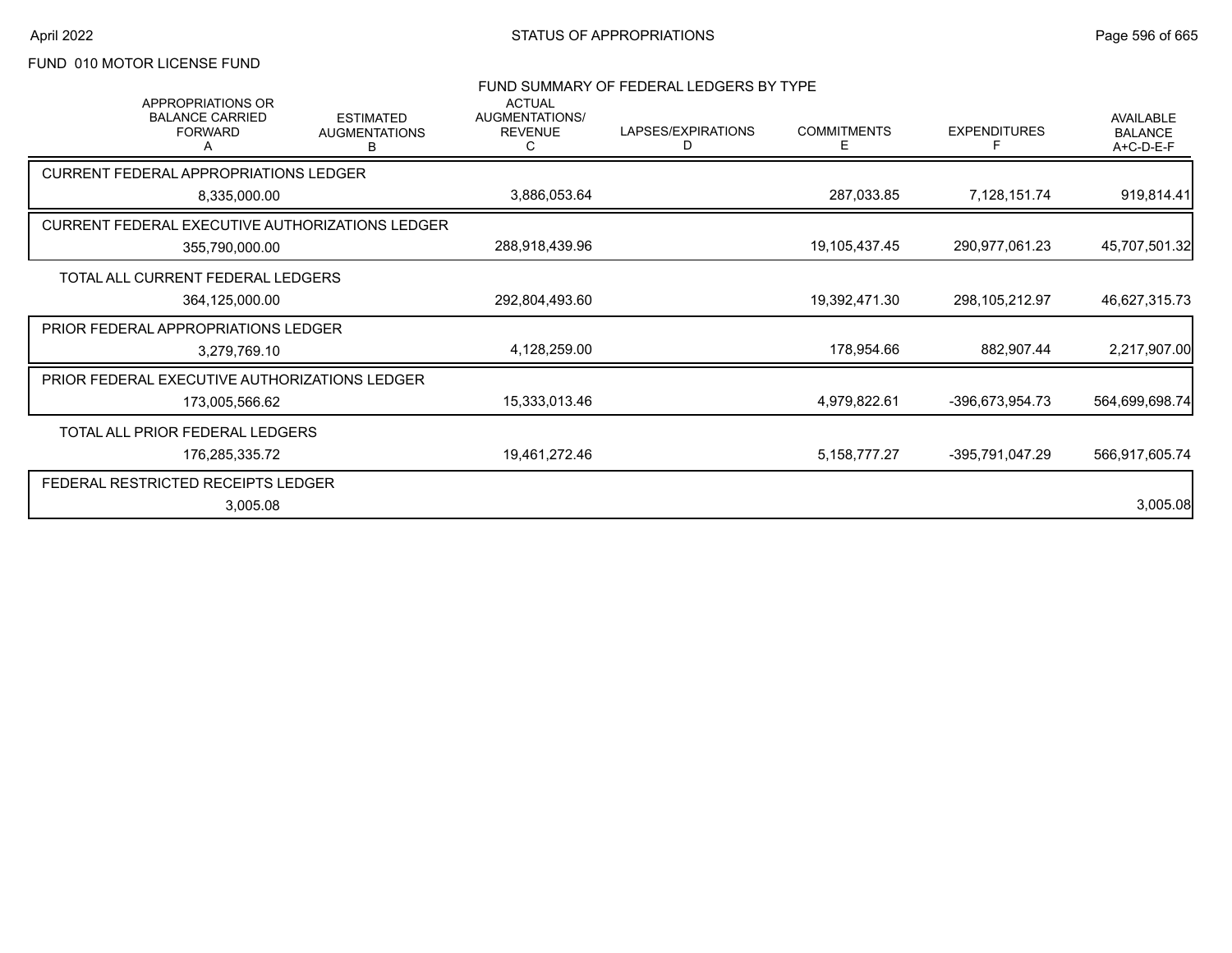## April 2022 **STATUS OF APPROPRIATIONS** STATUS OF APPROPRIATIONS

## FUND 011 GAME FUND

|                                                                    |                                        |                                                        | FUND SUMMARY OF FEDERAL LEDGERS BY TYPE |                    |                     |                                   |
|--------------------------------------------------------------------|----------------------------------------|--------------------------------------------------------|-----------------------------------------|--------------------|---------------------|-----------------------------------|
| APPROPRIATIONS OR<br><b>BALANCE CARRIED</b><br><b>FORWARD</b><br>A | ESTIMATED<br><b>AUGMENTATIONS</b><br>в | <b>ACTUAL</b><br>AUGMENTATIONS/<br><b>REVENUE</b><br>U | LAPSES/EXPIRATIONS                      | <b>COMMITMENTS</b> | <b>EXPENDITURES</b> | AVAILABLE<br>BALANCE<br>A+C-D-E-F |
| CURRENT FEDERAL EXECUTIVE AUTHORIZATIONS LEDGER                    |                                        |                                                        |                                         |                    |                     |                                   |
| 37,818,000.00                                                      |                                        | 21.756.219.63                                          |                                         |                    | 21,756,219.63       | 16,061,780.37                     |
| TOTAL ALL CURRENT FEDERAL LEDGERS                                  |                                        |                                                        |                                         |                    |                     |                                   |
| 37.818.000.00                                                      |                                        | 21,756,219.63                                          |                                         |                    | 21.756.219.63       | 16,061,780.37                     |
| <b>PRIOR FEDERAL EXECUTIVE AUTHORIZATIONS LEDGER</b>               |                                        |                                                        |                                         |                    |                     |                                   |
| 1.870.143.95                                                       |                                        | 32.781.81                                              |                                         |                    |                     | 1,870,143.95                      |
| TOTAL ALL PRIOR FEDERAL LEDGERS                                    |                                        |                                                        |                                         |                    |                     |                                   |
| 1.870.143.95                                                       |                                        | 32.781.81                                              |                                         |                    |                     | 1.870.143.95                      |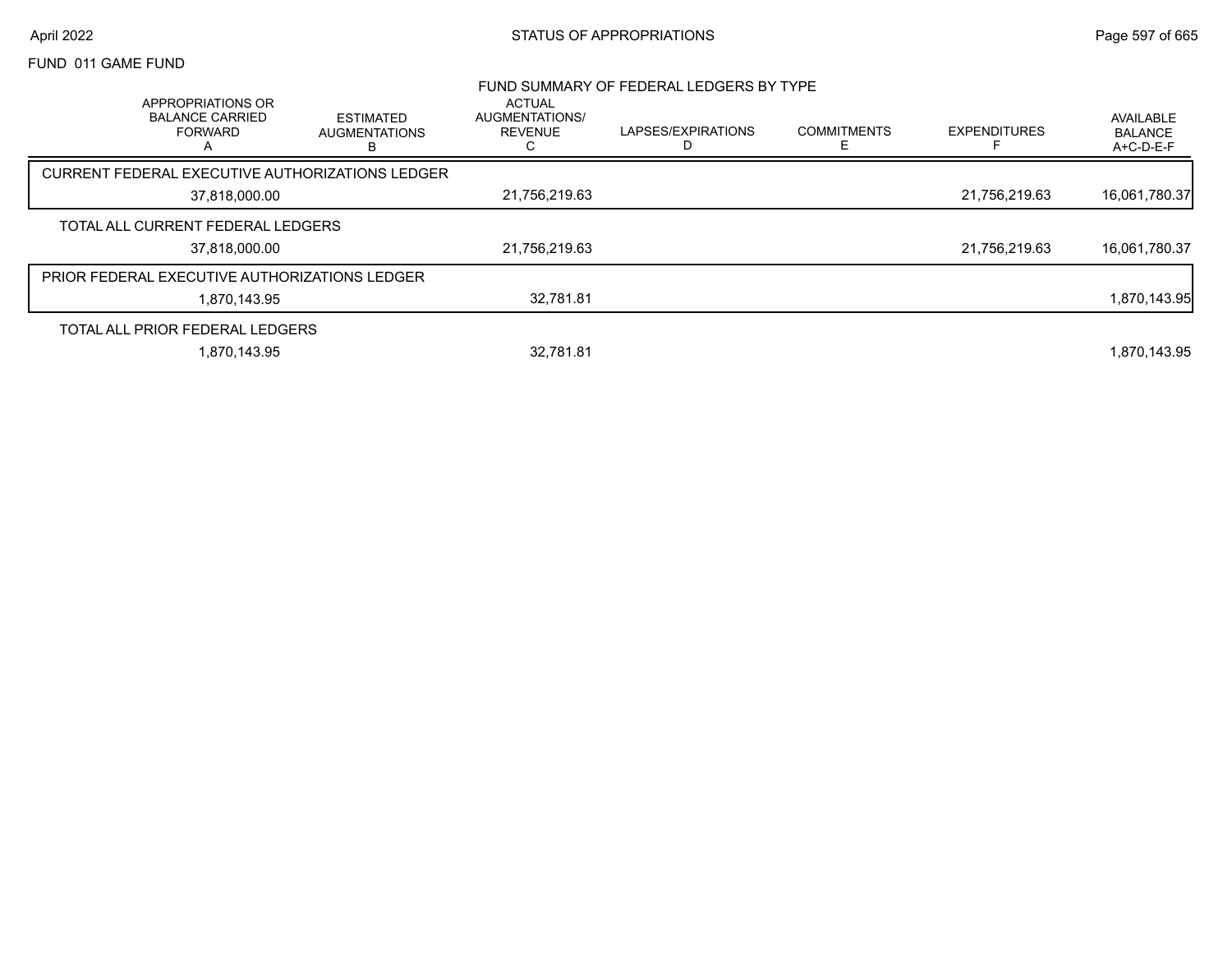# April 2022 **STATUS OF APPROPRIATIONS** STATUS OF APPROPRIATIONS

### FUND 012 FISH FUND

|                                                                               |                                               |                                                        | FUND SUMMARY OF FEDERAL LEDGERS BY TYPE |                    |                     |                                          |
|-------------------------------------------------------------------------------|-----------------------------------------------|--------------------------------------------------------|-----------------------------------------|--------------------|---------------------|------------------------------------------|
| APPROPRIATIONS OR<br><b>BALANCE CARRIED</b><br><b>FORWARD</b><br>$\mathsf{A}$ | <b>ESTIMATED</b><br><b>AUGMENTATIONS</b><br>в | <b>ACTUAL</b><br>AUGMENTATIONS/<br><b>REVENUE</b><br>U | LAPSES/EXPIRATIONS                      | <b>COMMITMENTS</b> | <b>EXPENDITURES</b> | AVAILABLE<br><b>BALANCE</b><br>A+C-D-E-F |
| CURRENT FEDERAL EXECUTIVE AUTHORIZATIONS LEDGER                               |                                               |                                                        |                                         |                    |                     |                                          |
| 11,246,000.00                                                                 |                                               | 9,849,442.51                                           |                                         |                    | 9,849,442.51        | 1,396,557.49                             |
| TOTAL ALL CURRENT FEDERAL LEDGERS                                             |                                               |                                                        |                                         |                    |                     |                                          |
| 11.246.000.00                                                                 |                                               | 9,849,442.51                                           |                                         |                    | 9.849.442.51        | 1,396,557.49                             |
| PRIOR FEDERAL EXECUTIVE AUTHORIZATIONS LEDGER                                 |                                               |                                                        |                                         |                    |                     |                                          |
| 925.396.17                                                                    |                                               |                                                        |                                         |                    |                     | 925,396.17                               |
| TOTAL ALL PRIOR FEDERAL LEDGERS                                               |                                               |                                                        |                                         |                    |                     |                                          |
| 925.396.17                                                                    |                                               |                                                        |                                         |                    |                     | 925.396.17                               |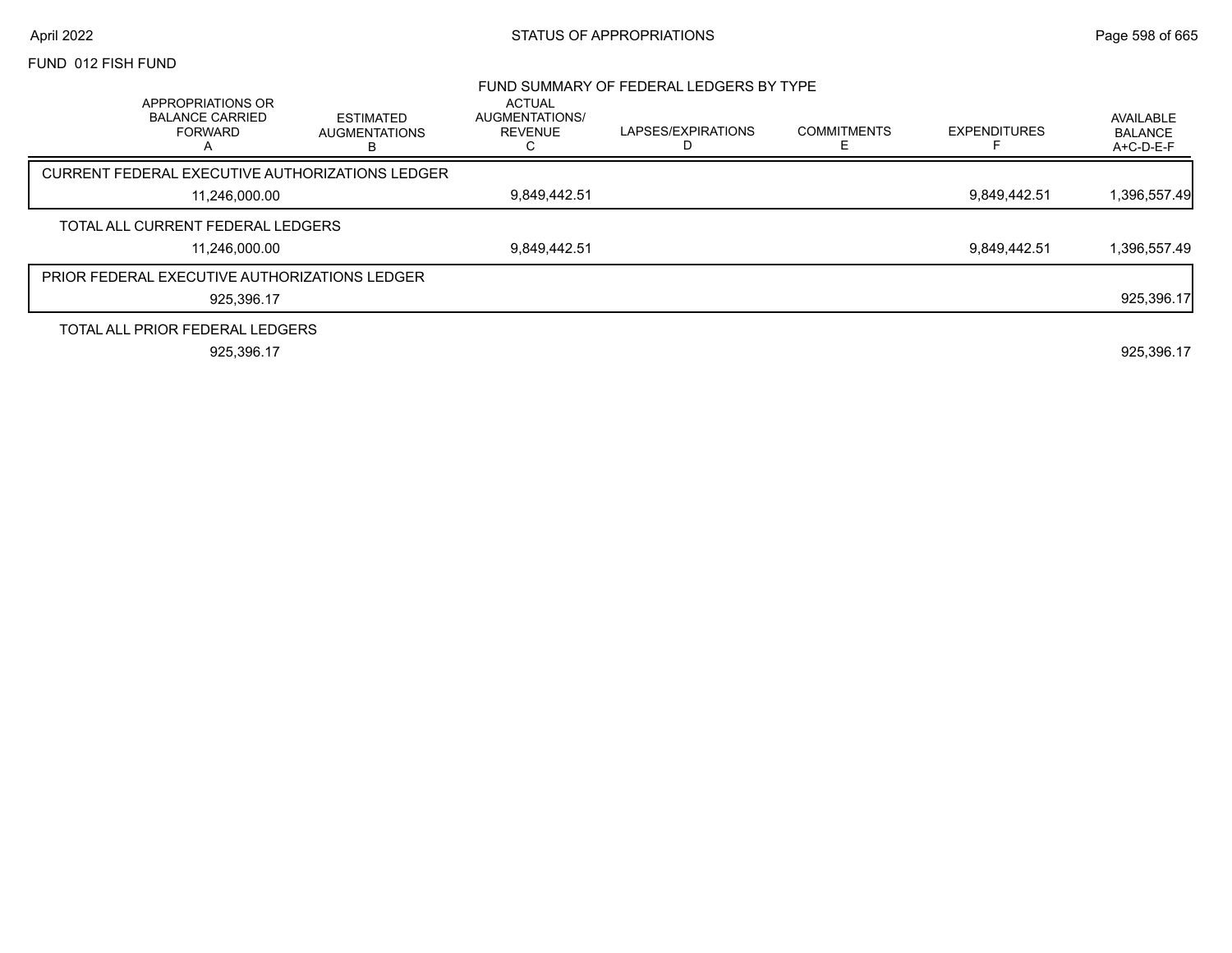# FUND 023 VOCATIONAL REHABILITATION FUND

| APPROPRIATIONS OR<br><b>BALANCE CARRIED</b><br><b>FORWARD</b> | <b>ESTIMATED</b><br><b>AUGMENTATIONS</b> | <b>ACTUAL</b><br>AUGMENTATIONS/<br><b>REVENUE</b> | FUND SUMMARY OF FEDERAL LEDGERS BY TYPE<br>LAPSES/EXPIRATIONS | <b>COMMITMENTS</b> | <b>EXPENDITURES</b> | AVAILABLE<br><b>BALANCE</b> |
|---------------------------------------------------------------|------------------------------------------|---------------------------------------------------|---------------------------------------------------------------|--------------------|---------------------|-----------------------------|
|                                                               | в                                        |                                                   |                                                               | F                  |                     | A+C-D-E-F                   |
| CURRENT FEDERAL EXECUTIVE AUTHORIZATIONS LEDGER               |                                          |                                                   |                                                               |                    |                     |                             |
| 144,000,000.00                                                |                                          | 75,781,125.21                                     |                                                               | 28,806,288.90      | 81,410,225.89       | 33,783,485.21               |
| TOTAL ALL CURRENT FEDERAL LEDGERS                             |                                          |                                                   |                                                               |                    |                     |                             |
| 144,000,000.00                                                |                                          | 75,781,125.21                                     |                                                               | 28,806,288.90      | 81,410,225.89       | 33,783,485.21               |
| <b>PRIOR FEDERAL EXECUTIVE AUTHORIZATIONS LEDGER</b>          |                                          |                                                   |                                                               |                    |                     |                             |
| 106,077,049.55                                                |                                          | 6.554.577.70                                      |                                                               | 725.118.78         | 2.658.161.69        | 102,693,769.08              |
| TOTAL ALL PRIOR FEDERAL LEDGERS                               |                                          |                                                   |                                                               |                    |                     |                             |
| 106.077.049.55                                                |                                          | 6.554.577.70                                      |                                                               | 725.118.78         | 2.658.161.69        | 102.693.769.08              |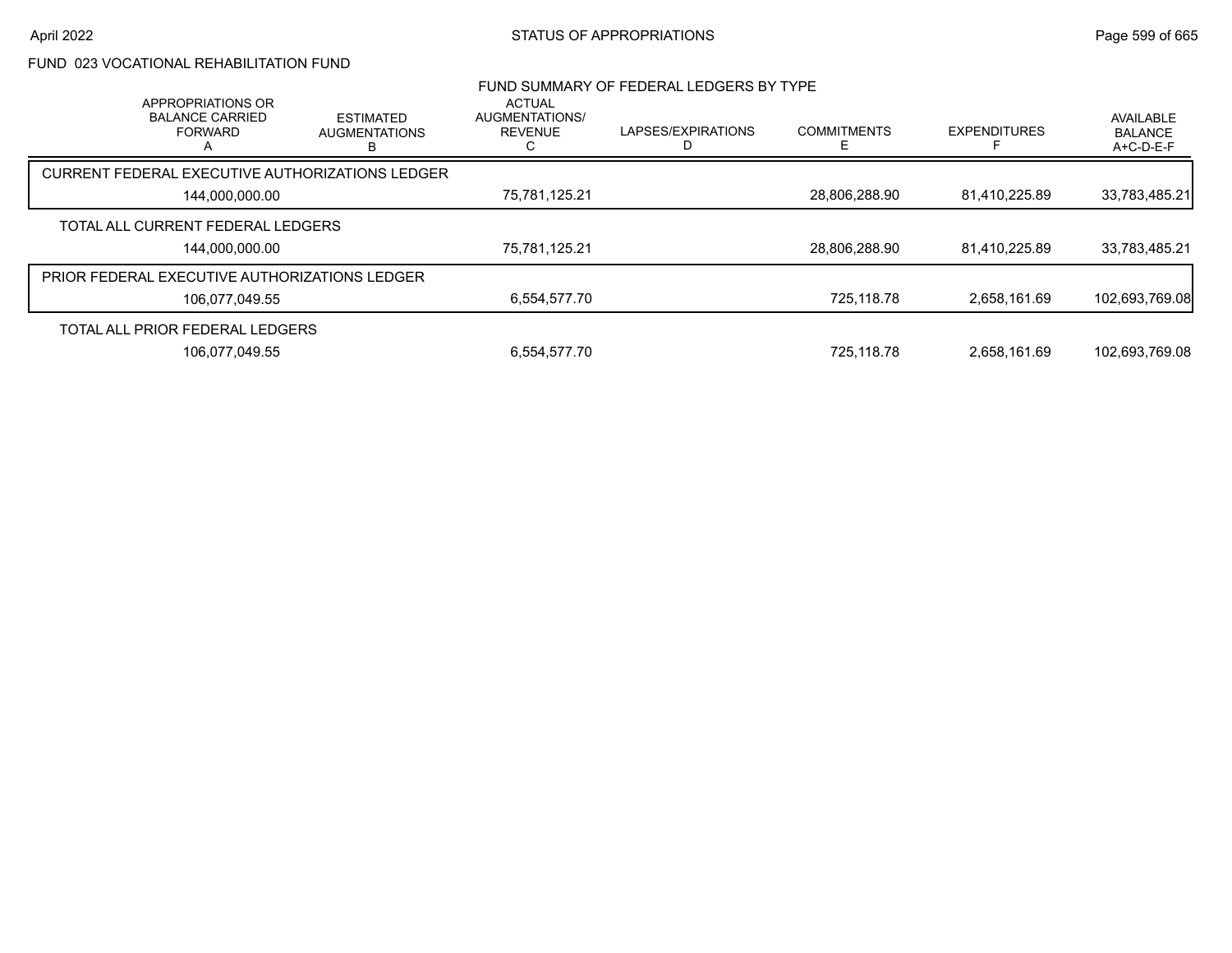# FUND 024 PHARMACEUTICAL ASSISTANCE FUND

| APPROPRIATIONS OR                             |                                                 | <b>ACTUAL</b>                    | FUND SUMMARY OF FEDERAL LEDGERS BY TYPE |                         |                     |                                          |  |
|-----------------------------------------------|-------------------------------------------------|----------------------------------|-----------------------------------------|-------------------------|---------------------|------------------------------------------|--|
| <b>BALANCE CARRIED</b><br><b>FORWARD</b>      | <b>ESTIMATED</b><br><b>AUGMENTATIONS</b><br>в   | AUGMENTATIONS/<br><b>REVENUE</b> | LAPSES/EXPIRATIONS                      | <b>COMMITMENTS</b><br>F | <b>EXPENDITURES</b> | AVAILABLE<br><b>BALANCE</b><br>A+C-D-E-F |  |
|                                               | CURRENT FEDERAL EXECUTIVE AUTHORIZATIONS LEDGER |                                  |                                         |                         |                     |                                          |  |
| 60,000.00                                     |                                                 |                                  |                                         | 27,374.50               | 9,124.83            | 23,500.67                                |  |
| TOTAL ALL CURRENT FEDERAL LEDGERS             |                                                 |                                  |                                         |                         |                     |                                          |  |
| 60,000.00                                     |                                                 |                                  |                                         | 27,374.50               | 9.124.83            | 23,500.67                                |  |
| PRIOR FEDERAL EXECUTIVE AUTHORIZATIONS LEDGER |                                                 |                                  |                                         |                         |                     |                                          |  |
| 15,206.38                                     |                                                 | 9,954.36                         |                                         |                         | 9,954.36            | 5,252.02                                 |  |
| TOTAL ALL PRIOR FEDERAL LEDGERS               |                                                 |                                  |                                         |                         |                     |                                          |  |
| 15.206.38                                     |                                                 | 9,954.36                         |                                         |                         | 9.954.36            | 5.252.02                                 |  |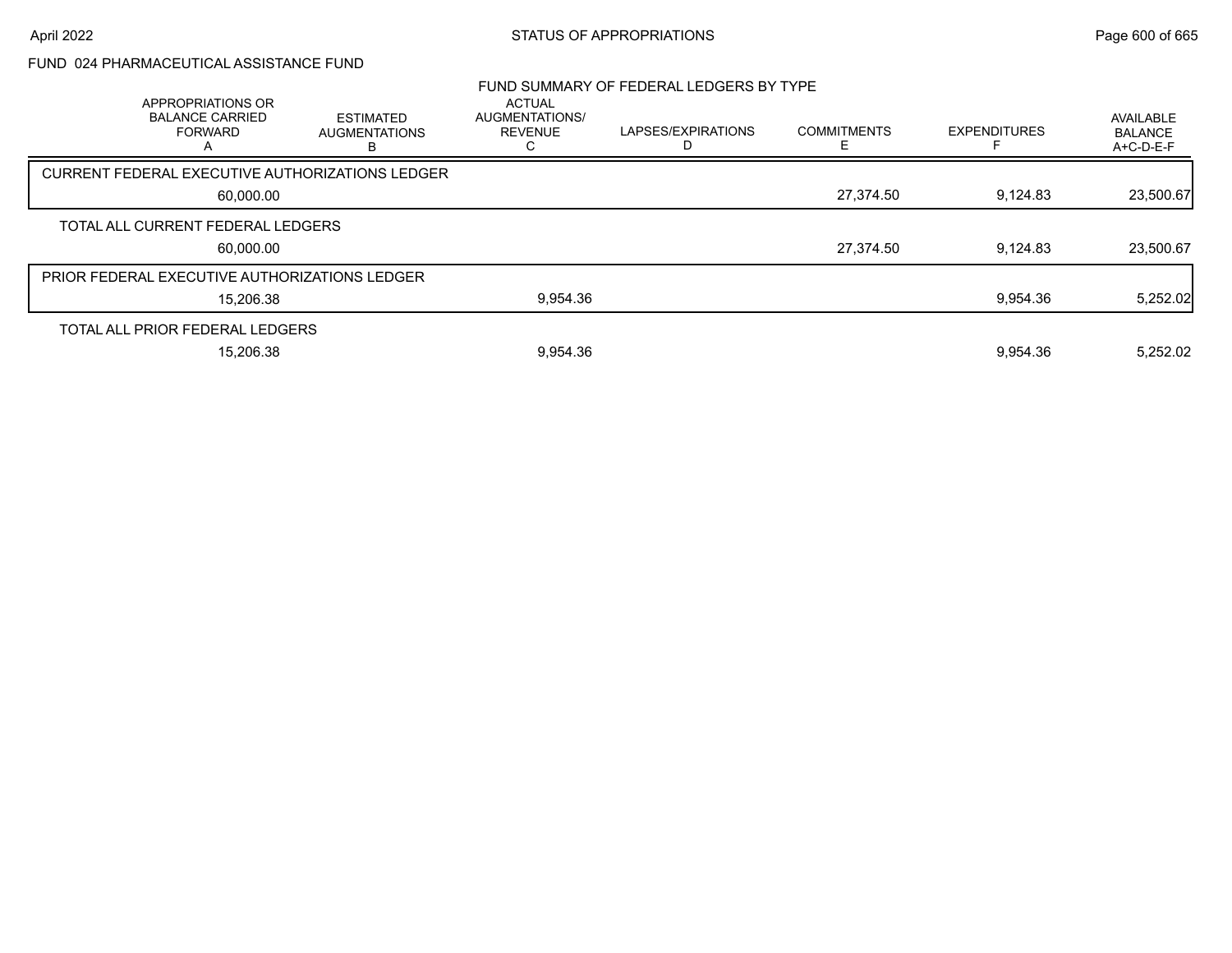# April 2022 **STATUS OF APPROPRIATIONS** STATUS OF APPROPRIATIONS

### FUND 025 BOAT FUND

|                                                                               |                                               |                                                        | FUND SUMMARY OF FEDERAL LEDGERS BY TYPE |                    |                     |                                            |
|-------------------------------------------------------------------------------|-----------------------------------------------|--------------------------------------------------------|-----------------------------------------|--------------------|---------------------|--------------------------------------------|
| APPROPRIATIONS OR<br><b>BALANCE CARRIED</b><br><b>FORWARD</b><br>$\mathsf{A}$ | <b>ESTIMATED</b><br><b>AUGMENTATIONS</b><br>в | <b>ACTUAL</b><br>AUGMENTATIONS/<br><b>REVENUE</b><br>С | LAPSES/EXPIRATIONS                      | <b>COMMITMENTS</b> | <b>EXPENDITURES</b> | AVAILABLE<br><b>BALANCE</b><br>$A+C-D-E-F$ |
| CURRENT FEDERAL EXECUTIVE AUTHORIZATIONS LEDGER                               |                                               |                                                        |                                         |                    |                     |                                            |
| 5.684.000.00                                                                  |                                               | 4,415,335.01                                           |                                         |                    | 4,415,335.01        | 1,268,664.99                               |
| TOTAL ALL CURRENT FEDERAL LEDGERS                                             |                                               |                                                        |                                         |                    |                     |                                            |
| 5,684,000.00                                                                  |                                               | 4,415,335.01                                           |                                         |                    | 4,415,335.01        | 1,268,664.99                               |
| <b>PRIOR FEDERAL EXECUTIVE AUTHORIZATIONS LEDGER</b>                          |                                               |                                                        |                                         |                    |                     |                                            |
| 2,211,325.00                                                                  |                                               |                                                        |                                         |                    |                     | 2,211,325.00                               |
| TOTAL ALL PRIOR FEDERAL LEDGERS                                               |                                               |                                                        |                                         |                    |                     |                                            |
| 2,211,325.00                                                                  |                                               |                                                        |                                         |                    |                     | 2,211,325.00                               |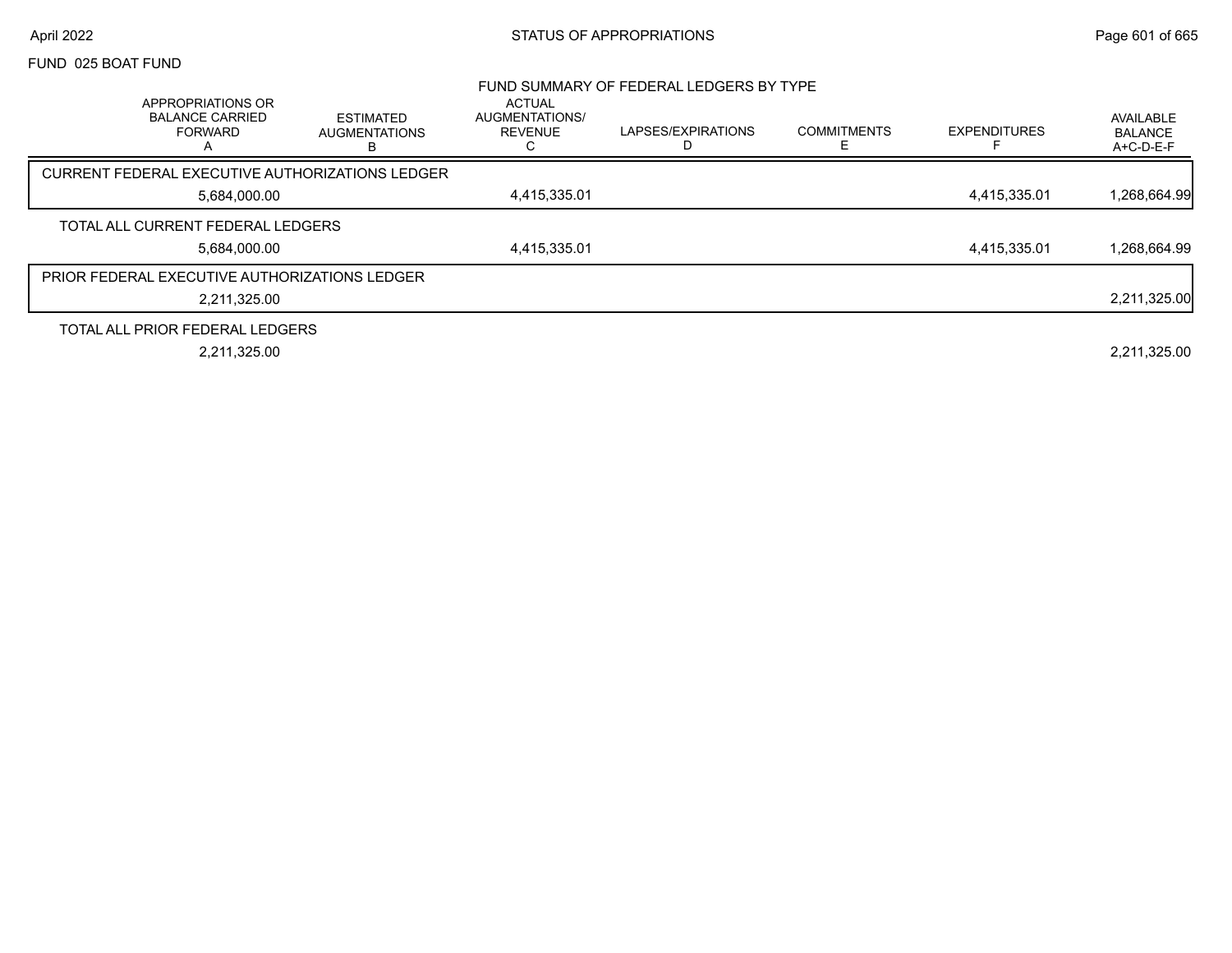# FUND 026 ADMINISTRATION FUND

| APPROPRIATIONS OR                                    |                                               | <b>ACTUAL</b>                           | FUND SUMMARY OF FEDERAL LEDGERS BY TYPE |                    |                     |                                          |
|------------------------------------------------------|-----------------------------------------------|-----------------------------------------|-----------------------------------------|--------------------|---------------------|------------------------------------------|
| <b>BALANCE CARRIED</b><br><b>FORWARD</b>             | <b>ESTIMATED</b><br><b>AUGMENTATIONS</b><br>в | <b>AUGMENTATIONS/</b><br><b>REVENUE</b> | LAPSES/EXPIRATIONS                      | <b>COMMITMENTS</b> | <b>EXPENDITURES</b> | AVAILABLE<br><b>BALANCE</b><br>A+C-D-E-F |
| CURRENT FEDERAL EXECUTIVE AUTHORIZATIONS LEDGER      |                                               |                                         |                                         |                    |                     |                                          |
| 481,374,866.00                                       |                                               | 230, 142, 365.03                        |                                         | 26,440,820.06      | 248.143.874.38      | 206,790,171.56                           |
| TOTAL ALL CURRENT FEDERAL LEDGERS                    |                                               |                                         |                                         |                    |                     |                                          |
| 481,374,866.00                                       |                                               | 230, 142, 365.03                        |                                         | 26,440,820.06      | 248,143,874.38      | 206,790,171.56                           |
| <b>PRIOR FEDERAL EXECUTIVE AUTHORIZATIONS LEDGER</b> |                                               |                                         |                                         |                    |                     |                                          |
| 144,888,379.74                                       |                                               | 47.804.062.82                           |                                         | 9,159,931.15       | 40.937.154.11       | 94,791,294.48                            |
| TOTAL ALL PRIOR FEDERAL LEDGERS                      |                                               |                                         |                                         |                    |                     |                                          |
| 144.888.379.74                                       |                                               | 47.804.062.82                           |                                         | 9.159.931.15       | 40.937.154.11       | 94,791,294.48                            |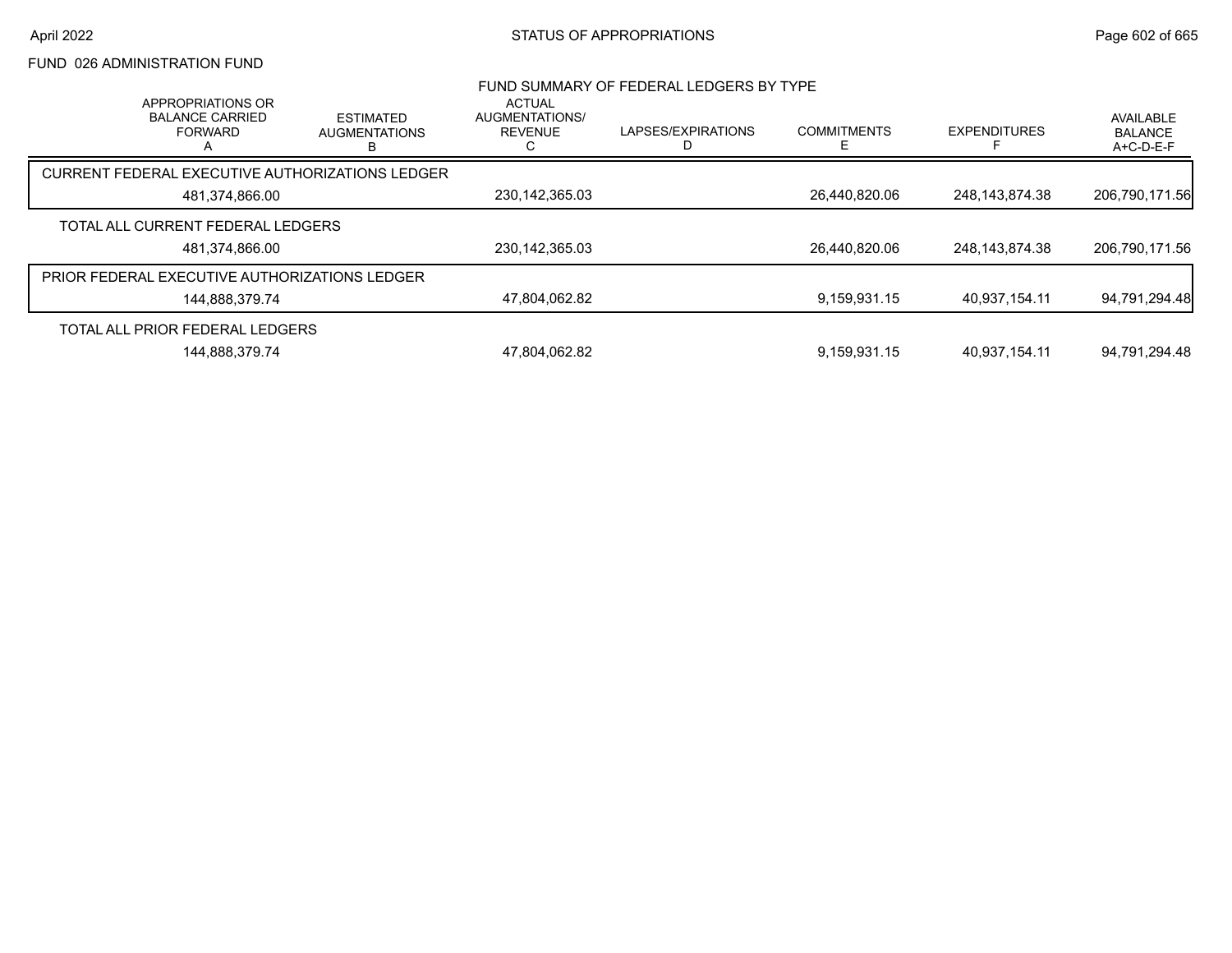# FUND 033 EMPLOYMENT FUND FOR THE BLIND

| APPROPRIATIONS OR<br><b>BALANCE CARRIED</b><br>FORWARD | <b>ESTIMATED</b><br><b>AUGMENTATIONS</b> | ACTUAL<br>AUGMENTATIONS/<br>REVENUE | FUND SUMMARY OF FEDERAL LEDGERS BY TYPE<br>LAPSES/EXPIRATIONS | <b>COMMITMENTS</b> | <b>EXPENDITURES</b> | AVAILABLE<br><b>BALANCE</b><br>$A+C-D-E-F$ |
|--------------------------------------------------------|------------------------------------------|-------------------------------------|---------------------------------------------------------------|--------------------|---------------------|--------------------------------------------|
| <b>PRIOR FEDERAL EXECUTIVE AUTHORIZATIONS LEDGER</b>   |                                          |                                     |                                                               |                    |                     |                                            |
| 396.601.00                                             |                                          | 396,600.97                          |                                                               |                    | 396.600.97          | 0.03                                       |
| TOTAL ALL PRIOR FEDERAL LEDGERS                        |                                          |                                     |                                                               |                    |                     |                                            |
| 396,601.00                                             |                                          | 396,600.97                          |                                                               |                    | 396.600.97          | 0.03                                       |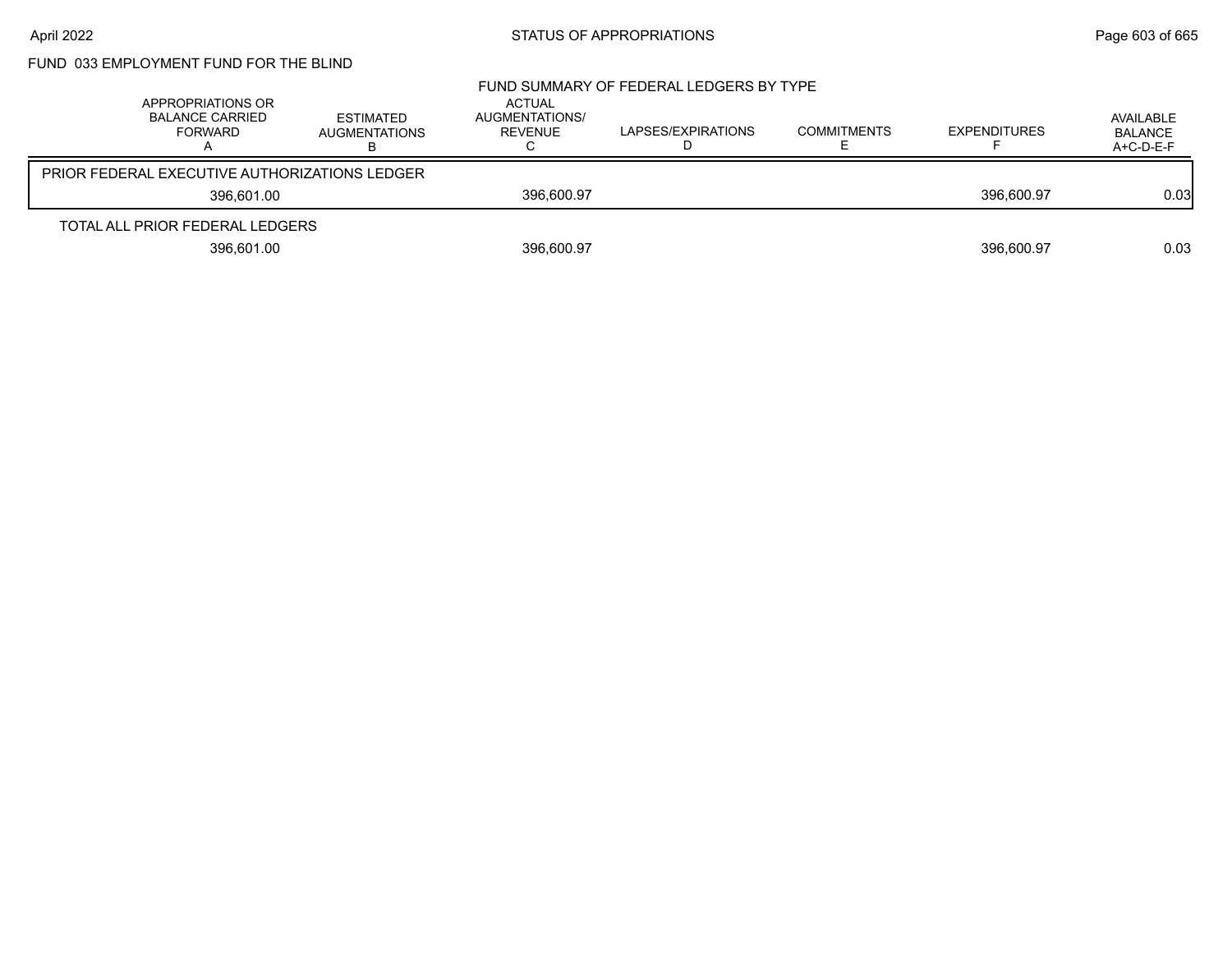## FUND 037 PENNVEST DRINKING WATER REVOLVING

| APPROPRIATIONS OR<br><b>BALANCE CARRIED</b><br><b>FORWARD</b> | <b>ESTIMATED</b><br><b>AUGMENTATIONS</b>               | <b>ACTUAL</b><br>AUGMENTATIONS/<br><b>REVENUE</b> | FUND SUMMARY OF FEDERAL LEDGERS BY TYPE<br>LAPSES/EXPIRATIONS | <b>COMMITMENTS</b><br>F | <b>EXPENDITURES</b> | <b>AVAILABLE</b><br><b>BALANCE</b><br>A+C-D-E-F |
|---------------------------------------------------------------|--------------------------------------------------------|---------------------------------------------------|---------------------------------------------------------------|-------------------------|---------------------|-------------------------------------------------|
| <b>CURRENT FEDERAL APPROPRIATIONS LEDGER</b>                  |                                                        |                                                   |                                                               |                         |                     |                                                 |
| 63,800,000.00                                                 |                                                        | 27, 165, 767. 64                                  |                                                               | 3,884,637.03            | 27, 194, 985. 25    | 32,720,377.72                                   |
|                                                               | <b>CURRENT FEDERAL EXECUTIVE AUTHORIZATIONS LEDGER</b> |                                                   |                                                               |                         |                     |                                                 |
| TOTAL ALL CURRENT FEDERAL LEDGERS                             |                                                        |                                                   |                                                               |                         |                     |                                                 |
| 63,800,000.00                                                 |                                                        | 27, 165, 767. 64                                  |                                                               | 3,884,637.03            | 27, 194, 985. 25    | 32,720,377.72                                   |
| PRIOR FEDERAL EXECUTIVE AUTHORIZATIONS LEDGER                 |                                                        |                                                   |                                                               |                         |                     |                                                 |
| 33,374,563.48                                                 |                                                        | 48,073.99                                         |                                                               |                         | 39,469.61           | 33,335,093.87                                   |
| TOTAL ALL PRIOR FEDERAL LEDGERS                               |                                                        |                                                   |                                                               |                         |                     |                                                 |
| 33,374,563.48                                                 |                                                        | 48,073.99                                         |                                                               |                         | 39.469.61           | 33,335,093.87                                   |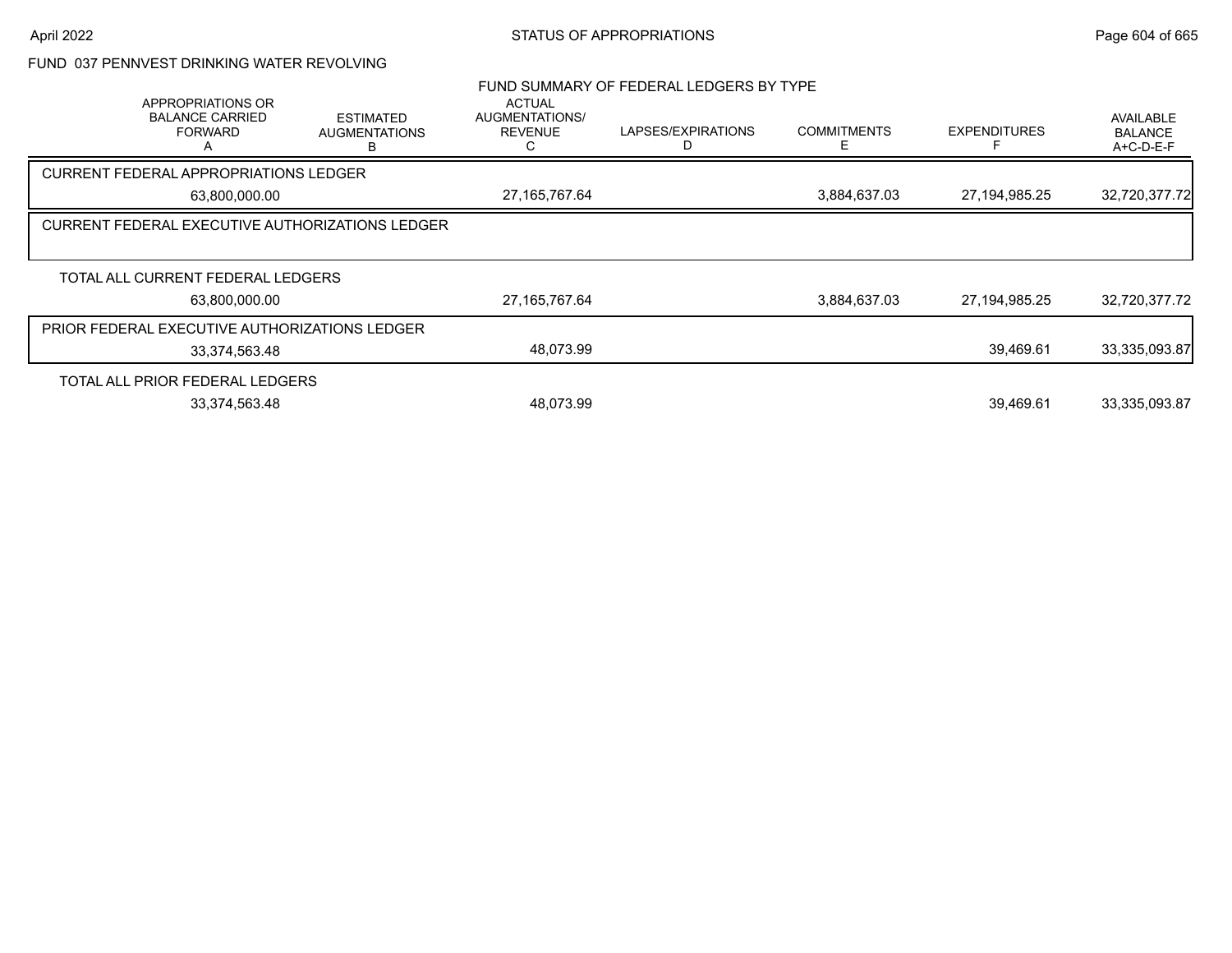## FUND 071 TOBACCO SETTLEMENT FUND

| APPROPRIATIONS OR                                    |                                               | <b>ACTUAL</b>                    | FUND SUMMARY OF FEDERAL LEDGERS BY TYPE |                         |                     |                                          |
|------------------------------------------------------|-----------------------------------------------|----------------------------------|-----------------------------------------|-------------------------|---------------------|------------------------------------------|
| <b>BALANCE CARRIED</b><br><b>FORWARD</b>             | <b>ESTIMATED</b><br><b>AUGMENTATIONS</b><br>B | AUGMENTATIONS/<br><b>REVENUE</b> | LAPSES/EXPIRATIONS                      | <b>COMMITMENTS</b><br>F | <b>EXPENDITURES</b> | AVAILABLE<br><b>BALANCE</b><br>A+C-D-E-F |
| CURRENT FEDERAL EXECUTIVE AUTHORIZATIONS LEDGER      |                                               |                                  |                                         |                         |                     |                                          |
| 171,454,000.00                                       |                                               | -7,518,470.66                    |                                         |                         | $-6,018,653.59$     | 177,472,653.59                           |
| TOTAL ALL CURRENT FEDERAL LEDGERS                    |                                               |                                  |                                         |                         |                     |                                          |
| 171,454,000.00                                       |                                               | -7,518,470.66                    |                                         |                         | $-6,018,653.59$     | 177,472,653.59                           |
| <b>PRIOR FEDERAL EXECUTIVE AUTHORIZATIONS LEDGER</b> |                                               |                                  |                                         |                         |                     |                                          |
| 72,827,033.85                                        |                                               | 56,581,374.48                    |                                         |                         | 71,169,184.16       | 1,657,849.69                             |
| TOTAL ALL PRIOR FEDERAL LEDGERS                      |                                               |                                  |                                         |                         |                     |                                          |
| 72,827,033.85                                        |                                               | 56,581,374.48                    |                                         |                         | 71,169,184.16       | 1,657,849.69                             |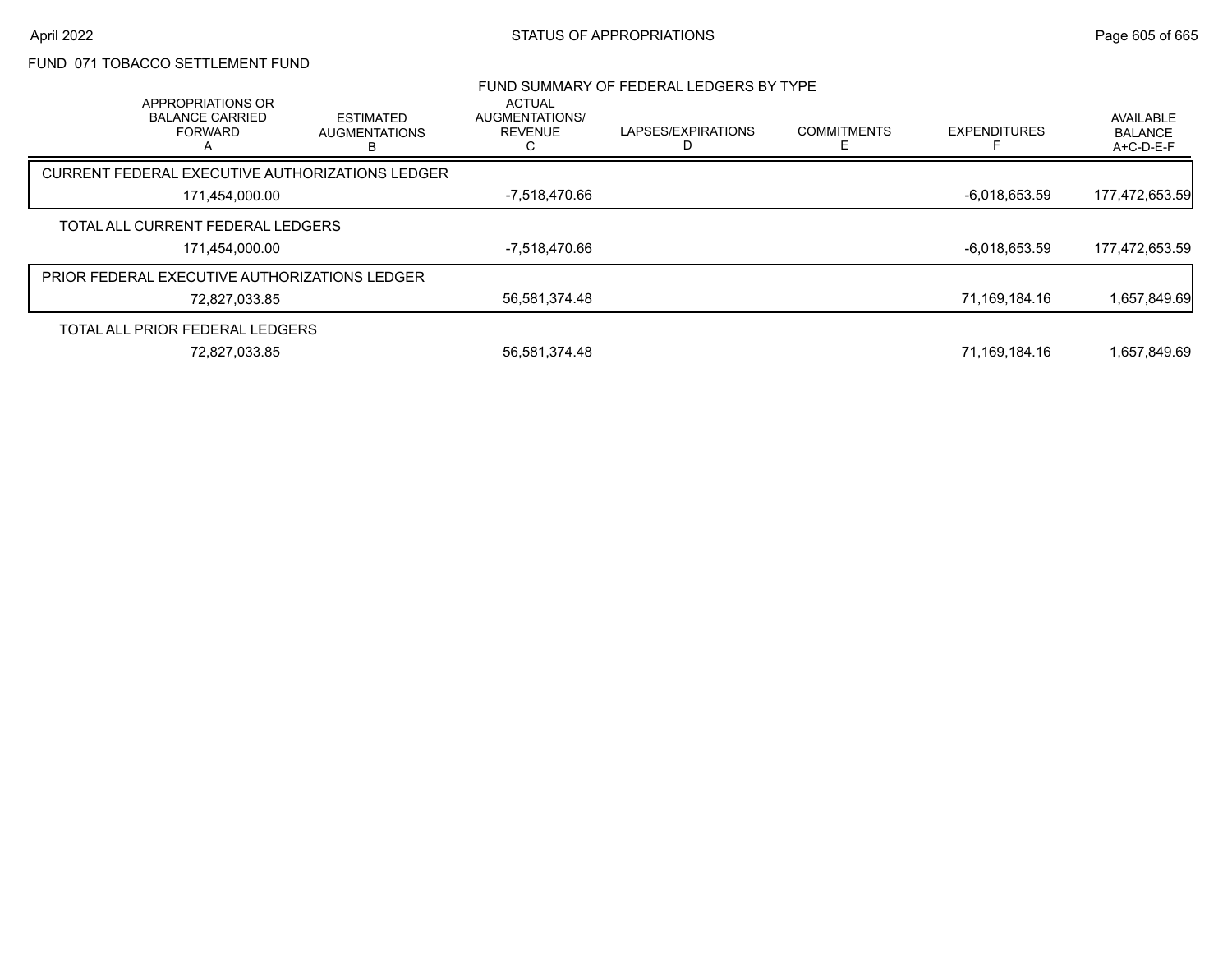# FUND 085 REHABILITATION CENTER FUND

| APPROPRIATIONS OR<br><b>BALANCE CARRIED</b><br>FORWARD | <b>ESTIMATED</b><br><b>AUGMENTATIONS</b> | <b>ACTUAL</b><br>AUGMENTATIONS/<br>REVENUE | FUND SUMMARY OF FEDERAL LEDGERS BY TYPE<br>LAPSES/EXPIRATIONS | <b>COMMITMENTS</b> | <b>EXPENDITURES</b> | AVAILABLE<br><b>BALANCE</b><br>A+C-D-E-F |
|--------------------------------------------------------|------------------------------------------|--------------------------------------------|---------------------------------------------------------------|--------------------|---------------------|------------------------------------------|
| <b>PRIOR FEDERAL EXECUTIVE AUTHORIZATIONS LEDGER</b>   |                                          |                                            |                                                               |                    |                     |                                          |
| 1.371.193.00                                           |                                          | 529.898.50                                 |                                                               |                    | 761.748.50          | 609,444.50                               |
| TOTAL ALL PRIOR FEDERAL LEDGERS                        |                                          |                                            |                                                               |                    |                     |                                          |
| 1,371,193.00                                           |                                          | 529,898.50                                 |                                                               |                    | 761,748.50          | 609,444.50                               |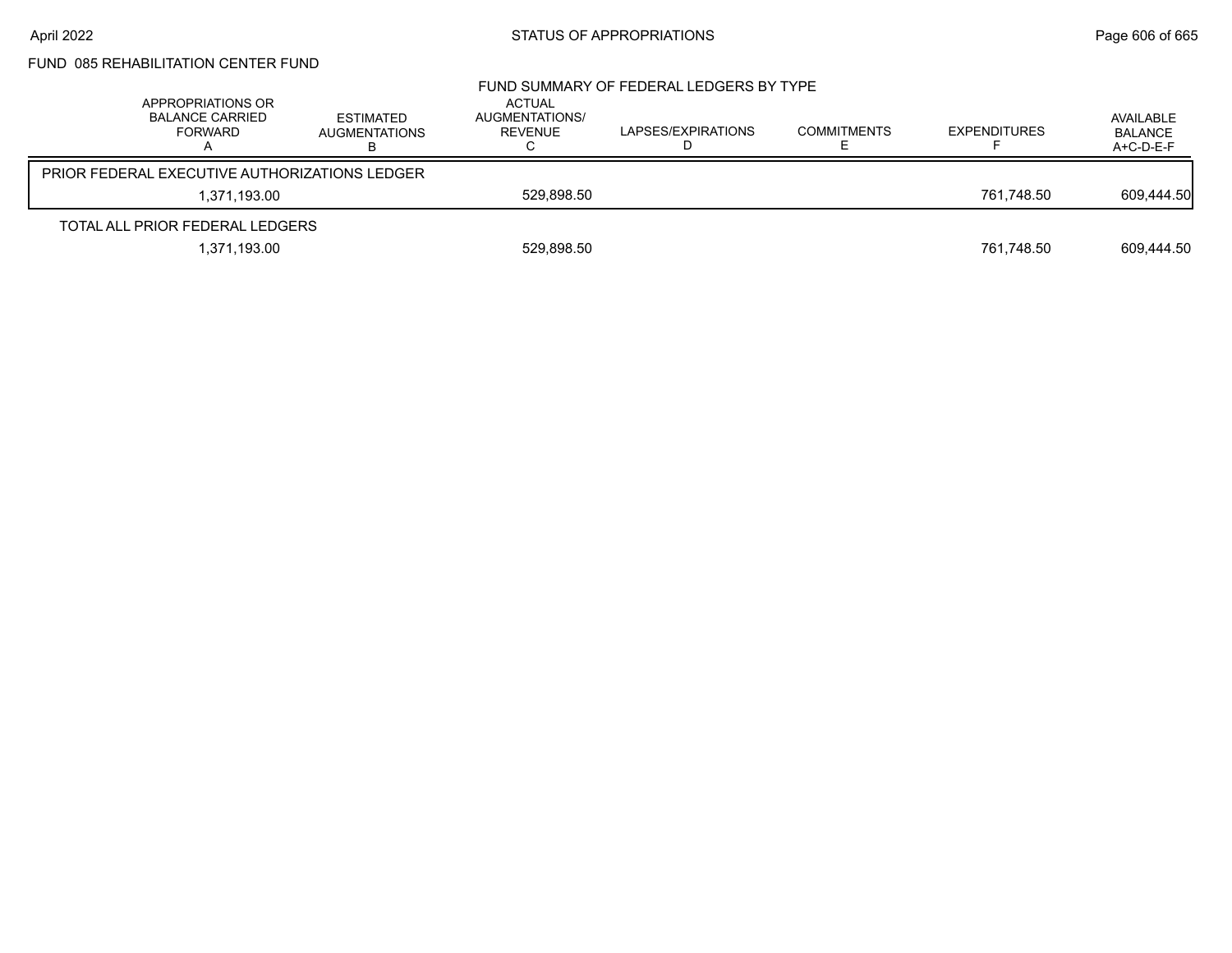## FUND 109 PENNVEST WATER POLLUTION CONTROL RE

|                                                               |                                                 |                                                   | FUND SUMMARY OF FEDERAL LEDGERS BY TYPE |                    |                     |                                                 |
|---------------------------------------------------------------|-------------------------------------------------|---------------------------------------------------|-----------------------------------------|--------------------|---------------------|-------------------------------------------------|
| APPROPRIATIONS OR<br><b>BALANCE CARRIED</b><br><b>FORWARD</b> | <b>ESTIMATED</b><br><b>AUGMENTATIONS</b>        | <b>ACTUAL</b><br>AUGMENTATIONS/<br><b>REVENUE</b> | LAPSES/EXPIRATIONS                      | <b>COMMITMENTS</b> | <b>EXPENDITURES</b> | <b>AVAILABLE</b><br><b>BALANCE</b><br>A+C-D-E-F |
| <b>CURRENT FEDERAL APPROPRIATIONS LEDGER</b>                  |                                                 |                                                   |                                         |                    |                     |                                                 |
| 123,525,000.00                                                |                                                 | 62,939,000.00                                     |                                         | 20,816,640.28      | 62,939,000.00       | 39,769,359.72                                   |
|                                                               | CURRENT FEDERAL EXECUTIVE AUTHORIZATIONS LEDGER |                                                   |                                         |                    |                     |                                                 |
|                                                               |                                                 |                                                   |                                         |                    |                     |                                                 |
| TOTAL ALL CURRENT FEDERAL LEDGERS                             |                                                 |                                                   |                                         |                    |                     |                                                 |
| 123,525,000.00                                                |                                                 | 62,939,000.00                                     |                                         | 20,816,640.28      | 62,939,000.00       | 39,769,359.72                                   |
| <b>PRIOR FEDERAL EXECUTIVE AUTHORIZATIONS LEDGER</b>          |                                                 |                                                   |                                         |                    |                     |                                                 |
| 64,253,000.00                                                 |                                                 |                                                   |                                         |                    |                     | 64,253,000.00                                   |
| TOTAL ALL PRIOR FEDERAL LEDGERS                               |                                                 |                                                   |                                         |                    |                     |                                                 |
| 64,253,000.00                                                 |                                                 |                                                   |                                         |                    |                     | 64,253,000.00                                   |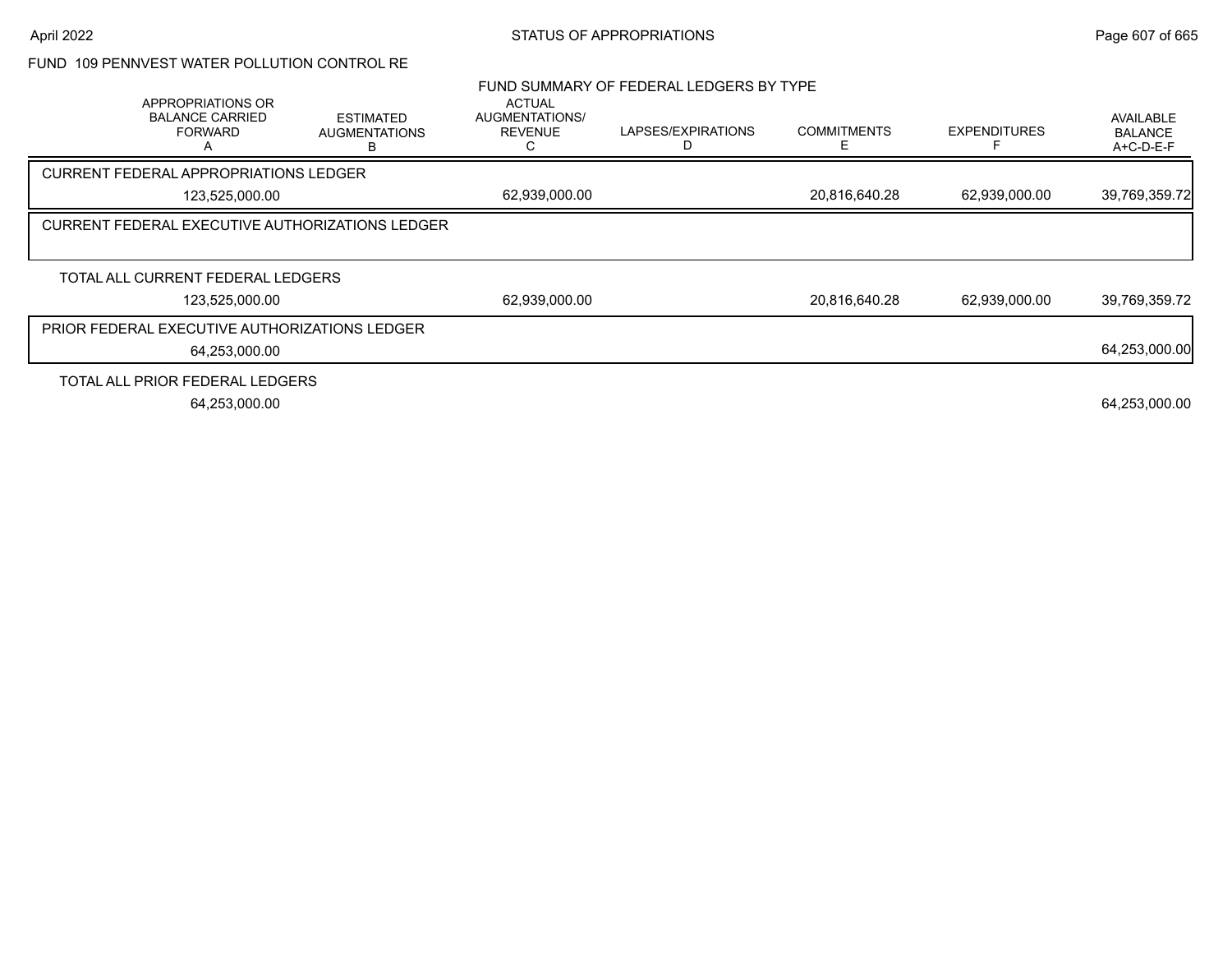# FUND 118 STORAGE TANK FUND

| APPROPRIATIONS OR                               |                                               | <b>ACTUAL</b>                    | FUND SUMMARY OF FEDERAL LEDGERS BY TYPE |                         |                     |                                          |
|-------------------------------------------------|-----------------------------------------------|----------------------------------|-----------------------------------------|-------------------------|---------------------|------------------------------------------|
| <b>BALANCE CARRIED</b><br><b>FORWARD</b>        | <b>ESTIMATED</b><br><b>AUGMENTATIONS</b><br>в | AUGMENTATIONS/<br><b>REVENUE</b> | LAPSES/EXPIRATIONS                      | <b>COMMITMENTS</b><br>F | <b>EXPENDITURES</b> | AVAILABLE<br><b>BALANCE</b><br>A+C-D-E-F |
| CURRENT FEDERAL EXECUTIVE AUTHORIZATIONS LEDGER |                                               |                                  |                                         |                         |                     |                                          |
| 4,740,000.00                                    |                                               | 857,508.95                       |                                         |                         | 1,423,825.75        | 3,316,174.25                             |
| TOTAL ALL CURRENT FEDERAL LEDGERS               |                                               |                                  |                                         |                         |                     |                                          |
| 4,740,000.00                                    |                                               | 857,508.95                       |                                         |                         | 1,423,825.75        | 3,316,174.25                             |
| PRIOR FEDERAL EXECUTIVE AUTHORIZATIONS LEDGER   |                                               |                                  |                                         |                         |                     |                                          |
| 2,464,400.88                                    |                                               | $-375, 108.51$                   |                                         |                         | -320.321.16         | 2,784,722.04                             |
| TOTAL ALL PRIOR FEDERAL LEDGERS                 |                                               |                                  |                                         |                         |                     |                                          |
| 2.464.400.88                                    |                                               | $-375.108.51$                    |                                         |                         | $-320,321.16$       | 2.784.722.04                             |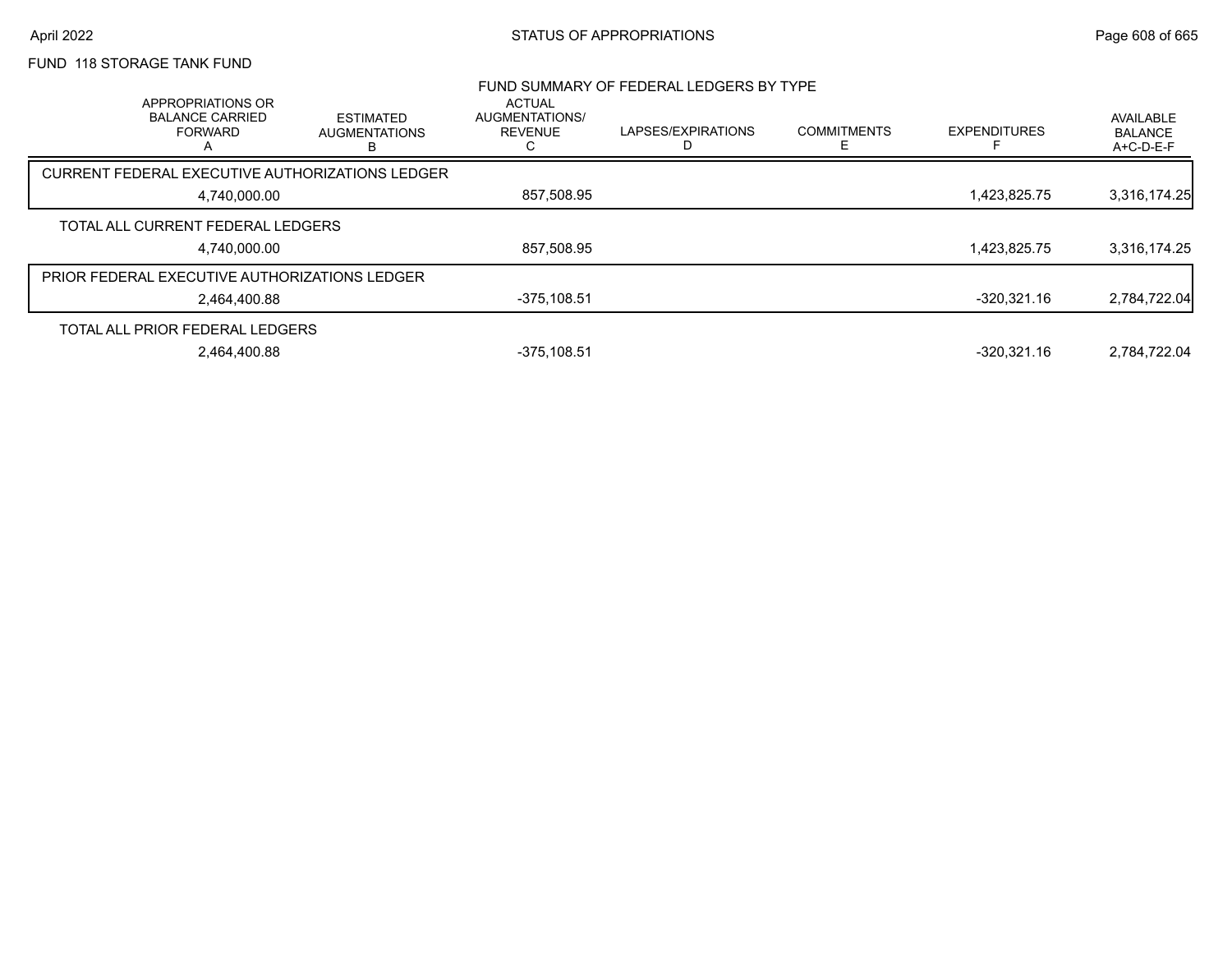## FUND 131 ACID MINE DRAINAGE ABATEMENT&TREATM

| APPROPRIATIONS OR                             |                                                        | ACTUAL                           | FUND SUMMARY OF FEDERAL LEDGERS BY TYPE |                    |                     |                                          |
|-----------------------------------------------|--------------------------------------------------------|----------------------------------|-----------------------------------------|--------------------|---------------------|------------------------------------------|
| <b>BALANCE CARRIED</b><br><b>FORWARD</b>      | <b>ESTIMATED</b><br><b>AUGMENTATIONS</b>               | AUGMENTATIONS/<br><b>REVENUE</b> | LAPSES/EXPIRATIONS<br>D                 | <b>COMMITMENTS</b> | <b>EXPENDITURES</b> | AVAILABLE<br><b>BALANCE</b><br>A+C-D-E-F |
|                                               | <b>CURRENT FEDERAL EXECUTIVE AUTHORIZATIONS LEDGER</b> |                                  |                                         |                    |                     |                                          |
| 25,014,000.00                                 |                                                        | 4,547,842.15                     |                                         | 5,100,217.06       | 4,548,237.79        | 15,365,545.15                            |
| TOTAL ALL CURRENT FEDERAL LEDGERS             |                                                        |                                  |                                         |                    |                     |                                          |
|                                               | 25,014,000.00                                          | 4,547,842.15                     |                                         | 5,100,217.06       | 4,548,237.79        | 15,365,545.15                            |
| PRIOR FEDERAL EXECUTIVE AUTHORIZATIONS LEDGER |                                                        |                                  |                                         |                    |                     |                                          |
|                                               | 17,143,370.42                                          | 3,103,744.33                     |                                         | 577.867.38         | 3,101,578.11        | 13,463,924.93                            |
| TOTAL ALL PRIOR FEDERAL LEDGERS               |                                                        |                                  |                                         |                    |                     |                                          |
|                                               | 17,143,370.42                                          | 3,103,744.33                     |                                         | 577.867.38         | 3.101.578.11        | 13,463,924.93                            |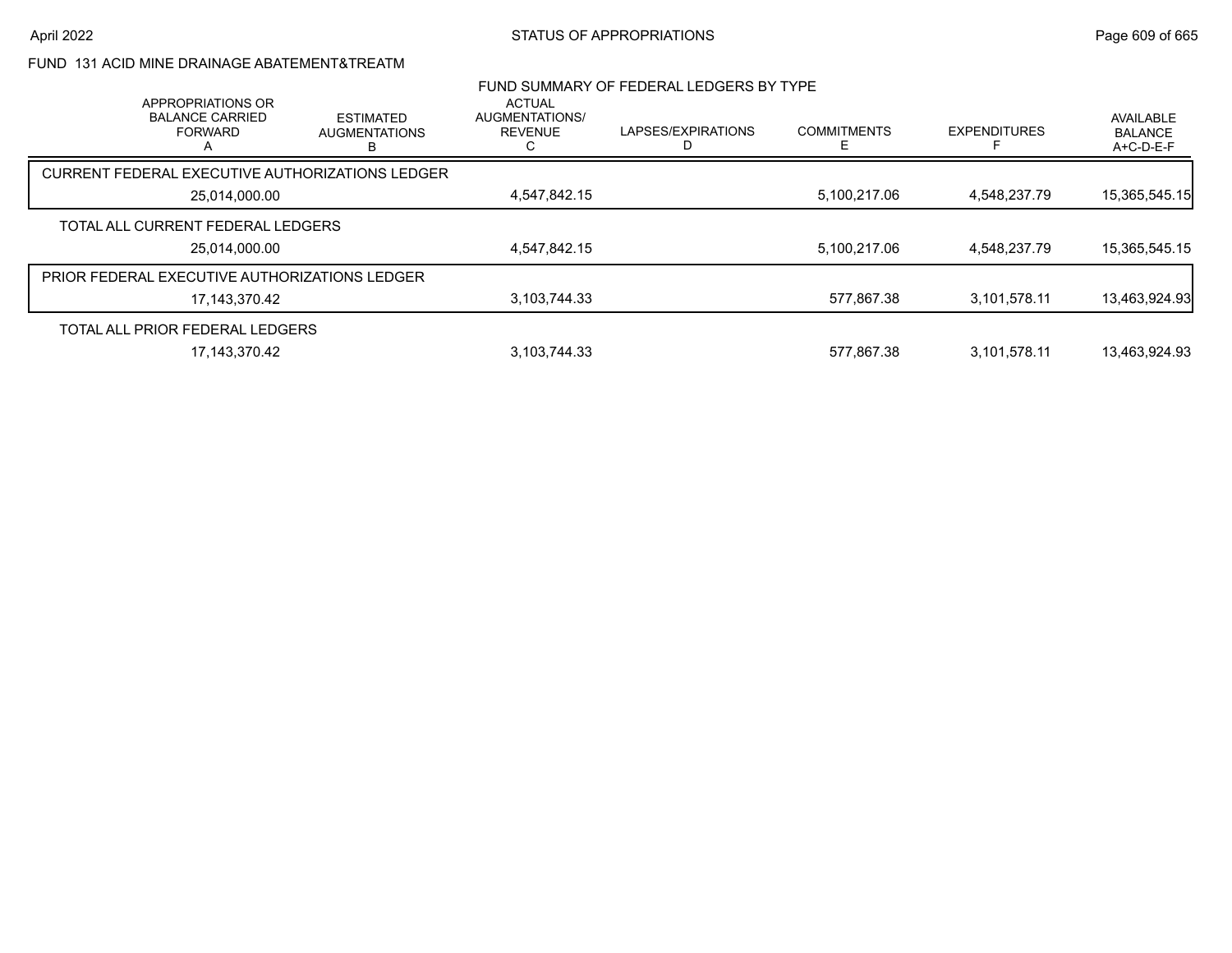# FUND 139 HOME INVESTMENT TRUST FUND

| <b>APPROPRIATIONS OR</b><br><b>BALANCE CARRIED</b><br><b>FORWARD</b><br>Α | <b>ESTIMATED</b><br><b>AUGMENTATIONS</b><br>В | <b>ACTUAL</b><br>AUGMENTATIONS/<br><b>REVENUE</b><br>C                                                                                                                                                                                                          | LAPSES/EXPIRATIONS<br>D | <b>COMMITMENTS</b><br>Е | <b>EXPENDITURES</b><br>F                | <b>AVAILABLE</b><br><b>BALANCE</b><br>A+C-D-E-F |
|---------------------------------------------------------------------------|-----------------------------------------------|-----------------------------------------------------------------------------------------------------------------------------------------------------------------------------------------------------------------------------------------------------------------|-------------------------|-------------------------|-----------------------------------------|-------------------------------------------------|
|                                                                           |                                               |                                                                                                                                                                                                                                                                 |                         |                         |                                         |                                                 |
| 4,000,000.00                                                              |                                               | 703,185.64                                                                                                                                                                                                                                                      |                         |                         | 665,731.52                              | 3,334,268.48                                    |
|                                                                           |                                               |                                                                                                                                                                                                                                                                 |                         |                         |                                         |                                                 |
| 500,000.00                                                                |                                               | 27,706.71                                                                                                                                                                                                                                                       |                         |                         | 27,706.71                               | 472,293.29                                      |
|                                                                           |                                               |                                                                                                                                                                                                                                                                 |                         |                         |                                         |                                                 |
| 4,500,000.00                                                              |                                               | 730,892.35                                                                                                                                                                                                                                                      |                         |                         | 693,438.23                              | 3,806,561.77                                    |
|                                                                           |                                               |                                                                                                                                                                                                                                                                 |                         |                         |                                         |                                                 |
| 3,059,937.17                                                              |                                               | 907,674.99                                                                                                                                                                                                                                                      |                         |                         | 33,895.30                               | 3,026,041.87                                    |
|                                                                           |                                               |                                                                                                                                                                                                                                                                 |                         |                         |                                         |                                                 |
| 10,464,161.00                                                             |                                               |                                                                                                                                                                                                                                                                 |                         |                         |                                         | 10,464,161.00                                   |
|                                                                           |                                               |                                                                                                                                                                                                                                                                 |                         |                         |                                         |                                                 |
| 13,524,098.17                                                             |                                               | 907,674.99                                                                                                                                                                                                                                                      |                         |                         | 33,895.30                               | 13,490,202.87                                   |
|                                                                           |                                               | <b>CURRENT FEDERAL APPROPRIATIONS LEDGER</b><br>CURRENT FEDERAL EXECUTIVE AUTHORIZATIONS LEDGER<br>TOTAL ALL CURRENT FEDERAL LEDGERS<br>PRIOR FEDERAL APPROPRIATIONS LEDGER<br>PRIOR FEDERAL EXECUTIVE AUTHORIZATIONS LEDGER<br>TOTAL ALL PRIOR FEDERAL LEDGERS |                         |                         | FUND SUMMARY OF FEDERAL LEDGERS BY TYPE |                                                 |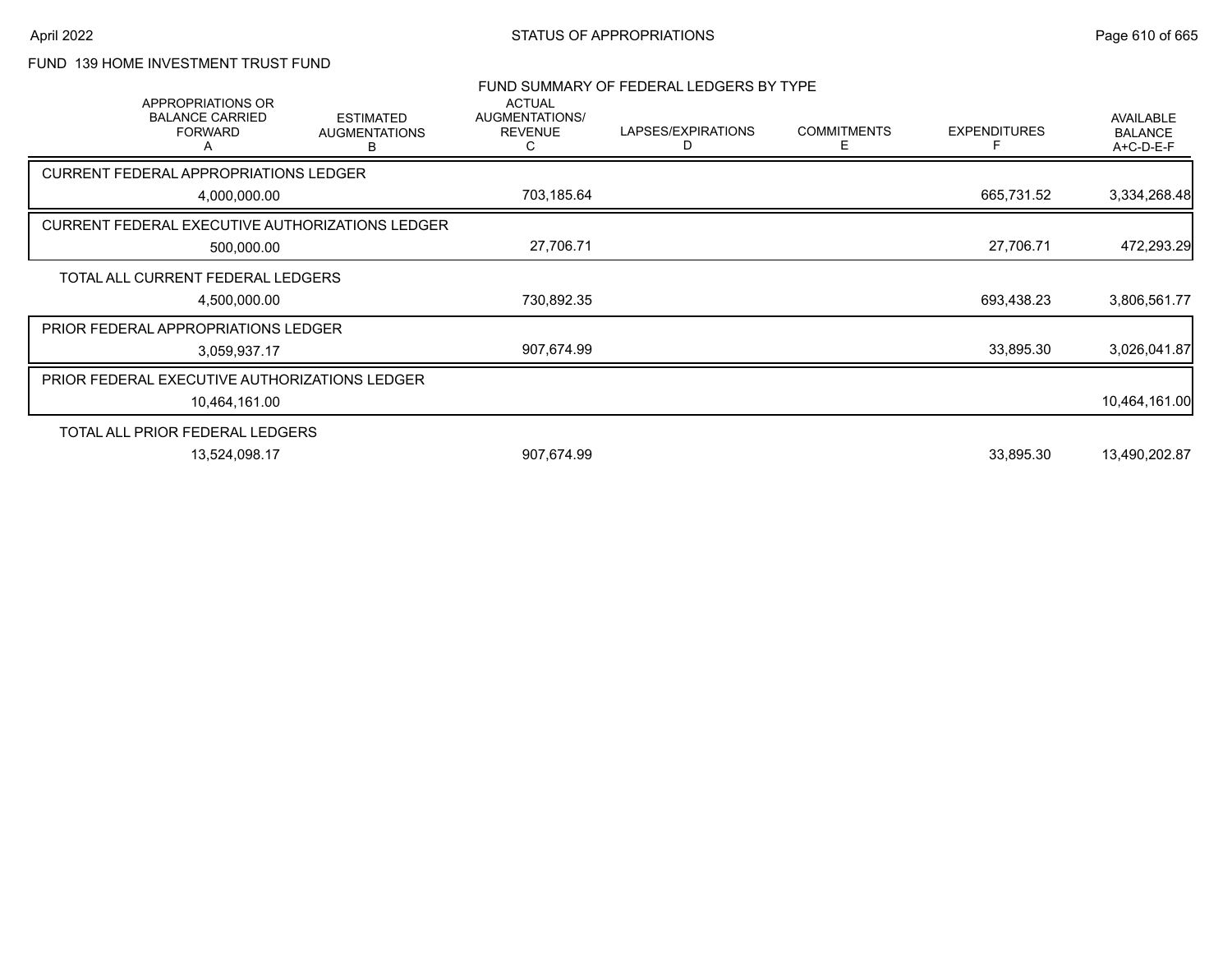## FUND 141 PORT OF PITTSBURGH COMMISSION FUND

| APPROPRIATIONS OR                               |                                               | <b>ACTUAL</b>                    | FUND SUMMARY OF FEDERAL LEDGERS BY TYPE |                    |                     |                                          |
|-------------------------------------------------|-----------------------------------------------|----------------------------------|-----------------------------------------|--------------------|---------------------|------------------------------------------|
| <b>BALANCE CARRIED</b><br><b>FORWARD</b>        | <b>ESTIMATED</b><br><b>AUGMENTATIONS</b><br>B | AUGMENTATIONS/<br><b>REVENUE</b> | LAPSES/EXPIRATIONS                      | <b>COMMITMENTS</b> | <b>EXPENDITURES</b> | AVAILABLE<br><b>BALANCE</b><br>A+C-D-E-F |
| CURRENT FEDERAL EXECUTIVE AUTHORIZATIONS LEDGER |                                               |                                  |                                         |                    |                     |                                          |
| 4.500.000.00                                    |                                               | 797,596.14                       |                                         | 152,198.51         | 968.935.99          | 3,378,865.50                             |
| TOTAL ALL CURRENT FEDERAL LEDGERS               |                                               |                                  |                                         |                    |                     |                                          |
| 4,500,000.00                                    |                                               | 797,596.14                       |                                         | 152,198.51         | 968.935.99          | 3,378,865.50                             |
| PRIOR FEDERAL EXECUTIVE AUTHORIZATIONS LEDGER   |                                               |                                  |                                         |                    |                     |                                          |
| 14.542.754.89                                   |                                               | 1,821,559.28                     |                                         |                    | 1,821,559.28        | 12,721,195.61                            |
| TOTAL ALL PRIOR FEDERAL LEDGERS                 |                                               |                                  |                                         |                    |                     |                                          |
| 14,542,754.89                                   |                                               | 1,821,559.28                     |                                         |                    | 1,821,559.28        | 12,721,195.61                            |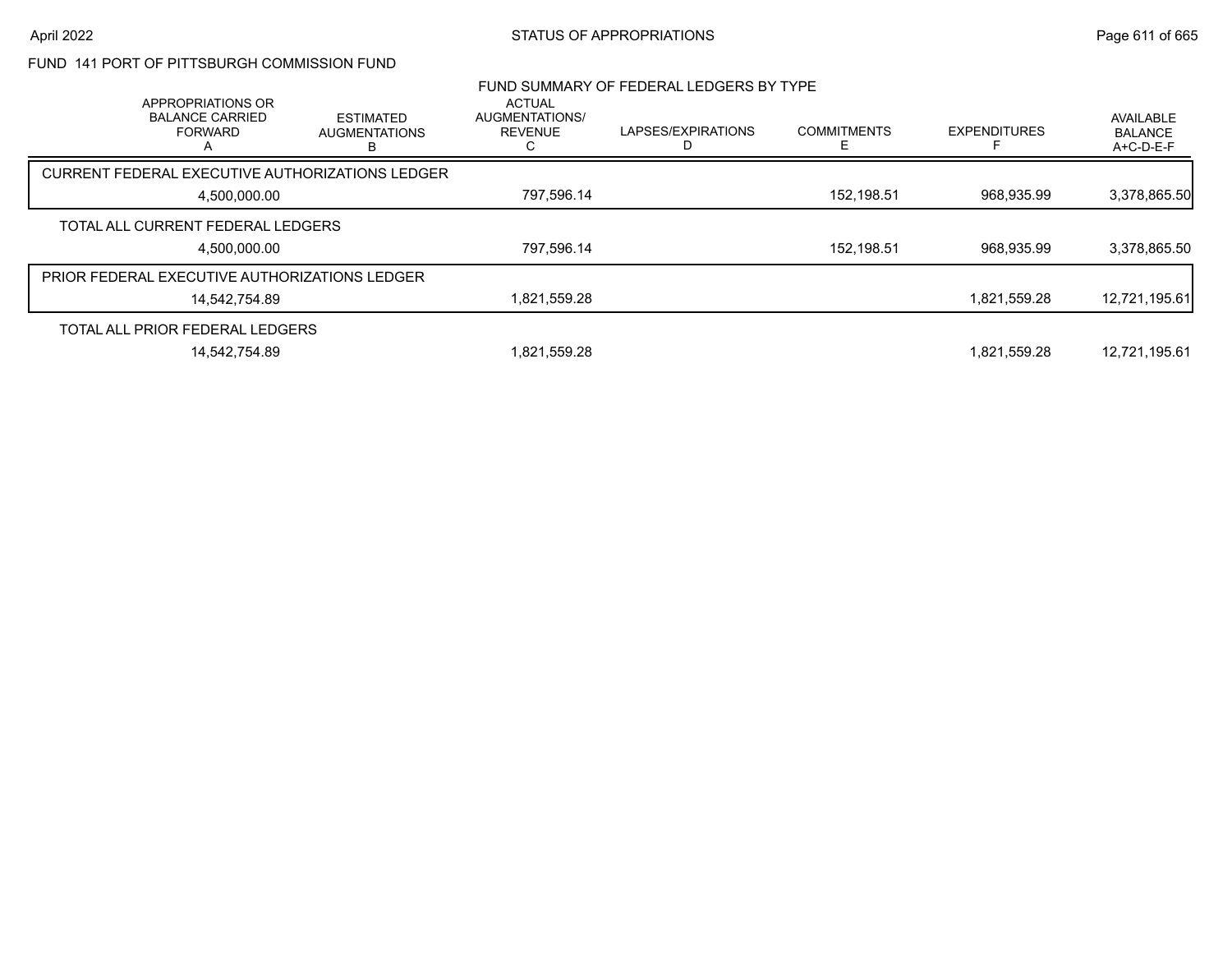# FUND 148 SELF-INSURANCE GUARANTY FUND

| APPROPRIATIONS OR<br>BALANCE CARRIED<br><b>FORWARD</b> | <b>ESTIMATED</b><br><b>AUGMENTATIONS</b> | <b>ACTUAL</b><br>AUGMENTATIONS/<br>REVENUE | FUND SUMMARY OF FEDERAL LEDGERS BY TYPE<br>LAPSES/EXPIRATIONS | <b>COMMITMENTS</b> | <b>EXPENDITURES</b> | AVAILABLE<br>BALANCE<br>A+C-D-E-F |
|--------------------------------------------------------|------------------------------------------|--------------------------------------------|---------------------------------------------------------------|--------------------|---------------------|-----------------------------------|
| FEDERAL RESTRICTED RECEIPTS LEDGER                     |                                          |                                            |                                                               |                    |                     |                                   |
| 0.01                                                   |                                          |                                            |                                                               |                    |                     | 0.01                              |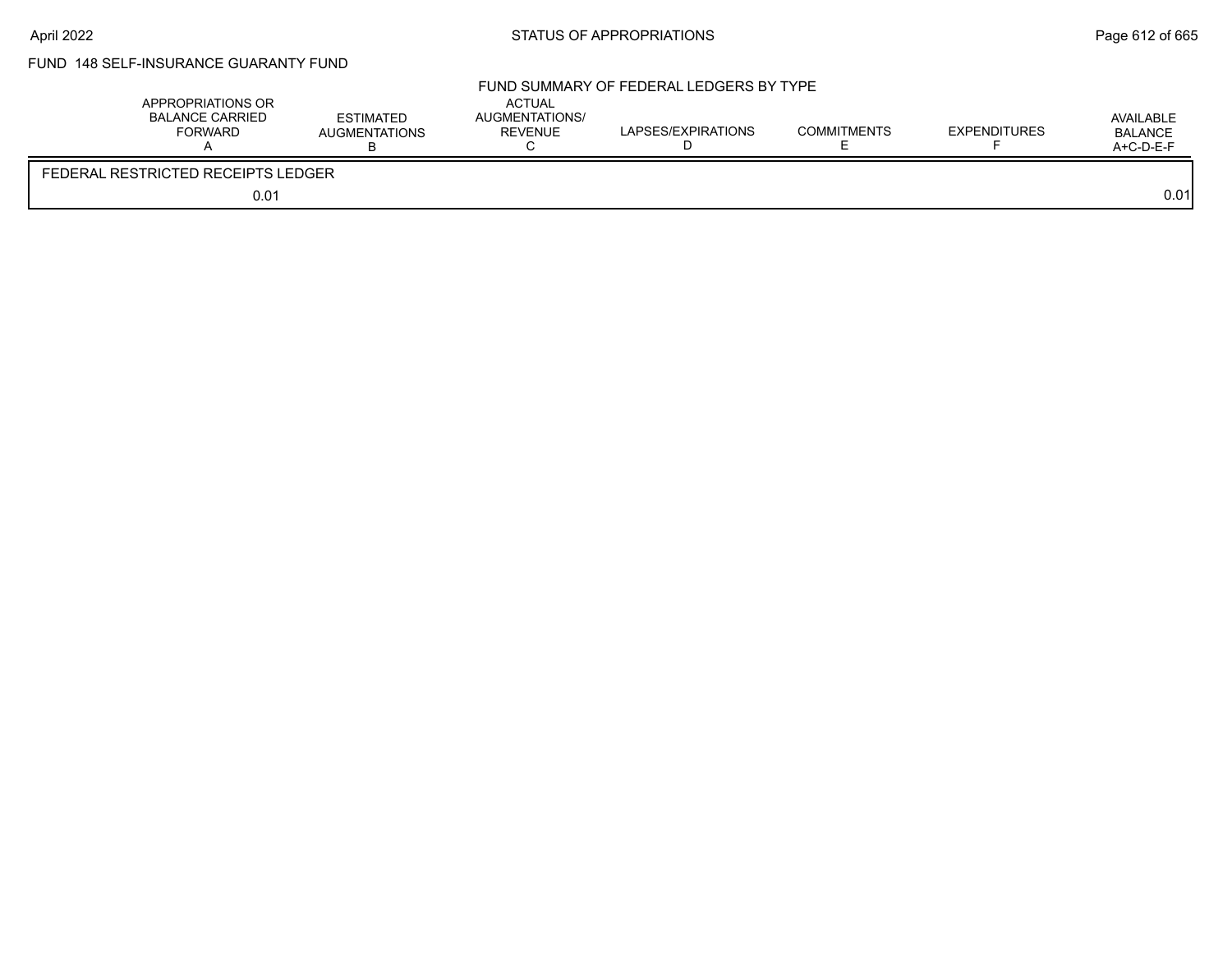# FUND 187 PUBLIC TRANSPORTATION TRUST FUND

| APPROPRIATIONS OR<br><b>BALANCE CARRIED</b><br>FORWARD | <b>ESTIMATED</b><br><b>AUGMENTATIONS</b> | <b>ACTUAL</b><br>AUGMENTATIONS/<br>REVENUE | FUND SUMMARY OF FEDERAL LEDGERS BY TYPE<br>LAPSES/EXPIRATIONS | <b>COMMITMENTS</b> | <b>EXPENDITURES</b> | AVAILABLE<br><b>BALANCE</b><br>A+C-D-E-F |
|--------------------------------------------------------|------------------------------------------|--------------------------------------------|---------------------------------------------------------------|--------------------|---------------------|------------------------------------------|
| <b>PRIOR FEDERAL EXECUTIVE AUTHORIZATIONS LEDGER</b>   |                                          |                                            |                                                               |                    |                     |                                          |
| 9,812,508.00                                           |                                          |                                            |                                                               |                    |                     | 9,812,508.00                             |
| TOTAL ALL PRIOR FEDERAL LEDGERS                        |                                          |                                            |                                                               |                    |                     |                                          |
| 9,812,508.00                                           |                                          |                                            |                                                               |                    |                     | 9,812,508.00                             |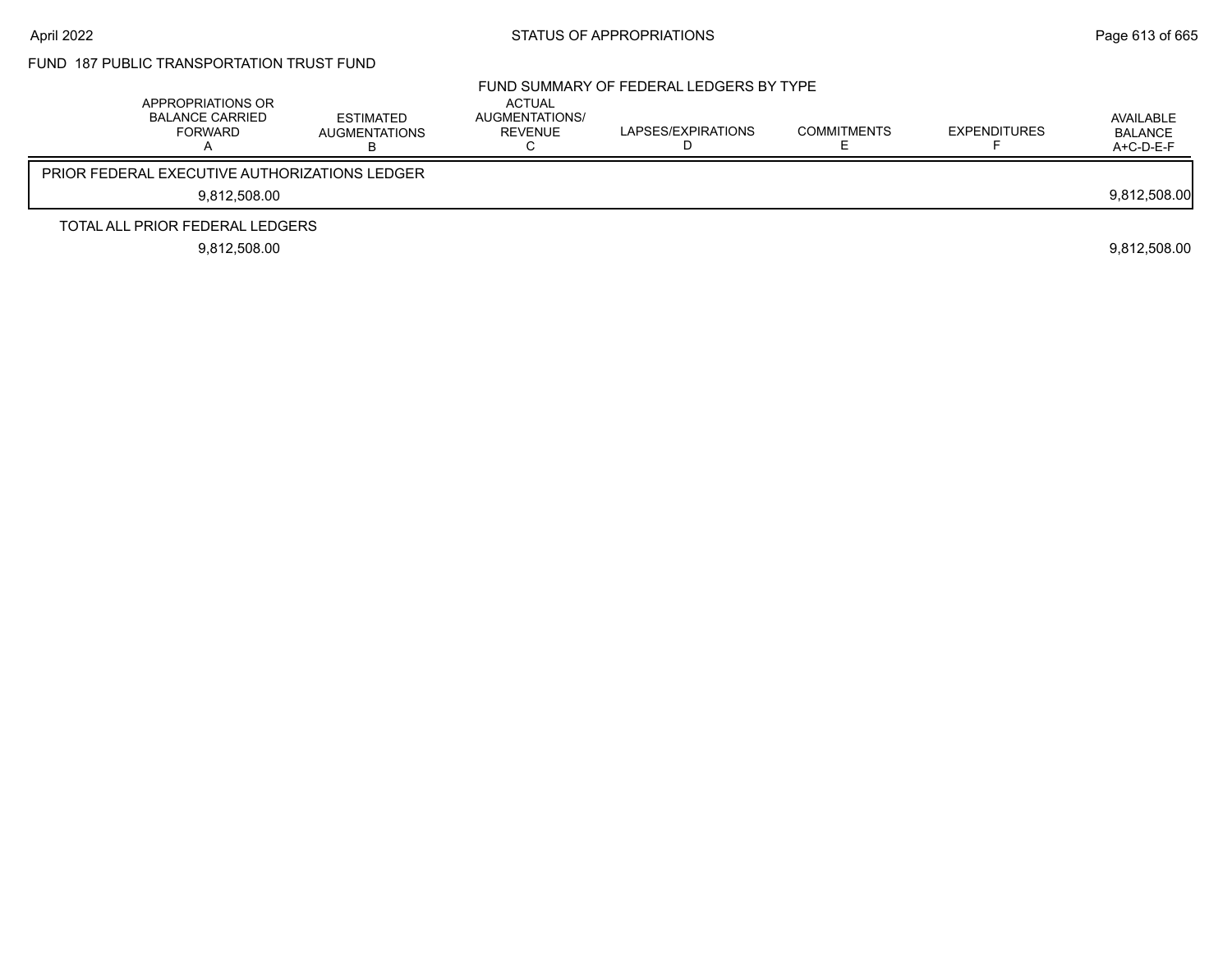# FUND 208 INSURANCE REG AND OVERSIGHT FUND

| APPROPRIATIONS OR<br><b>BALANCE CARRIED</b><br>FORWARD | ESTIMATED<br><b>AUGMENTATIONS</b>                    | <b>ACTUAL</b><br>AUGMENTATIONS/<br>REVENUE | FUND SUMMARY OF FEDERAL LEDGERS BY TYPE<br>LAPSES/EXPIRATIONS | <b>COMMITMENTS</b> | <b>EXPENDITURES</b> | AVAILABLE<br><b>BALANCE</b><br>A+C-D-E-F |
|--------------------------------------------------------|------------------------------------------------------|--------------------------------------------|---------------------------------------------------------------|--------------------|---------------------|------------------------------------------|
|                                                        | <b>PRIOR FEDERAL EXECUTIVE AUTHORIZATIONS LEDGER</b> |                                            |                                                               |                    |                     |                                          |
|                                                        | 63.000.00                                            | 65,000.00                                  |                                                               |                    | 55,000.00           | 8,000.00                                 |
| TOTAL ALL PRIOR FEDERAL LEDGERS                        |                                                      |                                            |                                                               |                    |                     |                                          |
|                                                        | 63,000.00                                            | 65,000.00                                  |                                                               |                    | 55,000.00           | 8.000.00                                 |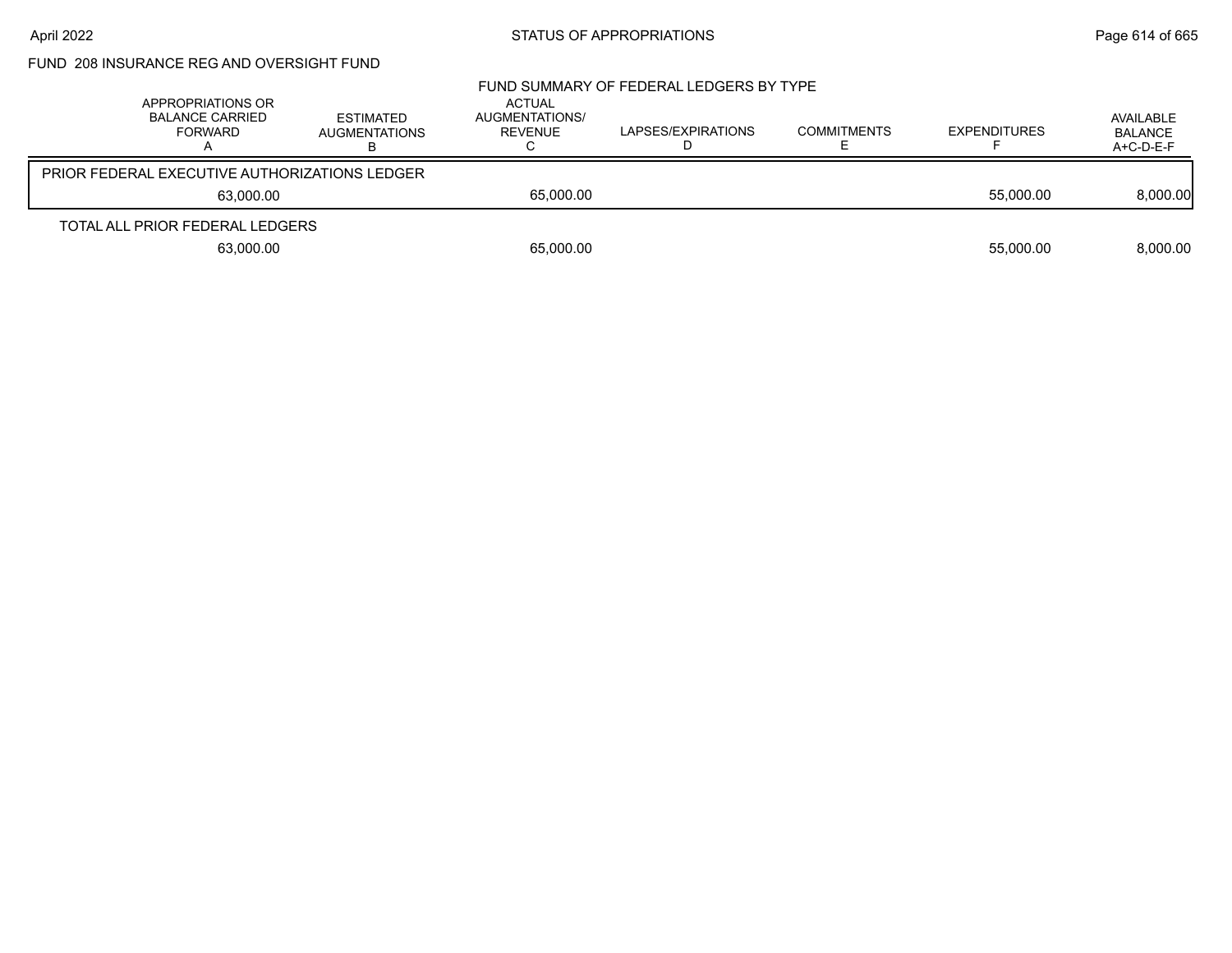# FUND 223 SCHOOL SAFETY AND SECURITY FUND

| APPROPRIATIONS OR<br><b>BALANCE CARRIED</b><br>FORWARD | <b>ESTIMATED</b><br>AUGMENTATIONS | ACTUAL<br>AUGMENTATIONS/<br><b>REVENUE</b> | FUND SUMMARY OF FEDERAL LEDGERS BY TYPE<br>LAPSES/EXPIRATIONS | <b>COMMITMENTS</b> | <b>EXPENDITURES</b> | AVAILABLE<br><b>BALANCE</b><br>A+C-D-E-F |
|--------------------------------------------------------|-----------------------------------|--------------------------------------------|---------------------------------------------------------------|--------------------|---------------------|------------------------------------------|
| PRIOR FEDERAL EXECUTIVE AUTHORIZATIONS LEDGER          |                                   |                                            |                                                               |                    |                     |                                          |
| 31.118.460.77                                          |                                   | 27,583,308.94                              |                                                               | 6,761,559.26       | 24,331,465.01       | 25,436.50                                |
| TOTAL ALL PRIOR FEDERAL LEDGERS                        |                                   |                                            |                                                               |                    |                     |                                          |
| 31,118,460.77                                          |                                   | 27,583,308.94                              |                                                               | 6,761,559.26       | 24,331,465.01       | 25.436.50                                |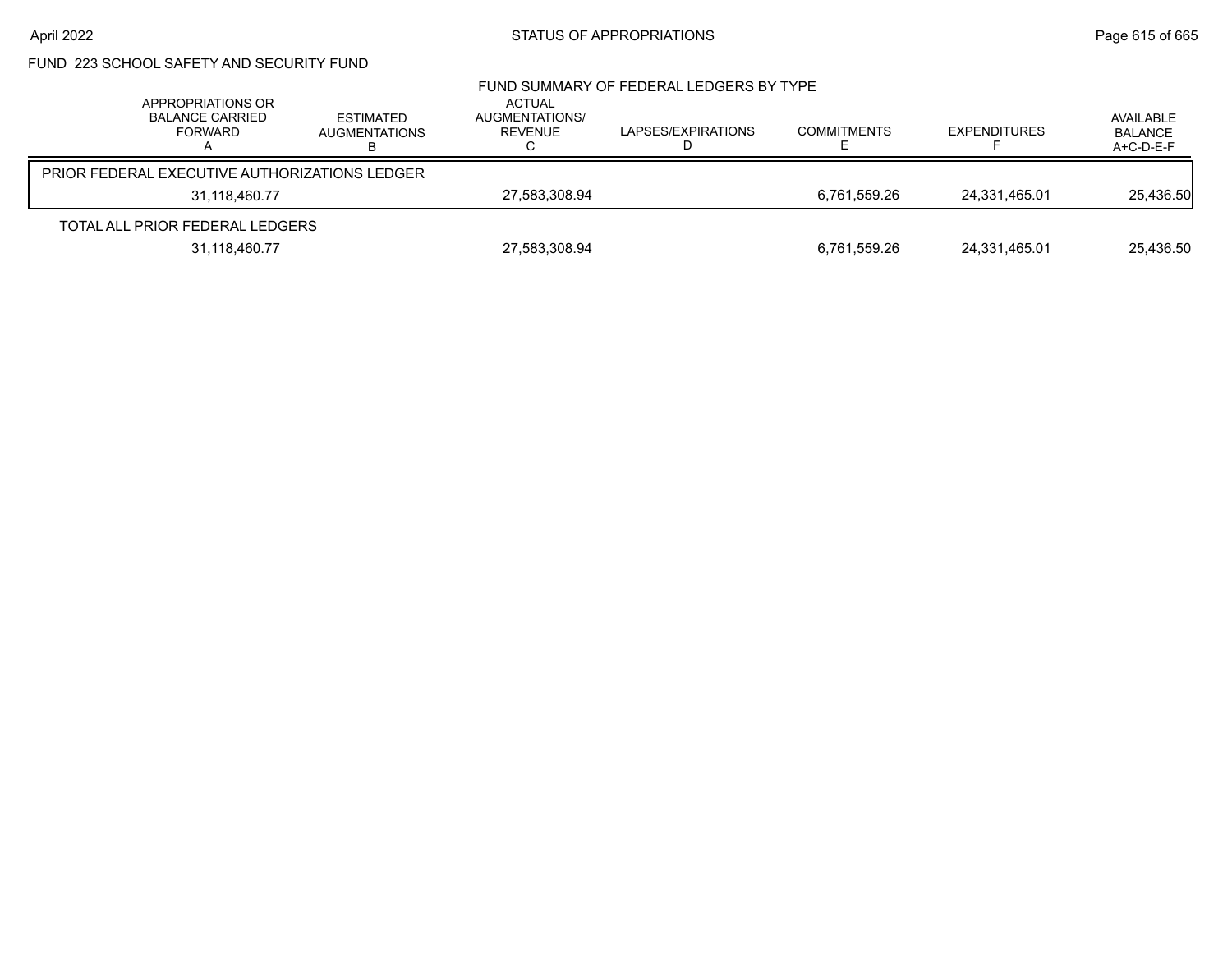### FUND 224 PA HEALTH INSURANCE EXCHANGE FUND

|                                                        |                                                 |                                                   | FUND SUMMARY OF FEDERAL LEDGERS BY TYPE |                    |                     |                                            |
|--------------------------------------------------------|-------------------------------------------------|---------------------------------------------------|-----------------------------------------|--------------------|---------------------|--------------------------------------------|
| APPROPRIATIONS OR<br><b>BALANCE CARRIED</b><br>FORWARD | <b>ESTIMATED</b><br><b>AUGMENTATIONS</b><br>в   | <b>ACTUAL</b><br>AUGMENTATIONS/<br><b>REVENUE</b> | LAPSES/EXPIRATIONS                      | <b>COMMITMENTS</b> | <b>EXPENDITURES</b> | AVAILABLE<br><b>BALANCE</b><br>$A+C-D-E-F$ |
|                                                        | CURRENT FEDERAL EXECUTIVE AUTHORIZATIONS LEDGER |                                                   |                                         |                    |                     |                                            |
| 18.298.000.00                                          |                                                 | 12,571,767.42                                     |                                         |                    | 12.571.767.42       | 5,726,232.58                               |
| TOTAL ALL CURRENT FEDERAL LEDGERS                      |                                                 |                                                   |                                         |                    |                     |                                            |
| 18,298,000.00                                          |                                                 | 12,571,767.42                                     |                                         |                    | 12.571.767.42       | 5,726,232.58                               |
| <b>PRIOR FEDERAL EXECUTIVE AUTHORIZATIONS LEDGER</b>   |                                                 |                                                   |                                         |                    |                     |                                            |
| 2.026.093.08                                           |                                                 | 2.025.734.98                                      |                                         |                    | 2.025.734.98        | 358.10                                     |
| TOTAL ALL PRIOR FEDERAL LEDGERS                        |                                                 |                                                   |                                         |                    |                     |                                            |
| 2.026.093.08                                           |                                                 | 2.025.734.98                                      |                                         |                    | 2.025.734.98        | 358.10                                     |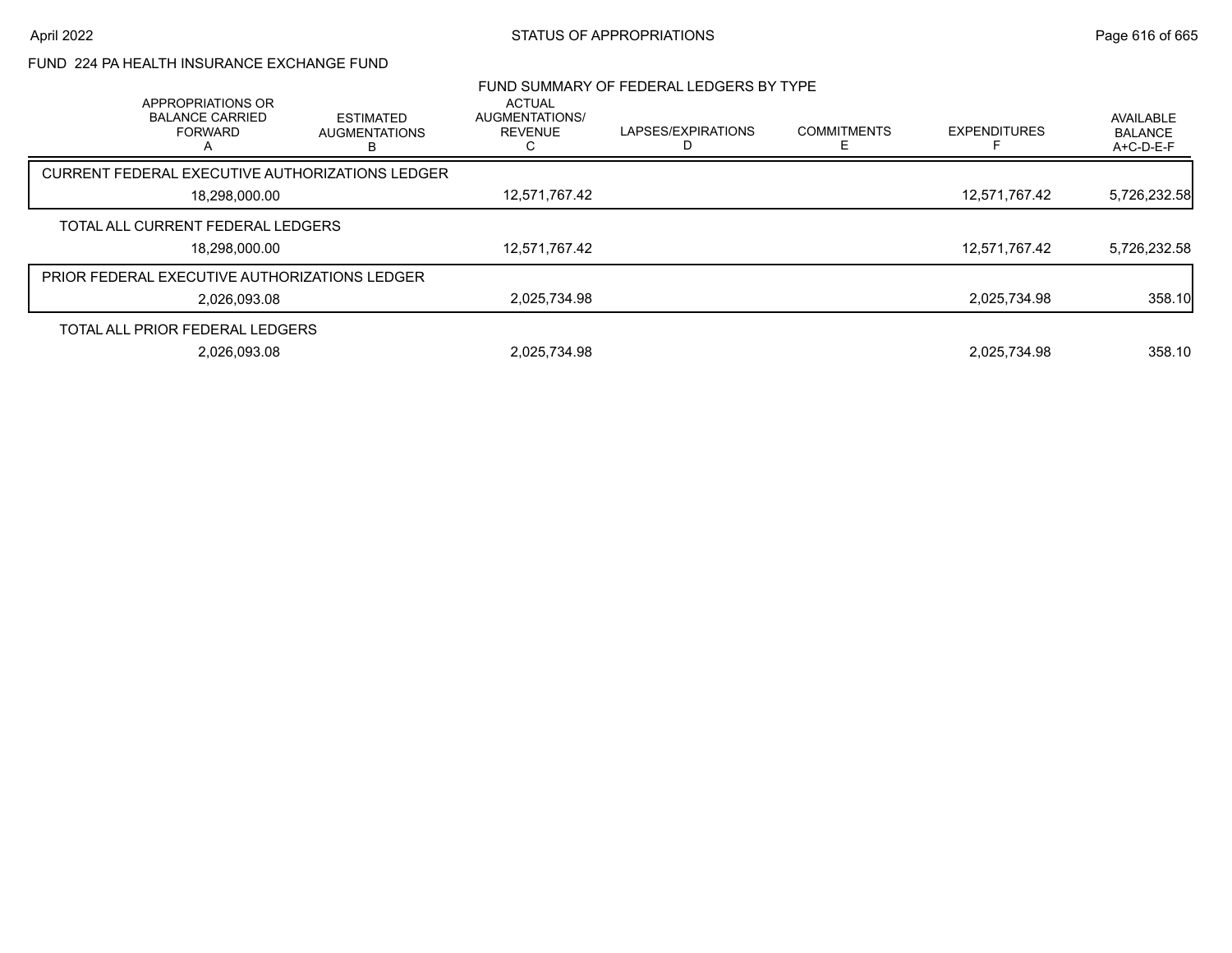## FUND 226 PA RURAL HEALTH REDESIGN CTR FUND

| APPROPRIATIONS OR                             |                                                 | <b>ACTUAL</b>                    | FUND SUMMARY OF FEDERAL LEDGERS BY TYPE |                    |                     |                                          |
|-----------------------------------------------|-------------------------------------------------|----------------------------------|-----------------------------------------|--------------------|---------------------|------------------------------------------|
| <b>BALANCE CARRIED</b><br><b>FORWARD</b>      | <b>ESTIMATED</b><br><b>AUGMENTATIONS</b>        | AUGMENTATIONS/<br><b>REVENUE</b> | LAPSES/EXPIRATIONS                      | <b>COMMITMENTS</b> | <b>EXPENDITURES</b> | AVAILABLE<br><b>BALANCE</b><br>A+C-D-E-F |
|                                               | CURRENT FEDERAL EXECUTIVE AUTHORIZATIONS LEDGER |                                  |                                         |                    |                     |                                          |
| 3,000,000.00                                  |                                                 | 1,760,790.94                     |                                         |                    | 1,804,731.17        | 1,195,268.83                             |
| TOTAL ALL CURRENT FEDERAL LEDGERS             |                                                 |                                  |                                         |                    |                     |                                          |
| 3,000,000.00                                  |                                                 | 1,760,790.94                     |                                         |                    | 1,804,731.17        | 1,195,268.83                             |
| PRIOR FEDERAL EXECUTIVE AUTHORIZATIONS LEDGER |                                                 |                                  |                                         |                    |                     |                                          |
| 356.931.69                                    |                                                 | 942,277.84                       |                                         |                    | 328.041.16          | 28,890.53                                |
| TOTAL ALL PRIOR FEDERAL LEDGERS               |                                                 |                                  |                                         |                    |                     |                                          |
| 356.931.69                                    |                                                 | 942.277.84                       |                                         |                    | 328.041.16          | 28,890.53                                |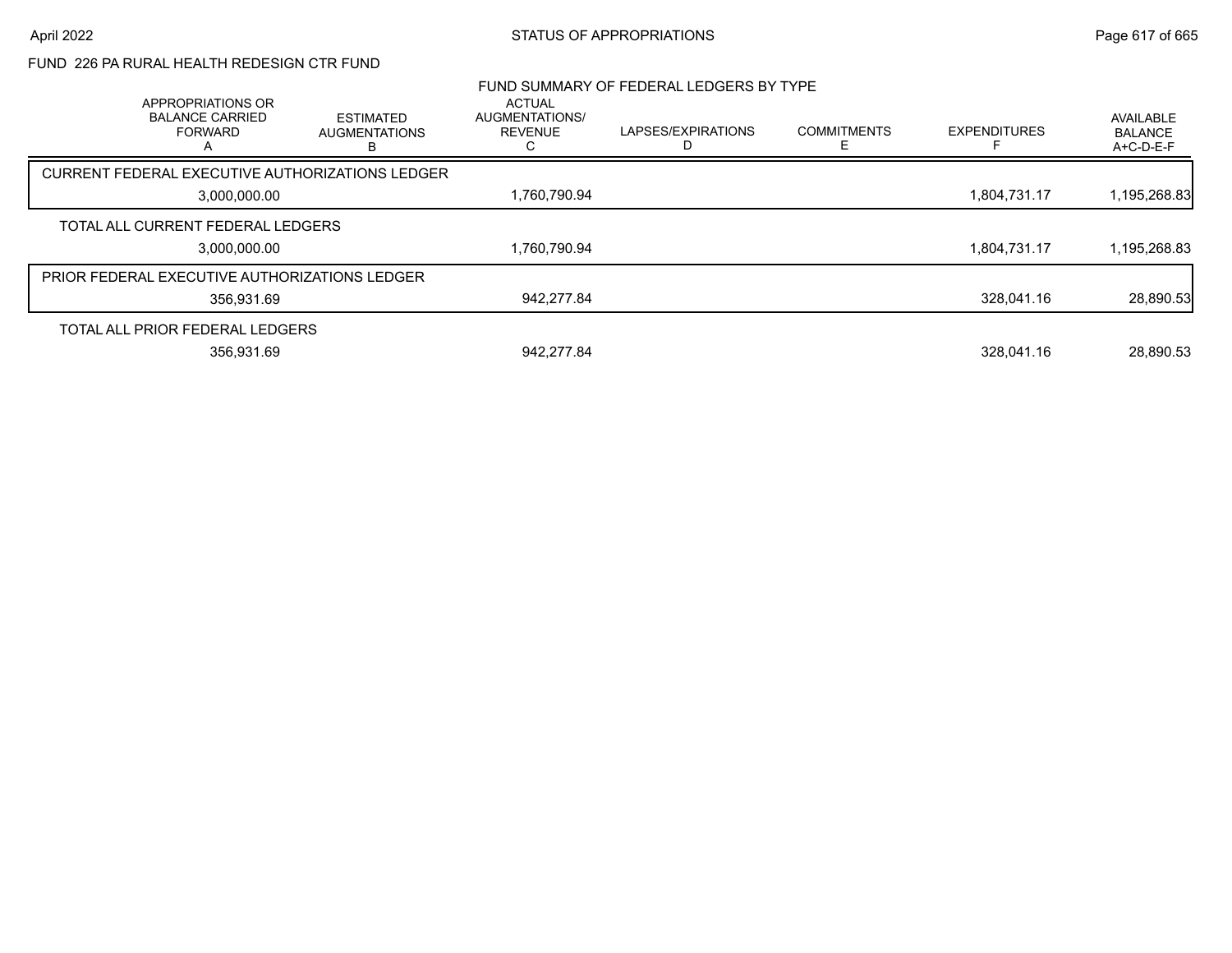### FUND 228 UC-FEMA ONA /LOST WAGES FUND

| APPROPRIATIONS OR                               |                                               | <b>ACTUAL</b>                    | FUND SUMMARY OF FEDERAL LEDGERS BY TYPE |                    |                     |                                          |
|-------------------------------------------------|-----------------------------------------------|----------------------------------|-----------------------------------------|--------------------|---------------------|------------------------------------------|
| <b>BALANCE CARRIED</b><br><b>FORWARD</b>        | <b>ESTIMATED</b><br><b>AUGMENTATIONS</b><br>В | AUGMENTATIONS/<br><b>REVENUE</b> | LAPSES/EXPIRATIONS                      | <b>COMMITMENTS</b> | <b>EXPENDITURES</b> | AVAILABLE<br><b>BALANCE</b><br>A+C-D-E-F |
| CURRENT FEDERAL EXECUTIVE AUTHORIZATIONS LEDGER |                                               |                                  |                                         |                    |                     |                                          |
| 1,000,000.00                                    |                                               | -432,906.94                      |                                         |                    | 50,928.51           | 949,071.49                               |
| TOTAL ALL CURRENT FEDERAL LEDGERS               |                                               |                                  |                                         |                    |                     |                                          |
| 1,000,000.00                                    |                                               | -432,906.94                      |                                         |                    | 50,928.51           | 949,071.49                               |
| PRIOR FEDERAL EXECUTIVE AUTHORIZATIONS LEDGER   |                                               |                                  |                                         |                    |                     |                                          |
| 109.596.663.47                                  |                                               | 3,651,265.64                     |                                         |                    | 2.581.285.67        | 107,015,377.80                           |
| TOTAL ALL PRIOR FEDERAL LEDGERS                 |                                               |                                  |                                         |                    |                     |                                          |
| 109,596,663.47                                  |                                               | 3,651,265.64                     |                                         |                    | 2.581.285.67        | 107,015,377.80                           |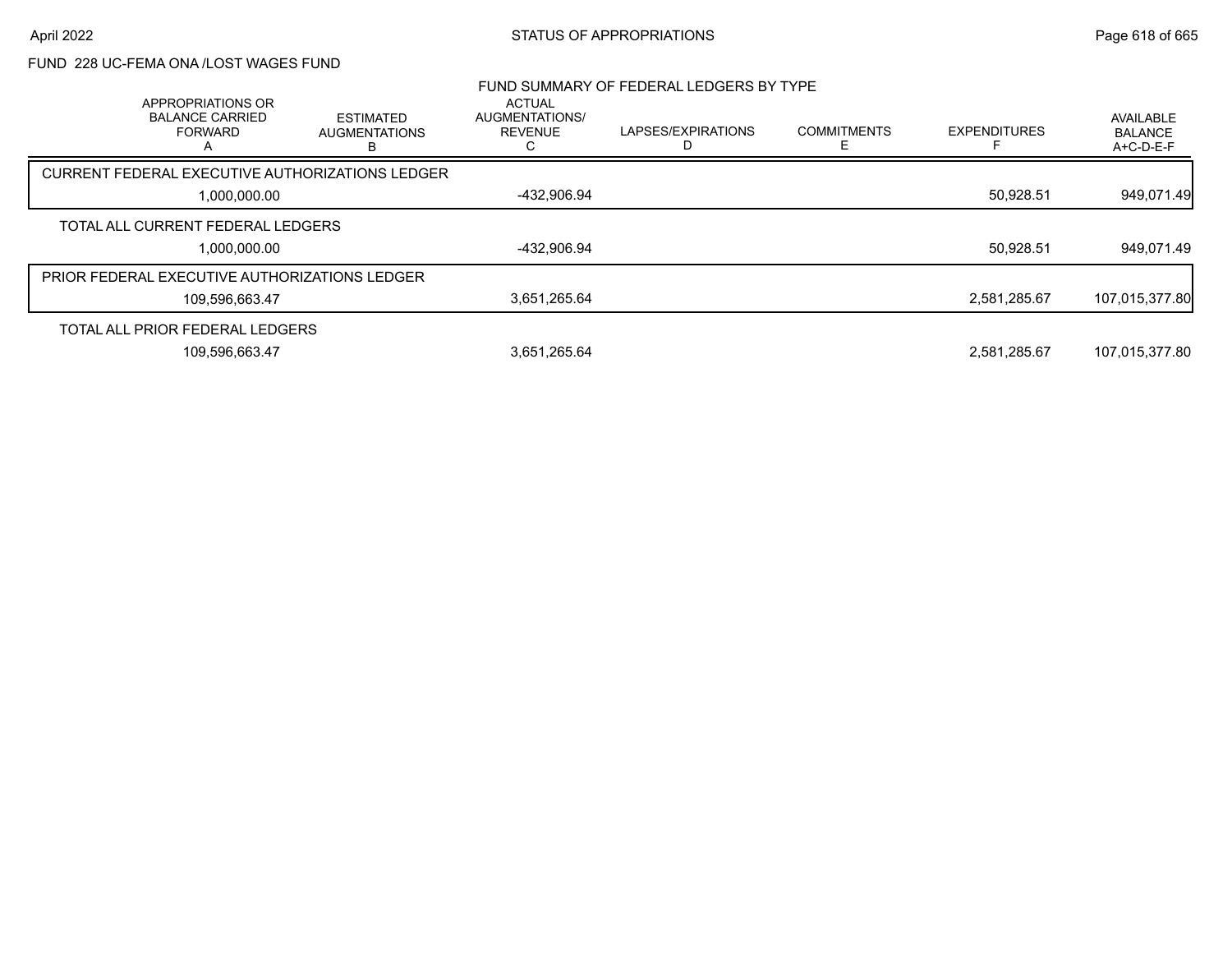#### CURRENT FEDERAL APPROPRIATIONS LEDGER

|                             | APPROPRIATIONS OR<br><b>BALANCE CARRIED</b><br><b>FORWARD</b><br>A | <b>ESTIMATED</b><br><b>AUGMENTATIONS</b><br>в | <b>ACTUAL</b><br>AUGMENTATIONS/<br><b>REVENUE</b><br>◡ | LAPSES/EXPIRATIONS<br>D | <b>COMMITMENTS</b><br>E | <b>EXPENDITURES</b> | AVAILABLE<br><b>BALANCE</b><br>A+C-D-E-F |
|-----------------------------|--------------------------------------------------------------------|-----------------------------------------------|--------------------------------------------------------|-------------------------|-------------------------|---------------------|------------------------------------------|
| <b>BA 20 - State Police</b> |                                                                    |                                               |                                                        |                         |                         |                     |                                          |
| <b>GENERAL GOVERNMENT</b>   |                                                                    |                                               |                                                        |                         |                         |                     |                                          |
| 2021<br>71069               | Motor Carrier Safety<br>8,335,000.00                               |                                               | 3,886,053.64                                           |                         | 287.033.85              | 7,128,151.74        | 919,814.41                               |
| <b>DEPT TOTAL</b>           |                                                                    |                                               |                                                        |                         |                         |                     |                                          |
|                             | 8,335,000.00                                                       |                                               | 3,886,053.64                                           |                         | 287,033.85              | 7,128,151.74        | 919,814.41                               |
| <b>LEDGER TOTAL</b>         |                                                                    |                                               |                                                        |                         |                         |                     |                                          |
|                             | 8,335,000.00                                                       |                                               | 3.886.053.64                                           |                         | 287,033.85              | 7,128,151.74        | 919.814.41                               |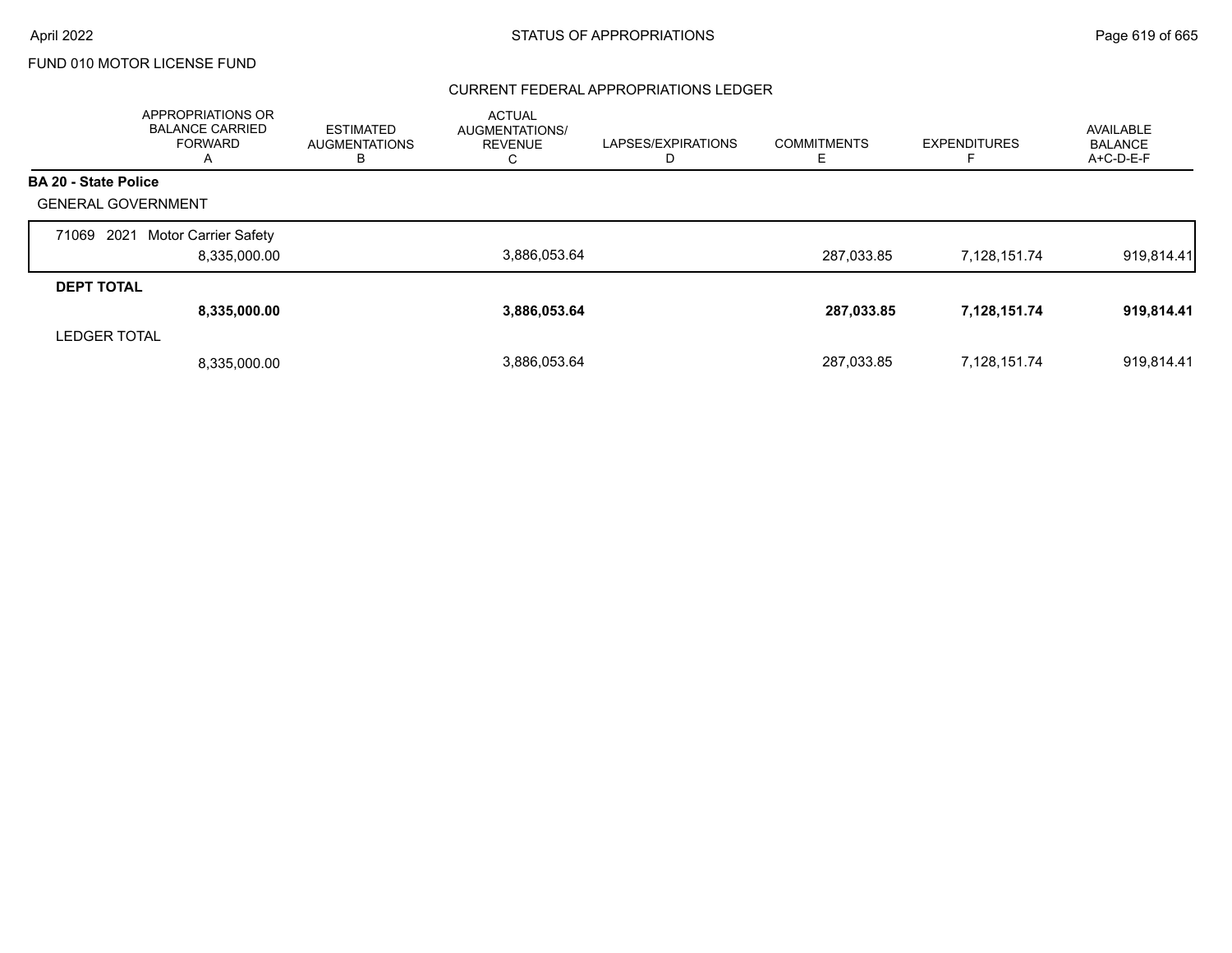|                               | APPROPRIATIONS OR<br><b>BALANCE CARRIED</b><br><b>FORWARD</b><br>A | <b>ESTIMATED</b><br><b>AUGMENTATIONS</b><br>B | <b>ACTUAL</b><br>AUGMENTATIONS/<br><b>REVENUE</b><br>C | LAPSES/EXPIRATIONS<br>D | <b>COMMITMENTS</b><br>E | <b>EXPENDITURES</b><br>F | AVAILABLE<br><b>BALANCE</b><br>A+C-D-E-F |
|-------------------------------|--------------------------------------------------------------------|-----------------------------------------------|--------------------------------------------------------|-------------------------|-------------------------|--------------------------|------------------------------------------|
| <b>BA 18 - Revenue</b>        |                                                                    |                                               |                                                        |                         |                         |                          |                                          |
| <b>GENERAL GOVERNMENT</b>     |                                                                    |                                               |                                                        |                         |                         |                          |                                          |
|                               | 82456 2021 Federal Fuel Tax Evasion Project                        |                                               |                                                        |                         |                         |                          |                                          |
|                               | 150,000.00                                                         |                                               |                                                        |                         |                         | 2,114.00                 | 147,886.00                               |
| <b>DEPT TOTAL</b>             |                                                                    |                                               |                                                        |                         |                         |                          |                                          |
|                               | 150,000.00                                                         |                                               |                                                        |                         |                         | 2,114.00                 | 147,886.00                               |
| <b>BA 78 - Transportation</b> |                                                                    |                                               |                                                        |                         |                         |                          |                                          |
| <b>GENERAL GOVERNMENT</b>     |                                                                    |                                               |                                                        |                         |                         |                          |                                          |
|                               | 82275 2021 Aviation Planning                                       |                                               |                                                        |                         |                         |                          |                                          |
|                               | 600,000.00                                                         |                                               | 429,003.08                                             |                         | 59,564.42               | 496,383.70               | 44,051.88                                |
|                               | 82277 2021 Highway Safety Maintainance                             |                                               |                                                        |                         |                         |                          |                                          |
|                               | 28,540,000.00                                                      |                                               | 3,831,148.47                                           |                         | 9,316,060.12            | 5,469,437.51             | 13,754,502.37                            |
|                               | 82473 2021 Motor Carrier Safety Improvements                       |                                               |                                                        |                         |                         |                          |                                          |
|                               | 4,000,000.00                                                       |                                               | 23,375.00                                              |                         | 244,582.50              | 124,744.50               | 3,630,673.00                             |
|                               | 87331 2021 COVID-SFR Highway&SafetyCapitalProjects                 |                                               |                                                        |                         |                         |                          |                                          |
|                               | 279,000,000.00                                                     |                                               | 279,000,000.00                                         |                         |                         | 279,000,000.00           |                                          |
| <b>GRANTS AND SUBSIDIES</b>   |                                                                    |                                               |                                                        |                         |                         |                          |                                          |
|                               | 82276 2021 Airport Development                                     |                                               |                                                        |                         |                         |                          |                                          |
|                               | 40,000,000.00                                                      |                                               | 5,109,913.41                                           |                         | 9,369,230.41            | 5,382,381.52             | 25,248,388.07                            |
|                               | 87687 2021 COVID-Airport Operations                                |                                               |                                                        |                         |                         |                          |                                          |
|                               | 3,500,000.00                                                       |                                               | 525,000.00                                             |                         | 116,000.00              | 502,000.00               | 2,882,000.00                             |
| <b>DEPT TOTAL</b>             |                                                                    |                                               |                                                        |                         |                         |                          |                                          |
|                               | 355,640,000.00                                                     |                                               | 288,918,439.96                                         |                         | 19,105,437.45           | 290,974,947.23           | 45,559,615.32                            |
| <b>LEDGER TOTAL</b>           |                                                                    |                                               |                                                        |                         |                         |                          |                                          |
|                               | 355,790,000.00                                                     |                                               | 288,918,439.96                                         |                         | 19,105,437.45           | 290,977,061.23           | 45,707,501.32                            |
|                               | TOTAL TOTAL ALL CURRENT FEDERAL LEDGERS                            |                                               |                                                        |                         |                         |                          |                                          |
|                               | 364,125,000.00                                                     |                                               | 292,804,493.60                                         |                         | 19,392,471.30           | 298,105,212.97           | 46,627,315.73                            |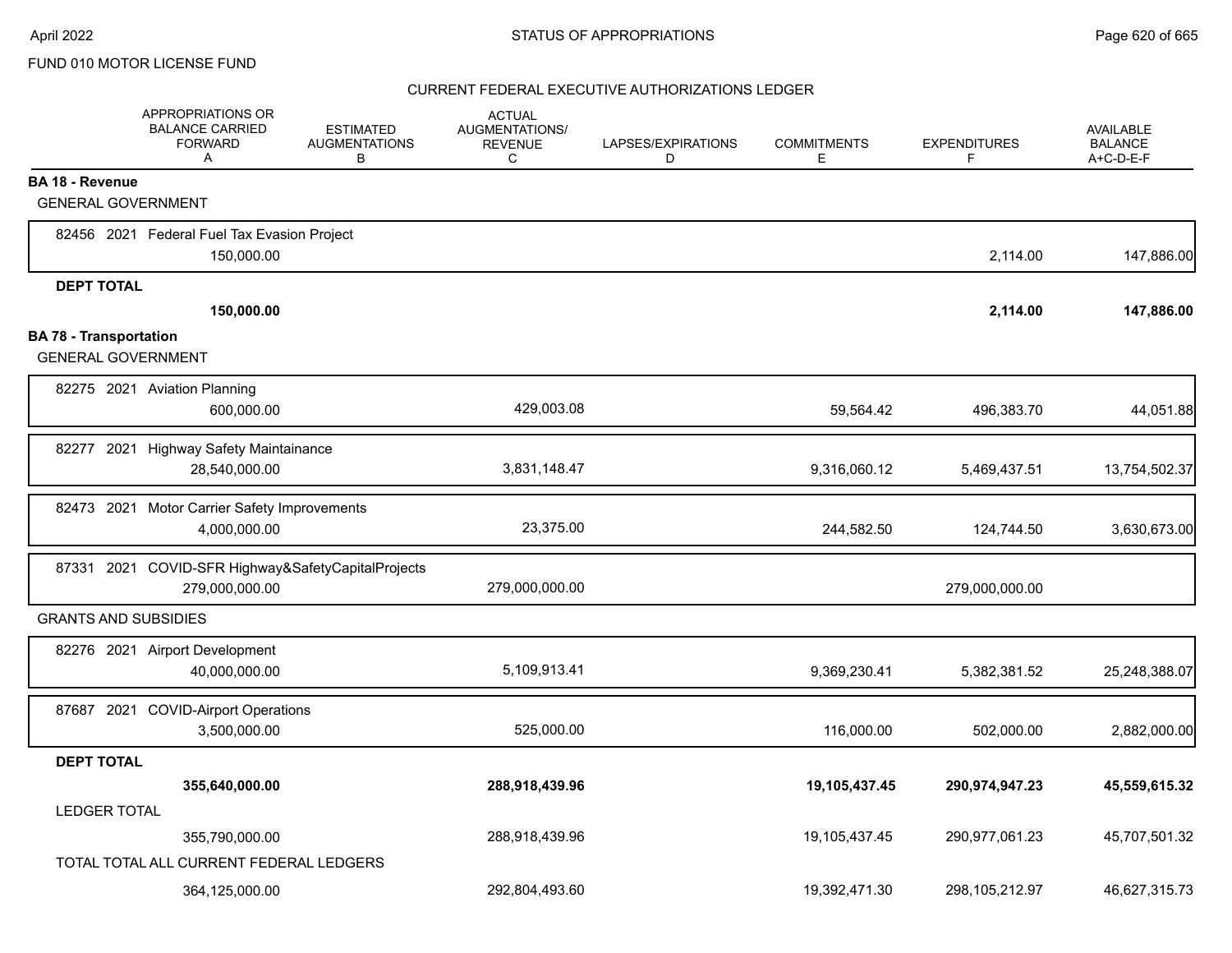### PRIOR FEDERAL APPROPRIATIONS LEDGER

|                             | APPROPRIATIONS OR<br><b>BALANCE CARRIED</b><br><b>FORWARD</b><br>A | <b>ESTIMATED</b><br><b>AUGMENTATIONS</b><br>В | <b>ACTUAL</b><br>AUGMENTATIONS/<br><b>REVENUE</b><br>С | LAPSES/EXPIRATIONS<br>D | <b>COMMITMENTS</b><br>E. | <b>EXPENDITURES</b><br>F | AVAILABLE<br><b>BALANCE</b><br>A+C-D-E-F |
|-----------------------------|--------------------------------------------------------------------|-----------------------------------------------|--------------------------------------------------------|-------------------------|--------------------------|--------------------------|------------------------------------------|
| <b>BA 20 - State Police</b> |                                                                    |                                               |                                                        |                         |                          |                          |                                          |
|                             | <b>GENERAL GOVERNMENT</b>                                          |                                               |                                                        |                         |                          |                          |                                          |
| 71069                       | 2018 Motor Carrier Safety<br>5,922.21                              |                                               |                                                        |                         |                          |                          | 5,922.21                                 |
| 71069                       | 2019 Motor Carrier Safety<br>1,438,317.78                          |                                               | $-21,004.66$                                           |                         |                          |                          | 1,438,317.78                             |
| 71069                       | 2020<br>Motor Carrier Safety<br>1,835,529.11                       |                                               | 4,149,263.66                                           |                         | 178,954.66               | 882,907.44               | 773,667.01                               |
| <b>DEPT TOTAL</b>           |                                                                    |                                               |                                                        |                         |                          |                          |                                          |
|                             | 3,279,769.10                                                       |                                               | 4,128,259.00                                           |                         | 178,954.66               | 882,907.44               | 2,217,907.00                             |
| <b>LEDGER TOTAL</b>         |                                                                    |                                               |                                                        |                         |                          |                          |                                          |
|                             | 3,279,769.10                                                       |                                               | 4,128,259.00                                           |                         | 178,954.66               | 882,907.44               | 2,217,907.00                             |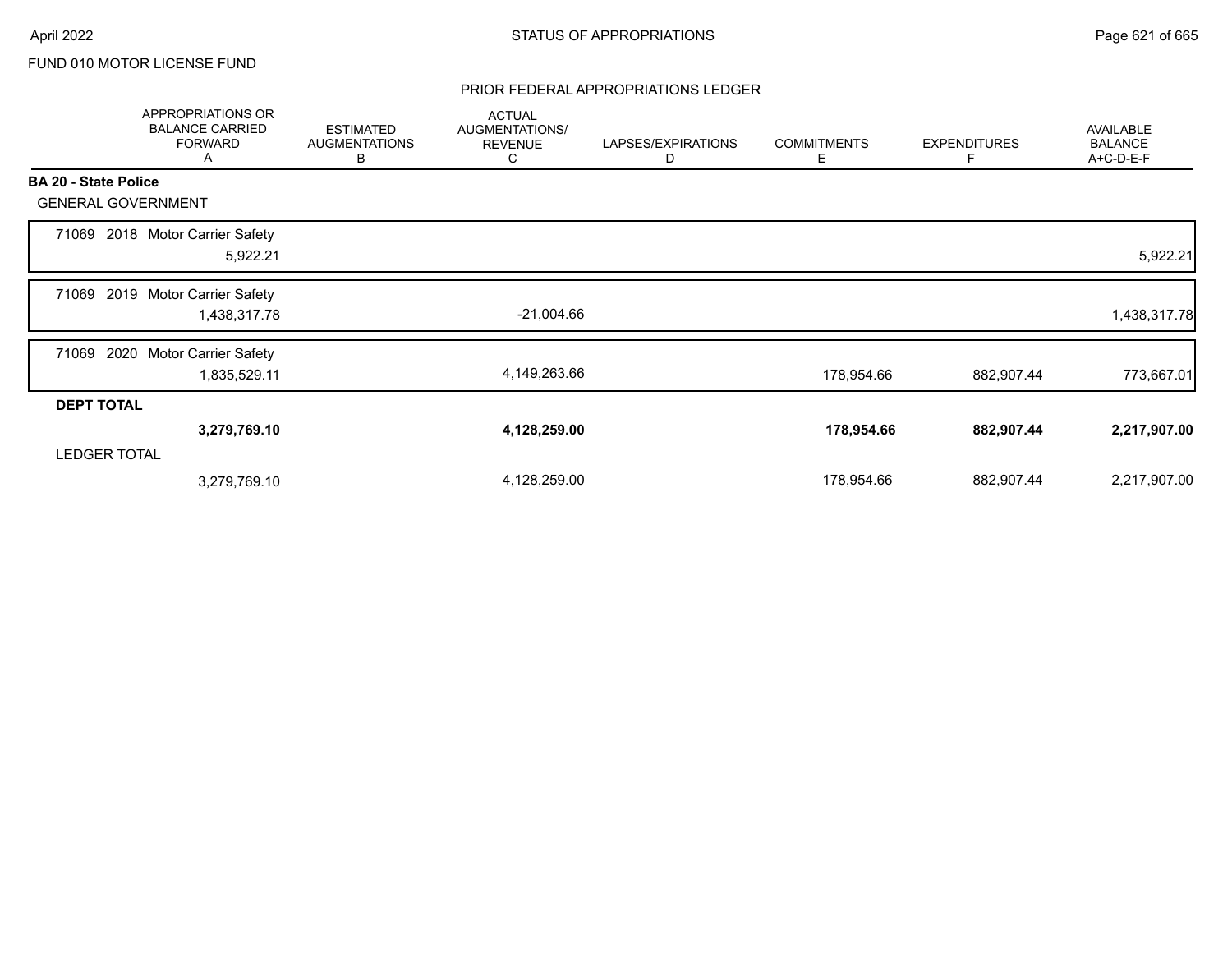|                                                            | APPROPRIATIONS OR<br><b>BALANCE CARRIED</b><br><b>FORWARD</b><br>Α | <b>ESTIMATED</b><br><b>AUGMENTATIONS</b><br>В | <b>ACTUAL</b><br>AUGMENTATIONS/<br><b>REVENUE</b><br>C | LAPSES/EXPIRATIONS<br>D | <b>COMMITMENTS</b><br>Е | <b>EXPENDITURES</b><br>F | <b>AVAILABLE</b><br><b>BALANCE</b><br>A+C-D-E-F |
|------------------------------------------------------------|--------------------------------------------------------------------|-----------------------------------------------|--------------------------------------------------------|-------------------------|-------------------------|--------------------------|-------------------------------------------------|
|                                                            | <b>BA 38 - Conservation &amp; Natural Resourc</b>                  |                                               |                                                        |                         |                         |                          |                                                 |
| <b>GENERAL GOVERNMENT</b>                                  |                                                                    |                                               |                                                        |                         |                         |                          |                                                 |
|                                                            | 80560 2017 Delaware Canal State Park Improvement<br>130,636.89     |                                               |                                                        |                         |                         |                          | 130,636.89                                      |
| <b>DEPT TOTAL</b>                                          |                                                                    |                                               |                                                        |                         |                         |                          |                                                 |
|                                                            | 130,636.89                                                         |                                               |                                                        |                         |                         |                          | 130,636.89                                      |
| BA 18 - Revenue                                            |                                                                    |                                               |                                                        |                         |                         |                          |                                                 |
| <b>GENERAL GOVERNMENT</b>                                  |                                                                    |                                               |                                                        |                         |                         |                          |                                                 |
|                                                            | 82456 2020 Federal Fuel Tax Evasion Project                        |                                               |                                                        |                         |                         |                          |                                                 |
|                                                            | 21,782.50                                                          |                                               | 68,672.50                                              |                         |                         |                          | 21,782.50                                       |
| <b>DEPT TOTAL</b>                                          |                                                                    |                                               |                                                        |                         |                         |                          |                                                 |
|                                                            | 21,782.50                                                          |                                               | 68,672.50                                              |                         |                         |                          | 21,782.50                                       |
| <b>BA 78 - Transportation</b><br><b>GENERAL GOVERNMENT</b> |                                                                    |                                               |                                                        |                         |                         |                          |                                                 |
|                                                            | 82275 2019 Aviation Planning<br>184,576.40                         |                                               |                                                        |                         |                         |                          | 184,576.40                                      |
|                                                            | 82275 2020 Aviation Planning<br>354,171.72                         |                                               | 224,460.11                                             |                         |                         |                          | 354,171.72                                      |
|                                                            | 82277 2016 Highway Safety Maintainance<br>68,451.20                |                                               |                                                        |                         |                         |                          | 68,451.20                                       |
|                                                            | 82277 2017 Highway Safety Maintainance<br>45,649.42                |                                               |                                                        |                         |                         |                          | 45,649.42                                       |
|                                                            | 82277 2018 Highway Safety Maintainance<br>18,276,765.08            |                                               |                                                        |                         |                         |                          | 18,276,765.08                                   |
|                                                            | 82277 2019 Highway Safety Maintainance<br>13,337,833.56            |                                               |                                                        |                         |                         |                          | 13,337,833.56                                   |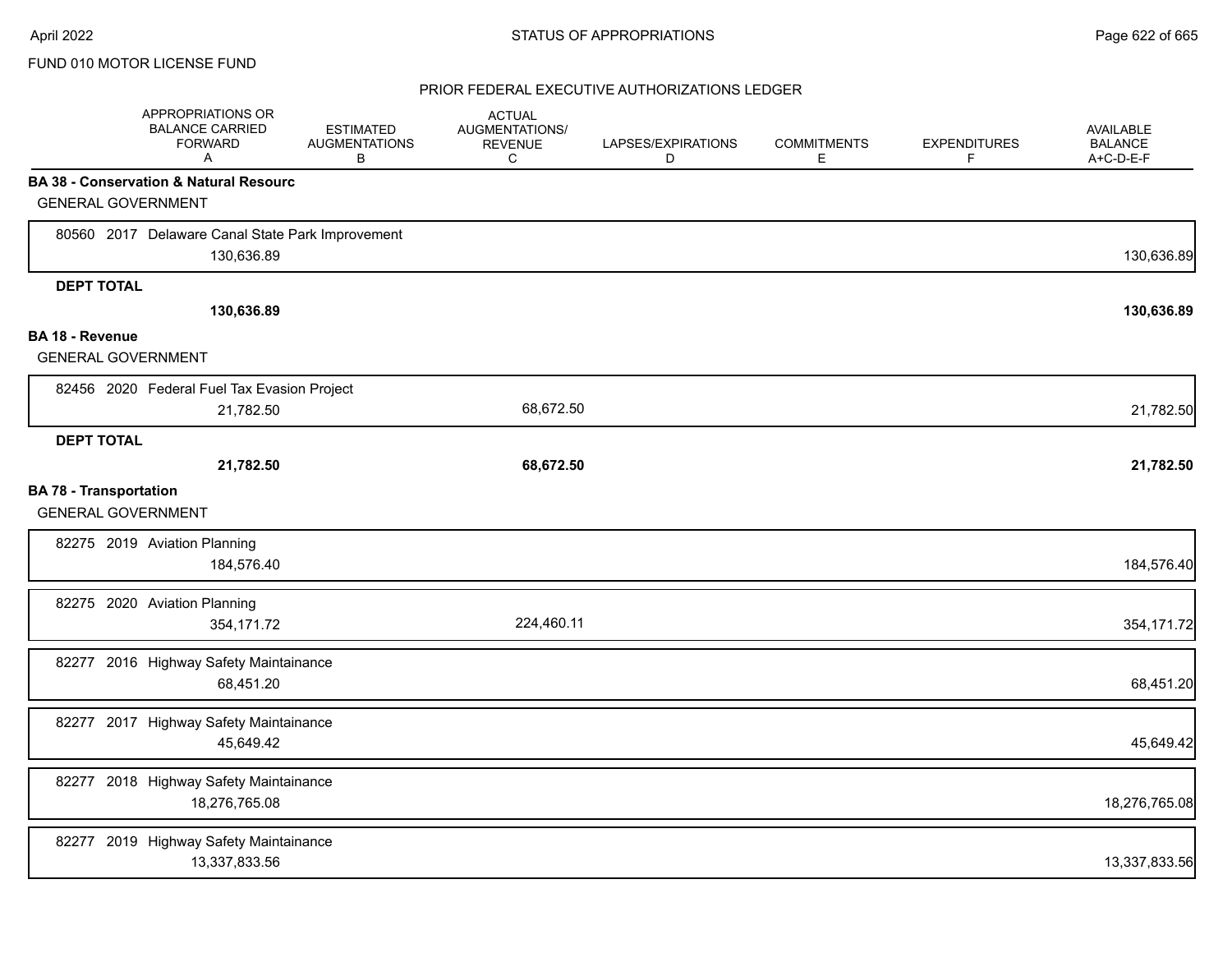|                     | APPROPRIATIONS OR<br><b>BALANCE CARRIED</b><br><b>FORWARD</b><br>A | <b>ESTIMATED</b><br><b>AUGMENTATIONS</b><br>В | <b>ACTUAL</b><br><b>AUGMENTATIONS/</b><br><b>REVENUE</b><br>С | LAPSES/EXPIRATIONS<br>D | <b>COMMITMENTS</b><br>E. | <b>EXPENDITURES</b><br>F | AVAILABLE<br><b>BALANCE</b><br>A+C-D-E-F |
|---------------------|--------------------------------------------------------------------|-----------------------------------------------|---------------------------------------------------------------|-------------------------|--------------------------|--------------------------|------------------------------------------|
|                     | 82277 2020 Highway Safety Maintainance                             |                                               |                                                               |                         |                          |                          |                                          |
|                     | 14,484,652.95                                                      |                                               | 8,450,230.14                                                  |                         | 4,482,314.59             | 5,275,222.23             | 4,727,116.13                             |
|                     | 82473 2019 Motor Carrier Safety Improvements                       |                                               |                                                               |                         |                          |                          |                                          |
|                     | 2,366,184.37                                                       |                                               |                                                               |                         |                          |                          | 2,366,184.37                             |
|                     | 82473 2020 Motor Carrier Safety Improvements                       |                                               |                                                               |                         |                          |                          |                                          |
|                     | 3,735,542.71                                                       |                                               | 85,680.00                                                     |                         |                          | 48,498.55                | 3,687,044.16                             |
|                     | <b>GRANTS AND SUBSIDIES</b>                                        |                                               |                                                               |                         |                          |                          |                                          |
|                     | 82276 2019 Airport Development                                     |                                               |                                                               |                         |                          |                          |                                          |
|                     | 25,698,598.02                                                      |                                               |                                                               |                         |                          |                          | 25,698,598.02                            |
|                     | 82276 2020 Airport Development                                     |                                               |                                                               |                         |                          |                          |                                          |
|                     | 28,736,642.46                                                      |                                               | 5,977,427.64                                                  |                         |                          | 4,671,918.30             | 24,064,724.16                            |
|                     | 87686 2020 COVID-Airport Development                               |                                               |                                                               |                         |                          |                          |                                          |
|                     | 65, 113, 791.04                                                    |                                               | 437,010.49                                                    |                         | 493,718.30               | 392,799.61               | 64,227,273.13                            |
|                     | 87687 2020 COVID-Airport Operations                                |                                               |                                                               |                         |                          |                          |                                          |
|                     | 450,288.30                                                         |                                               | 89,532.58                                                     |                         | 3,789.72                 | 89,532.58                | 356,966.00                               |
| <b>DEPT TOTAL</b>   |                                                                    |                                               |                                                               |                         |                          |                          |                                          |
|                     | 172,853,147.23                                                     |                                               | 15,264,340.96                                                 |                         | 4,979,822.61             | 10,477,971.27            | 157,395,353.35                           |
| <b>LEDGER TOTAL</b> |                                                                    |                                               |                                                               |                         |                          |                          |                                          |
|                     | 173,005,566.62                                                     |                                               | 15,333,013.46                                                 |                         | 4,979,822.61             | 10,477,971.27            | 157,547,772.74                           |
|                     | TOTAL TOTAL ALL PRIOR FEDERAL LEDGERS                              |                                               |                                                               |                         |                          |                          |                                          |
|                     | 176,285,335.72                                                     |                                               | 19,461,272.46                                                 |                         | 5,158,777.27             | 11,360,878.71            | 159,765,679.74                           |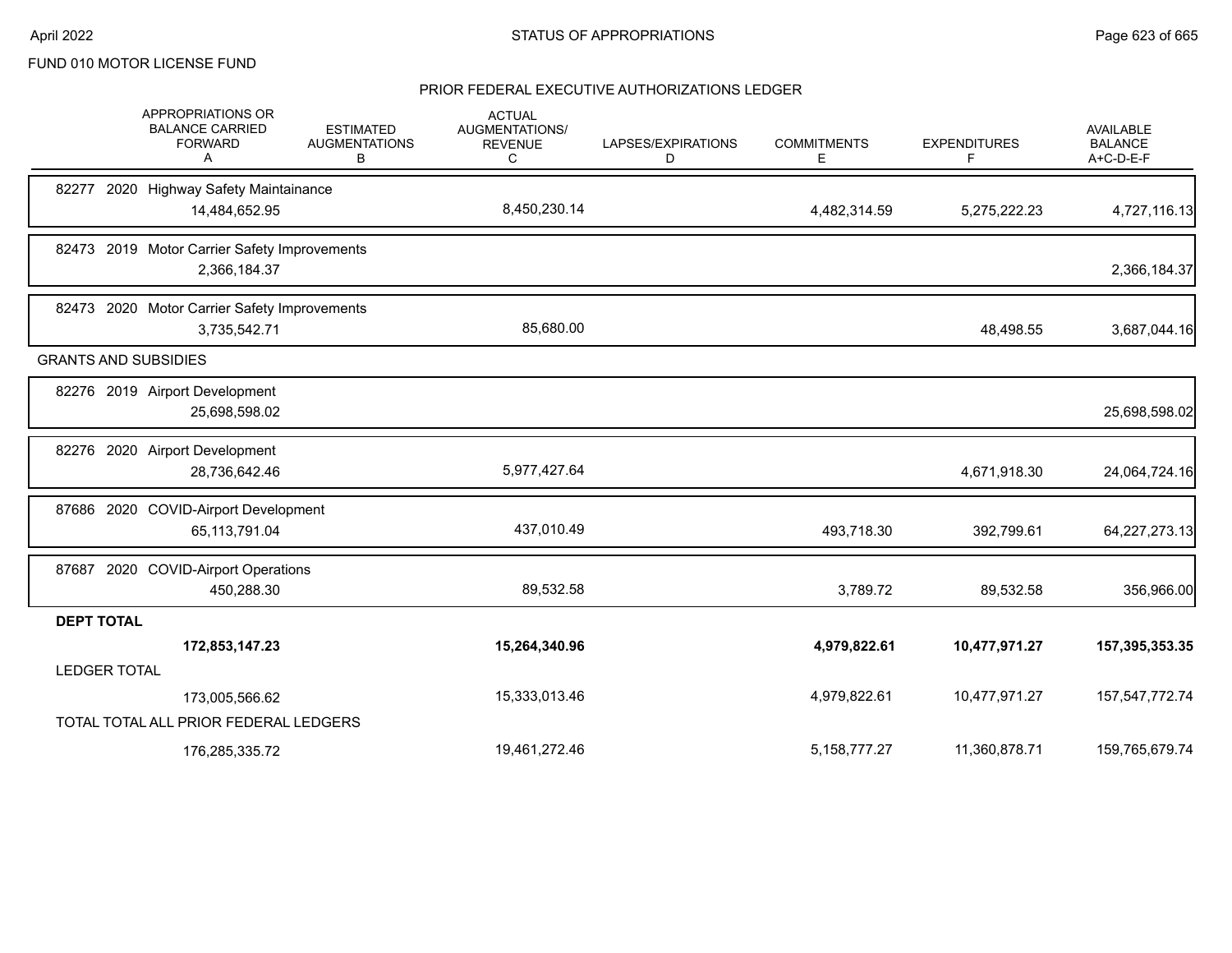### FEDERAL RESTRICTED RECEIPTS LEDGER

|                           | <b>APPROPRIATIONS OR</b><br><b>BALANCE CARRIED</b><br><b>FORWARD</b><br>$\mathsf{A}$ | <b>ESTIMATED</b><br><b>AUGMENTATIONS</b><br>В | <b>ACTUAL</b><br>AUGMENTATIONS/<br><b>REVENUE</b><br>U | LAPSES/EXPIRATIONS<br>D | <b>COMMITMENTS</b><br>ᄇ | <b>EXPENDITURES</b> | AVAILABLE<br><b>BALANCE</b><br>A+C-D-E-F |
|---------------------------|--------------------------------------------------------------------------------------|-----------------------------------------------|--------------------------------------------------------|-------------------------|-------------------------|---------------------|------------------------------------------|
| BA 78 - Transportation    |                                                                                      |                                               |                                                        |                         |                         |                     |                                          |
| <b>GENERAL GOVERNMENT</b> |                                                                                      |                                               |                                                        |                         |                         |                     |                                          |
| 2021<br>40080             | Highway Safety Program                                                               |                                               |                                                        |                         |                         |                     |                                          |
|                           | 3,005.08                                                                             |                                               |                                                        |                         |                         |                     | 3,005.08                                 |
| <b>DEPT TOTAL</b>         |                                                                                      |                                               |                                                        |                         |                         |                     |                                          |
|                           | 3,005.08                                                                             |                                               |                                                        |                         |                         |                     | 3,005.08                                 |
| <b>LEDGER TOTAL</b>       |                                                                                      |                                               |                                                        |                         |                         |                     |                                          |
|                           | 3,005.08                                                                             |                                               |                                                        |                         |                         |                     | 3,005.08                                 |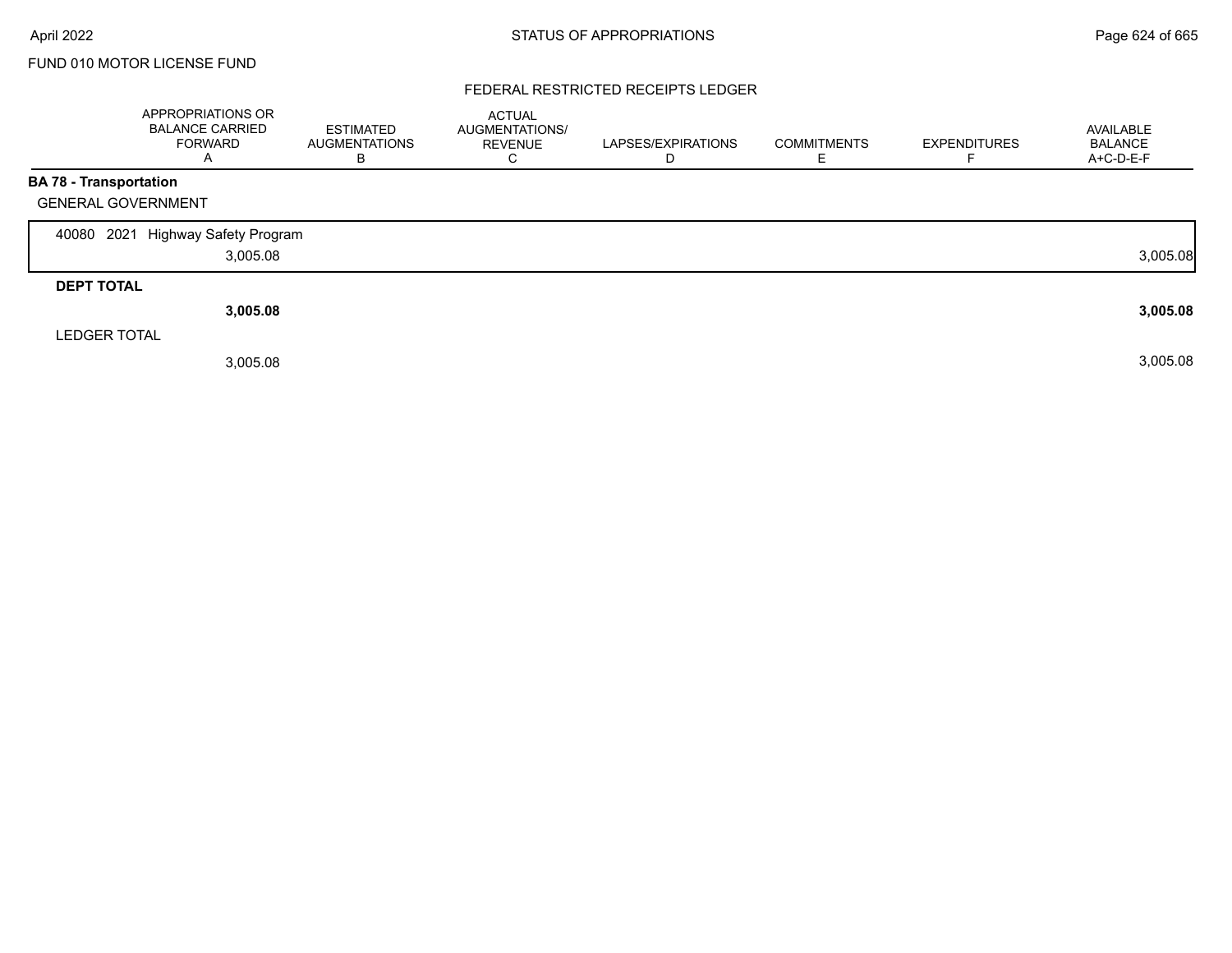### FUND 011 GAME FUND

|                   | APPROPRIATIONS OR<br><b>BALANCE CARRIED</b><br><b>FORWARD</b><br>A | <b>ESTIMATED</b><br><b>AUGMENTATIONS</b><br>В | <b>ACTUAL</b><br>AUGMENTATIONS/<br><b>REVENUE</b><br>C | LAPSES/EXPIRATIONS<br>D | <b>COMMITMENTS</b><br>Е | <b>EXPENDITURES</b><br>F | <b>AVAILABLE</b><br><b>BALANCE</b><br>A+C-D-E-F |
|-------------------|--------------------------------------------------------------------|-----------------------------------------------|--------------------------------------------------------|-------------------------|-------------------------|--------------------------|-------------------------------------------------|
|                   | <b>BA 23 - Game Commission</b>                                     |                                               |                                                        |                         |                         |                          |                                                 |
|                   | <b>GENERAL GOVERNMENT</b>                                          |                                               |                                                        |                         |                         |                          |                                                 |
| 82835 2021        | Pittman - Robertson Act                                            |                                               | 19,690,801.90                                          |                         |                         |                          |                                                 |
|                   | 35,000,000.00                                                      |                                               |                                                        |                         |                         | 19,690,801.90            | 15,309,198.10                                   |
| 82836             | 2021<br>Miscellaneous Wildlife Grants                              |                                               |                                                        |                         |                         |                          |                                                 |
|                   | 2,818,000.00                                                       |                                               | 2,065,417.73                                           |                         |                         | 2,065,417.73             | 752,582.27                                      |
| <b>DEPT TOTAL</b> |                                                                    |                                               |                                                        |                         |                         |                          |                                                 |
|                   | 37,818,000.00                                                      |                                               | 21,756,219.63                                          |                         |                         | 21,756,219.63            | 16,061,780.37                                   |
|                   | <b>LEDGER TOTAL</b>                                                |                                               |                                                        |                         |                         |                          |                                                 |
|                   | 37,818,000.00                                                      |                                               | 21,756,219.63                                          |                         |                         | 21,756,219.63            | 16,061,780.37                                   |
|                   | TOTAL TOTAL ALL CURRENT FEDERAL LEDGERS                            |                                               |                                                        |                         |                         |                          |                                                 |
|                   | 37,818,000.00                                                      |                                               | 21,756,219.63                                          |                         |                         | 21,756,219.63            | 16,061,780.37                                   |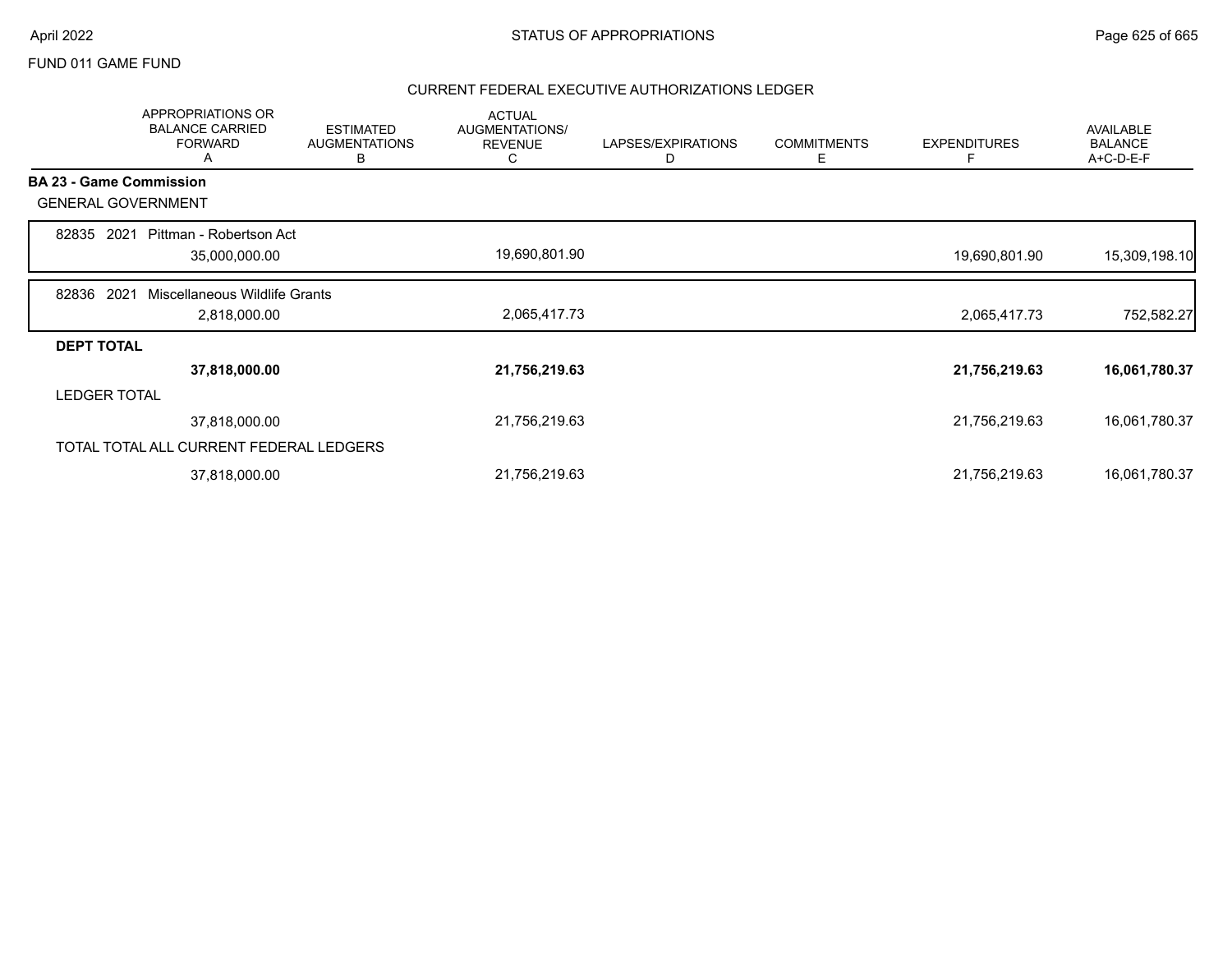### FUND 011 GAME FUND

|                                | APPROPRIATIONS OR<br><b>BALANCE CARRIED</b><br><b>FORWARD</b><br>A | <b>ESTIMATED</b><br><b>AUGMENTATIONS</b><br>В | <b>ACTUAL</b><br>AUGMENTATIONS/<br><b>REVENUE</b><br>C | LAPSES/EXPIRATIONS<br>D | <b>COMMITMENTS</b><br>Е | <b>EXPENDITURES</b><br>F | <b>AVAILABLE</b><br><b>BALANCE</b><br>A+C-D-E-F |
|--------------------------------|--------------------------------------------------------------------|-----------------------------------------------|--------------------------------------------------------|-------------------------|-------------------------|--------------------------|-------------------------------------------------|
| <b>BA 23 - Game Commission</b> |                                                                    |                                               |                                                        |                         |                         |                          |                                                 |
| <b>GENERAL GOVERNMENT</b>      |                                                                    |                                               |                                                        |                         |                         |                          |                                                 |
| 2020<br>82836                  | Miscellaneous Wildlife Grants                                      |                                               |                                                        |                         |                         |                          |                                                 |
|                                | 1,870,143.95                                                       |                                               | 32,781.81                                              |                         |                         |                          | 1,870,143.95                                    |
| <b>DEPT TOTAL</b>              |                                                                    |                                               |                                                        |                         |                         |                          |                                                 |
|                                | 1,870,143.95                                                       |                                               | 32,781.81                                              |                         |                         |                          | 1,870,143.95                                    |
| <b>LEDGER TOTAL</b>            |                                                                    |                                               |                                                        |                         |                         |                          |                                                 |
|                                | 1,870,143.95                                                       |                                               | 32,781.81                                              |                         |                         |                          | 1,870,143.95                                    |
|                                | TOTAL TOTAL ALL PRIOR FEDERAL LEDGERS                              |                                               |                                                        |                         |                         |                          |                                                 |
|                                | 1,870,143.95                                                       |                                               | 32,781.81                                              |                         |                         |                          | 1,870,143.95                                    |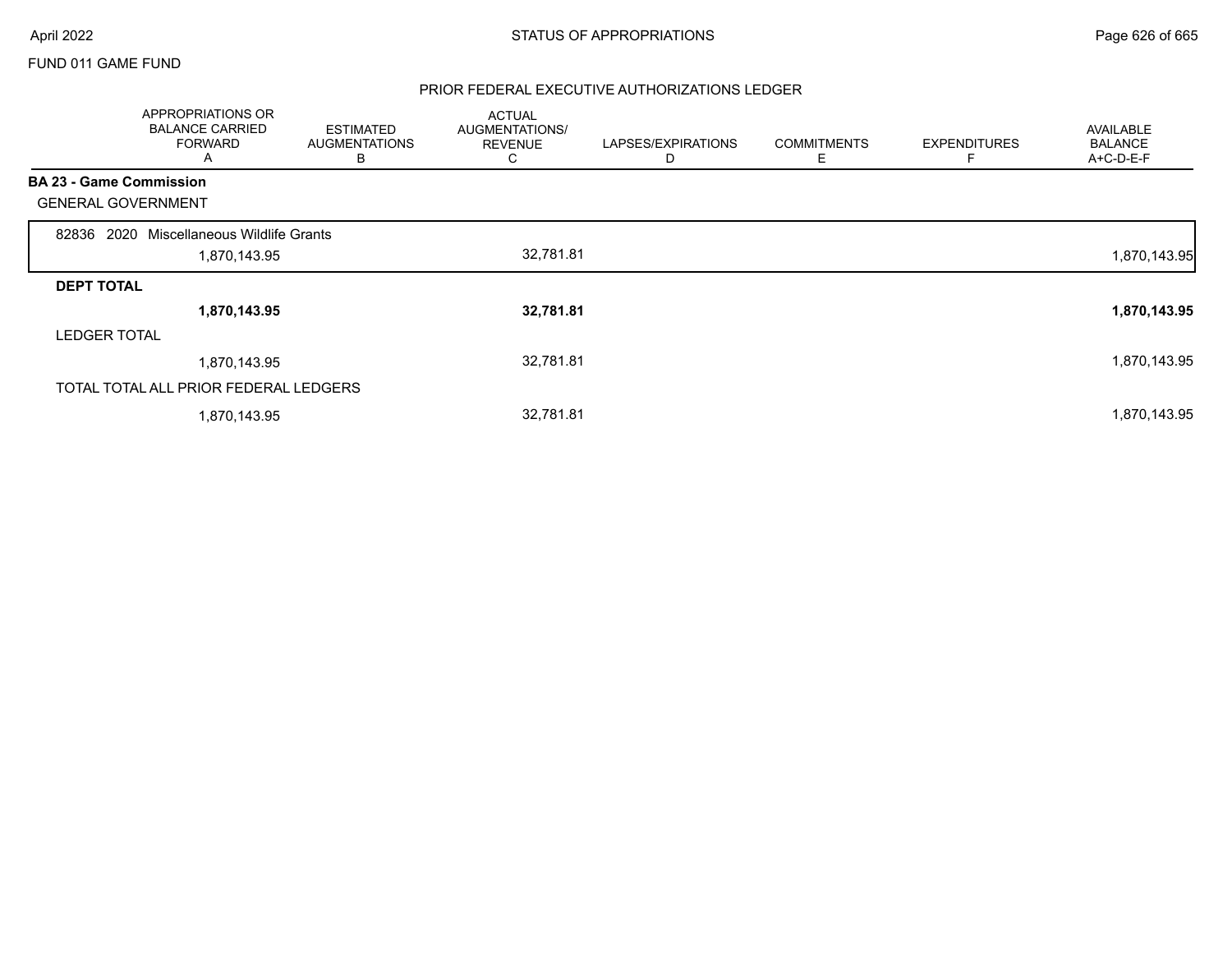### FUND 012 FISH FUND

|                           | APPROPRIATIONS OR<br><b>BALANCE CARRIED</b><br><b>FORWARD</b><br>A | <b>ESTIMATED</b><br><b>AUGMENTATIONS</b><br>В | <b>ACTUAL</b><br>AUGMENTATIONS/<br><b>REVENUE</b><br>C | LAPSES/EXPIRATIONS<br>D | <b>COMMITMENTS</b><br>Ε | <b>EXPENDITURES</b> | <b>AVAILABLE</b><br><b>BALANCE</b><br>A+C-D-E-F |
|---------------------------|--------------------------------------------------------------------|-----------------------------------------------|--------------------------------------------------------|-------------------------|-------------------------|---------------------|-------------------------------------------------|
|                           | <b>BA 22 - Fish &amp; Boat Commission</b>                          |                                               |                                                        |                         |                         |                     |                                                 |
| <b>GENERAL GOVERNMENT</b> |                                                                    |                                               |                                                        |                         |                         |                     |                                                 |
| 2021<br>82845             | Miscellaneous Fish Grants                                          |                                               |                                                        |                         |                         |                     |                                                 |
|                           | 11,246,000.00                                                      |                                               | 9,849,442.51                                           |                         |                         | 9,849,442.51        | 1,396,557.49                                    |
| <b>DEPT TOTAL</b>         |                                                                    |                                               |                                                        |                         |                         |                     |                                                 |
|                           | 11,246,000.00                                                      |                                               | 9,849,442.51                                           |                         |                         | 9,849,442.51        | 1,396,557.49                                    |
| <b>LEDGER TOTAL</b>       |                                                                    |                                               |                                                        |                         |                         |                     |                                                 |
|                           | 11,246,000.00                                                      |                                               | 9,849,442.51                                           |                         |                         | 9,849,442.51        | 1,396,557.49                                    |
|                           | TOTAL TOTAL ALL CURRENT FEDERAL LEDGERS                            |                                               |                                                        |                         |                         |                     |                                                 |
|                           | 11,246,000.00                                                      |                                               | 9,849,442.51                                           |                         |                         | 9,849,442.51        | 1,396,557.49                                    |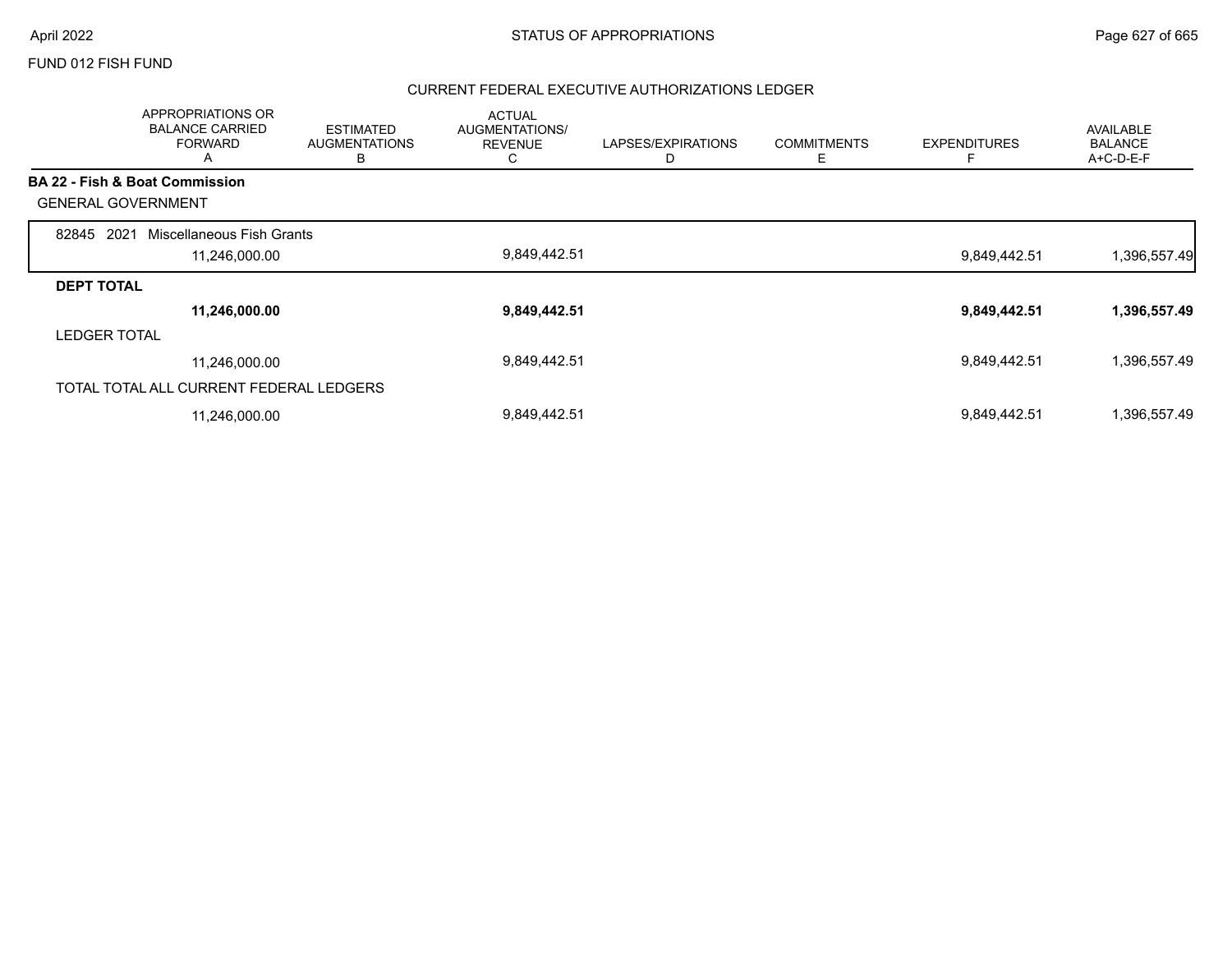Г

### FUND 012 FISH FUND

|                           | APPROPRIATIONS OR<br><b>BALANCE CARRIED</b><br><b>FORWARD</b><br>A | <b>ESTIMATED</b><br><b>AUGMENTATIONS</b><br>В | <b>ACTUAL</b><br>AUGMENTATIONS/<br><b>REVENUE</b><br>◡ | LAPSES/EXPIRATIONS<br>D | <b>COMMITMENTS</b><br>Ε | <b>EXPENDITURES</b><br>F | AVAILABLE<br><b>BALANCE</b><br>A+C-D-E-F |
|---------------------------|--------------------------------------------------------------------|-----------------------------------------------|--------------------------------------------------------|-------------------------|-------------------------|--------------------------|------------------------------------------|
|                           | BA 22 - Fish & Boat Commission                                     |                                               |                                                        |                         |                         |                          |                                          |
| <b>GENERAL GOVERNMENT</b> |                                                                    |                                               |                                                        |                         |                         |                          |                                          |
| 2020<br>82845             | Miscellaneous Fish Grants                                          |                                               |                                                        |                         |                         |                          |                                          |
|                           | 925,396.17                                                         |                                               |                                                        |                         |                         |                          | 925,396.17                               |
| <b>DEPT TOTAL</b>         |                                                                    |                                               |                                                        |                         |                         |                          |                                          |
|                           | 925,396.17                                                         |                                               |                                                        |                         |                         |                          | 925,396.17                               |
| <b>LEDGER TOTAL</b>       |                                                                    |                                               |                                                        |                         |                         |                          |                                          |
|                           | 925,396.17                                                         |                                               |                                                        |                         |                         |                          | 925,396.17                               |
|                           | TOTAL TOTAL ALL PRIOR FEDERAL LEDGERS                              |                                               |                                                        |                         |                         |                          |                                          |
|                           | 925,396.17                                                         |                                               |                                                        |                         |                         |                          | 925,396.17                               |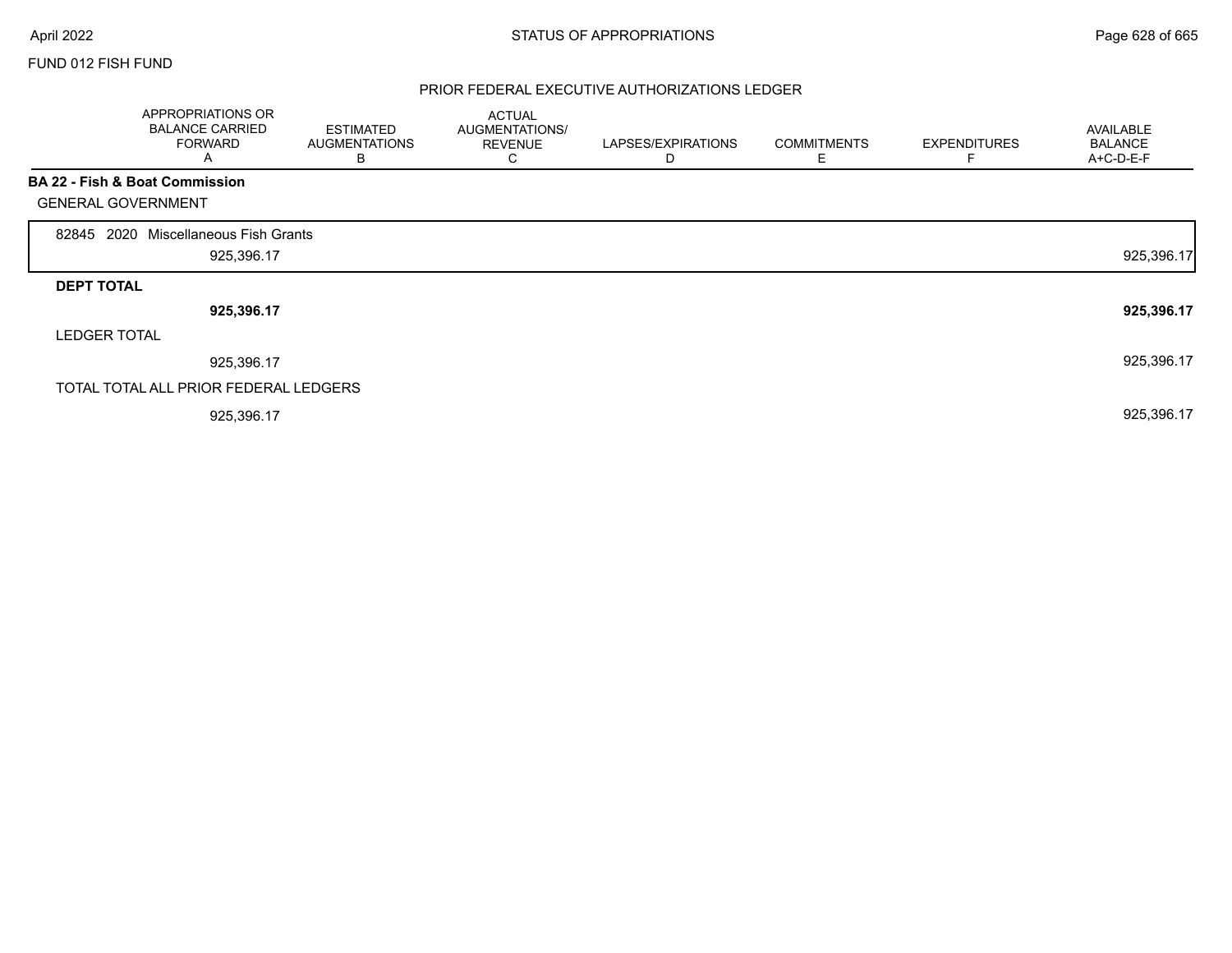# FUND 023 VOCATIONAL REHABILITATION FUND

|                           | APPROPRIATIONS OR<br><b>BALANCE CARRIED</b><br><b>FORWARD</b><br>A | <b>ESTIMATED</b><br><b>AUGMENTATIONS</b><br>в | <b>ACTUAL</b><br>AUGMENTATIONS/<br><b>REVENUE</b><br>$\sim$<br>◡ | LAPSES/EXPIRATIONS<br>D | <b>COMMITMENTS</b><br>Е | <b>EXPENDITURES</b> | AVAILABLE<br><b>BALANCE</b><br>A+C-D-E-F |
|---------------------------|--------------------------------------------------------------------|-----------------------------------------------|------------------------------------------------------------------|-------------------------|-------------------------|---------------------|------------------------------------------|
| BA 12 - Labor & Industry  |                                                                    |                                               |                                                                  |                         |                         |                     |                                          |
| <b>GENERAL GOVERNMENT</b> |                                                                    |                                               |                                                                  |                         |                         |                     |                                          |
| 2021<br>82293             | <b>Vocational Rehabilitation Services</b>                          |                                               |                                                                  |                         |                         |                     |                                          |
|                           | 144,000,000.00                                                     |                                               | 75,781,125.21                                                    |                         | 28,806,288.90           | 81,410,225.89       | 33,783,485.21                            |
| <b>DEPT TOTAL</b>         |                                                                    |                                               |                                                                  |                         |                         |                     |                                          |
|                           | 144,000,000.00                                                     |                                               | 75,781,125.21                                                    |                         | 28,806,288.90           | 81,410,225.89       | 33,783,485.21                            |
| <b>LEDGER TOTAL</b>       |                                                                    |                                               |                                                                  |                         |                         |                     |                                          |
|                           | 144,000,000.00                                                     |                                               | 75,781,125.21                                                    |                         | 28,806,288.90           | 81,410,225.89       | 33,783,485.21                            |
|                           | TOTAL TOTAL ALL CURRENT FEDERAL LEDGERS                            |                                               |                                                                  |                         |                         |                     |                                          |
|                           | 144,000,000.00                                                     |                                               | 75,781,125.21                                                    |                         | 28,806,288.90           | 81,410,225.89       | 33,783,485.21                            |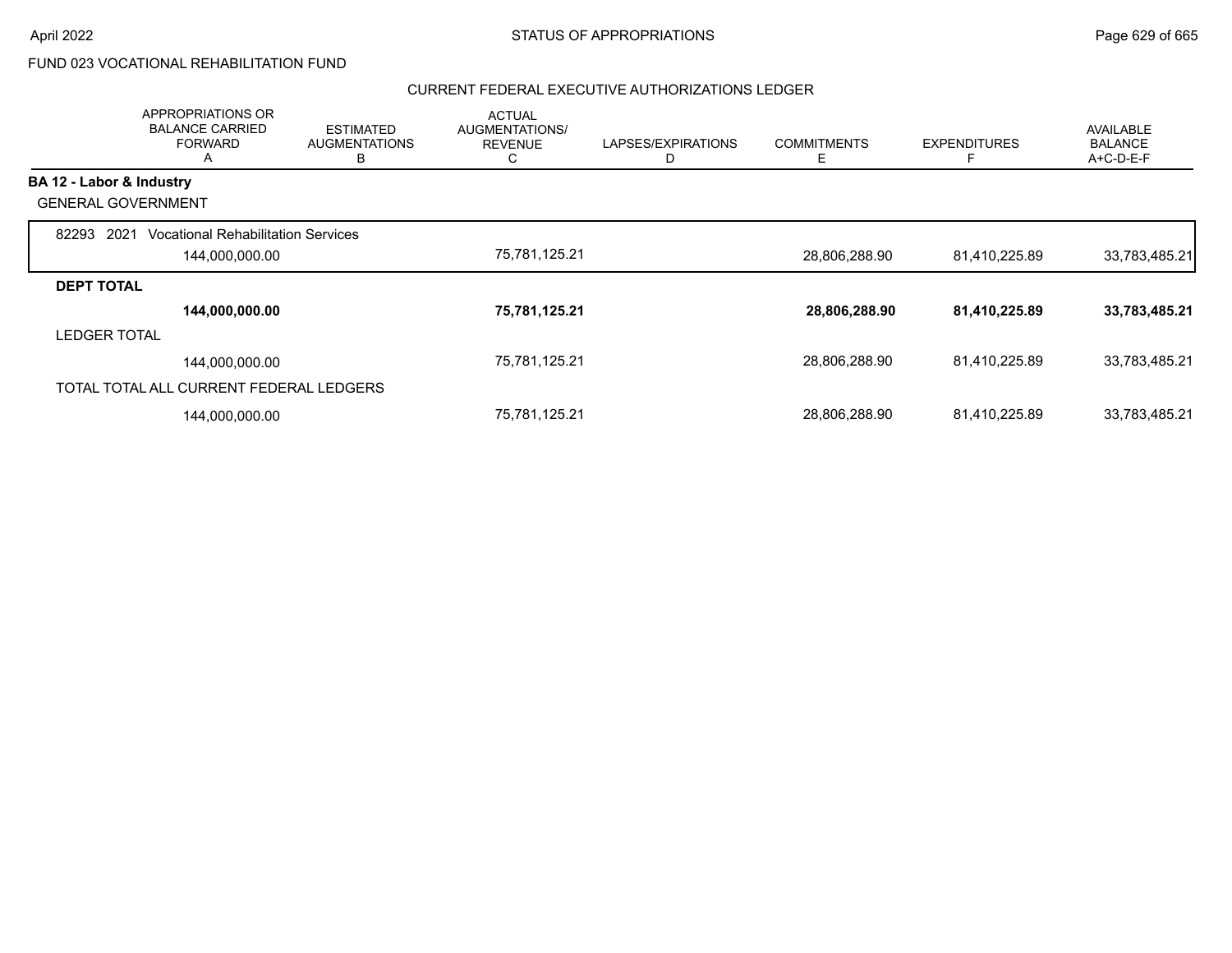# FUND 023 VOCATIONAL REHABILITATION FUND

|                          | APPROPRIATIONS OR<br><b>BALANCE CARRIED</b><br><b>FORWARD</b><br>A | <b>ESTIMATED</b><br><b>AUGMENTATIONS</b><br>В | <b>ACTUAL</b><br>AUGMENTATIONS/<br><b>REVENUE</b><br>C | LAPSES/EXPIRATIONS<br>D | <b>COMMITMENTS</b><br>Е | <b>EXPENDITURES</b><br>F | AVAILABLE<br><b>BALANCE</b><br>A+C-D-E-F |
|--------------------------|--------------------------------------------------------------------|-----------------------------------------------|--------------------------------------------------------|-------------------------|-------------------------|--------------------------|------------------------------------------|
| BA 12 - Labor & Industry |                                                                    |                                               |                                                        |                         |                         |                          |                                          |
|                          | <b>GENERAL GOVERNMENT</b>                                          |                                               |                                                        |                         |                         |                          |                                          |
|                          | 82293 2014 Vocational Rehabilitation Services                      |                                               |                                                        |                         | 5,433.83                | $-7,179.71$              | 1,745.88                                 |
|                          | 82293 2015 Vocational Rehabilitation Services                      |                                               | 67,074.81                                              |                         |                         | $-3,285.04$              | 3,285.04                                 |
|                          | 82293 2016 Vocational Rehabilitation Services<br>107.49            |                                               | $-67,074.81$                                           |                         |                         | $-6,141.68$              | 6,249.17                                 |
|                          | 82293 2017 Vocational Rehabilitation Services<br>152.15            |                                               |                                                        |                         |                         | $-153,528.15$            | 153,680.30                               |
|                          | 82293 2018 Vocational Rehabilitation Services<br>14.99             |                                               |                                                        |                         |                         | $-56.66$                 | 71.65                                    |
|                          | 82293 2019 Vocational Rehabilitation Services<br>73,163,319.60     |                                               | 10,773.90                                              |                         | 2,460.94                | $-4,302.30$              | 73,165,160.96                            |
|                          | 82293 2020 Vocational Rehabilitation Services<br>32,913,455.32     |                                               | 6,544,230.02                                           |                         | 717,224.01              | 2,833,081.45             | 29,363,149.86                            |
| <b>DEPT TOTAL</b>        |                                                                    |                                               |                                                        |                         |                         |                          |                                          |
|                          | 106,077,049.55                                                     |                                               | 6,555,003.92                                           |                         | 725,118.78              | 2,658,587.91             | 102,693,342.86                           |
| <b>LEDGER TOTAL</b>      |                                                                    |                                               |                                                        |                         |                         |                          |                                          |
|                          | 106,077,049.55                                                     |                                               | 6,555,003.92                                           |                         | 725,118.78              | 2,658,587.91             | 102,693,342.86                           |
|                          | TOTAL TOTAL ALL PRIOR FEDERAL LEDGERS                              |                                               |                                                        |                         |                         |                          |                                          |
|                          | 106,077,049.55                                                     |                                               | 6,555,003.92                                           |                         | 725,118.78              | 2,658,587.91             | 102,693,342.86                           |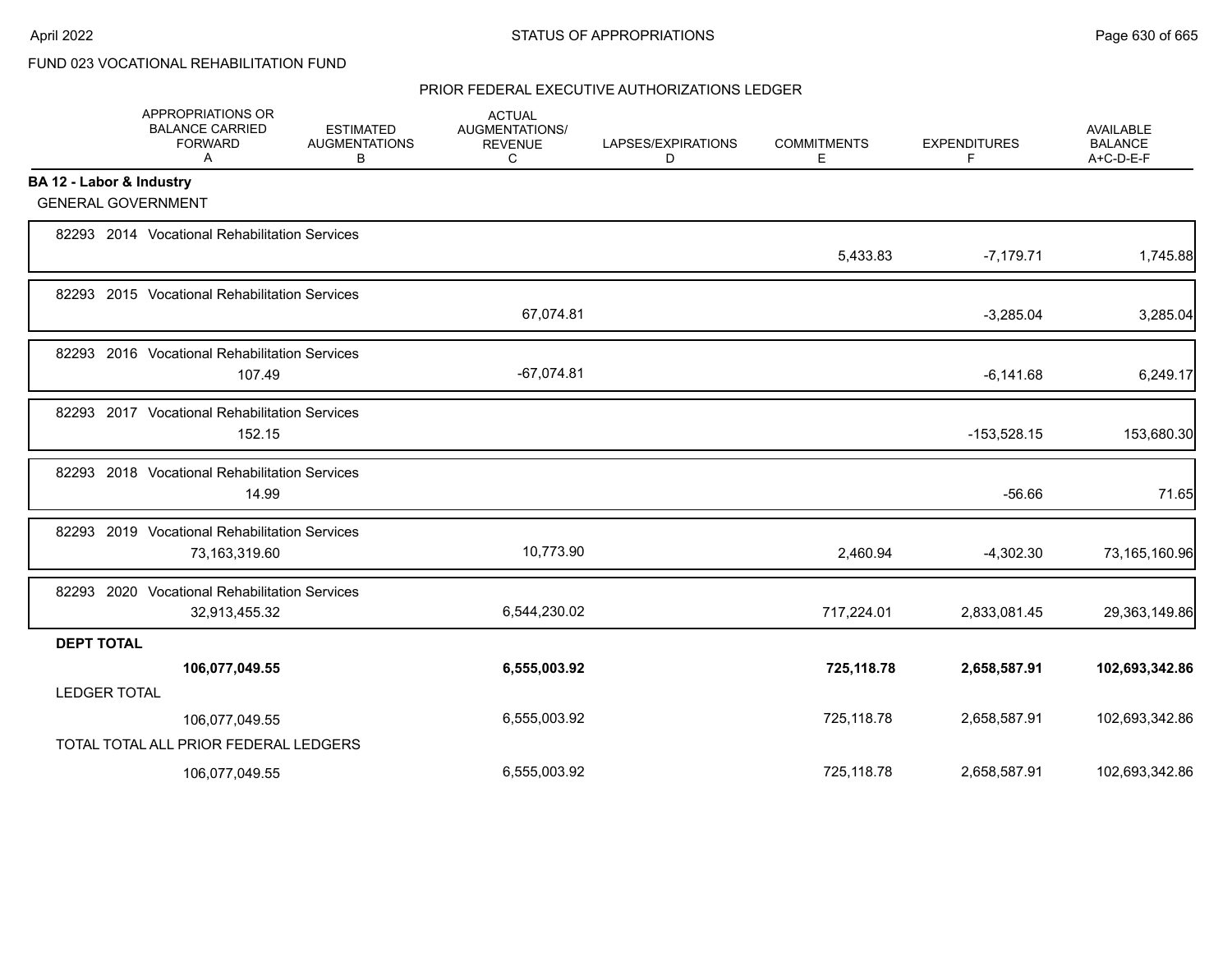# FUND 024 PHARMACEUTICAL ASSISTANCE FUND

|                                              | APPROPRIATIONS OR<br><b>BALANCE CARRIED</b><br><b>FORWARD</b><br>A | <b>ESTIMATED</b><br><b>AUGMENTATIONS</b><br>В | <b>ACTUAL</b><br>AUGMENTATIONS/<br><b>REVENUE</b><br>◡ | LAPSES/EXPIRATIONS<br>D | <b>COMMITMENTS</b><br>E | <b>EXPENDITURES</b> | AVAILABLE<br><b>BALANCE</b><br>A+C-D-E-F |
|----------------------------------------------|--------------------------------------------------------------------|-----------------------------------------------|--------------------------------------------------------|-------------------------|-------------------------|---------------------|------------------------------------------|
| BA 10 - Aging<br><b>GRANTS AND SUBSIDIES</b> |                                                                    |                                               |                                                        |                         |                         |                     |                                          |
| 2021<br>80597                                | Diabetes Prevention<br>60,000.00                                   |                                               |                                                        |                         | 27,374.50               | 9,124.83            | 23,500.67                                |
| <b>DEPT TOTAL</b>                            |                                                                    |                                               |                                                        |                         |                         |                     |                                          |
|                                              | 60,000.00                                                          |                                               |                                                        |                         | 27,374.50               | 9,124.83            | 23,500.67                                |
| <b>LEDGER TOTAL</b>                          |                                                                    |                                               |                                                        |                         |                         |                     |                                          |
|                                              | 60,000.00                                                          |                                               |                                                        |                         | 27,374.50               | 9,124.83            | 23,500.67                                |
|                                              | TOTAL TOTAL ALL CURRENT FEDERAL LEDGERS                            |                                               |                                                        |                         |                         |                     |                                          |
|                                              | 60,000.00                                                          |                                               |                                                        |                         | 27,374.50               | 9,124.83            | 23,500.67                                |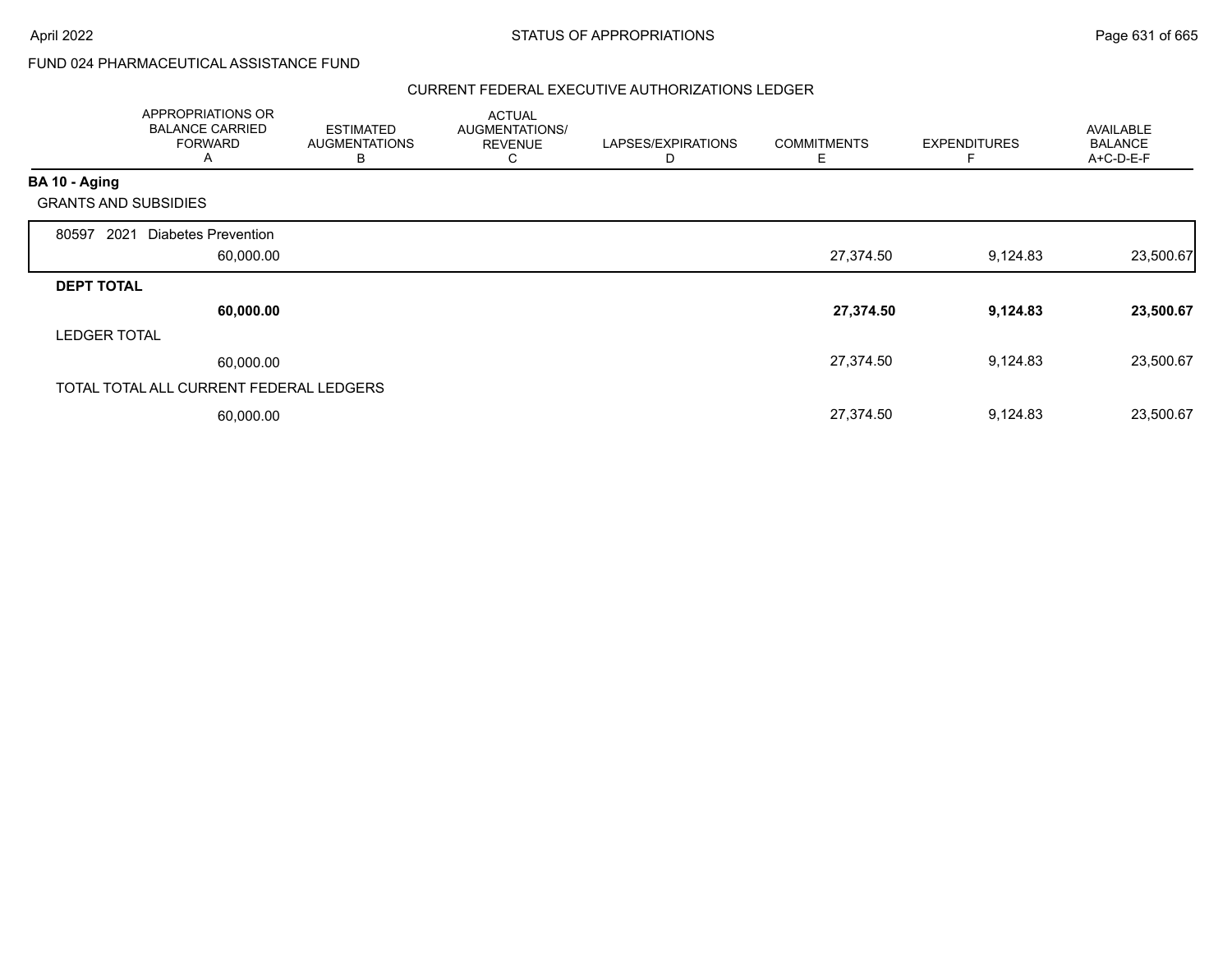# FUND 024 PHARMACEUTICAL ASSISTANCE FUND

|                             | APPROPRIATIONS OR<br><b>BALANCE CARRIED</b><br><b>FORWARD</b><br>A | <b>ESTIMATED</b><br><b>AUGMENTATIONS</b><br>В | <b>ACTUAL</b><br>AUGMENTATIONS/<br><b>REVENUE</b><br>⌒<br>◡ | LAPSES/EXPIRATIONS<br>D | <b>COMMITMENTS</b><br>Е | <b>EXPENDITURES</b><br>F | <b>AVAILABLE</b><br><b>BALANCE</b><br>A+C-D-E-F |
|-----------------------------|--------------------------------------------------------------------|-----------------------------------------------|-------------------------------------------------------------|-------------------------|-------------------------|--------------------------|-------------------------------------------------|
| BA 10 - Aging               |                                                                    |                                               |                                                             |                         |                         |                          |                                                 |
| <b>GRANTS AND SUBSIDIES</b> |                                                                    |                                               |                                                             |                         |                         |                          |                                                 |
| 2020<br>80597               | <b>Diabetes Prevention</b>                                         |                                               |                                                             |                         |                         |                          |                                                 |
|                             | 15,206.38                                                          |                                               | 9,954.36                                                    |                         |                         | 9,954.36                 | 5,252.02                                        |
| <b>DEPT TOTAL</b>           |                                                                    |                                               |                                                             |                         |                         |                          |                                                 |
|                             | 15,206.38                                                          |                                               | 9,954.36                                                    |                         |                         | 9,954.36                 | 5,252.02                                        |
| <b>LEDGER TOTAL</b>         |                                                                    |                                               |                                                             |                         |                         |                          |                                                 |
|                             | 15,206.38                                                          |                                               | 9,954.36                                                    |                         |                         | 9,954.36                 | 5,252.02                                        |
|                             | TOTAL TOTAL ALL PRIOR FEDERAL LEDGERS                              |                                               |                                                             |                         |                         |                          |                                                 |
|                             | 15,206.38                                                          |                                               | 9,954.36                                                    |                         |                         | 9,954.36                 | 5,252.02                                        |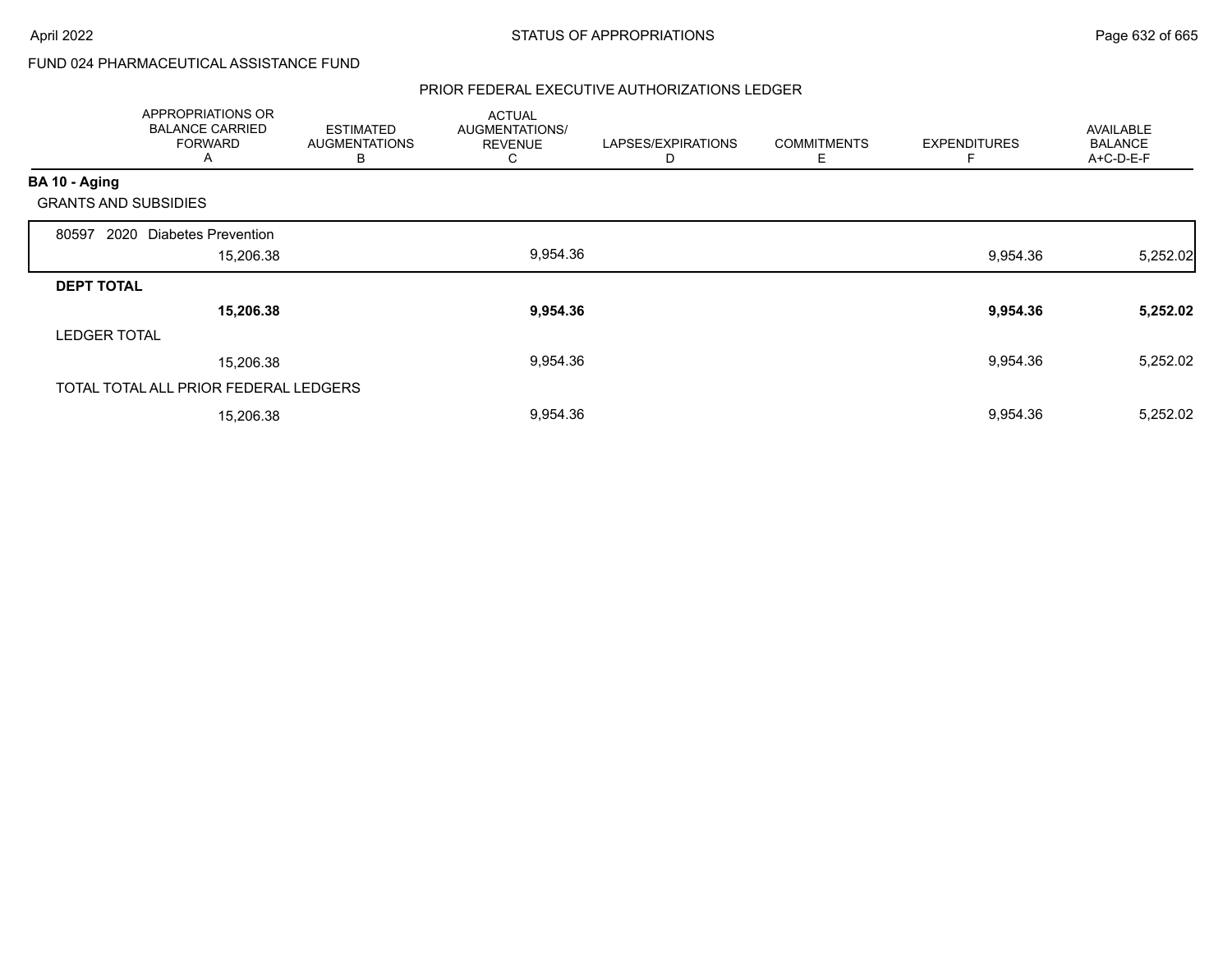#### FUND 025 BOAT FUND

|                           | APPROPRIATIONS OR<br><b>BALANCE CARRIED</b><br><b>FORWARD</b><br>A | <b>ESTIMATED</b><br><b>AUGMENTATIONS</b><br>B | <b>ACTUAL</b><br>AUGMENTATIONS/<br><b>REVENUE</b><br>C | LAPSES/EXPIRATIONS<br>D | <b>COMMITMENTS</b><br>Ε | <b>EXPENDITURES</b> | <b>AVAILABLE</b><br><b>BALANCE</b><br>A+C-D-E-F |
|---------------------------|--------------------------------------------------------------------|-----------------------------------------------|--------------------------------------------------------|-------------------------|-------------------------|---------------------|-------------------------------------------------|
|                           | <b>BA 22 - Fish &amp; Boat Commission</b>                          |                                               |                                                        |                         |                         |                     |                                                 |
| <b>GENERAL GOVERNMENT</b> |                                                                    |                                               |                                                        |                         |                         |                     |                                                 |
| 2021<br>82846             | Miscellaneous Boat Grants                                          |                                               |                                                        |                         |                         |                     |                                                 |
|                           | 5,684,000.00                                                       |                                               | 4,415,335.01                                           |                         |                         | 4,415,335.01        | 1,268,664.99                                    |
| <b>DEPT TOTAL</b>         |                                                                    |                                               |                                                        |                         |                         |                     |                                                 |
|                           | 5,684,000.00                                                       |                                               | 4,415,335.01                                           |                         |                         | 4,415,335.01        | 1,268,664.99                                    |
| <b>LEDGER TOTAL</b>       |                                                                    |                                               |                                                        |                         |                         |                     |                                                 |
|                           | 5,684,000.00                                                       |                                               | 4,415,335.01                                           |                         |                         | 4,415,335.01        | 1,268,664.99                                    |
|                           | TOTAL TOTAL ALL CURRENT FEDERAL LEDGERS                            |                                               |                                                        |                         |                         |                     |                                                 |
|                           | 5,684,000.00                                                       |                                               | 4,415,335.01                                           |                         |                         | 4,415,335.01        | 1,268,664.99                                    |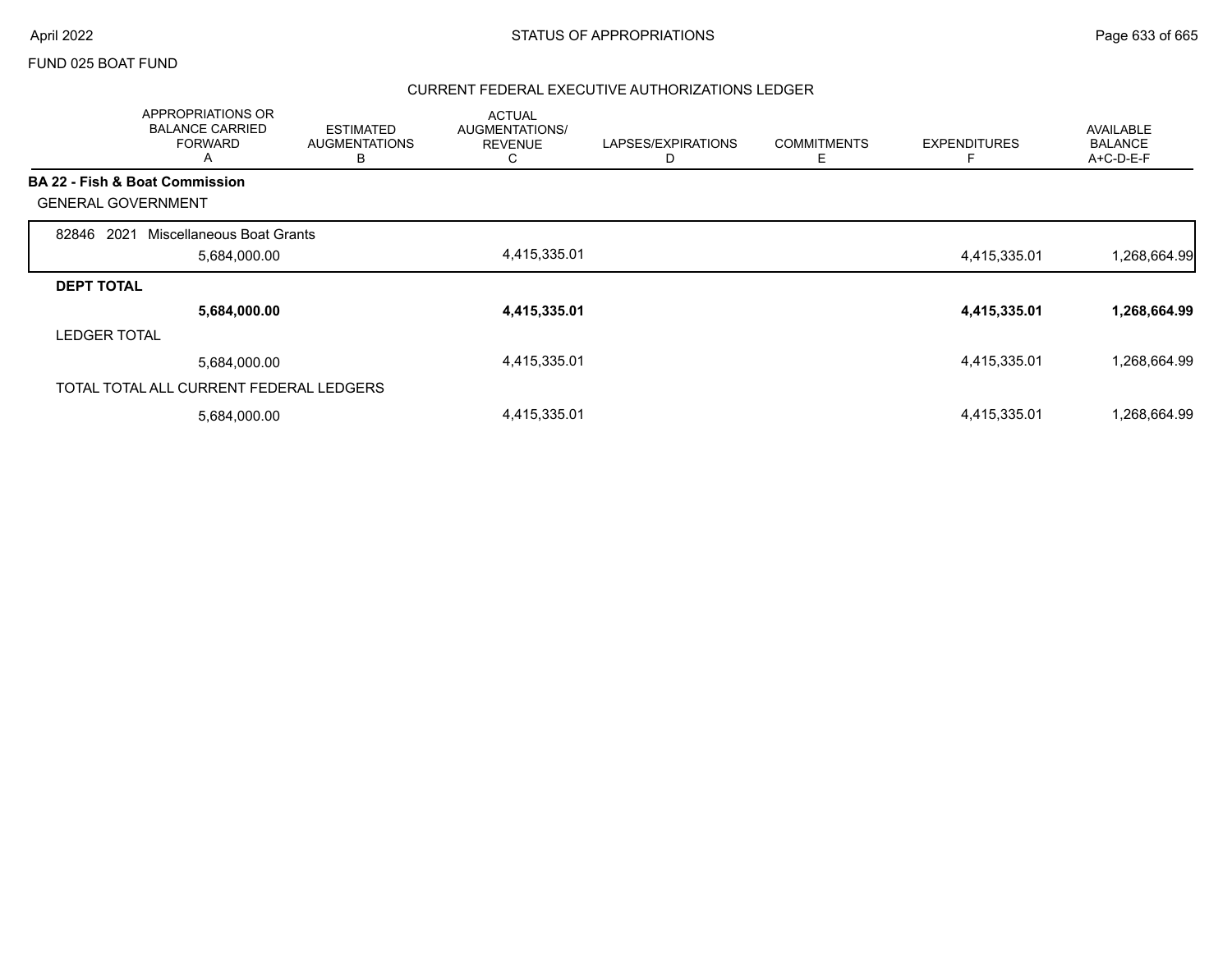$\Gamma$ 

### FUND 025 BOAT FUND

|                           | APPROPRIATIONS OR<br><b>BALANCE CARRIED</b><br><b>FORWARD</b><br>A | <b>ESTIMATED</b><br><b>AUGMENTATIONS</b><br>В | <b>ACTUAL</b><br>AUGMENTATIONS/<br><b>REVENUE</b><br>C | LAPSES/EXPIRATIONS<br>D | <b>COMMITMENTS</b><br>Е | <b>EXPENDITURES</b><br>F | AVAILABLE<br><b>BALANCE</b><br>A+C-D-E-F |
|---------------------------|--------------------------------------------------------------------|-----------------------------------------------|--------------------------------------------------------|-------------------------|-------------------------|--------------------------|------------------------------------------|
|                           | BA 22 - Fish & Boat Commission                                     |                                               |                                                        |                         |                         |                          |                                          |
| <b>GENERAL GOVERNMENT</b> |                                                                    |                                               |                                                        |                         |                         |                          |                                          |
| 2020<br>82846             | Miscellaneous Boat Grants                                          |                                               |                                                        |                         |                         |                          |                                          |
|                           | 2,211,325.00                                                       |                                               |                                                        |                         |                         |                          | 2,211,325.00                             |
| <b>DEPT TOTAL</b>         |                                                                    |                                               |                                                        |                         |                         |                          |                                          |
|                           | 2,211,325.00                                                       |                                               |                                                        |                         |                         |                          | 2,211,325.00                             |
| <b>LEDGER TOTAL</b>       |                                                                    |                                               |                                                        |                         |                         |                          |                                          |
|                           | 2,211,325.00                                                       |                                               |                                                        |                         |                         |                          | 2,211,325.00                             |
|                           | TOTAL TOTAL ALL PRIOR FEDERAL LEDGERS                              |                                               |                                                        |                         |                         |                          |                                          |
|                           | 2,211,325.00                                                       |                                               |                                                        |                         |                         |                          | 2,211,325.00                             |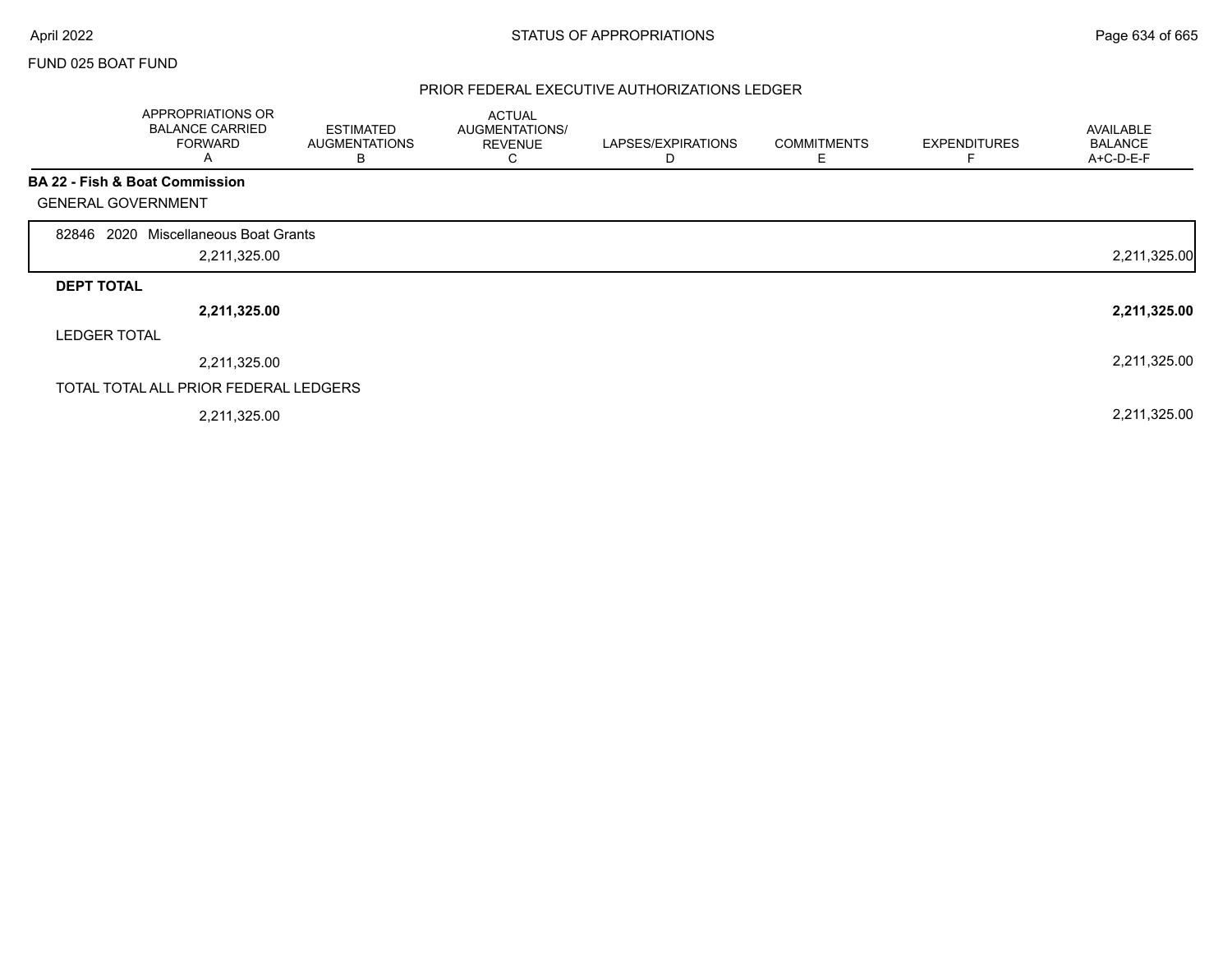# FUND 026 ADMINISTRATION FUND

|                             | APPROPRIATIONS OR<br><b>BALANCE CARRIED</b><br><b>FORWARD</b><br>Α | <b>ESTIMATED</b><br><b>AUGMENTATIONS</b><br>В | <b>ACTUAL</b><br>AUGMENTATIONS/<br><b>REVENUE</b><br>С | LAPSES/EXPIRATIONS<br>D | <b>COMMITMENTS</b><br>Е | <b>EXPENDITURES</b><br>F | AVAILABLE<br><b>BALANCE</b><br>A+C-D-E-F |
|-----------------------------|--------------------------------------------------------------------|-----------------------------------------------|--------------------------------------------------------|-------------------------|-------------------------|--------------------------|------------------------------------------|
| BA 12 - Labor & Industry    |                                                                    |                                               |                                                        |                         |                         |                          |                                          |
| <b>GENERAL GOVERNMENT</b>   |                                                                    |                                               |                                                        |                         |                         |                          |                                          |
|                             | 89553 2021 Administration of Unemploy Compensation (F)             |                                               |                                                        |                         |                         |                          |                                          |
|                             | 241,000,000.00                                                     |                                               | 119,498,038.72                                         |                         | 8,629,078.25            | 120,663,857.01           | 111,707,064.74                           |
|                             | 89554 2021 Workforce Development (F)                               |                                               |                                                        |                         |                         |                          |                                          |
|                             | 93,219,000.00                                                      |                                               | 43,027,895.46                                          |                         | 10,064,421.68           | 44,483,128.04            | 38,671,450.28                            |
| <b>GRANTS AND SUBSIDIES</b> |                                                                    |                                               |                                                        |                         |                         |                          |                                          |
|                             | 87642 2021 COVID-Administration of UnemploymntComp                 |                                               |                                                        |                         |                         |                          |                                          |
|                             | 25,872,173.00                                                      |                                               | 7,393,969.76                                           |                         | 212,985.94              | 16,292,504.23            | 9,366,682.83                             |
| 87643 2021                  | <b>COVID-FPUC Administration</b>                                   |                                               |                                                        |                         |                         |                          |                                          |
|                             | 5,598,456.00                                                       |                                               | 1,040,750.87                                           |                         | 36,730.99               | 1,043,661.77             | 4,518,063.24                             |
| 2021<br>87644               | COVID-PUA Administration                                           |                                               |                                                        |                         |                         |                          |                                          |
|                             | 82,763,324.00                                                      |                                               | 43,970,616.61                                          |                         | 5,807,926.41            | 48,257,565.98            | 28,697,831.61                            |
| 87648 2021                  | <b>COVID-PEUC Administration</b>                                   |                                               |                                                        |                         |                         |                          |                                          |
|                             | 32,921,913.00                                                      |                                               | 15,211,093.61                                          |                         | 1,689,676.79            | 17,403,157.35            | 13,829,078.86                            |
| <b>DEPT TOTAL</b>           |                                                                    |                                               |                                                        |                         |                         |                          |                                          |
|                             | 481,374,866.00                                                     |                                               | 230, 142, 365.03                                       |                         | 26,440,820.06           | 248, 143, 874. 38        | 206,790,171.56                           |
| <b>LEDGER TOTAL</b>         |                                                                    |                                               |                                                        |                         |                         |                          |                                          |
|                             | 481,374,866.00                                                     |                                               | 230, 142, 365.03                                       |                         | 26,440,820.06           | 248, 143, 874. 38        | 206,790,171.56                           |
|                             | TOTAL TOTAL ALL CURRENT FEDERAL LEDGERS                            |                                               |                                                        |                         |                         |                          |                                          |
|                             | 481,374,866.00                                                     |                                               | 230, 142, 365.03                                       |                         | 26,440,820.06           | 248, 143, 874. 38        | 206,790,171.56                           |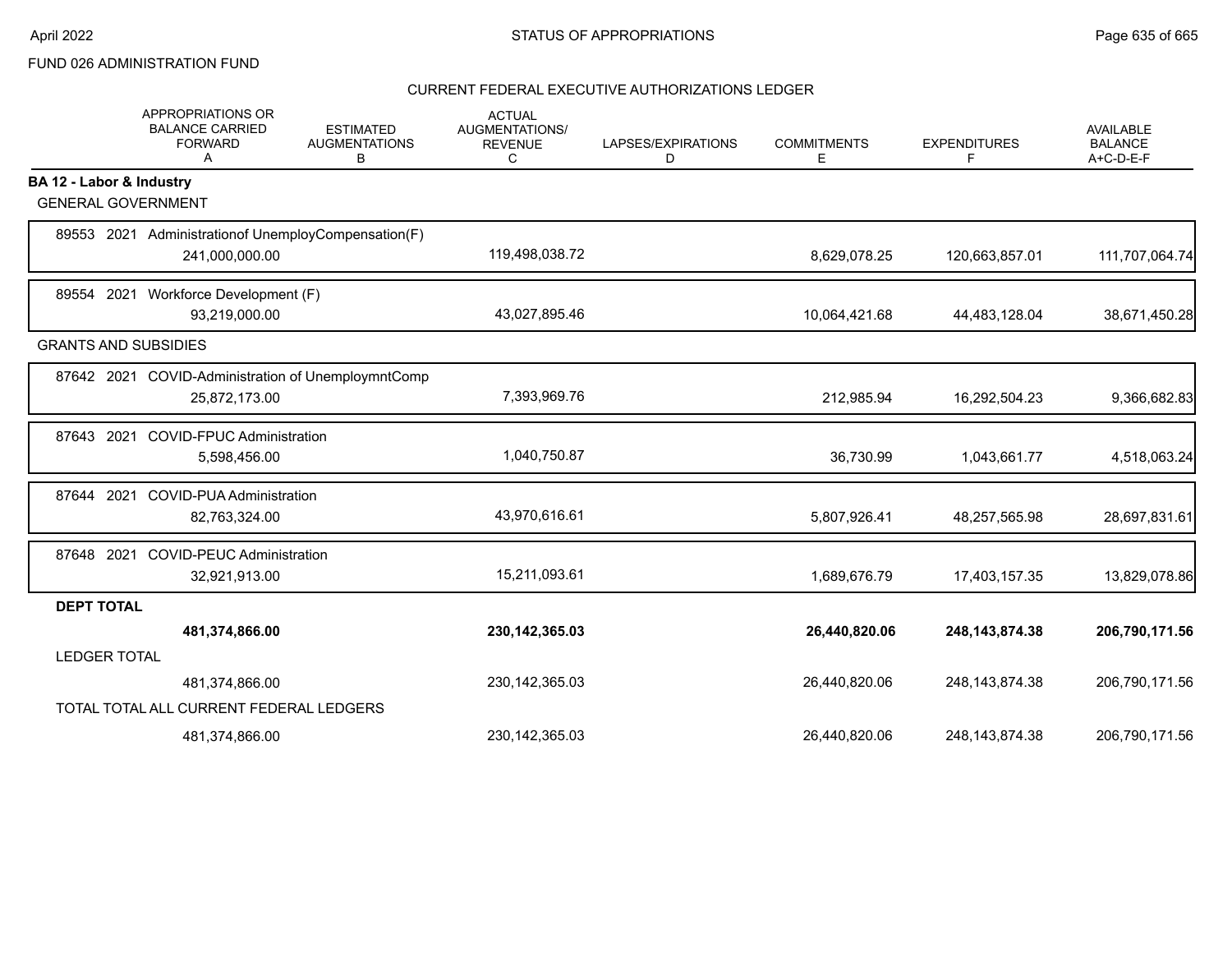# FUND 026 ADMINISTRATION FUND

|                          | APPROPRIATIONS OR<br><b>BALANCE CARRIED</b><br><b>FORWARD</b><br>A     | <b>ESTIMATED</b><br><b>AUGMENTATIONS</b><br>B | <b>ACTUAL</b><br>AUGMENTATIONS/<br><b>REVENUE</b><br>C | LAPSES/EXPIRATIONS<br>D | <b>COMMITMENTS</b><br>E. | <b>EXPENDITURES</b><br>F | <b>AVAILABLE</b><br><b>BALANCE</b><br>A+C-D-E-F |
|--------------------------|------------------------------------------------------------------------|-----------------------------------------------|--------------------------------------------------------|-------------------------|--------------------------|--------------------------|-------------------------------------------------|
| BA 12 - Labor & Industry |                                                                        |                                               |                                                        |                         |                          |                          |                                                 |
|                          | <b>GENERAL GOVERNMENT</b>                                              |                                               |                                                        |                         |                          |                          |                                                 |
|                          | 89553 2019 Administration of Unemploy Compensation (F)<br>2,594,604.84 |                                               | -22,885,264.62                                         |                         | 54,315.83                | $-40,732.19$             | 2,581,021.20                                    |
|                          | 89553 2020 Administrationof UnemployCompensation(F)<br>26,784,149.38   |                                               | 10,020,512.34                                          |                         | 1,252,335.75             | -29,126,007.50           | 54,657,821.13                                   |
|                          | 89554 2019 Workforce Development (F)                                   |                                               | 10,720.33                                              |                         |                          | $-3,799.72$              | 3,799.72                                        |
|                          | 89554 2020 Workforce Development (F)<br>39,467,944.81                  |                                               | 4,857,631.76                                           |                         | 50,715.40                | 3,891,700.19             | 35,525,529.22                                   |
|                          | <b>GRANTS AND SUBSIDIES</b>                                            |                                               |                                                        |                         |                          |                          |                                                 |
|                          | 87642 2019 COVID-Administration of UnemploymntComp<br>0.73             |                                               | $-2,190,001.09$                                        |                         |                          |                          | 0.73                                            |
|                          | 87642 2020 COVID-Administration of UnemploymntComp<br>37,104,540.65    |                                               | 23,231,129.82                                          |                         | 628,681.27               | 36, 371, 227. 26         | 104,632.12                                      |
|                          | 87643 2019 COVID-FPUC Administration<br>994.36                         |                                               |                                                        |                         |                          |                          | 994.36                                          |
|                          | 87643 2020 COVID-FPUC Administration<br>173,352.43                     |                                               | 149,829.22                                             |                         |                          | 149,829.22               | 23,523.21                                       |
|                          | 87644 2019 COVID-PUA Administration<br>9,657.15                        |                                               |                                                        |                         | 9,518.76                 |                          | 138.39                                          |
|                          | 87644 2020 COVID-PUA Administration<br>33,780,004.23                   |                                               | 29,686,988.31                                          |                         | 7,032,991.48             | 25,068,511.56            | 1,678,501.19                                    |
|                          | 87648 2019 COVID-PEUC Administration<br>47.65                          |                                               |                                                        |                         |                          |                          | 47.65                                           |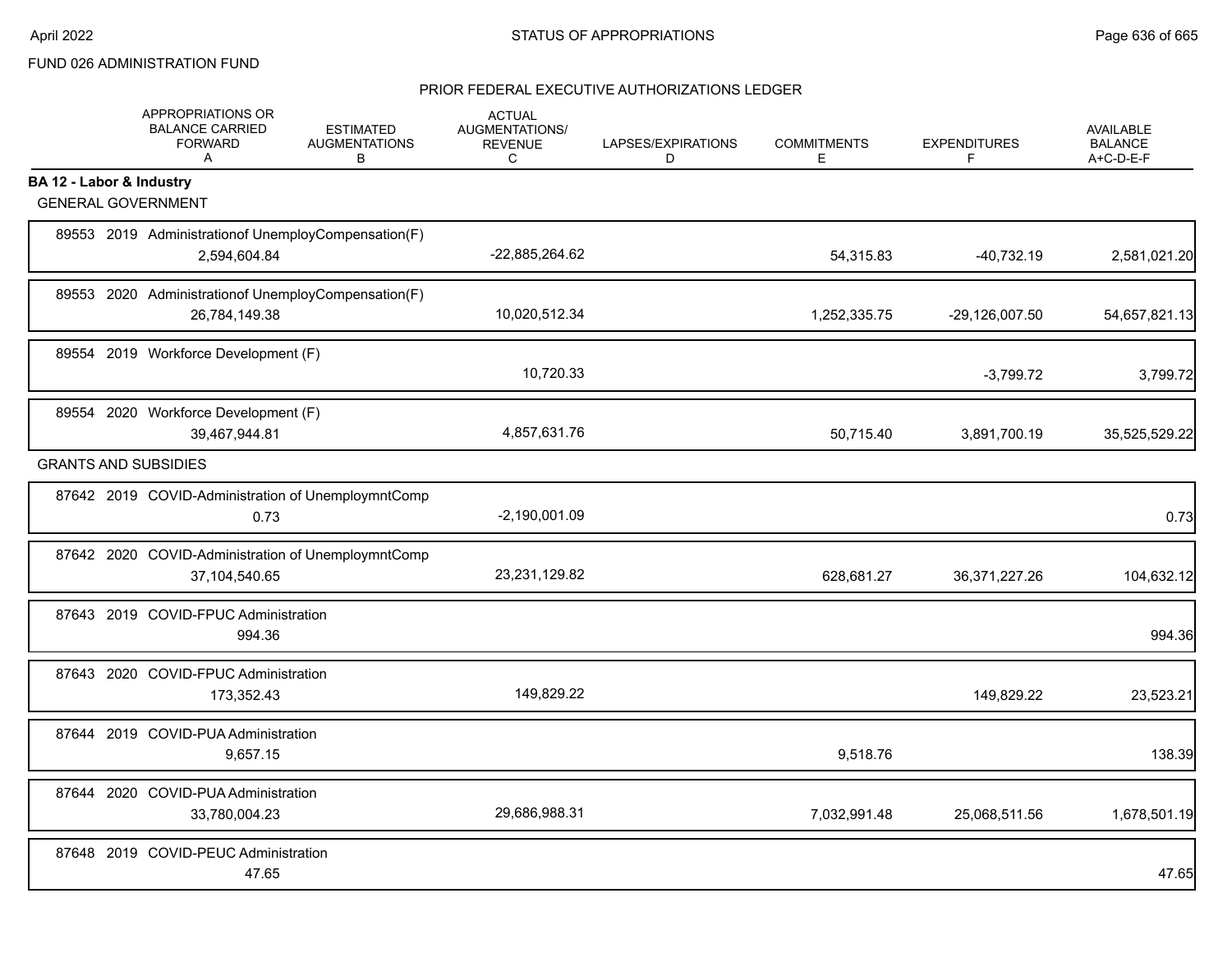## FUND 026 ADMINISTRATION FUND

|                   | APPROPRIATIONS OR<br><b>BALANCE CARRIED</b><br><b>FORWARD</b><br>A | <b>ESTIMATED</b><br><b>AUGMENTATIONS</b><br>в | <b>ACTUAL</b><br>AUGMENTATIONS/<br><b>REVENUE</b> | LAPSES/EXPIRATIONS | <b>COMMITMENTS</b> | <b>EXPENDITURES</b><br>E | AVAILABLE<br><b>BALANCE</b><br>A+C-D-E-F |
|-------------------|--------------------------------------------------------------------|-----------------------------------------------|---------------------------------------------------|--------------------|--------------------|--------------------------|------------------------------------------|
| 87648             | 2020 COVID-PEUC Administration                                     |                                               |                                                   |                    |                    |                          |                                          |
|                   | 4,973,083.51                                                       |                                               | 4,927,880.45                                      |                    | 131,372.66         | 4,627,820.26             | 213,890.59                               |
| <b>DEPT TOTAL</b> |                                                                    |                                               |                                                   |                    |                    |                          |                                          |
|                   | 144,888,379.74                                                     |                                               | 47,809,426.52                                     |                    | 9,159,931.15       | 40,938,549.08            | 94,789,899.51                            |
| LEDGER TOTAL      |                                                                    |                                               |                                                   |                    |                    |                          |                                          |
|                   | 144,888,379.74                                                     |                                               | 47,809,426.52                                     |                    | 9,159,931.15       | 40,938,549.08            | 94,789,899.51                            |
|                   | TOTAL TOTAL ALL PRIOR FEDERAL LEDGERS                              |                                               |                                                   |                    |                    |                          |                                          |
|                   | 144,888,379.74                                                     |                                               | 47,809,426.52                                     |                    | 9,159,931.15       | 40.938.549.08            | 94,789,899.51                            |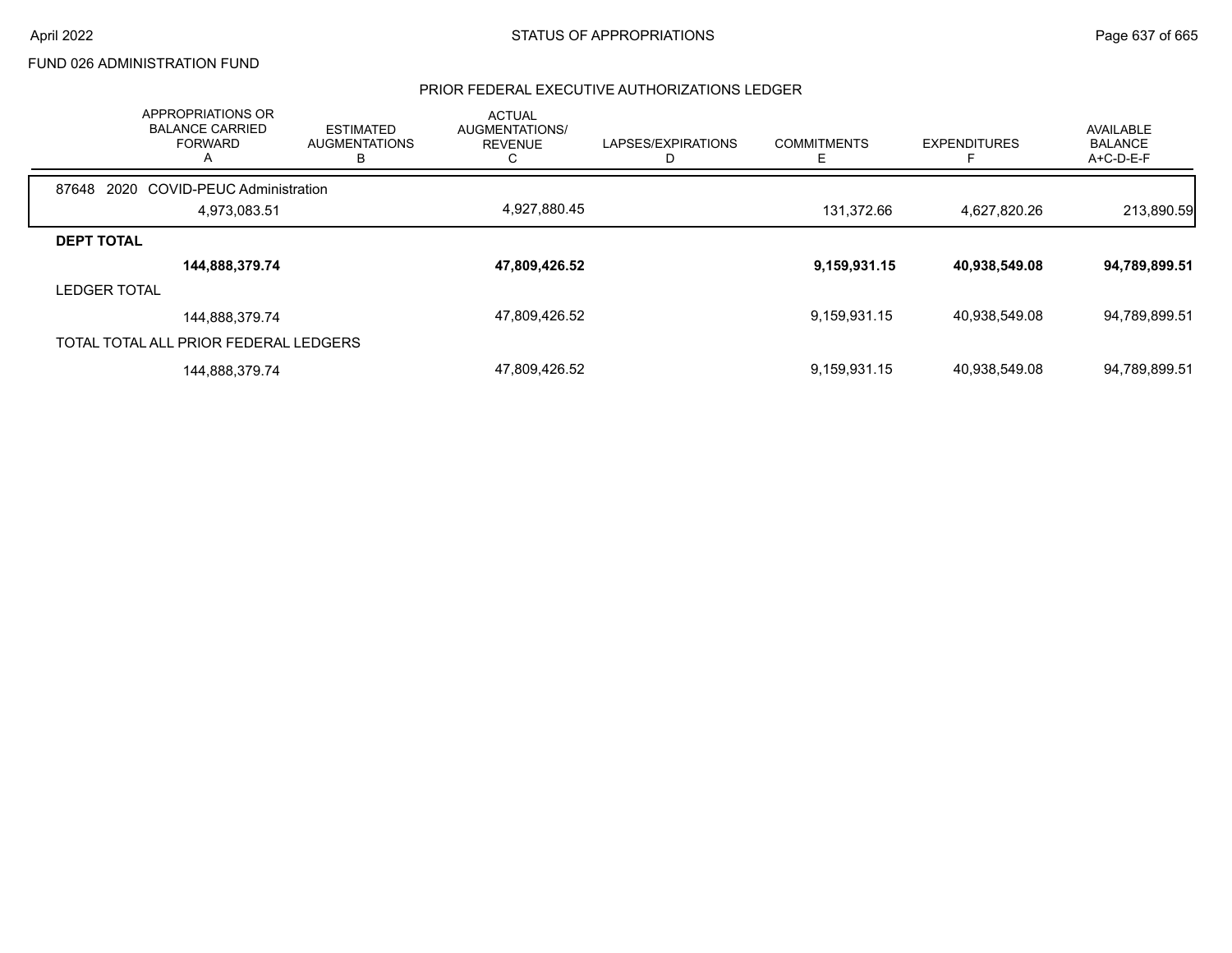# FUND 033 EMPLOYMENT FUND FOR THE BLIND

|                          | <b>APPROPRIATIONS OR</b><br><b>BALANCE CARRIED</b><br><b>FORWARD</b><br>A | <b>ESTIMATED</b><br><b>AUGMENTATIONS</b><br>B | <b>ACTUAL</b><br>AUGMENTATIONS/<br><b>REVENUE</b><br>C. | LAPSES/EXPIRATIONS<br>D | <b>COMMITMENTS</b><br>Е | <b>EXPENDITURES</b> | <b>AVAILABLE</b><br><b>BALANCE</b><br>A+C-D-E-F |
|--------------------------|---------------------------------------------------------------------------|-----------------------------------------------|---------------------------------------------------------|-------------------------|-------------------------|---------------------|-------------------------------------------------|
| BA 12 - Labor & Industry |                                                                           |                                               |                                                         |                         |                         |                     |                                                 |
|                          | <b>GENERAL GOVERNMENT</b>                                                 |                                               |                                                         |                         |                         |                     |                                                 |
|                          | 87434 2020 COVID-Business Enterprise Program                              |                                               |                                                         |                         |                         |                     |                                                 |
|                          | 396,601.00                                                                |                                               | 396,600.97                                              |                         |                         | 396,600.97          | 0.03                                            |
| <b>DEPT TOTAL</b>        |                                                                           |                                               |                                                         |                         |                         |                     |                                                 |
|                          | 396,601.00                                                                |                                               | 396,600.97                                              |                         |                         | 396,600.97          | 0.03                                            |
| <b>LEDGER TOTAL</b>      |                                                                           |                                               |                                                         |                         |                         |                     |                                                 |
|                          | 396,601.00                                                                |                                               | 396,600.97                                              |                         |                         | 396,600.97          | 0.03                                            |
|                          | TOTAL TOTAL ALL PRIOR FEDERAL LEDGERS                                     |                                               |                                                         |                         |                         |                     |                                                 |
|                          | 396,601.00                                                                |                                               | 396,600.97                                              |                         |                         | 396,600.97          | 0.03                                            |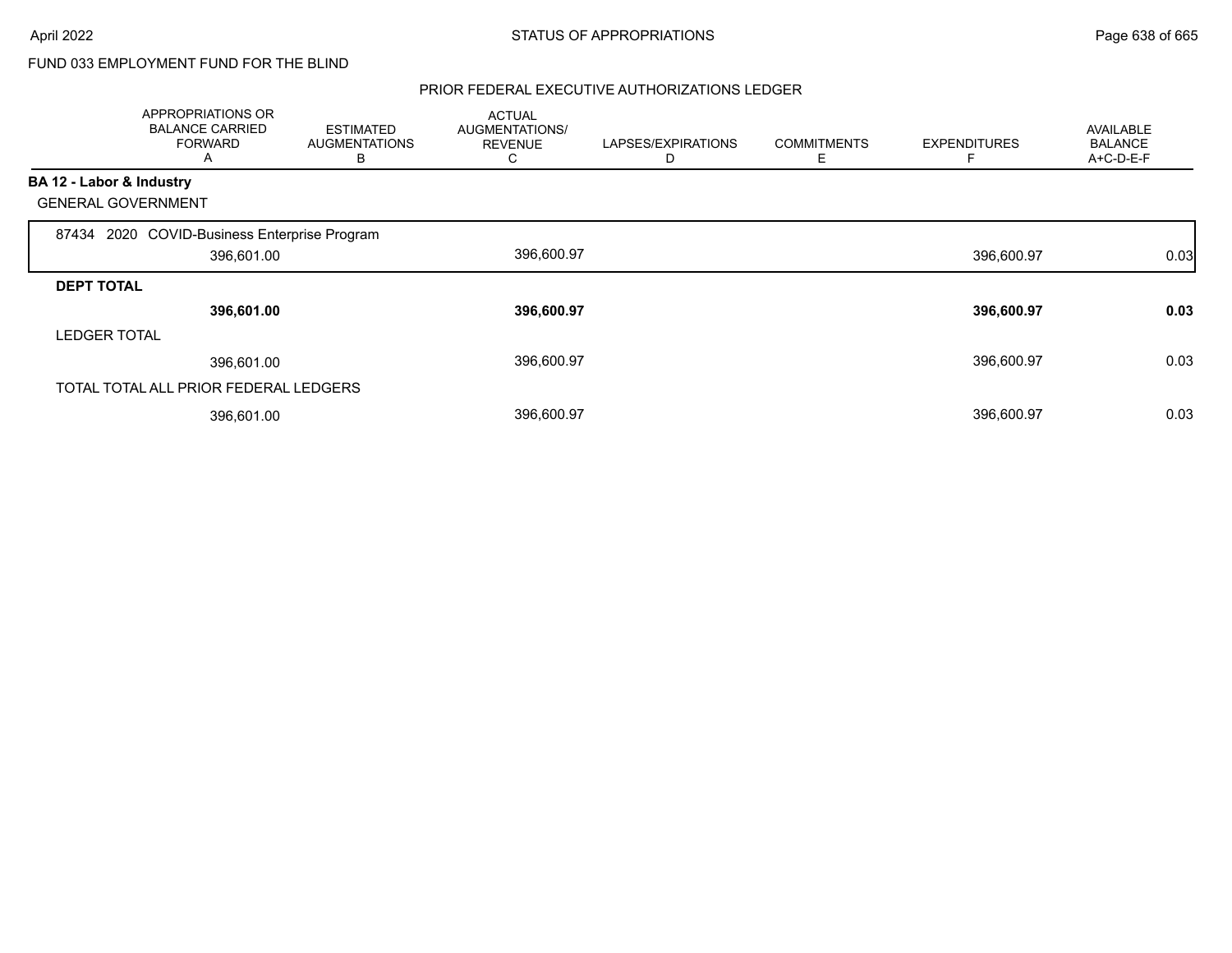# FUND 037 PENNVEST DRINKING WATER REVOLVING

#### CURRENT FEDERAL APPROPRIATIONS LEDGER

|                             | <b>APPROPRIATIONS OR</b><br><b>BALANCE CARRIED</b><br><b>FORWARD</b><br>A | <b>ESTIMATED</b><br><b>AUGMENTATIONS</b><br>В | <b>ACTUAL</b><br><b>AUGMENTATIONS/</b><br><b>REVENUE</b><br>C | LAPSES/EXPIRATIONS<br>D | <b>COMMITMENTS</b><br>E | <b>EXPENDITURES</b><br>F | <b>AVAILABLE</b><br><b>BALANCE</b><br>A+C-D-E-F |
|-----------------------------|---------------------------------------------------------------------------|-----------------------------------------------|---------------------------------------------------------------|-------------------------|-------------------------|--------------------------|-------------------------------------------------|
|                             | <b>BA 33 - PA Infrastructure Investment</b>                               |                                               |                                                               |                         |                         |                          |                                                 |
| <b>GRANTS AND SUBSIDIES</b> |                                                                           |                                               |                                                               |                         |                         |                          |                                                 |
| 71131 2021                  | Local Assistance-Source Water Pollution<br>8,500,000.00                   |                                               | 714,591.19                                                    |                         |                         | 714,591.19               | 7,785,408.81                                    |
| 71132 2021                  | Assistance to State Programs<br>7,000,000.00                              |                                               | 1,552,724.13                                                  |                         |                         | 1,552,724.13             | 5,447,275.87                                    |
| 71133 2021                  | Technical Assistance to Small Systems<br>1,750,000.00                     |                                               | 182,458.32                                                    |                         |                         | 182,458.32               | 1,567,541.68                                    |
| 71134 2021                  | Loan Program Administration<br>2,532,000.00                               |                                               | 1,306,194.00                                                  |                         | 148,381.75              | 1,335,411.61             | 1,048,206.64                                    |
| 71135 2021                  | Drinking Water Projects Revolving Loan<br>44,018,000.00                   |                                               | 23,409,800.00                                                 |                         | 3,736,255.28            | 23,409,800.00            | 16,871,944.72                                   |
| <b>DEPT TOTAL</b>           |                                                                           |                                               |                                                               |                         |                         |                          |                                                 |
|                             | 63,800,000.00                                                             |                                               | 27, 165, 767. 64                                              |                         | 3,884,637.03            | 27, 194, 985. 25         | 32,720,377.72                                   |
| <b>LEDGER TOTAL</b>         |                                                                           |                                               |                                                               |                         |                         |                          |                                                 |
|                             | 63,800,000.00                                                             |                                               | 27, 165, 767. 64                                              |                         | 3,884,637.03            | 27, 194, 985. 25         | 32,720,377.72                                   |
|                             | TOTAL TOTAL ALL CURRENT FEDERAL LEDGERS                                   |                                               |                                                               |                         |                         |                          |                                                 |
|                             | 63,800,000.00                                                             |                                               | 27, 165, 767. 64                                              |                         | 3,884,637.03            | 27,194,985.25            | 32,720,377.72                                   |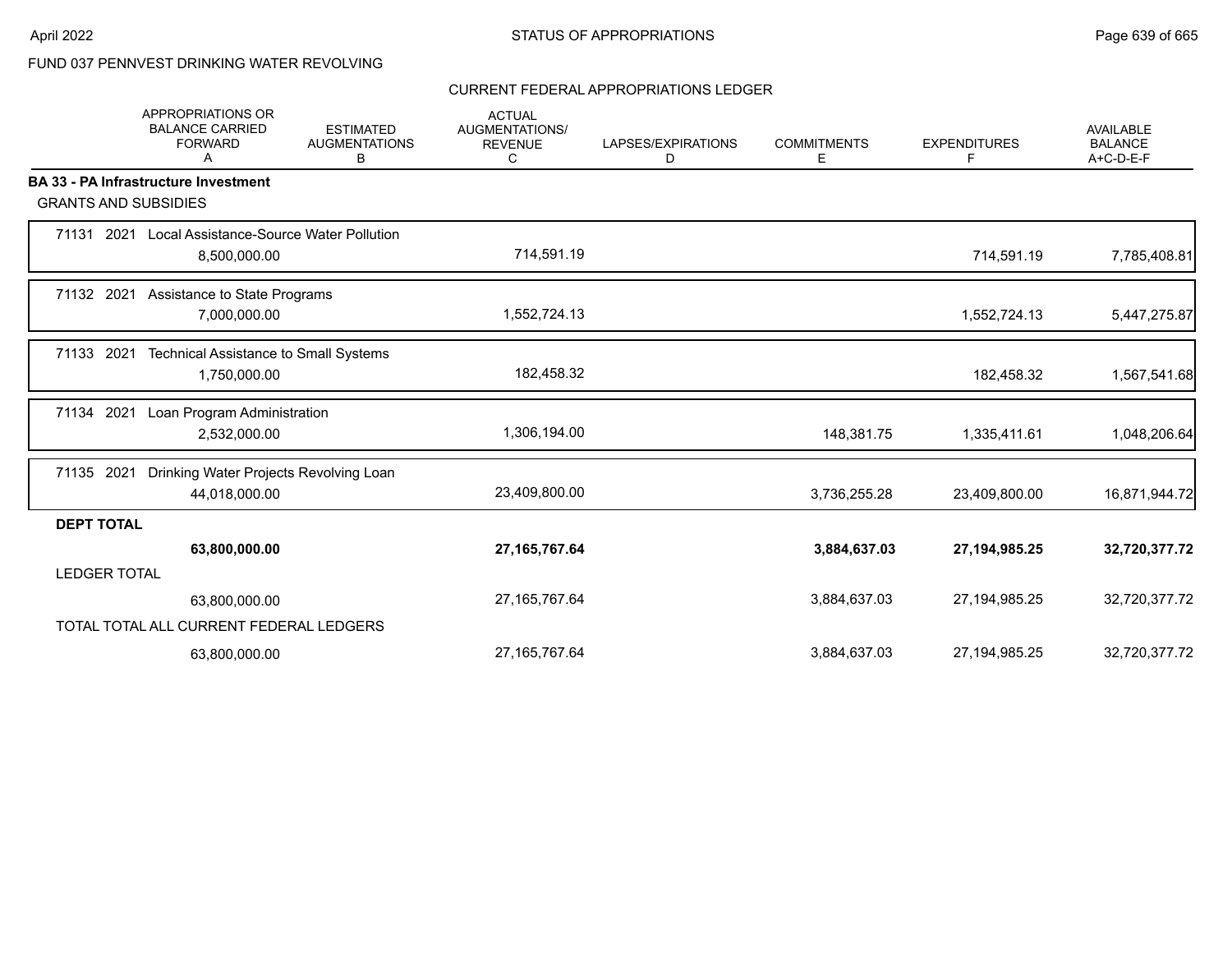# FUND 037 PENNVEST DRINKING WATER REVOLVING

|                     | APPROPRIATIONS OR<br><b>BALANCE CARRIED</b><br><b>FORWARD</b><br>A | <b>ESTIMATED</b><br><b>AUGMENTATIONS</b><br>В | <b>ACTUAL</b><br>AUGMENTATIONS/<br><b>REVENUE</b><br>C | LAPSES/EXPIRATIONS<br>D | <b>COMMITMENTS</b><br>Е | <b>EXPENDITURES</b><br>F | <b>AVAILABLE</b><br><b>BALANCE</b><br>A+C-D-E-F |
|---------------------|--------------------------------------------------------------------|-----------------------------------------------|--------------------------------------------------------|-------------------------|-------------------------|--------------------------|-------------------------------------------------|
|                     | <b>BA 33 - PA Infrastructure Investment</b>                        |                                               |                                                        |                         |                         |                          |                                                 |
|                     | <b>GRANTS AND SUBSIDIES</b>                                        |                                               |                                                        |                         |                         |                          |                                                 |
|                     | 80176 2020 Local Assistance-Source Water Pollut(F)<br>4,186,227.37 |                                               |                                                        |                         |                         |                          | 4,186,227.37                                    |
|                     | 80177 2020 Assistance To State Programs (F)<br>3,513,727.58        |                                               |                                                        |                         |                         |                          | 3,513,727.58                                    |
| 80178 2020          | Technical Assistance to Small System<br>935,594.71                 |                                               |                                                        |                         |                         |                          | 935,594.71                                      |
|                     | 80180 2020 Drinking Water Projects Revolving Loan<br>23,974,670.00 |                                               |                                                        |                         |                         |                          | 23,974,670.00                                   |
|                     | 80181 2019 Loan Program Administration (F)<br>28.67                |                                               |                                                        |                         |                         |                          | 28.67                                           |
| 80181               | 2020 Loan Program Administration (F)<br>764,315.15                 |                                               | 48,073.99                                              |                         |                         | 39,469.61                | 724,845.54                                      |
| <b>DEPT TOTAL</b>   |                                                                    |                                               |                                                        |                         |                         |                          |                                                 |
|                     | 33,374,563.48                                                      |                                               | 48,073.99                                              |                         |                         | 39,469.61                | 33,335,093.87                                   |
| <b>LEDGER TOTAL</b> |                                                                    |                                               |                                                        |                         |                         |                          |                                                 |
|                     | 33,374,563.48                                                      |                                               | 48,073.99                                              |                         |                         | 39,469.61                | 33,335,093.87                                   |
|                     | TOTAL TOTAL ALL PRIOR FEDERAL LEDGERS                              |                                               |                                                        |                         |                         |                          |                                                 |
|                     | 33,374,563.48                                                      |                                               | 48,073.99                                              |                         |                         | 39,469.61                | 33,335,093.87                                   |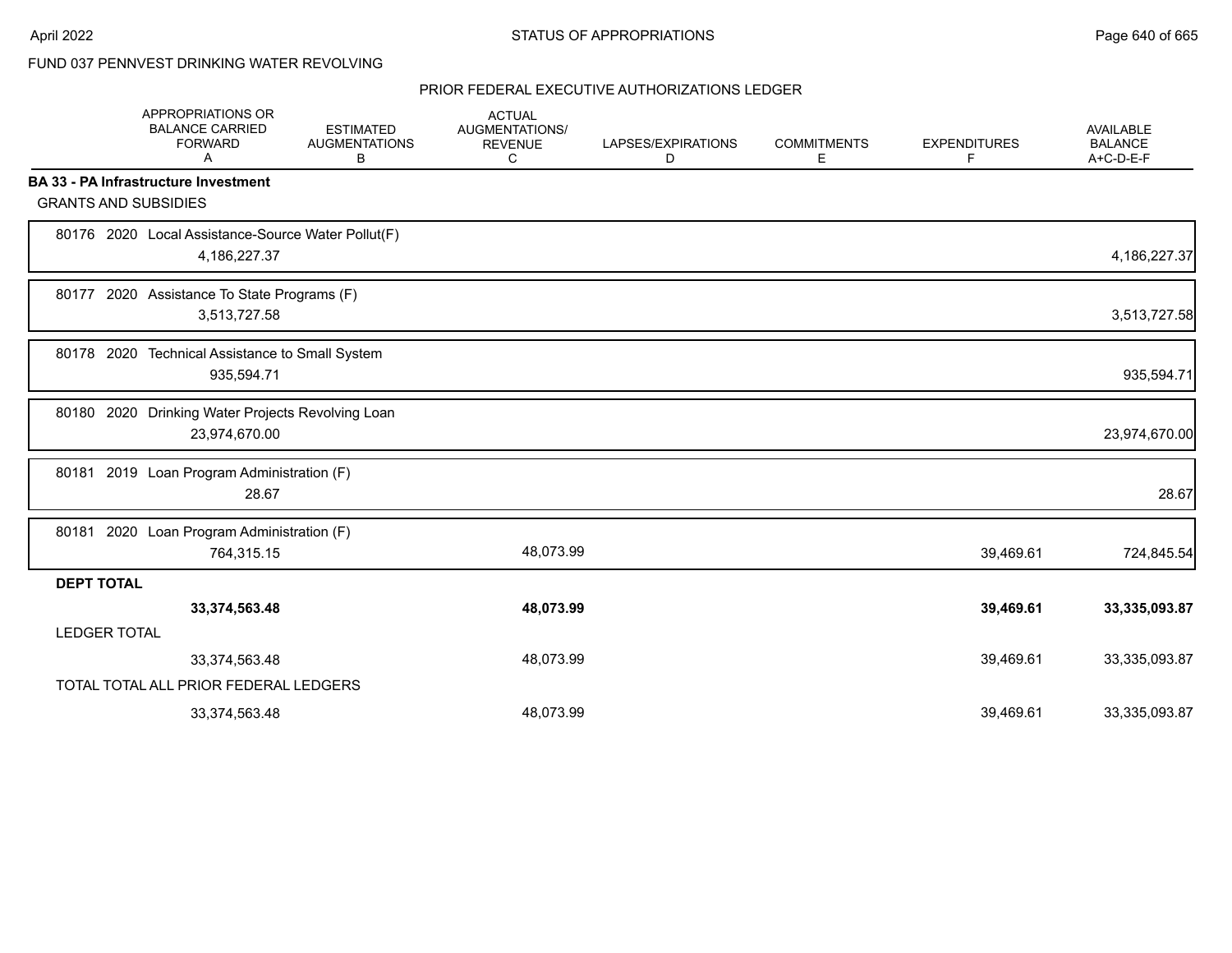# FUND 071 TOBACCO SETTLEMENT FUND

|                               | <b>APPROPRIATIONS OR</b><br><b>BALANCE CARRIED</b><br><b>FORWARD</b><br>A | <b>ESTIMATED</b><br><b>AUGMENTATIONS</b><br>B | <b>ACTUAL</b><br>AUGMENTATIONS/<br><b>REVENUE</b><br>C | LAPSES/EXPIRATIONS<br>D | <b>COMMITMENTS</b><br>E | <b>EXPENDITURES</b><br>F | <b>AVAILABLE</b><br><b>BALANCE</b><br>A+C-D-E-F |
|-------------------------------|---------------------------------------------------------------------------|-----------------------------------------------|--------------------------------------------------------|-------------------------|-------------------------|--------------------------|-------------------------------------------------|
| <b>BA 21 - Human Services</b> |                                                                           |                                               |                                                        |                         |                         |                          |                                                 |
| <b>GRANTS AND SUBSIDIES</b>   |                                                                           |                                               |                                                        |                         |                         |                          |                                                 |
| 82068<br>2021                 | Medical Assistance-Uncompensated Care                                     |                                               |                                                        |                         |                         |                          |                                                 |
|                               | 39,770,000.00                                                             |                                               | 629,181.48                                             |                         |                         | 731,263.56               | 39,038,736.44                                   |
| 2021<br>82069                 | Med Assist-Workers with Disabilities                                      |                                               |                                                        |                         |                         |                          |                                                 |
|                               | 123,665,000.00                                                            |                                               | $-8,147,652.14$                                        |                         |                         | $-6,749,917.15$          | 130,414,917.15                                  |
| 87639<br>2021                 | <b>COVID-MA-Workers with Disabilities</b>                                 |                                               |                                                        |                         |                         |                          |                                                 |
|                               | 8,019,000.00                                                              |                                               |                                                        |                         |                         |                          | 8,019,000.00                                    |
| <b>DEPT TOTAL</b>             |                                                                           |                                               |                                                        |                         |                         |                          |                                                 |
|                               | 171,454,000.00                                                            |                                               | -7,518,470.66                                          |                         |                         | $-6,018,653.59$          | 177,472,653.59                                  |
| <b>LEDGER TOTAL</b>           |                                                                           |                                               |                                                        |                         |                         |                          |                                                 |
|                               | 171,454,000.00                                                            |                                               | -7,518,470.66                                          |                         |                         | $-6,018,653.59$          | 177,472,653.59                                  |
|                               | TOTAL TOTAL ALL CURRENT FEDERAL LEDGERS                                   |                                               |                                                        |                         |                         |                          |                                                 |
|                               | 171,454,000.00                                                            |                                               | -7,518,470.66                                          |                         |                         | $-6,018,653.59$          | 177,472,653.59                                  |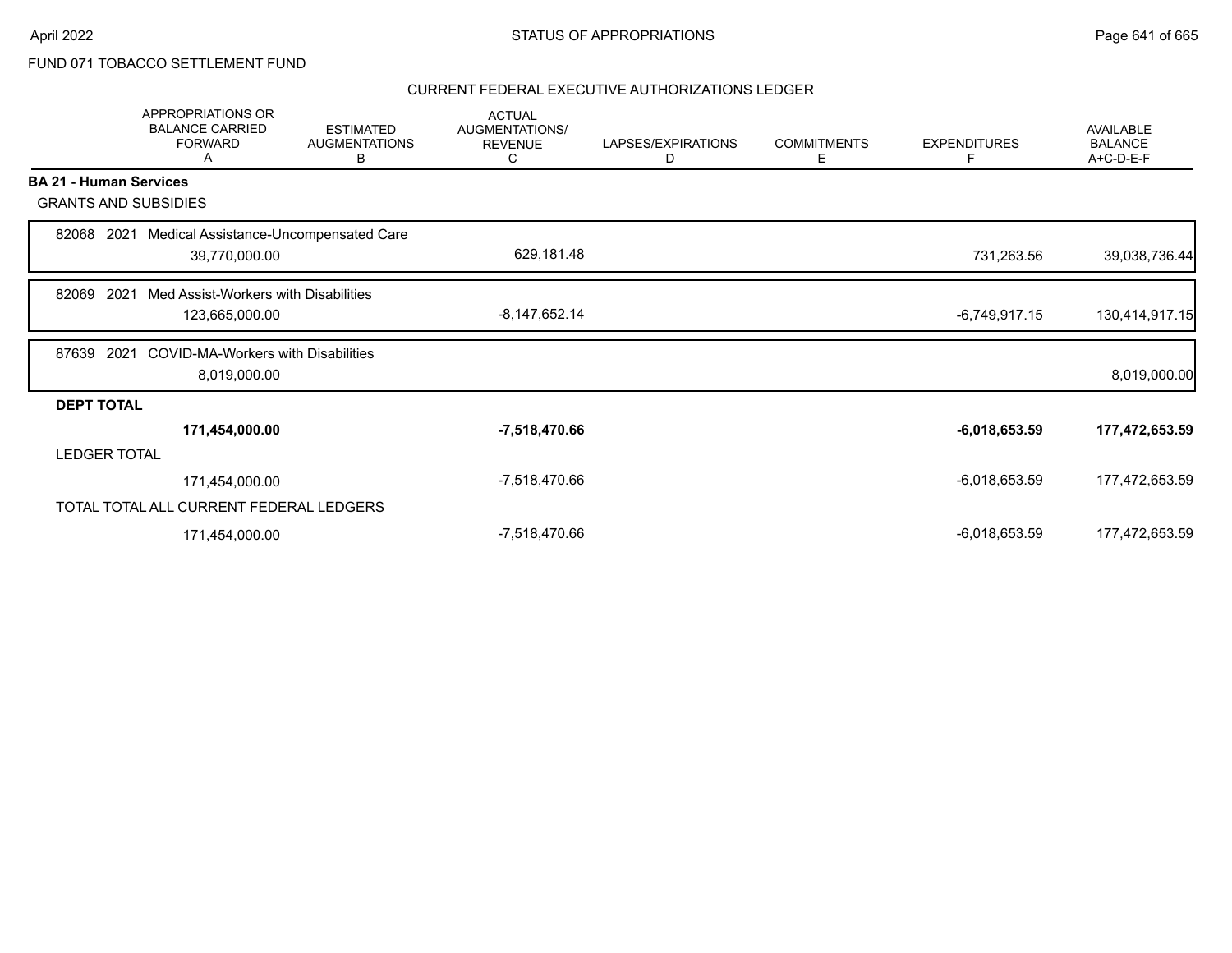# FUND 071 TOBACCO SETTLEMENT FUND

|                               | <b>APPROPRIATIONS OR</b><br><b>BALANCE CARRIED</b><br><b>FORWARD</b><br>A | <b>ESTIMATED</b><br><b>AUGMENTATIONS</b><br>В | <b>ACTUAL</b><br><b>AUGMENTATIONS/</b><br><b>REVENUE</b><br>C | LAPSES/EXPIRATIONS<br>D | <b>COMMITMENTS</b><br>E. | <b>EXPENDITURES</b><br>F | <b>AVAILABLE</b><br><b>BALANCE</b><br>A+C-D-E-F |
|-------------------------------|---------------------------------------------------------------------------|-----------------------------------------------|---------------------------------------------------------------|-------------------------|--------------------------|--------------------------|-------------------------------------------------|
| <b>BA 21 - Human Services</b> |                                                                           |                                               |                                                               |                         |                          |                          |                                                 |
| <b>GRANTS AND SUBSIDIES</b>   |                                                                           |                                               |                                                               |                         |                          |                          |                                                 |
| 82068                         | 2019 Medical Assistance-Uncompensated Care<br>14,419.03                   |                                               |                                                               |                         |                          |                          | 14,419.03                                       |
| 2020<br>82068                 | Medical Assistance-Uncompensated Care                                     |                                               |                                                               |                         |                          |                          |                                                 |
|                               | 37,201,000.00                                                             |                                               | 36,522,682.59                                                 |                         |                          | 36,201,953.08            | 999,046.92                                      |
| 2020<br>82069                 | Med Assist-Workers with Disabilities                                      |                                               |                                                               |                         |                          |                          |                                                 |
|                               | 30,510,232.37                                                             |                                               | 31,823,672.63                                                 |                         |                          | 30,510,113.27            | 119.10                                          |
| 87640                         | 2020 COVID-MA-Uncompensated Care                                          |                                               |                                                               |                         |                          |                          |                                                 |
|                               | 5,101,382.45                                                              |                                               | 4,444,019.26                                                  |                         |                          | 4,457,117.81             | 644,264.64                                      |
| <b>DEPT TOTAL</b>             |                                                                           |                                               |                                                               |                         |                          |                          |                                                 |
|                               | 72,827,033.85                                                             |                                               | 72,790,374.48                                                 |                         |                          | 71,169,184.16            | 1,657,849.69                                    |
| <b>LEDGER TOTAL</b>           |                                                                           |                                               |                                                               |                         |                          |                          |                                                 |
|                               | 72,827,033.85                                                             |                                               | 72,790,374.48                                                 |                         |                          | 71,169,184.16            | 1,657,849.69                                    |
|                               | TOTAL TOTAL ALL PRIOR FEDERAL LEDGERS                                     |                                               |                                                               |                         |                          |                          |                                                 |
|                               | 72,827,033.85                                                             |                                               | 72,790,374.48                                                 |                         |                          | 71,169,184.16            | 1,657,849.69                                    |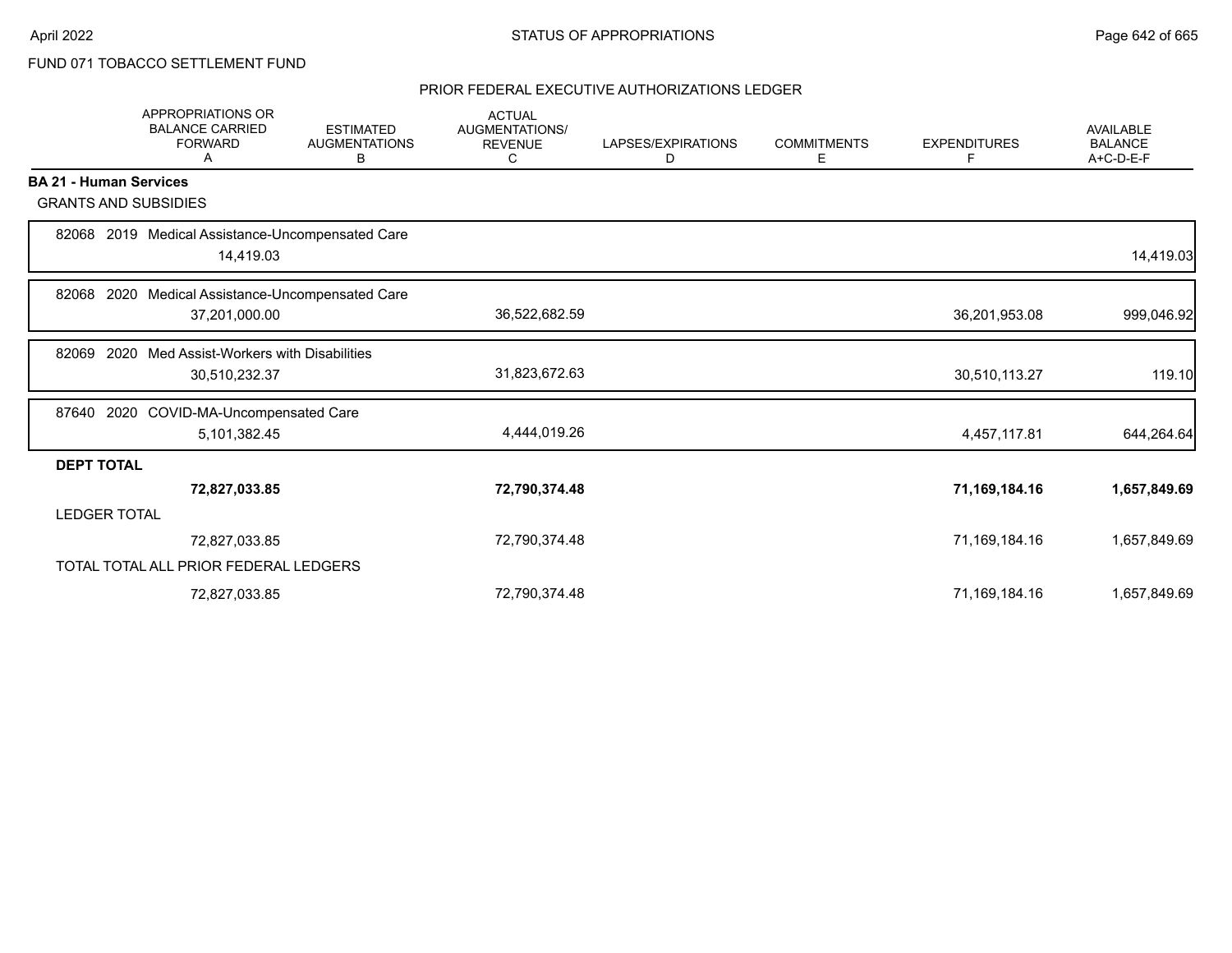# FUND 085 REHABILITATION CENTER FUND

|                          | APPROPRIATIONS OR<br><b>BALANCE CARRIED</b><br><b>FORWARD</b><br>A | <b>ESTIMATED</b><br><b>AUGMENTATIONS</b><br>В | <b>ACTUAL</b><br>AUGMENTATIONS/<br><b>REVENUE</b><br>C | LAPSES/EXPIRATIONS<br>D | <b>COMMITMENTS</b><br>Ε | <b>EXPENDITURES</b> | <b>AVAILABLE</b><br><b>BALANCE</b><br>A+C-D-E-F |
|--------------------------|--------------------------------------------------------------------|-----------------------------------------------|--------------------------------------------------------|-------------------------|-------------------------|---------------------|-------------------------------------------------|
| BA 12 - Labor & Industry |                                                                    |                                               |                                                        |                         |                         |                     |                                                 |
|                          | <b>GENERAL GOVERNMENT</b>                                          |                                               |                                                        |                         |                         |                     |                                                 |
|                          | 87662 2020 COVID-Hiram G. Andrews Center                           |                                               |                                                        |                         |                         |                     |                                                 |
|                          | 1,371,193.00                                                       |                                               | 529,898.50                                             |                         |                         | 761,748.50          | 609,444.50                                      |
| <b>DEPT TOTAL</b>        |                                                                    |                                               |                                                        |                         |                         |                     |                                                 |
|                          | 1,371,193.00                                                       |                                               | 529,898.50                                             |                         |                         | 761,748.50          | 609,444.50                                      |
| <b>LEDGER TOTAL</b>      |                                                                    |                                               |                                                        |                         |                         |                     |                                                 |
|                          | 1,371,193.00                                                       |                                               | 529,898.50                                             |                         |                         | 761,748.50          | 609,444.50                                      |
|                          | TOTAL TOTAL ALL PRIOR FEDERAL LEDGERS                              |                                               |                                                        |                         |                         |                     |                                                 |
|                          | 1,371,193.00                                                       |                                               | 529,898.50                                             |                         |                         | 761,748.50          | 609,444.50                                      |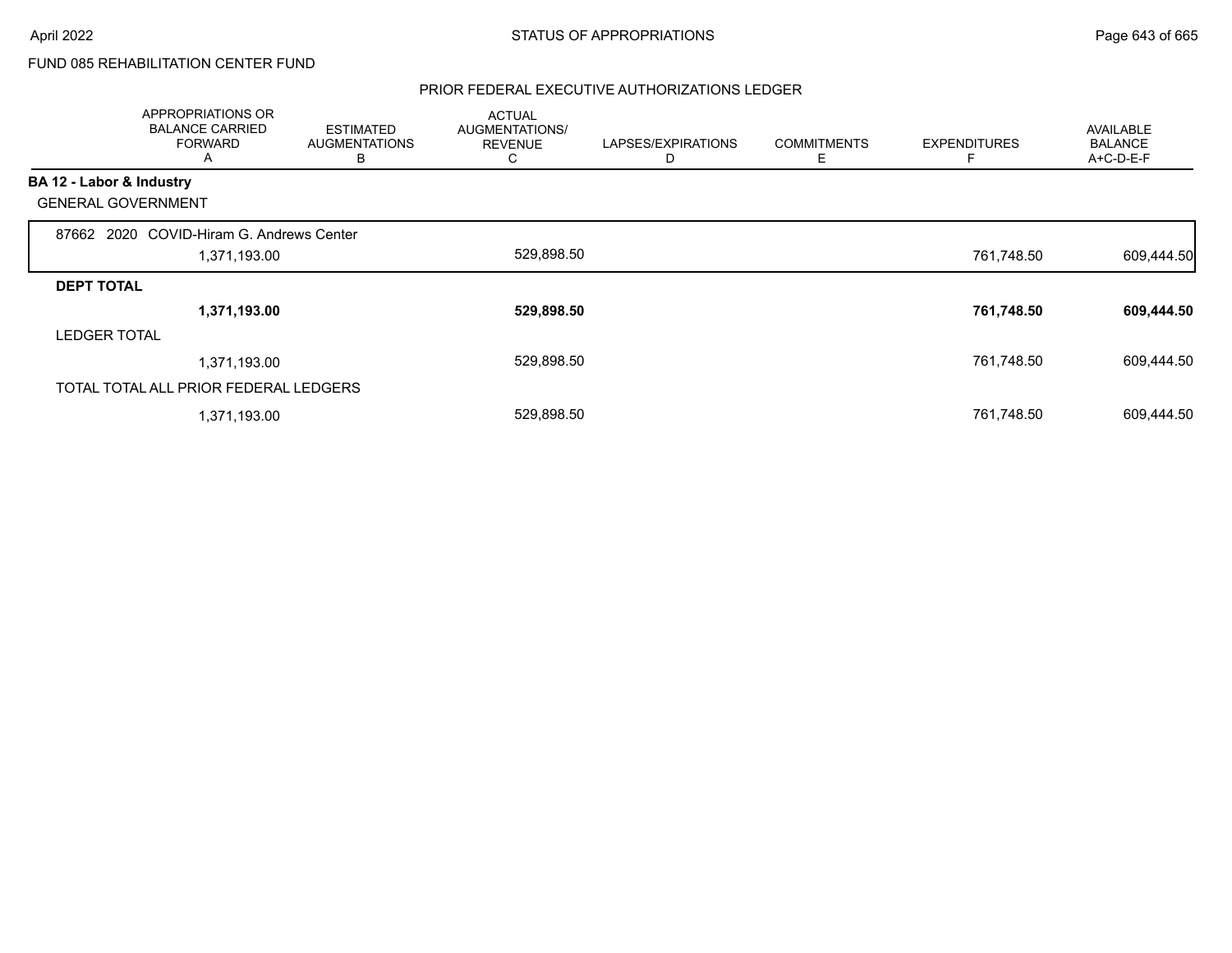# FUND 109 PENNVEST WATER POLLUTION CONTROL RE

#### CURRENT FEDERAL APPROPRIATIONS LEDGER

|                     | APPROPRIATIONS OR<br><b>BALANCE CARRIED</b><br><b>FORWARD</b><br>A | <b>ESTIMATED</b><br><b>AUGMENTATIONS</b><br>в | <b>ACTUAL</b><br><b>AUGMENTATIONS/</b><br><b>REVENUE</b><br>C | LAPSES/EXPIRATIONS<br>D | <b>COMMITMENTS</b><br>Е | <b>EXPENDITURES</b><br>F | <b>AVAILABLE</b><br><b>BALANCE</b><br>A+C-D-E-F |
|---------------------|--------------------------------------------------------------------|-----------------------------------------------|---------------------------------------------------------------|-------------------------|-------------------------|--------------------------|-------------------------------------------------|
|                     | BA 33 - PA Infrastructure Investment                               |                                               |                                                               |                         |                         |                          |                                                 |
|                     | <b>GRANTS AND SUBSIDIES</b>                                        |                                               |                                                               |                         |                         |                          |                                                 |
| 71136 2021          | Sewage Projects Revolving Loan Fund<br>121,145,000.00              |                                               | 62,939,000.00                                                 |                         | 20,816,640.28           | 62,939,000.00            | 37,389,359.72                                   |
| 71137               | Sewer Overflow and Stormwater Grants<br>2021<br>2,380,000.00       |                                               |                                                               |                         |                         |                          | 2,380,000.00                                    |
| <b>DEPT TOTAL</b>   |                                                                    |                                               |                                                               |                         |                         |                          |                                                 |
|                     | 123,525,000.00                                                     |                                               | 62,939,000.00                                                 |                         | 20,816,640.28           | 62,939,000.00            | 39,769,359.72                                   |
| <b>LEDGER TOTAL</b> |                                                                    |                                               |                                                               |                         |                         |                          |                                                 |
|                     | 123,525,000.00                                                     |                                               | 62,939,000.00                                                 |                         | 20,816,640.28           | 62,939,000.00            | 39,769,359.72                                   |
|                     | TOTAL TOTAL ALL CURRENT FEDERAL LEDGERS                            |                                               |                                                               |                         |                         |                          |                                                 |
|                     | 123,525,000.00                                                     |                                               | 62,939,000.00                                                 |                         | 20,816,640.28           | 62,939,000.00            | 39,769,359.72                                   |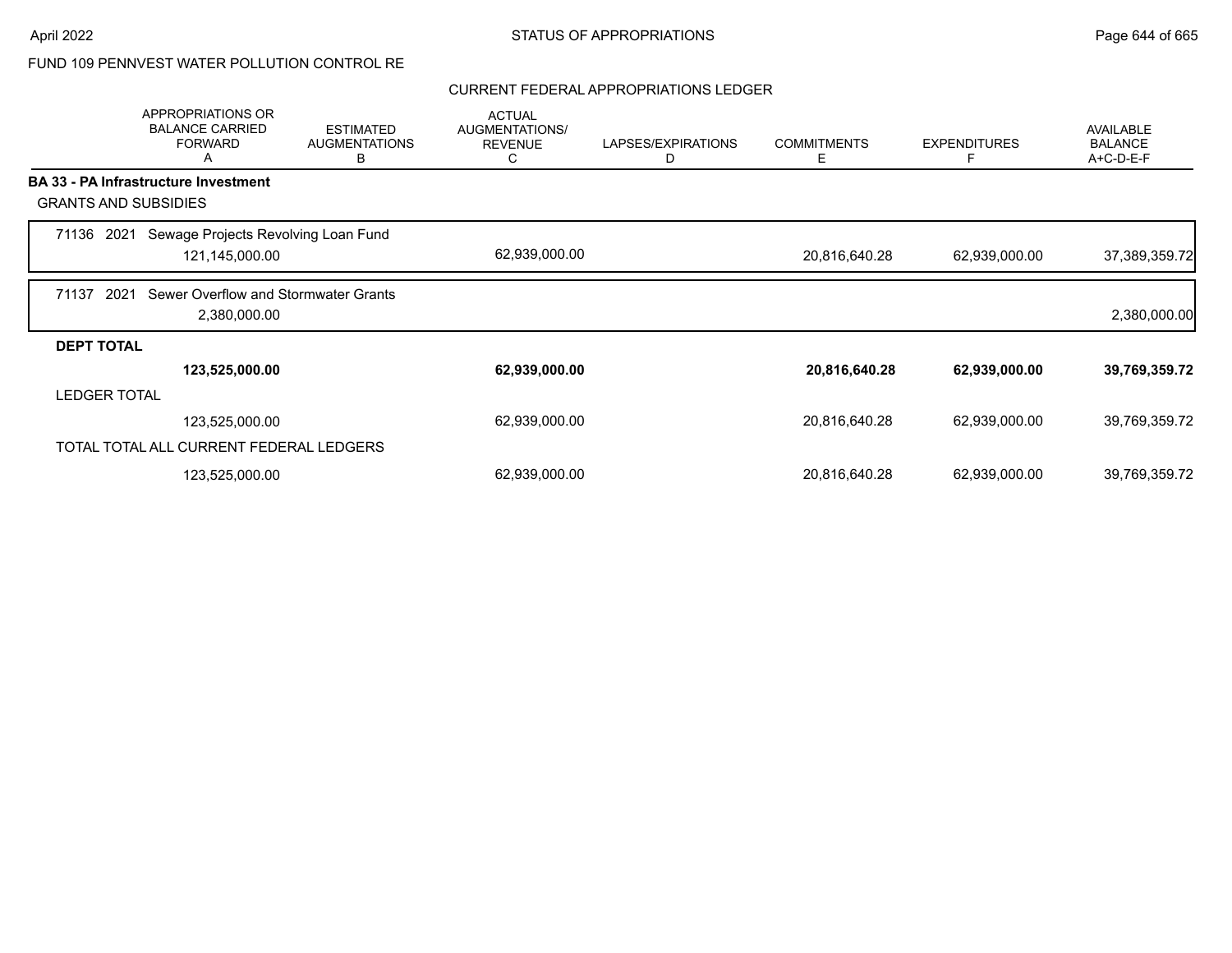### FUND 109 PENNVEST WATER POLLUTION CONTROL RE

|                             | APPROPRIATIONS OR<br><b>BALANCE CARRIED</b><br><b>FORWARD</b><br>A | <b>ESTIMATED</b><br><b>AUGMENTATIONS</b><br>в | <b>ACTUAL</b><br>AUGMENTATIONS/<br><b>REVENUE</b><br>◡ | LAPSES/EXPIRATIONS | <b>COMMITMENTS</b> | <b>EXPENDITURES</b> | AVAILABLE<br><b>BALANCE</b><br>A+C-D-E-F |
|-----------------------------|--------------------------------------------------------------------|-----------------------------------------------|--------------------------------------------------------|--------------------|--------------------|---------------------|------------------------------------------|
|                             | <b>BA 33 - PA Infrastructure Investment</b>                        |                                               |                                                        |                    |                    |                     |                                          |
| <b>GRANTS AND SUBSIDIES</b> |                                                                    |                                               |                                                        |                    |                    |                     |                                          |
| 80183                       | 2020 Sewage Projects Revolving Loan Fund (F)<br>64,253,000.00      |                                               |                                                        |                    |                    |                     | 64,253,000.00                            |
| <b>DEPT TOTAL</b>           |                                                                    |                                               |                                                        |                    |                    |                     |                                          |
|                             | 64,253,000.00                                                      |                                               |                                                        |                    |                    |                     | 64,253,000.00                            |
| <b>LEDGER TOTAL</b>         |                                                                    |                                               |                                                        |                    |                    |                     |                                          |
|                             | 64,253,000.00                                                      |                                               |                                                        |                    |                    |                     | 64,253,000.00                            |
|                             | TOTAL TOTAL ALL PRIOR FEDERAL LEDGERS                              |                                               |                                                        |                    |                    |                     |                                          |
|                             | 64,253,000.00                                                      |                                               |                                                        |                    |                    |                     | 64,253,000.00                            |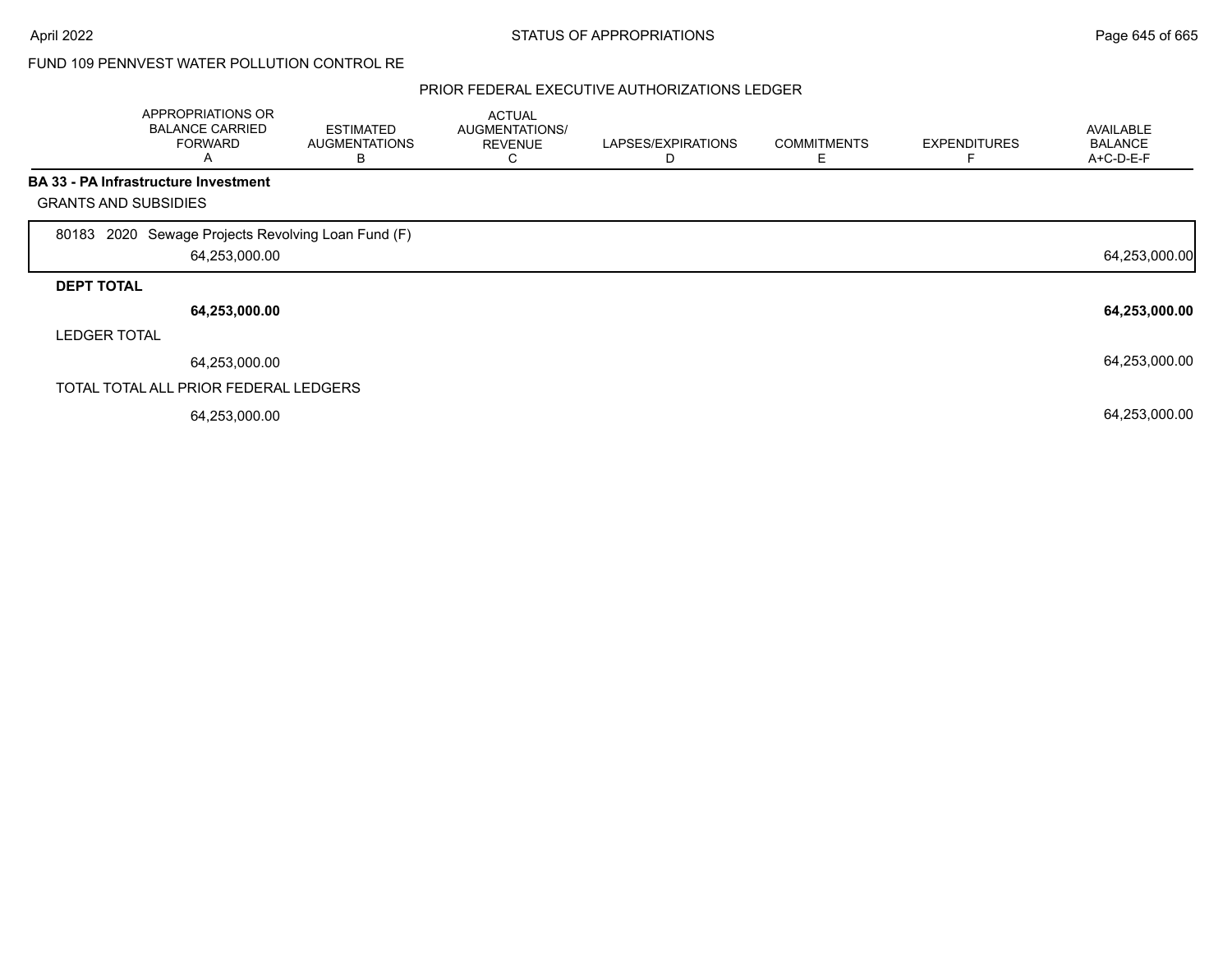# FUND 118 STORAGE TANK FUND

|                     | APPROPRIATIONS OR<br><b>BALANCE CARRIED</b><br><b>FORWARD</b><br>A | <b>ESTIMATED</b><br><b>AUGMENTATIONS</b><br>в | <b>ACTUAL</b><br>AUGMENTATIONS/<br><b>REVENUE</b><br>C | LAPSES/EXPIRATIONS<br>D | <b>COMMITMENTS</b><br>Е | <b>EXPENDITURES</b><br>F | <b>AVAILABLE</b><br><b>BALANCE</b><br>A+C-D-E-F |
|---------------------|--------------------------------------------------------------------|-----------------------------------------------|--------------------------------------------------------|-------------------------|-------------------------|--------------------------|-------------------------------------------------|
|                     | <b>BA 35 - Environmental Protection</b>                            |                                               |                                                        |                         |                         |                          |                                                 |
|                     | <b>GENERAL GOVERNMENT</b>                                          |                                               |                                                        |                         |                         |                          |                                                 |
| 82123               | Underground Storage Tanks<br>2021                                  |                                               |                                                        |                         |                         |                          |                                                 |
|                     | 1,750,000.00                                                       |                                               | 481,574.41                                             |                         |                         | 735,224.99               | 1,014,775.01                                    |
| 82124               | 2021<br>Leaking Underground Storage Tanks                          |                                               |                                                        |                         |                         |                          |                                                 |
|                     | 2,990,000.00                                                       |                                               | 375,934.54                                             |                         |                         | 688,600.76               | 2,301,399.24                                    |
| <b>DEPT TOTAL</b>   |                                                                    |                                               |                                                        |                         |                         |                          |                                                 |
|                     | 4,740,000.00                                                       |                                               | 857,508.95                                             |                         |                         | 1,423,825.75             | 3,316,174.25                                    |
| <b>LEDGER TOTAL</b> |                                                                    |                                               |                                                        |                         |                         |                          |                                                 |
|                     | 4,740,000.00                                                       |                                               | 857,508.95                                             |                         |                         | 1,423,825.75             | 3,316,174.25                                    |
|                     | TOTAL TOTAL ALL CURRENT FEDERAL LEDGERS                            |                                               |                                                        |                         |                         |                          |                                                 |
|                     | 4,740,000.00                                                       |                                               | 857,508.95                                             |                         |                         | 1,423,825.75             | 3,316,174.25                                    |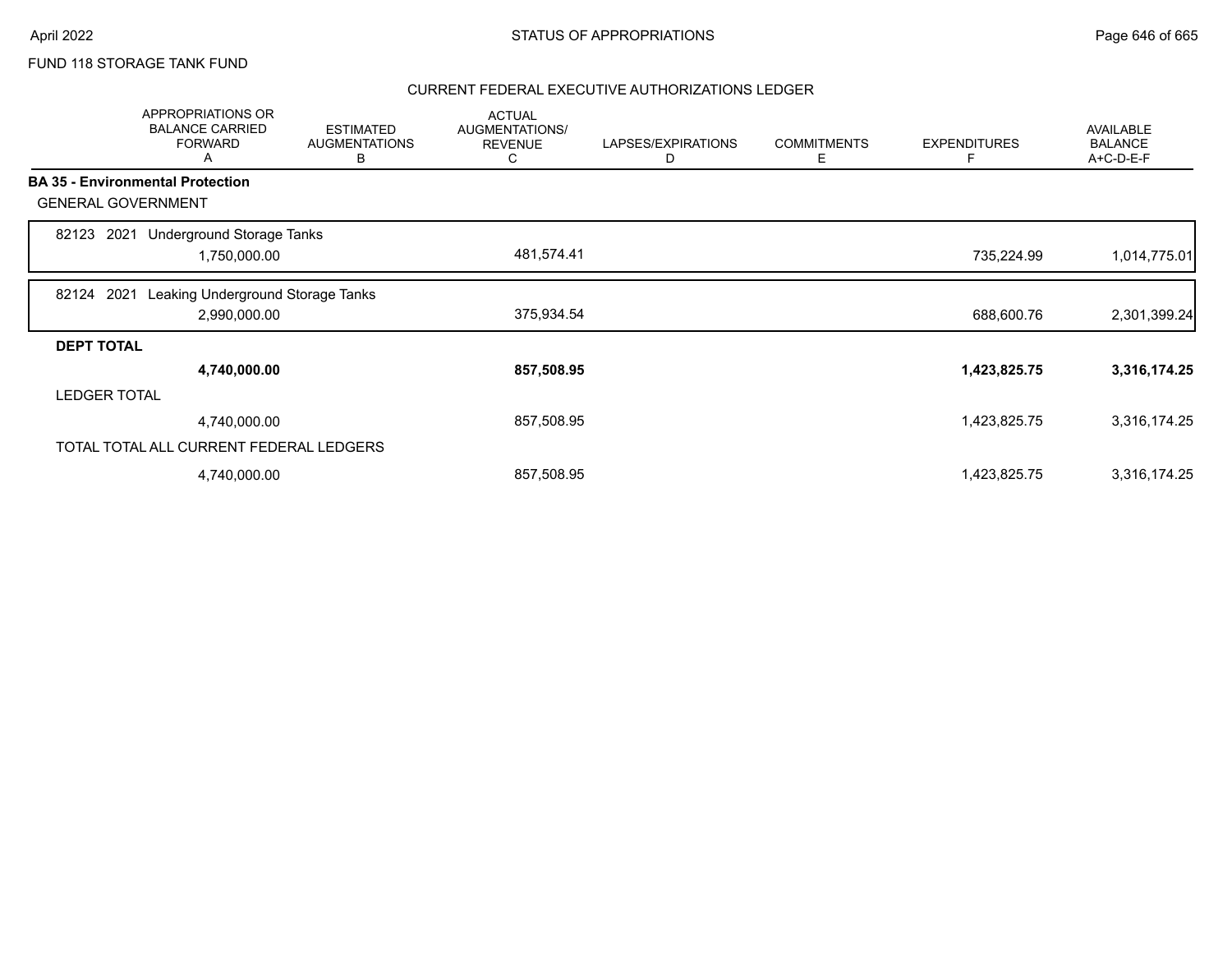# FUND 118 STORAGE TANK FUND

|                   | APPROPRIATIONS OR<br><b>BALANCE CARRIED</b><br><b>FORWARD</b><br>A | <b>ESTIMATED</b><br><b>AUGMENTATIONS</b><br>В | <b>ACTUAL</b><br>AUGMENTATIONS/<br><b>REVENUE</b><br>C | LAPSES/EXPIRATIONS<br>D | <b>COMMITMENTS</b><br>Ε | <b>EXPENDITURES</b><br>Е | <b>AVAILABLE</b><br><b>BALANCE</b><br>A+C-D-E-F |
|-------------------|--------------------------------------------------------------------|-----------------------------------------------|--------------------------------------------------------|-------------------------|-------------------------|--------------------------|-------------------------------------------------|
|                   | <b>BA 35 - Environmental Protection</b>                            |                                               |                                                        |                         |                         |                          |                                                 |
|                   | <b>GENERAL GOVERNMENT</b>                                          |                                               |                                                        |                         |                         |                          |                                                 |
| 82123             | 2020 Underground Storage Tanks<br>1,289,502.91                     |                                               | -70,469.93                                             |                         |                         |                          | 1,289,502.91                                    |
| 82124             | Leaking Underground Storage Tanks<br>2020<br>1,174,897.97          |                                               | $-304,638.58$                                          |                         |                         | $-320,321.16$            | 1,495,219.13                                    |
| <b>DEPT TOTAL</b> |                                                                    |                                               |                                                        |                         |                         |                          |                                                 |
|                   | 2,464,400.88                                                       |                                               | $-375, 108.51$                                         |                         |                         | $-320,321.16$            | 2,784,722.04                                    |
|                   | <b>LEDGER TOTAL</b>                                                |                                               |                                                        |                         |                         |                          |                                                 |
|                   | 2,464,400.88                                                       |                                               | $-375, 108.51$                                         |                         |                         | $-320,321.16$            | 2,784,722.04                                    |
|                   | TOTAL TOTAL ALL PRIOR FEDERAL LEDGERS                              |                                               |                                                        |                         |                         |                          |                                                 |
|                   | 2,464,400.88                                                       |                                               | $-375,108.51$                                          |                         |                         | $-320,321.16$            | 2,784,722.04                                    |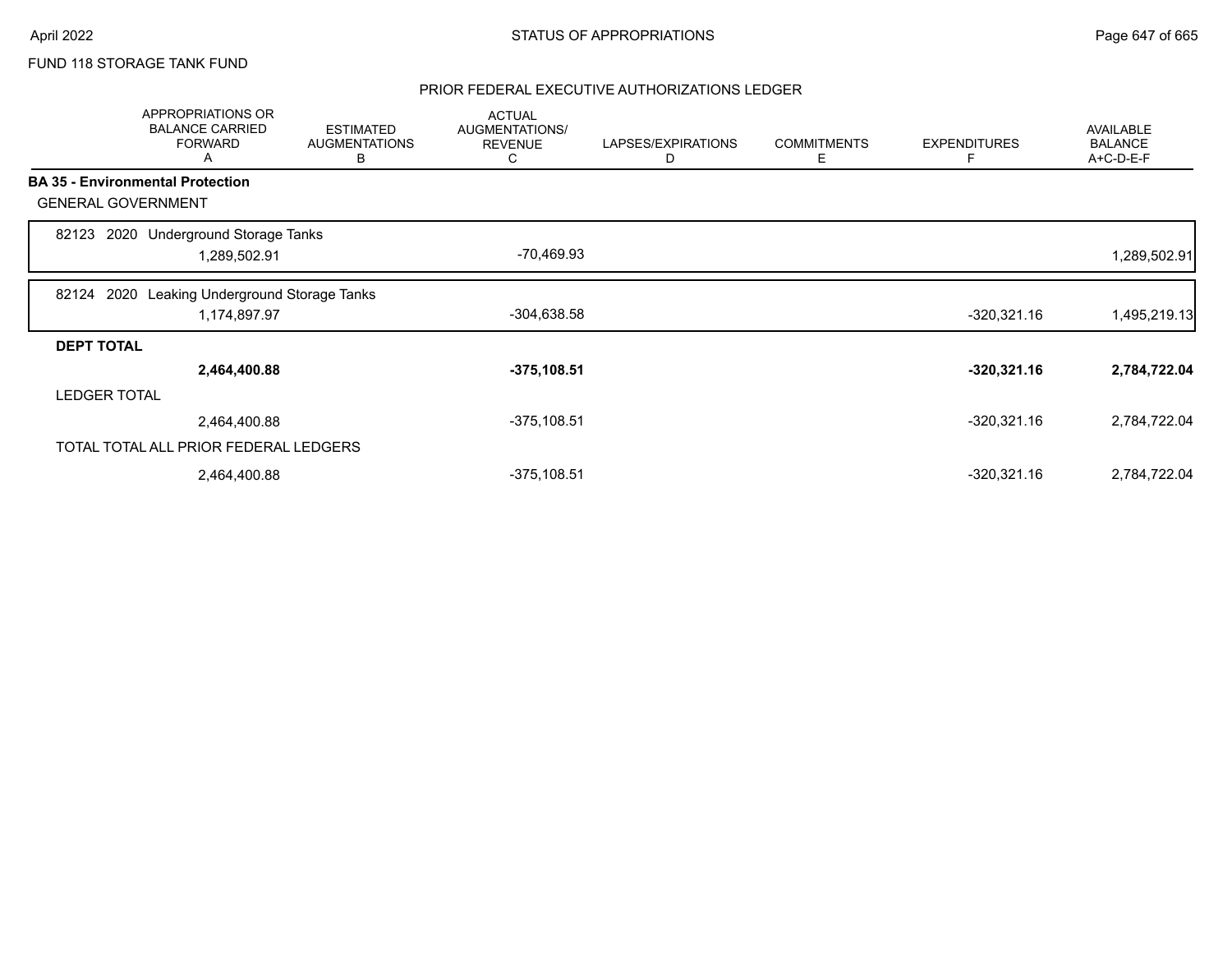# FUND 131 ACID MINE DRAINAGE ABATEMENT&TREATM

|                           | APPROPRIATIONS OR<br><b>BALANCE CARRIED</b><br><b>FORWARD</b><br>A | <b>ESTIMATED</b><br><b>AUGMENTATIONS</b><br>в | <b>ACTUAL</b><br><b>AUGMENTATIONS/</b><br><b>REVENUE</b><br>◡ | LAPSES/EXPIRATIONS | <b>COMMITMENTS</b><br>Е | <b>EXPENDITURES</b><br>E | <b>AVAILABLE</b><br><b>BALANCE</b><br>$A+C-D-E-F$ |
|---------------------------|--------------------------------------------------------------------|-----------------------------------------------|---------------------------------------------------------------|--------------------|-------------------------|--------------------------|---------------------------------------------------|
|                           | <b>BA 35 - Environmental Protection</b>                            |                                               |                                                               |                    |                         |                          |                                                   |
| <b>GENERAL GOVERNMENT</b> |                                                                    |                                               |                                                               |                    |                         |                          |                                                   |
| 2021<br>82126             | Acid Mine Drainage-Abatement & Treatment                           |                                               |                                                               |                    |                         |                          |                                                   |
|                           | 25,014,000.00                                                      |                                               | 4,547,842.15                                                  |                    | 5,100,217.06            | 4,548,237.79             | 15,365,545.15                                     |
| <b>DEPT TOTAL</b>         |                                                                    |                                               |                                                               |                    |                         |                          |                                                   |
|                           | 25,014,000.00                                                      |                                               | 4,547,842.15                                                  |                    | 5,100,217.06            | 4,548,237.79             | 15,365,545.15                                     |
| <b>LEDGER TOTAL</b>       |                                                                    |                                               |                                                               |                    |                         |                          |                                                   |
|                           | 25.014.000.00                                                      |                                               | 4,547,842.15                                                  |                    | 5,100,217.06            | 4,548,237.79             | 15,365,545.15                                     |
|                           | TOTAL TOTAL ALL CURRENT FEDERAL LEDGERS                            |                                               |                                                               |                    |                         |                          |                                                   |
|                           | 25,014,000.00                                                      |                                               | 4,547,842.15                                                  |                    | 5,100,217.06            | 4,548,237.79             | 15,365,545.15                                     |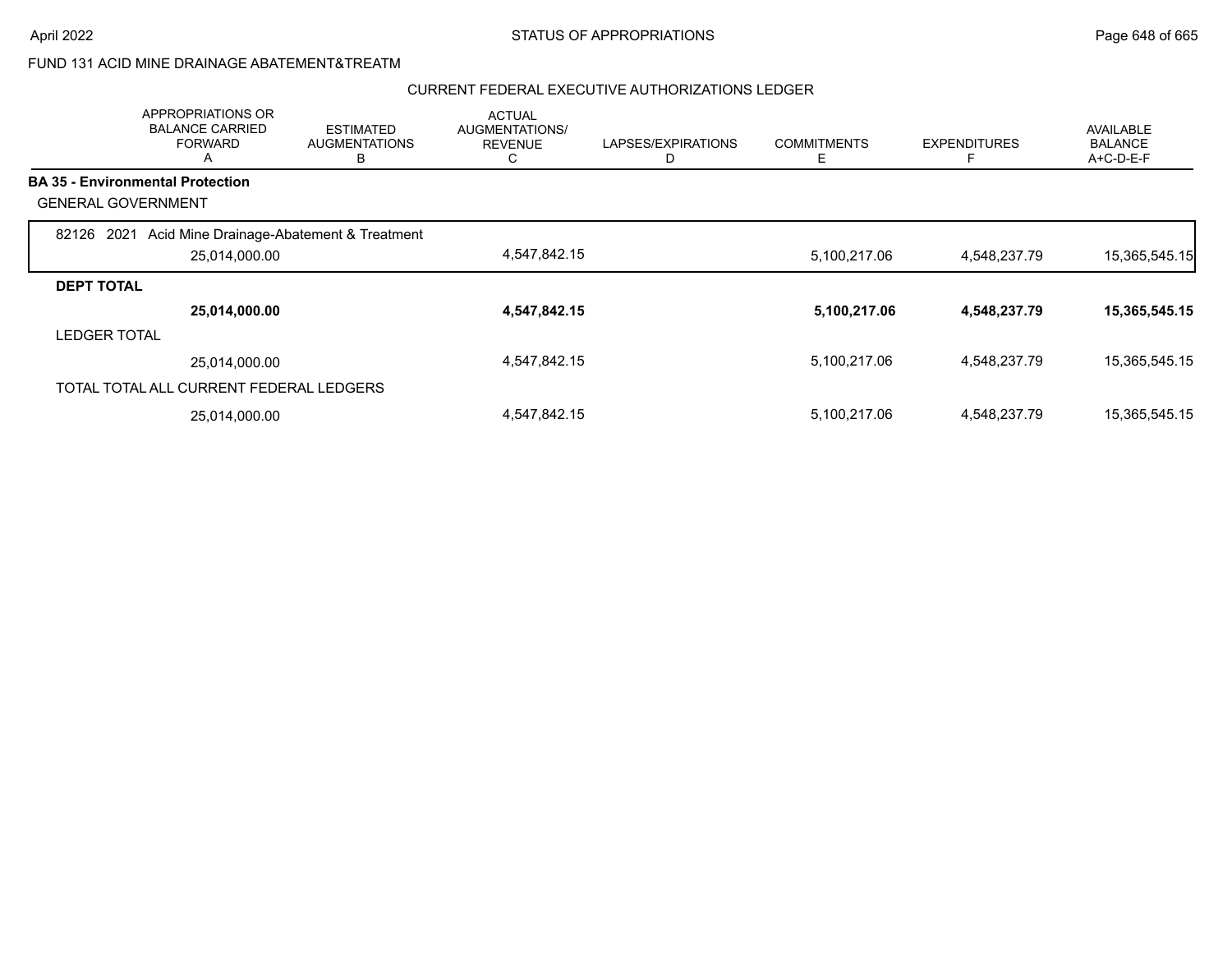### FUND 131 ACID MINE DRAINAGE ABATEMENT&TREATM

|                     | APPROPRIATIONS OR<br><b>BALANCE CARRIED</b><br><b>FORWARD</b><br>A | <b>ESTIMATED</b><br><b>AUGMENTATIONS</b><br>в | <b>ACTUAL</b><br>AUGMENTATIONS/<br><b>REVENUE</b><br>C | LAPSES/EXPIRATIONS<br>D | <b>COMMITMENTS</b><br>Ε | <b>EXPENDITURES</b><br>F | <b>AVAILABLE</b><br><b>BALANCE</b><br>A+C-D-E-F |
|---------------------|--------------------------------------------------------------------|-----------------------------------------------|--------------------------------------------------------|-------------------------|-------------------------|--------------------------|-------------------------------------------------|
|                     | <b>BA 35 - Environmental Protection</b>                            |                                               |                                                        |                         |                         |                          |                                                 |
|                     | <b>GENERAL GOVERNMENT</b>                                          |                                               |                                                        |                         |                         |                          |                                                 |
|                     | 82126 2019 Acid Mine Drainage-Abatement & Treatment<br>758,393.39  |                                               | 201,193.79                                             |                         |                         | 201,193.79               | 557,199.60                                      |
|                     |                                                                    |                                               |                                                        |                         |                         |                          |                                                 |
| 82126               | 2020 Acid Mine Drainage-Abatement & Treatment<br>16,384,977.03     |                                               | 2,902,550.54                                           |                         | 577,867.38              | 2,900,384.32             | 12,906,725.33                                   |
| <b>DEPT TOTAL</b>   |                                                                    |                                               |                                                        |                         |                         |                          |                                                 |
|                     | 17, 143, 370. 42                                                   |                                               | 3,103,744.33                                           |                         | 577,867.38              | 3,101,578.11             | 13,463,924.93                                   |
| <b>LEDGER TOTAL</b> |                                                                    |                                               |                                                        |                         |                         |                          |                                                 |
|                     | 17, 143, 370. 42                                                   |                                               | 3,103,744.33                                           |                         | 577,867.38              | 3,101,578.11             | 13,463,924.93                                   |
|                     | TOTAL TOTAL ALL PRIOR FEDERAL LEDGERS                              |                                               |                                                        |                         |                         |                          |                                                 |
|                     | 17, 143, 370. 42                                                   |                                               | 3,103,744.33                                           |                         | 577,867.38              | 3,101,578.11             | 13,463,924.93                                   |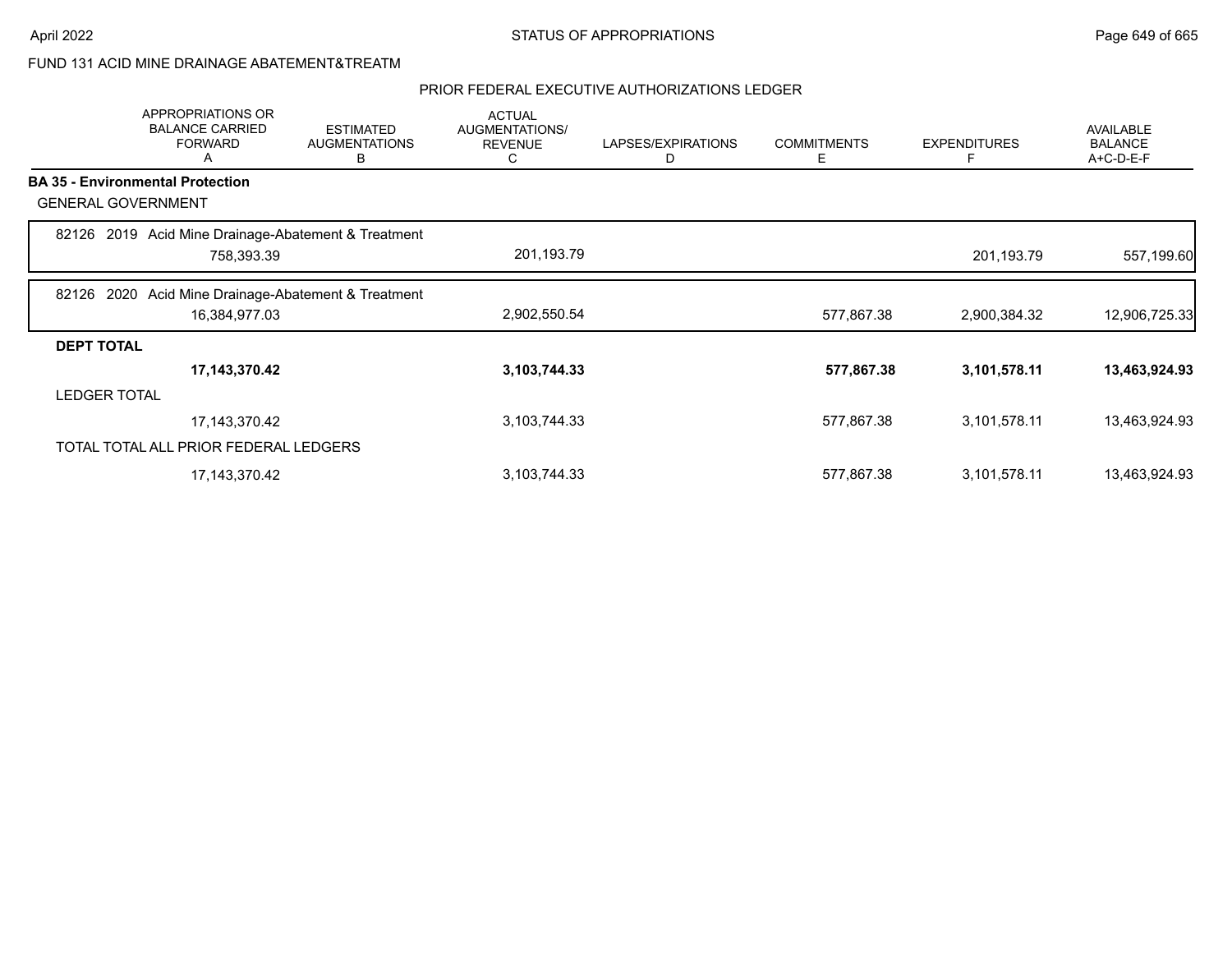### CURRENT FEDERAL APPROPRIATIONS LEDGER

|                           | APPROPRIATIONS OR<br><b>BALANCE CARRIED</b><br><b>FORWARD</b><br>A | <b>ESTIMATED</b><br><b>AUGMENTATIONS</b><br>в | <b>ACTUAL</b><br>AUGMENTATIONS/<br><b>REVENUE</b><br>◡ | LAPSES/EXPIRATIONS | <b>COMMITMENTS</b> | <b>EXPENDITURES</b> | AVAILABLE<br><b>BALANCE</b><br>A+C-D-E-F |
|---------------------------|--------------------------------------------------------------------|-----------------------------------------------|--------------------------------------------------------|--------------------|--------------------|---------------------|------------------------------------------|
|                           | BA 24 - Community & Economic Develop                               |                                               |                                                        |                    |                    |                     |                                          |
| <b>GENERAL GOVERNMENT</b> |                                                                    |                                               |                                                        |                    |                    |                     |                                          |
| 71042 2021                | Affordable Housing Act Administration                              |                                               |                                                        |                    |                    |                     |                                          |
|                           | 4,000,000.00                                                       |                                               | 703.185.64                                             |                    |                    | 665.731.52          | 3,334,268.48                             |
| <b>DEPT TOTAL</b>         |                                                                    |                                               |                                                        |                    |                    |                     |                                          |
|                           | 4,000,000.00                                                       |                                               | 703,185.64                                             |                    |                    | 665,731.52          | 3,334,268.48                             |
| <b>LEDGER TOTAL</b>       |                                                                    |                                               |                                                        |                    |                    |                     |                                          |
|                           | 4,000,000.00                                                       |                                               | 703.185.64                                             |                    |                    | 665.731.52          | 3,334,268.48                             |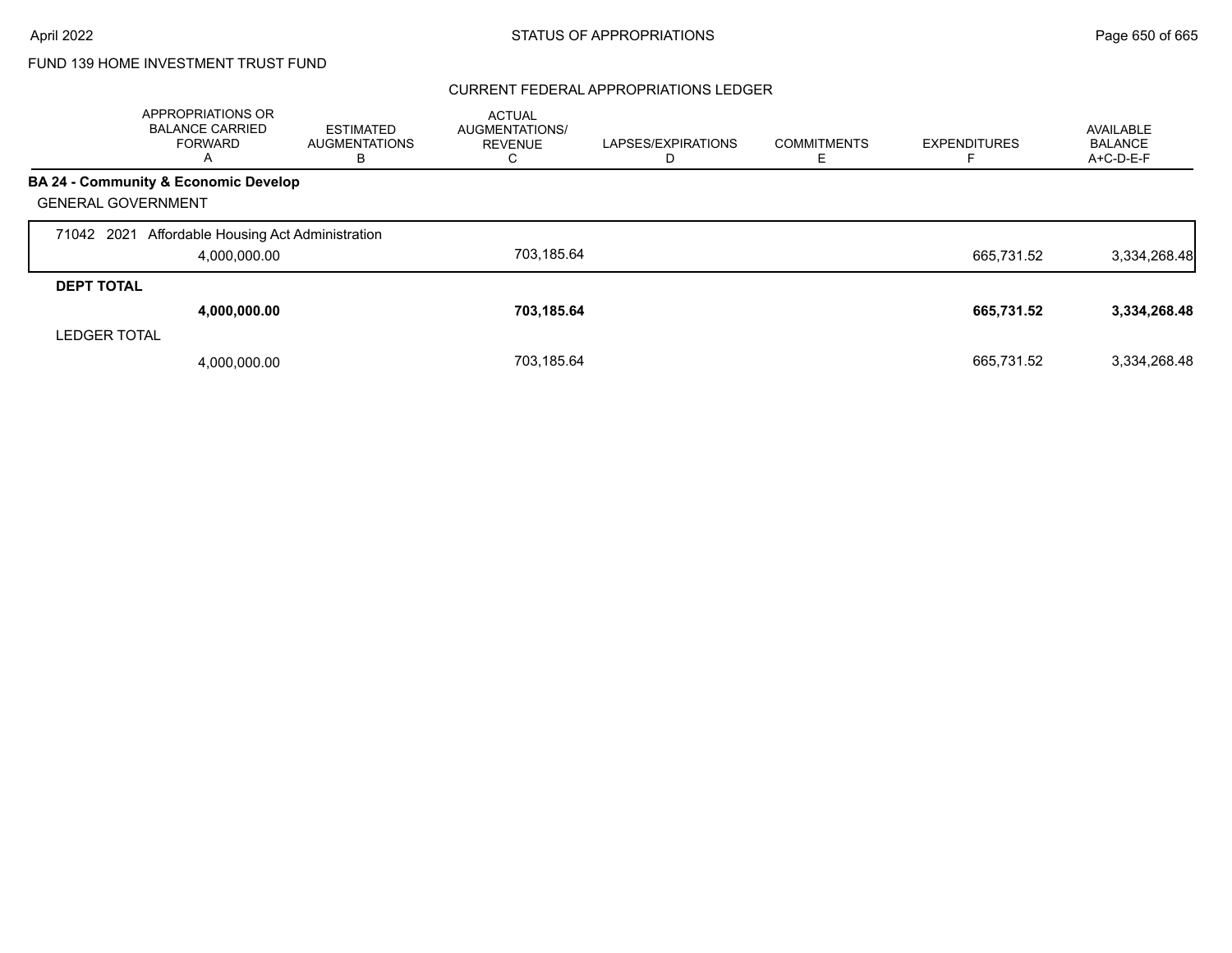|                             | APPROPRIATIONS OR<br><b>BALANCE CARRIED</b><br><b>FORWARD</b><br>A | <b>ESTIMATED</b><br><b>AUGMENTATIONS</b><br>В | <b>ACTUAL</b><br>AUGMENTATIONS/<br><b>REVENUE</b><br>C | LAPSES/EXPIRATIONS<br>D | <b>COMMITMENTS</b><br>Ε | <b>EXPENDITURES</b> | <b>AVAILABLE</b><br><b>BALANCE</b><br>A+C-D-E-F |
|-----------------------------|--------------------------------------------------------------------|-----------------------------------------------|--------------------------------------------------------|-------------------------|-------------------------|---------------------|-------------------------------------------------|
|                             | BA 24 - Community & Economic Develop                               |                                               |                                                        |                         |                         |                     |                                                 |
| <b>GRANTS AND SUBSIDIES</b> |                                                                    |                                               |                                                        |                         |                         |                     |                                                 |
| 87433                       | 2021 COVID-HOME InvstmtPrtnrshpPgmNon-entitIm                      |                                               |                                                        |                         |                         |                     |                                                 |
|                             | 500,000.00                                                         |                                               | 27,706.71                                              |                         |                         | 27,706.71           | 472,293.29                                      |
| <b>DEPT TOTAL</b>           |                                                                    |                                               |                                                        |                         |                         |                     |                                                 |
|                             | 500,000.00                                                         |                                               | 27,706.71                                              |                         |                         | 27,706.71           | 472,293.29                                      |
| <b>LEDGER TOTAL</b>         |                                                                    |                                               |                                                        |                         |                         |                     |                                                 |
|                             | 500,000.00                                                         |                                               | 27,706.71                                              |                         |                         | 27,706.71           | 472,293.29                                      |
|                             | TOTAL TOTAL ALL CURRENT FEDERAL LEDGERS                            |                                               |                                                        |                         |                         |                     |                                                 |
|                             | 4,500,000.00                                                       |                                               | 730,892.35                                             |                         |                         | 693,438.23          | 3,806,561.77                                    |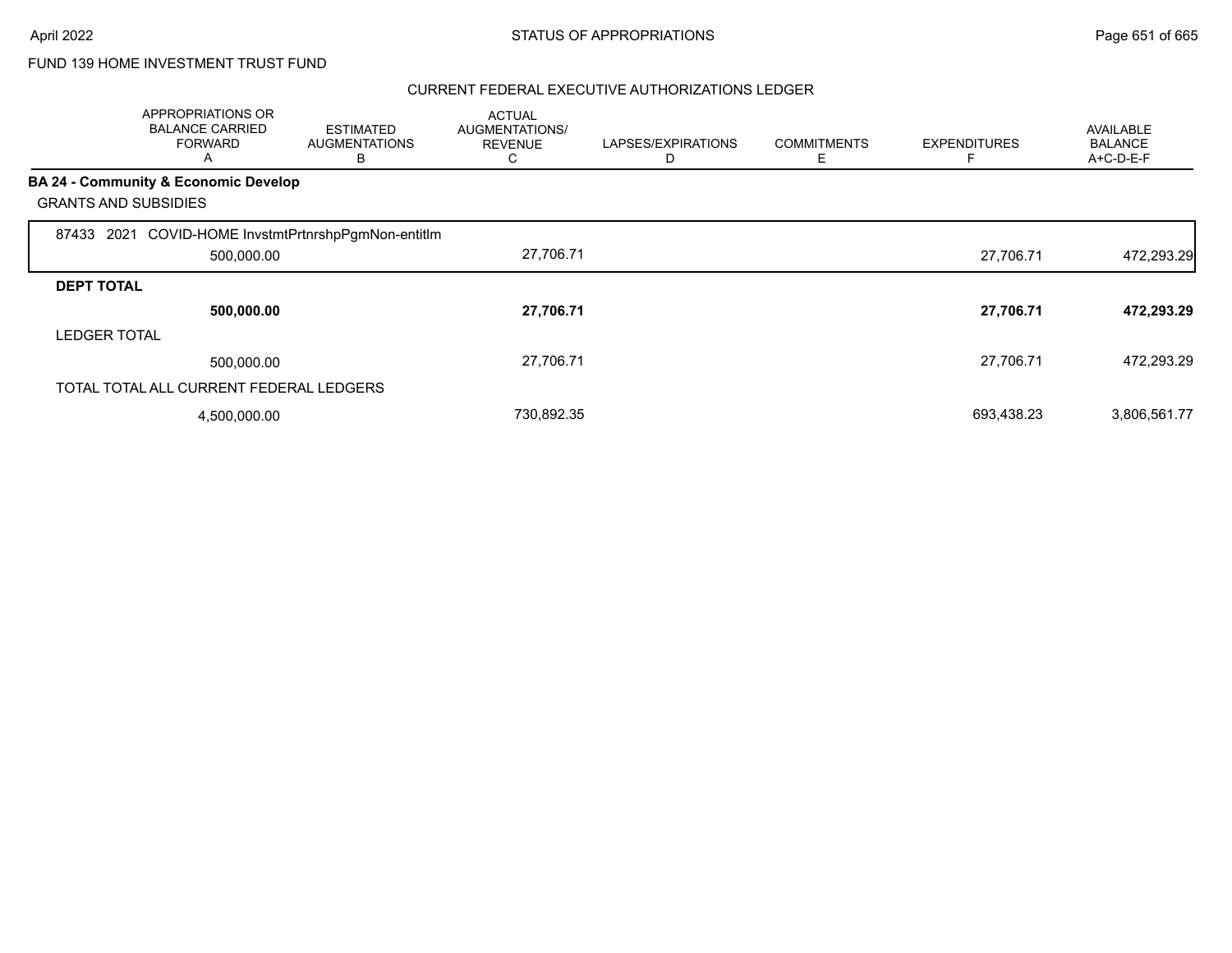### PRIOR FEDERAL APPROPRIATIONS LEDGER

|                     | APPROPRIATIONS OR<br><b>BALANCE CARRIED</b><br><b>FORWARD</b><br>A | <b>ESTIMATED</b><br><b>AUGMENTATIONS</b><br>В | <b>ACTUAL</b><br>AUGMENTATIONS/<br><b>REVENUE</b><br>С | LAPSES/EXPIRATIONS<br>D | <b>COMMITMENTS</b><br>Е | <b>EXPENDITURES</b> | <b>AVAILABLE</b><br><b>BALANCE</b><br>A+C-D-E-F |
|---------------------|--------------------------------------------------------------------|-----------------------------------------------|--------------------------------------------------------|-------------------------|-------------------------|---------------------|-------------------------------------------------|
|                     | <b>BA 24 - Community &amp; Economic Develop</b>                    |                                               |                                                        |                         |                         |                     |                                                 |
|                     | <b>GENERAL GOVERNMENT</b>                                          |                                               |                                                        |                         |                         |                     |                                                 |
|                     | 71042 2019 Affordable Housing Act Administration                   |                                               |                                                        |                         |                         |                     |                                                 |
|                     |                                                                    |                                               | 92,466.26                                              |                         |                         |                     |                                                 |
|                     | 71042 2020 Affordable Housing Act Administration                   |                                               |                                                        |                         |                         |                     |                                                 |
|                     | 3,059,937.17                                                       |                                               | 815,208.73                                             |                         |                         | 33,895.30           | 3,026,041.87                                    |
| <b>DEPT TOTAL</b>   |                                                                    |                                               |                                                        |                         |                         |                     |                                                 |
|                     | 3,059,937.17                                                       |                                               | 907,674.99                                             |                         |                         | 33,895.30           | 3,026,041.87                                    |
| <b>LEDGER TOTAL</b> |                                                                    |                                               |                                                        |                         |                         |                     |                                                 |
|                     | 3,059,937.17                                                       |                                               | 907,674.99                                             |                         |                         | 33,895.30           | 3,026,041.87                                    |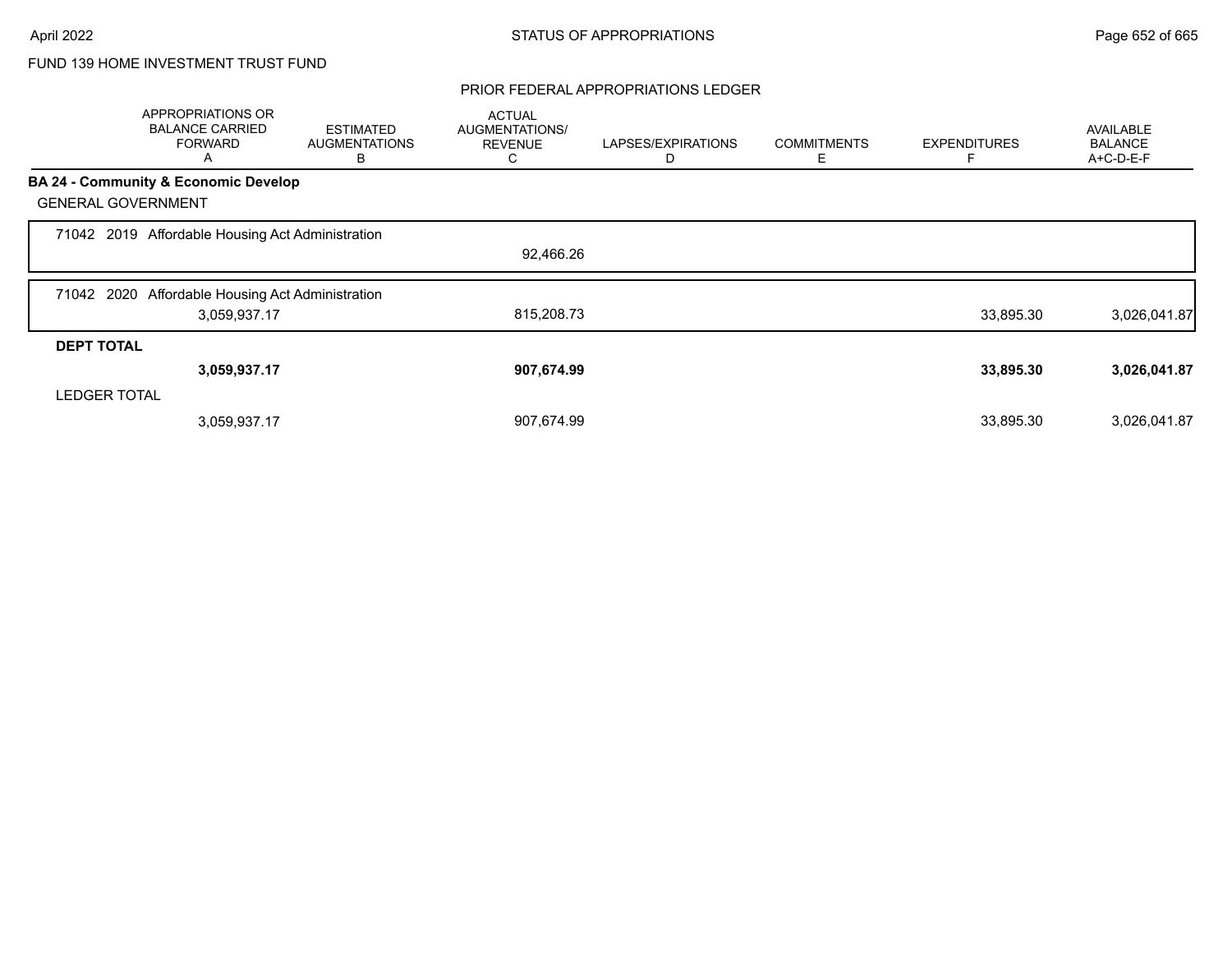|                             | <b>APPROPRIATIONS OR</b><br><b>BALANCE CARRIED</b><br><b>FORWARD</b><br>A | <b>ESTIMATED</b><br><b>AUGMENTATIONS</b><br>B | <b>ACTUAL</b><br>AUGMENTATIONS/<br><b>REVENUE</b><br>С | LAPSES/EXPIRATIONS<br>D | <b>COMMITMENTS</b><br>Ε | <b>EXPENDITURES</b> | <b>AVAILABLE</b><br><b>BALANCE</b><br>A+C-D-E-F |
|-----------------------------|---------------------------------------------------------------------------|-----------------------------------------------|--------------------------------------------------------|-------------------------|-------------------------|---------------------|-------------------------------------------------|
|                             | <b>BA 24 - Community &amp; Economic Develop</b>                           |                                               |                                                        |                         |                         |                     |                                                 |
| <b>GRANTS AND SUBSIDIES</b> |                                                                           |                                               |                                                        |                         |                         |                     |                                                 |
| 87433                       | 2020 COVID-HOME InvstmtPrtnrshpPgmNon-entitIm                             |                                               |                                                        |                         |                         |                     |                                                 |
|                             | 10,464,161.00                                                             |                                               |                                                        |                         |                         |                     | 10,464,161.00                                   |
| <b>DEPT TOTAL</b>           |                                                                           |                                               |                                                        |                         |                         |                     |                                                 |
|                             | 10,464,161.00                                                             |                                               |                                                        |                         |                         |                     | 10,464,161.00                                   |
| <b>LEDGER TOTAL</b>         |                                                                           |                                               |                                                        |                         |                         |                     |                                                 |
|                             | 10.464.161.00                                                             |                                               |                                                        |                         |                         |                     | 10,464,161.00                                   |
|                             | TOTAL TOTAL ALL PRIOR FEDERAL LEDGERS                                     |                                               |                                                        |                         |                         |                     |                                                 |
|                             | 13,524,098.17                                                             |                                               | 907,674.99                                             |                         |                         | 33,895.30           | 13,490,202.87                                   |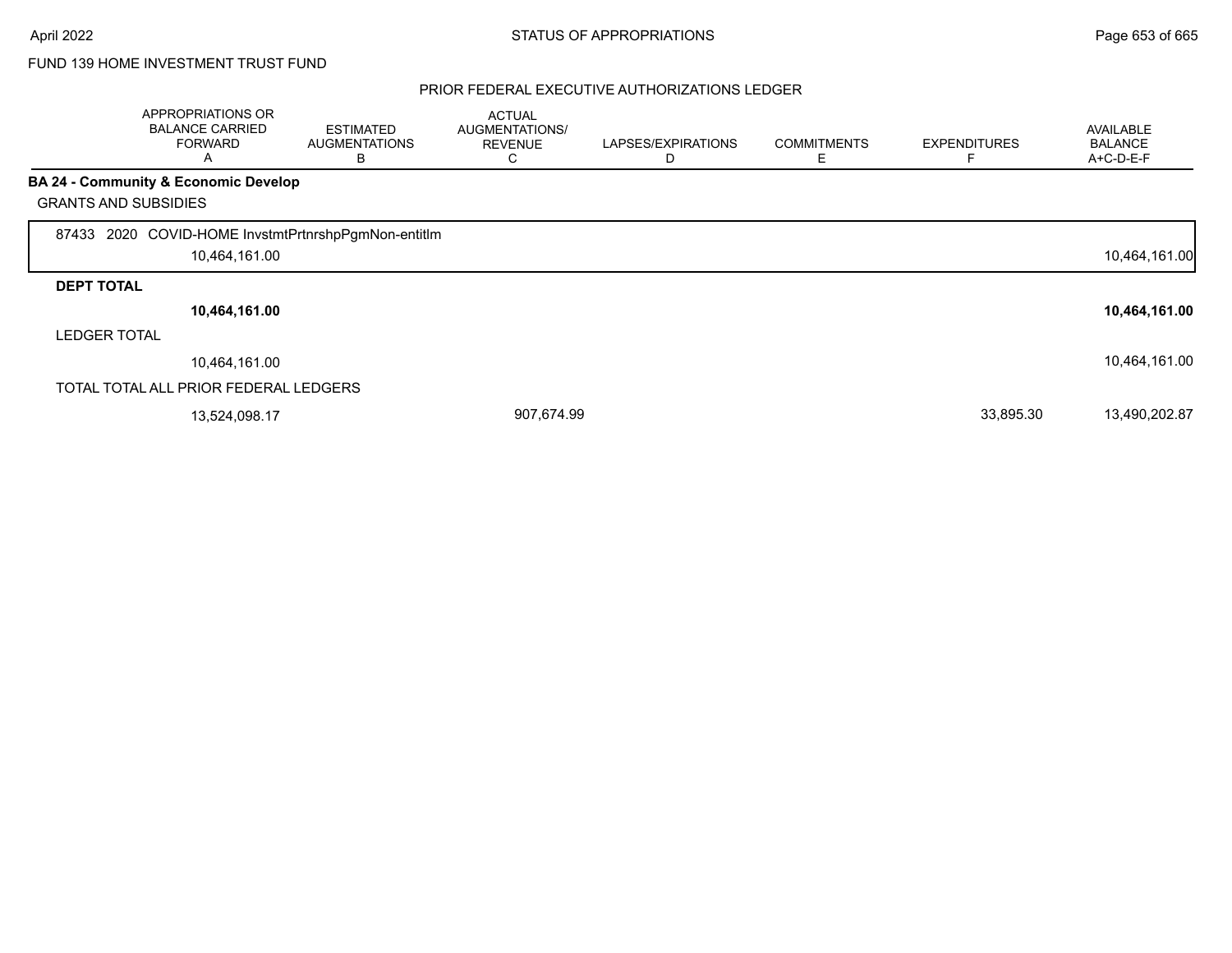### FUND 141 PORT OF PITTSBURGH COMMISSION FUND

|                                         | APPROPRIATIONS OR<br><b>BALANCE CARRIED</b><br><b>FORWARD</b><br>A | <b>ESTIMATED</b><br><b>AUGMENTATIONS</b><br>в | <b>ACTUAL</b><br><b>AUGMENTATIONS/</b><br><b>REVENUE</b><br>◡ | LAPSES/EXPIRATIONS<br>D | <b>COMMITMENTS</b><br>Е | <b>EXPENDITURES</b><br>F | <b>AVAILABLE</b><br><b>BALANCE</b><br>A+C-D-E-F |
|-----------------------------------------|--------------------------------------------------------------------|-----------------------------------------------|---------------------------------------------------------------|-------------------------|-------------------------|--------------------------|-------------------------------------------------|
| <b>BA 88 - PA Port Authorities</b>      |                                                                    |                                               |                                                               |                         |                         |                          |                                                 |
| <b>GENERAL GOVERNMENT</b>               |                                                                    |                                               |                                                               |                         |                         |                          |                                                 |
| 89491<br>2021                           | CMAQ Clean Diesel                                                  |                                               |                                                               |                         |                         |                          |                                                 |
|                                         | 4,500,000.00                                                       |                                               | 797,596.14                                                    |                         | 152,198.51              | 968,935.99               | 3,378,865.50                                    |
| <b>DEPT TOTAL</b>                       |                                                                    |                                               |                                                               |                         |                         |                          |                                                 |
|                                         | 4,500,000.00                                                       |                                               | 797,596.14                                                    |                         | 152,198.51              | 968,935.99               | 3,378,865.50                                    |
| <b>LEDGER TOTAL</b>                     |                                                                    |                                               |                                                               |                         |                         |                          |                                                 |
|                                         | 4,500,000.00                                                       |                                               | 797,596.14                                                    |                         | 152,198.51              | 968,935.99               | 3,378,865.50                                    |
| TOTAL TOTAL ALL CURRENT FEDERAL LEDGERS |                                                                    |                                               |                                                               |                         |                         |                          |                                                 |
|                                         | 4,500,000.00                                                       |                                               | 797,596.14                                                    |                         | 152,198.51              | 968,935.99               | 3,378,865.50                                    |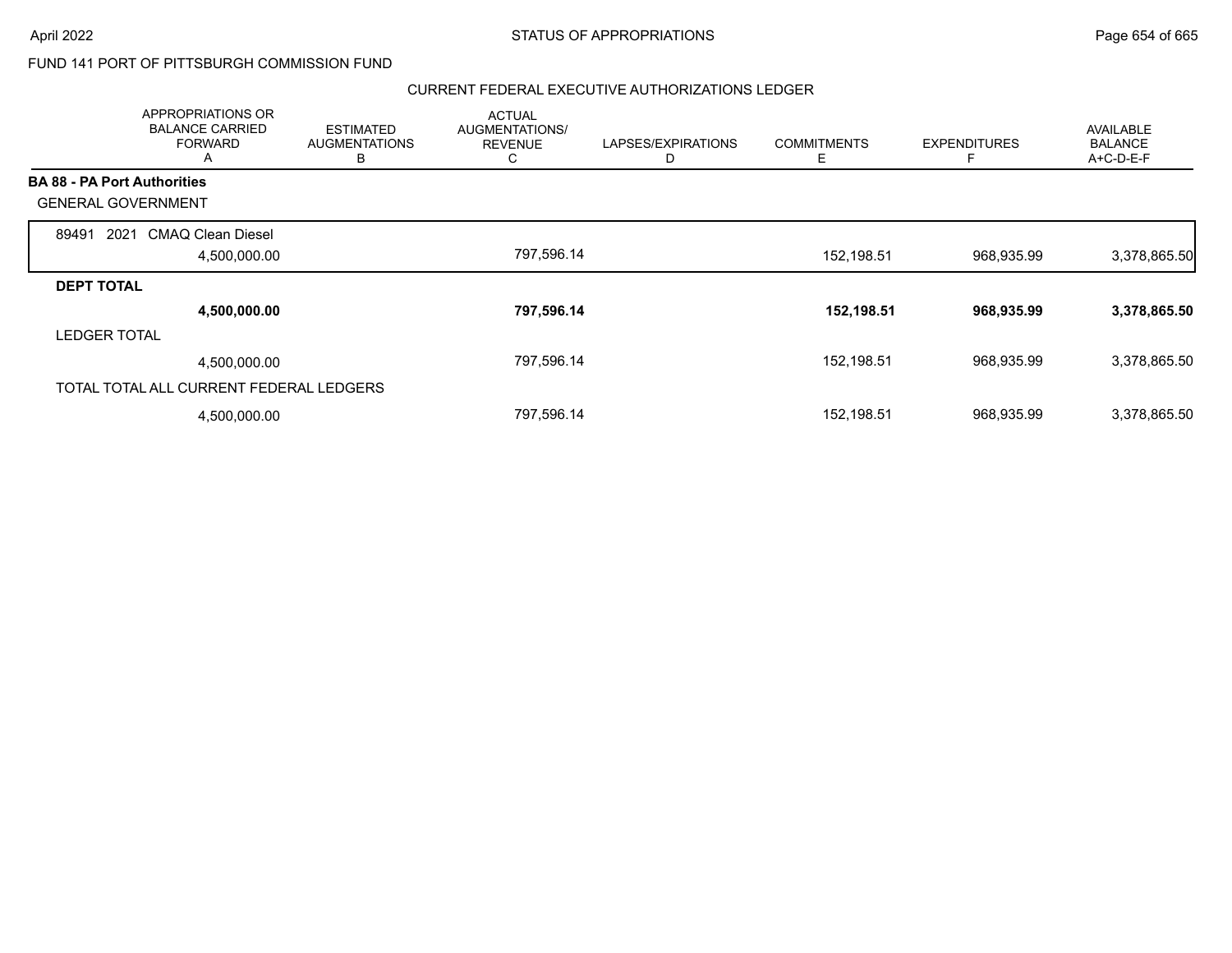### FUND 141 PORT OF PITTSBURGH COMMISSION FUND

|                                    | <b>APPROPRIATIONS OR</b><br><b>BALANCE CARRIED</b><br><b>FORWARD</b><br>Α | <b>ESTIMATED</b><br><b>AUGMENTATIONS</b><br>В | <b>ACTUAL</b><br><b>AUGMENTATIONS/</b><br><b>REVENUE</b><br>С | LAPSES/EXPIRATIONS<br>D | <b>COMMITMENTS</b><br>Е | <b>EXPENDITURES</b><br>F | <b>AVAILABLE</b><br><b>BALANCE</b><br>A+C-D-E-F |
|------------------------------------|---------------------------------------------------------------------------|-----------------------------------------------|---------------------------------------------------------------|-------------------------|-------------------------|--------------------------|-------------------------------------------------|
| <b>BA 88 - PA Port Authorities</b> |                                                                           |                                               |                                                               |                         |                         |                          |                                                 |
| <b>GENERAL GOVERNMENT</b>          |                                                                           |                                               |                                                               |                         |                         |                          |                                                 |
| 89491                              | 2017 CMAQ Clean Diesel<br>3,269,220.77                                    |                                               |                                                               |                         |                         |                          | 3,269,220.77                                    |
| 89491                              | 2018 CMAQ Clean Diesel<br>3,721,966.15                                    |                                               |                                                               |                         |                         |                          | 3,721,966.15                                    |
| 89491                              | 2019 CMAQ Clean Diesel<br>3,551,567.97                                    |                                               | 1,662,017.08                                                  |                         |                         | 1,662,017.08             | 1,889,550.89                                    |
| 89491                              | 2020 CMAQ Clean Diesel<br>4,000,000.00                                    |                                               | 159,542.20                                                    |                         |                         | 159,542.20               | 3,840,457.80                                    |
| <b>DEPT TOTAL</b>                  |                                                                           |                                               |                                                               |                         |                         |                          |                                                 |
|                                    | 14,542,754.89                                                             |                                               | 1,821,559.28                                                  |                         |                         | 1,821,559.28             | 12,721,195.61                                   |
| <b>LEDGER TOTAL</b>                |                                                                           |                                               |                                                               |                         |                         |                          |                                                 |
|                                    | 14,542,754.89                                                             |                                               | 1,821,559.28                                                  |                         |                         | 1,821,559.28             | 12,721,195.61                                   |
|                                    | TOTAL TOTAL ALL PRIOR FEDERAL LEDGERS                                     |                                               |                                                               |                         |                         |                          |                                                 |
|                                    | 14,542,754.89                                                             |                                               | 1,821,559.28                                                  |                         |                         | 1,821,559.28             | 12,721,195.61                                   |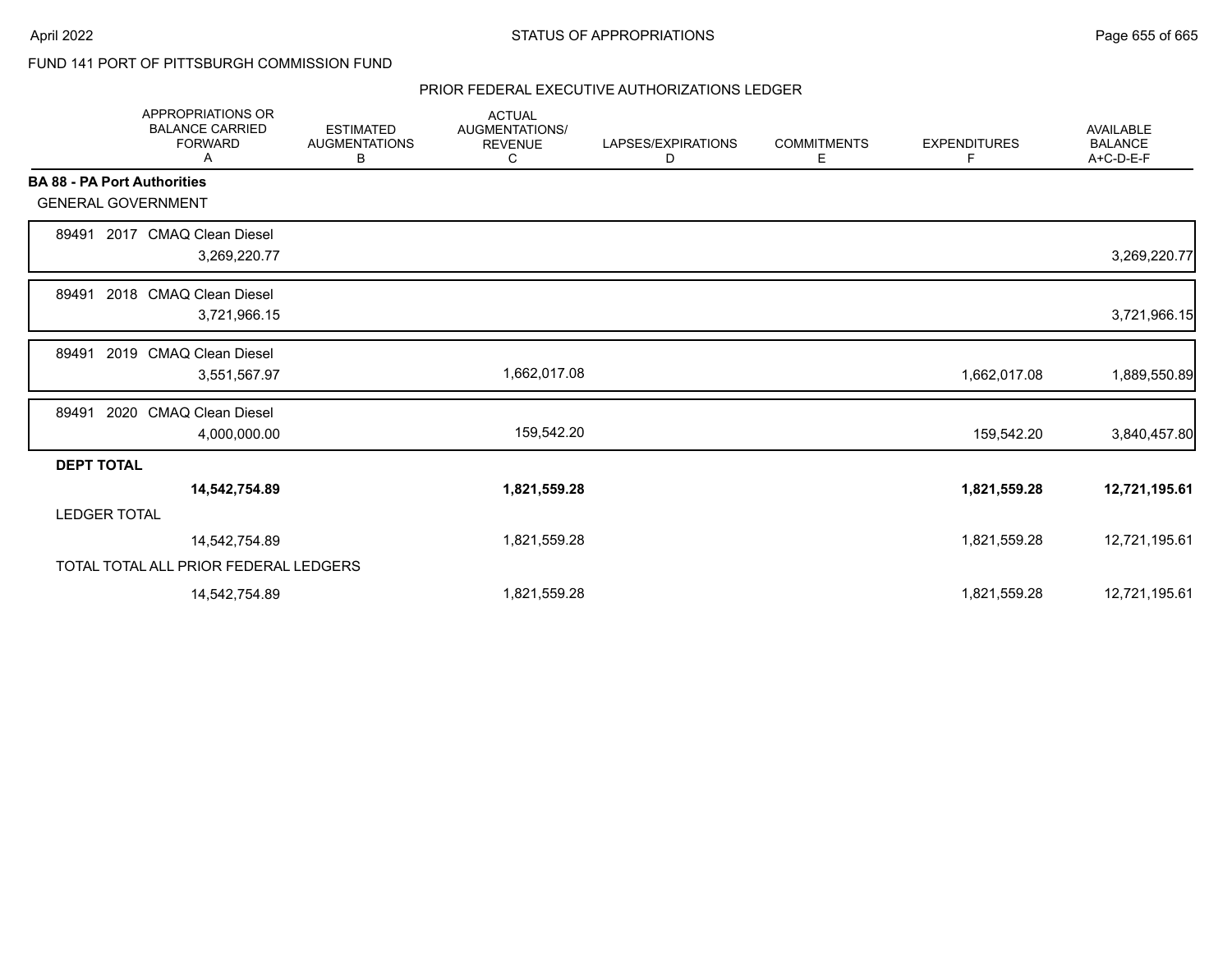# FUND 148 SELF-INSURANCE GUARANTY FUND

### FEDERAL RESTRICTED RECEIPTS LEDGER

|                           | APPROPRIATIONS OR<br><b>BALANCE CARRIED</b><br><b>FORWARD</b><br>Α | <b>ESTIMATED</b><br><b>AUGMENTATIONS</b><br>B | ACTUAL<br>AUGMENTATIONS/<br>REVENUE<br>$\sim$<br>Ü | LAPSES/EXPIRATIONS<br>D | <b>COMMITMENTS</b> | <b>EXPENDITURES</b> | AVAILABLE<br><b>BALANCE</b><br>A+C-D-E-F |
|---------------------------|--------------------------------------------------------------------|-----------------------------------------------|----------------------------------------------------|-------------------------|--------------------|---------------------|------------------------------------------|
| BA 12 - Labor & Industry  |                                                                    |                                               |                                                    |                         |                    |                     |                                          |
| <b>GENERAL GOVERNMENT</b> |                                                                    |                                               |                                                    |                         |                    |                     |                                          |
| 40144 2021 C & K Coal     |                                                                    |                                               |                                                    |                         |                    |                     |                                          |
|                           | 0.01                                                               |                                               |                                                    |                         |                    |                     | 0.01                                     |
| <b>DEPT TOTAL</b>         |                                                                    |                                               |                                                    |                         |                    |                     |                                          |
|                           | 0.01                                                               |                                               |                                                    |                         |                    |                     | 0.01                                     |
| <b>LEDGER TOTAL</b>       |                                                                    |                                               |                                                    |                         |                    |                     |                                          |
|                           | 0.01                                                               |                                               |                                                    |                         |                    |                     | 0.01                                     |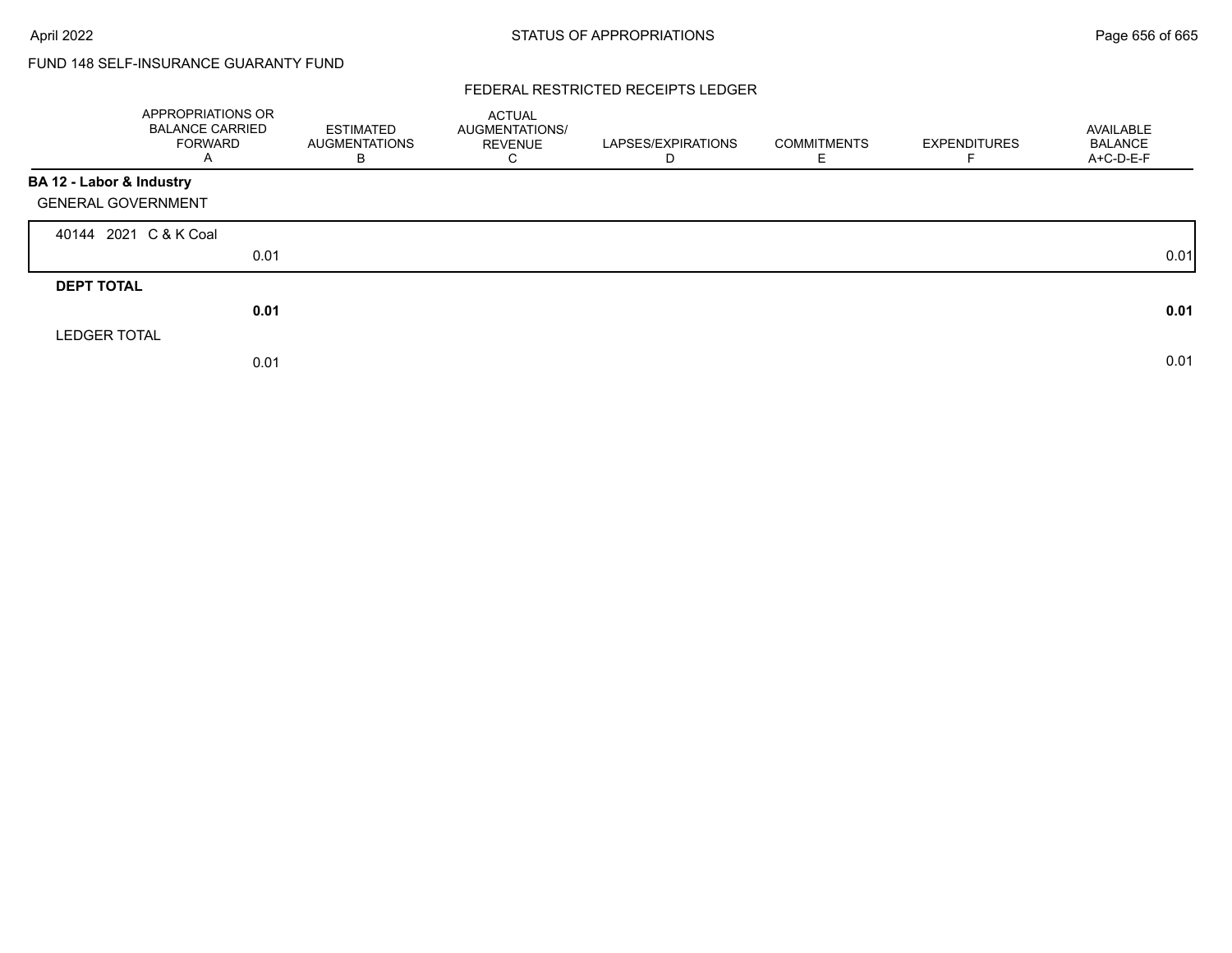## FUND 187 PUBLIC TRANSPORTATION TRUST FUND

|                               | APPROPRIATIONS OR<br><b>BALANCE CARRIED</b><br><b>FORWARD</b><br>Α | <b>ESTIMATED</b><br><b>AUGMENTATIONS</b><br>в | <b>ACTUAL</b><br>AUGMENTATIONS/<br><b>REVENUE</b><br>С | LAPSES/EXPIRATIONS<br>D | <b>COMMITMENTS</b><br>Е | <b>EXPENDITURES</b> | AVAILABLE<br><b>BALANCE</b><br>A+C-D-E-F |
|-------------------------------|--------------------------------------------------------------------|-----------------------------------------------|--------------------------------------------------------|-------------------------|-------------------------|---------------------|------------------------------------------|
| <b>BA 78 - Transportation</b> |                                                                    |                                               |                                                        |                         |                         |                     |                                          |
| <b>GRANTS AND SUBSIDIES</b>   |                                                                    |                                               |                                                        |                         |                         |                     |                                          |
| 80903                         | 2020 Passenger Rail Capital (F)<br>9,812,508.00                    |                                               |                                                        |                         |                         |                     | 9,812,508.00                             |
| <b>DEPT TOTAL</b>             |                                                                    |                                               |                                                        |                         |                         |                     |                                          |
|                               | 9,812,508.00                                                       |                                               |                                                        |                         |                         |                     | 9,812,508.00                             |
| <b>LEDGER TOTAL</b>           |                                                                    |                                               |                                                        |                         |                         |                     |                                          |
|                               | 9,812,508.00                                                       |                                               |                                                        |                         |                         |                     | 9,812,508.00                             |
|                               | TOTAL TOTAL ALL PRIOR FEDERAL LEDGERS                              |                                               |                                                        |                         |                         |                     |                                          |
|                               | 9,812,508.00                                                       |                                               |                                                        |                         |                         |                     | 9,812,508.00                             |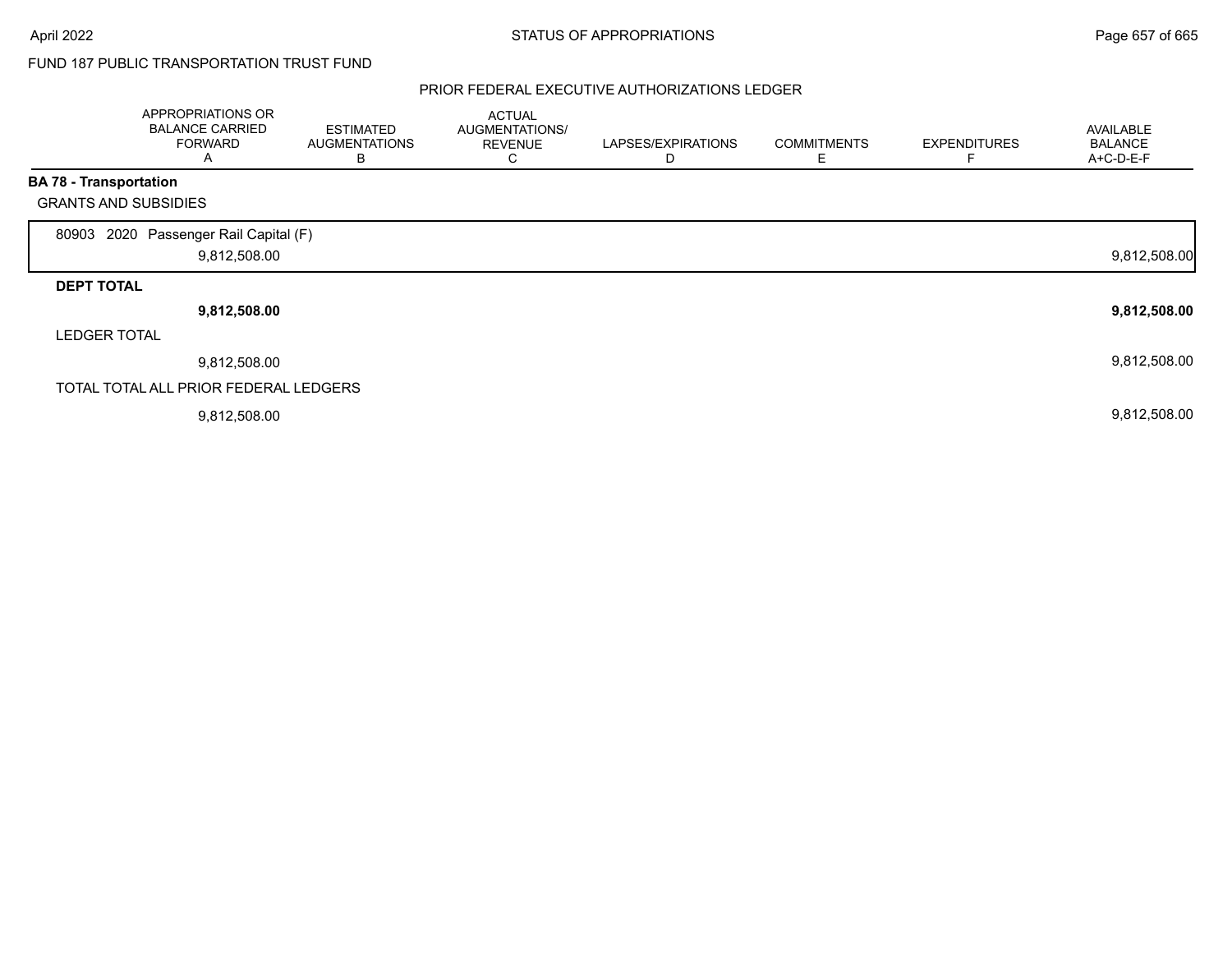## FUND 208 INSURANCE REG AND OVERSIGHT FUND

|                     | APPROPRIATIONS OR<br><b>BALANCE CARRIED</b><br><b>FORWARD</b><br>A | <b>ESTIMATED</b><br><b>AUGMENTATIONS</b><br>В | <b>ACTUAL</b><br>AUGMENTATIONS/<br><b>REVENUE</b><br>С | LAPSES/EXPIRATIONS<br>D | <b>COMMITMENTS</b><br>Е | <b>EXPENDITURES</b> | <b>AVAILABLE</b><br><b>BALANCE</b><br>A+C-D-E-F |
|---------------------|--------------------------------------------------------------------|-----------------------------------------------|--------------------------------------------------------|-------------------------|-------------------------|---------------------|-------------------------------------------------|
| BA 79 - Insurance   |                                                                    |                                               |                                                        |                         |                         |                     |                                                 |
|                     | <b>GENERAL GOVERNMENT</b>                                          |                                               |                                                        |                         |                         |                     |                                                 |
| 80993               | 2020 SOR-MH SUD Parity Rights Outreach                             |                                               |                                                        |                         |                         |                     |                                                 |
|                     | 63,000.00                                                          |                                               | 65,000.00                                              |                         |                         | 55,000.00           | 8,000.00                                        |
| <b>DEPT TOTAL</b>   |                                                                    |                                               |                                                        |                         |                         |                     |                                                 |
|                     | 63,000.00                                                          |                                               | 65,000.00                                              |                         |                         | 55,000.00           | 8,000.00                                        |
| <b>LEDGER TOTAL</b> |                                                                    |                                               |                                                        |                         |                         |                     |                                                 |
|                     | 63,000.00                                                          |                                               | 65,000.00                                              |                         |                         | 55,000.00           | 8,000.00                                        |
|                     | TOTAL TOTAL ALL PRIOR FEDERAL LEDGERS                              |                                               |                                                        |                         |                         |                     |                                                 |
|                     | 63,000.00                                                          |                                               | 65,000.00                                              |                         |                         | 55,000.00           | 8,000.00                                        |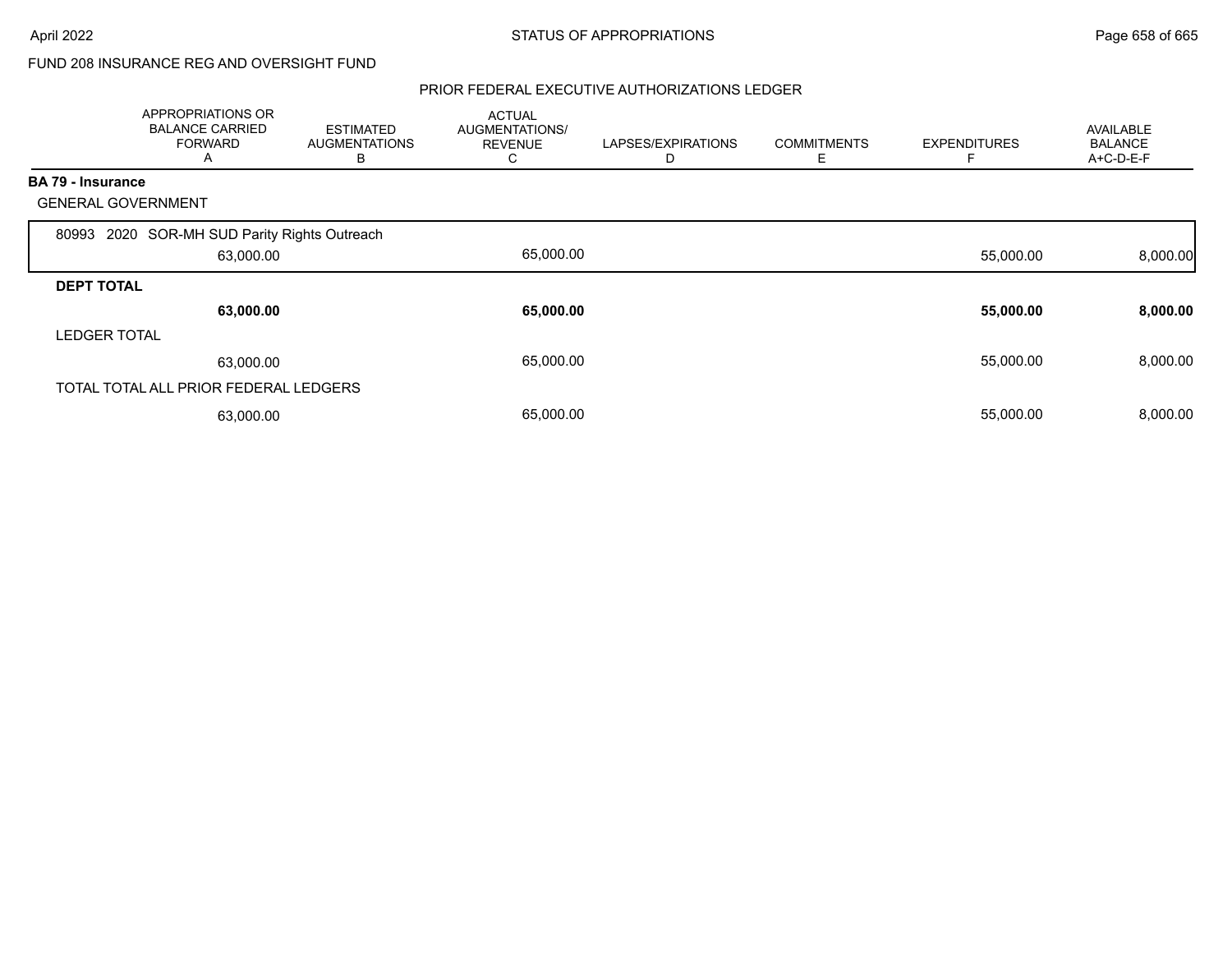# FUND 223 SCHOOL SAFETY AND SECURITY FUND

|                                  | APPROPRIATIONS OR<br><b>BALANCE CARRIED</b><br><b>FORWARD</b><br>A | <b>ESTIMATED</b><br><b>AUGMENTATIONS</b><br>В | <b>ACTUAL</b><br><b>AUGMENTATIONS/</b><br><b>REVENUE</b><br>C | LAPSES/EXPIRATIONS | <b>COMMITMENTS</b><br>Е | <b>EXPENDITURES</b> | <b>AVAILABLE</b><br><b>BALANCE</b><br>A+C-D-E-F |
|----------------------------------|--------------------------------------------------------------------|-----------------------------------------------|---------------------------------------------------------------|--------------------|-------------------------|---------------------|-------------------------------------------------|
| <b>BA 81 - Executive Offices</b> |                                                                    |                                               |                                                               |                    |                         |                     |                                                 |
|                                  | <b>GRANTS AND SUBSIDIES</b>                                        |                                               |                                                               |                    |                         |                     |                                                 |
| 87634                            | 2020                                                               | COVID-ESSER-CommissionCrime&Delinquency       |                                                               |                    |                         |                     |                                                 |
|                                  | 31,166,552.59                                                      |                                               | 27,631,400.76                                                 |                    | 6,761,559.26            | 24,379,556.83       | 25,436.50                                       |
| <b>DEPT TOTAL</b>                |                                                                    |                                               |                                                               |                    |                         |                     |                                                 |
|                                  | 31,166,552.59                                                      |                                               | 27,631,400.76                                                 |                    | 6,761,559.26            | 24,379,556.83       | 25,436.50                                       |
| <b>LEDGER TOTAL</b>              |                                                                    |                                               |                                                               |                    |                         |                     |                                                 |
|                                  | 31,166,552.59                                                      |                                               | 27,631,400.76                                                 |                    | 6,761,559.26            | 24,379,556.83       | 25,436.50                                       |
|                                  | TOTAL TOTAL ALL PRIOR FEDERAL LEDGERS                              |                                               |                                                               |                    |                         |                     |                                                 |
|                                  | 31,166,552.59                                                      |                                               | 27,631,400.76                                                 |                    | 6,761,559.26            | 24,379,556.83       | 25,436.50                                       |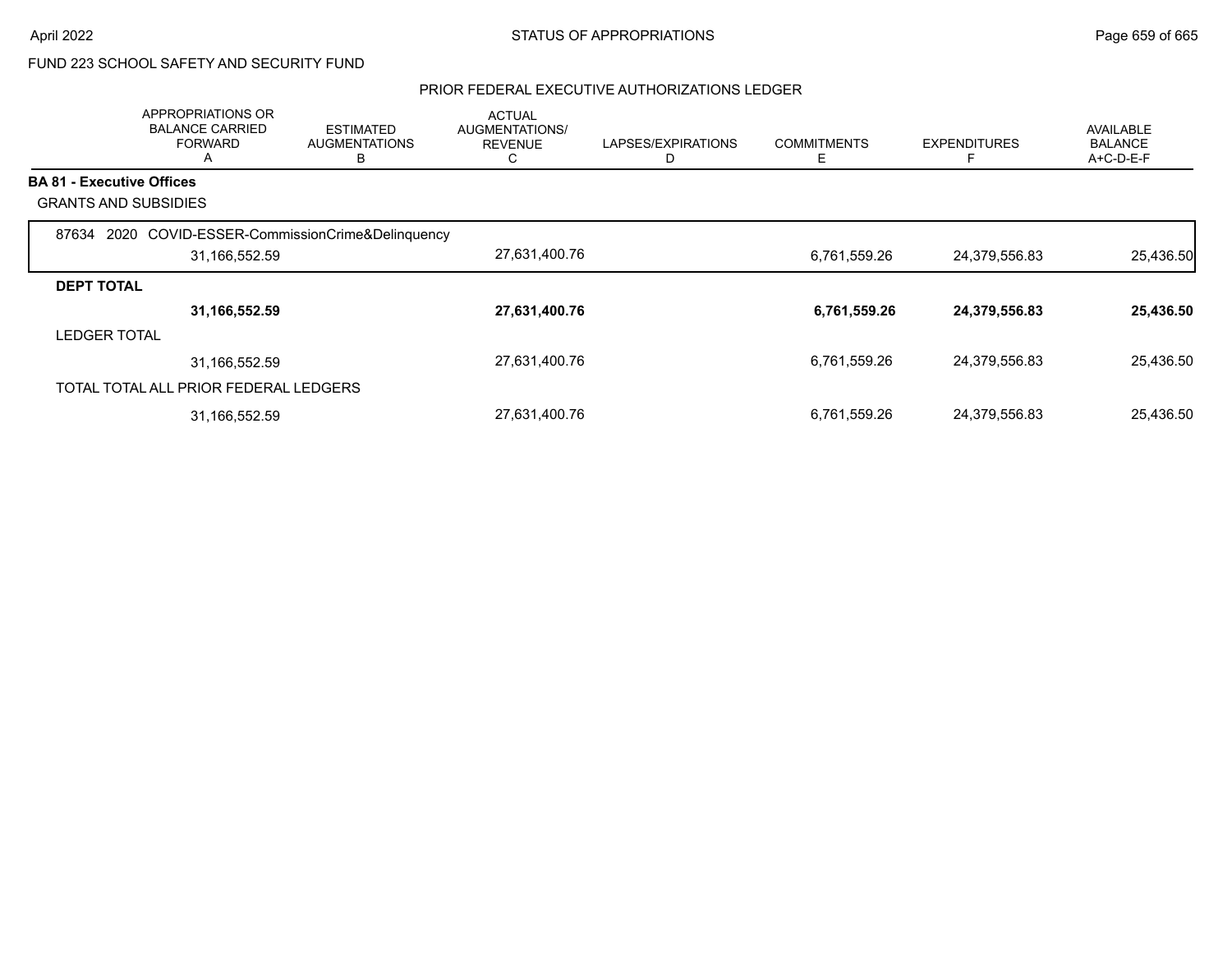### FUND 224 PA HEALTH INSURANCE EXCHANGE FUND

|                          | APPROPRIATIONS OR<br><b>BALANCE CARRIED</b><br><b>FORWARD</b><br>A | <b>ESTIMATED</b><br><b>AUGMENTATIONS</b><br>в | <b>ACTUAL</b><br>AUGMENTATIONS/<br><b>REVENUE</b><br>C | LAPSES/EXPIRATIONS<br>D | <b>COMMITMENTS</b><br>Е | <b>EXPENDITURES</b><br>F | <b>AVAILABLE</b><br><b>BALANCE</b><br>A+C-D-E-F |
|--------------------------|--------------------------------------------------------------------|-----------------------------------------------|--------------------------------------------------------|-------------------------|-------------------------|--------------------------|-------------------------------------------------|
| <b>BA 79 - Insurance</b> |                                                                    |                                               |                                                        |                         |                         |                          |                                                 |
|                          | <b>GENERAL GOVERNMENT</b>                                          |                                               |                                                        |                         |                         |                          |                                                 |
| 80598                    | 2021                                                               | Transitioning to State Based Exchanged        |                                                        |                         |                         |                          |                                                 |
|                          | 17,190,000.00                                                      |                                               | 12,171,848.22                                          |                         |                         | 12,171,848.22            | 5,018,151.78                                    |
| 87449                    | 2021                                                               | <b>COVID-State Exchange Modernization</b>     |                                                        |                         |                         |                          |                                                 |
|                          | 1,108,000.00                                                       |                                               | 399,919.20                                             |                         |                         | 399,919.20               | 708,080.80                                      |
| <b>DEPT TOTAL</b>        |                                                                    |                                               |                                                        |                         |                         |                          |                                                 |
|                          | 18,298,000.00                                                      |                                               | 12,571,767.42                                          |                         |                         | 12,571,767.42            | 5,726,232.58                                    |
|                          | <b>LEDGER TOTAL</b>                                                |                                               |                                                        |                         |                         |                          |                                                 |
|                          | 18,298,000.00                                                      |                                               | 12,571,767.42                                          |                         |                         | 12,571,767.42            | 5,726,232.58                                    |
|                          | TOTAL TOTAL ALL CURRENT FEDERAL LEDGERS                            |                                               |                                                        |                         |                         |                          |                                                 |
|                          | 18,298,000.00                                                      |                                               | 12,571,767.42                                          |                         |                         | 12,571,767.42            | 5,726,232.58                                    |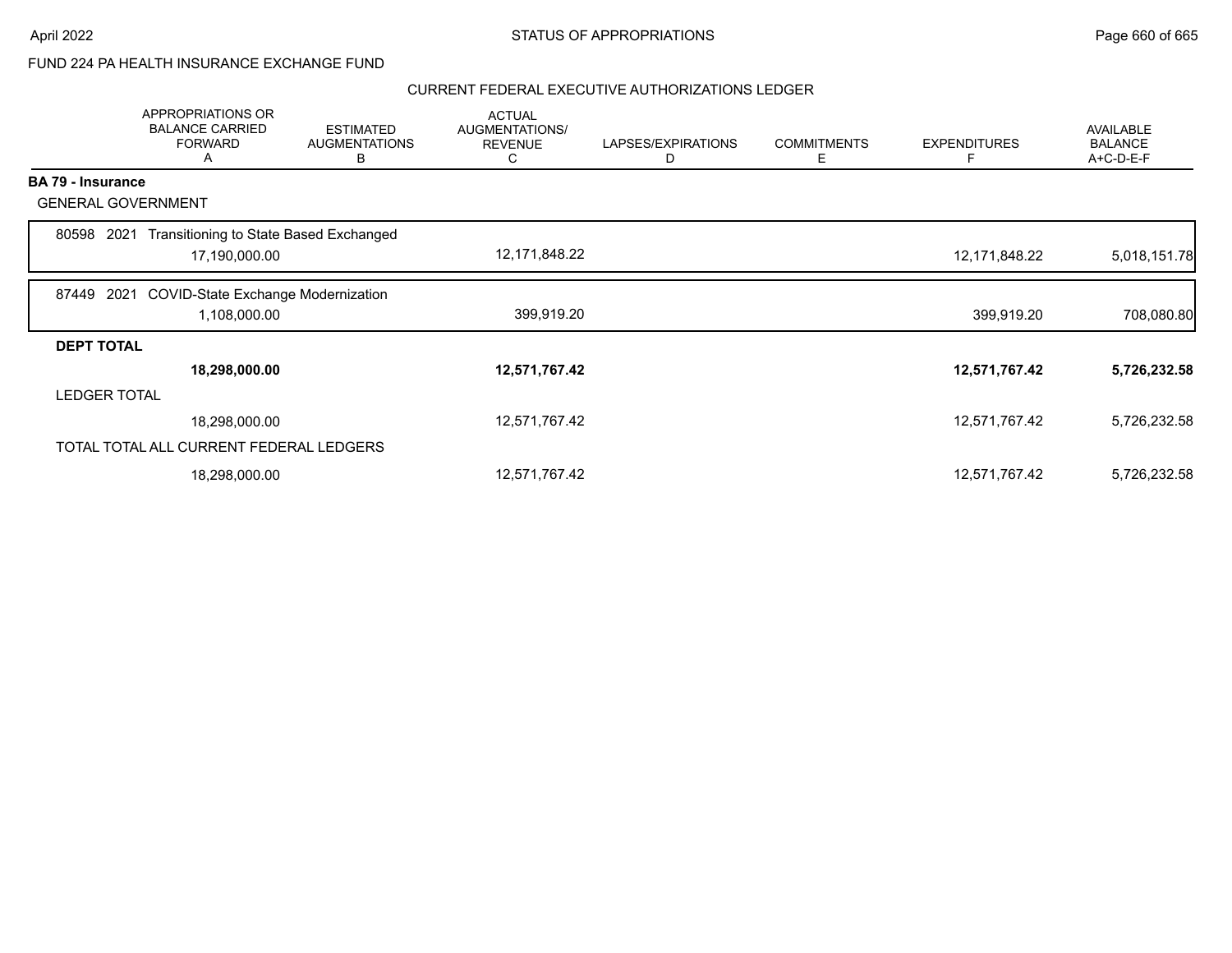### FUND 224 PA HEALTH INSURANCE EXCHANGE FUND

|                     | APPROPRIATIONS OR<br><b>BALANCE CARRIED</b><br><b>FORWARD</b><br>A | <b>ESTIMATED</b><br><b>AUGMENTATIONS</b><br>в | <b>ACTUAL</b><br>AUGMENTATIONS/<br><b>REVENUE</b><br>Ü | LAPSES/EXPIRATIONS<br>D | <b>COMMITMENTS</b><br>Ε | <b>EXPENDITURES</b> | <b>AVAILABLE</b><br><b>BALANCE</b><br>A+C-D-E-F |
|---------------------|--------------------------------------------------------------------|-----------------------------------------------|--------------------------------------------------------|-------------------------|-------------------------|---------------------|-------------------------------------------------|
| BA 79 - Insurance   |                                                                    |                                               |                                                        |                         |                         |                     |                                                 |
|                     | <b>GENERAL GOVERNMENT</b>                                          |                                               |                                                        |                         |                         |                     |                                                 |
| 80598               | Transitioning to State Based Exchanged<br>2020                     |                                               |                                                        |                         |                         |                     |                                                 |
|                     | 2,026,093.08                                                       |                                               | 2,025,734.98                                           |                         |                         | 2,025,734.98        | 358.10                                          |
| <b>DEPT TOTAL</b>   |                                                                    |                                               |                                                        |                         |                         |                     |                                                 |
|                     | 2,026,093.08                                                       |                                               | 2,025,734.98                                           |                         |                         | 2,025,734.98        | 358.10                                          |
| <b>LEDGER TOTAL</b> |                                                                    |                                               |                                                        |                         |                         |                     |                                                 |
|                     | 2,026,093.08                                                       |                                               | 2,025,734.98                                           |                         |                         | 2,025,734.98        | 358.10                                          |
|                     | TOTAL TOTAL ALL PRIOR FEDERAL LEDGERS                              |                                               |                                                        |                         |                         |                     |                                                 |
|                     | 2,026,093.08                                                       |                                               | 2,025,734.98                                           |                         |                         | 2,025,734.98        | 358.10                                          |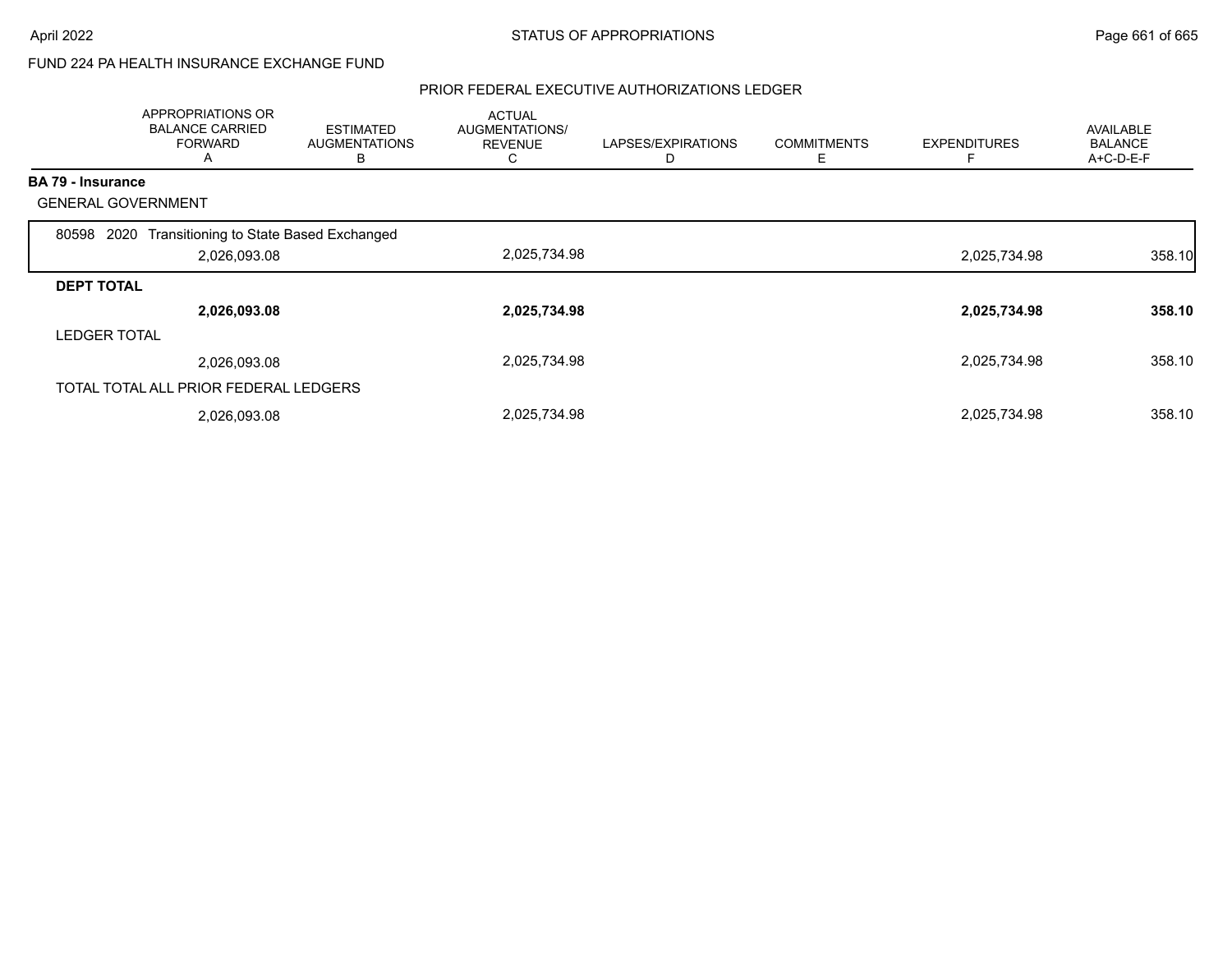## FUND 226 PA RURAL HEALTH REDESIGN CTR FUND

|                           | APPROPRIATIONS OR<br><b>BALANCE CARRIED</b><br><b>FORWARD</b><br>A | <b>ESTIMATED</b><br><b>AUGMENTATIONS</b><br>в | <b>ACTUAL</b><br>AUGMENTATIONS/<br><b>REVENUE</b><br>C | LAPSES/EXPIRATIONS | <b>COMMITMENTS</b><br>Ε | <b>EXPENDITURES</b> | AVAILABLE<br><b>BALANCE</b><br>A+C-D-E-F |
|---------------------------|--------------------------------------------------------------------|-----------------------------------------------|--------------------------------------------------------|--------------------|-------------------------|---------------------|------------------------------------------|
| BA 67 - Health            |                                                                    |                                               |                                                        |                    |                         |                     |                                          |
| <b>GENERAL GOVERNMENT</b> |                                                                    |                                               |                                                        |                    |                         |                     |                                          |
| 80994<br>2021             | <b>CMMI PA Rural Health Model</b>                                  |                                               |                                                        |                    |                         |                     |                                          |
|                           | 3,000,000.00                                                       |                                               | 1,760,790.94                                           |                    |                         | 1,804,731.17        | 1,195,268.83                             |
| <b>DEPT TOTAL</b>         |                                                                    |                                               |                                                        |                    |                         |                     |                                          |
|                           | 3,000,000.00                                                       |                                               | 1,760,790.94                                           |                    |                         | 1,804,731.17        | 1,195,268.83                             |
| <b>LEDGER TOTAL</b>       |                                                                    |                                               |                                                        |                    |                         |                     |                                          |
|                           | 3,000,000.00                                                       |                                               | 1,760,790.94                                           |                    |                         | 1,804,731.17        | 1,195,268.83                             |
|                           | TOTAL TOTAL ALL CURRENT FEDERAL LEDGERS                            |                                               |                                                        |                    |                         |                     |                                          |
|                           | 3,000,000.00                                                       |                                               | 1,760,790.94                                           |                    |                         | 1,804,731.17        | 1,195,268.83                             |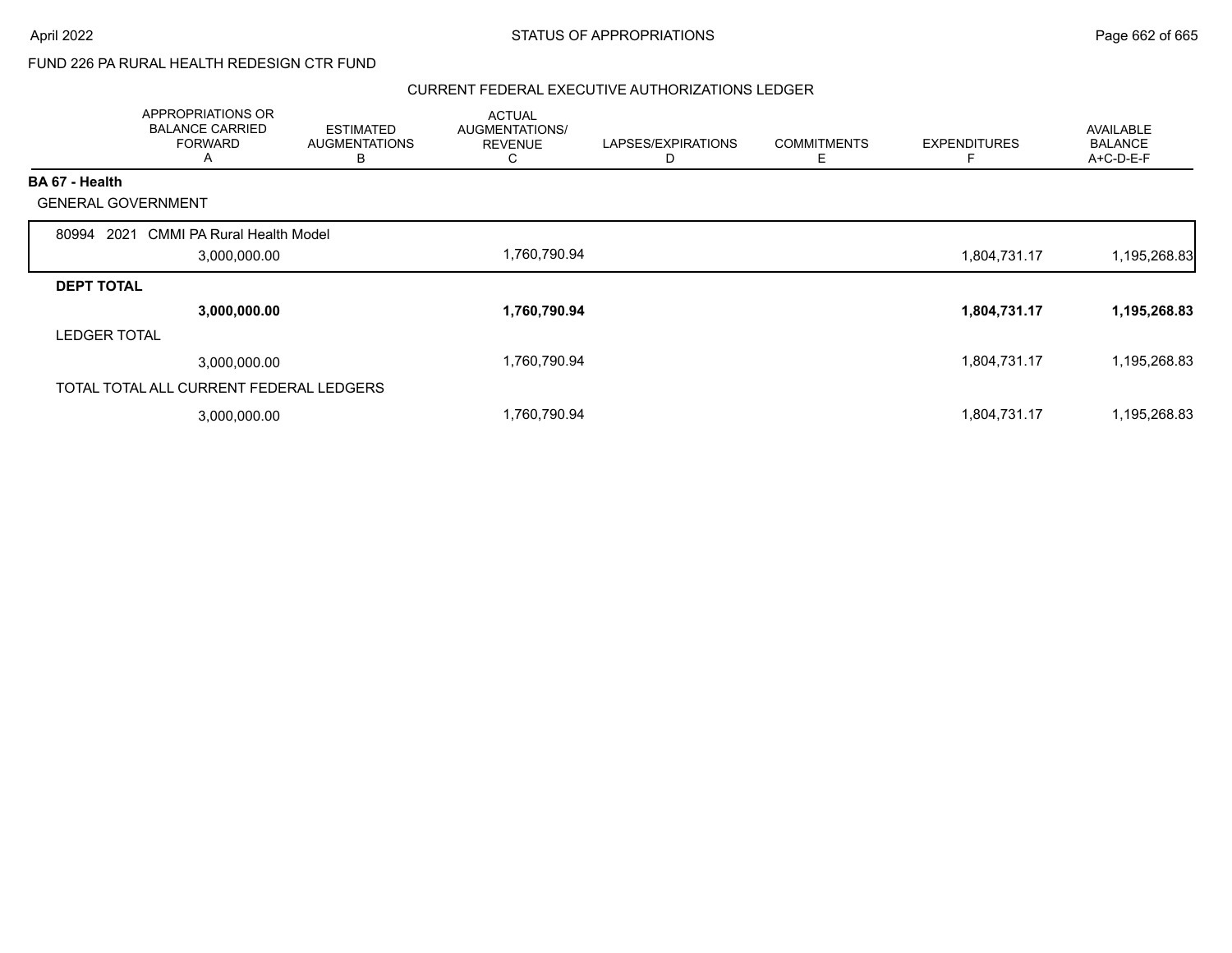## FUND 226 PA RURAL HEALTH REDESIGN CTR FUND

|                           | APPROPRIATIONS OR<br><b>BALANCE CARRIED</b><br><b>FORWARD</b><br>A | <b>ESTIMATED</b><br><b>AUGMENTATIONS</b><br>В | <b>ACTUAL</b><br>AUGMENTATIONS/<br><b>REVENUE</b><br>C | LAPSES/EXPIRATIONS<br>D | <b>COMMITMENTS</b><br>Е | <b>EXPENDITURES</b> | AVAILABLE<br><b>BALANCE</b><br>A+C-D-E-F |
|---------------------------|--------------------------------------------------------------------|-----------------------------------------------|--------------------------------------------------------|-------------------------|-------------------------|---------------------|------------------------------------------|
| BA 67 - Health            |                                                                    |                                               |                                                        |                         |                         |                     |                                          |
| <b>GENERAL GOVERNMENT</b> |                                                                    |                                               |                                                        |                         |                         |                     |                                          |
| 80994 2020                | <b>CMMI PA Rural Health Model</b>                                  |                                               |                                                        |                         |                         |                     |                                          |
|                           | 356,931.69                                                         |                                               | 942,277.84                                             |                         |                         | 328,041.16          | 28,890.53                                |
| <b>DEPT TOTAL</b>         |                                                                    |                                               |                                                        |                         |                         |                     |                                          |
|                           | 356,931.69                                                         |                                               | 942,277.84                                             |                         |                         | 328,041.16          | 28,890.53                                |
| <b>LEDGER TOTAL</b>       |                                                                    |                                               |                                                        |                         |                         |                     |                                          |
|                           | 356,931.69                                                         |                                               | 942,277.84                                             |                         |                         | 328,041.16          | 28,890.53                                |
|                           | TOTAL TOTAL ALL PRIOR FEDERAL LEDGERS                              |                                               |                                                        |                         |                         |                     |                                          |
|                           | 356,931.69                                                         |                                               | 942,277.84                                             |                         |                         | 328,041.16          | 28,890.53                                |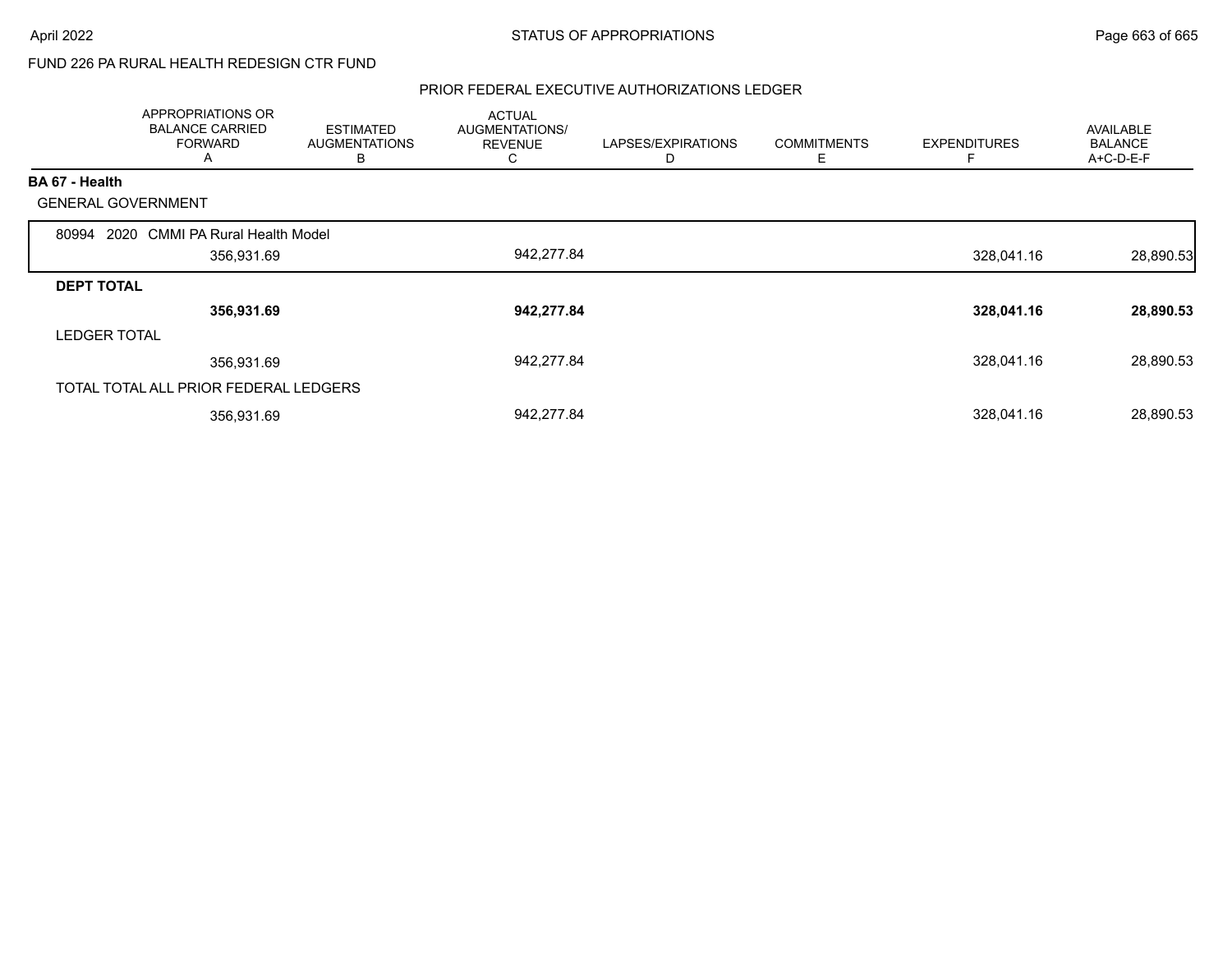## FUND 228 UC-FEMA ONA /LOST WAGES FUND

|                          | APPROPRIATIONS OR<br><b>BALANCE CARRIED</b><br><b>FORWARD</b><br>A | <b>ESTIMATED</b><br><b>AUGMENTATIONS</b><br>в | <b>ACTUAL</b><br>AUGMENTATIONS/<br><b>REVENUE</b><br>◡ | LAPSES/EXPIRATIONS<br>D | <b>COMMITMENTS</b><br>Ε | <b>EXPENDITURES</b> | <b>AVAILABLE</b><br><b>BALANCE</b><br>A+C-D-E-F |
|--------------------------|--------------------------------------------------------------------|-----------------------------------------------|--------------------------------------------------------|-------------------------|-------------------------|---------------------|-------------------------------------------------|
| BA 12 - Labor & Industry |                                                                    |                                               |                                                        |                         |                         |                     |                                                 |
|                          | <b>GRANTS AND SUBSIDIES</b>                                        |                                               |                                                        |                         |                         |                     |                                                 |
| 87694                    | COVID-UC-FEMA ONA/Lost Wages<br>2021                               |                                               |                                                        |                         |                         |                     |                                                 |
|                          | 1,000,000.00                                                       |                                               | -432,906.94                                            |                         |                         | 50,928.51           | 949,071.49                                      |
| <b>DEPT TOTAL</b>        |                                                                    |                                               |                                                        |                         |                         |                     |                                                 |
|                          | 1,000,000.00                                                       |                                               | -432,906.94                                            |                         |                         | 50,928.51           | 949,071.49                                      |
| <b>LEDGER TOTAL</b>      |                                                                    |                                               |                                                        |                         |                         |                     |                                                 |
|                          | 1,000,000.00                                                       |                                               | -432,906.94                                            |                         |                         | 50,928.51           | 949,071.49                                      |
|                          | TOTAL TOTAL ALL CURRENT FEDERAL LEDGERS                            |                                               |                                                        |                         |                         |                     |                                                 |
|                          | 1,000,000.00                                                       |                                               | -432,906.94                                            |                         |                         | 50,928.51           | 949,071.49                                      |